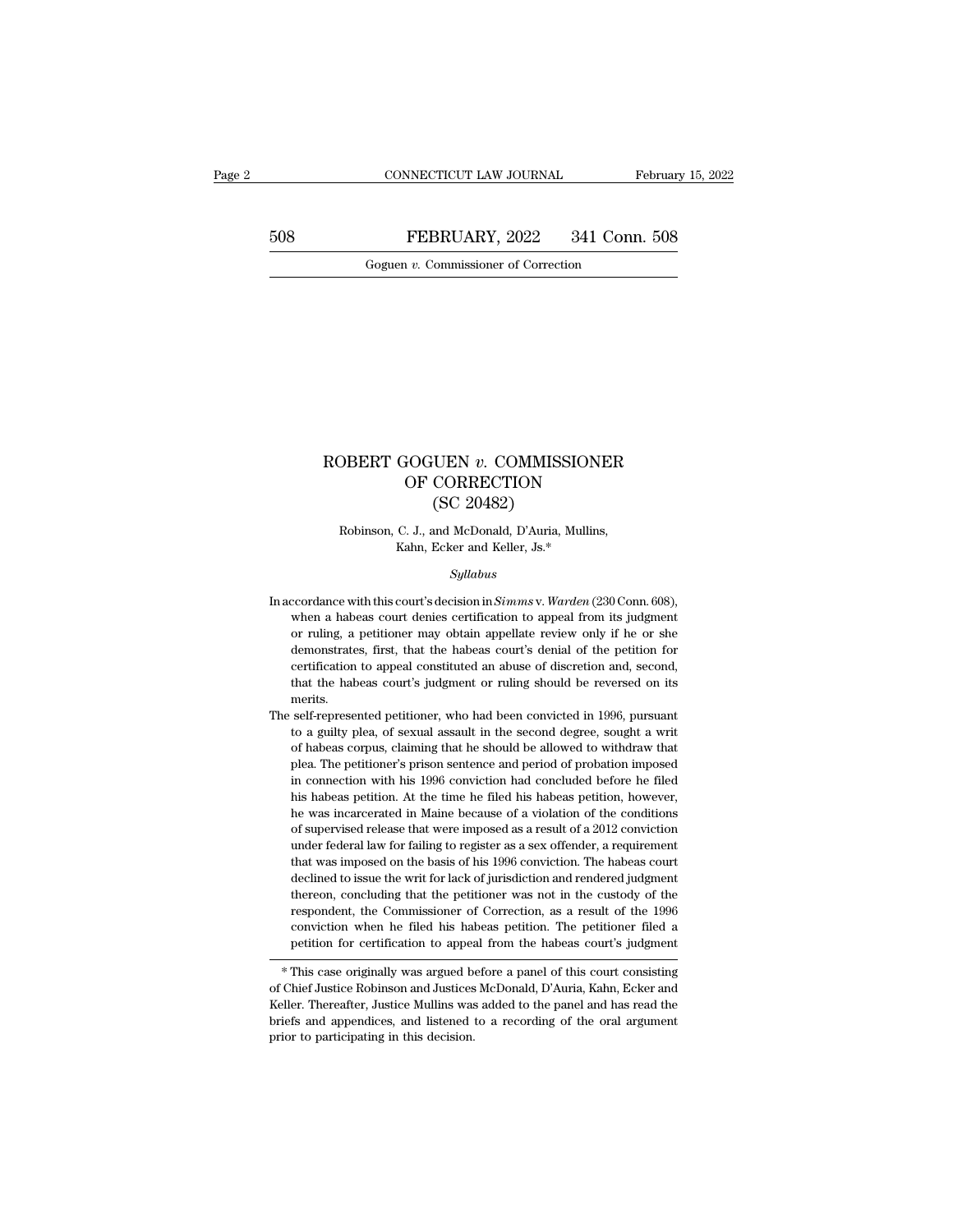# 15, 2022 CONNECTICUT LAW JOURNAL Page 3<br>341 Conn. 508 FEBRUARY, 2022 509<br>Goguen v. Commissioner of Correction

CONNECTICUT LAW JOURNAL<br>
8 FEBRUARY, 2022<br>
Goguen *v.* Commissioner of Correction<br>
tatute (§ 52-470 (g)), which the habeas court denie 1 Conn. 508 FEBRUARY, 2022 509<br>
Goguen v. Commissioner of Correction<br>
pursuant to statute (§ 52-470 (g)), which the habeas court denied, and<br>
the petitioner appealed to the Appellate Court. In his Appellate Court the petitioner appealed to the Appellate Court. In his Appellate Court.<br>
The petitioner appealed to the Appellate Court. In his Appellate Court<br>
Solomontoner appealed to the Appellate Court. In his Appellate Court<br>
Solomo **brief, the petitioner commissioner of Correction**<br>Goguen v. Commissioner of Correction<br>pursuant to statute  $(\frac{8}{2}2470)(g)$ , which the habeas court denied, and<br>the petitioner appealed to the Appellate Court. In his Appel Goguen v. Commissioner of Correction<br>pursuant to statute  $(\S 52-470 (g))$ , which the habeas court denied, and<br>the petitioner appealed to the Appellate Court. In his Appellate Court<br>brief, the petitioner claimed that the hab Goguen v. Commissioner of Correction<br>pursuant to statute (§ 52-470 (g)), which the habeas court denied, and<br>the petitioner appealed to the Appellate Court. In his Appellate Court<br>brief, the petitioner claimed that the hab pursuant to statute (§ 52-470 (g)), which the habeas court denied, and the petitioner appealed to the Appellate Court. In his Appellate Court brief, the petitioner claimed that the habeas court had incorrectly determined the petitioner appealed to the Appellate Court. In his Appellate Court brief, the petitioner claimed that the habeas court had incorrectly determined that he was not in the custody of the respondent and that he should be a brief, the petitioner claimed that the habeas court had incorrectly determined that he was not in the custody of the respondent and that he should be allowed to withdraw his 1996 guilty plea because it was made unintellige mined that he was not in the custody of the respondent and that he should be allowed to withdraw his 1996 guilty plea because it was made unintelligently and involuntarily. The petitioner did not allege that the habeas cou should be allowed to withdraw his 1996 guilty plea because it was made<br>unintelligently and involuntarily. The petitioner did not allege that the<br>habeas court had abused its discretion in denying his petition for certifi-<br>c unintelligently and involuntarily. The petitioner did not allege that the habeas court had abused its discretion in denying his petition for certification to appeal and did not ask the Appellate Court to construe his argum habeas court had abused its discretion in denying his petition for certification to appeal and did not ask the Appellate Court to construe his argument on the merits as a demonstration of the habeas court's abuse of discretion in denying the petition for certification. The Appellate Court dismi are grament on the merits as a demonstration of the habeas court's abuse<br>of discretion in denying the petitioner's appeal, concluding that the petitioner<br>failed to brief the threshold issue of whether the habeas court had<br> Court dismissed the petitioner's appeal, concluding that the petitioner failed to brief the threshold issue of whether the habeas court had abused its discretion in denying his petition for certification to appeal. On the

- failed to brief the threshold issue of whether the habeas court had abused its discretion in denying his petition for certification to appeal. On the granting of certification, the petitioner appealed to this court. *Held* the granting of certification, the petitioner appealed to this court. Held:<br>The Appellate Court properly dismissed the petitioner's appeal from the<br>habeas court's judgment on the ground that the petitioner failed to allege the granting of certification, the petitioner appealed to this court. Held:<br>he Appellate Court properly dismissed the petitioner's appeal from the<br>habeas court's judgment on the ground that the petitioner failed to allege<br> he Appellate Court properly dismissed the petitioner's appeal from the habeas court's judgment on the ground that the petitioner failed to allege or demonstrate in his brief submitted to the Appellate Court that the habeas habeas court's judgment on the ground that the petitioner failed to allege<br>or demonstrate in his brief submitted to the Appellate Court that the<br>habeas court had abused its discretion in denying his petition for certifi-<br>c or demonstrate in his brief submitted to the Appellate Court that the habeas court had abused its discretion in denying his petition for certification to appeal, to obtain appellate review when a habeas court denies a peti habeas court had abused its discretion in denying his petition for certification to appeal; to obtain appellate review when a habeas court denies a petition for certification to appeal, the petitioner must at least allege cation to appeal; to obtain appellate review when a habeas court denies<br>a petition for certification to appeal, the petitioner must at least allege<br>that the habeas court had abused its discretion in denying his or her<br>peti a petition for certification to appeal, the petitioner must at least allege<br>that the habeas court had abused its discretion in denying his or her<br>petition for certification to appeal, either by expressly arguing specific<br>r that the habeas court had abused its discretion in denying his or her petition for certification to appeal, either by expressly arguing specific reasons why the habeas court abused its discretion in denying certification petition for certification to appeal, either by expressly arguing specific reasons why the habeas court abused its discretion in denying certification or by expressly alleging that his or her argument on the merits demonst meaningless. tion or by expressly alleging that his or her argument on the merits demonstrates an abuse of discretion, and there is no exception to such requirement for self-represented petitioners, as to hold otherwise would render b demonstrates an abuse of discretion, and there is no exception to such requirement for self-represented petitioners, as to hold otherwise would render both  $\S 52-470$  (g) and the two part showing required by *Simms* meani
- requirement for self-represented petitioners, as to hold otherwise would<br>render both  $\S$  52-470 (g) and the two part showing required by *Simms*<br>meaningless.<br>ensure that the courthouse doors are not shut on potentially me render both  $\S$  52-470 (g) and the two part showing required by *Simms* meaningless.<br>
bensure that the courthouse doors are not shut on potentially meritorious<br>
claims as a result of a technicality or an understandable ig meaningless.<br>
be ensure that the courthouse doors are not shut on potentially meritorious<br>
claims as a result of a technicality or an understandable ignorance of<br>
procedures, this court exercised its supervisory authority between that the courthouse doors are not shut on potentially meritorious claims as a result of a technicality or an understandable ignorance of procedures, this court exercised its supervisory authority to direct that the claims as a result of a technicality or an understandable ignorance of procedures, this court exercised its supervisory authority to direct that the Judicial Branch's Notice of Appeal Procedures (Habeas Corpus) form be rev procedures, this court exercised its supervisory authority to direct that<br>the Judicial Branch's Notice of Appeal Procedures (Habeas Corpus)<br>form be revised to include language that explicitly describes the require-<br>ment th the Judicial Branch's Notice of Appeal Procedures (Habeas Corpus)<br>form be revised to include language that explicitly describes the require-<br>ment that a petitioner expressly claim in his or her appellate brief that<br>the hab the Judicial Branch's Notice of Appeal Procedures (Habeas Corpus)<br>form be revised to include language that explicitly describes the require-<br>ment that a petitioner expressly claim in his or her appellate brief that<br>the hab
- ment that a petitioner expressly claim in his or her appellate brief that<br>the habeas court abused its discretion when it denied his or her petition<br>for certification to appeal and explain how that discretion was abused.<br>ve the habeas court abused its discretion when it denied his or her petition for certification to appeal and explain how that discretion was abused.<br>Veen if the Appellate Court had considered the petitioner's arguments regard for certification to appeal and explain how that discretion was abused.<br>Ven if the Appellate Court had considered the petitioner's arguments<br>regarding the merits of his claim that the habeas court incorrectly deter-<br>mined iven if the Appellate Court had considered the petitioner's arguments regarding the merits of his claim that the habeas court incorrectly determined that he was not in the respondent's custody when he filed his habeas peti regarding the merits of his claim that the habeas court incorrectly deter-<br>mined that he was not in the respondent's custody when he filed his<br>habeas petition, those arguments did not support the petitioner's claim,<br>made f mined that he was not in the respondent's custody when he filed his<br>habeas petition, those arguments did not support the petitioner's claim,<br>made for the first time in his appeal to this court, that the habeas court<br>had ab habeas petition, those arguments did not support the petitioner's claim,<br>made for the first time in his appeal to this court, that the habeas court<br>had abused its discretion in denying his petition for certification to<br>app made for the first time in his appeal to this court, that the habeas court<br>had abused its discretion in denying his petition for certification to<br>appeal: contrary to the petitioner's claim, the United States Supreme<br>Court'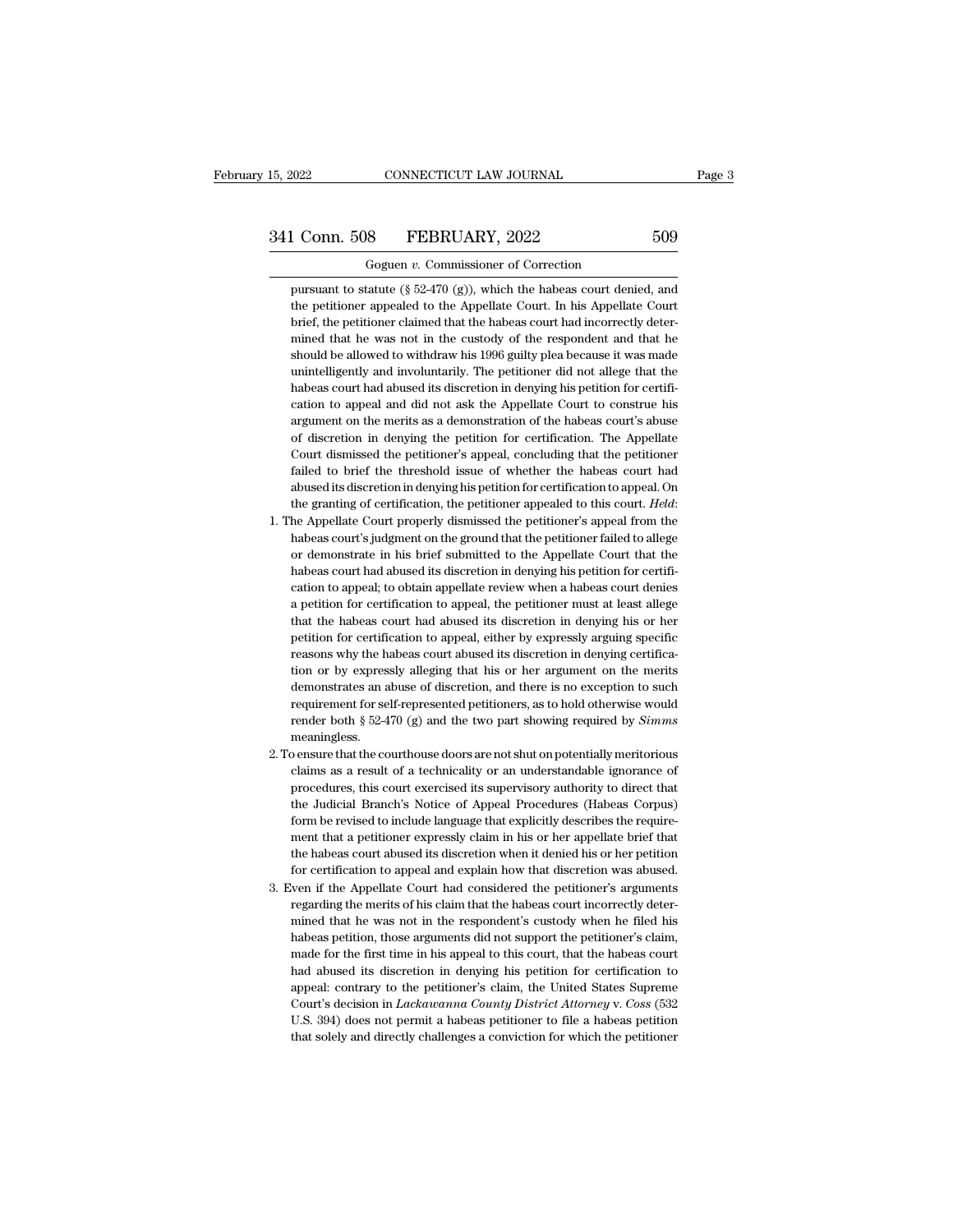# CONNECTICUT LAW JOURNAL February 15, 2022<br>510 FEBRUARY, 2022 341 Conn. 508<br>Goguen v. Commissioner of Correction CONNECTICUT LAW JOURNAL February 15, 2022<br>
Goguen *v.* Commissioner of Correction<br>
is no longer serving the sentence imposed in connection with that convic-

FEBRUARY, 2022 341 Conn. 508<br>
Goguen v. Commissioner of Correction<br>
is no longer serving the sentence imposed in connection with that convic-<br>
tion; moreover, the petitioner was not in custody for his 1996 conviction FEBRUARY, 2022 341 Conn. 508<br>Goguen v. Commissioner of Correction<br>is no longer serving the sentence imposed in connection with that conviction;<br>moreover, the petitioner was not in custody for his 1996 conviction<br>on the gro **FEBRUARY, 2022** 341 Conn. 508<br>Goguen v. Commissioner of Correction<br>is no longer serving the sentence imposed in connection with that convic-<br>tion; moreover, the petitioner was not in custody for his 1996 conviction<br>on the Goguen  $v$ . Commissioner of Correction<br>is no longer serving the sentence imposed in connection with that convic-<br>tion; moreover, the petitioner was not in custody for his 1996 conviction<br>on the ground that he was required Goguen  $v$ . Commissioner of Correction<br>is no longer serving the sentence imposed in connection with that convic-<br>tion; moreover, the petitioner was not in custody for his 1996 conviction<br>on the ground that he was required is no longer serving the sentence imposed in connection with that conviction; moreover, the petitioner was not in custody for his 1996 conviction on the ground that he was required to register as a sex offender as a result tion; moreover, the petitioner was not in custody for his 1996 conviction<br>on the ground that he was required to register as a sex offender as a<br>result of that conviction, as the sex offender registration requirement<br>is rem on the ground that he was required to register as a sex offender as a result of that conviction, as the sex offender registration requirement is remedial rather than punitive and, therefore, was not a part of his sentence is remedial rather than punitive and, therefore, was not a part of his sentence but was a collateral consequence of his conviction, which generally is insufficient to satisfy the requirement that a habeas petitioner be in

Argued March 24—officially released December 23, 2021<sup>\*\*</sup><br>*Procedural History*<br>Petition for a writ of habeas corpus, brought to the sentence but was a conateral consequence of his conviction, which<br>generally is insufficient to satisfy the requirement that a habeas peti-<br>tioner be in custody for purposes of filing a habeas petition.<br>Argued March 24—offi Superior Court in the judicial district of Tolland, where<br>the court, Oliver, J., rendered judgment declining to<br>the court, Oliver, J., rendered judgment declining to<br>issue a writ of habeas corpus; thereoffer the court<br>issu Argued March 24—officially released December 23, 2021<sup>\*\*</sup><br> *Procedural History*<br> **Petition for a writ of habeas corpus, brought to the<br>
Superior Court in the judicial district of Tolland, where<br>
the court,** *Oliver***,** *J***.,** Frocedural History<br>
Procedural History<br>
Procedural History<br>
Petition for a writ of habeas corpus, brought to the<br>
Superior Court in the judicial district of Tolland, where<br>
the court, *Oliver*, *J*., rendered judgment decl Procedural History<br>
Petition for a writ of habeas corpus, brought to the<br>
Superior Court in the judicial district of Tolland, where<br>
the court, *Oliver*, *J*., rendered judgment declining to<br>
issue a writ of habeas corpus; Petition for a writ of habeas corpus, brought to the<br>Superior Court in the judicial district of Tolland, where<br>the court, *Oliver*, *J.*, rendered judgment declining to<br>issue a writ of habeas corpus; thereafter, the court<br> Superior Court in the judicial district of Tolland, where<br>the court, *Oliver*, *J*., rendered judgment declining to<br>issue a writ of habeas corpus; thereafter, the court<br>denied the petition for certification to appeal, and the court, *Oliver*, *J.*, rendered judgment de<br>issue a writ of habeas corpus; thereafter,<br>denied the petition for certification to appea<br>petitioner appealed to the Appellate Court, *D*<br>*C. J.*, and *Alvord* and *Moll*, *J* inded the petition for certification to appeal, and the ditioner appealed to the Appellate Court, *DiPentima*, *J.*, and *Alvord* and *Moll*, *Js.*, which dismissed the peal, and the petitioner, on the granting of certific *J.*, and *Attora* and *Mou*, *Js.*, which disturssed the<br>peal, and the petitioner, on the granting of certifica-<br>*Robert Goguen*, self-represented, the appellant (peti-<br>*James A. Killen*, senior assistant state's attorney

tioner).

appear, and the petitioner, on the granting of certification, appealed to this court. Affirmed.<br> *Robert Goguen*, self-represented, the appellant (petitioner).<br> *James A. Killen*, senior assistant state's attorney,<br>
with w state's attorney, self-represented, the appellant (performer).<br> *James A. Killen*, senior assistant state's attorney with whom, on the brief, was *David S. Shepak*, form state's attorney, for the appellee (respondent). *James A. Killen*, senior assistant state's attorney,<br>th whom, on the brief, was *David S. Shepak*, former<br>ate's attorney, for the appellee (respondent).<br>*Opinion*<br>MULLINS, J. The issue before us in this certified<br>peal is

### *Opinion*

banks 21. Hatch, senior assistant state s attorney,<br>with whom, on the brief, was *David S. Shepak*, former<br>state's attorney, for the appellee (respondent).<br> $o$ <sub>*opinion*<br>MULLINS, J. The issue before us in this certified<br>a</sub> mind whom, on the brief, was *Babbard S. Shepan*, former<br>state's attorney, for the appellee (respondent).<br>Opinion<br>MULLINS, J. The issue before us in this certified<br>appeal is whether the Appellate Court properly dis-<br>missed opinion<br>
opinion<br>
MULLINS, J. The issue before us in this certified<br>
appeal is whether the Appellate Court properly dis-<br>
missed the appeal of the petitioner, Robert Goguen,<br>
from the judgment of the habeas court on the gr Opinion<br>
MULLINS, J. The issue before us in this certified<br>
appeal is whether the Appellate Court properly dis-<br>
missed the appeal of the petitioner, Robert Goguen,<br>
from the judgment of the habeas court on the ground<br>
tha MULLINS, J. The issue before us in this certified<br>appeal is whether the Appellate Court properly dis-<br>missed the appeal of the petitioner, Robert Goguen,<br>from the judgment of the habeas court on the ground<br>that he failed i MULLINS, J. The issue before us in this certified<br>appeal is whether the Appellate Court properly dis-<br>missed the appeal of the petitioner, Robert Goguen,<br>from the judgment of the habeas court on the ground<br>that he failed i that he failed in his brief to the Appellate Court to brief<br>the claim that the habeas court had abused its discretion<br>in denying his petition for certification to appeal pursu-<br>\*\* December 23, 2021, the date that this deci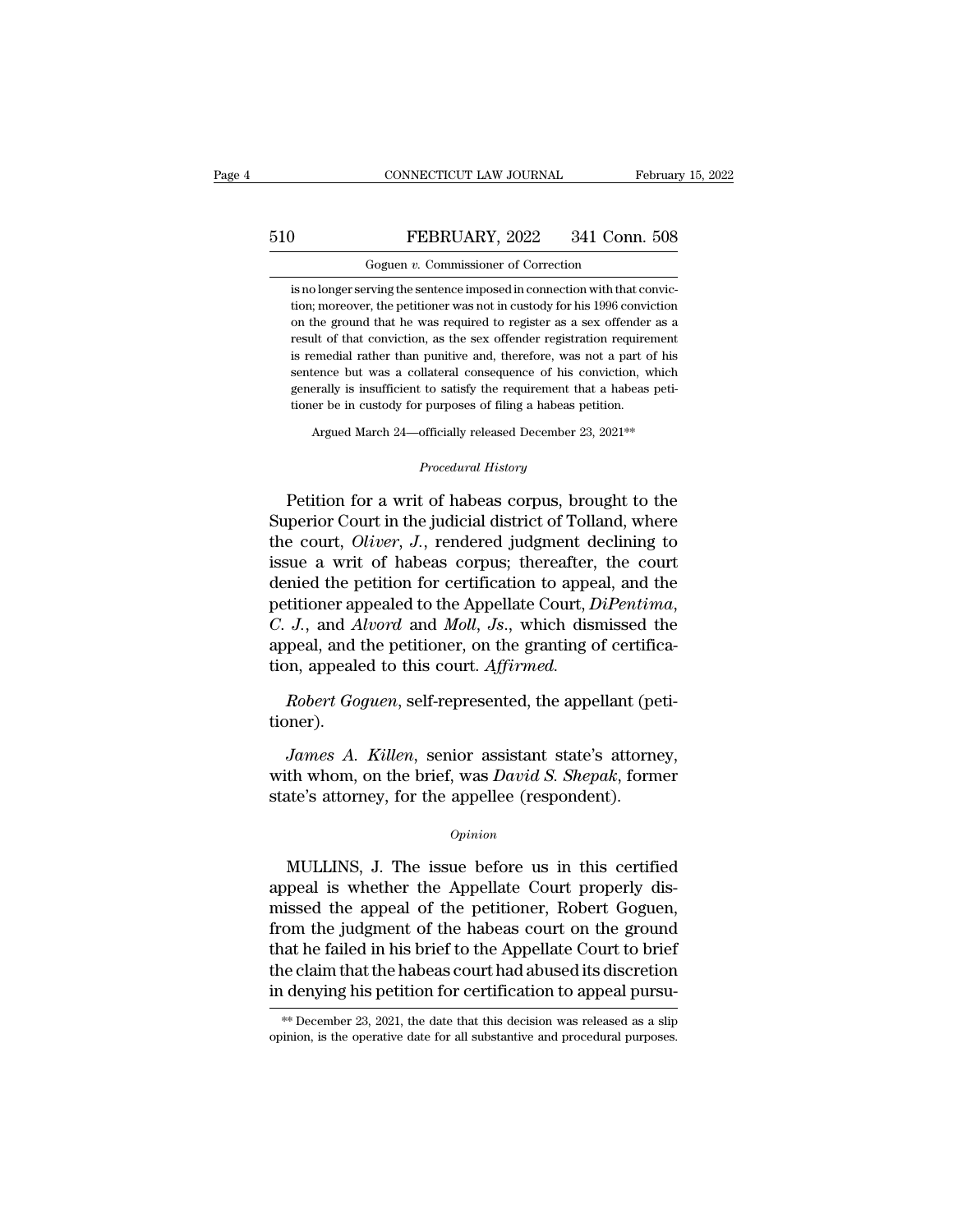# 15, 2022 CONNECTICUT LAW JOURNAL Page 5<br>341 Conn. 508 FEBRUARY, 2022 511<br>Goguen v. Commissioner of Correction

CONNECTICUT LAW JOURNAL<br>
8 FEBRUARY, 2022<br>
Goguen *v.* Commissioner of Correction<br>
17 Statutes 8 52-470 (g)<sup>1</sup> The netities 15, 2022 CONNECTICUT LAW JOURNAL Pag<br>
341 Conn. 508 FEBRUARY, 2022 511<br>
Goguen v. Commissioner of Correction<br>
ant to General Statutes § 52-470 (g).<sup>1</sup> The petitioner,<br>
proceeding as a self-represented party, filed a petiti 341 Conn. 508 FEBRUARY, 2022 511<br>
Goguen v. Commissioner of Correction<br>
ant to General Statutes § 52-470 (g).<sup>1</sup> The petitioner,<br>
proceeding as a self-represented party, filed a petition<br>
for a writ of habeas corpus chall 341 Conn. 508 FEBRUARY, 2022 511<br>
Goguen v. Commissioner of Correction<br>
ant to General Statutes  $\S 52-470$  (g).<sup>1</sup> The petitioner,<br>
proceeding as a self-represented party, filed a petition<br>
for a writ of habeas corpus cha 341 Conn. 508 FEBRUARY, 2022 511<br>
Goguen v. Commissioner of Correction<br>
ant to General Statutes § 52-470 (g).<sup>1</sup> The petitioner,<br>
proceeding as a self-represented party, filed a petition<br>
for a writ of habeas corpus chall Goguen v. Commissioner of Correction<br>
ant to General Statutes § 52-470 (g).<sup>1</sup> The petitioner,<br>
proceeding as a self-represented party, filed a petition<br>
for a writ of habeas corpus challenging his 1996 convic-<br>
tion, pur write is commissional of conceasing<br>ant to General Statutes § 52-470 (g).<sup>1</sup> The petitioner,<br>proceeding as a self-represented party, filed a petition<br>for a writ of habeas corpus challenging his 1996 convic-<br>tion, pursuant ant to General Statutes  $\S$  52-470 (g).<sup>1</sup> The petitioner,<br>proceeding as a self-represented party, filed a petition<br>for a writ of habeas corpus challenging his 1996 convic-<br>tion, pursuant to a guilty plea, of sexual assau proceeding as a self-represented party, filed a petition<br>for a writ of habeas corpus challenging his 1996 convic-<br>tion, pursuant to a guilty plea, of sexual assault in the<br>second degree. The habeas court declined to issue for a writ of habeas corpus challenging his 1996 conviction, pursuant to a guilty plea, of sexual assault in the second degree. The habeas court declined to issue the writ for lack of jurisdiction on the ground that the p tion, pursuant to a guilty plea, of sexual assault in the second degree. The habeas court declined to issue the writ for lack of jurisdiction on the ground that the petitioner was not in the custody of the respondent, the second degree. Th<br>writ for lack of j<br>petitioner was not<br>the Commissioner<br>filed a petition for<br>late Court pursuar<br>court denied.<br>Notwithstanding titioner was not in the custody of the respondent,<br>e Commissioner of Correction. The petitioner then<br>ed a petition for certification to appeal to the Appel-<br>le Court pursuant to  $\S 52-470$  (g), which the habeas<br>wurt denie the Commissioner of Correction. The petitioner then<br>filed a petition for certification to appeal to the Appellate Court pursuant to  $\S 52-470$  (g), which the habeas<br>court denied.<br>Notwithstanding that ruling, the petitione

filed a petition for certification to appeal to the Appellate Court pursuant to § 52-470 (g), which the habeas court denied.<br>
Notwithstanding that ruling, the petitioner appealed<br>
to the Appellate Court, challenging the m late Court pursuant to § 52-470 (g), which the habeas<br>court denied.<br>*Notwithstanding that ruling, the petitioner appealed*<br>to the Appellate Court, challenging the merits of the<br>habeas court's ruling declining to issue the Notwithstanding that ruling, the petitioner appealed<br>to the Appellate Court, challenging the merits of the<br>habeas court's ruling declining to issue the writ of<br>habeas corpus. *Goguen* v. *Commissioner of Correction*,<br>195 C Notwithstanding that ruling, the petitioner appealed<br>to the Appellate Court, challenging the merits of the<br>habeas court's ruling declining to issue the writ of<br>habeas corpus. *Goguen* v. *Commissioner of Correction*,<br>195 to the Appellate Court, challenging the merits of the<br>habeas court's ruling declining to issue the writ of<br>habeas corpus. *Goguen* v. *Commissioner of Correction*,<br>195 Conn. App. 502, 503, 225 A.3d 977 (2020). The Appel-<br>l habeas court's ruling declining to issue the writ of<br>habeas corpus. *Goguen* v. *Commissioner of Correction*,<br>195 Conn. App. 502, 503, 225 A.3d 977 (2020). The Appel-<br>late Court dismissed the appeal on the ground that the<br> habeas corpus. *Goguen v. Commissioner of Correction*,<br>195 Conn. App. 502, 503, 225 A.3d 977 (2020). The Appel-<br>late Court dismissed the appeal on the ground that the<br>petitioner failed to brief any claim that the habeas co 195 Conn. App. 502, 503, 225 A.3d  $977$  (2020). The Appellate Court dismissed the appeal on the ground that the petitioner failed to brief any claim that the habeas court had abused its discretion in denying his petition late Court dismissed the appeal on the ground that the<br>petitioner failed to brief any claim that the habeas court<br>had abused its discretion in denying his petition for<br>certification to appeal. See id., 505. This court then petitioner failed to brief any claim that the habeas court<br>had abused its discretion in denying his petition for<br>certification to appeal. See id., 505. This court then<br>granted the petitioner's petition for certification to he failed to brief whether the habeas court then<br>pranted the petitioner's petition for certification to<br>appeal from the judgment of the Appellate Court on<br>the following issue: "Did the Appellate Court properly<br>dismiss the certification to appeal. See id., 505. This court then<br>granted the petitioner's petition for certification to<br>appeal from the judgment of the Appellate Court on<br>the following issue: "Did the Appellate Court properly<br>dismis granted the petitioner's petition for certification to<br>appeal from the judgment of the Appellate Court on<br>the following issue: "Did the Appellate Court properly<br>dismiss the self-represented petitioner's appeal because<br>he f appear from the judgment of the Appella<br>the following issue: "Did the Appella<br>dismiss the self-represented petitione:<br>he failed to brief whether the habeas<br>its discretion in denying his petition f<br>appeal?" *Goguen v. Comm* 1 he failed to brief whether the habeas court had abused<br>its discretion in denying his petition for certification to<br>appeal?" *Goguen v. Commissioner of Correction*, 335<br>Conn. 925, 234 A.3d 980 (2020).<br> $\frac{1}{1}$  General S its discretion in denying his petition for certification to<br>appeal?" *Goguen v. Commissioner of Correction*, 335<br>Conn. 925, 234 A.3d 980 (2020).<br> $\frac{1}{1}$  General Statutes § 52-470 (g) provides: "No appeal from the judgme

appeal?" *Goguen v. Commissioner of Correction*, 335<br>Conn. 925, 234 A.3d 980 (2020).<br> $\frac{1}{1}$  General Statutes § 52-470 (g) provides: "No appeal from the judgment<br>rendered in a habeas corpus proceeding brought by or on b Conn. 925, 234 A.3d 980 (2020).<br>
<sup>1</sup> General Statutes § 52-470 (g) provides: "No appeal from the judgment rendered in a habeas corpus proceeding brought by or on behalf of a person who has been convicted of a crime in ord **PERTURE 1920, 204 A.00 900 (2020).**<br>
<sup>1</sup> General Statutes § 52-470 (g) provides: "No appeal from the judgment rendered in a habeas corpus proceeding brought by or on behalf of a person who has been convicted of a crime i <sup>1</sup> General Statutes § 52-470 (g) provides: "No appeal from the judgment rendered in a habeas corpus proceeding brought by or on behalf of a person who has been convicted of a crime in order to obtain such person's releas Frendered in a habeas corpus proceeding brought by or on behalf of a person who has been convicted of a crime in order to obtain such person's release may be taken unless the appellant, within ten days after the case is d who has been convicted of a crime in order to obtain such person's release may be taken unless the appellant, within ten days after the case is decided, petitions the judge before whom the case was tried or, if such judge tifies.''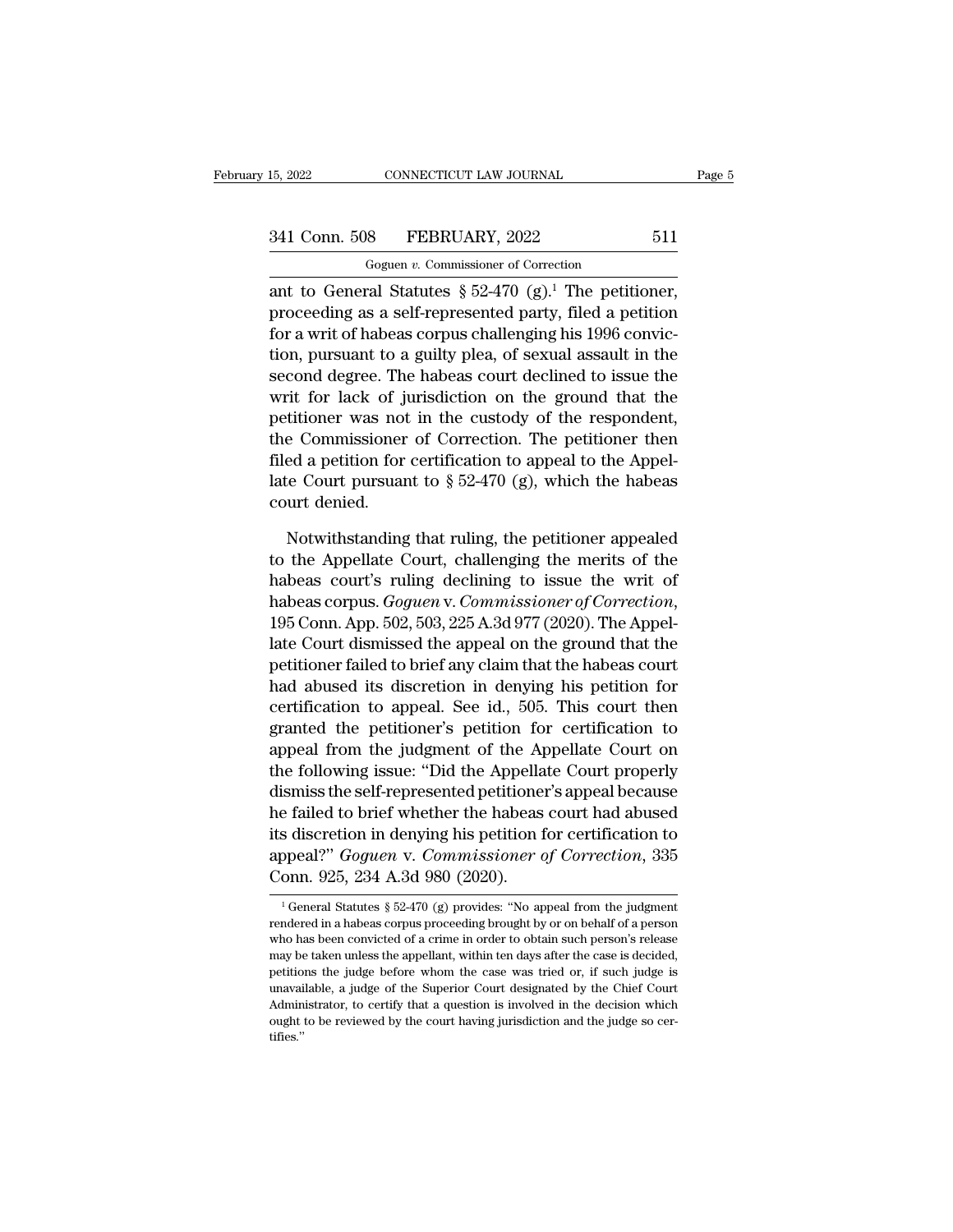# CONNECTICUT LAW JOURNAL February 15, 2022<br>512 FEBRUARY, 2022 341 Conn. 508<br>Goguen v. Commissioner of Correction CONNECTICUT LAW JOURNAL<br>FEBRUARY, 2022 341 Conn.<br>Goguen *v.* Commissioner of Correction<br>It this anneal is to harmonize the legisl:

CONNECTICUT LAW JOURNAL February 15, 2022<br>
PEBRUARY, 2022 341 Conn. 508<br>
Goguen v. Commissioner of Correction<br>
Our task in this appeal is to harmonize the legislative<br>
andate of § 52-470 (g) that no appeal may be taken FEBRUARY, 2022 341 Conn. 508<br>
Goguen v. Commissioner of Correction<br>
Our task in this appeal is to harmonize the legislative<br>
mandate of § 52-470 (g) that no appeal may be taken<br>
from a habeas court's judgment unless certif FEBRUARY, 2022 341 Conn. 508<br>
Goguen v. Commissioner of Correction<br>
Our task in this appeal is to harmonize the legislative<br>
mandate of  $\S 52-470$  (g) that no appeal may be taken<br>
from a habeas court's judgment unless cer FEBRUARY, 2022 341 Conn. 508<br>
Goguen v. Commissioner of Correction<br>
Our task in this appeal is to harmonize the legislative<br>
mandate of § 52-470 (g) that no appeal may be taken<br>
from a habeas court's judgment unless certi Goguen v. Commissioner of Correction<br>
Our task in this appeal is to harmonize the legislative<br>
mandate of § 52-470 (g) that no appeal may be taken<br>
from a habeas court's judgment unless certification is<br>
granted with this Goguen v. Commissioner of Correction<br>
Our task in this appeal is to harmonize the legislative<br>
mandate of § 52-470 (g) that no appeal may be taken<br>
from a habeas court's judgment unless certification is<br>
granted with this Our task in this appeal is to harmonize the legislative<br>mandate of  $\S 52-470$  (g) that no appeal may be taken<br>from a habeas court's judgment unless certification is<br>granted with this court's interpretation of that statute mandate of § 52-470 (g) that no appeal may be taken<br>from a habeas court's judgment unless certification is<br>granted with this court's interpretation of that statute<br>in *Simms v. Warden*, 230 Conn. 608, 612, 646 A.2d 126<br>(1 from a habeas court's judgment unless certification is<br>granted with this court's interpretation of that statute<br>in *Simms v. Warden*, 230 Conn. 608, 612, 646 A.2d 126<br>(1994) (*Simms II*), which provides guidance on the<br>pro granted with this court's interpretation of that statute<br>in *Simms* v. *Warden*, 230 Conn. 608, 612, 646 A.2d 126<br>(1994) (*Simms II*), which provides guidance on the<br>procedure to be followed when a habeas court denies<br>cert in *Simms* v. *Warden*, 230 Conn. 608, 612, 646 A.2d 126 (1994) (*Simms II*), which provides guidance on the procedure to be followed when a habeas court denies certification to appeal. In light of the statutory requireme (1994) (*Simms II*), which provides guidance on the procedure to be followed when a habeas court denies certification to appeal. In light of the statutory requirement, we explained in *Simms II* that, if a habeas court de procedure to be followed when a habeas court denies<br>certification to appeal. In light of the statutory require-<br>ment, we explained in *Simms II* that, if a habeas court<br>denies certification to appeal, a petitioner may obt certification to appeal. In light of the statutory requirement, we explained in  $Simms II$  that, if a habeas court denies certification to appeal, a petitioner may obtain review only if he makes a "two part showing" on appeal: ment, we explained in *Simms II* that, if a habeas court denies certification to appeal, a petitioner may obtain review only if he makes a "two part showing" on appeal: first, as a threshold matter, he must "demonstrate t denies certification to appeal, a petitioner may obtain<br>review only if he makes a "two part showing" on appeal:<br>first, as a threshold matter, he must "demonstrate that<br>the habeas court's ruling constituted an abuse of disc review only if he makes a "two part showing" on appeal:<br>first, as a threshold matter, he must "demonstrate that<br>the habeas court's ruling constituted an abuse of discre-<br>tion," and, second, "[i]f the petitioner succeeds in first, as a threshold matter, he must "demonstrate that<br>the habeas court's ruling constituted an abuse of discre-<br>tion," and, second, "[i]f the petitioner succeeds in sur-<br>mounting that hurdle, the petitioner must then de the habeas court's ruling constituted an abuse of discretion," and, second, "[i]f the petitioner succeeds in surmounting that hurdle, the petitioner must then demonstrate that the judgment of the habeas court should be rev tion," and, second, "[i]f the petitioner succeeds in sur-<br>mounting that hurdle, the petitioner must then demon-<br>strate that the judgment of the habeas court should be<br>reversed on its merits." Id. What *Simms II* leaves<br>unc mounting that hure<br>strate that the judg<br>reversed on its n<br>unclear is what ex<br>satisfy the thresho<br>before plenary revi<br>is warranted.<br>As we discuss me are that the judgment of the habeas court should be<br>versed on its merits." Id. What *Simms II* leaves<br>idear is what exactly is required of an appellant to<br>tisfy the threshold showing of an abuse of discretion<br>fore plenary reversed on its mems. The what *Summs Tr* leaves<br>unclear is what exactly is required of an appellant to<br>satisfy the threshold showing of an abuse of discretion<br>before plenary review of the merits by a reviewing court<br>is wa

miclear is what exactly is required or an appenant to<br>satisfy the threshold showing of an abuse of discretion<br>before plenary review of the merits by a reviewing court<br>is warranted.<br>As we discuss more fully in this opinion, saisry the threshold showing of an abuse of discretion<br>before plenary review of the merits by a reviewing court<br>is warranted.<br>As we discuss more fully in this opinion, the Appellate<br>Court has concluded in several cases tha before pienary review of the hierns by a reviewing court<br>is warranted.<br>As we discuss more fully in this opinion, the Appellate<br>Court has concluded in several cases that the petitioner<br>can satisfy the threshold requirement is warranted.<br>As we discuss more fully in this opinion, the Appellate<br>Court has concluded in several cases that the petitioner<br>can satisfy the threshold requirement by expressly alleg-<br>ing in his brief that the arguments o As we discuss more fully in this opinion, the Appellate<br>Court has concluded in several cases that the petitioner<br>can satisfy the threshold requirement by expressly alleg-<br>ing in his brief that the arguments on the merits o Court has concluded in several cases that the petitioner<br>can satisfy the threshold requirement by expressly alleg-<br>ing in his brief that the arguments on the merits of the<br>appeal demonstrate that the habeas court abused it can satisfy the threshold requirement by expressly alleg-<br>ing in his brief that the arguments on the merits of the<br>appeal demonstrate that the habeas court abused its<br>discretion in denying the petition for certification to ing in his brief that the arguments on the merits of the<br>appeal demonstrate that the habeas court abused its<br>discretion in denying the petition for certification to<br>appeal. Conversely, the Appellate Court has held that,<br>wh appeal demonstrate that the habeas court abused its<br>discretion in denying the petition for certification to<br>appeal. Conversely, the Appellate Court has held that,<br>when a petitioner fails to expressly allege or brief that<br>t appeal. Conversel<br>when a petitioner<br>the denial of cert<br>and simply briefs<br>without any refere<br>the petitioner's ap<br>this opinion.<br>We conclude tl Len a petholen rans to expressly allege of brief that<br>e denial of certification was an abuse of discretion<br>d simply briefs the merits of his underlying claim<br>thout any reference to the requirement of *Simms II*,<br>e petitio and simply briefs the merits of his underlying claim<br>without any reference to the requirement of *Simms II*,<br>the petitioner's appeal must be dismissed. See part I of<br>this opinion.<br>We conclude that, in order to make sense o and sinply bries the hierts of its underlying claim<br>without any reference to the requirement of *Simms II*,<br>the petitioner's appeal must be dismissed. See part I of<br>this opinion.<br>We conclude that, in order to make sense o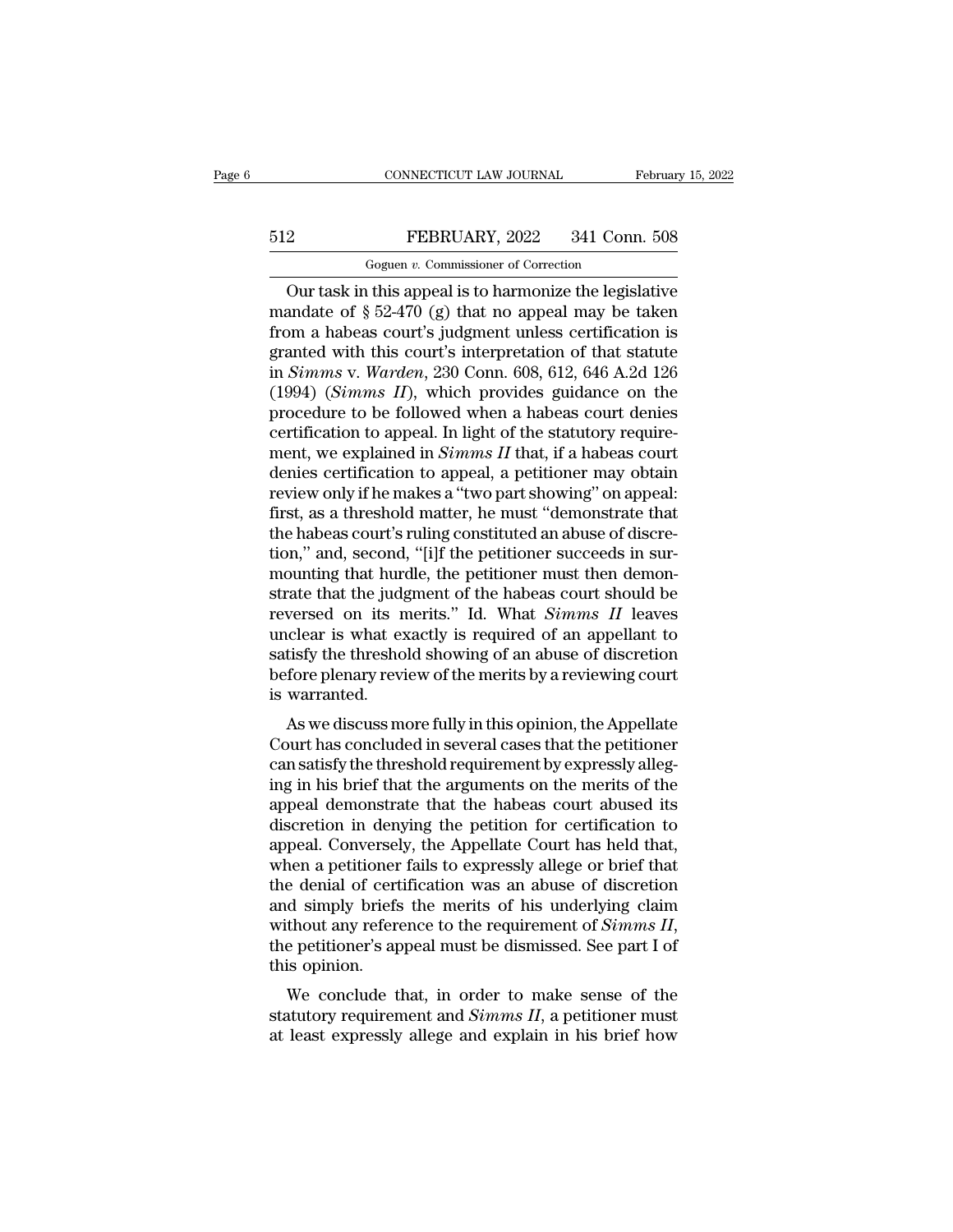EV. 2022 CONNECTICUT LAW JOURNAL<br>
Goguen *v.* Commissioner of Correction<br>
the habeas court abused its discretion in denying certifi-<br>
cation. We recognize, just as the Appellate Court has,<br>
that this may be done by express 341 Conn. 508 FEBRUARY, 2022 513<br>
Goguen v. Commissioner of Correction<br>
the habeas court abused its discretion in denying certification. We recognize, just as the Appellate Court has,<br>
that this may be done by expressly re 341 Conn. 508 FEBRUARY, 2022 513<br>
Goguen v. Commissioner of Correction<br>
the habeas court abused its discretion in denying certifi-<br>
cation. We recognize, just as the Appellate Court has,<br>
that this may be done by expressl 341 Conn. 508 FEBRUARY, 2022 513<br>
Goguen v. Commissioner of Correction<br>
the habeas court abused its discretion in denying certifi-<br>
cation. We recognize, just as the Appellate Court has,<br>
that this may be done by expressl Goguen v. Commissioner of Correction<br>the habeas court abused its discretion in denying certifi-<br>cation. We recognize, just as the Appellate Court has,<br>that this may be done by expressly referring the<br>reviewing court to th Goguen v. Commissioner of Correction<br>the habeas court abused its discretion in denying certifi-<br>cation. We recognize, just as the Appellate Court has,<br>that this may be done by expressly referring the<br>reviewing court to th the habeas court abused its discretion in denying certification. We recognize, just as the Appellate Court has, that this may be done by expressly referring the reviewing court to the portion of the brief addressing the m cation. We recognize, just as the Appellate Court has,<br>that this may be done by expressly referring the<br>reviewing court to the portion of the brief addressing<br>the merits of the appeal and pointing out that, if the<br>appeal that this may be done by expressly referring the<br>reviewing court to the portion of the brief addressing<br>the merits of the appeal and pointing out that, if the<br>appeal is successful on the merits, then an abuse of<br>discretion the merns of the appear and pointing out that, if the<br>appeal is successful on the merits, then an abuse of<br>discretion necessarily has been demonstrated. The peti-<br>tioner must at least do that, however, in order to comply<br>w

discretion necessarily has been demonstrated. The petitioner must at least do that, however, in order to comply<br>with the statute and *Simms II*.<br>The petitioner may not simply disregard the require-<br>ment of *Simms II* and the 'two part showing' required by *Simms II*, which the statute and *Simms II*, The petitioner may not simply disregard the requirement of *Simms II* and brief only the merits of the underlying claim without any effort to with the statute and *Simms II*.<br>The petitioner may not simply disregard the require-<br>ment of *Simms II* and brief only the merits of the<br>underlying claim without any effort to comply with<br>the "two part showing" required The petitioner may not simply disregard the requirement of *Simms II* and brief only the merits of the underlying claim without any effort to comply with the "two part showing" required by *Simms II*, which includes the d The petitioner may not simply disregard the requirement of *Simms II* and brief only the merits of the underlying claim without any effort to comply with the "two part showing" required by *Simms II*, which includes the di ment of *Simms II* and brief only the merits of the underlying claim without any effort to comply with the "two part showing" required by *Simms II*, which includes the discrete question of whether the habeas court abused underlying claim without any effort to comply with<br>the "two part showing" required by *Simms II*, which<br>includes the discrete question of whether the habeas<br>court abused its discretion in denying certification.<br>*Simms* v. the "two part showing" required by *Simms II*, which<br>includes the discrete question of whether the habeas<br>court abused its discretion in denying certification.<br>*Simms v. Warden*, supra, 230 Conn. 612. In this appeal,<br>the includes the discrete question of whether the habeas<br>court abused its discretion in denying certification.<br>Simms v. Warden, supra, 230 Conn. 612. In this appeal,<br>the petitioner never expressly alleged that the habeas<br>cour court abused its discretion in denying certification.<br>
Simms v. Warden, supra, 230 Conn. 612. In this appeal,<br>
the petitioner never expressly alleged that the habeas<br>
court abused its discretion in denying certification t Simms v. Warden, supra, 230 Conn. 612. In this appeal, the petitioner never expressly alleged that the habeas court abused its discretion in denying certification to appeal. He argued only that the habeas court erred in de the petitioner never expressly allege<br>court abused its discretion in denyin<br>appeal. He argued only that the habe<br>declining to issue the writ. Accordin<br>Court's dismissal of his appeal appr<br>to the dictates of  $\S 52-470$  (g) The record reveals the following undisputed facts of spreed after entering a smith put allowing the dictates of  $\S 52-470$  (g) and *Simms II* and its ogeny, and must be affirmed.<br>The record reveals the following undispute appear. The argued only that the habeas court erred in<br>declining to issue the writ. Accordingly, the Appellate<br>Court's dismissal of his appeal appropriately adheres<br>to the dictates of  $\S 52-470$  (g) and *Simms II* and its

declining to issue the with Accordingly, the Appendic<br>Court's dismissal of his appeal appropriately adheres<br>to the dictates of § 52-470 (g) and *Simms II* and its<br>progeny, and must be affirmed.<br>The record reveals the foll to the dictates of  $\S$  52-470 (g) and *Simms II* and its<br>progeny, and must be affirmed.<br>The record reveals the following undisputed facts<br>and procedural history. In 1996, the petitioner was con-<br>victed, after entering a g to the dictates of  $\S$  52-470 (g) and *Stimms 11* and its<br>progeny, and must be affirmed.<br>The record reveals the following undisputed facts<br>and procedural history. In 1996, the petitioner was con-<br>victed, after entering a progeny, and must be annihed.<br>
The record reveals the following undisputed facts<br>
and procedural history. In 1996, the petitioner was con-<br>
victed, after entering a guilty plea, of sexual assault in<br>
the second degree in v The record reveals the following undisputed facts<br>and procedural history. In 1996, the petitioner was con-<br>victed, after entering a guilty plea, of sexual assault in<br>the second degree in violation of General Statutes (Rev and procedural history. In 1996, the petitioner was convicted, after entering a guilty plea, of sexual assault in<br>the second degree in violation of General Statutes (Rev.<br>to 1995) § 53a-71 (a) (3). The petitioner was sente victed, after entering a guilty plea, of sexual assault in<br>the second degree in violation of General Statutes (Rev.<br>to 1995) § 53a-71 (a) (3). The petitioner was sentenced<br>on October 25, 1996, to ten years in prison, execu the second degree in violation of General Statutes (Rev.<br>to 1995) § 53a-71 (a) (3). The petitioner was sentenced<br>on October 25, 1996, to ten years in prison, execution<br>suspended after four years, and five years of probatio to 1995) § 53a-71 (a) (3). The petitioner was sentenced<br>on October 25, 1996, to ten years in prison, execution<br>suspended after four years, and five years of probation.<br>Thereafter, in 1998, the legislature passed legislatio on October 25, 1996, to ten years in prison, execution<br>suspended after four years, and five years of probation.<br>Thereafter, in 1998, the legislature passed legislation,<br>now codified at General Statutes § 54-250 et seq., re suspended after four years, and five years of probation.<br>Thereafter, in 1998, the legislature passed legislation,<br>now codified at General Statutes § 54-250 et seq., requir-<br>ing persons who have been convicted of certain se Thereafter, in 1998, the legislature passed lenow codified at General Statutes  $\S$  54-250 et seeing persons who have been convicted of cert offenses, including the petitioner's offense, the sex offenders. See Public Acts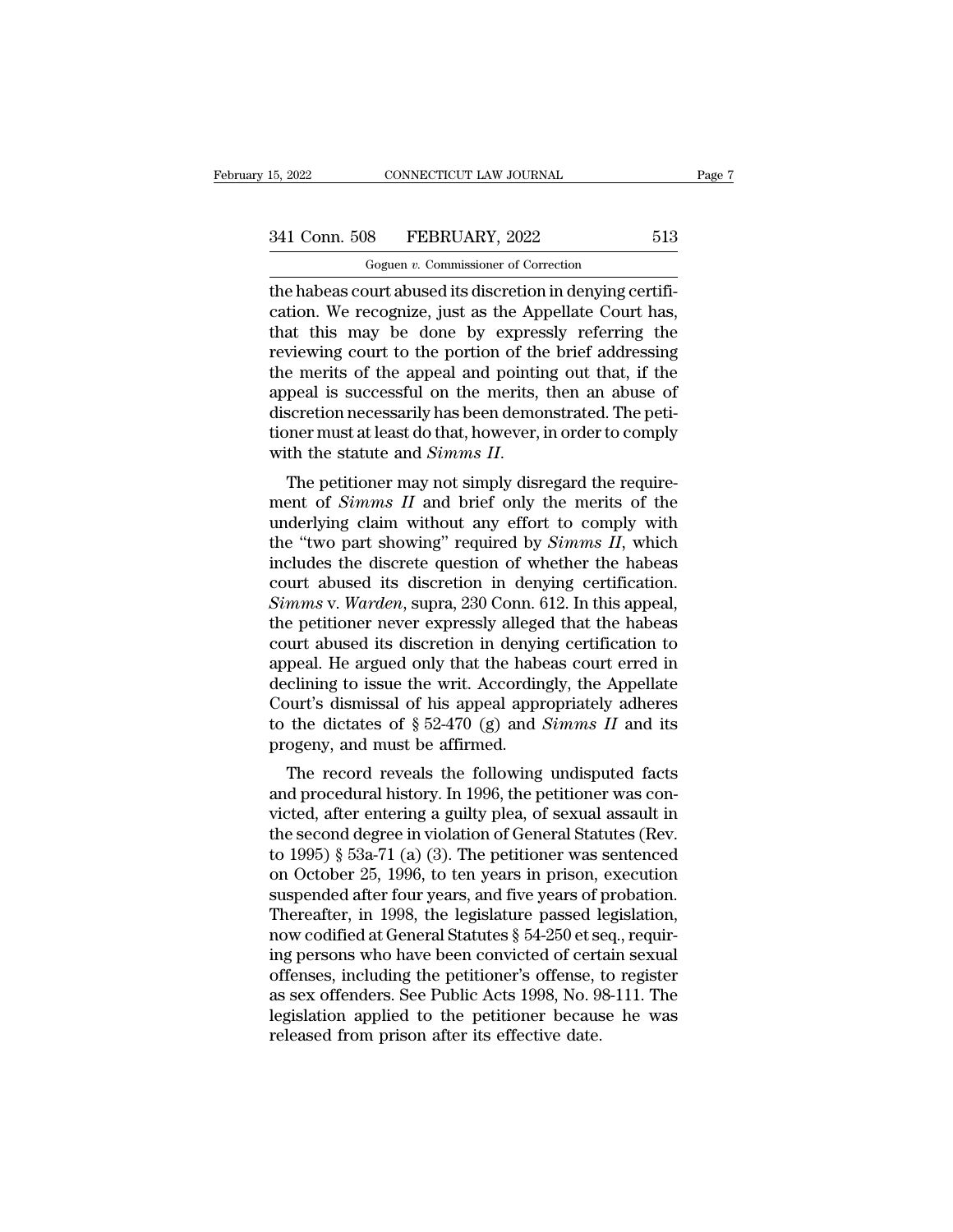# CONNECTICUT LAW JOURNAL February 15, 2022<br>514 FEBRUARY, 2022 341 Conn. 508<br>Goguen v. Commissioner of Correction CONNECTICUT LAW JOURNAL<br>FEBRUARY, 2022 341 Conn.<br>Goguen *v.* Commissioner of Correction<br>2017 the netitioner proceeding as a

CONNECTICUT LAW JOURNAL Februar<br>
4 FEBRUARY, 2022 341 Conn. 508<br>
Goguen v. Commissioner of Correction<br>
On April 11, 2017, the petitioner, proceeding as a self-<br>
presented party, filed a petition for a writ of habeas FEBRUARY, 2022 341 Conn. 508<br>
Goguen v. Commissioner of Correction<br>
On April 11, 2017, the petitioner, proceeding as a self-<br>
represented party, filed a petition for a writ of habeas<br>
corpus, claiming, among other things, EXERUARY, 2022 341 Conn. 508<br>
Goguen v. Commissioner of Correction<br>
On April 11, 2017, the petitioner, proceeding as a self-<br>
represented party, filed a petition for a writ of habeas<br>
corpus, claiming, among other things,  $\begin{array}{r} \text{514} & \text{FEBRUARY, 2022} & \text{341 Conn. 508} \\ \hline \text{Goguen } v. \text{ Commissioner of Correction} \\ \text{On April 11, 2017, the pertinent, proceeding as a self-represented party, filed a pertinent for a writ of habeas corpus, claiming, among other things, that he should be allowed to withdraw his 1996 guilty plea because, due to ineffective assistance of his course, his plea had not been made voluntary Snocifically, he allowed$ Goguen v. Commissioner of Correction<br>
On April 11, 2017, the petitioner, proceeding as a self-<br>
represented party, filed a petition for a writ of habeas<br>
corpus, claiming, among other things, that he should<br>
be allowed to Goguen v. Commissioner of Correction<br>
On April 11, 2017, the petitioner, proceeding as a self-<br>
represented party, filed a petition for a writ of habeas<br>
corpus, claiming, among other things, that he should<br>
be allowed to On April 11, 2017, the petitioner, proceeding as a self-<br>represented party, filed a petition for a writ of habeas<br>corpus, claiming, among other things, that he should<br>be allowed to withdraw his 1996 guilty plea because,<br>du represented party, filed a petition for a writ of habeas<br>corpus, claiming, among other things, that he should<br>be allowed to withdraw his 1996 guilty plea because,<br>due to ineffective assistance of his counsel, his plea<br>had corpus, claiming, among other things, that he should<br>be allowed to withdraw his 1996 guilty plea because,<br>due to ineffective assistance of his counsel, his plea<br>had not been made voluntarily. Specifically, he alleged<br>that, be allowed to withdraw his 1996 guilty plea because,<br>due to ineffective assistance of his counsel, his plea<br>had not been made voluntarily. Specifically, he alleged<br>that, while he was residing in Maine in 2012, he was<br>convi due to ineffective assistance of his counsel, his plea<br>had not been made voluntarily. Specifically, he alleged<br>that, while he was residing in Maine in 2012, he was<br>convicted under federal law of failing to register as a<br>se had not been made voluntarily. Specifically, he alleged<br>that, while he was residing in Maine in 2012, he was<br>convicted under federal law of failing to register as a<br>sex offender—a requirement imposed as the result of<br>his 1 that, while he was residing in Maine in 2012, he was<br>convicted under federal law of failing to register as a<br>sex offender—a requirement imposed as the result of<br>his 1996 Connecticut conviction.<sup>2</sup> He further alleged<br>that, convicted under federal law of failing to register as a<br>sex offender—a requirement imposed as the result of<br>his 1996 Connecticut conviction.<sup>2</sup> He further alleged<br>that, as of the date he filed his habeas petition, he was<br> x offender—a requirement imposed as the result of<br>s 1996 Connecticut conviction.<sup>2</sup> He further alleged<br>at, as of the date he filed his habeas petition, he was<br>carcerated as a result of violating the conditions of<br>pervised ms 1990 Connecticut conviction.<sup>2</sup> He further alleged<br>that, as of the date he filed his habeas petition, he was<br>incarcerated as a result of violating the conditions of<br>supervised release that were imposed on him under<br>fed

that, as of the date he filed his habeas petition, he was<br>incarcerated as a result of violating the conditions of<br>supervised release that were imposed on him under<br>federal law as a result of the federal 2012 conviction.<br>P mearcerated as a result of violating the conditions of<br>supervised release that were imposed on him under<br>federal law as a result of the federal 2012 conviction.<br>Pursuant to Practice Book § 23-24 (a),<sup>3</sup> the habeas<br>court d supervised release that were imposed on him under<br>federal law as a result of the federal 2012 conviction.<br>Pursuant to Practice Book § 23-24 (a),<sup>3</sup> the habeas<br>court declined to issue a writ for lack of jurisdiction<br>becaus rederal law as a result of the rederal 2012 conviction.<br>Pursuant to Practice Book § 23-24 (a),<sup>3</sup> the habeas<br>court declined to issue a writ for lack of jurisdiction<br>because, at the time that the petitioner filed the petit tion,<sup>5</sup> it is undisputed that neither the petitioner's term suant to Practice Book § 23-24 (a),<sup>3</sup> the habeas<br>declined to issue a writ for lack of jurisdiction<br>se, at the time that the petitioner filed the petition,<br>is no longer in the custody of the respondent as<br>all of the 1996 e was no longer in the custody of the respondent as<br>result of the 1996 conviction.<sup>4</sup> Although the habeas<br>ourt did not elaborate on its basis for this determina-<br>on,<sup>5</sup> it is undisputed that neither the petitioner's term<br> a result of the 1996 conviction.<sup>4</sup> Although the habeas court did not elaborate on its basis for this determination,<sup>5</sup> it is undisputed that neither the petitioner's term  $\frac{1}{2}$  Neither party has briefed the various s

court did not elaborate on its basis for this determination,<sup>5</sup> it is undisputed that neither the petitioner's term  $\frac{1}{2}$  Neither party has briefed the various state and federal laws that required the petitioner to re tion,<sup>5</sup> it is undisputed that neither the petitioner's term<br>
<sup>2</sup> Neither party has briefed the various state and federal laws that required<br>
the petitioner to register as a sex offender while he was residing in Maine<br>
in <sup>2</sup> Neither party has briefed the various state and federal laws that required the petitioner to register as a sex offender while he was residing in Maine in 2012; and we do not address that issue, as it is not relevant t

the petitioner to register as a sex offender while he was residing in Maine<br>in 2012; and we do not address that issue, as it is not relevant to the issues<br>before us on appeal.<br><sup>3</sup> Practice Book § 23-24 (a) provides in rele in 2012; and we do not address that issue, as it is not relevant to the issues<br>before us on appeal.<br><sup>3</sup> Practice Book § 23-24 (a) provides in relevant part: "The judicial authority<br>shall promptly review any petition for a fore us on appeal.<br>
<sup>3</sup> Practice Book § 23-24 (a) provides in relevant part: "The judicial authority all promptly review any petition for a writ of habeas corpus to determine eether the writ should issue. The judicial aut

support of a with the with shall promptly review any petition for a writ of habeas corpus to determine whether the writ should issue. The judicial authority shall issue the writ unless it appears that:<br>
"(1) the court lac whether the writ should issue. The judicial authority shall issue the writ<br>unless it appears that: "(1) the court lacks jurisdiction  $\ldots$ ."<br>"Thereafter, the petitioner filed a "brief and memorandum of law to<br>support cons unless it appears that:<br>
"(1) the court lacks jurisdiction . . . ."<br>
"Thereafter, the petitioner filed a "brief and memorandum of law to<br>
support consideration for authority to act and amended request to vacate."<br>
The habe "(1) the court lacks jurisdiction  $\ldots$ "<br>
"Thereafter, the petitioner filed a "brief and memorandum of law to<br>
support consideration for authority to act and amended request to vacate."<br>
The habeas court apparently treate <sup>4</sup> Thereafter, the petitioner filed a "brief and memorandum of law to support consideration for authority to act and amended request to vacate." The habeas court apparently treated this motion as a motion for reconsiderat support consideration for authority to act and amended request to vacate."<br>The habeas court apparently treated this motion as a motion for reconsideration of its ruling declining to issue a writ, and it granted the motion suppose that was court apparently treated this motion as a motion for reconsideration of its ruling declining to issue a writ, and it granted the motion but denied the requested relief. The petitioner then filed an "amende tion of its ruling declining to issue a writ, and it granted the motion but denied the requested relief. The petitioner then filed an "amended request to vacate." The habeas court took no action on that motion but referre to vacate." The habeas court took no action on that motion but referred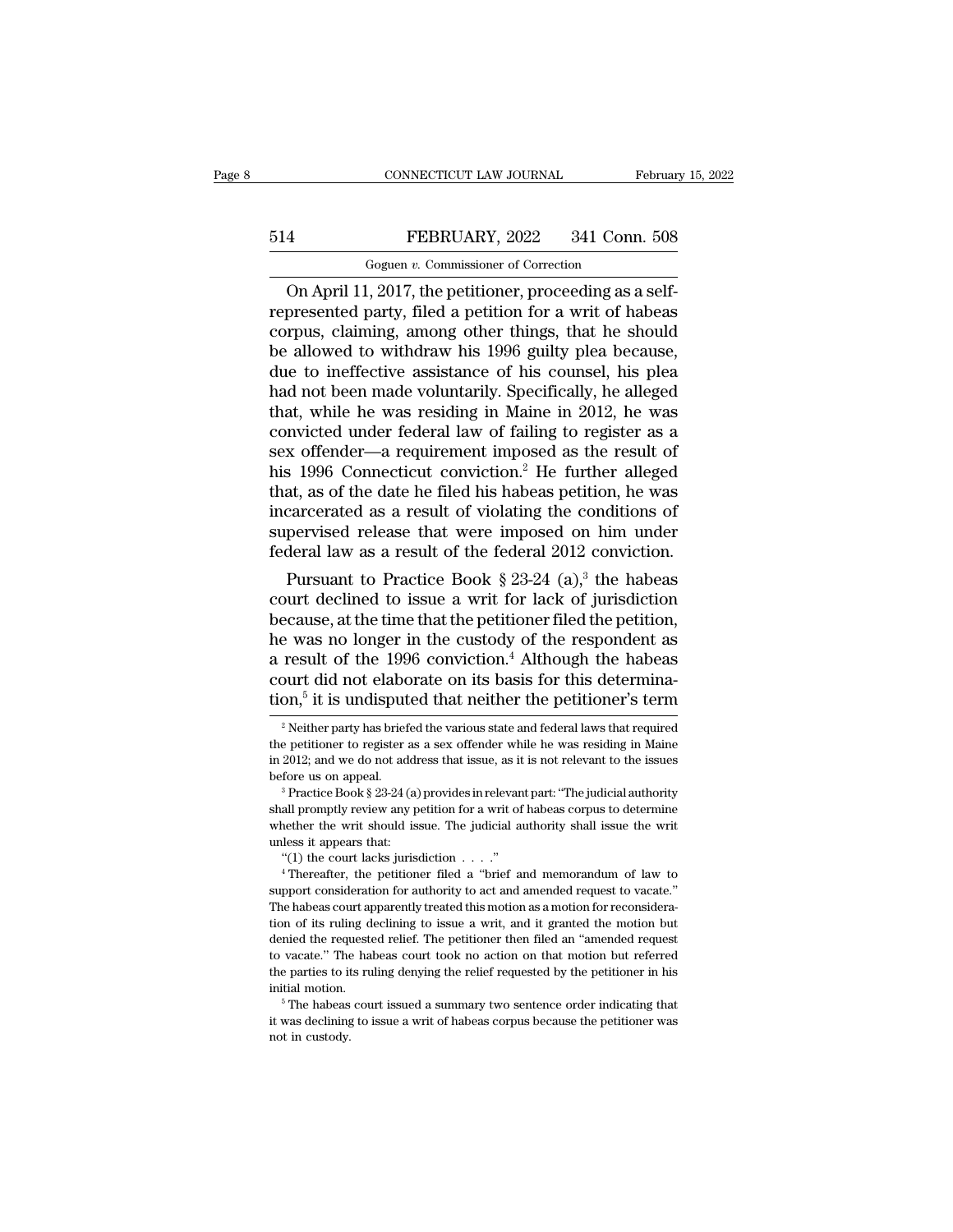CONNECTICUT LAW JOURNAL<br>
8 FEBRUARY, 2022<br>
Goguen *v.* Commissioner of Correction<br>
ion nor his term of probation for the of incarceration nor his term of probation for the 1996<br>
normalisation for the 1996<br>
conviction was in effect on the date that he filed his<br>
notifien for a unit of babase serves. The positioner filed 341 Conn. 508 FEBRUARY, 2022 515<br>
Goguen v. Commissioner of Correction<br>
of incarceration nor his term of probation for the 1996<br>
conviction was in effect on the date that he filed his<br>
petition for a writ of habeas corpus. 341 Conn. 508 FEBRUARY, 2022 515<br>
Goguen v. Commissioner of Correction<br>
of incarceration nor his term of probation for the 1996<br>
conviction was in effect on the date that he filed his<br>
petition for a writ of habeas corpus 341 Conn. 508 FEBRUARY, 2022 515<br>
Goguen v. Commissioner of Correction<br>
of incarceration nor his term of probation for the 1996<br>
conviction was in effect on the date that he filed his<br>
petition for a writ of habeas corpus Goguen v. Commissioner of Correction<br>
of incarceration nor his term of probation for the 1996<br>
conviction was in effect on the date that he filed his<br>
petition for a writ of habeas corpus. The petitioner filed<br>
a petition habeas court denied. mviction was in effect on the date that he filed his<br>tition for a writ of habeas corpus. The petitioner filed<br>petition for certification to appeal from the habeas<br>surt's judgment pursuant to  $\S 52-470$  (g), which the<br>beas petition for a writ of habeas corpus. The petitioner filed<br>a petition for certification to appeal from the habeas<br>court's judgment pursuant to  $\S 52-470$  (g), which the<br>habeas court denied.<br>Despite the denial of his petit

Fa petition for certification to appeal from the habeas<br>court's judgment pursuant to  $\S 52-470$  (g), which the<br>habeas court denied.<br>Despite the denial of his petition for certification, the<br>petitioner appealed to the Appe court's judgment pursuant to  $\S$  52-470 (g), which the<br>habeas court denied.<br>Despite the denial of his petition for certification, the<br>petitioner appealed to the Appellate Court from the<br>habeas court's judgment declining t habeas court denied.<br>
Despite the denial of his petition for certification, the<br>
petitioner appealed to the Appellate Court from the<br>
habeas court's judgment declining to issue a writ of<br>
habeas corpus.<sup>6</sup> In his brief to Despite the denial of his petition for certification, the petitioner appealed to the Appellate Court from the habeas court's judgment declining to issue a writ of habeas corpus.<sup>6</sup> In his brief to that court, the petitione Despite the denial of his petition for certification, the petitioner appealed to the Appellate Court from the habeas court's judgment declining to issue a writ of habeas corpus.<sup>6</sup> In his brief to that court, the petitione petitioner appealed to the Appellate Court from the<br>habeas court's judgment declining to issue a writ of<br>habeas corpus.<sup>6</sup> In his brief to that court, the petitioner<br>did not allege that the habeas court had abused its<br>disc habeas court's judgment declining to issue a<br>habeas corpus.<sup>6</sup> In his brief to that court, the pe<br>did not allege that the habeas court had abu<br>discretion in denying his petition for certifica<br>appeal. He also did not ask th In the period of that the habeas court had abused its<br>scretion in denying his petition for certification to<br>peal. He also did not ask the Appellate Court to con-<br>rue his argument on the merits as a demonstration<br>the habeas discretion in denying his petition for certification to<br>appeal. He also did not ask the Appellate Court to con-<br>strue his argument on the merits as a demonstration<br>of the habeas court's abuse of discretion.<br>Instead, the pe

appeal. He also did not ask the Appellate Court to construe his argument on the merits as a demonstration<br>of the habeas court's abuse of discretion.<br>Instead, the petitioner claimed only that the habeas<br>court had incorrect true his argument on the merits as a demonstration<br>of the habeas court's abuse of discretion.<br>Instead, the petitioner claimed only that the habeas<br>court had incorrectly determined that he was not in the<br>custody of the resp of the habeas court's abuse of discretion.<br>Instead, the petitioner claimed only that the habeas<br>court had incorrectly determined that he was not in the<br>custody of the respondent and that he should be allowed<br>to withdraw hi Instead, the petitioner claimed only that the habeas<br>court had incorrectly determined that he was not in the<br>custody of the respondent and that he should be allowed<br>to withdraw his 1996 guilty plea because it was unintell but withdraw his 1996 guilty plea because it was unintelliently and involuntarily made.<sup>7</sup> The respondent conducted in his brief that the habeas court had not abused  $\frac{1}{6}$  The petitioner was initially represented by c to withdraw his 1996 guilty plea because it was unintelli-<br>gently and involuntarily made.<sup>7</sup> The respondent con-<br>tended in his brief that the habeas court had not abused<br> $\frac{1}{\pi}$  The petitioner was initially represented

gently and involuntarily made.<sup>7</sup> The respondent contended in his brief that the habeas court had not abused  $\frac{1}{\pi}$  The petitioner was initially represented by counsel on appeal. Before the petitioner filed his brief tended in his brief that the habeas court had not abused<br>
<sup>6</sup> The petitioner was initially represented by counsel on appeal. Before<br>
the petitioner filed his brief with the Appellate Court, his counsel filed a<br>
motion for <sup>6</sup> The petitioner was initially represented by counsel on appeal. Before<br>the petitioner filed his brief with the Appellate Court, his counsel filed a<br>motion for leave to withdraw as appellate counsel pursuant to Practice<br> <sup>6</sup> The petitioner was initially represented by counsel on appeal. Before the petitioner filed his brief with the Appellate Court, his counsel filed a motion for leave to withdraw as appellate counsel pursuant to Practice the petitioner filed his brief with the Appellate Court, his coursel filed a motion for leave to withdraw as appellate coursel pursuant to Practice Book §§ 43-34 and 62-9 (d), and *Anders v. California*, 386 U.S. 738, 87 S motion for leave to withdraw as appellate counsel pursuant to Practice<br>Book §§ 43-34 and 62-9 (d), and *Anders v. California*, 386 U.S. 738, 87 S.<br>Ct. 1396, 18 L. Ed. 2d 493 (1967), which the habeas court granted. In a<br>ha Hook §§ 43-34 and 62-9 (d), and *Anders* v. *California*, 386 U.S. 738, 87 S.<br>Ct. 1396, 18 L. Ed. 2d 493 (1967), which the habeas court granted. In a<br>handwritten ruling granting that motion, the habeas court indicated that L. 1396, 18 L. Ed. 2d 493 (1967), which the habeas court granted. In a handwritten ruling granting that motion, the habeas court indicated that "[s]entences that are completely served cannot be attacked through habeas corp handwritten ruling granting that motion, the habeas court indicated that "[s]entences that are completely served cannot be attacked through habeas corpus simply because a later sentence was enhanced because of the previous "Sentences that are completely served cannot be attacked through habeas corpus simply because a later sentence was enhanced because of the previous conviction. *Maleng* v. *Cook*, 490 U.S. 488, 491–93 [109 S. Ct. 1923, 104 corpus simply because a later sentence was enhanced because of the previous conviction. *Maleng v. Cook*, 490 U.S. 488, 491–93 [109 S. Ct. 1923, 104 L. Ed. 2d 540] (1989); *Lebron v. Commissioner of Correction*, 274 Conn. ous conviction. *Maleng* v. *Cook*, 490 U.S. 488, 491–93 [109 S. Ct. 1923, 104<br>L. Ed. 2d 540] (1989); *Lebron v. Commissioner of Correction*, 274 Conn.<br>507, 510–12 [876 A.2d 1178] (2005) [overruled in part on other grounds L. Ed. 2d 540] (1989); *Lebron v. Commissioner of Correction*, 274 Conn.<br>
507, 510–12 [876 A.2d 1178] (2005) [overruled in part on other grounds by *State v. Elson*, 311 Conn. 726, 91 A.3d 862 (2014)]. Nor is the state's frivolous.'' *After LEIson*, 311 Conn. 726, 91 A.3d 862 (2014)]. Nor is the state's sex fender registration requirement part of the criminal sentence or judgment conviction. *State v. Waterman*, 264 Conn. 484, 488–90 [825 A.2d 63] (20 State v. Elson, 311 Conn. 726, 91 A.3d 862 (2014)]. Nor is the state's sex offender registration requirement part of the criminal sentence or judgment of conviction. *State* v. *Waterman*, 264 Conn. 484, 488–90 [825 A.2d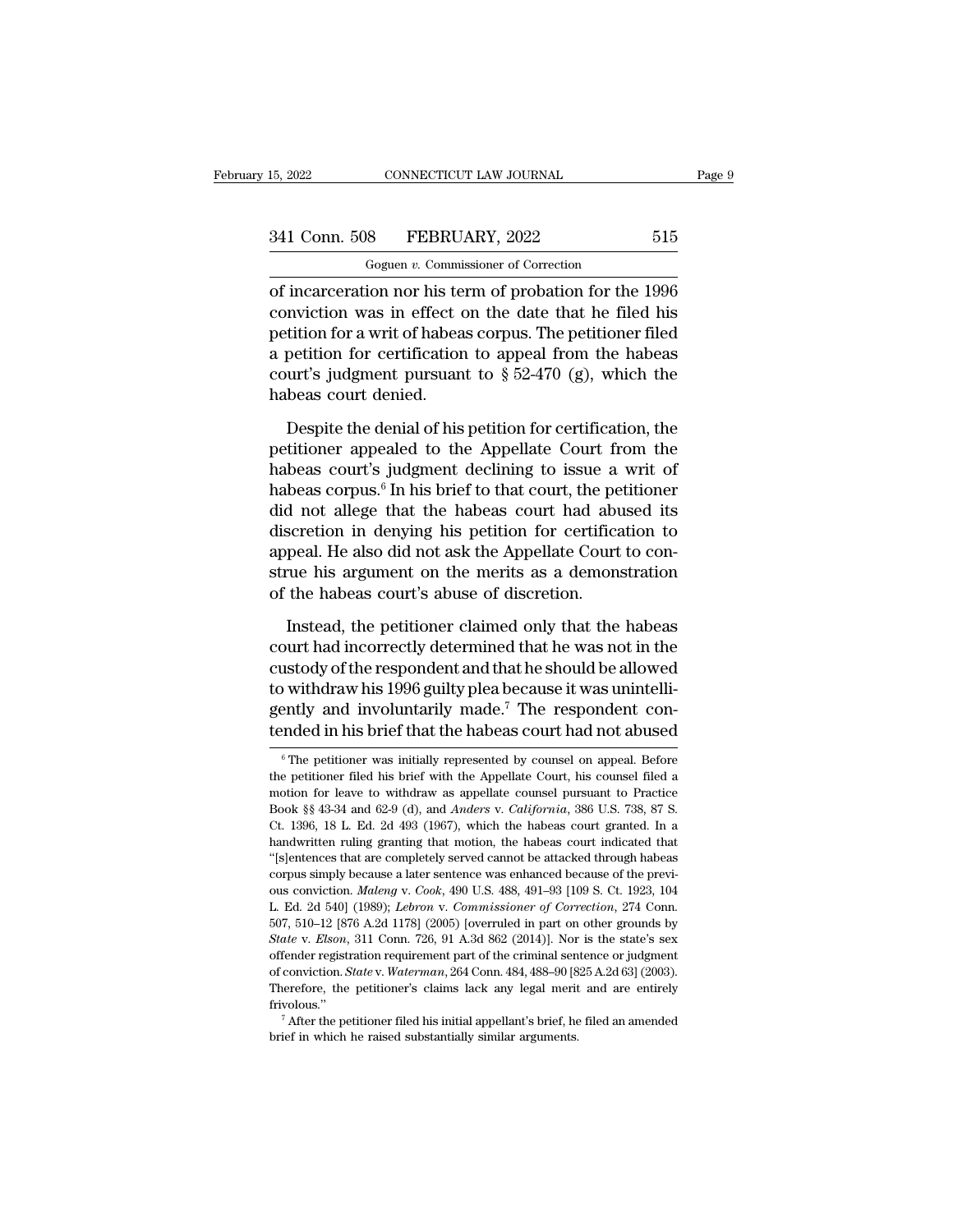# CONNECTICUT LAW JOURNAL February 15, 2022<br>516 FEBRUARY, 2022 341 Conn. 508<br>Goguen v. Commissioner of Correction CONNECTICUT LAW JOURNAL<br>FEBRUARY, 2022 341 Conn.<br>Goguen *v.* Commissioner of Correction<br>a in denving the petitioner's petition

CONNECTICUT LAW JOURNAL February 15, 2022<br>
FEBRUARY, 2022 341 Conn. 508<br>
Goguen v. Commissioner of Correction<br>
its discretion in denying the petitioner's petition for<br>
certification to appeal and that it had properly decli FEBRUARY, 2022 341 Conn. 508<br>Goguen v. Commissioner of Correction<br>its discretion in denying the petitioner's petition for<br>certification to appeal and that it had properly declined<br>to issue the writ.  $\begin{array}{c|l} \text{516} & \text{FEE} \end{array}$ <br>its discretion in deny certification to appeal to issue the writ.<br>The Appellate Cour FEBRUARY, 2022 341 Conn. 508<br>
Goguen v. Commissioner of Correction<br>
discretion in denying the petitioner's petition for<br>
rtification to appeal and that it had properly declined<br>
issue the writ.<br>
The Appellate Court noted

Goguen *v*. Commissioner of Correction<br>
its discretion in denying the petitioner's petition for<br>
certification to appeal and that it had properly declined<br>
to issue the writ.<br>
The Appellate Court noted in a per curiam opin its discretion in denying the petitioner's petition for<br>certification to appeal and that it had properly declined<br>to issue the writ.<br>The Appellate Court noted in a per curiam opinion<br>that, under *Simms v. Warden*, 229 Conn a threshold matter on appeal and that it had properly declined<br>to issue the writ.<br>The Appellate Court noted in a per curiam opinion<br>that, under *Simms* v. *Warden*, 229 Conn. 178, 640 A.2d<br>601 (1994) (*Simms I*), the petit to issue the writ.<br>
The Appellate Court noted in a per curiam opinion<br>
that, under *Simms* v. *Warden*, 229 Conn. 178, 640 A.2d<br>
601 (1994) (*Simms I*), the petitioner was required, as<br>
a threshold matter on appeal, to "d The Appellate Court noted in a per curiam opinion<br>that, under *Simms v. Warden*, 229 Conn. 178, 640 A.2d<br>601 (1994) (*Simms I*), the petitioner was required, as<br>a threshold matter on appeal, to "demonstrate that the<br>denia The Appellate Court noted in a per curiam opinion<br>that, under *Simms* v. *Warden*, 229 Conn. 178, 640 A.2d<br>601 (1994) (*Simms I*), the petitioner was required, as<br>a threshold matter on appeal, to "demonstrate that the<br>deni that, under *Simms* v. *Warden*, 229 Conn. 178, 640 A.2d 601 (1994) (*Simms I*), the petitioner was required, as a threshold matter on appeal, to "demonstrate that the denial of his petition for certification constituted a 601 (1994) (*Simms I*), the petitioner was required, as<br>a threshold matter on appeal, to "demonstrate that the<br>denial of his petition for certification constituted an<br>abuse of discretion." (Internal quotation marks omit-<br> a threshold matter on appeal, to "demonstrate that the<br>denial of his petition for certification constituted an<br>abuse of discretion." (Internal quotation marks omit-<br>ted.) *Goguen v. Commissioner of Correction*, supra,<br>195 denial of his petition for certification constituted an<br>abuse of discretion." (Internal quotation marks omit-<br>ted.) *Goguen v. Commissioner of Correction*, supra,<br>195 Conn. App. 504. The Appellate Court further noted<br>that, abuse of discretion." (Internal quotation marks omit-<br>ted.) *Goguen v. Commissioner of Correction*, supra,<br>195 Conn. App. 504. The Appellate Court further noted<br>that, to establish such an abuse of discretion, the peti-<br>tio ted.) *Goguen v. Commissioner of Correction*, supra, 195 Conn. App. 504. The Appellate Court further noted that, to establish such an abuse of discretion, the petitioner was required to demonstrate that the habeas court's 195 Conn. App. 504. The Appellate Court further noted<br>that, to establish such an abuse of discretion, the peti-<br>tioner was required to demonstrate that the habeas<br>court's resolution of the underlying claim involved<br>issues that, to establish such an abuse of discretion, the petitioner was required to demonstrate that the habeas court's resolution of the underlying claim involved issues that "are debatable among jurists of reason; that a cour tioner was required to demonstrate that the habeas<br>court's resolution of the underlying claim involved<br>issues that "are debatable among jurists of reason; that<br>a court could resolve the issues [in a different manner];<br>or t court's resolution of the underlying claim involved<br>issues that "are debatable among jurists of reason; that<br>a court could resolve the issues [in a different manner];<br>or that the questions are adequate to deserve encourage issues that "are debatable among jurists of reason; that<br>a court could resolve the issues [in a different manner];<br>or that the questions are adequate to deserve encourage-<br>ment to proceed further." (Internal quotation mark a court could resolve the issues [in a different manner];<br>or that the questions are adequate to deserve encourage-<br>ment to proceed further." (Internal quotation marks<br>omitted.) Id.; see, e.g., *Simms* v. Warden, supra, 230 or that the questions are adequate to deserve encouragement to proceed further." (Internal quotation marks omitted.) Id.; see, e.g., *Simms v. Warden*, supra, 230 Conn. 616 (same). Finally, the Appellate Court noted that i ment to proceed further." (Internal quotation marks<br>omitted.) Id.; see, e.g., *Simms* v. *Warden*, supra, 230<br>Conn. 616 (same). Finally, the Appellate Court noted<br>that it had held previously that, "[i]f this burden is not<br> omitted.) Id.; see, e.g., *Simms* v. *Warden*, supra, 230 Conn. 616 (same). Finally, the Appellate Court noted that it had held previously that, "[i]f this burden is not satisfied, then the claim that the judgment of the h Conn. 616 (same). Finally, the Appellate Court noted<br>that it had held previously that, "[i]f this burden is not<br>satisfied, then the claim that the judgment of the habeas<br>court should be reversed does not qualify for consid that it had held previously that, "[i]f this burden is not<br>satisfied, then the claim that the judgment of the habeas<br>court should be reversed does not qualify for consider-<br>ation by [the Appellate] [C]ourt." (Internal quot satisfied, then the claim that the judgment of the habeas<br>court should be reversed does not qualify for consider-<br>ation by [the Appellate] [C]ourt." (Internal quotation<br>marks omitted.) *Goguen* v. *Commissioner of Correc*court should be reversed does no<br>ation by [the Appellate] [C]ourt.<br>marks omitted.) *Goguen v. Com*<br>tion, supra, 504. Because the pe<br>brief this threshold issue, the App<br>to review the merits of the petitic<br>missed the appeal. The petitioner of Correction<br>arks omitted.) *Goguen v. Commissioner of Correction*, supra, 504. Because the petitioner had failed to<br>ief this threshold issue, the Appellate Court declined<br>review the merits of the petition From Summary 1997 and the petitioner had failed to<br>brief this threshold issue, the Appellate Court declined<br>to review the merits of the petitioner's claims and dis-<br>missed the appeal.<sup>8</sup> Id., 505.<br>The petitioner then file brief this threshold issue, the Appellate Court declined<br>to review the merits of the petitioner's claims and dis-<br>missed the appeal.<sup>8</sup> Id., 505.<br>The petitioner then filed a motion for reconsideration<br>in which he claimed

The petitioner then filed a motion for reconsideration<br>a which he claimed that the habeas court had abused<br>s discretion when it denied his petition for certification<br> $\frac{1}{8}$  Although the Appellate Court stated that the The petitioner then filed a motion for reconsideration<br>in which he claimed that the habeas court had abused<br>its discretion when it denied his petition for certification<br> $\frac{1}{100}$ <br> $\frac{1}{100}$   $\frac{1}{100}$  the Appellate Co

in which he claimed that the habeas court had abused<br>its discretion when it denied his petition for certification<br><sup>8</sup> Although the Appellate Court stated that the petitioner had failed to<br>"brief" the claim that the habeas *tis* discretion when it denied his petition for certification<br><sup>8</sup> Although the Appellate Court stated that the petitioner had failed to<br>"brief" the claim that the habeas court abused its discretion when it denied<br>his peti  $^8$  Although the Appellate Court stated that the petitioner had failed to "brief" the claim that the habeas court abused its discretion when it denied his petition for certification to appeal; *Goguen v. Commissioner of*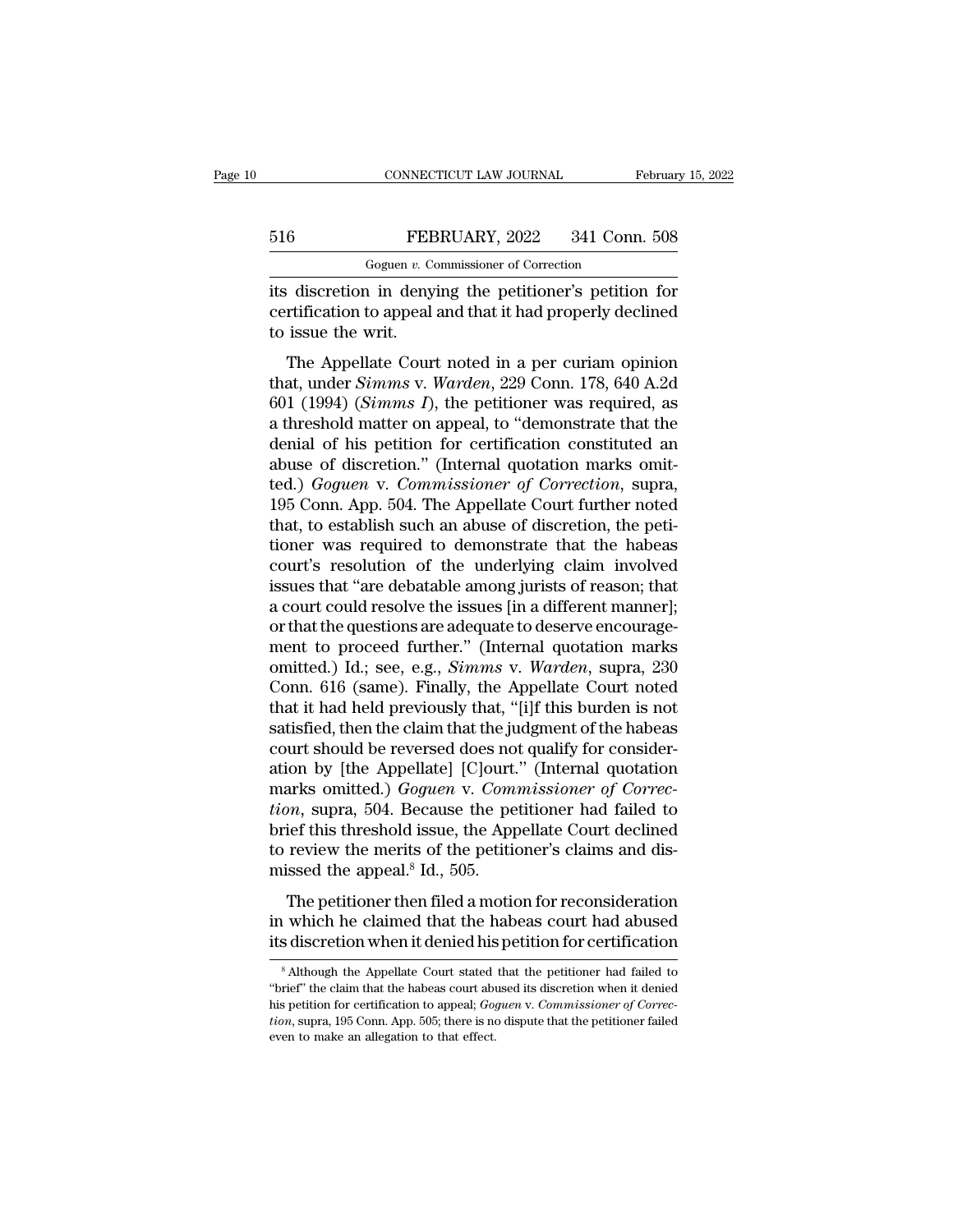CONNECTICUT LAW JOURNAL<br>
8 FEBRUARY, 2022<br>
Goguen *v.* Commissioner of Correction<br>
support of this claim, the petitioner arc 15, 2022 CONNECTICUT LAW JOURNAL Page 11<br>
341 Conn. 508 FEBRUARY, 2022 517<br>
Goguen v. Commissioner of Correction<br>
to appeal. In support of this claim, the petitioner argued<br>
the merits of his underlying claim that the habe 341 Conn. 508 FEBRUARY, 2022 517<br>
Goguen v. Commissioner of Correction<br>
to appeal. In support of this claim, the petitioner argued<br>
the merits of his underlying claim that the habeas court<br>
had incorrectly determined that  $\frac{341 \text{ Conn. } 508 \qquad \text{FEBRUARY, } 2022 \qquad \qquad 517 \qquad \qquad \text{Goguen } v. \text{ Commissioner of Correction}$ <br>to appeal. In support of this claim, the petitioner argued<br>the merits of his underlying claim that the habeas court<br>had incorrectly determined that he w 341 Conn. 508 FEBRUARY, 2022 517<br>
Goguen v. Commissioner of Correction<br>
to appeal. In support of this claim, the petitioner argued<br>
the merits of his underlying claim that the habeas court<br>
had incorrectly determined that motion. appeal. In support of this claim, the petitioner argued<br>e merits of his underlying claim that the habeas court<br>d incorrectly determined that he was not in the<br>spondent's custody. The Appellate Court denied the<br>otion.<br>This to appear. In support of this claim, the petitioner argued<br>the merits of his underlying claim that the habeas court<br>had incorrectly determined that he was not in the<br>respondent's custody. The Appellate Court denied the<br>mot

the merns of its underlying claim that the habeas court<br>had incorrectly determined that he was not in the<br>respondent's custody. The Appellate Court denied the<br>motion.<br>This certified appeal followed. On appeal to this<br>court had incorrectly determined that he was not in the<br>respondent's custody. The Appellate Court denied the<br>motion.<br>This certified appeal followed. On appeal to this<br>court, the petitioner contends that his argument in his<br>brief respondent's custody. The Appenate Court defined the<br>motion.<br>This certified appeal followed. On appeal to this<br>court, the petitioner contends that his argument in his<br>brief to the Appellate Court concerning the merits of<br>h This certified appeal followed. On appeal to this<br>court, the petitioner contends that his argument in his<br>brief to the Appellate Court concerning the merits of<br>his underlying claim that the habeas court incorrectly<br>determi This certified appeal followed. On appeal to this<br>court, the petitioner contends that his argument in his<br>brief to the Appellate Court concerning the merits of<br>his underlying claim that the habeas court incorrectly<br>determ court, the petitioner contends that his argument in his<br>brief to the Appellate Court concerning the merits of<br>his underlying claim that the habeas court incorrectly<br>determined that it lacked jurisdiction to entertain his<br>h brief to the Appellate Court concerning the merits of<br>his underlying claim that the habeas court incorrectly<br>determined that it lacked jurisdiction to entertain his<br>habeas petition because he was not in the respondent's<br>cu his underlying claim that the habeas court incorrectly<br>determined that it lacked jurisdiction to entertain his<br>habeas petition because he was not in the respondent's<br>custody "inherently demonstrate[s] that the habeas<br>court determined that it lacked jurisdiction to entertain his<br>habeas petition because he was not in the respondent's<br>custody "inherently demonstrate[s] that the habeas<br>court [had] abused its discretion in . . . denying the<br>petit habeas petition because he was not in the respondent's<br>custody "inherently demonstrate[s] that the habeas<br>court [had] abused its discretion in  $\dots$  denying the<br>petition for [certification to appeal]." He further con-<br>tend custody "inherently demonstrate[s] that the habeas<br>court [had] abused its discretion in . . . denying the<br>petition for [certification to appeal]." He further con-<br>tends that, because he was proceeding as a self-repre-<br>sent court [had] abused its discretion in . . . denying the<br>petition for [certification to appeal]." He further con-<br>tends that, because he was proceeding as a self-repre-<br>sented party, the Appellate Court should have liberally petition for [certification to appeal]." He further contends that, because he was proceeding as a self-represented party, the Appellate Court should have liberally construed his brief on the merits as demonstrating that th tends that, because he was proceeding as a self-repre-<br>sented party, the Appellate Court should have liberally<br>construed his brief on the merits as demonstrating that<br>the habeas court had abused its discretion in denying<br>h sented party, the Appellate Court should have liberally<br>construed his brief on the merits as demonstrating that<br>the habeas court had abused its discretion in denying<br>his petition for certification for appeal, even though h appeal. Solut had abused its discretion in deriying<br>spetition for certification for appeal, even though he<br>d not expressly made that allegation. Accordingly,<br>argues, the Appellate Court incorrectly determined<br>at he was not entitle Appellate Court incorrectly determined that he was not entitled to review of his claims on appeal.<br>The respondent contends that, to the contrary, the Appellate Court correctly determined that he was not entitled to review

Fracture and the expressiy made that an<br>egation. Accordingly, the argues, the Appellate Court incorrectly determined<br>that he was not entitled to review of his claims on<br>appeal.<br>The respondent contends that, to the contrar The argues, the Appenate Court incorrectly determined<br>that he was not entitled to review of his claims on<br>appeal.<br>The respondent contends that, to the contrary, the<br>Appellate Court correctly determined that it had no<br>auth that he was not entitled to review of his claims on<br>appeal.<br>The respondent contends that, to the contrary, the<br>Appellate Court correctly determined that it had no<br>authority to entertain the merits of the petitioner's<br>appea The respondent contends that, to the contrary, the<br>Appellate Court correctly determined that it had no<br>authority to entertain the merits of the petitioner's<br>appeal under § 52-470 (g), as that statute was construed<br>by this The respondent contends that, to the contrary, the<br>Appellate Court correctly determined that it had no<br>authority to entertain the merits of the petitioner's<br>appeal under § 52-470 (g), as that statute was construed<br>by this Appellate Court correctly determined that it had no<br>authority to entertain the merits of the petitioner's<br>appeal under § 52-470 (g), as that statute was construed<br>by this court in *Simms I* and *Simms II*. Specifically, t authority to entertain the merits of the petitioner's<br>appeal under § 52-470 (g), as that statute was construed<br>by this court in *Simms I* and *Simms II*. Specifically, the<br>respondent argues that, under *Simms II*, the pet appeal under § 52-470 (g), as that statute was construed<br>by this court in *Simms I* and *Simms II*. Specifically, the<br>respondent argues that, under *Simms II*, the petitioner<br>must "make a *two part* showing" when the habea by this court in *Simms I* and *Simms II*. Specifically, the respondent argues that, under *Simms II*, the petitioner must "make a *two part* showing" when the habeas court has denied his petition for certification to appe respondent argues that, under *Simms II*, the petitioner<br>must "make a *two part* showing" when the habeas court<br>has denied his petition for certification to appeal.<br>(Emphasis added; internal quotation marks omitted.)<br>*Sim* must "make a *two part* showing" when the habeas court<br>has denied his petition for certification to appeal.<br>(Emphasis added; internal quotation marks omitted.)<br> $Simms$  v. *Warden*, supra, 230 Conn. 612. To allow a<br>petitioner has denied his petition for certification to appeal.<br>(Emphasis added; internal quotation marks omitted.)<br>Simms v. Warden, supra, 230 Conn. 612. To allow a<br>petitioner to ignore the threshold requirement of dem-<br>onstrating t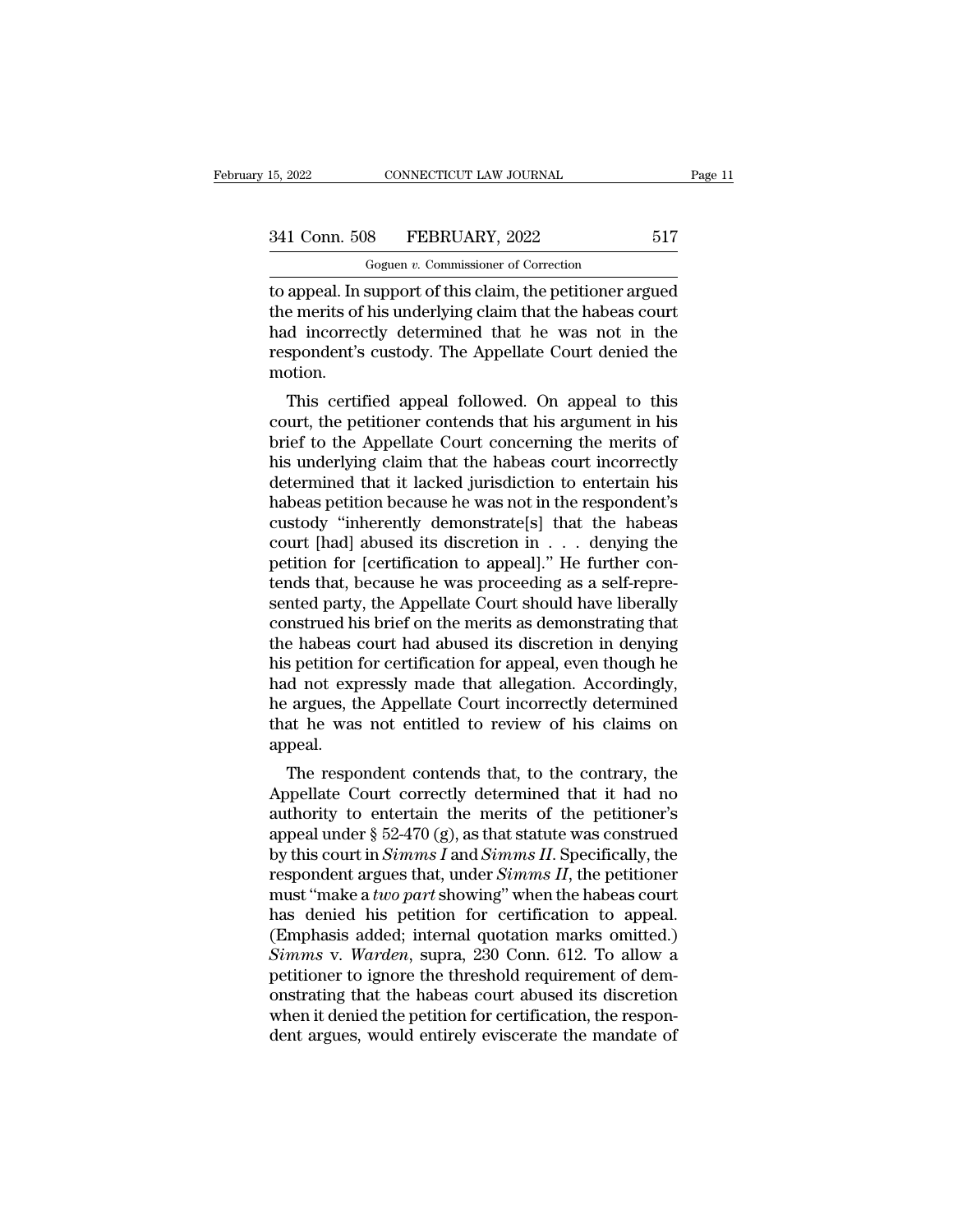# CONNECTICUT LAW JOURNAL February 15, 2022<br>518 FEBRUARY, 2022 341 Conn. 508<br>Goguen v. Commissioner of Correction CONNECTICUT LAW JOURNAL<br>FEBRUARY, 2022 341 Conn.<br>Goguen *v.* Commissioner of Correction<br>that "[n]o\_anneal\_from\_the\_judgment.

CONNECTICUT LAW JOURNAL Februar<br>
S18 FEBRUARY, 2022 341 Conn. 508<br>
Goguen v. Commissioner of Correction<br>
S52-470 (g) that "[n]o appeal from the judgment ren-<br>
dered in a habeas corpus proceeding . . . may be<br>
taken unless FEBRUARY, 2022 341 Conn. 508<br>
Goguen v. Commissioner of Correction<br>
§ 52-470 (g) that "[n]o appeal from the judgment rendered in a habeas corpus proceeding . . . may be<br>
taken unless the appellant" petitions the habeas cou 518 FEBRUARY, 2022 341 Conn. 508<br>
Goguen v. Commissioner of Correction<br>
§ 52-470 (g) that "[n]o appeal from the judgment rendered in a habeas corpus proceeding . . . may be<br>
taken unless the appellant" petitions the habea FEBRUARY, 2022 341 Conn. 508<br>
Goguen v. Commissioner of Correction<br>
§ 52-470 (g) that "[n]o appeal from the judgment rendered in a habeas corpus proceeding . . . may be<br>
taken unless the appellant" petitions the habeas co FEDECTRY, 2022 911 CORR. 300<br>  $\frac{1}{2}$  Goguen v. Commissioner of Correction<br>  $\frac{1}{2}$  52-470 (g) that "[n]o appeal from the judgment ren-<br>
dered in a habeas corpus proceeding . . . may be<br>
taken unless the appellant" pe Goguen v. Commissioner of Correction<br>
§ 52-470 (g) that "[n]o appeal from the judgment ren-<br>
dered in a habeas corpus proceeding . . . may be<br>
taken unless the appellant" petitions the habeas court<br>
for certification to a  $\S$  52-470 (g) that "[n]o a dered in a habeas corp taken unless the appella for certification to appellation. We conclude the petition. We conclude the appeal. r certification to appeal and the habeas court grants<br>r certification to appeal and the habeas court grants<br>e petition. We conclude that the Appellate Court prop-<br>ly declined to review the petitioner's claims and dis-<br>isse

I

review the petition. We conclude that the Appellate Court properly declined to review the petitioner's claims and dismissed the appeal.<br>
I<br>
Whether the Appellate Court had the authority to<br>
review the petitioner's claims o ment of the periods. We conclude that the happening of the periods and dismissed the appeal.<br>
I<br>
Whether the Appellate Court had the authority to<br>
review the petitioner's claims on appeal from the judg-<br>
ment of the habeas that the appeal.<br>
I<br>
Whether the Appellate Court had the authority to<br>
review the petitioner's claims on appeal from the judg-<br>
ment of the habeas court when he failed even to allege<br>
that the habeas court had abused its I<br>
Whether the Appellate Court had the authority to<br>
review the petitioner's claims on appeal from the judg-<br>
ment of the habeas court when he failed even to allege<br>
that the habeas court had abused its discretion in deny Whether the Appellate Court had the authority to<br>review the petitioner's claims on appeal from the judg-<br>ment of the habeas court when he failed even to allege<br>that the habeas court had abused its discretion in deny-<br>ing Whether the Appellate Court had the authority to<br>review the petitioner's claims on appeal from the judg-<br>ment of the habeas court when he failed even to allege<br>that the habeas court had abused its discretion in deny-<br>ing review the petitioner's claims on appeal from the judg-<br>ment of the habeas court when he failed even to allege<br>that the habeas court had abused its discretion in deny-<br>ing his petition for certification to appeal pursuant ment of the habeas court when he failed even to allege<br>that the habeas court had abused its discretion in deny-<br>ing his petition for certification to appeal pursuant to<br> $\S 52-470 (g)$  is a question of statutory interpretat that the habeas court had abused its discretion in denying his petition for certification to appeal pursuant to  $\S$  52-470 (g) is a question of statutory interpretation over which we exercise plenary review. See, e.g., Ge g his petition for certification to appeal pursuant to<br>52-470 (g) is a question of statutory interpretation over<br>nich we exercise plenary review. See, e.g., General<br>atutes § 1-2z (plain meaning rule); *Canty* v. *Otto*, 30 § 52-470 (g) is a question of statutory interpretation over<br>which we exercise plenary review. See, e.g., General<br>Statutes § 1-2z (plain meaning rule); *Canty v. Otto*, 304<br>Conn. 546, 557–58, 41 A.3d 280 (2012) (general ru

which we exercise plenary review. See, e.g., General<br>Statutes § 1-2z (plain meaning rule); *Canty* v. *Otto*, 304<br>Conn. 546, 557–58, 41 A.3d 280 (2012) (general rules of<br>construction are aimed at ascertaining legislative Statutes § 1-2z (plain meaning rule); *Canty v. Otto*, 304<br>Conn. 546, 557–58, 41 A.3d 280 (2012) (general rules of<br>construction are aimed at ascertaining legislative intent).<br>In *Simms I*, this court first considered the Conn. 546, 557–58, 41 A.3d 280 (2012) (general rules of<br>construction are aimed at ascertaining legislative intent).<br>In *Simms I*, this court first considered the question<br>of whether a habeas petitioner may seek appellate<br>r construction are aimed at ascertaining legislative intent).<br>
In *Simms I*, this court first considered the question<br>
of whether a habeas petitioner may seek appellate<br>
review of an adverse judgment of the habeas court<br>
und In *Simms I*, this court first considered the question<br>of whether a habeas petitioner may seek appellate<br>review of an adverse judgment of the habeas court<br>under § 52-470 (g) when the habeas court has denied<br>the petition f of whether a habeas petitioner may seek appellate<br>review of an adverse judgment of the habeas court<br>under  $\S 52-470$  (g) when the habeas court has denied<br>the petition for certification to appeal. See *Simms* v.<br>*Warden*, review of an adverse judgment of the habeas court<br>under § 52-470 (g) when the habeas court has denied<br>the petition for certification to appeal. See *Simms* v.<br>Warden, supra, 229 Conn. 179. In that case, the habeas<br>court d under § 52-470 (g) when the habeas court has denied<br>the petition for certification to appeal. See *Simms* v.<br>Warden, supra, 229 Conn. 179. In that case, the habeas<br>court dismissed the petition of the petitioner, Floyd<br>Sim the petition for certification to appeal. See *Simms* v.<br>Warden, supra, 229 Conn. 179. In that case, the habeas<br>court dismissed the petition of the petitioner, Floyd<br>Simms, and denied his petition for certification to<br>app Warden, supra, 229 Conn. 179. In that case, the habeas<br>court dismissed the petition of the petitioner, Floyd<br>Simms, and denied his petition for certification to<br>appeal. Id., 179–80. The majority further determined in<br>dictu court dismissed the petition of the petitioner, Floyd<br>Simms, and denied his petition for certification to<br>appeal. Id., 179–80. The majority further determined in<br>dictum, however, that General Statutes (Rev. to 1993)<br> $\S 52$ Simms, and denied his petition for certification to<br>appeal. Id., 179–80. The majority further determined in<br>dictum, however, that General Statutes (Rev. to 1993)<br> $§ 52-470$  (b), now  $§ 52-470$  (g), did not provide that th appeal. Id., 179–80. The majority further determined in dictum, however, that General Statutes (Rev. to 1993) § 52-470 (b), now § 52-470 (g), did not provide that the habeas court's "denial of the requisite certification abeas court's "denial of the requisite certification is<br>nal and dispositive." Id., 188. Rather, the majority con-<br>rued the statute "to permit a disappointed habeas<br>prpus litigant to invoke appellate jurisdiction<sup>9</sup> for ple final and dispositive." Id., 188. Rather, the majority construed the statute "to permit a disappointed habeas corpus litigant to invoke appellate jurisdiction<sup>9</sup> for ple-<br><sup>9</sup>This court in *Simms I* assumed that General St

strued the statute "to permit a disappointed habeas corpus litigant to invoke appellate jurisdiction<sup>9</sup> for ple-<br><sup>9</sup>This court in *Simms I* assumed that General Statutes (Rev. to 1993)<br>§ 52-470 (b), now § 52-470 (g), impli corpus litigant to invoke appellate jurisdiction<sup>9</sup> for ple-<br>
<sup>9</sup> This court in *Simms I* assumed that General Statutes (Rev. to 1993)<br>
§ 52-470 (b), now § 52-470 (g), implicated the appellate *jurisdiction* of the<br>
revie  $\S 52-470$  (b), now  $\S 52-470$  (g), implicated the appellate jurisdiction of the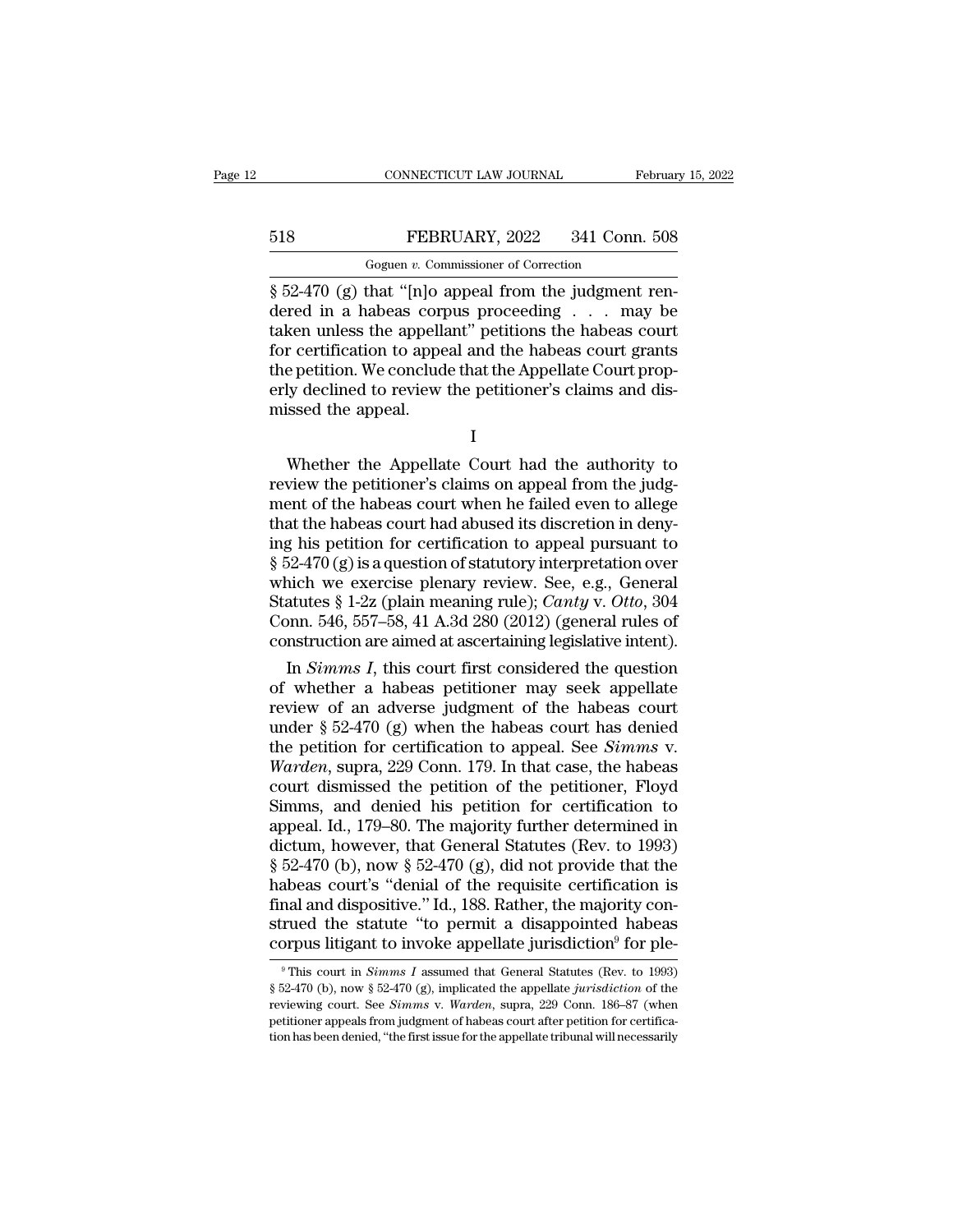# 15, 2022 CONNECTICUT LAW JOURNAL Page 13<br>341 Conn. 508 FEBRUARY, 2022 519<br>Goguen v. Commissioner of Correction

CONNECTICUT LAW JOURNAL<br>
8 FEBRUARY, 2022<br>
Goguen *v.* Commissioner of Correction<br>
of the decision of the babeas court i nary review of the decision of the habeas court upon<br>
any review of the decision of the habeas court upon<br>
carrying the burden of persuasion that denial of certifi-<br>
action to annoal was an abuse of discretion or that 341 Conn. 508 FEBRUARY, 2022 519<br>
Goguen v. Commissioner of Correction<br>
nary review of the decision of the habeas court upon<br>
carrying the burden of persuasion that denial of certifi-<br>
cation to appeal was an abuse of dis 341 Conn. 508 FEBRUARY, 2022 519<br>
Goguen v. Commissioner of Correction<br>
nary review of the decision of the habeas court upon<br>
carrying the burden of persuasion that denial of certifi-<br>
cation to appeal was an abuse of dis 341 Conn. 508 FEBRUARY, 2022 519<br>
Goguen v. Commissioner of Correction<br>
nary review of the decision of the habeas court upon<br>
carrying the burden of persuasion that denial of certifi-<br>
cation to appeal was an abuse of dis Goguen v. Coguen v. Coguen v. Coguen v. Coguen v. Coguen v. Contained a cation to appeal was an injustice appears added.) Id., 189.<br>In Simms II, this contained In *Simms II*, this court of the habeas court upon<br>
In prying the burden of persuasion that denial of certifi-<br>
In to appeal was an abuse of discretion or that<br>
Injustice appears to have been done."<sup>10</sup> (Footnote<br>
Ided.) I

carrying the burden of persuasion that denial of certification to appeal was an abuse of discretion or that<br>an injustice appears to have been done."<sup>10</sup> (Footnote<br>added.) Id., 189.<br>In *Simms II*, this court elaborated on t an injustice appears to have been done."<sup>10</sup> (Footnote added.) Id., 189.<br>In *Simms II*, this court elaborated on the abuse of discretion standard that it had adopted in *Simms I*.<br>Relying on the decision of the United Stat added.) Id., 189.<br>
In *Simms II*, this court elaborated on the abuse of<br>
discretion standard that it had adopted in *Simms I*.<br>
Relying on the decision of the United States Supreme<br>
Court in *Lozada* v. *Deeds*, 498 U.S. 4 In *Simms II*, this court elaborated on the abuse of discretion standard that it had adopted in *Simms I*. Relying on the decision of the United States Supreme Court in  $Lozada$  v. Deeds, 498 U.S. 430, 431–32, 111 S. Ct. 860 In *Simms II*, this court elaborated on the abuse of discretion standard that it had adopted in *Simms I*. Relying on the decision of the United States Supreme Court in *Lozada* v. *Deeds*, 498 U.S. 430, 431–32, 111 S. Ct discretion standard that it had adopted in *Simms I*.<br>Relying on the decision of the United States Supreme<br>Court in *Lozada* v. *Deeds*, 498 U.S. 430, 431–32, 111 S.<br>Ct. 860, 112 L. Ed. 2d 956 (1991), a majority of this c Relying on the decision of the United States Supreme<br>Court in *Lozada* v. *Deeds*, 498 U.S. 430, 431–32, 111 S.<br>Ct. 860, 112 L. Ed. 2d 956 (1991), a majority of this court<br>concluded that a petitioner can satisfy the abuse Court in *Lozada* v. *Deeds*, 498 U.S. 430, 431–32, 111 S.<br>Ct. 860, 112 L. Ed. 2d 956 (1991), a majority of this court<br>concluded that a petitioner can satisfy the abuse of<br>discretion standard by "demonstrating . . . that Ct. 860, 112 L. Ed. 2d 956 (1991), a majority of this court concluded that a petitioner can satisfy the abuse of discretion standard by "demonstrating  $\dots$  that the issues are debatable among jurists of reason; that a cou concluded that a petitioner can satisfy the abuse of discretion standard by "demonstrating . . . that the issues are debatable among jurists of reason; that a court *could* resolve the issues [in a different manner]; or th discretion standard<br>issues are debatabl<br>court *could* resolve<br>or that the questions<br>ment to proceed fur<br>nal quotation marks<br>230 Conn. 616.<br>Thus, we explaine urt *could* resolve the issues [in a different manner];<br>that the questions are adequate to deserve encourage-<br>ent to proceed further." (Emphasis in original; inter-<br>l quotation marks omitted.) *Simms v. Warden*, supra,<br>0 C % or that the questions are adequate to deserve encourage-<br>ment to proceed further." (Emphasis in original; inter-<br>nal quotation marks omitted.) Simms v. Warden, supra,<br>230 Conn. 616.<br>Thus, we explained in Simms II that a ment to proceed further." (Emphasis in original; inter-<br>nal quotation marks omitted.) *Simms* v. Warden, supra,<br>230 Conn. 616.<br>Thus, we explained in *Simms II* that a habeas peti-<br>tioner whose petition for certification t

Thus, we explained in *Simms II* that a habeas petitioner whose petition for certification to appeal pursu-<br>ant to  $\S 52-470$  (g) has been denied must "make a two<br>be whether it has jurisdiction to hear the appeal"). The c Thus, we explained in *Simms II* that a habeas petitioner whose petition for certification to appeal pursu-<br>ant to  $\S 52-470$  (g) has been denied must "make a two<br>be whether it has jurisdiction to hear the appeal"). The c

tioner whose petition for certification to appeal pursu-<br>ant to  $\S$  52-470 (g) has been denied must "make a two<br>be whether it has jurisdiction to hear the appeal"). The court later clarified<br>in *Simms II* that, in enactin ant to § 52-470 (g) has been denied must "make a two be whether it has jurisdiction to hear the appeal"). The court later clarified in *Simms II* that, in enacting the statute, "the legislature intended the certification be whether it has jurisdiction to hear the appeal"). The court later clarified<br>in *Simms II* that, in enacting the statute, "the legislature intended the<br>certification requirement only to define the scope of our review and on Simms II that, in enacting the statute, "the legislature intended the certification requirement only to define the scope of our review and not to limit the jurisdiction of the appellate tribunal." *Simms v. Warden*, su

could still receive planets are expected by the experiment only to define the scope of our review and not to limit the jurisdiction of the appellate tribunal." *Simms v. Warden*, supra, 230 Conn. 615.<br><sup>10</sup> Justice Borden a limit the jurisdiction of the appellate tribunal." *Simms v. Warden*, supra, 230 Conn. 615.<br><sup>10</sup> Justice Borden authored a concurring opinion in *Simms I*, in which he opined that the majority's conclusion that a disappoi 230 Conn. 615.<br>
<sup>10</sup> Justice Borden authored a concurring opinion in *Simms I*, in which he<br>
opined that the majority's conclusion that a disappointed habeas litigant<br>
could still receive plenary review after certificatio <sup>10</sup> Justice Borden authored a concurring opinion in *Simms I*, in which he opined that the majority's conclusion that a disappointed habeas litigant could still receive plenary review after certification is denied by the opined that the majority's conclusion that a disappointed habeas litigant<br>could still receive plenary review after certification is denied by the habeas<br>court "could well eviscerate the limitations contained in [General St becauld still receive plenary review after certification is denied by the habeas court "could well eviscerate the limitations contained in [General Statutes (Rev. to 1993)] § 52-470 (b)" and render the denial of the petit court "could well eviscerate the limitations contained in [General Statutes (Rev. to 1993)] § 52-470 (b)" and render the denial of the petition for certification "an empty gesture . . . . " *Simms* v. *Warden*, supra, 229 (Rev. to 1993)] § 52-470 (b)" and render the denial of the petition for certification "an empty gesture . . . ." Simms v. Warden, supra, 229 Conn. 191–92 (*Borden*, J., concurring). Justice Borden also opined that it was tion "an empty gesture  $\ldots$ " Simms v. Warden, supra, 229 Conn. 191–92 (*Borden*, *J*., concurring). Justice Borden also opined that it was unlikely "that the 'threshold' issue [of whether the habeas court abused its disc (*Borden, J.*, concurring). Justice Borden also opined that it was unlikely "that the 'threshold' issue [of whether the habeas court abused its discretion in denying the petition for certification] will be a jurisdictiona "that the 'threshold' issue [of whether the habeas court abused its discretion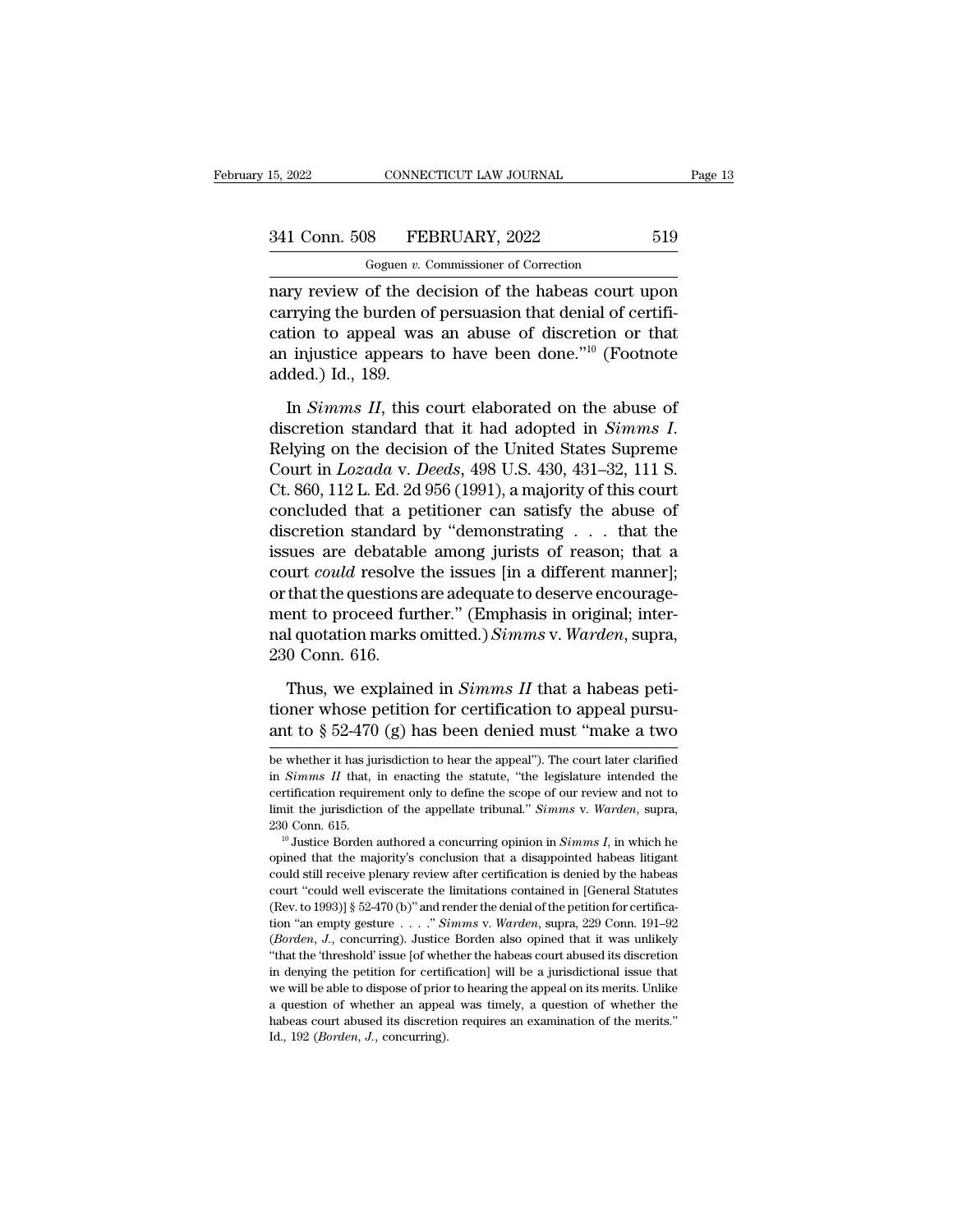# CONNECTICUT LAW JOURNAL February 15, 2022<br>520 FEBRUARY, 2022 341 Conn. 508<br>Goguen v. Commissioner of Correction CONNECTICUT LAW JOURNAL<br>FEBRUARY, 2022 341 Conn.<br>Goguen *v.* Commissioner of Correction<br>" to prevail on appeal Id. 612 First"

CONNECTICUT LAW JOURNAL February 15, 2022<br>
FEBRUARY, 2022 341 Conn. 508<br>
Goguen v. Commissioner of Correction<br>
part showing" to prevail on appeal. Id., 612. First, the<br>
petitioner must "demonstrate that the habeas court's<br> FEBRUARY, 2022 341 Conn. 508<br>
Goguen v. Commissioner of Correction<br>
part showing" to prevail on appeal. Id., 612. First, the<br>
petitioner must "demonstrate that the habeas court's<br>
ruling constituted an abuse of discretion. FEBRUARY, 2022 341 Conn. 508<br>
Goguen v. Commissioner of Correction<br>
part showing" to prevail on appeal. Id., 612. First, the<br>
petitioner must "demonstrate that the habeas court's<br>
ruling constituted an abuse of discretion  $520$  FEBRUARY, 2022 341 Conn. 508<br>
Goguen v. Commissioner of Correction<br>
part showing" to prevail on appeal. Id., 612. First, the<br>
petitioner must "demonstrate that the habeas court's<br>
ruling constituted an abuse of disc Goguen v. Commissioner of Correction<br>part showing" to prevail on appeal. Id., 612. First, the<br>petitioner must "demonstrate that the habeas court's<br>ruling constituted an abuse of discretion." Id. Second,<br>"[i]f the petition Goguen v. Commissioner of Correction<br>part showing" to prevail on appeal. Id., 612. First, the<br>petitioner must "demonstrate that the habeas court's<br>ruling constituted an abuse of discretion." Id. Second,<br>"[i]f the petition part showing" to prevail on appeal. Id., 612. First, the<br>petitioner must "demonstrate that the habeas court's<br>ruling constituted an abuse of discretion." Id. Second,<br>"[i]f the petitioner succeeds in surmounting that hurdle ruling constituted an abuse of discretion." Id. Second,<br>"[i]f the petitioner succeeds in surmounting that hurdle,<br>the petitioner must then demonstrate that the judgment<br>of the habeas court should be reversed on its merits "[i]f the petitioner succeeds in surmounting that hurdle,<br>the petitioner must then demonstrate that the judgment<br>of the habeas court should be reversed on its merits."<br>Id.; see, e.g., *McClain v. Commissioner of Correctio* the petitioner must then demonstrate that the judgment<br>of the habeas court should be reversed on its merits."<br>Id.; see, e.g., *McClain v. Commissioner of Correction*,<br>188 Conn. App. 70, 74, 204 A.3d 82 ("a petitioner can<br> of the habeas court should be reversed on its merits."<br>Id.; see, e.g., *McClain v. Commissioner of Correction*,<br>188 Conn. App. 70, 74, 204 A.3d 82 ("a petitioner can<br>obtain appellate review of the dismissal of his petition Id.; see, e.g., *McClain v. Commissioner of Correction*, 188 Conn. App. 70, 74, 204 A.3d 82 ("a petitioner can obtain appellate review of the dismissal of his petition for [a writ of] habeas corpus only by satisfying the (2019). % obtain appellate review of the dismissal of his petition<br>for [a writ of] habeas corpus only by satisfying the two-<br>pronged test enunciated by [the court] in [*Simms I*],<br>and adopted in [*Simms II*]" (internal quotation for  $[a$  *Mh* or<sub>]</sub> hascas corpas only by statinging are two<br>pronged test enunciated by [the court] in [*Simms I*],<br>and adopted in [*Simms II*]" (internal quotation marks<br>omitted)), cert. denied, 331 Conn. 914, 204 A.3d 70

and adopted in [*Simms II*]" (internal quotation marks omitted)), cert. denied, 331 Conn. 914, 204 A.3d 702 (2019).<br>The Appellate Court has recognized on several occasions that, "[i]n determining whether the habeas court for certification, cert. denied, 331 Conn. 914, 204 A.3d 702 (2019).<br>The Appellate Court has recognized on several occasions that, "[i]n determining whether the habeas court abused its discretion in denying the petitioner sions that, "[i]n determining whether the habeas court<br>abused its discretion in denying the petitioner's request<br>for certification, [the court] necessarily must consider<br>the merits of the petitioner's underlying claims to The Appellate Court has recognized on several occasions that, "[i]n determining whether the habeas court abused its discretion in denying the petitioner's request for certification, [the court] necessarily must consider t The Appellate Court has recognized on several occasions that, "[i]n determining whether the habeas court abused its discretion in denying the petitioner's request for certification, [the court] necessarily must consider t sions that, "[i]n determining whether the habeas court<br>abused its discretion in denying the petitioner's request<br>for certification, [the court] necessarily must consider<br>the merits of the petitioner's underlying claims to abused its discretion in denying the petitioner's request<br>for certification, [the court] necessarily must consider<br>the merits of the petitioner's underlying claims to deter-<br>mine whether the habeas court reasonably determi for certification, [the court] necessarily must consider<br>the merits of the petitioner's underlying claims to deter-<br>mine whether the habeas court reasonably determined<br>that the petitioner's appeal was frivolous." (Internal the merits of the petitioner's underlying claims to deter-<br>mine whether the habeas court reasonably determined<br>that the petitioner's appeal was frivolous." (Internal<br>quotation marks omitted.) McClain v. Commissioner<br>of Cor mine whether the habeas court reasonably determined<br>that the petitioner's appeal was frivolous." (Internal<br>quotation marks omitted.) McClain v. Commissioner<br>of Correction, supra, 188 Conn. App. 75; see, e.g., Mer-<br>cado v. that the petitioner's appeal was frivolous." (Internal<br>quotation marks omitted.) *McClain v. Commissioner*<br>of Correction, supra, 188 Conn. App. 75; see, e.g., *Mer-*<br>cado v. Commissioner of Correction, 183 Conn. App.<br>556, quotation marks omitted.) *McClain v. Commissioner*<br>of Correction, supra, 188 Conn. App. 75; see, e.g., *Mer-*<br>cado v. Commissioner of Correction, 183 Conn. App.<br>556, 562, 193 A.3d 671 ("[w]e examine the petitioner's<br>under of Correction, supra, 188 Conn. App. 75; see, e.g., *Mer-*<br>cado v. Commissioner of Correction, 183 Conn. App.<br>556, 562, 193 A.3d 671 ("[w]e examine the petitioner's<br>underlying claim[s] of ineffective assistance of counsel<br> cado v. Commissioner of Correction, 183 Conn. App.<br>556, 562, 193 A.3d 671 ("[w]e examine the petitioner's<br>underlying claim[s] of ineffective assistance of counsel<br>in order to determine whether the habeas court abused<br>its d 556, 562, 193 A.3d 671 ("[w]e examine the petitioner's underlying claim[s] of ineffective assistance of counsel<br>in order to determine whether the habeas court abused<br>its discretion in denying the petition for certification underlying claim[s] of ineffective assistance of counsel<br>in order to determine whether the habeas court abused<br>its discretion in denying the petition for certification<br>to appeal" (internal quotation marks omitted)), cert.<br> in order to determine whether the habeas court abused<br>its discretion in denying the petition for certification<br>to appeal" (internal quotation marks omitted)), cert.<br>denied, 330 Conn. 918, 193 A.3d 1211 (2018); *Brown v.<br>Co* to appeal" (internal quotation marks omitted)), cert.<br>denied, 330 Conn. 918, 193 A.3d 1211 (2018); *Brown v.*<br>Commissioner of Correction, 179 Conn. App. 358, 364,<br>179 A.3d 794 (same), cert. denied, 328 Conn. 919, 181<br>A.3d denied, 330 Conn. 918, 193 A.3d 1211 (2018); *Brown v.*<br> *Commissioner of Correction*, 179 Conn. App. 358, 364,<br>
179 A.3d 794 (same), cert. denied, 328 Conn. 919, 181<br>
A.3d 91 (2018); *Parrott v. Commissioner of Correction* Commissioner of Correction, 179 Conn. App. 358, 364, 179 A.3d 794 (same), cert. denied, 328 Conn. 919, 181<br>A.3d 91 (2018); *Parrott v. Commissioner of Correction*, 107 Conn. App. 234, 236, 944 A.2d 437 (same), cert. denied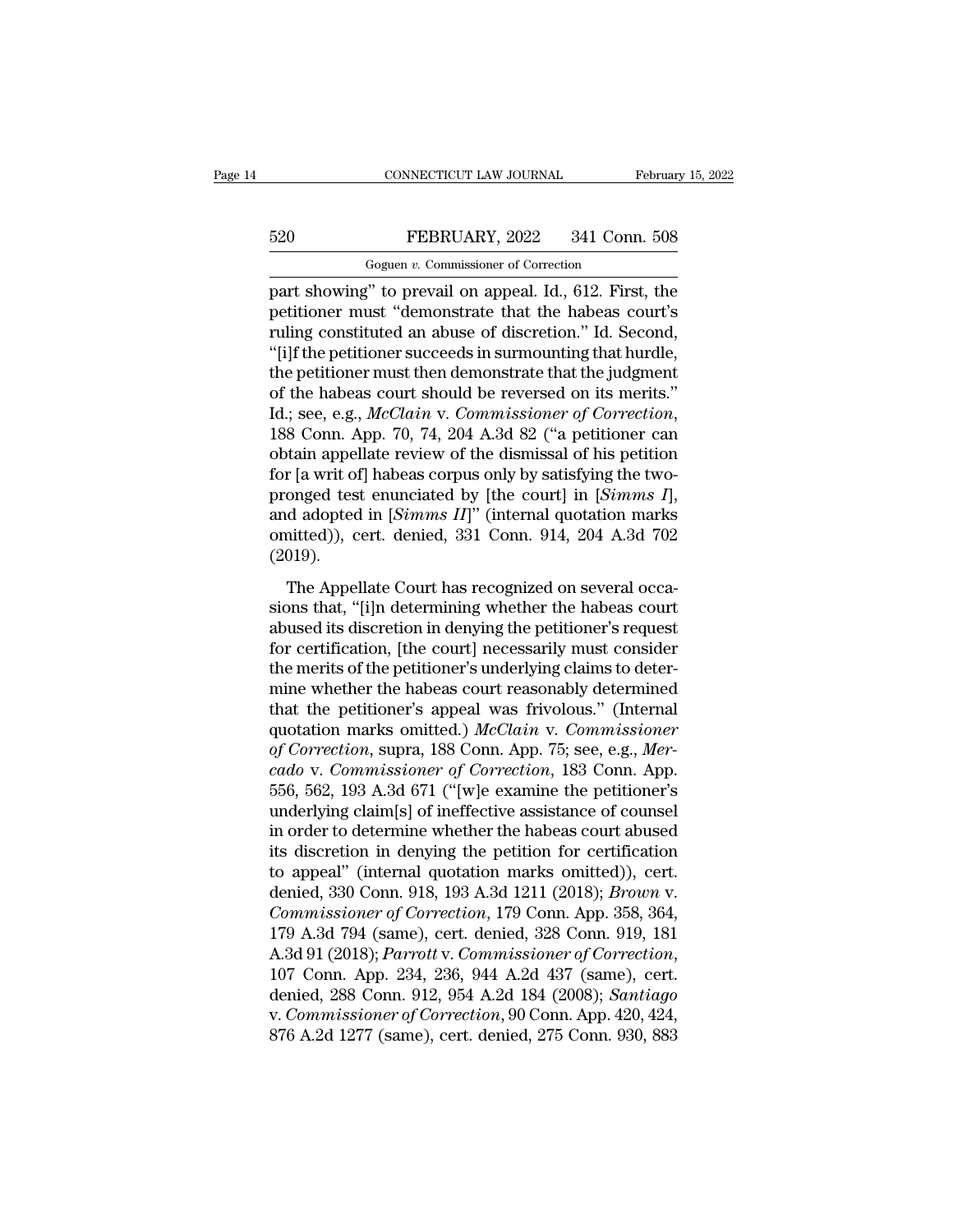# 15, 2022 CONNECTICUT LAW JOURNAL Page 15<br>341 Conn. 508 FEBRUARY, 2022 521<br>Goguen v. Commissioner of Correction

CONNECTICUT LAW JOURNAL<br>
8 FEBRUARY, 2022<br>
Goguen *v.* Commissioner of Correction<br>
(005) cert denied sub nom *Santiau* 15, 2022 CONNECTICUT LAW JOURNAL Page 15<br>
341 Conn. 508 FEBRUARY, 2022 521<br>
Goguen v. Commissioner of Correction<br>
A.2d 1246 (2005), cert. denied sub nom. *Santiago* v.<br> *Lantz*, 547 U.S. 1007, 126 S. Ct. 1472, 164 L. Ed. 2 **241 Conn. 508 FEBRUARY**, 2022 **521**<br> **Coguen v. Commissioner of Correction**<br> **A.2d 1246 (2005), cert. denied sub nom.** *Santiago* **v.<br>** *Lantz***, 547 U.S. 1007, 126 S. Ct. 1472, 164 L. Ed. 2d 254 (2006).<sup>11</sup>**  $(2006).$ <sup>11</sup>  $\frac{1}{1}$  Conn. 508 FEBRUARY, 2022 521<br>
Goguen v. Commissioner of Correction<br>
2d 1246 (2005), cert. denied sub nom. *Santiago* v.<br> *untz*, 547 U.S. 1007, 126 S. Ct. 1472, 164 L. Ed. 2d 254<br>
006).<sup>11</sup><br>
Nevertheless, the Ap

Goguen v. Commissioner of Correction<br>
A.2d 1246 (2005), cert. denied sub nom. *Santiago* v.<br> *Lantz*, 547 U.S. 1007, 126 S. Ct. 1472, 164 L. Ed. 2d 254<br>
(2006).<sup>11</sup><br>
Nevertheless, the Appellate Court has also dismissed<br>
a A.2d 1246 (2005), cert. denied sub nom. *Santiago* v.<br> *Lantz*, 547 U.S. 1007, 126 S. Ct. 1472, 164 L. Ed. 2d 254 (2006).<sup>11</sup><br>
Nevertheless, the Appellate Court has also dismissed<br>
appeals repeatedly from decisions of the Lantz, 547 U.S. 1007, 126 S. Ct. 1472, 164 L. Ed. 2d 254 (2006).<sup>11</sup><br>Nevertheless, the Appellate Court has also dismissed<br>appeals repeatedly from decisions of the habeas court<br>on the ground that the petitioner has failed (2006).<sup>11</sup><br>(2006).<sup>11</sup><br>Nevertheless, the Appellate Court has also dismissed<br>appeals repeatedly from decisions of the habeas court<br>on the ground that the petitioner has failed to brief, i.e.,<br>allege and demonstrate, that Nevertheless, the Appellate Court has also dismissed<br>appeals repeatedly from decisions of the habeas court<br>on the ground that the petitioner has failed to brief, i.e.,<br>allege and demonstrate, that the habeas court abused<br>i Nevertheless, the Appellate Court has also dismissed<br>appeals repeatedly from decisions of the habeas court<br>on the ground that the petitioner has failed to brief, i.e.,<br>allege and demonstrate, that the habeas court abused<br>i appeals repeatedly from decisions of the habeas court<br>on the ground that the petitioner has failed to brief, i.e.,<br>allege and demonstrate, that the habeas court abused<br>its discretion in denying the petition for certificati on the ground that the petitioner has failed to brief, i.e.,<br>allege and demonstrate, that the habeas court abused<br>its discretion in denying the petition for certification<br>to appeal. See, e.g., *Cordero* v. *Commissioner o* allege and demonstrate, that the habeas court abused<br>its discretion in denying the petition for certification<br>to appeal. See, e.g., *Cordero* v. *Commissioner of Correc-<br>tion*, 193 Conn. App. 902, 902–903, 215 A.3d 1282 (d its discretion in denying the petition for certification<br>to appeal. See, e.g., *Cordero* v. *Commissioner of Correction*, 193 Conn. App. 902, 902–903, 215 A.3d 1282 (dis-<br>missing appeal on ground that "petitioner neither<br> to appeal. See, e.g., *Cordero* v. *Commissioner of Correction*, 193 Conn. App. 902, 902–903, 215 A.3d 1282 (dismissing appeal on ground that "petitioner neither alleged nor briefed [claim] that habeas court abused its dis tion, 193 Conn. App. 902, 902–903, 215 A.3d 1282 (dis-<br>missing appeal on ground that "petitioner neither<br>alleged nor briefed [claim] that habeas court abused its<br>discretion when it denied petition for certification to<br>appe missing appeal on ground that "petitioner neither<br>alleged nor briefed [claim] that habeas court abused its<br>discretion when it denied petition for certification to<br>appeal"), cert. denied, 333 Conn. 944, 219 A.3d 374<br>(2019); alleged nor briefed [claim] that habeas court abused its<br>discretion when it denied petition for certification to<br>appeal"), cert. denied, 333 Conn. 944, 219 A.3d 374<br>(2019); *Thorpe v. Commissioner of Correction*, 165<br>Conn. discretion when it denied petition for certification to<br>appeal"), cert. denied, 333 Conn. 944, 219 A.3d 374<br>(2019); *Thorpe v. Commissioner of Correction*, 165<br>Conn. App. 731, 733, 140 A.3d 319 (dismissing appeal<br>on ground appeal"), cert. denied, 333 Conn. 944, 219 A.3d 374 (2019); *Thorpe v. Commissioner of Correction*, 165<br>Conn. App. 731, 733, 140 A.3d 319 (dismissing appeal<br>on ground that "petitioner did not allege that the habeas<br>court's (2019); *Thorpe v. Commissioner of Correction*, 165<br>Conn. App. 731, 733, 140 A.3d 319 (dismissing appeal<br>on ground that "petitioner did not allege that the habeas<br>court's denial of his petition for certification to appeal<br> Conn. App. 731, 733, 140 A.3d 319 (dismissing appeal<br>on ground that "petitioner did not allege that the habeas<br>court's denial of his petition for certification to appeal<br>constituted an abuse of discretion until he filed hi on ground that "petitioner did not allege that the habeas<br>court's denial of his petition for certification to appeal<br>constituted an abuse of discretion until he filed his reply<br>brief"), cert. denied, 323 Conn. 903, 150 A.3 court's denial of his petition for certification to appeal<br>constituted an abuse of discretion until he filed his reply<br>brief"), cert. denied, 323 Conn. 903, 150 A.3d 681 (2016);<br>*Mitchell* v. *Commissioner of Correction*, constituted an abuse of discretion until he filed his reply<br>brief"), cert. denied, 323 Conn. 903, 150 A.3d 681 (2016);<br>*Mitchell v. Commissioner of Correction*, 68 Conn. App.<br>1, 8, 790 A.2d 463 (dismissing appeal because p brief"), cert. denied, 323 Conn. 903, 150 A.3d 681 (2016);<br>*Mitchell* v. *Commissioner of Correction*, 68 Conn. App.<br>1, 8, 790 A.2d 463 (dismissing appeal because petitioner<br>failed to allege that habeas court's failure to *Mitchell v. Commissioner of Correction*, 68 Conn. App.<br>1, 8, 790 A.2d 463 (dismissing appeal because petitioner<br>failed to allege that habeas court's failure to grant certi-<br>fication to review denial of his petition consti 1, 8, 790 A.2d 463 (dismissing appeal because petitioner failed to allege that habeas court's failure to grant certification to review denial of his petition constituted abuse of discretion), cert. denied, 260 Conn. 903, 7 failed to allege that habeas court's failure to grant certification to review denial of his petition constituted<br>abuse of discretion), cert. denied, 260 Conn. 903, 793<br>A.2d 1089 (2002); *Reddick* v. *Commissioner of Corre* 21 1089 (2002); *Redatck v. Commissioner of Correction*, 51 Conn. App. 474, 477–78, 722 A.2d 286 (1999)<br>dismissing appeal because petitioner claimed only inef-<br>ctive assistance of counsel and did not brief question<br><sup>11</sup> Th *Correction*, 51 Conn. App. 474, 477–78, 722 A.2d 286 (1999)<br>
(dismissing appeal because petitioner claimed only ineffective assistance of counsel and did not brief question<br>
<sup>11</sup> The Appellate Court expressly noted in *Mc* 

<sup>(</sup>dismissing appeal because petitioner claimed only ineffective assistance of counsel and did not brief question<br>
<sup>11</sup> The Appellate Court expressly noted in *McClain v. Commissioner of* Correction, supra, 188 Conn. App. 7 <sup>11</sup> The Appellate Court expressly noted in *McClain v. Commissioner of Correction*, supra, 188 Conn. App. 72, *Mercado v. Commissioner of Correction*, supra, 183 Conn. App. 558, *Brown v. Commissioner of Correction*, sup Correction, supra, 188 Conn. App. 72, *Mercado v. Commissioner of Correction*, supra, 183 Conn. App. 558, *Brown v. Commissioner of Correction*, supra, 179 Conn. App. 363, and *Parrott v. Commissioner of Correction*, supra *tion*, supra, 183 Conn. App. 558, *Brown v. Commissioner of Correction*, supra, 179 Conn. App. 363, and Parrott v. Commissioner of Correction,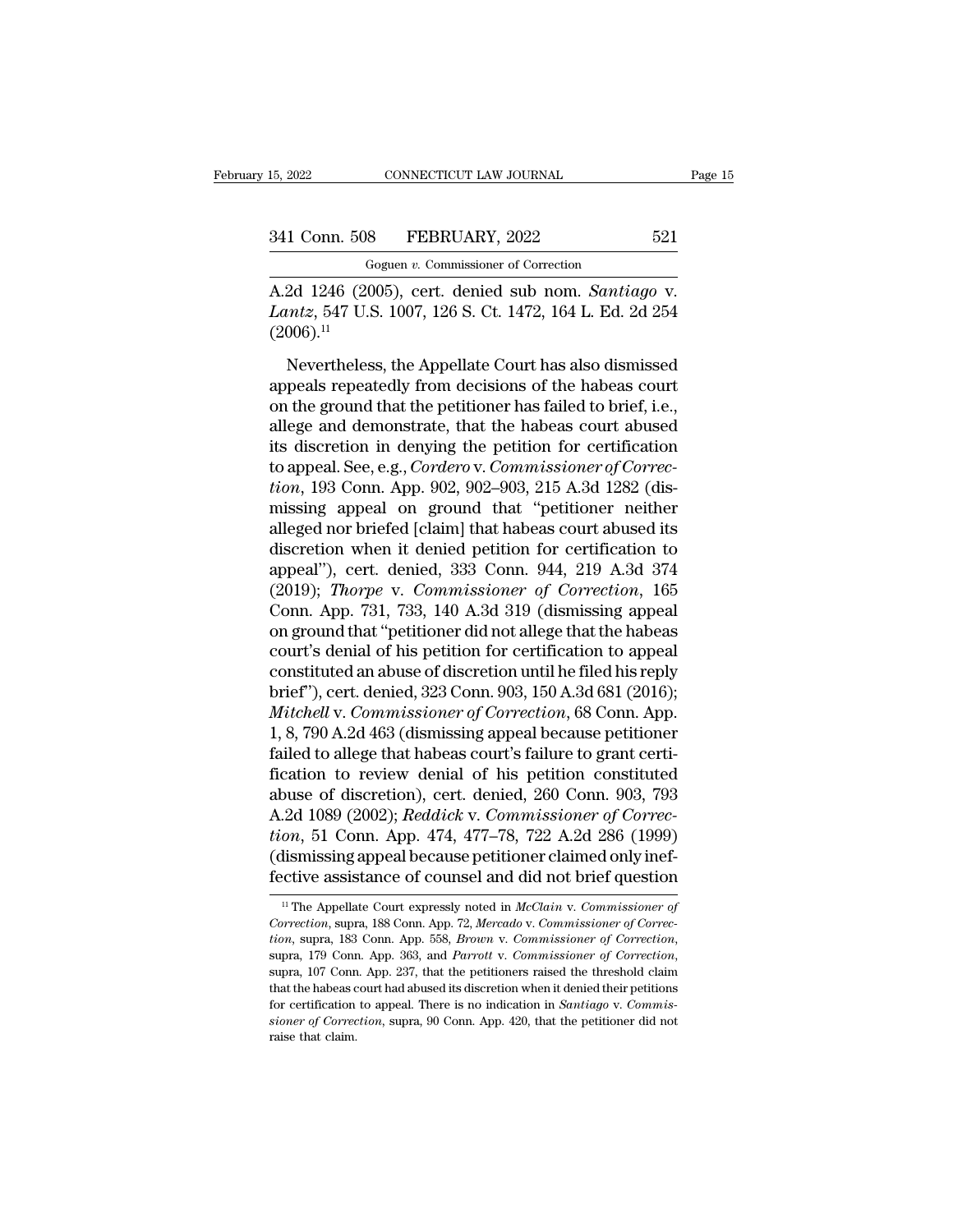|     | CONNECTICUT LAW JOURNAL                              | February 15, 2022 |
|-----|------------------------------------------------------|-------------------|
| 522 | FEBRUARY, 2022                                       | 341 Conn. 508     |
|     | Goguen v. Commissioner of Correction                 |                   |
|     | of whether habeas court had abused its discretion in |                   |

CONNECTICUT LAW JOURNAL February 15, 2022<br>
FEBRUARY, 2022 341 Conn. 508<br>
Goguen v. Commissioner of Correction<br>
of whether habeas court had abused its discretion in<br>
denying petition for certification to appeal). EXERUARY, 2022 341 Conn<br>
Goguen v. Commissioner of Correction<br>
of whether habeas court had abused its discretic<br>
denying petition for certification to appeal).<br>
We conclude that the fact that the Appellate (

EEBRUARY, 2022 341 Conn. 508<br>
Goguen v. Commissioner of Correction<br>
whether habeas court had abused its discretion in<br>
mying petition for certification to appeal).<br>
We conclude that the fact that the Appellate Court<br>
ay c FEBRUARY, 2022 341 Conn. 508<br>
Goguen v. Commissioner of Correction<br>
of whether habeas court had abused its discretion in<br>
denying petition for certification to appeal).<br>
We conclude that the fact that the Appellate Court<br> Goguen  $v$ . Commissioner of Correction<br>
of whether habeas court had abused its discretion in<br>
denying petition for certification to appeal).<br>
We conclude that the fact that the Appellate Court<br>
may consider the merits of of whether habeas court had abused its discretion in<br>denying petition for certification to appeal).<br>We conclude that the fact that the Appellate Court<br>may consider the merits of the petitioner's appeal in<br>determining wheth or whether habeas court had abused its discretion in<br>denying petition for certification to appeal).<br>We conclude that the fact that the Appellate Court<br>may consider the merits of the petitioner's appeal in<br>determining whet We conclude that the fact that the Appellate Court<br>may consider the merits of the petitioner's appeal in<br>determining whether the habeas court abused its discre-<br>tion when it denied the petition for certification does<br>not m We conclude that the fact that the Appellate Court<br>may consider the merits of the petitioner's appeal in<br>determining whether the habeas court abused its discre-<br>tion when it denied the petition for certification does<br>not m may consider the merits of the petitioner's appeal in<br>determining whether the habeas court abused its discre-<br>tion when it denied the petition for certification does<br>not mean that the petitioner can fail entirely to addres determining whether the habeas court abused its discretion when it denied the petition for certification does<br>not mean that the petitioner can fail entirely to address<br>that threshold issue and still obtain appellate revie tion when it denied the petition for certification does<br>not mean that the petitioner can fail entirely to address<br>that threshold issue and still obtain appellate review.<br>This court made clear in *Simms I* that *only* by " not mean that the petitioner can fail entirely to address<br>that threshold issue and still obtain appellate review.<br>This court made clear in *Simms I* that *only* by "carrying<br>the burden of persuasion that denial of certifi that threshold issue and still obtain appellate review.<br>This court made clear in *Simms I* that *only* by "carrying<br>the burden of persuasion that denial of certification to<br>appears to have been done" can a petitioner over This court made clear in *Simms I* that *only* by "carrying<br>the burden of persuasion that denial of certification to<br>appears to have been done" can a petitioner overcome<br>the mandate of § 52-470 (g) that "[n]o appeal from the burden of persuasion that denial of certification to<br>appeal was an abuse of discretion or that an injustice<br>appears to have been done" can a petitioner overcome<br>the mandate of § 52-470 (g) that "[n]o appeal from the<br>ju appeal was an abuse of discretion or that an injustice<br>appears to have been done" can a petitioner overcome<br>the mandate of § 52-470 (g) that "[n]o appeal from the<br>judgment rendered in a habeas corpus proceeding . . .<br>may b appears to have been done" can a petitioner overcome<br>the mandate of  $\S$  52-470 (g) that "[n]o appeal from the<br>judgment rendered in a habeas corpus proceeding . . .<br>may be taken" unless the habeas court grants the peti-<br>ti the mandate of § 52-470 (g) that "[n]o appeal from the<br>judgment rendered in a habeas corpus proceeding . . .<br>may be taken" unless the habeas court grants the peti-<br>tioner's petition for certification to appeal. *Simms v.* judgment rendered in a habeas corpus proceeding . . .<br>may be taken" unless the habeas court grants the peti-<br>tioner's petition for certification to appeal. *Simms v.*<br>Warden, supra, 229 Conn. 189. In *Simms II*, we held<br>th may be taken" unless the habeas court grants the petitioner's petition for certification to appeal. *Simms v.*<br> *Warden*, supra, 229 Conn. 189. In *Simms II*, we held<br>
that a petitioner can satisfy this burden *only* "by tioner's petition for certification to appeal. *Simms* v.<br>Warden, supra, 229 Conn. 189. In *Simms II*, we held<br>that a petitioner can satisfy this burden *only* "by demon-<br>strating . . . [1] that the issues are debatable a *Warden*, supra, 229 Conn. 189. In *Simms II*, we held that a petitioner can satisfy this burden *only* "by demonstrating . . . [1] that the issues are debatable among jurists of reason; [2] that a court *could* resolve t that a petitioner can satisfy this burden *only* "by demonstrating . . . [1] that the issues are debatable among jurists of reason; [2] that a court *could* resolve the issues [in a different manner]; or [3] that the ques A conclusion that a habeas court could resolve the issues<br>a different manner]; or [3] that the questions are<br>equate to deserve encouragement to proceed fur-<br>er." (Emphasis in original; internal quotation marks<br>nitted.) Si for a different manner]; or [3] that the questions are adequate to deserve encouragement to proceed further." (Emphasis in original; internal quotation marks omitted.) *Simms* v. *Warden*, supra, 230 Conn. 616.<br>A conclusi

Fir a unterent manner], or [5] that the questions are<br>adequate to deserve encouragement to proceed fur-<br>ther." (Emphasis in original; internal quotation marks<br>omitted.) Simms v. Warden, supra, 230 Conn. 616.<br>A conclusion adequate to deserve encouragement to proceed run-<br>ther." (Emphasis in original; internal quotation marks<br>omitted.) Simms v. Warden, supra, 230 Conn. 616.<br>A conclusion that a habeas petitioner whose petition<br>for certificati ther. (Entiphasis in original, internal quotation marks<br>omitted.) *Simms* v. *Warden*, supra, 230 Conn. 616.<br>A conclusion that a habeas petitioner whose petition<br>for certification to appeal has been denied need not<br>even al omitted.) *Simms* v. *Warden*, supra, 230 Conn. 616.<br>A conclusion that a habeas petitioner whose petition<br>for certification to appeal has been denied need not<br>even allege that the habeas court abused its discretion<br>when i A conclusion that a habeas petitioner whose petition<br>for certification to appeal has been denied need not<br>even allege that the habeas court abused its discretion<br>when it denied the petition for certification to appeal,<br>bu for certification to appeal has been denied need not<br>
even allege that the habeas court abused its discretion<br>
when it denied the petition for certification to appeal,<br>
but may obtain appellate review if he briefs only th even allege that the habeas court abused its discretion<br>when it denied the petition for certification to appeal,<br>but may obtain appellate review if he briefs only the<br>merits of his underlying claims, would, as Justice Borwhen it denied the petition for certification to appeal,<br>but may obtain appellate review if he briefs only the<br>merits of his underlying claims, would, as Justice Bor-<br>den predicted in his concurring opinion in *Simms I*,<br> but may obtain appellate review if he briefs only the<br>merits of his underlying claims, would, as Justice Bor-<br>den predicted in his concurring opinion in  $Simms I$ ,<br>"eviscerate the limitations contained in  $\S 52-470$  [g]. In<br>e merits of his underlying claims, would, as Justice Borden predicted in his concurring opinion in  $Simms I$ , "eviscerate the limitations contained in  $\S 52-470$  [g]. In effect, the denial of the petition for certification coul den predicted in his concurring opinion in  $Simms I$ , "eviscerate the limitations contained in  $\S 52-470$  [g]. In effect, the denial of the petition for certification could become an empty gesture, because one does not need t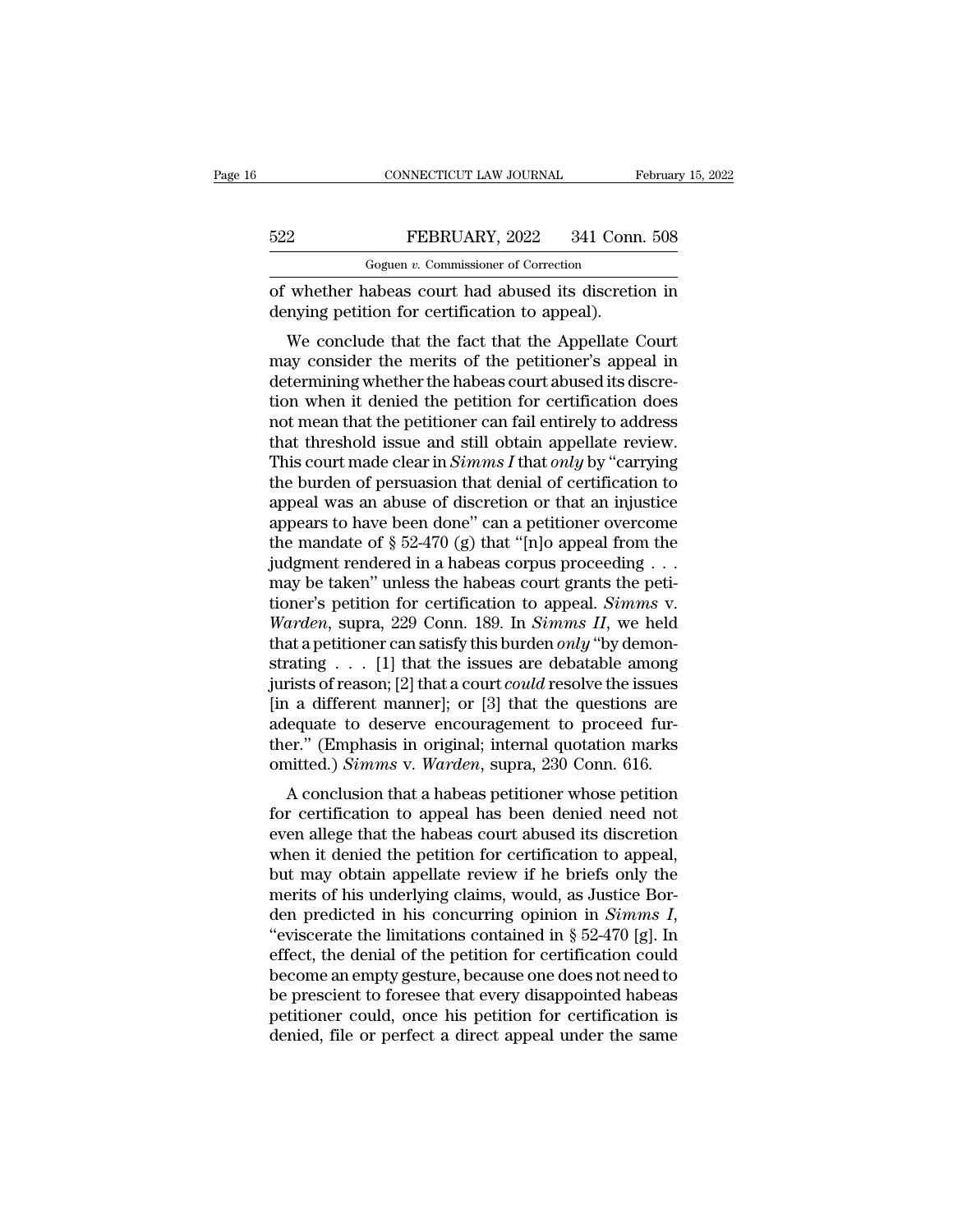CONNECTICUT LAW JOURNAL<br>
8 FEBRUARY, 2022<br>
Goguen *v.* Commissioner of Correction<br>
29 Conn 192

statute.'' *Simms* v. *Warden*, supra, 229 Conn. 192 (*Borden*, *J.*, concurring). *den*, *J.*, contributions of *Goguen v. Comm*<br> *den, J., concurring).*<br> *den, J., concurring).*<br> *Accordingly, we conclu* 

1 Conn. 508 FEBRUARY, 2022 523<br>
Goguen v. Commissioner of Correction<br>
atute." *Simms* v. *Warden*, supra, 229 Conn. 192 (*Bor-*<br> *m*, *J*., concurring).<br>
Accordingly, we conclude that, although the burden<br>
obtaining appell 341 Conn. 508 FEBRUARY, 2022 523<br>
Goguen v. Commissioner of Correction<br>
statute." *Simms v. Warden*, supra, 229 Conn. 192 (*Bor-*<br> *den, J.*, concurring).<br>
Accordingly, we conclude that, although the burden<br>
of obtaining Goguen *v.* Commissioner of Correction<br>
statute." Simms v. Warden, supra, 229 Conn. 192 (*Bor-*<br>
den, J., concurring).<br>
Accordingly, we conclude that, although the burden<br>
of obtaining appellate review of the threshold que statute." *Simms* v. *Warden*, supra, 229 Conn. 192 (*Borden, J.*, concurring).<br>Accordingly, we conclude that, although the burden<br>of obtaining appellate review of the threshold question<br>under *Simms* and its progeny is mi statute. Simms v. waraen, supra, 229 Conn. 192 (Bor-<br>den, J., concurring).<br>Accordingly, we conclude that, although the burden<br>of obtaining appellate review of the threshold question<br>under *Simms* and its progeny is minimal den, J., concurring).<br>Accordingly, we conclude that, although the burden<br>of obtaining appellate review of the threshold question<br>under *Simms* and its progeny is minimal, the petitioner<br>must at least *allege* that the habe Accordingly, we concof obtaining appellate reunder *Simms* and its pr<br>must at least *allege* that<br>discretion in denying t<br>appeal. The petitioner i<br>at least two ways.<br>First, the petitioner m ootaining appenate review of the threshold question<br>der *Simms* and its progeny is minimal, the petitioner<br>ust at least *allege* that the habeas court abused its<br>scretion in denying the petition for certification to<br>peal. under *Simms* and its progeny is minimal, the petitioner<br>must at least *allege* that the habeas court abused its<br>discretion in denying the petition for certification to<br>appeal. The petitioner may satisfy this requirement i

must at least *auege* that the nabeas court abused its<br>discretion in denying the petition for certification to<br>appeal. The petitioner may satisfy this requirement in<br>at least two ways.<br>First, the petitioner may strictly c discretion in denying the petition for certification to<br>appeal. The petitioner may satisfy this requirement in<br>at least two ways.<br>First, the petitioner may strictly comply with the two<br>part showing required by *Simms II* a appeal. The petitioner may satisfy this requirement in<br>at least two ways.<br>First, the petitioner may strictly comply with the two<br>part showing required by *Simms II* and expressly argue<br>specific reasons why the habeas court at least two ways.<br>First, the petitioner may strictly comply with the two<br>part showing required by *Simms II* and expressly argue<br>specific reasons why the habeas court abused its discre-<br>tion in denying certification. Seco First, the petitioner may strictly comply with the two<br>part showing required by *Simms II* and expressly argue<br>specific reasons why the habeas court abused its discre-<br>tion in denying certification. Second, the petitioner part showing required by *Simms II* and expressly argue<br>specific reasons why the habeas court abused its discre-<br>tion in denying certification. Second, the petitioner may<br>expressly allege that his argument on the merits d specific reasons why the habeas court abused its discretion in denying certification. Second, the petitioner may<br>expressly allege that his argument on the merits demonstrates an abuse of discretion. In this second way, the tion in denying certification. Second, the petitioner may<br>expressly allege that his argument on the merits demon-<br>strates an abuse of discretion. In this second way, the<br>petitioner at least points the court to its merits d expressly allege that his argument on the merits demonstrates an abuse of discretion. In this second way, the petitioner at least points the court to its merits discussion and argues that its merits discussion satisfies th strates an abuse of discretion. In this second way, the petitioner at least points the court to its merits discussion and argues that its merits discussion satisfies the first prong of *Simms II*. What the petitioner canno petitioner at least points the court to its merits discussion and argues that its merits discussion satisfies the<br>first prong of *Simms II*. What the petitioner cannot do<br>is completely ignore the requirements of *Simms II* sion and argues that its merits discussion satisfies the<br>first prong of *Simms II*. What the petitioner cannot do<br>is completely ignore the requirements of *Simms II* by<br>briefing only the merits of the underlying claim. Pe first prong of *Simms II*. What the petitioner cannot do<br>is completely ignore the requirements of *Simms II* by<br>briefing only the merits of the underlying claim. Permit-<br>ting appellants to bypass the *Simms II* requiremen is completely ignore the requirements of *Simms II* by<br>briefing only the merits of the underlying claim. Permit-<br>ting appellants to bypass the *Simms II* requirements<br>would be inconsistent with the legislative intent of<br>r briefing only the merits of the underlying claim. Permitting appellants to bypass the *Simms II* requirements would be inconsistent with the legislative intent of reducing the burden on the appellate system. See id., 182 ting appellants to bypass the *Simms II* requirements<br>would be inconsistent with the legislative intent of<br>reducing the burden on the appellate system. See id.,<br>182 (noting that "the manifest intention of the legisla-<br>tur victions").<sup>12</sup> 12 Ire, when it enacted § 52-470 [g], [was] to limit the poportunity for plenary appellate review of decisions cases seeking postconviction review of criminal conctions").<sup>12</sup><br><sup>12</sup> The petitioner in the present case makes % opportunity for plenary appellate review of decisions<br>in cases seeking postconviction review of criminal convictions").<sup>12</sup><br> $\frac{12}{12}$  The petitioner in the present case makes no claim that, even if he did<br>not allege t

in cases seeking postconviction review of criminal convictions").<sup>12</sup><br> $\frac{p}{p}$ The petitioner in the present case makes no claim that, even if he did not allege that the habeas court abused its discretion when it denied h **The merits of his claim on appeal because**, otherwise, an injustice would be merits of his claim on appeal because, otherwise, an injustice would because. See *Simms* v. *Warden*, supra, 229 Conn. 189 (habeas petitioner **FREE 7** The petitioner in the present case makes no claim that, even if he did not allege that the habeas court abused its discretion when it denied his petition for certification to appeal, the Appellate Court should hav <sup>12</sup> The petitioner in the present case makes no claim that, even if he did not allege that the habeas court abused its discretion when it denied his petition for certification to appeal, the Appellate Court should have r not allege that the habeas court abused its discretion when it denied his petition for certification to appeal, the Appellate Court should have reviewed the merits of his claim on appeal because, otherwise, an injustice w petition for certification to appeal, the Appellate Court should have reviewed<br>the merits of his claim on appeal because, otherwise, an injustice would<br>occur. See *Simms* v. *Warden*, supra, 229 Conn. 189 (habeas petitione the merits of his claim on appeal because, otherwise, an injustice would occur. See *Simms v. Warden*, supra, 229 Conn. 189 (habeas petitioner can obtain appellate review of claims despite habeas court's denial of petitio occur. See Simms v. Warden, supra, 229 Conn. 189 (habeas petitioner can obtain appellate review of claims despite habeas court's denial of petition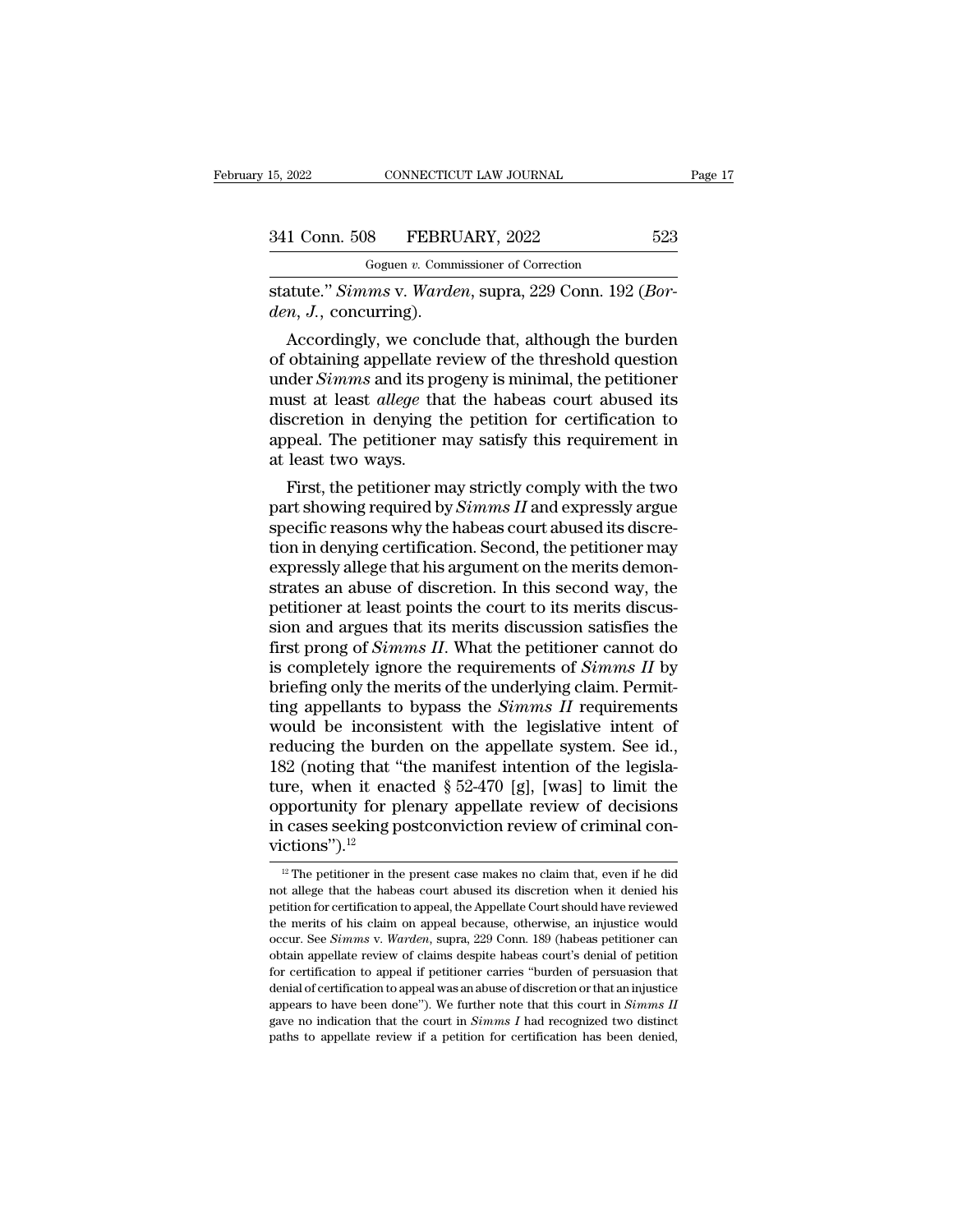# CONNECTICUT LAW JOURNAL February 15, 2022<br>524 FEBRUARY, 2022 341 Conn. 508<br>Goguen v. Commissioner of Correction CONNECTICUT LAW JOURNAL<br>FEBRUARY, 2022 341 Conn.<br>Goguen *v.* Commissioner of Correction<br>Conclude that there is no exception to

CONNECTICUT LAW JOURNAL February 15, 2022<br>
FEBRUARY, 2022 341 Conn. 508<br>
Goguen v. Commissioner of Correction<br>
We further conclude that there is no exception to the<br>
quirement that a habeas petitioner must expressly<br>
age t FEBRUARY, 2022 341 Conn. 508<br>
Goguen v. Commissioner of Correction<br>
We further conclude that there is no exception to the<br>
requirement that a habeas petitioner must expressly<br>
allege that the habeas court abused its discre  $\begin{array}{r} \n 524 \quad \text{FERUARY, 2022} \quad 341 \text{ Conn. } 508 \quad \text{Goguen } v. \text{ Commissioner of Correction} \\
 \hline\n \text{We further conclude that there is no exception to the requirement that a habeas pertinent must expressly alllege that the habeas court abused its discretion in denying the pettion for certification to appeal when the notification to a special work.} \n\end{array}$  $\begin{array}{r} \text{524} & \text{FEBRUARY, 2022} & \text{341 Conn. 508} \\ \hline \text{Goguen } v. \text{ Commissioner of Correction} \end{array}$ <br>We further conclude that there is no exception to the requirement that a habeas petitioner must expressly allege that the habeas court abused its dis Goguen v. Commissioner of Correction<br>
We further conclude that there is no exception to the<br>
requirement that a habeas petitioner must expressly<br>
allege that the habeas court abused its discretion in<br>
denying the petition We further conclude that there is no exception to the<br>requirement that a habeas petitioner must expressly<br>allege that the habeas court abused its discretion in<br>denying the petition for certification to appeal when<br>the pet We further conclude that there is no exception to the<br>requirement that a habeas petitioner must expressly<br>allege that the habeas court abused its discretion in<br>denying the petition for certification to appeal when<br>the peti requirement that a habeas petitioner must expressly<br>allege that the habeas court abused its discretion in<br>denying the petition for certification to appeal when<br>the petitioner is self-represented. "We are mindful that<br>we sh allege that the habeas court abused its discretion in<br>denying the petition for certification to appeal when<br>the petitioner is self-represented. "We are mindful that<br>we should be solicitous to [self-represented] petitioners denying the petition for certification to appeal when<br>the petitioner is self-represented. "We are mindful that<br>we should be solicitous to [self-represented] petitioners<br>and construe their pleadings liberally in light of t the petitioner is self-represented. "We are mindful that<br>we should be solicitous to [self-represented] petitioners<br>and construe their pleadings liberally in light of the<br>limited legal knowledge they possess. . . . We are we should be solicitous to [self-represented] petitioners<br>and construe their pleadings liberally in light of the<br>limited legal knowledge they possess. . . . We are also<br>mindful, however, that the right of self-representati and construe their pleadings liberally in light of the<br>limited legal knowledge they possess. . . . We are also<br>mindful, however, that the right of self-representation<br>provides no attendant license not to comply with the<br>re limited legal knowledge they possess. . . . We are also<br>mindful, however, that the right of self-representation<br>provides no attendant license not to comply with the<br>relevant rules of procedural and substantive law." (Cita mindful, however, that the right of self-representation<br>provides no attendant license not to comply with the<br>relevant rules of procedural and substantive law." (Cita-<br>tion omitted; internal quotation marks omitted.) Kad-<br> provides no attendant license not to comply with the<br>relevant rules of procedural and substantive law." (Cita-<br>tion omitted; internal quotation marks omitted.)  $Kad$ -<br> $dah$  v. Commissioner of Correction, 299 Conn. 129,<br>140, relevant rules of procedural and substantive law." (Citation omitted; internal quotation marks omitted.) *Kaddah* v. *Commissioner of Correction*, 299 Conn. 129, 140, 7 A.3d 911 (2010). It is beyond cavil that a self-<br>rep tion omitted; internal quotation marks omitted.) Kad-<br>dah v. Commissioner of Correction, 299 Conn. 129,<br>140, 7 A.3d 911 (2010). It is beyond cavil that a self-<br>represented habeas petitioner cannot simply ignore the<br>statut dah v. Commissioner of Correction, 299 Conn. 129,<br>140, 7 A.3d 911 (2010). It is beyond cavil that a self-<br>represented habeas petitioner cannot simply ignore the<br>statutory mandate of § 52-470 (g) that he file a petition<br>fo 140, 7 A.3d 911 (2010). It is beyond cavil that a self-<br>represented habeas petitioner cannot simply ignore the<br>statutory mandate of  $\S 52-470$  (g) that he file a petition<br>for certification to appeal before the Appellate C represented habeas petitioner cannot simply ignore the statutory mandate of  $\S$  52-470 (g) that he file a petition for certification to appeal before the Appellate Court can review the habeas court's rulings. If the petit statutory mandate of § 52-470 (g) that he file a petifor certification to appeal before the Appellate Co<br>can review the habeas court's rulings. If the petitio<br>denied, the petitioner is on notice that, at least as<br>default r In review the habeas court's rulings. If the petition is<br>mied, the petitioner is on notice that, at least as the<br>fault rule, he is not entitled to appellate review of<br>s claims unless he demonstrates that the habeas court<br>u denied, the petitioner is on notice that, at least as the default rule, he is not entitled to appellate review of his claims unless he demonstrates that the habeas court abused its discretion in denying certification.<br>We d

default rule, he is not entitled to appellate review of<br>his claims unless he demonstrates that the habeas court<br>abused its discretion in denying certification.<br>We do not think that it imposes an undue burden on<br>self-repres his claims unless he demonstrates that the habeas court<br>abused its discretion in denying certification.<br>We do not think that it imposes an undue burden on<br>self-represented habeas petitioners to require them at<br>least to all abused its discretion in denying certification.<br>We do not think that it imposes an undue burden on<br>self-represented habeas petitioners to require them at<br>least to allege that they are entitled to appellate review<br>because t We do not think that it imposes an undue burden on<br>self-represented habeas petitioners to require them at<br>least to allege that they are entitled to appellate review<br>because the habeas court abused its discretion in deny-<br> We do not think that it imposes an undue burden on<br>self-represented habeas petitioners to require them at<br>least to allege that they are entitled to appellate review<br>because the habeas court abused its discretion in deny-<br>i self-represented habeas petitioners to require them at<br>least to allege that they are entitled to appellate review<br>because the habeas court abused its discretion in deny-<br>ing the petition for certification to appeal. Indeed least to allege that they are entitled to appellate review<br>because the habeas court abused its discretion in deny-<br>ing the petition for certification to appeal. Indeed, self-<br>represented petitioners have shown themselves c because the habeas court abused its discretion in deny-<br>ing the petition for certification to appeal. Indeed, self-<br>represented petitioners have shown themselves capable<br>of satisfying this requirement. See, e.g., *Joyce* v or satisfying this requirement. See, e.g., *Joyce* v. Commissioner of Correction, 129 Conn. App. 37, 38, 19 A.3d 204 (2011) (self-represented habeas petitioner claimed that habeas court abused its discretion when it denied missioner of Correction, 129 Conn. App. 37, 38, 19 A.3d<br>204 (2011) (self-represented habeas petitioner claimed<br>that habeas court abused its discretion when it denied<br>namely, (1) demonstrating an abuse of discretion, or (2)

<sup>204 (2011) (</sup>self-represented habeas petitioner claimed<br>that habeas court abused its discretion when it denied<br>mamely, (1) demonstrating an abuse of discretion, or (2) demonstrating that<br>an injustice appears to have been do essentially a reframing an abuse of discretion when it denied<br>namely, (1) demonstrating an abuse of discretion, or (2) demonstrating that<br>an injustice appears to have been done. See id. Rather, the court appears<br>to have as namely, (1) demonstrating an abuse of discretion, or (2) demonstrating that an injustice appears to have been done. See id. Rather, the court appears to have assumed that the "injustice appears to have been done" prong wa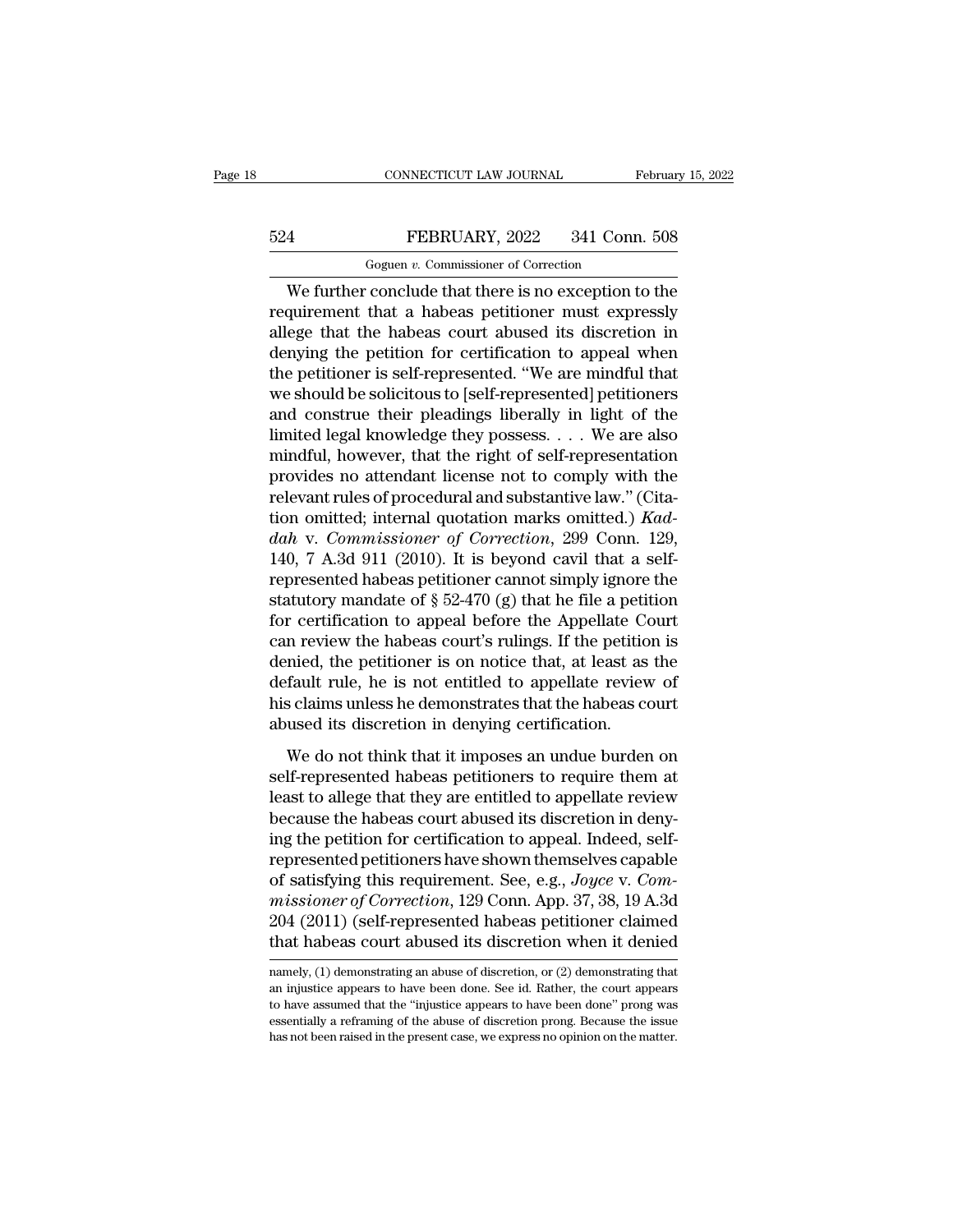# 15, 2022 CONNECTICUT LAW JOURNAL Page 19<br>341 Conn. 508 FEBRUARY, 2022 525<br>Goguen v. Commissioner of Correction

CONNECTICUT LAW JOURNAL<br>
8 FEBRUARY, 2022<br>
Goguen *v.* Commissioner of Correction<br>
Fertification to anneal): Jolley v. Comm period of the connectricurries of correction<br>
15, 2022<br>
16 Goguen v. Commissioner of Correction<br>
16 Goguen v. Commissioner of Correction<br>
16 Goguen v. Commis16 Goguen (16 Goguen 16 Goguen 16 Goguen 16 Goguen 16 Goguen 16 **341 Conn. 508 FEBRUARY**, 2022 525<br>
Goguen v. Commissioner of Correction<br>
petition for certification to appeal); Jolley v. Commissioner of Correction, 98 Conn. App. 597, 597, 910 A.2d<br>
982 (2006) (same), cert. denied, 28 341 Conn. 508 FEBRUARY, 2022 525<br>
Goguen v. Commissioner of Correction<br>
petition for certification to appeal); Jolley v. Commissioner of Correction, 98 Conn. App. 597, 597, 910 A.2d<br>
982 (2006) (same), cert. denied, 282 C 341 Conn. 508 FEBRUARY, 2022 525<br>
Goguen v. Commissioner of Correction<br>
petition for certification to appeal); *Jolley* v. *Commissioner of Correction*, 98 Conn. App. 597, 597, 910 A.2d<br>
982 (2006) (same), cert. denied, 28 *Goguen v. Commissioner of Correction*<br>
petition for certification to appeal); *Jolley v. Commissioner of Correction*, 98 Conn. App. 597, 597, 910 A.2d<br>
982 (2006) (same), cert. denied, 282 Conn. 904, 920 A.2d<br>
308 (2007); Goguen v. Commissioner of Correction<br>petition for certification to appeal); Jolley v. Commis-<br>sioner of Correction, 98 Conn. App. 597, 597, 910 A.2d<br>982 (2006) (same), cert. denied, 282 Conn. 904, 920 A.2d<br>308 (2007); see petition for certification to appeal); Jolley v. Commis-<br>sioner of Correction, 98 Conn. App. 597, 597, 910 A.2d<br>982 (2006) (same), cert. denied, 282 Conn. 904, 920 A.2d<br>308 (2007); see also, e.g., Coleman v. Commissioner o sioner of Correction, 98 Conn. App. 597, 597, 910 A.2d<br>982 (2006) (same), cert. denied, 282 Conn. 904, 920 A.2d<br>308 (2007); see also, e.g., *Coleman v. Commissioner of*<br>*Correction*, 111 Conn. App. 138, 139, 958 A.2d 790 (  $982$  (2006) (same), cert. denied, 282 C<br>308 (2007); see also, e.g., *Coleman v.<br>Correction*, 111 Conn. App. 138, 139, 9<br>(self-represented habeas petitioner cl:<br>court "abused its discretion by refus<br>petition for certifica by conception, 111 Conn. App. 138, 139, 958 A.2d 790 (2008)<br>elf-represented habeas petitioner claimed that habeas<br>urt "abused its discretion by refusing to rule on his<br>titition for certification to appeal"), cert. denied, (self-represented habeas petitioner claimed that habeas court "abused its discretion by refusing to rule on his petition for certification to appeal"), cert. denied, 290 Conn. 905, 962 A.2d 793 (2009).<br>We conclude, theref

court "abused its discretion by refusing to rule on his<br>petition for certification to appeal"), cert. denied, 290<br>Conn. 905, 962 A.2d 793 (2009).<br>We conclude, therefore, that the Appellate Court<br>properly dismissed the peti the habeas court abused is discretion of appearing the land, 290<br>Conn. 905, 962 A.2d 793 (2009).<br>We conclude, therefore, that the Appellate Court<br>properly dismissed the petitioner's appeal in the present<br>case on the ground Fraince, 905, 962 A.2d 793 (2009).<br>We conclude, therefore, that the Appellate Court<br>properly dismissed the petitioner's appeal in the present<br>case on the ground that he failed to demonstrate that<br>the habeas court abused it We conclude, therefore, that the Appellate Court<br>properly dismissed the petitioner's appeal in the present<br>case on the ground that he failed to demonstrate that<br>the habeas court abused its discretion. Specifically, he<br>fail We conclude, therefore, that the Appellate Court<br>properly dismissed the petitioner's appeal in the present<br>case on the ground that he failed to demonstrate that<br>the habeas court abused its discretion. Specifically, he<br>fail properly dismissed the petitioner's appeal in the present<br>case on the ground that he failed to demonstrate that<br>the habeas court abused its discretion. Specifically, he<br>failed to expressly allege that the court had erred i case on the ground that he failed to demonstrate that<br>the habeas court abused its discretion. Specifically, he<br>failed to expressly allege that the court had erred in<br>denying his petition for certification to appeal. In rea the habeas court abused its discretion. Specifically, he failed to expressly allege that the court had erred in denying his petition for certification to appeal. In reaching this conclusion, we are mindful that this requir failed to expressly allege that the court had erred in<br>denying his petition for certification to appeal. In reach-<br>ing this conclusion, we are mindful that this require-<br>ment may—not entirely without justification—be viewe denying his petition for certification to appeal. In reaching this conclusion, we are mindful that this requirement may—not entirely without justification—be viewed as a mere technicality because, as the Appellate Court h ing this conclusion, we are mindful that this requirement may—not entirely without justification—be viewed<br>as a mere technicality because, as the Appellate Court<br>has recognized repeatedly, in many cases, there is con-<br>side ment may—not entirely without justification—be viewed<br>as a mere technicality because, as the Appellate Court<br>has recognized repeatedly, in many cases, there is con-<br>siderable, if not complete, overlap between the first<br>and as a mere technicality because, as the Appellate Court<br>has recognized repeatedly, in many cases, there is con-<br>siderable, if not complete, overlap between the first<br>and second prongs of the "two part showing" required<br>by has recognized repeatedly, in many cases, there is considerable, if not complete, overlap between the first and second prongs of the "two part showing" required by *Simms II. Simms v. Warden*, supra, 230 Conn. 612. If the siderable, if not complete, overlap between the first<br>and second prongs of the "two part showing" required<br>by *Simms II. Simms* v. *Warden*, supra, 230 Conn. 612.<br>If the statutory mandate of  $\S 52-470$  (g) is to retain an and second prongs of the "two part s<br>by *Simms II. Simms v. Warden*, sup<br>If the statutory mandate of § 52-470 (<br>force at all, however, a petitioner w<br>certification to appeal has been der<br>expressly allege that the denial wa the statutory mandate of  $\S$  52-470 (g) is to retain any<br>rce at all, however, a petitioner whose petition for<br>rtification to appeal has been denied must at least<br>pressly allege that the denial was an abuse of discre-<br>on t force at all, however, a petitioner whose petition for<br>certification to appeal has been denied must at least<br>expressly allege that the denial was an abuse of discre-<br>tion to obtain appellate review.<br>Allowing a petitioner t

certification to appeal has been denied must at least<br>expressly allege that the denial was an abuse of discretion to obtain appellate review.<br>Allowing a petitioner to bypass completely any allega-<br>tion that the habeas cour expressly allege that the denial was an abuse of discretion to obtain appellate review.<br>Allowing a petitioner to bypass completely any allegation that the habeas court abused its discretion would<br>render a duly enacted stat expressly allege that the denial was an abuse of discretion to obtain appellate review.<br>Allowing a petitioner to bypass completely any allegation that the habeas court abused its discretion would render a duly enacted sta Allowing a petitioner to bypass completely any allega-<br>tion that the habeas court abused its discretion would<br>render a duly enacted statute meaningless, which we<br>are not at liberty to do. It would also render the *Simms*<br> Allowing a petitioner to bypass completely any allegation that the habeas court abused its discretion would render a duly enacted statute meaningless, which we are not at liberty to do. It would also render the *Simms* two tion that the habeas court abused its discretion would<br>render a duly enacted statute meaningless, which we<br>are not at liberty to do. It would also render the *Simms*<br>two part test meaningless, given that a denial of certif claim.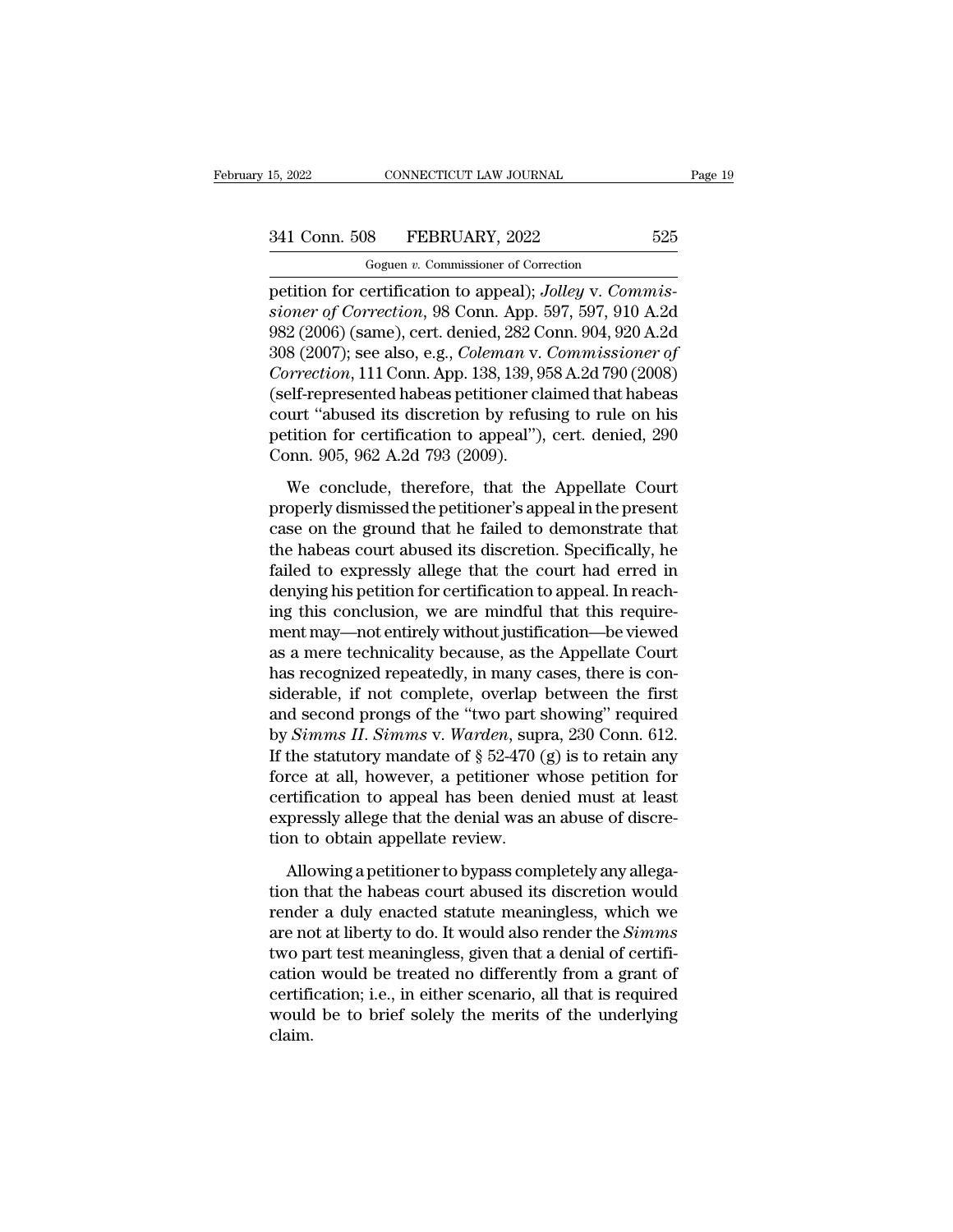|     | CONNECTICUT LAW JOURNAL                 | February 15, 2022 |  |
|-----|-----------------------------------------|-------------------|--|
|     |                                         |                   |  |
| 526 | FEBRUARY, 2022                          | 341 Conn. 508     |  |
|     | Goguen $v$ . Commissioner of Correction |                   |  |
|     |                                         |                   |  |

| Goguen v. Commissioner of Correction |  |
|--------------------------------------|--|
|--------------------------------------|--|

II

FEBRUARY, 2022 341 Conn. 508<br>
Goguen v. Commissioner of Correction<br>
II<br>
Having reached this conclusion, however, we recog-<br>
Example that the requirement that a habeas petitioner<br>
prossly claim in his appellate brief that t FEBRUARY, 2022 341 Conn. 508<br>
Goguen v. Commissioner of Correction<br>
II<br>
Having reached this conclusion, however, we recog-<br>
nize that the requirement that a habeas petitioner<br>
expressly claim in his appellate brief that t FEBRUARY, 2022 341 Conn. 508<br>
Goguen v. Commissioner of Correction<br>
II<br>
Having reached this conclusion, however, we recog-<br>
nize that the requirement that a habeas petitioner<br>
expressly claim in his appellate brief that t Goguen v. Commissioner of Correction<br>  $II$ <br>
Having reached this conclusion, however, we recog-<br>
nize that the requirement that a habeas petitioner<br>
expressly claim in his appellate brief that the habeas<br>
court abused its d II<br>
Having reached this conclusion, however, we recog-<br>
nize that the requirement that a habeas petitioner<br>
expressly claim in his appellate brief that the habeas<br>
court abused its discretion when it denied his petition<br>
f Having reached this conclusion, however, we recog-<br>nize that the requirement that a habeas petitioner<br>expressly claim in his appellate brief that the habeas<br>court abused its discretion when it denied his petition<br>for certi Having reached this conclusion, however, we recog-<br>nize that the requirement that a habeas petitioner<br>expressly claim in his appellate brief that the habeas<br>court abused its discretion when it denied his petition<br>for certi nize that the requirement that a habeas petitioner<br>expressly claim in his appellate brief that the habeas<br>court abused its discretion when it denied his petition<br>for certification, although clearly imposed under our<br>preced expressly claim in his approvent abused its discretion<br>for certification, although<br>precedent, may be viewed<br>unwary. Because the fail<br>results in the dismissal of tl<br>guidance is in order.<br>Accordingly, to ensure t Frequency and though clearly imposed under our ecedent, may be viewed as a technical trap for the wary. Because the failure to make such a claim sults in the dismissal of the appeal, we feel that clearer idance is in order For certification, although clearly imposed under our<br>precedent, may be viewed as a technical trap for the<br>unwary. Because the failure to make such a claim<br>results in the dismissal of the appeal, we feel that clearer<br>guida

precedent, may be viewed as a technical trap for the<br>unwary. Because the failure to make such a claim<br>results in the dismissal of the appeal, we feel that clearer<br>guidance is in order.<br>Accordingly, to ensure that the court mwary. Because the ranure to make such a claim<br>results in the dismissal of the appeal, we feel that clearer<br>guidance is in order.<br>Accordingly, to ensure that the courthouse doors are<br>not shut on potentially meritorious cl results in the dismissal of the appeal, we feel that clearer<br>guidance is in order.<br>Accordingly, to ensure that the courthouse doors are<br>not shut on potentially meritorious claims as the result<br>of a technicality or an under guidance is in order.<br>
Accordingly, to ensure that the courthouse doors are<br>
not shut on potentially meritorious claims as the result<br>
of a technicality or an understandable ignorance of<br>
procedures,<sup>13</sup> we exercise our su Accordingly, to ensure that the courthouse doors are<br>not shut on potentially meritorious claims as the result<br>of a technicality or an understandable ignorance of<br>procedures,<sup>13</sup> we exercise our supervisory powers to<br>direc not shut on potentially meritorious claims as the result<br>of a technicality or an understandable ignorance of<br>procedures,<sup>13</sup> we exercise our supervisory powers to<br>direct that Part I of Judicial Branch Form JD-CR-84,<br>Rev. 1 of a technicality or an understandable ignorance of<br>procedures,<sup>13</sup> we exercise our supervisory powers to<br>direct that Part I of Judicial Branch Form JD-CR-84,<br>Rev. 1-21, entitled Notice of Appeal Procedures (Habeas<br>Corpus) procedures,<sup>13</sup> we exercise our supervisory powers to<br>direct that Part I of Judicial Branch Form JD-CR-84,<br>Rev. 1-21, entitled Notice of Appeal Procedures (Habeas<br>Corpus), be revised to include the following language:<br>"If direct that Part I of Judicial Branch Form JD-CR-84,<br>Rev. 1-21, entitled Notice of Appeal Procedures (Habeas<br>Corpus), be revised to include the following language:<br>"If the habeas court denies your petition for certifica-<br>t Rev. 1-21, entitled Notice of Appeal Procedures (Habeas Corpus), be revised to include the following language:<br>"If the habeas court denies your petition for certification to appeal, you can appeal from that ruling. You<br>mus Corpus), be revised to include the following language:<br>"If the habeas court denies your petition for certifica-<br>tion to appeal, you can appeal from that ruling. You<br>must *expressly* claim in your appellate brief that the<br> "If the habeas court denies your petition for certification to appeal, you can appeal from that ruling. You must *expressly* claim in your appellate brief that the habeas court abused its discretion when it denied the pet tion to appeal, you can appeal from that ruling. You<br>must *expressly* claim in your appellate brief that the<br>habeas court abused its discretion when it denied the<br>petition for certification to appeal and explain how that<br> must *expressly* claim in your appellate brief that the<br>habeas court abused its discretion when it denied the<br>petition for certification to appeal and explain how that<br>discretion was abused. To establish that the habeas<br>c habeas court abused its discretion when it denied the<br>petition for certification to appeal and explain how that<br>discretion was abused. To establish that the habeas<br>court abused its discretion, you must demonstrate that<br>(1 petition for certification to appeal and explain how that<br>discretion was abused. To establish that the habeas<br>court abused its discretion, you must demonstrate that<br>(1) the issues that you seek to raise on appeal are<br>debat discretion was abused. To establish that the habeas<br>court abused its discretion, you must demonstrate that<br>(1) the issues that you seek to raise on appeal are<br>debatable among jurists of reason, (2) a court could<br>resolve th court abused its discretion, you must demonstrate that (1) the issues that you seek to raise on appeal are debatable among jurists of reason, (2) a court could resolve the issues in a different manner, or (3) the questions (1) the issues that you seek to raise on appeal are debatable among jurists of reason,  $(2)$  a court could resolve the issues in a different manner, or  $(3)$  the questions deserve encouragement to proceed further. See *Si* debatable among jurists of reason, (2) a court could<br>resolve the issues in a different manner, or (3) the<br>questions deserve encouragement to proceed further.<br>See *Simms v. Warden*, 230 Conn. 608, 616, 646 A.2d<br>126 (1994). resolve the issues in a different manner, or (3) the<br>questions deserve encouragement to proceed further.<br>See *Simms v. Warden*, 230 Conn. 608, 616, 646 A.2d<br>126 (1994). If you do not expressly claim in your brief<br>that the See Simms v. Warden, 230 Conn. 608, 616, 646 A.2d<br>126 (1994). If you do not expressly claim in your brief<br>that the habeas court abused its discretion when it<br>denied your petition for certification, your appeal will<br>be dis

2 dismissed."<br>
11 addition, we direct that Part II of the form be<br>
evised to include the following language after "[t]he<br>
<sup>13</sup> We conclude in part III of this opinion that the petitioner's claims in<br>
e present case lack m *the atomissed.*<br>In addition, we denote the present case lack merit.<br>The present case lack merit.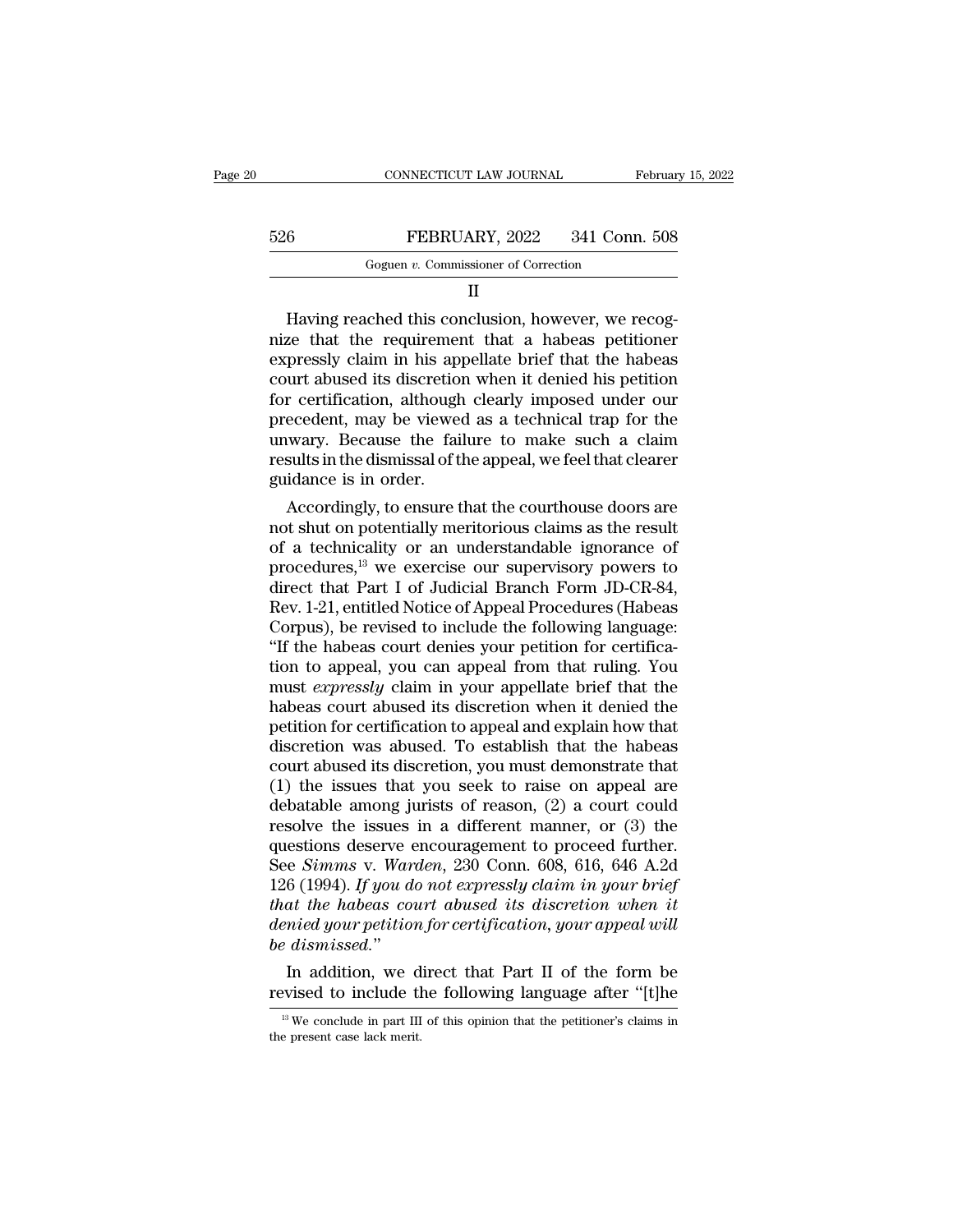CONNECTICUT LAW JOURNAL<br>
8 FEBRUARY, 2022<br>
Goguen *v.* Commissioner of Correction<br>
1 [c]ertification is denied''<sup>,</sup> "You have EVALUARY, 2022 EXAMPLE 15, 2022 EXAMPLE 15, 2022 EXAMPLE 16, 2009<br>
The Goguen v. Commissioner of Correction<br>
Example: ''You have the right to challenge this ruling by filing an appeal with<br>
the Annellate Court Any such ann 341 Conn. 508 FEBRUARY, 2022 527<br>
Goguen v. Commissioner of Correction<br>
[p]etition for [c]ertification is denied": "You have the<br>
right to challenge this ruling by filing an appeal with<br>
the Appellate Court. Any such appea 341 Conn. 508 FEBRUARY, 2022 527<br>
Goguen v. Commissioner of Correction<br>
[p]etition for [c]ertification is denied": "You have the<br>
right to challenge this ruling by filing an appeal with<br>
the Appellate Court. Any such appe 341 Conn. 508 FEBRUARY, 2022 527<br>
Goguen v. Commissioner of Correction<br>
[p]etition for [c]ertification is denied": "You have the<br>
right to challenge this ruling by filing an appeal with<br>
the Appellate Court. Any such appe Goguen v. Commissioner of Correction<br>
[p]etition for [c]ertification is denied": "You have the<br>
right to challenge this ruling by filing an appeal with<br>
the Appellate Court. Any such appeal must comply with<br>
the procedure  $\begin{array}{l} \text{Goguen } v. \text{ Con} \\ \text{[p]etition for [c]ertifica} \\ \text{right to challenge this:} \\ \text{the Appellate Court. Any} \\ \text{the procedures set forth} \\ \text{ing from the denial of a} \\ \text{will be dismissed."} \end{array}$ Fin to chancinge this runnig by filling an appear with<br>e Appellate Court. Any such appeal must comply with<br>e procedures set forth in Part I of this form for appeal-<br>g from the denial of a petition for certification or it<br>I

III

die Appenate Court. Any such appear must comply with<br>the procedures set forth in Part I of this form for appeal-<br>ing from the denial of a petition for certification or it<br>will be dismissed."<br>III<br>We further conclude that, e Front the denial of a petition for certification or it<br>will be dismissed."<br>III<br>We further conclude that, even if the Appellate Court<br>had considered the arguments the petitioner made in<br>his Appellate Court brief on the meri III<br>We further conclude that, even if the Appellate Court<br>had considered the arguments the petitioner made in<br>his Appellate Court brief on the merits of his claim that<br>the habeas court incorrectly determined that he is not III<br>
We further conclude that, even if the Appellate Court<br>
had considered the arguments the petitioner made in<br>
his Appellate Court brief on the merits of his claim that<br>
the habeas court incorrectly determined that he is III<br>We further conclude that, even if the Appellate Court<br>had considered the arguments the petitioner made in<br>his Appellate Court brief on the merits of his claim that<br>the habeas court incorrectly determined that he is not We further conclude that, even if the Appellate Court<br>had considered the arguments the petitioner made in<br>his Appellate Court brief on the merits of his claim that<br>the habeas court incorrectly determined that he is not<br>in had considered the arguments the petitioner made in<br>his Appellate Court brief on the merits of his claim that<br>the habeas court incorrectly determined that he is not<br>in the custody of the respondent, those arguments do<br>not his Appellate Court brief on the merits of his claim that<br>the habeas court incorrectly determined that he is not<br>in the custody of the respondent, those arguments do<br>not support his claim, made for the first time in his<br>ap the habeas court incorrectly determined that he is not<br>in the custody of the respondent, those arguments do<br>not support his claim, made for the first time in his<br>appeal to this court, that the habeas court had abused<br>its d in the custody of the res<br>not support his claim, n<br>appeal to this court, that<br>its discretion when it deni<br>to appeal. The petitioner<br>port of his claim that he<br>his habeas petition.<br>First, he contended th It support his claim, made for the first time in his<br>peal to this court, that the habeas court had abused<br>indicated discretion when it denied his petition for certification<br>appeal. The petitioner made two arguments in sup appeal to this court, that the habeas court had abused<br>its discretion when it denied his petition for certification<br>to appeal. The petitioner made two arguments in sup-<br>port of his claim that he is in custody for purposes

*x* its discretion when it denied his petition for certification<br>to appeal. The petitioner made two arguments in sup-<br>port of his claim that he is in custody for purposes of<br>his habeas petition.<br>First, he contended that hi to appeal. The petitioner made two arguments in support of his claim that he is in custody for purposes of<br>his habeas petition.<br>First, he contended that his claims come within an<br>exception to the custody requirement set f port of his claim that he is in custody for purposes of<br>his habeas petition.<br>First, he contended that his claims come within an<br>exception to the custody requirement set forth in *Lacka-*<br>wanna County District Attorney v. C his habeas petition.<br>
First, he contended that his claims come within an<br>
exception to the custody requirement set forth in *Lacka-*<br> *wanna County District Attorney v. Coss*, 532 U.S. 394,<br>
399, 121 S. Ct. 1567, 149 L. E First, he contended that his claims come within an exception to the custody requirement set forth in *Lackawanna County District Attorney* v. *Coss*, 532 U.S. 394, 399, 121 S. Ct. 1567, 149 L. Ed. 2d 608 (2001), that, acc exception to the custody requirement set forth in *Lacka-wanna County District Attorney v. Coss*, 532 U.S. 394, 399, 121 S. Ct. 1567, 149 L. Ed. 2d 608 (2001), that, according to the petitioner, "allows a petitioner to co wanna County District Attorney v. Coss, 532 U.S. 394,<br>399, 121 S. Ct. 1567, 149 L. Ed. 2d 608 (2001), that,<br>according to the petitioner, "allows a petitioner to col-<br>laterally attack an expired conviction, so long [as] the 399, 121 S. Ct. 1567, 149 L. Ed. 2d 608 (2001), that,<br>according to the petitioner, "allows a petitioner to col-<br>laterally attack an expired conviction, so long [as] the<br>expired conviction affected guilt or the  $\ldots$  sente according to the petitioner, "allows a petitioner to collaterally attack an expired conviction, so long [as] the expired conviction affected guilt or the  $\ldots$  sentence" that the petitioner is currently serving. Second, h laterally attack an experied conviction afficial that the petitioner is conviction because he offender on the basis has any merit.<sup>14</sup> mded that he was in custody pursuant to his 1996<br>onviction because he is required to register as a sex<br>ffender on the basis of that conviction. Neither claim<br>as any merit.<sup>14</sup><br><sup>14</sup> We further note that the petitioner did conviction because he is required to register as a sex<br>offender on the basis of that conviction. Neither claim<br>has any merit.<sup>14</sup><br> $\frac{14 \text{ We further note that the pertinent did not raise either claim in his  
habeas~petition. A liberal reading of his postjudgment pleadings in the habeas  
court, however, reveals that he did attempt to raise these claims at that$ 

offender on the basis of that conviction. Neither claim<br>has any merit.<sup>14</sup><br> $^{14}$ We further note that the petitioner did not raise either claim in his<br>habeas petition. A liberal reading of his postjudgment pleadings in th time. See, e.g., *Kaddah* v. *Commissioner of Correction*. Technic Claim in his habeas petition. A liberal reading of his postjudgment pleadings in the habeas court, however, reveals that he did attempt to raise these clai 1148  $\overline{a}$  and  $\overline{b}$  if the solution of that the petitioner did not raise either claim in his habeas petition. A liberal reading of his postjudgment pleadings in the habeas court, however, reveals that he did attemp <sup>14</sup> We further note that the petitioner did not raise either claim in his habeas petition. A liberal reading of his postjudgment pleadings in the habeas court, however, reveals that he did attempt to raise these claims a habeas petition. A liberal reading of his postjudgment pleadings in the habeas court, however, reveals that he did attempt to raise these claims at that time. See, e.g., *Kaddah v. Commissioner of Correction*, supra, 299 C claim is unable to prevail. See, e.g., *Blanch* is unable to preverience these claims at that time. See, e.g., *Raddah* v. *Commissioner of Correction*, supra, 299 Conn. 140 ("we should be solicitous to [self-represented]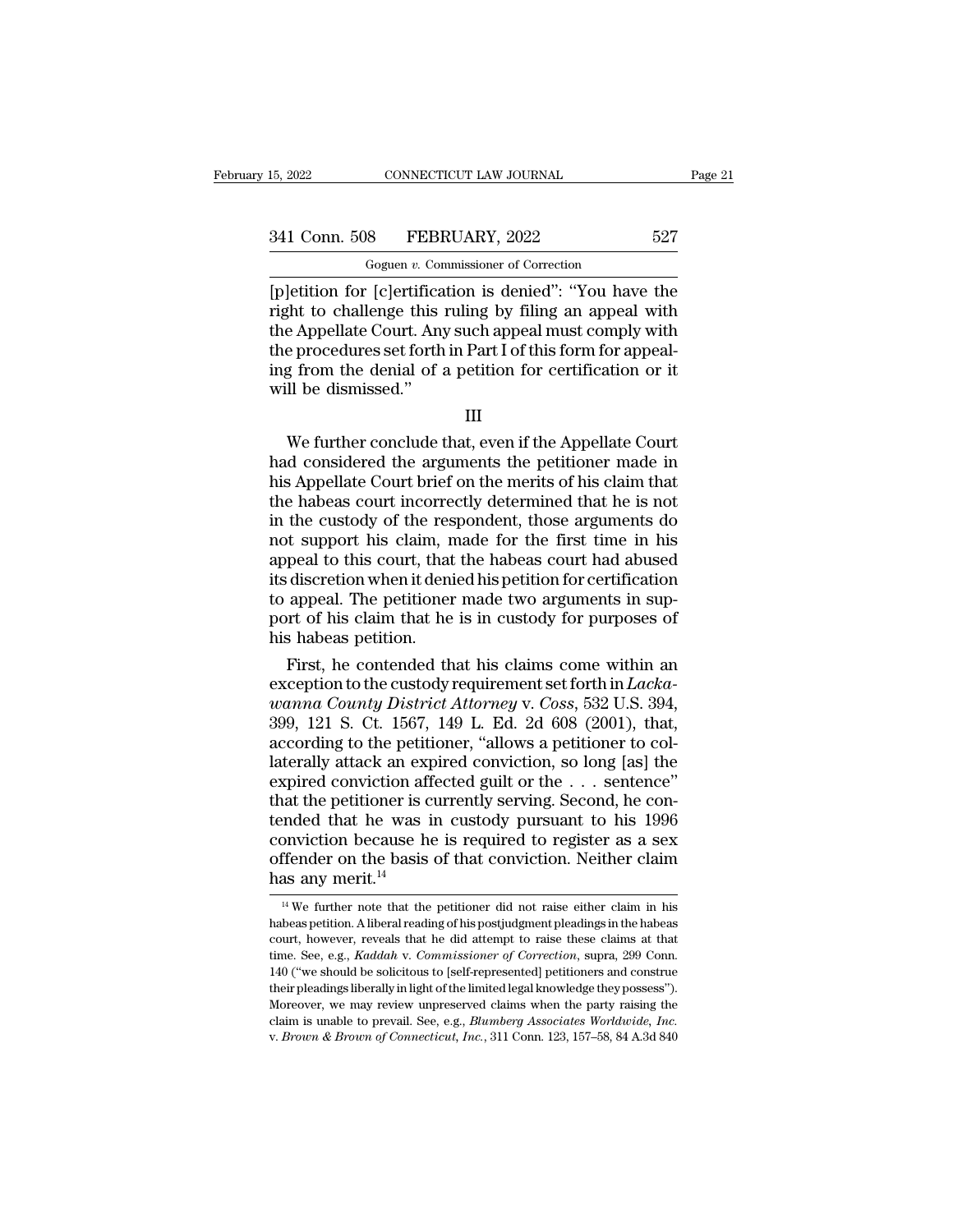# CONNECTICUT LAW JOURNAL February 15, 2022<br>528 FEBRUARY, 2022 341 Conn. 508<br>Goguen v. Commissioner of Correction CONNECTICUT LAW JOURNAL<br>FEBRUARY, 2022 341 Conn.<br>Goguen *v.* Commissioner of Correction<br>atutes § 52-466 (a) (1) provides in rele

CONNECTICUT LAW JOURNAL February 15, 202<br>
Separate FEBRUARY, 2022 341 Conn. 508<br>
Goguen v. Commissioner of Correction<br>
General Statutes § 52-466 (a) (1) provides in relevant<br>
Trt that "[a]n application for a writ of habeas FEBRUARY, 2022 341 Conn. 508<br>
Goguen v. Commissioner of Correction<br>
General Statutes § 52-466 (a) (1) provides in relevant<br>
part that "[a]n application for a writ of habeas corpus<br>
... shall be made to the superior court, 528 FEBRUARY, 2022 341 Conn. 508<br>
Goguen v. Commissioner of Correction<br>
General Statutes § 52-466 (a) (1) provides in relevant<br>
part that "[a]n application for a writ of habeas corpus<br>
... shall be made to the superior co 528 FEBRUARY, 2022 341 Conn. 508<br>
Goguen v. Commissioner of Correction<br>
General Statutes § 52-466 (a) (1) provides in relevant<br>
part that "[a]n application for a writ of habeas corpus<br>
... shall be made to the superior co Goguen v. Commissioner of Correction<br>General Statutes § 52-466 (a) (1) provides in relevant<br>part that "[a]n application for a writ of habeas corpus<br>... shall be made to the superior court, or to a judge<br>thereof, for the j Goguen v. Commissioner of Correction<br>General Statutes § 52-466 (a) (1) provides in relevant<br>part that "[a]n application for a writ of habeas corpus<br> $\dots$  shall be made to the superior court, or to a judge<br>thereof, for the General Statutes § 52-466 (a) (1) provides in relevant<br>part that "[a]n application for a writ of habeas corpus<br>... shall be made to the superior court, or to a judge<br>thereof, for the judicial district in which the person<br> part that "[a]n application for a writ of habeas corpus<br>  $\ldots$  shall be made to the superior court, or to a judge<br>
thereof, for the judicial district in which the person<br>
whose custody is in question is claimed to be ille ... shall be made to the superior court, or to a judge thereof, for the judicial district in which the person whose custody is in question is claimed to be illegally confined or deprived of such person's liberty." It is w thereof, for the judicial district in which the person<br>whose custody is in question is claimed to be illegally<br>confined or deprived of such person's liberty." It is<br>well established that, for a court to have jurisdiction<br>t whose custody is in question is claimed to be illegally confined or deprived of such person's liberty." It is well established that, for a court to have jurisdiction to entertain a habeas petition seeking to challenge the confined or deprived of such person's liberty." It is<br>well established that, for a court to have jurisdiction<br>to entertain a habeas petition seeking to challenge the<br>legality of a criminal conviction, the petitioner must b well established that, for a court to have jurisdiction<br>to entertain a habeas petition seeking to challenge the<br>legality of a criminal conviction, the petitioner must be<br>in the custody of the respondent as the result of t to entertain a habeas petition seeking to challenge the<br>legality of a criminal conviction, the petitioner must be<br>in the custody of the respondent *as the result of that*<br>*conviction* at the time that the petition is file legality of a criminal conviction, the petitioner must be<br>in the custody of the respondent as the result of that<br>conviction at the time that the petition is filed. See,<br>e.g., *Richardson v. Commissioner of Correction*, 298 in the custody of the respondent *as the result of that*<br>conviction at the time that the petition is filed. See,<br>e.g., *Richardson v. Commissioner of Correction*, 298<br>Conn. 690, 698, 6 A.3d 52 (2010) ("in order to satisfy conviction at the time that the petition is filed. See,<br>e.g., *Richardson v. Commissioner of Correction*, 298<br>Conn. 690, 698, 6 A.3d 52 (2010) ("in order to satisfy<br>the custody requirement of § 52-466, the petitioner<br>[must e.g., *Richardson* v. *Commissioner of Correction*, 298<br>Conn. 690, 698, 6 A.3d 52 (2010) ("in order to satisfy<br>the custody requirement of § 52-466, the petitioner<br>[must] be in *custody on the conviction under attack*<br>at th Conn. 690, 698, 6 A.3d 52 (2010) ("in order to satisfy<br>the custody requirement of § 52-466, the petitioner<br>[must] be in *custody on the conviction under attack*<br>at the time the habeas petition is filed" (emphasis in<br>origi the custody requirement of § 52-466, the petitioner<br>[must] be in *custody on the conviction under attack*<br>at the time the habeas petition is filed" (emphasis in<br>original; internal quotation marks omitted)); *Ajadi* v.<br>*Co* [must] be in *custody on the conviction under attack*<br>at the time the habeas petition is filed" (emphasis in<br>original; internal quotation marks omitted)); Ajadi v.<br>*Commissioner of Correction*, 280 Conn. 514, 548, 911<br>A.2 at the time the habeas petition is filed" (emphasis in original; internal quotation marks omitted)); *Ajadi* v. *Commissioner of Correction*, 280 Conn. 514, 548, 911 A.2d 712 (2006) (habeas court lacked subject matter juri original; internal quotation marks omitted)); *Ajadi* v.<br> *Commissioner of Correction*, 280 Conn. 514, 548, 911<br>
A.2d 712 (2006) (habeas court lacked subject matter<br>
jurisdiction over petitioner's habeas petition because h Commissioner of Correction, 280 Conn. 514, 548, 911<br>A.2d 712 (2006) (habeas court lacked subject matter<br>jurisdiction over petitioner's habeas petition because he<br>was not in custody on expired convictions that petition<br>soug A.2d 712 (2006) (habeas court lacked subject matter<br>jurisdiction over petitioner's habeas petition because he<br>was not in custody on expired convictions that petition<br>sought to attack); *Lebron* v. *Commissioner of Correc*jurisdiction over petitioner's habeas petition because he<br>was not in custody on expired convictions that petition<br>sought to attack); *Lebron v. Commissioner of Correc-<br>tion*, 274 Conn. 507, 530–31, 876 A.2d 1178 (2005) (pe was not in custody on expired convictions that petition<br>sought to attack); *Lebron* v. *Commissioner of Correc-<br>tion*, 274 Conn. 507, 530–31, 876 A.2d 1178 (2005) (peti-<br>tioner whose sentence for conviction that was under<br> sought to attack); *Lebron v. Commissioner of Correction*, 274 Conn. 507, 530–31, 876 A.2d 1178 (2005) (petitioner whose sentence for conviction that was under attack had expired was not in custody for purposes of § 52-466 *tion*, 274 Conn. 507, 530–31, 876 A.2d 1178 (2005) (petitioner whose sentence for conviction that was under attack had expired was not in custody for purposes of § 52-466), overruled in part on other grounds by *State* v tioner whose sentence for conviction that was under<br>attack had expired was not in custody for purposes of<br> $\S 52-466$ ), overruled in part on other grounds by *State*<br>v. *Elson*, 311 Conn. 726, 91 A.3d 862 (2014); see also, attack had expired was not in custody for purposes of<br>§ 52-466), overruled in part on other grounds by *State*<br>v. *Elson*, 311 Conn. 726, 91 A.3d 862 (2014); see also,<br>e.g., *Maleng* v. *Cook*, 490 U.S. 488, 490–91, 109 S. § 52-466), overruled in part on other grounds by *State* v. *Elson*, 311 Conn. 726, 91 A.3d 862 (2014); see also, e.g., *Maleng* v. *Cook*, 490 U.S. 488, 490–91, 109 S. Ct. 1923, 104 L. Ed. 2d 540 (1989) (under federal sta v. *Elson*, 311 Conn. 726, 9<br>e.g., *Maleng* v. *Cook*, 490 <sup>1</sup><br>1923, 104 L. Ed. 2d 540 (19<br>governing writs of habeas<br>in custody under the cor<br>attack at the time his petit<br>tion marks omitted)).<br>In *Lackawanna County* e.g., *Maleng* v. *Cook*, 490 U.S. 488, 490–91, 109 S. Ct.<br>1923, 104 L. Ed. 2d 540 (1989) (under federal statutes<br>governing writs of habeas corpus, petitioner must "be<br>in custody under the conviction or sentence under<br>atta

Find the time insepted on the different control of the time marks omitted)).<br>
In *Lackawanna County District Attorney v. Coss*,<br>
supra, 532 U.S. 394, the United States Supreme Court<br>
(2014) (unpreserved claim is reviewable

In *Lackawanna County District Attorney v. Coss*,<br>supra, 532 U.S. 394, the United States Supreme Court<br>(2014) (unpreserved claim is reviewable when record is adequate for review,<br>review cannot result in unfair prejudice to In  $Lacka$ <br>supra, 532 l<br>(2014) (unprese<br>review cannot revail).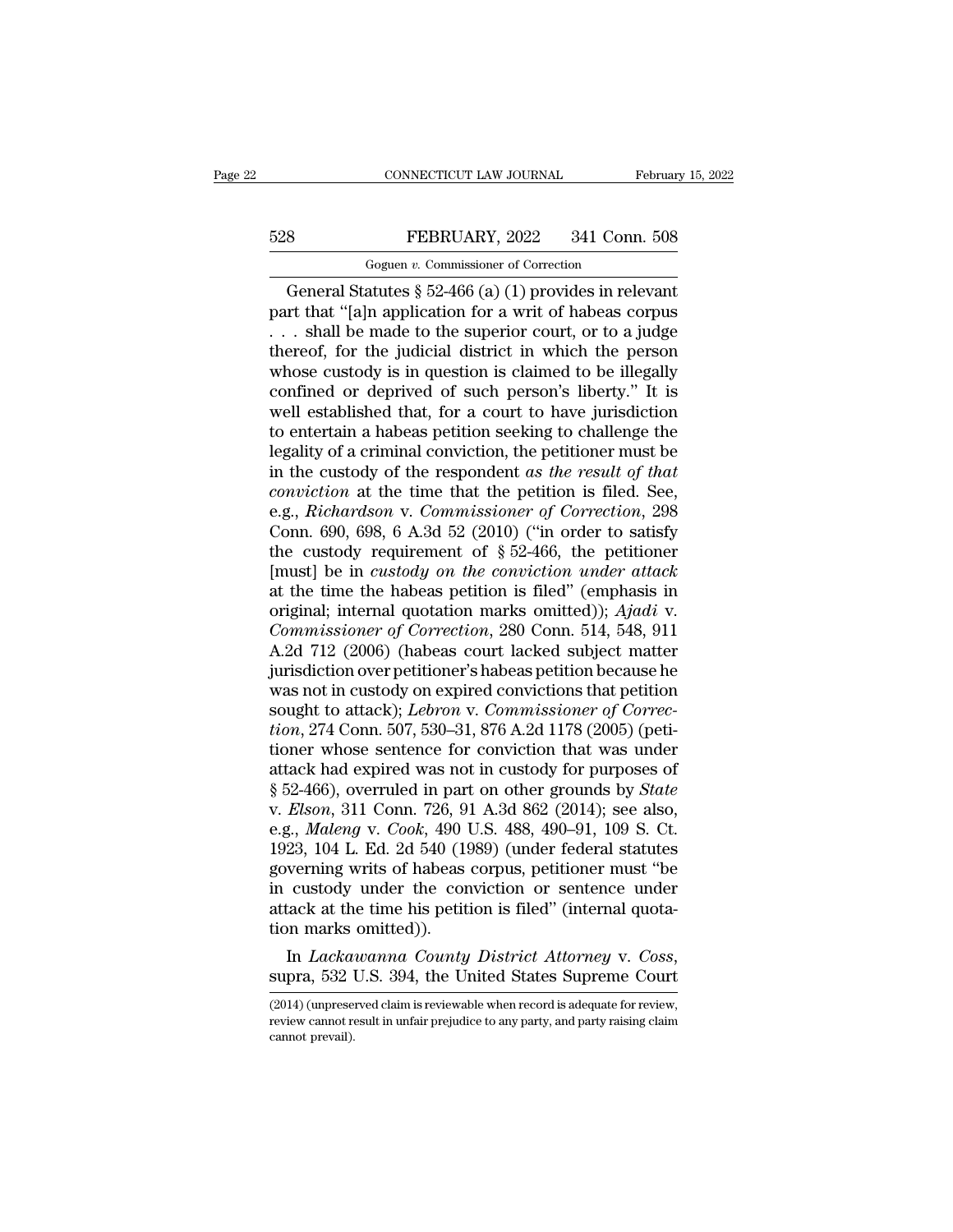CONNECTICUT LAW JOURNAL<br>
8 FEBRUARY, 2022<br>
Goguen *v.* Commissioner of Correction<br>
8 Conviction that is no longer subject 15, 2022 CONNECTICUT LAW JOURNAL Page 23<br>
341 Conn. 508 FEBRUARY, 2022 529<br>
Goguen v. Commissioner of Correction<br>
held that, if a conviction that is no longer subject to<br>
direct or collateral attack "is later used to enhan 341 Conn. 508 FEBRUARY, 2022 529<br>
Goguen v. Commissioner of Correction<br>
held that, if a conviction that is no longer subject to<br>
direct or collateral attack "is later used to enhance<br>
a criminal sentence, the defendant gen 341 Conn. 508 FEBRUARY, 2022 529<br>
Goguen v. Commissioner of Correction<br>
held that, if a conviction that is no longer subject to<br>
direct or collateral attack "is later used to enhance<br>
a criminal sentence, the defendant ge 341 Conn. 508 FEBRUARY, 2022 529<br>
Goguen v. Commissioner of Correction<br>
held that, if a conviction that is no longer subject to<br>
direct or collateral attack "is later used to enhance<br>
a criminal sentence, the defendant ge Goguen v. Commissioner of Correction<br>held that, if a conviction that is no longer subject to<br>direct or collateral attack "is later used to enhance<br>a criminal sentence, the defendant generally may not<br>challenge the enhance Goguen v. Commissioner of Correction<br>held that, if a conviction that is no longer subject to<br>direct or collateral attack "is later used to enhance<br>a criminal sentence, the defendant generally may not<br>challenge the enhance held that, if a conviction that is no longer subject to<br>direct or collateral attack "is later used to enhance<br>a criminal sentence, the defendant generally may not<br>challenge the enhanced sentence through a [habeas]<br>petition direct or collateral attack "is later used to enhance<br>a criminal sentence, the defendant generally may not<br>challenge the enhanced sentence through a [habeas]<br>petition . . . on the ground that the prior conviction<br>was uncon a criminal sentence, the defendant generally may not<br>challenge the enhanced sentence through a [habeas]<br>petition  $\ldots$  on the ground that the prior conviction<br>was unconstitutionally obtained." Id., 403–404. The<br>court reco challenge the enhanced sentence through a [habeas]<br>petition . . . on the ground that the prior conviction<br>was unconstitutionally obtained." Id.,  $403-404$ . The<br>court recognized three exceptions to this general rule<br>for ca petition . . . on the ground that the prior conviction<br>was unconstitutionally obtained." Id., 403–404. The<br>court recognized three exceptions to this general rule<br>for cases in which "the prior conviction [that was] used<br>to was unconstitutionally obtained." Id., 403–404. The<br>court recognized three exceptions to this general rule<br>for cases in which "the prior conviction [that was] used<br>to enhance the sentence was obtained [when] there<br>was a fa court recognized three exceptions to this general rule<br>for cases in which "the prior conviction [that was] used<br>to enhance the sentence was obtained [when] there<br>was a failure to appoint counsel in violation of the<br>[s]ixth for cases in which "the prior conviction [that was] used<br>to enhance the sentence was obtained [when] there<br>was a failure to appoint counsel in violation of the<br>[s]ixth [a]mendment"; id., 404; the petitioner "[cannot]<br>be fa to enhance the sentence was obtained [when] there<br>was a failure to appoint counsel in violation of the<br>[s]ixth [a]mendment"; id., 404; the petitioner "[cannot]<br>be faulted for failing to obtain timely review of a consti-<br>tu was a failure to appoint counsel in violation of the [s]ixth [a]mendment"; id., 404; the petitioner "[cannot] be faulted for failing to obtain timely review of a constitutional claim"; id., 405; and the petitioner obtains [s]ixth [a]mendment"; id., 404; the petitioner "[cannot]<br>be faulted for failing to obtain timely review of a consti-<br>tutional claim"; id., 405; and the petitioner obtains "com-<br>pelling evidence that he is actually innocen be faulted for failing to obtain timely review of a constitutional claim"; id., 405; and the petitioner obtains "compelling evidence that he is actually innocent of the crime for which he was convicted, and which he could tutional claim"; id., 405; and the petitioner obtains "compelling evidence that he is actually innocent of the crime<br>for which he was convicted, and which he could not<br>have uncovered in a timely manner." Id. The court<br>obse pelling evidence that he is actually innocent of<br>for which he was convicted, and which he c<br>have uncovered in a timely manner." Id. T<br>observed that, "[i]n such situations, a habeas<br>*directed at the enhanced sentence* may e which he was convicted, and which he could not<br>we uncovered in a timely manner." Id. The court<br>served that, "[i]n such situations, a habeas petition<br>rected at the enhanced sentence may effectively be<br>first and only forum a *Attorney in a tancey manner.* The coard observed that, "[i]n such situations, a habeas petition directed at the enhanced sentence may effectively be the first and only forum available for review of the prior conviction."

beserved and, [14] such situations, a nascelly perfectively be<br>directed at the enhanced sentence may effectively be<br>the first and only forum available for review of the prior<br>conviction." (Emphasis added.) Id., 406.<br>Thus, *the* first and only forum available for review of the prior<br>
conviction." (Emphasis added.) Id., 406.<br>
Thus, the court in *Lackawanna County District*<br> *Attorney* "merely went beyond the jurisdictional question presented conviction." (Emphasis added.) Id., 406.<br>Thus, the court in *Lackawanna County District*<br>Attorney "merely went beyond the jurisdictional ques-<br>tion presented in *Maleng* to consider the extent to which<br>the [prior expired] Thus, the court in *Lackawanna County District*<br>Attorney "merely went beyond the jurisdictional ques-<br>tion presented in *Maleng* to consider the extent to which<br>the [prior expired] conviction itself may be subject to<br>chal Thus, the court in *Lackawanna County District*<br>Attorney "merely went beyond the jurisdictional ques-<br>tion presented in *Maleng* to consider the extent to which<br>the [prior expired] conviction itself may be subject to<br>chall Attorney "merely went beyond the jurisdictional question presented in *Maleng* to consider the extent to which<br>*the [prior expired] conviction itself* may be subject to<br>challenge *in the attack* [*on*] *the* [*current*] se tion presented in *Maleng* to consider the extent to which<br>the [prior expired] conviction itself may be subject to<br>challenge in the attack [on] the [current] senten[ce]<br>which it was used to enhance." (Emphasis in original; the [prior expired] conviction itself may be subject to<br>challenge in the attack [on] the [current] senten[ce]<br>which it was used to enhance." (Emphasis in original;<br>internal quotation marks omitted.) Lebron v. Commis-<br>sione challenge *in the attack* [*on*] *the* [*current*] *senten*[*ce*]<br>which it was used to enhance." (Emphasis in original;<br>internal quotation marks omitted.) *Lebron* v. *Commissioner of Correction*, supra, 274 Conn. 527. The which it was used to enhance." (Emphasis in original;<br>internal quotation marks omitted.) *Lebron* v. *Commissioner of Correction*, supra, 274 Conn. 527. The court<br>in *Lackawanna County District Attorney* did *not* per-<br>mit internal quotation marks omitted.) *Lebron* v. Commis-<br>sioner of Correction, supra, 274 Conn. 527. The court<br>in *Lackawanna County District Attorney* did not per-<br>mit the filing against a government official who no<br>longer sioner of Correction, supra, 274 Conn. 527. The court<br>in *Lackawanna County District Attorney* did *not* per-<br>mit the filing against a government official who no<br>longer has custody of the petitioner of a habeas petition<br>th longer has custody of the petitioner of a habeas petition<br>that directly and solely challenges the conviction for<br>which the petitioner is no longer serving the sentence.<br>See *Lackawanna County District Attorney* v. *Coss*,<br>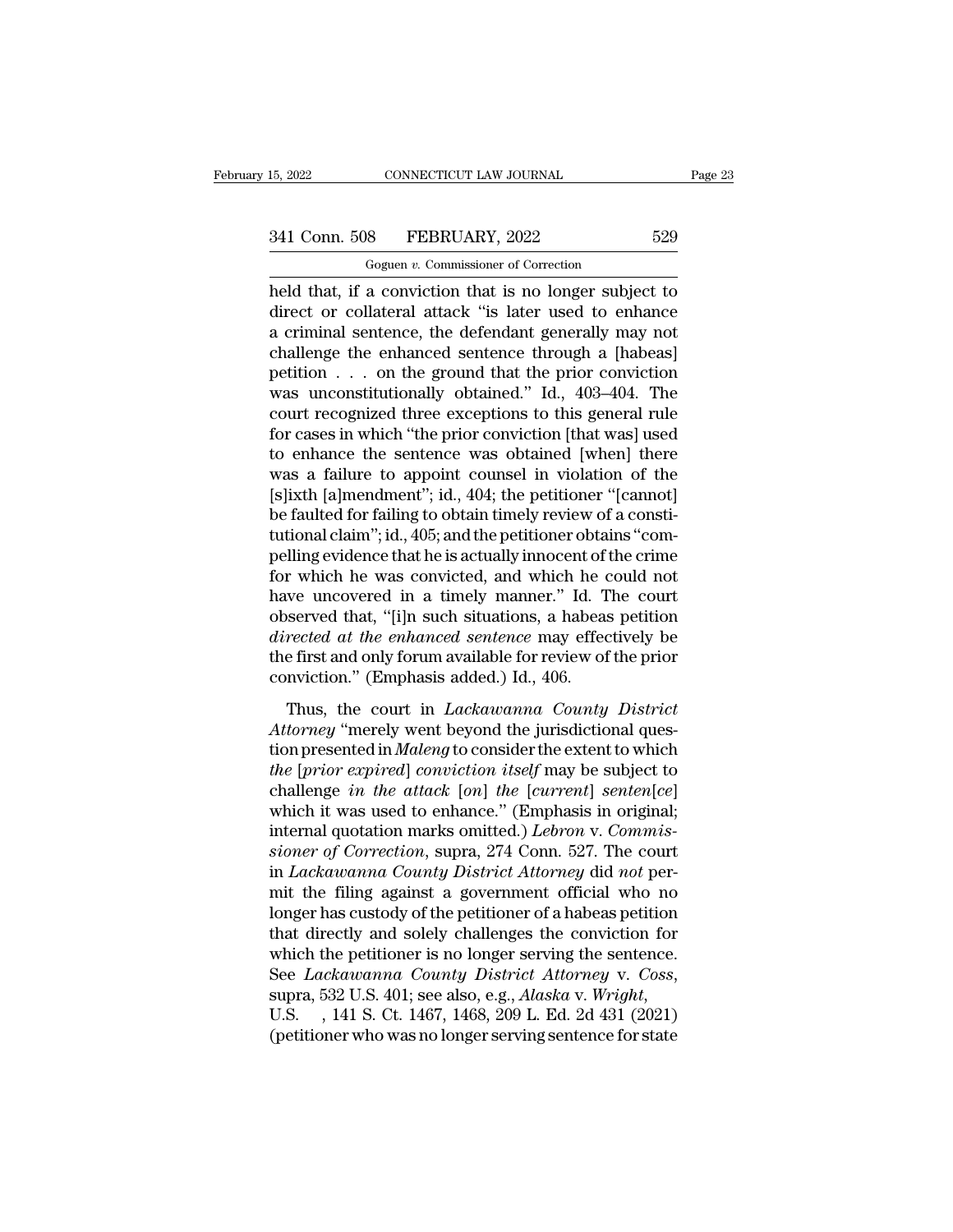# CONNECTICUT LAW JOURNAL February 15, 2022<br>530 FEBRUARY, 2022 341 Conn. 508<br>Goguen v. Commissioner of Correction

CONNECTICUT LAW JOURNAL<br>FEBRUARY, 2022 341 Conn.<br>Goguen *v.* Commissioner of Correction<br>nd who was in federal custody as resu CONNECTICUT LAW JOURNAL February 15, 202<br>
FEBRUARY, 2022 341 Conn. 508<br>
Goguen v. Commissioner of Correction<br>
Conviction and who was in federal custody as result of<br>
federal conviction predicated on state conviction was<br>
a FEBRUARY, 2022 341 Conn. 508<br>
Goguen v. Commissioner of Correction<br>
conviction and who was in federal custody as result of<br>
federal conviction predicated on state conviction was<br>
not in custody for purposes of federal habe FEBRUARY, 2022 341 Conn. 508<br>
Goguen v. Commissioner of Correction<br>
conviction and who was in federal custody as result of<br>
federal conviction predicated on state conviction was<br>
not in custody for purposes of federal hab FEBRUARY, 2022 341 Conn. 508<br>
Goguen v. Commissioner of Correction<br>
conviction and who was in federal custody as result of<br>
federal conviction predicated on state conviction was<br>
not in custody for purposes of federal hab Goguen v. Commissioner of Correction<br>
conviction and who was in federal custody as result of<br>
federal conviction predicated on state conviction was<br>
not in custody for purposes of federal habeas statute<br>
requiring that pe Goguen v. Commissioner of Correction<br>
conviction and who was in federal custody as result of<br>
federal conviction predicated on state conviction was<br>
not in custody for purposes of federal habeas statute<br>
requiring that pet conviction and who was in federal custody as result of<br>federal conviction predicated on state conviction was<br>not in custody for purposes of federal habeas statute<br>requiring that petitioner be "in custody pursuant to the<br>ju federal conviction predicated on state conviction was<br>not in custody for purposes of federal habeas statute<br>requiring that petitioner be "in custody pursuant to the<br>judgment of a [s]tate court" (internal quotation marks<br>om not in custody for purposes of federal habeas statute<br>requiring that petitioner be "in custody pursuant to the<br>judgment of a [s]tate court" (internal quotation marks<br>omitted)); Ajadi v. Commissioner of Correction, supra,<br>2 requiring that petitioner be "in custody pursuant to the<br>judgment of a [s]tate court" (internal quotation marks<br>omitted)); *Ajadi* v. *Commissioner of Correction*, supra,<br>280 Conn. 547–48 (because habeas petitioner did not judgment of a [s]tate court" (internal quotation marks<br>omitted)); *Ajadi* v. *Commissioner of Correction*, supra,<br>280 Conn. 547–48 (because habeas petitioner did not<br>challenge conviction for which he was currently in cus-<br> omitted)); Ajadi v. Commissioner of Correction, supra,<br>280 Conn. 547–48 (because habeas petitioner did not<br>challenge conviction for which he was currently in cus-<br>tody but directly challenged convictions for which he<br>was n 280 Conn. 547–48 (because habeas petitioner did not<br>challenge conviction for which he was currently in cus-<br>tody but directly challenged convictions for which he<br>was no longer in custody, *Lackawanna County District*<br>Attor challenge conviction for which he was currently in custody but directly challenged convictions for which he was no longer in custody, *Lackawanna County District Attorney* did not support claim that habeas court had jurisd tody but directly challenged convictions for which he<br>was no longer in custody, *Lackawanna County District*<br>Attorney did not support claim that habeas court had<br>jurisdiction). We therefore reject the petitioner's claim<br>in was no longer in custody, *Lackawanna County District*<br>Attorney did not support claim that habeas court had<br>jurisdiction). We therefore reject the petitioner's claim<br>in the present case that *Lackawanna County District*<br>At Attorney did not support claim that habeas court had<br>jurisdiction). We therefore reject the petitioner's claim<br>in the present case that *Lackawanna County District*<br>Attorney supports his claim that the habeas court incor-<br> jurisdiction). We therefore reject the petition<br>in the present case that *Lackawanna Couni*<br>Attorney supports his claim that the habeas c<br>rectly determined that he was not in the res<br>custody and, in turn, that the court ab torney supports his claim that the habeas court incor-<br>tly determined that he was not in the respondent's<br>stody and, in turn, that the court abused its discretion<br>nen it denied the petitioner's petition for certification<br>a that, determined that he was not in the respondent's<br>custody and, in turn, that the court abused its discretion<br>when it denied the petitioner's petition for certification<br>to appeal from its ruling to that effect.<br>We also a

custody and, in turn, that the court abused its discretion<br>custody and, in turn, that the court abused its discretion<br>to appeal from its ruling to that effect.<br>We also are not persuaded by the petitioner's claim<br>that, con when it denied the petitioner's petition for certification<br>to appeal from its ruling to that effect.<br>We also are not persuaded by the petitioner's claim<br>that, contrary to the habeas court's determination, he<br>is in the res We also are not persuaded by the petitioner's claim<br>that, contrary to the habeas court's determination, he<br>is in the respondent's custody pursuant to the 1996<br>conviction because he is required to register as a sex<br>offende We also are not persuaded by the petitioner's claim<br>that, contrary to the habeas court's determination, he<br>is in the respondent's custody pursuant to the 1996<br>conviction because he is required to register as a sex<br>offende We also are not persuaded by the petitioner's claim<br>that, contrary to the habeas court's determination, he<br>is in the respondent's custody pursuant to the 1996<br>conviction because he is required to register as a sex<br>offende MUCTION Decause he is required to register as a sex ffender as a result of that conviction.<sup>15</sup> This court has eld that the statutory sex offender registration require-<br>ents are remedial and not punitive in nature. See, e offender as a result of that conviction.<sup>15</sup> This court has<br>held that the statutory sex offender registration require-<br>ments are remedial and not punitive in nature. See, e.g.,<br><sup>15</sup> The petitioner included in his pleading

held that the statutory sex offender registration require-<br>ments are remedial and not punitive in nature. See, e.g.,<br> $\frac{15}{10}$  The petitioner included in his pleadings to the habeas court a form<br>prepared by the Connecti ments are remedial and not punitive in nature. See, e.g.,<br>
<sup>15</sup> The petitioner included in his pleadings to the habeas court a form<br>
prepared by the Connecticut Department of Public Safety indicating that<br>
he would be req <sup>15</sup> The petitioner included in his pleadings to the habeas court a form prepared by the Connecticut Department of Public Safety indicating that he would be required to register as a sex offender "for the period of ten ye <sup>15</sup> The petitioner included in his pleadings to the habeas court a form prepared by the Connecticut Department of Public Safety indicating that he would be required to register as a sex offender "for the period of ten ye prepared by the Connecticut Department of Public Safety indicating that<br>the would be required to register as a sex offender "for the period of ten<br>years following the date of his or her release ... or until otherwise rele Free would be required to register as a sex offender "for the period of ten<br>years following the date of his or her release . . . or until otherwise released<br>from such obligation in accordance with [Public Acts 1999, No. 9 remainder of his lifetime. As we indicated, neither party has briefed the state and federal control obligation in accordance with [Public Acts 1999, No. 99-183, § 6]  $\dots$  ." The petitioner alleged in his pleadings that he from such obligation in accordance with [Public Acts 1999, No. 99-183, § 6] . . . . " The petitioner alleged in his pleadings that he had been informed during the 2012 federal court proceedings on charges that he had fail ...." The petitioner alleged in his pleadings that he had been informed during the 2012 federal court proceedings on charges that he had failed to register that he was required under Connecticut law to register for the re during the 2012 federal court proceedings on charges that he had failed to register that he was required under Connecticut law to register for the remainder of his lifetime. As we indicated, neither party has briefed the s register that he was required under Connecticut law to register for the state and federal law governing the petitioner's current obligation to register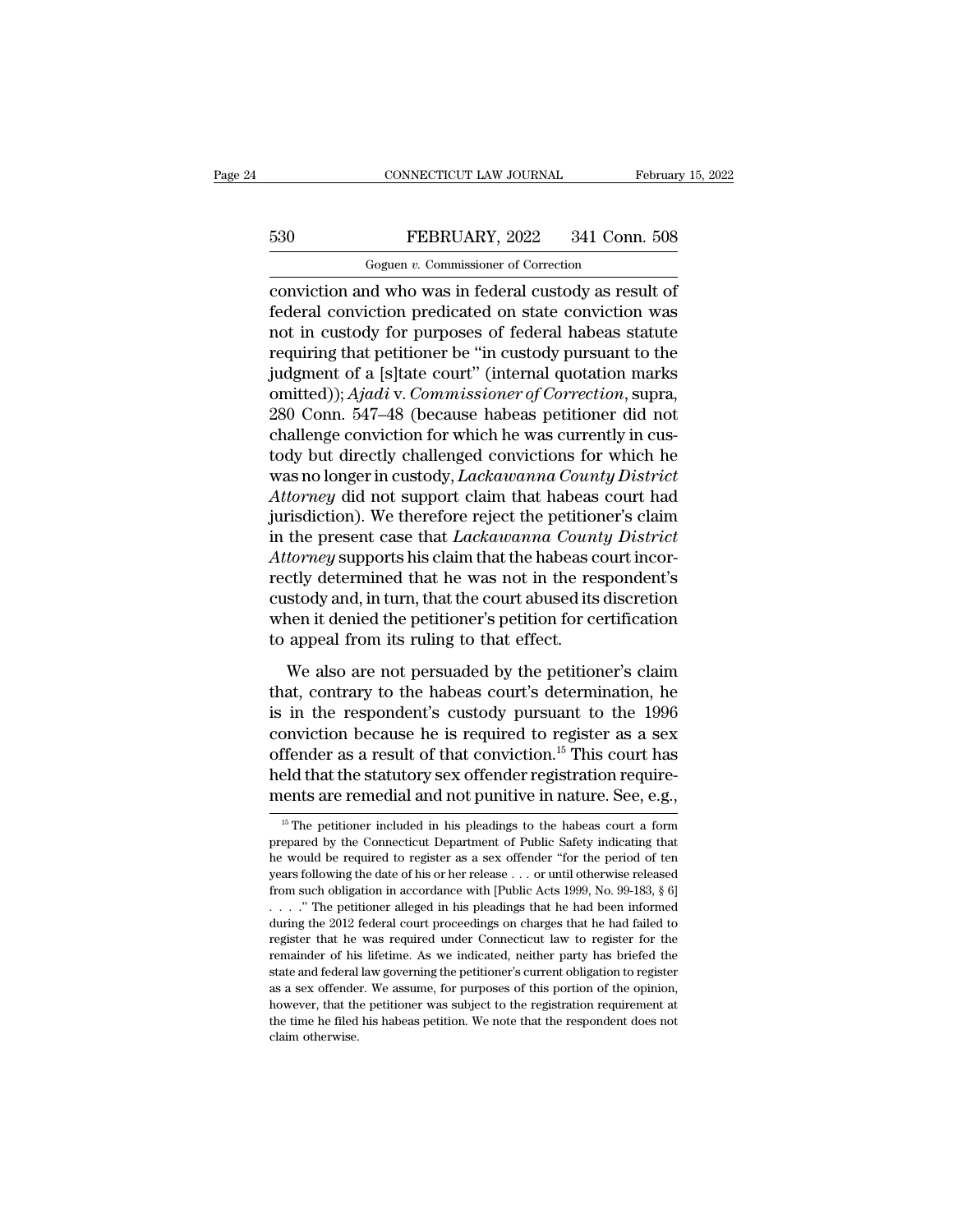EXECTICUT LAW JOURNAL<br>
18 FEBRUARY, 2022<br>
Goguen *v.* Commissioner of Correction<br> *erman.* 264 Conn. 484 497 825 A 2 <sup>15, 2022</sup> CONNECTICUT LAW JOURNAL<br>
<sup>Goguen v. Commissioner of Correction<br> *State* v. *Waterman*, 264 Conn. 484, 497, 825 A.2d 63<br>
(2003) (because sex offender registration statute is regulatory and not nunitive in nature,</sup> (2003) (because sex offender registration statute is reg-<br>diagram *v.* Commissioner of Correction<br>(2003) (because sex offender registration statute is reg-<br>ulatory and not punitive in nature, application of statute<br>to defe 341 Conn. 508 FEBRUARY, 2022 531<br>
Goguen v. Commissioner of Correction<br>
State v. Waterman, 264 Conn. 484, 497, 825 A.2d 63<br>
(2003) (because sex offender registration statute is regulatory and not punitive in nature, appli 341 Conn. 508 FEBRUARY, 2022 531<br>
Goguen v. Commissioner of Correction<br>
State v. Waterman, 264 Conn. 484, 497, 825 A.2d 63<br>
(2003) (because sex offender registration statute is regulatory and not punitive in nature, appli Goguen v. Commissioner of Correction<br>
State v. *Waterman*, 264 Conn. 484, 497, 825 A.2d 63<br>
(2003) (because sex offender registration statute is reg-<br>
ulatory and not punitive in nature, application of statute<br>
to defendan State v. Waterman, 264 Conn. 484, 497, 825 A.2d 63 (2003) (because sex offender registration statute is regulatory and not punitive in nature, application of statute to defendant "did not necessitate any modification, ope (2003) (because sex offender registration statute is regulatory and not punitive in nature, application of statute<br>to defendant "did not necessitate any modification,<br>opening or correction of [his] sentence"); *State* v. ulatory and not punitive in nature, application of statute<br>to defendant "did not necessitate any modification,<br>opening or correction of [his] sentence"); *State* v. *Kelly*,<br>256 Conn. 23, 90–95, 770 A.2d 908 (2001) (becaus to defendant "did not necessitate any modification,<br>opening or correction of [his] sentence"); *State* v. *Kelly*,<br>256 Conn. 23, 90–95, 770 A.2d 908 (2001) (because sex<br>offender registration statute "is regulatory and not opening or correction of [his] sentence"); *State* v. *Kelly*,<br>256 Conn. 23, 90–95, 770 A.2d 908 (2001) (because sex<br>offender registration statute "is regulatory and not puni-<br>tive in nature," retroactive application of st 256 Conn. 23, 90–95, 770 A.2d 908 (2001) (because sex<br>offender registration statute "is regulatory and not puni-<br>tive in nature," retroactive application of statute to<br>defendant did not violate ex post facto clause of fede offender registration statute "is regulatory and not punitive in nature," retroactive application of statute to defendant did not violate ex post facto clause of federal constitution). Thus, the requirement that the petit tive in nature," retroactive application of statute to<br>defendant did not violate ex post facto clause of federal<br>constitution). Thus, the requirement that the petitioner<br>register as a sex offender is a collateral consequen defendant did not violate ex post facto clause of federal<br>constitution). Thus, the requirement that the petitioner<br>register as a sex offender is a collateral consequence of<br>his 1996 conviction, not part of the sentence. Co constitution). Thus, the requirement that the petitioner register as a sex offender is a collateral consequence of his 1996 conviction, not part of the sentence. Collateral consequences of a conviction generally are not su register as a sex offender is a collateral consequence of<br>his 1996 conviction, not part of the sentence. Collateral<br>consequences of a conviction generally are not suffi-<br>cient to satisfy the condition that a habeas petitio his 1996 conviction, not part of the sentence. Collateral<br>consequences of a conviction generally are not suffi-<br>cient to satisfy the condition that a habeas petitioner<br>must be in custody. See, e.g., *Maleng* v. *Cook*, sup consequences of a conviction generally are not sufficient to satisfy the condition that a habeas petitioner<br>must be in custody. See, e.g., *Maleng* v. *Cook*, supra,<br>490 U.S. 492 ("once the sentence imposed for a convic-<br> cient to satisfy the condition that a habeas petitioner<br>must be in custody. See, e.g., *Maleng* v. *Cook*, supra,<br>490 U.S. 492 ("once the sentence imposed for a convic-<br>tion has completely expired, the collateral conse-<br>qu must be in custody. See, e.g., *Maleng* v. *Cook*, supra,<br>490 U.S. 492 ("once the sentence imposed for a conviction<br>has completely expired, the collateral conse-<br>quences of that conviction are not themselves sufficient<br>to 490 U.S. 492 ("once the sentence imposed for a conviction has completely expired, the collateral consequences of that conviction are not themselves sufficient to render an individual 'in custody' for the purposes of a hab tion has completely expired, the collateral consequences of that conviction are not themselves sufficient<br>to render an individual 'in custody' for the purposes of<br>a habeas attack [on] it" under federal habeas law);<br>*Lebro* quences of that conviction are not themselves sufficient<br>to render an individual 'in custody' for the purposes of<br>a habeas attack [on] it" under federal habeas law);<br>*Lebron* v. *Commissioner of Correction*, supra, 274<br>Con to render an individual 'in custody' for the purposes of<br>a habeas attack [on] it" under federal habeas law);<br>*Lebron* v. *Commissioner of Correction*, supra, 274<br>Conn. 530 ("[l]ike the federal courts . . . our courts<br>have a habeas attack [on] it" under federal habeas law);<br> *Lebron* v. *Commissioner of Correction*, supra, 274<br>
Conn. 530 ("[l]ike the federal courts . . . our courts<br>
have never held that the collateral consequences of a<br>
con Lebron v. Commissioner of Correction, supra, 274<br>Conn. 530 ("[l]ike the federal courts . . . our courts<br>have never held that the collateral consequences of a<br>conviction that expired *before the habeas petition was*<br>*filed* ted)). The movid in the separation is also always performance of a movidion that expired *before the habeas petition was*<br>*ed* are sufficient to render a petitioner in custody on<br>e expired conviction within the meaning of  $\S 52$ filed are sufficient to render a petitioner in custody on<br>the expired conviction within the meaning of  $\S$  52-466"<br>(emphasis in original; internal quotation marks omit-<br>ted)).<br>Consistent with this principle, the great maj

the expired conviction within the meaning of  $\S$  52-466"<br>(emphasis in original; internal quotation marks omit-<br>ted)).<br>Consistent with this principle, the great majority of<br>the federal courts that have considered the issue (emphasis in original; internal quotation marks omit-<br>ted)).<br>Consistent with this principle, the great majority of<br>the federal courts that have considered the issue have<br>concluded that the fact that a petitioner is subjec ted)).<br>
Consistent with this principle, the great majority of<br>
the federal courts that have considered the issue have<br>
concluded that the fact that a petitioner is subject to<br>
a state sex offender registration statute is Consistent with this principle, the great majority of<br>the federal courts that have considered the issue have<br>concluded that the fact that a petitioner is subject to<br>a state sex offender registration statute is not suffici Consistent with this principle, the great majority of<br>the federal courts that have considered the issue have<br>concluded that the fact that a petitioner is subject to<br>a state sex offender registration statute is not sufficie the federal courts that have considered the issue have<br>concluded that the fact that a petitioner is subject to<br>a state sex offender registration statute is not sufficient<br>to satisfy the requirement under federal habeas law concluded that the fact that a petitioner is subject to a state sex offender registration statute is not sufficient<br>to satisfy the requirement under federal habeas law that<br>he must be in custody when he files the petition.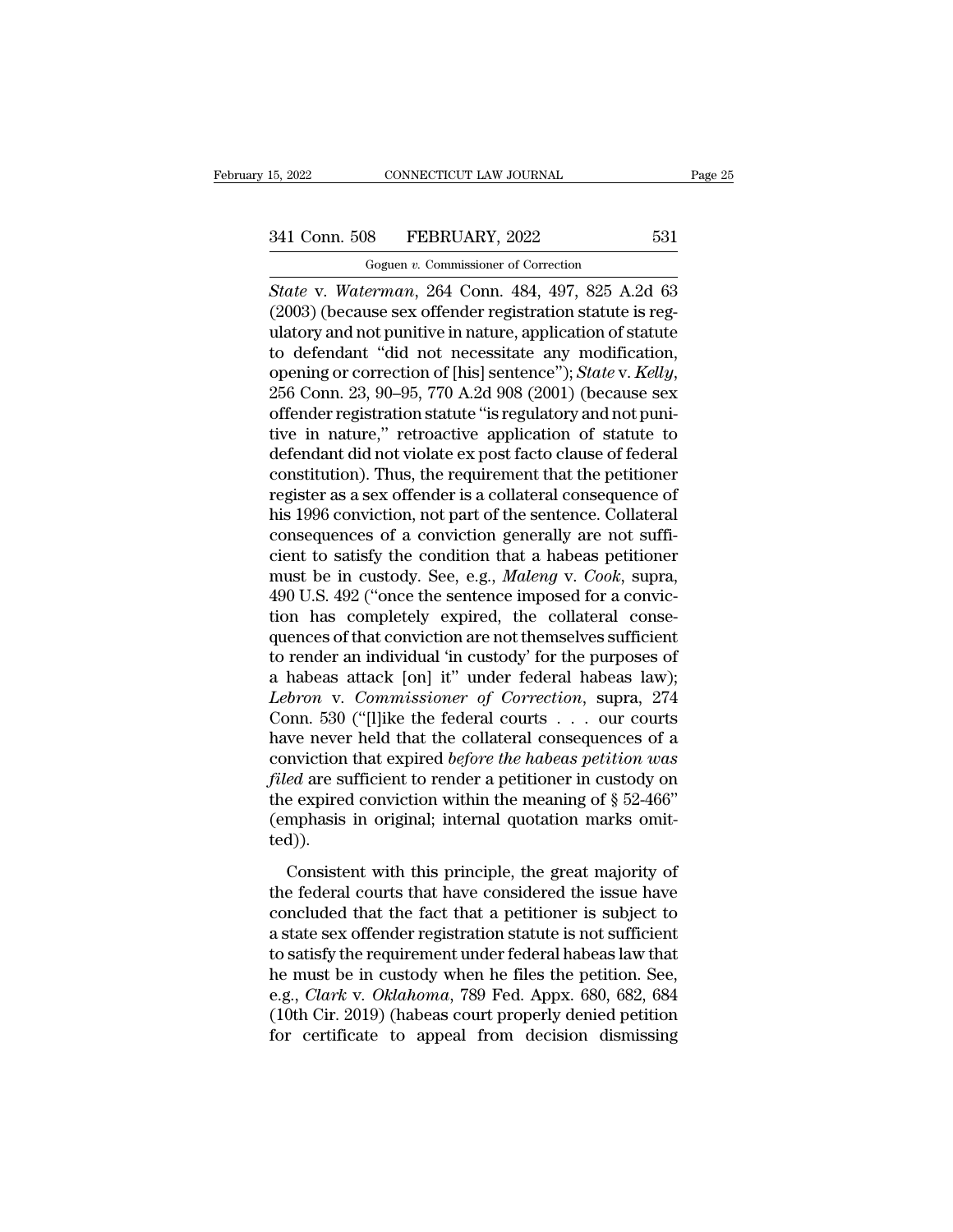# CONNECTICUT LAW JOURNAL February 15, 2022<br>532 FEBRUARY, 2022 341 Conn. 508<br>Goguen v. Commissioner of Correction

CONNECTICUT LAW JOURNAL<br>FEBRUARY, 2022 341 Conn.<br>Goguen *v.* Commissioner of Correction<br>on because requirement under Oklah CONNECTICUT LAW JOURNAL February 15, 2022<br>
FEBRUARY, 2022 341 Conn. 508<br>
Goguen v. Commissioner of Correction<br>
habeas petition because requirement under Oklahoma<br>
law that petitioner register as sex offender as result of<br> FEBRUARY, 2022 341 Conn. 508<br>
Goguen v. Commissioner of Correction<br>
habeas petition because requirement under Oklahoma<br>
law that petitioner register as sex offender as result of<br>
Oklahoma conviction did not satisfy conditi FEBRUARY, 2022 341 Conn. 508<br>
Goguen v. Commissioner of Correction<br>
habeas petition because requirement under Oklahoma<br>
law that petitioner register as sex offender as result of<br>
Oklahoma conviction did not satisfy condit EXERUARY, 2022 341 Conn. 508<br>
Goguen v. Commissioner of Correction<br>
habeas petition because requirement under Oklahoma<br>
law that petitioner register as sex offender as result of<br>
Oklahoma conviction did not satisfy condit Goguen v. Commissioner of Correction<br>
habeas petition because requirement under Oklahoma<br>
law that petitioner register as sex offender as result of<br>
Oklahoma conviction did not satisfy condition of fed-<br>
eral statute that For commissioner of conection<br>habeas petition because requirement under Oklahoma<br>law that petitioner register as sex offender as result of<br>Oklahoma conviction did not satisfy condition of fed-<br>eral statute that petitioner habeas petition because requirement under Oklahoma<br>law that petitioner register as sex offender as result of<br>Oklahoma conviction did not satisfy condition of fed-<br>eral statute that petitioner, who was incarcerated in<br>Texas law that petitioner register as sex offender as result of<br>Oklahoma conviction did not satisfy condition of fed-<br>eral statute that petitioner, who was incarcerated in<br>Texas as result of Texas conviction, must be in custody<br> Oklahoma conviction did not satisfy condition of federal statute that petitioner, who was incarcerated in Texas as result of Texas conviction, must be in custody for conviction being challenged when habeas petition is file eral statute that petitioner, who was incarcerated in<br>Texas as result of Texas conviction, must be in custody<br>for conviction being challenged when habeas petition<br>is filed); *Hautzenroeder* v. *DeWine*, 887 F.3d 737, 743–4 Texas as result of Texas conviction, must be in custody<br>for conviction being challenged when habeas petition<br>is filed); Hautzenroeder v. DeWine, 887 F.3d 737, 743–44<br>(6th Cir. 2018) (because restrictions imposed by Ohio<br>se for conviction being challenged when habeas petition<br>is filed); *Hautzenroeder* v. *DeWine*, 887 F.3d 737, 743–44<br>(6th Cir. 2018) (because restrictions imposed by Ohio<br>sex offender registration statute were collateral con is filed); *Hautzenroeder* v. *DeWine*, 887 F.3d 737, 743–44<br>(6th Cir. 2018) (because restrictions imposed by Ohio<br>sex offender registration statute were collateral conse-<br>quences of conviction, notwithstanding fact that O (6th Cir. 2018) (because restrictions imposed by Ohio<br>sex offender registration statute were collateral conse-<br>quences of conviction, notwithstanding fact that Ohio<br>Supreme Court had found statute to be punitive in<br>nature, sex offender registration statute were collateral consequences of conviction, notwithstanding fact that Ohio<br>Supreme Court had found statute to be punitive in<br>nature, petitioner, who was no longer serving sentence<br>for conv quences of conviction, notwithstanding fact that Ohio<br>Supreme Court had found statute to be punitive in<br>nature, petitioner, who was no longer serving sentence<br>for conviction, was not in custody for purposes of fed-<br>eral ha Supreme Court had found statute to be punitive in<br>nature, petitioner, who was no longer serving sentence<br>for conviction, was not in custody for purposes of fed-<br>eral habeas statute); *Wilson v. Flaherty*, 689 F.3d 332,<br>338 nature, petitioner, who was no longer serving sentence<br>for conviction, was not in custody for purposes of fed-<br>eral habeas statute); *Wilson v. Flaherty*, 689 F.3d 332,<br>338 (4th Cir. 2012) (requirements under Virginia law for conviction, was not in custody for purposes of federal habeas statute); *Wilson v. Flaherty*, 689 F.3d 332, 338 (4th Cir. 2012) (requirements under Virginia law and Texas law that petitioner whose sentence had expired eral habeas statute); *Wilson v. Flaherty*, 689 F.3d 332, 338 (4th Cir. 2012) (requirements under Virginia law and Texas law that petitioner whose sentence had expired register as sex offender as result of Virginia convict 338 (4th Cir. 2012) (requirements under Virginia law and<br>Texas law that petitioner whose sentence had expired<br>register as sex offender as result of Virginia conviction<br>were collateral consequences of conviction and, thereregister as sex offender as result of Virginia conviction<br>were collateral consequences of conviction and, there-<br>fore, did not satisfy custody requirement of federal<br>habeas statute), cert. denied, 570 U.S. 917, 133 S. Ct.<br> were collateral consequences of conviction and, therefore, did not satisfy custody requirement of federal<br>habeas statute), cert. denied, 570 U.S. 917, 133 S. Ct.<br>2853, 186 L. Ed. 2d 909 (2013); *Virsnieks* v. *Smith*,<br>521 fore, did not satisfy custody requirement of federal<br>habeas statute), cert. denied, 570 U.S. 917, 133 S. Ct.<br>2853, 186 L. Ed. 2d 909 (2013); *Virsnieks v. Smith*,<br>521 F.3d 707, 720–21 (7th Cir.) (when petitioner's only<br>pot habeas statute), cert. denied, 570 U.S. 917, 133 S. Ct.<br>2853, 186 L. Ed. 2d 909 (2013); *Virsnieks v. Smith*,<br>521 F.3d 707, 720–21 (7th Cir.) (when petitioner's only<br>potentially viable claim in habeas proceeding involved<br>a 2853, 186 L. Ed. 2d 909 (2013); *Virsnieks v. Smith*, 521 F.3d 707, 720–21 (7th Cir.) (when petitioner's only potentially viable claim in habeas proceeding involved application of Wisconsin sex offender registration statu 521 F.3d 707, 720–21 (7th Cir.) (when petitioner's only<br>potentially viable claim in habeas proceeding involved<br>application of Wisconsin sex offender registration stat-<br>ute, petitioner was not in custody for purposes of fe potentially viable claim in habeas proceeding involved<br>application of Wisconsin sex offender registration stat-<br>ute, petitioner was not in custody for purposes of fed-<br>eral habeas statute, even though he was currently inca application of Wisconsin sex offender registration stat-<br>ute, petitioner was not in custody for purposes of fed-<br>eral habeas statute, even though he was currently incar-<br>cerated as result of underlying conviction, because ute, petitioner was not in custody for purposes of federal habeas statute, even though he was currently incarcerated as result of underlying conviction, because registration requirements were collateral consequences of con eral habeas statute, even though he was currently incar-<br>cerated as result of underlying conviction, because reg-<br>istration requirements were collateral consequences of<br>conviction), cert. denied, 555 U.S. 868, 129 S. Ct. 1 cerated as result of underlying conviction, because registration requirements were collateral consequences of conviction), cert. denied, 555 U.S. 868, 129 S. Ct. 161, 172 L. Ed. 2d 117 (2008); *Williamson v. Gregoire*, 151 istration requirements were collateral consequences of<br>conviction), cert. denied, 555 U.S. 868, 129 S. Ct. 161,<br>172 L. Ed. 2d 117 (2008); *Williamson v. Gregoire*, 151<br>F.3d 1180, 1184 (9th Cir. 1998) (because restrictions<br> conviction), cert. denied, 555 U.S. 868, 129 S. Ct. 161,<br>172 L. Ed. 2d 117 (2008); *Williamson v. Gregoire*, 151<br>F.3d 1180, 1184 (9th Cir. 1998) (because restrictions<br>imposed by Washington sex offender registration stat-<br>u 172 L. Ed. 2d 117 (2008); *Williamson v. Gregoire*, 151<br>F.3d 1180, 1184 (9th Cir. 1998) (because restrictions<br>imposed by Washington sex offender registration stat-<br>ute were collateral consequences of conviction, peti-<br>tion F.3d 1180, 1184 (9th Cir. 1998) (because restrictions<br>imposed by Washington sex offender registration stat-<br>ute were collateral consequences of conviction, peti-<br>tioner, who was no longer serving sentence, was not<br>in custo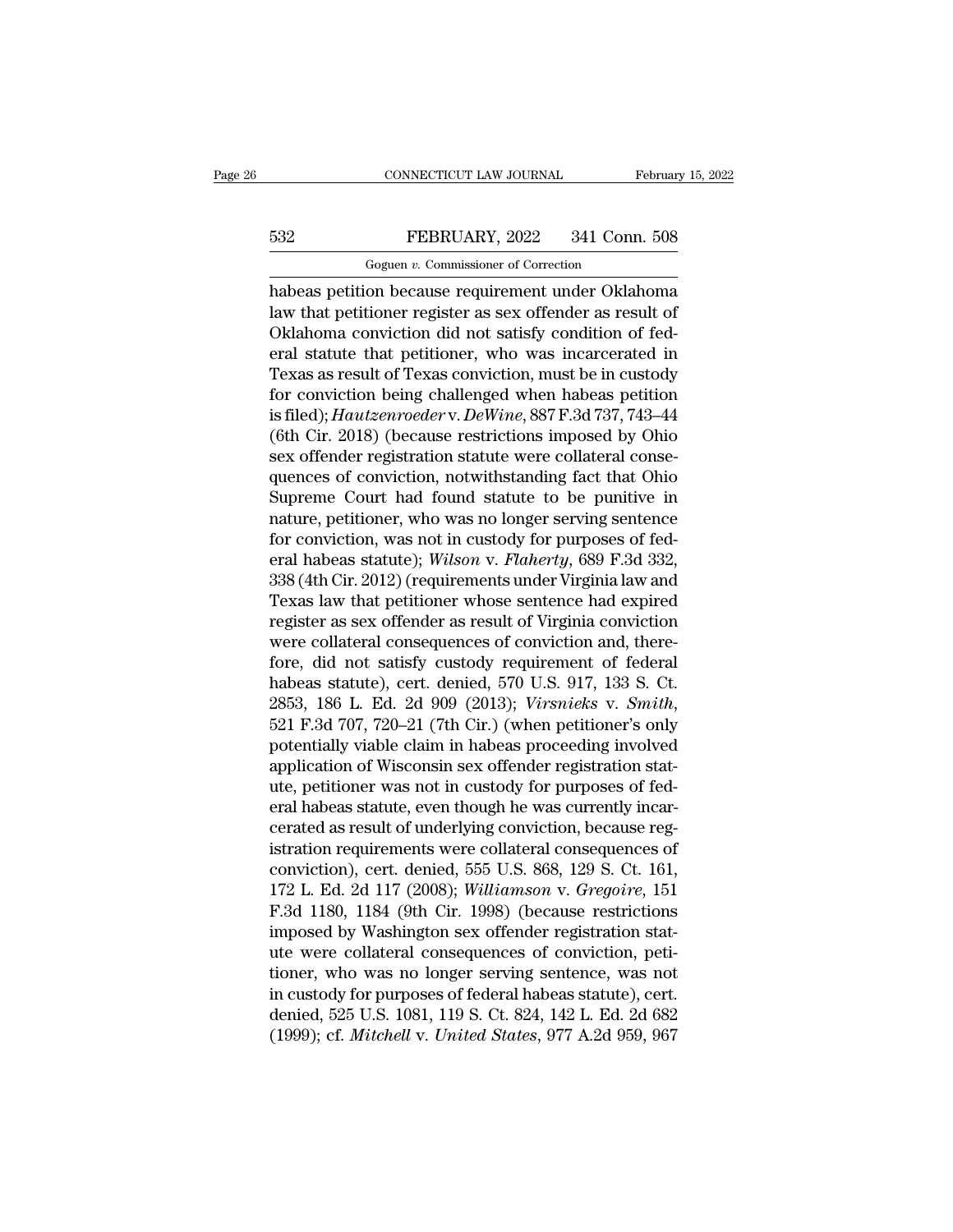CONNECTICUT LAW JOURNAL<br>18 FEBRUARY, 2022<br>Goguen *v.* Commissioner of Correction<br>(''the [sex\_offender] registration reg (15, 2022 CONNECTICUT LAW JOURNAL<br>
341 Conn. 508 FEBRUARY, 2022 533<br>
Goguen v. Commissioner of Correction<br>
(D.C. 2009) ("the [sex offender] registration require-<br>
ment amounts to a collateral consequence of conviction<br>
tha 341 Conn. 508 FEBRUARY, 2022 533<br>
Goguen v. Commissioner of Correction<br>
(D.C. 2009) ("the [sex offender] registration requirement amounts to a collateral consequence of conviction<br>
that is not itself sufficient to render a 341 Conn. 508 FEBRUARY, 2022 533<br>
Goguen v. Commissioner of Correction<br>
(D.C. 2009) ("the [sex offender] registration require-<br>
ment amounts to a collateral consequence of conviction<br>
that is not itself sufficient to rend 341 Conn. 508 FEBRUARY, 2022 533<br>
Goguen v. Commissioner of Correction<br>
(D.C. 2009) ("the [sex offender] registration requirement amounts to a collateral consequence of conviction<br>
that is not itself sufficient to render Goguen v. Commissioner of Correction<br>
(D.C. 2009) ("the [sex offender] registra<br>
ment amounts to a collateral consequence<br>
that is not itself sufficient to render an<br>
custody" under District of Columbia la<br>
motions for at At least offender] registration require-<br>ent amounts to a collateral consequence of conviction<br>at is not itself sufficient to render an individual in<br>stody" under District of Columbia law governing<br>otions for attacking sen ment amounts to a collateral consequence of conviction<br>that is not itself sufficient to render an individual in<br>custody" under District of Columbia law governing<br>motions for attacking sentences).<sup>16</sup><br>At least one court has

that is not itself sufficient to render an individual in<br>custody" under District of Columbia law governing<br>motions for attacking sentences).<sup>16</sup><br>At least one court has held to the contrary. In *Piasecki*<br>v. *Court of Commo* custody" under District of Columbia law governing<br>motions for attacking sentences).<sup>16</sup><br>At least one court has held to the contrary. In *Piasecki*<br>v. *Court of Common Pleas*, 917 F.3d 161 (3rd Cir.), cert.<br>denied, U.S. , 1 motions for attacking sentences).<sup>16</sup><br>At least one court has held to the contrary. In *Piasecki*<br>v. *Court of Common Pleas*, 917 F.3d 161 (3rd Cir.), cert.<br>denied, U.S. , 140 S. Ct. 482, 205 L. Ed. 2d 267<br>(2019), the Unit At least one court has held to the contrary. In *Piasecki*<br>v. Court of Common Pleas, 917 F.3d 161 (3rd Cir.), cert.<br>denied, U.S., 140 S. Ct. 482, 205 L. Ed. 2d 267<br>(2019), the United States Court of Appeals for the Third<br>C At least one court has held to the contrary. In *Piasecki*<br>v. Court of Common Pleas, 917 F.3d 161 (3rd Cir.), cert.<br>denied, U.S., 140 S. Ct. 482, 205 L. Ed. 2d 267<br>(2019), the United States Court of Appeals for the Third<br>C v. Court of Common Pleas, 917 F.3d 161 (3rd Cir.), cert.<br>denied, U.S., 140 S. Ct. 482, 205 L. Ed. 2d 267<br>(2019), the United States Court of Appeals for the Third<br>Circuit concluded that the requirements of Pennsylva-<br>nia's denied, U.S. , 140 S. Ct. 482, 205 L. Ed. 2d 267<br>(2019), the United States Court of Appeals for the Third<br>Circuit concluded that the requirements of Pennsylva-<br>nia's sex offender registration statute were sufficiently<br>oner (2019), the United States Court of Appeals for the Third<br>Circuit concluded that the requirements of Pennsylva-<br>nia's sex offender registration statute were sufficiently<br>onerous to constitute custody for purposes of the fed Circuit concluded that the requirements of Pennsylvania's sex offender registration statute were sufficiently<br>onerous to constitute custody for purposes of the fed-<br>eral habeas statute. Id., 172–73. In reaching this concl The rate of the court of the Pennsylvania statute<br>on, the court observed that the Pennsylvania statute<br>equired the petitioner to report to state police barracks<br>least four times per year for the rest of his life; to<br> $\frac{16$ sion, the court observed that the Pennsylvania statute<br>required the petitioner to report to state police barracks<br>at least four times per year for the rest of his life; to<br> $\frac{16}{16}$  In *Alaska* v. *Wright*, supra, 141 S

required the petitioner to report to state police barracks<br>at least four times per year for the rest of his life; to<br> $\frac{16}{10}$  In *Alaska* v. *Wright*, supra, 141 S. Ct. 1467, a case with remarkable<br>similarities to the at least four times per year for the rest of his life; to  $\frac{16}{16}$  In *Alaska* v. *Wright*, supra, 141 S. Ct. 1467, a case with remarkable similarities to the present case, the petitioner was convicted of sexual abuse at reast rout trines per year for the rest of his me, to  $\frac{16}{16}$  In *Alaska* v. *Wright*, supra, 141 S. Ct. 1467, a case with remarkable similarities to the present case, the petitioner was convicted of sexual abuse o <sup>16</sup> In *Alaska* v. *Wright*, supra, 141 S. Ct. 1467, a case with remarkable similarities to the present case, the petitioner was convicted of sexual abuse of a minor under Alaska law. Id. After the petitioner finished se in a writer of habeas corpus in the federal proceeding, he field to register as a sex offender as required by federal law and pleaded guilty to that offense. Id., 1467–68. During the course of the federal proceeding, he fi of a minor under Alaska law. Id. After the petitioner finished serving his sentence, he moved to Tennessee, where he failed to register as a sex offender as required by federal law and pleaded guilty to that offense. Id., sentence, he moved to Tennessee, where he failed to register as a sex offender as required by federal law and pleaded guilty to that offense. Id., 1467–68. During the course of the federal proceeding, he filed a petition f offender as required by federal law and pleaded guilty to that offense. Id., 1467–68. During the course of the federal proceeding, he filed a petition for a writ of habeas corpus in federal court, challenging his Alaska co 1467–68. During the course of the federal proceeding, he filed a petition for a writ of habeas corpus in federal court, challenging his Alaska conviction. Id., 1468. The United States District Court for the District of Ala The with of habeas corpus in federal court, challenging his Alaska conviction.<br>Id., 1468. The United States District Court for the District of Alaska conviction.<br>Id., 1468. The United States District Court for the District state Conviction was the predicate for the District of Alaska rendered judgment denying the petition, concluding that the petitioner was not in custody pursuant to a judgment of a state court, as required by the governing independent denying the petition, concluding that the petitioner was not in custody pursuant to a judgment of a state court, as required by the governing federal habeas statute. Id. The United States Court of Appeals for extody pursuant to a judgment of a state court, as required by the governing<br>custody pursuant to a judgment of a state court, as required by the governing<br>federal habeas statute. Id. The United States Court of Appeals for ederal habeas statute. Id. The United States Court of Appeals for the Ninh Circuit reversed the judgment of the District Court on the ground that the state conviction was the predicate for the federal conviction. Id. The U Circuit reversed the judgment of the District Court on the ground that the state conviction was the predicate for the federal conviction. Id. The United States Supreme Court concluded that the Court of Appeals "clearly err state conviction was the predicate for the federal conviction. Id. The United States Supreme Court concluded that the Court of Appeals "clearly erred" under *Maleng v. Cook*, supra, 490 U.S. 492–93, when it concluded that States Supreme Court concluded that the Court of Appeals "clearly erred" under *Maleng v. Cook*, supra, 490 U.S. 492–93, when it concluded that the petitioner was in custody pursuant to the judgment of the state court bec under *Maleng v. Cook*, supra, 490 U.S. 492–93, when it concluded that the petitioner was in custody pursuant to the judgment of the state court because his sentence on the state conviction had expired. *Alaska v. Wright* petitioner was in custody pursuant to the judgment of the state court because his sentence on the state conviction had expired. Alaska v. Wright, supra, 1468. Unlike the petitioner in the present case, the petitioner in W be sent for the state conviction had expired. Alaska v. Wright, supra, his sentence on the state conviction had expired. Alaska v. Wright, supra, 1468. Unlike the petitioner in the present case, the petitioner in Wright ap 1468. Unlike the petitioner in the present case, the petitioner in *Wright* apparently made no claim that the fact that he was subject to Alaska's sex offender registration law rendered him in state custody, and the court reparently made no claim that the fact that he was subject to Alaska's sex offender registration law rendered him in state custody, and the court did not directly address that issue. Nevertheless, the case provides indirec offender registration law rendered him in state custody, and the court did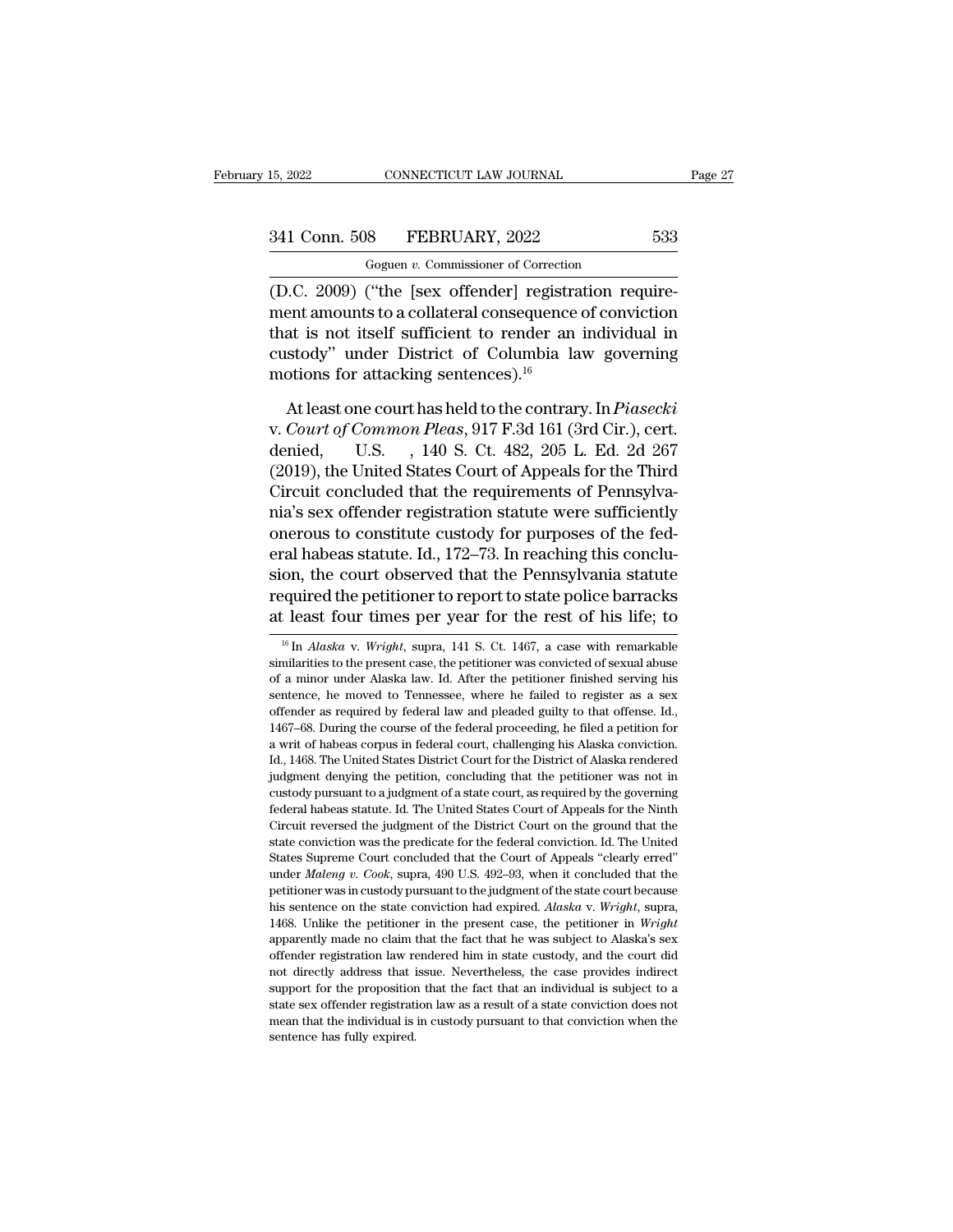# CONNECTICUT LAW JOURNAL February 15, 2022<br>534 FEBRUARY, 2022 341 Conn. 508<br>Goguen v. Commissioner of Correction CONNECTICUT LAW JOURNAL<br>FEBRUARY, 2022 341 Conn.<br>Goguen *v.* Commissioner of Correction<br>te police barracks within three busi

CONNECTICUT LAW JOURNAL February 15, 2022<br>
FEBRUARY, 2022 341 Conn. 508<br>
Goguen v. Commissioner of Correction<br>
Teport to state police barracks within three business<br>
days of changing his address, including a temporary<br>
sta FEBRUARY, 2022 341 Conn. 508<br>
Goguen v. Commissioner of Correction<br>
report to state police barracks within three business<br>
days of changing his address, including a temporary<br>
stay at a different residence; to refrain from FEBRUARY, 2022 341 Conn. 508<br>
Goguen v. Commissioner of Correction<br>
report to state police barracks within three business<br>
days of changing his address, including a temporary<br>
stay at a different residence; to refrain fro FEBRUARY, 2022 341 Conn. 508<br>
Goguen v. Commissioner of Correction<br>
Teport to state police barracks within three business<br>
days of changing his address, including a temporary<br>
stay at a different residence; to refrain fro Goguen v. Commissioner of Correction<br>
Feport to state police barracks within three business<br>
days of changing his address, including a temporary<br>
stay at a different residence; to refrain from using the<br>
Internet; and "to location, the phone phone is commissioner of conection<br>report to state police barracks within three business<br>days of changing his address, including a temporary<br>stay at a different residence; to refrain from using the<br>Inte report to state police barracks within three business<br>days of changing his address, including a temporary<br>stay at a different residence; to refrain from using the<br>Internet; and "to personally report to the [s]tate [p]olice days of changing his address, including a temporary<br>stay at a different residence; to refrain from using the<br>Internet; and "to personally report to the [s]tate [p]olice<br>if he operated a car, began storing his car in a diff stay at a different residence; to refrain from using the<br>Internet; and "to personally report to the [s]tate [p]olice<br>if he operated a car, began storing his car in a different<br>location, changed his phone number, or created Internet; and "to personally report to the [s]tate [p]olice<br>if he operated a car, began storing his car in a different<br>location, changed his phone number, or created a new<br>[e-mail] address." Id., 170–71. The court also obs if he operated a car, began storing his car in a different<br>location, changed his phone number, or created a new<br>[e-mail] address." Id., 170–71. The court also observed<br>that Pennsylvania courts had concluded that the<br>requir location, changed his phone number, or created a new<br>[e-mail] address." Id., 170–71. The court also observed<br>that Pennsylvania courts had concluded that the<br>requirements of the Pennsylvania statute were not<br>remedial but we [e-mail] address." Id., 170–71. The court also observed<br>that Pennsylvania courts had concluded that the<br>requirements of the Pennsylvania statute were not<br>remedial but were punitive in nature, and that the courts<br>had "histo that Pennsylvania courts had concluded that the<br>requirements of the Pennsylvania statute were not<br>remedial but were punitive in nature, and that the courts<br>had "historically treated sex offender registration<br>requirements a requirements of the Pennsylvania statute were not<br>remedial but were punitive in nature, and that the courts<br>had "historically treated sex offender registration<br>requirements as part of the judgment of sentence." Id.,<br>175. remedial but were punitive in nature, and that the courts<br>had "historically treated sex offender registration<br>requirements as part of the judgment of sentence." Id.,<br>175. The court concluded that the statute's "physical<br>co had "historically treated sex<br>requirements as part of the judg<br>175. The court concluded that<br>compulsion of . . . registration<br>direct relation to the judgment<br>apart from consequences that a<br>noncustodial." Id., 176–77.<br>Even 5. The court concluded that the statute's "physical<br>mpulsion of  $\ldots$  registration requirements and their<br>rect relation to the judgment of sentence set them<br>art from consequences that are truly collateral and<br>necustodial. compulsion of . . . registration requirements and their<br>direct relation to the judgment of sentence set them<br>apart from consequences that are truly collateral and<br>noncustodial." Id., 176–77.<br>Even if we were to assume that

direct relation to the judgment of sentence set them<br>apart from consequences that are truly collateral and<br>noncustodial." Id., 176–77.<br>Even if we were to assume that the Third Circuit<br>Court of Appeals correctly determined apart from consequences that are truly collateral and<br>noncustodial." Id., 176–77.<br>Even if we were to assume that the Third Circuit<br>Court of Appeals correctly determined in *Piasecki* that<br>individuals who are subject to the noncustodial." Id., 176–77.<br>
Even if we were to assume that the Third Circuit<br>
Court of Appeals correctly determined in *Piasecki* that<br>
individuals who are subject to the Pennsylvania sex<br>
offender registration statute ar Even if we were to assume that the Third Circuit<br>Court of Appeals correctly determined in *Piasecki* that<br>individuals who are subject to the Pennsylvania sex<br>offender registration statute are in custody for purposes<br>of the Even if we were to assume that the Third Circuit<br>Court of Appeals correctly determined in *Piasecki* that<br>individuals who are subject to the Pennsylvania sex<br>offender registration statute are in custody for purposes<br>of the Court of Appeals correctly determined in *Piasecki* that<br>individuals who are subject to the Pennsylvania sex<br>offender registration statute are in custody for purposes<br>of the federal habeas statute, we conclude that the<br>Co individuals who are subject to the Pennsylvania sex<br>offender registration statute are in custody for purposes<br>of the federal habeas statute, we conclude that the<br>Connecticut sex offender registration scheme is clearly<br>dist offender registration statute are in custody for purposes<br>of the federal habeas statute, we conclude that the<br>Connecticut sex offender registration scheme is clearly<br>distinguishable. Unlike the Pennsylvania statute, the<br>Co of the federal habeas statute, we conclude that the<br>Connecticut sex offender registration scheme is clearly<br>distinguishable. Unlike the Pennsylvania statute, the<br>Connecticut statute does not subject individuals to any<br>for Connecticut sex offender registration scheme is clearly<br>distinguishable. Unlike the Pennsylvania statute, the<br>Connecticut statute does not subject individuals to any<br>form of physical compulsion, its requirements are not<br>im distinguishable. Unlike the Pennsylvania statute, the<br>Connecticut statute does not subject individuals to any<br>form of physical compulsion, its requirements are not<br>imposed as part of the sentence, and this court has<br>determ Connecticut statute does not subject individuals to any<br>form of physical compulsion, its requirements are not<br>imposed as part of the sentence, and this court has<br>determined that the statute is regulatory in nature, not<br>pun form of physical compulsion, its requirements are not<br>imposed as part of the sentence, and this court has<br>determined that the statute is regulatory in nature, not<br>punitive. See, e.g., *State* v. *Waterman*, supra, 264 Conn imposed as part of the sentence, and this court has<br>determined that the statute is regulatory in nature, not<br>punitive. See, e.g., *State* v. *Waterman*, supra, 264 Conn.<br>489; see also, e.g., *White* v. *LaClair*, Docket No determined that the statute is regulatory in nature, not<br>punitive. See, e.g., *State* v. *Waterman*, supra, 264 Conn.<br>489; see also, e.g., *White* v. *LaClair*, Docket No. 19-CV-<br>1283 (MKB), 2021 WL 200857, \*6 (E.D.N.Y. Ja punitive. See, e.g., *State* v. *Waterman*, supra, 264 Conn.<br>489; see also, e.g., *White* v. *LaClair*, Docket No. 19-CV-<br>1283 (MKB), 2021 WL 200857, \*6 (E.D.N.Y. January 19,<br>2021) (distinguishing requirements of Pennsylva 489; see also, e.g., *White v. LaClair*, Docket No. 19-CV-1283 (MKB), 2021 WL 200857,  $*6$  (E.D.N.Y. January 19, 2021) (distinguishing requirements of Pennsylvania sex offender registration statute at issue in *Piasecki*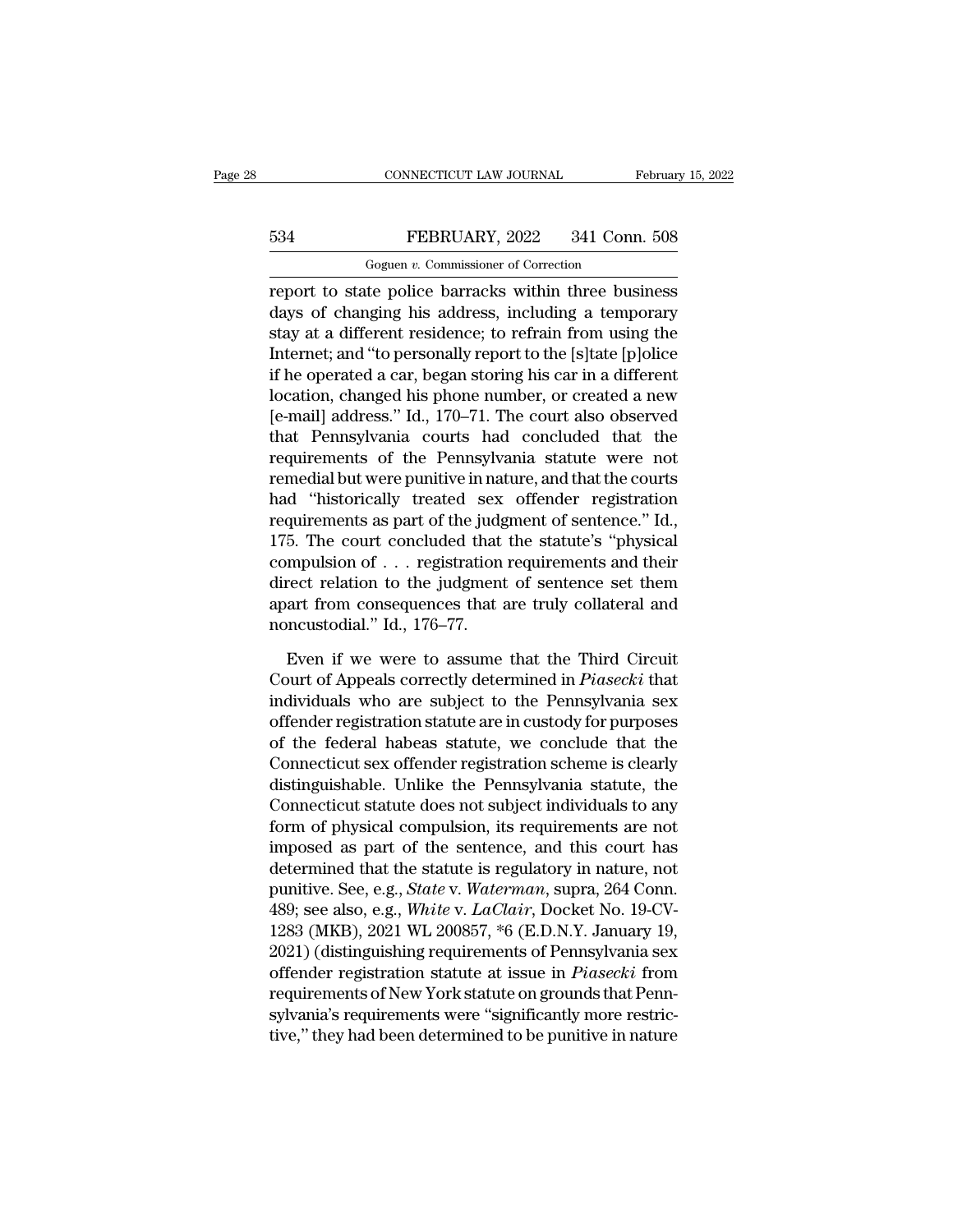| 15, 2022      | CONNECTICUT LAW JOURNAL            | Page 29 |  |
|---------------|------------------------------------|---------|--|
|               |                                    |         |  |
| 341 Conn. 535 | FEBRUARY, 2022                     | 535     |  |
|               | Fajardo v. Boston Scientific Corp. |         |  |

15, 2022 CONNECTICUT LAW JOURNAL<br>
341 Conn. 535 FEBRUARY, 2022 535<br>
Fajardo *v.* Boston Scientific Corp.<br>
and they were imposed as part of sentence). Thus, we and they were imposed as part of sentence). Thus, we<br>conclude that *Piasecki* has no persuasive force here. 341 Conn. 535 FEBRUARY, 2022 535<br>Fajardo v. Boston Scientific Corp.<br>and they were imposed as part of sentence). Thus, we<br>conclude that *Piasecki* has no persuasive force here.<br>We conclude in the present case, therefore, th

1 Conn. 535 FEBRUARY, 2022 535<br>
Fajardo v. Boston Scientific Corp.<br>
d they were imposed as part of sentence). Thus, we<br>
nclude that *Piasecki* has no persuasive force here.<br>
We conclude in the present case, therefore, that 341 Conn. 535 FEBRUARY, 2022 535<br>
Fajardo v. Boston Scientific Corp.<br>
and they were imposed as part of sentence). Thus, we<br>
conclude that *Piasecki* has no persuasive force here.<br>
We conclude in the present case, therefor Fajardo v. Boston Scientific Corp.<br>
and they were imposed as part of sentence). Thus, we<br>
conclude that *Piasecki* has no persuasive force here.<br>
We conclude in the present case, therefore, that, even<br>
if the Appellate Co and they were imposed as part of sentence). Thus, we conclude that *Piasecki* has no persuasive force here.<br>We conclude in the present case, therefore, that, even if the Appellate Court had considered the petitioner's argu and they were imposed as part of sentence). Thus, we<br>conclude that *Piasecki* has no persuasive force here.<br>We conclude in the present case, therefore, that, even<br>if the Appellate Court had considered the petitioner's<br>argu We conclude in the present case, therefore, that, even<br>if the Appellate Court had considered the petitioner's<br>arguments on the merits of his claim that he was in the<br>respondent's custody for purposes of his petition for<br>h We conclude in the present case, therefore, that, even<br>if the Appellate Court had considered the petitioner's<br>arguments on the merits of his claim that he was in the<br>respondent's custody for purposes of his petition for<br>ha if the Appellate Court had considered the petitioner's<br>arguments on the merits of his claim that he was in the<br>respondent's custody for purposes of his petition for<br>habeas corpus, those arguments do not demonstrate<br>that t arguments on the merits of his claim that he was in the respondent's custody for purposes of his petition for habeas corpus, those arguments do not demonstrate that the issue is "debatable among jurists of reason; that a c respondent's custody for purposes of his petition for<br>habeas corpus, those arguments do not demonstrate<br>that the issue is "debatable among jurists of reason; that<br>a court *could* resolve the [issue in a different manner];<br> habeas corpus, those arguments do not demonstrate<br>that the issue is "debatable among jurists of reason; that<br>a court *could* resolve the [issue in a different manner];<br>or that the [question is] adequate to deserve encourag that the issue is "debatable among jurists of reason; that<br>a court *could* resolve the [issue in a different manner];<br>or that the [question is] adequate to deserve encourage-<br>ment to proceed further." (Emphasis in origina a court *could* resolve the [issue in a different manner];<br>or that the [question is] adequate to deserve encourage-<br>ment to proceed further." (Emphasis in original; inter-<br>nal quotation marks omitted.) *Simms* v. Warden, s appeal. In the proceed rather. (Emphasis in original, inter-<br>I quotation marks omitted.) Simms v. Warden, supra,<br>0 Conn. 616. Thus, the arguments do not demonstrate<br>at the habeas court abused its discretion when it<br>mied the petiti U Conn. 616. Thus, the arguments do not demonstrat the habeas court abused its discretion when mied the petitioner's petition for certification peal.<br>The judgment of the Appellate Court is affirmed.<br>In this opinion the oth

### May algo the Appellate Court is affirmed.<br>
Sopinion the other justices concurred.<br>
LESLY FAJARDO ET AL. *v*. BOSTON<br>
SCIENTIFIC CORPORATION ET AL. dgment of the Appellate Court is affirmed<br>
opinion the other justices concurred.<br>
LESLY FAJARDO ET AL. v. BOSTON<br>
SCIENTIFIC CORPORATION ET AL.<br>
(SC 20455) other justices concerned to the property of the CORPORATION ET (SC 20455)<br>and Palmer, D'Auria, Multimediate ESLY FAJARDO ET AL. *v*. BOSTON<br>CIENTIFIC CORPORATION ET AL.<br>(SC 20455)<br>Robinson, C. J., and Palmer, D'Auria, Mullins,<br>Kahn and Ecker, Js.\* ARDO ET AL. *v*. BOS<br>
C CORPORATION ET<br>
(SC 20455)<br>
J., and Palmer, D'Auria, Mull<br>
Kahn and Ecker, Js.\*<br>
Sullabus

### *Syllabus*

(SC 20455)<br>
Robinson, C. J., and Palmer, D'Auria, Mullins,<br>
Kahn and Ecker, Js.\*<br> *Syllabus*<br>
Pursuant to this court's decision in *Bifolck* v. *Philip Morris*, *Inc.* (324 Conn.<br>
402), under the risk-utility test, a produ Robinson, C. J., and Palmer, D'Auria, Mullins,<br>Kahn and Ecker, Js.\*<br>Syllabus<br>suant to this court's decision in Bifolck v. Philip Morris, Inc. (324 Conn.<br>402), under the risk-utility test, a product is in a defective condi Kahn and Ecker, Js.\*<br>Syllabus<br>suant to this court's decision in  $Bifolek$  v. Philip Morris, Inc. (324 Conn.<br>402), under the risk-utility test, a product is in a defective condition<br>that is unreasonably dangerous to the consu *Syllabus*<br>suant to this court's decision in *Bifolck* v. *Philip Morris*, *Inc.* (324 Conn.<br>402), under the risk-utility test, a product is in a defective condition<br>that is unreasonably dangerous to the consumer if (1) a *Syllabus*<br>suant to this court's decision in *Bifolck v. Philip Morris, Inc.* (324 Conn.<br>402), under the risk-utility test, a product is in a defective condition<br>that is unreasonably dangerous to the consumer if (1) a rea suant to this court's decision in *Bifolck* v. *Philip Morris*, *Inc.* (324 Conn. 402), under the risk-utility test, a product is in a defective condition that is unreasonably dangerous to the consumer if (1) a reasonable 402), under the risk-utility test, a product is in a defective condition that is unreasonably dangerous to the consumer if  $(1)$  a reasonable alternative design that would have avoided or reduced the risk of harm was avai First, in the transfer of that is unreasonably dangerous to the consumer if (1) a reasonable alternative design that would have avoided or reduced the risk of harm was available and the absence of that alternative design and utility design that would have avoided or reduced the risk of harm<br>was available and the absence of that alternative design renders the<br>product unreasonably dangerous, or (2) the product is a manifestly<br>unreasonable de product unreasonably<br>unreasonable design i<br>product's utility that a<br>and utility, would not<br>\*The listing of justices<br>the date of oral argument.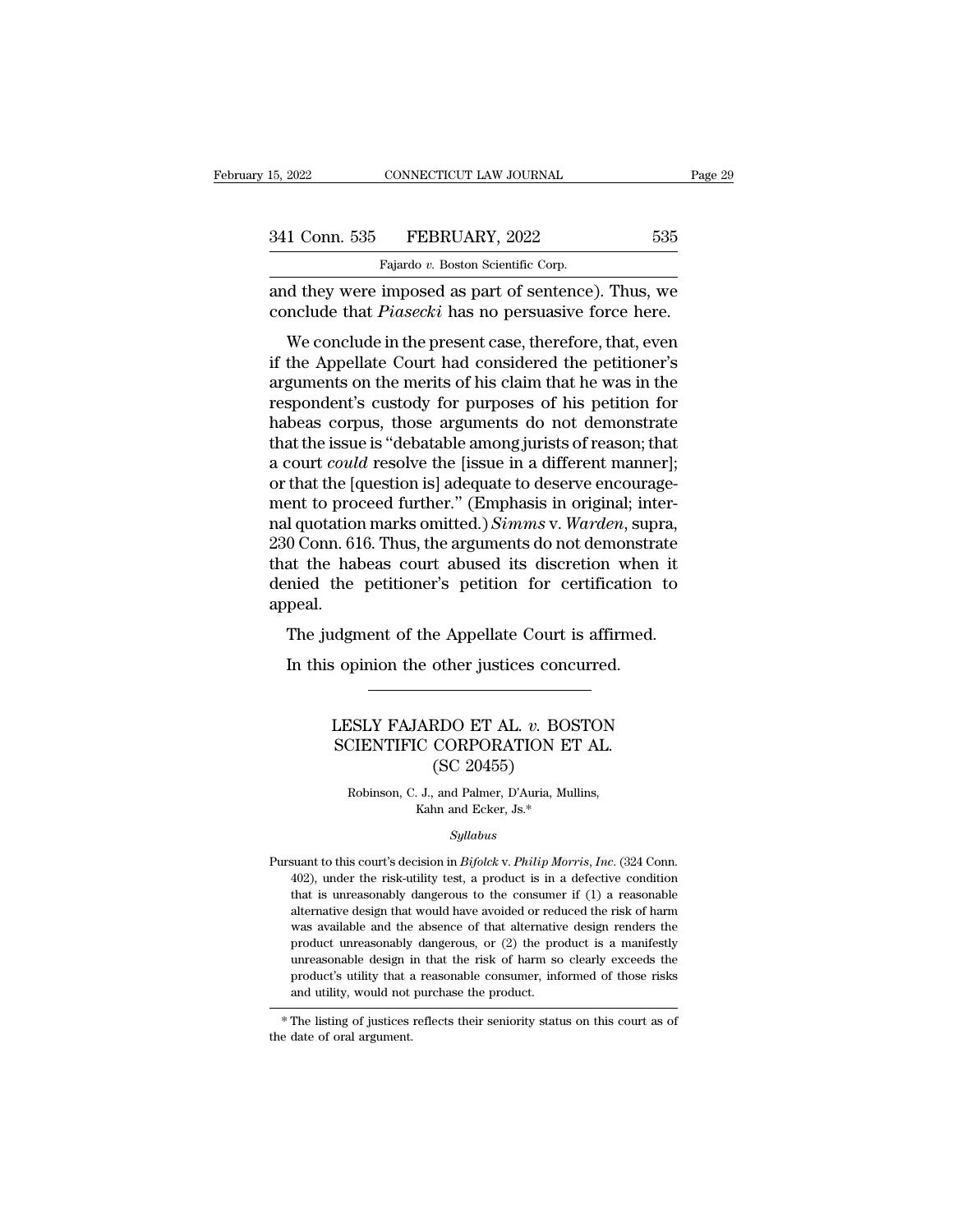# EXECUTE CONNECTICUT LAW JOURNAL February 15, 2022<br>536 FEBRUARY, 2022 341 Conn. 535<br>Fajardo v. Boston Scientific Corp. CONNECTICUT LAW JOURNAL<br>FEBRUARY, 2022 341<br>Fajardo *v.* Boston Scientific Corp.<br>F's husband, sought to recover damage

The plaintiffs, F and F's husband, sought to recover damages from, among<br>there, the defendant L, who was F's gynecologist, L's medical practice, FEBRUARY, 2022 341 Conn. 535<br>
Fajardo v. Boston Scientific Corp.<br>
plaintiffs, F and F's husband, sought to recover damages from, among<br>
others, the defendant L, who was F's gynecologist, L's medical practice,<br>
and the def FEBRUARY, 2022 341 Conn. 535<br>Fajardo v. Boston Scientific Corp.<br>plaintiffs, F and F's husband, sought to recover damages from, among<br>others, the defendant L, who was F's gynecologist, L's medical practice,<br>and the defenda Fajardo  $v$ . Boston Scientific Corp.<br>
plaintiffs, F and F's husband, sought to recover damages from, among<br>
others, the defendant L, who was F's gynecologist, L's medical practice,<br>
and the defendant B Co. for personal in Fajardo v. Boston Scientific Corp.<br>
plaintiffs, F and F's husband, sought to recover damages from, among<br>
others, the defendant L, who was F's gynecologist, L's medical practice,<br>
and the defendant B Co. for personal injur plaintiffs, F and F's husband, sought to recover damages from, among others, the defendant L, who was F's gynecologist, L's medical practice, and the defendant B Co. for personal injuries that F sustained in connection wit others, the defendant L, who was F's gynecologist, L's medical practice, and the defendant B Co. for personal injuries that F sustained in connection with an unsuccessful surgery in which a transvaginal mesh sling designed and the defendant B Co. for personal injuries that F sustained in connection with an unsuccessful surgery in which a transvaginal mesh sling designed by B Co., known as the Obtryx, was implanted in F's body for the purpose tion with an unsuccessful surgery in which a transvaginal mesh sling<br>designed by B Co., known as the Obtryx, was implanted in F's body for<br>the purpose of treating F's stress urinary incontinence. During F's annual<br>health e designed by B Co., known as the Obtryx, was implanted in F's body for<br>the purpose of treating F's stress urinary incontinence. During F's annual<br>health examination, L diagnosed F with pelvic organ prolapse and recom-<br>mende the purpose of treating F's stress urinary incontinence. During F's annual<br>health examination, L diagnosed F with pelvic organ prolapse and recom-<br>mended that he perform a surgical repair known as a colporrhaphy. L<br>also re health examination, L diagnosed F with pelvic organ prolapse and recommended that he perform a surgical repair known as a colporrhaphy. L also recommended that F undergo a sling procedure to rectify her stress urinary inco mended that he perform a surgical repair known as a colporrhaphy. L<br>also recommended that F undergo a sling procedure to rectify her stress<br>urinary incontinence. Because L did not perform the sling procedure,<br>he referred F also recommended that F undergo a sling procedure to rectify her stress<br>urinary incontinence. Because L did not perform the sling procedure,<br>he referred F to P, a urologist. P described to F the risks and benefits<br>of, and urinary incontinence. Because L did not perform the sling procedure,<br>he referred F to P, a urologist. P described to F the risks and benefits<br>of, and alternatives to, the sling procedure, and F gave P her informed<br>consent he referred F to P, a urologist. P described to F the risks and benefits of, and alternatives to, the sling procedure, and F gave P her informed consent to procedurib both the colporrhaphy and the sling procedure. The proc of, and alternatives to, the sling procedure, and F gave P her informed consent to proceed with both the colporrhaphy and the sling procedure. The procedures were scheduled for the same day but performed consecutively. Im consent to proceed with both the colporrhaphy and the sling procedure.<br>The procedures were scheduled for the same day but performed consecutively. Immediately after L performed the colporrhaphy, P implanted<br>the Obtryx in F The procedures were scheduled for the same day but performed consecutively. Immediately after L performed the colporrhaphy, P implanted the Obtryx in F. Thereafter, F continued to experience pain and had the Obtryx removed utively. Immediately after L performed the colporrhaphy, P implanted<br>the Obtryx in F. Thereafter, F continued to experience pain and had<br>the Obtryx removed. The plaintiffs' complaint included claims against<br>L and L's medi the Obtryx in F. Thereafter, F continued to experience pain and had<br>the Obtryx removed. The plaintiffs' complaint included claims against<br>L and L's medical practice, alleging that L had failed to obtain F's<br>informed consen the Obtryx removed. The plaintiffs' complaint included claims against<br>L and L's medical practice, alleging that L had failed to obtain F's<br>informed consent to the sling procedure and that L made innocent,<br>negligent or inte L and L's medical practice, alleging that L had failed to obtain  $\vec{F}$ 's informed consent to the sling procedure and that L made innocent, negligent or intentional misrepresentations regarding the risks and benefits of informed consent to the sling procedure and that L made innocent, negligent or intentional misrepresentations regarding the risks and benefits of the sling procedure. The complaint also alleged a product liability detain negligent or intentional misrepresentations regarding the risks and bene-<br>fits of the sling procedure. The complaint also alleged a product liability<br>claim against B Co. under the Connecticut Product Liability Act (§ 52-<br>5 fits of the sling procedure. The complaint also alleged a product liability claim against B Co. under the Connecticut Product Liability Act (§ 52-572m et seq.), namely, that the defective design of the Obtryx caused  $\mathbf{$ claim against B Co. under the Connecticut Product Liability Act (§ 52-572m et seq.), namely, that the defective design of the Obtryx caused F's injuries. Prior to trial, L and L's medical practice, and the plaintiffs, file 572m et seq.), namely, that the defective design of the Obtryx caused  $F$ 's injuries. Prior to trial, L and L's medical practice, and the plaintiffs, filed separate motions for summary judgment in connection with the info F's injuries. Prior to trial, L and L's medical practice, and the plaintiffs, filed separate motions for summary judgment in connection with the informed consent and misrepresentation claims. Specifically, the plaintiffs c filed separate motions for summary judgment in connection with the informed consent and misrepresentation claims. Specifically, the plaintiffs claimed that L had assumed a duty to obtain F's informed consent for the sling informed consent and misrepresentation claims. Specifically, the plain-<br>tiffs claimed that L had assumed a duty to obtain F's informed consent<br>for the sling procedure by discussing and recommending that procedure<br>to F. The tiffs claimed that L had assumed a duty to obtain  $F$ 's informed consent for the sling procedure by discussing and recommending that procedure to  $F$ . The trial court disagreed and, instead, granted the motion for summary for the sling procedure by discussing and recommending that procedure<br>to F. The trial court disagreed and, instead, granted the motion for<br>summary judgment filed by L and L's medical practice, concluding that<br>the duty to to F. The trial court disagreed and, instead, granted the motion for summary judgment filed by L and L's medical practice, concluding that the duty to obtain informed consent rests with the physician performing the procedu summary judgment filed by L and L's medical practice, concluding that<br>the duty to obtain informed consent rests with the physician performing<br>the procedure, namely, P. The trial court also rendered summary judg-<br>ment for L the duty to obtain informed consent rests with the physician performing<br>the procedure, namely, P. The trial court also rendered summary judg-<br>ment for L and L's medical practice on the misrepresentation claims.<br>The plainti the procedure, namely, P. The trial court also rendered summary judgment for L and L's medical practice on the misrepresentation claims.<br>The plaintiffs' product liability claim subsequently was tried to a jury.<br>The plainti ment for L and L's medical practice on the misrepresentation claims.<br>The plaintiffs' product liability claim subsequently was tried to a jury.<br>The plaintiffs introduced into evidence the testimony of a product design<br>exper The plaintiffs' product liability claim subsequently was tried to a jury.<br>The plaintiffs introduced into evidence the testimony of a product design<br>expert, R, and various medical studies, which referred to a class of mesh<br> The plaintiffs introduced into evidence the testimony of a product design expert, R, and various medical studies, which referred to a class of mesh slings known as tension free vaginal tapes (TVTs) that are implanted in a expert, R, and various medical studies, which referred to a class of mesh slings known as tension free vaginal tapes (TVTs) that are implanted in a retropubic fashion, unlike the Obtryx, which is implanted using a transobt slings known as tension free vaginal tapes (TVTs) that are implanted<br>in a retropubic fashion, unlike the Obtryx, which is implanted using a<br>transobturator approach. R testified that all slings made of polypropyl-<br>ene mesh, in a retropubic fashion, unlike the Obtryx, which is implanted using a transobturator approach. R testified that all slings made of polypropylene mesh, including the Obtryx and a certain TVT, are defective and unreasonably transobturator approach. R testified that all slings made of polypropylene mesh, including the Obtryx and a certain TVT, are defective and unreasonably dangerous, that the polypropylene mesh caused a foreign body reaction ene mesh, including the Obtryx and a certain TVT, are defective and unreasonably dangerous, that the polypropylene mesh caused a foreign body reaction in F and contributed to her injuries, and that a surgery known as the B unreasonably dangerous, that the polypropylene mesh caused a foreign<br>body reaction in  $F$  and contributed to her injuries, and that a surgery<br>known as the Burch procedure was his preferred method to treat stress<br>urinary i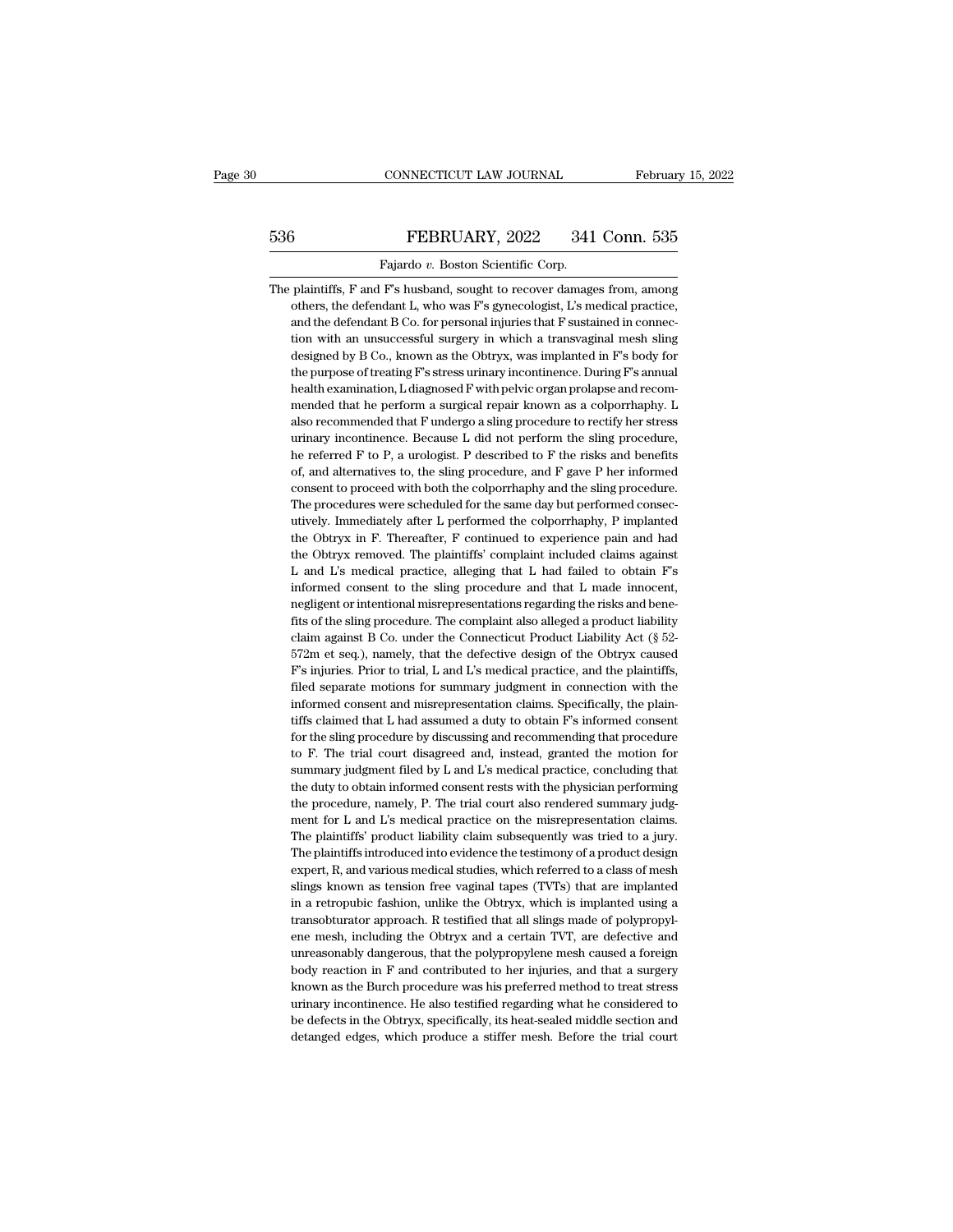341 Conn. 535 FEBRUARY, 2022 537<br>Fajardo v. Boston Scientific Corp.<br>charged the jury, the plaintiffs e-mailed the court, requesting an instruc-<br>tion on both prongs of the risk-utility test. The court, however, declined<br>to the Connection on both prongs of the risk-utility test. The court, requesting an instruction on both prongs of the risk-utility test. The court, however, declined to instruct the jury as to the reasonable alternative desig 1 Conn. 535 FEBRUARY, 2022 537<br>Fajardo v. Boston Scientific Corp.<br>Charged the jury, the plaintiffs e-mailed the court, requesting an instruction on both prongs of the risk-utility test. The court, however, declined<br>to inst Fajardo v. Boston Scientific Corp.<br>
charged the jury, the plaintiffs e-mailed the court, requesting an instruc-<br>
tion on both prongs of the risk-utility test. The court, however, declined<br>
to instruct the jury as to the re Fajardo v. Boston Scientific Corp.<br>
charged the jury, the plaintiffs e-mailed the court, requesting an instruc-<br>
tion on both prongs of the risk-utility test. The court, however, declined<br>
to instructe the jury as to the r charged the jury, the plaintiffs e-mailed the court, requesting an instruction on both prongs of the risk-utility test. The court, however, declined to instructed the jury as to the reasonable alternative design prong and tion on both prongs of the risk-utility test. The court, however, declined<br>to instruct the jury as to the reasonable alternative design prong and<br>instructed the jury only with respect to the second prong regarding<br>whether to instruct the jury as to the reasonable alternative design prong and instructed the jury only with respect to the second prong regarding whether the design of the Obtryx was manifestly unreasonable. The jury returned a v instructed the jury only with respect to the second prong regarding whether the design of the Obtryx was manifestly unreasonable. The jury returned a verdict for B Co., and the plaintiffs moved to set aside the verdict on returned a verdict for B Co., and the plaintiffs moved to set aside the verdict on the basis of the court's failure to give a reasonable alternative design instruction. The trial court denied that motion and rendered judgm verdict on the basis of the court's failure to give a reasonable alternative<br>design instruction. The trial court denied that motion and rendered<br>judgment in accordance with the jury's verdict, from which the plaintiffs<br>app

- design instruction. The trial court denied that motion and rendered<br>judgment in accordance with the jury's verdict, from which the plaintiffs<br>appealed. Held:<br>the trial court properly rendered summary judgment for L and L's judgment in accordance with the jury's verdict, from which the plaintiffs<br>appealed. Held:<br>he trial court properly rendered summary judgment for L and L's medical<br>practice in connection with the plaintiffs' informed consent appealed. Held:<br>he trial court properly rendered summary judgment for L and L's medical<br>practice in connection with the plaintiffs' informed consent claim: this<br>court previously had concluded, as a matter of law, that the he trial court properly rendered summary judgment for L and L's medical practice in connection with the plaintiffs' informed consent claim: this court previously had concluded, as a matter of law, that the duty to obtain a practice in connection with the plaintiffs' informed consent claim: this court previously had concluded, as a matter of law, that the duty to obtain a patient's informed consent rests solely with the physician who is to pe practice in connection with the plaintiffs' informed consent claim: this court previously had concluded, as a matter of law, that the duty to obtain a patient's informed consent rests solely with the physician who is to pe obtain a patient's informed consent rests solely with the physician who<br>is to perform the procedure, and that jurisprudence was consistent<br>with the rule recognized by most jurisdictions and legal and medical<br>authorities th is to perform the procedure, and that jurisprudence was consistent with the rule recognized by most jurisdictions and legal and medical authorities that, when a physician referrs a patient to a specialist for a consultatio with the rule recognized by most jurisdictions and legal and medical authorities that, when a physician refers a patient to a specialist for a consultation and that specialist performs the procedure, the specialist is sole authorities that, when a physician refers a patient to a specialist for a consultation and that specialist performs the procedure, the specialist is solely responsible for educating the patient and obtaining her informed c consultation and that specialist performs the procedure, the specialist<br>is solely responsible for educating the patient and obtaining her informed<br>consent, even when the referring physician discussed the procedure<br>with, or is solely responsible for educating the patient and obtaining her informed consent, even when the referring physician discussed the procedure with, or recommended it to, the patient; in the present case, the implantation consent, even when the referring physician discussed the procedure<br>with, or recommended it to, the patient; in the present case, the implanta-<br>tion of the Obtryx by P was an entirely separate procedure from the<br>colporrhaph with, or recommended it to, the patient; in the present case, the implantation of the Obtryx by P was an entirely separate procedure from the colporrhaphy performed by  $L$ , P was solely responsible for the sling procedure tion of the Obtryx by P was an entirely separate procedure from the colporrhaphy performed by L, P was solely responsible for the sling procedure, even though L suggested it to F and referred her to P, and the trial court colporrhaphy performed by L, P was solely responsible for the sling<br>procedure, even though L suggested it to F and referred her to P, and<br>the trial court properly relied on the unanimous expert testimony pre-<br>sented at tri procedure, even though L suggested it to F and referred her to P, and the trial court properly relied on the unanimous expert testimony presented at trial that the physician who performs a procedure, and not the referring the trial court properly relied on the unanimous expert testimony presented at trial that the physician who performs a procedure, and not the referring physician, has the duty to obtain the patient's informed consent to th sented at trial that the physician who performs a procedure, and not<br>the referring physician, has the duty to obtain the patient's informed<br>consent to the procedure; moreover, the plaintiffs' reliance on the lay<br>standard o the referring physician, has the duty to obtain the patient's informed consent to the procedure; moreover, the plaintiffs' reliance on the lay standard of informed consent, which relates to the extent or degree of disclosu consent to the procedure; moreover, the plaintiffs' reliance on the lay standard of informed consent, which relates to the extent or degree of disclosure a physician must make to fulfill his duty rather than whether a phys standard of informed consent, which relates to the extent or degree of disclosure a physician must make to fulfill his duty rather than whether a physician has a duty to inform, was misplaced because L did not have a duty disclosure a physician must make to fulfill his duty rather than whether<br>a physician has a duty to inform, was misplaced because L did not have<br>a duty to obtain F's informed consent in the first instance; furthermore,<br>even a physician has a duty to inform, was misplaced because L did not have a duty to obtain F's informed consent in the first instance; furthermore, even if this court were to consider the colporrhaphy and the sling procedure a duty to obtain F's informed consent in the first instance; furthermore, even if this court were to consider the colporrhaphy and the sling procedure to be a single procedure, the plaintiffs' claim would nonetheless fail a duty to obtain F's informed consent in the first instance; furthermore, even if this court were to consider the colporrhaphy and the sling procedure to be a single procedure, the plaintiffs' claim would nonetheless fail procedure to be a single procedure, the plaintiffs' claim would nonetheless fail because, when more than one physician provides care to a patient in relation to a particular medical condition, the patient must prove by exp less fail because, when more than one physician provides care to a patient in relation to a particular medical condition, the patient must prove by expert testimony which physician, if any, owes the patient a duty to obta patient in relation to a particular medical condition, the patient must<br>prove by expert testimony which physician, if any, owes the patient a<br>duty to obtain informed consent, and all the experts testified at trial<br>that it prove by expert testimony which physician, if any, owes the patient a duty to obtain informed consent, and all the experts testified at trial that it was the duty of P, not L, to obtain F's informed consent to the sling pr
- duty to obtain informed consent, and all the experts testified at trial<br>that it was the duty of P, not L, to obtain F's informed consent to the<br>sling procedure.<br>he trial court properly rendered summary judgment for L and L that it was the duty of P, not L, to obtain F's informed consent to the sling procedure.<br>
he trial court properly rendered summary judgment for L and L's medical<br>
practice in connection with the plaintiffs' misrepresentat sling procedure.<br>
he trial court properly rendered summary judgment for L and L's medical<br>
practice in connection with the plaintiffs' misrepresentation claims: this<br>
court recently held that an innocent misrepresentation the trial court properly rendered summary judgment for L and L's medical practice in connection with the plaintiffs' misrepresentation claims: this court recently held that an innocent misrepresentation claim is not viabl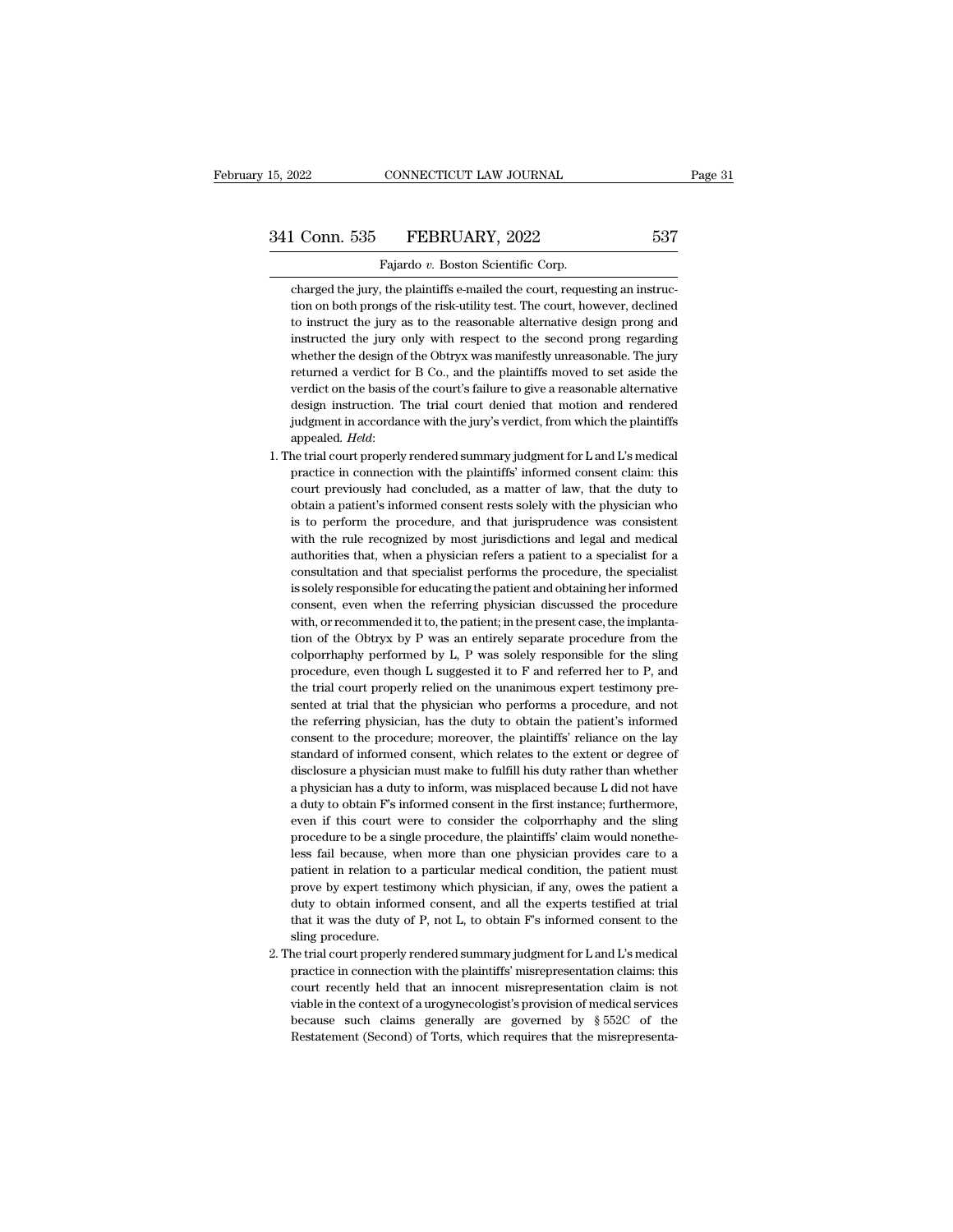# EXECUTE CONNECTICUT LAW JOURNAL February 15, 2022<br>538 FEBRUARY, 2022 341 Conn. 535<br>Fajardo v. Boston Scientific Corp. CONNECTICUT LAW JOURNAL Februar<br>Februar<br>FEBRUARY, 2022 341 Conn. 535<br>Fajardo *v.* Boston Scientific Corp.<br>tion occur in a "sale, rental or exchange transaction with another." and

FEBRUARY, 2022 341 Conn. 535<br>Fajardo v. Boston Scientific Corp.<br>tion occur in a "sale, rental or exchange transaction with another," and<br>the plaintiffs' innocent misrepresentation claim failed as a matter of law FEBRUARY, 2022 341 Conn. 535<br>Fajardo v. Boston Scientific Corp.<br>tion occur in a "sale, rental or exchange transaction with another," and<br>the plaintiffs' innocent misrepresentation claim failed as a matter of law<br>because th Because the only mediators of the only mediators of the only mediator of the plaintiffs' innocent misrepresentation claim failed as a matter of law because the only medical services L provided to F, namely, recommending th Fajardo v. Boston Scientific Corp.<br>
ion occur in a "sale, rental or exchange transaction with another," and<br>
the plaintiffs' innocent misrepresentation claim failed as a matter of law<br>
because the only medical services L p Fajardo v. Boston Scientific Corp.<br>
tion occur in a "sale, rental or exchange transaction with another," and<br>
the plaintiffs' innocent misrepresentation claim failed as a matter of law<br>
because the only medical services L tion occur in a "sale, rental or exchange transaction with another," and<br>the plaintiffs' innocent misrepresentation claim failed as a matter of law<br>because the only medical services L provided to F, namely, recommend-<br>ing the plaintiffs' innocent misrepresentation claim failed as a matter of law<br>because the only medical services L provided to F, namely, recommend-<br>ing that F see a specialist and discussing the sling procedure, did not<br>quali because the only medical services L provided to F, namely, recommending that F see a specialist and discussing the sling procedure, did not qualify as a sale, rental or exchange transaction; moreover, the plaintiffs' negli ing that F see a specialist and discussing the sling procedure, did not qualify as a sale, rental or exchange transaction; moreover, the plaintiffs' negligent and intentional misrepresentation claims also failed because qualify as a sale, rental or exchange transaction; moreover, the plaintiffs'<br>negligent and intentional misrepresentation claims also failed because<br>L could not have negligently or intentionally misled, misinformed or<br>misre negligent and intentional misrepresentation claims also failed L could not have negligently or intentionally misled, misinformisrepresented the quality, usefulness, risks or benefits of the in light of the trial court's fi 1. The plantiffs could not have negligently or intentionally misled, misinformed or misrepresented the quality, usefulness, risks or benefits of the Obtryx in light of the trial court's findings that L was unaware of what misrepresented the quality, usefulness, risks or benefits of the Obtryx<br>in light of the trial court's findings that L was unaware of what brand<br>of sling P planned to implant in F and that L never discussed with F<br>the Obtry misrepresented the quality, usefulness, risks or benefits of the Obtryx<br>in light of the trial court's findings that L was unaware of what brand<br>of sling P planned to implant in F and that L never discussed with F<br>the Obtr

% of sling P planned to implant in F and that L never discussed with F the Obtryx or any other products manufactured by B Co.<br>
he plaintiffs could not prevail on their claim that the trial court improperly<br>
declined to in

the Obtryx or any other products manufactured by B Co.<br>he plaintiffs could not prevail on their claim that the trial court improperly<br>declined to instruct the jury on the reasonable alternative design prong<br>of the risk-uti he plaintiffs could not prevail on their claim that the trial court improperly declined to instruct the jury on the reasonable alternative design prong of the risk-utility test:<br>a. This court assumed, without deciding, tha declined to instruct the jury on the reasonable alternative design prong<br>of the risk-utility test:<br>a. This court assumed, without deciding, that the plaintiffs preserved<br>their challenge to the trial court's jury instructio of the risk-utility test:<br>a. This court assumed, without deciding, that the plaintiffs preserved<br>their challenge to the trial court's jury instruction for purposes of this<br>appeal because, even though the plaintiffs did not a. This court assumed, without deciding, that the plaintiffs preserved<br>their challenge to the trial court's jury instruction for purposes of this<br>appeal because, even though the plaintiffs did not take exception to the<br>ins their challenge to the trial court's jury instruction for purposes of this appeal because, even though the plaintiffs did not take exception to the instruction until after the jury was instructed and even though their e-ma appeal because, even though the plaintiffs did not take exception to the instruction until after the jury was instructed and even though their e-mail request to charge the jury did not comply with the relevant rules of pra appeal because, even though the plaintiffs did not take exception to the instruction until after the jury was instructed and even though their e-mail request to charge the jury did not comply with the relevant rules of pr e-mail request to charge the jury did not comply with the relevant rules<br>of practice (§§ 16-21 and 16-23) insofar as it neither constituted a written<br>request nor cited to any supporting evidence in the record, the trial co of practice (§§ 16-21 and 16-23) insofar as it neither constituted a written<br>request nor cited to any supporting evidence in the record, the trial court<br>nonetheless determined that the plaintiffs timely requested a reasona

request nor cited to any supporting evidence in the record, the trial court nonetheless determined that the plaintiffs timely requested a reasonable alternative design charge and addressed the claim on the merits.<br>b. In or monetheless determined that the plaintiffs timely requested a reasonable alternative design charge and addressed the claim on the merits.<br>
b. In order to establish that they were entitled to an instruction on<br>
reasonable a alternative design charge and addressed the claim on the merits.<br>
b. In order to establish that they were entitled to an instruction on<br>
reasonable alternative design, the plaintiffs were required to present<br>
expert testim b. In order to establish that they were entitled to an instruction on reasonable alternative design, the plaintiffs were required to present expert testimony regarding the alleged design defect of the Obtryx, whether an al reasonable alternative design, the plaintiffs were required to present expert testimony regarding the alleged design defect of the Obtryx, whether an alternative design was technically and economically feasible, and whethe expert testimony regarding the alleged design defect of the Obtryx, whether an alternative design was technically and economically feasible, and whether the alternative would have reduced or avoided the risk of harm to F, whether an alternative design was technically and economically feasible, and whether the alternative would have reduced or avoided the risk of harm to F, as those issues involved complicated medical principles that were be and whether the alternative would have reduced or avoided the risk of harm to F, as those issues involved complicated medical principles that were beyond the ken of the average juror; in the present case, the trial court d harm to F, as those issues involved complicated medical principles that<br>were beyond the ken of the average juror; in the present case, the trial<br>court determined, and the plaintiffs agreed, that R was the plaintiffs'<br>produ were beyond the ken of the average juror; in the present case, the trial court determined, and the plaintiffs agreed, that R was the plaintiffs' product design expert, and, because the trial court correctly concluded that court determined, a<br>product design expendint R was the only<br>alternative design, i<br>whether the plaintif<br>an instruction.<br>c. The plaintiffs fail product design expert, and, because the trial court correctly concluded<br>that R was the only witness qualified to testify concerning reasonable<br>alternative design, it properly focused on R's testimony in considering<br>whether retractive design, it properly focused on R's testimony in considering alternative design, it properly focused on R's testimony in considering whether the plaintiffs had produced sufficient evidence to warrant such an inst

alternative design, it properly focused on R's testimony in considering<br>whether the plaintiffs had produced sufficient evidence to warrant such<br>an instruction.<br>c. The plaintiffs failed to produce sufficient evidence that t whether the plaintiffs had produced sufficient evidence to warrant such<br>an instruction.<br>c. The plaintiffs failed to produce sufficient evidence that the class of<br>retropubic slings consisting of TVTs constituted a reasonabl an instruction.<br>
c. The plaintiffs failed to produce sufficient evidence that the class of<br>
retropubic slings consisting of TVTs constituted a reasonable alternative<br>
design to the Obtryx and that B Co.'s failure to use th c. The plaintiffs failed to produce sufficient evidence that the class of retropubic slings consisting of TVTs constituted a reasonable alternative design to the Obtryx and that B Co.'s failure to use that alternative desi retropubic slings consisting of TVTs constituted a reasonable alternative design to the Obtryx and that B Co.'s failure to use that alternative design rendered the Obtryx unreasonably dangerous: the plaintiffs' references design to the Obtryx and that B Co.'s failure to use that alternative design<br>rendered the Obtryx unreasonably dangerous: the plaintiffs' references<br>to TVTs did not constitute identification of a reasonable alternative<br>desi rendered the Obtryx unreasonably dangerous: the plaintiffs' references<br>to TVTs did not constitute identification of a reasonable alternative<br>design, as the evidence demonstrated that the safety data related to TVT<br>products to TVTs did not constitute identification of a reasonable alternative design, as the evidence demonstrated that the safety data related to TVT products, which can be made of many different types of mesh material with diffe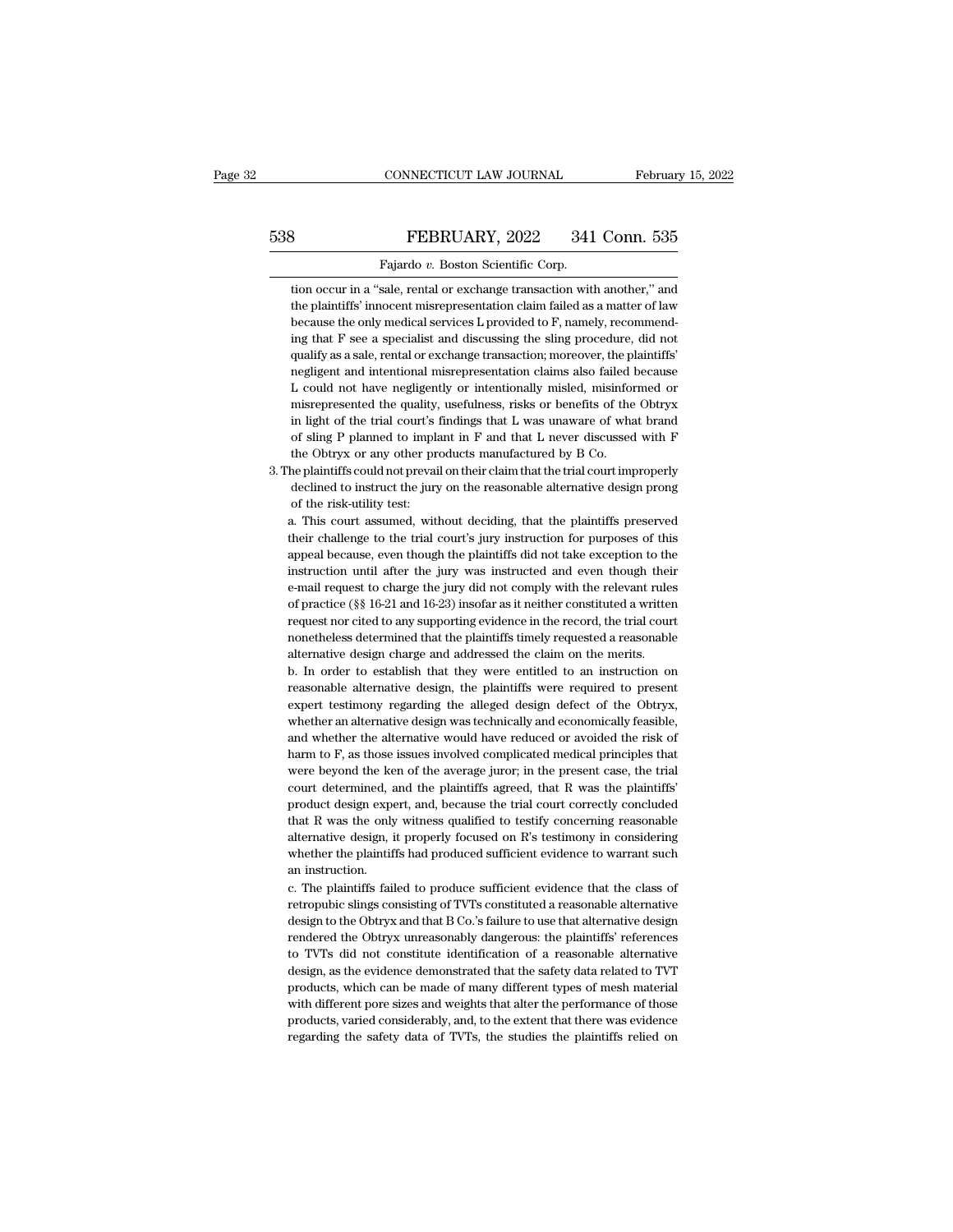FALL 2022 CONNECTICUT LAW JOURNAL<br>
1 Conn. 535 FEBRUARY, 2022 539<br>
Fajardo *v*. Boston Scientific Corp.<br>
indicated merely that there were risks and complications with the use 1 Conn. 535 FEBRUARY, 2022 539<br>Fajardo v. Boston Scientific Corp.<br>indicated merely that there were risks and complications with the use<br>of TVT products, not that there was another product on the market that 1 Conn. 535 FEBRUARY, 2022 539<br>Fajardo v. Boston Scientific Corp.<br>indicated merely that there were risks and complications with the use<br>of TVT products, not that there was another product on the market that<br>would have redu 1 Conn. 535 FEBRUARY, 2022 539<br>Fajardo v. Boston Scientific Corp.<br>indicated merely that there were risks and complications with the use<br>of TVT products, not that there was another product on the market that<br>would have redu Fajardo v. Boston Scientific Corp.<br>indicated merely that there were risks and complications with the use<br>of TVT products, not that there was another product on the market that<br>would have reduced the risk of harm to F in co Fajardo  $v$ . Boston Scientific Corp.<br>
indicated merely that there were risks and complications with the use<br>
of TVT products, not that there was another product on the market that<br>
would have reduced the risk of harm to F indicated merely that there were risks and complications with the use<br>of TVT products, not that there was another product on the market that<br>would have reduced the risk of harm to F in comparison to the Obtryx;<br>moreover, s of TVT products, not that there was another product on the market that<br>would have reduced the risk of harm to F in comparison to the Obtryx;<br>moreover, some TVT products suffer from the same alleged defects as<br>the Obtryx, n would have reduced the risk of harm to F in comparison to the Obtryx;<br>moreover, some TVT products suffer from the same alleged defects as<br>the Obtryx, namely, its heat seal and detanged edges, R testified that all<br>transvagi moreover, some TVT products suffer from the same alleged defects as<br>the Obtryx, namely, its heat seal and detanged edges, R testified that all<br>transvaginal slings, including a specific TVT, made of polypropylene<br>mesh are d the Obtryx, namely, its heat seal and detanged edges, R testified that all transvaginal slings, including a specific TVT, made of polypropylene mesh are defective and unreasonably dangerous, regardless of whether they are transvaginal slings, including a specific TVT, made of polypropylene<br>mesh are defective and unreasonably dangerous, regardless of whether<br>they are heat-sealed or detanged, and the primary medical study on<br>which the plainti mesh are defective and unreasonably dangerous, regardless of whether<br>they are heat-sealed or detanged, and the primary medical study on<br>which the plaintiffs relied compared the Obtryx to a TVT manufactured<br>by B Co., which they are heat-sealed or detanged, and the primary medical study on which the plaintiffs relied compared the Obtryx to a TVT manufactured by B Co., which was made of the same material and had the same heat seal as the Obtry which the plaintiffs relied compared the Obtryx to a TVT manufactured<br>by B Co., which was made of the same material and had the same heat<br>seal as the Obtryx, and, therefore, did not support the plaintiffs' claim<br>that there by B Co., which was made of the same material and had the same heat<br>seal as the Obtryx, and, therefore, did not support the plaintiffs' claim<br>that there was a reasonable alternative design that would have reduced<br>or avoide seal as the Obtryx, and, therefore, did not support the plaintiffs' claim<br>that there was a reasonable alternative design that would have reduced<br>or avoided the risk of harm to F; furthermore, the plaintiffs did not point<br>t that there was a reasonable alternative design that would have reduced<br>or avoided the risk of harm to F; furthermore, the plaintiffs did not point<br>to a specific existing product and demonstrate that its use would have<br>redu or avoided the risk of harm to F; furthermore, the plaintiffs did not point<br>to a specific existing product and demonstrate that its use would have<br>reduced or avoided the risk of harm to F but, rather, took a scattershot<br>ap to a specific existing product and demonstrate that its use would have reduced or avoided the risk of harm to F but, rather, took a scattershot approach, pointing to different alternatives to the Obtryx, including surgical reduced or avoided the risk of harm to F<br>approach, pointing to different alternative<br>cal options, such as the Burch procedu<br>known as TVTs, and that evidence did not a<br>product was safer or would have reduce<br>to F when compar bach, pointing to different alternatives to the Obtryx, including surgiptions, such as the Burch procedure, and the class of products in as TVTs, and that evidence did not demonstrate that any particular act was safer or w known as TVTs, and that evidence did not demonstrate that any particular product was safer or would have reduced or avoided the risk of harm to F when compared to the Obtryx.<br>
(One justice concurring in part and dissentin

Argued April 27, 2020—officially released December 16, 2021\*<br> *Procedural History*<br> **Action to recover damages for, inter alia, personal** Frocuct was sact of would have related of avoided the fisk of hail to F when compared to the Obtryx.<br>
(One justice concurring in part and dissenting in part)<br>
Argued April 27, 2020—officially released December 16, 2021\*<br>
P *Cone justice concurring in part and dissenting in part)*<br>Argued April 27, 2020—officially released December 16, 2021\*<br>*Procedural History*<br>**Action to recover damages for, inter alia, personal injuries resulting from an a** Argued April 27, 2020—officially released December 16, 2021\*<br>
Procedural History<br>
Action to recover damages for, inter alia, personal<br>
injuries resulting from an allegedly defective product,<br>
and for other relief, brought Frocedural History<br>
Procedural History<br>
Action to recover damages for, inter alia, personal<br>
injuries resulting from an allegedly defective product,<br>
and for other relief, brought to the Superior Court in the<br>
judicial dis *Procedural History*<br>Action to recover damages for, inter alia, personal<br>injuries resulting from an allegedly defective product,<br>and for other relief, brought to the Superior Court in the<br>judicial district of Stamford-Norw Action to recover damages for, inter alia, personal<br>injuries resulting from an allegedly defective product,<br>and for other relief, brought to the Superior Court in the<br>judicial district of Stamford-Norwalk and transferred<br>t Action to recover damages for, inter alia, personal<br>injuries resulting from an allegedly defective product,<br>and for other relief, brought to the Superior Court in the<br>judicial district of Stamford-Norwalk and transferred<br>t injuries resulting from an allegedly defective product,<br>and for other relief, brought to the Superior Court in the<br>judicial district of Stamford-Norwalk and transferred<br>to the Complex Litigation Docket, where the complaint and for other relief, brought to the Superior Court in the judicial district of Stamford-Norwalk and transferred to the Complex Litigation Docket, where the complaint was withdrawn as to the defendant Bridgeport Hospital; judicial district of Stamford-Norwalk and transferred<br>to the Complex Litigation Docket, where the complaint<br>was withdrawn as to the defendant Bridgeport Hospital;<br>thereafter, the court, *Zemetis*, *J*., granted the motions to the Complex Litigation Docket, where the complaint<br>was withdrawn as to the defendant Bridgeport Hospital;<br>thereafter, the court, *Zemetis*,  $J$ ., granted the motions<br>for summary judgment filed by the defendant Lee<br>Jaco was withdrawn as to the defendant Bridgeport Hospital;<br>thereafter, the court, *Zemetis*, *J*., granted the motions<br>for summary judgment filed by the defendant Lee<br>Jacobs et al. and rendered judgment thereon; subse-<br>quentl thereafter, the court, *Zemetis*, *J*., granted the motions<br>for summary judgment filed by the defendant Lee<br>Jacobs et al. and rendered judgment thereon; subse-<br>quently, the case was tried to a jury before *Zemetis*, *J*.; for summary judgment filed by the defendant Lee<br>Jacobs et al. and rendered judgment thereon; subse-<br>quently, the case was tried to a jury before Zemetis, J.;<br>verdict for the named defendant; thereafter, the court<br>denied th denied the plaintiffs' motion to set aside the verdict<br>and rendered judgment in accordance with the verdict,<br>from which the plaintiffs appealed. Affirmed.<br>\*December 16, 2021, the date that this decision was released as a s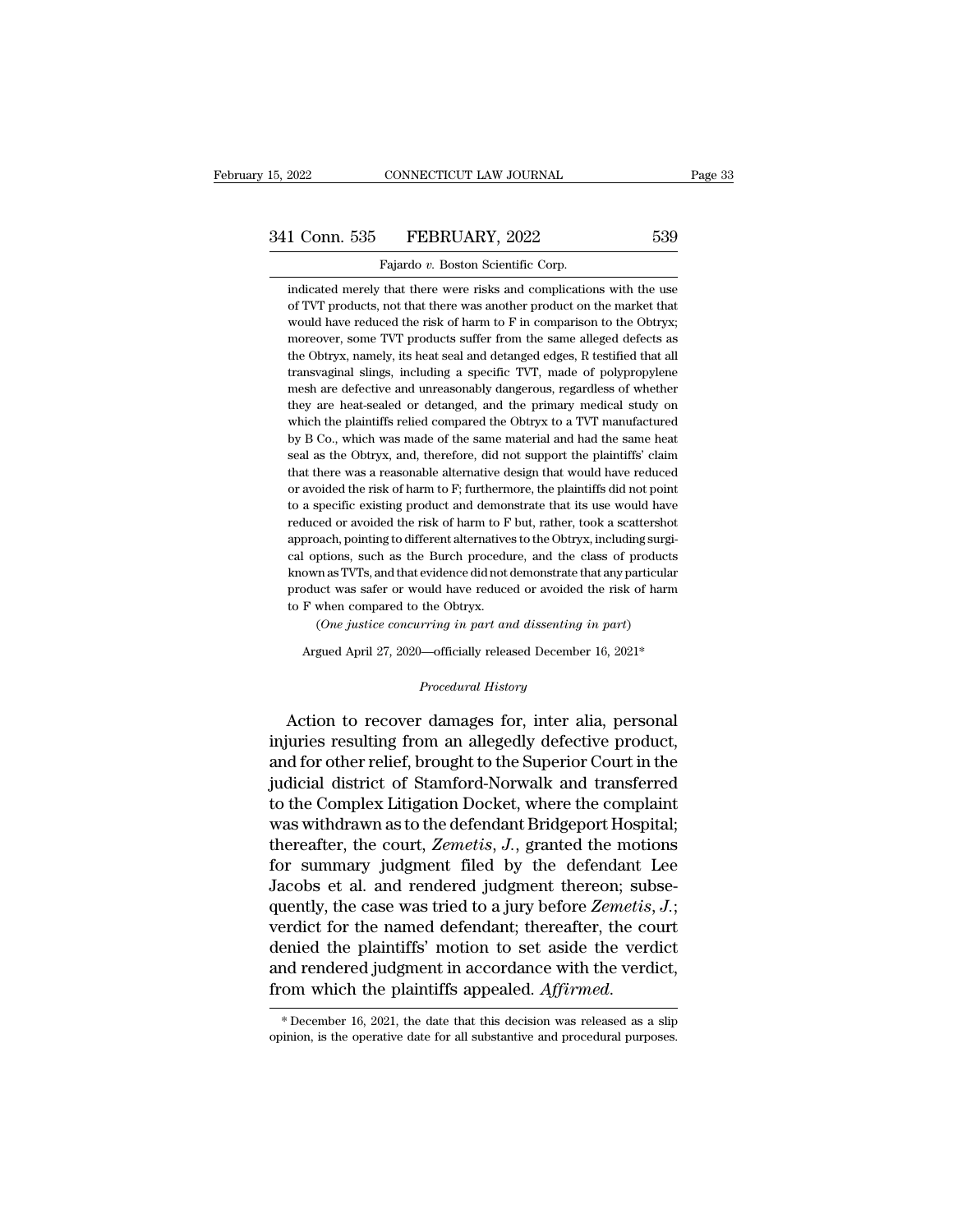# EXECUTE CONNECTICUT LAW JOURNAL February 15, 2022<br>540 FEBRUARY, 2022 341 Conn. 535<br>Fajardo v. Boston Scientific Corp. EXAMPLE CONNECTICUT LAW JOURNAL<br>Fajardo *v.* Boston Scientific Corp.<br>Fajardo *v.* Boston Scientific Corp.<br>Leudon and Jacqueline F. Fu.

*Brenden P. Leydon* and *Jacqueline E. Fusco*, for the pellants (plaintiffs). EBRUA<br>
Fajardo v. Boston<br> *Brenden P. Leydon* and J<br>
appellants (plaintiffs).<br> *Daniel B. Rogers*, pro

*Daniel B. Rogers, pro hac vice, with whom were*<br>*Daniel B. Rogers*, pro hac vice, with whom were<br>*Daniel B. Rogers*, pro hac vice, with whom were<br>*Daniel B. Rogers*, pro hac vice, with whom were<br>*Daniel B. Rogers*, pro ha *Prodom FEBRUART, 2022* 341 COMI. 353<br> *Proden P. Leydon and Jacqueline E. Fusco, for the appellants (plaintiffs).*<br> *Daniel B. Rogers, pro hac vice, with whom were Proloy K. Das, Jennifer M. DelMonico and Eric Anie-lak, p* Fajardo v. Boston Scientific Corp.<br> *Brenden P. Leydon* and *Jacqueline E. Fusco*, for the<br>
appellants (plaintiffs).<br> *Daniel B. Rogers*, pro hac vice, with whom were<br> *Proloy K. Das, Jennifer M. DelMonico* and *Eric Anie-James F. Leydon* and *Jacquetine E. Fusco*, for the pellants (plaintiffs).<br> *Daniel B. Rogers*, pro hac vice, with whom were<br> *doy K. Das, Jennifer M. DelMonico* and *Eric Anie-*<br> *k*, pro hac vice, for the appellee (name *Daniel B. Rogers*, pro hac vice, with whom were<br>*Proloy K. Das, Jennifer M. DelMonico* and *Eric Anie-*<br>*lak*, pro hac vice, for the appellee (named defendant).<br>*James F. Biondo*, with whom, on the brief, was *Diana*<br>*M.* 

al.). *James F. Biondo*, with whom, on the brief, was *Diana*<br> *Carlino*, for the appellees (defendant Lee Jacobs et<br>
).<br> *Opinion*<br>
MULLINS, J. This appeal arises from an action in<br>
nich the named plaintiff, Lesly Fajardo (Faja

### *Opinion*

*M. Carlino,* for the appellees (defendant Lee Jacobs et al.).<br>  $\omega_{pinion}$ <br>
MULLINS, J. This appeal arises from an action in which the named plaintiff, Lesly Fajardo (Fajardo),<sup>1</sup><br>
suffered injuries related to the implantat suffered in the interest contribution of a transvalue of the implantation of a transva-<br>suffered injuries related to the implantation of a transva-<br>ginal mesh sling,<sup>2</sup> a medical device that is implanted in<br>women to tract opinion<br>
mesh sling, and the manned plaintiff, Lesly Fajardo (Fajardo),<sup>1</sup><br>
suffered injuries related to the implantation of a transva-<br>
ginal mesh sling,<sup>2</sup> a medical device that is implanted in<br>
women to treat stress ur *Opinion*<br>
WULLINS, J. This appeal arises from an action in<br>
which the named plaintiff, Lesly Fajardo (Fajardo),<sup>1</sup><br>
suffered injuries related to the implantation of a transva-<br>
ginal mesh sling,<sup>2</sup> a medical device that MULLINS, J. This appeal arises from an action in<br>which the named plaintiff, Lesly Fajardo (Fajardo),<sup>1</sup><br>suffered injuries related to the implantation of a transva-<br>ginal mesh sling,<sup>2</sup> a medical device that is implanted i MULLINS, J. This appeal arises from an action in<br>which the named plaintiff, Lesly Fajardo (Fajardo),<sup>1</sup><br>suffered injuries related to the implantation of a transva-<br>ginal mesh sling,<sup>2</sup> a medical device that is implanted i which the named plaintiff, Lesly Fajardo (Fajardo),<br>suffered injuries related to the implantation of a transva-<br>ginal mesh sling,<sup>2</sup> a medical device that is implanted in<br>women to treat stress urinary incontinence.<sup>3</sup> In suffered injuries related to the implantation of a transvaginal mesh sling,<sup>2</sup> a medical device that is implanted in<br>women to treat stress urinary incontinence.<sup>3</sup> In this<br>action, the plaintiffs alleged that the named defe ginal mesh sling,<sup>2</sup> a medical device that is implanted in<br>women to treat stress urinary incontinence.<sup>3</sup> In this<br>action, the plaintiffs alleged that the named defendant,<br>Boston Scientific Corporation (Boston Scientific),<br> women to treat stress urinary incontinence.<sup>3</sup> In this<br>action, the plaintiffs alleged that the named defendant,<br>Boston Scientific Corporation (Boston Scientific),<br>defectively designed its Obtryx Transobturator Mid-<br>Urethra action, the plaintiffs alleged that the named defendant,<br>Boston Scientific Corporation (Boston Scientific),<br>defectively designed its Obtryx Transobturator Mid-<br>Urethral Sling System (Obtryx),<sup>4</sup> a polypropylene trans-<br>vagi Boston Scientific Corporation (Boston Scientific),<br>defectively designed its Obtryx Transobturator Mid-<br>Urethral Sling System (Obtryx),<sup>4</sup> a polypropylene trans-<br>vaginal mesh sling, and that the product injured her in<br>vario defectively designed its Obtryx Transobturator Mid-<br>Urethral Sling System (Obtryx),<sup>4</sup> a polypropylene trans-<br>vaginal mesh sling, and that the product injured her in<br>various ways after Edward Paraiso, a nonparty urolo-<br>gis Urethral Sling System (Obtryx),<sup>4</sup> a polyp vaginal mesh sling, and that the product various ways after Edward Paraiso, a regist, implanted it in her. The plaintiffs close vant to this appeal, that Boston Scientiff Obtryx gist, implanted it in her. The plaintiffs claimed, as relevant to this appeal, that Boston Scientific's sale of the Obtryx violated the Connecticut Product Liability Act, General Statutes  $\S 52-572m$  et seq.<br>
Tajardo's hu

Obtryx violated the Connecticut Product Liability Act,<br>General Statutes § 52-572m et seq.<br> $\frac{1}{1}$ Fajardo's husband, Jairo Fajardo, is also a plaintiff. We need not separately address his derivative claims for loss of co Obtryx violated the Connecticut Product Liability Act,<br>General Statutes § 52-572m et seq.<br> $\frac{1}{1}$ Fajardo's husband, Jairo Fajardo, is also a plaintiff. We need not separately address his derivative claims for loss of co The income is defined as the ''leakage of urine as a spaceter of consortion, insofar as they incorrectly address his derivative claims for loss of consortium, insofar as they is or fall with Fajardo's claims.<br>
<sup>2</sup> The ter

rately address his derivative claims for loss of consortium, insofar as they rise or fall with Fajardo's claims.<br>
<sup>2</sup> The terms "mesh sling," "tape," and "sling" are used interchangeably in this opinion.<br>
<sup>3</sup> Stress urinar rise or fall with Fajardo's claims.<br>
<sup>2</sup> The terms "mesh sling," "tape," and "sling" are used interchangeably in this opinion.<br>
<sup>3</sup> Stress urinary incontinence is defined as the "leakage of urine as a result of coughing, s <sup>22</sup> The terms "nesh sling," "tape," and "sling" are used interchangeably in this opinion.<br><sup>3</sup> Stress urinary incontinence is defined as the "leakage of urine as a result of coughing, straining, or some sudden voluntary mo <sup>13</sup> Stress urinary incontinence is defined as the "leakage of urine as a result of coughing, straining, or some sudden voluntary movement, due to incompetence of the sphincteric mechanisms." Stedman's Medical Dictionary result of coughing, straining, or some sudden voluncement<br>incompetence of the sphincteric mechanisms." Stary (28th Ed. 2006) p. 962.<br>
<sup>4</sup> The midurethral sling is a narrow strap made c<br>tissue that is placed under the ureth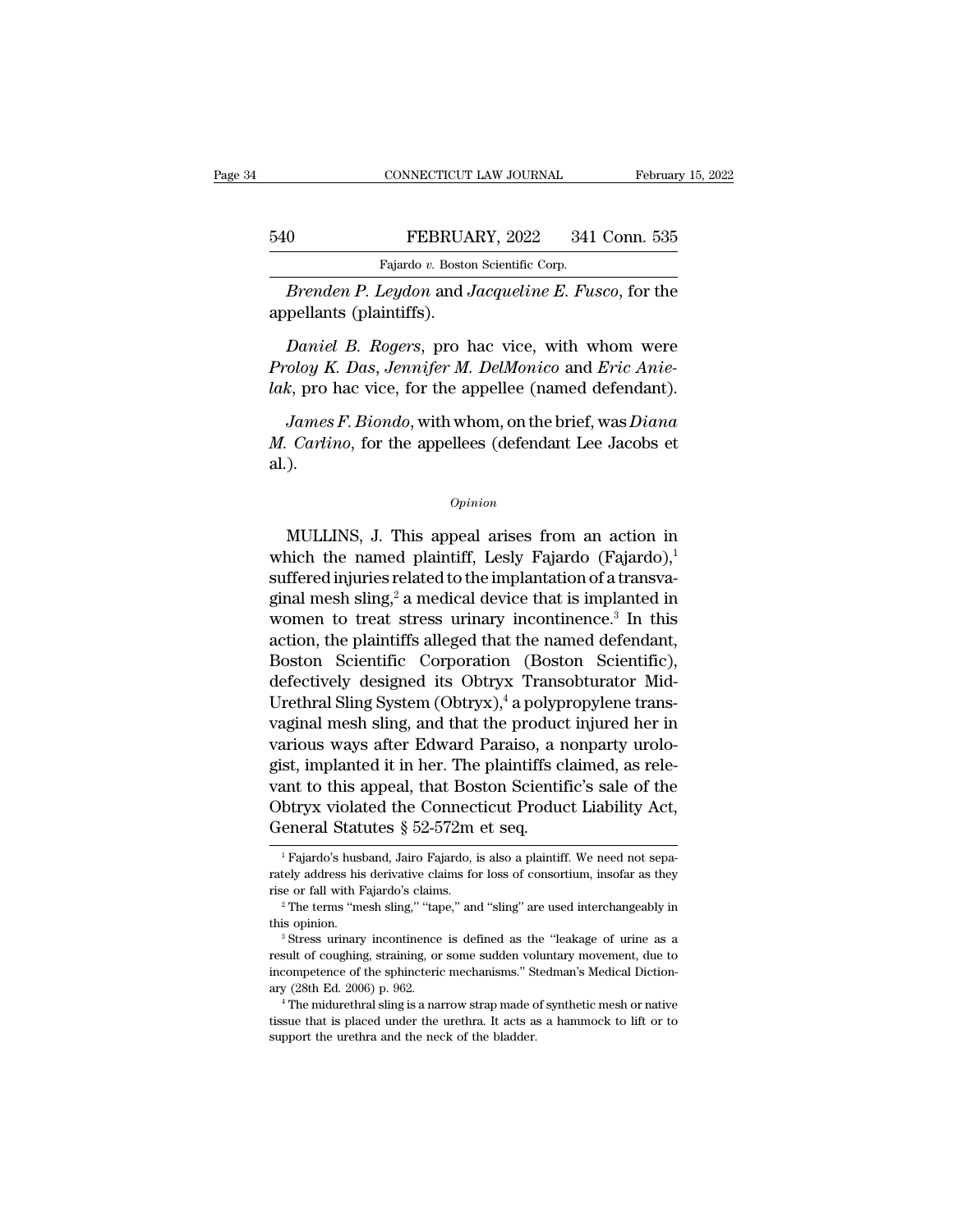# 15, 2022 CONNECTICUT LAW JOURNAL Page 35<br>341 Conn. 535 FEBRUARY, 2022 541<br>Fajardo v. Boston Scientific Corp. CONNECTICUT LAW JOURNAL<br>FEBRUARY, 2022<br>Fajardo *v.* Boston Scientific Corp.<br>s also brought inter alia clair

EXERT 2022 CONNECTICUT LAW JOURNAL<br>
1 Conn. 535 FEBRUARY, 2022 541<br>
Fajardo v. Boston Scientific Corp.<br>
The plaintiffs also brought, inter alia, claims of negli-<br>
nce sounding in informed consent and misrepresenta-341 Conn. 535 FEBRUARY, 2022 541<br>
Fajardo v. Boston Scientific Corp.<br>
The plaintiffs also brought, inter alia, claims of negligence sounding in informed consent and misrepresenta-<br>
tion against Fajardo's gynecologist, the 341 Conn. 535 FEBRUARY, 2022 541<br>
Fajardo's Boston Scientific Corp.<br>
The plaintiffs also brought, inter alia, claims of negligence sounding in informed consent and misrepresentation against Fajardo's gynecologist, the def 341 Conn. 535 FEBRUARY, 2022 541<br>
Fajardo v. Boston Scientific Corp.<br>
The plaintiffs also brought, inter alia, claims of negli-<br>
gence sounding in informed consent and misrepresenta-<br>
tion against Fajardo's gynecologist, Fajardo v. Boston Scientific Corp.<br>
The plaintiffs also brought, inter alia, claims of negligence sounding in informed consent and misrepresenta-<br>
tion against Fajardo's gynecologist, the defendant Lee<br>
D. Jacobs, and Jaco Fajardo v. Boston Scientific Corp.<br>
The plaintiffs also brought, inter alia, claims of negli-<br>
gence sounding in informed consent and misrepresenta-<br>
tion against Fajardo's gynecologist, the defendant Lee<br>
D. Jacobs, and The plaintiffs also brought, inter alia, claims of negli-<br>gence sounding in informed consent and misrepresenta-<br>tion against Fajardo's gynecologist, the defendant Lee<br>D. Jacobs, and Jacobs' medical practice, the defendant<br> gence sounding in informed consent and misrepresentation against Fajardo's gynecologist, the defendant Lee<br>D. Jacobs, and Jacobs' medical practice, the defendant<br>OB-GYN of Fairfield County, P.C. (medical defendants).<sup>5</sup> Th tion against Fajardo's gynecologist, the defendant Lee<br>D. Jacobs, and Jacobs' medical practice, the defendant<br>OB-GYN of Fairfield County, P.C. (medical defen-<br>dants).<sup>5</sup> Their claims against the medical defendants<br>rest on D. Jacobs, and Jacobs' medical practice, the defendant<br>OB-GYN of Fairfield County, P.C. (medical defendants).<sup>5</sup> Their claims against the medical defendants<br>rest on the theory that Jacobs, who referred Fajardo<br>to Paraiso f OB-GYN of Fairfield County, P.C. (medical defendants).<sup>5</sup> Their claims against the medical defendants<br>rest on the theory that Jacobs, who referred Fajardo<br>to Paraiso for a mesh sling implant, voluntarily assumed<br>a duty to dants).<sup>5</sup> Their claims against the medical defendants<br>rest on the theory that Jacobs, who referred Fajardo<br>to Paraiso for a mesh sling implant, voluntarily assumed<br>a duty to fully and accurately educate Fajardo as to the<br> rest on the theory that Jacobs, who referred Fajardo<br>to Paraiso for a mesh sling implant, voluntarily assumed<br>a duty to fully and accurately educate Fajardo as to the<br>risks and benefits of, and the alternatives to, a mesh<br> to Paraiso for a mesh sling implant, voluntarily assumed<br>a duty to fully and accurately educate Fajardo as to the<br>risks and benefits of, and the alternatives to, a mesh<br>sling implant procedure. As to the misrepresentation<br> a duty to fully and accurately<br>risks and benefits of, and t<br>sling implant procedure. As<br>claims, the plaintiffs allege<br>negligently and intentionally<br>Fajardo regarding the qualit<br>benefits of the Obtryx.<br>Prior to trial, the t Figure 1.1 Section 1.1 Section 1.1 Section 1.1 Section 1.1 Section 1.1 Section 1.1 Section 1.1 Section 1.1 Section 1.1 Section 1.1 Section 1.1 Section 1.1 Section 1.1 Section 1.1 Section 1.1 Section 1.1 Section 1.1 Section sing implant procedure. The to-the instepresentation<br>claims, the plaintiffs alleged that Jacobs innocently,<br>negligently and intentionally misled and misinformed<br>Fajardo regarding the quality, usefulness, risks and/or<br>benef

Edinis, the plaintins and ged that success influently,<br>negligently and intentionally misled and misinformed<br>Fajardo regarding the quality, usefulness, risks and/or<br>benefits of the Obtryx.<br>Prior to trial, the trial court gr Fajardo regarding the quality, usefulness, risks and/or<br>benefits of the Obtryx.<br>Prior to trial, the trial court granted the medical<br>defendants' motion for summary judgment, concluding,<br>as a matter of law, that Jacobs, as a regarding the quality, assessmess, risks and or<br>benefits of the Obtryx.<br>Prior to trial, the trial court granted the medical<br>defendants' motion for summary judgment, concluding,<br>as a matter of law, that Jacobs, as a referri Prior to trial, the trial court granted the medical<br>defendants' motion for summary judgment, concluding,<br>as a matter of law, that Jacobs, as a referring physician,<br>had no duty to obtain Fajardo's informed consent for<br>a pro Prior to trial, the trial court granted the medical<br>defendants' motion for summary judgment, concluding,<br>as a matter of law, that Jacobs, as a referring physician,<br>had no duty to obtain Fajardo's informed consent for<br>a pro defendants' motion for summary judgment, concluding,<br>as a matter of law, that Jacobs, as a referring physician,<br>had no duty to obtain Fajardo's informed consent for<br>a procedure that Paraiso was to perform. The court also<br>r as a matter of law, that Jacobs, as a referring physician,<br>had no duty to obtain Fajardo's informed consent for<br>a procedure that Paraiso was to perform. The court also<br>rendered summary judgment in favor of the medical<br>defe had no duty to obtain Fajardo's informed consent for<br>a procedure that Paraiso was to perform. The court also<br>rendered summary judgment in favor of the medical<br>defendants on the plaintiffs' misrepresentation claims.<br>Thus, t a procedure that Paraiso was to perform. The court also<br>rendered summary judgment in favor of the medical<br>defendants on the plaintiffs' misrepresentation claims.<br>Thus, the case proceeded to trial only against Boston<br>Scien rendered summary judgment in favor of the medical<br>defendants on the plaintiffs' misrepresentation claims.<br>Thus, the case proceeded to trial only against Boston<br>Scientific, and the jury returned a verdict in its favor.<br>The lowed. $6$ dus, the case proceeded to that only against boston<br>ientific, and the jury returned a verdict in its favor.<br>he plaintiffs moved to set aside the verdict, but the<br>al court denied that motion and rendered judgment<br>accordanc Exercise, and the Jury Tetunica a vertuce in its favor.<br>The plaintiffs moved to set aside the verdict, but the<br>trial court denied that motion and rendered judgment<br>in accordance with the jury's verdict. This appeal fol-<br>l

The plantims moved to set aside the verdict, but the<br>trial court denied that motion and rendered judgment<br>in accordance with the jury's verdict. This appeal fol-<br>lowed.<sup>6</sup><br>On appeal, the plaintiffs claim that the trial co in accordance with the jury's verdict. This appeal followed.<sup>6</sup><br>On appeal, the plaintiffs claim that the trial court (1)<br>incorrectly concluded that Jacobs did not owe a duty<br>to procure Fajardo's informed consent to the sl On appeal, the plaintiffs claim that the trial court (1) incorrectly concluded that Jacobs did not owe a duty to procure Fajardo's informed consent to the sling procedure, (2) improperly rendered summary judgment in  $\frac{1$ incorrectly concluded that Jacobs did not owe a duty<br>to procure Fajardo's informed consent to the sling pro-<br>cedure, (2) improperly rendered summary judgment in<br> $\frac{5}{\text{The plaintext}}$  in  $\frac{5}{\text{The plaintext}}$  is  $\frac{5}{\text{The plaintext}}$ .<br>Bridgeport

cedure, (2) improperly rendered summary judgment in<br>  $\frac{1}{100}$  in The plaintiffs withdrew their complaint against another defendant,<br>
Bridgeport Hospital.<br>  $\frac{1}{100}$  The plaintiffs appealed to the Appellate Court, and Example, Correct & Strate, Correct & Strategy & Strategy & Strategy & Strategy & Strategy & Strategy & Strategy & Strategy & Strategy & Strategy & Strategy & Strategy & Strategy & Strategy & Strategy & Strategy & Strategy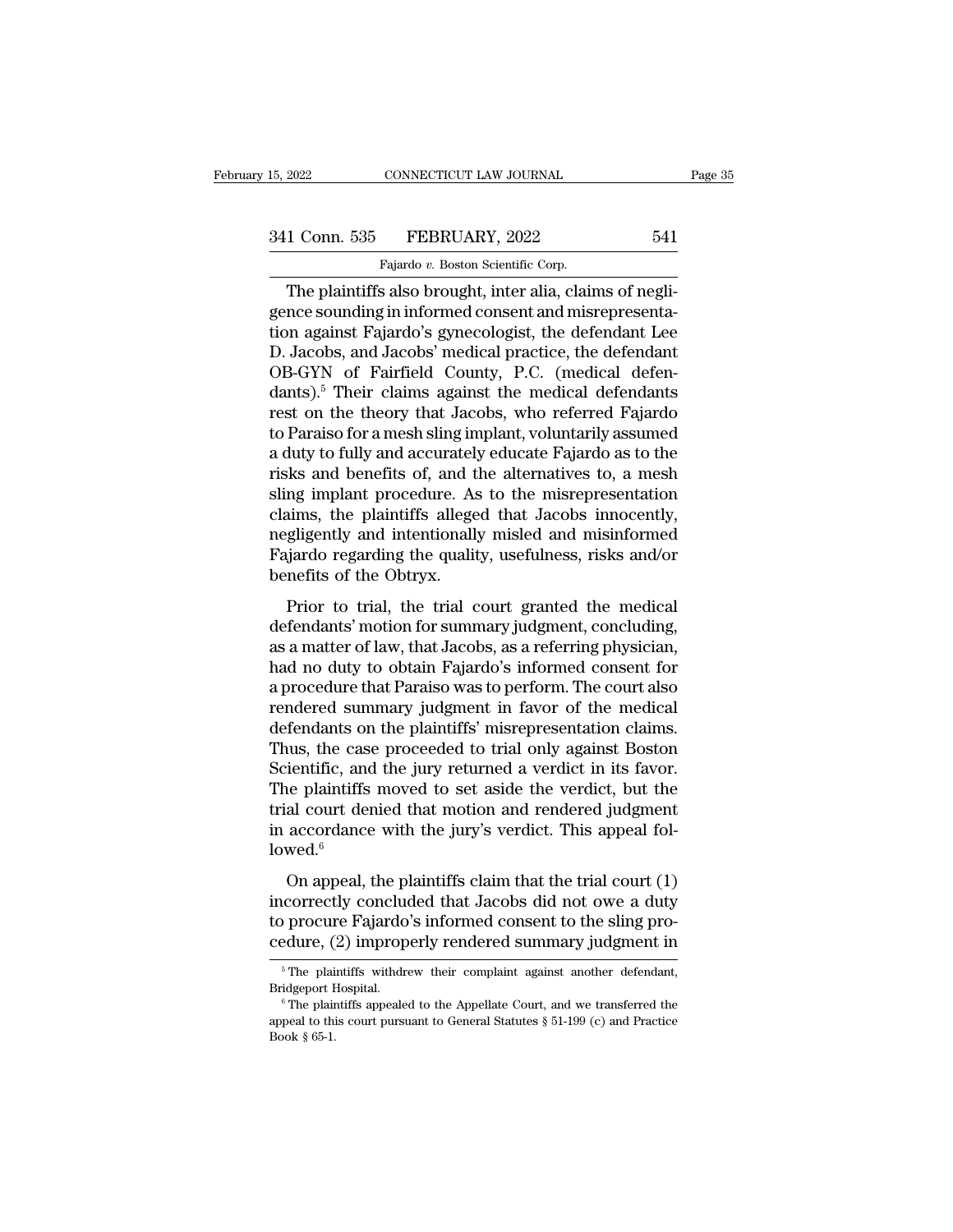FEBRUARY, 2022 341 Conn. 535<br>
Fajardo v. Boston Scientific Corp.<br>
Fajardo v. Boston Scientific Corp.<br>
Fayor of the medical defendants on the plaintiffs' mis-<br>
representation claims, and (3) improperly failed to FEBRUARY, 2022 341 Conn. 535<br>
Fajardo v. Boston Scientific Corp.<br>
Fayor of the medical defendants on the plaintiffs' mis-<br>
representation claims, and (3) improperly failed to<br>
instruct the jury that it could find Boston Sc FEBRUARY, 2022 341 Conn. 535<br>
Fajardo v. Boston Scientific Corp.<br>
favor of the medical defendants on the plaintiffs' mis-<br>
representation claims, and (3) improperly failed to<br>
instruct the jury that it could find Boston S FEBRUARY, 2022 341 Conn. 535<br>
Fajardo v. Boston Scientific Corp.<br>
favor of the medical defendants on the plaintiffs' mis-<br>
representation claims, and (3) improperly failed to<br>
instruct the jury that it could find Boston S Fajardo v. Boston Scientific Corp.<br>
Fayor of the medical defendants on the plaintiffs' mis-<br>
representation claims, and (3) improperly failed to<br>
instruct the jury that it could find Boston Scientific<br>
liable under the Co Fayardo v. Boston Scientific Corp.<br>
favor of the medical defendants on the plaintiffs' mis-<br>
representation claims, and (3) improperly failed to<br>
instruct the jury that it could find Boston Scientific<br>
liable under the Co favor of the medical defendants on the plaintiffs' mis-<br>representation claims, and (3) improperly failed to<br>instruct the jury that it could find Boston Scientific<br>liable under the Connecticut Product Liability Act if<br>Fajar representation claims, and (3) improperly failed to<br>instruct the jury that it could find Boston Scientific<br>liable under the Connecticut Product Liability Act if<br>Fajardo's injuries resulted from Boston Scientific's fail-<br>ur instruct the jury that it could find Boston Scientific<br>liable under the Connecticut Product Liability Act if<br>Fajardo's injuries resulted from Boston Scientific's fail-<br>ure to adopt a reasonable alternative design that renliable under the Connecticut Product Liability Act if<br>Fajardo's injuries resulted from Boston Scientific's fail-<br>ure to adopt a reasonable alternative design that ren-<br>dered the Obtryx unreasonably dangerous. We con-<br>clude Fajardo's injuries resulted from Boston Scientific's fail-<br>ure to adopt a reasonable alternative design that ren-<br>dered the Obtryx unreasonably dangerous. We con-<br>clude that the trial court properly rendered summary<br>judgme ure to adopt a reasonable alternative design that ren-<br>dered the Obtryx unreasonably dangerous. We con-<br>clude that the trial court properly rendered summary<br>judgment in favor of the medical defendants on the<br>informed conse dered the Obtryx unreasonably dangerous. We conclude that the trial court properly rendered summary judgment in favor of the medical defendants on the informed consent and misrepresentation claims and that it properly decl court. it properly declined to instruct the jury on the<br>onable alternative design prong of the risk-utility<br>Accordingly, we affirm the judgment of the trial<br>t.<br>I<br>CLAIMS AGAINST MEDICAL DEFENDANTS<br>A

### I

### A

I<br>
GAINST MEDICAL DEFENDANTS<br>
A<br>
Informed Consent Claim<br>
s assert that the trial court improperly I<br>CLAIMS AGAINST MEDICAL DEFENDANTS<br>A<br>Informed Consent Claim<br>The plaintiffs assert that the trial court improperly<br>ndered summary judgment in favor of the medical<br>fordants, bogause, it, incorrectly, concluded, that CLAIMS AGAINST MEDICAL DEFENDANTS<br>
A<br>
Informed Consent Claim<br>
The plaintiffs assert that the trial court improperly<br>
rendered summary judgment in favor of the medical<br>
defendants because it incorrectly concluded that<br>
Jaco defendants because it incorrectly concluded that<br>defendants because it incorrectly concluded that<br>Jacobs had not assumed a duty to obtain Fajardo's<br>informed concent for implentation of the mosh cling A<br>
Informed Consent Claim<br>
The plaintiffs assert that the trial court improperly<br>
rendered summary judgment in favor of the medical<br>
defendants because it incorrectly concluded that<br>
Jacobs had not assumed a duty to obtain Informed Consent Claim<br>
The plaintiffs assert that the trial court improperly<br>
rendered summary judgment in favor of the medical<br>
defendants because it incorrectly concluded that<br>
Jacobs had not assumed a duty to obtain Fa The plaintiffs assert that the trial court improperly<br>rendered summary judgment in favor of the medical<br>defendants because it incorrectly concluded that<br>Jacobs had not assumed a duty to obtain Fajardo's<br>informed consent fo The plaintiffs assert that the trial court improperly<br>rendered summary judgment in favor of the medical<br>defendants because it incorrectly concluded that<br>Jacobs had not assumed a duty to obtain Fajardo's<br>informed consent fo rendered summary judgment in favor of the medical<br>defendants because it incorrectly concluded that<br>Jacobs had not assumed a duty to obtain Fajardo's<br>informed consent for implantation of the mesh sling<br>and the sling procedu defendants because it incorrectly concluded that<br>Jacobs had not assumed a duty to obtain Fajardo's<br>informed consent for implantation of the mesh sling<br>and the sling procedure. Specifically, the plaintiffs argue<br>that Jacobs Jacobs had not assumed a duty to obtain Fajardo's<br>informed consent for implantation of the mesh sling<br>and the sling procedure. Specifically, the plaintiffs argue<br>that Jacobs assumed the duty by discussing and recom-<br>mendin informed consent for implantation of the mesh sling<br>and the sling procedure. Specifically, the plaintiffs argue<br>that Jacobs assumed the duty by discussing and recom-<br>mending the sling procedure to treat Fajardo's stress<br>ur and the sling procedure. Specifically, the plaintiffs argue<br>that Jacobs assumed the duty by discussing and recom-<br>mending the sling procedure to treat Fajardo's stress<br>urinary incontinence. The plaintiffs also claim that<br>J that Jacobs assumed the different<br>mending the sling proced<br>urinary incontinence. The<br>Jacobs had a duty to obtain<br>because Jacobs was involver the surgical procedur<br>ther claim has merit.<br>The following facts and Enting the sing procedule to treat Pajardo's stress<br>inary incontinence. The plaintiffs also claim that<br>cobs had a duty to obtain Fajardo's informed consent<br>cause Jacobs was involved in or maintained control<br>er the surgical urinary incontinence. The plaintins also claim that<br>Jacobs had a duty to obtain Fajardo's informed consent<br>because Jacobs was involved in or maintained control<br>over the surgical procedure performed by Paraiso. Nei-<br>ther cl

Bacobs had a duly to obtain Fajardo's informed consent<br>because Jacobs was involved in or maintained control<br>over the surgical procedure performed by Paraiso. Nei-<br>ther claim has merit.<br>The following facts and procedural hi because sacobs was involved in or maintained control<br>over the surgical procedure performed by Paraiso. Nei-<br>ther claim has merit.<br>The following facts and procedural history are rele-<br>vant to this claim. On March 26, 2010,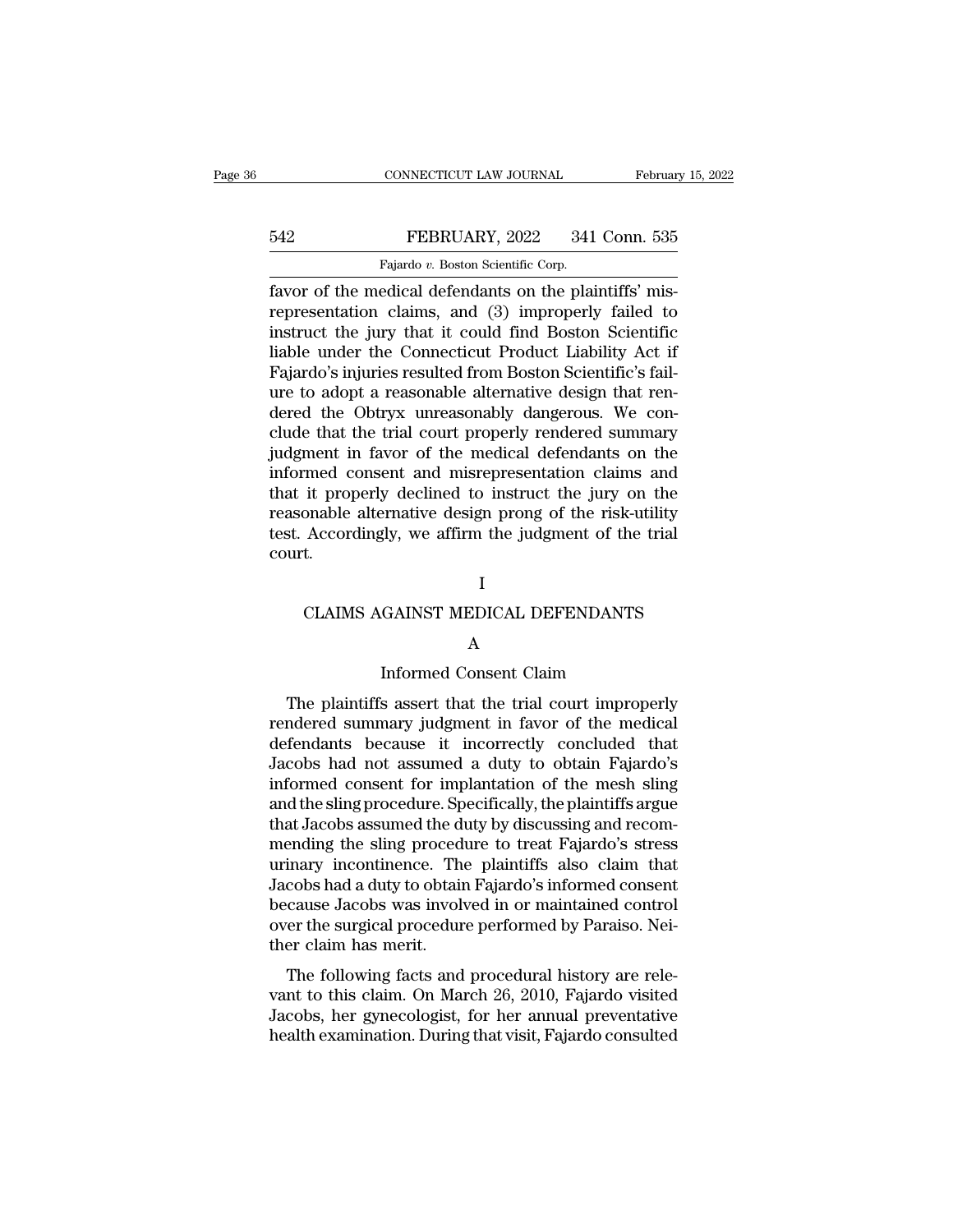CONNECTICUT LAW JOURNAL<br>FEBRUARY, 2022<br>Fajardo *v.* Boston Scientific Corp.<br>out her gynecological and uro 15, 2022 CONNECTICUT LAW JOURNAL<br>
341 Conn. 535 FEBRUARY, 2022 543<br>
Fajardo v. Boston Scientific Corp.<br>
with Jacobs about her gynecological and urological con-<br>
cerns. In his medical notes for this appointment, Jacobs<br>
not 341 Conn. 535 FEBRUARY, 2022 543<br>Fajardo v. Boston Scientific Corp.<br>With Jacobs about her gynecological and urological concerns. In his medical notes for this appointment, Jacobs<br>noted that " [the] patient complains of str 341 Conn. 535 FEBRUARY, 2022 543<br>Fajardo v. Boston Scientific Corp.<br>with Jacobs about her gynecological and urological concerns. In his medical notes for this appointment, Jacobs<br>noted that " '[the] patient complains of st 341 Conn. 535 FEBRUARY, 2022 543<br>Fajardo v. Boston Scientific Corp.<br>with Jacobs about her gynecological and urological concerns. In his medical notes for this appointment, Jacobs<br>noted that " '[the] patient complains of st Fajardo v. Boston Scientific Corp.<br>
th Jacobs about her gynecological and urological con-<br>
rms. In his medical notes for this appointment, Jacobs<br>
ted that " '[the] patient complains of stress inconti-<br>
nce daily, very di with Jacobs about her gynecological and urological concerns. In his medical notes for this appointment, Jacobs<br>noted that " '[the] patient complains of stress incontinence daily, very disruptive, she wants surgical repair.

warbacobs about her gynecological and uloogical con-<br>cerns. In his medical notes for this appointment, Jacobs<br>noted that " '[the] patient complains of stress inconti-<br>nence daily, very disruptive, she wants surgical repair to her into the vaginal wall the vaginal way the vaginal continence daily, very disruptive, she wants surgical repair.'"<br>After a physical examination, Jacobs diagnosed<br>Fajardo with pelvic organ prolapse—a weakness in the<br>v mence daily, very disruptive, she wants surgical repair.' "<br>After a physical examination, Jacobs diagnosed<br>Fajardo with pelvic organ prolapse—a weakness in the<br>vaginal wall that causes the bladder, colon, or rectum<br>to hern After a physical examination, Jacobs diagnosed<br>Fajardo with pelvic organ prolapse—a weakness in the<br>vaginal wall that causes the bladder, colon, or rectum<br>to herniate into the vagina. Specifically, Jacobs deter-<br>mined that After a physical examination, Jacobs diagnosed<br>Fajardo with pelvic organ prolapse—a weakness in the<br>vaginal wall that causes the bladder, colon, or rectum<br>to herniate into the vagina. Specifically, Jacobs deter-<br>mined that Fajardo with pelvic organ prolapse—a weakness in the<br>vaginal wall that causes the bladder, colon, or rectum<br>to herniate into the vagina. Specifically, Jacobs deter-<br>mined that Fajardo suffered from a grade 2 cystocele<br>(pro vaginal wall that causes the bladder, colon, or rectum<br>to herniate into the vagina. Specifically, Jacobs deter-<br>mined that Fajardo suffered from a grade 2 cystocele<br>(prolapse of the posterior vaginal wall). Jacobs explaine to herniate into the vagina. Specifically, Jacobs determined that Fajardo suffered from a grade 2 cystocele (prolapse of the bladder) and a grade 2 rectocele (prolapse of the posterior vaginal wall). Jacobs explained that mined that Fajardo suffered from a grade 2 cystocele (prolapse of the bladder) and a grade 2 rectocele (prolapse of the posterior vaginal wall). Jacobs explained that a surgery to address the cystocele and rectocele probab (prolapse of the bladder) and a grade 2 rectocele (pro-<br>lapse of the posterior vaginal wall). Jacobs explained<br>that a surgery to address the cystocele and rectocele<br>probably would not rectify the incontinence issues.<br>Conse lapse of the posterior vaginal wall). Jacobs explained<br>that a surgery to address the cystocele and rectocele<br>probably would not rectify the incontinence issues.<br>Consequently, given her interest in a more permanent<br>fix to t that a surgery to address the cyprobably would not rectify the Consequently, given her interest<br>fix to the incontinence issues, .<br>Fajardo the option of "her see[<br>evaluation to see what could<br>address the incontinence]."<br>Als based, would not recally the mechanicaties issues.<br>
Insequently, given her interest in a more permanent<br>
to the incontinence issues, Jacobs discussed with<br>
igardo the option of "her see[ing] a urologist for an<br>
aluation to fix to the incontinence issues, Jacobs discussed with<br>Fajardo the option of "her see[ing] a urologist for an<br>evaluation to see what could be offered to her [to<br>address the incontinence]."<br>Also, during or as a result of th

Fajardo the option of "her see[ing] a urologist for an evaluation to see what could be offered to her [to address the incontinence]."<br>Also, during or as a result of this appointment, Jacobs wrote an office note, in which Figure are option of the seeding) a allocation to the evaluation to see what could be offered to her [to address the incontinence]."<br>Also, during or as a result of this appointment, Jacobs wrote an office note, in which h Madates the incontinence]."<br>
Also, during or as a result of this appointment, Jacobs<br>
wrote an office note, in which he stated that the " 'risks,<br>
benefits, and alternatives of sling/AP (anterior and pos-<br>
terior colporrha Also, during or as a result of this appointment, Jacobs<br>wrote an office note, in which he stated that the " 'risks,<br>benefits, and alternatives of sling/AP (anterior and pos-<br>terior colporrhaphy)<sup>7</sup> discussed, all question Also, during or as a result of this appointment, Jacobs<br>wrote an office note, in which he stated that the " 'risks,<br>benefits, and alternatives of sling/AP (anterior and pos-<br>terior colporrhaphy)<sup>7</sup> discussed, all questions benefits, and alternatives of sling/AP (anterior and pos-<br>terior colporrhaphy)<sup>7</sup> discussed, all questions answered.' "<br>(Footnote added; footnote omitted.) Then, as he had<br>with numerous other similarly situated patients, h tinence. For corpormany) and associated and solven answered.<br>
Sootnote added; footnote omitted.) Then, as he had<br>
th numerous other similarly situated patients, he<br>
ferred Fajardo to Paraiso, a urologist, for consulta-<br>
and evaluat (1 bodiote dataca, 1 bodiote officients) Then, as he had<br>with numerous other similarly situated patients, he<br>referred Fajardo to Paraiso, a urologist, for consulta-<br>tion and evaluation regarding her stress urinary incon-<br>t

referred Fajardo to Paraiso, a urologist, for consulta-<br>tion and evaluation regarding her stress urinary incon-<br>tinence.<br>On April 10, 2010, Fajardo consulted with Paraiso.<br>He diagnosed her with stress urinary incontinence referred Feyardo to Faranso, a arologist, for constant<br>tion and evaluation regarding her stress urinary incon-<br>tinence.<br>On April 10, 2010, Fajardo consulted with Paraiso.<br>He diagnosed her with stress urinary incontinence a described that evaluation regarding her sacess annual, mesh tinence.<br>
On April 10, 2010, Fajardo consulted with Paraiso.<br>
He diagnosed her with stress urinary incontinence and<br>
recommended that she consent to having Parais On April 10, 2010, Fajardo consulted with Paraiso.<br>He diagnosed her with stress urinary incontinence and<br>recommended that she consent to having Paraiso surgi-<br>cally implant a midurethral mesh sling to treat it. Paraiso<br>des ecommended that she consent to having Paraiso surgi-<br>ally implant a midurethral mesh sling to treat it. Paraiso<br>escribed the risks and benefits of, and alternatives<br>b, the procedure. He then obtained Fajardo's "oral<br><sup>7</sup> Co cally implant a midurethral mesh sling to treat it. Paraiso<br>described the risks and benefits of, and alternatives<br>to, the procedure. He then obtained Fajardo's "oral<br><sup>7</sup>Colporrhaphy is surgical repair of the vaginal wall.

described the risks and benefits of, a<br>to, the procedure. He then obtained<br><sup>7</sup>Colporrhaphy is surgical repair of the vaginal wall.<br>phy treats a cystocele or urethrocele (prolapse of the ure<br>whereas a posterior colporrhaphy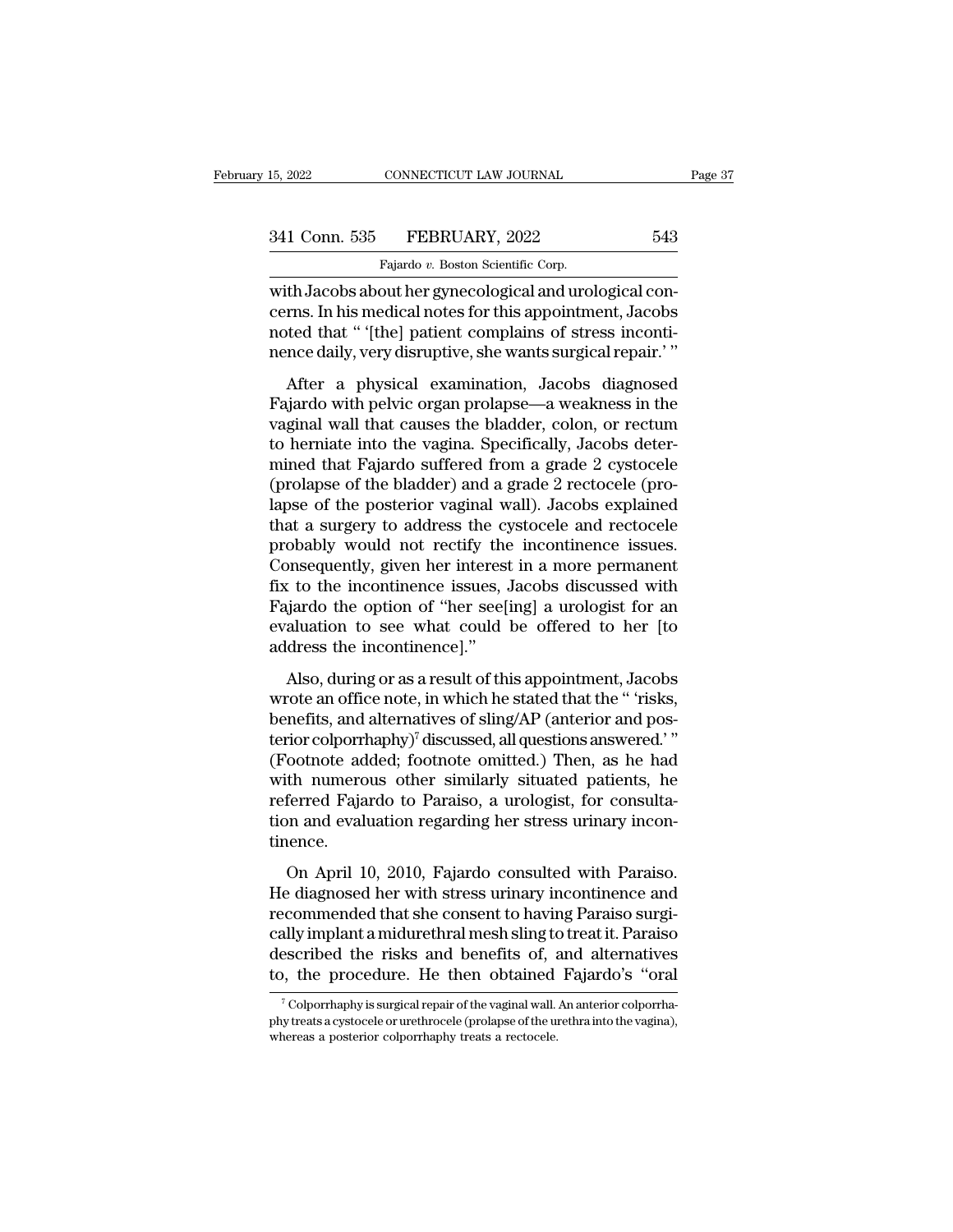CONNECTICUT LAW JOURNAL February 15, 2022<br>
FEBRUARY, 2022 341 Conn. 535<br>
Fajardo v. Boston Scientific Corp.<br>
"informed consent' " to proceed with surgical repairs<br>
to both her vaginal walls (a colporrhaphy performed<br>
by Ja FEBRUARY, 2022 341 Conn. 535<br>Fajardo v. Boston Scientific Corp.<br>"informed consent" " to proceed with surgical repairs<br>to both her vaginal walls (a colporrhaphy performed<br>by Jacobs) and urethra (a mesh sling implant perform FEBRUARY, 2022 341 Conn. 535<br>
Fajardo v. Boston Scientific Corp.<br>
"informed consent" " to proceed with surgical repairs<br>
to both her vaginal walls (a colporrhaphy performed<br>
by Jacobs) and urethra (a mesh sling implant per 544<br>Faja<br>"informed conser<br>to both her vagin<br>by Jacobs) and ur<br>by Paraiso).<br>Paraiso also dis Fajardo v. Boston Scientific Corp.<br>
formed consent' " to proceed with surgical repairs<br>
both her vaginal walls (a colporrhaphy performed<br>
Jacobs) and urethra (a mesh sling implant performed<br>
Paraiso).<br>
Paraiso also discuss informed consent'" to proceed with surgical repairs<br>to both her vaginal walls (a colporrhaphy performed<br>by Jacobs) and urethra (a mesh sling implant performed<br>by Paraiso).<br>Paraiso also discussed with Fajardo that both proc

morned consent To proceed with surgical repairs<br>to both her vaginal walls (a colporrhaphy performed<br>by Jacobs) and urethra (a mesh sling implant performed<br>by Paraiso ).<br>Paraiso also discussed with Fajardo that both proce-<br> for bounding to bound the Vagnian wants (a colportriaphy performed<br>by Jacobs) and urethra (a mesh sling implant performed<br>by Paraiso).<br>Paraiso also discussed with Fajardo that both proce-<br>dures would occur on the same day by Jacobs) and drettifa (a filesh sing implant performed<br>by Paraiso ).<br>Paraiso also discussed with Fajardo that both proce-<br>dures would occur on the same day in a hospital surgical<br>setting. Fajardo thereafter signed two se by Faraiso).<br>
Paraiso also discussed with Fajardo that both proce-<br>
dures would occur on the same day in a hospital surgical<br>
setting. Fajardo thereafter signed two separate consent<br>
forms, one for the A/P repair to be per Jacobs. res would occur on the same day in a hospital surgical<br>tting. Fajardo thereafter signed two separate consent<br>rms, one for the A/P repair to be performed by Jacobs,<br>d one for the sling procedure to be performed by<br>raiso. Pa Setting. Fajarto the Earter signed two separate consent<br>forms, one for the A/P repair to be performed by Jacobs,<br>and one for the sling procedure to be performed by<br>Paraiso. Paraiso then communicated this plan to<br>Jacobs.<br>On

Forms, one for the EVI Tepan to be performed by Jacobs,<br>and one for the sling procedure to be performed by<br>Paraiso. Paraiso then communicated this plan to<br>Jacobs.<br>On December 15, 2010, Fajardo signed Bridgeport<br>Hospital's and one for the sing procedure to be performed by<br>Paraiso. Paraiso then communicated this plan to<br>Jacobs.<br>On December 15, 2010, Fajardo signed Bridgeport<br>Hospital's informed consent form, after having read and<br>discussed it Faraiso. Taraiso then communicated this plan to<br>Jacobs.<br>On December 15, 2010, Fajardo signed Bridgeport<br>Hospital's informed consent form, after having read and<br>discussed it with Jacobs. Thereafter, Jacobs surgically<br>repair day, immediately following procedure, procedure, and the strong strategy Hospital's informed consent form, after having read and discussed it with Jacobs. Thereafter, Jacobs surgically repaired Fajardo's vaginal walls. Par On December 15, 2010, Fajardo signed Bridgeport<br>Hospital's informed consent form, after having read and<br>discussed it with Jacobs. Thereafter, Jacobs surgically<br>repaired Fajardo's vaginal walls. Paraiso was not pres-<br>ent du Hospital's informed consent form, after having read and<br>discussed it with Jacobs. Thereafter, Jacobs surgically<br>repaired Fajardo's vaginal walls. Paraiso was not pres-<br>ent during Jacobs' portion of the surgery. On the same discussed it with Jacobs. Thereafter, Jacobs surgically<br>repaired Fajardo's vaginal walls. Paraiso was not pres-<br>ent during Jacobs' portion of the surgery. On the same<br>day, immediately following Jacobs' procedure, Paraiso<br>s repaired Fajardo's vaginal walls. Paraiso was not present during Jacobs' portion of the surgery. On the same<br>day, immediately following Jacobs' procedure, Paraiso<br>surgically implanted the Obtryx in Fajardo to address<br>the s ent during Jacobs' portion of the surgery. On the same<br>day, immediately following Jacobs' procedure, Paraiso<br>surgically implanted the Obtryx in Fajardo to address<br>the stress urinary incontinence. Jacobs was not present<br>dur day, immediately following Jacobs' procedure, Paraiso<br>surgically implanted the Obtryx in Fajardo to address<br>the stress urinary incontinence. Jacobs was not present<br>during Paraiso's procedure. Jacobs also was not aware<br>of t surgically implanted the Obtryx in Fajardo to address<br>the stress urinary incontinence. Jacobs was not present<br>during Paraiso's procedure. Jacobs also was not aware<br>of the type of mesh sling Paraiso implanted into Fajardo.<br> the stress urinary incontinence. Jacobs<br>during Paraiso's procedure. Jacobs<br>of the type of mesh sling Paraiso im<br>Furthermore, Paraiso is not associa<br>defendants and is not a party to th<br>tiffs also do not allege that Jacob<br>li ring I araso's procedure. Jacobs also was not aware<br>the type of mesh sling Paraiso implanted into Fajardo.<br>urthermore, Paraiso is not associated with the medical<br>fendants and is not a party to this action. The plain-<br>fs al Furthermore, Paraiso is not associated with the medical<br>defendants and is not a party to this action. The plain-<br>tiffs also do not allege that Jacobs had any vicarious<br>liability for Paraiso's actions.<br>After these surgeries

Furthermore, Faraso is not associated with the medical<br>defendants and is not a party to this action. The plain-<br>tiffs also do not allege that Jacobs had any vicarious<br>liability for Paraiso's actions.<br>After these surgeries, defendants and is not a party to this action. The plant-<br>tiffs also do not allege that Jacobs had any vicarious<br>liability for Paraiso's actions.<br>After these surgeries, Fajardo still experienced pain.<br>Eventually, the sling liability for Paraiso's actions.<br>
After these surgeries, Fajardo still experienced pain.<br>
Eventually, the sling had to be removed. As a result of<br>
her continued issues, and her belief that Jacobs had<br>
assumed a duty but fa hability for 1 atasos actions.<br>After these surgeries, Fajardo still experienced pain.<br>Eventually, the sling had to be removed. As a result of<br>her continued issues, and her belief that Jacobs had<br>assumed a duty but failed t After these surgeries, Fajardo still experienced pain.<br>Eventually, the sling had to be removed. As a result of<br>her continued issues, and her belief that Jacobs had<br>assumed a duty but failed to adequately inform her<br>of the Eventually, the sling had to be removed. As a result of<br>her continued issues, and her belief that Jacobs had<br>assumed a duty but failed to adequately inform her<br>of the risks associated with the sling procedure, the<br>plaintif tation. Suited a duty but failed to adequately mornt her<br>the risks associated with the sling procedure, the<br>aintiffs brought claims against the medical defen-<br>nts, alleging, inter alia, lack of informed consent, as<br>ell as intentio of the fisks associated with the sing procedure, the<br>plaintiffs brought claims against the medical defen-<br>dants, alleging, inter alia, lack of informed consent, as<br>well as intentional, negligent and innocent misrepresen-<br>t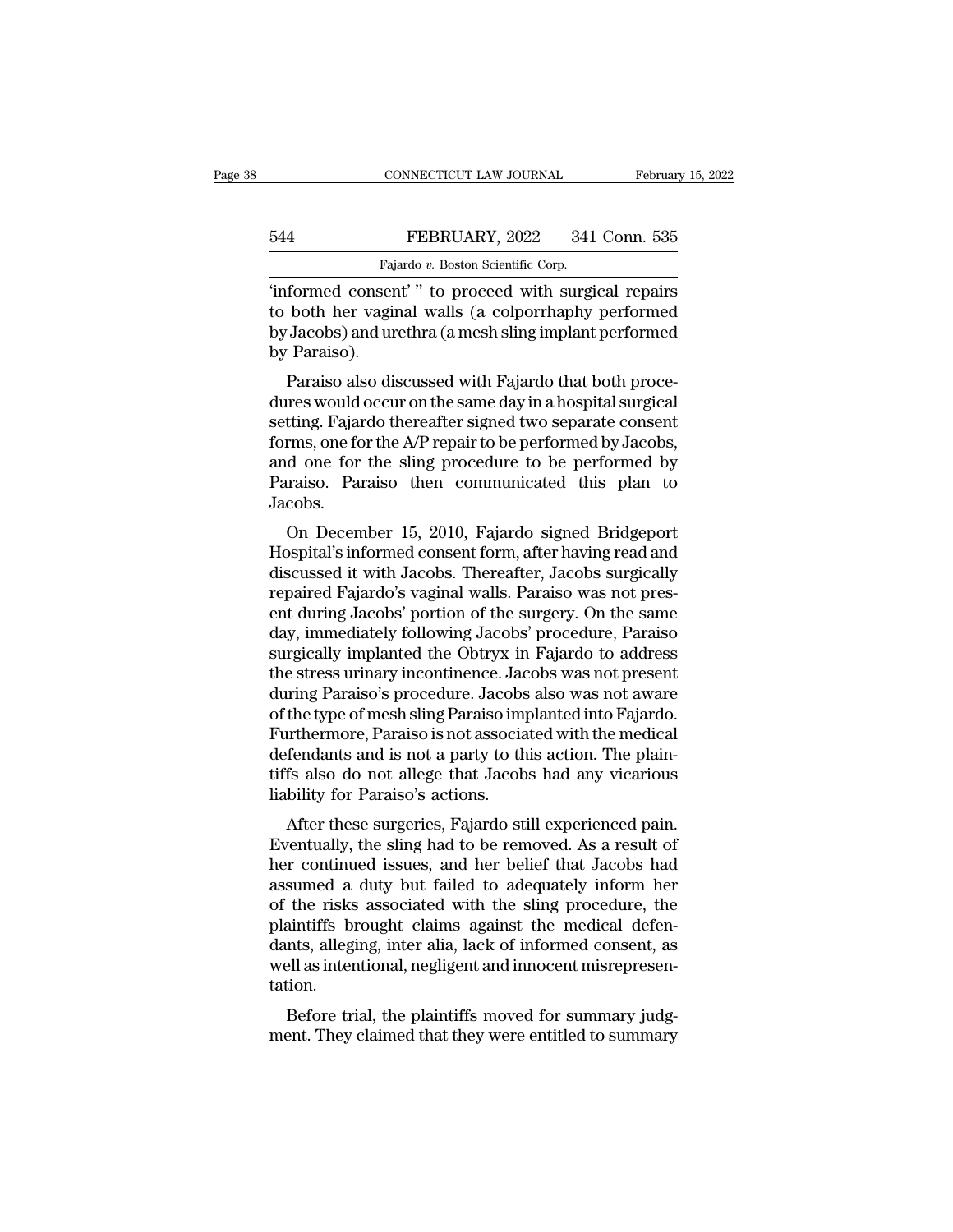15, 2022 CONNECTICUT LAW JOURNAL Page 3:<br>
341 Conn. 535 FEBRUARY, 2022 545<br>
Fajardo v. Boston Scientific Corp.<br>
judgment in connection with their informed consent<br>
claim against Jacobs because Jacobs "voluntarily<br>
assumed 341 Conn. 535 FEBRUARY, 2022 545<br>
Fajardo v. Boston Scientific Corp.<br>
judgment in connection with their informed consent<br>
claim against Jacobs because Jacobs "voluntarily<br>
assumed the duty to obtain informed consent from . 341 Conn. 535 FEBRUARY, 2022 545<br>
Fajardo v. Boston Scientific Corp.<br>
judgment in connection with their informed consent<br>
claim against Jacobs because Jacobs "voluntarily<br>
assumed the duty to obtain informed consent from  $\begin{array}{r} \text{341 Conn. } 535 \quad \text{FEBRUARY, } 2022 \quad \text{545} \ \text{7} \end{array}$ <br>
Fajardo v. Boston Scientific Corp.<br>
judgment in connection with their informed consent<br>
claim against Jacobs because Jacobs "voluntarily<br>
assumed the duty to obt Fajardo v. Boston Scientific Corp.<br>
judgment in connection with their informed consent<br>
claim against Jacobs because Jacobs "voluntarily<br>
assumed the duty to obtain informed consent from . . .<br>
Fajardo for implantation of Figure 1. Boston Scientific Corp.<br>
indigment in connection with their informed consent<br>
claim against Jacobs because Jacobs "voluntarily<br>
assumed the duty to obtain informed consent from . . .<br>
Fajardo for implantation of judgment in connection with their informed consent<br>claim against Jacobs because Jacobs "voluntarily<br>assumed the duty to obtain informed consent from ...<br>Fajardo for implantation of the mesh sling and the mesh<br>sling procedu claim against Jacobs because Jacobs "voluntarily<br>assumed the duty to obtain informed consent from . . .<br>Fajardo for implantation of the mesh sling and the mesh<br>sling procedure when he recommended the sling proce-<br>dure, in assumed the duty to obtain informed consent from . . .<br>Fajardo for implantation of the mesh sling and the mesh<br>sling procedure when he recommended the sling proce-<br>dure, informed her that it was mesh that would be<br>permanen Fajardo for implantation of the mesh sling and the mesh<br>sling procedure when he recommended the sling proce-<br>dure, informed her that it was mesh that would be<br>permanently implanted into her to treat her stress uri-<br>nary in sling procedure when he recomm<br>dure, informed her that it was<br>permanently implanted into her t<br>nary incontinence . . . [and t<br>[stress urinary incontinence], an<br>it was safe." The plaintiffs argue<br>facts supported their claim The medical defendants also filed a motion for sum-<br>The medical defendant and the medical defendant of the mess uri-<br>ry incontinence . . . [and that] it would fix her<br>ress urinary incontinence], and convinced her that<br>was permanently imprimed mo net to deal her satess are<br>nary incontinence . . . [and that] it would fix her<br>[stress urinary incontinence], and convinced her that<br>it was safe." The plaintiffs argued that the undisputed<br>facts sup

port of their motions are included the medical defendants also filed a motion for summary judgment on the informed consent issue. In support of their motion, the medical defendants asserted that Jacobs was not obligated t that was safe." The plaintiffs argued that the undisputed<br>facts supported their claim.<br>The medical defendants also filed a motion for sum-<br>mary judgment on the informed consent issue. In sup-<br>port of their motion, the medi Facts supported their claim.<br>
The medical defendants also filed a motion for summary judgment on the informed consent issue. In support of their motion, the medical defendants asserted<br>
that Jacobs was not obligated to obt The medical defendants also filed a motion for summary judgment on the informed consent issue. In support of their motion, the medical defendants asserted that Jacobs was not obligated to obtain Fajardo's informed consent The medical defendants also filed a motion for summary judgment on the informed consent issue. In support of their motion, the medical defendants asserted that Jacobs was not obligated to obtain Fajardo's informed consent mary judgment on the informed consent issue. In support of their motion, the medical defendants asserted<br>that Jacobs was not obligated to obtain Fajardo's<br>informed consent for implantation of the mesh sling<br>and the sling p port of their motion, the medical defendants asserted<br>that Jacobs was not obligated to obtain Fajardo's<br>informed consent for implantation of the mesh sling<br>and the sling procedure because he was not the physi-<br>cian who per that Jacobs was not obligated to obtain Fajardo's<br>informed consent for implantation of the mesh sling<br>and the sling procedure because he was not the physi-<br>cian who performed that procedure. The medical defen-<br>dants relied informed consent for implantation of the mesh sling<br>and the sling procedure because he was not the physi-<br>cian who performed that procedure. The medical defen-<br>dants relied on testimony from both their own and the<br>plaintif and the sling procedure because he was not t<br>cian who performed that procedure. The medi<br>dants relied on testimony from both their ow<br>plaintiffs' experts, who all agreed that it was<br>duty—as the physician performing the su<br> In this performed and procedure. The medical defent<br>ints relied on testimony from both their own and the<br>aintiffs' experts, who all agreed that it was Paraiso's<br>ity—as the physician performing the surgery—to<br>tain Fajardo's datas renea on essamony from soar area own and are<br>plaintiffs' experts, who all agreed that it was Paraiso's<br>duty—as the physician performing the surgery—to<br>obtain Fajardo's informed consent for implantation of<br>the mesh sl

plantatics experts, who an agreed and it was I analoged duty—as the physician performing the surgery—to obtain Fajardo's informed consent for implantation of the mesh sling and the sling procedure.<br>Although the plaintiffs botain Fajardo's informed consent for implantation of<br>the mesh sling and the sling procedure.<br>Although the plaintiffs and the medical defendants<br>gave slightly different accounts of the conversations<br>that occurred during th the mesh sling and the sling procedure.<br>
Although the plaintiffs and the medical defendants<br>
gave slightly different accounts of the conversations<br>
that occurred during the March 26, 2010 appointment,<br>
both the plaintiffs Although the plaintiffs and the medical defendants<br>gave slightly different accounts of the conversations<br>that occurred during the March 26, 2010 appointment,<br>both the plaintiffs and the medical defendants agreed<br>that there Although the plaintiffs and the medical defendants<br>gave slightly different accounts of the conversations<br>that occurred during the March 26, 2010 appointment,<br>both the plaintiffs and the medical defendants agreed<br>that there gave slightly different accounts of the conversations<br>that occurred during the March 26, 2010 appointment,<br>both the plaintiffs and the medical defendants agreed<br>that there were no disputed issues of material fact rele-<br>van that occurred during the March 26, 2010 appointment,<br>both the plaintiffs and the medical defendants agreed<br>that there were no disputed issues of material fact rele-<br>vant to the informed consent claim. They agree that the<br>i both the plaintiffs and the medical defendants agreed<br>that there were no disputed issues of material fact rele-<br>vant to the informed consent claim. They agree that the<br>issue for the trial court was whether, on the undisput In the informed consent claim. They agree that the<br>sue for the trial court was whether, on the undisputed<br>cts that Jacobs had discussed and recommended the<br>ng procedure to Fajardo, as a matter of law, Jacobs<br>as obligated t vant to the firstnical consent ending. They agree that the issue for the trial court was whether, on the undisputed facts that Jacobs had discussed and recommended the sling procedure to Fajardo, as a matter of law, Jacobs siste for the trial court was whether, on the dialispace<br>facts that Jacobs had discussed and recommended the<br>sling procedure to Fajardo, as a matter of law, Jacobs<br>was obligated to obtain Fajardo's informed consent.<br>The tr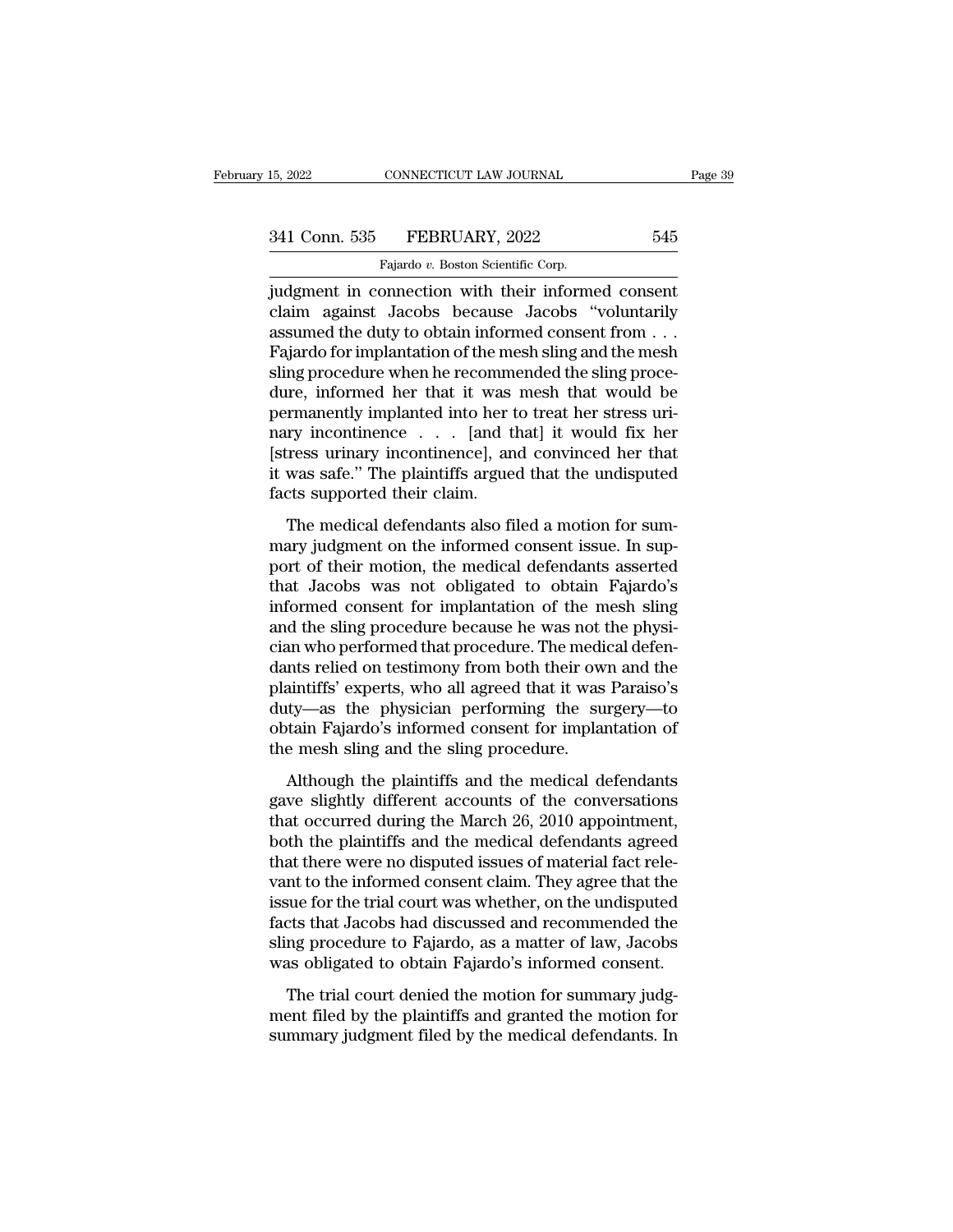## EXECUTE CONNECTICUT LAW JOURNAL February 15, 2022<br>546 FEBRUARY, 2022 341 Conn. 535<br>Fajardo v. Boston Scientific Corp. CONNECTICUT LAW JOURNAL<br>FEBRUARY, 2022 341<br>Fajardo *v.* Boston Scientific Corp.<br>ial court explained: "[The plai

CONNECTICUT LAW JOURNAL February 15, 202:<br>
546 FEBRUARY, 2022 341 Conn. 535<br>
Fajardo v. Boston Scientific Corp.<br>
doing so, the trial court explained: "[The plaintiffs urge]<br>
the court to impose a duty on Jacobs to obtain FEBRUARY, 2022 341 Conn. 535<br>
Fajardo v. Boston Scientific Corp.<br>
doing so, the trial court explained: "[The plaintiffs urge]<br>
the court to impose a duty on Jacobs to obtain<br>
[Fajardo's] informed consent for Paraiso's impl FEBRUARY, 2022 341 Conn. 535<br>
Fajardo v. Boston Scientific Corp.<br>
doing so, the trial court explained: "[The plaintiffs urge]<br>
the court to impose a duty on Jacobs to obtain<br>
[Fajardo's] informed consent for Paraiso's imp 546 FEBRUARY, 2022 341 Conn. 535<br>
Fajardo v. Boston Scientific Corp.<br>
doing so, the trial court explained: "[The plaintiffs urge]<br>
the court to impose a duty on Jacobs to obtain<br>
[Fajardo's] informed consent for Paraiso's Fajardo v. Boston Scientific Corp.<br>
doing so, the trial court explained: "[The plaintiffs urge]<br>
the court to impose a duty on Jacobs to obtain<br>
[Fajardo's] informed consent for Paraiso's implant of<br>
the [Boston Scientifi Fajardo v. Boston Scientific Corp.<br>
doing so, the trial court explained: "[The plaintiffs urge]<br>
the court to impose a duty on Jacobs to obtain<br>
[Fajardo's] informed consent for Paraiso's implant of<br>
the [Boston Scientific doing so, the trial court explained: "[The plaintiffs urge]<br>the court to impose a duty on Jacobs to obtain<br>[Fajardo's] informed consent for Paraiso's implant of<br>the [Boston Scientific] mesh because Jacobs 'assumed<br>a duty' the court to impose a duty on Jacobs to obtain [Fajardo's] informed consent for Paraiso's implant of the [Boston Scientific] mesh because Jacobs 'assumed a duty' when, according to Jacobs' . . . office note [dated March 2 [Fajardo's] informed consent for Paraiso's implant of<br>the [Boston Scientific] mesh because Jacobs 'assumed<br>a duty' when, according to Jacobs' . . . office note<br>[dated March 26, 2010], [he made the notation that]<br>the 'risk the [Boston Scientific] mesh because Jacobs 'assumed<br>a duty' when, according to Jacobs' . . . office note<br>[dated March 26, 2010], [he made the notation that]<br>the 'risks, benefits, and alternatives of sling/AP surgery<br>discu a duty' when, according to Jacobs' . . . office note<br>[dated March 26, 2010], [he made the notation that]<br>the 'risks, benefits, and alternatives of sling/AP surgery<br>discussed, all questions answered.' The court rejects<br>this [dated March 26, 2010], [he made the notation that]<br>the 'risks, benefits, and alternatives of sling/AP surgery<br>discussed, all questions answered.' The court rejects<br>this request.'' (Footnote omitted.) In rejecting that<br>re the 'risks, benefits, and alternatives of sling/AP surgery<br>discussed, all questions answered.' The court rejects<br>this request." (Footnote omitted.) In rejecting that<br>request, the trial court relied on *Logan* v. *Greenwich* discussed, all questions answered.' The court rejects<br>this request." (Footnote omitted.) In rejecting that<br>request, the trial court relied on *Logan* v. *Greenwich*<br>*Hospital Assn.*, 191 Conn. 282, 465 A.2d 294 (1983), in<br> this request." (Footnote omitted.) In rejecting that<br>request, the trial court relied on *Logan* v. *Greenwich*<br>*Hospital Assn.*, 191 Conn. 282, 465 A.2d 294 (1983), in<br>which this court concluded that "[t]he principle that<br> request, the trial court relied on *Logan v. Greenwich*<br>*Hospital Assn.*, 191 Conn. 282, 465 A.2d 294 (1983), in<br>which this court concluded that "[t]he principle that<br>one who gratuitously undertakes a service [that] he has Hospital Assn., 191 Conn. 282, 465 A.2d 294 (1983), in which this court concluded that "[t]he principle that one who gratuitously undertakes a service [that] he has no duty to perform must act with reasonable care in comp which this court concluded that '<br>one who gratuitously undertakes a<br>no duty to perform must act with<br>completing the task assumed is r<br>physician who discussed a proce<br>but then referred the patient to a<br>perform the surgery.  $\alpha$  buty to perform must act with reasonable care in mpleting the task assumed is not applicable to" a sysician who discussed a procedure with a patient then referred the patient to another physician to rform the surgery The duty to perform must act with reasonable care in<br>
completing the task assumed is not applicable to" a<br>
physician who discussed a procedure with a patient<br>
but then referred the patient to another physician to<br>
perform

completing the task assumed is not applicable to a<br>physician who discussed a procedure with a patient<br>but then referred the patient to another physician to<br>perform the surgery. Id., 305.<br>The trial court concluded that, in physician who discussed a procedule with a patient<br>but then referred the patient to another physician to<br>perform the surgery. Id., 305.<br>The trial court concluded that, in the present case,<br>"Jacobs was a referring physician but then referred the patient to another physician to<br>perform the surgery. Id., 305.<br>The trial court concluded that, in the present case,<br>"Jacobs was a referring physician regarding the urologi-<br>cal surgery performed by Pa periorin the surgery. Id., 505.<br>
The trial court concluded that, in the present case,<br>
"Jacobs was a referring physician regarding the urologi-<br>
cal surgery performed by Paraiso. Jacobs is not alleged<br>
to have any vicariou The trial court concluded that, in the present case,<br>"Jacobs was a referring physician regarding the urologi-<br>cal surgery performed by Paraiso. Jacobs is not alleged<br>to have any vicarious liability for the conduct of Para-"Jacobs was a referring physician regarding the urological surgery performed by Paraiso. Jacobs is not alleged<br>to have any vicarious liability for the conduct of Para-<br>iso." The trial court further concluded that the duty<br> cal surgery performed by Paraiso. Jacobs is not alleged<br>to have any vicarious liability for the conduct of Para-<br>iso." The trial court further concluded that the duty<br>to obtain informed consent "rests [with] the physician<br> to have any vicarious liability for the conduct of Paraiso." The trial court further concluded that the duty to obtain informed consent "rests [with] the physician performing the procedure. The procedure is the mesh implan iso." The trial cour<br>to obtain informed of<br>performing the proce<br>implant. Paraiso pe<br>Jacobs, had to obtai<br>the surgical implar<br>mesh product."<br>On appeal, the pl Froming the procedure. The procedure is the mesh<br>plant. Paraiso performed the implant. Paraiso, not<br>cobs, had to obtain [Fajardo's] informed consent for<br>e surgical implantation of the [Boston Scientific]<br>esh product."<br>On a performing the procedure. The procedure is the mesh<br>implant. Paraiso performed the implant. Paraiso, not<br>Jacobs, had to obtain [Fajardo's] informed consent for<br>the surgical implantation of the [Boston Scientific]<br>mesh prod

Inipiant. 1 at also performed the implant. 1 at also, not<br>Jacobs, had to obtain [Fajardo's] informed consent for<br>the surgical implantation of the [Boston Scientific]<br>mesh product."<br>On appeal, the plaintiffs assert that the Factor and the surgical implantation of the [Boston Scientific]<br>the surgical implantation of the [Boston Scientific]<br>mesh product."<br>On appeal, the plaintiffs assert that the trial court<br>misapplied *Logan* v. *Greenwich Ho* Inter Surgical Implantation of the [boston Scientinc]<br>
mesh product."<br>
On appeal, the plaintiffs assert that the trial court<br>
misapplied *Logan* v. *Greenwich Hospital Assn.*, supra,<br>
191 Conn. 305, in concluding that a ph on appeal, the plaintiffs assert that the trial court<br>misapplied *Logan* v. *Greenwich Hospital Assn.*, supra,<br>191 Conn. 305, in concluding that a physician can never<br>assume a duty of obtaining informed consent. We read<br>ne On appeal, the plaintiffs assert that the trial court<br>misapplied *Logan* v. *Greenwich Hospital Assn.*, supra,<br>191 Conn. 305, in concluding that a physician can never<br>assume a duty of obtaining informed consent. We read<br>n misapplied *Logan* v. *Greenwich Hospital Assn.*, supra, 191 Conn. 305, in concluding that a physician can never assume a duty of obtaining informed consent. We read neither *Logan* nor the trial court's interpretation of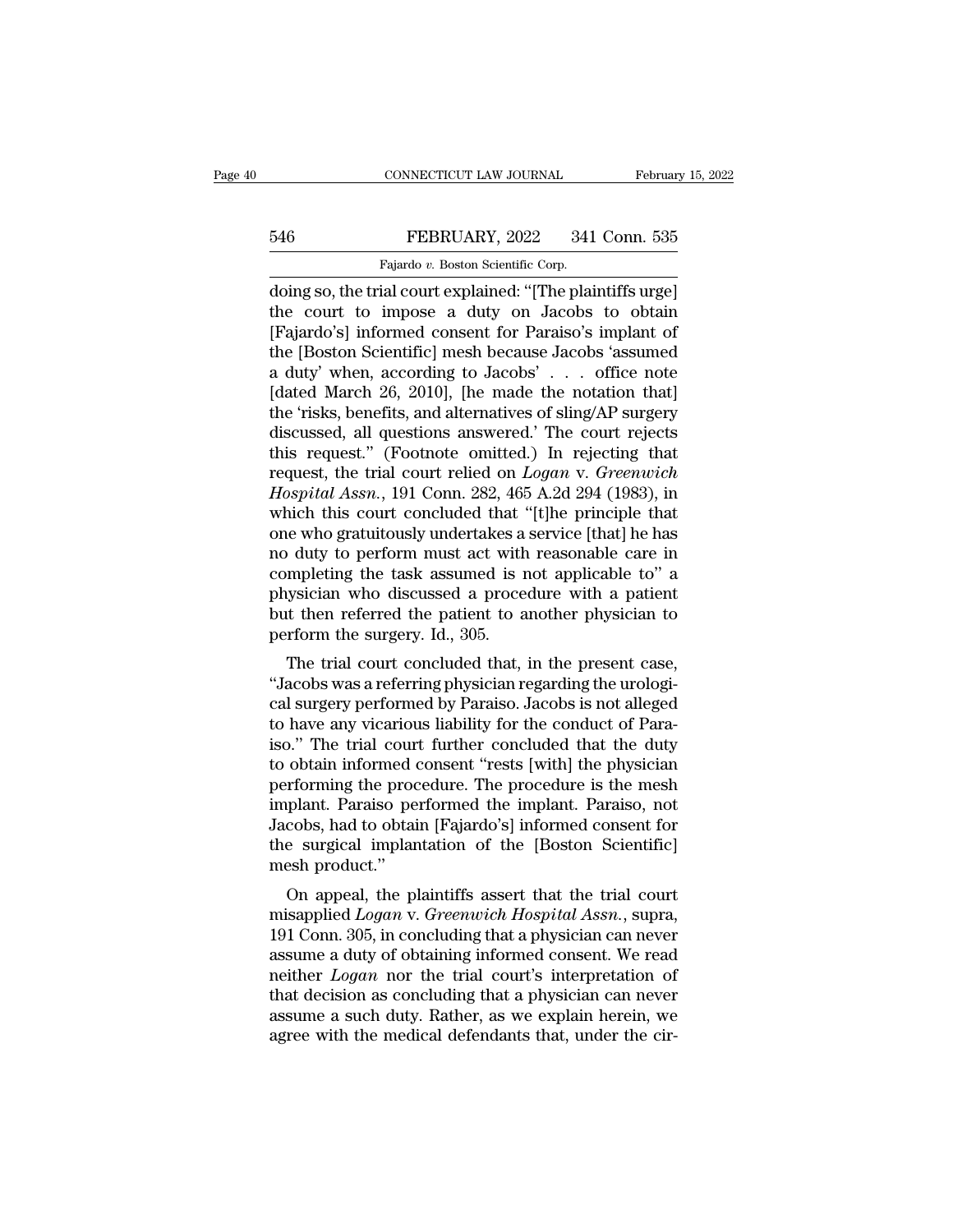CONNECTICUT LAW JOURNAL<br>FEBRUARY, 2022<br>Fajardo *v.* Boston Scientific Corp.<br>The present case and with EXECUTE 15, 2022<br>
CONNECTICUT LAW JOURNAL<br>
SALE CONNECTICUT LAW JOURNAL<br>
Tajardo v. Boston Scientific Corp.<br>
Cumstances of the present case and without expert<br>
testimony to the contrary, the physician conducting the<br>
syngi 341 Conn. 535 FEBRUARY, 2022 547<br>Fajardo v. Boston Scientific Corp.<br>Cumstances of the present case and without expert<br>testimony to the contrary, the physician conducting the<br>vaginal mesh implantation surgery was responsibl 341 Conn. 535 FEBRUARY, 2022 547<br>
Fajardo v. Boston Scientific Corp.<br>
cumstances of the present case and without expert<br>
testimony to the contrary, the physician conducting the<br>
vaginal mesh implantation surgery was respo 341 Conn. 535 FEBRUARY, 2022<br>Fajardo v. Boston Scientific Corp.<br>cumstances of the present case and with<br>testimony to the contrary, the physician con<br>vaginal mesh implantation surgery was resp<br>obtaining Fajardo's informed c Fajardo v. Boston Scientific Corp.<br>
Instances of the present case and without expert<br>
stimony to the contrary, the physician conducting the<br>
ginal mesh implantation surgery was responsible for<br>
taining Fajardo's informed c cumstances of the present case and without expert<br>testimony to the contrary, the physician conducting the<br>vaginal mesh implantation surgery was responsible for<br>obtaining Fajardo's informed consent.<br>We first set forth the a

cultured for the present case and without expert<br>testimony to the contrary, the physician conducting the<br>vaginal mesh implantation surgery was responsible for<br>obtaining Fajardo's informed consent.<br>We first set forth the ap vaginal mesh implantation surgery was responsible for<br>obtaining Fajardo's informed consent.<br>We first set forth the applicable standard of review.<br>"Practice Book [§ 17-49] provides that summary judg-<br>ment shall be rendered vaginal filest implantation surgery was responsible for<br>obtaining Fajardo's informed consent.<br>"Practice Book [§ 17-49] provides that summary judg-<br>ment shall be rendered forthwith if the pleadings, affida-<br>vits and any oth botanting Pajardo's informed consert.<br>
We first set forth the applicable standard of review.<br>
"Practice Book [§ 17-49] provides that summary judgment shall be rendered forthwith if the pleadings, affidavits<br>
and any other We first set forth the applicable standard of review.<br>
"Practice Book [§ 17-49] provides that summary judgment shall be rendered forthwith if the pleadings, affidavits and any other proof submitted show that there is<br>
no "Practice Book [§ 17-49] provides that summary judg-<br>ment shall be rendered forthwith if the pleadings, affida-<br>vits and any other proof submitted show that there is<br>no genuine issue as to any material fact and that the<br>m ment shall be rendered forthwith if the pleadings, affidavits and any other proof submitted show that there is<br>no genuine issue as to any material fact and that the<br>moving party is entitled to judgment as a matter of law. vits and any other proof submitted show that there is<br>no genuine issue as to any material fact and that the<br>moving party is entitled to judgment as a matter of law.<br> $\dots$  In deciding a motion for summary judgment, the<br>tria no genuine issue as to any material fact and that the<br>moving party is entitled to judgment as a matter of law.<br>... In deciding a motion for summary judgment, the<br>trial court must view the evidence in the light most<br>favora moving party is entitled to judgment as a matter of law.<br>  $\dots$  In deciding a motion for summary judgment, the<br>
trial court must view the evidence in the light most<br>
favorable to the nonmoving party.  $\dots$  The party seek-<br> . . . In deciding a motion for summary judgment, the<br>trial court must view the evidence in the light most<br>favorable to the nonmoving party. . . . The party seek-<br>ing summary judgment has the burden of showing the<br>absence trial court must view the evidence in the light most<br>favorable to the nonmoving party.... The party seek-<br>ing summary judgment has the burden of showing the<br>absence of any genuine issue [of] material facts which,<br>under ap favorable to the nonmoving party.... The party seeking summary judgment has the burden of showing the absence of any genuine issue [of] material facts which, under applicable principles of substantive law, entitle him to ing summary judgment has the burden of showing the<br>absence of any genuine issue [of] material facts which,<br>under applicable principles of substantive law, entitle<br>him to a judgment as a matter of law . . . and the party<br>op absence of any genuine issue [of] material facts which,<br>under applicable principles of substantive law, entitle<br>him to a judgment as a matter of law  $\dots$  and the party<br>opposing such a motion must provide an evidentiary<br>fo under applicable principles of substantive law, entitle<br>him to a judgment as a matter of law . . . and the party<br>opposing such a motion must provide an evidentiary<br>foundation to demonstrate the existence of a genuine<br>issu him to a judgment as a matter of law . . . and the party<br>opposing such a motion must provide an evidentiary<br>foundation to demonstrate the existence of a genuine<br>issue of material fact. . . . Finally, the scope of our<br>revie opposing such a motion must provide an evident foundation to demonstrate the existence of a genussue of material fact. . . . . Finally, the scope of review of the trial court's decision to grant the plaint motion for summa midation to demonstrate the existence of a genuine<br>sue of material fact.... Finally, the scope of our<br>view of the trial court's decision to grant the plaintiff's<br>otion for summary judgment is plenary." (Internal<br>otation m issue of infaterial ract.  $\ldots$  Finally, the scope of our review of the trial court's decision to grant the plaintiff's motion for summary judgment is plenary." (Internal quotation marks omitted.) *Dougan v. Sikorsky Airc* 

review of the trial court's decision to grant the plantin's<br>motion for summary judgment is plenary." (Internal<br>quotation marks omitted.) *Dougan v. Sikorsky Aircraft*<br>*Corp.*, 337 Conn. 27, 35, 251 A.3d 583 (2020).<br>We begi motion for summary judgment is plenary. (Internation marks omitted.) *Dougan v. Sikorsky Aircraft*<br>Corp., 337 Conn. 27, 35, 251 A.3d 583 (2020).<br>We begin our analysis with a brief review of the law<br>of informed consent. "T Gorp., 337 Conn. 27, 35, 251 A.3d 583 (2020).<br>
We begin our analysis with a brief review of the law<br>
of informed consent. "The informed consent doctrine<br>
derives from the principle that [e]very human being of<br>
adult years We begin our analysis with a brief review of the law<br>of informed consent. "The informed consent doctrine<br>derives from the principle that [e]very human being of<br>adult years and sound mind has a right to determine<br>what shal We begin our analysis with a brief review of the law<br>of informed consent. "The informed consent doctrine<br>derives from the principle that [e]very human being of<br>adult years and sound mind has a right to determine<br>what shal of informed consent. "The informed consent doctrine<br>derives from the principle that [e]very human being of<br>adult years and sound mind has a right to determine<br>what shall be done with his own body; and a surgeon<br>who perform derives from the principle that [e]very human being of<br>adult years and sound mind has a right to determine<br>what shall be done with his own body; and a surgeon<br>who performs an operation without his patient's con-<br>sent . . . adult years and sound mind has a right to determine<br>what shall be done with his own body; and a surgeon<br>who performs an operation without his patient's con-<br>sent . . . commits an assault, for which he is liable in<br>damages what shall be done with his own body; and a surgeon<br>who performs an operation without his patient's con-<br>sent . . . commits an assault, for which he is liable in<br>damages." (Internal quotation marks omitted.) *Sher-*<br>wood who performs an operation without his patient's consent . . . commits an assault, for which he is liable in damages." (Internal quotation marks omitted.) *Sherwood* v. *Danbury Hospital*, 278 Conn. 163, 180, 896 A.2d 777 sent . . . commits an assault, for which he is liable in damages." (Internal quotation marks omitted.) *Sherwood* v. *Danbury Hospital*, 278 Conn. 163, 180, 896 A.2d 777 (2006). "The essential elements of a cause of actio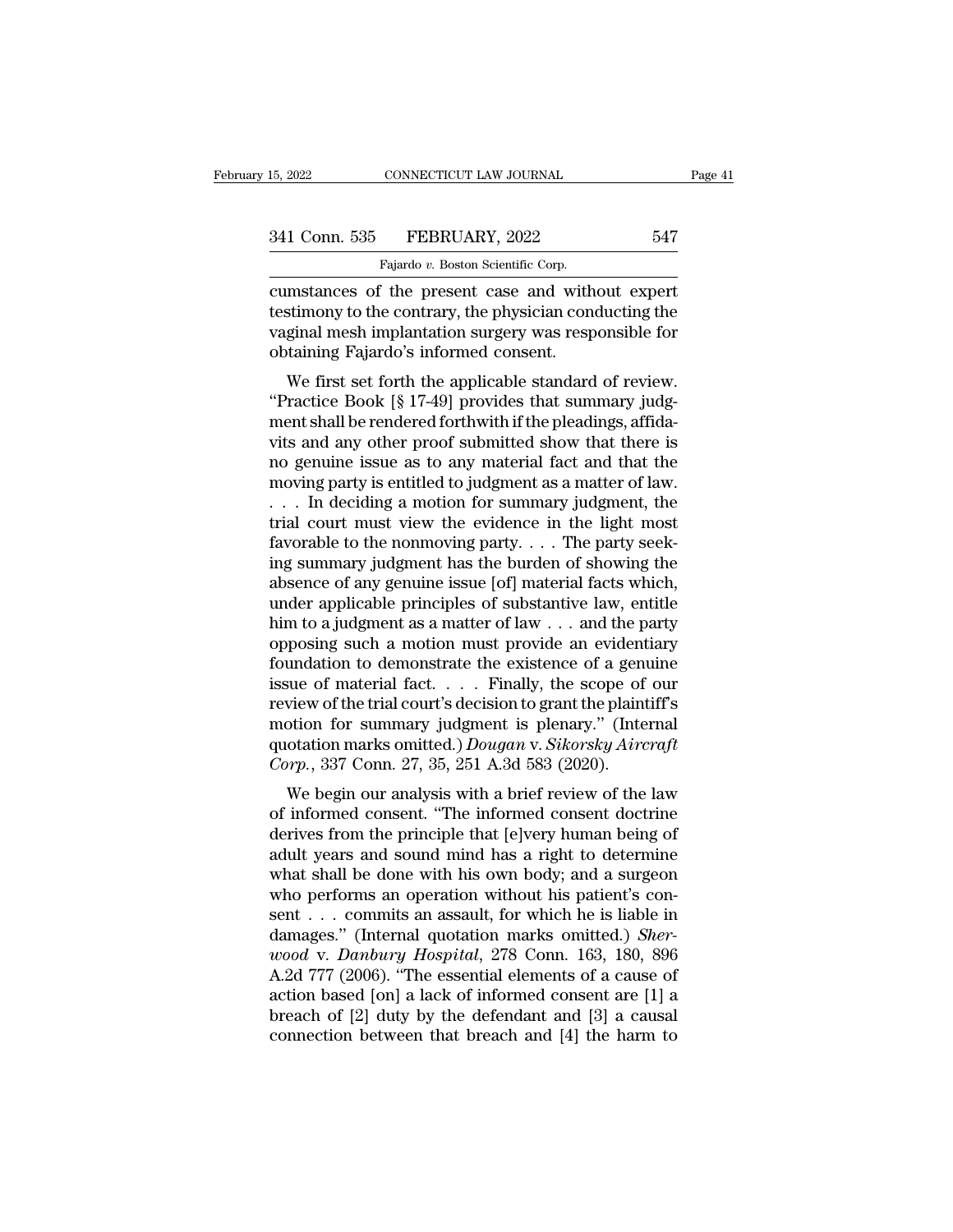## EXECUTE CONNECTICUT LAW JOURNAL February 15, 2022<br>548 FEBRUARY, 2022 341 Conn. 535<br>Fajardo v. Boston Scientific Corp. EXAMPLE CONNECTICUT LAW JOURNAL<br>Fajardo *v.* Boston Scientific Corp.<br>*Lambert v. Stovell* 205 Corp.

THE PROVIDE CONNECTICUT LAW JOURNAL February 15, 2022<br>
FEBRUARY, 2022 341 Conn. 535<br>
Fajardo v. Boston Scientific Corp.<br>
The plaintiff.'' *Lambert* v. *Stovell*, 205 Conn. 1, 6, 529<br>
A.2d 710 (1987). Only the second elemen FEBRUARY, 2022 341 Conn. 535<br>Fajardo v. Boston Scientific Corp.<br>The plaintiff." *Lambert* v. *Stovell*, 205 Conn. 1, 6, 529<br>A.2d 710 (1987). Only the second element, duty, is at<br>issue in the present appeal. FEBRUARY, 2<br>
Fajardo v. Boston Scient<br>
the plaintiff." *Lambert* v. *Stoveli*<br>
A.2d 710 (1987). Only the secon<br>
issue in the present appeal.<br>
In the realm of informed conse FEBRUARY, 2022 341 Conn. 535<br>
Fajardo v. Boston Scientific Corp.<br>
e plaintiff." *Lambert* v. *Stovell*, 205 Conn. 1, 6, 529<br>
2d 710 (1987). Only the second element, duty, is at<br>
sue in the present appeal.<br>
In the realm of

Fajardo v. Boston Scientific Corp.<br>
the plaintiff." *Lambert* v. *Stovell*, 205 Conn. 1, 6, 529<br>
A.2d 710 (1987). Only the second element, duty, is at<br>
issue in the present appeal.<br>
In the realm of informed consent, as th the plaintiff." *Lambert* v. *Stovell*, 205 Conn. 1, 6, 529<br>A.2d 710 (1987). Only the second element, duty, is at<br>issue in the present appeal.<br>In the realm of informed consent, as throughout the<br>law of tort, "[t]he existen the plant. Example *n* v. Stoch, 205 Colul. 1, 0, 329<br>A.2d 710 (1987). Only the second element, duty, is at<br>issue in the present appeal.<br>In the realm of informed consent, as throughout the<br>law of tort, "[t]he existence of A.2d 710 (1987). Only the second element, duty, is at issue in the present appeal.<br>
In the realm of informed consent, as throughout the law of tort, "[t]he existence of a duty is a question of law and [o]nly if such a dut In the present appear.<br>
In the realm of informed consent, as throughout the<br>
law of tort, "[t]he existence of a duty is a question of<br>
law and [o]nly if such a duty is found to exist does<br>
the trier of fact then determine In the realm of informed consent, as throughout the<br>law of tort, "[t]he existence of a duty is a question of<br>law and [o]nly if such a duty is found to exist does<br>the trier of fact then determine whether the defendant<br>viol here is a question of law of tort, "[t]he existence of a duty is a question of law and [o]nly if such a duty is found to exist does the trier of fact then determine whether the defendant violated that duty in the particul law and [o]nly if such a duty is found to exist does<br>the trier of fact then determine whether the defendant<br>violated that duty in the particular situation at hand.<br> $\dots$  If the court determines, as a matter of law, that a<br> the trier of fact then determine whether the defendant<br>violated that duty in the particular situation at hand.<br>... If the court determines, as a matter of law, that a<br>defendant owes no duty to a plaintiff, a verdict shoul violated that duty in the particular situation at hand.<br>
... If the court determines, as a matter of law, that a<br>
defendant owes no duty to a plaintiff, a verdict should<br>
be directed [or summary judgment rendered] because *Perriella Court determines, as a matter of law, that a* defendant owes no duty to a plaintiff, a verdict should be directed [or summary judgment rendered] because [i]t is merely reaching more speedily and directly a resul defendant owes<br>be directed [or :<br>[i]t is merely re<br>result [that] wou<br>(Citation omitte<br>*Petriello* v. *Kalr*<br>474 (1990).<br>Several of ou Function of summary judgment rendered because<br>t is merely reaching more speedily and directly a<br>sult [that] would inevitably be reached in the end."<br>itation omitted; internal quotation marks omitted.)<br>triello v. Kalman, 2 Figure is interely reaching interesting and directly a<br>result [that] would inevitably be reached in the end."<br>(Citation omitted; internal quotation marks omitted.)<br>*Petriello v. Kalman*, 215 Conn. 377, 382–83, 576 A.2d<br>47

physician or institution may be reached in the end.<br>
(Citation omitted; internal quotation marks omitted.)<br> *Petriello v. Kalman*, 215 Conn. 377, 382–83, 576 A.2d<br>
474 (1990).<br>
Several of our informed consent cases have pr patient of law that the physician consent to a procedure that is to be performed by a third-party physician or institution and patient's informed consent cases have presented, in one form or another, the issue of whether perferior v. Kalman, 215 Collit. 377, 382–83, 376 A.2d<br>474 (1990).<br>Several of our informed consent cases have pre-<br>sented, in one form or another, the issue of whether a<br>physician or institution may owe a duty to obtain a<br> Several of our informed consent cases have pre-<br>sented, in one form or another, the issue of whether a<br>physician or institution may owe a duty to obtain a<br>patient's informed consent to a procedure that is to be<br>performed b Several of our informed consent cases have presented, in one form or another, the issue of whether a physician or institution may owe a duty to obtain a patient's informed consent to a procedure that is to be performed by sented, in one form or another, the issue of whether a<br>physician or institution may owe a duty to obtain a<br>patient's informed consent to a procedure that is to be<br>performed by a third-party physician. In each case, this<br>co physician or institution may owe a duty to obtain a<br>patient's informed consent to a procedure that is to be<br>performed by a third-party physician. In each case, this<br>court has concluded, as a matter of law, that the physi-<br> patient's informed consent to a procedure that is to be<br>performed by a third-party physician. In each case, this<br>court has concluded, as a matter of law, that the physi-<br>cian who performed the procedure was solely responsi performed by a third-party physician. In each case, this<br>court has concluded, as a matter of law, that the physi-<br>cian who performed the procedure was solely responsi-<br>ble for obtaining the patient's informed consent. See, *Petriello* concluded, as a matter of law, that the physician who performed the procedure was solely responsible for obtaining the patient's informed consent. See, e.g., *Sherwood v. Danbury Hospital*, supra, 278 Conn. 171 cian who performed the procedure was solely responsi-<br>ble for obtaining the patient's informed consent. See,<br>e.g., *Sherwood v. Danbury Hospital*, supra, 278 Conn.<br>171 n.8 (treating physician, rather than hospital, is<br>resp ble for obtaining the patient's informed consent. See,<br>e.g., *Sherwood* v. *Danbury Hospital*, supra, 278 Conn.<br>171 n.8 (treating physician, rather than hospital, is<br>responsible for procuring patient's informed consent);<br> **e.g., Sherwood v. Danbury Hospital, supra, 278 Conn.**<br>171 n.8 (treating physician, rather than hospital, is<br>responsible for procuring patient's informed consent);<br>*Petriello v. Kalman*, supra, 215 Conn. 385 ("informed<br>con 171 n.8 (treating physician, rather than hospital, is<br>responsible for procuring patient's informed consent);<br>*Petriello v. Kalman*, supra, 215 Conn. 385 ("informed<br>consent . . . is the sole responsibility of the attending responsible for procuring patient's informed consent);<br> *Petriello* v. *Kalman*, supra, 215 Conn. 385 ("informed<br>
consent . . . is the sole responsibility of the attending<br>
physician to obtain"); *Logan* v. *Greenwich Hos* Petriello v. Kalman, supra, 215 Conn. 385 ("informed consent . . . is the sole responsibility of the attending physician to obtain"); *Logan v. Greenwich Hospital Assn.*, supra, 191 Conn. 304–306 (internist who discusse consent . . . is the sole responsibility of the attending<br>physician to obtain"); *Logan* v. *Greenwich Hospital*<br>*Assn.*, supra, 191 Conn. 304–306 (internist who dis-<br>cussed kidney biopsy with patient and referred her to<br>u physician to obtain"); *Logan v. Greenwich Hospital*<br>Assn., supra, 191 Conn. 304–306 (internist who discussed kidney biopsy with patient and referred her to<br>urologist to obtain biopsy did not assume duty to pro-<br>cure patie Assn., supra, 191 Conn. 304–306 (internist who discussed kidney biopsy with patient and referred her to urologist to obtain biopsy did not assume duty to procure patient's informed consent). The Appellate Court has reached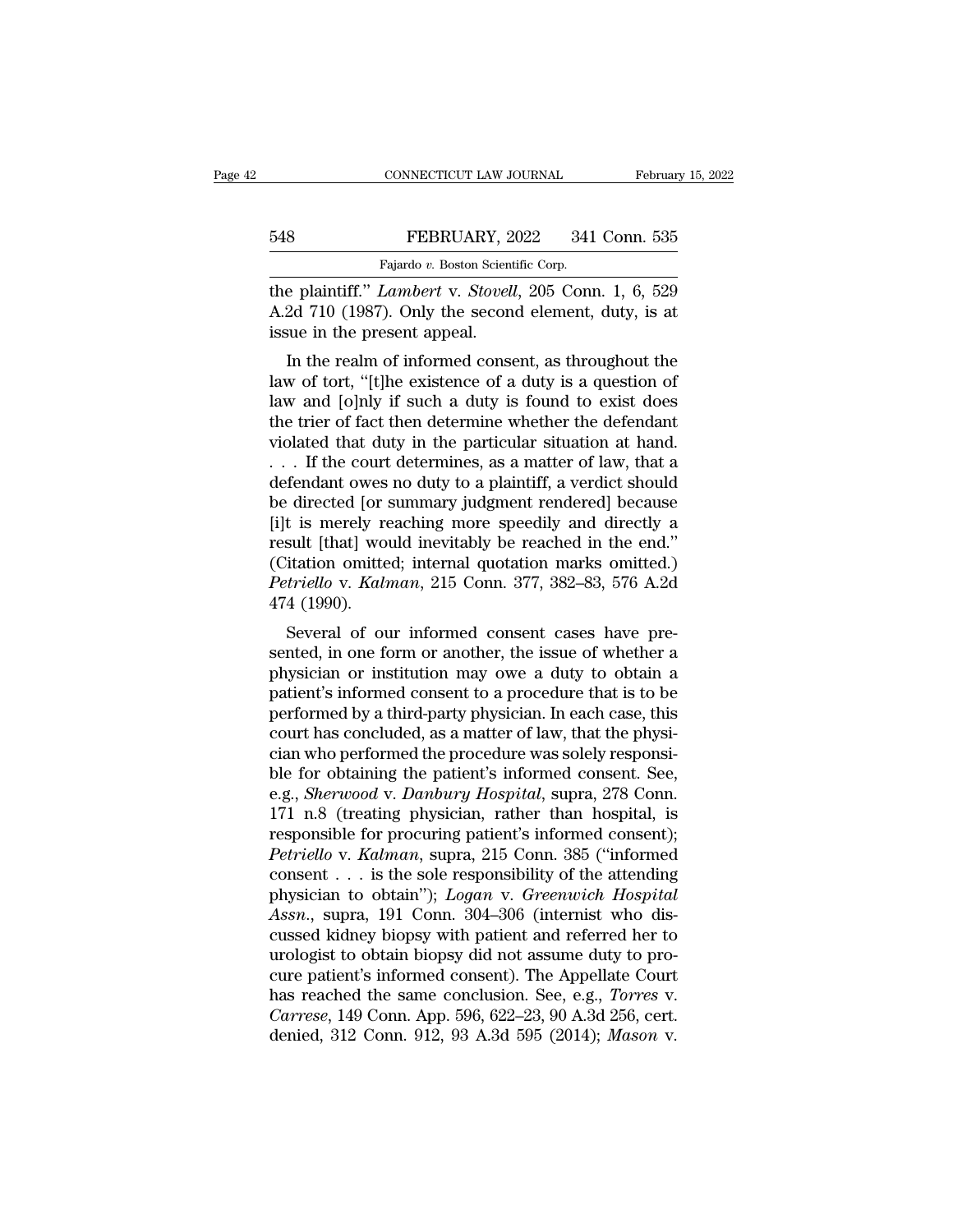CONNECTICUT LAW JOURNAL<br>FEBRUARY, 2022<br>Fajardo *v.* Boston Scientific Corp.<br>1 App. 225 230–31 600 A 2d

15, 2022 CONNECTICUT LAW JOURNAL Page<br>
341 Conn. 535 FEBRUARY, 2022 549<br>
Fajardo v. Boston Scientific Corp.<br> *Walsh*, 26 Conn. App. 225, 230–31, 600 A.2d 326 (1991),<br>
cert. denied, 221 Conn. 909, 602 A.2d 9 (1992). 341 Conn. 535 FEBRUARY, 2022 5<br>
Fajardo v. Boston Scientific Corp.<br>
Walsh, 26 Conn. App. 225, 230–31, 600 A.2d 326 (199<br>
cert. denied, 221 Conn. 909, 602 A.2d 9 (1992).<br>
Those results are consistent with the rule, recogniz

1 Conn. 535 FEBRUARY, 2022 549<br>
Fajardo v. Boston Scientific Corp.<br>
alsh, 26 Conn. App. 225, 230–31, 600 A.2d 326 (1991),<br>
rt. denied, 221 Conn. 909, 602 A.2d 9 (1992).<br>
Those results are consistent with the rule, recogniz  $\frac{341 \text{ Conn. } 535 \qquad \text{FEBRUARY, } 2022 \qquad \text{549}}{\text{Fajardo } v. \text{ Boston Scientific Corp.}}$ <br> *Walsh*, 26 Conn. App. 225, 230–31, 600 A.2d 326 (1991),<br>
cert. denied, 221 Conn. 909, 602 A.2d 9 (1992).<br>
Those results are consistent with the rule, recogn Fajardo v. Boston Scientific Corp.<br>
Walsh, 26 Conn. App. 225, 230–31, 600 A.2d 326 (1991),<br>
cert. denied, 221 Conn. 909, 602 A.2d 9 (1992).<br>
Those results are consistent with the rule, recognized<br>
by other jurisdictions a *Walsh*, 26 Conn. App. 225, 230–31, 600 A.2d 326 (1991),<br>cert. denied, 221 Conn. 909, 602 A.2d 9 (1992).<br>Those results are consistent with the rule, recognized<br>by other jurisdictions and legal and medical authorities,<br>tha mather, 20 collin. Tipp. 220, 260 61, 660 1.2d 626 (1661),<br>cert. denied, 221 Conn. 909, 602 A.2d 9 (1992).<br>Those results are consistent with the rule, recognized<br>by other jurisdictions and legal and medical authorities,<br>t Those results are consistent with the rule, recognized<br>by other jurisdictions and legal and medical authorities,<br>that, when a physician refers a patient to a specialist<br>for a consultation, it is the specialist—assuming th Those results are consistent with the rule, recognized<br>by other jurisdictions and legal and medical authorities,<br>that, when a physician refers a patient to a specialist<br>for a consultation, it is the specialist—assuming tha by other jurisdictions and legal and medical authorities,<br>that, when a physician refers a patient to a specialist<br>for a consultation, it is the specialist—assuming that<br>he ultimately performs the procedure at issue—who is<br> that, when a physician refers a patient to a specialist<br>for a consultation, it is the specialist—assuming that<br>he ultimately performs the procedure at issue—who is<br>solely responsible for educating the patient and<br>obtaining for a consultation, it is the specialist—assuming that<br>he ultimately performs the procedure at issue—who is<br>solely responsible for educating the patient and<br>obtaining her informed consent. See, e.g., *Brotherton*<br>v. *Unite* he ultimately performs the procedure at issue—who is<br>solely responsible for educating the patient and<br>obtaining her informed consent. See, e.g., *Brotherton*<br>v. *United States*, Docket No. 2:17-CV-00098-JLQ, 2018<br>WL 374780 solely responsible for educating the patient and<br>obtaining her informed consent. See, e.g., *Brotherton*<br>v. *United States*, Docket No. 2:17-CV-00098-JLQ, 2018<br>WL 3747802, \*4 (E.D. Wn. August 7, 2018) ("the majority<br>of jur obtaining her informed consent. See, e.g., *Brotherton*<br>v. United States, Docket No. 2:17-CV-00098-JLQ, 2018<br>WL 3747802, \*4 (E.D. Wn. August 7, 2018) ("the majority<br>of jurisdictions that have addressed whether referring<br>ph v. United States, Docket No. 2:17-CV-00098-JLQ, 2018<br>WL 3747802, \*4 (E.D. Wn. August 7, 2018) ("the majority<br>of jurisdictions that have addressed whether referring<br>physicians have a duty to obtain a patient's informed<br>cons WL 3747802, \*4 (E.D. Wn. August 7, 2018) ("the majority<br>of jurisdictions that have addressed whether referring<br>physicians have a duty to obtain a patient's informed<br>consent have concluded that they do not" (internal quo-<br>t of jurisdictions that have addressed whether referring<br>physicians have a duty to obtain a patient's informed<br>consent have concluded that they do not" (internal quo-<br>tation marks omitted)); 61 Am. Jur. 2d 314, Physicians,<br>S physicians have a duty to obtain a patient's informed<br>consent have concluded that they do not" (internal quo-<br>tation marks omitted)); 61 Am. Jur. 2d 314, Physicians,<br>Surgeons, and Other Healers § 168 (2012) ("only the<br>phys consent have concluded that they do notation marks omitted)); 61 Am. Jur. 2d<br>Surgeons, and Other Healers § 168 (2<br>physician or health care provider wh<br>the treatment or performs the operation<br>inform the patient of the risks From finance of the freelers § 168 (2012) ("only the system or health care provider who actually gives<br>a treatment or performs the operation has a duty to<br>form the patient of the risks involved and [to] obtain<br>e patient's composition or health care provider who actually gives<br>the treatment or performs the operation has a duty to<br>inform the patient of the risks involved and [to] obtain<br>the patient's informed consent").<br>As one federal court

priyshed of headar care provider who detailing gives<br>the treatment or performs the operation has a duty to<br>inform the patient's informed consent").<br>As one federal court has explained, "[t]his makes<br>common sense. The physic inform the patient of performs are operation rate a daily to<br>inform the patient of the risks involved and [to] obtain<br>the patient's informed consent").<br>As one federal court has explained, "[t]his makes<br>common sense. The ph it is not logical to the mass involved and [co] obtain<br>the patient's informed consent").<br>As one federal court has explained, "[t]his makes<br>common sense. The physician performing a procedure<br>should advise on the risks of th As one federal court has explained, "[t]his makes<br>common sense. The physician performing a procedure<br>should advise on the risks of the procedure. When a<br>primary care physician refers a matter to a specialist,<br>it is not log As one federal court has explained, "[t]his makes<br>common sense. The physician performing a procedure<br>should advise on the risks of the procedure. When a<br>primary care physician refers a matter to a specialist,<br>it is not log common sense. The physician performing a procedure<br>should advise on the risks of the procedure. When a<br>primary care physician refers a matter to a specialist,<br>it is not logical to impose a legal duty on the primary<br>care ph should advise on the risks of the procedure. When a<br>primary care physician refers a matter to a specialist,<br>it is not logical to impose a legal duty on the primary<br>care physician to explain the risk of a procedure [that]<br> primary care physician refers a matter to a specialist,<br>it is not logical to impose a legal duty on the primary<br>care physician to explain the risk of a procedure [that]<br>the specialist may perform. Generally the reason for<br> Leare physician to explain the risk of a procedure phase.<br>
the specialist may perform. Generally the reason for<br>
the referral to a specialist is because the specialist has<br>
more training, knowledge, or experience in the pa

the ference is a specialist is seculate are specialist has<br>more training, knowledge, or experience in the particu-<br>lar area of medicine." *Brotherton v. United States*,<br>supra, 2018 WL 3747802, \*5.<br>In Connecticut, *Logan v.* Iar area of medicine." *Brotherton v. United States*,<br>supra, 2018 WL 3747802, \*5.<br>In Connecticut, *Logan v. Greenwich Hospital Assn.*,<br>supra, 191 Conn. 282, is the seminal case regarding<br>the duty of a referring physician t and area of Included. *Brotherton V. Chuted Blattes*, supra, 2018 WL 3747802, \*5.<br>In Connecticut, *Logan* v. *Greenwich Hospital Assn.*, supra, 191 Conn. 282, is the seminal case regarding the duty of a referring physician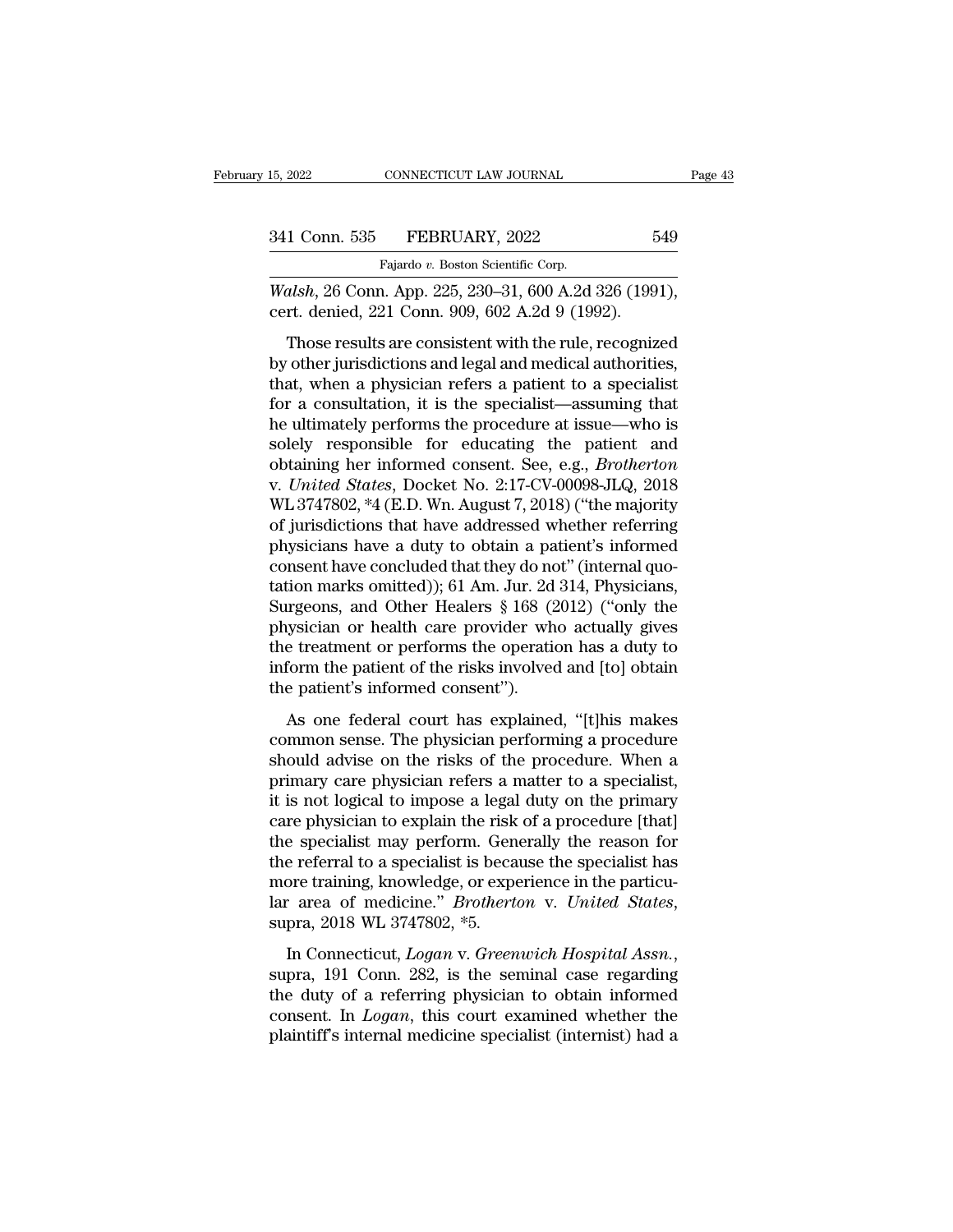## EXECUTE CONNECTICUT LAW JOURNAL February 15, 2022<br>550 FEBRUARY, 2022 341 Conn. 535<br>Fajardo v. Boston Scientific Corp. CONNECTICUT LAW JOURNAL<br>FEBRUARY, 2022 341<br>Fajardo *v.* Boston Scientific Corp.<br>the plaintiff's informed cor

CONNECTICUT LAW JOURNAL February 15, 2022<br>
FEBRUARY, 2022 341 Conn. 535<br>
Fajardo v. Boston Scientific Corp.<br>
duty to obtain the plaintiff's informed consent for a<br>
needle biopsy of her kidney that was performed by a<br>
diffe FEBRUARY, 2022 341 Conn. 535<br>Fajardo v. Boston Scientific Corp.<br>duty to obtain the plaintiff's informed consent for a<br>needle biopsy of her kidney that was performed by a<br>different physician. See id., 304–306. The internist Ferry 2022 341 Conn. 535<br>
Fajardo v. Boston Scientific Corp.<br>
duty to obtain the plaintiff's informed consent for a<br>
needle biopsy of her kidney that was performed by a<br>
different physician. See id., 304–306. The internis FEBRUARY, 2022 341 Conn. 535<br>
Fajardo v. Boston Scientific Corp.<br>
duty to obtain the plaintiff's informed consent for a<br>
needle biopsy of her kidney that was performed by a<br>
different physician. See id., 304–306. The inte Fajardo v. Boston Scientific Corp.<br>
duty to obtain the plaintiff's informed consent for a<br>
needle biopsy of her kidney that was performed by a<br>
different physician. See id., 304–306. The internist had<br>
informed the patien rajardo v. Boston scientific corp.<br>
duty to obtain the plaintiff's informed consent for a<br>
needle biopsy of her kidney that was performed by a<br>
different physician. See id., 304–306. The internist had<br>
informed the patien duty to obtain the plaintiff's informed consent for a<br>needle biopsy of her kidney that was performed by a<br>different physician. See id., 304–306. The internist had<br>informed the patient that she had lupus and recom-<br>mended t needle biopsy of her kidney that was performed by a<br>different physician. See id., 304–306. The internist had<br>informed the patient that she had lupus and recom-<br>mended that she get a biopsy of her kidneys to deter-<br>mine to different physician. See id., 304–306. The internist had<br>informed the patient that she had lupus and recom-<br>mended that she get a biopsy of her kidneys to deter-<br>mine to what extent the lupus had affected her kidneys.<br>Id., informed the patient that she had lupus and recom-<br>mended that she get a biopsy of her kidneys to deter-<br>mine to what extent the lupus had affected her kidneys.<br>Id., 284–85. The internist explained that the procedure<br>would mended that she get a biopsy of her kidneys to determine to what extent the lupus had affected her kidneys.<br>Id., 284–85. The internist explained that the procedure<br>would involve the insertion of a needle into her back to<br>o mine to what extent the lupus had affected her kidneys.<br>Id., 284–85. The internist explained that the procedure<br>would involve the insertion of a needle into her back to<br>obtain a specimen of kidney tissue. Id., 285. He furt Id., 284–85. The internist explained that the procedure<br>would involve the insertion of a needle into her back to<br>obtain a specimen of kidney tissue. Id., 285. He further<br>explained that it was a simple procedure in which lo would involve<br>obtain a speci<br>explained that<br>anesthesia wo<br>some bleeding<br>the hospital in<br>tions. Id.<br>The internis plained that it was a simple procedure in which local<br>esthesia would be used, that she may experience<br>me bleeding and discomfort, and that she could leave<br>e hospital in a day or two if there were no complica-<br>nns. Id.<br>The a urologist would be used, that she may experience<br>some bleeding and discomfort, and that she could leave<br>the hospital in a day or two if there were no complica-<br>tions. Id.<br>The internist referred the plaintiff to Peter Bog

some bleeding and discomfort, and that she could leave<br>the hospital in a day or two if there were no complica-<br>tions. Id.<br>The internist referred the plaintiff to Peter Bogdan,<br>a urologist who would perform the operation, the hospital in a day or two if there were no complications. Id.<br>The internist referred the plaintiff to Peter Bogdan,<br>a urologist who would perform the operation, and told<br>the patient that Bogdan would describe the detail tions. Id.<br>
The internist referred the plaintiff to Peter Bogdan,<br>
a urologist who would perform the operation, and told<br>
the patient that Bogdan would describe the details more<br>
fully. Id. Bogdan performed the needle biop The internist referred the plaintiff to Peter Bogdan,<br>a urologist who would perform the operation, and told<br>the patient that Bogdan would describe the details more<br>fully. Id. Bogdan performed the needle biopsy and<br>injured The internist referred the plaintiff to Peter Bogdan,<br>a urologist who would perform the operation, and told<br>the patient that Bogdan would describe the details more<br>fully. Id. Bogdan performed the needle biopsy and<br>injured a urologist who would perform the operation, and told<br>the patient that Bogdan would describe the details more<br>fully. Id. Bogdan performed the needle biopsy and<br>injured the plaintiff during the procedure. Id., 286–87.<br>The p the patient that Bogdan would describe the details more<br>fully. Id. Bogdan performed the needle biopsy and<br>injured the plaintiff during the procedure. Id., 286–87.<br>The plaintiff brought a claim of negligence against the<br>int fully. Id. Bogdan performed the needle biopsy and<br>injured the plaintiff during the procedure. Id., 286–87.<br>The plaintiff brought a claim of negligence against the<br>internist for failure to obtain her informed consent. Id.,<br> injured the p<br>The plaintiff<br>internist for f<br>287. The trial<br>directed verd<br>verdict in fav<br>Id., 284.<br>On appeal, Francer is for failure to obtain her informed consent. Id.,<br>
7. The trial court denied the internist's motion for a<br>
rected verdict, but the jury nonetheless returned a<br>
rdict in favor of the internist. The plaintiff appea 287. The trial court denied the internist's motion for a directed verdict, but the jury nonetheless returned a verdict in favor of the internist. The plaintiff appealed.<br>Id., 284.<br>On appeal, this court concluded that the t

directed verdict, but the jury nonetheless returned a<br>verdict in favor of the internist. The plaintiff appealed.<br>Id., 284.<br>On appeal, this court concluded that the trial court<br>should have granted the internist's motion for verdict in favor of the internist. The plaintiff appealed.<br>Id., 284.<br>On appeal, this court concluded that the trial court<br>should have granted the internist's motion for a directed<br>verdict. In doing so, this court explained Id., 284.<br>
On appeal, this court concluded that the trial court<br>
should have granted the internist's motion for a directed<br>
verdict. In doing so, this court explained: "Although it<br>
is undisputed that [the internist] did On appeal, this court concluded that the trial court<br>should have granted the internist's motion for a directed<br>verdict. In doing so, this court explained: "Although it<br>is undisputed that [the internist] did discuss the kid On appeal, this court concluded that the trial court<br>should have granted the internist's motion for a directed<br>verdict. In doing so, this court explained: "Although it<br>is undisputed that [the internist] did discuss the kid should have granted the internist's motion for a directed<br>verdict. In doing so, this court explained: "Although it<br>is undisputed that [the internist] did discuss the kidney<br>biopsy with the plaintiff and describe the proced verdict. In doing so, this court explained: "Although it<br>is undisputed that [the internist] did discuss the kidney<br>biopsy with the plaintiff and describe the procedure<br>generally, there was no evidence that it was his duty<br> is undisputed that [the internist] did discuss the kidney<br>biopsy with the plaintiff and describe the procedure<br>generally, there was no evidence that it was his duty<br>to do so. In fact, the testimony indicated the contrary. biopsy with the plaintiff and describe the procedure<br>generally, there was no evidence that it was his duty<br>to do so. In fact, the testimony indicated the contrary.<br>The plaintiff's expert witness  $\dots$  testified that an<br>int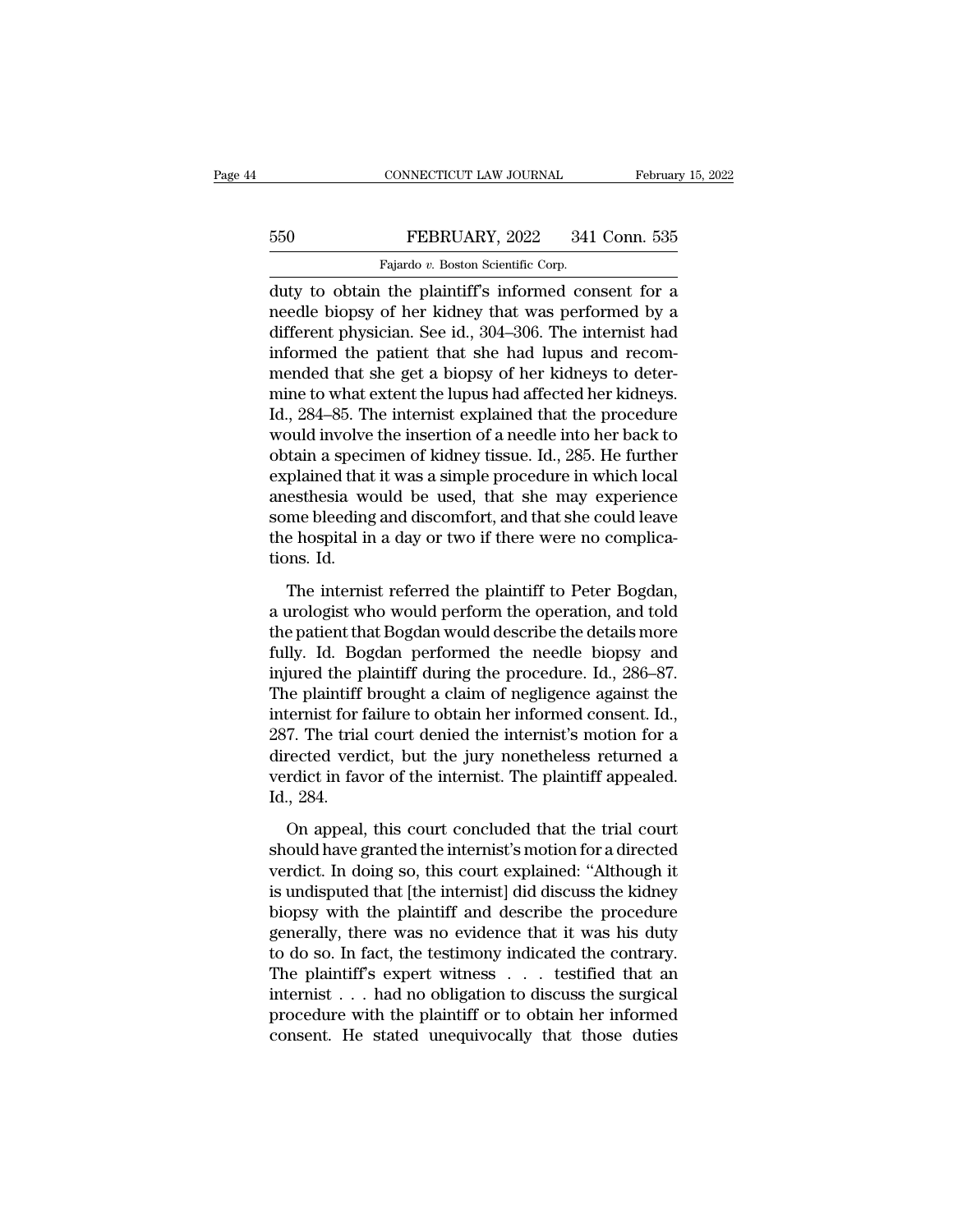rested [with] the physician who was to perform the operation." Id., 305. 341 Conn. 535 FEBRI<br>
Fajardo v. Box<br>
rested [with] the physic<br>
operation." Id., 305.<br>
In reaching this cond

1 Conn. 535 FEBRUARY, 2022 551<br>
Fajardo v. Boston Scientific Corp.<br>
Sted [with] the physician who was to perform the<br>
eration." Id., 305.<br>
In reaching this conclusion, this court expressly<br>
jected the voluntary assumption 341 Conn. 535 FEBRUARY, 2022 551<br>
Fajardo v. Boston Scientific Corp.<br>
rested [with] the physician who was to perform the<br>
operation." Id., 305.<br>
In reaching this conclusion, this court expressly<br>
rejected the voluntary as Fajardo v. Boston Scientific Corp.<br>
rested [with] the physician who was to perform the<br>
operation." Id., 305.<br>
In reaching this conclusion, this court expressly<br>
rejected the voluntary assumption of duty principle on<br>
whic rested [with] the physician who was to perform the<br>operation." Id., 305.<br>In reaching this conclusion, this court expressly<br>rejected the voluntary assumption of duty principle on<br>which the plaintiffs rely in the present cas tested [whir] the physician who was to perform the<br>operation." Id., 305.<br>In reaching this conclusion, this court expressly<br>rejected the voluntary assumption of duty principle on<br>which the plaintiffs rely in the present cas In reaching this conclusion, this court expressly<br>rejected the voluntary assumption of duty principle on<br>which the plaintiffs rely in the present case. In *Logan*,<br>the plaintiff claimed that the internist, by discussing<br>t In reaching this conclusion, this court expressly<br>rejected the voluntary assumption of duty principle on<br>which the plaintiffs rely in the present case. In  $Logan$ ,<br>the plaintiff claimed that the internist, by discussing<br>the rejected the voluntary assumption of duty principle on<br>which the plaintiffs rely in the present case. In *Logan*,<br>the plaintiff claimed that the internist, by discussing<br>the biopsy procedure with her, assumed and therefore which the plaintiffs rely in the present case. In *Logan*, the plaintiff claimed that the internist, by discussing the biopsy procedure with her, assumed and therefore owed a duty to the plaintiff to obtain her informed c the plaintiff claimed that the internist, by discussing<br>the biopsy procedure with her, assumed and therefore<br>owed a duty to the plaintiff to obtain her informed<br>consent. Responding to this claim, this court clarified<br>that the biopsy procedure with her, assumed and therefore<br>owed a duty to the plaintiff to obtain her informed<br>consent. Responding to this claim, this court clarified<br>that "[t]he principle that one who gratuitously under-<br>takes owed a duty to the plaintiff to obtain her informed<br>consent. Responding to this claim, this court clarified<br>that "[t]he principle that one who gratuitously under-<br>takes a service [that] he has no duty to perform must act<br>w consent. Responding to this claim, this court clarified<br>that "[t]he principle that one who gratuitously under-<br>takes a service [that] he has no duty to perform must act<br>with reasonable care in completing the task assumed<br> that "[t]he principle that one who gratuitously under-<br>takes a service [that] he has no duty to perform must act<br>with reasonable care in completing the task assumed<br>is not applicable to this situation. . . . . Although [th takes a service [that] he has no duty to perform must act<br>with reasonable care in completing the task assumed<br>is not applicable to this situation.  $\dots$  Although [the<br>internist] did describe the general nature of the opera with reasonable care in completing the task assumed<br>is not applicable to this situation. . . . Although [the<br>internist] did describe the general nature of the opera-<br>tion to the plaintiff and some of the possible complica is not applicable to this situation.  $\dots$  Although [the internist] did describe the general nature of the operation to the plaintiff and some of the possible complications, he also told her that a more detailed explanatio internist] did describe the general nature of the operation to the plaintiff and some of the possible complications, he also told her that a more detailed explanation would be provided by Bogdan, the urologist. There is no tion to the plaintiff and some of the possible complications, he also told her that a more detailed explanation would be provided by Bogdan, the urologist. There is no evidence that his reliance [on] the operating surgeon tions, he also told her that a<br>would be provided by Bogd<br>no evidence that his reliance<br>to provide the information ne<br>sent was contrary to norma<br>unreasonable under these  $\alpha$ <br>(Citations omitted.) Id.<br>Logan is in line with *Logan* is in line with the rule followed in most juris-<br>*Logan* is in line morning in more control was contrary to normal medical practice or was<br>reasonable under these particular circumstances."<br>itations omitted.) Id.<br>*L* to provide the information necessary for informed consent was contrary to normal medical practice or was<br>unreasonable under these particular circumstances."<br>(Citations omitted.) Id.<br>Logan is in line with the rule followed

sent was contrary to normal medical practice or was<br>unreasonable under these particular circumstances."<br>(Citations omitted.) Id.<br>Logan is in line with the rule followed in most juris-<br>dictions, which is that the physician patient was constantly to hormal medical practice of was<br>
unreasonable under these particular circumstances."<br>
(Citations omitted.) Id.<br> *Logan* is in line with the rule followed in most juris-<br>
dictions, which is that the citations omitted.) Id.<br>
Logan is in line with the rule followed in most juris-<br>
dictions, which is that the physician conducting the<br>
surgery is the one who owes the duty of obtaining the<br>
patient's informed consent. This Logan is in line with the rule followed in most juris-<br>dictions, which is that the physician conducting the<br>surgery is the one who owes the duty of obtaining the<br>patient's informed consent. This rule applies even under<br>ci Logan is in line with the rule followed in most juris-<br>dictions, which is that the physician conducting the<br>surgery is the one who owes the duty of obtaining the<br>patient's informed consent. This rule applies even under<br>ci dictions, which is that the physician conducting the<br>surgery is the one who owes the duty of obtaining the<br>patient's informed consent. This rule applies even under<br>circumstances in which the referring physician dis-<br>cusses surgery is the one who owes the duty of obtaining the patient's informed consent. This rule applies even under circumstances in which the referring physician discusses the surgical procedure with the patient and recommends patient's informed consent. This rule applies ev<br>circumstances in which the referring physicusses the surgical procedure with the patient<br>ommends that the patient undergo the pr<br>*Logan* teaches that it is the physician who In the referring physical discussions asses the surgical procedure with the patient and rec-<br>
annends that the patient undergo the procedure.<br> *gan* teaches that it is the physician who performs<br>
a catual procedure who is casses are surgical procedure what are patient and recommends that the patient undergo the procedure.<br>Logan teaches that it is the physician who performs<br>the actual procedure who is responsible for obtaining<br>the informed c

by Dancelong and the parameter and the physician who performs<br>the actual procedure who is responsible for obtaining<br>the informed consent to that procedure.<br>In the present case, Jacobs, Paraiso and the plaintiffs<br>all agree Legan educted that it is the physical who performed<br>the actual procedure who is responsible for obtaining<br>the informed consent to that procedure.<br>In the present case, Jacobs, Paraiso and the plaintiffs<br>all agree that the i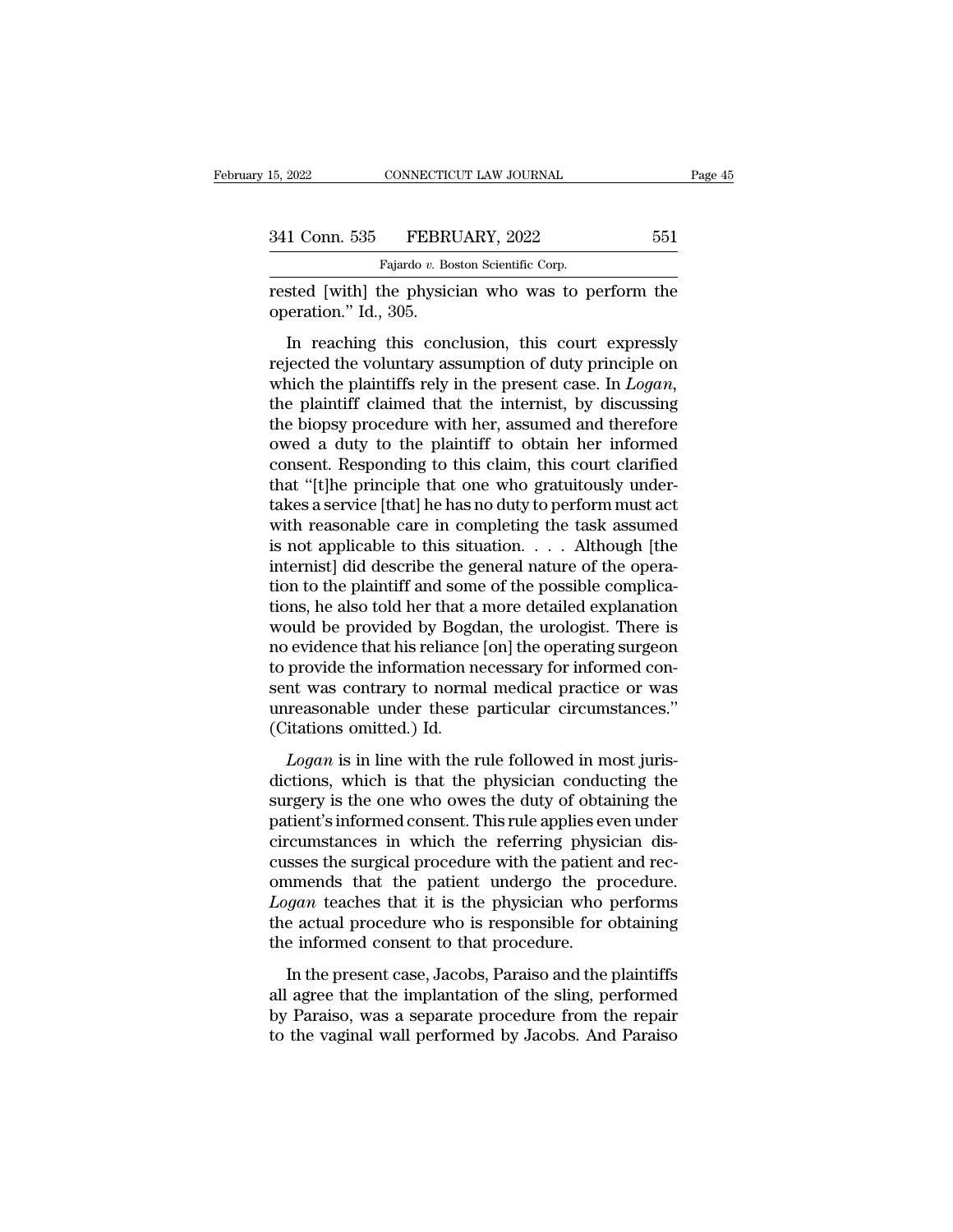# EXECUTE CONNECTICUT LAW JOURNAL February 15, 2022<br>552 FEBRUARY, 2022 341 Conn. 535<br>Fajardo v. Boston Scientific Corp.

CONNECTICUT LAW JOURNAL Februar<br>
Februar<br>
552 FEBRUARY, 2022 341 Conn. 535<br>
Fajardo *v.* Boston Scientific Corp.<br>
was solely responsible for performing the sling proce-CONNECTICUT LAW JOURNAL Februar<br>
Februar<br>
Fajardo v. Boston Scientific Corp.<br>
Was solely responsible for performing the sling proce-<br>
dure. Thus, like the internist in *Logan*, notwithstanding<br>
the fact that Jacobs may hav FEBRUARY, 2022 341 Conn. 535<br>Fajardo v. Boston Scientific Corp.<br>Was solely responsible for performing the sling proce-<br>dure. Thus, like the internist in *Logan*, notwithstanding<br>the fact that Jacobs may have mentioned the FEBRUARY, 2022 341 Conn. 535<br>
Fajardo v. Boston Scientific Corp.<br>
was solely responsible for performing the sling procedure. Thus, like the internist in  $Logan$ , notwithstanding<br>
the fact that Jacobs may have mentioned the s FEBRUARY, 2022 341 Conn. 535<br>
Fajardo v. Boston Scientific Corp.<br>
was solely responsible for performing the sling procedure. Thus, like the internist in *Logan*, notwithstanding<br>
the fact that Jacobs may have mentioned th Fajardo v. Boston Scientific Corp.<br>
was solely responsible for performing the sling proce-<br>
dure. Thus, like the internist in *Logan*, notwithstanding<br>
the fact that Jacobs may have mentioned the sling pro-<br>
cedure or even Figure of Boston Scientific Corp.<br>
Was solely responsible for performing the sling proce-<br>
dure. Thus, like the internist in *Logan*, notwithstanding<br>
the fact that Jacobs may have mentioned the sling pro-<br>
cedure or even was solely responsible for performing the sling procedure. Thus, like the internist in  $Logan$ , notwithstanding the fact that Jacobs may have mentioned the sling procedure or even suggested that Fajardo may be a good candida dure. Thus, like the internist in *Logan*, notwithstanding<br>the fact that Jacobs may have mentioned the sling pro-<br>cedure or even suggested that Fajardo may be a good<br>candidate for the sling procedure, the fact remains that the fact that Jacobs may have mentioned the sling procedure or even suggested that Fajardo may be a good candidate for the sling procedure, the fact remains that Jacobs referred her to Paraiso, the specialist, for further cedure or even suggested that Fajardo may be a good candidate for the sling procedure, the fact remains that Jacobs referred her to Paraiso, the specialist, for further consultation. The plaintiffs presented no evidence to reduction and the sing procedure, the fact remains that<br>cobs referred her to Paraiso, the specialist, for further<br>msultation. The plaintiffs presented no evidence to<br>dermine the fact that Paraiso, as the physician who<br>rfor explained that the physician who performed the sling procedure, was the physician who performed the sling procedure, was the physician responsible for obtaining Fajardo's informed consent.<br>In fact, here, as in *Logan*, eve

is undermine the fact that Paraiso, as the physician who<br>performed the sling procedure, was the physician<br>responsible for obtaining Fajardo's informed consent.<br>In fact, here, as in *Logan*, even the plaintiffs' experts<br>exp maternate the sling procedure, was the physician<br>responsible for obtaining Fajardo's informed consent.<br>In fact, here, as in *Logan*, even the plaintiffs' experts<br>explained that the physician who performs the surgery<br>is req responsible for obtaining Fajardo's informed consent.<br>
In fact, here, as in *Logan*, even the plaintiffs' experts<br>
explained that the physician who performs the surgery<br>
is required to obtain a patient's informed consent, In fact, here, as in *Logan*, even the plaintiffs' experts<br>explained that the physician who performs the surgery<br>is required to obtain a patient's informed consent, not<br>the referring physician. Indeed, the plaintiffs' expe In fact, here, as in *Logan*, even the plaintiffs' experts<br>explained that the physician who performs the surgery<br>is required to obtain a patient's informed consent, not<br>the referring physician. Indeed, the plaintiffs' expe explained that the physician who performs the surgery<br>is required to obtain a patient's informed consent, not<br>the referring physician. Indeed, the plaintiffs' expert,<br>Richard Bercik, a urologist, testified: "[T]he surgeon<br> is required to obtain a patient's informed consent, not<br>the referring physician. Indeed, the plaintiffs' expert,<br>Richard Bercik, a urologist, testified: "[T]he surgeon<br>who is doing the procedure is responsible for the eval the referring physician. Indeed, the plaintiffs' expert,<br>Richard Bercik, a urologist, testified: "[T]he surgeon<br>who is doing the procedure is responsible for the evalua-<br>tion of the patient for that condition, the selectio Richard Bercik, a urologist, testified: "[T]he surgeon<br>who is doing the procedure is responsible for the evalua-<br>tion of the patient for that condition, the selection of<br>how they're going to do the surgery, what they're go who is doing the procedure is responsible for the evaluation of the patient for that condition, the selection of how they're going to do the surgery, what they're going to do, and informing the patient. That's all [in] the tion of the patient for that condition, the selection of<br>how they're going to do the surgery, what they're going<br>to do, and informing the patient. That's all [in] the hands<br>of the person doing the procedure." The medical d how they're going to do the surgery, v<br>to do, and informing the patient. That's<br>of the person doing the procedure." T<br>dants' expert also agreed that it wa<br>surgeon who performed the implanta<br>obtain the patient's informed co In rendering summary judgment, that is an endical defen-<br>Ints' expert also agreed that it was the duty of the<br>rgeon who performed the implantation procedure to<br>tain the patient's informed consent for that procedure<br>d not or and person along are procedure. The included acter<br>dants' expert also agreed that it was the duty of the<br>surgeon who performed the implantation procedure<br>to obtain the patient's informed consent for that procedure<br>and n

alahas expert also agreed and it was are day of the<br>surgeon who performed the implantation procedure to<br>obtain the patient's informed consent for that procedure<br>and not the referring physician.<br>In rendering summary judgmen Exaggeent who performed and implantation procedure to<br>obtain the patient's informed consent for that procedure<br>and not the referring physician.<br>In rendering summary judgment, the trial court relied<br>on the fact that "all di and not the referring physician.<br>
In rendering summary judgment, the trial court relied<br>
on the fact that "all disclosed medical experts agree<br>
[that] Paraiso, not Jacobs, had to obtain [Fajardo's]<br>
informed consent for th In rendering physician.<br>In rendering summary judgment, the trial court relied<br>on the fact that "all disclosed medical experts agree<br>[that] Paraiso, not Jacobs, had to obtain [Fajardo's]<br>informed consent for the implant[ati In rendering summary judgment, the trial court relied<br>on the fact that "all disclosed medical experts agree<br>[that] Paraiso, not Jacobs, had to obtain [Fajardo's]<br>informed consent for the implant[ation] of the mesh<br>product. on the fact that "all disclosed medic<br>[that] Paraiso, not Jacobs, had to c<br>informed consent for the implant[at<br>product." We conclude that the tria<br>relied on the unanimous expert testi<br>its conclusion that Jacobs did not owe The plaintiffs also raise a similar but slightly different<br>general consent for the implant and court properly<br>lied on the unanimous expert testimony to support<br>conclusion that Jacobs did not owe a duty to Fajardo<br>obtain he mormed consent for are implant pastly of are mesh<br>product." We conclude that the trial court properly<br>relied on the unanimous expert testimony to support<br>its conclusion that Jacobs did not owe a duty to Fajardo<br>to obtain h

product. The concluded and the that court property<br>relied on the unanimous expert testimony to support<br>its conclusion that Jacobs did not owe a duty to Fajardo<br>to obtain her informed consent.<br>The plaintiffs also raise a si dure on the dialent of the distribution of the distribution of the separation of the plaintiffs also raise a similar but slightly different argument to support their claim that Jacobs had a duty to obtain Fajardo's informe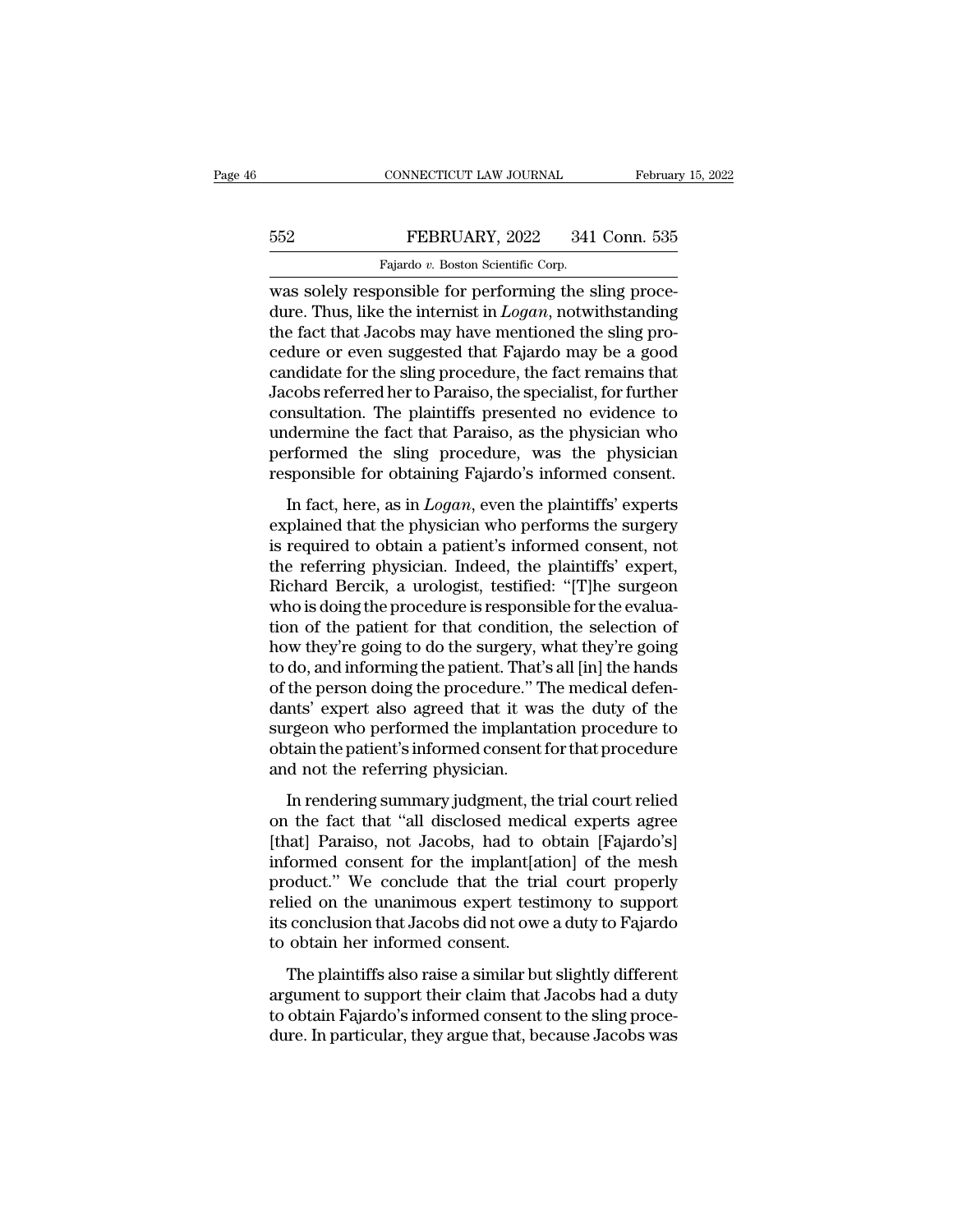Fajardo's gynecologist and she had established a high<br>Tajardo's gynecologist and she had established a high<br>Tajardo's gynecologist and she had established a high<br>The high the sheet of trust with him, she expected and trust 341 Conn. 535 FEBRUARY, 2022 553<br>
Fajardo v. Boston Scientific Corp.<br>
Fajardo's gynecologist and she had established a high<br>
level of trust with him, she expected and trusted him<br>
to give her the information necessary for 341 Conn. 535 FEBRUARY, 2022 553<br>
Fajardo v. Boston Scientific Corp.<br>
Fajardo's gynecologist and she had established a high<br>
level of trust with him, she expected and trusted him<br>
to give her the information necessary for 341 Conn. 535 FEBRUARY, 2022 553<br>
Fajardo v. Boston Scientific Corp.<br>
Fajardo's gynecologist and she had established a high<br>
level of trust with him, she expected and trusted him<br>
to give her the information necessary for Fajardo's gynecologist and she had established a high<br>level of trust with him, she expected and trusted him<br>to give her the information necessary for her to give<br>informed consent. For support, they rely on the lay<br>standard Fajardo's gynecologist and she had established a high<br>level of trust with him, she expected and trusted him<br>to give her the information necessary for her to give<br>informed consent. For support, they rely on the lay<br>standar Fajardo's gynecologist and she had established a high<br>level of trust with him, she expected and trusted him<br>to give her the information necessary for her to give<br>informed consent. For support, they rely on the lay<br>standar level of trust with him, she expected and trusted him<br>to give her the information necessary for her to give<br>informed consent. For support, they rely on the lay<br>standard of informed consent adopted in *Logan*. They<br>claim th to give her the information necessary for her to give<br>informed consent. For support, they rely on the lay<br>standard of informed consent adopted in *Logan*. They<br>claim that the lay standard requires this court to deter-<br>mine informed consent. For support, they rely on the lay standard of informed consent adopted in  $Logan$ . They claim that the lay standard requires this court to determine whether a particular physician has a duty to obtain infor standard of informed cons<br>claim that the lay standard<br>mine whether a particular p<br>informed consent based of<br>the interaction, instead of<br>mony regarding common p<br>munity. We disagree.<br>In *Logan* v. Greenwich In that the lay standard requires this court to deter-<br>ine whether a particular physician has a duty to obtain<br>formed consent based on the patient's perspective of<br>e interaction, instead of by relying on expert testi-<br>ony Finne whether a particular physician has a duty to obtain<br>informed consent based on the patient's perspective of<br>the interaction, instead of by relying on expert testi-<br>mony regarding common practices in the medical com-<br>m

muorined consent based on the patient s perspective of<br>the interaction, instead of by relying on expert testi-<br>mony regarding common practices in the medical com-<br>munity. We disagree.<br>In *Logan* v. *Greenwich Hospital Assn* the interaction, instead of by Ferying on expert test-<br>mony regarding common practices in the medical com-<br>munity. We disagree.<br>In *Logan* v. *Greenwich Hospital Assn.*, supra, 191<br>Conn. 282, this court concluded that, in munity. We disagree.<br>
In *Logan v. Greenwich Hospital Assn.*, supra, 191<br>
Conn. 282, this court concluded that, in order to obtain<br>
informed consent from a patient, a physician must "pro-<br>
vide the patient with that infor In Logan v. Greenwich Hospital Assn., supra, 191<br>Conn. 282, this court concluded that, in order to obtain<br>informed consent from a patient, a physician must "pro-<br>vide the patient with that information [that] a reason-<br>abl In *Logan* v. *Greenwich Hospital Assn.*, supra, 191<br>Conn. 282, this court concluded that, in order to obtain<br>informed consent from a patient, a physician must "pro-<br>vide the patient with that information [that] a reason-<br> Conn. 282, this court concluded that, in order to obtain<br>informed consent from a patient, a physician must "pro-<br>vide the patient with that information [that] a reason-<br>able patient would have found material for making a<br>d informed consent from a patient, a physician must "pro-<br>vide the patient with that information [that] a reason-<br>able patient would have found material for making a<br>decision whether to embark [on] a contemplated course<br>of t vide the patient with that information [that] a reason-<br>able patient would have found material for making a<br>decision whether to embark [on] a contemplated course<br>of therapy." Id., 292–93. This standard is referred to as<br>th able patient would have found n<br>decision whether to embark [on] a<br>of therapy." Id., 292–93. This stane<br>the "lay standard of disclosure" b<br>what information a reasonable pa<br>know about a particular procedur<br>or her informed co Elision whether to embark [on] a contemplated coulse<br>therapy." Id., 292–93. This standard is referred to as<br>e "lay standard of disclosure" because it focuses on<br>nat information a reasonable patient would want to<br>low about of therapy. Tu., 232–35. This standard is referred to as<br>the "lay standard of disclosure" because it focuses on<br>what information a reasonable patient would want to<br>know about a particular procedure in order to give his<br>or

der lay standard of disclosure because it focuses on<br>what information a reasonable patient would want to<br>know about a particular procedure in order to give his<br>or her informed consent. Id.<br>We have made clear that "[o]ur st what information a reasonable patient would want to<br>know about a particular procedure in order to give his<br>or her informed consent. Id.<br>We have made clear that "[o]ur standard of disclosure<br>for informed consent in this st Whow about a particular procedure in order to give its<br>or her informed consent. Id.<br>We have made clear that "[o]ur standard of disclosure<br>for informed consent in this state is an objective stan-<br>dard that does not vary fr We have made clear that "[o]ur standard of disclosure<br>for informed consent in this state is an objective stan-<br>dard that does not vary from patient to patient based<br>on what the patient asks or what the patient would do<br>wi We have made clear that "[o]ur standard of disclosure<br>for informed consent in this state is an objective stan-<br>dard that does not vary from patient to patient based<br>on what the patient asks or what the patient would do<br>wi for informed consent in this state is an objective standard that does not vary from patient to patient based<br>on what the patient asks or what the patient would do<br>with the information if it were disclosed. . . . [T]<br>he la dard that does not vary from patient to patient based<br>on what the patient asks or what the patient would do<br>with the information if it were disclosed. . . . . [T]he<br>lay standard of informed consent requires a physician<br>to on what the patient asks or what the patient would do<br>with the information if it were disclosed. . . . . [T]he<br>lay standard of informed consent requires a physician<br>to provide the patient with that information [that] a<br>re with the information if it were disclosed. . . . . [T]he<br>lay standard of informed consent requires a physician<br>to provide the patient with that information [that] a<br>reasonable patient would have found material for mak-<br>in lay standard of informed consent requires a physician<br>to provide the patient with that information [that] a<br>reasonable patient would have found material for mak-<br>ing a decision whether to embark [on] a contemplated<br>course to provide the patient with that information [that] a<br>reasonable patient would have found material for mak-<br>ing a decision whether to embark [on] a contemplated<br>course of therapy. . . . In adopting the objective lay<br>stand reasonable patient would have found material for making a decision whether to embark [on] a contemplated course of therapy.  $\dots$  In adopting the objective lay standard, this court recognized that rather than impose on the ing a decision whether to embark [on] a contemplated<br>course of the rapy.... In adopting the objective lay<br>standard, this court recognized that rather than impose<br>on the physician an obligation to disclose at his peril<br>wha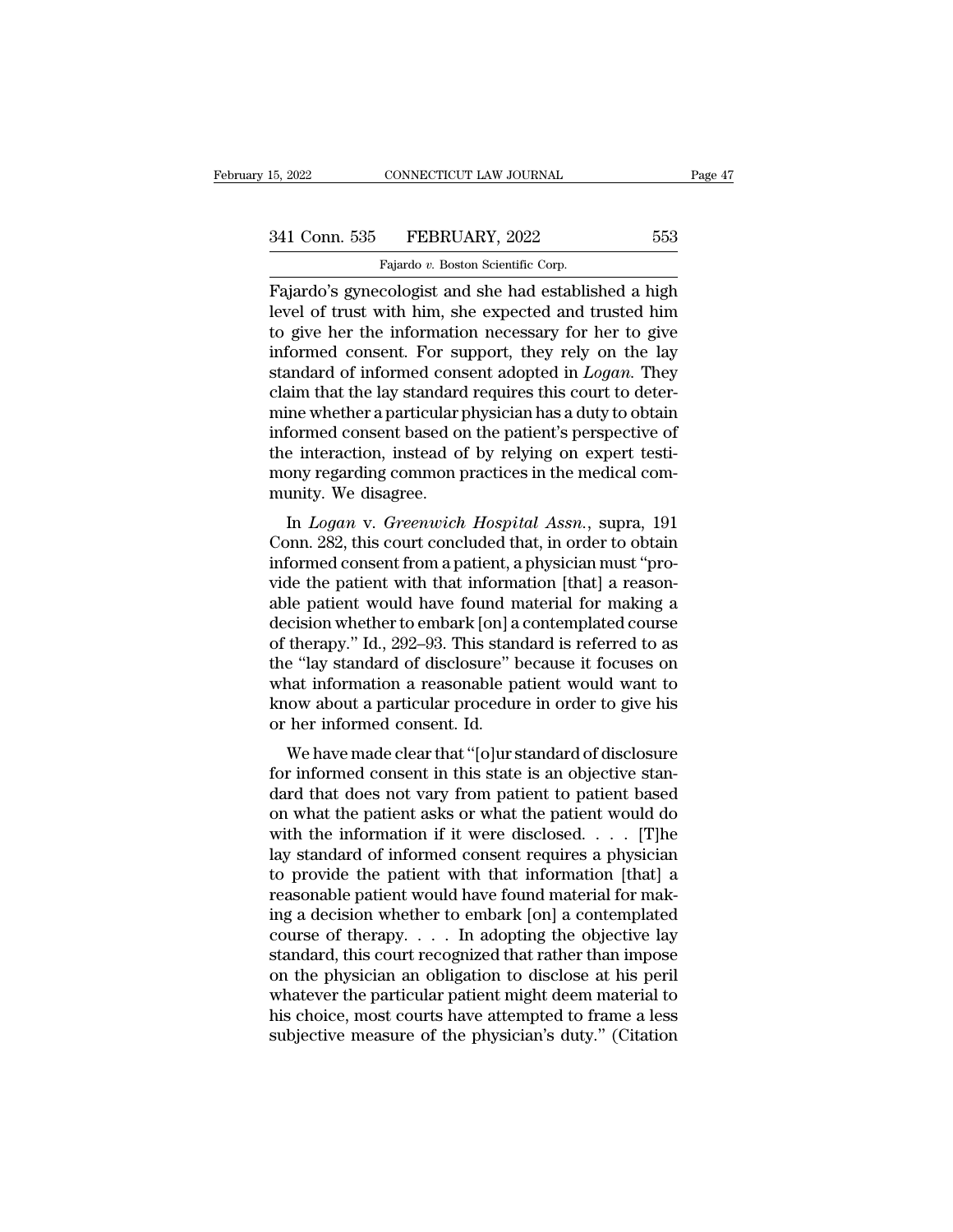## EXECUTE CONNECTICUT LAW JOURNAL February 15, 2022<br>554 FEBRUARY, 2022 341 Conn. 535<br>Fajardo v. Boston Scientific Corp. CONNECTICUT LAW JOURNAL<br>FEBRUARY, 2022 341<br>Fajardo *v.* Boston Scientific Corp.<br>asis\_omitted:\_internal\_quota

CONNECTICUT LAW JOURNAL February 15, 2022<br>
FEBRUARY, 2022 341 Conn. 535<br>
Fajardo v. Boston Scientific Corp.<br>
omitted; emphasis omitted; internal quotation marks<br>
omitted.) Duffy v. Flagg, 279 Conn. 682, 692, 905 A.2d<br>
15 ( FEBRUARY, 2022 341 Conn. 535<br>Fajardo v. Boston Scientific Corp.<br> **Omitted:** emphasis omitted; internal quotation marks<br>
omitted.) *Duffy* v. *Flagg*, 279 Conn. 682, 692, 905 A.2d<br>
15 (2006). 15 (2006). FEBRUARY, 2022 341 Conn. 535<br>
Fajardo v. Boston Scientific Corp.<br>
nitted; emphasis omitted; internal quotation marks<br>
nitted.) *Duffy* v. *Flagg*, 279 Conn. 682, 692, 905 A.2d<br>
(2006).<br>
Contrary to the plaintiffs' asserti

Fajardo v. Boston Scientific Corp.<br>
comitted; emphasis omitted; internal quotation marks<br>
comitted.) *Duffy* v. *Flagg*, 279 Conn. 682, 692, 905 A.2d<br>
15 (2006).<br>
Contrary to the plaintiffs' assertion, the lay standard<br>
ad omitted; emphasis omitted; internal quotation marks<br>
omitted.) *Duffy* v. *Flagg*, 279 Conn. 682, 692, 905 A.2d<br>
15 (2006).<br>
Contrary to the plaintiffs' assertion, the lay standard<br>
adopted in *Logan* does not speak to *w* omitted.) *Duffy* v. *Flagg*, 279 Conn. 682, 692, 905 A.2d<br>15 (2006).<br>Contrary to the plaintiffs' assertion, the lay standard<br>adopted in *Logan* does not speak to *whether* a physician<br>has a duty to inform, but, rather, t Contrary to the plaintiffs' assertion, the lay standard<br>adopted in *Logan* does not speak to *whether* a physician<br>has a duty to inform, but, rather, the standard governs<br>how a physician who has a duty to obtain informed<br> Contrary to the plaintiffs' assertion, the lay standard<br>adopted in *Logan* does not speak to *whether* a physician<br>has a duty to inform, but, rather, the standard governs<br>how a physician who has a duty to obtain informed<br> Contrary to the plaintiffs' assertion, the lay standard<br>adopted in *Logan* does not speak to *whether* a physician<br>has a duty to inform, but, rather, the standard governs<br>how a physician who has a duty to obtain informed<br> adopted in *Logan* does not speak to *whether* a physician<br>has a duty to inform, but, rather, the standard governs<br>how a physician who has a duty to obtain informed<br>consent fulfills that duty. In other words, the lay stanhas a duty to inform, but, rather, the standard governs<br>how a physician who has a duty to obtain informed<br>consent fulfills that duty. In other words, the lay stan-<br>dard applies only to the content of the disclosure that<br>mu how a physician who has a duty to obtain informed<br>consent fulfills that duty. In other words, the lay stan-<br>dard applies only to the content of the disclosure that<br>must be made. It is only once the duty to inform is<br>establ consent fulfills that duty. In other words, the lay stan-<br>dard applies only to the content of the disclosure that<br>must be made. It is only once the duty to inform is<br>established that the lay standard dictates how that duty dard applies only to the content of the disclosure that<br>must be made. It is only once the duty to inform is<br>established that the lay standard dictates how that duty<br>must be satisfied. See *Mason* v. *Walsh*, supra, 26 Conn must be made. It is only once the duty to inform is<br>established that the lay standard dictates how that duty<br>must be satisfied. See *Mason* v. *Walsh*, supra, 26 Conn.<br>App. 230 ("[o]nce the existence of the duty to inform<br> established that the lay standard dictates how that duty<br>must be satisfied. See *Mason* v. *Walsh*, supra, 26 Conn.<br>App. 230 ("[o]nce the existence of the duty to inform<br>has been established, the degree or extent of disclo must be satisfied. See *Mason* v. *Walsh*, supra, 26 Conn.<br>App. 230 ("[o]nce the existence of the duty to inform<br>has been established, the degree or extent of disclosure<br>necessary to satisfy the duty must be proven in acco App. 230 ("[o]nce the existence of the duty to inform<br>has been established, the degree or extent of disclosure<br>necessary to satisfy the duty must be proven in accor-<br>dance with the lay standard"). If the physician does not has been established, the degree or extent of disclosure<br>necessary to satisfy the duty must be proven in accor-<br>dance with the lay standard"). If the physician does not<br>have a duty in the first instance, the lay standard s necessary to satisfy the duty must be proven in accordance with the lay standard"). If the physician does not<br>have a duty in the first instance, the lay standard simply<br>does not apply. Here, Jacobs never had the duty to<br>ob dance with the lay standard"). If the physician<br>have a duty in the first instance, the lay standa<br>does not apply. Here, Jacobs never had the<br>obtain Fajardo's informed consent for the mes<br>tation procedure. Thus, for purpose Lastly, the plaintiffs claim that, because the two sur-<br>triangless not apply. Here, Jacobs never had the duty to<br>tain Fajardo's informed consent for the mesh implan-<br>tion procedure. Thus, for purposes of determining<br>nether geries here took places here that are day to<br>obtain Fajardo's informed consent for the mesh implan-<br>tation procedure. Thus, for purposes of determining<br>whether Jacobs had a duty to inform at all, the lay<br>standard does not

bount typical busined consent for the mean impute<br>tation procedure. Thus, for purposes of determining<br>whether Jacobs had a duty to inform at all, the lay<br>standard does not inform that question.<br>Lastly, the plaintiffs claim a during procedure. Thus, for purposes of determining<br>whether Jacobs had a duty to inform at all, the lay<br>standard does not inform that question.<br>Lastly, the plaintiffs claim that, because the two sur-<br>geries here took pla meand does not inform that questio<br>Lastly, the plaintiffs claim that, beca<br>geries here took place on the same<br>maintained control over the procedure<br>a duty to obtain Fajardo's informed con<br>is factually and legally meritless Lastly, the plaintiffs claim that, because the two sur-<br>ries here took place on the same day and Jacobs<br>aintained control over the procedures, he thus owed<br>duty to obtain Fajardo's informed consent. This claim<br>factually an Eastly, are planning elaminative, because are two sur-<br>geries here took place on the same day and Jacobs<br>maintained control over the procedures, he thus owed<br>a duty to obtain Fajardo's informed consent. This claim<br>is factu

maintained control over the procedures, he thus owed<br>a duty to obtain Fajardo's informed consent. This claim<br>is factually and legally meritless.<br>First, it is undisputed that the two surgeries were<br>separate procedures, perf manualised control over the procedures, the this owed<br>a duty to obtain Fajardo's informed consent. This claim<br>is factually and legally meritless.<br>First, it is undisputed that the two surgeries were<br>separate procedures, per is factually and legally meritless.<br>
First, it is undisputed that the two surgeries were<br>
separate procedures, performed by different physicians<br>
with different training and specialties. Jacobs was not<br>
present when Parais First, it is undisputed that the two surgeries were<br>separate procedures, performed by different physicians<br>with different training and specialties. Jacobs was not<br>present when Paraiso performed the implantation pro-<br>cedure First, it is undisputed that the two surgeries were<br>separate procedures, performed by different physicians<br>with different training and specialties. Jacobs was not<br>present when Paraiso performed the implantation pro-<br>cedure separate procedures, performed by different physicians<br>with different training and specialties. Jacobs was not<br>present when Paraiso performed the implantation pro-<br>cedure. Most important, it is undisputed that it was<br>Parai with different training and specialties. Jacobs was not present when Paraiso performed the implantation procedure. Most important, it is undisputed that it was Paraiso, not Jacobs, who decided which vaginal mesh to implant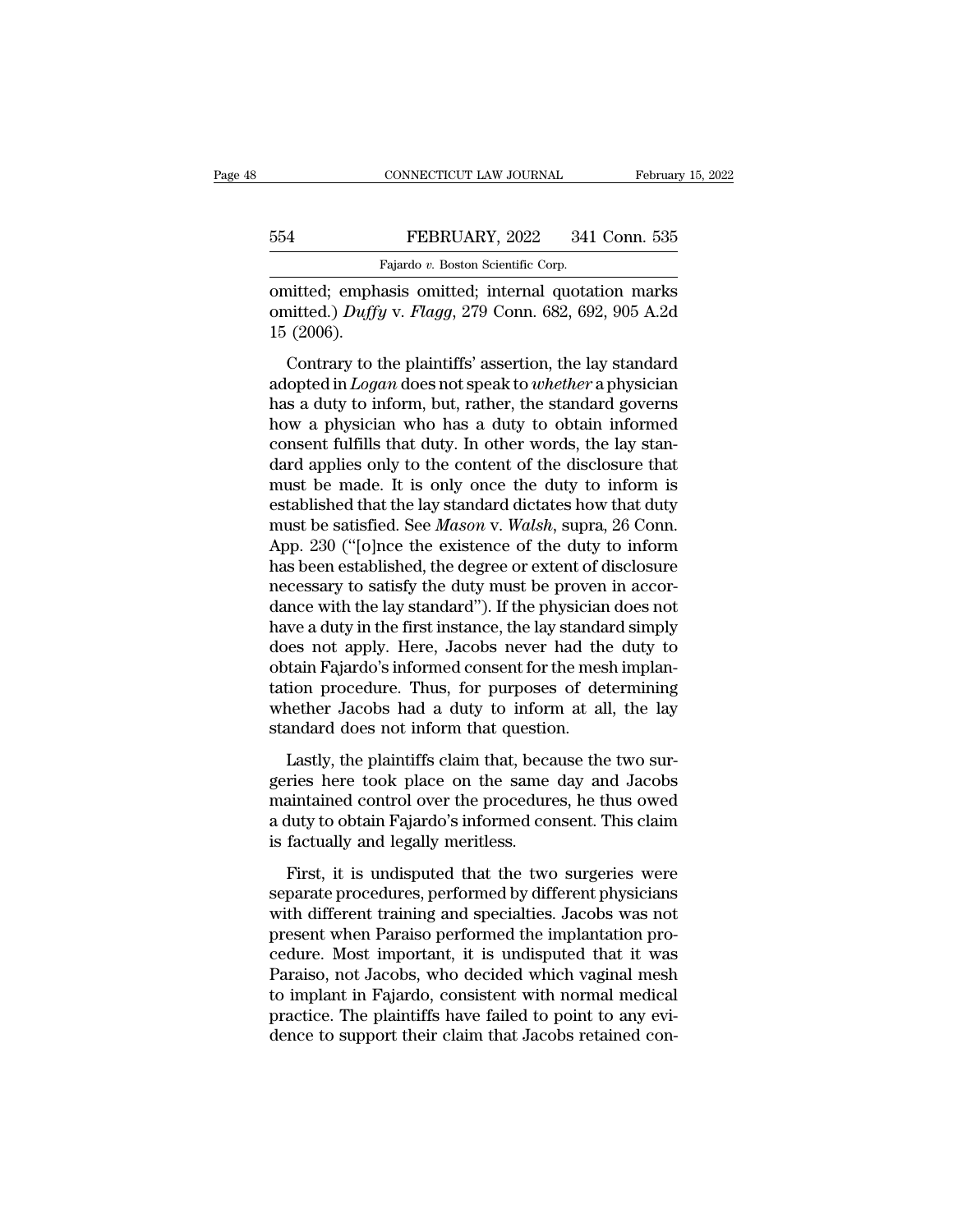trol over the implantation of the surgical mesh, which<br>trol over the implantation of the surgical mesh, which<br>occurred during a different surgery. Thus, the fact that<br>these distinct surgeries took place on the same day 341 Conn. 535 FEBRUARY, 2022 555<br>Fajardo v. Boston Scientific Corp.<br>Trol over the implantation of the surgical mesh, which<br>occurred during a different surgery. Thus, the fact that<br>these distinct surgeries took place on the 341 Conn. 535 FEBRUARY, 2022 555<br>
Fajardo v. Boston Scientific Corp.<br>
trol over the implantation of the surgical mesh, which<br>
occurred during a different surgery. Thus, the fact that<br>
these distinct surgeries took place o  $\begin{array}{c|c} \text{341 Conn. } 535 & \text{FEBRUARY, } 2022 & \text{555} \\ \hline \text{1} & \text{Fajardo } v. \text{ Boston Scientific Corp.} \\ \text{1} & \text{trol over the implantation of the surgical mesh, which} \\ \text{occurred during a different surgery. Thus, the fact that these distinct surgeries took place on the same day does not establish that Jacobs maintained control over the separate procedure performed by Paraiso. As a factorial matter, then this is not a scenario in which multiple.} \end{array}$ Fajardo v. Boston Scientific Corp.<br>
The separate performed by Paraison Scientific Corp.<br>
The separate during a different surgery. Thus, the fact that<br>
these distinct surgeries took place on the same day<br>
does not establis Figure of Boston Scientific Corp.<br>
trol over the implantation of the surgical mesh, which<br>
occurred during a different surgery. Thus, the fact that<br>
these distinct surgeries took place on the same day<br>
does not establish trol over the implantation of the surgical mesh, which<br>occurred during a different surgery. Thus, the fact that<br>these distinct surgeries took place on the same day<br>does not establish that Jacobs maintained control over<br>the occurred during a diff<br>these distinct surger.<br>does not establish tha<br>the separate procedur<br>tual matter, then, this<br>physicians were perfo<br>cal procedure.<sup>8</sup><br>Second, even if we Ese distinct sugenes took place on the same day<br>bes not establish that Jacobs maintained control over<br>e separate procedure performed by Paraiso. As a fac-<br>al matter, then, this is not a scenario in which multiple<br>ysicians does not establish that sacobs maintained control over<br>the separate procedure performed by Paraiso. As a fac-<br>tual matter, then, this is not a scenario in which multiple<br>physicians were performing or involved in a single s

the separate procedure performed by 1 araso. As a ractual matter, then, this is not a scenario in which multiple<br>physicians were performing or involved in a single surgical procedure.<sup>8</sup><br>Second, even if we were to consider they physicians were performing or involved in a single surgical procedure.<sup>8</sup><br>Second, even if we were to consider both surgeries<br>as one surgical procedure, despite all of the evidence<br>to the contrary, the plaintiffs' clai physicials were performing of involved in a single surge-<br>cal procedure.<sup>8</sup><br>Second, even if we were to consider both surgeries<br>as one surgical procedure, despite all of the evidence<br>to the contrary, the plaintiffs' claim s second, even if we were to consider both surgeries<br>as one surgical procedure, despite all of the evidence<br>to the contrary, the plaintiffs' claim still fails because<br>they provided no expert testimony to demonstrate that<br>Jac Second, even if we were to consider both surgeries<br>as one surgical procedure, despite all of the evidence<br>to the contrary, the plaintiffs' claim still fails because<br>they provided no expert testimony to demonstrate that<br>Jac as one surgical procedure, despite all of the evidence<br>to the contrary, the plaintiffs' claim still fails because<br>they provided no expert testimony to demonstrate that<br>Jacobs had any duty to obtain Fajardo's informed con-<br> to the contrary, the plaintiffs' claim still fails because<br>they provided no expert testimony to demonstrate that<br>Jacobs had any duty to obtain Fajardo's informed con-<br>sent. To be sure, this court has clarified that, when<br> they provided no expert testimony to demonstrate that<br>Jacobs had any duty to obtain Fajardo's informed consent. To be sure, this court has clarified that, when<br>more than one physician provides care to the plaintiff,<br>in re Jacobs had any duty to obtain Fajardo's informed consent. To be sure, this court has clarified that, when more than one physician provides care to the plaintiff, in relation to a particular medical condition, the plaintiff **Sent.** To be sure, this court has clarified that, when<br>more than one physician provides care to the plaintiff,<br>in relation to a particular medical condition, the plaintiff<br>must prove by expert testimony which physician, i more than one physician provides care to the plaintiff,<br>in relation to a particular medical condition, the plaintiff<br>must prove by expert testimony which physician, if any,<br>owes the plaintiff a duty to obtain informed cons in relation to a particular medical condition, the plaintiff<br>must prove by expert testimony which physician, if any,<br>owes the plaintiff a duty to obtain informed consent.<br>See *Godwin v. Danbury Eye Physicians & Surgeons*,<br> must prove by expert testimony which physician, if any,<br>owes the plaintiff a duty to obtain informed consent.<br>See *Godwin v. Danbury Eye Physicians & Surgeons*,<br>*P.C.*, 254 Conn. 131, 144, 757 A.2d 516 (2000), citing<br>*Maso* owes the plaintiff a duty to obtain informed consent.<br>See *Godwin v. Danbury Eye Physicians & Surgeons*,<br>*P.C.*, 254 Conn. 131, 144, 757 A.2d 516 (2000), citing<br>*Mason v. Walsh*, supra, 26 Conn. App. 230; see also<br>*Mason v* See *Godwin* v. *Danbury Eye Physicians & Surgeons,*<br>*P.C.*, 254 Conn. 131, 144, 757 A.2d 516 (2000), citing<br>*Mason* v. *Walsh*, supra, 26 Conn. App. 230; see also<br>*Mason* v. *Walsh*, supra, 230 ("[When] . . . a surgeon<br>e *P.C.*, 254 Conn. 131, 144, 757 A.2d 516 (2000), citing *Mason v. Walsh*, supra, 26 Conn. App. 230; see also *Mason v. Walsh*, supra, 230 ("[When] . . . a surgeon engages one or more specialists to perform a portion of a *Mason v. Walsh*, supra, 26 Conn. App. 230; see also<br> *Mason v. Walsh*, supra, 230 ("[When] . . . a surgeon<br>
engages one or more specialists to perform a portion<br>
of a procedure, the issue as to who has the duty to obtain *Mason v. Walsh*, supra, 230 ("[When] . . . . a surgeon<br>engages one or more specialists to perform a portion<br>of a procedure, the issue as to who has the duty to obtain<br>the patient's consent to that portion of the procedure engages one or more specialists to perform a portion<br>of a procedure, the issue as to who has the duty to obtain<br>the patient's consent to that portion of the procedure<br>to be performed by the specialist arises. It was incum of a procedure, the issue as to who has the duty to obtain<br>the patient's consent to that portion of the procedure<br>to be performed by the specialist arises. It was incum-<br>bent [on] the plaintiff to establish by expert testi the patient's consent to to<br>to be performed by the sp<br>bent [on] the plaintiff to  $\epsilon$ <br>which of the physicians,<br>disclosing sufficient facts<br>informed consent to the<br>(Emphasis added.)).<br> $\frac{}{\hbar}$ The plaintiffs cite to cases *Alter of the physicians, if any,* owed him the duty of isclosing sufficient facts to permit him to exercise an formed consent to the use of general anesthesia."<br>
Emphasis added.)).<br>
<sup>8</sup> The plaintiffs cite to cases from o disclosing sufficient facts to permit him to exercise an informed consent to the use of general anesthesia."<br>(Emphasis added.)).<br><sup>8</sup>The plaintiffs cite to cases from other jurisdictions that have concluded that a referring

informed consent to the use of general anesthesia."<br>
(Emphasis added.)).<br>
<sup>\*</sup>The plaintiffs cite to cases from other jurisdictions that have concluded<br>
that a referring physician owes a duty to obtain a patient's informed Formed. See, e.g., *O'Neal* v. *Hammer*, 87 Haw. 183, 187, 953 P.2d 561 (1998).<br>Because we concluded what a referring physician owes a duty to obtain a patient's informed consent when the referring physician maintains cont The plaintiffs cite to cases from other jurisdictions that have concluded<br>that a referring physician owes a duty to obtain a patient's informed consent<br>when the referring physician maintains control over the procedure per <sup>8</sup> The plaintiffs cite to cases from other jurisdictions that have concluded that a referring physician owes a duty to obtain a patient's informed consent when the referring physician maintains control over the procedure that a referring physician owes a duty to obtain a patient's informed consent<br>when the referring physician maintains control over the procedure per-<br>formed. See, e.g., *O'Neal v. Hammer*, 87 Haw. 183, 187, 953 P.2d 561 (19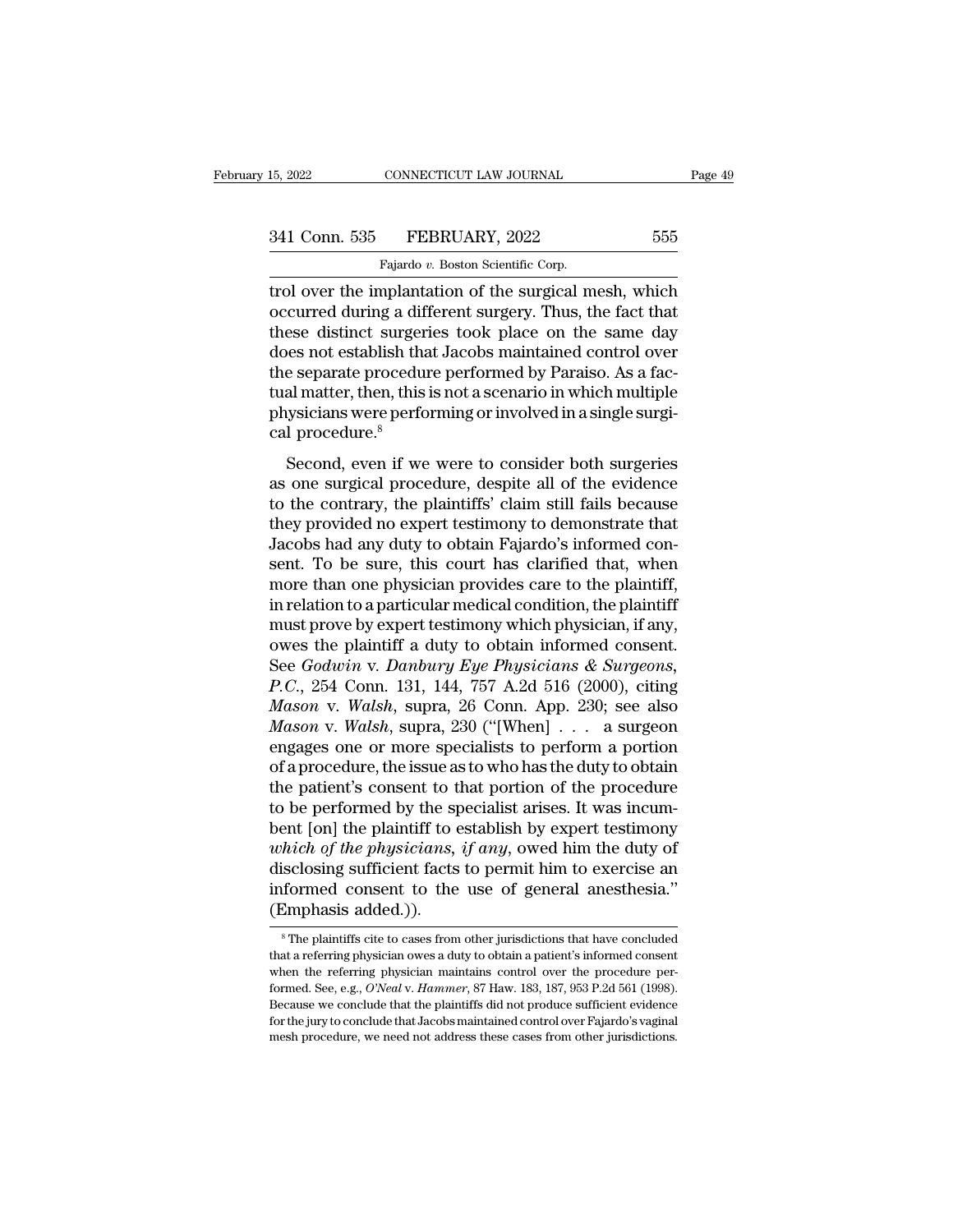# EXECUTE CONNECTICUT LAW JOURNAL February 15, 2022<br>556 FEBRUARY, 2022 341 Conn. 535<br>Fajardo v. Boston Scientific Corp.

CONNECTICUT LAW JOURNAL Februar<br>
Februar<br>
FEBRUARY, 2022 341 Conn. 535<br>
Fajardo *v.* Boston Scientific Corp.<br>
In the present case, even Bercik, the plaintiffs' expert, CONNECTICUT LAW JOURNAL February 15, 20<br>
FEBRUARY, 2022 341 Conn. 535<br>
Fajardo v. Boston Scientific Corp.<br>
In the present case, even Bercik, the plaintiffs' expert,<br>
arogynecologist and reconstructive surgeon, and pro-FEBRUARY, 2022 341 Conn. 535<br>
Fajardo v. Boston Scientific Corp.<br>
In the present case, even Bercik, the plaintiffs' expert,<br>
a urogynecologist and reconstructive surgeon, and pro-<br>
fessor of female pelvic medicine, agreed February, 2022 341 Conn. 535<br>
Fajardo v. Boston Scientific Corp.<br>
In the present case, even Bercik, the plaintiffs' expert,<br>
a urogynecologist and reconstructive surgeon, and pro-<br>
fessor of female pelvic medicine, agreed FEBRUARY, 2022 341 Conn. 535<br>
Fajardo v. Boston Scientific Corp.<br>
In the present case, even Bercik, the plaintiffs' expert,<br>
a urogynecologist and reconstructive surgeon, and pro-<br>
fessor of female pelvic medicine, agreed Fajardo v. Boston Scientific Corp.<br>
In the present case, even Bercik, the plaintiffs' expert,<br>
a urogynecologist and reconstructive surgeon, and pro-<br>
fessor of female pelvic medicine, agreed with Jacobs<br>
and Paraiso that, Figure of Exercise Formulation in the present case, even Bercik, the plaintiffs' expert,<br>a urogynecologist and reconstructive surgeon, and pro-<br>fessor of female pelvic medicine, agreed with Jacobs<br>and Paraiso that, as a g In the present case, even Bercik, the plaintiffs' expert,<br>a urogynecologist and reconstructive surgeon, and pro-<br>fessor of female pelvic medicine, agreed with Jacobs<br>and Paraiso that, as a general matter, it is the consult a urogynecologist and reconstructive surgeon, and professor of female pelvic medicine, agreed with Jacobs<br>and Paraiso that, as a general matter, it is the consulting<br>surgeon who is going to perform the procedure who<br>is res fessor of female pelvic medicine, agreed with Jacobs<br>and Paraiso that, as a general matter, it is the consulting<br>surgeon who is going to perform the procedure who<br>is responsible for evaluating the patient, selecting the<br>ap and Paraiso that, as a general matter, it is the consulting<br>surgeon who is going to perform the procedure who<br>is responsible for evaluating the patient, selecting the<br>appropriate treatment, and educating the patient regard surgeon who is going to perform the procedure who<br>is responsible for evaluating the patient, selecting the<br>appropriate treatment, and educating the patient regard-<br>ing that procedure. Frederick Rau, the medical defen-<br>dant is responsible for evaluating the patient, selecting the appropriate treatment, and educating the patient regarding that procedure. Frederick Rau, the medical defendants' expert, a board certified obstetrician and gynecolo appropriate treatment, and educating the patient regard-<br>ing that procedure. Frederick Rau, the medical defen-<br>dants' expert, a board certified obstetrician and gyne-<br>cologist, agreed that, under circumstances such as<br>thes ing that procedure. Frederick Rau, the medical defendants' expert, a board certified obstetrician and gyne-<br>cologist, agreed that, under circumstances such as<br>these, "[t]he referring physician has no medical duty<br>or respon dants' expert, a board certified obstetrician and gyne-<br>cologist, agreed that, under circumstances such as<br>these, "[t]he referring physician has no medical duty<br>or responsibility to obtain a patient's informed consent<br>for cologist, agreed that, under circumstances such as<br>these, "[t]he referring physician has no medical duty<br>or responsibility to obtain a patient's informed consent<br>for a surgical procedure he/she is not going to perform.<br>. . these, "[t]he referring physician has no medical duty<br>or responsibility to obtain a patient's informed consent<br>for a surgical procedure he/she is not going to perform.<br> $\ldots$  [I]n this case  $\ldots$  Jacobs acted entirely reas or responsibility to obtain a patient's informed consent<br>for a surgical procedure he/she is not going to perform.<br>. . . . [I]n this case . . . Jacobs acted entirely reason-<br>ably in discussing a potential sling procedure wi for a surgical procedure he/she is not going to perform.<br>  $\ldots$  [I]n this case  $\ldots$  Jacobs acted entirely reasonably in discussing a potential sling procedure with<br>
[Fajardo], but he had no duty to obtain [her] informed<br> . . . [I]n this case<br>ably in discussing<br>[Fajardo], but he ha<br>consent for the ulti<br>formed." Thus, not<br>had a duty to obtain<br>mesh implant.<br>Based on the for Based on the foregoing, we conclude that the trial<br>ajardo], but he had no duty to obtain [her] informed<br>msent for the ultimate sling procedure that was per-<br>rmed." Thus, not a single expert testified that Jacobs<br>d a duty t properties and the day to obtain prefigered consent for the ultimate sling procedure that was performed." Thus, not a single expert testified that Jacobs had a duty to obtain Fajardo's informed consent to the mesh implant.

the medical defendants in connection with the informed consent to the mesh implant.<br>Based on the foregoing, we conclude that the trial court properly rendered summary judgment in favor of the medical defendants in connecti France Conservation<br>had a duty to obtain<br>mesh implant.<br>Based on the for<br>court properly rend<br>the medical defenda<br>consent claim. ie foregoing, we conclude that the<br>rendered summary judgment in faver<br>fendants in connection with the information<br>B<br>Misrepresentation Claims<br>s also claim on appeal that the trial

B

Example 2013 and the informed ansent claim.<br>
B<br>
Misrepresentation Claims<br>
The plaintiffs also claim on appeal that the trial court<br>
properly rendered summary judgment in favor of the<br>
policel defendents on the claims of in EXEC IN MISTED SERVIE TO MISTED MANAGER SURFACT THE PLAINTIFFS also claim on appeal that the trial court<br>improperly rendered summary judgment in favor of the<br>medical defendants on the claims of innocent, negligent,<br>and int median of B<br>Misrepresentation Claims<br>The plaintiffs also claim on appeal that the trial court<br>improperly rendered summary judgment in favor of the<br>medical defendants on the claims of innocent, negligent,<br>and intentional mi B<br>
Misrepresentation Claims<br>
The plaintiffs also claim on appeal that the trial cour<br>
improperly rendered summary judgment in favor of th<br>
medical defendants on the claims of innocent, negligen<br>
and intentional misrepresen Misrepresentation Claims<br>The plaintiffs also claim on appeal that the trial court<br>properly rendered summary judgment in favor of the<br>edical defendants on the claims of innocent, negligent,<br>d intentional misrepresentation. The plaintiffs also claim on appeal that the trial court<br>improperly rendered summary judgment in favor of the<br>medical defendants on the claims of innocent, negligent,<br>and intentional misrepresentation. We disagree.<br>First,

Ine plantims also elaid of appear and are and court<br>improperly rendered summary judgment in favor of the<br>medical defendants on the claims of innocent, negligent,<br>and intentional misrepresentation. We disagree.<br>First, this *Johnson & Johnson,* 335 Conn. 398, 421, 238 A.3d 698 (2020). In so concluding, this court explained that a claim of innocent misrepresentation against a urogynecologic surgeon did not lie as a matter of law. See *Farrell* medical detendants of the elamb of infocent, hegingerity,<br>and intentional misrepresentation. We disagree.<br>First, this court recently concluded that a claim of<br>innocent misrepresentation against a urogynecologic<br>surgeon did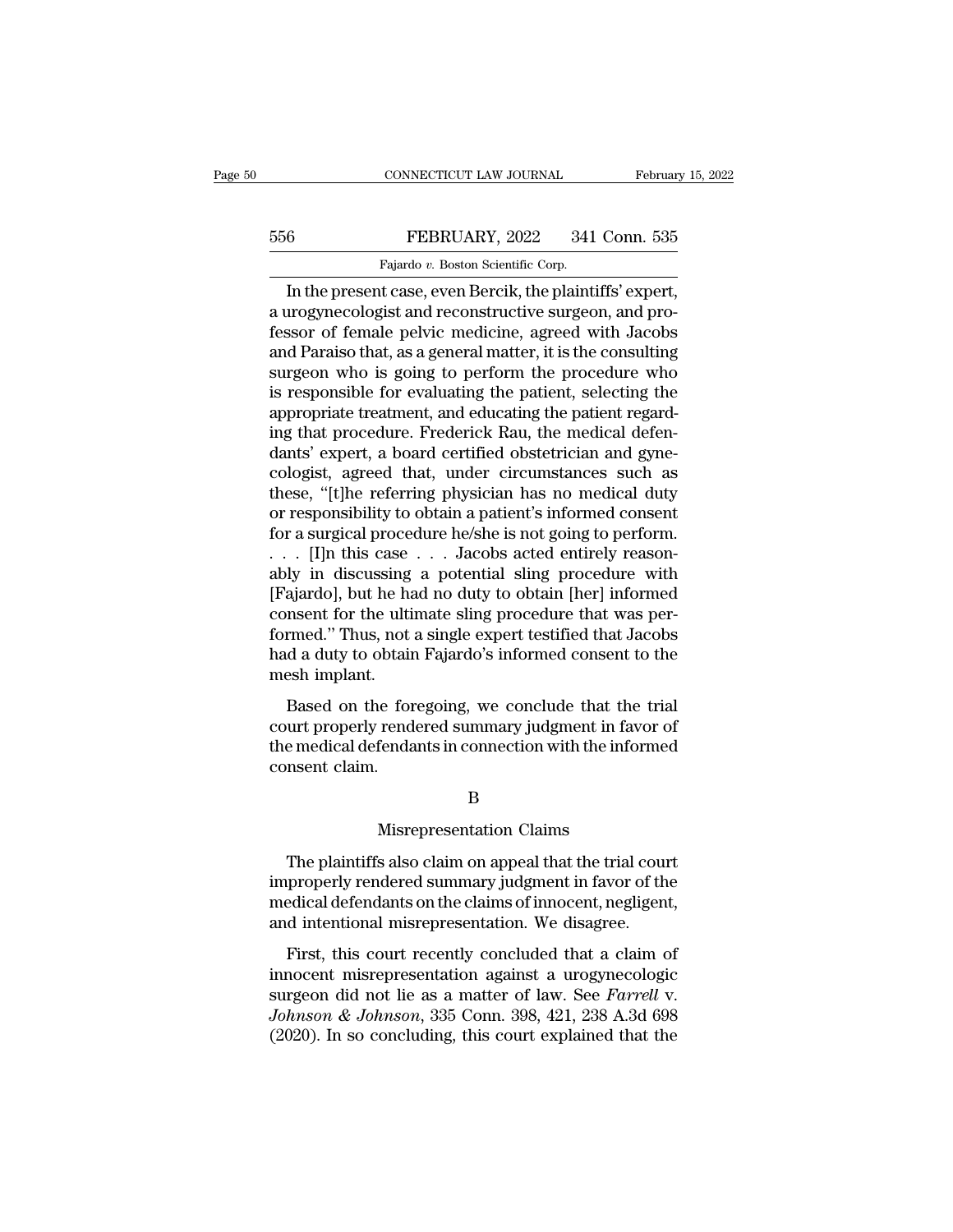CONNECTICUT LAW JOURNAL<br>FEBRUARY, 2022<br>Fajardo *v.* Boston Scientific Corp.<br>vision of medical services did surgeon's ''provision of medical services did not qualify<br>
as a 'sale, rental or exchange transaction' under § 552C<br>
and the Bostatement (Second) [of Tertal and therefore 341 Conn. 535 FEBRUARY, 2022 557<br>Fajardo v. Boston Scientific Corp.<br>Surgeon's "provision of medical services did not qualify<br>as a 'sale, rental or exchange transaction' under § 552C<br>of the Restatement (Second) [of Torts], 341 Conn. 535 FEBRUARY, 2022 557<br>
Fajardo v. Boston Scientific Corp.<br>
surgeon's "provision of medical services did not qualify<br>
as a 'sale, rental or exchange transaction' under  $\S$  552C<br>
of the Restatement (Second) [of T 341 Conn. 535 FEBRUARY, 2022 557<br>
Fajardo v. Boston Scientific Corp.<br>
surgeon's "provision of medical services did not qualify<br>
as a 'sale, rental or exchange transaction' under  $\S~552C$ <br>
of the Restatement (Second) [of T Fajardo v. Boston Scientific Corp.<br>
surgeon's "provision of medical services did not qualify<br>
as a 'sale, rental or exchange transaction' under  $\S$  552C<br>
of the Restatement (Second) [of Torts], and, therefore,<br>
a claim fo Falardo v. Boston Scientific Corp.<br>
surgeon's "provision of medical services did not qualify<br>
as a 'sale, rental or exchange transaction' under  $\S$  552C<br>
of the Restatement (Second) [of Torts], and, therefore,<br>
a claim fo surgeon's "provision of medical services did not qualify<br>as a 'sale, rental or exchange transaction' under § 552C<br>of the Restatement (Second) [of Torts], and, therefore,<br>a claim for innocent misrepresentation does not lie<br> as a 'sale, rental or exchange transaction' under § 552C<br>of the Restatement (Second) [of Torts], and, therefore,<br>a claim for innocent misrepresentation does not lie<br>under our existing innocent misrepresentation prece-<br>dent of the Restatement (Second) [of Torts], and, therefore,<br>a claim for innocent misrepresentation does not lie<br>under our existing innocent misrepresentation prece-<br>dent." Id. Similarly, in the present case, Jacobs' provi-<br>sio a claim for innocent misrepresentation does not lie<br>under our existing innocent misrepresentation prece-<br>dent." Id. Similarly, in the present case, Jacobs' provi-<br>sion of medical services, which involved only his recom-<br>m under our existing innocent misrepresentation prece-<br>dent." Id. Similarly, in the present case, Jacobs' provi-<br>sion of medical services, which involved only his recom-<br>mendation that Fajardo see a specialist and discuss th dent." Id. Similarly, in the present case, Jacobs' provision of medical services, which involved only his recommendation that Fajardo see a specialist and discuss the sling procedure, does not qualify as a "sale, rental or sion of medi<br>mendation t<br>sling proced<br>exchange tr:<br>Torts § 5520<br>claim of inn<br>of law.<br>Second, w Example 1 and 1 and 1 and 1 and 1 and 1 and 1 and 1 and 1 and 1 and 1 and 1 and 1 and 1 and 1 and 1 and 1 and 1 and 1 and 1 and 1 and 1 and 1 and 1 and 1 and 1 and 1 and 1 and 1 and 1 and 1 and 1 and 1 and 1 and 1 and 1 a sing procedure, does not quality as a safe, rend of<br>exchange transaction  $\ldots$ ." 3 Restatement (Second),<br>Torts § 552C, p. 141 (1977). Therefore, the plaintiffs'<br>claim of innocent misrepresentation fails as a matter<br>of law

Torts § 552C, p. 141 (1977). Therefore, the plaintiffs'<br>claim of innocent misrepresentation fails as a matter<br>of law.<br>Second, we agree with the trial court that the plain-<br>tiffs' claims of negligent and/or intentional mis For a space, p. 111 (1911). Therefore, are planning<br>claim of innocent misrepresentation fails as a matter<br>of law.<br>Second, we agree with the trial court that the plain-<br>tiffs' claims of negligent and/or intentional misrepr of law.<br>
Second, we agree with the trial court that the plain-<br>
tiffs' claims of negligent and/or intentional misrepresen-<br>
tation also fail. The trial court found that "Jacobs was<br>
unaware of what kind of a sling Paraiso Second, we agree with the trial court that the plain-<br>tiffs' claims of negligent and/or intentional misrepresen-<br>tation also fail. The trial court found that "Jacobs was<br>unaware of what kind of a sling Paraiso planned to<br>i Second, we agree with the trial court that the plain-<br>tiffs' claims of negligent and/or intentional misrepresen-<br>tation also fail. The trial court found that "Jacobs was<br>unaware of what kind of a sling Paraiso planned to<br>i tiffs' claims of negligent and/or intentional misrepresentation also fail. The trial court found that "Jacobs was<br>unaware of what kind of a sling Paraiso planned to<br>implant in [Fajardo]." Indeed, the trial court also found tation also fail. The trial court found that "Jacobs was<br>unaware of what kind of a sling Paraiso planned to<br>implant in [Fajardo]." Indeed, the trial court also found<br>that "the parties agree [that] Jacobs never discussed<br>[B unaware of what kind of a sling Paraiso planned to<br>implant in [Fajardo]." Indeed, the trial court also found<br>that "the parties agree [that] Jacobs never discussed<br>[Boston Scientific] products with [Fajardo]." Thus,<br>because implant in [Fajardo]." Indeed, the trial court also found that "the parties agree [that] Jacobs never discussed [Boston Scientific] products with [Fajardo]." Thus, because Jacobs did not know what product Paraiso would imp that "the parties agree [that] Jacobs never discussed<br>[Boston Scientific] products with [Fajardo]." Thus,<br>because Jacobs did not know what product Paraiso<br>would implant in Fajardo and never discussed Boston<br>Scientific prod [Boston Scientific]<br>because Jacobs dia<br>would implant in F<br>Scientific products<br>negligently or intent<br>represented the qua<br>of the Obtryx.<br>Accordingly, we c Figure 3. The trial court what product Tataso<br>and implant in Fajardo and never discussed Boston<br>ientific products with Fajardo, he could not have<br>gligently or intentionally misled, misinformed or mis-<br>presented the quality relative methods with Fajardo and never diseased boson Scientific products with Fajardo, he could not have negligently or intentionally misled, misinformed or mis-<br>represented the quality, usefulness, risks and benefits of betchante produces what Tagatdo, he codid not have<br>negligently or intentionally misled, misinformed or mis-<br>represented the quality, usefulness, risks and benefits<br>of the Obtryx.<br>Accordingly, we conclude that the trial cou

Cordingly, we conclude that the trial court properly<br>
ered summary judgment in favor of the medical<br>
Idants on the plaintiffs' misrepresentation claims.<br>
II<br>
INSTRUCTIONAL ERROR CLAIM AGAINST<br>
BOSTON SCIENTIFIC ve conclude that the trial court proper<br>ary judgment in favor of the medic<br>ne plaintiffs' misrepresentation clain<br>II<br>IONAL ERROR CLAIM AGAINST<br>BOSTON SCIENTIFIC<br>to the plaintiffs' claim that the tr

## II

Fendants on the plaintiffs' misrepresentation claims.<br>
II<br>
INSTRUCTIONAL ERROR CLAIM AGAINST<br>
BOSTON SCIENTIFIC<br>
We next turn to the plaintiffs' claim that the trial<br>
urt improperly declined to charge the jury on the<br>
ason INSTRUCTIONAL ERROR CLAIM AGAINST<br>BOSTON SCIENTIFIC<br>We next turn to the plaintiffs' claim that the trial<br>court improperly declined to charge the jury on the<br>reasonable alternative design prong of the risk-utility II<br>INSTRUCTIONAL ERROR CLAIM AGAINST<br>BOSTON SCIENTIFIC<br>We next turn to the plaintiffs' claim that the trial<br>court improperly declined to charge the jury on the<br>reasonable alternative design prong of the risk-utility<br>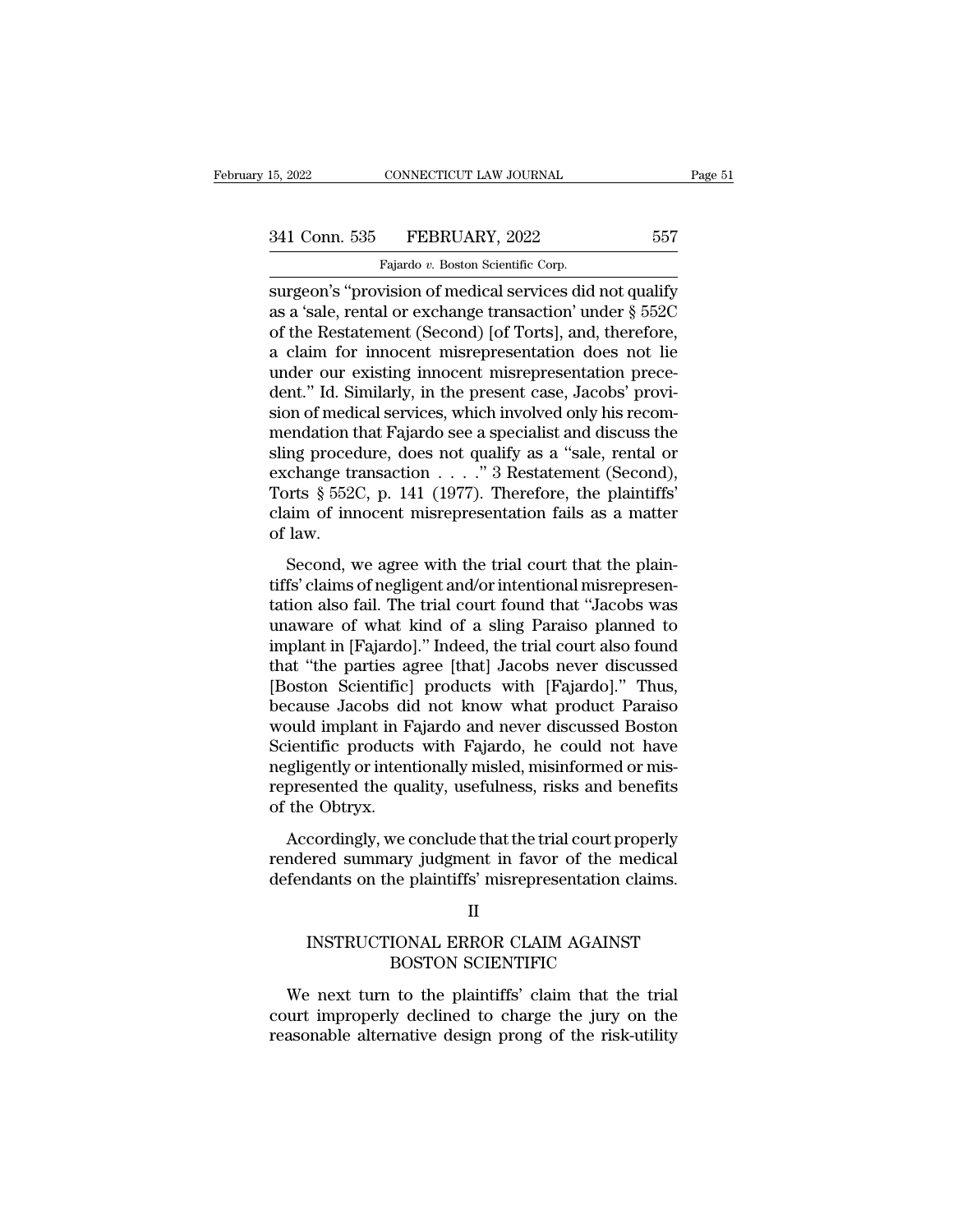## EXECUTE CONNECTICUT LAW JOURNAL February 15, 2022<br>558 FEBRUARY, 2022 341 Conn. 535<br>Fajardo v. Boston Scientific Corp. CONNECTICUT LAW JOURNAL<br>FEBRUARY, 2022 341<br>Fajardo *v.* Boston Scientific Corp.<br>Ilv the plaintiffs claim that

CONNECTICUT LAW JOURNAL Februar<br>
558 FEBRUARY, 2022 341 Conn. 535<br>
Fajardo v. Boston Scientific Corp.<br>
1991 Fest. Specifically, the plaintiffs claim that they intro-<br>
1990 Constant the tension free vaginal<br>
1990 CEVIN<sup>9</sup> W  $\begin{array}{r} \text{558} & \text{FEBRUARY, 2022} & \text{341 Conn. } 535 \\ \text{558} & \text{Fajardo } v. \text{ Boston Scientific Corp.} \\ \text{659} & \text{69} & \text{69} \end{array}$  test. Specifically, the plaintiffs claim that they introduced sufficient evidence that the tension free vaginal tape (TVT) FEBRUARY, 2022 341 Conn. 535<br>
Fajardo v. Boston Scientific Corp.<br>
test. Specifically, the plaintiffs claim that they intro-<br>
duced sufficient evidence that the tension free vaginal<br>
tape (TVT)<sup>9</sup> was a safer reasonable al 558 Fejardo v. Boston Scientific Corp.<br>
Fajardo v. Boston Scientific Corp.<br>
test. Specifically, the plaintiffs claim that they intro-<br>
duced sufficient evidence that the tension free vaginal<br>
tape (TVT)<sup>9</sup> was a safer rea Fajardo v. Boston Scientific Corp.<br>
Test. Specifically, the plaintiffs claim that they intro-<br>
duced sufficient evidence that the tension free vaginal<br>
tape (TVT)<sup>9</sup> was a safer reasonable alternative design<br>
to Boston Sc Fajardo v. Boston Scientiffs claim that they introduced sufficient evidence that the tension free vaginal<br>tape  $(TVT)^9$  was a safer reasonable alternative design<br>to Boston Scientific's device, the Obtryx, which caused<br>Fajar test. Specifically, the plaintiffs claim that they introduced sufficient evidence that the tension free vaginal<br>tape (TVT)<sup>9</sup> was a safer reasonable alternative design<br>to Boston Scientific's device, the Obtryx, which cause duced sufficient evidence that the tension free vaginal<br>tape (TVT)<sup>9</sup> was a safer reasonable alternative design<br>to Boston Scientific's device, the Obtryx, which caused<br>Fajardo's injuries. Boston Scientific contends that th tape (TVT)<sup>9</sup> was a safer reasonable alternative design<br>to Boston Scientific's device, the Obtryx, which caused<br>Fajardo's injuries. Boston Scientific contends that the<br>plaintiffs' instructional error claim is unreviewable<br> to Boston Scientific's device, the Obtryx, which caused Fajardo's injuries. Boston Scientific contends that the plaintiffs' instructional error claim is unreviewable because it was not timely or properly preserved. Boston Fajardo's injuries. Boston Scientific<br>plaintiffs' instructional error clain<br>because it was not timely or properly<br>Scientific argues, in the alternative, t<br>that the claim is reviewable, no su<br>warranted in light of the evide Even if was not timely or properly preserved. Boston<br>ientific argues, in the alternative, that, if we conclude<br>at the claim is reviewable, no such instruction was<br>arranted in light of the evidence that was presented<br>trial Scientific argues, in the alternative, that, if we conclude<br>that the claim is reviewable, no such instruction was<br>warranted in light of the evidence that was presented<br>at trial and the governing law.<br>Even if we assume, for

Extrained agres, in the thermal is, that, if we concluded<br>that the claim is reviewable, no such instruction was<br>warranted in light of the evidence that was presented<br>at trial and the governing law.<br>Even if we assume, for p The trial court is reflected. The such a statement was<br>warranted in light of the evidence that was presented<br>at trial and the governing law.<br>Even if we assume, for purposes of this appeal, that<br>the request for a reasonable Instruction in again of the chaotics that the presented<br>at trial and the governing law.<br>Even if we assume, for purposes of this appeal, that<br>the request for a reasonable alternative design instruc-<br>tion was timely and prop Even if we as<br>the request for a<br>tion was timely<br>trial court that<br>instruction. Acc<br>trial court. d properly made, we agree w<br>e evidence did not support s<br>dingly, we affirm the judgment<br>A<br>Legal Background<br>to the parties' specific conte

## A

struction. Accordingly, we affirm the judgment of the<br>al court.<br>A<br>legal Background<br>Before we turn to the parties' specific contentions,<br>is helpful briefly to situate the dispute within its<br>eader legal context. In 2016, we It is helpful briefly to situate the dispute within its<br>broader legal context. In 2016, we decided a pair of<br>cases that required us to reexamine and clarify the A<br>
Legal Background<br>
Before we turn to the parties' specific contentions,<br>
it is helpful briefly to situate the dispute within its<br>
broader legal context. In 2016, we decided a pair of<br>
cases that required us to reexamine Example 18 A<br>
Legal Background<br>
Refore we turn to the parties' specific contentions,<br>
it is helpful briefly to situate the dispute within its<br>
broader legal context. In 2016, we decided a pair of<br>
cases that required us t Legal Background<br>Before we turn to the parties' specific contentions,<br>it is helpful briefly to situate the dispute within its<br>broader legal context. In 2016, we decided a pair of<br>cases that required us to reexamine and cla Before we turn to the parties' specific contentions,<br>it is helpful briefly to situate the dispute within its<br>broader legal context. In 2016, we decided a pair of<br>cases that required us to reexamine and clarify the<br>legal st broader legal context. In 2016, we decided a pair of cases that required us to reexamine and clarify the legal standards that govern claims brought under the Connecticut Product Liability Act. See  $Bifolck$  v.  $Phi$  record dem cases that required us to reexamine and clarify the<br>legal standards that govern claims brought under the<br>Connecticut Product Liability Act. See *Bifolck* v. *Philip*<br><sup>9</sup> The record demonstrates that the term "TVT" is used

legal standards that govern claims brought under the<br>Connecticut Product Liability Act. See *Bifolck* v. *Philip*<br><sup>9</sup> The record demonstrates that the term "TVT" is used both with respect<br>to the Ethicon branded tension fre Connecticut Product Liability Act. See  $Bifolck$  v.  $Philip$ <br>
The record demonstrates that the term "TVT" is used both with respect<br>
to the Ethicon branded tension free vaginal tape (the specific TVT type<br>
product the plaintiff i The product is advantage tape. Unless otherwise noted, we use the term of  $\overline{\text{PQUCA}}$  with  $\overline{\text{PQUCA}}$  with respect to the Ethicon branded tension free vaginal tape (the specific TVT type product the plaintiff identif <sup>9</sup> The record demonstrates that the term "TVT" is used both with respect to the Ethicon branded tension free vaginal tape (the specific TVT type product the plaintiff identified in her complaint) and as a generic term fo to the Ethicon branded tension free vaginal tape (the specific TVT type product the plaintiff identified in her complaint) and as a generic term for similar tension free vaginal tapes in the class of TVT products, such as product the plaintiff identified in her complaint) and as a generic term for similar tension free vaginal tapes in the class of TVT products, such as Boston Scientific's Advantage tape. Unless otherwise noted, we use the t imilar tension free vaginal tapes in the class of TVT products, such as<br>Boston Scientific's Advantage tape. Unless otherwise noted, we use the term<br>in that broader, generic context. Although the plaintiffs juxtaposed the<br>O Boston Scientific's Advantage tape. Unless otherwise noted, we use the term<br>in that broader, generic context. Although the plaintiffs juxtaposed the<br>Obtryx to the class of TVT products generally, they did not focus on a<br>pa in that broader, generic context. Although the plaintiffs juxtaposed the Obtryx to the class of TVT products generally, they did not focus on a particular TVT product with which to compare the Obtryx and, most important, d Obtryx to the class of TVT products generally, they did not focus on a particular TVT product with which to compare the Obtryx and, most important, did not demonstrate how another specific product without the alleged defe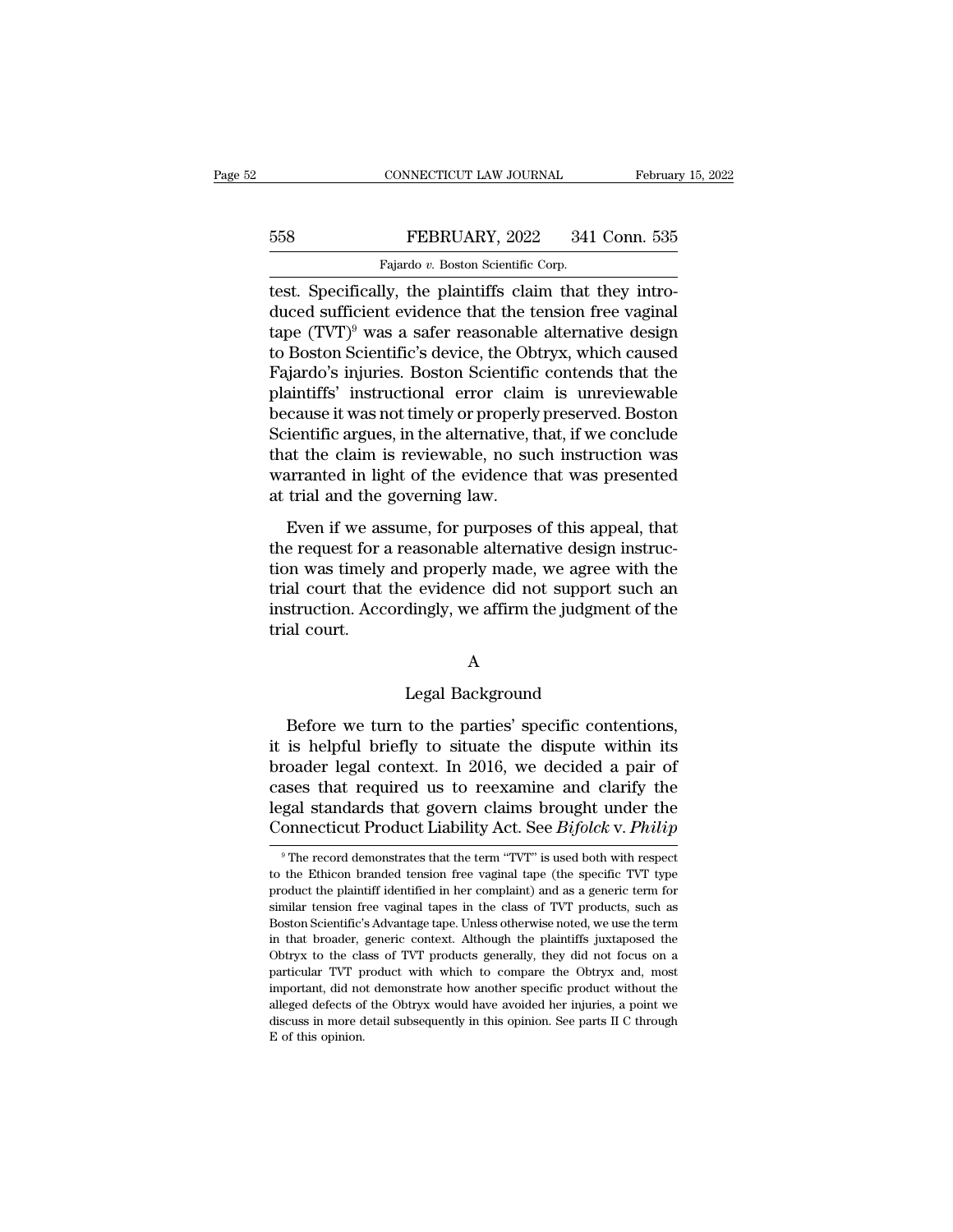EXAMPLE CONNECTICUT LAW JOURNAL<br>FEBRUARY, 2022<br>Fajardo *v.* Boston Scientific Corp.<br>24 Conn. 402, 152, A 3d 1183 (20 <sup>15, 2022</sup> CONNECTICUT LAW JOURNAL<br>
<sup>Fajardo</sup> v. Boston Scientific Corp.<br> *Morris, Inc.*, 324 Conn. 402, 152 A.3d 1183 (2016); *Izzar-*<br> *elli* v. *R.J. Reynolds Tobacco Co.*, 321 Conn. 172, 136<br>
A 3d 1932 (2016). *elli* v. *R.J. Reynolds Tobacco Co.*, 321 Conn. 172, 136<br>*Rajardo v. Boston Scientific Corp.*<br>*Morris, Inc.*, 324 Conn. 402, 152 A.3d 1183 (2016); *Izzar-*<br>*elli* v. *R.J. Reynolds Tobacco Co.*, 321 Conn. 172, 136<br>A.3d 12 341 Conn. 535 FEB<br>
Fajardo v.<br>
Morris, Inc., 324 Conn.<br>
elli v. R.J. Reynolds 1<br>
A.3d 1232 (2016).<br>
In Izzarelli, we sharp I Conn. 535 FEBRUARY, 2022 559<br>Fajardo v. Boston Scientific Corp.<br>*Prris*, *Inc.*, 324 Conn. 402, 152 A.3d 1183 (2016); *Izzar-*<br>*i* v. *R.J. Reynolds Tobacco Co.*, 321 Conn. 172, 136<br>3d 1232 (2016).<br>In *Izzarelli*, we sha

Fajardo v. Boston Scientific Corp.<br>
Morris, Inc., 324 Conn. 402, 152 A.3d 1183 (2016); Izzar-<br>
elli v. R.J. Reynolds Tobacco Co., 321 Conn. 172, 136<br>
A.3d 1232 (2016).<br>
In Izzarelli, we sharply limited the scope of the tra Morris, Inc., 324 Conn. 402, 152 A.3d 1183 (2016); Izzar-<br>elli v. R.J. Reynolds Tobacco Co., 321 Conn. 172, 136<br>A.3d 1232 (2016).<br>In Izzarelli, we sharply limited the scope of the tradi-<br>tional legal standard governing def then is, the star Controller which is the considered unreasonably<br>
deli v. R.J. Reynolds Tobacco Co., 321 Conn. 172, 136<br>
A.3d 1232 (2016).<br>
In *Izzarelli*, we sharply limited the scope of the tradi-<br>
tional legal standar A.3d 1232 (2016).<br>
In *Izzarelli*, we sharply limited the scope of the traditional legal standard governing defective product design<br>
claims, the so-called "ordinary consumer expectation<br>
test," under which, "[t]o be cons In *Izzarelli*, we sharply limited the scope of the traditional legal standard governing defective product design claims, the so-called "ordinary consumer expectation test," under which, "[t]o be considered unreasonably d In *Izzarelli*, we sharply limited the scope of the traditional legal standard governing defective product design claims, the so-called "ordinary consumer expectation test," under which, "[t]o be considered unreasonably d tional legal standard governing defective product design<br>claims, the so-called "ordinary consumer expectation<br>test," under which, "[t]o be considered unreasonably<br>dangerous, the article sold must be dangerous to an<br>extent claims, the so-called "ordinary consumer expectation<br>test," under which, "[t]o be considered unreasonably<br>dangerous, the article sold must be dangerous to an<br>extent beyond that which would be contemplated by the<br>ordinary c test," under which, "[t]o be considered unreasonably<br>dangerous, the article sold must be dangerous to an<br>extent beyond that which would be contemplated by the<br>ordinary consumer who purchases it, with the ordinary<br>knowledge dangerous, the article sold must be dangerous to an<br>extent beyond that which would be contemplated by the<br>ordinary consumer who purchases it, with the ordinary<br>knowledge common to the community as to its charac-<br>teristics. extent beyond that which would be contemplated by the ordinary consumer who purchases it, with the ordinary knowledge common to the community as to its characteristics." (Internal quotation marks omitted.) Izzarelli v. R.J ordinary consumer who purchases it, with the ordinary<br>knowledge common to the community as to its characteristics." (Internal quotation marks omitted.) Izzarelli<br>v. R.J. Reynolds Tobacco Co., supra, 321 Conn. 185. We<br>clar knowledge common to the community as to its characteristics." (Internal quotation marks omitted.) *Izzarelli* v. *R.J. Reynolds Tobacco Co.*, supra, 321 Conn. 185. We clarified that that test "would be appropriate [only] w teristics." (Internal quotation marks omitted.) Izzarelli<br>v. R.J. Reynolds Tobacco Co., supra, 321 Conn. 185. We<br>clarified that that test "would be appropriate [only]<br>when the incident causing injury is so bizarre or unusu v. R.J. Reynolds Tobacco Co., supra, 321 Conn. 185. We<br>clarified that that test "would be appropriate [only]<br>when the incident causing injury is so bizarre or unusual<br>that the jury would not need expert testimony to con-<br> clarified that that test "would be appropriate [only]<br>when the incident causing injury is so bizarre or unusual<br>that the jury would not need expert testimony to con-<br>clude that the product failed to meet the consumer's<br>exp when the incident causing injury is so bizarre or unusual<br>that the jury would not need expert testimony to con-<br>clude that the product failed to meet the consumer's<br>expectations." Id., 191. In other words, "[t]he ordinary<br> that the jury would not need expert testimony to conclude that the product failed to meet the consumer's expectations." Id., 191. In other words, "[t]he ordinary consumer expectation test is reserved for cases in which the clude that the product failed to meet the consumer's expectations." Id., 191. In other words, "[t]he ordinary consumer expectation test is reserved for cases in which the product failed to meet the ordinary consumer's mini Expectations. Tal, 191. In other words, [t]ne ordinary<br>consumer expectation test is reserved for cases in<br>which the product failed to meet the ordinary consum-<br>er's minimum safety expectations, such as res ipsa<br>[loquitur]

expectation test is reserved for eases in<br>which the product failed to meet the ordinary consum-<br>er's minimum safety expectations, such as res ipsa<br>[loquitur] type cases." (Emphasis omitted.) Id., 194.<br>In most product liabi which are product ranea to meet the originary consumer's minimum safety expectations, such as res ipsa [loquitur] type cases." (Emphasis omitted.) Id., 194.<br>In most product liability cases, by contrast, the plaintiff is re and the implementation of the those factors, the contrast input<br>
Iloquitur] type cases." (Emphasis omitted.) Id., 194.<br>
In most product liability cases, by contrast, the plain-<br>
tiff is required to establish a defective de In most product liability cases, by contrast, the plain-<br>tiff is required to establish a defective design under the<br>modified consumer expectation test, pursuant to which<br>"the jury would weigh the product's risks and utili In most product liability cases, by contrast, the plain-<br>tiff is required to establish a defective design under the<br>modified consumer expectation test, pursuant to which<br>"the jury would weigh the product's risks and utilit tiff is required to establish a defective design under the<br>modified consumer expectation test, pursuant to which<br>"the jury would weigh the product's risks and utility<br>and then inquire, in light of those factors, whether a<br> modified consumer expectation test, pursuant to which<br>"the jury would weigh the product's risks and utility<br>and then inquire, in light of those factors, whether a<br>reasonable consumer would consider the product<br>design unrea "the jury would weigh the product's risks and utility<br>and then inquire, in light of those factors, whether a<br>reasonable consumer would consider the product<br>design unreasonably dangerous." (Internal quotation<br>marks omitted and then inquire, in light of those factors, whether a<br>reasonable consumer would consider the product<br>design unreasonably dangerous." (Internal quotation<br>marks omitted.) Id., 190; see id., 194. In applying that<br>test, we in reasonable consumer would consider the product<br>design unreasonably dangerous." (Internal quotation<br>marks omitted.) Id., 190; see id., 194. In applying that<br>test, we indicated that the jury is to be instructed to<br>consider an *Bigh* an *Bifolck*, 190; see id., 194. In applying that st, we indicated that the jury is to be instructed to msider a nonexclusive list of factors, one of which ay be the availability of a feasible alternative design. Fig. 3. Fig. 3. For the state of the state and consider a nonexclusive list of factors, one of which may be the availability of a feasible alternative design.<br>See id., 190–91, 208–10.<br>In *Bifolck*, we further clarified *I*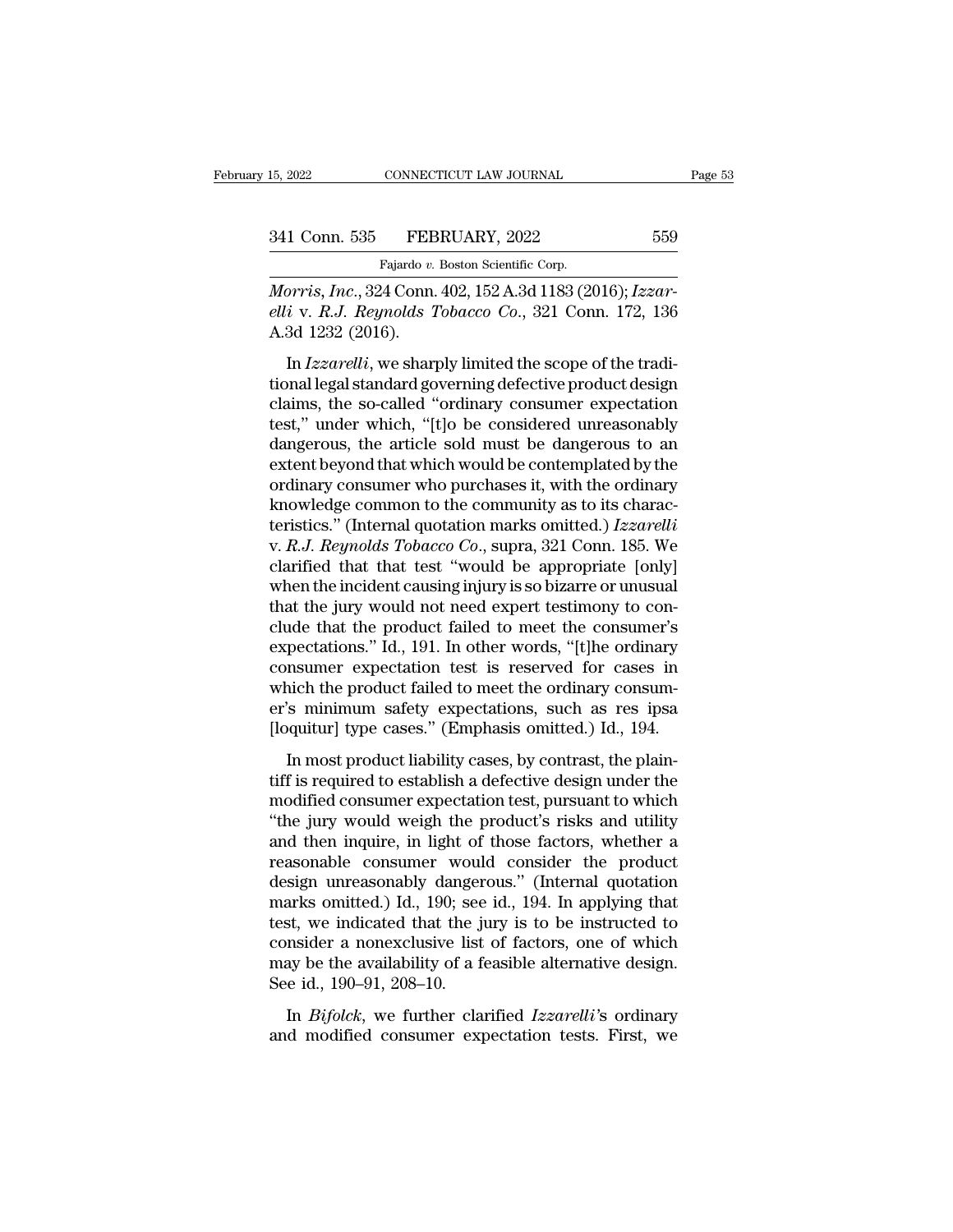## EXECUTE CONNECTICUT LAW JOURNAL February 15, 2022<br>560 FEBRUARY, 2022 341 Conn. 535<br>Fajardo v. Boston Scientific Corp. CONNECTICUT LAW JOURNAL<br>FEBRUARY, 2022 341<br>Fajardo *v.* Boston Scientific Corp.<br>the "consumer expectation to

CONNECTICUT LAW JOURNAL February 15, 2022<br>
FEBRUARY, 2022 341 Conn. 535<br>
Fajardo v. Boston Scientific Corp.<br>
Fenamed them the "consumer expectation test" and the<br>
"risk-utility test," respectively. *Bifolck* v. *Philip Mor* FEBRUARY, 2022 341 Conn. 535<br>
Fajardo v. Boston Scientific Corp.<br>
Fenamed them the "consumer expectation test" and the<br>
"risk-utility test," respectively. *Bifolck* v. *Philip Morris,*<br> *Inc.*, supra, 324 Conn. 432. Second *Fermalie Bookston Scientific Corp.*<br> *Inc.*, supra, 324 Conn. 535<br> *Inc.*, supra, 324 Conn. 432. Second, we set forth two<br>
distinct prongs or methods by which the latter test<br>
may be satisfied "Under the risk utility test February, 2022 341 Conn. 535<br>
Fajardo v. Boston Scientific Corp.<br>
Fenamed them the "consumer expectation test" and the<br>
"risk-utility test," respectively. *Bifolck* v. *Philip Morris*,<br> *Inc.*, supra, 324 Conn. 432. Second Fajardo v. Boston Scientific Corp.<br>
renamed them the "consumer expectation test" and the<br>
"risk-utility test," respectively. *Bifolck* v. *Philip Morris*,<br> *Inc.*, supra, 324 Conn. 432. Second, we set forth two<br>
distinct Falardo v. Boston Scientific Corp.<br>
Fenamed them the "consumer expectation test" and the<br>
"risk-utility test," respectively. *Bifolck* v. *Philip Morris*,<br> *Inc.*, supra, 324 Conn. 432. Second, we set forth two<br>
distinct renamed them the "consumer expectation test" and the<br>"risk-utility test," respectively. *Bifolck* v. *Philip Morris*,<br>*Inc.*, supra, 324 Conn. 432. Second, we set forth two<br>distinct prongs or methods by which the latter te Example alternative design was available at would have avoided the alternative design was available at would have avoided or reduced the risk of harm of the alternative design was available at would have avoided or reduced Finc., supra, 524 Colli. 452. Second, we set forth two<br>distinct prongs or methods by which the latter test<br>may be satisfied. "Under the risk-utility test, which will<br>govern most cases, a product is in a defective conditio

may be satisfied. "Under the risk-utility test, which will<br>govern most cases, a product is in a defective condition<br>unreasonably dangerous to the consumer or user if:<br>"(1) A reasonable alternative design was available<br>that may be satisfied. Under the risk-utinty test, which will<br>govern most cases, a product is in a defective condition<br>unreasonably dangerous to the consumer or user if:<br>"(1) A reasonable alternative design was available<br>that w govern most cases, a product is in a defective condition<br>unreasonably dangerous to the consumer or user if:<br>"(1) A reasonable alternative design, was available<br>that would have avoided or reduced the risk of harm<br>and the ab "(1) A reasonable alternative design was available<br>that would have avoided or reduced the risk of harm<br>and the absence of that alternative design renders the<br>product unreasonably dangerous. In considering whether<br>there is "(1) A reasonable alternative design was available<br>that would have avoided or reduced the risk of harm<br>and the absence of that alternative design renders the<br>product unreasonably dangerous. In considering whether<br>there is that would have avoided or reduced the risk of harm<br>and the absence of that alternative design renders the<br>product unreasonably dangerous. In considering whether<br>there is a reasonable alternative design, the jury must<br>cons and the absence of that alternative design renders the<br>product unreasonably dangerous. In considering whether<br>there is a reasonable alternative design, the jury must<br>consider the feasibility of the alternative. Other relev product unreasonably dangerous. In considering whether<br>there is a reasonable alternative design, the jury must<br>consider the feasibility of the alternative. Other relevant<br>factors that a jury may consider include, but are n there is a reasonable alternative design, the jury must<br>consider the feasibility of the alternative. Other relevant<br>factors that a jury may consider include, but are not<br>limited to, the ability of the alternative design t consider the feasibility of the alternative. Other relevant<br>factors that a jury may consider include, but are not<br>limited to, the ability of the alternative design to reduce<br>the product's danger without unreasonably impair factors that a<br>limited to, the<br>the product's<br>its usefulness<br>without unrea<br>ating other e<br>*1*]; or<br>"(2) The pr the product's danger without unreasonably impairing<br>
is usefulness, longevity, maintenance, and esthetics,<br>
thout unreasonably increasing cost, and without cre-<br>
ing other equal or greater risks of danger [*Bifolck*<br>
; or<br> its usefulness, longevity, maintenance, and esthetics,<br>without unreasonably increasing cost, and without cre-<br>ating other equal or greater risks of danger [ $Bifolck$ <br> $I$ ]; or<br>"(2) The product is a manifestly unreasonable des

Its userimess, longevity, maintenance, and esthetics,<br>without unreasonably increasing cost, and without cre-<br>ating other equal or greater risks of danger [*Bifolck*<br>1]; or<br>"(2) The product is a manifestly unreasonable des whilout unleasonably increasing cost, and whilout creating other equal or greater risks of danger [*Bifolck* 1]; or<br>"(2) The product is a manifestly unreasonable design<br>in that the risk of harm so clearly exceeds the prod Fig. 3. The product is a manifered *I*]; or<br>
"(2) The product is a maniferent in that the risk of harm so clear<br>
utility that a reasonable cons<br>
risks and utility, would no<br>
[*Bifolck 2*]." Id., 434–35.<br>
Here, the trial co "(2) The product is a manifestly unreasonable design<br>that the risk of harm so clearly exceeds the product's<br>ility that a reasonable consumer, informed of those<br>ks and utility, would not purchase the product<br>ifolck 2]." Id (2) The product is a mannestry direasonable design<br>in that the risk of harm so clearly exceeds the product's<br>utility that a reasonable consumer, informed of those<br>risks and utility, would not purchase the product<br> $[Bifolck 2]$ 

In that the fisk of harm so clearly exceeds the product s<br>tuility that a reasonable consumer, informed of those<br>risks and utility, would not purchase the product<br> $[Bifolck 2]$ ." Id., 434–35.<br>Here, the trial court declined to triangleright consumer, informed or those<br>risks and utility, would not purchase the product<br>[*Bifolck 2*]." Id., 434–35.<br>Here, the trial court declined to give an instruction<br>under *Bifolck 1* and gave only a *Bifolck 2* Example 18 ISSS and during, would not purchase the product [Bifolck 2]." Id., 434–35.<br>
Here, the trial court declined to give an instruction under Bifolck 1 and gave only a Bifolck 2 instruction.<br>
The question in the pres Here, the trial court declined to give an instruction<br>under  $Bifolck$  *1* and gave only a  $Bifolck$  *2* instruction.<br>The question in the present case is whether the trial<br>court correctly concluded that the evidence did not<br>supp Here, the trial court de<br>under  $Bifolck$   $1$  and gave<br>The question in the press<br>court correctly conclude<br>support an instruction und<br>design prong of the risk-u<br>conclude that it did.<br>It is well established th It is well established that, "[i]n determining whether the trial urt correctly concluded that the evidence did not pport an instruction under the reasonable alternative sign prong of the risk-utility test (i.e., *Bifolck* The question in the present case is whether the that<br>court correctly concluded that the evidence did not<br>support an instruction under the reasonable alternative<br>design prong of the risk-utility test (i.e., *Bifolck 1*). W

Equivalent confectly concluded that the evidence did not support an instruction under the reasonable alternative design prong of the risk-utility test (i.e., *Bifolck 1*). We conclude that it did.<br>It is well established t Support an instruction under the reasonable anternative<br>design prong of the risk-utility test (i.e., *Bifolck 1*). We<br>conclude that it did.<br>It is well established that, "[i]n determining whether<br>the trial court improperly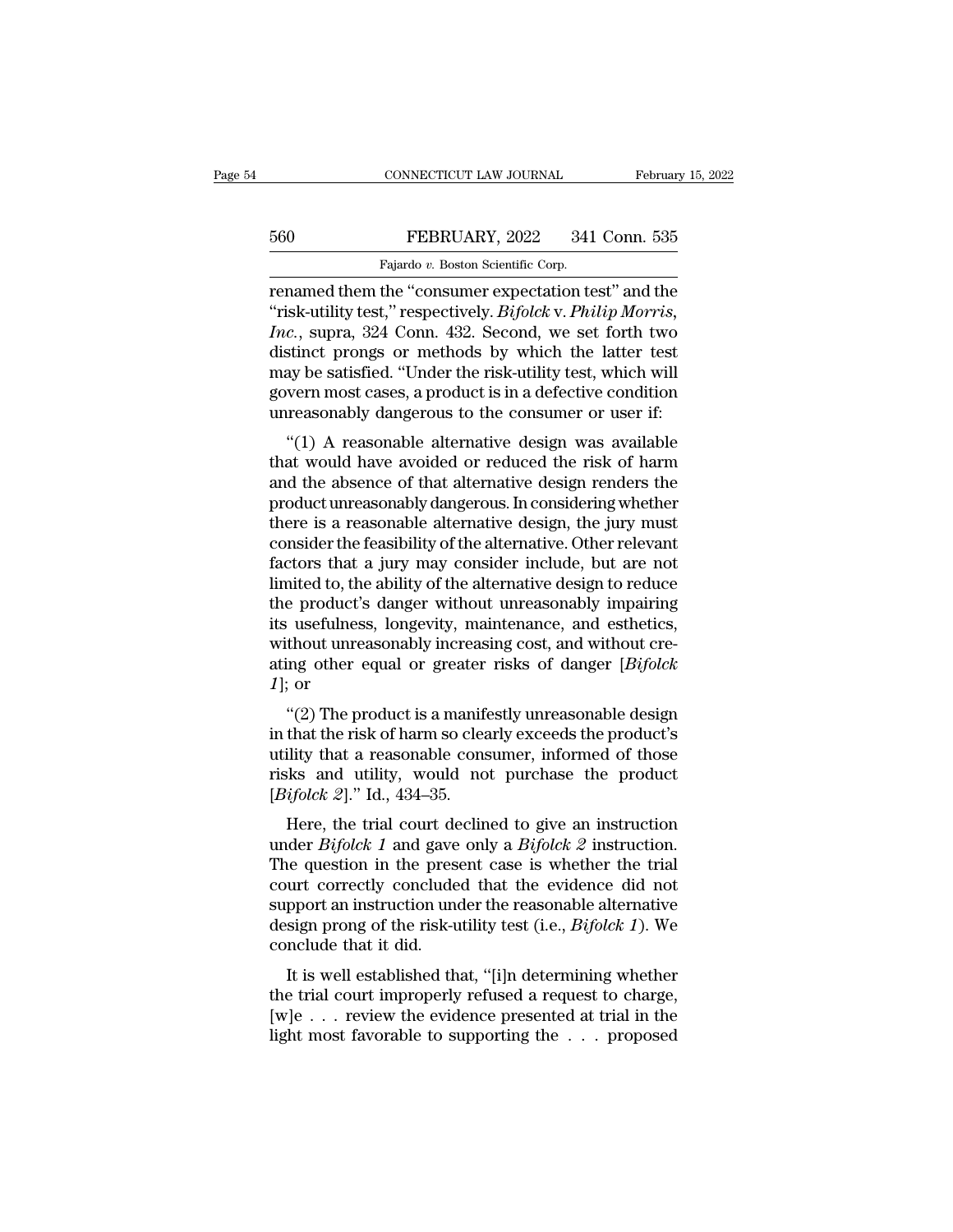# 15, 2022 CONNECTICUT LAW JOURNAL Page 55<br>341 Conn. 535 FEBRUARY, 2022 561<br>Fajardo v. Boston Scientific Corp.

CONNECTICUT LAW JOURNAL<br>FEBRUARY, 2022<br>Fajardo *v.* Boston Scientific Corp.<br>A request to charge [that] is EXERICUT LAW JOURNAL Page 55<br>
241 Conn. 535 FEBRUARY, 2022 561<br>
Fajardo v. Boston Scientific Corp.<br>
Charge. . . . A request to charge [that] is relevant to<br>
the issues of [a] case and [that] is an accurate statement<br>
of th 341 Conn. 535 FEBRUARY, 2022 561<br>
Fajardo v. Boston Scientific Corp.<br>
charge.... A request to charge [that] is relevant to<br>
the issues of [a] case and [that] is an accurate statement<br>
of the law must be given.... If, howe 341 Conn. 535 FEBRUARY, 2022 561<br>
Fajardo v. Boston Scientific Corp.<br>
charge.... A request to charge [that] is relevant to<br>
the issues of [a] case and [that] is an accurate statement<br>
of the law must be given.... If, howe 341 Conn. 535 FEBRUARY, 2022 561<br>
Fajardo v. Boston Scientific Corp.<br>
charge.... A request to charge [that] is relevant to<br>
the issues of [a] case and [that] is an accurate statement<br>
of the law must be given.... If, howe Fajardo v. Boston Scientific Corp.<br>
charge.... A request to charge [that] is relevant to<br>
the issues of [a] case and [that] is an accurate statement<br>
of the law must be given.... If, however, the evidence<br>
would not reaso Figure 8. . . . . A request to charge [that] is relevant to<br>the issues of [a] case and [that] is an accurate statement<br>of the law must be given. . . . If, however, the evidence<br>would not reasonably support a finding of th charge. . . . A request to charge [that] is relevant to<br>the issues of [a] case and [that] is an accurate statement<br>of the law must be given. . . . If, however, the evidence<br>would not reasonably support a finding of the pa the issues of [a] case and [that] is an accurate statement<br>of the law must be given. . . . If, however, the evidence<br>would not reasonably support a finding of the particular<br>issue, the trial court has a duty not to submit of the law must be given. . . . If, however, the evidence<br>would not reasonably support a finding of the particular<br>issue, the trial court has a duty not to submit it to the<br>jury. . . . Thus, a trial court should instruct would not reasonably support a finding of the particular<br>issue, the trial court has a duty not to submit it to the<br>jury.....Thus, a trial court should instruct the jury<br>in accordance with a party's request to charge [only issue, the trial court has a duty not to submit it to the<br>jury.... Thus, a trial court should instruct the jury<br>in accordance with a party's request to charge [only]<br>if the proposed instructions are reasonably supported<br>b jury. . . . Thus, a trial court should instruct the jury<br>in accordance with a party's request to charge [only]<br>if the proposed instructions are reasonably supported<br>by the evidence. . . . If . . . the evidence reasonably<br> in accordance with a party's request to charge [only]<br>if the proposed instructions are reasonably supported<br>by the evidence. . . . If . . . the evidence reasonably<br>does not support a finding on the particular issue, the<br>t if the proposed instruct<br>by the evidence. . . .<br>does not support a final court is duty bout<br>to the jury." (Citation of<br>omitted.) *Brown v. Ro*<br>A.2d 1086 (2007).<br>Whether the evidence different conditions. The evidence reasonably<br>the al court is duty bound to refrain from submitting it<br>the jury." (Citation omitted; internal quotation marks<br>nitted.) *Brown v. Robishaw*, 282 Conn. 628, 633, 922<br>2d 1086 ( ably support a many on the particular result, the<br>trial court is duty bound to refrain from submitting it<br>to the jury." (Citation omitted; internal quotation marks<br>omitted.) *Brown v. Robishaw*, 282 Conn. 628, 633, 922<br>A.2

that coart is dary boand to ferrain from sabinating it<br>to the jury." (Citation omitted; internal quotation marks<br>omitted.) *Brown* v. *Robishaw*, 282 Conn. 628, 633, 922<br>A.2d 1086 (2007).<br>Whether the evidence presented by onitted.) *Brown* v. *Robishaw*, 282 Conn. 628, 633, 922<br>A.2d 1086 (2007).<br>Whether the evidence presented by a party reason-<br>ably supports a particular request to charge "is a ques-<br>tion of law over which our review is pl A.2d 1086 (2007).<br>A.2d 1086 (2007).<br>Whether the evidence presented by a party reason-<br>ably supports a particular request to charge "is a ques-<br>tion of law over which our review is plenary." Id.<br>Similarly, whether there is Whether the evidence pre<br>ably supports a particular rea<br>tion of law over which ou<br>Similarly, whether there is a le<br>charge is a question of law<br>review. See id., 633–34. of law over which our review is plenary." Id.<br>
ilarly, whether there is a legal basis for the requested<br>
rge is a question of law also entitled to plenary<br>
ew. See id., 633–34.<br>
B<br>
Reviewability of Plaintiffs' Instructiona

## B

First, we must address Boston Scientific's assertion<br>arge is a question of law also entitled to plenary<br>view. See id., 633–34.<br>B<br>Reviewability of Plaintiffs' Instructional Claim<br>First, we must address Boston Scientific's a that the plantiffs' claim is unreview. See id., 633–34.<br>
B<br>
Reviewability of Plaintiffs' Instructional Claim<br>
First, we must address Boston Scientific's assertion<br>
that the plaintiffs' claim is unreviewable because the<br>
pl B<br>
B<br>
Reviewability of Plaintiffs' Instructional Claim<br>
First, we must address Boston Scientific's assertion<br>
that the plaintiffs' claim is unreviewable because the<br>
plaintiffs failed to properly preserve their challenge<br> B<br>Reviewability of Plaintiffs' Instructional Claim<br>First, we must address Boston Scientific's assertion<br>that the plaintiffs' claim is unreviewable because the<br>plaintiffs failed to properly preserve their challenge<br>regardin Reviewability of Plaintiffs' Instructional Claim<br>First, we must address Boston Scientific's assertion<br>that the plaintiffs' claim is unreviewable because the<br>plaintiffs failed to properly preserve their challenge<br>regarding First, we must address Boston Scientific's assertion<br>that the plaintiffs' claim is unreviewable because the<br>plaintiffs failed to properly preserve their challenge<br>regarding the instruction. Boston Scientific contends<br>that First, we must address Boston Scientific's assertion<br>that the plaintiffs' claim is unreviewable because the<br>plaintiffs failed to properly preserve their challenge<br>regarding the instruction. Boston Scientific contends<br>that that the plaintiffs' claim is unreviewable because the plaintiffs failed to properly preserve their challenge regarding the instruction. Boston Scientific contends that the plaintiffs'  $Bifolck 1$  instruction claim is unpres plaintiffs failed to properly preserve their challenge<br>regarding the instruction. Boston Scientific contends<br>that the plaintiffs' *Bifolck 1* instruction claim is unpre-<br>served because they did not submit a written request regarding the instruction. Boston Scientific conten<br>that the plaintiffs' *Bifolck 1* instruction claim is unpi<br>served because they did not submit a written reque<br>to charge on the instruction and also failed to cite e<br>dence reflexands and the planning  $Dy$  and  $T$  instances to charge the trial court of the instruction and also failed to cite evi-<br>note in the record to support such an instruction pur-<br>ant to Practice Book §§ 16-21 and 16-23. between because andy and not submit a written request<br>to charge on the instruction and also failed to cite evi-<br>dence in the record to support such an instruction pur-<br>suant to Practice Book §§ 16-21 and 16-23. The followi be enarge of the instruction and also fance to che evidence in the record to support such an instruction pursuant to Practice Book §§ 16-21 and 16-23. The following facts are necessary to address this contention.<br>Before th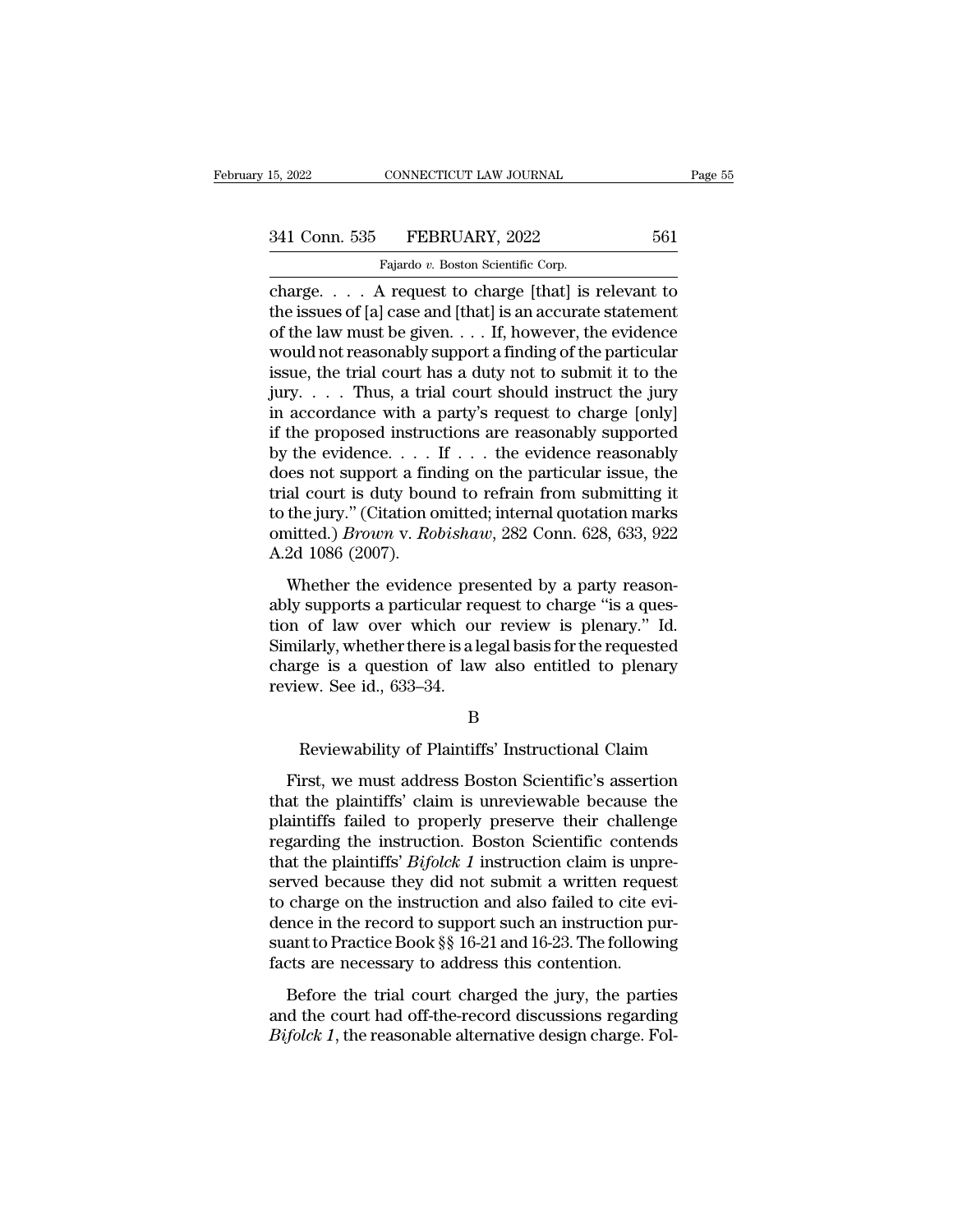# EXECUTE CONNECTICUT LAW JOURNAL February 15, 2022<br>562 FEBRUARY, 2022 341 Conn. 535<br>Fajardo v. Boston Scientific Corp.

CONNECTICUT LAW JOURNAL Februar<br>
Februar<br>
562 FEBRUARY, 2022 341 Conn. 535<br>
Fajardo *v.* Boston Scientific Corp.<br>
Iowing those discussions, the plaintiffs requested the CONNECTICUT LAW JOURNAL February 15, 2022<br>
FEBRUARY, 2022 341 Conn. 535<br>
Fajardo v. Boston Scientific Corp.<br>
Iowing those discussions, the plaintiffs requested the<br>
charge through an e-mail to the court and did not cite<br>
t EEBRUARY, 2022 341 Conn. 535<br>
Fajardo v. Boston Scientific Corp.<br>
Iowing those discussions, the plaintiffs requested the<br>
charge through an e-mail to the court and did not cite<br>
to any evidence in the record to support the FEBRUARY, 2022 341 Conn. 535<br>
Fajardo v. Boston Scientific Corp.<br>
Iowing those discussions, the plaintiffs requested the<br>
charge through an e-mail to the court and did not cite<br>
to any evidence in the record to support th FEBRUARY, 2022 341 Conn. 535<br>
Fajardo v. Boston Scientific Corp.<br>
Iowing those discussions, the plaintiffs requested the<br>
charge through an e-mail to the court and did not cite<br>
to any evidence in the record to support th Fajardo v. Boston Scientific Corp.<br>
lowing those discussions, the plaintiffs requested the<br>
charge through an e-mail to the court and did not cite<br>
to any evidence in the record to support the request.<sup>10</sup><br>
However, the p **Prajardo** *v*. Boston scientiffs requested the charge through an e-mail to the court and did not cite to any evidence in the record to support the request.<sup>10</sup> However, the plaintiffs did not formally submit a written re lowing those discussions, the plaintiffs requested the charge through an e-mail to the court and did not cite to any evidence in the record to support the request.<sup>10</sup> However, the plaintiffs did not formally submit a wri charge through an e-mail to the court<br>to any evidence in the record to suppo<br>However, the plaintiffs did not formally<br>request for the court to charge the jury<br>pursuant to Practice Book §§ 16-21 an<br>they take exception to th It was not until the jury had been charged and dis-<br>It was not until the court to charge the jury as to *Bifolck 1*<br>It was not until the jury had been charged and dis-<br>Seed for the day that the plaintiffs formally took<br>co request for the court to charge the jury as to *Bifolck 1*<br>pursuant to Practice Book §§ 16-21 and 16-23; nor did<br>they take exception to the court's charge on the record<br>before the jury was instructed.<sup>11</sup><br>It was not until

pursuant to Practice Book §§ 16-21 and 16-23; nor did<br>they take exception to the court's charge on the record<br>before the jury was instructed.<sup>11</sup><br>It was not until the jury had been charged and dis-<br>missed for the day that claiming entitlement to an instruction on *Bifolck 1*.<br>
It was not until the jury had been charged and dis-<br>
missed for the day that the plaintiffs formally took<br>
exception to the court's design defect instruction,<br>
claimi It was not until the jury had been charged and dis-<br>missed for the day that the plaintiffs formally took<br>exception to the court's design defect instruction,<br>claiming entitlement to an instruction on *Bifolck 1*.<br>Although It was not until the jury had been charged and dis-<br>missed for the day that the plaintiffs formally took<br>exception to the court's design defect instruction,<br>claiming entitlement to an instruction on *Bifolck 1*.<br>Although t missed for the day that the plaintiffs formally took<br>exception to the court's design defect instruction,<br>claiming entitlement to an instruction on *Bifolck 1*.<br>Although the plaintiffs' request did not technically com-<br>ply exception to the court's design defect instruction,<br>claiming entitlement to an instruction on *Bifolck 1*.<br>Although the plaintiffs' request did not technically com-<br>ply with the requirements of Practice Book §§ 16-21<br>and claiming entitlement to an instruction on *Bifolck 1*.<br>Although the plaintiffs' request did not technically com-<br>ply with the requirements of Practice Book §§ 16-21<br>and 16-23, the trial court determined that the plaintiff Although the plaintiffs' request did not technically comply with the requirements of Practice Book §§ 16-21 and 16-23, the trial court determined that the plaintiffs "did timely submit a request to charge on the 'reasonabl ply with the requirements<br>and 16-23, the trial court d<br>"did timely submit a reque<br>able alternative design' to<br>response to the plaintiffs'<br>dict, the trial court addresse<br>claim and rejected it.<br>It is important to note th It is important to note that, in their e-mail request to charge on the 'reason-<br>le alternative design' test  $\ldots$ . " Ultimately, in<br>sponse to the plaintiffs' motion to set aside the ver-<br>ct, the trial court addressed the able alternative design' test  $\dots$   $\ddots$  " Ultimately, in response to the plaintiffs' motion to set aside the verdict, the trial court addressed the merits of the plaintiffs' claim and rejected it.<br>It is important to note

suppose to the plaintiffs' motion to set aside the ver-<br>dict, the trial court addressed the merits of the plaintiffs'<br>claim and rejected it.<br>It is important to note that, in their e-mail request to<br>the court, the plaintiff dict, the trial court addressed the merits of the plaintiffs'<br>claim and rejected it.<br>It is important to note that, in their e-mail request to<br>the court, the plaintiffs did not cite to any evidence to<br>support their request claim and rejected it.<br>
It is important to note that, in their e-mail request to<br>
the court, the plaintiffs did not cite to any evidence to<br>
support their request for a *Bifolck 1* charge. In failing<br>
to cite to any evide It is important to note that, in their e-mail request to<br>the court, the plaintiffs did not cite to any evidence to<br>support their request for a *Bifolck 1* charge. In failing<br>to cite to any evidence in the request to charg 10 proport their request for a *BiJolck 1* charge. In failing<br>10 cite to any evidence in the request to charge, the<br>11 clinitiffs failed to comply with Practice Book §§ 16-21<br>11 d 16-23. Accordingly, the trial court would ''In further response to [the defendants'] prior comments [the] [p]laintiffs

plaintiffs failed to comply with Practice Book §§ 16-21<br>and 16-23. Accordingly, the trial court would have been<br><sup>10</sup> Counsel for the plaintiffs submitted the following request by e-mail:<br>"In further response to [the defen and 16-23. Accordingly, the trial court would have been<br>
<sup>10</sup> Counsel for the plaintiffs submitted the following request by e-mail:<br>
"In further response to [the defendants'] prior comments [the] [p]laintiffs<br>
contend tha <sup>10</sup> Counsel for the plaintiffs submitted the following request by e-mail:<br>
"In further response to [the defendants'] prior comments [the] [p]laintiffs<br>
contend that both consumer expectation and risk utility . . . of *Bi* 

<sup>&</sup>quot;In further response to [the defendants'] prior comments [the] [p]laintiffs contend that both consumer expectation and risk utility . . . of *Bifolck* are all applicable."<br>
<sup>11</sup> The court charged the jury in relevant part contend that both consumer expectation and risk utility  $\ldots$  of *Bifolck* are contend that both consumer expectation and risk utility  $\ldots$  of *Bifolck* are all applicable."<br><sup>11</sup> The court charged the jury in relevant pa contend that both consumer expectation and risk utility . . . of *Bifolck* are all applicable."<br>
<sup>11</sup> The court charged the jury in relevant part: "The plaintiff[s] [claim] the Obtryx was defectively designed. In order to <sup>11</sup> The court charged the jury in relevant part: "The plaintiff[s] [claim] the<br>Obtryx was defectively designed. In order to prove that a product was<br>defective, the plaintiff[s] must prove the condition [they] claimed to b Obtryx was defectively designed. In order to prove that a product was defective, the plaintiff[s] must prove the condition [they] claimed to be a defective, the plaintiff[s] must prove the condition [they] claimed to be a defective, the plaintiff[s] must prove the condition [they] claimed to be a defect made the product unreasonably dangerous. A product is in a defective condition unreasonably dangerous to the consumer or user if the design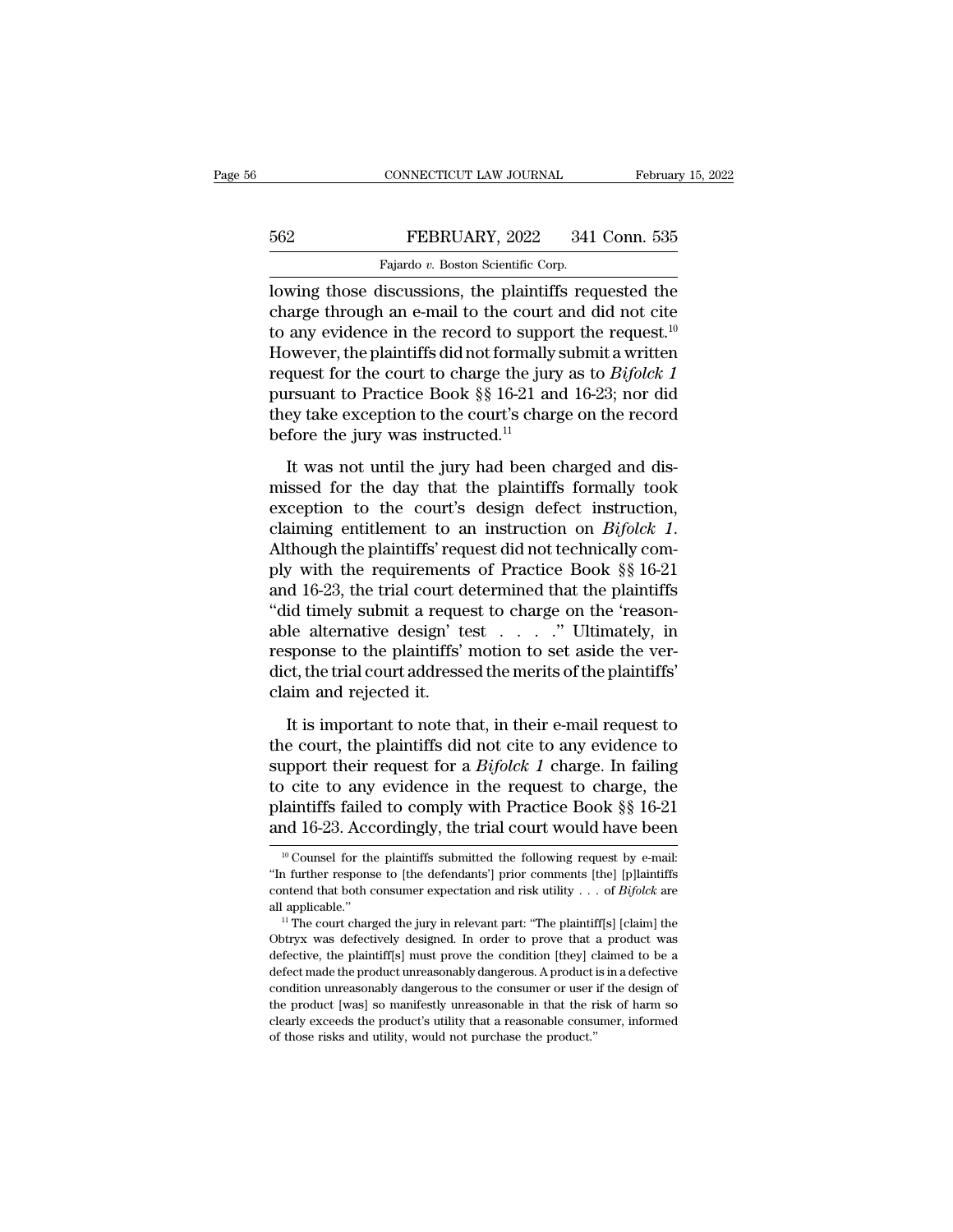15, 2022 CONNECTICUT LAW JOURNAL Page 57<br>
341 Conn. 535 FEBRUARY, 2022 563<br>
Fajardo v. Boston Scientific Corp.<br>
warranted in denying the plaintiffs' request on the basis<br>
that the plaintiffs did not cite to evidence to sup 341 Conn. 535 FEBRUARY, 2022 563<br>Fajardo v. Boston Scientific Corp.<br>Warranted in denying the plaintiffs' request on the basis<br>that the plaintiffs did not cite to evidence to support<br>it. See, e.g., *State* v. *Bettini*, 11 <sup>341</sup> Conn. 535 FEBRUARY, 2022 563<br>
Fajardo v. Boston Scientific Corp.<br>
warranted in denying the plaintiffs' request on the basis<br>
that the plaintiffs did not cite to evidence to support<br>
it. See, e.g., *State* v. *Bettini* 341 Conn. 535 FEBRUARY, 2022 563<br>
Fajardo v. Boston Scientific Corp.<br>
warranted in denying the plaintiffs' request on the basis<br>
that the plaintiffs did not cite to evidence to support<br>
it. See, e.g., *State* v. *Bettini* Fajardo v. Boston Scientific Corp.<br>
warranted in denying the plaintiffs' request on the basis<br>
that the plaintiffs did not cite to evidence to support<br>
it. See, e.g., *State* v. *Bettini*, 11 Conn. App. 684, 690,<br>
528 A.2 Figure of Exercise Corp.<br>
warranted in denying the plaintiffs' request on the basis<br>
that the plaintiffs did not cite to evidence to support<br>
it. See, e.g., *State* v. *Bettini*, 11 Conn. App. 684, 690,<br>
528 A.2d 1180 ("[ warranted in denying the plaintiffs' request on the basis<br>that the plaintiffs did not cite to evidence to support<br>it. See, e.g., *State* v. *Bettini*, 11 Conn. App. 684, 690,<br>528 A.2d 1180 ("[i]n the absence of compliance that the plaintiffs did not cite to evidence to support<br>it. See, e.g., *State* v. *Bettini*, 11 Conn. App. 684, 690,<br>528 A.2d 1180 ("[i]n the absence of compliance with<br>the rules of practice, the trial court is entitled to it. See, e.g., *State* v. *Bet*<br>528 A.2d 1180 ("[i]n the<br>the rules of practice, the<br>a request to charge"), ce<br>A.2d 937 (1987); see als<br>App. 625, 672, 2 A.3d 99<br>10 A.3d 521 (2010).<br>We point this out beca e rules of practice, the trial court is entitled to deny<br>request to charge"), cert. denied, 205 Conn. 804, 531<br>2d 937 (1987); see also *State* v. *Kendall*, 123 Conn.<br>p. 625, 672, 2 A.3d 990, cert. denied, 299 Conn. 902,<br> are ruies or practice, the that court is emitted to deriy<br>a request to charge"), cert. denied, 205 Conn. 804, 531<br>A.2d 937 (1987); see also *State* v. *Kendall*, 123 Conn.<br>App. 625, 672, 2 A.3d 990, cert. denied, 299 Conn.

a request to charge *j*, een. achied, 269 comit of 1, 691, 691<br>A.2d 937 (1987); see also *State* v. *Kendall*, 123 Conn.<br>App. 625, 672, 2 A.3d 990, cert. denied, 299 Conn. 902,<br>10 A.3d 521 (2010).<br>We point this out becaus App. 625, 672, 2 A.3d 990, cert. denied, 299 Conn. 902, 10 A.3d 521 (2010).<br>We point this out because it is this lack of specificity<br>in the plaintiffs' request to charge that the concurrence<br>and dissent capitalizes on and The plantiffs should have made at trial to support<br>in the plaintiffs' request to charge that the concurrence<br>and dissent capitalizes on and uses as an opportunity<br>to recast and create its own arguments that, in its opin-<br> To A.5d 521 (2010).<br>We point this out because it is this lack of specificity<br>in the plaintiffs' request to charge that the concurrence<br>and dissent capitalizes on and uses as an opportunity<br>to recast and create its own argu tion. In the plainting request to entage that the concurrence<br>d dissent capitalizes on and uses as an opportunity<br>recast and create its own arguments that, in its opin-<br>n, the plaintiffs should have made at trial to support<br>eir to recast and create its own arguments that, in its opin-<br>ion, the plaintiffs should have made at trial to support<br>their request for a reasonable alternative design instruc-<br>tion.<br>Nevertheless, despite the plaintiffs' fai

ion, the plaintiffs should have made at trial to support<br>their request for a reasonable alternative design instruc-<br>tion.<br>Nevertheless, despite the plaintiffs' failure to comply<br>with Practice Book §§ 16-21 and 16-23, the t Forther request for a reasonable alternative design instruction.<br> *Nevertheless, despite the plaintiffs'* failure to comply<br>
with Practice Book §§ 16-21 and 16-23, the trial court<br>
determined that the plaintiffs timely req Therefore, for a reasonable attribute the sign instruction.<br>
Nevertheless, despite the plaintiffs' failure to comply<br>
with Practice Book §§ 16-21 and 16-23, the trial court<br>
determined that the plaintiffs timely requested Nevertheless, despite the plaintiffs' failure to comply<br>with Practice Book §§ 16-21 and 16-23, the trial court<br>determined that the plaintiffs timely requested a *Bifolck*<br>1 charge and addressed the request on the merits.<br> Nevertheless, despite the plaintiffs' if with Practice Book  $\S$  16-21 and 16-23 determined that the plaintiffs timely red 1 charge and addressed the request Therefore, for the purposes of this app without deciding, that t d addressed the request on the merits.<br>
Sor the purposes of this appeal, we assume,<br>
ding, that the plaintiffs have preserved their<br>
the jury instruction.<br>
C<br>
Plaintiffs' Instructional Claim<br>
iffs assert that the evidence

## C<sub>c</sub>

The plaintiffs have preserved their<br>thout deciding, that the plaintiffs have preserved their<br>allenge to the jury instruction.<br>C<br>Plaintiffs' Instructional Claim<br>The plaintiffs assert that the evidence presented at<br>al was su trial challenge to the jury instruction.<br>
C<br>
Plaintiffs' Instructional Claim<br>
The plaintiffs assert that the evidence presented at<br>
trial was sufficient to support the instruction, and, as<br>
a result, the trial court improp C<br>
C<br>
Plaintiffs' Instructional Claim<br>
The plaintiffs assert that the evidence presented at<br>
trial was sufficient to support the instruction, and, as<br>
a result, the trial court improperly declined to charge<br>
the jury on th C<br>
Plaintiffs' Instructional Claim<br>
The plaintiffs assert that the evidence presented at<br>
trial was sufficient to support the instruction, and, as<br>
a result, the trial court improperly declined to charge<br>
the jury on the r Plaintiffs' Instructional Claim<br>The plaintiffs assert that the evidence presented at<br>trial was sufficient to support the instruction, and, as<br>a result, the trial court improperly declined to charge<br>the jury on the reasonab The plaintiffs assert that the evidence presented at<br>trial was sufficient to support the instruction, and, as<br>a result, the trial court improperly declined to charge<br>the jury on the reasonable alternative design prong of<br>t The plaintiffs assert that the evidence presented at<br>trial was sufficient to support the instruction, and, as<br>a result, the trial court improperly declined to charge<br>the jury on the reasonable alternative design prong of<br>t trial was sufficient to support the instruction, and, as<br>a result, the trial court improperly declined to charge<br>the jury on the reasonable alternative design prong of<br>the risk-utility test. In support of their claim, the a result, the trial court improperly declined to charge<br>the jury on the reasonable alternative design prong of<br>the risk-utility test. In support of their claim, the plain-<br>tiffs cite to a study introduced into evidence; se the jury on the reasonable alternative design prong of<br>the risk-utility test. In support of their claim, the plain-<br>tiffs cite to a study introduced into evidence; see S.<br>Ross et al., "Transobturator Tape Compared with Ten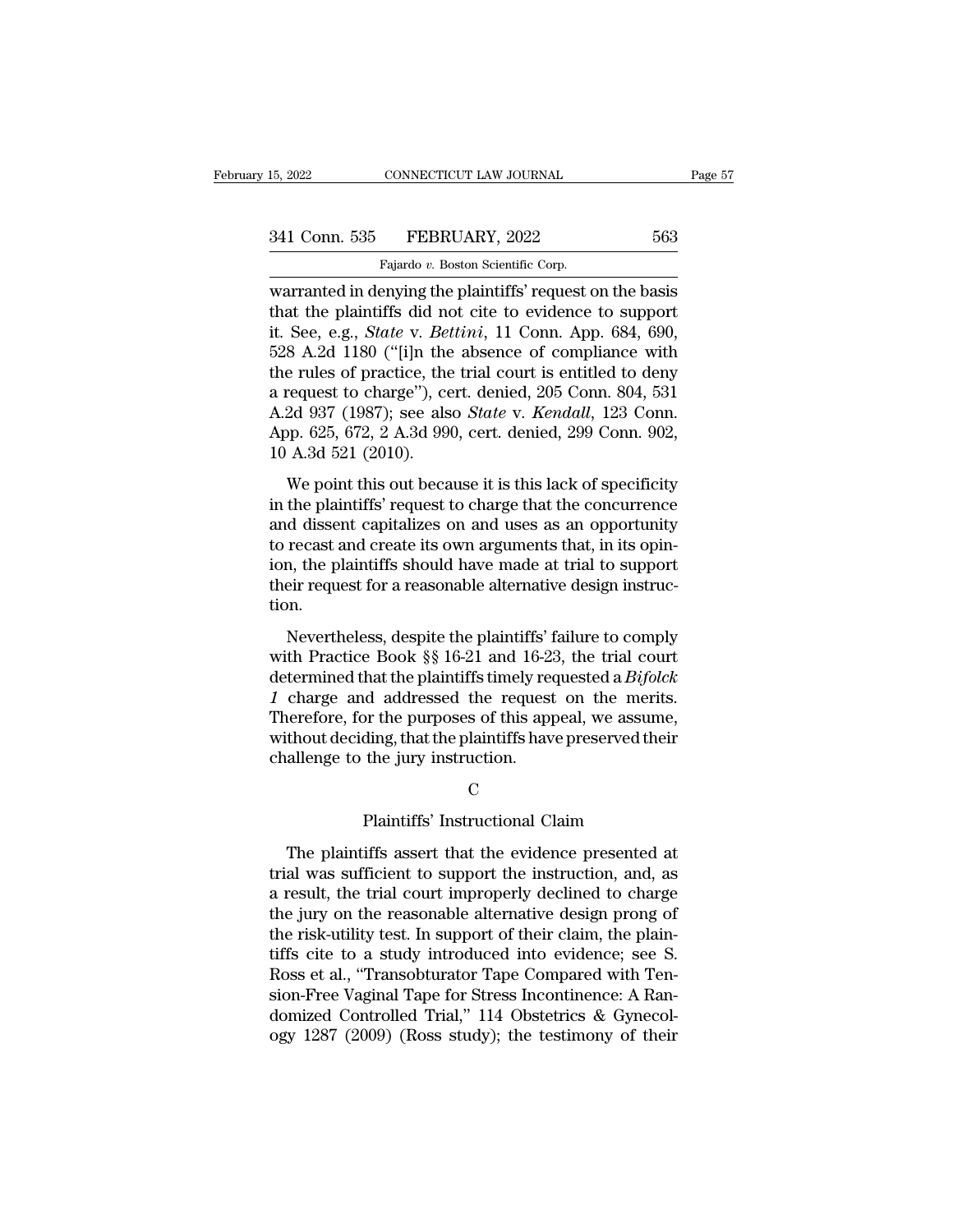|     | CONNECTICUT LAW JOURNAL                            | February 15, 2022 |
|-----|----------------------------------------------------|-------------------|
|     |                                                    |                   |
| 564 | FEBRUARY, 2022                                     | 341 Conn. 535     |
|     | Fajardo v. Boston Scientific Corp.                 |                   |
|     | product design expert. Bruce Rosenzweig, and other |                   |

February 15, 2022<br>
FEBRUARY, 2022 341 Conn. 535<br>
Fajardo v. Boston Scientific Corp.<br>
product design expert, Bruce Rosenzweig, and other<br>
studies admitted into evidence. 564 FEBRUARY, 2022<br>Fajardo v. Boston Scientific Corpoduct design expert, Bruce Roser<br>studies admitted into evidence.<br>Our decisions in *Bifolck* and *Izza* 

FEBRUARY, 2022 341 Conn. 535<br>
Fajardo v. Boston Scientific Corp.<br> **Oduct design expert, Bruce Rosenzweig, and other**<br>
rudies admitted into evidence.<br>
Our decisions in *Bifolck* and *Izzarelli* establish the<br>
imework within FEBRUARY, 2022 341 Conn. 535<br>
Fajardo v. Boston Scientific Corp.<br>
product design expert, Bruce Rosenzweig, and other<br>
studies admitted into evidence.<br>
Our decisions in *Bifolck* and *Izzarelli* establish the<br>
framework wi Fajardo v. Boston Scientific Corp.<br>
product design expert, Bruce Rosenzweig, and other<br>
studies admitted into evidence.<br>
Our decisions in *Bifolck* and *Izzarelli* establish the<br>
framework within which a plaintiff is entit product design expert, Bruce Rosenzweig, and other<br>studies admitted into evidence.<br>Our decisions in *Bifolck* and *Izzarelli* establish the<br>framework within which a plaintiff is entitled to a rea-<br>sonable alternative desig studies admitted into evidence.<br>
Our decisions in *Bifolck* and *Izzarelli* establish the<br>
framework within which a plaintiff is entitled to a reasonable alternative design instruction under the risk-<br>
utility test. In *B* be such that the submitted three videositions.<br>
Our decisions in *Bifolck* and *Izzarelli* establish the<br>
framework within which a plaintiff is entitled to a reasonable alternative design instruction under the risk-<br>
util Our decisions in *Bifolck* and *Izzarelli* establish the<br>framework within which a plaintiff is entitled to a rea-<br>sonable alternative design instruction under the risk-<br>utility test. In *Bifolck*, this court explained: "I framework within which a plaintiff is entitled to a reasonable alternative design instruction under the risk-<br>utility test. In *Bifolck*, this court explained: "In order<br>to state a prima facie case that will permit the ca sonable alternative design instruction under the risk-<br>utility test. In *Bifolck*, this court explained: "In order<br>to state a prima facie case that will permit the case to<br>be submitted to the jury, the plaintiff must simpl utility test. In *Bifolck*, this court explained: "In order<br>to state a prima facie case that will permit the case to<br>be submitted to the jury, the plaintiff must simply prove<br>that the alternative design was feasible (techn to state a prima facie case that will permit the case to<br>be submitted to the jury, the plaintiff must simply prove<br>that the alternative design was feasible (technically and<br>economically) and that the alternative would hav be submitted to the jury, the plaintiff must simply prove<br>
that the alternative design was feasible (technically and<br>
economically) and that the alternative would have<br>
reduced or avoided the harm." Bifolck v. Philip Morri that the alternative design was feasible (technically and<br>economically) and that the alternative would have<br>reduced or avoided the harm." *Bifolck* v. *Philip Morris,*<br>Inc., supra, 324 Conn. 433. In Izzarelli, in which we economically) and that the alternative would have<br>reduced or avoided the harm." *Bifolck* v. *Philip Morris,*<br>*Inc.*, supra, 324 Conn. 433. In *Izzarelli*, in which we<br>addressed cigarette design, this court explained that, reduced or avoided the harm." *Bifolck* v. *Philip Morris,*<br>*Inc.*, supra, 324 Conn. 433. In *Izzarelli*, in which we<br>addressed cigarette design, this court explained that,<br>"[t]o establish the defect, the plaintiff's case 204. At the outset, we must determine what type of evi-<br>flow the outset test important detect, the plaintiff's case required<br>pert testimony on [product] design and manufacture,<br>well as the feasibility of an alternative design. expert testimony on [product] design and manufacture,<br>as well as the feasibility of an alternative design."  $Izzar$ -<br>elli v. R.J. Reynolds Tobacco Co., supra, 321 Conn. 203—<br>204.<br>At the outset, we must determine what type o

as well as the feasibility of an alternative design."  $Izzar$ -<br>elli v. R.J. Reynolds Tobacco Co., supra, 321 Conn. 203—<br>204.<br>At the outset, we must determine what type of evi-<br>dence is sufficient to prove that an "alternati as well as the redusionly of direct ridiry design. The reduced  $l$  is v. R.J. Reynolds Tobacco Co., supra, 321 Conn. 203—204.<br>At the outset, we must determine what type of evidence is sufficient to prove that an "alternat *Bifolck* v. *Philip Morris*, *Philip Morris, 109*<br>*Bifolck* v. *Philip Morris, we must determine what type of evidence is sufficient to prove that an "alternative design was feasible (technically and economically) and tha* 201.<br>
At the outset, we must determine what type of evi-<br>
dence is sufficient to prove that an "alternative design<br>
was feasible (technically and economically) and that the<br>
alternative would have reduced or avoided the ha At the outset, we must determine what type of evi-<br>dence is sufficient to prove that an "alternative design<br>was feasible (technically and economically) and that the<br>alternative would have reduced or avoided the harm."<br> $Bifolck$ dence is sufficient to prove that an "alternative design<br>was feasible (technically and economically) and that the<br>alternative would have reduced or avoided the harm."<br>Bifolck v. Philip Morris, Inc., supra, 324 Conn. 433.<br>A was feasible (technically and economically) and that the alternative would have reduced or avoided the harm."<br>Bifolck v. Philip Morris, Inc., supra, 324 Conn. 433.<br>Although we concluded in Izzarelli that expert testi-<br>mon alternative would have reduced or avoided the harm<br> *Bifolck v. Philip Morris, Inc.*, supra, 324 Conn. 43<br>
Although we concluded in *Izzarelli* that expert tes<br>
mony was required in that case, a question has arise<br>
as to w The issue has, however, received some attention in the federal courts. Indeed, a question has arisen to whether expert testimony is always required as necessary component under the risk-utility test. This urt has not addr the federal contracted in the federal conduction and the same as to whether expert testimony is always required as<br>a necessary component under the risk-utility test. This<br>court has not addressed that specific question.<br>The

mony was required in that ease, a question has tristed as<br>as to whether expert testimony is always required as<br>a necessary component under the risk-utility test. This<br>court has not addressed that specific question.<br>The iss as as *undeled capera assuming* is amays required as<br>a necessary component under the risk-utility test. This<br>court has not addressed that specific question.<br>The issue has, however, received some attention in<br>the federal co experience that specific question.<br>The issue has, however, received some attention in<br>the federal courts. Indeed, as the United States District<br>Court for the District of Connecticut has recognized,<br>"[n]either *Izzarelli* n The issue has hovedancessed and specific question.<br>The issue has, however, received some attention in<br>the federal courts. Indeed, as the United States District<br>Court for the District of Connecticut has recognized,<br>"[n]eit The issue has, however, received some attention in<br>the federal courts. Indeed, as the United States District<br>Court for the District of Connecticut has recognized,<br>"[n]either *Izzarelli* nor *Bifolck* state[s] explicitly th the federal courts. Indeed, as the United States District Court for the District of Connecticut has recognized, "[n]either *Izzarelli* nor *Bifolck* state[s] explicitly that expert testimony is required under the risk-util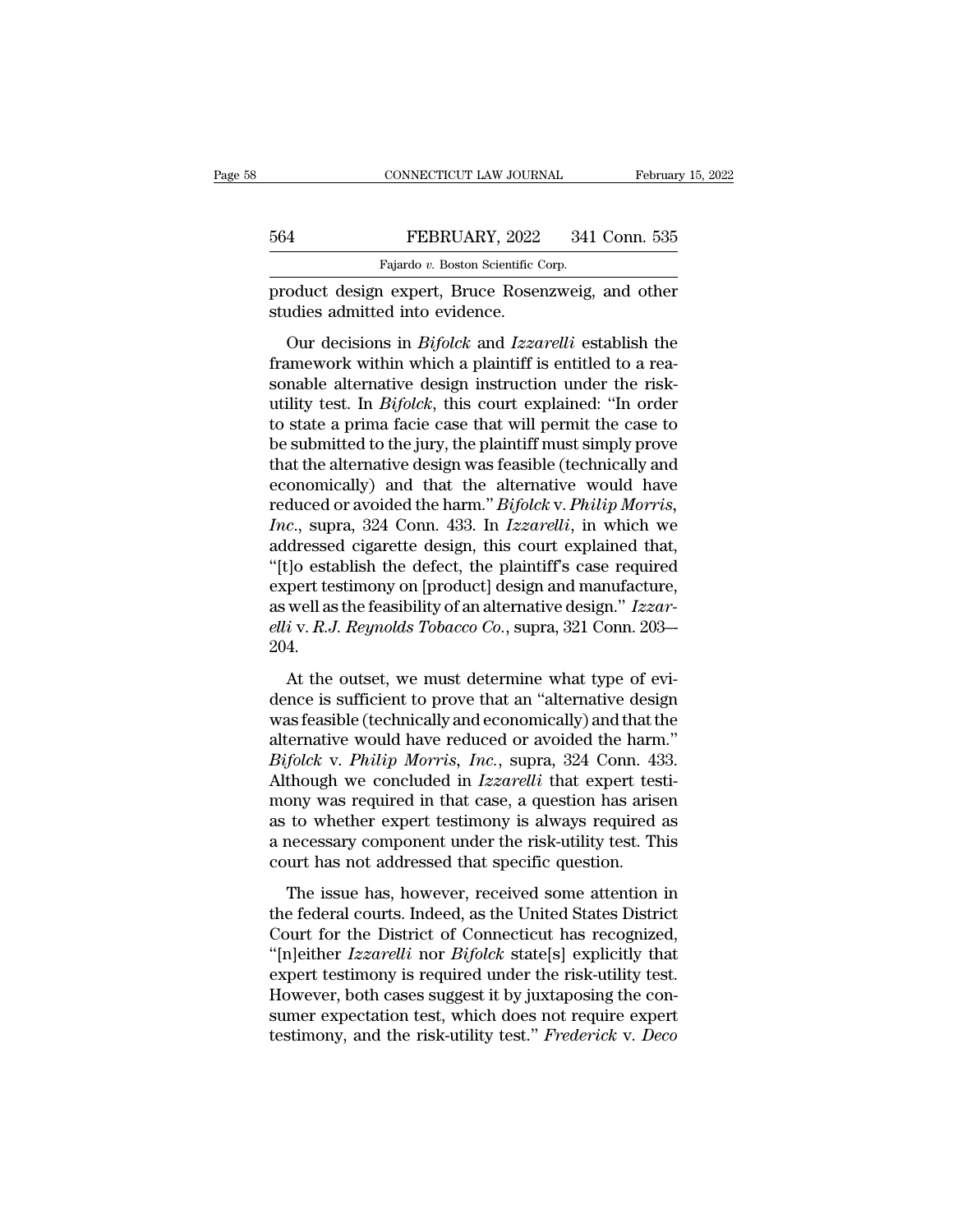CONNECTICUT LAW JOURNAL<br>FEBRUARY, 2022<br>Fajardo *v.* Boston Scientific Corp.<br>Fe Inc. Docket No. 3:16-cv-00 <sup>15, 2022</sup> CONNECTICUT LAW JOURNAL Page<br>
<sup>24</sup> S41 Conn. 535 FEBRUARY, 2022 565<br>
<sup>Fajardo</sup> *v*. Boston Scientific Corp.<br> *Salon Furniture, Inc.*, Docket No. 3:16-cv-00060 (VLB),<br>
2018 WL 2750319, \*7 (D. Conn. March 27, 2018 341 Conn. 535 FEBRUARY, 2022 565<br>
Fajardo v. Boston Scientific Corp.<br>
Salon Furniture, Inc., Docket No. 3:16-cv-00060 (VLB),<br>
2018 WL 2750319, \*7 (D. Conn. March 27, 2018). Consistent therewith, the United States District 341 Conn. 535 FEBRUARY, 2022 565<br>
Fajardo v. Boston Scientific Corp.<br>
Salon Furniture, Inc., Docket No. 3:16-cv-00060 (VLB),<br>
2018 WL 2750319, \*7 (D. Conn. March 27, 2018). Consistent therewith, the United States District 341 Conn. 535 FEBRUARY, 2022 565<br>
Fajardo v. Boston Scientific Corp.<br>
Salon Furniture, Inc., Docket No. 3:16-cv-00060 (VLB),<br>
2018 WL 2750319, \*7 (D. Conn. March 27, 2018). Consistent therewith, the United States District Fajardo v. Boston Scientific Corp.<br>
Salon Furniture, Inc., Docket No. 3:16-cv-00060 (VLE<br>
2018 WL 2750319, \*7 (D. Conn. March 27, 2018). Consitent therewith, the United States District Court for the<br>
District of Connecticu Ion Furniture, Inc., Docket No. 3:16-cv-00060 (VLB),<br>18 WL 2750319, \*7 (D. Conn. March 27, 2018). Consistent therewith, the United States District Court for the<br>strict of Connecticut and the Second Circuit have<br>plied the e  $2018$  WL 2750319,  $*7$  (D. Conn. March 27, 2018). Consistent therewith, the United States District Court for the District of Connecticut and the Second Circuit have applied the expert requirement to such claims.<br>For exam

EVID WELFOSED, T(D. COMI. Material, 2010). CONSIST<br>tent therewith, the United States District Court for the<br>District of Connecticut and the Second Circuit have<br>applied the expert requirement to such claims.<br>For example, in District of Connecticut and the Second Circuit have<br>applied the expert requirement to such claims.<br>For example, in deciding a motion for summary judg-<br>ment for a defective design claim involving a water<br>treatment pump, the positive of connectical and the second chean have<br>applied the expert requirement to such claims.<br>For example, in deciding a motion for summary judg-<br>ment for a defective design claim involving a water<br>treatment pump, the For example, in deciding a motion for summary judgment for a defective design claim involving a water<br>treatment pump, the United States District Court for<br>the District of Connecticut concluded that "this is the<br>type of com For example, in deciding a motion for summary judgment for a defective design claim involving a water treatment pump, the United States District Court for the District of Connecticut concluded that "this is the type of com treatment pump, the United States District Court for<br>the District of Connecticut concluded that "this is the<br>type of complex case [that] requires an expert opinion<br>as to defect and as to feasible alternative design." Water the District of (<br>type of complex<br>as to defect and<br>*Pollution Cont*<br>Docket No. 3:14<br>(D. Conn. Marc<br>Cir. 2019).<br>The court exp to defect and as to feasible alternative design." Water<br>to defect and as to feasible alternative design." Water<br>lluttion Control Authority v. Flowserve US, Inc.,<br>ocket No. 3:14-cv-00549 (VLB), 2018 WL 1525709, \*24<br>o. Conn the requirements of a pump for a wastewater treatment<br>follution Control Authority v. Flowserve US, Inc.,<br>Docket No. 3:14-cv-00549 (VLB), 2018 WL 1525709, \*24<br>(D. Conn. March 28, 2018), aff'd, 782 Fed. Appx. 9 (2d<br>Cir. 2019

Facility, the jury would not be "as capable of compressional policies" (D. Conn. March 28, 2018), aff'd, 782 Fed. Appx. 9 (2d Cir. 2019).<br>The court explained that, because the case involved the requirements of a pump for (D. Conn. March 28, 2018), aff'd, 782 Fed. Appx. 9 (2d Cir. 2019).<br>The court explained that, because the case involved<br>the requirements of a pump for a wastewater treatment<br>facility, the jury would not be "as capable of c Cir. 2019).<br>
The court explained that, because the case involved<br>
the requirements of a pump for a wastewater treatment<br>
facility, the jury would not be "as capable of compre-<br>
hending the primary facts and of drawing cor chic 2010).<br>The court explained that, because the case involved<br>the requirements of a pump for a wastewater treatment<br>facility, the jury would not be "as capable of compre-<br>hending the primary facts and of drawing correct The court explained that, because the case involved<br>the requirements of a pump for a wastewater treatment<br>facility, the jury would not be "as capable of compre-<br>hending the primary facts and of drawing correct con-<br>clusion the requirements of a pump for a wastewater treatment<br>facility, the jury would not be "as capable of comprehending the primary facts and of drawing correct conclusions from them as are witnesses possessed of special or pec facility, the jury would not be "as capable of comprehending the primary facts and of drawing correct conclusions from them as are witnesses possessed of special or peculiar training." (Internal quotation marks omitted.) I hending the primary facts and of drawing correct conclusions from them as are witnesses possessed of special or peculiar training." (Internal quotation marks omitted.) Id. The Second Circuit agreed with this analysis, expl clusions from them as are witnesses possessed of special or peculiar training." (Internal quotation marks omitted.) Id. The Second Circuit agreed with this analysis, explaining that, under Connecticut law, "[e]xpert eviden cial or peculiar training." (Internal quotation marks<br>omitted.) Id. The Second Circuit agreed with this analy-<br>sis, explaining that, under Connecticut law, "[e]xpert<br>evidence is necessary to satisfy the risk-utility test<br>[ omitted.) Id. The Second Circuit agreed with this analysis, explaining that, under Connecticut law, "[e]xpert evidence is necessary to satisfy the risk-utility test [when] the nexus between the injury and the alleged cause sis, explaining that, under Connecticut law, "[e]xpert<br>evidence is necessary to satisfy the risk-utility test<br>[when] the nexus between the injury and the alleged<br>cause would not be obvious to the lay juror, because<br>expert evidence is necessary to satisfy the risk-utility test<br>[when] the nexus between the injury and the alleged<br>cause would not be obvious to the lay juror, because<br>expert knowledge is often required in such circum-<br>stances to [when] the nexus between the injury and the alleged cause would not be obvious to the lay juror, because expert knowledge is often required in such circumstances to establish the causal connection between the accident and cause would not be obvious<br>expert knowledge is often<br>stances to establish the caus<br>accident and some item of p<br>(Internal quotation marks of<br>*Control Authority* v. Flowser<br>9, 14–15 (2d Cir. 2019).<br>This position is consisten From an extraction is consistent with the majority of other<br>tendent and some item of physical or mental injury."<br>ternal quotation marks omitted.) Water Pollution<br>mtrol Authority v. Flowserve US, Inc., 782 Fed. Appx.<br>14–15 stances to establish are causal estimated for the charge accident and some item of physical or mental injury."<br>(Internal quotation marks omitted.) Water Pollution<br>Control Authority v. Flowserve US, Inc., 782 Fed. Appx.<br>9,

decriteria and some nem or physical or memal nyary.<br>
(Internal quotation marks omitted.) Water Pollution<br>
Control Authority v. Flowserve US, Inc., 782 Fed. Appx.<br>
9, 14–15 (2d Cir. 2019).<br>
This position is consistent with Control Authority v. Flowserve US, Inc., 782 Fed. Appx.<br>9, 14–15 (2d Cir. 2019).<br>This position is consistent with the majority of other<br>jurisdictions. "[W]hen technical issues are involved<br>(issues beyond common knowledge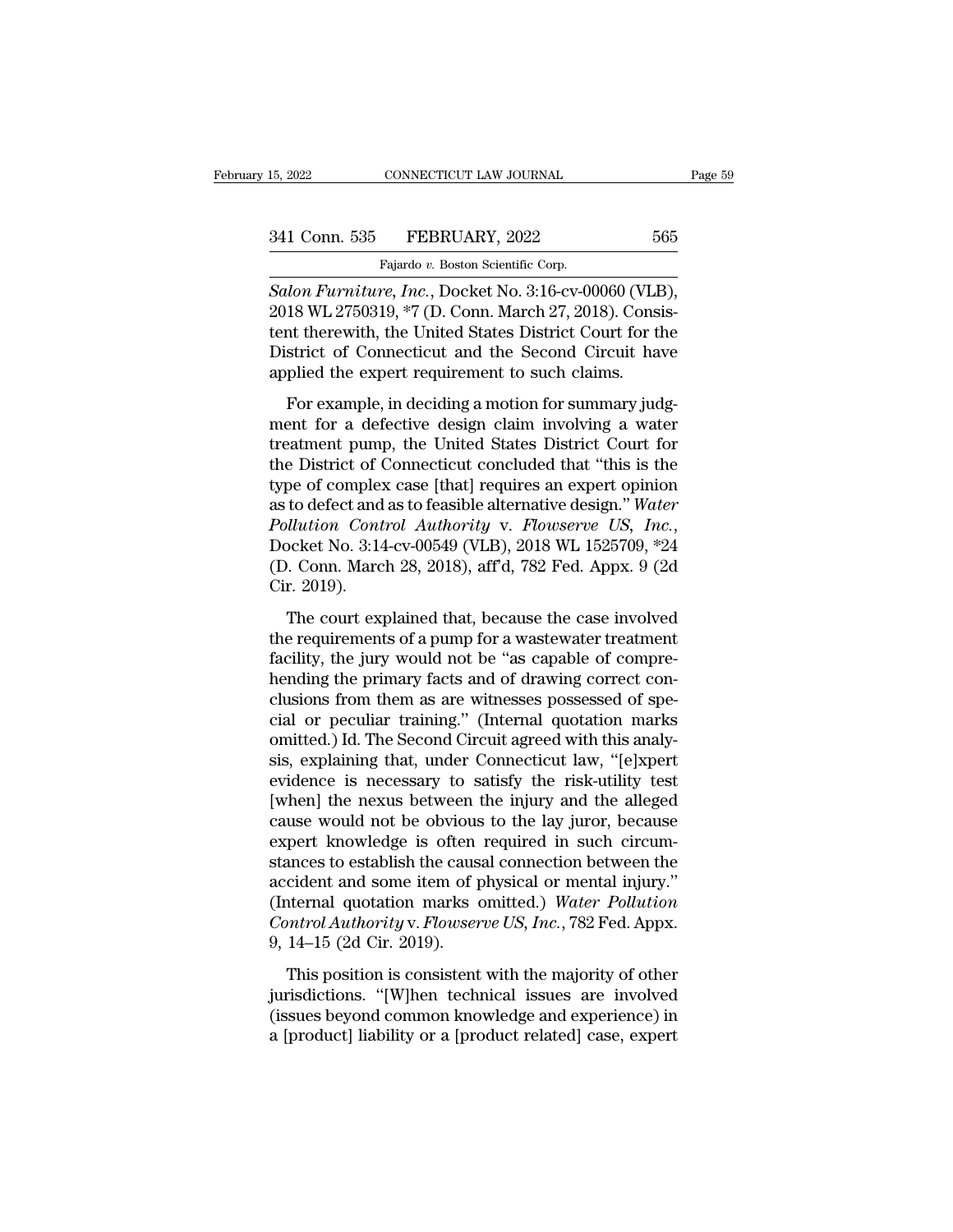## EXECUTE CONNECTICUT LAW JOURNAL February 15, 2022<br>566 FEBRUARY, 2022 341 Conn. 535<br>Fajardo v. Boston Scientific Corp. CONNECTICUT LAW JOURNAL<br>FEBRUARY, 2022 341<br>Fajardo *v.* Boston Scientific Corp.<br>Pequired to generate a jury is

CONNECTICUT LAW JOURNAL February 15, 2<br>
February 15, 2<br>
566 FEBRUARY, 2022 341 Conn. 535<br>
Fajardo v. Boston Scientific Corp.<br>
Testimony is required to generate a jury issue. . . .<br>
Technical issues requiring expert testimo FEBRUARY, 2022 341 Conn. 535<br>
Fajardo v. Boston Scientific Corp.<br>
Technical issues requiring expert testimony include<br>
engineering, metallurgical and medical principles. . . .<br>
Whon such principles are at issue in a dosign engineering, metallurgical and medical principles. . . . FEBRUARY, 2022 341 Conn. 535<br>
Fajardo v. Boston Scientific Corp.<br>
Testimony is required to generate a jury issue. . . .<br>
Technical issues requiring expert testimony include<br>
engineering, metallurgical and medical principl Fajardo v. Boston Scientific Corp.<br>
testimony is required to generate a jury issue.....<br>
Technical issues requiring expert testimony include<br>
engineering, metallurgical and medical principles....<br>
When such principles are Fajardo v. Boston Scientific Corp.<br>
Technical issues requiring expert testimony include<br>
engineering, metallurgical and medical principles.  $\dots$ <br>
When such principles are at issue in a design defect<br>
case, expert testimon testimony is required to generate a jury issue. . . . Technical issues requiring expert testimony include engineering, metallurgical and medical principles. . . . When such principles are at issue in a design defect case, Technical issues requiring expert testimony include<br>engineering, metallurgical and medical principles. . . .<br>When such principles are at issue in a design defect<br>case, expert testimony is necessary to establish a rea-<br>son engineering, metallurgical and medical principles....<br>When such principles are at issue in a design defect<br>case, expert testimony is necessary to establish a rea-<br>sonable alternative design and the ability of such design<br> When such principles are at issue in a design defect case, expert testimony is necessary to establish a reasonable alternative design and the ability of such design to reduce the foreseeable harm of the challenged product *Farm Bureau Property & Casualty Ins. Co. v. <i>CNH*<br> *Farm Bureau Property and the ability of such design to reduce the foreseeable harm of the challenged product—that is to say, expert testimony may be needed<br>
<i>Farm Bureau Industrial America, LLC, Docket No. C16-3122-LTS,* 2018 WL 2077727, \*17 (N.D. Iowa February 5, 2018). to reduce the foreseeable harm of the challenged product—that is to say, expert testimony may be needed<br>to establish the elements of breach and causation."<br>(Citations omitted; internal quotation marks omitted.)<br>Farm Bureau Contributed: the elements of breach and causation."<br>
itations omitted; internal quotation marks omitted.)<br> *Irm Bureau Property & Casualty Ins. Co. v. CNH*<br> *dustrial America, LLC*, Docket No. C16-3122-LTS,<br>
18 WL 2077727 to establish the elements of bleach and causation.<br>
(Citations omitted; internal quotation marks omitted.)<br> *Farm Bureau Property & Casualty Ins. Co. v. CNH*<br> *Industrial America*, *LLC*, Docket No. C16-3122-LTS,<br>
2018 WL

Farm Bureau Property & Casualty Ins. Co. v. CNH<br>Industrial America, LLC, Docket No. C16-3122-LTS,<br>2018 WL 2077727, \*17 (N.D. Iowa February 5, 2018).<br>Other jurisdictions have explained that, "[w]hen<br>understanding the natur Furm Bareaa Troperty & Casaatty Ins. Co. V. CNIT<br>Industrial America, LLC, Docket No. C16-3122-LTS,<br>2018 WL 2077727, \*17 (N.D. Iowa February 5, 2018).<br>Other jurisdictions have explained that, "[w]hen<br>understanding the natu maastride America, EEC, Docket No. C10-5122-L15,<br>
2018 WL 2077727, \*17 (N.D. Iowa February 5, 2018).<br>
Other jurisdictions have explained that, "[w]hen<br>
understanding the nature of the alleged defect requires<br>
knowledge . 2018 WE 2011121, '11 (N.D. Iowa February 5, 2018).<br>
Other jurisdictions have explained that, "[w]hen<br>
understanding the nature of the alleged defect requires<br>
knowledge . . . beyond that possessed by the average<br>
lay pers Other jurisdictions have explained that, "[w]hen<br>understanding the nature of the alleged defect requires<br>knowledge . . . beyond that possessed by the average<br>lay person . . . [the] law requires expert testimony to<br>establis understanding the nature of the alleged defect requires<br>knowledge . . . beyond that possessed by the average<br>lay person . . . [the] law requires expert testimony to<br>establish both the defect and the practical and techni-<br> knowledge . . . beyond that possessed by the average<br>lay person . . . [the] law requires expert testimony to<br>establish both the defect and the practical and techni-<br>cally feasible alternative design." (Internal quotation<br> lay person . . . [the] law requires expert testimony to<br>establish both the defect and the practical and techni-<br>cally feasible alternative design." (Internal quotation<br>marks omitted.) *Buck v. Ford Motor Co.*, Docket No.<br>3 establish both the defect and the practical and technically feasible alternative design." (Internal quotation marks omitted.) *Buck v. Ford Motor Co.*, Docket No.<br>3:08CV998, 2012 WL 12887708, \*3 (N.D. Ohio June 25, 2012), cally feasible alternative design." (Internal quotation<br>marks omitted.) *Buck v. Ford Motor Co.*, Docket No.<br>3:08CV998, 2012 WL 12887708, \*3 (N.D. Ohio June 25,<br>2012), aff'd, 526 Fed. Appx. 603 (6th Cir. 2013); see,<br>e.g., marks omitted.) *Buck v. Ford Motor Co.*, Docket No.<br>3:08CV998, 2012 WL 12887708, \*3 (N.D. Ohio June 25,<br>2012), aff'd, 526 Fed. Appx. 603 (6th Cir. 2013); see,<br>e.g., *Hilaire v. DeWalt Industrial Tool Co.*, 54 F. Supp.<br>3d 3:08CV998, 2012 WL 12887708, \*3 (N.D. Ohio June 25,<br>2012), aff'd, 526 Fed. Appx. 603 (6th Cir. 2013); see,<br>e.g., *Hilaire* v. *DeWalt Industrial Tool Co.*, 54 F. Supp.<br>3d 223, 252 (E.D.N.Y. 2014) ("New York law requires<br>pl 2012), aff'd, 526 Fed. Appx. 603 (6th Cir. 2013); see, e.g., *Hilaire v. DeWalt Industrial Tool Co.*, 54 F. Supp. 3d 223, 252 (E.D.N.Y. 2014) ("New York law requires plaintiffs to use expert testimony as to the feasibility e.g., *Hilaire* v. *DeWalt Industrial Tool Co.*, 54 F. Supp.<br>3d 223, 252 (E.D.N.Y. 2014) ("New York law requires<br>plaintiffs to use expert testimony as to the feasibility<br>and efficacy of alternative designs in order to prov 3d 223, 252 (E.D.N.Y. 2014) ("New York law requires<br>plaintiffs to use expert testimony as to the feasibility<br>and efficacy of alternative designs in order to prove a<br>design defect"). Indeed, in another product liability cas plaintiffs to use expert testimony as to the feasibility<br>and efficacy of alternative designs in order to prove a<br>design defect"). Indeed, in another product liability case<br>involving vaginal mesh products, the United States and efficacy of alternative designs in order to prove a<br>design defect"). Indeed, in another product liability case<br>involving vaginal mesh products, the United States Dis-<br>trict Court for the Southern District of Iowa expla design defect"). Indeed, in another product liability case<br>involving vaginal mesh products, the United States Dis-<br>trict Court for the Southern District of Iowa explained<br>that expert testimony was required on the issue of<br> involving vaginal mesh<br>trict Court for the Sou<br>that expert testimony<br>"whether an alternative<br>cal device, which plain<br>Willet v. Johnson & Jo<br>(S.D. Iowa 2020).<br>Thus, as we have in o ext count for the southern District of fowa explained<br>at expert testimony was required on the issue of<br>the ran alternative safer design existed for a medi-<br>idevice, which plainly involves medical principles."<br>illet v. John that expert testimony was required on the issue of<br>
"whether an alternative safer design existed for a medi-<br>
cal device, which plainly involves medical principles."<br>
Willet v. Johnson & Johnson, 465 F. Supp. 3d 895, 905<br> whether an atternative safer design existed for a hiedrical device, which plainly involves medical principles."<br>Willet v. Johnson & Johnson, 465 F. Supp. 3d 895, 905<br>(S.D. Iowa 2020).<br>Thus, as we have in other contexts, we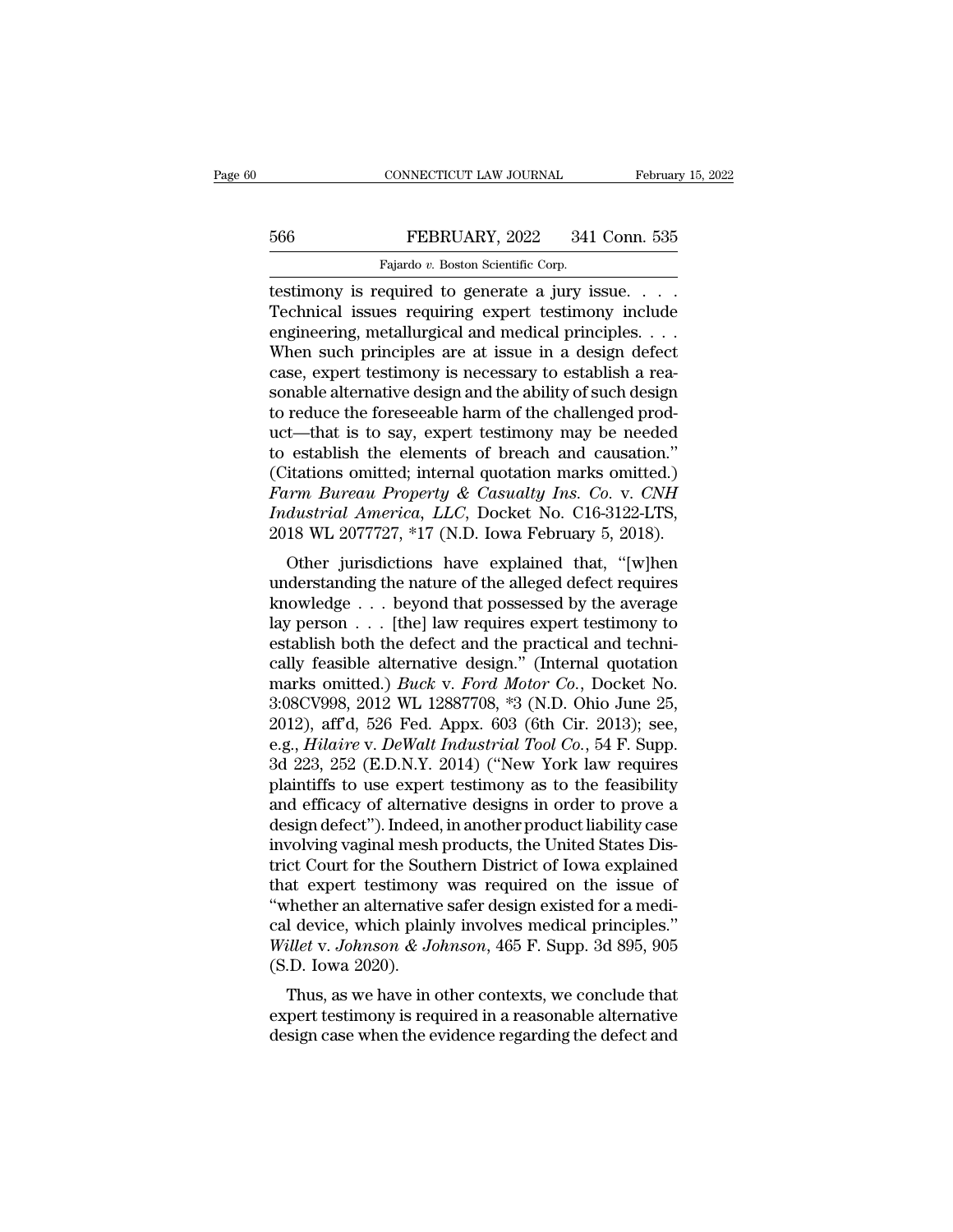# 15, 2022 CONNECTICUT LAW JOURNAL Page 61<br>341 Conn. 535 FEBRUARY, 2022 567<br>Fajardo v. Boston Scientific Corp.

15, 2022 CONNECTICUT LAW JOURNAL<br>
341 Conn. 535 FEBRUARY, 2022 567<br>
Fajardo *v.* Boston Scientific Corp.<br>
whether the alternative was feasible (technically and EVALUARY ISLEX THE SERIE OF THE SERIE OF THE SALE OF THE SALE OF THE SALE OF THE SALE OF THE ALTERNATIVE WAS FEASIble (technically and economically) and whether the alternative would have reduced or avoided the risk of har 341 Conn. 535 FEBRUARY, 2022 567<br>Fajardo v. Boston Scientific Corp.<br>whether the alternative was feasible (technically and<br>economically) and whether the alternative would have<br>reduced or avoided the risk of harm is beyond 341 Conn. 535 FEBRUARY, 2022 567<br>
Fajardo v. Boston Scientific Corp.<br>
whether the alternative was feasible (technically and<br>
economically) and whether the alternative would have<br>
reduced or avoided the risk of harm is bey <sup>241</sup> Conn. 535 FEBRUARY, 2022 567<br>
<sup>Fajardo</sup> *v*. Boston Scientific Corp.<br>
whether the alternative was feasible (technically and<br>
economically) and whether the alternative would have<br>
reduced or avoided the risk of harm i Fajardo v. Boston Scientific Corp.<br>
whether the alternative was feasible (technically and<br>
economically) and whether the alternative would have<br>
reduced or avoided the risk of harm is beyond the ken<br>
of the average juror. Fajardo v. Boston Scientific Corp.<br>
whether the alternative was feasible (technically and<br>
economically) and whether the alternative would have<br>
reduced or avoided the risk of harm is beyond the ken<br>
of the average juror. whether the alternative was feasible (technically and<br>economically) and whether the alternative would have<br>reduced or avoided the risk of harm is beyond the ken<br>of the average juror. See, e.g.,  $LePage$  v. Horne, 262<br>Conn. 11 economically) and whether the alternative would have<br>reduced or avoided the risk of harm is beyond the ken<br>of the average juror. See, e.g., *LePage* v. *Horne*, 262<br>Conn. 116, 125, 809 A.2d 505 (2002) ("[e]xpert testimony<br> reduced or avoided the risk of harm is beyond the ken<br>of the average juror. See, e.g., *LePage* v. *Horne*, 262<br>Conn. 116, 125, 809 A.2d 505 (2002) ("[e]xpert testimony<br>is required when the question involved goes beyond<br>th of the average juror. See, e.g., *LePage* v. *Horne*, 262<br>Conn. 116, 125, 809 A.2d 505 (2002) ("[e]xpert testimony<br>is required when the question involved goes beyond<br>the field of the ordinary knowledge and experience of<br>ju Conn. 116, 125, 809 A.2d 505 (2002) ("[e]xpert testimony<br>is required when the question involved goes beyond<br>the field of the ordinary knowledge and experience of<br>judges or jurors" (emphasis omitted; internal quotation<br>mark is required when the question involved goes beyond<br>the field of the ordinary knowledge and experience of<br>judges or jurors" (emphasis omitted; internal quotation<br>marks omitted)). In the present case, the evidence<br>regarding the field of the ordinary knowledge and experience of judges or jurors" (emphasis omitted; internal quotation marks omitted)). In the present case, the evidence regarding whether there was an alternative design to the Obtr judges or jurors" (emphasis omitted; internal quotation marks omitted)). In the present case, the evidence regarding whether there was an alternative design to the Obtryx that would have reduced or avoided the risk of harm marks omitted)). In the present case, the evidence<br>regarding whether there was an alternative design to<br>the Obtryx that would have reduced or avoided the<br>risk of harm to Fajardo involved complicated medical<br>principles. The regarding whether there was an alternative design to<br>the Obtryx that would have reduced or avoided the<br>risk of harm to Fajardo involved complicated medical<br>principles. These medical principles included the mate-<br>rial from the Obtryx that would have reduced or avoided the<br>risk of harm to Fajardo involved complicated medical<br>principles. These medical principles included the mate-<br>rial from which the products were made, how the differ-<br>ent pro risk of harm to Fajardo involved complicated medical<br>principles. These medical principles included the mate-<br>rial from which the products were made, how the differ-<br>ent products were placed in the body, how each worked<br>to principles. These medical principles included the mate-<br>rial from which the products were made, how the differ-<br>ent products were placed in the body, how each worked<br>to treat the condition of stress urinary incontinence,<br>h rial from which the products were made, how the different products were placed in the body, how each worked<br>to treat the condition of stress urinary incontinence,<br>how the products interacted with the human body when<br>implan to treat the condition of stress urinary<br>how the products interacted with the hun<br>implanted, and the risks and potentia<br>Accordingly, in order to prove that Bost<br>product was unreasonably dangerous ur<br>the plaintiffs were req We are produced what are maintait body when<br>planted, and the risks and potential side effects.<br>coordingly, in order to prove that Boston Scientific's<br>oduct was unreasonably dangerous under  $Bifolck 1$ ,<br>e plaintiffs were requ Accordingly, in order to prove that Boston Scientific's<br>
product was unreasonably dangerous under *Bifolck 1*,<br>
the plaintiffs were required to produce expert testimony<br>
on a reasonable alternative design.<br>
Here, the tria

product was unreasonably dangerous under *Bifolck 1*,<br>the plaintiffs were required to produce expert testimony<br>on a reasonable alternative design.<br>Here, the trial court determined that Rosenzweig<br>"was [the plaintiffs'] pr the plaintiffs were required to produce expert testimony<br>on a reasonable alternative design.<br>Here, the trial court determined that Rosenzweig<br>"was [the plaintiffs'] product design expert." The plain-<br>tiffs agree that he w on a reasonable alternative design.<br>
Here, the trial court determined that Rosenzweig<br>
"was [the plaintiffs'] product design expert." The plain-<br>
tiffs agree that he was their design expert. In fact, in<br>
their brief to th Here, the trial court determined that Rosenzweig<br>
"was [the plaintiffs'] product design expert." The plain-<br>
tiffs agree that he was their design expert. In fact, in<br>
their brief to this court, the plaintiffs focus on Ros Here, the trial court determined that Rosenzweig<br>
"was [the plaintiffs'] product design expert." The plain-<br>
tiffs agree that he was their design expert. In fact, in<br>
their brief to this court, the plaintiffs focus on Ros "was [the plaintiffs'] product design expert." The plaintiffs agree that he was their design expert. In fact, in their brief to this court, the plaintiffs focus on Rosenzweig and his testimony in other cases.<sup>12</sup> Therefor eig and his testimony in other cases.<sup>12</sup> Therefore, in valuating the plaintiffs' motion to set aside the verdict ased on the failure of the trial court to give the *Bifolck* instruction, the trial court reviewed Rosenzwe evaluating the plaintiffs' motion to set aside the verdict<br>based on the failure of the trial court to give the *Bifolck*<br>*I* instruction, the trial court reviewed Rosenzweig's tes-<br> $\frac{12}{12}$  The plaintiffs do not rely o

based on the failure of the trial court to give the *Bifolck* 1 instruction, the trial court reviewed Rosenzweig's tes-<br> $\frac{12}{12}$  The plaintiffs do not rely on Bercik, whom the concurrence and dissent is forced to rely *I* instruction, the trial court reviewed Rosenzweig's tes-<br>
<sup>12</sup> The plaintiffs do not rely on Bercik, whom the concurrence and dissent<br>
is forced to rely on to support its position. It is not surprising that the<br>
plaint Thistruction, the trial court reviewed Rosenzwerg s tes-<br>
<sup>12</sup> The plaintiffs do not rely on Bercik, whom the concurrence and dissent<br>
is forced to rely on to support its position. It is not surprising that the<br>
plaintiff <sup>12</sup> The plaintiffs do not rely on Bercik, whom the concurrence and dissent is forced to rely on to support its position. It is not surprising that the plaintiffs do not rely on Bercik because, as we explain subsequently is forced to rely on to support its position. It is not surprising that the plaintiffs do not rely on Bercik because, as we explain subsequently in this opinion; see footnote 23 of this opinion and accompanying text; Berci is forced to rely on to support its position. It is not surprising that the plaintiffs do not rely on Bercik because, as we explain subsequently in this opinion; see footnote 23 of this opinion and accompanying text; Berc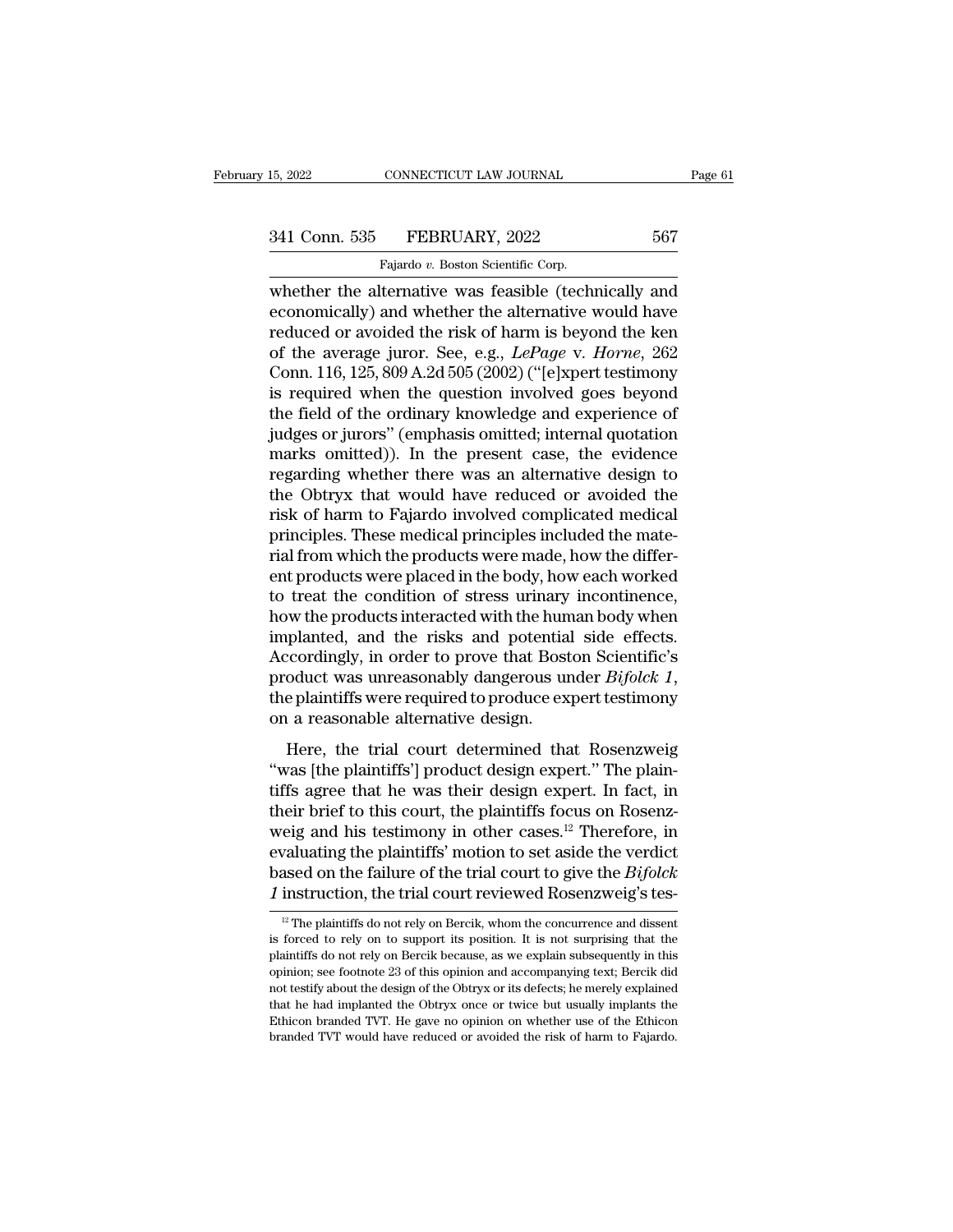## EXECUTE CONNECTICUT LAW JOURNAL February 15, 2022<br>568 FEBRUARY, 2022 341 Conn. 535<br>Fajardo v. Boston Scientific Corp. CONNECTICUT LAW JOURNAL<br>FEBRUARY, 2022 341<br>Fajardo *v.* Boston Scientific Corp.<br>e documentary evidence the

THE CONNECTICUT LAW JOURNAL February 15, 2022<br>
FEBRUARY, 2022 341 Conn. 535<br>
Fajardo v. Boston Scientific Corp.<br>
Etimony and the documentary evidence that came in through him. Example 1868<br>
The University of the Section of the Section 1968<br>
The trial court d

Fajardo v. Boston Scientific Corp.<br>
Fajardo v. Boston Scientific Corp.<br>
mony and the documentary evidence that came in<br>
rough him.<br>
The trial court determined: "While [Rosenzweig] was<br>
itical of several design characterist FEBRUARY, 2022 341 Conn. 535<br>
Fajardo v. Boston Scientific Corp.<br>
timony and the documentary evidence that came in<br>
through him.<br>
The trial court determined: "While [Rosenzweig] was<br>
critical of several design characterist Fajardo v. Boston Scientific Corp.<br>
imony and the documentary evidence that came in<br>
through him.<br>
The trial court determined: "While [Rosenzweig] was<br>
critical of several design characteristics of the Obtryx<br>
product, he Figure 8: Essista Scientific Cape.<br>
timony and the documentary evidence that came in<br>
through him.<br>
The trial court determined: "While [Rosenzweig] was<br>
critical of several design characteristics of the Obtryx<br>
product, he timony and the documentary evidence that came in<br>through him.<br>The trial court determined: "While [Rosenzweig] was<br>critical of several design characteristics of the Obtryx<br>product, he offered no reasonable alternative desig through him.<br>
The trial court determined: "While [Rosenzweig] was<br>
critical of several design characteristics of the Obtryx<br>
product, he offered no reasonable alternative design of<br>
a mesh product that was available to [Bo The trial court determined: "While [Rosenzweig] was<br>critical of several design characteristics of the Obtryx<br>product, he offered no reasonable alternative design of<br>a mesh product that was available to [Boston Scientific]<br> critical of several design characteristics of the Obtryx<br>product, he offered no reasonable alternative design of<br>a mesh product that was available to [Boston Scientific]<br>when the Obtryx [implanted] in [Fajardo] was pro-<br>du product, he offered no reasonable alternative design of<br>a mesh product that was available to [Boston Scientific]<br>when the Obtryx [implanted] in [Fajardo] was pro-<br>duced. The court rejects [the plaintiffs'] current sugges-<br> a mesh product that was available to [Boston Scientific]<br>when the Obtryx [implanted] in [Fajardo] was pro-<br>duced. The court rejects [the plaintiffs'] current sugges-<br>tions [that] the jury might infer [that Rosenzweig]<br>endo when the Obtryx [implanted] in [Fajardo] was pro-<br>duced. The court rejects [the plaintiffs'] current sugges-<br>tions [that] the jury might infer [that Rosenzweig]<br>endorsed any polypropylene transvaginal mesh prod-<br>uct, howev duced. The court rejects [the plaintiffs'] current suggestions [that] the jury might infer [that Rosenzweig]<br>endorsed any polypropylene transvaginal mesh prod-<br>uct, however designed or configured, as [Rosenzweig]<br>... in th tions [that] the jury might infer [that Rosenzweig]<br>endorsed any polypropylene transvaginal mesh prod-<br>uct, however designed or configured, as [Rosenzweig]<br>... in this case ... testified [that] transvaginal poly-<br>propylene endorsed any polypropylene transvaginal mesh product, however designed or configured, as [Rosenzweig]<br>  $\dots$  in this case  $\dots$  testified [that] transvaginal poly-<br>
propylene implants are defective and unreasonably dangerou uct, however designed or configured, as [Rosenzweig]<br>
... in this case ... testified [that] transvaginal poly-<br>
propylene implants are defective and unreasonably dan-<br>
gerous because transvaginal polypropylene mesh prod-<br> . . . in this case . . . testified [that] transvaginal poly-<br>propylene implants are defective and unreasonably dan-<br>gerous because transvaginal polypropylene mesh prod-<br>ucts provoke a foreign body rejection or reaction in<br> propylene implants are defective and unreasonably dangerous because transvaginal polypropylene mesh products provoke a foreign body rejection or reaction in women." Indeed, Rosenzweig testified that, in his opinion, all va gerous because transvaginal polypropylene mesh products provoke a foreign body rejection or reaction in women." Indeed, Rosenzweig testified that, in his opinion, all vaginal slings made of polypropylene mesh are defective tive. bomen." Indeed, Rosenzweig testified that, in his opin-<br>n, all vaginal slings made of polypropylene mesh are<br>fective. He specifically testified that a TVT produced<br>Gynecare, which is part of the Ethicon division of<br>hnson & ion, all vaginal slings made of polypropylene mesh are<br>defective. He specifically testified that a TVT produced<br>by Gynecare, which is part of the Ethicon division of<br>Johnson & Johnson (Ethicon branded TVT), is defec-<br>tive.

defective. He specifically testified that a TVT produced<br>by Gynecare, which is part of the Ethicon division of<br>Johnson & Johnson (Ethicon branded TVT), is defec-<br>tive.<br>We agree with the trial court that Rosenzweig was<br>the by Gynecare, which is part of the Ethicon division of<br>Johnson & Johnson (Ethicon branded TVT), is defec-<br>tive.<br>We agree with the trial court that Rosenzweig was<br>the only witness qualified to opine on reasonable alter-<br>nati Johnson & Johnson (Ethicon branded TVT), is defec-<br>tive.<br>We agree with the trial court that Rosenzweig was<br>the only witness qualified to opine on reasonable alter-<br>native design, and, therefore, the trial court properly<br>fo tive.<br>We agree with the trial court that Rosenzweig was<br>the only witness qualified to opine on reasonable alter-<br>native design, and, therefore, the trial court properly<br>focused on the testimony of Rosenzweig to determine<br>w We agree with the trial court that Rosenzweig was<br>the only witness qualified to opine on reasonable alter-<br>native design, and, therefore, the trial court properly<br>focused on the testimony of Rosenzweig to determine<br>whether the only witness qualified to opine on reasonable alternative design, and, therefore, the trial court properly focused on the testimony of Rosenzweig to determine whether the plaintiffs had produced sufficient evidence to native design, and, therefore, the trial court properly<br>focused on the testimony of Rosenzweig to determine<br>whether the plaintiffs had produced sufficient evidence<br>to warrant an instruction under the reasonable alterna-<br>ti focused on the testimony of R whether the plaintiffs had prod<br>to warrant an instruction under<br>tive design prong. We do the sense more fully in this opinion, con<br>was not sufficient to warrant a<br>able alternative design.<sup>13</sup> we design prong. We do the same and, as explained<br>iore fully in this opinion, conclude that the evidence<br>as not sufficient to warrant an instruction on reason-<br>ple alternative design.<sup>13</sup><br><sup>13</sup> Although the ultimate determi more fully in this opinion, conclude that the evidence was not sufficient to warrant an instruction on reason-<br>able alternative design.<sup>13</sup><br><sup>13</sup> Although the ultimate determination of whether the facts supported the instr

was not sufficient to warrant an instruction on reason-<br>able alternative design.<sup>13</sup><br> $\frac{13}{12}$  Although the ultimate determination of whether the facts supported the<br>instruction is a legal question subject to plenary re was not sumerous of warrant an instruction on reason-<br>able alternative design.<sup>13</sup><br> $\frac{13}{13}$  Although the ultimate determination of whether the facts supported the<br>instruction is a legal question subject to plenary revi able atternative design.<sup>23</sup><br><sup>13</sup> Although the ultimate determination of whether the facts supported the<br>instruction is a legal question subject to plenary review, the facts underpin-<br>ining that determination will not be o  $^{13}$  Although the ultimate determination of whether the facts supported the instruction is a legal question subject to plenary review, the facts underpinding that determination will not be overturned in the absence of a instruction is a legal question subject to plenary review, the facts underpin-<br>ning that determination will not be overturned in the absence of a finding<br>that they were clearly erroneous. In the present case, the trial cou ning that determination will not be overturned in the absence of a finding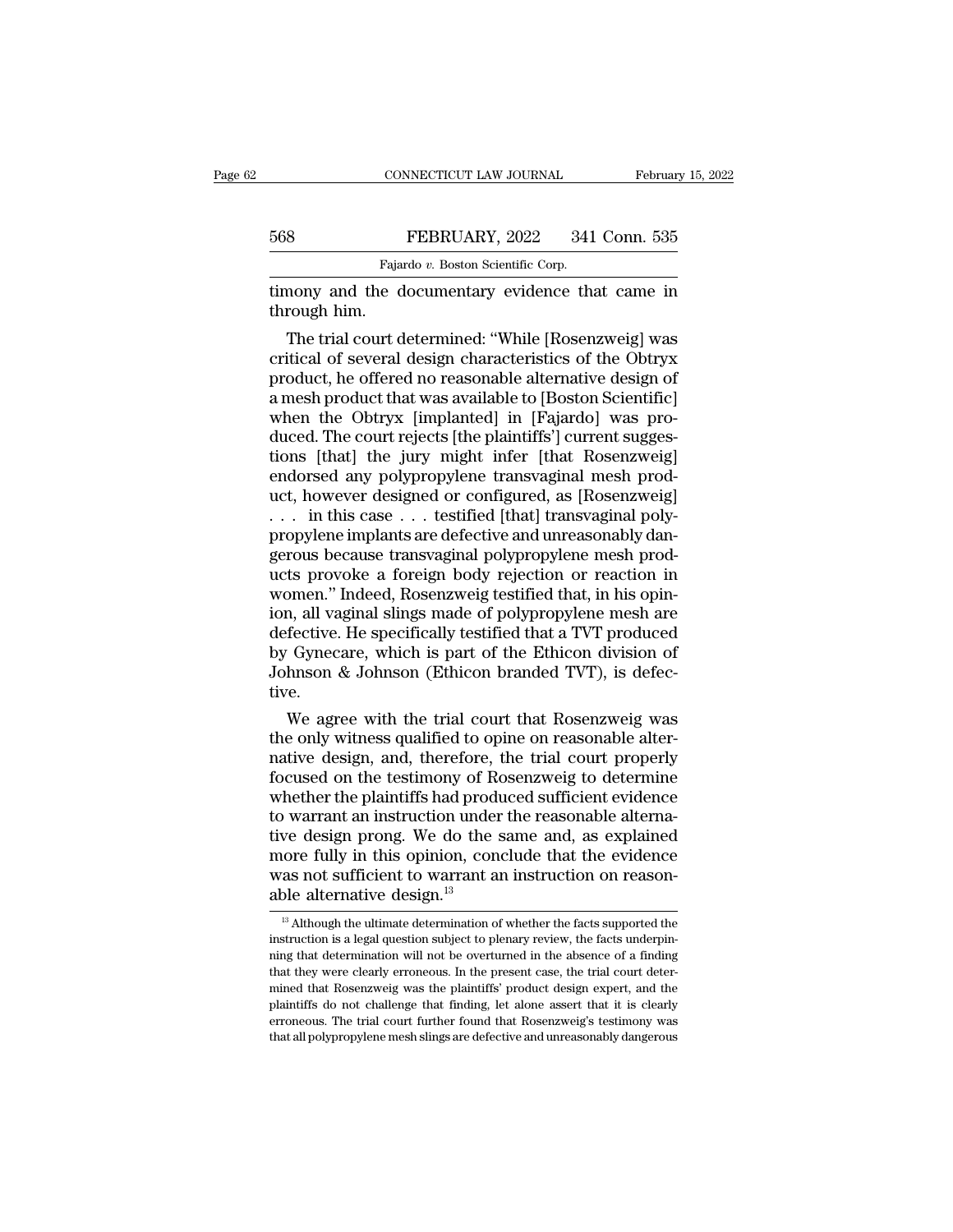| 15, 2022      | CONNECTICUT LAW JOURNAL                               |     | Page 63 |
|---------------|-------------------------------------------------------|-----|---------|
|               |                                                       |     |         |
| 341 Conn. 535 | FEBRUARY, 2022                                        | 569 |         |
|               | Fajardo v. Boston Scientific Corp.                    |     |         |
|               |                                                       |     |         |
|               | Framing of the Issue Presented                        |     |         |
|               | In order to better understand the issue that is truly |     |         |

## D<sub>D</sub>

1 Conn. 535 FEBRUARY, 2022 569<br>Fajardo v. Boston Scientific Corp.<br>D<br>Framing of the Issue Presented<br>In order to better understand the issue that is truly<br>dispute in this appeal, it is important to keep in mind<br>at a plaintif Fajardo v. Boston Scientific Corp.<br>
D<br>
Framing of the Issue Presented<br>
In order to better understand the issue that is truly<br>
in dispute in this appeal, it is important to keep in mind<br>
that a plaintiff in Connecticut has Fragado *i*. Boson scientiff corp.<br>
D<br>
Framing of the Issue Presented<br>
In order to better understand the issue that is truly<br>
in dispute in this appeal, it is important to keep in mind<br>
that a plaintiff in Connecticut has D<br>
Framing of the Issue Presented<br>
In order to better understand the issue that is truly<br>
in dispute in this appeal, it is important to keep in mind<br>
that a plaintiff in Connecticut has two ways to establish<br>
that "a prod Framing of the Issue Presented<br>In order to better understand the issue that is truly<br>in dispute in this appeal, it is important to keep in mind<br>that a plaintiff in Connecticut has two ways to establish<br>that "a product is i *Philip Morris, Inc.*, supra, 324 Conn. 434. Those two ways are: "(1) A reasonable alternative design was available that would have avaided or reduced the risk of the two ways to extend the ways are: "(1) A reasonable alte In order to better understand the issue that is truly<br>in dispute in this appeal, it is important to keep in mind<br>that a plaintiff in Connecticut has two ways to establish<br>that "a product is in a defective condition unreas in dispute in this appeal, it is important to keep in mind<br>that a plaintiff in Connecticut has two ways to establish<br>that "a product is in a defective condition unreasonably<br>dangerous to the consumer or user  $\ldots$ " Bifolc that a plaintiff in Connecticut has two ways to establish<br>that "a product is in a defective condition unreasonably<br>dangerous to the consumer or user . . . . ." *Bifolck* v.<br>*Philip Morris, Inc.*, supra, 324 Conn. 434. Tho that "a product is in a defective condition unreasonably<br>dangerous to the consumer or user . . . . " *Bifolck v.*<br>*Philip Morris, Inc.*, supra, 324 Conn. 434. Those two<br>ways are: "(1) A reasonable alternative design was a dangerous to the consumer or user . . . . . " *Bifolck v.*<br> *Philip Morris, Inc.*, supra, 324 Conn. 434. Those two<br>
ways are: "(1) A reasonable alternative design was avail-<br>
able that would have avoided or reduced the ri Philip Morris, Inc., supra, 324 Conn. 434. Those two<br>ways are: "(1) A reasonable alternative design was available that would have avoided or reduced the risk of<br>harm and the absence of that alternative design renders<br>the ways are: "(1) A reasonable alternative design was available that would have avoided or reduced the risk of harm and the absence of that alternative design renders the product unreasonably dangerous. . . . .  $[O]r$  (2) [t able that would have avoided or reduced the risk of harm and the absence of that alternative design renders<br>the product unreasonably dangerous....  $[O]r$  (2)<br>[t]he product is a manifestly unreasonable design in<br>that the r harm and the absence of that alternative design renders<br>the product unreasonably dangerous. . . . .  $[O]r(2)$ <br>[t]he product is a manifestly unreasonable design in<br>that the risk of harm so clearly exceeds the product's<br>uti the product unreasonably dangerous. . . . .  $[O]r(2)$ <br>[t]he product is a manifestly unreasonable design in<br>that the risk of harm so clearly exceeds the product's<br>utility that a reasonable consumer, informed of those<br>risks [t]he product is a manifestly unreasonable design in<br>that the risk of harm so clearly exceeds the product's<br>utility that a reasonable consumer, informed of those<br>risks and utility, would not purchase the product."<br>(Emphasi that the risk of harm so clearly exceeds the product's<br>utility that a reasonable consumer, informed of those<br>risks and utility, would not purchase the product."<br>(Emphasis added.) Id., 434–35. Therefore, in Connecti-<br>cut, u utility that a reasonable consumer, informed of those<br>risks and utility, would not purchase the product."<br>(Emphasis added.) Id., 434–35. Therefore, in Connecti-<br>cut, unlike in some states and in accordance with the<br>positio risks and utility, would not purchase the produc<br>(Emphasis added.) Id., 434–35. Therefore, in Connec<br>cut, unlike in some states and in accordance with t<br>position of the Restatement (Third) of Torts, Produc<br>Liability, proof In the in some states and in accordance with the<br>ition of the Restatement (Third) of Torts, Products<br>ability, proof of a reasonable alternative design is not<br>cessary to prove that a product has a defective design.<br>is only East, that is some states and in accordance what are<br>position of the Restatement (Third) of Torts, Products<br>Liability, proof of a reasonable alternative design is not<br>necessary to prove that a product has a defective desig

Liability, proof of a reasonable alternative design is not<br>necessary to prove that a product has a defective design.<br>It is only one way of proving defective design.<br>In the present case, the jury was instructed under<br>the se matter, proof of a reasonable and that a redesign is not<br>necessary to prove that a product has a defective design.<br>It is only one way of proving defective design.<br>In the present case, the jury was instructed under<br>the seco It is only one way of proving defective design.<br>
It is only one way of proving defective design.<br>
In the present case, the jury was instructed under<br>
the second theory of liability, namely, that the risk of<br>
harm from the In the present case, the jury was instructed under<br>the second theory of liability, namely, that the risk of<br>harm from the Obtryx so clearly exceeded its utility<br>that a reasonable consumer would not purchase it.<br>Accordingly In the present case, the jury was instructed under<br>the second theory of liability, namely, that the risk of<br>harm from the Obtryx so clearly exceeded its utility<br>that a reasonable consumer would not purchase it.<br>Accordingly that a reasonable consumer would not purchase it.<br>Accordingly, although the concurring and dissenting<br>opinion spends considerable energy laying out how the<br>plaintiffs demonstrated that the Obtryx was defective,<br>and that th Accordingly, although the concurring and dissenting<br>opinion spends considerable energy laying out how the<br>plaintiffs demonstrated that the Obtryx was defective,<br>and that the Burch procedure, which is a surgical repair, was

opinion spends considerable energy laying out how the<br>plaintiffs demonstrated that the Obtryx was defective,<br>and that the Burch procedure, which is a surgical repair, was his preferred<br>method. The plaintiffs do not challen plaintiffs demonstrated that the Obtryx was defective,<br>and that the Burch procedure, which is a surgical repair, was his preferred<br>method. The plaintiffs do not challenge these findings by the trial court as<br>clearly errone and that the Burch procedure, which is a surgical repair, was his preferred method. The plaintiffs do not challenge these findings by the trial court as clearly erroneous, and the concurrence and dissent does not find them and that the Burch procedure, which is a surgical repair, was his preferred method. The plaintiffs do not challenge these findings by the trial court as clearly erroneous, and the concurrence and dissent does not find them method. The plaintiffs do not challenge these findings by the trial court as clearly erroneous, and the concurrence and dissent does not find them to be unsupported by the evidence. In fact, instead of addressing why the t clearly erroneous, and the concurrence and dissent does not find them to be unsupported by the evidence. In fact, instead of addressing why the trial court's findings are clearly erroneous, the concurrence and dissent igno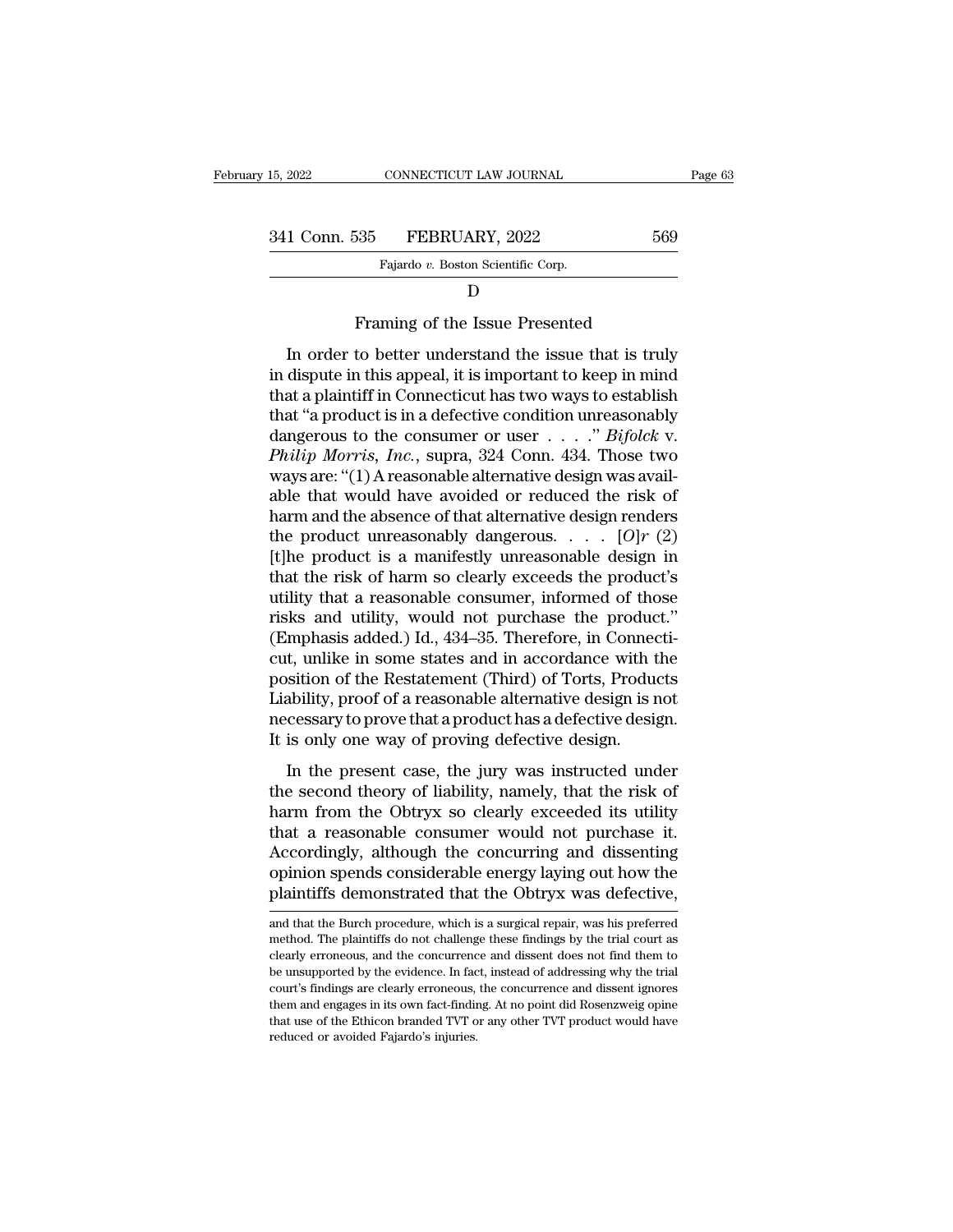## EXECUTE CONNECTICUT LAW JOURNAL February 15, 2022<br>570 FEBRUARY, 2022 341 Conn. 535<br>Fajardo v. Boston Scientific Corp. CONNECTICUT LAW JOURNAL<br>Fajardo *v.* Boston Scientific Corp.<br>To remember that the jury

CONNECTICUT LAW JOURNAL February 15, 2022<br>
FEBRUARY, 2022 341 Conn. 535<br>
Fajardo v. Boston Scientific Corp.<br>
it is important to remember that the jury considered<br>
whether the product was defective insofar that it was FEBRUARY, 2022 341 Conn. 535<br>Fajardo v. Boston Scientific Corp.<br>it is important to remember that the jury considered<br>whether the product was defective insofar that it was<br>a "manifestly unreasonable design in that the risk FEBRUARY, 2022 341 Conn. 535<br>
Fajardo v. Boston Scientific Corp.<br>
it is important to remember that the jury considered<br>
whether the product was defective insofar that it was<br>
a "manifestly unreasonable design in that the FEBRUARY, 2022 341 Conn. 535<br>
Fajardo v. Boston Scientific Corp.<br>
it is important to remember that the jury considered<br>
whether the product was defective insofar that it was<br>
a "manifestly unreasonable design in that the Fajardo v. Boston Scientific Corp.<br>
It is important to remember that the jury considered<br>
whether the product was defective insofar that it was<br>
a "manifestly unreasonable design in that the risk of<br>
harm so clearly excee Figure 1. Boston Scientific Corp.<br>it is important to remember that the jury considered<br>whether the product was defective insofar that it was<br>a "manifestly unreasonable design in that the risk of<br>harm so clearly exceeds th it is important to remember that the jury considered<br>whether the product was defective insofar that it was<br>a "manifestly unreasonable design in that the risk of<br>harm so clearly exceeds the product's utility . . . ."<br>Id., a mannestry unreasonable design in that the risk of<br>harm so clearly exceeds the product's utility . . . ."<br>Id., 435. Indeed, the jury was able to consider all of<br>the evidence presented and ultimately found that the<br>Obtryx

Instituted, the jury was able to consider all of<br>the evidence presented and ultimately found that the<br>Obtryx was not defective under *Bifolck 2*.<br>The issue on appeal is not whether the jury should<br>have been able to consid duced sufficient evidence that the Obtryx was not defective under  $Bifolck$  2.<br>The issue on appeal is not whether the jury should<br>have been able to consider the plaintiffs' claims at all.<br>Instead, the question is whether the The evidence presented and unimately found that the<br>Obtryx was not defective under *Bifolck 2*.<br>The issue on appeal is not whether the jury should<br>have been able to consider the plaintiffs' claims at all.<br>Instead, the que The issue on appeal is not whether the jury should<br>have been able to consider the plaintiffs' claims at all.<br>Instead, the question is whether the plaintiffs intro-<br>duced sufficient evidence that the Obtryx is defective<br>be The issue on appeal is not whether the jury should<br>have been able to consider the plaintiffs' claims at all.<br>Instead, the question is whether the plaintiffs intro-<br>duced sufficient evidence that the Obtryx is defective<br>bec have been able to consider the plaintiffs' claims at all.<br>Instead, the question is whether the plaintiffs intro-<br>duced sufficient evidence that the Obtryx is defective<br>because a reasonable alternative design was available<br> Instead, the question is whether the plaintiffs introduced sufficient evidence that the Obtryx is defective<br>because a reasonable alternative design was available<br>that would have reduced or avoided the risk of harm<br>to Fajar duced sufficient evidence that the Obtryx is defective<br>because a reasonable alternative design was available<br>that would have reduced or avoided the risk of harm<br>to Fajardo and Boston Scientific's failure to adopt that<br>reas because a reasonable alternative design was available<br>that would have reduced or avoided the risk of harm<br>to Fajardo and Boston Scientific's failure to adopt that<br>reasonable alternative design rendered the Obtryx<br>unreasona that would have reduced or avoided the risk of harm<br>to Fajardo and Boston Scientific's failure to adopt that<br>reasonable alternative design rendered the Obtryx<br>unreasonably dangerous. In considering the plaintiffs'<br>claim an to Fajardo and Boston Scientific's failure to adopt that<br>reasonable alternative design-rendered the Obtryx<br>unreasonably dangerous. In considering the plaintiffs'<br>claim and the position of the concurrence and dissent,<br>it is reasonable alternative design rendered the Obtryx<br>unreasonably dangerous. In considering the plaintiffs'<br>claim and the position of the concurrence and dissent,<br>it is important to remember that "a manufacturer is not<br>requir unreasonably dangerous. In considering the plaintiffs'<br>claim and the position of the concurrence and dissent,<br>it is important to remember that "a manufacturer is not<br>required to design the safest possible product or a safe claim and the position of the concurrence and dissent,<br>it is important to remember that "a manufacturer is not<br>required to design the safest possible product or a safer<br>product than the one it designed, so long as the desi it is important to remember that "a manufacturer is not<br>required to design the safest possible product or a safer<br>product than the one it designed, so long as the design<br>adopted was reasonably safe. The duty assumed by the required to design the safest possible product or a safer<br>product than the one it designed, so long as the design<br>adopted was reasonably safe. The duty assumed by the<br>manufacturer is to design the product for its intended<br> product than the one it designed, so long as the design<br>adopted was reasonably safe. The duty assumed by the<br>manufacturer is to design the product for its intended<br>use, namely, that use which could reasonably be fore-<br>seen adopted was reasonably safe. The duty assumed by the<br>manufacturer is to design the product for its intended<br>use, namely, that use which could reasonably be fore-<br>seen. Stated differently, a manufacturer has a duty to<br>avoid manufacturer is to design the product for its intended<br>use, namely, that use which could reasonably be fore-<br>seen. Stated differently, a manufacturer has a duty to<br>avoid placing on the market a product [that], because<br>of i e, namely, that use which could reasonably be fore-<br>en. Stated differently, a manufacturer has a duty to<br>oid placing on the market a product [that], because<br>its defective design, presents an unreasonable risk<br>harm to other seen. Stated unterently, a manufacturer has a duly to<br>avoid placing on the market a product [that], because<br>of its defective design, presents an unreasonable risk<br>of harm to others." (Footnotes omitted.) 6 S. Speiser<br>et al

avoid placing on the market a product [that], because<br>of its defective design, presents an unreasonable risk<br>of harm to others." (Footnotes omitted.) 6 S. Speiser<br>et al., American Law of Torts (2010) § 18:73, pp. 180–81.<br> of harm to others." (Footnotes omitted.) 6 S. Speiser<br>et al., American Law of Torts (2010) § 18:73, pp. 180–81.<br>Accordingly, in considering the plaintiffs' claim, the<br>issue is not whether the plaintiffs have produced suff or narm to others. (Foothotes onfitted.) 6 5. Speser<br>et al., American Law of Torts (2010) § 18:73, pp. 180–81.<br>Accordingly, in considering the plaintiffs' claim, the<br>issue is not whether the plaintiffs have produced suffiet an, American Law of Torts (2010) § 16.75, pp. 160–61.<br>
Accordingly, in considering the plaintiffs' claim, the<br>
issue is not whether the plaintiffs have produced suffi-<br>
cient evidence that the Obtryx had defects and th Accordingly, in considering the plaintiffs' claim, the issue is not whether the plaintiffs have produced sufficient evidence that the Obtryx had defects and that some of those defects may have caused Fajardo's injuries, w issue is not whether the plaintiffs have produced sufficient evidence that the Obtryx had defects and that some of those defects may have caused Fajardo's injuries, which is the claim under  $Bifolck$  2 that the jury considere cient evidence that the Obtryx had defects and that some of those defects may have caused Fajardo's injuries, which is the claim under  $Bifolck 2$  that the jury considered and rejected. Rather, the issue presented by this ap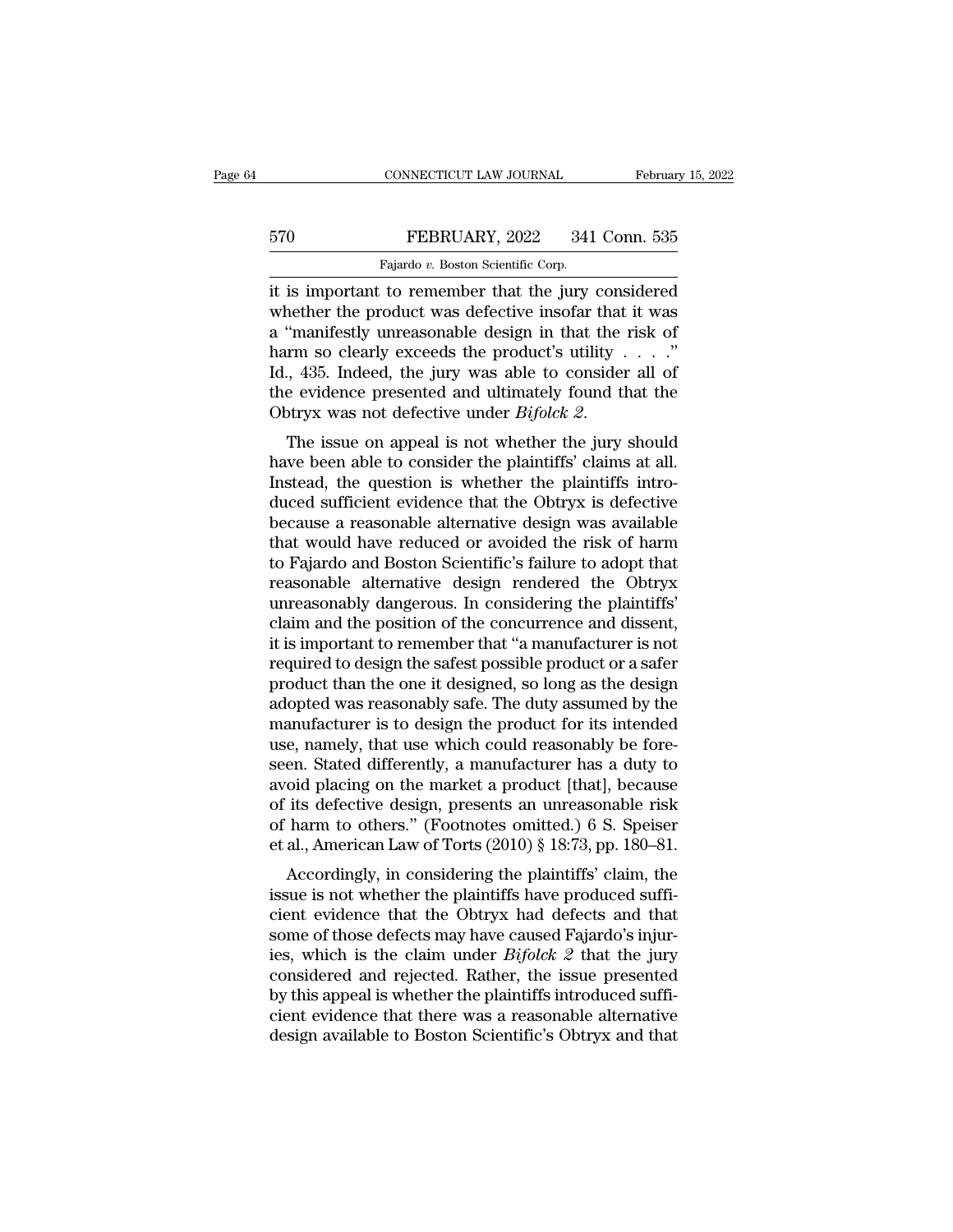| 15, 2022      | CONNECTICUT LAW JOURNAL            | Page 65 |  |
|---------------|------------------------------------|---------|--|
|               |                                    |         |  |
| 341 Conn. 535 | FEBRUARY, 2022                     | 571     |  |
|               | Fajardo v. Boston Scientific Corp. |         |  |

15, 2022 CONNECTICUT LAW JOURNAL<br>
341 Conn. 535 FEBRUARY, 2022 571<br>
Fajardo *v.* Boston Scientific Corp.<br>
Boston Scientific's failure to use that alternative design EMBER 15, 2022 15, 2022<br>
Boston Scientific's failure to use that alternative design<br>
Fendered the Obtryx unreasonably dangerous. 341 Conn. 535 FEBRUARY, 2022<br>Fajardo v. Boston Scientific Corp.<br>Boston Scientific's failure to use that alternative des<br>rendered the Obtryx unreasonably dangerous.<br>E  $\begin{tabular}{l} \hline \textbf{Fajardo $v$. Boston Scientific Corp.} \\ \hline Scientific's failure to use that alternative design  
ed the Obtryx unreasonable dangerous. \\ \hline \end{tabular}$  <br> Whether an Instruction on a Reasonable <br> Alternative Design Was Warranted Figure 1 Decision Decision Design<br>
ientific's failure to use that alternative design<br>
the Obtryx unreasonably dangerous.<br>
E<br>
ether an Instruction on a Reasonable<br>
Alternative Design Was Warranted<br>
eal, the plaintiffs asser

E<sub>c</sub> and the set of  $\mathbf{E}$ 

ndered the Obtryx unreasonably dangerous.<br>
E<br>
Whether an Instruction on a Reasonable<br>
Alternative Design Was Warranted<br>
On appeal, the plaintiffs assert that Rosenzweig's tes-<br>
nony, the Ross study, and other studies intro E<br>
Whether an Instruction on a Reasonable<br>
Alternative Design Was Warranted<br>
On appeal, the plaintiffs assert that Rosenzweig's tes-<br>
timony, the Ross study, and other studies introduced<br>
into evidence established a reason E<br>Whether an Instruction on a Reasonable<br>Alternative Design Was Warranted<br>On appeal, the plaintiffs assert that Rosenzweig's tes-<br>timony, the Ross study, and other studies introduced<br>into evidence established a reasonable Whether an Instruction on a Reasonable<br>Alternative Design Was Warranted<br>On appeal, the plaintiffs assert that Rosenzweig's tes-<br>timony, the Ross study, and other studies introduced<br>into evidence established a reasonable al Alternative Design Was Warranted<br>
On appeal, the plaintiffs assert that Rosenzweig's tes-<br>
timony, the Ross study, and other studies introduced<br>
into evidence established a reasonable alternative design<br>
to the Obtryx, nam On appeal, the plaintiffs assert that Rosenzweig's tes-<br>timony, the Ross study, and other studies introduced<br>into evidence established a reasonable alternative design<br>to the Obtryx, namely, the TVT. To the extent that the<br> On appeal, the plaintiffs assert that Rosenzweig's tes-<br>timony, the Ross study, and other studies introduced<br>into evidence established a reasonable alternative design<br>to the Obtryx, namely, the TVT. To the extent that the<br> timony, the Ross study, and other studies introduced<br>into evidence established a reasonable alternative design<br>to the Obtryx, namely, the TVT. To the extent that the<br>plaintiffs assert that they presented sufficient evidenc into evidence established a reasonable alternative design<br>to the Obtryx, namely, the TVT. To the extent that the<br>plaintiffs assert that they presented sufficient evidence<br>that the TVT is a reasonable alternative design to to the Obtryx, namely, the TVT. To the extent that the plaintiffs assert that they presented sufficient evidence that the TVT is a reasonable alternative design to the Obtryx, it appears—from the evidence on which they re btryx, it appears—from the evidence on which they<br>ely—that they must be referring to the class of tension<br>ee vaginal tape that is implanted in a retropubic fash-<br>n.<sup>14</sup> First, Rosenzweig does not compare the Obtryx<br><sup>14</sup> Th rely—that they must be referring to the class of tension<br>free vaginal tape that is implanted in a retropubic fash-<br>ion.<sup>14</sup> First, Rosenzweig does not compare the Obtryx<br><sup>14</sup> The concurrence and dissent asserts that it is

between the Burch procedure, plaintiffs again referred to "safer alternatives" and the Burch procedure, and, for the first time, mentioned "TVT" as one of the safer alternatives without indicating whether it was the Ethico and, for the first time, mentioned "TVT" as one of the safer alternatives<br>without indicating whether it was the Ethicon branded TVT.<br>Furthermore, Boston Scientific's brief to this court demonstrates that it<br>also understood without indicating whether it was the Ethicon branded TVT.<br>Furthermore, Boston Scientific's brief to this court demonstrates that it<br>also understood the plaintiffs to be claiming that the class of TVTs was a<br>reasonable alt Furthermore, Boston Scientific's brief to this court demonstrates that it also understood the plaintiffs to be claiming that the class of TVTs was a reasonable alternative design. Boston Scientific argues specifically in i <sup>2</sup> also understood the plaintiffs to be claiming that the class of TVTs was a reasonable alternative design. Boston Scientific argues specifically in its brief: "Without naming a specific product, the plaintiffs argue tha reasonable alternative design. Boston Scientific argues specifically in its brief: "Without naming a specific product, the plaintiffs argue that other polypropylene slings, presumably without detanged portions, are reasona brief: "Without naming a specific product, the plaintiffs argue that other polypropylene slings, presumably without detanged portions, are reasonable alternative designs to the Obtryx." Boston Scientific further asserted t polypropylene slings, presumably without detanged portions, are reasonable alternative designs to the Obtryx." Boston Scientific further asserted that "the plaintiffs never identified at trial any specific alternative desi ene slings to the Obtryx." Boston Scientific further asserted that alternative designs to the Obtryx." Boston Scientific further asserted that "the plaintiffs never identified at trial any specific alternative design [that "the plaintiffs never identified at trial any specific alternative design [that]

free vaginal tape that is implanted in a retropubic fashion.<sup>14</sup> First, Rosenzweig does not compare the Obtryx<br><sup>14</sup> The concurrence and dissent asserts that it is an "erroneous assumption"<br>that, to the extent that the pla ion.<sup>14</sup> First, Rosenzweig does not compare the Obtryx  $\frac{14}{1}$  The concurrence and dissent asserts that it is an "erroneous assumption" that, to the extent that the plaintiffs referred to the TVT, it was the class of r <sup>14</sup> The concurrence and dissent asserts that it is an "erroneous assumption"<br><sup>14</sup> The concurrence and dissent asserts that it is an "erroneous assumption"<br>that, to the extent that the plaintiffs' referred to the TVT, it <sup>14</sup> The concurrence and dissent asserts that it is an "erroneous assumption" that, to the extent that the plaintiffs referred to the TVT, it was the class of retropubic slings rather than the Ethicon branded TVT. Part II THE THE EXECT AS the extent that the plaintiffs referred to the TVT, it was the class of retropubic slings rather than the Ethicon branded TVT. Part III A of the concurring and dissenting opinion. That claim is belied by t of retropubic slings rather than the Ethicon branded TVT. Part III A of the concurring and dissenting opinion. That claim is belied by the record. Indeed, a review of the plaintiffs' memorandum in support of their motion f concurring and dissenting opinion. That claim is belied by the record. Indeed, a review of the plaintiffs' memorandum in support of their motion for a new trial reveals that the plaintiffs never once identified the Ethicon a review of the plaintiffs' memorandum in support of their motion for a neview of the plaintiffs' memorandum in support of their motion for a new trial reveals that the plaintiffs never once identified the Ethicon branded new trial reveals that the plaintiffs never once identified the Ethicon branded TVT as the reasonable alternative design for which they had presented sufficient evidence to support a charge. Instead, in their memorandum in TVT as the reasonable alternative design for which they had presented sufficient evidence to support a charge. Instead, in their memorandum in support of the motion, the plaintiffs cited to "safer alternatives" to the Obtr TVT as the reasonable alternative design for which they had presented sufficient evidence to support a charge. Instead, in their memorandum in support of the motion, the plaintiffs cited to "safer alternatives" to the Obt proof of the motion, the plaintiffs cited to "safer alternatives" to the buryx, including the Burch procedure. Even in their brief to this court, the aintiffs again referred to "safer alternatives" and the Burch procedure, Suppryx, including the Burch procedure. Even in their brief to this court, the plaintiffs again referred to "safer alternatives" and the Burch procedure, and, for the first time, mentioned "TVT" as one of the safer alterna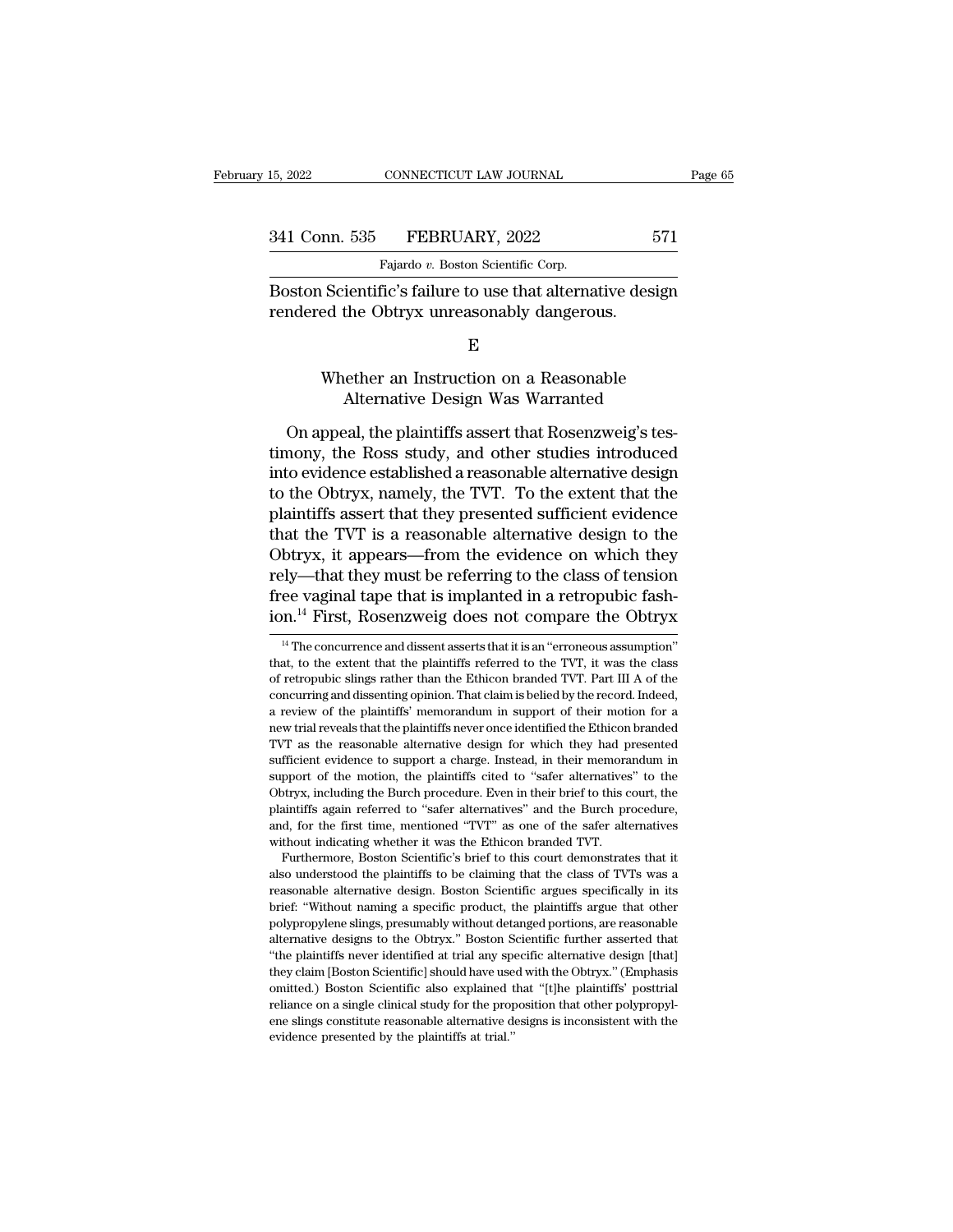## EXECUTE CONNECTICUT LAW JOURNAL February 15, 2022<br>572 FEBRUARY, 2022 341 Conn. 535<br>Fajardo v. Boston Scientific Corp. CONNECTICUT LAW JOURNAL<br>Fajardo *v.* Boston Scientific Corp.<br>Pajardo *v.* Boston Scientific Corp.<br>branded TVT Second the

CONNECTICUT LAW JOURNAL February 15, 2022<br>
FEBRUARY, 2022 341 Conn. 535<br>
Fajardo v. Boston Scientific Corp.<br>
The Ethicon branded TVT. Second, the Ross study<br>
did not compare the Obtryx to the Ethicon branded<br>
TVT but compa FEBRUARY, 2022 341 Conn. 535<br>Fajardo v. Boston Scientific Corp.<br>The Obtryx to the Ross study<br>did not compare the Obtryx to the Ethicon branded<br>TVT but compared the Obtryx to another retropubic<br>sling manufactured by Boston FEBRUARY, 2022 341 Conn. 535<br>
Fajardo v. Boston Scientific Corp.<br>
to the Ethicon branded TVT. Second, the Ross study<br>
did not compare the Obtryx to the Ethicon branded<br>
TVT but compared the Obtryx to another retropubic<br>
s FEBRUARY, 2022 341 Conn. 535<br>
Fajardo v. Boston Scientific Corp.<br>
to the Ethicon branded TVT. Second, the Ross study<br>
did not compare the Obtryx to the Ethicon branded<br>
TVT but compared the Obtryx to another retropubic<br>
s Fajardo v. Boston Scientific Corp.<br>
to the Ethicon branded TVT. Second, the Ross study<br>
did not compare the Obtryx to the Ethicon branded<br>
TVT but compared the Obtryx to another retropubic<br>
sling manufactured by Boston Sc Fajardo v. Boston Scientific Corp.<br>
to the Ethicon branded TVT. Second, the Ross study<br>
did not compare the Obtryx to the Ethicon branded<br>
TVT but compared the Obtryx to another retropubic<br>
sling manufactured by Boston Sc to the Ethicon branded TVT. Second, the Ross study<br>did not compare the Obtryx to the Ethicon branded<br>TVT but compared the Obtryx to another retropubic<br>sling manufactured by Boston Scientific. Third, the<br>other studies enter did not compare the Obtryx to the Ethicon branded TVT but compared the Obtryx to another retropubic<br>sling manufactured by Boston Scientific. Third, the<br>other studies entered into evidence did not compare<br>the Obtryx device TVT but compared the Obtryx to another retropubic<br>sling manufactured by Boston Scientific. Third, the<br>other studies entered into evidence did not compare<br>the Obtryx device to the Ethicon branded TVT.<sup>15</sup> Finally,<br>despite t sling manufactured by Boston Scientific. Third, the<br>other studies entered into evidence did not compare<br>the Obtryx device to the Ethicon branded TVT.<sup>15</sup> Finally,<br>despite the efforts of the concurrence and dissent; see<br>par other studies entered into evidence did not compare<br>the Obtryx device to the Ethicon branded TVT.<sup>15</sup> Finally,<br>despite the efforts of the concurrence and dissent; see<br>part III A 1 and footnote 22 of the concurring and disthe Obtryx device to the Ethicon branded TVT.<sup>15</sup> Finally,<br>despite the efforts of the concurrence and dissent; see<br>part III A 1 and footnote 22 of the concurring and dis-<br>senting opinion; Bercik did not compare the Ethico despite the efforts of the concurrence and dissent; see<br>part III A 1 and footnote 22 of the concurring and dis-<br>senting opinion; Bercik did not compare the Ethicon<br>branded TVT to the Obtryx; he notes only that he and<br>a fe part III A 1 and footnote 22 of the consenting opinion; Bercik did not comp<br>branded TVT to the Obtryx; he notes a<br>a few other physicians with whom he v<br>Ethicon branded TVT to other slings<br>his superiors in his working grou few other physicians with whom he works prefer the<br>thicon branded TVT to other slings but that one of<br>is superiors in his working group at Yale School of<br>fedicine still uses the Obtryx.<sup>16</sup><br><sup>15</sup> Although the Moalli study Ethicon branded TVT to other slings but that one of<br>his superiors in his working group at Yale School of<br>Medicine still uses the Obtryx.<sup>16</sup><br> $\frac{15}{15}$  Although the Moalli study compared the tensile property of the mesh<br>

his superiors in his working group at Yale School of Medicine still uses the Obtryx.<sup>16</sup><br> $^{16}$  Although the Moalli study compared the tensile property of the mesh used in five other devices (including the mesh used in th **Medicine still uses the Obtryx.**<sup>16</sup><br>
<sup>15</sup> Although the Moalli study compared the tensile property of the mesh<br>
used in five other devices (including the mesh used in the Obtryx) to the<br>
mesh used in the Ethicon branded <sup>15</sup> Although the Moalli study compared the tensile property of the mesh used in five other devices (including the mesh used in the Obtryx) to the mesh used in the Ethicon branded TVT, it did not compare how the Obtryx pe  $^{15}$  Although the Moalli study compared the tensile property of the mesh used in five other devices (including the mesh used in the Obtryx) to the mesh used in the Ethicon branded TVT, it did not compare how the Obtryx used in five other devices (including the mesh used in the Obtryx) to the mesh used in the Ethicon branded TVT, it did not compare how the Obtryx performed in the human body to how the Ethicon branded TVT performed in the mesh used in the Ethicon branded TVT, it did not compare how the Obtryx<br>performed in the human body to how the Ethicon branded TVT performed<br>in the human body, nor did it compare the risks of harm from the two<br>devices. See meetive in the human body to how the Ethicon branded TVT performed in the human body; nor did it compare the risks of harm from the two devices. See P. Moalli et al., "Tensile Properties of Five Commonly Used Mid-Urethral in the human body; nor did it compare the risks of harm from the two<br>devices. See P. Moalli et al., "Tensile Properties of Five Commonly Used<br>Mid-Urethral Slings Relative to the TVT," 19 International Urogynecology<br>J. 655, from these studies. See P. Moalli et al., "Tensile Properties of Five Commonly Used Mid-Urethral Slings Relative to the TVT," 19 International Urogynecology J. 655, 663 (2008) ("Although it is important to understand the b Mid-Urethral Slings Relative to the TVT," 19 International Urogynecology<br>J. 655, 663 (2008) ("Although it is important to understand the behavior of<br>a sling before implantation, the behavior of these slings in vivo and aft J. 655, 663 (2008) ("Although it is important to understand the behavior of a sling before implantation, the behavior of these slings in vivo and after incorporation into host tissue may be inferred, but is not directly a patient morbidity, and patient satisfaction.''). The concurrence and dissent more proporation into host tissue may be inferred, but is not directly apparent from these studies. Indeed, the next logical step to the current from these studies. Indeed, the next logical step to the current study is the implementation of rigorous in vivo studies to determine how the textile and tensile properties of polypropylene slings relate to tissue behavior

implementation of rigorous in vivo studies to determine how the textile and tensile properties of polypropylene slings relate to tissue behavior, efficacy, patient morbidity, and patient satisfaction.").<br>
<sup>16</sup> The concurr mention properties of polypropylene slings relate to tissue behavior, efficacy, patient morbidity, and patient satisfaction.").<br><sup>16</sup> The concurrence and dissent asserts that Bercik "testified that Fajardo could have been a patient morbidity, and patient satisfaction.").<br>
<sup>16</sup> The concurrence and dissent asserts that Bercik "testified that Fajardo<br>
could have been a candidate for the TVT, that the Obtryx was the cause of<br>
her injuries, and t <sup>16</sup> The concurrence and dissent asserts that Bercik "testified that Fajardo could have been a candidate for the TVT, that the Obtryx was the cause of her injuries, and that he had begun using the TVT in favor of transobt experiencing pain from the Obtryx, here we five could have been a candidate for the TVT, that the Obtryx was the cause of her injuries, and that he had begun using the TVT in favor of transobturator slings, including the O there in the from the had begun using the TVT in favor of transobturator slings, including the Obtryx, because of his negative experience with the latter." Footnote 17 of the concurring and dissenting opinion. Bercik actua slings, including the Obtryx, because of his negative experience with the latter." Footnote 17 of the concurring and dissenting opinion. Bercik actually testified that, at the time Farjado came to see him in 2014 when she share." Footnote 17 of the concurring and dissenting opinion. Bercik actually testified that, at the time Farjado came to see him in 2014 when she was experiencing pain from the Obtryx, he recommended that she could potent testified that, at the time Farjado came to see him in 2014 when she was experiencing pain from the Obtryx, he recommended that she could potentially benefit from the TVT. Bercik explained that he recommended the TVT at th experiencing pain from the Obtryx, he recommended that she could potentially benefit from the TVT. Bercik explained that he recommended the TVT at that time because the transobturator sling procedure had not worked, so he experiencing pain from the Obtryx, he recommended that she could potentially benefit from the TVT. Bercik explained that he recommended the TVT at that time because the transobturator sling procedure had not worked, so he at that time because the transobturator sling procedure had not worked, so he would not try that again. This clearly is not testimony suggesting that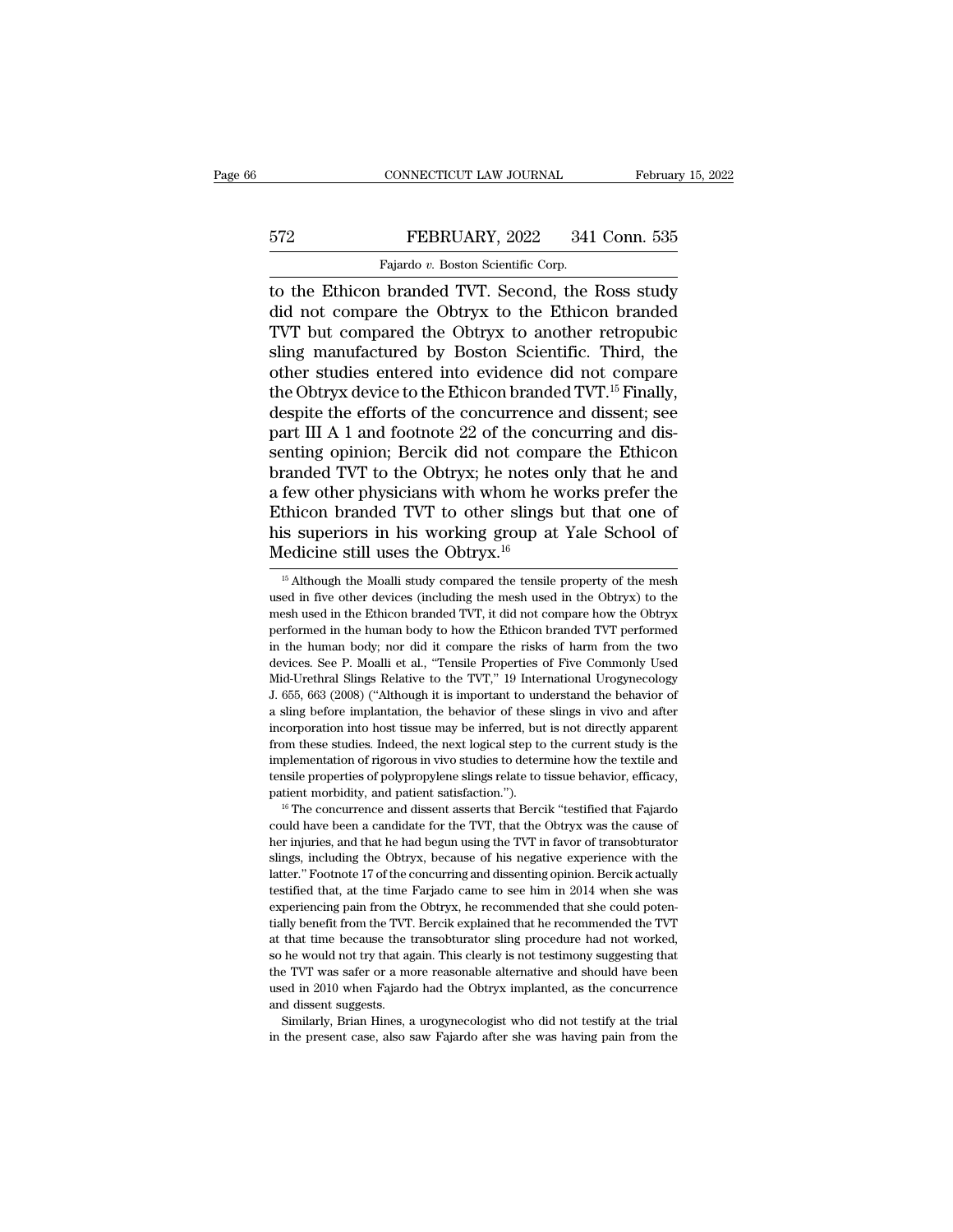The class of TVTs cannot, however, be a reasonable<br>
The class of TVTs cannot, however, be a reasonable<br>
ternative design that would have reduced or avoided<br>
The class of TVTs cannot, however, be a reasonable<br>
ternative des 341 Conn. 535 FEBRUARY, 2022 573<br>Fajardo v. Boston Scientific Corp.<br>The class of TVTs cannot, however, be a reasonable<br>alternative design that would have reduced or avoided<br>the risk of harm to Fajardo. Specifically, the ev 341 Conn. 535 FEBRUARY, 2022 573<br>
Fajardo v. Boston Scientific Corp.<br>
The class of TVTs cannot, however, be a reasonable<br>
alternative design that would have reduced or avoided<br>
the risk of harm to Fajardo. Specifically, t 341 Conn. 535 FEBRUARY, 2022 573<br>
Fajardo v. Boston Scientific Corp.<br>
The class of TVTs cannot, however, be a reasonable<br>
alternative design that would have reduced or avoided<br>
the risk of harm to Fajardo. Specifically, t Fajardo v. Boston Scientific Corp.<br>
The class of TVTs cannot, however, be a reasonable<br>
alternative design that would have reduced or avoided<br>
the risk of harm to Fajardo. Specifically, the evidence<br>
in the record demonst The class of TVTs cannot, however, be a reasonable<br>alternative design that would have reduced or avoided<br>the risk of harm to Fajardo. Specifically, the evidence<br>in the record demonstrates that products that belong<br>to the The class of TVTs cannot, however, be a reasonable<br>alternative design that would have reduced or avoided<br>the risk of harm to Fajardo. Specifically, the evidence<br>in the record demonstrates that products that belong<br>to the c alternative design that would have reduced or avoided<br>the risk of harm to Fajardo. Specifically, the evidence<br>in the record demonstrates that products that belong<br>to the class of TVTs can be made of many different<br>types of the risk of harm to Fajardo. Specifically, the evidence<br>in the record demonstrates that products that belong<br>to the class of TVTs can be made of many different<br>types of mesh material of various pore sizes and dif-<br>fering w in the record demonstrates that products that belong<br>to the class of TVTs can be made of many different<br>types of mesh material of various pore sizes and dif-<br>fering weights and that those design differences can<br>alter perf to the class of TVTs can be made of many different<br>types of mesh material of various pore sizes and dif-<br>fering weights and that those design differences can<br>alter performance and safety. Therefore, the plaintiffs'<br>repeate types of mesh material of various pore sizes and differing weights and that those design differences can<br>alter performance and safety. Therefore, the plaintiffs'<br>repeated reference to TVT does not constitute identifi-<br>cati fering weights and that those design differences can<br>alter performance and safety. Therefore, the plaintiffs'<br>repeated reference to TVT does not constitute identifi-<br>cation of a reasonable alternative design when the<br>safet alter performance and safety. Therefore, the plaintiffs<br>repeated reference to TVT does not constitute identifi-<br>cation of a reasonable alternative design when the<br>safety data related to that class of products vary consid-<br> repeated reference to TVT does not constitute identification of a reasonable alternative design when the safety data related to that class of products vary considerably. By referring to the class of TVTs when some products cation of a reasonable alternative design when the<br>safety data related to that class of products vary consid-<br>erably. By referring to the class of TVTs when some<br>products within that class suffer from the same alleged<br>defe satety data related to that class of products vary considerably. By referring to the class of TVTs when some<br>products within that class suffer from the same alleged<br>defects as the Obtryx—a point we will elaborate on<br>shortl oducts within that class suffer from the same alleged<br>fects as the Obtryx—a point we will elaborate on<br>ortly—the plaintiffs failed to produce sufficient evi-<br>nce of a reasonable alternative design that would<br>we reduced or defects as the Obtryx—a point we will elaborate on<br>shortly—the plaintiffs failed to produce sufficient evi-<br>dence of a reasonable alternative design that would<br>have reduced or avoided the risk of harm to Fajardo.<br>A review

shortly—the plaintiffs failed to produce sufficient evidence of a reasonable alternative design that would<br>have reduced or avoided the risk of harm to Fajardo.<br>A review of Rosenzweig's testimony reveals that he<br>testified r dence of a reasonable alternative design that would<br>have reduced or avoided the risk of harm to Fajardo.<br>A review of Rosenzweig's testimony reveals that he<br>testified regarding defects in the Obtryx. First, he<br>explained tha have reduced or avoided the risk of harm to Fajardo.<br>A review of Rosenzweig's testimony reveals that he<br>testified regarding defects in the Obtryx. First, he<br>explained that, in his opinion, all slings made with poly-<br>propyl A review of Rosenzweig's testimony reveals that he<br>testified regarding defects in the Obtryx. First, he<br>explained that, in his opinion, all slings made with poly-<br>propylene mesh are defective. Rosenzweig explained<br>that the A review of Rosenzweig's testimony reveals that he<br>testified regarding defects in the Obtryx. First, he<br>explained that, in his opinion, all slings made with poly-<br>propylene mesh are defective. Rosenzweig explained<br>that the testified regarding defects in the Comparison explained that, in his opinion, all sling propylene mesh are defective. Rose that the use of that type of mesh cause reaction in Fajardo and contributed to injuries. The Obtryx that the use of that type of mesh caused a foreign body<br>reaction in Fajardo and contributed to the cause of her<br>injuries. The Obtryx is made of polypropolyene mesh,<br>but so, too, is the Ethicon TVT.<br>Obtryx. A review of his reaction in Fajardo and contributed to the cause of her<br>injuries. The Obtryx is made of polypropolyene mesh,<br>but so, too, is the Ethicon TVT.<br>Obtryx. A review of his notes from that appointment, which were an exhibit<br>at th

injuries. The Obtryx is made of polypropolyene mesh,<br>
but so, too, is the Ethicon TVT.<br>
Obtryx. A review of his notes from that appointment, which were an exhibit<br>
at the trial, reveals that Hines suggested the TVT as an o but so, too, is the Ethicon TVT.<br>
Obtryx. A review of his notes from that appointment, which were an exhibit<br>
at the trial, reveals that Hines suggested the TVT as an option for Fajardo<br>
after she had already tried the Obt Out SO, COO, IS LITE ELITE COIT IVI.<br>
Obtryx. A review of his notes from that appointment, which were an exhibit<br>
at the trial, reveals that Hines suggested the TVT as an option for Fajardo<br>
after she had already tried the Obtryx. A review of his notes from that appointment, which were an exhibit at the trial, reveals that Hines suggested the TVT as an option for Fajardo *after* she had already tried the Obtryx, but he also notified her that at the trial, reveals that Hines suggested the TVT as an option for Fajardo *after* she had already tried the Obtryx, but he also notified her that it had many of the same risks of injury that she experienced with the Obtr after she had already tried the Obtryx, but he also notified her that it had many of the same risks of injury that she experienced with the Obtryx and that further testing was required to determine if she would be a good c many of the same risks of injury that she experienced with the Obtryx and that further testing was required to determine if she would be a good candidate for this procedure. Again, Hines did not opine on whether the TVT s that 'turther testing was required to determine if she would be a good candidate for this procedure. Again, Hines did not opine on whether the TVT should have been used at the time of Fajardo's original surgery, only that candidate for this procedure. Again, Hines did not opine on whether the TVT should have been used at the time of Fajardo's original surgery, only that, after she already had issues with the Obtryx, the TVT could possibly b TVT should have been used at the time of Fajardo's original surgery, only that, after she already had issues with the Obtryx, the TVT could possibly be an alternative. Accordingly, we disagree with the concurrence and dis that, after she already had issues with the Obtryx, the TVT could possibly be an alternative. Accordingly, we disagree with the concurrence and dissent that "[t]his evidence would have permitted the jury to conclude not o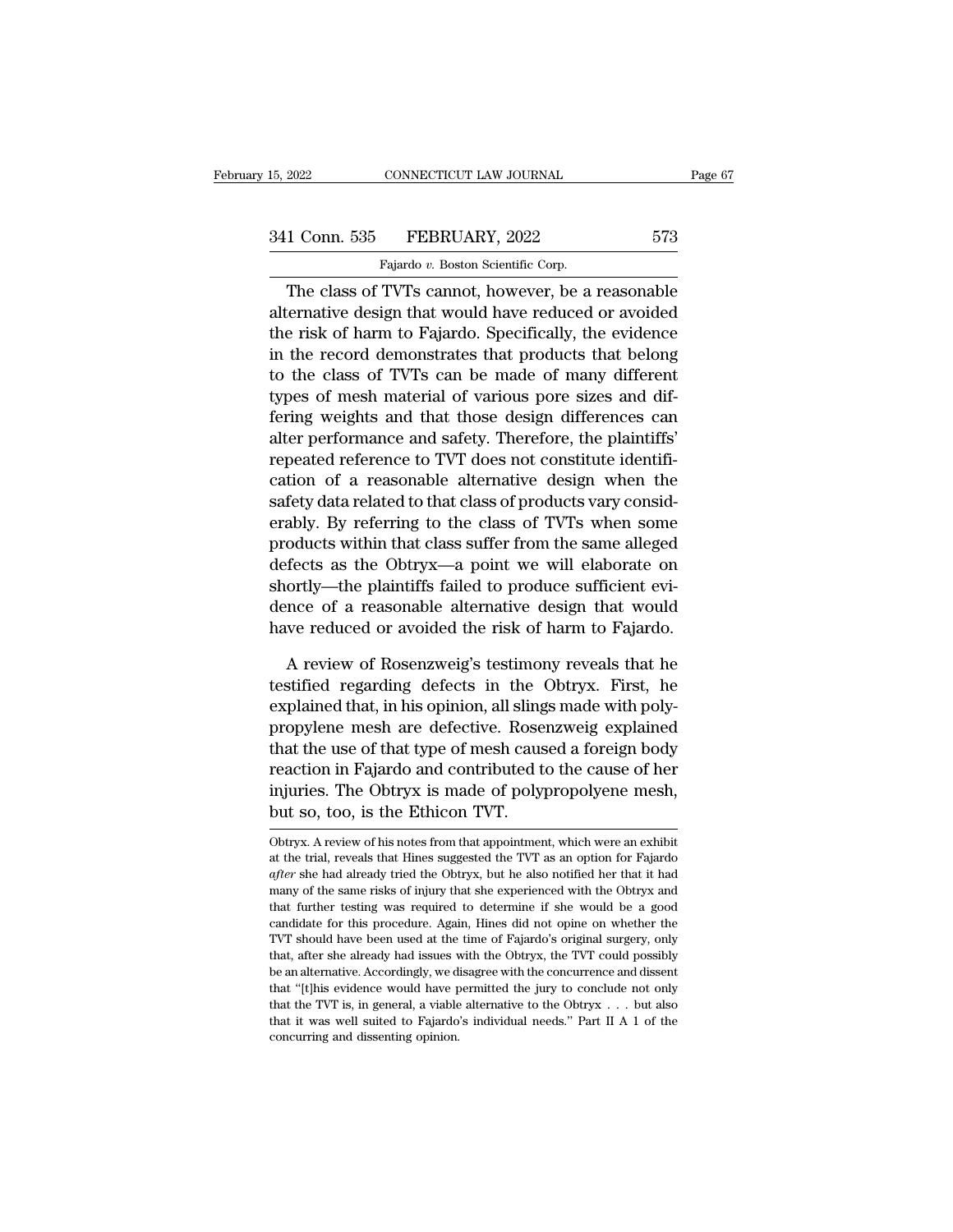## EXECUTE CONNECTICUT LAW JOURNAL February 15, 2022<br>574 FEBRUARY, 2022 341 Conn. 535<br>Fajardo v. Boston Scientific Corp. CONNECTICUT LAW JOURNAL<br>FEBRUARY, 2022 341<br>Fajardo *v.* Boston Scientific Corp.<br>Prizweig testified that the me

CONNECTICUT LAW JOURNAL February 15, 2022<br>
Second, Rosenzweig testified that the mesh used in<br>
Second, Rosenzweig testified that the mesh used in<br>
EQ Obtryx had a detanged or heat-sealed edge and that<br>
Rosenzweig testified FEBRUARY, 2022 341 Conn. 535<br>Fajardo v. Boston Scientific Corp.<br>Second, Rosenzweig testified that the mesh used in<br>the Obtryx had a detanged or heat-sealed edge and that<br>it made the mesh stiffer in the area that had been s February, 2022 341 Conn. 535<br>
Fajardo v. Boston Scientific Corp.<br>
Second, Rosenzweig testified that the mesh used in<br>
the Obtryx had a detanged or heat-sealed edge and that<br>
it made the mesh stiffer in the area that had b FEBRUARY, 2022 341 Conn. 535<br>
Fajardo v. Boston Scientific Corp.<br>
Second, Rosenzweig testified that the mesh used in<br>
the Obtryx had a detanged or heat-sealed edge and that<br>
it made the mesh stiffer in the area that had be Fajardo v. Boston Scientific Corp.<br>
Second, Rosenzweig testified that the mesh used in<br>
the Obtryx had a detanged or heat-sealed edge and that<br>
it made the mesh stiffer in the area that had been sealed.<br>
Rosenzweig explai Fajarao v. Boston scientific corp.<br>
Second, Rosenzweig testified that the mesh used in<br>
the Obtryx had a detanged or heat-sealed edge and that<br>
it made the mesh stiffer in the area that had been sealed.<br>
Rosenzweig explai Second, Rosenzweig testified that the mesh used in<br>the Obtryx had a detanged or heat-sealed edge and that<br>it made the mesh stiffer in the area that had been sealed.<br>Rosenzweig explained: "When you seal the edge of the<br>mes the Obtryx had a detanged or heat-sealed edge and that<br>it made the mesh stiffer in the area that had been sealed.<br>Rosenzweig explained: "When you seal the edge of the<br>mesh, you increase the stiffness of the mesh. . . . But it made the mesh stiffer in the area that had been sealed.<br>Rosenzweig explained: "When you seal the edge of the<br>mesh, you increase the stiffness of the mesh. . . . But,<br>what scientists have shown is that stiffness of mesh Rosenzweig explained: "When you seal the edge of the<br>mesh, you increase the stiffness of the mesh.... But,<br>what scientists have shown is that stiffness of mesh is<br>a bad property. It increases the foreign body reaction<br>... mesh, you increase the stiffness of the mesh. . . . But,<br>what scientists have shown is that stiffness of mesh is<br>a bad property. It increases the foreign body reaction<br>. . . the inflammatory reaction, the amount of scarri what scientists have shown is that stiffness of mesh is<br>a bad property. It increases the foreign body reaction<br>... the inflammatory reaction, the amount of scarring,<br>and all the sequelae that we're going to continue to ta a bad property. It increases the foreign body reaction<br>
... the inflammatory reaction, the amount of scarring,<br>
and all the sequelae that we're going to continue to talk<br>
about ...." Rosenzweig was later asked: "Earlier, ... the inflammatory reaction, the amount of scarring,<br>and all the sequelae that we're going to continue to talk<br>about ...." Rosenzweig was later asked: "Earlier, you<br>described some problems with the detanging or the<br>heat and all the sequelae that we're going to<br>about . . . . " Rosenzweig was later ask<br>described some problems with the d<br>heat sealing of the center portion of t<br>sling. Does that detanging add any be<br>outweigh the added risks . Scribed some problems with the detanging or the<br>at sealing of the center portion of the  $\dots$  Obtryx<br>ng. Does that detanging add any benefit that would<br>tweigh the added risks  $\dots$  from the stiffness?"<br>Seenzweig responded, Fractional in the content of the  $\ldots$  obtryx<br>sling. Does that detanging add any benefit that would<br>outweigh the added risks  $\ldots$  from the stiffness?"<br>Rosenzweig responded, "[n]o."<sup>17</sup><br>To the extent that the plaintiffs a

sling. Does that detanging add any benefit that would<br>outweigh the added risks . . . from the stiffness?"<br>Rosenzweig responded, "[n]o."<sup>17</sup><br>To the extent that the plaintiffs are claiming that the<br>class of TVTs is a reason Fairly Failure and Fairly Patter and Western outweigh the added risks . . . from the stiffness?"<br>Rosenzweig responded, "[n]o."<sup>17</sup><br>To the extent that the plaintiffs are claiming that the<br>class of TVTs is a reasonable alte Example 2012 and 2013. First, there was evidence that the plaintiffs are claiming that the class of TVTs is a reasonable alternative design that would have reduced or avoided the risk of harm to Fajardo, this testimony doe To the extent that the plaintiffs are claiming that the<br>class of TVTs is a reasonable alternative design that<br>would have reduced or avoided the risk of harm to<br>Fajardo, this testimony does not support the plaintiffs'<br>clai To the extent that the plaintiffs are claiming that the<br>class of TVTs is a reasonable alternative design that<br>would have reduced or avoided the risk of harm to<br>Fajardo, this testimony does not support the plaintiffs'<br>claim class of TVTs is a reasonable alternative design that<br>would have reduced or avoided the risk of harm to<br>Fajardo, this testimony does not support the plaintiffs'<br>claims. First, there was evidence that other products<br>within would have reduced or avoided the risk of harm to<br>Fajardo, this testimony does not support the plaintiffs'<br>claims. First, there was evidence that other products<br>within the class of TVTs are made of the exact same<br>mesh as t Fajardo, this testimony does not support the plaintiffs'<br>claims. First, there was evidence that other products<br>within the class of TVTs are made of the exact same<br>mesh as the Obtryx, and those products have the same<br>heat s claims. First, there was evidence that other products<br>within the class of TVTs are made of the exact same<br>mesh as the Obtryx, and those products have the same<br>heat seal and detanging. Rosenzweig testified that the<br>Advantag within the class of TVTs are made of the exact same<br>mesh as the Obtryx, and those products have the same<br>heat seal and detanging. Rosenzweig testified that the<br>Advantage sling has the "same heat-sealed center." The<br>plainti mesh as the Obtryx, and those products have the same<br>heat seal and detanging. Rosenzweig testified that the<br>Advantage sling has the "same heat-sealed center." The<br>plaintiffs did not demonstrate how a TVT product with<br>the s heat seal and detanging. Rosenzweig testified that the<br>Advantage sling has the "same heat-sealed center." The<br>plaintiffs did not demonstrate how a TVT product with<br>the same allegedly defective material and heat sealing<br>as Advantage sling has the "same heat-sealed center." The plaintiffs did not demonstrate how a TVT product with the same allegedly defective material and heat sealing as the Obtryx would have reduced or avoided the risk of ha plaintiffs did not demonstrate how a TVT product with<br>the same allegedly defective material and heat sealing<br>as the Obtryx would have reduced or avoided the risk<br>of harm to Fajardo. Second, even if the plaintiffs estab-<br>li the same allegedly defective material and heat sealing<br>as the Obtryx would have reduced or avoided the risk<br>of harm to Fajardo. Second, even if the plaintiffs estab-<br>lished that other TVTs do not have the heat seal and<br>det as the Obtryx would have reduced or avoided the risk<br>of harm to Fajardo. Second, even if the plaintiffs estab-<br>lished that other TVTs do not have the heat seal and<br>detanging, that does not prove that the use of that other etanging, that does not prove that the use of that other<br>roduct would have reduced or avoided the risk of<br>arm to Fajardo. In fact, the plaintiffs' product design<br>xpert testified that all vaginal slings made of polypro-<br><sup>17</sup> product would have reduced or avoided the risk of<br>harm to Fajardo. In fact, the plaintiffs' product design<br>expert testified that all vaginal slings made of polypro-<br> $\frac{17}{17}$  Rosenzweig never testified that a particular

harm to Fajardo. In fact, the plaintiffs' product design<br>expert testified that all vaginal slings made of polypro-<br> $\frac{17}{17}$ Rosenzweig never testified that a particular TVT would have been a<br>reasonable alternative desig Expert testified that all vaginal slings made of  $\frac{17}{17}$  Rosenzweig never testified that a particular TVT would reasonable alternative design. At most, Rosenzweig testified [are] limited but [show] that . . . for [the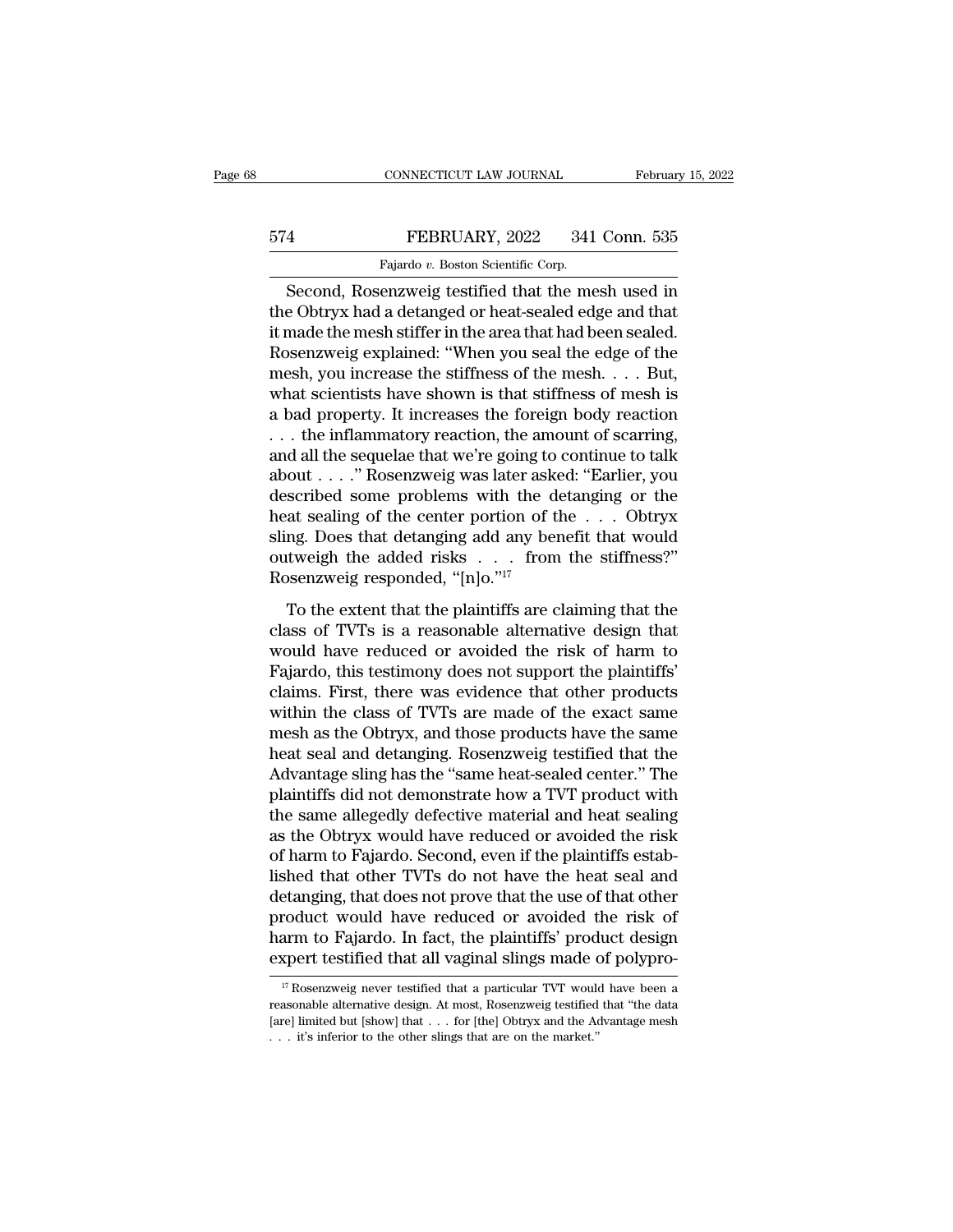15, 2022 CONNECTICUT LAW JOURNAL Page<br>
341 Conn. 535 FEBRUARY, 2022 575<br>
Fajardo v. Boston Scientific Corp.<br>
pylene mesh are defective and unreasonably dangerous.<br>
Even more to the point, Rosenzweig admitted that he<br>
consi 341 Conn. 535 FEBRUARY, 2022 575<br>Fajardo v. Boston Scientific Corp.<br>pylene mesh are defective and unreasonably dangerous.<br>Even more to the point, Rosenzweig admitted that he<br>considered the Ethicon branded TVT defective for 341 Conn. 535 FEBRUARY, 2022 575<br>
Fajardo v. Boston Scientific Corp.<br>
pylene mesh are defective and unreasonably dangerous.<br>
Even more to the point, Rosenzweig admitted that he<br>
considered the Ethicon branded TVT defectiv 341 Conn. 535<br>
Pylene mesh are c<br>
Even more to the<br>
considered the<br>
that reason.<br>
Nevertheless, t Fajardo v. Boston Scientific Corp.<br>
Then mesh are defective and unreasonably dangerous.<br>
Then more to the point, Rosenzweig admitted that he<br>
msidered the Ethicon branded TVT defective for<br>
at reason.<br>
Nevertheless, the p pylene mesh are defective and unreasonably dangerous.<br>Even more to the point, Rosenzweig admitted that he considered the Ethicon branded TVT defective for<br>that reason.<br>Nevertheless, the plaintiffs also rely heavily on the<br>

products and allows the point, Rosenzweig admitted that he considered the Ethicon branded TVT defective for that reason.<br>Nevertheless, the plaintiffs also rely heavily on the Ross study in support of their claim that the c Even more to the point, researching admitted that net considered the Ethicon branded TVT defective for that reason.<br>Nevertheless, the plaintiffs also rely heavily on the Ross study in support of their claim that the class that reason.<br>
Nevertheless, the plaintiffs also rely heavily on the<br>
Ross study in support of their claim that the class of<br>
products known as TVTs is a reasonable alternative<br>
design to the Obtryx. It cannot be emphasized Nevertheless, the plaintiffs also rely heavily on the<br>Ross study in support of their claim that the class of<br>products known as TVTs is a reasonable alternative<br>design to the Obtryx. It cannot be emphasized enough<br>that the Nevertheless, the plaintiffs also rely heavily on the<br>Ross study in support of their claim that the class of<br>products known as TVTs is a reasonable alternative<br>design to the Obtryx. It cannot be emphasized enough<br>that the Ross study in support of their claim that the class of<br>products known as TVTs is a reasonable alternative<br>design to the Obtryx. It cannot be emphasized enough<br>that the Ross study does not address the Ethicon<br>branded TVT at products known as TVTs is a reasonable alternative<br>design to the Obtryx. It cannot be emphasized enough<br>that the Ross study does not address the Ethicon<br>branded TVT at all. Instead, it compared two products<br>made by Boston design to the Obtryx. It cannot be emphasized enough<br>that the Ross study does not address the Ethicon<br>branded TVT at all. Instead, it compared two products<br>made by Boston Scientific—the Obtryx and the Advan-<br>tage branded T that the Ross study does not address the Ethicon<br>branded TVT at all. Instead, it compared two products<br>made by Boston Scientific—the Obtryx and the Advan-<br>tage branded TVT. See S. Ross et al., supra, 114 Obstet-<br>rics & Gyn branded TVT at all. Instead, it compared two products<br>made by Boston Scientific—the Obtryx and the Advan-<br>tage branded TVT. See S. Ross et al., supra, 114 Obstet-<br>rics & Gynecology 1288. Therefore, the plaintiffs'<br>reliance design. Furthermore, the Ross study does not even support<br>liance on that study undermines the claim of the con-<br>prence and dissent that the plaintiffs pointed to the<br>hicon branded TVT as a reasonable alternative<br>sign.<br>Furthermore, reliance on that study undermines the claim of the concurrence and dissent that the plaintiffs pointed to the Ethicon branded TVT as a reasonable alternative design.<br>Furthermore, the Ross study does not even support the pl

currence and dissent that the plaintiffs pointed to the Ethicon branded TVT as a reasonable alternative design.<br>Furthermore, the Ross study does not even support the plaintiffs' claim that the class of TVTs was a reasonabl Ethicon branded TVT as a reasonable alternative<br>design.<br>Furthermore, the Ross study does not even support<br>the plaintiffs' claim that the class of TVTs was a reason-<br>able alternative design to the Obtryx that would have<br>red design.<br>Furthermore, the Ross study does not even support<br>the plaintiffs' claim that the class of TVTs was a reason-<br>able alternative design to the Obtryx that would have<br>reduced or avoided the risk of harm to Fajardo. Spe Furthermore, the Ross study does not even support<br>the plaintiffs' claim that the class of TVTs was a reason-<br>able alternative design to the Obtryx that would have<br>reduced or avoided the risk of harm to Fajardo. Specifi-<br>ca Furthermore, the Ross study does not even support<br>the plaintiffs' claim that the class of TVTs was a reason-<br>able alternative design to the Obtryx that would have<br>reduced or avoided the risk of harm to Fajardo. Specifi-<br>ca the plaintiffs' claim that the class of TVTs was a reasonable alternative design to the Obtryx that would have reduced or avoided the risk of harm to Fajardo. Specifically, there was evidence at trial that the Obtryx and t able alternative design to the Obtryx that would have<br>reduced or avoided the risk of harm to Fajardo. Specifi-<br>cally, there was evidence at trial that the Obtryx and<br>the Advantage branded TVT are made of the exact same<br>mes reduced or avoided the risk of harm to Fajardo. Specifically, there was evidence at trial that the Obtryx and<br>the Advantage branded TVT are made of the exact same<br>mesh material. In explaining the Ross study, Rosenz-<br>weig s cally, there was evidence at trial that the Obtryx and<br>the Advantage branded TVT are made of the exact same<br>mesh material. In explaining the Ross study, Rosenz-<br>weig stated: "This is a study that was done and pub-<br>lished i the Advantage branded TVT are made of the exact same<br>mesh material. In explaining the Ross study, Rosenz-<br>weig stated: "This is a study that was done and pub-<br>lished in 2009. It's a randomized control trial comparing<br>the O mesh material. In explaining the Ross study, Rosenz-<br>weig stated: "This is a study that was done and pub-<br>lished in 2009. It's a randomized control trial comparing<br>the Obtryx sling made of Advantage mesh with the<br>Advantage weig stated: "This is a study that was done and pub-<br>lished in 2009. It's a randomized control trial comparing<br>the Obtryx sling made of Advantage mesh with the<br>Advantage sling that goes behind the pubic bone, also<br>made of lished in 2009. It's a randomized control trial comparing<br>the Obtryx sling made of Advantage mesh with the<br>Advantage sling that goes behind the pubic bone, also<br>made of Advantage mesh." Rosenzweig also testified<br>that the A the Obtryx sling made of Advantage mesh with the<br>Advantage sling that goes behind the pubic bone, also<br>made of Advantage mesh." Rosenzweig also testified<br>that the Advantage sling is made of the exact same<br>material as the O Advantage sling that goes behind the pubic bone, also<br>made of Advantage mesh." Rosenzweig also testified<br>that the Advantage sling is made of the exact same<br>material as the Obtryx, including the heat seal. Because<br>Rosenzwei made of Advantage mesh." Rosenzweig also testified<br>that the Advantage sling is made of the exact same<br>material as the Obtryx, including the heat seal. Because<br>Rosenzweig identified the heat seal in the mesh that is<br>used in that the Advantage sling is made of the exact same<br>material as the Obtryx, including the heat seal. Because<br>Rosenzweig identified the heat seal in the mesh that is<br>used in the Obtryx as one of the primary defects that<br>caus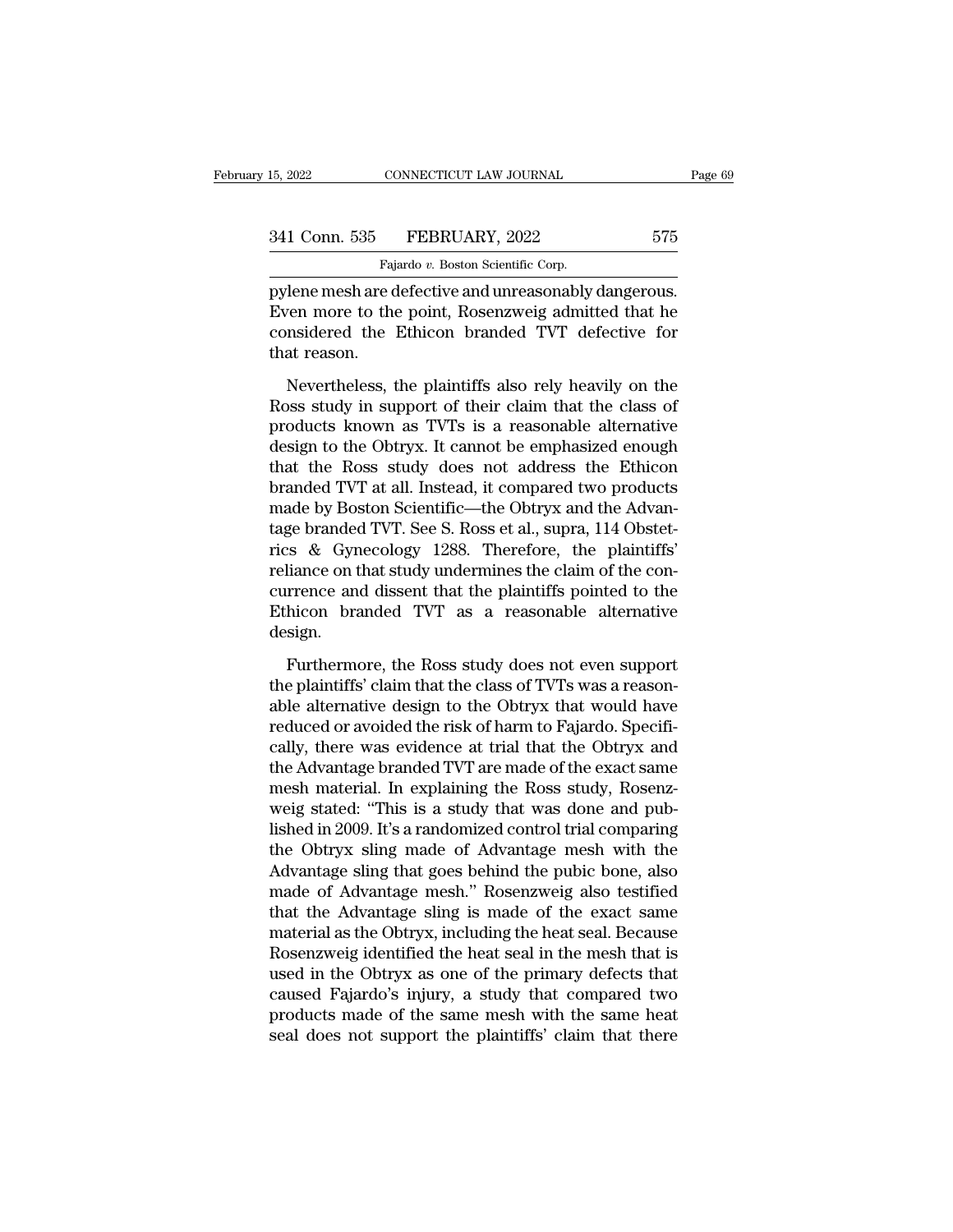|     | CONNECTICUT LAW JOURNAL                                                                                | February 15, 2022 |
|-----|--------------------------------------------------------------------------------------------------------|-------------------|
| 576 | FEBRUARY, 2022                                                                                         | 341 Conn. 535     |
|     | Fajardo v. Boston Scientific Corp.                                                                     |                   |
|     | was a reasonable alternative design that would have<br>reduced or avoided the risk of harm to Fajardo. |                   |
|     | The only difference between the two devices com-                                                       |                   |

FEBRUARY, 2022 341 Conn. 535<br>
Fajardo v. Boston Scientific Corp.<br>
as a reasonable alternative design that would have<br>
duced or avoided the risk of harm to Fajardo.<br>
The only difference between the two devices com-<br>
red in Pared in the Rosson Scientific Corp.<br>
Fajardo v. Boston Scientific Corp.<br>
was a reasonable alternative design that would have<br>
reduced or avoided the risk of harm to Fajardo.<br>
The only difference between the two devices c Fajardo v. Boston Scientific Corp.<br>
was a reasonable alternative design that would have<br>
reduced or avoided the risk of harm to Fajardo.<br>
The only difference between the two devices com-<br>
pared in the Ross study was their was a reasonable alternative design that would have<br>reduced or avoided the risk of harm to Fajardo.<br>The only difference between the two devices com-<br>pared in the Ross study was their placement in the<br>body. The Advantage sl reduced or avoided the risk of harm to Fajardo.<br>The only difference between the two devices compared in the Ross study was their placement in the<br>body. The Advantage sling was designed to be placed<br>in a retropubic fashion, The only difference between the two devices com-<br>pared in the Ross study was their placement in the<br>body. The Advantage sling was designed to be placed<br>in a retropubic fashion, meaning behind the pubic bone.<br>The Obtryx, on The only difference between the two devices compared in the Ross study was their placement in the body. The Advantage sling was designed to be placed in a retropubic fashion, meaning behind the pubic bone. The Obtryx, on t pared in the Ross study was their placement in the<br>body. The Advantage sling was designed to be placed<br>in a retropubic fashion, meaning behind the pubic bone.<br>The Obtryx, on the other hand, was designed to be<br>placed using body. The Advantage sling was designed to be placed<br>in a retropubic fashion, meaning behind the pubic bone.<br>The Obtryx, on the other hand, was designed to be<br>placed using a transobturator approach. See S. Ross et<br>al., supr in a retropubic fashion, meaning behind the pubic bone.<br>The Obtryx, on the other hand, was designed to be<br>placed using a transobturator approach. See S. Ross et<br>al., supra, 114 Obstetrics & Gynecology 1287. Rosenz-<br>weig di The Obtryx, on the other hand, was designed to be<br>placed using a transobturator approach. See S. Ross et<br>al., supra, 114 Obstetrics & Gynecology 1287. Rosenz-<br>weig did not testify that the risk of harm to Fajardo<br>would hav placed using a transobturator approach. See S. Ross et<br>al., supra, 114 Obstetrics & Gynecology 1287. Rosenz-<br>weig did not testify that the risk of harm to Fajardo<br>would have been reduced or avoided if a retropubic<br>sling wa al., supra, 114 Obstetrics & Gynecology 1287. Rosenz-<br>weig did not testify that the risk of harm to Fajardo<br>would have been reduced or avoided if a retropubic<br>sling was used. Instead, Rosenzweig identified only the<br>polypro weig did not testify that the risk of harm to Fajardo would have been reduced or avoided if a retropubic sling was used. Instead, Rosenzweig identified only the polypropylene mesh and the heat seal as the defects that caus tion. Hypropylene mesh and the heat seal as the defects<br>at caused Fajardo's injuries. Accordingly, contrary to<br>e plaintiffs' position, the Ross study did not support<br>eir request for a reasonable alternative design instruc-<br>n.<br>Fu that caused Fajardo's injuries. Accordingly, contrary to<br>the plaintiffs' position, the Ross study did not support<br>their request for a reasonable alternative design instruc-<br>tion.<br>Furthermore, even if the plaintiffs were a

the plaintiffs' position, the Ross study did not support<br>their request for a reasonable alternative design instruc-<br>tion.<br>Furthermore, even if the plaintiffs were able to make<br>a claim of reasonable alternative design by p their request for a reasonable alternative design instruction.<br>
Furthermore, even if the plaintiffs were able to make<br>
a claim of reasonable alternative design by pointing to<br>
a class of products, it is important to note t furthermore, even if the plaintiffs were able to make<br>a claim of reasonable alternative design by pointing to<br>a class of products, it is important to note that Rosenz-<br>weig testified that, in his opinion, *all* mesh produ Furthermore, even if the plaintiffs were able to make<br>a claim of reasonable alternative design by pointing to<br>a class of products, it is important to note that Rosenz-<br>weig testified that, in his opinion, *all* mesh produc Furthermore, even if the plaintiffs were able to make<br>a claim of reasonable alternative design by pointing to<br>a class of products, it is important to note that Rosenz-<br>weig testified that, in his opinion, *all* mesh produc a claim of reasonable alternative design by pointing to<br>a class of products, it is important to note that Rosenz-<br>weig testified that, in his opinion, *all* mesh products<br>fabricated from polypropylene, including the Ethico a class of products, it is important to note that Rosenz-<br>weig testified that, in his opinion, *all* mesh products<br>fabricated from polypropylene, including the Ethicon<br>branded TVT, as well as other products within the clas weig testified that, in his opinion, *all* mesh products fabricated from polypropylene, including the Ethicon branded TVT, as well as other products within the class of TVTs, are unsafe and unsuitable for implantation in fabricated from polypropylene, including the Ethicon<br>branded TVT, as well as other products within the class<br>of TVTs, are unsafe and unsuitable for implantation in<br>the human body. Rosenzweig's testimony was that any<br>vagina branded TVT, as well as other<br>of TVTs, are unsafe and unst<br>the human body. Rosenzweig<br>vaginal sling made of polyprand not reasonably safe, and<br>a surgical option, was the bes<br>urinary incontinence.<sup>18</sup> External sums made of polypropylene mesh is defective<br>
and not reasonably safe, and that the Burch procedure,<br>
surgical option, was the best approach to treat stress<br>
rinary incontinence.<sup>18</sup><br>
<sup>18</sup> To the extent that the and not reasonably safe, and that the Burch procedure,<br>a surgical option, was the best approach to treat stress<br>urinary incontinence.<sup>18</sup><br> $\frac{18}{10}$  To the extent that the plaintiffs' claim may be understood to be that<br>t

a surgical option, was the best approach to treat stress<br>urinary incontinence.<sup>18</sup><br> $\frac{18}{10}$  To the extent that the plaintiffs' claim may be understood to be that<br>the surgical procedure testified to by Rosenzweig consti and concluded that a surgery is not a reasonable alternative design, we agree with the courts that have considered this issue and concluded that a surgery is not a reasonable alternative design to a particular product. Se <sup>18</sup> To the extent that the plaintiffs' claim may be understood to be that the surgical procedure testified to by Rosenzweig constitutes a reasonable alternative design, we agree with the courts that have considered this i <sup>18</sup> To the extent that the plaintiffs' claim may be understood to be that the surgical procedure testified to by Rosenzweig constitutes a reasonable alternative design, we agree with the courts that have considered this the surgical procedure testified to by Rosenzweig constitutes a reasonable alternative design, we agree with the courts that have considered this issue and concluded that a surgery is not a reasonable alternative design to the surgical procedure testified to by Rosenzweig constitutes a reasonable alternative design, we agree with the courts that have considered this issue and concluded that a surgery is not a reasonable alternative design t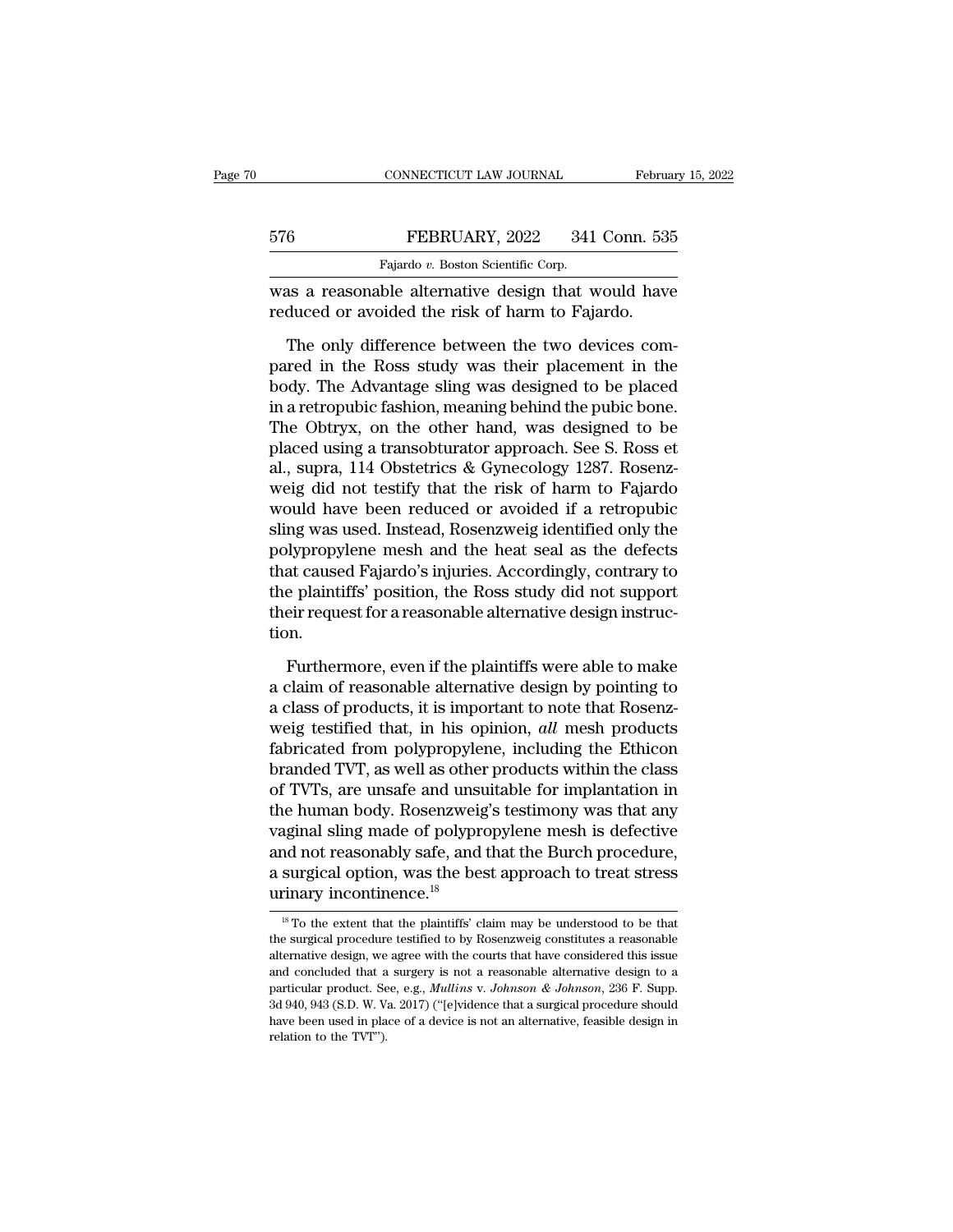## 15, 2022 CONNECTICUT LAW JOURNAL Page 71<br>341 Conn. 535 FEBRUARY, 2022 577<br>Fajardo v. Boston Scientific Corp. CONNECTICUT LAW JOURNAL<br>FEBRUARY, 2022<br>Fajardo *v.* Boston Scientific Corp.<br>Circuit has explained "[a] de

EXERED 2022 CONNECTICUT LAW JOURNAL Page 7<br>
1 Conn. 535 FEBRUARY, 2022 577<br>
Fajardo v. Boston Scientific Corp.<br>
As the Fifth Circuit has explained, "[a] design is not<br>
safer alternative if, under other circumstances, [it<br> 341 Conn. 535 FEBRUARY, 2022 577<br>
Fajardo v. Boston Scientific Corp.<br>
As the Fifth Circuit has explained, "[a] design is not<br>
a safer alternative if, under other circumstances, [it<br>
would] impose an equal or greater risk o 341 Conn. 535 FEBRUARY, 2022 577<br>
Fajardo v. Boston Scientific Corp.<br>
As the Fifth Circuit has explained, "[a] design is not<br>
a safer alternative if, under other circumstances, [it<br>
would] impose an equal or greater risk 341 Conn. 535 FEBRUARY, 2022 577<br>
Fajardo v. Boston Scientific Corp.<br>
As the Fifth Circuit has explained, "[a] design is not<br>
a safer alternative if, under other circumstances, [it<br>
would] impose an equal or greater risk Fajardo v. Boston Scientific Corp.<br>
As the Fifth Circuit has explained, "[a] design is not<br>
a safer alternative if, under other circumstances, [it<br>
would] impose an equal or greater risk of harm than<br>
the design at issue.. Falardo v. Boston Scientific Corp.<br>
As the Fifth Circuit has explained, "[a] design is not<br>
a safer alternative if, under other circumstances, [it<br>
would] impose an equal or greater risk of harm than<br>
the design at issue. As the Fifth Circuit has explained, "[a] design is not<br>a safer alternative if, under other circumstances, [it<br>would] impose an equal or greater risk of harm than<br>the design at issue.... Similarly, the plaintiff must<br>show a safer alternative if, under other circumstances, [it would] impose an equal or greater risk of harm than<br>the design at issue. . . . Similarly, the plaintiff must<br>show the safety benefits from [the] proposed design<br>are fo *Motor Engineering & Mfg. North America, Inc.*, 770<br> *Motor Engineering & Mg. 2013*<br> *Motor Engineering & Mfg. North America, Inc.*, 770<br> *Motor Engineering & Mfg. North America, Inc.*, 770<br> *F.3d* 322, 331 (5th Cir. 2014) the design at issue. . . . Similarly, the plaintiff must<br>show the safety benefits from [the] proposed design<br>are foreseeably greater than the resulting costs, includ-<br>ing any diminished usefulness or diminished safety."<br>( show the safety benefits from [the] proposed design<br>are foreseeably greater than the resulting costs, includ-<br>ing any diminished usefulness or diminished safety."<br>(Citation omitted; emphasis omitted.) *Casey v. Toyota*<br> $Motor$ are foreseeably greater than the resulting costs, includ-<br>ing any diminished usefulness or diminished safety."<br>(Citation omitted; emphasis omitted.) *Casey v. Toyota*<br>Motor Engineering & Mfg. North America, Inc., 770<br>F.3d ing any diminished usefulness or diminished sa<br>(Citation omitted; emphasis omitted.) Casey v. T<br>Motor Engineering & Mfg. North America, Inc<br>F.3d 322, 331 (5th Cir. 2014). Accordingly, we c<br>conclude that the plaintiffs pro Tradition of interest, emphasis of the concurrence and dissent that the plaintiffs produced sufficient evi-<br>neclude that the plaintiffs produced sufficient evi-<br>nec to warrant an instruction that the class of TVTs<br>nstitut motor Engineering & mgg. North America, The., 110<br>F.3d 322, 331 (5th Cir. 2014). Accordingly, we cannot<br>conclude that the plaintiffs produced sufficient evi-<br>dence to warrant an instruction that the class of TVTs<br>constitu

F.3d 322, 351 (3th Ch. 2014). Accordingly, we cannot conclude that the plaintiffs produced sufficient evidence to warrant an instruction that the class of TVTs constitutes a reasonable alternative design.<br>We agree with th conclude that the plaintins produced sufficient evidence to warrant an instruction that the class of TVTs<br>constitutes a reasonable alternative design.<br>We agree with the concurrence and dissent that point-<br>ing to an existin dence to warrant an instruction that the class of TVTs<br>constitutes a reasonable alternative design.<br>We agree with the concurrence and dissent that point-<br>ing to an existing product that has been successfully<br>commercialized We agree with the concurrence and disser<br>ing to an existing product that has been<br>commercialized can serve as evidence of th<br>of an alternative design; see part II A 1 of the<br>and dissenting opinion; but we simply find t<br>tio we agree with the concurrence and ussent that point-<br>g to an existing product that has been successfully<br>mmercialized can serve as evidence of the feasibility<br>an alternative design; see part II A 1 of the concurring<br>d diss ing to an existing product that has been successity<br>commercialized can serve as evidence of the feasibility<br>of an alternative design; see part II A 1 of the concurring<br>and dissenting opinion; but we simply find that propos

commercialized can serve as evidence of the reasonity<br>of an alternative design; see part II A 1 of the concurring<br>and dissenting opinion; but we simply find that proposi-<br>tion inapplicable to the present case.<br>To put it si or an atternative design, see part if A T of the concurring<br>and dissenting opinion; but we simply find that proposi-<br>tion inapplicable to the present case.<br>To put it simply, that is just not the way that the<br>plaintiffs tri and dissenting opinion, but we simply find that proposition inapplicable to the present case.<br>To put it simply, that is just not the way that the plaintiffs tried this case. The plaintiffs did not produce<br>sufficient facts To put it simply, that is just not the way that the<br>plaintiffs tried this case. The plaintiffs did not produce<br>sufficient facts to support a reasonable alternative<br>design claim. Namely, the plaintiffs did not point to a<br>sp To put it simply, that is just not the way that the plaintiffs tried this case. The plaintiffs did not produce sufficient facts to support a reasonable alternative design claim. Namely, the plaintiffs did not point to a sp plaintiffs tried this case. The plaintiffs did not produce<br>sufficient facts to support a reasonable alternative<br>design claim. Namely, the plaintiffs did not point to a<br>specific existing product on the market and demon-<br>str sufficient facts to support a reasonable alternative<br>design claim. Namely, the plaintiffs did not point to a<br>specific existing product on the market and demon-<br>strate that its use would have reduced or avoided the<br>risk of design claim. Namely, the plaintiffs did not point to a<br>specific existing product on the market and demon-<br>strate that its use would have reduced or avoided the<br>risk of harm to Fajardo. At best, the plaintiffs took a<br>scatt specific existing product on the market and demonstrate that its use would have reduced or avoided the risk of harm to Fajardo. At best, the plaintiffs took a scattershot approach, pointing to different alternatives to the strate that its use would have reduced or avoided the<br>risk of harm to Fajardo. At best, the plaintiffs took a<br>scattershot approach, pointing to different alternatives<br>to the Obtryx that included surgical options and a clas risk of harm to Fajardo. At best, the plaintiffs took a<br>scattershot approach, pointing to different alternatives<br>to the Obtryx that included surgical options and a class<br>of products known as TVTs. Specifically, the plainti scattershot approach, pointing to different alternatives<br>to the Obtryx that included surgical options and a class<br>of products known as TVTs. Specifically, the plaintiffs'<br>product design expert recommended a surgical altern to the Obtryx that included surgical options and a class<br>of products known as TVTs. Specifically, the plaintiffs'<br>product design expert recommended a surgical alterna-<br>tive known as the Burch procedure, the Ross study<br>comp of products known as TVTs. Specifically, the plaintiffs'<br>product design expert recommended a surgical alterna-<br>tive known as the Burch procedure, the Ross study<br>compared the Obtryx to an entirely different product,<br>the Adv product design expert recommended a surgical alternative known as the Burch procedure, the Ross study compared the Obtryx to an entirely different product, the Advantage tape, another study compared transobturator slings l tive known as the Burch procedure, the Ross study<br>compared the Obtryx to an entirely different product,<br>the Advantage tape, another study compared transobt-<br>urator slings like the Obtryx to retropubic slings (the<br>class of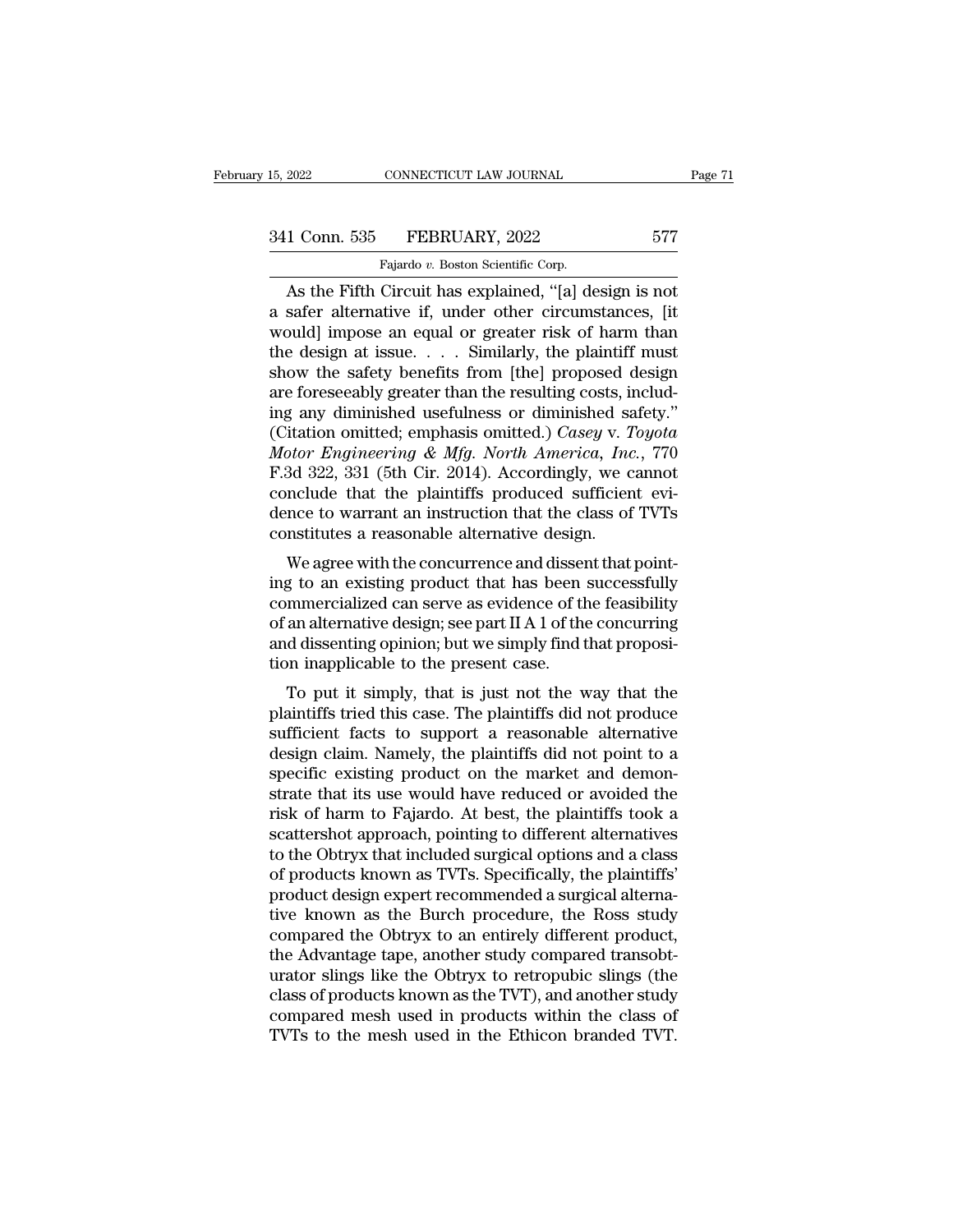## EXECUTE CONNECTICUT LAW JOURNAL February 15, 2022<br>578 FEBRUARY, 2022 341 Conn. 535<br>Fajardo v. Boston Scientific Corp. CONNECTICUT LAW JOURNAL<br>FEBRUARY, 2022 341<br>Fajardo *v.* Boston Scientific Corp.<br>Hid not however demonstra

CONNECTICUT LAW JOURNAL February 15, 2022<br>
FEBRUARY, 2022 341 Conn. 535<br>
Fajardo v. Boston Scientific Corp.<br>
The evidence did not, however, demonstrate that any<br>
particular product was safer or, most important, would<br>
howe FEBRUARY, 2022 341 Conn. 535<br>Fajardo v. Boston Scientific Corp.<br>The evidence did not, however, demonstrate that any<br>particular product was safer or, most important, would<br>have reduced or avoided the risk of harm to Fajardo FEBRUARY, 2022 341 Conn. 535<br>
Fajardo v. Boston Scientific Corp.<br>
The evidence did not, however, demonstrate that any<br>
particular product was safer or, most important, would<br>
have reduced or avoided the risk of harm to Fa FEBRUARY, 2022<br>Fajardo v. Boston Scientific O<br>The evidence did not, however, den<br>particular product was safer or, most<br>have reduced or avoided the risk o<br>when compared to the Obtryx.<br>We recognize that the commentary Fajardo v. Boston Scientific Corp.<br>
He evidence did not, however, demonstrate that any<br>
rticular product was safer or, most important, would<br>
ve reduced or avoided the risk of harm to Fajardo<br>
nen compared to the Obtryx.<br>

The evidence did not, however, demonstrate that any<br>particular product was safer or, most important, would<br>have reduced or avoided the risk of harm to Fajardo<br>when compared to the Obtryx.<br>We recognize that the commentary t The container and nee, notice it, althousing matricular product was safer or, most important, would<br>have reduced or avoided the risk of harm to Fajardo<br>when compared to the Obtryx.<br>We recognize that the commentary to the R For a collect was safet by, most important, would<br>have reduced or avoided the risk of harm to Fajardo<br>when compared to the Obtryx.<br>We recognize that the commentary to the Restatement<br>(Third) provides that "other products a may readed of another the risk of them to regards<br>when compared to the Obtryx.<br>We recognize that the commentary to the Restatement<br>(Third) provides that "other products already available<br>on the market may serve the same o We recognize that the commentary to the Restatement<br>
(Third) provides that "other products already available<br>
on the market may serve the same or very similar func-<br>
tion at lower risk and at comparable cost. Such product We recognize that the commentary to the Restatement (Third) provides that "other products already available<br>on the market may serve the same or very similar func-<br>tion at lower risk and at comparable cost. Such products<br>m (Third) provides that "other products already available<br>on the market may serve the same or very similar func-<br>tion at lower risk and at comparable cost. Such products<br>may serve as reasonable alternatives to the product i on the market may serve the same or very similar function at lower risk and at comparable cost. Such products<br>may serve as reasonable alternatives to the product in<br>question." Restatement (Third), Torts, Products Liabil-<br>i tion at lower risk and at comparable cost. Such products<br>may serve as reasonable alternatives to the product in<br>question." Restatement (Third), Torts, Products Liabil-<br>ity § 2, comment (f), p. 24 (1998); see part II A 1 of may serve as reasonable alternatives to the product in question." Restatement (Third), Torts, Products Liability § 2, comment (f), p. 24 (1998); see part II A 1 of the concurring and dissenting opinion. This court, howeve question." Restatement (Third), Torts, Products Liaity § 2, comment (f), p. 24 (1998); see part II A 1 of concurring and dissenting opinion. This court, howe has not adopted the Restatement (Third). See *Bif* v. *Philip M* ncurring and dissenting opinion. This court, however,<br>s not adopted the Restatement (Third). See *Bifolck*<br>*Philip Morris, Inc.*, supra, 324 Conn. 431 ("the defen-<br>nt's arguments have not persuaded us that we should<br>opt t has not adopted the Restatement (Third). See *Bifolck* v. *Philip Morris, Inc.*, supra, 324 Conn. 431 ("the defendant's arguments have not persuaded us that we should adopt the Restatement (Third) at this time").<br>Although

v. *Philip Morris, Inc.*, supra, 324 Conn. 431 ("the defendant's arguments have not persuaded us that we should adopt the Restatement (Third) at this time").<br>Although we have not expressly adopted the Restatement (Third), dant's arguments have not persuaded us that we should<br>adopt the Restatement (Third) at this time").<br>Although we have not expressly adopted the<br>Restatement (Third), it does inform our analysis in the<br>present case. Even if t adopt the Restatement (Third) at this time").<br>
Although we have not expressly adopted the<br>
Restatement (Third), it does inform our analysis in the<br>
present case. Even if this court had adopted the<br>
Restatement (Third), an Although we have not expressly adopted the<br>Restatement (Third), it does inform our analysis in the<br>present case. Even if this court had adopted the<br>Restatement (Third), and if we agreed with the concur-<br>rence and dissent t Although we have not expressly adopted the<br>Restatement (Third), it does inform our analysis in the<br>present case. Even if this court had adopted the<br>Restatement (Third), and if we agreed with the concur-<br>rence and dissent t Restatement (Third), it does inform our analysis in the<br>present case. Even if this court had adopted the<br>Restatement (Third), and if we agreed with the concur-<br>rence and dissent that the plaintiffs pointed to a single<br>prod present case. Even if this court had adopted the<br>Restatement (Third), and if we agreed with the concur-<br>rence and dissent that the plaintiffs pointed to a single<br>product on the market as a reasonable alternative—<br>namely, t Restatement (Third), and if we agreed with the concur-<br>rence and dissent that the plaintiffs pointed to a single<br>product on the market as a reasonable alternative—<br>namely, the Ethicon branded TVT—pointing to a prod-<br>uct on rence and dissent that the plaintiffs pointed to a single<br>product on the market as a reasonable alternative—<br>namely, the Ethicon branded TVT—pointing to a prod-<br>uct on the market alone would not have satisfied the<br>plaintif product on the market as a reasonable alternative—<br>namely, the Ethicon branded TVT—pointing to a prod-<br>uct on the market alone would not have satisfied the<br>plaintiffs' burden in this case. Although pointing to a<br>product o namely, the Ethicon branded TVT—pointing to a product on the market alone would not have satisfied the plaintiffs' burden in this case. Although pointing to a product on the market with an alternative design may demonstrat uct on the market alone would not have satisfied the<br>plaintiffs' burden in this case. Although pointing to a<br>product on the market with an alternative design may<br>demonstrate that the alternative design is feasible, it<br>does plaintiffs' burden in this case. Although pointing to a<br>product on the market with an alternative design may<br>demonstrate that the alternative design is feasible, it<br>does not by itself establish that the alternative design<br> product on the market with an alternative design may<br>demonstrate that the alternative design is feasible, it<br>does not by itself establish that the alternative design<br>would have reduced or avoided the harm to Fajardo.<br>See, demonstrate that the alternative design is feasible, it<br>does not by itself establish that the alternative design<br>would have reduced or avoided the harm to Fajardo.<br>See, e.g., *Bic Pen Corp.* v. *Carter*, 171 S.W.3d 657, 6 does not by itself establish that the alternative design<br>would have reduced or avoided the harm to Fajardo.<br>See, e.g., *Bic Pen Corp.* v. *Carter*, 171 S.W.3d 657, 671–72<br>(Tex. App. 2005) (not requiring expert testimony ba would have reduced or avoided the harm to Fajardo.<br>See, e.g., *Bic Pen Corp*. v. *Carter*, 171 S.W.3d 657, 671–72<br>(Tex. App. 2005) (not requiring expert testimony based<br>on counsel's concession but reviewing safety data int See, e.g., *Bic Pen Corp.* v. *Carter*, 171 S.W.3d 657, 671–72<br>(Tex. App. 2005) (not requiring expert testimony based<br>on counsel's concession but reviewing safety data intro-<br>duced into evidence to determine whether produc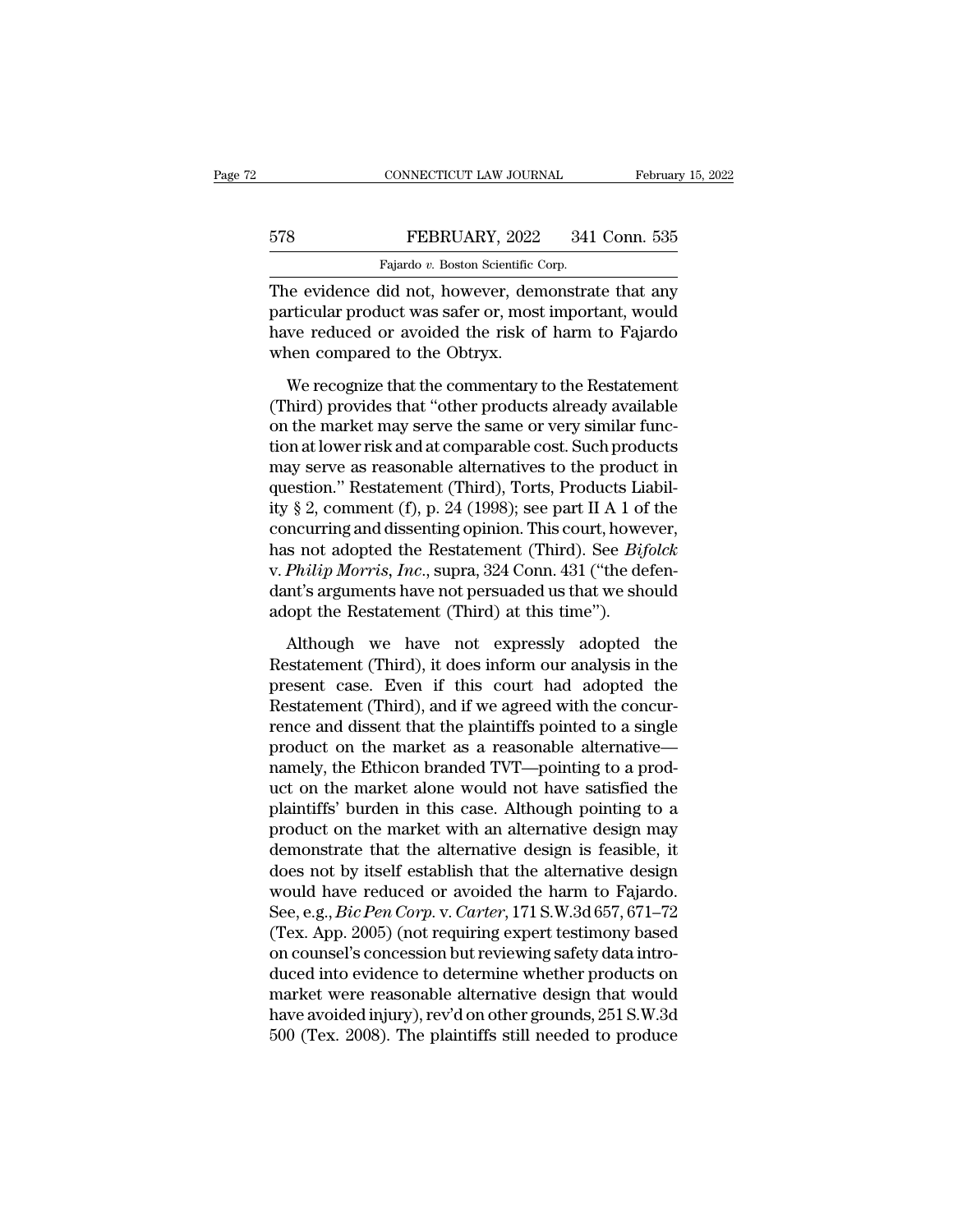## 15, 2022 CONNECTICUT LAW JOURNAL Page 73<br>341 Conn. 535 FEBRUARY, 2022 579<br>Fajardo v. Boston Scientific Corp. CONNECTICUT LAW JOURNAL<br>FEBRUARY, 2022<br>Fajardo *v.* Boston Scientific Corp.<br>Price to demonstrate that if Bo

sufficient evidence to demonstrate that, if Boston Scien-<br>sufficient evidence to demonstrate that, if Boston Scien-<br>tific had adopted the design of the Ethicon branded<br>TVT it would have reduced or avoided the risk of harm 341 Conn. 535 FEBRUARY, 2022 579<br>Fajardo v. Boston Scientific Corp.<br>sufficient evidence to demonstrate that, if Boston Scientific had adopted the design of the Ethicon branded<br>TVT, it would have reduced or avoided the risk 341 Conn. 535 FEBRUARY, 2022 579<br>Fajardo v. Boston Scientific Corp.<br>sufficient evidence to demonstrate that, if Boston Scientific had adopted the design of the Ethicon branded<br>TVT, it would have reduced or avoided the risk 341 Conn. 535<br>
Faufficient eviden<br>
sufficient eviden<br>
tific had adopte<br>
TVT, it would ha<br>
to Fajardo.<br>
To the extent Fajardo v. Boston Scientific Corp.<br>
fficient evidence to demonstrate that, if Boston Scien-<br>
ic had adopted the design of the Ethicon branded<br>  $T$ , it would have reduced or avoided the risk of harm<br>
Fajardo.<br>
To the exten sufficient evidence to demonstrate that, if Boston Scientific had adopted the design of the Ethicon branded<br>TVT, it would have reduced or avoided the risk of harm<br>to Fajardo.<br>To the extent that there was information regard

Buttering via and adopted the design of the Ethicon branded TVT, it would have reduced or avoided the risk of harm<br>to Fajardo.<br>To the extent that there was information regarding<br>the safety data of the TVT, that evidence w FORT, it would have reduced or avoided the risk of harm<br>TVT, it would have reduced or avoided the risk of harm<br>to Fajardo.<br>To the extent that there was information regarding<br>the safety data of the TVT, that evidence was th The results in the reduced of abolidation of names to Fajardo.<br>To the extent that there was information regarding<br>the safety data of the TVT, that evidence was that there<br>were risks and complications with the use of the TV To the extent that there was information regarding<br>the safety data of the TVT, that evidence was that there<br>were risks and complications with the use of the TVT.<br>For example, one study explained that "one of the pri-<br>mary To the extent that there was information regarding<br>the safety data of the TVT, that evidence was that there<br>were risks and complications with the use of the TVT.<br>For example, one study explained that "one of the pri-<br>mary the safety data of the TVT, that evidence was that there were risks and complications with the use of the TVT.<br>For example, one study explained that "one of the primary problems in using the TVT is that as a result of its<br> were risks and complications with the use of the TVT.<br>For example, one study explained that "one of the primary problems in using the TVT is that as a result of its<br>low stiffness, the mesh easily deforms when tensioning<br>un For example, one study explained that "one of the pri-<br>mary problems in using the TVT is that as a result of its<br>low stiffness, the mesh easily deforms when tensioning<br>under the urethra. Specifically, pulling the sling gen mary problems in using the TVT is that as a result of its<br>low stiffness, the mesh easily deforms when tensioning<br>under the urethra. Specifically, pulling the sling gently<br>results in thinning of the mesh (permanent deforma low stiffness, the mesh easily deforms when tensioning<br>under the urethra. Specifically, pulling the sling gently<br>results in thinning of the mesh (permanent deforma-<br>tion) and fraying at the tanged edges. Consequently,<br>vari under the urethra. Specifically, pulling the sling gently<br>results in thinning of the mesh (permanent deforma-<br>tion) and fraying at the tanged edges. Consequently,<br>various companies have modified polypropylene sling<br>meshes results in thinning of the mesh (permanent deformation) and fraying at the tanged edges. Consequently, various companies have modified polypropylene sling meshes for easier placement by heat sealing the midportion of the s tion) and fraying at the tanged edges. Consequently,<br>various companies have modified polypropylene sling<br>meshes for easier placement by heat sealing the mid-<br>portion of the sling that lays under the urethra  $\dots$ ."<br>P. Moal various companies have modified polypropylene sling<br>meshes for easier placement by heat sealing the mid-<br>portion of the sling that lays under the urethra . . . ."<br>P. Moalli et al., "Tensile Properties of Five Commonly<br>Used meshes for easier placement by heat sealing the mid-<br>portion of the sling that lays under the urethra . . . ."<br>P. Moalli et al., "Tensile Properties of Five Commonly<br>Used Mid-Urethral Slings Relative to the TVT," 19 Interportion of the sling that lays under the urethra  $\dots$ ."<br>P. Moalli et al., "Tensile Properties of Five Commonly<br>Used Mid-Urethral Slings Relative to the TVT," 19 Inter-<br>national Urogynecology J. 655, 656 (2008) (Moalli<br>stu P. Moalli et al., "Tensile Properties of Five Commonly<br>Used Mid-Urethral Slings Relative to the TVT," 19 Inter-<br>national Urogynecology J. 655, 656 (2008) (Moalli<br>study). Another study explained the complications from<br>the T Used Mid-Urethral Slings Relative to the TVT," 19 International Urogynecology J. 655, 656 (2008) (Moalli study). Another study explained the complications from the TVT to "include bladder perforation, excessive blood loss, national Urogynecology J. 655, 656 (2008) (Moalli<br>study). Another study explained the complications from<br>the TVT to "include bladder perforation, excessive<br>blood loss, urinary retention, pelvic hematoma, and<br>suprapubic wou study). Another study explained the complications from<br>the TVT to "include bladder perforation, excessive<br>blood loss, urinary retention, pelvic hematoma, and<br>suprapubic wound infection. Later complications<br>include exacerba the TVT to "include bladder perforation, excessive<br>blood loss, urinary retention, pelvic hematoma, and<br>suprapubic wound infection. Later complications<br>include exacerbation of existing or development of de<br>novo overactive b blood loss, urinary retention, pelvic hematoma, and<br>suprapubic wound infection. Later complications<br>include exacerbation of existing or development of de<br>novo overactive bladder, persistent suprapubic discom-<br>fort, and vag suprapubic wound infection. Later complications<br>include exacerbation of existing or development of de<br>novo overactive bladder, persistent suprapubic discom-<br>fort, and vaginal mesh erosion. Rare complications,<br>such as bowel include exacerbation of existing or development of de<br>novo overactive bladder, persistent suprapubic discom-<br>fort, and vaginal mesh erosion. Rare complications,<br>such as bowel injuries and female sexual dysfunction,<br>have be novo overactive bladder, persistent suprapubic discom-<br>fort, and vaginal mesh erosion. Rare complications,<br>such as bowel injuries and female sexual dysfunction,<br>have been reported." H. Cholhan et al., "Dyspareunia<br>Associat fort, and vaginal mesh erosion. Rare complications,<br>such as bowel injuries and female sexual dysfunction,<br>have been reported." H. Cholhan et al., "Dyspareunia<br>Associated with Paraurethral Banding in the Transobt-<br>urator Sl such as bowel injuries and female sexual dysfunction,<br>have been reported." H. Cholhan et al., "Dyspareunia<br>Associated with Paraurethral Banding in the Transobt-<br>urator Sling," 202 Am. J. Obstetrics & Gynecology<br>481.e1, 481 have been reported." H. Cholhan et al., "Dyspareunia<br>Associated with Paraurethral Banding in the Transobt-<br>urator Sling," 202 Am. J. Obstetrics & Gynecology<br>481.e1, 481.e1 (2010) (Cholhan study). The authors of<br>the Ross st Associated with Paraurethral Banding in the Transobturator Sling," 202 Am. J. Obstetrics & Gynecology 481.e1, 481.e1 (2010) (Cholhan study). The authors of the Ross study also explained that "the most common perioperative urator Sling," 202 Am. J. Obstetrics & Gynecology<br>481.e1, 481.e1 (2010) (Cholhan study). The authors of<br>the Ross study also explained that "the most common<br>perioperative complications associated with TVT were<br>bladder perfo 481.e1, 481.e1 (2010) (Cholhan study). The authors of<br>the Ross study also explained that "the most common<br>perioperative complications associated with TVT were<br>bladder perforation and bleeding"; S. Ross et al., supra,<br>114 O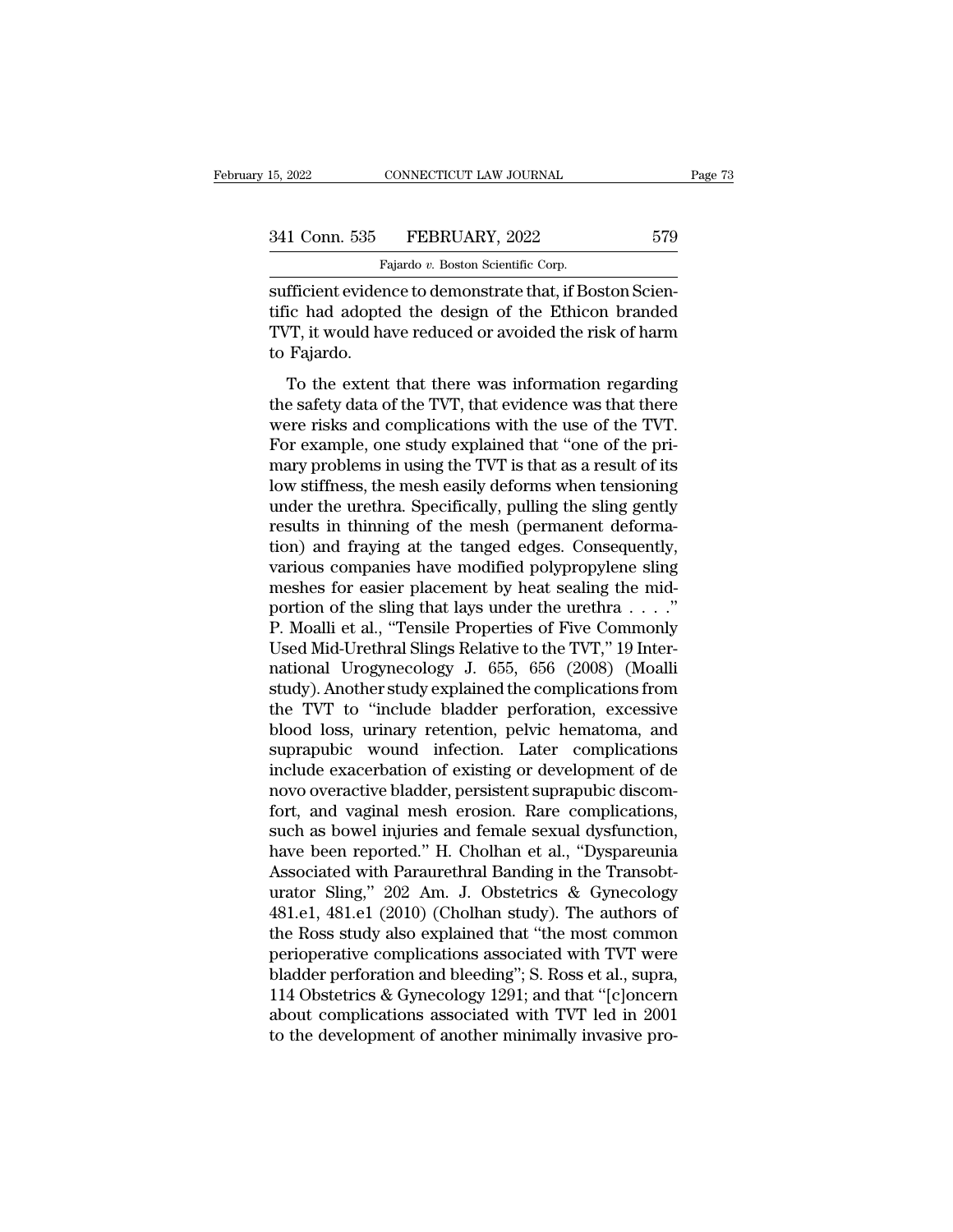## EXECUTE CONNECTICUT LAW JOURNAL February 15, 2022<br>580 FEBRUARY, 2022 341 Conn. 535<br>Fajardo v. Boston Scientific Corp. CONNECTICUT LAW JOURNAL<br>FEBRUARY, 2022 341<br>Fajardo *v.* Boston Scientific Corp.<br>Je transobturator tane " (Foot

CONNECTICUT LAW JOURNAL Februar<br>
Februar<br>
Fajardo v. Boston Scientific Corp.<br>
Cedure using the transobturator tape.'' (Footnotes omit-<br>
ted.) Id., 1287–88.<sup>19</sup> Contrary to the assertions of the<br>
concurrence and dissent: se FEBRUARY, 2022 341 Conn. 535<br>
Fajardo v. Boston Scientific Corp.<br>
Cedure using the transobturator tape." (Footnotes omit-<br>
ted.) Id., 1287–88.<sup>19</sup> Contrary to the assertions of the<br>
concurrence and dissenti, see part II A EXECUARY, 2022 341 Conn. 535<br>
Fajardo v. Boston Scientific Corp.<br>
cedure using the transobturator tape." (Footnotes omit-<br>
ted.) Id., 1287–88.<sup>19</sup> Contrary to the assertions of the<br>
concurrence and dissent; see part II A Figure 8. FEBRUARY, 2022 341 Conn. 535<br>
Fajardo v. Boston Scientific Corp.<br>
cedure using the transobturator tape." (Footnotes omit-<br>
ted.) Id., 1287–88.<sup>19</sup> Contrary to the assertions of the<br>
concurrence and dissent; see Fajardo v. Boston Scientific Corp.<br>
cedure using the transobturator tape." (Footnotes omit-<br>
ted.) Id., 1287–88.<sup>19</sup> Contrary to the assertions of the<br>
concurrence and dissent; see part II A 2 of the concur-<br>
ring and dis Fajardo v. Boston Scientific Corp.<br>
cedure using the transobturator tape." (Footnotes omit-<br>
ted.) Id., 1287–88.<sup>19</sup> Contrary to the assertions of the<br>
concurrence and dissenti; see part II A 2 of the concur-<br>
ring and di cedure using the transobturator tape." (Footnotes omit-<br>ted.) Id., 1287–88.<sup>19</sup> Contrary to the assertions of the<br>concurrence and dissent; see part II A 2 of the concur-<br>ring and dissenting opinion; we do not conclude that ted.) Id., 1287–88.<sup>19</sup> Contrary to the assertions of the concurrence and dissent; see part II A 2 of the concurring and dissenting opinion; we do not conclude that the plaintiffs had to point to a risk free product on the concurrence and dissent; see part II A 2 of the concurring and dissenting opinion; we do not conclude that<br>the plaintiffs had to point to a risk free product on<br>the market to allow the jury to find that there was a<br>reasona ring and dissenting opinion; we defined the plaintiffs had to point to a the market to allow the jury to 1 reasonable alternative design for the step of her product on the market the risk of harm to Fajardo. Furthermore, b e plaintiffs had to point to a risk free product on<br>e market to allow the jury to find that there was a<br>asonable alternative design for the Obtryx. Neverthe-<br>ss, the plaintiffs did have to produce evidence that<br>e other pro the market to allow the jury to find that there was a<br>reasonable alternative design for the Obtryx. Neverthe-<br>less, the plaintiffs did have to produce evidence that<br>the other product on the market would have reduced<br>the ri

reasonable alternative design for the Obtryx. Nevertheless, the plaintiffs did have to produce evidence that<br>the other product on the market would have reduced<br>the risk of harm to Fajardo.<br>Furthermore, because this case in less, the plaintiffs did have to produce evidence that<br>the other product on the market would have reduced<br>the risk of harm to Fajardo.<br>Furthermore, because this case involves complex<br>medical devices with complicated medica the other product on the market would have reduced<br>the risk of harm to Fajardo.<br>Furthermore, because this case involves complex<br>medical devices with complicated medical risks and<br>injuries, evidence comparing their relative the risk of harm to Fajardo.<br>
Furthermore, because this case involves complex<br>
medical devices with complicated medical risks and<br>
injuries, evidence comparing their relative safety data<br>
would have had to come from an exp Furthermore, because this case involves complex<br>medical devices with complicated medical risks and<br>injuries, evidence comparing their relative safety data<br>would have had to come from an expert qualified to<br>testify regardin medical devices with complicated medical risks and<br>injuries, evidence comparing their relative safety data<br>would have had to come from an expert qualified to<br>testify regarding the designs of the Ethicon branded<br>TVT and th stify regarding the designs of the Ethicon branded<br>VT and the Obtryx, and qualified to explain how use<br>f the Ethicon branded TVT would have reduced or<br>voided the risk of harm to Fajardo.<sup>20</sup> In discussing<br><sup>19</sup> The authors TVT and the Obtryx, and qualified to explain how use<br>of the Ethicon branded TVT would have reduced or<br>avoided the risk of harm to Fajardo.<sup>20</sup> In discussing<br> $\frac{19}{19}$  The authors of the Ross study also explained that "[

The Ethicon branded TVT was a reasonable alternative design to the Obtriction of objective cure was very rigorous." S. Ross et al., supra, 114 Obstetrics & Gynecology 1291.<br><sup>20</sup> In the present case, the concurrence and dis objective cure was very rigorous." S. Ross et al., supra, 114 Obstetrics & Gynecology 1291.<br><sup>20</sup> In the present case, the concurrence and dissent asserts that the plain-<br>tiffs produced sufficient evidence for the jury to Expection of the present case, the concurrence and dissent asserts that the plain-<br><sup>20</sup> In the present case, the concurrence and dissent asserts that the plain-<br>tiffs produced sufficient evidence for the jury to consider stress urinary and the present case, the concurrence and dissent asserts that the plaintiffs produced sufficient evidence for the jury to consider their claim that the Ethicon branded TVT was a reasonable alternative desi tiffs produced sufficient evidence for the jury to consider their claim that the Ethicon branded TVT was a reasonable alternative design to the Obtryx. The basic premise underlying that position is that the evidence at tri the Ethicon branded TVT was a reasonable alternative design to the Obtryx.<br>The basic premise underlying that position is that the evidence at trial<br>established that the Ethicon branded TVT is the "gold standard" to treat<br>s The basic premise underlying that position is that the established that the Ethicon branded TVT is the "gold st<br>stress urinary incontinence, that the Obtryx differed fit<br>branded TVT in three ways, and that those three desi established that the Ethicon branded TVT is the "gold standard" to treat stress urinary incontinence, that the Obtryx differed from the Ethicon branded TVT in three ways, and that those three design differences rendered t stress urinary incontinence, that the Obtryx differed from the Ethicon branded TVT in three ways, and that those three design differences rendered the Obtryx unreasonably dangerous. We disagree with the position of the con

branded TVT in three ways, and that those three design differences rendered<br>the Obtryx unreasonably dangerous. We disagree with the position of the<br>concurrence and dissent in three fundamental ways.<br>First, despite the rep From the obtryx unreasonably dangerous. We disagree with the position of the concurrence and dissent in three fundamental ways.<br>First, despite the repeated protestations of the concurrence and dissent, the evidence in the First, despite the repeated protestations of the concurrence and dissent,

of the Ethicon branded TVT would have reduced or avoided the risk of harm to Fajardo.<sup>20</sup> In discussing  $\frac{10}{10}$  The authors of the Ross study also explained that "[t]wo systematic reviews have examined the evidence on currently after the risk of harm to Fajardo.<sup>20</sup> In discussing<br><sup>19</sup> The authors of the Ross study also explained that "[t]wo systematic<br>reviews have examined the evidence on effectiveness of transobturator tape<br>compared w avoided the risk of harm to rajardo. The discussing<br> $\frac{19}{19}$  The authors of the Ross study also explained that "[t]wo systematic<br>reviews have examined the evidence on effectiveness of transobturator tape<br>compared with <sup>19</sup> The authors of the Ross study also explained that "[t]wo systematic reviews have examined the evidence on effectiveness of transobturator tape compared with TVT, without finding clear differences in outcome. Objectiv reviews have examined the evidence on effectiveness of transobturator tape<br>compared with TVT, without finding clear differences in outcome. Objective<br>cure [rates] after transobturator tape ranged from 84 [percent] to 98 [p reviews have examined the evidence on effectiveness of transobturator tape compared with TVT, without finding clear differences in outcome. Objective cure [rates] after transobturator tape ranged from 84 [percent] to 98 [ oure [rates] after transobturator tape ranged from 84 [percent] to 98 [percent]; for TVT it ranged from 86 [percent] to 99 [percent]. The objective cure rates in [the Ross] study (81 [percent] for transobturator tape, 77 [ centl; for TVT it ranged from 86 [percent] to 99 [percent]. The objective cure rates in [the Ross] study (81 [percent] for transobturator tape, 77 [percent] for TVT) appear lower than those previously reported, but the di Example 1 For the means of percent of the percent of the difference is likely because [the Ross study's] follow-up and definition of objective cure was very rigorous." S. Ross et al., supra, 114 Obstetrics & Gynecology 12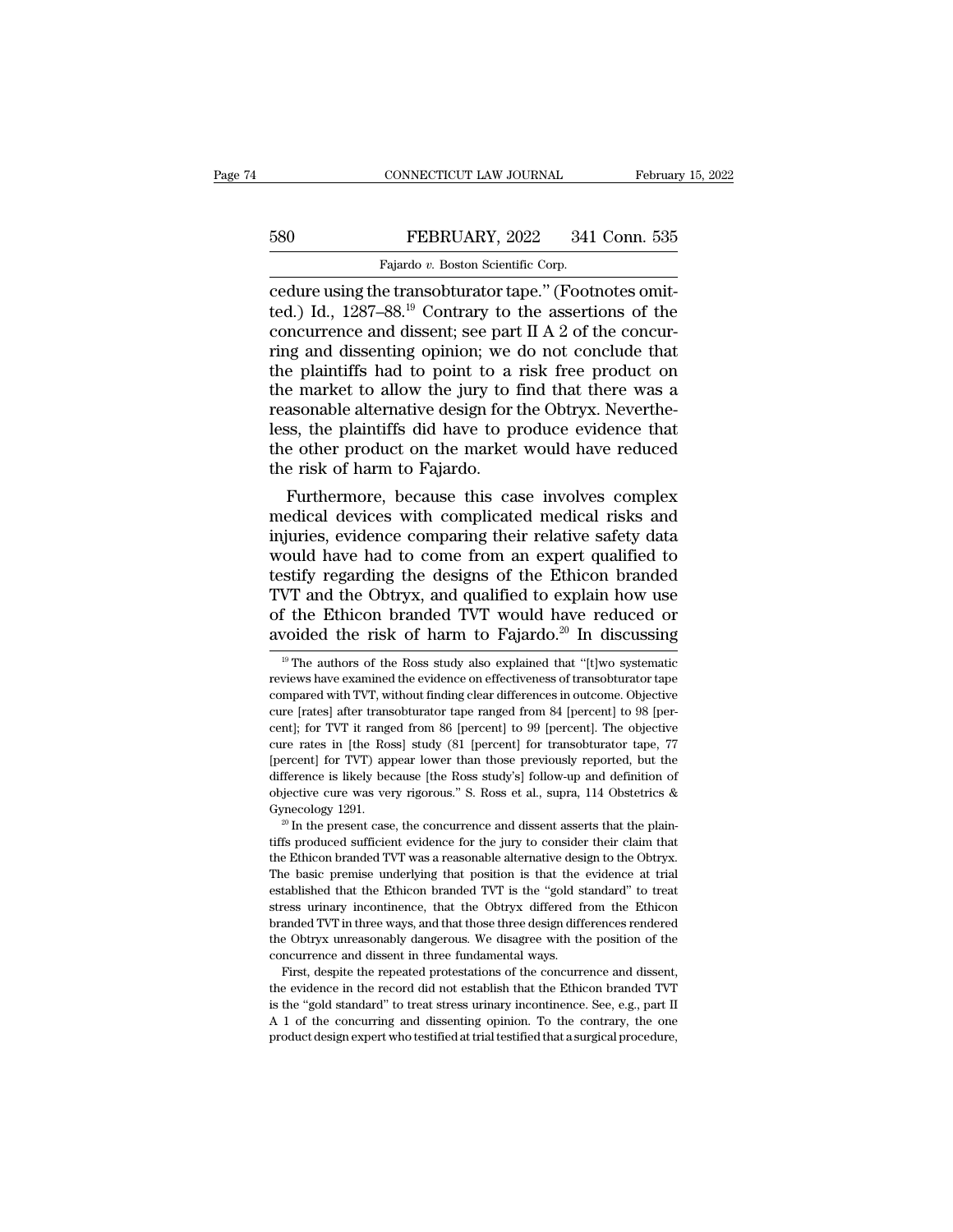15, 2022 CONNECTICUT LAW JOURNAL Page 75<br>
341 Conn. 535 FEBRUARY, 2022 581<br>
Fajardo v. Boston Scientific Corp.<br>
whether expert testimony was required for a reasonable<br>
not the Ethicon branded TVT, was the best method to tr 341 Conn. 535 FEBRUARY, 2022 581<br>Fajardo v. Boston Scientific Corp.<br>Whether expert testimony was required for a reasonable<br>not the Ethicon branded TVT, was the best method to treat stress urinary<br>incontinence. The product Fajardo v. Boston Scientific Corp.<br>
Whether expert testimony was required for a reasonable<br>
not the Ethicon branded TVT, was the best method to treat stress urinary<br>
incontinence. The product design expert also testified t Fajardo v. Boston Scientific Corp.<br>
Whether expert testimony was required for a reasonable<br>
not the Ethicon branded TVT, was the best method to treat stress urinary<br>
incontinence. The product design expert also testified t whether expert testimony was required for a reasonable<br>not the Ethicon branded TVT, was the best method to treat stress urinary<br>incontinence. The product design expert also testified that all products made<br>of polypropylene mot the Ethicon branded TVT, was the best method to treat stress urinary<br>incontinence. The product design expert also testified that all products made<br>of polypropylene mesh are defective, including the Ethicon branded TVT. of polypropylene mesh are defective, including the Ethicon branded TVT. Furthermore, as we discuss subsequently in this opinion, there was evidence in the studies introduced at trial that, although the Ethicon branded TVT incontinence. The product design expert also testified that all products made of polypropylene mesh are defective, including the Ethicon branded TVT. Furthermore, as we discuss subsequently in this opinion, there was evide of polypropylene mesh are defective, including the Ethicon branded TVT.<br>Furthermore, as we discuss subsequently in this opinion, there was evidence<br>in the studies introduced at trial that, although the Ethicon branded TVT<br> or polypropy. As we discuss subsequently in this opinon, there was evidence in the studies introduced at trial that, although the Ethicon branded TVT may have been the first such product on the market, it had several defic r and the studies introduced at trial that, although the Ethicon branded TVT may have been the first such product on the market, it had several deficiencies that caused manufacturers to create alternatives. What the plaint the Maximum and the market, it had several deficiencies that caused nanufacturers to create alternatives. What the plaintiffs' expert never did was testify that the design of the Ethicon branded TVT would have entailed les mey hat caused manufacturers to create alternatives. What the plaintiffs' expert never did was testify that the design of the Ethicon branded TVT would have entailed less risk of harm to Fajardo and, thus, would not have c expert never did was testify that the design of the I<br>expert never did was testify that the design of the I<br>would have entailed less risk of harm to Fajardo and,<br>caused greater or equal injury. At best, the plaintiffs<br>the % would have entailed less risk of harm to Fajardo and, thus, would not have caused greater or equal injury. At best, the plaintiffs' expert testified that the Obtryx had three alleged defects, but we do not learn from Ro caused greater or equal injury. At best, the plaintiffs' expert testified that<br>the Obtryx had three alleged defects, but we do not learn from Rosenzweig<br>or any other expert how or whether the Ethicon branded TVT would have

reasonable alternative design to the Obtryx had three alleged defects, but we do not learn from Rosenzweig or any other expert how or whether the Ethicon branded TVT would have reduced or avoided the risk of harm to Fajard or any other expert how or whether the Ethicon branded TVT would have reduced or avoided the risk of harm to Fajardo.<br>Second, the concurrence and dissent acknowledges that the one product design expert who testified did no The concurrence and dissent asserts that the one product design expert who testified did not identify the Ethicon branded TVT as a reasonable alternative design to the Obtryx. Nevertheless, while acknowledging that expert Second, the concurrence and dissent acknowledges that the one product design expert who testified did not identify the Ethicon branded TVT as a reasonable alternative design to the Obtryx. Nevertheless, while acknowledging design expert who testified did not identify the Ethicon branded design expert who testified did not identify the Ethicon branded reasonable alternative design to the Obtryx. Nevertheless, while acking that expert testimon reasonable alternative design to the Obtryx. Nevertheless, while acknowledging that expert testimony on reasonable alternative design is required in this case, the concurrence and dissent asserts that any evidence that the readed in this case, the concurrence and dissent asserts that any evidence that the product design expert did not provide is supplemented by other evidence in the case, including circumstantial evidence. We disagree.<br>The q

this case, the concurrence and dissent asserts that any evidence that the product design expert did not provide is supplemented by other evidence in the case, including circumstantial evidence. We disagree.<br>The question o are understanding alternative design expert did not provide is supplemented by other evidence in the case, including circumstantial evidence. We disagree.<br>The question of whether there was a reasonable alternative design a Frocus the case, including circumstantial evidence. We disagree.<br>
The question of whether there was a reasonable alternative design available for the Obtryx involved complex medical principles, and the jury needed<br>
qualifi able for the Obtryx involved complex medical principles, and the jury needed qualified expert testimony about each element of the prima facie case of reasonable alternative design. Courts have repeatedly explained that "[a able for the Obtryx involved complex medical principles, and the jury needed qualified expert testimony about each element of the prima facie case of reasonable alternative design. Courts have repeatedly explained that "[a qualified expert testimony about each element of the prima facie case of<br>reasonable alternative design. Courts have repeatedly explained that "[a]ny<br>decision [that] pertains to the design of the device involves engineering reasonable alternative design. Courts have repeatedly explained that "[a]ny decision [that] pertains to the design of the device involves engineering, metallurgical and medical principles beyond common knowledge and experi such decision [that] pertains to the design of the device involves engineering, metallurgical and medical principles beyond common knowledge and experience. Whether the device had a design defect, whether the foreseeable r metallurgical and medical principles beyond common knowledge and experience. Whether the device had a design defect, whether the foreseeable risks of harm the device posed could have been reduced or avoided by the adoption experience. Whether the device had a design defect, whether the foreseeable risks<br>of harm the device posed could have been reduced or avoided by the<br>adoption of a reasonable alternative design and whether the omission of<br>s of harm the device posed could have been reduced or avoided by the adoption of a reasonable alternative design and whether the omission of such design rendered the device not reasonably safe are technical, scientific issue adoption of a reasonable alternative design and whether the omission of such design rendered the device not reasonably safe are technical, scientific issues that cannot be fully understood by the average juror without some such design rendered the device not reasonably safe are technical, scientific<br>issues that cannot be fully understood by the average juror without some<br>expert assistance." *Benedict v. Zimmer, Inc.*, 405 F. Supp. 2d 1026, 1 issues that cannot be fully understood by the average juror without some expert assistance." *Benedict* v. Zimmer, Inc., 405 F. Supp. 2d 1026, 1033 (N.D. Iowa 2005); see also *Neilson* v. *Whirhpool Corp.*, Docket No. 3:1 expert assistance." *Benedict v. Zimmer, Inc.*, 405 F. Supp. 2d 1026, 1033 (N.D. Iowa 2005); see also *Neilson v. Whirlpool Corp.*, Docket No. 3:10-cv-00140-JAJ-RAW, 2012 WL 13018693, \*11 (S.D. Iowa January 3, 2012) ("An a (N.D. Iowa 2005); see also *Neilson* v. *Whirlpool Corp.*, Docket No. 3:10-cv-00140-JAJ-RAW, 2012 WL 13018693, \*11 (S.D. Iowa January 3, 2012) ("An average juror has no understanding as to the actual design of the Whirlpo 00140-JAJ-RAW, 2012 WL 13018693, \*11 (S.D. Iowa January 3, 2012) ("An average juror has no understanding as to the actual design of the Whirlpool washer or any alternative designs [that] might reduce the risk of foreseeab average juror has no understanding as to the actual design of the Whirlpool washer or any alternative designs [that] might reduce the risk of foreseeable harm. This is the exact type of case in which a 'jury needs assistan something the concurrence and dissent and allow other nonexpert and allow the concurrence and intelligent or correct decision. . . . Design defect cases sometimes involve technical, scientific issues [that] cannot be fully harm. This is the exact type of case in which a 'jury needs assistance to reach an intelligent or correct decision. . . . Design defect cases sometimes involve technical, scientific issues [that] cannot be fully understoo reach an intelligent or correct decision. . . . Design defect cases sometimes involve technical, scientific issues [that] cannot be fully understood by the average juror without some expert assistance.'"). If we adopt the wolve technical, scientific issues [that] cannot be fully understood by the erage juror without some expert assistance.'"). If we adopt the position the concurrence and dissent and allow other nonexpert testimony to fill g average juror without some expert assistance.'"). If we adopt the position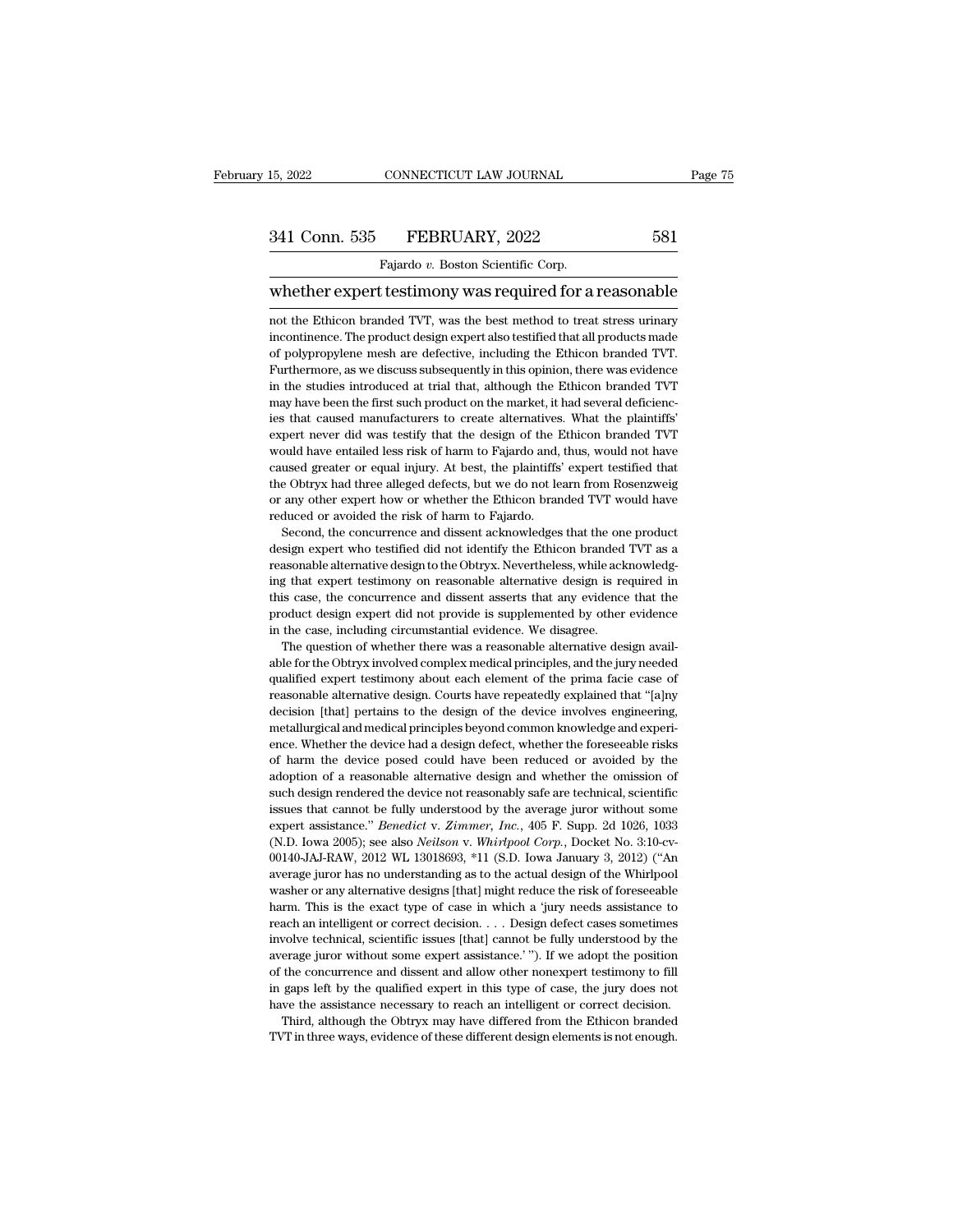# EXECUTE CONNECTICUT LAW JOURNAL February 15, 2022<br>582 FEBRUARY, 2022 341 Conn. 535<br>Fajardo v. Boston Scientific Corp.

CONNECTICUT LAW JOURNAL Februar<br>
Februar<br>
582 FEBRUARY, 2022 341 Conn. 535<br>
Fajardo *v.* Boston Scientific Corp.<br>
alternative design in another case involving a pelvic CONNECTICUT LAW JOURNAL February 15, 2022<br>
FEBRUARY, 2022 341 Conn. 535<br>
Fajardo v. Boston Scientific Corp.<br>
Externative design in another case involving a pelvic<br>
The product, the United States District Court for the<br>
Sou FEBRUARY, 2022 341 Conn. 535<br>
Fajardo v. Boston Scientific Corp.<br>
alternative design in another case involving a pelvic<br>
mesh product, the United States District Court for the<br>
Southern District of Iowa explained: "Whether February, 2022 341 Conn. 535<br>
Fajardo v. Boston Scientific Corp.<br>
alternative design in another case involving a pelvic<br>
mesh product, the United States District Court for the<br>
Southern District of Iowa explained: "Whethe FEBRUARY, 2022 341 Conn. 535<br>
Fajardo v. Boston Scientific Corp.<br>
alternative design in another case involving a pelvic<br>
mesh product, the United States District Court for the<br>
Southern District of Iowa explained: "Whethe Fajardo v. Boston Scientific Corp.<br>
alternative design in another case involving a pelvic<br>
mesh product, the United States District Court for the<br>
Southern District of Iowa explained: "Whether expert<br>
testimony is require regardo v. Boston scientific Corp.<br>
alternative design in another case involving a pelvic<br>
mesh product, the United States District Court for the<br>
Southern District of Iowa explained: "Whether expert<br>
testimony is require alternative design in another case involving a pelvic<br>mesh product, the United States District Court for the<br>Southern District of Iowa explained: "Whether expert<br>testimony is required ultimately depends on whether it<br>is a mesh product, the United States District Court for the<br>Southern District of Iowa explained: "Whether expert<br>testimony is required ultimately depends on whether it<br>is a fact issue [on] which the jury needs assistance to<br>rea Southern District of Iowa explained: "Whether expert<br>testimony is required ultimately depends on whether it<br>is a fact issue [on] which the jury needs assistance to<br>reach an intelligent or correct decision. . . . Although<br>I testimony is required ultimately depends on whether it<br>is a fact issue [on] which the jury needs assistance to<br>reach an intelligent or correct decision. . . . Although<br>Iowa law does not appear to require expert testimony<br>f is a fact issue [on] which the jury needs assistance to<br>reach an intelligent or correct decision. . . . Although<br>Iowa law does not appear to require expert testimony<br>for recovery in a [product] liability action, the plaint reach an intelligent or correct decision. . . . . Although<br>Iowa law does not appear to require expert testimony<br>for recovery in a [product] liability action, the plaintiff<br>must supply sufficient evidence to satisfy the tri Iowa law does not appear to require expert testimony<br>for recovery in a [product] liability action, the plaintiff<br>must supply sufficient evidence to satisfy the trial court<br>that the jury, with its common knowledge, could re for recovery in a [product] liability action, the plaintiff<br>must supply sufficient evidence to satisfy the trial court<br>that the jury, with its common knowledge, could reason-<br>ably find an alternative design to be practica must supply sufficient evidence to satisfy the trial court<br>that the jury, with its common knowledge, could reason-<br>ably find an alternative design to be practicable and<br>feasible.... Technical issues requiring expert testithat the jury, with its common knowledge, could reasonably find an alternative design to be practicable and feasible. . . . Technical issues requiring expert testimony include engineering, metallurgical and medical princi ably find an alternative design to be practicable and<br>feasible.... Technical issues requiring expert testi-<br>mony include engineering, metallurgical and medical<br>principles.... When such principles are at issue in a<br>design d feasible.... Technical issues requiring expert testi-<br>mony include engineering, metallurgical and medical<br>principles.... When such principles are at issue in a<br>design defect case, expert testimony is necessary to<br>establish mony include engineering, metallurgical and medical<br>principles.... When such principles are at issue in a<br>design defect case, expert testimony is necessary to<br>establish a reasonable alternative design and the ability<br>of s principles. . . . When such principles are at issue in a<br>design defect case, expert testimony is necessary to<br>establish a reasonable alternative design and the ability<br>of such design to reduce the foreseeable harm of the<br> design defect case, expert testimony is necessary to<br>establish a reasonable alternative design and the ability<br>of such design to reduce the foreseeable harm of the<br>challenged product—that is to say, expert testimony<br>may b establish a reasonable alternative design and the ability<br>of such design to reduce the foreseeable harm of the<br>challenged product—that is to say, expert testimony<br>may be needed to establish the elements of breach<br>and causa of such design to reduce the foreseeable harm of the<br>challenged product—that is to say, expert testimony<br>may be needed to establish the elements of breach<br>and causation.... Also, [e]xpert testimony regarding<br>reasonable alt challenged product—that is to say, expert testimony<br>may be needed to establish the elements of breach<br>and causation.... Also, [e]xpert testimony regarding<br>reasonable alternative designs is subject to the same<br>standard as may be needed to establish the elements of breach<br>and causation. . . . Also, [e]xpert testimony regarding<br>reasonable alternative designs is subject to the same<br>standard as any other expert testimony. . . . *Here, the*<br>*iss* and causation.  $\ldots$  Also, [e]xpert testimony regarding<br>reasonable alternative designs is subject to the same<br>standard as any other expert testimony.  $\ldots$  *Here, the*<br>issue is whether an alternative safer design existed<br> reasonable alternative designs is subject to the same<br>standard as any other expert testimony. . . . *Here, the*<br>issue is whether an alternative safer design existed<br>for a medical device, which plainly involves medical<br>prin *technical as any other expert testimony.*... *Here, the*<br> *issue is whether an alternative safer design existed*<br> *for a medical device, which plainly involves medical*<br> *principles.... Indeed, this is a case well outsid* issue is whether an alternative safer design existed<br>for a medical device, which plainly involves medical<br>principles.... Indeed, this is a case well outside the<br>common experience of jurors, such as a stuffed toy<br>with hard *for a medical device, which plainly involves medical*<br>*principles.... Indeed, this is a case well outside the*<br>*common experience of jurors, such as a stuffed toy*<br>*with hard plastic buttons, because it involves more*<br> with hard plastic buttons, because it involves more<br>technical and scientific issues." (Citations omitted;<br>emphasis added; internal quotation marks omitted.)<br>Willet v. Johnson & Johnson, supra, 465 F. Supp. 3d<br>The plaintif technical and scientific issues." (Citations omitted;<br>emphasis added; internal quotation marks omitted.)<br>Willet v. Johnson & Johnson, supra, 465 F. Supp. 3d<br>The plaintiffs needed to prove, through expert testimony, that us

emphasis added; internal quotation marks omitted.)<br>Willet v. Johnson & Johnson, supra, 465 F. Supp. 3d<br>The plaintiffs needed to prove, through expert testimony, that use of the<br>Ethicon branded TVT would have reduced or avo *Willet v. Johnson & Johnson*, supra,  $465$  F. Supp. 3d<br>The plaintiffs needed to prove, through expert testimony, that use of the<br>Ethicon branded TVT would have reduced or avoided the risk of harm to<br>Fajardo. There simply **body** reaction, and that both the Ethicon branded TVT and the Obtry. Supplementation branded TVT would have reduced or avoided the risk of harm to Fajardo. There simply was not sufficient evidence on this point. To the co The plaintiffs needed to prove, through expert testimony, that use of the Ethicon branded TVT would have reduced or avoided the risk of harm to Fajardo. There simply was not sufficient evidence on this point. To the contra Ethicon branded TVT would have reduced or avoided the risk of harm to Fajardo. There simply was not sufficient evidence on this point. To the contrary, Rosenzweig testified that Fajardo suffered from a chronic foreign bod Fajardo. There simply was not sufficient evidence on this point. To the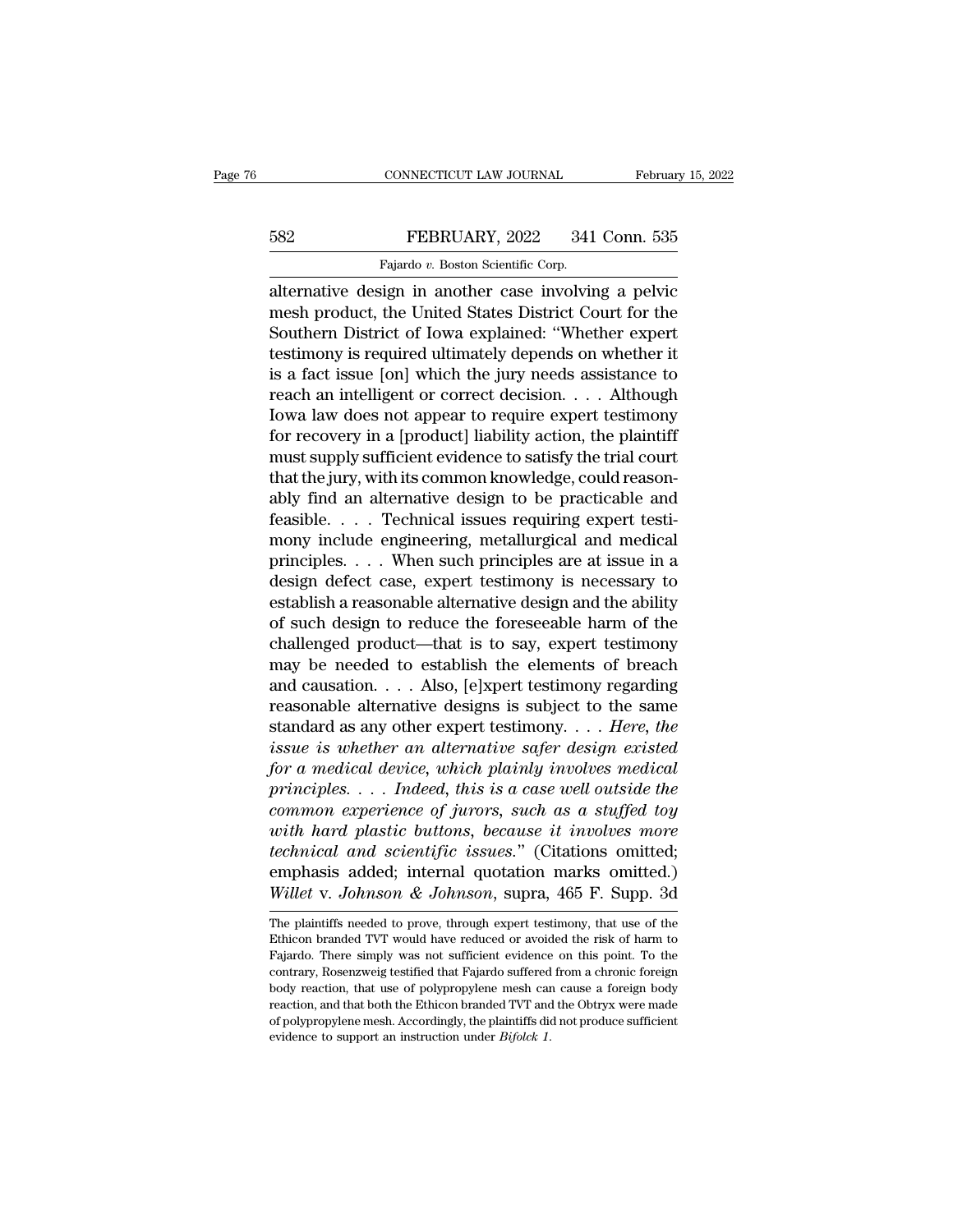CONNECTICUT LAW JOURNAL<br>FEBRUARY, 2022<br>Fajardo *v.* Boston Scientific Corp.<br>de that under Connecticut lay 905. We conclude that, under Connecticut law, the issue<br>1905. We conclude that, under Connecticut law, the issue<br>1905. We conclude that, under Connecticut law, the issue<br>1905. We conclude that, under Connecticut law, the i 341 Conn. 535 FEBRUARY, 2022 583<br>
Fajardo v. Boston Scientific Corp.<br>
905. We conclude that, under Connecticut law, the issue<br>
of whether one particular vaginal mesh sling on the<br>
market would reduce or avoid the risk of h 341 Conn. 535 FEBRUARY, 2022 583<br>Fajardo v. Boston Scientific Corp.<br>905. We conclude that, under Connecticut law, the issue<br>of whether one particular vaginal mesh sling on the<br>market would reduce or avoid the risk of harm 341 Conn. 535 FEBRUARY, 2022 583<br>
Fajardo v. Boston Scientific Corp.<br>
905. We conclude that, under Connecticut law, the issue<br>
of whether one particular vaginal mesh sling on the<br>
market would reduce or avoid the risk of Fajardo v. Boston Scientific Corp.<br>905. We conclude that, under Connecticut law, the issue<br>of whether one particular vaginal mesh sling on the<br>market would reduce or avoid the risk of harm is an<br>issue on which the jury ne 905. We conclude that, under Connecticut law, the issue<br>of whether one particular vaginal mesh sling on the<br>market would reduce or avoid the risk of harm is an<br>issue on which the jury needed assistance to reach an<br>intelli market would reduce or avoid the risk of harm is an issue on which the jury needed assistance to reach an intelligent decision.<sup>21</sup> Therefore, we agree with the trial court that the plaintiffs' failure to produce such exp

intelligent decision.<sup>21</sup> Therefore, we agree with the trial<br>court that the plaintiffs' failure to produce such expert<br> $\frac{1}{2}$ <br> $\frac{1}{2}$  There was evidence introduced in the present case that the transobtura-<br>tor approa intelligent decision.<sup>21</sup> Therefore, we agree with the trial<br>court that the plaintiffs' failure to produce such expert<br> $\frac{21}{1}$  There was evidence introduced in the present case that the transobtura-<br>tor approach was as court that the plaintiffs' failure to produce such expert<br> $\frac{1}{2}$  There was evidence introduced in the present case that the transobtura-<br>tor approach was as effective and reduced or avoided some risk of injuries<br>to pat <sup>21</sup> There was evidence introduced in the present case that the transobturator approach was as effective and reduced or avoided some risk of injuries to patients. For example, the authors of the Petri study explained that <sup>21</sup> There was evidence introduced in the present case that the transobturator approach was as effective and reduced or avoided some risk of injuries to patients. For example, the authors of the Petri study explained that for approach was as effective and reduced or avoided some risk of injuries<br>to patients. For example, the authors of the Petri study explained that<br>"numerous different types of transobturator slings like inside-out tapes<br>an and pairware working the authors of the Petri study explained that "numerous different types of transobturator slings like inside-out tapes and thermally annealed non-knitted, non-interwoven polypropylene tape (Obtape) wer "numerous different types of transobturator slings like inside-out tapes<br>"numerous different types of transobturator slings like inside-out tapes<br>(Obtape) were developed and tested in clinical trials. In terms of efficacy, and thermally annealed non-knitted, non-interwoven polypropylene tape (Obtape) were developed and tested in clinical trials. In terms of efficacy, both retropubic and transobturator tapes are found to have similar subject (Obtape) were developed and tested in clinical trials. In terms of efficacy, both retropubic and transobturator tapes are found to have similar subjective and objective cure rates . . . . Only one meta-analysis showed tha (booking the complication of Late Complications of Retropublic and Transobturator tapes are found to have similar subjective and objective cure rates  $\ldots$ . Only one meta-analysis showed that the occurrence of bladder per and objective cure rates  $\dots$  Only one meta-analysis showed that the occurrence of bladder perforations, pelvic hematoma, and storage lower urinary tract symptoms was significantly less common in patients treated by trans occurrence of bladder perforations, pelvic hematoma, and storage lower urinary tract symptoms was significantly less common in patients treated by transobturator tapes . . . . " (Citations omitted.) E. Petri & K. Ashok, "C urinary tract symptoms was significantly less common in patients treated<br>by transobturator tapes  $\ldots$ ." (Citations omitted.) E. Petri & K. Ashok,<br>"Comparison of Late Complications of Retropubic and Transobturator Slings<br> many area by transoburator tapes  $\ldots$  " (Citations omitted.) E. Petri & K. Ashok, "Comparison of Late Complications of Retropubic and Transoburator Slings in Stress Urinary Incontinence," 23 International Urogynecology J "Comparison of Late Complications of Retropubic and Transobturator Slings<br>in Stress Urinary Incontinence,"  $23$  International Urogyne<br>cology J.  $321$ ,  $321$ <br> $(2012)$ ; see id.,  $324$  (concluding that obstructive complicati in Stress Urinary Incontinence," 23 International Urogynecology J. 321, 321 (2012); see id., 324 (concluding that obstructive complications seen more commonly in retropubic tapes as compared to transobturator tapes were mo  $(2012)$ ; see id., 324 (concluding that obstructive complications seen more commonly in retropubic tapes as compared to transobturator tapes were more frequently associated with persistent pain, dyspareunia, and tape rela more frequently associated with persistent pain, dyspareunia, and tape related infections). Other studies introduced at trial explained that "[p]otential advantages of the transobturator approach include fewer bladder and more frequently associated with persistent pain, dyspareunia, and tape<br>related infections). Other studies introduced at trial explained that "[p]oten-<br>tial advantages of the transobturator approach include fewer bladder an bowel injuries and less voiding dysfunction and urinary retention than with traditional sling procedures." P. Rosenblatt & S. Pulliam, "Update on Suburethral Slings for Stress Urinary Incontinence," Contemporary OB/GYN, Ap is a divinity and less voiding dysfunction and urinary retention than with traditional sling procedures." P. Rosenblatt & S. Pulliam, "Update on Subur-<br>ethnal Slings for Stress Urinary Incontinence," Contemporary OB/GYN, A bowel injuries and less voiding dysfunction and urinary retention than with traditional sling procedures." P. Rosenblatt & S. Pulliam, "Update on Subur-<br>ethral Slings for Stress Urinary Incontinence," Contemporary OB/GYN, by a manifer and single procedures." P. Rosenblatt & S. Pulliam, "Update on Subur-<br>tehral Slings for Stress Urinary Incontinence," Contemporary OB/GYN, April<br>15, 2004, available at https://www.contemporaryobgyn.net/view/up ethral Slings for Stress Urinary Incontinence," Contemporary OB/GYN, April<br>15, 2004, available at https://www.contemporaryobgyn.net/view/update-<br>suburethral-slings-stress-urinary-incontinence (last visited December 10,<br>202 15, 2004, available at https://www.contemporaryobgyn.net/view/update-<br>suburethral-slings-stress-urinary-incontinence (last visited December 10,<br>2021). Another study concluded that, "[i]n short-term follow-up there was<br>no o suburethal-slings-stress-urinary-incontinence (last visited December 2021). Another study concluded that, "[i]n short-term follow-up no obvious difference between [retropubic] and [transobturator] terms of safety and effic 21). Another study concluded that, "[i]n short-term follow-up there was obvious difference between [retropubic] and [transobturator] routes in the studies of state and efficacy." T. Tarcan et al., "Safety and Efficacy of **Example 10** in the bifolch is not simple the therm obvious difference between [retropubic] and [transobturator] routes in terms of safety and efficacy." T. Tarcan et al., "Safety and Efficacy of Retropubic or Transobtura

terms of safety and efficacy." T. Tarcan et al., "Safety and Efficacy of Retropubic or Transobturator Midurethral Slings in a Randomized Cohort of Turkish Women," 93 Urologia Internationalis 449 (2014). The studies showed Retropubic or Transobturator Midurethral Slings in a Randomized Cohort of Turkish Women," 93 Urologia Internationalis 449 (2014). The studies showed that each approach had benefits and risks. The question under  $Bifolck 1$  is for Turkish Women," 93 Urologia Internationalis 449 (2014).<br>The studies showed that each approach had benefits and risks. The question under  $Bifolck 1$  is not simply whether there are other feasible designs, but whether ther The studies showed that each approach had benefits and risks. The question under  $Bifolek 1$  is not simply whether there are other feasible designs, but whether there is a feasible design that would have reduced or avoided th From under *Bifolck 1* is not simply whether there are other feasible designs, but whether there is a feasible design that would have reduced or avoided the risk of harm to Fajardo. This complicated medical evidence demon but whether there is a feasible design that would have reduced or avoided the risk of harm to Fajardo. This complicated medical evidence demonstrates that the jury needed the assistance of an expert qualified to testify r the risk of harm to Fajardo. This complicated medical evidence demonstrates that the jury needed the assistance of an expert qualified to testify regarding product design to enable the jury to make an intelligent decision that the jury needed the assistance of an expert qualified to testify regarding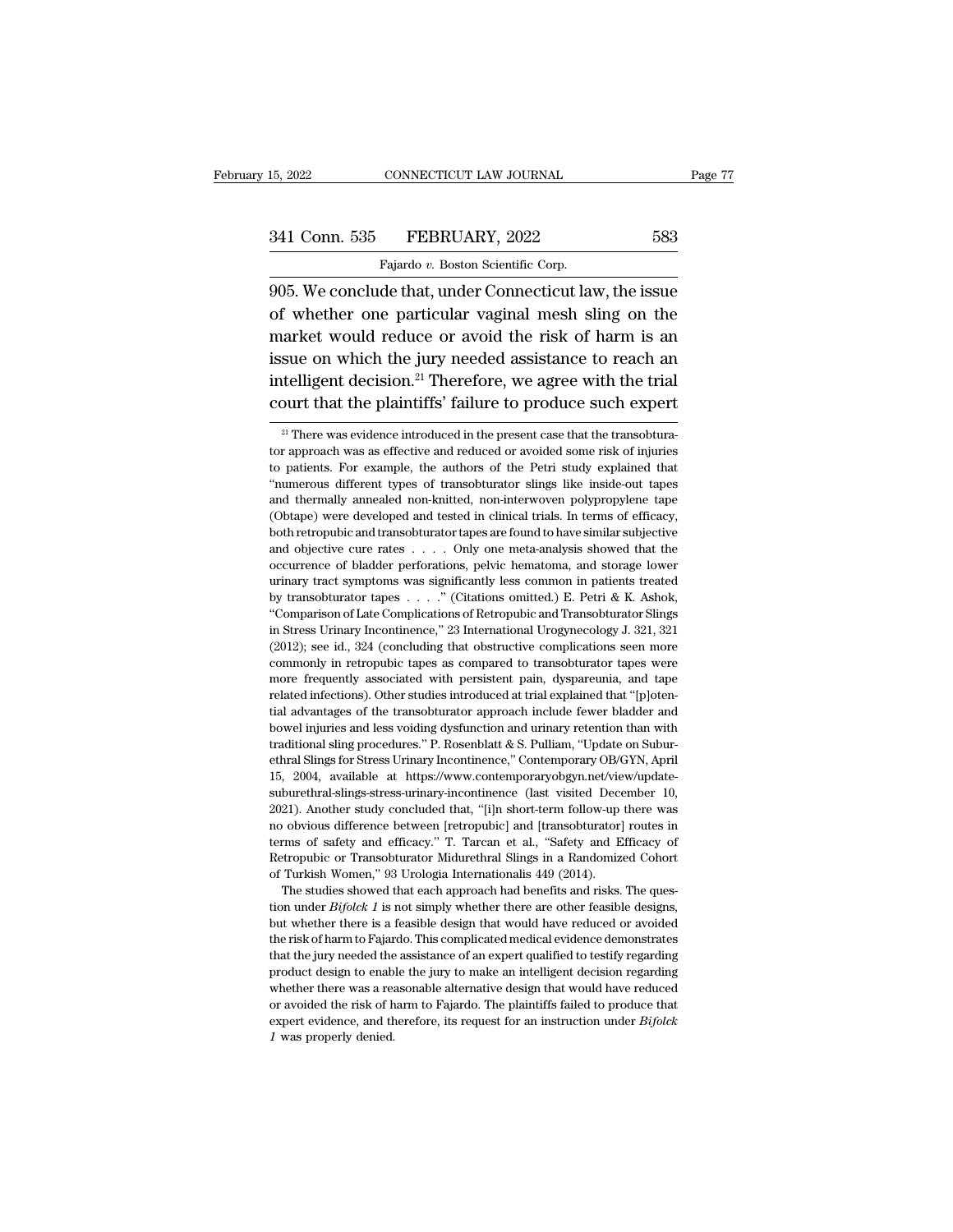## EXECUTE CONNECTICUT LAW JOURNAL February 15, 2022<br>584 FEBRUARY, 2022 341 Conn. 535<br>Fajardo v. Boston Scientific Corp. CONNECTICUT LAW JOURNAL<br>FEBRUARY, 2022 341<br>Fajardo *v.* Boston Scientific Corp.<br>nat issue was fatal to the plair

CONNECTICUT LAW JOURNAL February 15, 2022<br>
FEBRUARY, 2022 341 Conn. 535<br>
Fajardo v. Boston Scientific Corp.<br>
Testimony on that issue was fatal to the plaintiffs' claim<br>
under the reasonable alternative design theory of<br>
Pa EBRUARY, 2022 341 Conn. 535<br>Fajardo v. Boston Scientific Corp.<br>Testimony on that issue was fatal to the plaintiffs' claim<br>under the reasonable alternative design theory of<br>Bifolck 1. *Bifolck 1.* To be sure, the Restatement (Third) also makes clear that "[i]t is not sufficient that the alternative design and "[i]t is not sufficient that the alternative design would have reduced or prevented the harm su

Fajardo v. Boston Scientific Corp.<br>
testimony on that issue was fatal to the plaintiffs' claim<br>
under the reasonable alternative design theory of<br>  $Bifolck 1$ .<br>
To be sure, the Restatement (Third) also makes clear<br>
that "[i] testimony on that issue was fatal to the plaintiffs' claim<br>under the reasonable alternative design theory of<br>Bifolck 1.<br>To be sure, the Restatement (Third) also makes clear<br>that "[i]t is not sufficient that the alternative the plant of the plant of the plant of the plant of the product of Bifolck 1.<br>To be sure, the Restatement (Third) also makes clear<br>that "[i]t is not sufficient that the alternative design<br>would have reduced or prevented t *Bifolck 1.*<br>To be sure, the Restatement (Third) also makes clear<br>that "[i]t is not sufficient that the alternative design<br>would have reduced or prevented the harm suffered by<br>the plaintiff if it would also have introduce To be sure, the Restatement (Third) also makes clear<br>that "[i]t is not sufficient that the alternative design<br>would have reduced or prevented the harm suffered by<br>the plaintiff if it would also have introduced into the<br>pr To be sure, the Restatement (Third) also makes clear<br>that "[i]t is not sufficient that the alternative design<br>would have reduced or prevented the harm suffered by<br>the plaintiff if it would also have introduced into the<br>pro that "[i]t is not sufficient that the alternative design<br>would have reduced or prevented the harm suffered by<br>the plaintiff if it would also have introduced into the<br>product other dangers of equal or greater magnitude."<br>Re would have reduced or prevented the harm suffered by<br>the plaintiff if it would also have introduced into the<br>product other dangers of equal or greater magnitude."<br>Restatement (Third), supra, § 2, comment (f), p. 23.<br>Rosenz the plaintiff if it would also have introduced into the<br>product other dangers of equal or greater magnitude."<br>Restatement (Third), supra, § 2, comment (f), p. 23.<br>Rosenzweig testified that a substantial contributing fac-<br>t product other dangers of equal or greater magnitude."<br>Restatement (Third), supra, § 2, comment (f), p. 23.<br>Rosenzweig testified that a substantial contributing fac-<br>tor of Fajardo's injuries was the fact that she experi-<br>e Restatement (Third), supra, § 2, comment (f), p. 23.<br>Rosenzweig testified that a substantial contributing fac-<br>tor of Fajardo's injuries was the fact that she experi-<br>enced a foreign body reaction to the Obtryx. Rosenz-<br>w Rosenzweig testified that a substantial contributing factor of Fajardo's injuries was the fact that she experienced a foreign body reaction to the Obtryx. Rosenzweig explained that polypropylene mesh slings can cause this tor of Fajardo's injuries was the fact that she experienced a foreign body reaction to the Obtryx. Rosenz-<br>weig explained that polypropylene mesh slings can<br>cause this type of reaction. Accordingly, Rosenzweig<br>opined that enced a foreign body reaction to the Obtryx. Rosenz-<br>weig explained that polypropylene mesh slings can<br>cause this type of reaction. Accordingly, Rosenzweig<br>opined that all polypropylene mesh slings are defective<br>and unreas weig explained that polypropylene mesh slings can<br>cause this type of reaction. Accordingly, Rosenzweig<br>opined that all polypropylene mesh slings are defective<br>and unreasonably dangerous. He specifically opined<br>that the Eth cause this type of reaction. Accordingly, Rosenzweig<br>opined that all polypropylene mesh slings are defective<br>and unreasonably dangerous. He specifically opined<br>that the Ethicon branded TVT, which is made of poly-<br>propylene opined that all polypropylene mesh slings are defective<br>and unreasonably dangerous. He specifically opined<br>that the Ethicon branded TVT, which is made of poly-<br>propylene mesh, was defective. Given this testimony<br>from the p and unreasonably dangerous. He specifically opined<br>that the Ethicon branded TVT, which is made of poly-<br>propylene mesh, was defective. Given this testimony<br>from the plaintiffs' product design expert, we cannot<br>see how the that the Ethicon branded TVT, which is made of poly-<br>propylene mesh, was defective. Given this testimony<br>from the plaintiffs' product design expert, we cannot<br>see how the plaintiffs could have successfully claimed<br>that the propylene mesh, was defective. Given this testimony<br>from the plaintiffs' product design expert, we cannot<br>see how the plaintiffs could have successfully claimed<br>that the Ethicon branded TVT or the class of TVTs was<br>a reaso from the plaintiffs' product design expert, w<br>see how the plaintiffs could have successfully<br>that the Ethicon branded TVT or the class of T<br>a reasonable alternative design that would have<br>or avoided the harm suffered by Fa at the Ethicon branded TVT or the class of TVTs was<br>easonable alternative design that would have reduced<br>avoided the harm suffered by Fajardo. Therefore,<br>e trial court was correct not to instruct the jury on<br>e reasonable a a reasonable alternative design that would have reduced<br>or avoided the harm suffered by Fajardo. Therefore,<br>the trial court was correct not to instruct the jury on<br>the reasonable alternative design prong.<br>Even if we were t

or avoided the harm suffered by Fajardo. Therefore,<br>the trial court was correct not to instruct the jury on<br>the reasonable alternative design prong.<br>Even if we were to consider Bercik's testimony as<br>expert testimony on rea the trial court was correct not to instruct the jury on<br>the reasonable alternative design prong.<br>Even if we were to consider Bercik's testimony as<br>expert testimony on reasonable alternative design, as<br>the concurrence and d the reasonable alternative design prong.<br>
Even if we were to consider Bercik's testimony as<br>
expert testimony on reasonable alternative design, as<br>
the concurrence and dissent suggests; see, e.g., footnote<br>
6 of the concur Even if we were to consider Bercik's testimony as<br>expert testimony on reasonable alternative design, as<br>the concurrence and dissent suggests; see, e.g., footnote<br>6 of the concurring and dissenting opinion; we cannot<br>conclu Even if we were to consider Bercik's testimony as<br>expert testimony on reasonable alternative design, as<br>the concurrence and dissent suggests; see, e.g., footnote<br>6 of the concurring and dissenting opinion; we cannot<br>conclu expert testimony on reasonable alternative design, as<br>the concurrence and dissent suggests; see, e.g., footnote<br>6 of the concurring and dissenting opinion; we cannot<br>conclude that it supports the plaintiffs' request for a<br> the concurrence and dissent suggests; see, e.g., footnote<br>6 of the concurring and dissenting opinion; we cannot<br>conclude that it supports the plaintiffs' request for a<br>reasonable alternative design instruction. First, Berc 6 of the concurring and dissenting opinion; we cannot conclude that it supports the plaintiffs' request for a reasonable alternative design instruction. First, Bercik's testimony was not based on sufficient data to comment conclude that it supports the plaintiffs' request for a<br>reasonable alternative design instruction. First, Bercik's<br>testimony was not based on sufficient data to comment<br>on reasonable alternative design. Bercik never estab-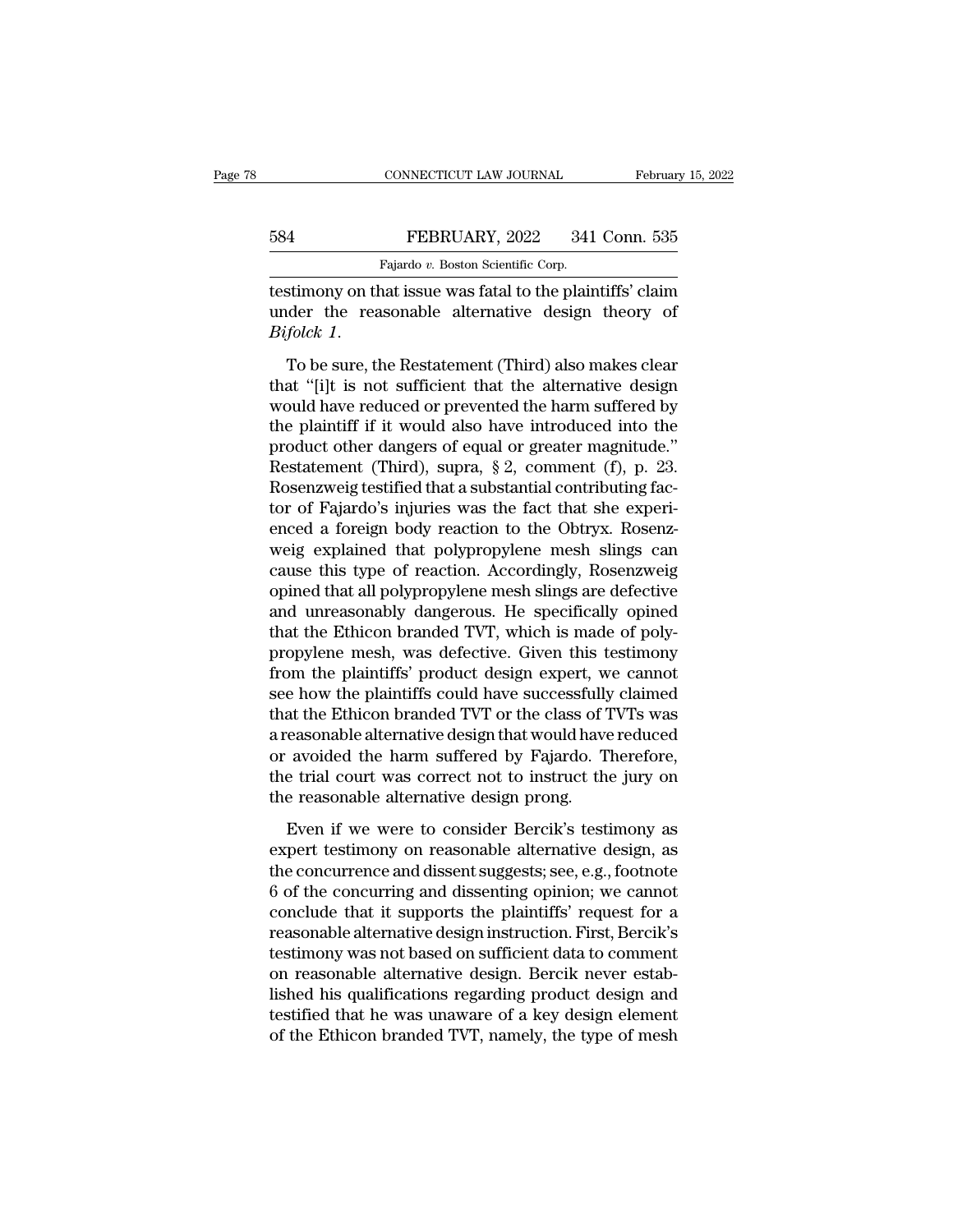| 15, 2022      | CONNECTICUT LAW JOURNAL            | Page 79 |  |
|---------------|------------------------------------|---------|--|
|               |                                    |         |  |
| 341 Conn. 535 | FEBRUARY, 2022                     | 585     |  |
|               | Fajardo v. Boston Scientific Corp. |         |  |

15, 2022 CONNECTICUT LAW JOURNAL<br>
341 Conn. 535 FEBRUARY, 2022 585<br>
Fajardo *v.* Boston Scientific Corp.<br>
used in the product.<sup>22</sup> Furthermore, the fact that Bercik 15, 2022 CONNECTICUT LAW JOURNAL Page 79<br>
341 Conn. 535 FEBRUARY, 2022 585<br>
Fajardo v. Boston Scientific Corp.<br>
used in the product.<sup>22</sup> Furthermore, the fact that Bercik<br>
testified that he prefers the Ethicon branded TVT 341 Conn. 535 FEBRUARY, 2022 585<br>Fajardo v. Boston Scientific Corp.<br>weed in the product.<sup>22</sup> Furthermore, the fact that Bercik<br>testified that he prefers the Ethicon branded TVT does<br>not support a reasonable finding that i 341 Conn. 535 FEBRUARY, 2022 585<br>
Fajardo v. Boston Scientific Corp.<br>
used in the product.<sup>22</sup> Furthermore, the fact that Bercik<br>
testified that he prefers the Ethicon branded TVT does<br>
not support a reasonable finding th 341 Conn. 535 FEBRUARY, 2022 585<br>
Fajardo v. Boston Scientific Corp.<br>
used in the product.<sup>22</sup> Furthermore, the fact that Bercik<br>
testified that he prefers the Ethicon branded TVT does<br>
not support a reasonable finding th Fajardo v. Boston Scientific Corp.<br>
used in the product.<sup>22</sup> Furthermore, the fact that Bercik<br>
testified that he prefers the Ethicon branded TVT does<br>
not support a reasonable finding that it would have<br>
reduced or avoid Fajato *v.* Boston scientiffic corp.<br>
used in the product.<sup>22</sup> Furthermore, the fact that Bercik<br>
testified that he prefers the Ethicon branded TVT does<br>
not support a reasonable finding that it would have<br>
reduced or avo used in the product.<sup>22</sup> Furthermore, the fact that Bercik<br>testified that he prefers the Ethicon branded TVT does<br>not support a reasonable finding that it would have<br>reduced or avoided the risk of harm to Fajardo. Beside<br>k testified that he prefers the Ethicon branded TVT does<br>not support a reasonable finding that it would have<br>reduced or avoided the risk of harm to Fajardo. Beside<br>knowing next to nothing about the design features of<br>the Ob knowing next to nothing about the design features of<br>the Obtryx, and not remembering why he stopped using<br>it, he also admitted that, although his preference is<br>for the Ethicon branded TVT, his supervisor uses the<br> $\frac{1}{2}$ (e) Obtryx, and not remembering why he stopped using<br>
, he also admitted that, although his preference is<br>
or the Ethicon branded TVT, his supervisor uses the<br>
<sup>22</sup> At trial, Bercik testified as follows:<br>
"Q. What kind of %, he also admitted that, although his provided TVT, his supervised as follows:<br>
"At trial, Bercik testified as follows:<br>
"Q. What kind of polypropylene is the TVT sling made of "A. I'm not sure—I'm not sure what you're a

for the Ethicon branded TVT, his supervisor uses the  $\frac{1}{2}$ At trial, Bercik testified as follows:<br>"Q. What kind of polypropylene is the TVT sling made of that you use? "A. I'm not sure—I'm not sure what you're asking.

<sup>22</sup> At trial, Ber<br>
<sup>22</sup> At trial, Ber<br>
"Q. What kind<br>
"A. I'm not su<br>
"4. Is a TVT s<br>
\*\*\*

<sup>22</sup> At trial, Bercik testified as follows:<br>
"Q. What kind of polypropylene is the TVT sling made of that you use?<br>
"A. I'm not sure—I'm not sure what you're asking.<br>
"Q. Is a TVT sling made of the same polypropylene as t "Q. What kind c<br>
"A. I'm not sure<br>
"Q. Is a TVT sline"<br>
"Q. Doctor, do y<br>
made of?<br>
"A. I do know it "A. I'm not sure—I'm not sure what you're asking.<br>"A. I'm not sure—I'm not sure what you're asking.<br>"Q. Is a TVT sling made of the same polypropylene as the Obtryx s<br>\* \* \*<br>"Q. Doctor, do you know what kind of polypropylene We have the way to the way with the set of the wave of the same of the same of the same of the same of the same they use. The same was the same wave the same of the same same was the same of the same same was the same of t

made of?<br>
"A. I do know it's made of something called—I think Marlex.<br>
"Q. Okay.<br>
"A. It's what they use.<br>
"Q. Okay. Do you know . . . if the TVT sling is made of the same Marlex? "Q. Doctor, do you know what kind of polypropylene the Obtryx sling is<br>ade of?<br>"A. I do know it's made of something called—I think Marlex.<br>"Q. Okay.<br>"A. It's what they use.<br>"Q. Okay. Do you know . . . if the TVT sling is m The same of?<br>
"A. I do know it's made of something called—I think Marlex.<br>
"Q. Okay.<br>
"A. It's what they use.<br>
"Q. Okay. Do you know . . . if the TVT sling is made of the same Marlex?<br>"A. I don't know if it's made of the s A. I do know it's made<br>
"A. I do know it's made<br>
"A. It's what they use.<br>
"Q. Okay. Do you know<br>
"A. I don't know if it's may<br>
or anything like that.<br>
"Q. Okay. Is— "Q. Okay.<br>"Q. Okay. Do you know . . . if the 1<br>"Q. Okay. Do you know . . . if the 1<br>"A. Idon't know if it's made of the sa<br>anything like that.<br>"Q. Okay. Is—<br>"A. I don't know. "A. It's what they use.<br>"A. It's what they use."<br>"A. I don't know if it's n<br>anything like that."<br>Q. Okay. Is—<br>"A. I don't know."<br>Q. —is TVT made by "Q. Okay. Do you know . . . if the TVT sling is made of the same Marlex?<br>"A. Idon't know if it's made of the same—like, from the same manufacturer anything like that.<br>"Q. Okay. Is—"<br>"A. I don't know.<br>"Q. —is TVT made by th "A. Idon't know if it's<br>
"A. Idon't know if it's<br>
"Q. Okay. Is—<br>"A. I don't know.<br>
"Q. —is TVT made !"<br>A. No, ma'am.<br>"Q. Okay.

or anything like that.<br>
"Q. Okay. Is—<br>
"A. I don't know.<br>
"Q. —is TVT made by the same manufacturer as the Obtryx sling?<br>
"A. No, ma'am.<br>
"Q. Okay.<br>
"A. Different company."<br>
Although the concurrence and dissent asserts tha

"Q.  $-\text{is}$  TVT made by the same manufacturer as the Obtryx sling?<br>
"A. No, ma'am.<br>
"Q. Okay.<br>
"A. Different company."<br>
Although the concurrence and dissent asserts that Bercik's testimony is<br>
not necessary or important t "A. I don't know.<br>"Q. —is TVT made by the same manufacturer as the Obtryx sling?<br>"A. No, ma'am.<br>"Q. Okay.<br>"A. Different company."<br>Although the concurrence and dissent asserts that Bercik's testimony is<br>t necessary or impor "<br>
"Q. —is TVT made by the same manufacturer as the Obtryx sling?<br>
"Q. Okay.<br>
"A. Different company."<br>
Ahough the concurrence and dissent asserts that Bercik's testimony is<br>
not necessary or important to its position; see 4. No, ma'am.<br>
"A. No, ma'am.<br>
"A. Different company."<br>
Although the concurrence and dissent asserts that Bercik's testimony is<br>
not necessary or important to its position; see footnote 6 of the concurring<br>
and dissenting "A. Different company."<br>"A. Different company."<br>Although the concurrence and dissent asserts that Bercik's testimony is<br>not necessary or important to its position; see footnote 6 of the concurring<br>and dissenting opinion; i 4. Different company."<br>Although the concurrence and dissent asserts that Bercik's testimony is<br>not necessary or important to its position; see footnote 6 of the concurring<br>and dissenting opinion; it cites to his testimony Although the concurrence and dissent asserts that Bercik's testimony is<br>not necessary or important to its position; see footnote 6 of the concurring<br>and dissenting opinion; it cites to his testimony no less than thirty-sev not necessary or important to its position; see footnote 6 of the concurring<br>and dissenting opinion; it cites to his testimony no less than thirty-seven<br>times, refers to the fact that Bercik was disclosed as a product desi and dissenting opinion; it cites to his testimony no less than thirty-seven<br>times, refers to the fact that Bercik was disclosed as a product design expert,<br>and relies on him as such. However, by characterizing Bercik as a times, refers to the fact that Bercik was disclosed as a product design expert, and relies on him as such. However, by characterizing Bercik as a product design expert, the concurrence and dissent disregards the fact that and relies on him as such. However, by characterizing Bercik as a product design expert, the concurrence and dissent disregards the fact that there was a motion in limine to exclude him from testifying as a product design design expert, the concurrence and dissent disregards the fact that there was a motion in limine to exclude him from testifying as a product design expert. Although there is not a clear ruling on that motion in the record, was a motion in limine to exclude him from testifying as a product design expert. Although there is not a clear ruling on that motion in the record, there is discussion on the record about his testimony being limited, and expert. Although there is not a clear ruling on that motion in the record, there is discussion on the record about his testimony being limited, and Bercik testified that he was not aware of a key aspect of the design of t there is discussion on the record about his testimony being limited, and Bercik testified that he was not aware of a key aspect of the design of the Ethicon branded TVT, namely, the type of mesh from which it is made. Mor Bercik testified that he was not aware of a key aspect of the design of the Ethicon branded TVT, namely, the type of mesh from which it is made. Moreover, in its memorandum of decision, the trial court explained that "Rose Ethicon branded TVT, namely, the type of mesh from which it is made.<br>Moreover, in its memorandum of decision, the trial court explained that "Rosenzweig  $\ldots$  was [the plaintiffs'] product design expert," and the plaintif Moreover, in its memorandum of decision, the trial court explained that "Rosenzweig  $\ldots$  was [the plaintiffs'] product design expert," and the plaintiffs neither challenge that conclusion on appeal nor cite to Bercik in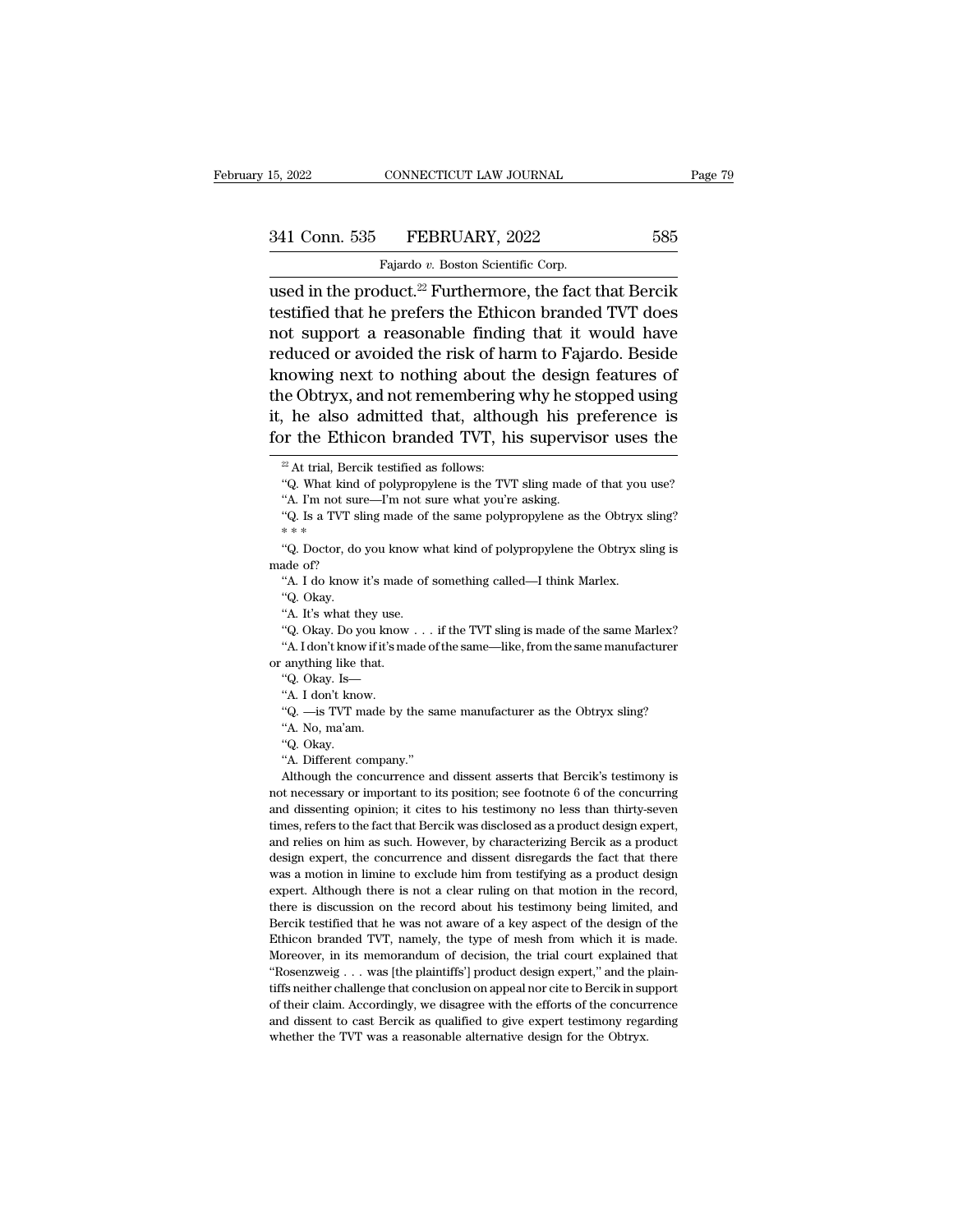### EXECUTE CONNECTICUT LAW JOURNAL February 15, 2022<br>586 FEBRUARY, 2022 341 Conn. 535<br>Fajardo v. Boston Scientific Corp. EXPRECTICUT LAW JOURNAL Februar<br>FEBRUARY, 2022 341 Conn. 535<br>Fajardo *v.* Boston Scientific Corp.

CONNECTICUT LAW JOURNAL February 15, 2022<br>
586 FEBRUARY, 2022 341 Conn. 535<br>
Fajardo v. Boston Scientific Corp.<br>
Obtryx. Thus, in his testimony, he acknowledged his<br>
preference for the Ethicon branded TVT, but that testimo FEBRUARY, 2022 341 Conn. 535<br>
Fajardo v. Boston Scientific Corp.<br>
Obtryx. Thus, in his testimony, he acknowledged his<br>
preference for the Ethicon branded TVT, but that testi-<br>
mony does not establish that it is a reasonabl 586 FEBRUARY, 2022 341 Conn. 535<br>Fajardo v. Boston Scientific Corp.<br>Obtryx. Thus, in his testimony, he acknowledged his<br>preference for the Ethicon branded TVT, but that testi-<br>mony does not establish that it is a reasonab 586 FEBRUARY, 2022 341 Conn. 535<br>
Fajardo v. Boston Scientific Corp.<br>
Obtryx. Thus, in his testimony, he acknowledged his<br>
preference for the Ethicon branded TVT, but that testi-<br>
mony does not establish that it is a reas Fajardo v. Boston Scientific Corp.<br>
Obtryx. Thus, in his testimony, he acknow!<br>
preference for the Ethicon branded TVT, but<br>
mony does not establish that it is a reasonab<br>
tive design to the Obtryx that would have r<br>
avoi by doty at Thus, in his testimony, he acknowledged his<br>eference for the Ethicon branded TVT, but that testi-<br>ony does not establish that it is a reasonable alterna-<br>re design to the Obtryx that would have reduced or<br>oided bodyx. Thus, in his testinony, he acknowedged his<br>preference for the Ethicon branded TVT, but that testi-<br>mony does not establish that it is a reasonable alterna-<br>tive design to the Obtryx that would have reduced or<br>avoid

preference for the Ethicon branded TVT, but that test-<br>mony does not establish that it is a reasonable alterna-<br>tive design to the Obtryx that would have reduced or<br>avoided the risk of harm to Fajardo.<sup>23</sup><br>We do not agree mony does not establish that it is a reasonable attentative design to the Obtryx that would have reduced or avoided the risk of harm to Fajardo.<sup>23</sup><br>We do not agree with the concurrence and dissent that other studies and the costraint worst have reduced of<br>avoided the risk of harm to Fajardo.<sup>23</sup><br>We do not agree with the concurrence and dissent<br>that other studies and documents that were entered<br>into evidence were sufficient to support a r We do not agree with the concurrence and dissent<br>that other studies and documents that were entered<br>into evidence were sufficient to support a reasonable<br>alternative design claim.<sup>24</sup> See parts II A 1 and 2 of<br>the concurr We do not agree with the concurrence and dissent<br>that other studies and documents that were entered<br>into evidence were sufficient to support a reasonable<br>alternative design claim.<sup>24</sup> See parts II A 1 and 2 of<br>the concurr that other studies and documents that were entered<br>into evidence were sufficient to support a reasonable<br>alternative design claim.<sup>24</sup> See parts II A 1 and 2 of<br>the concurring and dissenting opinion. At most, these<br>studies into evidence were sufficient to support a reasonable<br>alternative design claim.<sup>24</sup> See parts II A 1 and 2 of<br>the concurring and dissenting opinion. At most, these<br>studies demonstrate that the Ethicon branded TVT was<br>the alternative design claim.<sup>24</sup> See parts II A 1 and 2 of<br>the concurring and dissenting opinion. At most, these<br>studies demonstrate that the Ethicon branded TVT was<br>the first tension free vaginal tape manufactured, and<br>for t the concurring and dissenting opinion. At most, these<br>studies demonstrate that the Ethicon branded TVT was<br>the first tension free vaginal tape manufactured, and<br>for that reason, there is more data evaluating its safety<br>and studies demonstrate that the Ethicon branded TVT was<br>the first tension free vaginal tape manufactured, and<br>for that reason, there is more data evaluating its safety<br>and effectiveness. Nevertheless, the evidence in the<br>stud the first tension free vaginal tape manufactured, and<br>for that reason, there is more data evaluating its safety<br>and effectiveness. Nevertheless, the evidence in the<br>studies demonstrate that, "[a]lthough the [Ethicon<br>brande for that reason, there is more data evaluating its safety<br>and effectiveness. Nevertheless, the evidence in the<br>studies demonstrate that, "[a]lthough the [Ethicon<br>branded] TVT was the first [midurethral] sling to gain<br>wide branded] TVT was the first [midurethral] sling to gain widespread acceptance, numerous other [midurethral] sling systems have subsequently been introduced. While all of the meshes consist of a knitted polypropylene  $\frac{1}{$ widespread acceptance, numerous other [midurethral]<br>sling systems have subsequently been introduced. While<br>all of the meshes consist of a knitted polypropylene<br> $\frac{1}{2}$ The concurrence and dissent asserts that Bercik "indi

sling systems have subsequently been introduced. While<br>all of the meshes consist of a knitted polypropylene<br><sup>28</sup>The concurrence and dissent asserts that Bercik "indicated that he had<br>tried using the Obtryx, which employs a all of the meshes consist of a knitted polypropylene<br>
<sup>23</sup> The concurrence and dissent asserts that Bercik "indicated that he had<br>
tried using the Obtryx, which employs a transobturator approach, had a<br>
negative experience <sup>23</sup> The concurrence and dissent asserts that Bercik "indicated that he had tried using the Obtryx, which employs a transobturator approach, had a negative experience with it, and so began using the Ethicon TVT, which uses <sup>23</sup> The concurrence and dissent asserts that Bercik "indicated that he had tried using the Obtryx, which employs a transobturator approach, had a negative experience with it, and so began using the Ethicon TVT, which use in the using the Obtryx, which employs a transobturator approach, had a negative experience with it, and so began using the Ethicon TVT, which uses a different approach." Footnote 22 of the concurring and dissenting opinio megative experience with it, and so began using the Ethicon TVT, which<br>uses a different approach." Footnote 22 of the concurring and dissenting<br>opinion. That does not accurately characterize Bercik's actual testimony.<br>He t operation of the concurring and dissenting<br>uses a different approach." Footnote 22 of the concurring and dissenting<br>opinion. That does not accurately characterize Bercik's actual testimony.<br>He testified that he had implant uses a different approach." Footnote 22 of the concurring and dissenting opinion. That does not accurately characterize Bercik's actual testimony. He testified that he had implanted slings using the transobturator approac He testified that he had implanted slings using the transobturator approach<br>in the past but that he had implanted slings using the transobturator approach<br>in the past but that he had 'trialed the [Obtryx] maybe once in th In the past but that he had stopped doing that because of complications.<br>He then clarified that he had 'trialed the [Obtryx] maybe once in the operating room" and had "never used it on a regular basis  $\ldots$ ." He further e approach slings because of my experience.'' Contrary to the representations of the then clarified that he had "trialed the [Obtryx] maybe once in the operating room" and had "never used it on a regular basis . . . ." He f of the concurring and had "never used it on a regular basis  $\ldots$ ." He further explained: "I think I mentioned I [tried] the Obtryx once, and I don't remember why I don't—it was something about it that I didn't like. I don explained: "I think I mentioned I [tried] the Obtryx once, and I don't remember why I don't—it was something about it that I didn't like. I don't know, I don't recall, it was ten years ago. But I gave up using other obtura her why I don't—it was something about it that I didn't like. I don't know, I don't recall, it was ten years ago. But I gave up using other obturator approach slings because of my experience." Contrary to the representatio If don't recall, it was ten years ago. But I gave up using other obturator approach slings because of my experience." Contrary to the representations of the concurring and dissenting opinion; see footnote 22 of the concur admitted as full exhibits [that] supported the claim that the risks of the concurring and dissenting opinion; see footnote 22 of the concurring and dissenting opinion and accompanying text; Bercik clearly testified that hi

and dissenting opinion and accompanying text; Bercik clearly testified that his "negative experience" was with other slings implanted using the transobturator approach, not the Obtryx.<br><sup>24</sup> The plaintiffs assert that "[t]h market at the time." Was with other slings implanted using the transobturator approach, not the Obtryx.<br><sup>24</sup> The plaintiffs assert that "[t]here were also a number of other studies admitted as full exhibits [that] supporte his "negative experience" was with other slings implanted using the transobturator approach, not the Obtryx.<br><sup>24</sup> The plaintiffs assert that "[t]here were also a number of other studies admitted as full exhibits [that] su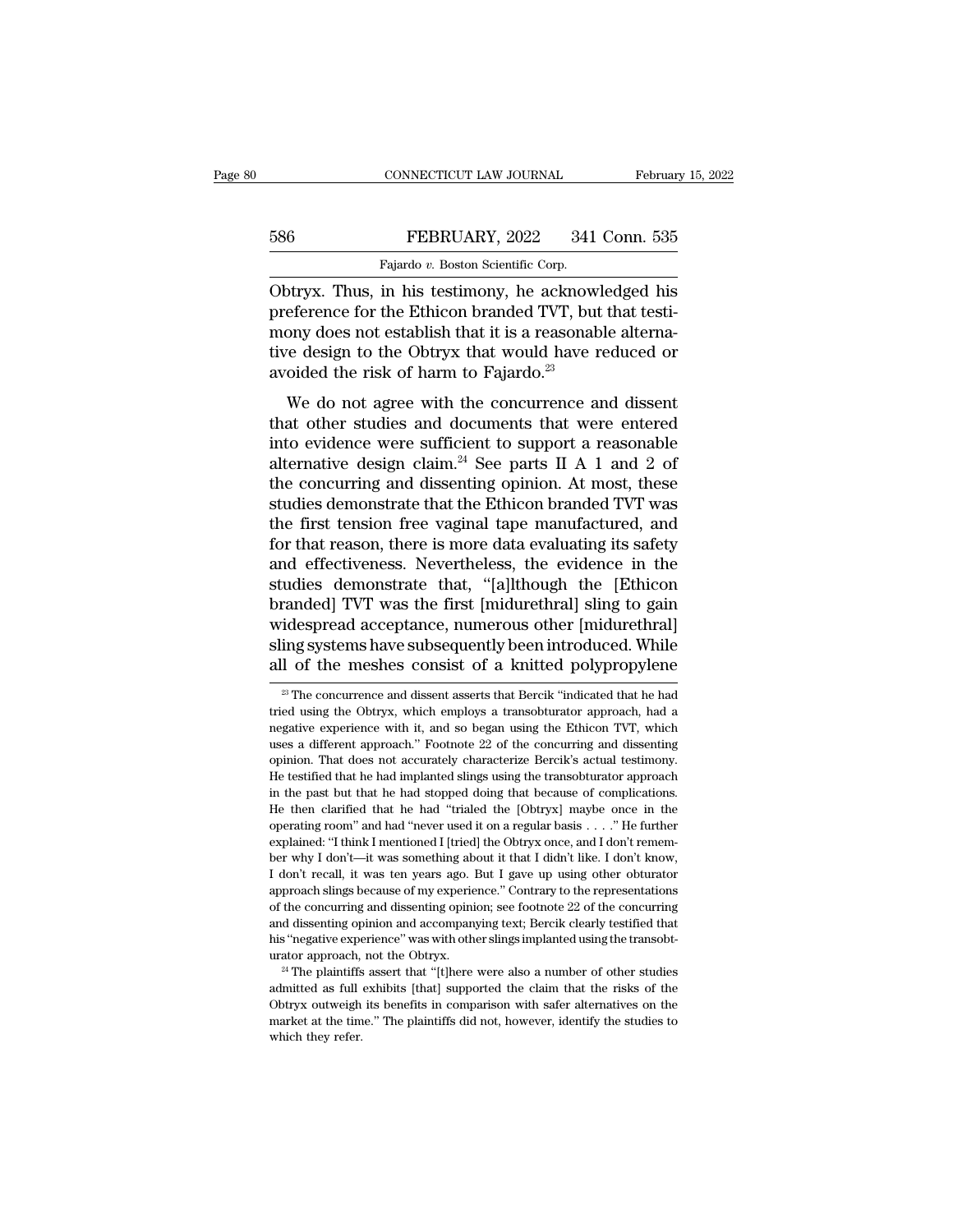| 15, 2022      | CONNECTICUT LAW JOURNAL                                 | Page 81 |
|---------------|---------------------------------------------------------|---------|
| 341 Conn. 535 | FEBRUARY, 2022                                          | 587     |
|               | Fajardo v. Boston Scientific Corp.                      |         |
|               | material they have been altered as a marketing strategy |         |

ER 2022 CONNECTICUT LAW JOURNAL Page 81<br>
341 Conn. 535 FEBRUARY, 2022 587<br>
Fajardo v. Boston Scientific Corp.<br>
material, they have been altered as a marketing strategy<br>
to overcome [clinician perceived] deficiencies in the 341 Conn. 535 FEBRUARY, 2022 587<br>Fajardo v. Boston Scientific Corp.<br>material, they have been altered as a marketing strategy<br>to overcome [clinician perceived] deficiencies in the<br>[Ethicon branded] TVT." P. Moalli et al., s 341 Conn. 535 FEBRUARY, 2022 587<br>Fajardo v. Boston Scientific Corp.<br>material, they have been altered as a marketing strategy<br>to overcome [clinician perceived] deficiencies in the<br>[Ethicon branded] TVT." P. Moalli et al., s 341 Conn. 535 FEBRUARY, 2022<br>Fajardo v. Boston Scientific (material, they have been altered as a<br>to overcome [clinician perceived] (<br>[Ethicon branded] TVT." P. Moalli et<br>national Urogynecology J. 655.<br>Furthermore, also con Fajardo v. Boston Scientific Corp.<br>
atterial, they have been altered as a marketing strategy<br>
overcome [clinician perceived] deficiencies in the<br>
thicon branded] TVT." P. Moalli et al., supra, 19 Inter-<br>
tional Urogynecol Tayato at Basan scannal earp.<br>
material, they have been altered as a marketing strategy<br>
to overcome [clinician perceived] deficiencies in the<br>
[Ethicon branded] TVT." P. Moalli et al., supra, 19 Inter-<br>
national Urogyneco

material, they have been altered as a marketing strategy<br>to overcome [clinician perceived] deficiencies in the<br>[Ethicon branded] TVT." P. Moalli et al., supra, 19 Inter-<br>national Urogynecology J. 655.<br>Furthermore, also con to overcome [clinician perceived] deficiencies in the<br>[Ethicon branded] TVT." P. Moalli et al., supra, 19 Inter-<br>national Urogynecology J. 655.<br>Furthermore, also contrary to the representations of<br>the concurrence and disse [Ethicon branded] TVT." P. Moalli et al., supra, 19 Inter-<br>national Urogynecology J. 655.<br>Furthermore, also contrary to the representations of<br>the concurrence and dissent, the evidence did not dem-<br>onstrate that the class national Urogynecology J. 655.<br>Furthermore, also contrary to the representations of<br>the concurrence and dissent, the evidence did not dem-<br>onstrate that the class of TVTs or the Ethicon branded<br>TVT is the "gold standard" t Furthermore, also contrary to the representations of<br>the concurrence and dissent, the evidence did not dem-<br>onstrate that the class of TVTs or the Ethicon branded<br>TVT is the "gold standard" to treat stress urinary incon-<br>t the concurrence and dissent, the evidence did not demonstrate that the class of TVTs or the Ethicon branded TVT is the "gold standard" to treat stress urinary incontinence. Part II A 1 of the concurring and dissenting opin on trate that the class of TVTs or the Ethicon branded<br>TVT is the "gold standard" to treat stress urinary incon-<br>tinence. Part II A 1 of the concurring and dissenting<br>opinion. The concurrence and dissent asserts that,<br>"alt TVT is the "gold standard" to treat stress urinary incontinence. Part II A 1 of the concurring and dissenting<br>opinion. The concurrence and dissent asserts that,<br>"although the majority steadfastly resists this fact,<br>expert tinence. Part II A 1 of the concurring and dissenting<br>opinion. The concurrence and dissent asserts that,<br>"although the majority steadfastly resists this fact,<br>expert witnesses and evidence from scholarly journals<br>on which opinion. The concurrence and dissent asserts that,<br>
"although the majority steadfastly resists this fact,<br>
expert witnesses and evidence from scholarly journals<br>
on which those witnesses relied repeatedly identified<br>
the "although the majority steadfastly resists this fact,<br>expert witnesses and evidence from scholarly journals<br>on which those witnesses relied repeatedly identified<br>the TVT as the 'gold standard,' [and/or] 'the standard<br>of c expert witnesses and evidence from scholarly journals<br>on which those witnesses relied repeatedly identified<br>the TVT as the 'gold standard,' [and/or] 'the standard<br>of care'  $\ldots$  ." Id. However, no expert in the present<br>ca on which those witnesses relied repeatedly identified<br>the TVT as the 'gold standard,' [and/or] 'the standard<br>of care'  $\ldots$  ." Id. However, no expert in the present<br>case pointed to the TVT (either the Ethicon branded<br>TVT the TVT as the 'gold standard,' [and/or] 'the standard<br>of care'  $\ldots$  ." Id. However, no expert in the present<br>case pointed to the TVT (either the Ethicon branded<br>TVT or the class of products known as the TVT) as the<br>"gol the TVT as the 'gold standard,' [and/or] 'the standard<br>of care' . . . . ." Id. However, no expert in the present<br>case pointed to the TVT (either the Ethicon branded<br>TVT or the class of products known as the TVT) as the<br>"g case pointed to the TVT (either the Ethicon branded TVT or the class of products known as the TVT) as the "gold standard." Thus, no one explained what is meant by the term. Instead, the design expert in the present case t tinence.<sup>25</sup> ase testified that all slings made of polypropylene mesh<br>re unreasonably dangerous and that a surgical proce-<br>ure is the best method for treating stress urinary incon-<br>nence.<sup>25</sup><br><sup>25</sup> One of the studies introduced into evi are unreasonably dangerous and that a surgical procedure is the best method for treating stress urinary incontinence.<sup>25</sup><br> $\frac{25}{5}$  One of the studies introduced into evidence explains: "The retropubic tension-free vagin

dure is the best method for treating stress urinary incontinence.<sup>25</sup><br>  $\frac{1}{25}$  One of the studies introduced into evidence explains: "The retropubic<br>
tension-free vaginal tape (TVT, Gynecare, Somerville, NJ, USA) which tinence.<sup>25</sup><br> $\frac{1}{25}$  One of the studies introduced into evidence explains: "The retropubic<br>tension-free vaginal tape (TVT, Gynecare, Somerville, NJ, USA) which was<br>introduced in [the] 1990s is commonly acknowledged as The literature.''<br>
<sup>25</sup> One of the studies introduced into evidence explains: "The retropubic<br>
tension-free vaginal tape (TVT, Gynecare, Somerville, NJ, USA) which was<br>
introduced in [the] 1990s is commonly acknowledged a <sup>25</sup> One of the studies introduced into evidence explains: "The retropubic tension-free vaginal tape (TVT, Gynecare, Somerville, NJ, USA) which was introduced in [the] 1990s is commonly acknowledged as the gold standard o tension-free vaginal tape (TVT, Gynecare, Somerville, NJ, USA) which was introduced in [the] 1990s is commonly acknowledged as the gold standard of [midurethral slings] by virtue of its extensive safety and efficacy data i introduced in [the] 1990s is commonly acknowledged as the gold standard of [midurethral slings] by virtue of its extensive safety and efficacy data in the literature." Y. Lim et al., "Do the Advantage Slings Work As Well authors concluded: ''In this study, we found that the Advantage slings work As Well As the literature.'' Y. Lim et al., ''Do the Advantage Slings Work As Well As the Tension-Free Vaginal Tapes?,'' 21 International Urogynec of the literature." Y. Lim et al., "Do the Advantage Slings Work As Well As the Tension-Free Vaginal Tapes?," 21 International Urogynecology J. 1157, 1157 (2010) (Lim study). Although the Lim study does state that the TVT Tension-Free Vaginal Tapes?," 21 International Urogynecology J. 1157, 1157 (2010) (Lim study). Although the Lim study does state that the TVT has the most extensive data and was the original vaginal sling on the market, it (2010) (Lim study). Although the Lim study does state that the TVT has the most extensive data and was the original vaginal sling on the market, its authors concluded: "In this study, we found that the Advantage sling app (Love) cannot extensive data and was the original vaginal sling on the market, its authors concluded: "In this study, we found that the Advantage sling appears to be as effective as the TVT. There was a trend [toward] more authors concluded: "In this study, we found that the Advantage sling appears to be as effective as the TVT. There was a trend [toward] more overactive bladder and voiding difficulty issues, which may be related to the slig the as effective as the TVT. There was a trend [toward] more overactive adder and voiding difficulty issues, which may be related to the slightly ffer nature of the Advantage sling, thus requiring the Advantage slings to l bladder and voiding difficulty issues, which may be related to the slightly stiffer nature of the Advantage sling, thus requiring the Advantage slings to be left slightly looser than [the] TVT. Further randomized controlle

stiffer nature of the Advantage sling, thus requiring the Advantage slings to be left slightly looser than [the] TVT. Further randomized controlled trials are necessary to confirm this supposition." Id., 1161. Thus, altho be left slightly looser than [the] TVT. Further randomized controlled trials<br>are necessary to confirm this supposition." Id., 1161.<br>Thus, although the Lim study may establish that the Ethicon branded TVT<br>was a feasible alt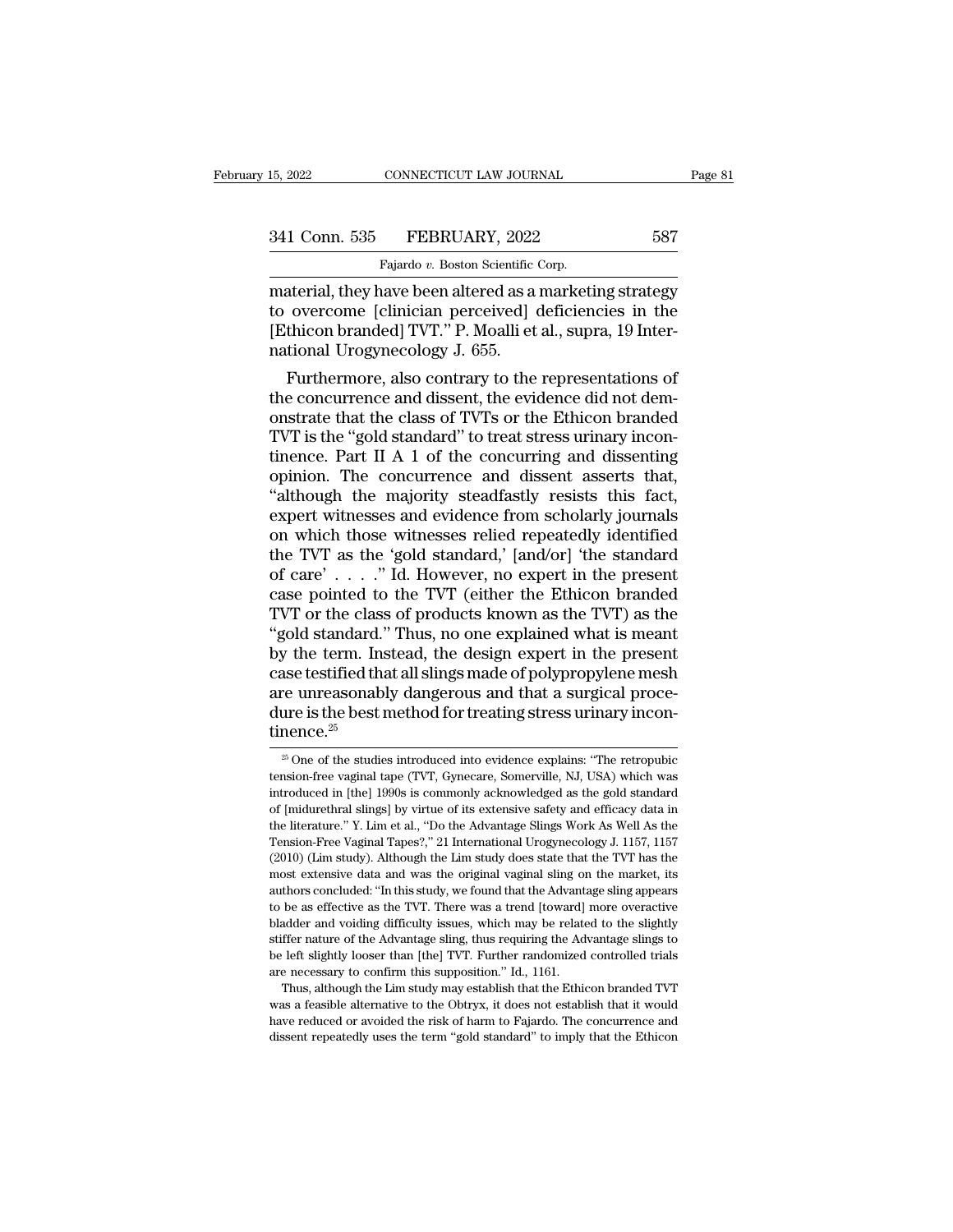## EXECUTE CONNECTICUT LAW JOURNAL February 15, 2022<br>588 FEBRUARY, 2022 341 Conn. 535<br>Fajardo v. Boston Scientific Corp. CONNECTICUT LAW JOURNAL<br>FEBRUARY, 2022 341<br>Fajardo *v.* Boston Scientific Corp.<br>It case the plaintiffs simply di

CONNECTICUT LAW JOURNAL Februar<br>
8<br> **In the present case, the plaintiffs simply did not intro-**<br>
In the present case, the plaintiffs simply did not intro-<br>
In the present case, the plaintiffs simply did not intro-<br>
ce suff FEBRUARY, 2022 341 Conn. 535<br>Fajardo v. Boston Scientific Corp.<br>In the present case, the plaintiffs simply did not intro-<br>duce sufficient evidence to warrant an instruction on<br>a reasonable alternative design. We find a rec FEBRUARY, 2022 341 Conn. 535<br>
Fajardo v. Boston Scientific Corp.<br>
In the present case, the plaintiffs simply did not intro-<br>
duce sufficient evidence to warrant an instruction on<br>
a reasonable alternative design. We find FROM STATE STATE STATE STATE STATE STATE STATE STATE ON THE UNITED STATE OF THE UNITED STATE OF STATE OF STATE OF CONDUCT STATE STATE STATE STATE OF CONNECTION OF CONNECTION OF CONNECTION CONNECTION CONNECTION CONNECTION Fajardo v. Boston Scientific Corp.<br>
In the present case, the plaintiffs simply did not intro-<br>
duce sufficient evidence to warrant an instruction on<br>
a reasonable alternative design. We find a recent case<br>
from the United Fajardo v. Boston Scientific Corp.<br>
In the present case, the plaintiffs simply did not intro-<br>
duce sufficient evidence to warrant an instruction on<br>
a reasonable alternative design. We find a recent case<br>
from the United In the present case, the plaintiffs simply did not introduce sufficient evidence to warrant an instruction on<br>a reasonable alternative design. We find a recent case<br>from the United States District Court for the District<br>of duce sufficient evidence to warrant an instruction on<br>a reasonable alternative design. We find a recent case<br>from the United States District Court for the District<br>of Connecticut instructive in this regard. In granting<br>a m a reasonable alternative design. We find a recent case<br>from the United States District Court for the District<br>of Connecticut instructive in this regard. In granting<br>a manufacturer's motion for summary judgment on a<br>reasona from the United States District Court for the District<br>of Connecticut instructive in this regard. In granting<br>a manufacturer's motion for summary judgment on a<br>reasonable alternative design claim, the court explained<br>that of Connecticut instructive in this regard. In granting<br>a manufacturer's motion for summary judgment on a<br>reasonable alternative design claim, the court explained<br>that the plaintiff "has not established that a reasonable<br>al a manufacturer's motion for summary judgment on a<br>reasonable alternative design claim, the court explained<br>that the plaintiff "has not established that a reasonable<br>alternative [water treatment] pump design was avail-<br>able reasonable alternative design claim, the court explained<br>that the plaintiff "has not established that a reasonable<br>alternative [water treatment] pump design was avail-<br>able. [The expert's] report, even if admitted, does no that the plaintiff "has not established that a reasonable<br>alternative [water treatment] pump design was avail-<br>able. [The expert's] report, even if admitted, does not<br>identify a reasonable alternative. Rather, [the expert' alternative [water treatment] pump design was available. [The expert's] report, even if admitted, does not<br>identify a reasonable alternative. Rather, [the expert's]<br>report opines that [the plaintiff] should have used [the<br> able. [The expert's] report, even if admitted, does not<br>identify a reasonable alternative. Rather, [the expert's]<br>report opines that [the plaintiff] should have used [the<br>competitor's] pumps, which have larger motors. Howidentify a reasonable alternative. Rather, [the expert's]<br>report opines that [the plaintiff] should have used [the<br>competitor's] pumps, which have larger motors. How-<br>ever, the [competitor's] motors would have required an<br> report opines that [the plaintiff] should have used [the competitor's] pumps, which have larger motors. However, the [competitor's] motors would have required an expensive reworking of the system as a whole, and were consi competitor's] pumps, which have larger motors. How-<br>ever, the [competitor's] motors would have required an<br>expensive reworking of the system as a whole, and<br>were considered and rejected by [the plaintiff] during<br>the biddin ever, the [competitor's] motors would have required an<br>expensive reworking of the system as a whole, and<br>were considered and rejected by [the plaintiff] during<br>the bidding process. . . . [The plaintiff] has offered no<br>evid expensive reworking of the system as a whole, and<br>were considered and rejected by [the plaintiff] during<br>the bidding process.... [The plaintiff] has offered no<br>evidence that a 'reasonable alternative design was avail-<br>abl were considered and rejected by [the plaintiff] during<br>the bidding process. . . . [The plaintiff] has offered no<br>evidence that a 'reasonable alternative design was avail-<br>able' for pumps that would meet the [plaintiff's] s the bidding process. . . . [The plaintiff] has offered no<br>evidence that a 'reasonable alternative design was avail-<br>able' for pumps that would meet the [plaintiff's] system<br>specifications 'that would have avoided or reduce delice that a reasonable distributive design was ditated<br>le' for pumps that would meet the [plaintiff's] system<br>ecifications 'that would have avoided or reduced the<br>sk of harm' without 'unreasonably increasing cost.'"<br>itat specifications 'that would have avoided or reduced the<br>risk of harm' without 'unreasonably increasing cost.'"<br>(Citation omitted.) Water Pollution Control Authority<br>v. Flowserve US, Inc., supra, 2018 WL 1525709, \*25.<br>Simila

risk of harm' without 'unreasonably increasing cost.'"<br>(Citation omitted.) Water Pollution Control Authority<br>v. Flowserve US, Inc., supra, 2018 WL 1525709, \*25.<br>Similarly, the plaintiffs in the present case did not<br>produce Have a networking cost.<br>
(Citation omitted.) Water Pollution Control Authority<br>
v. Flowserve US, Inc., supra, 2018 WL 1525709, \*25.<br>
Similarly, the plaintiffs in the present case did not<br>
produce sufficient evidence that a v. *Flowserve US*, *Inc.*, supra, 2018 WL 1525709, \*25.<br>Similarly, the plaintiffs in the present case did not<br>produce sufficient evidence that an alternative design<br>was available that would have met Fajardo's needs and<br>hav Similarly, the plaintiffs in the present case did not<br>produce sufficient evidence that an alternative design<br>was available that would have met Fajardo's needs and<br>have avoided or reduced the risk of harm without unrea-<br>son Similarly, the plaintiffs in the present case did not<br>produce sufficient evidence that an alternative design<br>was available that would have met Fajardo's needs and<br>have avoided or reduced the risk of harm without unrea-<br>son have avoided or reduced the risk of harm without unreasonably increasing cost. To the contrary, evidence presented at trial showed that the class of TVTs had varying degrees of safety, depending on the type of material bra sonably increasing cost. To the contrary, evidence pre-<br>sented at trial showed that the class of TVTs had varying<br>degrees of safety, depending on the type of material<br>branded TVT was the safest product on the market. But,

sented at trial showed that the class of TVTs had varying<br>degrees of safety, depending on the type of material<br>branded TVT was the safest product on the market. But, as we have explained<br>previously in this opinion, there w degrees of safety, depending on the type of material<br>branded TVT was the safest product on the market. But, as we have explained<br>previously in this opinion, there was evidence presented at trial that the<br>Ethicon branded TV fact that they were complicated medical devices with complicated medical devices with the Ethicon branded TVT and each of the other products within the class of TVTs had risks and complications associated with them. In lig branded TVT was the safest product on the market. But, as we have explained previously in this opinion, there was evidence presented at trial that the Ethicon branded TVT and each of the other products within the class of previously in this opinion, there was evidence presented at trial that the Ethicon branded TVT and each of the other products within the class of TVTs had risks and complications associated with them. In light of the fact Ethicon branded TVT and each of the other products within the class of TVTs had risks and complications associated with them. In light of the fact that they were complicated medical devices with complicated safety informat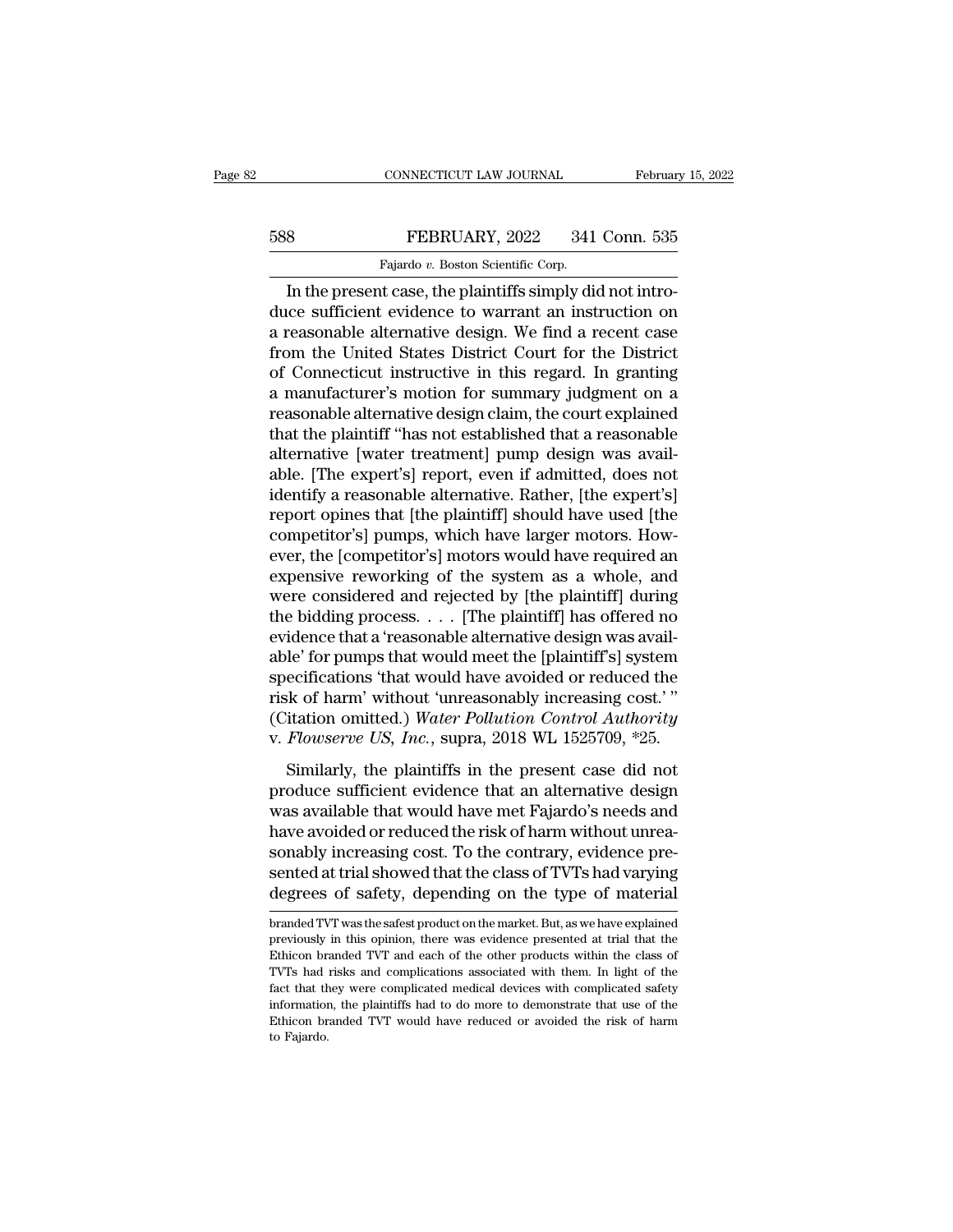| 15, 2022      | CONNECTICUT LAW JOURNAL                          | Page 83 |  |
|---------------|--------------------------------------------------|---------|--|
| 341 Conn. 535 | FEBRUARY, 2022                                   | 589     |  |
|               | Fajardo v. Boston Scientific Corp.               |         |  |
|               | that was used to make them and some even had the |         |  |

THE 2022 CONNECTICUT LAW JOURNAL Page 83<br>
341 Conn. 535 FEBRUARY, 2022 589<br>
Fajardo v. Boston Scientific Corp.<br>
That was used to make them, and some even had the<br>
exact same defect alleged to have caused Fajardo's<br>
injurie exact same defect alleged to have caused Fajardo's<br>
Fajardo'v. Boston Scientific Corp.<br>
That was used to make them, and some even had the<br>
exact same defect alleged to have caused Fajardo's<br>
injuries in this case. Furtherm 341 Conn. 535 FEBRUARY, 2022 589<br>
Fajardo v. Boston Scientific Corp.<br>
that was used to make them, and some even had the<br>
exact same defect alleged to have caused Fajardo's<br>
injuries in this case. Furthermore, the plaintif 341 Conn. 535 FEBRUARY, 2022 589<br>Fajardo v. Boston Scientific Corp.<br>that was used to make them, and some even had the<br>exact same defect alleged to have caused Fajardo's<br>injuries in this case. Furthermore, the plaintiffs' e Fajardo v. Boston Scientific Corp.<br>
That was used to make them, and some even had the<br>
exact same defect alleged to have caused Fajardo's<br>
injuries in this case. Furthermore, the plaintiffs' expert<br>
testified that all poly Figure of Exercise Boston Scientific Corp.<br>
that was used to make them, and some even had the<br>
exact same defect alleged to have caused Fajardo's<br>
injuries in this case. Furthermore, the plaintiffs' expert<br>
testified that that was used to make them, and some even had the exact same defect alleged to have caused Fajardo's<br>injuries in this case. Furthermore, the plaintiffs' expert<br>testified that all polypropylene mesh slings are defec-<br>tive, exact same defect alleged to have caused Fajardo's<br>injuries in this case. Furthermore, the plaintiffs' expert<br>testified that all polypropylene mesh slings are defec-<br>tive, including the Ethicon branded TVT. Accordingly,<br>we injuries in this case. Furthermore, the plaintiffs' expert<br>testified that all polypropylene mesh slings are defec-<br>tive, including the Ethicon branded TVT. Accordingly,<br>we cannot conclude that the trial court incorrectly<br>d testified that all polypropylene mesh slings<br>tive, including the Ethicon branded TVT. A<br>we cannot conclude that the trial court<br>determined that the plaintiffs did not produc<br>evidence of a reasonable alternative design<br>have e, including the Ethicon branded TVT. Accordingly,<br>e cannot conclude that the trial court incorrectly<br>termined that the plaintiffs did not produce sufficient<br>idence of a reasonable alternative design that would<br>we avoided we cannot conclude that the that court incorrectly<br>determined that the plaintiffs did not produce sufficient<br>evidence of a reasonable alternative design that would<br>have avoided injuries to Fajardo to warrant an instruc-<br>ti

determined that the plaintins durity produce sufficient<br>evidence of a reasonable alternative design that would<br>have avoided injuries to Fajardo to warrant an instruc-<br>tion on reasonable alternative design.<br>The plaintiffs c evidence of a reasonable alternative design that would<br>have avoided injuries to Fajardo to warrant an instruc-<br>tion on reasonable alternative design.<br>The plaintiffs cite to *Campbell v. Boston Scientific*<br>*Corp.*, 882 F.3d nation on reasonable alternative design.<br>
The plaintiffs cite to *Campbell v. Boston Scientific*<br> *Corp.*, 882 F.3d 70 (4th Cir. 2018), in support of their<br>
claim that there was sufficient evidence in the present<br>
case to The plaintiffs cite to *Campbell v. Boston Scientific*<br> *Corp.*, 882 F.3d 70 (4th Cir. 2018), in support of their<br>
claim that there was sufficient evidence in the present<br>
case to warrant an instruction on the reasonable The plaintiffs cite to *Campbell* v. *Boston Scientific*<br>Corp., 882 F.3d 70 (4th Cir. 2018), in support of their<br>claim that there was sufficient evidence in the present<br>case to warrant an instruction on the reasonable alte Corp., 882 F.3d 70 (4th Cir. 2018), in support of their claim that there was sufficient evidence in the present case to warrant an instruction on the reasonable alternative design prong. We disagree. In that case, the defe claim that there was sufficient evidence in the present<br>case to warrant an instruction on the reasonable alter-<br>native design prong. We disagree. In that case, the<br>defendant claimed that there was insufficient evidence<br>to case to warrant an instruction on the reasonable alternative design prong. We disagree. In that case, the defendant claimed that there was insufficient evidence to support the jury verdict and, specifically, to show that t native design prong. We disagree. In that case, the<br>defendant claimed that there was insufficient evidence<br>to support the jury verdict and, specifically, to show<br>that there was a safer alternative design. See id., 79.<br>Base defendant claimed that there was insufficient evidence<br>to support the jury verdict and, specifically, to show<br>that there was a safer alternative design. See id., 79.<br>Based on the trial record and the expert's testimony in<br> to support the jury verdict and, specifically, to show<br>that there was a safer alternative design. See id., 79.<br>Based on the trial record and the expert's testimony in<br>that case, the Fourth Circuit concluded that there was<br> that there was a safer alternative design. See id., 79.<br>Based on the trial record and the expert's testimony in<br>that case, the Fourth Circuit concluded that there was<br>sufficient evidence to support the safer alternative<br>de Based on the trial record and the expert's testimony in<br>that case, the Fourth Circuit concluded that there was<br>sufficient evidence to support the safer alternative<br>design claim. As one example of evidence that sup-<br>ported that case, the Fourth Circuit concluded that there was<br>sufficient evidence to support the safer alternative<br>design claim. As one example of evidence that sup-<br>ported the plaintiffs' claim in that case, the court<br>pointed to sufficient evidence to support the safer alternative<br>design claim. As one example of evidence that sup-<br>ported the plaintiffs' claim in that case, the court<br>pointed to the expert's testimony regarding the Ross<br>study. See i design claim. As one example of evidence that sup-<br>ported the plaintiffs' claim in that case, the court<br>pointed to the expert's testimony regarding the Ross<br>study. See id. The Fourth Circuit's conclusion that,<br>based on the ported the plaint<br>pointed to the exp<br>study. See id. The<br>based on the parti<br>made by the plain<br>evidence, the Ross<br>design claim.<br>The Fourth Circ Fourth Circuit's conclusion that,<br>and the particular safer alternative design claim<br>ade by the plaintiffs in that case and supported by<br>idence, the Ross study supported the safer alternative<br>sign claim.<br>The Fourth Circuit' study. See Id. The Fourth Chroth's conclusion that,<br>based on the particular safer alternative design claim<br>made by the plaintiffs in that case and supported by<br>evidence, the Ross study supported the safer alternative<br>desig

based on the particular safer anternative design claim.<br>
made by the plaintiffs in that case and supported by<br>
evidence, the Ross study supported the safer alternative<br>
design claim.<br>
The Fourth Circuit's conclusion, howev radic by the plaintins in that case and supported by<br>evidence, the Ross study supported the safer alternative<br>design claim.<br>The Fourth Circuit's conclusion, however, does not<br>mean that the Ross study will always support a evidence, the Ross study supported the safer atternative<br>design claim.<br>The Fourth Circuit's conclusion, however, does not<br>mean that the Ross study will always support a reason-<br>able alternative design, claim. In the presen design claim.<br>
The Fourth Circuit's conclusion, however, does not<br>
mean that the Ross study will always support a reason-<br>
able alternative design claim. In the present case, the<br>
Ross study does not support the plaintiffs The Fourth Circuit's conclusion, however, does not<br>mean that the Ross study will always support a reason-<br>able alternative design claim. In the present case, the<br>Ross study does not support the plaintiffs' claim that<br>there mean that the Ross study will always support a reasonable alternative design claim. In the present case, the Ross study does not support the plaintiffs' claim that there is a reasonable alternative design, particularly bec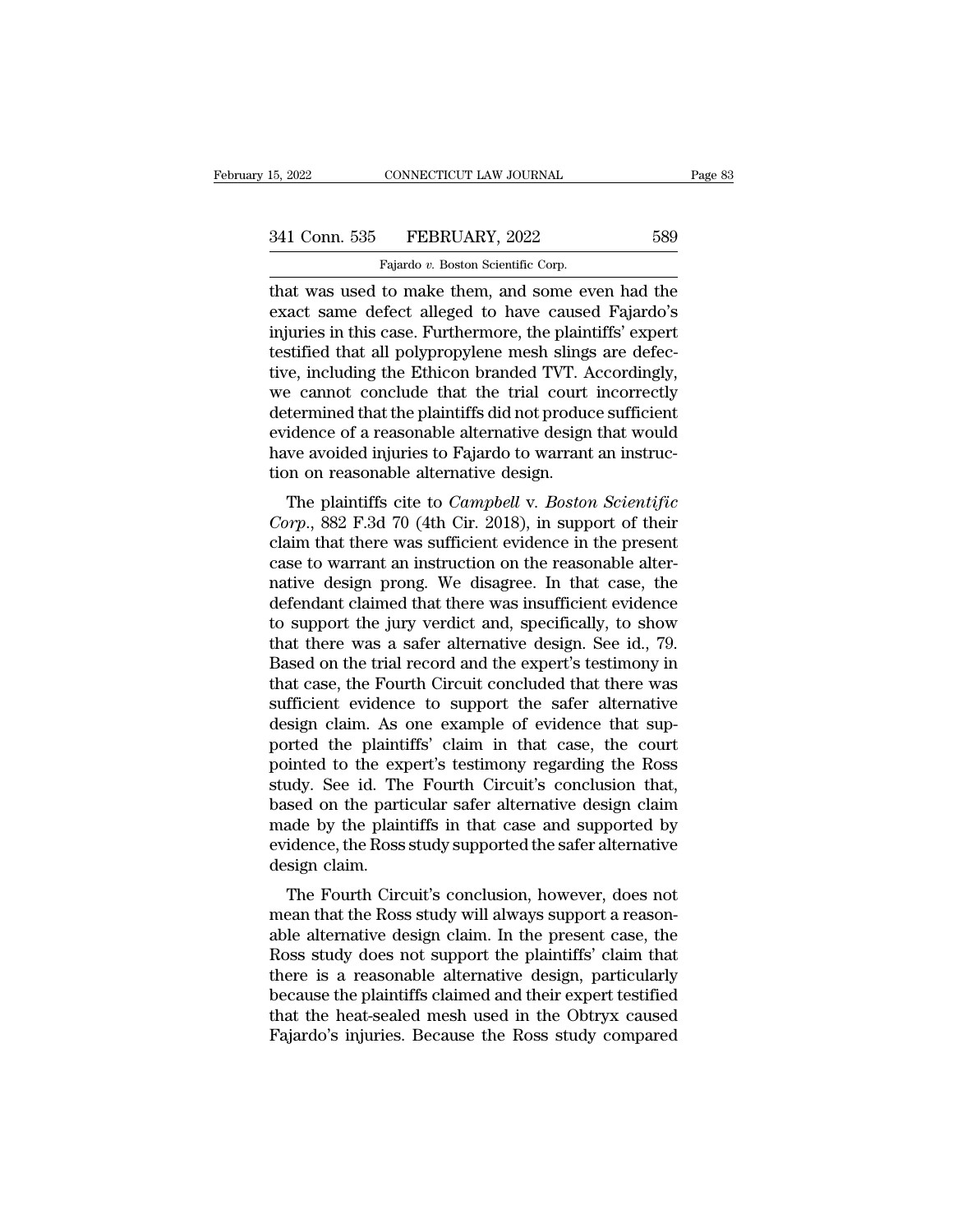|     | CONNECTICUT LAW JOURNAL                            | February 15, 2022 |
|-----|----------------------------------------------------|-------------------|
|     |                                                    |                   |
| 590 | FEBRUARY, 2022                                     | 341 Conn. 535     |
|     | Fajardo v. Boston Scientific Corp.                 |                   |
|     | two slings made of the exact same heat-sealed mesh |                   |

CONNECTICUT LAW JOURNAL February 15, 20<br>
FEBRUARY, 2022 341 Conn. 535<br>
Fajardo v. Boston Scientific Corp.<br>
Two slings made of the exact same heat-sealed mesh,<br>
that study is not evidence of a reasonable alternative<br>
docity FEBRUARY, 2022 341 Conn. 535<br>
Fajardo v. Boston Scientific Corp.<br>
two slings made of the exact same heat-sealed mesh,<br>
that study is not evidence of a reasonable alternative<br>
design, in light of the claim that was presente FEBRUARY, 2022 341 Conn. 535<br>
Fajardo v. Boston Scientific Corp.<br>
two slings made of the exact same heat-sealed mesh,<br>
that study is not evidence of a reasonable alternative<br>
design, in light of the claim that was present FEBRUA<br>
Fajardo v. Bosto<br>
two slings made of the ex<br>
that study is not evidence<br>
design, in light of the clain<br>
plaintiffs in this case.<br>
Based on the foregoing, Fajardo v. Boston Scientific Corp.<br>
To slings made of the exact same heat-sealed mesh,<br>
at study is not evidence of a reasonable alternative<br>
sign, in light of the claim that was presented by the<br>
aintiffs in this case.<br> two slings made of the exact same heat-sealed mesh,<br>that study is not evidence of a reasonable alternative<br>design, in light of the claim that was presented by the<br>plaintiffs in this case.<br>Based on the foregoing, we conclud

In the same of the claim hat was beated mess,<br>that study is not evidence of a reasonable alternative<br>design, in light of the claim that was presented by the<br>plaintiffs in this case.<br>Based on the foregoing, we conclude that design, in light of the claim that was presented by the plaintiffs in this case.<br>Based on the foregoing, we conclude that the plaintiffs did not produce sufficient evidence to warrant an instruction on a reasonable alterna design, in fight of the ending material was presenting probabilitiffs in this case.<br>Based on the foregoing, we conclude the tiffs did not produce sufficient evidence to instruction on a reasonable alternative desingly, we Based on the foregoing, we confs did not produce sufficient evert<br>struction on a reasonable alterned.<br>gly, we conclude that the trial co<br>eir request for such an instruct<br>The judgment is affirmed.<br>In this opinion ROBINSON, Its did not produce sufficient evidence to warrant an<br>struction on a reasonable alternative design. Accord-<br>gly, we conclude that the trial court properly declined<br>eir request for such an instruction.<br>The judgment is affir instruction on a reasonable alternative desingly, we conclude that the trial court prop<br>their request for such an instruction.<br>The judgment is affirmed.<br>In this opinion ROBINSON, C. J., ar<br>D'AURIA and KAHN, Js., concurred.

The judgment is affirmed.<br>
In this opinion ROBINSON, C. J., and PALMER,<br>
AURIA and KAHN, Js., concurred.<br>
ECKER, J., concurring in part and dissenting in part.<br>
agree with, and join, part I and much of parts II A<br>  $A^{R^1}$ The judgment is affirmed.<br>
In this opinion ROBINSON, C. J., and PALMER,<br>
D'AURIA and KAHN, Js., concurred.<br>
ECKER, J., concurring in part and dissenting in part.<br>
I agree with, and join, part I and much of parts II A<br>
and In this opinion ROBINSON, C. J., and PALMER,<br>D'AURIA and KAHN, Js., concurred.<br>ECKER, J., concurring in part and dissenting in part.<br>I agree with, and join, part I and much of parts II A<br>and  $B^1$  of the majority opinion. In this opinion Robinson, e. s., and Trimina,<br>D'AURIA and KAHN, Js., concurred.<br>ECKER, J., concurring in part and dissenting in part.<br>I agree with, and join, part I and much of parts II A<br>and  $B^1$  of the majority opinion ECKER, J., concurring in part and dissenting in part.<br>I agree with, and join, part I and much of parts II A<br>and  $B^1$  of the majority opinion. I disagree, however,<br>with parts II C through E, in which the majority con-<br>clu ECKER, J., concurring in part and dissenting in part.<br>I agree with, and join, part I and much of parts II A<br>and  $B^1$  of the majority opinion. I disagree, however,<br>with parts II C through E, in which the majority con-<br>clu ECKER, J., concurring in part and dissenting in part.<br>I agree with, and join, part I and much of parts II A<br>and  $B^1$  of the majority opinion. I disagree, however,<br>with parts II C through E, in which the majority con-<br>clu I agree with, and join, part I and much of parts II A<br>and B<sup>1</sup> of the majority opinion. I disagree, however,<br>with parts II C through E, in which the majority con-<br>cludes that the trial court properly declined to charge<br>th and B<sup>1</sup> of the majority opinion. I disagree, however,<br>with parts II C through E, in which the majority con-<br>cludes that the trial court properly declined to charge<br>the jury on the reasonable alternative design prong of<br>th with parts II C through E, in which the majority concludes that the trial court properly declined to charge the jury on the reasonable alternative design prong of the risk-utility component of the Connecticut Product Liabi cludes that the trial court properly declined to charge<br>the jury on the reasonable alternative design prong of<br>the risk-utility component of the Connecticut Product<br>Liability Act, General Statutes § 52-572m et seq., as<br>int the jury on the reasonable alternative design prong of<br>the risk-utility component of the Connecticut Product<br>Liability Act, General Statutes § 52-572m et seq., as<br>interpreted by this court in *Bifolck* v. *Philip Morris*, the risk-utility component of the Connecticut Product<br>Liability Act, General Statutes § 52-572m et seq., as<br>interpreted by this court in *Bifolck* v. *Philip Morris*,<br>*Inc.*, 324 Conn. 402, 434–35, 152 A.3d 1183 (2016). S *Inc.*, 324 Conn. 402, 434–35, 152 A.3d 1183 (2016). Specifically, I do not agree with the majority's conclusion that the plaintiffs, Lesly Fajardo (Fajardo) and Jairo Fajardo, "did not produce sufficient evidence  $\dots$  to cifically, I do not agree with the majority's conclusion<br>that the plaintiffs, Lesly Fajardo (Fajardo) and Jairo<br>Fajardo, "did not produce sufficient evidence  $\dots$  to<br> $\frac{1}{1}$  agree with all of part II A except the majori

that the plaintiffs, Lesly Fajardo (Fajardo) and Jairo Fajardo, "did not produce sufficient evidence  $\ldots$  to  $\frac{1}{1}$  agree with all of part II A except the majority's ultimate conclusion that "the trial court correctly Fajardo, "did not produce sufficient evidence . . . to<br>  $\frac{1}{1}$  agree with all of part II A except the majority's ultimate conclusion<br>
that "the trial court correctly concluded that the evidence did not support<br>
an inst Fajaruo, the Hot produce sufficient evidence  $\cdot \cdot \cdot \cdot$  to  $\cdot \cdot \cdot$  is a standard of part II A except the majority's ultimate conclusion that "the trial court correctly concluded that the evidence did not support an instr <sup>1</sup> I agree with all of part II A except the majority's ultimate conclusion that "the trial court correctly concluded that the evidence did not support an instruction under the reasonable alternative design prong of the r that "the trial court correctly concluded that the evidence did not support an instruction under the reasonable alternative design prong of the risk-<br>utility test  $\ldots$ ." Part II A of the majority opinion. In part II B, t an instruction under the reasonable alternative design prong of the risk-<br>utility test . . . ." Part II A of the majority opinion. In part II B, the majority<br>assumes, without deciding, that the plaintiffs' instructional c utility test . . . . " Part II A of the majority opinion. In part II B, the majority assumes, without deciding, that the plaintiffs' instructional challenge was properly preserved at trial. For the reasons identified by th assumes, without deciding, that the plaintiffs' instructional challenge was properly preserved at trial. For the reasons identified by the majority, I have no difficulty concluding that the issue is in fact properly preser properly preserved at trial. For the reasons identified by the majority, I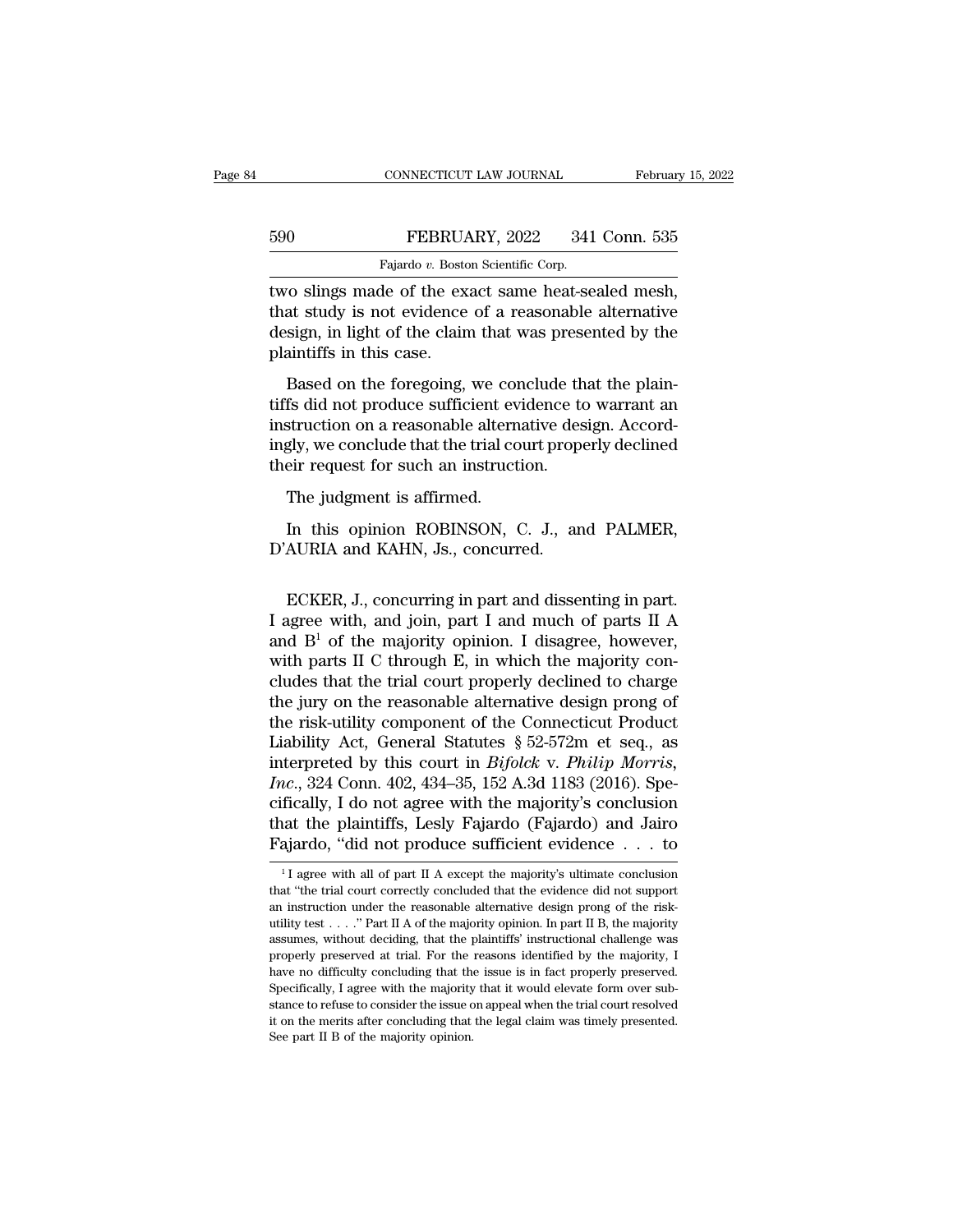| 15, 2022      | CONNECTICUT LAW JOURNAL                                   |     | Page 85 |
|---------------|-----------------------------------------------------------|-----|---------|
|               |                                                           |     |         |
| 341 Conn. 535 | FEBRUARY, 2022                                            | 591 |         |
|               | Fajardo v. Boston Scientific Corp.                        |     |         |
|               | warrant an instruction on reasonable alternative design " |     |         |

15, 2022 CONNECTICUT LAW JOURNAL Page<br>
341 Conn. 535 FEBRUARY, 2022 591<br>
Fajardo v. Boston Scientific Corp.<br>
warrant an instruction on reasonable alternative design."<br>
Part II E of the majority opinion. 341 Conn. 535 FEBRUARY, 2022<br>Fajardo v. Boston Scientific Corn<br>Warrant an instruction on reasonable alt<br>Part II E of the majority opinion.<br>The trial court concluded that there

1 Conn. 535 FEBRUARY, 2022 591<br>
Fajardo v. Boston Scientific Corp.<br>
arrant an instruction on reasonable alternative design."<br>
The trial court concluded that there was insufficient<br>
idence in the trial record to support a j 341 Conn. 535 FEBRUARY, 2022 591<br>
Fajardo v. Boston Scientific Corp.<br>
warrant an instruction on reasonable alternative design."<br>
Part II E of the majority opinion.<br>
The trial court concluded that there was insufficient<br>
e Fajardo  $v$ . Boston Scientific Corp.<br>
warrant an instruction on reasonable alternative design."<br>
Part II E of the majority opinion.<br>
The trial court concluded that there was insufficient<br>
evidence in the trial record to s warrant an instruction on reasonable alternative design."<br>Part II E of the majority opinion.<br>The trial court concluded that there was insufficient<br>evidence in the trial record to support a jury instruction<br>on the plaintiff wariant an instruction on reasonable attentiative design.<br>Part II E of the majority opinion.<br>The trial court concluded that there was insufficient<br>evidence in the trial record to support a jury instruction<br>on the plaintiff The trial court concluded that there was insufficient<br>evidence in the trial record to support a jury instruction<br>on the plaintiffs' claim that the Obtryx Transobturator<br>Mid-Urethral Sling System designed by the named<br>defen The trial court concluded that there was insufficient<br>evidence in the trial record to support a jury instruction<br>on the plaintiffs' claim that the Obtryx Transobturator<br>Mid-Urethral Sling System designed by the named<br>defen evidence in the trial record to support a jury instruction<br>on the plaintiffs' claim that the Obtryx Transobturator<br>Mid-Urethral Sling System designed by the named<br>defendant, Boston Scientific Corporation, was defective<br>und on the plaintiffs' claim that the Obtryx Transobturator<br>Mid-Urethral Sling System designed by the named<br>defendant, Boston Scientific Corporation, was defective<br>under the risk-utility test because there was a viable<br>and saf Mid-Urethral Sling System designed by the named<br>defendant, Boston Scientific Corporation, was defective<br>under the risk-utility test because there was a viable<br>and safer reasonable alternative design to the Obtryx.<br>For the defendant, Boston Scientific Corporation, was defective<br>under the risk-utility test because there was a viable<br>and safer reasonable alternative design to the Obtryx.<br>For the reasons set forth at length in part II of this<br>o under the risk-utility test because there was a viable<br>and safer reasonable alternative design to the Obtryx.<br>For the reasons set forth at length in part II of this<br>opinion, I am convinced that this ruling was erroneous.<br>T and safer reasonable alternative design to the Obtryx.<br>For the reasons set forth at length in part II of this<br>opinion, I am convinced that this ruling was erroneous.<br>There was abundant evidence presented at trial from<br>whic For the reasons set forth at length in part II of this<br>opinion, I am convinced that this ruling was erroneous.<br>There was abundant evidence presented at trial from<br>which the jury could have concluded that one particular<br>co opinion, I am convinced that this ruling was erroneous.<br>There was abundant evidence presented at trial from<br>which the jury could have concluded that one particular<br>competitor product, a retropubic tension free vaginal<br>slin There was abundant evidence presented at trial from<br>which the jury could have concluded that one particular<br>competitor product, a retropubic tension free vaginal<br>sling trademarked "TVT" that is produced by Gynecare,<br>part o which the jury could have concluded that one particular<br>competitor product, a retropubic tension free vaginal<br>sling trademarked "TVT" that is produced by Gynecare,<br>part of the Ethicon division of Johnson & Johnson,<sup>2</sup><br>qual competitor product, a retropubic tension free vaginal<br>sling trademarked "TVT" that is produced by Gynecare,<br>part of the Ethicon division of Johnson & Johnson,<sup>2</sup><br>qualified as a reasonable alternative to the Obtryx. It<br>was sling trademarked "TVT" that is produced by Gynecare,<br>part of the Ethicon division of Johnson & Johnson,<sup>2</sup><br>qualified as a reasonable alternative to the Obtryx. It<br>was undisputed that not only is this TVT commercially<br>viab part of the Ethicon division of Johnson & Johnson,<sup>2</sup> qualified as a reasonable alternative to the Obtryx. It was undisputed that not only is this TVT commercially viable, it is the most widely used treatment for stress ur qualified as a reasonable alternative to the Obtryx. It<br>was undisputed that not only is this TVT commercially<br>viable, it is the most widely used treatment for stress<br>urinary incontinence, the condition suffered by Fajardo, was undisputed that not only is this TVT commercially<br>viable, it is the most widely used treatment for stress<br>urinary incontinence, the condition suffered by Fajardo,<br>and meets the recognized standard of care for treatment viable, it is the most widely used treatment for stress<br>urinary incontinence, the condition suffered by Fajardo,<br>and meets the recognized standard of care for treatment<br>of that condition. The plaintiffs proffered expert te urinary incontinence, the condition suffered by Fajardo,<br>and meets the recognized standard of care for treatment<br>of that condition. The plaintiffs proffered expert testi-<br>mony, including the testimony of retained experts,<br> and meets the recognized standard of care for treatment<br>of that condition. The plaintiffs proffered expert testi-<br>mony, including the testimony of retained experts,<br>Fajardo's treating physicians, and articles in respected<br> of that condition. The plaintiffs proffered expert testi-<br>mony, including the testimony of retained experts,<br>Fajardo's treating physicians, and articles in respected<br>medical research journals, that, if credited by the jury mony, including the testimony of retained experts,<br>Fajardo's treating physicians, and articles in respected<br>medical research journals, that, if credited by the jury,<br>together established that (1) the Obtryx differs from<br>Et Fajardo's treating physicians, and articles in respected<br>medical research journals, that, if credited by the jury,<br>together established that (1) the Obtryx differs from<br>Ethicon's TVT in three primary respects, namely, its<br> medical research journals, that, if credited by the jury,<br>together established that (1) the Obtryx differs from<br>Ethicon's TVT in three primary respects, namely, its<br>transobturator approach, its heat-sealed middle section,<br> together established that (1) the Obtryx differs from<br>Ethicon's TVT in three primary respects, namely, its<br>transobturator approach, its heat-sealed middle section,<br>and its detanged edges, (2) each of those departures<br>from and its detanged edges, (2) each of those departures<br>from the design of the TVT constitutes a defect, because<br>they each increase the risks to the patient with no<br>offsetting benefit, (3) the injuries that Fajardo suffered<br> from the design of the TVT constitutes a defect, because<br>they each increase the risks to the patient with no<br>offsetting benefit, (3) the injuries that Fajardo suffered<br> $\frac{1}{2}$  In part III A of this opinion, I explain wh

they each increase the risks to the patient with no<br>offsetting benefit, (3) the injuries that Fajardo suffered<br> $\frac{1}{2}$  In part III A of this opinion, I explain why the majority is incorrect when<br>it contends that all of offsetting benefit, (3) the injuries that Fajardo suffered<br>
<sup>2</sup> In part III A of this opinion, I explain why the majority is incorrect when<br>
it contends that all of the references to "TVT" at trial were to the category<br>
o <sup>2</sup> In part III A of this opinion, I explain why the majority is incorrect when it contends that all of the references to "TVT" at trial were to the category of TVT-type retropubic slings modeled on Ethicon's branded TVT, <sup>2</sup> In part III A of this opinion, I explain why the main to contends that all of the references to "TVT" at trior of TVT-type retropubic slings modeled on Ethicon product itself. See footopinion and accompanying text. Un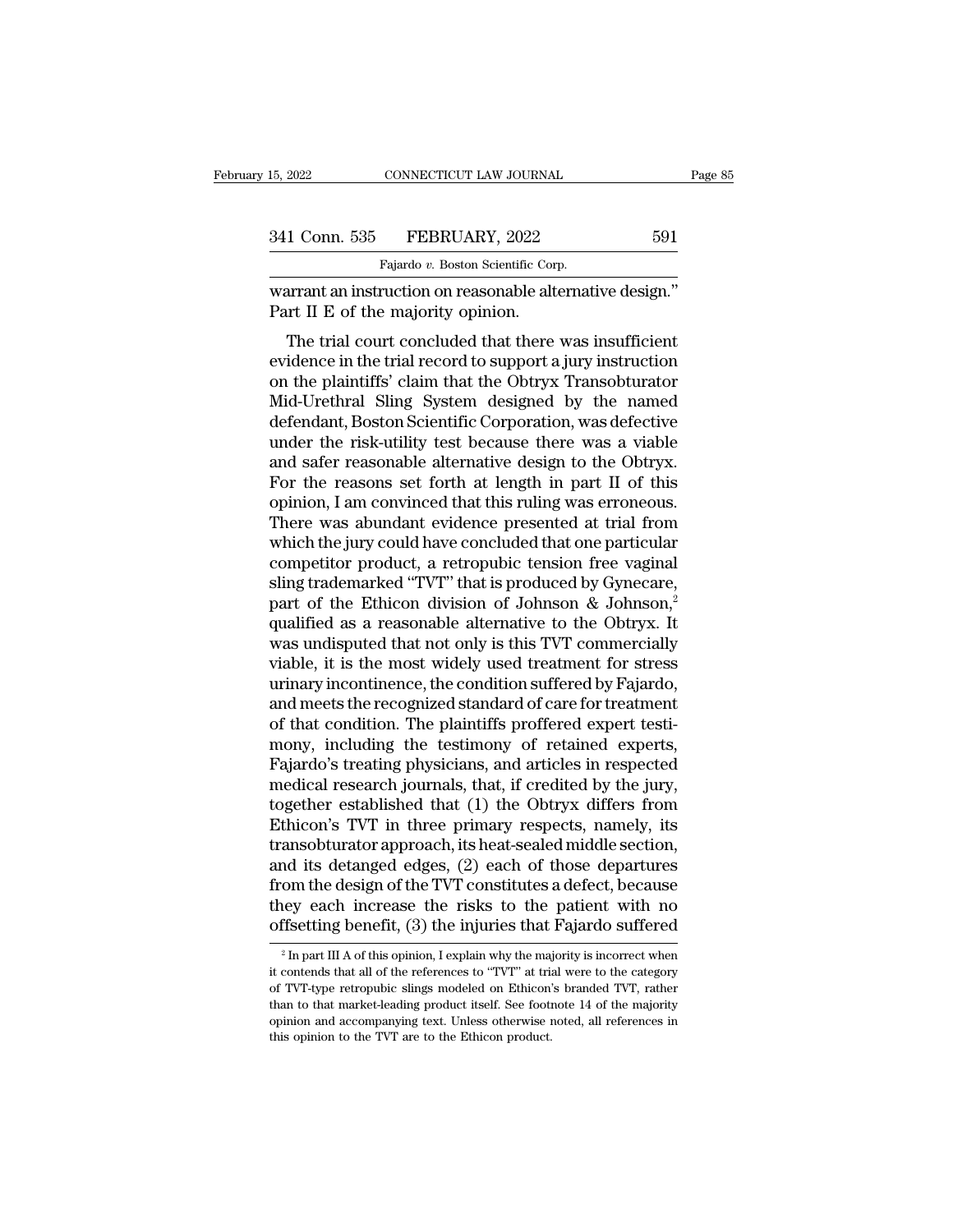## EXECUTE CONNECTICUT LAW JOURNAL February 15, 2022<br>592 FEBRUARY, 2022 341 Conn. 535<br>Fajardo v. Boston Scientific Corp. CONNECTICUT LAW JOURNAL<br>FEBRUARY, 2022 341<br>Fajardo *v.* Boston Scientific Corp.<br>v. those design defects and (

CONNECTICUT LAW JOURNAL February 15, 2022<br>
FEBRUARY, 2022 341 Conn. 535<br>
Fajardo v. Boston Scientific Corp.<br>
Were caused by those design defects, and (4) the TVT<br>
would have avoided or reduced the risk of those types<br>
of h FEBRUARY, 2022 341 Conn. 535<br>Fajardo v. Boston Scientific Corp.<br>Were caused by those design defects, and (4) the TVT<br>would have avoided or reduced the risk of those types<br>of harm and been a more suitable choice for Fajardo FEBRUARY, 2022 341 Conn. 535<br>
Fajardo v. Boston Scientific Corp.<br>
were caused by those design defects, and (4) the TVT<br>
would have avoided or reduced the risk of those types<br>
of harm and been a more suitable choice for Fa FEBRUARY, 2022 341 Conn. 535<br>
Fajardo v. Boston Scientific Corp.<br>
Were caused by those design defects, and (4) the TVT<br>
would have avoided or reduced the risk of those types<br>
of harm and been a more suitable choice for Fa Fajardo v. Boston Scientific Corp.<br>
were caused by those design defects, and (4) the TVT<br>
would have avoided or reduced the risk of those types<br>
of harm and been a more suitable choice for Fajardo.<br>
Nothing more is requir *Bifolck*. Bifolch Scientific Corp.<br> *Bigonon* Scientific Corp.<br> *Bifolch* are avoided or reduced the risk of those types<br>
of harm and been a more suitable choice for Fajardo.<br> *Rothing more is required to warrant a jury i* were caused by those de<br>would have avoided or re<br>of harm and been a mor<br>Nothing more is required<br>on a theory of reasona<br>Bifolck. For these reason<br>and dissent in part. Before I discuss the evidence in the record that war-

I

on a theory of reasonable alternative design under<br> *Bifolck*. For these reasons, I respectfully concur in part<br>
and dissent in part.<br>
I<br>
Before I discuss the evidence in the record that war-<br>
ranted a reasonable alternati  $\begin{array}{l} \textit{Byjolek.} \text{ For these reasons, I respectively, concur in part,} \ \textit{and} \textit{dissent in part.} \ \end{array}$ <br>
I<br>
Before I discuss the evidence in the record that warranted a reasonable alternative design jury charge, I<br>
emphasize three important preliminary points that<br> I<br>I<br>Before I discuss the evidence in the record that warranted a reasonable alternative design jury charge, I<br>emphasize three important preliminary points that<br>should be uncontroversial. First, I agree with the major-<br>ity I<br>
Before I discuss the evidence in the record that warranted a reasonable alternative design jury charge, I<br>
emphasize three important preliminary points that<br>
should be uncontroversial. First, I agree with the major-<br>
it Before I discuss the evidence in the record that warranted a reasonable alternative design jury charge, I<br>emphasize three important preliminary points that<br>should be uncontroversial. First, I agree with the major-<br>ity reg Before I discuss the evidence in the record that warranted a reasonable alternative design jury charge, I<br>emphasize three important preliminary points that<br>should be uncontroversial. First, I agree with the major-<br>ity reg ranted a reasonable alternative design jury charge, I<br>emphasize three important preliminary points that<br>should be uncontroversial. First, I agree with the major-<br>ity regarding the standard of review. "[A] trial court<br>shoul emphasize three important preliminary points that<br>should be uncontroversial. First, I agree with the major-<br>ity regarding the standard of review. "[A] trial court<br>should instruct the jury in accordance with a party's<br>reque *fall to such to supportional determinate in the majority regarding the standard of review.* "[A] trial court should instruct the jury in accordance with a party's request to charge if the proposed instructions are reasona ity regarding the standard of review. "[A] trial court<br>should instruct the jury in accordance with a party's<br>request to charge if the proposed instructions are rea-<br>sonably supported by the evidence.... We therefore<br>revie should instruct the jury in accordance with a party's<br>request to charge if the proposed instructions are rea-<br>sonably supported by the evidence. . . . We therefore<br>review the evidence presented at trial in the light most<br>f request to charge if the proposed instructions are reasonably supported by the evidence. . . . We therefore<br>*review the evidence presented at trial in the light most*<br>*favorable to supporting the [plaintiffs'] proposed cha* sonably supported by the evidence. . . . . We therefore<br>review the evidence presented at trial in the light most<br>favorable to supporting the [plaintiffs'] proposed charge."<br>(Citation omitted; emphasis added; internal quot review the evidence presented at trial in the light most<br>favorable to supporting the [plaintiffs'] proposed charge."<br>(Citation omitted; emphasis added; internal quotation<br>marks omitted.) Godwin v. Danbury Eye Physicians &<br> favorable to supporting the [plaintiffs'] proposed charge."<br>
(Citation omitted; emphasis added; internal quotation<br>
marks omitted.) Godwin v. Danbury Eye Physicians &<br>
Surgeons, P.C., 254 Conn. 131, 139, 757 A.2d 516 (200 (Citation omitted; emphasis added; internal quotation<br>marks omitted.)  $Godwin$  v.  $Danbury$   $Eye$   $Physicians$   $\&$   $Surgeons$ ,  $P.C., 254$  Conn. 131, 139, 757 A.2d 516 (2000).<br>The emphasized language carries constitutional significance. "It mus marks omitted.) *Godwin v. Danbury Eye Physicians &*<br> *Surgeons, P.C.*, 254 Conn. 131, 139, 757 A.2d 516 (2000).<br>
The emphasized language carries constitutional significance. "It must always be borne in mind that litigants The emphasized language carries constitutional significance. "It must always be borne in mind that litigants<br>have a constitutional right to have issues of fact decided<br>by the jury and not by the court." (Internal quotation cance. "It must always be borne in mind that litigants<br>have a constitutional right to have issues of fact decided<br>by the jury and not by the court." (Internal quotation<br>marks omitted.) *Larsen Chelsey Realty Co. v. Larsen* have a constitutional right to have issues of fact decided<br>by the jury and not by the court." (Internal quotation<br>marks omitted.) *Larsen Chelsey Realty Co.* v. *Larsen*,<br>232 Conn. 480, 499, 656 A.2d 1009 (1995). For this by the jury and not by the court." (Internal quotation<br>marks omitted.) *Larsen Chelsey Realty Co.* v. *Larsen*,<br>232 Conn. 480, 499, 656 A.2d 1009 (1995). For this rea-<br>son, "[a] trial court should instruct a jury on [every marks omitted.) *Larsen Chelsey Realty Co. v. Larsen,*<br>232 Conn. 480, 499, 656 A.2d 1009 (1995). For this reason, "[a] trial court should instruct a jury on [every]<br>issue for which there is any foundation in the evidence,<br> 232 Conn. 480, 499, 656 A.2d 1009 (1995). For this reason, "[a] trial court should instruct a jury on [every] issue for which there is any foundation in the evidence, even if weak  $\ldots$  ." (Internal quotation marks omitte son, "[a] trial court should instruct a jury on [every]<br>issue for which there is any foundation in the evidence,<br>even if weak . . . . ." (Internal quotation marks omit-<br>ted.) *Henriques* v. *Magnavice*, 59 Conn. App. 333, issue for which there is any foundation in the evidence,<br>even if weak . . . . " (Internal quotation marks omit-<br>ted.) *Henriques* v. *Magnavice*, 59 Conn. App. 333, 336,<br>757 A.2d 627 (2000); see also *Curran* v. *Kroll*, even if weak . . . ." (Internal quotation marks omitted.) *Henriques* v. *Magnavice*, 59 Conn. App. 333, 336, 757 A.2d 627 (2000); see also *Curran* v. *Kroll*, 303 Conn. 845, 857, 37 A.3d 700 (2012) ("it is well establis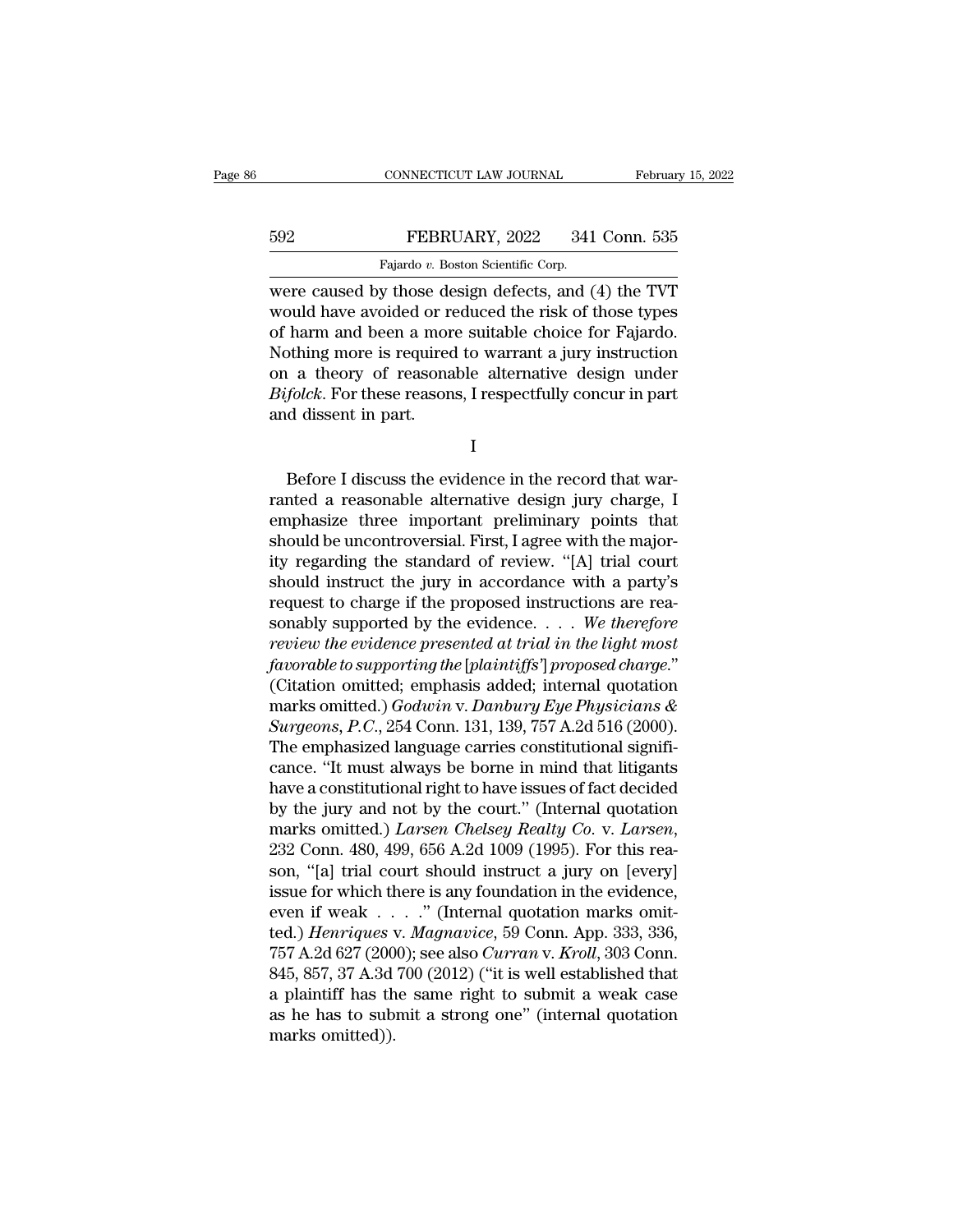## 15, 2022 CONNECTICUT LAW JOURNAL Page 87<br>341 Conn. 535 FEBRUARY, 2022 593<br>Fajardo v. Boston Scientific Corp. CONNECTICUT LAW JOURNAL<br>FEBRUARY, 2022<br>Fajardo *v.* Boston Scientific Corp.<br>essential elements of a produ

EXECUTE 2022 2022<br>
Second, the essential elements of a product liability<br>
Second, the essential elements of a product liability<br>
Second, the essential elements of a product liability<br>
aim predicated on a design defect are 341 Conn. 535 FEBRUARY, 2022 593<br>Fajardo v. Boston Scientific Corp.<br>Second, the essential elements of a product liability<br>claim predicated on a design defect are well established.<br>The plaintiff must establish each of the f 341 Conn. 535 FEBRUARY, 2022 593<br>
Fajardo v. Boston Scientific Corp.<br>
Second, the essential elements of a product liability<br>
claim predicated on a design defect are well established.<br>
The plaintiff must establish each of 341 Conn. 535 FEBRUARY, 2022 593<br>
Fajardo v. Boston Scientific Corp.<br>
Second, the essential elements of a product liability<br>
claim predicated on a design defect are well established.<br>
The plaintiff must establish each of Fajardo v. Boston Scientific Corp.<br>
Second, the essential elements of a product liability<br>
claim predicated on a design defect are well established.<br>
The plaintiff must establish each of the following ele-<br>
ments by a pre Fajardo v. Boston Scientific Corp.<br>
Second, the essential elements of a product liability<br>
claim predicated on a design defect are well established.<br>
The plaintiff must establish each of the following ele-<br>
ments by a pre Second, the essential elements of a product liability<br>claim predicated on a design defect are well established.<br>The plaintiff must establish each of the following ele-<br>ments by a preponderance of the evidence: (1) the<br>def claim predicated on a design defect are well established.<br>The plaintiff must establish each of the following ele-<br>ments by a preponderance of the evidence: (1) the<br>defendant was engaged in the business of selling the<br>prod The plaintiff must establish each of the following ele-<br>ments by a preponderance of the evidence: (1) the<br>defendant was engaged in the business of selling the<br>product; (2) the product was, by reason of its design,<br>in a def ments by a preponderance of the evidence: (1) the<br>defendant was engaged in the business of selling the<br>product; (2) the product was, by reason of its design,<br>in a defective condition unreasonably dangerous to the<br>consumer; defendant was engaged in the business of selling the<br>product; (2) the product was, by reason of its design,<br>in a defective condition unreasonably dangerous to the<br>consumer; and (3) the defect caused the injury for<br>which c product; (2) the product was, by reason of its design,<br>in a defective condition unreasonably dangerous to the<br>consumer; and (3) the defect caused the injury for<br>which compensation is sought. See, e.g., *Bifolck* v.<br>*Philip* in a defective condition unreasonably dangerous to the consumer; and (3) the defect caused the injury for which compensation is sought. See, e.g., *Bifolck* v. *Philip Morris, Inc.*, supra, 324 Conn. 434; Connecticut Civi consumer; and (3) the defect caused the injury for<br>which compensation is sought. See, e.g., *Bifolck v.*<br>*Philip Morris, Inc.*, supra, 324 Conn. 434; Connecticut<br>Civil Jury Instructions § 3.10-1, available at https://<br>www which compensation is sought. See, e.g., *Bifolck v.*<br>*Philip Morris, Inc.*, supra, 324 Conn. 434; Connecticut<br>Civil Jury Instructions § 3.10-1, available at https://<br>www.jud.ct.gov/JI/Civil/Civil.pdf (last visited Decemb Philip Morris, Inc., supra, 324 Conn. 434; Connecticut<br>Civil Jury Instructions § 3.10-1, available at https://<br>www.jud.ct.gov/JI/Civil/Civil.pdf (last visited December<br>10, 2021). When the plaintiff seeks to establish the Civil Jury Instructions § 3.10-1, available at https://<br>www.jud.ct.gov/JI/Civil/Civil.pdf (last visited December<br>10, 2021). When the plaintiff seeks to establish the sec-<br>ond element—defective design—on a reasonable alter www.jud.ct.gov/JJ/Civil/Civil.pdf (last visited December 10, 2021). When the plaintiff seeks to establish the second element—defective design—on a reasonable alternative design theory, he or she also must establish that ( 10, 2021). When the plaintiff seeks to establish the second element—defective design—on a reasonable alternative design theory, he or she also must establish that (A) a reasonable alternative design was available (B) that ond element—defective design—on a reasonable alternative design theory, he or she also must establish that (A) a reasonable alternative design was available (B) that would have avoided or reduced the risk of harm, and (C) native design theory, he or she also must establish that (A) a reasonable alternative design was available (B) that would have avoided or reduced the risk of harm, and (C) the failure to use that alternative design rendere (A) a reasonable alternative design was available (B) that would have avoided or reduced the risk of harm, and (C) the failure to use that alternative design rendered the product unreasonably dangerous. See, e.g.,  $Bifolck$  that would have avoided or reduced the risk of harm,<br>and (C) the failure to use that alternative design ren-<br>dered the product unreasonably dangerous. See, e.g.,<br>Bifolck v. Philip Morris, Inc., supra, 434–35; see also<br>foot and (C) the failure to use that alternative<br>dered the product unreasonably dangere<br>Bifolck v. Philip Morris, Inc., supra, 434<br>footnote 16 of this opinion. A reasonab<br>design instruction is *required* if there is<br>dence in th folck v. *Philip Morris*, *Inc.*, supra, 434–35; see also<br>otnote 16 of this opinion. A reasonable alternative<br>sign instruction is *required* if there is sufficient evi-<br>nce in the record to permit the jury to find for the<br>  $E_{\text{g}}$  och v. That p not test, the existence of a reasonable alternative design instruction is *required* if there is sufficient evidence in the record to permit the jury to find for the plaintiff on each of these elem

collistic to of any opinion. The reasonable distributed design instruction is *required* if there is sufficient evidence in the record to permit the jury to find for the plaintiff on each of these elements.<br>Third, although design instruction is *required* in there is summer on<br>dence in the record to permit the jury to find for the<br>plaintiff on each of these elements.<br>Third, although the majority correctly observes that<br>the existence of a rea plaintiff on each of these elements.<br>Third, although the majority correctly observes that<br>the existence of a reasonable alternative design typi-<br>cally must be established, at least in part, via expert<br>testimony;<sup>3</sup> see par Third, although the majority correctly observes that<br>the existence of a reasonable alternative design typi-<br>cally must be established, at least in part, via expert<br>testimony;<sup>3</sup> see part II C of the majority opinion; this<br> Third, although the majority correctly observes that<br>the existence of a reasonable alternative design typi-<br>cally must be established, at least in part, via expert<br>testimony;<sup>3</sup> see part II C of the majority opinion; this the existence of a reasonable alternative design typically must be established, at least in part, via expert<br>testimony;<sup>3</sup> see part II C of the majority opinion; this<br>court never has imposed a unitary source requirement<br>su cally must be established, at least in part, via expert<br>testimony;<sup>3</sup> see part II C of the majority opinion; this<br>court never has imposed a unitary source requirement<br>such that a *single* expert must provide all component<br> testimony;<sup>3</sup> see part II C of the majority opinion; this court never has imposed a unitary source requirement such that a *single* expert must provide all component parts of that expert opinion. As I discuss more fully in court never has imposed a unitary source requirement<br>such that a *single* expert must provide all component<br>parts of that expert opinion. As I discuss more fully in<br>part III C of this opinion, no rule or principle preclud part III C of this opinion, no rule or principle precludes<br>the jury from piecing together the requisite quantum of<br>proof from multiple sources, including the testimony of<br>one or more expert witnesses, articles or other wri one or more expert witnesses, articles or other writings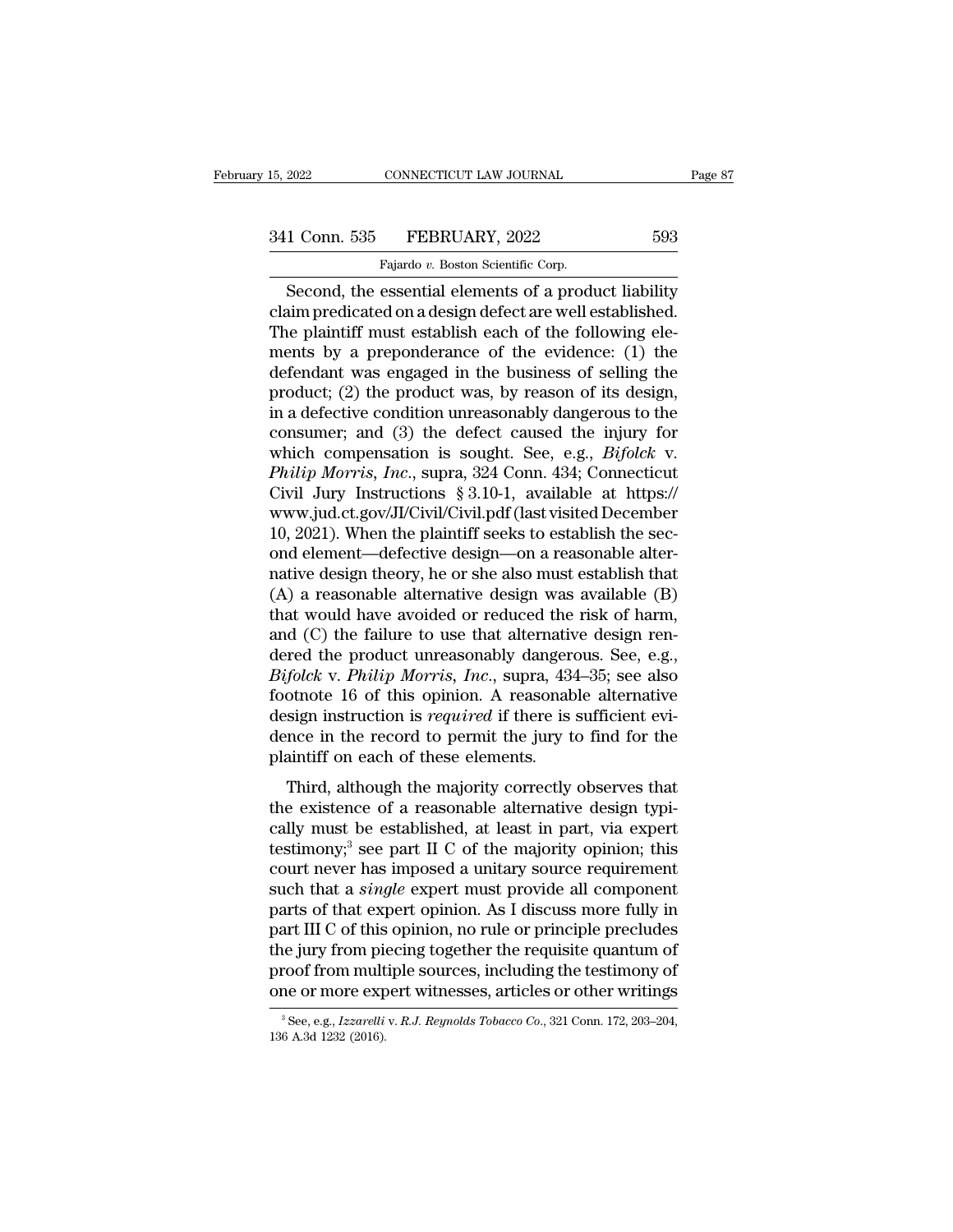## EXECUTE CONNECTICUT LAW JOURNAL February 15, 2022<br>594 FEBRUARY, 2022 341 Conn. 535<br>Fajardo v. Boston Scientific Corp. CONNECTICUT LAW JOURNAL<br>FEBRUARY, 2022 341<br>Fajardo *v.* Boston Scientific Corp.<br>ert opinions admitted in evid

CONNECTICUT LAW JOURNAL Februar<br>
FEBRUARY, 2022 341 Conn. 535<br>
Fajardo v. Boston Scientific Corp.<br>
Containing expert opinions admitted in evidence with-<br>
out restriction, and other qualifying evidence, including<br>
circumsta EBRUARY, 2022 341 Conn. 535<br>
Fajardo v. Boston Scientific Corp.<br>
containing expert opinions admitted in evidence with-<br>
out restriction, and other qualifying evidence, including<br>
circumstantial evidence. See, e.g., *Thomps* EBRUARY, 2022 341 Conn. 535<br>
Fajardo v. Boston Scientific Corp.<br>
containing expert opinions admitted in evidence with-<br>
out restriction, and other qualifying evidence, including<br>
circumstantial evidence. See, e.g., *Thomps Fejardo v. Boston Scientific Corp.*<br> *Fajardo v. Boston Scientific Corp.*<br>
containing expert opinions admitted in evidence without restriction, and other qualifying evidence, including<br>
circumstantial evidence. See, e.g., Fajardo v. Boston Scientific Corp.<br>
containing expert opinions admitted in evidence with-<br>
out restriction, and other qualifying evidence, including<br>
circumstantial evidence. See, e.g., *Thompson v. Eth-*<br>
icon, *Inc.*, Do Fajardo v. Boston Scientific Corp.<br>
containing expert opinions admitted in evidence with-<br>
out restriction, and other qualifying evidence, including<br>
circumstantial evidence. See, e.g., *Thompson v. Eth-*<br>
icon, *Inc.*, D containing expert opinions admitted in evidence with-<br>out restriction, and other qualifying evidence, including<br>circumstantial evidence. See, e.g., *Thompson v. Eth-*<br>icon, *Inc.*, Docket No. SAG-19-03159, 2020 WL 3893253, circumstantial evidence. See, e.g., *Thompson v. Eth-*<br>icon, *Inc.*, Docket No. SAG-19-03159, 2020 WL 3893253,<br>\*5 (D. Md. July 10, 2020) (court was aware of "no author-<br>ity [requiring] that a single expert witness establi icon, Inc., Docket No. SAG-19-03159, 2020 WL 3893253,<br>\*5 (D. Md. July 10, 2020) (court was aware of "no author-<br>ity [requiring] that a single expert witness establish each<br>element of a claim"); *Slepski* v. Williams Ford, <sup>\*5</sup> (D. Md. July 10, 2020) (court was aware of "no authority [requiring] that a single expert witness establish each element of a claim"); *Slepski* v. *Williams Ford, Inc.*, 170 Conn. 18, 22, 364 A.2d 175 (1975) (jury in ity [requiring] that a single expert witness establish each<br>element of a claim"); *Slepski* v. *Williams Ford, Inc.*,<br>170 Conn. 18, 22, 364 A.2d 175 (1975) (jury in product<br>defect case may rely on combination of expert tes element of a claim"); *Slepski* v. Williams Ford, Inc., 170 Conn. 18, 22, 364 A.2d 175 (1975) (jury in product defect case may rely on combination of expert testimony, lay witnesses, and circumstantial evidence); *Morgan* 170 Conn. 18, 22, 364 A.2d 175 (1975) (jury in product<br>defect case may rely on combination of expert testimony,<br>lay witnesses, and circumstantial evidence); *Morgan v.*<br>*Hill*, 139 Conn. 159, 161–62, 90 A.2d 641 (1952) (tr defect case may rely on combination of expert testimony,<br>*Iay* witnesses, and circumstantial evidence); *Morgan v.*<br>*Hill*, 139 Conn. 159, 161–62, 90 A.2d 641 (1952) (trier<br>was privileged to accept portions of different ex lay witnesses, and circumstantial evidence); Morgan v.<br>
Hill, 139 Conn. 159, 161–62, 90 A.2d 641 (1952) (trier<br>
was privileged to accept portions of different experts'<br>
conflicting testimony in arriving at estimate of dam Hill, 139 Conn. 159, 161–62, 90 A.2d 641 (1952) (trier<br>was privileged to accept portions of different experts'<br>conflicting testimony in arriving at estimate of damage);<br>Louisiana Dept. of Transportation & Development v.<br>S was privileged to accept portions of different experts'<br>conflicting testimony in arriving at estimate of damage);<br>*Louisiana Dept. of Transportation & Development v.*<br>*Scramuzza*, 673 So. 2d 1249, 1261 n.10 (La. App. 1996) conflicting testimony in arriving at estimate of damage);<br> *Louisiana Dept. of Transportation & Development v.*<br> *Scramuzza*, 673 So. 2d 1249, 1261 n.10 (La. App. 1996)<br>
("[j]uries may even mix and match parts of several<br> Louisiana Dept. of Transportation & Development v.<br>Scramuzza, 673 So. 2d 1249, 1261 n.10 (La. App. 1996)<br>("[j]uries may even mix and match parts of several<br>expert opinions"), rev'd in part on other grounds, 692<br>So. 2d 1024 Scramuzza, 673 So. 2d 1249, 1261 n.10 (La. App. 1996)<br>("[j]uries may even mix and match parts of severa<br>expert opinions"), rev'd in part on other grounds, 692<br>So. 2d 1024 (La. 1997); *Bieniek* v. *Keir*, Docket No. A<br>3096pert opinions"), rev'd in part on other grounds, 692<br>
0. 2d 1024 (La. 1997); *Bieniek* v. *Keir*, Docket No. A-<br>
96-06T5, 2008 WL 1848293, \*5 (N.J. Super. App. Div.<br>
oril 23, 2008) (jury properly could have accepted dif-<br> Expert's phristis f, i.e. a in part off strict grounds, see<br>So. 2d 1024 (La. 1997); *Bieniek* v. *Keir*, Docket No. A-<br>3096-06T5, 2008 WL 1848293, \*5 (N.J. Super. App. Div.<br>April 23, 2008) (jury properly could have accepte

So. Ed 1021 (La. 1991), Beshies than, Bocket 10311<br>3096-06T5, 2008 WL 1848293, \*5 (N.J. Super. App. Div.<br>April 23, 2008) (jury properly could have accepted dif-<br>ferent portions of dueling experts' conclusions).<br>Moreover, i April 23, 2008) (jury properly could have accepted dif-<br>ferent portions of dueling experts' conclusions).<br>Moreover, is well established that a jury may draw<br>reasonable inferences from an expert's testimony no<br>less than th Fight 25, 2005) (jar.) property collia have accepted and<br>ferent portions of dueling experts' conclusions).<br>Moreover, is well established that a jury may draw<br>reasonable inferences from an expert's testimony no<br>less than t *Procaccini* v. *Lawrences* from an experts estimately.<br> *Procaccinal Hospital, a lawrences* from an expert's testimony no<br>
less than the testimony of any other witness and come,<br>
thereby, to a conclusion that it could not Moreover, is well established that a jury may draw<br>reasonable inferences from an expert's testimony no<br>less than the testimony of any other witness and come,<br>thereby, to a conclusion that it could not permissibly<br>reach sol reasonable inferences from an expert's testimony no<br>less than the testimony of any other witness and come,<br>thereby, to a conclusion that it could not permissibly<br>reach solely on the basis of lay knowledge. See, e.g.,<br>*Proc* less than the testimony of any other witness and come,<br>thereby, to a conclusion that it could not permissibly<br>reach solely on the basis of lay knowledge. See, e.g.,<br> $Procaccini$  v.  $Lawrence + Memorial Hospital, Inc., 175$ <br>Conn. App. 692, 725–27, 168 A.3 thereby, to a conclusion that it could not permissibly<br>reach solely on the basis of lay knowledge. See, e.g.,<br>*Procaccini* v. *Lawrence* + *Memorial Hospital*, *Inc.*, 175<br>Conn. App. 692, 725–27, 168 A.3d 538 (although no reach solely on the basis of lay knowledge. See, e.g.,<br>*Procaccini* v. *Lawrence* + *Memorial Hospital*, *Inc.*, 175<br>Conn. App. 692, 725–27, 168 A.3d 538 (although no single<br>expert testified that decedent died of delayed r Procaccini v. *Lawrence* + *Memorial Hospital, Inc.*, 175<br>Conn. App. 692, 725–27, 168 A.3d 538 (although no single<br>expert testified that decedent died of delayed respira-<br>tory depression, jury reasonably could have inferre Conn. App. 692, 725–27, 168 A.3d 538 (although no single expert testified that decedent died of delayed respiratory depression, jury reasonably could have inferred such from all expert testimony considered together), cert. expert testified that decedent died of delayed respiratory depression, jury reasonably could have inferred such from all expert testimony considered together), cert. denied, 327 Conn. 960, 172 A.3d 801 (2017); *Carter* v. tory depression, jury reasonably could have inferred<br>such from all expert testimony considered together),<br>cert. denied, 327 Conn. 960, 172 A.3d 801 (2017); Carter<br>v. State, 620 S.W.3d 147, 153 (Tex. Crim. App. 2021)<br>("At f such from all expert testimony considered together),<br>cert. denied, 327 Conn. 960, 172 A.3d 801 (2017); Carter<br>v. *State*, 620 S.W.3d 147, 153 (Tex. Crim. App. 2021)<br>("At first glance, it seems irrational to expect an ordi-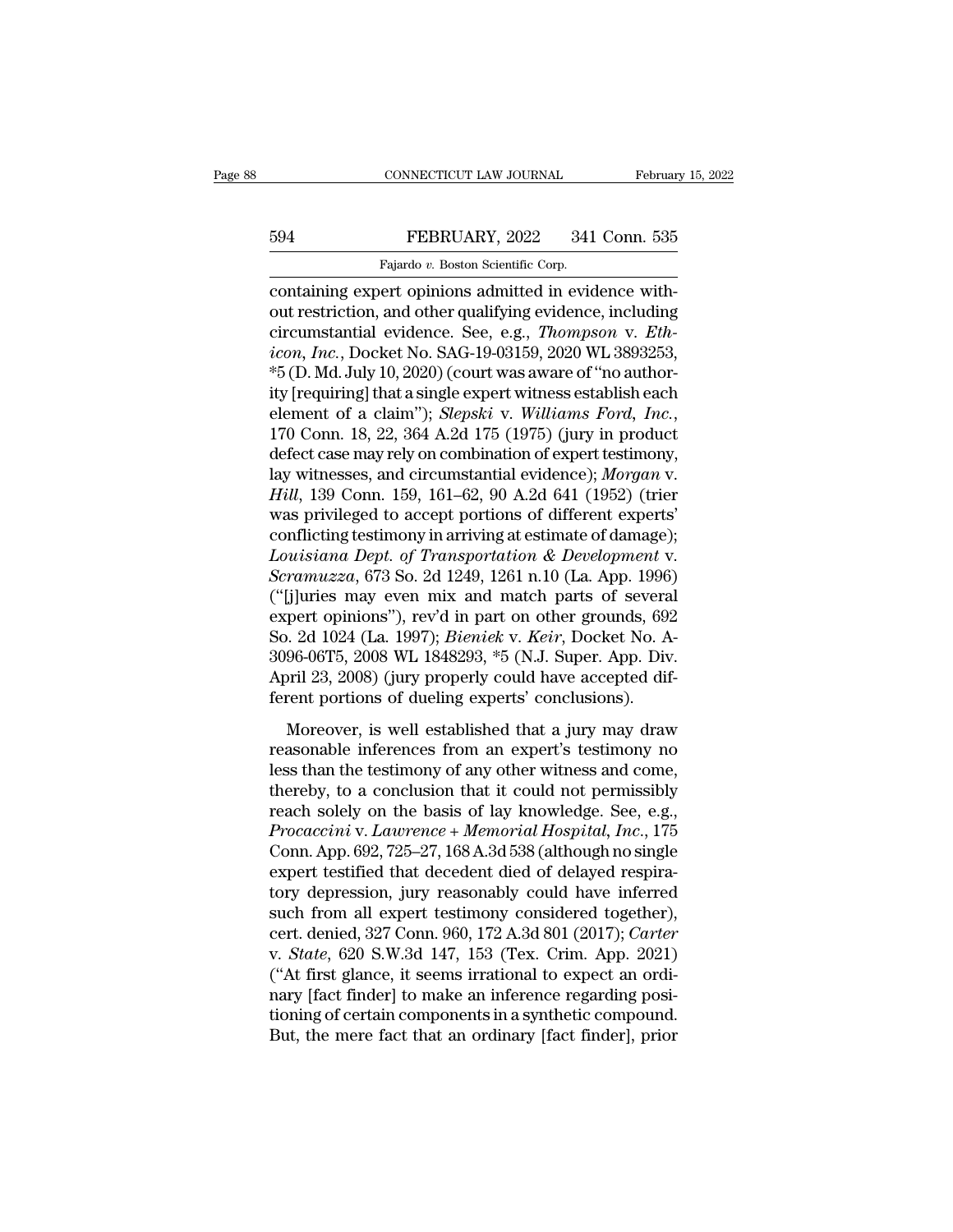CONNECTICUT LAW JOURNAL<br>FEBRUARY, 2022<br>Fajardo *v.* Boston Scientific Corp.<br>Pe being presented could no THE 2022 CONNECTICUT LAW JOURNAL Page 89<br>
341 Conn. 535 FEBRUARY, 2022 595<br>
Fajardo v. Boston Scientific Corp.<br>
The any evidence being presented, could not make the<br>
required inferential step, does not mean that an<br>
inform 341 Conn. 535 FEBRUARY, 2022 595<br>Fajardo v. Boston Scientific Corp.<br>The any evidence being presented, could not make the<br>required inferential step, does not mean that an<br>informed [fact finder] could not reasonably make suc 341 Conn. 535 FEBRUARY, 2022 595<br>
Fajardo v. Boston Scientific Corp.<br>
to any evidence being presented, could not make the<br>
required inferential step, does not mean that an<br>
informed [fact finder] could not reasonably make 341 Conn. 535 FEBRUARY, 2022 595<br>
Fajardo v. Boston Scientific Corp.<br>
to any evidence being presented, could not make the<br>
required inferential step, does not mean that an<br>
informed [fact finder] could not reasonably make Fajardo v. Boston Scientific Corp.<br>
to any evidence being presented, could not make the<br>
required inferential step, does not mean that an<br>
informed [fact finder] could not reasonably make such<br>
an inference. That is all to Fajardo v. Boston Scientific Corp.<br>to any evidence being presented, could not make the<br>required inferential step, does not mean that an<br>informed [fact finder] could not reasonably make such<br>an inference. That is all to sa to any evidence being presented, could not make the<br>required inferential step, does not mean that an<br>informed [fact finder] could not reasonably make such<br>an inference. That is all to say that an ordinary jury<br>could still required inferential step, does not mean that an informed [fact finder] could not reasonably make such an inference. That is all to say that an ordinary jury could still draw a reasonable inference from an expert's testim informed [fact finder] could not reasonably make such<br>an inference. That is all to say that an ordinary jury<br>could still draw a reasonable inference from an expert's<br>testimony about technical elements as long as each<br>infer an inference. That is all to say that an ordinary jury<br>could still draw a reasonable inference from an expert's<br>testimony about technical elements as long as each<br>inference is supported by the evidence presented at<br>trial." could still draw a reasonable inference from an expert's<br>testimony about technical elements as long as each<br>inference is supported by the evidence presented at<br>trial."), petition for cert. filed (U.S. August 24, 2021)<br>(No. testimony about technical elements as long as each<br>inference is supported by the evidence presented at<br>trial."), petition for cert. filed (U.S. August 24, 2021)<br>(No. 21-269); *Anderson* v. *Combustion Engineering*,<br>*Inc.*, inference is supported by the evidence presented at<br>trial."), petition for cert. filed (U.S. August 24, 2021)<br>(No. 21-269); *Anderson* v. *Combustion Engineering*,<br>*Inc.*, 256 Wis. 2d 389, 394, 647 N.W.2d 460 (2002) ("a ju trial."), petition for cert. filed (U.S. August 2 (No. 21-269); *Anderson v. Combustion Engi Inc.*, 256 Wis. 2d 389, 394, 647 N.W.2d 460 (2002 is entitled to draw reasonable inferences from testimony even if, at first bl c., 256 Wis. 2d 389, 394, 647 N.W.2d 460 (2002) ("a jury<br>c., 256 Wis. 2d 389, 394, 647 N.W.2d 460 (2002) ("a jury<br>entitled to draw reasonable inferences from expert<br>stimony even if, at first blush, it may appear that the<br> is entitled to draw reasonable inferences from expert<br>testimony even if, at first blush, it may appear that the<br>jury's conclusions based on those inferences require<br>proof by specialized expert testimony'').<br>Likewise—and t

destimony even if, at first blush, it may appear that the<br>jury's conclusions based on those inferences require<br>proof by specialized expert testimony").<br>Likewise—and this becomes particularly important<br>with respect to the t gynecology—the jury is free to credit one portion of the experiment proof by specialized expert testimony").<br>Likewise—and this becomes particularly important with respect to the testimony of the plaintiffs' primary design proof by specialized expert testimony").<br>
Likewise—and this becomes particularly important<br>
with respect to the testimony of the plaintiffs' primary<br>
design expert, Bruce A. Rosenzweig, a professor of uro-<br>
gynecology—the Likewise—and this becomes particularly important<br>with respect to the testimony of the plaintiffs' primary<br>design expert, Bruce A. Rosenzweig, a professor of uro-<br>gynecology—the jury is free to credit one portion of an<br>expe with respect to the testimony of the plaintiffs' primary<br>design expert, Bruce A. Rosenzweig, a professor of uro-<br>gynecology—the jury is free to credit one portion of an<br>expert's testimony while rejecting a different part design expert, Bruce A. Rosenzweig, a professor of uro-<br>gynecology—the jury is free to credit one portion of an<br>expert's testimony while rejecting a different part of<br>that same testimony. See, e.g., *State* v. Leroya M.,<br>C gynecology—the jury is free to credit one portion of an<br>expert's testimony while rejecting a different part of<br>that same testimony. See, e.g., *State* v. *Leroya M.*,<br>Conn. , , , , A.3d (2021) ("[t]he [fact finder]<br>is free (''[I]t is the province of the jury to weigh the evidence that same testimony. See, e.g., *State v. Leroya M.*,<br>Conn. , , , A.3d (2021) ("[t]he [fact finder]<br>is free to accept or reject each expert's opinion in whole<br>or in part" (internal quotation marks omitted)); *Gron-<br>din v.* Conn. , , A.3d (2021) ("[t]he [fact finder]<br>is free to accept or reject each expert's opinion in whole<br>or in part" (internal quotation marks omitted)); *Gron-<br>din* v. *Curi*, 262 Conn. 637, 657 n.20, 817 A.2d 61 (2003)<br>(" is free to accept or reject each expert's opinion in whole<br>or in part" (internal quotation marks omitted)); *Gron-<br>din* v. *Curi*, 262 Conn. 637, 657 n.20, 817 A.2d 61 (2003)<br>("[I]t is the province of the jury to weigh th or in part" (internal quotation marks omitted)); *Grondin v. Curi*, 262 Conn. 637, 657 n.20, 817 A.2d 61 (2003)<br>("[I]t is the province of the jury to weigh the evidence<br>and determine the credibility and the effect of testi din v. Curi, 262 Conn. 637, 657 n.20, 817 A.2d 61 (2003)<br>("[I]t is the province of the jury to weigh the evidence<br>and determine the credibility and the effect of testimony<br>... [T]he jury is free to accept or reject each e ("[I]t is the province of the jury to weigh the evidence<br>and determine the credibility and the effect of testimony<br>.... [T]he jury is free to accept or reject each expert's<br>opinion in whole or in part." (Internal quotatio and determine the credibility and the effect of testimony<br>
.... [T]he jury is free to accept or reject each expert's<br>
opinion in whole or in part." (Internal quotation marks<br>
omitted.)); *In re David W.*, 254 Conn. 676, 69 *Manhattan, Inc.*, 212 Conn. 509, 545, 562 A.2d 1100 (1989) ("the trier of fact may accept part"). The meconitied of the trier is entitled to accept in part . . .<br>
[and] disregard in part . . . the uncontradicted testimony opinion in whole or in part." (Internal quotation marks<br>
omitted.)); *In re David W.*, 254 Conn. 676, 693, 759 A.2d<br>
89 (2000) ("the trier is entitled to accept in part . . .<br>
[and] disregard in part . . . the uncontradic omitted.)); In re David W., 254 Conn. 676, 693, 759 A.2d<br>
89 (2000) ("the trier is entitled to accept in part . . .<br>
[and] disregard in part . . . the uncontradicted testimony<br>
of [an expert] witness"); *Champagne* v. Ray 89 (2000) ("the trier is entitled to accept in part . . . [and] disregard in part . . . the uncontradicted testimony of [an expert] witness"); *Champagne* v. *Raybestos-Manhattan, Inc.*, 212 Conn. 509, 545, 562 A.2d 1100 [and] disregard in part . . . the uncontradicted testimony<br>of [an expert] witness"); *Champagne* v. *Raybestos-<br>Manhattan*, *Inc.*, 212 Conn. 509, 545, 562 A.2d 1100<br>(1989) ("the trier of fact may accept part of the testi-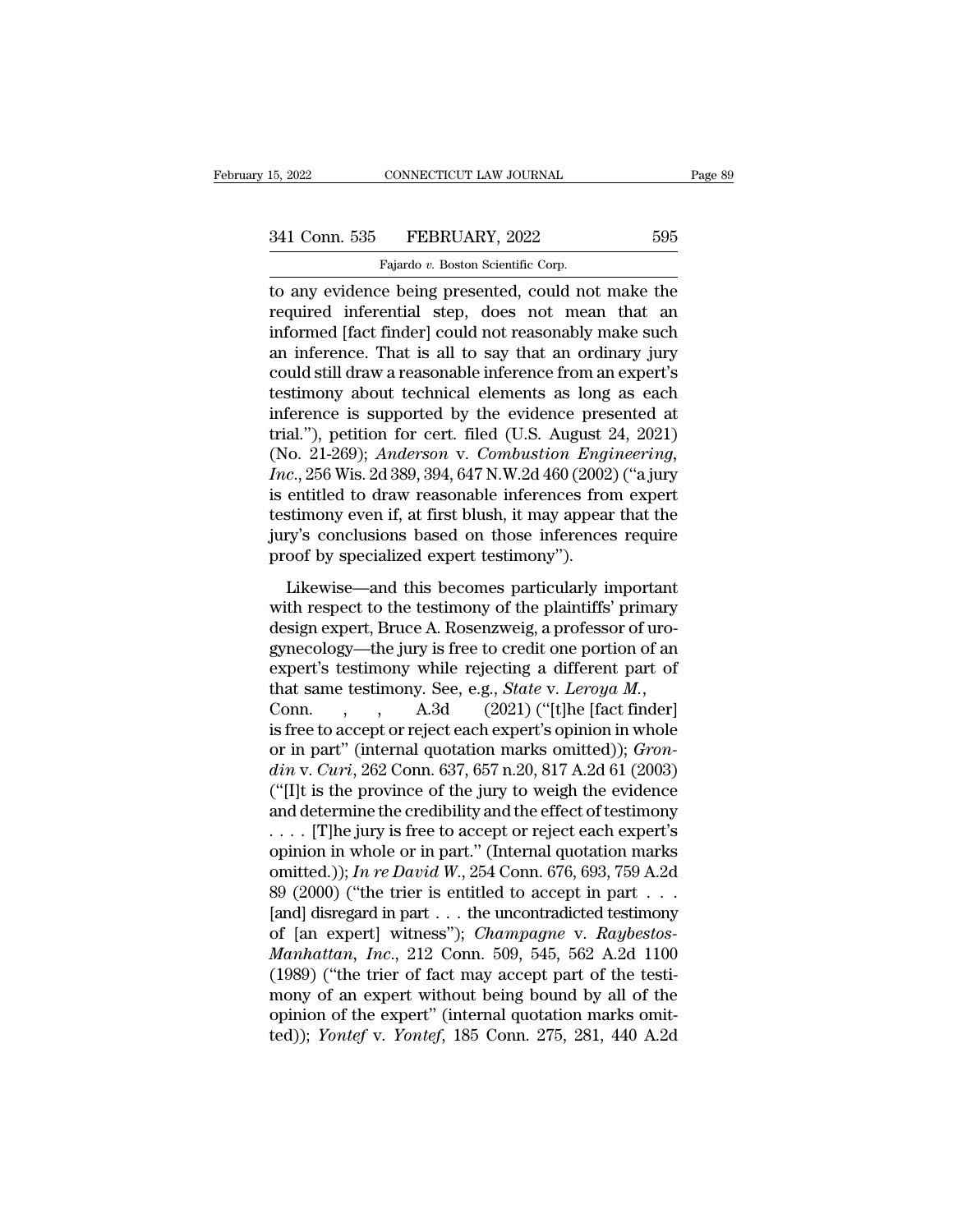## EXECUTE CONNECTICUT LAW JOURNAL February 15, 2022<br>596 FEBRUARY, 2022 341 Conn. 535<br>Fajardo v. Boston Scientific Corp. CONNECTICUT LAW JOURNAL<br>FEBRUARY, 2022 341<br>Fajardo *v.* Boston Scientific Corp.<br>ne trier of factl is free to rely o

CONNECTICUT LAW JOURNAL February 15, 2022<br>
596 FEBRUARY, 2022 341 Conn. 535<br>
Fajardo v. Boston Scientific Corp.<br>
899 (1981) ("[the trier of fact] is free to rely on whatever<br>
parts of an expert's opinion the [trier] finds FEBRUARY, 2022 341 Conn. 535<br>
Fajardo v. Boston Scientific Corp.<br>
899 (1981) ("[the trier of fact] is free to rely on whatever<br>
parts of an expert's opinion the [trier] finds probative<br>
and helpful"). I do not understand t FEBRUARY, 2022 341 Conn. 535<br>
Fajardo v. Boston Scientific Corp.<br>
899 (1981) ("[the trier of fact] is free to rely on whatever<br>
parts of an expert's opinion the [trier] finds probative<br>
and helpful''). I do not understand FEBRUARY, 2022 341 Conn. 535<br>
Fajardo v. Boston Scientific Corp.<br>
899 (1981) ("[the trier of fact] is free to rely on whatever<br>
parts of an expert's opinion the [trier] finds probative<br>
and helpful"). I do not understand t Fajardo v. Boston Scientific Corp.<br>
899 (1981) ("[the trier of fact] is free to rely on whatever<br>
parts of an expert's opinion the [trier] finds probative<br>
and helpful"). I do not understand the majority to have<br>
intended Fajardo v. Boston Scientific Corp.<br>
899 (1981) ("[the trier of fact] is free to rely on whatever<br>
parts of an expert's opinion the [trier] finds probative<br>
and helpful"). I do not understand the majority to have<br>
intended 899 (1981) ("[the trier of fact] is free to rely on whatever<br>parts of an expert's opinion the [trier] finds probative<br>and helpful"). I do not understand the majority to have<br>intended to dispense with this indisputable rule parts of an expert's opinion the [trier] finds probative<br>and helpful"). I do not understand the majority to have<br>intended to dispense with this indisputable rule; nor<br>does the majority suggest any reason why it should not<br> and helpful"). I do not understand the majority to have<br>intended to dispense with this indisputable rule; nor<br>does the majority suggest any reason why it should not<br>apply in the present case. Indeed, it applies with full<br>f intended to dispense with this indisputable rule; nor<br>does the majority suggest any reason why it should not<br>apply in the present case. Indeed, it applies with full<br>force because Boston Scientific has relied—both at trial<br> does the majority suggest any reason why it should not<br>apply in the present case. Indeed, it applies with full<br>force because Boston Scientific has relied—both at trial<br>and on appeal—almost exclusively on the specious<br>argum apply in the present case. Indeed, it applies with full force because Boston Scientific has relied—both at trial<br>and on appeal—almost exclusively on the specious<br>argument that the jury could not have credited Rosenz-<br>weig' force because Boston Scientific has relied—both at trial<br>and on appeal—almost exclusively on the specious<br>argument that the jury could not have credited Rosenz-<br>weig's testimony that the Obtryx is defective vis-à-vis<br>the T and on appeal—almost exclusively on the specious<br>argument that the jury could not have credited Rosenz-<br>weig's testimony that the Obtryx is defective vis-à-vis<br>the TVT because Rosenzweig also believed that *all* poly-<br>prop e TVT because Rosenzweig also believed that *all* poly-<br>opylene slings are defective. I explain the many fail-<br>gs in this argument in part III B of this opinion, an<br>alysis to which the majority has offered no response.<br>II<br>

### II

propylene slings are defective. I explain the many fail-<br>ings in this argument in part III B of this opinion, an<br>analysis to which the majority has offered no response.<br>II<br>With these principles in mind, I turn now to the e ings in this argument in part III B of this opinion, an<br>analysis to which the majority has offered no response.<br>II<br>With these principles in mind, I turn now to the evi-<br>dence that was presented at trial in support of the<br>p analysis to which the majority has offered no response.<br>
II<br>
With these principles in mind, I turn now to the evi-<br>
dence that was presented at trial in support of the<br>
plaintiffs' theory that the TVT represented a reasona II<br>With these principles in mind, I turn now to the evi-<br>dence that was presented at trial in support of the<br>plaintiffs' theory that the TVT represented a reasonable<br>alternative design at the time Boston Scientific mar-<br>ke With these principles in mind, I turn now to the evi-<br>dence that was presented at trial in support of the<br>plaintiffs' theory that the TVT represented a reasonable<br>alternative design at the time Boston Scientific mar-<br>keted With these principles in mind, I turn now to the evi-<br>dence that was presented at trial in support of the<br>plaintiffs' theory that the TVT represented a reasonable<br>alternative design at the time Boston Scientific mar-<br>keted dence that was presented at trial in support of the<br>plaintiffs' theory that the TVT represented a reasonable<br>alternative design at the time Boston Scientific mar-<br>keted and sold Fajardo's Obtryx. It is undisputed that<br>Bost plaintiffs' theory that the TVT represented a reasonable<br>alternative design at the time Boston Scientific mar-<br>keted and sold Fajardo's Obtryx. It is undisputed that<br>Boston Scientific was engaged in the business of selling alternative design at the time Boston Scientific marketed and sold Fajardo's Obtryx. It is undisputed that<br>Boston Scientific was engaged in the business of selling<br>the Obtryx and, therefore, that the first element of the<br>p keted and sold Fajardo's Obtryx. It is undisputed that<br>Boston Scientific was engaged in the business of selling<br>the Obtryx and, therefore, that the first element of the<br>plaintiffs' product liability claim was established. Boston Scientific was engaged in the bus<br>the Obtryx and, therefore, that the first<br>plaintiffs' product liability claim was e<br>disagreement with the majority centers<br>(defective condition unreasonably dar<br>consumer, which incl

### A

### 1

model includes proof of feasibility) and third<br>ausation) elements of the claim.<br>A<br> $1$ <br>Beginning with feasibility, I note that there was over-<br>nelming evidence at trial that the TVT is a feasible (causation) elements of the claim.<br>
A<br>
1<br>
Beginning with feasibility, I note that there was over-<br>
whelming evidence at trial that the TVT is a feasible<br>
design. Indeed, although the majority steadfastly resists<br>
this feat design. Indeed, although the majority steadfastly resists<br>the majority steadfastly resists this fact, expert witnesses and evidence from scholarly<br>indeed, although the majority steadfastly resists<br>this fact, expert witness A<br>
H<br>
Beginning with feasibility, I note that there was over-<br>
whelming evidence at trial that the TVT is a feasible<br>
design. Indeed, although the majority steadfastly resists<br>
this fact, expert witnesses and evidence from 1<br>Beginning with feasibility, I note that there was over-<br>whelming evidence at trial that the TVT is a feasible<br>design. Indeed, although the majority steadfastly resists<br>this fact, expert witnesses and evidence from schola Beginning with feasibility, I note that there was overwhelming evidence at trial that the TVT is a feasible design. Indeed, although the majority steadfastly resists this fact, expert witnesses and evidence from scholarly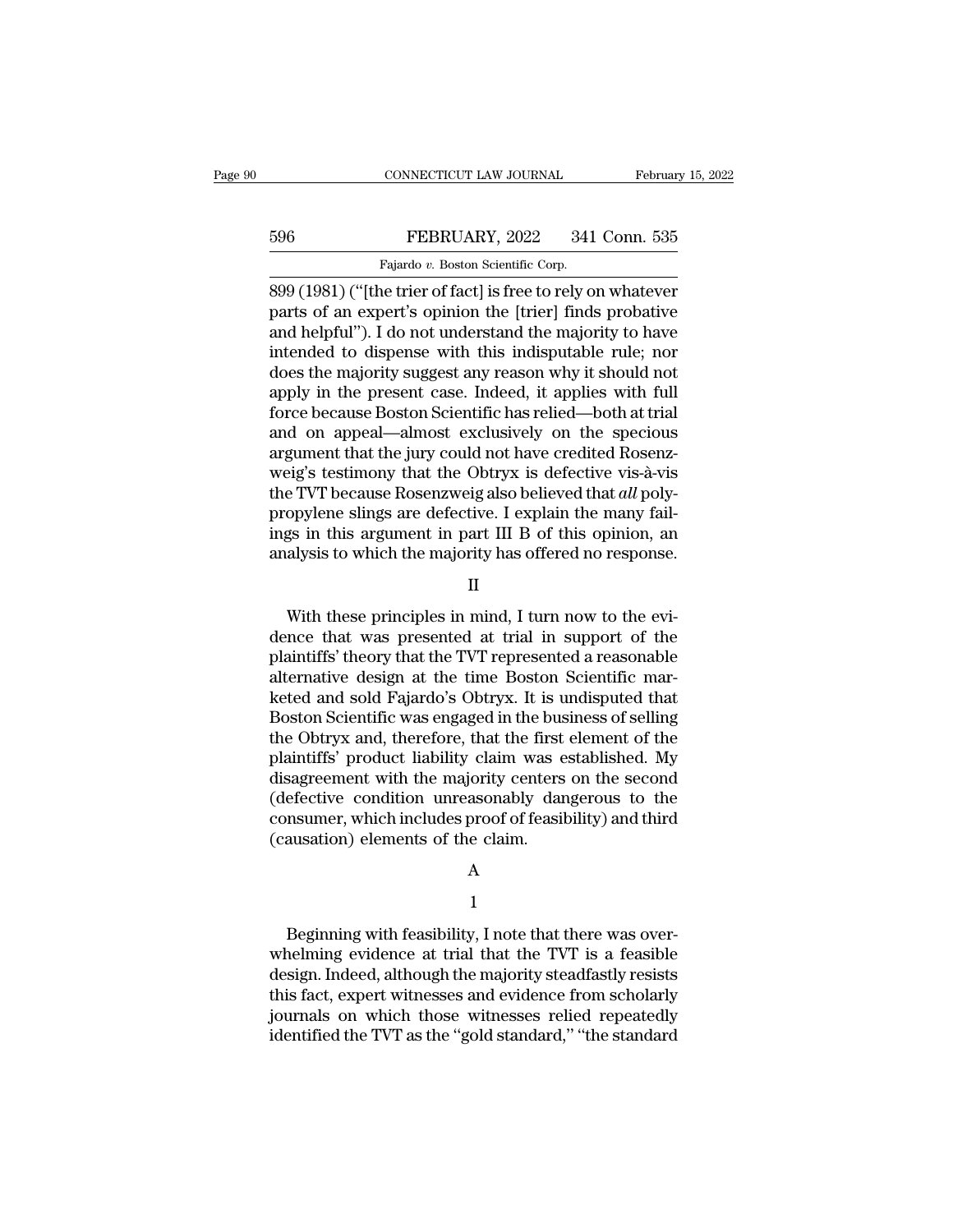15, 2022 CONNECTICUT LAW JOURNAL<br>
341 Conn. 535 FEBRUARY, 2022 597<br>
Fajardo *v.* Boston Scientific Corp.<br>
of care," and/or the most widely used treatment for EVALUARY OF CONNECTICUT LAW JOURNAL Page 91<br>
341 Conn. 535 FEBRUARY, 2022 597<br>
Fajardo v. Boston Scientific Corp.<br>
of care," and/or the most widely used treatment for<br>
precisely the condition from which Fajardo suffered. 341 Conn. 535 FEBRUARY, 2022 597<br>Fajardo v. Boston Scientific Corp.<br>of care," and/or the most widely used treatment for<br>precisely the condition from which Fajardo suffered.<br>A "gold standard," commercially available product  $\frac{341 \text{ Conn. } 535 \qquad \text{FEBRUARY, } 2022 \qquad \qquad 597}{\text{Fajardo } v. \text{ Boston Scientific Corp.}}$ <br>
of care," and/or the most widely used treatment for<br>
precisely the condition from which Fajardo suffered.<br>
A "gold standard," commercially available product 341 Conn. 535 FEBRUARY, 2022<br>
Fajardo v. Boston Scientific Corp.<br>
of care," and/or the most widely used tr<br>
precisely the condition from which Fajar<br>
A "gold standard," commercially available<br>
the paradigmatic feasible al Fajardo v. Boston Scientific Corp.<br>
care," and/or the most widely used treatment for<br>
ecisely the condition from which Fajardo suffered.<br>
"gold standard," commercially available product is<br>
e paradigmatic feasible alterna of care," and/or the most widely used treatment for<br>precisely the condition from which Fajardo suffered.<br>A "gold standard," commercially available product is<br>the paradigmatic feasible alternative.<br>Four different research s

precisely the condition from which Fajardo suffered.<br>A "gold standard," commercially available product is<br>the paradigmatic feasible alternative.<br>Four different research studies entered in evidence<br>as full exhibits, each pu A "gold standard," commercially available product is<br>the paradigmatic feasible alternative.<br>Four different research studies entered in evidence<br>as full exhibits, each published in respected medical<br>journals and relied on b the paradigmatic feasible alternative.<br>
Four different research studies entered in evidence<br>
as full exhibits, each published in respected medical<br>
journals and relied on by the plaintiffs' experts, identi-<br>
fied the TVT—e Four different research studies entered in evidence<br>as full exhibits, each published in respected medical<br>journals and relied on by the plaintiffs' experts, identi-<br>fied the TVT—either the Ethicon TVT or another TVT-<br>type Four different research studies entered in evidence<br>as full exhibits, each published in respected medical<br>journals and relied on by the plaintiffs' experts, identi-<br>fied the TVT—either the Ethicon TVT or another TVT-<br>type as full exhibits, each published in respected medical<br>journals and relied on by the plaintiffs' experts, identi-<br>fied the TVT—either the Ethicon TVT or another TVT-<br>type sling—as the primary accepted treatment for the<br>cond journals and relied on by the plaintiffs' experts, identified the TVT—either the Ethicon TVT or another TVT-<br>type sling—as the primary accepted treatment for the<br>condition from which Fajardo suffered, namely, female<br>stress fied the TVT—either the Ethicon TVT or another TVT-<br>type sling—as the primary accepted treatment for the<br>condition from which Fajardo suffered, namely, female<br>stress urinary incontinence. Three of the studies expressly<br>ide type sling—as the primary accepted treatment for the<br>condition from which Fajardo suffered, namely, female<br>stress urinary incontinence. Three of the studies expressly<br>identified the TVT as the "gold standard" for treating<br> condition from which Fajardo suffered, namely, female<br>stress urinary incontinence. Three of the studies expressly<br>identified the TVT as the "gold standard" for treating<br>Fajardo's condition. See H. Cholhan et al., "Dyspareu stress urinary incontinence. Three of the studies expressly<br>identified the TVT as the "gold standard" for treating<br>Fajardo's condition. See H. Cholhan et al., "Dyspareunia<br>Associated with Paraurethral Banding in the Transo identified the TVT as the "gold standard" for treating<br>Fajardo's condition. See H. Cholhan et al., "Dyspareunia<br>Associated with Paraurethral Banding in the Transobt-<br>urator Sling," 202 Am. J. Obstetrics & Gynecology<br>481.e1 Fajardo's condition. See H. Cholhan et al., "Dyspareunia<br>Associated with Paraurethral Banding in the Transobt-<br>urator Sling," 202 Am. J. Obstetrics & Gynecology<br>481.e1, 481.e1 (2010) (Cholhan study) ("[TVT is the]<br>widely a Associated with Paraurethral Banding in the Transobturator Sling," 202 Am. J. Obstetrics & Gynecology<br>481.e1, 481.e1 (2010) (Cholhan study) ("[TVT is the]<br>widely accepted . . . gold standard for the treatment<br>of [stress ur urator Sling," 202 Am. J. Obstetrics & Gynecology<br>481.e1, 481.e1 (2010) (Cholhan study) ("[TVT is the]<br>widely accepted . . . gold standard for the treatment<br>of [stress urinary incontinence]"); Y. Lim et al., "Do the<br>Advant 481.e1, 481.e1 (2010) (Cholhan study) ("[TVT is the]<br>widely accepted . . . gold standard for the treatment<br>of [stress urinary incontinence]"); Y. Lim et al., "Do the<br>Advantage Slings Work As Well As the Tension-Free<br>Vagin widely accepted . . . gold standard for the treatment<br>of [stress urinary incontinence]"); Y. Lim et al., "Do the<br>Advantage Slings Work As Well As the Tension-Free<br>Vaginal Tapes?," 21 International Urogynecology J.<br>1157, 11 of [stress urinary incontinence]"); Y. Lim et al., "Do the<br>Advantage Slings Work As Well As the Tension-Free<br>Vaginal Tapes?," 21 International Urogynecology J.<br>1157, 1157 (2010) (Lim study) ("TVT . . . is commonly<br>acknowle Advantage Slings Work As Well As the Tension-Free<br>Vaginal Tapes?," 21 International Urogynecology J.<br>1157, 1157 (2010) (Lim study) ("TVT . . . is commonly<br>acknowledged as the gold standard of [synthetic midur-<br>ethral slin Vaginal Tapes?," 21 International Urogynecology J.<br>1157, 1157 (2010) (Lim study) ("TVT . . . is commonly<br>acknowledged as the gold standard of [synthetic midur-<br>ethral slings] by virtue of its extensive safety and effi-<br>cac 1157, 1157 (2010) (Lim study) ("TVT  $\ldots$  is commonly acknowledged as the gold standard of [synthetic midurethral slings] by virtue of its extensive safety and efficacy data in the literature"); P. Moalli et al., "Tensile acknowledged as the gold standard of [synthetic midurethral slings] by virtue of its extensive safety and efficacy data in the literature"); P. Moalli et al., "Tensile Properties of Five Commonly Used Mid-Urethral Slings R Properties of Five Commonly Used Mid-Urethral Slings<br>Relative to the TVT," 19 International Urogynecology<br>J. 655, 656 (2008) (Moalli study) (TVT is "the gold stan-<br>dard").<sup>4</sup> A fourth study in evidence referred to the TVT<br> Relative to the TVT," 19 International Urogynecology<br>J. 655, 656 (2008) (Moalli study) (TVT is "the gold stan-<br>dard").<sup>4</sup> A fourth study in evidence referred to the TVT<br><sup>4</sup> Two of these studies, Lim and Moalli, specificall

J. 655, 656 (2008) (Moalli study) (TVT is "the gold standard").<sup>4</sup> A fourth study in evidence referred to the TVT<br><sup>4</sup> Two of these studies, Lim and Moalli, specifically discuss the Ethicon<br>TVT, rather than the class of TVT dard").<sup>4</sup> A fourth study in evidence referred to the TVT  $\overline{r}$  who of these studies, Lim and Moalli, specifically discuss the Ethicon TVT, rather than the class of TVT-like slings, as the gold standard. See Y. Lim et Faultrice is the plant of the plant of the plant of the plant of the plant of the plant of the plant of the plant of the particular studies of the particular studies of the particular studies of the particular studies stu <sup>4</sup> Two of these studies, Lim and Moalli, specifically discuss the Ethicon TVT, rather than the class of TVT-like slings, as the gold standard. See Y. Lim et al., supra, 21 International Urogynecology J. 1157; P. Moalli e TVT, rather than the class of TVT-like slings, as the gold standard. See Y.<br>Lim et al., supra, 21 International Urogynecology J. 1157; P. Moalli et al.,<br>supra, 19 International Urogynecology J. 656. To the extent that the Fig. 1. The state of the appendix of the extent that the majority of all, supra, 19 International Urogynecology J. 056. To the extent that the majority faults the plaintiffs for not having identified by name the particular supra, 19 International Urogynecology J. 656. To the extent that the majority faults the plaintiffs for not having identified by name the particular studies that support their reasonable alternative design claim; see foot faults the plaintiffs for not having identified by name the particular studies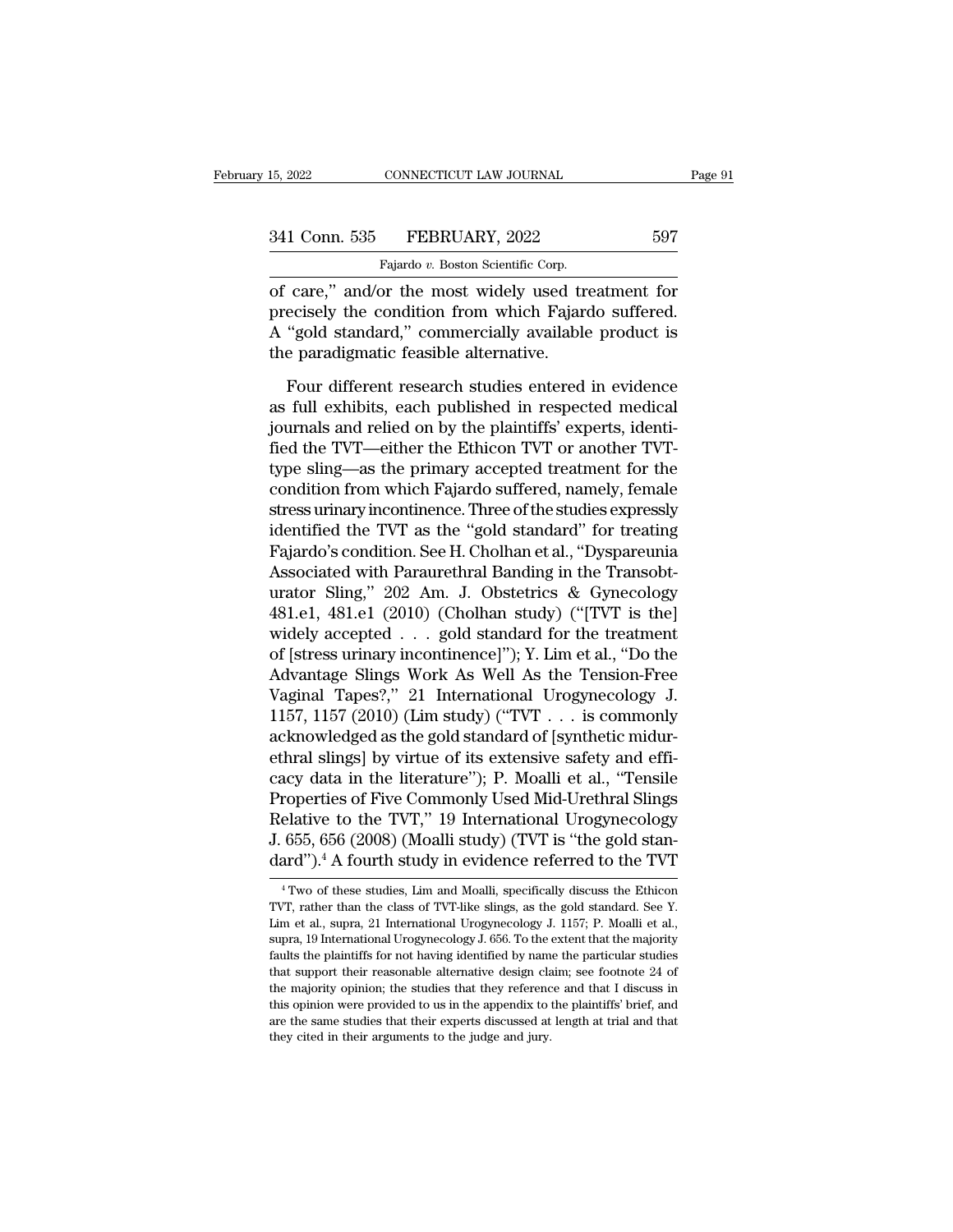## EXECUTE CONNECTICUT LAW JOURNAL February 15, 2022<br>598 FEBRUARY, 2022 341 Conn. 535<br>Fajardo v. Boston Scientific Corp. CONNECTICUT LAW JOURNAL<br>FEBRUARY, 2022 341<br>Fajardo *v.* Boston Scientific Corp.<br>V. of choice for treating stre

CONNECTICUT LAW JOURNAL February 15, 2022<br>
FEBRUARY, 2022 341 Conn. 535<br>
Fajardo v. Boston Scientific Corp.<br>
as "the surgery of choice for treating stress urinary<br>
incontinence" and "the standard of care." S. Ross et<br>
al " FEBRUARY, 2022 341 Conn. 535<br>
Fajardo v. Boston Scientific Corp.<br>
as "the surgery of choice for treating stress urinary<br>
incontinence" and "the standard of care." S. Ross et<br>
al., "Transobturator Tape Compared with Tension FEBRUARY, 2022 341 Conn. 535<br>
Fajardo v. Boston Scientific Corp.<br>
as "the surgery of choice for treating stress urinary<br>
incontinence" and "the standard of care." S. Ross et<br>
al., "Transobturator Tape Compared with Tensio FEBRUARY, 2022 341 Conn. 535<br>
Fajardo v. Boston Scientific Corp.<br>
as "the surgery of choice for treating stress urinary<br>
incontinence" and "the standard of care." S. Ross et<br>
al., "Transobturator Tape Compared with Tension Fajardo v. Boston Scientific Corp.<br>
as "the surgery of choice for treating stress urinary<br>
incontinence" and "the standard of care." S. Ross et<br>
al., "Transobturator Tape Compared with Tension-Free<br>
Vaginal Tape for Stress rajado v. Boston Scientin<br>as "the surgery of choice for tre<br>incontinence" and "the standard<br>al., "Transobturator Tape Compare<br>Vaginal Tape for Stress Incontine<br>Controlled Trial," 114 Obstetrics<br>1287–88 (2009) (Ross study). continence" and "the standard of care." S. Ross et<br>, "Transobturator Tape Compared with Tension-Free<br>ginal Tape for Stress Incontinence: A Randomized<br>ontrolled Trial," 114 Obstetrics & Gynecology 1287,<br>87–88 (2009) (Ross s al., "Transobturator Tape Compared with Tension-Free<br>Vaginal Tape for Stress Incontinence: A Randomized<br>Controlled Trial," 114 Obstetrics & Gynecology 1287,<br>1287–88 (2009) (Ross study).<br>In light of the fact that four of th

Vaginal Tape for Stress Incontinence: A Randomized<br>Controlled Trial," 114 Obstetrics & Gynecology 1287,<br>1287–88 (2009) (Ross study).<br>In light of the fact that four of the studies relied on<br>by the plaintiffs' experts expres Controlled Trial," 114 Obstetrics & Gynecology 1287,<br>1287–88 (2009) (Ross study).<br>In light of the fact that four of the studies relied on<br>by the plaintiffs' experts expressly state that the TVT<br>is the "gold standard" or "s 1287–88 (2009) (Ross study).<br>
In light of the fact that four of the studies relied on<br>
by the plaintiffs' experts expressly state that the TVT<br>
is the "gold standard" or "standard of care" for the<br>
treatment of female str In light of the fact that four of the studies relied on<br>by the plaintiffs' experts expressly state that the TVT<br>is the "gold standard" or "standard of care" for the<br>treatment of female stress urinary incontinence, it is<br>di In light of the fact that four of the studies relied on<br>by the plaintiffs' experts expressly state that the TVT<br>is the "gold standard" or "standard of care" for the<br>treatment of female stress urinary incontinence, it is<br>di by the plaintiffs' experts expressly state that the TVT<br>is the "gold standard" or "standard of care" for the<br>treatment of female stress urinary incontinence, it is<br>difficult to understand the majority's insistence that<br>"th is the "gold standard" or "standard of care" for the<br>treatment of female stress urinary incontinence, it is<br>difficult to understand the majority's insistence that<br>"the evidence in the record did not establish that the<br>Ethi treatment of female stress urinary incontinence, it is<br>difficult to understand the majority's insistence that<br>"the evidence in the record did not establish that the<br>Ethicon branded TVT is the 'gold standard' to treat<br>stres difficult to understand the majority's insistence that<br>
"the evidence in the record did not establish that the<br>
Ethicon branded TVT is the 'gold standard' to treat<br>
stress urinary incontinence." Footnote 20 of the majorit "the evidence in the record did not establish that the Ethicon branded TVT is the 'gold standard' to treat stress urinary incontinence." Footnote 20 of the majority opinion. The question is not whether the majority would Ethicon branded TVT is the 'gold standard' to treat<br>stress urinary incontinence." Footnote 20 of the major-<br>ity opinion. The question is not whether the majority<br>would have been persuaded by that evidence had they<br>sat as j stress urinary incontinence." Footnote 20 of the majority opinion. The question is not whether the majority would have been persuaded by that evidence had they sat as jurors, or whether I am persuaded by it, but, rather, ity opinion. The question is not whether the majority<br>would have been persuaded by that evidence had they<br>sat as jurors, or whether I am persuaded by it, but,<br>rather, whether there was *any* evidence on the basis<br>of which would have been persuaded by that evidence had they<br>sat as jurors, or whether I am persuaded by it, but,<br>rather, whether there was *any* evidence on the basis<br>of which *the jury* could have reached that conclusion.<br>Clearl sat as jurors, or whether I am persuaded by it, b<br>rather, whether there was *any* evidence on the ba<br>of which *the jury* could have reached that conclusio<br>Clearly there was, and the majority offers no explai<br>tion why the which *the jury* could have reached that conclusion.<br>early there was, and the majority offers no explana-<br>on why the jury could not reasonably have relied on<br>e statements and opinions contained in medical stud-<br>admitted a Clearly there was, and the majority offers no explanation why the jury could not reasonably have relied on the statements and opinions contained in medical studies admitted as substantive evidence at trial.<sup>5</sup><br>In addition,

tion why the jury could not reasonably have relied on<br>the statements and opinions contained in medical stud-<br>ies admitted as substantive evidence at trial.<sup>5</sup><br>In addition, the jury reasonably could have found that<br>two of F the statements and opinions contained in medical stud-<br>ies admitted as substantive evidence at trial.<sup>5</sup><br>In addition, the jury reasonably could have found that<br>two of Fajardo's treating physicians, Richard Bercik, a<br>urogyn ies admitted as substantive evidence at trial.<sup>5</sup><br>In addition, the jury reasonably could have found that<br>two of Fajardo's treating physicians, Richard Bercik, a<br>urogynelogical reconstructive surgeon and professor of<br>female In addition, the jury reasonably could have found that<br>two of Fajardo's treating physicians, Richard Bercik, a<br>urogynelogical reconstructive surgeon and professor of<br>female pelvic medicine at Yale School of Medicine, and<br>B In addition, the jury reasonably could have found that<br>two of Fajardo's treating physicians, Richard Bercik, a<br>urogynelogical reconstructive surgeon and professor of<br>female pelvic medicine at Yale School of Medicine, and<br>B two of Fajardo's treating physicians, Richard Bercik, a<br>urogynelogical reconstructive surgeon and professor of<br>female pelvic medicine at Yale School of Medicine, and<br>Brian Hines, a urogynecologist, specifically recommended urogynelogical reconstructive surgeon and professor of<br>female pelvic medicine at Yale School of Medicine, and<br>Brian Hines, a urogynecologist, specifically recommended<br>that Fajardo consider use of the TVT to treat her condi at Fajardo consider use of the TVT to treat her condi-<br>on. Bercik further testified that he and his colleagues<br>ave had negative experiences with transobturator<br>ings such as the Obtryx and generally have stopped<br><sup>5</sup>None of tion. Bercik further testified that he and his colleagues<br>have had negative experiences with transobturator<br>slings such as the Obtryx and generally have stopped<br> $\frac{5}{100}$  None of these studies, for example, suggested th

have had negative experiences with transobturator<br>slings such as the Obtryx and generally have stopped<br><sup>5</sup>None of these studies, for example, suggested that the TVT is suitable<br>only for certain women or only under certain slings such as the Obtryx and generally have stopped<br>
<sup>5</sup> None of these studies, for example, suggested that the TVT is suitable<br>
only for certain women or only under certain conditions, or only as a<br>
replacement after ano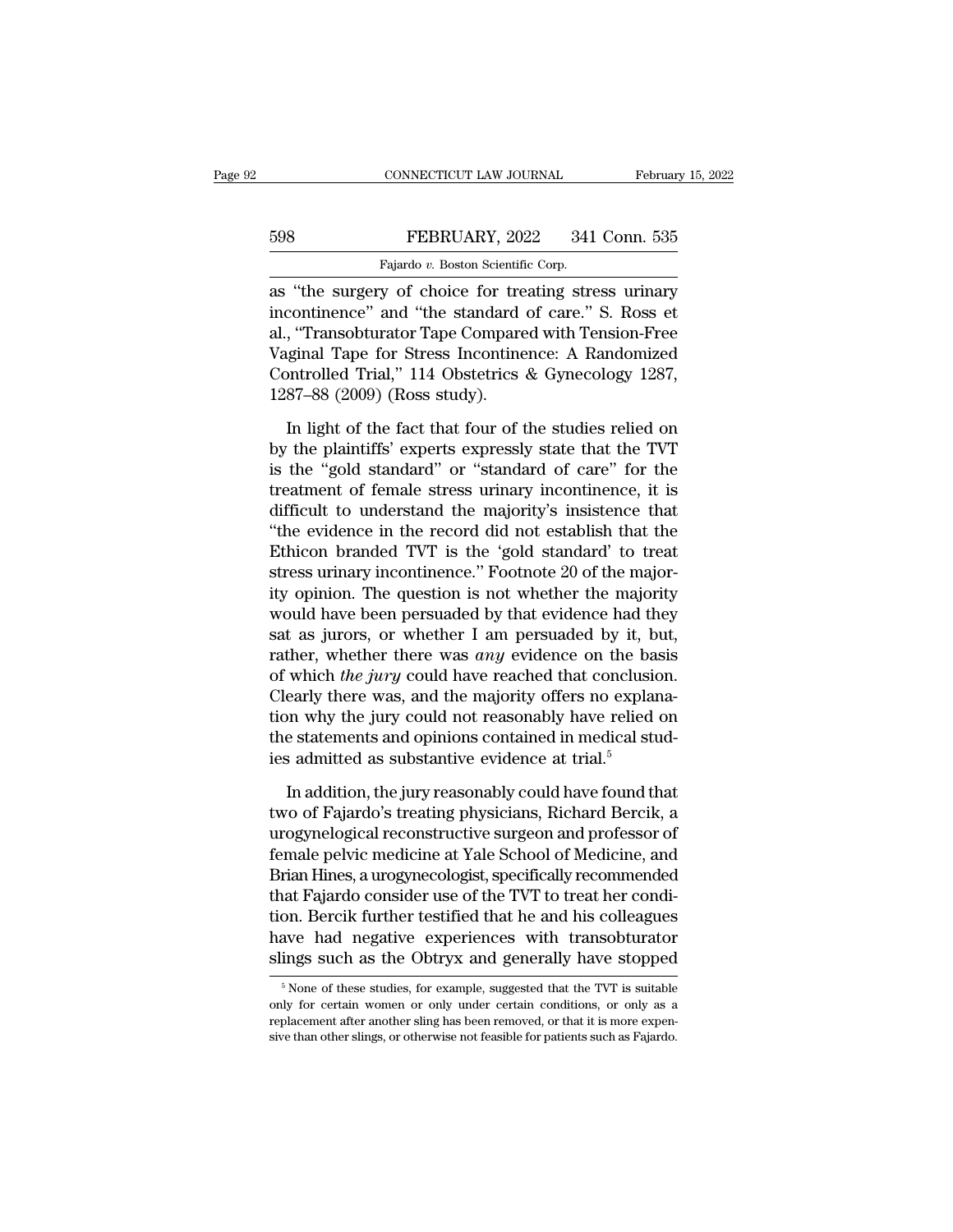| 15, 2022      | CONNECTICUT LAW JOURNAL            | Page 93 |  |
|---------------|------------------------------------|---------|--|
| 341 Conn. 535 | FEBRUARY, 2022                     | 599     |  |
|               | Fajardo v. Boston Scientific Corp. |         |  |

15, 2022 CONNECTICUT LAW JOURNAL<br>
341 Conn. 535 FEBRUARY, 2022 599<br>
Fajardo *v.* Boston Scientific Corp.<br>
implanting them in favor of the TVT.<sup>6</sup> This evidence  $\begin{array}{r|l} \text{15, 2022} & \text{CONNECTICUT LAW JOURNAL} & \text{Page 93} \ \hline \text{341 Conn. } 535 & \text{FEBRUARY, 2022} & 599 \ \hline \text{Fajardo } v. \text{ Boston Scientific Corp.} & \text{implanting them in favor of the TVT.}^6 \text{ This evidence would have permitted the jury to conclude not only that the TWT is in general, a visible alternative to the other.} \end{array}$  $341$  Conn. 535 FEBRUARY, 2022 599<br>Fajardo v. Boston Scientific Corp.<br>implanting them in favor of the TVT.<sup>6</sup> This evidence<br>would have permitted the jury to conclude not only<br>that the TVT is, in general, a viable alternat 341 Conn. 535 FEBRUARY, 2022 599<br>
Fajardo v. Boston Scientific Corp.<br>
implanting them in favor of the TVT.<sup>6</sup> This evidence<br>
would have permitted the jury to conclude not only<br>
that the TVT is, in general, a viable altern  $\begin{array}{ll} \text{341 Conn. } 535 & \text{FEBRUARY, } 2022 & 599 \\ \hline \text{Fajardo } v. \text{ Boston Scientific Corp.} \text{implanting them in favor of the TVT.}^6 \text{ This evidence would have permitted the jury to conclude not only that the TVT is, in general, a viable alternative to the Obtryx that is readily available in Connecticut, but also that it was well suited to Fajardo's individual needs.} \end{array}$ Fajardo  $v$ . Boston Scientific Corp.<br>
implanting them in favor of the TVT.<sup>6</sup> This evidence<br>
would have permitted the jury to conclude not only<br>
that the TVT is, in general, a viable alternative to the<br>
Obtryx that is rea planting them in favor of the TVT.<sup>6</sup> This evidence<br>buld have permitted the jury to conclude not only<br>at the TVT is, in general, a viable alternative to the<br>btryx that is readily available in Connecticut, but also<br>at it wa would have permitted the jury to conclude not only<br>that the TVT is, in general, a viable alternative to the<br>Obtryx that is readily available in Connecticut, but also<br>that it was well suited to Fajardo's individual needs.<br>F

that the TVT is, in general, a viable alternative to the Obtryx that is readily available in Connecticut, but also that it was well suited to Fajardo's individual needs.<br>Finally, it was clear from the evidence presented at Obtryx that is readily available in Connecticut, but also<br>that it was well suited to Fajardo's individual needs.<br>Finally, it was clear from the evidence presented at<br>trial that the defendant's own expert witness, Peter L.<br> Finally, it was clear from the evidence presented at<br>ial that the defendant's own expert witness, Peter L.<br>osenblatt, also a urogynecologist, concurred that the<br>WT is a feasible alternative design. In a 2004 article<br><sup>6</sup>The trial that the defendant's own expert witness, Peter L.<br>Rosenblatt, also a urogynecologist, concurred that the<br>TVT is a feasible alternative design. In a 2004 article<br><sup>6</sup>The majority seems to take the position that we shou

Rosenblatt, also a urogynecologist, concurred that the TVT is a feasible alternative design. In a 2004 article<br>
<sup>®</sup>The majority seems to take the position that we should not take Bercik's testimony into account for any pur TVT is a feasible alternative design. In a 2004 article<br>  $\overline{ }$  <sup>6</sup> The majority seems to take the position that we should not take Bercik's<br>
testimony into account for any purpose when considering whether there<br>
was suf TVT IS a Teasible alternative design. In a 2004 and<br>Close  $\overline{a}$  is the majority seems to take the position that we should not take Bercik's<br>testimony into account for any purpose when considering whether there<br>was suff <sup>6</sup> The majority seems to take the position that we should not take Bercik's testimony into account for any purpose when considering whether there was sufficient evidence before the jury to warrant a reasonable alternativ testimony into account for any purpose when considering whether there was sufficient evidence before the jury to warrant a reasonable alternative design instruction. The majority argues that (1) although Bercik was disclos was sufficient evidence before the jury to warrant a reasonable alternative design instruction. The majority argues that (1) although Bercik was disclosed as an expert on sling design and design alternatives, and apparentl when it denied the plaintiffs' instructional request, and apparently recognized by the defendants' counsel as such, he purported to testify only recognized by the defendants' counsel as such, he purported to testify only closed as an expert on sling design and design alternatives, and apparently recognized by the defendants' counsel as such, he purported to testify only as a "treating physician," (2) the plaintiffs do not cite to Bercik's recognized by the defendants' counsel as such, he purported to testify only as a "treating physician," (2) the plaintiffs do not cite to Bercik's testimony in their appellate briefs, (3) the trial court did not consider Be recognized by the defendants' counsel as such, he purported to testify only as a "treating physician," (2) the plaintiffs do not cite to Bercik's testimony in their appellate briefs, (3) the trial court did not consider B For their appellate briefs, (3) the trial court did not consider Bercik's testimony when it denied the plaintiffs' instructional request, and (4) Bercik's testimony lacked credibility. See footnotes 12, 13 and 22 of the m the relievant of the plaintiffs' instructional request, and (4) Bercik's testimony lacked credibility. See footnotes 12, 13 and 22 of the majority opinion and accompanying text. First, Bercik's testimony is cited herein fo and accompanying text. First, Bercihotes 12, 13 and 22 of the majority opinion and accompanying text. First, Bercik's testimony is cited herein for very limited purposes, is relied on only as secondary evidence, and is not accompanying text. First, Bercik's testimony is cited herein for very limited<br>purposes, is relied on only as secondary evidence, and is not necessary or<br>even important to my position—the testimony of Rosenzweig (who testif purposes, is relied on only as secondary evidence, and is not necessary or even important to my position—the testimony of Rosenzweig (who testified that he relied on Bercik's assessment and testimony in forming his own opi even important to my position—the testimony of Rosenzweig (who testified that he relied on Bercik's assessment and testimony in forming his own opinions) and the various studies and other documents on which he relied were between that he relied on Bercik's assessment and testimony in forming his own opinions) and the various studies and other documents on which he relied were sufficient to warrant a reasonable alternative design instruction differences) and the various studies and other documents on which he relied were sufficient to warrant a reasonable alternative design instruction. Second, and more generally, I disagree with the majority's all-or-nothing between sufficient to warrant a reasonable alternative design instruction. Second, and more generally, I disagree with the majority's all-or-nothing analysis with respect to the use of Bercik's testimony. As I explain in p ord, and more generally, I disagree with the majority's all-or-nothing analysis with respect to the use of Bercik's testimony. As I explain in part III C of this opinion, once Bercik's testimony was admitted without object in the respect to the use of Bercik's testimony. As I explain in part III C of this opinion, once Bercik's testimony was admitted without objection or limitation, it was available for the jury to use for any purpose; it mu recommending that Fajardo consider a TVT were before the trial court when the disconstruct in the light most favorable to the plaintiffs' request, regardless of whether the trial court overlooked it or whether the majority imitation, it was available for the jury to use for any purpose; it must be construed in the light most favorable to the plaintiffs' request, regardless of whether the trial court overlooked it or whether the majority deem construed in the light most favorable to the plaintiffs' request, regardless of whether the trial court overlooked it or whether the majority deems it to be credible or deems Bercik to be a fitting expert. Bercik's notes r of whether the trial court overlooked it or whether the majority deems<br>it to be credible or deems Bercik to be a fitting expert. Bercik's notes<br>recommending that Fajardo consider a TVT were before the trial court when<br>it c it to be credible or deems Bercik to be a fitting expert. Bercik's notes<br>recommending that Fajardo consider a TVT were before the trial court when<br>it considered the plaintiffs' motion, and, indeed, the defendants' counsel<br> recommending that Fajardo consider a TVT were before the trial court when<br>it considered the plaintiffs' motion, and, indeed, the defendants' counsel<br>himself solicited much of the testimony to which the majority objects. To it considered the plaintiffs' motion, and, indeed, the defendants' counsel<br>timeself solicited much of the testimony to which the majority objects. To<br>the extent that the trial court failed or declined to consider that evid mate in the extent defined much of the testimony to which the majority objects. To the extent that the trial court failed or declined to consider that evidence of record, that omission was either proper or improper as a ma himself solicited much of the testimony to which the majority objects. To the extent that the trial court failed or declined to consider that evidence of record, that omission was either proper or improper as a matter of l I do not ignore this evidence altogether when it was relief of law<br>and was not, as the majority incorrectly posits, a factual "finding" to which<br>we must defer. Footnote 13 of the majority opinion. I do agree with the<br>major and was not, as the majority incorrectly posits, a factual "finding" to which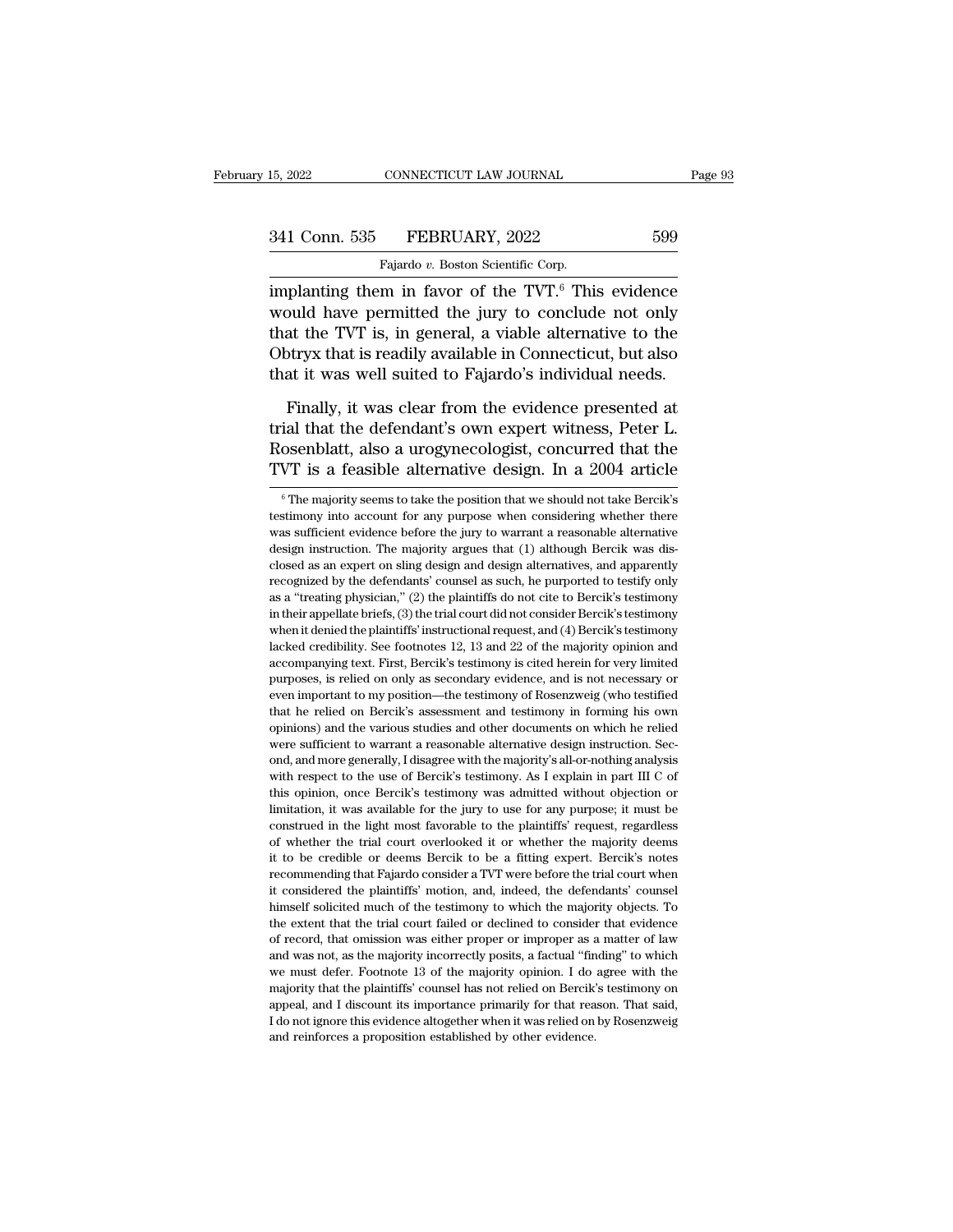## CONNECTICUT LAW JOURNAL February 15, 2022<br>600 FEBRUARY, 2022 341 Conn. 535<br>Fajardo v. Boston Scientific Corp. CONNECTICUT LAW JOURNAL<br>FEBRUARY, 2022 341<br>Fajardo *v.* Boston Scientific Corp.<br>Fed into evidence Rosenblatt

CONNECTICUT LAW JOURNAL February 15, 2<br>
FEBRUARY, 2022 341 Conn. 535<br>
Fajardo v. Boston Scientific Corp.<br>
That was admitted into evidence, Rosenblatt wrote that,<br>
with the invention of the Gynecare TVT, "[f]or the first<br>
t 600 FEBRUARY, 2022 341 Conn. 535<br>Fajardo v. Boston Scientific Corp.<br>that was admitted into evidence, Rosenblatt wrote that,<br>with the invention of the Gynecare TVT, "[f]or the first<br>time, surgeons had a reproducible, highl 600 FEBRUARY, 2022 341 Conn. 535<br>
Fajardo v. Boston Scientific Corp.<br>
that was admitted into evidence, Rosenblatt wrote that,<br>
with the invention of the Gynecare TVT, "[f]or the first<br>
time, surgeons had a reproducible, h 600 FEBRUARY, 2022 341 Conn. 535<br>
Fajardo v. Boston Scientific Corp.<br>
that was admitted into evidence, Rosenblatt wrote that,<br>
with the invention of the Gynecare TVT, "[f]or the first<br>
time, surgeons had a reproducible, h Fajardo v. Boston Scientific Corp.<br>
that was admitted into evidence, Rosenblatt wrote that,<br>
with the invention of the Gynecare TVT, "[f]or the first<br>
time, surgeons had a reproducible, highly-effective,<br>
minimally-invasi rajatio v. Boston scientine Corp.<br>
that was admitted into evidence, Rosenblatt wrote that,<br>
with the invention of the Gynecare TVT, "[f]or the first<br>
time, surgeons had a reproducible, highly-effective,<br>
minimally-invasiv that was admitted into evidence, Rosenblatt wrote that,<br>with the invention of the Gynecare TVT, "[f]or the first<br>time, surgeons had a reproducible, highly-effective,<br>minimally-invasive sling procedure." P. Rosenblatt &<br>S. view/update-suburethral-slings-stress-urinary-incontinence time, surgeons had a reproducible, highly-effective,<br>minimally-invasive sling procedure." P. Rosenblatt &<br>S. Pulliam, "Update on Suburethral Slings for Stress<br>Urinary Incontinence," Contemporary OB/GYN, April 15,<br>2004, ava minimally-invasive sling procedure." P. Rosenblatt &<br>S. Pulliam, "Update on Suburethral Slings for Stress<br>Urinary Incontinence," Contemporary OB/GYN, April 15,<br>2004, available at https://www.contemporaryobgyn.net/<br>view/upd S. Pulliam, "Update on Suburethral Slings for Stress<br>Urinary Incontinence," Contemporary OB/GYN, April 15,<br>2004, available at https://www.contemporaryobgyn.net/<br>view/update-suburethral-slings-stress-urinary-incontinence<br>(l Urinary Incontinence," Contemporary OB/GYN, April 15,<br>2004, available at https://www.contemporaryobgyn.net/<br>view/update-suburethral-slings-stress-urinary-incontinence<br>(last visited December 10, 2021); see id. ("study after 2004, available at https://www.contemporaryobgyn.net/<br>view/update-suburethral-slings-stress-urinary-incontinence<br>(last visited December 10, 2021); see id. ("study after<br>study has consistently demonstrated the procedure's<br>s view/update-suburethral-slings-stress-urinary-incontinence (last visited December 10, 2021); see id. ("study after study has consistently demonstrated the procedure's safety and effectiveness"). Rosenblatt testified at tri (last visited December 10, 2021); see id. ("study after<br>study has consistently demonstrated the procedure's<br>safety and effectiveness"). Rosenblatt testified at trial<br>that, of the roughly 2000 studies showing that polypro-<br> study has consistently demonstrated the procedure's<br>safety and effectiveness''). Rosenblatt testified at trial<br>that, of the roughly 2000 studies showing that polypro-<br>pylene slings are safe and effective for the treatment<br> safety and effectiveness"). Rosenblatt testified at trial<br>that, of the roughly 2000 studies showing that polypro-<br>pylene slings are safe and effective for the treatment<br>of female stress urinary incontinence, most have stu that, of the roughly 2000 studies showing that polypro-<br>pylene slings are safe and effective for the treatment<br>of female stress urinary incontinence, most have stud-<br>ied the TVT. Bercik agreed with Rosenblatt that the<br>TVT pylene slings are safe and effective for the treatment<br>of female stress urinary incontinence, most have stud-<br>ied the TVT. Bercik agreed with Rosenblatt that the<br>TVT is safe and effective. The fact that a product has<br>been of female stress urinary incontinence, most have stud-<br>ied the TVT. Bercik agreed with Rosenblatt that the<br>TVT is safe and effective. The fact that a product has<br>been shown to be safe and effective in treating a particu-<br>l ied the TVT. Bercik agreed with Rosenblatt that the<br>TVT is safe and effective. The fact that a product has<br>been shown to be safe and effective in treating a particu-<br>lar condition necessarily implies that it is a feasible<br> TVT is safe and effective. The fact that a product has<br>been shown to be safe and effective in treating a particu-<br>lar condition necessarily implies that it is a feasible<br>alternative for that purpose. See, e.g., *Kosmynka* been shown to be safe and effective in treating a particular<br>lar condition necessarily implies that it is a feasible<br>alternative for that purpose. See, e.g., *Kosmynka* v.<br>*Polaris Industries, Inc.*, 462 F.3d 74, 80 (2d Ci lar condition necessarily implies that it is a feasible<br>alternative for that purpose. See, e.g., *Kosmynka v.*<br>Polaris Industries, Inc., 462 F.3d 74, 80 (2d Cir. 2006)<br>("[p]ractical engineering feasibility can be demon-<br>s alternative for that purpose. See, e.g., *Kosmynka v.*<br> *Polaris Industries, Inc.*, 462 F.3d 74, 80 (2d Cir. 2006)<br>
("[p]ractical engineering feasibility can be demonstrated by expert testimony concerning either a proto-<br> Polaris Industries, Inc., 462 F.3d 74, 80 (2d Cir. 2006)<br>("[p]ractical engineering feasibility can be demonstrated by expert testimony concerning either a proto-<br>type that the expert has prepared or similar equipment<br>usin ("[p]ractical engineering feasibility can be demonstrated by expert testimony concerning either a prototype that the expert has prepared or similar equipment using an alternative design that has been put into use by other strated by expert testimony concerning either a proto-<br>type that the expert has prepared or similar equipment<br>using an alternative design that has been put into use<br>by other makers"); *Messina* v. *Ethicon*, *Inc.*, Docket type that the expert has prepared or similar equipment<br>using an alternative design that has been put into use<br>by other makers"); *Messina* v. *Ethicon*, *Inc.*, Docket<br>No. 6:20-cv-1170-Orl-40LRH, 2020 WL 7419586, \*4 (M.D.<br> using an alternative design that has been put into use<br>by other makers"); *Messina v. Ethicon, Inc.*, Docket<br>No. 6:20-cv-1170-Orl-40LRH, 2020 WL 7419586, \*4 (M.D.<br>Fla. December 17, 2020) ("safe and effective" implies<br>feasi by other makers"); *Messina* v. *Ethicon*, *Inc.*, Docket<br>No. 6:20-cv-1170-Orl-40LRH, 2020 WL 7419586, \*4 (M.D.<br>Fla. December 17, 2020) ("safe and effective" implies<br>feasible); *Wald* v. *Costco Wholesale Corp.*, Docket No No. 6:20-cv-1170-Orl-40LRH, 2020 WL 7419586, \*4 (M.D.<br>Fla. December 17, 2020) ("safe and effective" implies<br>feasible); *Wald v. Costco Wholesale Corp.*, Docket No.<br>03 Civ. 6308JSR, 2005 WL 425864, \*7 (S.D.N.Y. February<br>22, Fla. December 17, 2020) ("safe and effective" implies<br>feasible); Wald v. Costco Wholesale Corp., Docket No.<br>03 Civ. 6308JSR, 2005 WL 425864, \*7 (S.D.N.Y. February<br>22, 2005) ("To satisfy the first and most important ele-<br>m feasible); Wald v. Costco Wholesale Corp., Docket No.<br>03 Civ. 6308JSR, 2005 WL 425864, \*7 (S.D.N.Y. February<br>22, 2005) ("To satisfy the first and most important ele-<br>ment, lack of reasonable safety, plaintiffs must show<br>t 03 Civ. 6308JSR, 2005 WL 425864, \*7 (S.D.N.Y. February<br>22, 2005) ("To satisfy the first and most important ele-<br>ment, lack of reasonable safety, plaintiffs must show<br>that it was feasible to design the product in a safer<br>m 22, 2005) ("To satisfy the first and most important element, lack of reasonable safety, plaintiffs must show that it was feasible to design the product in a safer manner.... [The] [p]laintiff has done so in one of the mos ment, lack of reasonable safety, plaintiffs must show<br>that it was feasible to design the product in a safer<br>manner.... [The] [p]laintiff has done so in one of the<br>most basic ways: he has identified makers of similar<br>equipm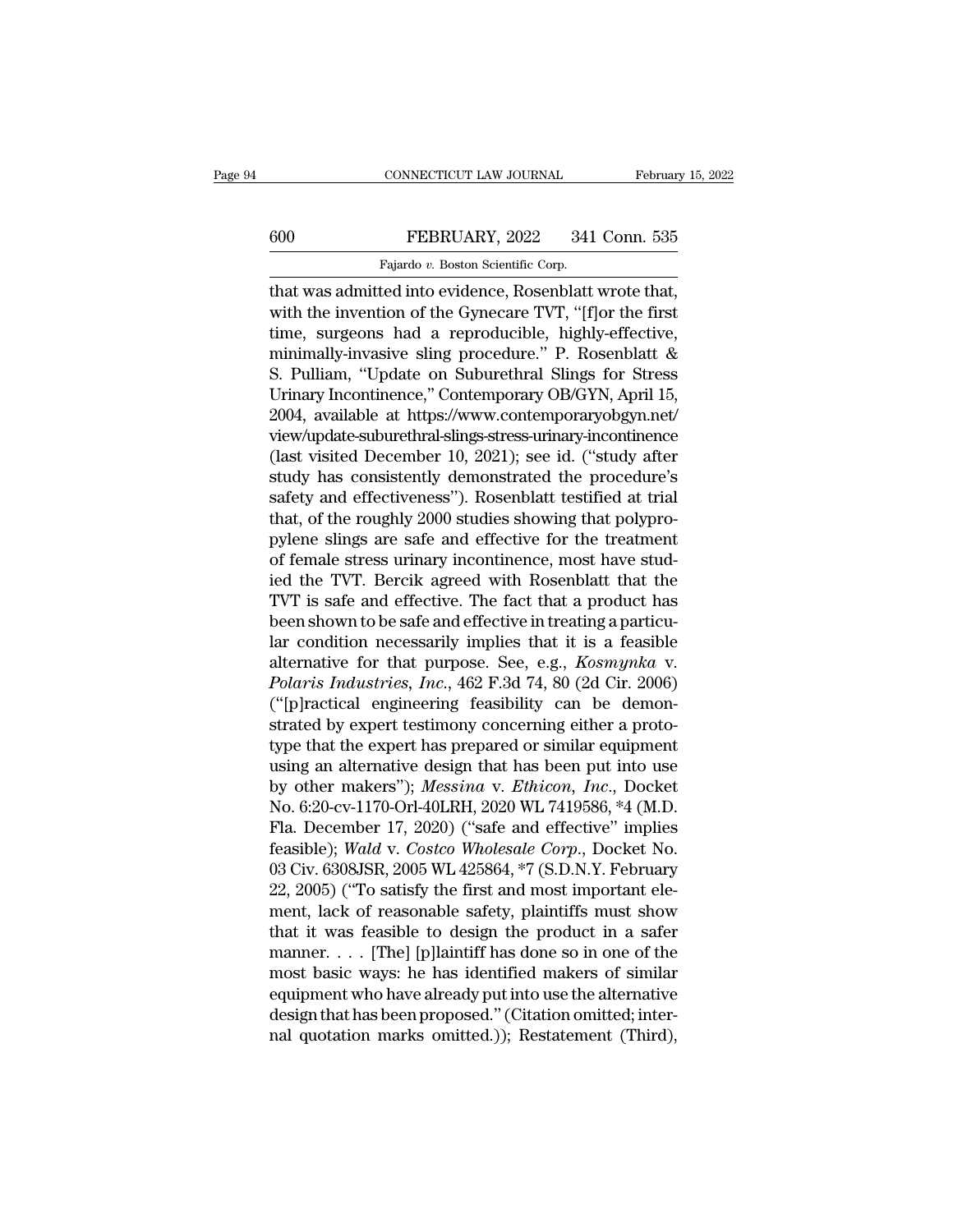Torts, Products Liability § 2, comment (f), pp. 23–24<br>
Torts, Products Liability § 2, comment (f), pp. 23–24<br>
Torts, Products Liability § 2, comment (f), pp. 23–24<br>
(1998) ("Cases arise in which the feasibility of a reason (1998) (''Cases arise in which the feasibility of a reason-<br>
(1998) (''Cases arise in which the feasibility of a reason-<br>
able alternative design is obvious and understandable<br>
to layorsons and therefore expect to time is 341 Conn. 535 FEBRUARY, 2022 601<br>
Fajardo v. Boston Scientific Corp.<br>
Torts, Products Liability § 2, comment (f), pp. 23–24<br>
(1998) ("Cases arise in which the feasibility of a reason-<br>
able alternative design is obvious a 341 Conn. 535 FEBRUARY, 2022 601<br>
Fajardo v. Boston Scientific Corp.<br>
Torts, Products Liability § 2, comment (f), pp. 23–24<br>
(1998) ("Cases arise in which the feasibility of a reason-<br>
able alternative design is obvious a Fajardo v. Boston Scientific Corp.<br>
Torts, Products Liability § 2, comment (f), pp. 23–24<br>
(1998) ("Cases arise in which the feasibility of a reason-<br>
able alternative design is obvious and understandable<br>
to laypersons a Fajardo v. Boston Scientific Corp.<br>
Torts, Products Liability § 2, comment (f), pp. 23–24<br>
(1998) ("Cases arise in which the feasibility of a reason-<br>
able alternative design is obvious and understandable<br>
to laypersons a Torts, Products Liability § 2, comment (f), pp. 23–24<br>(1998) ("Cases arise in which the feasibility of a reason-<br>able alternative design is obvious and understandable<br>to laypersons and therefore expert testimony is unnec-(1998) ("Cases arise in which the feasibility of a reasonable alternative design is obvious and understandable<br>to laypersons and therefore expert testimony is unnec-<br>essary to support a finding that the product should hav able alternative design is obvious and understandable<br>to laypersons and therefore expert testimony is unnec-<br>essary to support a finding that the product should have<br>been designed differently and more safely. . . . [O]<br>th to lay<br>persons and therefore expert testimony is unnessary to support a finding that the product should ha<br>been designed differently and more safely.  $\dots$  [O]<br>the products already available on the market may ser<br>the same Example 3 support a maniform side of product should have<br>endesigned differently and more safely. . . . [O]<br>therefore same or very similar function at lower risk and at<br>mparable cost. Such products may serve as reason-<br>lea products already available on the market may serve<br>the same or very similar function at lower risk and at<br>comparable cost. Such products may serve as reason-<br>able alternatives to the product in question.").<br>Once experts f

produces aready available on the market may serve<br>the same or very similar function at lower risk and at<br>comparable cost. Such products may serve as reason-<br>able alternatives to the product in question.").<br>Once experts for safe band of very similar random at rower risk and as<br>comparable cost. Such products may serve as reason-<br>able alternatives to the product in question.").<br>Once experts for both sides had established that the<br>TVT represents somparative cost. Such products may serve as reason<br>able alternatives to the product in question.").<br>Once experts for both sides had established that the<br>TVT represents an alternative to the Obtryx that is<br>widely used to t once experts for both sides had established that the<br>TVT represents an alternative to the Obtryx that is<br>widely used to treat Fajardo's condition and is deemed<br>safe and effective by the medical community, and had<br>provided Once experts for both sides had established that the TVT represents an alternative to the Obtryx that is widely used to treat Fajardo's condition and is deemed safe and effective by the medical community, and had provided TVT represents an alternative to the Obtryx that is<br>widely used to treat Fajardo's condition and is deemed<br>safe and effective by the medical community, and had<br>provided the necessary context for the jury to under-<br>stand th widely used to treat Fajardo's condition and is deemed<br>safe and effective by the medical community, and had<br>provided the necessary context for the jury to under-<br>stand the supporting clinical studies in evidence, the<br>jury safe and effective by the medical community, and had<br>provided the necessary context for the jury to under-<br>stand the supporting clinical studies in evidence, the<br>jury was free to conclude that the plaintiffs had shoul-<br>der provided the necessary context for the jury to understand the supporting clinical studies in evidence, the jury was free to conclude that the plaintiffs had shouldered their burden of establishing feasibility under *Bifolc* stand the supporting clinical studies in evidence, the<br>jury was free to conclude that the plaintiffs had shoul-<br>dered their burden of establishing feasibility under<br> $Bifolck$ . Although the majority takes issue with some<br>of my jury was free to conclude that the plaintiffs had shouldered their burden of establishing feasibility under *Bifolck*. Although the majority takes issue with some of my analysis in this regard, I understand the majority to dered their burden of establishing feasibility under<br>Bifolck. Although the majority takes issue with some<br>of my analysis in this regard, I understand the majority<br>to agree with the ultimate conclusion in this part of<br>my op Bifolck. Although the majority takes issue with some<br>of my analysis in this regard, I understand the majority<br>to agree with the ultimate conclusion in this part of<br>my opinion that the TVT, as a successful and widely<br>commer of my analysis in this regard, I understand the majority<br>to agree with the ultimate conclusion in this part of<br>my opinion that the TVT, as a successful and widely<br>commercialized product, represents a technologically<br>and ec to agree with the ultimate conclusion in this part of<br>my opinion that the TVT, as a successful and widely<br>commercialized product, represents a technologically<br>and economically viable alternative to the Obtryx that<br>would ha my opinion that the TVT, as a successful and widely<br>commercialized product, represents a technologically<br>and economically viable alternative to the Obtryx that<br>would have been a feasible option for Fajardo. I believe<br>that commercialized product, represents a technologically<br>and economically viable alternative to the Obtryx that<br>would have been a feasible option for Fajardo. I believe<br>that our disagreement, instead, is limited to whether<br>the and economically viable alternative<br>would have been a feasible option<br>that our disagreement, instead, is<br>the jury reasonably could have f<br>TVT would have avoided or redu<br>presented by the Obtryx. I address<br>II A 2 and B of th e jury reasonably could have found that use of the<br>
T would have avoided or reduced the risk of harm<br>
esented by the Obtryx. I address those issues in parts<br>
A 2 and B of this opinion.<br>
2<br>
The plaintiffs next needed to est

2

TVT would have avoided or reduced the risk of harm<br>presented by the Obtryx. I address those issues in parts<br>II A 2 and B of this opinion.<br>2<br>The plaintiffs next needed to establish that the design<br>of the Obtryx renders it u presented by the Obtryx. I address those issues in parts<br>II A 2 and B of this opinion.<br>2<br>The plaintiffs next needed to establish that the design<br>of the Obtryx renders it unreasonably dangerous rela-<br>tive to the TVT and, he  $\begin{array}{l} 1 \ \text{H\ A\ 2} \ \text{and}\ \text{B\ of\ this\ opinion}. \end{array}$ <br>  $\begin{array}{l} 2 \ \text{The\ } \text{plaintext}\ \text{needed to establish that the design} \end{array}$  of the Obtryx renders it unreasonably dangerous relative to the TVT and, hence, defective. They did this by demonstrating that, although 2<br>The plaintiffs next needed to establish that the design<br>of the Obtryx renders it unreasonably dangerous rela-<br>tive to the TVT and, hence, defective. They did this by<br>demonstrating that, although the two slings are simila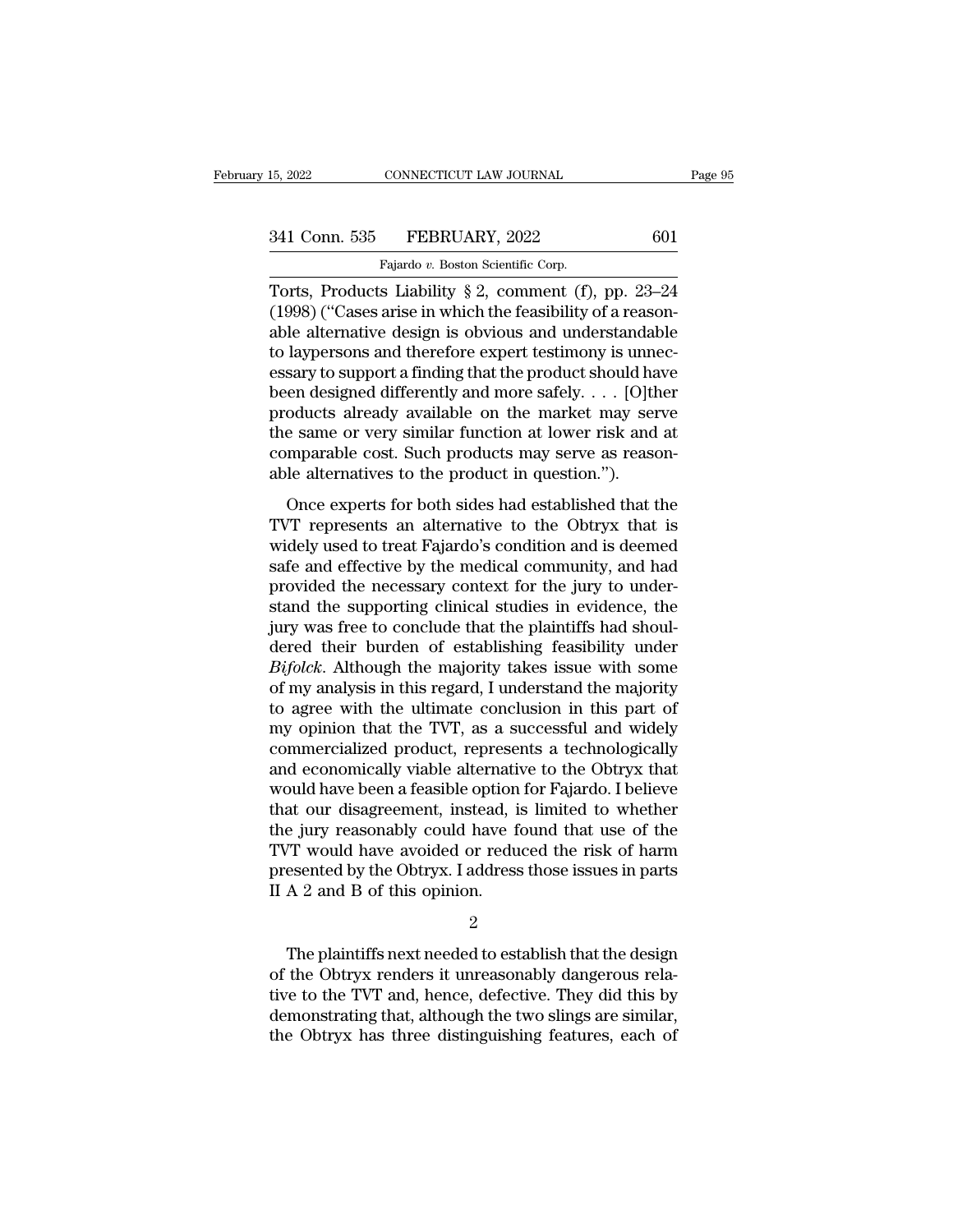## CONNECTICUT LAW JOURNAL February 15, 2022<br>602 FEBRUARY, 2022 341 Conn. 535<br>Fajardo v. Boston Scientific Corp. CONNECTICUT LAW JOURNAL<br>FEBRUARY, 2022 341<br>Fajardo *v.* Boston Scientific Corp.<br>it more dangerous than the T

CONNECTICUT LAW JOURNAL February 15, 202<br>
FEBRUARY, 2022 341 Conn. 535<br>
Fajardo v. Boston Scientific Corp.<br>
which renders it more dangerous than the TVT without<br>
any corresponding benefit: it has a heat-sealed middle<br>
soct FEBRUARY, 2022 341 Conn. 535<br>
Fajardo v. Boston Scientific Corp.<br>
which renders it more dangerous than the TVT without<br>
any corresponding benefit: it has a heat-sealed middle<br>
section that makes it less flexible and more s  $\begin{tabular}{l} \hline \textbf{602} & \textbf{FEBRUARY}, 2022 & 341 \textbf{ Conn. } 535 \\ \hline \textbf{Fajardo } v. \textbf{ Boston Scientific Corp.} \\ \hline \textbf{which renders it more dangerous than the TVT without any corresponding benefit: it has a heat-scaled middle section that makes it less flexible and more subject to contraction than other slings, it features detanged edges that hidden the interaction of the slip with native tissue. \end{tabular}$ FEBRUARY, 2022 341 Conn. 535<br>
Fajardo v. Boston Scientific Corp.<br>
which renders it more dangerous than the TVT without<br>
any corresponding benefit: it has a heat-sealed middle<br>
section that makes it less flexible and more Fajardo  $v$ . Boston Scientific Corp.<br>
which renders it more dangerous than the TVT without<br>
any corresponding benefit: it has a heat-sealed middle<br>
section that makes it less flexible and more subject to<br>
contraction than Fajardo v. Boston scientiff Corp.<br>
which renders it more dangerous than the TVT without<br>
any corresponding benefit: it has a heat-sealed middle<br>
section that makes it less flexible and more subject to<br>
contraction than ot which renders it more dangerous than the TVT without<br>any corresponding benefit: it has a heat-sealed middle<br>section that makes it less flexible and more subject to<br>contraction than other slings, it features detanged edges<br> any corresponding benefit: it has a heat-sealed middle<br>section that makes it less flexible and more subject to<br>contraction than other slings, it features detanged edges<br>that hinder the integration of the sling with native section that makes it less flexible and more subject to<br>contraction than other slings, it features detanged edges<br>that hinder the integration of the sling with native tissue,<br>and it is designed for a transobturator approac contraction than other slings, it features detanged<br>that hinder the integration of the sling with native<br>and it is designed for a transobturator approach,<br>results in more palpable tape (a characteristic<br>to tape extrusion a Maximizer are megnantic rate sing maximum exists),<br>
d it is designed for a transobturator approach, which<br>
sults in more palpable tape (a characteristic linked<br>
tape extrusion and vaginal erosion) and paraurethral<br>
nding ( man the designed for a transformation approach, which<br>results in more palpable tape (a characteristic linked<br>to tape extrusion and vaginal erosion) and paraurethral<br>banding (linked to leading to internal dyspareunia), as<br>w

For the extrusion and vaginal erosion) and paraurethral<br>banding (linked to leading to internal dyspareunia), as<br>well as vaginal tenderness and groin pain.<br>There was abundant evidence from which the jury<br>could have found th Ferences between the TVT and the Obtryx, render the Obtryx unreasonably dangerous. With respect to heat soling Posenzweis evaluate the primary design differences between the TVT and the Obtryx, render the Obtryx unreasonab Figure 2011 and the collection of the same of the set of the set of the set of the set of the set of the set of the set of the primary design differences between the TVT and the Obtryx, render the Obtryx unreasonably dange There was abundant evidence from which the jury<br>could have found that these three design features,<br>which undisputedly constitute the primary design dif-<br>ferences between the TVT and the Obtryx, render the<br>Obtryx unreasonab There was abundant evidence from which the jury<br>could have found that these three design features,<br>which undisputedly constitute the primary design dif-<br>ferences between the TVT and the Obtryx, render the<br>Obtryx unreasonab could have found that these three design features,<br>which undisputedly constitute the primary design dif-<br>ferences between the TVT and the Obtryx, render the<br>Obtryx unreasonably dangerous. With respect to heat<br>sealing, Rose which undisputedly constitute the primary design differences between the TVT and the Obtryx, render the Obtryx unreasonably dangerous. With respect to heat sealing, Rosenzweig explained to the jury how the Lim and Moalli s ferences between the TVT and the Obtryx, render the Obtryx unreasonably dangerous. With respect to heat sealing, Rosenzweig explained to the jury how the Lim and Moalli studies found that the unique heat sealing process us Obtryx unreasonably dangerous. With respect to heat<br>sealing, Rosenzweig explained to the jury how the Lim<br>and Moalli studies found that the unique heat sealing<br>process used by Boston Scientific renders its sling prod-<br>ucts sealing, Rosenzweig explained to the jury how the Lim<br>and Moalli studies found that the unique heat sealing<br>process used by Boston Scientific renders its sling prod-<br>ucts significantly stiffer than the TVT and, therefore,<br> and Moalli studies found that the unique heat sealing<br>process used by Boston Scientific renders its sling prod-<br>ucts significantly stiffer than the TVT and, therefore,<br>potentially more likely to cause erosion, vaginal obst process used by Boston Scientific renders its sling products significantly stiffer than the TVT and, therefore, potentially more likely to cause erosion, vaginal obstruction, and voiding dysfunction. See Y. Lim et al., sup ucts significantly stiffer than the TVT and, therefore,<br>potentially more likely to cause erosion, vaginal obstruc-<br>tion, and voiding dysfunction. See Y. Lim et al., supra,<br>21 International Urogynecology J. 1161; P. Moalli potentially more likely to cause erosion, vaginal obstruction, and voiding dysfunction. See Y. Lim et al., supra, 21 International Urogynecology J. 1161; P. Moalli et al., supra, 19 International. Urogynecology J. 662.<sup>7</sup> tion, and voiding dysfunction. See Y. Lim et al., supra,<br>21 International Urogynecology J. 1161; P. Moalli et al.,<br>supra, 19 International. Urogynecology J. 662.<sup>7</sup> Rosenz-<br>weig also testified that the heat sealing process 21 International Urogynecology J. 1161; P. Moalli et al.,<br>supra, 19 International. Urogynecology J. 662.<sup>7</sup> Rosenz-<br>weig also testified that the heat sealing process aggra-<br>vates the foreign body reaction associated with t supra, 19 International. Urogynecology J. 662.<sup>7</sup> Rosenz-<br>weig also testified that the heat sealing process aggra-<br>vates the foreign body reaction associated with the use<br>of polypropylene mesh. He explained that the heatr polypropylene mesn. He explained that the neat-<br>ealed center portion makes the Obtryx stiffer than<br>ther midurethral slings and that "stiffness of mesh is<br>bad property" that is associated with a higher rate of<br> $\frac{7}{1}$  sealed center portion makes the Obtryx stiffer than<br>other midurethral slings and that "stiffness of mesh is<br>a bad property" that is associated with a higher rate of<br> $\frac{7}{1}$  disagree with the majority's statement that, "

other midurethral slings and that "stiffness of mesh is<br>a bad property" that is associated with a higher rate of<br> $\frac{1}{1}$  disagree with the majority's statement that, "[a]t most, these studies<br>demonstrate that the Ethico a bad property" that is associated with a higher rate of  $\frac{1}{1}$  is associated with a higher rate of  $\frac{1}{1}$  is associated with the majority's statement that, "[a]t most, these studies demonstrate that the Ethicon bra  $\sigma$  T disagree with the majority's statement that, "[a]t most, these studies<br>demonstrate that the Ethicon branded TVT was the first tension free vaginal<br>dape manufactured, and for that reason, there is more data evaluati  $^\tau$ I disagree with the majority's statement that, "[a]t most, these studies demonstrate that the Ethicon branded TVT was the first tension free vaginal tape manufactured, and for that reason, there is more data evaluatin demonstrate that the Ethicon branded TVT was the first tension free vaginal<br>tape manufactured, and for that reason, there is more data evaluating its<br>safety and effectiveness." Part II E of the majority opinion. The signif tape manufactured, and for that reason, there is more data evaluating its safety and effectiveness." Part II E of the majority opinion. The significance of the studies is not so limited. The Moalli study, for example, com safety and effectiveness." Part II E of the majority opinion. The significance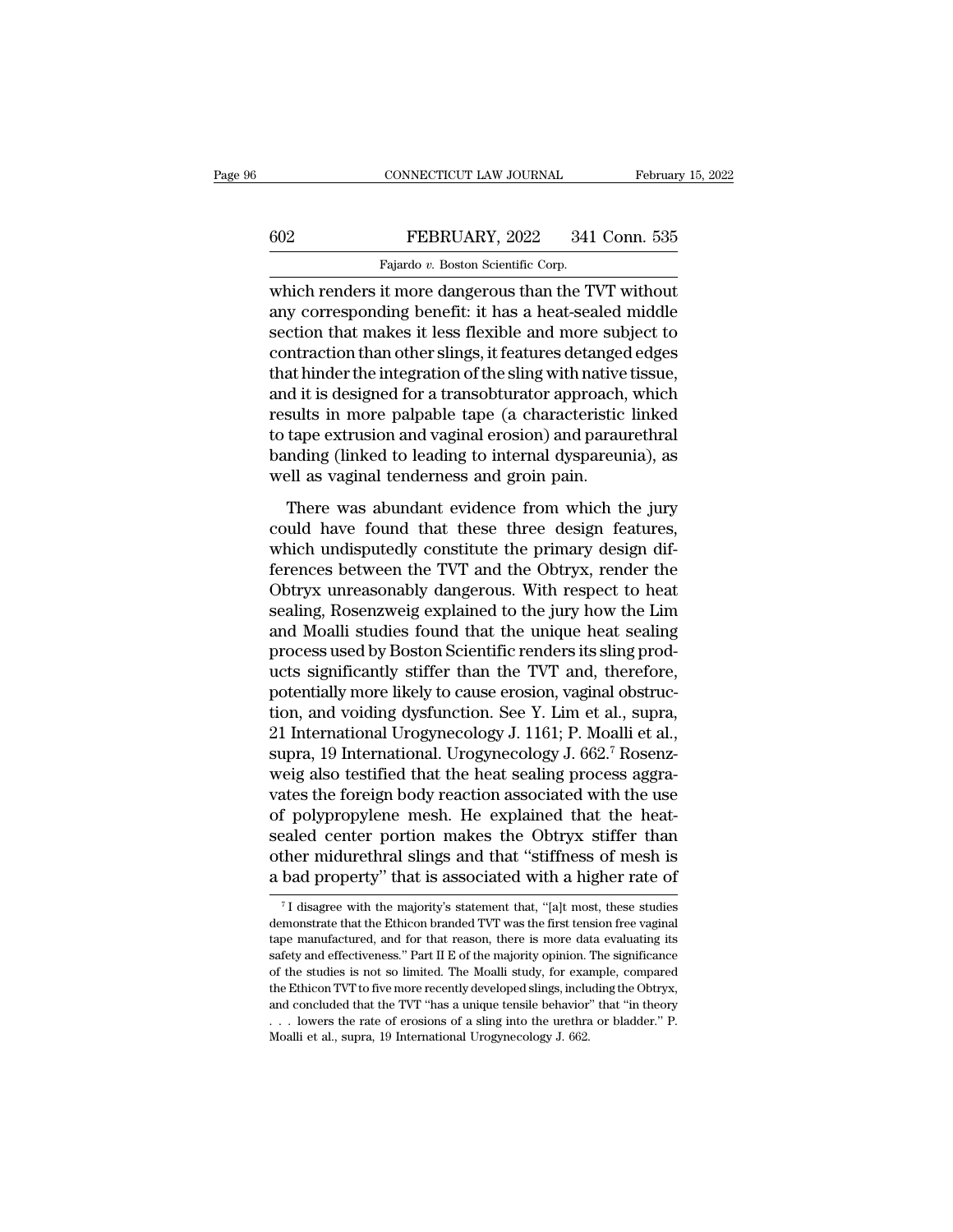## 15, 2022 CONNECTICUT LAW JOURNAL Page 97<br>341 Conn. 535 FEBRUARY, 2022 603<br>Fajardo v. Boston Scientific Corp. CONNECTICUT LAW JOURNAL<br>FEBRUARY, 2022<br>Fajardo *v.* Boston Scientific Corp.<br>such as inflammation groin na

EREGALE CONNECTICUT LAW JOURNAL Page<br>
341 Conn. 535 FEBRUARY, 2022 603<br>
Fajardo v. Boston Scientific Corp.<br>
complications, such as inflammation, groin pain, scarring,<br>
urgency, overactive bladder, vaginal erosion, and dysp 341 Conn. 535 FEBRUARY, 2022 603<br>Fajardo v. Boston Scientific Corp.<br>Complications, such as inflammation, groin pain, scarring,<br>urgency, overactive bladder, vaginal erosion, and dyspa-<br>reunia, or pain during intercourse. Wh 341 Conn. 535 FEBRUARY, 2022 603<br>
Fajardo v. Boston Scientific Corp.<br>
complications, such as inflammation, groin pain, scarring,<br>
urgency, overactive bladder, vaginal erosion, and dyspa-<br>
reunia, or pain during intercours 341 Conn. 535 FEBRUARY, 2022 603<br>Fajardo v. Boston Scientific Corp.<br>Complications, such as inflammation, groin pain, scarring,<br>urgency, overactive bladder, vaginal erosion, and dyspa-<br>reunia, or pain during intercourse. Wh Fajardo v. Boston Scientific Corp.<br>
complications, such as inflammation, groin pain, scarring,<br>
urgency, overactive bladder, vaginal erosion, and dyspa-<br>
reunia, or pain during intercourse. Whereas Rosenzweig<br>
testified th Fajardo v. Boston Scientific Corp.<br>
complications, such as inflammation, groin pain, scarring,<br>
urgency, overactive bladder, vaginal erosion, and dyspa-<br>
reunia, or pain during intercourse. Whereas Rosenzweig<br>
testified th complications, such as inflammatiourgency, overactive bladder, vagin<br>reunia, or pain during intercourse.<br>testified that midurethral slings su<br>contract, causing chronic pain, Be<br>his clinical experience, significant<br>tend to Eventy, overactive biauder, vaginal erosion, and dyspaninia, or pain during intercourse. Whereas Rosenzweig<br>stified that midurethral slings such as the Obtryx can<br>ntract, causing chronic pain, Bercik testified that, in<br>scl reuna, or pain during intercourse. Whereas Rosenzweig<br>testified that midurethral slings such as the Obtryx can<br>contract, causing chronic pain, Bercik testified that, in<br>his clinical experience, significant contracture does

estined that indufferent and sings such as the Obtryx Can<br>contract, causing chronic pain, Bercik testified that, in<br>his clinical experience, significant contracture does not<br>tend to occur with the TVT.<br>Similarly, with resp contract, causing chronic pain, Bercik testined triat, in<br>his clinical experience, significant contracture does not<br>tend to occur with the TVT.<br>Similarly, with respect to detanging, the Moalli study,<br>on which Rosenzweig re Ins childred experience, significant contracture does not<br>tend to occur with the TVT.<br>Similarly, with respect to detanging, the Moalli study,<br>on which Rosenzweig relied, stated that the tanged<br>edges of the TVT were "design for Boston Scientific, acknowledged that some cycles where the new conservation which Rosenzweig relied, stated that the tanged edges of the TVT were "designed to 'grip' tissue after sling placement." P. Moalli et al., sup Similarly, with respect to detanging, the Moalli study,<br>on which Rosenzweig relied, stated that the tanged<br>edges of the TVT were "designed to 'grip' tissue after<br>sling placement." P. Moalli et al., supra, 19 International. on which Rosenzweig relied, stated that the tanged<br>edges of the TVT were "designed to 'grip' tissue after<br>sling placement." P. Moalli et al., supra, 19 International.<br>Urogynecology J. 655. Doreen Rao, a principal engineer<br> edges of the TVT were "designed to 'grip' tissue after<br>sling placement." P. Moalli et al., supra, 19 International.<br>Urogynecology J. 655. Doreen Rao, a principal engineer<br>for Boston Scientific, acknowledged that some of he sling placement." P. Moalli et al., supra, 19 International.<br>Urogynecology J. 655. Doreen Rao, a principal engineer<br>for Boston Scientific, acknowledged that some of her<br>colleagues thought that maintaining the tangs—rough<br>e Urogynecology J. 655. Doreen Rao, a principal engineer<br>for Boston Scientific, acknowledged that some of her<br>colleagues thought that maintaining the tangs—rough<br>edges where the polypropylene mesh had been cut—<br>was useful in for Boston Scientific, acknowledged that some of her colleagues thought that maintaining the tangs—rough edges where the polypropylene mesh had been cut—<br>was useful in holding the sling in place and promoting ingrowth of n colleagues thought that maintaining the tangs—rough<br>edges where the polypropylene mesh had been cut—<br>was useful in holding the sling in place and promoting<br>ingrowth of native tissue. Rao referred to this as the<br>"leading th edges where the polypropylene mesh had been cut—<br>was useful in holding the sling in place and promoting<br>ingrowth of native tissue. Rao referred to this as the<br>"leading theory." Rao was unable to document any off-<br>setting b was useful in holding the sling in place and promoting<br>ingrowth of native tissue. Rao referred to this as the<br>"leading theory." Rao was unable to document any off-<br>setting benefits from Boston Scientific's decision to<br>remo ingrowth of native tissue. Rao referred to this as the "leading theory." Rao was unable to document any offsetting benefits from Boston Scientific's decision to remove the tangs, other than that detanging "presents a smoot "leading theory." Rao was unable to document any off-<br>setting benefits from Boston Scientific's decision to<br>remove the tangs, other than that detanging "presents<br>a smoother surface." Rosenzweig testified more defini-<br>tivel setting benefits from Boston Scientific's decision to<br>remove the tangs, other than that detanging "presents<br>a smoother surface." Rosenzweig testified more defini-<br>tively that detanging adds no benefit to outweigh the<br>heigh remove the tangs, other than that detanging "presents<br>a smoother surface." Rosenzweig testified more defini-<br>tively that detanging adds no benefit to outweigh the<br>heightened risks associated with a lack of integration<br>of t a smoother surface." Rosenzweig testifitively that detanging adds no benefit t<br>heightened risks associated with a lacl<br>of the sling with the patient's native t<br>should have been given the option to agr<br>weig insofar as his t Fightened risks associated with a lack of integration<br>the sling with the patient's native tissue. The jury<br>ould have been given the option to agree with Rosenz-<br>eig insofar as his testimony spoke to the shortcomings<br>the Ob the sling with the patient's native tissue. The jury<br>should have been given the option to agree with Rosenz-<br>weig insofar as his testimony spoke to the shortcomings<br>of the Obtryx relative to the TVT.<br>With respect to the ri

of the sing with the patient's harve tissue. The jury<br>should have been given the option to agree with Rosenz-<br>weig insofar as his testimony spoke to the shortcomings<br>of the Obtryx relative to the TVT.<br>With respect to the r should have been given the option to agree with Rosenz-<br>weig insofar as his testimony spoke to the shortcomings<br>of the Obtryx relative to the TVT.<br>With respect to the risks associated with the transob-<br>turator design of th weig insolar as his testimoly spoke to the shortcomings<br>of the Obtryx relative to the TVT.<br>With respect to the risks associated with the transob-<br>turator design of the Obtryx, the plaintiffs highlighted<br>the Ross study, a r of the Obtryx relative to the TVT.<br>With respect to the risks associated with the transob-<br>turator design of the Obtryx, the plaintiffs highlighted<br>the Ross study, a randomized, double blind, clinical<br>study of nearly 200 wo With respect to the risks associated with the transob-<br>turator design of the Obtryx, the plaintiffs highlighted<br>the Ross study, a randomized, double blind, clinical<br>study of nearly 200 women, which compared the Obtryx<br>to B turator design of the Obtryx, the plaintiffs highlighted<br>the Ross study, a randomized, double blind, clinical<br>study of nearly 200 women, which compared the Obtryx<br>to Boston Scientific's own Advantage retropubic midur-<br>ethr the Ross study, a randomized, double blind, clinical<br>study of nearly 200 women, which compared the Obtryx<br>to Boston Scientific's own Advantage retropubic midur-<br>ethral sling. See S. Ross et al., supra, 114 Obstetrics &<br>Gyn study of nearly 200 women, which compared the Obtryx<br>to Boston Scientific's own Advantage retropubic midur-<br>ethral sling. See S. Ross et al., supra, 114 Obstetrics &<br>Gynecology 1288–89. Because the two slings are made<br>from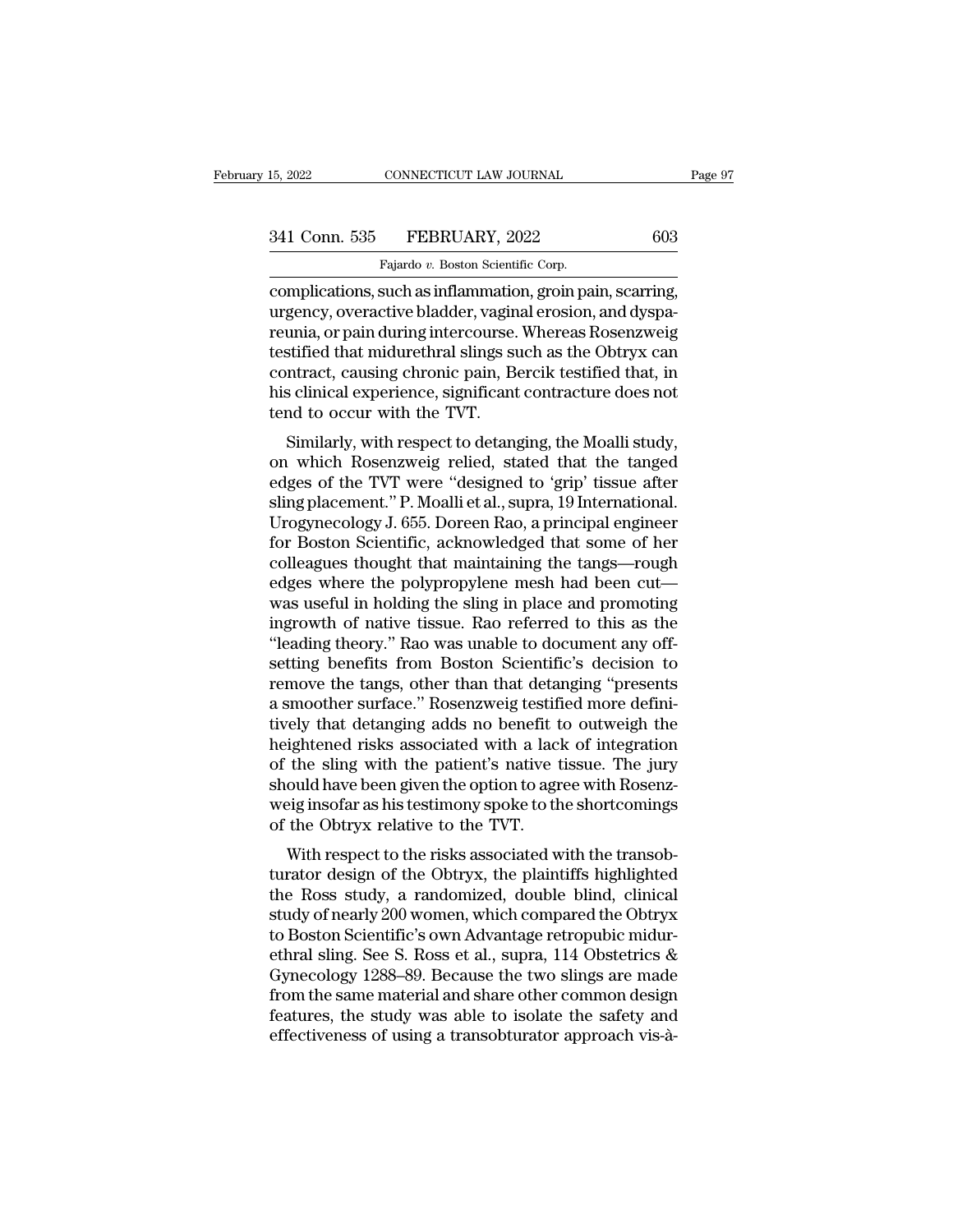## CONNECTICUT LAW JOURNAL February 15, 2022<br>604 FEBRUARY, 2022 341 Conn. 535<br>Fajardo v. Boston Scientific Corp. CONNECTICUT LAW JOURNAL<br>FEBRUARY, 2022 341<br>Fajardo *v.* Boston Scientific Corp.<br>nal retronubic approach. The s

CONNECTICUT LAW JOURNAL February 15, 2022<br>
FEBRUARY, 2022 341 Conn. 535<br>
Fajardo v. Boston Scientific Corp.<br>
Vis the traditional retropubic approach. The study found<br>
no statistically significant difference in the products FEBRUARY, 2022 341 Conn. 535<br>Fajardo v. Boston Scientific Corp.<br>Vis the traditional retropubic approach. The study found<br>no statistically significant difference in the products'<br>cure rates. See id., 1291. The study did fin EXERUARY, 2022 341 Conn. 535<br>
Fajardo v. Boston Scientific Corp.<br>
vis the traditional retropubic approach. The study found<br>
no statistically significant difference in the products'<br>
cure rates. See id., 1291. The study di that the vaginal mesh was much more likely to remain Fajardo  $v$ . Boston Scientific Corp.<br>
vis the traditional retropubic approach. The study found<br>
no statistically significant difference in the products'<br>
cure rates. See id., 1291. The study did find, however,<br>
that the v Fajato  $v$ . Boston scientiff corp.<br>
vis the traditional retropubic approach. The study found<br>
no statistically significant difference in the products'<br>
cure rates. See id., 1291. The study did find, however,<br>
that the vag vis the traditional retropubic approach. The study found<br>no statistically significant difference in the products'<br>cure rates. See id., 1291. The study did find, however,<br>that the vaginal mesh was much more likely to remain no statistically significant difference in the products'<br>cure rates. See id., 1291. The study did find, however,<br>that the vaginal mesh was much more likely to remain<br>palpable to the touch one year after surgery among<br>women cure rates. See id., 1291. The study did find, however,<br>that the vaginal mesh was much more likely to remain<br>palpable to the touch one year after surgery among<br>women who received transobturator slings, an outcome<br>that the that the vaginal mesh was much more likely to remain<br>palpable to the touch one year after surgery among<br>women who received transobturator slings, an outcome<br>that the authors deemed "concerning" due to the height-<br>ened ris palpable to the touch one year after surgery among<br>women who received transobturator slings, an outcome<br>that the authors deemed "concerning" due to the height-<br>ened risk of tape extrusion and vaginal erosion. Id.,<br>1293; se women who received transobturator slings, an outcome<br>that the authors deemed "concerning" due to the height-<br>ened risk of tape extrusion and vaginal erosion. Id.,<br>1293; see id., 1287–88, 1290. More women in the trans-<br>obtu that the authors deemed "concerning" due to the height-<br>ened risk of tape extrusion and vaginal erosion. Id.,<br>1293; see id., 1287–88, 1290. More women in the trans-<br>obturator group also experienced tenderness and groin<br>pai ened risk of tape extrusion and vaginal erosion. Id.,<br>1293; see id., 1287–88, 1290. More women in the trans-<br>obturator group also experienced tenderness and groin<br>pain. See id., 1290, 1292–93. The authors' final conclu-<br>si 1293; see id., 1287–88, 1290. More women in the trans-<br>obturator group also experienced tenderness and groin<br>pain. See id., 1290, 1292–93. The authors' final conclu-<br>sion: "Compared with the [Advantage] TVT group, more<br>wom obturator group also experienced tenderness and groin<br>pain. See id., 1290, 1292–93. The authors' final conclu-<br>sion: "Compared with the [Advantage] TVT group, more<br>women in the transobturator tape group had tape that<br>was p pain. See id., 1290, 1292–93. The authors' final conclusion: "Compared with the [Advantage] TVT group, more women in the transobturator tape group had tape that was palpable and groin pain on vaginal examination. The prese sion: "Compared with the [Advantage] TVT group, more<br>women in the transobturator tape group had tape that<br>was palpable and groin pain on vaginal examination.<br>The presence of palpable tape is concerning; longer<br>follow-up is women in the transobturator tape group had tape that<br>was palpable and groin pain on vaginal examination.<br>The presence of palpable tape is concerning; longer<br>follow-up is needed to determine whether this outcome<br>leads to ex was palpable and groin pain on vaginal examination.<br>The presence of palpable tape is concerning; longer<br>follow-up is needed to determine whether this outcome<br>leads to extrusion or resolves over time. Until long-<br>term follo The presence of palpable tape is concerning; longer<br>follow-up is needed to determine whether this outcome<br>leads to extrusion or resolves over time. Until long-<br>term follow-up is available from this and other trials,<br>TVT sh follow-up is needed to determine whether this outcome<br>leads to extrusion or resolves over time. Until long-<br>term follow-up is available from this and other trials,<br>TVT should remain the midurethral sling procedure of<br>choic leads to extrusion or resolves over time. Until long-<br>term follow-up is available from this and other trials,<br>TVT should remain the midurethral sling procedure of<br>choice." Id., 1293–94. The Cholhan study likewise sug-<br>ges term follow-up is available from this and other trials,<br>TVT should remain the midurethral sling procedure of<br>choice." Id., 1293–94. The Cholhan study likewise sug-<br>gested that tapes such as the TVT, which feature a<br>retropu TVT should remain the midurethral sling procedure of<br>choice." Id., 1293–94. The Cholhan study likewise sug-<br>gested that tapes such as the TVT, which feature a<br>retropubic design, have a more favorable risk-benefit<br>profile t choice." Id., 1293–94. The Cholhan study likewise suggested that tapes such as the TVT, which feature a retropubic design, have a more favorable risk-benefit profile than do transobturator tapes, such as the Obtryx, for th gested that tapes such as the TVT, which feature a<br>retropubic design, have a more favorable risk-benefit<br>profile than do transobturator tapes, such as the Obtryx,<br>for the treatment of female stress urinary incontinence.<br>Se retropubic design, have a more favorable risk-benefit<br>profile than do transobturator tapes, such as the Obtryx,<br>for the treatment of female stress urinary incontinence.<br>See H. Cholhan et al., supra, 202 Am. J. Obstetrics & profile than do transobturator tapes, such as the Obt<br>for the treatment of female stress urinary incontine<br>See H. Cholhan et al., supra, 202 Am. J. Obstetric<br>Gynecology 481.e1. That study identified a "concern<br>new complica ynecology 481.e1. I hat study identified a concerning<br>ew complication—paraurethral banding, leading to<br>ternal dyspareunia—that occurred in transobturator<br>int not retropubic sling patients.<sup>8</sup> Id., 481.e3.<br><sup>8</sup> Although the new complication—paraurethral banding, leading to<br>internal dyspareunia—that occurred in transobturator<br>but not retropubic sling patients.<sup>8</sup> Id., 481.e3.<br><sup>8</sup> Although the plaintiffs' counsel highlighted the Ross and Cholha

internal dyspareunia—that occurred in transobturator<br>but not retropubic sling patients.<sup>8</sup> Id., 481.e3.<br><sup>8</sup> Although the plaintiffs' counsel highlighted the Ross and Cholhan studies<br>to make this point, that was not the onl **Solution and the study of the plaintiffs' counsel highlighted the Ross and Cholhan studies**<br><sup>8</sup> Although the plaintiffs' counsel highlighted the Ross and Cholhan studies<br>to make this point, that was not the only evidence of a sum of the persistent pain and dysparents. Tul., 401.60.<br>
<sup>8</sup> Although the plaintiffs' counsel highlighted the Ross and Cholhan studies<br>
to make this point, that was not the only evidence before the jury indicating<br>
t <sup>8</sup> Although the plaintiffs' counsel highlighted the Ross and Cholhan studies<br>to make this point, that was not the only evidence before the jury indicating<br>that the use of a transobturator design was a defect relative to to make this point, that was not the only evidence before the jury indicating<br>that the use of a transobturator design was a defect relative to the TVT.<br>One study on which Rosenzweig relied, for example, found that "[t]he c be matter use of a transobturator design was a defect relative to the TVT.<br>One study on which Rosenzweig relied, for example, found that "[t]he complications of persistent pain and dyspareunia were strikingly more frequent that the use of a transobturator design was a defect relative to the TVT.<br>One study on which Rosenzweig relied, for example, found that "[t]he complications of persistent pain and dyspareunia were strikingly more frequent<br>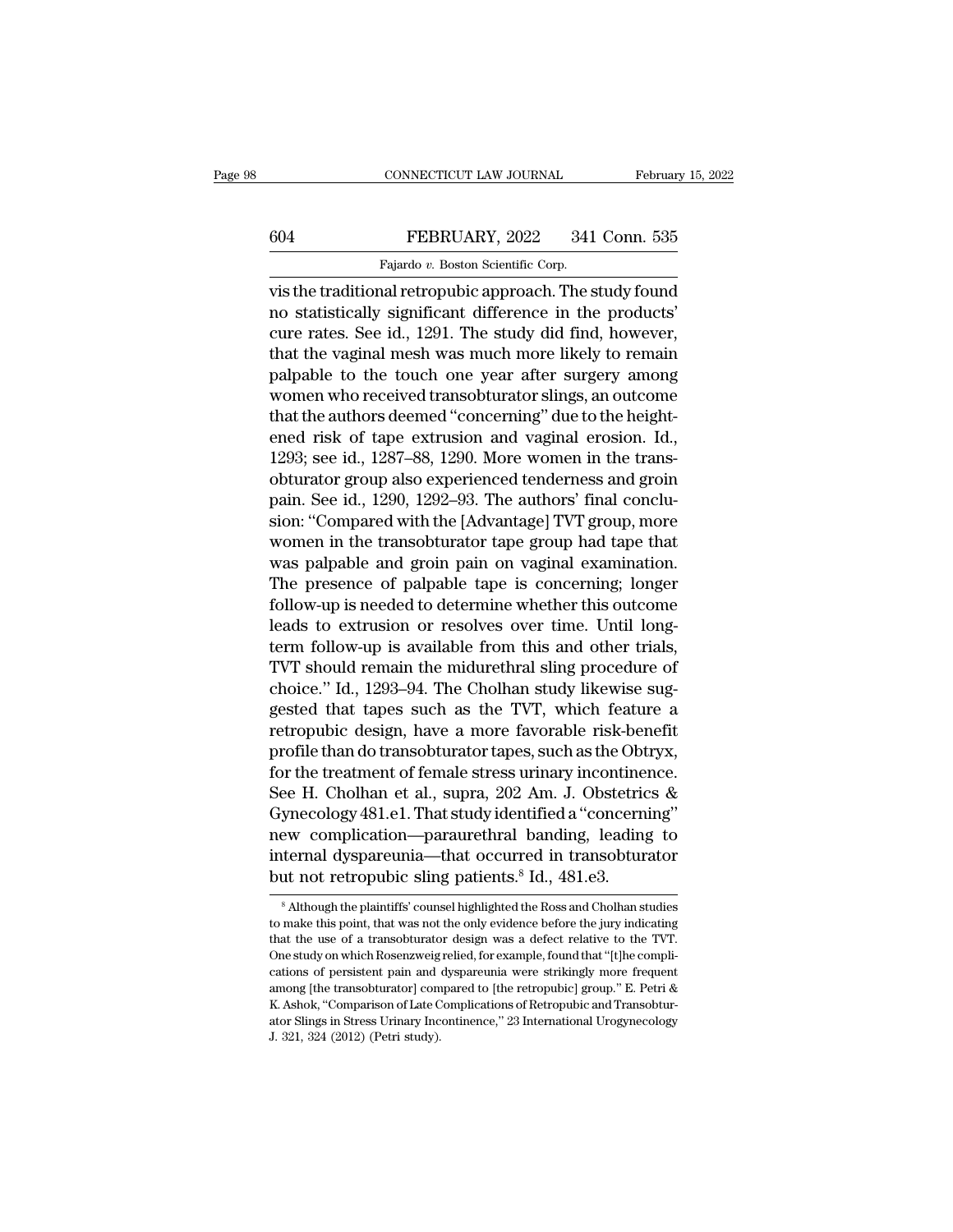# 15, 2022 CONNECTICUT LAW JOURNAL Page 99<br>341 Conn. 535 FEBRUARY, 2022 605<br>Fajardo v. Boston Scientific Corp.

FALLET 2022 CONNECTICUT LAW JOURNAL<br>
1 Conn. 535 FEBRUARY, 2022 605<br>
Fajardo *v.* Boston Scientific Corp.<br>
Rosenzweig testified that he relied on each of these EXECTIVE TRANSFORMAL Page 99<br>
1 Conn. 535 FEBRUARY, 2022 605<br>
Fajardo v. Boston Scientific Corp.<br>
Rosenzweig testified that he relied on each of these<br>
udies in forming his opinions regarding the product<br>
focts and injurie 341 Conn. 535 FEBRUARY, 2022 605<br>Fajardo v. Boston Scientific Corp.<br>Rosenzweig testified that he relied on each of these<br>studies in forming his opinions regarding the product<br>defects and injuries at issue in this case and  $\begin{array}{r} \text{341 Conn. } 535 \quad \text{FEBRUARY, } 2022 \quad \text{605} \\ \hline \text{Fajardo } v. \text{ Boston Scientific Corp.} \\ \hline \text{Rosenzweig testified that he relied on each of these studies in forming his opinions regarding the product defects and injuries at issue in this case and that they are authoritative in the field. He also made crystal clear the conclusion that the jury itself easily could have.} \end{array}$ 341 Conn. 535 FEBRUARY, 2022 605<br>
Fajardo v. Boston Scientific Corp.<br>
Rosenzweig testified that he relied on each of these<br>
studies in forming his opinions regarding the product<br>
defects and injuries at issue in this case Fajardo v. Boston Scientific Corp.<br>
Rosenzweig testified that he relied on each of these<br>
studies in forming his opinions regarding the product<br>
defects and injuries at issue in this case and that they<br>
are authoritative i Fajardo v. Boston Scientific Corp.<br>
Rosenzweig testified that he relied on each of these<br>
studies in forming his opinions regarding the product<br>
defects and injuries at issue in this case and that they<br>
are authoritative Rosenzweig testified that he relied on each of these<br>studies in forming his opinions regarding the product<br>defects and injuries at issue in this case and that they<br>are authoritative in the field. He also made crystal clea studies in forming his opinions regarding the product<br>defects and injuries at issue in this case and that they<br>are authoritative in the field. He also made crystal clear<br>the conclusion that the jury itself easily could hav defects and injuries at issue in this case and that they<br>are authoritative in the field. He also made crystal clear<br>the conclusion that the jury itself easily could have<br>drawn from the Cholhan, Lin, Moalli, Ross and other<br> are authoritative in the field. He also made crystal clear<br>the conclusion that the jury itself easily could have<br>drawn from the Cholhan, Lin, Moalli, Ross and other<br>studies in evidence, namely, that these three design<br>feat the conclusion that the jury itself easily could have<br>drawn from the Cholhan, Lin, Moalli, Ross and other<br>studies in evidence, namely, that these three design<br>features render the Obtryx "defective  $\ldots$ ." Rosenz-<br>weig opi drawn from the Cholhan, Lin, Moalli, Ross and other<br>studies in evidence, namely, that these three design<br>features render the Obtryx "defective . . . . ." Rosenz-<br>weig opined that the unique detanged and heat-sealed<br>feature studies in evidence, namely, that these three design<br>features render the Obtryx "defective  $\ldots$  ." Rosenz-<br>weig opined that the unique detanged and heat-sealed<br>features of the Obtryx have no benefits that outweigh<br>the ad features render the Obtryx "defective . . . . ." Rosenz-<br>weig opined that the unique detanged and heat-sealed<br>features of the Obtryx have no benefits that outweigh<br>the added risks. He characterized the research as dem-<br>ons weig opined that the unique detanged and heat-sealed<br>features of the Obtryx have no benefits that outweigh<br>the added risks. He characterized the research as dem-<br>onstrating that, because the transobturator design of<br>the Ob features of the Obtryx have no benefits that outweigh<br>the added risks. He characterized the research as demonstrating that, because the transobturator design of<br>the Obtryx was associated with significantly higher inci-<br>den the added risks. He characterized the research as demonstrating that, because the transobturator design of<br>the Obtryx was associated with significantly higher inci-<br>dences of groin pain and other complications, "the ret-<br>r onstrating that, because the transobturator design of<br>the Obtryx was associated with significantly higher inci-<br>dences of groin pain and other complications, "the ret-<br>ropubic sling is better than the [Obtryx] transobturat the Obtryx was associated with significantly higher inci-<br>dences of groin pain and other complications, "the ret-<br>ropubic sling is better than the [Obtryx] transobturator<br>sling." Rosenzweig specifically linked negative res nces of grom pain and other complications, "the ret-<br>pubic sling is better than the [Obtryx] transobturator<br>ng." Rosenzweig specifically linked negative research<br>dings regarding transobturator slings to Fajardo's<br>obtryx.<sup>9</sup> ropublic sling is better than the [Obtryx] transobturator<br>sling." Rosenzweig specifically linked negative research<br>findings regarding transobturator slings to Fajardo's<br>Obtryx.<sup>9</sup> He concluded, to a reasonable degree of me

sling." Rosenzweig specifically linked negative research<br>findings regarding transobturator slings to Fajardo's<br>Obtryx.<sup>9</sup> He concluded, to a reasonable degree of medical<br>certainty, that "[the Obtryx sling] is defective in Indings regarding transobturator slings to Fajardo's<br>Obtryx.<sup>9</sup> He concluded, to a reasonable degree of medical<br>certainty, that "[the Obtryx sling] is defective in design."<sup>10</sup><br>In an e-mail to Boston Scientific that also w Obtryx." He concluded, to a reasonable degree of medical<br>certainty, that "[the Obtryx sling] is defective in design."<sup>10</sup><br>In an e-mail to Boston Scientific that also was admit-<br>ted as a full exhibit, Paul Tulikangas, a ur certainty, that "[the Obtryx sling] is defective in design."<sup>36</sup><br>In an e-mail to Boston Scientific that also was admit-<br>ted as a full exhibit, Paul Tulikangas, a urogynecologist<br>and female pelvic medicine and reconstructiv In an e-mail to Boston Scientific that also was admitted as a full exhibit, Paul Tulikangas, a urogynecologist<br>and female pelvic medicine and reconstructive surgery<br>specialist, likewise interpreted the medical research to becialist, likewise interpreted the medical research to<br>ean that the Obtryx is "inferior" to other midurethral<br>ings, with higher rates of erosion, groin pain, and<br>piding issues compared to the TVT.<sup>11</sup> Bercik appeared<br><sup>9</sup>T mean that the Obtryx is "inferior" to other midurethral<br>slings, with higher rates of erosion, groin pain, and<br>voiding issues compared to the TVT.<sup>11</sup> Bercik appeared<br><sup>9</sup>The majority incorrectly states that "Rosenzweig iden

slings, with higher rates of erosion, groin pain, and voiding issues compared to the TVT.<sup>11</sup> Bercik appeared  $\overline{ }$  The majority incorrectly states that "Rosenzweig identified only the polypropylene mesh and the heat se voiding issues compared to the TVT.<sup>11</sup> Bercik appeared<br>
<sup>9</sup> The majority incorrectly states that "Rosenzweig identified only the<br>
polypropylene mesh and the heat seal as the defects that caused Fajardo's<br>
injuries" and d From a Supersity incorrectly states that "Rosenzweig identified only the polypropylene mesh and the heat seal as the defects that caused Fajardo's injuries" and did not consider the transobturator design of the Obtryx to <sup>9</sup> The majority incorrectly states that "Rosenzweig identified only the polypropylene mesh and the heat seal as the defects that caused Fajardo's injuries" and did not consider the transobturator design of the Obtryx to opinion. in the "sum of the observation" of the Universe "and did not consider the transobturator design of the Obtryx to a defect. Part II E of the majority opinion. Boston Scientific itself concedes at "Rosenzweig testified that expansion and He adefect. Part II E of the majority opinion. Boston Scientific itself concedes that "Rosenzweig testified that retropubic and nondetanged slings may be better" than the Obtryx. I further address this point

better" than the Obtryx. I further address this point in part III A of this opinion.<br>
<sup>10</sup> For reasons elaborated in part III B of this opinion, it is of no legal<br>
consequence that Rosenzweig also held the view that *all* better" than the Obtryx. I further address this point in part III A of this opinion.<br><sup>10</sup> For reasons elaborated in part III B of this opinion, it is of no legal<br>consequence that Rosenzweig also held the view that *all* po point on the set of the entire that the set of this opinion, it is of no legal consequence that Rosenzweig also held the view that *all* polypropylene mesh devices (including the TVT) are defective. The jury was entitled <sup>10</sup> For reasons elaborated in part III B of this opinion, it is of no legal consequence that Rosenzweig also held the view that *all* polypropylene mesh devices (including the TVT) are defective. The jury was entitled to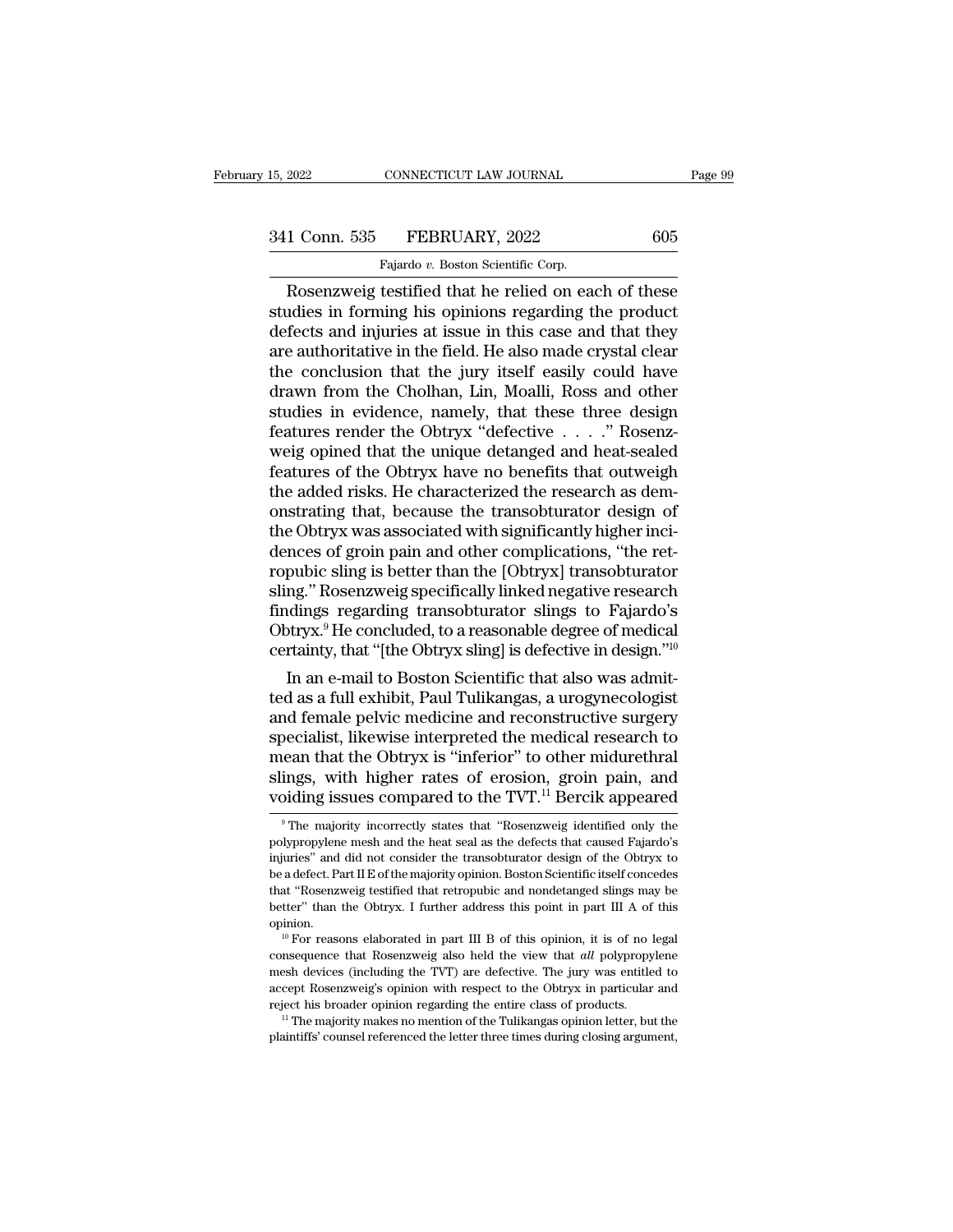## CONNECTICUT LAW JOURNAL February 15, 2022<br>606 FEBRUARY, 2022 341 Conn. 535<br>Fajardo v. Boston Scientific Corp. CONNECTICUT LAW JOURNAL<br>FEBRUARY, 2022 341<br>Fajardo *v.* Boston Scientific Corp.<br>cating that he had abandoned

CONNECTICUT LAW JOURNAL February 15, 202<br>
FEBRUARY, 2022 341 Conn. 535<br>
Fajardo v. Boston Scientific Corp.<br>
To concur, indicating that he had abandoned the use of<br>
transobturator slings, including the Obtryx, because he<br>
a FEBRUARY, 2022 341 Conn. 535<br>
Fajardo v. Boston Scientific Corp.<br>
to concur, indicating that he had abandoned the use of<br>
transobturator slings, including the Obtryx, because he<br>
and other physicians experienced a high rat  $\begin{tabular}{l} 606 & FEBRUARY, 2022 & 341 Conn. 535 \\ \hline \hline \textbf{Fajardo } v. Boston Scientific Corp. \\ \hline \textbf{to concur, indicating that he had abandoned the use of transobturator slings, including the Obtryx, because he and other physicians experienced a high rate of complications and that he now exclusively uses the TVT. \end{tabular}$ Fajardo v. Boston Scientific Corp.<br>
Fajardo v. Boston Scientific Corp.<br>
to concur, indicating that he had abandoned the use of<br>
transobturator slings, including the Obtryx, because he<br>
and other physicians experienced a hi Fajardo  $v$ . Boston Scientific Corp.<br>
concur, indicating that he had abandoned the use of<br>
insobturator slings, including the Obtryx, because he<br>
d other physicians experienced a high rate of compli-<br>
tions and that he no to concur, indicating that he had abandoned the use of<br>transobturator slings, including the Obtryx, because he<br>and other physicians experienced a high rate of compli-<br>cations and that he now exclusively uses the TVT.<br>The f

transobturator slings, including the Obtryx, because he<br>and other physicians experienced a high rate of compli-<br>cations and that he now exclusively uses the TVT.<br>The foregoing evidence leads me to conclude with<br>confidence ransolutator sings, including the Obtryx, because he<br>and other physicians experienced a high rate of compli-<br>cations and that he now exclusively uses the TVT.<br>The foregoing evidence leads me to conclude with<br>confidence tha and other physicials experienced a high rate of compin-<br>cations and that he now exclusively uses the TVT.<br>The foregoing evidence leads me to conclude with<br>confidence that the plaintiffs set out a prima facie case<br>that the The foregoing evidence leads me to conclude with<br>confidence that the plaintiffs set out a prima facie case<br>that the three design features by which the Obtryx<br>departs from the TVT render the Obtryx defective. The<br>majority d The foregoing evidence leads me to conclude with<br>confidence that the plaintiffs set out a prima facie case<br>that the three design features by which the Obtryx<br>departs from the TVT render the Obtryx defective. The<br>majority d confidence that the plaintiffs set out a prima facie case<br>that the three design features by which the Obtryx<br>departs from the TVT render the Obtryx defective. The<br>majority disagrees and, deploying an argument never<br>articul that the three design features by which the Obtryx<br>departs from the TVT render the Obtryx defective. The<br>majority disagrees and, deploying an argument never<br>articulated by Boston Scientific, appears to take the<br>position th departs from the TVT render the Obtryx defective. The<br>majority disagrees and, deploying an argument never<br>articulated by Boston Scientific, appears to take the<br>position that the Obtryx could not have been defective<br>relativ majority disagrees and, deploying an argument never<br>articulated by Boston Scientific, appears to take the<br>position that the Obtryx could not have been defective<br>relative to the TVT because both products present<br>potential d articulated by Boston Scientific, appears to take the<br>position that the Obtryx could not have been defective<br>relative to the TVT because both products present<br>potential dangers and risks. The majority emphasizes,<br>for examp position that the Obtryx could not have been defective<br>relative to the TVT because both products present<br>potential dangers and risks. The majority emphasizes,<br>for example, that "there were risks and complications<br>with the relative to the TVT because both products present<br>potential dangers and risks. The majority emphasizes,<br>for example, that "there were risks and complications<br>with the use of the [Ethicon branded] TVT"; part II E<br>of the maj potential dangers and risks. The majority emphasizes,<br>for example, that "there were risks and complications<br>with the use of the [Ethicon branded] TVT"; part II E<br>of the majority opinion; and that "the Ethicon branded<br>TVT a for example, that "there were risks and complications<br>with the use of the [Ethicon branded] TVT"; part II E<br>of the majority opinion; and that "the Ethicon branded<br>TVT and each of the other products within the class<br>of TVTs with the use of the [Ethicon branded] TVT"; part II E<br>of the majority opinion; and that "the Ethicon branded<br>TVT and each of the other products within the class<br>of TVTs had risks and complications associated with<br>them." Fo of the majority opinion; and that "the Ethicon branded TVT and each of the other products within the class<br>of TVTs had risks and complications associated with<br>them." Footnote 25 of the majority opinion. These<br>observations TVT and each of the other products within the class<br>of TVTs had risks and complications associated with<br>them." Footnote 25 of the majority opinion. These<br>observations miss the fundamental point. A design is<br>defective if i of TVTs had risks and complications associated with<br>them." Footnote 25 of the majority opinion. These<br>observations miss the fundamental point. A design is<br>defective if it creates a *greater* risk of harm than the<br>alternat them." Footnote 25 of the majority opinion. These<br>observations miss the fundamental point. A design is<br>defective if it creates a *greater* risk of harm than the<br>alternative design without sufficient offsetting benefit,<br>whi observations miss the fundamental point. A design is<br>defective if it creates a *greater* risk of harm than the<br>alternative design without sufficient offsetting benefit,<br>which means that the question is not whether the alte defective if it creates a *greater* risk of harm than the alternative design without sufficient offsetting benefit, which means that the question is not whether the alternative is risk free, but whether it confers the same alternative design without sufficient offsetting benefit,<br>which means that the question is not whether the alter-<br>native is risk free, but whether it confers the same<br>benefits with a *lesser* risk of harm. See, e.g., *Bif* which means that the question is not whether the alternative is risk free, but whether it confers the same<br>benefits with a *lesser* risk of harm. See, e.g., *Bifolck* v.<br>*Philip Morris, Inc.*, supra, 324 Conn. 434–35. This native is risk free, but whether it confers the same<br>benefits with a *lesser* risk of harm. See, e.g., *Bifolck* v.<br>*Philip Morris, Inc.*, supra, 324 Conn. 434–35. This point<br>is clear even in the very cases that the majori benefits with a *lesser* risk of harm. See, e.g., *Bifolck v.*<br> *Philip Morris, Inc.*, supra, 324 Conn. 434–35. This point<br>
is clear even in the very cases that the majority cites<br>
in support of its argument. Thus, the maj *Philip Morris, Inc.*, supra, 324 Conn. 434–35. This point<br>is clear even in the very cases that the majority cites<br>in support of its argument. Thus, the majority cites<br>*Casey* v. *Toyota Motor Engineering Mfg. North*<br>*Ame* is clear even in the very cases that the majority cites<br>in support of its argument. Thus, the majority cites<br>*Casey* v. *Toyota Motor Engineering Mfg. North*<br>*America*, *Inc.*, 770 F.3d 322, 331 (5th Cir. 2014), for the<br>pr in support of its argument. Thus, the majority cites<br>Casey v. Toyota Motor Engineering Mfg. North<br>America, Inc., 770 F.3d 322, 331 (5th Cir. 2014), for the<br>proposition that " '[a] design is not a safer alternative<br>if, unde Casey v. *Toyota Motor Engineering Mfg. North*<br>America, Inc., 770 F.3d 322, 331 (5th Cir. 2014), for the<br>proposition that " '[a] design is not a safer alternative<br>if, under other circumstances, [it would] impose an<br>equal o if, under other circumstances, [it would] impose an *equal or greater risk* of harm than the design at issue.'" (Emphasis altered.) Part II E of the majority opinion; see *Water Pollution Control Authority v. Flowserve US* see Water Pollution Control Authority v. Flowserve US,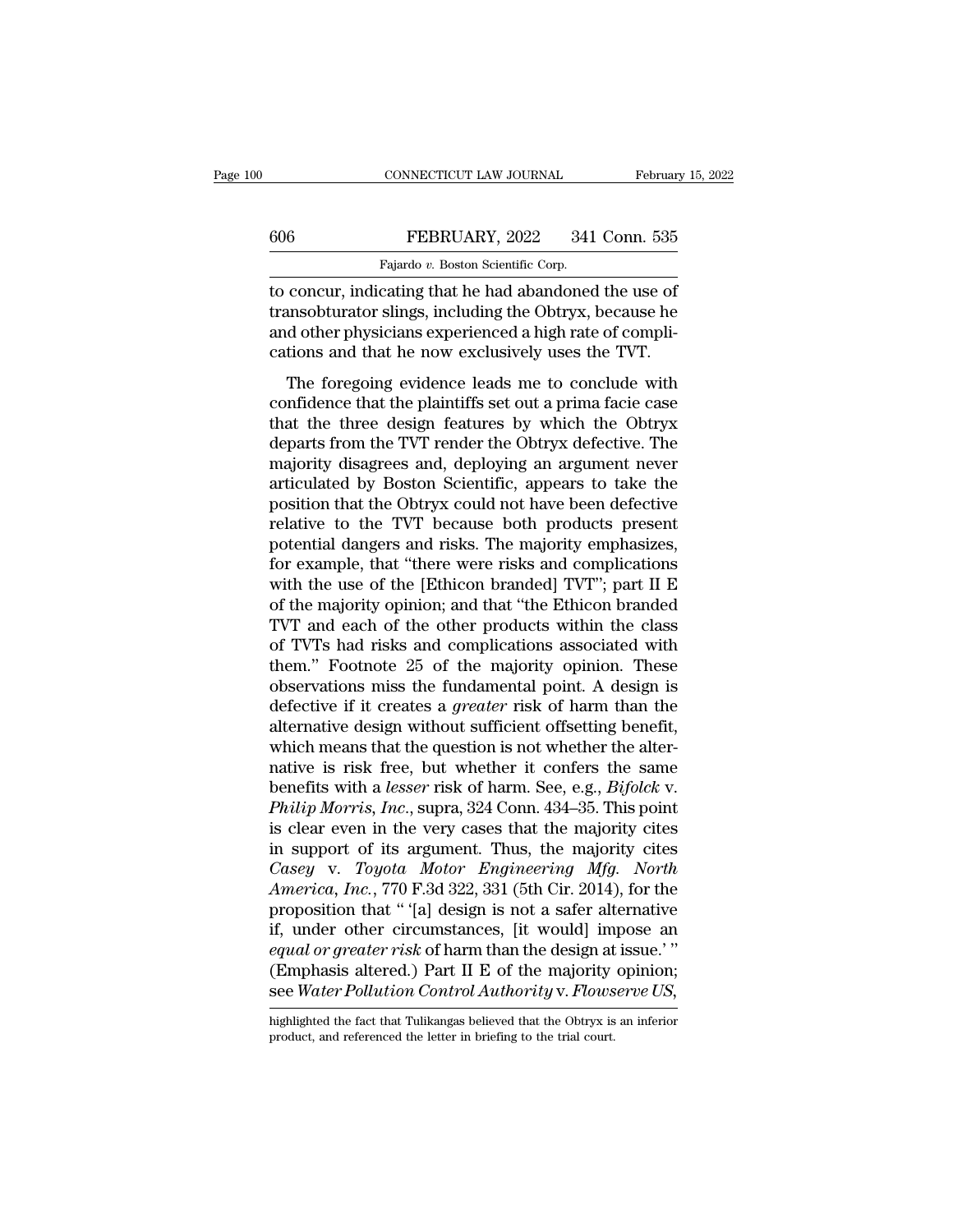CONNECTICUT LAW JOURNAL<br>FEBRUARY, 2022<br>Fajardo *v.* Boston Scientific Corp.<br>2. 3:14-cv-00549 (VLB) 2018 W <sup>15, 2022</sup> CONNECTICUT LAW JOURNAL Page<br>
<sup>21</sup> Conn. 535 FEBRUARY, 2022 607<br>
<sup>21</sup> Fajardo v. Boston Scientific Corp.<br> *Inc.*, Docket No. 3:14-cv-00549 (VLB), 2018 WL 1525709,<br>
<sup>22</sup>5 (D. Conn. March 28, 2018) (plaintiff was 341 Conn. 535 FEBRUARY, 2022 607<br>Fajardo v. Boston Scientific Corp.<br>Inc., Docket No. 3:14-cv-00549 (VLB), 2018 WL 1525709,<br>\*25 (D. Conn. March 28, 2018) (plaintiff was required<br>to establish that reasonable alternative desi 341 Conn. 535 FEBRUARY, 2022 607<br>
Fajardo v. Boston Scientific Corp.<br> *Inc.*, Docket No. 3:14-cv-00549 (VLB), 2018 WL 1525709,<br>
\*25 (D. Conn. March 28, 2018) (plaintiff was required<br>
to establish that reasonable alternati Fajardo v. Boston Scientific Corp.<br>
Fajardo v. Boston Scientific Corp.<br> *Inc.*, Docket No. 3:14-cv-00549 (VLB), 2018 WL 1525709,<br>
\*25 (D. Conn. March 28, 2018) (plaintiff was required<br>
to establish that reasonable alternat Fajardo v. Boston Scientific Corp.<br> *Inc.*, Docket No. 3:14-cv-00549 (VLB), 2018 WL 1525709,<br>
\*25 (D. Conn. March 28, 2018) (plaintiff was required<br>
to establish that reasonable alternative design "would<br>
have avoided or r rajardo v. Boston Scientiff Corp.<br> *Inc.*, Docket No. 3:14-cv-00549 (VLB), 2018 WL 1525709,<br>
\*25 (D. Conn. March 28, 2018) (plaintiff was required<br>
to establish that reasonable alternative design "would<br>
have avoided or r *Inc.*, Docket No. 3:1<br>\*25 (D. Conn. Marc<br>to establish that rea<br>have avoided or rearreasonably increasonably increasonably increase (2d Cir. 2019).<br>It is, of course, establish that reasonable alternative design "would<br>ve avoided or reduced the risk of harm *without*<br>irreasonably increasing cost" (emphasis added; inter-<br>I quotation marks omitted)), aff'd, 782 Fed. Appx. 9<br>d Cir. 2019). that a second or reduced the risk of harm without<br>
unreasonably increasing cost" (emphasis added; inter-<br>
reduces online risks on the pair of  $782$  Fed. Appx. 9<br>
(2d Cir. 2019).<br>
It is, of course, true that, if an alterna

For Fig. 2019).<br>
Interasonably increasing cost" (emphasis added; inter-<br>
ral quotation marks omitted)), aff<sup>7</sup>d, 782 Fed. Appx. 9<br>
(2d Cir. 2019).<br>
It is, of course, true that, if an alternative design<br>
reduces certain ris rad quotation marks omitted)), aff<sup>d</sup>, 782 Fed. Appx. 9<br>(2d Cir. 2019).<br>It is, of course, true that, if an alternative design<br>reduces certain risks but increases other risks, or raises<br>costs, or reduces functionality, it m (2d Cir. 2019).<br>It is, of course, true that, if an alternative design<br>reduces certain risks but increases other risks, or raises<br>costs, or reduces functionality, it may not be a *reason-<br>able* alternative design. But the It is, of course, true that, if an alternative design<br>reduces certain risks but increases other risks, or raises<br>costs, or reduces functionality, it may not be a *reason-<br>able* alternative design. But the majority is incor It is, of course, true that, if an alternative design<br>reduces certain risks but increases other risks, or raises<br>costs, or reduces functionality, it may not be a *reason-<br>able* alternative design. But the majority is incor reduces certain risks but increases other risks, or raises<br>costs, or reduces functionality, it may not be a *reason-<br>able* alternative design. But the majority is incorrect<br>that, if two competing medical product designs bo costs, or reduces functionality, it may not be a *reason-*<br>able alternative design. But the majority is incorrect<br>that, if two competing medical product designs both<br>have benefits, and both have risks, then neither can be<br> able alternative design. But the majority is incorrect<br>that, if two competing medical product designs both<br>have benefits, and both have risks, then neither can be<br>defective, and neither can be a reasonable alternative<br>desi that, if two competing medical product designs both<br>have benefits, and both have risks, then neither can be<br>defective, and neither can be a reasonable alternative<br>design. *Every* medical product and procedure involve<br>some have benefits, and both have risks, then neither can be defective, and neither can be a reasonable alternative design. *Every* medical product and procedure involve some degree of risk. The plaintiffs' task was not to demo defective, and neither can be a reasonable alternative<br>design. *Every* medical product and procedure involve<br>some degree of risk. The plaintiffs' task was not to<br>demonstrate that the TVT is risk free. Rather, they had<br>only design. *Every* medical product and procedure involve<br>some degree of risk. The plaintiffs' task was not to<br>demonstrate that the TVT is risk free. Rather, they had<br>only to present evidence from which the jury reasonably<br>cou some degree of risk. The<br>demonstrate that the TVT i<br>only to present evidence fro<br>could conclude that the Ob<br>gerous and that the TVT rec<br>sacrificing functionality an<br>setting risks or costs.<br>The evidence cited in the ly to present evidence from which the jury reasonably<br>uld conclude that the Obtryx was unnecessarily dan-<br>rous and that the TVT reduces those dangers without<br>crificing functionality and without adding other, off-<br>tting ris could conclude that the Obtryx was unnecessarily dangerous and that the TVT reduces those dangers without<br>sacrificing functionality and without adding other, off-<br>setting risks or costs.<br>The evidence cited in the preceding

gerous and that the TVT reduces those dangers without<br>sacrificing functionality and without adding other, off-<br>setting risks or costs.<br>The evidence cited in the preceding paragraphs estab-<br>lishes precisely that. Indeed, vi sacrificing functionality and without adding other, off-<br>setting risks or costs.<br>The evidence cited in the preceding paragraphs estab-<br>lishes precisely that. Indeed, viewing the evidence in the<br>light most favorable to the setting risks or costs.<br>
The evidence cited in the preceding paragraphs establishes precisely that. Indeed, viewing the evidence in the<br>
light most favorable to the plaintiffs, this case presents<br>
a textbook example of a The evidence cited in the preceding paragraphs establishes precisely that. Indeed, viewing the evidence in the light most favorable to the plaintiffs, this case presents a textbook example of a reasonable alternative desi The evidence cited in the preceding paragraphs establishes precisely that. Indeed, viewing the evidence in the light most favorable to the plaintiffs, this case presents a textbook example of a reasonable alternative desig lishes precisely that. Indeed, viewing the evidence in the<br>light most favorable to the plaintiffs, this case presents<br>a textbook example of a reasonable alternative design,<br>insofar as Boston Scientific, in designing the Ob light most favorable to the plaintiffs, this case presents<br>a textbook example of a reasonable alternative design,<br>insofar as Boston Scientific, in designing the Obtryx,<br>essentially took the TVT and altered it in three ways a textbook example of a reasonable alternative design,<br>insofar as Boston Scientific, in designing the Obtryx,<br>essentially took the TVT and altered it in three ways.<sup>12</sup><br>The jury could have found that, in addition to those<br> insofar as Boston Scientific, in designing the Obtryx,<br>essentially took the TVT and altered it in three ways.<sup>12</sup><br>The jury could have found that, in addition to those<br>risks shared equally by the two products (e.g., surgica sks snared equally by the two products (e.g., surgical<br>sks or risks involved in the body's reaction to foreign<br>aterials such as polypropylene), the Obtryx, by virtue<br>f those three alterations, carries three *additional* s risks or risks involved in the body's reaction to foreign<br>materials such as polypropylene), the Obtryx, by virtue<br>of those three alterations, carries three *additional* sets<br> $\frac{12 \text{ In its brief, Boston Scientific acknowledges that it "developed the Advan-  
tage mesh from which it makes the Obtryx (and all its midurethral$ 

materials such as polypropylene), the Obtryx, by virtue<br>of those three alterations, carries three *additional* sets<br> $\frac{12 \text{ In its brief, Boston Scientific acknowledges that it "developed the Advan-  
tage mesh from which it makes the Obtryx (and all its midurethral slings)  
to be substantially similar to other mesh on the market, like the TVT mesh."$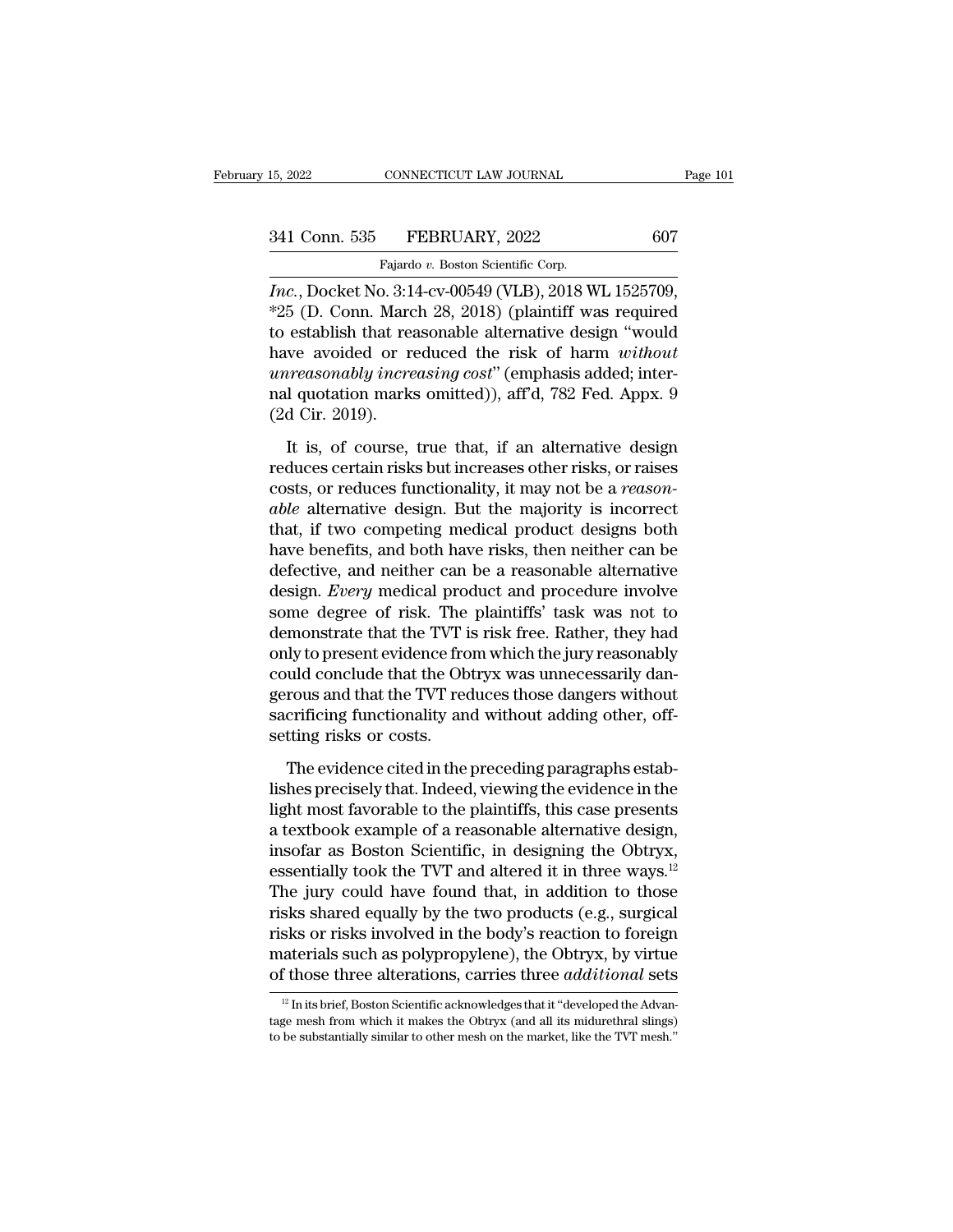CONNECTICUT LAW JOURNAL February 15, 2022<br>
FEBRUARY, 2022 341 Conn. 535<br>
Fajardo v. Boston Scientific Corp.<br>
of risks—stemming from its heat-sealed middle, detanged<br>
edges, and transobturator design—that (1) are not<br>
share EEBRUARY, 2022 341 Conn. 535<br>
Fajardo v. Boston Scientific Corp.<br>
of risks—stemming from its heat-sealed middle, detanged<br>
edges, and transobturator design—that (1) are not<br>
shared by the TVT, and (2) do not offer any sign FEBRUARY, 2022 341 Conn. 535<br>
Fajardo v. Boston Scientific Corp.<br>
of risks—stemming from its heat-sealed middle, detanged<br>
edges, and transobturator design—that (1) are not<br>
shared by the TVT, and (2) do not offer any sig 608 FEBRUARY, 2022 341 Conn. 535<br>
Fajardo v. Boston Scientific Corp.<br>
of risks—stemming from its heat-sealed middle, detanged<br>
edges, and transobturator design—that (1) are not<br>
shared by the TVT, and (2) do not offer any Fajardo v. Boston Scientific Corp.<br>
of risks—stemming from its heat-sealed middle, detanged<br>
edges, and transobturator design—that (1) are not<br>
shared by the TVT, and (2) do not offer any significant<br>
offsetting benefits Fajardo v. Boston Scientific Corp.<br>
of risks—stemming from its heat-sealed middle, detanged<br>
edges, and transobturator design—that (1) are not<br>
shared by the TVT, and (2) do not offer any significant<br>
offsetting benefits of risks—stemming from its heat-sealed middle, detanged<br>edges, and transobturator design—that (1) are not<br>shared by the TVT, and (2) do not offer any significant<br>offsetting benefits or cost savings.<sup>13</sup> Indeed, Boston Sciedges, and transobturator design—that (1) are not<br>shared by the TVT, and (2) do not offer any significant<br>offsetting benefits or cost savings.<sup>13</sup> Indeed, Boston Sci-<br>entific itself acknowledges that, although Rosenzweig<br>w shared by the TVT, and (2) do not offer any significant<br>offsetting benefits or cost savings.<sup>13</sup> Indeed, Boston Sci-<br>entific itself acknowledges that, although Rosenzweig<br>was of the view that all polypropylene mesh devices offsetting benefits or cost savings.<sup>13</sup> Indeed, Boston Scientific itself acknowledges that, although Rosenzweig<br>was of the view that all polypropylene mesh devices<br>are defective, "Rosenzweig may believe the . . . char-<br>ac entific itself acknowledges that, although Rosenzweig<br>was of the view that all polypropylene mesh devices<br>are defective, "Rosenzweig may believe the . . . char-<br>acteristics [of the Obtryx] allegedly make it more defec-<br>tiv was of the view that all polypropylene mesh devices<br>are defective, "Rosenzweig may believe the  $\dots$  char-<br>acteristics [of the Obtryx] allegedly make it more defec-<br>tive/unreasonably dangerous  $\dots$ ." Under the<br>applicable l acteristics [of the Obtryx] allegedly make it more defective/unreasonably dangerous  $\ldots$   $\ldots$  " Under the applicable law, including the cases on which the majority relies, that showing is enough for the jury to find the plicable law, including the cases on which the major-<br>
relies, that showing is enough for the jury to find<br>
e Obtryx unreasonably dangerous, and hence defec-<br>
re, on a theory of reasonable alternative design.<br>
B<br>
With resp

B

ity relies, that showing is enough for the jury to find<br>the Obtryx unreasonably dangerous, and hence defec-<br>tive, on a theory of reasonable alternative design.<br>B<br>With respect to the third element of the plaintiffs'<br>defecti the Obtryx unreasonably dangerous, and hence defective, on a theory of reasonable alternative design.<br>
B<br>
With respect to the third element of the plaintiffs'<br>
defective design claim, which requires evidence that<br>
the defe tive, on a theory of reasonable alternative design.<br>
B<br>
With respect to the third element of the plaintiffs'<br>
defective design claim, which requires evidence that<br>
the defective features of the design of the Obtryx caused<br> B<br>With respect to the third element of the plaintiffs'<br>defective design claim, which requires evidence that<br>the defective features of the design of the Obtryx caused<br>or contributed to Fajardo's injuries, there was sufficie With respect to the third element of the plaintiffs'<br>defective design claim, which requires evidence that<br>the defective features of the design of the Obtryx caused<br>or contributed to Fajardo's injuries, there was sufficient With respect to the third element of the plaintiffs'<br>defective design claim, which requires evidence that<br>the defective features of the design of the Obtryx caused<br>or contributed to Fajardo's injuries, there was sufficient defective design claim, which requires evidence that<br>the defective features of the design of the Obtryx caused<br>or contributed to Fajardo's injuries, there was sufficient<br>evidence from which the jury reasonably could have<br>r the defective features of the design of the Obtryx caused<br>or contributed to Fajardo's injuries, there was sufficient<br>evidence from which the jury reasonably could have<br>reached that conclusion. First, as I discussed, there or contributed to Fajardo's injuries, there was sufficient<br>evidence from which the jury reasonably could have<br>reached that conclusion. First, as I discussed, there was<br>extensive evidence that three specific design elements evidence from which the jury reasonably could have<br>reached that conclusion. First, as I discussed, there was<br>extensive evidence that three specific design elements<br>of the Obtryx increase the risk of harm to patients,<br>inclu reached that conclusion. First, as I discussed, there was<br>extensive evidence that three specific design elements<br>of the Obtryx increase the risk of harm to patients,<br>including Fajardo. The heat-sealed middle section<br>makes extensive evidence that three specific design elements<br>of the Obtryx increase the risk of harm to patients,<br>including Fajardo. The heat-sealed middle section<br>makes the sling less flexible and more subject to con-<br>traction of the Obtryx increase the risk of harm to patients,<br>including Fajardo. The heat-sealed middle section<br>makes the sling less flexible and more subject to con-<br>traction than other slings, which, in turn, aggravates<br>the forei traction than other slings, which, in turn, aggravates<br>the foreign body reaction associated with the use of<br>polypropylene mesh and results in a higher rate of com-<br>plications, such as inflammation, groin pain, scarring,<br> $\$ the foreign body reaction associated with the use of polypropylene mesh and results in a higher rate of complications, such as inflammation, groin pain, scarring,  $^{13}$  The majority repeatedly contends, erroneously, that

polypropylene mesh and results in a higher rate of complications, such as inflammation, groin pain, scarring,<br> $\frac{18}{10}$  The majority repeatedly contends, erroneously, that some products in the class of TVT-type slings " plications, such as inflammation, groin pain, scarring,<br><sup>13</sup> The majority repeatedly contends, erroneously, that some products in<br>the class of TVT-type slings "had the exact same defect alleged to have<br>caused Fajardo's inj The majority repeatedly contends, erroneously, that some products in the class of TVT-type slings "had the exact same defect alleged to have caused Fajardo's injuries in this case." Part II E of the majority opinion. Not <sup>13</sup> The majority repeatedly contends, erroneously, that some products in the class of TVT-type slings "had the exact same defect alleged to have caused Fajardo's injuries in this case." Part II E of the majority opinion. the class of TVT-type slings "had the exact same defect alleged to have caused Fajardo's injuries in this case." Part II E of the majority opinion. Not so. In fact, the record demonstrates that *no* TVT-type sling has *all* caused Fajardo's injuries in this case." Part II E of the majority opinion. Not so. In fact, the record demonstrates that *no* TVT-type sling has *all* of the defects alleged to make the Obtryx unreasonably dangerous. The Not so. In fact, the record demonstrates that no TVT-type sling has all of the defects alleged to make the Obtryx unreasonably dangerous. The jury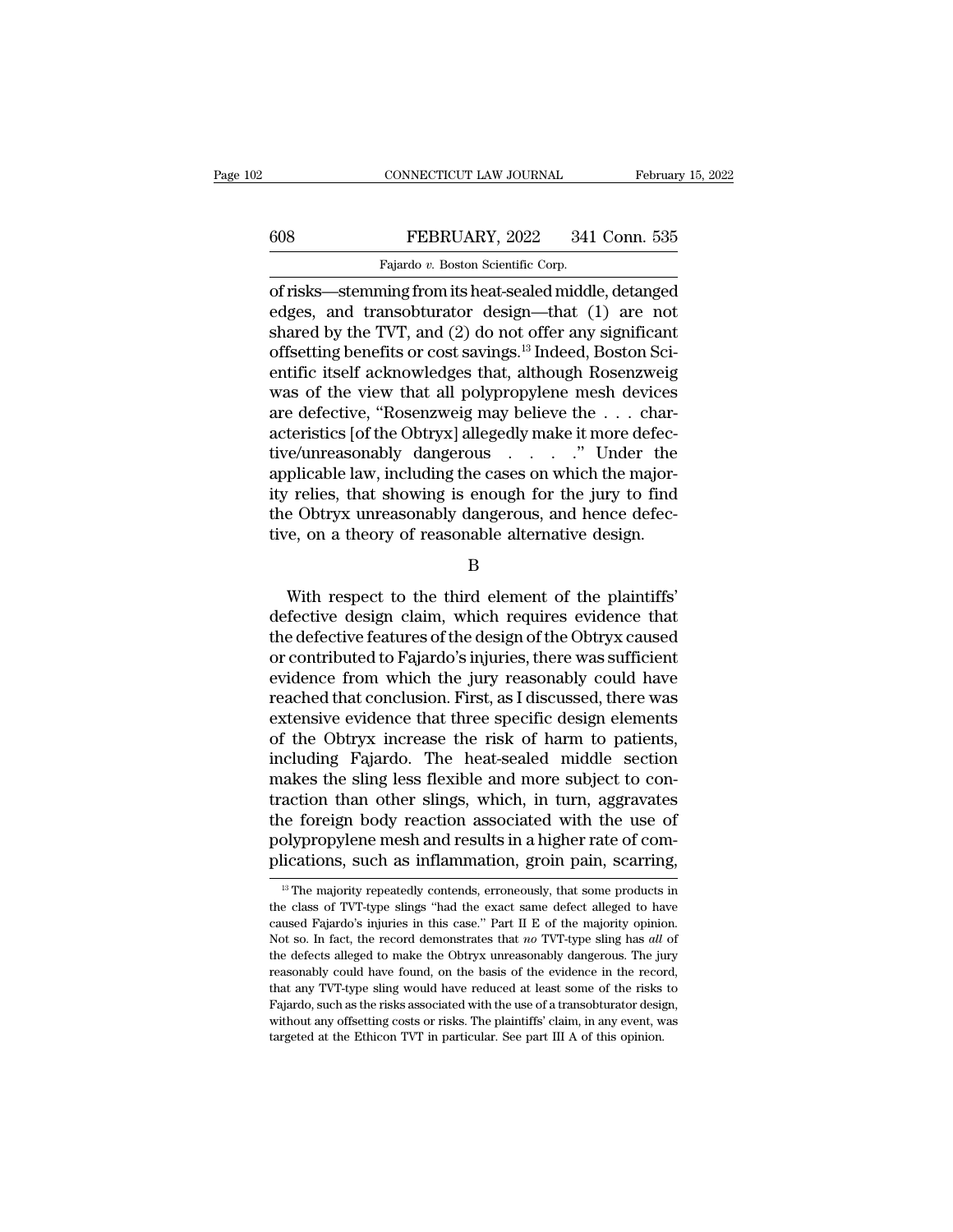## 15, 2022 CONNECTICUT LAW JOURNAL Page 103<br>341 Conn. 535 FEBRUARY, 2022 609<br>Fajardo v. Boston Scientific Corp. CONNECTICUT LAW JOURNAL<br>FEBRUARY, 2022<br>Fajardo *v.* Boston Scientific Corp.<br>ctive bladder vaginal erosion

urgency, overactive bladder, vaginal erosion, and dyspa-<br>
urgency, overactive bladder, vaginal erosion, and dyspa-<br>
urgency, overactive bladder, vaginal erosion, and dyspa-<br>
reunia. The detanged edges hinder the integratio 341 Conn. 535 FEBRUARY, 2022 609<br>Fajardo v. Boston Scientific Corp.<br>urgency, overactive bladder, vaginal erosion, and dyspareunia. The detanged edges hinder the integration of<br>the sling with native tissue. The transobturat 341 Conn. 535 FEBRUARY, 2022 609<br>
Fajardo v. Boston Scientific Corp.<br>
urgency, overactive bladder, vaginal erosion, and dyspareunia. The detanged edges hinder the integration of<br>
the sling with native tissue. The transobt 341 Conn. 535 FEBRUARY, 2022 609<br>Fajardo v. Boston Scientific Corp.<br>urgency, overactive bladder, vaginal erosion, and dyspareunia. The detanged edges hinder the integration of<br>the sling with native tissue. The transobturat Fajardo v. Boston Scientific Corp.<br>
urgency, overactive bladder, vaginal erosion, and dyspareunia. The detanged edges hinder the integration of<br>
the sling with native tissue. The transobturator design<br>
results in vaginal t Fajardo v. Boston Scientific Corp.<br>
urgency, overactive bladder, vaginal erosion, and dyspareunia. The detanged edges hinder the integration of<br>
the sling with native tissue. The transobturator design<br>
results in vaginal t urgency, overactive bladder, vaginal erosion, and dyspareunia. The detanged edges hinder the integration of the sling with native tissue. The transobturator design results in vaginal tenderness and groin pain, and may be l reunia. The detanged<br>the sling with native<br>results in vaginal tend<br>linked to tape extrus<br>dyspareunia. Dyspare<br>worsening incontiner<br>Fajardo alleged.<br>Second, the plainti is sing with harve ussue. The transoordrator design<br>sults in vaginal tenderness and groin pain, and may be<br>ked to tape extrusion, vaginal erosion, and internal<br>spareunia. Dyspareunia, pelvic pain and swelling, and<br>orsening results in vaginal tenderness and groin pain, and may be<br>linked to tape extrusion, vaginal erosion, and internal<br>dyspareunia. Dyspareunia, pelvic pain and swelling, and<br>worsening incontinence are the very symptoms that<br>Faj

miked to tape extrusion, vaginal erosion, and internat<br>dyspareunia. Dyspareunia, pelvic pain and swelling, and<br>worsening incontinence are the very symptoms that<br>Fajardo alleged.<br>Second, the plaintiffs' expert witnesses wer results. Dyspareunia, pervice paint and sweming, and worsening incontinence are the very symptoms that Fajardo alleged.<br>
Second, the plaintiffs' expert witnesses were of the opinion that these defective characteristics of Fajardo alleged.<br>
Second, the plaintiffs' expert witnesses were of the<br>
opinion that these defective characteristics of the<br>
Obtryx were in fact responsible for Fajardo's injuries.<br>
Rosenzweig testified that the decision b Fajardo aneged.<br>
Second, the plaintiffs' expert witnesses were of the<br>
opinion that these defective characteristics of the<br>
Obtryx were in fact responsible for Fajardo's injuries.<br>
Rosenzweig testified that the decision by Second, the plaintiffs' expert witnesses were of the opinion that these defective characteristics of the Obtryx were in fact responsible for Fajardo's injuries.<br>Rosenzweig testified that the decision by Boston Scientific t opinion that these defective characteristics of the<br>Obtryx were in fact responsible for Fajardo's injuries.<br>Rosenzweig testified that the decision by Boston Scien-<br>tific to heat seal the middle portion of the Obtryx stiff-Obtryx were in fact responsible for Fajardo's injuries.<br>Rosenzweig testified that the decision by Boston Scientific to heat seal the middle portion of the Obtryx stiffered the sling, which, in turn, aggravated Fajardo's<br>in Rosenzweig testified that the decision by Boston Scientific to heat seal the middle portion of the Obtryx stiffered the sling, which, in turn, aggravated Fajardo's incontinence and exacerbated the foreign body reaction, in tific to heat seal the middle portion of the Obtryx stifferned the sling, which, in turn, aggravated Fajardo's<br>incontinence and exacerbated the foreign body reac-<br>tion, inflammation, scarring, and the other sequelae of<br>her ened the sling, which, in turn, aggravated Fajardo's<br>incontinence and exacerbated the foreign body reaction, inflammation, scarring, and the other sequelae of<br>her condition. He opined that "Fajardo has . . . .<br>chronic groi incontinence and exacerbated the foreign body reaction, inflammation, scarring, and the other sequelae of<br>her condition. He opined that "Fajardo has  $\dots$  ."<br>chronic groin pain from the Obtryx sling  $\dots$ ." He<br>further noted tion, inflammation, scarring, and the other sequelae of<br>her condition. He opined that "Fajardo has  $\dots$  her chronic groin pain from the Obtryx sling  $\dots$ ." He<br>further noted that Fajardo's sling was palpable when<br>removed, was precisely where the Obtryx was inserted. Ultichronic groin pain from the Obtryx sling  $\ldots$  . . ." He<br>further noted that Fajardo's sling was palpable when<br>removed, consistent with the cautions contained in the<br>Ross study regarding the transobturator design, and<br>that further noted that Fajardo's sling was palpable when<br>removed, consistent with the cautions contained in the<br>Ross study regarding the transobturator design, and<br>that her injuries were to her obturator foramen, which<br>was pre removed, consistent with the cautions contained in the Ross study regarding the transobturator design, and that her injuries were to her obturator foramen, which was precisely where the Obtryx was inserted. Ultimately, Ro Ross study regarding the transobturator design, and<br>that her injuries were to her obturator foramen, which<br>was precisely where the Obtryx was inserted. Ulti-<br>mately, Rosenzweig unequivocally opined, to a reason-<br>able degr that her injuries were to her obturator foramen, whis was precisely where the Obtryx was inserted. Ul mately, Rosenzweig unequivocally opined, to a reaso able degree of medical certainty, that "[t]he defects the Obtryx sl ble degree of medical certainty, that "[t]he defects of<br>the Obtryx sling caused the injuries to . . . Fajardo."<sup>14</sup><br>the majority's statement to the contrary fails to acknow-<br>dge the clear significance of this evidence.<sup>15</sup> the Obtryx sling caused the injuries to  $\,\ldots\,$  Fajardo."<sup>14</sup><br>The majority's statement to the contrary fails to acknow-<br>ledge the clear significance of this evidence.<sup>15</sup><br><sup>14</sup> Fajardo's treating physicians concurred with

The majority's statement to the contrary fails to acknowledge the clear significance of this evidence.<sup>15</sup><br> $\frac{14}{16}$  Fajardo's treating physicians concurred with Rosenzweig that the Obtryx was the cause of her injuries. Ledge the clear significance of this evidence.<sup>15</sup><br>
<sup>14</sup> Fajardo's treating physicians concurred with Rosenzweig that the Obtryx<br>
was the cause of her injuries. Bercik testified that, to a reasonable degree<br>
of medical ce was the cause of her injuries. Bercik testified that, to a reasonable degree of medical certainty, the Obtryx had caused Fajardo's worsening incontinence and dyspareunia. This was consistent with Hines' recommendation to <sup>14</sup> Fajardo's treating physicians concurred with Rosenzweig that the Obtryx was the cause of her injuries. Bercik testified that, to a reasonable degree of medical certainty, the Obtryx had caused Fajardo's worsening inc mony regarding the obtryx had caused Fajardo's worsening incontinence and dyspareunia. This was consistent with Hines' recommendation to Fajardo that she have the mesh removed because it was "clearly . . . what's causing h what's causing her pain."

because Rosenzweig also believed that the Obtryx was defective because<br>that's causing her pain."<br>
What's causing her pain."<br>
<sup>15</sup> As I previously noted, the majority contends that Rosenzweig's testi-<br>
mony regarding the da to Fajardo that she have the mesh removed because it was "clearly . . . what's causing her pain."<br>
"  $\frac{15}{15}$  As I previously noted, the majority contends that Rosenzweig's testimony regarding the dangers created by th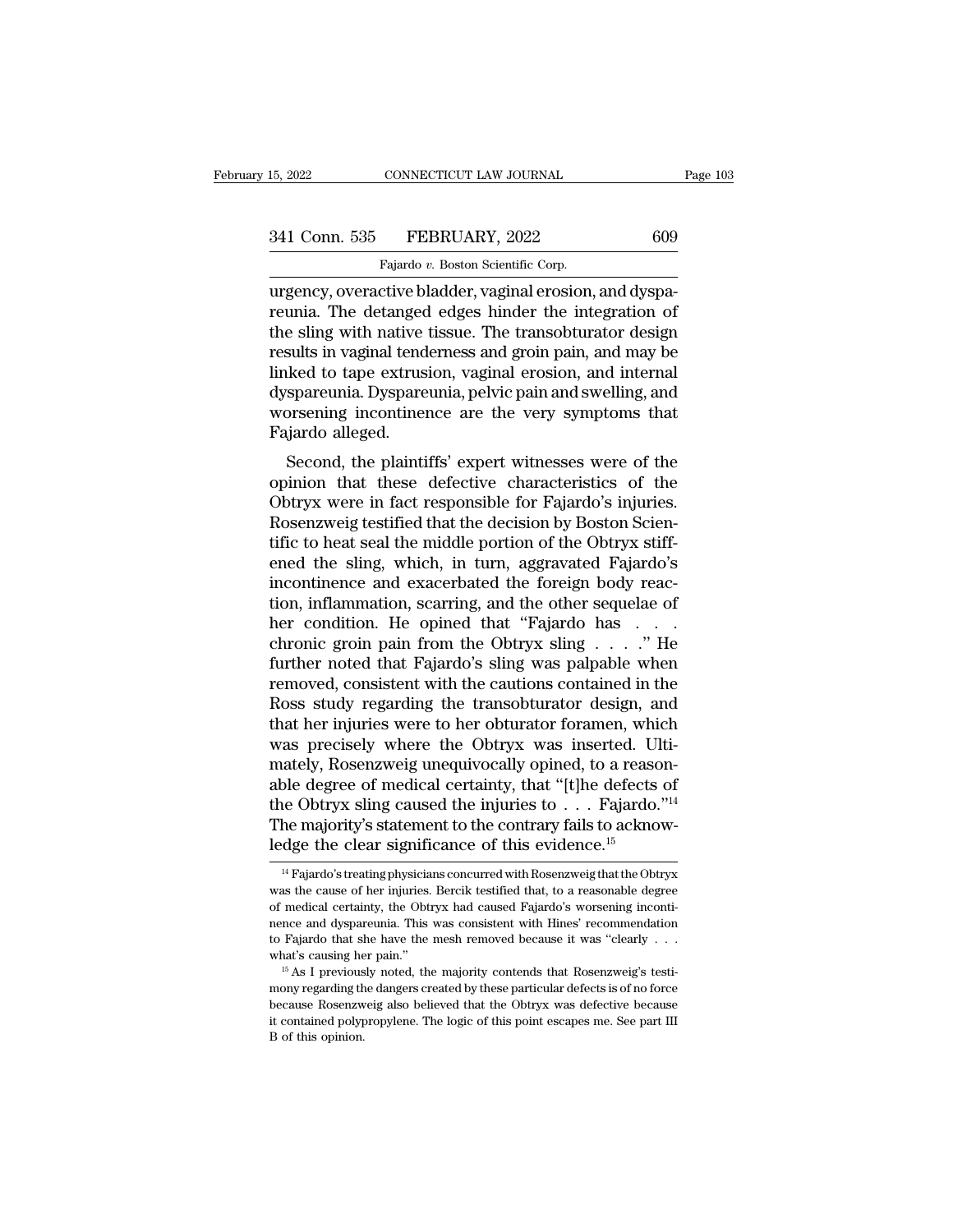# CONNECTICUT LAW JOURNAL February 15, 2022<br>610 FEBRUARY, 2022 341 Conn. 535<br>Fajardo v. Boston Scientific Corp.

CONNECTICUT LAW JOURNAL Februar<br>
Februar<br>
Fajardo *v.* Boston Scientific Corp.<br>
Finally, the jury reasonably could have concluded. CONNECTICUT LAW JOURNAL February 15, 2<br>
FEBRUARY, 2022 341 Conn. 535<br>
Fajardo v. Boston Scientific Corp.<br>
Finally, the jury reasonably could have concluded,<br>
this record, that using a TVT in lieu of the Obtryx<br>
could have 610 FEBRUARY, 2022 341 Conn. 535<br>Fajardo v. Boston Scientific Corp.<br>Finally, the jury reasonably could have concluded,<br>on this record, that using a TVT in lieu of the Obtryx<br>would have reduced, if not avoided altogether, Finally, the jury reasonably could have concluded,<br>Finally, the jury reasonably could have concluded,<br>on this record, that using a TVT in lieu of the Obtryx<br>would have reduced, if not avoided altogether, the risks<br>of harm 610 FEBRUARY, 2022 341 Conn. 535<br>
Fajardo v. Boston Scientific Corp.<br>
Finally, the jury reasonably could have concluded,<br>
on this record, that using a TVT in lieu of the Obtryx<br>
would have reduced, if not avoided altogeth Fajardo v. Boston Scientific Corp.<br>
Finally, the jury reasonably could have concluded,<br>
on this record, that using a TVT in lieu of the Obtryx<br>
would have reduced, if not avoided altogether, the risks<br>
of harm that the Ob Finally, the jury reasonably could have concluded,<br>on this record, that using a TVT in lieu of the Obtryx<br>would have reduced, if not avoided altogether, the risks<br>of harm that the Obtryx presented.<sup>16</sup> Indeed, insofar as<br> Finally, the jury reasonably could have concluded,<br>on this record, that using a TVT in lieu of the Obtryx<br>would have reduced, if not avoided altogether, the risks<br>of harm that the Obtryx presented.<sup>16</sup> Indeed, insofar as<br>t on this record, that using a TVT in lieu of the Obtryx<br>would have reduced, if not avoided altogether, the risks<br>of harm that the Obtryx presented.<sup>16</sup> Indeed, insofar as<br>the primary design differences between the Obtryx an would have reduced, if not avoided altogether, the risks<br>of harm that the Obtryx presented.<sup>16</sup> Indeed, insofar as<br>the primary design differences between the Obtryx and<br>the TVT were also the precise defects alleged to have of harm that the Obtryx presented.<sup>16</sup> I<br>the primary design differences betwee<br>the TVT were also the precise defect<br>injured her, by far the most logical c<br>selecting a TVT would have reduced l<br>reunia, groin pain, and incont e primary design differences between the Obtryx and<br>e TVT were also the precise defects alleged to have<br>jured her, by far the most logical conclusion is that<br>lecting a TVT would have reduced her risk of dyspa-<br>unia, groin the TVT were also the precise defects alleged to have<br>injured her, by far the most logical conclusion is that<br>selecting a TVT would have reduced her risk of dyspa-<br>reunia, groin pain, and incontinence, consistent with<br>the

injured her, by far the most logical conclusion is that<br>selecting a TVT would have reduced her risk of dyspa-<br>reunia, groin pain, and incontinence, consistent with<br>the medical studies in evidence.<br>As I previously discussed selecting a TVT would have reduced her risk of dyspareunia, groin pain, and incontinence, consistent with<br>the medical studies in evidence.<br>As I previously discussed, it is well within the prov-<br>ince of the jury to draw rea reunia, groin pain, and incontinence, consistent with<br>the medical studies in evidence.<br>As I previously discussed, it is well within the prov-<br>ince of the jury to draw reasonable inferences from an<br>expert's testimony and, t the medical studies in evidence.<br>
As I previously discussed, it is well within the prov-<br>
ince of the jury to draw reasonable inferences from an<br>
expert's testimony and, thus, to come to a conclusion<br>
that it could not per As I previously discussed, it is well within the prov-<br>ince of the jury to draw reasonable inferences from an<br>expert's testimony and, thus, to come to a conclusion<br>that it could not permissibly reach solely on the basis<br>o ince of the jury to draw reasonable inferences from an expert's testimony and, thus, to come to a conclusion that it could not permissibly reach solely on the basis of lay knowledge. In the present case, the jury was at l expert's testimony and, thus, to come to a conclusion<br>that it could not permissibly reach solely on the basis<br>of lay knowledge. In the present case, the jury was<br>at liberty to combine various elements of the expert<br>evidenc 16 Iberty to combine various elements of the expert vidence—Rosenzweig's testimony, the Tulikangas pinion letter, and the medical studies admitted as full schibits<sup>17</sup>—to reach the reasonable conclusion that the  $\frac{16}{16$ evidence—Rosenzweig's testimony, the Tulikangas opinion letter, and the medical studies admitted as full exhibits<sup>17</sup>—to reach the reasonable conclusion that the  $\frac{16}{16}$  The required showing should not be misunderstoo

opinion letter, and the medical studies admitted as full exhibits<sup>17</sup>—to reach the reasonable conclusion that the  $\frac{16}{16}$  The required showing should not be misunderstood. The plaintiff is not required to show that th exhibits<sup>17</sup>—to reach the reasonable conclusion that the exhibits<sup>17</sup>—to reach the reasonable conclusion that the <sup>16</sup> The required showing should not be misunderstood. The plaintiff is not reduced the plaintiff's injuries EXIMDILS —U TEACH LITE TEASOHADIE CONCLUSION THAT THE TEAM of the plaintiff is not required to show that the alternative design would have avoided or reduced the plaintiff's injuries. The legal standard requires evidence <sup>16</sup> The required showing should not be misunderstood. The plaintiff is not required to show that the alternative design would have avoided or reduced the plaintiff's injuries. The legal standard requires evidence only th required to show that the alternative design would have avoided or reduced the plaintiff's injuries. The legal standard requires evidence only that the alternative design could avoid or reduce *the risk of harm* created b <sup>Et</sup> Plaintiff's injuries. The legal standard requires evidence only that the alternative design could avoid or reduce *the risk of harm* created by the defendant's product. See footnote 3 of this opinion. This is not a ca atternative design could avoid or reduce the risk of harm created by the defendant's product. See footnote 3 of this opinion. This is not a causation requirement but, rather, proof that a product is defective because an a defendant's product. See footnote 3 of this opinion. This is not a causation<br>requirement but, rather, proof that a product is defective because an alterna-<br>tive would present a reduced risk of harm to a user or consumer. S requirement but, rather, proof that a product is defective because an alternative would present a reduced risk of harm to a user or consumer. See, e.g., *Gardner v. Ethicon, Inc.*, Docket No. 4:20-cv-00067-SAL, 2020 WL 507 For would present a reduced risk of harm to a user or consumer. See, e.g.,  $Gardner$  v. *Ethicon*, *Inc.*, Docket No. 4:20-cv-00067-SAL, 2020 WL 5077957,  $*4-5$  (D.S.C. August 27, 2020) (rejecting defendant's argument that pl Gardner v. Ethicon, Inc., Docket No. 4:20-cv-00067-SAL, 2020 WL 5077957,<br>
\*4–5 (D.S.C. August 27, 2020) (rejecting defendant's argument that plaintiff<br>
\*4–5 (D.S.C. August 27, 2020) (rejecting defendant's argument that pla station. The design—not causation''); *Thompson* v. *Ethicon, Inc.*, super-<br> *The design to her specific* injuries'' by presenting expert testimony that safer alternative design to her specific<br>
injuries'' by presenting ex was required "to connect the reasonable alternative design to her specific injuries" by presenting expert testimony that safer alternative design existed for defective products that would have prevented or reduced plaintif injuries" by presenting expert testimony that safer alternative design existed for defective products that would have prevented or reduced plaintiff's injuries, and holding that "the risk-utility test relates to the defec for defective products that would have prevented or reduced plaintiff's injuries, and holding that "the risk-utility test relates to the defectiveness of the design—not causation"); *Thompson v. Ethicon, Inc.*, supra, 2020 for the design—not causation"); *Thompson v. Ethicon, Inc.*, supra, 2020<br>WL 3893253, \*6 (rejecting "hypertechnical criticism" of plaintiff's expert<br>testimony and holding that it was enough that expert established that devi WL 3893253,  $*6$  (rejecting "hypertechnical criticism" of plaintiff's expert testimony and holding that it was enough that expert established that device was defective and tied that defect to plaintiff's injuries); *Rhein* was defective and tied that defect to plaintiff's injuries); *Rheinfrank* v.<br>Abbott Laboratories, Inc., 137 F. Supp. 3d 1035, 1040–41 (S.D. Ohio 2015)<br>(plaintiff need only establish that use of alternative design would re was defective and tied that defect to plaint<br>iff's injuries); *Rheinfrank* v. *Abbott Laboratories, Inc.*, 137 F. Supp. 3d 1035, 1040–41 (S.D. Ohio 2015) (plaint<br>iff need only establish that use of alternative design woul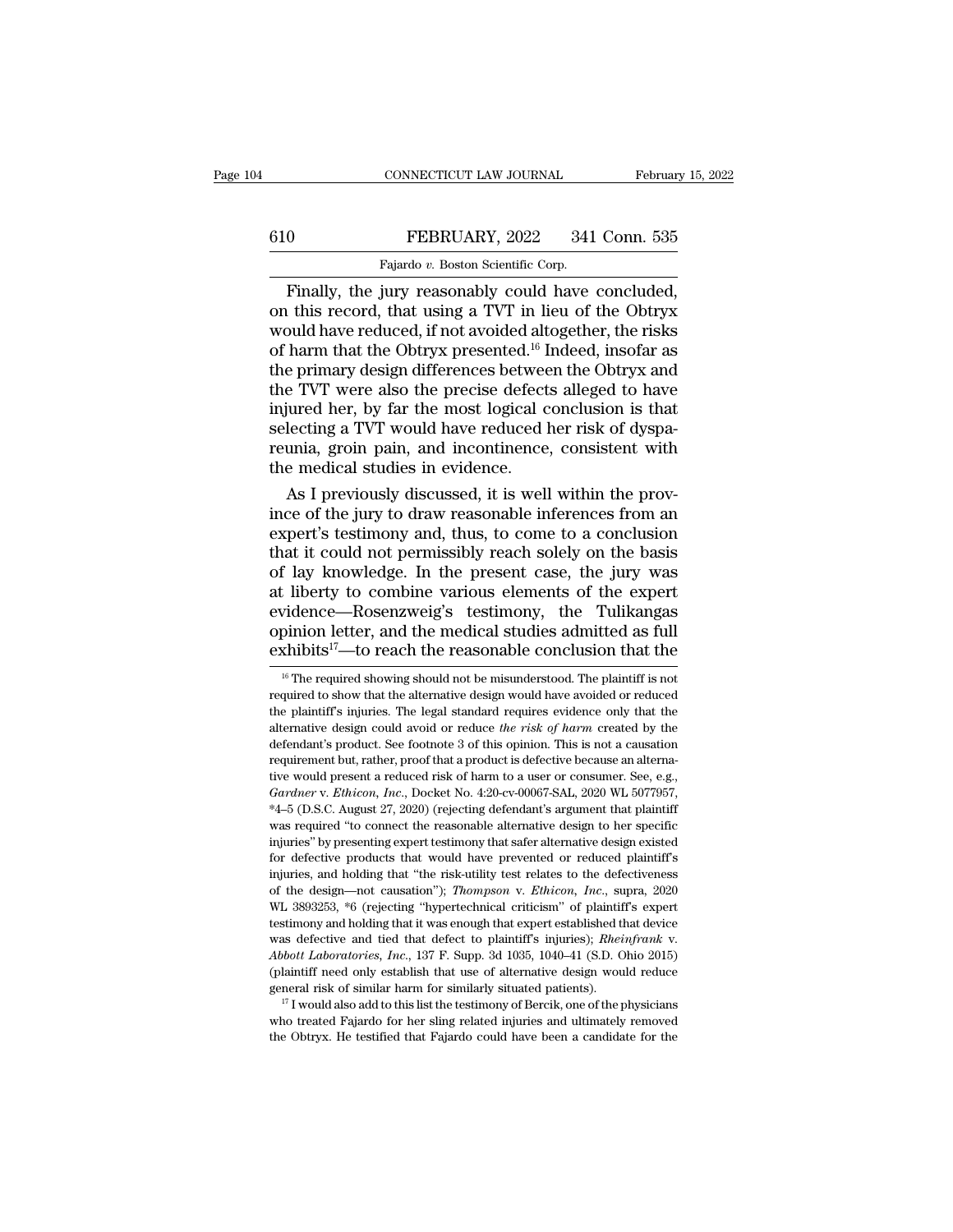# 15, 2022 CONNECTICUT LAW JOURNAL Page 105<br>341 Conn. 535 FEBRUARY, 2022 611<br>Fajardo v. Boston Scientific Corp.

CONNECTICUT LAW JOURNAL<br>FEBRUARY, 2022<br>Fajardo *v.* Boston Scientific Corp.<br>three specific dangerous feat Elimination of three specific dangerous features of the<br>dimination of three specific dangerous features of the<br>obtryx would reduce the risk of danger presented by<br>that product See e.g. State y. Names 260 Conn. 649 341 Conn. 535 FEBRUARY, 2022 611<br>Fajardo v. Boston Scientific Corp.<br>Elimination of three specific dangerous features of the<br>Obtryx would reduce the risk of danger presented by<br>that product. See, e.g., *State v. Nunes*, 260 341 Conn. 535 FEBRUARY, 2022 611<br>Fajardo v. Boston Scientific Corp.<br>elimination of three specific dangerous features of the<br>Obtryx would reduce the risk of danger presented by<br>that product. See, e.g., *State* v. *Nunes*, 2  $\begin{array}{r} \text{341 Conn. 535} & \text{FEBRUARY, 2022} \qquad \qquad \text{611} \ \hline \text{Fajardo } v. \text{ Boston Scientific Corp.} \ \hline \text{elimination of three specific dangerous features of the Obtryx would reduce the risk of danger presented by that product. See, e.g., *State v. Nunes*, 260 Conn. 649, 675, 800 A.2d 1160 (2002) (substance of experts' testing) for the sample degree of medical certainty.$ Fajardo v. Boston Scientific Corp.<br>
Elimination of three specific dangerous features of the<br>
Obtryx would reduce the risk of danger presented by<br>
that product. See, e.g., *State* v. *Nunes*, 260 Conn. 649,<br>
675, 800 A.2d Fajardo v. Boston Scientific Corp.<br>
elimination of three specific dangerous features of the<br>
Obtryx would reduce the risk of danger presented by<br>
that product. See, e.g., *State* v. *Nunes*, 260 Conn. 649,<br>
675, 800 A.2d 1 elimination of three specific dangerous features of the<br>Obtryx would reduce the risk of danger presented by<br>that product. See, e.g., *State* v. *Nunes*, 260 Conn. 649,<br>675, 800 A.2d 1160 (2002) (substance of experts' testi Obtryx would reduce the risk of danger presented by<br>that product. See, e.g., *State* v. *Nunes*, 260 Conn. 649,<br>675, 800 A.2d 1160 (2002) (substance of experts' testi-<br>mony was held sufficient to establish causation to re that product. See, e.g., *State* v. *Nunes*, 260 Conn. 649, 675, 800 A.2d 1160 (2002) (substance of experts' testi-<br>mony was held sufficient to establish causation to reasonable degree of medical certainty, despite fact th 675, 800 A.2d 1160 (2002) (substance of experts' testi-<br>mony was held sufficient to establish causation to rea-<br>sonable degree of medical certainty, despite fact that<br>experts merely stated that "the symptoms experienced<br>by mony was held sufficient to establish causation to reasonable degree of medical certainty, despite fact that<br>experts merely stated that "the symptoms experienced<br>by the victim were consistent with those of chloral<br>hydrate" sonable degree of medical certainty, despite fact that<br>experts merely stated that "the symptoms experienced<br>by the victim were consistent with those of chloral<br>hydrate" (emphasis omitted)); *Procaccini* v. Lawrence<br>+ Memor experts merely stated that "the symptoms experienced<br>by the victim were consistent with those of chloral<br>hydrate" (emphasis omitted)); *Procaccini* v. Lawrence<br>+ Memorial Hospital, Inc., supra, 175 Conn. App.<br>725–26 (reco by the victim were consistent with those of chloral<br>hydrate" (emphasis omitted)); *Procaccini* v. Lawrence<br>+ Memorial Hospital, Inc., supra, 175 Conn. App.<br>725–26 (recognizing that expert opinion is required to<br>prove caus hydrate" (emphasis omitted)); *Procaccini* v. *Lawrence*<br>+ *Memorial Hospital, Inc.,* supra, 175 Conn. App.<br>725–26 (recognizing that expert opinion is required to<br>prove causation in medical malpractice action but hold-<br>ing *I Memorial Hospital, Inc.,* supra, 175 Conn. App.<br>
725–26 (recognizing that expert opinion is required to<br>
prove causation in medical malpractice action but hold-<br>
ing that jury could find causation from cumulative effe 725–26 (recognizing that expert opinion is required to<br>prove causation in medical malpractice action but hold-<br>ing that jury could find causation from cumulative effect<br>of expert testimony and other evidence, including ci prove causation in medical malpractice action but hold-<br>ing that jury could find causation from cumulative effect<br>of expert testimony and other evidence, including cir-<br>cumstantial evidence); see also *Thompson v. Ethicon,* prove causation in medical malpractice action but holding that jury could find causation from cumulative effect of expert testimony and other evidence, including circumstantial evidence); see also *Thompson v. Ethicon, In* of expert testimony and other evidence, including circumstantial evidence); see also *Thompson v. Ethicon,*<br>*Inc.*, supra, 2020 WL 3893253, \*5 (applying same rule<br>in context of mesh litigation). Because the plaintiffs<br>had cumstantial evidence); see also *Thompson v. Ethicon,*<br>*Inc.*, supra, 2020 WL 3893253, \*5 (applying same rule<br>in context of mesh litigation). Because the plaintiffs<br>had only to persuade the jury that use of the TVT would<br>h *Inc.*, supra, 2020 WL 3893253,  $*5$  (applying same rule<br>in context of mesh litigation). Because the plaintiffs<br>had only to persuade the jury that use of the TVT would<br>have reduced the risks posed by the Obtryx, establish in context of mesh litigation). Because the plaintiffs<br>had only to persuade the jury that use of the TVT would<br>have reduced the risks posed by the Obtryx, establish-<br>ing that the TVT posed a lower danger to Fajardo with<br>re had only to persuade the jury that use of the TVT would<br>have reduced the risks posed by the Obtryx, establish-<br>ing that the TVT posed a lower danger to Fajardo with<br>respect to any one of the three suspect design features<br>w have reduced the risks posed by the Obtryx, establishing that the TVT posed a lower danger to Fajardo with respect to any one of the three suspect design features would have been sufficient to warrant a reasonable alternat ing that the TVT posed a lower dang<br>respect to any one of the three suspe<br>would have been sufficient to war<br>alternative design instruction. Const<br>in the light most favorable to the plat<br>there was sufficient evidence of al<br> alternative design instruction. Construing the evidence<br>in the light most favorable to the plaintiffs, as we must,<br>there was sufficient evidence of all three defects to<br>warrant such an instruction.<sup>18</sup><br>TVT, that the Obtryx in the light most favorable to the plaintiffs, as we must,<br>there was sufficient evidence of all three defects to<br>warrant such an instruction.<sup>18</sup><br>TVT, that the Obtryx was the cause of her injuries, and that he had begun<br>us

there was sufficient evidence of all three defects to<br>warrant such an instruction.<sup>18</sup><br>TVT, that the Obtryx was the cause of her injuries, and that he had begun<br>using the TVT in favor of transobturator slings, including th interpretation of Bercik's opinion on this subject, on the basis of other than the basis of his negative experience with the latter. The majority offers a different interpretation of Bercik's opinion on this subject, on th Warrantt Sucri and Instruction.<sup>19</sup><br>TVT, that the Obtryx was the cause of her injuries, and that he had begun<br>using the TVT in favor of transobturator slings, including the Obtryx, because<br>of his negative experience with t TVT, that the Obtryx was the cause of her injuries, and that he had begun using the TVT in favor of transobturator slings, including the Obtryx, because of his negative experience with the latter. The majority offers a dif The interpretation of transobturator slings, including the Obtryx, because<br>of his negative experience with the latter. The majority offers a different<br>interpretation of Bercik's opinion on this subject, on the basis of oth of his negative experience with the latter. The majority offers a different interpretation of Bercik's opinion on this subject, on the basis of other testimony of his. See footnote 16 of the majority opinion. Rather than e interpretation of Bercik's opinion on this subject, on the basis of other testimony of his. See footnote 16 of the majority opinion. Rather than explaining why I read that testimony differently, it will suffice to say that explaining why I read that testimony differently, it will suffice to say that the jury should have been allowed to choose which of Bercik's testimony to emphasize and whether Bercik's opinions ultimately supported the plai

See footnote 20 of the majority opinion. Those generic stessinon are majority or the jury should have been allowed to choose which of Bercik's testimony to emphasize and whether Bercik's opinions ultimately supported the p to emphasize and whether Bercik's opinions ultimately supported the plaintiffs' claims.<br><sup>18</sup> In rejecting this conclusion, the majority relies on generalities and tru-<br>18 in rejecting the need for expert testimony in produ tiffs' claims.<br><sup>18</sup> In rejecting this conclusion, the majority relies on generalities and tru-<br><sup>18</sup> In rejecting this conclusion, the majority relies on generalities and tru-<br>18 See footnote 20 of the majority opinion. Tho isms regarding the need for expert testimony in product design defect cases.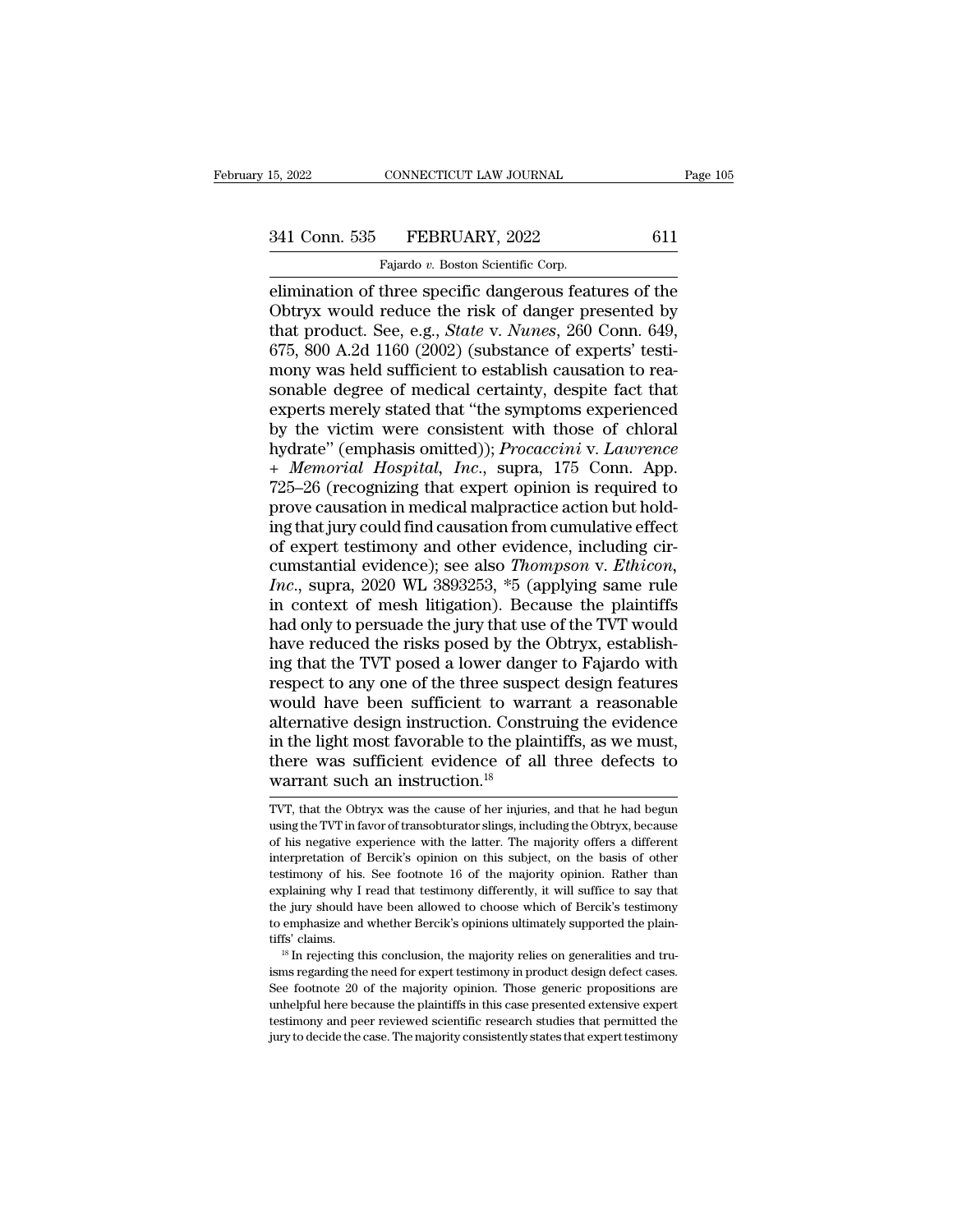| 6   | CONNECTICUT LAW JOURNAL            | February 15, 2022 |
|-----|------------------------------------|-------------------|
| 612 | FEBRUARY, 2022                     | 341 Conn. 535     |
|     | Fajardo v. Boston Scientific Corp. |                   |
|     |                                    |                   |

C<sub>c</sub>

FEBRUARY, 2022 341 Conn. 535<br>
Fajardo v. Boston Scientific Corp.<br>
C<br>
I have established that the plaintiffs were entitled to<br>
e requested instruction if there was evidence tending<br>
show that a reasonable alternative design FEBRUARY, 2022 341 Conn. 535<br>
Fajardo v. Boston Scientific Corp.<br>
C<br>
I have established that the plaintiffs were entitled to<br>
the requested instruction if there was evidence tending<br>
to show that a reasonable alternative FEBRUARY, 2022 341 Conn. 535<br>
Fajardo v. Boston Scientific Corp.<br>
C<br>
I have established that the plaintiffs were entitled to<br>
the requested instruction if there was evidence tending<br>
to show that a reasonable alternative d Fajardo v. Boston Scientific Corp.<br>
C<br>  $\Gamma$ <br>
I have established that the plaintiffs were entitled to<br>
the requested instruction if there was evidence tending<br>
to show that a reasonable alternative design was avail-<br>
able C<br>
I have established that the plaintiffs were entitled to<br>
the requested instruction if there was evidence tending<br>
to show that a reasonable alternative design was avail-<br>
able that would have avoided or reduced the risk I have established that the plaintiffs were entitled to<br>the requested instruction if there was evidence tending<br>to show that a reasonable alternative design was avail-<br>able that would have avoided or reduced the risk of<br>ha I have established that the plaintiffs were entitled to<br>the requested instruction if there was evidence tending<br>to show that a reasonable alternative design was avail-<br>able that would have avoided or reduced the risk of<br>ha the requested instruction if there was evidence tending<br>to show that a reasonable alternative design was avail-<br>able that would have avoided or reduced the risk of<br>harm and the failure to use that alternative design ren-<br>d to show that a reasonable alternative design was available that would have avoided or reduced the risk of harm and the failure to use that alternative design rendered the product unreasonably dangerous. The plaintiffs clai able that would have avoided or reduced the risk of<br>harm and the failure to use that alternative design ren-<br>dered the product unreasonably dangerous. The plain-<br>tiffs claimed in particular that the unique characteristics<br> harm and the failure to use that alternative design rendered the product unreasonably dangerous. The plaintiffs claimed in particular that the unique characteristics of the Obtryx—a heat-sealed middle section, detanged edg dered the product unreasonably dangerous. The plain-<br>tiffs claimed in particular that the unique characteristics<br>of the Obtryx—a heat-sealed middle section, detanged<br>edges, and a transobturator design—rendered it less<br>safe tiffs claimed in particular that the unique characteristics<br>of the Obtryx—a heat-sealed middle section, detanged<br>edges, and a transobturator design—rendered it less<br>safe than the TVT and that those differences caused or<br>co of the Obtryx—a heat-sealed middle section, detanged<br>edges, and a transobturator design—rendered it less<br>safe than the TVT and that those differences caused or<br>contributed to Fajardo's injuries. They contended that<br>the TVT edges, and a transobturator design—rendered it less<br>safe than the TVT and that those differences caused or<br>contributed to Fajardo's injuries. They contended that<br>the TVT was a generally safe, effective, and widely used<br>mes safe than the TVT and that those differences caused or<br>contributed to Fajardo's injuries. They contended that<br>the TVT was a generally safe, effective, and widely used<br>mesh sling product for the treatment of female stress<br>u contributed to Fajardo's injuries. They contended that<br>the TVT was a generally safe, effective, and widely used<br>mesh sling product for the treatment of female stress<br>urinary incontinence and that the Obtryx did not offer<br>a the TVT was a generally safe, effective, and widely used<br>mesh sling product for the treatment of female stress<br>urinary incontinence and that the Obtryx did not offer<br>any significant advantages in safety or effectiveness vi mesh sling product for the treatment of female stress<br>urinary incontinence and that the Obtryx did not offer<br>any significant advantages in safety or effectiveness vis-<br>à-vis the "gold standard" TVT that would justify the<br>i urinary incontinence and that the Obtryx did not offer<br>any significant advantages in safety or effectiveness vis-<br>à-vis the "gold standard" TVT that would justify the<br>increased rate of complications. They offered expert<br>te any significant advantages in safety or effectiveness vis-<br>à-vis the "gold standard" TVT that would justify the<br>increased rate of complications. They offered expert<br>testimony, bolstered by respected clinical studies, in<br>su creased rate of complications. They offered expert<br>stimony, bolstered by respected clinical studies, in<br>pport of those contentions, and in support of the<br>nclusion that the Obtryx should not be used due to<br>unnecessarily hig testimony, bolstered by respected clinical studies, in<br>support of those contentions, and in support of the<br>conclusion that the Obtryx should not be used due to<br>its unnecessarily high rate of serious complications.<br>The clai support of those contentions, and in support of the conclusion that the Obtryx should not be used due to its unnecessarily high rate of serious complications.<br>The claim as presented was not oblique or difficult to understa

The claim as presented was not oblique or difficult<br>to understand. The plaintiffs' counsel throughout trial<br>directly and repeatedly referenced the foregoing body<br>is necessary to allow the jury to conclude that there is an The claim as presented was not oblique or difficult<br>to understand. The plaintiffs' counsel throughout trial<br>directly and repeatedly referenced the foregoing body<br>is necessary to allow the jury to conclude that there is an

to understand. The plaintiffs' counsel throughout trial<br>directly and repeatedly referenced the foregoing body<br>is necessary to allow the jury to conclude that there is an alternative design<br>that is feasible, which is suffic directly and repeatedly referenced the foregoing body<br>is necessary to allow the jury to conclude that there is an alternative design<br>that is feasible, which is sufficiently safer than the product at issue to render<br>the lat experts and tepeatedly referenced the foregoing body<br>is necessary to allow the jury to conclude that there is an alternative design<br>that is feasible, which is sufficiently safer than the product at issue to render<br>the latt is necessary to allow the jury to conclude that there is an alternative design<br>that is feasible, which is sufficiently safer than the product at issue to render<br>the latter defective, and that the use of that alternative de that is feasible, which is sufficiently safer than the product at issue to render the latter defective, and that the use of that alternative design would have reduced the risk of the types of injuries suffered by the plain the latter defective, and that the use of that alternative design would have reduced the risk of the types of injuries suffered by the plaintiff. Once the experts and the research studies had demonstrated that there are th reduced the risk of the types of injuries suffered by the plaintiff. Once the experts and the research studies had demonstrated that there are three primary design features that distinguish the Obtryx from the TVT, that ea experts and the research studies had demonstrated that there are three experts and the research studies had demonstrated that there are three primary design features that distinguish the Obtryx from the TVT, that each of t experimally design features that distinguish the Obtryx from the TVT, that each of those three differences makes the Obtryx unnecessarily dangerous, that those features are defects that caused or contributed to Fajardo's i primally dangerous, that these differences makes the Obtryx unnecessarily dangerous, that those features are defects that caused or contributed to Fajardo's injuries, and that the TVT was a viable alternative, it is unclea of those three differences makes the Obtryx unnecessarily dangerous, that those features are defects that caused or contributed to Fajardo's injuries, and that the TVT was a viable alternative, it is unclear what more the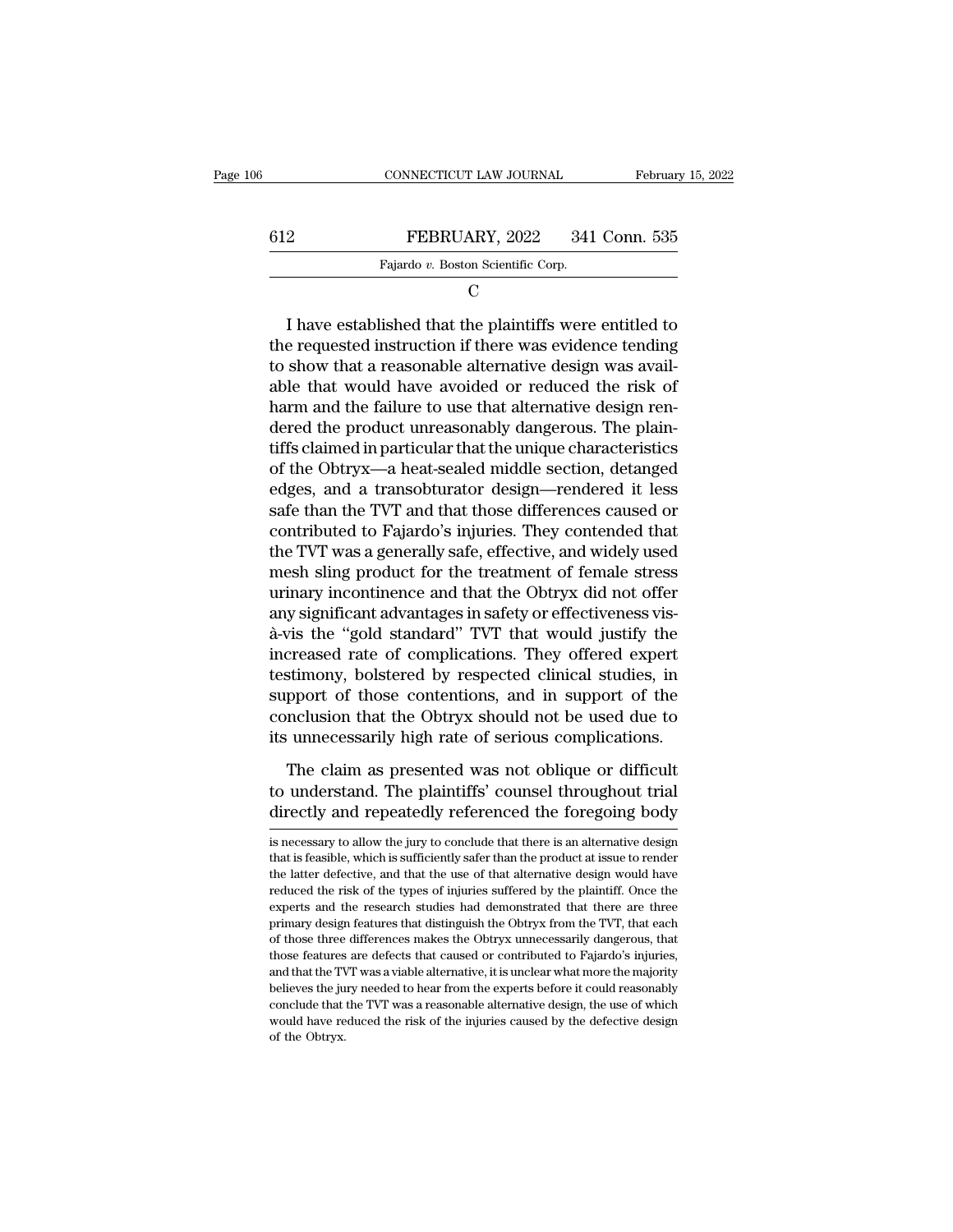## 15, 2022 CONNECTICUT LAW JOURNAL Page 107<br>341 Conn. 535 FEBRUARY, 2022 613<br>Fajardo v. Boston Scientific Corp. CONNECTICUT LAW JOURNAL<br>FEBRUARY, 2022<br>Fajardo *v.* Boston Scientific Corp.<br>ggesting that TVT slings are

15, 2022 CONNECTICUT LAW JOURNAL Page 107<br>
341 Conn. 535 FEBRUARY, 2022 613<br>
Fajardo v. Boston Scientific Corp.<br>
of research suggesting that TVT slings are superior in<br>
design and feature a more favorable risk-benefit prof 341 Conn. 535 FEBRUARY, 2022 613<br>Fajardo v. Boston Scientific Corp.<br>of research suggesting that TVT slings are superior in<br>design and feature a more favorable risk-benefit profile<br>vis-à-vis transobturator slings in general 341 Conn. 535 FEBRUARY, 2022 613<br>
Fajardo v. Boston Scientific Corp.<br>
of research suggesting that TVT slings are superior in<br>
design and feature a more favorable risk-benefit profile<br>
vis-à-vis transobturator slings in ge 341 Conn. 535 FEBRUARY, 2022 613<br>
Fajardo v. Boston Scientific Corp.<br>
of research suggesting that TVT slings are superior in<br>
design and feature a more favorable risk-benefit profile<br>
vis-à-vis transobturator slings in ge Fajardo v. Boston Scientific Corp.<br>
The Fajardo v. Boston Scientific Corp.<br>
design and feature a more favorable risk-benefit profile<br>
vis-à-vis transobturator slings in general, and the Obtryx<br>
in particular. In his closin Fajardo v. Boston Scientific Corp.<br>
of research suggesting that TVT slings are superior in<br>
design and feature a more favorable risk-benefit profile<br>
vis-à-vis transobturator slings in general, and the Obtryx<br>
in particula of research suggesting that TVT slings are superior in<br>design and feature a more favorable risk-benefit profile<br>vis-à-vis transobturator slings in general, and the Obtryx<br>in particular. In his closing argument, the plainti design and feature a more favorable risk-benefit profile<br>vis-à-vis transobturator slings in general, and the Obtryx<br>in particular. In his closing argument, the plaintiffs'<br>counsel began by discussing this body of research vis-à-vis transobturator slings in general, and the Obtryx<br>in particular. In his closing argument, the plaintiffs'<br>counsel began by discussing this body of research at<br>some length and by emphasizing that the TVT had been<br>p in particular. In his closing argument, the plaintiffs'<br>counsel began by discussing this body of research at<br>some length and by emphasizing that the TVT had been<br>proven to be a safer product than the Obtryx, with fewer<br>com counsel began by discussing this body of research at<br>some length and by emphasizing that the TVT had been<br>proven to be a safer product than the Obtryx, with fewer<br>complications, and, therefore, that it should remain the<br>mi some length and by emphasizing that the TVT had been<br>proven to be a safer product than the Obtryx, with fewer<br>complications, and, therefore, that it should remain the<br>midurethral procedure of choice. He specifically linked proven to be a safer product than the Obtryx, with fewer<br>complications, and, therefore, that it should remain the<br>midurethral procedure of choice. He specifically linked<br>the higher incidence of complications relative to TV complications, and, therefore, that it should remain the<br>midurethral procedure of choice. He specifically linked<br>the higher incidence of complications relative to TVT<br>with the unique design features of the Obtryx, such as<br> midurethral procedure of choice. He specifically linked<br>the higher incidence of complications relative to TVT<br>with the unique design features of the Obtryx, such as<br>the detanged edges and heat-sealed mid-portion, and<br>the r the higher incidence of complications relative to TVT<br>with the unique design features of the Obtryx, such as<br>the detanged edges and heat-sealed mid-portion, and<br>the resulting increase in material stiffness, as well as<br>the with the unique design features of the Obtryx, such as<br>the detanged edges and heat-sealed mid-portion, and<br>the resulting increase in material stiffness, as well as<br>the Obtryx' transobturator approach. Later, counsel<br>analog the detanged edges and heat-sealed mid-portion, and<br>the resulting increase in material stiffness, as well as<br>the Obtryx' transobturator approach. Later, counsel<br>analogized the Obtryx to the Ford Pinto and its procliv-<br>ity the resulting increase in material stiffness<br>the Obtryx' transobturator approach. La<br>analogized the Obtryx to the Ford Pinto an<br>ity to burst into flames during rear-en<br>explaining that evidence that mesh slings :<br>safe was s Finally, in his rebuttal, the plaintiffs' counsel alogized the Obtryx to the Ford Pinto and its proclivity to burst into flames during rear-end collisions, plaining that evidence that mesh slings are generally fe was simpl The burst into flames during rear-end collisions,<br>
explaining that evidence that mesh slings are generally<br>
safe was simply irrelevant to the plaintiffs' claim that<br>
the Obtryx is specifically dangerous.<br>
Finally, in his r

are good. Wery, we have the mean single can consider,<br>explaining that evidence that mesh slings are generally<br>safe was simply irrelevant to the plaintiffs' claim that<br>the Obtryx is specifically dangerous.<br>Finally, in his r Expraining and evidence and mesh sings are generally<br>safe was simply irrelevant to the plaintiffs' claim that<br>the Obtryx is specifically dangerous.<br>Finally, in his rebuttal, the plaintiffs' counsel argued:<br>"[A]lmost their the Obtryx is specifically dangerous.<br>
Finally, in his rebuttal, the plaintiffs' counsel argued:<br>
"[A]lmost their whole defense was saying mesh slings<br>
are good. Very, very little of what they said had to do<br>
with the Obtr Finally, in his rebuttal, the plaintiffs' counsel argued:<br>
"[A]lmost their whole defense was saying mesh slings<br>
are good. Very, very little of what they said had to do<br>
with the Obtryx. And they said that [the] plaintiffs Finally, in his rebuttal, the plaintiffs' counsel argued:<br>"[A]lmost their whole defense was saying mesh slings<br>are good. Very, very little of what they said had to do<br>with the Obtryx. And they said that [the] plaintiffs ar "[A]lmost their whole defense was saying mesh slings<br>are good. Very, very little of what they said had to do<br>with the Obtryx. And they said that [the] plaintiffs are<br>here telling you all mesh slings are bad. Those words<br>ne are good. Very, very little of what they said had to do<br>with the Obtryx. And they said that [the] plaintiffs are<br>here telling you all mesh slings are bad. Those words<br>never left my mouth once. I put a lot of evidence in<br>fr with the Obtryx. And they said that [the] plaintiffs are<br>here telling you all mesh slings are bad. Those words<br>never left my mouth once. I put a lot of evidence in<br>front of you, but there's a feasible alternative called th here telling you all mesh slings are bad. Those words<br>never left my mouth once. I put a lot of evidence in<br>front of you, but there's a feasible alternative called the<br>TVT, which is superior. And that's just not my words,<br>t never left my mouth once. I put a lot of evidence in<br>front of you, but there's a feasible alternative called the<br>TVT, which is superior. And that's just not my words,<br>that's . . . Tulikangas who told them that, that their<br> front of you, but there's a feasible alternative called the TVT, which is superior. And that's just not my words, that's . . . Tulikangas who told them that, that their product is inferior." A few minutes later, he return TVT, which is superior. And that's just not my words,<br>that's . . . Tulikangas who told them that, that their<br>product is inferior." A few minutes later, he returned<br>to this theme: "So, then [the defendants' counsel] tell[s that's . . . Tulikangas who told them that, that their<br>product is inferior." A few minutes later, he returned<br>to this theme: "So, then [the defendants' counsel] tell[s]<br>you how great TVT is, is a complete distraction and<br> product is inferior." A few minutes later, he returned<br>to this theme: "So, then [the defendants' counsel] tell[s]<br>you how great TVT is, is a complete distraction and<br>actually supports our claim that there is a better produ to this theme: "So, then [the defendants' counsel] tell[s]<br>you how great TVT is, is a complete distraction and<br>actually supports our claim that there is a better product<br>that doesn't have near[ly] as many problems. And the you how great TVT is, is a complete distraction and<br>actually supports our claim that there is a better product<br>that doesn't have near[ly] as many problems. And they<br>were told that." He then closed with a final reference<br>to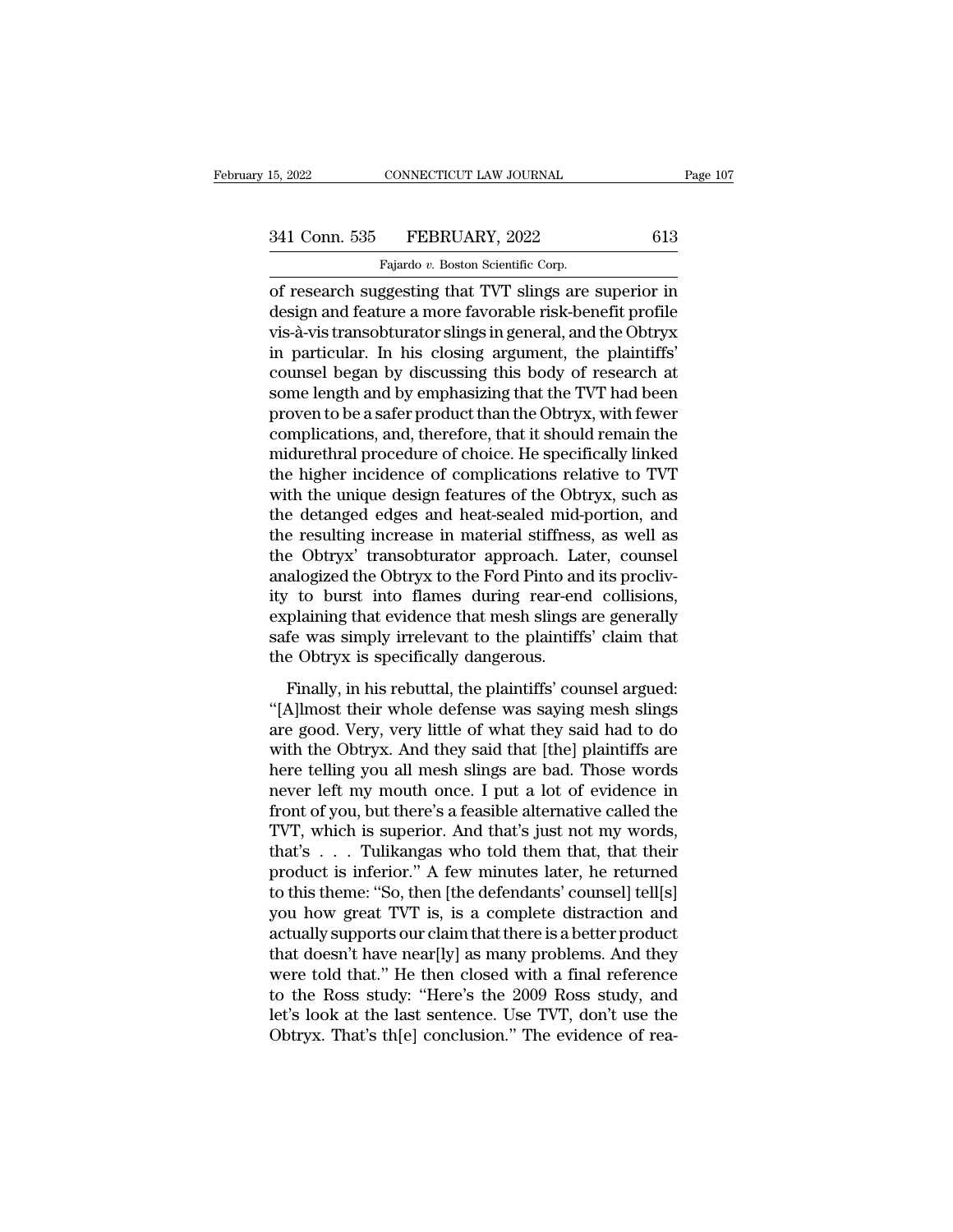## CONNECTICUT LAW JOURNAL February 15, 2022<br>614 FEBRUARY, 2022 341 Conn. 535<br>Fajardo v. Boston Scientific Corp. CONNECTICUT LAW JOURNAL Februar<br>
FEBRUARY, 2022 341 Conn. 535<br>
Fajardo *v.* Boston Scientific Corp.<br>
Sonable alternative design was presented at trial as a

CONNECTICUT LAW JOURNAL February 15, 2022<br>
FEBRUARY, 2022 341 Conn. 535<br>
Fajardo v. Boston Scientific Corp.<br>
Sonable alternative design was presented at trial as a<br>
distinct theory of product defect, the claim was argued<br> FEBRUARY, 2022 341 Conn. 535<br>Fajardo v. Boston Scientific Corp.<br>Sonable alternative design was presented at trial as a distinct theory of product defect, the claim was argued<br>forcefully on the basis of that evidence, and Forcefully on the basis of that evidence, and the jury to the basis of that evidence, and the evidence was sufficient in all respects to allow the jury to exercise its constitutional function  $19$ 614 FEBRUARY, 2022 341 Conn. 535<br>
Fajardo v. Boston Scientific Corp.<br>
sonable alternative design was presented at trial as a<br>
distinct theory of product defect, the claim was argued<br>
forcefully on the basis of that eviden Fajardo  $v$ . Boston Scientific Corp.<br>
sonable alternative design was presented and distinct theory of product defect, the claim<br>
forcefully on the basis of that evidence, a<br>
dence was sufficient in all respects to allow<br> Example the evidence discussed in part II of this opin-<br>Despite the evidence discussed in part II of this opin-<br>Despite the evidence discussed in part II of this opin-<br>n, and the requirement that we construe that evidence<br>

III

forcefully on the basis of that evidence, and the evidence was sufficient in all respects to allow the jury to exercise its constitutional function.<sup>19</sup><br>III<br>III<br>Despite the evidence discussed in part II of this opin-<br>ion, dence was sufficient in all respects to allow the jury to<br>exercise its constitutional function.<sup>19</sup><br>III<br>Despite the evidence discussed in part II of this opin-<br>ion, and the requirement that we construe that evidence<br>in the Exercise its constitutional function.<br>
III<br>
Under the evidence discussed in part II of this opin-<br>
ion, and the requirement that we construe that evidence<br>
in the light most favorable to the plaintiffs, the majority<br>
remai III<br>Despite the evidence discussed in part II of this opin-<br>ion, and the requirement that we construe that evidence<br>in the light most favorable to the plaintiffs, the majority<br>remains unpersuaded that a reasonable alternat Despite the evidence discussed in part II of this opin-<br>ion, and the requirement that we construe that evidence<br>in the light most favorable to the plaintiffs, the majority<br>remains unpersuaded that a reasonable alternative Despite the evidence discussed in part II of this opin-<br>ion, and the requirement that we construe that evidence<br>in the light most favorable to the plaintiffs, the majority<br>remains unpersuaded that a reasonable alternative ion, and the requirement that we construe that evidence<br>in the light most favorable to the plaintiffs, the majority<br>remains unpersuaded that a reasonable alternative design<br>instruction was appropriate, for four primary rea in the light most favorable to the plaintiffs, the majority<br>remains unpersuaded that a reasonable alternative design<br>instruction was appropriate, for four primary reasons.<br>First, the majority contends that the TVT cannot q remains unpersuaded that a reasonable alternative design<br>instruction was appropriate, for four primary reasons.<br>First, the majority contends that the TVT cannot qualify<br>as a reasonable alternative design because the term<br>" instruction was appropriate, for four primary reasons.<br>First, the majority contends that the TVT cannot qualify<br>as a reasonable alternative design because the term<br>"TVT," as used at trial, is ambiguous, and did not ade-<br>q "TVT," as used at trial, is ambiguous, and did not adequately identify one specific product brand. Second, the majority contends that the plaintiffs could not rely on the expert opinion of Rosenzweig to establish that  $\frac$ quately identify one specific product brand. Second,<br>the majority contends that the plaintiffs could not rely<br>on the expert opinion of Rosenzweig to establish that<br> $\frac{19}{1}$  reject the majority's position that, although

the majority contends that the plaintiffs could not rely<br>on the expert opinion of Rosenzweig to establish that<br> $\frac{19}{1}$  reject the majority's position that, although the plaintiffs (1) disclosed<br>two experts who would te on the expert opinion of Rosenzweig to establish that  $\frac{19}{1}$  reject the majority's position that, although the plaintiffs (1) disclosed two experts who would testify as to safer alternatives to the Obtryx, (2) set for a reasonable alternative design jury instruction, they nevertheless were not entitled to such an instruction because they "took a scattershot approach"  $(3)$  referenced their "feasible alternative" theory during closing a <sup>19</sup> I reject the majority's position that, although the plaintiffs (1) disclosed two experts who would testify as to safer alternatives to the Obtryx, (2) set forth abundant evidence of a reasonable alternative design, ( two experts who would testify as to safer alternatives to the Obtryx, (2) set forth abundant evidence of a reasonable alternative design, (3) referenced their "feasible alternative" theory during closing argument, and (4) set forth abundant evidence of a reasonable alternative design, (3) referenced their "feasible alternative" theory during closing argument, and (4) requested a reasonable alternative design jury instruction, they neverthel being their "feasible alternative" theory during closing argument, and (4) requested a reasonable alternative design jury instruction, they nevertheless were not entitled to such an instruction because they "took a scatte are assonable alternative design jury instruction, they nevertheless were not entitled to such an instruction because they "took a scattershot approach" to arguing the case. Part II E of the majority opinion. It is true th and that bouch an instruction because they "took a scattershot approach" to arguing the case. Part II E of the majority opinion. It is true that the plaintiffs and their various expert witnesses offered several different t to arguing the case. Part II E of the majority opinion. It is true that the plaintiffs and their various expert witnesses offered several different theories of liability: they argued that the TVT was a reasonable alternati plaintiffs and their various expert witnesses offered several different theories of liability: they argued that the TVT was a reasonable alternative design, that the Burch procedure is a better treatment option than vagina for liability: they argued that the TVT was a reasonable alternative design, of liability: they argued that the TVT was a reasonable alternative design, and that polypropylene is ill-suited for use in medical devices. It evidence to support a verdict. See, e.g., *Meribear Productions, Inc. a verdiction* than vaginal mesh, and that polypropylene is ill-suited for use in medical devices. It is beyond dispute, however, that a plaintiff is f dispute, however, that a plaintiff is free to present multiple alternative or<br>even contradictory theories of liability to the jury and is entitled to an<br>instruction on any of the theories for which there is minimally suffi are contradictory theories of liability to the jury and is entitled to an instruction on any of the theories for which there is minimally sufficient evidence to support a verdict. See, e.g., *Meribear Productions, Inc. v.* instruction on any of the theories for which there is minimally sufficient evidence to support a verdict. See, e.g., *Meribear Productions*, *Inc.* v. *Frank*, 328 Conn. 709, 722, 183 A.3d 1164 (2018) (" a party may plead, instruction on any of the theories for which there is minimally sufficient evidence to support a verdict. See, e.g., *Meribear Productions, Inc.* v. *Frank*, 328 Conn. 709, 722, 183 A.3d 1164 (2018) ("'a party may plead, 328 Conn. 709, 722, 183 A.3d 1164 (2018) ("'a party may plead, in good faith, inconsistent facts and theories'"); *Dreier* v. *Upjohn Co.*, 196 Conn. 242, 245, 492 A.2d 164 (1985) ("[u]nder our pleading practice, a plaint inconsistent facts and theories'"); Dreier v. Upjohn Co., 196 Conn. 242, 245, 492 A.2d 164 (1985) ("[u]nder our pleading practice, a plaintiff is permitted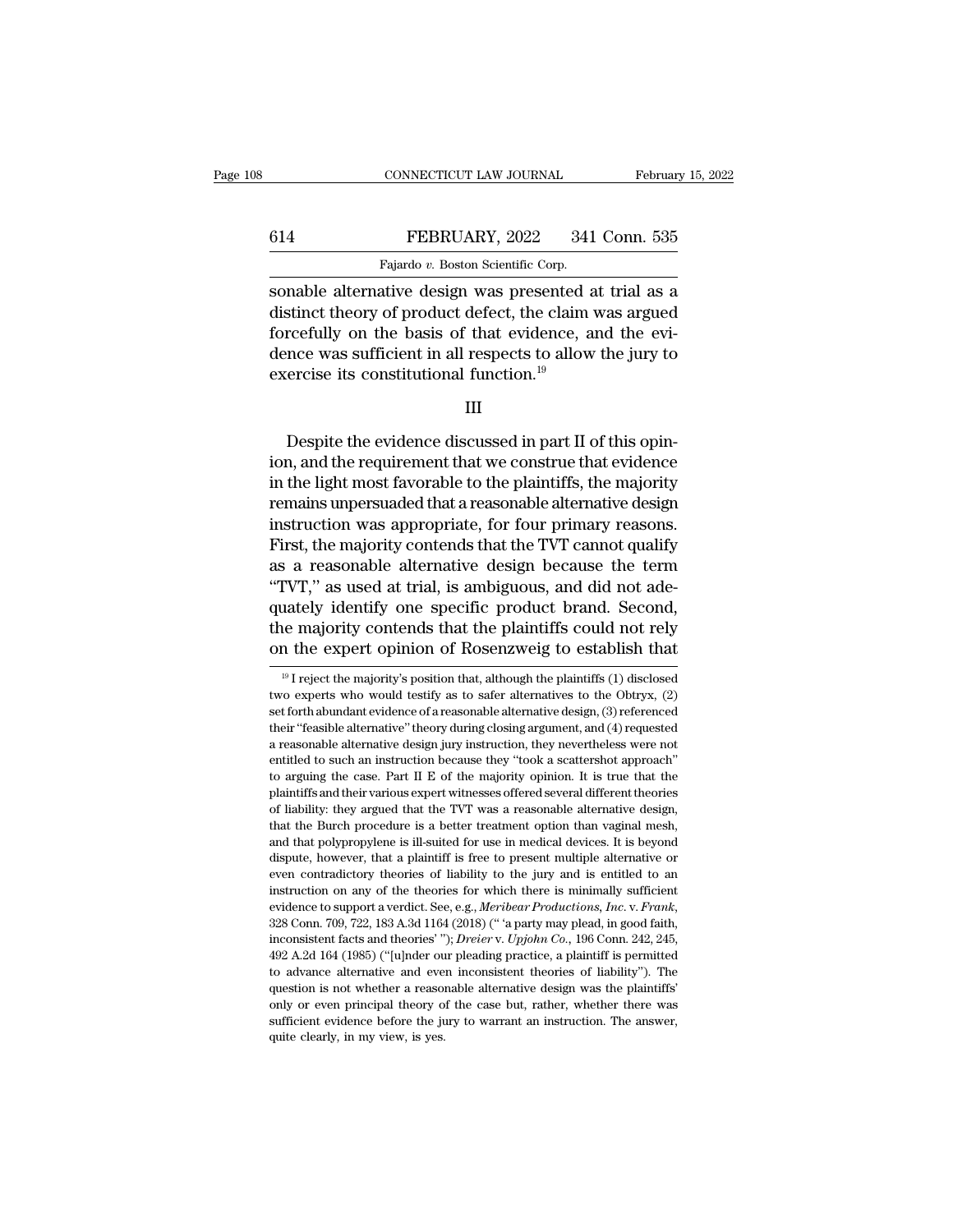# 15, 2022 CONNECTICUT LAW JOURNAL Page 109<br>341 Conn. 535 FEBRUARY, 2022 615<br>Fajardo v. Boston Scientific Corp.

15, 2022 CONNECTICUT LAW JOURNAL<br>
341 Conn. 535 FEBRUARY, 2022 615<br>
Fajardo *v.* Boston Scientific Corp.<br>
the TVT represents a reasonable alternative design when 15, 2022 CONNECTICUT LAW JOURNAL Page 109<br>
341 Conn. 535 FEBRUARY, 2022 615<br>
Fajardo v. Boston Scientific Corp.<br>
the TVT represents a reasonable alternative design when<br>
Rosenzweig also opined that all polypropylene mesh<br> 341 Conn. 535 FEBRUARY, 2022 615<br>Fajardo v. Boston Scientific Corp.<br>The TVT represents a reasonable alternative design when<br>Rosenzweig also opined that all polypropylene mesh<br>products are unsafe. Third, the majority conten  $\begin{array}{r} \text{341 Conn. } 535 \quad \text{FEBRUARY, } 2022 \quad \text{615} \ \text{15} \ \text{16} \ \text{17} \ \text{17} \ \text{18} \ \text{18} \ \text{19} \ \text{19} \ \text{19} \ \text{19} \ \text{19} \ \text{19} \ \text{19} \ \text{19} \ \text{19} \ \text{19} \ \text{19} \ \text{19} \ \text{19} \ \text{19} \ \text{19} \ \text{19} \ \text{19} \ \text{19} \ \text{19}$ 341 Conn. 535 FEBRUARY, 2022 615<br>
Fajardo v. Boston Scientific Corp.<br>
the TVT represents a reasonable alternative design when<br>
Rosenzweig also opined that all polypropylene mesh<br>
products are unsafe. Third, the majority c Fajardo v. Boston Scientific Corp.<br>
The TVT represents a reasonable alternative design when<br>
Rosenzweig also opined that all polypropylene mesh<br>
products are unsafe. Third, the majority contends that<br>
the jury was preclud Figure of Boston Scientific Corp.<br>
the TVT represents a reasonable alternative design when<br>
Rosenzweig also opined that all polypropylene mesh<br>
products are unsafe. Third, the majority contends that<br>
the jury was preclude the TVT represents a reasonable alternative design when<br>Rosenzweig also opined that all polypropylene mesh<br>products are unsafe. Third, the majority contends that<br>the jury was precluded from considering published<br>medical re Rosenzweig also opined that all polypropylene mesh<br>products are unsafe. Third, the majority contends that<br>the jury was precluded from considering published<br>medical research studies, the testimony of treating phy-<br>sicians, products are unsafe. Third, the majority contends that<br>the jury was precluded from considering published<br>medical research studies, the testimony of treating phy-<br>sicians, and certain other testimony when evaluating<br>whether the jury was precluded from considering published<br>medical research studies, the testimony of treating phy-<br>sicians, and certain other testimony when evaluating<br>whether the Obtryx was defectively designed. Fourth,<br>the major medical research studies, the testimony of treating physicians, and certain other testimony when evaluating<br>whether the Obtryx was defectively designed. Fourth,<br>the majority, having weighed the evidence presented at<br>trial, sicians, and certain other testimony when evaluating<br>whether the Obtryx was defectively designed. Fourth,<br>the majority, having weighed the evidence presented at<br>trial, finds that the evidence in support of the plaintiffs'<br> al, finds that the evidence in support of the plaintiffs'<br>asonable alternative design theory was unpersuasive,<br>cked credibility, or was contradicted by other evi-<br>nce of record. I consider each argument in turn.<br>A<br>The majo

A

reasonable alternative design theory was unpersuasive,<br>lacked credibility, or was contradicted by other evi-<br>dence of record. I consider each argument in turn.<br>A<br>The majority first argues that the TVT cannot qualify<br>as a r lacked credibility, or was contradicted by other evi-<br>dence of record. I consider each argument in turn.<br>A<br>The majority first argues that the TVT cannot qualify<br>as a reasonable alternative design because the term<br>"TVT" is dence of record. I consider each argument in turn.<br>
A<br>
The majority first argues that the TVT cannot qualify<br>
as a reasonable alternative design because the term<br>
"TVT" is ambiguous. The majority contends that "[t]he<br>
reco A<br>
The majority first argues that the TVT cannot qualify<br>
as a reasonable alternative design because the term<br>
"TVT" is ambiguous. The majority contends that "[t]he<br>
record demonstrates that the term "TVT" is used both<br>
wi The majority first argues that the TVT cannot qualify<br>as a reasonable alternative design because the term<br>"TVT" is ambiguous. The majority contends that "[t]he<br>record demonstrates that the term "TVT" is used both<br>with res The majority first argues that the TVT cannot qualify<br>as a reasonable alternative design because the term<br>"TVT" is ambiguous. The majority contends that "[t]he<br>record demonstrates that the term "TVT" is used both<br>with resp as a reasonable alternative design because the term<br>
"TVT" is ambiguous. The majority contends that "[t]he<br>
record demonstrates that the term "TVT" is used both<br>
with respect to the Ethicon branded tension free vaginal<br>
ta "TVT" is ambiguous. The majority contends that "[t]he<br>record demonstrates that the term "TVT" is used both<br>with respect to the Ethicon branded tension free vaginal<br>tape (the specific TVT type product [Fajardo] identified<br>i record demonstrates that the term 'TVT' is used both<br>with respect to the Ethicon branded tension free vaginal<br>tape (the specific TVT type product [Fajardo] identified<br>in her complaint) and as a generic term for similar<br>ten with respect to the Ethicon branded tension free vaginal<br>tape (the specific TVT type product [Fajardo] identified<br>in her complaint) and as a generic term for similar<br>tension free vaginal tapes in the class of TVT products, tape (the specific TVT type product [Fajardo] identified<br>in her complaint) and as a generic term for similar<br>tension free vaginal tapes in the class of TVT products,<br>such as Boston Scientific's Advantage tape. Unless oth-<br> in her complaint) and as a generic term for similar<br>tension free vaginal tapes in the class of TVT products,<br>such as Boston Scientific's Advantage tape. Unless oth-<br>erwise noted, [the majority] use[s] the term in that<br>bro tension free vaginal tapes in the class of TVT products,<br>such as Boston Scientific's Advantage tape. Unless oth-<br>erwise noted, [the majority] use[s] the term in that<br>broader, generic context. Although the plaintiffs juxtasuch as Boston Scientific's Advantage tape. Unless otherwise noted, [the majority] use[s] the term in that<br>broader, generic context. Although the plaintiffs juxta-<br>posed the Obtryx to the class of TVT products generally,<br>t erwise noted, [the majority] use[s] the term in that<br>broader, generic context. Although the plaintiffs juxta-<br>posed the Obtryx to the class of TVT products generally,<br>they did not focus on a particular TVT product with<br>wh broader, generic context. Although the plaintiffs juxtaposed the Obtryx to the class of TVT products generally,<br>they did not focus on a particular TVT product with<br>which to compare the Obtryx  $\dots$ ." Footnote 9 of the<br>majo posed the Obtryx to the class of TVT products generally,<br>they did not focus on a particular TVT product with<br>which to compare the Obtryx  $\dots$ ." Footnote 9 of the<br>majority opinion. On the basis of this premise—which,<br>as I they did not focus on a particular TVT product with<br>which to compare the Obtryx  $\dots$ ." Footnote 9 of the<br>majority opinion. On the basis of this premise—which,<br>as I will explain, is incorrect—the majority proceeds<br>on the a which to compare the Obtryx  $\dots$ ." Footnote 9 of the<br>majority opinion. On the basis of this premise—which,<br>as I will explain, is incorrect—the majority proceeds<br>on the assumption that a plaintiff may not satisfy its<br>burde majority opinion. On the basis of this premise—which,<br>as I will explain, is incorrect—the majority proceeds<br>on the assumption that a plaintiff may not satisfy its<br>burden of producing sufficient evidence of a reasonable<br>alt as I will explain, is incorrect—the majority proceeds<br>on the assumption that a plaintiff may not satisfy its<br>burden of producing sufficient evidence of a reasonable<br>alternative design by pointing to a class of products<br>tha on the assumption that a plaintiff may not satisfy its<br>burden of producing sufficient evidence of a reasonable<br>alternative design by pointing to a class of products<br>that themselves differ in material, design, safety and<br>ef burden of producing sufficient evidence of a reasonable alternative design by pointing to a class of products that themselves differ in material, design, safety and efficacy with some containing the very same defects of wh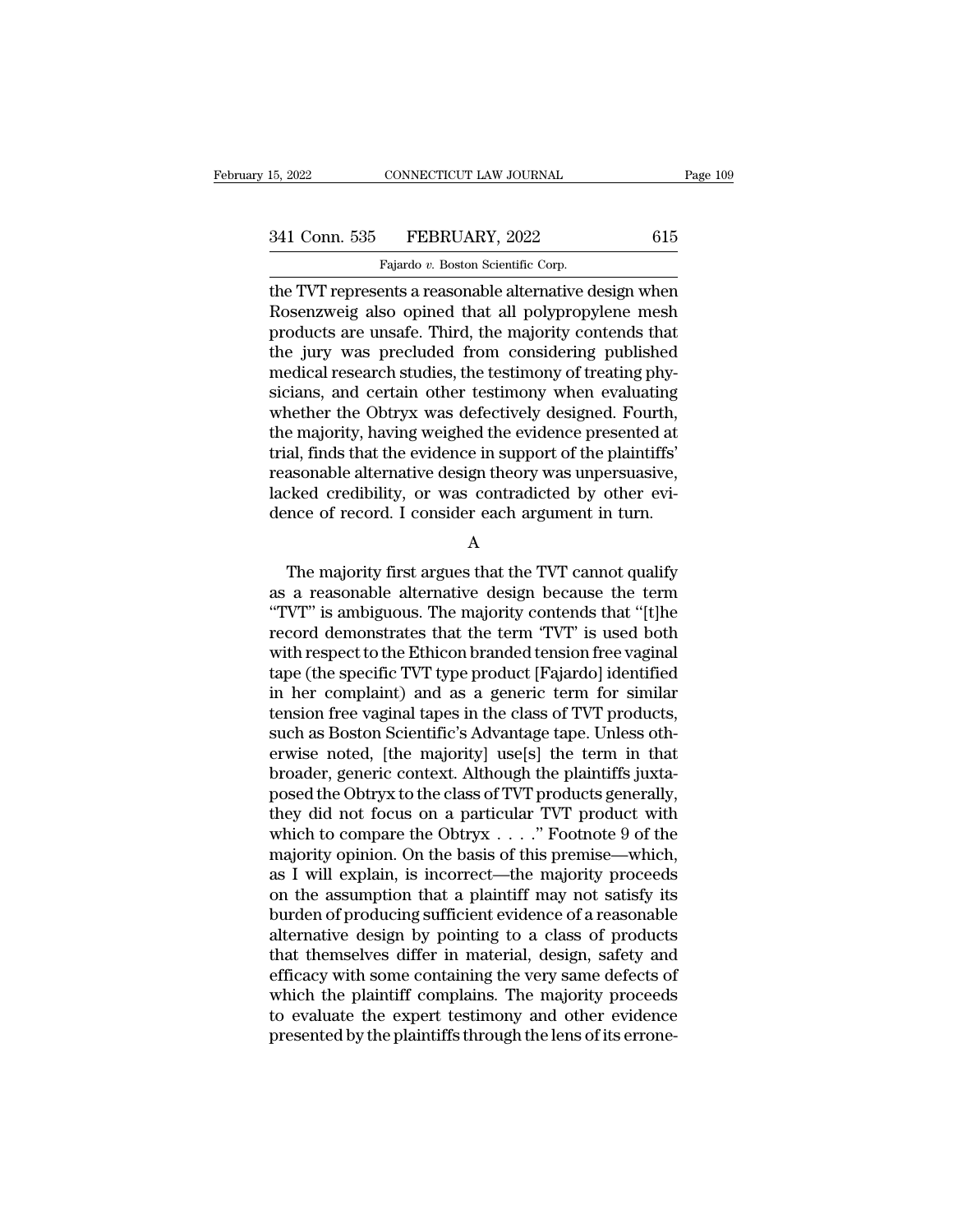|     | CONNECTICUT LAW JOURNAL                               | February 15, 2022 |
|-----|-------------------------------------------------------|-------------------|
|     |                                                       |                   |
| 616 | FEBRUARY, 2022                                        | 341 Conn. 535     |
|     | Fajardo v. Boston Scientific Corp.                    |                   |
|     | ous assumption that "the plaintiffs are claiming that |                   |

CONNECTICUT LAW JOURNAL February 15, 202<br>
February 15, 202<br>
Figure 15, 2022 341 Conn. 535<br>
Fajardo v. Boston Scientific Corp.<br>
The plaintiffs are claiming that<br>
the class of TVTs is a reasonable alternative design<br>
The cla 616 FEBRUARY, 2022 341 Conn. 535<br>Fajardo v. Boston Scientific Corp.<br>
ous assumption that "the plaintiffs are claiming that<br>
the class of TVTs is a reasonable alternative design<br>
....."<sup>20</sup> Part II E of the majority opinio 616 FEBRUARY, 2022 341 Co<br>
Fajardo v. Boston Scientific Corp.<br>
ous assumption that "the plaintiffs are claimi<br>
the class of TVTs is a reasonable alternative<br>  $\ldots$  ."<sup>20</sup> Part II E of the majority opinion.<br>
The flaws in t THEBRUARY, 2022 341 Conn. 535<br>
Fajardo v. Boston Scientific Corp.<br>
Is assumption that "the plaintiffs are claiming that<br>
e class of TVTs is a reasonable alternative design<br>
..."<sup>20</sup> Part II E of the majority opinion.<br>
The

Fajardo v. Boston Scientific Corp.<br>
ous assumption that "the plaintiffs are claiming that<br>
the class of TVTs is a reasonable alternative design<br>  $\ldots$  ."<sup>20</sup> Part II E of the majority opinion.<br>
The flaws in the majority's ous assumption that "the plaintiffs are claiming that<br>the class of TVTs is a reasonable alternative design<br> $\cdots$ ."<sup>20</sup> Part II E of the majority opinion.<br>The flaws in the majority's position become manifest<br>upon careful r the class of TVTs is a reasonable alternative design<br>  $\cdots$ ."<sup>20</sup> Part II E of the majority opinion.<br>
The flaws in the majority's position become manifest<br>
upon careful review of its reasoning. The majority elaborates: "T The flaws in the majority's position become manifest<br>upon careful review of its reasoning. The majority elaborates: "To the extent that the plaintiffs assert that<br>they presented sufficient evidence that the TVT is a<br>reaso The flaws in the majority's position become manifest<br>upon careful review of its reasoning. The majority elab-<br>orates: "To the extent that the plaintiffs assert that<br>they presented sufficient evidence that the TVT is a<br>reas The flaws in the majority's position become manifest<br>upon careful review of its reasoning. The majority elab-<br>orates: "To the extent that the plaintiffs assert that<br>they presented sufficient evidence that the TVT is a<br>reas upon careful review of its reasoning. The majority elaborates: "To the extent that the plaintiffs assert that<br>they presented sufficient evidence that the TVT is a<br>reasonable alternative design to the Obtryx, it appears<br>—fr orates: "To the extent that the plaintiffs assert that<br>they presented sufficient evidence that the TVT is a<br>reasonable alternative design to the Obtryx, it appears<br>—from the evidence on which they rely—that they must<br>be re they presented sufficient evidence that the TVT is a<br>reasonable alternative design to the Obtryx, it appears<br>—from the evidence on which they rely—that they must<br>be referring to the class of tension free vaginal tape that<br> reasonable alternative design to the Obtryx, it appears<br>—from the evidence on which they rely—that they must<br>be referring to the class of tension free vaginal tape that<br>is implanted in a retropubic fashion. First, Rosenzwe —from the evidence on which they rely—that they must<br>be referring to the class of tension free vaginal tape that<br>is implanted in a retropubic fashion. First, Rosenzweig<br>does not compare the Obtryx to the Ethicon branded<br>TV be referring to the class of tension free vaginal tape that<br>is implanted in a retropubic fashion. First, Rosenzweig<br>does not compare the Obtryx to the Ethicon branded<br>TVT. Second, the Ross study did not compare the<br>Obtryx is implanted in a retropubic fashion. First, Rosenzweig<br>does not compare the Obtryx to the Ethicon branded<br>TVT. Second, the Ross study did not compare the<br>Obtryx to the Ethicon branded TVT but compared the<br>Obtryx to anothe does not compare the Obtryx to the Ethicon branded TVT. Second, the Ross study did not compare the Obtryx to the Ethicon branded TVT but compared the Obtryx to another retropubic sling manufactured by Boston Scientific. Th TVT. Second, the Ross study did not compare the<br>Obtryx to the Ethicon branded TVT but compared the<br>Obtryx to another retropubic sling manufactured by<br>Boston Scientific. Third, the other studies entered into<br>evidence did n Obtryx to the Ethicon branded TVT but compared the<br>Obtryx to another retropubic sling manufactured by<br>Boston Scientific. Third, the other studies entered into<br>evidence did not compare the Obtryx device to the<br>Ethicon brand Obtryx to another retropubic sling manufactured by<br>Boston Scientific. Third, the other studies entered into<br>evidence did not compare the Obtryx device to the<br>Ethicon branded TVT. Finally . . . Bercik did not com-<br>pare the Boston Scientific. Third, the other studies entered into<br>evidence did not compare the Obtryx device to the<br>Ethicon branded TVT. Finally . . . Bercik did not com-<br>pare the Ethicon branded TVT to the Obtryx; he notes<br>only t evidence did not compare the Obtryx device to the<br>Ethicon branded TVT. Finally . . . Bercik did not com-<br>pare the Ethicon branded TVT to the Obtryx; he notes<br>only that he and a few other physicians with whom he<br>works prefe Ethicon branded TVT. Finally . . . Bercik did not compare the Ethicon branded TVT to the Obtryx; he notes<br>only that he and a few other physicians with whom he<br>works prefer the Ethicon branded TVT to other slings<br>but that o pare the Ethicon branded TVT to the Obtryx; he notes<br>only that he and a few other physicians with whom he<br>works prefer the Ethicon branded TVT to other slings<br>but that one of his superiors in his working group at<br>Yale Scho only that he and a few other physicians with whom he<br>works prefer the Ethicon branded TVT to other slings<br>but that one of his superiors in his working group at<br>Yale School of Medicine still uses the Obtryx." (Citation<br>omit works prefer the Ethicon branded TVT to other slings<br>but that one of his superiors in his working group at<br>Yale School of Medicine still uses the Obtryx." (Citation<br>omitted; footnotes omitted.) Part II E of the majority<br>op but that one of his superiors in his working group at<br>Yale School of Medicine still uses the Obtryx." (Citation<br>omitted; footnotes omitted.) Part II E of the majority<br>opinion. The majority also contends that, insofar as<br>ce Yale School of Medicine still uses the Obtryx." (Citation<br>omitted; footnotes omitted.) Part II E of the majority<br>opinion. The majority also contends that, insofar as<br>certain TVTs, such as Boston Scientific's own Advan-<br>tag omitted; footnotes ominopinion. The majority<br>certain TVTs, such as lage, have the same<br>Obtryx—a heat-sealed,<br>is no evidence that use of<br>Fajardo's injuries.<br>The argument of the rtain TVTs, such as Boston Scientific's own Advan-<br>ge, have the same alleged design defects as the<br>otryx—a heat-sealed, detanged center section—there<br>no evidence that use of the TVT would have prevented<br>giardo's injuries.<br> tage, have the same alleged design defects as the<br>Obtryx—a heat-sealed, detanged center section—there<br>is no evidence that use of the TVT would have prevented<br>Fajardo's injuries.<br>The argument of the majority, in summary, re Obtryx—a heat-sealed, detanged center section—there is no evidence that use of the TVT would have prevented Fajardo's injuries.<br>The argument of the majority, in summary, relies on five propositions: (1) the term "TVT" can

The argument of the majority, in summary, relies on<br>we propositions: (1) the term "TVT" can refer both to<br>the Ethicon branded TVT and to the broader class of<br> $\frac{20}{10}$  The majority points to nothing in the record sugges The argument of the majority, in summary, relies on five propositions: (1) the term "TVT" can refer both to the Ethicon branded TVT and to the broader class of  $\frac{1}{20}$  The majority points to nothing in the record sugge five proposition<br>the Ethicon bra<br> $\frac{20 \text{ T} \text{m}}{20 \text{ T}}$  majority poincourt declined to given<br>considered the issue.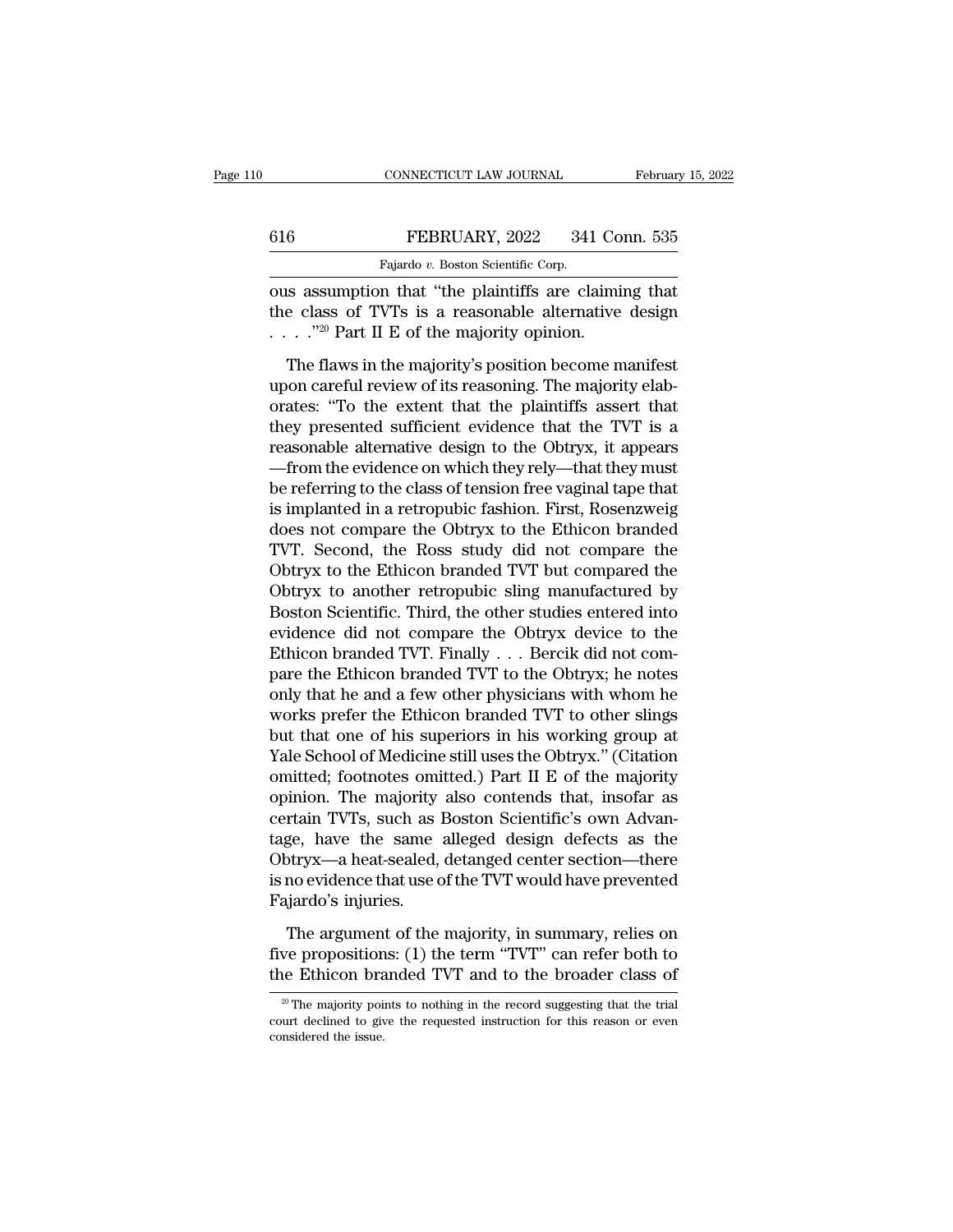retropubic slings; (2) the plaintiffs use the term in the<br>article slings; (2) the plaintiffs use the term in the<br>latter, broader sense, not with reference to any particular cling mechanic (2) a close of mechanic counct suc 341 Conn. 535 FEBRUARY, 2022 617<br>
Fajardo v. Boston Scientific Corp.<br>
retropubic slings; (2) the plaintiffs use the term in the<br>
latter, broader sense, not with reference to any particu-<br>
lar sling product; (3) a class of 341 Conn. 535 FEBRUARY, 2022 617<br>
Fajardo v. Boston Scientific Corp.<br>
retropubic slings; (2) the plaintiffs use the term in the<br>
latter, broader sense, not with reference to any particu-<br>
lar sling product; (3) a class of 341 Conn. 535 FEBRUARY, 2022 617<br>
Fajardo v. Boston Scientific Corp.<br>
retropubic slings; (2) the plaintiffs use the term in the<br>
latter, broader sense, not with reference to any particu-<br>
lar sling product; (3) a class of Fajardo v. Boston Scientific Corp.<br>
retropubic slings; (2) the plaintiffs use the term in the<br>
latter, broader sense, not with reference to any particu-<br>
lar sling product; (3) a class of products cannot qualify<br>
as a rea retropubic slings; (2) the plaintiffs use the term in the latter, broader sense, not with reference to any particular sling product; (3) a class of products cannot qualify as a reasonable alternative design; (4) some memb retropubic slings; (2) the plaintiffs use the term in the<br>latter, broader sense, not with reference to any particu-<br>lar sling product; (3) a class of products cannot qualify<br>as a reasonable alternative design; (4) some mem latter, broader sense, not with reference to any particu-<br>lar sling product; (3) a class of products cannot qualify<br>as a reasonable alternative design; (4) some members<br>of the class of TVTs, most notably Boston Scientific' Figure 1 are simpled atternative design; (4) some members<br>of the class of TVTs, most notably Boston Scientific's<br>Advantage retropubic sling, have the same design fea-<br>tures as, and are no safer than, the Obtryx; and (5) t the class of TVTs, most notably Boston Scientific's<br>dvantage retropubic sling, have the same design fea-<br>res as, and are no safer than, the Obtryx; and (5) the<br>aintiffs, therefore, did not proffer sufficient evidence<br>warra Advantage retropubic sling, have the same design fea-<br>tures as, and are no safer than, the Obtryx; and (5) the<br>plaintiffs, therefore, did not proffer sufficient evidence<br>to warrant a reasonable alternative design instruct

tures as, and are no safer than, the Obtryx; and (5) the plaintiffs, therefore, did not proffer sufficient evidence to warrant a reasonable alternative design instruction.<sup>21</sup> I agree with the first proposition, that the t plaintiffs, therefore, did not proffer sufficient evidence<br>to warrant a reasonable alternative design instruction.<sup>21</sup><br>I agree with the first proposition, that the term "TVT"<br>can be ambiguous. The majority is simply mistak to warrant a reasonable alternative design instruction.<sup>21</sup><br>
I agree with the first proposition, that the term "TVT"<br>
can be ambiguous. The majority is simply mistaken,<br>
however, with respect to the latter three propositi I agree with the first proposition, that the term "TVT"<br>can be ambiguous. The majority is simply mistaken,<br>however, with respect to the latter three propositions.<br>First, the vast majority of the evidence in the record, and I agree with the first proposition, that the term "TVT"<br>can be ambiguous. The majority is simply mistaken,<br>however, with respect to the latter three propositions.<br>First, the vast majority of the evidence in the record, an can be ambiguous. The majority is simply mistaken,<br>however, with respect to the latter three propositions.<br>First, the vast majority of the evidence in the record, and<br>the focal point of the plaintiffs' reasonable alternati however, with respect to the latter three propositions.<br>First, the vast majority of the evidence in the record, and<br>the focal point of the plaintiffs' reasonable alternative<br>design argument, addressed the original, Ethicon First, the vast majority of the evidence in the record, and<br>the focal point of the plaintiffs' reasonable alternative<br>design argument, addressed the original, Ethicon<br>branded TVT, rather than a generic class of retropubic<br> the tocal point of the plaintiffs' reasonable alternative<br>design argument, addressed the original, Ethicon<br>branded TVT, rather than a generic class of retropubic<br>slings. Second, nothing in law or logic bars the plaintiffs<br> design argument, addressed the original, Ethicon<br>branded TVT, rather than a generic class of retropubic<br>slings. Second, nothing in law or logic bars the plaintiffs<br>from arguing that all TVT-type retropubic slings are<br>super branded TVT, rather than a generic class of retropubic<br>slings. Second, nothing in law or logic bars the plaintiffs<br>from arguing that all TVT-type retropubic slings are<br>superior to the Obtryx *and* that the original, Ethico slings. Second, nothing in law or logic bars the plaintiffs<br>from arguing that all TVT-type retropubic slings are<br>superior to the Obtryx and that the original, Ethicon<br>branded TVT is especially superior. And third, the plai trom argung that all TVT-type retropublic slings are<br>superior to the Obtryx *and* that the original, Ethicon<br>branded TVT is especially superior. And third, the plain-<br>tiffs presented compelling evidence that the Obtryx was superior to the Obtryx *and* that the original, Ethicon<br>branded TVT is especially superior. And third, the plain-<br>tiffs presented compelling evidence that the Obtryx was<br>less safe than both the Ethicon TVT and other TVT-<br>t branded TVT is especially superior. And third, the plain-<br>tiffs presented compelling evidence that the Obtryx was<br>less safe than both the Ethicon TVT and other TVT-<br>type retropubic slings. Accordingly, the fact that the<br>te that argument argument and the Unity was less safe than both the Ethicon TVT and other TVT-<br>type retropubic slings. Accordingly, the fact that the<br>term "TVT" is occasionally used loosely, in the course<br>of a ten day trial, iess sate than both the<br>type retropubic slings. A<br>term "TVT" is occasional<br>of a ten day trial, to refer<br>is of no consequence; the<br>that argument, and nothin<br>instructional ruling. 21 I might quibble as well with other assumptions underlying the majority's astructional ruling.<br>
21 I might quibble as well with other assumptions underlying the majority's gument. Its claim, for example, that different T is of no consequence; the trial court did not rely on<br>that argument, and nothing about it justifies the court's<br>instructional ruling.<br> $\frac{21 \text{ I might qubble as well with other assumptions underlying the majority's}\text{argument. Its claim, for example, that different TVTs are made from many\text{different materials finds little, if any, support in the record. See part II E}$ 

that argument, and nothing about it justifies the court's<br>instructional ruling.<br> $\frac{1}{2}$  I might quibble as well with other assumptions underlying the majority's<br>argument. Its claim, for example, that different TVTs are **instructional ruling.**<br>
<sup>21</sup> I might quibble as well with other assumptions underlying the majority's argument. Its claim, for example, that different TVTs are made from many different materials finds little, if any, sup <sup>21</sup> I might quibble as well with other assumptions underlying the majority's argument. Its claim, for example, that different TVTs are made from many different materials finds little, if any, support in the record. See pa <sup>21</sup> I might quibble as well with other assumptions underlying the majority's argument. Its claim, for example, that different TVTs are made from many different materials finds little, if any, support in the record. See p argument. Its claim, for example, that different TVTs are made from many different materials finds little, if any, support in the record. See part II E of the majority opinion. Indeed, the defense expert, Rosenblatt, test different materials finds little, if any, support in the record. See part II E of the majority opinion. Indeed, the defense expert, Rosenblatt, testified that, although the *brands* of polypropylene used may vary, all synt of the majority opinion. Indeed, the defense expert, Rosenblatt, testified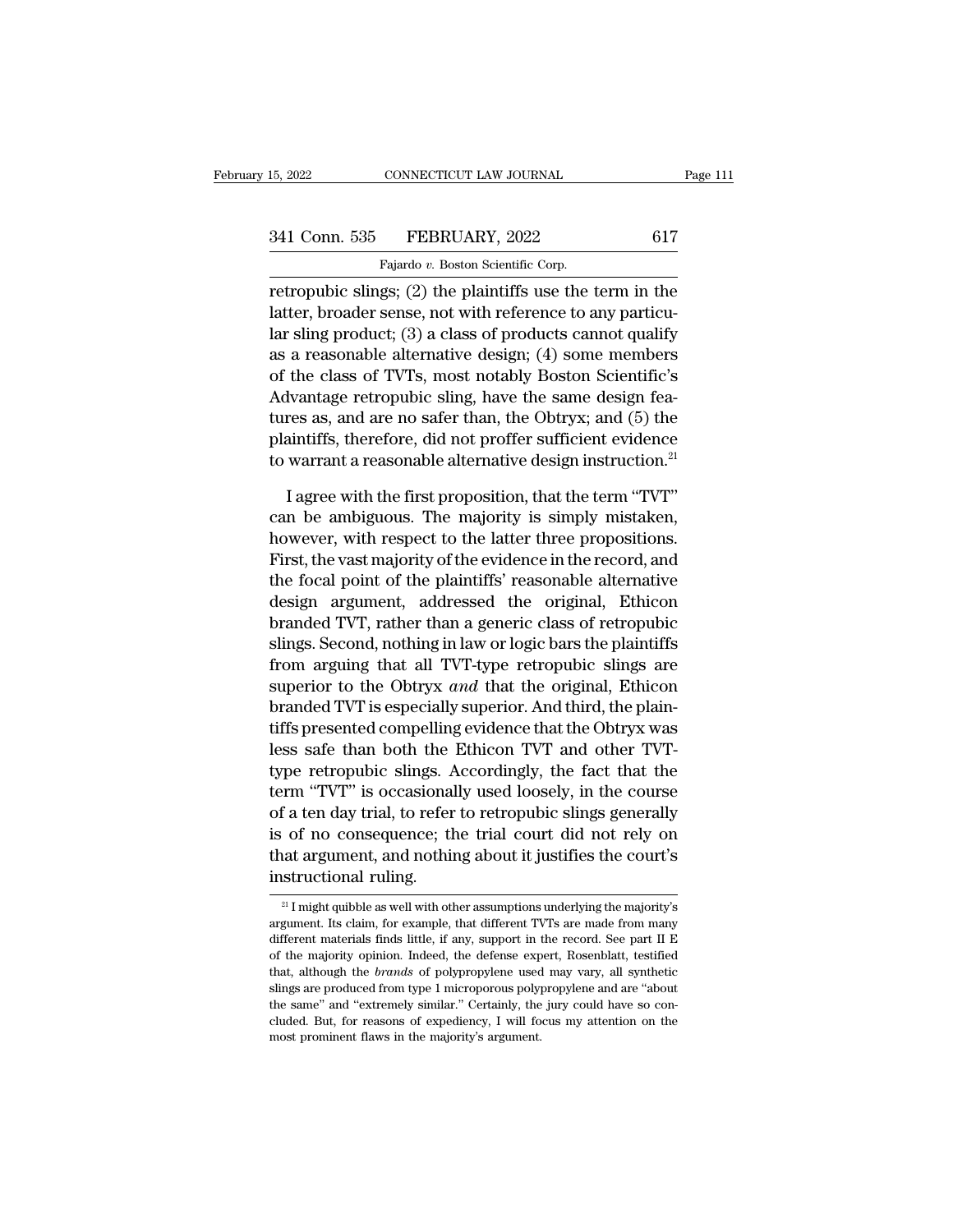| l2  | CONNECTICUT LAW JOURNAL            | February 15, 2022 |
|-----|------------------------------------|-------------------|
| 618 | FEBRUARY, 2022                     | 341 Conn. 535     |
|     | Fajardo v. Boston Scientific Corp. |                   |
|     |                                    |                   |

1

FEBRUARY, 2022 341 Conn. 535<br>
Fajardo v. Boston Scientific Corp.<br>
1<br>
The majority incorrectly suggests that the plaintiffs<br>
ver compared the Obtryx to any particular TVT prod-FEBRUARY, 2022 341 Conn. 535<br>
Fajardo v. Boston Scientific Corp.<br>
1<br>
The majority incorrectly suggests that the plaintiffs<br>
never compared the Obtryx to any particular TVT prod-<br>
uct and that their references were only to FEBROART, 2022 341 COMP. 355<br>Fajardo v. Boston Scientific Corp.<br>1<br>The majority incorrectly suggests that the plaintiffs<br>never compared the Obtryx to any particular TVT prod-<br>uct and that their references were only to the c Fajardo v. Boston Scientific Corp.<br>
1<br>
The majority incorrectly suggests that the plaintiffs<br>
never compared the Obtryx to any particular TVT prod-<br>
uct and that their references were only to the class of<br>
tension free ta <sup>1</sup><br>The majority incorrectly suggests that the plaintiffs<br>never compared the Obtryx to any particular TVT prod-<br>uct and that their references were only to the class of<br>tension free tape that is implanted in a retropubic fa The majority incorrectly suggests that the plaintiffs<br>never compared the Obtryx to any particular TVT prod-<br>uct and that their references were only to the class of<br>tension free tape that is implanted in a retropubic fash-<br> The majority incorrectly suggests that the plaintiffs<br>never compared the Obtryx to any particular TVT prod-<br>uct and that their references were only to the class of<br>tension free tape that is implanted in a retropubic fash-<br> never compared the Obtryx to any particular TVT product and that their references were only to the class of tension free tape that is implanted in a retropubic fashion. The truth is that, with just a handful of exceptions, uct and that their references were only to the class of<br>tension free tape that is implanted in a retropubic fash-<br>ion. The truth is that, with just a handful of exceptions,<br>all of the references to "TVT" in the record were tension free tape that is implanted in a retropubic fash-<br>ion. The truth is that, with just a handful of exceptions,<br>all of the references to "TVT" in the record were<br>expressly to the product that bears that name, the TVTion. The truth is that, with just a handful of exceptions,<br>all of the references to "TVT" in the record were<br>expressly to the product that bears that name, the TVT-<br>brand sling manufactured by the Gynecare unit of John-<br>so all of the references to "TVT" in the record were<br>expressly to the product that bears that name, the TVT-<br>brand sling manufactured by the Gynecare unit of John-<br>son & Johnson's Ethicon division. This is no surprise.<br>As the expressly to the product that bears that name, the TVT-<br>brand sling manufactured by the Gynecare unit of John-<br>son & Johnson's Ethicon division. This is no surprise.<br>As the majority acknowledges, the plaintiffs identified<br> brand sling manufactured by the Gynecare unit of Johnson & Johnson's Ethicon division. This is no surprise.<br>As the majority acknowledges, the plaintiffs identified<br>one particular TVT product in their complaint, and only<br>on son & Johnson's Ethicon division. This is no surprise.<br>As the majority acknowledges, the plaintiffs identified<br>one particular TVT product in their complaint, and only<br>one—the Ethicon TVT. Indeed, unless my review of the<br>re As the majority acknowledges, the plaintiffs identified<br>one particular TVT product in their complaint, and only<br>one—the Ethicon TVT. Indeed, unless my review of the<br>record missed contrary evidence, Ethicon's is the *only* one particular TVT product in their complaint, and only<br>
one—the Ethicon TVT. Indeed, unless my review of the<br>
record missed contrary evidence, Ethicon's is the *only*<br>
vaginal mesh that uses the trade name "TVT." In light cord missed contrary evidence, Ethicon's is the *only*<br>ginal mesh that uses the trade name "TVT." In light<br>these facts, I do not understand why the majority<br>sists the reasonable assumption that the Ethicon TVT<br>*the* TVT to vaginal mesh that uses the trade name "TVT." In light<br>of these facts, I do not understand why the majority<br>resists the reasonable assumption that the Ethicon TVT<br>is *the* TVT to which the plaintiffs were referring.<br>The cro

of these facts, I do not understand why the majority<br>resists the reasonable assumption that the Ethicon TVT<br>is *the* TVT to which the plaintiffs were referring.<br>The cross-examination of one of the plaintiffs'<br>experts at tr resists the reasonable assumption that the Ethicon TVT<br>is *the* TVT to which the plaintiffs were referring.<br>The cross-examination of one of the plaintiffs'<br>experts at trial illustrates that everyone in the court-<br>room—incl is *the* TVT to which the plaintiffs were referring.<br>The cross-examination of one of the plaintiffs'<br>experts at trial illustrates that everyone in the court-<br>room—including Boston Scientific's own lawyers—<br>clearly underst The cross-examination of one of the plaintiffs'<br>experts at trial illustrates that everyone in the court-<br>room—including Boston Scientific's own lawyers—<br>clearly understood that the TVT under discussion was<br>the Ethicon TVT. The cross-examination of one of the plaintiffs'<br>experts at trial illustrates that everyone in the court-<br>room—including Boston Scientific's own lawyers—<br>clearly understood that the TVT under discussion was<br>the Ethicon TVT. experts at trial illustrates that everyone in the court-<br>room—including Boston Scientific's own lawyers—<br>clearly understood that the TVT under discussion was<br>the Ethicon TVT. Bercik testified, among other things,<br>that Faja room—including Boston Scientific's own lawyers—<br>clearly understood that the TVT under discussion was<br>the Ethicon TVT. Bercik testified, among other things,<br>that Fajardo would have been a suitable candidate for<br>the TVT. He clearly understood that the TVT under discussion was<br>the Ethicon TVT. Bercik testified, among other things,<br>that Fajardo would have been a suitable candidate for<br>the TVT. He repeatedly made clear that the TVT to<br>which he w cross-examination. P. TVT. He repeatedly made clear that the TVT to<br>ich he was referring was the Ethicon TVT in particu-<br>, and not retropubic slings more generally. The fol-<br>ving colloquies, for example, took place during his<br>sss-examination which he was referring was the Ethicon TVT in particu-<br>lar, and not retropubic slings more generally. The fol-<br>lowing colloquies, for example, took place during his<br>cross-examination.<br>"Q. And then you say [that Fajardo] ma

lar, and not retropubic slings more generally. The fol-<br>lowing colloquies, for example, took place during his<br>cross-examination.<br>"Q. And then you say [that Fajardo] may potentially<br>benefit from repeat sling procedure, and lowing colloquies, for example, took place during his<br>cross-examination.<br>"Q. And then you say [that Fajardo] may potentially<br>benefit from repeat sling procedure, and what you left<br>out when you read to the jury was the word "Q. And<br>"Q. And<br>nefit fror<br>t when y<br>"A. I did.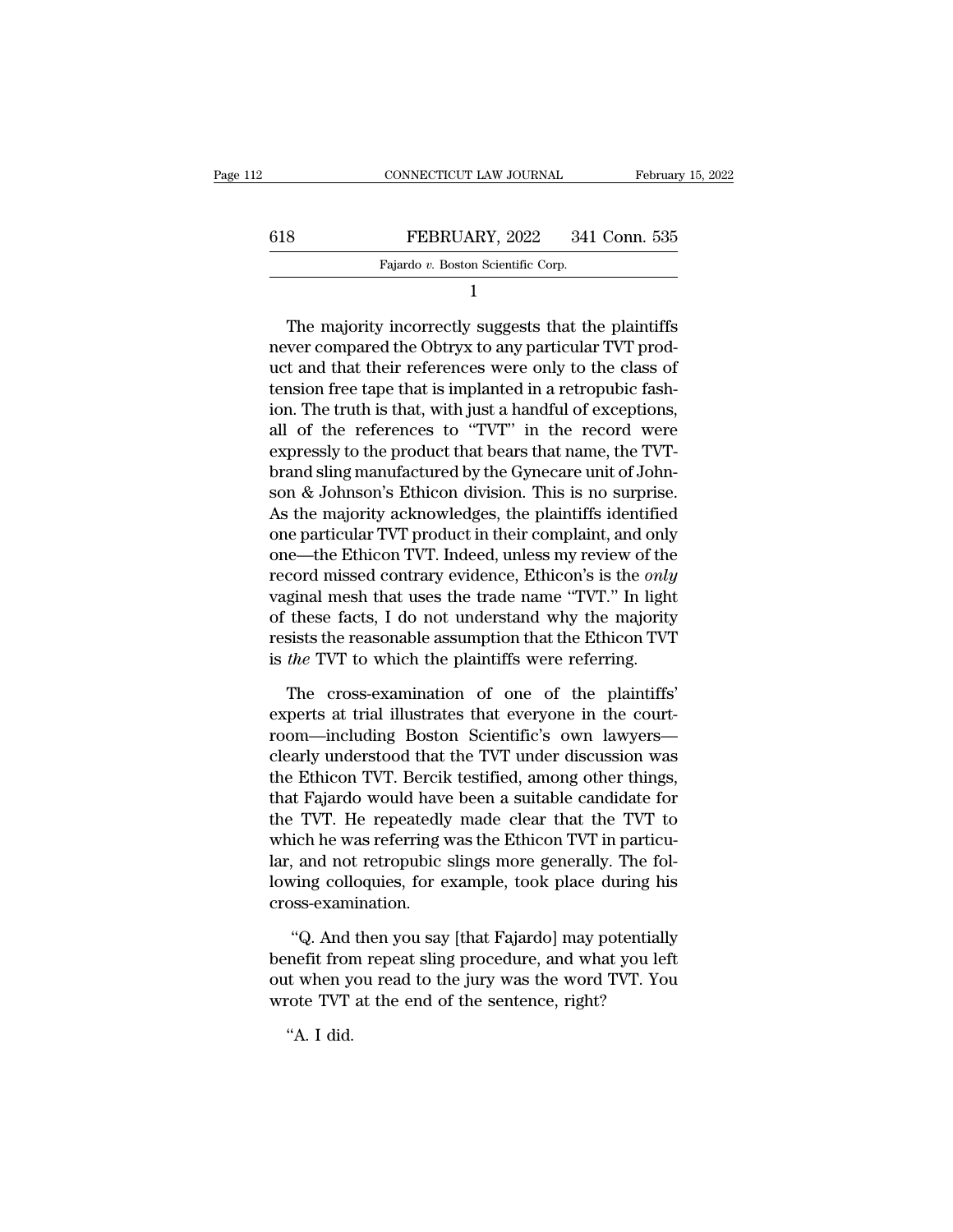| 15, 2022      | CONNECTICUT LAW JOURNAL                     | Page 113 |
|---------------|---------------------------------------------|----------|
| 341 Conn. 535 | FEBRUARY, 2022                              | 619      |
|               | Fajardo v. Boston Scientific Corp.          |          |
| $``\Omega$    | Okay And so what you were reporting in your |          |

<sup>2022</sup> CONNECTICUT LAW JOURNAL Page 113<br>
1 Conn. 535 FEBRUARY, 2022 619<br>
Fajardo v. Boston Scientific Corp.<br>
"Q. Okay. And so what you were reporting in your<br>
te is that . . . Fajardo might benefit from a repeat<br>
ng proced 341 Conn. 535 FEBRUARY, 2022 619<br>Fajardo v. Boston Scientific Corp.<br>"Q. Okay. And so what you were reporting in your note is that . . . Fajardo might benefit from a repeat sling procedure, TVT, right? That's what you wrote 341 Conn. 535 FEBRUARY, 2022 619<br>
Fajardo v. Boston Scientific Corp.<br>
"Q. Okay. And so what you were reporting in your note is that . . . Fajardo might benefit from a repeat sling procedure, TVT, right? That's what you wr Fajardo v. Boston Scientific Corp.<br>
"Q. Okay. And so what you were reporting in your note is that . . . Fajardo might benefit from a repeat sling procedure, TVT, right? That's what you wrote?<br>  $* * *$ <br>
"Q. But a TVT is a po Fajardo v. Boston Scientific Corp.<br>
"Q. Okay. And so what you were reporting in your<br>
te is that . . . Fajardo might benefit from a repeat<br>
ng procedure, TVT, right? That's what you wrote?<br>  $\ast \ast \ast$ <br>
"Q. But a TVT is a po "Q. Okay. And so what you were<br>note is that . . . Fajardo might ber<br>sling procedure, TVT, right? That's<br> $**$ <br>"Q. But a TVT is a polypropylene<br>made from polypropylene?<br>"A. So, it's a specific brand of a po

The issuance of the issuance of the state of the state. TVT, right? That's what you wrote?<br>  $**$ <br>
"Q. But a TVT is a polypropylene sling, right? It's<br>
ade from polypropylene?<br>
"A. So, it's a specific brand of a polypropylen  $** *$ <br>
"Q. But a TVT is a polypropylene sling, right? It's<br>
ade from polypropylene?<br>
"A. So, it's a specific brand of a polypropylene sling.<br>
"Q. Sir, my . . . question is [whether] the TVT is a<br>
dypropylene sling, right? "Q. But a TVT is a polypropylem<br>made from polypropylene?<br>"A. So, it's a specific brand of a po<br>"Q. Sir, my . . . question is [whe<br>polypropylene sling, right?<br>"A. Yes, sir.

made from polypropylene?<br>
"A. So, it's a specific brand of a polypropylene sling.<br>
"Q. Sir, my . . . question is [whether] the TVT is a polypropylene sling, right?<br>
"A. Yes, sir.<br>
"Q. Okay. And it's also . . . made by Joh % A. So, it's a specific brand of a polypropylene sling.<br>
"Q. Sir, my . . . question is [whether] the TVT is a<br>
dypropylene sling, right?<br>
"A. Yes, sir.<br>
"Q. *Okay. And it's also . . . made by Johnson &*<br> *hnson and not Bo A.* 50, it's a specific brand of a polypropylene sine "Q. Sir, my . . . question is [whether] the TVT is polypropylene sling, right?<br>"A. Yes, sir. "Q. Okay. And it's also . . . made by Johnson Johnson and not Boston Scien

Johnson and not Boston Scientific, right?<br>"A. *That's correct*.

A. Yes, sir.<br>
"Q. *Okay. And it's also* . . . made by Johnson &<br>
hnson and not Boston Scientific, right?<br>"A. That's correct.<br>"Q. Ethicon. And you have implanted that polypro-<br>
dene sling for many years. You talked . . . wi *Paylong Fig. 31.*<br> *pylene sling in the sling for many years. You talked . . . with*<br> *phnson and not Boston Scientific, right?*<br> *pylene sling for many years. You talked . . . with*<br> *pylene sling for many years. You tal A. Okay. And it's also* . . . made by Johnson<br>Johnson and not Boston Scientific, right?<br>
"A. That's correct.<br>
"Q. Ethicon. And you have implanted that polyp<br>
pylene sling for many years. You talked . . . w<br>
. . . Fajardo' rmson ana not Be<br>"A. *That's correct"*<br>"Q. *Ethicon. And*<br>*lene sling for mo<br>. Fajardo's lawy*<br>"A. *Yes, sir.*<br>"Q. Okay. And you A. Thut's correct.<br>
"Q. Ethicon. And you have implanted that polypro-<br>
ilene sling for many years. You talked . . . with<br>
. Fajardo's lawyers about that, right?<br>
"A. Yes, sir.<br>
"Q. Okay. And you currently use and recommend

"Q. Ethicon. And you have implanted that polypro-<br>pylene sling for many years. You talked . . . with<br>. . . Fajardo's lawyers about that, right?<br>"A. Yes, sir.<br>"Q. Okay. And you currently use and recommend<br>that polypropylen pylene sling for many year.<br>
. . . Fajardo's lawyers abou<br>
"A. Yes, sir.<br>
"Q. Okay. And you currenthat polypropylene sling to wincontinence, right?<br>
"A. Yes, sir, I do. Tujarao's tatypers<br>
"A. *Yes, sir.*<br>
"Q. Okay. And you continence, right?"<br>
A. Yes, sir, I do.<br>
"Q. And you place abo A. 1es, str.<br>
"Q. Okay. And you currently use and recommend<br>
at polypropylene sling to women with stress urinary<br>
continence, right?<br>
"A. Yes, sir, I do.<br>
"Q. And you place about 100 of those polypropylene<br>
idurethral slin "Q. Okay. And you currently use and<br>that polypropylene sling to women with s<br>incontinence, right?<br>"A. Yes, sir, I do.<br>"Q. And you place about 100 of those p<br>midurethral slings a year, right?<br>"A. Give or take, yeah.

at polypropylene sing to we<br>
continence, right?<br>
"A. Yes, sir, I do.<br>
"Q. And you place about 100<br>
idurethral slings a year, righ<br>"A. Give or take, yeah.<br>\*\*\* ut 100 of those<br>', right?<br>\* \* \*<br>e slings that

"Q. And you place about 100 of those polypropylene<br>
idurethral slings a year, right?<br>
"A. Give or take, yeah.<br>  $**$ <br>
"Q. Sure.... For the slings that ... you have<br>
planted ... *the TVT sling manufactured by John-*<br>  $\frac{R}{1$ Let the Bings a year, right?<br>
"A. Give or take, yeah.<br>
"A. Give or take, yeah.<br>
"A. Sive or take, yeah.<br>
"A. Sive or take, yeah.<br>
"A. Sive or take, yeah.<br>
"A. Sive or take, yeah.<br>
"A. Sive or take, yeah.<br>
"A. Sive or take, <sup>8</sup> A. Give or take, yeah.<br>
<sup>\*</sup> \* \*<br>
<sup>\*</sup> Q. Sure. . . . . For the slings that . . . you have implanted . . . the TVT sling manufactured by Johnson & Johnson, those women [who] have that sling, there's a risk that their sli "A. Give or take, yeah.<br>  $***$ <br>
"Q. Sure. . . . For the slings that . . . you have<br>
implanted . . . the TVT sling manufactured by John-<br>
son & Johnson, those women [who] have that sling,<br>
there's a risk that their sling[s]  $**$ <br>
"Q. Sure. . . . For the slings that .<br>
planted . . . the TVT sling manufact<br>
m & Johnson, those women [who] h:<br>
ere's a risk that their sling[s] may need t<br>
"A. Oh, I see what you're saying. Yes.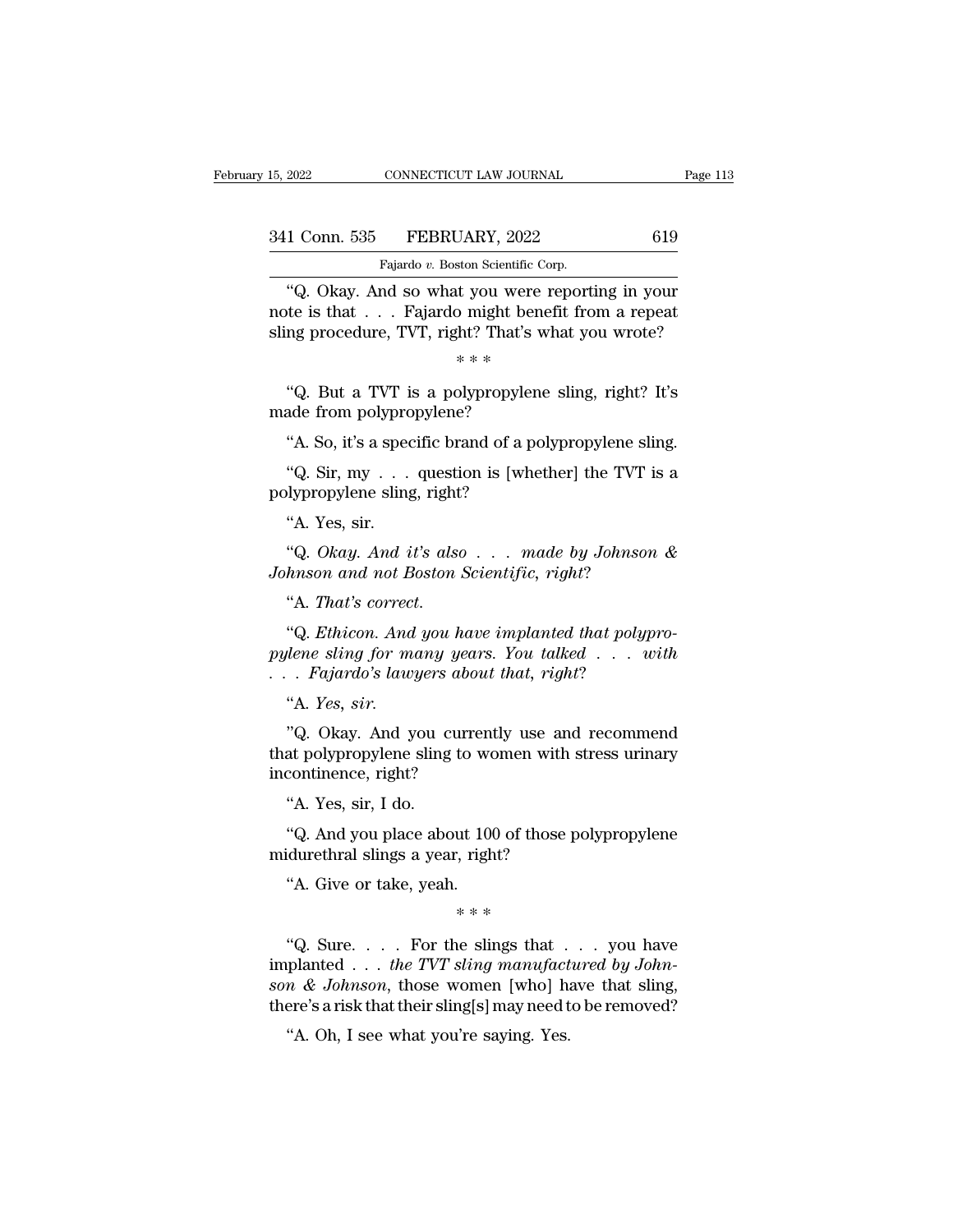## CONNECTICUT LAW JOURNAL February 15, 2022<br>620 FEBRUARY, 2022 341 Conn. 535<br>Fajardo v. Boston Scientific Corp. CONNECTICUT LAW JOURNAL Februar<br>
Februar<br>
Fajardo *v.* Boston Scientific Corp.<br>
"Q. Yeah. And any time that you implant a TVT sling

CONNECTICUT LAW JOURNAL February 15, 2022<br>
O FEBRUARY, 2022 341 Conn. 535<br>
Fajardo v. Boston Scientific Corp.<br>
"Q. Yeah. And any time that you implant a TVT sling<br>
the hundreds of women that you have recently, you FEBRUARY, 2022 341 Conn. 535<br>Fajardo v. Boston Scientific Corp.<br>"Q. Yeah. And any time that you implant a TVT sling<br>in the hundreds of women that you have recently, you<br>discuss with them the potential that the sling may ne 620 FEBRUARY, 2022 341 Conn. 535<br>Fajardo v. Boston Scientific Corp.<br>"Q. Yeah. And any time that you implant a TVT sling<br>in the hundreds of women that you have recently, you<br>discuss with them the potential that the sling m FEBRUARY, 2022 341 Conn<br>Fajardo v. Boston Scientific Corp.<br>"Q. Yeah. And any time that you implant a TVT<br>in the hundreds of women that you have recently<br>discuss with them the potential that the sling may<br>to be removed as a Fajardo v. Boston Scientific Corp.<br>
"Q. Yeah. And any time that you implant a TVT sling<br>
the hundreds of women that you have recently, you<br>
scuss with them the potential that the sling may need<br>
be removed as a potential "Q. Yeah. And any time that you implant a TVT sling<br>the hundreds of women that you have recently, you<br>scuss with them the potential that the sling may need<br>be removed as a potential risk, right?<br>"A. I do. I generally quote

in the hundreds of women that you have recently, you<br>discuss with them the potential that the sling may need<br>to be removed as a potential risk, right?<br>"A. I do. I generally quote about a 1 percent risk.<br>"Q. All right. And discuss with them the potential that the sling may need<br>to be removed as a potential risk, right?<br>"A. I do. I generally quote about a 1 percent risk.<br>"Q. All right. And you continue to recommend slings<br>as an option for wom to be removed as a potenti<br>
"A. I do. I generally quot<br>
"Q. All right. And you cor<br>
as an option for women to<br>
there's a risk that they<br>
removed, correct?<br>
"A. No, I don't—I don't r "A. I do. I generally quote about a 1 percent risk.<br>"Q. All right. And you continue to recommend slings<br>an option for women to use despite the fact that<br>ere's a risk that they may need to be . . .<br>moved, correct?<br>"A. No, I "Q. All right. And you continue to recompase an option for women to use despite<br>there's a risk that they may need to<br>removed, correct?<br>"A. No, I don't—I don't recommend sl<br>recommend a sling, a specific sling.<br>"Q. You recom an option for women to use despite the fact that<br>
ere's a risk that they may need to be . . .<br>
"A. No, I don't—I don't recommend slings, plural. I<br>
commend a sling, a specific sling.<br>
"Q. You recommend a specific sling, th

there's a risk that they may need to be . . . .<br>removed, correct?<br>"A. No, I don't—I don't recommend slings, plural. I<br>recommend a sling, a specific sling.<br>"Q. You recommend a specific sling, the one that you<br>choose to use, correct? "A. No, I don't—I don't recommend slings, plural. I<br>recommend a sling, a specific sling.<br>"Q. You recommend a specific sling, the one that you<br>choose to use, even with a risk of potential removal,<br>correct?<br>"A. Right. Based recommend a sling, a specific sling.<br>
"Q. You recommend a specific sling, the one that you<br>
choose to use, even with a risk of potential removal,<br>
correct?<br>
"A. Right. Based [on] my experience and my knowl-<br>
edge of—of the "Q. You recommend a specific sling, the one that you<br>coose to use, even with a risk of potential removal,<br>rrect?<br>"A. Right. Based [on] my experience and my knowl-<br>ge of—of the risk and complication rates, yes.<br>"Q. And you

correct?<br>
"A. Right. Based [on] my experience and my knowl-<br>
edge of—of the risk and complication rates, yes.<br>
"Q. And you also agree that, [with] the sling that you<br>
recommend, there is a risk of contracture with that<br>
sl correct?<br>
"A. Right. Based [on] my exp<br>
edge of—of the risk and comp!<br>
"Q. And you also agree that, |<br>
recommend, there is a risk of<br>
sling, as well, agreed?<br>
"A. . . . With my experience "Q. And you also agree that, [with] the sling that you<br>recommend, there is a risk of contracture with that<br>sling, as well, agreed?<br>"A. . . . With my experience, I have not seen signifi-<br>cant contracture with that sling." ( edge of—of the risk and complication rates, yes.<br>
"Q. And you also agree that, [with] the sling that you<br>
recommend, there is a risk of contracture with that<br>
sling, as well, agreed?<br>
"A. . . . With my experience, I have n "Q. And you also agree that, [with] the sling that you<br>commend, there is a risk of contracture with that<br>ng, as well, agreed?<br>"A. . . . With my experience, I have not seen signifi-<br>nt contracture with that sling." (Emphasi recommend, there is a ris<br>sling, as well, agreed?<br>"A. . . . With my experies<br>cant contracture with that<br>The following additional<br>redirect examination.<br>"Q. [I]s *TVT made by the* 

<sup>1</sup>g, as wen, agreed:<br>
"A. . . . With my experience, I have not seen signifi-<br>
nt contracture with that sling." (Emphasis added.)<br>
The following additional colloquies took place on<br>
direct examination.<br>
"Q. [I]s *TVT made* "A. . . . With my exp<br>cant contracture with t<br>The following additi<br>redirect examination.<br>"Q. [I]s *TVT made by*<br>Obtryx sling?<br>"A. No, ma'am. In contracture with the following addition<br>direct examination.<br>"Q. [I]s *TVT made by*<br>*Mryx sling*?<br>"A. *No, ma'am.*<br>"Q. *Okay.* 

"Q. [I]s *TVT made by the sam*<br>*otryx sling*?<br>"A. *No, ma'am.*<br>"Q. *Okay.*<br>"A. *Different company.* 

''Q. *Okay*.

 $^{\ast}$  \*  $^{\ast}$  \*  $^{\ast}$ <br>that you use "A. *No, ma*'am.<br>"Q. *Okay.*<br>"A. *Different company.*<br>"So the TVT that you use has a different<br>"Q. *Okay. So the TVT that you use has a different*<br>proach than the *Obtryx sling. Correct*? *approach than the Obtryx sling. Correct*?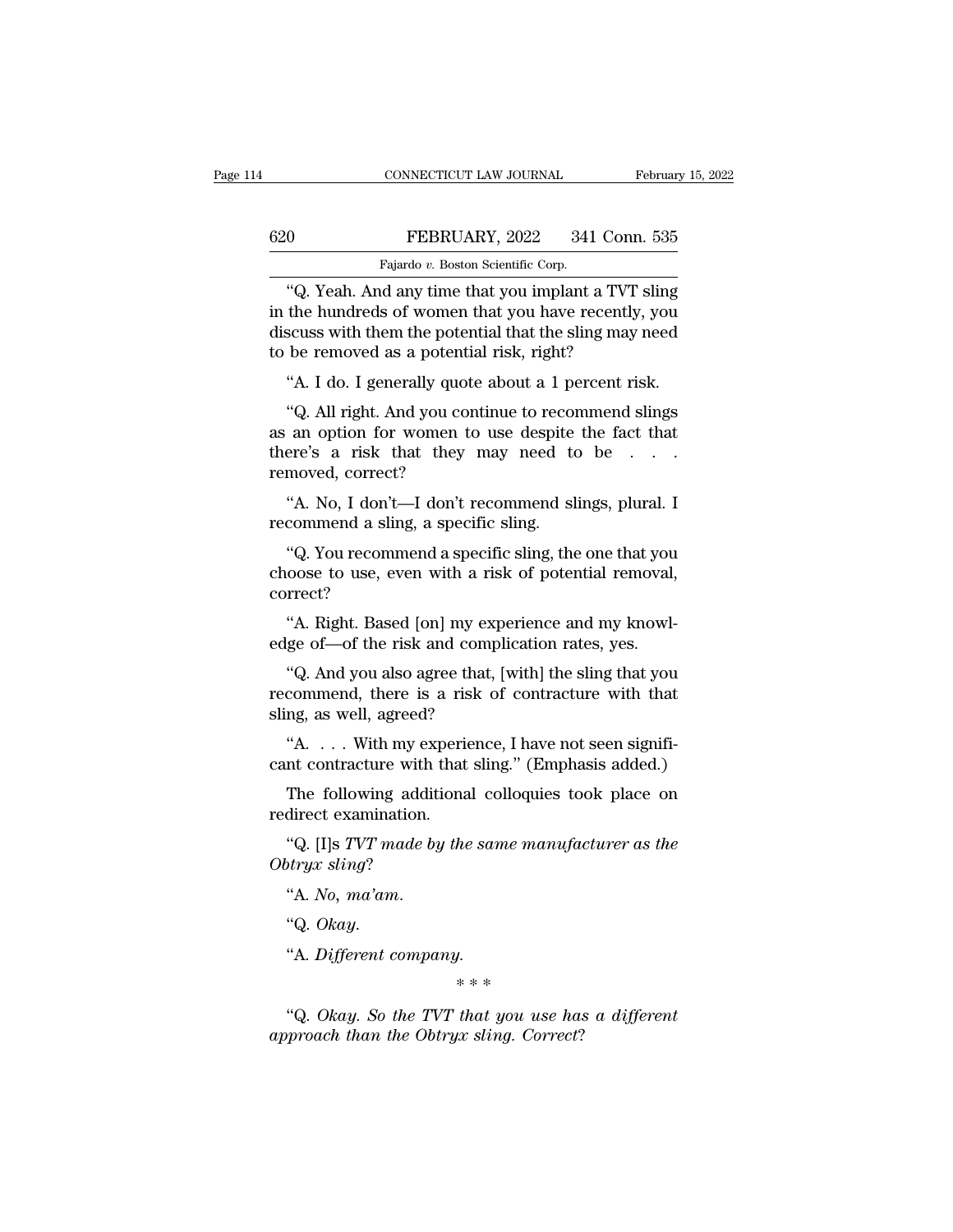| 341 Conn. 535 | FEBRUARY, 2022 |  |
|---------------|----------------|--|
|               |                |  |

| 15, 2022      | CONNECTICUT LAW JOURNAL                             | Page 115 |
|---------------|-----------------------------------------------------|----------|
|               |                                                     |          |
| 341 Conn. 535 | FEBRUARY, 2022                                      | 621      |
|               | Fajardo v. Boston Scientific Corp.                  |          |
|               | "A. Yes, ma'am." (Emphasis added.)                  |          |
|               | It could not be any clearer that Fajardo's treating |          |

1 Conn. 535 FEBRUARY, 2022 621<br>
Fajardo v. Boston Scientific Corp.<br>
"A. *Yes, ma'am*." (Emphasis added.)<br>
It could not be any clearer that Fajardo's treating<br>
sysician was comparing the Ethicon TVT to the<br>
stray  $^{22}$  He 341 Conn. 535 FEBRUARY, 2022 621<br>
Fajardo v. Boston Scientific Corp.<br>
"A. *Yes, ma'am*." (Emphasis added.)<br>
It could not be any clearer that Fajardo's treating<br>
physician was comparing the Ethicon TVT to the<br>
Obtryx.<sup>22</sup> 341 Conn. 535 FEBRUARY, 2022 621<br>
Fajardo v. Boston Scientific Corp.<br>
"A. *Yes, ma'am.*" (Emphasis added.)<br>
It could not be any clearer that Fajardo's treating<br>
physician was comparing the Ethicon TVT to the<br>
Obtryx.<sup>22</sup> Fajardo v. Boston Scientific Corp.<br>
"A. *Yes*,  $ma'am$ ." (Emphasis added.)<br>
It could not be any clearer that Fajardo's treating<br>
physician was comparing the Ethicon TVT to the<br>
Obtryx.<sup>22</sup> He opined that the Ethicon sling w "A. *Yes, ma'am.*" (Emphasis added.)<br>It could not be any clearer that Fajardo's treating<br>physician was comparing the Ethicon TVT to the<br>Obtryx.<sup>22</sup> He opined that the Ethicon sling was a suitable<br>alternative for Fajardo s It could not be any clearer that Fajardo's treating<br>physician was comparing the Ethicon TVT to the<br>Obtryx.<sup>22</sup> He opined that the Ethicon sling was a suitable<br>alternative for Fajardo specifically. He opined that the<br>Ethico It could not be any clearer that Fajardo's treating<br>physician was comparing the Ethicon TVT to the<br>Obtryx.<sup>22</sup> He opined that the Ethicon sling was a suitable<br>alternative for Fajardo specifically. He opined that the<br>Ethico physician was comparing the Ethicon TVT to the<br>Obtryx.<sup>22</sup> He opined that the Ethicon sling was a suitable<br>alternative for Fajardo specifically. He opined that the<br>Ethicon sling was safer than the Obtryx in various<br>respect Obtryx.<sup>22</sup> He opined that the Ethicon sling was a suitable<br>alternative for Fajardo specifically. He opined that the<br>Ethicon sling was safer than the Obtryx in various<br>respects, with fewer complications, less contraction,<br> alternative for Fajardo specifically. He opined that the<br>Ethicon sling was safer than the Obtryx in various<br>respects, with fewer complications, less contraction,<br>and less risk of removal. He went out of his way to<br>emphasiz Ethicon sling was safer than the Obtryx in various<br>respects, with fewer complications, less contraction,<br>and less risk of removal. He went out of his way to<br>emphasize that he was recommending only one particu-<br>lar sling, s respects, with fewer complications, less contraction,<br>and less risk of removal. He went out of his way to<br>emphasize that he was recommending only one particu-<br>lar sling, sold by one particular company. And both<br>the plainti and less risk of removal. He went out of his way to<br>emphasize that he was recommending only one particu-<br>lar sling, sold by one particular company. And both<br>the plaintiffs' and the defendants' counsel repeatedly<br>indicated emphasize that he was recommending only one particular sling, sold by one particular company. And both the plaintiffs' and the defendants' counsel repeatedly indicated that they understood that the sling at issue was the E Example 18 and the defendants' counsel repeatedly<br>
e plaintiffs' and the defendants' counsel repeatedly<br>
dicated that they understood that the sling at issue<br>
as the Ethicon TVT, not a general class of retropubic<br>
mgs or B the plaintiffs' and the defendants' counsel repeatedly<br>indicated that they understood that the sling at issue<br>was the Ethicon TVT, not a general class of retropubic<br>slings or Boston Scientific's own retropubic Advantage<br>sl

mateured that they and the comparison that the sang at size<br>was the Ethicon TVT, not a general class of retropubic<br>slings or Boston Scientific's own retropubic Advantage<br>sling. It is impossible to read the record any other slings or Boston Scientific's own retropubic Advantage<br>sling. It is impossible to read the record any other way.<br>Other key testimony at trial would have reinforced<br>the fact that the term "TVT" is primarily used in refer-<br> experience that the record any other way.<br>
Other key testimony at trial would have reinforced<br>
the fact that the term "TVT" is primarily used in refer-<br>
ence to the Ethicon branded TVT, and not to a class<br>
of TVT-like prod Other key testimony at trial would have reinforced<br>the fact that the term "TVT" is primarily used in refer-<br>ence to the Ethicon branded TVT, and not to a class<br>of TVT-like products. Rosenblatt, the primary defense<br>expert, Other key testimony at trial would have reinforced<br>the fact that the term "TVT" is primarily used in refer-<br>ence to the Ethicon branded TVT, and not to a class<br>of TVT-like products. Rosenblatt, the primary defense<br>expert, the fact that the term "TVT" is primarily used in reference to the Ethicon branded TVT, and not to a class<br>of TVT-like products. Rosenblatt, the primary defense<br>expert, testified that the first mesh sling was the TVT,<br>whic ence to the Ethicon branded TVT, and not to a class<br>of TVT-like products. Rosenblatt, the primary defense<br>expert, testified that the first mesh sling was the TVT,<br>which was developed in 1998. He referred to it as the<br>"Ethi of TVT-like products. Rosenblatt, the primary defense<br>expert, testified that the first mesh sling was the TVT,<br>which was developed in 1998. He referred to it as the<br>"Ethicon TVT," and he explained that, unlike Boston<br>Scien expert, testified that the first mesh sling was the TVT,<br>which was developed in 1998. He referred to it as the<br>"Ethicon TVT," and he explained that, unlike Boston<br>Scientific's vaginal slings, the TVT was manufactured<br>from which was developed in 1998. He referred to it as the "Ethicon TVT," and he explained that, unlike Boston<br>Scientific's vaginal slings, the TVT was manufactured<br>from Prolex branded polypropylene, rather than Mar-<br>lex. Indee "Ethicon TVT," and he explained that, unlike Boston<br>Scientific's vaginal slings, the TVT was manufactured<br>from Prolex branded polypropylene, rather than Mar-<br>lex. Indeed, Rosenblatt repeatedly distinguished "the<br>TVT" from Scientific's vaginal slings, the TVT was manufactured<br>from Prolex branded polypropylene, rather than Mar-<br>lex. Indeed, Rosenblatt repeatedly distinguished "the<br>TVT" from "TVT-like retropubic slings," such as Boston<br>Scienti from Prolex branded polypropylene, rather than Marlex. Indeed, Rosenblatt repeatedly distinguished "the TVT" from "TVT-like retropubic slings," such as Boston Scientific's Advantage, making perfectly clear that he was not clentifics Advantage, making perfectly clear that net<br>as not using the term "TVT" broadly to encompass<br>1 retropubic slings. Notably, he emphasized that the<br>VT—unlike the Advantage and the Obtryx—does not<br><sup>22</sup> Despite the m was not using the term "TVT" broadly to encompass<br>all retropubic slings. Notably, he emphasized that the<br>TVT—unlike the Advantage and the Obtryx—does not<br> $\frac{2}{x}$  Despite the majority's statement to the contrary; see foo

all retropubic slings. Notably, he emphasized that the TVT—unlike the Advantage and the Obtryx—does not  $\frac{1}{2}$  Despite the majority's statement to the contrary; see footnote 16 of the majority opinion; Bercik did compa TVT—unlike the Advantage and the Obtryx—does not<br> $\frac{20}{2}$  Despite the majority's statement to the contrary; see footnote 16 of the<br>majority opinion; Bercik did compare the Ethicon TVT to the Obtryx. He<br>indicated that he TVT—utilike the Advantage and the Obtryx—does not<br><sup>22</sup> Despite the majority's statement to the contrary; see footnote 16 of the<br>majority opinion; Bercik did compare the Ethicon TVT to the Obtryx. He<br>indicated that he had <sup>22</sup> Despite the majority's statement to the contrary; see footnote 16 of the majority opinion; Bercik did compare the Ethicon TVT to the Obtryx. He indicated that he had tried using the Obtryx, which employs a transobtur majority opinion; Bercik did compare the Ethicon TVT to the Obtryx. He indicated that he had tried using the Obtryx, which employs a transobturator approach, had a negative experience with it, and so began using the Ethico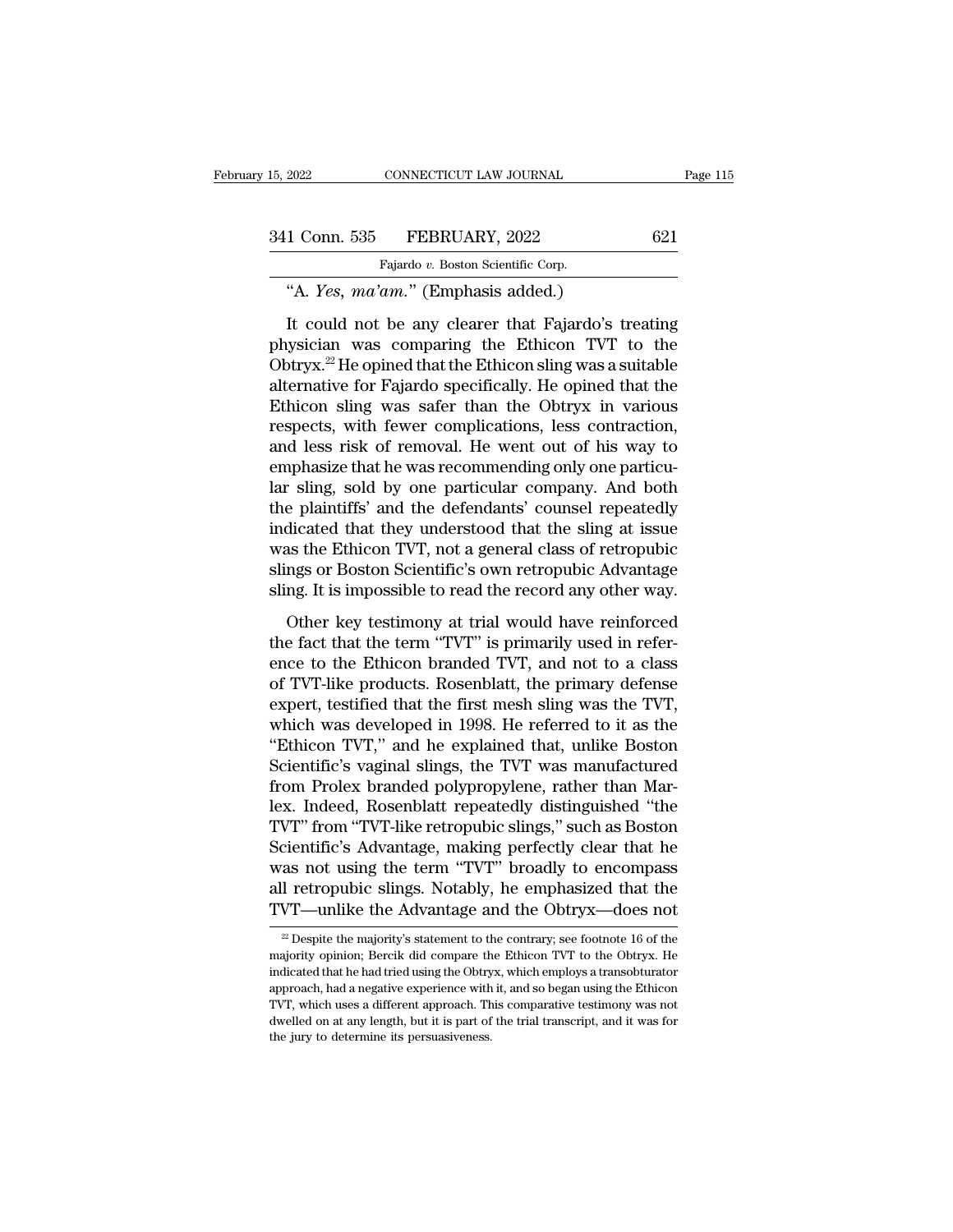### EXECUTE CONNECTICUT LAW JOURNAL February 15, 2022<br>
FEBRUARY, 2022 341 Conn. 535<br>
Fajardo v. Boston Scientific Corp. CONNECTICUT LAW JOURNAL<br>FEBRUARY, 2022 341<br>Fajardo *v.* Boston Scientific Corp.<br>Troversial detanged edges

CONNECTICUT LAW JOURNAL February 15, 2022<br>
FEBRUARY, 2022 341 Conn. 535<br>
Fajardo v. Boston Scientific Corp.<br>
have the controversial detanged edges, which, he<br>
explained, is a novel development and is unique to the<br>
Boston EXPLARY, 2022 341 Conn. 535<br>
Fajardo v. Boston Scientific Corp.<br>
have the controversial detanged edges, which, he<br>
explained, is a novel development and is unique to the<br>
Boston Scientific products.<sup>23</sup>  $\begin{tabular}{ll} \multicolumn{1}{l}{{\bf \textcolor{red}{B3}B}\text{EBRUARY, 202}}\\ \hline \multicolumn{1}{l}{\textcolor{red}{\bf \textcolor{green}{Fajardo $v$. Boston Scientific} }}\\ \hline \multicolumn{1}{l}{\textbf \textcolor{red}{have the controversial detanged}}\\ \textbf{explained, is a novel development} \\ \hline \multicolumn{1}{l}{\textbf \textcolor{red}{Boston Scientific products.}}^{23} \\ \hline \multicolumn{1}{l}{\textbf \textcolor{red}{In addition, Rao, the Boston Science}}\\ \end{tabular}$ FEBRUARY, 2022 341 Conn. 535<br>
Fajardo v. Boston Scientific Corp.<br>
We the controversial detanged edges, which, he<br>
plained, is a novel development and is unique to the<br>
pston Scientific products.<sup>23</sup><br>
In addition, Rao, the

Fajardo v. Boston Scientific Corp.<br>
have the controversial detanged edges, which, he<br>
explained, is a novel development and is unique to the<br>
Boston Scientific products.<sup>23</sup><br>
In addition, Rao, the Boston Scientific engine Tagado *t.* Essan Scienchic Corp.<br>
have the controversial detanged edges, which, he<br>
explained, is a novel development and is unique to the<br>
Boston Scientific products.<sup>23</sup><br>
In addition, Rao, the Boston Scientific enginee have the controversial detanged edges, which, he<br>explained, is a novel development and is unique to the<br>Boston Scientific products.<sup>23</sup><br>In addition, Rao, the Boston Scientific engineer, dis-<br>tinguished the Advantage from t explained, is a novel development and is unique to the<br>Boston Scientific products.<sup>23</sup><br>In addition, Rao, the Boston Scientific engineer, dis-<br>tinguished the Advantage from the Ethicon branded<br>TVT, making clear that the TVT Boston Scientific products.<sup>23</sup><br>In addition, Rao, the Boston Scientific engineer, dis-<br>tinguished the Advantage from the Ethicon branded<br>TVT, making clear that the TVT, unlike Boston Scientif-<br>ic's products, did not have VT, making clear that the TVT, unlike Boston Scientif-<br>
's products, did not have the heat-sealed center,<br>
etanged edges, and other design flaws alleged to have<br>
aused Fajardo's injuries.<sup>24</sup> I am not aware of any trial<br> ic's products, did not have the heat-sealed center,<br>detanged edges, and other design flaws alleged to have<br>caused Fajardo's injuries.<sup>24</sup> I am not aware of any trial<br> $\frac{1}{2}$ Rosenzweig was operating on the same premise,

detanged edges, and other design flaws alleged to have caused Fajardo's injuries.<sup>24</sup> I am not aware of any trial  $\frac{1}{2}$ Rosenzweig was operating on the same premise, using "the TVT" as synonymous with the Ethicon brand caused Fajardo's injuries.<sup>24</sup> I am not aware of any trial  $\frac{1}{28}$  Rosenzweig was operating on the same premise, using "the TVT" as synonymous with the Ethicon branded TVT. When asked whether he "recall[ed] what the fi <sup>23</sup> Rosenzweig was operating on the same premise, using "the TVT" as nonymous with the Ethicon branded TVT. When asked whether he ecall[ed] what the first sling—transvaginal sling, or through the vagina . was called," he

<sup>24</sup> Rao was examined as follows:<br>
"Q. So, can you tell me how the Advantage project—[how] you came to work on that project?<br>
"A. Well, the project started before I was assigned to work on it. And I was assigned to help t ecall[ed] what the first sling—transvaginal sling, or through the vagina<br>
. was called," he responded, "[t]he TVT."<br>
<sup>24</sup> Rao was examined as follows:<br>
"Q. So, can you tell me how the Advantage project—[how] you came to<br>
o was called," he responded, "[t]he TVT."<br>
<sup>24</sup> Rao was examined as follows:<br>
"Q. So, can you tell me how the Advantage project—[how] you came to<br>
work on that project?<br>
"A. Well, the project started before I was assigned to <sup>24</sup> Rao was examined as follows:<br><sup>24</sup> Rao was examined as follows:<br>"Q. So, can you tell me how the Advantage<br>work on that project?<br>"A. Well, the project started before I was was assigned to help to develop a mesh that<br>mes "Q. So, can you tell me how the Advantage project—[how] you came to ork on that project?"<br>A. Well, the project started before I was assigned to work on it. And I<br>"A. Well, the project started before I was assigned to work The contracterize the TVT mesh so we understood its structure and derstood what it was made of and to the AVT mesh so we understood its structure and derstood what it was made of and to find a manufacture that could make

"A. Well, the project started before I was assigned to work on it. And I was assigned to help to develop a mesh that was very similar to the TVT mesh that was currently on the market.<br>"Q. And what were your duties as assi a comparable mesh product that we could then test and see if it was indeed similar to the TVT mesh that was currently on the market.<br>
"Q. And what were your duties as assigned to the Advantage mesh project?<br>
"A. To charact similar to the market.<br>
"Q. And what were your duties as assigned to the Advantage mesh project?<br>
"A. To characterize the TVT mesh so we understood its structure and<br>
understood what it was made of and to find a manufactur "Q. And what were your duties as assigned to the "A. To characterize the TVT mesh so we understood what it was made of and to find a mar a comparable mesh product that we could then te similar to the TVT mesh, and also to Interaction what it was made of and to find a manufacturer that could make<br>
interaction what it was made of and to find a manufacturer that could make<br>
interaction was in the field.<br>
Surface in the time I joined, we knew<br> a comparable mesh product that we could then test and see if it was indeed similar to the TVT mesh, and also to look for ways to improve [on] the existing TVT mesh that was in the field.<br>  $* * *$ <br>
"A. I'm not 100 percent su

we compute much the TVT mesh, and also to look for ways to improve [on] the existing TVT mesh that was in the field.<br>  $**$ <br>
"A. I'm not 100 percent sure. I know that, by the time I joined, we knew that the TVT mesh was mad existing TVT mesh that was in the field.<br>  $**$ <br>
"A. I'm not 100 percent sure. I know that, by the time I joined, we knew<br>
that the TVT mesh was made from polypropylene, and we also knew that<br>
we, Boston Scientific, had a p All the TVT mesh was in the theorem  $**$ <br>  $**$ <br>  $**$   $**$ <br>  $**$   $**$ <br>  $**$   $**$ <br>  $**$   $**$ <br>
A. I'm not 100 percent sure. I know that, by the  $**$ <br>  $**$   $**$   $**$ <br>  $**$   $**$ <br>
Advantage mesh.<br>  $**$ <br>  $*$   $**$ <br>  $``Q. Okay. Now, can you describe to me your re$ At the TVT mesh was made from polypropylene, and we also knew that<br>
at the TVT mesh was made from polypropylene, and we also knew that<br>
e, Boston Scientific, had a polypropylene mesh on the market made from<br>
same—that coul the extra the transformation and the mesh we, Boston Scientific, had a polyprothe same—that could be used to know Advantage mesh.<br>"(Q. Okay. Now, can you describe team leader for the mesh? "A. So, my responsibility was to

between that could be used to knit the structure that we wanted for the branches as seechnical was to figure out how to make a mesh that was milar, if not better, than the TVT mesh. So, we needed to figure out what was mi shows that we call the better of the better of the shocked of the Malvantage mesh.<br>  $**$ <br>
"Q. Okay. Now, can you describe to me your responsibilities as technical<br>
team leader for the mesh?<br>
"A. So, my responsibility was to  $**$ <br>
"Q. Okay. Now, can you describe to me your responsibilities as technical<br>
team leader for the mesh?<br>
"A. So, my responsibility was to figure out how to make a mesh that was<br>
similar, if not better, than the TVT mesh. % Okay. Now, can you describe to me your responsibilities as technic team leader for the mesh. "<br>
"A. So, my responsibility was to figure out how to make a mesh that w<br>
similar, if not better, than the TVT mesh. So, we ne "A. So, my responsibility was to figure out how to make a mesh that was milar, if not better, than the TVT mesh. So, we needed to figure out what e TVT mesh was made [of], what its properties were, what its structure as, the two differentiate your product from the TVT mesh. So, we need<br>the TVT mesh was made [of], what its properties were<br>was, and then find a vendor that could knit and heat-s<br> $*$  "Q. Okay. What changes did you-all actually

The section that collect the section that is properties were, what its structure as, and then find a vendor that could knit and heat-set the mesh.<br>
"Q. Okay. What changes did you-all actually make to the Advantage mesh di explain that, when you cut a knit structure, there [are] little fibers that structure, when you cut a knit structure, there [are] little fibers that stick out [of] the edges. We smooth those fibers through a heat process was, and then find a vendor that could knit and heat-set the mesh.<br>  $***$ <br>
"Q. Okay. What changes did you-all actually make to the Advantage mesh<br>
to differentiate your product from [the] TVT?<br>
"A. So we detanged the sectio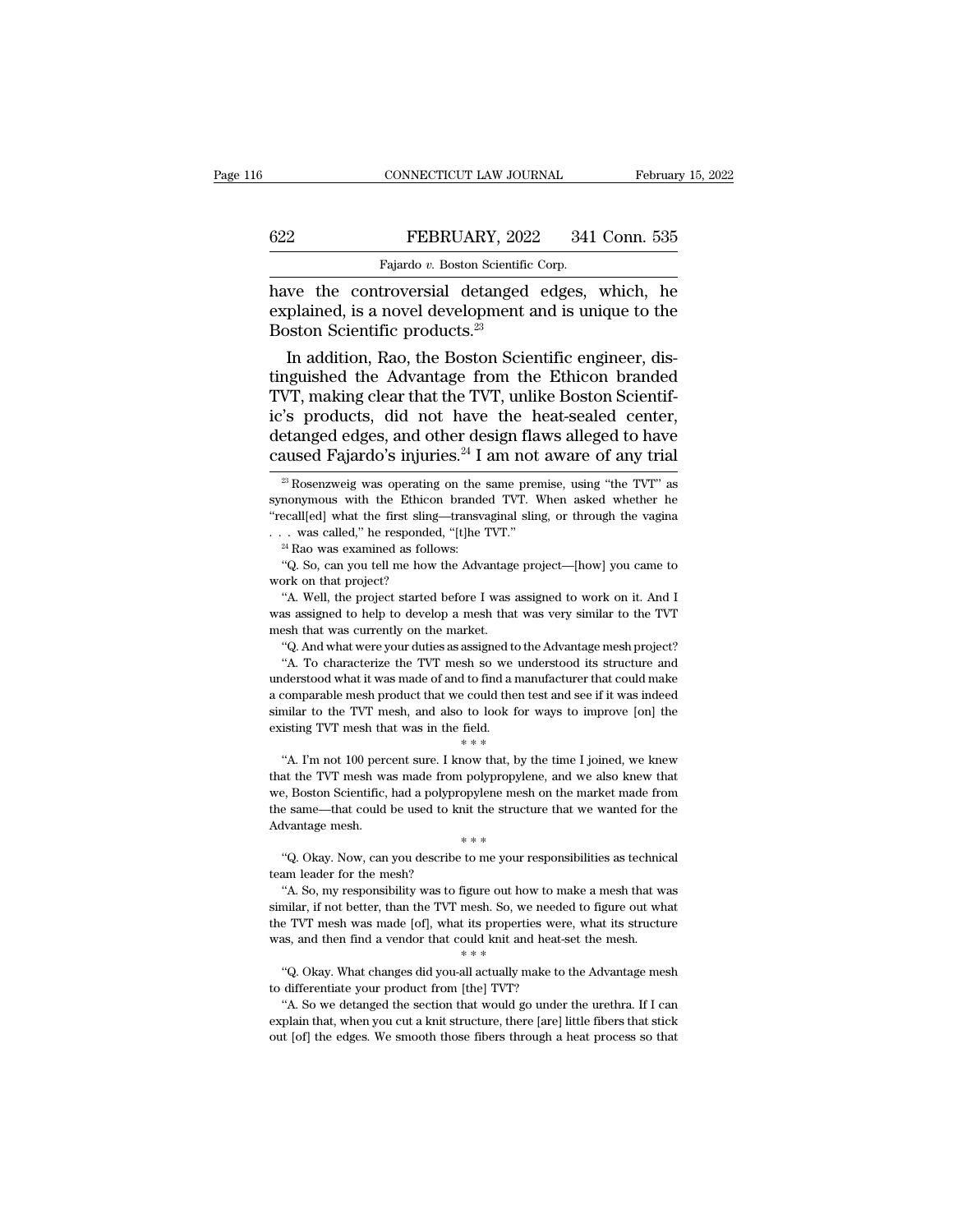| 15, 2022      | CONNECTICUT LAW JOURNAL                                | Page 117 |
|---------------|--------------------------------------------------------|----------|
|               |                                                        |          |
| 341 Conn. 535 | FEBRUARY, 2022                                         | 623      |
|               | Fajardo v. Boston Scientific Corp.                     |          |
|               | testimony_by contrast_that suggested that the TVT that |          |

testimony, by contrast, that suggested that the TVT that<br>and the Distribution of the Sian Scientific Corp.<br>testimony, by contrast, that suggested that the TVT that<br>was held up as an alternative to the Obtryx represented<br>a 341 Conn. 535 FEBRUARY, 2022 623<br>Fajardo v. Boston Scientific Corp.<br>Testimony, by contrast, that suggested that the TVT that<br>was held up as an alternative to the Obtryx represented<br>a class of products.  $\frac{\text{341 } \text{Conn. } 535 \qquad \text{FEBRU}}{\text{Fajardo } v. \text{ Box}}$ <br>testimony, by contrast, then was held up as an alternadient a class of products. Fajardo v. Boston Scientific Corp.<br>
Fajardo v. Boston Scientific Corp.<br>
Stimony, by contrast, that suggested that the TVT that<br>
as held up as an alternative to the Obtryx represented<br>
class of products.<br>
Most of the exhibi

Fajardo v. Boston Scientific Corp.<br>
testimony, by contrast, that suggested that the TVT that<br>
was held up as an alternative to the Obtryx represented<br>
a class of products.<br>
Most of the exhibits introduced at trial likewis testimony, by contrast, that suggested that the TVT that<br>was held up as an alternative to the Obtryx represented<br>a class of products.<br>Most of the exhibits introduced at trial likewise used<br>the term "TVT" in reference to th was held up as an alternative to the Obtryx represented<br>a class of products.<br>Most of the exhibits introduced at trial likewise used<br>the term "TVT" in reference to the Ethicon branded<br>product of that name, rather than as a a class of products.<br>
Most of the exhibits introduced at trial likewise used<br>
the term "TVT" in reference to the Ethicon branded<br>
product of that name, rather than as a synonym for<br>
retropubic slings generally; many expres Most of the exhibits introduced at trial likewise used<br>the term "TVT" in reference to the Ethicon branded<br>product of that name, rather than as a synonym for<br>retropubic slings generally; many expressly distin-<br>guished Bosto Most of the exhibits introduced at trial likewise used<br>the term "TVT" in reference to the Ethicon branded<br>product of that name, rather than as a synonym for<br>retropubic slings generally; many expressly distin-<br>guished Bosto the term "TVT" in reference to the Ethicon branded<br>product of that name, rather than as a synonym for<br>retropubic slings generally; many expressly distin-<br>guished Boston Scientific's Advantage retropubic sling<br>from the TVT. product of that name, rather than as a synonym for<br>retropubic slings generally; many expressly distin-<br>guished Boston Scientific's Advantage retropubic sling<br>from the TVT. The Lim study, for example, distinguished<br>the Adva retropubic slings generally; many expressly distinguished Boston Scientific's Advantage retropubic sling<br>from *the* TVT. The Lim study, for example, distinguished<br>the Advantage from the "Gynecare" TVT and postulated<br>that t guished Boston Scientific's Advantage retropubic sling<br>from the TVT. The Lim study, for example, distinguished<br>the Advantage from the "Gynecare" TVT and postulated<br>that the defects in the former result from the heat seal-<br> from *the* TVT. The Lim study, for example, distinguished<br>the Advantage from the "Gynecare" TVT and postulated<br>that the defects in the former result from the heat seal-<br>ing process, which renders the Advantage stiffer and the Advantage from the "Gynecare" TVT and postulated<br>that the defects in the former result from the heat seal-<br>ing process, which renders the Advantage stiffer and<br>less elastic than the TVT. See Y. Lim et al., supra, 21<br>In that the defects in the former result from the heat seal-<br>ing process, which renders the Advantage stiffer and<br>less elastic than the TVT. See Y. Lim et al., supra, 21<br>International Urogynecology J. 1157, 1161. Moalli com-<br> ing process, which renders the Advantage stiffer and<br>less elastic than the TVT. See Y. Lim et al., supra, 21<br>International Urogynecology J. 1157, 1161. Moalli com-<br>pared the "Gynecare TVT™" from Ethicon with the<br>Advantage less elastic than the TVT. See Y. Lim et al., supra, 21<br>International Urogynecology J. 1157, 1161. Moalli com-<br>pared the "Gynecare TVT™" from Ethicon with the<br>Advantage and four other midurethral slings. See P.<br>Moalli et a International Urogynecology J. 1157, 1161. Moalli compared the "Gynecare TVT<sup>TM</sup>" from Ethicon with the Advantage and four other midurethral slings. See P.<br>Moalli et al., supra, 19 International. Urogynecology J.<br>655. The pared the "Gynecare TVT<sup>TM"</sup> from Ethicon with the<br>Advantage and four other midurethral slings. See P.<br>Moalli et al., supra, 19 International. Urogynecology J.<br>655. The authors stated that the Gynecare TVT, which<br>has uniqu Advantage and four other midurethral slings. See P.<br>Moalli et al., supra, 19 International. Urogynecology J.<br>655. The authors stated that the Gynecare TVT, which<br>has unique tensile properties, is "the gold standard";<br>id., Moalli et al., supra, 19 International. Urogynecology J.<br>655. The authors stated that the Gynecare TVT, which<br>has unique tensile properties, is "the gold standard";<br>id., 656; and explained how newer slings, such as the<br>Adv 655. The authors stated that the Gynecare TVT, which<br>has unique tensile properties, is "the gold standard";<br>id., 656; and explained how newer slings, such as the<br>Advantage, depart from the TVT by adding a heat-sealed<br>middl has unique tensile properties, is "the gold standard";<br>id., 656; and explained how newer slings, such as the<br>Advantage, depart from the TVT by adding a heat-sealed<br>middle, a tensioning suture, or a different weave pat-<br>ter id., 656; and explained how newer slings, such as the<br>Advantage, depart from the TVT by adding a heat-sealed<br>middle, a tensioning suture, or a different weave pat-<br>tern. See id., 662. Another study in evidence likewise<br>dis Advantage, depart from the TVT by adding a heat-sealed<br>middle, a tensioning suture, or a different weave pat-<br>tern. See id., 662. Another study in evidence likewise<br>distinguished the TVT from subsequent retropubic<br>slings s middle, a tensioning suture, or a different weave pat<br>tern. See id., 662. Another study in evidence likewise<br>distinguished the TVT from subsequent retropubic<br>slings such as Advantage. See generally T. Tarcan et al.<br>"Safety slings such as Advantage. See generally T. Tarcan et al., "Safety and Efficacy of Retropubic or Transobturator<br>Midurethral Slings in a Randomized Cohort of Turkish<br>Women," 93 Urologia Internationalis 449 (2014).<br>they would Midurethral Slings in a Randomized Cohort of Turkish

<sup>\*\*</sup><br>
"Q. Did Boston Scientific, during the development of the Advantage mesh,<br>
testing on the TVT product?<br>
"A. Yes, we did.<br>
\*\*\*<br>
"Q. Your role, as you indicated earlier, was to basically try to develop a<br>
stab that was "Q. Did Boston Scientific, during the development of the Advantage mesh, do testing on the TVT product?<br>
"A. Yes, we did.<br>  $***$ " (Q. Your role, as you indicated earlier, was to basically try to develop a mesh that was subs

Fraction Comen," 93 Urologia Internationalis 449 (2014).<br>
Evaluative as kind of prickly to the tissue. And we also made sure<br>
at we cut our mesh very straight.<br>
"Q. Did Boston Scientific, during the development of the Adv % ey wouldn't be as kind of prickly to the tissue<br>
at we cut our mesh very straight.<br>
\* \* \*<br>
"Q. Did Boston Scientific, during the developme<br>
testing on the TVT product?<br>
"A. Yes, we did.<br>
\* \* \*<br>
"Q. Your role, as you indi

WOTHEN, 35 UTOLOGIA HITCHIA<br>they wouldn't be as kind of prickly to the TVT straight.<br>that we cut our mesh very straight.<br>"Q. Did Boston Scientific, during the de-<br>do testing on the TVT product?<br>"A. Yes, we did. do testing on the TVT product?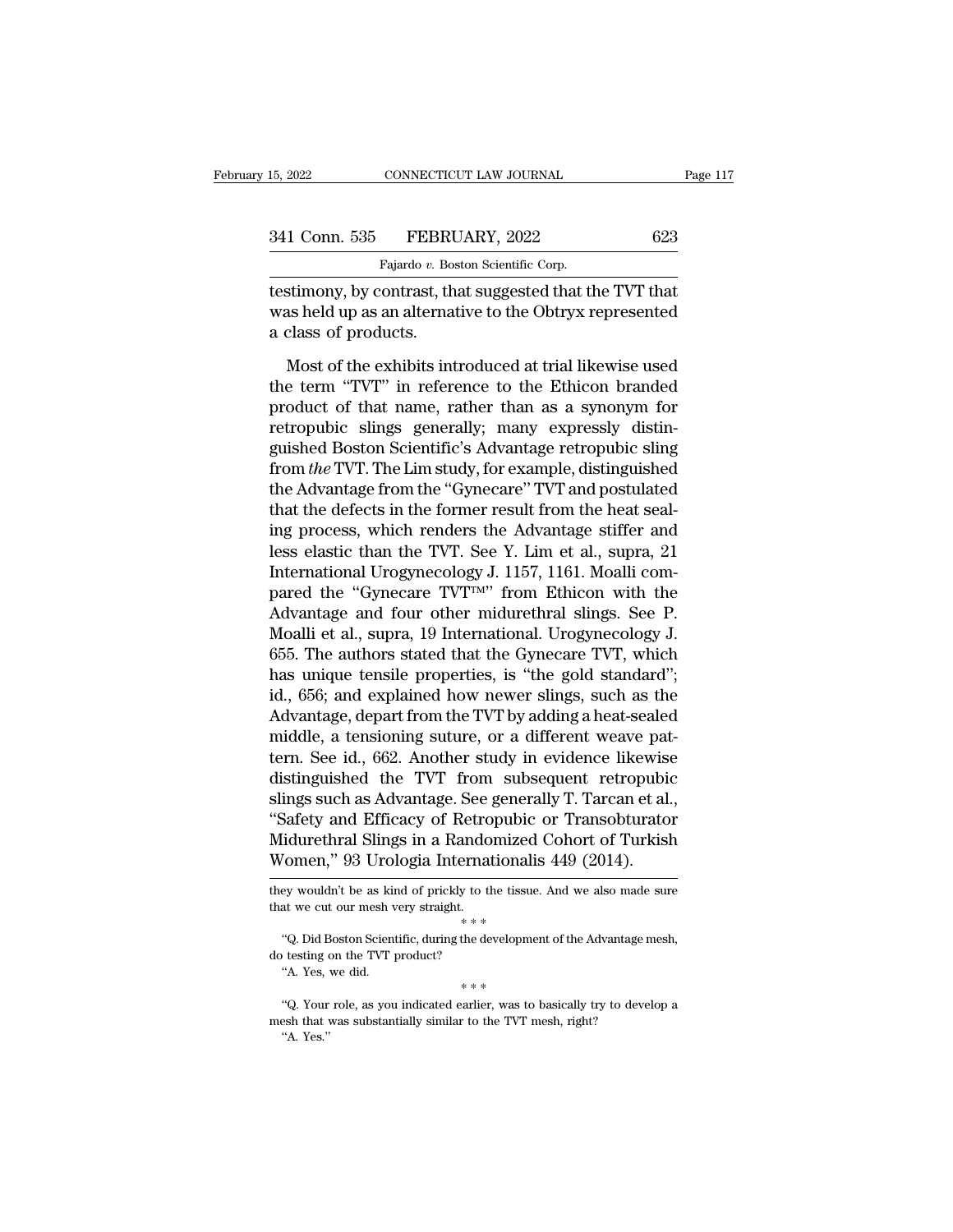# CONNECTICUT LAW JOURNAL February 15, 2022<br>624 FEBRUARY, 2022 341 Conn. 535<br>Fajardo v. Boston Scientific Corp.

CONNECTICUT LAW JOURNAL Februar<br>
Februar<br>
FEBRUARY, 2022 341 Conn. 535<br>
Fajardo *v.* Boston Scientific Corp.<br>
In other trial exhibits, physician consultants to Bos-CONNECTICUT LAW JOURNAL Februar<br>
In other trial exhibits, physician consultants to Bos-<br>
In other trial exhibits, physician consultants to Bos-<br>
In other trial exhibits, physician consultants to Bos-<br>
In Scientific also us FEBRUARY, 2022 341 Conn. 535<br>
Fajardo v. Boston Scientific Corp.<br>
In other trial exhibits, physician consultants to Boston Scientific also used the term "TVT" to specifically<br>
reference the Ethicon product. In an e-mail, o FEBRUARY, 2022 341 Conn. 535<br>
Fajardo v. Boston Scientific Corp.<br>
In other trial exhibits, physician consultants to Boston Scientific also used the term "TVT" to specifically<br>
reference the Ethicon product. In an e-mail, FEBRUARY, 2022 341 Conn. 535<br>
Fajardo v. Boston Scientific Corp.<br>
In other trial exhibits, physician consultants to Boston Scientific also used the term "TVT" to specifically<br>
reference the Ethicon product. In an e-mail, Fajardo v. Boston Scientific Corp.<br>
In other trial exhibits, physician consultants to Boston Scientific also used the term "TVT" to specifically<br>
reference the Ethicon product. In an e-mail, one consul-<br>
tant, Joseph Maca rajardo v. Boston Scientific Corp.<br>In other trial exhibits, physician consultants to Boston Scientific also used the term "TVT" to specifically<br>reference the Ethicon product. In an e-mail, one consul-<br>tant, Joseph Macalus In other trial exhibits, physician consultants to Boston Scientific also used the term "TVT" to specifically<br>reference the Ethicon product. In an e-mail, one consultant, Joseph Macaluso, referred to the "TVT<sup>TM</sup>," distingu ton Scientific also used the term "TVT" to specifically<br>reference the Ethicon product. In an e-mail, one consul-<br>tant, Joseph Macaluso, referred to the "TVT™," distin-<br>guishing the actual trademarked TVT from what he<br>refer reference the Ethicon product. In an e-mail, one consultant, Joseph Macaluso, referred to the "TVT<sup>rm</sup>," distinguishing the actual trademarked TVT from what he refers to as "TVT-type" mesh. Similarly, in his correspondence tant, Joseph Macaluso, referred to the "TVT<sup>TM</sup>," distinguishing the actual trademarked TVT from what he refers to as "TVT-type" mesh. Similarly, in his correspondence with Boston Scientific, Tulikangas responded to an eguishing the actual trademarked TVT from what he<br>refers to as "TVT-type" mesh. Similarly, in his corre-<br>spondence with Boston Scientific, Tulikangas responded<br>to an e-mail from Boston Scientific, stating: "Advantage<br>vs TVT refers to as "TVT-type" mesh. Similarly, in his corre-<br>spondence with Boston Scientific, Tulikangas responded<br>to an e-mail from Boston Scientific, stating: "Advantage<br>vs TVT—Longer term follow-up—Retrospective—Mul-<br>tiple I spondence with Boston Scientific, Tulikangas responded<br>to an e-mail from Boston Scientific, stating: "Advantage<br>vs TVT—Longer term follow-up—Retrospective—Mul-<br>tiple Institutions—Shows that [Advantage] is just as<br>effective to an e-mail from Boston Scientific, stating: "Advantage<br>vs TVT—Longer term follow-up—Retrospective—Mul-<br>tiple Institutions—Shows that [Advantage] is just as<br>effective as TVT . . . . "<sup>25</sup> Indeed, of the scores of exhib-<br>i vs TVT—Longer term 1<br>tiple Institutions—Sho<br>effective as TVT . . . ."<br>its in evidence, only or<br>used the terms "TVT"<br>ably. See generally S. Re<br>Gynecology 1287.<br>In most instances, it fective as TVT  $\ldots$  ."<sup>25</sup> Indeed, of the scores of exhibition in evidence, only one, the Ross study, consistently ed the terms "TVT" and "retropubic" interchangely. See generally S. Ross et al., supra, 114 Obstetrics & its in evidence, only one, the Ross study, consistently<br>used the terms "TVT" and "retropubic" interchange-<br>ably. See generally S. Ross et al., supra, 114 Obstetrics &<br>Gynecology 1287.<br>In most instances, it also was apparen

used the terms "TVT" and "retropubic" interchange-<br>ably. See generally S. Ross et al., supra, 114 Obstetrics &<br>Gynecology 1287.<br>In most instances, it also was apparent that counsel<br>for both sides, when referencing the "TVT ably. See generally S. Ross et al., supra, 114 Obstetrics &<br>Gynecology 1287.<br>In most instances, it also was apparent that counsel<br>for both sides, when referencing the "TVT," were refer-<br>ring to the Ethicon product in part Gynecology 1287.<br>
In most instances, it also was apparent that counsel<br>
for both sides, when referencing the "TVT," were refer-<br>
ring to the Ethicon product in particular. As the majority<br>
concedes, all of the plaintiffs' In most instances, it also was apparent that counsel<br>for both sides, when referencing the "TVT," were refer-<br>ring to the Ethicon product in particular. As the majority<br>concedes, all of the plaintiffs' references to "TVT" In most instances, it also was apparent that counsel<br>for both sides, when referencing the "TVT," were refer-<br>ring to the Ethicon product in particular. As the majority<br>concedes, all of the plaintiffs' references to "TVT" i for both sides, when referencing the "TVT," were refer-<br>ring to the Ethicon product in particular. As the majority<br>concedes, all of the plaintiffs' references to "TVT" in<br>the operative complaint expressly referenced Ethico ring to the Ethicon product in particular. As the majority<br>concedes, all of the plaintiffs' references to "TVT" in<br>the operative complaint expressly referenced Ethicon's<br>original, branded TVT. See footnote 9 of the majorit concedes, all of the plaintiffs' references to "TVT" in<br>the operative complaint expressly referenced Ethicon's<br>original, branded TVT. See footnote 9 of the majority<br>opinion. In his closing argument, the plaintiffs' counsel the operative complaint expressly referenced Ethicon's<br>original, branded TVT. See footnote 9 of the majority<br>opinion. In his closing argument, the plaintiffs' counsel<br>identified the TVT as "a competitor's product," which<br>e original, branded TVT. See footnote 9 of the majority<br>opinion. In his closing argument, the plaintiffs' counsel<br>identified the TVT as "a competitor's product," which<br>eliminates any possibility that he was referencing the<br>c opinion. In his closing argument, the plaintiffs' counsel<br>identified the TVT as "a competitor's product," which<br>eliminates any possibility that he was referencing the<br>class of TVTs that includes Boston Scientific's Advan-<br> identified the TVT as "a competitor's product," which<br>eliminates any possibility that he was referencing the<br>class of TVTs that includes Boston Scientific's Advan-<br>tage sling. In support of his claim that the TVT is a<br>supe eliminates any possibility that he was referencing the<br>class of TVTs that includes Boston Scientific's Advan-<br>tage sling. In support of his claim that the TVT is a<br>superior product for which Fajardo would have been<br>well su class of TVTs that includes Boston Scientific's Advantage sling. In support of his claim that the TVT is a superior product for which Fajardo would have been well suited, he discussed the Moalli study and the testimony of tage sling. In support of his claim that the TVT is a<br>superior product for which Fajardo would have been<br>well suited, he discussed the Moalli study and the testi-<br>mony of Bercik, both of which addressed the Ethicon<br>TVT, i ony of Bercik, both of which addressed the Ethicon<br>VT, in particular. Counsel explained how "the TVT<br>eople," unlike Boston Scientific, designed the TVT<br>ith tanged edges "for a functional purpose to grip<br> $\frac{25}{5}$  In addit TVT, in particular. Counsel explained how "the TVT<br>people," unlike Boston Scientific, designed the TVT<br>with tanged edges "for a functional purpose to grip<br> $\frac{1}{25}$  In addition, plaintiffs' exhibit 86, a review of mesh t

people," unlike Boston Scientific, designed the TVT<br>with tanged edges "for a functional purpose to grip<br> $\frac{1}{100}$  The addition, plaintiffs' exhibit 86, a review of mesh testing data by John<br>Lehmann, identifies the TVT te with tanged edges "for a functional purpose to grip<br>  $\frac{25 \text{ In addition, plaintiffs' exhibit 86, a review of mesh testing data by John Lehmann, identifies the TVT tested as "Gynecare" and states that "[t]he TVT device has a significant clinical record of success . . . . "Plaintiffs" exhibit 87, another study conducted by another Boston Scientific consultant, likewise identifies "the commercially available TVT device" with Gynecare.$ <sup>25</sup> In addition, plaintiffs' exhibit 86, a review of mesh testing data by John Lehmann, identifies the TVT tested as "Gynecare" and states that "[t]he TVT device has a significant clinical record of success  $\ldots$ ." Plain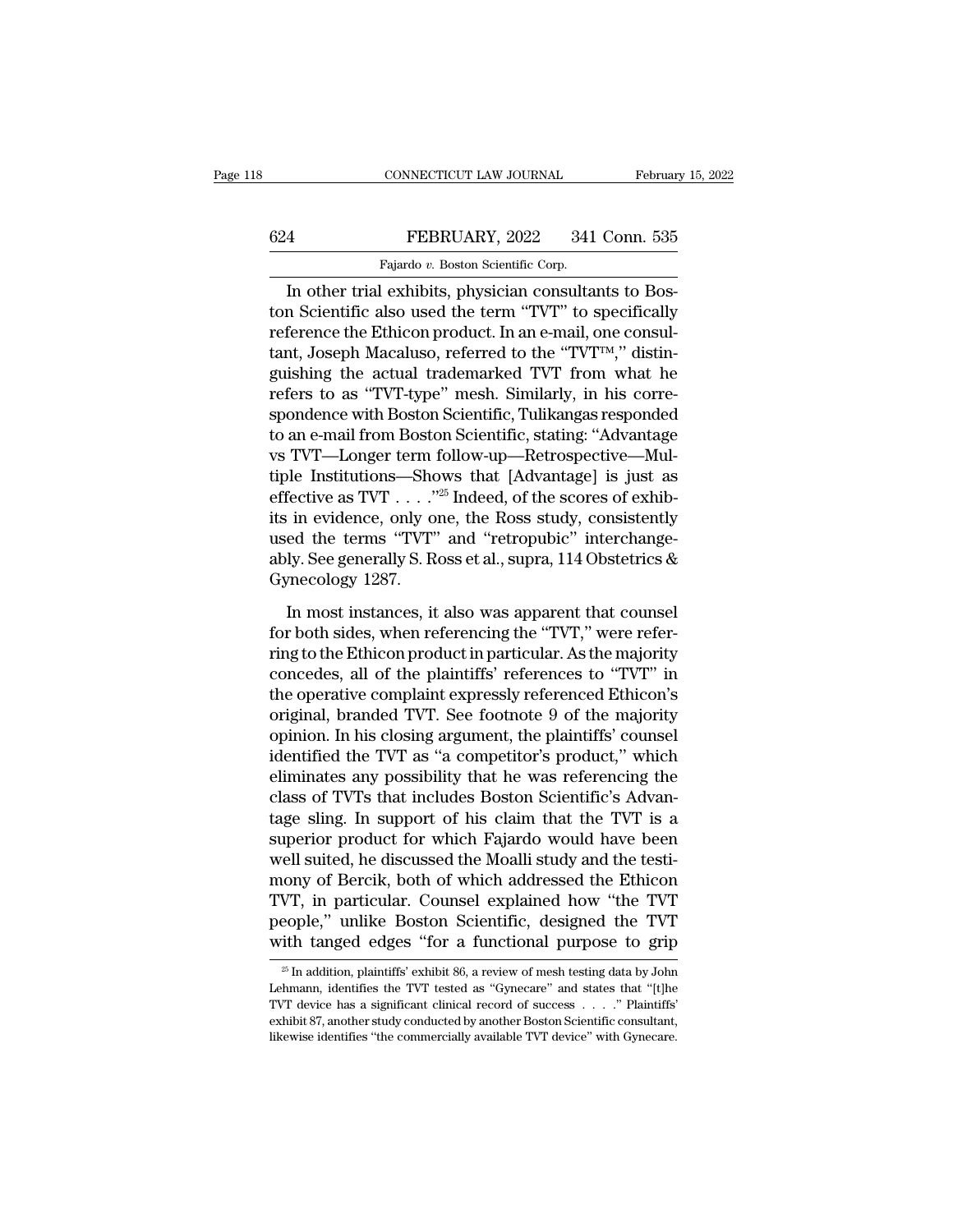CONNECTICUT LAW JOURNAL<br>FEBRUARY, 2022<br>Fajardo *v.* Boston Scientific Corp.<br>19th counsel's other referenc 15, 2022 CONNECTICUT LAW JOURNAL Page<br>
341 Conn. 535 FEBRUARY, 2022 625<br>
Fajardo v. Boston Scientific Corp.<br>
tissue.'' Although counsel's other references to TVT,<br>
such as in the context of discussing the Ross study,<br>
were 341 Conn. 535 FEBRUARY, 2022 625<br>Fajardo v. Boston Scientific Corp.<br>Itissue." Although counsel's other references to TVT,<br>such as in the context of discussing the Ross study,<br>were arguably ambiguous, at no point did he sug 341 Conn. 535 FEBRUARY, 2022 625<br>
Fajardo v. Boston Scientific Corp.<br>
tissue." Although counsel's other references to TVT,<br>
such as in the context of discussing the Ross study,<br>
were arguably ambiguous, at no point did he 341 Conn. 535 FEBRUARY, 2022 625<br>
Fajardo v. Boston Scientific Corp.<br>
tissue." Although counsel's other references to TVT,<br>
such as in the context of discussing the Ross study,<br>
were arguably ambiguous, at no point did he Fajardo v. Boston Scientific Corp.<br>
Itissue." Although counsel's other references to TVT,<br>
such as in the context of discussing the Ross study,<br>
were arguably ambiguous, at no point did he suggest<br>
that the TVT that he was Fajardo v. Boston Scientific Corp.<br>
tissue." Although counsel's other referent<br>
such as in the context of discussing the<br>
were arguably ambiguous, at no point di<br>
that the TVT that he was holding up as a<br>
was the class of Suc. Thinough coursers outer references to TVT,<br>ch as in the context of discussing the Ross study,<br>ree arguably ambiguous, at no point did he suggest<br>at the TVT that he was holding up as a comparator<br>as the class of retrop such as in the context of diseasing the ross stady,<br>were arguably ambiguous, at no point did he suggest<br>that the TVT that he was holding up as a comparator<br>was the class of retropubic slings, much less Boston<br>Scientific's

Were arguably ambiguous, at no point that it suggest<br>that the TVT that he was holding up as a comparator<br>was the class of retropubic slings, much less Boston<br>Scientific's own Advantage product.<br>We can be certain that Bosto Final the TVT that it was holding up as a complantor<br>was the class of retropubic slings, much less Boston<br>Scientific's own Advantage product.<br>We can be certain that Boston Scientific was not<br>confused by the supposed ambigu was are erass of realpy sings, mathemolytocomes Scientific's own Advantage product.<br>
We can be certain that Boston Scientific was not confused by the supposed ambiguity. In its closing,<br>
Boston Scientific continued to hew We can be certain that Boston Scientific was not<br>confused by the supposed ambiguity. In its closing,<br>Boston Scientific continued to hew to the position that<br>it took throughout the trial, namely, that the TVT is a<br>particula We can be certain that Boston Scientific was not confused by the supposed ambiguity. In its closing, Boston Scientific continued to hew to the position that it took throughout the trial, namely, that the TVT is a particula confused by the supposed ambiguity. In its closing,<br>Boston Scientific continued to hew to the position that<br>it took throughout the trial, namely, that the TVT is a<br>particular product rather than a class. Counsel walked<br>the Boston Scientific continued to hew to the position that<br>it took throughout the trial, namely, that the TVT is a<br>particular product rather than a class. Counsel walked<br>the jury through the historical use of polypropylene in it took throughout the trial, namely, that the TVT is a<br>particular product rather than a class. Counsel walked<br>the jury through the historical use of polypropylene in<br>medical devices: "You then have the first product that<br> particular product rather than a class. Counsel walk<br>the jury through the historical use of polypropylene<br>medical devices: "You then have the first product th<br>comes onto the market in 1998, and that's called, you'<br>heard, t Equal devices: "You then have the first product that<br>edical devices: "You then have the first product that<br>mes onto the market in 1998, and that's called, you've<br>ard, the TVT. It's a polypropylene mesh sling. Five<br>ars lat trial when the market in 1998, and that's called, you've<br>heard, the TVT. It's a polypropylene mesh sling. Five<br>years later, Boston Scientific puts out its first polypro-<br>pylene mesh sling called the Advantage . . . ."<br>The

From the TVT. It's a polypropylene mesh sling. Five<br>pears later, Boston Scientific puts out its first polypro-<br>pylene mesh sling called the Advantage  $\ldots$ ."<br>The majority cites no examples of any instance at<br>trial when Bo the defendants of the defendants themselves have not taken the position-<br>the majority cites no examples of any instance at<br>trial when Boston Scientific uses the term "TVT" to<br>refer to a class of products. Indeed, even on pylene mesh sling called the Advantage  $\dots$ ."<br>The majority cites no examples of any instance at<br>trial when Boston Scientific uses the term "TVT" to<br>refer to a class of products. Indeed, even on appeal,<br>the defendants them The majority cites no examples of any instance at<br>trial when Boston Scientific uses the term "TVT" to<br>refer to a class of products. Indeed, even on appeal,<br>the defendants themselves have not taken the position<br>espoused by The majority cites no examples of any instance at<br>trial when Boston Scientific uses the term "TVT" to<br>refer to a class of products. Indeed, even on appeal,<br>the defendants themselves have not taken the position<br>espoused by trial when Boston Scientific uses the term "TVT" to<br>refer to a class of products. Indeed, even on appeal,<br>the defendants themselves have not taken the position<br>espoused by the majority that the term "TVT" was used<br>at trial refer to a class of products. Indeed, even on appeal,<br>the defendants themselves have not taken the position<br>espoused by the majority that the term "TVT" was used<br>at trial in reference to the class of retropubic slings. In<br> the defendants themselves have not taken the position<br>espoused by the majority that the term "TVT" was used<br>at trial in reference to the class of retropubic slings. In<br>its brief, Boston Scientific repeatedly distinguishes espoused by the majority that the term "TVT" was used<br>at trial in reference to the class of retropubic slings. In<br>its brief, Boston Scientific repeatedly distinguishes "the<br>TVT," which was "first . . . marketed in 1998" an at trial in reference to the class of retropubic slings. In<br>its brief, Boston Scientific repeatedly distinguishes "the<br>TVT," which was "first . . . marketed in 1998" and<br>"lacks detanged edges," from retropubic slings such its brief, Boston Scientific repeatedly distinguishes "the<br>TVT," which was "first . . . . marketed in 1998" and<br>"lacks detanged edges," from retropubic slings such as<br>the Advantage. Although Boston Scientific does fault<br>th TVT," which was "first . . . . marketed in 1998" and "lacks detanged edges," from retropubic slings such as the Advantage. Although Boston Scientific does fault the plaintiffs for not identifying a competitor product that "lacks detanged edges," from retropubic slings such as<br>the Advantage. Although Boston Scientific does fault<br>the plaintiffs for not identifying a competitor product<br>that, in its view, "would have reduced or avoided the<br>risk the Advantage. Although Boston Science the plaintiffs for not identifying a complete that, in its view, "would have reduce risk of harm to . . . Fajardo," it is pent its brief that Boston Scientific under Ethicon TVT is am at, in its view, "would have reduced or avoided the<br>sk of harm to  $\ldots$  Fajardo," it is perfectly clear from<br>brief that Boston Scientific understands that the<br>hicon TVT is among the reasonable alternative designs<br>issue. ( from the intervals and the reasonable alternative reason in the set of alternative designs its brief that Boston Scientific understands that the Ethicon TVT is among the reasonable alternative designs at issue. (Emphasis the original TVT, the branded product manifestive designs at issue. (Emphasis omitted.)<br>It is clear, then, that there was abundant evidence from which the jury reasonably could have found that the original TVT, the brande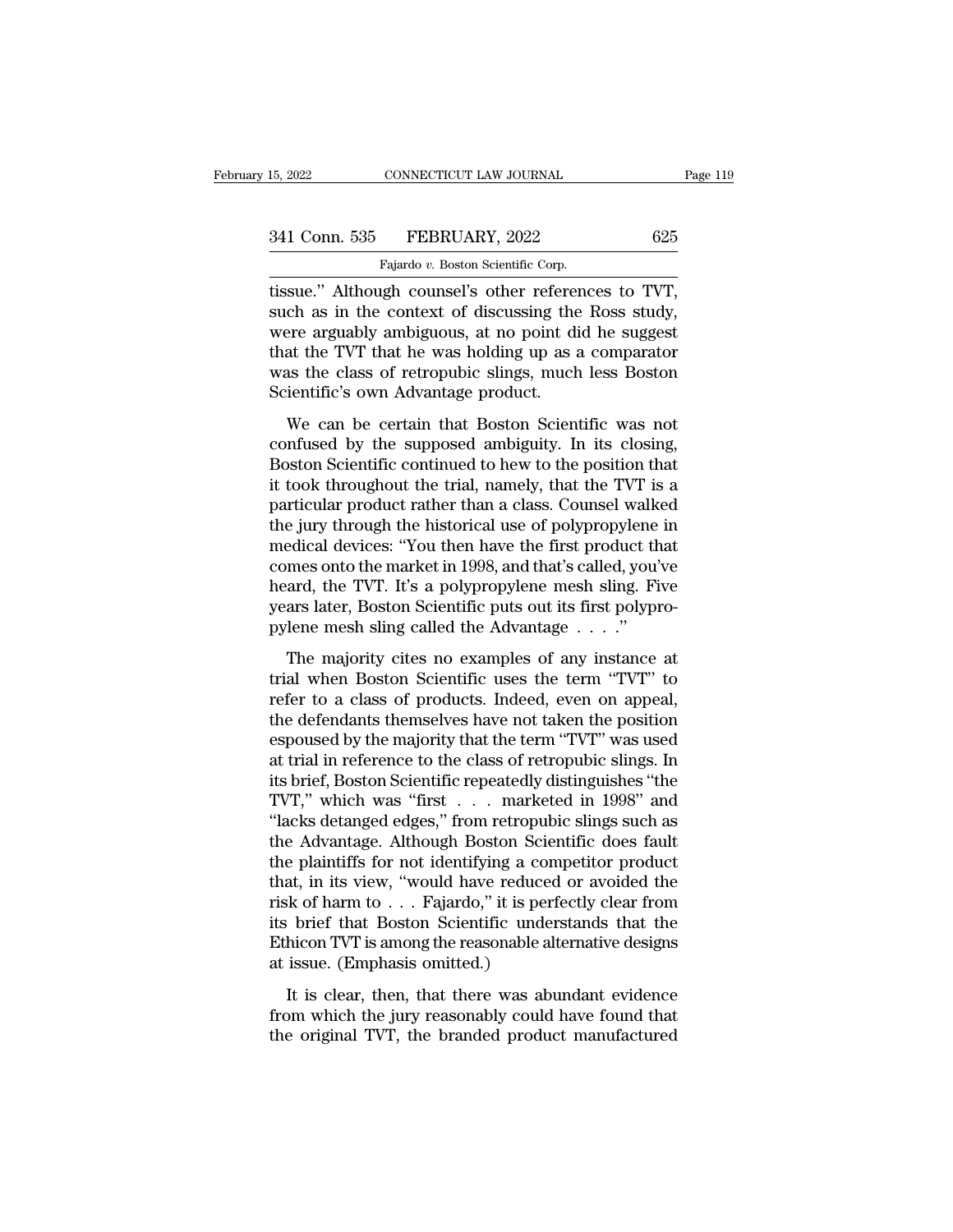### CONNECTICUT LAW JOURNAL February 15, 2022<br>626 FEBRUARY, 2022 341 Conn. 535<br>Fajardo v. Boston Scientific Corp. CONNECTICUT LAW JOURNAL<br>Fajardo *v.* Boston Scientific Corp.<br>Pajardo *v.* Boston Scientific Corp.<br>Pe Gymecare unit of Johnson &

CONNECTICUT LAW JOURNAL February 15, 2022<br>
FEBRUARY, 2022 341 Conn. 535<br>
Fajardo v. Boston Scientific Corp.<br>
and sold by the Gynecare unit of Johnson & Johnson's<br>
Ethicon division, represented a reasonable alternative<br>
to ETHERUARY, 2022 341 Conn. 535<br>
Fajardo v. Boston Scientific Corp.<br>
and sold by the Gynecare unit of Johnson & Johnson's<br>
Ethicon division, represented a reasonable alternative<br>
to the Obtryx. Expert testimony and supportin 626 FEBRUARY, 2022 341 Conn. 535<br>
Fajardo v. Boston Scientific Corp.<br>
and sold by the Gynecare unit of Johnson & Johnson's<br>
Ethicon division, represented a reasonable alternative<br>
to the Obtryx. Expert testimony and suppo FEBRUARY, 2022 341 Conn. 535<br>
Fajardo v. Boston Scientific Corp.<br>
and sold by the Gynecare unit of Johnson & Johnson's<br>
Ethicon division, represented a reasonable alternative<br>
to the Obtryx. Expert testimony and supportin Fajardo v. Boston Scientific Corp.<br>
and sold by the Gynecare unit of Johnson & Johnson's<br>
Ethicon division, represented a reasonable alternative<br>
to the Obtryx. Expert testimony and supporting scien-<br>
tific studies establ Fajardo v. Boston Scientific Corp.<br>
and sold by the Gynecare unit of Johnson & Johnson's<br>
Ethicon division, represented a reasonable alternative<br>
to the Obtryx. Expert testimony and supporting scien-<br>
tific studies establ and sold by the Gynecare unit of Johnson & Johnson's<br>Ethicon division, represented a reasonable alternative<br>to the Obtryx. Expert testimony and supporting scien-<br>tific studies established that that particular sling (1) is<br> Ethicon division, represented a reasonable alternative<br>to the Obtryx. Expert testimony and supporting scien-<br>tific studies established that that particular sling (1) is<br>widely used, (2) is safe and effective, (3) was a fea to the Obtryx. Expert testimony and supporting scientific studies established that that particular sling (1) is widely used, (2) is safe and effective, (3) was a feasible option for Fajardo, (4) is superior to the Obtryx, tific studies established that that particular sling (1) is<br>widely used, (2) is safe and effective, (3) was a feasible<br>option for Fajardo, (4) is superior to the Obtryx, and<br>(5) does not have the design features that alleg widely used, (2) is safe and effective, (3) was a feasible<br>option for Fajardo, (4) is superior to the Obtryx, and<br>(5) does not have the design features that allegedly<br>caused Fajardo's injuries, namely, a heat-sealed middle option for Fajardo, (4) is superior to the Obtryx, and<br>(5) does not have the design features that allegedly<br>caused Fajardo's injuries, namely, a heat-sealed middle<br>section, detanged edges, and a transobturator approach.<br>If (5) does not have the design features that allegedly<br>caused Fajardo's injuries, namely, a heat-sealed middle<br>section, detanged edges, and a transobturator approach.<br>If there are concerns that the jury might have been<br>conf caused Fajardo's injuries, namely, a heat-sealed middle<br>section, detanged edges, and a transobturator approach.<br>If there are concerns that the jury might have been<br>confused by Ross' looser use of the term "TVT," or<br>ambigui section, detanged edges, and a transobturator approach.<br>If there are concerns that the jury might have been<br>confused by Ross' looser use of the term "TVT," or<br>ambiguities in the arguments of counsel, then the trial<br>court c If there are concerns that the jury might have been<br>confused by Ross' looser use of the term "TVT," or<br>ambiguities in the arguments of counsel, then the trial<br>court could have solved the problem by instructing the<br>jury to confused by Ross' looser us<br>ambiguities in the arguments<br>court could have solved the p<br>jury to consider only the evide<br>the Ethicon TVT in particular<br>alternative design. There was ing out the entire claim.<br>2 It is consider only the evidence tending to show that<br>
Ethicon TVT in particular represented a reasonable<br>
ernative design. There was no justification for throw-<br>
out the entire claim.<br>
2<br>
Even were we to assume, purely fo

2

the Ethicon TVT in particular represented a reasonable<br>alternative design. There was no justification for throw-<br>ing out the entire claim.<br>2<br>Even were we to assume, purely for the sake of<br>argument, that the plaintiffs inte alternative design. There was no justification for throw-<br>ing out the entire claim.<br> $\frac{2}{100}$ <br>Even were we to assume, purely for the sake of<br>argument, that the plaintiffs intended the "TVT" to refer<br>to a class of product ing out the entire claim.<br>
<sup>2</sup><br>
Even were we to assume, purely for the sake of<br>
argument, that the plaintiffs intended the "TVT" to refer<br>
to a class of products rather than a particular product,<br>
the majority has provided 2<br>Even were we to assume, purely for the sake of<br>argument, that the plaintiffs intended the "TVT" to refer<br>to a class of products rather than a particular product,<br>the majority has provided neither authority nor argu-<br>ment Even were we to assume, purely for the sake of argument, that the plaintiffs intended the "TVT" to refer to a class of products rather than a particular product, the majority has provided neither authority nor argument in Even were we to assume, purely for the sake of argument, that the plaintiffs intended the "TVT" to refer to a class of products rather than a particular product, the majority has provided neither authority nor argument in argument, that the plaintiffs intended the "TVT" to refer<br>to a class of products rather than a particular product,<br>the majority has provided neither authority nor argu-<br>ment in support of its contention that a class of pro to a class of products rather than a particular product,<br>the majority has provided neither authority nor argu-<br>ment in support of its contention that a class of products<br>cannot serve as a reasonable alternative design. A c the majority has provided neither authority nor argument in support of its contention that a class of products<br>cannot serve as a reasonable alternative design. A con-<br>sumer injured by a cigarette lighter using a novel igni ment in support of its contention that a class of products<br>cannot serve as a reasonable alternative design. A con-<br>sumer injured by a cigarette lighter using a novel igni-<br>tion device would be entirely justified in holding cannot serve as a reasonable alternative design. A consumer injured by a cigarette lighter using a novel ignition device would be entirely justified in holding up the class of disposable butane lighters using a flint wheel sumer injured by a cigarette lighter using a novel ignition device would be entirely justified in holding up the class of disposable butane lighters using a flint wheel as a reasonable alternative design, rather than, say tion device would be entirely justified in holding up the<br>class of disposable butane lighters using a flint wheel<br>as a reasonable alternative design, rather than, say,<br>arbitrarily pointing to some particular BIC or Script class of disposable butane lighters using a flint wheel<br>as a reasonable alternative design, rather than, say,<br>arbitrarily pointing to some particular BIC or Scripto<br>model. As one federal court in Connecticut has<br>explained, as a reasonable alternative design, rather than, say,<br>arbitrarily pointing to some particular BIC or Scripto<br>model. As one federal court in Connecticut has<br>explained, "proof of a feasible alternative design [is] a<br>euphemi arbitrarily pointing to some particular BIC or Scripto<br>model. As one federal court in Connecticut has<br>explained, "proof of a feasible alternative design [is] a<br>euphemism for avoidability . . . ." (Internal quotation<br>marks model. As one federal court in Connecticut has<br>explained, "proof of a feasible alternative design [is] a<br>euphemism for avoidability . . . ." (Internal quotation<br>marks omitted.) *Mals v. Smith & Nephew, Inc.*, Docket<br>No. 3 explained, "proof of a feasible alternative design [is] a<br>euphemism for avoidability . . . . " (Internal quotation<br>marks omitted.) *Mals v. Smith & Nephew, Inc.*, Docket<br>No. 3:19-cv-01770 (VLB), 2020 WL 3270835, \*5 (D. Co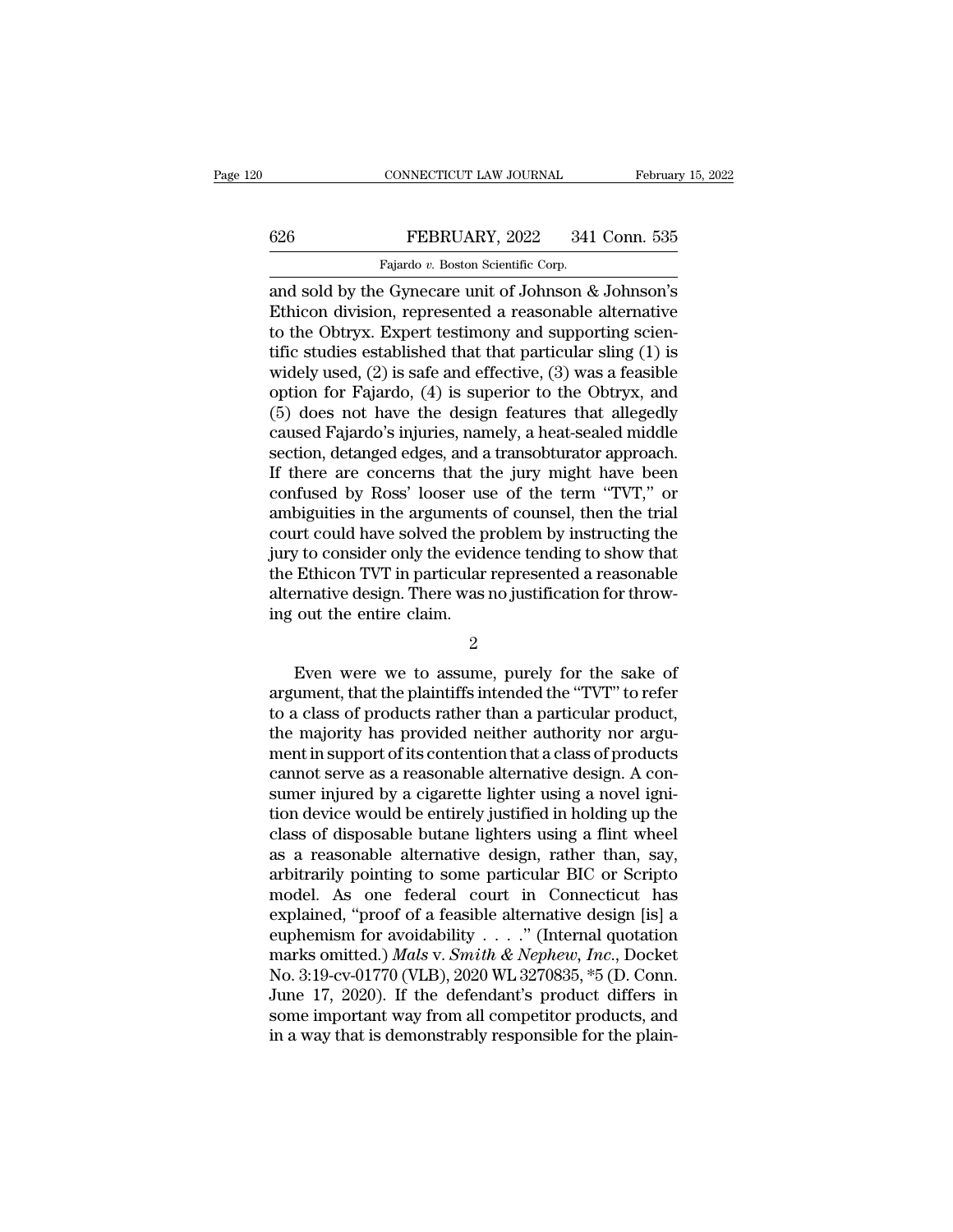| 15, 2022      | CONNECTICUT LAW JOURNAL                                     | Page 121 |
|---------------|-------------------------------------------------------------|----------|
| 341 Conn. 535 | FEBRUARY, 2022                                              | 627      |
|               | Fajardo v. Boston Scientific Corp.                          |          |
|               | tiff's injuries, then why should it matter that those vari- |          |

tifier 15, 2022<br>
15, 2022<br>
1627<br>
1627<br>
1627<br>
1627<br>
1627<br>
1627<br>
1627<br>
1635<br>
1627<br>
1635<br>
1635<br>
1636<br>
1632<br>
1632<br>
1632<br>
1637<br>
1645<br>
1645<br>
1645<br>
1645<br>
1645<br>
1645<br>
1645<br>
1645<br>
1645<br>
1645<br>
1645<br>
1645<br>
1645<br>
1645<br>
1645<br>
1645<br>
164 341 Conn. 535 FEBRUARY, 2022 627<br>Fajardo v. Boston Scientific Corp.<br>Tiff's injuries, then why should it matter that those vari-<br>ous, safer alternatives are not in every respect identical?<br>In the present case, every sling i

1 Conn. 535 **FEBRUARY**, 2022 627<br>
Fajardo v. Boston Scientific Corp.<br> **T's injuries, then why should it matter that those vari-**<br>
is, safer alternatives are not in every respect identical?<br>
In the present case, *every* sli 341 Conn. 535 FEBRUARY, 2022 627<br>
Fajardo v. Boston Scientific Corp.<br>
tiff's injuries, then why should it matter that those vari-<br>
ous, safer alternatives are not in every respect identical?<br>
In the present case, *every* Fajardo v. Boston Scientific Corp.<br>
tiff's injuries, then why should it matter that those vari-<br>
ous, safer alternatives are not in every respect identical?<br>
In the present case, *every* sling in the class of TVT-<br>
type p tiff's injuries, then why should it matter that those various, safer alternatives are not in every respect identical?<br>
In the present case, *every* sling in the class of TVT-<br>
type products lacks at least one of the three In s lightles, their why should it inatter that those van-<br>ous, safer alternatives are not in every respect identical?<br>In the present case, *every* sling in the class of TVT-<br>type products lacks at least one of the three d ous, safer alternatives are not in every respect identical:<br>
In the present case, *every* sling in the class of TVT-<br>
type products lacks at least one of the three defects of<br>
the Obtryx, namely, the use of a transobturato In the present case, *every* sling in the class of TVT-<br>type products lacks at least one of the three defects of<br>the Obtryx, namely, the use of a transobturator rather<br>than a retropubic design. Evidence in the record that<br> type products lacks at least one of the three defects of<br>the Obtryx, namely, the use of a transobturator rather<br>than a retropubic design. Evidence in the record that<br>was introduced and relied on by the plaintiffs' design<br>e the Obtryx, namely, the use of a transobturator rather<br>than a retropubic design. Evidence in the record that<br>was introduced and relied on by the plaintiffs' design<br>experts and emphasized by the plaintiffs' counsel during<br>b than a retropubic design. Evidence in the record that<br>was introduced and relied on by the plaintiffs' design<br>experts and emphasized by the plaintiffs' counsel during<br>both opening and closing arguments, such as the Ross<br>and was introduced and relied on by the plaintiffs' design<br>experts and emphasized by the plaintiffs' counsel during<br>both opening and closing arguments, such as the Ross<br>and Cholhan studies, as well as other evidence, such<br>as t experts and emphasized by the plaintiffs' counsel during<br>both opening and closing arguments, such as the Ross<br>and Cholhan studies, as well as other evidence, such<br>as the Petri study; see footnote 8 of this opinion; indi-<br>c both opening and closing arguments, such as the Ross<br>and Cholhan studies, as well as other evidence, such<br>as the Petri study; see footnote 8 of this opinion; indi-<br>cated that the use of a transobturator approach was a<br>defe and Cholhan studies, as well as other evidence, such<br>as the Petri study; see footnote 8 of this opinion; indi-<br>cated that the use of a transobturator approach was a<br>defect of the Obtryx that is associated with injuries<br>of as the Petri study; see footnote 8 of this opinion; indicated that the use of a transobturator approach was a defect of the Obtryx that is associated with injuries of the type suffered by Fajardo. Rosenzweig clearly summar cated that the use of a transobturator approach was a<br>defect of the Obtryx that is associated with injuries<br>of the type suffered by Fajardo. Rosenzweig clearly<br>summarized this body of research for the jury, stating<br>that, b defect of the Obtryx that is associated with injuries<br>of the type suffered by Fajardo. Rosenzweig clearly<br>summarized this body of research for the jury, stating<br>that, because the transobturator design of the Obtryx<br>was ass of the type suffered by Fajardo. Rosenzweig clearly<br>summarized this body of research for the jury, stating<br>that, because the transobturator design of the Obtryx<br>was associated with significantly higher incidences of<br>groin summarized this body of research for the jury, stating<br>that, because the transobturator design of the Obtryx<br>was associated with significantly higher incidences of<br>groin pain and other complications, "the retropubic<br>sling that, because the transobturator design of the Obtryx<br>was associated with significantly higher incidences of<br>groin pain and other complications, "the retropubic<br>sling is better than the [Obtryx] transobturator sling."<br>He s was associated with significantly higher incidences of<br>groin pain and other complications, "the retropubic<br>sling is better than the [Obtryx] transobturator sling."<br>He summed up his discussion of these and other compli-<br>cat groin pain and other complications, "the retropubic<br>sling is better than the [Obtryx] transobturator sling."<br>He summed up his discussion of these and other compli-<br>cations associated with the Obtryx by opining that the<br>Obt sling is better than the [Obtryx] transobturator sling."<br>He summed up his discussion of these and other complications associated with the Obtryx by opining that the<br>Obtryx is defective and that its defects caused Fajardo's He summed up his discussion of these and other complications associated with the Obtryx by opining that the Obtryx is defective and that its defects caused Fajardo's injuries. Accordingly, even if the majority were correct cations associated with the Obtryx by opining that the<br>Obtryx is defective and that its defects caused Fajardo's<br>injuries. Accordingly, even if the majority were correct<br>that the plaintiffs tried the case by comparing the<br> Obtryx is defective and that its defects caused Fajardo's<br>injuries. Accordingly, even if the majority were correct<br>that the plaintiffs tried the case by comparing the<br>Obtryx only to the class of retropubic slings, rather t injuries. Accordingly, even if the majority were correct<br>that the plaintiffs tried the case by comparing the<br>Obtryx only to the class of retropubic slings, rather than<br>to the Ethicon TVT in particular, there was abundant<br>e at the plaintins thed the case by compaing the<br>otryx only to the class of retropubic slings, rather than<br>the Ethicon TVT in particular, there was abundant<br>idence from which the jury could have found that<br>e use of any retro botyx only to the class of retropuble sings, rather than<br>to the Ethicon TVT in particular, there was abundant<br>evidence from which the jury could have found that<br>the use of any retropubic sling would have reduced the<br>risk o

to the Ethicon TVT in particular, there was abundant<br>evidence from which the jury could have found that<br>the use of any retropubic sling would have reduced the<br>risk of the types of injuries that Fajardo suffered.<br>To summari Evidence front which the jury could have found that<br>the use of any retropubic sling would have reduced the<br>risk of the types of injuries that Fajardo suffered.<br>To summarize, the plaintiffs demonstrated at trial<br>that both o risk of the types of injuries that Fajardo suffered.<br>To summarize, the plaintiffs demonstrated at trial<br>that both of the Boston Scientific products, the Advan-<br>tage and the Obtryx, are inferior to the Ethicon TVT<br>insofar a To summarize, the plaintiffs demonstrated at trial<br>that both of the Boston Scientific products, the Advan-<br>tage and the Obtryx, are inferior to the Ethicon TVT<br>insofar as they have two unique design elements:<br>detanged edge To summarize, the plaintiffs demonstrated at trial<br>that both of the Boston Scientific products, the Advan-<br>tage and the Obtryx, are inferior to the Ethicon TVT<br>insofar as they have two unique design elements:<br>detanged edge that both of the Boston Scientific products, the Advantage and the Obtryx, are inferior to the Ethicon TVT insofar as they have two unique design elements: detanged edges and a heat-sealed middle section. The plaintiffs al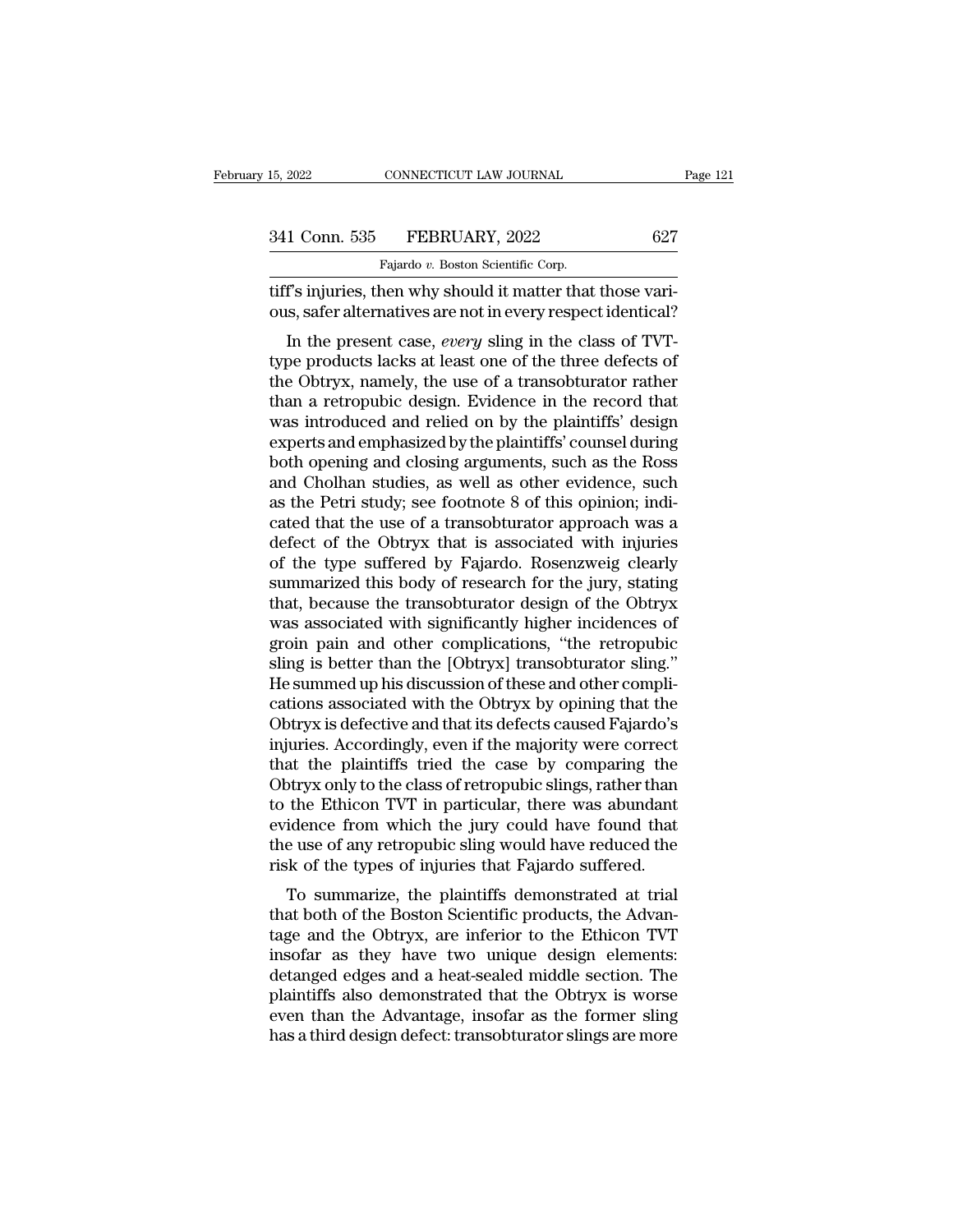### CONNECTICUT LAW JOURNAL February 15, 2022<br>628 FEBRUARY, 2022 341 Conn. 535<br>Fajardo v. Boston Scientific Corp. CONNECTICUT LAW JOURNAL<br>FEBRUARY, 2022 341<br>Fajardo *v.* Boston Scientific Corp.<br>n. retropublic, slings, without

CONNECTICUT LAW JOURNAL February 15, 2022<br>
FEBRUARY, 2022 341 Conn. 535<br>
Fajardo v. Boston Scientific Corp.<br>
dangerous than retropubic slings, without offsetting<br>
benefits. So, the Obtryx is the worst of both worlds.<br>
Faja 628 FEBRUARY, 2022 341 Conn. 535<br>Fajardo v. Boston Scientific Corp.<br>dangerous than retropubic slings, without offsetting<br>benefits. So, the Obtryx is the worst of both worlds.<br>Fajardo would have reduced her risks had she us Fajardo v. Boston Scientific Corp.<br>
Fajardo v. Boston Scientific Corp.<br>
dangerous than retropubic slings, without offsetting<br>
benefits. So, the Obtryx is the worst of both worlds.<br>
Fajardo would have reduced her risks had FEBRUARY, 2022 341 Conn. 535<br>
Fajardo v. Boston Scientific Corp.<br>
dangerous than retropubic slings, without offsetting<br>
benefits. So, the Obtryx is the worst of both worlds.<br>
Fajardo would have reduced her risks had she us Fajardo v. Boston Scientific Corp.<br>
dangerous than retropubic slings, without offsetting<br>
benefits. So, the Obtryx is the worst of both worlds.<br>
Fajardo would have reduced her risks had she used<br>
any TVT-style retropubic s Fajardo v. Boston Scientific Corp.<br>
dangerous than retropubic slings, without offsetting<br>
benefits. So, the Obtryx is the worst of both worlds.<br>
Fajardo would have reduced her risks had she used<br>
any TVT-style retropubic s dangerous than retropubic slings, without offsetting<br>benefits. So, the Obtryx is the worst of both worlds.<br>Fajardo would have reduced her risks had she used<br>any TVT-style retropubic sling, and she would have<br>minimized her benefits. So, the Obtryx is the worst of both worlds.<br>Fajardo would have reduced her risks had she used<br>any TVT-style retropubic sling, and she would have<br>minimized her risks to the greatest extent by using<br>the Ethicon TVT Fajardo would have reduced her risks had she used<br>any TVT-style retropubic sling, and she would have<br>minimized her risks to the greatest extent by using<br>the Ethicon TVT, rather than a heat-sealed, detanged<br>Boston Scientifi any TVT-style retropubic sling, and she<br>minimized her risks to the greatest ext<br>the Ethicon TVT, rather than a heat-sea.<br>Boston Scientific TVT product. However<br>was a safer product, a less defective, reaso<br>tive design. At l Solvet a Scientific TVT product. However defined, TVT<br>as a safer product, a less defective, reasonable alterna-<br>reading. At least, the jury could have so found. It<br>ould have been allowed to do so.<br>B<br>The second reason that

B

was a safer product, a less defective, reasonable alternative design. At least, the jury could have so found. It should have been allowed to do so.<br>B<br>The second reason that the majority believes that a reasonable alternati tive design. At least, the jury could have so found. It<br>should have been allowed to do so.<br>B<br>The second reason that the majority believes that a<br>reasonable alternative design instruction was not war-<br>ranted, despite the ab should have been allowed to do so.<br>
B<br>
The second reason that the majority believes that a<br>
reasonable alternative design instruction was not war-<br>
ranted, despite the abundant evidence that the TVT was<br>
a viable, superior B<br>
The second reason that the majority believes that a<br>
reasonable alternative design instruction was not war-<br>
ranted, despite the abundant evidence that the TVT was<br>
a viable, superior alternative that could have prevent B<br>The second reason that the majority believes that a<br>reasonable alternative design instruction was not war-<br>ranted, despite the abundant evidence that the TVT was<br>a viable, superior alternative that could have prevented<br>F The second reason that the majority believes that a<br>reasonable alternative design instruction was not war-<br>ranted, despite the abundant evidence that the TVT was<br>a viable, superior alternative that could have prevented<br>Faj reasonable alternative design instruction was not warranted, despite the abundant evidence that the TVT was<br>a viable, superior alternative that could have prevented<br>Fajardo's injuries, is that the plaintiffs also presented ranted, despite the abundant evidence that the TVT was<br>a viable, superior alternative that could have prevented<br>Fajardo's injuries, is that the plaintiffs also presented<br>some evidence that *all* polypropylene slings are un a viable, superior alternative that could have prevented<br>Fajardo's injuries, is that the plaintiffs also presented<br>some evidence that *all* polypropylene slings are unrea-<br>sonably dangerous because polypropylene is not sui Fajardo's injuries, is that the plaintiffs also presented<br>some evidence that *all* polypropylene slings are unrea-<br>sonably dangerous because polypropylene is not suit-<br>able for use in the human body. Specifically, the majo some evidence that *all* polypropylene slings are unreasonably dangerous because polypropylene is not suitable for use in the human body. Specifically, the majority embraces Boston Scientific's principal argument—<br>the same sonably dangerous because polypropylene is not suit-<br>able for use in the human body. Specifically, the major-<br>ity embraces Boston Scientific's principal argument—<br>the same argument that apparently persuaded the trial<br>court able for use in the human body. Specifically, the majority embraces Boston Scientific's principal argument—<br>the same argument that apparently persuaded the trial<br>court—that the plaintiffs could not, as a matter of law,<br>hav ity embraces Boston Scientific's principal argument—<br>the same argument that apparently persuaded the trial<br>court—that the plaintiffs could not, as a matter of law,<br>have established that the TVT is a reasonable alternative<br> the same argument that apparently persuaded the trial<br>court—that the plaintiffs could not, as a matter of law,<br>have established that the TVT is a reasonable alternative<br>design because their own product design expert, Rosen court—that the plaintiffs could not, as a matter of law,<br>have established that the TVT is a reasonable alternative<br>design because their own product design expert, Rosen-<br>zweig, testified that, in his opinion, all mesh prod have established that the TVT is a reasonable alternative<br>design because their own product design expert, Rosen-<br>zweig, testified that, in his opinion, all mesh products<br>fabricated from polypropylene, including the TVT, ar design because their own product design expert, Rosen-<br>zweig, testified that, in his opinion, all mesh products<br>fabricated from polypropylene, including the TVT, are<br>unsafe and unsuitable for implantation in the human<br>body zweig, testified that, in his opinion, all mesh products<br>fabricated from polypropylene, including the TVT, are<br>unsafe and unsuitable for implantation in the human<br>body. The plaintiffs counter, and I agree, that the fact<br>th fabricated from polypropylene, including the TVT, are<br>unsafe and unsuitable for implantation in the human<br>body. The plaintiffs counter, and I agree, that the fact<br>that Rosenzweig was of the view that all polypropylene<br>mesh unsafe and unsuitable for implantation in the<br>body. The plaintiffs counter, and I agree, that t<br>that Rosenzweig was of the view that all polypre<br>mesh products are unsafe does not mean that t<br>was precluded from finding that recluded from finding that the TVT represents a<br>asonable alternative design to the Obtryx sling. I<br>ach this conclusion for several reasons.<br>1<br>As I explained in part I of this opinion, the jury was<br>t confined to the binary was precluded from finding that the TVT represents a reasonable alternative design to the Obtryx sling. I<br>reach this conclusion for several reasons.<br>1<br>As I explained in part I of this opinion, the jury was<br>not confined to

1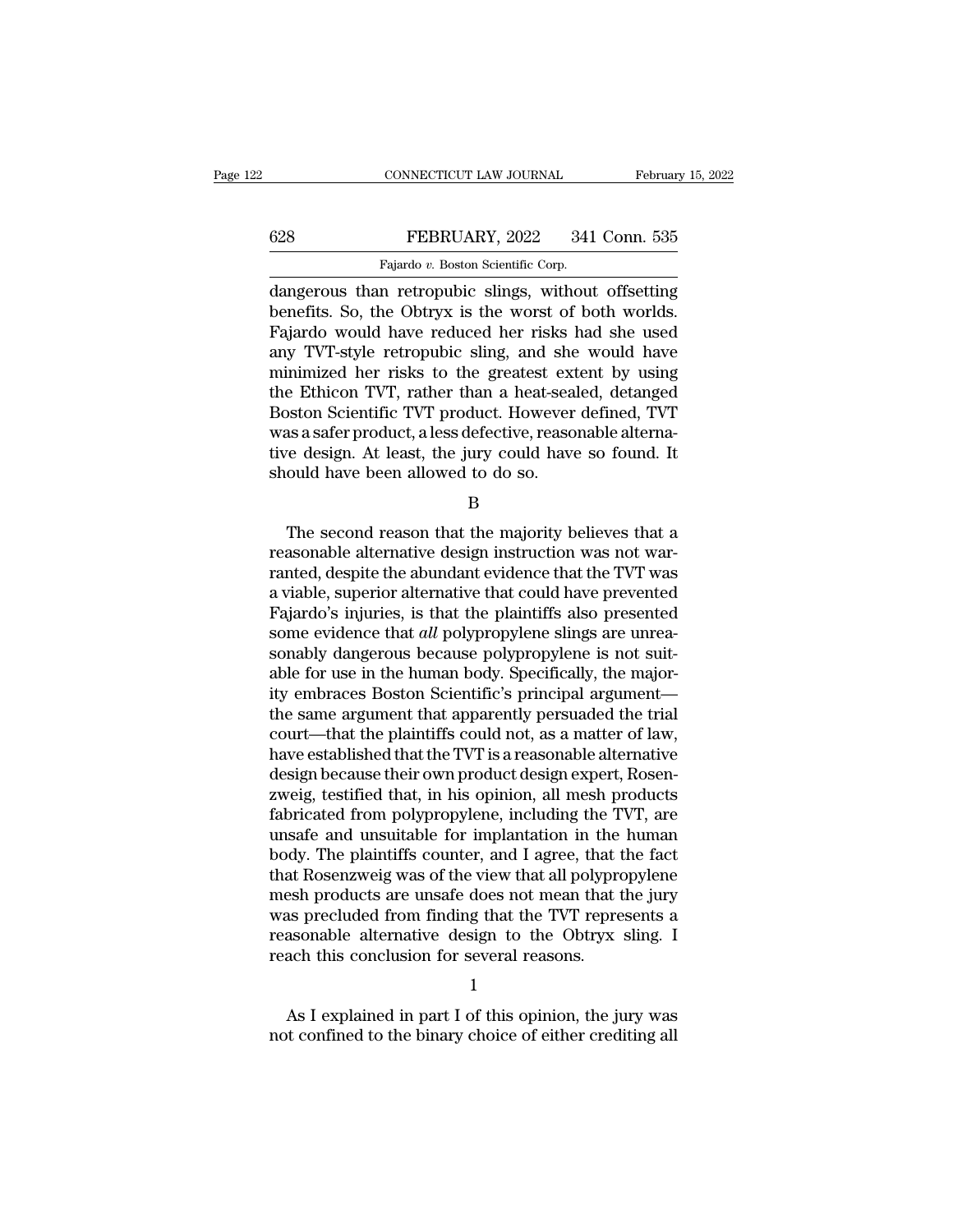15, 2022 CONNECTICUT LAW JOURNAL<br>
341 Conn. 535 FEBRUARY, 2022 629<br>
Fajardo *v.* Boston Scientific Corp.<br>
of Rosenzweig's opinions or rejecting them whole hog. of Rosenzweig's opinions or rejecting them whole hog.<br>
Tajardo v. Boston Scientific Corp.<br>
Tajardo v. Boston Scientific Corp.<br>
The Rosenzweig's opinions or rejecting them whole hog.<br>
Our law governing expert witnesses is v 341 Conn. 535 FEBRUARY, 2022 629<br>Fajardo v. Boston Scientific Corp.<br>Our law governing expert witnesses is very clear on<br>this point. The jurors were free to credit Rosenzweig's<br>oninion that the unique features of the Obtray 341 Conn. 535 FEBRUARY, 2022 629<br>
Fajardo v. Boston Scientific Corp.<br>
of Rosenzweig's opinions or rejecting them whole hog.<br>
Our law governing expert witnesses is very clear on<br>
this point. The jurors were free to credit 341 Conn. 535 FEBRUARY, 2022 629<br>
Fajardo v. Boston Scientific Corp.<br>
of Rosenzweig's opinions or rejecting them whole hog.<br>
Our law governing expert witnesses is very clear on<br>
this point. The jurors were free to credit Fajardo v. Boston Scientific Corp.<br>
The Cornel of Rosenzweig's opinions or rejecting them whole hog.<br>
Our law governing expert witnesses is very clear on<br>
this point. The jurors were free to credit Rosenzweig's<br>
opinion th Falardo v. Boston Scientific Corp.<br>
of Rosenzweig's opinions or rejecting them whole hog.<br>
Our law governing expert witnesses is very clear on<br>
this point. The jurors were free to credit Rosenzweig's<br>
opinion that the uni of Rosenzweig's opinions or rejecting them whole hog.<br>Our law governing expert witnesses is very clear on<br>this point. The jurors were free to credit Rosenzweig's<br>opinion that the unique features of the Obtryx—a heat-<br>seale Our law governing expert witnesses is very clear on<br>this point. The jurors were free to credit Rosenzweig's<br>opinion that the unique features of the Obtryx—a heat-<br>sealed center, detanged edges, and a transobturator<br>approac this point. The jurors were free to credit Rosenzweig's<br>opinion that the unique features of the Obtryx—a heat-<br>sealed center, detanged edges, and a transobturator<br>approach—constituted design flaws that caused or con-<br>tribu opinion that the unique features of the Obtryx—a heat-<br>sealed center, detanged edges, and a transobturator<br>approach—constituted design flaws that caused or con-<br>tributed to Fajardo's injuries, while at the same time<br>reject sealed center, detanged edges, and a transobturator<br>approach—constituted design flaws that caused or con-<br>tributed to Fajardo's injuries, while at the same time<br>rejecting his more idiosyncratic view that all polypro-<br>pylen approach—constituted design flaws that caused or contributed to Fajardo's injuries, while at the same time<br>rejecting his more idiosyncratic view that all polypro-<br>pylene mesh products are defective and, instead, credit-<br>in tributed to Fajardo's injuries, while at the same time<br>rejecting his more idiosyncratic view that all polypro-<br>pylene mesh products are defective and, instead, credit-<br>ing the trial testimony of other experts that polyprop rejecting his more idiosyncratic view that all polypro-<br>pylene mesh products are defective and, instead, credit-<br>ing the trial testimony of other experts that polypropyl-<br>ene *is* a suitable material for use in medical imp pylene mesh products are defectively<br>ing the trial testimony of other expense is a suitable material for use<br>and that the TVT is a safe and ef<br>female stress urinary incontinen<br>court instructed the jury to tha<br>before Rosenz  $\epsilon$  is a suitable material for use in medical implants<br>d that the TVT is a safe and effective treatment for<br>male stress urinary incontinence. Indeed, the trial<br>urt instructed the jury to that effect immediately<br>fore Rose and that the TVT is a safe and effective treatment for<br>female stress urinary incontinence. Indeed, the trial<br>court instructed the jury to that effect immediately<br>before Rosenzweig testified.<br>Rosenzweig himself provided amp

Female stress urinary incontinence. Indeed, the trial<br>court instructed the jury to that effect immediately<br>before Rosenzweig testified.<br>Rosenzweig himself provided ample basis for the jury<br>to disregard his more extreme vie France Satess drindly inconducted. Indeed, the dial<br>court instructed the jury to that effect immediately<br>before Rosenzweig testified.<br>Rosenzweig himself provided ample basis for the jury<br>to disregard his more extreme views before Rosenzweig testified.<br>
Rosenzweig himself provided ample basis for the jury<br>
to disregard his more extreme views regarding the dan-<br>
gers of polypropylene. Although Rosenzweig's own<br>
opinion was that polypropylene i Rosenzweig himself provided ample basis for the jury<br>to disregard his more extreme views regarding the dangers of polypropylene. Although Rosenzweig's own<br>opinion was that polypropylene is not a suitable mate-<br>rial for med Rosenzweig himself provided ample basis for the jury<br>to disregard his more extreme views regarding the dan-<br>gers of polypropylene. Although Rosenzweig's own<br>opinion was that polypropylene is not a suitable mate-<br>rial for m to disregard his more extreme views regarding the dangers of polypropylene. Although Rosenzweig's own<br>opinion was that polypropylene is not a suitable mate-<br>rial for medical implants and that the alternative Burch<br>procedur gers of polypropylene. Although Rosenzweig's own<br>opinion was that polypropylene is not a suitable mate-<br>rial for medical implants and that the alternative Burch<br>procedure is a preferable means of treating stress uri-<br>nary opinion was that polypropylene is not a suitable mate-<br>rial for medical implants and that the alternative Burch<br>procedure is a preferable means of treating stress uri-<br>nary incontinence, he also repeatedly acknowledged at<br> rial for medical implants and that the alternative Burch<br>procedure is a preferable means of treating stress uri-<br>nary incontinence, he also repeatedly acknowledged at<br>trial that those views do not represent the prevailing<br> procedure is a preferable means of treating stress uri-<br>nary incontinence, he also repeatedly acknowledged at<br>trial that those views do not represent the prevailing<br>opinion among urogynecologists and, indeed, are well<br>outs nary incontinence, he also repeatedly acknowledged at<br>trial that those views do not represent the prevailing<br>opinion among urogynecologists and, indeed, are well<br>outside the medical mainstream. For example, Rosenz-<br>weig te trial that those views do not represent the prevailing<br>opinion among urogynecologists and, indeed, are well<br>outside the medical mainstream. For example, Rosenz-<br>weig testified that, according to the medical literature,<br>pol opinion among urogynecologists and, indeed, are well<br>outside the medical mainstream. For example, Rosenz-<br>weig testified that, according to the medical literature,<br>polypropylene mesh is the "gold standard" for treating<br>str outside the medical mainstream. For example, Rosenz-<br>weig testified that, according to the medical literature,<br>polypropylene mesh is the "gold standard" for treating<br>stress incontinence and that its use has been endorsed<br>a weig testified that, according to the medical literature,<br>polypropylene mesh is the "gold standard" for treating<br>stress incontinence and that its use has been endorsed<br>as safe and effective by every major urological associ polypropylene mesh is the "gold standard" for treating<br>stress incontinence and that its use has been endorsed<br>as safe and effective by every major urological associa-<br>tion. He agreed with the defendants' counsel that polystress incontinence and that its use has been endorsed<br>as safe and effective by every major urological associa-<br>tion. He agreed with the defendants' counsel that poly-<br>propylene has been used in the human body for more<br>tha as safe and effective by every major urological association. He agreed with the defendants' counsel that poly-<br>propylene has been used in the human body for more<br>than fifty years in millions of patients, that polypropyl-<br>e tion. He agreed with the defendants' counsel that poly-<br>propylene has been used in the human body for more<br>than fifty years in millions of patients, that polypropyl-<br>ene slings such as the TVT are effective and widely used propylene has been used in the human body for more<br>than fifty years in millions of patients, that polypropyl-<br>ene slings such as the TVT are effective and widely used,<br>and that physicians who use them do so reasonably<br>and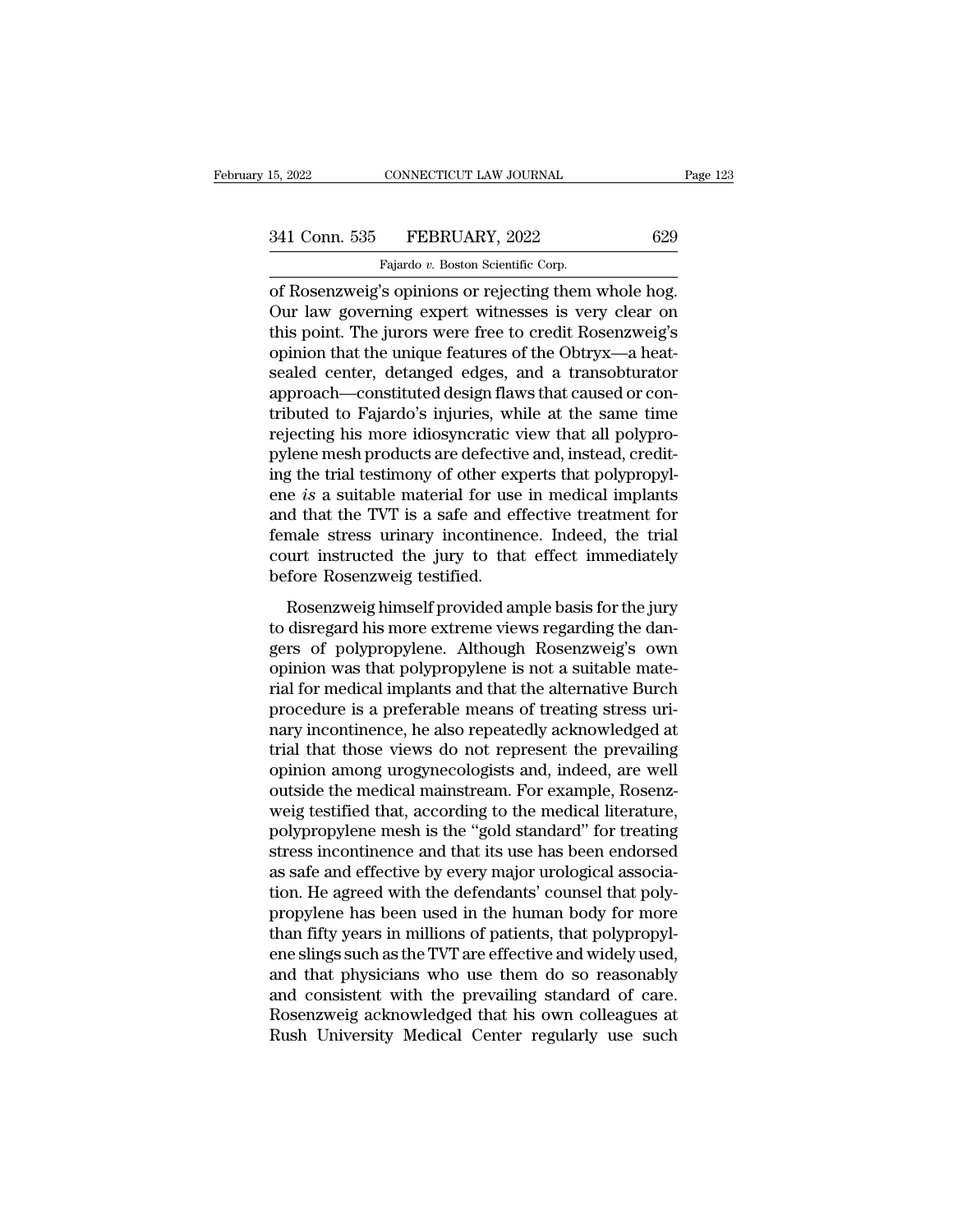### CONNECTICUT LAW JOURNAL February 15, 2022<br>630 FEBRUARY, 2022 341 Conn. 535<br>Fajardo v. Boston Scientific Corp. CONNECTICUT LAW JOURNAL<br>FEBRUARY, 2022 341<br>Fajardo *v*. Boston Scientific Corp.<br>inue to train residents in the **1**

CONNECTICUT LAW JOURNAL February 15, 2<br>
Slings and continue to train residents in the use thereof.<br>
The short, he agreed that polypropylene slings represent<br>
The most commonly used modelity for troping stress FEBRUARY, 2022 341 Conn. 535<br>Fajardo v. Boston Scientific Corp.<br>Slings and continue to train residents in the use thereof.<br>In short, he agreed that polypropylene slings represent<br>the most commonly used modality for treatin  $\begin{tabular}{ll} \hline & \multicolumn{1}{l}{\textbf{FEBRUARY, 2022 \quad \ \ \, 341 Conn. 535}}\\ \hline \hline \multicolumn{1}{l}{\textbf{Fajardo $v$. Boston Scientific Corp.}}\\ \hline \multicolumn{1}{l}{\textbf{Slings and continue to train residents in the use thereof.}}\\ \hline \multicolumn{1}{l}{\textbf{In short, he agreed that polypropylene slings represent}}\\ \hline \multicolumn{1}{l}{\textbf{the most commonly used modality for treating stress}}\\ \hline \multicolumn{1}{l}{\textbf{urating stored by}}\\ \hline \multicolumn{1}{l}{\textbf{avtonsive modified} that their use$ FEBRUARY, 2022 341 Conn. 535<br>
Fajardo v. Boston Scientific Corp.<br>
Slings and continue to train residents in the use thereof.<br>
In short, he agreed that polypropylene slings represent<br>
the most commonly used modality for tre Fajardo v. Boston Scientific Corp.<br>
Slings and continue to train residents in the use thereof.<br>
In short, he agreed that polypropylene slings represent<br>
the most commonly used modality for treating stress<br>
urinary incontin studies. reasonably could have credited<br>short, he agreed that polypropylene slings represent<br>e most commonly used modality for treating stress<br>inary incontinence and that their use is supported by<br>tensive medical data, including mo In shore, he agreed and polypropylene sings represent<br>the most commonly used modality for treating stress<br>urinary incontinence and that their use is supported by<br>extensive medical data, including more than 2000<br>studies.<br>Ac

the most confinently used modality for treating stress<br>urinary incontinence and that their use is supported by<br>extensive medical data, including more than 2000<br>studies.<br>Accordingly, the jury reasonably could have credited<br> and contributed to Fajardo's including more than 2000<br>studies.<br>Accordingly, the jury reasonably could have credited<br>Rosenzweig's testimony that the unique design charac-<br>teristics of the Obtryx render it especially dangero studies.<br>
Accordingly, the jury reasonably could have credited<br>
Rosenzweig's testimony that the unique design charac-<br>
teristics of the Obtryx render it especially dangerous<br>
and contributed to Fajardo's injuries while sim Accordingly, the jury reasonably could have credited<br>Rosenzweig's testimony that the unique design charac-<br>teristics of the Obtryx render it especially dangerous<br>and contributed to Fajardo's injuries while simultane-<br>ously Accordingly, the jury reasonably could have credited<br>Rosenzweig's testimony that the unique design charac-<br>teristics of the Obtryx render it especially dangerous<br>and contributed to Fajardo's injuries while simultane-<br>ously Rosenzweig's testimony that the unique design characteristics of the Obtryx render it especially dangerous<br>and contributed to Fajardo's injuries while simultane-<br>ously concluding that Rosenzweig is an outlier with<br>respect teristics of the Obtryx render it especially dangerous<br>and contributed to Fajardo's injuries while simultane-<br>ously concluding that Rosenzweig is an outlier with<br>respect to his strident opposition to any medical use<br>of pol and contributed to Fajardo's injuries while simultane-<br>ously concluding that Rosenzweig is an outlier with<br>respect to his strident opposition to any medical use<br>of polypropylene. The jury could have credited the testi-<br>mon ously concluding that Rosenzweig is an outlier with<br>respect to his strident opposition to any medical use<br>of polypropylene. The jury could have credited the testi-<br>mony of various other witnesses—such as Bercik,<br>Rosenblatt respect to his strident opposition to any medical use<br>of polypropylene. The jury could have credited the testi-<br>mony of various other witnesses—such as Bercik,<br>Rosenblatt, and Boston Scientific's biomaterials expert,<br>Steph of polypropylene. The jury could have credited the<br>mony of various other witnesses—such as B<br>Rosenblatt, and Boston Scientific's biomaterials es<br>Stephen Badylak—that polypropylene, such as<br>used in the TVT, is a generally s ephen Badylak—that polypropylene, such as that<br>ed in the TVT, is a generally safe material that is<br>dely used for the fabrication of medical implants and<br>cepted by all major medical associations.<br>2<br>Another reason that Rosen

2

used in the TVT, is a generally safe material that is<br>widely used for the fabrication of medical implants and<br>accepted by all major medical associations.<br>2<br>Another reason that Rosenzweig's beliefs regarding<br>the dangers ass widely used for the fabrication of medical implants and<br>accepted by all major medical associations.<br> $\frac{2}{100}$ <br>Another reason that Rosenzweig's beliefs regarding<br>the dangers associated with polypropylene did not<br>fatally t accepted by all major medical associations.<br>
2<br>
Another reason that Rosenzweig's beliefs regarding<br>
the dangers associated with polypropylene did not<br>
fatally taint his entire testimony is that I do not accept<br>
Boston Scie 2<br>
Another reason that Rosenzweig's beliefs regarding<br>
the dangers associated with polypropylene did not<br>
fatally taint his entire testimony is that I do not accept<br>
Boston Scientific's view, apparently shared by the<br>
majo Another reason that Rosenzweig's beliefs regarding<br>the dangers associated with polypropylene did not<br>fatally taint his entire testimony is that I do not accept<br>Boston Scientific's view, apparently shared by the<br>majority, t Another reason that Rosenzweig's beliefs regarding<br>the dangers associated with polypropylene did not<br>fatally taint his entire testimony is that I do not accept<br>Boston Scientific's view, apparently shared by the<br>majority, t the dangers associated with polypropylene did not<br>fatally taint his entire testimony is that I do not accept<br>Boston Scientific's view, apparently shared by the<br>majority, that an alternative product design that is<br>unsafe, b fatally taint his entire testimony is that I do not accept<br>Boston Scientific's view, apparently shared by the<br>majority, that an alternative product design that is<br>unsafe, but significantly less so than the defendant's<br>prod Boston Scientific's view, apparently shared by the<br>majority, that an alternative product design that is<br>unsafe, but significantly less so than the defendant's<br>product design, cannot, ipso facto, be a *reasonable*<br>design. I majority, that an alternative product design that is<br>unsafe, but significantly less so than the defendant's<br>product design, cannot, ipso facto, be a *reasonable*<br>design. It is noteworthy that neither Boston Scientific<br>nor unsafe, but significantly less so than the defendant's<br>product design, cannot, ipso facto, be a *reasonable*<br>design. It is noteworthy that neither Boston Scientific<br>nor the majority has identified a single authority for<br>th product design, cannot, ipso facto, be a *reasonable*<br>design. It is noteworthy that neither Boston Scientific<br>nor the majority has identified a single authority for<br>the theory that a federally regulated product that is<br>leg design. It is noteworthy that neither Boston Scientific<br>nor the majority has identified a single authority for<br>the theory that a federally regulated product that is<br>legally on the market and in widespread use cannot<br>qualif nor the majority has identified a single authority for<br>the theory that a federally regulated product that is<br>legally on the market and in widespread use cannot<br>qualify as a reasonable alternative design if it is safer<br>than the theory that a federally regulated product that is<br>legally on the market and in widespread use cannot<br>qualify as a reasonable alternative design if it is safer<br>than the product at issue but, nevertheless, poses safety<br>r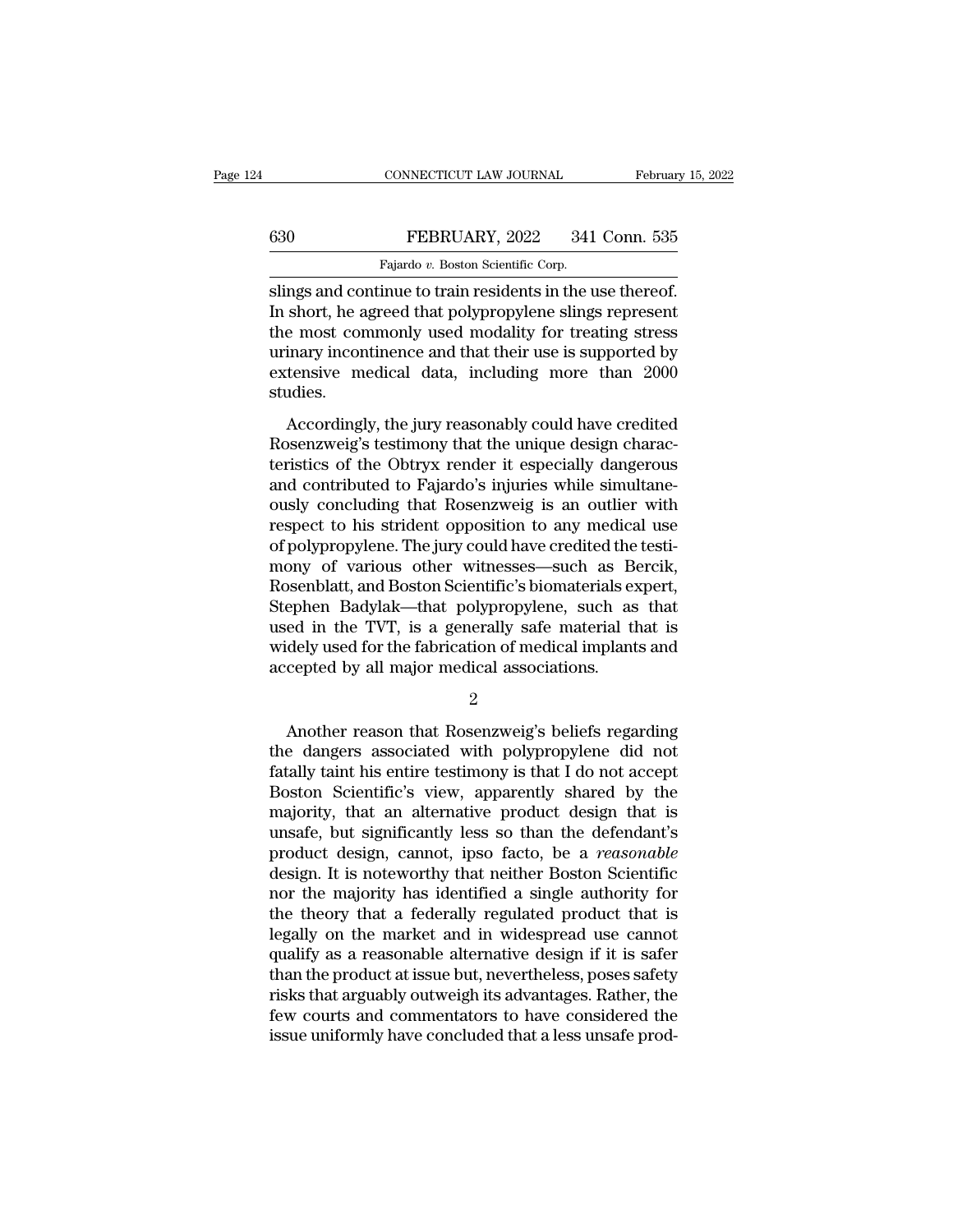# 15, 2022 CONNECTICUT LAW JOURNAL Page 125<br>341 Conn. 535 FEBRUARY, 2022 631<br>Fajardo v. Boston Scientific Corp.

15, 2022 CONNECTICUT LAW JOURNAL<br>
341 Conn. 535 FEBRUARY, 2022 631<br>
Fajardo *v.* Boston Scientific Corp.<br>
uct can qualify as a reasonable alternative design if that 15, 2022 CONNECTICUT LAW JOURNAL Page 12<br>
341 Conn. 535 FEBRUARY, 2022 631<br>
Fajardo v. Boston Scientific Corp.<br>
uct can qualify as a reasonable alternative design if that<br>
product lacks the features that caused or contribu 341 Conn. 535 FEBRUARY, 2022 631<br>Fajardo v. Boston Scientific Corp.<br>uct can qualify as a reasonable alternative design if that<br>product lacks the features that caused or contributed<br>to the plaintiff's injuries. Indeed, seve 341 Conn. 535 FEBRUARY, 2022 631<br>
Fajardo v. Boston Scientific Corp.<br>
uct can qualify as a reasonable alternative design if that<br>
product lacks the features that caused or contributed<br>
to the plaintiff's injuries. Indeed, 341 Conn. 535 FEBRUARY, 2022 631<br>
Fajardo v. Boston Scientific Corp.<br>
uct can qualify as a reasonable alternative design if that<br>
product lacks the features that caused or contributed<br>
to the plaintiff's injuries. Indeed, Fajardo v. Boston Scientific Corp.<br>
uct can qualify as a reasonable alternative design if that<br>
product lacks the features that caused or contributed<br>
to the plaintiff's injuries. Indeed, several federal courts<br>
have reach Fajardo v. Boston Scientific Corp.<br>
uct can qualify as a reasonable alternative design if that<br>
product lacks the features that caused or contributed<br>
to the plaintiff's injuries. Indeed, several federal courts<br>
have reach product lacks the features that caused or contributed<br>to the plaintiff's injuries. Indeed, several federal courts<br>have reached that very conclusion in the multidistrict<br>vaginal mesh litigation, rejecting similar arguments. to the plaintiff's injuries. Indeed, several federal courts<br>have reached that very conclusion in the multidistrict<br>vaginal mesh litigation, rejecting similar arguments.<br>See, e.g., *Herrera-Nevarez by Springer* v. *Ethicon* have reached that very conclusion in the multidistrict<br>vaginal mesh litigation, rejecting similar arguments.<br>See, e.g., *Herrera-Nevarez by Springer* v. *Ethicon*, *Inc.*,<br>Docket No. 17 C 3930, 2017 WL 3381718, \*7 (N.D. Il vaginal mesh litigation, rejecting similar arguments.<br>See, e.g., *Herrera-Nevarez by Springer* v. *Ethicon*, *Inc.*,<br>Docket No. 17 C 3930, 2017 WL 3381718, \*7 (N.D. Ill.<br>August 6, 2017) ("the fact that [an expert] evidentl See, e.g., *Herrera-Nevarez by Springer* v. *Ethicon*, *Inc.*, Docket No. 17 C 3930, 2017 WL 3381718, \*7 (N.D. Ill. August 6, 2017) ("the fact that [an expert] evidently does not believe that any such devices are safe does Docket No. 17 C 3930, 2017 WL 3381718, \*7 (N.D. Ill.<br>August 6, 2017) ("the fact that [an expert] evidently<br>does not believe that any such devices are safe does<br>not preclude him from ranking them on a comparative<br>basis"); August 6, 2017) ("the fact that [an expert] evidently<br>does not believe that any such devices are safe does<br>not preclude him from ranking them on a comparative<br>basis"); *Kaiser v. Johnson & Johnson*, Docket No. 2:17-<br>CV-11 does not believe that any such devices are safe does<br>not preclude him from ranking them on a comparative<br>basis"); *Kaiser* v. *Johnson & Johnson*, Docket No. 2:17-<br>CV-114-PPS, 2018 WL 739871, \*7 (N.D. Ind. February 7,<br>2018 not preclude him from ranking them on a comparative<br>basis"); *Kaiser* v. *Johnson & Johnson*, Docket No. 2:17-<br>CV-114-PPS, 2018 WL 739871, \*7 (N.D. Ind. February 7,<br>2018) (similar); *Wiltgen* v. *Ethicon, Inc.*, Docket No. basis"); *Kaiser* v. Johnson & Johnson, Docket No. 2:17-<br>CV-114-PPS, 2018 WL 739871, \*7 (N.D. Ind. February 7,<br>2018) (similar); *Wiltgen* v. *Ethicon, Inc.*, Docket No.<br>12-cv-2400, 2017 WL 4467455, \*5 (N.D. Ill. October 6, CV-114-PPS, 2018 WL 739871, \*7 (N. 2018) (similar); Wiltgen v. Ethicon, 12-cv-2400, 2017 WL 4467455, \*5 (N. 2017) (similar); see also *Campbell* v. *Corp.*, 882 F.3d 70, 79 (4th Cir. 2018) (that Rosenzweig's testimony did For example, *Produces, Theory Calthong, Waygen V. Entrecon, Theory Cover 10*.<br>
-cv-2400, 2017 WL 4467455, \*5 (N.D. Ill. October 6,<br>
17) (similar); see also *Campbell v. Boston Scientific*<br>
orp., 882 F.3d 70, 79 (4th Cir. 12 ev 2100, 2011 will 1101159,  $\sigma$  (1.1.9. m. eccesser 0,<br>2017) (similar); see also *Campbell v. Boston Scientific*<br>*Corp.*, 882 F.3d 70, 79 (4th Cir. 2018) (rejecting argument<br>that Rosenzweig's testimony did not support

Lorry (Shimary, See also Campbear v. Double Botchingto<br>
Corp., 882 F.3d 70, 79 (4th Cir. 2018) (rejecting argument<br>
that Rosenzweig's testimony did not support finding of<br>
reasonable alternative design).<br>
Although those co Las A. Kysar has explained that Hosenzweig's testimony did not support finding of<br>reasonable alternative design).<br>Although those courts did not elaborate on the reasoning underlying their rulings, legal scholars have<br>made reasonable alternative design).<br>
Although those courts did not elaborate on the reasoning underlying their rulings, legal scholars have<br>
made a persuasive case. For example, Professor Doug-<br>
las A. Kysar has explained that Although those courts did not elaborate on the reasoning underlying their rulings, legal scholars have<br>made a persuasive case. For example, Professor Douglas A. Kysar has explained that "even an unavoidably<br>unsafe product Although those courts did not elaborate on the reasoning underlying their rulings, legal scholars have made a persuasive case. For example, Professor Douglas A. Kysar has explained that "even an unavoidably unsafe product soning underlying their rulings, legal scholars have<br>made a persuasive case. For example, Professor Doug-<br>las A. Kysar has explained that "even an unavoidably<br>unsafe product sometimes can be made marginally less<br>unsafe. By made a persuasive case. For example, Professor Douglas A. Kysar has explained that "even an unavoidably<br>unsafe product sometimes can be made marginally less<br>unsafe. By allowing courts to balance the risks and<br>rewards posed las A. Kysar has explained that "even an unavoidably<br>unsafe product sometimes can be made marginally less<br>unsafe. By allowing courts to balance the risks and<br>rewards posed by alternative product designs, the risk-<br>utility unsafe product sometimes can be made marginally less<br>unsafe. By allowing courts to balance the risks and<br>rewards posed by alternative product designs, the risk-<br>utility test provides manufacturers with incentives to<br>consta unsafe. By allowing courts to balance the risks and<br>rewards posed by alternative product designs, the risk-<br>utility test provides manufacturers with incentives to<br>constantly evaluate and [to] adopt such reasonable<br>alternat rewards posed by alternative product designs, the risk-<br>utility test provides manufacturers with incentives to<br>constantly evaluate and  $[to]$  adopt such reasonable<br>alternative designs." D. Kysar, "The Expectations of<br>Consu utility test provides manufacturers with incentives to<br>constantly evaluate and [to] adopt such reasonable<br>alternative designs." D. Kysar, "The Expectations of<br>Consumers," 103 Colum. L. Rev. 1700, 1717 (2003). The<br>Restateme constantly evaluate and [to] adopt such reasonable<br>alternative designs." D. Kysar, "The Expectations of<br>Consumers," 103 Colum. L. Rev. 1700, 1717 (2003). The<br>Restatement (Third) is of the same view: "The require-<br>ment . . alternative designs." D. Kysar, "The Expectations of<br>Consumers," 103 Colum. L. Rev. 1700, 1717 (2003). The<br>Restatement (Third) is of the same view: "The require-<br>ment . . . that the plaintiff show a reasonable alterna-<br>tiv Consumers," 103 Colum. L. Rev. 1700, 1717 (2003). The<br>Restatement (Third) is of the same view: "The require-<br>ment . . . that the plaintiff show a reasonable alterna-<br>tive design applies in most instances even though the<br>p Restatement (Third) is of the same view: "The requirement . . . that the plaintiff show a reasonable alternative design applies in most instances even though the plaintiff alleges that the category of product sold by the ment . . . that the plaintiff show a reasonable alternative design applies in most instances even though the plaintiff alleges that the category of product sold by the defendant is so dangerous that it should not have bee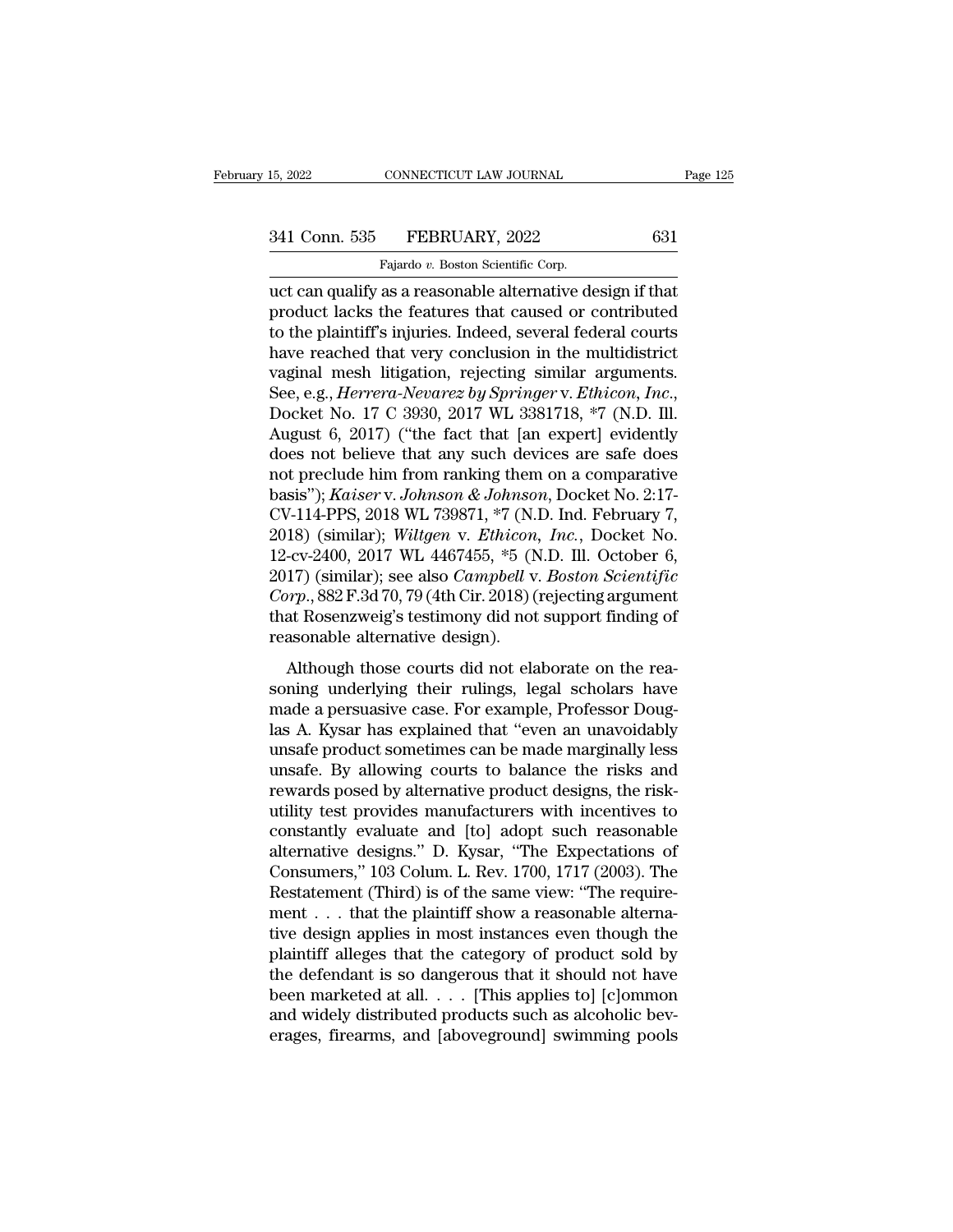|     | CONNECTICUT LAW JOURNAL                  | February 15, 2022 |
|-----|------------------------------------------|-------------------|
|     |                                          |                   |
| 632 | FEBRUARY, 2022                           | 341 Conn. 535     |
|     | Fajardo v. Boston Scientific Corp.       |                   |
|     | " (Citation omitted) Restatement (Third) | sunra             |

. . . .'' (Citation omitted.) Restatement (Third), supra, EEBRUAR<br>
Fajardo v. Boston S<br>
Fajardo v. Boston S<br>
§ 2, comment (d), p. 20.<br>
Consider the hypothetical c

FEBRUARY, 2022 341 Conn. 535<br>
Fajardo v. Boston Scientific Corp.<br>
. ." (Citation omitted.) Restatement (Third), supra,<br>
2, comment (d), p. 20.<br>
Consider the hypothetical of a tobacco company that<br>
velops a cigarette featur FEBRUARY, 2022 341 Conn. 535<br>
Fajardo v. Boston Scientific Corp.<br>
....." (Citation omitted.) Restatement (Third), supra,<br>
§ 2, comment (d), p. 20.<br>
Consider the hypothetical of a tobacco company that<br>
develops a cigarette Fajardo v. Boston Scientific Corp.<br>
. . . . . " (Citation omitted.) Restatement (Third), supra,<br>
§ 2, comment (d), p. 20.<br>
Consider the hypothetical of a tobacco company that<br>
develops a cigarette featuring a novel design  $\therefore$   $\therefore$  " (Citation omitted.) Restatement (Third), supra,<br>
§ 2, comment (d), p. 20.<br>
Consider the hypothetical of a tobacco company that<br>
develops a cigarette featuring a novel design that, while<br>
more stylish in appe  $\S$  2, comment (d), p. 20.<br>
S 2, comment (d), p. 20.<br>
Consider the hypothetical of a tobacco company that<br>
develops a cigarette featuring a novel design that, while<br>
more stylish in appearance than those currently on the<br> s 2, comment (u), p. 20.<br>Consider the hypothetical of a tobacco company that<br>develops a cigarette featuring a novel design that, while<br>more stylish in appearance than those currently on the<br>market, has a less effective fil Consider the hypothetical of a tobacco company that<br>develops a cigarette featuring a novel design that, while<br>more stylish in appearance than those currently on the<br>market, has a less effective filter that removes fewer<br>ca develops a cigarette featuring a novel design that, while<br>more stylish in appearance than those currently on the<br>market, has a less effective filter that removes fewer<br>carcinogens. A cigarette design expert might well test more stylish in appearance than those currently on the market, has a less effective filter that removes fewer carcinogens. A cigarette design expert might well testify that the new product is unnecessarily dangerous relati market, has a less effective filter that removes fewer<br>carcinogens. A cigarette design expert might well testify<br>that the new product is unnecessarily dangerous rela-<br>tive to traditional designs, which are less likely to c carcinogens. A cigarette design expert might well testify<br>that the new product is unnecessarily dangerous rela-<br>tive to traditional designs, which are less likely to cause<br>cancer, while also acknowledging that she would ne that the new product is unnecessarily dangerous relative to traditional designs, which are less likely to cause cancer, while also acknowledging that she would never smoke or allow her children to smoke and that she is of tive to traditional designs, which are less likely to cause<br>cancer, while also acknowledging that she would never<br>smoke or allow her children to smoke and that she is<br>of the view that no cigarettes should be legal due to<br>t cancer, while also acknowledging that she would never<br>smoke or allow her children to smoke and that she is<br>of the view that no cigarettes should be legal due to<br>the well-known medical risks associated with smoking.<br>Of cour smoke or allow her children to smoke and that she is<br>of the view that no cigarettes should be legal due to<br>the well-known medical risks associated with smoking.<br>Of course, cigarettes are legal. They are heavily regu-<br>lated of the view that no cigarettes should be legal due to<br>the well-known medical risks associated with smoking.<br>Of course, cigarettes are legal. They are heavily regu-<br>lated, but society has accepted that the health and finanthe well-known medical risks associated with smoking.<br>Of course, cigarettes are legal. They are heavily regulated, but society has accepted that the health and finan-<br>cial costs associated with smoking related illnesses ar Fourse, cigarettes are legal. They are heavily regu-<br>ed, but society has accepted that the health and finan-<br>al costs associated with smoking related illnesses are<br>stified by the economic benefits and the rights of<br>ults to rated, but society has accepted that the health and mian-<br>cial costs associated with smoking related illnesses are<br>justified by the economic benefits and the rights of<br>adults to make their own determination that the plea-<br>

clai costs associated with shloking related imlesses are<br>justified by the economic benefits and the rights of<br>adults to make their own determination that the plea-<br>sure that they derive from smoking outweighs the risks.<br>Mo diated by the economic benefits and the rights of<br>adults to make their own determination that the plea-<br>sure that they derive from smoking outweighs the risks.<br>Moreover, this in for a penny, in for a pound theory<br>of produc adities to make their own determination that the pleasure that they derive from smoking outweighs the risks.<br>Moreover, this in for a penny, in for a pound theory<br>of product liability is especially poorly suited to the<br>medi sure that they derive from shlowing outwerghts the risks.<br>Moreover, this in for a penny, in for a pound theory<br>of product liability is especially poorly suited to the<br>medical device field. The parties, and all of the exper Moreover, this in for a penny, in for a pound theory<br>of product liability is especially poorly suited to the<br>medical device field. The parties, and all of the experts<br>who testified at trial, agreed that every surgical inte of product liability is especially poorly suited to the<br>medical device field. The parties, and all of the experts<br>who testified at trial, agreed that every surgical inter-<br>vention and every internally implanted medical dev medical device field. The parties, and all of the experts<br>who testified at trial, agreed that every surgical inter-<br>vention and every internally implanted medical device<br>carry some potentially serious risks. Much of the pr who testified at trial, agreed that every surgical inter-<br>vention and every internally implanted medical device<br>carry some potentially serious risks. Much of the prac-<br>tice of Western medicine involves the process of<br>attem vention and every internally implanted medical device<br>carry some potentially serious risks. Much of the prac-<br>tice of Western medicine involves the process of<br>attempting to identify and quantify such relative risks<br>so that carry some potentially serious risks. Much of the practice of Western medicine involves the process of attempting to identify and quantify such relative risks so that clinicians and patients can make informed decisions as tice of Western medicine involves the process of<br>attempting to identify and quantify such relative risks<br>so that clinicians and patients can make informed deci-<br>sions as to whether the dangers associated with a partic-<br>ula attempting to identify and quantify such relative risks<br>so that clinicians and patients can make informed deci-<br>sions as to whether the dangers associated with a partic-<br>ular intervention are justified by the potential ben so that clinicians and patients can make informed decisions as to whether the dangers associated with a particular intervention are justified by the potential benefits.<br>As is clear from the present case, medical experts no sions as to whether the dangers associated with a particular intervention are justified by the potential benefits.<br>As is clear from the present case, medical experts no<br>less than their patients reasonably may reach differe ular intervention are justified by the potential benefits.<br>As is clear from the present case, medical experts no<br>less than their patients reasonably may reach different<br>conclusions about whether, for example, it is prudent As is clear from the present case, medical experts no<br>less than their patients reasonably may reach different<br>conclusions about whether, for example, it is prudent<br>to implant a particular medical device that has a reason-<br>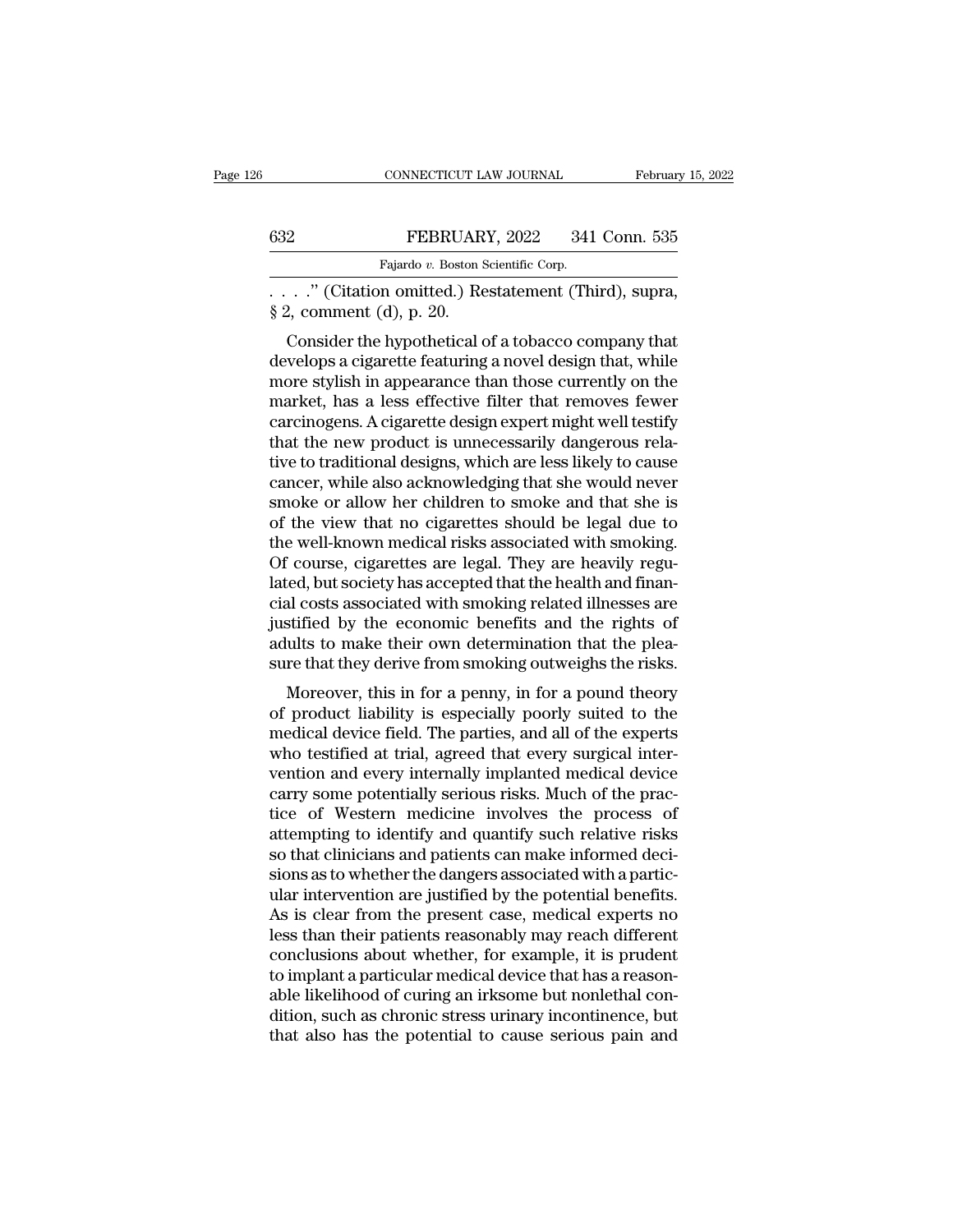| 15, 2022      | CONNECTICUT LAW JOURNAL            | Page 127 |
|---------------|------------------------------------|----------|
| 341 Conn. 535 | FEBRUARY, 2022                     | 633      |
|               | Fajardo v. Boston Scientific Corp. |          |

15, 2022 CONNECTICUT LAW JOURNAL<br>
341 Conn. 535 FEBRUARY, 2022 633<br>
Fajardo *v.* Boston Scientific Corp.<br>
other side effects. So long as that device falls within 15, 2022 CONNECTICUT LAW JOURNAL Page 127<br>
341 Conn. 535 FEBRUARY, 2022 633<br>
Fajardo v. Boston Scientific Corp.<br>
50 Other side effects. So long as that device falls within<br>
the standard of care and is deemed to have some m 341 Conn. 535 FEBRUARY, 2022 633<br>
Fajardo v. Boston Scientific Corp.<br>
other side effects. So long as that device falls within<br>
the standard of care and is deemed to have some medi-<br>
cal utility, I see no reason why the la 341 Conn. 535 FEBRUARY, 2022 633<br>
Fajardo v. Boston Scientific Corp.<br>
other side effects. So long as that device falls within<br>
the standard of care and is deemed to have some medi-<br>
cal utility, I see no reason why the la 341 Conn. 535 FEBRUARY, 2022 633<br>
Fajardo v. Boston Scientific Corp.<br>
other side effects. So long as that device falls within<br>
the standard of care and is deemed to have some medi-<br>
cal utility, I see no reason why the la Fajardo v. Boston Scientific Corp.<br>
The reason Scientific Corp.<br>
The standard of care and is deemed to have some medical utility, I see no reason why the law should not<br>
incentivize manufacturers to minimize those risks,<br> Figure of Boston Scientific Corp.<br>
other side effects. So long as that device falls within<br>
the standard of care and is deemed to have some medi-<br>
cal utility, I see no reason why the law should not<br>
incentivize manufactu other side effects. So long as that device falls within<br>the standard of care and is deemed to have some medi-<br>cal utility, I see no reason why the law should not<br>incentivize manufacturers to minimize those risks,<br>rather th the standard of care and is deemed to have some medical utility, I see no reason why the law should not<br>incentivize manufacturers to minimize those risks,<br>rather than pile risk upon risk, to the extent reasonably<br>possible. cal utility, I see no reason why the law should not<br>incentivize manufacturers to minimize those risks,<br>rather than pile risk upon risk, to the extent reasonably<br>possible. The majority's holding in the present case<br>removes harm. moves that incentive and potentially disincentivizes<br>
inveloping design innovations that reduce the risk of<br>
Finally, the majority ignores the fact that this court<br>
ready has, in essence, decided this very question in<br>
con

3

manufacturers of certain categories of products from<br>developing design innovations that reduce the risk of<br>harm.<br>3<br>Finally, the majority ignores the fact that this court<br>already has, in essence, decided this very question developing design innovations that reduce the risk of<br>harm.<br> $\frac{3}{3}$ <br>Finally, the majority ignores the fact that this court<br>already has, in essence, decided this very question in<br>the plaintiffs' favor. In *Bifolck*, we ma Finally, the majority ignores the fact that this court<br>already has, in essence, decided this very question in<br>the plaintiffs' favor. In *Bifolck*, we made clear that a<br>plaintiff is not precluded from arguing that a class  $\frac{3}{2}$ <br>Finally, the majority ignores the fact that this court<br>already has, in essence, decided this very question in<br>the plaintiffs' favor. In *Bifolck*, we made clear that a<br>plaintiff is not precluded from arguing tha Finally, the majority ignores the fact that this court<br>already has, in essence, decided this very question in<br>the plaintiffs' favor. In *Bifolck*, we made clear that a<br>plaintiff is not precluded from arguing that a class Finally, the majority ignores the fact that this court<br>already has, in essence, decided this very question in<br>the plaintiffs' favor. In *Bifolck*, we made clear that a<br>plaintiff is not precluded from arguing that a class already has, in essence, decided this very question in<br>the plaintiffs' favor. In *Bifolck*, we made clear that a<br>plaintiff is not precluded from arguing that a class of<br>products is inherently, manifestly unsafe while, in t the plaintiffs' favor. In *Bifolck*, we made clear that a plaintiff is not precluded from arguing that a class of products is inherently, manifestly unsafe while, in the alternative, also contending that the particular pro plaintiff is not precluded from arguing that a class of<br>products is inherently, manifestly unsafe while, in the<br>alternative, also contending that the particular product<br>at issue could have been designed to be less unsafe.<br> products is inherently, manifestly unsafe while, in the alternative, also contending that the particular product<br>at issue could have been designed to be less unsafe.<br>See *Bifolck* v. *Philip Morris, Inc.*, supra, 324 Conn. alternative, also contending that the particular product<br>at issue could have been designed to be less unsafe.<br>See *Bifolck* v. *Philip Morris, Inc.*, supra, 324 Conn. 435<br>("Although the fact finder considers under either t at issue could have been designed to be less unsafe.<br>See *Bifolck* v. *Philip Morris, Inc.*, supra, 324 Conn. 435<br>("Although the fact finder considers under either theory<br>whether the risk of danger inherent in the challeng See *Bifolck* v. *Philip Morris, Inc.*, supra, 324 Conn. 435<br>("Although the fact finder considers under either theory<br>whether the risk of danger inherent in the challenged<br>design outweighs the benefits of that design, thes ("Although the fact finder considers under either theory<br>whether the risk of danger inherent in the challenged<br>design outweighs the benefits of that design, these theo-<br>ries are not mutually exclusive. A plaintiff may con whether the risk of danger inherent in the challenged<br>design outweighs the benefits of that design, these theo-<br>ries are not mutually exclusive. A plaintiff may consis-<br>tently allege that a product had excessive preventabl design outweighs the benefits of that design, these theories are not mutually exclusive. A plaintiff may consistently allege that a product had excessive preventable danger (reasonable alternative design) and that the prod ries are not mutually exclusive. A plaintiff may consistently allege that a product had excessive preventable<br>danger (reasonable alternative design) and that the<br>product was too dangerous to market to the consumer<br>irrespec tently allege that a product had excessive preventable<br>danger (reasonable alternative design) and that the<br>product was too dangerous to market to the consumer<br>irrespective of whether it could have been designed<br>to be safer danger (reasonable alternative design) and that the<br>product was too dangerous to market to the consumer<br>irrespective of whether it could have been designed<br>to be safer (manifestly unreasonable design)."). The<br>majority does be safer (manifestly unreasonable design)."). The<br>ajority does not appear to recognize that its holding<br>the present case deviates from the court's guidance<br> $Bifolck$  and offers no rationale for this departure.<br>C<br>Third, as I

C<sub>c</sub>

majority does not appear to recognize that its holding<br>in the present case deviates from the court's guidance<br>in  $Bifolk$  and offers no rationale for this departure.<br> $C$ <br>Third, as I have alluded to throughout this opinion,<br>I in the present case deviates from the court's guidance<br>in  $Bifolck$  and offers no rationale for this departure.<br> $C$ <br>Third, as I have alluded to throughout this opinion,<br>I am troubled by the majority's view that the only eviin *Bifolck* and offers no rationale for this departure.<br>  $C$ <br>
Third, as I have alluded to throughout this opinion,<br>
I am troubled by the majority's view that the only evidence that the jury was permitted to consider in<br>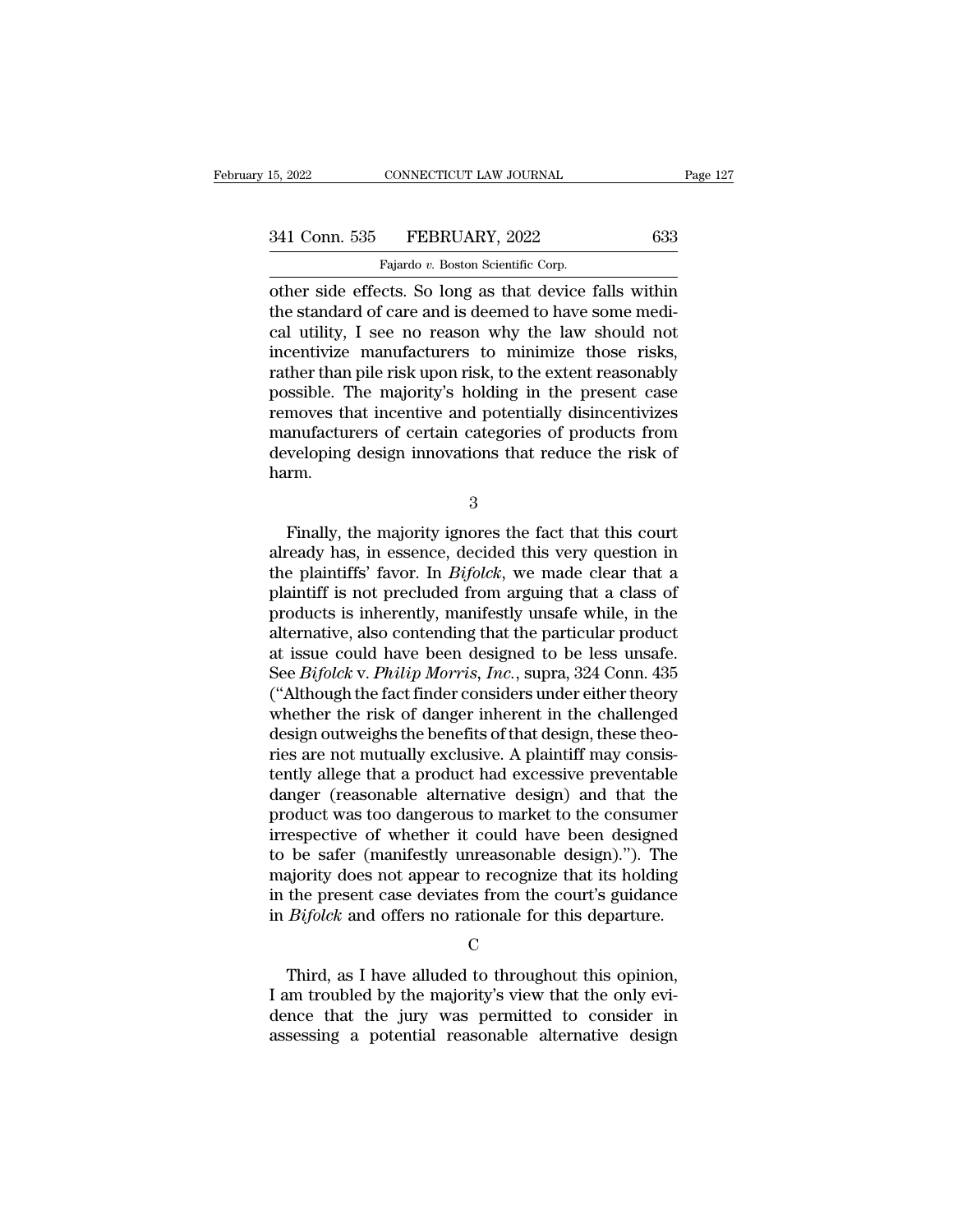### CONNECTICUT LAW JOURNAL February 15, 2022<br>634 FEBRUARY, 2022 341 Conn. 535<br>Fajardo v. Boston Scientific Corp. CONNECTICUT LAW JOURNAL<br>FEBRUARY, 2022 341<br>Fajardo *v.* Boston Scientific Corp.<br>restimony of the plaintiffs' pri

CONNECTICUT LAW JOURNAL Februar<br>
634 FEBRUARY, 2022 341 Conn. 535<br>
Fajardo v. Boston Scientific Corp.<br>
Claim was the testimony of the plaintiffs' primary prod-<br>
uct design expert, Rosenzweig, and that the plaintiffs' EBRUARY, 2022 341 Conn. 535<br>Fajardo v. Boston Scientific Corp.<br>Claim was the testimony of the plaintiffs' primary product<br>design expert, Rosenzweig, and that the plaintiffs'<br>case was not established unless Rosenzweig himse EXERUARY, 2022 341 Conn. 535<br>
Fajardo v. Boston Scientific Corp.<br>
claim was the testimony of the plaintiffs' primary product design expert, Rosenzweig, and that the plaintiffs'<br>
case was not established unless Rosenzweig FEBRUARY, 2022 341 Conn. 535<br>
Fajardo v. Boston Scientific Corp.<br>
claim was the testimony of the plaintiffs' primary product design expert, Rosenzweig, and that the plaintiffs'<br>
case was not established unless Rosenzweig Fajardo v. Boston Scientific Corp.<br>
claim was the testimony of the plaintiffs' primary prod-<br>
uct design expert, Rosenzweig, and that the plaintiffs'<br>
case was not established unless Rosenzweig himself<br>
recited the talism Fajardo v. Boston scientiffs' primary product design expert, Rosenzweig, and that the plaintiffs'<br>case was not established unless Rosenzweig himself<br>recited the talismanic words that the Ethicon TVT was<br>a reasonable alter claim was the testimony of the plaintiffs' primary product design expert, Rosenzweig, and that the plaintiffs'<br>case was not established unless Rosenzweig himself<br>recited the talismanic words that the Ethicon TVT was<br>a reas uct design expert, Rosenzweig, and that the plaintiffs'<br>case was not established unless Rosenzweig himself<br>recited the talismanic words that the Ethicon TVT was<br>a reasonable alternative design, use of which would<br>have aver case was not established unless Rosenzweig himself<br>recited the talismanic words that the Ethicon TVT was<br>a reasonable alternative design, use of which would<br>have averted or reduced the risk of harm to Fajardo.<br>This idea, t recited the talismanic words that the Ethicon TVT was<br>a reasonable alternative design, use of which would<br>have averted or reduced the risk of harm to Fajardo.<br>This idea, that a jury in a product liability lawsuit is<br>permit a reasonable alternative design, use of which would<br>have averted or reduced the risk of harm to Fajardo.<br>This idea, that a jury in a product liability lawsuit is<br>permitted to consider only a limited category of expert<br>test have averted or reduced the risk of harm to Fajardo.<br>This idea, that a jury in a product liability lawsuit is<br>permitted to consider only a limited category of expert<br>testimony regarding the design of medical devices and<br>ca This idea, that a jury in a product liability lawsuit is<br>permitted to consider only a limited category of expert<br>testimony regarding the design of medical devices and<br>cannot take into account and draw reasonable infer-<br>enc permitted to consider only a limited category of expert<br>testimony regarding the design of medical devices and<br>cannot take into account and draw reasonable infer-<br>ences from other relevant expert evidence, such as sci-<br>enti testimony regarding the design of medical devices and<br>cannot take into account and draw reasonable infer-<br>ences from other relevant expert evidence, such as sci-<br>entific and medical studies and the testimony of treating<br>ph cannot take into account and draw reasonable infer-<br>ences from other relevant expert evidence, such as sci-<br>entific and medical studies and the testimony of treating<br>physicians, even when that evidence was admitted with-<br>o ences from other relevant expert evidence, such as scientific and medical studies and the testimony of treating<br>physicians, even when that evidence was admitted with-<br>out objection or limitation, is flatly inconsistent wit entific and medical studies and the testime<br>physicians, even when that evidence was a<br>out objection or limitation, is flatly ince<br>established law. This aspect of the maj<br>encroaches on the autonomy of the jury a<br>the realit If objection or limitation, is flatly inconsistent with<br>tablished law. This aspect of the majority opinion<br>croaches on the autonomy of the jury and overlooks<br>e realities of how expert witnesses are actually used,<br>pecially established law. This aspect of the majority opinion<br>encroaches on the autonomy of the jury and overlooks<br>the realities of how expert witnesses are actually used,<br>especially in complex civil cases.<sup>26</sup><br>First, no one is ar

the realities of how expert of the majority spation<br>encroaches on the autonomy of the jury and overlooks<br>the realities of how expert witnesses are actually used,<br>especially in complex civil cases.<sup>26</sup><br>First, no one is arg the realities of how expert witnesses are actually used,<br>the realities of how expert witnesses are actually used,<br>especially in complex civil cases.<sup>26</sup><br>First, no one is arguing that expert testimony was<br>not required in t the Fourtes of Ref. expect Mateuses at e-actually discussed.<br>
First, no one is arguing that expert testimony was<br>
not required in this case. The plaintiffs presented the<br>
testimony of a product design expert, Rosenzweig,<br> First, no one is arguing that expert testimony was<br>not required in this case. The plaintiffs presented the<br>testimony of a product design expert, Rosenzweig,<br>whom they disclosed as an expert on safer alternatives<br>to the Obt First, no one is arguing that expert testimony was<br>not required in this case. The plaintiffs presented the<br>testimony of a product design expert, Rosenzweig,<br>whom they disclosed as an expert on safer alternatives<br>to the Obt not required in this case. The plaintiffs presented the<br>testimony of a product design expert, Rosenzweig,<br>whom they disclosed as an expert on safer alternatives<br>to the Obtryx, and whom the trial court permitted to<br>testify, testimony of a product design expert, Rosenzweig,<br>whom they disclosed as an expert on safer alternatives<br>to the Obtryx, and whom the trial court permitted to<br>testify, over the objection of Boston Scientific. The<br>plaintiffs whom they disclosed as an expert on safer alternatives<br>to the Obtryx, and whom the trial court permitted to<br>testify, over the objection of Boston Scientific. The<br>plaintiffs also disclosed and presented the expert testi-<br>mo to the Obtryx, and whom the trial court permitted to<br>testify, over the objection of Boston Scientific. The<br>plaintiffs also disclosed and presented the expert testi-<br>mony of Richard W. Trepeta, a pathologist, who testified mony of Richard W. Trepeta, a pathologist, who testified<br>as to the material condition of the Obtryx that was<br>implanted in Fajardo. As I previously discussed, Rosenz-<br>weig testified as to the design flaws in the Obtryx—<br> $\$ as to the material condition of the Obtryx that was<br>implanted in Fajardo. As I previously discussed, Rosenz-<br>weig testified as to the design flaws in the Obtryx—<br> $\frac{26}{5}$  In complex civil cases such as medical malpracti

implanted in Fajardo. As I previously discussed, Rosenz-<br>weig testified as to the design flaws in the Obtryx—<br><sup>26</sup> In complex civil cases such as medical malpractice actions, it is not at<br>all uncommon for plaintiffs to pro **Hospital, 207 Conn. 125, 136, 540 A.2d 666 (1988) (holding that causation was adequately established and that deficiencies in testimony of paintiffs to prove their case through the combined testimony of various experts an** werg testified as to the design haws in the ODHy $x$ —<br><sup>26</sup> In complex civil cases such as medical malpractice actions, it is not at<br>all uncommon for plaintiffs to prove their case through the combined testi-<br>mony of variou <sup>26</sup> In complex civil cases such as medical malpractice actions, it is not at all uncommon for plaintiffs to prove their case through the combined testimony of various experts and treating physicians. See, e.g., *Mather v* all uncommon for plaintiffs to prove their case through the combined testimony of various experts and treating physicians. See, e.g., *Mather v. Griffin Hospital*, 207 Conn. 125, 136, 540 A.2d 666 (1988) (holding that cau and mony of various experts and treating physicians. See, e.g., *Mather v. Griffin Hospital*, 207 Conn. 125, 136, 540 A.2d 666 (1988) (holding that causation was adequately established and that deficiencies in testimony Hospital, 207 Conn. 125, 136, 540 A.2d 666 (1988) (holding that causation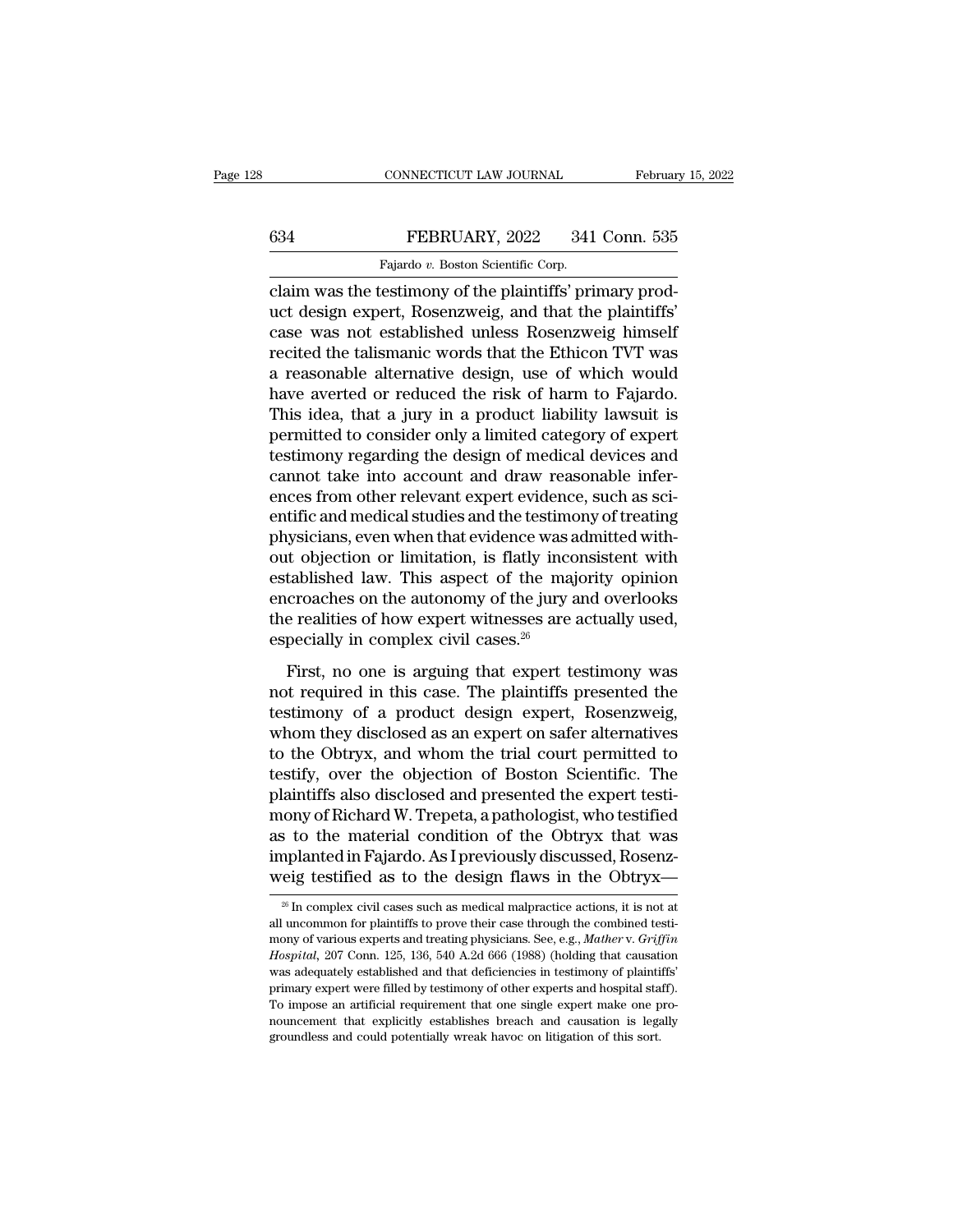| 15, 2022      | CONNECTICUT LAW JOURNAL            | Page 129 |
|---------------|------------------------------------|----------|
| 341 Conn. 535 | FEBRUARY, 2022                     | 635      |
|               | Fajardo v. Boston Scientific Corp. |          |

15, 2022 CONNECTICUT LAW JOURNAL<br>
341 Conn. 535 FEBRUARY, 2022 635<br>
Fajardo *v.* Boston Scientific Corp.<br>
heat sealing, detanging, a transobturator insertion— 15, 2022 CONNECTICUT LAW JOURNAL Page 129<br>
341 Conn. 535 FEBRUARY, 2022 635<br>
Fajardo v. Boston Scientific Corp.<br>
heat sealing, detanging, a transobturator insertion—<br>
relative to the TVT, and he linked those differences to 341 Conn. 535 FEBRUARY, 2022 635<br>Fajardo v. Boston Scientific Corp.<br>heat sealing, detanging, a transobturator insertion—<br>relative to the TVT, and he linked those differences to<br>Fajardo's poor outcome. Although the majority  $\begin{array}{r} \text{341 Conn. } 535 \quad \text{FEBRUARY, } 2022 \quad \text{635} \ \text{141} \quad \text{153} \quad \text{163} \quad \text{174} \quad \text{175} \quad \text{76} \quad \text{77} \quad \text{78} \quad \text{79} \quad \text{79} \quad \text{70} \quad \text{70} \quad \text{70} \quad \text{70} \quad \text{71} \quad \text{70} \quad \text{71} \quad \text{72} \quad \text{73} \quad \text{74} \quad \text{75} \quad \$ 341 Conn. 535 FEBRUARY, 2022 635<br>
Fajardo v. Boston Scientific Corp.<br>
heat sealing, detanging, a transobturator insertion—<br>
relative to the TVT, and he linked those differences to<br>
Fajardo's poor outcome. Although the maj Fajardo v. Boston Scientific Corp.<br>
heat sealing, detanging, a transobturator insertion—<br>
relative to the TVT, and he linked those differences to<br>
Fajardo's poor outcome. Although the majority worries<br>
that the jury was in Fajardo v. Boston Scientific Corp.<br>
heat sealing, detanging, a transobturator insertion—<br>
relative to the TVT, and he linked those differences to<br>
Fajardo's poor outcome. Although the majority worries<br>
that the jury was in heat sealing, detanging, a transobturator insertion—<br>relative to the TVT, and he linked those differences to<br>Fajardo's poor outcome. Although the majority worries<br>that the jury was incapable of understanding the medi-<br>cal relative to the TVT, and he linked those differences to<br>Fajardo's poor outcome. Although the majority worries<br>that the jury was incapable of understanding the medi-<br>cal studies in evidence, contending that "the jury [did]<br> Fajardo's poor outcome. Although the majority worries<br>that the jury was incapable of understanding the medi-<br>cal studies in evidence, contending that "the jury [did]<br>not have the assistance necessary to reach an intelligen that the jury was incapable of understa<br>cal studies in evidence, contending that<br>not have the assistance necessary to read<br>or correct decision"; footnote 20 of the<br>ion; the reality is that Rosenzweig ma<br>basic as one can: " For its part, Boston Scientific disclosed and pre-<br>the assistance necessary to reach an intelligent<br>correct decision"; footnote 20 of the majority opin-<br>n; the reality is that Rosenzweig made it about as<br>sic as one can: "[ sented that the assistance increases y to reach an intengent<br>or correct decision"; footnote 20 of the majority opin-<br>ion; the reality is that Rosenzweig made it about as<br>basic as one can: "[T]he retropubic sling is better

or correct decision, a roothote 20 or the majority opin-<br>ion; the reality is that Rosenzweig made it about as<br>basic as one can: "[T]he retropubic sling is better than<br>the [Obtryx] transobturator sling."<br>For its part, Bosto fort, the Feanty is that Rosenzweig made it about as<br>basic as one can: "[T]he retropubic sling is better than<br>the [Obtryx] transobturator sling."<br>For its part, Boston Scientific disclosed and pre-<br>sented experts of its own basic as one can.  $\lfloor 1 \rfloor$  he retropuble sing is better than<br>the [Obtryx] transobturator sling."<br>For its part, Boston Scientific disclosed and pre-<br>sented experts of its own, some of whom verified that<br>the TVT is the mo the [Obuyx] transobturator sing.<br>For its part, Boston Scientific disclos<br>sented experts of its own, some of whom<br>the TVT is the most well established vagit<br>that the primary differences between the<br>Obtryx are the latter's h For its part, boston scientific disclosed and pre-<br>hted experts of its own, some of whom verified that<br>e TVT is the most well established vaginal sling and<br>at the primary differences between the TVT and the<br>btryx are the l sented experts of its own, some of whom vertiled that<br>the TVT is the most well established vaginal sling and<br>that the primary differences between the TVT and the<br>Obtryx are the latter's heat-sealed middle, detanged<br>edges,

that the primary differences between the TVT and the<br>Obtryx are the latter's heat-sealed middle, detanged<br>edges, and transobturator approach.<br>As discussed, the plaintiffs also introduced the expert<br>opinions of Fajardo's tr that the printary differences between the TVT and the<br>Obtryx are the latter's heat-sealed middle, detanged<br>edges, and transobturator approach.<br>As discussed, the plaintiffs also introduced the expert<br>opinions of Fajardo's t Obtryx are the latter's heat-sealed middle, detailed<br>edges, and transobturator approach.<br>As discussed, the plaintiffs also introduced the expert<br>opinions of Fajardo's treating physicians via the testi-<br>mony of Bercik, whom euges, and transolutrator approach.<br>
As discussed, the plaintiffs also introduced the expert<br>
opinions of Fajardo's treating physicians via the testi-<br>
mony of Bercik, whom the plaintiffs also disclosed as<br>
an expert on pr As discussed, the plaintiffs also introduced the expert<br>opinions of Fajardo's treating physicians via the testi-<br>mony of Bercik, whom the plaintiffs also disclosed as<br>an expert on product design and reasonable alternatives opinions of Fajardo's treating physicians via the testi-<br>mony of Bercik, whom the plaintiffs also disclosed as<br>an expert on product design and reasonable alternatives<br>to the Obtryx, and the office notes of Hines. The exper mony of Bercik, whom the plaintiffs also disclosed as<br>an expert on product design and reasonable alternatives<br>to the Obtryx, and the office notes of Hines. The expert<br>opinion of a third physician, Tulikangas, was before t an expert on product design and reasonable alternatives<br>to the Obtryx, and the office notes of Hines. The expert<br>opinion of a third physician, Tulikangas, was before the<br>jury, as well. It is well established that a plainti to the Obtryx, and the office notes of Hines. The expert<br>opinion of a third physician, Tulikangas, was before the<br>jury, as well. It is well established that a plaintiff's<br>treating physicians may provide expert testimony<br>wi opinion of a third physician, Tulikangas, was before the<br>jury, as well. It is well established that a plaintiff's<br>treating physicians may provide expert testimony<br>within their realm of practice, without the need for<br>formal jury, as well. It is well established that a plaintiff's<br>treating physicians may provide expert testimony<br>within their realm of practice, without the need for<br>formal expert certification or detailed disclosures. See<br>Practi treating physicians may provide expert testimony<br>within their realm of practice, without the need for<br>formal expert certification or detailed disclosures. See<br>Practice Book § 13-4 (b) (2) (defining expert disclosure<br>requi within their realm of practice, without the need for<br>formal expert certification or detailed disclosures. See<br>Practice Book § 13-4 (b) (2) (defining expert disclosure<br>requirements for treating physicians). Moreover, even<br> formal expert certification or detailed disclosures. See<br>Practice Book § 13-4 (b) (2) (defining expert disclosure<br>requirements for treating physicians). Moreover, even<br>physicians who are not formal product design experts<br>m Practice Book § 13-4 (b) (2) (defining expert disclosure<br>requirements for treating physicians). Moreover, even<br>physicians who are not formal product design experts<br>may provide relevant testimony as to elements of prod-<br>uct requirements for treating physicians). Moreover, even<br>physicians who are not formal product design experts<br>may provide relevant testimony as to elements of prod-<br>uct design to the extent that there is overlap with their<br>pr physicians who are not formal product design experts<br>may provide relevant testimony as to elements of prod-<br>uct design to the extent that there is overlap with their<br>professional experience. See, e.g., *Procaccini* v. *Law* may provide relevant testimony as to elements of product design to the extent that there is overlap with their<br>professional experience. See, e.g., *Procaccini* v. Law-<br>*rence* + *Memorial Hospital*, *Inc.*, supra, 175 Conn uct design to the extent that there is overlap with their<br>professional experience. See, e.g., *Procaccini* v. Law-<br>rence + Memorial Hospital, Inc., supra, 175 Conn. App.<br>723 (causation testimony of physician disclosed as s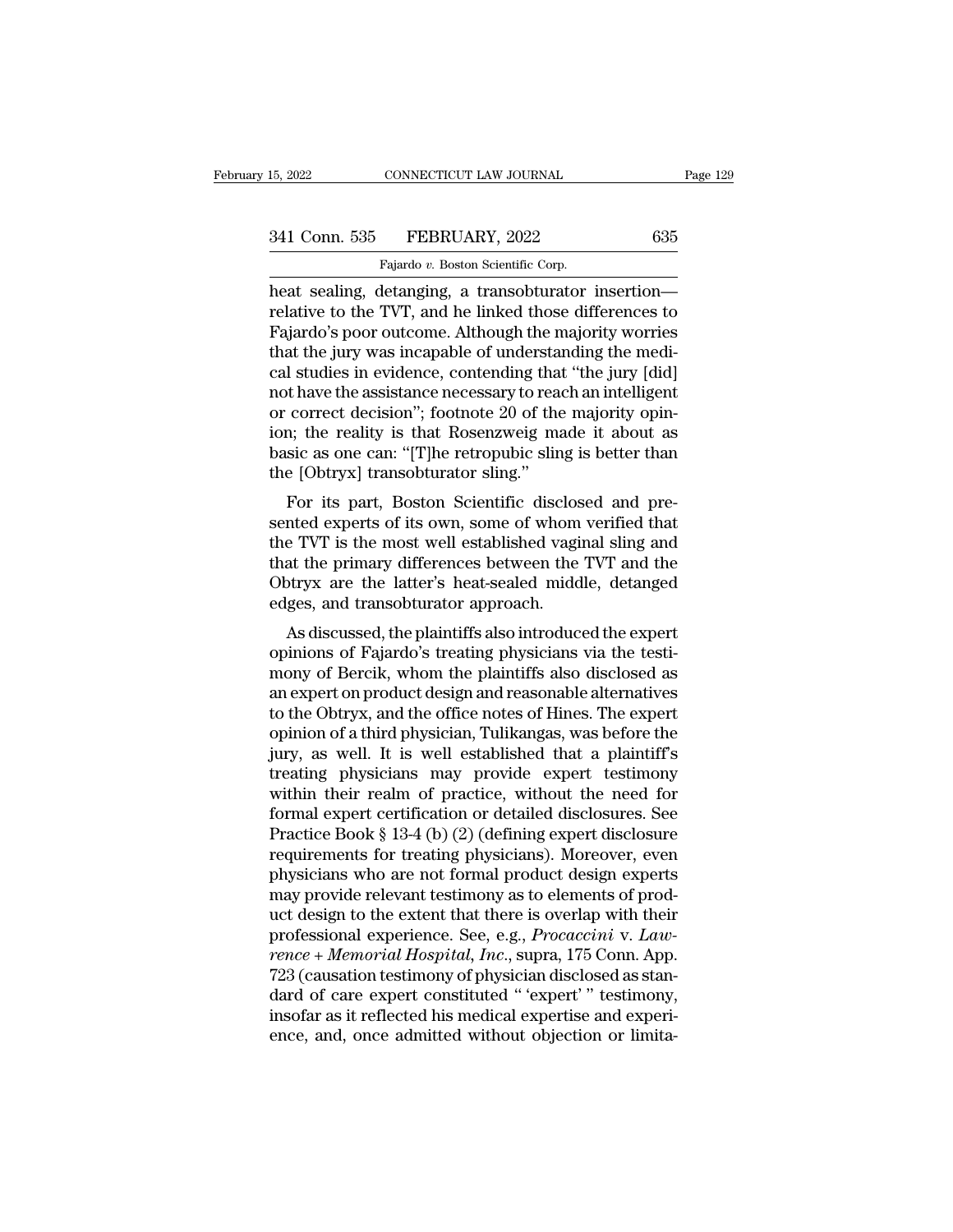# CONNECTICUT LAW JOURNAL February 15, 2022<br>636 FEBRUARY, 2022 341 Conn. 535<br>Fajardo v. Boston Scientific Corp.

CONNECTICUT LAW JOURNAL Februar<br>Februar<br>636 FEBRUARY, 2022 341 Conn. 535<br>Fajardo *v.* Boston Scientific Corp.<br>tion, was before jury to use for any purpose); see also CONNECTICUT LAW JOURNAL February 15, 2022<br>
FEBRUARY, 2022 341 Conn. 535<br>
Fajardo v. Boston Scientific Corp.<br>
Tion, was before jury to use for any purpose); see also<br>
Allen v. C. R. Bard, Inc., Docket No. 11-cv-2031-LRR,<br>
2 *Allen* v. Boston Scientific Corp.<br> *Allen* v. *C. R. Bard, Inc.*, Docket No. 11-cv-2031-LRR, 2017 WL 4127765, \*2 (N.D. Iowa September 15, 2017) Example 1917 WL 4127765, \*2 (N.D. Iowa September 15, 2017<br>
2017 WL 4127765, \*2 (N.D. Iowa September 15, 2017)<br>
2017 WL 4127765, \*2 (N.D. Iowa September 15, 2017)<br>
2017 WL 4127765, \*2 (N.D. Iowa September 15, 2017)<br>
(treati FEBRUARY, 2022 341 Conn. 535<br>
Fajardo v. Boston Scientific Corp.<br>
tion, was before jury to use for any purpose); see also<br>
Allen v. C. R. Bard, Inc., Docket No. 11-cv-2031-LRR,<br>
2017 WL 4127765, \*2 (N.D. Iowa September 15, Fajardo v. Boston Scientific Corp.<br>
tion, was before jury to use for any purpose); see also<br>
Allen v. C. R. Bard, Inc., Docket No. 11-cv-2031-LRR,<br>
2017 WL 4127765, \*2 (N.D. Iowa September 15, 2017)<br>
(treating physician ma rajado *v.* Boston scientific corp.<br>
tion, was before jury to use for any purpose); see also<br>
Allen v. C. R. Bard, Inc., Docket No. 11-cv-2031-LRR,<br>
2017 WL 4127765, \*2 (N.D. Iowa September 15, 2017)<br>
(treating physician tion, was before jury to use for any purpose); see also<br>
Allen v. C. R. Bard, Inc., Docket No. 11-cv-2031-LRR,<br>
2017 WL 4127765, \*2 (N.D. Iowa September 15, 2017)<br>
(treating physician may opine that product feature<br>
cause Allen v. C. R. Bard, Inc., Docket No. 11-cv-2031-LRR, 2017 WL 4127765, \*2 (N.D. Iowa September 15, 2017) (treating physician may opine that product feature caused patient's injuries without offering improper opinion as to 2017 WL 4127765,  $*2$  (N.D. lowa September 15, 2017)<br>(treating physician may opine that product feature<br>caused patient's injuries without offering improper<br>opinion as to design defect). Indeed, courts in other<br>vaginal mes (treating physician may opine that product feature<br>caused patient's injuries without offering improper<br>opinion as to design defect). Indeed, courts in other<br>vaginal mesh cases have concluded that surgeons who<br>perform mesh caused patient's injuries without offering improper<br>opinion as to design defect). Indeed, courts in other<br>vaginal mesh cases have concluded that surgeons who<br>perform mesh removal procedures may thereby be qual-<br>ified to op opinion as to<br>vaginal mesh<br>perform mesh<br>ified to opine<br>*Heatherly* v. *1*<br>cv-00702, 2013<br>9, 2018).<br>So, the que rform mesh removal procedures may thereby be qual-<br>ed to opine as to the design of such devices. See, e.g.,<br>eatherly v. Boston Scientific Corp., Docket No. 2:13-<br>-00702, 2018 WL 3797507, \*4, \*9 (S.D. W. Va. August<br>2018).<br>S ified to opine as to the design of such devices. See, e.g.,<br> *Heatherly* v. *Boston Scientific Corp.*, Docket No. 2:13-<br>  $cv$ -00702, 2018 WL 3797507, \*4, \*9 (S.D. W. Va. August<br>
9, 2018).<br>
So, the question is not whether e

Heatherly v. Boston Scientific Corp., Docket No. 2:13-<br>cv-00702, 2018 WL 3797507, \*4, \*9 (S.D. W. Va. August<br>9, 2018).<br>So, the question is not whether expert testimony is<br>normally required in a product liability action inv cv-00702, 2018 WL 3797507, \*4, \*9 (S.D. W. Va. August<br>9, 2018).<br>So, the question is not whether expert testimony is<br>normally required in a product liability action involving<br>a medical device. Nor is there any question that 9, 2018).<br>
So, the question is not whether expert testimony is<br>
normally required in a product liability action involving<br>
a medical device. Nor is there any question that the<br>
plaintiffs had to supply expert evidence to d So, the question is not whether expert testimony is<br>normally required in a product liability action involving<br>a medical device. Nor is there any question that the<br>plaintiffs had to supply expert evidence to demonstrate<br>tha So, the question is not whether expert testimony is<br>normally required in a product liability action involving<br>a medical device. Nor is there any question that the<br>plaintiffs had to supply expert evidence to demonstrate<br>tha normally required in a product liability action involving<br>a medical device. Nor is there any question that the<br>plaintiffs had to supply expert evidence to demonstrate<br>that Fajardo's injuries were likely caused by certain<br>d a medical device. Nor is there any question that the plaintiffs had to supply expert evidence to demonstrate that Fajardo's injuries were likely caused by certain defective design features of Boston Scientific's product an plaintiffs had to supply expert evidence to demonstrate<br>that Fajardo's injuries were likely caused by certain<br>defective design features of Boston Scientific's product<br>and that there is some reasonable alternative design<br>th that Fajardo's injuries were likely caused by certain<br>defective design features of Boston Scientific's product<br>and that there is some reasonable alternative design<br>that is economically and technically feasible, use of<br>whic defective design features of Boston Scientific's product<br>and that there is some reasonable alternative design<br>that is economically and technically feasible, use of<br>which would have reduced the risk of harm to end-users,<br>in and that there is some reasonable alternative design<br>that is economically and technically feasible, use of<br>which would have reduced the risk of harm to end-users,<br>including Fajardo. The question, rather, is whether that<br>ev that is economically and technically feasible, use of<br>which would have reduced the risk of harm to end-users,<br>including Fajardo. The question, rather, is whether that<br>evidence was required to take a very particular form.<br>A which would have reduced the risk of harm to end-users,<br>including Fajardo. The question, rather, is whether that<br>evidence was required to take a very particular form.<br>As I discussed in part I of this opinion, the majority<br> including Fajardo. The question, rather, is whether that<br>evidence was required to take a very particular form.<br>As I discussed in part I of this opinion, the majority<br>has not pointed to any authority in support of its posievidence was required to take a very particular form.<br>As I discussed in part I of this opinion, the majority<br>has not pointed to any authority in support of its posi-<br>tion that the plaintiffs' proof cannot be forged from th As I discussed in part I of this opinion, the majority<br>has not pointed to any authority in support of its posi-<br>tion that the plaintiffs' proof cannot be forged from the<br>combined testimony of different design and materials has not pointed to any authority in support of its position that the plaintiffs' proof cannot be forged from the combined testimony of different design and materials experts, treating physicians, scientific studies, and o tion that the plaintiffs' proof cannot be forged from the combined testimony of different design and materials experts, treating physicians, scientific studies, and other evidence of record, both direct and circumstantial combined testimony of different design and materials<br>experts, treating physicians, scientific studies, and<br>other evidence of record, both direct and circumstan-<br>tial. Nor is there some magic words requirement that<br>an exper experts, treating physicians, scientific studies, and<br>other evidence of record, both direct and circumstan-<br>tial. Nor is there some magic words requirement that<br>an expert express his or her opinion using the precise<br>legal other evidence of record, both direct and circumstantial. Nor is there some magic words requirement that<br>an expert express his or her opinion using the precise<br>legal jargon that an appellate court might employ. See,<br>e.g., tial. Nor is there some magic words requirement that<br>an expert express his or her opinion using the precise<br>legal jargon that an appellate court might employ. See,<br>e.g., State v. Nunes, supra, 260 Conn. 672–73;<br>Struckman v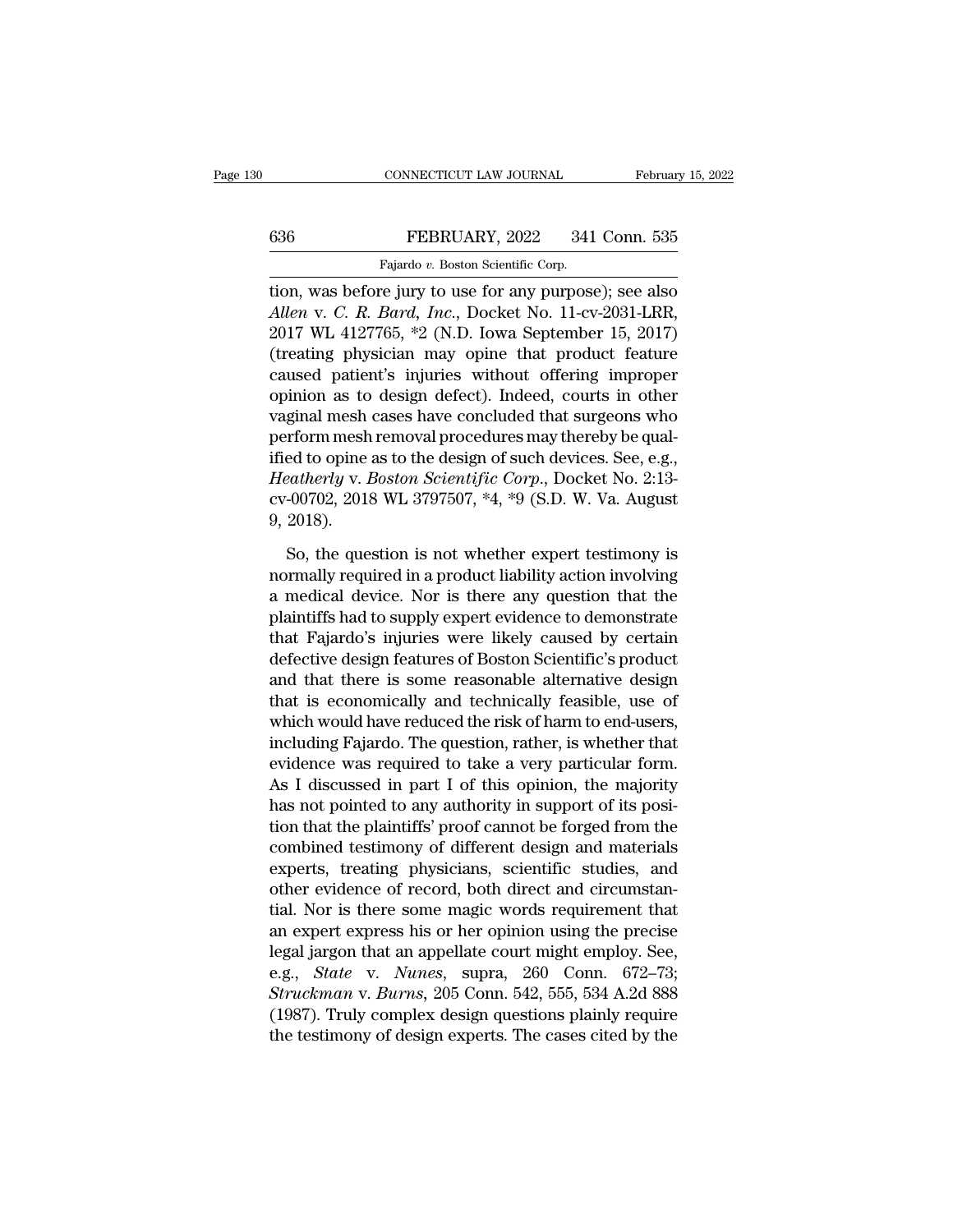# 15, 2022 CONNECTICUT LAW JOURNAL Page 131<br>341 Conn. 535 FEBRUARY, 2022 637<br>Fajardo v. Boston Scientific Corp.

15, 2022 CONNECTICUT LAW JOURNAL<br>
341 Conn. 535 FEBRUARY, 2022 637<br>
Fajardo *v.* Boston Scientific Corp.<br>
majority say no more, no less.<sup>27</sup> But expert testimony  $\begin{array}{lll} \text{m} & \text{non-1} \ \text{m} & \text{non-2} \ \text{m} & \text{non-3} \ \text{m} & \text{non-3} \ \text{m} & \text{non-3} \ \text{m} & \text{non-3} \ \text{m} & \text{non-3} \ \text{m} & \text{non-3} \ \text{m} & \text{non-3} \ \text{m} & \text{m} & \text{non-3} \ \text{m} & \text{m} & \text{m} & \text{m} & \text{m} \ \text{m} & \text{m} & \text{m} & \text{m} & \text{m} \ \text{m} &$ 341 Conn. 535 FEBRUARY, 2022 637<br>
Fajardo v. Boston Scientific Corp.<br>
majority say no more, no less.<sup>27</sup> But expert testimony<br>
is required when, and only when, the specific point to be<br>
established cannot be ascertained b 341 Conn. 535 FEBRUARY, 2022 637<br>
Fajardo v. Boston Scientific Corp.<br>
majority say no more, no less.<sup>27</sup> But expert testimony<br>
is required when, and only when, the specific point to be<br>
established cannot be ascertained b 341 Conn. 535 FEBRUARY, 2022 637<br>
Fajardo v. Boston Scientific Corp.<br>
majority say no more, no less.<sup>27</sup> But expert testimony<br>
is required when, and only when, the specific point to be<br>
established cannot be ascertained b ajority say no more, no less.<sup>27</sup> But expert testimony<br>required when, and only when, the specific point to be<br>stablished cannot be ascertained by a lay jury. Expert<br>stimony must not be fetishized to the point where it<br> $\frac$ is required when, and only when, the specific point to be established cannot be ascertained by a lay jury. Expert testimony must not be fetishized to the point where it  $\frac{1}{x}$  Although the majority cites various cases—

is required when, and only when, the specific point to be established cannot be ascertained by a lay jury. Expert testimony must not be fetishized to the point where it  $\frac{\pi}{4}$  Although the majority cites various cases established cannot be ascertained by a lay jury. Expert<br>testimony must not be fetishized to the point where it<br> $\frac{\pi}{4}$  Although the majority cites various cases—most of them from Iowa—<br>regarding the need for expert test testimony must not be fetishized to the point where it  $\frac{1}{x}$  Although the majority cites various cases—most of them from Iowa—<br>regarding the need for expert testimony, none of those cases supports the<br>position taken b <sup>27</sup> Although the majority cites various cases—most of them from Iowa—<br>regarding the need for expert testimony, none of those cases supports the<br>position taken by the majority, which is that, in a case such as this, one s <sup>21</sup> Athough the majority cites various cases—most of them from lowa—regarding the need for expert testimony, none of those cases supports the position taken by the majority, which is that, in a case such as this, one sing position taken by the majority, which is that, in a case such as this, one single designated product design expert must testify clearly and unequivocally as to every element of the plaintiff's claim and every step in the l designated product design expert must testify clearly and unequivocally as<br>to every element of the plaintiff's claim and every step in the logical process.<br>Rather, the cited cases qualify the need for expert testimony in a to every element of the plantiff's claim and every step in the logical process.<br>
Rather, the cited cases qualify the need for expert testimony in all sorts of<br>
ways and largely stand only for the unremarkable proposition t Kather, the cited cases quality the need for expert testimony in all sorts of ways and largely stand only for the unremarkable proposition that *some* expert testimony is necessary to establish *some* elements of *most* p ways and largely stand only for the unremarkable proposition that *some* expert testimony is necessary to establish *some* elements of *most* product design defect cases. See, e.g., *Water Pollution Control Authority v. Fl* expert testimony is necessary to establish *some* elements of *most* product<br>design defect cases. See, e.g., *Water Pollution Control Authority v. Flow-<br>serve US, Inc., 782 Fed. Appx.* 9, 15 (2d Cir. 2019) ("expert knowled design detect cases. See, e.g., *Water Polution Control Authority v. Flow*-<br>*serve US, Inc.*, 782 Fed. Appx. 9, 15 (2d Cir. 2019) ("expert knowledge is<br>*often* required in such circumstances" and holding that expert testi serve US, Inc., 782 Fed. Appx. 9, 15 (2d Cir. 2019) ("expert knowledge is often required in such circumstances" and holding that expert testimony was required as to specific technical aspects of plaintiff's particular clai often required in such circumstances" and holding that expert testimony<br>was required as to specific technical aspects of plaintiff's particular claim<br>(emphasis added)); Willet v. Johnson & Johnson, 465 F. Supp. 3d 895, 905 was required as to specific technical aspects of plaintiff s particular claim (emphasis added)); Willet v. Johnson & Johnson, 465 F. Supp. 3d 895, 905 (S.D. Iowa 2020) ("Whether expert testimony is required ultimately dep (emphasis added)); *Willet v. Johnson & Johnson*, 465 F. Supp. 3d 895, 905 (S.D. Iowa 2020) ("Whether expert testimony is required ultimately depends on whether it is a fact issue upon which the jury needs assistance to r (S.D. Iowa 2020) ("Whether expert testimony is required ultimately depends<br>on whether it is a fact issue upon which the jury needs assistance to reach<br>an intelligent or correct decision. . . . Although Iowa law does not a om whether it is a fact issue upon which the jury needs assistance to reach<br>an intelligent or correct decision. . . . Although Iowa law does not appear<br>to require expert testimony for recovery in a products liability actio an intelligent or correct decision. . . . Although lowa law does not appear<br>to require expert testimony for recovery in a products liability action, the<br>plaintiff must supply sufficient evidence to satisfy the trial court to require expert testimony for recovery in a products liability action, the plaintiff must supply sufficient evidence to satisfy the trial court that the jury, with its common knowledge, could reasonably find an alternat jury, with its common knowledge, could reasonably find an alternative design to be practicable and feasible." (Citations omitted; internal quotation marks omitted.)); *Neilson* v. *Whirlpool Corp.*, Docket No. 3:10-cv-001 jury, with its common knowledge, could reasonably find an alternative design<br>to be practicable and feasible." (Citations omitted, internal quotation marks<br>omitted.)); *Neilson v. Whirlpool Corp.*, Docket No. 3:10-cv-00140to be practicable and feasible." (Citations omitted; internal quotation marks omitted.)); *Neilson v. Whirlpool Corp.*, Docket No. 3:10-cv-00140-JAJ-RAW, 2012 WL 13018693, \*11 (S.D. Iowa January 3, 2012) ("An average juro omitted.)); *Neuson v. Whirtpool Corp.*, Docket No. 3:10-cv-00140-JAJ-KAW, 2012 WL 13018693, \*11 (S.D. Iowa January 3, 2012) ("An average juror has no understanding as to the actual design of the Whirlpool washer or any al 2012 WL 13018693, \*11 (S.D. Iowa January 3, 2012) ("An average juror has<br>no understanding as to the actual design of the Whirlpool washer or any<br>alternative designs which might reduce the risk of foreseeable harm. This<br>is no understanding as to the actual design of the Whirlpool washer or any<br>alternative designs which might reduce the risk of foreseeable harm. This<br>is the exact type of case in which a jury needs assistance to reach an<br>intel atternative designs which might reduce the risk of foreseeable harm. This<br>is the exact type of case in which a jury needs assistance to reach an<br>intelligent or correct decision. . . . Design defect cases *sometimes* invol is the exact type of case in which a jury needs assistance to reach an intelligent or correct decision. . . . Design defect cases *sometimes* involve technical, scientific issues which cannot be *fully* understood by the Intelligent or correct decision. . . . Design defect cases *sometimes* involve technical, scientific issues which cannot be *fully* understood by the average juror without *some* expert assistance . . . . ." (Emphasis adde technical, scientific issues which cannot be *fully* understood by the average<br>juror without *some* expert assistance . . . . " (Emphasis added; internal<br>quotation marks omitted.)); *Benedict* v. *Zimmer*, *Inc.*, 405 F. juror without *some* expert assistance . . . . . " (Emphasis added; internal quotation marks omitted.)); *Benedict* v. *Zimmer*, *Inc.*, 405 F. Supp. 2d 1026, 1032–33 (N.D. Iowa 2005) ("Although the . . . Restatement (Thi quotation marks omitted.)); *Benedict* v. Zimmer, *Inc.*, 405 F. Supp. 2d 1026, 1032–33 (N.D. Iowa 2005) ("Although the ... Restatement (Third) does not require expert testimony in every case, the plaintiff must rely on e 1032–33 (N.D. Iowa 2005) ("Although the  $\ldots$  Restatement (Third) does not require expert testimony in every case, the plaintiff must rely on expert testimony in *many* cases.  $\ldots$  Expert testimony as to the existence of not require expert testimony in every case, the plaintiff must rely on expert testimony in *many* cases. . . . Expert testimony as to the existence of a design defect is not required when the feasibility of a reasonable a testimony in *many* cases.  $\ldots$  Expert testimony as to the existence of a design defect is not required when the feasibility of a reasonable alternative design is obvious and understandable to laypersons.  $\ldots$  Whether t design defect is not required when the feasibility of a reasonable alternative<br>design is obvious and understandable to laypersons. . . . Whether the<br>device had a design defect, whether the foreseeable risks of harm the dev design is obvious and understandable to laypersons. . . . Whether the device had a design defect, whether the foreseeable risks of harm the device posed could have been reduced or avoided by the adoption of a reasonable a device had a design defect, whether the foreseeable risks of harm the device<br>posed could have been reduced or avoided by the adoption of a reasonable<br>alternative design and whether the omission of such design rendered the<br> posed could have been reduced or avoided by the adoption of a reasonable alternative design and whether the omission of such design rendered the device not reasonably safe are technical, scientific issues that cannot be atternative design and whether the omission of such design rendered the device not reasonably safe are technical, scientific issues that cannot be *fully* understood by the average juror without *some* expert assistance." device not reasonably safe are technical, scientific issues that cannot be *fully* understood by the average juror without *some* expert assistance." (Citations omitted; emphasis added.)). Critically, in each of these cas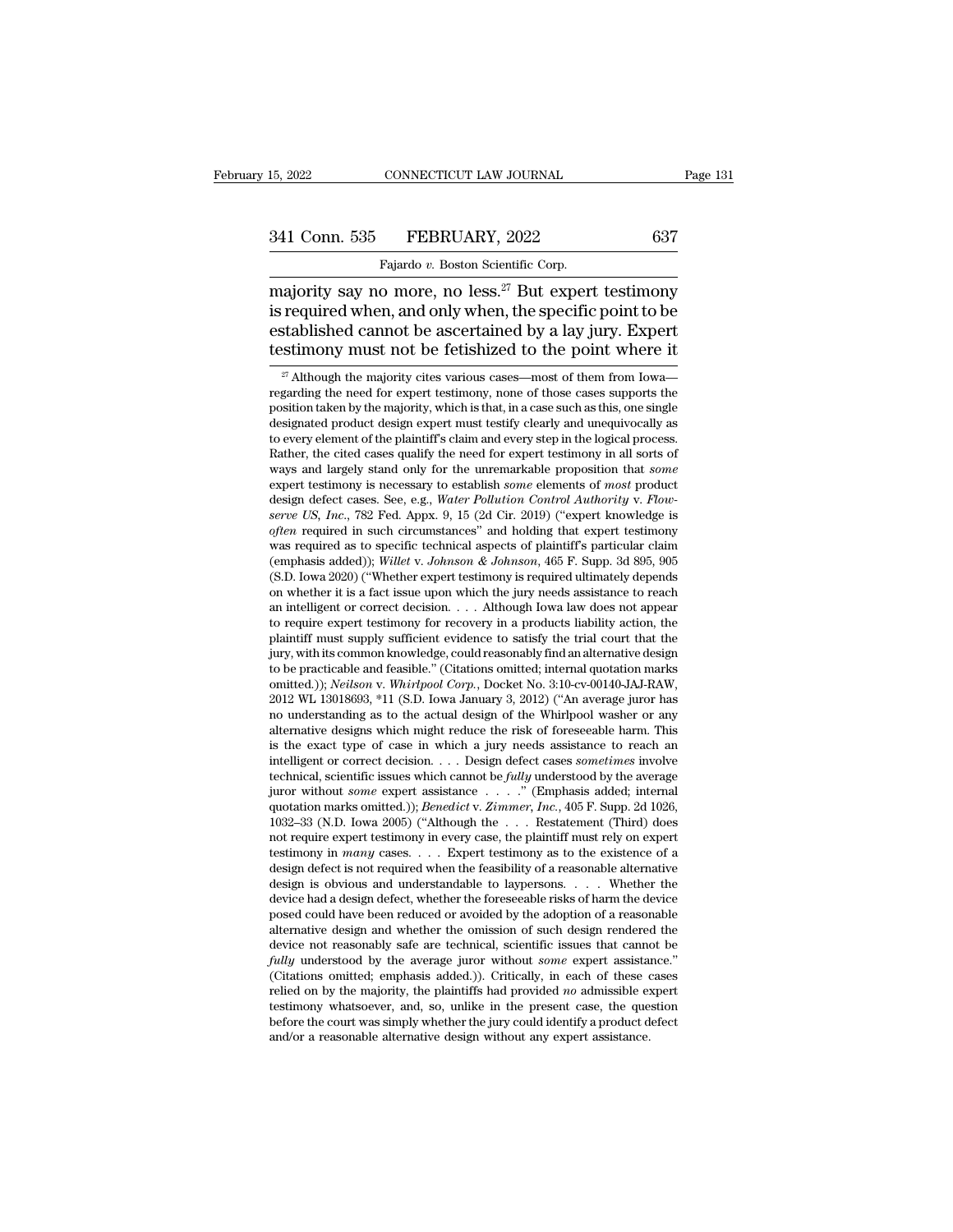|     | CONNECTICUT LAW JOURNAL                                   | February 15, 2022 |
|-----|-----------------------------------------------------------|-------------------|
|     |                                                           |                   |
| 638 | FEBRUARY, 2022                                            | 341 Conn. 535     |
|     | Fajardo v. Boston Scientific Corp.                        |                   |
|     | replaces our trust in the jurors' native intelligence and |                   |

CONNECTICUT LAW JOURNAL February 15, 2022<br>
FEBRUARY, 2022 341 Conn. 535<br>
Fajardo v. Boston Scientific Corp.<br>
Feplaces our trust in the jurors' native intelligence and good sense. Examples 28<br>
Faj<br>
replaces our trus<br>
good sense.<br>
Moreover, once

FEBRUARY, 2022 341 Conn. 535<br>
Fajardo v. Boston Scientific Corp.<br>
places our trust in the jurors' native intelligence and<br>
od sense.<br>
Moreover, once the opinion testimony of a purported<br>
pert has been admitted without obje  $\begin{tabular}{l} \hline \textbf{638} & \textbf{FEBRUARY, 2022} & 341 \textbf{ Conn. } 535 \\ \hline \textbf{Fajardo } v. \textbf{ Boston Scientific Corp.} \\ \hline \textbf{replaces our trust in the jurors' native intelligence and good sense.} \\ \hline \textbf{Moreover, once the opinion testimony of a purported expert has been admitted without objection or limitation, it becomes part of the trial record, and it is inappropriate for either the trial court or this court to determine the performance of the main. \\ \hline \end{tabular}$ Fajardo  $v$ . Boston Scientific Corp.<br>
replaces our trust in the jurors' native intelligence and<br>
good sense.<br>
Moreover, once the opinion testimony of a purported<br>
expert has been admitted without objection or limita-<br>
tio replaces our trust in the jurors' native intelligence and<br>good sense.<br>Moreover, once the opinion testimony of a purported<br>expert has been admitted without objection or limita-<br>tion, it becomes part of the trial record, and replaces our trust in the jurors harve inteingence and<br>good sense.<br>Moreover, once the opinion testimony of a purported<br>expert has been admitted without objection or limita-<br>tion, it becomes part of the trial record, and it Moreover, once the opinion testimony of a purported<br>expert has been admitted without objection or limita-<br>tion, it becomes part of the trial record, and it is inappro-<br>priate for either the trial court or this court to det Moreover, once the opinion testimony of a purported<br>expert has been admitted without objection or limita-<br>tion, it becomes part of the trial record, and it is inappro-<br>priate for either the trial court or this court to de expert has been admitted without objection or limitation, it becomes part of the trial record, and it is inappropriate for either the trial court or this court to determine that it is off-limits for purposes of assessing t tion, it becomes part of the trial record, and it is inappro-<br>priate for either the trial court or this court to determine<br>that it is off-limits for purposes of assessing the suffi-<br>ciency of the evidence or an instruction priate for either the trial court or this court to determine<br>that it is off-limits for purposes of assessing the suffi-<br>ciency of the evidence or an instructional request simply<br>because that court, in hindsight, questions that it is off-limits for purposes of assessing the sufficiency of the evidence or an instructional request simply<br>because that court, in hindsight, questions whether the<br>witness was a proper expert, or the right species ciency of the evidence or an instructional request simply<br>because that court, in hindsight, questions whether the<br>witness was a proper expert, or the right species of<br>expert. See, e.g., *State* v. *Carey*, 228 Conn. 487, 4 because that court, in hindsight, questions whether the<br>witness was a proper expert, or the right species of<br>expert. See, e.g., *State* v. *Carey*, 228 Conn. 487, 496, 636<br>A.2d 840 (1994) ("If [inadmissible] evidence is re witness was a proper expert, or the right species of<br>expert. See, e.g., *State* v. *Carey*, 228 Conn. 487, 496, 636<br>A.2d 840 (1994) ("If [inadmissible] evidence is received<br>without objection, it becomes part of the eviden expert. See, e.g., *State* v. *Carey*, 228 Conn. 487, 496, 636<br>A.2d 840 (1994) ("If [inadmissible] evidence is received<br>without objection, it becomes part of the evidence in<br>the case, and is usable as proof to the extent A.2d 840 (1994) ("If [inadmissible] evidence is received<br>without objection, it becomes part of the evidence in<br>the case, and is usable as proof to the extent of the<br>rational persuasive power it may have. The fact that it<br>w without objection, it becomes part of the evidence in<br>the case, and is usable as proof to the extent of the<br>rational persuasive power it may have. The fact that it<br>was inadmissible does not prevent its use as proof so far the case, and is usable as proof to the extent of the rational persuasive power it may have. The fact that it was inadmissible does not prevent its use as proof so far as it has probative value.... This principle is almos rational persuasive power it may have. The fact that it<br>was inadmissible does not prevent its use as proof so far<br>as it has probative value. . . . This principle is almost<br>universally accepted. . . . The principle applies *inal* missible does not prevent its use as proof so far as it has probative value. . . . This principle is almost universally accepted. . . . The principle applies to any ground of incompetency under the exclusionary rule as it has probative value. . . . This principle is almost<br>universally accepted. . . . The principle applies to any<br>ground of incompetency under the exclusionary rules<br>. . . [including] the expertness qualification." (Inte universally accepted. . . . The principle applies to any<br>ground of incompetency under the exclusionary rules<br>. . . [including] the expertness qualification." (Internal<br>quotation marks omitted.)); *Maurice* v. *Chester Hou* ground of incompetency under the exclusionary rules<br>
... [including] the expertness qualification." (Internal<br>
quotation marks omitted.)); *Maurice* v. *Chester Hous-<br>
ing Associates Ltd. Partnership*, 189 Conn. App. 754, . . . [including] the expertness qualification." (Internal quotation marks omitted.)); *Maurice* v. *Chester Housing Associates Ltd. Partnership*, 189 Conn. App. 754, 759 n.2, 208 A.3d 691 (2019) ("We note that it is not quotation marks omitted.)); *Maurice v. Chester Hous-*<br>*ing Associates Ltd. Partnership*, 189 Conn. App. 754,<br>759 n.2, 208 A.3d 691 (2019) ("We note that it is not<br>necessary for a party to ask that the court recognize<br>the ing Associates Ltd. Partnership, 189 Conn. App. 754, 759 n.2, 208 A.3d 691 (2019) ("We note that it is not necessary for a party to ask that the court recognize the witness as an expert before asking the witness to provid 759 n.2, 208 A.3d 691 (2019) ("We note that it is not<br>necessary for a party to ask that the court recognize<br>the witness as an expert before asking the witness to<br>provide an opinion. . . . The proponent of the expert<br>simpl necessary for a party to ask that the court recognize<br>the witness as an expert before asking the witness to<br>provide an opinion. . . . The proponent of the expert<br>simply must lay the necessary foundation before asking<br>the w the witness as an expert before asking the witness to<br>provide an opinion. . . . The proponent of the expert<br>simply must lay the necessary foundation before asking<br>the witness a question that calls for an expert opinion.<br>I provide an opinion. . . . . The proponent of the expert<br>simply must lay the necessary foundation before asking<br>the witness a question that calls for an expert opinion.<br>If there is no objection to the question, the witness simply must lay the necessary foundation before asking<br>the witness a question that calls for an expert opinion.<br>If there is no objection to the question, the witness may<br>give the opinion. If there is an objection to the wi the witness a question that<br>If there is no objection to<br>give the opinion. If there i<br>qualifications or to wheth<br>assist the trier of fact, th<br>objection in the context of<br>(Citation omitted.)).<br>The same principles ap There is no objection to the question, the witness may<br>be the opinion. If there is an objection to the witness'<br>alifications or to whether the witness' testimony will<br>sist the trier of fact, the court can then rule on the<br> give the opmon. If there is an objection to the wiress<br>qualifications or to whether the witness' testimony will<br>assist the trier of fact, the court can then rule on the<br>objection in the context of the specific questions as quantications of to whether the witness testimoly will<br>assist the trier of fact, the court can then rule on the<br>objection in the context of the specific questions asked."<br>(Citation omitted.)).<br>The same principles apply wit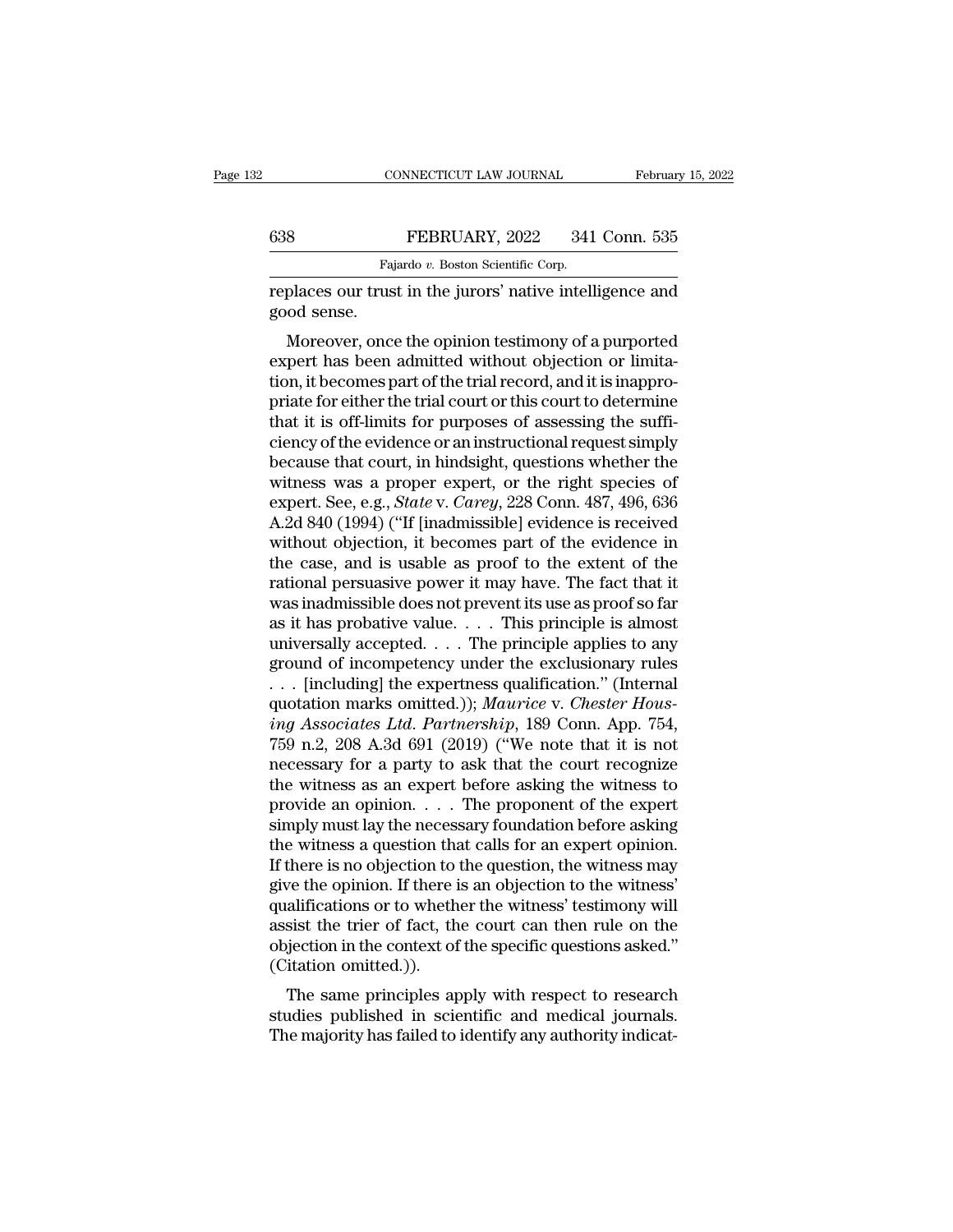### 15, 2022 CONNECTICUT LAW JOURNAL Page 133<br>341 Conn. 535 FEBRUARY, 2022 639<br>Fajardo v. Boston Scientific Corp. CONNECTICUT LAW JOURNAL<br>FEBRUARY, 2022<br>Fajardo *v.* Boston Scientific Corp.<br>Rastudy has been admitted int

15, 2022 CONNECTICUT LAW JOURNAL Page 133<br>
341 Conn. 535 FEBRUARY, 2022 639<br>
Fajardo v. Boston Scientific Corp.<br>
ing that, once a study has been admitted into evidence<br>
without objection or limitation, supported by the fou 341 Conn. 535 FEBRUARY, 2022 639<br>Fajardo v. Boston Scientific Corp.<br>ing that, once a study has been admitted into evidence<br>without objection or limitation, supported by the foun-<br>dational testimony of an expert that the s dational testimony of an expert that the study is authori-341 Conn. 535 FEBRUARY, 2022 639<br>
Fajardo v. Boston Scientific Corp.<br>
ing that, once a study has been admitted into evidence<br>
without objection or limitation, supported by the foun-<br>
dational testimony of an expert that t Fajardo v. Boston Scientific Corp.<br>
ing that, once a study has been admitted into evidence<br>
without objection or limitation, supported by the foun-<br>
dational testimony of an expert that the study is authori-<br>
tative and t ragade *theses in Excelance corp.*<br>
ing that, once a study has been admitted into evidence<br>
without objection or limitation, supported by the foun-<br>
dational testimony of an expert that the study is authori-<br>
tative and th ing that, once a study has been admitted into evidence<br>without objection or limitation, supported by the foun-<br>dational testimony of an expert that the study is authori-<br>tative and that he or she relied on it in forming hi without objection or imitation, supported by the roun-<br>dational testimony of an expert that the study is authori-<br>tative and that he or she relied on it in forming his or<br>her opinions, the jury is barred from reading the s dational testimony of an expert that the study is authoritative and that he or she relied on it in forming his or<br>her opinions, the jury is barred from reading the study<br>and drawing all reasonable conclusions therefrom. T tative and that he or sne relied on it in forming his or<br>her opinions, the jury is barred from reading the study<br>and drawing all reasonable conclusions therefrom. The<br>studies at issue were admitted into evidence as full<br>e ner opmions, the jury is barred from reading the study<br>and drawing all reasonable conclusions therefrom. The<br>studies at issue were admitted into evidence as full<br>exhibits, without limitation. They contain statements<br>of fac and drawing all reasonable conclusions therefrom. The<br>studies at issue were admitted into evidence as full<br>exhibits, without limitation. They contain statements<br>of fact and opinion that the jury was entitled to consider<br>as studies at issue were admitted into evidence as full exhibits, without limitation. They contain statements of fact and opinion that the jury was entitled to consider as if the entire article had been read into the record exhibits, without imitation. They contain statements<br>of fact and opinion that the jury was entitled to consider<br>as if the entire article had been read into the record<br>verbatim. See Conn. Code Evid. § 8-3 (8);<sup>28</sup> see also or ract and opinion that the jury was entitled to consider<br>as if the entire article had been read into the record<br>verbatim. See Conn. Code Evid. § 8-3 (8);<sup>28</sup> see also,<br>e.g., *Curran* v. *Kroll*, supra, 303 Conn. 864 ("T as if the entire article had been read into the record<br>verbatim. See Conn. Code Evid. § 8-3 (8);<sup>28</sup> see also,<br>e.g., *Curran* v. *Kroll*, supra, 303 Conn. 864 ("Th[e] evi-<br>dence was admitted in full, without limitation. In *reform.* See Conn. Code Evid. § 8-3 (8);<sup>25</sup> see also,<br> *e.g., Curran* v. *Kroll*, supra, 303 Conn. 864 ("Th[e] evi-<br>
dence was admitted in full, without limitation. In the<br>
absence of any limiting instruction, the jury w e.g., *Curran v. Krou*, supra, 303 Conn. 864 ("Tn[e] evidence was admitted in full, without limitation. In the absence of any limiting instruction, the jury was entitled to draw any inferences from the evidence that it re dence was admitted in rull, without limitation. In the absence of any limiting instruction, the jury was entitled to draw any inferences from the evidence that it reasonably would support."); *Procaccini* v. *Lawrence* + absence of any imiting<br>to draw any inferences<br>ably would support.");<br>*rial Hospital, Inc.*, sup<br>absence of any [limiti<br>the evidence  $\dots$  was<br>any purpose").<sup>29</sup><br>If the defendants wa Iy would support."); *Procaccini* v. Lawrence + Memo-<br>al Hospital, Inc., supra, 175 Conn. App. 724 ("[i]n the<br>sence of any [limiting] instruction from the court,<br>e evidence . . . was before the jury for it to use for<br>y pu *rial Hospital, Inc.*, supra, 175 Conn. App. 724 ("[i]n the absence of any [limiting] instruction from the court, the evidence  $\ldots$  was before the jury for it to use for any purpose").<sup>29</sup><br>If the defendants wanted to lim

absence of any [limiting] instruction from the court,<br>the evidence . . . was before the jury for it to use for<br>any purpose").<sup>29</sup><br>If the defendants wanted to limit the jury's consider-<br>ation to certain portions of the art the evidence . . . was before the jury for it to use for<br>any purpose").<sup>29</sup><br>If the defendants wanted to limit the jury's consider-<br>ation to certain portions of the articles, or wished to<br>limit the jury's use of the conten If the defendants wanted to limit the jury's consideration to certain portions of the articles, or wished to limit the jury's use of the contents of the articles, they should have asked to have the articles redacted or  $\$ ation to certain portions of the articles, or wished to<br>limit the jury's use of the contents of the articles, they<br>should have asked to have the articles redacted or<br> $\frac{1}{2}$  section 8-3 (8) of the Connecticut Code of Evi

limit the jury's use of the contents of the articles, they<br>should have asked to have the articles redacted or<br> $\frac{1}{2}$ <br> $\frac{1}{2}$  section 8-3 (8) of the Connecticut Code of Evidence provides: "To the<br>extent called to the should have asked to have the articles redacted or  $\frac{1}{28}$  Section 8-3 (8) of the Connecticut Code of Evidence provides: "To the extent called to the attention of an expert witness on cross-examination or relied on by <sup>28</sup> Section 8-3 (8) of the Connecticut Code of Evidence provides: "To the extent called to the attention of an expert witness on cross-examination or relied on by the expert witness in direct examination, a statement cont <sup>28</sup> Section 8-3 (8) of the Connecticut Code of Evidence provides: "To the extent called to the attention of an expert witness on cross-examination or relied on by the expert witness in direct examination, a statement con extent called to the attention of an expert witness on cross-examination or relied on by the expert witness in direct examination, a statement contained in a published treatise, periodical or pamphlet on a subject of histo in a published treatise, periodical or pamphlet on a subject of history, medicine, or other science or art, recognized as a standard authority in the field by the witness, other expert witness or judicial notice [is not ex

in a purpose, once it has been admitted in full, the jury may use it for any purpose. The Appellate Court discussed this principle at some length in *Procaccini*, explaining how, even if expert evidence is offered strictly Field by the witness, other expert witness or judicial notice [is not excluded by the hearsay rule]."<br><sup>29</sup> The Appellate Court discussed this principle at some length in *Procaccini*, explaining how, even if expert eviden by the hearsay rule]."<br>
<sup>29</sup> The Appellate Court discussed this principle at some length in *Procaccini*, explaining how, even if expert evidence is offered strictly for one<br>
specific purpose, once it has been admitted in *cini*, explaining how, even if expert evidence is offered principle show, even if expert evidence is offered specific purpose, once it has been admitted in full, the j any purpose. The onus is on the opposing party to se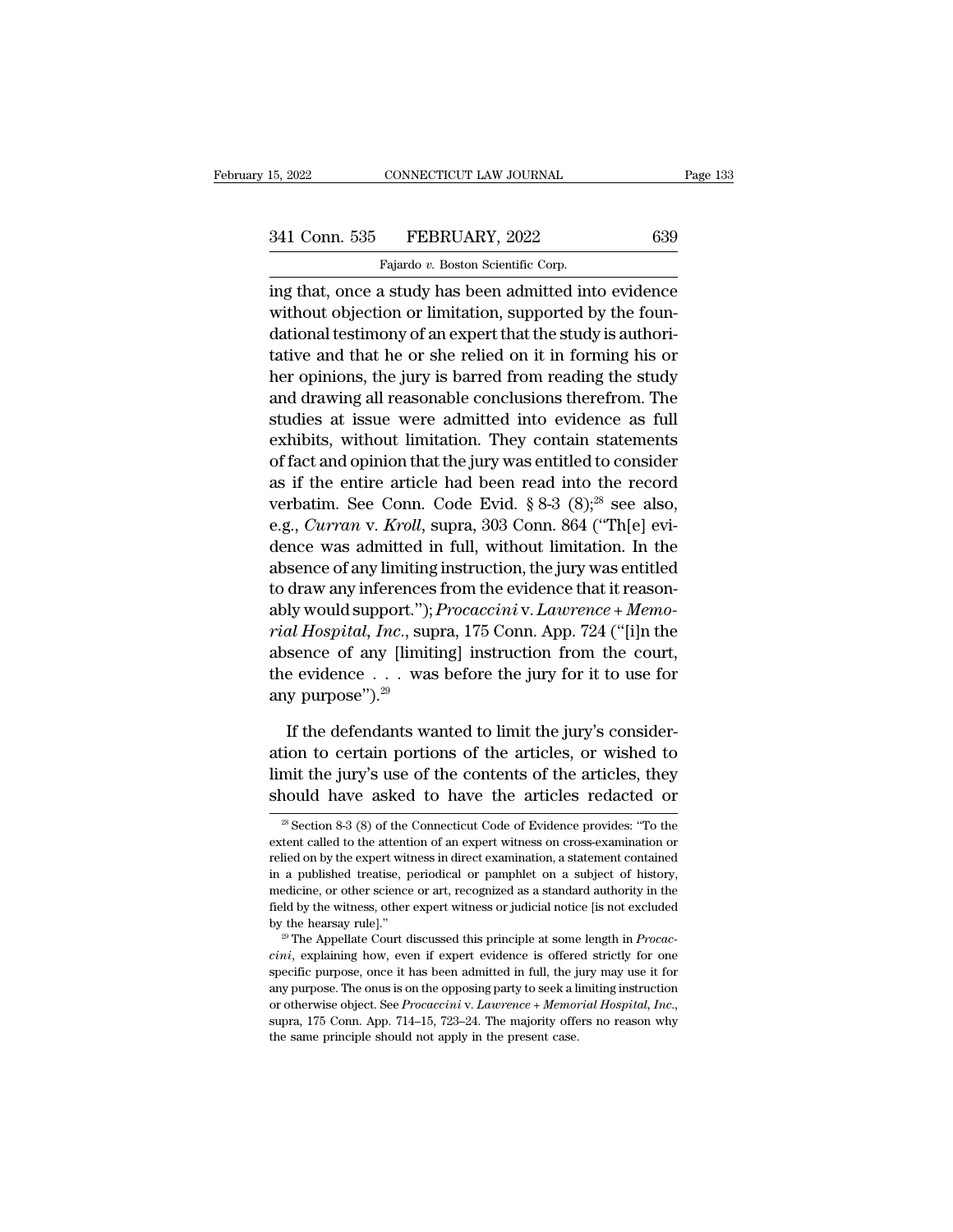### CONNECTICUT LAW JOURNAL February 15, 2022<br>640 FEBRUARY, 2022 341 Conn. 535<br>Fajardo v. Boston Scientific Corp. CONNECTICUT LAW JOURNAL<br>FEBRUARY, 2022 341<br>Fajardo *v.* Boston Scientific Corp.<br>hiting instruction <sup>30</sup> See e.g. *I*

CONNECTICUT LAW JOURNAL February 15, 20<br>
FEBRUARY, 2022 341 Conn. 535<br>
Fajardo v. Boston Scientific Corp.<br>
requested a limiting instruction.<sup>30</sup> See, e.g., *Filippelli* v.<br>
Saint Mary's Hospital, 319 Conn. 113, 135–36, 124 *Saint Mary's Hospital*, 319 Conn. 535<br> *Saint Mary's Hospital*, 319 Conn. 113, 135–36, 124 A.3d<br> *Saint Mary's Hospital*, 319 Conn. 113, 135–36, 124 A.3d<br>
501 (2015). They did not do so, and it is inconceivable<br>
to me tha 540 FEBRUARY, 2022 341 Conn. 535<br>
Fajardo v. Boston Scientific Corp.<br>
Trequested a limiting instruction.<sup>30</sup> See, e.g., *Filippelli v.*<br>
Saint Mary's Hospital, 319 Conn. 113, 135–36, 124 A.3d<br>
501 (2015). They did not do FEBRUARY, 2022 341 Conn. 535<br>
Fajardo v. Boston Scientific Corp.<br>
requested a limiting instruction.<sup>30</sup> See, e.g., *Filippelli* v.<br> *Saint Mary's Hospital*, 319 Conn. 113, 135–36, 124 A.3d<br>
501 (2015). They did not do so, Fajardo v. Boston Scientific Corp.<br>
requested a limiting instruction.<sup>30</sup> See, e.g., *Filippelli v.*<br> *Saint Mary's Hospital*, 319 Conn. 113, 135–36, 124 A.3d<br>
501 (2015). They did not do so, and it is inconceivable<br>
to m requested a limiting instruction.<sup>30</sup> See, e.g., *Filippelli v.*<br>Saint Mary's Hospital, 319 Conn. 113, 135–36, 124 A.3d<br>501 (2015). They did not do so, and it is inconceivable<br>to me that an appellate tribunal can now retr requested a limiting instruction.<sup>30</sup> See, e.g., *Filippelli v.*<br>
Saint Mary's Hospital, 319 Conn. 113, 135–36, 124 A.3d<br>
501 (2015). They did not do so, and it is inconceivable<br>
to me that an appellate tribunal can now r Saint Mary's Hospital, 319 Conn. 113, 135–36, 124 A.3d 501 (2015). They did not do so, and it is inconceivable<br>to me that an appellate tribunal can now retroactively<br>deem portions of those articles to be off-limits, or ot boll (2015). They did not do so, and it is inconceivable<br>to me that an appellate tribunal can now retroactively<br>deem portions of those articles to be off-limits, or other-<br>wise preclude the jury from using the contents of to me that an appellate tribunal can now retroactively<br>deem portions of those articles to be off-limits, or other-<br>wise preclude the jury from using the contents of the<br>articles to reach any conclusions supported by them,<br> deem portions of those articles to be off-limits, or other-<br>wise preclude the jury from using the contents of the<br>articles to reach any conclusions supported by them,<br>regardless of whether supplemented by expert testi-<br>mon wise preclude the jury from using<br>articles to reach any conclusions<br>regardless of whether supplemer<br>mony. If the defendants believed t<br>tained in the articles required ex<br>their opportunity to pursue that<br>through witnesses a gardless of whether supplemented by expert testi-<br>ony. If the defendants believed that the opinions con-<br>ined in the articles required explanation, they had<br>eir opportunity to pursue that line of examination<br>rough witnesse mony. If the defendants believed that the opinions contained in the articles required explanation, they had their opportunity to pursue that line of examination through witnesses at trial.<sup>31</sup> Insofar as the trial court ov

tained in the articles required explanation, they had<br>their opportunity to pursue that line of examination<br>through witnesses at trial.<sup>31</sup><br>Insofar as the trial court overlooked or opted not to<br>consider any of this evidence their opportunity to pursue that line of examination<br>through witnesses at trial.<sup>31</sup><br>Insofar as the trial court overlooked or opted not to<br>consider any of this evidence, and restricted its consid-<br>eration of the plaintiff through witnesses at trial.<sup>31</sup><br>Insofar as the trial court overlooked or opted not to<br>consider any of this evidence, and restricted its consid-<br>eration of the plaintiffs' requested charge to the uni-<br>verse of Rosenzweig's consider any of this evidence, and restricted its consideration of the plaintiffs' requested charge to the universe of Rosenzweig's testimony,<sup>32</sup> that represents a legal error, rather than a factual finding to which we eration of the plaintiffs' requested charge to the universe of Rosenzweig's testimony,<sup>32</sup> that represents a legal error, rather than a factual finding to which we  $\frac{1}{\sqrt{2}}$  Similarly, if a party objects and the trial

verse of Rosenzweig's testimony,<sup>32</sup> that represents a legal error, rather than a factual finding to which we  $\frac{1}{\sqrt{2}}$  Similarly, if a party objects and the trial court is concerned that the jury would be confused or **Legal error, rather than a factual finding to which we**<br><sup>30</sup> Similarly, if a party objects and the trial court is concerned that the jury would be confused or misled by examining the materials unaided by expert testimony, **is instruct than a factual finding to which we**<br> **is Similarly, if a party objects and the trial court is concerned that the** jury would be confused or misled by examining the materials unaided by expert testimony, the c <sup>30</sup> Similarly, if a party objects and the trial court is concerned that the jury would be confused or misled by examining the materials unaided by expert testimony, the court may decline to admit the materials. See, e.g. <sup>as</sup> Similarly, it a party objects and the trial court is concerned that the jury would be confused or misled by examining the materials unaided by expert testimony, the court may decline to admit the materials. See, e.g. Jury would be contused or misled by examining the materials unaided by<br>expert testimony, the court may decline to admit the materials. See, e.g.,<br>*Cross v. Huttenlocher*, 185 Conn. 390, 397, 440 A.2d 952 (1981). *Huttenloc* expert testimony, the court may decline to admit the materials. See, e.g., Cross v. Huttenlocher, 185 Conn. 390, 397, 440 A.2d 952 (1981). Huttenlocher is instructive because, in that case, the trial court properly decline Cross v. Huttenlocher, 185 Conn. 390, 397, 440 A.2d 952 (1981). Huttenlocher is instructive because, in that case, the trial court properly declined to admit a medical study that addressed a drug similar, but not identica is instructive because, in that case, the trial court property declined to admit<br>a medical study that addressed a drug similar, but not identical, to the one<br>at issue and found side effects different from those alleged. S at issue and found side effects different from those alleged. See id., 398.<br>The clear implication of this court's decision in *Huttenlocher* is that, had<br>the study been more directly on point, as are the studies at issue

The clear mplication of this court's decision in *Huttenlocher* is that, had<br>the study been more directly on point, as are the studies at issue in the<br>present case, reading and drawing conclusions from the study would have the study been more directly on point, as are the studies at issue in the present case, reading and drawing conclusions from the study would have been well within the purview of the jury.<br><sup>31</sup> It bears emphasizing in this present case, reading and drawing conclusions from the study would have<br>been well within the purview of the jury.<br><sup>31</sup> It bears emphasizing in this regard that Connecticut has a more liberal<br>rule governing the use of scie been well within the purview of the jury.<br><sup>31</sup> It bears emphasizing in this regard that Connecticut has a more liberal<br>rule governing the use of scientific journal articles and other learned treatises<br>than do many of our <sup>16</sup> It bears emphasizing in this regard that Connecticut has a more inferal rule governing the use of scientific journal articles and other learned treatises than do many of our sister states. See, e.g., *Filippelli v. S* rule governing the use of scientific journal articles and other learned treatises<br>than do many of our sister states. See, e.g., *Filippelli v. Saint Mary's*<br>*Hospital*, supra, 319 Conn. 135–36. Specifically, once an exper than do many of our sister states. See, e.g., *Fulippelli v. Saint Mary's*<br> *Hospital*, supra, 319 Conn. 135–36. Specifically, once an expert witness has<br>
qualified an article as admissible under § 8-3 (8) of the Connecti *Hospital*, supra, 319 Conn. 135–36. Specifically, once an expert witness has qualified an article as admissible under § 8-3 (8) of the Connecticut Code of Evidence, that article may be admitted as a full exhibit and, if of Evidence, that article may be admitted as a full exhibit and, if not otherwise<br>limited by the trial court, used by the jury for any purpose during its delibera-<br>tions, despite "the danger of misunderstanding or misappl

imuted by the trial court, used by the jury for any purpose during its deliberations, despite "the danger of misunderstanding or misapplication by the jury . . . ." (Internal quotation marks omitted.) Id., 140; see E. Pre tions, despite "the danger of misunderstanding or misapplication by the jury . . . . " (Internal quotation marks omitted.) Id., 140; see E. Prescott, Tait's Handbook of Connecticut Evidence (6th Ed. 2019) § 7.9.1, p. 469.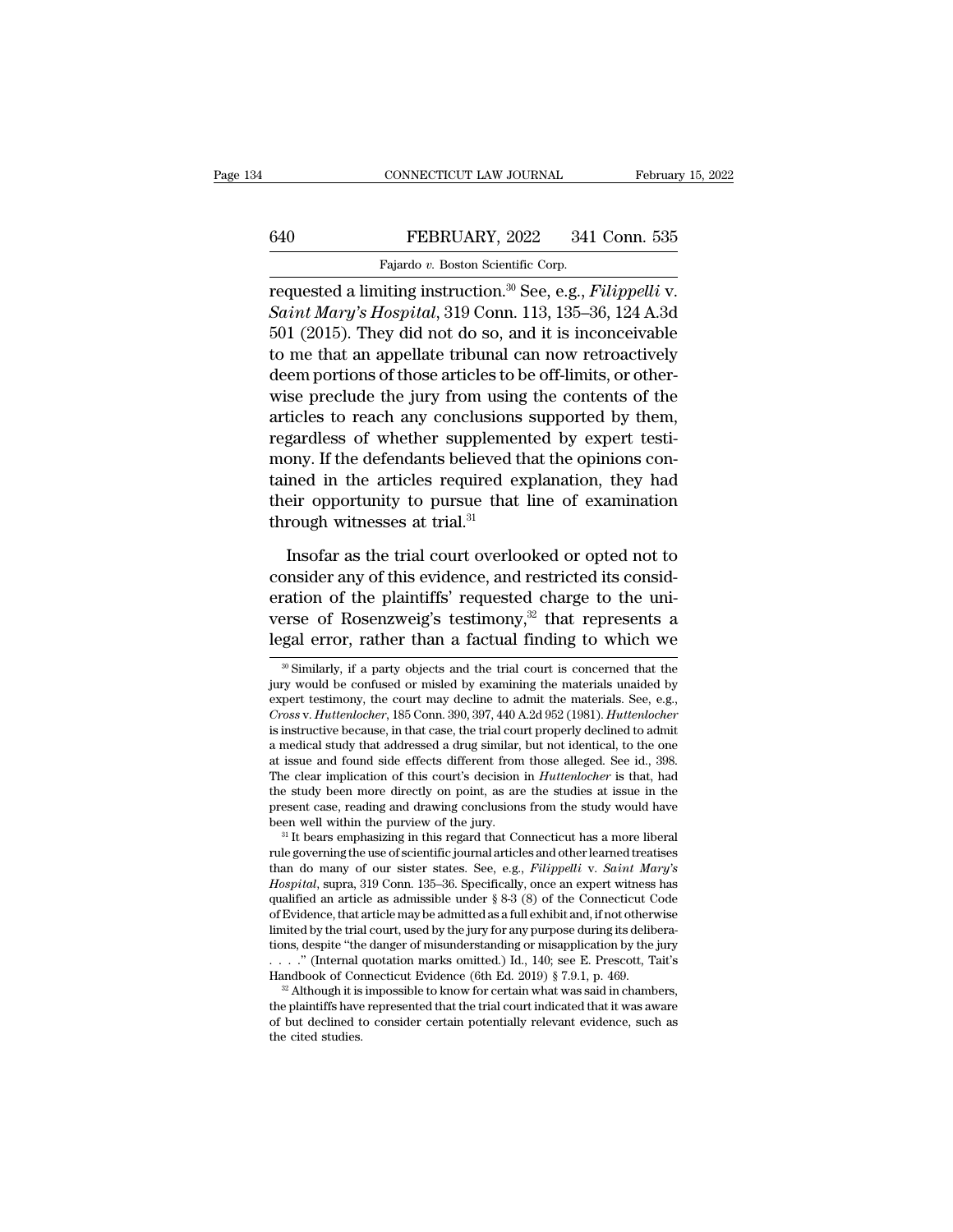### 15, 2022 CONNECTICUT LAW JOURNAL Page 135<br>341 Conn. 535 FEBRUARY, 2022 641<br>Fajardo v. Boston Scientific Corp. CONNECTICUT LAW JOURNAL<br>FEBRUARY, 2022<br>Fajardo *v.* Boston Scientific Corp.<br>the majority appears to believ

15, 2022 CONNECTICUT LAW JOURNAL<br>
341 Conn. 535 FEBRUARY, 2022 641<br>
Fajardo v. Boston Scientific Corp.<br>
must defer, as the majority appears to believe. See foot-<br>
note 13 of the majority opinion; see also, e.g., *Brown*<br>
w 341 Conn. 535 FEBRUARY, 2022 641<br>Fajardo v. Boston Scientific Corp.<br>must defer, as the majority appears to believe. See foot-<br>note 13 of the majority opinion; see also, e.g., *Brown*<br>v. *Robishaw*, 282 Conn. 628, 633, 922 341 Conn. 535 FEBRUARY, 2022 641<br>
Fajardo v. Boston Scientific Corp.<br>
must defer, as the majority appears to believe. See foot-<br>
note 13 of the majority opinion; see also, e.g., *Brown*<br>
v. *Robishaw*, 282 Conn. 628, 633, 341 Conn. 535 FEBRUARY, 2022 641<br>
Fajardo v. Boston Scientific Corp.<br>
must defer, as the majority appears to believe. See foot-<br>
note 13 of the majority opinion; see also, e.g., *Brown*<br>
v. *Robishaw*, 282 Conn. 628, 633, Fajardo v. Boston Scientific Corp.<br>
must defer, as the majority appears to believe. See foot-<br>
note 13 of the majority opinion; see also, e.g., *Brown*<br>
v. *Robishaw*, 282 Conn. 628, 633, 922 A.2d 1086 (2007)<br>
(whether evi Fajardo v. Boston Scientific Corp.<br>must defer, as the majority appears to believe. See foot-<br>note 13 of the majority opinion; see also, e.g., *Brown*<br>v. *Robishaw*, 282 Conn. 628, 633, 922 A.2d 1086 (2007)<br>(whether eviden must defer, as the majority appears to believe. See foot-<br>note 13 of the majority opinion; see also, e.g., *Brown*<br>v. *Robishaw*, 282 Conn. 628, 633, 922 A.2d 1086 (2007)<br>(whether evidence presented reasonably supports par note 13 of the majority opinion; see also, e.g., *Brown*<br>v. *Robishaw*, 282 Conn. 628, 633, 922 A.2d 1086 (2007)<br>(whether evidence presented reasonably supports par-<br>ticular request to charge is question of law subject to<br> v. *Robishaw*, 282 Conn. 628, 633, 922 A.2d 1086 (2007)<br>(whether evidence presented reasonably supports par-<br>ticular request to charge is question of law subject to<br>plenary review). Had the trial court excluded any of<br>the (whether evidence presented reasonably supports particular request to charge is question of law subject to plenary review). Had the trial court excluded any of the evidence that I have cited, then that decision would be su ticular request to charge is question of law subject to<br>plenary review). Had the trial court excluded any of<br>the evidence that I have cited, then that decision would<br>be subject to deference and reviewable only for abuse of plenary review). Had<br>the evidence that I hav<br>be subject to deference<br>discretion. But once th<br>limitation, the jury wa<br>pose, and it is inap<br>direct otherwise. scretion. But once the evidence was admitted without<br>nitation, the jury was free to consider it for any pur-<br>se, and it is inappropriate for the majority to<br>rect otherwise.<br>D<br>Fourth, returning to where we began, I am conce

D<sub>D</sub>

limitation, the jury was free to consider it for any pur-<br>pose, and it is inappropriate for the majority to<br>direct otherwise.<br>D<br>Fourth, returning to where we began, I am concerned<br>that the majority not only fails to constr pose, and it is inappropriate for the majority to<br>direct otherwise.<br>D<br>Fourth, returning to where we began, I am concerned<br>that the majority not only fails to construe the evidence<br>in the light most favorable to the plainti D<br>
D<br>
Fourth, returning to where we began, I am concerned<br>
that the majority not only fails to construe the evidence<br>
in the light most favorable to the plaintiffs, as required<br>
by law, but also steps into the jury's role D<br>
D<br>
Fourth, returning to where we began, I am concerned<br>
that the majority not only fails to construe the evidence<br>
in the light most favorable to the plaintiffs, as required<br>
by law, but also steps into the jury's role Fourth, returning to where we began, I am concerned<br>that the majority not only fails to construe the evidence<br>in the light most favorable to the plaintiffs, as required<br>by law, but also steps into the jury's role by making Fourth, returning to where we began, I am concerned<br>that the majority not only fails to construe the evidence<br>in the light most favorable to the plaintiffs, as required<br>by law, but also steps into the jury's role by making that the majority not only fails to construe the evidence<br>in the light most favorable to the plaintiffs, as required<br>by law, but also steps into the jury's role by making<br>its own assessments of the strength of the plaintif in the light most favorable to the plaintiffs, as requely law, but also steps into the jury's role by malits own assessments of the strength of the plaint evidence and the credibility of their witnesses, mately downplaying First, the majority determines that Bercik cannot<br>dience and the credibility of their witnesses, ulti-<br>ately downplaying any evidence that supports the<br>quested instruction while highlighting conflicting evi-<br>nce. Two exam credibly downplaying any evidence that supports the<br>requested instruction while highlighting conflicting evidence. Two examples illustrate this slippage.<br>First, the majority determines that Bercik cannot<br>credibly opine as

Existed and are creationly of aten witnesses, and<br>mately downplaying any evidence that supports the<br>requested instruction while highlighting conflicting evi-<br>dence. Two examples illustrate this slippage.<br>First, the majorit the Obtryx was fabricated from the came brand of<br>the Obtryx was fabricated from the Marletten evidence. Two examples illustrate this slippage.<br>First, the majority determines that Bercik cannot<br>credibly opine as to the ques First, the majority determines that Bercik cannot<br>
redence. Two examples illustrate this slippage.<br>
First, the majority determines that Bercik cannot<br>
credibly opine as to the question of a reasonable alterna-<br>
tive design First, the majority determines that Bercik cannot<br>credibly opine as to the question of a reasonable alterna-<br>tive design merely because, although Bercik knew that<br>the Obtryx was fabricated from the Marlex brand of<br>type 1 m First, the majority determines that Bercik cannot<br>credibly opine as to the question of a reasonable alterna-<br>tive design merely because, although Bercik knew that<br>the Obtryx was fabricated from the Marlex brand of<br>type 1 m credibly opine as to the question of a reasonable alternative design merely because, although Bercik knew that<br>the Obtryx was fabricated from the Marlex brand of<br>type 1 microporous polypropylene, he was uncertain<br>whether t tive design merely because, although Bercik knew that<br>the Obtryx was fabricated from the Marlex brand of<br>type 1 microporous polypropylene, he was uncertain<br>whether the TVT was made from the same brand of<br>that material. See the Obtryx was fabricated from the Marlex brand of<br>type 1 microporous polypropylene, he was uncertain<br>whether the TVT was made from the same brand of<br>that material. See footnote 22 of the majority opinion.<br>On the basis of type 1 microporous polypropylene, he was uncertain<br>whether the TVT was made from the same brand of<br>that material. See footnote 22 of the majority opinion.<br>On the basis of this one statement, which a reasonable<br>juror may de whether the TVT was made from the same brand of<br>that material. See footnote 22 of the majority opinion.<br>On the basis of this one statement, which a reasonable<br>juror may deem wholly insignificant, the majority finds<br>that B that material. See footnote 22 of the majority opinion.<br>On the basis of this one statement, which a reasonable<br>juror may deem wholly insignificant, the majority finds<br>that Bercik "[knew] next to nothing about the design<br>f On the basis of this one statement, which a reasonable<br>juror may deem wholly insignificant, the majority finds<br>that Bercik "[knew] next to nothing about the design<br>features of the Obtryx  $\dots$ ." Part II E of the majority<br>o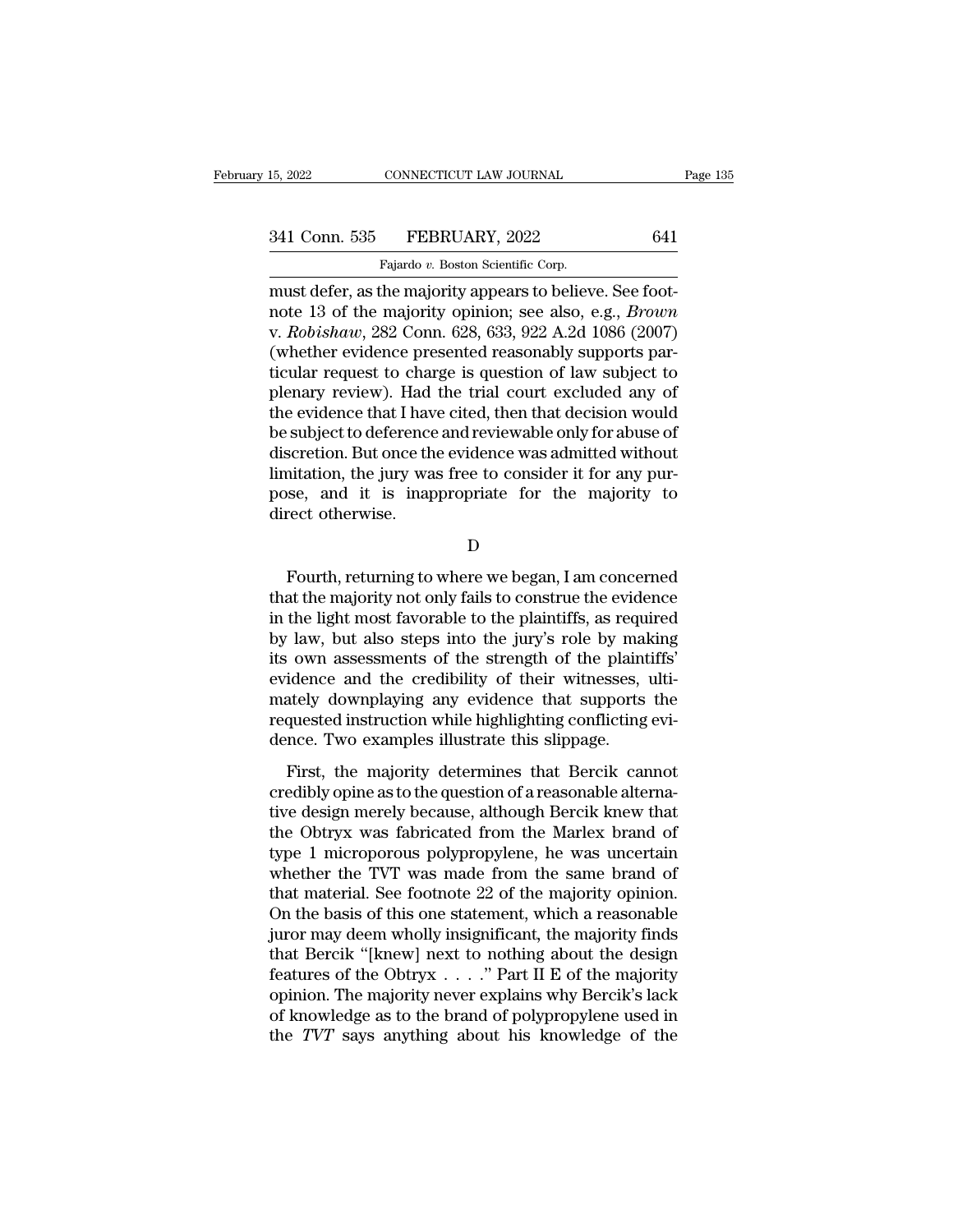### CONNECTICUT LAW JOURNAL February 15, 2022<br>642 FEBRUARY, 2022 341 Conn. 535<br>Fajardo v. Boston Scientific Corp. CONNECTICUT LAW JOURNAL<br>Fajardo *v.* Boston Scientific Corp.<br>8 of the *Obtrur*: nor does it

CONNECTICUT LAW JOURNAL February 15, 2022<br>
FEBRUARY, 2022 341 Conn. 535<br>
Fajardo v. Boston Scientific Corp.<br>
design features of the *Obtryx*; nor does it tell us why<br>
the brand of plastic used would be relevant to any of<br> FEBRUARY, 2022 341 Conn. 535<br>
Fajardo v. Boston Scientific Corp.<br>
design features of the *Obtryx*; nor does it tell us why<br>
the brand of plastic used would be relevant to any of<br>
the defects under discussion. Bercik is a s FEBRUARY, 2022 341 Conn. 535<br>
Fajardo v. Boston Scientific Corp.<br>
design features of the *Obtryx*; nor does it tell us why<br>
the brand of plastic used would be relevant to any of<br>
the defects under discussion. Bercik is a FEBRUARY, 2022 341 Conn. 535<br>
Fajardo v. Boston Scientific Corp.<br>
design features of the *Obtryx*; nor does it tell us why<br>
the brand of plastic used would be relevant to any of<br>
the defects under discussion. Bercik is a Fajardo v. Boston Scientific Corp.<br>
design features of the *Obtryx*; nor does it tell us why<br>
the brand of plastic used would be relevant to any of<br>
the defects under discussion. Bercik is a surgeon, who<br>
implants slings i Fajardo v. Boston Scientific Corp.<br>
design features of the *Obtryx*; nor does it tell us why<br>
the brand of plastic used would be relevant to any of<br>
the defects under discussion. Bercik is a surgeon, who<br>
implants slings design features of the *Obtryx*; nor does it tell us why<br>the brand of plastic used would be relevant to any of<br>the defects under discussion. Bercik is a surgeon, who<br>implants slings into women and removes them when<br>they ha the brand of plastic used would be relevant to any of<br>the defects under discussion. Bercik is a surgeon, who<br>implants slings into women and removes them when<br>they have proven to be ineffective or defective. On<br>the basis of the defects under discussion. Bercik is a surgeon, who implants slings into women and removes them when<br>they have proven to be ineffective or defective. On<br>the basis of that experience, he testified about his and<br>several o implants slings into women and removes them when<br>they have proven to be ineffective or defective. On<br>the basis of that experience, he testified about his and<br>several of his colleagues' strong preference for slings,<br>such as they have proven to be ineffective or defective. On<br>the basis of that experience, he testified about his and<br>several of his colleagues' strong preference for slings,<br>such as the TVT, that use a retropubic approach. In<br>comb the basis of that experience, he testified about his and<br>several of his colleagues' strong preference for slings,<br>such as the TVT, that use a retropubic approach. In<br>combination with the other evidence of record, the jury<br> several of his colleagues' strong preference f<br>such as the TVT, that use a retropubic appi<br>combination with the other evidence of record<br>reasonably might have found this testimony co<br>and relevant, or not. But it is not thi of as the TV1, that use a Tetropuble approach. In<br>mbination with the other evidence of record, the jury<br>asonably might have found this testimony compelling<br>d relevant, or not. But it is not this court's role to<br>em the test combination with the other evidence of record, the jury<br>reasonably might have found this testimony compelling<br>and relevant, or not. But it is not this court's role to<br>deem the testimony unimportant or unpersuasive, and<br>cer

reasonably hight have found this testimoly compening<br>and relevant, or not. But it is not this court's role to<br>deem the testimony unimportant or unpersuasive, and<br>certainly not on such arbitrary grounds.<br>Second, rather than and relevant, or not. But it is not this court's role to<br>deem the testimony unimportant or unpersuasive, and<br>certainly not on such arbitrary grounds.<br>Second, rather than taking at face value the medical<br>research in evidenc deem the testhoody dimitional of dipersuasive, and<br>certainly not on such arbitrary grounds.<br>Second, rather than taking at face value the medical<br>research in evidence that indicated that the Ethicon<br>TVT is the gold standard becausing into on such aboutaly grounds.<br>
Second, rather than taking at face value the medical<br>
research in evidence that indicated that the Ethicon<br>
TVT is the gold standard treatment for female inconti-<br>
nence, that the Second, rather than taking at face value the medical<br>research in evidence that indicated that the Ethicon<br>TVT is the gold standard treatment for female inconti-<br>nence, that the TVT has a lower rate of complications,<br>and th research in evidence that indicated that the Ethicon TVT is the gold standard treatment for female inconti-<br>nence, that the TVT has a lower rate of complications,<br>and that the "TVT should remain the midurethral sling<br>proce TVT is the gold standard treatment for female incontinence, that the TVT has a lower rate of complications, and that the "TVT should remain the midurethral sling procedure of choice," the majority dwells at length on other nence, that the TVT has a lower rate of complications,<br>and that the "TVT should remain the midurethral sling<br>procedure of choice," the majority dwells at length on<br>other evidence that arguably called into question<br>whether and that the "TVT should remain the midurethral sling<br>procedure of choice," the majority dwells at length on<br>other evidence that arguably called into question<br>whether the TVT is, in fact, a superior product. I under-<br>stand procedure of choice," the majority dwells at length on<br>other evidence that arguably called into question<br>whether the TVT is, in fact, a superior product. I under-<br>stand that the plaintiffs did not demonstrate the superi-<br>o other evidence that arguably called into question<br>whether the TVT is, in fact, a superior product. I under-<br>stand that the plaintiffs did not demonstrate the superi-<br>ority of the TVT or the defectiveness of the Obtryx to t whether the TVT is, in fact, a superior product. I understand that the plaintiffs did not demonstrate the superiority of the TVT or the defectiveness of the Obtryx to the satisfaction of the majority. The only question bef was. Its faction of the majority. The only question before<br>
, however, is whether there was some minimal quan-<br>
m of evidence from which the jury reasonably could<br>
we been persuaded of those allegations. Clearly there<br>
as.<br>
It sausiaction of the majority. The only question before<br>us, however, is whether there was some minimal quan-<br>tum of evidence from which the jury reasonably could<br>have been persuaded of those allegations. Clearly there<br>was.<br>I

the procedural posture in which the jury reasonably could<br>have been persuaded of those allegations. Clearly there<br>was.<br>It is not our role to make assessments of this nature<br>under these circumstances. Our only proper role, Figure 1 and the settlement of evidence from which the jury reasonably could<br>have been persuaded of those allegations. Clearly there<br>was.<br>It is not our role to make assessments of this nature<br>under these circumstances. Our rate been persuaded of those anegations. Clearly there<br>was.<br>It is not our role to make assessments of this nature<br>under these circumstances. Our only proper role, given<br>the procedural posture in which this case reaches us, was.<br>It is not our role to make assessments of this nature<br>under these circumstances. Our only proper role, given<br>the procedural posture in which this case reaches us,<br>is to assess whether there was sufficient evidence fro It is not our role to make assessments of this nature<br>under these circumstances. Our only proper role, given<br>the procedural posture in which this case reaches us,<br>is to assess whether there was sufficient evidence from<br>whi under these circumstances. Our only proper role, given<br>the procedural posture in which this case reaches us,<br>is to assess whether there was sufficient evidence from<br>which a reasonable, properly instructed jury could have<br>f the procedural posture in which this case reaches us,<br>is to assess whether there was sufficient evidence from<br>which a reasonable, properly instructed jury could have<br>found that the Obtryx is defective because its design<br>re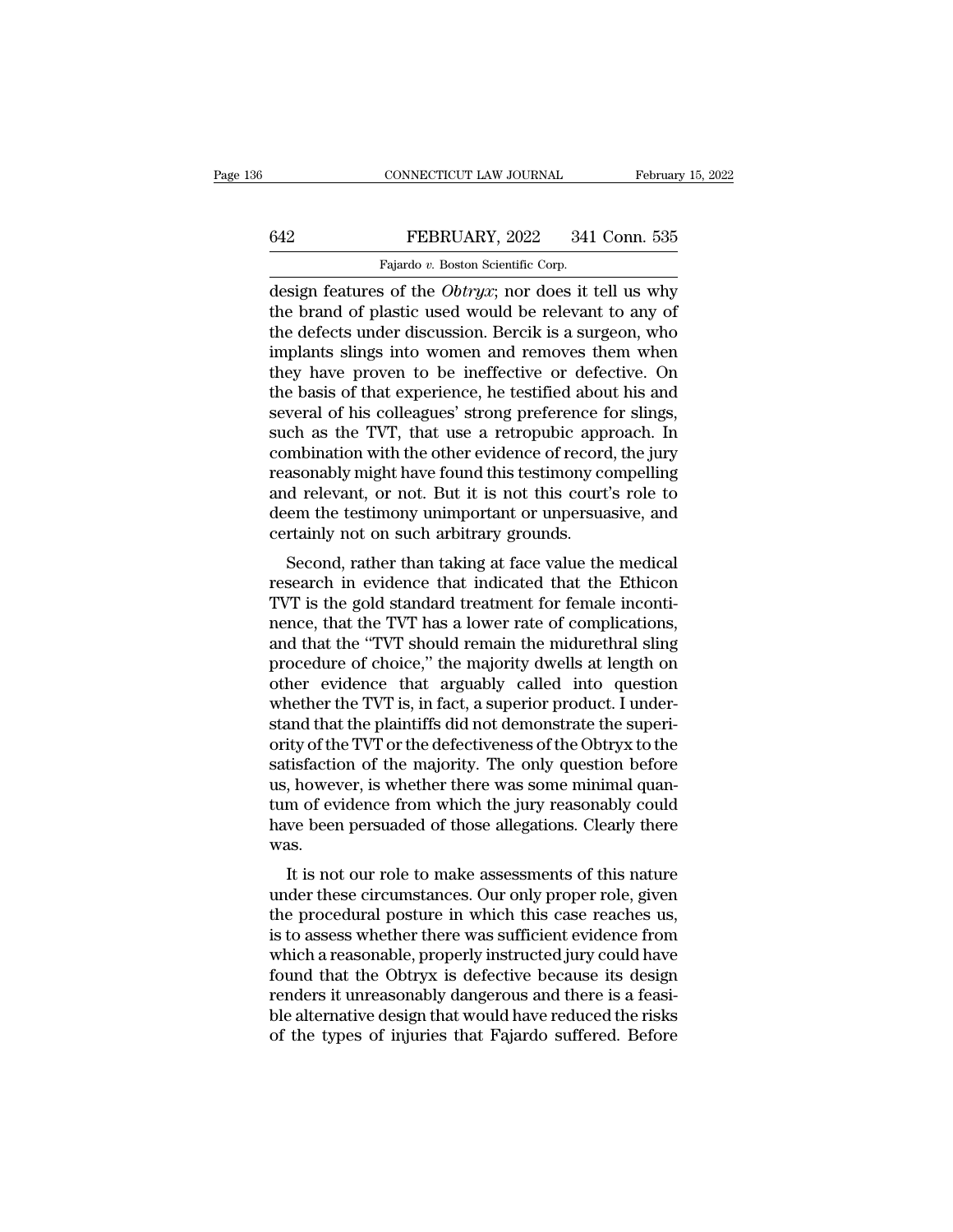15, 2022 CONNECTICUT LAW JOURNAL<br>
341 Conn. 535 FEBRUARY, 2022 643<br>
Fajardo *v.* Boston Scientific Corp.<br>
the majority upholds the trial court's instructional error, THE MAGNET MANUARY SERIES THE MANUARY ON THE MAGNET MANUARY SERIES THE MAGNET MANUARY SERIES THE MAJORITY OF MA<br>Trajardo v. Boston Scientific Corp.<br>The majority upholds the trial court's instructional error,<br>it was compell 341 Conn. 535 FEBRUARY, 2022 643<br>Fajardo v. Boston Scientific Corp.<br>the majority upholds the trial court's instructional error,<br>it was compelled to marshal the evidence of record in<br>the manner that *best* supported the req 341 Conn. 535 FEBRUARY, 2022 643<br>
Fajardo v. Boston Scientific Corp.<br>
the majority upholds the trial court's instructional error,<br>
it was compelled to marshal the evidence of record in<br>
the manner that *best* supported the 341 Conn. 535 FEBRUARY, 2022 643<br>
Fajardo v. Boston Scientific Corp.<br>
the majority upholds the trial court's instructional error,<br>
it was compelled to marshal the evidence of record in<br>
the manner that *best* supported th Fajardo v. Boston Scientific Corp.<br>The majority upholds the trial court's instructional error,<br>it was compelled to marshal the evidence of record in<br>the manner that *best* supported the requested instruc-<br>tion, and only th  $\frac{1}{100}$  rays the majority upholit was compelled<br>the manner that *b* tion, and only the<br>construed, was le<br>has done so. External means that *best* supported the requested instruction, and only then to explain why that evidence, so instrued, was legally insufficient. I do not believe it is done so.<br>IV<br>There is evidence in the record from whi

IV

reasonstrued, was legally insufficient. I do not believe it<br>has done so.<br>IV<br>There is evidence in the record from which the jury<br>reasonably could have found that (1) the Ethicon TVT is<br>a feasible, federally approved, and wi construed, was legally insufficient. I do not believe it<br>has done so.<br>IV<br>There is evidence in the record from which the jury<br>reasonably could have found that (1) the Ethicon TVT is<br>a feasible, federally approved, and widel IV<br>IV<br>There is evidence in the record from which the jury<br>reasonably could have found that (1) the Ethicon TVT is<br>a feasible, federally approved, and widely used product<br>that was a suitable candidate to treat Fajardo's con IV<br>There is evidence in the record from which the jury<br>reasonably could have found that (1) the Ethicon TVT is<br>a feasible, federally approved, and widely used product<br>that was a suitable candidate to treat Fajardo's condi-There is evidence in the record from which the jury<br>reasonably could have found that  $(1)$  the Ethicon TVT is<br>a feasible, federally approved, and widely used product<br>that was a suitable candidate to treat Fajardo's condi-There is evidence in the record from which the jury<br>reasonably could have found that (1) the Ethicon TVT is<br>a feasible, federally approved, and widely used product<br>that was a suitable candidate to treat Fajardo's condi-<br>ti reasonably could have found that (1) the Ethicon TVT is<br>a feasible, federally approved, and widely used product<br>that was a suitable candidate to treat Fajardo's condi-<br>tion, (2) the Obtryx differs from the Ethicon TVT pria feasible, federally approved, and widely used product<br>that was a suitable candidate to treat Fajardo's condi-<br>tion, (2) the Obtryx differs from the Ethicon TVT pri-<br>marily with respect to the former's heat-sealed middle<br> that was a suitable candidate to treat Fajardo's condi-<br>tion, (2) the Obtryx differs from the Ethicon TVT pri-<br>marily with respect to the former's heat-sealed middle<br>section, detanged edges, and transobturator approach,<br>(3 tion, (2) the Obtryx differs from the Ethicon TVT pri-<br>marily with respect to the former's heat-sealed middle<br>section, detanged edges, and transobturator approach,<br>(3) those particular features of the Obtryx tend to<br>increa marily with respect to the former's heat-sealed middle<br>section, detanged edges, and transobturator approach,<br>(3) those particular features of the Obtryx tend to<br>increase its stiffness and have been linked to higher<br>inciden section, detanged edges, and transobturator approach,<br>
(3) those particular features of the Obtryx tend to<br>
increase its stiffness and have been linked to higher<br>
incidences of the injuries that Fajardo suffered relative<br> (3) those particular features of the Obtryx tend to<br>increase its stiffness and have been linked to higher<br>incidences of the injuries that Fajardo suffered relative<br>to the TVT, and (4) according to Rosenzweig, the plain-<br>t increase its stiffness and have been linked to higher<br>incidences of the injuries that Fajardo suffered relative<br>to the TVT, and (4) according to Rosenzweig, the plain-<br>tiffs' primary design expert, those features are defec incidences of the injuries that Fajardo suffered relative<br>to the TVT, and (4) according to Rosenzweig, the plain-<br>tiffs' primary design expert, those features are defects—<br>their increased risks outweigh any benefits—that w to the TVT, and (4) according to Rosenzweig, the plaintiffs' primary design expert, those features are defects—<br>their increased risks outweigh any benefits—that were<br>responsible for Fajardo's injuries. If the jury had bee tiffs' primary design expert, those features are defects—<br>their increased risks outweigh any benefits—that were<br>responsible for Fajardo's injuries. If the jury had been<br>instructed in accordance with *Bifolck* and had found their increased risks outweigh any benefits—that were<br>responsible for Fajardo's injuries. If the jury had been<br>instructed in accordance with  $Bifolck$  and had found<br>for the plaintiffs on that theory, it is inconceivable to<br>me responsible for Fajardo's injuries. If the jury had been<br>instructed in accordance with  $Bifolck$  and had found<br>for the plaintiffs on that theory, it is inconceivable to<br>me that, on this record, we would have concluded that<br>th instructed in accordance with *Bifolck* and had found<br>for the plaintiffs on that theory, it is inconceivable to<br>me that, on this record, we would have concluded that<br>there was insufficient evidence and overturned the ver-<br> for the plaintiffs on that the<br>me that, on this record, we<br>there was insufficient evide<br>dict. In my view, no more<br>reasonable alternative desi<br>issue before the jury. Accor<br>in part and dissent in part.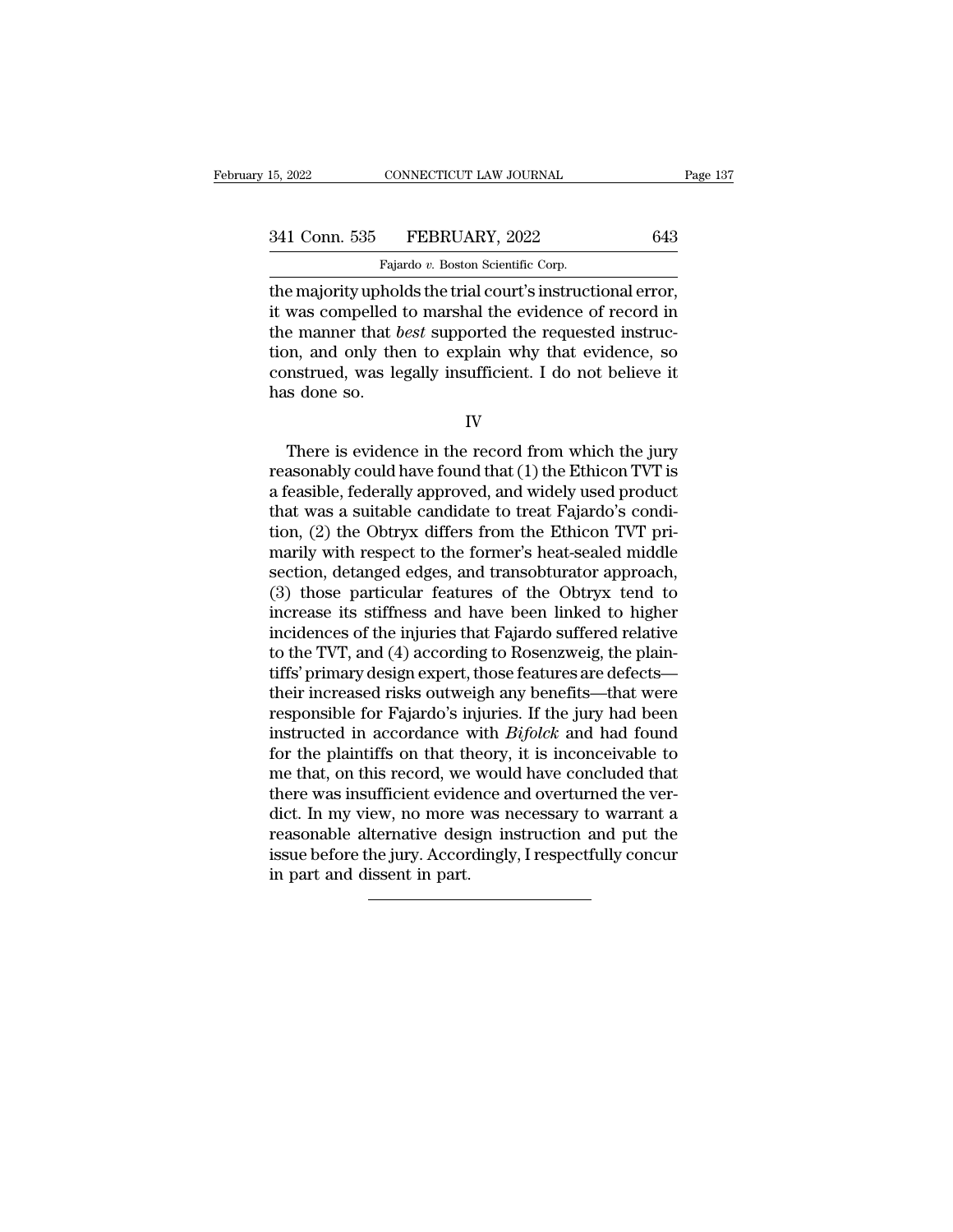### CONNECTICUT LAW JOURNAL February 15, 2022<br>644 FEBRUARY, 2022 341 Conn. 644<br>601 Gonzalez v. 0 & G Industries, Inc. CONNECTICUT LAW JOURNAL<br>FEBRUARY, 2022 341<br>Gonzalez *v.* O & G Industries, Inc.

### FEBRUARY, 2022 341 Conn. 644<br>
Gonzalez *v.* 0 & G Industries, Inc.<br>
ELVIRA R. GONZALEZ ET AL. *v.* 0 & G<br>
INDUSTRIES, INC., ET AL.<br>
(SC 20422) FEBRUARY, 2022 341 C<br>
Gonzalez v. 0 & G Industries, Inc.<br>
A R. GONZALEZ ET AL. v. 0 &<br>
INDUSTRIES, INC., ET AL.<br>
(SC 20422)  $\frac{1}{2}$ <br>  $\frac{1}{2}$ <br>  $\frac{1}{2}$ <br>  $\frac{1}{2}$ <br>  $\frac{1}{2}$ <br>  $\frac{1}{2}$ <br>  $\frac{1}{2}$ <br>  $\frac{1}{2}$ <br>  $\frac{1}{2}$ <br>  $\frac{1}{2}$ <br>  $\frac{1}{2}$ <br>  $\frac{1}{2}$ <br>  $\frac{1}{2}$ <br>  $\frac{1}{2}$ <br>  $\frac{1}{2}$ <br>  $\frac{1}{2}$ <br>  $\frac{1}{2}$ <br>  $\frac{1}{2}$ <br>  $\frac{1}{2}$ <br>  $\frac{1}{2}$ <br> ELVIRA R. GONZALEZ ET AL.  $v$ . O & G<br>INDUSTRIES, INC., ET AL.<br>(SC 20422)<br>Robinson, C. J., and McDonald, D'Auria,<br>Mullins and Kahn, Js. INDUSTRIES, INC., ET AL.

### *Syllabus*

Robinson, C. J., and McDonald, D'Auria,<br>Mullins and Kahn, Js.<br>Syllabus<br>The plaintiffs sought to recover damages for personal injuries sustained in<br>an explosion that occurred at a natural gas fueled power plant as a Robinson, C. J., and McDonald, D'Auria,<br>Mullins and Kahn, Js.<br>Syllabus<br>plaintiffs sought to recover damages for personal injuries sustained in<br>an explosion that occurred at a natural gas fueled power plant as a<br>result of t Mullins and Kahn, Js.<br>Syllabus<br>plaintiffs sought to recover damages for personal injuries sustained in<br>an explosion that occurred at a natural gas fueled power plant as a<br>result of the defendants' alleged negligence. Prior Syllabus<br>plaintiffs sought to recover damages for personal injuries sustained in<br>an explosion that occurred at a natural gas fueled power plant as a<br>result of the defendants' alleged negligence. Prior to construction of th Syllabus<br>plaintiffs sought to recover damages for personal injuries sustained in<br>an explosion that occurred at a natural gas fueled power plant as a<br>result of the defendants' alleged negligence. Prior to construction of th plaintiffs sought to recover damages for personal injuries sustained in<br>an explosion that occurred at a natural gas fueled power plant as a<br>result of the defendants' alleged negligence. Prior to construction of the<br>power p for the construction that occurred at a natural gas fueled power plant as a result of the defendants' alleged negligence. Prior to construction of the power plant, the defendant K Co., which received approval to build and entified to the defendants' alleged negligence. Prior to construction of the power plant, the defendant K Co., which received approval to build and operate the power plant, entered into an agreement with the defendant O Co result of the defendants' alleged negligence. Prior to construction of the power plant, the defendant K Co., which received approval to build and operate the power plant, entered into an agreement with the defendant O Co. operate the power plant, entered into an agreement with the defendant O Co., pursuant to which O Co. agreed to serve as the general contractor for the construction project. K Co. also entered into a contract for management  $\overline{O}$  Co., pursuant to which  $\overline{O}$  Co. agreed to serve as the general contractor for the construction project. K Co. also entered into a contract for management and administrative services with the defendant P Co. P For the construction project. K Co. also entered into a contract for management and administrative services with the defendant P Co. Prior to completion of the construction project, and before the power generating equipme in an agement and administrative services with the defendant P Co. Prior to completion of the construction project, and before the power generating equipment could be started, the natural gas fuel supply pipelines had to b the completion of the construction project, and before the power generating equipment could be started, the natural gas fuel supply pipelines had to be cleared of construction debris. O Co. and its subcontractors chose to whereby the force of the gas propels the second day of the gas blow procedures thad to be cleared of construction debris. O Co. and its subcontractors chose to perform "gas blow" procedures over the course of two days in o  $\frac{1}{10}$  suggest through a notice through a non-text of the second through a node to perform "gas blow" procedures over the course of two days in order to clear the debris. The procedures over the course of two days as chose to perform "gas blow" procedures over the course of two days<br>in order to clear the debris. The procedure involves the flow of natural<br>gas through the pipes at a higher pressure than during normal operation,<br>whereby t in order to clear the debris. The procedure involves the flow of natural gas through the pipes at a higher pressure than during normal operation, whereby the force of the gas propels the debris through the pipes until it i raw as through the pipes at a higher pressure than during normal operation, whereby the force of the gas propels the debris through the pipes until it is ejected through a nozzle. On the second day of the gas blow procedur whereby the force of the gas propels the debris through the pipes until it is ejected through a nozzle. On the second day of the gas blow procedures, two procedures were conducted with certain irregularities. Most signific it is ejected through a nozzle. On the second day of the gas blow procedures, two procedures were conducted with certain irregularities. Most significantly, and unlike with the prior gas blow procedures, the discharge nozz it is ejected through a nozzle. On the second day of the gas blow procedures, two procedures were conducted with certain irregularities. Most significantly, and unlike with the prior gas blow procedures, the discharge nozz significantly, and unlike with the prior gas blow procedures, the discharge nozzle was oriented horizontally, rather than vertically. Because of this, by the time the second gas blow procedure began, natural gas remained t charge nozzle was oriented horizontally, rather than vertically. Because of this, by the time the second gas blow procedure began, natural gas remained trapped and mixed with air in a partially enclosed area into which the of this, by the time the second gas blow procedure began, natural gas be the main of trapped and mixed with air in a partially enclosed area into which the nozzle discharged the gas. During the second gas blow procedure, the natural gas also flowed through the pipes at an unusually high pres which the nozzle discharged the gas. During the second gas blow procedure, the natural gas also flowed through the pipes at an unusually high pressure, and, as a result, heated debris ignited the accumulated natural gas an the natural gas also flowed through the pipes at an unusually high pressure, and, as a result, heated debris ignited the accumulated natural gas and oxygen, causing the explosion. The plaintiffs, two injured individuals an are, and, as a result, heated debris ignited the accumulated natural<br>gas and oxygen, causing the explosion. The plaintiffs, two injured individuals<br>and one of their spouses, alleged that the defendants were strictly<br>liable gas and oxygen, causing the explosion. The plaintiffs, two injured individuals and one of their spouses, alleged that the defendants were strictly liable insofar as they engaged in an ultrahazardous activity that caused th liable insofar as they engaged in an ultrahazardous activity that caused<br>the plaintiffs' injuries. The plaintiffs also alleged that their injuries were<br>caused by the defendants' negligence. The plaintiffs' claims were<br>res liable insofar as they engaged in an ultrahazardous activity that caused<br>the plaintiffs' injuries. The plaintiffs also alleged that their injuries were<br>caused by the defendants' negligence. The plaintiffs' claims were<br>reso the plaintiffs' injuries. The plaintiffs also alleged that their injuries were caused by the defendants' negligence. The plaintiffs' claims were resolved in O Co.'s favor, after which the plaintiffs sought relief only fro caused by the defendants' negligence. The plaintiffs' claims were resolved in O Co.'s favor, after which the plaintiffs sought relief only from K Co. and P Co. Following an evidentiary hearing, the trial court rendered ju resolved in O Co.'s favor, after which the plaintiffs sought relief only from K Co. and P Co. Following an evidentiary hearing, the trial court rendered judgment for K Co. and P Co. on the plaintiffs' strict liability clai from K Co. and P Co. Following an evidentiary hearing, the trial court rendered judgment for K Co. and P Co. on the plaintiffs' strict liability claims, reasoning that the plaintiffs had failed to satisfy their burden of e rendered judgment for K Co. and P Co. on the plaintiffs' strict liability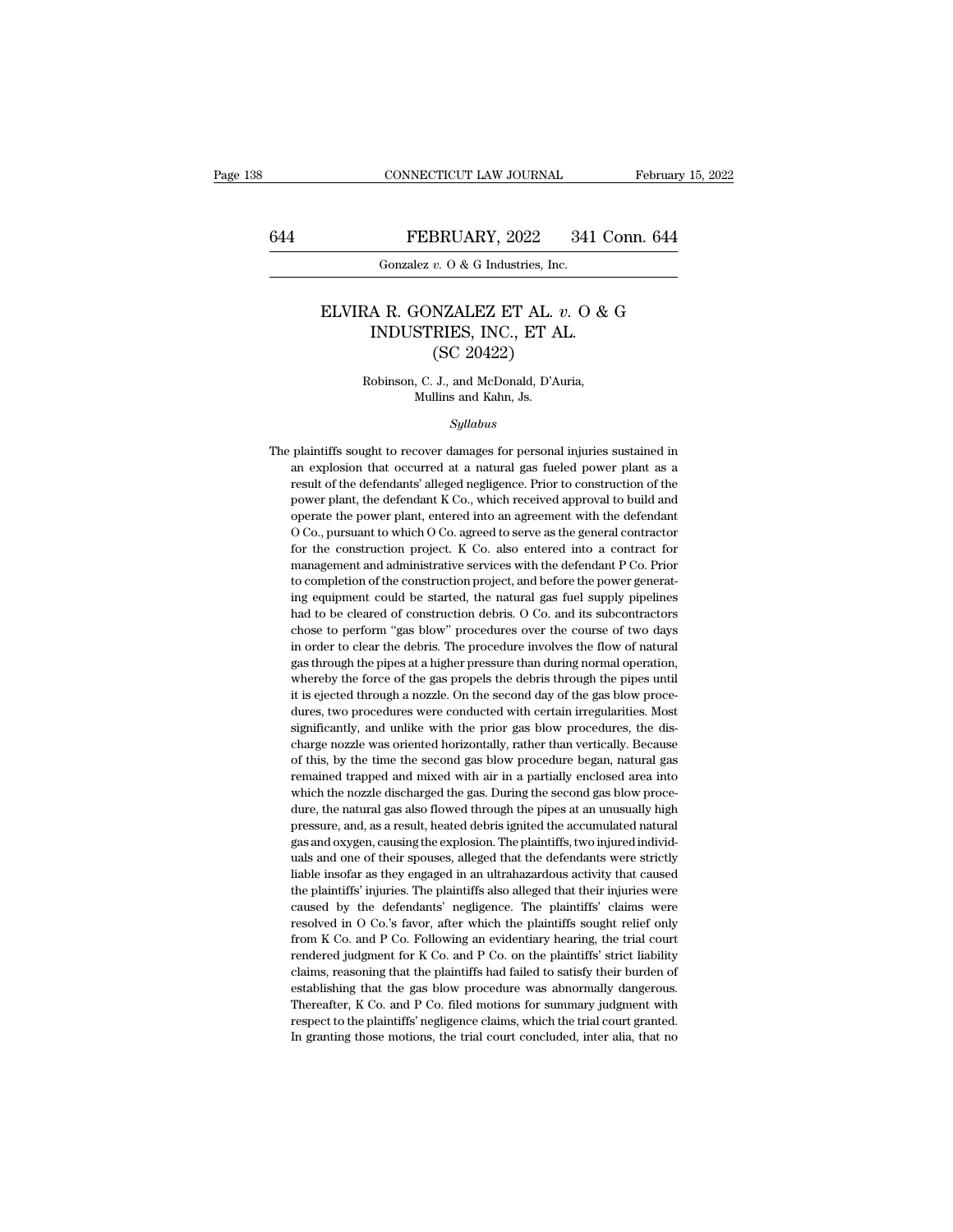CONNECTICUT LAW JOURNAL<br>
1 Conn. 644 FEBRUARY, 2022 645<br>
Gonzalez *v.* O & G Industries, Inc.<br>
reasonable jury could find that K Co. and P Co. exercised sufficient 1 Conn. 644 FEBRUARY, 2022 645<br>
Gonzalez v. O & G Industries, Inc.<br>
reasonable jury could find that K Co. and P Co. exercised sufficient<br>
control over O Co.'s performance of the gas blow procedures, and, Conn. 644 FEBRUARY, 2022 645<br>Gonzalez v. 0 & G Industries, Inc.<br>reasonable jury could find that K Co. and P Co. exercised sufficient<br>control over O Co.'s performance of the gas blow procedures, and,<br>therefore, they were no 1 Conn. 644 FEBRUARY, 2022 645<br>
Gonzalez v. 0 & G Industries, Inc.<br>
reasonable jury could find that K Co. and P Co. exercised sufficient<br>
control over O Co.'s performance of the gas blow procedures, and,<br>
therefore, they w Gonzalez  $v$ . O & G Industries, Inc.<br>
reasonable jury could find that K Co. and P Co. exercised sufficient<br>
control over O Co.'s performance of the gas blow procedures, and,<br>
therefore, they were not vicariously liable fo favores of K Co. and P Co. exercised sufficient<br>control over O Co.'s performance of the gas blow procedures, and,<br>therefore, they were not vicariously liable for O Co.'s alleged negligence.<br>The plaintiffs thereafter appeal control over O Co.'s performance of the gas blow procedures, and,<br>therefore, they were not vicariously liable for O Co.'s alleged negligence.<br>The plaintiffs thereafter appealed from the trial court's judgment in<br>favor of K

- therefore, they were not vicariously liable for O Co.'s alleged negligence.<br>The plaintiffs thereafter appealed from the trial court's judgment in<br>favor of K Co. and P Co. *Held*:<br>ne plaintiffs could not prevail on their cl The plaintiffs thereafter appealed from the trial court's judgment in favor of K Co. and P Co. *Held*:<br>ne plaintiffs could not prevail on their claim that the trial court incorrectly<br>concluded that the gas blow procedure favor of K Co. and P Co. *Held*:<br>ne plaintiffs could not prevail on their claim that the trial court incorrectly<br>concluded that the gas blow procedure was not an abnormally dangerous<br>activity in rendering judgment for K C he plaintiffs could not prevail on their claim that the trial court incorrectly concluded that the gas blow procedure was not an abnormally dangerous activity in rendering judgment for K Co. and P Co. on the plaintiffs' st concluded that the gas blow procedure was not an abnormally dangerous activity in rendering judgment for K Co. and P Co. on the plaintiffs' strict liability claims, as this court, relying on prior case law and the factors activity in rendering judgment for K Co. and P Co. on the plaintiffs'<br>strict liability claims, as this court, relying on prior case law and the<br>factors set forth in § 520 of the Restatement (Second) of Torts for<br>determinin strict liability claims, as this court, relying on prior case law and the factors set forth in  $\S 520$  of the Restatement (Second) of Torts for determining whether an activity is abnormally dangerous, determined that the factors set forth in  $\S$  520 of the Restatement (Second) of Torts for determining whether an activity is abnormally dangerous, determined that the gas blow procedure at issue was not abnormally dangerous: even though the determining whether an activity is abnormally dangerous, determined<br>that the gas blow procedure at issue was not abnormally dangerous:<br>even though the harm resulting from a gas blow procedure is likely to<br>be severe, the in that the gas blow procedure at issue was not abnormally dangerous:<br>even though the harm resulting from a gas blow procedure is likely to<br>be severe, the inherent risk that any harm will occur from conducting<br>the procedure i even though the harm resulting from a gas blow procedure is likely to<br>be severe, the inherent risk that any harm will occur from conducting<br>the procedure is generally low, and the gas blow procedures in the<br>present case we be severe, the inherent risk that any harm will occur from conducting the procedure is generally low, and the gas blow procedures in the present case were not a regular and ongoing part of the power plant's operation but w the procedure is generally low, and the gas blow procedures in the present case were not a regular and ongoing part of the power plant's operation but were conducted only during a specific phase of the construction process present case were not a regular and ongoing part of the power plant's operation but were conducted only during a specific phase of the construction process and in a relatively uninhabited area; moreover, although the gas b operation but were conducted only during a specific phase of the construction process and in a relatively uninhabited area; moreover, although the gas blow procedure, which entails the flow of natural gas at higher than no fuely supply uninhabited area; moreover, although the gas blow procedure, which entails the flow of natural gas at higher than normal pressure in large quantities, is not a procedure that is used commonly and added little although the gas blow procedure, which entails the flow of natural gas<br>at higher than normal pressure in large quantities, is not a procedure<br>that is used commonly and added little value to the construction of the<br>power pl at higher than normal pressure in large quantities, is not a procedure<br>that is used commonly and added little value to the construction of the<br>power plant given the availability of alternative methods to clear the<br>fuel sup that is used commonly and added little value to the construction of the power plant given the availability of alternative methods to clear the fuel supply pipelines, the risk and severity of potential harm from the procedu power plant given the availability of alternative methods to clear the fuel supply pipelines, the risk and severity of potential harm from the procedure would have been materially reduced if the procedures had been perform fuel supply pipelines, the risk and severity of potential harm from the procedure would have been materially reduced if the procedures had been performed utilizing certain precautions that are widely known and generally em procedure would have been materially reduced if the procedures had<br>been performed utilizing certain precautions that are widely known and<br>generally employed in the construction of natural gas fueled power<br>plants, namely, p been performed utilizing certain precautions that are widely known and generally employed in the construction of natural gas fueled power plants, namely, proper orientation and positioning of the discharge noz-<br>zle and car generally employed in the construction of natural gas fueled power<br>plants, namely, proper orientation and positioning of the discharge noz-<br>zle and careful control of the pressure and volume of gas; furthermore,<br>the plaint plants, namely, proper orientation and positioning of the discharge noz-<br>zle and careful control of the pressure and volume of gas; furthermore,<br>the plaintiffs' reliance on the dangerous nature of natural gas, by itself,<br>w zle and careful control of the pressure and volume of gas; furthermore, the plaintiffs' reliance on the dangerous nature of natural gas, by itself, was unavailing, as the dangerous nature of an instrumentality must be cons
- the plaintiffs' reliance on the dangerous nature of natural gas, by itself, was unavailing, as the dangerous nature of an instrumentality must be considered alongside the circumstances and conditions of its use. The plaint was unavailing, as the dangerous nature of an instrumentality must be considered alongside the circumstances and conditions of its use.<br>he plaintiffs could not prevail on their claim that the trial court had<br>improperly gra considered alongside the circumstances and conditions of its use.<br>he plaintiffs could not prevail on their claim that the trial court had<br>improperly granted K Co.'s and P Co.'s motions for summary judgment<br>with respect to he plaintiffs could not prevail on their claim that the trial court had improperly granted K Co.'s and P Co.'s motions for summary judgment with respect to the plaintiffs' negligence claims, as that court correctly conclud improperly granted K Co.'s and P Co.'s motions for summary judgment with respect to the plaintiffs' negligence claims, as that court correctly concluded that K Co. and P Co. did not exercise sufficient control over the pe with respect to the plaintiffs' negligence claims, as that court correctly concluded that K Co. and P Co. did not exercise sufficient control over the performance of O Co. or its subcontractors in conducting the gas blow concluded that K Co. and P Co. did not exercise sufficient control over<br>the performance of O Co. or its subcontractors in conducting the gas<br>blow procedures so as to overcome the general rule that an employer<br>is not vicar

the performance of O Co. or its subcontractors in conducting the gas<br>blow procedures so as to overcome the general rule that an employer<br>is not vicariously liable for the torts of its independent contractor:<br>a. K Co. and P blow procedures so as to overcome the general rule that an employer<br>is not vicariously liable for the torts of its independent contractor:<br>a. K Co. and P Co. did not exercise sufficient contractual control over<br>the gas blo is not vicariously liable for the torts of its independent contractor:<br>a. K Co. and P Co. did not exercise sufficient contractual control over<br>the gas blow procedures to establish the existence of a legal duty, as O<br>Co. h a. K Co. and P Co. did not exercise sufficient contractual control over<br>the gas blow procedures to establish the existence of a legal duty, as O<br>Co. had exclusive contractual control over the construction of the power<br>plan the gas blow procedures to establish the existence of a legal duty, as O<br>Co. had exclusive contractual control over the construction of the power<br>plant and the performance of the gas blow procedures: the agreement<br>between plant and the performance of the gas blow procedures: the agreement between K Co. and O Co. specified that the construction of the power plant was a "turnkey" project, the term "turnkey" was a well-defined type of contrac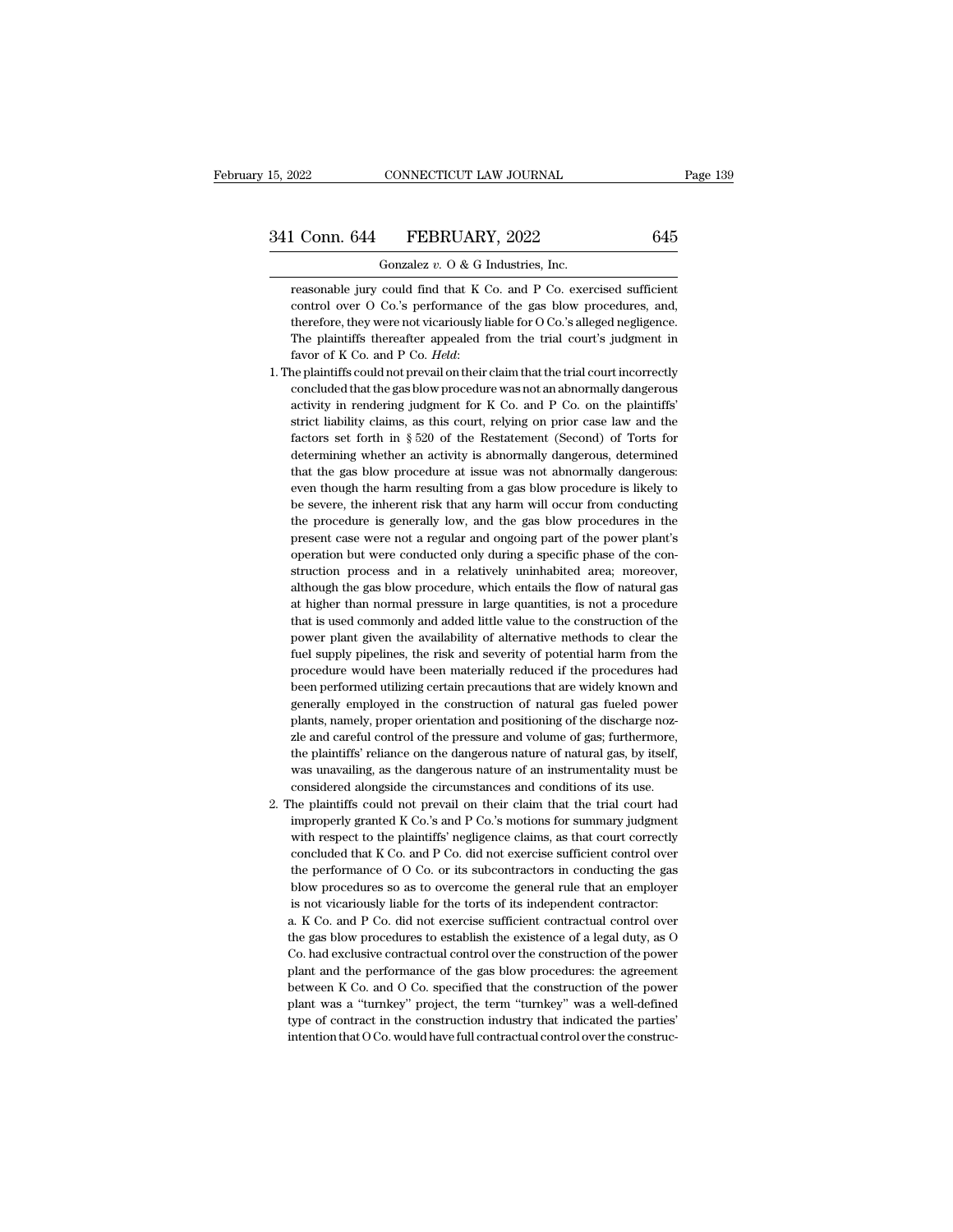### CONNECTICUT LAW JOURNAL February 15, 2022<br>646 FEBRUARY, 2022 341 Conn. 644<br>601 Gonzalez v. 0 & G Industries, Inc. CONNECTICUT LAW JOURNAL Februar<br>
Gonzalez *v.* O & G Industries, Inc.<br>
tion of the power plant up to the point of substantial completion, and

FEBRUARY, 2022 341 Conn. 644<br>
Gonzalez v. O & G Industries, Inc.<br>
tion of the power plant up to the point of substantial completion, and<br>
there was no evidence to indicate that the project had been substantially FEBRUARY, 2022 341 Conn. 644<br>
Gonzalez v. 0 & G Industries, Inc.<br>
tion of the power plant up to the point of substantial completion, and<br>
there was no evidence to indicate that the project had been substantially<br>
complete  $6$  FEBRUARY, 2022 341 Conn. 644<br>Gonzalez v. 0 & G Industries, Inc.<br>tion of the power plant up to the point of substantial completion, and<br>there was no evidence to indicate that the project had been substantially<br>complete FEDECTREET, ESSENTING SET SOME STRING THE COMMUNITY COMMUNITY (SOMETHER) CONSIDENT ON A SUBSEMINITY CONSIDENT And there was no evidence to indicate that the project had been substantially completed prior to the performanc Gonzalez  $v$ . O & G Industries, Inc.<br>tion of the power plant up to the point of substantial completion, and<br>there was no evidence to indicate that the project had been substantially<br>completed prior to the performance of t tion of the power plant up to the point of substantial completion, and<br>there was no evidence to indicate that the project had been substantially<br>completed prior to the performance of the gas blow procedures and<br>resulting e There was no evidence to indicate that the project had been substantially completed prior to the performance of the gas blow procedures and resulting explosion; moreover, certain other provisions of the agreement between K there was no evidence to indicate that the project had been substantially<br>completed prior to the performance of the gas blow procedures and<br>resulting explosion; moreover, certain other provisions of the agreement<br>between K completed prior to the performance of the gas blow procedures and<br>resulting explosion; moreover, certain other provisions of the agreement<br>between K Co. and O Co. that acknowledged K Co.'s general right to<br>suspend performa resulting explosion; moreover, certain other provisions of the agreement<br>between K Co. and O Co. that acknowledged K Co.'s general right to<br>suspend performance of the work and that imposed certain duties on P<br>Co. did not between K Co. and O Co. that acknowledged K Co. s general right to suspend performance of the work and that imposed certain duties on P Co. did not establish that K Co. and P Co. effectively retained control over the const suspend performance of the work and that imposed certain duties on P<br>Co. did not establish that K Co. and P Co. effectively retained control<br>over the construction project, as those provisions could not be construed<br>to crea

Co. and not establish that K Co. and P Co. ellectively retained control<br>over the construction project, as those provisions could not be construed<br>to create a right of K Co. and P Co. to control the means and methods<br>of O C ber the construction project, as those provisions could not be construed<br>to create a right of K Co. and P Co. to control the means and methods<br>of O Co.'s performance of its work.<br>b. The plaintiffs could not prevail on thei to create a right of K Co. and P Co. to control the means and methods<br>of O Co.'s performance of its work.<br>b. The plaintiffs could not prevail on their claim that, even in the absence<br>of any contractual control, K Co. and P of O Co. s performance of its work.<br>
b. The plaintiffs could not prevail on their claim that, even in the absence<br>
of any contractual control, K Co. and P Co. exercised control over the<br>
gas blow procedures by assuming co behalf of K Co. and P Co., as H did no more than exercise K Co.'s<br>contractual control, K Co. and P Co. exercised control over the<br>gas blow procedures by assuming control of or interfering with O Co.'s<br>performance of those gas blow procedures by assuming control of or interfering with O Co.'s performance of those procedures: there was no merit to the plaintiffs' claim that H, who was an employee of P Co. representing K Co. on the constructi gas blow procedures by assuming control of or interfering with O Co. s<br>performance of those procedures: there was no merit to the plaintiffs'<br>claim that H, who was an employee of P Co. representing K Co. on the<br>constructio behalf of K Co. and P Co., as H did no more than exercise K Co.'s contractual right to monitor, inspect, and coordinate the various construction tasks performed by O Co., its subcontractors, and K Co., and supervision of a cianti that H, who was an employee of P Co. representing K Co. on the construction site, exercised control over the gas blow procedures on behalf of K Co. and P Co., as H did no more than exercise K Co.'s contractual right construction site, exercised control over the gas blow procedures on<br>behalf of K Co. and P Co., as H did no more than exercise K Co.'s<br>contractual right to monitor, inspect, and coordinate the various con-<br>struction tasks behall of K Co. and P Co., as H did not interest the various construction tasks performed by O Co., its subcontractors, and K Co., and supervision of a construction task to ensure that it is ultimately completed according contractual right to monitor, inspect, and coordinate the various con-<br>struction tasks performed by O Co., its subcontractors, and K Co., and<br>supervision of a construction task to ensure that it is ultimately com-<br>pleted a struction tasks performed by  $O$  Co., its subcontractors, and K Co., and<br>supervision of a construction task to ensure that it is ultimately com-<br>pleted according to an employer's requirements does not demonstrate<br>control supervision of a construction task to ensure that it is unimately con-<br>pleted according to an employer's requirements does not demonstrate<br>control for purposes of imposing vicarious liability; moreover, contrary<br>to the pla pieted according to an employer's requirements does not demonstrate<br>control for purposes of imposing vicarious liability; moreover, contrary<br>to the plaintiffs' claims, K Co. and P Co. did not exercise control over the<br>gas failure of K Co. and P Co. to take the precautions that Y, an employee the plaintiffs' claims, K Co. and P Co. did not exercise control over the gas blow procedures on the basis of a conversation that Y, an employee of a c in that conversation, and the refusal of K Co. and P Co. That is also been dependent of the power plant once it was constructed, had with B, the supervisor of the power plant once it was constructed, had with B, the superv gas blow procedules on the basis of a conversation that *r*, an employee of a company that contracted with *K* Co. to take responsibility of the power plant once it was constructed, had with *B*, the supervisor of the gas of a company mat contracted with K Co. to take responsibility of the power plant once it was constructed, had with B, the supervisor of the gas pipeline safety unit of the Department of Public Utility Control, the failure power plant unter it was constructed, had with B, the supervisor of the gas pipeline safety unit of the Department of Public Utility Control, the failure of K Co. and P Co. to take the precautions that were discussed in th gas pipeline salety unt of the Department of Public Unity Control, the failure of K Co. and P Co. to take the precautions that were discussed<br>in that conversation, and the refusal of K Co. and P Co. to follow B's<br>recommend in that conversation, and the refusal of K Co. and P Co. to follow B's recommendation that O Co. clean the fuel supply pipelines with a non-combustible substance, as Y had no contractual authority regarding the power plan In that conversation, and the retusal of K Co. and P Co. to follow B s<br>recommendation that O Co. clean the fuel supply pipelines with a non-<br>combustible substance, as Y had no contractual authority regarding the<br>power pla recommendation that O Co. clean the fluel supply pipelines with a non-<br>combustible substance, as Y had no contractual authority regarding the<br>power plant until its completion and had no authority over O Co., and,<br>to the ex power plant until its completion and had no authority over O Co., and,<br>to the extent that the plaintiffs claimed that Y's actions could be attribut-<br>able to K Co. and construed as instructing O Co. to reject B's recommen-<br> by power plant until its completion and had no authority over O Co., and,<br>to the extent that the plaintiffs claimed that Y's actions could be attribut-<br>able to K Co. and construed as instructing O Co. to reject B's recomme o the extent that the plaintiffs claimed that Y is actions could be attributable to K Co. and construed as instructing O Co. to reject B's recommendation, such actions would not inform the determination of control given th

ble to K Co. and construed as instructing O Co. to reject B s recommen-<br>lation, such actions would not inform the determination of control given<br>hat the Department of Public Utility Control had no jurisdiction over<br>the pow iation, such actions would not inform the determination of control given<br>hat the Department of Public Utility Control had no jurisdiction over<br>he power plant.<br>his court declined to review the plaintiffs' claims that K Co. The power plant. The perturn of Public Utility Control had no jurisdiction over<br>the power plant.<br>his court declined to review the plaintiffs' claims that K Co. and P Co.<br>was engaged in an intrinsically dangerous activity a the power plant.<br>
his court declined to review the plaintiffs' claims that K Co. and P Co.<br>
were vicariously liable for O Co.'s negligence on the ground that O Co.<br>
was engaged in an intrinsically dangerous activity and th ms court decimed to review the plaintins claims that K Co. and P Co.<br>were vicariously liable for O Co.'s negligence on the ground that O Co.<br>was engaged in an intrinsically dangerous activity and that K Co. and<br>P Co. were were vicariously habie for O Co. S hegitgence on the<br>was engaged in an intrinsically dangerous activity a<br>P Co. were directly negligent, as those claims was in<br>the plaintiffs' analysis of the first claim was minim<br>given th P Co. were directly negligent, as those claims was inadequately briefed;<br>the plaintiffs' analysis of the first claim was minimal and conclusory<br>given the complexity of that claim, and the plaintiffs' treatment of the<br>issu the plantifis' analysis of the first claim was minimal and conclusory<br>given the complexity of that claim, and the plaintiffs' treatment of the<br>issue presented by their second claim was conclusory, lacking meaning-<br>ful ana given the complexity of that claim, and the plaintiffs treatment of the<br>issue presented by their second claim was conclusory, lacking meaning-<br>ful analysis of the limited legal authority cited.<br>Argued January 13—officially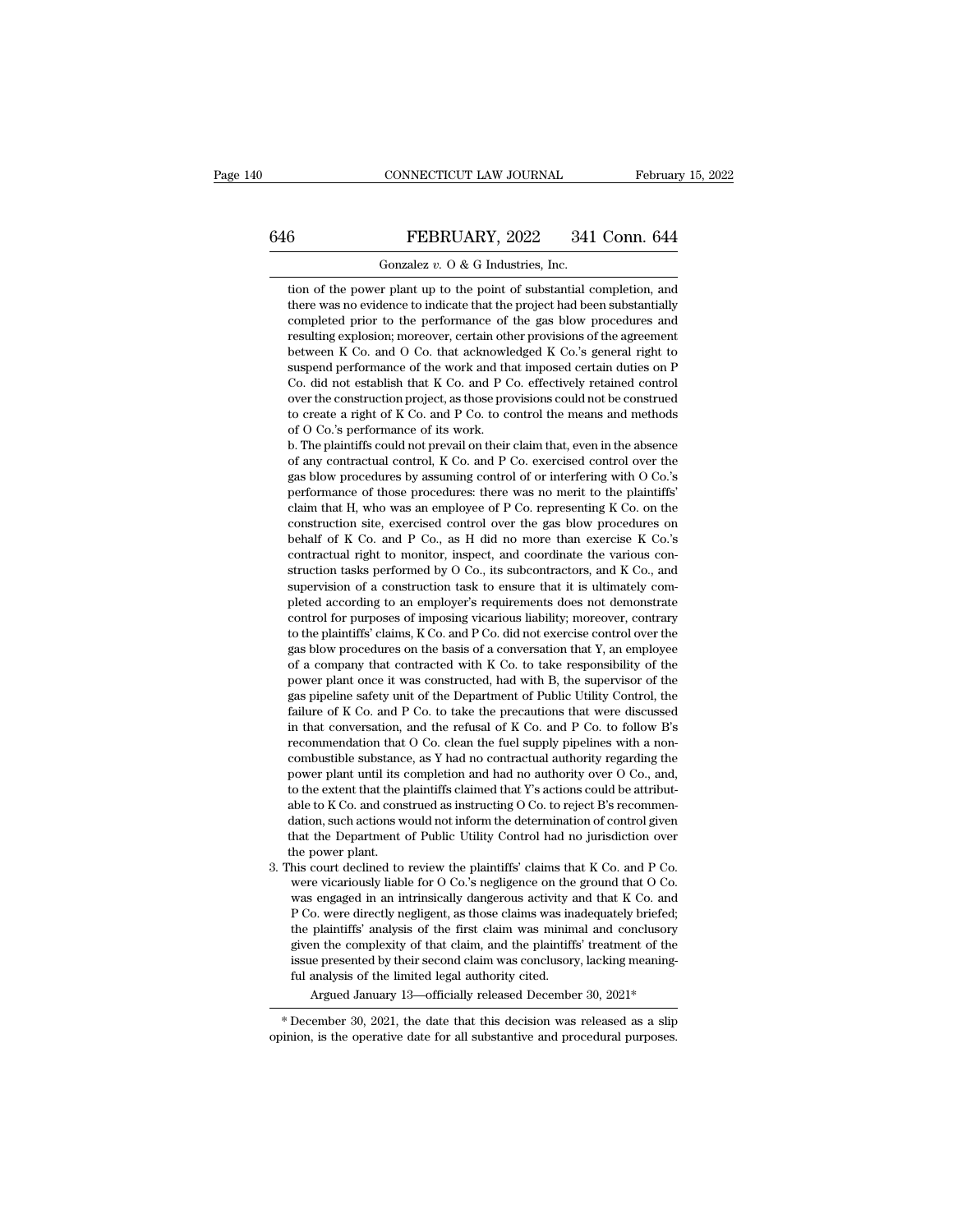1 Conn. 644 FEBRUARY, 2022 647<br>
Gonzalez v. 0 & G Industries, Inc.<br>
Procedural History<br>
Action to recover damages for, inter alia, personal<br>
juries sustained as a result of the defendants' alleged<br>
gligoneo brought to the 341 Conn. 644 FEBRUARY, 2022 647<br>
Gonzalez v. 0 & G Industries, Inc.<br>
Procedural History<br>
Action to recover damages for, inter alia, personal<br>
injuries sustained as a result of the defendants' alleged<br>
negligence, brought Gonzalez v. O & G Industries, Inc.<br>
Frocedural History<br>
Action to recover damages for, inter alia, personal<br>
injuries sustained as a result of the defendants' alleged<br>
negligence, brought to the Superior Court in the judi Gonzalez v. O & G Industries, Inc.<br>
Procedural History<br>
Action to recover damages for, inter alia, personal<br>
injuries sustained as a result of the defendants' alleged<br>
negligence, brought to the Superior Court in the judi Procedural History<br>
Action to recover damages for, inter alia, personal<br>
injuries sustained as a result of the defendants' alleged<br>
negligence, brought to the Superior Court in the judicial<br>
district of Hartford, and trans Action to recover damages for, inter alia, personal<br>injuries sustained as a result of the defendants' alleged<br>negligence, brought to the Superior Court in the judicial<br>district of Hartford, and transferred to the Complex<br>L Action to recover damages for, inter alia, personal<br>injuries sustained as a result of the defendants' alleged<br>negligence, brought to the Superior Court in the judicial<br>district of Hartford, and transferred to the Complex<br>L injuries sustained as a result of the defendants' alleged<br>negligence, brought to the Superior Court in the judicial<br>district of Hartford, and transferred to the Complex<br>Litigation Docket, where the named plaintiff et al. w negligence, brought to the Superior Court in the judicial<br>district of Hartford, and transferred to the Complex<br>Litigation Docket, where the named plaintiff et al. was<br>removed from the case, James McVay was added as a<br>plain district of Hartford, and transferred to the Complex<br>Litigation Docket, where the named plaintiff et al. was<br>removed from the case, James McVay was added as a<br>plaintiff, and the plaintiff James L. Thompson II et al.<br>filed Litigation Docket, where the named plaintiff et al. was<br>removed from the case, James McVay was added as a<br>plaintiff, and the plaintiff James L. Thompson II et al.<br>filed a revised complaint; thereafter, the case was tried<br>t removed from the case, James McVay was added as a<br>plaintiff, and the plaintiff James L. Thompson II et al.<br>filed a revised complaint; thereafter, the case was tried<br>to the court, *Sheridan*, J.; judgment in part for the<br>de plaintiff, and the plaintiff James L. Thompson II et al.<br>filed a revised complaint; thereafter, the case was tried<br>to the court, *Sheridan*, J.; judgment in part for the<br>defendant Kleen Energy Systems, LLC, et al.; subse-<br> filed a revised complaint; thereafter, the case was tried<br>to the court, *Sheridan*, J.; judgment in part for the<br>defendant Kleen Energy Systems, LLC, et al.; subse-<br>quently, the court, *Moukawsher*, J., granted the motions to the court, *Sheridan*, *J.*; judgment in part for the defendant Kleen Energy Systems, LLC, et al.; subsequently, the court, *Moukawsher*, *J.*, granted the motions for summary judgment filed by the defendant Kleen Energ *James J. Healy, the court, Moukawsher, J., granted the motions*<br> *P. J. Healy*, Systems, LLC, et al., and rendered judgment<br> *Precon, from which the plaintiff James L. Thompson*<br> *P. James J. Healy, with whom were Joel T. For summary judgment filed by the defendant Kleen*<br> *P. Energy Systems, LLC, et al., and rendered judgment*<br> *P. thereon, from which the plaintiff James L. Thompson*<br> *II et al. appealed. Affirmed.*<br> *James J. Healy, with* Energy Systems, LLC, et al., and rendered<br>thereon, from which the plaintiff James L.<br>II et al. appealed. *Affirmed.*<br>James J. Healy, with whom were Joel T. F.<br>P. Smith, and Timothy P. Pothin, for the<br>(plaintiff James L. Th

*Thomas A. Healy, with whom were <i>Joel T. Faxon, Eric Smith, and Timothy P. Pothin, for the appellants* laintiff James L. Thompson II et al.).<br> *Thomas A. Plotkin, with whom were John W. Brad-*<br> *J. Jr., and, on the brie lewist Competer Lightanics, James J. Healy, with whom were Joel T. Faxon, Eric* P. *Smith, and Timothy P. Pothin, for the appellants* (plaintiff James L. Thompson II et al.).<br>*Thomas A. Plotkin, with whom were John W. Bra* James J. Healy, with whom were Joel T. Faxon, Eric<br>P. Smith, and Timothy P. Pothin, for the appellants<br>(plaintiff James L. Thompson II et al.).<br>Thomas A. Plotkin, with whom were John W. Brad-<br>ley, Jr., and, on the brief, J

*Mindrey 1: 1 Johnn*, for the appendies<br>*Thomas A. Plotkin*, with whom were *John W. Brad-*<br>*J. Jr.*, and, on the brief, *Joseph B. Burns*, for the<br>pellee (defendant Kleen Energy Systems, LLC).<br>*William J. Scully*, with wh

Thomas A. Plotkin, with whom were *John W. Brad-ley, Jr.*, and, on the brief, *Joseph B. Burns*, for the appellee (defendant Kleen Energy Systems, LLC).<br>William J. Scully, with whom were *Lorinda S. Coon* and, on the brief Thomas A. Plotkin, with whom were John W. Brad-<br>ley, Jr., and, on the brief, Joseph B. Burns, for the<br>appellee (defendant Kleen Energy Systems, LLC).<br>William J. Scully, with whom were Lorinda S. Coon<br>and, on the brief, Jes William J. Scully, with whom were Lorinda S. Coon<br>d, on the brief, Jessica M. Scully, for the appellee<br>efendant Power Plant Management Services, LLC).<br> $o$ <sub>pinion</sub><br>McDONALD, J. Almost twelve years ago, an explo-<br>pn occurred

*Opinion*

and, on the brief, *Jessica M. Scully*, for the appellee<br>
(defendant Power Plant Management Services, LLC).<br> *Opinion*<br>
McDONALD, J. Almost twelve years ago, an explosion occurred at a natural gas fueled, power generating<br> (defendant Power Plant Management Services, LLC).<br>
opinion<br>
McDONALD, J. Almost twelve years ago, an explosion occurred at a natural gas fueled, power generating<br>
facility under construction in Middletown. The devasta-<br>
ti opinion<br>
McDONALD, J. Almost twelve years ago, an explo-<br>
sion occurred at a natural gas fueled, power generating<br>
facility under construction in Middletown. The devasta-<br>
ting blast and ensuing fire took the lives of six opinion<br>McDONALD, J. Almost twelve years ago, an explo-<br>sion occurred at a natural gas fueled, power generating<br>facility under construction in Middletown. The devasta-<br>ting blast and ensuing fire took the lives of six cons McDONALD, J. Almost twelve years ago, an explosion occurred at a natural gas fueled, power generating facility under construction in Middletown. The devastating blast and ensuing fire took the lives of six construction emp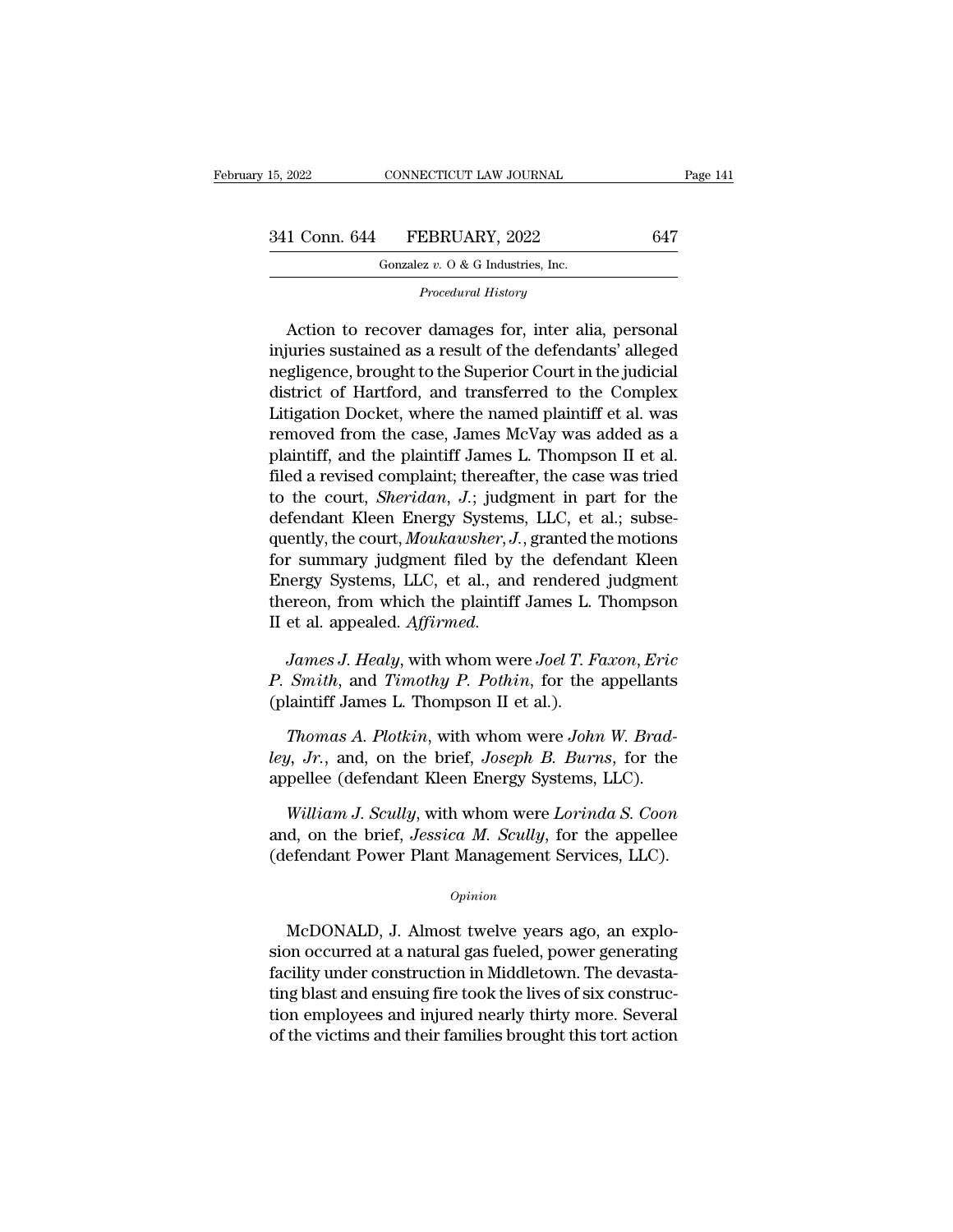### CONNECTICUT LAW JOURNAL February 15, 2022<br>648 FEBRUARY, 2022 341 Conn. 644<br>601 Gonzalez v. 0 & G Industries, Inc. CONNECTICUT LAW JOURNAL<br>FEBRUARY, 2022 341<br>Gonzalez *v.* O & G Industries, Inc.<br>wner of the nower plant the

CONNECTICUT LAW JOURNAL February 15, 2022<br>
FEBRUARY, 2022 341 Conn. 644<br>
Gonzalez v. 0 & G Industries, Inc.<br>
against the owner of the power plant, the owner's<br>
administrative agent, the general contractor, and others. The 648 FEBRUARY, 2022 341 Conn. 644<br>
Gonzalez v. 0 & G Industries, Inc.<br>
against the owner of the power plant, the owner's<br>
administrative agent, the general contractor, and oth-<br>
ers. The plaintiffs claimed that the general ERRUARY, 2022 341 Conn. 644<br>
Gonzalez v. O & G Industries, Inc.<br>
against the owner of the power plant, the owner's<br>
administrative agent, the general contractor, and others. The plaintiffs claimed that the general contrac **EXERUARY, 2022** 341 Conn. 644<br> **EXERUARY, 2022** 341 Conn. 644<br> **EXERUARY, 2022** 341 Conn. 644<br> **EXERUARY, 2022** 341 Conn. 644<br> **EXERUARY, 2022** 341 Conn. 644<br> **EXERUARY, 2022** 341 Conn. 644<br> **EXERUARY, 2022** 341 Conn. 64 Gonzalez  $v$ . O & G Industries, Inc.<br>
against the owner of the power plant, the owner's<br>
administrative agent, the general contractor, and oth-<br>
ers. The plaintiffs claimed that the general contractor's<br>
oversight during For the owner of the power plant, the owner's<br>administrative agent, the general contractor, and others. The plaintiffs claimed that the general contractor's<br>oversight during construction caused the tragedy, and<br>that the o against the owner of the power plant, the owner's<br>administrative agent, the general contractor, and oth-<br>ers. The plaintiffs claimed that the general contractor's<br>oversight during construction caused the tragedy, and<br>that administrative agent, the general contractor, and others. The plaintiffs claimed that the general contractor's<br>oversight during construction caused the tragedy, and<br>that the owner and administrative agent were liable<br>for t ers. The plaintiffs claimed that the general contractor's<br>oversight during construction caused the tragedy, and<br>that the owner and administrative agent were liable<br>for that oversight under theories of strict liability for<br> oversight during construction caused the tragedy, and<br>that the owner and administrative agent were liable<br>for that oversight under theories of strict liability for<br>abnormally dangerous activities and negligence. After<br>thei that the owner and administrative agent were liable<br>for that oversight under theories of strict liability for<br>abnormally dangerous activities and negligence. After<br>their claims against the general contractor were resolved<br> for that oversight under theories of strict liability for<br>abnormally dangerous activities and negligence. After<br>their claims against the general contractor were resolved<br>in the contractor's favor, the plaintiffs sought rel abnormally dangerous activities and negligence. After<br>their claims against the general contractor were resolved<br>in the contractor's favor, the plaintiffs sought relief from<br>the defendant owner and administrative agent. The their claims against the general contractor were resolved<br>in the contractor's favor, the plaintiffs sought relief from<br>the defendant owner and administrative agent. The<br>plaintiffs' two theories of tort liability were bifur in the contractor's favor, the plaintiffs sought relief from<br>the defendant owner and administrative agent. The<br>plaintiffs' two theories of tort liability were bifurcated.<br>With respect to the plaintiffs' strict liability cl the defendant owner and administrative agent. The<br>plaintiffs' two theories of tort liability were bifurcated.<br>With respect to the plaintiffs' strict liability claims, the<br>defendants asserted that they were not strictly lia plaintiffs' two theories of tort liability were bifurcated.<br>With respect to the plaintiffs' strict liability claims, the<br>defendants asserted that they were not strictly liable<br>because the procedure that caused the explosio With respect to the plaintiffs' strict liability claims, the<br>defendants asserted that they were not strictly liable<br>because the procedure that caused the explosion was<br>not abnormally dangerous. Following an evidentiary<br>hea defendants asserted that they were not strictly liable<br>because the procedure that caused the explosion was<br>not abnormally dangerous. Following an evidentiary<br>hearing, the trial court agreed and rendered judgment<br>for the de because the procedure that caused the explosion was<br>not abnormally dangerous. Following an evidentiary<br>hearing, the trial court agreed and rendered judgment<br>for the defendants with respect to the strict liability<br>claims. T not abnormally dangerous. Following an evidentiary<br>hearing, the trial court agreed and rendered judgment<br>for the defendants with respect to the strict liability<br>claims. Then, the defendants sought summary judgment<br>with res hearing, the trial court agreed and rendered judgment<br>for the defendants with respect to the strict liability<br>claims. Then, the defendants sought summary judgment<br>with respect to the plaintiffs' negligence claims, assert-<br> for the defendants with respect to the strict liability<br>claims. Then, the defendants sought summary judgment<br>with respect to the plaintiffs' negligence claims, assert-<br>ing that they were not liable in negligence because it claims. Then, the defendants sought summary judgment<br>with respect to the plaintiffs' negligence claims, assert-<br>ing that they were not liable in negligence because it was<br>the general contractor, not the owner or administra with respect to the plaintiffs' negligence claims, asserting that they were not liable in negligence because it was<br>the general contractor, not the owner or administrative<br>agent, which exercised control over the procedure ing that they were not liable in negligence because it was<br>the general contractor, not the owner or administrative<br>agent, which exercised control over the procedure that<br>caused the explosion. The court agreed, granting the the general contractor, not the owner or adminited agent, which exercised control over the proce caused the explosion. The court agreed, gradefendants' motions for summary judgment wit<br>to the negligence claims. The plainti used the explosion. The court agreed, granting the<br>fendants' motions for summary judgment with respect<br>the negligence claims. The plaintiffs appealed, and<br>e must decide whether tort remedies are available to<br>e plaintiffs f defendants' motions for summary judgment with respect<br>to the negligence claims. The plaintiffs appealed, and<br>we must decide whether tort remedies are available to<br>the plaintiffs following this tragic event.<br>The record reve

to the negligence claims. The plaintiffs appealed, and<br>we must decide whether tort remedies are available to<br>the plaintiffs following this tragic event.<br>The record reveals the following facts, which the<br>trial court reasona we must decide whether tort remedies are available to<br>the plaintiffs following this tragic event.<br>The record reveals the following facts, which the<br>trial court reasonably could have found, and procedural<br>history relevant t the plaintiffs following this tragic event.<br>The record reveals the following facts, which the<br>trial court reasonably could have found, and procedural<br>history relevant to our resolution of this appeal. In 2002,<br>the defendan The record reveals the following facts, which the<br>trial court reasonably could have found, and procedural<br>history relevant to our resolution of this appeal. In 2002,<br>the defendant Kleen Energy Systems, LLC, received<br>approv The record reveals the following facts, which the<br>trial court reasonably could have found, and procedural<br>history relevant to our resolution of this appeal. In 2002,<br>the defendant Kleen Energy Systems, LLC, received<br>approv trial court reasonably could have found, and procedural<br>history relevant to our resolution of this appeal. In 2002,<br>the defendant Kleen Energy Systems, LLC, received<br>approval to build and operate a natural gas fueled, elec history relevant to our resolution of this appeal. In 2002,<br>the defendant Kleen Energy Systems, LLC, received<br>approval to build and operate a natural gas fueled, elec-<br>trical power generating facility (power plant) in Midd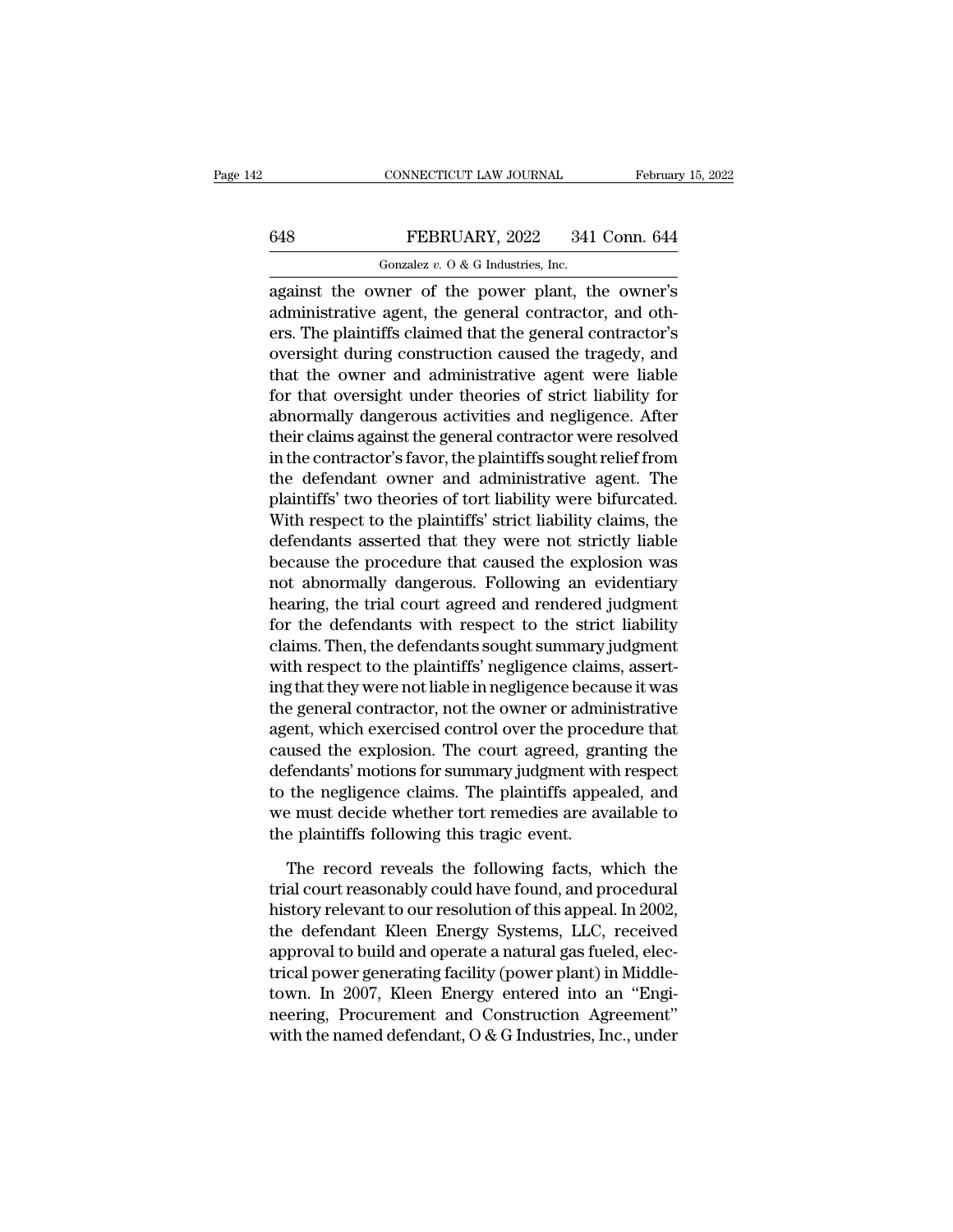### 15, 2022 CONNECTICUT LAW JOURNAL Page 143<br>341 Conn. 644 FEBRUARY, 2022 649<br>Gonzalez v. 0 & G Industries, Inc. CONNECTICUT LAW JOURNAL<br>FEBRUARY, 2022<br>Gonzalez *v.* O & G Industries, Inc.<br>Treed to serve as the general

15, 2022 CONNECTICUT LAW JOURNAL Page 143<br>
341 Conn. 644 FEBRUARY, 2022 649<br>
Gonzalez v. 0 & G Industries, Inc.<br>
which O & G agreed to serve as the general contractor<br>
for the construction of the power plant. Kleen Energy<br> For the construction of the power plant. See the power plant of the construction of the power plant. Kleen Energy also entered into a "Contract for Project Management<br>and Administrative Services " which was subsequently 341 Conn. 644 FEBRUARY, 2022 649<br>
Gonzalez v. 0 & G Industries, Inc.<br>
which O & G agreed to serve as the general contractor<br>
for the construction of the power plant. Kleen Energy<br>
also entered into a "Contract for Project 341 Conn. 644 FEBRUARY, 2022 649<br>
Gonzalez v. 0 & G Industries, Inc.<br>
which O & G agreed to serve as the general contractor<br>
for the construction of the power plant. Kleen Energy<br>
also entered into a "Contract for Project Gonzalez v. O & G Industries, Inc.<br>
which O & G agreed to serve as the general contractor<br>
for the construction of the power plant. Kleen Energy<br>
also entered into a "Contract for Project Management<br>
and Administrative Se Gonzalez  $v$ . O & G Industries, Inc.<br>
which O & G agreed to serve as the general contractor<br>
for the construction of the power plant. Kleen Energy<br>
also entered into a "Contract for Project Management<br>
and Administrative which O & G agreed to serve as the general contractor<br>for the construction of the power plant. Kleen Energy<br>also entered into a "Contract for Project Management<br>and Administrative Services," which was subsequently<br>amended for the construction of the power plant. Kleen Energy<br>also entered into a "Contract for Project Management<br>and Administrative Services," which was subsequently<br>amended and restated, with the defendant Power Plant<br>Managemen also entered into a "Contract for Project Management<br>and Administrative Services," which was subsequently<br>amended and restated, with the defendant Power Plant<br>Management Services, LLC (PPMS). Because Kleen<br>Energy had no em and Administrative Services," which was subsequently<br>amended and restated, with the defendant Power Plant<br>Management Services, LLC (PPMS). Because Kleen<br>Energy had no employees of its own, it hired PPMS "to<br>provide managem amended and restated, with the defendant Power Plant<br>Management Services, LLC (PPMS). Because Kleen<br>Energy had no employees of its own, it hired PPMS "to<br>provide management, administrative and other support<br>services requir Management Services, LLC (PPMS). Because Kleen<br>Energy had no employees of its own, it hired PPMS "to<br>provide management, administrative and other support<br>services required to manage and administer the [power<br>plant] and [K Energy had no emp<br>provide management<br>services required to<br>plant] and [Kleen ]<br>basis, and to perfor<br>relating to the [powness . . . . .''<sup>1</sup><br>By early 2010, the ovide management, administrative and other support<br>rvices required to manage and administer the [power<br>ant] and [Kleen Energy's] business on a day to day<br>sis, and to perform certain other tasks and duties<br>lating to the [p services required to manage and administer the [power<br>plant] and [Kleen Energy's] business on a day to day<br>basis, and to perform certain other tasks and duties<br>relating to the [power plant] and [Kleen Energy's] busi-<br>ness

plant] and [Kleen Energy's] business on a day to day<br>basis, and to perform certain other tasks and duties<br>relating to the [power plant] and [Kleen Energy's] busi-<br>ness . . . . "<br>By early 2010, the construction of the powe basis, and to perform certain other tasks and duties<br>relating to the [power plant] and [Kleen Energy's] busi-<br>ness  $\ldots$ ."<br>By early 2010, the construction of the power plant<br>was nearing completion. At this point, before t relating to the [power plant] and [Kleen Energy's] business  $\ldots$ ."<br>By early 2010, the construction of the power plant<br>was nearing completion. At this point, before the power<br>generating equipment could start up, the manuf ness  $\ldots$  ..."<br>By early 2010, the construction of the power plant<br>was nearing completion. At this point, before the power<br>generating equipment could start up, the manufacturer<br>of the gas turbines required that the natura By early 2010, the construction of the power plant<br>was nearing completion. At this point, before the power<br>generating equipment could start up, the manufacturer<br>of the gas turbines required that the natural gas fuel<br>supply was nearing completion. At this point, before the power<br>generating equipment could start up, the manufacturer<br>of the gas turbines required that the natural gas fuel<br>supply pipelines be cleared of construction debris. This<br> generating equipment could start of the gas turbines required to supply pipelines be cleared of conservation of was required because foreign r slag, rust, and dirt, which is o piping during the earlier phase damage the gas the gas turbines required that the natural gas fuel<br>pply pipelines be cleared of construction debris. This<br>as required because foreign material, such as welding<br>g, rust, and dirt, which is often introduced into the<br>ping d supply pipelines be cleared of construction debris. This<br>was required because foreign material, such as welding<br>slag, rust, and dirt, which is often introduced into the<br>piping during the earlier phases of construction, cou was required because foreign material, such as welding<br>slag, rust, and dirt, which is often introduced into the<br>piping during the earlier phases of construction, could<br>damage the gas turbines.<br>To clear this debris from th

To clear this debris from the natural gas fuel supply<br>pelines, O & G and its subcontractors performed a<br>rocedure commonly referred to as a "gas blow."<sup>2</sup> In<br><sup>1</sup>Specifically, the trial court found that "PPMS was required t To clear this debris from the natural gas fuel supply<br>pipelines, O & G and its subcontractors performed a<br>procedure commonly referred to as a "gas blow."<sup>2</sup> In<br> $\frac{1}{1}$  Specifically, the trial court found that "PPMS was

pipelines,  $\overline{O}$  &  $\overline{G}$  and its subcontractors performed a procedure commonly referred to as a "gas blow."<sup>2</sup> In  $^{-1}$  Specifically, the trial court found that "PPMS was required to conduct all of [Kleen Energy's] procedure commonly referred to as a "gas blow."<sup>2</sup> In  $\frac{1}{2}$  Specifically, the trial court found that "PPMS was required to conduct all of [Kleen Energy's] accounting and bookkeeping functions, [to] monitor the perform procedure commonly referred to as a gas blow. The procedure commonly referred to as a gas blow. The specifically, the trial court found that "PPMS was required to conduct all of [Kleen Energy's] accounting and bookkeeping <sup>1</sup> Specifically, the trial court found that "PPMS was required to conduct all of [Kleen Energy's] accounting and bookkeeping functions, [to] monitor the performance of third parties who were under contract with [Kleen En all of [Kleen Energy's] accounting and bookkeeping functions, [to] monitor<br>the performance of third parties who were under contract with [Kleen<br>Energy], and to support [Kleen Energy] in the completion of certain constructhe performance of third parties who were under contract with [Kleen Energy], and to support [Kleen Energy] in the completion of certain construction phase requirements. The construction phase requirements included assist Energy], and to support [Kleen Energy] in the completion of certain construction phase requirements. The construction phase requirements included assisting with efforts to secure permits, coordinating the delivery of oil assisting with efforts to secure permits, coordinating the delivery of oil and chemicals to support operational testing, performing construction walk-downs and providing assessments to [Kleen Energy], and auditing O & G's

chemicals to support operational testing, performing construction walk-<br>downs and providing assessments to [Kleen Energy], and auditing 0 & G's<br>progress, quality, and safety on the construction site."<br> $2^{\circ}$  Specifically chemicals to support operational testing, performing construction walk-<br>downs and providing assessments to [Kleen Energy], and auditing O & G's<br>progress, quality, and safety on the construction site."<br>
<sup>2</sup> Specifically, R progress, quality, and safety on the construction site."<br>
<sup>2</sup> Specifically, Richard Audette, the project director for the Kleen Energy<br>
project at O & G and the most senior O & G employee on-site at the<br>
time of the gas b <sup>2</sup> Specifically, Richard Audette, the project director for the Kleen Energy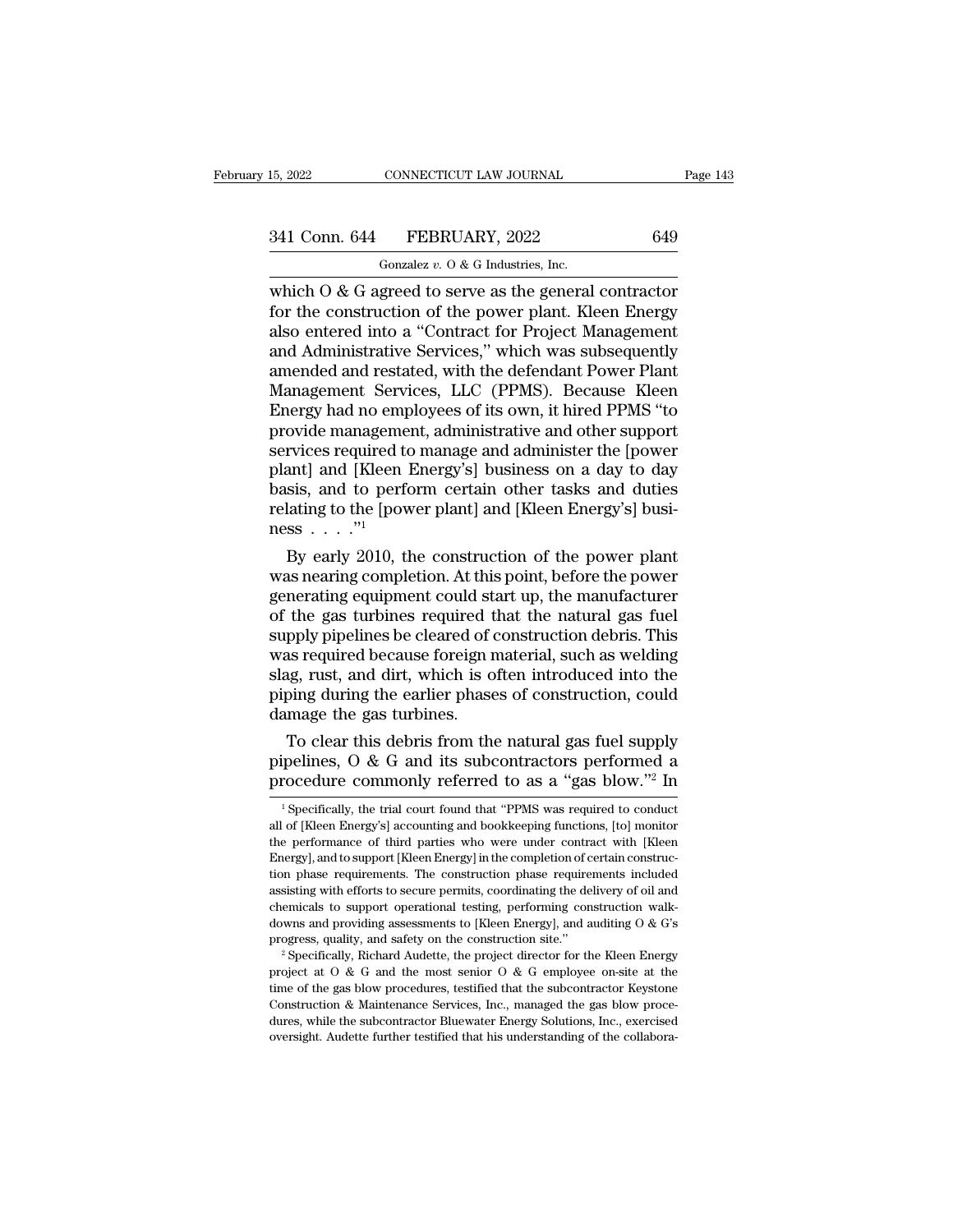### CONNECTICUT LAW JOURNAL February 15, 2022<br>650 FEBRUARY, 2022 341 Conn. 644<br>601 Gonzalez v. 0 & G Industries, Inc. CONNECTICUT LAW JOURNAL<br>FEBRUARY, 2022 341<br>Gonzalez *v.* O & G Industries, Inc.<br>ith this procedure natural

CONNECTICUT LAW JOURNAL February 15, 2022<br>
FEBRUARY, 2022 341 Conn. 644<br>
Gonzalez v. 0 & G Industries, Inc.<br>
connection with this procedure, natural gas flows<br>
through the piping at a higher pressure than during<br>
normal o  $t = 650$  FEBRUARY, 2022 341 Conn. 644<br>  $t = 600$  Gonzalez v. 0 & G Industries, Inc.<br>
connection with this procedure, natural gas flows<br>
through the piping at a higher pressure than during<br>
normal operation, and the force o 650 FEBRUARY, 2022 341 Conn. 644<br>
Conzalez v. 0 & G Industries, Inc.<br>
connection with this procedure, natural gas flows<br>
through the piping at a higher pressure than during<br>
normal operation, and the force of the gas then FEBRUARY, 2022 341 Conn. 644<br>
Gonzalez v. 0 & G Industries, Inc.<br>
connection with this procedure, natural gas flows<br>
through the piping at a higher pressure than during<br>
normal operation, and the force of the gas then pro Gonzalez v. O & G Industries, Inc.<br>
connection with this procedure, natural gas flows<br>
through the piping at a higher pressure than during<br>
normal operation, and the force of the gas then propels<br>
the debris through the p Force in this procedure, natural gas flows<br>connection with this procedure, natural gas flows<br>through the piping at a higher pressure than during<br>normal operation, and the force of the gas then propels<br>the debris through t connection with this procedure, natural gas flows<br>through the piping at a higher pressure than during<br>normal operation, and the force of the gas then propels<br>the debris through the pipe until it is ejected through<br>an openthrough the piping at a higher pressure than during<br>normal operation, and the force of the gas then propels<br>the debris through the pipe until it is ejected through<br>an open-ended pipe called a "nozzle." The gas blow<br>procedu normal operation, and the force of the gas then propels<br>the debris through the pipe until it is ejected through<br>an open-ended pipe called a "nozzle." The gas blow<br>procedure has been a common practice in the construc-<br>tion the debris through the pipe until it is ejected through<br>an open-ended pipe called a "nozzle." The gas blow<br>procedure has been a common practice in the construc-<br>tion of power plants since before World War II.<br>Although ther an open-ended pipe called a "nozzle." The gas blow<br>procedure has been a common practice in the construc-<br>tion of power plants since before World War II.<br>Although there are other procedures that can be used<br>to clear constru procedure has been a common practice in the construction of power plants since before World War II.<br>Although there are other procedures that can be used<br>to clear construction debris from natural gas fuel supply<br>pipelines, tion of power plants since before World<br>Although there are other procedures that can<br>to clear construction debris from natural gas fue<br>pipelines, it has been estimated that gas blob<br>been employed in the construction of 60 Frought field are other procedures that can be used<br>clear construction debris from natural gas fuel supply<br>pelines, it has been estimated that gas blows have<br>en employed in the construction of 60 to 70 percent<br>the natural to cicar construction debts from hadd a gas fuel supply<br>pipelines, it has been estimated that gas blows have<br>been employed in the construction of 60 to 70 percent<br>of the natural gas fueled power plants that have been<br>const

pipelines, it has been estimated that gas blows have<br>been employed in the construction of 60 to 70 percent<br>of the natural gas fueled power plants that have been<br>constructed in the last twenty-five years.<br>For Kleen Energy's been employed in the construction of 60 to 10 percent<br>of the natural gas fueled power plants that have been<br>constructed in the last twenty-five years.<br>For Kleen Energy's power plant, about 2000 feet of<br>natural gas fuel su or the hatural gas fueled power plants that have been<br>constructed in the last twenty-five years.<br>For Kleen Energy's power plant, about 2000 feet of<br>natural gas fuel supply pipeline needed to be cleared<br>over two days. The p For Kleen Energy's power plant, about 2000 feet of<br>natural gas fuel supply pipeline needed to be cleared<br>over two days. The pipelines were cleared in segments<br>corresponding with discharge nozzles located in eight<br>places t For Kleen Energy's power plant, about 2000 feet of<br>natural gas fuel supply pipeline needed to be cleared<br>over two days. The pipelines were cleared in segments<br>corresponding with discharge nozzles located in eight<br>places t natural gas fuel supply pipeline needed to be cleared<br>over two days. The pipelines were cleared in segments<br>corresponding with discharge nozzles located in eight<br>places throughout the length of the piping. On January<br>30, 2 over two days. The pipelines were cleared in segments<br>corresponding with discharge nozzles located in eight<br>places throughout the length of the piping. On January<br>30, 2010, O & G and several subcontractors conducted<br>the fi corresponding with discharge nozzles located in eight<br>places throughout the length of the piping. On January<br>30, 2010, O & G and several subcontractors conducted<br>the first series of gas blow procedures, which cleared<br>appro places throughout the length of the piping. On January 30, 2010, O & G and several subcontractors conducted<br>the first series of gas blow procedures, which cleared<br>approximately three-quarters of the piping without inci-<br>de 30, 2010, O & G and several subcontractors conducted<br>the first series of gas blow procedures, which cleared<br>approximately three-quarters of the piping without inci-<br>dent. Early in the morning, on February 7, 2010, several<br> the first series of gas blow procedures, which cleared<br>approximately three-quarters of the piping without inci-<br>dent. Early in the morning, on February 7, 2010, several<br>gas blow procedures were conducted, again without<br>inc approximately three-<br>dent. Early in the mor<br>gas blow procedures<br>incident. For all thes<br>charge nozzles had be<br>natural gas vented up<br>out obstruction.<br>Later that morning Inc. Early in the morning, on February 1, 2010, several<br>s blow procedures were conducted, again without<br>cident. For all these gas blow procedures, the dis-<br>arge nozzles had been oriented vertically, so that the<br>tural gas v incident. For all these gas blow procedures, the discharge nozzles had been oriented vertically, so that the natural gas vented upward into the atmosphere without obstruction.<br>Later that morning, two gas blow procedures w

out obstruction.<br>
Later that morning, two gas blow procedures were<br>
conducted with certain irregularities. Most significantly,<br>
tion involved in the procedure was that O & G was "prepared" to start the<br>
gas blow procedure Later that morning, two gas blow procedures were conducted with certain irregularities. Most significantly,<br>tion involved in the procedure was that  $0 < G$  was "prepared" to start the gas blow procedure "with the assistan Later that morning, two gas blow procedures were<br>conducted with certain irregularities. Most significantly,<br>tion involved in the procedure was that  $0 \& G$  was "prepared" to start the<br>gas blow procedure "with the assistanc conducted with certain irregularities. Most significantly,<br>tion involved in the procedure was that  $0 \& G$  was "prepared" to start the<br>gas blow procedure "with the assistance of" the two subcontractors but<br>that  $0 \& G$  had Furthermore, e-mail communications between O & G and Kleen Energy employees reflect that O & G requested Kleen Energy conder the analysis of  $\mathbb{R}^n$  and "the responsibility, basically, at the end of the day, to make su tion involved in the procedure was that O & G was "prepared" to start the gas blow procedure "with the assistance of" the two subcontractors but that O & G had "the responsibility, basically, at the end of the day, to mak gas blow procedure "with the assistance of" the two subcontractors but<br>that  $O \& G$  had "the responsibility, basically, at the end of the day, to<br>make sure this activity occur[ed] . . . ." (Internal quotation marks omitt that O & G had "the responsibility, basically, at the end of the day, to make sure this activity occur[ed] . . . ." (Internal quotation marks omitted.) Furthermore, e-mail communications between O & G and Kleen Energy emp make sure this activity occur[ed] . . . ." (Internal quotation marks omitted.)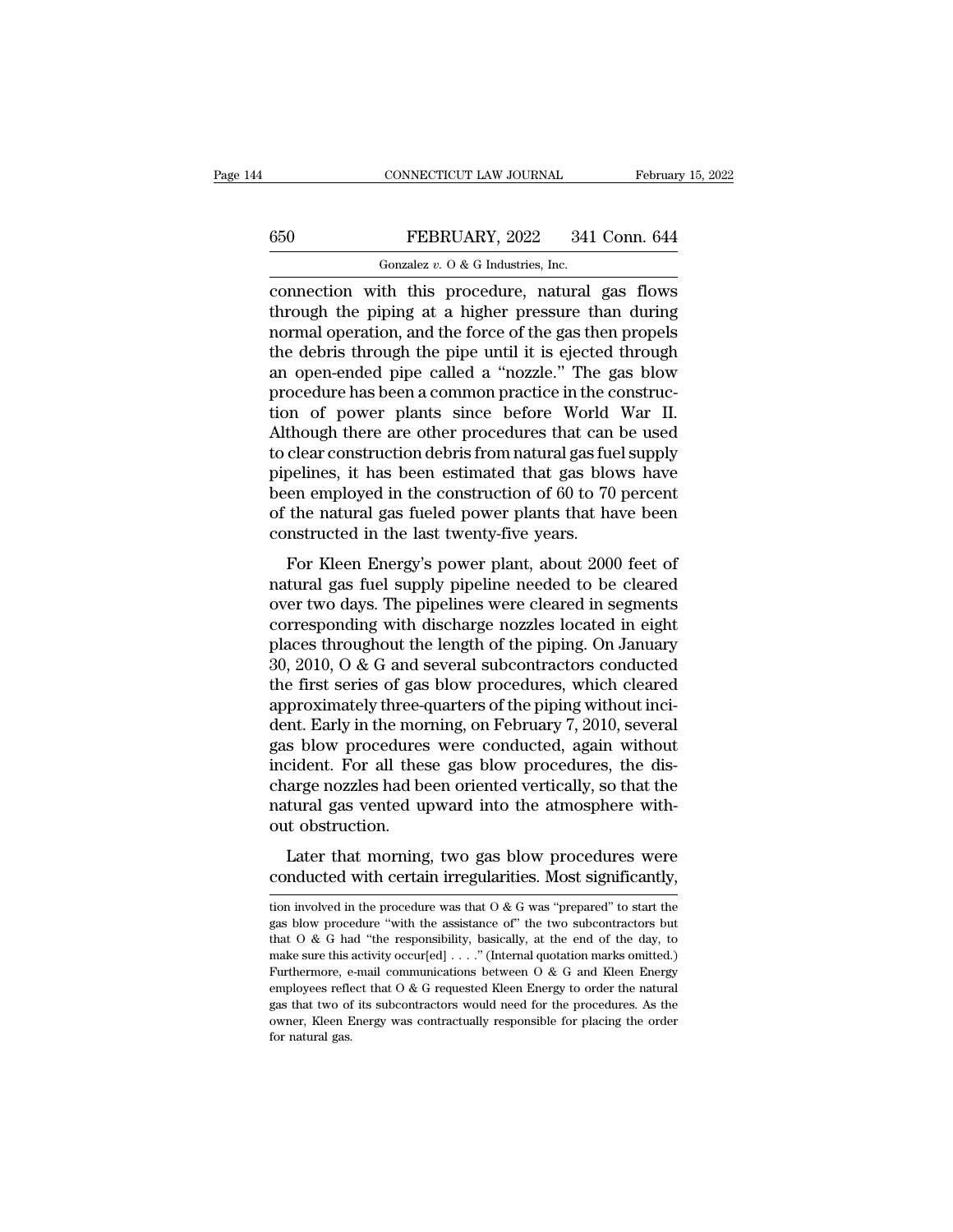# 15, 2022 CONNECTICUT LAW JOURNAL Page 145<br>341 Conn. 644 FEBRUARY, 2022 651<br>Gonzalez v. 0 & G Industries, Inc.

CONNECTICUT LAW JOURNAL<br>FEBRUARY, 2022<br>Gonzalez *v.* O & G Industries, Inc.<br>th the prior gas blow proce 15, 2022 CONNECTICUT LAW JOURNAL Page 145<br>
341 Conn. 644 FEBRUARY, 2022 651<br>
Gonzalez v. 0 & G Industries, Inc.<br>
and unlike with the prior gas blow procedures, the<br>
discharge nozzle was oriented horizontally during these<br>  $\begin{array}{r} \text{341 Conn.}\ \text{644} \hspace{0.1in} \text{FEBRUARY, 2022} \hspace{0.1in} \text{651} \ \text{Gonzalez } v. \text{O & G Industries, Inc.} \ \text{and unlike with the prior gas blow procedures, the discharge nozzle was oriented horizontally during these gas blow procedures. As a result, when these gas blow procedures began the natural gas discharged from the data.} \end{array}$ 341 Conn. 644 FEBRUARY, 2022 651<br>
Gonzalez v. 0 & G Industries, Inc.<br>
and unlike with the prior gas blow procedures, the<br>
discharge nozzle was oriented horizontally during these<br>
gas blow procedures. As a result, when the 341 Conn. 644 FEBRUARY, 2022 651<br>
Gonzalez v. 0 & G Industries, Inc.<br>
and unlike with the prior gas blow procedures, the<br>
discharge nozzle was oriented horizontally during these<br>
gas blow procedures. As a result, when the Gonzalez  $v$ . O & G Industries, Inc.<br>
and unlike with the prior gas blow procedures, the<br>
discharge nozzle was oriented horizontally during these<br>
gas blow procedures. As a result, when these gas blow<br>
procedures began, t Forzalez v. 0 & G maustries, mc.<br>and unlike with the prior gas blow procedures, the<br>discharge nozzle was oriented horizontally during these<br>gas blow procedures. As a result, when these gas blow<br>procedures began, the natur and unlike with the prior gas blow procedures, the<br>discharge nozzle was oriented horizontally during these<br>gas blow procedures. As a result, when these gas blow<br>procedures began, the natural gas discharged from the<br>nozzle discharge nozzle was oriented horizontally during these<br>gas blow procedures. As a result, when these gas blow<br>procedures began, the natural gas discharged from the<br>nozzle across a courtyard into an area partially enclosed<br> gas blow procedures. As a result, when these gas blow<br>procedures began, the natural gas discharged from the<br>nozzle across a courtyard into an area partially enclosed<br>between two large structures and surrounded by other<br>pow Experience for the first gas and surrounded by other<br>experiment word large structures and surrounded by other<br>wer generation equipment, including propane heat-<br>s. In addition, four small metal pipes were located in<br>e path between two large structures and surrounded by other<br>power generation equipment, including propane heat-<br>ers. In addition, four small metal pipes were located in<br>the path of the exhaust from the discharge nozzle.<br>The first

blower generation equipment, including propane heat-<br>ers. In addition, four small metal pipes were located in<br>the path of the exhaust from the discharge nozzle.<br>The first gas blow lasted for two minutes, the longest<br>one th partially enclosed area, where it was trapped, unable to dissipate quickly. In addition, the weather original metal pipes were located in the partial gas blow lasted for two minutes, the longest one that morning. The natur the path of the exhaust from the discharge nozzle.<br>The first gas blow lasted for two minutes, the longest<br>one that morning. The natural gas used for this gas<br>blow traveled out of the discharge nozzle and into the<br>partially The first gas blow lasted for two minutes, the longest<br>one that morning. The natural gas used for this gas<br>blow traveled out of the discharge nozzle and into the<br>partially enclosed area, where it was trapped, unable<br>to dis The first gas blow lasted for two minutes, the longest<br>one that morning. The natural gas used for this gas<br>blow traveled out of the discharge nozzle and into the<br>partially enclosed area, where it was trapped, unable<br>to dis one that morning. The natural gas used for this gas<br>blow traveled out of the discharge nozzle and into the<br>partially enclosed area, where it was trapped, unable<br>to dissipate quickly. In addition, the weather conditions<br>at blow traveled out of the discharge nozzle and into the<br>partially enclosed area, where it was trapped, unable<br>to dissipate quickly. In addition, the weather conditions<br>at the time—the temperature outside was approxi-<br>mately partially enclosed area, where it was trapped, unable<br>to dissipate quickly. In addition, the weather conditions<br>at the time—the temperature outside was approxi-<br>mately 26 degrees Fahrenheit—likely further slowed<br>the dissip to dissipate quickly. In addition, the weather conditions<br>at the time—the temperature outside was approxi-<br>mately 26 degrees Fahrenheit—likely further slowed<br>the dissipation of the natural gas. As a result, by the time<br>the at the time—the temperature outside was approximately 26 degrees Fahrenheit—likely further slowed<br>the dissipation of the natural gas. As a result, by the time<br>the second gas blow began, approximately five minute<br>after the e dissipation of the natural gas. As a result, by the time<br>e second gas blow began, approximately five minutes<br>ter the conclusion of the first gas blow, natural gas<br>mained trapped and mixed with air in the partially<br>closed the second gas blow began, approximately five minutes<br>after the conclusion of the first gas blow, natural gas<br>remained trapped and mixed with air in the partially<br>enclosed area into which the nozzle discharged.<br>The second

after the conclusion of the first gas blow, natural gas<br>remained trapped and mixed with air in the partially<br>enclosed area into which the nozzle discharged.<br>The second gas blow lasted for approximately forty-<br>five seconds. remained trapped and mixed with air in the partially<br>enclosed area into which the nozzle discharged.<br>The second gas blow lasted for approximately forty-<br>five seconds. The natural gas flowed through the piping<br>at an unusual enclosed area into which the nozzle discharged.<br>The second gas blow lasted for approximately forty-<br>five seconds. The natural gas flowed through the piping<br>at an unusually high pressure—five times the pressure<br>recommended The second gas blow lasted for approximately forty-<br>five seconds. The natural gas flowed through the piping<br>at an unusually high pressure—five times the pressure<br>recommended for the procedure by the gas turbine<br>manufacture The second gas blow lasted for approximately forty-<br>five seconds. The natural gas flowed through the piping<br>at an unusually high pressure—five times the pressure<br>recommended for the procedure by the gas turbine<br>manufacture five seconds. The natural gas flowed through the piping<br>at an unusually high pressure—five times the pressure<br>recommended for the procedure by the gas turbine<br>manufacturer. Given this high pressure, the solid debris<br>was ex at an unusually high pressure—five times the pressure<br>recommended for the procedure by the gas turbine<br>manufacturer. Given this high pressure, the solid debris<br>was expelled from the discharge nozzle at a high veloc-<br>ity. A recommended for the procedure by the gas turbine<br>manufacturer. Given this high pressure, the solid debris<br>was expelled from the discharge nozzle at a high veloc-<br>ity. After the debris was expelled from the discharge<br>nozzle manufacturer. Given this high pressure, the solid debris<br>was expelled from the discharge nozzle at a high veloc-<br>ity. After the debris was expelled from the discharge<br>nozzle, it struck the small metal pipes located in the<br> was expelled from the discharge nozzle at a high velocity. After the debris was expelled from the discharge nozzle, it struck the small metal pipes located in the courtyard, acquiring heat from the glancing blow. The heate ity. After the debris was expelled from the discharge<br>nozzle, it struck the small metal pipes located in the<br>courtyard, acquiring heat from the glancing blow. The<br>heated debris was then carried by the discharge exhaust<br>int nozzle, it struck the small metal pipes located in the courtyard, acquiring heat from the glancing blow. The heated debris was then carried by the discharge exhaust into the partially enclosed area, where natural gas had b courtyard, acquiring heat from<br>heated debris was then carried<br>into the partially enclosed are<br>been trapped from the prior ga<br>ignited the accumulated natu<br>result, an explosion occurred,<br>injuring twenty-seven others.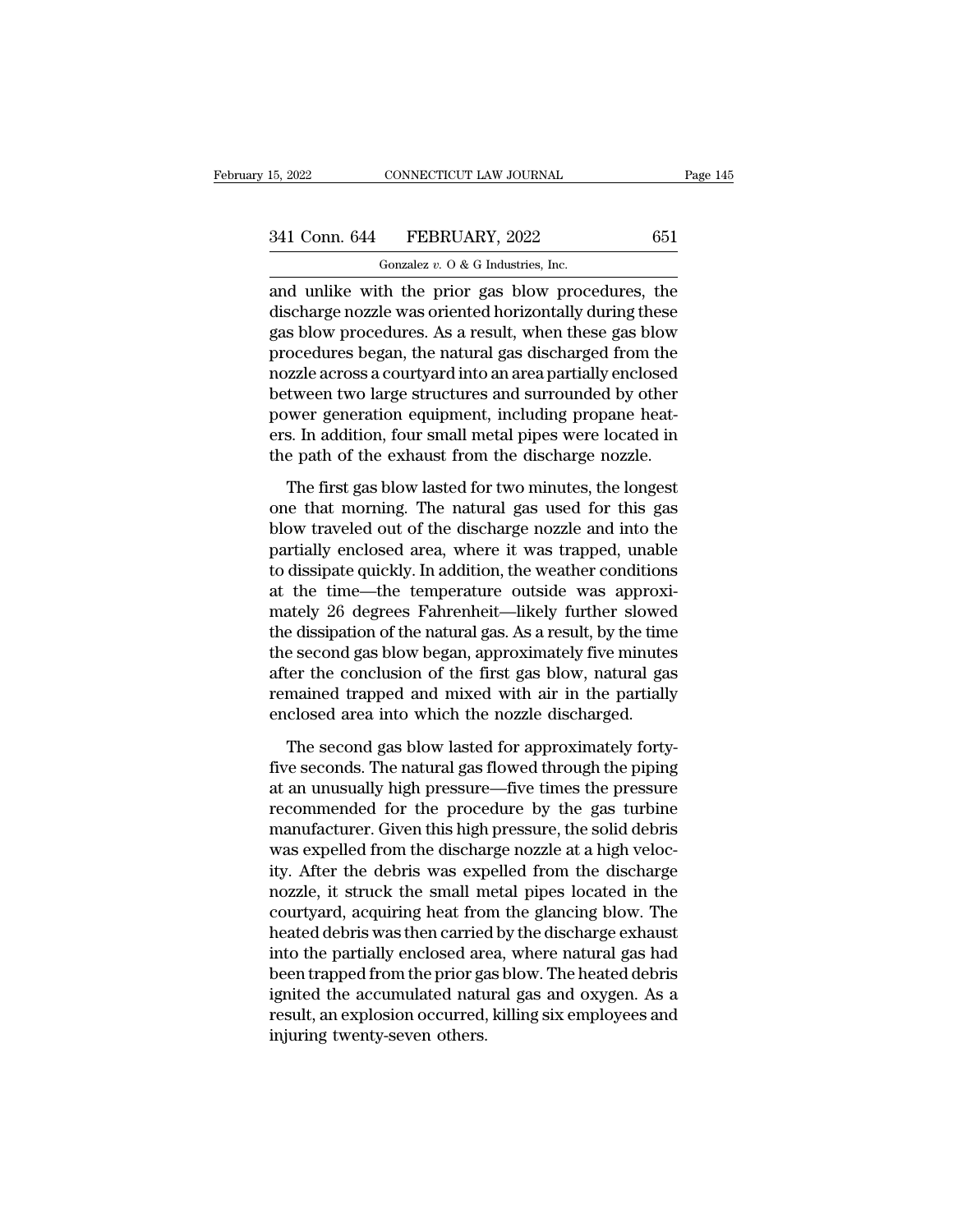# CONNECTICUT LAW JOURNAL February 15, 2022<br>652 FEBRUARY, 2022 341 Conn. 644<br>601 Gonzalez v. 0 & G Industries, Inc.

CONNECTICUT LAW JOURNAL Februar<br>
FEBRUARY, 2022 341 Conn. 644<br>
Gonzalez *v.* O & G Industries, Inc.<br>
In 2013, the plaintiffs—two employees who were on CONNECTICUT LAW JOURNAL February 15, 2022<br> **IN 2013, the plaintiffs—two employees who were one construction site engaged in work unrelated to the** the construction site engaged in work unrelated to the construction site engaged in work unrelated to the explosion and one of their spences<sup>3</sup> filed the operator of the explosion and one of their spences<sup>3</sup> filed the ope FEBRUARY, 2022 341 Conn. 644<br>
Gonzalez v. 0 & G Industries, Inc.<br>
In 2013, the plaintiffs—two employees who were on<br>
the construction site engaged in work unrelated to the<br>
gas blow procedure when they were injured by the EXPLOSE FEBRUARY, 2022 341 Conn. 644<br>
Gonzalez v. 0 & G Industries, Inc.<br>
In 2013, the plaintiffs—two employees who were on<br>
the construction site engaged in work unrelated to the<br>
gas blow procedure when they were injure Gonzalez v. 0 & G Industries, Inc.<br>In 2013, the plaintiffs—two employees who were on<br>the construction site engaged in work unrelated to the<br>gas blow procedure when they were injured by the<br>explosion, and one of their spou Formulate *t*. 0 & G maustries, mc.<br>
In 2013, the plaintiffs—two employees who were on<br>
the construction site engaged in work unrelated to the<br>
gas blow procedure when they were injured by the<br>
explosion, and one of their In 2013, the plaintiffs—two employees who were on<br>the construction site engaged in work unrelated to the<br>gas blow procedure when they were injured by the<br>explosion, and one of their spouses<sup>3</sup>—filed the opera-<br>tive compla the construction site engaged in work unrelated to the<br>gas blow procedure when they were injured by the<br>explosion, and one of their spouses<sup>3</sup>—filed the opera-<br>tive complaint in the present action against the defen-<br>dants gas blow procedure when they were injured by the explosion, and one of their spouses<sup>3</sup>—filed the operative complaint in the present action against the defendants Kleen Energy and PPMS, as well as  $O \& G$ .<sup>4</sup> Specifically, explosion, and one of their spouses<sup>3</sup>—filed the operative complaint in the present action against the defendants Kleen Energy and PPMS, as well as  $O \& G$ .<sup>4</sup><br>Specifically, the plaintiffs alleged that (1) the defendants w tive complaint in the present action against the defendants Kleen Energy and PPMS, as well as  $O \& G$ .<sup>4</sup><br>Specifically, the plaintiffs alleged that (1) the defendants were strictly liable because the injuries of the<br>plaint dants Kleen Energy and PPMS, as well as  $O \& G$ .<sup>4</sup><br>Specifically, the plaintiffs alleged that (1) the defen-<br>dants were strictly liable because the injuries of the<br>plaintiff employees were caused by the defendants'<br>engagin Specifically, the plaintiffs alleged that (1) the defendants were strictly liable because the injuries of the plaintiff employees were caused by the defendants' engaging in an "ultrahazardous activity," and (2) those inju dants were strictly liable because the injuries of the plaintiff employees were caused by the defendants' engaging in an "ultrahazardous activity," and (2) those injuries were caused by the defendants' negligence related plaintiff employees were caused by the defendants'<br>engaging in an "ultrahazardous activity," and (2) those<br>injuries were caused by the defendants' negligence<br>related to the gas blow procedure. The trial court subse-<br>quentl engaging in an "ultrahazardous activity," and (2) those<br>injuries were caused by the defendants' negligence<br>related to the gas blow procedure. The trial court subse-<br>quently granted O & G's motions for summary judg-<br>ment a injuries were caused by the defendants' negligence<br>related to the gas blow procedure. The trial court subse-<br>quently granted O & G's motions for summary judg-<br>ment and rendered judgment thereon in its favor. See<br>*Gonzalez* related to the gas blow procedure. The trial court subsequently granted O & G's motions for summary judgment and rendered judgment thereon in its favor. See *Gonzalez* v. O & *G Industries, Inc.*, 322 Conn. 291, 300, 140 quently granted O & G's motions for summary judgment and rendered judgment thereon in its favor. See *Gonzalez* v. O & *G Industries*, *Inc.*, 322 Conn. 291, 300, 140 A.3d 950 (2016). On appeal, we affirmed the trial cour ment and rendered judgment thereon in its favor. See<br>Gonzalez v. O & G Industries, Inc., 322 Conn. 291,<br>300, 140 A.3d 950 (2016). On appeal, we affirmed the<br>trial court's judgment, concluding that O & G was enti-<br>tled to Gonzalez v. O & G<br>300, 140 A.3d 950 (20<br>trial court's judgment<br>tled to immunity as<br>General Statutes § 31<br>compensation benefi<br>Id., 293–95, 319.<br>In 2015, following al court's judgment, concluding that  $0 < 0$  was enti-<br>al court's judgment, concluding that  $0 < 0$  was enti-<br>eneral Statutes § 31-291 because it had paid workers'<br>mpensation benefits to the two plaintiff employees.<br>., course judgment, concreasing and  $\sigma \propto \sigma$  was charged the red to immunity as a "principal employer"" under General Statutes § 31-291 because it had paid workers' compensation benefits to the two plaintiff employees.<br>Id.,

France of Entimately 8 31-291 because it had paid workers'<br>
compensation benefits to the two plaintiff employees.<br>
Id., 293–95, 319.<br>
In 2015, following an evidentiary hearing, the trial<br>
court rendered judgment for the r compensation benefits to the two plaintiff employees.<br>Id., 293–95, 319.<br>In 2015, following an evidentiary hearing, the trial<br>court rendered judgment for the remaining defendants<br>regarding the plaintiffs' strict liability c Id., 293–95, 319.<br>In 2015, following an evidentiary hearing, the trial<br>court rendered judgment for the remaining defendants<br>regarding the plaintiffs' strict liability claims. After con-<br>sidering our decision in *Caporale* burt rendered judgment for the remaining detendants<br>garding the plaintiffs' strict liability claims. After con-<br>dering our decision in *Caporale* v. *C*. *W. Blakeslee &*<br> $\frac{20}{3}$ ,  $\frac{5}{3}$ ,  $\frac{1}{2}$  Conn. 79, 85, 175 regarding the plaintiffs' strict liability claims. After considering our decision in *Caporale* v. *C. W. Blakeslee & Sons, Inc.*, 149 Conn. 79, 85, 175 A.2d 561 (1961), as well a specifically, James L. Thompson II alle

sidering our decision in *Caporale* v. C. W. Blakeslee &<br>Sons, Inc., 149 Conn. 79, 85, 175 A.2d 561 (1961), as well<br><sup>3</sup> Specifically, James L. Thompson II alleged that he suffered a head injury,<br>multiple sprains, strains, **Sons, Inc., 149 Conn. 79, 85, 175 A.2d 561 (1961), as well**<br><sup>3</sup> Specifically, James L. Thompson II alleged that he suffered a head injury, multiple sprains, strains, and contusions, timitus, sleep insomnia, and post-<br>tra  $^\text{3}$  Specifically, James L. Thompson II alleged that he suffered a head injury, multiple sprains, strains, and contusions, tinnitus, sleep insomnia, and post-traumatic stress disorder. Carol M. Thompson, his wife, alle <sup>3</sup> Specifically, James L. Thompson II alleged that he suffered a head injury, multiple sprains, strains, and contusions, tinnitus, sleep insomnia, and post-traumatic stress disorder. Carol M. Thompson, his wife, alleged multiple sprains, strains, and contusions, tinnitus, sleep insomnia, and post-<br>traumatic stress disorder. Carol M. Thompson, his wife, alleged loss of<br>consortium. James McVay alleged that he suffered lacerations on his fac complaint was filed. The summatic stress disorder. Carol M. Thompson, his wife, alleged loss of consortium. James McVay alleged that he suffered lacerations on his face, loss of hearing, injury to his right knee, lumbar st loss of hearing, injury to his right knee, lumbar strain, cervical spondylosis, whiplash, and post-traumatic stress disorder. Nine plaintiffs—injured employees and their spouses—have been removed since the original 2010 c

the present appear of these additional defendants is involved in the present applying employees and their spouses—have been removed since the original 2010 complaint was filed.<br>
<sup>4</sup> Several other parties have been named as employees and their spouses—have been removed since the original 2010 complaint was filed.<br>  $\triangleq$  Several other parties have been named as defendants in the present case, including O & G's subcontractors and the manufactu defendants.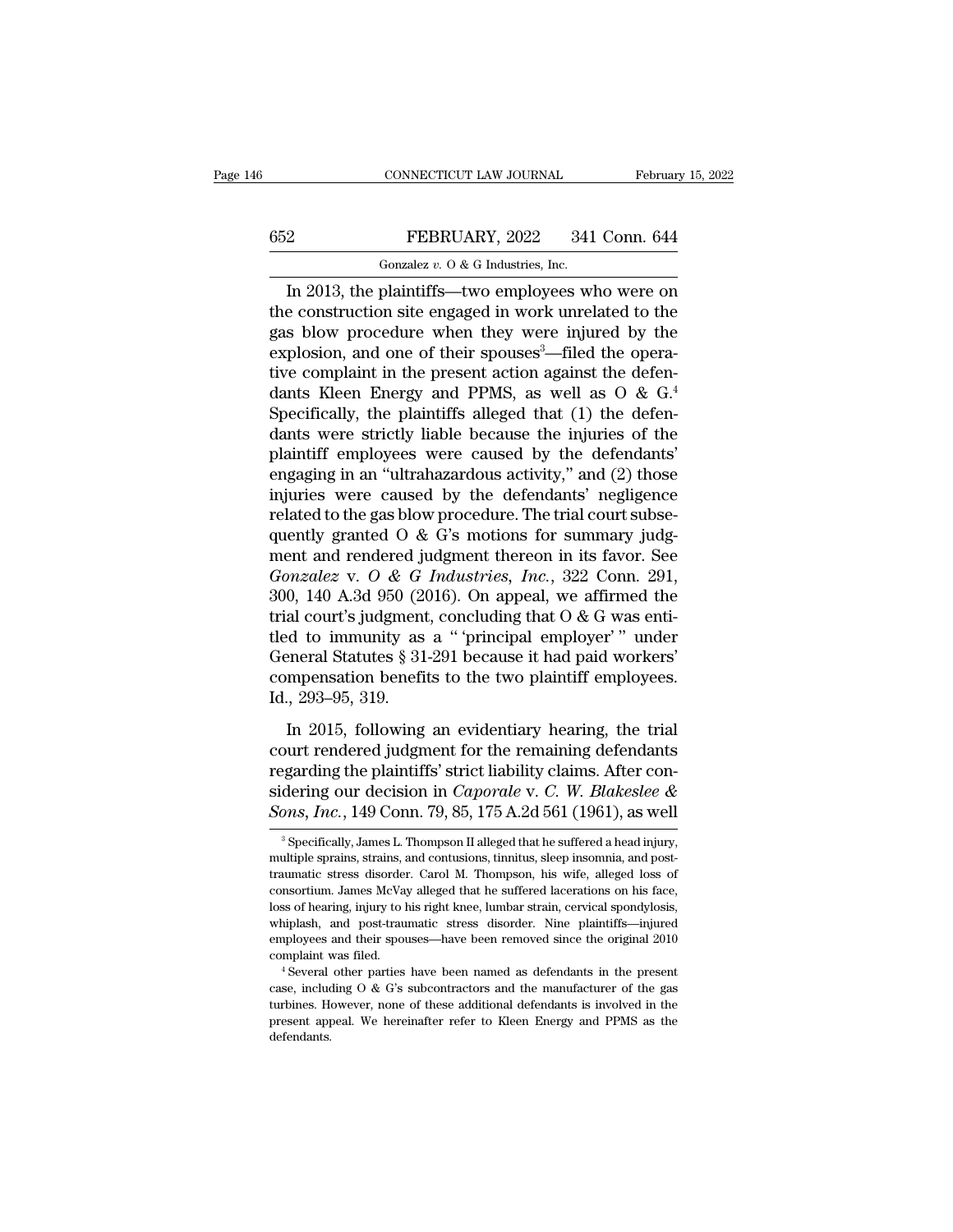# 15, 2022 CONNECTICUT LAW JOURNAL Page 147<br>341 Conn. 644 FEBRUARY, 2022 653<br>Gonzalez v. 0 & G Industries, Inc.

CONNECTICUT LAW JOURNAL<br>FEBRUARY, 2022<br>Gonzalez *v.* O & G Industries, Inc.<br>r test set forth in 8 520 of the R 15, 2022 CONNECTICUT LAW JOURNAL Page 14'<br>  $\begin{array}{r}\n 341 \text{ Conn. } 644 \quad \text{FEBRUARY, } 2022 \qquad \qquad 653 \\
 \hline\n \text{Gonzalez } v. O & G \text{ Industries, Inc.} \\
 \hline\n \text{as the six factor test set forth in § } 520 \text{ of the Restatement} \\
 \text{(Second) of Torts, the trial court reasoned that the  
relivitiffe failed to satisfy their burden of establishing.} \n\end{array}$ (Second) of Torts, the trial court reasoned that the plaintiffs failed to satisfy their burden of establishing<br>that the das beam procedure was "abnormally danger"<br>that the das blow procedure was "abnormally danger" 341 Conn. 644 FEBRUARY, 2022 653<br>
Gonzalez v. 0 & G Industries, Inc.<br>
as the six factor test set forth in § 520 of the Restatement<br>
(Second) of Torts, the trial court reasoned that the<br>
plaintiffs failed to satisfy their 341 Conn. 644 FEBRUARY, 2022 653<br>
Gonzalez v. 0 & G Industries, Inc.<br>
as the six factor test set forth in § 520 of the Restatement<br>
(Second) of Torts, the trial court reasoned that the<br>
plaintiffs failed to satisfy their Gonzalez v. 0 & G Industries, Inc.<br>
as the six factor test set forth in § 520 of the Restatement<br>
(Second) of Torts, the trial court reasoned that the<br>
plaintiffs failed to satisfy their burden of establishing<br>
that the g Gonzalez v. O & G Industries, Inc.<br>as the six factor test set forth in § 520 of the Restatemen<br>(Second) of Torts, the trial court reasoned that the<br>plaintiffs failed to satisfy their burden of establishing<br>that the gas bl the six ractor test set forth in § 520 of the Restatement<br>econd) of Torts, the trial court reasoned that the<br>aintiffs failed to satisfy their burden of establishing<br>at the gas blow procedure was "abnormally danger-<br>s." Thu (second) of forts, the trial court reasoned that the<br>plaintiffs failed to satisfy their burden of establishing<br>that the gas blow procedure was "abnormally danger-<br>ous." Thus, the trial court concluded, the gas blow pro-<br>ce

plaintins railed to satisfy their burden of establishing<br>that the gas blow procedure was "abnormally danger-<br>ous." Thus, the trial court concluded, the gas blow pro-<br>cedure did not support a claim of strict liability.<br>In 2 that the gas blow procedure was abnormally danger-<br>ous." Thus, the trial court concluded, the gas blow pro-<br>cedure did not support a claim of strict liability.<br>In 2019, the defendants moved for summary judgment<br>with respec ous. Thus, the trial court concluded, the gas blow procedure did not support a claim of strict liability.<br>
In 2019, the defendants moved for summary judgment<br>
with respect to the plaintiffs' negligence claims. The<br>
defend cedure did not support a claim of strict hability.<br>
In 2019, the defendants moved for summary judgment<br>
with respect to the plaintiffs' negligence claims. The<br>
defendants contended that no reasonable jury could<br>
find that In 2019, the defendants moved for summary judgment<br>with respect to the plaintiffs' negligence claims. The<br>defendants contended that no reasonable jury could<br>find that they exercised sufficient control over the gas<br>blow pr with respect to the plaintiffs' negligence claims. The<br>defendants contended that no reasonable jury could<br>find that they exercised sufficient control over the gas<br>blow procedure to support the existence of a duty of<br>care o defendants contended that no reasonable jury could<br>find that they exercised sufficient control over the gas<br>blow procedure to support the existence of a duty of<br>care owed to the plaintiffs, and, as a result, they were<br>not find that they exercised sufficient control over the gas<br>blow procedure to support the existence of a duty of<br>care owed to the plaintiffs, and, as a result, they were<br>not vicariously liable for  $O & G$ 's negligence during t blow procedure to support the existence of a duty of<br>care owed to the plaintiffs, and, as a result, they were<br>not vicariously liable for O & G's negligence during the<br>gas blow procedure. The trial court agreed and granted care owed to the plaintiffs, and, as a result, they were<br>not vicariously liable for  $O & G$ 's negligence during the<br>gas blow procedure. The trial court agreed and granted<br>the defendants' separately filed motions, reasoning not vicariously liable for  $O$  & G's negligence during the<br>gas blow procedure. The trial court agreed and granted<br>the defendants' separately filed motions, reasoning that<br>Kleen Energy ceded total control over the project gas blow procedure. The trial court agreed and granted<br>the defendants' separately filed motions, reasoning that<br>Kleen Energy ceded total control over the project to<br>O & G in the contract between them. The court further<br>rea the defendants' separately filed motions, reasoning that<br>Kleen Energy ceded total control over the project to<br>O & G in the contract between them. The court further<br>reasoned that no reasonable jury could conclude that<br>the Kleen Energy ceded total control over the project to  $O & G$  in the contract between them. The court further reasoned that no reasonable jury could conclude that the defendants exercised control over  $O & G$ 's performance  $\overline{O}$  & G in the contract between them. The court further reasoned that no reasonable jury could conclude that the defendants exercised control over  $\overline{O}$  & G's performance of the gas blow procedure. The plaintiffs reasoned that no reasonable jury could conclude that<br>the defendants exercised control over O & G's perfor-<br>mance of the gas blow procedure. The plaintiffs ap-<br>pealed to the Appellate Court from the trial court's<br>judgment o the defendants exemance of the gas<br>pealed to the App<br>judgment on the s<br>of the defendants'<br>the negligence cla<br>to this court.<br>The plaintiffs ra alled to the gas blow procedure. The plaintiffs appears and the strict liability claims and its granting the defendants' motions for summary judgment on e negligence claims, and the appeal was transferred this court.<br>The p pealed to the Appellate Court from the trial court's<br>judgment on the strict liability claims and its granting<br>of the defendants' motions for summary judgment on<br>the negligence claims, and the appeal was transferred<br>to this

quagment on the strict hability claims and its granting<br>of the defendants' motions for summary judgment on<br>the negligence claims, and the appeal was transferred<br>to this court.<br>The plaintiffs raise three issues on appeal. F or the detendants motions for summary judgment on<br>the negligence claims, and the appeal was transferred<br>to this court.<br>The plaintiffs raise three issues on appeal. First, the<br>plaintiffs contend that the trial court imprope the negligence claims, and the appeal was transferred<br>to this court.<br>The plaintiffs raise three issues on appeal. First, the<br>plaintiffs contend that the trial court improperly ren-<br>dered judgment in favor of the defendant to this court.<br>
The plaintiffs raise three issues on appeal. First, the<br>
plaintiffs contend that the trial court improperly ren-<br>
dered judgment in favor of the defendants on the plaintiffs<br>
claim that the gas blow proced The plaintiffs raise three issues on appeal. First, the plaintiffs contend that the trial court improperly rendered judgment in favor of the defendants on the plaintiffs' strict liability claims. Specifically, the plaintif plaintiffs contend that the trial court improperly ren-<br>dered judgment in favor of the defendants on the plain-<br>tiffs' strict liability claims. Specifically, the plaintiffs<br>claim that the gas blow procedure is an abnormall dered judgment in favor of the defendants on the plain-<br>tiffs' strict liability claims. Specifically, the plaintiffs<br>claim that the gas blow procedure is an abnormally<br>dangerous activity and that, as a result, strict liabi tiffs' strict liability claims. Specifically, the plaintiffs<br>claim that the gas blow procedure is an abnormally<br>dangerous activity and that, as a result, strict liability<br>should apply pursuant to *Caporale* and  $\S 520$  of Figure 1 and above procedure is an abnormally ingerous activity and that, as a result, strict liability ould apply pursuant to *Caporale* and  $\S$  520 of the statement (Second). The defendants disagree and intend that the dangerous activity and that, as a result, strict hability<br>should apply pursuant to *Caporale* and  $\S$  520 of the<br>Restatement (Second). The defendants disagree and<br>contend that the court correctly concluded that the gas<br>bl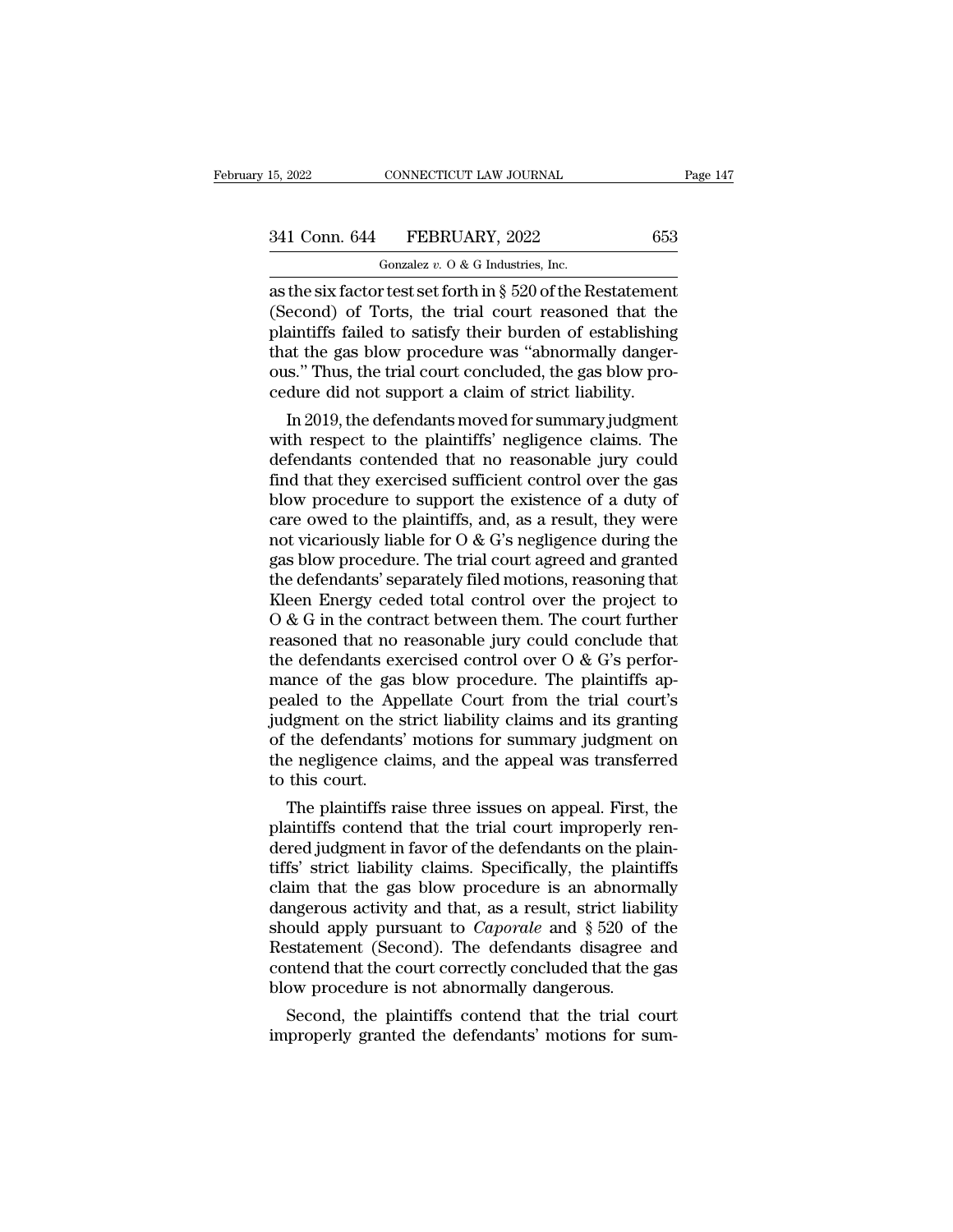## CONNECTICUT LAW JOURNAL February 15, 2022<br>654 FEBRUARY, 2022 341 Conn. 644<br>601 Gonzalez v. 0 & G Industries, Inc. CONNECTICUT LAW JOURNAL<br>FEBRUARY, 2022 341<br>Gonzalez *v.* O & G Industries, Inc.<br>with respect to the plaintiffs'

CONNECTICUT LAW JOURNAL February 15, 2022<br>
FEBRUARY, 2022 341 Conn. 644<br>
Gonzalez v. 0 & G Industries, Inc.<br>
mary judgment with respect to the plaintiffs' negligence<br>
claims. Specifically, the plaintiffs claim that the rec EXECUARY, 2022 341 Conn. 644<br>
Gonzalez v. 0 & G Industries, Inc.<br>
mary judgment with respect to the plaintiffs' negligence<br>
claims. Specifically, the plaintiffs claim that the record<br>
supports a claim of negligence under  $\begin{tabular}{ll} \multicolumn{1}{l}{{\bf \textcolor{red}{\bf S}54}} & {\bf \textcolor{red}{\bf FEBRUARY}, 2022} & 341 {\bf \textcolor{red}{\bf Con. 644}}\\ \hline & \multicolumn{1}{l}{\bf \textcolor{red}{Gonzalez $v. 0 & G hadustries, Inc.}}\\ \hline \multicolumn{1}{l}{\bf \textcolor{red}{\bf many judgment with respect to the plaintiffs' negligible}}\\ \hline \multicolumn{1}{l}{\bf \textcolor{red}{\bf claims. Specifically, the plaintiffs claim that the record supports a claim of negligible under a theory of vicari-} \\ \hline \multicolumn{1}{l}{\bf \textcolor{red}{\$ **EBRUARY**, 2022 341 Conn. 644<br>
Gonzalez v. 0 & G Industries, Inc.<br>
mary judgment with respect to the plaintiffs' negligence<br>
claims. Specifically, the plaintiffs claim that the record<br>
supports a claim of negligence under Gonzalez v.  $0$  & G Industries, Inc.<br>
mary judgment with respect to the plaintiffs' negligence<br>
claims. Specifically, the plaintiffs claim that the record<br>
supports a claim of negligence under a theory of vicari-<br>
ous lia Fonzalez  $v$ . O & G Industries, Inc.<br>
mary judgment with respect to the plaintiffs' negligence<br>
claims. Specifically, the plaintiffs claim that the record<br>
supports a claim of negligence under a theory of vicari-<br>
ous lia mary judgment with respect to the plaintiffs' negligence<br>claims. Specifically, the plaintiffs claim that the record<br>supports a claim of negligence under a theory of vicari-<br>ous liability because a reasonable jury could fin claims. Specifically, the plaintiffs claim that the record<br>supports a claim of negligence under a theory of vicari-<br>ous liability because a reasonable jury could find that<br>the defendants exercised control over the gas blow procedure. is habiny because a reasonable jury could find that<br>e defendants exercised control over the gas blow<br>ocedure. The defendants disagree, contending that<br>e court correctly concluded that no reasonable jury<br>uld find that they the defendants exercised control over the gas blow<br>procedure. The defendants disagree, contending that<br>the court correctly concluded that no reasonable jury<br>could find that they exercised control over the gas blow<br>procedur

procedure. The defendants' disagree, contending that<br>the court correctly concluded that no reasonable jury<br>could find that they exercised control over the gas blow<br>procedure.<br>Third, the plaintiffs raise two additional argu the court correctly concluded that ho reasonable jury<br>could find that they exercised control over the gas blow<br>procedure.<br>Third, the plaintiffs raise two additional arguments to<br>support their contention that the trial cour could find that they exercised control over the gas blow<br>procedure.<br>Third, the plaintiffs raise two additional arguments to<br>support their contention that the trial court improperly<br>granted the defendants' motions for summa Frocedure.<br>Third, the plaintiffs raise two additional arguments to<br>support their contention that the trial court improperly<br>granted the defendants' motions for summary judgment<br>with respect to the plaintiffs' negligence cl Third, the plaintiffs raise two additional arguments to<br>support their contention that the trial court improperly<br>granted the defendants' motions for summary judgment<br>with respect to the plaintiffs' negligence claims. Speci support their contention that the trial court improperly<br>granted the defendants' motions for summary judgment<br>with respect to the plaintiffs' negligence claims. Specifi-<br>cally, the plaintiffs assert that their negligence c granted the defendants' motions for summary judgment<br>with respect to the plaintiffs' negligence claims. Specifi-<br>cally, the plaintiffs assert that their negligence claims<br>survive under a theory of vicarious liability, rega with respect to the plaintiffs' negligence claims. Specifically, the plaintiffs assert that their negligence claims<br>survive under a theory of vicarious liability, regardless<br>of the control issue, because an employer is lia cally, the plaintiffs assert that their negligence claims<br>survive under a theory of vicarious liability, regardless<br>of the control issue, because an employer is liable for<br>the torts that result from its independent contrac survive under a theory of vicarious liability, regardless<br>of the control issue, because an employer is liable for<br>the torts that result from its independent contractor's<br>engaging in an "intrinsically dangerous" activity. I of the control issue, because an employer is liable for<br>the torts that result from its independent contractor's<br>engaging in an "intrinsically dangerous" activity. In addi-<br>tion, the plaintiffs assert that their negligence the torts that result from its independent contractor's<br>
engaging in an "intrinsically dangerous" activity. In addi-<br>
tion, the plaintiffs assert that their negligence claims<br>
survive under a theory that the defendants wer engaging in an "intrinsically dangerous" activity. In addition, the plaintiffs assert that their negligence claims<br>survive under a theory that the defendants were directly<br>negligent. The defendants disagree. Kleen Energy c tion, the plaintiffs assert that their negligence claims<br>survive under a theory that the defendants were directly<br>negligent. The defendants disagree. Kleen Energy con-<br>tends that Connecticut law does not recognize the<br>"int survive under a theory that the defendants were directly negligent. The defendants disagree. Kleen Energy contends that Connecticut law does not recognize the "intrinsically dangerous" exception to the general rule that an ligence. It is that Confecticut law does not recognize the<br>trimsically dangerous" exception to the general rule<br>at an employer is not vicariously liable for the torts<br>its independent contractor. The defendants assert<br>at the record final an employer is not vicariously liable for the torts<br>of its independent contractor. The defendants assert<br>that the record does not support a claim of direct neg-<br>ligence.<br>We agree with the defendants with respect to t

that an employer is not vicariously habie for the torts<br>of its independent contractor. The defendants assert<br>that the record does not support a claim of direct neg-<br>ligence.<br>We agree with the defendants with respect to the or its independent contractor. The defendants assert<br>that the record does not support a claim of direct neg-<br>ligence.<br>We agree with the defendants with respect to the<br>first issue and conclude that the gas blow procedure<br>is ligence.<br>We agree with the defendants with respect to the<br>first issue and conclude that the gas blow procedure<br>is not an abnormally dangerous activity and that the<br>plaintiffs cannot maintain a strict liability claim. We<br>al We agree with the defendants with respect to the<br>first issue and conclude that the gas blow procedure<br>is not an abnormally dangerous activity and that the<br>plaintiffs cannot maintain a strict liability claim. We<br>also agree We agree with the defendants with respect to the<br>first issue and conclude that the gas blow procedure<br>is not an abnormally dangerous activity and that the<br>plaintiffs cannot maintain a strict liability claim. We<br>also agree first issue and conclude that the gas blow procedure<br>is not an abnormally dangerous activity and that the<br>plaintiffs cannot maintain a strict liability claim. We<br>also agree with the defendants with respect to the sec-<br>ond is not an abnormally dangerous activity and that the plaintiffs cannot maintain a strict liability claim. We also agree with the defendants with respect to the second issue and conclude that no reasonable jury could find t plaintiffs cannot maintain a strict liability claim. We<br>also agree with the defendants with respect to the sec-<br>ond issue and conclude that no reasonable jury could<br>find that the defendants exercised control over the gas<br>b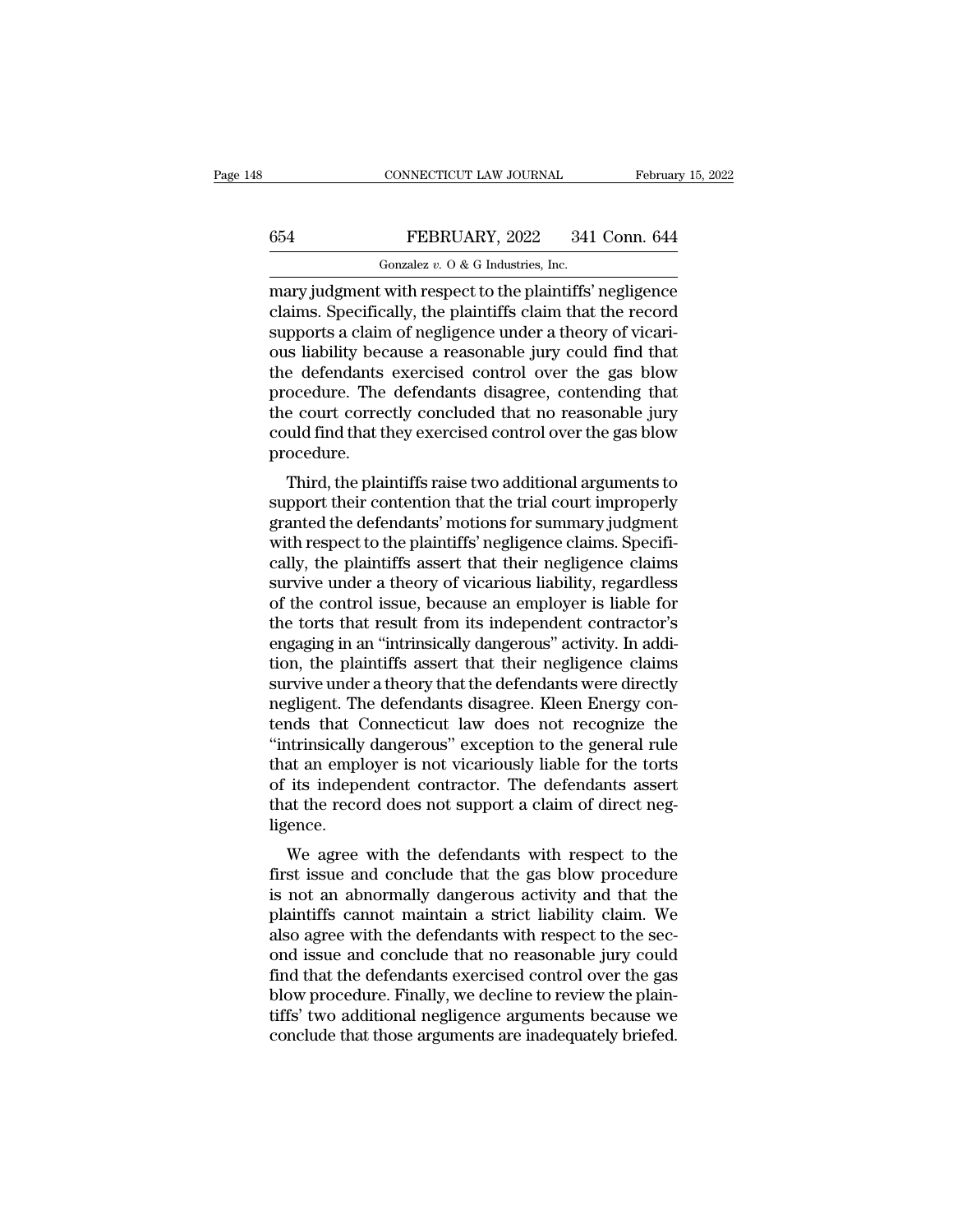| 341 Conn. 644<br>FEBRUARY, 2022 |  |  |
|---------------------------------|--|--|
|---------------------------------|--|--|

| 15, 2022      | CONNECTICUT LAW JOURNAL              | Page 149 |
|---------------|--------------------------------------|----------|
|               |                                      |          |
| 341 Conn. 644 | FEBRUARY, 2022                       | 655      |
|               | Gonzalez $v.$ O & G Industries, Inc. |          |
|               |                                      |          |

I

1 Conn. 644 FEBRUARY, 2022 655<br>
Gonzalez v. 0 & G Industries, Inc.<br>
I<br>
We first consider the plaintiffs' contention that the<br>
al court improperly rendered judgment with respect<br>
the strict liability claims by concluding t 341 Conn. 644 FEBRUARY, 2022 655<br>
Gonzalez v. 0 & G Industries, Inc.<br>
I<br>
We first consider the plaintiffs' contention that the<br>
trial court improperly rendered judgment with respect<br>
to the strict liability claims by conc 341 Conn. 644 FEBRUARY, 2022 655<br>
Gonzalez v. 0 & G Industries, Inc.<br>
I<br>
We first consider the plaintiffs' contention that the<br>
trial court improperly rendered judgment with respect<br>
to the strict liability claims by conc We first consider the plaintiffs' contention that the<br>trial court improperly rendered judgment with respect<br>to the strict liability claims by concluding that the gas<br>blow procedure was not an abnormally dangerous activ-<br>it I<br>
We first consider the plaintiffs' contention that the<br>
trial court improperly rendered judgment with respect<br>
to the strict liability claims by concluding that the gas<br>
blow procedure was not an abnormally dangerous act We first consider the plaintiffs' contention that the<br>trial court improperly rendered judgment with respect<br>to the strict liability claims by concluding that the gas<br>blow procedure was not an abnormally dangerous activ-<br>it We first consider the plaintiffs' contention that the<br>trial court improperly rendered judgment with respect<br>to the strict liability claims by concluding that the gas<br>blow procedure was not an abnormally dangerous activ-<br>it trial court improperly rendered judgment with respect<br>to the strict liability claims by concluding that the gas<br>blow procedure was not an abnormally dangerous activ-<br>ity. The plaintiffs assert that the gas blow procedure i to the strict liability claims by concluding that the gas<br>blow procedure was not an abnormally dangerous activity. The plaintiffs assert that the gas blow procedure is<br>analogous to activities that Connecticut courts have<br> blow procedure was not an abnormally dangerous activity. The plaintiffs assert that the gas blow procedure is<br>analogous to activities that Connecticut courts have<br>previously held to be abnormally dangerous, namely,<br>conduct ity. The plaintiffs assert that the gas blow procedure is<br>analogous to activities that Connecticut courts have<br>previously held to be abnormally dangerous, namely,<br>conducting research with explosive chemicals, blasting,<br>and analogous to activities that Connecticut courts have<br>previously held to be abnormally dangerous, namely,<br>conducting research with explosive chemicals, blasting,<br>and pile driving. In addition, the plaintiffs assert that<br>all previously held to be abnormally dangerous, namely, conducting research with explosive chemicals, blasting, and pile driving. In addition, the plaintiffs assert that all six factors in § 520 of the Restatement (Second) sup conducting research with explosive chemicals, blasting,<br>and pile driving. In addition, the plaintiffs assert that<br>all six factors in § 520 of the Restatement (Second)<br>support their contention that the gas blow procedure<br>is and pile driving. In addition, the plaintiffs assert that all six factors in  $\S 520$  of the Restatement (Second) support their contention that the gas blow procedure is abnormally dangerous. See 3 Restatement (Second), To all six factors in § 520 of the Restateme<br>support their contention that the gas blov<br>is abnormally dangerous. See 3 Restateme<br>Torts § 520, p. 36 (1977). The defendants dis<br>ing that the court correctly concluded tha<br>of the pport and contention and are gas sitow procedure<br>abnormally dangerous. See 3 Restatement (Second),<br>orts § 520, p. 36 (1977). The defendants disagree, assert-<br>g that the court correctly concluded that the totality<br>the six f s associating diagerous: see 5 restaurant (second),<br>Torts § 520, p. 36 (1977). The defendants disagree, assert-<br>ing that the court correctly concluded that the totality<br>of the six factors established that the gas blow proc

to the six factors established that the plank the totality<br>of the six factors established that the gas blow proce-<br>dure was not abnormally dangerous.<br>We begin by setting forth the standard applicable to<br>our review of the of the six factors established that the gas blow procedure was not abnormally dangerous.<br>We begin by setting forth the standard applicable to our review of the trial court's judgment with respect to the plaintiffs' strict of the six ideas established that the gas sion procedure was not abnormally dangerous.<br>We begin by setting forth the standard applicable to<br>our review of the trial court's judgment with respect<br>to the plaintiffs' strict li We begin by setting forth the standard applicable to<br>our review of the trial court's judgment with respect<br>to the plaintiffs' strict liability claims. "[T]he scope of<br>our appellate review depends [on] the proper character-We begin by setting forth the standard applicable to<br>our review of the trial court's judgment with respect<br>to the plaintiffs' strict liability claims. "[T]he scope of<br>our appellate review depends [on] the proper characterour review of the trial court's judgment with respect<br>to the plaintiffs' strict liability claims. "[T]he scope of<br>our appellate review depends [on] the proper character-<br>ization of the rulings made by the trial court. To t to the plaintiffs' strict liability claims. "[T]he scope of<br>our appellate review depends [on] the proper character-<br>ization of the rulings made by the trial court. To the<br>extent that the trial court has made findings of fa our appellate review depends [on] the proper characterization of the rulings made by the trial court. To the extent that the trial court has made findings of fact, our review is limited to deciding whether such findings we ization of the rulings made by the trial court. To the extent that the trial court has made findings of fact, our review is limited to deciding whether such findings were clearly erroneous. When, however, the trial court extent that the trial court has made findings of fact,<br>our review is limited to deciding whether such findings<br>were clearly erroneous. When, however, the trial court<br>draws conclusions of law, our review is plenary and<br>we our review is limited to deciding whether such findings<br>were clearly erroneous. When, however, the trial court<br>draws conclusions of law, our review is plenary and<br>we must decide whether its conclusions are legally and<br>logi were clearly erroneous. When, however, the<br>draws conclusions of law, our review is pl<br>we must decide whether its conclusions are<br>logically correct and find support in the<br>appear in the record." (Internal quotation m<br>ted.) Example 2012 and the plaintiffs' strict liability claim turns on whether<br>the planning strict and find support in the facts that<br>pear in the record." (Internal quotation marks omit-<br>d.) FirstLight Hydro Generating Co. v. St the gas blow procedure is concluded at eigally data<br>appear in the record." (Internal quotation marks omit-<br>ted.) FirstLight Hydro Generating Co. v. Stewart, 328<br>Conn. 668, 677–78, 182 A.3d 67 (2018).<br>The plaintiffs' stric

is above that that support in the mass share<br>appear in the record." (Internal quotation marks omit-<br>ted.) FirstLight Hydro Generating Co. v. Stewart, 328<br>Conn. 668, 677–78, 182 A.3d 67 (2018).<br>The plaintiffs' strict liabi Lefted.) FirstLight Hydro Generating Co. v. Stewart, 328<br>Conn. 668, 677–78, 182 A.3d 67 (2018).<br>The plaintiffs' strict liability claim turns on whether<br>the gas blow procedure is abnormally dangerous. "The<br>issue of whether this issue is plenary. *Green* v. *Ensignal* Engine Conn. 668, 677–78, 182 A.3d 67 (2018).<br>The plaintiffs' strict liability claim turns on whether the gas blow procedure is abnormally dangerous. "The issue of whether an ac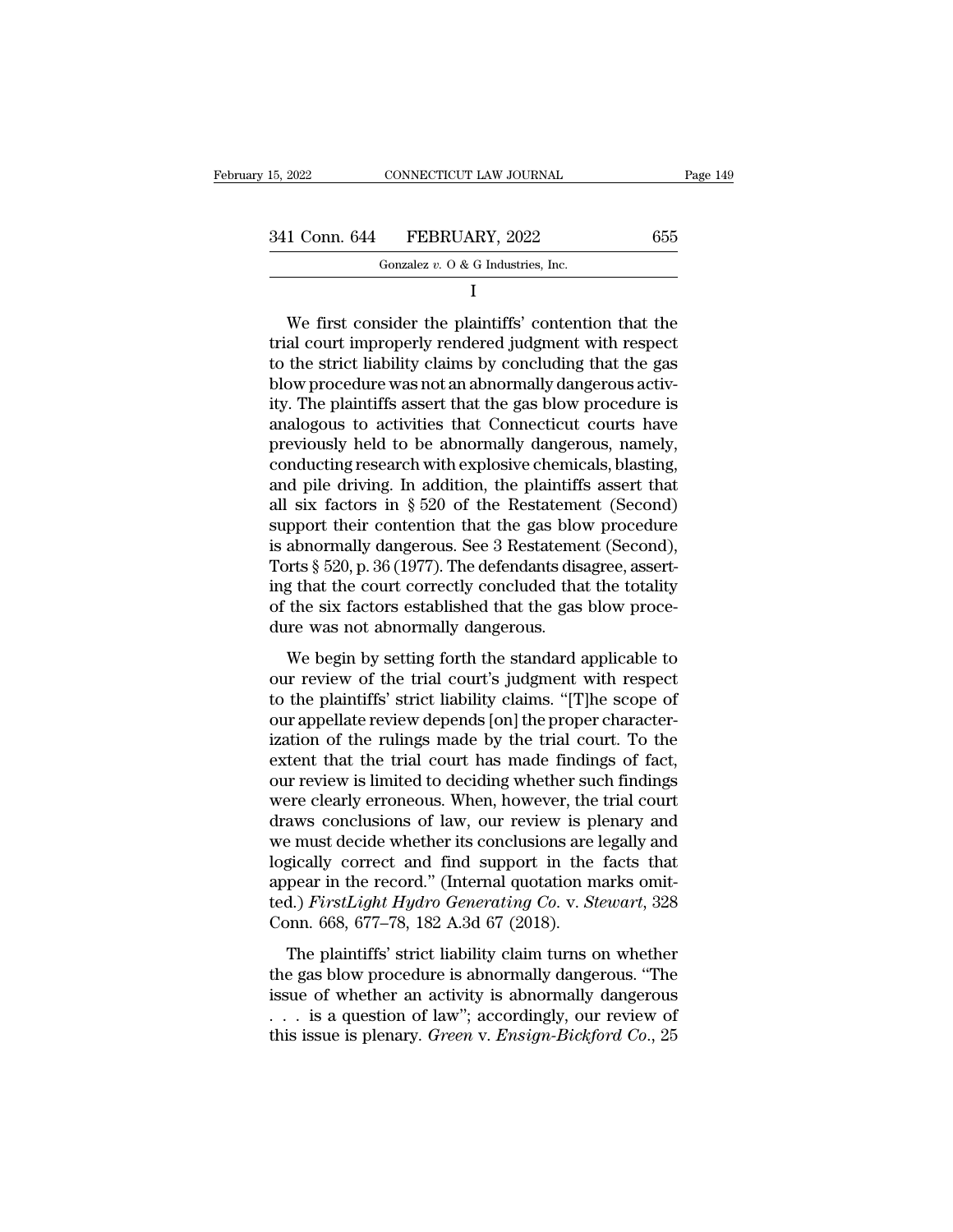# CONNECTICUT LAW JOURNAL February 15, 2022<br>656 FEBRUARY, 2022 341 Conn. 644<br>60121 Gonzalez v. 0 & G Industries, Inc.

CONNECTICUT LAW JOURNAL Februar<br>
Gonzalez *v.* O & G Industries, Inc.<br>
Conn. App. 479, 485, 595 A.2d 1383, cert. denied, 220 CONNECTICUT LAW JOURNAL February 15, 2022<br>
656 FEBRUARY, 2022 341 Conn. 644<br>
60nzalez v. 0 & G Industries, Inc.<br>
Conn. App. 479, 485, 595 A.2d 1383, cert. denied, 220<br>
Conn. 919, 597 A.2d 341 (1991); see, e.g., 3 Restateme 656 FEBRUARY, 2022 341 Conn. 644<br>
Gonzalez v. 0 & G Industries, Inc.<br>
Conn. App. 479, 485, 595 A.2d 1383, cert. denied, 220<br>
Conn. 919, 597 A.2d 341 (1991); see, e.g., 3 Restatement<br>
(Second), supra, § 520, comment (*l*), (Second), supra, § 520, comment (*l*), pp. 42–43 ("[w]hether the activity is an abnormally dangerous one is to be determined by the sourt (because little imposition of the matrix of  $\mu$ ),  $\mu$  and  $\mu$  and  $\mu$  and  $\mu$  656 FEBRUARY, 2022 341 Conn. 644<br>
Gonzalez v. 0 & G Industries, Inc.<br>
Conn. App. 479, 485, 595 A.2d 1383, cert. denied, 220<br>
Conn. 919, 597 A.2d 341 (1991); see, e.g., 3 Restatement<br>
(Second), supra, § 520, comment (*l*), Gonzalez v. 0 & G Industries, Inc.<br>Conn. App. 479, 485, 595 A.2d 1383, cert. denied, 220<br>Conn. 919, 597 A.2d 341 (1991); see, e.g., 3 Restatement<br>(Second), supra, § 520, comment (*l*), pp. 42–43 ("[w]hether<br>the activity i Gonzaez v. 0 & G mausines, mc.<br>
Conn. App. 479, 485, 595 A.2d 1383, cert. denied, 220<br>
Conn. 919, 597 A.2d 341 (1991); see, e.g., 3 Restatement<br>
(Second), supra, § 520, comment (*l*), pp. 42–43 ("[w]hether<br>
the activity i Conn. App. 479, 485, 595 A.2d 1383, cert. denied, 220<br>
Conn. 919, 597 A.2d 341 (1991); see, e.g., 3 Restatement<br>
(Second), supra, § 520, comment (*l*), pp. 42–43 ("[w]hether<br>
the activity is an abnormally dangerous one is Conn. 919, 597 A.2d 341 (1991); see, e.g., 3 Restatement<br>(Second), supra, § 520, comment (*l*), pp. 42–43 ("[w]hether<br>the activity is an abnormally dangerous one is to be<br>determined by the court . . . [because] [t]he impo (Second), supra, § 520, comment  $(l)$ , pp. 42–43 ("[w]hether<br>the activity is an abnormally dangerous one is to be<br>determined by the court  $\ldots$  [because] [t]he imposi-<br>tion of strict liability  $\ldots$  involves a characteriza the activity is an abnormally dangerous one is to be determined by the court  $\ldots$  [because] [t]he imposition of strict liability  $\ldots$  involves a characterization of the defendant's activity or enterprise itself, and a d determined by the court . . . [because] [t]he imposition of strict liability . . . involves a characterization of the defendant's activity or enterprise itself, and a decision as to whether he is free to conduct it at all tion of strict liability  $\ldots$  involves a characterization<br>of the defendant's activity or enterprise itself, and a<br>decision as to whether he is free to conduct it at all<br>without becoming subject to liability for the harm of the defendant's activity or enterprise itself, and a<br>decision as to whether he is free to conduct it at all<br>without becoming subject to liability for the harm that<br>ensues even though he has used all reasonable care'').<br> decision as to whether he is free to conduct it at all<br>without becoming subject to liability for the harm that<br>ensues even though he has used all reasonable care").<br>However, the trial court's judgment involved the resolu-<br> without becoming subject to liability for the harm that<br>ensues even though he has used all reasonable care").<br>However, the trial court's judgment involved the resolu-<br>tion of disputed issues of fact because, as the court<br>c ensues even though he has used all reasonable care").<br>However, the trial court's judgment involved the resolution of disputed issues of fact because, as the court<br>correctly noted, the determination of whether the gas<br>blow However, the trial court's judgment involved the resolution of disputed issues of fact because, as the court<br>correctly noted, the determination of whether the gas<br>blow procedure was abnormally dangerous was particu-<br>larly tion of disputed issues of fact because, as the court<br>correctly noted, the determination of whether the gas<br>blow procedure was abnormally dangerous was particu-<br>larly fact intensive in this case. Accordingly, to the<br>exten correctly noted, the determination of whether the gas<br>blow procedure was abnormally dangerous was particu-<br>larly fact intensive in this case. Accordingly, to the<br>extent that such a determination relies on the court's<br>findi blow procedure was abnormally dangerous was particularly fact intensive in this case. Accordingly, to the extent that such a determination relies on the court's findings of fact with respect to the gas blow procedure, our larly fact intensive in this case. Accordingly, to the extent that such a determination relies on the court's findings of fact with respect to the gas blow procedure, our review of those factual findings "is limited to dec In Altington Sof fact with respect to the gas blow procedure,<br>
In review of those factual findings "is limited to decid-<br>
In Connecticut, marks omitted.) FirstLight Hydro<br>
In Connecticut, strict liability is imposed on a d our review of those factual findings "is limited to deciding whether such findings were clearly erroneous."<br>(Internal quotation marks omitted.) *FirstLight Hydro*<br>*Generating Co.* v. *Stewart*, supra, 328 Conn. 678.<br>In Con ing whether such findings were clearly erroneous<br>(Internal quotation marks omitted.) *FirstLight Hyda*<br>*Generating Co.* v. *Stewart*, supra, 328 Conn. 678.<br>In Connecticut, strict liability is imposed on a defe<br>dant who en

hazardous, or abnormally dangerous activity.<sup>5</sup> "Under In Connecticut, strict liability is imposed on a defen-<br>ant who engages in an intrinsically dangerous, ultra-<br>azardous, or abnormally dangerous activity.<sup>5</sup> "Under<br> $\frac{5 \text{ In the context of strict liability, these terms are effectively identical.}$  wing not previously adopted the r In Connecticut, strict liability is imposed on a defendant who engages in an intrinsically dangerous, ultra-<br>hazardous, or abnormally dangerous activity.<sup>5</sup> "Under<br> $\frac{1}{10}$  in the context of strict liability, these term

dant who engages in an intrinsically dangerous, ultra-<br>hazardous, or abnormally dangerous activity.<sup>5</sup> "Under<br> $\frac{1}{\pi}$  in the context of strict liability, these terms are effectively identical.<br>Having not previously ado hazardous, or abnormally dangerous activity.<sup>5</sup> "Under<br>
<sup>5</sup> In the context of strict liability, these terms are effectively identical.<br>
Having not previously adopted the rule from the Restatement (Second), we<br>
have typical <sup>5</sup> In the context of strict liability, these terms are effectively identical.<br>Having not previously adopted the rule from the Restatement (Second), we have typically framed the inquiry by considering whether the activity Having not previously adopted the rule from the Restatement (Second), we have typically framed the inquiry by considering whether the activity is "intrinsically dangerous . . . ." *Caporale v. C. W. Blakeslee & Sons, Inc.* have typically framed the inquiry by considering whether the activity is "intrinsically dangerous  $\ldots$ ." *Caporale v. C. W. Blakeslee & Sons, Inc.*, supra, 149 Conn. 85; accord *Whitman Hotel Corp. v. Elliott & Watrous E* "intrinsically dangerous . . . . " Caporale v. C. W. Blakeslee & Sons, Inc., supra, 149 Conn. 85; accord Whitman Hotel Corp. v. Elliott & Watrous Engineering Co., 137 Conn. 562, 565, 79 A.2d 591 (1951). The first Restatem supra, 149 Conn. 85; accord Whitman Hotel Corp. v. Elliott & Watrous Engineering Co., 137 Conn. 562, 565, 79 A.2d 591 (1951). The first Restatement of Torts employed the term "ultrahazardous activity," which many courts s *Engineering Co.*, 137 Conn. 562, 565, 79 A.2d 591 (1951). The first Restatement of Torts employed the term "ultrahazardous activity," which many courts still use. 3 Restatement, Torts § 520, p. 42 (1938); see id., §§ 519 Existement of Torts employed the term "ultrahazardous activity," which<br>many courts still use. 3 Restatement, Torts § 520, p. 42 (1938); see id., §§ 519<br>through 524, pp. 41–53. The Restatement (Second) of Torts replaced thi many courts still use. 3 Restatement, Torts § 520, p. 42 (1938); see id., §§ 519 through 524, pp. 41–53. The Restatement (Second) of Torts replaced this term with "[a]bnormally [d]angerous [a]ctivities." 3 Restatement (Se through 524, pp. 41–53. The Restatement (Second) of Torts replaced this term with "[a]bnormally [d]angerous [a]ctivities." 3 Restatement (Second), supra,  $\S$  520, p. 36; see 4 Restatement (Second), Torts app.  $\S$  520, rep term with "[a]bnormally [d]angerous [a]ctivities." 3 Restatement (Second),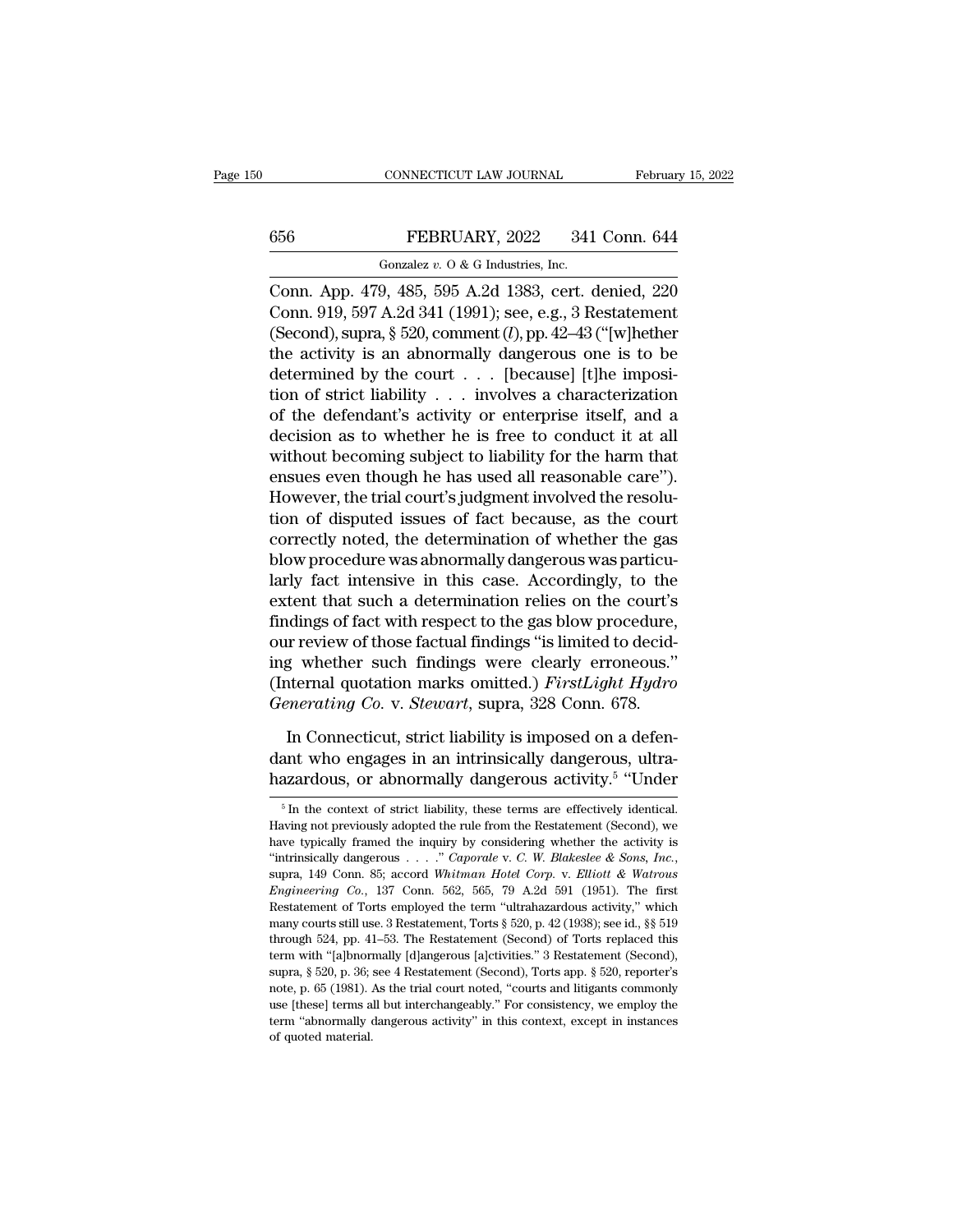CONNECTICUT LAW JOURNAL<br>FEBRUARY, 2022<br>Gonzalez *v.* O & G Industries, Inc.<br>a plaintiff is not required to the 15, 2022 CONNECTICUT LAW JOURNAL Page 15<br>
341 Conn. 644 FEBRUARY, 2022 657<br>
60nzalez v. 0 & G Industries, Inc.<br>
this doctrine, a plaintiff is not required to show that<br>
his loss was caused by the defendant's negligence 341 Conn. 644 FEBRUARY, 2022 657<br>
Gonzalez v. 0 & G Industries, Inc.<br>
this doctrine, a plaintiff is not required to show that<br>
his loss was caused by the defendant's negligence. It<br>
is sufficient to show only that the def 341 Conn. 644 FEBRUARY, 2022 657<br>
Gonzalez v. 0 & G Industries, Inc.<br>
this doctrine, a plaintiff is not required to show that<br>
his loss was caused by the defendant's negligence. It<br>
is sufficient to show only that the def 341 Conn. 644 FEBRUARY, 2022 657<br>
Gonzalez v. 0 & G Industries, Inc.<br>
this doctrine, a plaintiff is not required to show that<br>
his loss was caused by the defendant's negligence. It<br>
is sufficient to show only that the def Gonzalez *v.* O & G Industries, Inc.<br>
this doctrine, a plaintiff is not required to show that<br>
his loss was caused by the defendant's negligence. It<br>
is sufficient to show only that the defendant engaged<br>
in an ultrahazard Gonzalez v. O & G Industries, Inc.<br>
this doctrine, a plaintiff is not required to show that<br>
his loss was caused by the defendant's negligence. It<br>
is sufficient to show only that the defendant engaged<br>
in an ultrahazardou this doctrine, a plaintiff is not required to show that<br>his loss was caused by the defendant's negligence. It<br>is sufficient to show only that the defendant engaged<br>in an ultrahazardous activity that caused the [plaintiff's his loss was caused by the defendant's negligence. It<br>is sufficient to show only that the defendant engaged<br>in an ultrahazardous activity that caused the [plaintiff's]<br>loss." *Green v. Ensign-Bickford Co.*, supra, 25 Conn is sufficient to show only that the defendant engage<br>in an ultrahazardous activity that caused the [plaintiff's<br>loss." *Green* v. *Ensign-Bickford Co.*, supra, 25 Conn<br>App. 482; see, e.g., *Whitman Hotel Corp.* v. *Elliot* an antanaza abus activity and caused are [plantain 5]<br>ss." Green v. Ensign-Bickford Co., supra, 25 Conn.<br>pp. 482; see, e.g., Whitman Hotel Corp. v. Elliott &<br>atrous Engineering Co., 137 Conn. 562, 566, 79 A.2d<br>1 (1951) (s App. 482; see, e.g., Whitman Hotel Corp. v. Elliott &<br>Watrous Engineering Co., 137 Conn. 562, 566, 79 A.2d<br>591 (1951) (strict liability "does not make the failure<br>to use reasonable care a condition of liability").<br>This co

Experimentally is about the fighter in the Boston Comparation Watrows Engineering Co., 137 Conn. 562, 566, 79 A.2d 591 (1951) (strict liability "does not make the failure to use reasonable care a condition of liability"). imposition of strict liability "does not make the failure<br>to use reasonable care a condition of liability").<br>This court has had only two occasions to articulate<br>these principles and to consider whether a particular<br>activi For (1691) (safet hashing does not hake the randic<br>to use reasonable care a condition of liability").<br>This court has had only two occasions to articulate<br>these principles and to consider whether a particular<br>activity is ab This court has had only two occasions to articulate<br>these principles and to consider whether a particular<br>activity is abnormally dangerous so as to support the<br>imposition of strict liability, both of which predate the<br>Res This court has had only two occasions to articulate<br>these principles and to consider whether a particular<br>activity is abnormally dangerous so as to support the<br>imposition of strict liability, both of which predate the<br>Rest these principles and to consider whether a particular<br>activity is abnormally dangerous so as to support the<br>imposition of strict liability, both of which predate the<br>Restatement (Second). In *Whitman Hotel Corp*., the<br>def activity is abnormally dangerous so as to support the<br>imposition of strict liability, both of which predate the<br>Restatement (Second). In *Whitman Hotel Corp.*, the<br>defendant contractor and the defendant subcontractor<br>emplo imposition of strict liability, both of which predate the Restatement (Second). In *Whitman Hotel Corp.*, the defendant contractor and the defendant subcontractor employed blasts of dynamite to enlarge a river, and the con Restatement (Second). In *Whitman Hotel Corp.*, the<br>defendant contractor and the defendant subcontractor<br>employed blasts of dynamite to enlarge a river, and the<br>concussive force of the explosions caused damage to<br>the plain defendant contractor and the defendant subcontractor<br>employed blasts of dynamite to enlarge a river, and the<br>concussive force of the explosions caused damage to<br>the plaintiffs' nearby building. Whitman Hotel Corp. v.<br>Ellio employed blasts of dynamite to enlarge a river, and the concussive force of the explosions caused damage to the plaintiffs' nearby building. *Whitman Hotel Corp.* v. *Elliott & Watrous Engineering Co.*, supra, 137 Conn. 56 concussive force of the explosions caused damage to<br>the plaintiffs' nearby building. Whitman Hotel Corp. v.<br>Elliott & Watrous Engineering Co., supra, 137 Conn.<br>563–64. We held that the defendants were strictly liable,<br>noti the plaintiffs' nearby building. Whitman Hotel Corp. v.<br>Elliott & Watrous Engineering Co., supra, 137 Conn.<br>563–64. We held that the defendants were strictly liable,<br>noting that exploding dynamite was a prototypical<br>exampl *Elliott* & *Watrous Engineering Co.*, supra, 137 Conn.<br>563–64. We held that the defendants were strictly liable,<br>noting that exploding dynamite was a prototypical<br>example of an "intrinsically dangerous" activity. Id.,<br>56 563–64. We held that the defendants were strictly liable,<br>noting that exploding dynamite was a prototypical<br>example of an "intrinsically dangerous" activity. Id.,<br>565, 572–73. This was our first articulation of the rule<br>fo noting that exploding dynamite was a prototypical<br>example of an "intrinsically dangerous" activity. Id.,<br>565, 572–73. This was our first articulation of the rule<br>for strict liability: "A person who uses an intrinsically<br>da example of an "intrinsically dangerous" activity. Id.,<br>565, 572–73. This was our first articulation of the rule<br>for strict liability: "A person who uses an intrinsically<br>dangerous means to accomplish a lawful end, in such 565, 572–73. This was our first articulation of the rule<br>for strict liability: "A person who uses an intrinsically<br>dangerous means to accomplish a lawful end, in such a<br>way as will necessarily or obviously expose the perso for strict liability: "A person who uses an intrinsically dangerous means to accomplish a lawful end, in such a<br>way as will necessarily or obviously expose the person<br>of another to the danger of probable injury, is liable dangerous means to accomplish a lawful end, in such a<br>way as will necessarily or obviously expose the person<br>of another to the danger of probable injury, is liable if<br>such injury results, even though he uses all proper car way as will necessarily or obviously expose the person<br>of another to the danger of probable injury, is liable if<br>such injury results, even though he uses all proper care."<br>Id., 565. We also noted that the imposition of str of another to the danger of probable injury, is liable if<br>such injury results, even though he uses all proper care."<br>Id., 565. We also noted that the imposition of strict liability<br>represents a judicial policy determinatio such injury results, even though he uses all proper care."<br>Id., 565. We also noted that the imposition of strict liability<br>represents a judicial policy determination, informed by<br>the circumstances of the activity. See id., Id., 565. We also noted that the imposition of strict liability<br>represents a judicial policy determination, informed by<br>the circumstances of the activity. See id., 566–67. Under<br>the doctrine of strict liability, the defen represents a judicial policy determination, informed by<br>the circumstances of the activity. See id., 566–67. Under<br>the doctrine of strict liability, the defendant "is not<br>regarded as engaging in blameworthy conduct....<br>But the circumstances of the activity. See id., 566–67. Under<br>the doctrine of strict liability, the defendant "is not<br>regarded as engaging in blameworthy conduct....<br>But common notions of fairness require that the defen-<br>dant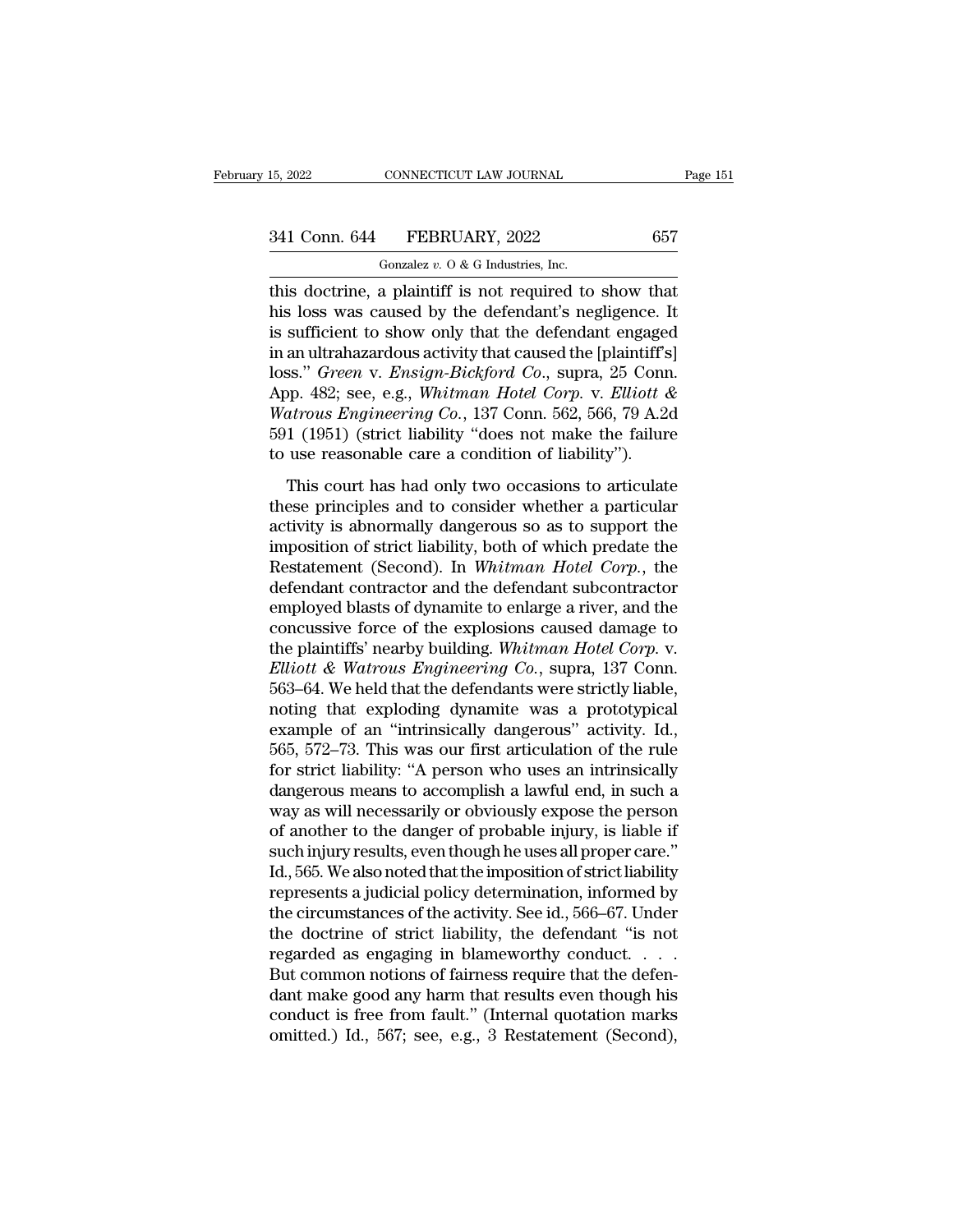# CONNECTICUT LAW JOURNAL February 15, 2022<br>658 FEBRUARY, 2022 341 Conn. 644<br>60120 Gonzalez v. 0 & G Industries, Inc.

CONNECTICUT LAW JOURNAL Februar<br>
Gonzalez *v.* O & G Industries, Inc.<br>
Supra, § 519, comment (d), p. 35 ("[Strict liability] is CONNECTICUT LAW JOURNAL February 15, 2022<br>
Supra, § 519, comment (d), p. 35 ("[Strict liability] is<br>
founded [on] a policy of the law that imposes [on]<br>
Supra, § 519, comment (d), p. 35 ("[Strict liability] is<br>
supra, who FEBRUARY, 2022 341 Conn. 644<br>
Gonzalez v. 0 & G Industries, Inc.<br>
supra, § 519, comment (d), p. 35 ("[Strict liability] is<br>
founded [on] a policy of the law that imposes [on]<br>
anyone who for his own purposes creates an ab 658 FEBRUARY, 2022 341 Conn. 644<br>
Gonzalez v. 0 & G Industries, Inc.<br>
supra, § 519, comment (d), p. 35 ("[Strict liability] is<br>
founded [on] a policy of the law that imposes [on]<br>
anyone who for his own purposes creates a FEBRUARY, 2022 341 Conn. 644<br>
Gonzalez v. 0 & G Industries, Inc.<br>
supra, § 519, comment (d), p. 35 ("[Strict liability] is<br>
founded [on] a policy of the law that imposes [on]<br>
anyone who for his own purposes creates an ab Gonzalez v. O & G Industries, Inc.<br>
supra, § 519, comment (d), p. 35 ("[Strict liability] is<br>
founded [on] a policy of the law that imposes [on]<br>
anyone who for his own purposes creates an abnormal<br>
risk of harm to his ne Gonzalez v. O & G Industries, Inc.<br>
supra, § 519, comment (d), p. 35 ("[Strict liability] is<br>
founded [on] a policy of the law that imposes [on]<br>
anyone who for his own purposes creates an abnormal<br>
risk of harm to his ne supra, § 519, comment (d), p. 35 ("[Strict liability] is<br>founded [on] a policy of the law that imposes [on]<br>anyone who for his own purposes creates an abnormal<br>risk of harm to his neighbors, the responsibility of<br>relieving founded [on] a policy of the law that imposes [on] anyone who for his own purposes creates an abnormal risk of harm to his neighbors, the responsibility of relieving against that harm when it does in fact occur. The defend ter.''). We of harm to fils herghoots, the responsionly of<br>lieving against that harm when it does in fact occur.<br>e defendant's enterprise, in other words, is required<br>pay its way by compensating for the harm it causes,<br>cause of it reneving against that harm when it does in fact occur.<br>The defendant's enterprise, in other words, is required<br>to pay its way by compensating for the harm it causes,<br>because of its special, abnormal and dangerous charac-<br>t

The defendant subterprise, in other words, is required<br>to pay its way by compensating for the harm it causes,<br>because of its special, abnormal and dangerous charac-<br>ter.").<br>We next considered the doctrine of strict liabili to pay its way by compensating for the narm it causes,<br>because of its special, abnormal and dangerous character.").<br>We next considered the doctrine of strict liability for<br>an abnormally dangerous activity in *Caporale*. I because of its special, abiliting and dangerous character.").<br>We next considered the doctrine of strict liability for<br>an abnormally dangerous activity in *Caporale*. In that<br>case, the defendant subcontractor was engaged i We next considered the doctrine of strict liability for<br>an abnormally dangerous activity in *Caporale*. In that<br>case, the defendant subcontractor was engaged in pile<br>driving operations for the construction of a highway,<br>an We next considered the doctrine of strict liability for<br>an abnormally dangerous activity in *Caporale*. In that<br>case, the defendant subcontractor was engaged in pile<br>driving operations for the construction of a highway,<br>an an abnormally dangerous activity in *Caporale*. In that case, the defendant subcontractor was engaged in pile driving operations for the construction of a highway, and the resulting vibrations damaged the plaintiffs' nearb case, the defendant subcontractor was engaged in pile<br>driving operations for the construction of a highway,<br>and the resulting vibrations damaged the plaintiffs'<br>nearby cement buildings. *Caporale* v. *C. W. Blakeslee &*<br>*S* driving operations for the construction of a highway,<br>and the resulting vibrations damaged the plaintiffs'<br>nearby cement buildings. *Caporale* v. *C*. *W. Blakeslee &*<br>*Sons, Inc.*, supra, 149 Conn. 80. We held that the de and the resulting vibrations damaged the plaintiffs'<br>nearby cement buildings. *Caporale* v. *C. W. Blakeslee &*<br>*Sons, Inc.*, supra, 149 Conn. 80. We held that the defen-<br>dant was strictly liable because the particular cir nearby cement buildings. *Caporale* v. *C. W. Blakeslee &*<br> *Sons, Inc.*, supra, 149 Conn. 80. We held that the defendant was strictly liable because the particular circumstances and conditions of the pile driving operatio Sons, *Inc.*, supra, 149 Conn. 80. We held that the defendant was strictly liable because the particular circumstances and conditions of the pile driving operations involved a risk of probable injury, "even when due care w dant was strictly liable because the particular circum-<br>stances and conditions of the pile driving operations<br>involved a risk of probable injury, "even when due care<br>was used," and because the risk was "actually antici-<br>pa stances and conditions of the pile driving operations<br>involved a risk of probable injury, "even when due care<br>was used," and because the risk was "actually antici-<br>pated" by the defendant before it commenced work.<br>Id., 85– involved a risk of probable injury, "even when due care<br>was used," and because the risk was "actually antici-<br>pated" by the defendant before it commenced work.<br>Id., 85–86. We refined the rule from *Whitman Hotel*<br>*Corp*.: was used," and because the risk was "actually antici-<br>pated" by the defendant before it commenced work.<br>Id., 85–86. We refined the rule from *Whitman Hotel*<br>*Corp*.: "To impose liability without fault, certain factors<br>must pated" by the defendant before it commenced work.<br>Id., 85–86. We refined the rule from *Whitman Hotel*<br>Corp.: "To impose liability without fault, certain factors<br>must be present: an instrumentality capable of produc-<br>ing h Id., 85–86. We refined the rule from *Whitman Hotel Corp*.: "To impose liability without fault, certain factors must be present: an instrumentality capable of producing harm; circumstances and conditions in its use which, Corp.: "To impose liability without fault, certain factors<br>must be present: an instrumentality capable of produc-<br>ing harm; circumstances and conditions in its use<br>which, irrespective of a lawful purpose or due care,<br>invol must be present: an instrumentality capable of producing harm; circumstances and conditions in its use<br>which, irrespective of a lawful purpose or due care,<br>involve a risk of probable injury to such a degree that the<br>activi ing harm; circumstances and conditions in its use<br>which, irrespective of a lawful purpose or due care,<br>involve a risk of probable injury to such a degree that the<br>activity fairly can be said to be intrinsically dangerous<br>t which, irrespective of a lawful purpose or due care,<br>involve a risk of probable injury to such a degree that the<br>activity fairly can be said to be intrinsically dangerous<br>to the person or property of others; and a causal r involve a risk of probable injury to such a degree that the activity fairly can be said to be intrinsically dangerous to the person or property of others; and a causal relation between the activity and the injury for which tivity fairly can be said to be intrinsically dangerous<br>the person or property of others; and a causal relation<br>tween the activity and the injury for which damages<br>e claimed. The defendant actor, even when [using]<br>le care, for the person of property of others, and a causal relation<br>between the activity and the injury for which damages<br>are claimed. The defendant actor, even when [using]<br>due care, takes a calculated risk which [the defendant],

between the activity and the hijury for which dantages<br>are claimed. The defendant actor, even when [using]<br>due care, takes a calculated risk which [the defendant],<br>and not the innocent injured party, should bear." Id., 85. are claimed. The defendant actor, even when [using]<br>due care, takes a calculated risk which [the defendant],<br>and not the innocent injured party, should bear." Id., 85.<br>Since we last addressed the issue of strict liability<br>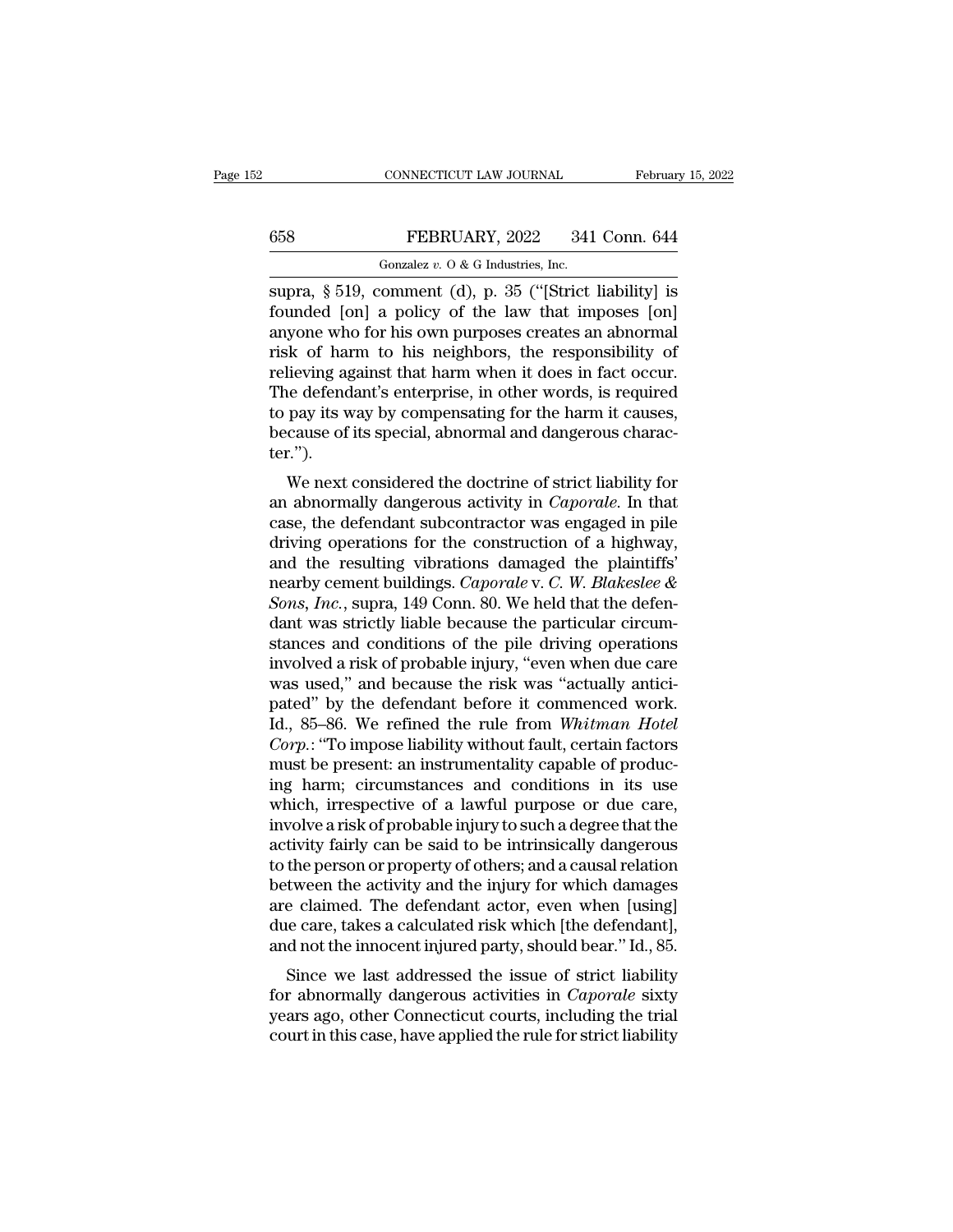# 15, 2022 CONNECTICUT LAW JOURNAL Page 153<br>341 Conn. 644 FEBRUARY, 2022 659<br>Gonzalez v. 0 & G Industries, Inc.

CONNECTICUT LAW JOURNAL<br>FEBRUARY, 2022<br>Gonzalez *v.* O & G Industries, Inc.<br>Jy dangerous activities arti 15, 2022 CONNECTICUT LAW JOURNAL Page 153<br>
341 Conn. 644 FEBRUARY, 2022 659<br>
Gonzalez v. 0 & G Industries, Inc.<br>
and abnormally dangerous activities articulated in<br>
\$§ 519 and 520 of the Restatement (Second) of Torts.<br>
Sec  $\begin{array}{r} \text{341 Conn. 644} \quad \text{FEBRUARY, 2022} \qquad \qquad 659 \ \text{G onzalez } v. 0 & G \text{ Industries, Inc.} \ \text{and \text{abnormally dangerous activities articulated in } \S \S 519 \text{ and } 520 \text{ of the Restatement (Second) of Torts.} \ \text{Section 519 (1) provides: "One who carries on an abnormally dangerous activity is subject to liability for harm.} \end{array}$ 341 Conn. 644 FEBRUARY, 2022 659<br>
Gonzalez v. 0 & G Industries, Inc.<br>
and abnormally dangerous activities articulated in<br>  $\S$  519 and 520 of the Restatement (Second) of Torts.<br>
Section 519 (1) provides: "One who carries o 341 Conn. 644 FEBRUARY, 2022 659<br>
Gonzalez v. 0 & G Industries, Inc.<br>
and abnormally dangerous activities articulated in<br>  $\S$  519 and 520 of the Restatement (Second) of Torts.<br>
Section 519 (1) provides: "One who carries o Gonzalez v. 0 & G Industries, Inc.<br>
and abnormally dangerous activities articulated in<br>
§§ 519 and 520 of the Restatement (Second) of Torts.<br>
Section 519 (1) provides: "One who carries on an abnor-<br>
mally dangerous activi Gonzalez v. 0 & G Industries, Inc.<br>
and abnormally dangerous activities articulated in<br>
§§ 519 and 520 of the Restatement (Second) of Torts.<br>
Section 519 (1) provides: "One who carries on an abnor-<br>
mally dangerous activi and abnormally dangerous activities articulated in<br>§§ 519 and 520 of the Restatement (Second) of Torts.<br>Section 519 (1) provides: "One who carries on an abnor-<br>mally dangerous activity is subject to liability for harm<br>to t §§ 519 and 520 of the Restatement (Second) of Torts.<br>Section 519 (1) provides: "One who carries on an abnormally dangerous activity is subject to liability for harm<br>to the person, land or chattels of another resulting fro Section 519 (1) provides: "One who carries on an abnormally dangerous activity is subject to liability for harm<br>to the person, land or chattels of another resulting from<br>the activity, although he has exercised the utmost mally dangerous activity is subject to liability for harm<br>to the person, land or chattels of another resulting from<br>the activity, although he has exercised the utmost care<br>to prevent the harm."<sup>6</sup> 3 Restatement (Second), s to the person, land or chattels of another resulting from<br>the activity, although he has exercised the utmost care<br>to prevent the harm."<sup>6</sup> 3 Restatement (Second), supra,<br> $\S 519 (1)$ , p. 34. Section 520 lists six factors fo the activity, although he has exercised the utmost care<br>to prevent the harm."<sup>6</sup> 3 Restatement (Second), supra,<br>§ 519 (1), p. 34. Section 520 lists six factors for the court<br>to consider when determining whether an activity to prevent the harm."<sup>6</sup> 3 Restatement (Second), supra,  $\S$  519 (1), p. 34. Section 520 lists six factors for the court<br>to consider when determining whether an activity is<br>abnormally dangerous: "(a) existence of a high de § 519 (1), p. 34. Section 520 lists six factors for the court<br>to consider when determining whether an activity is<br>abnormally dangerous: "(a) existence of a high degree<br>of risk of some harm to the person, land or chattels to consider when determining whether an activity is<br>abnormally dangerous: "(a) existence of a high degree<br>of risk of some harm to the person, land or chattels of<br>others"; "(b) likelihood that the harm that results from<br>it abnormally dangerous: "(a) existence of a high degree<br>of risk of some harm to the person, land or chattels of<br>others"; "(b) likelihood that the harm that results from<br>it will be great"; "(c) inability to eliminate the ris of risk of some harm to the person, land or chattels of<br>others"; "(b) likelihood that the harm that results from<br>it will be great"; "(c) inability to eliminate the risk by<br>the exercise of reasonable care"; "(d) extent to others"; "(b) likelihood that the harm that results from<br>it will be great"; "(c) inability to eliminate the risk by<br>the exercise of reasonable care"; "(d) extent to which<br>the activity is not a matter of common usage"; "(e it will be great"; "(c) inability to eliminate the risk by<br>the exercise of reasonable care"; "(d) extent to which<br>the activity is not a matter of common usage"; "(e)<br>inappropriateness of the activity to the place where it Exercise of reasonable earce,  $\alpha$  (d) extend to which<br>
e activity is not a matter of common usage"; "(e)<br>
appropriateness of the activity to the place where it<br>
carried on"; and "(f) extent to which its value to the<br>
mmu inappropriateness of the activity to the place where it<br>is carried on"; and "(f) extent to which its value to the<br>community is outweighed by its dangerous attributes."<br>Id., § 520, p. 36.<br>Comment (f) to § 520 of the Restat

action of the set of the set of the scarce is carried on"; and "(f) extent to which its value to the community is outweighed by its dangerous attributes."<br>Id.,  $\S$  520, p. 36.<br>Comment (f) to  $\S$  520 of the Restatement (Se dance of , and (1) extent to which is value to the<br>community is outweighed by its dangerous attributes."<br>Id., § 520, p. 36.<br>Comment (f) to § 520 of the Restatement (Second)<br>elaborates on the nature of an abnormally danger Id.,  $\S$  520, p. 36.<br>
Comment (f) to  $\S$  520 of the Restatement (Second)<br>
elaborates on the nature of an abnormally dangerous<br>
activity in light of these factors: "In general, abnormal<br>
dangers arise from activities that cally solution. The Restatement (Second)<br>elaborates on the nature of an abnormally dangerous<br>activity in light of these factors: "In general, abnormal<br>dangers arise from activities that are in themselves<br>unusual, or from Comment (f) to  $\S$  520 of the Restatement (Second)<br>elaborates on the nature of an abnormally dangerous<br>activity in light of these factors: "In general, abnormal<br>dangers arise from activities that are in themselves<br>unusual elaborates on the nature of an abnormally dangerous<br>activity in light of these factors: "In general, abnormal<br>dangers arise from activities that are in themselves<br>unusual, or from unusual risks created by more usual<br>activi unusual, or from unusual risks created by more usual activities under particular circumstances. In determining whether the danger is abnormal, the factors listed in [c]lauses (a) to (f) of this [s]ection are all to be  $\frac$ activities under particular circumstances. In determining whether the danger is abnormal, the factors listed<br>in [c]lauses (a) to (f) of this [s]ection are all to be<br> $\frac{1}{\pi}$ <br> $\frac{1}{\pi}$ PPMS contends that "the doctrine of

ing whether the danger is abnormal, the factors listed<br>in [c]lauses (a) to (f) of this [s]ection are all to be<br><sup>6</sup> PPMS contends that "the doctrine of strict liability for an ultrahazardous<br>activity cannot apply to a party in [c] lauses (a) to (f) of this [s] ection are all to be<br>  $\overline{ }$   $\overline{ }$   $\overline{ }$   $\overline{ }$   $\overline{ }$   $\overline{ }$   $\overline{ }$   $\overline{ }$   $\overline{ }$   $\overline{ }$   $\overline{ }$   $\overline{ }$   $\overline{ }$   $\overline{ }$   $\overline{ }$   $\overline{ }$   $\overline{ }$   $\overline{ }$   $\overline{ }$   $\overline{ }$   $\$ The particular control over the activity cannot apply to a party who had no control over the activity." Thus, ppMS maintains, the control question is a threshold issue to the strict liability claim, as well as the disposi  $^\circ$  PPMS contends that "the doctrine of strict liability for an ultrahazardous activity cannot apply to a party who had no control over the activity." Thus, PPMS maintains, the control question is a threshold issue to th activity cannot apply to a party who had no control over the activity." Thus, PPMS maintains, the control question is a threshold issue to the strict liability claim, as well as the dispositive issue to the negligence clai PPMS maintains, the control question is a threshold issue to the strict liability claim, as well as the dispositive issue to the negligence claim. The plaintiffs and Kleen Energy do not address whether the control questio claim, as well as the dispositive issue to the negligence claim. The plaintiffs and Kleen Energy do not address whether the control question is a threshold question to the strict liability claim. The only express guidance and Kleen Energy do not address whether the control question is a threshold question to the strict liability claim. The only express guidance provided by the Restatement (Second) on this question is to state that strict l question to the strict liability claim. The only express guidance provided by the Restatement (Second) on this question is to state that strict liability attaches to the party that "carries on" the abnormally dangerous ac the Restatement (Second) on this question is to state that strict liability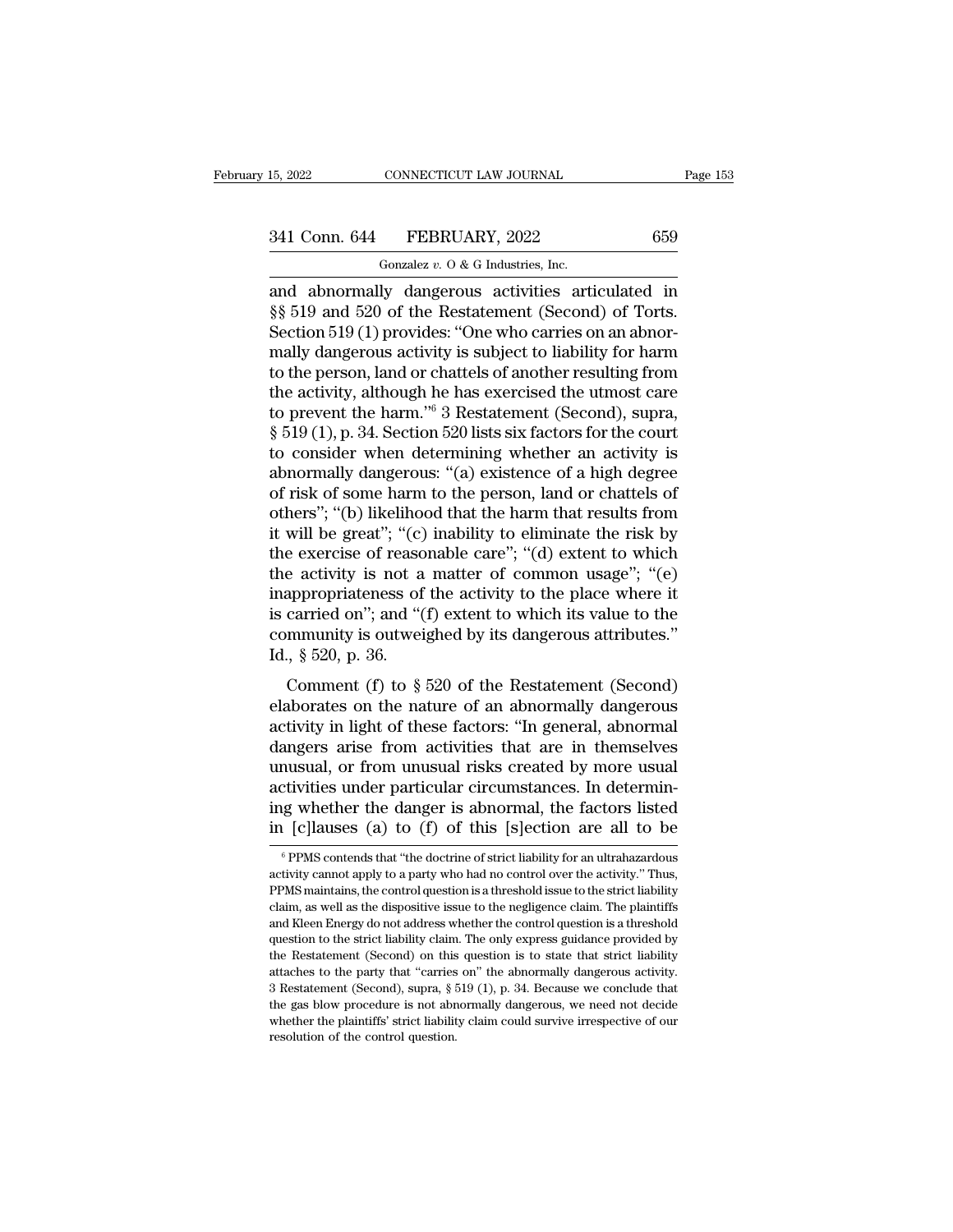## CONNECTICUT LAW JOURNAL February 15, 2022<br>660 FEBRUARY, 2022 341 Conn. 644<br>6022 Gonzalez v. 0 & G Industries, Inc. CONNECTICUT LAW JOURNAL<br>FEBRUARY, 2022 341<br>Gonzalez *v.* O & G Industries, Inc.<br>d are all of importance Any c

CONNECTICUT LAW JOURNAL February 15, 2022<br>
FEBRUARY, 2022 341 Conn. 644<br>
Gonzalez v. 0 & G Industries, Inc.<br>
considered, and are all of importance. Any one of them<br>
is not necessarily sufficient of itself in a particular c 660 FEBRUARY, 2022 341 Conn. 644<br>
Gonzalez v. 0 & G Industries, Inc.<br>
considered, and are all of importance. Any one of them<br>
is not necessarily sufficient of itself in a particular case,<br>
and ordinarily several of them w 660 FEBRUARY, 2022 341 Conn. 644<br>
Gonzalez v. O & G Industries, Inc.<br>
considered, and are all of importance. Any one of them<br>
is not necessarily sufficient of itself in a particular case,<br>
and ordinarily several of them w **EXECUARY, 2022** 341 Conn. 644<br>
Gonzalez v. 0 & G Industries, Inc.<br>
considered, and are all of importance. Any one of them<br>
is not necessarily sufficient of itself in a particular case,<br>
and ordinarily several of them wil Gonzalez v. O & G Industries, Inc.<br>
considered, and are all of importance. Any one of them<br>
is not necessarily sufficient of itself in a particular case,<br>
and ordinarily several of them will be required for strict<br>
liabil Gonzalez v. O & G industries, inc.<br>
considered, and are all of importance. Any one of them<br>
is not necessarily sufficient of itself in a particular case,<br>
and ordinarily several of them will be required for strict<br>
liabil considered, and are all of importance. Any one of them<br>is not necessarily sufficient of itself in a particular case,<br>and ordinarily several of them will be required for strict<br>liability. On the other hand, it is not neces is not necessarily sufficient of itself in a particular case,<br>and ordinarily several of them will be required for strict<br>liability. On the other hand, it is not necessary that each<br>of them be present, especially if others and ordinarily several of them will be required for strict<br>liability. On the other hand, it is not necessary that each<br>of them be present, especially if others weigh heavily.<br> $\ldots$  The essential question is whether the ri liability. On the other hand, it is not necessary that each<br>of them be present, especially if others weigh heavily.<br> $\dots$  The essential question is whether the risk created<br>is so unusual, either because of its magnitude or of them be present, especially if others weigh heavily.<br>  $\dots$  The essential question is whether the risk created<br>
is so unusual, either because of its magnitude or<br>
because of the circumstances surrounding it, as to jus-<br> . . . The essential question is whether the risk created<br>is so unusual, either because of its magnitude or<br>because of the circumstances surrounding it, as to jus-<br>tify the imposition of strict liability for the harm that<br>r is so unusual, either because of its magnitude or<br>because of the circumstances surrounding it, as to jus-<br>tify the imposition of strict liability for the harm that<br>results from it, even though it is carried on with all<br>rea because of the circumstances surrounding it, as to jus-<br>tify the imposition of strict liability for the harm that<br>results from it, even though it is carried on with all<br>reasonable care. In other words, are its dangers and tify the imposition of strict liability for the harm that<br>results from it, even though it is carried on with all<br>reasonable care. In other words, are its dangers and<br>inappropriateness for the locality so great that, despit results from it, even though it is carrificant<br>reasonable care. In other words, are if<br>inappropriateness for the locality so gree<br>any usefulness it may have for the comm<br>be required as a matter of law to pay 1<br>causes, wit Morasonaste care. In other words, are as dangers and<br>appropriateness for the locality so great that, despite<br>y usefulness it may have for the community, it should<br>required as a matter of law to pay for any harm it<br>uses, wi mappropriateness for all bocality so great anal, despite<br>any usefulness it may have for the community, it should<br>be required as a matter of law to pay for any harm it<br>causes, without the need of a finding of negligence."<br>I

be required as a matter of law to pay for any harm it causes, without the need of a finding of negligence."<br>Id.,  $\S$  520, comment (f), pp. 37–38.<br>Although *Whitman Hotel Corp*. and *Caporale* are the only two cases from t the Appellate Court has applied the rule from the Restatement (Second), more recently In *Green*, through the rule from the court of strict liability for an abnormally dangerous activity, the Appellate Court has applied t Id., § 520, comment (f), pp. 37–38.<br>
Although *Whitman Hotel Corp*. and *Caporale* are the<br>
only two cases from this court to consider the doctrine<br>
of strict liability for an abnormally dangerous activity,<br>
the Appellate Although Whitman Hotel Corp. and Caporale are the<br>only two cases from this court to consider the doctrine<br>of strict liability for an abnormally dangerous activity,<br>the Appellate Court has applied the rule from those<br>cases, Although Whitman Hotel Corp. and Caporale are the<br>only two cases from this court to consider the doctrine<br>of strict liability for an abnormally dangerous activity,<br>the Appellate Court has applied the rule from those<br>cases, only two cases from this court to consider the doctrine<br>of strict liability for an abnormally dangerous activity,<br>the Appellate Court has applied the rule from those<br>cases, along with the rule articulated in the Restatemen of strict liability for an abnormally dangerous activity,<br>the Appellate Court has applied the rule from those<br>cases, along with the rule articulated in the Restatement<br>(Second), more recently. In *Green*, three chemists<br>em the Appellate Court has applied the rule from those cases, along with the rule articulated in the Restatement (Second), more recently. In *Green*, three chemists employed by the defendant, a manufacturer of explosives, wer cases, along with the rule articulated in the Restatement<br>(Second), more recently. In *Green*, three chemists<br>employed by the defendant, a manufacturer of explo-<br>sives, were researching volatile chemicals for the devel-<br>op (Second), more recently. In *Green*, three chemists<br>employed by the defendant, a manufacturer of explo-<br>sives, were researching volatile chemicals for the devel-<br>opment of a new product when an explosion occurred.<br>See *Gr* employed by the defendant, a manufacturer of explosives, were researching volatile chemicals for the development of a new product when an explosion occurred.<br>See *Green* v. *Ensign-Bickford Co.*, supra, 25 Conn. App.<br>480–8 sives, were researching volatile chemicals for the development of a new product when an explosion occurred.<br>
See *Green* v. *Ensign-Bickford Co.*, supra, 25 Conn. App.<br>
480–81. The explosion injured the plaintiff, who was<br> opment of a new product when an explosion occurred.<br>See *Green* v. *Ensign-Bickford Co.*, supra, 25 Conn. App.<br>480–81. The explosion injured the plaintiff, who was<br>located in his house nearly one mile away from the<br>acciden See *Green* v. *Ensign-Bickford Co.*, supra, 25 Conn. App.<br>480–81. The explosion injured the plaintiff, who was<br>located in his house nearly one mile away from the<br>accident at the time. Id., 481. The court applied *Whit-<br>m* 480–81. The explosion injured the plaintiff, who was<br>located in his house nearly one mile away from the<br>accident at the time. Id., 481. The court applied *Whit-<br>man Hotel Corp.*, *Caporale*, and the six factors in § 520<br>o located in his house nearly one mile away from the accident at the time. Id., 481. The court applied *Whit-man Hotel Corp.*, *Caporale*, and the six factors in § 520 of the Restatement (Second); see id., 483, 486–87; and accident at the time. Id., 481. The court applied Whit-<br>man Hotel Corp., Caporale, and the six factors in § 520<br>of the Restatement (Second); see id., 483, 486–87; and<br>concluded that "the defendant's experiment with a<br>high man Hotel Corp., Caporale, and the six factors in § 520<br>of the Restatement (Second); see id., 483, 486–87; and<br>concluded that "the defendant's experiment with a<br>highly explosive chemical created an unavoidable risk<br>of dam of the Restatement (Second); see id., 483, 486–87; and concluded that "the defendant's experiment with a highly explosive chemical created an unavoidable risk of damage . . . ." Id., 483. Specifically, the court noted that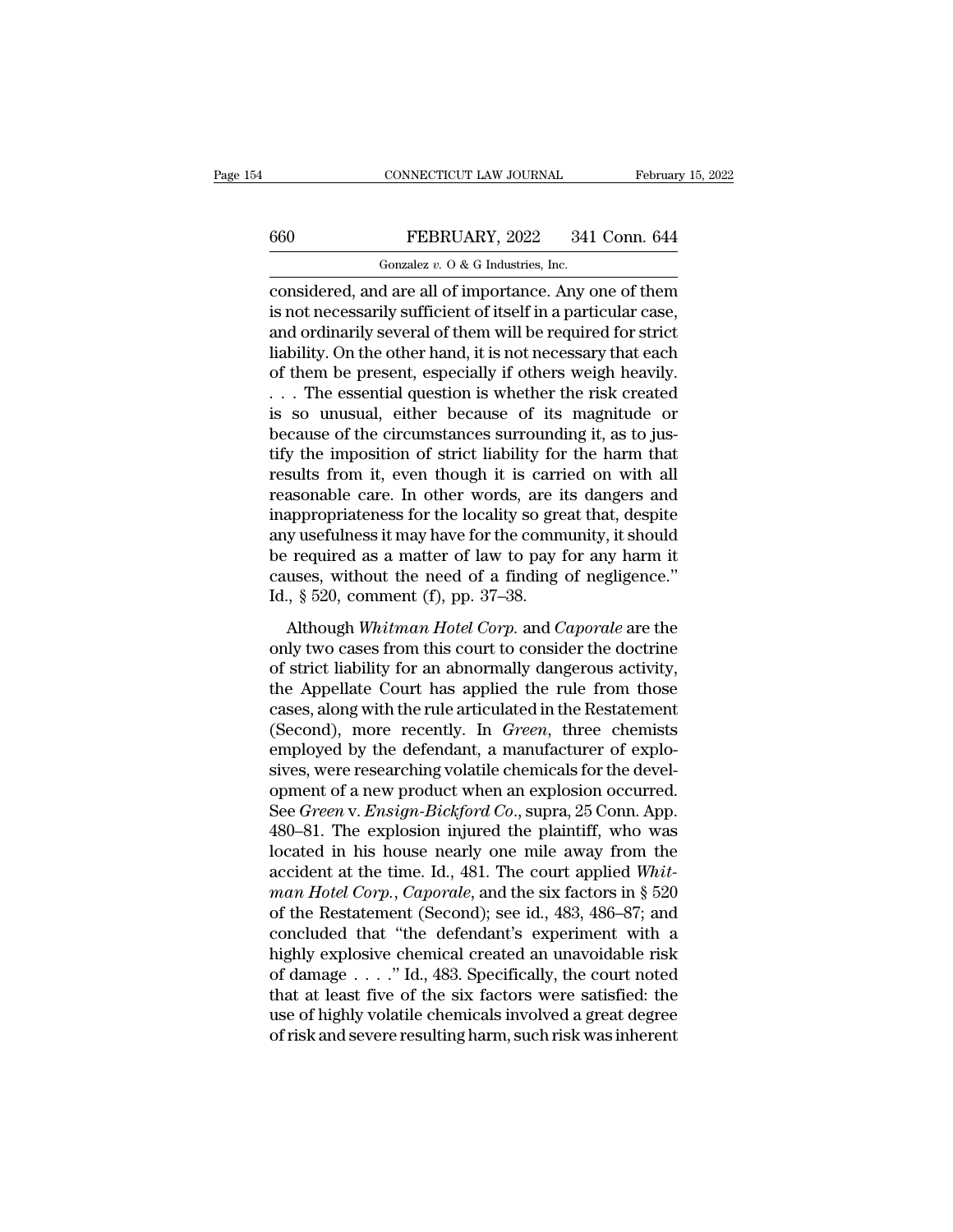| 15, 2022      | CONNECTICUT LAW JOURNAL                             | Page 155 |
|---------------|-----------------------------------------------------|----------|
| 341 Conn. 644 | FEBRUARY, 2022                                      | 661      |
|               | Gonzalez $v$ . O & G Industries, Inc.               |          |
|               | to the research and experimentation with the chemi- |          |

15, 2022 CONNECTICUT LAW JOURNAL<br>
341 Conn. 644 FEBRUARY, 2022 661<br>
661<br>
601 Gonzalez v. 0 & G Industries, Inc.<br>
to the research and experimentation with the chemi-<br>
cals, the activity was not a matter of common usage,<br>
a 341 Conn. 644 FEBRUARY, 2022 661<br>
Gonzalez v. 0 & G Industries, Inc.<br>
to the research and experimentation with the chemicals, the activity was not a matter of common usage,<br>
and the activity was inappropriate for the surr 341 Conn. 644 FEBRUARY, 2022 661<br>
Gonzalez v. 0 & G Industries, Inc.<br>
to the research and experimentation with the chemicals, the activity was not a matter of common usage,<br>
and the activity was inappropriate for the surr 341 Conn. 644 FEBRUARY, 2022 661<br>
Gonzalez v. 0 & G Industries, Inc.<br>
to the research and experimentation with the chemicals, the activity was not a matter of common usage,<br>
and the activity was inappropriate for the surr Gonzalez v. O & G Industries, Inc.<br>to the research and experimentation with the chemicals, the activity was not a matter of common usage,<br>and the activity was inappropriate for the surrounding<br>residential area. See id., 4 Gonzalez v. O & G Industries, Inc.<br>to the research and experimentation with the chemi-<br>cals, the activity was not a matter of common usage,<br>and the activity was inappropriate for the surrounding<br>residential area. See id., to the research a<br>cals, the activity<br>and the activity v<br>residential area. S<br>held that the chen<br>dangerous and tl<br>See id., 487.<br>Numerous Con is, the activity was not a matter or common usage,<br>d the activity was inappropriate for the surrounding<br>sidential area. See id., 486–87. Accordingly, the court<br>ld that the chemical experimentation was abnormally<br>ngerous an and the activity was happropriate for the surfounding<br>residential area. See id., 486–87. Accordingly, the court<br>held that the chemical experimentation was abnormally<br>dangerous and that the defendant was strictly liable.<br>Se

Fesidential area. See id., 480–87. Accordingly, the court<br>held that the chemical experimentation was abnormally<br>dangerous and that the defendant was strictly liable.<br>See id., 487.<br>Numerous Connecticut trial courts also hav *Ramsay* v. *Och-Ziff Capital Management Group, Let* Connecticut trial courts also have considered the rule for strict liability and abnormally dangerous activities articulated in *Whitman Hotel Corp.*, *Caporale*, and the Numerous Connecticut trial courts also have considered the rule for strict liability and abnormally dangerous activities articulated in *Whitman Hotel Corp.*, *Caporale*, and the Restatement (Second). See, e.g., *Ramsay* v ered the rule for strict liability and abnormally danger-<br>ous activities articulated in *Whitman Hotel Corp.,*<br>*Caporale,* and the Restatement (Second). See, e.g.,<br>*Ramsay* v. *Och-Ziff Capital Management Group, LLC,*<br>Supe ous activities articulated in Whitman Hotel Corp.,<br>
Caporale, and the Restatement (Second). See, e.g.,<br>
Ramsay v. Och-Ziff Capital Management Group, LLC,<br>
Superior Court, judicial district of New Haven, Docket<br>
No. CV-10-6 Caporale, and the Restatement (Second). See, e.g.,<br>
Ramsay v. Och-Ziff Capital Management Group, LLC,<br>
Superior Court, judicial district of New Haven, Docket<br>
No. CV-10-6007285-S (September 8, 2010) (50 Conn. L.<br>
Rptr. 537 Ramsay v. Och-Ziff Capital Management Group, LLC,<br>Superior Court, judicial district of New Haven, Docket<br>No. CV-10-6007285-S (September 8, 2010) (50 Conn. L.<br>Rptr. 537). These courts have recognized that "Connect-<br>icut's a Superior Court, judicial district of New Haven, Docket<br>No. CV-10-6007285-S (September 8, 2010) (50 Conn. L.<br>Rptr. 537). These courts have recognized that "Connect-<br>icut's appellate courts have applied the doctrine of stric No. CV-10-6007285-S (September 8, 2010) (50 Conn. L.<br>Rptr. 537). These courts have recognized that "Connect-<br>icut's appellate courts have applied the doctrine of strict<br>liability for engaging in ultrahazardous or abnormall Rptr. 537). These courts have recognized that "Connecticut's appellate courts have applied the doctrine of strict liability for engaging in ultrahazardous or abnormally dangerous activities sparingly." Id., 538; see, e.g., icut's appellate courts have applied the doctrine of strict<br>liability for engaging in ultrahazardous or abnormally<br>dangerous activities sparingly." Id., 538; see, e.g., *Lev-<br>enstein* v. *Yale University*, 40 Conn. Supp. 1 liability for engaging in ultrahazardous or abnormally<br>dangerous activities sparingly." Id., 538; see, e.g., *Levenstein* v. *Yale University*, 40 Conn. Supp. 123, 126,<br>482 A.2d 724 (1984) ("The courts in Connecticut and<br>o dangerous activities sparingly." Id., 538; see, e.g., *Levenstein* v. *Yale University*, 40 Conn. Supp. 123, 126, 482 A.2d 724 (1984) ("The courts in Connecticut and other jurisdictions [that] recognize the doctrine of str enstein v. *Yale University*, 40 Conn. Supp. 123, 126, 482 A.2d 724 (1984) ("The courts in Connecticut and other jurisdictions [that] recognize the doctrine of strict liability for dangerous activities, impose it only in n 482 A.2d 724 (1984) ("The courts in Connecticut and<br>other jurisdictions [that] recognize the doctrine of strict<br>liability for dangerous activities, impose it only in nar-<br>row circumstances. Typically, it has been found app other jurisdictions [that] recognize the doctrine of strict<br>liability for dangerous activities, impose it only in nar-<br>row circumstances. Typically, it has been found applica-<br>ble when an activity, not regularly engaged in liability for dangero<br>row circumstances.'<br>ble when an activity<br>general public, is co<br>lated area, such tha<br>bers of persons to po<br>of a mishap.'').<br>We have not expre we chromistances. Typicany, it has been found applicate when an activity, not regularly engaged in by the neral public, is conducted in or near a heavily poputed area, such that it necessarily subjects vast num-<br>rs of pers ble when an activity, not regularly engaged in by the<br>general public, is conducted in or near a heavily populated area, such that it necessarily subjects vast num-<br>bers of persons to potentially serious injury in the event

general public, is conducted in of hear a heavily populated area, such that it necessarily subjects vast numbers of persons to potentially serious injury in the event of a mishap.").<br>We have not expressly adopted §§ 519 an rated area, such that it necessarily subjects vast humbers of persons to potentially serious injury in the event<br>of a mishap.").<br>We have not expressly adopted §§ 519 and 520 of the<br>Restatement (Second) for the rule of stri bers of persons to potentially serious figury in the event<br>of a mishap.").<br>We have not expressly adopted §§ 519 and 520 of the<br>Restatement (Second) for the rule of strict liability for<br>abnormally dangerous activities. Neit We have not expressly adopted  $\S$  519 and 520 of the<br>Restatement (Second) for the rule of strict liability for<br>abnormally dangerous activities. Neither party, how-<br>ever, disputes that these sections govern the resolution<br> We have not expressly adopted §§ 519 and 520 of the<br>Restatement (Second) for the rule of strict liability for<br>abnormally dangerous activities. Neither party, how-<br>ever, disputes that these sections govern the resolution<br>of Restatement (Second) for the rule of strict liability for<br>abnormally dangerous activities. Neither party, how-<br>ever, disputes that these sections govern the resolution<br>of this issue. In addition, these provisions of the Re abnormally dangerous activities. Neither party, how-<br>ever, disputes that these sections govern the resolution<br>of this issue. In addition, these provisions of the Restate-<br>ment (Second) have been adopted by a growing major-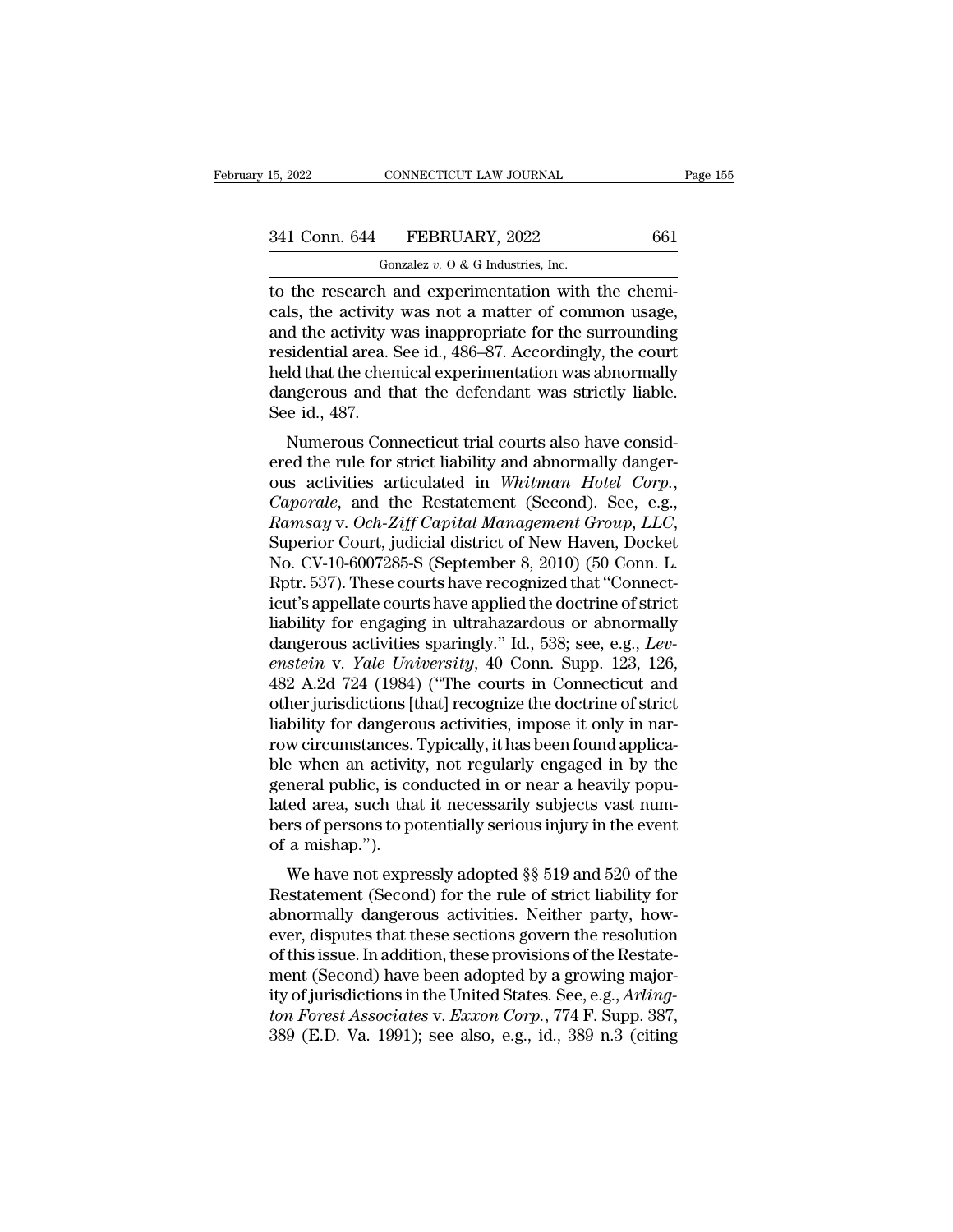## CONNECTICUT LAW JOURNAL February 15, 2022<br>662 FEBRUARY, 2022 341 Conn. 644<br>601 Gonzalez v. 0 & G Industries, Inc. CONNECTICUT LAW JOURNAL<br>FEBRUARY, 2022 341<br>Gonzalez *v.* O & G Industries, Inc.<br>mportant the Restatement (Se

CONNECTICUT LAW JOURNAL Februar<br>
FEBRUARY, 2022 341 Conn. 644<br>
Gonzalez v. 0 & G Industries, Inc.<br>
Cases). Most important, the Restatement (Second) fac-<br>
tors and comments are consistent with the principles<br>
this sourt ext FEBRUARY, 2022 341 Conn. 644<br>
Gonzalez v. 0 & G Industries, Inc.<br>
cases). Most important, the Restatement (Second) fac-<br>
tors and comments are consistent with the principles<br>
this court articulated in *Whitman Hotel Corp* FEBRUARY, 2022 341 Conn. 644<br>
Conzalez v. O & G Industries, Inc.<br>
Cases). Most important, the Restatement (Second) fac-<br>
tors and comments are consistent with the principles<br>
this court articulated in *Whitman Hotel Corp Caporales v. O & G Industries, Inc.*<br> *Cases Caporales v. O & G Industries, Inc.*<br> *Cases Caporale, Which the Restatement (Second) factors and comments are consistent with the principles*<br> *Caporale, which have long g* Gonzalez v. O & G Industries, Inc.<br>
cases). Most important, the Restatement (Second) fac-<br>
tors and comments are consistent with the principles<br>
this court articulated in *Whitman Hotel Corp*. and<br> *Caporale*, which have Gonzaez *v.* O & G maustries, mc.<br>
cases). Most important, the Restatement (Second) fac-<br>
tors and comments are consistent with the principles<br>
this court articulated in *Whitman Hotel Corp.* and<br> *Caporale*, which have lo cases). Most important, the Restatement (Second) factors and comments are consistent with the principles<br>this court articulated in *Whitman Hotel Corp*. and<br>*Caporale*, which have long governed the imposition of<br>strict lia tors and comments are consistent with the principles<br>this court articulated in *Whitman Hotel Corp*. and<br>*Caporale*, which have long governed the imposition of<br>strict liability for abnormally dangerous activities in<br>Connec this court articulated in Whitman Hotel Corp. and<br>
Caporale, which have long governed the imposition of<br>
strict liability for abnormally dangerous activities in<br>
Connecticut. See, e.g., Ramsay v. Och-Ziff Capital<br>
Manageme Caporale, which have long governed the imposition of<br>strict liability for abnormally dangerous activities in<br>Connecticut. See, e.g., Ramsay v. Och-Ziff Capital<br>Management Group, LLC, supra, 50 Conn. L. Rptr. 538<br>("[t]he Re strict liability for abnormally dangerous activities in<br>Connecticut. See, e.g., Ramsay v. Och-Ziff Capital<br>Management Group, LLC, supra, 50 Conn. L. Rptr. 538<br>("[t]he Restatement [Second] is consistent with Con-<br>necticut's Connecticut. See, e.g., Ramsay v. Och-Ziff Capital<br>Management Group, LLC, supra, 50 Conn. L. Rptr. 538<br>("[t]he Restatement [Second] is consistent with Con-<br>necticut's [long-standing] law which focuses on the<br>nature of the Management Group, LLC, supra, 50 Conn. L. Rptr. 538<br>("[t]he Restatement [Second] is consistent with Connecticut's [long-standing] law which focuses on the<br>nature of the specific operation or activity involving<br>a dangerous ("[t]he Restatement [Second] is consistent with Connecticut's [long-standing] law which focuses on the nature of the specific operation or activity involving a dangerous instrumentality, material or substance"). Accordingl nature of the specific operat<br>a dangerous instrumentality,<br>Accordingly, we evaluate the<br>gas blow procedure is abnorm<br>to the principles articulated i<br>and *Caporale*, alongside the s<br>Restatement (Second).<sup>7</sup><br>We begin with th coordingly, we evaluate the plaintiffs' claim that the<br>s blow procedure is abnormally dangerous pursuant<br>the principles articulated in *Whitman Hotel Corp*.<br>d *Caporale*, alongside the six factors in § 520 of the<br>statemen gas blow procedure is abnormally dangerous pursuant<br>to the principles articulated in *Whitman Hotel Corp*.<br>and *Caporale*, alongside the six factors in § 520 of the<br>Restatement (Second).<sup>7</sup><br>We begin with the first and sec

to the principles articulated in *Whitman Hotel Corp*.<br>and *Caporale*, alongside the six factors in § 520 of the<br>Restatement (Second).<sup>7</sup><br>We begin with the first and second factors in § 520<br>of the Restatement (Second). Th and *Caporale*, alongside the six factors in § 520 of the<br>Restatement (Second).<sup>7</sup><br>We begin with the first and second factors in § 520<br>of the Restatement (Second). These factors consider<br>the "existence of a high degree of We begin with the first and second factors in § 520<br>f the Restatement (Second). These factors consider<br>ne "existence of a high degree of risk of some harm<br>the person, land or chattels of others" and the "likeli-<br><sup>7</sup> Sectio of the Restatement (Second). These factors consider<br>the "existence of a high degree of risk of some harm<br>to the person, land or chattels of others" and the "likeli-<br><sup>7</sup> Section 20 of the Restatement (Third) of Torts, Liabi

the "existence of a high degree of risk of some harm<br>to the person, land or chattels of others" and the "likeli-<br><sup>7</sup>Section 20 of the Restatement (Third) of Torts, Liability for Physical and<br>Emotional Harm, reframes the ru to the person, land or chattels of others" and the "likeli-<br>
<sup>7</sup> Section 20 of the Restatement (Third) of Torts, Liability for Physical and<br>
Emotional Harm, reframes the rule for strict liability in the context of<br>
abnorm  $\frac{1}{\sqrt{2}}$  isotion 20 of the Restatement (Third) of Tom Emotional Harm, reframes the rule for strict abnormally dangerous activities. Specifically, it carries on an abnormally dangerous activity is physical harm resulti <sup>7</sup> Section 20 of the Restatement (Third) of Torts, I<br>motional Harm, reframes the rule for strict liat<br>normally dangerous activities. Specifically, it prov<br>rries on an abnormally dangerous activity is subj<br>ysical harm res notional Harm, reframes the rule for strict liability in the context of normally dangerous activities. Specifically, it provides: "(a) An actor who rries on an abnormally dangerous activity is subject to strict liability f abormally dangerous activities. Specifically, it provides: "(a) An actor who carries on an abnormally dangerous activity is subject to strict liability for physical harm resulting from the activity.<br>"(b) An activity is ab

The activity is not one of common usage.'' 1 Restatement (Third), "<br>
"(b) An activity is abnormally dangerous activity.<br>
"(b) An activity is abnormally dangerous if:<br>
"(1) the activity creates a foreseeable and highly sig physical harm resulting from the activity.<br>
"(b) An activity is abnormally dangerous if:<br>
"(1) the activity creates a foreseeable and highly significant risk of physical<br>
harm even when reasonable care is exercised by all "(b) An activity is abnormally dangerous if:<br>
"(1) the activity creates a foreseeable and highly significant risk of physical<br>
harm even when reasonable care is exercised by all actors; and<br>
"(2) the activity is not one o (1) the activity creates a foreseeable and highly significant risk of physical harm even when reasonable care is exercised by all actors; and "(2) the activity is not one of common usage." 1 Restatement (Third), Torts, Li harm even when reasonable care is exercised by all actors; and <br>
"(2) the activity is not one of common usage." 1 Restatement (Third),<br>
Torts, Liability for Physical and Emotional Harm § 20, p. 229 (2010). The<br>
trial court "(2) the activity is not one of common usage." 1 Restatement (Third), Torts, Liability for Physical and Emotional Harm § 20, p. 229 (2010). The trial court, however, evaluated the plaintiffs' strict liability claim accord Torts, Liability for Physical and Emotional Harm § 20, p. 229 (2010). The trial court, however, evaluated the plaintiffs' strict liability claim according to the six factor test articulated in § 520 of the Restatement (Se trial court, however, evaluated the plaintiffs' strict liability claim according to the six factor test articulated in § 520 of the Restatement (Second), and all parties to the present appeal agree that this is the applic to the six factor test articulated in § 520 of the Restatement (Second), and all parties to the present appeal agree that this is the applicable test. Accordingly, we evaluate the plaintiffs' strict liability claim pursua and all parties to the present appeal agree that this is the applicable test. Accordingly, we evaluate the plaintiffs' strict liability claim pursuant to the Restatement (Second). Moreover, we note that the principal diffe are and *Accordingly*, we evaluate the plaintiffs' strict liability claim pursuant to the Restatement (Second). Moreover, we note that the principal difference between the two Restatement revisions is the framework of the the Restatement (Second). Moreover, we note that the principal difference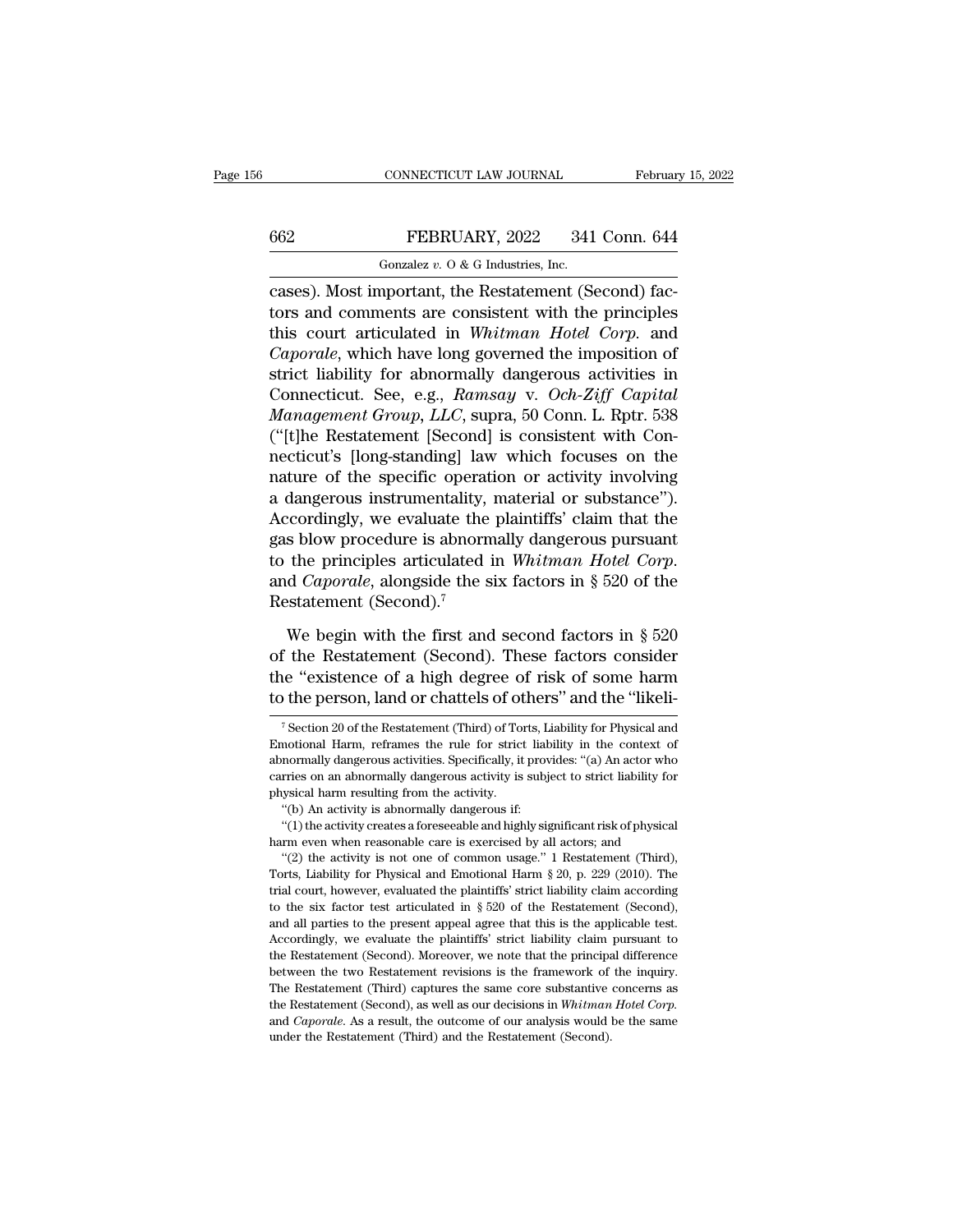# 15, 2022 CONNECTICUT LAW JOURNAL Page 157<br>341 Conn. 644 FEBRUARY, 2022 663<br>Gonzalez v. 0 & G Industries, Inc.

15, 2022 CONNECTICUT LAW JOURNAL<br>
341 Conn. 644 FEBRUARY, 2022 663<br>
Gonzalez *v.* O & G Industries, Inc.<br>
hood that the harm that results from it will be great 15, 2022 CONNECTICUT LAW JOURNAL Page 15'<br>
341 Conn. 644 FEBRUARY, 2022 663<br>
Gonzalez v. 0 & G Industries, Inc.<br>
hood that the harm that results from it will be great<br>
...." 3 Restatement (Second), supra, § 520 (a) and<br>
( 341 Conn. 644 FEBRUARY, 2022 663<br>
Gonzalez v. 0 & G Industries, Inc.<br>
hood that the harm that results from it will be great<br>
....." 3 Restatement (Second), supra, § 520 (a) and<br>
(b), p. 36. In other words, these factors c (b), 341 Conn. 644 FEBRUARY, 2022 663<br>
(conzalez v. 0 & G Industries, Inc.<br>
hood that the harm that results from it will be great<br>  $\ldots$  and  $\qquad$   $\qquad$   $\qquad$   $\qquad$   $\qquad$   $\qquad$   $\qquad$   $\qquad$   $\qquad$   $\qquad$   $\qquad$   $\qquad$   $\qquad$   $\$ 341 Conn. 644 FEBRUARY, 2022 663<br>
Gonzalez v. 0 & G Industries, Inc.<br>
hood that the harm that results from it will be great<br>
....." 3 Restatement (Second), supra, § 520 (a) and<br>
(b), p. 36. In other words, these factors c Gonzalez v.  $0$  & G Industries, Inc.<br>
hood that the harm that results from it will be great<br>  $\ldots$   $\ldots$   $\cdot$  3 Restatement (Second), supra, § 520 (a) and<br>
(b), p. 36. In other words, these factors concern the<br>
potential **in relative to the other is a metallicial to the other is a metallic of summanned in the other words, these factors concern the potential frequency and severity of harm resulting from the activity. Although all six facto** hood that the harm that results from it will be great<br>  $\ldots$  ." 3 Restatement (Second), supra, § 520 (a) and<br>
(b), p. 36. In other words, these factors concern the<br>
potential frequency and severity of harm resulting from<br>  $\ldots$   $\ldots$   $\ddot{\text{ }}$  3 Restatement (Second), supra, § 520 (a) and<br>(b), p. 36. In other words, these factors concern the<br>potential frequency and severity of harm resulting from<br>the activity. Although all six factors must (b), p. 36. In other words, these factors concern the potential frequency and severity of harm resulting from the activity. Although all six factors must be weighed in relation to the others, these first two factors exist potential frequency and severity of harm resulting from<br>the activity. Although all six factors must be weighed<br>in relation to the others, these first two factors exist<br>in a particularly close orbit. "It is not enough that the activity. Although all six factors must be weighed<br>in relation to the others, these first two factors exist<br>in a particularly close orbit. "It is not enough that there<br>is a recognizable risk of some relatively slight in relation to the others, these first two factors exist<br>in a particularly close orbit. "It is not enough that there<br>is a recognizable risk of some relatively slight harm<br> $\ldots$  If the potential harm is sufficiently great, in a particularly close orbit. "It is not enough that there<br>is a recognizable risk of some relatively slight harm<br> $\ldots$  If the potential harm is sufficiently great, how-<br>ever, as in the case of a nuclear explosion, the li is a recognizable risk of some relatively slight harm<br>
.... If the potential harm is sufficiently great, how-<br>
ever, as in the case of a nuclear explosion, the likelihood<br>
that it will take place may be comparatively slig Foreseeable. See, e.g., *Caporale* v. *C. W. Blakeslee Sons, Inc.*, supraised by the differential by the activity be regarded as abnormally dangerous."<br>Id., § 520, comment (g), p. 38. Moreover, these two factors concern da ever, as in the case of a nuclear explosion, the likelihood<br>that it will take place may be comparatively slight and<br>yet the activity be regarded as abnormally dangerous."<br>Id., § 520, comment (g), p. 38. Moreover, these two that it will take place may be comparatively slight and<br>yet the activity be regarded as abnormally dangerous."<br>Id., § 520, comment (g), p. 38. Moreover, these two factors<br>concern danger that is either actually anticipated 1d., § 520, comment (g), p. 38. Moreover, these two factors<br>concern danger that is either actually anticipated or<br>foreseeable. See, e.g., *Caporale* v. *C. W. Blakeslee Sons,*<br>*Inc.*, supra, 149 Conn. 86 (noting that risk concern danger that is either actually anticipated or<br>foreseeable. See, e.g., *Caporale* v. *C. W. Blakeslee Sons*,<br>*Inc.*, supra, 149 Conn. 86 (noting that risk was "actually<br>anticipated by the defendant"); *Whitman Hotel* foreseeable. See, e.g., *Caporale* v. *C. W. Blakeslee Sons*, *Inc.*, supra, 149 Conn. 86 (noting that risk was "actually anticipated by the defendant"); *Whitman Hotel Corp.* v. *Elliott* & *Watrous Engineering Co.*, sup *Inc.*, supra, 149 Conn. 86 (noting that risk was "actually anticipated by the defendant"); *Whitman Hotel Corp.*<br>v. *Elliott & Watrous Engineering Co.*, supra, 137 Conn. 567 (strict liability relates to "danger [that] ma anticipated by the defendant"); *Whitman Hotel Corp.*<br>v. *Elliott & Watrous Engineering Co.*, supra, 137 Conn.<br>567 (strict liability relates to "danger [that] may be<br>foreseen by reasonable [people], as possible if not pro v. *Elliott & Watrous Engineering Co.*, supra, 137 Conn.<br>567 (strict liability relates to "danger [that] may be<br>foreseen by reasonable [people], as possible if not prob-<br>able" (internal quotation marks omitted)); 1 Restat b67 (strict liability relates to "danger [that] may be foreseen by reasonable [people], as possible if not probable" (internal quotation marks omitted)); 1 Restatement (Third), Torts, Liability for Physical and Emotional H foreseen by reasonable [people], as possible if not prob-<br>able" (internal quotation marks omitted)); 1 Restate-<br>ment (Third), Torts, Liability for Physical and Emo-<br>tional Harm § 20 (b) (1), p. 229 (2010) (requiring risk<br>t ent (Third), Torts, Liability for Physical and Emo-<br>nal Harm § 20 (b) (1), p. 229 (2010) (requiring risk<br>be "foreseeable"); 3 Restatement (Second), supra,<br>519 (2), p. 34 (requiring "the kind of harm, the possibil-<br>of which tional Harm § 20 (b) (1), p. 229 (2010) (requiring risk<br>to be "foreseeable"); 3 Restatement (Second), supra,<br>§ 519 (2), p. 34 (requiring "the kind of harm, the possibil-<br>ity of which makes the activity abnormally dangerou

to be "foreseeable"); 3 Restatement (Second), supra,  $\S 519 (2)$ , p. 34 (requiring "the kind of harm, the possibility of which makes the activity abnormally dangerous").<br>We agree with the defendants that the first factor,  $\S$  519 (2), p. 34 (requiring "the kind of harm, the possibility of which makes the activity abnormally dangerous").<br>We agree with the defendants that the first factor, regarding the inherent risk of some harm, weighs in ity of which makes the activity abnormally dangerous").<br>We agree with the defendants that the first factor,<br>regarding the inherent risk of some harm, weighs in their<br>favor. According to the trial court's findings, approxi-We agree with the defendants that the first factor,<br>regarding the inherent risk of some harm, weighs in their<br>favor. According to the trial court's findings, approxi-<br>mately 60 to 70 percent of the natural gas fueled, elec We agree with the defendants that the first factor,<br>regarding the inherent risk of some harm, weighs in their<br>favor. According to the trial court's findings, approxi-<br>mately 60 to 70 percent of the natural gas fueled, elec regarding the inherent risk of some harm, weighs in their<br>favor. According to the trial court's findings, approxi-<br>mately 60 to 70 percent of the natural gas fueled, electri-<br>cal power plants constructed in the United Stat favor. According to the trial court's findings, approximately 60 to 70 percent of the natural gas fueled, electrical power plants constructed in the United States in the last twenty-five years have employed gas blow proced mately 60 to 70 percent of the natural gas fueled, electrical power plants constructed in the United States in<br>the last twenty-five years have employed gas blow pro-<br>cedures to clear the fuel supply pipelines. Given that<br>t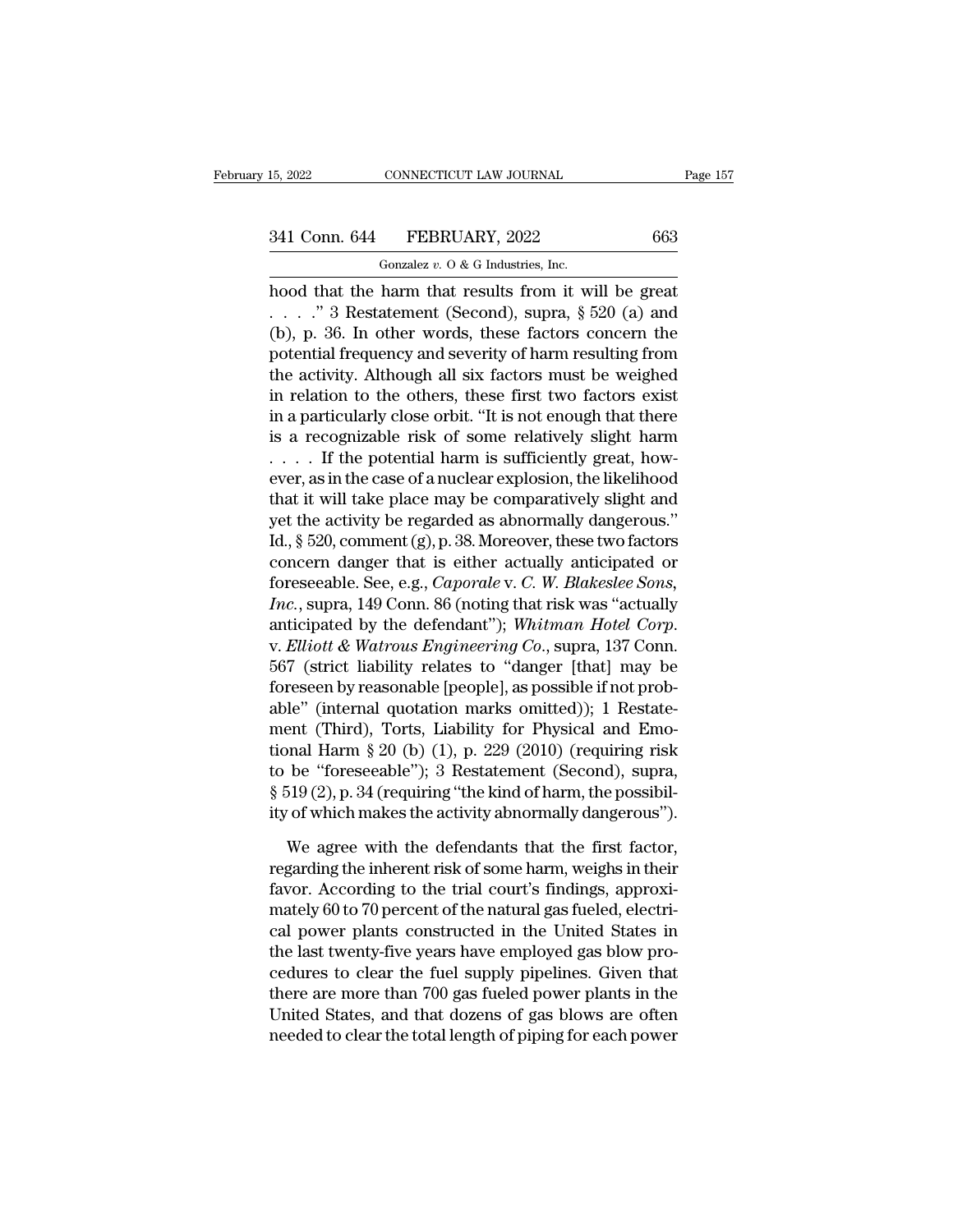## CONNECTICUT LAW JOURNAL February 15, 2022<br>664 FEBRUARY, 2022 341 Conn. 644<br>601 Gonzalez v. 0 & G Industries, Inc. CONNECTICUT LAW JOURNAL<br>FEBRUARY, 2022 341<br>Gonzalez *v.* O & G Industries, Inc.<br>Court reasonably inferred

CONNECTICUT LAW JOURNAL Februar<br>
FEBRUARY, 2022 341 Conn. 644<br>
Gonzalez v. 0 & G Industries, Inc.<br>
plant, the trial court reasonably inferred that "thou-<br>
sands of separate gas blows have been conducted over<br>
the years." A EBRUARY, 2022 341 Conn. 644<br>
Gonzalez v. 0 & G Industries, Inc.<br>
plant, the trial court reasonably inferred that "thou-<br>
sands of separate gas blows have been conducted over<br>
the years." Against this history, only two inst FEBRUARY, 2022 341 Conn. 644<br>
Gonzalez v. O & G Industries, Inc.<br>
plant, the trial court reasonably inferred that "thousands of separate gas blows have been conducted over<br>
the years." Against this history, only two insta 664 FEBRUARY, 2022 341 Conn. 644<br>
Gonzalez v. 0 & G Industries, Inc.<br>
plant, the trial court reasonably inferred that "thou-<br>
sands of separate gas blows have been conducted over<br>
the years." Against this history, only tw FIRENCELL, THE CALC THE CALC THE CALC TRANSPARED (Sondalize v. 0 & G Industries, Inc.<br>
plant, the trial court reasonably inferred that "thou-<br>
sands of separate gas blows have been conducted over<br>
the years." Against this Gonzalez v. O & G maustries, inc.<br>
plant, the trial court reasonably inferred that "thou-<br>
sands of separate gas blows have been conducted over<br>
the years." Against this history, only two instances of<br>
combustions had occ plant, the trial court reasonably inferred that "thou-<br>sands of separate gas blows have been conducted over<br>the years." Against this history, only two instances of<br>combustions had occurred during a gas blow procedure<br>prior sands of separate gas blows have been conducted over<br>the years." Against this history, only two instances of<br>combustions had occurred during a gas blow procedure<br>prior to the Kleen Energy explosion. Similar to the pres-<br>en the years." Against this history, only two instances of<br>combustions had occurred during a gas blow procedure<br>prior to the Kleen Energy explosion. Similar to the pres-<br>ent case, in 2001, a gas blow was performed during the<br> combustions had occurred during a gas blow procedure<br>prior to the Kleen Energy explosion. Similar to the pres-<br>ent case, in 2001, a gas blow was performed during the<br>construction of a power generation station in Ohio, and<br> prior to the Kleen Energy explosion. Similar to the present case, in 2001, a gas blow was performed during the construction of a power generation station in Ohio, and the natural gas ignited when materials emitted from the ent case, in 2001, a gas blow was performed during the construction of a power generation station in Ohio, and the natural gas ignited when materials emitted from the discharge nozzle struck an obstruction. In 2003, a gas construction of a power generation station in Ohio, and<br>the natural gas ignited when materials emitted from the<br>discharge nozzle struck an obstruction. In 2003, a gas<br>blow was performed during the construction of a power<br>p the natural gas ignited when materials emitted from the<br>discharge nozzle struck an obstruction. In 2003, a gas<br>blow was performed during the construction of a power<br>plant in California, and the natural gas ignited because<br> discharge nozzle struck an obstruction. In 2003, a gas<br>blow was performed during the construction of a power<br>plant in California, and the natural gas ignited because<br>the discharge nozzle was not properly grounded, resultin blow was performed during the construction of a power<br>plant in California, and the natural gas ignited because<br>the discharge nozzle was not properly grounded, resulting<br>in the buildup of static electricity within the pipe. plant in California, and the natural gas ignited because<br>the discharge nozzle was not properly grounded, resulting<br>in the buildup of static electricity within the pipe. As<br>the trial court noted, in both cases "deviations f the discharge nozzle was not properly grounded, resulting<br>in the buildup of static electricity within the pipe. As<br>the trial court noted, in both cases "deviations from<br>generally accepted procedures for safely conducting a in the buildup of static electricity within the pipe. As<br>the trial court noted, in both cases "deviations from<br>generally accepted procedures for safely conducting a<br>gas blow led to" the combustions. Accordingly, given<br>the the trial co<br>generally ac<br>gas blow le<br>the rare ins<br>quency with<br>employed, t<br>is low.<br>The secon The second factor, regarding the severity of the resulting a<br>property with which the gas blow procedures have been<br>ployed, the inherent risk that some harm will occur<br>low.<br>The second factor, regarding the severity of the r gas sion rea to the combustors. Incordingly, given<br>the rare instances of combustion relative to the fre-<br>quency with which the gas blow procedures have been<br>employed, the inherent risk that some harm will occur<br>is low.<br>The

are rare instances of comsussion relative to the reducement of the distribution of the enemployed, the inherent risk that some harm will occur is low.<br>The second factor, regarding the severity of the resulting harm, requir quericy with which are gas slow procedures have seen<br>employed, the inherent risk that some harm will occur<br>is low.<br>The second factor, regarding the severity of the resulting<br>harm, requires a more nuanced analysis. In gener rather than explorers and some narrow with security is low.<br>The second factor, regarding the severity of the resulting<br>harm, requires a more nuanced analysis. In general,<br>when any harm occurs during a gas blow procedure,<br>t The second factor, regarding the severity of the resulting<br>harm, requires a more nuanced analysis. In general,<br>when any harm occurs during a gas blow procedure,<br>that harm is likely to be severe. Natural gas will burn<br>rathe The second factor, regarding the severity of the resulting<br>harm, requires a more nuanced analysis. In general,<br>when any harm occurs during a gas blow procedure,<br>that harm is likely to be severe. Natural gas will burn<br>rathe harm, requires a more nuanced analysis. In general,<br>when any harm occurs during a gas blow procedure,<br>that harm is likely to be severe. Natural gas will burn<br>rather than explode at relatively low pressures and<br>quantities, when any harm occurs during a gas blow procedure,<br>that harm is likely to be severe. Natural gas will burn<br>rather than explode at relatively low pressures and<br>quantities, which is why it is used in residential settings<br>for that harm is likely to be severe. Natural gas will burn<br>rather than explode at relatively low pressures and<br>quantities, which is why it is used in residential settings<br>for cooking food and heating water. The gas blow proce rather than explode at relatively low pressures and<br>quantities, which is why it is used in residential settings<br>for cooking food and heating water. The gas blow proce-<br>dure at issue in this case, however, necessarily invol quantities, which is why it is used in residential settings<br>for cooking food and heating water. The gas blow proce-<br>dure at issue in this case, however, necessarily involves<br>pressures and quantities of natural gas that are for cooking food and heating water. The gas blow procedure at issue in this case, however, necessarily involves<br>pressures and quantities of natural gas that are so high<br>that, if any harm occurs, it is likely to occur in th dure at issue in this case, however, necessarily involves<br>pressures and quantities of natural gas that are so high<br>that, if any harm occurs, it is likely to occur in the form<br>of an explosion or a massive combustion. As the pressures and quantities of natural gas that are so high<br>that, if any harm occurs, it is likely to occur in the form<br>of an explosion or a massive combustion. As the trial<br>court noted, when natural gas ignites during a gas that, if any harm occurs, it is likely to occur in the form<br>of an explosion or a massive combustion. As the trial<br>court noted, when natural gas ignites during a gas blow<br>procedure, "[a]n intense, high temperature explosion of an explosion or a massive combustion. As the trial<br>court noted, when natural gas ignites during a gas blow<br>procedure, "[a]n intense, high temperature explosion<br>results, producing a blast wave that can have dramatic<br>effe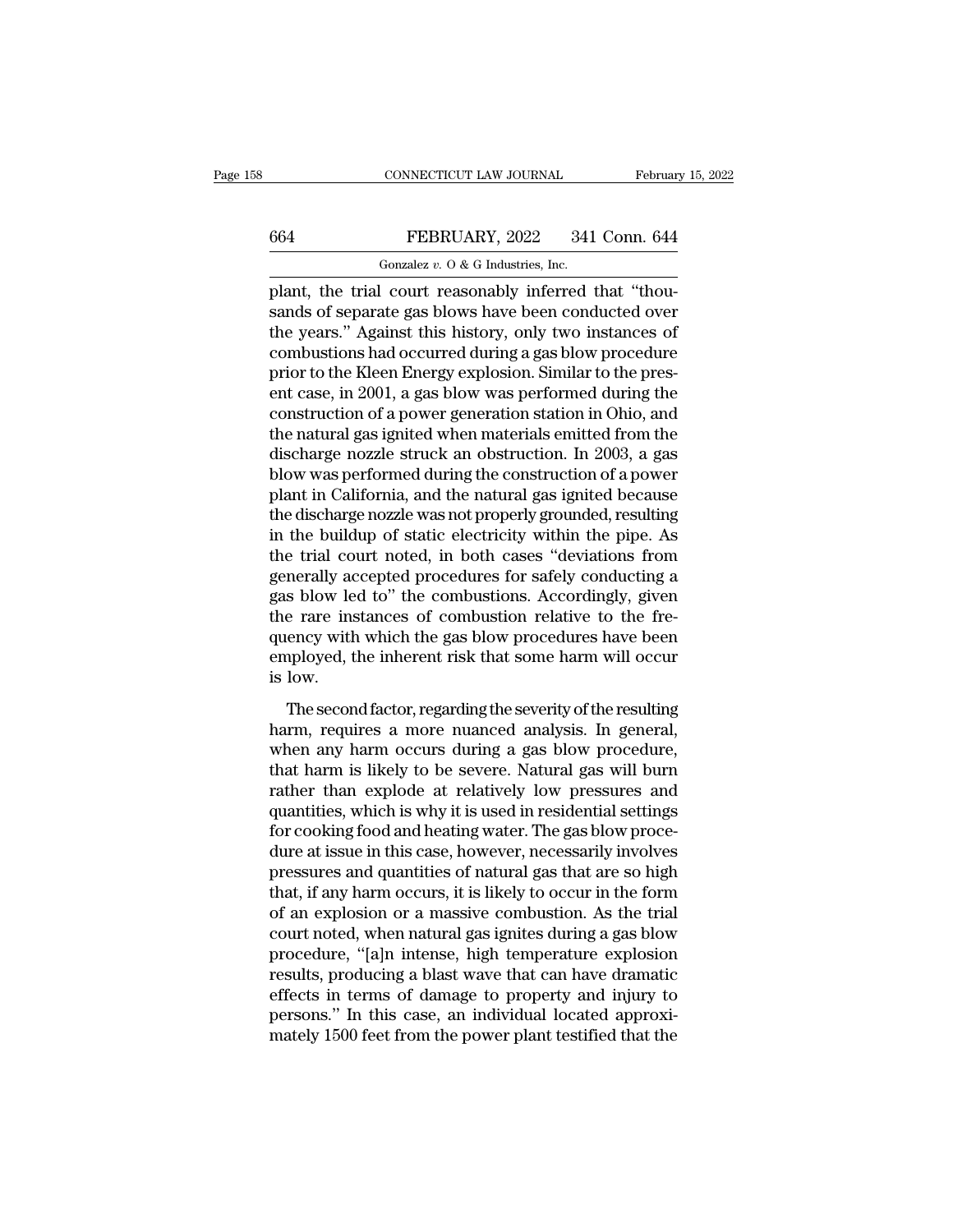# 15, 2022 CONNECTICUT LAW JOURNAL Page 159<br>341 Conn. 644 FEBRUARY, 2022 665<br>Gonzalez v. 0 & G Industries, Inc.

CONNECTICUT LAW JOURNAL<br>FEBRUARY, 2022<br>Gonzalez *v.* O & G Industries, Inc.<br>xplosion\_shook\_the\_building Force of the explosion shook the building he was independent of the explosion shook the building he was in, dislodged hanging light fixtures, knocked small items of shows and knocked picture frames of the walls  $\begin{array}{c} \text{341 Conn.}\ \text{644}\qquad \text{FEBRUARY, 2022}\qquad \qquad \text{665}\ \text{Gonzalez } v.\ 0\ \&\ \text{G Industries, Inc.}\ \end{array}$ <br>
force of the explosion shook the building he was in, dislodged hanging light fixtures, knocked small items off shelves, and knocked pi 341 Conn. 644 FEBRUARY, 2022 665<br>
Gonzalez v. 0 & G Industries, Inc.<br>
force of the explosion shook the building he was in,<br>
dislodged hanging light fixtures, knocked small items<br>
off shelves, and knocked picture frames of 341 Conn. 644 FEBRUARY, 2022 665<br>
Gonzalez v. 0 & G Industries, Inc.<br>
force of the explosion shook the building he was in,<br>
dislodged hanging light fixtures, knocked small items<br>
off shelves, and knocked picture frames of Gonzalez v. O & G Industries, Inc.<br>
force of the explosion shook the building he was in,<br>
dislodged hanging light fixtures, knocked small items<br>
off shelves, and knocked picture frames off the walls.<br>
This is analogous to Gonzalez v. O & G Industries, Inc.<br>
force of the explosion shook the building he was in,<br>
dislodged hanging light fixtures, knocked small items<br>
off shelves, and knocked picture frames off the walls.<br>
This is analogous to force of the explosion shook the building he was in,<br>dislodged hanging light fixtures, knocked small items<br>off shelves, and knocked picture frames off the walls.<br>This is analogous to the plaintiff in *Green*, who was<br>"lift dislodged hanging light fixtures, knocked small items<br>off shelves, and knocked picture frames off the walls.<br>This is analogous to the plaintiff in *Green*, who was<br>"lifted . . . upward from his bed and [thrown] . . .<br>acros off shelves, and knocked picture frames off the walls.<br>This is analogous to the plaintiff in *Green*, who was<br>"lifted . . . upward from his bed and [thrown] . . .<br>across the room" following an explosion nearly one<br>mile aw This is analogous<br>"lifted . . . upwa<br>across the room"<br>mile away. *Green*<br>Conn. App. 481. A<br>of any resulting h<br>the plaintiffs.<br>The plaintiffs al The plaintiffs also contend that the second factor<br>is heren were also contend that the second that the second factor<br>and resulting harm appears to weigh in favor of<br>e plaintiffs.<br>The plaintiffs also contend that the second across the room bolowing an explosion hearly one<br>mile away. *Green* v. *Ensign-Bickford Co.*, supra, 25<br>Conn. App. 481. At first glance, the inherent severity<br>of any resulting harm appears to weigh in favor of<br>the plaintif

Find away. Green V. Ensign-Bickford Co., supra, 25<br>Conn. App. 481. At first glance, the inherent severity<br>of any resulting harm appears to weigh in favor of<br>the plaintiffs.<br>The plaintiffs also contend that the second facto plant. App. 461. At first grance, the inherent severty<br>of any resulting harm appears to weigh in favor of<br>the plaintiffs.<br>The plaintiffs also contend that the second factor<br>weighs heavily in their favor because the rule re of any resulting narm appears to weight in favor of<br>the plaintiffs.<br>The plaintiffs also contend that the second factor<br>weighs heavily in their favor because the rule regarding<br>abnormally dangerous activities expressly con The plaintiffs also contend that the second factor<br>weighs heavily in their favor because the rule regarding<br>abnormally dangerous activities expressly contem-<br>plates a situation when the risk of harm may be rela-<br>tively lo The plaintiffs also contend that the second factor<br>weighs heavily in their favor because the rule regarding<br>abnormally dangerous activities expressly contem-<br>plates a situation when the risk of harm may be rela-<br>tively lo weighs heavily in their favor because the rule regarding<br>abnormally dangerous activities expressly contem-<br>plates a situation when the risk of harm may be rela-<br>tively low, yet the severity of the resulting harm tips<br>the b abnormally dangerous activities expressly contemplates a situation when the risk of harm may be relatively low, yet the severity of the resulting harm tips the balance in favor of imposing strict liability. Specifically, plates a situation when the risk of harm may be relatively low, yet the severity of the resulting harm tips<br>the balance in favor of imposing strict liability. Specifically, the plaintiffs point to comment (g) to  $\S 520$  o tively low, yet the severity of the resulting harm tips<br>the balance in favor of imposing strict liability. Specifi-<br>cally, the plaintiffs point to comment (g) to  $\S$  520 of the<br>Restatement (Second), which provides in rele the balance in favor of imposing strict liability. Specifically, the plaintiffs point to comment (g) to  $\S$  520 of the Restatement (Second), which provides in relevant part: "If the potential harm is sufficiently great, h cally, the plaintiffs point to com<br>Restatement (Second), which pi<br>"If the potential harm is sufficie<br>the likelihood that it will take p<br>tively slight and yet the activity<br>mally dangerous. . . . " 3 Restat<br>§ 520, comment (g Similarly, which provides in Felevalu part.<br>
The potential harm is sufficiently great, however . . .<br>
Le likelihood that it will take place may be compara-<br>
rely slight and yet the activity be regarded as abnor-<br>
abnoring *If* the likelihood that it will take place may be comparatively slight and yet the activity be regarded as abnormally dangerous. . . . " 3 Restatement (Second), supra, § 520, comment (g), p. 38.<br>Similarly, the plaintiffs

the intermood that it will take place hay be compara-<br>tively slight and yet the activity be regarded as abnor-<br>mally dangerous. . . . " 3 Restatement (Second), supra,<br> $\S 520$ , comment (g), p. 38.<br>Similarly, the plaintiffs tively siight and yet the activity be regarded as abilion-<br>mally dangerous. . . ." 3 Restatement (Second), supra,<br> $\S 520$ , comment (g), p. 38.<br>Similarly, the plaintiffs point to McLane v. Northwest<br>Natural Gas Co., 255 Or In that case, natural gas escaped from a storage unit<br>
In that case, natural Gas Co., 255 Or. 324, 327–28, 467 P.2d 635<br>
(1970), for the proposition that the inherent volatility<br>
of natural gas renders its use abnormally s 520, comment (g), p. 38.<br>
Similarly, the plaintiffs point to McLane v. Northwest<br>
Natural Gas Co., 255 Or. 324, 327–28, 467 P.2d 635<br>
(1970), for the proposition that the inherent volatility<br>
of natural gas renders its Similarly, the plaintiffs point to *McLane* v. *Northwest*<br>Natural Gas Co., 255 Or. 324, 327–28, 467 P.2d 635<br>(1970), for the proposition that the inherent volatility<br>of natural gas renders its use abnormally dangerous.<br>In Natural Gas Co., 255 Or. 324, 327–28, 467 P.2d 635<br>(1970), for the proposition that the inherent volatility<br>of natural gas renders its use abnormally dangerous.<br>In that case, natural gas escaped from a storage unit<br>on the (1970), for the proposition that the inherent volatility<br>of natural gas renders its use abnormally dangerous.<br>In that case, natural gas escaped from a storage unit<br>on the defendant's property, causing an explosion that<br>ki of natural gas renders its use abnormally dangerous.<br>In that case, natural gas escaped from a storage unit<br>on the defendant's property, causing an explosion that<br>killed the decedent. Id., 326–27. Applying state common<br>law In that case, natural gas escaped from a storage unit<br>on the defendant's property, causing an explosion that<br>killed the decedent. Id., 326–27. Applying state common<br>law, as well as the six factor test from  $\S 520$  of the<br> on the defendant's property, causing an explosion that<br>killed the decedent. Id., 326–27. Applying state common<br>law, as well as the six factor test from § 520 of the<br>Restatement (Second), the Supreme Court of Oregon<br>conclud killed the decedent. Id., 326–27. Applying state common<br>law, as well as the six factor test from § 520 of the<br>Restatement (Second), the Supreme Court of Oregon<br>concluded that the storage of large amounts of natural<br>gas was law, as well as the six factor test from  $\S$  520 of the Restatement (Second), the Supreme Court of Oregon concluded that the storage of large amounts of natural gas was an abnormally dangerous activity that supported the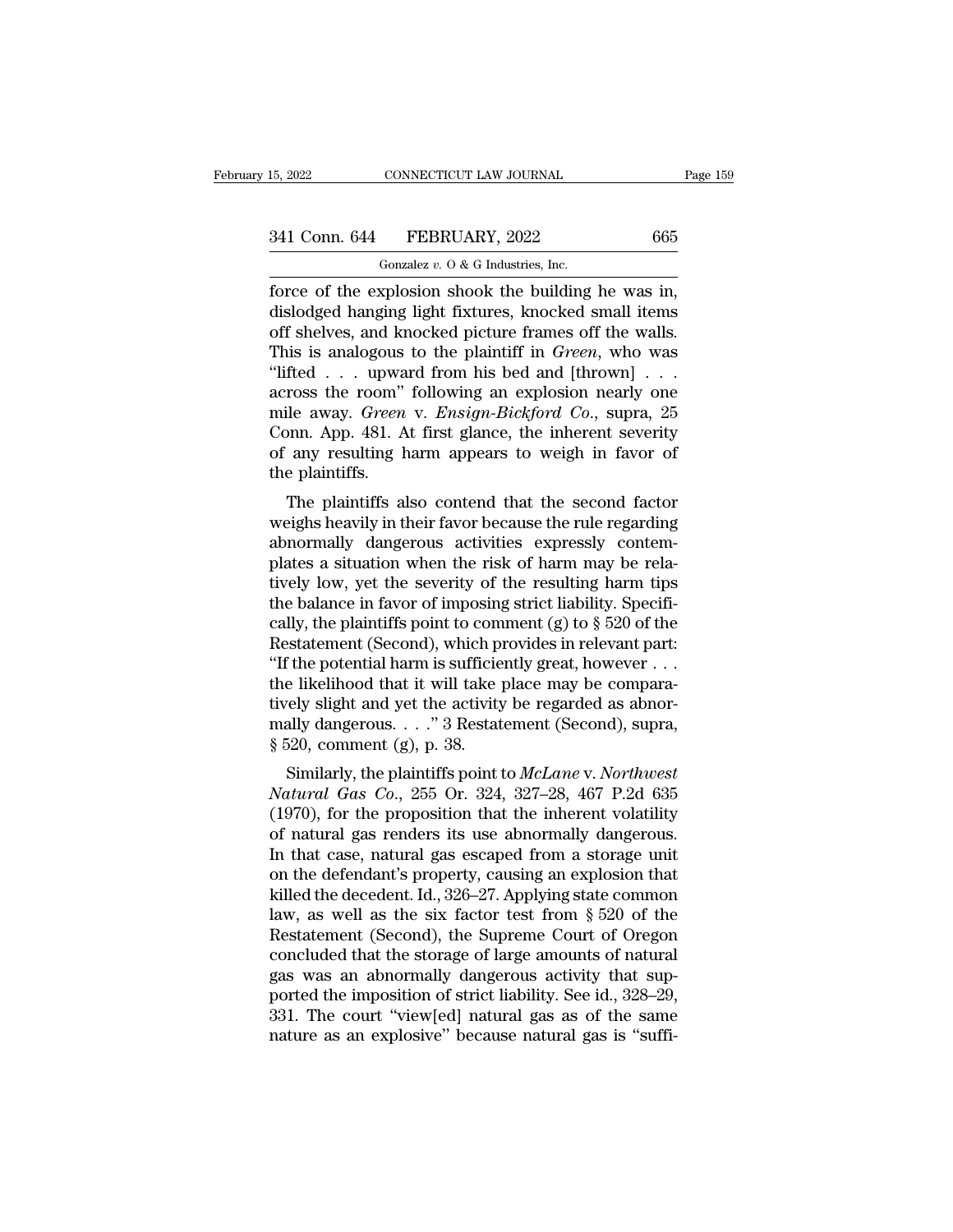## CONNECTICUT LAW JOURNAL February 15, 2022<br>666 FEBRUARY, 2022 341 Conn. 644<br>60121 Gonzalez v. 0 & G Industries, Inc. CONNECTICUT LAW JOURNAL<br>FEBRUARY, 2022 341<br>Gonzalez *v.* O & G Industries, Inc.<br>P to be canable of great

CONNECTICUT LAW JOURNAL February 15, 2022<br>
FEBRUARY, 2022 341 Conn. 644<br>
Gonzalez v. 0 & G Industries, Inc.<br>
Ciently volatile to be capable of great harm and<br>
[because] . . . the danger of explosion and/or fire from<br>
its  $\begin{array}{r} \hline \text{666} & \text{FEBRUARY, 2022} & \text{341 Conn. 644} \\ \hline \text{Gonzalez } v. 0 & \text{G Industries, Inc.} \\ \hline \text{ciently volatile to be capable of great harm and [because] . . . the danger of explosion and/or fire from its storage in large quantities cannot be completely eliminated by the use of reasonable care "Id. 328. The court$ 666 FEBRUARY, 2022 341 Conn. 644<br>
Gonzalez v. 0 & G Industries, Inc.<br>
ciently volatile to be capable of great harm and<br>
[because] . . . the danger of explosion and/or fire from<br>
its storage in large quantities cannot be c **EBRUARY**, 2022 341 Conn. 644<br>
Gonzalez v. 0 & G Industries, Inc.<br>
ciently volatile to be capable of great harm and<br>
[because] . . . the danger of explosion and/or fire from<br>
its storage in large quantities cannot be comp Gonzalez v.  $0$  & G Industries, Inc.<br>
ciently volatile to be capable of great harm and<br>
[because] . . . the danger of explosion and/or fire from<br>
its storage in large quantities cannot be completely elim-<br>
inated by the u Gonzalez v. O & G Industries, Inc.<br>
ciently volatile to be capable of great harm and<br>
[because]... the danger of explosion and/or fire from<br>
its storage in large quantities cannot be completely elim-<br>
inated by the use of ciently volatile to be capable of great harm and<br>[because] ... the danger of explosion and/or fire from<br>its storage in large quantities cannot be completely elim-<br>inated by the use of reasonable care." Id., 328. The court [because] . . . the danger of explosion and/or fire from<br>its storage in large quantities cannot be completely elim-<br>inated by the use of reasonable care." Id., 328. The court<br>acknowledged that the risk of an explosion or its storage in large quantities cannot be completely eliminated by the use of reasonable care." Id., 328. The court<br>acknowledged that the risk of an explosion or a fire is<br>low when care is used and agreed "that miscarriage inated by the use of reasonable care." Id., 328. The court<br>acknowledged that the risk of an explosion or a fire is<br>low when care is used and agreed "that miscarriage<br>is not frequent"; however, the court reasoned, "when<br>mis acknowledged that the risk of an explosion or a fire is<br>low when care is used and agreed "that miscarriage<br>is not frequent"; however, the court reasoned, "when<br>miscarriage does occur, it can be lethal." Id., 329; see,<br>e.g low when care is used and agreed "that miscarriage<br>is not frequent"; however, the court reasoned, "when<br>miscarriage does occur, it can be lethal." Id., 329; see,<br>e.g., *Siegler* v. *Kuhlman*, 81 Wn. 2d 448, 454, 502 P.2d<br>1 is not frequent"; however, the court reasoned, "when<br>miscarriage does occur, it can be lethal." Id., 329; see,<br>e.g., *Siegler* v. *Kuhlman*, 81 Wn. 2d 448, 454, 502 P.2d<br>1181 (1972) ("[g]asoline is always dangerous whether miscarriage does occur, it can be lethal." Id., 329; see, e.g., *Siegler v. Kuhlman*, 81 Wn. 2d 448, 454, 502 P.2d 1181 (1972) ("[g]asoline is always dangerous whether kept in large or small quantities because of its volat e.g., *Siegler* v. *Kuhlman*, 81 Wn. 2d 448, 454, 502 P.2d 1181 (1972) ("[g]asoline is always dangerous whether kept in large or small quantities because of its volatility, inflammability and explosiveness"), cert. denied, 1181 (1972) ("[g]asoline is always dangerous whether<br>kept in large or small quantities because of its volatility,<br>inflammability and explosiveness"), cert. denied, 411<br>U.S. 983, 93 S. Ct. 2275, 36 L. Ed. 2d 959 (1973). Th For an alge of small quantities because of its volatility,<br>flammability and explosiveness"), cert. denied, 411<br>S. 983, 93 S. Ct. 2275, 36 L. Ed. 2d 959 (1973). The<br>aintiffs contend that *McLane* supports their claim that<br> minalihability and exposiveness *f*, cert. denied, 411<br>U.S. 983, 93 S. Ct. 2275, 36 L. Ed. 2d 959 (1973). The<br>plaintiffs contend that *McLane* supports their claim that<br>the gas blow procedure involves such severe resultin

bis. 965, 95 S. Ct. 2210, 96 L. Ed. 2d 959 (1915). The<br>plaintiffs contend that *McLane* supports their claim that<br>the gas blow procedure involves such severe resulting<br>harm that it is an abnormally dangerous activity.<br>Com plantifis contend that *incluite* supports their claim that<br>the gas blow procedure involves such severe resulting<br>harm that it is an abnormally dangerous activity.<br>Comment (g) to  $\S 520$  of the Restatement (Second),<br>howev the gas blow procedule involves such severe resulting<br>harm that it is an abnormally dangerous activity.<br>Comment (g) to § 520 of the Restatement (Second),<br>however, instructs courts to consider the risk and sever-<br>ity of har Frame that it is an abilomially datgerous activity.<br>
Comment (g) to  $\S$  520 of the Restatement (Second),<br>
however, instructs courts to consider the risk and sever-<br>
ity of harm in close relation to the fifth factor, which Comment (g) to § 520 of the Restatement (Second),<br>however, instructs courts to consider the risk and sever-<br>ity of harm in close relation to the fifth factor, which<br>concerns the "inappropriateness of the activity to the<br>p however, instructs courts to consider the risk and sever-<br>ity of harm in close relation to the fifth factor, which<br>concerns the "inappropriateness of the activity to the<br>place where it is carried on"; 3 Restatement (Secon ity of harm in close relation to the fifth factor, which<br>concerns the "inappropriateness of the activity to the<br>place where it is carried on"; 3 Restatement (Second),<br>supra, § 520 (e), p. 36; because "[s]ome activities . . concerns the "inappropriateness of the activity to the place where it is carried on"; 3 Restatement (Second), supra, § 520 (e), p. 36; because "[s]ome activities . . . necessarily involve major risks unless they are conduc place where it is carried on"; 3 Restatement (Second),<br>supra, § 520 (e), p. 36; because "[s]ome activities . . .<br>necessarily involve major risks unless they are con-<br>ducted in a remote place or to a very limited extent."<br> supra, § 520 (e), p. 36; because "[s]ome activities . . . .<br>necessarily involve major risks unless they are con-<br>ducted in a remote place or to a very limited extent."<br>Id., § 520, comment (g), p. 38. Similarly, the court necessarily involve major risks unless they are conducted in a remote place or to a very limited extent."<br>Id., § 520, comment (g), p. 38. Similarly, the court in<br>*McLane* expressly agreed with the Restatement (Sec-<br>ond) th  $\alpha$ , s 520, comment (g), p. 56. Similarly, the court in  $\alpha$  and  $\alpha$  expressly agreed with the Restatement (Sec-<br>d) that the "character of the locality" is material to the prosition of strict liability, overruling its p metzune expressiy agreed with the nestatement (sec-<br>ond) that the "character of the locality" is material to the<br>imposition of strict liability, overruling its prior ruling<br>to the contrary. McLane v. Northwest Natural Gas

ond) that the character of the locality is hiaterial to the<br>imposition of strict liability, overruling its prior ruling<br>to the contrary. McLane v. Northwest Natural Gas Co.,<br>supra, 255 Or. 328–29.<br>Turning to this factor, t miposition of strict nabinty, overfuling its prior fulling<br>to the contrary. McLane v. Northwest Natural Gas Co.,<br>supra, 255 Or. 328–29.<br>Turning to this factor, the trial court in the present<br>case found that the power plant supra, 255 Or. 328–29.<br>
Turning to this factor, the trial court in the present<br>
case found that the power plant was constructed in a<br>
rural area zoned for industrial use. The property was<br>
bordered by the Connecticut River supra,  $255$  Or.  $325-25$ .<br>Turning to this factor, the trial court in the present case found that the power plant was constructed in a rural area zoned for industrial use. The property was bordered by the Connecticut Rive Turning to this factor, the trial court in the present case found that the power plant was constructed in a rural area zoned for industrial use. The property was bordered by the Connecticut River on one side and surrounded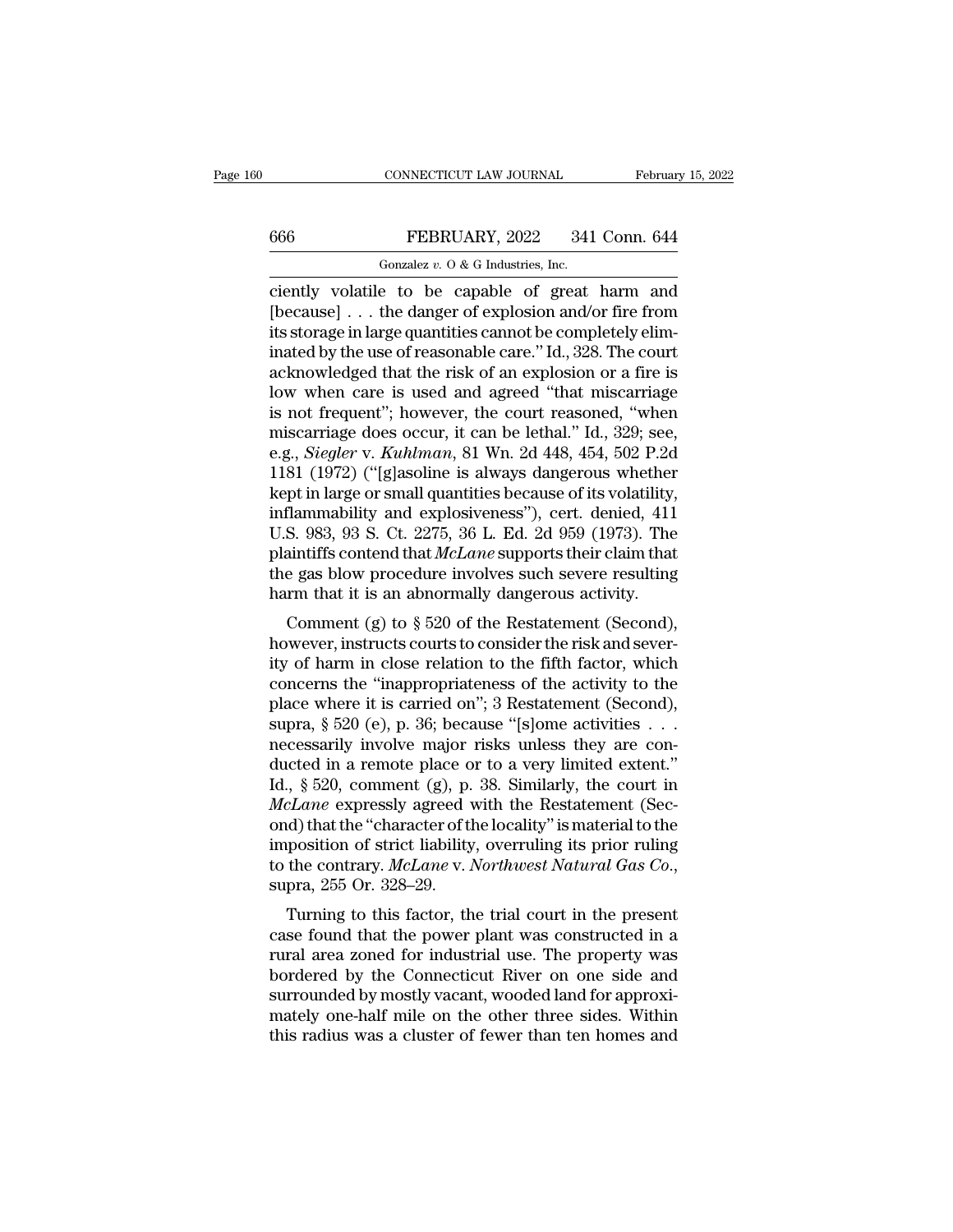## 15, 2022 CONNECTICUT LAW JOURNAL Page 161<br>341 Conn. 644 FEBRUARY, 2022 667<br>Gonzalez v. 0 & G Industries, Inc. CONNECTICUT LAW JOURNAL<br>FEBRUARY, 2022<br>Gonzalez *v.* O & G Industries, Inc.<br>cal generating station Within

15, 2022 CONNECTICUT LAW JOURNAL Page 161<br>
341 Conn. 644 FEBRUARY, 2022 667<br>
Gonzalez v. 0 & G Industries, Inc.<br>
another electrical generating station. Within a one mile<br>
radius of the power plant was the Connecticut Valle 341 Conn. 644 FEBRUARY, 2022 667<br>
Gonzalez v. 0 & G Industries, Inc.<br>
another electrical generating station. Within a one mile<br>
radius of the power plant was the Connecticut Valley<br>
Hospital and approximately seventy dwel 341 Conn. 644 FEBRUARY, 2022 667<br>
Gonzalez v. 0 & G Industries, Inc.<br>
another electrical generating station. Within a one mile<br>
radius of the power plant was the Connecticut Valley<br>
Hospital and approximately seventy dwel 341 Conn. 644 FEBRUARY, 2022 667<br>
Gonzalez v. 0 & G Industries, Inc.<br>
another electrical generating station. Within a one mile<br>
radius of the power plant was the Connecticut Valley<br>
Hospital and approximately seventy dwel  $\frac{1}{2}$   $\frac{1}{2}$   $\frac{1}{2}$   $\frac{1}{2}$   $\frac{1}{2}$   $\frac{1}{2}$   $\frac{1}{2}$   $\frac{1}{2}$   $\frac{1}{2}$   $\frac{1}{2}$   $\frac{1}{2}$   $\frac{1}{2}$  another electrical generating station. Within a one mile radius of the power plant was the Connecticu Gonzalez  $v$ . O & G Industries, Inc.<br>another electrical generating station. Within a one mile<br>radius of the power plant was the Connecticut Valley<br>Hospital and approximately seventy dwellings. In light<br>of these factual fi another electrical generating station. Within a one r<br>radius of the power plant was the Connecticut Va<br>Hospital and approximately seventy dwellings. In li<br>of these factual findings, the court concluded that<br>"relatively uni Solid and approximately seventy dwellings. In light<br>these factual findings, the court concluded that the<br>elatively uninhabited and rural surroundings" were an<br>propriate location for the construction of the power<br>ant and th Frospital and approximately seventy dwellings. In light<br>of these factual findings, the court concluded that the<br>"relatively uninhabited and rural surroundings" were an<br>appropriate location for the construction of the power

or these ractuar minings, the court concruded that the<br>"relatively uninhabited and rural surroundings" were an<br>appropriate location for the construction of the power<br>plant and the associated gas blow procedure.<br>The plainti relatively unimiabled and fural suffoundings were all<br>appropriate location for the construction of the power<br>plant and the associated gas blow procedure.<br>The plaintiffs assert that, contrary to the trial court's<br>factual fi appropriate focation for the construction of the power<br>plant and the associated gas blow procedure.<br>The plaintiffs assert that, contrary to the trial court's<br>factual findings, the one mile radius surrounding the<br>power plan plant and the associated gas blow procedure.<br>
The plaintiffs assert that, contrary to the trial court's<br>
factual findings, the one mile radius surrounding the<br>
power plant contained at least 214 dwellings and almost<br>
3000 The plaintiffs assert that, contrary to the trial court's<br>factual findings, the one mile radius surrounding the<br>power plant contained at least 214 dwellings and almost<br>3000 people, rendering it "[p]redominantly residential factual findings, the one mile radius surrounding the<br>power plant contained at least 214 dwellings and almost<br>3000 people, rendering it "[p]redominantly residential,"<br>"mixed-use," and inappropriate for the gas blow proce-<br> power plant contained at least 214 dwellings and almost 3000 people, rendering it "[p]redominantly residential," "mixed-use," and inappropriate for the gas blow proce-<br>dure. (Internal quotation marks omitted.) On the basis 3000 people, rendering it "[p]redominantly residential,"<br>"mixed-use," and inappropriate for the gas blow proce-<br>dure. (Internal quotation marks omitted.) On the basis<br>of this record, however, we cannot conclude that the<br>in "mixed-use," and inappropriate for the gas blow proce-<br>dure. (Internal quotation marks omitted.) On the basis<br>of this record, however, we cannot conclude that the<br>industrial and rural location was wholly inappropriate<br>for dure. (Internal quotation marks omitted.) On the basis<br>of this record, however, we cannot conclude that the<br>industrial and rural location was wholly inappropriate<br>for the power plant or the attendant gas blow proce-<br>dure. of this record, however, we cannot conclude that the industrial and rural location was wholly inappropriate for the power plant or the attendant gas blow procedure. Moreover, these facts are distinguishable from the facts for the power plant or the attendant gas blow proce-<br>dure. Moreover, these facts are distinguishable from<br>the facts in *Green*, in which the Appellate Court relied<br>on the fact that the chemical experimentation occurred<br>"in dure. Moreover, these facts are distinguishable from<br>the facts in *Green*, in which the Appellate Court relied<br>on the fact that the chemical experimentation occurred<br>"in a residential area." *Green* v. *Ensign-Bickford Co.* the facts in *Green*, in which the Appellate Court relied<br>on the fact that the chemical experimentation occurred<br>"in a residential area." *Green v. Ensign-Bickford Co.*,<br>supra, 25 Conn. App. 487. As the trial court here no on the fact that the chemical experimentation occurred<br>
"in a residential area." *Green v. Ensign-Bickford Co.*,<br>
supra, 25 Conn. App. 487. As the trial court here noted,<br>
the fact that the gas blow procedure was conducted "in a residential area." *Green v. Ensign-Bickford Co.*,<br>supra, 25 Conn. App. 487. As the trial court here noted,<br>the fact that the gas blow procedure was conducted in<br>a rural and industrial area "significantly diminish[e supra, 25 Conn. App. 487. As the trial court here noted,<br>the fact that the gas blow procedure was conducted in<br>a rural and industrial area "significantly diminish[ed]<br>the 'degree of risk' to a point where the likelihood of the fact that the gas blow procedure was conducted in<br>a rural and industrial area "significantly diminish[ed]<br>the 'degree of risk' to a point where the likelihood of<br>serious harm to large numbers of persons or widespread<br>d a rural and industrial area "significantly diminish[ed]<br>the 'degree of risk' to a point where the likelihood of<br>serious harm to large numbers of persons or widespread<br>damage to property [was] not present." In addition, un the 'degree of risk' to a point where the likelihood of<br>serious harm to large numbers of persons or widespread<br>damage to property [was] not present." In addition, unlike<br>the chemical experimentation in *Green* v. *Ensign-B* serious harm to large numbers of persons or widespread<br>damage to property [was] not present." In addition, unlike<br>the chemical experimentation in *Green* v. *Ensign-Bick-<br>ford Co.*, supra, 480, gas blow procedures are not damage to property [was] not present." In addition, unlike<br>the chemical experimentation in *Green* v. *Ensign-Bick-<br>ford Co.*, supra, 480, gas blow procedures are not a<br>regular or ongoing part of the power plant's operatio process. For Co., supra, 480, gas blow procedures are not a gular or ongoing part of the power plant's operation;<br>ther, they are conducted "to a very limited extent";<br>Restatement (Second), supra,  $\S$  520, comment (g), p.<br>; only du regular of ongoing part of the power plant s operation,<br>rather, they are conducted "to a very limited extent";<br>3 Restatement (Second), supra, § 520, comment (g), p.<br>38; only during a specific phase of the construction<br>proc

Framer, they are conducted to a very immedextent, and a Sestatement (Second), supra,  $\S$  520, comment (g), p. 38; only during a specific phase of the construction process.<br>Considered together, although the second factor, of Restatement (Second), supra,  $\frac{1}{2}$  320, comment (g), p.<br>38; only during a specific phase of the construction<br>process.<br>Considered together, although the second factor,<br>regarding the inherent severity of the resultin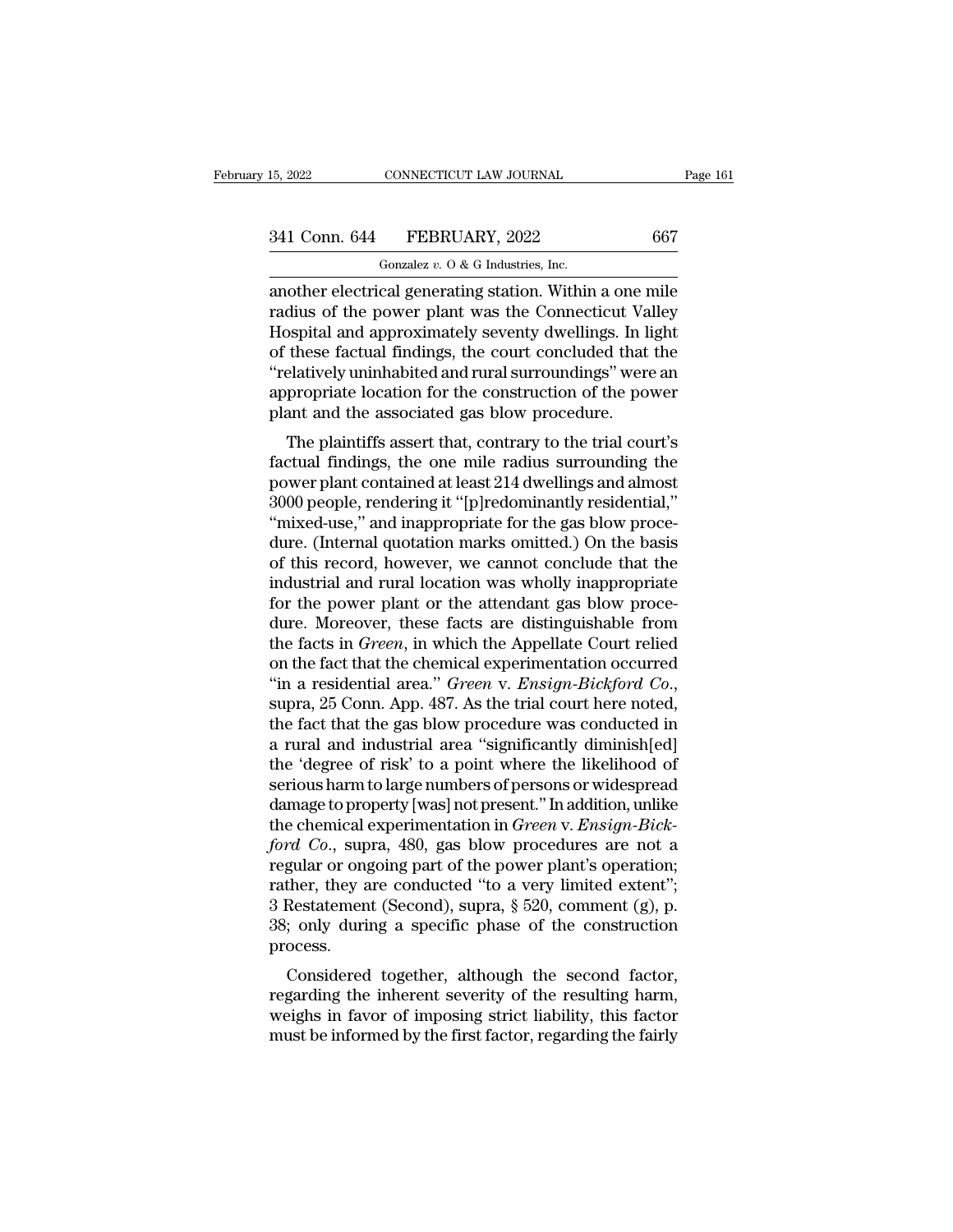## CONNECTICUT LAW JOURNAL February 15, 2022<br>668 FEBRUARY, 2022 341 Conn. 644<br>Gonzalez v. 0 & G Industries, Inc. CONNECTICUT LAW JOURNAL<br>FEBRUARY, 2022 341<br>Gonzalez *v.* O & G Industries, Inc.<br>nv harm will occur as well

CONNECTICUT LAW JOURNAL February 15, 2022<br>
FEBRUARY, 2022 341 Conn. 644<br>
Gonzalez v. 0 & G Industries, Inc.<br>
Iow risk that any harm will occur, as well as the fifth<br>
factor, regarding the appropriateness of the location.<br> FEBRUARY, 2022 341 Conn. 644<br>
Gonzalez v. 0 & G Industries, Inc.<br>
low risk that any harm will occur, as well as the fifth<br>
factor, regarding the appropriateness of the location.<br>
We conclude that the totality of these thr FEBRUARY, 2022 341 Conn. 644<br>
Conzalez v. O & G Industries, Inc.<br>
low risk that any harm will occur, as well as the fifth<br>
factor, regarding the appropriateness of the location.<br>
We conclude that the totality of these thr FEBRUARY, 2022 341 Conn. 644<br>
Gonzalez v. 0 & G Industries, Inc.<br>
low risk that any harm will occur, as well as the fifth<br>
factor, regarding the appropriateness of the location.<br>
We conclude that the totality of these thr Gonzalez  $v$ . O & G Industries, Inc.<br>
low risk that any harm will occur, as well as the fifth<br>
factor, regarding the appropriateness of the location.<br>
We conclude that the totality of these three factors<br>
weighs in favor We risk that any harm will occur, as well as the fifth<br>ctor, regarding the appropriateness of the location.<br>e conclude that the totality of these three factors<br>eighs in favor of the defendants' argument that the<br>s blow pro Fractor, regarding the appropriateness of the location.<br>We conclude that the totality of these three factors<br>weighs in favor of the defendants' argument that the<br>gas blow procedure is not abnormally dangerous.<br>We next con

factor, regarding the appropriateness of the location.<br>We conclude that the totality of these three factors<br>weighs in favor of the defendants' argument that the<br>gas blow procedure is not abnormally dangerous.<br>We next cons we conclude that the totality of these three factors<br>weighs in favor of the defendants' argument that the<br>gas blow procedure is not abnormally dangerous.<br>We next consider the fourth and sixth factors, both<br>of which weigh weighs in favor of the defendants argument that the<br>gas blow procedure is not abnormally dangerous.<br>We next consider the fourth and sixth factors, both<br>of which weigh in favor of the plaintiffs' claim. The<br>fourth factor c gas blow procedure is not abilion<br>halo sixth factors, both<br>of which weigh in favor of the plaintiffs' claim. The<br>fourth factor concerns the "extent to which the activity<br>is not a matter of common usage  $\dots$ ." Id., § 520 ( We next consider the fourth and sixth factors, both<br>of which weigh in favor of the plaintiffs' claim. The<br>fourth factor concerns the "extent to which the activity<br>is not a matter of common usage . . . ." Id., § 520 (d),<br>p of which weigh in favor of the plaintiffs' claim. The<br>fourth factor concerns the "extent to which the activity<br>is not a matter of common usage . . . ." Id., § 520 (d),<br>p. 36. Comment (i) to § 520 of the Restatement (Secon fourth factor concerns the "extent to which the activity<br>is not a matter of common usage . . . ." Id., § 520 (d),<br>p. 36. Comment (i) to § 520 of the Restatement (Second)<br>explains that "[a]n activity is a matter of common is not a matter of common usage  $\ldots$  ." Id., § 520 (d),<br>p. 36. Comment (i) to § 520 of the Restatement (Second)<br>explains that "[a]n activity is a matter of common usage<br>if it is customarily carried on by the great mass o p. 36. Comment (i) to  $\S$  520 of the Restatement (Second)<br>explains that "[a]n activity is a matter of common usage<br>if it is customarily carried on by the great mass of<br>mankind or by many people in the community." Id.,<br> $\S$ explains that "[a]n activity is a matter of common usage<br>if it is customarily carried on by the great mass of<br>mankind or by many people in the community." Id.,<br>§ 520, comment (i), p. 39. The comment further explains<br>that, if it is customarily carried on by the great mass of<br>mankind or by many people in the community." Id.,<br> $\S 520$ , comment (i), p. 39. The comment further explains<br>that, although blasting or using explosives may be<br>employed mankind or by many people in the community." Id.,  $\S$  520, comment (i), p. 39. The comment further explains that, although blasting or using explosives may be employed regularly for excavation or construction, these activ  $\S$  520, comment (i), p. 39. The comment further explains<br>that, although blasting or using explosives may be<br>employed regularly for excavation or construction,<br>these activities are "not carried on by any large percent-<br>ag that, although blasting or using explosives may be<br>employed regularly for excavation or construction,<br>these activities are "not carried on by any large percent-<br>age of the population, and therefore [they are] not a<br>matter employed regularly for excavation or construction,<br>these activities are "not carried on by any large percent-<br>age of the population, and therefore [they are] not a<br>matter of common usage." Id., p. 40. As the trial court<br>co these activities are "not carried on by any large percent-<br>age of the population, and therefore [they are] not a<br>matter of common usage." Id., p. 40. As the trial court<br>correctly noted, the general public does not typicall age of the population, and therefore [they are] not a<br>matter of common usage." Id., p. 40. As the trial court<br>correctly noted, the general public does not typically<br>use natural gas at such high pressures, in such large<br>qua matter of common usage." Id., p. 40. As the trial court<br>correctly noted, the general public does not typically<br>use natural gas at such high pressures, in such large<br>quantities, or for such an industrial purpose as the gas<br> Frectly hoted, the general public does not typically<br>
e natural gas at such high pressures, in such large<br>
antities, or for such an industrial purpose as the gas<br>
ow procedure entails. Accordingly, this factor clearly<br>
ei des natural gas at such high pressures, in such large<br>quantities, or for such an industrial purpose as the gas<br>blow procedure entails. Accordingly, this factor clearly<br>weighs in favor of the plaintiffs' assertion that the

quantities, or for such an industrial purpose as the gas<br>blow procedure entails. Accordingly, this factor clearly<br>weighs in favor of the plaintiffs' assertion that the gas<br>blow procedure is abnormally dangerous.<br>The sixth blow procedure entails. Accordingly, this factor clearly<br>weighs in favor of the plaintiffs' assertion that the gas<br>blow procedure is abnormally dangerous.<br>The sixth factor concerns the "extent to which [the<br>activity's] val weighs in favor of the plantifics assertion that the gas<br>blow procedure is abnormally dangerous.<br>The sixth factor concerns the "extent to which [the<br>activity's] value to the community is outweighed by its<br>dangerous attribu procedure is abnormally dangerous.<br>The sixth factor concerns the "extent to which [the activity's] value to the community is outweighed by its dangerous attributes." Id.,  $\S 520$  (f), p. 36. As the trial court correctly n The sixth factor concerns the "extent to which [the activity's] value to the community is outweighed by its dangerous attributes." Id.,  $\S 520$  (f), p. 36. As the trial court correctly noted, "the activity to be valued is activity's] value to the community is outweighed by its<br>dangerous attributes." Id., § 520 (f), p. 36. As the trial<br>court correctly noted, "the activity to be valued is not<br>the construction of the [power plant], but the gas dangerous attributes." Id.,  $\S$  520 (f), p. 36. As the trial court correctly noted, "the activity to be valued is not the construction of the [power plant], but the gas blow procedure conducted during the construction of court correctly noted, "the activity to be valued is not<br>the construction of the [power plant], but the gas blow<br>procedure conducted during the construction of the<br>[power plant]." Although the natural gas fuel supply<br>pipel the construction of the [power plant], but the gas blow<br>procedure conducted during the construction of the<br>[power plant]." Although the natural gas fuel supply<br>pipelines needed to be cleared as part of the construc-<br>tion o procedure conducted during the construction of the [power plant]." Although the natural gas fuel supply pipelines needed to be cleared as part of the construction of the power plant, the gas blow procedure provided relativ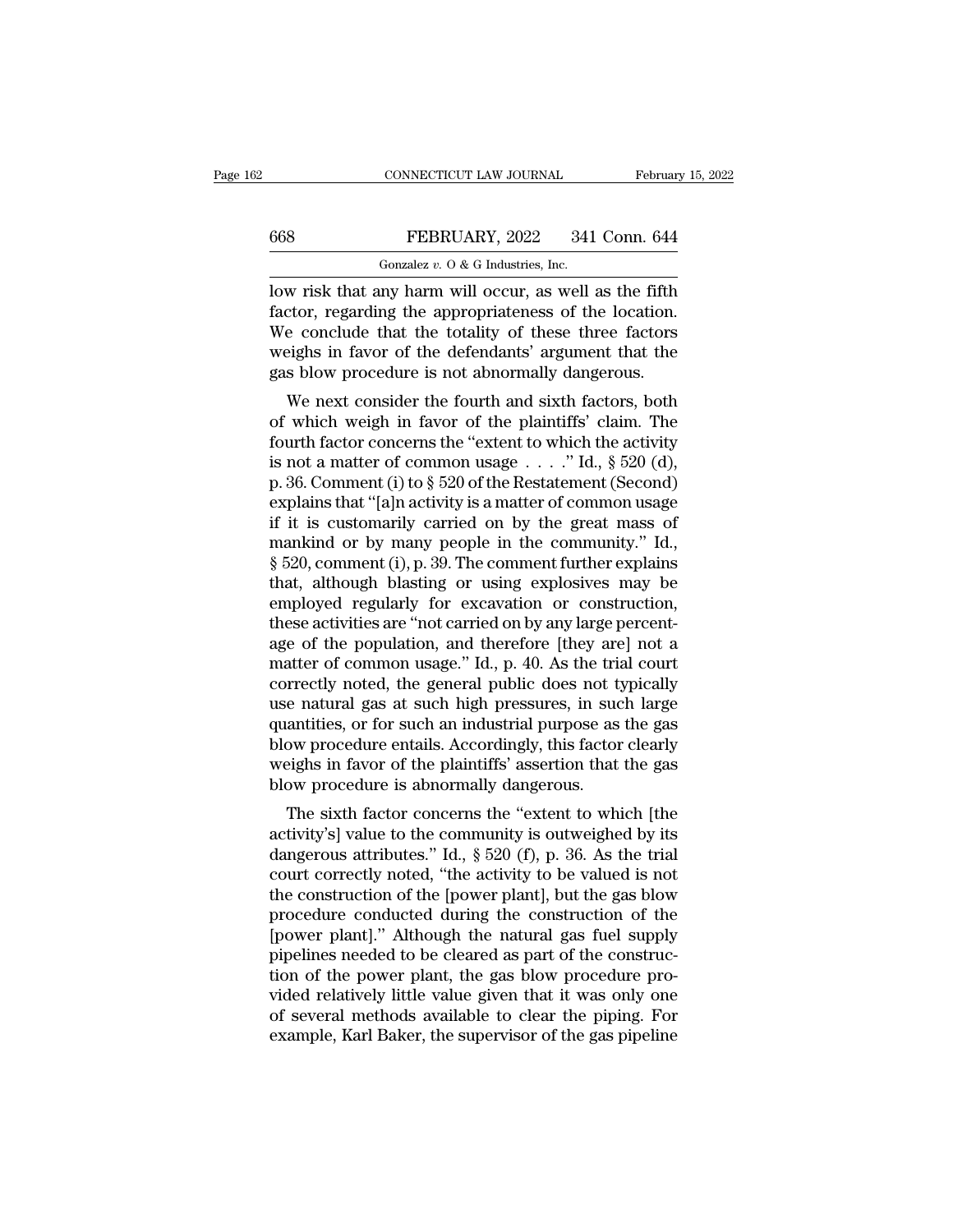# 15, 2022 CONNECTICUT LAW JOURNAL Page 163<br>341 Conn. 644 FEBRUARY, 2022 669<br>Gonzalez v. 0 & G Industries, Inc.

CONNECTICUT LAW JOURNAL<br>FEBRUARY, 2022<br>Gonzalez *v.* O & G Industries, Inc.<br>nin the Department of Public l  $\frac{15,2022}{1000}$  CONNECTICUT LAW JOURNAL<br>  $\frac{341 \text{ Conn. } 644 \qquad \text{FEBRUARY, } 2022 \qquad \qquad 669 \qquad \qquad \text{Gonzalez } v. \text{ O & G Industries, Inc.}$ <br>  $\frac{1}{2}$ <br>  $\frac{1}{2}$ <br>  $\frac{1}{2}$ <br>  $\frac{1}{2}$ <br>  $\frac{1}{2}$ <br>  $\frac{1}{2}$ <br>  $\frac{1}{2}$ <br>  $\frac{1}{2}$ <br>  $\frac{1}{2}$ <br>  $\frac$ 341 Conn. 644 FEBRUARY, 2022 669<br>
Gonzalez v. 0 & G Industries, Inc.<br>
safety unit within the Department of Public Utility Control,<sup>8</sup> reported and subsequently testified that the power<br>
plants within the department's juri 341 Conn. 644 FEBRUARY, 2022 669<br>
Conzalez v. 0 & G Industries, Inc.<br>
safety unit within the Department of Public Utility Control,<sup>8</sup> reported and subsequently testified that the power<br>
plants within the department's juri 341 Conn. 644 FEBRUARY, 2022 669<br>
Gonzalez v. 0 & G Industries, Inc.<br>
safety unit within the Department of Public Utility Con-<br>
trol,<sup>8</sup> reported and subsequently testified that the power<br>
plants within the department's j Gonzalez  $v$ . O & G Industries, Inc.<br>
safety unit within the Department of Public Utility Con-<br>
trol,<sup>8</sup> reported and subsequently testified that the power<br>
plants within the department's jurisdiction typically use<br>
inert safety unit within the Department of Public Utility Control,<sup>8</sup> reported and subsequently testified that the power<br>plants within the department's jurisdiction typically use<br>inert substances with no potential to combust, s safety unit within the Department of Public Utility Control,<sup>8</sup> reported and subsequently testified that the power<br>plants within the department's jurisdiction typically use<br>inert substances with no potential to combust, su trol,° reported and subsequently testified that the power<br>plants within the department's jurisdiction typically use<br>inert substances with no potential to combust, such as<br>nitrogen, compressed air, or water, to clear fuel s plants within the department's jurisdiction typically use<br>inert substances with no potential to combust, such as<br>nitrogen, compressed air, or water, to clear fuel supply<br>pipelines.<sup>9</sup> We agree with the trial court's conclu inert substances with no potential to combust, such as<br>nitrogen, compressed air, or water, to clear fuel supply<br>pipelines.<sup>9</sup> We agree with the trial court's conclusion that<br>the gas blow procedure added little value to the nitrogen, compressed air, or water, to clear fuel supply<br>pipelines.<sup>9</sup> We agree with the trial court's conclusion that<br>the gas blow procedure added little value to the con-<br>struction of the power plant given the availabili pipelines." We agree with the trial court's conclusion that<br>the gas blow procedure added little value to the con-<br>struction of the power plant given the availability of<br>alternative methods to clear the fuel supply pipeline the gas blow procedure added little value to t<br>struction of the power plant given the availal<br>alternative methods to clear the fuel supply pij<br>and that any such value did not outweigh the sr<br>severe risk of harm inherent to Exercrease is the third factor, the fuel supply pipelines,<br>
d that any such value did not outweigh the small but<br>
vere risk of harm inherent to the procedure. This factor<br>
eighs in favor of the plaintiffs' assertion that t and that any such value did not outweigh the small but<br>severe risk of harm inherent to the procedure. This factor<br>weighs in favor of the plaintiffs' assertion that the gas<br>blow procedure is abnormally dangerous.<br>The third

severe risk of harm inherent to the procedure. This factor<br>weighs in favor of the plaintiffs' assertion that the gas<br>blow procedure is abnormally dangerous.<br>The third factor, however, carries particular signifi-<br>cance in t weighs in favor of the plaintiffs' assertion that the gas<br>blow procedure is abnormally dangerous.<br>The third factor, however, carries particular signifi-<br>cance in the six factor balancing test, and it weighs<br>heavily in favo blow procedure is abnormally dangerous.<br>The third factor, however, carries particular significance in the six factor balancing test, and it weighs<br>heavily in favor of the defendants' assertion that the<br>gas blow procedure The third factor, however, carries particular significance in the six factor balancing test, and it weighs heavily in favor of the defendants' assertion that the gas blow procedure is not abnormally dangerous. This factor avily in favor of the defendants' assertion that the<br>
s blow procedure is not abnormally dangerous. This<br>
ctor concerns the "inability to eliminate the risk by<br>
exercise of reasonable care . . . . " 3 Restatement<br>
"The leg gas blow procedure is not abnormally dangerous. This<br>factor concerns the "inability to eliminate the risk by<br>the exercise of reasonable care  $\dots$ " 3 Restatement<br><sup>8</sup> "The legislature  $\dots$  designated the [Public Utilities R

<sup>8 &</sup>quot;The ' factor concerns the "inability to eliminate the risk by<br>the exercise of reasonable care . . . ." 3 Restatement<br><sup>8</sup> "The legislature . . . designated the [Public Utilities Regulatory Author-<br>ity within the Department of En 2011." **Commission Energy Systems, LCC** v. *Commissioner of Energy & Environmental Protection* as the replacement for the Department of Public Utility Control, effective July 1, 2011." *Kleen Energy Systems, LLC* v. *Commi mental Protection*, 319 Conn. 367, 370 n.1, 125 A.3d 905 (2015). However, all relevant times, Baker's position as the super-term of Public Utility Control, effective July 1, 2011." *Kleen Energy Systems, LLC* v. *Commissi* <sup>8</sup> "The legislature . . . designated the [Public Utilities Regulatory Authority within the Department of Energy and Environmental Protection] as the replacement for the Department of Public Utility Control, effective Jul ity within the Department of Energy and Environmental Protection] as the replacement for the Department of Public Utility Control, effective July 1, 2011." *Kleen Energy Systems, LLC* v. Commissioner of Energy & Environmen replacement for the Department of Public Utility Control, effective July 1, replacement for the Department of Public Utility Control, effective July 1, 2011." *Kleen Energy Systems, LLC* v. *Commissioner of Energy & Enviro* 2011." Kleen Energy Systems, LLC v. Commissioner of Energy & Environ-<br>mental Protection, 319 Conn. 367, 370 n.1, 125 A.3d 905 (2015). However,<br>at all relevant times, Baker's position as the supervisor of the gas pipeline<br> at all relevant times, Baker's position as the supervisor of the gas pipeline safety unit did not change. For convenience, we hereafter refer to both the Public Utilities Regulatory Authority and the Department of Public U

entirety unit did not change. For convenience, we hereafter refer to both the Public Utilities Regulatory Authority and the Department of Public Utility Control as the department.<br><sup>9</sup> The plaintiffs contend that the availa Public Utilities Regulatory Authority and the Department of Public Utility<br>Control as the department.<br><sup>9</sup> The plaintiffs contend that the availability of alternative procedures to<br>clear the fuel supply pipelines involving Control as the department.<br>
<sup>9</sup> The plaintiffs contend that the availability of alternative procedures to<br>
clear the fuel supply pipelines involving inert substances is "vital" to the<br>
entirety of the abnormally dangerous <sup>9</sup> The plaintiffs contend that the availability of alternative procedures to clear the fuel supply pipelines involving inert substances is "vital" to the entirety of the abnormally dangerous activity determination. We di clear the fuel supply pipelines involving inert substances is "vital" to the entirety of the abnormally dangerous activity determination. We disagree. Throughout the briefing, all parties characterize the "activity" in que entirety of the abnormally dangerous activity determination. We disagree.<br>Throughout the briefing, all parties characterize the "activity" in question<br>as the gas blow procedure, the procedure that was employed in this case Throughout the briefing, all parties characterize the "activity" in question<br>Throughout the briefing, all parties characterize the "activity" in question<br>as the gas blow procedure, the procedure that was employed in this c Factor and gas blow procedure, the procedure that was employed in this case.<br>The availability of alternative procedures involving inert substances would<br>be relevant only if the activity were characterized as the defendants The availability of alternative procedures involving inert substances would<br>be relevant only if the activity were characterized as the defendants' clearing<br>the fuel supply piping generally. The plaintiffs, however, do not The velocity of the elevant only if the<br>the fuel supply piping<br>the inquiry in those t<br>these alternative procedu<br>the gas blow procedu<br>the other five factors.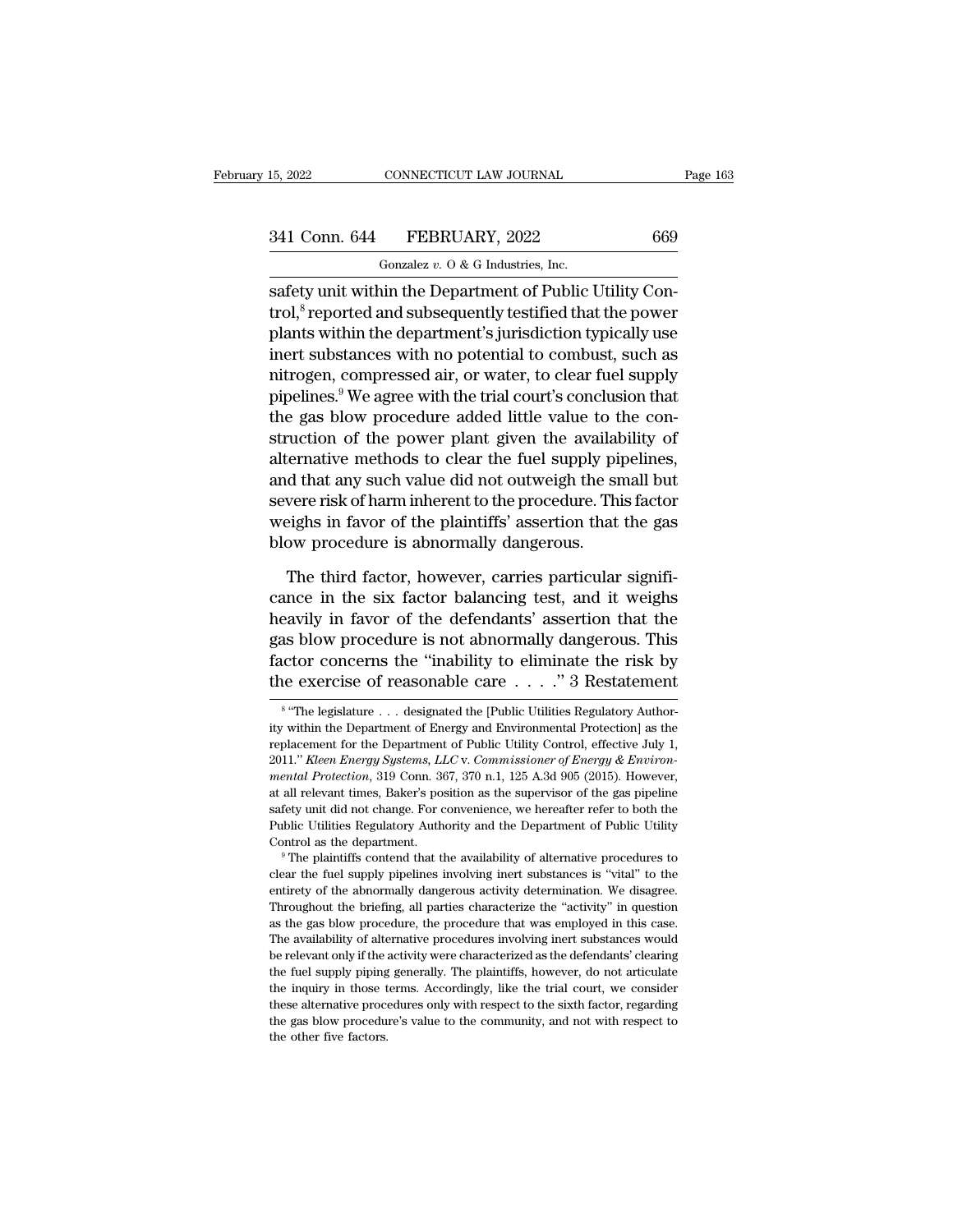# CONNECTICUT LAW JOURNAL February 15, 2022<br>
FEBRUARY, 2022 341 Conn. 644<br>
Gonzalez v. 0 & G Industries, Inc.

CONNECTICUT LAW JOURNAL<br>FEBRUARY, 2022 341<br>Gonzalez *v.* O & G Industries, Inc.<br>a  $8520$  (c) n 36 Comment ( (Second), supra, § 520 (c), p. 36. Comment (h) to § 520<br>
(Second), supra, § 520 (c), p. 36. Comment (h) to § 520<br>
(of the Restatement (Second) explains: "It is not necessary 670 FEBRUARY, 2022 341 Conn. 644<br>
Gonzalez v. 0 & G Industries, Inc.<br>
(Second), supra, § 520 (c), p. 36. Comment (h) to § 520<br>
of the Restatement (Second) explains: "It is not neces-<br>
sary . . . that the risk be one that 670 FEBRUARY, 2022 341 Conn. 644<br>
Gonzalez v. 0 & G Industries, Inc.<br>
(Second), supra, § 520 (c), p. 36. Comment (h) to § 520<br>
of the Restatement (Second) explains: "It is not necessary . . . that the risk be one that no 670 FEBRUARY, 2022 341 Conn. 644<br>
Gonzalez v. 0 & G Industries, Inc.<br>
(Second), supra, § 520 (c), p. 36. Comment (h) to § 520<br>
of the Restatement (Second) explains: "It is not neces-<br>
sary . . . that the risk be one that Gonzalez *v.* 0 & G Industries, Inc.<br>
(Second), supra, § 520 (c), p. 36. Comment (h) to § 520<br>
of the Restatement (Second) explains: "It is not necessary . . . that the risk be one that no conceivable pre-<br>
cautions or car (Second), supra, § 520 (c), p. 36. Comment (h) to § 520<br>of the Restatement (Second) explains: "It is not neces-<br>sary . . . that the risk be one that no conceivable pre-<br>cautions or care could eliminate. What is referred t of the Restatement (Second) explains: "It is not necessary . . . that the risk be one that no conceivable precautions or care could eliminate. What is referred to here is the *unavoidable risk remaining in the activity*, sary . . . that the risk be one that no conceivable pre-<br>cautions or care could eliminate. What is referred to<br>here is the *unavoidable risk remaining in the activity*,<br>*even though the actor has taken all reasonable prec* cautions or care could eliminate. What is referred to<br>here is the *unavoidable risk remaining in the activity*,<br>*even though the actor has taken all reasonable precau-<br>tions in advance and has exercised all reasonable care* here is the *unavoidable risk remaining in the activity,*<br>even though the actor has taken all reasonable precau-<br>tions in advance and has exercised all reasonable care<br>in his operation, so that [the actor] is not negligent even though the actor has taken all reasonable precautions in advance and has exercised all reasonable care<br>in his operation, so that [the actor] is not negligent."<br>(Emphasis added.) Id., § 520, comment (h), p. 39; see,<br>e. tions in advance and has exercised all reasonable care<br>in his operation, so that [the actor] is not negligent."<br>(Emphasis added.) Id., § 520, comment (h), p. 39; see,<br>e.g., *Arlington Forest Associates v. Exxon Corp.*, su in his operation, so that [the actor] is not negligent."<br>
(Emphasis added.) Id., § 520, comment (h), p. 39; see,<br>
e.g., *Arlington Forest Associates v. Exxon Corp.*, supra,<br>
774 F. Supp. 390 ("Absolute safety is not requir (Emphasis added.) Id., § 520, comment (h), p. 39; see, e.g., *Arlington Forest Associates v. Exxon Corp.*, supra, 774 F. Supp. 390 ("Absolute safety is not required [under § 520 of the Restatement (Second)]. Rather, the ri e.g., *Arlington Forest Associates v. Exxon Corp.*, supra,<br>774 F. Supp. 390 ("Absolute safety is not required [under  $\S$  520 of the Restatement (Second)]. Rather, the risk<br>must be reducible by due care to a point where the 774 F. Supp. 390 ("Absolute safety is not required [under  $\S$  520 of the Restatement (Second)]. Rather, the risk must be reducible by due care to a point where the likelihood of harm is no longer high."); *New Meadows Hol* § 520 of the Restatement (Second)]. Rather, the risk<br>must be reducible by due care to a point where the<br>likelihood of harm is no longer high."); *New Meadows*<br>*Holding Co.* v. *Washington Water Power Co.*, 102 Wn.<br>2d 495, must be reducible by due care to a point where the<br>likelihood of harm is no longer high."); *New Meadows*<br>*Holding Co.* v. *Washington Water Power Co.*, 102 Wn.<br>2d 495, 501, 687 P.2d 212 (1984) (third factor "addresses<br>its likelihood of harm is no longer high."); *New Meadows*<br>Holding Co. v. Washington Water Power Co., 102 Wn.<br>2d 495, 501, 687 P.2d 212 (1984) (third factor "addresses<br>itself to the question of whether, through the exercise<br>of Holding Co. v. Washington Water Power Co., 102 Wn.<br>2d 495, 501, 687 P.2d 212 (1984) (third factor "addresses<br>itself to the question of whether, through the exercise<br>of ordinary care, the risk inherent in an activity can<br>be 2d 495, 501, 687 P.2d 212 (1984) (third factor "addresses<br>itself to the question of whether, through the exercise<br>of ordinary care, the risk inherent in an activity can<br>be reduced to the point where it can no longer be<br>cha itself to the question of whether, through the exercise<br>of ordinary care, the risk inherent in an activity can<br>be reduced to the point where it can no longer be<br>characterized as a 'high degree of risk' "). In other<br>words, of ordinary care, the risk inherent in an activity can<br>be reduced to the point where it can no longer be<br>characterized as a 'high degree of risk' "). In other<br>words, this factor requires the court to consider: After<br>reason be reduced to the point where it can no longer be<br>characterized as a 'high degree of risk' "). In other<br>words, this factor requires the court to consider: After<br>reasonable care and precautions are employed, is there<br>some l characterized as a 'high degree of risk' "). In other words, this factor requires the court to consider: After reasonable care and precautions are employed, is there some lingering, unavoidable feature of the activity—perh liability? altionalist care and precidently are employed, is aftered me lingering, unavoidable feature of the activity—<br>rhaps a high risk of harm, an inherent severity of y resulting harm, or a dangerous character of the<br>strumentali Example in particularly clear of the determing perhaps a high risk of harm, an inherent severity of any resulting harm, or a dangerous character of the instrumentality—that justifies the imposition of strict liability?<br>Alt

permaps a right risk of harm, an interest severity of<br>any resulting harm, or a dangerous character of the<br>instrumentality—that justifies the imposition of strict<br>liability?<br>Although all six factors in § 520 of the Restatem instrumentality—that justifies the imposition of strict<br>liability?<br>Although all six factors in § 520 of the Restatement<br>(Second) are important to the determination of whether<br>an activity is abnormally dangerous, the third diability?<br>
diability?<br>
Although all six factors in  $\S$  520 of the Restatement<br>
(Second) are important to the determination of whether<br>
an activity is abnormally dangerous, the third factor<br>
is particularly significant be Although all six factors in  $\S$  520 of the Restatement<br>(Second) are important to the determination of whether<br>an activity is abnormally dangerous, the third factor<br>is particularly significant because it captures the key<br>d Although all six factors in  $\S$  520 of the Restatement<br>(Second) are important to the determination of whether<br>an activity is abnormally dangerous, the third factor<br>is particularly significant because it captures the key<br>d (Second) are important to the determination of whether<br>an activity is abnormally dangerous, the third factor<br>is particularly significant because it captures the key<br>difference between strict liability and ordinary negli-<br> an activity is abnormally dangerous, the third factor<br>is particularly significant because it captures the key<br>difference between strict liability and ordinary negli-<br>gence. A negligence claim succeeds if, among other<br>thing is particularly significant because it captures the key<br>difference between strict liability and ordinary negli-<br>gence. A negligence claim succeeds if, among other<br>things, the actor failed to exercise reasonable care. The<br>d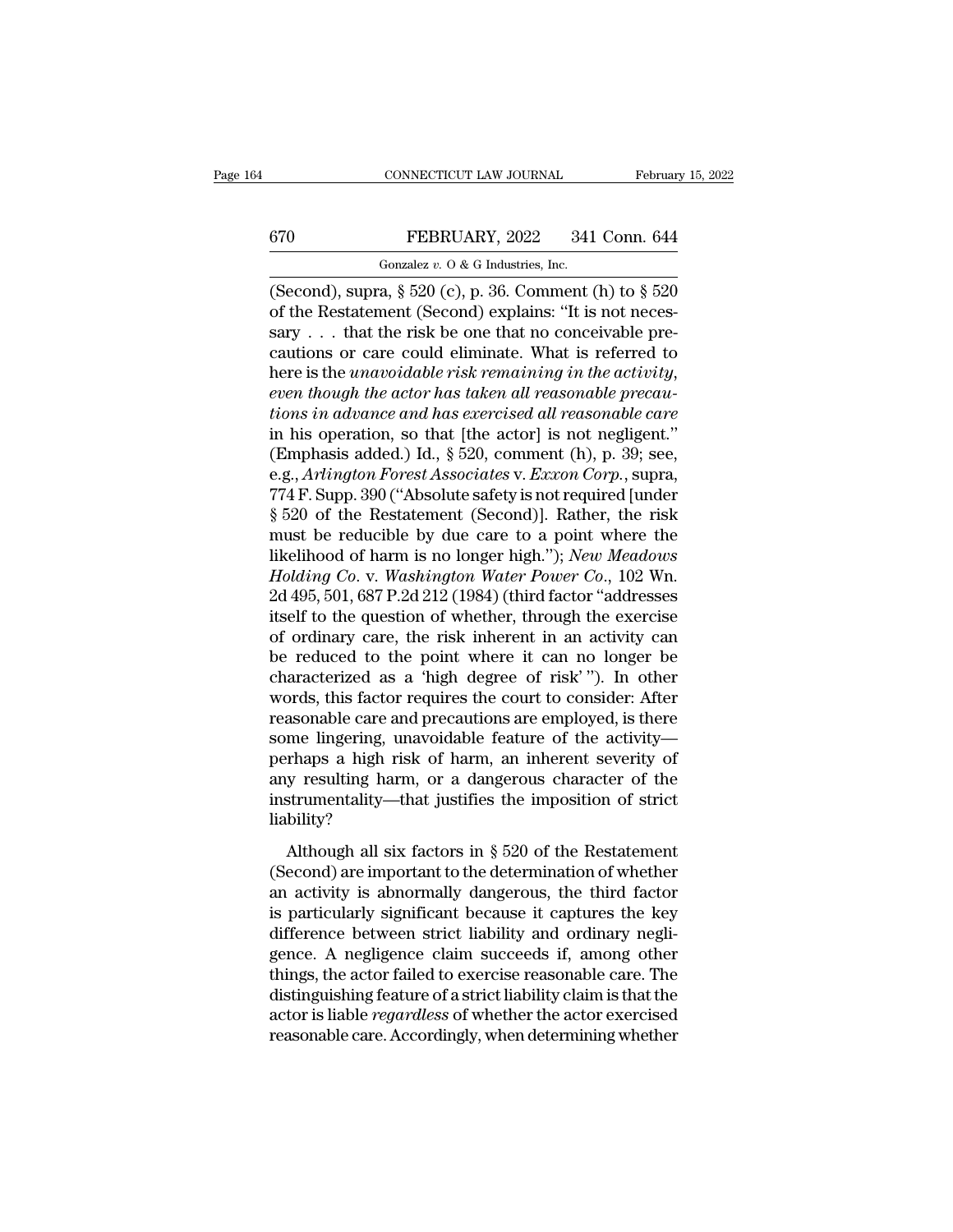# 15, 2022 CONNECTICUT LAW JOURNAL Page 165<br>341 Conn. 644 FEBRUARY, 2022 671<br>Gonzalez v. 0 & G Industries, Inc.

CONNECTICUT LAW JOURNAL<br>FEBRUARY, 2022<br>Gonzalez *v.* O & G Industries, Inc.<br>suited to the strict liability f 15, 2022 CONNECTICUT LAW JOURNAL Page<br>  $341$  Conn. 644 FEBRUARY, 2022 671<br>
Gonzalez v. 0 & G Industries, Inc.<br>
a claim is well suited to the strict liability framework,<br>
it is crucial to inquire whether the exercise of re 341 Conn. 644 FEBRUARY, 2022 671<br>
Gonzalez v. 0 & G Industries, Inc.<br>
a claim is well suited to the strict liability framework,<br>
it is crucial to inquire whether the exercise of reason-<br>
able care would have materially re 341 Conn. 644 FEBRUARY, 2022 671<br>
Gonzalez v. O & G Industries, Inc.<br>
a claim is well suited to the strict liability framework,<br>
it is crucial to inquire whether the exercise of reason-<br>
able care would have materially re 341 Conn. 644 FEBRUARY, 2022 671<br>
Gonzalez v. 0 & G Industries, Inc.<br>
a claim is well suited to the strict liability framework,<br>
it is crucial to inquire whether the exercise of reason-<br>
able care would have materially re Gonzalez v. O & G Industries, Inc.<br>
a claim is well suited to the strict liability framework,<br>
it is crucial to inquire whether the exercise of reason-<br>
able care would have materially reduced the risk of<br>
harm, the sever Gonzalez v. 0 & G maustries, inc.<br>
a claim is well suited to the strict liability framework,<br>
it is crucial to inquire whether the exercise of reason-<br>
able care would have materially reduced the risk of<br>
harm, the severi a claim is well suited to the strict liability framework,<br>it is crucial to inquire whether the exercise of reason-<br>able care would have materially reduced the risk of<br>harm, the severity of any resulting harm, or the otherit is crucial to inquire whether the exercise of reasonable care would have materially reduced the risk of harm, the severity of any resulting harm, or the otherwise dangerous attributes of the activity or instrumentality. able care would have materially reduced the risk of<br>harm, the severity of any resulting harm, or the other-<br>wise dangerous attributes of the activity or instrumen-<br>tality. If so, then the claim is better suited to the<br>negl harm, the severity of any resulting harm, or the otherwise dangerous attributes of the activity or instrumentality. If so, then the claim is better suited to the negligence framework so that liability hinges on whether the wise dangerous attributes of the activity or instrumentality. If so, then the claim is better suited to the negligence framework so that liability hinges on whether the actor actually employed reasonable care.<br>If not, the tality. If so, then the claim is better suited to the negligence framework so that liability hinges on whether the actor actually employed reasonable care. If not, then the claim is better suited to the strict liability f megligence framework so that liability hinges on<br>whether the actor actually employed reasonable care.<br>If not, then the claim is better suited to the strict liability<br>framework because "there is reason to regard the dan-<br>g whether the actor actually employed reasonable care.<br>If not, then the claim is better suited to the strict liability<br>framework because "there is reason to regard the dan-<br>ger as an abnormal one" when "safety cannot be<br>atta If not, then the claim is better suited to the strict liability<br>framework because "there is reason to regard the dan-<br>ger as an abnormal one" when "safety cannot be<br>attained by the exercise of due care . . . . "3 Restateframework because "there is reason to regard the danger as an abnormal one" when "safety cannot be attained by the exercise of due care . . . ." 3 Restatement (Second), supra, § 520, comment (h), p. 38; see, e.g., *Capora* ger as an abnormal one" when "safety cannot be<br>attained by the exercise of due care . . . . " 3 Restate-<br>ment (Second), supra, § 520, comment (h), p. 38; see,<br>e.g., *Caporale* v. *C. W. Blakeslee & Sons, Inc.*, supra,<br>149 attained by the exercise of due care . . . ." 3 Restatement (Second), supra, § 520, comment (h), p. 38; see, e.g., *Caporale* v. *C. W. Blakeslee & Sons, Inc.*, supra, 149 Conn. 84 (explaining that dangerous instrumentali ment (Second), supra, § 520, comment (h), p. 38; see,<br>e.g., *Caporale* v. *C. W. Blakeslee & Sons, Inc.*, supra,<br>149 Conn. 84 (explaining that dangerous instrumentality<br>and circumstances "create, in combination, an intrins *e.g., Caporale v. C. W. Blakeslee & Sons, Inc., supra,* 149 Conn. 84 (explaining that dangerous instrumentality and circumstances "create, in combination, an intrinsically dangerous operation or activity . . . [and] [i]n 149 Conn. 84 (explaining that dangerous instrumentality<br>and circumstances "create, in combination, an intrinsi-<br>cally dangerous operation or activity . . . [and] [i]n<br>bringing them together, albeit for a lawful purpose an and circumstances "create, in combination,<br>cally dangerous operation or activity . . . .<br>bringing them together, albeit for a lawful p<br>with due care, one acts at his peril"); Whit<br>Corp. v. Elliott & Watrous Engineering Co In the case of the settled of the six factor is consistent with other<br>than the care, one acts at his peril"); Whitman Hotel<br>prp. v. Elliott & Watrous Engineering Co., supra, 137<br>pnn. 566 (explaining that "the failure to u comparison of the six factor of the six factor of the six factor of the six factor of the six factor is consistent with other courts' application of the six factor is consistent with other courts' application of the six f

Forp. v. *Elliott* & *Watrous Engineering Co.*, supra, 137<br>Corp. v. *Elliott* & *Watrous Engineering Co.*, supra, 137<br>Conn. 566 (explaining that "the failure to use reasonable<br>care" is not "a condition of liability").<br>Our Form. 566 (explaining that "the failure to use reasonable<br>care" is not "a condition of liability").<br>Our emphasis of this factor is consistent with other<br>courts' application of the six factor balancing test. See,<br>e.g., *Ar* care" is not "a condition of liability").<br>
Our emphasis of this factor is consistent with other<br>
courts' application of the six factor balancing test. See,<br>
e.g., *Arlington Forest Associates v. Exxon Corp.*, supra,<br>
774 F Our emphasis of this factor is consistent with other<br>courts' application of the six factor balancing test. See,<br>e.g., *Arlington Forest Associates v. Exxon Corp.*, supra,<br>774 F. Supp. 390 ("Central to the determination of Our emphasis of this factor is consistent with other<br>courts' application of the six factor balancing test. See,<br>e.g., *Arlington Forest Associates v. Exxon Corp.*, supra,<br>774 F. Supp. 390 ("Central to the determination of courts' application of the six factor balancing test. See,<br>e.g., *Arlington Forest Associates* v. *Exxon Corp*., supra,<br>774 F. Supp. 390 ("Central to the determination of<br>whether an activity is abnormally dangerous is whet e.g., *Arlington Forest Associates* v. *Exxon Corp.*, supra, 774 F. Supp. 390 ("Central to the determination of whether an activity is abnormally dangerous is whether it could be made safe through the exercise of reasonabl 774 F. Supp. 390 ("Central to the determination of whether an activity is abnormally dangerous is whether it could be made safe through the exercise of reasonable care.... If an activity can be performed safely with ordin whether an activity is abnormally dangerous is whether<br>it could be made safe through the exercise of reasonable<br>care.... If an activity can be performed safely with<br>ordinary care, negligence serves both as an adequate<br>rem it could be made safe through the exercise of reasonable<br>care.... If an activity can be performed safely with<br>ordinary care, negligence serves both as an adequate<br>remedy for injury and a sufficient deterrent to care-<br>less care. . . . . If an activity can be performed safely with<br>ordinary care, negligence serves both as an adequate<br>remedy for injury and a sufficient deterrent to care-<br>lessness. Strict liability is reserved for selected uncom remedy for injury and a sufficient deterrent to care-<br>lessness. Strict liability is reserved for selected uncom-<br>mon and extraordinarily dangerous activities for which<br>negligence is an inadequate deterrent or remedy." (Cit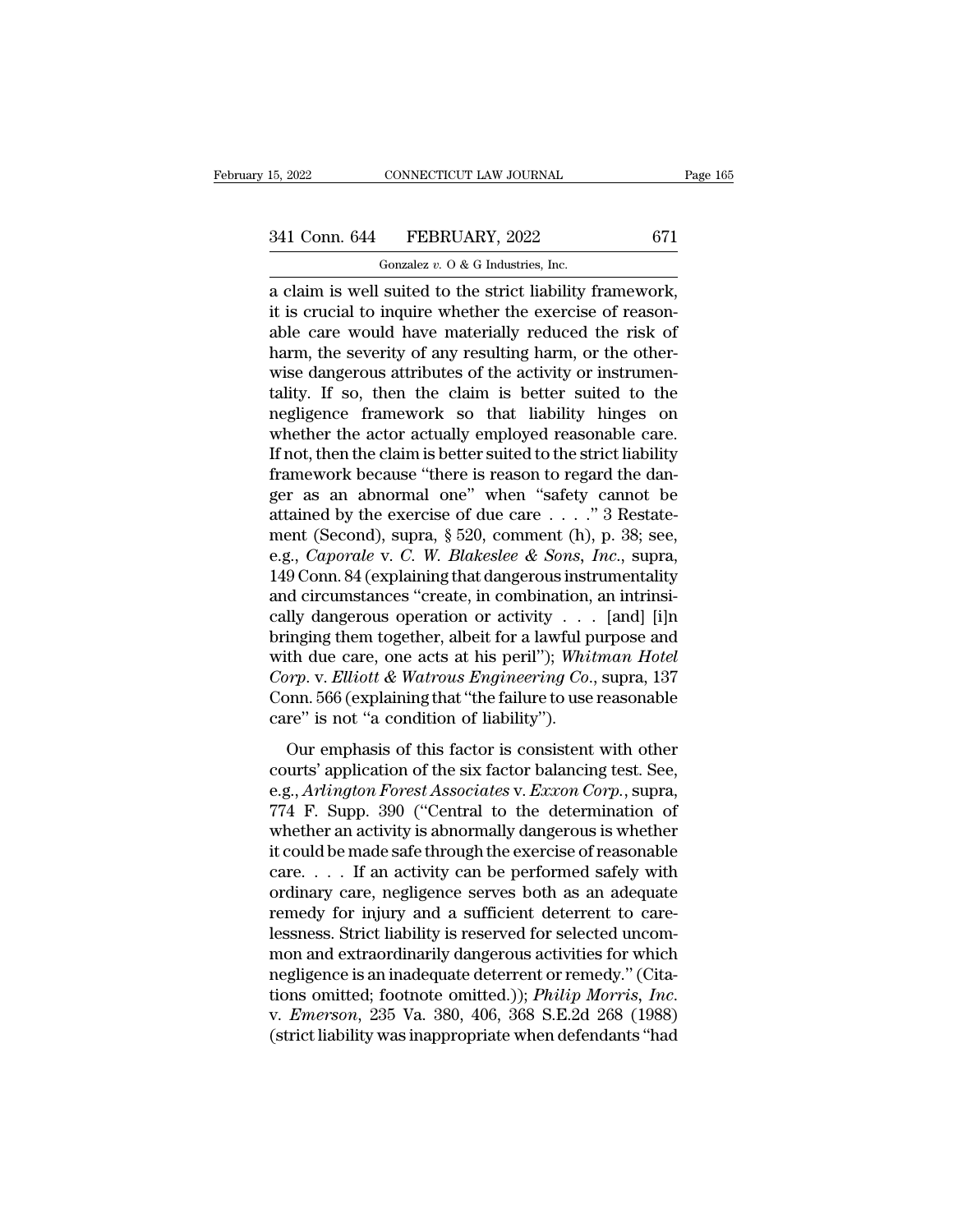CONNECTICUT LAW JOURNAL February 15, 2022<br>
FEBRUARY, 2022 341 Conn. 644<br>
Gonzalez v. 0 & G Industries, Inc.<br>
the ability to eliminate the risk of injury by exercising<br>
reasonable care''); see also, e.g., *Liss* v. *Milford* FEBRUARY, 2022 341 Conn. 644<br>
Gonzalez v. 0 & G Industries, Inc.<br>
the ability to eliminate the risk of injury by exercising<br>
reasonable care''); see also, e.g., *Liss* v. *Milford Part-<br>
ners, Inc.*, Superior Court, judici *ners of Temples in the ability to eliminate the risk of injury by exercising*<br>*neasonable care"*); see also, e.g., *Liss v. Milford Partners, Inc.*, Superior Court, judicial district of Hartford, Complex Litigation Docket FEBRUARY, 2022 341 Conn. 644<br>
Gonzalez v. 0 & G Industries, Inc.<br>
the ability to eliminate the risk of injury by exercising<br>
reasonable care"); see also, e.g., *Liss* v. *Milford Part-<br>
ners, Inc.*, Superior Court, judici Gonzalez v. O & G Industries, Inc.<br>
the ability to eliminate the risk of injury by exercising<br>
reasonable care"); see also, e.g., *Liss* v. *Milford Part-<br>
ners, Inc.*, Superior Court, judicial district of Hartford,<br>
Comp Gonzalez v. O & G Industries, Inc.<br>the ability to eliminate the risk of injury by exercising<br>reasonable care"); see also, e.g., *Liss* v. *Milford Part-<br>ners, Inc.*, Superior Court, judicial district of Hartford,<br>Complex the ability to eliminate the risk of injury by exercising<br>reasonable care"); see also, e.g., *Liss* v. *Milford Part-<br>ners, Inc.*, Superior Court, judicial district of Hartford,<br>Complex Litigation Docket, Docket No. X07-CV reasonable care"); see also, e.g., *Liss v. Milford Part-<br>ners, Inc.*, Superior Court, judicial district of Hartford,<br>Complex Litigation Docket, Docket No. X07-CV-04-<br>4025123-S (September 29, 2008) (46 Conn. L. Rptr. 439, ners, Inc., Superior Court, judicial distric<br>Complex Litigation Docket, Docket Nc<br>4025123-S (September 29, 2008) (46 Conn<br>442) ("the exercise of due care would l<br>prevented any [harm]; an intrinsically dar<br>ity would have . EXECTE: EXECTED MORRIT COONCIDE 25123-S (September 29, 2008) (46 Conn. L. Rptr. 439, 2) ("the exercise of due care would have perhaps evented any [harm]; an intrinsically dangerous activity would have  $\ldots$  resulted in su  $442$ ) ("the exercise of due care would have perhaps<br>prevented any [harm]; an intrinsically dangerous activ-<br>ity would have  $\ldots$  resulted in such [harm] notwith-<br>standing the exercise of due care").<br>Here, the trial court

 $442$ ) (The exercise of due care would have perhaps<br>prevented any [harm]; an intrinsically dangerous activ-<br>ity would have  $\ldots$  resulted in such [harm] notwith-<br>standing the exercise of due care").<br>Here, the trial court prevented any [harm], an intrinsically dangerous activity would have . . . resulted in such [harm] notwith-<br>standing the exercise of due care").<br>Here, the trial court found that, "if certain well-known<br>precautions are take requires the exercise of due care").<br>
Here, the trial court found that, "if certain well-known<br>
precautions are taken, it is very unlikely that natural<br>
gas combustion or explosion will occur during a gas<br>
blow procedure. standing the exercise of due care *)*.<br>
Here, the trial court found that, "if certain well-known<br>
precautions are taken, it is very unlikely that natural<br>
gas combustion or explosion will occur during a gas<br>
blow procedure Here, the trial court found that, "if certain well-known<br>precautions are taken, it is very unlikely that natural<br>gas combustion or explosion will occur during a gas<br>blow procedure." Specifically, the court found that two<br>p precautions are taken, it is very unlikely that natural<br>gas combustion or explosion will occur during a gas<br>blow procedure." Specifically, the court found that two<br>precautions, either together or independently, would<br>have gas combustion or explosion will occur during a gas<br>blow procedure." Specifically, the court found that two<br>precautions, either together or independently, would<br>have significantly reduced the likelihood of ignition or<br>comb blow procedure." Specifically, the court found that two<br>precautions, either together or independently, would<br>have significantly reduced the likelihood of ignition or<br>combustion of the natural gas during the gas blow pro-<br>c precautions, either together or independently, would<br>have significantly reduced the likelihood of ignition or<br>combustion of the natural gas during the gas blow pro-<br>cedure, namely, properly orienting the discharge nozzle<br>a have significantly reduced the likelihood of ignition or<br>combustion of the natural gas during the gas blow pro-<br>cedure, namely, properly orienting the discharge nozzle<br>and carefully controlling the pressure and volume of<br>n combustion of the natural gas during the gas blow procedure, namely, properly orienting the discharge nozzle and carefully controlling the pressure and volume of natural gas employed during the procedure. The court found t sion. In tural gas employed during the pressure and volume of<br>tural gas employed during the procedure. The court<br>und that these precautions were widely known and<br>nerally employed in the construction of natural gas<br>eled power pla ratural gas employed during the procedure. The court<br>found that these precautions were widely known and<br>generally employed in the construction of natural gas<br>fueled power plants prior to the Kleen Energy explo-<br>sion.<br>First

reduced the risk of harm. The trial court found that these precautions were widely known and<br>generally employed in the construction of natural gas<br>fueled power plants prior to the Kleen Energy explo-<br>sion.<br>First, properly Experiencially employed in the construction of natural gas<br>
fueled power plants prior to the Kleen Energy explosion.<br>
First, properly orienting and positioning the discharge nozzle would have significantly and materially<br> First, properly orienting and positioning the discharge nozzle would have significantly and materially<br>reduced the risk of harm. The trial court found that<br>"[t]he discharge pipe should be oriented vertically, it<br>should ter First, properly orienting and positioning the discharge nozzle would have significantly and materially reduced the risk of harm. The trial court found that "[t]he discharge pipe should be oriented vertically, it should ter First, properly orienting and positioning the discharge nozzle would have significantly and materially reduced the risk of harm. The trial court found that "[t]he discharge pipe should be oriented vertically, it should ter charge nozzle would have significantly and materially<br>reduced the risk of harm. The trial court found that<br>"[t]he discharge pipe should be oriented vertically, it<br>should terminate outdoors, in an open, well ventilated<br>area reduced the risk of harm. The trial court found that<br>"[t]he discharge pipe should be oriented vertically, it<br>should terminate outdoors, in an open, well ventilated<br>area, at least ten feet above any nearby structure, it<br>sho "[t]he discharge pipe should be oriented vertically, it should terminate outdoors, in an open, well ventilated area, at least ten feet above any nearby structure, it should discharge into an area that is free from any obst should terminate outdoors, in an open, well ventilated<br>area, at least ten feet above any nearby structure, it<br>should discharge into an area that is free from any<br>obstructions, it should discharge [into] an area that is<br>fre area, at least ten feet above any nearby structure, it<br>should discharge into an area that is free from any<br>obstructions, it should discharge [into] an area that is<br>free from any sources of sparks (such as electrical<br>equipm should discharge into an area that is free from any<br>obstructions, it should discharge [into] an area that is<br>free from any sources of sparks (such as electrical<br>equipment), and it should be grounded to prevent the<br>buildup obstructions, it should discharge [into] an area that is<br>free from any sources of sparks (such as electrical<br>equipment), and it should be grounded to prevent the<br>buildup of any static electricity." In the three instances<br>i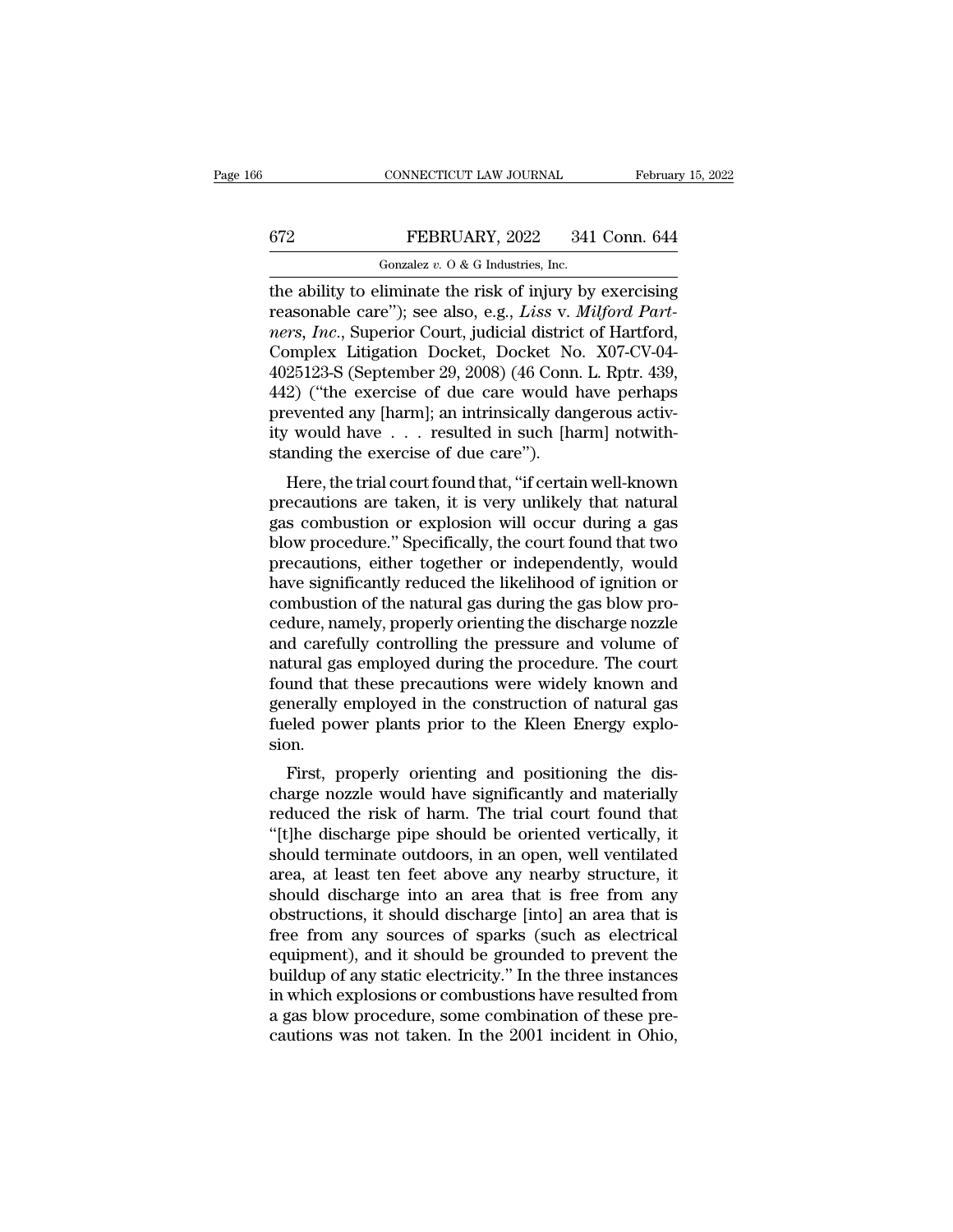# 15, 2022 CONNECTICUT LAW JOURNAL Page 167<br>341 Conn. 644 FEBRUARY, 2022 673<br>Gonzalez v. 0 & G Industries, Inc.

CONNECTICUT LAW JOURNAL<br>FEBRUARY, 2022<br>Gonzalez *v.* O & G Industries, Inc.<br>which the natural gas was TERRUARY, 2022 Page 167<br>
15, 2022 CONNECTICUT LAW JOURNAL Page 167<br>
341 Conn. 644 FEBRUARY, 2022 673<br>
600zalez v. 0 & G Industries, Inc.<br>
1990 The area into which the natural gas was discharged<br>
contained an obstruction. I 341 Conn. 644 FEBRUARY, 2022 673<br>
Gonzalez v. 0 & G Industries, Inc.<br>
the area into which the natural gas was discharged<br>
contained an obstruction. In the 2003 incident in Califor-<br>
nia, the discharge nozzle was not prope 341 Conn. 644 FEBRUARY, 2022 673<br>
Gonzalez v. 0 & G Industries, Inc.<br>
the area into which the natural gas was discharged<br>
contained an obstruction. In the 2003 incident in Califor-<br>
nia, the discharge nozzle was not prope 341 Conn. 644 FEBRUARY, 2022 673<br>
Gonzalez v. 0 & G Industries, Inc.<br>
the area into which the natural gas was discharged<br>
contained an obstruction. In the 2003 incident in Califor-<br>
nia, the discharge nozzle was not prope Gonzalez  $v$ .  $0$  &  $G$  Industries, Inc.<br>the area into which the natural gas was discharged<br>contained an obstruction. In the 2003 incident in Califor-<br>nia, the discharge nozzle was not properly grounded,<br>allowing static e educate  $v$ .  $\theta$  &  $\theta$  massles, me.<br>the area into which the natural gas was discharged<br>contained an obstruction. In the 2003 incident in Califor-<br>nia, the discharge nozzle was not properly grounded,<br>allowing static elec the area into which the natural gas was discharged<br>contained an obstruction. In the 2003 incident in Califor-<br>nia, the discharge nozzle was not properly grounded,<br>allowing static electricity to accumulate. In the present<br>c contained an obstruction. In the 2003 incident in California, the discharge nozzle was not properly grounded, allowing static electricity to accumulate. In the present case, although the discharge nozzle was properly groun nia, the discharge nozzle was not properly grounded,<br>allowing static electricity to accumulate. In the present<br>case, although the discharge nozzle was properly ground-<br>ed, it was improperly positioned horizontally so that<br> allowing static electricity to accumulate. In the present<br>case, although the discharge nozzle was properly ground-<br>ed, it was improperly positioned horizontally so that<br>the natural gas discharged into a partially enclosed case, although the discharge nozzle was properly ground-<br>ed, it was improperly positioned horizontally so that<br>the natural gas discharged into a partially enclosed area<br>containing numerous obstructions, including metal<br>pip ed, it was improperly positioned hothe natural gas discharged into a part<br>containing numerous obstructions,<br>pipes, electrical equipment, and large<br>Indeed, this was distinguishable from<br>cedures previously employed at the p<br> ntaining numerous obstructions, including metal<br>pes, electrical equipment, and large nearby structures.<br>deed, this was distinguishable from the gas blow pro-<br>dures previously employed at the power plant, which<br>d occurred w pipes, electrical equipment, and large nearby structures.<br>
Indeed, this was distinguishable from the gas blow procedures previously employed at the power plant, which<br>
had occurred without incident.<br>
Second, carefully cont

Indeed, this was distinguishable from the gas blow procedures previously employed at the power plant, which<br>had occurred without incident.<br>Second, carefully controlling the pressure and volume<br>of natural gas employed durin cedures previously employed at the power plant, which<br>had occurred without incident.<br>Second, carefully controlling the pressure and volume<br>of natural gas employed during the procedure would<br>have minimized the velocity of t had occurred without incident.<br>Second, carefully controlling the pressure and volume<br>of natural gas employed during the procedure would<br>have minimized the velocity of the discharged debris<br>and the amount of dispersed natur Second, carefully controlling the pressure and volume<br>of natural gas employed during the procedure would<br>have minimized the velocity of the discharged debris<br>and the amount of dispersed natural gas, which, in turn,<br>would h Second, carefully controlling the pressure and volume<br>of natural gas employed during the procedure would<br>have minimized the velocity of the discharged debris<br>and the amount of dispersed natural gas, which, in turn,<br>would h of natural gas employed during the procedure would<br>have minimized the velocity of the discharged debris<br>and the amount of dispersed natural gas, which, in turn,<br>would have materially reduced the risk of harm, the<br>severity have minimized the velocity of the discharged debris<br>and the amount of dispersed natural gas, which, in turn,<br>would have materially reduced the risk of harm, the<br>severity of any resulting harm, and the generally danger-<br>ou and the amount of dispersed natural gas, which, in turn,<br>would have materially reduced the risk of harm, the<br>severity of any resulting harm, and the generally danger-<br>ous attributes of the natural gas. The trial court foun would have materially reduced the risk of harm, the<br>severity of any resulting harm, and the generally danger-<br>ous attributes of the natural gas. The trial court found<br>that the manufacturer of the gas turbines typically spe severity of any resulting harm, and the generally danger-<br>ous attributes of the natural gas. The trial court found<br>that the manufacturer of the gas turbines typically speci-<br>fies the pressure of natural gas required to con ous attributes of the natural gas. The trial court found<br>that the manufacturer of the gas turbines typically speci-<br>fies the pressure of natural gas required to conduct the<br>gas blow procedure to ensure that no debris would that the manufacturer of the gas turbines typically specifies the pressure of natural gas required to conduct the gas blow procedure to ensure that no debris would remain in the piping. Such pressure is measured by the "cl fies the pressure of natural gas required to conduct the<br>gas blow procedure to ensure that no debris would<br>remain in the piping. Such pressure is measured by the<br>"cleaning force ratio," which is a comparison to normal<br>oper gas blow procedure to ensure that no debris would<br>remain in the piping. Such pressure is measured by the<br>"cleaning force ratio," which is a comparison to normal<br>operational pressure. In this case, the manufacturer of<br>the g remain in the piping. Such pressure is measured by the<br>"cleaning force ratio," which is a comparison to normal<br>operational pressure. In this case, the manufacturer of<br>the gas turbines recommended a cleaning force ratio<br>of "cleaning force ratio," which is a comparison to normal<br>operational pressure. In this case, the manufacturer of<br>the gas turbines recommended a cleaning force ratio<br>of 2.0, meaning that the force of the natural gas used<br>to operational pressure. In this case, the manufacturer of<br>the gas turbines recommended a cleaning force ratio<br>of 2.0, meaning that the force of the natural gas used<br>to expel the debris from the piping should be twice the<br>for the gas turbines recommended a cleaning force ratio<br>of 2.0, meaning that the force of the natural gas used<br>to expel the debris from the piping should be twice the<br>force that would be generated by the natural gas flowing<br>th of 2.0, meaning that the force of the natural gas used<br>to expel the debris from the piping should be twice the<br>force that would be generated by the natural gas flowing<br>through the piping under normal operating conditions.<br> to expel the debris from the piping should be twice the<br>force that would be generated by the natural gas flowing<br>through the piping under normal operating conditions.<br>The court also found that "[t]he manufacturer's recom-<br> force that would be generated by the natural gas flowing<br>through the piping under normal operating conditions.<br>The court also found that "[t]he manufacturer's recom-<br>mended . . . . 'cleaning force ratio' should not be<br>exce through the piping under normal operating conditions.<br>The court also found that "[t]he manufacturer's recommended . . . . 'cleaning force ratio' should not be exceeded. An unnecessarily high [cleaning force ratio]<br>increase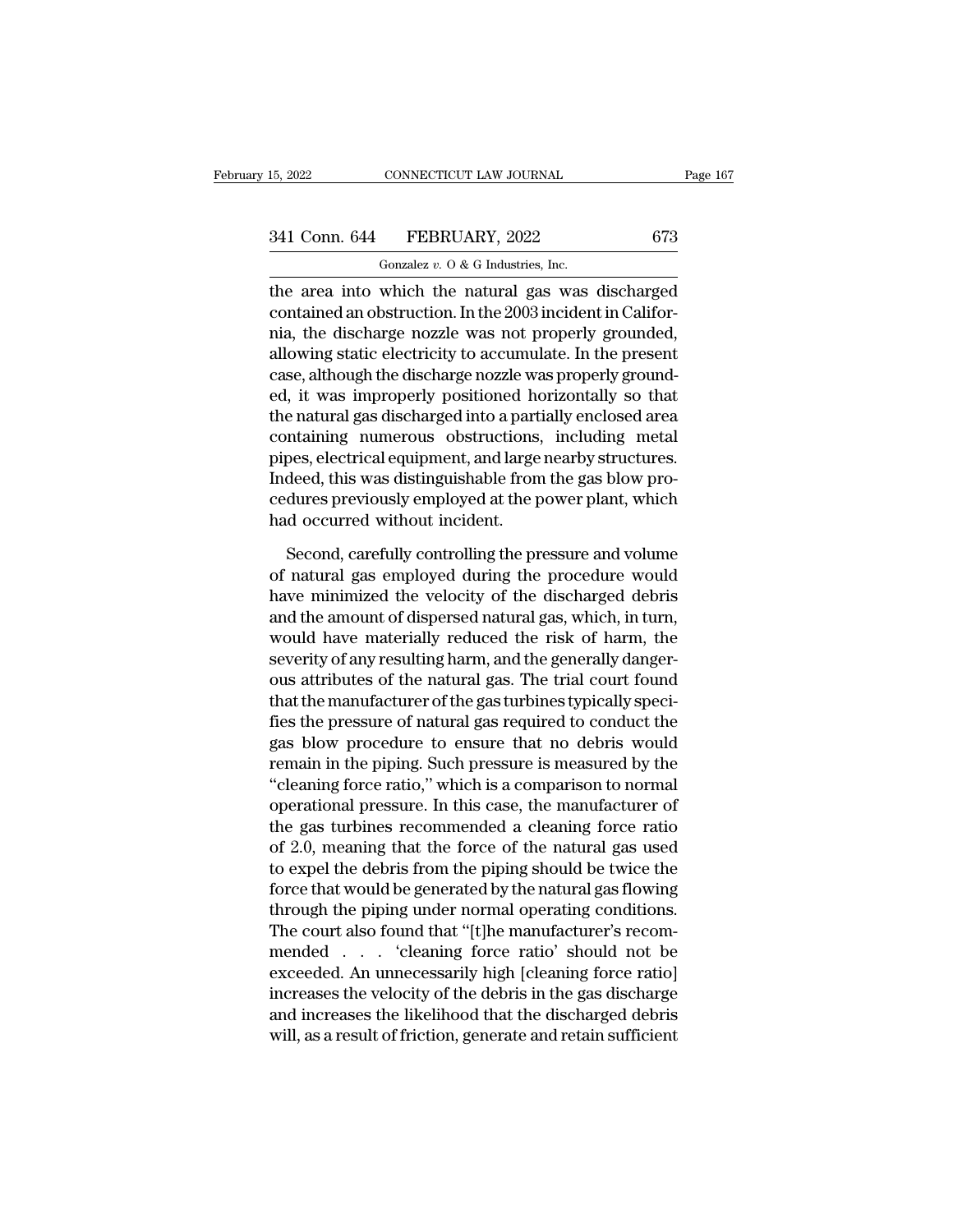|     | CONNECTICUT LAW JOURNAL                                | February 15, 2022 |
|-----|--------------------------------------------------------|-------------------|
|     |                                                        |                   |
| 674 | FEBRUARY, 2022                                         | 341 Conn. 644     |
|     | Gonzalez $v$ . O & G Industries, Inc.                  |                   |
|     | thermal energy to initiate combustion within the cloud |                   |

CONNECTICUT LAW JOURNAL February 15, 2022<br>
FEBRUARY, 2022 341 Conn. 644<br>
Gonzalez v. 0 & G Industries, Inc.<br>
thermal energy to initiate combustion within the cloud<br>
of dispersing gas." FEBI<br>
Gonzalez v.<br>
thermal energy to initia<br>
of dispersing gas."<br>
It was calculated tha

FEBRUARY, 2022 341 Conn. 644<br>
Gonzalez v. 0 & G Industries, Inc.<br>
ermal energy to initiate combustion within the cloud<br>
dispersing gas."<br>
It was calculated that the cleaning force ratio at the<br>
scharge nozzle during the g  $\begin{array}{ll}\n 674 & \text{FEBRUARY, } 2022 & 341 \text{ Conn. } 644 \\
 \hline\n \text{Gonzalez } v. 0 & \text{G Industries, Inc.} \\
 \text{thermal energy to initiate combustion within the cloud of dispersing gas.} \\
 \text{It was calculated that the cleaning force ratio at the discharge nozzle during the gas blow procedure that caused the explosion was 10.0. This means that the natural gas flow should be using at ten times the value of the original. \n\end{array}$ Gonzalez  $v$ . O & G Industries, Inc.<br>
thermal energy to initiate combustion within the cloud<br>
of dispersing gas."<br>
It was calculated that the cleaning force ratio at the<br>
discharge nozzle during the gas blow procedure tha thermal energy to initiate combustion within the cloud<br>of dispersing gas."<br>It was calculated that the cleaning force ratio at the<br>discharge nozzle during the gas blow procedure that<br>caused the explosion was 10.0. This mean for dispersing gas."<br>It was calculated that the cleaning force ratio at the<br>discharge nozzle during the gas blow procedure that<br>caused the explosion was 10.0. This means that the<br>natural gas flowed through the piping at te It was calculated that the cleaning force ratio at the<br>discharge nozzle during the gas blow procedure that<br>caused the explosion was 10.0. This means that the<br>natural gas flowed through the piping at ten times the<br>force tha It was calculated that the cleaning force ratio at the discharge nozzle during the gas blow procedure that caused the explosion was 10.0. This means that the natural gas flowed through the piping at ten times the force tha discharge nozzle during the gas blow procedure that<br>caused the explosion was 10.0. This means that the<br>natural gas flowed through the piping at ten times the<br>force that it would flow through the piping during nor-<br>mal oper caused the explosion was 10.0. This means that the<br>natural gas flowed through the piping at ten times the<br>force that it would flow through the piping during nor-<br>mal operation, which was five times higher than the<br>manufact natural gas flowed through the piping at ten times the<br>force that it would flow through the piping during nor-<br>mal operation, which was five times higher than the<br>manufacturer's recommendation for the gas blow pro-<br>cedure. force that it would flow through the piping during normal operation, which was five times higher than the manufacturer's recommendation for the gas blow procedure. Because of this unusually high pressure of natural gas, th mal operation, which was five times higher than the<br>manufacturer's recommendation for the gas blow pro-<br>cedure. Because of this unusually high pressure of<br>natural gas, the solid debris was propelled from the<br>discharge nozz manufacturer's recommendation for the gas blow procedure. Because of this unusually high pressure of natural gas, the solid debris was propelled from the discharge nozzle at a correspondingly high velocity, approximately 1 cedure. Because of this unusually high pressure of<br>natural gas, the solid debris was propelled from the<br>discharge nozzle at a correspondingly high velocity,<br>approximately 1400 feet per second. In turn, this unusu-<br>ally hig natural gas, the solid debris was propelled from the discharge nozzle at a correspondingly high velocity, approximately 1400 feet per second. In turn, this unusually high velocity increased the likelihood that the debris w discharge nozzle at a correspondingly high velocity,<br>approximately 1400 feet per second. In turn, this unusu-<br>ally high velocity increased the likelihood that the<br>debris would acquire enough thermal energy to ignite<br>the na approximately 1400 feet per second. In turn, this unusually high velocity increased the likelihood that the debris would acquire enough thermal energy to ignite the natural gas, which was what caused the explosion in this ally high velocity increased the likelihood that the debris would acquire enough thermal energy to ignite the natural gas, which was what caused the explosion in this case. Accordingly, the trial court found that limiting debris would acquire enothe natural gas, which was<br>in this case. Accordingly, t<br>iting the pressure of natural<br>cleaning force ratio would<br>velocity of the discharged<br>hood of combustion.<br>In addition, the trial c E hatural gas, which was what caused the explosion<br>this case. Accordingly, the trial court found that lim-<br>ng the pressure of natural gas to correspond with the<br>eaning force ratio would have better controlled the<br>locity of In this case. Accordingly, the that court found that infi-<br>iting the pressure of natural gas to correspond with the<br>cleaning force ratio would have better controlled the<br>velocity of the discharged debris and reduced the li

rang the pressure of natural gas to correspond while the<br>cleaning force ratio would have better controlled the<br>velocity of the discharged debris and reduced the likeli-<br>hood of combustion.<br>In addition, the trial court note detailing force ratio would have better controlled the<br>velocity of the discharged debris and reduced the likeli-<br>hood of combustion.<br>In addition, the trial court noted that the volume<br>of natural gas can be minimized furthe velocity of the uscharged debtis and reduced the inten-<br>hood of combustion.<br>In addition, the trial court noted that the volume<br>of natural gas can be minimized further by carefully<br>choosing between two variations of the gas In addition, the trial court noted that the volume<br>of natural gas can be minimized further by carefully<br>choosing between two variations of the gas blow proce-<br>dure. The variation of the procedure employed in this<br>case was In addition, the trial court noted that the volume<br>of natural gas can be minimized further by carefully<br>choosing between two variations of the gas blow proce-<br>dure. The variation of the procedure employed in this<br>case was of natural gas can be minimized further by carefully<br>choosing between two variations of the gas blow proce-<br>dure. The variation of the procedure employed in this<br>case was a "continuous" blow, meaning that the dis-<br>charge n choosing between two variations of the gas blow procedure. The variation of the procedure employed in this case was a "continuous" blow, meaning that the discharge nozzle remained completely open to allow the natural gas t dure. The variation of the procedure employed in this<br>case was a "continuous" blow, meaning that the dis-<br>charge nozzle remained completely open to allow the<br>natural gas to flow freely through it. Another variation<br>of the case was a "continuous" blow, meaning that the discharge nozzle remained completely open to allow the natural gas to flow freely through it. Another variation of the procedure, known as a "puff blow," involves pressurizing charge nozzle remained completely open to allow the<br>natural gas to flow freely through it. Another variation<br>of the procedure, known as a "puff blow," involves<br>pressurizing the length of pipe with natural gas while<br>the dis natural gas to flow freely through it. Another variation<br>of the procedure, known as a "puff blow," involves<br>pressurizing the length of pipe with natural gas while<br>the discharge nozzle is closed, then closing the valve<br>supp of the procedure, known as a "puff blow," involves<br>pressurizing the length of pipe with natural gas while<br>the discharge nozzle is closed, then closing the valve<br>supplying the natural gas, and then opening the dis-<br>charge n pressurizing the length of pipe with natural gas while<br>the discharge nozzle is closed, then closing the valve<br>supplying the natural gas, and then opening the dis-<br>charge nozzle quickly, allowing the gas to vent from<br>the di the discharge nozzle is closed, then closing the valve<br>supplying the natural gas, and then opening the dis-<br>charge nozzle quickly, allowing the gas to vent from<br>the discharge nozzle in a short burst. This variation<br>require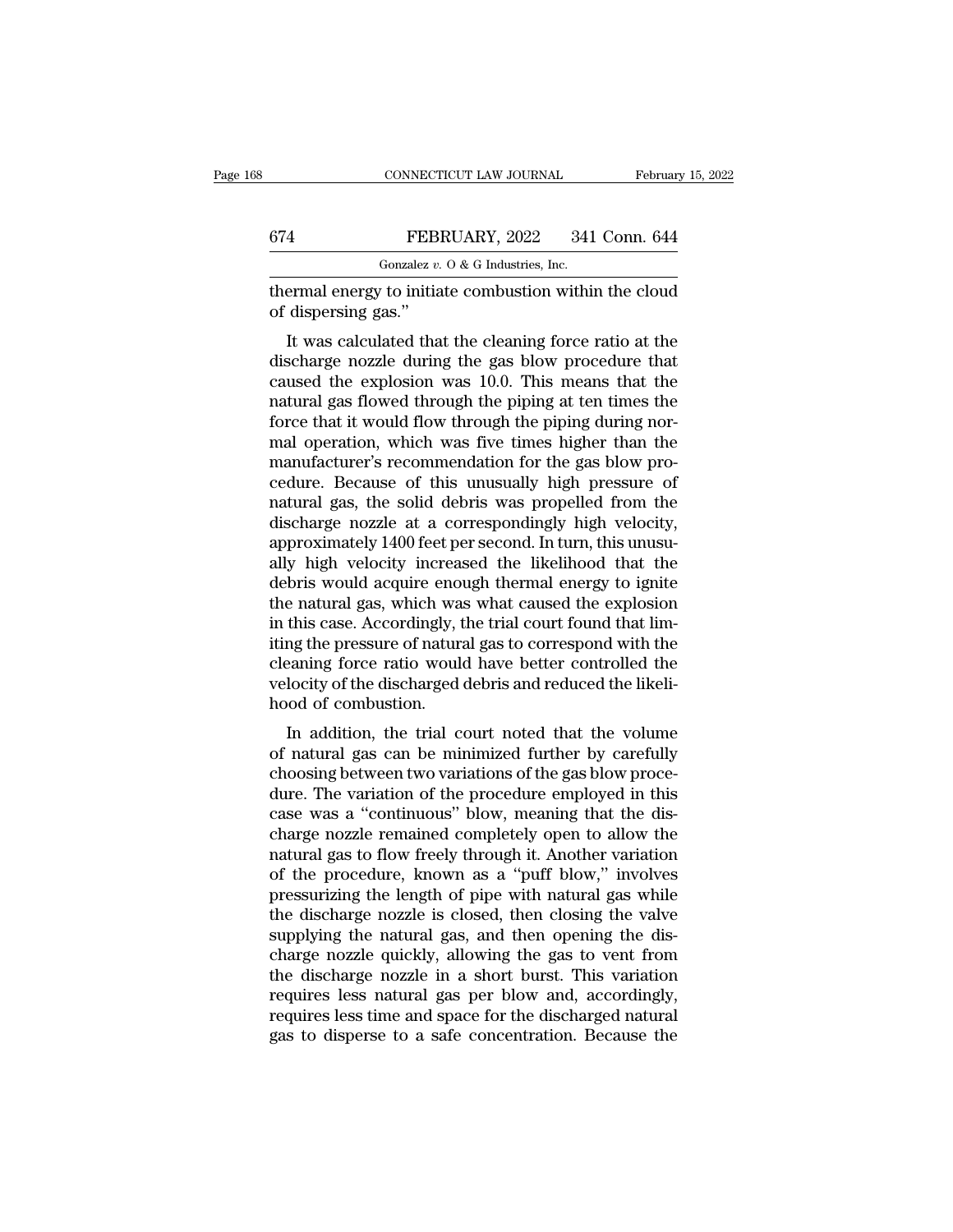## 15, 2022 CONNECTICUT LAW JOURNAL Page 169<br>341 Conn. 644 FEBRUARY, 2022 675<br>Gonzalez v. 0 & G Industries, Inc. CONNECTICUT LAW JOURNAL<br>FEBRUARY, 2022<br>Gonzalez *v.* O & G Industries, Inc.<br>We requires a greater volume

continuous blow requires a greater volume of natural<br>gas to accomplish the same result, the court found that<br>this method "increases the time and area required for<br>this method "increases the time and area required for 341 Conn. 644 FEBRUARY, 2022 675<br>
Gonzalez v. 0 & G Industries, Inc.<br>
continuous blow requires a greater volume of natural<br>
gas to accomplish the same result, the court found that<br>
this method "increases the time and area 341 Conn. 644 FEBRUARY, 2022 675<br>
Gonzalez v. 0 & G Industries, Inc.<br>
continuous blow requires a greater volume of natural<br>
gas to accomplish the same result, the court found that<br>
this method "increases the time and area 341 Conn. 644 FEBRUARY, 2022 675<br>
Gonzalez v. 0 & G Industries, Inc.<br>
continuous blow requires a greater volume of natural<br>
gas to accomplish the same result, the court found that<br>
this method "increases the time and area Gonzalez v. O & G Indus<br>
continuous blow requires a grea<br>
gas to accomplish the same resul<br>
this method "increases the time<br>
the gas to fully disperse and reach<br>
combustion will not occur."<br>
The trial court relied on exper ntinuous blow requires a greater volume of natural<br>s to accomplish the same result, the court found that<br>is method "increases the time and area required for<br>e gas to fully disperse and reach concentrations where<br>mbustion w continuous blow requires a greater volume of hatural<br>gas to accomplish the same result, the court found that<br>this method "increases the time and area required for<br>the gas to fully disperse and reach concentrations where<br>co

gas to accomplish the same result, the court found that<br>this method "increases the time and area required for<br>the gas to fully disperse and reach concentrations where<br>combustion will not occur."<br>The trial court relied on e the gas to fully disperse and reach concentrations where<br>combustion will not occur."<br>The trial court relied on expert testimony regarding<br>the "basic science" of combustion and "the physical<br>characteristics of natural gas" the gas to fully disperse and reach concentrations where<br>combustion will not occur."<br>The trial court relied on expert testimony regarding<br>the "basic science" of combustion and "the physical<br>characteristics of natural gas" The trial court relied on expert testimony regarding<br>the "basic science" of combustion and "the physical<br>characteristics of natural gas" in reaching these conclu-<br>sions. The court also credited the testimony of six wit-<br>ne The trial court relied on expert testimony regarding<br>the "basic science" of combustion and "the physical<br>characteristics of natural gas" in reaching these conclu-<br>sions. The court also credited the testimony of six wit-<br>ne the "basic science" of combustion and "the physical<br>characteristics of natural gas" in reaching these conclu-<br>sions. The court also credited the testimony of six wit-<br>nesses who had experience conducting gas blow proce-<br>du characteristics of natural gas" in reaching these conclusions. The court also credited the testimony of six witnesses who had experience conducting gas blow procedures and found that each witness testified "that gas blows sions. The court also credited the testimony of six wit-<br>nesses who had experience conducting gas blow proce-<br>dures and found that each witness testified "that gas<br>blows can be done safely if reasonable care is exercised<br>a reasses who had experience conducting gas blow procedures and found that each witness testified "that gas blows can be done safely if reasonable care is exercised and certain precautions are observed. . . . No witness with dures and found that each witness testified "that gas<br>blows can be done safely if reasonable care is exercised<br>and certain precautions are observed. . . . No witness<br>with experience conducting gas blows testified that the blows can be done safely if reasonable care is exercised<br>and certain precautions are observed. . . . No witness<br>with experience conducting gas blows testified that the<br>procedure involved a 'high degree' of risk of harm *w* and certain precautions are observed. . . . No witness<br>with experience conducting gas blows testified that the<br>procedure involved a 'high degree' of risk of harm *when*<br>reasonable safety precautions are put in place." (Em with experience conducting gas blows testified that the procedure involved a 'high degree' of risk of harm when reasonable safety precautions are put in place." (Emphasis added.) Thus, we agree with the trial court's factu oceanie involved a fight degree of risk of narm *uhen*<br>asonable safety precautions are put in place." (Empha-<br>i added.) Thus, we agree with the trial court's factual<br>ding that the exercise of reasonable care would have<br>ate reasonable sajety precautions are put in place. (Emphasis added.) Thus, we agree with the trial court's factual<br>finding that the exercise of reasonable care would have<br>materially reduced the risk of harm to the point where

Example 1.7 Thus, we agree with the that court's factual<br>finding that the exercise of reasonable care would have<br>materially reduced the risk of harm to the point where the<br>gas blow procedure could have been conducted safel miding that the exercise of reasonable care would have<br>materially reduced the risk of harm to the point where the<br>gas blow procedure could have been conducted safely.<br>Our conclusion, as well as our particular emphasis on<br>t materially reduced the risk of harm to the point where the<br>gas blow procedure could have been conducted safely.<br>Our conclusion, as well as our particular emphasis on<br>this factor, is supported by *Whitman Hotel Corp*. and<br> gas blow procedule collid have been conducted safely.<br>
Our conclusion, as well as our particular emphasis on<br>
this factor, is supported by *Whitman Hotel Corp*. and<br> *Caporale*. In *Whitman Hotel Corp*., we reasoned that,<br> Our conclusion, as well as our particular emphasis on<br>this factor, is supported by *Whitman Hotel Corp*. and<br>*Caporale*. In *Whitman Hotel Corp*., we reasoned that,<br>even in the prototypical strict liability context of expl this factor, is supported by *Whitman Hotel Corp.* and *Caporale.* In *Whitman Hotel Corp.*, we reasoned that, even in the prototypical strict liability context of exploding dynamite, "it is essential that it appear that t *Caporale.* In *Whitman Hotel Corp.*, we reasoned that, even in the prototypical strict liability context of exploding dynamite, "it is essential that it appear that the dynamite was discharged under such circumstances tha even in the prototypical strict liability context of exploding dynamite, "it is essential that it appear that the dynamite was discharged under such circumstances that it, in fact, necessarily or obviously exposed the pers ing dynamite, "it is essential that it appear that the dynamite was discharged under such circumstances that it,<br>in fact, necessarily or obviously exposed the person or<br>property of another to the danger of probable injury. mite was discharged under such circumstances that it,<br>in fact, necessarily or obviously exposed the person or<br>property of another to the danger of probable injury."<br>Whitman Hotel Corp. v. Elliott & Watrous Engineering<br>Co., in fact, necessarily or obviously exposed the person or<br>property of another to the danger of probable injury."<br>*Whitman Hotel Corp.* v. *Elliott & Watrous Engineering*<br>*Co.*, supra, 137 Conn. 566. We then expanded on this<br> property of another to the danger of probable injury."<br>
Whitman Hotel Corp. v. *Elliott* & Watrous *Engineering*<br>
Co., supra, 137 Conn. 566. We then expanded on this<br>
language in *Caporale*: "The words 'necessarily,' 'obvi *Inc.*, supra, 137 Conn. 566. We then expanded on this language in *Caporale*: "The words 'necessarily,' 'obviously' and 'probable' imply that, *even if due care is employed*, there is an *unavoidable* risk of damage." ( Co., supra, 137 Conn. 566. We then expanded on this language in *Caporale*: "The words 'necessarily,' 'obviously' and 'probable' imply that, *even* if due care is *employed*, there is an *unavoidable* risk of damage." (Emp language in *Caporale*: "The words 'necessarily,' 'obviously' and 'probable' imply that, *even if due care is employed*, there is an *unavoidable* risk of damage." (Emphasis added.) *Caporale* v. *C. W. Blakeslee & Sons, I*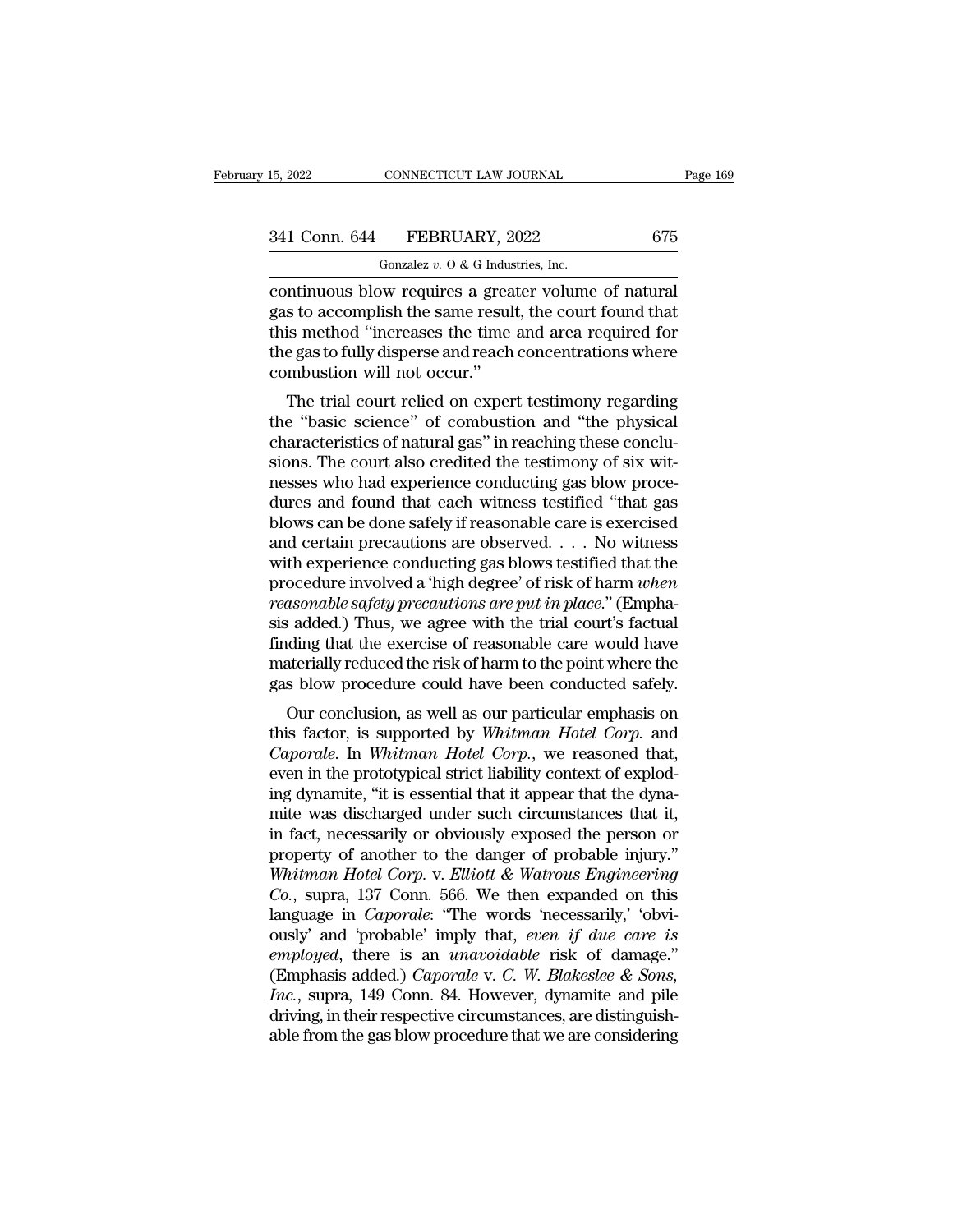CONNECTICUT LAW JOURNAL Februar<br>
676 FEBRUARY, 2022 341 Conn. 644<br>
600121 Gonzalez v. 0 & G Industries, Inc.<br>
because the exercise of reasonable care would have mate-<br>
rially reduced the risk of harm and the potentially da FEBRUARY, 2022 341 Conn. 644<br>
Gonzalez v. 0 & G Industries, Inc.<br>
because the exercise of reasonable care would have mate-<br>
rially reduced the risk of harm and the potentially danger-<br>
ous nature of the natural gas. 676 FEBRUARY, 20<br>
Gonzalez v. O & G Industribecause the exercise of reasonable corrially reduced the risk of harm and the natural gas.<br>
We find further support for our FEBRUARY, 2022 341 Conn. 644<br>
Gonzalez *v.* 0 & G Industries, Inc.<br>
cause the exercise of reasonable care would have mate-<br>
lly reduced the risk of harm and the potentially danger-<br>
is nature of the natural gas.<br>
We find

*Producing Co.* v. *Columbia Gulf Transmission Corp*., 709 F.2d 959 (5th Cir. 1983). In that case, the plaintiffs' because the exercise of reasonable care would have mate-<br>rially reduced the risk of harm and the potentially danger-<br>ous nature of the natural gas.<br>We find further support for our conclusion in *CNG*<br>Producing Co. v. Colum blow in the potentially danger-<br>ous nature of the natural gas.<br>We find further support for our conclusion in CNG<br>Producing Co. v. Columbia Gulf Transmission Corp.,<br>709 F.2d 959 (5th Cir. 1983). In that case, the plaintiffs bus hattle of the hattural gas.<br>
We find further support for our conclusion in CNG<br>
Producing Co. v. Columbia Gulf Transmission Corp.,<br>
709 F.2d 959 (5th Cir. 1983). In that case, the plaintiffs'<br>
offshore oil platform req We find further support for our conclusion in *CNG*<br>*Producing Co. v. Columbia Gulf Transmission Corp.*,<br>709 F.2d 959 (5th Cir. 1983). In that case, the plaintiffs'<br>offshore oil platform required repairs, which entailed a<br> Producing Co. v. Columbia Gulf Transmission Corp.,<br>709 F.2d 959 (5th Cir. 1983). In that case, the plaintiffs'<br>offshore oil platform required repairs, which entailed a<br>blowdown operation to vent natural gas from the plat-<br> 709 F.2d 959 (5th Cir. 1983). In that case, the plaintiffs'<br>offshore oil platform required repairs, which entailed a<br>blowdown operation to vent natural gas from the plat-<br>form's metering station. Id., 960–61. The natural g offshore oil platform required repairs, which entailed a<br>blowdown operation to vent natural gas from the plat-<br>form's metering station. Id., 960–61. The natural gas was<br>released through two pipes, one of which was pointed<br> blowdown operation to vent natural gas from the plat-<br>form's metering station. Id., 960–61. The natural gas was<br>released through two pipes, one of which was pointed<br>up toward an overhanging heliport so that the discharged<br> form's metering station. Id., 960–61. The natural gas was released through two pipes, one of which was pointed up toward an overhanging heliport so that the discharged natural gas accumulated in the partially enclosed area released through two pipes, one of which was pointed<br>up toward an overhanging heliport so that the discharged<br>natural gas accumulated in the partially enclosed area.<br>See id., 961. A spark from an exhaust fan ignited the<br>ac up toward an overhanging heliport so that the discharged<br>natural gas accumulated in the partially enclosed area.<br>See id., 961. A spark from an exhaust fan ignited the<br>accumulated natural gas, resulting in an explosion and<br> natural gas accumulated in the partially enclosed area.<br>See id., 961. A spark from an exhaust fan ignited the<br>accumulated natural gas, resulting in an explosion and<br>fire. Id. The plaintiffs brought an action against the de See id., 961. A spark from an exhaust fan ignited the<br>accumulated natural gas, resulting in an explosion and<br>fire. Id. The plaintiffs brought an action against the defen-<br>dants, the companies that maintained the metering s accumulated natural gas, resulting in an explosion and<br>fire. Id. The plaintiffs brought an action against the defen-<br>dants, the companies that maintained the metering sta-<br>tion, one of which was also a purchaser of the pla fire. Id. The plaintiffs brought an action against the defendants, the companies that maintained the metering station, one of which was also a purchaser of the platform's natural gas. See id., 960–61. On appeal, the Fifth dants, the companies that maintained the metering station, one of which was also a purchaser of the platform's natural gas. See id., 960–61. On appeal, the Fifth Circuit, applying Louisiana state law and a standard very si tion, one of which was also a purchaser of the platform's<br>natural gas. See id., 960–61. On appeal, the Fifth Circuit,<br>applying Louisiana state law and a standard very similar to<br>that of the Restatement (Second), held that natural gas. See id., 960–61. On appeal, the Fifth Circuit,<br>applying Louisiana state law and a standard very similar to<br>that of the Restatement (Second), held that the blowdown<br>procedure was not ultrahazardous, reasoning t applying Louisiana state law and a standard very similar to<br>that of the Restatement (Second), held that the blowdown<br>procedure was not ultrahazardous, reasoning that, "if the<br>gas had been vented away from the platform, whe that of the Restatement (Second), held that the blowdown<br>procedure was not ultrahazardous, reasoning that, "if the<br>gas had been vented away from the platform, where the<br>gas would have had no place to accumulate and where n procedure was not ultrahazardous, reasoning that, "if the<br>gas had been vented away from the platform, where the<br>gas would have had no place to accumulate and where no<br>possible ignition source existed, these venting operati gas had been vented away from the platform, where the<br>gas would have had no place to accumulate and where no<br>possible ignition source existed, these venting operations<br>would have been performed without any risk.'' Id., 962 gas would have had i<br>possible ignition sou<br>would have been pe<br>In other words, the<br>of venting gas is like<br>is substandard cond<br>in original.) Id.<br>Although the blow ssible ignition source existed, these venting operations<br>ould have been performed without any risk." Id., 962.<br>other words, the court emphasized that "the activity<br>venting gas is likely to cause damage *only* when there<br>su *Co.* is not identical to the gas blow procedure in *CNG Producing*<br>*Co.* is not identical to the gas blow procedure in *CNG Producing*<br>*Co.* is not identical to the gas blow procedure employed<br>here, both procedures involv

In other words, the court emphasized that the activity<br>of venting gas is likely to cause damage *only* when there<br>is substandard conduct on someone's part." (Emphasis<br>in original.) Id.<br>Although the blowdown procedure in *C* of venting gas is intery to cattle dantage *oncy* when there is substandard conduct on someone's part." (Emphasis in original.) Id.<br>
Although the blowdown procedure in *CNG Producing*<br> *Co*. is not identical to the gas blo is substantiand conduct on someone's part. (Emphasis<br>in original.) Id.<br>Although the blowdown procedure in *CNG Producing*<br>*Co*. is not identical to the gas blow procedure employed<br>here, both procedures involved the high-pr In original.) in.<br>
Although the blowdown procedure in *CNG Producing*<br>
Co. is not identical to the gas blow procedure employed<br>
here, both procedures involved the high-pressure dis-<br>
charge of natural gas, a flammable and Although the blowdown procedure in *CNG Producing*<br>Co. is not identical to the gas blow procedure employed<br>here, both procedures involved the high-pressure dis-<br>charge of natural gas, a flammable and potentially danger-<br>ou Co. is not identical to the gas blow procedure employed<br>here, both procedures involved the high-pressure dis-<br>charge of natural gas, a flammable and potentially danger-<br>ous substance. In both procedures, natural gas was<br>im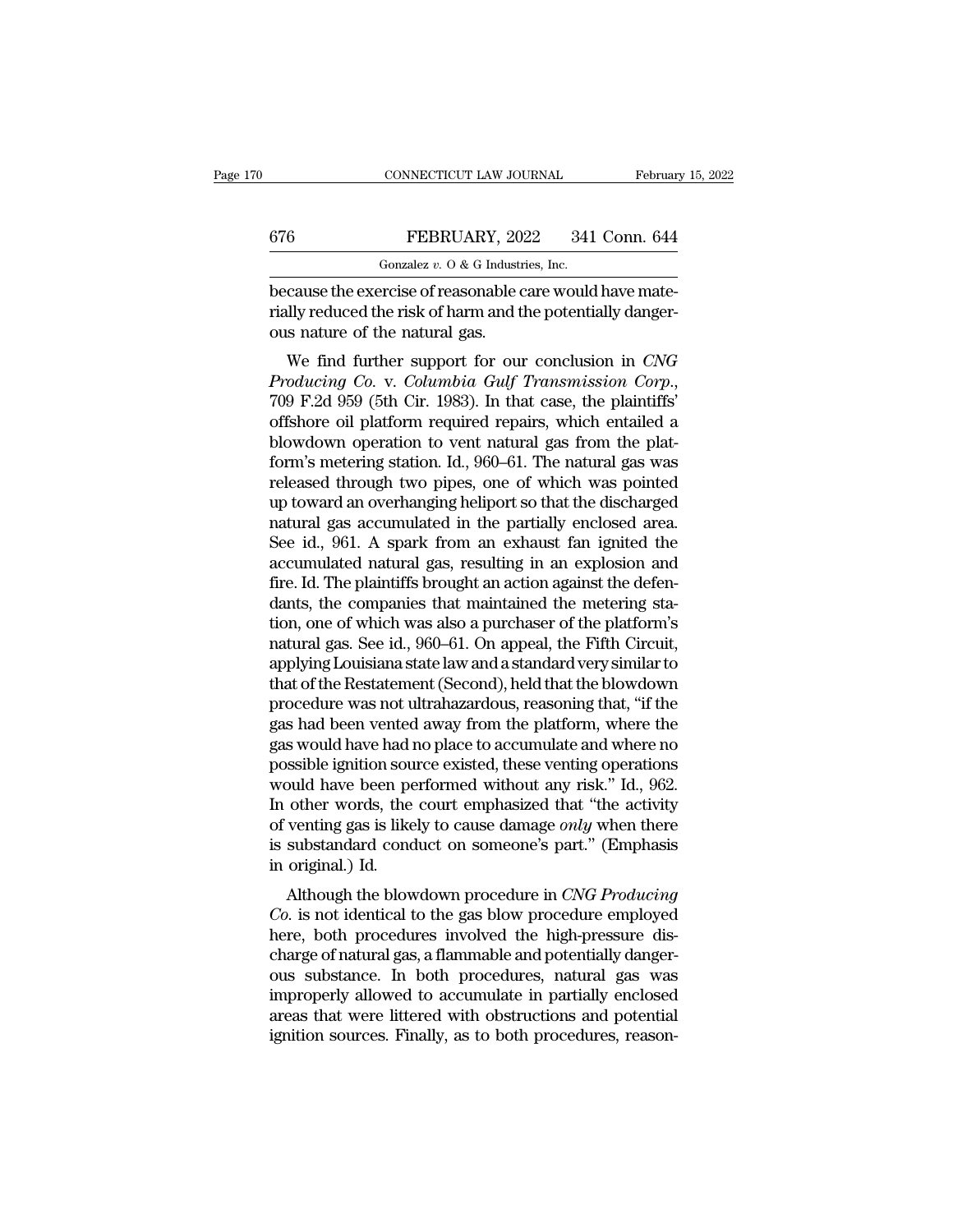15, 2022 CONNECTICUT LAW JOURNAL Page 171<br>
341 Conn. 644 FEBRUARY, 2022 677<br>
Gonzalez v. 0 & G Industries, Inc.<br>
able precautions from prevailing industry practices and<br>
the basic science of combustion would have minimized 341 Conn. 644 FEBRUARY, 2022 677<br>
Gonzalez v. 0 & G Industries, Inc.<br>
able precautions from prevailing industry practices and<br>
the basic science of combustion would have minimized<br>
the risk of gas accumulation and ignitio 341 Conn. 644 FEBRUARY, 2022 677<br>
Gonzalez v. 0 & G Industries, Inc.<br>
able precautions from prevailing industry practices and<br>
the basic science of combustion would have minimized<br>
the risk of gas accumulation and ignitio 341 Conn. 644 FEBRUARY, 2022 677<br>
Gonzalez v. 0 & G Industries, Inc.<br>
able precautions from prevailing industry practices and<br>
the basic science of combustion would have minimized<br>
the risk of gas accumulation and ignitio Gonzalez v.  $0$  & G Industries, Inc.<br>able precautions from prevailing industry practices and<br>the basic science of combustion would have minimized<br>the risk of gas accumulation and ignition, which, in turn,<br>would have signi Gonzalez v. O & G Industries, Inc.<br>able precautions from prevailing industry practices and<br>the basic science of combustion would have minimized<br>the risk of gas accumulation and ignition, which, in turn,<br>would have signifi able precautions from prevailing industry practices and<br>the basic science of combustion would have minimized<br>the risk of gas accumulation and ignition, which, in turn,<br>would have significantly reduced the risk of harm. As<br> the basic science of combustion would have minimized<br>the risk of gas accumulation and ignition, which, in turn,<br>would have significantly reduced the risk of harm. As<br>both the Fifth Circuit and the trial court in the presen the risk of gas accumulation and ignition, which, in turn,<br>would have significantly reduced the risk of harm. As<br>both the Fifth Circuit and the trial court in the present<br>case concluded, the explosions did not result from would have significantly reduced the risk<br>both the Fifth Circuit and the trial court i<br>case concluded, the explosions did not res<br>substantial and unavoidable risk attendant<br>dures; rather, the explosions resulted from<br>emplo See concluded, the explosions did not result from any<br>bstantial and unavoidable risk attendant to the proce-<br>res; rather, the explosions resulted from the failure to<br>uploy reasonable, industry standard precautions when<br>ndl case concluded, the explosions did not result from any<br>substantial and unavoidable risk attendant to the proce-<br>dures; rather, the explosions resulted from the failure to<br>employ reasonable, industry standard precautions wh

substantia and diavoidable risk attendant to the proce-<br>dures; rather, the explosions resulted from the failure to<br>employ reasonable, industry standard precautions when<br>handling a potentially dangerous gas.<br>The plaintiffs outes, rather, the explosions resulted from the rande to<br>employ reasonable, industry standard precautions when<br>handling a potentially dangerous gas.<br>The plaintiffs nonetheless contend that a significant<br>risk remains even a employ reasonable, industry standard precaditions when<br>handling a potentially dangerous gas.<br>The plaintiffs nonetheless contend that a significant<br>risk remains even after the precautions noted by the trial<br>court are employ randing a potentially dangerous gas.<br>
The plaintiffs nonetheless contend that a significant<br>
risk remains even after the precautions noted by the trial<br>
court are employed, emphasizing the inherently danger-<br>
ous attribute The plaintiffs nonetheless contend that a significant<br>risk remains even after the precautions noted by the trial<br>court are employed, emphasizing the inherently danger-<br>ous attributes of natural gas. Specifically, the plain risk remains even after the precautions noted by the trial<br>court are employed, emphasizing the inherently danger-<br>ous attributes of natural gas. Specifically, the plaintiffs<br>point to expert testimony that "the presence of court are employed, emphasizing the inherently danger-<br>ous attributes of natural gas. Specifically, the plaintiffs<br>point to expert testimony that "the presence of three<br>elements can cause a fire or explosion—a fuel source, ous attributes of natural gas. Specifically, the plaintiffs<br>point to expert testimony that "the presence of three<br>elements can cause a fire or explosion—a fuel source,<br>an ignition, and air"—and that, "even with utmost<br>caut point to expert testimony that "the presence of three<br>elements can cause a fire or explosion—a fuel source,<br>an ignition, and air"—and that, "even with utmost<br>caution, the natural gas still will 'continuously [mix]<br>with air Enterns can cause a me of explosion—a nuer source,<br>ignition, and air"—and that, "even with utmost<br>ution, the natural gas still will 'continuously [mix]<br>th air on the way out' of the [discharge nozzle], and<br>at expelled gas an ignition, and an —and that, even with diffused caution, the natural gas still will 'continuously [mix] with air on the way out' of the [discharge nozzle], and that expelled gas will at some point reach the level of air-

caution, the hatural gas still will continuously [hitx]<br>with air on the way out' of the [discharge nozzle], and<br>that expelled gas will at some point reach the level of<br>air-gas mixture that could spark an explosion."<br>We are with an on the way out of the [uscharge hozzle], and<br>that expelled gas will at some point reach the level of<br>air-gas mixture that could spark an explosion."<br>We are not persuaded, however, because *Caporale*<br>foreclosed the diatexpened gas will at some point reach the fever of<br>air-gas mixture that could spark an explosion."<br>We are not persuaded, however, because *Caporale*<br>foreclosed the plaintiffs' reliance on the dangerous<br>nature of natural an-gas mixture that could spark an explosion.<br>
We are not persuaded, however, because *Caporale*<br>
foreclosed the plaintiffs' reliance on the dangerous<br>
nature of natural gas alone. In that case, we explained<br>
that strict l We are not persuaded, however, because *Caporale*<br>foreclosed the plaintiffs' reliance on the dangerous<br>nature of natural gas alone. In that case, we explained<br>that strict liability requires more than just a "dangerous<br>inst foreclosed the plaintiffs' reliance on the dangerous<br>nature of natural gas alone. In that case, we explained<br>that strict liability requires more than just a "dangerous<br>instrumentality"; rather, strict liability applies wh nature of natural gas alone. In that case, we explained<br>that strict liability requires more than just a "dangerous<br>instrumentality"; rather, strict liability applies when a<br>potentially dangerous instrumentality "was used *Caporalisty requires more than just a "dangerous*<br> *Caporalisty"*; rather, strict liability applies when a<br>
potentially dangerous instrumentality "was used under<br>
such circumstances and conditions as necessarily and<br>
obvi instrumentality"; rather, strict liability applies when a<br>potentially dangerous instrumentality "was used under<br>such circumstances and conditions as necessarily and<br>obviously to expose the person or property of another<br>to potentially dangerous instrumentality "was used under<br>such circumstances and conditions as necessarily and<br>obviously to expose the person or property of another<br>to probable injury even [when] due care [is] taken."<br>*Caporal* such circumstances and conditions as necessarily and<br>obviously to expose the person or property of another<br>to probable injury even [when] due care [is] taken."<br>*Caporale* v. *C. W. Blakeslee & Sons, Inc.*, supra, 149<br>Conn obviously to expose the person or property of another<br>to probable injury even [when] due care [is] taken."<br>Caporale v. C. W. Blakeslee & Sons, Inc., supra, 149<br>Conn. 83–84. In other words, we reasoned that the dan-<br>gerous to probable injury even [when] due care [is] taken."<br>Caporale v. C. W. Blakeslee & Sons, Inc., supra, 149<br>Conn. 83–84. In other words, we reasoned that the dan-<br>gerous nature of the instrumentality must be considered<br>alon Caporale v. C. W. Blakeslee & Sons, Inc., supra, 149 Conn. 83–84. In other words, we reasoned that the dangerous nature of the instrumentality must be considered alongside the circumstances and conditions of its use. See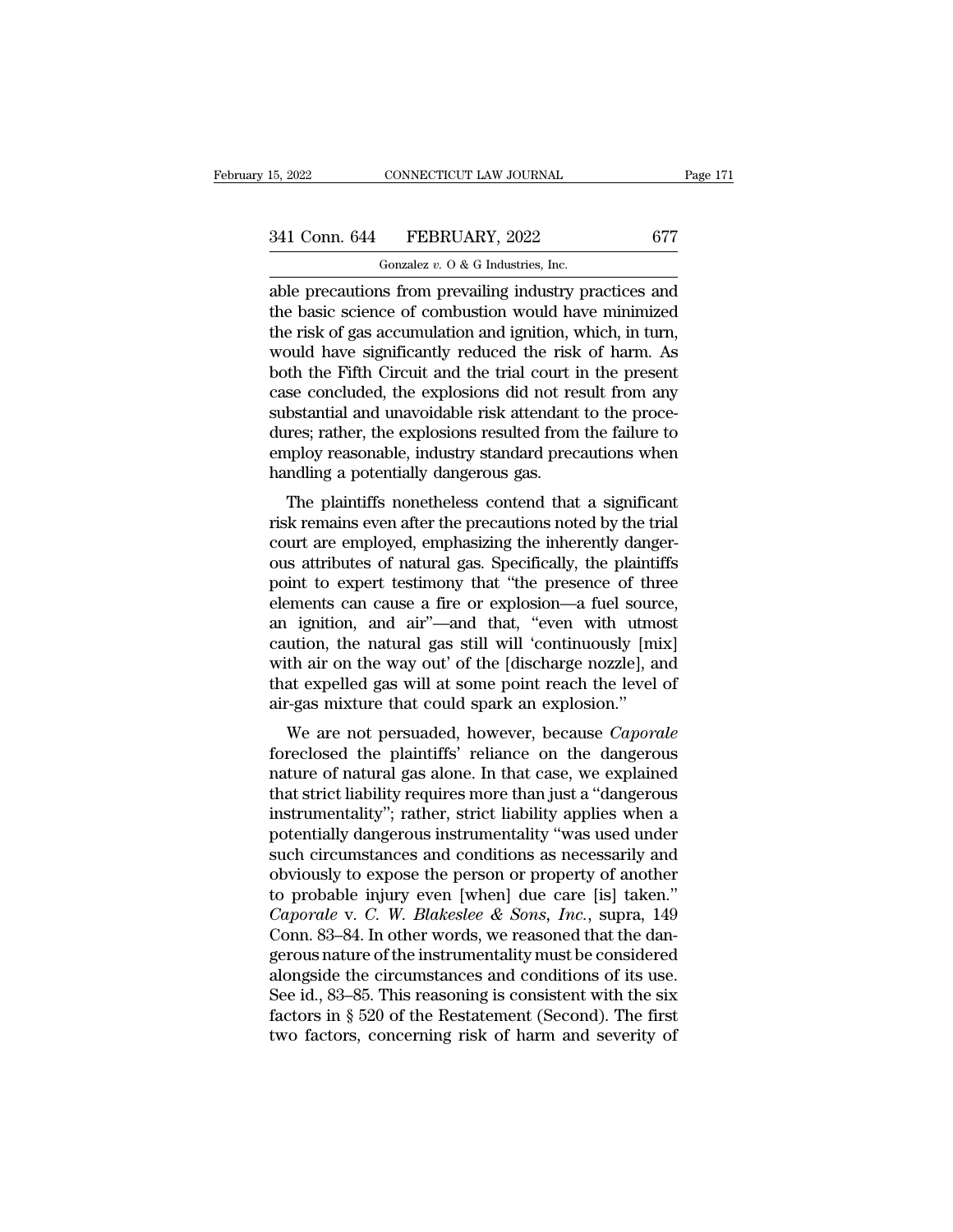## CONNECTICUT LAW JOURNAL February 15, 2022<br>678 FEBRUARY, 2022 341 Conn. 644<br>Gonzalez v. 0 & G Industries, Inc. CONNECTICUT LAW JOURNAL<br>FEBRUARY, 2022 341<br>Gonzalez *v.* O & G Industries, Inc.<br>together measure the danger

 $\begin{tabular}{ll} \multicolumn{1}{l}{{\small\bf CONNECTICUT LAW JOURNAL}} & \multicolumn{1}{l}{\small\bf February 15, 2022} \\ \hline \multicolumn{1}{l}{678} & \multicolumn{1}{l}{\small\bf FEBRUARY, 2022} & 341 & \multicolumn{1}{l}{\small\bf Conn. 644} \\ \hline \multicolumn{1}{l}{\small\bf Gonzalez}\ v.\ O \ \&\ G\ {\small\bf Industries, Inc.} \\ \hline \multicolumn{1}{l}{\bf potential harm, together measure the dangerous nature} \\ \hline \multicolumn{1}{l}{\bf of the instrumentality. The other four factors measure} \\ \hline$  $\begin{array}{r} \text{678} & \text{FEBRUARY, 2022} & \text{341 Conn. 644} \\ \text{Gonzalez } v. 0 & \text{G Industries, Inc.} \\ \text{potential harm, together measure the dangerous nature of the instrumentality. The other four factors measure the various circumstances and conditions that must inform the danger including the location of the activity.} \end{array}$ FEBRUARY, 2022 341 Conn. 644<br>
Conzalez v. O & G Industries, Inc.<br>
potential harm, together measure the dangerous nature<br>
of the instrumentality. The other four factors measure<br>
the various circumstances and conditions tha FEBRUARY, 2022 341 Conn. 644<br>
Gonzalez v. 0 & G Industries, Inc.<br>
potential harm, together measure the dangerous nature<br>
of the instrumentality. The other four factors measure<br>
the various circumstances and conditions tha Gonzalez v. O & G Industries, Inc.<br>potential harm, together measure the dangerous nature<br>of the instrumentality. The other four factors measure<br>the various circumstances and conditions that must<br>inform the danger, includi Gonzalez v. O & G Industries, Inc.<br>potential harm, together measure the dangerous nature<br>of the instrumentality. The other four factors measure<br>the various circumstances and conditions that must<br>inform the danger, includi potential harm, together measure the dangerous nature<br>of the instrumentality. The other four factors measure<br>the various circumstances and conditions that must<br>inform the danger, including the location of the activity,<br>the of the instrumentality. The other four factors measure<br>the various circumstances and conditions that must<br>inform the danger, including the location of the activity,<br>the common usage of the activity, and the effect of<br>reaso the various circumstances and conditions that must<br>inform the danger, including the location of the activity,<br>the common usage of the activity, and the effect of<br>reasonable care. Accordingly, in this case, the poten-<br>tiall inform the danger, including the<br>the common usage of the averasonable care. Accordingly<br>tially dangerous nature of nature what danger<br>the circumstances of the ga<br>reasonable care is used.<br>As the trial court noted, the Exploration disage of the activity, and the effect of<br>assonable care. Accordingly, in this case, the poten-<br>lly dangerous nature of natural gas is not dispositive.<br>e must consider what danger natural gas presents in<br>e circ reasonable care. Accordingly, in this case, the potentially dangerous nature of natural gas is not dispositive.<br>We must consider what danger natural gas presents in<br>the circumstances of the gas blow procedure when<br>reasonab

trany dangerous nature of natural gas is not dispositive.<br>We must consider what danger natural gas presents in<br>the circumstances of the gas blow procedure when<br>reasonable care is used.<br>As the trial court noted, the "cause we must consider what danger hadural gas presents in<br>the circumstances of the gas blow procedure when<br>reasonable care is used.<br>As the trial court noted, the "cause of the explosion<br>. . . was not a hazard intrinsic to the p Interactional care is used.<br>
As the trial court noted, the "cause of the explosion<br>
... was not a hazard intrinsic to the procedure itself<br>
or outside the control of those persons conducting the<br>
procedure; it was a failur Feasonable care is used.<br>
As the trial court noted, the "cause of the explosion  $\ldots$  was not a hazard intrinsic to the procedure itself<br>
or outside the control of those persons conducting the<br>
procedure; it was a failure As the trial court noted, the "cause of the explosion  $\ldots$  was not a hazard intrinsic to the procedure itself or outside the control of those persons conducting the procedure; it was a failure to use proper care in condu . . . was not a hazard intrinsic to the procedure itself<br>or outside the control of those persons conducting the<br>procedure; it was a failure to use proper care in conduct-<br>ing the procedure." Positioning the discharge nozzl or outside the control of those persons conducting the<br>procedure; it was a failure to use proper care in conduct-<br>ing the procedure." Positioning the discharge nozzle<br>vertically into a well ventilated area would have mater procedure; it was a failure to use proper care in conducting the procedure." Positioning the discharge nozzle vertically into a well ventilated area would have materially reduced the risk of harm by removing obstructions t ing the procedure." Positioning the discharge nozzle<br>vertically into a well ventilated area would have materi-<br>ally reduced the risk of harm by removing obstructions<br>that the expelled debris could have struck to trigger<br>ig vertically into a well ventilated area would have materially reduced the risk of harm by removing obstructions<br>that the expelled debris could have struck to trigger<br>ignition. Minimizing the pressure and volume of natural<br>g ally reduced the risk of harm by removing obstructions<br>that the expelled debris could have struck to trigger<br>ignition. Minimizing the pressure and volume of natural<br>gas used during the procedure would have materially<br>reduc that the expelled debris could have struck to trigger<br>ignition. Minimizing the pressure and volume of natural<br>gas used during the procedure would have materially<br>reduced the risk and severity of harm by decreasing<br>the velo ignition. Minimizing the pressure and volume of natural gas used during the procedure would have materially reduced the risk and severity of harm by decreasing the velocity of the expelled debris and, as a result, the like gas used during the procedure would have materially<br>reduced the risk and severity of harm by decreasing<br>the velocity of the expelled debris and, as a result, the<br>likelihood that the debris would ignite the natural gas.<br>Eac reduced the risk and severity of harm by decreasing<br>the velocity of the expelled debris and, as a result, the<br>likelihood that the debris would ignite the natural gas.<br>Each precaution would have further reduced the risk<br>and the velocity of the expelled debris and, as a result, the likelihood that the debris would ignite the natural gas.<br>Each precaution would have further reduced the risk and severity of harm by preventing the dangerous accumu likelihood that the debris would ignite the natural gas.<br>Each precaution would have further reduced the risk<br>and severity of harm by preventing the dangerous accu-<br>mulation of natural gas to fuel any fire that might have<br>i Each precaution would h<br>and severity of harm by pr<br>mulation of natural gas to<br>ignited. In other words, re<br>have materially reduced t<br>of any resulting harm, and<br>butes of natural gas.<br>Given that the activity In the activity of natural gas to fuel any fire that might have<br>inted. In other words, reasonable precautions would<br>we materially reduced the risk of harm, the severity<br>any resulting harm, and the generally dangerous attri mulation of hatural gas to fuer any fire that hught have<br>ignited. In other words, reasonable precautions would<br>have materially reduced the risk of harm, the severity<br>of any resulting harm, and the generally dangerous attri

ighted. In other words, reasonable precaduoris would<br>have materially reduced the risk of harm, the severity<br>of any resulting harm, and the generally dangerous attri-<br>butes of natural gas.<br>Given that the activity involved a the risk of harm, the severity<br>of any resulting harm, and the generally dangerous attri-<br>butes of natural gas.<br>Given that the activity involved a flammable sub-<br>stance, we recognize that some small risk of harm inher-<br>entl or any resulting harm, and the generally dangerous atti-<br>butes of natural gas.<br>Given that the activity involved a flammable sub-<br>stance, we recognize that some small risk of harm inher-<br>ently remained. However, the signifi butes of hatural gas.<br>
Given that the activity involved a flammable substance, we recognize that some small risk of harm inherently remained. However, the significant reduction in the risk and severity of harm as a result Given that the activity involved a flammable substance, we recognize that some small risk of harm inherently remained. However, the significant reduction in the risk and severity of harm as a result of reasonable, industry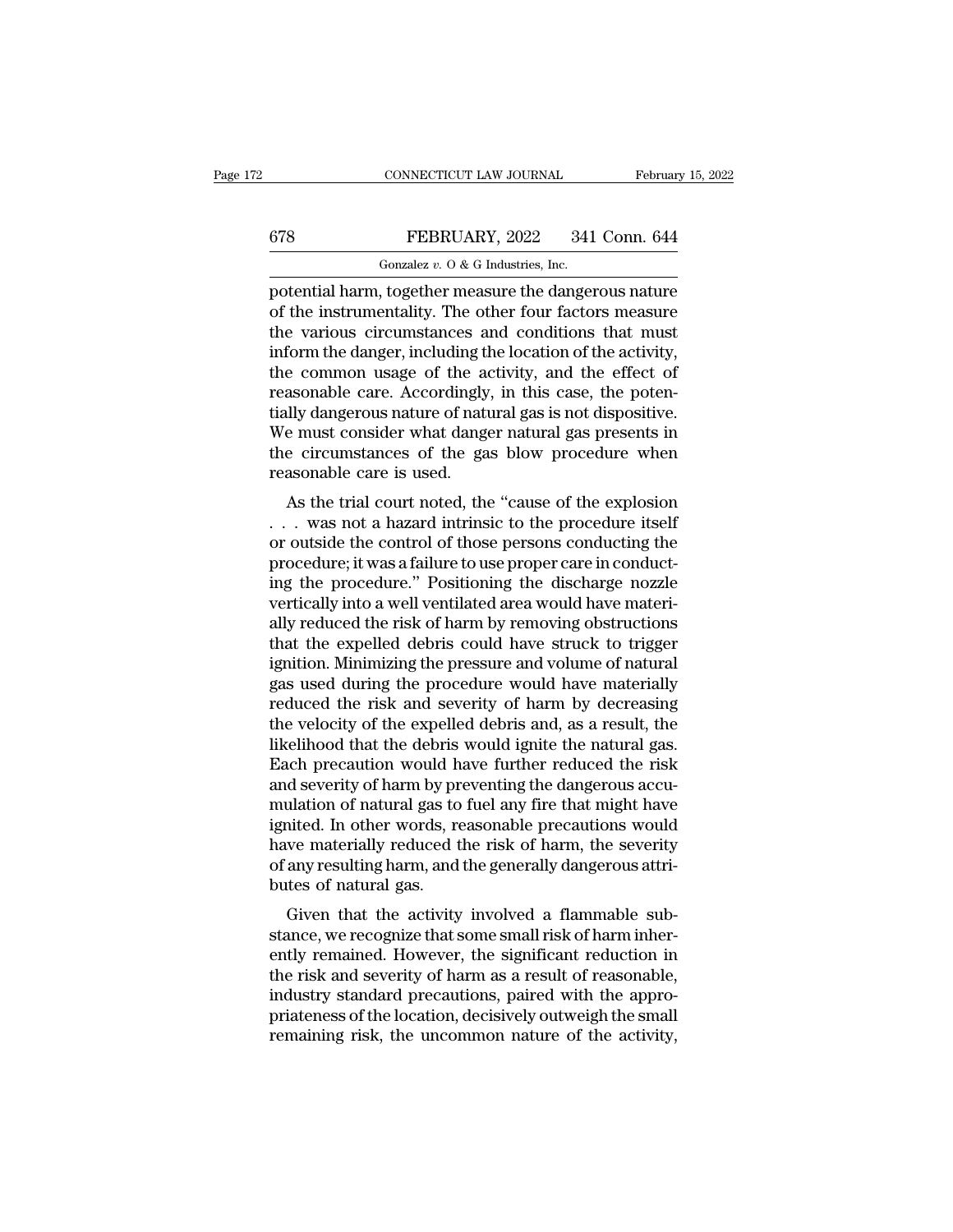15, 2022 CONNECTICUT LAW JOURNAL<br>
341 Conn. 644 FEBRUARY, 2022 679<br>
<sup>Gonzalez v. O & G Industries, Inc.<br>
and the small value to the community. Accordingly, we<br>
conclude that the gas blow procedure was not abnor-<br>
mally dan</sup>  $\begin{array}{r} \text{a} = 173, \text{a} = 173 \text{ m} \end{array}$ <br>  $\begin{array}{r} \text{a} = 173 \text{ m} \end{array}$ <br>  $\begin{array}{r} \text{a} = 173 \text{ m} \end{array}$ <br>  $\begin{array}{r} \text{a} = 173 \text{ m} \end{array}$ <br>  $\begin{array}{r} \text{a} = 173 \text{ m} \end{array}$ <br>  $\begin{array}{r} \text{a} = 173 \text{ m} \end{array}$ <br>  $\begin{array}{r} \text{a} = 173 \text{ m} \$ 341 Conn. 644 FEBRUARY, 2022 679<br>
Gonzalez v. 0 & G Industries, Inc.<br>
and the small value to the community. Accordingly, we<br>
conclude that the gas blow procedure was not abnormally dangerous and that the plaintiffs cannot 341 Conn. 644 FEBRUARY, 2022<br>  $\overline{\text{Gonzalez } v. 0 \& G \text{ Industries, Inc.}}$ <br>
and the small value to the community. Accordingly<br>
conclude that the gas blow procedure was not abidually dangerous and that the plaintiffs cannot main<br>
a stric d the small value to the community. Accordingly, we<br>nclude that the gas blow procedure was not abnor-<br>ally dangerous and that the plaintiffs cannot maintain<br>strict liability claim against the defendants.<br>II<br>We next conside

II

conclude that the gas blow procedure was not abnormally dangerous and that the plaintiffs cannot maintain<br>a strict liability claim against the defendants.<br>II<br>We next consider the plaintiffs' contention that the<br>trial court mally dangerous and that the plaintiffs cannot maintain<br>a strict liability claim against the defendants.<br>II<br>We next consider the plaintiffs' contention that the<br>trial court improperly granted the defendants' motions<br>for su a strict liability claim against the defendants.<br>
II<br>
We next consider the plaintiffs' contention that the<br>
trial court improperly granted the defendants' motions<br>
for summary judgment with respect to the plaintiffs'<br>
neg II<br>We next consider the plaintiffs' contention that the<br>trial court improperly granted the defendants' motions<br>for summary judgment with respect to the plaintiffs'<br>negligence claims. Specifically, the plaintiffs assert tha We next consider the plaintiffs' contention that the<br>trial court improperly granted the defendants' motions<br>for summary judgment with respect to the plaintiffs'<br>negligence claims. Specifically, the plaintiffs assert that<br> We next consider the plaintiffs' contention that the<br>trial court improperly granted the defendants' motions<br>for summary judgment with respect to the plaintiffs'<br>negligence claims. Specifically, the plaintiffs assert that<br> trial court improperly granted the defendants' motions<br>for summary judgment with respect to the plaintiffs'<br>negligence claims. Specifically, the plaintiffs assert that<br>the court incorrectly concluded that the defendants<br>w for summary judgment with respect to the plaintiffs'<br>negligence claims. Specifically, the plaintiffs assert that<br>the court incorrectly concluded that the defendants<br>were not vicariously liable for O & G's negligence<br>becau negligence claims. Specifically, the plaintiffs assert that<br>the court incorrectly concluded that the defendants<br>were not vicariously liable for O & G's negligence<br>because no reasonable jury could find that the defen-<br>dant the court incorrectly concluded that the defendants<br>were not vicariously liable for O & G's negligence<br>because no reasonable jury could find that the defen-<br>dants exercised control over O & G's and its subcontrac-<br>tors' p were not vicariously liable for O & G's negligence<br>because no reasonable jury could find that the defen-<br>dants exercised control over O & G's and its subcontrac-<br>tors' performance of the gas blow procedure. The defen-<br>dan because no reasonable jury could find that the defendants exercised control over  $O & G$ 's and its subcontractors' performance of the gas blow procedure. The defendants contend that the court correctly concluded that they d dants exercised control over C<br>tors' performance of the gas bl<br>dants contend that the court<br>they did not exercise sufficie<br>its subcontractors to overcom<br>employer is not vicariously l<br>independent contractor.<br>Because this is Because this issue presents a different procedural<br>Because that the court correctly concluded that<br>ey did not exercise sufficient control over  $O \& G$  or<br>subcontractors to overcome the general rule that an<br>apployer is not datas content and the court correctly concreased that<br>they did not exercise sufficient control over O & G or<br>its subcontractors to overcome the general rule that an<br>employer is not vicariously liable for the torts of its<br>i

The subcontractors to overcome the general rule that an employer is not vicariously liable for the torts of its independent contractor.<br>Because this issue presents a different procedural posture than the prior issue, we b decident contractors are general that that the memployer is not vicariously liable for the torts of its<br>independent contractor.<br>Because this issue presents a different procedural<br>posture than the prior issue, we begin wit independent contractor.<br>
Because this issue presents a different procedural<br>
posture than the prior issue, we begin with the standard<br>
of review. "The standard of review of a trial court's<br>
decision granting summary judgm Because this issue presents a different procedural<br>posture than the prior issue, we begin with the standard<br>of review. "The standard of review of a trial court's<br>decision granting summary judgment is well estab-<br>lished. Pr Because this issue presents a different procedural<br>posture than the prior issue, we begin with the standard<br>of review. "The standard of review of a trial court's<br>decision granting summary judgment is well estab-<br>lished. Pr posture than the prior issue, we begin with the standard<br>of review. "The standard of review of a trial court's<br>decision granting summary judgment is well estab-<br>lished. Practice Book § 17-49 provides that summary<br>judgment of review. "The standard of review of a trial court's<br>decision granting summary judgment is well estab-<br>lished. Practice Book § 17-49 provides that summary<br>judgment shall be rendered forthwith if the pleadings,<br>affidavits decision granting summary judgment is well established. Practice Book § 17-49 provides that summary<br>judgment shall be rendered forthwith if the pleadings,<br>affidavits and any other proof submitted show that there<br>is no gen lished. Practice Book § 17-49 provides that summary<br>judgment shall be rendered forthwith if the pleadings,<br>affidavits and any other proof submitted show that there<br>is no genuine issue as to any material fact and that the<br> judgment shall be rendered forthwith if the pleadings,<br>affidavits and any other proof submitted show that there<br>is no genuine issue as to any material fact and that the<br>moving party is entitled to judgment as a matter of affidavits and any other proof submitted show that there<br>is no genuine issue as to any material fact and that the<br>moving party is entitled to judgment as a matter of law.<br>In deciding a motion for summary judgment, the tri is no genuine issue as to any material fact and that the<br>moving party is entitled to judgment as a matter of law.<br>In deciding a motion for summary judgment, the trial<br>court must view the evidence in the light most favorab moving party is entitled to judgment as a matter of law.<br>In deciding a motion for summary judgment, the trial<br>court must view the evidence in the light most favorable<br>to the nonmoving party. . . . Our review of the trial<br> In deciding a motion for summary judgment, the trial<br>court must view the evidence in the light most favorable<br>to the nonmoving party.... Our review of the trial<br>court's decision to grant the defendant's motion for<br>summary court must view the evidence in the light most favorable<br>to the nonmoving party. . . . Our review of the trial<br>court's decision to grant the defendant's motion for<br>summary judgment is plenary. . . . On appeal, we<br>must det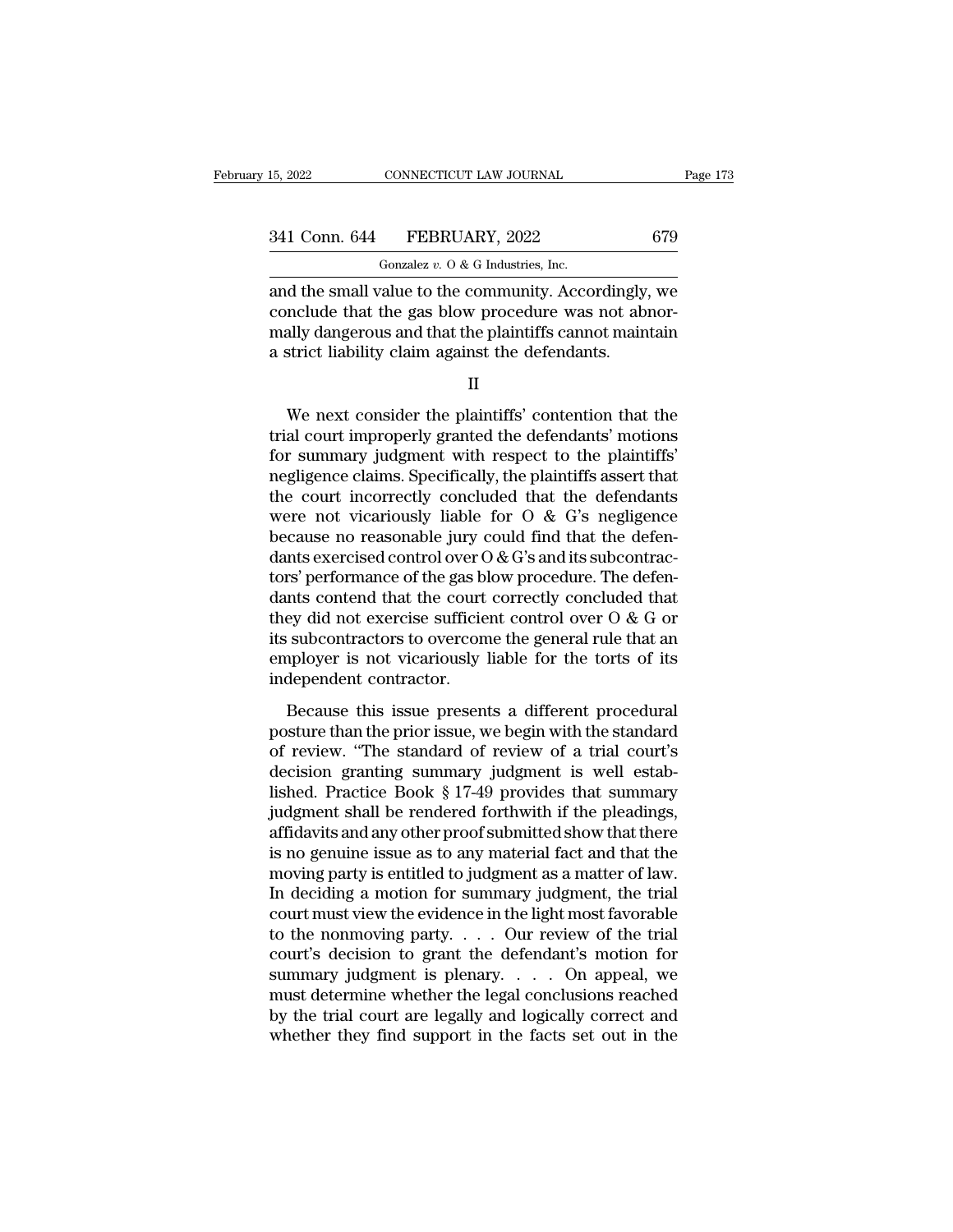CONNECTICUT LAW JOURNAL February 15, 2022<br>
FEBRUARY, 2022 341 Conn. 644<br>
Gonzalez v. 0 & G Industries, Inc.<br>
memorandum of decision of the trial court.'' (Citations<br>
omitted; internal quotation marks omitted.) *Lucenti* v. 680 **FEBRUARY**, 2022 341 Conn. 644<br>
Gonzalez v. 0 & G Industries, Inc.<br>
memorandum of decision of the trial court." (Citations<br>
omitted; internal quotation marks omitted.) *Lucenti* v.<br> *Laviero*, 327 Conn. 764, 772–73, 17 FEBRUARY, 2022 341 Conn. 644<br> *Gonzalez v. O & G Industries, Inc.*<br>
memorandum of decision of the trial court." (Citations<br>
omitted; internal quotation marks omitted.) *Lucenti* v.<br> *Laviero*, 327 Conn. 764, 772–73, 176 A. FEBRUARY, 2022 341 Conn. 644<br>
Gonzalez v. 0 & G Industries, Inc.<br>
emorandum of decision of the trial court." (Citations<br>
initted; internal quotation marks omitted.) *Lucenti* v.<br> *uviero*, 327 Conn. 764, 772–73, 176 A.3d

Gonzalez v. O & G Industries, Inc.<br>
memorandum of decision of the trial court." (Citations<br>
omitted; internal quotation marks omitted.) *Lucenti* v.<br> *Laviero*, 327 Conn. 764, 772–73, 176 A.3d 1 (2018).<br>
Furthermore, "[t] memorandum of decision of the trial court." (Citations<br>
omitted; internal quotation marks omitted.) *Lucenti* v.<br> *Laviero*, 327 Conn. 764, 772–73, 176 A.3d 1 (2018).<br>
Furthermore, "[t]he essential elements of a cause of<br> mentorantum of decision of the trial court. (Chanons<br>omitted; internal quotation marks omitted.) *Lucenti* v.<br>*Laviero*, 327 Conn. 764, 772–73, 176 A.3d 1 (2018).<br>Furthermore, "[t]he essential elements of a cause of<br>action *Construction Co.*, 286 Conn. 764, 772–73, 176 A.3d 1 (2018).<br> *Caviero*, 327 Conn. 764, 772–73, 176 A.3d 1 (2018).<br> *Furthermore*, "[t]he essential elements of a cause of<br>
action in negligence are well established: duty; *Lattero*, 527 Collit. 764, 772–75, 170 A.5d 1 (2016).<br>
Furthermore, "[t]he essential elements of a cause of<br>
action in negligence are well established: duty; breach<br>
of that duty; causation; and actual injury." (Internal Furthermore, "[t]he essential elements of a cause of<br>action in negligence are well established: duty; breach<br>of that duty; causation; and actual injury." (Internal<br>quotation marks omitted.) *Pelletier* v. *Sordoni/Skanska* action in negligence are well established: duty; breach of that duty; causation; and actual injury." (Internal quotation marks omitted.) *Pelletier* v. *Sordoni/Skanska Construction Co.*, 286 Conn. 563, 593, 945 A.2d 388 of that duty; causation; and actual injury." (Internal<br>quotation marks omitted.) *Pelletier* v. *Sordoni/Skanska*<br>*Construction Co.*, 286 Conn. 563, 593, 945 A.2d 388<br>(2008). The plaintiffs' claim concerns the duty elemen quotation marks omitted.) Pelletier v. Sordoni/Skanska<br>Construction Co., 286 Conn. 563, 593, 945 A.2d 388<br>(2008). The plaintiffs' claim concerns the duty element,<br>specifically, whether the defendants owed any duty to<br>the p Construction Co., 286 Conn. 563, 593, 945 A.2d 388 (2008). The plaintiffs' claim concerns the duty element, specifically, whether the defendants owed any duty to the plaintiffs given the employer and independent contracto (2008). The plaintiffs' claim concerns the duty element,<br>specifically, whether the defendants owed any duty to<br>the plaintiffs given the employer and independent con-<br>tractor relationship between Kleen Energy and O & G.<br>"I specifically, whether the defendants owed any duty to<br>the plaintiffs given the employer and independent con-<br>tractor relationship between Kleen Energy and O & G.<br>"If a court determines, as a matter of law, that a defen-<br>da the plaintiffs given the employer and independent contractor relationship between Kleen Energy and O & G.<br>
"If a court determines, as a matter of law, that a defendant owes no duty to a plaintiff, the plaintiff cannot<br>
rec tractor relationship between Kleen Energy and O & G.<br>
"If a court determines, as a matter of law, that a defendant owes no duty to a plaintiff, the plaintiff cannot<br>
recover in negligence from the defendant." (Internal<br>
q "If a court determines, as a matter of law, that a defendant owes no duty to a plaintiff, the plaintiff cannot recover in negligence from the defendant." (Internal quotation marks omitted.) *Maffucci* v. *Royal Park Ltd.* dant owes no duty to a plaintiff, the plaintiff cannot<br>recover in negligence from the defendant." (Internal<br>quotation marks omitted.) *Maffucci* v. *Royal Park Ltd.*<br>*Partnership*, 243 Conn. 552, 567, 707 A.2d 15 (1998).<br>" recover in negligence from the defendant." (Internal<br>quotation marks omitted.) *Maffucci* v. *Royal Park Ltd.*<br>*Partnership*, 243 Conn. 552, 567, 707 A.2d 15 (1998).<br>"The issue of whether a defendant owes a duty of care<br>is quotation marks omitted.) *Maffucci* v. *Royal Park Ltd.*<br> *Partnership*, 243 Conn. 552, 567, 707 A.2d 15 (1998).<br>
"The issue of whether a defendant owes a duty of care<br>
is an appropriate matter for summary judgment becau Partnership, 243 Conn. 552, 567, 707 A.2d 15 (1998).<br>
"The issue of whether a defendant owes a duty of care<br>
is an appropriate matter for summary judgment because<br>
the question is one of law." *Pion v. Southern New*<br> *Engl* "The issue of whether a defendant owes a duty of care<br>is an appropriate matter for summary judgment because<br>the question is one of law." *Pion* v. *Southern New*<br>*England Telephone Co.*, 44 Conn. App. 657, 660, 691<br>A.2d 11 is an appropriate matter for sum<br>the question is one of law."<br>*England Telephone Co.*, 44 Co.<br>A.2d 1107 (1997). Accordingly<br>legal duty is a question of law<br>plenary review." *Pelletier* v.<br>*struction Co.*, supra, 578.<br>The r *E* question is one of law. *Tion v*. *Southern New*<br>*igland Telephone Co., 44 Conn. App. 657, 660, 691*<br>2d 1107 (1997). Accordingly, "[t]he existence of a<br>gal duty is a question of law over which we exercise<br>enary re England Telephone Co., 44 Collic App. 057, 000, 051<br>A.2d 1107 (1997). Accordingly, "[t]he existence of a<br>legal duty is a question of law over which we exercise<br>plenary review." Pelletier v. Sordoni/Skanska Con-<br>struction

A.2d Tiot (1991). Accordingly, [t]he existence of a<br>legal duty is a question of law over which we exercise<br>plenary review." *Pelletier* v. *Sordoni/Skanska Con-<br>struction Co.*, supra, 578.<br>The record, viewed in the light for the same of this operator of the planary review." Pelletier v. Sordoni/Skanska Construction Co., supra, 578.<br>The record, viewed in the light most favorable to the plaintiffs, establishes that O & G and two of its subco plenary review. Teacher v. Soriaonoskanska Construction Co., supra, 578.<br>The record, viewed in the light most favorable to<br>the plaintiffs, establishes that O & G and two of its<br>subcontractors performed the gas blow proced Struction Co., supra, 578.<br>The record, viewed in the light most favorable to<br>the plaintiffs, establishes that O & G and two of its<br>subcontractors performed the gas blow procedure. See<br>footnote 2 of this opinion. The quest The record, viewed in the light most favorable to<br>the plaintiffs, establishes that O & G and two of its<br>subcontractors performed the gas blow procedure. See<br>footnote 2 of this opinion. The question of whether the<br>defendan the plaintiffs, establishes that O & G and two of its<br>subcontractors performed the gas blow procedure. See<br>footnote 2 of this opinion. The question of whether the<br>defendants are nevertheless vicariously liable for any<br>neg subcontractors performed the gas blow procedure. See<br>footnote 2 of this opinion. The question of whether the<br>defendants are nevertheless vicariously liable for any<br>negligence that occurred during the procedure on the<br>part footnote 2 of this opinion. The question of whether the<br>defendants are nevertheless vicariously liable for any<br>negligence that occurred during the procedure on the<br>part of  $O & G$  or its subcontractors turns on the nature<br>o defendants are nevertheless vicariously liable for any<br>negligence that occurred during the procedure on the<br>part of  $O & G$  or its subcontractors turns on the nature<br>of the relationship between the defendants and  $O & G$ .<br>"Vi megligence that occurred during the procedure on the part of  $O & G$  or its subcontractors turns on the nature of the relationship between the defendants and  $O & G$ .<br>"Vicarious liability is based on a relationship between th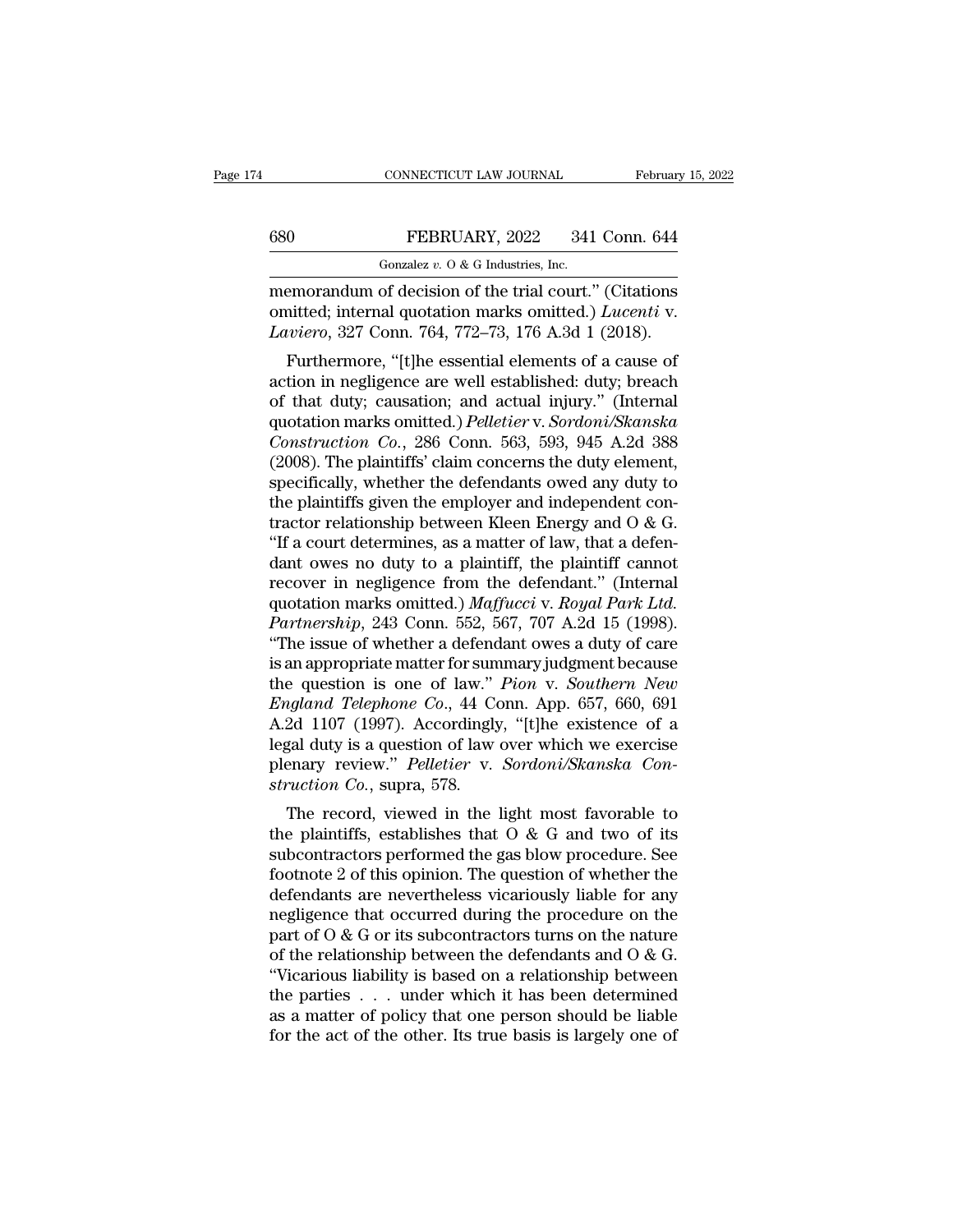CONNECTICUT LAW JOURNAL<br>FEBRUARY, 2022<br>Gonzalez *v.* O & G Industries, Inc.<br>al policy under which it has b 15, 2022 CONNECTICUT LAW JOURNAL<br>
341 Conn. 644 FEBRUARY, 2022 681<br>
681<br>
691<br>
691 Gonzalez v. 0 & G Industries, Inc.<br>
public or social policy under which it has been deter-<br>
mined that, irrespective of fault, a party shoul 341 Conn. 644 FEBRUARY, 2022 681<br>
Gonzalez v. 0 & G Industries, Inc.<br>
public or social policy under which it has been deter-<br>
mined that, irrespective of fault, a party should be held<br>
to respond for the acts of another." 341 Conn. 644 FEBRUARY, 2022 681<br>
Gonzalez v. 0 & G Industries, Inc.<br>
public or social policy under which it has been deter-<br>
mined that, irrespective of fault, a party should be held<br>
to respond for the acts of another.' <sup>2341</sup> Conn. 644 FEBRUARY, 2022 681<br>
<sup>Gonzalez v. 0 & G Industries, Inc.<br>
public or social policy under which it has been deter-<br>
mined that, irrespective of fault, a party should be held<br>
to respond for the acts of anothe</sup> which it has been deter-<br>ined that, irrespective of fault, a party should be held<br>respond for the acts of another." (Internal quotation<br>arks omitted.) Alvarez v. New Haven Register, Inc.,<br>9 Conn. 709, 720, 735 A.2d 306 (19 public of social policy under which it has been deter-<br>mined that, irrespective of fault, a party should be held<br>to respond for the acts of another." (Internal quotation<br>marks omitted.) Alvarez v. New Haven Register, Inc.,

have that, if espective of fault, a party should be flerd<br>to respond for the acts of another." (Internal quotation<br>marks omitted.) *Alvarez* v. *New Haven Register*, *Inc.*,<br>249 Conn. 709, 720, 735 A.2d 306 (1999).<br>Connect to respond for the acts of another. (Internal quotation<br>marks omitted.) Alvarez v. New Haven Register, Inc.,<br>249 Conn. 709, 720, 735 A.2d 306 (1999).<br>Connecticut law has recognized two distinct types<br>of agents: employees a marks onlined.) Alburez v. New Thibeh Register, The.,<br>249 Conn. 709, 720, 735 A.2d 306 (1999).<br>Connecticut law has recognized two distinct types<br>of agents: employees and independent contractors. We<br>have "adopted the defin Connecticut law has recognized two distinct types<br>of agents: employees and independent contractors. We<br>have "adopted the definition that [a]n independent con-<br>tractor is one who, exercising an independent employ-<br>ment, co Connecticut law has recognized two distinct types<br>of agents: employees and independent contractors. We<br>have "adopted the definition that [a]n independent con-<br>tractor is one who, exercising an independent employ-<br>ment, co of agents: employees and independent contractors. We<br>have "adopted the definition that [a]n independent con-<br>tractor is one who, exercising an independent employ-<br>ment, contracts to do a piece of work according to his<br>own have "adopted the definition that [a]n independent contractor is one who, exercising an independent employment, contracts to do a piece of work according to his own methods and without being subject to the control of his e tractor is one who, exercising an independent employment, contracts to do a piece of work according to his<br>own methods and without being subject to the control<br>of his employer, except as to the result of his work."<br>(Inter ment, contracts to do a piece of work according to his<br>own methods and without being subject to the control<br>of his employer, except as to the result of his work."<br>(Internal quotation marks omitted.) *Darling* v. *Burrone* own methods and without being subject to the control<br>of his employer, except as to the result of his work."<br>(Internal quotation marks omitted.) *Darling* v. *Burrone*<br>*Bros., Inc.*, 162 Conn. 187, 195, 292 A.2d 912 (1972). of his employer, except as to the result of his work."<br>(Internal quotation marks omitted.) *Darling* v. *Burrone*<br>*Bros., Inc.*, 162 Conn. 187, 195, 292 A.2d 912 (1972). In<br>other words, an "independent contractor contracts (Internal quotation marks omitted.) *Darling* v. *Burrone*<br>*Bros., Inc.*, 162 Conn. 187, 195, 292 A.2d 912 (1972). In<br>other words, an "independent contractor contracts to<br>produce a given result by methods under his own co Bros., *Inc.*, 162 Conn. 187, 195, 292 A.2d 912 (1972). In<br>other words, an "independent contractor contracts to<br>produce a given result by methods under his own con-<br>trol." *Aisenberg* v. *C. F. Adams Co.*, 95 Conn. 419, 42 other words, an "independent contractor contracts to<br>produce a given result by methods under his own con-<br>trol." Aisenberg v. C. F. Adams Co., 95 Conn. 419, 421,<br>111 A. 591 (1920). In contrast, an "employee contracts<br>to pr produce a given result by methods under his own control." *Aisenberg* v. *C. F. Adams Co.*, 95 Conn. 419, 421, 111 A. 591 (1920). In contrast, an "employee contracts to produce a given result, subject to the lawful orders trol." *Aisenberg* v. *C. F. Adams Co.*, 95 Conn. 419, 421,<br>111 A. 591 (1920). In contrast, an "employee contracts<br>to produce a given result, subject to the lawful orders<br>and control of his employer in the means and metho 111 A. 591 (1920). In contrast, an "employee contracts<br>to produce a given result, subject to the lawful orders<br>and control of his employer in the means and methods<br>used in that employment." Id. "The fundamental distinc-<br>t to produce a given result, subject to the lawful orders<br>and control of his employer in the means and methods<br>used in that employment." Id. "The fundamental distinc-<br>tion between an employee and an independent contrac-<br>tor and control of his employer in the means and methods<br>used in that employment." Id. "The fundamental distinc-<br>tion between an employee and an independent contrac-<br>tor depends [on] the existence or nonexistence of the<br>right used in that employment." Id. "The fundamental distinction between an employee and an independent contractor depends [on] the existence or nonexistence of the right to control the means and methods of work." (Internal quot tion between an employee and an independent contractor depends [on] the existence or nonexistence of the right to control the means and methods of work." (Internal quotation marks omitted.) *Darling* v. *Burrone Bros.*, *I* tor depends [on] the existence or nonexistence of the<br>right to control the means and methods of work." (Inter-<br>nal quotation marks omitted.) *Darling* v. *Burrone Bros.*,<br>*Inc.*, supra, 195–96. Accordingly, "[i]f the contr right to control the means and methods of work." (Inter-<br>nal quotation marks omitted.) *Darling* v. *Burrone Bros.*,<br>*Inc.*, supra, 195–96. Accordingly, "[i]f the contract pro-<br>vides that the employer retains no control ov nal quotation marks omitted.) *Darling* v. *Burrone Bros.*, *Inc.*, supra, 195–96. Accordingly, "[i]f the contract provides that the employer retains no control over the details of the work, but leaves to the other party t Inc., supra, 195–96. Accordingly,<br>vides that the employer retains<br>details of the work, but leaves t<br>determination of the manner of<br>jecting [the other party] to the co<br>the party undertaking the work is<br>a mere employee." Id. The legal principles governing the liability of an<br>termination of the manner of doing it, without sub-<br>ting [the other party] to the control of the employer,<br>e party undertaking the work is a contractor and not<br>mere employ determination of the manner of doing it, without sub-<br>jecting [the other party] to the control of the employer,<br>the party undertaking the work is a contractor and not<br>a mere employee." Id., 195.<br>The legal principles govern

determination of the mailiner of doing it, whilout sub-<br>jecting [the other party] to the control of the employer,<br>the party undertaking the work is a contractor and not<br>a mere employee." Id., 195.<br>The legal principles gove becting [the other party] to the control of the employer,<br>the party undertaking the work is a contractor and not<br>a mere employee." Id., 195.<br>The legal principles governing the liability of an<br>employer for the torts of its a mere employee." Id., 195.<br>
The legal principles governing the liability of an<br>
employer for the torts of its agents are well established.<br>
An employer is vicariously liable "for the wilful torts<br>
of his [employee] commit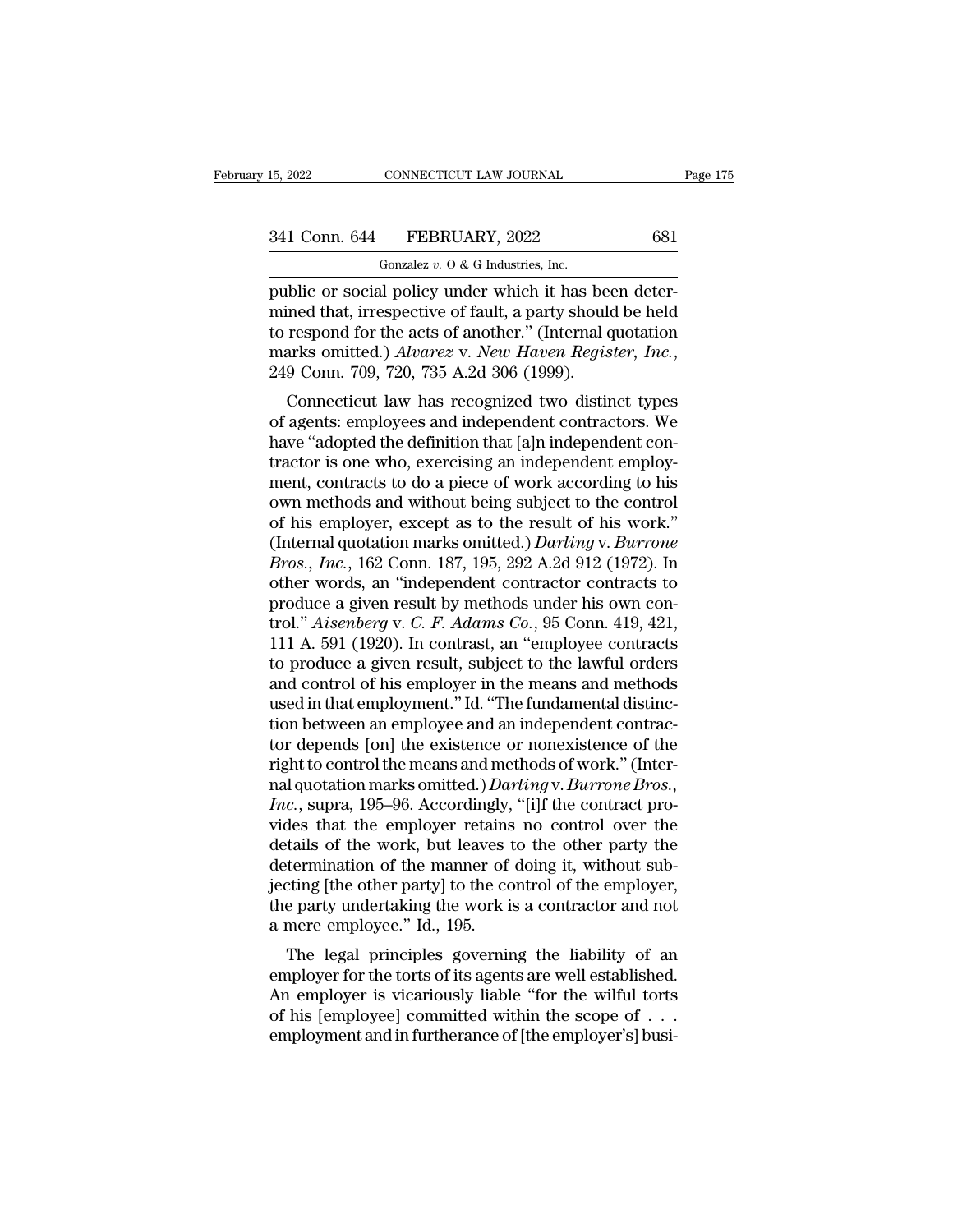## CONNECTICUT LAW JOURNAL February 15, 2022<br>682 FEBRUARY, 2022 341 Conn. 644<br>6012 Gonzalez v. 0 & G Industries, Inc. CONNECTICUT LAW JOURNAL<br>FEBRUARY, 2022 341<br>Gonzalez *v.* O & G Industries, Inc.<br>V. Rilhiles, 154 Conn. 544, 54

CONNECTICUT LAW JOURNAL February 15, 2022<br> **EEBRUARY**, 2022 341 Conn. 644<br>
Gonzalez v. 0 & G Industries, Inc.<br> **Ress.''** *Pelletier* v. *Bilbiles*, 154 Conn. 544, 547, 227 A.2d<br>
251 (1967). This is because "a fundamental p EXEMBRY, 2022 341 Conn. 644<br>
Gonzalez v. 0 & G Industries, Inc.<br>
ness." Pelletier v. Bilbiles, 154 Conn. 544, 547, 227 A.2d<br>
251 (1967). This is because "a fundamental premise<br>
underlying the theory of vicarious liability EXERUARY, 2022 341 Conn. 644<br>
Unress." Pelletier v. Bilbiles, 154 Conn. 544, 547, 227 A.2d<br>
251 (1967). This is because "a fundamental premise<br>
underlying the theory of vicarious liability is that an<br>
employer exerts cont EEBRUARY, 2022 341 Conn. 644<br>
Gonzalez v. 0 & G Industries, Inc.<br>
ness." Pelletier v. Bilbiles, 154 Conn. 544, 547, 227 A.2d<br>
251 (1967). This is because "a fundamental premise<br>
underlying the theory of vicarious liabilit Gonzalez v. 0 & G Industries, Inc.<br>
ness." Pelletier v. Bilbiles, 154 Conn. 544, 547, 227 A.2d<br>
251 (1967). This is because "a fundamental premise<br>
underlying the theory of vicarious liability is that an<br>
employer exerts Gonzalez v. 0 & G industries, inc.<br>
ness." Pelletier v. Bilbiles, 154 Conn. 544, 547, 227 A.2d<br>
251 (1967). This is because "a fundamental premise<br>
underlying the theory of vicarious liability is that an<br>
employer exerts ness." *Pelletier* v. *Bilbiles*, 154 Conn. 544, 547, 227 A.2d<br>251 (1967). This is because "a fundamental premise<br>underlying the theory of vicarious liability is that an<br>employer exerts control, fictional or not, over an<br>e 251 (1967). This is because "a fundamental premise<br>underlying the theory of vicarious liability is that an<br>employer exerts control, fictional or not, over an<br>employee acting within the scope of employment, and<br>therefore m underlying the theory of vicarious liability is that an employer exerts control, fictional or not, over an employee acting within the scope of employment, and therefore may be held responsible for the wrongs of that emplo employer exerts control, fictional or not, over an employee acting within the scope of employment, and therefore may be held responsible for the wrongs of that employee. . . . It is as a result of this control that the th employee acting within the scope of employment, and<br>therefore may be held responsible for the wrongs of<br>that employee. . . . It is as a result of this control that<br>the theory of vicarious liability allows employers to be<br>s *Mohawk Mountain Ski Area, Inc.*, 269 Conn. 672, 693<br> *Mohawk Mountain Ski Area, Inc.*, 269 Conn. 672, 693<br> *Mohawk Mountain Ski Area, Inc.*, 269 Conn. 672, 693<br> *Mohawk Mountain Ski Area, Inc.*, 269 Conn. 672, 693<br> *Mohaw* that employee. . . . It is as a result of this control that<br>the theory of vicarious liability allows employers to be<br>subject to liability for the physical harm caused by the<br>negligent conduct of their employees acting wit the theory of vicarious liability allows employers to be subject to liability for the physical harm caused by the negligent conduct of their employees acting within the scope of employment." (Citations omitted.) *Jagger v* subject to liability for the physical harm caused by the negligent conduct of their employees acting within the scope of employment." (Citations omitted.) *Jagger v. Mohawk Mountain Ski Area, Inc.*, 269 Conn. 672, 693 n.16 negligent conduct of their employees acting within the<br>scope of employment." (Citations omitted.) Jagger v.<br>Mohawk Mountain Ski Area, Inc., 269 Conn. 672, 693<br>n.16, 849 A.2d 813 (2004). In contrast, "[a]s a general<br>rule, a scope of employment." (Citations omitted.) *Jagger* v.<br> *Mohawk Mountain Ski Area, Inc.*, 269 Conn. 672, 693<br>
n.16, 849 A.2d 813 (2004). In contrast, "[a]s a general<br>
rule, an employer is not [vicariously] liable for the Mohawk Mountain Ski Area, Inc., 269 Conn. 672, 693<br>n.16, 849 A.2d 813 (2004). In contrast, "[a]s a general<br>rule, an employer is not [vicariously] liable for the negli-<br>gence of its independent contractors. . . . The expla n.16, 849 A.2d 813 (2004). In contrast, "[a]s a general<br>rule, an employer is not [vicariously] liable for the negli-<br>gence of its independent contractors. . . . The expla-<br>nation for [this rule] most commonly given is that rule, an employer is not [vicariously] liable for the negli-<br>gence of its independent contractors. . . . The expla-<br>nation for [this rule] most commonly given is that,<br>[because] the employer has no power of control over<br>t gence of its independent contractors.  $\ldots$  The explanation for [this rule] most commonly given is that, [because] the employer has no power of control over the manner in which the work is to be done by the [independent] nation for [this rule] most commonly given is that,<br>[because] the employer has no power of control over<br>the manner in which the work is to be done by the<br>[independent] contractor, it is to be regarded as the<br>contractor's o [because] the employer has no power of control over<br>the manner in which the work is to be done by the<br>[independent] contractor, it is to be regarded as the<br>contractor's own enterprise, and [the contractor],<br>rather than the the manner in which the work is to be done by the<br>[independent] contractor, it is to be regarded as the<br>contractor's own enterprise, and [the contractor],<br>rather than the employer, is the proper party to be<br>charged with th [independent] contractor, it is to be regarded as the contractor's own enterprise, and [the contractor], rather than the employer, is the proper party to be charged with the responsibility of preventing the risk, and beari contractor's own  $\epsilon$ <br>rather than the emp<br>charged with the res<br>and bearing and di<br>internal quotation m<br>*Skanska Constructie*<br>A.2d 72 (2003).<br>Although the plair although the responsibility of preventing the risk,<br>d bearing and distributing it." (Citations omitted;<br>ternal quotation marks omitted.) Pelletier v. Sordoni/<br>anska Construction Co., 264 Conn. 509, 517–18, 825<br>2d 72 (2003 and bearing and distributing it." (Citations omitted;<br>internal quotation marks omitted.) *Pelletier* v. Sordoni/<br>Skanska Construction Co., 264 Conn. 509, 517–18, 825<br>A.2d 72 (2003).<br>Although the plaintiffs refer to O & G

of the main setting and absorbed in the defendants sintered,<br>internal quotation marks omitted.) Pelletier v. Sordoni/<br>Skanska Construction Co., 264 Conn. 509, 517–18, 825<br>A.2d 72 (2003).<br>Although the plaintiffs refer to O Skanska Construction Co., 264 Conn. 509, 517–18, 825<br>A.2d 72 (2003).<br>Although the plaintiffs refer to O & G as an indepen-<br>dent contractor, this characterization is not dispositive<br>of the question of whether the defendant A.2d 72 (2003).<br>
Although the plaintiffs refer to O & G as an independent contractor, this characterization is not dispositive<br>
of the question of whether the defendants are vicari-<br>
ously liable. Despite the general rule Although the plaintiffs refer to  $O$  &  $G$  as an independent contractor, this characterization is not dispositive of the question of whether the defendants are vicariously liable. Despite the general rule that an employer Although the plaintiffs refer to  $O$  &  $G$  as an independent contractor, this characterization is not dispositive of the question of whether the defendants are vicariously liable. Despite the general rule that an employer dent contractor, this characterization is not dispositive<br>of the question of whether the defendants are vicari-<br>ously liable. Despite the general rule that an employer<br>is not vicariously liable for the negligence of its in of the question of whether the defendants are vicariously liable. Despite the general rule that an employer<br>is not vicariously liable for the negligence of its indepen-<br>dent contractor, we have often explained that there a ously liable. Despite the general rule that an employer<br>is not vicariously liable for the negligence of its indepen-<br>dent contractor, we have often explained that there are<br>exceptions to that rule. "If the work contracted is not vicariously liable for the negligence of its independent contractor, we have often explained that there are exceptions to that rule. "If the work contracted for [is] unlawful, or such as may cause a nuisance, or is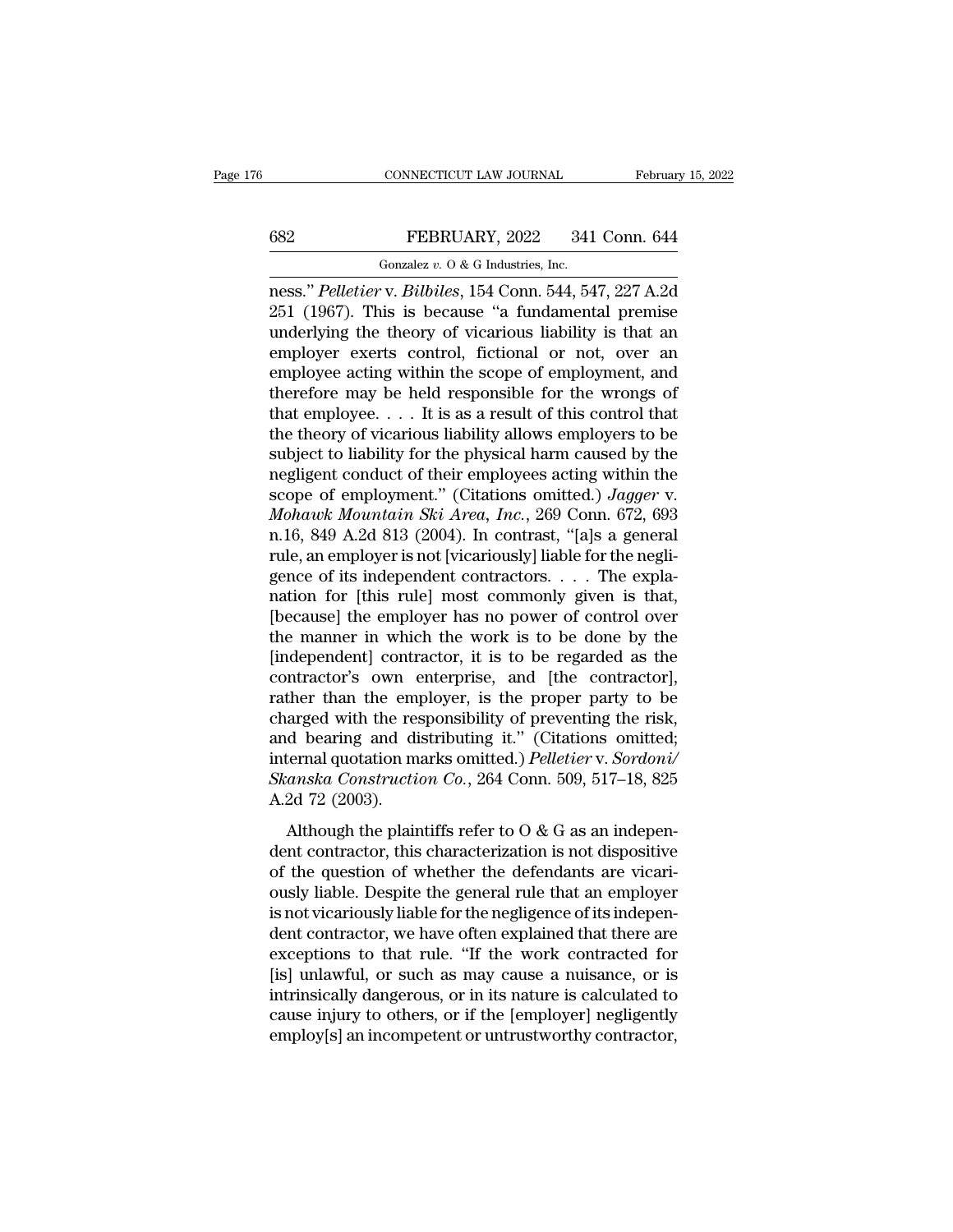# 15, 2022 CONNECTICUT LAW JOURNAL Page 177<br>341 Conn. 644 FEBRUARY, 2022 683<br>Gonzalez v. 0 & G Industries, Inc.

15, 2022 CONNECTICUT LAW JOURNAL<br>
341 Conn. 644 FEBRUARY, 2022 683<br>
Gonzalez *v.* O & G Industries, Inc.<br>
or if [the employer] reserve[s] in [the] contract general *or if* [*the employer*] *reserve*[*s*] *in* [*the*] *contract general*<br> *or if* [*the employer*] *reserve*[*s*] *in* [*the*] *contract general*<br> *control over the contractor or his servants, or over the*<br> *reserves of dei* <sup>241</sup> Conn. 644 FEBRUARY, 2022 683<br>
<sup>Gonzalez v. 0 & G Industries, Inc.<br> *control over the contractor or his servants, or over the*<br> *control over the contractor or his servants, or over the*<br> *manner of doing the work, or</sup> manner of doing the work, or if* [*the employer*] *in servels*] *in [the] contract general*<br> *or if [the employer] reserve[s] in [the] contract general*<br> *control over the contractor or his servants, or over the*<br> *imanne* <sup>241</sup> Conn. 644 FEBRUARY, 2022 683<br>
<sup>Gonzalez v. 0 & G Industries, Inc.<br> *provif* [*the employer*] *reserve*[*s*] *in* [*the*] *contract general*<br> *control over the contractor or his servants, or over the*<br> *manner of doin</sup>* **with the consists of the work** of the control over the contractor or his servants, or over the manner of doing the work, or if [the employer] in the progress of the work assume[s] control or interfere[s] with the work, or or if [the employer] reserve[s] in [the] contract general<br>control over the contractor or his servants, or over the<br>manner of doing the work, or if [the employer] in the<br>progress of the work assume[s] control or interfere[ or if [the employer] reserve[s] in [the] contract general<br>control over the contractor or his servants, or over the<br>manner of doing the work, or if [the employer] in the<br>progress of the work assume[s] control or interfere[ control over the contractor or his servants, or over the<br>manner of doing the work, or if [the employer] in the<br>progress of the work assume[s] control or interfere[s]<br>with the work, or if [the employer] is under a legal du manner of doing the work, or if [the employer] in the<br>progress of the work assume[s] control or interfere[s]<br>with the work, or if [the employer] is under a legal duty<br>to see that the work is properly performed, [then] the progress of the work assume[s] control or interfere[s]<br>with the work, or if [the employer] is under a legal duty<br>to see that the work is properly performed, [then] the<br>[employer] will be responsible for [the] resultant in with the work, or if [the employer] is under a legal duty<br>to see that the work is properly performed, [then] the<br>[employer] will be responsible for [the] resultant injury.<br> $\ldots$  So, too, the [employer]  $\ldots$  will be liabl to see that the work is properly performed, [then] the [employer] will be responsible for [the] resultant injury.<br>  $\dots$  So, too, the [employer]  $\dots$  will be liable for injury [that] results from his own negligence." (Cita [employer] will be responsible for [the] resultant injury.<br>  $\dots$  So, too, the [employer]  $\dots$  will be liable for<br>
injury [that] results from his own negligence." (Cita-<br>
tions omitted; emphasis altered; internal quotation ... So, too, the [employer] ... will be liable for<br>injury [that] results from his own negligence." (Cita-<br>tions omitted; emphasis altered; internal quotation<br>marks omitted.) Id., 518. The plaintiffs' claim of vicari-<br>ous injury [that] results from his own negligence." (Citations omitted; emphasis altered; internal quotation marks omitted.) Id., 518. The plaintiffs' claim of vicarious liability relies on this control exception, which provid tions omitted; emphasis altered; internal quotation<br>marks omitted.) Id., 518. The plaintiffs' claim of vicari-<br>ous liability relies on this control exception, which pro-<br>vides that an employer will be vicariously liable fo marks omitted.) Id., 518. The plaintiffs' claim of vicari-<br>ous liability relies on this control exception, which pro-<br>vides that an employer will be vicariously liable for the<br>negligence of its independent contractor if th ous liability<br>vides that are<br>negligence c<br>(1) retains c<br>ods of the w<br>means or n<br>See id.<br>Thus, the gligence of its independent contractor if the employer<br>) retains contractual control over the means or meth-<br>ls of the work, or (2) exercises actual control over the<br>eans or methods of the contractor's performance.<sup>10</sup><br>e i (1) retains contractual control over the means or methods of the work, or (2) exercises actual control over the<br>means or methods of the contractor's performance.<sup>10</sup><br>See id.<br>Thus, the defendants' liability for the tortiou

% ods of the work, or (2) exercises actual control over the<br>means or methods of the contractor's performance.<sup>10</sup><br>See id.<br>Thus, the defendants' liability for the tortious conduct<br>committed during the gas blow procedure hi means or methods of the contractor's performance.<sup>10</sup><br>See id.<br>Thus, the defendants' liability for the tortious conduct<br>committed during the gas blow procedure hinges on<br>the degree of control the defendants exercised over<br>O See id.<br>Thus, the defendants' liability for the tortious conduct<br>committed during the gas blow procedure hinges on<br>the degree of control the defendants exercised over<br> $O & G's$  performance of the procedure. "The word 'con-<br>t Thus, the defendants' liability for the tortious conduct<br>committed during the gas blow procedure hinges on<br>the degree of control the defendants exercised over<br> $O & G'$ s performance of the procedure. "The word 'con-<br>trol' ha the degree of control the defendants exercised over  $O & G$ 's performance of the procedure. "The word 'control' has no legal or technical meaning distinct from that given in its popular acceptation  $\ldots$  and refers to  $\frac{1$ O & G's performance of the procedure. "The word 'control' has no legal or technical meaning distinct from that given in its popular acceptation . . . and refers to  $\frac{10 \text{ W}}{10 \text{ W}}$  we note that the control exception a

trol' has no legal or technical meaning distinct from<br>that given in its popular acceptation . . . and refers to<br> $w = \frac{10}{10}$  we note that the control exception appears to be definitional in this<br>case: If the defendants r that given in its popular acceptation  $\ldots$  and refers to  $\frac{10 \text{ We}}{10 \text{ We}}$  mote that the control exception appears to be definitional in this case. If the defendants retained sufficient control over  $0 \& G$  to sati <sup>10</sup> We note that the control exception appears to be definitional in this case: If the defendants retained sufficient control over  $O \& G$  to satisfy this exception, then, by definition,  $O \& G$  would be properly class <sup>10</sup> We note that the control exception appears to be definitional in this case: If the defendants retained sufficient control over  $O \& G$  to satisfy this exception, then, by definition,  $O \& G$  would be properly class or control over O & G to satisfy this exception, then, by definition, O & G would be properly classified as an employee, not an independent contractor. Compare *Aisenberg* v. C. *F. Adams Co.*, supra, 95 Conn. 421 (emplo exception, then, by definition, O & G would be properly classified as an employee, not an independent contractor. Compare *Aisenberg* v. C. F. *Adams Co.*, supra, 95 Conn. 421 (employee is "subject to the lawful orders and employee, not an independent contractor. Compare *Aisenberg* v. C. F.<br>Adams Co., supra, 95 Conn. 421 (employee is "subject to the lawful orders<br>and control of his employer," whereas independent contractor employs<br>"methods *Adams Co.*, supra, 95 Conn. 421 (employee is "subject to the lawful orders and control of his employer," whereas independent contractor employs "methods under his own control"), with *Pelletier v. Sordoni/Skanska Construc* and control of his employer," whereas independent contractor employs "methods under his own control"), with *Pelletier* v. *Sordoni/Skanska Construction Co.*, supra, 264 Conn. 518 (employer is liable for negligence of ind "methods under his own control"), with *Pelletier* v. *Sordoni/Skanska Construction Co.*, supra, 264 Conn. 518 (employer is liable for negligence of independent contractor if employer had contractual or actual control ove struction Co., supra, 264 Conn. 518 (employer is liable for negligence of independent contractor if employer had contractual or actual control over independent contractor). In other words, the classification of an agent a independent contractor if employer had contractual or actual control over independent contractor). In other words, the classification of an agent as either an independent contractor or an employee for the purposes of vica independent contractor). In other words, the classification of an agent as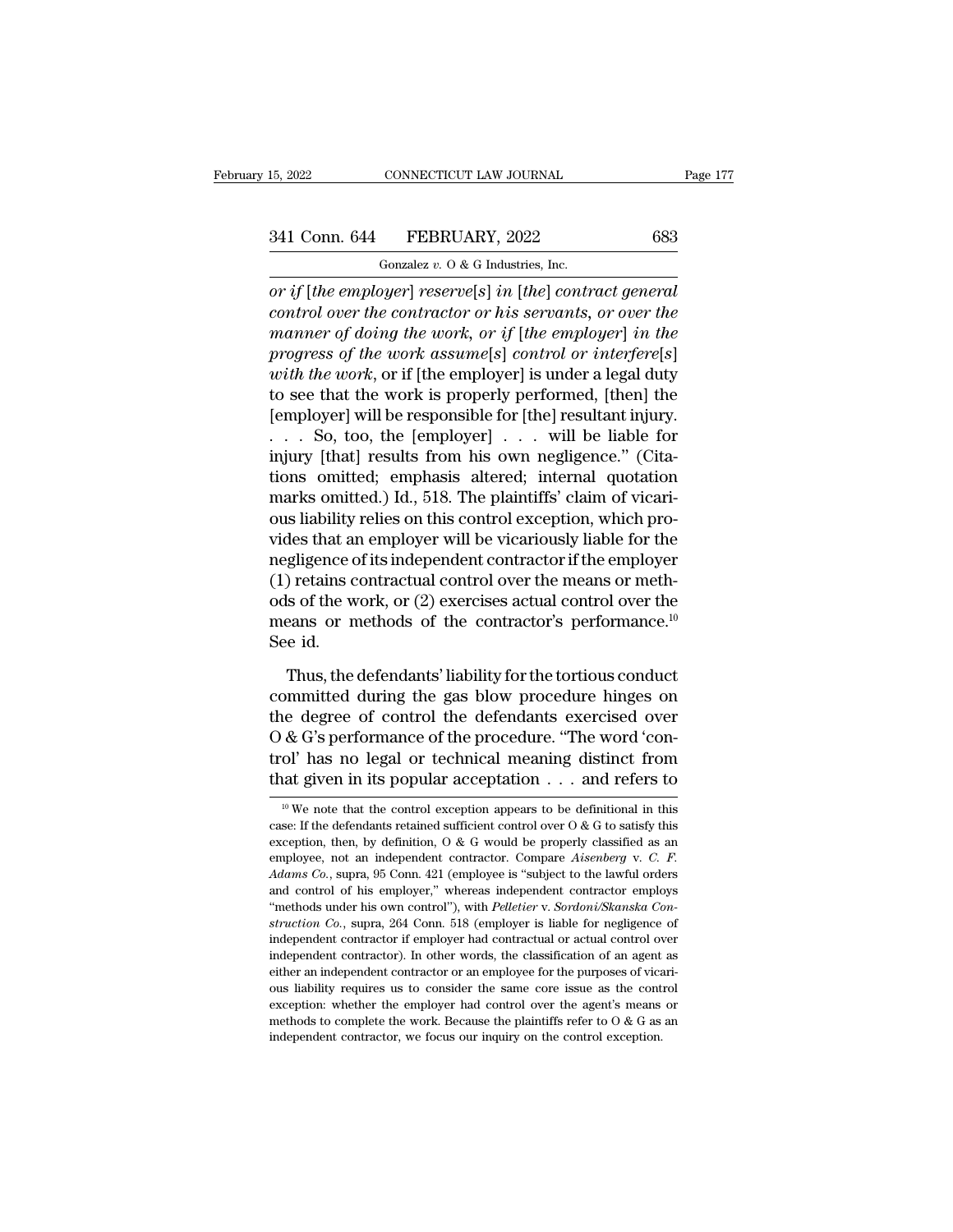## CONNECTICUT LAW JOURNAL February 15, 2022<br>684 FEBRUARY, 2022 341 Conn. 644<br>601 Gonzalez v. 0 & G Industries, Inc. CONNECTICUT LAW JOURNAL<br>FEBRUARY, 2022 341<br>Gonzalez *v.* O & G Industries, Inc.<br>uuthority to manage superint

CONNECTICUT LAW JOURNAL February 15, 202<br>
FEBRUARY, 2022 341 Conn. 644<br>
Gonzalez v. 0 & G Industries, Inc.<br>
the power or authority to manage, superintend, direct<br>
or oversee." (Internal quotation marks omitted.) *Mozel-*<br> **EBRUARY**, 2022 341 Conn. 644<br>
Gonzalez v. 0 & G Industries, Inc.<br>
the power or authority to manage, superintend, direct<br>
or oversee." (Internal quotation marks omitted.) *Mozel-*<br> *eski* v. *Thomas*, 76 Conn. App. 287, 29 *eski* v. *Thomas, 76* Conn. *PHEBRUARY*, 2022 341 Conn. 644<br> *especies v. 0 & G Industries, Inc.*<br> *eski* v. *Thomas*, 76 Conn. App. 287, 294, 818 A.2d 893,<br> *eski* v. *Thomas*, 76 Conn. App. 287, 294, 818 A.2d 893,<br> *ert* 684 FEBRUARY, 2022 341 Conn. 644<br>
Gonzalez v. 0 & G Industries, Inc.<br>
the power or authority to manage, superintend, direct<br>
or oversee." (Internal quotation marks omitted.) *Mozel-<br>
eski* v. *Thomas*, 76 Conn. App. 287, Gonzalez v.  $0$  & G Industries, Inc.<br>
the power or authority to manage, superintend, direct<br>
or oversee." (Internal quotation marks omitted.) *Mozel-*<br>
eski v. *Thomas*, 76 Conn. App. 287, 294, 818 A.2d 893,<br>
cert. denied Gonzalez v. O & G Industries, Inc.<br>the power or authority to manage, superintend, direct<br>or oversee." (Internal quotation marks omitted.) *Mozel-<br>eski* v. *Thomas*, 76 Conn. App. 287, 294, 818 A.2d 893,<br>cert. denied, 264 C the power or authority to manage, superintend, direct<br>or oversee." (Internal quotation marks omitted.) *Mozel-<br>eski* v. *Thomas*, 76 Conn. App. 287, 294, 818 A.2d 893,<br>cert. denied, 264 Conn. 904, 823 A.2d 1221 (2003). An<br> or oversee." (Internal quotation marks omitted.) *Mozel-*<br>eski v. *Thomas*, 76 Conn. App. 287, 294, 818 A.2d 893,<br>cert. denied, 264 Conn. 904, 823 A.2d 1221 (2003). An<br>employer's partial control over the work may be enough eski v. *Thomas*, 76 Conn. App. 287, 294, 818 A.2d 893,<br>cert. denied, 264 Conn. 904, 823 A.2d 1221 (2003). An<br>employer's partial control over the work may be enough<br>to establish the existence of a duty. See, e.g., *Pelleti* cert. denied, 264 Conn. 904, 823 A.2d 1221 (2003). An employer's partial control over the work may be enough to establish the existence of a duty. See, e.g., *Pelletier* v. *Sordoni/Skanska Construction Co.*, supra, 286 Co employer's partial control over the work may be enough<br>to establish the existence of a duty. See, e.g., *Pelletier*<br>v. *Sordoni/Skanska Construction Co.*, supra, 286 Conn.<br>599; *Van Nesse* v. *Tomaszewski*, 265 Conn. 627, to establish the existence of a duty. See, e.g., *Pelletier*<br>v. *Sordoni/Skanska Construction Co.*, supra, 286 Conn.<br>599; *Van Nesse* v. *Tomaszewski*, 265 Conn. 627, 631, 829<br>A.2d 836 (2003). However, the employer "may ex *v. Sordoni/Skanska Construction Co.*, supra, 286 Conn.<br>599; *Van Nesse v. Tomaszewski*, 265 Conn. 627, 631, 829<br>A.2d 836 (2003). However, the employer "may exercise<br>a limited degree of control or give the [independent]<br> 599; *Van Nesse* v. *Tomaszewski*, 265 Conn. 627, 631, 829<br>A.2d 836 (2003). However, the employer "may exercise<br>a limited degree of control or give the [independent]<br>contractor instructions on minor details without destro A.2d 836 (2003). However, the employer "may exercise<br>a limited degree of control or give the [independent]<br>contractor instructions on minor details without destroy-<br>ing the independent character of the contractor." Mozela limited degree of control or give the [independent]<br>contractor instructions on minor details without destroy-<br>ing the independent character of the contractor."  $Mozel-  
eski$  v. Thomas, supra, 293. "[When] the evidence on<br> contractor instructions on minor details without destroy-<br>ing the independent character of the contractor."  $Mozel-  
eski$  v. Thomas, supra, 293. "[When] the evidence on<br>the question as to who had control of the area or inst ing the independent character of the contractor." *Mozel-*<br>eski v. *Thomas*, supra, 293. "[When] the evidence on<br>the question as to who had control of the area or instru-<br>mentality causing the injury is such that the mind eski v. Thomas, supra, 293. "[When] the evidence on<br>the question as to who had control of the area or instru-<br>mentality causing the injury is such that the mind of<br>a fair and reasonable [person] could reach but one<br>conclu the question as to who had control of the area or instrumentality causing the injury is such that the mind of<br>a fair and reasonable [person] could reach but one<br>conclusion as to the identity of the person exercising<br>contr mentality causing the injury is such that the mind of<br>a fair and reasonable [person] could reach but one<br>conclusion as to the identity of the person exercising<br>control, the question is one for the court, but, if honest<br>and a fair and reasonable [person] could i<br>conclusion as to the identity of the per<br>control, the question is one for the court<br>and reasonable [people] could fairly reacl<br>clusions on the question, the issue shou<br>to the jury." ( d reasonable [people] could fairly reach different consions on the question, the issue should properly go<br>the jury." (Internal quotation marks omitted.) Van<br>sse v. Tomaszewski, supra, 631.<br>A<br>We first consider whether Klee

A

clusions on the question, the issue should properly go<br>to the jury." (Internal quotation marks omitted.) Van<br>Nesse v. Tomaszewski, supra, 631.<br>A<br>We first consider whether Kleen Energy or PPMS<br>retained contractual control to the jury." (Internal quotation marks omitted.) Van<br>
Nesse v. *Tomaszewski*, supra, 631.<br>
A<br>
We first consider whether Kleen Energy or PPMS<br>
retained contractual control over O & G's performance<br>
of the gas blow procedur *Nesse v. Tomaszewski*, supra, 631.<br> *d*<br> *doni doni doni doni doni doni doni doni contractual control over O & G's performance<br>
of the gas blow procedures. See, e.g., <i>Pelletier v. Sor-*<br> *doni/Skanska Con* A<br>
We first consider whether Kleen Energy or PPMS<br>
retained contractual control over O & G's performance<br>
of the gas blow procedures. See, e.g., *Pelletier* v. *Sor-*<br> *doni/Skanska Construction Co.*, supra, 264 Conn. 518<br> We first consider whether Kleen Energy or PPMS<br>retained contractual control over O & G's performance<br>of the gas blow procedures. See, e.g., *Pelletier v. Sor-<br>doni/Skanska Construction Co.*, supra, 264 Conn. 518<br>(employer We first consider whether Kleen Energy or PPMS<br>retained contractual control over  $O & G$ 's performance<br>of the gas blow procedures. See, e.g., *Pelletier* v. *Sor-<br>doni/Skanska Construction Co.*, supra, 264 Conn. 518<br>(employ retained contractual control over O & G's performance<br>of the gas blow procedures. See, e.g., *Pelletier v. Sor-<br>doni/Skanska Construction Co.*, supra, 264 Conn. 518<br>(employer is vicariously liable "if [the employer] reser of the gas blow procedures. See, e.g., *Pelletier v. Sor-<br>doni/Skanska Construction Co.*, supra, 264 Conn. 518<br>(employer is vicariously liable "if [the employer] reserve[s]<br>in [the] contract general control over the contr *doni/Skanska Construction Co.*, supra, 264 Conn. 518 (employer is vicariously liable "if [the employer] reserve[s] in [the] contract general control over the contractor or his servants, or over the manner of doing the wo (employer is vicariously liable "if [the employer] reserve[s]<br>in [the] contract general control over the contractor or<br>his servants, or over the manner of doing the work"<br>(internal quotation marks omitted)). The express t in [the] contract general control over the contractor or<br>his servants, or over the manner of doing the work"<br>(internal quotation marks omitted)). The express terms<br>of the "Engineering, Procurement and Construction<br>Agreeme his servants, or over the manner of doing the work"<br>(internal quotation marks omitted)). The express terms<br>of the "Engineering, Procurement and Construction<br>Agreement" between Kleen Energy and O & G substan-<br>tially inform (internal quotation marks omitted)). The express terms<br>of the "Engineering, Procurement and Construction<br>Agreement" between Kleen Energy and O & G substan-<br>tially inform this analysis. At various points in the agree-<br>ment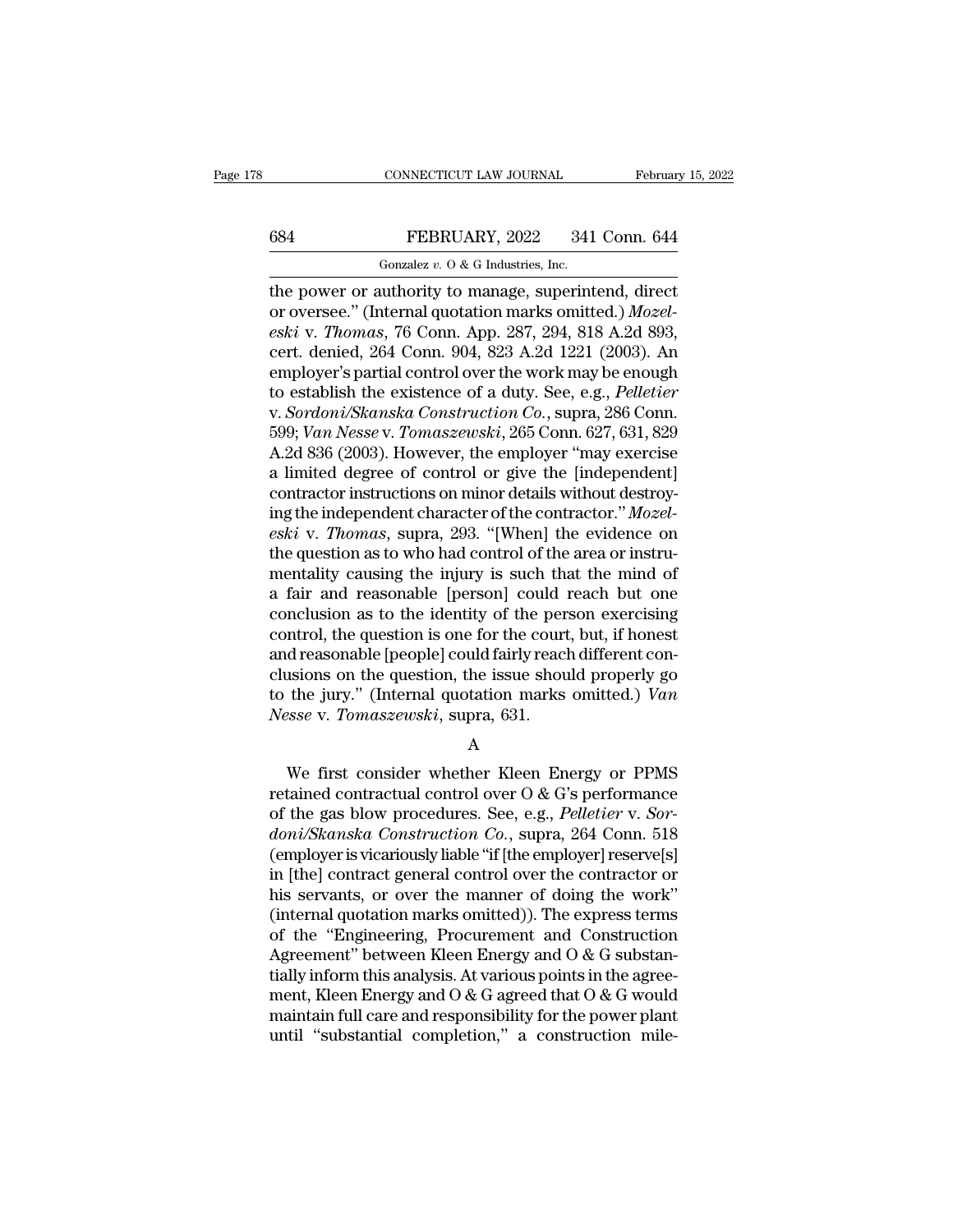# 15, 2022 CONNECTICUT LAW JOURNAL Page 179<br>341 Conn. 644 FEBRUARY, 2022 685<br>Gonzalez v. 0 & G Industries, Inc.

15, 2022 CONNECTICUT LAW JOURNAL<br>
341 Conn. 644 FEBRUARY, 2022 685<br>
Gonzalez *v.* O & G Industries, Inc.<br>
stone triggered by certain conditions defined in the stock and the connective triggered by certain conditions defined in the agreement, at which point care and responsibility for<br>the nonver plant would revert to Kleep Freewy Most 341 Conn. 644 FEBRUARY, 2022 685<br>
Gonzalez v. 0 & G Industries, Inc.<br>
stone triggered by certain conditions defined in the<br>
agreement, at which point care and responsibility for<br>
the power plant would revert to Kleen Ener 341 Conn. 644 FEBRUARY, 2022 685<br>
Gonzalez v. 0 & G Industries, Inc.<br>
stone triggered by certain conditions defined in the<br>
agreement, at which point care and responsibility for<br>
the power plant would revert to Kleen Ener 341 Conn. 644 FEBRUARY, 2022 685<br>
Gonzalez v. 0 & G Industries, Inc.<br>
stone triggered by certain conditions defined in the<br>
agreement, at which point care and responsibility for<br>
the power plant would revert to Kleen Ener Gonzalez v. O & G Industries, Inc.<br>
stone triggered by certain conditions defined in the<br>
agreement, at which point care and responsibility for<br>
the power plant would revert to Kleen Energy. Most<br>
instructive is § 2.1 of Fundames by certain conditions defined in the agreement, at which point care and responsibility for the power plant would revert to Kleen Energy. Most instructive is § 2.1 of the agreement, regarding the scope of O & G's stone triggered by certain conditions defined in the<br>agreement, at which point care and responsibility for<br>the power plant would revert to Kleen Energy. Most<br>instructive is § 2.1 of the agreement, regarding the scope<br>of O agreement, at which point care and responsibility for<br>the power plant would revert to Kleen Energy. Most<br>instructive is § 2.1 of the agreement, regarding the scope<br>of O & G's performance, which provides: "[O & G] shall<br>fu the power plant would revert to Kleen Energy. Most<br>instructive is § 2.1 of the agreement, regarding the scope<br>of O & G's performance, which provides: "[O & G] shall<br>fully perform all the [w]ork . . . all on a lump sum,<br>fi instructive is § 2.1 of the agreement, regarding the scope<br>of O & G's performance, which provides: "[O & G] shall<br>fully perform all the [w]ork . . . all on a lump sum,<br>fixed price, *turnkey basis* . . . " (Emphasis added. of O & G's performance, which provides: "[O & G] shall<br>fully perform all the [w]ork . . . . all on a lump sum,<br>fixed price, *turnkey basis* . . .." (Emphasis added.) The<br>article in the agreement defining the various stage fully perform all the [w]ork . . . all on a lump sum,<br>fixed price, *turnkey basis* . . . ." (Emphasis added.) The<br>article in the agreement defining the various stages of<br>completion provides in relevant part: "Upon [s]ubst fixed price, *turnkey basis* . . . ." (Emphasis added.) The<br>article in the agreement defining the various stages of<br>completion provides in relevant part: "Upon [s]ubstan-<br>tial [c]ompletion, [Kleen Energy] shall have care, article in the agreement defining the various stages of completion provides in relevant part: "Upon [s]ubstantial [c]ompletion, [Kleen Energy] shall have care, custody and control of the [f]acility. . . . " Section 16.1 o completion provides in relevant part: "Upon [s]ubstantial [c]ompletion, [Kleen Energy] shall have care, custody and control of the [f]acility. . . ." Section 16.1 of the agreement, within the article concerning risk of lo tial [c]ompletion, [Kleen Energy] shall have care, custody and control of the [f]acility. . . ." Section 16.1 of<br>the agreement, within the article concerning risk of<br>loss, provides: "[O & G] shall have the full responsibi tody and control of the [f]acility. . . ." Section 16.1 of<br>the agreement, within the article concerning risk of<br>loss, provides: "[O & G] shall have the full responsibility<br>for care, custody and control of the [f]acility, the agreement, within the article concerning risk of<br>loss, provides: "[O & G] shall have the full responsibility<br>for care, custody and control of the [f]acility, the [f]acil-<br>ity [s]ite and the [w]ork . . . and shall bear loss, provides: "[O & G] shall have the full responsibility<br>for care, custody and control of the [f]acility, the [f]acil-<br>ity [s]ite and the [w]ork . . . and shall bear the risk of<br>loss of the [f]acility and the [w]ork in for care, custody and control of the [f]acility, the [f]acility [s]ite and the [w]ork . . . and shall bear the risk of loss of the [f]acility and the [w]ork in each case until [s]ubstantial [c]ompletion, at which time ris ity [s]ite and the [w]ork . . . and shall bear the risk of<br>loss of the [f]acility and the [w]ork in each case until<br>[s]ubstantial [c]ompletion, at which time risk of loss<br>shall pass to [Kleen Energy]." Consistent with the loss of the [f]acility and the [w]ork in each case until<br>[s]ubstantial [c]ompletion, at which time risk of loss<br>shall pass to [Kleen Energy]." Consistent with these<br>provisions, the agreement also specifies that "[Kleen<br>En [s]ubstantial [c]ompletion, at which time risk of loss<br>shall pass to [Kleen Energy]." Consistent with these<br>provisions, the agreement also specifies that "[Kleen<br>Energy] shall furnish to [O & G] full and unrestricted<br>acce shall pass to [Kleen Energy]." Consistent with these<br>provisions, the agreement also specifies that "[Kleen<br>Energy] shall furnish to [O & G] full and unrestricted<br>access to the [f]acility [s]ite and all necessary rights of provisions, the agreement also specifies that "[Kleen Energy] shall furnish to [O & G] full and unrestricted access to the [f]acility [s]ite and all necessary rights of way and easements . . . . "Likewise, the parties agr Energy] shall furnish to [O & G] full and unrestric<br>access to the [f]acility [s]ite and all necessary rights<br>way and easements . . . ." Likewise, the parties agree<br>that O & G will be "fully and solely responsible<br>[Kleen E and easements . . . ." Likewise, the parties agreed<br>at O & G will be "fully and solely responsible to<br>leen Energy] for the acts and omissions of  $[0 & G's]$ <br>beontractors, vendors, and  $[p]$ ersons either directly<br>indirectly em that  $O \& G$  will be "fully and solely responsible to<br>[Kleen Energy] for the acts and omissions of  $[O \& G's]$ <br>subcontractors, vendors, and [p]ersons either directly<br>or indirectly employed by any of them . . . ."<br>The turnkey

Explanate of the trial court and omissions of  $[0 & 0 & 0$ <br>
[Kleen Energy] for the acts and omissions of  $[0 & 0 & 0$ 's]<br>
subcontractors, vendors, and [p]ersons either directly<br>
or indirectly employed by any of them  $\dots$ ."<br>
T subcontractors, vendors, and [p]ersons either directly<br>or indirectly employed by any of them  $\dots$ ."<br>The turnkey nature of the agreement between Kleen<br>Energy and O & G carries particular significance because,<br>as the trial or indirectly employed by any of them  $\dots$ ."<br>The turnkey nature of the agreement between Kleen<br>Energy and  $0 < G$  carries particular significance because,<br>as the trial court explained, it indicates the parties'<br>intention The turnkey nature of the agreement between Kleen<br>Energy and  $O & G$  carries particular significance because,<br>as the trial court explained, it indicates the parties'<br>intention that " $O & G$  would handle all construction<br>of th The turnkey nature of the agreement between Kleen<br>Energy and  $0 < G$  carries particular significance because,<br>as the trial court explained, it indicates the parties'<br>intention that " $0 < G$  would handle all construction<br>o Energy and O & G carries particular significance because,<br>as the trial court explained, it indicates the parties'<br>intention that "O & G would handle all construction<br>of the power plant and would hand [Kleen Energy] a<br>comp as the trial court explained, it indicates the parties'<br>intention that "O & G would handle all construction<br>of the power plant and would hand [Kleen Energy] a<br>completed and operational power plant." Other courts<br>have noted intention that "O & G would handle all construction<br>of the power plant and would hand [Kleen Energy] a<br>completed and operational power plant." Other courts<br>have noted that "[a turnkey] contract has a certain well-<br>defined of the power plant and would hand [Kleen Energy] a<br>completed and operational power plant." Other courts<br>have noted that "[a turnkey] contract has a certain well-<br>defined meaning in law and in fact." (Internal quotation<br>mar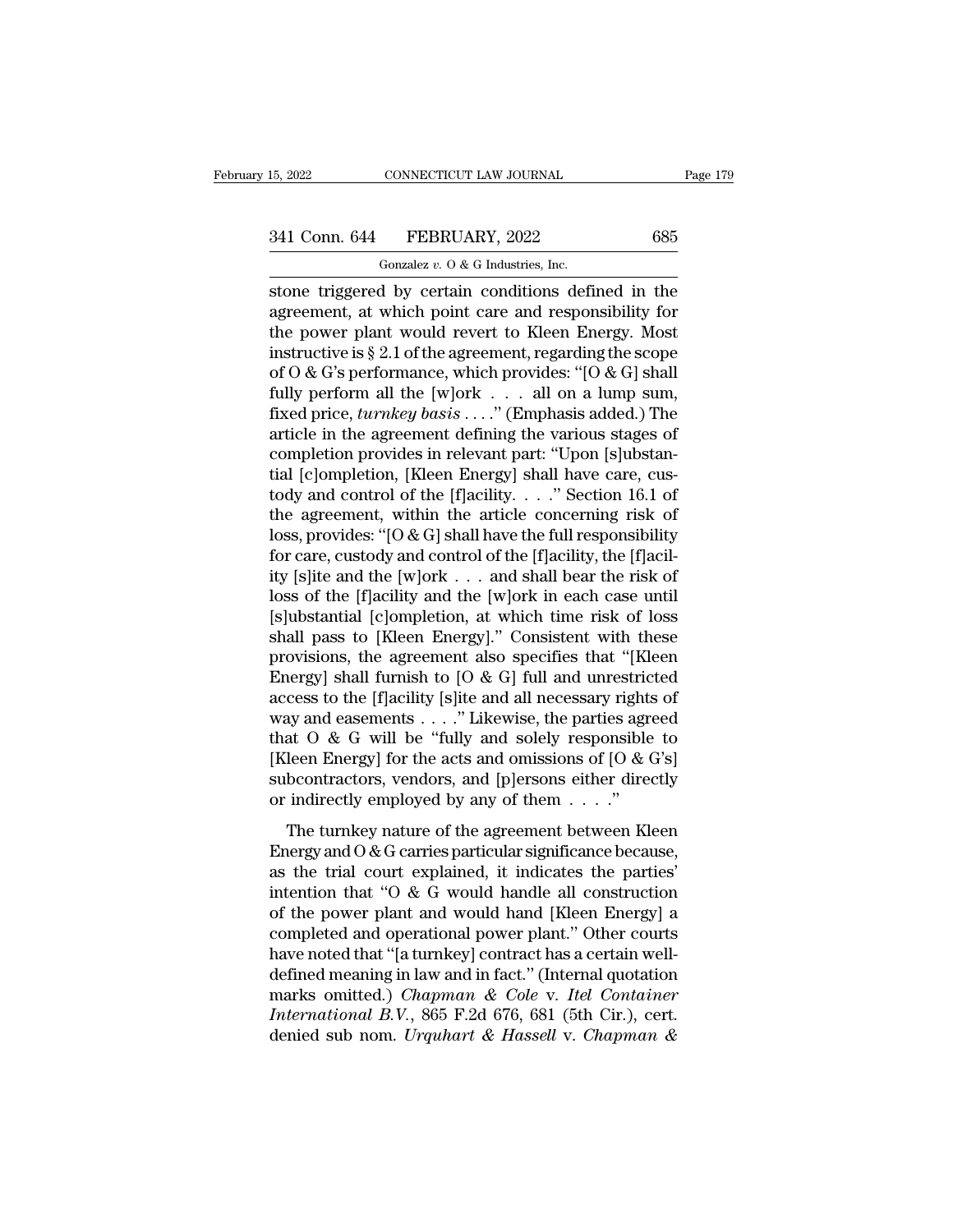# CONNECTICUT LAW JOURNAL February 15, 2022<br>686 FEBRUARY, 2022 341 Conn. 644<br>Gonzalez v. 0 & G Industries, Inc.

CONNECTICUT LAW JOURNAL<br>FEBRUARY, 2022 341<br>Gonzalez *v.* O & G Industries, Inc.<br>872 110 S Ct 201 107 L *CONNECTICUT LAW JOURNAL* February 15, 2022<br> **Cole**, 493 U.S. 872, 110 S. Ct. 201, 107 L. Ed. 2d 155<br> **Cole**, 493 U.S. 872, 110 S. Ct. 201, 107 L. Ed. 2d 155<br>
(1989). Black's Law Dictionary defines an "engineering, (1988). Black's Law Dictionary, 2022 341 Conn. 644<br>
(1989). Black's Law Dictionary defines an "engineering, procurement, and construction contract," also termed<br>
(1989). Black's Law Dictionary defines an "engineering, pro 686 FEBRUARY, 2022 341 Conn. 644<br>
Gonzalez v. 0 & G Industries, Inc.<br>
Cole, 493 U.S. 872, 110 S. Ct. 201, 107 L. Ed. 2d 155<br>
(1989). Black's Law Dictionary defines an "engineering,<br>
procurement, and construction contract, 686 FEBRUARY, 2022 341 Conn. 644<br>
Gonzalez v. 0 & G Industries, Inc.<br>
Cole, 493 U.S. 872, 110 S. Ct. 201, 107 L. Ed. 2d 155<br>
(1989). Black's Law Dictionary defines an "engineering,<br>
procurement, and construction contract, Gonzalez v. 0 & G Industries, Inc.<br>
Cole, 493 U.S. 872, 110 S. Ct. 201, 107 L. Ed. 2d 155<br>
(1989). Black's Law Dictionary defines an "engineering,<br>
procurement, and construction contract," also termed<br>
a "turnkey contract Gonzalez v. 0 & G Industries, Inc.<br>
Cole, 493 U.S. 872, 110 S. Ct. 201, 107 L. Ed. 2d 155<br>
(1989). Black's Law Dictionary defines an "engineering,<br>
procurement, and construction contract," also termed<br>
a "turnkey contract Cole, 493 U.S. 872, 110 S. Ct. 201, 107 L. Ed. 2d 155<br>(1989). Black's Law Dictionary defines an "engineering,<br>procurement, and construction contract," also termed<br>a "turnkey contract," as "[a] [fixed price], schedule-<br>inte (1989). Black's Law Dictionary defines an "engineering,<br>procurement, and construction contract," also termed<br>a "turnkey contract," as "[a] [fixed price], schedule-<br>intensive construction contract—typical in the con-<br>struct procurement, and construction contract," also termed<br>a "turnkey contract," as "[a] [fixed price], schedule-<br>intensive construction contract—typical in the con-<br>struction of single-purpose projects, such as energy<br>plants—in a "turnkey contract," as "[a] [fixed price], schedule-<br>intensive construction contract—typical in the con-<br>struction of single-purpose projects, such as energy<br>plants—in which the contractor agrees to a wide variety<br>of res intensive construction contract—typical in the construction of single-purpose projects, such as energy plants—in which the contractor agrees to a wide variety of responsibilities, including the duties to provide for the de struction of single-purpose projects, such as energy<br>plants—in which the contractor agrees to a wide variety<br>of responsibilities, including the duties to provide for<br>the design, engineering, procurement, and construction<br>o plants—in which the contractor agrees to a wide variety<br>of responsibilities, including the duties to provide for<br>the design, engineering, procurement, and construction<br>of the facility; to prepare start-up procedures; to co of responsibilities, including the duties to provide for<br>the design, engineering, procurement, and construction<br>of the facility; to prepare start-up procedures; to con-<br>duct performance tests; to create operating manuals;<br> the design, engineering, procurement, and construction<br>of the facility; to prepare start-up procedures; to con-<br>duct performance tests; to create operating manuals;<br>and to train people to operate the facility." Black's La of the facility; to prepare start-up procedures; to conduct performance tests; to create operating manuals; and to train people to operate the facility." Black's Law Dictionary (11th Ed. 2019) p. 406. In a turnkey agreemen duct performance tests; to create operating manuals;<br>and to train people to operate the facility." Black's Law<br>Dictionary (11th Ed. 2019) p. 406. In a turnkey agree-<br>ment, "the contractor agrees to complete the work of<br>the and to train people to operate the facility." Black's Law<br>Dictionary (11th Ed. 2019) p. 406. In a turnkey agree-<br>ment, "the contractor agrees to complete the work of<br>the building and installation to the point of readiness<br> Dictionary (11th Ed. 2019) p. 406. In a turnkey agreement, "the contractor agrees to complete the work of<br>the building and installation to the point of readiness<br>for operation or occupancy." (Internal quotation marks<br>omitt ment, "the contractor agrees to complete the work of<br>the building and installation to the point of readiness<br>for operation or occupancy." (Internal quotation marks<br>omitted.) *Chapman & Cole v. Itel Container Interna-*<br>*tio* the building and installation to the point of readiness<br>for operation or occupancy." (Internal quotation marks<br>omitted.) *Chapman & Cole v. Itel Container Interna-<br>tional B.V.*, supra, 681. Upon completion, the owner<br>can s for operation or occupancy." (Internal quotation marks<br>
omitted.) *Chapman & Cole v. Itel Container Interna-<br>
tional B.V.*, supra, 681. Upon completion, the owner<br>
can simply "turn the key" to use the newly constructed<br>
fa omitted.) *Chapman & Cole v. Itel Container International B.V.*, supra, 681. Upon completion, the owner can simply "turn the key" to use the newly constructed facility; (internal quotation marks omitted) *Zenergy*, *Inc. tional B.V.*, supra, 681. Upon completion, the owner<br>can simply "turn the key" to use the newly constructed<br>facility; (internal quotation marks omitted) *Zenergy*,<br>*Inc.* v. *Performance Drilling Co., LLC*, 603 Fed. Appx can simply "turn the key" to use the newly constructed<br>facility; (internal quotation marks omitted) Zenergy,<br>Inc. v. Performance Drilling Co., LLC, 603 Fed. Appx.<br>289, 293 n.7 (5th Cir. 2015); but, until that point, the<br>c facility; (internal quotation marks omitted) *Zenergy*,<br>*Inc.* v. *Performance Drilling Co.*, *LLC*, 603 Fed. Appx.<br>289, 293 n.7 (5th Cir. 2015); but, until that point, the<br>contractor generally "assumes all risks incident *Inc.* v. *Performance Drilling Co., LLC*, 603 Fed. Appx.<br>289, 293 n.7 (5th Cir. 2015); but, until that point, the contractor generally "assumes all risks incident to the creation of [the] fully completed facility . . . an 289, 293 n.7 (5th Cir. 2015); but, until that point, the<br>contractor generally "assumes all risks incident to the<br>creation of [the] fully completed facility . . . and must<br>bear the risk for all loss . . . . " (Citation omit creation of [the] fully completed facility . . . and must<br>bear the risk for all loss . . . ." (Citation omitted; inter-<br>nal quotation marks omitted.) *Chapman & Cole v. Itel*<br>*Container International B.V.*, supra, 681; se bear the risk for all loss . . . ." (Citation omitted; inter-<br>nal quotation marks omitted.) *Chapman & Cole v. Itel*<br>*Container International B.V.*, supra, 681; see, e.g.,<br>*Hawaiian Independent Refinery, Inc. v. United St* nal quotation marks omitted.) *Chapman & Cole v. Itel*<br> *Container International B.V.*, supra, 681; see, e.g.,<br> *Hawaiian Independent Refinery, Inc. v. United States*,<br>
697 F.2d 1063, 1065 n.4 (Fed. Cir.) ("A [turnkey] jo Container International B.V., supra, 681; see, e.g.,<br>Hawaiian Independent Refinery, Inc. v. United States,<br>697 F.2d 1063, 1065 n.4 (Fed. Cir.) ("A [turnkey] job is<br>defined as a job or contract in which the contractor<br>agre Hawaiian Independent Refinery, Inc. v. United States,<br>697 F.2d 1063, 1065 n.4 (Fed. Cir.) ("A [turnkey] job is<br>defined as a job or contract in which the contractor<br>agrees to complete the work of building and installation<br> 697 F.2d 1063, 1065 n.4 (Fed. Cir.) ("A [turnkey] job is defined as a job or contract in which the contractor agrees to complete the work of building and installation to the point of readiness for operation or occupancy.<br> defined as a jc<br>agrees to comp<br>to the point of<br>... Up to that<br>(Citation omitt<br>cert. denied, 46<br>86 (1983).<br>Here, the agr rees to complete the work of building and installation<br>the point of readiness for operation or occupancy.<br>. Up to that point, the contractor assumes all risks."<br>itation omitted; internal quotation marks omitted.)),<br>rt. den to the point of readiness for operation or occupancy.<br>
. . . Up to that point, the contractor assumes all risks."<br>
(Citation omitted; internal quotation marks omitted.)),<br>
cert. denied, 464 U.S. 816, 104 S. Ct. 73, 78 L. E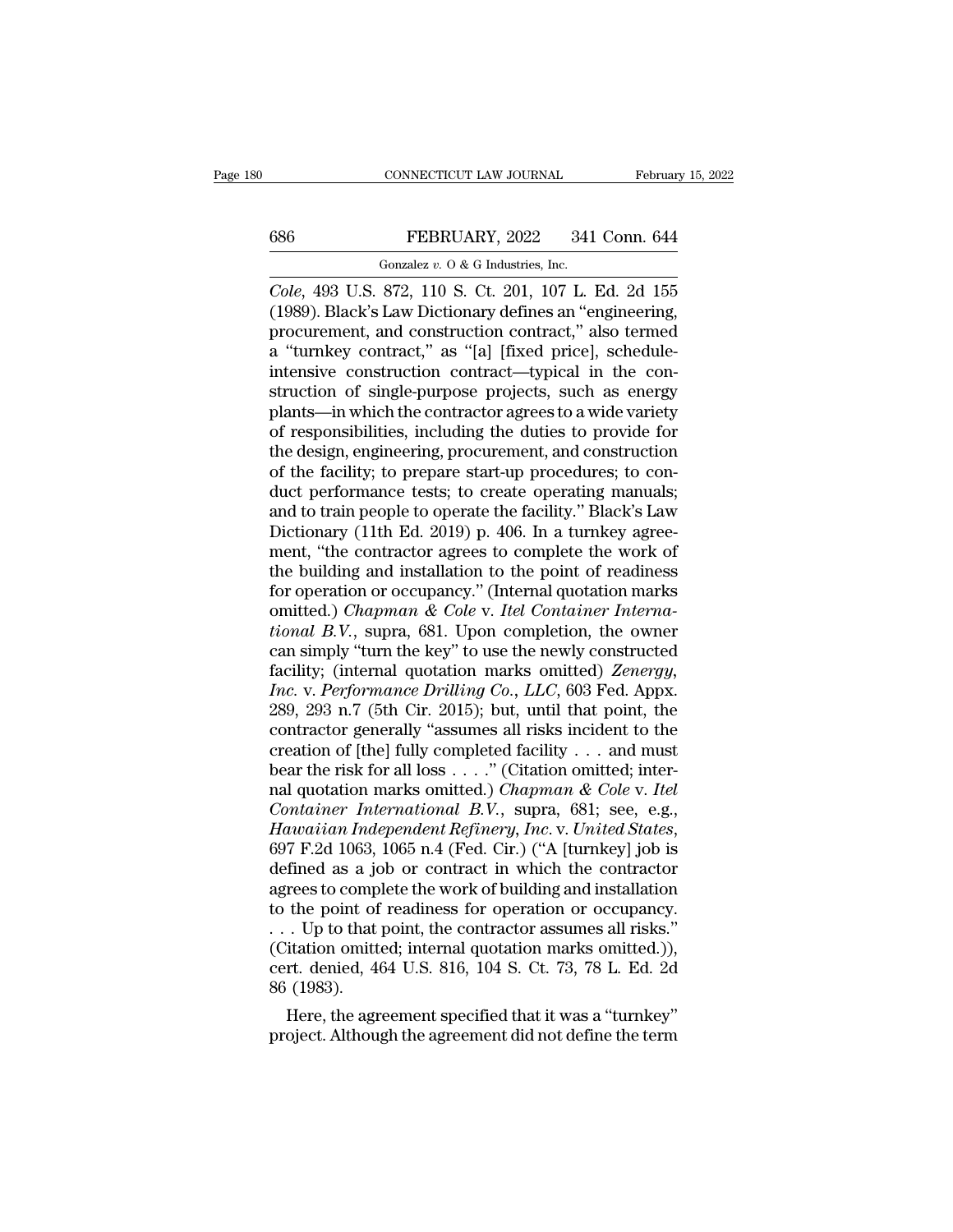| 15, 2022      | CONNECTICUT LAW JOURNAL                                | Page 181 |
|---------------|--------------------------------------------------------|----------|
| 341 Conn. 644 | FEBRUARY, 2022                                         | 687      |
|               | Gonzalez $v$ . O & G Industries, Inc.                  |          |
|               | "turnkey" it is a well-defined type of contract in the |          |

<sup>15, 2022</sup> CONNECTICUT LAW JOURNAL Page 181<br>
341 Conn. 644 FEBRUARY, 2022 687<br>
<sup>Gonzalez v. 0 & G Industries, Inc.<br>
"turnkey," it is a well-defined type of contract in the<br>
construction industry, particularly in the constr</sup> 341 Conn. 644 FEBRUARY, 2022 687<br>
Gonzalez v. 0 & G Industries, Inc.<br>
"turnkey," it is a well-defined type of contract in the construction industry, particularly in the construction<br>
of power plants. Moreover, other subst 341 Conn. 644 FEBRUARY, 2022 687<br>
Gonzalez v. 0 & G Industries, Inc.<br>
"turnkey," it is a well-defined type of contract in the<br>
construction industry, particularly in the construction<br>
of power plants. Moreover, other subs 341 Conn. 644 FEBRUARY, 2022 687<br>
Gonzalez v. 0 & G Industries, Inc.<br>
"turnkey," it is a well-defined type of contract in the<br>
construction industry, particularly in the construction<br>
of power plants. Moreover, other subs Gonzalez v. O & G Industries, Inc.<br>
"turnkey," it is a well-defined type of contract in the<br>
construction industry, particularly in the construction<br>
of power plants. Moreover, other substantive provisions<br>
of the agreeme Gonzalez v. 0 & G maustries, inc.<br>
"turnkey," it is a well-defined type of contract in the<br>
construction industry, particularly in the construction<br>
of power plants. Moreover, other substantive provisions<br>
of the agreemen "turnkey," it is a well-defined type of contract in the construction industry, particularly in the construction of power plants. Moreover, other substantive provisions of the agreement reinforce the turnkey nature of the construction industry, particularly in the construction<br>of power plants. Moreover, other substantive provisions<br>of the agreement reinforce the turnkey nature of the<br>agreement. For example, as we previously discussed,<br>cert of power plants. Moreover, other substantive provisions<br>of the agreement reinforce the turnkey nature of the<br>agreement. For example, as we previously discussed,<br>certain provisions in the agreement specified that O &<br>G woul of the agreement reinforce the turnkey nature of the agreement. For example, as we previously discussed, certain provisions in the agreement specified that O & G would have "the full responsibility for care, custody and co agreement. For example, as we previously discussed,<br>certain provisions in the agreement specified that O &<br>G would have "the full responsibility for care, custody<br>and control of the [f]acility . . . . until [s]ubstantial<br> certain provisions in the agreement specified that  $O$  &  $G$  would have "the full responsibility for care, custody and control of the [f]acility . . . until [s]ubstantial [c]ompletion, at which time risk of loss shall pas G would have "the full responsibility for care, custody<br>and control of the [f]acility  $\ldots$  until [s]ubstantial<br>[c]ompletion, at which time risk of loss shall pass to<br>[Kleen Energy]," and that, "[u]pon [s]ubstantial [c]om and control of the [f]acility  $\ldots$  until [s]ubstantial [c]ompletion, at which time risk of loss shall pass to [Kleen Energy]," and that, "[u]pon [s]ubstantial [c]ompletion, [Kleen Energy] shall have care, custody and con [c]ompletion, at which time risk of loss shall [Kleen Energy]," and that, "[u]pon [s]ubstantial pletion, [Kleen Energy] shall have care, custo control of the [f]acility." Thus, there is no genu pute that O & G had full con The plaintiffs point to no evidence that would raise<br>gradient place that  $O$  &  $G$  had full contractual control over and<br>sponsibility for the construction of the power plant<br>is to the point of substantial completion.<br>The predictive, these mergy for the care, easied, and<br>control of the [f]acility." Thus, there is no genuine dis-<br>pute that O & G had full contractual control over and<br>responsibility for the construction of the power plant<br>up

bethered at the construction of the power plant<br>pute that  $\theta \& G$  had full contractual control over and<br>responsibility for the construction of the power plant<br>up to the point of substantial completion.<br>The plaintiffs po pare and  $\sigma$  of a radian conduction of the power plant<br>up to the point of substantial completion.<br>The plaintiffs point to no evidence that would raise<br>a genuine dispute that substantial completion had not<br>been reached at Exponsionally for the constraction of the power plant<br>up to the point of substantial completion.<br>The plaintiffs point to no evidence that would raise<br>a genuine dispute that substantial completion had not<br>been reached at t The plaintiffs point to no evidence that would raise<br>a genuine dispute that substantial completion had not<br>been reached at the time of the gas blow procedure<br>and resulting explosion. Accordingly, and consistent<br>with the e The plaintiffs point to no evidence that would raise<br>a genuine dispute that substantial completion had not<br>been reached at the time of the gas blow procedure<br>and resulting explosion. Accordingly, and consistent<br>with the e a genuine dispute that substantial completion had not<br>been reached at the time of the gas blow procedure<br>and resulting explosion. Accordingly, and consistent<br>with the express provisions of the agreement, we con-<br>clude that been reached at the time of the gas blow procedure<br>and resulting explosion. Accordingly, and consistent<br>with the express provisions of the agreement, we con-<br>clude that O & G, and not Kleen Energy, had contractual<br>control and resulting explosion. Accordingly, and consistent<br>with the express provisions of the agreement, we con-<br>clude that  $O & G$ , and not Kleen Energy, had contractual<br>control over and responsibility for the performance of<br>the with the express provisions of the agreement, we conclude that  $O & G$ , and not Kleen Energy, had contractual<br>control over and responsibility for the performance of<br>the activities attendant to the construction of the power<br> clude that O & G, and not Kleen Energy, had contractual<br>control over and responsibility for the performance of<br>the activities attendant to the construction of the power<br>plant, including the gas blow procedures. This falls<br> control over and responsibility for the performance of<br>the activities attendant to the construction of the power<br>plant, including the gas blow procedures. This falls<br>squarely within the circumstance in which "the contract<br> the activities attendant to the construction of the power<br>plant, including the gas blow procedures. This falls<br>squarely within the circumstance in which "the contract<br>provides that the employer retains no control over the<br> plant, including the gas blow procedures. This falls<br>squarely within the circumstance in which "the contract<br>provides that the employer retains no control over the<br>details of the work, but leaves to the other party the<br>det squarely within the circumstance in which "the contract<br>provides that the employer retains no control over the<br>details of the work, but leaves to the other party the<br>determination of the manner of doing it, without sub-<br>j provides that the employer retains no control over the<br>details of the work, but leaves to the other party the<br>determination of the manner of doing it, without sub-<br>jecting [the other party] to the control of the employer<br> details of the work, but leaves to the other party the<br>determination of the manner of doing it, without sub-<br>jecting [the other party] to the control of the employer<br> $\ldots$ ." Darling v. Burrone Bros., Inc., supra, 162 Conn determination of the manner of doing it, without sub-<br>jecting [the other party] to the control of the employer<br>...." Darling v. Burrone Bros., Inc., supra, 162 Conn.<br>195. Accordingly, the trial court correctly emphasized<br> jecting [the other party] to the control of the employer<br>
...." Darling v. Burrone Bros., Inc., supra, 162 Conn.<br>
195. Accordingly, the trial court correctly emphasized<br>
that, because of the unambiguous, turnkey nature of ...." Darling v. Burrone Bros., Inc., supra, 162 Conn.<br>195. Accordingly, the trial court correctly emphasized<br>that, because of the unambiguous, turnkey nature of<br>the agreement, there was no genuine issue of material<br>fact 195. Accordingly, the trial court correctly emphasized<br>that, because of the unambiguous, turnkey nature of<br>the agreement, there was no genuine issue of material<br>fact regarding whether O & G had contractual control<br>of the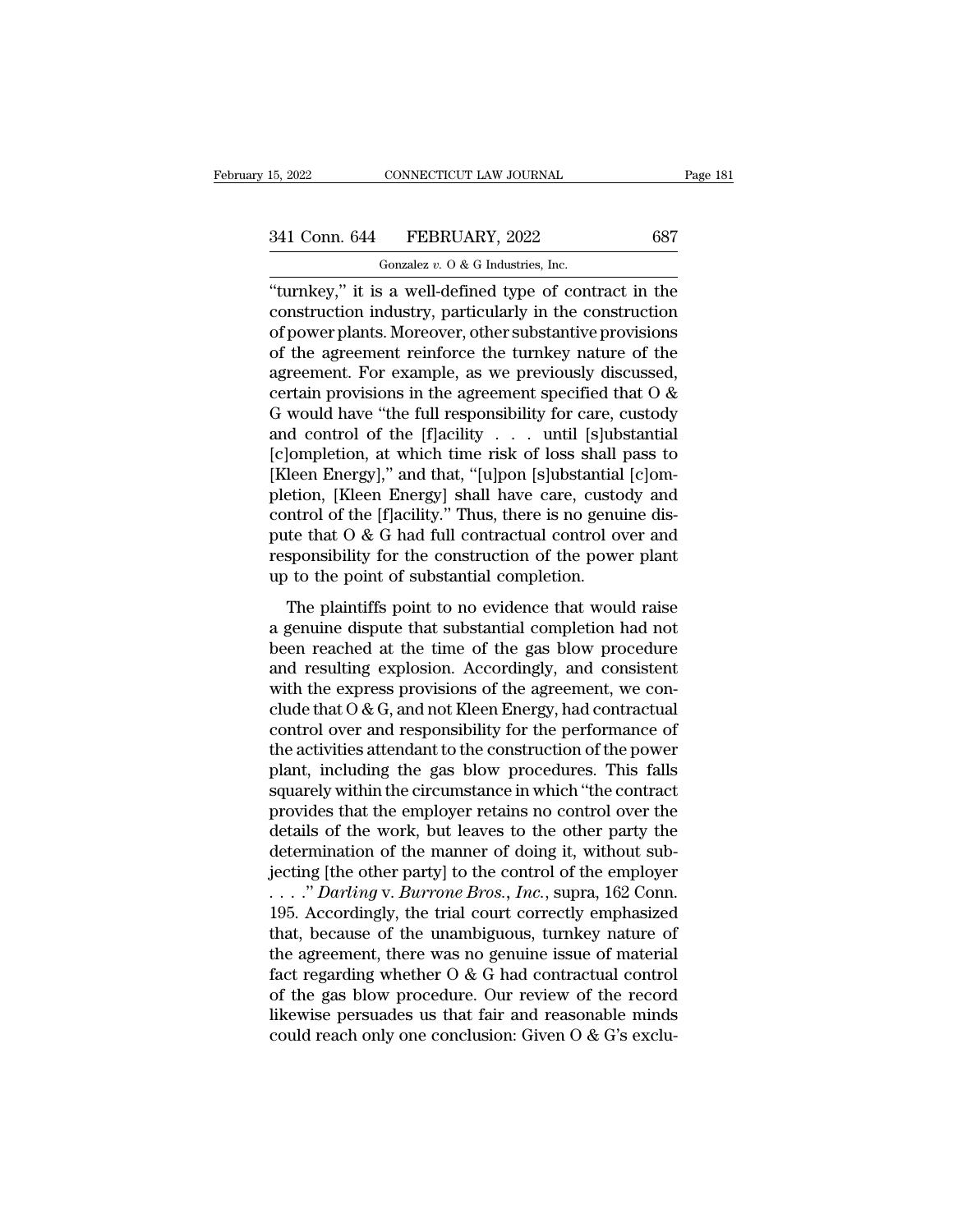## CONNECTICUT LAW JOURNAL February 15, 2022<br>688 FEBRUARY, 2022 341 Conn. 644<br>Gonzalez v. 0 & G Industries, Inc. CONNECTICUT LAW JOURNAL<br>FEBRUARY, 2022 341<br>Gonzalez *v.* O & G Industries, Inc.<br>al\_control\_over\_the\_construc

 $\begin{tabular}{ll} \multicolumn{2}{l}{{\small\textbf{COMRECTICUT LAW JOURNAL}}} & \multicolumn{2}{l}{\small\textbf{February 15, 2022}}\\ \hline \multicolumn{2}{l}{\small\textbf{688}} & \multicolumn{2}{l}{\small\textbf{FEBRUARY, 2022}} & \multicolumn{2}{l}{341}\; \textbf{Conn.}\; \mathbf{644}\\ \hline \multicolumn{2}{l}{\small\textbf{Gonzalez $v. O & G Industries, Inc.}}\\ \hline \multicolumn{2}{l}{\small\textbf{Sive contractual control over the construction of the}}\\ \hline \multicolumn{2}{l}{\small\$ FEBRUARY, 2022 341 Conn. 644<br>
Gonzalez v. 0 & G Industries, Inc.<br>
sive contractual control over the construction of the<br>
power plant, the defendants did not exercise sufficient<br>
control over the gas blow procedure to esta 688 FEBRUARY, 2022 341 Conn. 644<br>
Gonzalez v. 0 & G Industries, Inc.<br>
sive contractual control over the construction of the<br>
power plant, the defendants did not exercise sufficient<br>
control over the gas blow procedure to  $\begin{array}{ll}\n 688 & \text{FEBRUARY} \\
 \hline\n \text{Gonzalez } v. 0 & \text{G In} \\
 \hline\n \text{give contractual control over} \\
 \text{power plant, the defendants di control over the gas blow price} \\
 \text{existence of a legal duty.} \\
 \text{Despite these contractual p}\n \end{array}$ Gonzalez v. O & G Industries, Inc.<br>
ve contractual control over the construction of the<br>
wer plant, the defendants did not exercise sufficient<br>
ntrol over the gas blow procedure to establish the<br>
istence of a legal duty.<br> sive contractual control over the construction of the<br>power plant, the defendants did not exercise sufficient<br>control over the gas blow procedure to establish the<br>existence of a legal duty.<br>Despite these contractual provi

sive contractuar control over the construction of the<br>power plant, the defendants did not exercise sufficient<br>control over the gas blow procedure to establish the<br>existence of a legal duty.<br>Despite these contractual provis power plant, the defendants did not exercise sufficient<br>control over the gas blow procedure to establish the<br>existence of a legal duty.<br>Despite these contractual provisions, the plaintiffs<br>nevertheless claim that other pr Existence of a legal duty.<br>
Despite these contractual provisions, the plaintiffs<br>
nevertheless claim that other provisions of the agree-<br>
ment between Kleen Energy and O & G establish that<br>
Kleen Energy effectively retain Existence of a legal duty.<br>
Despite these contractual provisions, the plaintiffs<br>
nevertheless claim that other provisions of the agree-<br>
ment between Kleen Energy and O & G establish that<br>
Kleen Energy effectively retain Despite these contractual provisions, the plaintiffs<br>nevertheless claim that other provisions of the agree-<br>ment between Kleen Energy and O & G establish that<br>Kleen Energy effectively retained control over the con-<br>struct nevertheless claim that other provisions of the agreement between Kleen Energy and O & G establish that Kleen Energy effectively retained control over the construction of the power plant. Specifically, the plaintiffs poin ment between Kleen Energy and O & G establish that<br>Kleen Energy effectively retained control over the construction of the power plant. Specifically, the plaintiffs<br>point to § 14.1 of that agreement, which provides in<br>rele Kleen Energy effectively retained control over the construction of the power plant. Specifically, the plaintiffs<br>point to § 14.1 of that agreement, which provides in<br>relevant part that "[Kleen Energy] may at any time . . struction of the power plant. Specifically, the plaintiffs<br>point to § 14.1 of that agreement, which provides in<br>relevant part that "[Kleen Energy] may at any time . . .<br>suspend performance of the [w]ork . . . by giving wr point to § 14.1 of that agreement, which provides in relevant part that "[Kleen Energy] may at any time  $\dots$  suspend performance of the [w]ork  $\dots$  by giving written notice to [O & G]." The plaintiffs also claim that cert relevant part that "[Kleen Energy] may at any time . . .<br>suspend performance of the [w]ork . . . by giving writ-<br>ten notice to [O & G]." The plaintiffs also claim that<br>certain provisions of the agreement between Kleen<br>Ene suspend performance of the [w]ork . . . by giving writ-<br>ten notice to [O & G]." The plaintiffs also claim that<br>certain provisions of the agreement between Kleen<br>Energy and PPMS establish that PPMS had contractual<br>control ten notice to [O & G]." The plaintiffs also claim that<br>certain provisions of the agreement between Kleen<br>Energy and PPMS establish that PPMS had contractual<br>control over the gas blow procedures. Specifically, the<br>plaintiff certain provisions of the agreement between K<br>Energy and PPMS establish that PPMS had contraction<br>control over the gas blow procedures. Specifically<br>plaintiffs point to exhibit C of that agreement, we<br>articulates the servi ergy and 11 Ms establish that 11 Ms had contractual<br>introl over the gas blow procedures. Specifically, the<br>aintiffs point to exhibit C of that agreement, which<br>ticulates the services PPMS would provide and lists<br>is erespon control over the gas blow procedures. Specifically, the<br>plaintiffs point to exhibit C of that agreement, which<br>articulates the services PPMS would provide and lists<br>one responsibility as "[a]udit [O & G's] key processes—<br>

plantins point to exhibit C of that agreement, which<br>articulates the services PPMS would provide and lists<br>one responsibility as "[a]udit [O & G's] key processes—<br>[s]afety, [q]uality, [m]aterial [r]eceiving, etc."<br>We are ariculates the services 17 MS would provide and hsis<br>one responsibility as "[a]udit [O & G's] key processes—<br>[s]afety, [q]uality, [m]aterial [r]eceiving, etc."<br>We are not persuaded that these provisions destroy<br>the indepe Energy 'to control the means and methods' of O & G's<br>performance are not persuaded that these provisions destroy<br>the independent nature of O & G's work. Kleen Energy's<br>general right to suspend, pursuant to its agreement w Fiarcty, [q]uanty, [m]aterial [F]ecerving, etc.<br>
We are not persuaded that these provisions destroy<br>
the independent nature of O & G's work. Kleen Energy's<br>
general right to suspend, pursuant to its agreement with<br>
O & G, We are not persuaded that these provisions destroy<br>the independent nature of O & G's work. Kleen Energy's<br>general right to suspend, pursuant to its agreement with<br>O & G, cannot be construed to create a right for Kleen<br>Ener the independent nature of O & G's work. Kleen Energy's<br>general right to suspend, pursuant to its agreement with<br>O & G, cannot be construed to create a right for Kleen<br>Energy "to control the means and methods" of O & G's<br>p general right to suspend, pursuant to its agreement with<br>
O & G, cannot be construed to create a right for Kleen<br>
Energy "to control the means and methods" of O & G's<br>
performance of the work. (Internal quotation marks<br>
o O & G, cannot be construed to create a right for Kleen<br>Energy "to control the means and methods" of O & G's<br>performance of the work. (Internal quotation marks<br>omitted.) *Darling* v. *Burrone Bros., Inc.*, supra, 162<br>Conn. Energy "to control the means and methods" of O & G's<br>performance of the work. (Internal quotation marks<br>omitted.) *Darling* v. *Burrone Bros.*, *Inc.*, supra, 162<br>Conn. 196. Likewise, any contractual duty imposed on<br>PPMS performance of the work. (Internal quotation marks omitted.) *Darling* v. *Burrone Bros.*, *Inc.*, supra, 162 Conn. 196. Likewise, any contractual duty imposed on PPMS by that provision of its agreement with Kleen Energy i PMS by that provision of its agreement with Kleen<br>hergy is too general to entail control over the "means<br>d methods" of  $O & G$ 's performance of the gas blow<br>ocedures. (Internal quotation marks omitted.) Id.<br>B<br>The plaintiffs Energy is too general to entail control over the "means<br>and methods" of  $O \& G$ 's performance of the gas blow<br>procedures. (Internal quotation marks omitted.) Id.<br>B<br>The plaintiffs also contend that, notwithstanding the<br>term

B

and methods" of  $O$  &  $G$ 's performance of the gas blow procedures. (Internal quotation marks omitted.) Id.<br>B<br>The plaintiffs also contend that, notwithstanding the terms of the agreements between Kleen Energy,  $O$  &  $G$ ,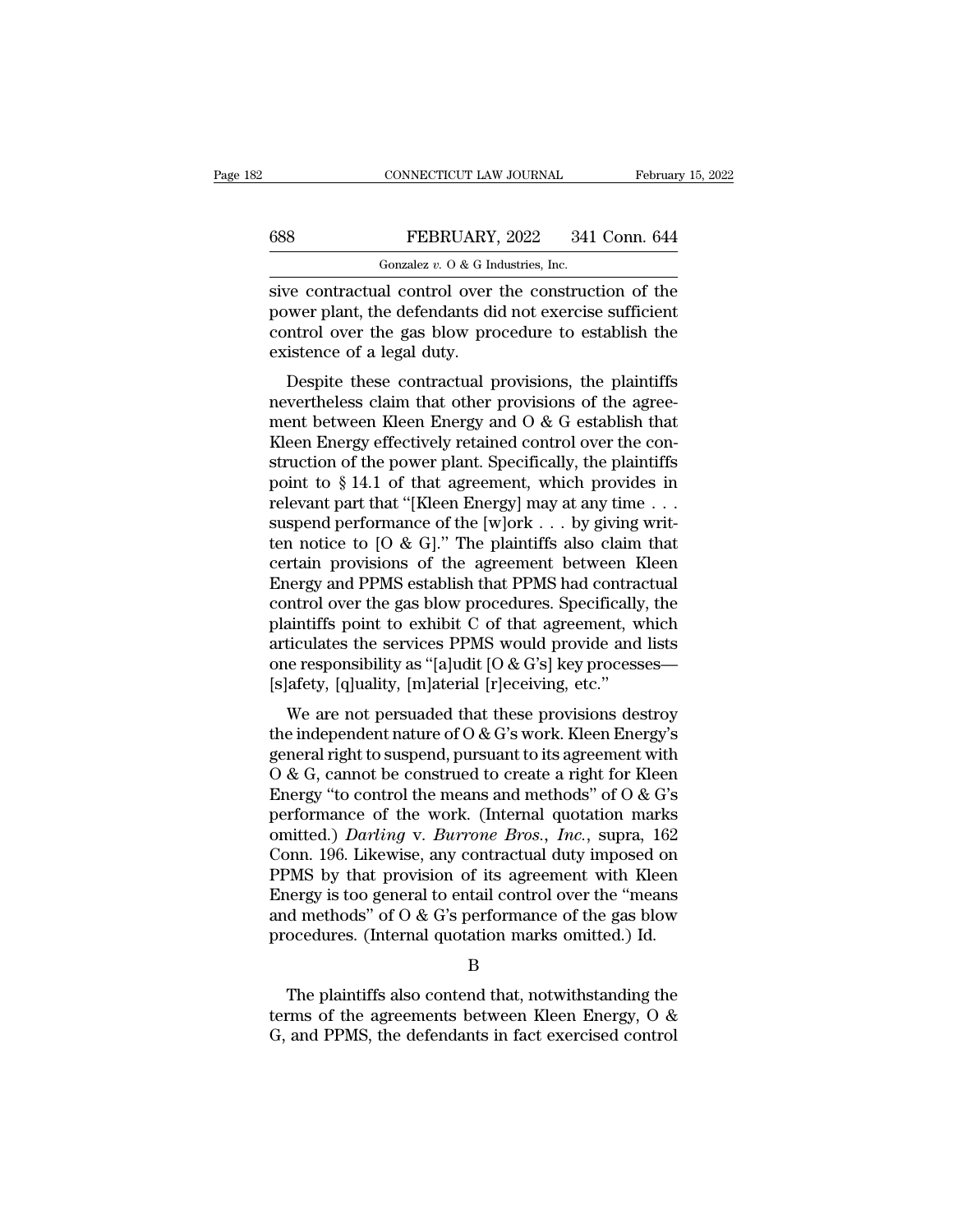# 15, 2022 CONNECTICUT LAW JOURNAL Page 183<br>341 Conn. 644 FEBRUARY, 2022 689<br>Gonzalez v. 0 & G Industries, Inc.

CONNECTICUT LAW JOURNAL<br>FEBRUARY, 2022<br>Gonzalez *v.* O & G Industries, Inc.<br>OW procedures, which satisfi 15, 2022 CONNECTICUT LAW JOURNAL<br>
341 Conn. 644 FEBRUARY, 2022 689<br>
600zalez v. 0 & G Industries, Inc.<br>
000 over the gas blow procedures, which satisfies the con-<br>
trol exception. See, e.g., *Pelletier v. Sordoni/Skanska*<br> 341 Conn. 644 FEBRUARY, 2022 689<br>
Gonzalez v. 0 & G Industries, Inc.<br>
over the gas blow procedures, which satisfies the control exception. See, e.g., *Pelletier* v. *Sordoni/Skanska*<br> *Construction Co.*, supra, 264 Conn. 5 **EXECUARY, 2022** 689<br> *Conzalez v. O & G Industries, Inc.*<br> **Conzalez v. O & G Industries, Inc.**<br> **Construction Co.**, supra, 264 Conn. 518 (employers are<br>
vicariously liable if they "assume control or interfere<br>
with the 341 Conn. 644 FEBRUARY, 2022 689<br>
Gonzalez v. 0 & G Industries, Inc.<br>
over the gas blow procedures, which satisfies the con-<br>
trol exception. See, e.g., *Pelletier* v. *Sordoni/Skanska*<br> *Construction Co.*, supra, 264 Con Gonzalez v. O & G Industries, Inc.<br>
over the gas blow procedures, which satisfies the con-<br>
trol exception. See, e.g., *Pelletier* v. *Sordoni/Skanska*<br> *Construction Co.*, supra, 264 Conn. 518 (employers are<br>
vicariously Gonzalez v. O & G Industries, Inc.<br>
over the gas blow procedures, which satisfies the con-<br>
trol exception. See, e.g., *Pelletier* v. *Sordoni/Skanska*<br> *Construction Co.*, supra, 264 Conn. 518 (employers are<br>
vicariously over the gas blow procedures, which satisfies the control exception. See, e.g., *Pelletier* v. *Sordoni/Skanska Construction Co.*, supra, 264 Conn. 518 (employers are vicariously liable if they "assume control or interfe trol exception. See, e.g., *Pelletier* v. *Sordoni/Skanska*<br>Construction Co., supra, 264 Conn. 518 (employers are<br>vicariously liable if they "assume control or interfere<br>with the work" (internal quotation marks omitted)).<br> Construction Co., supra, 264 Conn. 518 (employers are vicariously liable if they "assume control or interfere with the work" (internal quotation marks omitted)). To support this argument, the plaintiffs identify two essen vicariously liable if they "assume control or interfere<br>with the work" (internal quotation marks omitted)).<br>To support this argument, the plaintiffs identify two<br>essential facts: the various activities of Gordon Holk,<br>a PP with the work" (internal quotation marks omitted)).<br>To support this argument, the plaintiffs identify two<br>essential facts: the various activities of Gordon Holk,<br>a PPMS employee representing Kleen Energy on the<br>constructio To support this argument, the plaintiffs identify two<br>essential facts: the various activities of Gordon Holk,<br>a PPMS employee representing Kleen Energy on the<br>construction site, and the interactions between the<br>defendants essential facts: the various activities of Go<br>a PPMS employee representing Kleen Ene<br>construction site, and the interactions be<br>defendants and Baker. The defendants co<br>none of these facts creates a genuine issue<br>fact as to This employee representing meen Energy on the<br>instruction site, and the interactions between the<br>fendants and Baker. The defendants contend that<br>me of these facts creates a genuine issue of material<br>ct as to whether Kleen to Holk. The defendants and Baker. The defendants contend that<br>none of these facts creates a genuine issue of material<br>fact as to whether Kleen Energy or PPMS exercised<br>control over the gas blow procedures.<br>We first consid

defendants and Baker. The defendants contend that<br>none of these facts creates a genuine issue of material<br>fact as to whether Kleen Energy or PPMS exercised<br>control over the gas blow procedures.<br>We first consider the plaint Fract as to whether Kleen Energy or PPMS exercised<br>control over the gas blow procedures.<br>We first consider the plaintiffs' argument with respect<br>to Holk. The following additional facts are relevant to<br>this argument. Four k ract as to whether Kieen Energy of FFMs exercised<br>control over the gas blow procedures.<br>We first consider the plaintiffs' argument with respect<br>to Holk. The following additional facts are relevant to<br>this argument. Four ke We first consider the plaintiffs' argument with respect<br>to Holk. The following additional facts are relevant to<br>this argument. Four key individuals were involved in<br>communications surrounding the gas blow procedures:<br>Holk We first consider the plaintiffs' argument with respect<br>to Holk. The following additional facts are relevant to<br>this argument. Four key individuals were involved in<br>communications surrounding the gas blow procedures:<br>Holk to Holk. The following additional facts are relevant to<br>this argument. Four key individuals were involved in<br>communications surrounding the gas blow procedures:<br>Holk, the lead PPMS employee on the site, who repre-<br>sented K this argument. Four key individuals were involved in<br>communications surrounding the gas blow procedures:<br>Holk, the lead PPMS employee on the site, who repre-<br>sented Kleen Energy; Andrew Pike, a member of the<br>board of membe communications surrounding the gas blow procedures:<br>Holk, the lead PPMS employee on the site, who repre-<br>sented Kleen Energy; Andrew Pike, a member of the<br>board of members of Kleen Energy; Lou Kesselman, a<br>senior O & G emp Holk, the lead PPMS employee on the site, who represented Kleen Energy; Andrew Pike, a member of the board of members of Kleen Energy; Lou Kesselman, a senior O & G employee and the O & G manager of the project; and C.J. M sented Kleen Energy; Andrew Pike, a member of the<br>board of members of Kleen Energy; Lou Kesselman, a<br>senior O & G employee and the O & G manager of the<br>project; and C.J. Meeske, a contact with the supplier<br>of natural gas u board of members of Kleen Energy; Lou Kesselman, a<br>senior O & G employee and the O & G manager of the<br>project; and C.J. Meeske, a contact with the supplier<br>of natural gas used to conduct the gas blow procedure.<br>In Decembe senior O & G employee and the O & G manager of the<br>project; and C.J. Meeske, a contact with the supplier<br>of natural gas used to conduct the gas blow procedure.<br>In December, 2009, approximately six weeks before the<br>first da project; and C.J. Meeske, a contact with the supplier<br>of natural gas used to conduct the gas blow procedure.<br>In December, 2009, approximately six weeks before the<br>first day of gas blow procedures, Pike e-mailed various<br>O of natural gas used to conduct the gas blow procedure.<br>In December, 2009, approximately six weeks before the<br>first day of gas blow procedures, Pike e-mailed various<br>O & G and subcontractor employees with instructions<br>to in In December, 2009, approximately six weeks before the<br>first day of gas blow procedures, Pike e-mailed various<br>O & G and subcontractor employees with instructions<br>to include Holk "on *all* issues (regardless of materiality first day of gas blow procedures, Pike e-mailed various  $O \& G$  and subcontractor employees with instructions to include Holk "on *all* issues (regardless of materiality) as soon as such arise. As [Kleen Energy's] repres O & G and subcontractor employees with instructions<br>to include Holk "on *all* issues (regardless of materiality)<br>as soon as such arise. As [Kleen Energy's] representa-<br>tive, [Holk] is the principal contact for *all* thirdto include Holk "on *all* issues (regardless of materiality) as soon as such arise. As [Kleen Energy's] representative, [Holk] is the principal contact for *all* third-party activity associated with Kleen Energy." (Emphas Free Soon as such anse. As [Kreen Energy s] representative,<br>
The same principal contact for all third-party<br>
tivity associated with Kleen Energy." (Emphasis in<br>
iginal.) The e-mail concluded: "Effectively, [Holk]<br>
ould be activity associated with Kleen Energy." (Emphasis in<br>original.) The e-mail concluded: "Effectively, [Holk]<br>should be considered the gatekeeper of all Kleen [Energy]<br>related activity."<br>The same day, Holk e-mailed various Kl

activity associated with Kieen Energy. (Emphasis in<br>original.) The e-mail concluded: "Effectively, [Holk]<br>should be considered the gatekeeper of all Kleen [Energy]<br>related activity."<br>The same day, Holk e-mailed various Kle original,  $f$  the e-mail concluded. Effectively, [HoK] should be considered the gate<br>keeper of all Kleen [Energy] related activity."<br>The same day, Holk e-mailed various Kleen Energy<br>and O & G employees, requesting "some d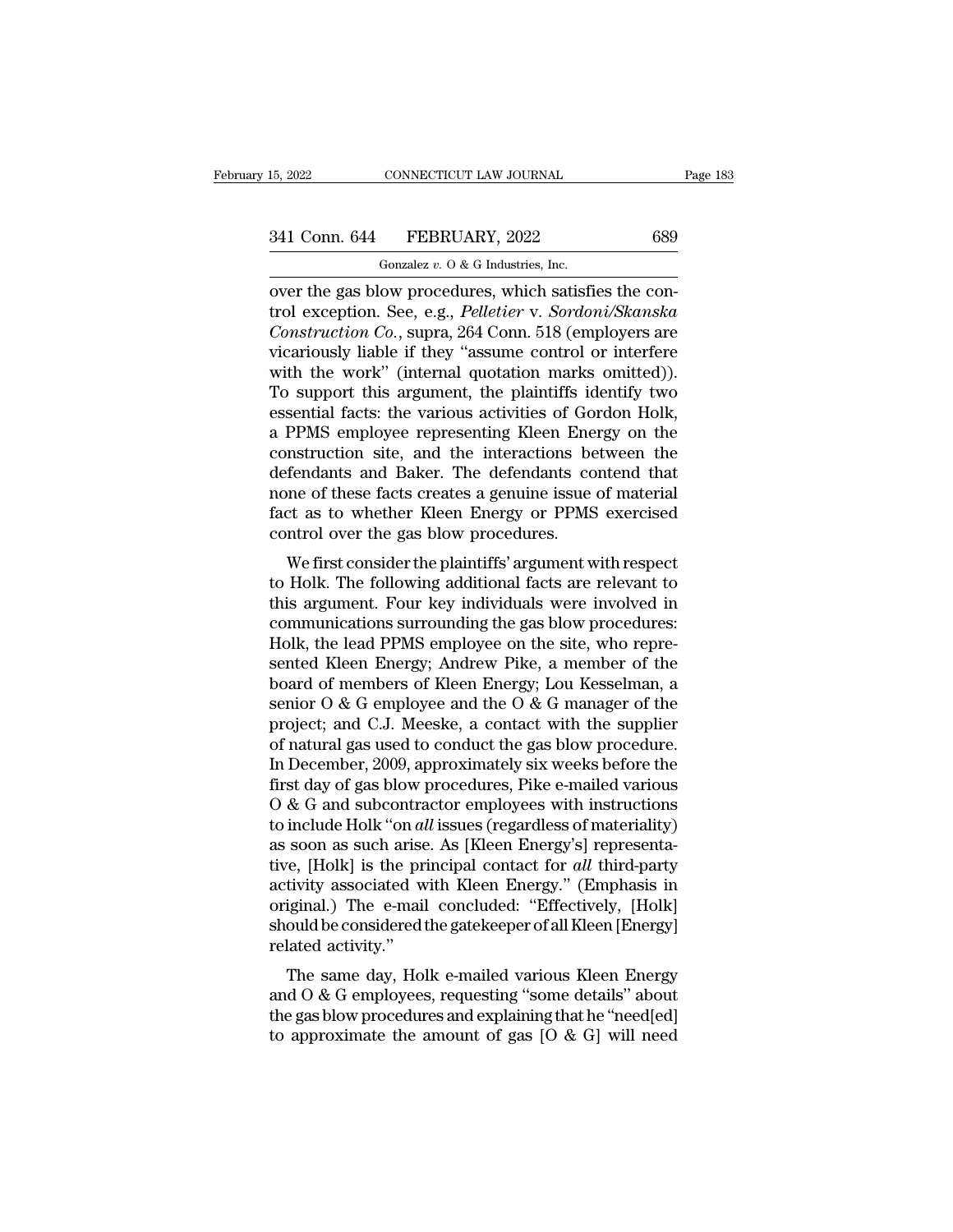## CONNECTICUT LAW JOURNAL February 15, 2022<br>
FEBRUARY, 2022 341 Conn. 644<br>
Gonzalez v. 0 & G Industries, Inc. CONNECTICUT LAW JOURNAL<br>FEBRUARY, 2022 341<br>Gonzalez *v.* O & G Industries, Inc.<br>Sequently at the end of Decen

CONNECTICUT LAW JOURNAL February 15, 2<br>
690 FEBRUARY, 2022 341 Conn. 644<br>
600 Gonzalez v. 0 & G Industries, Inc.<br>
and when.'' Subsequently, at the end of December, 2009,<br>
an O & G employee e-mailed Holk a document titled<br> 690 FEBRUARY, 2022 341 Conn. 644<br>
Gonzalez v. 0 & G Industries, Inc.<br>
and when." Subsequently, at the end of December, 2009,<br>
an O & G employee e-mailed Holk a document titled<br>
"Gas Blow Procedure," and Holk responded tha 690 FEBRUARY, 2022 341 Conn. 644<br>
Gonzalez v. 0 & G Industries, Inc.<br>
and when." Subsequently, at the end of December, 2009,<br>
an O & G employee e-mailed Holk a document titled<br>
"Gas Blow Procedure," and Holk responded tha 690 FEBRUARY, 2022 341 Conn. 644<br>
Gonzalez v. 0 & G Industries, Inc.<br>
and when." Subsequently, at the end of December, 2009,<br>
an O & G employee e-mailed Holk a document titled<br>
"Gas Blow Procedure," and Holk responded tha Gonzalez  $v$ . O & G Industries, Inc. and when." Subsequently, at the end of I<br>an O & G employee e-mailed Holk a c<br>"Gas Blow Procedure," and Holk resp<br>would "look [it] over" because it "may l<br>your boys may be turning valve d when." Subsequently, at the end of December, 2009,<br>  $\overline{O}$  & G employee e-mailed Holk a document titled<br>
tas Blow Procedure," and Holk responded that he<br>
buld "look [it] over" because it "may be the first time<br>
ur boy and Michael Sassequency, as the character coents expected.<br>
and O & G employee e-mailed Holk a document titled<br>
"Gas Blow Procedure," and Holk responded that he<br>
would "look [it] over" because it "may be the first time<br>
y

The contract of the same of the same of the space of the first time<br>
would "look [it] over" because it "may be the first time<br>
your boys may be turning valves."<br>
At the same time, Kesselman e-mailed Holk, requesting<br>
that provided the e-mail of the first time<br>would "look [it] over" because it "may be the first time<br>your boys may be turning valves."<br>At the same time, Kesselman e-mailed Holk, requesting<br>that PPMS and Kleen Energy order the sp count Foot performance of the e-mail of Holk, requesting<br>that PPMS and Kleen Energy order the specific quantity<br>of natural gas  $\overline{O}$  &  $\overline{G}$  would need for the gas blow<br>procedure. Holk forwarded the e-mail to Pike, At the same time, Kesselman e-mailed Holk, requesting<br>that PPMS and Kleen Energy order the specific quantity<br>of natural gas O & G would need for the gas blow<br>procedure. Holk forwarded the e-mail to Pike, who,<br>copying Holk, At the same time, Kesselman e-mailed Holk, requesting<br>that PPMS and Kleen Energy order the specific quantity<br>of natural gas O & G would need for the gas blow<br>procedure. Holk forwarded the e-mail to Pike, who,<br>copying Holk, that PPMS and Kleen Energy order the specific quantity<br>of natural gas O & G would need for the gas blow<br>procedure. Holk forwarded the e-mail to Pike, who,<br>copying Holk, forwarded the e-mail to Meeske, the con-<br>tact with th of natural gas O & G would need for the gas blow<br>procedure. Holk forwarded the e-mail to Pike, who,<br>copying Holk, forwarded the e-mail to Meeske, the con-<br>tact with the supplier of natural gas, and those three<br>individuals procedure. Holk forwarded the e-mail to Pike, who,<br>copying Holk, forwarded the e-mail to Meeske, the con-<br>tact with the supplier of natural gas, and those three<br>individuals exchanged a series of e-mails in January,<br>2010, d copying Holk, forwarded the e-mail to Meeske, the contact with the supplier of natural gas, and those three individuals exchanged a series of e-mails in January, 2010, discussing the issue. Specifically, Meeske sent a repl tact with the supplier of natural gas, and those three<br>individuals exchanged a series of e-mails in January,<br>2010, discussing the issue. Specifically, Meeske sent a<br>reply e-mail, questioning whether the specified quantity individuals exchanged a series of e-mails in January,<br>2010, discussing the issue. Specifically, Meeske sent a<br>reply e-mail, questioning whether the specified quantity<br>of natural gas requested would be sufficient to clear<br> 2010, discussing the issue. Specifically, Meeske sent a<br>reply e-mail, questioning whether the specified quantity<br>of natural gas requested would be sufficient to clear<br>the debris given the dimensions of the pipes. Holk<br>res reply e-mail, questioning whether the specified quantity<br>of natural gas requested would be sufficient to clear<br>the debris given the dimensions of the pipes. Holk<br>responded to Meeske: "We discussed this internally and<br>all of natural gas requested would be sufficient to clear<br>the debris given the dimensions of the pipes. Holk<br>responded to Meeske: "We discussed this internally and<br>all of us non-O & G folks believe this was way too low.<br>But t the debris given the dimensions of the pipes. Holk<br>responded to Meeske: "We discussed this internally and<br>all of us non-O & G folks believe this was way too low.<br>But the smart one at O & G think[s] this is enough.<br> $\dots$  I responded to Meeske: "We discussed this internally and<br>all of us non-O & G folks believe this was way too low.<br>But the smart one at O & G think[s] this is enough.<br>. . . . I would like to do exactly what O & G wants<br>and let all of us non-O & G folks believe this was way too low.<br>But the smart one at O & G think[s] this is enough.<br>. . . . I would like to do exactly what O & G wants<br>and let them live and learn." Around the same time, a<br>document procedures. d let them live and learn." Around the same time, a<br>ccument titled "Responsibility Matrix for Meeting<br>the 1/19/10" identified Holk as the "[r]esponsible<br>ndividual" for, among other activities, the gas blow<br>ocedures.<br>Soon t document titled "Responsibility Matrix for Meeting<br>Date 1/19/10" identified Holk as the "[r]esponsible<br>[i]ndividual" for, among other activities, the gas blow<br>procedures.<br>Soon thereafter, around the end of January, 2010,

Date  $1/19/10$ " identified Holk as the "[r]esponsible [i]ndividual" for, among other activities, the gas blow<br>procedures.<br>Soon thereafter, around the end of January, 2010, and<br>a few days before the first day of gas blow p [i]ndividual" for, among other activities, the gas blow<br>procedures.<br>Soon thereafter, around the end of January, 2010, and<br>a few days before the first day of gas blow procedures,<br>Holk e-mailed Kesselman to inform O & G tha procedures.<br>
Soon thereafter, around the end of January, 2010, and<br>
a few days before the first day of gas blow procedures,<br>
Holk e-mailed Kesselman to inform O & G that "[w]e<br>
have gas nominated for Saturday [January 30, Soon thereafter, around the end of January, 2010, and<br>a few days before the first day of gas blow procedures,<br>Holk e-mailed Kesselman to inform O & G that "[w]e<br>have gas nominated for Saturday [January 30, 2010].<br>Blow bab Soon thereafter, around the end of January, 2010, and<br>a few days before the first day of gas blow procedures,<br>Holk e-mailed Kesselman to inform O & G that "[w]e<br>have gas nominated for Saturday [January 30, 2010].<br>Blow bab a few days before the first day of gas blow procedures,<br>Holk e-mailed Kesselman to inform O & G that "[w]e<br>have gas nominated for Saturday [January 30, 2010].<br>Blow baby blow." In early February, 2010, after the first<br>day o Holk e-mailed Kesselman to inform O & G that "[w]e<br>have gas nominated for Saturday [January 30, 2010].<br>Blow baby blow." In early February, 2010, after the first<br>day of gas blow procedures but before the second day,<br>Kesselm have gas nominated for Saturday [January 30, 2010].<br>Blow baby blow." In early February, 2010, after the first<br>day of gas blow procedures but before the second day,<br>Kesselman, copying Pike, e-mailed Holk again to request<br>th Blow baby blow." In early February, 2010, after the first<br>day of gas blow procedures but before the second day,<br>Kesselman, copying Pike, e-mailed Holk again to request<br>that he order natural gas for the second set of gas bl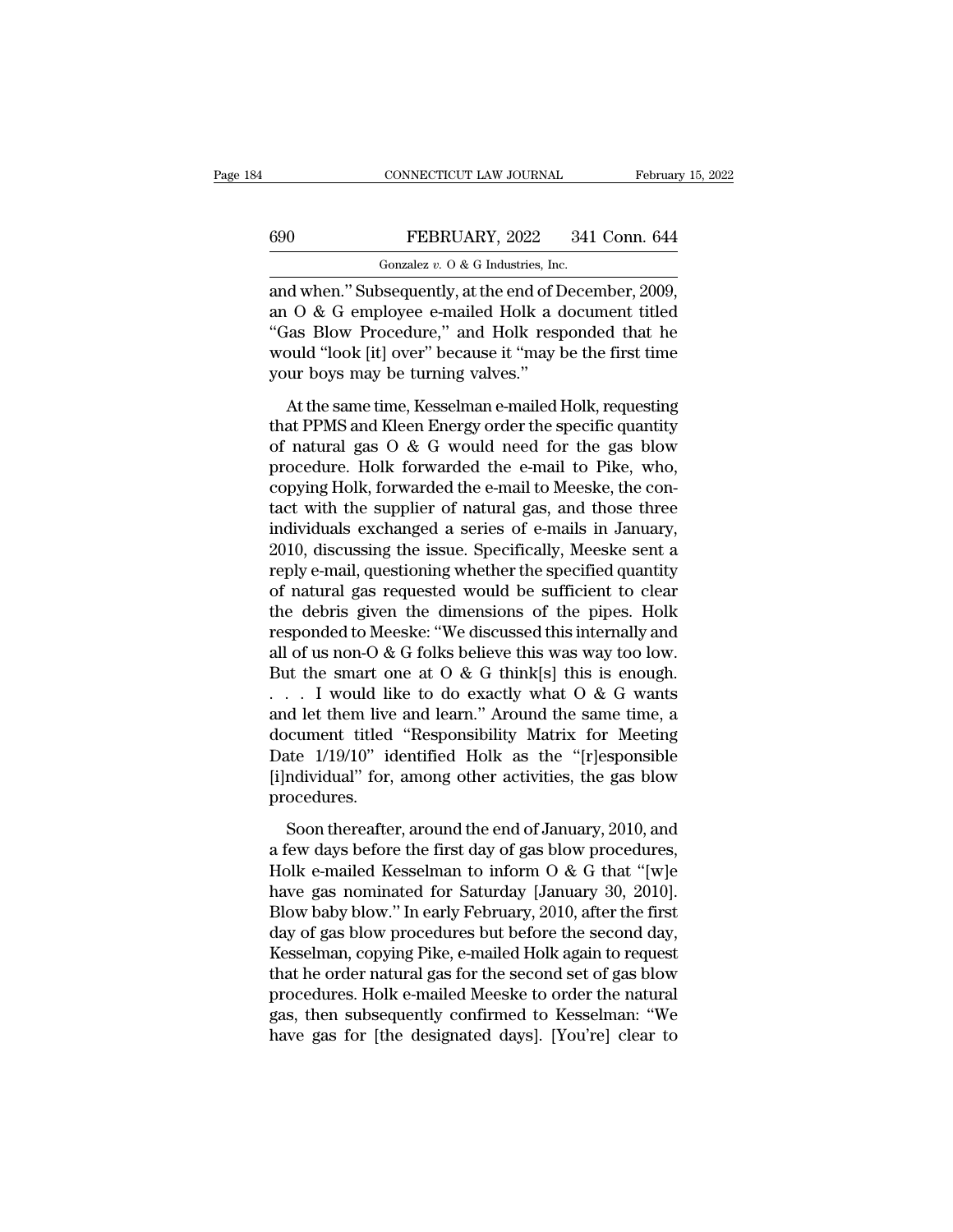| 15, 2022      | CONNECTICUT LAW JOURNAL                           | Page 185 |
|---------------|---------------------------------------------------|----------|
| 341 Conn. 644 | FEBRUARY, 2022                                    | 691      |
|               | Gonzalez $v$ . O & G Industries, Inc.             |          |
|               | hlow" This second set of gas hlow procedures took |          |

15, 2022 CONNECTICUT LAW JOURNAL Page 185<br>
341 Conn. 644 FEBRUARY, 2022 691<br>
Gonzalez v. 0 & G Industries, Inc.<br>
blow.'' This second set of gas blow procedures took<br>
place on February 7, 2010, and caused the explosion. 341 Conn. 644 FEBRUARY, 2022 691<br>
Gonzalez v. 0 & G Industries, Inc.<br>
blow." This second set of gas blow procedures took<br>
place on February 7, 2010, and caused the explosion.<br>
The plaintiffs point to these details to suppo

1 Conn. 644 FEBRUARY, 2022 691<br>
Gonzalez v. 0 & G Industries, Inc.<br>
ow." This second set of gas blow procedures took<br>
ace on February 7, 2010, and caused the explosion.<br>
The plaintiffs point to these details to support th 341 Conn. 644 FEBRUARY, 2022 691<br>
Conzalez v. 0 & G Industries, Inc.<br>
blow." This second set of gas blow procedures took<br>
place on February 7, 2010, and caused the explosion.<br>
The plaintiffs point to these details to supp Gonzalez  $v$ .  $0$  & G Industries, Inc.<br>
blow." This second set of gas blow procedures took<br>
place on February 7, 2010, and caused the explosion.<br>
The plaintiffs point to these details to support their<br>
contention that Hol blow." This second set of gas blow procedures took<br>place on February 7, 2010, and caused the explosion.<br>The plaintiffs point to these details to support their<br>contention that Holk exercised control over the gas<br>blow proced blow. This second set of gas blow procedures took<br>place on February 7, 2010, and caused the explosion.<br>The plaintiffs point to these details to support their<br>contention that Holk exercised control over the gas<br>blow procedu The plaintiffs point to these details to support their<br>contention that Holk exercised control over the gas<br>blow procedures on behalf of Kleen Energy and PPMS.<br>Specifically, they note that Holk was designated as the<br>"gateke The plaintiffs point to these details to support their<br>contention that Holk exercised control over the gas<br>blow procedures on behalf of Kleen Energy and PPMS.<br>Specifically, they note that Holk was designated as the<br>"'gate contention that Holk exercised control over the gas<br>blow procedures on behalf of Kleen Energy and PPMS.<br>Specifically, they note that Holk was designated as the<br>"gatekeeper" or the project by Kleen Energy, as well<br>as the " blow procedures on behalf of Kleen Energy and PPMS.<br>Specifically, they note that Holk was designated as the<br>"'gatekeeper'" for the project by Kleen Energy, as well<br>as the "'[r]esponsible [i]ndividual'" on the "'Responsi-<br>b Specifically, they note that Holk was designated as the "'gatekeeper'" for the project by Kleen Energy, as well<br>as the "'[r]esponsible [i]ndividual'" on the "'Responsibility Matrix,'" he stated that he had to "'look . . . "' "gatekeeper' " for the project by Kleen Energy, as well<br>as the "'[r]esponsible [i]ndividual' " on the "'Responsi-<br>bility Matrix,' " he stated that he had to "'look . . . .<br>over' " the procedure before ordering the natu as the "'(r]esponsible [i]ndividual'" on the "'Responsibility Matrix,'" he stated that he had to "'look . . .<br>over'" the procedure before ordering the natural gas,<br>he then communicated O & G's order of natural gas to<br>the bility Matrix,'" he stated that he had to "'look . . . .<br>over'" the procedure before ordering the natural gas,<br>he then communicated O & G's order of natural gas to<br>the supplier and was skeptical that it would be sufficien over'" the procedure before ordering the natural gas,<br>he then communicated  $O & G$ 's order of natural gas to<br>the supplier and was skeptical that it would be sufficient<br>to complete the procedure, he provided "formal clear-<br>a he then communicated  $O & G$ 's order of natural gas to<br>the supplier and was skeptical that it would be sufficient<br>to complete the procedure, he provided "formal clear-<br>ance" for  $O & G$  to conduct the gas blow procedures, complete the procedure, he provided "formal clear-<br>ce" for  $O \& G$  to conduct the gas blow procedures,<br>d he "cheer[ed], '[b]low baby blow.'" (Emphasis<br>nitted.) The plaintiffs contend that these facts estab-<br>h that Holk was ance" for  $0 \& G$  to conduct the gas blow procedures,<br>and he "cheer[ed], '[b]low baby blow.'" (Emphasis<br>omitted.) The plaintiffs contend that these facts estab-<br>lish that Holk was "an essential actor in the process."<br>We

ance for  $\sigma$  as a consider are gas blow procedures,<br>and he "cheer[ed], '[b]low baby blow.'" (Emphasis<br>omitted.) The plaintiffs contend that these facts estab-<br>lish that Holk was "an essential actor in the process."<br>We di energy's contractual right to oversee O & G's work.<br>See Stablish that Holk was "an essential actor in the process."<br>We disagree. Even if we view these facts in the light<br>most favorable to the plaintiffs, Holk's involvemen Shaked.) The plantants contend and dress hacks esdas<br>lish that Holk was "an essential actor in the process."<br>We disagree. Even if we view these facts in the light<br>most favorable to the plaintiffs, Holk's involvement in<br>th We disagree. Even if we view these facts in the light<br>most favorable to the plaintiffs, Holk's involvement in<br>the gas blow procedure is entirely consistent with Kleen<br>Energy's contractual right to oversee O & G's work.<br>Sp We disagree. Even if we view these facts in the light<br>most favorable to the plaintiffs, Holk's involvement in<br>the gas blow procedure is entirely consistent with Kleen<br>Energy's contractual right to oversee O & G's work.<br>Sp most favorable to the plaintiffs, Holk's involvement in<br>the gas blow procedure is entirely consistent with Kleen<br>Energy's contractual right to oversee O & G's work.<br>Specifically, § 2.14.1 of the agreement between Kleen<br>En the gas blow procedure is entirely consistent with Kleen<br>Energy's contractual right to oversee O & G's work.<br>Specifically, § 2.14.1 of the agreement between Kleen<br>Energy and O & G provides in relevant part: "The [w]ork<br>ma Energy's contractual right to oversee O & G's work.<br>Specifically, § 2.14.1 of the agreement between Kleen<br>Energy and O & G provides in relevant part: "The [w]ork<br>may be monitored and inspected at any time during<br>working h Specifically, § 2.14.1 of the agreement between Kleen<br>Energy and O & G provides in relevant part: "The [w]ork<br>may be monitored and inspected at any time during<br>working hours by [Kleen Energy], its duly authorized<br>agents, Energy and O & G provides in relevant part: "The [w]ork may be monitored and inspected at any time during working hours by [Kleen Energy], its duly authorized agents, servants, and employees. Such right to monitor and ins may be monito<br>working hours<br>agents, servants<br>and inspect, ho<br>stop or otherw<br>relieve  $[0 & G]$ <br>der . . . ."<br>We have pre because by the entrypy, as any analytical<br>ents, servants, and employees. Such right to monitor<br>d inspect, however . . . shall not create the right to<br>pp or otherwise materially impede the [w]ork or<br>lieve [O & G] of any of and inspect, however  $\dots$  shall not create the right to<br>stop or otherwise materially impede the [w]ork or<br>relieve [O & G] of any of its responsibilities hereun-<br>der  $\dots$ ."<br>We have previously held that the presence of an<br>e

dua mappeer, nowever  $\ldots$  stand not create are right to<br>stop or otherwise materially impede the [w]ork or<br>relieve [O & G] of any of its responsibilities hereun-<br>der  $\ldots$ ."<br>We have previously held that the presence of an relieve  $[0 & G]$  of any of its responsibilities hereunder . . . ."<br>We have previously held that the presence of an<br>employer representative at a construction site does not<br>demonstrate sufficient control to overcome the ge der . . . ."<br>We have previously held that the presence of an<br>employer representative at a construction site does not<br>demonstrate sufficient control to overcome the general<br>rule that an employer is not liable for the torts We have previously held that the presence of an employer representative at a construction site does not demonstrate sufficient control to overcome the general rule that an employer is not liable for the torts of its indep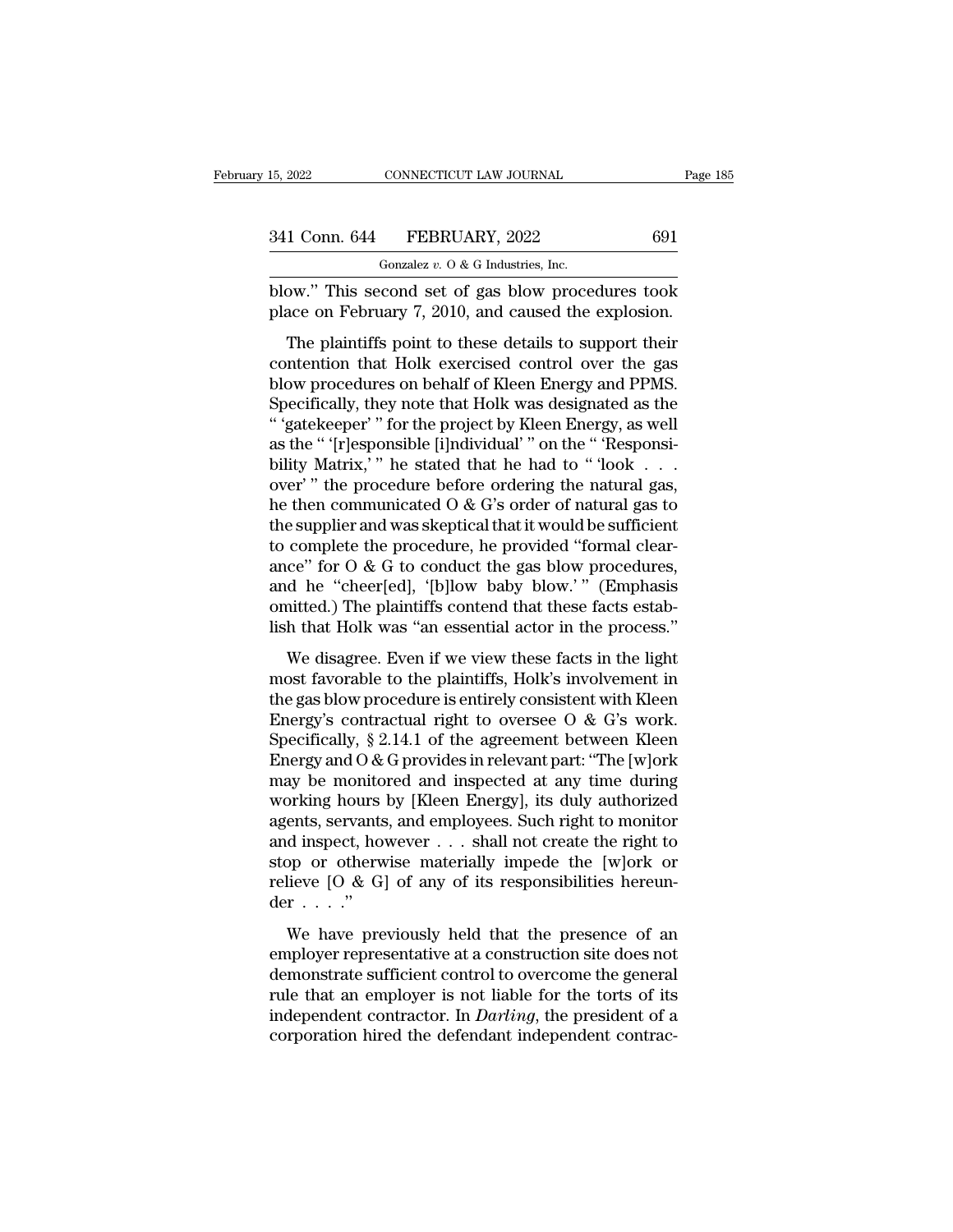## CONNECTICUT LAW JOURNAL February 15, 2022<br>
FEBRUARY, 2022 341 Conn. 644<br>
Gonzalez v. 0 & G Industries, Inc. CONNECTICUT LAW JOURNAL<br>FEBRUARY, 2022 341<br>Gonzalez *v.* O & G Industries, Inc.<br>A a ditch to accommodate a si

CONNECTICUT LAW JOURNAL February 15, 2002<br>
FEBRUARY, 2022 341 Conn. 644<br>
Gonzalez v. 0 & G Industries, Inc.<br>
tor to excavate a ditch to accommodate a storm drain.<br>
See Darling v. Burrone Bros., Inc., supra, 162 Conn.<br>
180 FEBRUARY, 2022 341 Conn. 644<br>
Gonzalez v. 0 & G Industries, Inc.<br>
tor to excavate a ditch to accommodate a storm drain.<br>
See *Darling* v. *Burrone Bros.*, *Inc.*, supra, 162 Conn.<br>
189. The president of the corporation was FEBRUARY, 2022 341 Conn. 644<br>
Conzalez v. 0 & G Industries, Inc.<br>
tor to excavate a ditch to accommodate a storm drain.<br>
See *Darling* v. *Burrone Bros., Inc.*, supra, 162 Conn.<br>
189. The president of the corporation was FEBRUARY, 2022 341 Conn. 644<br>
Gonzalez v. 0 & G Industries, Inc.<br>
tor to excavate a ditch to accommodate a storm drain.<br>
See *Darling* v. *Burrone Bros.*, *Inc.*, supra, 162 Conn.<br>
189. The president of the corporation wa Gonzalez v. O & G Industries, Inc.<br>tor to excavate a ditch to accommodate a storm drain.<br>See *Darling* v. *Burrone Bros.*, *Inc.*, supra, 162 Conn.<br>189. The president of the corporation was present at the<br>job site and ins Gonzaez v. 0 & G maustries, inc.<br>tor to excavate a ditch to accommodate a storm drain.<br>See *Darling* v. *Burrone Bros.*, *Inc.*, supra, 162 Conn.<br>189. The president of the corporation was present at the<br>job site and instr tor to excavate a ditch to accommodate a storm drain.<br>See *Darling* v. *Burrone Bros.*, *Inc.*, supra, 162 Conn.<br>189. The president of the corporation was present at the<br>job site and instructed an employee of the independe See *Darling* v. *Burrone Bros.*, *Inc.*, supra, 162 Conn.<br>189. The president of the corporation was present at the<br>job site and instructed an employee of the independent<br>contractor regarding the placement and depth of th 189. The president of the corporation was present at the<br>job site and instructed an employee of the independent<br>contractor regarding the placement and depth of the<br>ditch, and he periodically inspected the work to ensure<br>s job site and instructed an employee of the independent<br>contractor regarding the placement and depth of the<br>ditch, and he periodically inspected the work to ensure<br>satisfactory performance. Id., 193. We reasoned that<br>the pr contractor regarding the placement and depth of the<br>ditch, and he periodically inspected the work to ensure<br>satisfactory performance. Id., 193. We reasoned that<br>the president's involvement "signifie[d] no more than<br>the fur ditch, and he periodically inspected the work to ensure<br>satisfactory performance. Id., 193. We reasoned that<br>the president's involvement "signifie[d] no more than<br>the furnishing of specifications for the job. It [did] not<br> satisfactory performance. Id., 193. We reasoned that<br>the president's involvement "signifie[d] no more than<br>the furnishing of specifications for the job. It [did] not<br>demonstrate control of the manner and means of<br>accomplis the president's involvement "signifie[d] no more than<br>the furnishing of specifications for the job. It [did] not<br>demonstrate control of the manner and means of<br>accomplishing the digging. It [was] apparent that [the<br>employe the furnishing of specifications for the job. It [did] not<br>demonstrate control of the manner and means of<br>accomplishing the digging. It [was] apparent that [the<br>employer's president] did no more than exercise his<br>right to demonstrate control of the manner and means of<br>accomplishing the digging. It [was] apparent that [the<br>employer's president] did no more than exercise his<br>right to supervise the general result and also the imme-<br>diate resul accomplishing the digging. It [was] apparent that [the<br>employer's president] did no more than exercise his<br>right to supervise the general result and also the imme-<br>diate results, from time to time, as the work pro-<br>gresse employer's president] did no more than exercise his<br>right to supervise the general result and also the imme-<br>diate results, from time to time, as the work pro-<br>gressed." Id. We derived a generally applicable rule from<br>this right to supervise the general result and also the immediate results, from time to time, as the work progressed."Id. We derived a generally applicable rule from this case: "[When a representative of the employer] has no au diate results, from time to time, as the work progressed." Id. We derived a generally applicable rule from this case: "[When a representative of the employer] has no authority to interfere with the manner of operation, he gressed." Id. We derived a generally applicable rule from<br>this case: "[When a representative of the employer] has<br>no authority to interfere with the manner of operation,<br>he has no effect on the determination of the one in<br> this case: "[When a representative of the employer] has<br>no authority to interfere with the manner of operation,<br>he has no effect on the determination of the one in<br>control." Id., 194; see, e.g., *Archambault v. Soneco/*<br>No no authority to interfere with the manner of operation,<br>he has no effect on the determination of the one in<br>control." Id., 194; see, e.g., *Archambault* v. *Soneco/*<br>Northeastern, Inc., 287 Conn. 20, 56, 946 A.2d 839 (2008 he has no effect on the dete<br>control." Id., 194; see, e.g., .<br>Northeastern, Inc., 287 Conn. 2<br>(noting that employer's represponsibility for safety on the<br>that he did not "[retain] dired<br>dent contractor's work).<br>This rule i Final Final Final Final Final Final Final Final Final Final Final Spensibility for safety on the work site" but reasoning<br>sponsibility for safety on the work site" but reasoning<br>at he did not "[retain] direct control over" From Macadem, Holy, 201 Coldi. 26, 36, 8 for find overall<br>
responsibility for safety on the work site" but reasoning<br>
that he did not "[retain] direct control over" indepen-<br>
dent contractor's work).<br>
This rule is consiste

The mass contract of the work site." but reasoning<br>that he did not "[retain] direct control over" indepen-<br>dent contractor's work).<br>This rule is consistent with Holk's involvement in the<br>gas blow procedure. Holk did no mo responsionly for safety off are work site barreasoning<br>that he did not "[retain] direct control over" indepen-<br>dent contractor's work).<br>This rule is consistent with Holk's involvement in the<br>gas blow procedure. Holk did no Formed by O & G, its subcontractors, and Kleen Energy's contractual right to monitor, inspect,<br>and coordinate the various construction tasks per-<br>formed by O & G, its subcontractors, and Kleen Energy.<br>Specifically, Pike's This rule is consistent with Holk's involvement in the<br>gas blow procedure. Holk did no more than exercise<br>Kleen Energy's contractual right to monitor, inspect,<br>and coordinate the various construction tasks per-<br>formed by 0 This rule is consistent with Holk's involvement in the<br>gas blow procedure. Holk did no more than exercise<br>Kleen Energy's contractual right to monitor, inspect,<br>and coordinate the various construction tasks per-<br>formed by 0 gas blow procedure. Holk did no more than exercise<br>Kleen Energy's contractual right to monitor, inspect,<br>and coordinate the various construction tasks per-<br>formed by  $O & G$ , its subcontractors, and Kleen Energy.<br>Specifical Kleen Energy's contractual right to monitor, inspect,<br>and coordinate the various construction tasks per-<br>formed by  $O & G$ , its subcontractors, and Kleen Energy.<br>Specifically, Pike's e-mail instructing the representa-<br>tives and coordinate the various construction tasks performed by  $O & G$ , its subcontractors, and Kleen Energy.<br>Specifically, Pike's e-mail instructing the representatives of all the entities to include Holk in communications inv formed by  $O & G$ , its subcontractors, and Kleen Energy.<br>Specifically, Pike's e-mail instructing the representatives of all the entities to include Holk in communications involving Kleen Energy cannot be construed to crea Specifically, Pike's e-mail instructing the representatives of all the entities to include Holk in communications involving Kleen Energy cannot be construed to create a right for Holk to control the means and methods of O tives of all the entities to include Holk in communications involving Kleen Energy cannot be construed to create a right for Holk to control the means and methods of O & G's performance of the gas blow procedures.<br>Rather,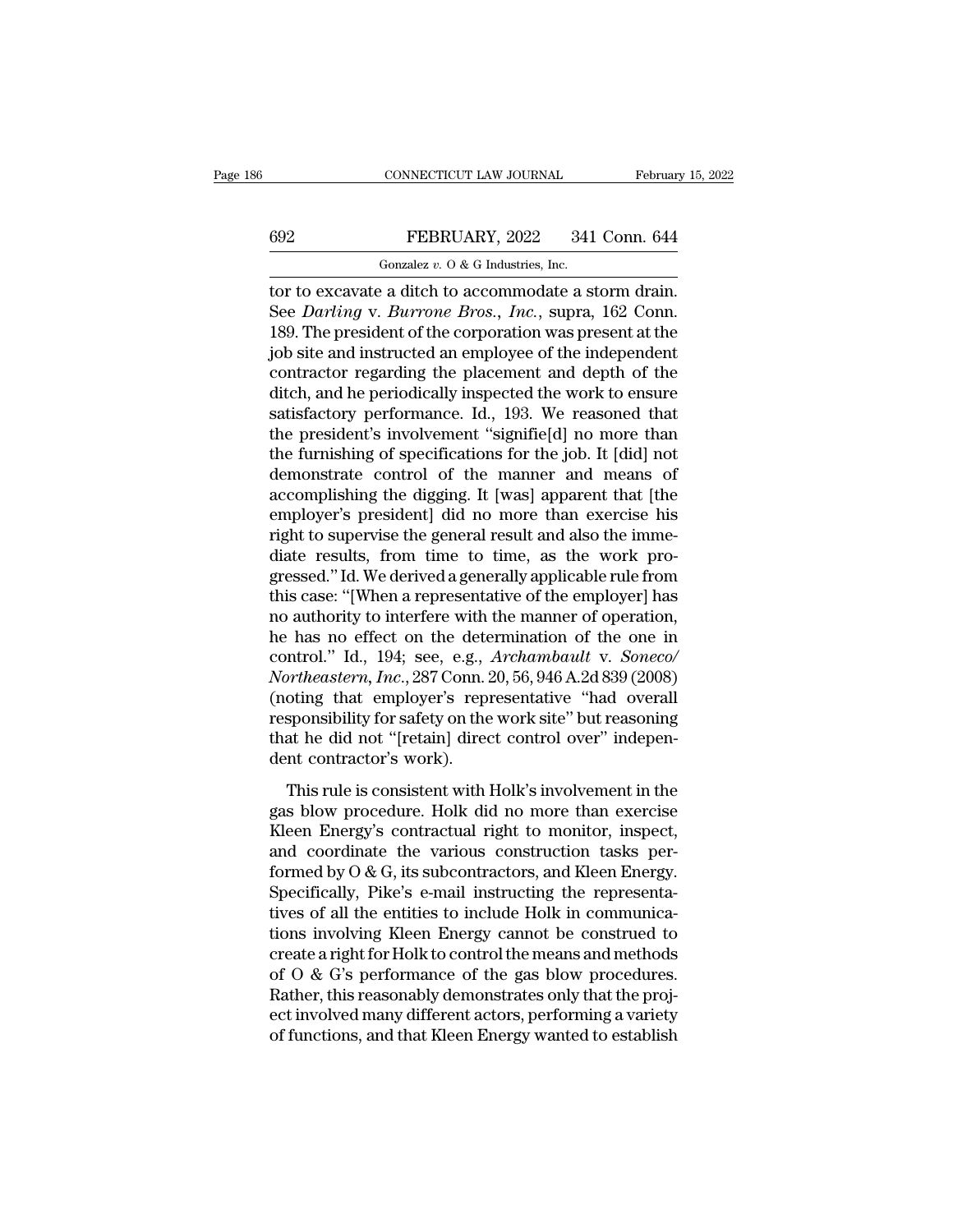## 15, 2022 CONNECTICUT LAW JOURNAL Page 187<br>341 Conn. 644 FEBRUARY, 2022 693<br>Gonzalez v. 0 & G Industries, Inc. CONNECTICUT LAW JOURNAL<br>FEBRUARY, 2022<br>Gonzalez *v.* O & G Industries, Inc.<br>Dominication to ensure smood

connectricut LAW JOURNAL<br>
341 Conn. 644 FEBRUARY, 2022 693<br>
693<br>
601 Gonzalez v. 0 & G Industries, Inc.<br>
clear lines of communication to ensure smooth collabo-<br>
72 Connection. In addition, the plaintiffs contend that the<br> 341 Conn. 644 FEBRUARY, 2022 693<br>
Gonzalez v. 0 & G Industries, Inc.<br>
Clear lines of communication to ensure smooth collaboration. In addition, the plaintiffs contend that the<br>
"Responsibility Matrix" memorialized Holk's r 341 Conn. 644 FEBRUARY, 2022 693<br>
Conzalez v. 0 & G Industries, Inc.<br>
Clear lines of communication to ensure smooth collaboration. In addition, the plaintiffs contend that the<br>
"Responsibility Matrix' " memorialized Holk' 341 Conn. 644 FEBRUARY, 2022 693<br>
Gonzalez v. 0 & G Industries, Inc.<br>
clear lines of communication to ensure smooth collabo-<br>
ration. In addition, the plaintiffs contend that the<br>
"Responsibility Matrix" memorialized Holk Gonzalez v. 0 & G Industries, Inc.<br>
Clear lines of communication to ensure smooth collabo-<br>
ration. In addition, the plaintiffs' contend that the<br>
"Responsibility Matrix'" memorialized Holk's responsibility for the gas bl Gonzalez v. O & G industries, inc.<br>
clear lines of communication to ensure smooth collaboration. In addition, the plaintiffs contend that the<br>
"Responsibility Matrix" memorialized Holk's responsibility for the gas blow pr clear lines of communication to ensure smooth collaboration. In addition, the plaintiffs contend that the "'Responsibility Matrix' " memorialized Holk's responsibility for the gas blow procedures. However, even if we accep ration. In addition, the plaintiffs contend that the<br>"'Responsibility Matrix'" memorialized Holk's respon-<br>sibility for the gas blow procedures. However, even if<br>we accept the plaintiffs' characterization of this docu-<br>men " 'Responsibility Matrix' " memorialized Holk's responsibility for the gas blow procedures. However, even if we accept the plaintiffs' characterization of this document, this does not rise to the level of control required sibility for the gas blow procedures. However, even if<br>we accept the plaintiffs' characterization of this docu-<br>ment, this does not rise to the level of control required<br>to establish vicarious liability as a matter of law we accept the plaintiffs' characterization of this document, this does not rise to the level of control required<br>to establish vicarious liability as a matter of law. As<br>we explained in *Darling*, supervision of a construc ment, this does not rise to the level of control required<br>to establish vicarious liability *as a matter of law*. As<br>we explained in *Darling*, supervision of a construction<br>task to ensure that it is ultimately completed ac to establish vicarious liability *as a matter of law*. As<br>we explained in *Darling*, supervision of a construction<br>task to ensure that it is ultimately completed according<br>to the employer's requirements is not enough to es *baulthearry we explained in Darling, supervision of a construction*<br>task to ensure that it is ultimately completed according<br>to the employer's requirements is not enough to estab-<br>lish control over the means and methods o task to ensure that it is ultimately completed according<br>to the employer's requirements is not enough to estab-<br>lish control over the means and methods of the contrac-<br>tor's performance of that task.<sup>11</sup> See *Darling* v. to the employer's requirements is not enough to establish control over the means and methods of the contractor's performance of that task.<sup>11</sup> See *Darling v. Burrone Bros., Inc.,* supra, 162 Conn. 193; see also, e.g., lish control over the means and methods of the contractor's performance of that task.<sup>11</sup> See *Darling* v. *Burrone*<br>*Bros., Inc.*, supra, 162 Conn. 193; see also, e.g., *Archam-*<br>*bault* v. *Soneco/Northeastern, Inc.*, su tor's performance of that task.<sup>11</sup> See *Darling* v. *Burrone*<br>*Bros., Inc.,* supra, 162 Conn. 193; see also, e.g., *Archam-*<br>*bault* v. *Soneco/Northeastern, Inc.*, supra, 287 Conn. 56.<br>Furthermore, Holk's skepticism abou *Bros., Inc.,* supra, 162 Conn. 193; see also, e.g., *Archam-*<br>bault v. *Soneco/Northeastern, Inc.*, supra, 287 Conn. 56.<br>Furthermore, Holk's skepticism about O & G's requested<br>quantity of natural gas and his e-mails "clea bault v. Soneco/Northeastern, Inc., supra, 287 Conn. 56.<br>Furthermore, Holk's skepticism about O & G's requested<br>quantity of natural gas and his e-mails "clear[ing]"<br>O & G to conduct the gas blow procedures do not<br>demonstr Furthermore, Holk's skepticism about O & G's requested<br>quantity of natural gas and his e-mails "clear[ing]"<br>O & G to conduct the gas blow procedures do not<br>demonstrate sufficient control over the procedure as a<br>matter of quantity of natural gas and his e-mails "clear[ing]"<br>
O & G to conduct the gas blow procedures do not<br>
demonstrate sufficient control over the procedure as a<br>
matter of law. Even if we construe Holk's conduct in<br>
the light demonstrate sufficient control over the procedure as a<br>matter of law. Even if we construe Holk's conduct in<br>the light most favorable to the plaintiffs, these facts<br>certainly do not demonstrate greater control than the<br>cond matter of law. Even if we construe Holk's conduct in<br>the light most favorable to the plaintiffs, these facts<br>certainly do not demonstrate greater control than the<br>conduct of the employer's representative in *Darling*,<br>who onduct of the employer's representative in *Darling*,<br>ho provided precise instructions to the contractor<br>uring excavation of a ditch, which we held did not<br>stablish sufficient control as a matter of law to support<br><sup>11</sup> We

who provided precise instructions to the contractor<br>during excavation of a ditch, which we held did not<br>establish sufficient control as a matter of law to support<br><sup>11</sup> We note that *Archambault* and *Darling* both involved during excavation of a ditch, which we held did not<br>establish sufficient control as a matter of law to support<br><sup>11</sup> We note that *Archambault* and *Darling* both involved appeals following<br>jury verdicts, not the granting o **ESLADILSH SUITCIENT CONTOT AS A HIATCE OF TAW TO Support**<br><sup>11</sup> We note that *Archambault* and *Darling* both involved appeals following<br>jury verdicts, not the granting of summary judgment motions. *Archambault*<br>v. *Soneco* <sup>11</sup> We note that *Archambault* and *Darling* both involved appeals following<br>jury verdicts, not the granting of summary judgment motions. *Archambault*<br>v. Soneco/Northeastern, Inc., supra, 287 Conn. 29; *Darling* v. *Bur* jury verdicts, not the granting of summary judgment motions. Archambault v. Soneco/Northeastern, Inc., supra, 287 Conn. 29; Darling v. Burrone Bros., Inc., supra, 162 Conn. 189. However, the existence of a duty of care is y. *Soneco/Northeastern, Inc.*, supra, 287 Conn. 29; *Darling v. Burrone Bros.*, *Inc.*, supra, 162 Conn. 189. However, the existence of a duty of care is always a question of law. See, e.g., *Pion v. Southern New England Inc.*, supra, 162 Conn. 189. However, the existence of a duty of care is always a question of law. See, e.g., *Pion v. Southern New England Telephone Co.*, supra, 44 Conn. App. 660. In addition, with respect to vicario nal and a station of law. See, e.g., *Pion v. Southern New England Telephone* Co., supra, 44 Conn. App. 660. In addition, with respect to vicarious liability, "the question as to who had control of the area or instrumental *Co.*, supra, 44 Conn. App. 660. In addition, with respect to vicarious liability, "the question as to who had control of the area or instrumentality causing the injury" is one of law for the court to determine when "the m <sup>court</sup>, we question as to who had control of the area or instrumentality causing the injury" is one of law for the court to determine when "the mind of a fair and reasonable [person] could reach but one conclusion . . . the injury" is one of law for the court to determine when "the mind of a fair and reasonable [person] could reach but one conclusion  $\ldots$ ." (Internal quotation marks omitted.) Van Nesse v. Tomaszewski, supra, 265 Conn. 6 the nyar, a second person] could reach but one conclusion  $\ldots$ . " (Inter-<br>nal quotation marks omitted.) Van Nesse v. Tomaszewski, supra, 265 Conn.<br>631. Those cases reveal that, outside the context of summary judgment, th fair and reasonable [person] could reach but one conclusion . . . . " (Internal quotation marks omitted.) *Van Nesse v. Tomaszewski*, supra, 265 Conn. 631. Those cases reveal that, outside the context of summary judgment,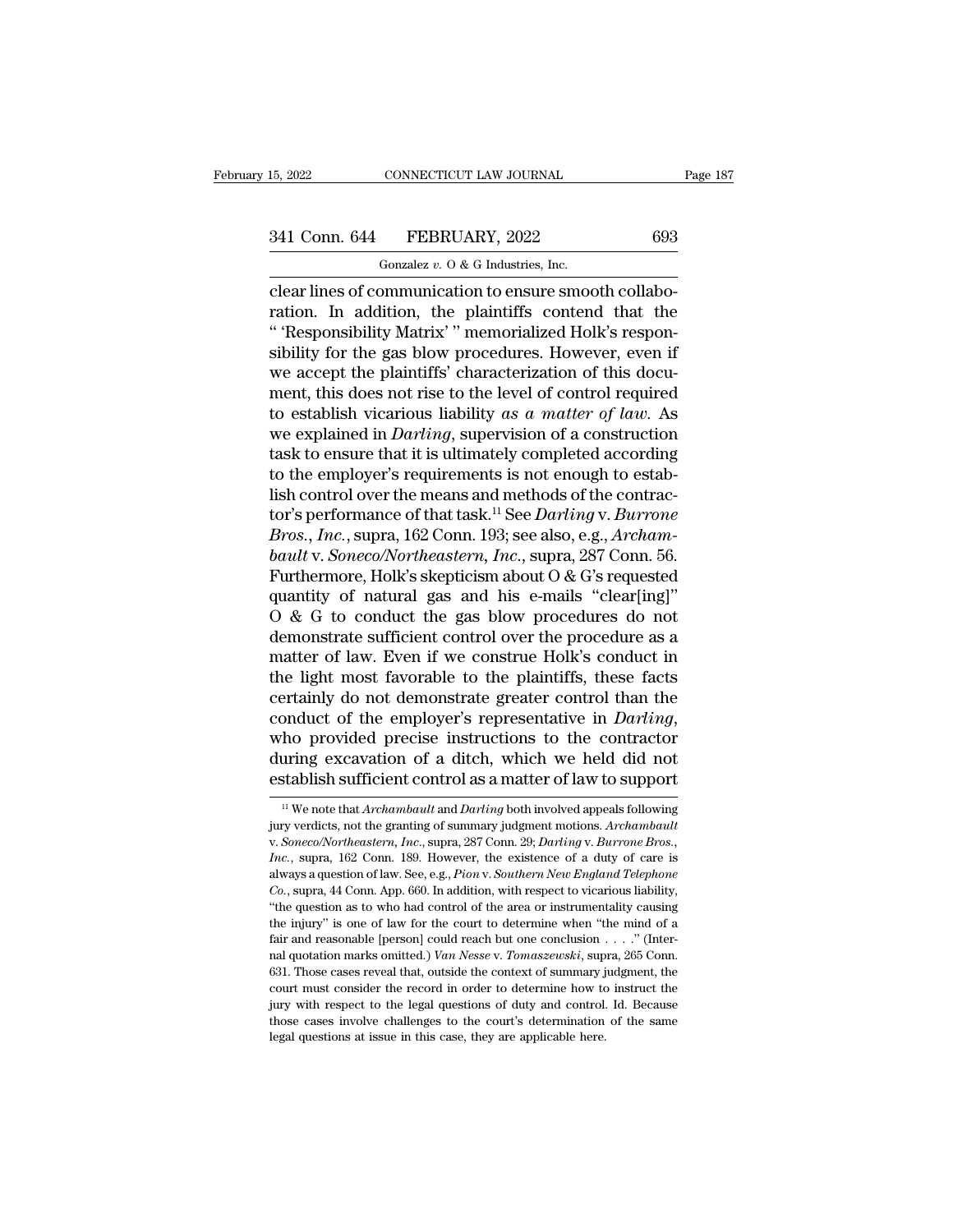vicarious liability. *Darling* v. *Burrone Bros., Inc.*, supra, 193; see footnote 11 of this opinion. 694 FEBRUARY, 2022 3<br>
Gonzalez v. 0 & G Industries, Inc.<br>
vicarious liability. *Darling* v. *Burrone Bros*<br>
193; see footnote 11 of this opinion.<br>
All of these activities are consistent with

FEBRUARY, 2022 341 Conn. 644<br>
Gonzalez v. 0 & G Industries, Inc.<br>
carious liability. *Darling* v. *Burrone Bros.*, *Inc.*, supra,<br>
3; see footnote 11 of this opinion.<br>
All of these activities are consistent with the princ FEBRUARY, 2022 341 Conn. 644<br>
Gonzalez v. 0 & G Industries, Inc.<br>
vicarious liability. *Darling* v. *Burrone Bros.*, *Inc.*, supra,<br>
193; see footnote 11 of this opinion.<br>
All of these activities are consistent with the p Gonzalez v. O & G Industries, Inc.<br>
vicarious liability. *Darling* v. *Burrone Bros.*, *Inc.*, supra,<br>
193; see footnote 11 of this opinion.<br>
All of these activities are consistent with the principle<br>
that an employer "ma vicarious liability. *Darling* v. *Burrone Bros.*, *Inc.*, supra, 193; see footnote 11 of this opinion.<br>All of these activities are consistent with the principle that an employer "may exercise a limited degree of control o dent character of the contractor.'' *Mozeleski* v. *The control Control Control Control Control Control control* or give the [independent] contractor instructions on minor details without destroying the indepen All of these activities are consistent with the principle<br>that an employer "may exercise a limited degree of<br>control or give the [independent] contractor instruc-<br>tions on minor details without destroying the indepen-<br>dent that an employer "may exercise a limited degree of<br>control or give the [independent] contractor instruc-<br>tions on minor details without destroying the indepen-<br>dent character of the contractor." Mozeleski v. Thomas,<br>supra, control or give the [independent] contractor instructions on minor details without destroying the independent character of the contractor." *Mozeleski* v. *Thomas*, supra, 76 Conn. App. 293. There is no genuine issue of m tions on minor details without destroying the independent character of the contractor." *Mozeleski* v. *Thomas*, supra, 76 Conn. App. 293. There is no genuine issue of material fact with respect to Holk's involvement in t dent character of the contractor." *Mozeleski* v. *Thomas*, supra, 76 Conn. App. 293. There is no genuine issue of material fact with respect to Holk's involvement in the gas blow procedures. We agree with the trial court play to some tipp. 250. There is no genant issue of<br>aterial fact with respect to Holk's involvement in the<br>s blow procedures. We agree with the trial court<br>at no reasonable jury could conclude that Holk had<br>bstantive contr respect to Baker, the supervisor of the gas blow procedures. We agree with the trial court<br>that no reasonable jury could conclude that Holk had<br>substantive control over the means or methods involved<br>in O & G's performance

safety unit of the department. See footnote 8 of this endpoint.<br>This area is the department of the department of the department with<br>respect to Baker, the supervisor of the gas pipeline<br>safety unit of the department. See substantive control over the means or methods involved<br>in O & G's performance of the gas blow procedures.<br>We next consider the plaintiffs' argument with<br>respect to Baker, the supervisor of the gas pipeline<br>safety unit of t in  $\overline{O}$  &  $\overline{G}$ 's performance of the gas blow procedures.<br>We next consider the plaintiffs' argument with respect to Baker, the supervisor of the gas pipeline safety unit of the department. See footnote 8 of this op We next consider the plaintiffs' argument with<br>respect to Baker, the supervisor of the gas pipeline<br>safety unit of the department. See footnote 8 of this<br>opinion. The following additional facts are relevant to<br>this argumen We next consider the plaintiffs' argument with<br>respect to Baker, the supervisor of the gas pipeline<br>safety unit of the department. See footnote 8 of this<br>opinion. The following additional facts are relevant to<br>this argumen respect to Baker, the supervisor of the gas pipeline<br>safety unit of the department. See footnote 8 of this<br>opinion. The following additional facts are relevant to<br>this argument. At the time of the explosion, the depart-<br>me safety unit of the department. See footnote 8 of this<br>opinion. The following additional facts are relevant to<br>this argument. At the time of the explosion, the depart-<br>ment generally regulated the rates, performance, and<br>sa opinion. The following additional facts are relevant to<br>this argument. At the time of the explosion, the depart-<br>ment generally regulated the rates, performance, and<br>safety of public service companies. In addition, the gas this argument. At the time of the explosion, the department generally regulated the rates, performance, and safety of public service companies. In addition, the gas pipeline safety unit "exercise[d] regulatory safety autho ment generally regulated the rates, performance, and<br>safety of public service companies. In addition, the gas<br>pipeline safety unit "exercise[d] regulatory safety author-<br>ity over interstate natural gas transmission compani safety of public service companies. In addition, the gas<br>pipeline safety unit "exercise[d] regulatory safety author-<br>ity over interstate natural gas transmission companies<br>and intrastate natural gas distribution companies pipeline safety unit "exercise[d] regulatory safety authority over interstate natural gas transmission companies<br>and intrastate natural gas distribution companies in<br>Connecticut." In late January, 2010, Baker requested a<br>p ity over interstate natural gas transmission companies<br>and intrastate natural gas distribution companies in<br>Connecticut." In late January, 2010, Baker requested a<br>phone call from Kleen Energy after he became aware<br>that Kle and intrastate natural gas distribution companies in Connecticut." In late January, 2010, Baker requested a phone call from Kleen Energy after he became aware that Kleen Energy planned to introduce natural gas into its pip Connecticut." In late January, 2010, Baker requested a<br>phone call from Kleen Energy after he became aware<br>that Kleen Energy planned to introduce natural gas into<br>its pipelines for the gas blow procedures without first<br>intr phone call from Kleen Energy after he became aware<br>that Kleen Energy planned to introduce natural gas into<br>its pipelines for the gas blow procedures without first<br>introducing nitrogen, contrary to the customary prac-<br>tice that Kleen Energy planned to introduce natural gas into<br>its pipelines for the gas blow procedures without first<br>introducing nitrogen, contrary to the customary prac-<br>tice of the gas industry. Robert Haley, a senior employe its pipelines for the gas blow procedures with introducing nitrogen, contrary to the custom:<br>tice of the gas industry. Robert Haley, a senior e<br>of the NAES Corporation, which had contrac<br>Kleen Energy to take responsibility recalled the substance of his conversation with the NAES Corporation, which had contracted with<br>the NAES Corporation, which had contracted with<br>the power plant upon completion, spoke with Baker<br>out the planned gas blow pro dece of ane gas industry. Reserve haloy, a senior employee of the NAES Corporation, which had contracted with Kleen Energy to take responsibility for the operation of the power plant upon completion, spoke with Baker about after the explosion, which had confluenced what<br>Kleen Energy to take responsibility for the operation<br>of the power plant upon completion, spoke with Baker<br>about the planned gas blow procedures.<br>Baker recalled the substance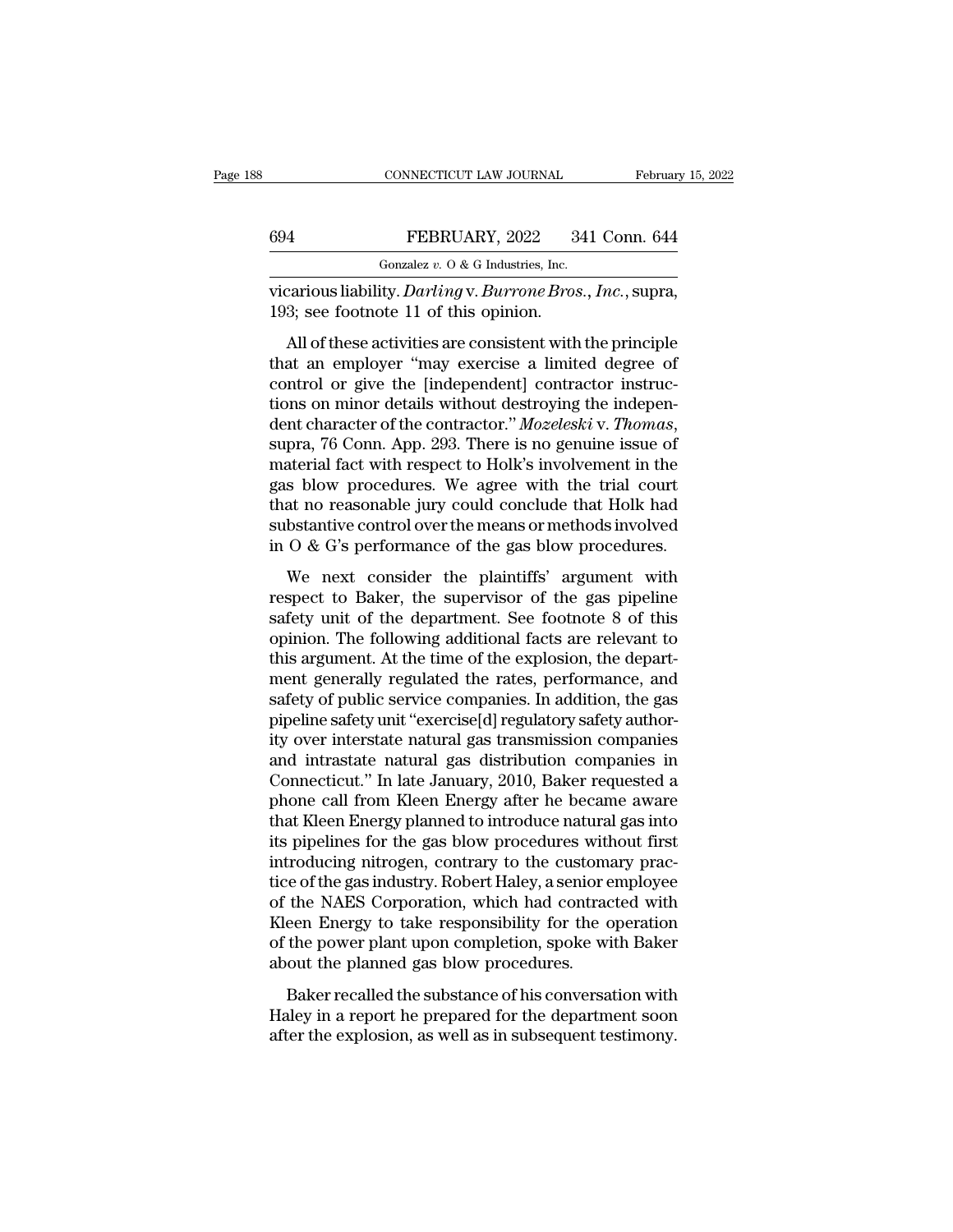# 15, 2022 CONNECTICUT LAW JOURNAL Page 189<br>341 Conn. 644 FEBRUARY, 2022 695<br>Gonzalez v. 0 & G Industries, Inc.

CONNECTICUT LAW JOURNAL<br>FEBRUARY, 2022<br>Gonzalez *v.* O & G Industries, Inc.<br>Wersation with Haley Baker EVALUARY HAW JOURNAL Page 189<br>
241 Conn. 644 FEBRUARY, 2022 695<br>
600zalez v. 0 & G Industries, Inc.<br>
During his conversation with Haley, Baker expressed<br>
concern about the planned gas blow procedure and<br>
explained that cle 341 Conn. 644 FEBRUARY, 2022 695<br>
Gonzalez v. 0 & G Industries, Inc.<br>
During his conversation with Haley, Baker expressed<br>
concern about the planned gas blow procedure and<br>
explained that cleaning operations "are normally 341 Conn. 644 FEBRUARY, 2022 695<br>
Conzalez v. 0 & G Industries, Inc.<br>
During his conversation with Haley, Baker expressed<br>
concern about the planned gas blow procedure and<br>
explained that cleaning operations "are normally 341 Conn. 644 FEBRUARY, 2022 695<br>
Gonzalez v. 0 & G Industries, Inc.<br>
During his conversation with Haley, Baker expressed<br>
concern about the planned gas blow procedure and<br>
explained that cleaning operations "are normally Gonzalez v. O & G Industries, Inc.<br>
During his conversation with Haley, Baker expressed<br>
concern about the planned gas blow procedure and<br>
explained that cleaning operations "are normally con-<br>
ducted using [nitrogen, com Gonzalez v. O & G Industries, Inc.<br>
During his conversation with Haley, Baker expressed<br>
concern about the planned gas blow procedure and<br>
explained that cleaning operations "are normally con-<br>
ducted using [nitrogen, com During his conversation with Haley, Baker expressed<br>concern about the planned gas blow procedure and<br>explained that cleaning operations "are normally con-<br>ducted using [nitrogen, compressed air, or water] to<br>avoid creating concern about the planned gas blow procedure and<br>explained that cleaning operations "are normally con-<br>ducted using [nitrogen, compressed air, or water] to<br>avoid creating a combustible natural gas/air mixture<br> $\ldots$  ." Bak explained that cleaning operations "are normally conducted using [nitrogen, compressed air, or water] to avoid creating a combustible natural gas/air mixture . . . . " Baker testified that he and Haley spoke "about how [t ducted using [nitrogen, compressed air, or water] to<br>avoid creating a combustible natural gas/air mixture<br>...." Baker testified that he and Haley spoke "about<br>how [the department does] things in the gas industry.<br>[Haley] e avoid creating a combustible natural gas/air mixture<br>  $\ldots$  ." Baker testified that he and Haley spoke "about<br>
how [the department does] things in the gas industry.<br>
[Haley] explained how they do things in the power<br>
indu . . . . . " Baker testified that he and Haley spoke "about<br>how [the department does] things in the gas industry.<br>[Haley] explained how they do things in the power<br>industry. They didn't . . . line up." Baker further testihow [the department does] things in the gas industry.<br>[Haley] explained how they do things in the power<br>industry. They didn't . . . line up." Baker further testi-<br>fied that the "gas industry" does not employ natural<br>gas to [Haley] explained how they do things in the power<br>industry. They didn't . . . line up." Baker further testi-<br>fied that the "gas industry" does not employ natural<br>gas to clear fuel supply pipelines because "using a flam-<br>ma industry. They didn't . . . line up." Baker further testified that the "gas industry" does not employ natural gas to clear fuel supply pipelines because "using a flammable substance to clean pipe versus an inert substance fied that the "gas industry" does not employ natural<br>gas to clear fuel supply pipelines because "using a flam-<br>mable substance to clean pipe versus an inert substance<br>adds some additional danger to the operation." Baker<br>te gas to clear fuel supply pipelines because "using a flam-<br>mable substance to clean pipe versus an inert substance<br>adds some additional danger to the operation." Baker<br>testified that Haley explained that "this is how they d mable substance to clean pipe versus an inert substance<br>adds some additional danger to the operation." Baker<br>testified that Haley explained that "this is how they do<br>it in the power business; they do it all over the world<br> adds some additional danger to the operation." Baker<br>testified that Haley explained that "this is how they do<br>it in the power business; they do it all over the world<br>this way. They've done tons of power plants, and this<br>is testified that Haley explained that "this is how they do<br>it in the power business; they do it all over the world<br>this way. They've done tons of power plants, and this<br>is just the way it's done, and they've done it safely." it in the power business; they do it all over the world<br>this way. They've done tons of power plants, and this<br>is just the way it's done, and they've done it safely."<br>Baker and Haley spoke about various precautions,<br>includi this way. They've done tons of power plants, and this<br>is just the way it's done, and they've done it safely."<br>Baker and Haley spoke about various precautions,<br>including minimizing personnel on the construction<br>site, removi is just the way it's done, and they've done it safely."<br>Baker and Haley spoke about various precautions,<br>including minimizing personnel on the construction<br>site, removing ignition sources, and introducing nitro-<br>gen into t Baker and Haley spoke about various precautions,<br>including minimizing personnel on the construction<br>site, removing ignition sources, and introducing nitro-<br>gen into the piping beforehand. Haley then sent an<br>e-mail to vario including minimizing personnel on the construction<br>site, removing ignition sources, and introducing nitro-<br>gen into the piping beforehand. Haley then sent an<br>e-mail to various PPMS and  $O & G$  individuals to inform<br>them tha site, removing ignition sources, and introducing nitro-<br>gen into the piping beforehand. Haley then sent an<br>e-mail to various PPMS and O & G individuals to inform<br>them that he had spoken with Baker. Subsequently,<br>Baker and gen into the piping beforehand. Haley then sent an<br>e-mail to various PPMS and O & G individuals to inform<br>them that he had spoken with Baker. Subsequently,<br>Baker and Haley held a similar conversation after the<br>first day of e-mail to various PPMS and O & G individuals to inform<br>them that he had spoken with Baker. Subsequently,<br>Baker and Haley held a similar conversation after the<br>first day of gas blow procedures but before the second<br>day. For them that he had spoken with Baker. Subsequently,<br>Baker and Haley held a similar conversation after the<br>first day of gas blow procedures but before the second<br>day. For his part, Haley testified that he could not recall<br>the Baker and Haley held<br>first day of gas blow p<br>day. For his part, Haley<br>the identity of the depa<br>spoke or the substanc<br>he did not convey Bal<br>PPMS, or O & G.<br>The plaintiffs conter be any or gas brow procedures satisfied the second<br>y. For his part, Haley testified that he could not recall<br>e identity of the department employee with whom he<br>oke or the substance of their conversation, and that<br>idd not c exercised control over the gas blow procedures because the identity of the department employee with whom he<br>spoke or the substance of their conversation, and that<br>he did not convey Baker's guidance to Kleen Energy,<br>PPMS, o

are factory of the deparation enproyee what when its<br>spoke or the substance of their conversation, and that<br>he did not convey Baker's guidance to Kleen Energy,<br>PPMS, or O & G.<br>The plaintiffs contend that Kleen Energy and P From the did not convey Baker's guidance to Kleen Energy,<br>
PPMS, or O & G.<br>
The plaintiffs contend that Kleen Energy and PPMS<br>
exercised control over the gas blow procedures because<br>
of Haley's conversation with Baker, th FPMS, or O & G.<br>The plaintiffs contend that Kleen Energy and PPMS<br>exercised control over the gas blow procedures because<br>of Haley's conversation with Baker, the failure of Kleen<br>Energy and PPMS to take the precautions that The plaintiffs contend that Kleen Energy and PPMS<br>exercised control over the gas blow procedures because<br>of Haley's conversation with Baker, the failure of Kleen<br>Energy and PPMS to take the precautions that Haley<br>and Baker The plaintiffs contend that Kleen Energy and PPMS<br>exercised control over the gas blow procedures because<br>of Haley's conversation with Baker, the failure of Kleen<br>Energy and PPMS to take the precautions that Haley<br>and Baker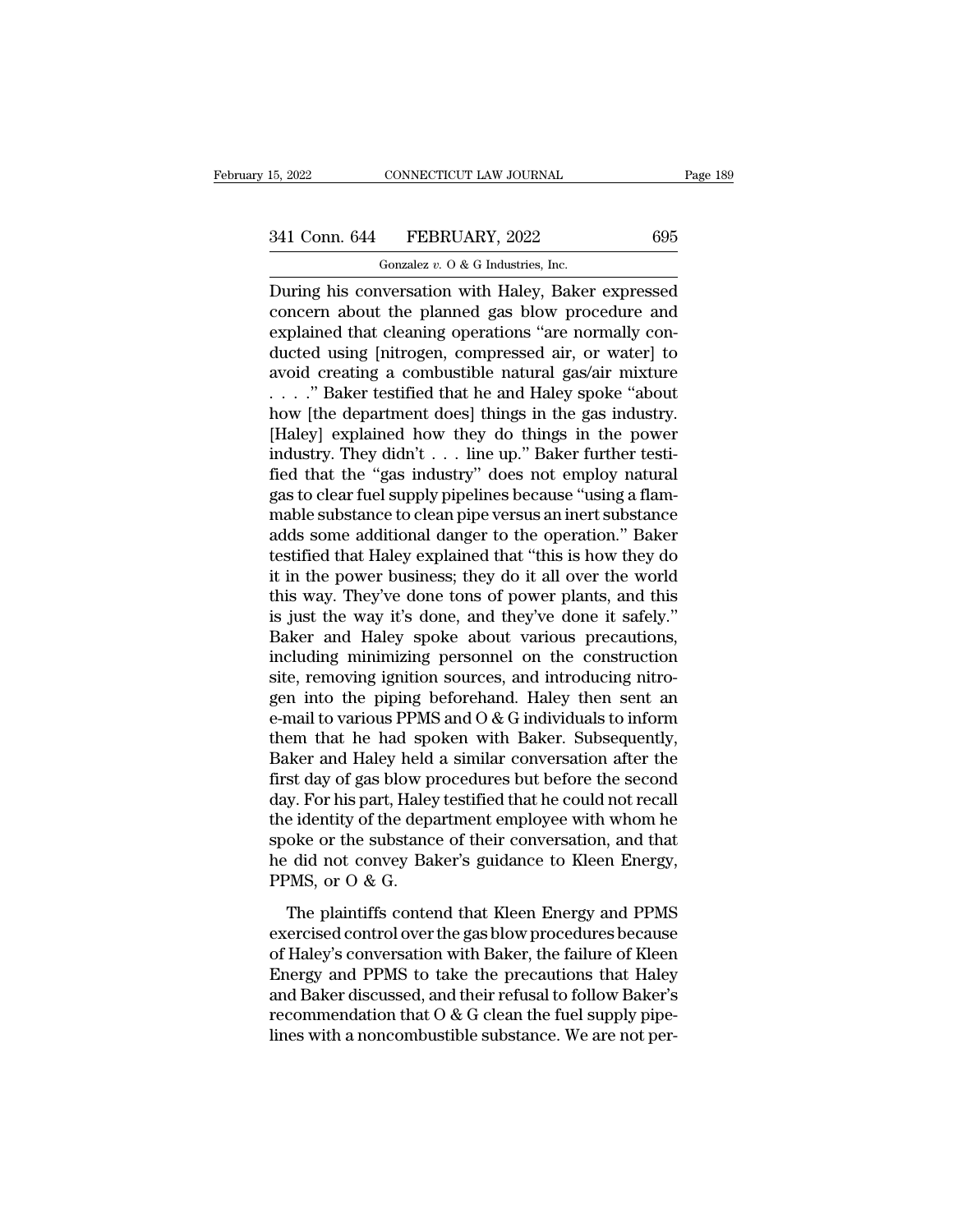## CONNECTICUT LAW JOURNAL February 15, 2022<br>696 FEBRUARY, 2022 341 Conn. 644<br>Gonzalez v. 0 & G Industries, Inc. CONNECTICUT LAW JOURNAL<br>FEBRUARY, 2022 341<br>Gonzalez *v.* O & G Industries, Inc.<br>Fert because Haley was not an

SUARY, 2022 341 Conn. 644<br>
Suaded, however, because Haley was not an employee<br>
Suaded, however, because Haley was not an employee<br>
Suaded, however, because Haley was not an employee<br>
of Kleen Energy or PPMS. He was an empl FEBRUARY, 2022 341 Conn. 644<br>
Gonzalez v. 0 & G Industries, Inc.<br>
suaded, however, because Haley was not an employee<br>
of Kleen Energy or PPMS. He was an employee of the<br>
NAES Corporation, an entity that is not a party to FEBRUARY, 2022 341 Conn. 644<br>
Conzalez v. 0 & G Industries, Inc.<br>
suaded, however, because Haley was not an employee<br>
of Kleen Energy or PPMS. He was an employee of the<br>
NAES Corporation, an entity that is not a party to 696 FEBRUARY, 2022 341 Conn. 644<br>
Gonzalez v. 0 & G Industries, Inc.<br>
suaded, however, because Haley was not an employee<br>
of Kleen Energy or PPMS. He was an employee of the<br>
NAES Corporation, an entity that is not a party For the consistent of the same of the same of the same of Kleen Energy or PPMS. He was an employee of the NAES Corporation, an entity that is not a party to this appeal, had no contractual authority regarding the power pl Gonzalez v. 0 & G maustries, inc.<br>
suaded, however, because Haley was not an employee<br>
of Kleen Energy or PPMS. He was an employee of the<br>
NAES Corporation, an entity that is not a party to this<br>
appeal, had no contractua suaded, however, because Haley was not an employee<br>of Kleen Energy or PPMS. He was an employee of the<br>NAES Corporation, an entity that is not a party to this<br>appeal, had no contractual authority regarding the<br>power plant u of Kleen Energy or PPMS. He was an employee of the<br>NAES Corporation, an entity that is not a party to this<br>appeal, had no contractual authority regarding the<br>power plant until its completion, and had no authority<br>whatsoeve NAES Corporation, an entity that is not a party to this<br>appeal, had no contractual authority regarding the<br>power plant until its completion, and had no authority<br>whatsoever over O & G. The plaintiffs assert, in a cur-<br>sory appeal, had no contractual authority regarding the<br>power plant until its completion, and had no authority<br>whatsoever over O & G. The plaintiffs assert, in a cur-<br>sory fashion, that Haley acted on Kleen Energy's behalf<br>duri power plant until its c<br>whatsoever over O &<br>sory fashion, that Hale<br>during construction be<br>nature referenced Kle<br>insufficient to render H<br>to Kleen Energy.<br>Moreover, to the e: Moreover, to the extent that the plaintiffs contend<br>ming construction because his e-mail address and sig-<br>ture referenced Kleen Energy, but these facts are<br>sufficient to render Haley's actions legally attributable<br>Kleen E Body hashed, and that y deced on these integry b behand<br>during construction because his e-mail address and signature referenced Kleen Energy, but these facts are<br>insufficient to render Haley's actions legally attributable

Figure 1.1 and the set of the method is the state of the state insufficient to render Haley's actions legally attributable<br>to Kleen Energy.<br>Moreover, to the extent that the plaintiffs contend<br>that Haley's actions could be matter referenced meet Energy, but arece races are<br>insufficient to render Haley's actions legally attributable<br>to Kleen Energy.<br>Moreover, to the extent that the plaintiffs contend<br>that Haley's actions could be attributabl and Kleen Energy.<br>
Moreover, to the extent that the plaintiffs contend<br>
that Haley's actions could be attributable to Kleen<br>
Energy and construed as instructing O & G to defy<br>
Baker's warnings, we are not persuaded that s Moreover, to the extent that the plaintiffs contend<br>that Haley's actions could be attributable to Kleen<br>Energy and construed as instructing  $O & G$  to defy<br>Baker's warnings, we are not persuaded that such<br>actions would info Moreover, to the extent that the plaintiffs contend<br>that Haley's actions could be attributable to Kleen<br>Energy and construed as instructing O & G to defy<br>Baker's warnings, we are not persuaded that such<br>actions would info that Haley's actions could be attributable to Kleen<br>Energy and construed as instructing  $O & G$  to defy<br>Baker's warnings, we are not persuaded that such<br>actions would inform the determination of control given<br>that the depar Energy and construed as instructing  $O & G$  to defy<br>Baker's warnings, we are not persuaded that such<br>actions would inform the determination of control given<br>that the department had no jurisdiction over the power<br>plant. Th Baker's warnings, we are not persuaded that such<br>actions would inform the determination of control given<br>that the department had no jurisdiction over the power<br>plant. The gas pipeline safety unit's "jurisdiction over<br>natur actions would inform the determination of control given<br>that the department had no jurisdiction over the power<br>plant. The gas pipeline safety unit's "jurisdiction over<br>natural gas end[ed] at the connection to an [end user] that the department had no jurisdiction over the power<br>plant. The gas pipeline safety unit's "jurisdiction over<br>natural gas end[ed] at the connection to an [end user]<br>of natural gas because, at this point, the gas is no lo plant. The gas pipeline safety unit's "jurisdiction over<br>natural gas end[ed] at the connection to an [end user]<br>of natural gas because, at this point, the gas is no longer<br>involved in transportation." Consequently, and as natural gas end[ed] at the connection to an [end user]<br>of natural gas because, at this point, the gas is no longer<br>involved in transportation." Consequently, and as the<br>plaintiffs concede, the department's gas pipeline saf of natural gas because, at this point, the gas is no longer<br>involved in transportation." Consequently, and as the<br>plaintiffs concede, the department's gas pipeline safety<br>unit had no jurisdiction over the transmission of n involved in transportation." Consequently, and as the plaintiffs concede, the department's gas pipeline safety unit had no jurisdiction over the transmission of natural gas through the power plant's fuel supply pipelines. plaintiffs concede, the department's gas pipeline safety<br>unit had no jurisdiction over the transmission of natural<br>gas through the power plant's fuel supply pipelines. In<br>addition, Kleen Energy was not subject to the depar unit had no jurisdiction over the transmission of natural<br>gas through the power plant's fuel supply pipelines. In<br>addition, Kleen Energy was not subject to the depart-<br>ment's ratemaking, performance, and safety regulatory<br> gas through the power plant's fuel supply pipelines. In<br>addition, Kleen Energy was not subject to the depart-<br>ment's ratemaking, performance, and safety regulatory<br>authority because it is a federally designated wholesale<br>g addition, Kleen Energy was not subject to the department's ratemaking, performance, and safety regulatory authority because it is a federally designated wholesale generator, which is specifically exempt from the statutory ment's ratemaking, performance, and safety regulatory<br>authority because it is a federally designated wholesale<br>generator, which is specifically exempt from the statu-<br>tory definition of a "public service company" within th authority because it is a federally designated wholesale<br>generator, which is specifically exempt from the statu-<br>tory definition of a "public service company" within the<br>department's jurisdiction. The plaintiffs contend th generator, which is specifically exempt from the statu-<br>tory definition of a "public service company" within the<br>department's jurisdiction. The plaintiffs contend that<br>"[j]urisdiction, or lack thereof, does not change the tory definition of a "public service company" within the<br>department's jurisdiction. The plaintiffs contend that<br>"[j]urisdiction, or lack thereof, does not change the fact<br>that Kleen [Energy] was warned that its plans were<br> department's jurisdiction. The plaintiffs contend that "[j]urisdiction, or lack thereof, does not change the fact that Kleen [Energy] was warned that its plans were unsafe but chose to [execute them] anyway." (Internal quo "[j]]urisdiction, or lack thereof, does not change the fact<br>that Kleen [Energy] was warned that its plans were<br>unsafe but chose to [execute them] anyway." (Internal<br>quotation marks omitted.) We fail to see how this<br>inform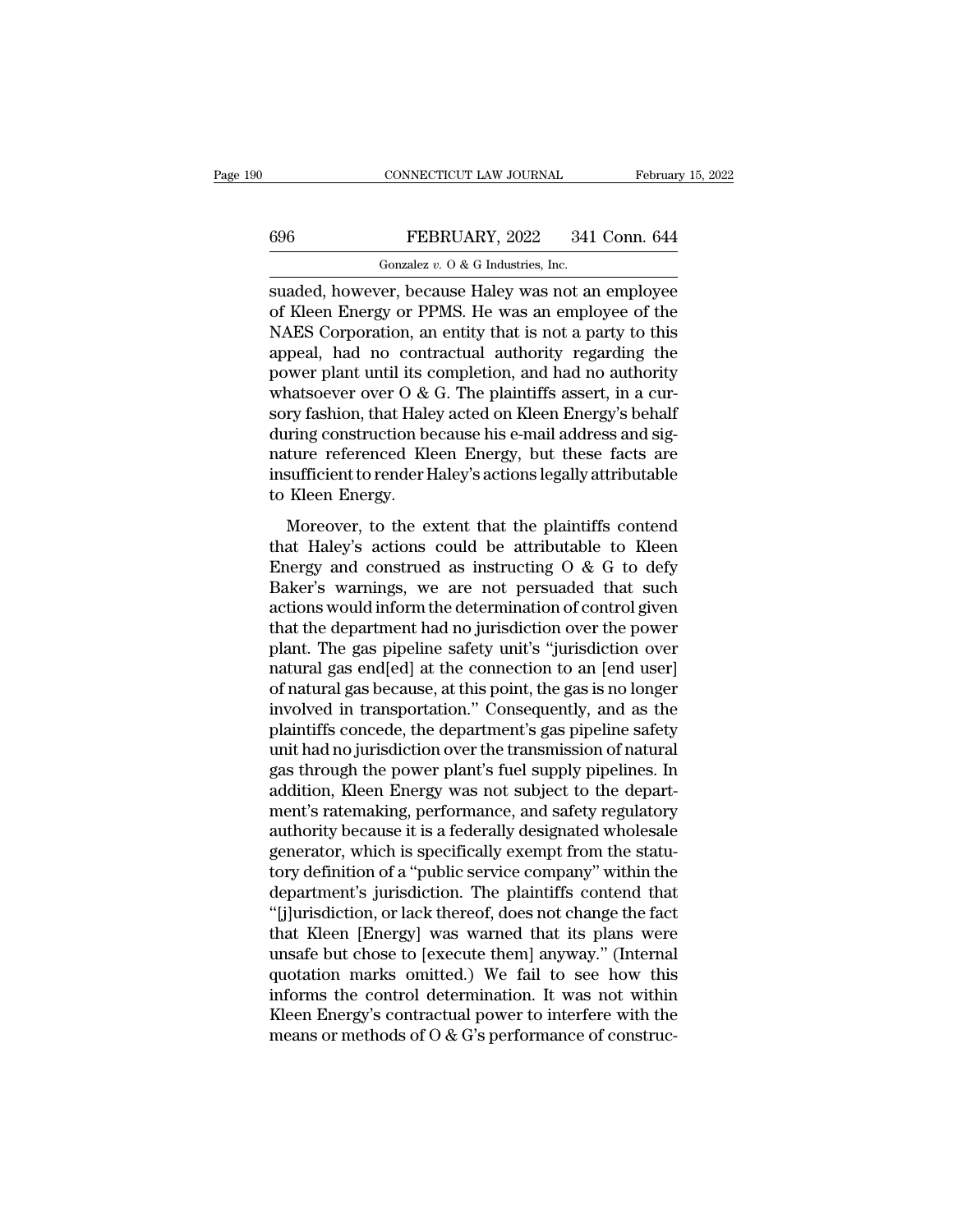15, 2022 CONNECTICUT LAW JOURNAL<br>
341 Conn. 644 FEBRUARY, 2022 697<br>
697<br>
601 Gonzalez v. 0 & G Industries, Inc.<br>
101 activities. As the trial court reasoned, Baker's warn-<br>
ings did not put "[Kleen Energy] or [PPMS] in cha 341 Conn. 644 FEBRUARY, 2022 697<br>
Gonzalez v. 0 & G Industries, Inc.<br>
tion activities. As the trial court reasoned, Baker's warnings did not put "[Kleen Energy] or [PPMS] in charge<br>
of the gas blow. There is simply no gen 341 Conn. 644 FEBRUARY, 2022 697<br>
Gonzalez v. 0 & G Industries, Inc.<br>
tion activities. As the trial court reasoned, Baker's warnings did not put "[Kleen Energy] or [PPMS] in charge<br>
of the gas blow. There is simply no gen 341 Conn. 644 FEBRUARY, 2022 697<br>
Gonzalez v. 0 & G Industries, Inc.<br>
tion activities. As the trial court reasoned, Baker's warnings did not put "[Kleen Energy] or [PPMS] in charge<br>
of the gas blow. There is simply no gen Gonzalez v. 0 & G Industries, Inc.<br>
tion activities. As the trial court reasoned, Baker's warnings did not put "[Kleen Energy] or [PPMS] in charge<br>
of the gas blow. There is simply no genuine dispute<br>
that O & G was build  $\frac{1}{100}$  Gonzalez v. O & G Industries, Inc.<br>tion activities. As the trial court reasoned, Bal<br>ings did not put "[Kleen Energy] or [PPMS]<br>of the gas blow. There is simply no genuin<br>that O & G was building the plant." Ac the gas blow. There is simply no genuine dispute<br>at  $0 < 0$  was building the plant." Accordingly, we<br>nclude that the trial court properly granted the defen-<br>nts' motions for summary judgment.<br>III<br>Finally, the plaintiffs

III

that  $\overline{O}$  &  $\overline{G}$  was building the plant." Accordingly, we conclude that the trial court properly granted the defendants' motions for summary judgment.<br>  $\overline{III}$ <br>
Finally, the plaintiffs make two additional argumen conclude that the trial court properly granted the defen-<br>dants' motions for summary judgment.<br>III<br>Finally, the plaintiffs make two additional arguments<br>to support their contention that summary judgment<br>with respect to the dants' motions for summary judgment.<br>
III<br>
Finally, the plaintiffs make two additional arguments<br>
to support their contention that summary judgment<br>
with respect to their negligence claims was improper.<br>
First, the plaint Finally, the plaintiffs make two additional arguments<br>to support their contention that summary judgment<br>with respect to their negligence claims was improper.<br>First, the plaintiffs contend that, regardless of our deter-<br>mi Finally, the plaintiffs make two additional arguments<br>to support their contention that summary judgment<br>with respect to their negligence claims was improper.<br>First, the plaintiffs contend that, regardless of our deter-<br>mi Finally, the plaintiffs make two additional arguments<br>to support their contention that summary judgment<br>with respect to their negligence claims was improper.<br>First, the plaintiffs contend that, regardless of our deter-<br>mi to support their contention that summary judgment<br>with respect to their negligence claims was improper.<br>First, the plaintiffs contend that, regardless of our deter-<br>mination of the control question, the defendants are<br>nev with respect to their negligence claims was improper.<br>First, the plaintiffs contend that, regardless of our determination of the control question, the defendants are<br>nevertheless vicariously liable for  $O & G$ 's negligence<br> First, the plaintiffs contend that, regardless of our deter-<br>mination of the control question, the defendants are<br>nevertheless vicariously liable for O & G's negligence<br>because O & G was engaged in an intrinsically danger mination of the control question, the defendants are<br>nevertheless vicariously liable for  $O \& G$ 's negligence<br>because  $O \& G$  was engaged in an intrinsically danger-<br>ous activity, which satisfies a distinct exception to the nevertheless vicariously liable for  $O$  &  $G$ 's negligence<br>because  $O$  &  $G$  was engaged in an intrinsically danger-<br>ous activity, which satisfies a distinct exception to the<br>general rule that an employer is not liable fo because O & G was engaged in an intrinsically danger-<br>ous activity, which satisfies a distinct exception to the<br>general rule that an employer is not liable for the torts<br>of its independent contractor. Second, the plaintif ous activity, which satisfies a distinct exception to the<br>general rule that an employer is not liable for the torts<br>of its independent contractor. Second, the plaintiffs<br>contend that, notwithstanding the level of control t general rule that an employer is not liable for the torts<br>of its independent contractor. Second, the plaintiffs<br>contend that, notwithstanding the level of control the<br>defendants exercised over O & G, their negligence<br>claim of its independent contractor. Second, the plaintiffs<br>contend that, notwithstanding the level of control the<br>defendants exercised over  $O & G$ , their negligence<br>claims survive because the defendants were directly<br>negligent. contend that, notwithstanding the level of control the<br>defendants exercised over O & G, their negligence<br>claims survive because the defendants were directly<br>negligent. The defendants disagree. Kleen Energy<br>asserts that Con defendants exercised over O & G, their negligence<br>claims survive because the defendants were directly<br>negligent. The defendants disagree. Kleen Energy<br>asserts that Connecticut law does not recognize the<br>intrinsically dange claims survive because the defendants were directly<br>negligent. The defendants disagree. Kleen Energy<br>asserts that Connecticut law does not recognize the<br>intrinsically dangerous exception articulated in the<br>Restatement (Sec regligent. The defendants disagree. Kleen Energ<br>asserts that Connecticut law does not recognize th<br>intrinsically dangerous exception articulated in th<br>Restatement (Second) of Torts, and both defendant<br>assert that the recor serts that Connecticut law does not recognize the<br>trinsically dangerous exception articulated in the<br>statement (Second) of Torts, and both defendants<br>sert that the record does not support a claim of direct<br>gligence. For th Intrinsically dangerous exception articulated in the<br>Restatement (Second) of Torts, and both defendants<br>assert that the record does not support a claim of direct<br>negligence. For the following reasons, we decline to<br>review

Restatement (Second) or Torts, and both defendants<br>assert that the record does not support a claim of direct<br>negligence. For the following reasons, we decline to<br>review both arguments as inadequately briefed.<br>"We repeatedl assert that the record does not support a claim of direct<br>negligence. For the following reasons, we decline to<br>review both arguments as inadequately briefed.<br>"We repeatedly have stated that [w]e are not required<br>to review negingence. For the following reasons, we decline to<br>review both arguments as inadequately briefed.<br>"We repeatedly have stated that [w]e are not required<br>to review issues that have been improperly presented<br>to this court t review both arguments as madequately briefed.<br>
"We repeatedly have stated that [w]e are not required<br>
to review issues that have been improperly presented<br>
to this court through an inadequate brief. . . . Analy-<br>
sis, rath "We repeatedly have stated that [w]e are not required<br>to review issues that have been improperly presented<br>to this court through an inadequate brief.... Analy-<br>sis, rather than mere abstract assertion, is required in<br>orde to review issues that have been improperly presented<br>to this court through an inadequate brief. . . . Analy-<br>sis, rather than mere abstract assertion, is required in<br>order to avoid abandoning an issue by failure to brief<br> to this court through an inadequate brief. . . . Analysis, rather than mere abstract assertion, is required in order to avoid abandoning an issue by failure to brief the issue properly. . . . [F]or this court judiciously sis, rather than mere abstract assertion, is required in order to avoid abandoning an issue by failure to brief the issue properly. . . . [F] or this court judiciously and efficiently to consider claims of error raised on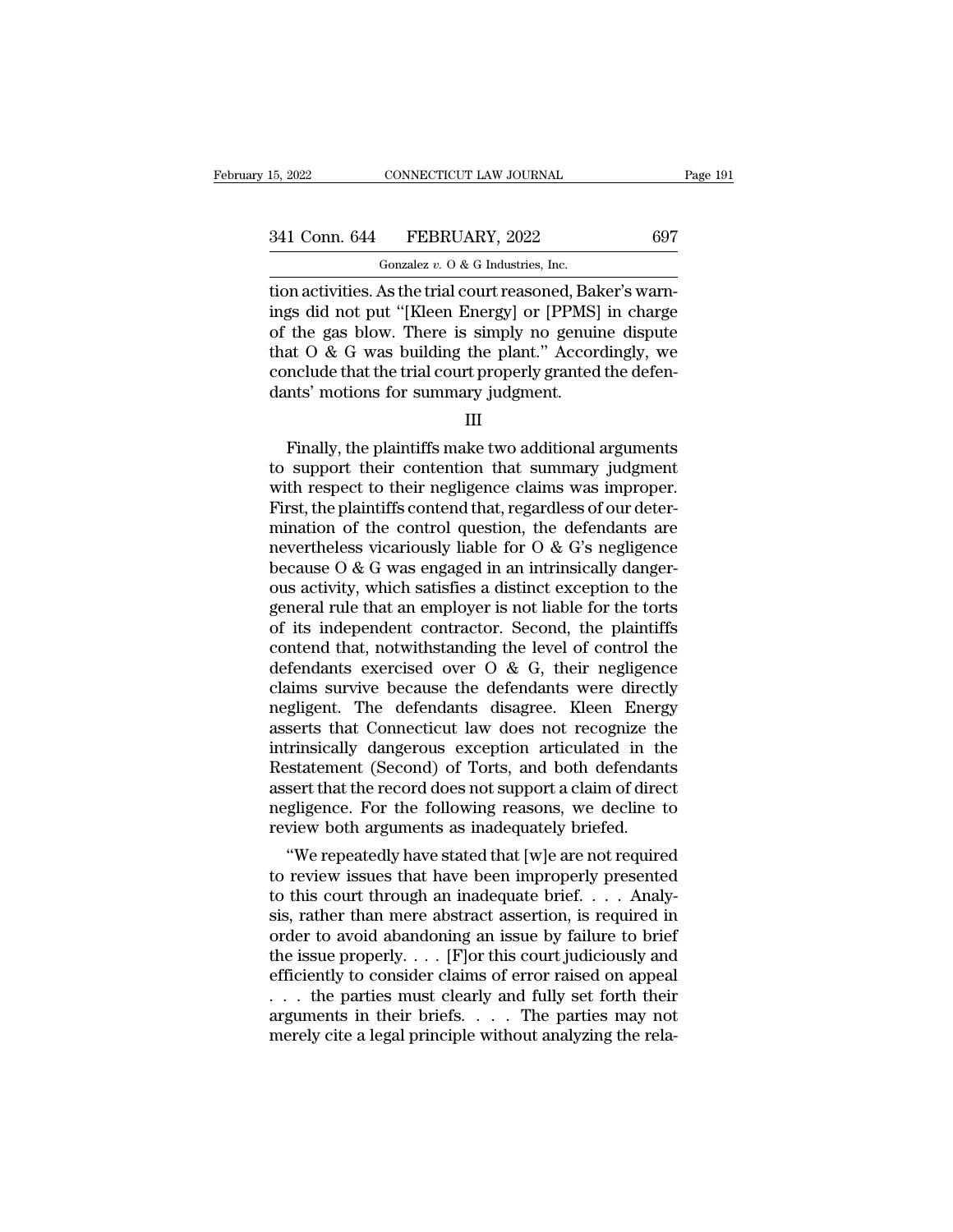CONNECTICUT LAW JOURNAL February 15, 2022<br>
FEBRUARY, 2022 341 Conn. 644<br>
Gonzalez v. 0 & G Industries, Inc.<br>
tionship between the facts of the case and the law<br>
cited." (Citation omitted; internal quotation marks omit-<br>
t 698 FEBRUARY, 2022 341 Conn. 644<br>
Gonzalez v. 0 & G Industries, Inc.<br>
tionship between the facts of the case and the law<br>
cited.'' (Citation omitted; internal quotation marks omit-<br>
ted.) *State* v. *Buhl*, 321 Conn. 688, FEBRUARY, 2022 341 Conn. 644<br>
Gonzalez v. 0 & G Industries, Inc.<br>
tionship between the facts of the case and the law<br>
cited.'' (Citation omitted; internal quotation marks omit-<br>
ted.) *State* v. *Buhl*, 321 Conn. 688, 724, (2016). Gonzalez v.  $0 \& G$  Industries, Inc.<br>
Subsetively between the facts of the case and the law<br>
ed." (Citation omitted; internal quotation marks omit-<br>
d.) *State* v. *Buhl*, 321 Conn. 688, 724, 138 A.3d 868<br>
016).<br>
We firs mark is the case and the law<br>cited." (Citation omitted; internal quotation marks omit-<br>ted.) *State v. Buhl*, 321 Conn. 688, 724, 138 A.3d 868<br>(2016).<br>We first consider the plaintiffs' argument that sum-<br>mary judgment wit

tionship between the facts of the case and the law<br>cited." (Citation omitted; internal quotation marks omit-<br>ted.) *State* v. *Buhl*, 321 Conn. 688, 724, 138 A.3d 868<br>(2016).<br>We first consider the plaintiffs' argument tha cited." (Citation omitted; internal quotation marks omit-<br>ted.) *State* v. *Buhl*, 321 Conn. 688, 724, 138 A.3d 868<br>(2016).<br>We first consider the plaintiffs' argument that sum-<br>mary judgment with respect to their negligenc ted.) *State v. Buhl*, 321 Conn. 688, 724, 138 A.3d 868<br>(2016).<br>We first consider the plaintiffs' argument that sum-<br>mary judgment with respect to their negligence claims<br>was improper because the gas blow procedure satisfi (2016).<br>We first consider the plaintiffs' argument that summary judgment with respect to their negligence claims<br>was improper because the gas blow procedure satisfies<br>the "intrinsically dangerous" exception to the general<br> We first consider the plaintiffs' argument that summary judgment with respect to their negligence claims<br>was improper because the gas blow procedure satisfies<br>the "intrinsically dangerous" exception to the general<br>rule tha mary judgment with respect to their negligence claims<br>was improper because the gas blow procedure satisfies<br>the "intrinsically dangerous" exception to the general<br>rule that an employer is not vicariously liable for the<br>neg was improper because the gas blow procedure satisfies<br>the "intrinsically dangerous" exception to the general<br>rule that an employer is not vicariously liable for the<br>negligence of its independent contractor. As we noted,<br>th the "intrinsically dangerous" exception to the general<br>rule that an employer is not vicariously liable for the<br>negligence of its independent contractor. As we noted,<br>there are several exceptions to that general rule, inclu rule that an employer is not vicariously liable for the<br>negligence of its independent contractor. As we noted,<br>there are several exceptions to that general rule, includ-<br>ing when the employer retains contractual control o negligence of its independent contractor. As we noted,<br>there are several exceptions to that general rule, includ-<br>ing when the employer retains contractual control or<br>exercises actual control over the contractor's perfor-<br> there are several exceptions to that general rule, includ-<br>ing when the employer retains contractual control or<br>exercises actual control over the contractor's perfor-<br>mance of the work; see part II of this opinion; and whe ing when the employer retains contractual control or<br>exercises actual control over the contractor's perfor-<br>mance of the work; see part II of this opinion; and when<br>the work contracted for "is intrinsically dangerous<br>...." exercises actual control over the contractor's performance of the work; see part II of this opinion; and when<br>the work contracted for "is intrinsically dangerous<br> $\ldots$ ." (Internal quotation marks omitted.) *Pelletier* v.<br> mance of the work; see part II of this opinion; and when<br>the work contracted for "is intrinsically dangerous<br>...." (Internal quotation marks omitted.) *Pelletier v.*<br>Sordoni/Skanska Construction Co., supra, 264 Conn.<br>518; the work contracted for "is intrinsically dangerous<br>  $\ldots$ ." (Internal quotation marks omitted.) *Pelletier* v.<br> *Sordoni/Skanska Construction Co.*, supra, 264 Conn.<br>
518; see, e.g., *Taylor* v. *Conti*, 149 Conn. 174, 17 ...." (Internal quotation marks omitted.) *Pelletier* v.<br>Sordoni/Skanska Construction Co., supra, 264 Conn.<br>518; see, e.g., *Taylor* v. Conti, 149 Conn. 174, 178, 177<br>A.2d 670 (1962) ("[when an employer] contracts for<br>wor Sordoni/Skanska Construction Co., supra, 264 Conn.<br>518; see, e.g., *Taylor* v. Conti, 149 Conn. 174, 178, 177<br>A.2d 670 (1962) ("[when an employer] contracts for<br>work to be done of such a character that, even if the<br>work is 518; see, e.g., *Taylor* v. *Conti*, 149 Conn. 174, 178, 177<br>A.2d 670 (1962) ("[when an employer] contracts for<br>work to be done of such a character that, even if the<br>work is duly performed, it would naturally, if not nece A.2d 670 (1962) ("[when an employer] contracts for<br>work to be done of such a character that, even if the<br>work is duly performed, it would naturally, if not neces-<br>sarily, expose others to probable injury unless preven-<br>ti work to be done of such a character that, even if the<br>work is duly performed, it would naturally, if not neces-<br>sarily, expose others to probable injury unless preven-<br>tive measures are taken by [the employer], [then the<br>e work is duly performed, it would naturally, if not necessarily, expose others to probable injury unless preventive measures are taken by [the employer], [then the employer] is liable for that injury if, while chargeable w sarily, expose others to probable injury unless preventive measures are taken by [the employer], [then the employer] is liable for that injury if, while chargeable with knowledge that the work is of such a character, [the tive measures are taken by [the employer], [then the<br>employer] is liable for that injury if, while chargeable<br>with knowledge that the work is of such a character,<br>[the employer] negligently fails to take preventive mea-<br>su he employer] negligently fails to take preventive mea-<br>ires"). We have also noted that the latter exception<br>similarly expressed in § 413 of the Restatement (Second)<br>of Torts.<sup>12</sup> See, e.g., *Pelletier* v. *Sordoni/Skanska* sures"). We have also noted that the latter exception<br>is similarly expressed in § 413 of the Restatement (Sec-<br>ond) of Torts.<sup>12</sup> See, e.g., *Pelletier* v. *Sordoni/Skanska*<br><sup>12</sup> Section 413 of the Restatement (Second) of

is similarly expressed in § 413 of the Restatement (Second) of Torts.<sup>12</sup> See, e.g., *Pelletier* v. *Sordoni/Skanska*<br><sup>12</sup> Section 413 of the Restatement (Second) of Torts provides: "One who employs an independent contrac ond) of Torts.<sup>12</sup> See, e.g., *Pelletier* v. *Sordoni/Skanska*<br>
<sup>12</sup> Section 413 of the Restatement (Second) of Torts provides: "One who<br>
employs an independent contractor to do work which the employer should ord for lines. See, e.g., *Pettetter V. Sordontuskanska*<br>
<sup>12</sup> Section 413 of the Restatement (Second) of Torts provides: "One who<br>
employs an independent contractor to do work which the employer should<br>
recognize as like <sup>12</sup> Section 413 of the Restatement<br>employs an independent contractor<br>recognize as likely to create, during<br>risk of physical harm to others ur<br>subject to liability for physical harm<br>precautions if the employer<br>"(a) fails ""(a) fails to provide in the contractor to do work which the employer should cognize as likely to create, during its progress, a peculiar unreasonable k of physical harm to others unless special precautions are taken, is recognize as likely to create, during its progress, a peculiar unreasonable<br>risk of physical harm to others unless special precautions are taken, is<br>subject to liability for physical harm caused to them by the absence of risk of physical harm to others unless special precautions are taken, is subject to liability for physical harm caused to them by the absence of such precautions if the employer "(a) fails to provide in the contract that subject to liability for physical harm caused to them by the absence of such precautions if the employer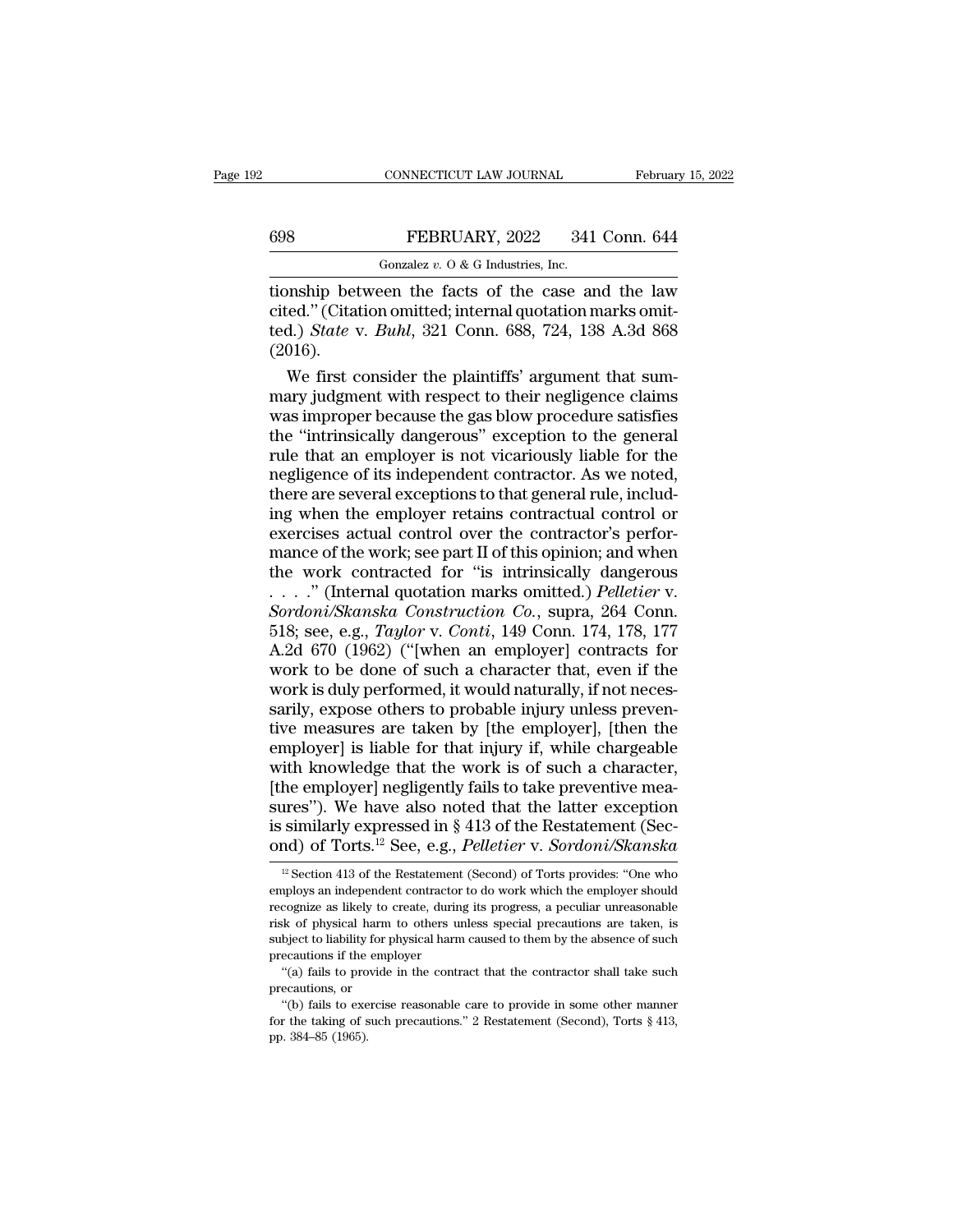| 15, 2022      | CONNECTICUT LAW JOURNAL              | Page 193 |
|---------------|--------------------------------------|----------|
| 341 Conn. 644 | FEBRUARY, 2022                       | 699      |
|               | Gonzalez $v.$ O & G Industries, Inc. |          |

15, 2022 CONNECTICUT LAW JOURNAL<br>
341 Conn. 644 FEBRUARY, 2022 699<br>
Gonzalez *v.* O & G Industries, Inc.<br>
Construction Co., supra, 286 Conn. 597–98. The plain-<sup>15, 2022</sup> CONNECTICUT LAW JOURNAL<br>
<sup>Gonzalez v. 0 & G Industries, Inc.<br> *Construction Co.*, supra, 286 Conn. 597–98. The plain-<br> *Construction Co.*, supra, 286 Conn. 597–98. The plain-<br>
of the Postatement (Second), the ga</sup> 341 Conn. 644 FEBRUARY, 2022 699<br>
Gonzalez v. 0 & G Industries, Inc.<br>
Construction Co., supra, 286 Conn. 597–98. The plain-<br>
tiffs contend that, pursuant to our case law and § 413<br>
of the Restatement (Second), the gas blo 341 Conn. 644 FEBRUARY, 2022 699<br>
Conzalez v. 0 & G Industries, Inc.<br>
Construction Co., supra, 286 Conn. 597–98. The plain-<br>
tiffs contend that, pursuant to our case law and § 413<br>
of the Restatement (Second), the gas blo 341 Conn. 644 FEBRUARY, 2022 699<br>
Gonzalez v. 0 & G Industries, Inc.<br>
Construction Co., supra, 286 Conn. 597–98. The plain-<br>
tiffs contend that, pursuant to our case law and § 413<br>
of the Restatement (Second), the gas blo Gonzalez v. 0 & G Industries, Inc.<br>
Construction Co., supra, 286 Conn. 597–98. The plain-<br>
tiffs contend that, pursuant to our case law and § 413<br>
of the Restatement (Second), the gas blow procedure<br>
was intrinsically dan Construction Co., supra, 286 Conn. 597–98. The plain-<br>tiffs contend that, pursuant to our case law and § 413<br>of the Restatement (Second), the gas blow procedure<br>was intrinsically dangerous and, therefore, the defen-<br>dants Construction Co., supra, 286 Conn. 597–98. The plaintiffs contend that, pursuant to our case law and  $\S$  413 of the Restatement (Second), the gas blow procedure was intrinsically dangerous and, therefore, the defendants a tiffs contend that, pursuant to c<br>of the Restatement (Second), th<br>was intrinsically dangerous and<br>dants are vicariously liable for<br>Thus, the plaintiffs contend, ren<br>ment as to their negligence clain<br>ous liability was impro as intrinsically dangerous and, therefore, the defen-<br>hts are vicariously liable for  $O \& G$ 's negligence.<sup>13</sup><br>nus, the plaintiffs contend, rendering summary judg-<br>ent as to their negligence claims on a theory of vicari-<br>i Final and sate of the plaintiffs contend, rendering summary judgment as to their negligence claims on a theory of vicarious liability was improper.<br>We decline to review this issue on the ground that it is inadequately bri

Thus, the plaintiffs contend, rendering summary judgment as to their negligence claims on a theory of vicarious liability was improper.<br>We decline to review this issue on the ground that it is inadequately briefed. The pl Friday are plantinus contently rendering summary judges ment as to their negligence claims on a theory of vicari-<br>ous liability was improper.<br>We decline to review this issue on the ground that<br>it is inadequately briefed. T (Second), on which the plaintiffs rely and that<br>it is inadequately briefed. The plaintiffs' analysis of the<br>issue is minimal and conclusory given the complexity<br>of the claim raised. Section 413 of the Restatement<br>(Second), We decline to review this issue on the ground that<br>it is inadequately briefed. The plaintiffs' analysis of the<br>issue is minimal and conclusory given the complexity<br>of the claim raised. Section 413 of the Restatement<br>(Seco We decline to review this issue on the ground that<br>it is inadequately briefed. The plaintiffs' analysis of the<br>issue is minimal and conclusory given the complexity<br>of the claim raised. Section 413 of the Restatement<br>(Seco it is inadequately briefed. The plaintiffs' analysis of the<br>issue is minimal and conclusory given the complexity<br>of the claim raised. Section 413 of the Restatement<br>(Second), on which the plaintiffs rely, is only one secissue is minimal and conclusory given the complexity<br>of the claim raised. Section 413 of the Restatement<br>(Second), on which the plaintiffs rely, is only one sec-<br>tion out of a series concerning the issue of employer<br>liabi of the claim raised. Section 413 of the Restatement<br>(Second), on which the plaintiffs rely, is only one sec-<br>tion out of a series concerning the issue of employer<br>liability in an independent contractor relationship. Spe-<br> (Second), on which the plaintiffs rely, is only one section out of a series concerning the issue of employer liability in an independent contractor relationship. Specifically, comment (a) to  $\S 413$  cross-references  $\S 41$ tion out of a series concerning the issue of employer<br>liability in an independent contractor relationship. Spe-<br>cifically, comment (a) to  $\S$  413 cross-references  $\S$  416 of<br>the Restatement (Second). See 2 Restatement (Se liability in an independent contractor relationship. Specifically, comment (a) to  $\S$  413 cross-references  $\S$  416 of<br>the Restatement (Second). See 2 Restatement (Second),<br>Torts  $\S$  413, comment (a), p. 385 (1965). Commen cifically, comment (a) to § 413 cross-references § 416 of<br>the Restatement (Second). See 2 Restatement (Second),<br>Torts § 413, comment (a), p. 385 (1965). Comment (a) to<br>§ 416, in turn, emphasizes that that section is infor the Restatement (Second). See 2 Restatement (Second),<br>Torts § 413, comment (a), p. 385 (1965). Comment (a) to<br>§ 416, in turn, emphasizes that that section is informed<br>by § 427, which restates the same essential rule but<br>a Torts § 413, comment (a), p. 385 (1965). Comment (a) to § 416, in turn, emphasizes that that section is informed by § 427, which restates the same essential rule but applies in contexts when "the danger involved in the wo § 416, in turn, emphasizes that that section is informed<br>by § 427, which restates the same essential rule but<br>applies in contexts when "the danger involved in the<br>work calls for a number of precautions, or involves a<br>numb For Calls for a number of precautions, or involves a umber of possible hazards, as in the case of blasting . . . " Id., § 416, comment (a), p. 395; see id., § 427, p. 15. In addition, comment (d) to § 427 emphasizes that number of possible hazards, as in the case of blasting<br>  $\ldots$  "'Id., § 416, comment (a), p. 395; see id., § 427, p.<br>
415. In addition, comment (d) to § 427 emphasizes that<br>
<sup>13</sup> Comment (b) to § 427 of the Restatement (Se

For negligence of the contractor in doing work which is 'inherently' or 'intrinsically' dangerous." 2 Restatement (Second) notes that this rule "is commonly expressed by the courts in terms of liability of the employer fo 415. In addition, comment (d) to  $\S$  427 emphasizes that<br>
<sup>13</sup> Comment (b) to  $\S$  427 of the Restatement (Second) notes that this rule<br>
"is commonly expressed by the courts in terms of liability of the employer<br>
for negli <sup>116</sup> (1965). In addition, Continent (d) to  $S$  427 emphasizes that  $\frac{1}{18}$  Comment (b) to  $\S$  427 of the Restatement (Second) notes that this rule "is commonly expressed by the courts in terms of liability of the empl <sup>13</sup> Comment (b) to  $\S$  427 of the Restatement (Second) notes that this rule "is commonly expressed by the courts in terms of liability of the employer for negligence of the contractor in doing work which is "inherently" "is commonly expressed by the courts in terms of liability of the employer for negligence of the contractor in doing work which is "inherently" or "intrinsically" dangerous." 2 Restatement (Second), Torts  $\S$  427, comment for negligence of the contractor in doing work which is 'inherently' or 'intrinsically' dangerous." 2 Restatement (Second), Torts  $\S$  427, comment (b), p. 416 (1965). We use the term "intrinsically dangerous activity" in For negative during the substantiant (Second), Torts § 427, comment (b), p. 416 (1965). We use the term "intrinsically dangerous activity" in part III of this opinion to refer to an activity that supports the exception to (b), p. 416 (1965). We use the term "intrinsically dangerous activity" in part III of this opinion to refer to an activity that supports the exception to the general rule that an employer is not vicariously liable for the III of this opinion to refer to an activity that supports the exception to the general rule that an employer is not vicariously liable for the negligence of its independent contractor. We briefly note that the parties do the example intrinsically dangerous''; see footnote 5 of this opinion; and therefore we do not consider, the substantive interplay between the "abnormally dangerous" activities that support a claim of strict liability purs Existinal example intrinsically note that the parties do not address, and therefore we do not consider, the substantive interplay between the "abnormally dangerous" activities that support a claim of strict liability purs its independent contractor. We briefly note that the parties do not address, and therefore we do not consider, the substantive interplay between the "abnormally dangerous" activities that support a claim of strict liabili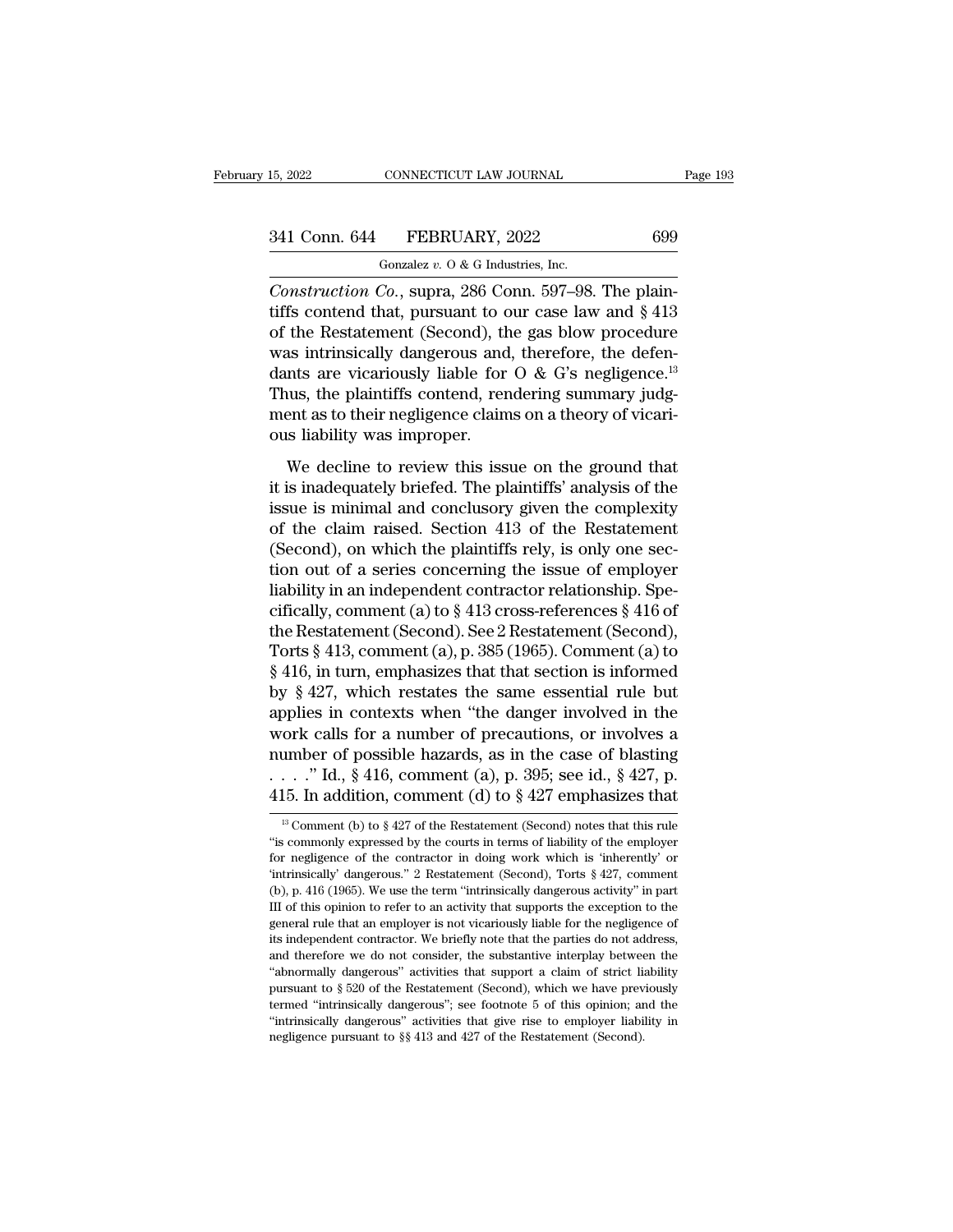TRESER CONNECTICUT LAW JOURNAL February 15, 2022<br>
TREBRUARY, 2022 341 Conn. 644<br>
Gonzalez v. 0 & G Industries, Inc.<br>
That section must be read alongside § 426 of the<br>
Restatement (Second). See id., § 427, comment (d), p.<br> The Same Technomics of the Secondary Consistency of the Gonzalez v. 0 & G Industries, Inc.<br>
That section must be read alongside § 426 of the Restatement (Second). See id., § 427, comment (d), p. 417. Comment (a) to § 426 700 FEBRUARY, 2022 341 Conn. 644<br>
Gonzalez v. 0 & G Industries, Inc.<br>
that section must be read alongside § 426 of the<br>
Restatement (Second). See id., § 427, comment (d), p.<br>
417. Comment (a) to § 426 explains that an emp To really a set of the consistency of the consistency of the Restatement (Second). See id., § 427, comment (d), p. 417. Comment (a) to § 426 explains that an employer is protected from vicarious liability if the independe Gonzalez v. 0 & G Industries, Inc.<br>
that section must be read alongside § 426 of the<br>
Restatement (Second). See id., § 427, comment (d), p.<br>
417. Comment (a) to § 426 explains that an employer<br>
is protected from vicarious Gonzalez v. 0 & G Industries, Inc.<br>
that section must be read alongside § 426 of the<br>
Restatement (Second). See id., § 427, comment (d), p.<br>
417. Comment (a) to § 426 explains that an employer<br>
is protected from vicarious that section must be read alongs<br>Restatement (Second). See id., § 427<br>417. Comment (a) to § 426 explains<br>is protected from vicarious liability<br>contractor committed "'collateral<br>"negligence in the operative detail o<br>Id., § The plaintiffs do not discuss the nuanced applicability<br>free values of the method of the independent<br>intractor committed "'collateral negligence,'" or<br>egligence in the operative detail of the work . . . ."<br> $\frac{1}{2}$ ,  $\frac{$ 417. Comment (a) to §420 exprains that an employer<br>is protected from vicarious liability if the independent<br>contractor committed "'collateral negligence,'" or<br>"negligence in the operative detail of the work . . . ."<br>Id.,

is protected nont vicarious habiny in the independent<br>contractor committed "'collateral negligence,'" or<br>"hegligence in the operative detail of the work . . . ."<br>Id., § 426, comment (a), p. 414.<br>The plaintiffs do not disc Contractor Committed Conateral negigence, or<br>
"negligence in the operative detail of the work . . . ."<br>
Id., § 426, comment (a), p. 414.<br>
The plaintiffs do not discuss the nuanced applicability<br>
of these various provision *MacDermid, Inc.* v. *Leonetti,* 328 Conn. 726, 748, 183<br>*MacDermid, Inc.* v. *Leonettical* 328 Connect *Leonettical* 33, 416 and 427, and to comment (c) to §§ 413 and 427, are conclusory and lack meaningful analysis. See, 1d.,  $\frac{1}{3}$  420, continent (*a*), p. 414.<br>
The plaintiffs do not discuss the nuanced applicability<br>
of these various provisions. Their references to §§ 413,<br>
416 and 427, and to comment (c) to §§ 413 and 427,<br>
are conc The plaintiffs do not discuss the nuanced applicability<br>of these various provisions. Their references to §§ 413,<br>416 and 427, and to comment (c) to §§ 413 and 427,<br>are conclusory and lack meaningful analysis. See, e.g.,<br>*M* of these various provisions. Their references to §§ 413,<br>416 and 427, and to comment (c) to §§ 413 and 427,<br>are conclusory and lack meaningful analysis. See, e.g.,<br>*MacDermid, Inc.* v. *Leonetti*, 328 Conn. 726, 748, 183<br>A 416 and 427, and to comment (c) to §§ 413 and 427,<br>are conclusory and lack meaningful analysis. See, e.g.,<br>*MacDermid, Inc.* v. *Leonetti*, 328 Conn. 726, 748, 183<br>A.3d 611 (2018). This issue accounts for only one page<br>of are conclusory and lack meaningful analysis. See, e.g.,<br> *MacDermid, Inc.* v. *Leonetti*, 328 Conn. 726, 748, 183<br>
A.3d 611 (2018). This issue accounts for only one page<br>
of their thirty-five page brief. See, e.g., *Conne* MacDermid, Inc. v. Leonetti, 328 Conn. 726, 748, 183<br>A.3d 611 (2018). This issue accounts for only one page<br>of their thirty-five page brief. See, e.g., *Connecticut*<br>Light & Power Co. v. Gilmore, 289 Conn. 88, 124, 956<br>A.2 A.3d 611 (2018). This issue accounts for only one page<br>of their thirty-five page brief. See, e.g., *Connecticut*<br>Light & Power Co. v. Gilmore, 289 Conn. 88, 124, 956<br>A.2d 1145 (2008) (litigant "devote[d] little more than<br> of their thirty-five page brief. See, e.g., *Connecticut*<br> *Light & Power Co.* v. *Gilmore*, 289 Conn. 88, 124, 956<br>
A.2d 1145 (2008) (litigant "devote[d] little more than<br>
[one] page of her [total briefing] to the discus Light & Power Co. v. Gilmore, 289 Conn. 88, 124, 956<br>A.2d 1145 (2008) (litigant "devote[d] little more than<br>[one] page of her [total briefing] to the discussion of her<br>claim, limiting her argument to  $\ldots$  bare assertion" A.2d 1145 (2008) (litigant "devote[d] little more than<br>[one] page of her [total briefing] to the discussion of her<br>claim, limiting her argument to  $\ldots$  bare assertion").<br>Furthermore, even if we were to agree with the pla [one] page of her [total briefing] to the discussion of her claim, limiting her argument to  $\ldots$  bare assertion").<br>Furthermore, even if we were to agree with the plaintiffs that the gas blow procedure is intrinsically da claim, limiting her argument to  $\ldots$  bare assertion").<br>Furthermore, even if we were to agree with the plaintiffs<br>that the gas blow procedure is intrinsically dangerous<br>in satisfaction of that exception to the general rul Furthermore, even if we were to agree with the plaintiffs<br>that the gas blow procedure is intrinsically dangerous<br>in satisfaction of that exception to the general rule<br>precluding employer liability, such a conclusion would<br> that the gas blow procedure is intrinsically dangerous<br>in satisfaction of that exception to the general rule<br>precluding employer liability, such a conclusion would<br>establish only the duty element of the negligence claims.<br> in satisfaction of that exception to the general rule<br>precluding employer liability, such a conclusion would<br>establish only the duty element of the negligence claims.<br>The plaintiffs' brief does not discuss any impropriety<br> precluding employer liability, such a conclusion would<br>establish only the duty element of the negligence claims.<br>The plaintiffs' brief does not discuss any impropriety<br>in the trial court's conclusion that, regardless of th establish only the duty element of the negligence claims.<br>The plaintiffs' brief does not discuss any impropriety<br>in the trial court's conclusion that, regardless of the<br>duty element, the plaintiffs failed to raise a genuin The plaintiffs' brief does not discuss any impropri<br>in the trial court's conclusion that, regardless of<br>duty element, the plaintiffs failed to raise a genu<br>issue of material fact with respect to the causat<br>element of their In the trial court's conclusion that, regardless of the<br>ty element, the plaintiffs failed to raise a genuine<br>sue of material fact with respect to the causation<br>ement of their negligence claims. Accordingly, we<br>mnot fully a the painting issue of material fact with respect to the causation<br>element of their negligence claims. Accordingly, we<br>cannot fully and fairly evaluate the merits of the plain-<br>tiffs' argument, and we decline to consider i

issue of inaterial fact with respect to the causation<br>element of their negligence claims. Accordingly, we<br>cannot fully and fairly evaluate the merits of the plain-<br>tiffs' argument, and we decline to consider it.<br>The plaint element of their hegigence claims. Accordingly, we<br>cannot fully and fairly evaluate the merits of the plain-<br>tiffs' argument, and we decline to consider it.<br>The plaintiffs' second additional argument is that<br>their negligen calliffs' argument, and we decline to consider it.<br>The plaintiffs' second additional argument is that<br>their negligence claims survive summary judgment, not-<br>withstanding the employment relationship between the<br>defendants a The plaintiffs' second additional argument is that<br>their negligence claims survive summary judgment, not-<br>withstanding the employment relationship between the<br>defendants and  $0 & G$ , because the defendants were<br>directly neg The plaintiffs' second additional argument is that<br>their negligence claims survive summary judgment, not-<br>withstanding the employment relationship between the<br>defendants and  $O & G$ , because the defendants were<br>directly neg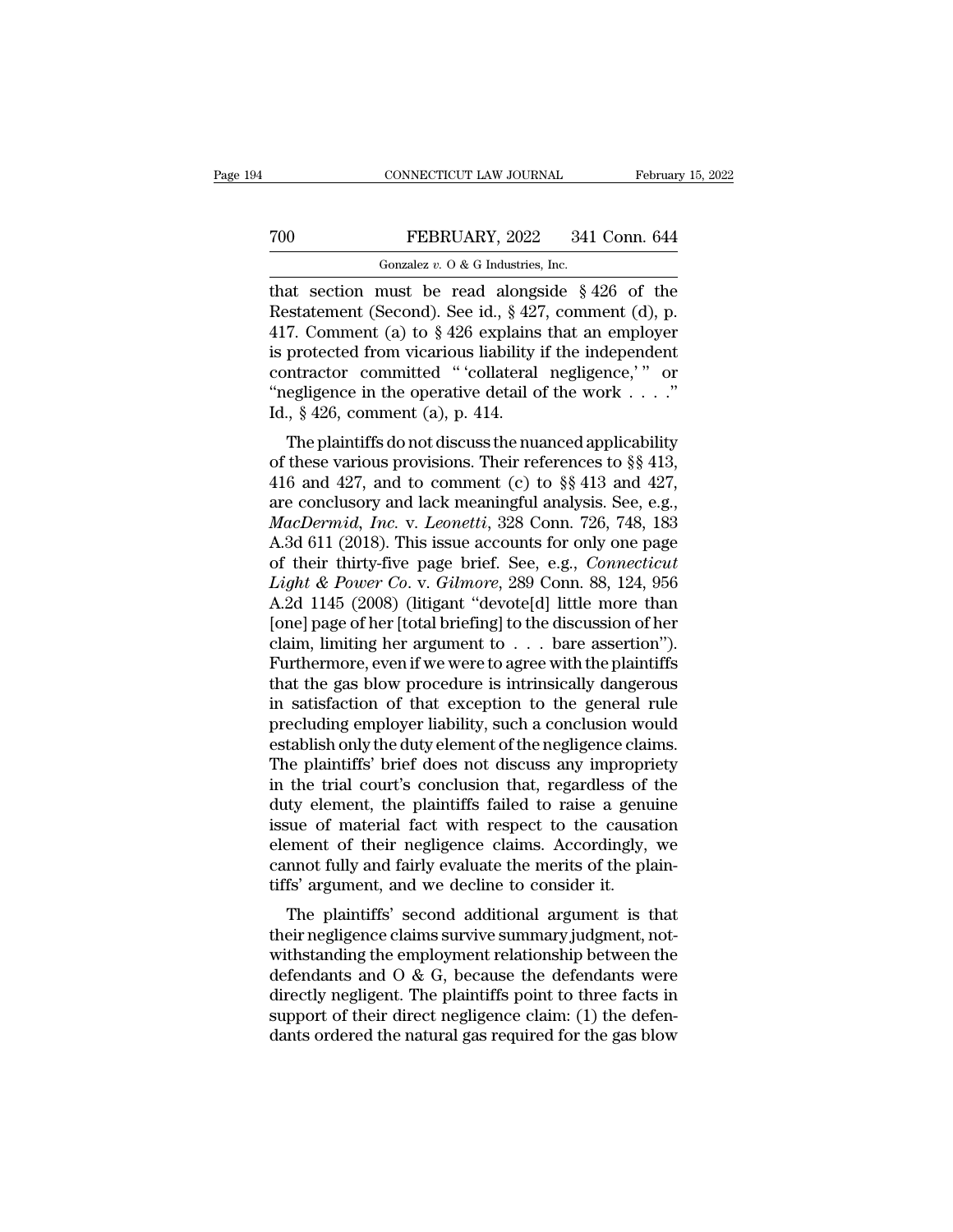| 15, 2022 | CONNECTICUT LAW JOURNAL              | Page 195 |
|----------|--------------------------------------|----------|
|          | 341 Conn. 644 FEBRUARY, 2022         | 701      |
|          | Gonzalez $v.$ O & G Industries, Inc. |          |

15, 2022 CONNECTICUT LAW JOURNAL<br>
341 Conn. 644 FEBRUARY, 2022 701<br>
Gonzalez *v.* O & G Industries, Inc.<br>
procedure; (2) PPMS did not conduct "safety audits" 15, 2022 CONNECTICUT LAW JOURNAL Page<br>
341 Conn. 644 FEBRUARY, 2022 701<br>
Gonzalez v. 0 & G Industries, Inc.<br>
procedure; (2) PPMS did not conduct "safety audits"<br>
as required; and (3) the defendants ignored warnings<br>
about 341 Conn. 644 FEBRUARY, 2022 701<br>
Gonzalez v. 0 & G Industries, Inc.<br>
procedure; (2) PPMS did not conduct "safety audits"<br>
as required; and (3) the defendants ignored warnings<br>
about the danger of the gas blow procedure f 341 Conn. 644 FEBRUARY, 2022 701<br>
Gonzalez v. 0 & G Industries, Inc.<br>
procedure; (2) PPMS did not conduct "safety audits"<br>
as required; and (3) the defendants ignored warnings<br>
about the danger of the gas blow procedure f 341 Conn. 644 FEBRUARY, 2022 701<br>
Gonzalez v. 0 & G Industries, Inc.<br>
procedure; (2) PPMS did not conduct "safety audits"<br>
as required; and (3) the defendants ignored warnings<br>
about the danger of the gas blow procedure f Gonzalez v. O & G Industries, Inc.<br>
procedure; (2) PPMS did not conduct "safety audits"<br>
as required; and (3) the defendants ignored warnings<br>
about the danger of the gas blow procedure from Baker,<br>
the supervisor of the Gonzalez v. O & G Industries, Inc.<br>procedure; (2) PPMS did not conduct "safety audits"<br>as required; and (3) the defendants ignored warnings<br>about the danger of the gas blow procedure from Baker,<br>the supervisor of the gas procedure; (2) PPMS did not conduct "safety audits<br>as required; and (3) the defendants ignored warning<br>about the danger of the gas blow procedure from Baker<br>the supervisor of the gas pipeline safety unit. See par<br>II of thi required, and (3) the defendants ignored warnings<br>out the danger of the gas blow procedure from Baker,<br>e supervisor of the gas pipeline safety unit. See part<br>of this opinion. The plaintiffs contend that "[t]he<br>safe gas blo about the danger of the gas blow procedule from Baker,<br>the supervisor of the gas pipeline safety unit. See part<br>II of this opinion. The plaintiffs contend that "[t]he<br>unsafe gas blows never would have happened without"<br>the

If of this opinion. The plaintiffs contend that "[t]he<br>unsafe gas blows never would have happened without"<br>the defendants' commission of those three acts.<br>As with the first additional argument, the plaintiffs'<br>treatment o If of this opinon. The plaintiffs contend that [t]<br>the defendants' commission of those three acts.<br>As with the first additional argument, the plaintiffs'<br>treatment of this issue is conclusory, lacking meaning-<br>ful analysi in order in order with the defendants' commission of those three acts.<br>As with the first additional argument, the plaintiffs'<br>treatment of this issue is conclusory, lacking meaning-<br>ful analysis of the limited legal autho As with the first additional argument, the plaintiffs'<br>treatment of this issue is conclusory, lacking meaning-<br>ful analysis of the limited legal authority cited. The<br>plaintiffs assert only that the defendants were neglige As with the first additional argument, the plaintiffs'<br>treatment of this issue is conclusory, lacking meaning-<br>ful analysis of the limited legal authority cited. The<br>plaintiffs assert only that the defendants were neglige treatment of this issue is conclusory, lacking meaning-<br>ful analysis of the limited legal authority cited. The<br>plaintiffs assert only that the defendants were negligent<br>in ordering the natural gas and permitting  $O & G$  to<br> ful analysis of the limited legal authority cited. The<br>plaintiffs assert only that the defendants were negligent<br>in ordering the natural gas and permitting O & G to<br>employ the gas blow procedure. The plaintiffs do not<br>conn plaintiffs assert only that the defendants were negligent<br>in ordering the natural gas and permitting O & G to<br>employ the gas blow procedure. The plaintiffs do not<br>connect those actions to the foreseeability of the harm<br>or in ordering the natural gas and permitting  $O & G$  to employ the gas blow procedure. The plaintiffs do not connect those actions to the foreseeability of the harm or the policy considerations that inform the duty inquiry. employ the gas blow procedure. The plaintiffs do not<br>connect those actions to the foreseeability of the harm<br>or the policy considerations that inform the duty inquiry.<br>See, e.g., *Pelletier* v. *Sordoni/Skanska Constructi* connect those actions to the foreseeability of the harm<br>or the policy considerations that inform the duty inquiry.<br>See, e.g., *Pelletier* v. *Sordoni/Skanska Construction*<br> $Co.$ , supra, 286 Conn. 593–94 ("Duty is . . . imp or the policy considerations that inform the duty inquiry.<br>See, e.g., *Pelletier* v. *Sordoni/Skanska Construction*<br>*Co.*, supra, 286 Conn. 593–94 ("Duty is . . . imperative<br>to a negligence cause of action. . . . [O]ur thr See, e.g., *Pelletier* v. *Sordoni/Skanska Construction*<br>Co., supra, 286 Conn. 593–94 ("Duty is . . . imperative<br>to a negligence cause of action. . . . . [O]ur threshold<br>inquiry has always been whether the specific harm<br>a *Co.*, supra, 286 Conn. 593–94 ("Duty is . . . imperative<br>to a negligence cause of action. . . . [O]ur threshold<br>inquiry has always been whether the specific harm<br>alleged by the plaintiff was foreseeable to the defen-<br>dan to a negligence cause of action. . . . . [O]ur threshold<br>inquiry has always been whether the specific harm<br>alleged by the plaintiff was foreseeable to the defen-<br>dant. . . . The final step in the duty inquiry . . . is to<br> inquiry has always been whether the specific harm<br>alleged by the plaintiff was foreseeable to the defen-<br>dant.....The final step in the duty inquiry ... is to<br>make a determination of the fundamental policy of the<br>law, as alleged by the plaintiff was foreseeable to the defendant. . . . The final step in the duty inquiry . . . is to make a determination of the fundamental policy of the law, as to whether the defendant's responsibility shoul dant. . . . The final step in the duty inquiry . . . is to make a determination of the fundamental policy of the law, as to whether the defendant's responsibility should extend to such results." (Internal quotation marks make a determination of the fundamental policy of the<br>law, as to whether the defendant's responsibility should<br>extend to such results." (Internal quotation marks omit-<br>ted.)). Likewise, the plaintiffs do not provide any<br>au law, as to whether the defendant's respons<br>extend to such results." (Internal quotation<br>ted.)). Likewise, the plaintiffs do not<br>authority or analysis to raise a genuine issu<br>fact with respect to the causation element.<br>we c The judgment is affirmed.<br>The plaintiffs<br>thority or analysis to raise a genct with respect to the causation<br>of e cannot fully and fairly evalua<br>sue, and we decline to consider<br>The judgment is affirmed.<br>In this opinion the In the state of the causation element. According the control of the causation element. According to concurred.<br>The judgment is affirmed.<br>In this opinion the other justices concurred.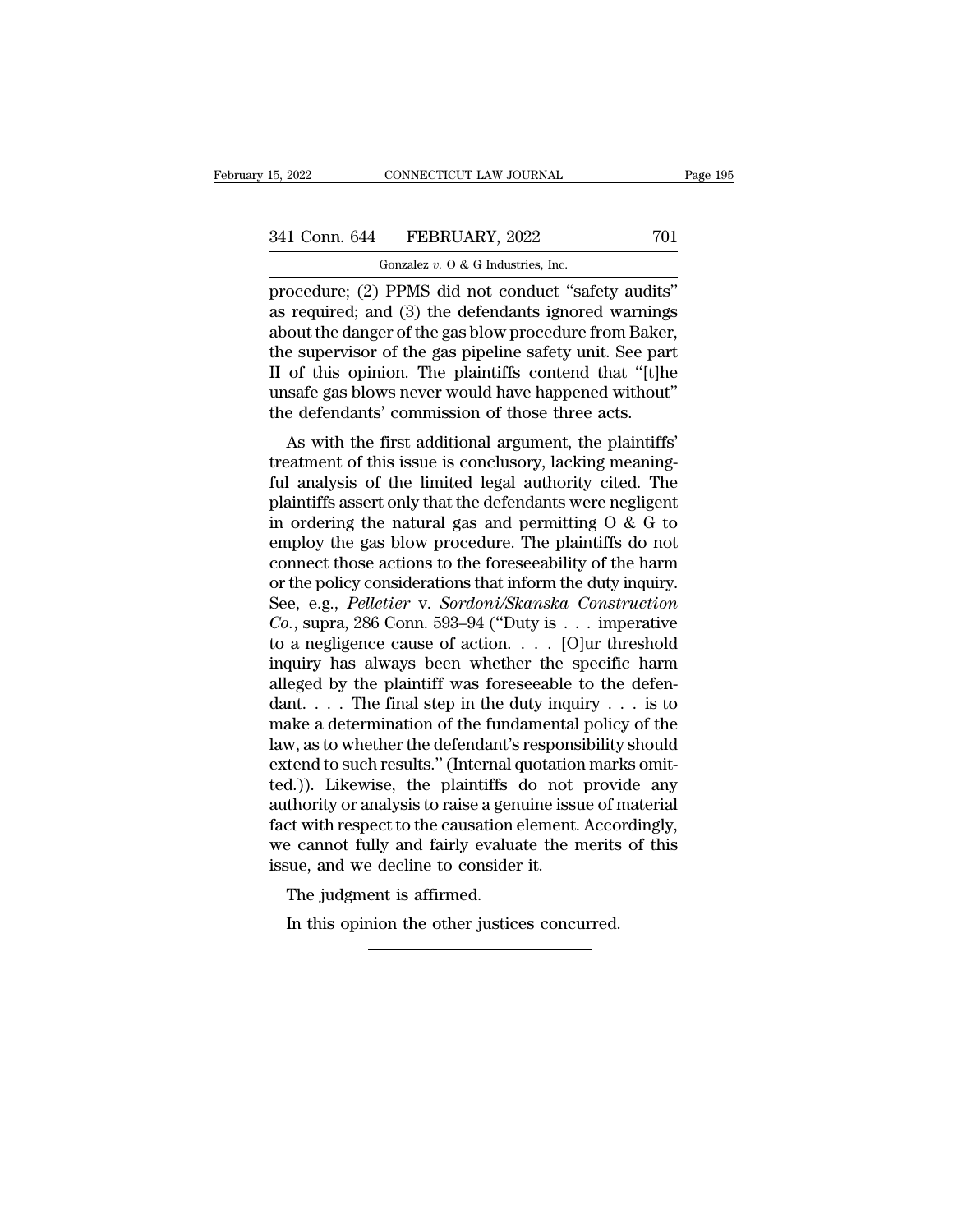## CONNECTICUT LAW JOURNAL February 15, 2022<br> **FEBRUARY**, 2022 341 Conn. 702<br>
Pfister v. Madison Beach Hotel, LLC CONNECTICUT LAW JOURNAL Fe<br>FEBRUARY, 2022 341 Conn.<br>Pfister *v.* Madison Beach Hotel, LLC

### FEBRUARY, 2022 341 Conn. 702<br>
Pfister v. Madison Beach Hotel, LLC<br>
CECILIA PFISTER ET AL. v. MADISON<br>
BEACH HOTEL, LLC, ET AL.<br>
CSC 20478)  $\begin{tabular}{ c c c} \multicolumn{1}{c}{\textbf{FEBRUARY, 2022 \quad \ \ \, 341 Co}}\\ \hline \multicolumn{1}{c}{\textbf{Pfister $v$. Madison Beach Hotel, LLC}}\\ \multicolumn{1}{c}{\textbf{LIA PFTSTER ET AL. $v$. MADISON} }\\ \multicolumn{1}{c}{\textbf{BEACH HOTEL, LLC, ET AL.}}\\ \multicolumn{1}{c}{(\text{SC 20478})} \end{tabular}$ BRUARY, 2022<br>
Madison Beach Hotel, LLC<br>
TER ET AL. v. MA<br>
HOTEL, LLC, ET AI<br>
(SC 20478)<br>
J., and McDonald, D'Auri LIA PFISTER ET AL. *v*. MADISO<br>BEACH HOTEL, LLC, ET AL.<br>(SC 20478)<br>Robinson, C. J., and McDonald, D'Auria,<br>Mullins, Kahn and Keller, Js. PFISTER ET AL. *v*. MAI<br>CH HOTEL, LLC, ET AL<br>(SC 20478)<br>son, C. J., and McDonald, D'Auria<br>Mullins, Kahn and Keller, Js.<br>Sullabus

### *Syllabus*

 $\left(\text{SC 20478}\right) \vspace{-0.2cm} \begin{minipage}[t]{0.5\textwidth} \begin{tabular}{l} \textbf{Robinson, C. J., and McDonald, D'Auria,} \\ \textbf{Mullins, Kahn and Keller, Js.} \end{tabular} \end{minipage} \begin{minipage}[t]{0.5\textwidth} \begin{tabular}{l} \textbf{The plaintiff's sought a permanent injection precluding the defendant owner and defendant operator of a hotel located in a residential zone in the town of Madison, from hosting a series of free, weekly outdoor concepts.} \end{tabular} \end{minipage} \end{minipage} \begin{minipage}[t]{0.5\textwidth} \begin{tabular}[t]{l@{}} \textbf{New$ Robinson, C. J., and McDonald, D'Auria,<br>Mullins, Kahn and Keller, Js.<br>Syllabus<br>plaintiffs sought a permanent injunction precluding the defendant owner<br>and defendant operator of a hotel located in a residential zone in the<br> Mullins, Kahn and Keller, Js.<br>
Syllabus<br>
plaintiffs sought a permanent injunction precluding the defendant owner<br>
and defendant operator of a hotel located in a residential zone in the<br>
town of Madison, from hosting a seri Syllabus<br>plaintiffs sought a permanent injunction precluding the defendant owner<br>and defendant operator of a hotel located in a residential zone in the<br>town of Madison, from hosting a series of free, weekly outdoor concert Syttabus<br>plaintiffs sought a permanent injunction precluding the defendant owner<br>and defendant operator of a hotel located in a residential zone in the<br>town of Madison, from hosting a series of free, weekly outdoor concert plaintiffs sought a permanent injunction precluding the defendant owner<br>and defendant operator of a hotel located in a residential zone in the<br>town of Madison, from hosting a series of free, weekly outdoor concerts<br>on a gr permitted as a precisting, nonconforming use in the residential zone in the town of Madison, from hosting a series of free, weekly outdoor concerts on a grassy strip of land in a town park that is immediately adjacent to t In addition, from hosting a series of free, weekly outdoor concerts<br>on a grassy strip of land in a town park that is immediately adjacent to<br>the hotel property. The hotel predates the enactment of the Madison<br>zoning regula on a grassy strip of land in a town park that is immediately adjacent to the hotel property. The hotel predates the enactment of the Madison zoning regulations, and, therefore, its operation was grandfathered and is permit of a botel property. The hotel predates the enactment of the Madison zoning regulations, and, therefore, its operation was grandfathered and is permitted as a preexisting, nonconforming use in the residential zone. In addi zoning regulations, and, therefore, its operation was grandfathered and is permitted as a preexisting, nonconforming use in the residential zone. In addition, because the park existed in the residential zone prior to a 197 is permitted as a preexisting, nonconforming use in the residential zone.<br>In addition, because the park existed in the residential zone prior to a<br>1979 revision to the town zoning regulations that requires a landowner<br>to o Let permit and the residential zone prior to a 1979 revision to the town zoning regulations that requires a landowner to obtain a special exception to establish a park in a residential zone, it was grandfathered and is per 1979 revision to the town zoning regulations that requires a landowner to obtain a special exception to establish a park in a residential zone, it was grandfathered and is permitted as a preexisting, nonconforming use. The to obtain a special exception to establish a park in a residential zone, it was grandfathered and is permitted as a preexisting, nonconforming use. The hotel scheduled, organized, and funded the concerts, and obtained the to obtain a special exception to establish a park in a residential zone, it was grandfathered and is permitted as a preexisting, nonconforming use. The hotel scheduled, organized, and funded the concerts, and obtained the ing use. The hotel scheduled, organized, and funded the concerts, and obtained the requisite permits from the town to host them. The plaintiffs alleged, inter alia, that the defendants, by hosting the concerts, had violate *Co. Planning the requisite permits from the town to host them. The plaintiffs* alleged, inter alia, that the defendants, by hosting the concerts, had violated the town zoning regulations because the use of the park for concerts was an illegal expansion of the hotel's preexisting, nonconforming use of the hotel property. The trial court, relying on *Crabtree Realty Co.* v. *Planning & Zoning Commission* (82 Conn. App. 559), granted the p solved the town zoning regulations because the use of the park for concerts was an illegal expansion of the hotel's preexisting, nonconforming use of the hotel property. The trial court, relying on *Crabtree Realty* Co. v. concerts was an illegal expansion of the hotel's preexisting, nonconforming use of the hotel property. The trial court, relying on *Crabtree Realty* Co. v. Planning & Zoning Commission (82 Conn. App. 559), granted the plai ing use of the hotel property. The trial court, relying on *Crabtree Realty*  $Co$ . v. Planning & Zoning Commission (82 Conn. App. 559), granted the plaintiffs' request for a permanent injunction. The trial court reasoned t also violating the use restrictions (32 Conn. App. 559), granted the plaintiffs' request for a permanent injunction. The trial court reasoned that, because the hotel could not host the concerts on the hotel property witho the plaintiffs' request for a permanent injunction. The trial court reasoned that, because the hotel could not host the concerts on the hotel property without illegally expanding that property's nonconforming use, it could soned that, because the hotel could not host the concerts on the hotel<br>property without illegally expanding that property's nonconforming use,<br>it could not host the concerts on the grassy strip in the park without<br>also vio erly without illegally expanding that property's nonconforming use, it could not host the concerts on the grassy strip in the park without also violating the use restrictions applicable to the hotel property. The defendant property mature and procents on the grassy strip in the park without it could not host the concerts on the grassy strip in the park without also violating the use restrictions applicable to the hotel property. The defendan also violating the use restrictions applicable to the hotel property. The defendants appealed to the Appellate Court, which reversed the trial court's judgment, concluding, inter alia, that the trial court had improperly c defendants appealed to the Appellate Court, which reversed the trial court's judgment, concluding, inter alia, that the trial court had improperly considered the restrictions applicable to the hotel property in evaluating court's judgment, concluding, inter alia, that the trial court had improperly considered the restrictions applicable to the hotel property in evaluating the legality of the hotel's use of the grassy strip to host the conce erty considered the restrictions applicable to the hotel property in evaluating the legality of the hotel's use of the grassy strip to host the concerts. The Appellate Court determined that the permitted uses of the grassy The Appellate Court determined that the permitted uses of the grassy<br>strip included all of the permitted uses of a park under the applicable<br>zoning regulations, including free outdoor concerts. On the granting of<br>certifica

strip included all of the permitted uses of a park under the applicable zoning regulations, including free outdoor concerts. On the granting of certification, the plaintiffs appealed to this court. *Held*: the plaintiffs c strip included all of the permitted uses of a park under the applicable zoning regulations, including free outdoor concerts. On the granting of certification, the plaintiffs appealed to this court. *Held*: The plaintiffs certification, the plaintiffs appealed to this court. *Held*:<br>he plaintiffs could not prevail on their claim that the Appellate Court<br>had improperly applied plenary review to the trial court's determination<br>that the hotel' be plaintiffs could not prevail on their claim that the Appellate Court<br>had improperly applied plenary review to the trial court's determination<br>that the hotel's use of the grassy strip of land in the park illegally<br>expand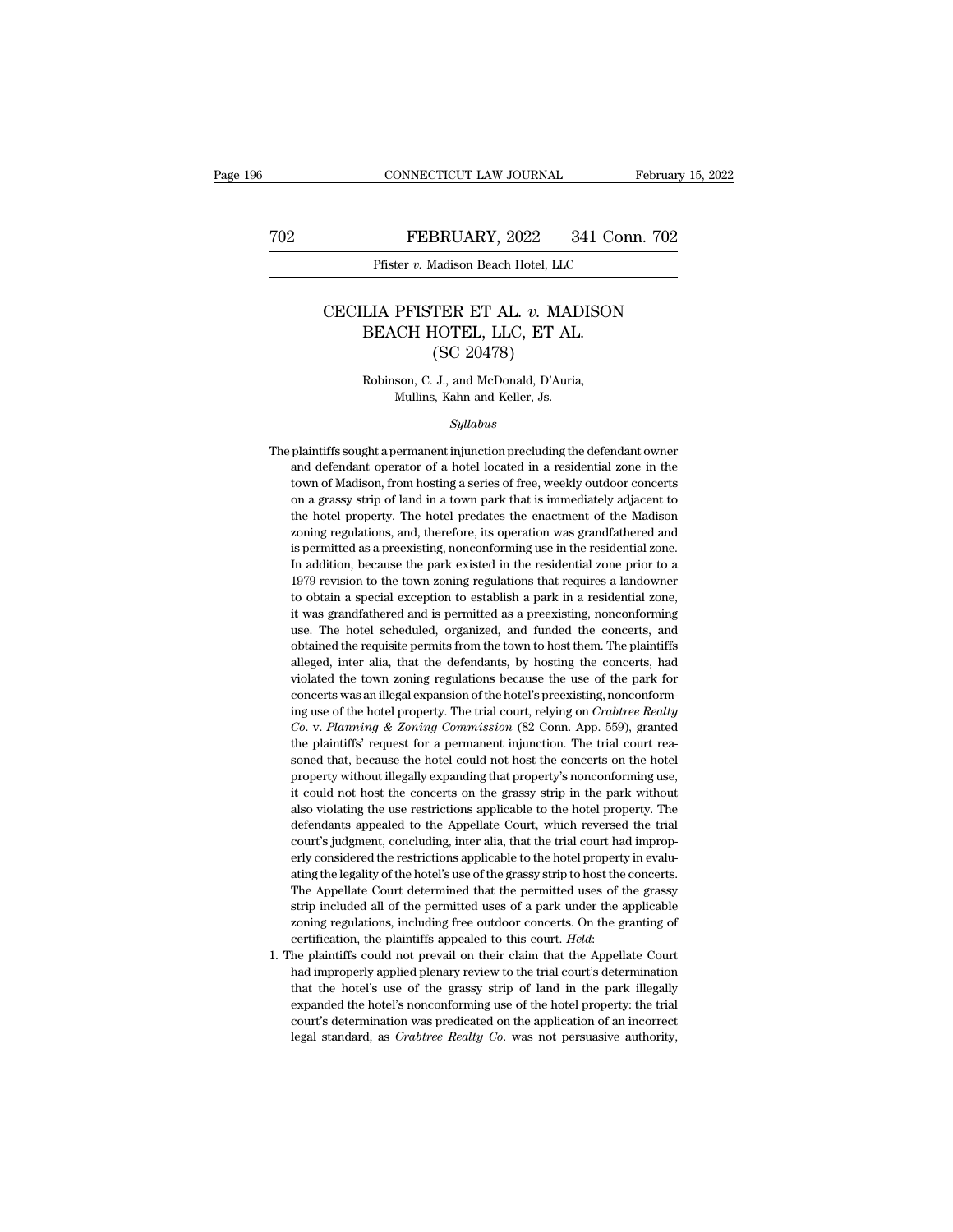## 15, 2022 CONNECTICUT LAW JOURNAL Page 197<br>341 Conn. 702 FEBRUARY, 2022 703<br>Pfister v. Madison Beach Hotel, LLC 15, 2022 CONNECTICUT LAW JOURNAL<br>
241 Conn. 702 FEBRUARY, 2022 703<br>
Pfister *v.* Madison Beach Hotel, LLC<br>
and, even if it were, it did not support the trial court's determination.

1 Conn. 702 FEBRUARY, 2022 703<br>
Pfister v. Madison Beach Hotel, LLC<br>
and, even if it were, it did not support the trial court's determination,<br>
which ostensibly was based on a theory that the defendants' hosting of Conn. 702 FEBRUARY, 2022 703<br>
Pfister v. Madison Beach Hotel, LLC<br>
and, even if it were, it did not support the trial court's determination,<br>
which ostensibly was based on a theory that the defendants' hosting of<br>
the conc 1 Conn. 702 FEBRUARY, 2022 703<br>
Pfister v. Madison Beach Hotel, LLC<br>
and, even if it were, it did not support the trial court's determination,<br>
which ostensibly was based on a theory that the defendants' hosting of<br>
the co Pfister v. Madison Beach Hotel, LLC<br>and, even if it were, it did not support the trial court's determination,<br>which ostensibly was based on a theory that the defendants' hosting of<br>the concerts, in contributing to the hote Pfister v. Madison Beach Hotel, LLC<br>and, even if it were, it did not support the trial court's determination,<br>which ostensibly was based on a theory that the defendants' hosting of<br>the concerts, in contributing to the hote and, even if it were, it did not support the trial court's determination, which ostensibly was based on a theory that the defendants' hosting of the concerts, in contributing to the hotel's business, annexed the grassy str which ostensibly was based on a theory that the defendants' hosting of<br>the concerts, in contributing to the hotel's business, annexed the grassy<br>strip to the hotel; accordingly, because the trial court's factual findings<br>w the concerts, in contributing to the hotel's business, annexed the grassy<br>strip to the hotel; accordingly, because the trial court's factual findings<br>were predicated on a misapprehension of the law, the court did not<br>make 12. There was no merit to the plaintiffs' claims that the concerts were predicated on a misapprehension of the law, the court did not make the requisite findings necessary to conclude that the hosting of the concerts on th were predicated on a misapprehension of the law, the court did not make the requisite findings necessary to conclude that the hosting of the concerts on the grassy strip violated the town zoning regulations, and the court'

- make the requisite findings necessary to conclude that the hosting of the concerts on the grassy strip violated the town zoning regulations, and the court's decision to grant the permanent injunction could not stand. here the concerts on the grassy strip violated the town zoning regulations, and the concerts on the grassy strip violated the town zoning regulations, and the court's decision to grant the permanent injunction could not stand. the concerts on the grassy strip violated the town zoning regulations, and<br>the court's decision to grant the permanent injunction could not stand.<br>2. There was no merit to the plaintiffs' claims that the Appellate Court<br>mi here was no merit to the plaintiffs' claims that the Appellate Court<br>misapplied the actual use doctrine in concluding that the concerts were<br>a permitted use of the park and that the defendants were required to<br>prove that t misapplied the actual use doctrine in concluding that the concerts were<br>a permitted use of the park and that the defendants were required to<br>prove that the park was actually used for concerts prior to the enactment<br>of the requirement and that the defendants were required to prove that the park was actually used for concerts prior to the enactment of the special exception requirement in 1979; the Appellate Court correctly determined that the prove that the park was actually used for concerts prior to the enactment<br>of the special exception requirement in 1979; the Appellate Court cor-<br>rectly determined that the park was irrevocably and actually committed<br>to its For the special exception requirement<br>rectly determined that the park was is<br>to its use as a park prior to the 1979 e<br>requirement and that the defendants'<br>was within the bounds of the permis<br>in the town zoning regulations. rectly determined that the park was irrevocably and actually committed<br>to its use as a park prior to the 1979 enactment of the special exception<br>requirement and that the defendants' use of the park to host free concerts<br>wa to its use as a park prior to the 1979 enactment of the special exception requirement and that the defendants' use of the park to host free concerts was within the bounds of the permissible uses of the park, as defined in
- requirement and that the defendants' use of the park to host free concerts<br>was within the bounds of the permissible uses of the park, as defined<br>in the town zoning regulations.<br>he plaintiffs could not prevail on their clai was within the bounds of the permissible uses of the park, as defined in the town zoning regulations.<br>He plaintiffs could not prevail on their claim that the Appellate Court incorrectly concluded that the concerts were per in the town zoning regulations.<br>
the plaintiffs could not prevail on their claim that the Appellate Court<br>
incorrectly concluded that the concerts were permitted under the town<br>
zoning regulation that limits the use of par he plaintiffs could not prevail on their claim that the Appellate Court<br>incorrectly concluded that the concerts were permitted under the town<br>zoning regulation that limits the use of parks to active and passive<br>recreationa legal determination regarding the concerts were permitted under the town zoning regulation that limits the use of parks to active and passive recreational activities insofar as the trial court unequivocally found that the zoning regulation that limits the use of parks to active and passive recreational activities insofar as the trial court unequivocally found that the concerts, although free, were commercial rather than recreational in natu and analysis improperly made the permissibility of hosting a concert in the concerts, although free, were commercial rather than recreational in nature: the commercial nature of the concerts was irrelevant to the legal det the concerts, although free, were commercial rather than recreational<br>in nature: the commercial nature of the concerts was irrelevant to the<br>legal determination regarding the permissible uses of the park, and the<br>trial cou in nature: the commercial nature of the concerts was irrelevant to the legal determination regarding the permissible uses of the park, and the trial court's focus on that issue was misguided; moreover, the trial court's an legal determined<br>trial court's foot<br>analysis impropark turn on t<br>principle that<br>the user.<br>Argued Feb ial court's focus on that issue was misguided; moreover, the trial court's<br>alysis improperly made the permissibility of hosting a concert in the<br>ark turn on the subjective intent of the host, in violation of the zoning<br>inc Figure intent of the host, in violati<br> *Procedural History*<br> *Procedural History*<br> **Procedural History** park turn on the subjective intent of the host, in violation of the zoning<br>principle that zoning may be used only to regulate the use of land, not<br>the user.<br>Argued February 22, 2021—officially released January 5, 2022\*<br>*Pr*

principle that zoning may be used only to regulate the use of land, not<br>the user.<br>Argued February 22, 2021—officially released January 5, 2022\*<br>*Procedural History*<br>Action seeking, inter alia, a permanent injunction<br>prohib the user.<br>
Argued February 22, 2021—officially released January 5, 2022\*<br>
Procedural History<br>
Action seeking, inter alia, a permanent injunction<br>
prohibiting the named defendant et al. from hosting a<br>
certain concert serie Argued February 22, 2021—officially released January 5, 2022\*<br>
Procedural History<br>
Action seeking, inter alia, a permanent injunction<br>
prohibiting the named defendant et al. from hosting a<br>
certain concert series, and for *Procedural History*<br>Action seeking, inter alia, a permanent injunction<br>prohibiting the named defendant et al. from hosting a<br>certain concert series, and for other relief, brought to<br>the Superior Court in the judicial dist Action seeking, inter alia, a permanent injunction<br>prohibiting the named defendant et al. from hosting a<br>certain concert series, and for other relief, brought to<br>the Superior Court in the judicial district of New Haven<br>and Action seeking, inter alia, a permanent injunction<br>prohibiting the named defendant et al. from hosting a<br>certain concert series, and for other relief, brought to<br>the Superior Court in the judicial district of New Haven<br>and prohibiting the named defendant et al. from hosting a<br>certain concert series, and for other relief, brought to<br>the Superior Court in the judicial district of New Haven<br>and tried to the court, *Ecker*, *J*.; judgment for th and tried to the court, *Ecker*, *J*.; judgment for the named<br>plaintiff et al., from which the named defendant et al.<br>appealed to the Appellate Court, *Alvord*, *Moll* and<br>*Bishop*, *Js.*, which reversed the trial court's Bishop, Js., which reversed the trial court's judgment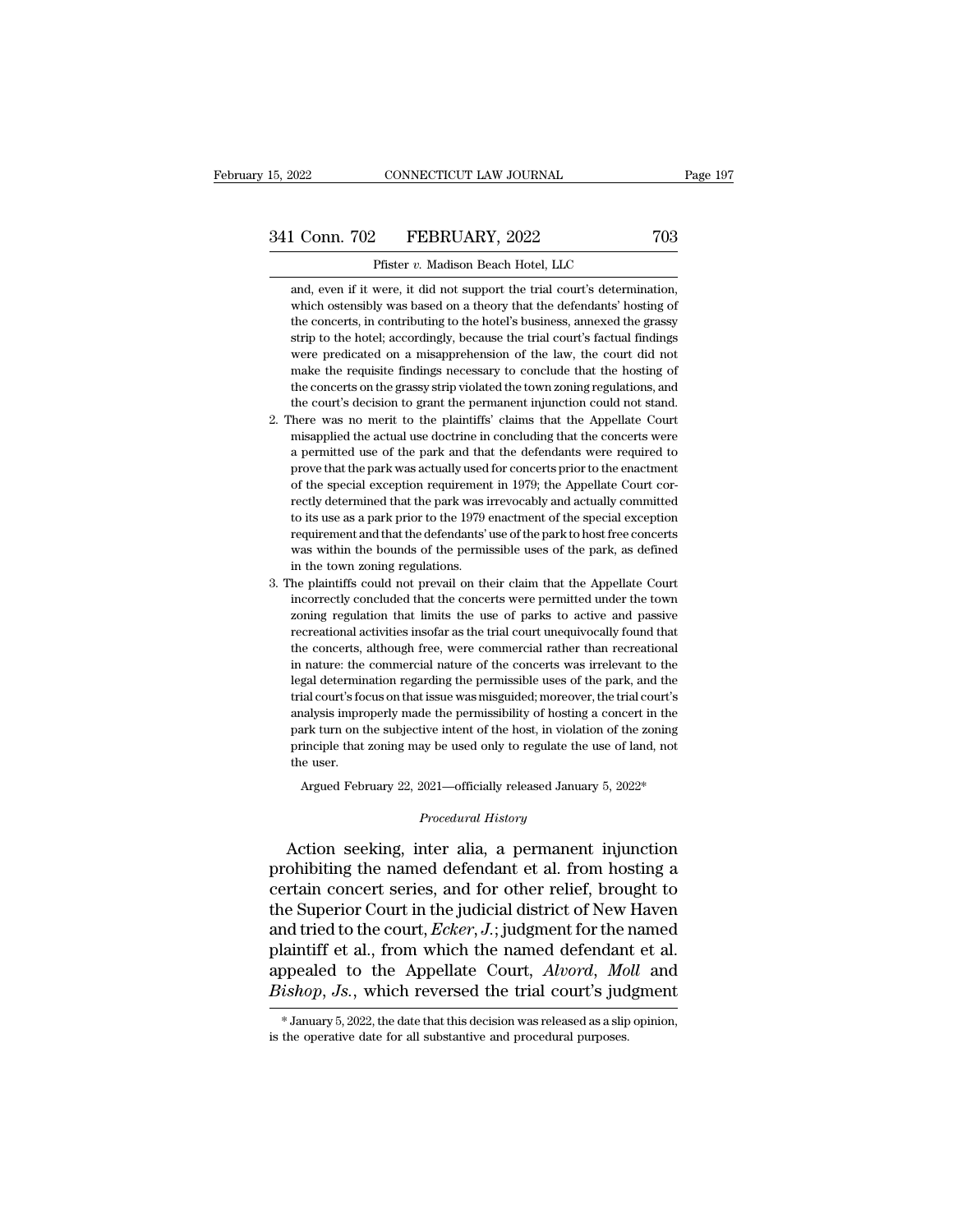# CONNECTICUT LAW JOURNAL February 15, 2022<br> **704** FEBRUARY, 2022 341 Conn. 702<br>
Pfister v. Madison Beach Hotel, LLC

Februar<br>
Pister *v.* Madison Beach Hotel, LLC<br>
Pister *v.* Madison Beach Hotel, LLC<br>
and remanded the case with direction to deny the plain-<br>
tiffs' request for a permanent injunction, and the named<br>
plaintiff of al. on th TO4 FEBRUARY, 2022 341 Conn. 702<br>Pfister v. Madison Beach Hotel, LLC<br>and remanded the case with direction to deny the plain-<br>tiffs' request for a permanent injunction, and the named<br>plaintiff et al., on the granting of cer FEBRUARY, 2022 341 Conn. 702<br>
Pfister v. Madison Beach Hotel, LLC<br>
and remanded the case with direction to deny the plain-<br>
tiffs' request for a permanent injunction, and the named<br>
plaintiff et al., on the granting of ce To this court. *The Pister v. Madison Beach Hotel, LLC*<br> **And remanded the case with direction to deny the plaintiffs' request for a permanent injunction, and the named plaintiff et al., on the granting of certification, a** *fs'* request for a permanent injunction, and the named<br>aintiff et al., on the granting of certification, appealed<br>this court. *Affirmed.*<br>*Scott T. Garosshen*, with whom was *Karen L. Dowd*,<br>r the appellants (named plaint

plaintiff et al., on the granting of certification, appealed<br>to this court. *Affirmed.*<br>Scott T. Garosshen, with whom was Karen L. Dowd,<br>for the appellants (named plaintiff et al.).<br>Damian K. Gunningsmith, with whom were D to this court. Affirmed.<br>
Scott T. Garosshen, with whom was Karen<br>
for the appellants (named plaintiff et al.).<br>
Damian K. Gunningsmith, with whom w<br>
S. Hardy and, on the brief, Drew J. Cunning<br>
the appellees (named defen Damian K. Gunningsmith, with whom were David<br>
Hardy and, on the brief, Drew J. Cunningham, for<br>
e appellees (named defendant et al.).<br>  $\frac{Opinion}{P}$ <br>
KELLER, J. The plaintiffs Cecilia Pfister, Margaret<br>
Carbajal, Katherine

### *Opinion*

Damian K. Gunningsmith, with whom were David<br>
S. Hardy and, on the brief, Drew J. Cunningham, for<br>
the appellees (named defendant et al.).<br>  $o_{pinion}$ <br>
KELLER, J. The plaintiffs Cecilia Pfister, Margaret<br>
P. Carbajal, Kather S. *Hardy* and, on the brief, *Drew J. Cunningham*, for<br>the appellees (named defendant et al.).<br> $\frac{opinion}{opinion}$ <br>KELLER, J. The plaintiffs Cecilia Pfister, Margaret<br>P. Carbajal, Katherine Spence, Emile J. Geisenheimer,<br>Susan F. opinion<br>
(opinion<br>
(opinion<br>
KELLER, J. The plaintiffs Cecilia Pfister, Margaret<br>
P. Carbajal, Katherine Spence, Emile J. Geisenheimer,<br>
Susan F. Geisenheimer, Henry L. Platt, Douglas J. Crow-<br>
ley, and 33 MBW, LLC,<sup>1</sup> app Opinion<br>
WELLER, J. The plaintiffs Cecilia Pfister, Margaret<br>
P. Carbajal, Katherine Spence, Emile J. Geisenheimer,<br>
Susan F. Geisenheimer, Henry L. Platt, Douglas J. Crow-<br>
ley, and 33 MBW, LLC,<sup>1</sup> appeal from the judgmen EREG. J. The plaintiffs Cecilia Pfister, Margaret<br>P. Carbajal, Katherine Spence, Emile J. Geisenheimer,<br>Susan F. Geisenheimer, Henry L. Platt, Douglas J. Crow-<br>ley, and 33 MBW, LLC,<sup>1</sup> appeal from the judgment of<br>the Appel KELLER, J. The plaintiffs Cecilia Pfister, Margaret<br>P. Carbajal, Katherine Spence, Emile J. Geisenheimer,<br>Susan F. Geisenheimer, Henry L. Platt, Douglas J. Crow-<br>ley, and 33 MBW, LLC,<sup>1</sup> appeal from the judgment of<br>the Ap P. Carbajal, Katherine Spence, Emile J. Geisenheimer,<br>Susan F. Geisenheimer, Henry L. Platt, Douglas J. Crow-<br>ley, and 33 MBW, LLC,<sup>1</sup> appeal from the judgment of<br>the Appellate Court reversing the judgment of the trial<br>cou Susan F. Geisenheimer, Henry L. Platt, Douglas J. Crow-<br>ley, and 33 MBW, LLC,<sup>1</sup> appeal from the judgment of<br>the Appellate Court reversing the judgment of the trial<br>court, which granted the plaintiffs' request for a permaley, and 33 MBW, LLC,<sup>1</sup> appeal from the judgment of<br>the Appellate Court reversing the judgment of the trial<br>court, which granted the plaintiffs' request for a perma-<br>nent injunction prohibiting the defendants Madison<br>Beac the Appellate Court reversing the judgment of the trial court, which granted the plaintiffs' request for a perma-<br>nent injunction prohibiting the defendants Madison<br>Beach Hotel, LLC, and Madison Beach Hotel of Florida,<br>LLC court, which granted the plaintiffs' request for a perma-<br>nent injunction prohibiting the defendants Madison<br>Beach Hotel, LLC, and Madison Beach Hotel of Florida,<br>LLC,<sup>2</sup> from hosting a summer concert series at a public<br>pa nent injunction prohibiting the defendants Madison<br>Beach Hotel, LLC, and Madison Beach Hotel of Florida,<br>LLC,<sup>2</sup> from hosting a summer concert series at a public<br>park adjacent to the Madison Beach Hotel (hotel). The<br>plaint Beach Hotel, LLC, and Madison Beach Hotel of Florida,<br>LLC,<sup>2</sup> from hosting a summer concert series at a public<br>park adjacent to the Madison Beach Hotel (hotel). The<br>plaintiffs claim that the Appellate Court incorrectly con LLC, $^2$  from hosting a summer concert series at a public<br>park adjacent to the Madison Beach Hotel (hotel). The<br>plaintiffs claim that the Appellate Court incorrectly con-<br>cluded that the trial court had abused its discret park adjacent to<br>plaintiffs claim t<br>cluded that the<br>granting the inj<br>violate the Mac<br>and, accordingl<br>late Court. ranting the injunction because the concerts do not<br>olate the Madison zoning regulations. We disagree<br>nd, accordingly, affirm the judgment of the Appel-<br>te Court.<br><sup>1</sup> Schutt Realty, LLC, was a named plaintiff in this action violate the Madison zoning regulations. We disagree<br>and, accordingly, affirm the judgment of the Appel-<br>late Court.<br><sup>1</sup> Schutt Realty, LLC, was a named plaintiff in this action but subsequently<br>withdrew its claims. We ther

and, accordingly, affirm the judgment of the Appel-<br>late Court.<br><br><sup>1</sup> Schutt Realty, LLC, was a named plaintiff in this action but subsequently<br>withdrew its claims. We therefore refer in this opinion to Pfister, Carbajal,<br>S 23 MBW, LLC, as a named plaintiff in this action but subsequently<br>withdrew its claims. We therefore refer in this opinion to Pfister, Carbajal,<br>Spence, Emile J. Geisenheimer, Susan F. Geisenheimer, Platt, Crowley, and<br>33 <sup>1</sup> Schutt Realty, LLC, was a named plaintiff in this action but subsequently with<br>drew its claims. We therefore refer in this opinion to Pfister, Carbajal, Spence, Emile J. Geisenheimer, Susan F. Geisenheimer, Platt, Cro

with drew its claims. We therefore refer in this opinion to Pfister, Carbajal, Spence, Emile J. Geisenheimer, Susan F. Geisenheimer, Platt, Crowley, and 33 MBW, LLC, as the plaintiffs.<br><sup>2</sup> The town of Madison also was name Appendix and September Court, and, as a result, the town of Madison did not appendix and as MBW, LLC, as the plaintiffs.<br>
<sup>2</sup> The town of Madison also was named as a defendant in this action, but the trial court dismissed 33 MBW, LLC, as the plaintiffs.<br><sup>2</sup> The town of Madison also was named as a defendant in this action, but<br><sup>2</sup> The town of Madison also was named as a defendant in this action, but<br>the trial court dismissed the plaintiffs' <sup>2</sup> The town of Madison also was named as a defendant in this action, but the trial court dismissed the plaintiffs' claims against it for failure to exhaust administrative remedies. The plaintiffs did not appeal that ruli Florida, LLC, as the defendants and individually by name when appropriate.<br>Final court dismissed the plaintiffs' claims against it for failure to exhaust<br>administrative remedies. The plaintiffs did not appeal that ruling t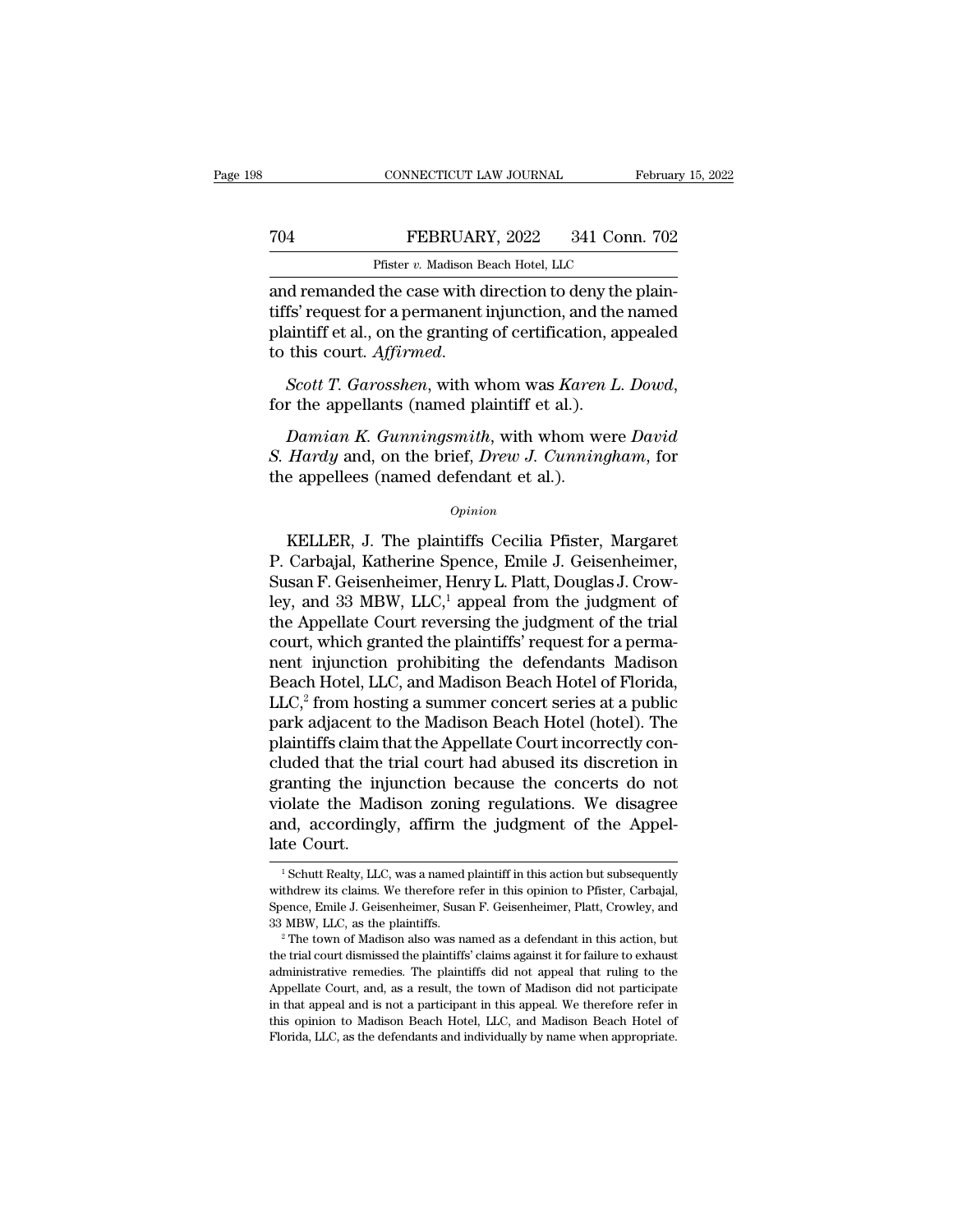# 15, 2022 CONNECTICUT LAW JOURNAL Page 199<br>341 Conn. 702 FEBRUARY, 2022 705<br>Pfister v. Madison Beach Hotel, LLC

CONNECTICUT LAW JOURNAL<br>
Pfister *v.* Madison Beach Hotel, LLC<br>
a of the Appellate Court sets forth The opinion of the Appellate Court sets forth the Appellate Court sets forth the appear Represent facts and procedural history. "Madi-341 Conn. 702 FEBRUARY, 2022 705<br>
Pfister v. Madison Beach Hotel, LLC<br>
The opinion of the Appellate Court sets forth the<br>
following relevant facts and procedural history. "Madi-<br>
son Beach Hotel, LLC, is the owner of the 341 Conn. 702 FEBRUARY, 2022 705<br>
Pfister v. Madison Beach Hotel, LLC<br>
The opinion of the Appellate Court sets forth the<br>
following relevant facts and procedural history. "Madi-<br>
son Beach Hotel, LLC, is the owner of the 341 Conn. 702 FEBRUARY, 2022 705<br>
Pfister v. Madison Beach Hotel, LLC<br>
The opinion of the Appellate Court sets forth the<br>
following relevant facts and procedural history. "Madi-<br>
son Beach Hotel, LLC, is the owner of the Pfister v. Madison Beach Hotel, LLC<br>
The opinion of the Appellate Court sets forth the<br>
following relevant facts and procedural history. "Madi-<br>
son Beach Hotel, LLC, is the owner of the [hotel] and<br>
the real property on w Phister v. Madison Beach Hotel, LLC<br>
The opinion of the Appellate Court sets forth the<br>
following relevant facts and procedural history. "Madi-<br>
son Beach Hotel, LLC, is the owner of the [hotel] and<br>
the real property on The opinion of the Appellate Court sets forth the<br>following relevant facts and procedural history. "Madi-<br>son Beach Hotel, LLC, is the owner of the [hotel] and<br>the real property on which the hotel is situated, 86<br>and 88 We following relevant facts and procedural history. "Madison Beach Hotel, LLC, is the owner of the [hotel] and<br>the real property on which the hotel is situated, 86<br>and 88 West Wharf Road in Madison (hotel property).<br>Madison B son Beach Hotel, LLC, is the owner of the [hotel] and<br>the real property on which the hotel is situated, 86<br>and 88 West Wharf Road in Madison (hotel property).<br>Madison Beach Hotel of Florida, LLC, is the operating<br>entity fo the real property on which the hotel is situated, 86<br>and 88 West Wharf Road in Madison (hotel property).<br>Madison Beach Hotel of Florida, LLC, is the operating<br>entity for the hotel. The hotel sits in an R-5 [district].<sup>3</sup><br>T and 88 West Wharf Road in Madison (hotel property).<br>Madison Beach Hotel of Florida, LLC, is the operating<br>entity for the hotel. The hotel sits in an R-5 [district].<sup>3</sup><br>The hotel property has existed in Madison, albeit unde Madison Beach Hotel of Florida, LLC, is the operating<br>entity for the hotel. The hotel sits in an R-5 [district].<sup>3</sup><br>The hotel property has existed in Madison, albeit under<br>different management, since before the adoption o entity for the hotel. The hotel sits in an R-5 [district].<sup>3</sup><br>The hotel property has existed in Madison, albeit under<br>different management, since before the adoption of the<br>town's zoning regulatory scheme on April 10, 195 The hotel property has existed in Madison<br>different management, since before the a<br>town's zoning regulatory scheme on A<br>Accordingly, the hotel's operation as a ho<br>rant, which otherwise is not a permitt<br>residential zone in Freeht management, since before the adoption of the<br>
wn's zoning regulatory scheme on April 10, 1953.<br>
cordingly, the hotel's operation as a hotel and restau-<br>
nt, which otherwise is not a permitted use in the<br>
sidential z hown's zoning regulatory scheme on April 10, 1955.<br>Accordingly, the hotel's operation as a hotel and restaurant, which otherwise is not a permitted use in the<br>residential zone in which it sits, was grandfathered as<br>a preex

Accordingly, the hotel s operation as a hotel and restaurant, which otherwise is not a permitted use in the residential zone in which it sits, was grandfathered as a preexisting nonconforming use.<sup>4</sup><br>"In 2006, Madison Beac rant, which otherwise is not a permitted use in the<br>residential zone in which it sits, was grandfathered as<br>a preexisting nonconforming use.<sup>4</sup><br>"In 2006, Madison Beach Hotel, LLC, purchased the<br>hotel property and, thereaft residential zone in which it sits, was grandiathered as<br>a preexisting nonconforming use.<sup>4</sup><br>"In 2006, Madison Beach Hotel, LLC, purchased the<br>hotel property and, thereafter, the hotel began operating<br>as it exists today. Pr a preexisting noncomorning use.<br>
"In 2006, Madison Beach Hotel, LLC, purchased the<br>
hotel property and, thereafter, the hotel began operating<br>
as it exists today. Prior to this change in ownership,<br>
previous owners of the "In 2006, Madison Beach Hotel, LLC, purchased the<br>hotel property and, thereafter, the hotel began operating<br>as it exists today. Prior to this change in ownership,<br>previous owners of the hotel property had received<br>approva hotel property and, thereafter, the hotel began operating<br>as it exists today. Prior to this change in ownership,<br>previous owners of the hotel property had received<br>approval for a number of individual variances pertinent<br>to as it exists today. Prior to this change in ownership,<br>previous owners of the hotel property had received<br>approval for a number of individual variances pertinent<br>to the property to allow for, among other things, the<br>hotel previous owners of the hotel property had received<br>approval for a number of individual variances pertinent<br>to the property to allow for, among other things, the<br>hotel restaurant to operate year-round instead of . . .<br>seaso tel restaurant to operate year-round instead of . . .<br>asonally, and for renovations to expand the hotel size,<br>reduce the number of guest rooms, and to raise the<br>of. In 2008, in order to address enforcement difficul-<br>"An Rseasonally, and for renovations to expand the hotel size,<br>to reduce the number of guest rooms, and to raise the<br>roof. In 2008, in order to address enforcement difficul-<br><sup>3</sup> "An R-5 district is a residential zoning district

<sup>&</sup>lt;sup>3</sup> "An R-5 district is a residential zoning district established by the Madison to reduce the number of guest rooms, and to raise the roof. In 2008, in order to address enforcement difficul-<br> $\frac{3}{4}$  "An R-5 district is a residential zoning district established by the Madison<br>zoning regulations. The proof. In 2008, in order to address enforcement difficul-<br> $\frac{3}{4}$  "An R-5 district is a residential zoning district established by the Madison<br>zoning regulations. The purpose of all residential zoning districts, accordi FOOL. IIT 2008, IIT OTGET TO additioned and protectified the Madison<br>
<sup>3</sup> "An R-5 district is a residential zoning district established by the Madison<br>
zoning regulations. The purpose of all residential zoning districts, <sup>3</sup> "An R-5 district is a residential zoning district established by the Madison zoning regulations. The purpose of all residential zoning districts, according to the zoning regulations, is to 'set aside and protect areas The Madisons, is to 'set aside and protect areas to be used<br>
marily for single family dwellings. It is intended that all uses permitted<br>
residential districts] be compatible with single family development<br>
.' Madison Zoni primarily for single family dwellings. It is intended that all uses permitted [in residential districts] be compatible with single family development . . . .' Madison Zoning Regs., § 3.1." *Pfister v. Madison Beach Hotel,* 

For the final districts for compatible with single family development  $\ldots$ . *Nadison Zoning Regs.*, § 3.1." *Pfister v. Madison Beach Hotel, LLC*, 197 Conn. App. 326, 329 n.2, 232 A.3d 52 (2020).<br><sup>4</sup> "Under the Madison z [p]remises is situated.'' Madison Zoning Regs., § 3.1." *Pfister v. Madison Beach Hotel, LLC*, 197 Conn. App. 326, 329 n.2, 232 A.3d 52 (2020).<br>
<sup>4</sup> "Under the Madison zoning regulations, a nonconforming use is defined as 197 Conn. App. 326, 329 n.2, 232 A.3d 52 (2020).<br>
<sup>4</sup> "Under the Madison zoning regulations, a nonconforming use is defined as 'a [u]se of land, [b]uilding or [p]remises which is not a [u]se permitted by these [r]egulatio <sup>1</sup> "Under the Madison zoning regulations, a nonconforming use is defined as 'a [u]se of land, [b]uilding or [p]remises which is not a [u]se permitted by these [r]egulations for the district in which such land, [b]uilding as 'a [u]se of land, [b]uilding or [p]remises which is not a [u]se permitted by these [r]egulations for the district in which such land, [b]uilding or [p]remises is situated." Madison Zoning Regs., § 19. The zoning regula by these [r]egulations for the district in which such land, [b]uilding or [p]<br>remises is situated." Madison Zoning Regs., § 19. The zoning regulations<br>also specify that '[a]<br>ny non-conforming use or building lawfully exis [p]remises is situated." Madison Zoning Regs., § 19. The zoning regulations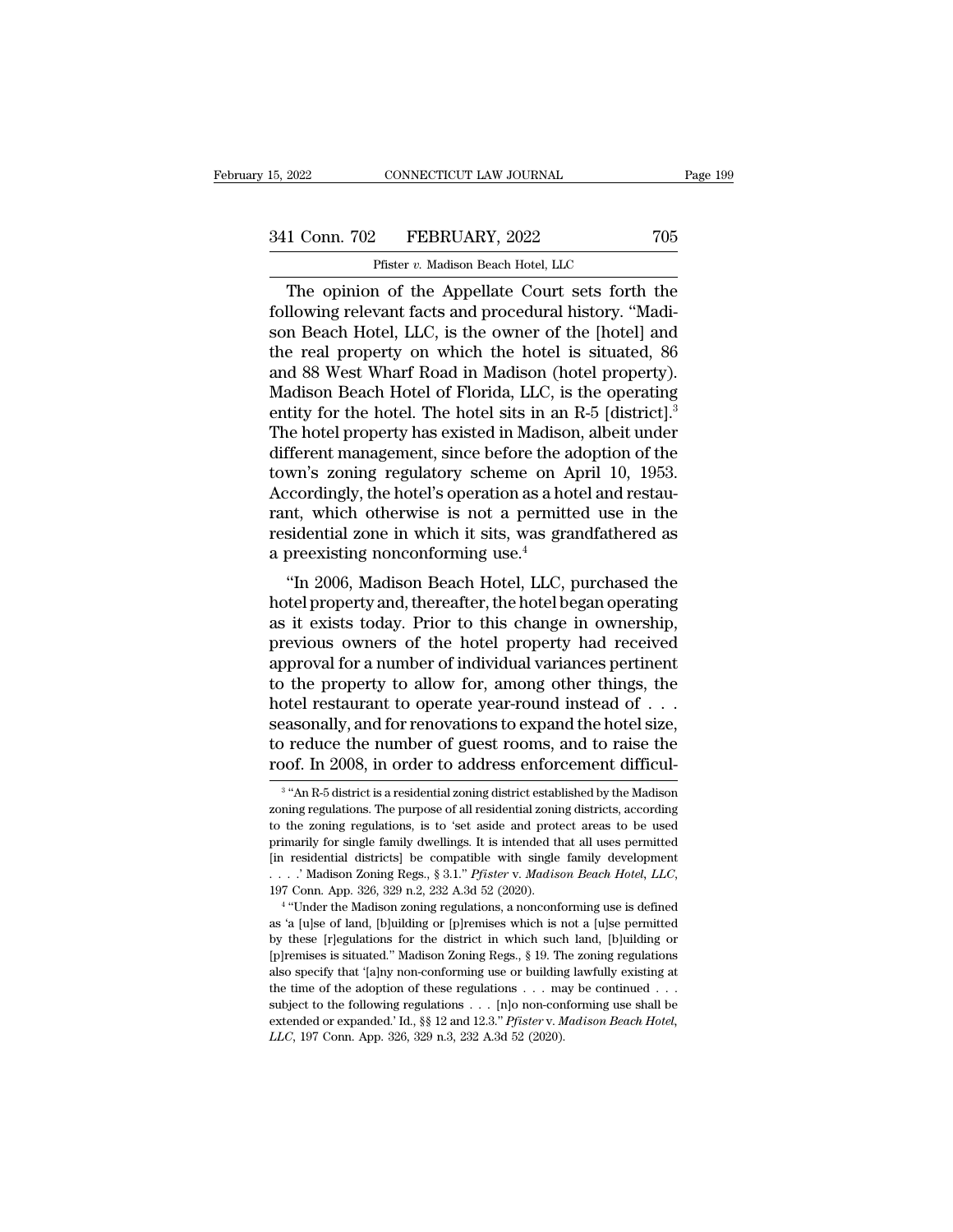## CONNECTICUT LAW JOURNAL February 15, 2022<br>
T06 FEBRUARY, 2022 341 Conn. 702<br>
Pfister v. Madison Beach Hotel, LLC CONNECTICUT LAW JOURNAL Fe<br>FEBRUARY, 2022 341 Conn.<br>Pfister *v.* Madison Beach Hotel, LLC<br>*v*. the numerous niecemeal variances t

CONNECTICUT LAW JOURNAL February 15, 2<br>
TO6 FEBRUARY, 2022 341 Conn. 702<br>
Pfister v. Madison Beach Hotel, LLC<br>
The created by the numerous piecemeal variances that,<br>
at that time, were still applicable to the hotel propert The Technom Technom Technom Technom Technom Technom Peach Hotel, LLC<br>The time of the numerous piecemeal variances that,<br>at that time, were still applicable to the hotel property,<br>the hotel applied for what it called a 'com To reduced by the numerous piecemeal variances that,<br>ties created by the numerous piecemeal variances that,<br>at that time, were still applicable to the hotel property,<br>the hotel applied for what it called a 'comprehensive<br> The FEBRUARY, 2022 341 Conn. 702<br>
Pfister v. Madison Beach Hotel, LLC<br>
ties created by the numerous piecemeal variances that,<br>
at that time, were still applicable to the hotel property,<br>
the hotel applied for what it call Pfister *v.* Madison Beach Hotel, LLC<br>ties created by the numerous piecemeal variances that,<br>at that time, were still applicable to the hotel property,<br>the hotel applied for what it called a 'comprehensive<br>variance,' which So created by the numerous piecemeal variances that,<br>
that time, were still applicable to the hotel property,<br>
e hotel applied for what it called a 'comprehensive<br>
riance,' which it claimed would, thereafter, be the sole<br> all that time, were still applicable to the hotel property,<br>at that time, were still applicable to the hotel property,<br>the hotel applied for what it called a 'comprehensive<br>variance,' which it claimed would, thereafter, be

at that this, were still applicable to the hotel property,<br>the hotel applied for what it called a 'comprehensive<br>variance,' which it claimed would, thereafter, be the sole<br>authority governing the legal uses of the hotel p the noter applied for what it cannot a complements ve<br>variance,' which it claimed would, thereafter, be the sole<br>authority governing the legal uses of the hotel property.<br>"After a public hearing, the Madison Zoning Board<br>o variance, which it claimed would, thereafter, be the sole authority governing the legal uses of the hotel property.<br>
"After a public hearing, the Madison Zoning Board<br>
of Appeals (board) approved the hotel's variance appli additionly governing the legal uses of the hotel property.<br>
"After a public hearing, the Madison Zoning Board<br>
of Appeals (board) approved the hotel's variance appli-<br>
cation. The terms of this variance, as approved by the "After a public hearing, the Madison Zoning Board<br>of Appeals (board) approved the hotel's variance appli-<br>cation. The terms of this variance, as approved by the<br>board, both expanded and reduced nonconformities<br>that existe of Appeals (board) approved the hotel's variance application. The terms of this variance, as approved by the board, both expanded and reduced nonconformities that existed on the hotel property.<sup>5</sup> Furthermore, the variance cation. The terms of this variance, as approved by the<br>board, both expanded and reduced nonconformities<br>that existed on the hotel property.<sup>5</sup> Furthermore, the<br>variance placed 'additional conditions and modifica-<br>tions' on board, both expanded and reduced nonconformities<br>that existed on the hotel property.<sup>5</sup> Furthermore, the<br>variance placed 'additional conditions and modifica-<br>tions' on the hotel's operation and use of the hotel<br>property. F that existed on the hotel property.<sup>5</sup> Furthermore, the variance placed 'additional conditions and modifications' on the hotel's operation and use of the hotel property. For example, the variance limited amplification of o France placed additional conditions and modifica-<br>
noise on the hotel's operation and use of the hotel<br>
operty. For example, the variance limited amplifica-<br>
noise plane in the hotel property by<br>
ohibiting any amplificatio property. For example, the variance limited amplifica-<br>property. For example, the variance limited amplifica-<br>tion of outdoor music played on the hotel property by<br>prohibiting any amplification louder than that which<br>can b

property. For example, the variance initiate amplification of outdoor music played on the hotel property by prohibiting any amplification louder than that which can be plainly heard within fifty feet of the hotel property. prohibiting any amplification louder than that which<br>can be plainly heard within fifty feet of the hotel property.<br>"In 2012, the hotel began sponsoring a summer con-<br>cert series, known as the Grassy Strip Summer Concert<br>S can be plainly heard within fifty feet of the hotel property.<br>
"In 2012, the hotel began sponsoring a summer concert series, known as the Grassy Strip Summer Concert<br>
Series (concert series), which consisted of one concert can be plantly heatd within mity feet of the hotel property.<br>
"In 2012, the hotel began sponsoring a summer concert<br>
series (concert series), which consisted of one concert<br>
per week for approximately ten weeks each summer "In 2012, the hotel began sponsoring a summer concert series, known as the Grassy Strip Summer Concert Series (concert series), which consisted of one concert per week for approximately ten weeks each summer, with each con cert series, known as the Grassy Strip Summer Concert<br>Series (concert series), which consisted of one concert<br>per week for approximately ten weeks each summer,<br>with each concert lasting from 7 p.m. until approxi-<br>mately 9: Series (concert series), which consisted of one concert<br>per week for approximately ten weeks each summer,<br>with each concert lasting from 7 p.m. until approxi-<br>mately 9:30 p.m. In sponsoring the concert series, the<br>hotel wo per week for approximately ten weeks each summer,<br>with each concert lasting from 7 p.m. until approxi-<br>mately 9:30 p.m. In sponsoring the concert series, the<br>hotel would schedule, organize, fund, and host the con-<br>certs on with each concert lasting from 7 p.m. until approximately 9:30 p.m. In sponsoring the concert series, the hotel would schedule, organize, fund, and host the concerts on a strip of land located immediately adjacent to the h mately 9:30 p.m. In sponsoring the concert series, the<br>hotel would schedule, organize, fund, and host the con-<br>certs on a strip of land located immediately adjacent<br>to the hotel, known as the 'Grassy Strip.' The Grassy<br>Str hotel would schedule, organize, fund, and host the concerts on a strip of land located immediately adjacent<br>to the hotel, known as the 'Grassy Strip.' The Grassy<br>Strip is part of a town owned parcel of land called West<br>Wha The variance certificate states in relevant part: 'The proposal would be variance certificate states in relevant part: 'The proposal would wide zoning-related benefits in that it would reduce proconformities Wharf Beach Park. Since 1896, the Grassy Strip and<br>West Wharf Beach Park have been owned exclusively<br>by the town and have been used as a park since prior<br> $\frac{1}{5}$  "The variance certificate states in relevant part: "The p

 $5$  "The West Wharf Beach Park have been owned exclusively<br>by the town and have been used as a park since prior<br><sup>5</sup> "The variance certificate states in relevant part: The proposal would<br>provide zoning-related benefits in that it wo by the town and have been used as a park since prior<br>  $\frac{1}{5}$  "The variance certificate states in relevant part: "The proposal would<br>
provide zoning-related benefits in that it would reduce nonconformities<br>
relating to by the town and have been used as a park since prior<br>  $\frac{1}{5}$  "The variance certificate states in relevant part: "The proposal would<br>
provide zoning-related benefits in that it would reduce nonconformities<br>
relating to <sup>5</sup> "The variance certificate states in relevant part: "The proposal would provide zoning-related benefits in that it would reduce nonconformities relating to coverage and to setbacks . . . reduce the number of hotel gues provide zoning-related benefits in that it would reduce nonconformities relating to coverage and to set<br>backs . . . reduce the number of hotel guest rooms and restaurant/lounge/bar seats, and remove unauthorized encroach<br> relating to coverage and to setbacks . . . reduce the number of hotel guest<br>rooms and restaurant/lounge/bar seats, and remove unauthorized encroach-<br>ments onto [t]own property. . . . Approval of the proposal as presented,<br>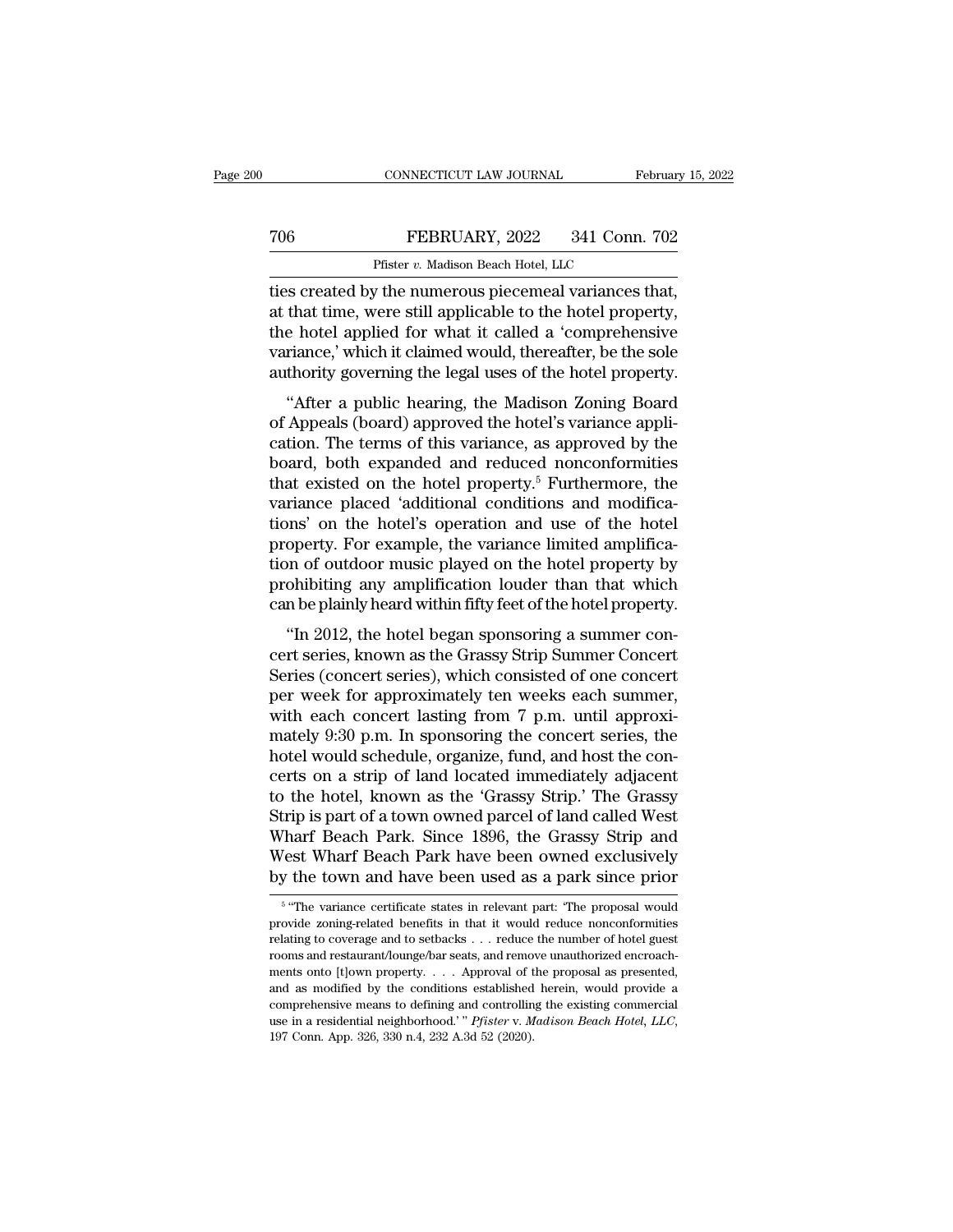15, 2022 CONNECTICUT LAW JOURNAL<br>
241 Conn. 702 FEBRUARY, 2022 707<br>
Pfister *v.* Madison Beach Hotel, LLC<br>
to the enactment of the Madison zoning regulations. 15, 2022 CONNECTICUT LAW JOURNAL Page 1<br>
341 Conn. 702 FEBRUARY, 2022 707<br>
Pfister v. Madison Beach Hotel, LLC<br>
to the enactment of the Madison zoning regulations.<br>
Like the hotel, the park is located in a residential zone Like the hotel, the park is located in a residential zone 341 Conn. 702 FEBRUARY, 2022 707<br>
Pfister *v.* Madison Beach Hotel, LLC<br>
to the enactment of the Madison zoning regulations.<br>
Like the hotel, the park is located in a residential zone<br>
......" (Footnotes in original.) *Pfi* <sup>941</sup> Conn. 702 FEBRUARY, 2022 707<br>
<sup>Pfister v. Madison Beach Hotel, LLC<br> **EXECUTE:** The enactment of the Madison zoning regulations.<br>
Like the hotel, the park is located in a residential zone<br>
......" (Footnotes in origin</sup> Pfister v. Madison Beach Hotel, LLC<br>
to the enactment of the Madison zoning regulations.<br>
Like the hotel, the park is located in a residential zone<br>  $\ldots$  ." (Footnotes in original.) *Pfister v. Madison<br>
Beach Hotel, LLC* Prister v. Madison Beach Hotel, LLC<br>to the enactment of the Madison zoning regulations.<br>Like the hotel, the park is located in a residential zone<br> $\ldots$  ... (Footnotes in original.) *Pfister v. Madison<br>Beach Hotel, LLC*, 1 to the enactment of the Madison zoning regulations.<br>Like the hotel, the park is located in a residential zone<br>......" (Footnotes in original.) *Pfister v. Madison*<br>*Beach Hotel, LLC*, 197 Conn. App. 326, 328–30, 232 A.3d<br> Like the hotel, the park is located in a residential zone<br>  $\ldots$   $\ldots$  " (Footnotes in original.) *Pfister* v. *Madison*<br> *Beach Hotel*, *LLC*, 197 Conn. App. 326, 328–30, 232 A.3d<br>
52 (2020). "As of 1974, parks were a pe in a residential zone, the land owner must obtain a Beach Hotel, LLC, 197 Conn. App. 326, 328–30, 232 A.3d<br>52 (2020). "As of 1974, parks were a permitted use of<br>property in residential zones under the Madison zoning<br>regulations. [In 1979], the zoning code [was] revised to<br>a 52 (2020). "As of 1974, parks were a permitted use of<br>property in residential zones under the Madison zoning<br>regulations. [In 1979], the zoning code [was] revised to<br>add the requirement that, in order to establish a park<br> property in residential zones under the Madison zoning<br>regulations. [In 1979], the zoning code [was] revised to<br>add the requirement that, in order to establish a park<br>in a residential zone, the land owner must obtain a<br>spe regulations. [In 1979], the zoning code [was] revised to<br>add the requirement that, in order to establish a park<br>in a residential zone, the land owner must obtain a<br>special exception.<sup>6</sup> Because West Wharf Beach Park<br>existe add the requirement that, in order to establish a park<br>in a residential zone, the land owner must obtain a<br>special exception.<sup>6</sup> Because West Wharf Beach Park<br>existed in the [residential] zone prior to the special<br>excepti in a residential zone, the land owner must obtain a<br>special exception.<sup>6</sup> Because West Wharf Beach Park<br>existed in the [residential] zone prior to the special<br>exception requirement, it was grandfathered into this<br>requirem special exception.<sup>6</sup> Because West Wharf Beach Park<br>existed in the [residential] zone prior to the special<br>exception requirement, it was grandfathered into this<br>requirement [as a preexisting nonconforming use]."<br>(Footnote resea in the presidential softe prior to the special<br>
ception requirement, it was grandfathered into this<br>
quirement [as a preexisting nonconforming use]."<br>
cotnote added.) Id., 330 n.5. Despite the special<br>
ception requir requirement [as a preexisting nonconforming use]."<br>
(Footnote added.) Id., 330 n.5. Despite the special<br>
exception requirement, it remains a permitted use within<br>
the zone. See Madison Zoning Regs., §§ 3.11 and 4.1.<br>
"The

produce added.) Id., 330 n.5. Despite the special exception requirement, it remains a permitted use within the zone. See Madison Zoning Regs.,  $\S$  3.11 and 4.1. "The Grassy Strip is available for recreational use by any t exerption requirement, it remains a permitted use within<br>the zone. See Madison Zoning Regs., §§ 3.11 and 4.1.<br>"The Grassy Strip is available for recreational use by<br>any taxpaying citizen of Madison who files the appro-<br>pr the zone. See Madison Zoning Regs., §§ 3.11 and 4.1.<br>
"The Grassy Strip is available for recreational use by<br>
any taxpaying citizen of Madison who files the appro-<br>
priate facilities request form and pays the correspond-<br> "The Grassy Strip is available for recreational use by<br>any taxpaying citizen of Madison who files the appro-<br>priate facilities request form and pays the correspond-<br>ing fees.<sup>7</sup> The evidence adduced at trial reveals that,<br> riate raculties request form and pays the corresponding fees.<sup>7</sup> The evidence adduced at trial reveals that, ach summer, the hotel obtains the requisite permits om the town and pays the requisite fees in order to  $\frac{6}{5}$ ing fees.<sup>7</sup> The evidence adduced at trial reveals that, each summer, the hotel obtains the requisite permits from the town and pays the requisite fees in order to  $\frac{1}{\pi}$  Section 4.1 of the Madison Zoning Regulations

each summer, the hotel obtains the requisite permits<br>from the town and pays the requisite fees in order to<br> $\frac{1}{\sqrt{2}}$ <br> $\frac{1}{\sqrt{2}}$ <br> $\frac{1}{\sqrt{2}}$ <br> $\frac{1}{\sqrt{2}}$ <br> $\frac{1}{\sqrt{2}}$ <br> $\frac{1}{\sqrt{2}}$ <br> $\frac{1}{\sqrt{2}}$ <br> $\frac{1}{\sqrt{2}}$ <br> $\frac{1}{\sqrt{2$ from the town and pays the requisite fees in order to<br>  $\overline{ }$ <sup>6</sup> Section 4.1 of the Madison Zoning Regulations provides in relevant part:<br>
"Special [e]xception uses are those permitted by regulations as appropriate,<br>
har Section 4.1 of the Madison Zoning Regulations provides in relevant particle<br>
Section 4.1 of the Madison Zoning Regulations provides in relevant particle:<br>
Figure a park as 'a tract of land reserved<br>
E...................... <sup>6</sup> Section 4.1 of the Madison Zoning Regulations provides in relevant part:<br>
"Special [e]xception uses are those permitted by regulations as appropriate, harmonious, and desirable within a district so long as certain cri "Special [e]xception use<br>harmonious, and desira<br>met...."<br><sup>7</sup> "The Madison zoning<br>for active or passive rec<br>Zoning Regs., § 19.<br>"The Beach and Recr

From the Beach and desirable within a district so long as certain criteria are thromonous, and desirable within a district so long as certain criteria are et. . . ."<br>The Madison zoning regulations define a park as 'a tract

met...."<br>
The Madison zoning regulations define a park as 'a tract of land reserved<br>
for active or passive recreational purposes and open to the public.' Madison<br>
Zoning Regs., § 19.<br>
"The Beach and Recreation Commission i The Madison zoning regulations define a park as 'a tract of land reserved<br>for active or passive recreational purposes and open to the public.' Madison<br>Zoning Regs., § 19.<br>"The Beach and Recreation Commission is in charge for active or passive recreational purposes and open to the public.' Madison<br>Zoning Regs., § 19.<br>"The Beach and Recreation Commission is in charge of issuing permits<br>for use of the town owned West Wharf Beach Park. The Adm Example Register 2011 and Recreation Commission is in charge of issuing permits for use of the town owned West Wharf Beach Park. The Administrative Procedures for the Use of Recreation Facilities states: "Taxpaying Madiso The Beach and Recreation Commission is in charge of issuing permits<br>for use of the town owned West Wharf Beach Park. The Administrative<br>Procedures for the Use of Recreation Facilities states: 'Taxpaying Madison<br>residents a for use of the town owned West Wharf Beach Park. The Administrative Procedures for the Use of Recreation Facilities states: "Taxpaying Madison residents and [Madison] business owners (not employees of) are eligible to util Procedures for the Use of Recreation Facilities states: "Taxpaying Madison<br>residents and [Madison] business owners (not employees of) are eligible to<br>utilize the [town's recreation facilities, of which West Wharf Beach Par residents and [Madison] business owners (not employees of) are eligible to utilize the [town's recreation facilities, of which West Wharf Beach Park is one]. Permission for the use of all Beach and Recreation Department f restacting and platalsong basiness o where (not employees or) are engine to utilize the [town's recreation facilities, of which West Wharf Beach Park is one]. Permission for the use of all Beach and [r]ecreation [d]irector utilize the [town's recreation facilities, of which West Wharf Beach Park is one]. Permission for the use of all Beach and Recreation Department facilities must be obtained from the [b]each and [r]ecreation [d]irector  $\dots$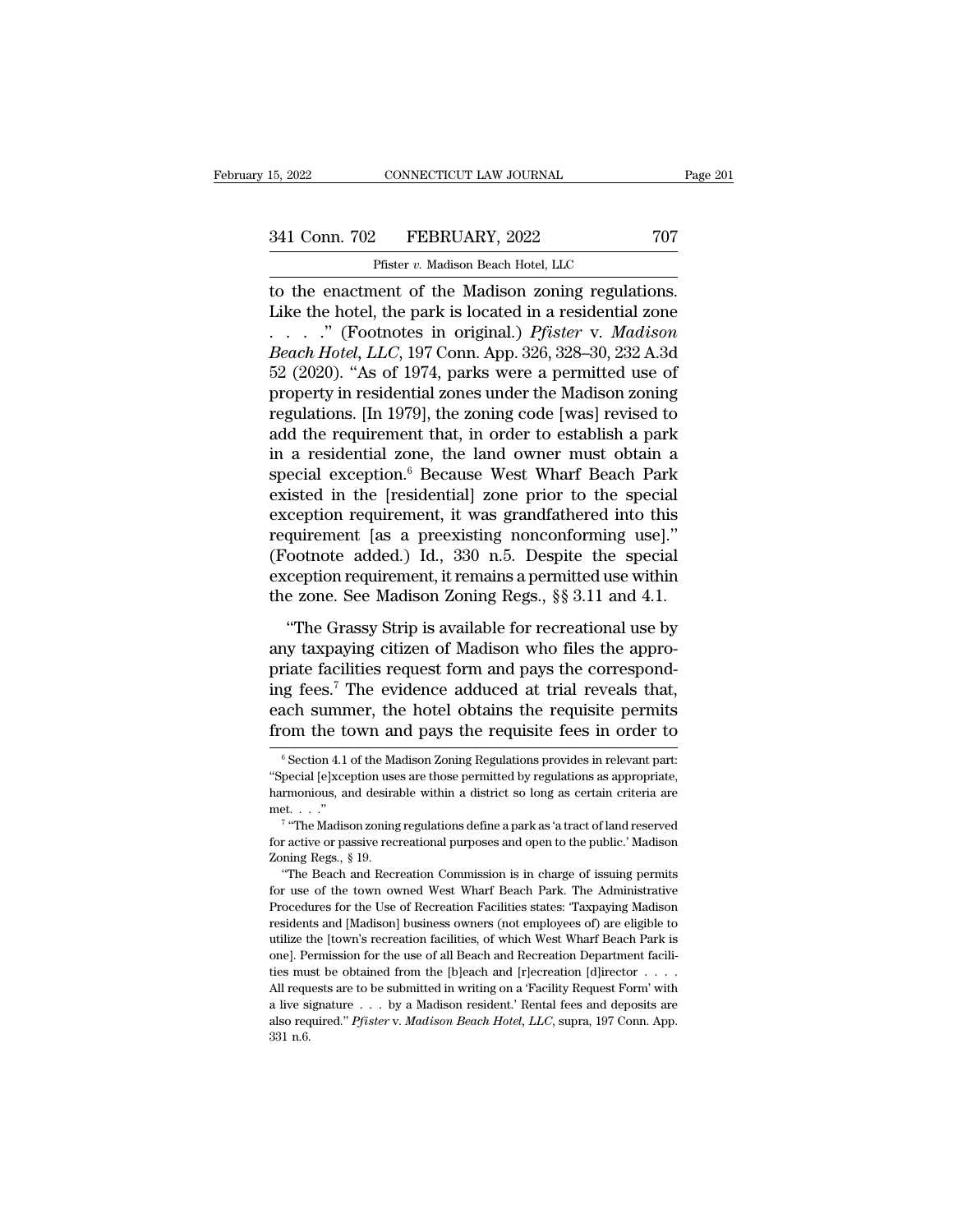## CONNECTICUT LAW JOURNAL February 15, 2022<br>
TO8 FEBRUARY, 2022 341 Conn. 702<br>
Pfister v. Madison Beach Hotel, LLC CONNECTICUT LAW JOURNAL<br>FEBRUARY, 2022 341 Conn.<br>Pfister *v.* Madison Beach Hotel, LLC<br>Prister on the Grassy Strip. The hotel sect

CONNECTICUT LAW JOURNAL February 15, 2022<br>
TOS FEBRUARY, 2022 341 Conn. 702<br>
Pfister v. Madison Beach Hotel, LLC<br>
hold the concerts on the Grassy Strip. The hotel secures<br>
the town's showmobile,<sup>8</sup> uses its own electricity TOS FEBRUARY, 2022 341 Conn. 702<br>Pfister v. Madison Beach Hotel, LLC<br>hold the concerts on the Grassy Strip. The hotel secures<br>the town's showmobile,<sup>8</sup> uses its own electricity, hires<br>and pays the bands, reimburses the to TOS FEBRUARY, 2022 341 Conn. 702<br>
Pfister v. Madison Beach Hotel, LLC<br>
hold the concerts on the Grassy Strip. The hotel secures<br>
the town's showmobile,  ${}^8$  uses its own electricity, hires<br>
and pays the bands, reimburses FEBRUARY, 2022 341 Conn. 702<br>
Pfister v. Madison Beach Hotel, LLC<br>
hold the concerts on the Grassy Strip. The hotel secures<br>
the town's showmobile,<sup>8</sup> uses its own electricity, hires<br>
and pays the bands, reimburses the to Pfister v. Madison Beach Hotel, LLC<br>hold the concerts on the Grassy Strip. The hotel secures<br>the town's showmobile,<sup>8</sup> uses its own electricity, hires<br>and pays the bands, reimburses the town for providing<br>police officers Plaster *t*. Maalson Beach Hotel, LLC<br>hold the concerts on the Grassy Strip. The hotel secures<br>the town's showmobile,<sup>8</sup> uses its own electricity, hires<br>and pays the bands, reimburses the town for providing<br>police officer hold the concerts on the Grassy Strip. The hotel secures<br>the town's showmobile,<sup>8</sup> uses its own electricity, hires<br>and pays the bands, reimburses the town for providing<br>police officers to direct traffic, and advertises the the town's showmobile,<sup>8</sup> uses its own electricity, hires<br>and pays the bands, reimburses the town for providing<br>police officers to direct traffic, and advertises the con-<br>cert series to the public. Although the concerts ta and pays the bands, reimburses the town for providing<br>police officers to direct traffic, and advertises the con-<br>cert series to the public. Although the concerts take<br>place on the Grassy Strip, the hotel also utilizes port police officers to direct traffic, and advertises the concert series to the public. Although the concerts take<br>place on the Grassy Strip, the hotel also utilizes portable<br>bars located on the porches of the hotel to serve b cert series to the public. Although the concerts take<br>place on the Grassy Strip, the hotel also utilizes portable<br>bars located on the porches of the hotel to serve bever-<br>ages, and the hotel restaurant is open for business place on the Grassy Strip, the hotel also utilizes portable<br>bars located on the porches of the hotel to serve bever-<br>ages, and the hotel restaurant is open for business dur-<br>ing the concerts. Accordingly, patrons who atten bars located on the porches of the hotel to serve bever-<br>ages, and the hotel restaurant is open for business dur-<br>ing the concerts. Accordingly, patrons who attend the<br>concerts often travel back and forth between the hotel ages, and the hotel restaurant is open for business during the concerts. Accordingly, patrons who attend the concerts often travel back and forth between the hotel property and the Grassy Strip during the concert to buy fo ing the concerts. Accordingly, patrons who attend the<br>concerts often travel back and forth between the hotel<br>property and the Grassy Strip during the concert to buy<br>food and beverages, and many attendees choose to<br>watch th concerts often travel back and forth between the hotel<br>property and the Grassy Strip during the concert to buy<br>food and beverages, and many attendees choose to<br>watch the concert from the hotel's balconies and rail-<br>ings. A property and the Grassy Strip during the concert to buy<br>food and beverages, and many attendees choose to<br>watch the concert from the hotel's balconies and rail-<br>ings. Although attendance at the concerts has been esti-<br>mated dees. gs. Although attendance at the concerts has been estiated to average around 200 patrons per show, the idence revealed that, for at least one of the concerts ld in 2017, attendance reached close to 1000 attenes.<br>"Since 2012 mated to average around 200 patrons per show, the evidence revealed that, for at least one of the concerts held in 2017, attendance reached close to 1000 attendees.<br>
"Since 2012, there have been a number of complaints rega

evidence revealed that, for at least one of the concerts<br>held in 2017, attendance reached close to 1000 atten-<br>dees.<br>"Since 2012, there have been a number of complaints<br>regarding the noise and the traffic created by the co held in 2017, attendance reached close to 1000 atten-<br>dees.<br>"Since 2012, there have been a number of complaints<br>regarding the noise and the traffic created by the con-<br>cert series, which the town and the hotel have worked<br> dees.<br>
"Since 2012, there have been a number of complaints<br>
regarding the noise and the traffic created by the con-<br>
cert series, which the town and the hotel have worked<br>
together to alleviate. On June 19, 2015, the plai "Since 2012, there have been a number of complaints<br>regarding the noise and the traffic created by the concert series, which the town and the hotel have worked<br>together to alleviate. On June 19, 2015, the plaintiffs<br>filed "Since 2012, there have been a number of complaints<br>regarding the noise and the traffic created by the con-<br>cert series, which the town and the hotel have worked<br>together to alleviate. On June 19, 2015, the plaintiffs<br>fil regarding the noise and the traffic created by the concert series, which the town and the hotel have worked<br>together to alleviate. On June 19, 2015, the plaintiffs<br>filed a complaint in the trial court against the defen-<br>da cert series, which the town and the hotel have worked<br>together to alleviate. On June 19, 2015, the plaintiffs<br>filed a complaint in the trial court against the defen-<br>dants, alleging, among other things, that the defendants together to alleviate. On June 19, 2015, the plaintiffs<br>filed a complaint in the trial court against the defen-<br>dants, alleging, among other things, that the defendants<br>had violated § 12.3 of the [Madison] [Z]oning [R]egu had violated § 12.3 of the [Madison] [Z]oning [R]egulations . . . by hosting outdoor concerts and, therefore, illegally extending and expanding nonpreexisting, nonconforming uses of the hotel property.<sup>9</sup> The defendants tions  $\dots$  by hosting outdoor concerts and, therefore, illegally extending and expanding nonpreexisting, non-conforming uses of the hotel property.<sup>9</sup> The defendants  $\frac{1}{\pi}$  it is memorandum of decision, the [trial] co

<sup>&</sup>lt;sup>8</sup> "In its memorandum of decision, the [trial] court found that '[t]he showillegally extending and expanding nonpreexisting, non-<br>conforming uses of the hotel property.<sup>9</sup> The defendants<br><sup>8</sup> "In its memorandum of decision, the [trial] court found that '[t]he show-<br>mobile is a long rectangular tra conforming uses of the hotel property.<sup>9</sup> The defendants<br>
<sup>8</sup> "In its memorandum of decision, the [trial] court found that '[t]he show-<br>
mobile is a long rectangular trailer with retractable panels. It can be trans-<br>
form For the town in 2015. The determining uses of the total property. The determinis  $\frac{1}{s}$  in its memorandum of decision, the [trial] court found that '[t]he show-<br>mobile is a long rectangular trailer with retractable pan <sup>8</sup> "In its memorandum of decision, the [trial] court found that '[t]he showmobile is a long rectangular trailer with retractable panels. It can be transformed hydraulically into an attractive, functional, open sided stag and hydraulically into an attractive, functional, open sided stage. The wmobile used by the hotel for the . . . [c]oncert [s]eries was purchased the town in 2015. The hotel pays the town a rental fee for use of the wmobil nonconforming use shall be extended or expanded.'" *Pfister* v. *Madison* Behavior in 2015. The hotel pays the town a rental fee for use of the showmobile on concert nights.'" *Pfister* v. *Madison Beach Hotel*, *LLC*, su show<br>mobile used by the hotel for the . . . [c]<br>oncert [s]eries was purchased by the town in 2015. The hotel pays the town a rental fee for use of the show<br>mobile on concert nights.'" *Pfister* v. *Madison Beach Hotel*,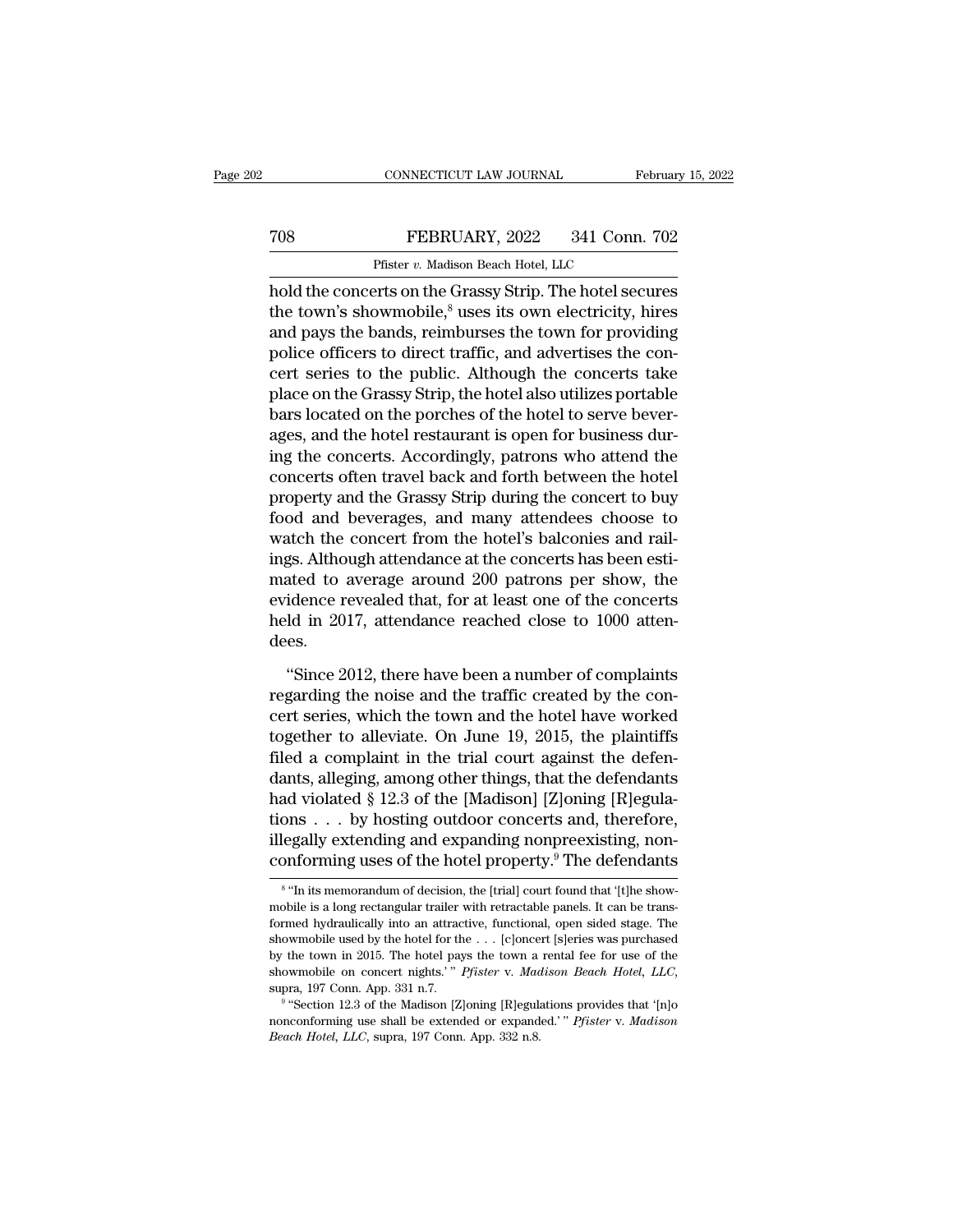# 15, 2022 CONNECTICUT LAW JOURNAL Page 203<br>341 Conn. 702 FEBRUARY, 2022 709<br>Pfister v. Madison Beach Hotel, LLC

15, 2022 CONNECTICUT LAW JOURNAL<br>
241 Conn. 702 FEBRUARY, 2022 709<br>
Pfister *v.* Madison Beach Hotel, LLC<br>
disagreed, arguing that the use restrictions imposed on 15, 2022 CONNECTICUT LAW JOURNAL Page 203<br>
341 Conn. 702 FEBRUARY, 2022 709<br>
Pfister v. Madison Beach Hotel, LLC<br>
disagreed, arguing that the use restrictions imposed on<br>
the hotel property have no impact on their activiti 341 Conn. 702 FEBRUARY, 2022 709<br>
Pfister *v. Madison Beach Hotel, LLC*<br>
disagreed, arguing that the use restrictions imposed on<br>
the hotel property have no impact on their activities<br>
on the Grassy Strip. After a bench t 341 Conn. 702 FEBRUARY, 2022 709<br>
Pfister *v.* Madison Beach Hotel, LLC<br>
disagreed, arguing that the use restrictions imposed on<br>
the hotel property have no impact on their activities<br>
on the Grassy Strip. After a bench t 341 Conn. 702 FEBRUARY, 2022 709<br>
Pfister v. Madison Beach Hotel, LLC<br>
disagreed, arguing that the use restrictions imposed on<br>
the hotel property have no impact on their activities<br>
on the Grassy Strip. After a bench tri Pfister *v.* Madison Beach Hotel, LLC<br>
disagreed, arguing that the use restrictions imposed on<br>
the hotel property have no impact on their activities<br>
on the Grassy Strip. After a bench trial, the [trial] court<br>
rendered Firster v. Maalson Beach Hotel, LLC<br>disagreed, arguing that the use restrictions imposed on<br>the hotel property have no impact on their activities<br>on the Grassy Strip. After a bench trial, the [trial] court<br>rendered judgme disagreed, arguing that the use restrictions imposed on<br>the hotel property have no impact on their activities<br>on the Grassy Strip. After a bench trial, the [trial] court<br>rendered judgment [in favor of] the plaintiffs, gra the hotel property have no impact on their activities<br>on the Grassy Strip. After a bench trial, the [trial] court<br>rendered judgment [in favor of] the plaintiffs, granting<br>their request for a permanent injunction that proh on the Grassy Strip. After a bench trial, the [trial] court<br>rendered judgment [in favor of] the plaintiffs, granting<br>their request for a permanent injunction that prohibits<br>the defendants from organizing, producing, promot rendered judgment [in fa<br>their request for a perma<br>the defendants from orga<br>or sponsoring the . . . .<br>(Footnotes in original; it<br>ted.) *Pfister* v. *Madison*<br>Conn. App. 331–32.<br>In so doing, the trial Let defendants from organizing, producing, promoting,<br>
sponsoring the  $\ldots$  [c]oncert [s]eries  $\ldots$  .  $\overset{\text{10}}{\text{10}}$ <br>
ootnotes in original; internal quotation marks omit-<br>
d.) *Pfister v. Madison Beach Hotel*, *LLC*, or sponsoring the  $\ldots$  [c]oncert [s]eries  $\ldots$   $\ldots$   $\overset{\text{v10}}{\text{10}}$ <br>(Footnotes in original; internal quotation marks omitted.) *Pfister* v. *Madison Beach Hotel*, *LLC*, supra, 197<br>Conn. App. 331–32.<br>In so doing, th

probability and the repeation of the control of the control (Footnotes in original; internal quotation marks omitted.) *Pfister* v. *Madison Beach Hotel*, *LLC*, supra, 197 Conn. App. 331–32.<br>In so doing, the trial court nonconforming use, it could not hotel, LLC, supra, 197<br>
In so doing, the trial court reasoned that, because<br>
the hotel could not host the concert series on the hotel<br>
property without illegally expanding that property's<br>
n Conn. App. 331–32.<br>
In so doing, the trial court reasoned that, because<br>
the hotel could not host the concert series on the hotel<br>
property without illegally expanding that property's<br>
nonconforming use, it could not host In so doing, the trial court reasoned that, because<br>the hotel could not host the concert series on the hotel<br>property without illegally expanding that property's<br>nonconforming use, it could not host the concert series<br>on t In so doing, the trial court reasoned that, because<br>the hotel could not host the concert series on the hotel<br>property without illegally expanding that property's<br>nonconforming use, it could not host the concert series<br>on t the hotel could not host the concert series on the hotel<br>property without illegally expanding that property's<br>nonconforming use, it could not host the concert series<br>con the Grassy Strip without also violating the use<br>rest property without illegally expanding that property's<br>nonconforming use, it could not host the concert series<br>on the Grassy Strip without also violating the use<br>restrictions applicable to the hotel. Specifically, the<br>court nonconforming use, it could not host the concert series<br>on the Grassy Strip without also violating the use<br>restrictions applicable to the hotel. Specifically, the<br>court stated: "Once the concert series is seen for what<br>it on the Grassy Strip without also violating the use<br>restrictions applicable to the hotel. Specifically, the<br>court stated: "Once the concert series is seen for what<br>it is—an activity produced by the hotel as part of its<br>busi restrictions applicable to the hotel. Specifically, the<br>court stated: "Once the concert series is seen for what<br>it is—an activity produced by the hotel as part of its<br>business operations—the legal analysis is relatively<br>st court stated: "Once the concert series is seen for what<br>it is—an activity produced by the hotel as part of its<br>business operations—the legal analysis is relatively<br>straightforward. The activity is illegal because it goes<br>f it is—an activity produced by the hotel as part of its<br>business operations—the legal analysis is relatively<br>straightforward. The activity is illegal because it goes<br>far beyond the preexisting, nonconforming use [of the<br>hot business operations—the legal analysis is relatively<br>straightforward. The activity is illegal because it goes<br>far beyond the preexisting, nonconforming use [of the<br>hotel property] permitted under [§] 12.3 of the Madison<br>Zo straightforward. The activity is illegal because it goes<br>far beyond the preexisting, nonconforming use [of the<br>hotel property] permitted under [§] 12.3 of the Madison<br>Zoning Regulations . . . . The fact that the hotel has<br> far beyond the preexisting, nonconforming use [of the<br>hotel property] permitted under [§] 12.3 of the Madison<br>Zoning Regulations  $\ldots$  . The fact that the hotel has<br>made arrangements  $\ldots$  to locate the musical perfor-<br>ma hotel property] permitted under [§] 12.3 of the Madison<br>Zoning Regulations  $\,\ldots\,$ . The fact that the hotel has<br>made arrangements  $\,\ldots\,$  to locate the musical perfor-<br>mance  $\,\ldots\,$  on an adjacent property does not cha Zoning Regulations  $\dots$  . The fact that the hotel has<br>made arrangements  $\dots$  to locate the musical perfor-<br>mance  $\dots$  on an adjacent property does not change<br>the undeniable reality that the concert series substan-<br>tially made arrangements . . . to locate the musical perfor-<br>mance . . . on an adjacent property does not change<br>the undeniable reality that the concert series substan-<br>tially extends and expands the hotel's nonconforming<br>use of mance  $\ldots$  on an adjacent property does not change<br>the undeniable reality that the concert series substan-<br>tially extends and expands the hotel's nonconforming<br>use of [the hotel] property. Physically and operationally,<br>t the undeniable reality that the concert series substantially extends and expands the hotel's nonconforming<br>use of [the hotel] property. Physically and operationally,<br>the concerts are an integral component of the business<br>a tially extends and expands the hotel's nonconforming<br>use of [the hotel] property. Physically and operationally,<br>the concerts are an integral component of the business<br>activity at the hotel in virtually every respect. . . Extry at the hotel in virtually every respect.  $\ldots$  in the same way that the hotel could not evade the illegality by purchasing or leasing the Grassy Strip from the town bold concerts, it also cannot temporarily lease or the same way that the hotel could not evade the illegality<br>by purchasing or leasing the Grassy Strip from the town<br>to hold concerts, it also cannot temporarily lease or<br><sup>10</sup> The trial court denied all other injunctive reli

by purchasing or leasing the Grassy Strip from the town<br>to hold concerts, it also cannot temporarily lease or<br> $\frac{10 \text{ T/h}}{10 \text{ T/h}}$  The trial court denied all other injunctive relief sought by the plaintiffs<br>and dismisse to hold complete the trial complete that  $\frac{10}{10}$  The trial contributions.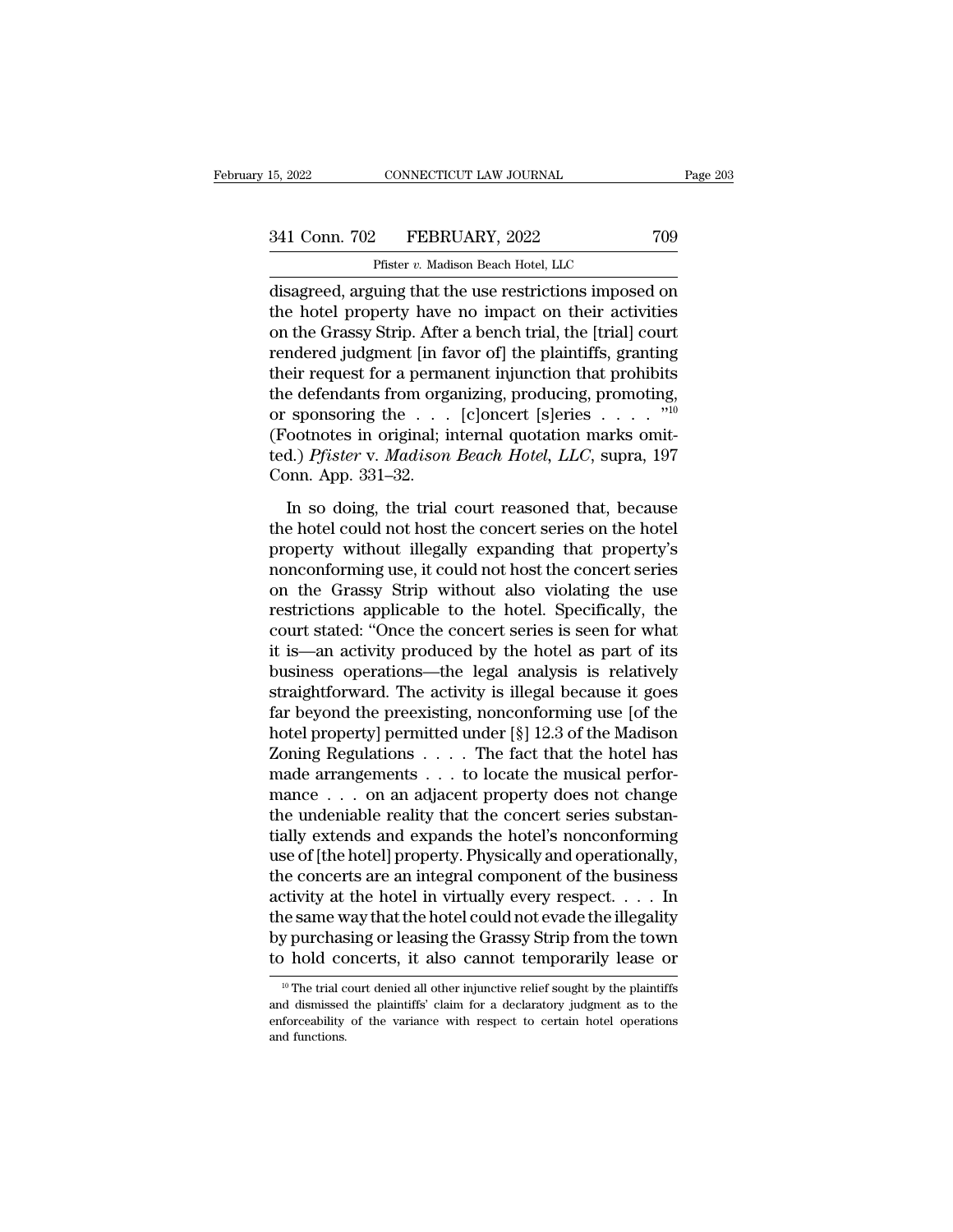## CONNECTICUT LAW JOURNAL February 15, 2022<br>
T10 FEBRUARY, 2022 341 Conn. 702<br>
Pfister v. Madison Beach Hotel, LLC CONNECTICUT LAW JOURNAL Fe<br>FEBRUARY, 2022 341 Conn.<br>Pfister *v.* Madison Beach Hotel, LLC<br>or the nurnose and with the effect

CONNECTICUT LAW JOURNAL February 15, 202<br>
FEBRUARY, 2022 341 Conn. 702<br>
Pfister v. Madison Beach Hotel, LLC<br>
license [it] for the purpose, and with the effect, of<br>
enlarging its business operations; an annexation of adja-<br> FEBRUARY, 2022 341 Conn. 702<br>
Pfister v. Madison Beach Hotel, LLC<br>
license [it] for the purpose, and with the effect, of<br>
enlarging its business operations; an annexation of adja-<br>
cent land that enlarges the hotel's nonco T10 FEBRUARY, 2022 341 Conn. 702<br>
Pfister v. Madison Beach Hotel, LLC<br>
license [it] for the purpose, and with the effect, of<br>
enlarging its business operations; an annexation of adja-<br>
cent land that enlarges the hotel's FEBRUARY, 2022 341 Conn. 702<br>
Pfister v. Madison Beach Hotel, LLC<br>
license [it] for the purpose, and with the effect, of<br>
enlarging its business operations; an annexation of adja-<br>
cent land that enlarges the hotel's nonc Plastic Reader Medicine Countries<br>
Fister v. Madison Beach Hotel, LLC<br>
license [it] for the purpose, and with the effect, of<br>
enlarging its business operations; an annexation of adja-<br>
cent land that enlarges the hotel's n *Planning Baach Hotel, LLC*<br>
license [it] for the purpose, and with the effect, of<br>
enlarging its business operations; an annexation of adja-<br>
cent land that enlarges the hotel's nonconforming use<br>
is illegal in the absenc license [it] for the purpose, and with the effect, of<br>enlarging its business operations; an annexation of adja-<br>cent land that enlarges the hotel's nonconforming use<br>is illegal in the absence of a variance or zone change." enlarging its business operations; an annexation of adjacent land that enlarges the hotel's nonconforming use<br>is illegal in the absence of a variance or zone change."<br>(Citation omitted.) The trial court cited *Crabtree Rea* cent land that enlarges the hotel's nonconforming use<br>is illegal in the absence of a variance or zone change."<br>(Citation omitted.) The trial court cited *Crabtree Realty*<br>*Co.* v. *Planning & Zoning Commission*, 82 Conn. A is illegal in the absence of a variance or zone change."<br>(Citation omitted.) The trial court cited *Crabtree Realty*<br> $Co. v.$  *Planning & Zoning Commission*, 82 Conn. App.<br>559, 845 A.2d 447, cert. denied, 269 Conn. 911, 852 (Citation omitted.) The trial court cited *Crabtree Realty*  $Co$ . v. *Planning & Zoning Commission*, 82 Conn. App. 559, 845 A.2d 447, cert. denied, 269 Conn. 911, 852 A.2d 739 (2004), as legal support for the theory that t analysis.  $(9, 049 \text{ A}.2d 44)$ , eer. denied, 200 Conit. 911, 002 A.2d<br>  $(2004)$ , as legal support for the theory that the<br>
tel's use of the Grassy Strip effectively annexed that<br>
operty to the hotel, thus permitting the trial court For  $(2004)$ , as regal support for the theory that the<br>hotel's use of the Grassy Strip effectively annexed that<br>property to the hotel, thus permitting the trial court to<br>treat the two properties as one for purposes of its

moter's use of the crassy strip encervery annexed that<br>property to the hotel, thus permitting the trial court to<br>treat the two properties as one for purposes of its<br>analysis.<br>On appeal to the Appellate Court, the defendan property to the hotel, thus permitting the that court to<br>treat the two properties as one for purposes of its<br>analysis.<br>On appeal to the Appellate Court, the defendants<br>claimed that the trial court incorrectly concluded th treat the two properties as one for purposes of its<br>analysis.<br>On appeal to the Appellate Court, the defendants<br>claimed that the trial court incorrectly concluded that<br>(1) "the use restrictions applicable to the hotel prope on appeal to the Appellate Court, the defendants<br>claimed that the trial court incorrectly concluded that<br>(1) "the use restrictions applicable to the hotel property<br>are also binding on the actions taken by the hotel on<br>the On appeal to the Appellate Court, the defendants<br>claimed that the trial court incorrectly concluded that<br>(1) "the use restrictions applicable to the hotel property<br>are also binding on the actions taken by the hotel on<br>the claimed that the trial court incorrectly concluded that<br>(1) "the use restrictions applicable to the hotel property<br>are also binding on the actions taken by the hotel on<br>the Grassy Strip," and (2) *Crabtree Realty Co*. supp (1) "the use restrictions applicable to the hotel property<br>are also binding on the actions taken by the hotel on<br>the Grassy Strip," and (2) *Crabtree Realty Co*. supported<br>that determination.<sup>11</sup> *Pfister v. Madison Beach* are also binding on the actions taken by the hotel on<br>the Grassy Strip," and (2) *Crabtree Realty Co*. supported<br>that determination.<sup>11</sup> *Pfister v. Madison Beach Hotel,*<br>*LLC*, supra, 197 Conn. App. 332–33. The Appellate the Grassy Strip," and (2) *Crabtree Realty Co.* supported<br>that determination.<sup>11</sup> *Pfister* v. *Madison Beach Hotel,*<br>*LLC*, supra, 197 Conn. App. 332–33. The Appellate Court<br>agreed with both claims. See id., 333. Applyin that determination.<sup>11</sup> *Pfister* v. *Madison Beach Hotel, LLC*, supra, 197 Conn. App. 332–33. The Appellate Court agreed with both claims. See id., 333. Applying plenary review to the trial court's decision to grant th LLC, supra, 197 Conn. App. 332–33. The Appellate Court<br>agreed with both claims. See id., 333. Applying plenary<br>review to the trial court's decision to grant the perma-<br>nent injunction, the Appellate Court explained that th agreed with both claims. See id., 333. Applying plenary<br>review to the trial court's decision to grant the perma-<br>nent injunction, the Appellate Court explained that the<br>decision violated a fundamental tenet of land use law review to the trial court's decision to grant the perma-<br>nent injunction, the Appellate Court explained that the<br>decision violated a fundamental tenet of land use law,<br>namely, that "zoning power may only be used to regu-<br>l namely, that "zoning power may only be used to regulate the use, not the user of the land . . . ." (Citation omitted; internal quotation marks omitted.) Id., 334, quoting *Reid* v. *Zoning Board of Appeals*, 235 Conn. late the use, not the user of the land . . . . " (Citation omitted; internal quotation marks omitted.) Id., 334, quoting *Reid* v. *Zoning Board of Appeals*, 235 Conn.<br><sup>11</sup> "The defendants [also claimed] that the [trial]

omitted; internal quotation marks omitted.) Id., 334, quoting *Reid* v. Zoning Board of Appeals, 235 Conn.<br>
<sup>11</sup> "The defendants [also claimed] that the [trial] court's permanent injunction prohibiting them from organizing and fourteenth amendments to the United States constitution prohibiting them from organizing, producing, promoting, or sponsoring the concert series constituted a violation of their rights under the first and fourteenth am <sup>11</sup> "The defendants [also claimed] that the [trial] court's permanent injunction prohibiting them from organizing, producing, promoting, or sponsoring the concert series constitute[d] a violation of their rights under th tion prohibiting them from organizing, producing, promoting, or sponsoring the concert series constitute[d] a violation of their rights under the first and fourteenth amendments to the United States constitution." *Pfiste* the concert series constitute[d] a violation of their rights under the first and fourteenth amendments to the United States constitution." *Pfister* v. *Madison Beach Hotel, LLC*, supra, 197 Conn. App. 333 n.12. Because t and fourteenth amendments to the United States constitution." *Pfister* v.<br>Madison Beach Hotel, LLC, supra, 197 Conn. App. 333 n.12. Because the<br>Appellate Court was able to resolve the appeal on the basis of the Madison<br>zo *Madison Beach Hotel, LLC*, supra, 197 Conn. App. 333 n.12. Because the Appellate Court was able to resolve the appeal on the basis of the Madison zoning regulations and general principles of land use law, it declined to r Appellate Court was able to resolve the appeal on the basis of the Madison zoning regulations and general principles of land use law, it declined to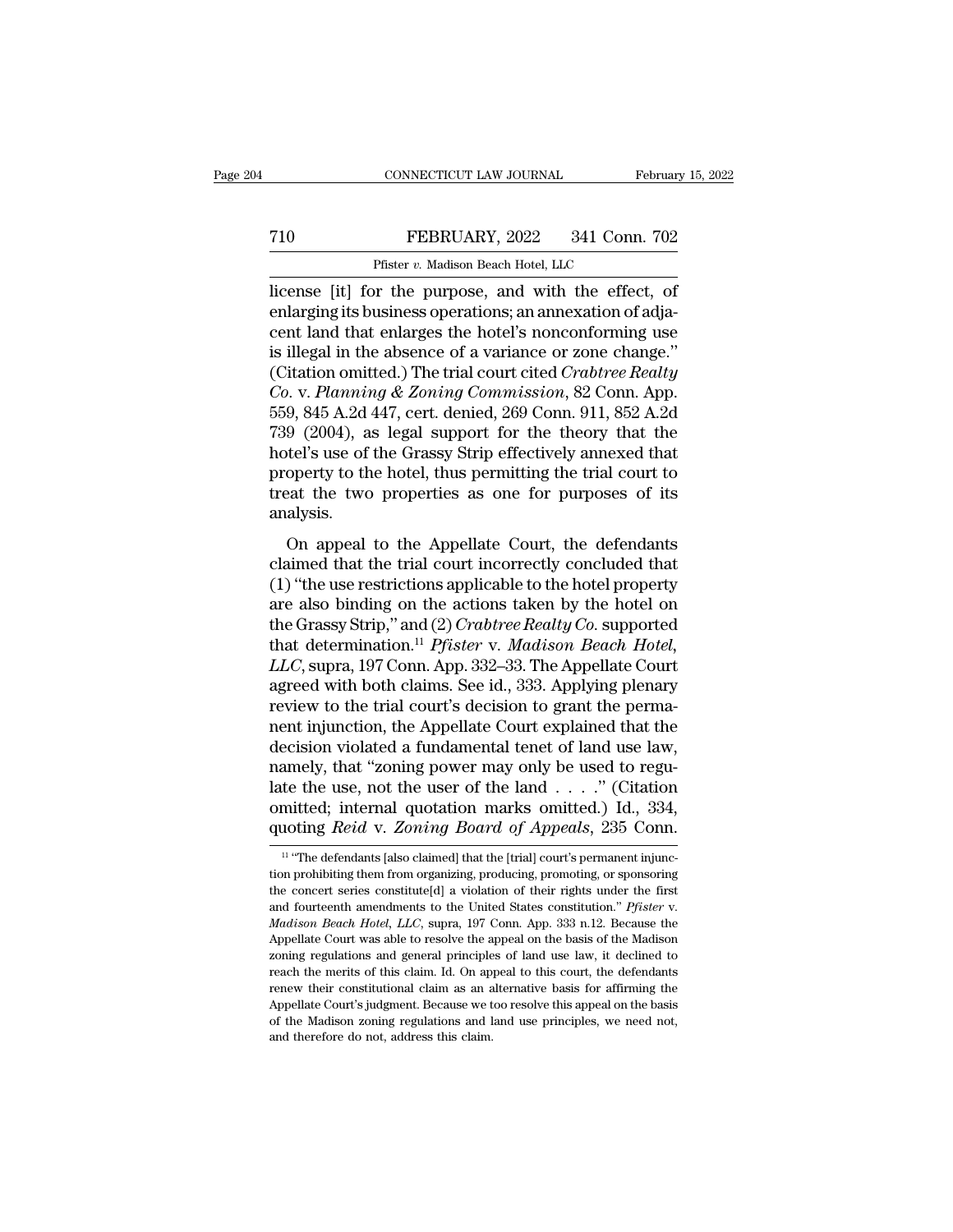CONNECTICUT LAW JOURNAL<br>
Pfister *v.* Madison Beach Hotel, LLC<br>
A 2d 1271 (1996) Specifically the An 85, 2022 CONNECTICUT LAW JOURNAL<br>
841 Conn. 702 FEBRUARY, 2022 711<br>
Pfister v. Madison Beach Hotel, LLC<br>
850, 857, 670 A.2d 1271 (1996). Specifically, the Appel-<br>
late Court stated that the trial court "erred in consider-<br> 341 Conn. 702 FEBRUARY, 2022 711<br>
Pfister v. Madison Beach Hotel, LLC<br>
850, 857, 670 A.2d 1271 (1996). Specifically, the Appellate Court stated that the trial court "erred in consider-<br>
ing the restrictions applicable to t 341 Conn. 702 FEBRUARY, 2022 711<br>
Pfister v. Madison Beach Hotel, LLC<br>
850, 857, 670 A.2d 1271 (1996). Specifically, the Appellate Court stated that the trial court "erred in consider-<br>
ing the restrictions applicable to 341 Conn. 702 FEBRUARY, 2022 711<br>
Pfister v. Madison Beach Hotel, LLC<br>
850, 857, 670 A.2d 1271 (1996). Specifically, the Appellate Court stated that the trial court "erred in consider-<br>
ing the restrictions applicable to Pfister v. Madison Beach Hotel, LLC<br>
850, 857, 670 A.2d 1271 (1996). Specifically, the Appel-<br>
late Court stated that the trial court "erred in consider-<br>
ing the restrictions applicable to the hotel property<br>
when evalua Phister v. Madison Beach Hotel, LLC<br>850, 857, 670 A.2d 1271 (1996). Specifically, the Appel-<br>late Court stated that the trial court "erred in consider-<br>ing the restrictions applicable to the hotel property<br>when evaluating 850, 857, 670 A.2d 1271 (1996). Specifically, the Appellate Court stated that the trial court "erred in considering the restrictions applicable to the hotel property when evaluating the legality of the hotel's use of the late Court stated that the trial court "erred in considering the restrictions applicable to the hotel property<br>when evaluating the legality of the hotel's use of the<br>Grassy Strip. In its memorandum of decision, the [trial] ing the restrictions applicable to the hotel property<br>when evaluating the legality of the hotel's use of the<br>Grassy Strip. In its memorandum of decision, the [trial]<br>court cites no basis, either in the [Madison] zoning<br>reg 341. assy strip. in its inemotation of decision, the [triar]<br>urt cites no basis, either in the [Madison] zoning<br>gulations or in precedent, to justify disregarding the<br>e-user distinction that serves as a cornerstone of land<br>e la regulations or in precedent, to justify disregarding the<br>use-user distinction that serves as a cornerstone of land<br>use law." *Pfister v. Madison Beach Hotel, LLC*, supra,<br>341.<br>The Appellate Court further stated that "the

regulations of in precedent, to justify distegarding the<br>use-user distinction that serves as a cornerstone of land<br>use law." *Pfister* v. *Madison Beach Hotel*, *LLC*, supra,<br>341.<br>The Appellate Court further stated that " use-user ulstriction that serves as a corrieration of failule use law." *Pfister v. Madison Beach Hotel, LLC*, supra, 341.<br>The Appellate Court further stated that "the proper inquiry for determining the legality of a use o use faw. *Thister* v. *maatson Beach Trotet*, *EEC*, supra,<br>341.<br>The Appellate Court further stated that "the proper<br>inquiry for determining the legality of a use of a parcel<br>of land is that set forth by the defendants: ( before the Appellate Court further stated that "the proper<br>inquiry for determining the legality of a use of a parcel<br>of land is that set forth by the defendants: (1) What is<br>the parcel being used? (2) What are the permissi The Appellate Court further stated that "the proper<br>inquiry for determining the legality of a use of a parcel<br>of land is that set forth by the defendants: (1) What is<br>the parcel being used? (2) What are the permissible<br>use inquiry for determining the legality of a use of a parcel<br>of land is that set forth by the defendants: (1) What is<br>the parcel being used? (2) What are the permissible<br>uses of the parcel at issue under the law? (3) Is the<br>p of land is that set forth by the defendants: (1) What is<br>the parcel being used? (2) What are the permissible<br>uses of the parcel at issue under the law? (3) Is the<br>parcel at issue being used for a permissible use under<br>the the parcel being used? (2) What are the permissible<br>uses of the parcel at issue under the law? (3) Is the<br>parcel at issue being used for a permissible use under<br>the law?" Id. Applying this analytical framework, the<br>Appell uses of the parcel at issue under the law? (3) Is the parcel at issue being used for a permissible use under the law?" Id. Applying this analytical framework, the Appellate Court determined that the parcel being used was t parcel at issue being used for a<br>the law?" Id. Applying this ana<br>Appellate Court determined tha<br>was the Grassy Strip and that<br>that parcel include all of the pe<br>under the Madison zoning regu<br>outdoor concerts. Id., 343.<br>In r E law: The Applying this analytical framework, the oppellate Court determined that the parcel being used as the Grassy Strip and that the permitted uses of a park der the Madison zoning regulations, including free tradoor reflection to the particle that the particle uses of<br>that parcel include all of the permitted uses of a park<br>under the Madison zoning regulations, including free<br>outdoor concerts. Id., 343.<br>In reaching its determination, t

was the Grassy Strip and that the permitted uses of<br>that parcel include all of the permitted uses of a park<br>under the Madison zoning regulations, including free<br>outdoor concerts. Id., 343.<br>In reaching its determination, th that parter include an of the perintied uses of a park<br>under the Madison zoning regulations, including free<br>outdoor concerts. Id., 343.<br>In reaching its determination, the Appellate Court<br>rejected the plaintiffs' contention under the madison zoning regulations, including the<br>outdoor concerts. Id., 343.<br>In reaching its determination, the Appellate Court<br>rejected the plaintiffs' contention that *Crabtree Realty*<br>*Co.* permitted the court to tre In reaching its determination, the Appellate Court<br>rejected the plaintiffs' contention that *Crabtree Realty*<br>*Co*. permitted the court to treat the Grassy Strip as<br>hotel controlled property for purposes of determining<br>wh In reaching its determination, the Appellate Court<br>rejected the plaintiffs' contention that *Crabtree Realty*<br>*Co.* permitted the court to treat the Grassy Strip as<br>hotel controlled property for purposes of determining<br>whe rejected the plaintiffs' contention that *Crabtree Realty*<br>*Co*. permitted the court to treat the Grassy Strip as<br>hotel controlled property for purposes of determining<br>whether the hotel's use of the park unlawfully expande *Co.* permitted the court to treat the Grassy Strip as<br>hotel controlled property for purposes of determining<br>whether the hotel's use of the park unlawfully expanded<br>the hotel's nonconforming use of the hotel property. Id., whether the hotel's use of the park unlawfully expanded<br>the hotel's nonconforming use of the hotel property. Id.,<br>336–37. The Appellate Court explained that "*Crabtree*<br>Realty Co. is readily distinguishable from the presen the hotel's nonconforming use of the hotel property. Id., 336–37. The Appellate Court explained that "*Crabtree Realty Co.* is readily distinguishable from the present case because the second parcel in *Crabtree Realty Co.* 336–37. The Appellate Court explained that "*Crabtree*<br>Realty Co. is readily distinguishable from the present<br>case because the second parcel in Crabtree Realty Co.<br>was a vacant lot of private property that was exclusively<br> Realty Co. is readily distinguishable from the present<br>case because the second parcel in Crabtree Realty Co.<br>was a vacant lot of private property that was exclusively<br>leased by the owner of the first parcel. The court in<br>C case because the second parcel in *Crabtree Realty Co*.<br>was a vacant lot of private property that was exclusively<br>leased by the owner of the first parcel. The court in<br>*Crabtree Realty Co*. stated that the [planning and zo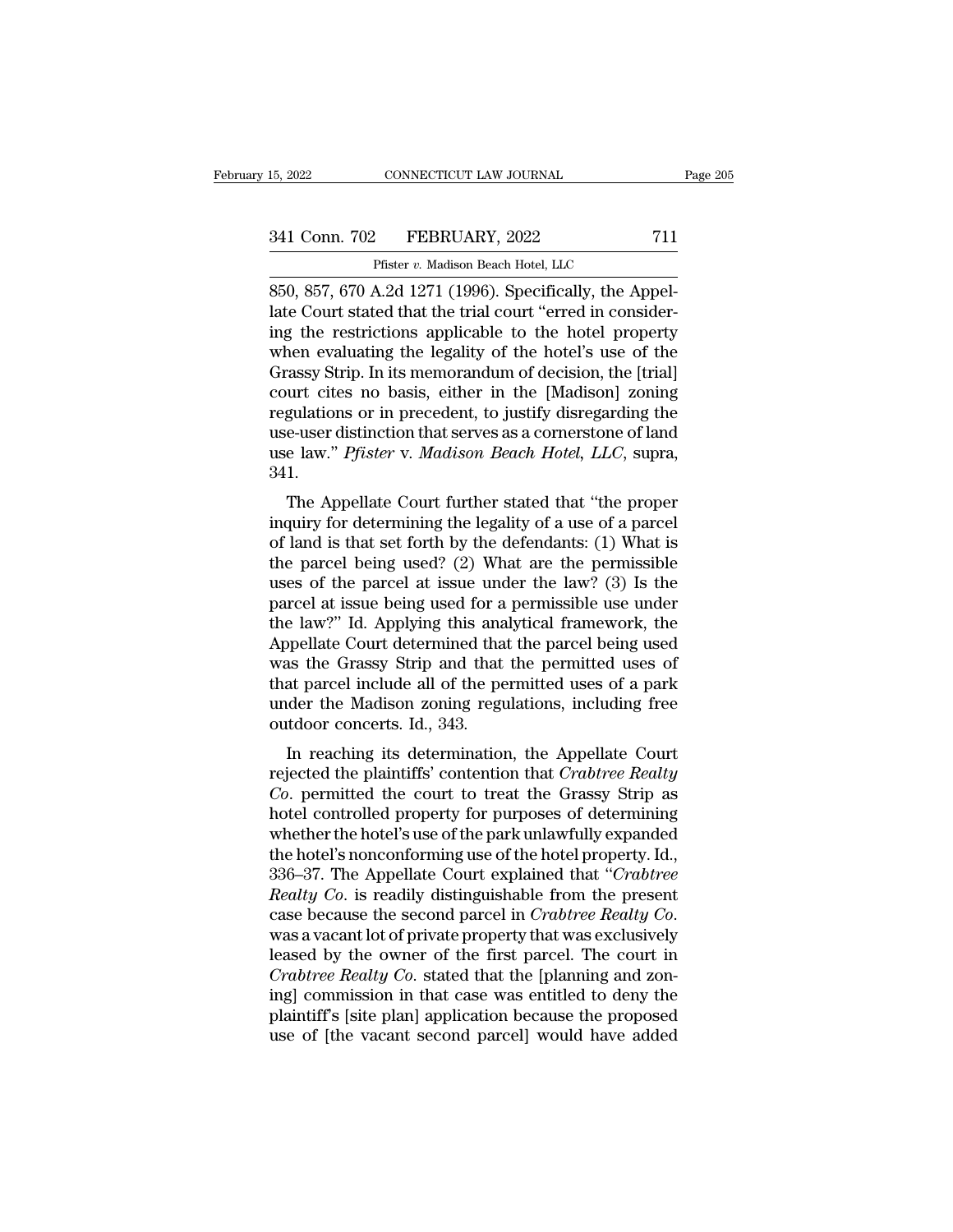# EXECUTE CONNECTICUT LAW JOURNAL February 15, 2022<br>
FEBRUARY, 2022 341 Conn. 702<br>
Pfister v. Madison Beach Hotel, LLC

CONNECTICUT LAW JOURNAL February 15, 2022<br>
Pfister *v.* Madison Beach Hotel, LLC<br>
Represents the plaintiff's nonconforming use of [its CONNECTICUT LAW JOURNAL February 15, 2022<br>
T12 FEBRUARY, 2022 341 Conn. 702<br>
Pfister v. Madison Beach Hotel, LLC<br>
new land to the plaintiff's nonconforming use of [its<br>
own parcel]. . . . The court in *Crabtree Realty Co*. The FEBRUARY, 2022 341 Conn. 702<br>
Pfister v. Madison Beach Hotel, LLC<br>
The court in *Crabtree Realty Co*. also<br>
Stated that the trial court properly upheld the [planning<br>
and zoning] commission's dotermination that the use FEBRUARY, 2022 341 Conn. 702<br>
Pfister v. Madison Beach Hotel, LLC<br>
new land to the plaintiff's nonconforming use of [its<br>
own parcel]. . . . The court in *Crabtree Realty Co*. also<br>
stated that the trial court properly up FEBRUARY, 2022 341 Conn. 702<br>
Pfister v. Madison Beach Hotel, LLC<br>
new land to the plaintiff's nonconforming use of [its<br>
own parcel].... The court in *Crabtree Realty Co*. also<br>
stated that the trial court properly uphel Pfister v. Madison Beach Hotel, LLC<br>
new land to the plaintiff's nonconforming use of [its<br>
own parcel].... The court in *Crabtree Realty Co*. also<br>
stated that the trial court properly upheld the [planning<br>
and zoning] c Phister v. Madison Beach Hotel, LLC<br>new land to the plaintiff's nonconforming use of [its<br>own parcel]. . . . The court in *Crabtree Realty Co*. also<br>stated that the trial court properly upheld the [planning<br>and zoning] co new land to the plaintiff's nonconforming use of [its own parcel]. . . . The court in *Crabtree Realty Co*. also stated that the trial court properly upheld the [planning and zoning] commission's determination that the use own parcel]. . . . The court in *Crabtree* stated that the trial court properly uphel and zoning] commission's determinatio would result in an illegal expansion of a nuse because the proposed use of [the parcel] would res In the branching determination that the use<br>
ould result in an illegal expansion of a nonconforming<br>
e because the proposed use of [the vacant second<br>
rcel] would result in a physical change of the property<br>
der the plaint and zoning] commission's determination that the use<br>would result in an illegal expansion of a nonconforming<br>use because the proposed use of [the vacant second<br>parcel] would result in a physical change of the property<br>under

would result in an inegal expansion of a noncombining<br>use because the proposed use of [the vacant second<br>parcel] would result in a physical change of the property<br>under the plaintiff's control  $\ldots$ .<br>"In the present case, figure is a proposed use of the vacant second<br>parcel] would result in a physical change of the property<br>under the plaintiff's control  $\dots$ .<br>"In the present case, the second parcel at issue, the<br>Grassy Strip, is not a vaca parecif would result in a physical change of the property<br>under the plaintiff's control . . . .<br>"In the present case, the second parcel at issue, the<br>Grassy Strip, is not a vacant private lot leased [or other-<br>wise contro "In the present case, the second parcel at issue, the<br>Grassy Strip, is not a vacant private lot leased [or other-<br>wise controlled] by the defendants for future use but,<br>instead, is a public tract of land operating as a pa "In the present case, the second parcel at issue, the<br>Grassy Strip, is not a vacant private lot leased [or other-<br>wise controlled] by the defendants for future use but,<br>instead, is a public tract of land operating as a pa Grassy Strip, is not a vacant private lot leased [or otherwise controlled] by the defendants for future use but, instead, is a public tract of land operating as a park and owned by the town.<sup>12</sup> Although the hotel has rec wise controlled] by the defendants for future use but,<br>instead, is a public tract of land operating as a park and<br>owned by the town.<sup>12</sup> Although the hotel has received<br>permits to use the Grassy Strip, these licenses grant instead, is a public tract of land operating as a park and<br>owned by the town.<sup>12</sup> Although the hotel has received<br>permits to use the Grassy Strip, these licenses granted<br>to the hotel by the Madison Beach and Recreation<br>Dep owned by the town.<sup>12</sup> Although the hotel has received<br>permits to use the Grassy Strip, these licenses granted<br>to the hotel by the Madison Beach and Recreation<br>Department do not grant the hotel the same possessory<br>interest permits to use the Grassy Strip, these licenses granted<br>to the hotel by the Madison Beach and Recreation<br>Department do not grant the hotel the same possessory<br>interest in the Grassy Strip as the lease in *Crabtree*<br>Realty to the hotel by the Madison Beach and Recreation<br>Department do not grant the hotel the same possessory<br>interest in the Grassy Strip as the lease in *Crabtree<br>Realty Co*. granted to that landowner." (Citations omit-<br>ted; em Department do not grant the hotel the same possessory<br>interest in the Grassy Strip as the lease in *Crabtree*<br>Realty Co. granted to that landowner." (Citations omit-<br>ted; emphasis omitted; footnote in original; internal qu interest in the Grassy Strip as the lease in *Crabtree*<br>Realty Co. granted to that landowner." (Citations omit-<br>ted; emphasis omitted; footnote in original; internal quo-<br>tation marks omitted.) Id., 337–38. The Appellate 12 that it is considered that, "[c] ontrary to the conclusionally explained that, "[c] ontrary to the conclusion of the [trial] court, the hotel's use of its own ssources to support and sponsor a free concert series  $\frac{1$ additionally explained that, "[c]ontrary to the conclusion of the [trial] court, the hotel's use of its own resources to support and sponsor a free concert series  $\frac{12 \text{ °From June 13, 2012}}{12 \text{ °From June 13, 2012, to June 13, 2013, the defendants$ 

sion of the [trial] court, the hotel's use of its own<br>resources to support and sponsor a free concert series<br> $\frac{12 \text{ °F}$ rom June 13, 2012, to June 13, 2013, the defendants had a reciprocal<br>license agreement with the tow **resources to support and sponsor a free concert series**<br>
<sup>12</sup> "From June 13, 2012, to June 13, 2013, the defendants had a reciprocal license agreement with the town during which time the town licensed the Grassy Strip  $\$ FUNCTES CO SUPPOLE AND SPOISOT A THEE CONCETT SETIES<br>
<sup>12</sup> "From June 13, 2012, to June 13, 2013, the defendants had a reciprocal<br>
license agreement with the town during which time the town licensed the<br>
Grassy Strip . . <sup>12</sup> "From June 13, 2012, to June 13, 2013, the defendants had a reciprocal license agreement with the town during which time the town licensed the Grassy Strip  $\ldots$  to the hotel. Throughout the trial court proceedings i The license agreement with the town during which time the town licensed the Grassy Strip . . . to the hotel. Throughout the trial court proceedings in this case, this agreement was referred to as a lease. The agreement, h Example 1. . . . to the hotel. Throughout the trial court proceedings in this case, this agreement was referred to as a lease. The agreement, however, functioned as a license and did not convey actual ownership of the Gras functioned as a license and did not convey actual ownership of the Grassy<br>Strip to the hotel. [A] license in real property is a mere privilege to act on<br>the land of another, which does not produce an interest in the prope Strip to the hotel. [A] license in real property is a mere privilege to act on the land of another, which does not produce an interest in the property.<br>
. . . [It] does not convey a possessory interest in land . . . . *Mu* but the land of another, which does not produce an interest in the property.<br>
. . . [It] does not convey a possessory interest in land . . . . *Murphy, Inc.*<br>
v. *Remodeling, Etc., Inc.*, 62 Conn. App. 517, 522, 772 A.2d stated that the town retained ownership in the land and merely granted exclusive rights of the town was for a term of one year and did not terminate the town's ongoing ownership of the Grassy Strip. In fact, the agreement exclusive rights of use to the hotel for a set term. The agreement terminated the town was for a term of one year and did not terminate the town's ongoing ownership of the Grassy Strip. In fact, the agreement itself expre 256 Conn. 916, 773 A.2d 945 (2001). The agreement between the hotel and the town was for a term of one year and did not terminate the town's ongoing ownership of the Grassy Strip. In fact, the agreement itself expressly s Longton Marks for a term of one year and did not terminate the town's<br>ongoing ownership of the Grassy Strip. In fact, the agreement itself expressly<br>stated that the town retained ownership in the land and merely granted<br>ex the town was for a term of one year and did not terminate the town's ongoing ownership of the Grassy Strip. In fact, the agreement itself expressly stated that the town retained ownership in the land and merely granted exc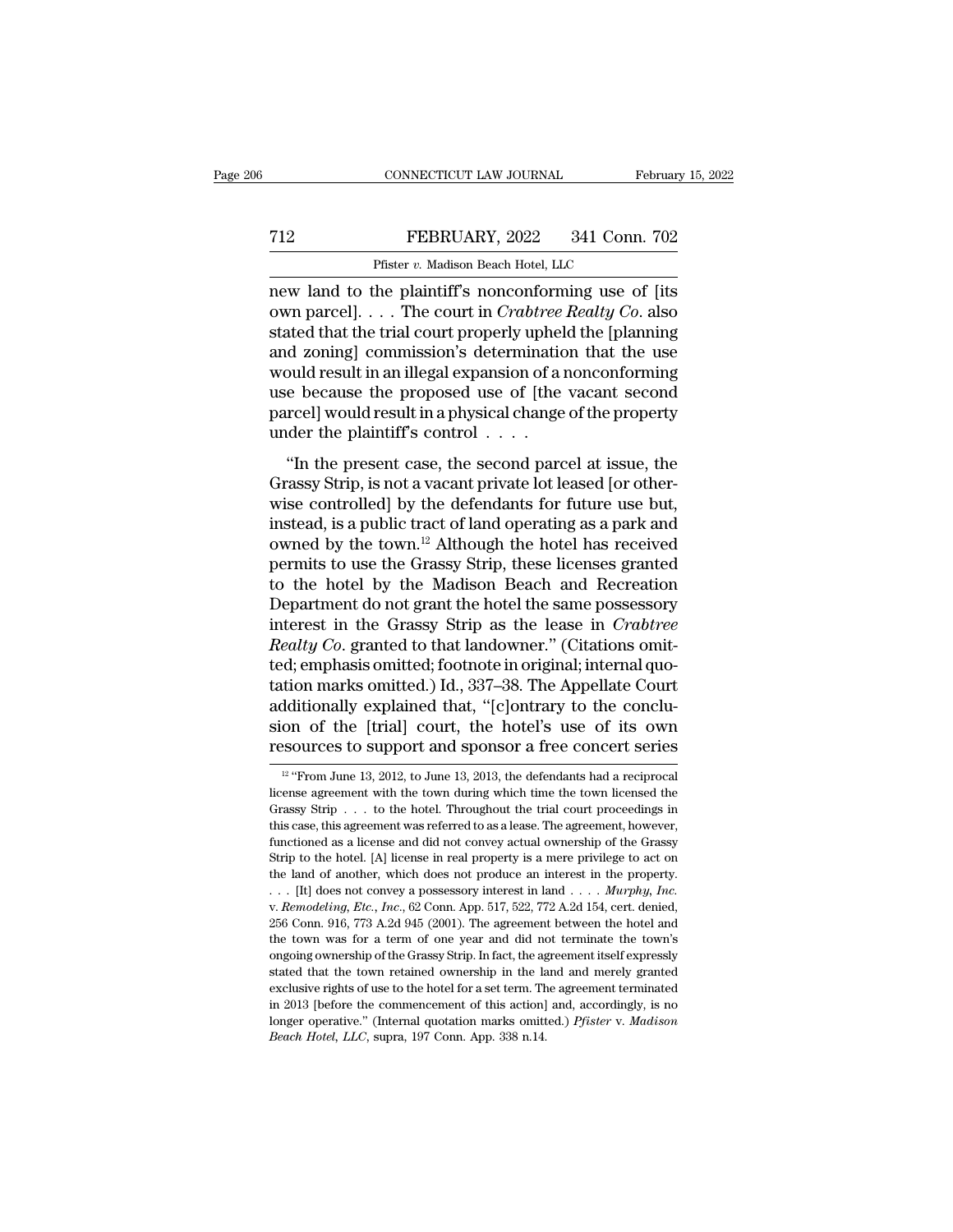| 15, 2022      | CONNECTICUT LAW JOURNAL             | Page 207 |
|---------------|-------------------------------------|----------|
|               |                                     |          |
| 341 Conn. 702 | FEBRUARY, 2022                      | 713      |
|               | Pfister v. Madison Beach Hotel, LLC |          |

CONNECTICUT LAW JOURNAL<br>
Pfister *v.* Madison Beach Hotel, LLC<br>
Sorm the Grassy Strip into part of 15, 2022 CONNECTICUT LAW JOURNAL Page 207<br>
341 Conn. 702 FEBRUARY, 2022 713<br>
Pfister v. Madison Beach Hotel, LLC<br>
does not transform the Grassy Strip into part of the<br>
[hotel] property; nor does it expand the hotel's use o († 1341 Conn. 702 FEBRUARY, 2022 713<br>Pfister v. Madison Beach Hotel, LLC<br>does not transform the Grassy Strip into part of the<br>[hotel] property; nor does it expand the hotel's use of<br>[the hotel] property impermissibly." Id.  $\frac{341 \text{ Conn. } 702 \qquad \text{FEBRUARY, } 2022}{\text{Pfister } v. \text{ Madison Beach Hotel, } \text{LLC}}$ <br>does not transform the Grassy Strip into part of<br>[hotel] property; nor does it expand the hotel's us<br>[the hotel] property impermissibly." Id., 339.<br>Lastly, the A 1 Conn. 702 FEBRUARY, 2022 713<br>
Pfister *v.* Madison Beach Hotel, LLC<br>
less not transform the Grassy Strip into part of the<br>
otel] property; nor does it expand the hotel's use of<br>
ne hotel] property impermissibly." Id., 3

Pfister  $v$ . Madison Beach Hotel, LLC<br>does not transform the Grassy Strip into part of the<br>[hotel] property; nor does it expand the hotel's use of<br>[the hotel] property impermissibly." Id., 339.<br>Lastly, the Appellate Court does not transform the Grassy Strip into part of the<br>[hotel] property; nor does it expand the hotel's use of<br>[the hotel] property impermissibly." Id., 339.<br>Lastly, the Appellate Court rejected the plaintiffs'<br>contention th does not transform the crassy strip into part of the<br>[hotel] property; nor does it expand the hotel's use of<br>[the hotel] property impermissibly." Id., 339.<br>Lastly, the Appellate Court rejected the plaintiffs'<br>contention th [hote] property, not does it expand the noter's use of<br>
[the hotel] property impermissibly." Id., 339.<br>
Lastly, the Appellate Court rejected the plaintiffs'<br>
contention that, "because there is no evidence of con-<br>
certs ha Lastly, the Appellate Court rejected the plaintiffs'<br>contention that, "because there is no evidence of concerts having ever occurred on the Grassy Strip, their<br>occurrence improperly expands the nonconforming use<br>status app Lastly, the Appellate Court rejected the plaintiffs'<br>contention that, "because there is no evidence of con-<br>certs having ever occurred on the Grassy Strip, their<br>occurrence improperly expands the nonconforming use<br>status contention that, "because there is no evidence of concerts having ever occurred on the Grassy Strip, their occurrence improperly expands the nonconforming use status applicable to the park." Id., 342. The court explained t certs having ever occurred on the Grassy Strip, their<br>occurrence improperly expands the nonconforming use<br>status applicable to the park." Id., 342. The court<br>explained that "the 'actual use' requirement for qualify-<br>ing as occurrence improperly expands the nonconforming use<br>status applicable to the park." Id., 342. The court<br>explained that "the 'actual use' requirement for qualify-<br>ing as a nonconforming use refers to the use of the<br>parcel a status applicable to the park." Id., 342. The court<br>explained that "the 'actual use' requirement for qualify-<br>ing as a nonconforming use refers to the use of the<br>parcel as a whole in the manner intended to be grand-<br>fathe explained that "the 'actual use' requirement for qualify-<br>ing as a nonconforming use refers to the use of the<br>parcel as a whole in the manner intended to be grand-<br>fathered"; (emphasis omitted) id.; and that it is undis-<br>p ing as a nonconforming use refers to the use of the<br>parcel as a whole in the manner intended to be grand-<br>fathered"; (emphasis omitted) id.; and that it is undis-<br>puted that the West Wharf Beach Park was intended<br>to be use parcel as a whole in the manner intended to be grand-<br>fathered"; (emphasis omitted) id.; and that it is undis-<br>puted that the West Wharf Beach Park was intended<br>to be used, and actually was used, as a park at the<br>time of t fathered"; (emphasis omitted) id.; and that it is undis-<br>puted that the West Wharf Beach Park was intended<br>to be used, and actually was used, as a park at the<br>time of the change in the Madison zoning regulations,<br>resulting puted that the West Wharf Beach Park was intended<br>to be used, and actually was used, as a park at the<br>time of the change in the Madison zoning regulations,<br>resulting in its nonconformity. Id., 342–43. The court<br>further sta to be used, and actually was used, as a park at the<br>time of the change in the Madison zoning regulations,<br>resulting in its nonconformity. Id., 342–43. The court<br>further stated: "It makes no difference whether a<br>particular time of the change in the Madison zoning regulations,<br>resulting in its nonconformity. Id., 342–43. The court<br>further stated: "It makes no difference whether a<br>particular recreational use—in this case, concerts—has<br>occurred resulting in its nonconformity. Id., 342–43. The court<br>further stated: "It makes no difference whether a<br>particular recreational use—in this case, concerts—has<br>occurred in this particular park before, because [the]<br>definit further stated: "It makes no difference whether a<br>particular recreational use—in this case, concerts—has<br>occurred in this particular park before, because [the]<br>definition of a 'park' [in the Madison zoning regulations]<br>has particular recreational use—in this case, concerts—has<br>occurred in this particular park before, because [the]<br>definition of a 'park' [in the Madison zoning regulations]<br>has no enumerated list of permissible activities. The occurred in this particular park before, because [the]<br>definition of a 'park' [in the Madison zoning regulations]<br>has no enumerated list of permissible activities. The<br>Madison zoning regulations define a park only as 'a<br>tr definition of a 'park' [in the Madison zoning regulations]<br>has no enumerated list of permissible activities. The<br>Madison zoning regulations define a park only as 'a<br>tract of land reserved for active or passive recreational has no enumerated list of permissible activities. The<br>Madison zoning regulations define a park only as 'a<br>tract of land reserved for active or passive recreational<br>purposes and open to the public.' Madison Zoning Regs.,<br>§ Madison zoning regulations define a park only as 'a<br>tract of land reserved for active or passive recreational<br>purposes and open to the public.' Madison Zoning Regs.,<br>§ 19. Because the West Wharf Beach Park has been<br>reserve tract of land reserved for active or passive recreational<br>purposes and open to the public.' Madison Zoning Regs.,<br>§ 19. Because the West Wharf Beach Park has been<br>reserved for active and passive recreational purposes<br>and o purposes and open to the public.' Madison Zoning Regs.,<br>§ 19. Because the West Wharf Beach Park has been<br>reserved for active and passive recreational purposes<br>and open to the public since prior to 1953, the use of<br>the park § 19. Because the West Wharf Beach Park has been<br>reserved for active and passive recreational purposes<br>and open to the public since prior to 1953, the use of<br>the park to host a free public concert series is well<br>within th reserved for active and passive recreational purposes<br>and open to the public since prior to 1953, the use of<br>the park to host a free public concert series is well<br>within the bounds of the park's nonconforming use.<br>The prop and open to the public since prior to 1953, the use of<br>the park to host a free public concert series is well<br>within the bounds of the park's nonconforming use.<br>The property's classification as a park, and not merely<br>the ac thin the bounds of the park's honcomorning use.<br>
ee property's classification as a park, and not merely<br>
e actual prior uses of the park, is what was grandfath-<br>
ed into the zoning scheme." (Emphasis omitted; foot-<br>
the om The property's classification as a park, and not inerefy<br>the actual prior uses of the park, is what was grandfath-<br>ered into the zoning scheme." (Emphasis omitted; foot-<br>note omitted.) *Pfister* v. *Madison Beach Hotel*, the actual prior uses of the park, is what was grandian-<br>ered into the zoning scheme." (Emphasis omitted; foot-<br>note omitted.) *Pfister* v. *Madison Beach Hotel*, *LLC*,<br>supra, 197 Conn. App. 343.<br>This court granted the pl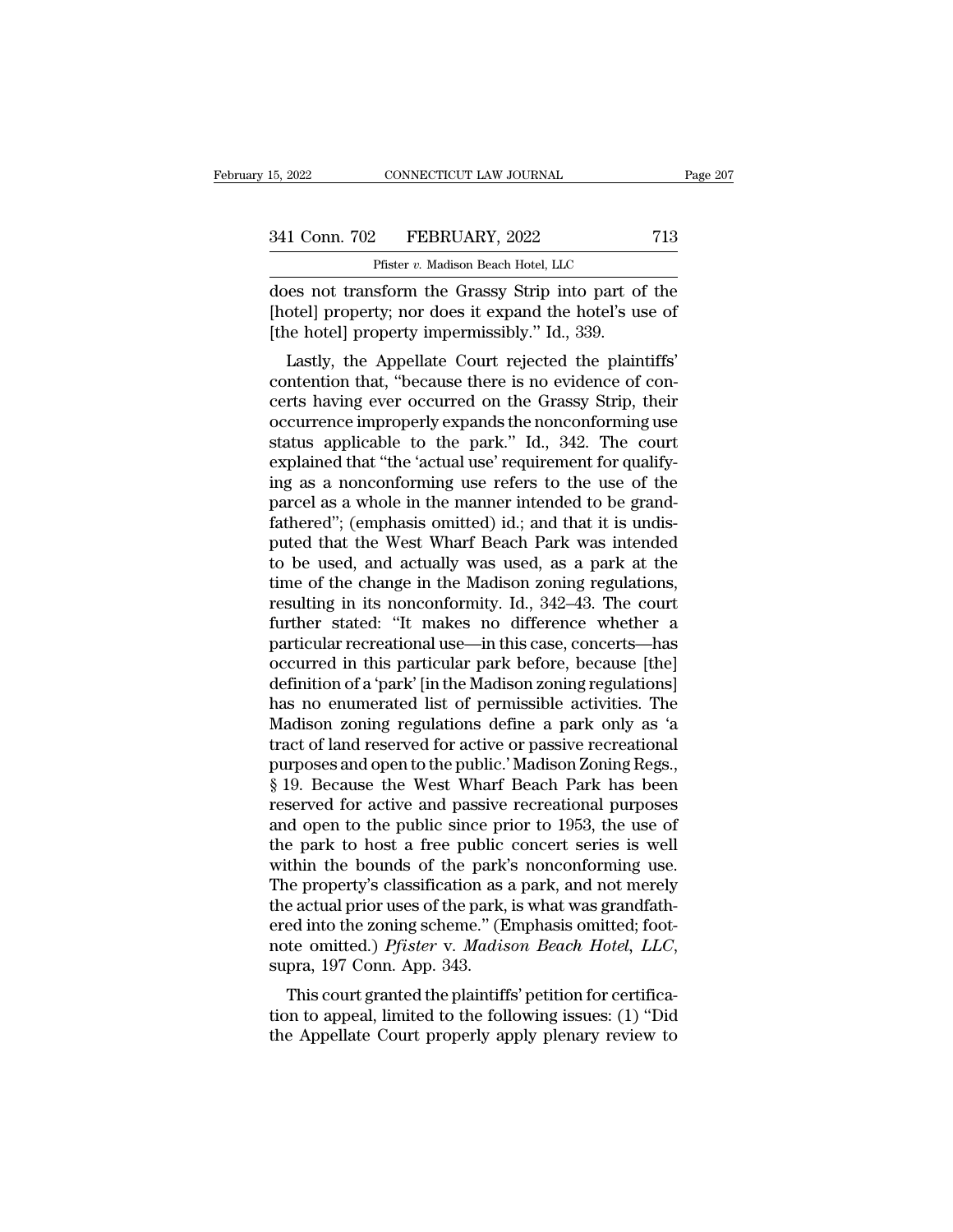## CONNECTICUT LAW JOURNAL February 15, 2022<br>
T14 FEBRUARY, 2022 341 Conn. 702<br>
Pfister v. Madison Beach Hotel, LLC CONNECTICUT LAW JOURNAL<br>FEBRUARY, 2022 341 Conn.<br>Pfister *v.* Madison Beach Hotel, LLC<br>s iudgment?" (2) "Did the Annellate Co

CONNECTICUT LAW JOURNAL February 15, 202<br>
T14 FEBRUARY, 2022 341 Conn. 702<br>
Pfister v. Madison Beach Hotel, LLC<br>
the trial court's judgment?'' (2) "Did the Appellate Court<br>
properly apply the 'actual use' doctrine in relat FEBRUARY, 2022 341 Conn. 702<br>
Pfister v. Madison Beach Hotel, LLC<br>
the trial court's judgment?" (2) "Did the Appellate Court<br>
properly apply the 'actual use' doctrine in relation to<br>
the nonconforming use at issue in this T14 FEBRUARY, 2022 341 Conn. 702<br>
Pfister v. Madison Beach Hotel, LLC<br>
the trial court's judgment?" (2) "Did the Appellate Court<br>
properly apply the 'actual use' doctrine in relation to<br>
the nonconforming use at issue in T14 FEBRUARY, 2022 341 Conn. 702<br>
Pfister v. Madison Beach Hotel, LLC<br>
the trial court's judgment?" (2) "Did the Appellate Court<br>
properly apply the 'actual use' doctrine in relation to<br>
the nonconforming use at issue in Pfister v. Madison Beach Hotel, LLC<br>the trial court's judgment?" (2) "Did the Appellate Court<br>properly apply the 'actual use' doctrine in relation to<br>the nonconforming use at issue in this case?" And (3)<br>"[d]id the Appell Phister v. Madison Beach Hotel, LLC<br>the trial court's judgment?" (2) "Did the Appellate Court<br>properly apply the 'actual use' doctrine in relation to<br>the nonconforming use at issue in this case?" And (3)<br>"[d]id the Appell the trial court's judgment?" (2) "Did the Appellate Court<br>properly apply the 'actual use' doctrine in relation to<br>the nonconforming use at issue in this case?" And (3)<br>"[d]id the Appellate Court correctly conclude that a<br>z the nonconforming use at issue in thi<br>
"[d]id the Appellate Court correctly<br>
zoning regulation that limits use of a<br>
ational purposes' allowed the concert<br>
case to occur?" Pfister v. Madison B<br>
335 Conn. 923, 923–24, 233 A For the concerts at issue in this<br>se to occur?" Pfister v. Madison Beach Hotel, LLC,<br>5 Conn. 923, 923–24, 233 A.3d 1090 (2020). We answer<br>ch question in the affirmative.<br> $I$ <br>We begin with the plaintiffs' claim that the Ap

I and the set of  $\mathbf I$ 

case to occur?" Pfister v. Madison Beach Hotel, LLC,<br>335 Conn. 923, 923–24, 233 A.3d 1090 (2020). We answer<br>each question in the affirmative.<br>I<br>We begin with the plaintiffs' claim that the Appellate<br>Court improperly applie 335 Conn. 923, 923–24, 233 A.3d 1090 (2020). We answer<br>each question in the affirmative.<br> $I$ <br>We begin with the plaintiffs' claim that the Appellate<br>Court improperly applied plenary review to the trial<br>court's finding that illegally expanded the plaintiffs' claim that the Appellate<br>Court improperly applied plenary review to the trial<br>court's finding that the hotel's use of the Grassy Strip<br>illegally expanded the hotel's nonconforming use of I<br>We begin with the plaintiffs' claim that the Appellate<br>Court improperly applied plenary review to the trial<br>court's finding that the hotel's use of the Grassy Strip<br>illegally expanded the hotel's nonconforming use of the We begin with the plaintiffs' claim that the Appellate<br>Court improperly applied plenary review to the trial<br>court's finding that the hotel's use of the Grassy Strip<br>illegally expanded the hotel's nonconforming use of the<br>h We begin with the plaintiffs' claim that the Appellate<br>Court improperly applied plenary review to the trial<br>court's finding that the hotel's use of the Grassy Strip<br>illegally expanded the hotel's nonconforming use of the<br>h Court improperly applied plenary review to the trial<br>court's finding that the hotel's use of the Grassy Strip<br>illegally expanded the hotel's nonconforming use of the<br>hotel property. The plaintiffs argue, inter alia, that t court's finding that the hotel's use of the Grassy Strip<br>illegally expanded the hotel's nonconforming use of the<br>hotel property. The plaintiffs argue, inter alia, that the<br>trial court's determination as to whether an illeg illegally expanded the hotel's nonconforming use of the<br>hotel property. The plaintiffs argue, inter alia, that the<br>trial court's determination as to whether an illegal<br>expansion of a nonconforming use has occurred is a<br>que hotel property. The plaintiffs argue, inter alia, that the<br>trial court's determination as to whether an illegal<br>expansion of a nonconforming use has occurred is a<br>question of fact reviewable only for clear error. The<br>plain trial court's determination as to whether an illegal<br>expansion of a nonconforming use has occurred is a<br>question of fact reviewable only for clear error. The<br>plaintiffs further argue that the Appellate Court com-<br>pounded i expansion of a nonconforming use has occurred is a<br>question of fact reviewable only for clear error. The<br>plaintiffs further argue that the Appellate Court com-<br>pounded its error by applying plenary review to the<br>trial cour question of fact reviewable only for clear error. The<br>plaintiffs further argue that the Appellate Court com-<br>pounded its error by applying plenary review to the<br>trial court's finding regarding on which property the<br>illegal plaintiffs further argue that the Appellate Court compounded its error by applying plenary review to the trial court's finding regarding on which property the illegal activity occurred. Finally, the plaintiffs argue that t pounded its error by applying plenary review to the<br>trial court's finding regarding on which property the<br>illegal activity occurred. Finally, the plaintiffs argue<br>that the Appellate Court incorrectly determined that<br>*Crabt* trial court's finding regarding on which property the<br>illegal activity occurred. Finally, the plaintiffs argue<br>that the Appellate Court incorrectly determined that<br>*Crabtree Realty Co*. does not support the trial court's<br>d illegal activity occurred. Finally, the plaintiffs argue<br>that the Appellate Court incorrectly determined that<br>*Crabtree Realty Co*. does not support the trial court's<br>decision to treat the Grassy Strip as hotel property fo that the Appellate Court incorrectly determined that<br> *Crabtree Realty Co*. does not support the trial court's<br>
decision to treat the Grassy Strip as hotel property for<br>
purposes of determining whether the hotel violated t Crabtree Realty Co. does not support the trial court's<br>decision to treat the Grassy Strip as hotel property for<br>purposes of determining whether the hotel violated the<br>nonconforming use restrictions applicable to the hotel decision to treat the Grassy Strip as hotel property for<br>purposes of determining whether the hotel violated the<br>nonconforming use restrictions applicable to the hotel.<br>The plaintiffs argue, contrary to the determination of purposes of determining whether the hotel violated the<br>nonconforming use restrictions applicable to the hotel.<br>The plaintiffs argue, contrary to the determination of<br>the Appellate Court, that *Crabtree Realty Co*. "held th lots].'' re Appellate Court, that *Crabtree Realty Co*. "held that<br>
a trier of fact may consider the combined effects<br>
activities on two lots when deciding if a new activity<br>
regally expands a nonconforming use [on one of the<br>
s]." are appendice court, that chaothed recating on. Their and the trial control of activities on two lots when deciding if a new activity illegally expands a nonconforming use [on one of the lots]."<br>The defendants respond that determination that the hotel's use of the Grassy Stripture detector of activities on two lots when deciding if a new activity illegally expands a nonconforming use [on one of the lots]."<br>The defendants respond that the Ap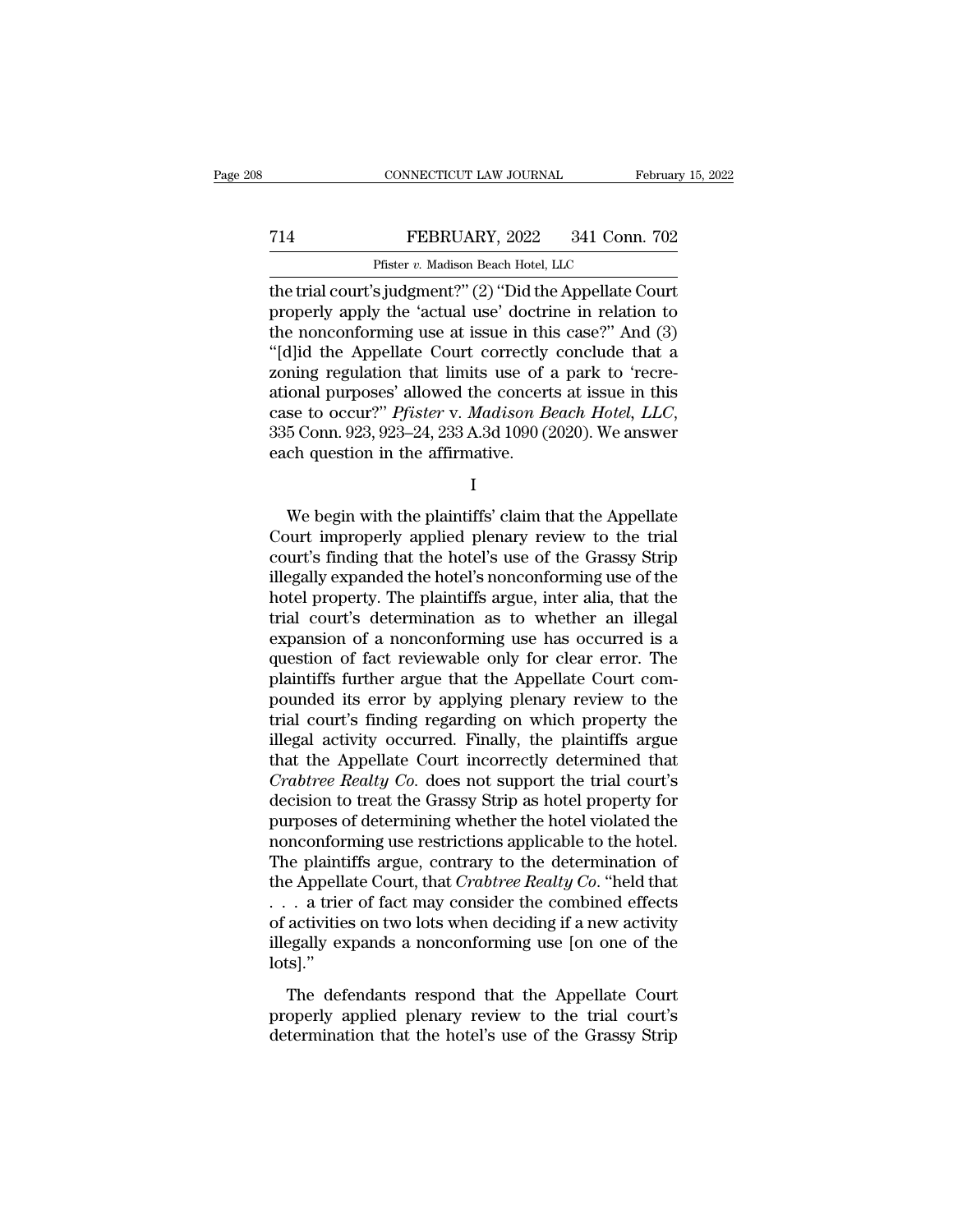# 15, 2022 CONNECTICUT LAW JOURNAL Page 209<br>341 Conn. 702 FEBRUARY, 2022 715<br>Pfister v. Madison Beach Hotel, LLC

CONNECTICUT LAW JOURNAL<br>
Pfister *v.* Madison Beach Hotel, LLC<br>
1 illegal expansion of the hotel's none EXECTE AN SOURNAL<br>
EXECTE AN OURNAL<br>
SALE CONNECTICUT LAW JOURNAL<br>
Prister v. Madison Beach Hotel, LLC<br>
CONSTITUTED An illegal expansion of the hotel's noncon-<br>
formity because that determination was predicated on<br>
The pro 341 Conn. 702 FEBRUARY, 2022 715<br>
Pfister v. Madison Beach Hotel, LLC<br>
constituted an illegal expansion of the hotel's nonconformity because that determination was predicated on<br>
an erroneous view of the law, namely, that 341 Conn. 702 FEBRUARY, 2022 715<br>
Pfister *v.* Madison Beach Hotel, LLC<br>
constituted an illegal expansion of the hotel's noncon-<br>
formity because that determination was predicated on<br>
an erroneous view of the law, namely, <sup>241</sup> Conn. 702 FEBRUARY, 2022 715<br>
Pfister *v.* Madison Beach Hotel, LLC<br>
constituted an illegal expansion of the hotel's nonconformity because that determination was predicated on<br>
an erroneous view of the law, namely, t Pfister *v.* Madison Beach Hotel, LLC<br>
constituted an illegal expansion of the hotel's noncon-<br>
formity because that determination was predicated on<br>
an erroneous view of the law, namely, that *Crabtree*<br> *Realty Co.* supp Pluster v. Madison Beach Hotel, LLC<br>
constituted an illegal expansion of the hotel's noncon-<br>
formity because that determination was predicated on<br>
an erroneous view of the law, namely, that *Crabtree<br>
Realty Co*. support constituted an illegal expansion of the hotel's nonconformity because that determination was predicated on<br>an erroneous view of the law, namely, that *Crabtree*<br>Realty Co. supported treating the Grassy Strip as an<br>extensio formity because that determination was predicated on<br>an erroneous view of the law, namely, that *Crabtree*<br>Realty Co. supported treating the Grassy Strip as an<br>extension of the hotel property for purposes of its analy-<br>sis an erroneous view of the law, namely, that *Crabtree*<br>Realty Co. supported treating the Grassy Strip as an<br>extension of the hotel property for purposes of its analy-<br>sis. The defendants maintain that whether the trial cour Realty Co. supported treating the Grassy Strip as an extension of the hotel property for purposes of its analysis. The defendants maintain that whether the trial court applied the correct legal standard is a quintessential extension of the hotel property for purposes of its analysis. The defendants maintain that whether the trial court<br>applied the correct legal standard is a quintessential<br>question of law subject to de novo review. The defen sis. The defendants maintain that whether the trial court<br>applied the correct legal standard is a quintessential<br>question of law subject to de novo review. The defen-<br>dants further maintain that, to the extent that this co applied the correct legal standard is a quintessential<br>question of law subject to de novo review. The defen-<br>dants further maintain that, to the extent that this court<br>disagrees with the Appellate Court that *Crabtree Rea* question of law subject to de novo review. The defendants further maintain that, to the extent that this court<br>disagrees with the Appellate Court that *Crabtree Realty*<br>*Co*. is not controlling, this court should overrule dants further maintain that, to the extent that this court<br>disagrees with the Appellate Court that *Crabtree Realty*<br>*Co.* is not controlling, this court should overrule *Crabtree<br>Realty Co.* because (1) "there is and was disagrees with the Appellate Court that *Crabtree Realty*<br>Co. is not controlling, this court should overrule Crabtree<br>Realty Co. because (1) "there is and was no support<br>for the 'combined effects' analysis" employed therei Co. is not controlling, this court should overrule Crabtree<br>Realty Co. because (1) "there is and was no support<br>for the 'combined effects' analysis" employed therein,<br>(2) a more recent decision of the Appellate Court,<br>Tho Realty Co. because (1) "there is and was no support<br>for the 'combined effects' analysis" employed therein,<br>(2) a more recent decision of the Appellate Court,<br>Thomas v. Planning & Zoning Commission, 98 Conn.<br>App. 742, 911 A for the 'combined effects' analysis" employed therein,<br>
(2) a more recent decision of the Appellate Court,<br> *Thomas v. Planning & Zoning Commission*, 98 Conn.<br>
App. 742, 911 A.2d 1129 (2006), rejected that very analy-<br>
si (2) a more recent decision of the Appellate Court,<br>Thomas v. Planning & Zoning Commission, 98 Conn.<br>App. 742, 911 A.2d 1129 (2006), rejected that very analy-<br>sis, (3) sister state courts uniformly reject that analysis,<br>an law.'' by.  $742$ ,  $911$  A.2d  $1129$  (2000), rejected that very analysis, (3) sister state courts uniformly reject that analysis, d (4) *Crabtree Realty Co*. "is contrary to the principle at zoning power is concerned with uses no sis, (3) sister state courts uniformly reject that analysis,<br>and (4) *Crabtree Realty Co*. "is contrary to the principle<br>that zoning power is concerned with uses not users of<br>land, and it creates substantial uncertainty i

and (4) Craotree heatty Co. is contrary to the principle<br>that zoning power is concerned with uses not users of<br>land, and it creates substantial uncertainty in zoning<br>law."<br>The following legal principles guide our analysis and, and it creates substantial uncertainty in zoning<br>law."<br>The following legal principles guide our analysis of<br>the plaintiffs' claim. "A party seeking injunctive relief<br>has the burden of alleging and proving irreparable fand, and it creates substantial uncertainty in zoning<br>law."<br>The following legal principles guide our analysis of<br>the plaintiffs' claim. "A party seeking injunctive relief<br>has the burden of alleging and proving irreparabl The following legal principles guide our analysis of<br>the plaintiffs' claim. "A party seeking injunctive relief<br>has the burden of alleging and proving irreparable harm<br>and lack of an adequate remedy at  $law$ .... A prayer<br>fo The following legal principles guide our analysis of<br>the plaintiffs' claim. "A party seeking injunctive relief<br>has the burden of alleging and proving irreparable harm<br>and lack of an adequate remedy at law.  $\ldots$  A prayer<br> the plaintiffs' claim. "A party seeking injunctive relief<br>has the burden of alleging and proving irreparable harm<br>and lack of an adequate remedy at law. . . . A prayer<br>for injunctive relief is addressed to the sound discr has the burden of alleging and proving irreparable harm<br>and lack of an adequate remedy at law. . . . A prayer<br>for injunctive relief is addressed to the sound discretion<br>of the court and the court's ruling can be reviewed and lack of an adequate remedy at law. . . . A prayer<br>for injunctive relief is addressed to the sound discretion<br>of the court and the court's ruling can be reviewed only<br>for the purpose of determining whether the decision<br> for injunctive relief is<br>of the court and the co<br>for the purpose of d<br>was based on an ern<br>abuse of discretion."<br>ted.) *Wallingford* v. I<br>A.2d 749 (2005).<br>"Determining the a The purpose of determining vhether the decision<br>
as based on an erroneous statement of law or an<br>
use of discretion." (Internal quotation marks omit-<br>
d.) *Wallingford* v. *Werbiski*, 274 Conn. 483, 494, 877<br>
2d 749 (2005 For the purpose of determining whether the decision<br>was based on an erroneous statement of law or an<br>abuse of discretion." (Internal quotation marks omit-<br>ted.) Wallingford v. Werbiski, 274 Conn. 483, 494, 877<br>A.2d 749 (2

was based of air erroneous statement of faw of an<br>abuse of discretion." (Internal quotation marks omit-<br>ted.) *Wallingford* v. *Werbiski*, 274 Conn. 483, 494, 877<br>A.2d 749 (2005).<br>"Determining the appropriate standard of r abuse of uscretion. (Internal quotation marks onlited.) Wallingford v. Werbiski, 274 Conn. 483, 494, 877<br>A.2d 749 (2005).<br>"Determining the appropriate standard of review is<br>a question of law, and as a result, it is subject Led.) Waatingford V. Werbiski, 274 Collif. 465, 494, 677<br>A.2d 749 (2005).<br>"Determining the appropriate standard of review is<br>a question of law, and as a result, it is subject to plenary<br>review." Crews v. Crews, 295 Conn. 1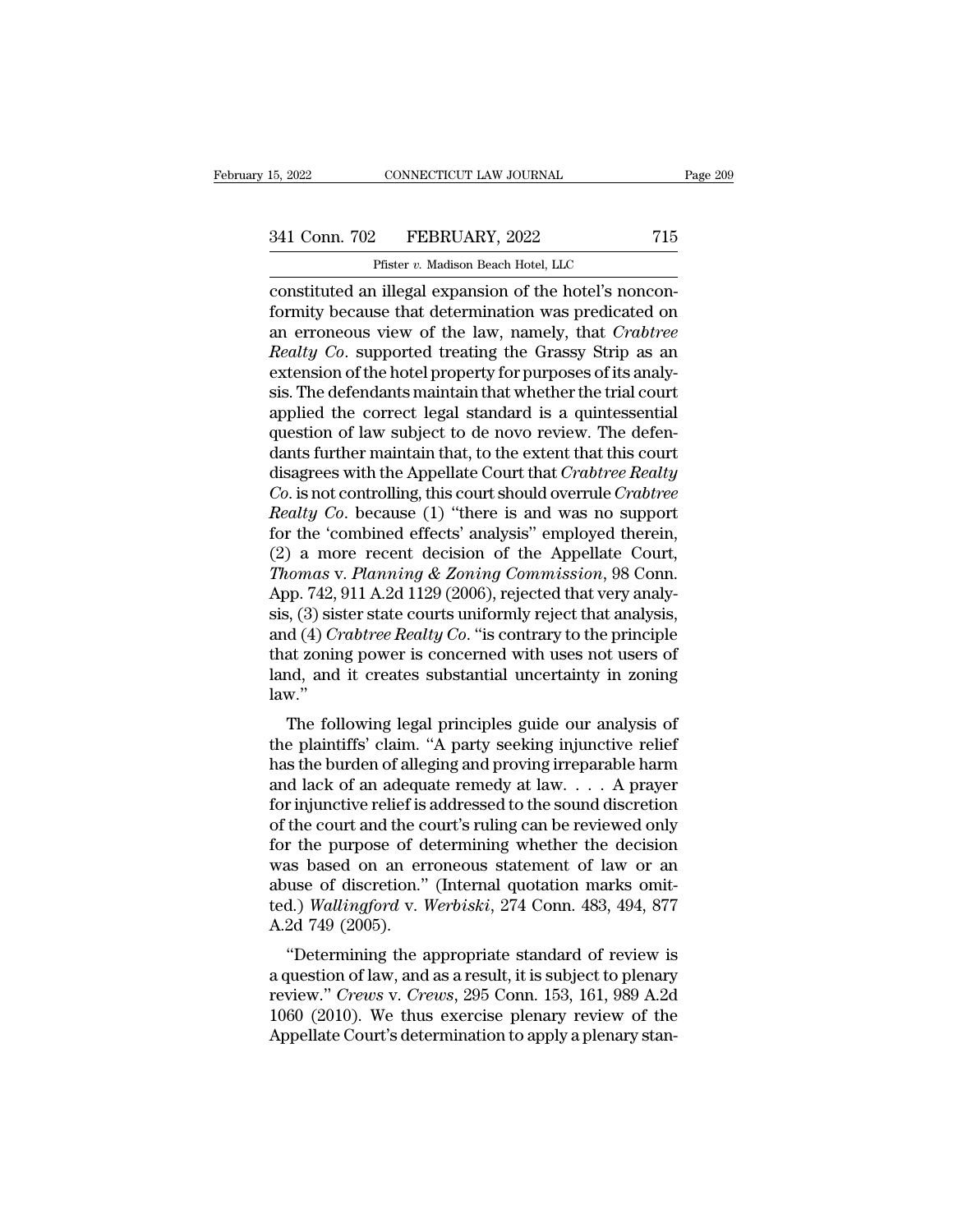## CONNECTICUT LAW JOURNAL February 15, 2022<br>
T16 FEBRUARY, 2022 341 Conn. 702<br>
Pfister v. Madison Beach Hotel, LLC CONNECTICUT LAW JOURNAL<br>FEBRUARY, 2022 341 Conn.<br>Pfister *v.* Madison Beach Hotel, LLC<br>To the trial court's decision in the pre-

CONNECTICUT LAW JOURNAL February 15, 202<br>
FEBRUARY, 2022 341 Conn. 702<br>
Pfister v. Madison Beach Hotel, LLC<br>
dard of review to the trial court's decision in the present<br>
case. It is axiomatic that whether the trial court a The Team of Technology (FEBRUARY, 2022 and 1 Conn. 702<br>
Pfister v. Madison Beach Hotel, LLC<br>
dard of review to the trial court's decision in the present<br>
case. It is axiomatic that whether the trial court applied<br>
an incor FEBRUARY, 2022 341 Conn. 702<br>
Pfister v. Madison Beach Hotel, LLC<br>
dard of review to the trial court's decision in the present<br>
case. It is axiomatic that whether the trial court applied<br>
an incorrect legal standard in de FEBRUARY, 2022 341 Conn. 702<br>
Pfister v. Madison Beach Hotel, LLC<br>
dard of review to the trial court's decision in the present<br>
case. It is axiomatic that whether the trial court applied<br>
an incorrect legal standard in de Pfister v. Madison Beach Hotel, LLC<br>
dard of review to the trial court's decision in the present<br>
case. It is axiomatic that whether the trial court applied<br>
an incorrect legal standard in deciding whether the<br>
hotel's co Phister *v.* Madison Beach Hotel, LLC<br>dard of review to the trial court's decision in the present<br>case. It is axiomatic that whether the trial court applied<br>an incorrect legal standard in deciding whether the<br>hotel's conce dard of review to the trial court's decision in the present case. It is axiomatic that whether the trial court applied an incorrect legal standard in deciding whether the hotel's concert series violated the Madison zoning case. It is axiomatic that w<br>an incorrect legal standa<br>hotel's concert series viola<br>lations is also a question<br>plenary review. See, e.g., *l*<br>dom of Information Com<br>801 A.2d 759 (2002).<br>In concluding that the In concert separation of the Madison zoning reguitions is also a question of law subject to this court's<br>enary review. See, e.g., *Hartford Courant Co. v. Free-<br>m of Information Commission*, 261 Conn. 86, 96–97,<br>1 A.2d 759 the noncontractive conduct and mathematic protect is determined the hotel properties over the property person of Information Commission, 261 Conn. 86, 96–97, 801 A.2d 759 (2002).<br>In concluding that the hotel illegally had

court cited just one case, *Crabtree Realty Co.*, which<br>is plenary review. See, e.g., *Hartford Courant Co.* v. *Free-dom of Information Commission*, 261 Conn. 86, 96–97,<br>801 A.2d 759 (2002).<br>In concluding that the hotel i from the proposition of Information Commission, 261 Conn. 86, 96–97,<br>801 A.2d 759 (2002).<br>In concluding that the hotel illegally had expanded<br>the nonconforming use of the hotel property, the trial<br>court cited just one cas could consider the hotel illegally had expanded<br>the nonconforming use of the hotel property, the trial<br>court cited just one case, *Crabtree Realty Co.*, which<br>it determined stood for the proposition that it properly<br>could In concluding that the hotel illegally had expanded<br>the nonconforming use of the hotel property, the trial<br>court cited just one case, *Crabtree Realty Co.*, which<br>it determined stood for the proposition that it properly<br>c In concluding that the hotel illegally had expanded<br>the nonconforming use of the hotel property, the trial<br>court cited just one case, *Crabtree Realty Co.*, which<br>it determined stood for the proposition that it properly<br>co the nonconforming use of the hotel property, the trial<br>court cited just one case, *Crabtree Realty Co.*, which<br>it determined stood for the proposition that it properly<br>could consider the use restrictions applicable to the<br> court cited just one case, *Crabtree Realty Co.*, which<br>it determined stood for the proposition that it properly<br>could consider the use restrictions applicable to the<br>hotel in determining whether the hotel's use of the<br>Gra it determined stood for the proposition that it properly<br>could consider the use restrictions applicable to the<br>hotel in determining whether the hotel's use of the<br>Grassy Strip violated those restrictions, ostensibly<br>under could consider the use restrictions applicable to the<br>hotel in determining whether the hotel's use of the<br>Grassy Strip violated those restrictions, ostensibly<br>under a theory that the concert series, in boosting the<br>busines hotel in determining whether the hotel's use of the Grassy Strip violated those restrictions, ostensibly under a theory that the concert series, in boosting the business of the hotel, annexed the Grassy Strip to the hotel. Grassy Strip violated those restrictions, ostensibly<br>under a theory that the concert series, in boosting the<br>business of the hotel, annexed the Grassy Strip to the<br>hotel. The plaintiffs similarly rely on *Crabtree Realty*<br> under a theory that the concert series, in boosting the<br>business of the hotel, annexed the Grassy Strip to the<br>hotel. The plaintiffs similarly rely on *Crabtree Realty*<br>*Co*. for this proposition, citing no other case. We business of the hotel, annexed the Grassy Strip to the<br>hotel. The plaintiffs similarly rely on *Crabtree Realty*<br>*Co*. for this proposition, citing no other case. We con-<br>clude that *Crabtree Realty Co*. is not persuasive hotel. The plaintiffs similarly rely on *Crabtree Realty*<br>Co. for this proposition, citing no other case. We con-<br>clude that *Crabtree Realty* Co. is not persuasive author-<br>ity and that, even if it were, we agree with the Co. for this proposition, citing no other case. We conclude that *Crabtree Realty Co*. is not persuasive authority and that, even if it were, we agree with the Appellate Court that it does not support the trial court's de clude that *Crabtree Realty Co*. is not persuasive authority and that, even if it were, we agree with the Appellate Court that it does not support the trial court's determination. Because the trial court's factual finding ity and that, even if it were, we agree with the Appellate<br>Court that it does not support the trial court's determi-<br>nation. Because the trial court's factual findings were<br>predicated on a misapprehension of the law, it d Court that it does not support the trial court's determination. Because the trial court's factual findings were predicated on a misapprehension of the law, it did not make the requisite findings necessary to conclude that ration. Because the trial court's factual findings were<br>predicated on a misapprehension of the law, it did not<br>make the requisite findings necessary to conclude that<br>the concert series violated the Madison zoning regula-<br> predicated on a misapprehension of the law, it did not<br>make the requisite findings necessary to conclude that<br>the concert series violated the Madison zoning regula-<br>tions.<sup>13</sup> Accordingly, the trial court's decision to gr the permanent injunction cannot stand. See, e.g., *Francis* v. *Fonfara*, 303 Conn. 292, 301, 33 A.3d 185 (2012)<br>("misapplication of the law . . . constitutes an abuse<br> $\frac{13 \text{ In part III of this opinion, we consider and reject the plaintiffs' contention}$ <br>that the trial court's fin the permanent injunction cannot stand. See, e.g., *Francis v. Fonfara*, 303 Conn. 292, 301, 33 A.3d 185 (2012)<br>("misapplication of the law . . . constitutes an abuse<br> $\frac{1}{13}$  In part III of this opinion, we consider and

cis v. Fonfara, 303 Conn. 292, 301, 33 A.3d 185 (2012)<br>
("misapplication of the law . . . constitutes an abuse<br>  $\frac{18 \text{ In part III of this opinion, we consider and reject the plaintiffs' contention}}{16 \text{ that the trial court's finding that the commercial nature of the concert series}$ <br>
violated the Madison zoning regulations applicable to West W ("misapplication of the law  $\ldots$  constitutes an abuse<br>  $\frac{1}{13}$  In part III of this opinion, we consider and reject the plaintiffs' contention<br>
that the trial court's finding that the commercial nature of the concert s The permanent injunction and that the Appellate Court incorrectly contention<br>that the trial court's finding that the commercial nature of the concert series<br>violated the Madison zoning regulations applicable to West Wharf <sup>13</sup> In part III of this opinion, we consider and reject the plaintiffs' contention that the trial court's finding that the commercial nature of the concert series violated the Madison zoning regulations applicable to Wes that the trial court's finding that the commercial nature of the concert series<br>violated the Madison zoning regulations applicable to West Wharf Beach<br>Park is an independent basis for sustaining the trial court's decision violated the Madison zoning regulations applicable to West Wharf Beach Park is an independent basis for sustaining the trial court's decision to grant the permanent injunction and that the Appellate Court incorrectly concl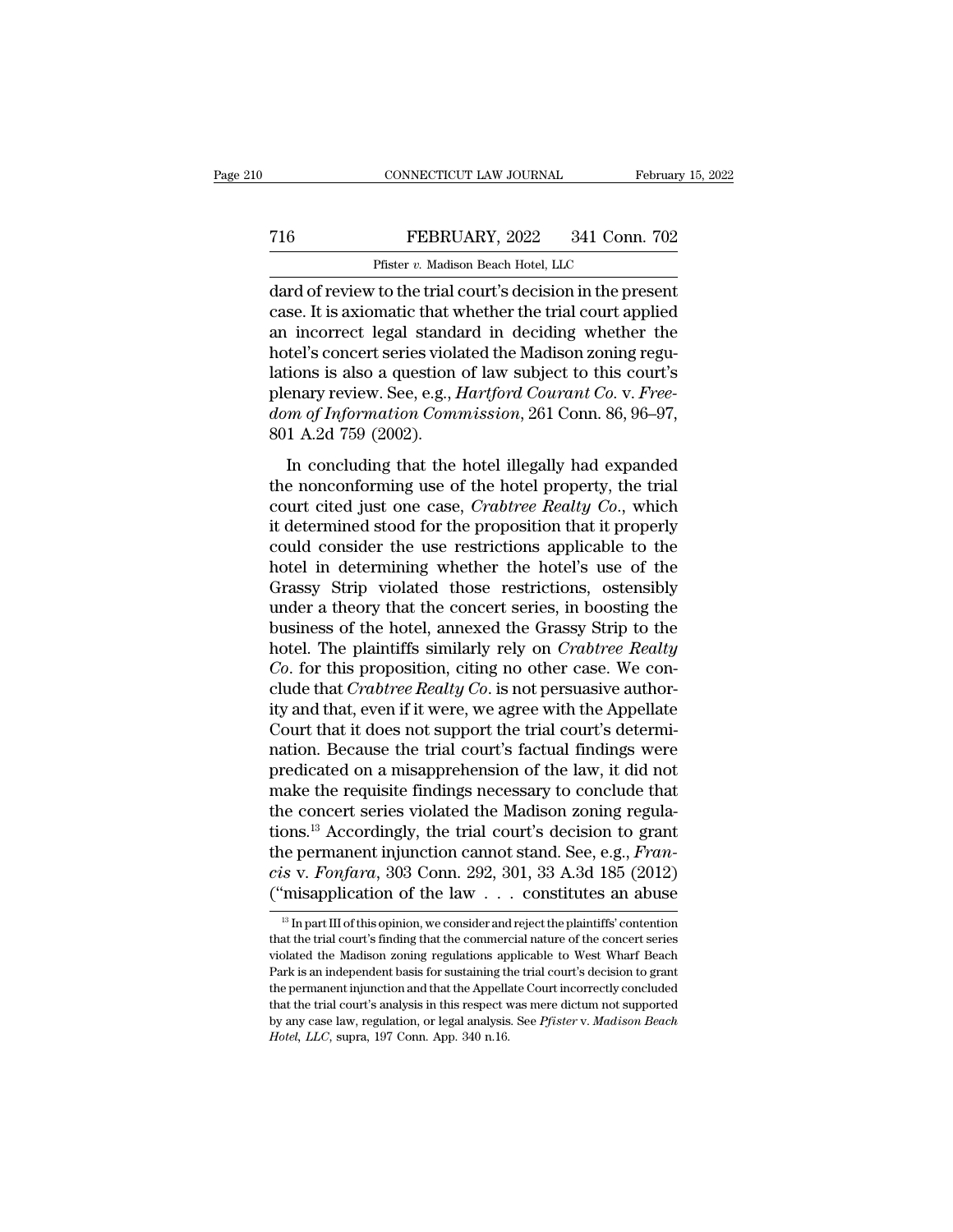CONNECTICUT LAW JOURNAL<br>
Pfister *v.* Madison Beach Hotel, LLC<br>
Pfister *v.* Madison Beach Hotel, LLC<br>
V. *Milford Painthall, LLC v. Wammus* om Connectricut LAW JOURNAL<br>
341 Conn. 702 FEBRUARY, 2022 717<br>
Pfister v. Madison Beach Hotel, LLC<br>
of discretion''); *Milford Paintball, LLC* v. *Wampus Milford Associates, LLC,* 117 Conn. App. 86, 92, 978 A.2d<br>
118 (2009 *ford Associates, LLC*, 117 Conn. App. 2022<br>*ford Associates, LLC*, 117 Conn. App. 86, 92, 978 A.2d<br>118 (2009) (remanding case for new trial when trial<br>court's findings were dependent on erroneous view of 341 Conn. 702 FEBRUARY, 2022 717<br>
Pfister v. Madison Beach Hotel, LLC<br>
of discretion"); *Milford Paintball, LLC* v. Wampus Milford Associates, LLC, 117 Conn. App. 86, 92, 978 A.2d<br>
118 (2009) (remanding case for new trial 341 Conn. 702 FEBRUARY, 2022 717<br>
Pfister v. Madison Beach Hotel, LLC<br>
of discretion''); *Milford Paintball, LLC* v. Wampus Milford Associates, LLC, 117 Conn. App. 86, 92, 978 A.2d<br>
118 (2009) (remanding case for new trial onder to the law).<br>The discretion"<br>ford Associate<br>118 (2009) (recourt's finding<br>the law).<br>In *Crabtree* Instanting Community, and<br>discretion"); *Milford Paintball*, *LLC* v. *Wampus Mil-*<br>rd Associates, *LLC*, 117 Conn. App. 86, 92, 978 A.2d<br>8 (2009) (remanding case for new trial when trial<br>urt's findings were dependent on e of discretion"); *Milford Paintball*, *LLC* v. *Wampus Milford Associates, LLC*, 117 Conn. App. 86, 92, 978 A.2d<br>118 (2009) (remanding case for new trial when trial<br>court's findings were dependent on erroneous view of<br>the

ford Associates, LLC, 117 Conn. App. 86, 92, 978 A.2d<br>118 (2009) (remanding case for new trial when trial<br>court's findings were dependent on erroneous view of<br>the law).<br>In *Crabtree Realty Co.*, an automobile dealership<br>l 118 (2009) (remanding case for new trial when trial<br>court's findings were dependent on erroneous view of<br>the law).<br>In *Crabtree Realty Co.*, an automobile dealership<br>leased an adjacent parcel of land for the purpose of<br>con court's findings were dependent on erroneous view of<br>the law).<br>In *Crabtree Realty Co.*, an automobile dealership<br>leased an adjacent parcel of land for the purpose of<br>constructing twenty additional parking spaces for its<br>c the law).<br>
In *Crabtree Realty Co.*, an automobile dealership<br>
leased an adjacent parcel of land for the purpose of<br>
constructing twenty additional parking spaces for its<br>
customers and employees. *Crabtree Realty Co. v. P* In *Crabtree Realty Co.*, an automobile dealership<br>leased an adjacent parcel of land for the purpose of<br>constructing twenty additional parking spaces for its<br>customers and employees. *Crabtree Realty Co. v. Plan-*<br>*ning &* leased an adjacent parcel of land for the purpose of<br>constructing twenty additional parking spaces for its<br>customers and employees. *Crabtree Realty Co.* v. *Plan-*<br>*ning & Zoning Commission*, supra, 82 Conn. App. 561.<br>Bot constructing twenty additional parking spaces for its<br>customers and employees. *Crabtree Realty Co. v. Plan-*<br>*ning & Zoning Commission*, supra, 82 Conn. App. 561.<br>Both properties—the dealership property and the adja-<br>cent customers and employees. *Crabtree Realty Co.* v. *Planning & Zoning Commission*, supra, 82 Conn. App. 561.<br>Both properties—the dealership property and the adjacent parcel—were located in a general business district<br>in whi ming & Zoning Commission, supra, 82 Conn. App. 561.<br>Both properties—the dealership property and the adjacent parcel—were located in a general business district<br>in which off-street parking was a permitted use, but an<br>autom Both properties—the dealership property and the adja-<br>cent parcel—were located in a general business district<br>in which off-street parking was a permitted use, but an<br>automobile dealership was not. Id., 563. The defendant<br>p cent parcel—were located in a general business district<br>in which off-street parking was a permitted use, but an<br>automobile dealership was not. Id., 563. The defendant<br>planning and zoning commission denied the dealer-<br>ship' in which off-street parking was a permitted use, but an automobile dealership was not. Id., 563. The defendant planning and zoning commission denied the dealership's site plan application on the ground that "construction o automobile dealership was not. Id., 563. The defendant planning and zoning commission denied the dealership's site plan application on the ground that "construction of parking spaces on adjoining property would enlarge rat planning and zoning commission denied the dealer-<br>ship's site plan application on the ground that "con-<br>struction of parking spaces on adjoining property would<br>enlarge rather than intensify [the dealership's] existing<br>nonc ship's site plan application on the ground that "construction of parking spaces on adjoining property would<br>enlarge rather than intensify [the dealership's] existing<br>nonconforming use of its own property." Id., 562. After<br> struction of parking spaces on adjoining property would<br>enlarge rather than intensify [the dealership's] existing<br>nonconforming use of its own property." Id., 562. After<br>the trial court affirmed the planning and zoning com enlarge rather than intensify [the dealership's] existing<br>nonconforming use of its own property." Id., 562. After<br>the trial court affirmed the planning and zoning commis-<br>sion's decision, the dealership appealed to the Ap monconforming use of its own property." Id., 562. After<br>the trial court affirmed the planning and zoning commis-<br>sion's decision, the dealership appealed to the Appellate<br>Court, claiming that, under Zachs v. Zoning Board the trial court affirmed the planning and zoning commission's decision, the dealership appealed to the Appellate Court, claiming that, under *Zachs* v. *Zoning Board of Appeals*, 218 Conn. 324, 589 A.2d 351 (1991),<sup>14</sup> th sion's decision, the dealership appealed to the Appellate Court, claiming that, under *Zachs* v. *Zoning Board of Appeals*, 218 Conn. 324, 589 A.2d 351 (1991),<sup>14</sup> the planning and zoning commission incorrectly had determ Court, claiming that, under Zachs v. Zoning Board of<br>Appeals, 218 Conn. 324, 589 A.2d 351 (1991),<sup>14</sup> the plan-<br>ning and zoning commission incorrectly had deter-<br>mined that the proposed parking lot constituted an<br>illegal e ined that the proposed parking lot constituted an legal expansion rather than a permissible intensification of the dealership's nonconforming use of the dealership property.<sup>15</sup> Crabtree Realty Co. v. Planning  $\&$ <sup>14</sup> In illegal expansion rather than a permissible intensifica-<br>tion of the dealership's nonconforming use of the deal-<br>ership property.<sup>15</sup> Crabtree Realty Co. v. Planning &<br> $\frac{14 \text{ In } Zachs, \text{ this court held that, in deciding whether an activity illegally  
expands the scope of a nonconforming use, consideration should be given  
to three factors: "$ 

tion of the dealership's nonconforming use of the dealership property.<sup>15</sup> Crabtree Realty Co. v. Planning &  $\frac{14 \text{ In } Zachs}$ , this court held that, in deciding whether an activity illegally expands the scope of a nonconfo **EXECUTE:** The vectors of the original use; (2) any differences in the character, nature and purpose of the original use; (2) any differences in the character, nature and kind of use involved; and (3) any substantial diff **ETSIND DIODETLY.** Crabtree Realty Co. V. Flamming  $\alpha$ <br><sup>14</sup> In *Zachs*, this court held that, in deciding whether an activity illegally expands the scope of a nonconforming use, consideration should be given to three fac <sup>14</sup> In *Zachs*, this court held that, in deciding whether an activity illegally expands the scope of a nonconforming use, consideration should be given to three factors: "(1) the extent to which the current use reflects expands the scope of a nonconforming use, consideration should be given<br>to three factors: "(1) the extent to which the current use reflects the nature<br>and purpose of the original use; (2) any differences in the character, and purpose of the original use; (2) any differences in the character, nature and kind of use involved; and (3) any substantial difference in effect upon the neighborhood resulting from differences in the activities condu the property." Zachs v. Zoning Board of Appeals, supra, 218 Conn. 332.

and purpose of the original use; (2) any differences in the character, nature and kind of use involved; and (3) any substantial difference in effect upon the neighborhood resulting from differences in the activities condu the neighborhood resulting from differences in the activities conducted on<br>the property." Zachs v. Zoning Board of Appeals, supra, 218 Conn. 332.<br><sup>15</sup> "We have previously held that a mere increase in the amount of business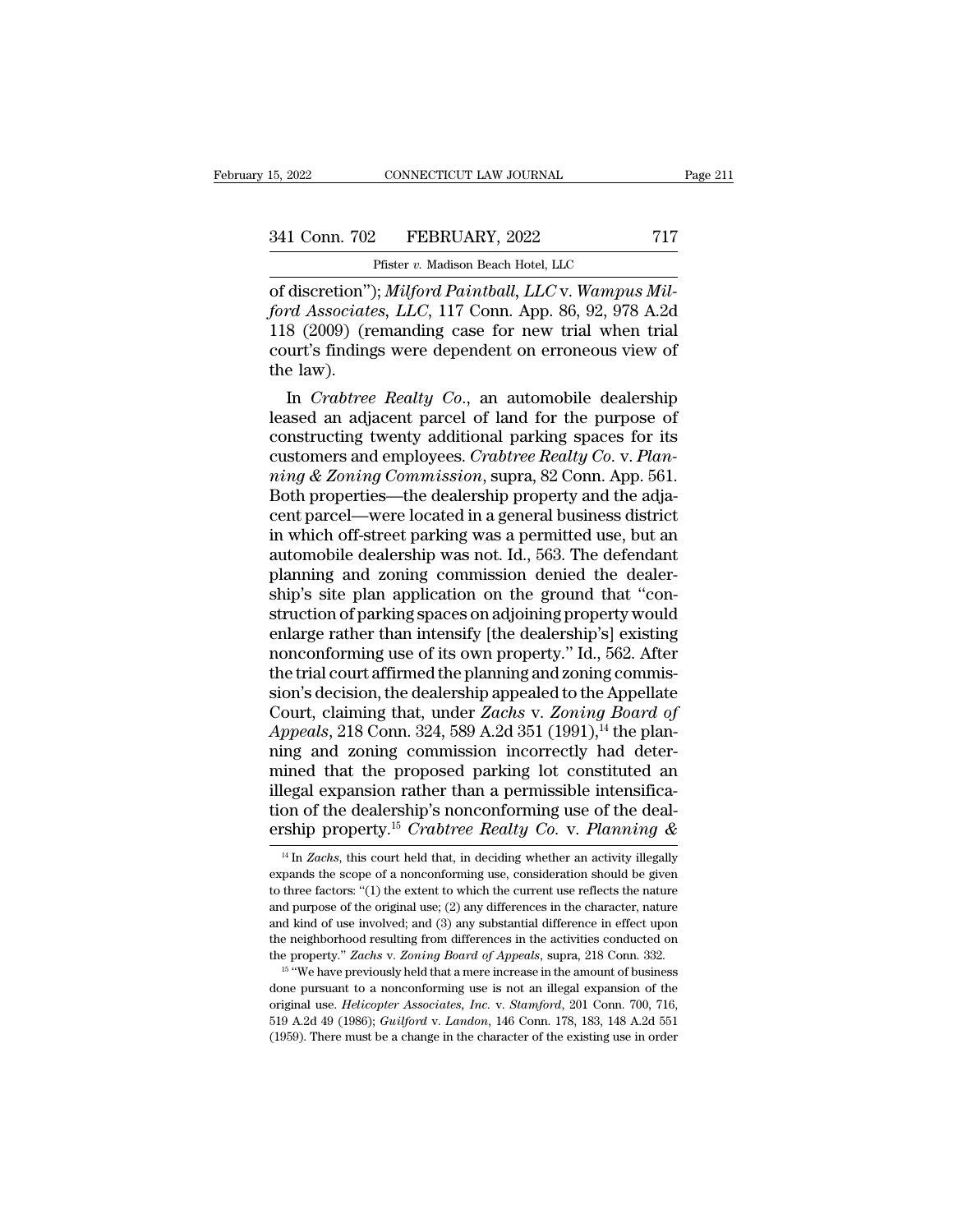## CONNECTICUT LAW JOURNAL February 15, 2022<br> **718** FEBRUARY, 2022 341 Conn. 702<br>
Pfister v. Madison Beach Hotel, LLC CONNECTICUT LAW JOURNAL<br>FEBRUARY, 2022 341 Conn.<br>Pfister *v.* Madison Beach Hotel, LLC<br>mission... sunra... 82. Conn... Ann... 561.

*CONNECTICUT LAW JOURNAL* February 15, 2<br> *Zoning Commission*, supra, 82 Conn. App. 561–63.<br> *Zoning Commission*, supra, 82 Conn. App. 561–63.<br> *Acknowledging that "the case law governing expansion* T18 FEBRUARY, 2022 341 Conn. 702<br>
Pfister v. Madison Beach Hotel, LLC<br>
Zoning Commission, supra, 82 Conn. App. 561–63.<br>
Acknowledging that "the case law governing expansion<br>
of nonconforming uses is not entirely consistent T18 FEBRUARY, 2022 341 Conn. 702<br>
Pfister v. Madison Beach Hotel, LLC<br>
Zoning Commission, supra, 82 Conn. App. 561–63.<br>
Acknowledging that "the case law governing expansion<br>
of nonconforming uses is not entirely consisten FEBRUARY, 2022 341 Conn. 702<br>
Pfister v. Madison Beach Hotel, LLC<br>
Zoning Commission, supra, 82 Conn. App. 561–63.<br>
Acknowledging that "the case law governing expansion<br>
of nonconforming uses is not entirely consistent"; Pfister v. Madison Beach Hotel, LLC<br>
Zoning Commission, supra, 82 Conn. App. 561–63.<br>
Acknowledging that "the case law governing expansion<br>
of nonconforming uses is not entirely consistent"; id.,<br>
564; the court concluded Firster *v.* Maalson Beach Hotel, LLC<br> *Zoning Commission*, supra, 82 Conn. App. 561–63.<br>
Acknowledging that "the case law governing expansion<br>
of nonconforming uses is not entirely consistent"; id.,<br>
564; the court concl Zoning Commission, supra, 82 Conn. App. 561<br>Acknowledging that "the case law governing expan<br>of nonconforming uses is not entirely consistent"<br>564; the court concluded that "this inconsistency<br>best be addressed by heeding nonconforming uses is not entirely consistent"; id.,<br>4; the court concluded that "this inconsistency can<br>st be addressed by heeding the oft-repeated observa-<br>on that [t]he legality of an extension of a nonconform-<br>g use i 564; the court concluded that "this inconsistency can<br>best be addressed by heeding the oft-repeated observa-<br>tion that [t]he legality of an extension of a nonconform-<br>ing use is essentially a question of fact....<br>"From th

best be addressed by heeding the oft-repeated observation that [t]he legality of an extension of a nonconforming use is essentially a question of fact. . . . .<br>"From this vantage point, [this court agreed] with the trial c tion that [t]he legality of an extension of a nonconforming use is essentially a question of fact.  $\dots$ <br>
"From this vantage point, [this court agreed] with the trial court that the [planning and zoning] commission was ent ing use is essentially a question of fact.  $\dots$ <br>
"From this vantage point, [this court agreed] with<br>
the trial court that the [planning and zoning] commis-<br>
sion was entitled to deny the [dealership's] application<br>
becaus "From this vantage point, [this court agreed] with<br>the trial court that the [planning and zoning] commis-<br>sion was entitled to deny the [dealership's] application<br>because the proposed use of [the adjacent parcel] would<br>hav "From this vantage point, [this court agreed] with<br>the trial court that the [planning and zoning] commis-<br>sion was entitled to deny the [dealership's] application<br>because the proposed use of [the adjacent parcel] would<br>hav the trial court that the [planning and zoning] commission was entitled to deny the [dealership's] application<br>because the proposed use of [the adjacent parcel] would<br>have added new land to the [dealership's] nonconform-<br>in sion was entitled to deny the [dealership's] application<br>because the proposed use of [the adjacent parcel] would<br>have added new land to the [dealership's] nonconform-<br>ing use of [its own property]." (Citations omitted; int because the proposed use of [the adjacent parcel] would<br>have added new land to the [dealership's] nonconform-<br>ing use of [its own property]." (Citations omitted; inter-<br>nal-quotation-marks-omitted.) Id. The court-further<br>r have added new land to the [dealership's] nonconform-<br>ing use of [its own property]." (Citations omitted; inter-<br>nal-quotation marks-omitted.) Id. The court further<br>reasoned that, "[b]ecause the proposed use of [the adja-<br> ing use of [its own property]." (Citations omitted; inter-<br>nal quotation marks omitted.) Id. The court further<br>reasoned that, "[b]ecause the proposed use of [the adja-<br>cent parcel] would result in a physical change of the<br> nal quotation marks omitted.) Id. The court further<br>reasoned that, "[b]ecause the proposed use of [the adja-<br>cent parcel] would result in a physical change of the<br>property under the [dealership's] control, the [planning<br>an reasoned that, "[b]ecause the proposed use of [the a<br>cent parcel] would result in a physical change of<br>property under the [dealership's] control, the [plan<br>and zoning] commission reasonably could decide<br>granting the [deale operty under the [dealership's] control, the [planning<br>d zoning] commission reasonably could decide that<br>anting the [dealership's] proposed use of [of the adja-<br>nt parcel] would result in the illegal expansion of its<br>eexis and zoning] commission reasonably could decide that<br>granting the [dealership's] proposed use of [of the adja-<br>cent parcel] would result in the illegal expansion of its<br>preexisting nonconforming use." Id., 565–66.<br>In reachi

granting the [dealership's] proposed use of [of the adja-<br>cent parcel] would result in the illegal expansion of its<br>preexisting nonconforming use." Id., 565–66.<br>In reaching its decision, the court in *Crabtree Realty*<br>*Co* cent parcel] would result in the illegal expansion of its<br>preexisting nonconforming use." Id., 565–66.<br>In reaching its decision, the court in *Crabtree Realty*<br>*Co*. relied on a line of cases in which it was held that the<br> preexisting nonconforming use." Id., 565–66.<br>In reaching its decision, the court in *Crabtree Realty*<br>*Co*. relied on a line of cases in which it was held that the<br>addition of new property to a nonconforming property<br>expan In reaching its decision, the court in *Crabtree Realty*<br>Co. relied on a line of cases in which it was held that the<br>addition of new property to a nonconforming property<br>expanded the existing nonconformity. See id., 564. In reaching its decision, the court in *Crabtree Realty*<br>Co. relied on a line of cases in which it was held that the<br>addition of new property to a nonconforming property<br>expanded the existing nonconformity. See id., 564. *Co.* relied on a line of cases in which it was held that the addition of new property to a nonconforming property expanded the existing nonconformity. See id., 564. In the present case, however, as the Appellate Court ex the present case, nowever, as the Appellate Court<br>explained, under no reasonable construction of the law<br>can it be said that the hotel's periodic use of the Grassy<br>Strip, under a permit granted to it by the town,<sup>16</sup> adde explained, under no reasonable construction of the law<br>can it be said that the hotel's periodic use of the Grassy<br>Strip, under a permit granted to it by the town,<sup>16</sup> added<br>to bring it within the prohibition of the zoning

marks omitted.) Zachs v. Zoning Board of Appeals, supra, 218 Conn. 331.

**Strip, under a permit granted to it by the town, <sup>16</sup> added to bring it within the prohibition of the zoning ordinance." (Internal quotation marks omitted.) Zachs v. Zoning Board of Appeals, supra, 218 Conn. 331. <sup>16</sup> As** Surp, under a pernint granted to it by the town, added<br>to bring it within the prohibition of the zoning ordinance." (Internal quotation<br>marks omitted.) Zachs v. Zoning Board of Appeals, supra, 218 Conn. 331.<br><sup>16</sup> As previo to bring it within the prohibition of the zoning ordinance." (Internal quotation marks omitted.) Zachs v. Zoning Board of Appeals, supra, 218 Conn. 331. <sup>16</sup> As previously indicated; see footnote 12 of this opinion; the t licensed the Grassy Strip to the hotel from June 13, 2012, to June 13, 2013.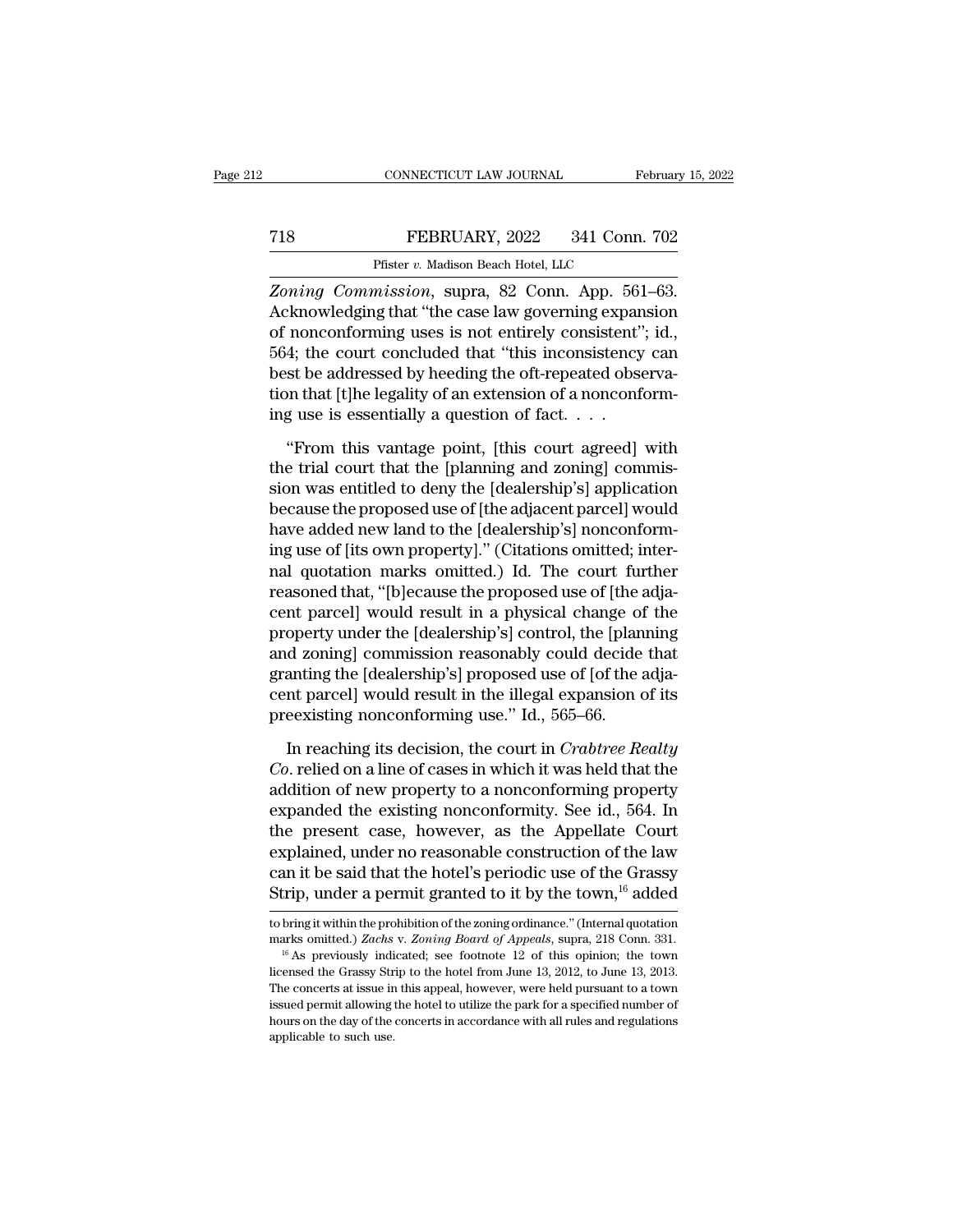# 15, 2022 CONNECTICUT LAW JOURNAL Page 213<br>341 Conn. 702 FEBRUARY, 2022 719<br>Pfister v. Madison Beach Hotel, LLC

CONNECTICUT LAW JOURNAL<br>
Pfister *v.* Madison Beach Hotel, LLC<br>
property within the meaning of the 15, 2022 CONNECTICUT LAW JOURNAL Page 213<br>
341 Conn. 702 FEBRUARY, 2022 719<br>
Pfister v. Madison Beach Hotel, LLC<br>
to the hotel property within the meaning of those<br>
cases.<sup>17</sup> See Pfister v. Madison Beach Hotel, LLC, supra 341 Conn. 702 FEBRUARY, 2022 719<br>
Pfister *v.* Madison Beach Hotel, LLC<br>
to the hotel property within the meaning of those<br>
cases.<sup>17</sup> See *Pfister* v. *Madison Beach Hotel, LLC*, supra,<br>
197 Conn. App. 338–39; see also, e 341 Conn. 702 FEBRUARY, 2022 719<br>
Pfister *v.* Madison Beach Hotel, LLC<br>
to the hotel property within the meaning of those<br>
cases.<sup>17</sup> See *Pfister* v. *Madison Beach Hotel, LLC*, supra,<br>
197 Conn. App. 338–39; see also, e <sup>241</sup> Conn. 702 FEBRUARY, 2022 719<br> *Fister v. Madison Beach Hotel, LLC*<br> **For to the hotel property within the meaning of those**<br>
cases.<sup>17</sup> See *Pfister* v. *Madison Beach Hotel, LLC*, supra,<br>
197 Conn. App. 338–39; see Firster v. Madison Beach Hotel, LLC<br>
to the hotel property within the meaning of those<br>
cases.<sup>17</sup> See *Pfister* v. *Madison Beach Hotel, LLC*, supra,<br>
197 Conn. App. 338–39; see also, e.g., *Clean Corp.* v.<br> *Foston*, 33 Pfister *v.* Madison Beach Hotel, LLC<br>to the hotel property within the meaning of those<br>cases.<sup>17</sup> See *Pfister* v. *Madison Beach Hotel*, *LLC*, supra,<br>197 Conn. App. 338–39; see also, e.g., *Clean Corp.* v.<br>*Foston*, 33 to the hotel property within the meaning of those cases.<sup>17</sup> See *Pfister* v. *Madison Beach Hotel, LLC*, supra, 197 Conn. App. 338–39; see also, e.g., *Clean Corp.* v. *Foston*, 33 Conn. App. 197, 203, 634 A.2d 1200 (199 cases.<sup>17</sup> See *Pfister* v. *Madison Beach Hotel, LLC*, supra,<br>197 Conn. App. 338–39; see also, e.g., *Clean Corp.* v.<br>*Foston*, 33 Conn. App. 197, 203, 634 A.2d 1200 (1993)<br>("[u]nlike a lease, a license in real property i 197 Conn. App. 338–39; see also, e.g., *Clean Corp.* v.<br>*Foston*, 33 Conn. App. 197, 203, 634 A.2d 1200 (1993)<br>("[u]nlike a lease, a license in real property is a mere<br>privilege to act on the land of another, which does no Foston, 33 Conn. App. 197, 203, 634 A.2d 1200 (1993)<br>("[u]nlike a lease, a license in real property is a mere<br>privilege to act on the land of another, which does not<br>produce an interest in the property"). Accordingly, we<br>f ("[u]nlike a lease, a license in real property is a mere<br>privilege to act on the land of another, which does not<br>produce an interest in the property"). Accordingly, we<br>find no merit in the plaintiffs' contention that *Cra* privilege to act on the land of another, which does not<br>produce an interest in the property"). Accordingly, we<br>find no merit in the plaintiffs' contention that *Crabtree*<br>Realty Co. "dealt with the precise issue here" and produce an interest in the property"). Accordingly, we<br>find no merit in the plaintiffs' contention that *Crabtree*<br>Realty Co. "dealt with the precise issue here" and "held<br>that, as part of the factual Zachs test, a trier ind no merit in the plaintiffs' contention that *Crabtree*<br>Realty Co. "dealt with the precise issue here" and "held<br>that, as part of the factual Zachs test, a trier of fact<br>may consider the combined effects of activities o Realty Co. "dealt with the precise issue here" and "held<br>that, as part of the factual Zachs test, a trier of fact<br>may consider the combined effects of activities on two<br>lots when deciding if a new activity illegally expand that, as part of the factual *Zachs* test, a trier of fact<br>may consider the combined effects of activities on two<br>lots when deciding if a new activity illegally expands<br>a nonconforming use [on one of the lots]." The court<br> may consider the combined effects of activities on two<br>lots when deciding if a new activity illegally expands<br>a nonconforming use [on one of the lots]." The court<br>in *Crabtree Realty Co*. held no such thing. In deciding<br>wh lots when deciding if a new activity illegally expands<br>a nonconforming use [on one of the lots]." The court<br>in *Crabtree Realty Co*. held no such thing. In deciding<br>whether the planning and zoning commission properly<br>had d a nonconforming use [on one of the lots]." The court<br>in *Crabtree Realty Co*. held no such thing. In deciding<br>whether the planning and zoning commission properly<br>had determined that the new parking lot illegally<br>expanded t in *Crabtree Realty Co*. held no such thing. In deciding<br>whether the planning and zoning commission properly<br>had determined that the new parking lot illegally<br>expanded the dealership's nonconforming use of its<br>own propert expanded the dealership's nonconforming use of its<br>own property, the Appellate Court accepted the plan-<br>ning and zoning commission's finding that the newly<br>leased lot added to the property under the dealership's<br> $\frac{17}{17}$ 

**Zoning and zoning commission's finding that the newly leased lot added to the property under the dealership's**<br>
<sup>*IT</sup> In Crabtree Realty Co.*, the court cited *Hyatt* v. *Zoning Board of Appeals*, 163 Conn. 379, 383–84, 3</sup> leased lot added to the property under the dealership's<br>
<sup>17</sup> In Crabtree Realty Co., the court cited Hyatt v. Zoning Board of Appeals,<br>
163 Conn. 379, 383–84, 311 A.2d 77 (1972), and Raffaele v. Planning &<br>
Zoning Board Heased 10t added to the property under the dealership s<br>
<sup>17</sup> In Crabtree Realty Co., the court cited Hyattv. Zoning Board of Appeals,<br>
163 Conn. 379, 383–84, 311 A.2d 77 (1972), and Raffaele v. Planning &<br>
Zoning Board o <sup>17</sup> In Crabtree Realty Co., the court cited Hyatt v. Zoning Board of Appeals, 163 Conn. 379, 383–84, 311 A.2d 77 (1972), and Raffaele v. Planning & Zoning Board of Appeals, 157 Conn. 454, 457, 462, 254 A.2d 868 (1969), a 163 Conn. 379, 383–84, 311 A.2d 77 (1972), and *Raffaele v. Planning &*<br>Zoning Board of Appeals, 157 Conn. 454, 457, 462, 254 A.2d 868 (1969), as<br>support for its conclusion that the planning and zoning commission properly<br> 163 Conn. 379, 383–84, 311 A.2d 77 (1972), and *Raffaele v. Planning & Zoning Board of Appeals*, 157 Conn. 454, 457, 462, 254 A.2d 868 (1969), as support for its conclusion that the planning and zoning commission properly support for its conclusion that the planning and zoning commission properly<br>had determined that the addition of the adjacent parcel to the dealership<br>property constituted an illegal expansion of the dealership's nonconfor and determined that the addition of the adjacent parcel to the dealership<br>property constituted an illegal expansion of the dealership's nonconforming<br>use of the dealership property. See *Crabtree Realty Co.* v. *Planning* property constituted an illegal expansion of the dealership's nonconforming<br>use of the dealership property. See *Crabtree Realty Co.* v. *Planning &*<br>*Zoning Commission*, supra, 82 Conn. App. 564–66. Both of those cases,<br>h group of the dealership property. See *Crabtree Realty Co.* v. Planning & *Zoning Commission*, supra, 82 Conn. App. 564–66. Both of those cases, however, unlike the present case, involved an actual physical enlargement of *Zoning Commission*, supra, 82 Conn. App. 564–66. Both of those cases, however, unlike the present case, involved an actual physical enlargement of the aspect of the use or structure that was nonconforming. Specifically, i however, unlike the present case, involved an actual physical enlargement of the aspect of the use or structure that was nonconforming. Specifically, in *Hyatt*, a nonconforming grocery store sought to construct an entirel of the aspect of the use or structure that was nonconforming. Specifically, in  $Hyatt$ , a nonconforming grocery store sought to construct an entirely new store on its property to be used in addition to the existing nonconfor in *Hyatt*, a nonconforming grocery store sought to construct an entirely new store on its property to be used in addition to the existing nonconforming store. See *Hyatt* v. Zoning Board of Appeals, supra, 381. In *Raffa* marks omitted) *Raffaele* v. *Planning* Several substrates the existing nonconforming store. See *Hyatt* v. *Zoning Board of Appeals*, supra, 381. In *Raffaele*, a nonconforming country club sought to extend an existing no ing store. See *Hyatt* v. Zoning Board of Appeals, supra, 381. In Raffaele, a nonconforming country club sought to extend an existing nonconforming parking lot "by constructing retaining walls of rock in what is now Long nonconforming country club sought to extend an existing nonconforming parking lot "by constructing retaining walls of rock in what is now Long Island Sound and filling behind such retaining walls"; (internal quotation mar parking lot "by constructing retaining walls of rock in what is now Long Island Sound and filling behind such retaining walls"; (internal quotation marks omitted) *Raffaele* v. *Planning & Zoning Board of Appeals*, supra, Fraction Sound and filling behind such retaining walls"; (internal quotation marks omitted) *Raffaele* v. *Planning* & Zoning Board of Appeals, supra, 456; so that "the land reclaimed by filling behind the proposed retain marks omitted) Raffaele v. Planning & Zoning Board of Appeals, supra, 456; so that "the land reclaimed by filling behind the proposed retaining walls would enlarge and become a part of the club's land . . . . " Id., 457.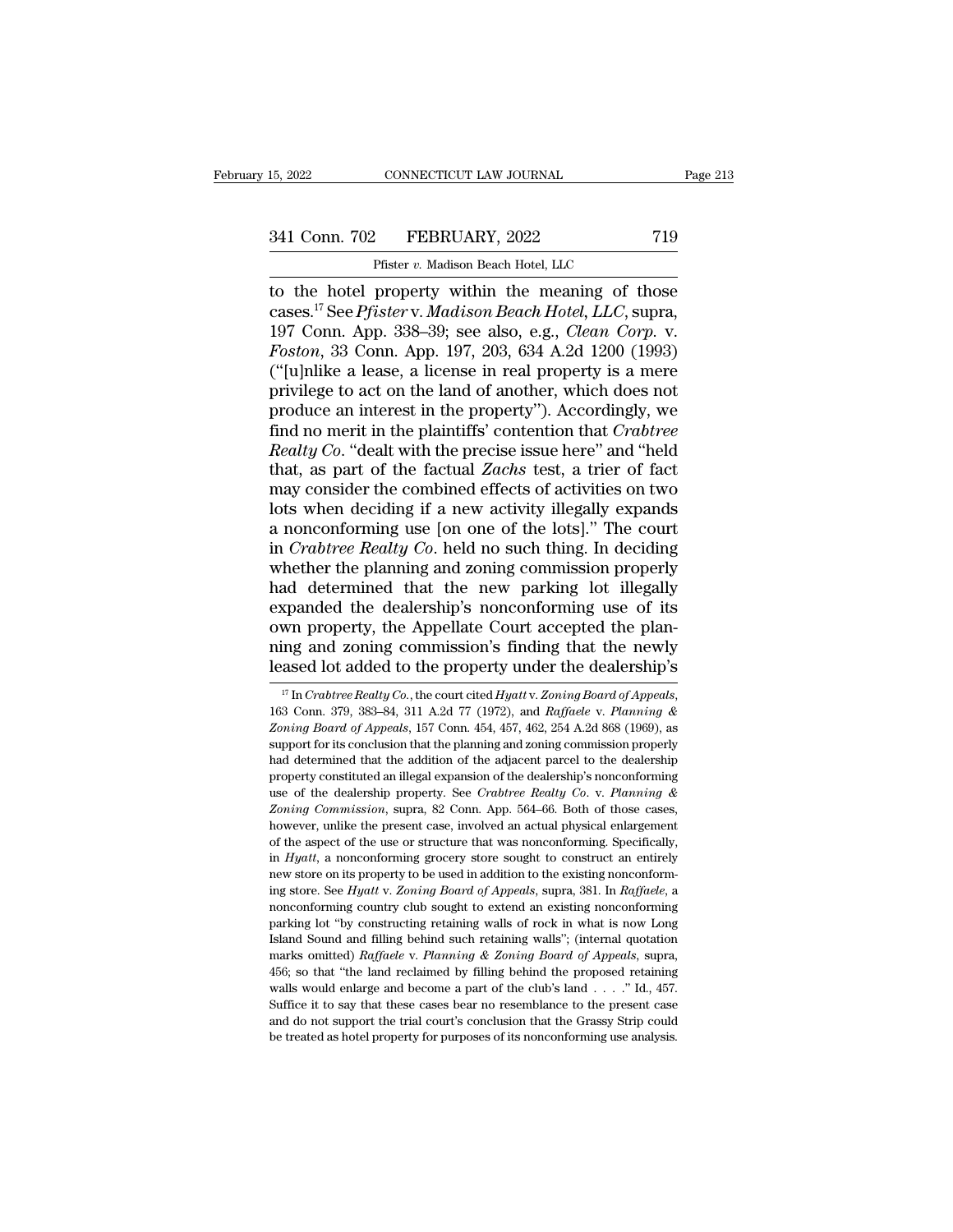## CONNECTICUT LAW JOURNAL February 15, 2022<br> **720** FEBRUARY, 2022 341 Conn. 702<br>
Pfister v. Madison Beach Hotel, LLC CONNECTICUT LAW JOURNAL<br>FEBRUARY, 2022 341 Conn.<br>Pfister *v.* Madison Beach Hotel, LLC<br>In the basis of that finding concluded

CONNECTICUT LAW JOURNAL February 15, 202<br>
FEBRUARY, 2022 341 Conn. 702<br>
Pfister v. Madison Beach Hotel, LLC<br>
Control and, on the basis of that finding, concluded that<br>
the planning and zoning commission reasonably could<br>
h T20 FEBRUARY, 2022 341 Conn. 702<br>Pfister v. Madison Beach Hotel, LLC<br>control and, on the basis of that finding, concluded that<br>the planning and zoning commission reasonably could<br>have found that the proposed parking lot wo FEBRUARY, 2022 341 Conn. 702<br>
Pfister v. Madison Beach Hotel, LLC<br>
control and, on the basis of that finding, concluded that<br>
the planning and zoning commission reasonably could<br>
have found that the proposed parking lot w FEBRUARY, 2022 341 Conn. 702<br>
Pfister v. Madison Beach Hotel, LLC<br>
control and, on the basis of that finding, concluded that<br>
the planning and zoning commission reasonably could<br>
have found that the proposed parking lot w Pfister *v*. Madison Beach Hotel, LLC<br>
control and, on the basis of that finding, concluded that<br>
the planning and zoning commission reasonably could<br>
have found that the proposed parking lot would illegally<br>
expand the no *FISET 0. Maalson Beach Hotel, LLC*<br>
control and, on the basis of that finding, concluded that<br>
the planning and zoning commission reasonably could<br>
have found that the proposed parking lot would illegally<br>
expand the nonc control and, on the basis of that finding, concluded that<br>the planning and zoning commission reasonably could<br>have found that the proposed parking lot would illegally<br>expand the nonconforming use of that property. See<br>*Cra* the planning and zoning commission reasonably could<br>have found that the proposed parking lot would illegally<br>expand the nonconforming use of that property. See<br>*Crabtree Realty Co.* v. *Planning & Zoning Commis-<br>sion*, sup have found that the proposed parking lot would illegally<br>expand the nonconforming use of that property. See<br>*Crabtree Realty Co.* v. *Planning & Zoning Commis-<br>sion*, supra, 82 Conn. App. 564 ("we agree with the trial<br>cour expand the nonconforming use of that property. See<br> *Crabtree Realty Co.* v. *Planning & Zoning Commission*, supra, 82 Conn. App. 564 ("we agree with the trial<br>
court that the [planning and zoning] commission was<br>
entitled *Crabtree Realty Co.* v. *Planning & Zoning Commission*, supra, 82 Conn. App. 564 ("we agree with the trial court that the [planning and zoning] commission was entitled to deny the [dealership's site plan] application beca sion, supra, 82 Conn. App. 564 ("we agree with the trial<br>court that the [planning and zoning] commission was<br>entitled to deny the [dealership's site plan] application<br>because the proposed use of [the adjacent parcel] *woul* court that the [planning and zoning] commission was<br>entitled to deny the [dealership's site plan] application<br>because the proposed use of [the adjacent parcel] *would*<br>have added new land to the [dealership's] nonconform-<br> entitled to deny the [dealership's site plan] application<br>because the proposed use of [the adjacent parcel] *would*<br>have added new land to the [dealership's] nonconform-<br>ing use" (emphasis added)); id., 565–66. ("[b]ecause because the proposed use of [the adjacent parcel] *would*<br>have added new land to the [dealership's] nonconform-<br>ing use" (emphasis added)); id., 565–66. ("[b]ecause<br>the proposed use of [the adjacent parcel] *would result*<br> have added new land to the [dealership's] nonconform-<br>ing use" (emphasis added)); id., 565–66. ("[b]ecause<br>the proposed use of [the adjacent parcel] would result<br>in a physical change of the property under the [dealer-<br>ship ing use" (emphasis added)); id., 565–66. ("[b]ecause<br>the proposed use of [the adjacent parcel] would result<br>in a physical change of the property under the [dealer-<br>ship's] control, the [planning and zoning] commission<br>reas the proposed use of [the adja*o*<br>*in a physical change of the pr*<br>*ship's*] *control*, the [planning<br>reasonably could decide that g<br>proposed use of [the adjacen<br>the illegal expansion of its pr<br>use" (emphasis added)).<br>Even Even if *Crabtree Realty Co.* were factually similar, it is not personally could decide that granting the [dealership's] oposed use of [the adjacent parcel] would result in e illegal expansion of its preexisting nonconform reasonably could decide that granting the [dealership's]<br>proposed use of [the adjacent parcel] would result in<br>the illegal expansion of its preexisting nonconforming<br>use" (emphasis added)).<br>Even if *Crabtree Realty Co*. w

proposed use of [the adjacent parcel] would result in<br>the illegal expansion of its preexisting nonconforming<br>use" (emphasis added)).<br>Even if *Crabtree Realty Co*. were factually similar,<br>however, it is not persuasive autho *Realty Co.* were factually similar,<br>the illegal expansion of its preexisting nonconforming<br>use" (emphasis added)).<br>Even if *Crabtree Realty Co*. were factually similar,<br>however, it is not persuasive authority. As the defe incorrectly (emphasis added)).<br>
Even if *Crabtree Realty Co*. were factually similar,<br>
however, it is not persuasive authority. As the defen-<br>
dants argue, the dealership's sole contention in *Crabtree*<br> *Realty Co*. was t Even if *Crabtree Realty Co*. were factually similar,<br>however, it is not persuasive authority. As the defen-<br>dants argue, the dealership's sole contention in *Crabtree*<br>*Realty Co*. was that the planning and zoning commis Even if *Crabtree Realty Co*. were factually similar,<br>however, it is not persuasive authority. As the defen-<br>dants argue, the dealership's sole contention in *Crabtree*<br>*Realty Co*. was that the planning and zoning commis however, it is not persuasive authority. As the defendants argue, the dealership's sole contention in *Crabtree* Realty Co. was that the planning and zoning commission incorrectly determined, as a factual matter, that the dants argue, the dealership's sole contention in *Crabtree*<br>Realty Co. was that the planning and zoning commission<br>incorrectly determined, as a factual matter, that the<br>proposed parking lot constituted an illegal expansio Realty Co. was that the planning and zoning commission<br>incorrectly determined, as a factual matter, that the<br>proposed parking lot constituted an illegal expansion<br>rather than a permissible intensification of the noncon-<br>fo incorrectly determined, as a factual matter, that the<br>proposed parking lot constituted an illegal expansion<br>rather than a permissible intensification of the noncon-<br>forming dealership property.<sup>18</sup> See id., 562. As a resu proposed parking lot constituted an illegal expansion<br>rather than a permissible intensification of the noncon-<br>forming dealership property.<sup>18</sup> See id., 562. As a result,<br>the Appellate Court was not required to—nor did it rather than a permissible intensification of the nonconforming dealership property.<sup>18</sup> See id., 562. As a result, the Appellate Court was not required to—nor did it—consider whether the planning and zoning commission had forming dealership property.<sup>18</sup> See id., 562. As a result,<br>the Appellate Court was not required to—nor did it—<br>consider whether the planning and zoning commission<br>had the legal authority to deny a site plan application<br>fo and the legal authority to deny a site plan application<br>or a permitted use (parking) merely because it would<br>e used in connection with a nonconforming use. Two<br>ears later, however, in *Thomas* v. *Planning & Zoning*<br> $^{18}$ for a permitted use (parking) merely because it would<br>be used in connection with a nonconforming use. Two<br>years later, however, in *Thomas v. Planning & Zoning*<br> $\frac{18}{18}$  See *Zachs v. Zoning Board of Appeals*, supra, 2

be used in connection with a nonconforming use. Two<br>years later, however, in *Thomas v. Planning & Zoning*<br><sup>18</sup> See *Zachs v. Zoning Board of Appeals*, supra, 218 Conn. 331 (whether<br>nonconforming use has been illegally exp **years later, however, in Thomas v. Planning & Zoning**<br>
<sup>18</sup> See Zachs v. Zoning Board of Appeals, supra, 218 Conn. 331 (whether nonconforming use has been illegally expanded is question of fact for fact finder); id. ("[w <sup>18</sup> See *Zachs v. Zoning Board of Appeals*, supra, 218 Conn. 331 (whether nonconforming use has been illegally expanded is question of fact for fact finder); id. ("[w]e have previously held that a mere increase in the am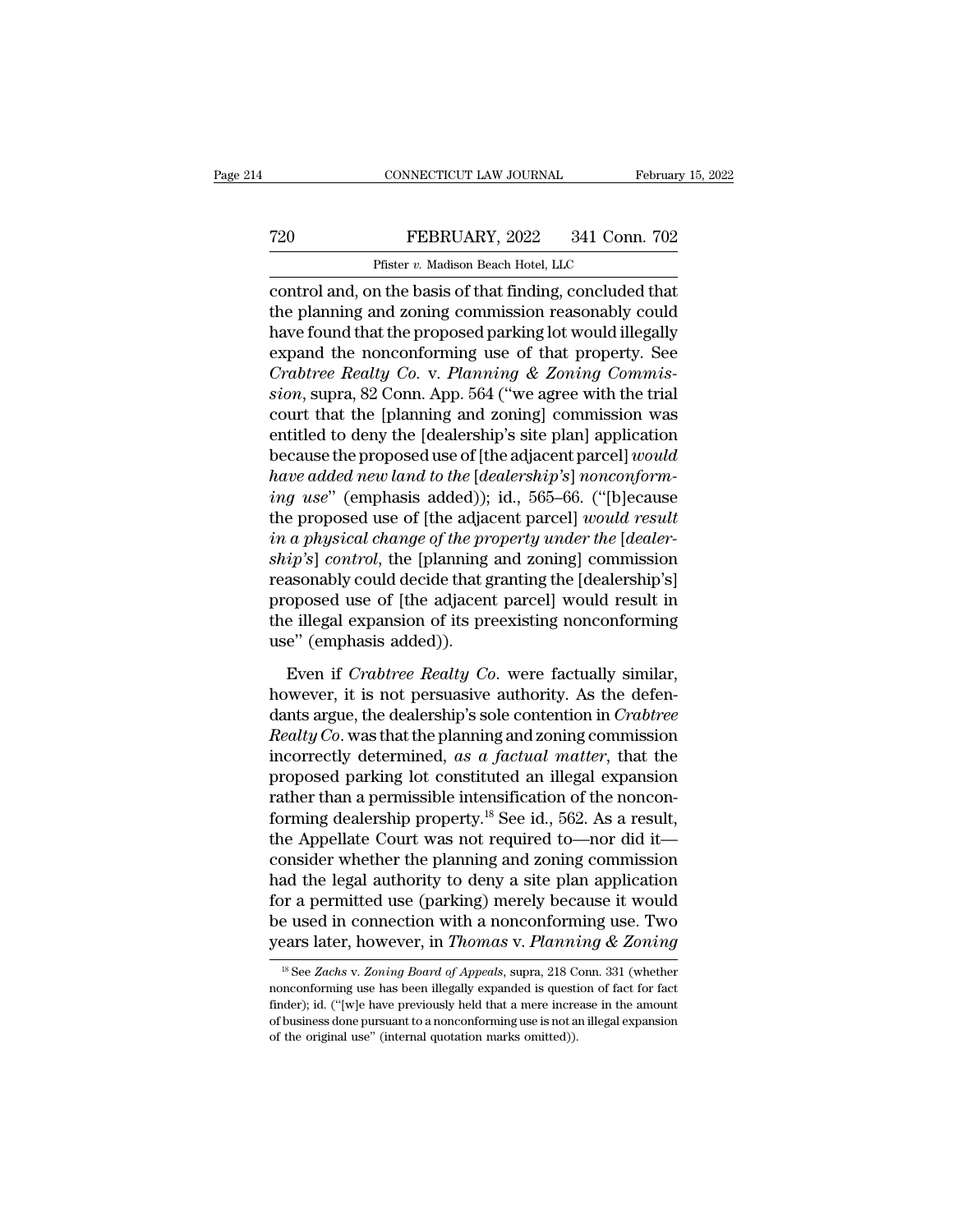CONNECTICUT LAW JOURNAL<br>
Pfister *v.* Madison Beach Hotel, LLC<br>
Supra 98 Conn. App. 748–51, the Ap <sup>15, 2022</sup> CONNECTICUT LAW JOURNAL<br>
<sup>21</sup> Conn. 702 FEBRUARY, 2022 721<br>
<sup>Pfister</sup> v. Madison Beach Hotel, LLC<br> *Commission*, supra, 98 Conn. App. 748–51, the Appel-<br>
late Court squarely addressed that question and con-341 Conn. 702 FEBRUARY, 2022 721<br>
Pfister v. Madison Beach Hotel, LLC<br>
Commission, supra, 98 Conn. App. 748–51, the Appellate Court squarely addressed that question and con-<br>
cluded that a planning and zoning commission co 341 Conn. 702 FEBRUARY, 2022 721<br>
Pfister v. Madison Beach Hotel, LLC<br>
Commission, supra, 98 Conn. App. 748–51, the Appellate Court squarely addressed that question and concluded that a planning and zoning commission coul 341 Conn. 702 FEBRUARY, 2022 721<br>
Pfister v. Madison Beach Hotel, LLC<br>
Commission, supra, 98 Conn. App. 748–51, the Appellate Court squarely addressed that question and concluded that a planning and zoning commission coul Prister v. Madison Beach Hotel, LLC<br>
Commission, supra, 98 Conn. App. 748–51, the Appellate Court squarely addressed that question and con-<br>
cluded that a planning and zoning commission could<br>
not deny a permit for a permi First<br>Commission, sup<br>late Court square<br>cluded that a plan<br>not deny a permi<br>that the permit wa<br>forming use.<br>The facts of *Th* mentioner, supra, so Colma Tipp. 110 31, are Tipper<br>te Court squarely addressed that question and con-<br>ided that a planning and zoning commission could<br>at the permit for a permitted use on the ground<br>at the permit was soug *Co. Co. I. Co. I. Squarery addressed that question and correlated that a planning and zoning commission could not deny a permit for a permitted use on the ground that the permit was sought in connection with a nonconfor* 

pand and a planting and ability conducts of the ground<br>not deny a permit for a permitted use on the ground<br>that the permit was sought in connection with a noncon-<br>forming use.<br>The facts of *Thomas* are nearly identical to dentity a permit for a permitted also of the ground<br>that the permit was sought in connection with a noncon-<br>forming use.<br>The facts of *Thomas* are nearly identical to those of<br>*Crabtree Realty Co.* In *Thomas*, a manufact forming use.<br>
The facts of *Thomas* are nearly identical to those of<br>
Crabtree Realty Co. In *Thomas*, a manufacturing com-<br>
pany operating as a nonconforming business in a resi-<br>
dential zoning district applied for permis The facts of *Thomas* are nearly identical to those of<br> *Crabtree Realty Co.* In *Thomas*, a manufacturing com-<br>
pany operating as a nonconforming business in a resi-<br>
dential zoning district applied for permission to<br>
con The facts of *Thomas* are nearly identical to those of *Crabtree Realty Co.* In *Thomas*, a manufacturing company operating as a nonconforming business in a residential zoning district applied for permission to construct t Crabtree Realty Co. In Thomas, a manufacturing company operating as a nonconforming business in a residential zoning district applied for permission to construct twenty parking spaces behind its manufacturing plant. Id., 7 pany operating as a nonconforming business in a residential zoning district applied for permission to construct twenty parking spaces behind its manufacturing plant. Id., 744. An abutting landowner opposed the application dential zoning district applied for permission to<br>construct twenty parking spaces behind its manufactur-<br>ing plant. Id., 744. An abutting landowner opposed the<br>application on the ground that the proposed additional<br>parking construct twenty parking spaces behind its manufacturing plant. Id., 744. An abutting landowner opposed the application on the ground that the proposed additional parking on the manufacturer's property would constitute an ing plant. Id., 744. An abutting landowner opposed the<br>application on the ground that the proposed additional<br>parking on the manufacturer's property would consti-<br>tute an illegal expansion of the company's nonconform-<br>ing application on the ground that the proposed additional<br>parking on the manufacturer's property would consti-<br>tute an illegal expansion of the company's nonconform-<br>ing use of that property, even though off-street parking<br>wa parking on the manufacturer's property would constitute an illegal expansion of the company's nonconforming use of that property, even though off-street parking was a permitted use in the district. Id. Specifically, the la tute an illegal expansion of the company's nonconforming use of that property, even though off-street parking<br>was a permitted use in the district. Id. Specifically, the<br>landowner argued that, "because the parking lot is us ing use of that property, even though off-street parking<br>was a permitted use in the district. Id. Specifically, the<br>landowner argued that, "because the parking lot is used<br>in connection with a nonconforming manufacturing u was a permitted use in the district. Id. Specifically, the<br>landowner argued that, "because the parking lot is used<br>in connection with a nonconforming manufacturing use<br>on the property, the use of the parking lot itself is<br> landowner argued that, "because the parking lot is used<br>in connection with a nonconforming manufacturing use<br>on the property, the use of the parking lot itself is<br>nonconforming." Id., 748. After the defendant planning<br>and in connection with a nonconforming manufacturing use<br>on the property, the use of the parking lot itself is<br>nonconforming." Id., 748. After the defendant planning<br>and zoning commission approved the application, the<br>landowne on the property, the use of the parking lot itself is<br>nonconforming." Id., 748. After the defendant planning<br>and zoning commission approved the application, the<br>landowner appealed to the trial court, which dismissed<br>the ap nonconforming." Id., 748. After the defendant planning<br>and zoning commission approved the application, the<br>landowner appealed to the trial court, which dismissed<br>the appeal. Id., 744. The Appellate Court subsequently<br>affir and zoning commission approved the application, the<br>landowner appealed to the trial court, which dismissed<br>the appeal. Id., 744. The Appellate Court subsequently<br>affirmed the trial court's judgment, concluding that the<br>pla landowner appealed to the trial court, which dismissed<br>the appeal. Id., 744. The Appellate Court subsequently<br>affirmed the trial court's judgment, concluding that the<br>planning and zoning commission properly had approved<br>th the appeal. Id., 744. The Appellate Court subsequently<br>affirmed the trial court's judgment, concluding that the<br>planning and zoning commission properly had approved<br>the application because the proposed parking lot was<br>a pe affirmed the trial court's judgment, concluding that the planning and zoning commission properly had approved<br>the application because the proposed parking lot was<br>a permitted use within the district. Id., 751; see id., 750 planning and zoning commission properly had approved<br>the application because the proposed parking lot was<br>a permitted use within the district. Id., 751; see id., 750<br>("The [landowner's] argument fails for a number of<br>reaso the application because the proposed parking lot was<br>a permitted use within the district. Id., 751; see id., 750<br>("The [landowner's] argument fails for a number of<br>reasons. . . . [T]he existing parking lot conforms to<br>the a permitted use within the district. Id., 751; see id., 750<br>("The [landowner's] argument fails for a number of<br>reasons. . . . [T]he existing parking lot conforms to<br>the town's [zoning] regulations; it is not a nonconform-("The [landowner's] argument fails for a number of<br>reasons. . . . [T]he existing parking lot conforms to<br>the town's [zoning] regulations; it is not a nonconform-<br>ing use. The expansion of the existing parking lot is<br>not a reasons. . . . . [T]he existing parking lot conforms to<br>the town's [zoning] regulations; it is not a nonconform-<br>ing use. The expansion of the existing parking lot is<br>not an expansion of a nonconforming use and, conse-<br>que the town's [zoning] regulations; it is not a nonconforming use. The expansion of the existing parking lot is not an expansion of a nonconforming use and, consequently, [the applicable zoning regulation, which prohibits the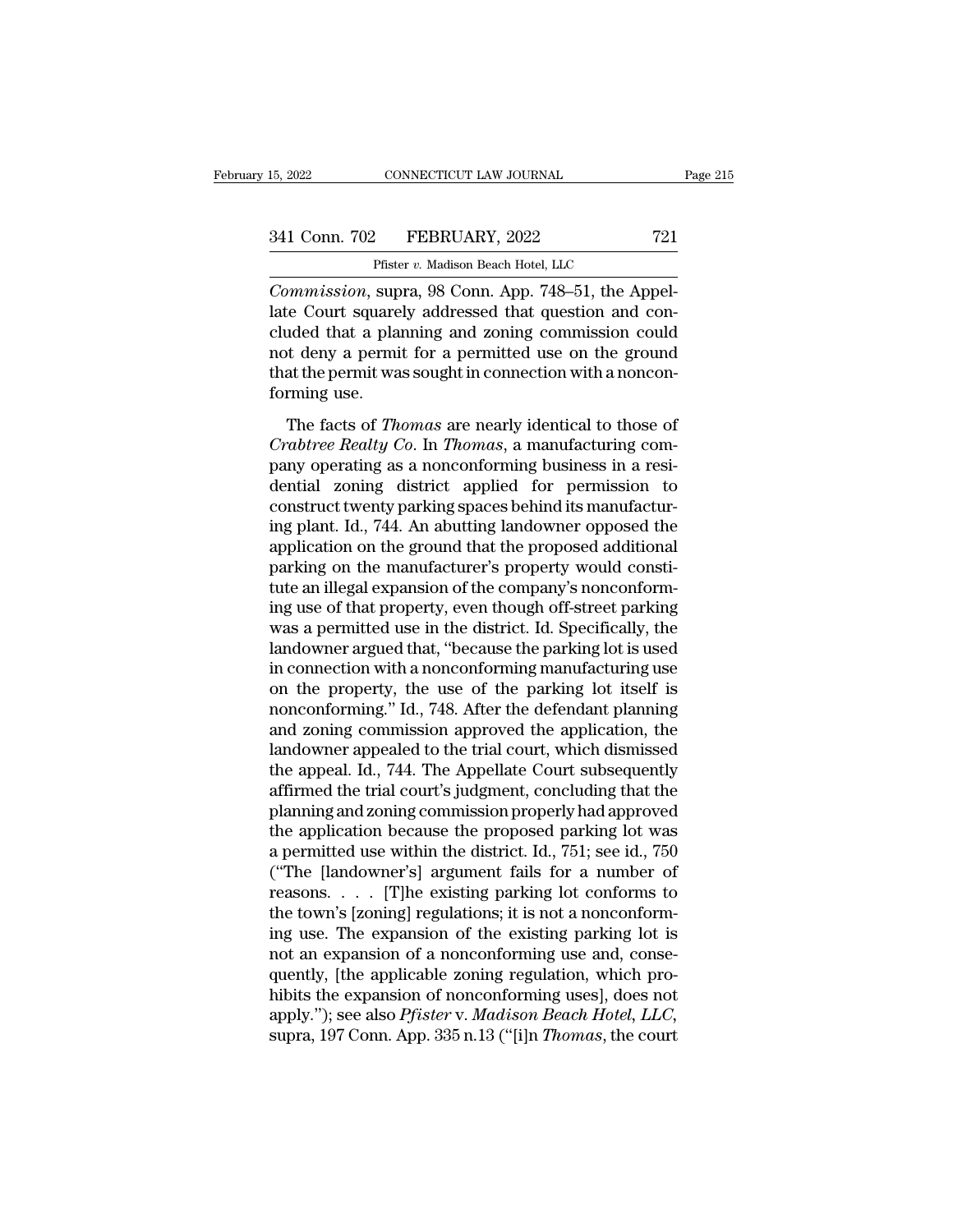## EXECUTE CONNECTICUT LAW JOURNAL February 15, 2022<br>
FEBRUARY, 2022 341 Conn. 702<br>
Pfister v. Madison Beach Hotel, LLC CONNECTICUT LAW JOURNAL<br>FEBRUARY, 2022 341 Conn.<br>Pfister *v.* Madison Beach Hotel, LLC<br>zoningl regulation governing the illegs

CONNECTICUT LAW JOURNAL February 15, 2022<br>
FEBRUARY, 2022 341 Conn. 702<br>
Pfister v. Madison Beach Hotel, LLC<br>
held that the [zoning] regulation governing the illegality<br>
of expanding nonconformities was inapplicable to an<br> T22 FEBRUARY, 2022 341 Conn. 702<br>
Pfister v. Madison Beach Hotel, LLC<br>
held that the [zoning] regulation governing the illegality<br>
of expanding nonconformities was inapplicable to an<br>
alteration on a property that constitu FEBRUARY, 2022 341 Conn. 702<br>
Pfister v. Madison Beach Hotel, LLC<br>
held that the [zoning] regulation governing the illegality<br>
of expanding nonconformities was inapplicable to an<br>
alteration on a property that constitutes  $\begin{tabular}{ll} \bf 722 & \bf 722 & \bf 722 \\ & \bf 723 & \bf 724 \\ \bf 724 & \bf 725 & \bf 724 \\ \bf 725 & \bf 726 & \bf 724 \\ \bf 726 & \bf 727 & \bf 728 \\ \bf 727 & \bf 728 & \bf 728 \\ \bf 728 & \bf 728 & \bf 728 \\ \bf 729 & \bf 729 & \bf 728 \\ \bf 720 & \bf 728 & \bf 728 \\ \bf 720 & \bf 728 & \bf 728 \\ \bf 721 & \$ Pfister *v*. Madison Beach Hotel, LLC<br>
ld that the [zoning] regulation governing the illegality<br>
expanding nonconformities was inapplicable to an<br>
eration on a property that constitutes a permitted<br>
e within the zoning cod held that the [zoning] regulation governing the illegality<br>of expanding nonconformities was inapplicable to an<br>alteration on a property that constitutes a permitted<br>use within the zoning code").<br>We are persuaded by the rea

including incommutions was inapplicable to an<br>alteration on a property that constitutes a permitted<br>use within the zoning code").<br>We are persuaded by the reasoning in *Thomas*, which<br>accords with several bedrock principles or expansing nonconominates was mapprecise to an<br>alteration on a property that constitutes a permitted<br>use within the zoning code").<br>We are persuaded by the reasoning in *Thomas*, which<br>accords with several bedrock princip we within the zoning code").<br>We are persuaded by the reasoning in *Thomas*, which<br>accords with several bedrock principles of land use law,<br>including that "[a] permitted use is not a nonconforming<br>use"; Melody v. Zoning Boa We are persuaded by the reasoning in *Thomas*, which<br>accords with several bedrock principles of land use law,<br>including that "[a] permitted use is not a nonconforming<br>use"; *Melody* v. *Zoning Board of Appeals*, 158 Conn. We are persuaded by the reasoning in *Thomas*, which<br>accords with several bedrock principles of land use law,<br>including that "[a] permitted use is not a nonconforming<br>use"; *Melody* v. *Zoning Board of Appeals*, 158 Conn.<br> accords with several bedrock principles of land use law,<br>including that "[a] permitted use is not a nonconforming<br>use"; *Melody* v. *Zoning Board of Appeals*, 158 Conn.<br>516, 519, 264 A.2d 572 (1969); "[z]oning is concerned including that "[a] permitted use is not a nonconforming<br>use"; Melody v. Zoning Board of Appeals, 158 Conn.<br>516, 519, 264 A.2d 572 (1969); "[z]oning is concerned<br>with the use of specific existing buildings and lots,<br>and no use"; Melody v. Zoning Board of Appeals, 158 Conn.<br>516, 519, 264 A.2d 572 (1969); "[z]oning is concerned<br>with the use of specific existing buildings and lots,<br>and not primarily with their ownership"; Abbadessa v.<br>Board of 516, 519, 264 A.2d 572 (1969); "[z]oning is concerned<br>with the use of specific existing buildings and lots,<br>and not primarily with their ownership"; *Abbadessa* v.<br>*Board of Zoning Appeals*, 134 Conn. 28, 32, 54 A.2d 675<br> with the use of specific existing buildings and lots,<br>and not primarily with their ownership"; *Abbadessa* v.<br>*Board of Zoning Appeals*, 134 Conn. 28, 32, 54 A.2d 675<br>(1947); and "[t]he designation of a particular use of<br> and not primarily with their ownership"; *Abbadessa v.*<br>Board of Zoning Appeals, 134 Conn. 28, 32, 54 A.2d 675<br>(1947); and "[t]he designation of a particular use of<br>property as a permitted use establishes a conclusive<br>pres *Board of Zoning Appeals*, 134 Conn. 28, 32, 54 A.2d 675 (1947); and "[t]he designation of a particular use of property as a permitted use establishes a conclusive presumption that such use does not adversely affect the di (1947); and "[t]he designation of a particular use of<br>property as a permitted use establishes a conclusive<br>presumption that such use does not adversely affect<br>the district and precludes further inquiry into its effect<br>on t property as a permitted use establishes a conclusive<br>presumption that such use does not adversely affect<br>the district and precludes further inquiry into its effect<br>on traffic, municipal services, property values, or the<br>ge presumption that such use does not adversely affect<br>the district and precludes further inquiry into its effect<br>on traffic, municipal services, property values, or the<br>general harmony of the district." *Beit Havurah* v. Zon the district and precludes further inquiry into its effect<br>on traffic, municipal services, property values, or the<br>general harmony of the district." *Beit Havurah* v. Zon-<br>ing Board of Appeals, 177 Conn. 440, 443, 418 A.2d on traffic, municipal services, property values, or the<br>general harmony of the district." *Beit Havurah* v. Zon-<br>ing Board of Appeals, 177 Conn. 440, 443, 418 A.2d<br>82 (1979); see also R. Fuller, 9B Connecticut Practice<br>Ser general harmony of the district." *Beit Havurah* v. Zon-<br>ing Board of Appeals, 177 Conn. 440, 443, 418 A.2d<br>82 (1979); see also R. Fuller, 9B Connecticut Practice<br>Series: Land Use Law and Practice (4th Ed. 2015) § 52:1,<br>p. ing Board of Appeals, 177 Conn. 440, 443, 418 A.2d<br>82 (1979); see also R. Fuller, 9B Connecticut Practice<br>Series: Land Use Law and Practice (4th Ed. 2015) § 52:1,<br>p. 220 ("[t]he prohibition of expansion of nonconform-<br>ing 82 (1979); see also R. Fuller, 9B Connecticut Practice<br>Series: Land Use Law and Practice (4th Ed. 2015) § 52:1,<br>p. 220 ("[t]he prohibition of expansion of nonconform-<br>ing uses applies only to the aspect of the use or stru Series: Land Use Law and Practice (4th Ed. 2015) § 52:1,<br>p. 220 ("[t]he prohibition of expansion of nonconform-<br>ing uses applies only to the aspect of the use or structure<br>which is nonconforming"). We also agree with the<br>A p. 220 ("[t]he prohibition of expansion of nonconform-<br>ing uses applies only to the aspect of the use or structure<br>which is nonconforming"). We also agree with the<br>Appellate Court that "the import of [*Thomas*'] holding<br>is ing uses applies only to the aspect of the use or structure<br>which is nonconforming"). We also agree with the<br>Appellate Court that "the import of [*Thomas*'] holding<br>is closer to the issue presented to us . . . than that o which is nonconforming"). We also agree with the<br>Appellate Court that "the import of [*Thomas*'] holding<br>is closer to the issue presented to us . . . than that of<br>*Crabtree Realty Co.*"; *Pfister* v. *Madison Beach Hotel* Appellate Court that "the import of [*Thomas*'] holding<br>is closer to the issue presented to us . . . than that of<br>*Crabtree Realty Co.*"; *Pfister v. Madison Beach Hotel*,<br>*LLC*, *supra*, 197 Conn. App. 335 n.13; in that is closer to the issue presented to us . . . than that of Crabtree Realty Co."; Pfister v. Madison Beach Hotel, LLC, supra, 197 Conn. App. 335 n.13; in that both cases involve whether the owner of a nonconforming property *Crabtree Realty Co.*"; *Pfister* v. *Madison Beach Hotel,*<br>*LLC, supra,* 197 Conn. App. 335 n.13; in that both cases<br>involve whether the owner of a nonconforming property<br>has the same right as any other taxpaying citizen LLC, supra, 197 Conn. App. 335 n.13; in that both cases<br>involve whether the owner of a nonconforming property<br>has the same right as any other taxpaying citizen who<br>files the appropriate application to utilize land for a<br>pe involve whether the owner of a nonconforming property<br>has the same right as any other taxpaying citizen who<br>files the appropriate application to utilize land for a<br>permitted use. The plaintiffs' attempt to distinguish<br>*Tho* has the same right as any other taxpaying citizen who<br>files the appropriate application to utilize land for a<br>permitted use. The plaintiffs' attempt to distinguish<br>*Thomas* is unavailing. Specifically, the plaintiffs argu files the appropriate application to utilize land for a<br>permitted use. The plaintiffs' attempt to distinguish<br>*Thomas* is unavailing. Specifically, the plaintiffs argue<br>that *Thomas* is inapplicable because it is a "confor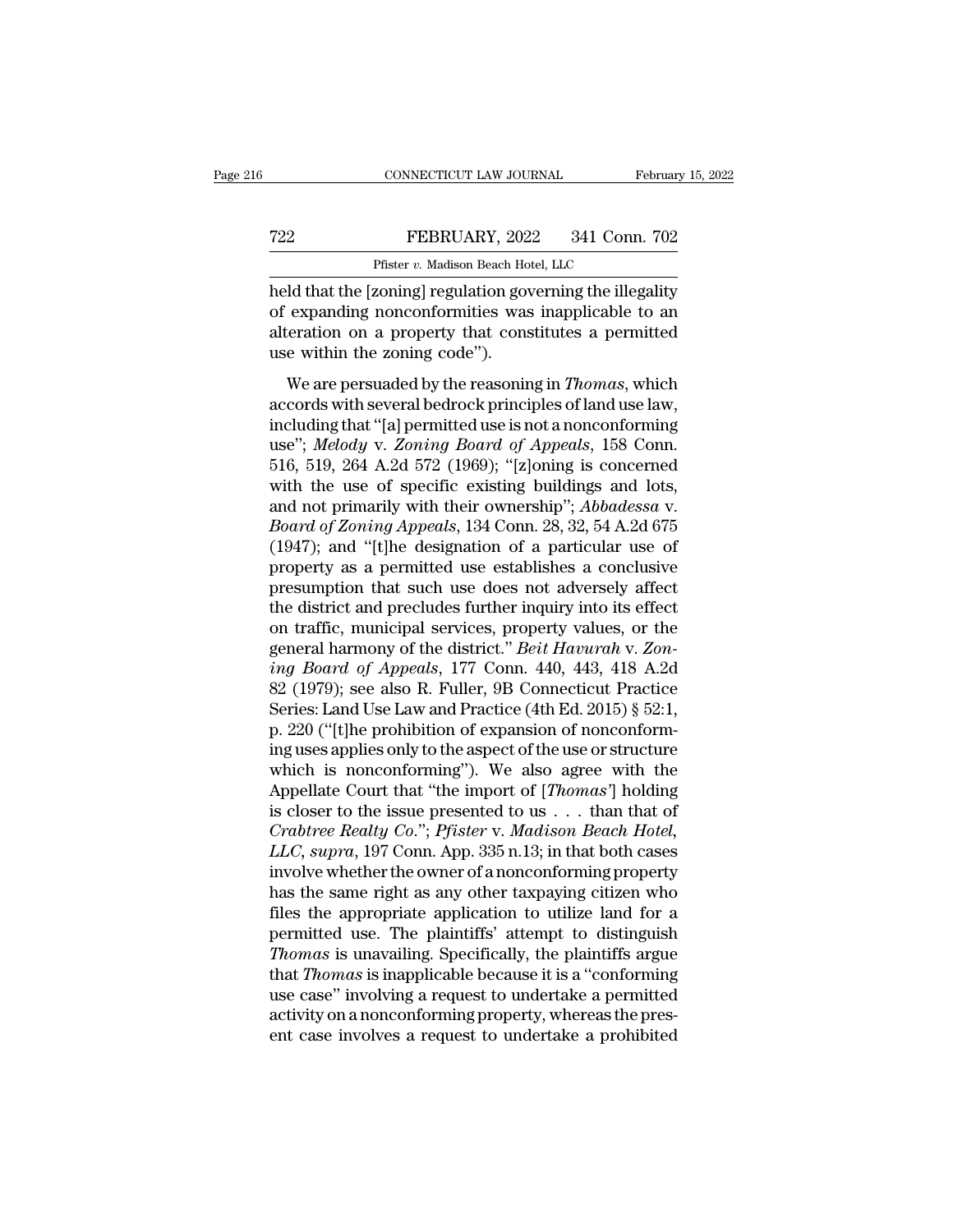| 15, 2022      | CONNECTICUT LAW JOURNAL                              | Page 217 |
|---------------|------------------------------------------------------|----------|
| 341 Conn. 702 | FEBRUARY, 2022                                       | 723      |
|               | Pfister v. Madison Beach Hotel, LLC                  |          |
|               | activity—the concert series—on a nonconforming prop- |          |

15, 2022 CONNECTICUT LAW JOURNAL<br>
341 Conn. 702 FEBRUARY, 2022 723<br>
Pfister v. Madison Beach Hotel, LLC<br>
activity—the concert series—on a nonconforming prop-<br>
erty. (Emphasis omitted.) The plaintiffs' argument is<br>
unnorgue 341 Conn. 702 FEBRUARY, 2022 723<br>
Pfister v. Madison Beach Hotel, LLC<br>
activity—the concert series—on a nonconforming prop-<br>
erty. (Emphasis omitted.) The plaintiffs' argument is<br>
unpersuasive for the simple reason that i 341 Conn. 702 FEBRUARY, 2022 723<br>
Pfister v. Madison Beach Hotel, LLC<br>
activity—the concert series—on a nonconforming prop-<br>
erty. (Emphasis omitted.) The plaintiffs' argument is<br>
unpersuasive for the simple reason that i 341 Conn. 702 FEBRUARY, 2022 723<br>
Pfister v. Madison Beach Hotel, LLC<br>
activity—the concert series—on a nonconforming prop-<br>
erty. (Emphasis omitted.) The plaintiffs' argument is<br>
unpersuasive for the simple reason that i Prister v. Madison Beach Hotel, LLC<br>activity—the concert series—on a nonconforming prop-<br>erty. (Emphasis omitted.) The plaintiffs' argument is<br>unpersuasive for the simple reason that it assumes the<br>very facts at issue in p Phister v. Madison Beach Hotel, LLC<br>activity—the concert series—on a nonconforming prop-<br>erty. (Emphasis omitted.) The plaintiffs' argument is<br>unpersuasive for the simple reason that it assumes the<br>very facts at issue in activity—the concert series—on a nonconforming<br>erty. (Emphasis omitted.) The plaintiffs' argume<br>unpersuasive for the simple reason that it assume<br>very facts at issue in parts II and III of this opi<br>namely, whether the hote ry facts at issue in parts II and III of this opinion,<br>mely, whether the hotel's concert series is a permit-<br>d activity in West Wharf Beach Park. For the reasons<br>t forth hereinafter, we conclude that it is.<br>II<br>The plaintif

II

namely, whether the hotel's concert series is a permit-<br>ted activity in West Wharf Beach Park. For the reasons<br>set forth hereinafter, we conclude that it is.<br>II<br>The plaintiffs claim that the concerts are not a permit-<br>ted ted activity in West Wharf Beach Park. For the reasons<br>set forth hereinafter, we conclude that it is.<br>II<br>The plaintiffs claim that the concerts are not a permit-<br>ted activity and that the Appellate Court misapplied<br>the "ac set forth hereinafter, we conclude that it is.<br>
II<br>
The plaintiffs claim that the concerts are not a permit-<br>
ted activity and that the Appellate Court misapplied<br>
the "actual use" doctrine, an element of the test for<br>
det II<br>The plaintiffs claim that the concerts are not a permit-<br>ted activity and that the Appellate Court misapplied<br>the "actual use" doctrine, an element of the test for<br>determining the existence of a nonconforming use, in<br>co The plaintiffs claim that the concerts are not a permit-<br>ted activity and that the Appellate Court misapplied<br>the "actual use" doctrine, an element of the test for<br>determining the existence of a nonconforming use, in<br>concl The plaintiffs claim that the concerts are not a permit-<br>ted activity and that the Appellate Court misapplied<br>the "actual use" doctrine, an element of the test for<br>determining the existence of a nonconforming use, in<br>concl ted activity and that the Appellate Court misapplied<br>the "actual use" doctrine, an element of the test for<br>determining the existence of a nonconforming use, in<br>concluding that it was. Specifically, the plaintiffs argue<br>tha the "actual use" doctrine, an element of the test for<br>determining the existence of a nonconforming use, in<br>concluding that it was. Specifically, the plaintiffs argue<br>that "the Appellate Court wrongly held that these con-<br>c determining the existence of a nonconforming use, in<br>concluding that it was. Specifically, the plaintiffs argue<br>that "the Appellate Court wrongly held that these con-<br>certs could continue despite no evidence that concerts<br> concluding that it was. Specifically, the plaintiffs argue<br>that "the Appellate Court wrongly held that these con-<br>certs could continue despite no evidence that concerts<br>of any kind had actually occurred on the nonconformin that "the Appellate Court wrongly held that these concerts could continue despite no evidence that concerts<br>of any kind had actually occurred on the nonconforming<br>Grassy Strip prior to the zone change, never mind com-<br>merc certs could continue despite no evidence that concerts<br>of any kind had actually occurred on the nonconforming<br>Grassy Strip prior to the zone change, never mind com-<br>mercial concerts." (Emphasis omitted.) Although the<br>plain of any kind had actually occurred on the nonconforming<br>Grassy Strip prior to the zone change, never mind com-<br>mercial concerts." (Emphasis omitted.) Although the<br>plaintiffs concede that parks in Madison were used for<br>conce Grassy Strip prior to the zone change, never mind commercial concerts." (Emphasis omitted.) Although the plaintiffs concede that parks in Madison were used for concerts prior to the adoption of the special permit requireme mercial concerts." (Emphasis omitted.) Although the plaintiffs concede that parks in Madison were used for concerts prior to the adoption of the special permit requirement, and continue to be used for them to this day, the plaintiffs concede<br>concerts prior to<br>requirement, and<br>day, they argue t<br>the defendants to<br>was actually used<br>failed to do.<br>The defendants The defendants respond is the defection of the set of them to this weak actually argue that the actual use doctrine required<br>a defendants to prove that West Wharf Beach Park as actually used for concerts prior to 1979, whi requirement, and continue to be disear for ditem to any<br>day, they argue that the actual use doctrine required<br>the defendants to prove that West Wharf Beach Park<br>was actually used for concerts prior to 1979, which they<br>fail

day, andy argue that are actual ase absenting required<br>the defendants to prove that West Wharf Beach Park<br>was actually used for concerts prior to 1979, which they<br>failed to do.<br>The defendants respond, inter alia, that the the defendants argue that west what beach tank<br>was actually used for concerts prior to 1979, which they<br>failed to do.<br>The defendants respond, inter alia, that the plaintiffs'<br>claim is predicated on a fundamental misunderst The defendants respond, inter alia, that the plaintiffs'<br>claim is predicated on a fundamental misunderstanding<br>of the law governing nonconforming uses. Specifically,<br>the defendants argue that, in all of the cases cited in<br> The defendants respond, inter alia, that the plaintiffs'<br>claim is predicated on a fundamental misunderstanding<br>of the law governing nonconforming uses. Specifically,<br>the defendants argue that, in all of the cases cited in<br> The defendants respond, inter alia, that the plaintiffs'<br>claim is predicated on a fundamental misunderstanding<br>of the law governing nonconforming uses. Specifically,<br>the defendants argue that, in all of the cases cited in<br> claim is predicated on a fundamental misunderstanding<br>of the law governing nonconforming uses. Specifically,<br>the defendants argue that, in all of the cases cited in<br>the plaintiffs' appellate brief, the landowners were seek of the law governing nonconforming uses. Specifically,<br>the defendants argue that, in all of the cases cited in<br>the plaintiffs' appellate brief, the landowners were seek-<br>ing to use their property in a manner categorically the defendants argue that, in all of the cases cited in<br>the plaintiffs' appellate brief, the landowners were seek-<br>ing to use their property in a manner categorically pro-<br>hibited under the zoning regulations such that the the plaintiffs' appellate brief, the landowners were seeking to use their property in a manner categorically pro-<br>hibited under the zoning regulations such that the<br>courts were required to identify and delineate the pre-<br>c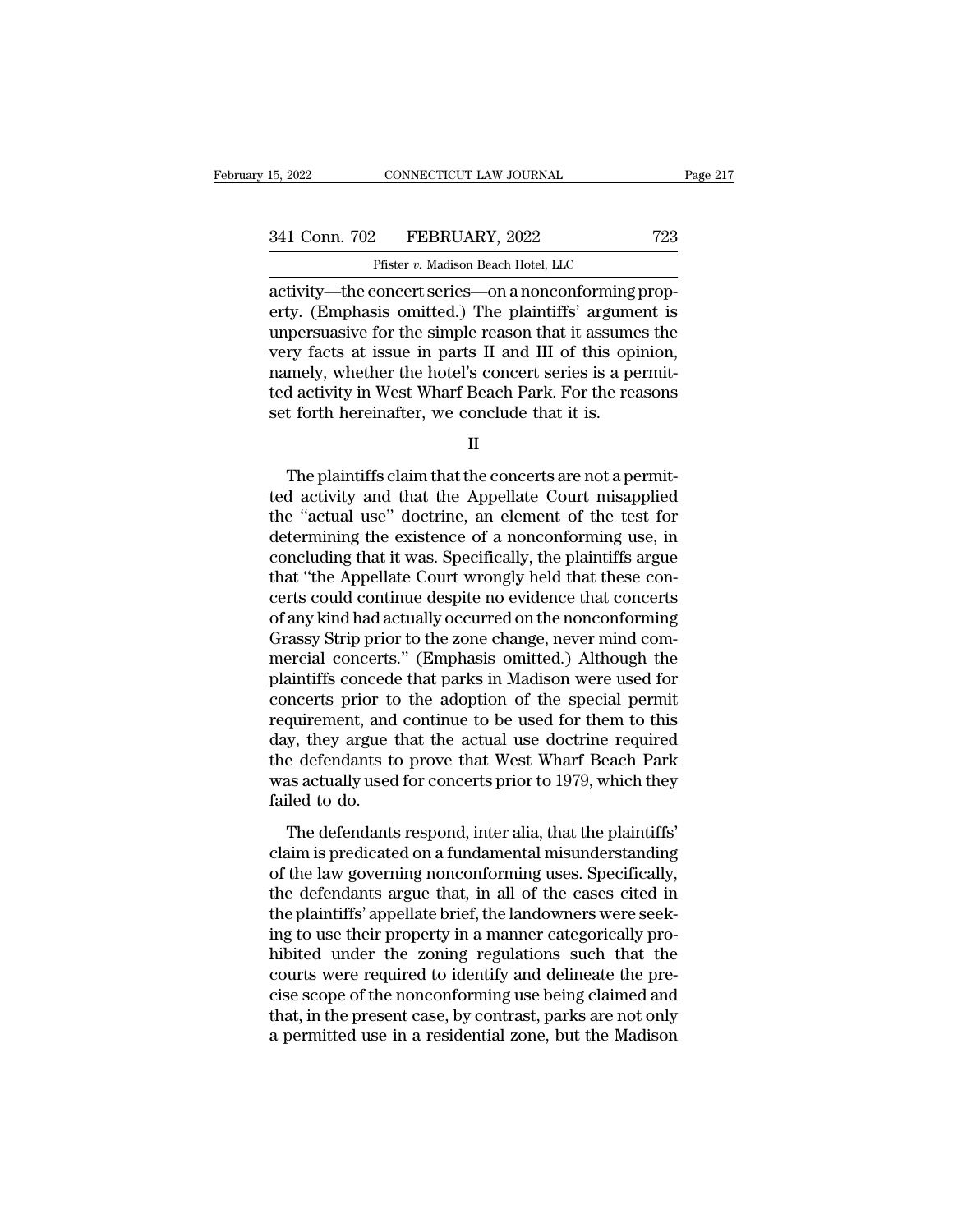## EXECUTE CONNECTICUT LAW JOURNAL February 15, 2022<br>
FEBRUARY, 2022 341 Conn. 702<br>
Pfister v. Madison Beach Hotel, LLC CONNECTICUT LAW JOURNAL<br>FEBRUARY, 2022 341 Conn.<br>Pfister *v.* Madison Beach Hotel, LLC<br>ions specifically define the type of ac

CONNECTICUT LAW JOURNAL Februar<br>
T24 FEBRUARY, 2022 341 Conn. 702<br>
Pfister v. Madison Beach Hotel, LLC<br>
Tenning regulations specifically define the type of activi-<br>
ties that may occur in them. The defendants maintain<br>
tha T24 FEBRUARY, 2022 341 Conn. 702<br>
Pfister  $v$ . Madison Beach Hotel, LLC<br>
zoning regulations specifically define the type of activi-<br>
ties that may occur in them. The defendants maintain<br>
that, because concerts clearly fal T24 FEBRUARY, 2022 341 Conn. 702<br>
Pfister *v.* Madison Beach Hotel, LLC<br>
zoning regulations specifically define the type of activi-<br>
ties that may occur in them. The defendants maintain<br>
that, because concerts clearly fal T24 FEBRUARY, 2022 341 Conn. 702<br>
Pfister v. Madison Beach Hotel, LLC<br>
zoning regulations specifically define the type of activi-<br>
ties that may occur in them. The defendants maintain<br>
that, because concerts clearly fall Pfister  $v$ . Madison Beach Hotel, LLC<br>
zoning regulations specifically define the type of activi-<br>
ties that may occur in them. The defendants maintain<br>
that, because concerts clearly fall within the scope of<br>
those permi public has recreated in the scheen in the type of activities that may occur in them. The defendants maintain that, because concerts clearly fall within the scope of those permitted activities, there was no need for them t zoning regulations specifically define the type of activities that may occur in them. The defendants maintain that, because concerts clearly fall within the scope of those permitted activities, there was no need for them ties that may occur in them. The defendants maintain<br>that, because concerts clearly fall within the scope of<br>those permitted activities, there was no need for them<br>to "catalogue each of the innumerable ways that the<br>publi ose permitted activities, there was no need for them<br>
"catalogue each of the innumerable ways that the<br>
blic has recreated in [West Wharf Beach Park] in the<br>
st to determine . . . the scope of [the] permissible<br>
es of the to "catalogue each of the innumerable ways that the<br>public has recreated in [West Wharf Beach Park] in the<br>past to determine . . . the scope of [the] permissible<br>uses of the park . . . ." We agree with the defendants.<br>"[T

public has recreated in [West Wharf Beach Park] in the past to determine . . . the scope of [the] permissible uses of the park . . . ." We agree with the defendants. "[T]he accepted policy of zoning . . . is to prevent th past to determine  $\dots$  the scope of [the] permissible<br>uses of the park  $\dots$ ." We agree with the defendants.<br>"[T]he accepted policy of zoning  $\dots$  is to prevent<br>the extension of nonconforming uses  $\dots$  and that it<br>is the i uses of the park  $\ldots$  ." We agree with the defendants.<br>
"[T]he accepted policy of zoning  $\ldots$  is to prevent<br>
the extension of nonconforming uses  $\ldots$  and that it<br>
is the indisputable goal of zoning to reduce nonconform "[T]he accepted policy of zoning  $\ldots$  is to prevent<br>the extension of nonconforming uses  $\ldots$  and that it<br>is the indisputable goal of zoning to reduce nonconform-<br>ing to conforming uses with all the speed justice will<br>to "[T]he accepted policy of zoning  $\dots$  is to prevent<br>the extension of nonconforming uses  $\dots$  and that it<br>is the indisputable goal of zoning to reduce nonconform-<br>ing to conforming uses with all the speed justice will<br>tole the extension of nonconforming uses  $\ldots$  and that it<br>is the indisputable goal of zoning to reduce nonconform-<br>ing to conforming uses with all the speed justice will<br>tolerate.  $\ldots$  Nevertheless, the rule concerning the<br>c is the indisputable goal of zoning to reduce nonconform-<br>ing to conforming uses with all the speed justice will<br>tolerate.....Nevertheless, the rule concerning the<br>continuance of a nonconforming use protects the right<br>of a ing to conforming uses with all the speed justice will<br>tolerate.....Nevertheless, the rule concerning the<br>continuance of a nonconforming use protects the right<br>of a user to continue the same use of the property as<br>it exist tolerate. . . . . Nevertheless, the rule concerning the<br>continuance of a nonconforming use protects the right<br>of a user to continue the same use of the property as<br>it existed before the date of the adoption of the zoning<br>r continuance of a nonconforming use protects the right<br>of a user to continue the same use of the property as<br>it existed before the date of the adoption of the zoning<br>regulations." (Citations omitted; internal quotation<br>mark of a user to continue the same use of the property as<br>it existed before the date of the adoption of the zoning<br>regulations.'' (Citations omitted; internal quotation<br>marks omitted.) *Helbig* v. *Zoning Commission*, 185<br>Conn it existed before the date of the adoption of the zoning<br>regulations." (Citations omitted; internal quotation<br>marks omitted.) *Helbig* v. *Zoning Commission*, 185<br>Conn. 294, 306, 440 A.2d 940 (1981). A nonconforming<br>use ha regulations." (Citations omitted; internal quotation<br>marks omitted.) *Helbig* v. Zoning Commission, 185<br>Conn. 294, 306, 440 A.2d 940 (1981). A nonconforming<br>use has been defined as "an 'existing use' the continu-<br>ance of w marks omitted.) *Helbig v. Zoning Commission*, 185<br>Conn. 294, 306, 440 A.2d 940 (1981). A nonconforming<br>use has been defined as "an 'existing use' the continu-<br>ance of which is authorized by the zoning regulations."<br>*Melod* Conn. 294, 306, 440 A.2d 940 (1981). A nonconforming<br>use has been defined as "an 'existing use' the continu-<br>ance of which is authorized by the zoning regulations."<br>*Melody v. Zoning Board of Appeals*, supra, 158 Conn.<br>51 use has been defined as "an 'existing use' the continu-<br>ance of which is authorized by the zoning regulations."<br>*Melody v. Zoning Board of Appeals*, supra, 158 Conn.<br>519. We previously have held that "[t]o be a noncon-<br>fo ance of which is authorized by the zoning regulations."<br> *Melody* v. *Zoning Board of Appeals*, supra, 158 Conn.<br>
519. We previously have held that "[t]o be a noncon-<br>
forming use the use must be actual. It is not enough<br> Melody v. *Zoning Board of Appeals*, supra, 158 Conn.<br>519. We previously have held that "[t]o be a noncon-<br>forming use the use must be actual. It is not enough<br>that it be a contemplated use [or] that the property was<br>bough forming use the use must be actual. It is not enough<br>that it be a contemplated use [or] that the property was<br>bought for the particular use. The property must be so<br>utilized as to be irrevocably committed to that use."<br>(I that it be a contemplated use [or] that the property was<br>bought for the particular use. The property must be so<br>utilized as to be irrevocably committed to that use."<br>(Internal quotation marks omitted.) *Lebanon* v. Woods,<br> bought for the particular use. The property must be so<br>utilized as to be irrevocably committed to that use."<br>(Internal quotation marks omitted.) *Lebanon* v. Woods,<br>153 Conn. 182, 197, 215 A.2d 112 (1965). "[T]o be irrevoutilized as to be irrevocably committed to that use."<br>(Internal quotation marks omitted.) *Lebanon* v. Woods,<br>153 Conn. 182, 197, 215 A.2d 112 (1965). "[T]o be irrevo-<br>cably committed to a particular use, there must have<br> (Internal quotation marks omitted.) *Lebanon* v. Woods,<br>153 Conn. 182, 197, 215 A.2d 112 (1965). "[T]o be irrevo-<br>cably committed to a particular use, there must have<br>been a significant amount of preliminary or preparator 153 Conn. 182, 197, 215 A.2d 112 (1965). "[T]o be irrevo-<br>cably committed to a particular use, there must have<br>been a significant amount of preliminary or preparatory<br>work done on the property prior to the enactment of<br>the cably committed to a particul<br>been a significant amount of pi<br>work done on the property p<br>the zoning regulations which<br>that the property was going to b<br>purpose." *Karls v. Alexandra*<br>390, 399, 426 A.2d 784 (1980).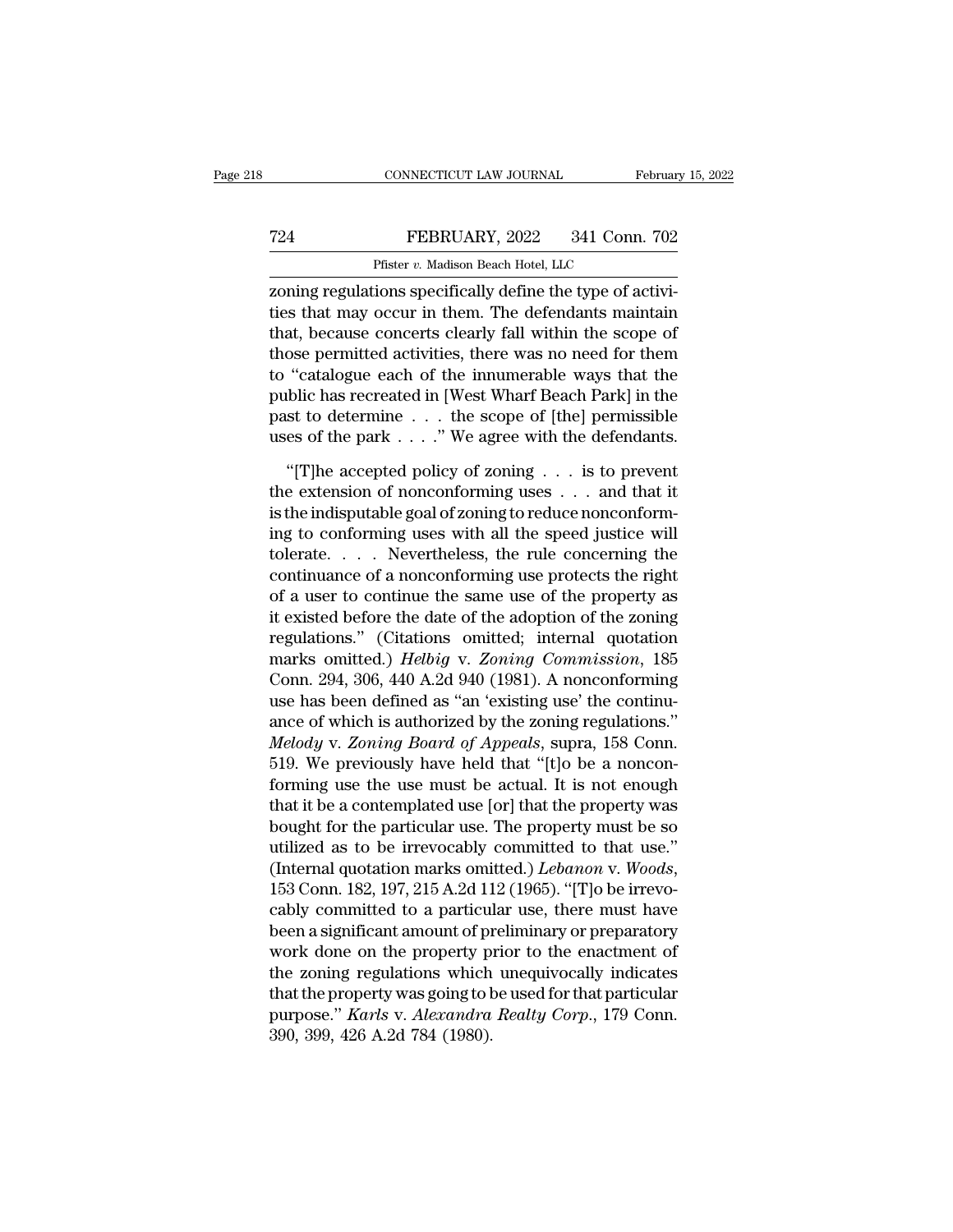# 15, 2022 CONNECTICUT LAW JOURNAL Page 219<br>341 Conn. 702 FEBRUARY, 2022 725<br>Pfister v. Madison Beach Hotel, LLC

CONNECTICUT LAW JOURNAL<br>
Pfister *v.* Madison Beach Hotel, LLC<br>
Co held that "[flor a use to be conside CONNECTICUT LAW JOURNAL Page 219<br>
1 Conn. 702 FEBRUARY, 2022 725<br>
Pfister v. Madison Beach Hotel, LLC<br>
We have also held that, "[f]or a use to be considered<br>
neconforming under . . . Connecticut case law, [the]<br>
a must pos 341 Conn. 702 FEBRUARY, 2022 725<br>
Pfister v. Madison Beach Hotel, LLC<br>
We have also held that, "[f]or a use to be considered<br>
nonconforming under . . . Connecticut case law, [the]<br>
use must possess two characteristics. Fir 341 Conn. 702 FEBRUARY, 2022 725<br>
Pfister v. Madison Beach Hotel, LLC<br>
We have also held that, "[f]or a use to be considered<br>
nonconforming under . . . Connecticut case law, [the]<br>
use must possess two characteristics. Fi 341 Conn. 702 FEBRUARY, 2022 725<br>
Pfister v. Madison Beach Hotel, LLC<br>
We have also held that, "[f]or a use to be considered<br>
nonconforming under . . . Connecticut case law, [the]<br>
use must possess two characteristics. Fi Prister *v.* Madison Beach Hotel, LLC<br>
We have also held that, "[f]or a use to be considered<br>
nonconforming under . . . Connecticut case law, [the]<br>
use must possess two characteristics. First, it must be<br>
lawful and secon Fister *v.* Madison Beach Hotel, LLC<br>We have also held that, "[f]or a use to be considered<br>nonconforming under . . . Connecticut case law, [the]<br>use must possess two characteristics. First, it must be<br>lawful and second, it We have also held that, "[f]or a use to be considered<br>nonconforming under . . . Connecticut case law, [the]<br>use must possess two characteristics. First, it must be<br>lawful and second, it must be in existence at the time<br>tha nonconforming under . . . Connecticut case law, [the]<br>use must possess two characteristics. First, it must be<br>lawful and second, it must be in existence at the time<br>that the zoning regulation making the use nonconform-<br>in use must possess two characteristics. First, it must be lawful and second, it must be in existence at the time<br>that the zoning regulation making the use nonconform-<br>ing was enacted." (Emphasis omitted.) *Helicopter Asso-*<br> lawful and second, it must be in existence at the time<br>that the zoning regulation making the use nonconform-<br>ing was enacted." (Emphasis omitted.) *Helicopter Asso-*<br>ciates, *Inc.* v. *Stamford*, 201 Conn. 700, 712, 519 A. that the zoning regulation making the use nonconform-<br>ing was enacted." (Emphasis omitted.) *Helicopter Asso-*<br>*ciates, Inc.* v. *Stamford*, 201 Conn. 700, 712, 519 A.2d<br>49 (1986). "For there to be an existing use, premis ing was enacted." (Emphasis omitted.) *Helicopter Asso-*<br>ciates, *Inc.* v. *Stamford*, 201 Conn. 700, 712, 519 A.2d<br>49 (1986). "For there to be an existing use, premises<br>must be so utilized as to be known in the neighborho ciates, Inc. v. Stamford, 201 Conn. 700, 712, 519 A.2d<br>49 (1986). "For there to be an existing use, premises<br>must be so utilized as to be known in the neighborhood<br>as employed for a given purpose. Such utilization com-<br>bi 49 (1986). "For there to be an existing use, premises<br>must be so utilized as to be known in the neighborhood<br>as employed for a given purpose. Such utilization com-<br>bines two factors: (1) the adaptability of the land for<br>t must be so utilized as to be known in the neighborhood<br>as employed for a given purpose. Such utilization com-<br>bines two factors: (1) the adaptability of the land for<br>the purpose,  $[and]$  (2) the employment of it within that as employed for a given purpose. Such utilization combines two factors: (1) the adaptability of the land for<br>the purpose; [and] (2) the employment of it within that<br>purpose. . . . [W]e have unequivocally stated that nei-<br> bines two factors: (1) the adaptability of the land for<br>the purpose; [and] (2) the employment of it within that<br>purpose. . . . [W]e have unequivocally stated that nei-<br>ther the extent, quantity nor quality of the use is p the purpose; [and] (2) the employment of it within that<br>purpose. . . . [W]e have unequivocally stated that nei-<br>ther the extent, quantity nor quality of the use is pre-<br>scribed by the known in the neighborhood test."<br>(Cit purpose. . . . [W]e have unequivocally stated that nei-<br>ther the extent, quantity nor quality of the use is pre-<br>scribed by the known in the neighborhood test."<br>(Citations omitted; internal quotation marks omitted.)<br>Id., ther the extent, quantity nor quality of the use is pre-<br>scribed by the known in the neighborhood test."<br>(Citations omitted; internal quotation marks omitted.)<br>Id., 713. "[T]he party claiming the benefit of a noncon-<br>form scribed by the known in the neighborhood test."<br>(Citations omitted; internal quotation marks omitted.)<br>Id., 713. "[T]he party claiming the benefit of a noncon-<br>forming use . . . [bears] the burden of proving a valid<br>noncon (Citations omitted; internal quot Id., 713. "[T]he party claiming the forming use  $\ldots$  [bears] the bur nonconforming use in order to property in a manner other than zoning regulations." *Cummings* v 82–83, 527 A.2d 230 ( In the present case, not only are parks a permitted by the present of a nonconforming use in order to be entitled to use the operty in a manner other than that permitted by the ning regulations." *Cummings v. Tripp*, 204 nonconforming use in order to be entitled to use the<br>property in a manner other than that permitted by the<br>zoning regulations." *Cummings v. Tripp*, 204 Conn. 67,<br>82–83, 527 A.2d 230 (1987).<br>In the present case, not only

*i*<br>*i*ndata v. *Jencentoning asc in otaci to be entated to disting<br>property in a manner other than that permitted by the<br>zoning regulations." <i>Cummings v. Tripp*, 204 Conn. 67,<br>82–83, 527 A.2d 230 (1987).<br>In the present c groperty in a manner state than that permitted by the zoning regulations." *Cummings v. Tripp*, 204 Conn. 67, 82–83, 527 A.2d 230 (1987).<br>In the present case, not only are parks a permitted use in a residential zone by sp mits, exceptions and variances' and noting that "[a]<br>
m the present case, not only are parks a permitted<br>
use in a residential zone by special exception; see *Burl-*<br> *ington* v. *Jencik*, 168 Conn. 506, 509, 362 A.2d 133 In the present case, not only are parks a permitted<br>use in a residential zone by special exception; see *Burl-*<br>ington v. Jencik, 168 Conn. 506, 509, 362 A.2d 1338<br>(1975) (explaining "the distinction among special per-<br>mi In the present case, not only are parks a permitted<br>use in a residential zone by special exception; see *Burl-*<br>ington v. Jencik, 168 Conn. 506, 509, 362 A.2d 1338<br>(1975) (explaining "the distinction among special per-<br>mi use in a residential zone by special exception; see *Burl-*<br>*ington v. Jencik*, 168 Conn. 506, 509, 362 A.2d 1338<br>(1975) (explaining "the distinction among special per-<br>mits, exceptions and variances" and noting that "[a]<br> *erty ington v. Jencik*, 168 Conn. 506, 509, 362 A.2d 1338<br>
(1975) (explaining "the distinction among special permits, exceptions and variances" and noting that "[a]<br>
variance is authority extended to the owner to use his<br> (1975) (explaining "the distinction among special permits, exceptions and variances" and noting that "[a] variance is authority extended to the owner to use his property in a manner forbidden by the zoning enactment, whil mits, exceptions and variances" and noting that "[a]<br>variance is authority extended to the owner to use his<br>property in a manner forbidden by the zoning enact-<br>ment, while an exception allows him to put his prop-<br>erty to a variance is authority extended to the owner to use his<br>property in a manner forbidden by the zoning enact-<br>ment, *while an exception allows him to put his prop-*<br>erty to a use which the enactment expressly permits<br>(emphas property in a manner forbidden by the zoning enact-<br>ment, while an exception allows him to put his prop-<br>erty to a use which the enactment expressly permits<br>(emphasis added; internal quotation marks omitted));<br>9B R. Fulle ment, while an exception allows him to put his prop-<br>erty to a use which the enactment expressly permits<br>(emphasis added; internal quotation marks omitted));<br> $9B$  R. Fuller, supra,  $\S 52:1$ , p. 220 ("[t]he prohibition of<br> erty to a use which the enactment expressly permits<br>(emphasis added; internal quotation marks omitted));<br>9B R. Fuller, supra, § 52:1, p. 220 ("[t]he prohibition of<br>expansion of nonconforming uses applies only to the<br>aspect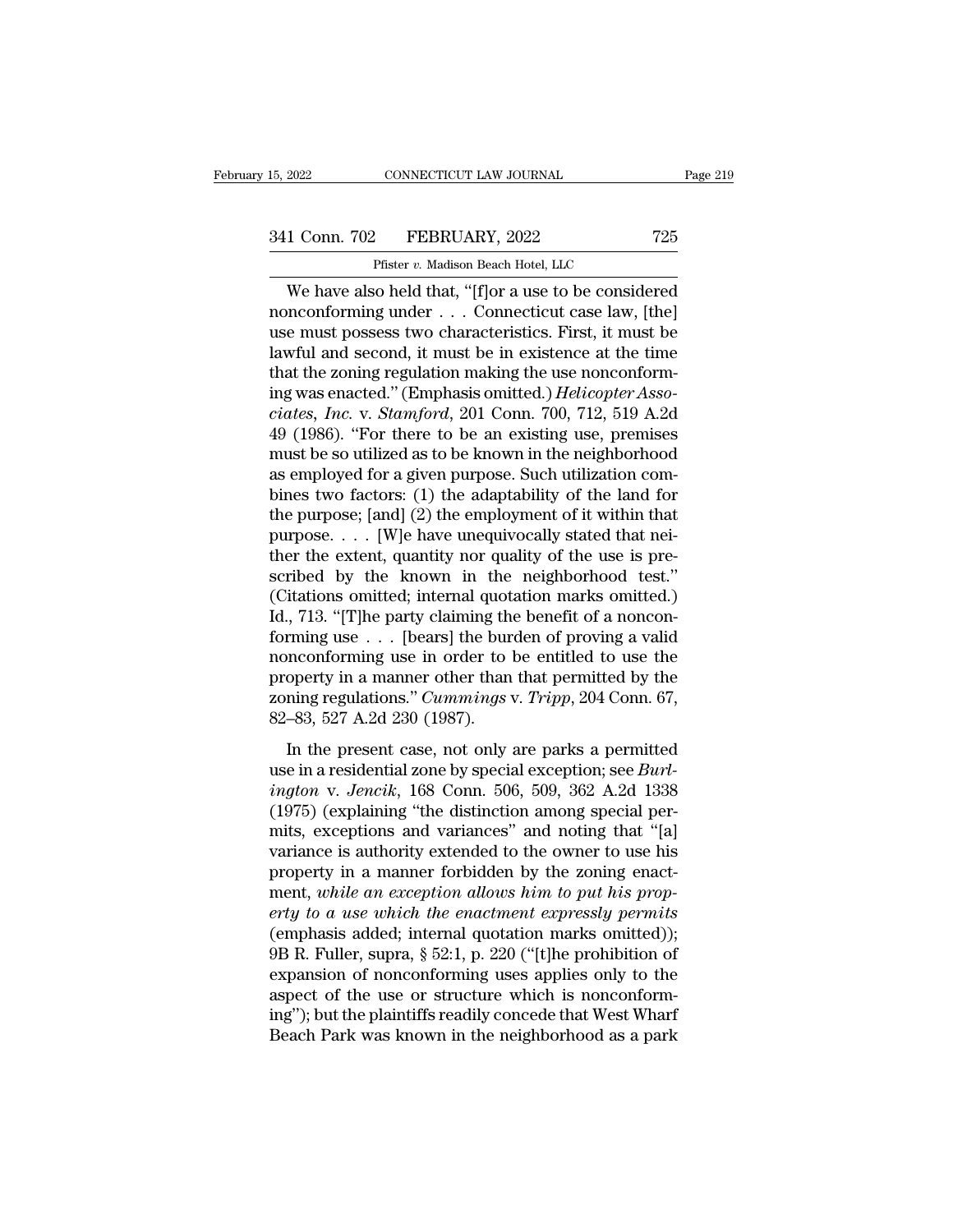## CONNECTICUT LAW JOURNAL February 15, 2022<br>
T26 FEBRUARY, 2022 341 Conn. 702<br>
Pfister v. Madison Beach Hotel, LLC CONNECTICUT LAW JOURNAL<br>FEBRUARY, 2022 341 Conn.<br>Pfister *v.* Madison Beach Hotel, LLC<br>ed as such prior to the enactment of

CONNECTICUT LAW JOURNAL February 15, 2022<br>
T26 FEBRUARY, 2022 341 Conn. 702<br>
Pfister v. Madison Beach Hotel, LLC<br>
and was utilized as such prior to the enactment of the<br>
special permit requirement. The plaintiffs also conc The FEBRUARY, 2022 341 Conn. 702<br>
Pfister v. Madison Beach Hotel, LLC<br>
and was utilized as such prior to the enactment of the<br>
special permit requirement. The plaintiffs also concede<br>
that Madison parks historically were a T26 FEBRUARY, 2022 341 Conn. 702<br>
Pfister v. Madison Beach Hotel, LLC<br>
and was utilized as such prior to the enactment of the<br>
special permit requirement. The plaintiffs also concede<br>
that Madison parks historically were FEBRUARY, 2022 341 Conn. 702<br>
Pfister v. Madison Beach Hotel, LLC<br>
and was utilized as such prior to the enactment of the<br>
special permit requirement. The plaintiffs also concede<br>
that Madison parks historically were and Pfister *v.* Madison Beach Hotel, LLC<br>
and was utilized as such prior to the enactment of the<br>
special permit requirement. The plaintiffs also concede<br>
that Madison parks historically were and continue to<br>
be used for hol Pluster v. Madison Beach Hotel, LLC<br>and was utilized as such prior to the enactment of the<br>special permit requirement. The plaintiffs also concede<br>that Madison parks historically were and continue to<br>be used for holding o and was utilized as such prior to the enactment of the<br>special permit requirement. The plaintiffs also concede<br>that Madison parks historically were and continue to<br>be used for holding outdoor concerts. Their sole con-<br>tent special permit requirement. The plaintiffs also concede<br>that Madison parks historically were and continue to<br>be used for holding outdoor concerts. Their sole con-<br>tention is that, even if concerts are a permitted use of<br>Ma that Madison parks historically<br>be used for holding outdoor co<br>tention is that, even if concerts<br>Madison parks generally, the a<br>the nonconforming use test req<br>prove that concerts were actua<br>Beach Park prior to 1979.<br>As we As we have explained, however, to establish a valid and that the land was irreversible and the defendants to over that concerts were actually held in West Wharf and Park prior to 1979.<br>As we have explained, however, to est noncomparison is also, even in concerns are a permissed ase of<br>Madison parks generally, the actual use component of<br>the nonconforming use test required the defendants to<br>prove that concerts were actually held in West Wharf

matason parts generally, are actual ase component of<br>the nonconforming use test required the defendants to<br>prove that concerts were actually held in West Wharf<br>Beach Park prior to 1979.<br>As we have explained, however, to e move that concerts were actually held in West Wharf<br>Beach Park prior to 1979.<br>As we have explained, however, to establish a valid<br>nonconforming use, the party claiming it need only<br>prove that the land was irrevocably commi Beach Park prior to 1979.<br>
As we have explained, however, to establish a valid<br>
nonconforming use, the party claiming it need only<br>
prove that the land was irrevocably committed to that<br>
use prior to the enactment of the z As we have explained, however, to establish a valid<br>nonconforming use, the party claiming it need only<br>prove that the land was irrevocably committed to that<br>use prior to the enactment of the zoning regulations.<br>See *Karls* As we have explained, however, to establish a valid<br>nonconforming use, the party claiming it need only<br>prove that the land was irrevocably committed to that<br>use prior to the enactment of the zoning regulations.<br>See *Karls* nonconforming use, the party claiming it need only<br>prove that the land was irrevocably committed to that<br>use prior to the enactment of the zoning regulations.<br>See *Karls* v. *Alexandra Realty Corp.*, supra, 179 Conn.<br>399. prove that the land was irrevocably committed to that<br>use prior to the enactment of the zoning regulations.<br>See *Karls* v. *Alexandra Realty Corp.*, supra, 179 Conn.<br>399. By this, it is merely meant that the party must<br>pro use prior to the enactment of the zoning regulations.<br>
See *Karls* v. *Alexandra Realty Corp.*, supra, 179 Conn.<br>
399. By this, it is merely meant that the party must<br>
prove that the claimed nonconformity was not merely<br>
c See *Karls* v. *Alexandra Realty Corp.*, supra, 179 Conn.<br>399. By this, it is merely meant that the party must<br>prove that the claimed nonconformity was not merely<br>contemplated but actually existed when the change in<br>the zo 399. By this, it is merely meant that the party must<br>prove that the claimed nonconformity was not merely<br>contemplated but actually existed when the change in<br>the zoning regulations occurred. See, e.g., *Sherman-<br>Colonial R* prove that the claimed nonconformity was not merely<br>contemplated but actually existed when the change in<br>the zoning regulations occurred. See, e.g., *Sherman-<br>Colonial Realty Corp.* v. *Goldsmith*, 155 Conn. 175, 183,<br>230 contemplated but actually existed when the change in<br>the zoning regulations occurred. See, e.g., *Sherman-<br>Colonial Realty Corp.* v. *Goldsmith*, 155 Conn. 175, 183,<br>230 A.2d 568 (1967). Applying this principle in *Sherman* the zoning regulations occurred. See, e.g., *Sherman-Colonial Realty Corp.* v. *Goldsmith*, 155 Conn. 175, 183, 230 A.2d 568 (1967). Applying this principle in *Sherman-Colonial Realty Corp.*, this court concluded that the Colonial Realty Corp. v. Goldsmith, 155 Conn. 175, 183,<br>230 A.2d 568 (1967). Applying this principle in *Sherman-Colonial Realty Corp.*, this court concluded that the trial<br>court correctly determined that the plaintiff lan 230 A.2d 568 (1967). Applying this principle in *Sherman-Colonial Realty Corp*., this court concluded that the trial court correctly determined that the plaintiff landowners failed to establish that their land was irrevoc Colonial Realty Corp., this court concluded that the trial<br>court correctly determined that the plaintiff landowners<br>failed to establish that their land was irrevocably com-<br>mitted to use as a subdivision when "[t]here [wa court correctly determined that the plaintiff landowners<br>failed to establish that their land was irrevocably com-<br>mitted to use as a subdivision when "[t]here [was] noth-<br>ing in the record to indicate that [they] actually failed to establish that their land was irrevocably committed to use as a subdivision when "[t]here [was] nothing in the record to indicate that [they] actually used the property or expended any money in physically changi mitted to use as a subdivision when "[t]here [was] nothing in the record to indicate that [they] actually used the property or expended any money in physically changing the nature of the undeveloped land [for that purpose] ing in the record to indicate that [they] actually used the<br>property or expended any money in physically changing<br>the nature of the undeveloped land [for that purpose]<br>. . . . ." Id. This court stated that "[t]he mere fili property or expended any money in physically changing<br>the nature of the undeveloped land [for that purpose]<br>. . . . ." Id. This court stated that "[t]he mere filing of<br>maps for the subdivision of a parcel of real estate d the nature of the undeveloped land [for that purpose]<br>  $\ldots$  ." Id. This court stated that "[t]he mere filing of<br>
maps for the subdivision of a parcel of real estate does<br>
not necessarily immunize the subject property fro From every file were filing of maps for the subdivision of a parcel of real estate does not necessarily immunize the subject property from the operative effect of subsequent subdivision regulations. Otherwise, a property maps for the subdivision of a parcel of real estate does<br>not necessarily immunize the subject property from the<br>operative effect of subsequent subdivision regulations.<br>Otherwise, a property owner, by the process of map<br>fil not necessarily immunize the subject property from the<br>operative effect of subsequent subdivision regulations.<br>Otherwise, a property owner, by the process of map<br>filing, could completely foreclose a zoning authority<br>from e operative effect of subsequent subdivision regulations.<br>Otherwise, a property owner, by the process of map<br>filing, could completely foreclose a zoning authority<br>from ever taking any action with respect to the land<br>included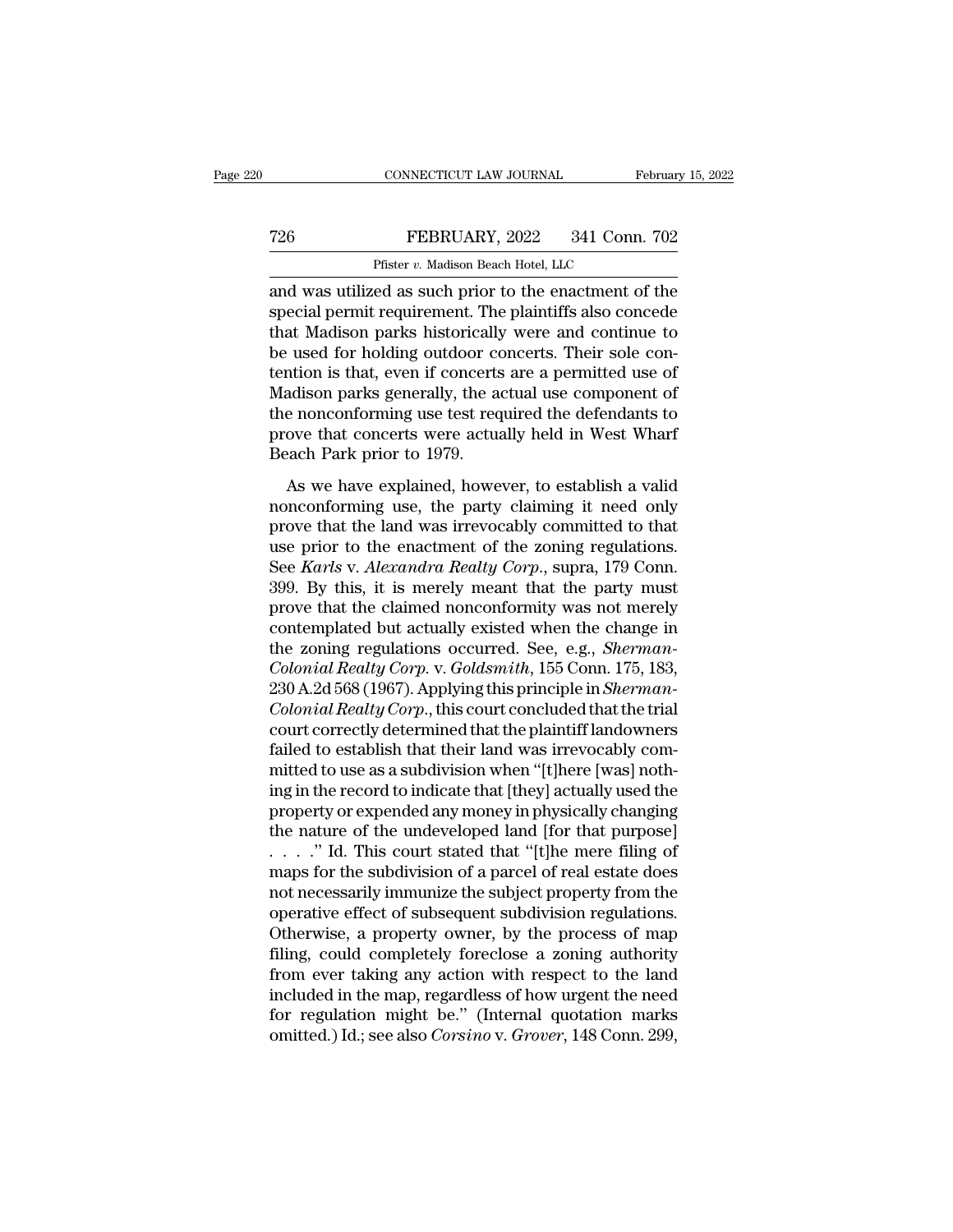CONNECTICUT LAW JOURNAL<br>
Pfister *v.* Madison Beach Hotel, LLC<br>
267 (1961) ("the filing of a man show" 15, 2022 CONNECTICUT LAW JOURNAL Page 221<br>
341 Conn. 702 FEBRUARY, 2022 727<br>
Pfister v. Madison Beach Hotel, LLC<br>
314, 170 A.2d 267 (1961) ("the filing of a map showing<br>
lots in a proposed [subdivision] cannot create a non 341 Conn. 702 FEBRUARY, 2022 727<br>Pfister v. Madison Beach Hotel, LLC<br>314, 170 A.2d 267 (1961) ("the filing of a map showing<br>lots in a proposed [subdivision] cannot create a noncon-<br>forming use"). 341 Conn. 702<br>Pfister *t*<br>314, 170 A.2d 267 (1<br>lots in a proposed [s<br>forming use'').<br>Similarly, in *Wall* 1 Conn. 702 FEBRUARY, 2022 727<br>
Pfister *v.* Madison Beach Hotel, LLC<br>
4, 170 A.2d 267 (1961) ("the filing of a map showing<br>
is in a proposed [subdivision] cannot create a noncon-<br>
rming use").<br>
Similarly, in *Wallingford* 

Pfister v. Madison Beach Hotel, LLC<br>
146 A.2d 267 (1961) ("the filing of a map showing<br>
lots in a proposed [subdivision] cannot create a noncon-<br>
forming use").<br>
Similarly, in *Wallingford* v. *Roberts*, 145 Conn. 682,<br>
14  $\overline{0.314}$ , 170 A.2d 267 (1961) ("the filing of a map showing<br>lots in a proposed [subdivision] cannot create a noncon-<br>forming use").<br>Similarly, in *Wallingford* v. *Roberts*, 145 Conn. 682,<br>146 A.2d 588 (1958), this co 914, 170 A.2d 207 (1901) ( the filling of a hiap showing<br>lots in a proposed [subdivision] cannot create a noncon-<br>forming use").<br>Similarly, in *Wallingford* v. *Roberts*, 145 Conn. 682,<br>146 A.2d 588 (1958), this court con rots in a proposed [subdivision] cannot create a noncon-<br>forming use").<br>Similarly, in *Wallingford* v. *Roberts*, 145 Conn. 682,<br>146 A.2d 588 (1958), this court concluded that the trial<br>court correctly determined that the Similarly, in *Wallingford* v. *Roberts*, 145 Conn. 682,<br>146 A.2d 588 (1958), this court concluded that the trial<br>court correctly determined that the defendant landown-<br>ers had failed to establish that their land, located Similarly, in *Wallingford* v. *Roberts*, 145 Conn. 682, 146 A.2d 588 (1958), this court concluded that the trial court correctly determined that the defendant landowners had failed to establish that their land, located in 146 A.2d 588 (1958), this court concluded that the trial court correctly determined that the defendant landowners had failed to establish that their land, located in a rural district, was actually used as a trailer park pr court correctly determined that the defendant landowners had failed to establish that their land, located in a<br>rural district, was actually used as a trailer park prior<br>to the effective date of the zoning regulations. Id., ers had failed to establish that their land, located in a<br>rural district, was actually used as a trailer park prior<br>to the effective date of the zoning regulations. Id., 684.<br>This court explained that the evidence establis rural district, was actually used as a trailer park prior<br>to the effective date of the zoning regulations. Id., 684.<br>This court explained that the evidence established that<br>the landowners had purchased the land with full k to the effective date of the zoning regulations. Id., 684.<br>This court explained that the evidence established that<br>the landowners had purchased the land with full knowl-<br>edge that trailer parks were not a permitted use in This court explained that the evidence established that<br>the landowners had purchased the land with full knowl-<br>edge that trailer parks were not a permitted use in the<br>district under the newly adopted zoning regulations and the landowners had purchased the land with full knowledge that trailer parks were not a permitted use in the district under the newly adopted zoning regulations and that, "the day before the regulations were to become effe edge that trailer parks were not a permitted use in the<br>district under the newly adopted zoning regulations and<br>that, "the day before the regulations were to become<br>effective, the [landowners] caused five trailers to be<br>mo district under the newly adopted zoning regulations and<br>that, "the day before the regulations were to become<br>effective, the [landowners] caused five trailers to be<br>moved onto the property." Id., 683–84. This court con-<br>clu that, "the day before the regulations were to become<br>effective, the [landowners] caused five trailers to be<br>moved onto the property." Id., 683–84. This court con-<br>cluded that the trial court had correctly determined<br>that " effective, the [landowners] caused five trailers to be<br>moved onto the property." Id., 683–84. This court con-<br>cluded that the trial court had correctly determined<br>that "the belated effort of the [landowners] in moving<br>the moved onto the property." Id., 683–84. This court concluded that the trial court had correctly determined that "the belated effort of the [landowners] in moving the five trailers onto their land, within twenty-four hours o that "the belated effort of the [landowners] in moving<br>the five trailers onto their land, within twenty-four<br>hours of the time when the regulations were to become<br>operative, did not create an existing nonconforming<br>use." I the five trailers onto their land, within twenty-four<br>hours of the time when the regulations were to become<br>operative, did not create an existing nonconforming<br>use." Id., 684; see also *Wing* v. Zoning Board of Appeals,<br>6 hours of the time when the regulations were to become<br>operative, did not create an existing nonconforming<br>use."Id., 684; see also *Wing* v. Zoning Board of Appeals,<br>61 Conn. App. 639, 645, 767 A.2d 131 (keeping horses<br>on operative, did not create an existing nonconforming<br>use." Id., 684; see also *Wing* v. Zoning Board of Appeals,<br>61 Conn. App. 639, 645, 767 A.2d 131 (keeping horses<br>on residential property was not valid nonconforming<br>use use." Id., 684; see also *Wing* v. *Zoning Board of Appeals*,<br>61 Conn. App. 639, 645, 767 A.2d 131 (keeping horses<br>on residential property was not valid nonconforming<br>use when "[t]here [was] no indication in the record th 61 Conn. App. 639, 645, 767 A.2d 131 (keeping horses<br>on residential property was not valid nonconforming<br>use when "[t]here [was] no indication in the record that<br>horses were ever kept on the . . . property prior to<br>[the e % on residential property was not valid nonconforming<br>use when "[t]here [was] no indication in the record that<br>horses were ever kept on the  $\ldots$  property prior to<br>[the effective date of the relevant zoning regulations]<br>e when [t]here [was] ho mucation in the record that<br>preses were ever kept on the . . . property prior to<br>the effective date of the relevant zoning regulations]<br>. [and a] horse was specifically brought onto the<br>operty in an shorter that we see the set of the relevant zoning regulations]<br>  $\ldots$  [and a] horse was specifically brought onto the<br>
property in an attempt to create a nonconforming use"),<br>
cert. denied, 256 Conn. 908, 772 A.2d 602 (2

First energy date of the Felevalt zoning regulations]<br>  $\ldots$  [and a] horse was specifically brought onto the<br>
property in an attempt to create a nonconforming use"),<br>
cert. denied, 256 Conn. 908, 772 A.2d 602 (2001).<br>
As before the enactment of the specifically solution the<br>property in an attempt to create a nonconforming use"),<br>cert. denied, 256 Conn. 908, 772 A.2d 602 (2001).<br>As the Appellate Court concluded, however, there is<br>simply no property in an attempt to create a nonconforming use *f*, cert. denied, 256 Conn. 908, 772 A.2d 602 (2001).<br>As the Appellate Court concluded, however, there is simply no question that West Wharf Beach Park was irrevocably As the Appellate Court concluded, however, there is<br>simply no question that West Wharf Beach Park was<br>irrevocably and indisputably committed to its use as a<br>park long before the enactment of the special exception<br>requireme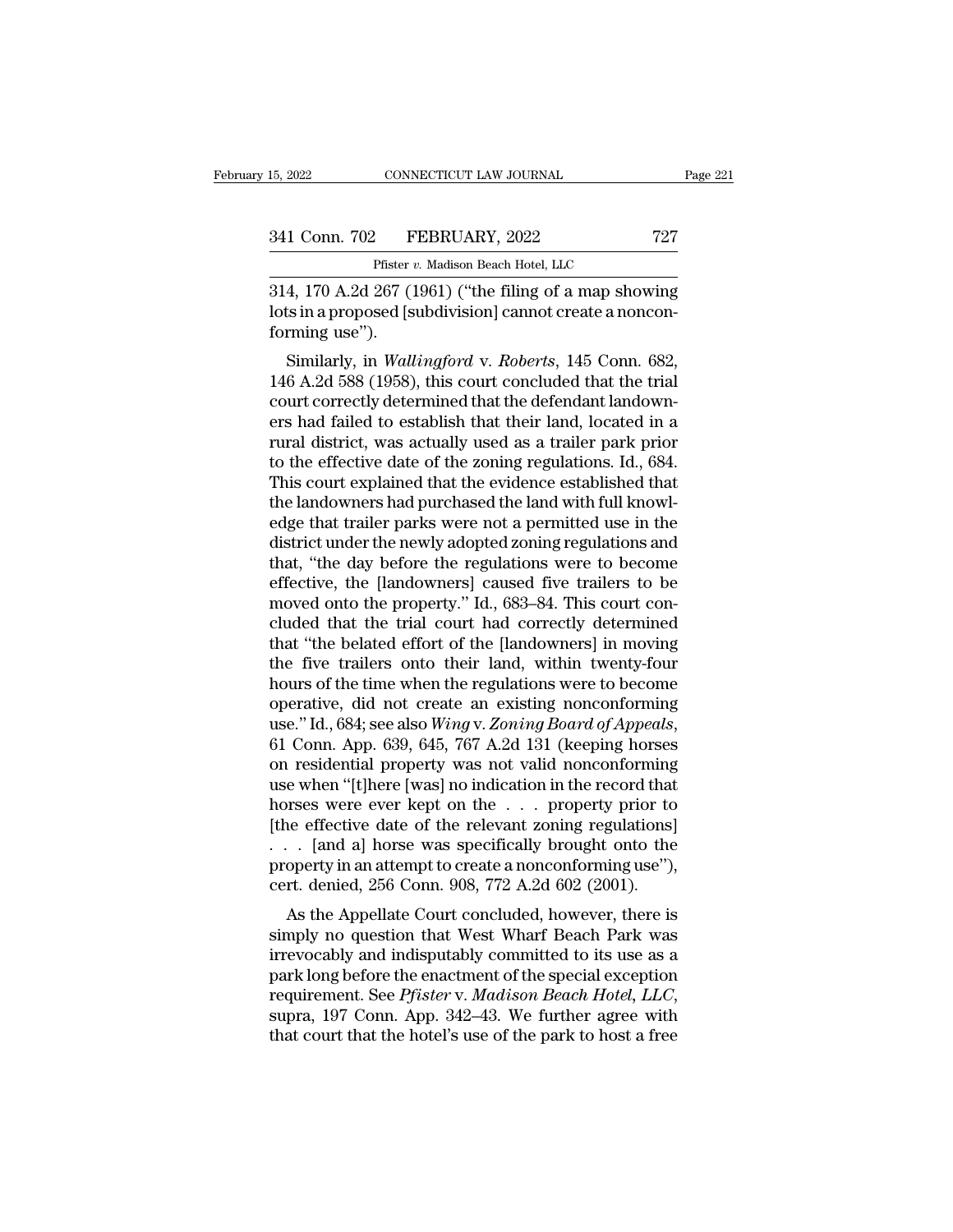## EXECUTE CONNECTICUT LAW JOURNAL February 15, 2022<br>
FEBRUARY, 2022 341 Conn. 702<br>
Pfister v. Madison Beach Hotel, LLC CONNECTICUT LAW JOURNAL<br>FEBRUARY, 2022 341 Conn.<br>Pfister *v.* Madison Beach Hotel, LLC<br>It series is well within the bounds of

February 15, 2022<br>
Public concert series is well within the bounds of the<br>
public concert series is well within the bounds of the<br>
park's permitted uses as defined in the Madison zoning<br>
regulations. See id. 343: see also FEBRUARY, 2022 341 Conn. 702<br>
Pfister v. Madison Beach Hotel, LLC<br>
public concert series is well within the bounds of the<br>
park's permitted uses as defined in the Madison zoning<br>
regulations. See id., 343; see also *Bauer* FEBRUARY, 2022 341 Conn. 702<br>
Pfister *v.* Madison Beach Hotel, LLC<br>
public concert series is well within the bounds of the<br>
park's permitted uses as defined in the Madison zoning<br>
regulations. See id., 343; see also *Baue FEBRUARY, 2022* 341 Conn. 702<br> *Pfister v. Madison Beach Hotel, LLC*<br>
public concert series is well within the bounds of the<br>
park's permitted uses as defined in the Madison zoning<br>
regulations. See id., 343; see also *Ba* Pfister v. Madison Beach Hotel, LLC<br>
public concert series is well within the bounds of the<br>
park's permitted uses as defined in the Madison zoning<br>
regulations. See id., 343; see also *Bauer* v. *Waste Man-<br>
agement of C* Phister v. Madison Beach Hotel, LLC<br>public concert series is well within the bounds of the<br>park's permitted uses as defined in the Madison zoning<br>regulations. See id., 343; see also *Bauer* v. *Waste Man-<br>agement of Conne* public concert series is well within the bounds of the park's permitted uses as defined in the Madison zoning regulations. See id., 343; see also *Bauer* v. *Waste Management of Connecticut, Inc.*, 234 Conn. 221, 237, 662 park's permitted uses as defined in the Madison zon<br>regulations. See id., 343; see also *Bauer* v. Waste Mandment of Connecticut, Inc., 234 Conn. 221, 237, 6<br>A.2d 1179 (1995) ("because the [zoning] commissien<br>acted a nine guiations. See id., 343, see also *Batter* v. *waste mannement of Connecticut, Inc.*, 234 Conn. 221, 237, 662<br>2d 1179 (1995) ("because the [zoning] commission<br>acted a ninety foot height limitation, [the defendant's<br>mconfor different by Connectical, The., 254 Coluit 221, 257, 002<br>A.2d 1179 (1995) ("because the [zoning] commission<br>enacted a ninety foot height limitation, [the defendant's<br>nonconforming] use of [a] landfill to that height is ex

A.2d T179 (1999) (because the pronting) commission<br>enacted a ninety foot height limitation, [the defendant's<br>nonconforming] use of [a] landfill to that height is express-<br>ly permitted by the  $\ldots$  zoning regulations").<br>In enacted a ninety foot neight initiation, [the defendant s<br>nonconforming] use of [a] landfill to that height is express-<br>ly permitted by the  $\ldots$  zoning regulations").<br>In arguing to the contrary, the plaintiffs cite sever Fraction III and the Unit of the Haintings is expressed<br>by permitted by the . . . zoning regulations").<br>In arguing to the contrary, the plaintiffs cite several<br>cases that they contend "[define] actual use on a granu-<br>lar forming use has been *expanded*, not whether a position of the criteria cases that they contend "[define] actual use on a granular level, not via broad-brush analysis of what could have been (but never was) done before." A In arguing to the contrary, the plaintiffs cite several<br>cases that they contend "[define] actual use on a granu-<br>lar level, not via broad-brush analysis of what could<br>have been (but never was) done before." All of the cit cases that they contend "[define] actual use on a granular level, not via broad-brush analysis of what could have been (but never was) done before." All of the cited cases, however, primarily involve whether a nonconformin *Box lare level, not via broad-brush analysis of what could have been (but never was) done before." All of the cited cases, however, primarily involve whether a nonconforming use has been <i>expanded*, not whether it existed have been (but never was) done before." All of the cited cases, however, primarily involve whether a nonconforming use has been *expanded*, not whether it existed in the first instance.<sup>19</sup> Such a determination requires ap cases, however, primarily involve whether a noncon-<br>forming use has been *expanded*, not whether it existed<br>in the first instance.<sup>19</sup> Such a determination requires<br>application of the criteria set forth in *Zachs* v. *Zon* forming use has been *expanded*, not whether it existed<br>in the first instance.<sup>19</sup> Such a determination requires<br>application of the criteria set forth in *Zachs* v. Zoning<br>*Board of Appeals*, supra, 218 Conn. 332. To the in the first instance.<sup>19</sup> Such a determination requires<br>application of the criteria set forth in *Zachs* v. *Zoning*<br>*Board of Appeals*, supra, 218 Conn. 332. To the extent<br>that the *Zachs* analysis strikes the plaintiff application of the criteria set forth in Zachs v. Zoning<br>Board of Appeals, supra, 218 Conn. 332. To the extent<br>that the Zachs analysis strikes the plaintiffs as granular,<br>this undoubtedly is because it requires considerati Board of Appeals, supra, 218 Conn. 332. To the extent<br>that the Zachs analysis strikes the plaintiffs as granular,<br>this undoubtedly is because it requires consideration<br>of a wide cross section of factors, including "(1) the that the *Zachs* analysis strikes the plaintiffs as granular,<br>this undoubtedly is because it requires consideration<br>of a wide cross section of factors, including "(1) the<br>extent to which the current use reflects the natur this undoubtedly is because it requires consideration<br>of a wide cross section of factors, including "(1) the<br>extent to which the current use reflects the nature and<br>purpose of the original use; (2) any differences in the<br>c of a wide cross section of factors, including "(1) the extent to which the current use reflects the nature and purpose of the original use; (2) any differences in the character, nature and kind of use involved; and (3) an extent to which the current use reflects the nature and<br>purpose of the original use; (2) any differences in the<br>character, nature and kind of use involved; and (3) any<br>substantial difference in effect upon the neighborhood purpose of the original use; (2) any differences in the character, nature and kind of use involved; and (3) any substantial difference in effect upon the neighborhood resulting from differences in the activities conducted ssulting from differences in the activities conducted<br>in the property." Id. Notably, the plaintiffs have not<br>equested that such an analysis be performed with<br>spect to West Wharf Beach Park and the concert series.<br><sup>19</sup> See, on the property." Id. Notably, the plaintiffs have not requested that such an analysis be performed with respect to West Wharf Beach Park and the concert series.<br>
<sup>19</sup> See, e.g., *Bauer* v. *Waste Management of Connecticu* 

requested that such an analysis be performed with<br>respect to West Wharf Beach Park and the concert series.<br><sup>19</sup> See, e.g., *Bauer* v. *Waste Management of Connecticut*, *Inc.*, supra, 234<br>Conn. 236 (whether vertical expans **Helicopter Associates, Inc.** v. *Stamford*, supra, 201 Connection, Theoryton Connection, 236 (whether vertical expansion of nonconforming landfill was permissible intensification or illegal expansion of landfill's nonconf ESPECT TO WEST WHATT DEACTT AT A ATTU THE CONCETT SETTES.<br>
<sup>19</sup> See, e.g., *Bauer v. Waste Management of Connecticut*, *Inc.*, supra, 234<br>
Conn. 236 (whether vertical expansion of nonconforming landfill was permis-<br>
sible <sup>19</sup> See, e.g., *Bauer* v. *Waste Management of Connecticut, Inc.*, supra, 234<br>Conn. 236 (whether vertical expansion of nonconforming landfill was permis-<br>sible intensification or illegal expansion of landfill's nonconform Conn. 236 (whether vertical expansion of nonconforming landfill was permissible intensification or illegal expansion of landfill's nonconforming use); *Helicopter Associates, Inc.* v. *Stamford*, supra, 201 Conn. 716–18 ( sible intensification or illegal expansion of landfill's nonconforming use);<br> *Helicopter Associates, Inc.* v. *Stamford*, supra, 201 Conn. 716–18 (whether<br>
using heliport for unlimited number of flights illegally expande Helicopter Associates, Inc. v. *Stamford*, supra, 201 Conn. 716–18 (whether using heliport for unlimited number of flights illegally expanded heliport's preexisting, nonconforming use); *DeFelice v. Zoning Board of Appeals* using heliport for unlimited number of flights illegally expanded heliport's<br>preexisting, nonconforming use); *DeFelice v. Zoning Board of Appeals*, 130<br>Conn. 156, 158, 32 A.2d 635 (1943) ("whether the erection and utiliza preexisting, nonconforming use); DeFelice v. Zoning Board of Appeals, 130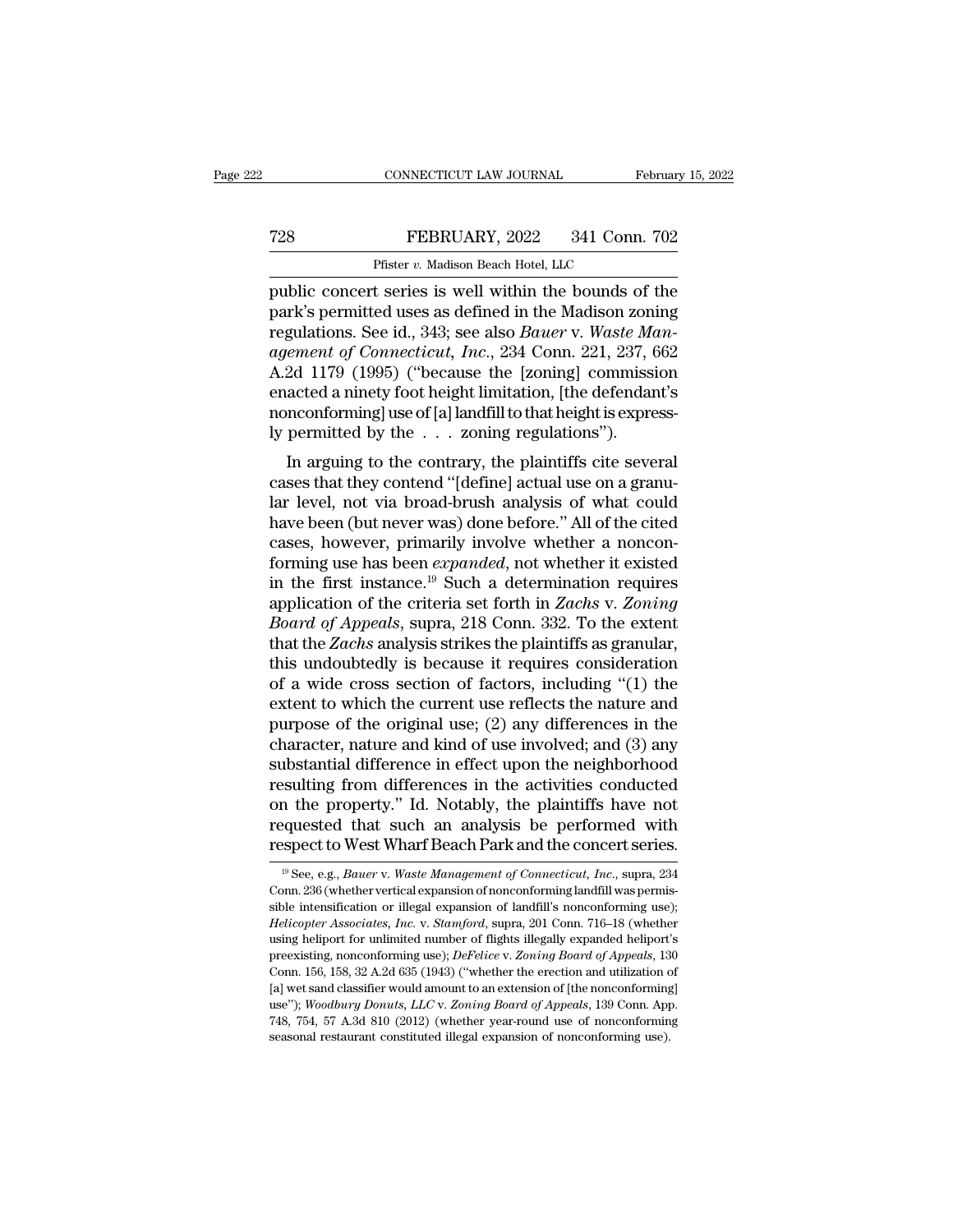# 15, 2022 CONNECTICUT LAW JOURNAL Page 223<br>341 Conn. 702 FEBRUARY, 2022 729<br>Pfister v. Madison Beach Hotel, LLC

CONNECTICUT LAW JOURNAL<br>
Pfister *v.* Madison Beach Hotel, LLC<br>
pally that the granularity of any ac CONNECTICUT LAW JOURNAL Page 2<br>
1 Conn. 702 FEBRUARY, 2022 729<br>
Pfister v. Madison Beach Hotel, LLC<br>
We note, finally, that the granularity of any actual<br>
e analysis necessarily depends on the nature and<br>
one of the use be 341 Conn. 702 FEBRUARY, 2022 729<br>
Pfister v. Madison Beach Hotel, LLC<br>
We note, finally, that the granularity of any actual<br>
use analysis necessarily depends on the nature and<br>
scope of the use being claimed. If the preexi 341 Conn. 702 FEBRUARY, 2022 729<br>
Pfister v. Madison Beach Hotel, LLC<br>
We note, finally, that the granularity of any actual<br>
use analysis necessarily depends on the nature and<br>
scope of the use being claimed. If the preex were an amusement park, for example, it is the amuse-Firster v. Madison Beach Hotel, LLC<br>
We note, finally, that the granularity of any actual<br>
use analysis necessarily depends on the nature and<br>
scope of the use being claimed. If the preexisting use<br>
were an amusement park Pfister  $v$ . Madison Beach Hotel, LLC<br>We note, finally, that the granularity of any actual<br>use analysis necessarily depends on the nature and<br>scope of the use being claimed. If the preexisting use<br>were an amusement park, We note, finally, that the granularity of any actual<br>use analysis necessarily depends on the nature and<br>scope of the use being claimed. If the preexisting use<br>were an amusement park, for example, it is the amuse-<br>ment park use analysis necessarily depends on the nature and<br>scope of the use being claimed. If the preexisting use<br>were an amusement park, for example, it is the amuse-<br>ment park and all that an amusement park entails that<br>would be scope of the use being claimed. If the preexisting use<br>were an amusement park, for example, it is the amuse-<br>ment park and all that an amusement park entails that<br>would be grandfathered into the zoning scheme. In such<br>a ca were an amusement park, for example, it is the amusement park and all that an amusement park entails that<br>would be grandfathered into the zoning scheme. In such<br>a case, the court would not be required to inventory<br>the buil ment park and all that an amusement park entails that<br>would be grandfathered into the zoning scheme. In such<br>a case, the court would not be required to inventory<br>the buildings, amusement rides, and entertainment<br>offerings would be grandfathered into the zoning scheme. In such<br>a case, the court would not be required to inventory<br>the buildings, amusement rides, and entertainment<br>offerings in determining whether the use exists. Simi-<br>larly her a case, the court would not be required to inventory<br>the buildings, amusement rides, and entertainment<br>offerings in determining whether the use exists. Simi-<br>larly here, then, because West Wharf Beach Park was<br>grandfathere the buildings, amusement rides, and entertainment<br>offerings in determining whether the use exists. Similarly here, then, because West Wharf Beach Park was<br>grandfathered into the zoning scheme as a park, a citi-<br>zen wanting offerings in determining whether the use exists. Similarly here, then, because West Wharf Beach Park was grandfathered into the zoning scheme as a park, a citizen wanting to use the park is not required to prove that any p larly here, then, because West Wharf Beach Park was<br>grandfathered into the zoning scheme as a park, a citi-<br>zen wanting to use the park is not required to prove<br>that any park activity within the realm of possibility<br>that i grandfathered into the zoning scheme as a park, a citizen wanting to use the park is not required to prove<br>that any park activity within the realm of possibility<br>that is commonly known to take place in parks occurred<br>in *t* zen wanting to use the park is not required to prove<br>that any park activity within the realm of possibility<br>that is commonly known to take place in parks occurred<br>in *this park* prior to the enactment of the zoning regula that any park activity within the realm of possibility<br>that is commonly known to take place in parks occurred<br>in *this park* prior to the enactment of the zoning regula-<br>tions. "[I]n defining the words 'existing use,' [wh that is commonly known to take place in parks occurred<br>in *this park* prior to the enactment of the zoning regula-<br>tions. "[I]n defining the words 'existing use,' [what] we<br>mean [is] a utilization of the property so that in *this park* prior to the enactment of the zoning regulations. "[I]n defining the words 'existing use,' [what] we mean [is] a utilization of the property so that it may be known in the neighborhood as being employed for tions. "[I]n defining the words 'existing use,' [what] we<br>mean [is] a utilization of the property so that it may be<br>known in the neighborhood as being employed for a<br>given purpose; that neither the extent nor the quantity<br> mean [is] a utilization of the property so that it may be<br>known in the neighborhood as being employed for a<br>given purpose; that neither the extent nor the quantity<br>nor the quality of the use which may be permitted to<br>conti known in the neighborhood as being employed for a<br>given purpose; that neither the extent nor the quantity<br>nor the quality of the use which may be permitted to<br>continue is prescribed by those words; and that it is<br>only requ given purpose; that neither the extent nor the quantity<br>nor the quality of the use which may be permitted to<br>continue is prescribed by those words; and that it is<br>only required that the use must have existed. *The court<br>is* nor the quality of the use which may be permitted to<br>continue is prescribed by those words; and that it is<br>only required that the use must have existed. *The court*<br>is not generally required to speculate as to the number<br>o continue is prescribed by those words; and that it is<br>only required that the use must have existed. The court<br>is not generally required to speculate as to the number<br>of acts or business transactions necessary to constitute only required that the use must have existed. The court<br>is not generally required to speculate as to the number<br>of acts or business transactions necessary to constitute<br>an existing use." (Emphasis added.) Melody v. Zoning<br> is not generally required to speculate as to the number<br>of acts or business transactions necessary to constitute<br>an existing use." (Emphasis added.) Melody v. Zoning<br>Board of Appeals, supra, 158 Conn. 520–21. To the<br>exten of acts or business transactions necessary to constitute<br>an existing use." (Emphasis added.) Melody v. Zoning<br>Board of Appeals, supra, 158 Conn. 520–21. To the<br>extent that a town or neighboring landowner contends<br>that a pa an existing use." (Emphasis added.) Melody v. Zoning<br>Board of Appeals, supra, 158 Conn. 520–21. To the<br>extent that a town or neighboring landowner contends<br>that a particular activity on the property is not within<br>the scope *Board of Appeals*, supra, 158 Conn. 520–21. To the extent that a town or neighboring landowner contends that a particular activity on the property is not within the scope of the original nonconforming use because the act extent that a town or neighboring landowner contends<br>that a particular activity on the property is not within<br>the scope of the original nonconforming use because<br>the activity is inconsistent with the nature and purpose<br>of that a particular activity on the property is not within<br>the scope of the original nonconforming use because<br>the activity is inconsistent with the nature and purpose<br>of such use, the burden is on the town or landowner<br>to p f such use, the burden is on the town or landowner<br>prove that an illegal expansion of the nonconformity<br>as occurred, which is done through application of the<br>achs factors.<sup>20</sup> See *Cummings* v. *Tripp*, supra, 204<br><sup>20</sup> The to prove that an illegal expansion of the nonconformity<br>has occurred, which is done through application of the<br>Zachs factors.<sup>20</sup> See *Cummings v. Tripp*, supra, 204<br><sup>20</sup> The plaintiffs cite *Wing* for the proposition tha

has occurred, which is done through application of the Zachs factors.<sup>20</sup> See *Cummings v. Tripp*, supra, 204 <sup>20</sup> The plaintiffs cite *Wing* for the proposition that, "although the defendants seek a broader framing of ac Eachs factors.<sup>20</sup> See *Cummings* v. *Tripp*, supra, 204<br>
<sup>20</sup> The plaintiffs cite *Wing* for the proposition that, "although the defendants seek a broader framing of actual use, existing law is that the granular framing <sup>20</sup> The plaintiffs cite *Wing* for the proposition that, "although the defendants seek a broader framing of actual use, existing law is that the granular framing controls" because, in that case, the fact that the propert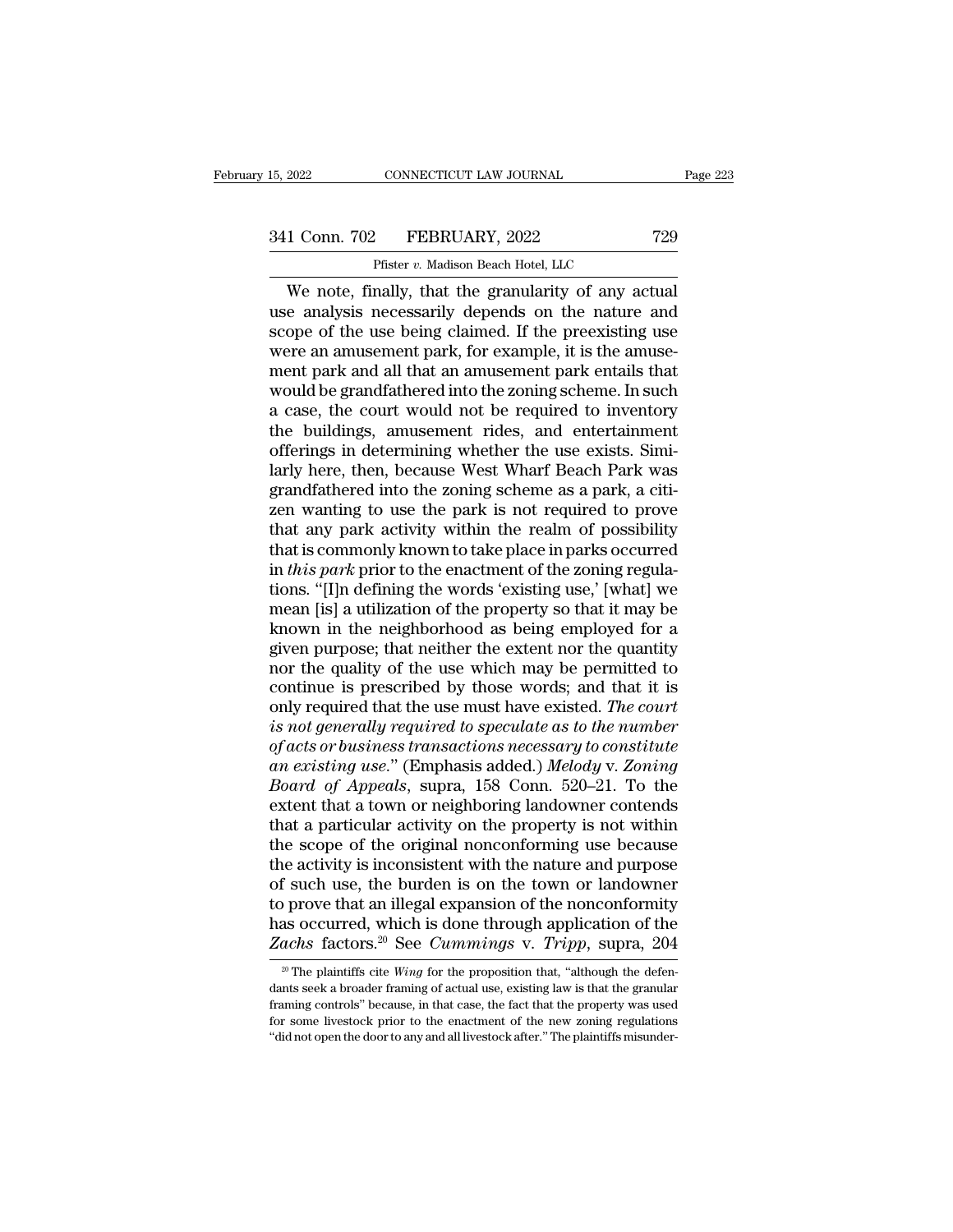## CONNECTICUT LAW JOURNAL February 15, 2022<br> **730** FEBRUARY, 2022 341 Conn. 702<br>
Pfister v. Madison Beach Hotel, LLC CONNECTICUT LAW JOURNAL<br>FEBRUARY, 2022 341 Conn.<br>Pfister *v.* Madison Beach Hotel, LLC<br>aintiffs hore the burden of establish

CONNECTICUT LAW JOURNAL February 15, 2022<br>
T30 FEBRUARY, 2022 341 Conn. 702<br>
Pfister v. Madison Beach Hotel, LLC<br>
Conn. 95 ("plaintiffs bore the burden of establishing<br>
that the defendants' activities amounted to an illega That the defendants' activities amounted to an illegal<br>that the defendants' activities amounted to an illegal<br>extension of a nonconforming use"). As we have explained,<br>the plaintiffs have failed to do so. FEBRUARY, 2022 341 Conn. 702<br>
Pfister v. Madison Beach Hotel, LLC<br>
Conn. 95 ("plaintiffs bore the burden of establishing<br>
that the defendants' activities amounted to an illegal<br>
extension of a nonconforming use"). As we h The FEBRUARY, 2022<br>
Pfister v. Madison Beach Hotel, LL<br>
Conn. 95 ("plaintiffs bore the burden<br>
that the defendants' activities amount<br>
extension of a nonconforming use"). As we<br>
the plaintiffs have failed to do so.<br>
To su Pfister  $v$ . Madison Beach Hotel, LLC<br>Dnn. 95 ("plaintiffs bore the burden of establishing<br>at the defendants' activities amounted to an illegal<br>tension of a nonconforming use"). As we have explained,<br>e plaintiffs have fai Conn. 95 ("plaintiffs bore the burden of establishing<br>that the defendants' activities amounted to an illegal<br>extension of a nonconforming use"). As we have explained,<br>the plaintiffs have failed to do so.<br>To summarize, the

Conn. 95 ( plaintins bore the burden of establishing<br>that the defendants' activities amounted to an illegal<br>extension of a nonconforming use"). As we have explained,<br>the plaintiffs have failed to do so.<br>To summarize, the r that the defendants activities amounted to an linegal<br>extension of a nonconforming use"). As we have explained,<br>the plaintiffs have failed to do so.<br>To summarize, the right asserted by the hotel was<br>the right to use West W extension of a nonconforming use ). As we have explained,<br>the plaintiffs have failed to do so.<br>To summarize, the right asserted by the hotel was<br>the right to use West Wharf Beach Park as a park within<br>the meaning of the Ma To summarize, the right asserted by the hotel was<br>the right to use West Wharf Beach Park as a park within<br>the meaning of the Madison zoning regulations. For<br>the reasons previously set forth, we conclude that the<br>Appellate To summarize, the right asserted by the hotel was<br>the right to use West Wharf Beach Park as a park within<br>the meaning of the Madison zoning regulations. For<br>the reasons previously set forth, we conclude that the<br>Appellate the right to use West Wharf Beach Park as a park within<br>the meaning of the Madison zoning regulations. For<br>the reasons previously set forth, we conclude that the<br>Appellate Court correctly determined that West Wharf<br>Beach P Appellate Court correctly determined that West Wharf<br>Beach Park was irrevocably and actually committed to<br>its use as a park prior to 1979 and that the permissible<br>uses of the park necessarily include all of the permitted<br>s Beach Park was irrevocably and actually committed to<br>its use as a park prior to 1979 and that the permissible<br>uses of the park necessarily include all of the permitted<br>stand the analysis employed in *Wing*, which clearly s

its use as a park prior to 1979 and that the permissible<br>uses of the park necessarily include all of the permitted<br>stand the analysis employed in *Wing*, which clearly supports the analysis<br>employed herein. In *Wing*, the zoning regulations required three acress required three acress reployed in *Wing*, which clearly supports the analysis employed herein. In *Wing*, the landowners claimed a preexisting right to keep a horse on one tenth of uses of the park necessarily include all of the permitted<br>stand the analysis employed in *Wing*, which clearly supports the analysis<br>employed herein. In *Wing*, the landowners claimed a preexisting right to<br>keep a horse on stand the analysis employed in *Wing*, which clearly supports the analysis employed herein. In *Wing*, the landowners claimed a preexisting right to keep a horse on one tenth of an acre of nonwetlands property when the zon sum and a horse on one tenth of an acre of nonwetlands property when the employed herein. In *Wing*, the landowners claimed a preexisting right to keep a horse on one tenth of an acre of nonwetlands property when the zoni ength on the property and the matter of nonwetlands property when the zoning regulations required three acres of such property per horse. Wing v. Zoning Board of Appeals, supra, 61 Conn. App. 641 n.2, 642–43. The Appellate reflue and the acres of such property per horse. Wing<br>v. Zoning regulations required three acres of such property per horse. Wing<br>v. Zoning Board of Appeals, supra, 61 Conn. App. 641 n.2, 642–43. The<br>Appellate Court held t zoning regulations required three acres of such property per horse. Wing v. Zoning Board of Appeals, supra, 61 Conn. App. 641 n.2, 642–43. The Appellate Court held that the trial court properly had determined that no such ble extension of their preexisting nonconforming right to keep a sheep and a pygmy goat on the property, the landowners claimed that horses had ever been kept on the property prior to the date the zoning regulations took e right existed because there was no evidence that a horse had ever<br>such right existed because there was no evidence that a horse had ever<br>effect. Id., 645–46. Because they could not establish an actual prior use of<br>horses o been kept on the property prior to the date the zoning regulations took<br>effect. Id., 645–46. Because they could not establish an actual prior use of<br>horses on the property, the landowners claimed that horses were a permiss effect. Id., 645–46. Because they could not establish an actual prior use of horses on the property, the landowners claimed that horses were a permissible extension of their preexisting nonconforming right to keep a sheep horses on the property, the landowners claimed that horses were a permissible extension of their preexisting nonconforming right to keep a sheep and a pygmy goat on the property. Id., 646–47. Applying a *Zachs* analysis, hole extension of their preexisting nonconforming right to keep a sheep and a pygmy goat on the property. Id., 646–47. Applying a *Zachs* analysis, the Appellate Court rejected the landowners' claim, stating that they wer a pygmy goat on the property. Id., 646–47. Applying a Zachs analysis, the Appellate Court rejected the landowners' claim, stating that they were "not merely seeking an intensification of a legal nonconforming use, but a c Appellate Court rejected the landowners' claim, stating that they were "not Appellate Court rejected the landowners' claim, stating that they were "not merely seeking an intensification of a legal nonconforming use, but a repeative being an intensification of a legal nonconforming use, but a change<br>in the character of the use.... [T]he animals that were deemed legal<br>nonconforming uses can be kept on the [landowners'] property. The addition in the character of the use.  $\ldots$  [T]he animals that were deemed legal<br>nonconforming uses can be kept on the [landowners'] property. The addition<br>of other kinds of large animals, including the horses, constitutes an unla in the character of the tase.  $\cdots$   $\cdots$  [F] in diminisheral webvertual regard nonconforming uses can be kept on the [landowners'] property. The addition of other kinds of large animals, including the horses, constitutes for other kinds of large animals, including the horses, constitutes an unlawful extension of the prior use." (Citation omitted.) Id., 647. As we indicated, however, the plaintiffs in the present case do not claim that the extension of the prior use." (Citation omitted.) Id., 647. As we indicated, however, the plaintiffs in the present case do not claim that the concert series constitutes an unlawful extension of West Wharf Beach Park's pre however, the plaintiffs in the present case do not claim that the concert series constitutes an unlawful extension of West Wharf Beach Park's preexisting, nonconforming use  $as a park$  under Zachs, undoubtedly because concerts constitutes an unlawful extension of West Wharf Beach Park's preexisting, nonconforming use as a park under Zachs, undoubtedly because concerts fall comfortably within the permitted uses of a park set forth in the Madison nonconforming use *as a park* under Zachs, undoubtedly because concerts fall comfortably within the permitted uses of a park set forth in the Madison zoning regulations. Knowing that such a claim would be unavailing, and fall comfortably within the permitted uses of a park set forth in the Madison zoning regulations. Knowing that such a claim would be unavailing, and having failed to convince us that the trial court properly treated the pa zoning regulations. Knowing that such a claim would be unavailing, and having failed to convince us that the trial court properly treated the park as hotel property for purposes of determining whether the concerts violated betwing failed to convince us that the trial court properly treated the park as hotel property for purposes of determining whether the concerts violated the hotel's nonconforming use of the hotel property, the plaintiffs n as hotel property for purposes of determining whether the concerts violated<br>the hotel's nonconforming use of the hotel property, the plaintiffs now argue<br>that the defendants, as part of their burden, were required to prove the hotel's nonconforming use of the hotel property, the plaintiffs now argue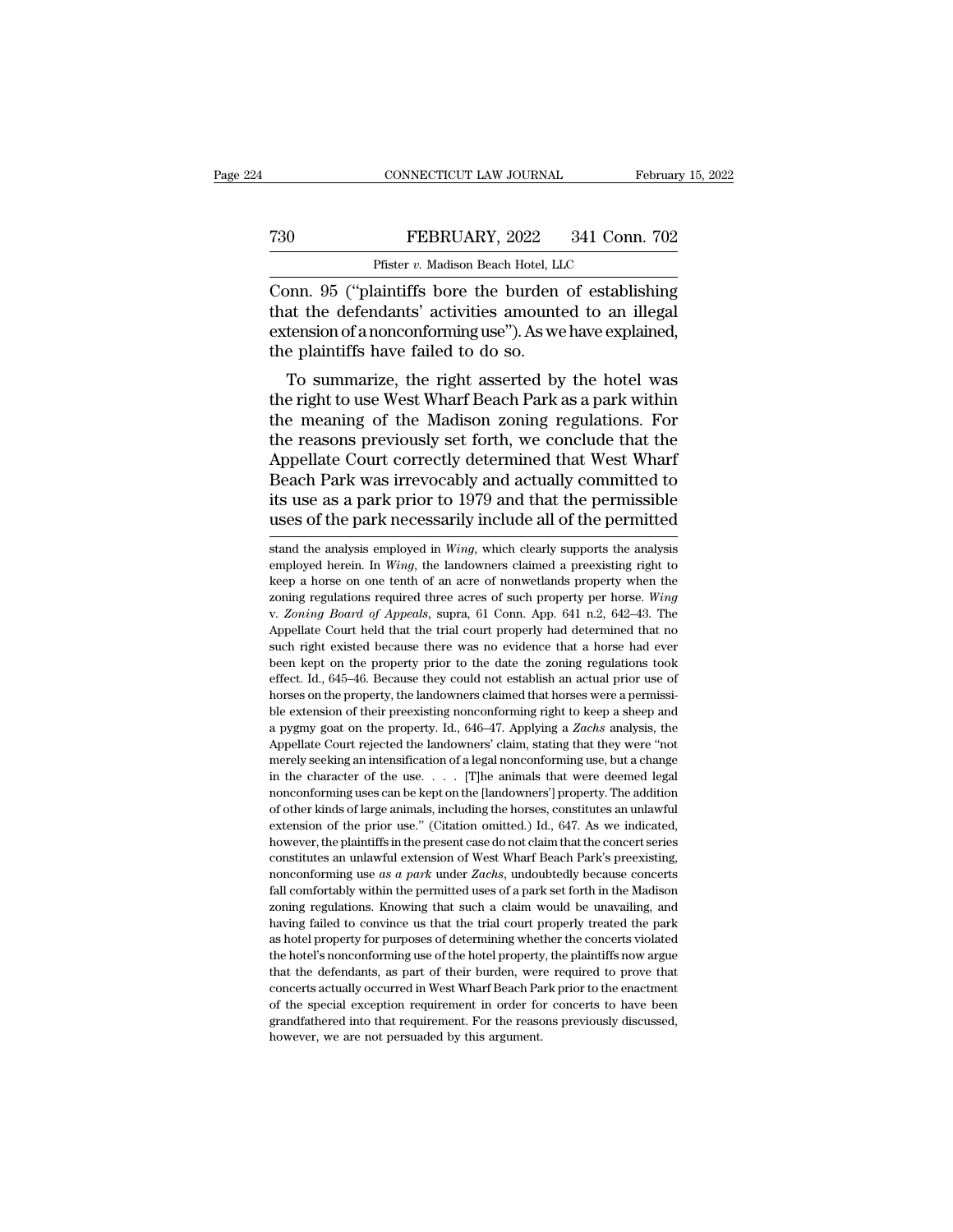15, 2022 CONNECTICUT LAW JOURNAL Page 225<br>341 Conn. 702 FEBRUARY, 2022 731<br>Pfister v. Madison Beach Hotel, LLC

CONNECTICUT LAW JOURNAL<br>
Pfister *v.* Madison Beach Hotel, LLC<br>
Sive recreational uses of a park under 15, 2022 CONNECTICUT LAW JOURNAL Page 225<br>
341 Conn. 702 FEBRUARY, 2022 731<br>
Pfister v. Madison Beach Hotel, LLC<br>
active and passive recreational uses of a park under the<br>
Madison zoning regulations, including a free summe 341 Conn. 702 FEBRUARY, 2022 731<br>Pfister v. Madison Beach Hotel, LLC<br>active and passive recreational uses of a park under the<br>Madison zoning regulations, including a free summer<br>concert series.  $\frac{341 \text{ Conn. } 702 \qquad \text{F}}{\text{active and passive re}}$ <br>active and passive re<br>Madison zoning reg<br>concert series. Pfister v. Madison Beach Hotel, LLC<br>tive and passive recreational uses of a park under the<br>adison zoning regulations, including a free summer<br>ncert series.<br>III<br>We turn, then, to the plaintiffs' claim that the Appel-<br>e Cour

III

active and passive recreational uses of a park under the<br>Madison zoning regulations, including a free summer<br>concert series.<br>III<br>We turn, then, to the plaintiffs' claim that the Appel-<br>late Court incorrectly concluded that Madison zoning regulations, including a free summer<br>concert series.<br>III<br>We turn, then, to the plaintiffs' claim that the Appel-<br>late Court incorrectly concluded that the Madison zon-<br>ing regulation that limits the use of a III<br>
We turn, then, to the plaintiffs' claim that the Appel-<br>
late Court incorrectly concluded that the Madison zon-<br>
ing regulation that limits the use of a park to all passive<br>
and active recreational purposes allows the III<br>We turn, then, to the plaintiffs' claim that the Appel-<br>late Court incorrectly concluded that the Madison zon-<br>ing regulation that limits the use of a park to all passive<br>and active recreational purposes allows the con The plaintiffs' claim that the Appellate Court incorrectly concluded that the Madison zoning regulation that limits the use of a park to all passive and active recreational purposes allows the concerts at issue in this app We turn, then, to the plaintiffs' claim that the Appellate Court incorrectly concluded that the Madison zoning regulation that limits the use of a park to all passive and active recreational purposes allows the concerts at late Court incorrectly concluded that the Madison zoning regulation that limits the use of a park to all passive<br>and active recreational purposes allows the concerts<br>at issue in this appeal. See footnote 7 of this opinion. ing regulation that limits the use of a park to all passive<br>and active recreational purposes allows the concerts<br>at issue in this appeal. See footnote 7 of this opinion.<br>The plaintiffs contend that the trial court unequivo and active recreational purposes allows the concerts<br>at issue in this appeal. See footnote 7 of this opinion.<br>The plaintiffs contend that the trial court unequivocally<br>found that, although the concerts may be free to the<br>p at issue in this appeal. See footnote 7 of this opinion.<br>The plaintiffs contend that the trial court unequivocally<br>found that, although the concerts may be free to the<br>public, they are commercial activities from the perspe The plaintiffs contend that the trial court unequivocally<br>found that, although the concerts may be free to the<br>public, they are commercial activities from the perspec-<br>tive of the hotel, and, as such, they are not a permit found that, although the concerts may be free to the<br>public, they are commercial activities from the perspec-<br>tive of the hotel, and, as such, they are not a permitted<br>recreational use of West Wharf Beach Park. The plain-<br> public, they are commercial activities from the perspective of the hotel, and, as such, they are not a permitted recreational use of West Wharf Beach Park. The plaintiffs maintain that the dictionary definition of the word tive of the hotel, and, as such, they are not a permitted<br>recreational use of West Wharf Beach Park. The plain-<br>tiffs maintain that the dictionary definition of the word<br>"recreational" supports the trial court's interpreta Exercisional use of west what Deach Tark. The plane-<br>fs maintain that the dictionary definition of the word<br>ecreational" supports the trial court's interpretation<br>the zoning regulations and, by extension, its finding<br>at th fails manual that the dictionary definition of the word<br>
"recreational" supports the trial court's interpretation<br>
of the zoning regulations and, by extension, its finding<br>
that the concerts are not recreational in nature

recreational supports the trial court's interpretation<br>of the zoning regulations and, by extension, its finding<br>that the concerts are not recreational in nature and,<br>therefore, are not permitted in West Wharf Beach Park.<br>T of the zoning regulations and, by extension, its initial<br>that the concerts are not recreational in nature and,<br>therefore, are not permitted in West Wharf Beach Park.<br>The defendants respond that the plaintiffs' argument<br>fai therefore, are not permitted in West Wharf Beach Park.<br>The defendants respond that the plaintiffs' argument<br>fails on a number of fronts, including that the Madison<br>zoning regulations make no distinction between com-<br>mercia The defendants respond that the plaintiffs' argument<br>fails on a number of fronts, including that the Madison<br>zoning regulations make no distinction between com-<br>mercial and noncommercial recreational activities; they<br>simpl The defendants respond that the plaintiffs' argument<br>fails on a number of fronts, including that the Madison<br>zoning regulations make no distinction between com-<br>mercial and noncommercial recreational activities; they<br>simpl fails on a number of fronts, including that the Madison<br>zoning regulations make no distinction between com-<br>mercial and noncommercial recreational activities; they<br>simply provide that parks may be used for any recre-<br>ation zoning regulations make no distinction between com-<br>mercial and noncommercial recreational activities; they<br>simply provide that parks may be used for any recre-<br>ational purpose, passive or active. The defendants fur-<br>ther mercial and noncommercial recreational activities; they<br>simply provide that parks may be used for any recre-<br>ational purpose, passive or active. The defendants fur-<br>ther contend that the plaintiffs' interpretation of the<br>z simply provide that parks may be used for any recreational purpose, passive or active. The defendants further contend that the plaintiffs' interpretation of the zoning regulations is untenable because it makes the permissi ational purpose, passive or active. The defendants fur-<br>ther contend that the plaintiffs' interpretation of the<br>zoning regulations is untenable because it makes the<br>permissibility of a free concert in West Wharf Beach<br>Park ther contend that the plaintiffs' interpretation of the zoning regulations is untenable because it makes the permissibility of a free concert in West Wharf Beach Park turn on the subjective intent or motives of the person dants. Thussionly of a free concert in west what beach<br>trk turn on the subjective intent or motives of the<br>rson or persons hosting the concert, in violation of<br>e principle that zoning may be used to regulate only<br>e use of land, n Fark turn on the subjective intent of motives of the<br>person or persons hosting the concert, in violation of<br>the principle that zoning may be used to regulate only<br>the use of land, not the user. We agree with the defen-<br>dan person of persons nosting the concert, in violation of<br>the principle that zoning may be used to regulate only<br>the use of land, not the user. We agree with the defen-<br>dants.<br>The following additional facts and procedural his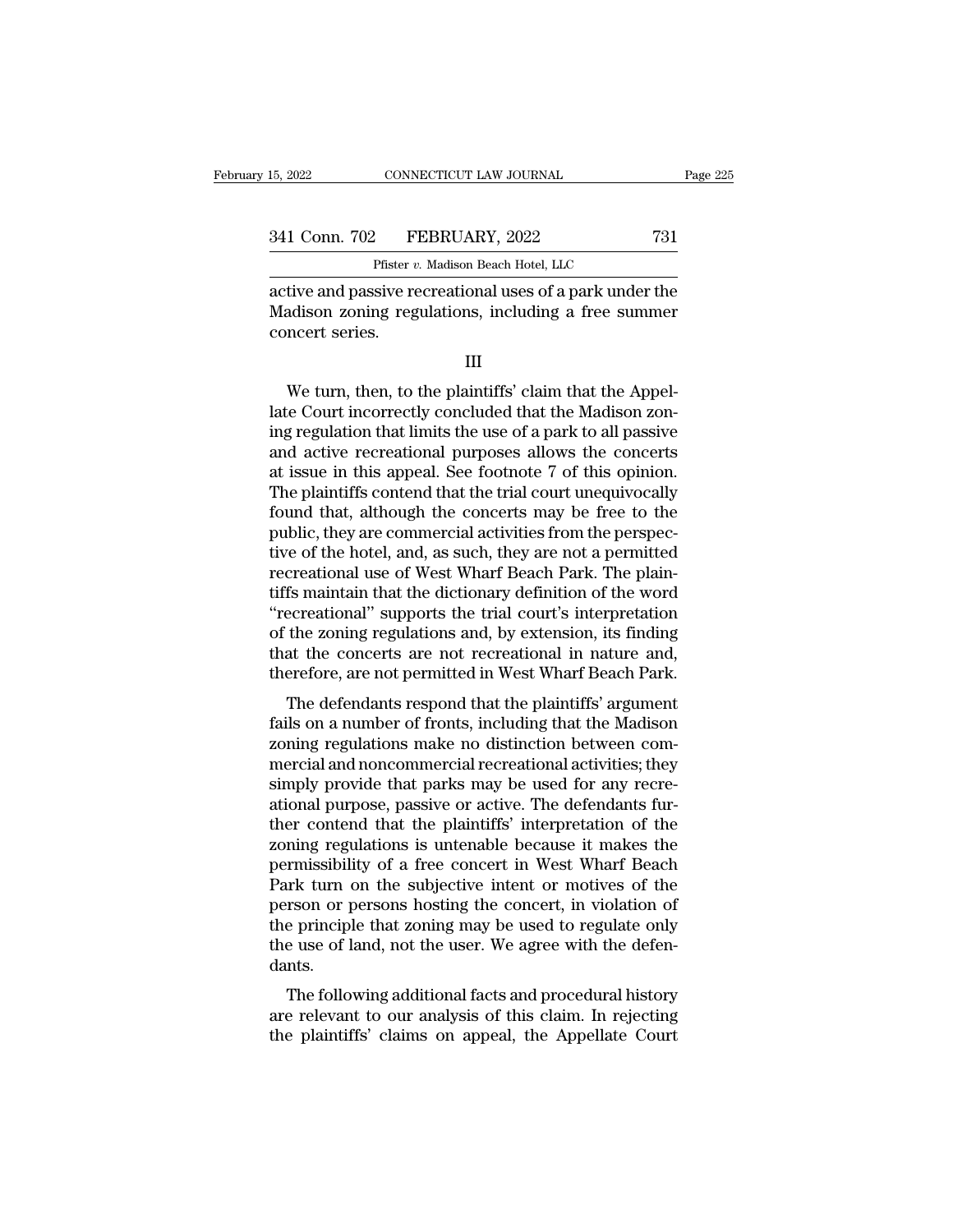## CONNECTICUT LAW JOURNAL February 15, 2022<br> **FEBRUARY**, 2022 341 Conn. 702<br>
Pfister v. Madison Beach Hotel, LLC CONNECTICUT LAW JOURNAL<br>FEBRUARY, 2022 341 Conn.<br>Pfister *v.* Madison Beach Hotel, LLC<br>the commercial intent behind the con

EXPLAINE THE CONNECTICUT LAW JOURNAL February 15, 202<br>
FEBRUARY, 2022 341 Conn. 702<br>
Pfister v. Madison Beach Hotel, LLC<br>
explained that the commercial intent behind the concert<br>
series was irrelevant and that the trial co TREBRUARY, 2022 341 Conn. 702<br>
Pfister v. Madison Beach Hotel, LLC<br>
explained that the commercial intent behind the concert<br>
series was irrelevant and that the trial court's focus on<br>
that issue was misguided: "The fact th T32 FEBRUARY, 2022 341 Conn. 702<br>
Pfister v. Madison Beach Hotel, LLC<br>
explained that the commercial intent behind the concert<br>
series was irrelevant and that the trial court's focus on<br>
that issue was misguided: "The fac T32 FEBRUARY, 2022 341 Conn. 702<br>
Pfister v. Madison Beach Hotel, LLC<br>
explained that the commercial intent behind the concert<br>
series was irrelevant and that the trial court's focus on<br>
that issue was misguided: "The fac Pfister *v*. Madison Beach Hotel, LLC<br>explained that the commercial intent behind the concert<br>series was irrelevant and that the trial court's focus on<br>that issue was misguided: "The fact that the hotel stands<br>to benefit, Pilster *v.* Maalson Beach Hotel, LLC<br>explained that the commercial intent behind the concert<br>series was irrelevant and that the trial court's focus on<br>that issue was misguided: "The fact that the hotel stands<br>to benefit, explained that the commercial intent behind the concert<br>series was irrelevant and that the trial court's focus on<br>that issue was misguided: "The fact that the hotel stands<br>to benefit, financially or otherwise, from the con series was irrelevant and that the trial court's focus on<br>that issue was misguided: "The fact that the hotel stands<br>to benefit, financially or otherwise, from the concerts<br>held on the Grassy Strip has no bearing on the leg that issue was misguided: "The fact that the hotel stands<br>to benefit, financially or otherwise, from the concerts<br>held on the Grassy Strip has no bearing on the legal<br>determination regarding the permissible uses of the<br>Gra to benefit, financially or otherwise, from the concerts<br>held on the Grassy Strip has no bearing on the legal<br>determination regarding the permissible uses of the<br>Grassy Strip by a Madison citizen under the zoning<br>regulation held on the Grassy Strip has no bearing on the legal<br>determination regarding the permissible uses of the<br>Grassy Strip by a Madison citizen under the zoning<br>regulations. The [trial] court states in its memorandum<br>of decisio determination regarding the permissible uses of the<br>Grassy Strip by a Madison citizen under the zoning<br>regulations. The [trial] court states in its memorandum<br>of decision that, '[w]ith each concert . . . the hotel<br>. . . ge Grassy Strip by a Madison citizen under the zoning<br>regulations. The [trial] court states in its memorandum<br>of decision that, '[w]ith each concert  $\dots$  the hotel<br> $\dots$  generates goodwill, and draws to its doorstep hun-<br>dred regulations. The [trial] court states in its memorandum<br>of decision that, '[w]ith each concert . . . the hotel<br>. . . generates goodwill, and draws to its doorstep hun-<br>dreds of potential future customers for the hotel's lo of decision that, '[w]ith each concert . . . the hotel<br>. . . generates goodwill, and draws to its doorstep hun-<br>dreds of potential future customers for the hotel's lodg-<br>ing, banquet, and other services. Whatever other int ... generates goodwill, and draws to its doorstep hundreds of potential future customers for the hotel's lodging, banquet, and other services. Whatever other interests may be served by the concert series (promoting town s dreds of potential future customers<br>ing, banquet, and other services. What<br>may be served by the concert serie<br>spirit, supporting arts and entertaini<br>the event is plainly a commercial ac<br>ates direct and indirect economic be By be served by the concert series (promoting town<br>
irit, supporting arts and entertainment, and so forth),<br>
be event is plainly a commercial activity, which gener-<br>
es direct and indirect economic benefits for the hotel<br> spirit, supporting arts and entertainment, and so forth),<br>the event is plainly a commercial activity, which gener-<br>ates direct and indirect economic benefits for the hotel<br>as a business enterprise.' . . .<br>"The [trial] cour

the event is plainly a commercial activity, which generates direct and indirect economic benefits for the hotel<br>as a business enterprise.'  $\dots$ <br>"The [trial] court additionally states, albeit in dict[um],<br>that the commerci ates direct and indirect economic benefits for the hotel<br>as a business enterprise.'  $\ldots$ <br>"The [trial] court additionally states, albeit in dict[um],<br>that the commercial nature of the concerts creates an<br>illegal nonconfor as a business enterprise.'  $\ldots$ <br>
"The [trial] court additionally states, albeit in dict[um],<br>
that the commercial nature of the concerts creates an<br>
illegal nonconformity on the Grassy Strip. Notably,<br>
there is no prohib "The [trial] court additionally states, albeit in dict[um],<br>that the commercial nature of the concerts creates an<br>illegal nonconformity on the Grassy Strip. Notably,<br>there is no prohibition of commercial events on town<br>pr "The [trial] court additionally states, albeit in dict[um],<br>that the commercial nature of the concerts creates an<br>illegal nonconformity on the Grassy Strip. Notably,<br>there is no prohibition of commercial events on town<br>pr that the commercial nature of the concerts creates an<br>illegal nonconformity on the Grassy Strip. Notably,<br>there is no prohibition of commercial events on town<br>property codified anywhere in the Madison zoning regu-<br>lations. illegal nonconformity on the Grassy Strip. Notably,<br>there is no prohibition of commercial events on town<br>property codified anywhere in the Madison zoning regu-<br>lations.<sup>21</sup> The [trial] court's determination, however, is<br>no there is no prohibition of commercial events on town<br>property codified anywhere in the Madison zoning regu-<br>lations.<sup>21</sup> The [trial] court's determination, however, is<br>not rooted in the permissible uses of a town owned<br>par property codified anywhere in the Madison zoning regulations.<sup>21</sup> The [trial] court's determination, however, is not rooted in the permissible uses of a town owned park under the zoning regulations; rather, the court expla park under the zoning regulations; rather, the court explains that, even if other Madison citizens would be permitted to hold a musical performance on the Grassy Strip, the hotel cannot do so 'in a manner that temporar-<br> explains that, even if other Madison citizens would be<br>permitted to hold a musical performance on the Grassy<br>Strip, the hotel cannot do so 'in a manner that temporar-<br><sup>21</sup> "Within the Madison Administrative Procedures for

permitted to hold a musical performance on the Grassy<br>Strip, the hotel cannot do so 'in a manner that temporar-<br><sup>21</sup> "Within the Madison Administrative Procedures for the Use of Recre-<br>ational Facilities, which are not a p **Example 18 Follows Control Correct Strip, the hotel cannot do so 'in a manner that temporar-**<br><sup>21</sup> "Within the Madison Administrative Procedures for the Use of Recreational Facilities, which are not a part of the zoning Surp, the Hotel Califorty to So III a Intainer that temporar-<br>
<sup>21</sup> "Within the Madison Administrative Procedures for the Use of Recre-<br>
ational Facilities, which are not a part of the zoning regulations, it states<br>
that <sup>21</sup> "Within the Madison Administrative Procedures for the Use of Recreational Facilities, which are not a part of the zoning regulations, it states that 'Madison facilities cannot be used for individual or corporate pers ational Facilities, which are not a part of the zoning regulations, it states<br>that 'Madison facilities cannot be used for individual or corporate personal<br>enterprise where admission fees are charged or where selling a pro that 'Madison facilities cannot be used for individual or corporate personal enterprise where admission fees are charged or where selling a product/service is the purpose of the gathering [(i.e., investment seminars)] . . enterprise where admission fees are charged or where selling a product/<br>service is the purpose of the gathering [(i.e., investment seminars)] . . . .'<br>. . . As the undisputed record reflects, no admission fees were charged service is the purpose of the gathering [(i.e., investment seminars)]  $\ldots$   $\ldots$  As the undisputed record reflects, no admission fees were charged for entry to the concerts, and the defendants' stated purpose for the con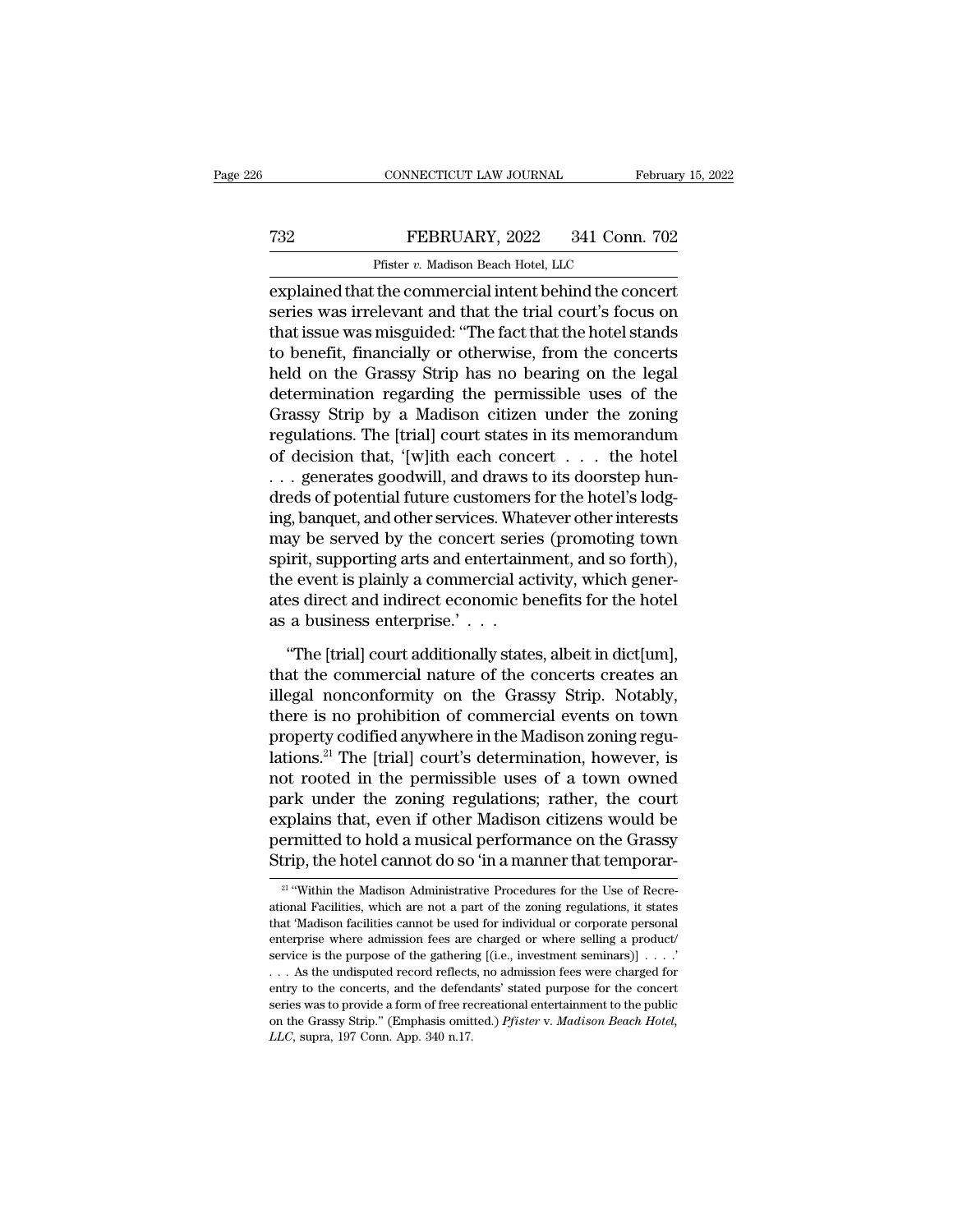# 15, 2022 CONNECTICUT LAW JOURNAL Page 227<br>341 Conn. 702 FEBRUARY, 2022 733<br>Pfister v. Madison Beach Hotel, LLC

CONNECTICUT LAW JOURNAL<br>
Pfister *v.* Madison Beach Hotel, LLC<br>
Pfister *v.* Madison Beach Hotel, LLC<br>
he town's property to extend lits o 15, 2022 CONNECTICUT LAW JOURNAL Page 22<br>
341 Conn. 702 FEBRUARY, 2022 733<br>
Pfister v. Madison Beach Hotel, LLC<br>
Ily annexes the town's property to extend [its own]<br>
(nonconforming) commercial activities using the town's<br> (1) 341 Conn. 702 FEBRUARY, 2022 733<br>
Pfister v. Madison Beach Hotel, LLC<br>
(nonconforming) commercial activities using the town's<br>
(nonconforming) commercial activities using the town's<br>
land.' The [trial] court's emphasis 341 Conn. 702 FEBRUARY, 2022 733<br>
Pfister v. Madison Beach Hotel, LLC<br>
ily annexes the town's property to extend [its own]<br>
(nonconforming) commercial activities using the town's<br>
land.' The [trial] court's emphasis on th 341 Conn. 702 FEBRUARY, 2022 733<br>
Pfister v. Madison Beach Hotel, LLC<br>
ily annexes the town's property to extend [its own]<br>
(nonconforming) commercial activities using the town's<br>
land.' The [trial] court's emphasis on th Pfister v. Madison Beach Hotel, LLC<br>
ily annexes the town's property to extend [its own]<br>
(nonconforming) commercial activities using the town's<br>
land.' The [trial] court's emphasis on the commercial<br>
nature of the defend Pluster v. Madison Beach Hotel, LLC<br>ily annexes the town's property to extend [its own]<br>(nonconforming) commercial activities using the town's<br>land.' The [trial] court's emphasis on the commercial<br>nature of the defendants ily annexes the town's property to extend [its own] (nonconforming) commercial activities using the town's land.' The [trial] court's emphasis on the commercial nature of the defendants' events, however, serves only to pre (nonconforming) commercial activities using the town's<br>land.' The [trial] court's emphasis on the commercial<br>nature of the defendants' events, however, serves only<br>to prevent a specific citizen, the hotel, from using a tow land.' The [trial] court's emphasis on the commercial<br>nature of the defendants' events, however, serves only<br>to prevent a specific citizen, the hotel, from using a town<br>owned space in a manner available to other citizens." nature of the defendants' events, however, serves only<br>to prevent a specific citizen, the hotel, from using a town<br>owned space in a manner available to other citizens."<br>(Footnote in original; footnote omitted.) *Pfister* v to prevent a specific citizen, the hotel, from using a town<br>owned space in a manner available to other citizens."<br>(Footnote in original; footnote omitted.) *Pfister* v. *Mad-*<br>*ison Beach Hotel*, *LLC*, supra, 197 Conn. Ap owned space in a manner available to other citizens."<br>(Footnote in original; footnote omitted.) *Pfister* v. *Madison Beach Hotel*, *LLC*, supra, 197 Conn. App. 339–341.<br>The Appellate Court further observed that "the [tri (Footnote in original; footnote omitted.) *Pfister* v. *Madison Beach Hotel*, *LLC*, supra, 197 Conn. App. 339–341.<br>The Appellate Court further observed that "the [trial]<br>court's assertion that the hotel's use of the Gras *ison Beach Hotel, LLC*, supra, 197 Conn. App. 339–341.<br>The Appellate Court further observed that "the [trial]<br>court's assertion that the hotel's use of the Grassy Strip<br>violates the nonconforming use of the park [separat The Appellate Court further observed that "the [trial]<br>court's assertion that the hotel's use of the Grassy Strip<br>violates the nonconforming use of the park [separate<br>and apart from its nonconforming use of the hotel prop court's assertion that the hotel's use of the Grassy Strip<br>violates the nonconforming use of the park [separate<br>and apart from its nonconforming use of the hotel prop-<br>erty] is only discussed briefly in [a footnote at the violates the nonconforming use of the park [separate and apart from its nonconforming use of the hotel property] is only discussed briefly in [a footnote at the end of] the memorandum of decision. The [trial] court [state and apart from its nonconforming use of the hotel property] is only discussed briefly in [a footnote at the end of] the memorandum of decision. The [trial] court [states]: 'Due to the commercial nature of the concerts as t erty] is only discussed briefly in [a footnote at the end<br>of] the memorandum of decision. The [trial] court<br>[states]: Due to the commercial nature of the concerts<br>as they are produced by the hotel, this activity also<br>viola of] the memorandum of decision. The [trial] court<br>[states]: 'Due to the commercial nature of the concerts<br>as they are produced by the hotel, this activity also<br>violates the Madison zoning regulations applicable to<br>West Wha [states]: 'Due to the commercial nature of the concerts<br>as they are produced by the hotel, this activity also<br>violates the Madison zoning regulations applicable to<br>West Wharf [Beach] Park, because commercial activi-<br>ties o as they are produced by the hotel, this activity also<br>violates the Madison zoning regulations applicable to<br>West Wharf [Beach] Park, because commercial activi-<br>ties of this nature are not a permitted use in [a residen-<br>tia violates the Madison zoning regulations applicable to<br>West Wharf [Beach] Park, because commercial activi-<br>ties of this nature are not a permitted use in [a residen-<br>tial] zone, park or no park.'" (Emphasis in original.)<br>Id West Wharf [Beach] Park, bec<br>ties of this nature are not a per<br>tial] zone, park or no park.'"<br>Id., 340 n.16. The Appellate<br>because this statement by the t<br>ported by any case law, regula<br>it was "mere dictum." Id.<br>On appeal, If you, park or no park.'" (Emphasis in original.)<br>
1, 340 n.16. The Appellate Court concluded that,<br>
cause this statement by the trial court was "not sup-<br>
priced by any case law, regulation, or legal analysis,"<br>
was "mer Elementary 2016, park of 110 park. (Elementary Id., 340 n.16. The Appellate Court concluded that, because this statement by the trial court was "not supported by any case law, regulation, or legal analysis," it was "mere d

id., 540 fi.10. The Appenate Court concluded that,<br>because this statement by the trial court was "not sup-<br>ported by any case law, regulation, or legal analysis,"<br>it was "mere dictum." Id.<br>On appeal, the plaintiffs argue t because this statement by the trial court was 'not sup-<br>ported by any case law, regulation, or legal analysis,"<br>it was "mere dictum." Id.<br>On appeal, the plaintiffs argue that the trial court's<br>statement was not dictum and ported by any case law, regulation, or legal analysis,<br>it was "mere dictum." Id.<br>On appeal, the plaintiffs argue that the trial court's<br>statement was not dictum and that the Appellate Court<br>erred in failing to conclude th It was intereductuant. Id:<br>
On appeal, the plaintiffs argue that the trial court's<br>
statement was not dictum and that the Appellate Court<br>
erred in failing to conclude that it constituted a separate<br>
and independent basis On appeal, the plaintiffs argue that the trial court's<br>statement was not dictum and that the Appellate Court<br>erred in failing to conclude that it constituted a separate<br>and independent basis for sustaining the trial court' statement was not dictum and that the Appellate Court<br>erred in failing to conclude that it constituted a separate<br>and independent basis for sustaining the trial court's<br>legal determination that the concert series violated erred in failing to conclude that it constand independent basis for sustaining<br>legal determination that the concert se<br>prohibition against the expansion of<br>uses contained in § 12.3 of the Madiso<br>tions, albeit as applied to and determination that the concert series violated the<br>ohibition against the expansion of nonconforming<br>es contained in § 12.3 of the Madison Zoning Regula-<br>ons, albeit as applied to the park rather than the hotel<br>operty. the prohibition against the expansion of nonconforming<br>uses contained in § 12.3 of the Madison Zoning Regula-<br>tions, albeit as applied to the park rather than the hotel<br>property. We are not persuaded.<br>We agree fully with t

promotion against the expansion of noncomorning<br>uses contained in § 12.3 of the Madison Zoning Regula-<br>tions, albeit as applied to the park rather than the hotel<br>property. We are not persuaded.<br>We agree fully with the Appe dions, albeit as applied to the park rather than the hotel<br>property. We are not persuaded.<br>We agree fully with the Appellate Court's analysis of<br>this issue. We would only add that, even if a single<br>sentence in a footnote a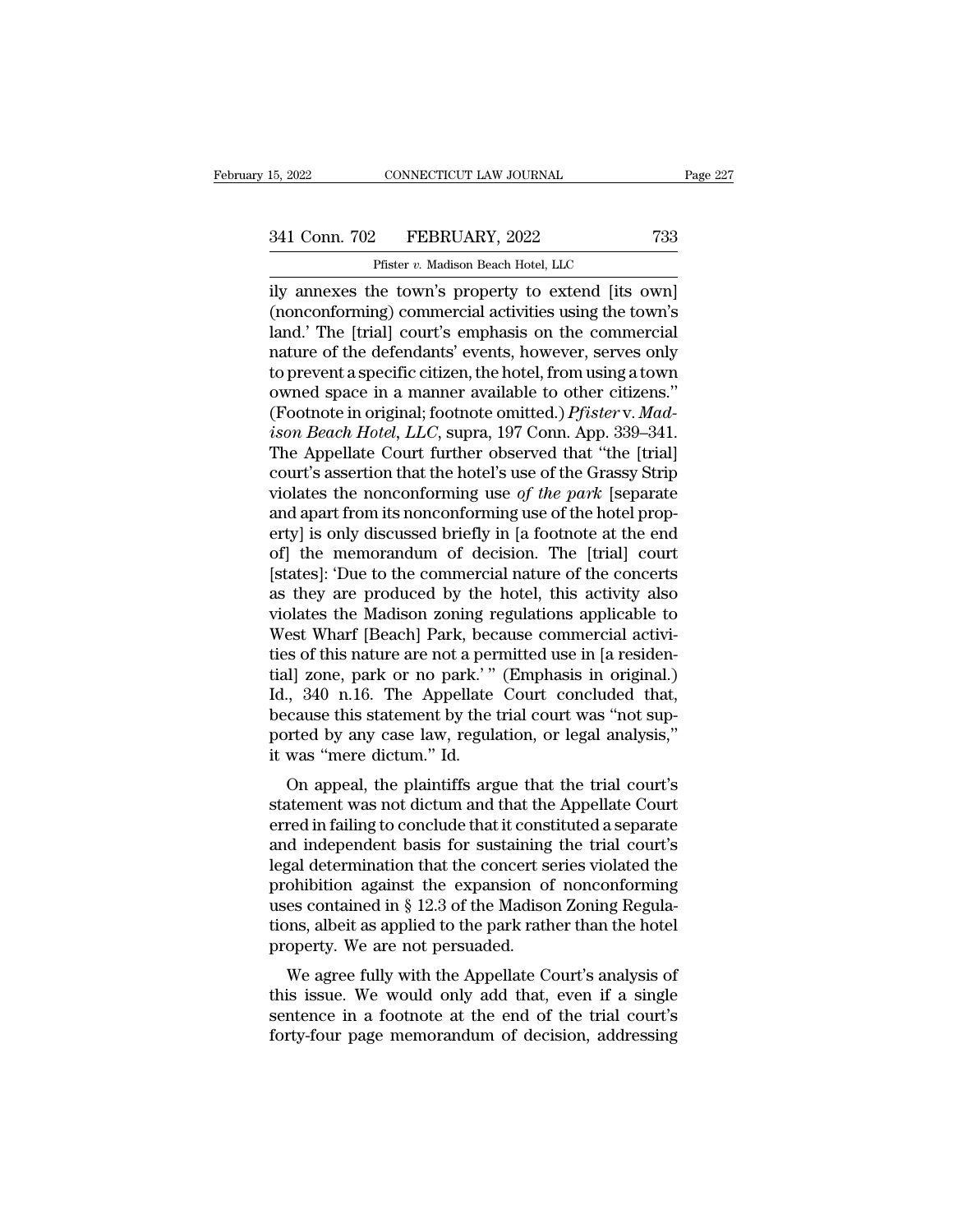## CONNECTICUT LAW JOURNAL February 15, 2022<br> **FEBRUARY**, 2022 341 Conn. 702<br>
Pfister v. Madison Beach Hotel, LLC CONNECTICUT LAW JOURNAL<br>FEBRUARY, 2022 341 Conn.<br>Pfister *v.* Madison Beach Hotel, LLC<br>w question pertaining to the lawful l

CONNECTICUT LAW JOURNAL February 15, 2022<br>
T34 FEBRUARY, 2022 341 Conn. 702<br>
Pfister v. Madison Beach Hotel, LLC<br>
an entirely new question pertaining to the lawful uses<br>
of the park, reasonably could be construed as more t T34 FEBRUARY, 2022 341 Conn. 702<br>Pfister v. Madison Beach Hotel, LLC<br>an entirely new question pertaining to the lawful uses<br>of the park, reasonably could be construed as more than<br>dictum, the analysis contained therein is T34 FEBRUARY, 2022 341 Conn. 702<br>
Pfister v. Madison Beach Hotel, LLC<br>
an entirely new question pertaining to the lawful uses<br>
of the park, reasonably could be construed as more than<br>
dictum, the analysis contained therei FEBRUARY, 2022 341 Conn. 702<br>
Pfister *v.* Madison Beach Hotel, LLC<br>
an entirely new question pertaining to the lawful uses<br>
of the park, reasonably could be construed as more than<br>
dictum, the analysis contained therein Pfister v. Madison Beach Hotel, LLC<br>an entirely new question pertaining to the lawful uses<br>of the park, reasonably could be construed as more than<br>dictum, the analysis contained therein is untenable, as<br>it would make the p Pister v. Madison Beach Hotel, LLC<br>an entirely new question pertaining to the lawful uses<br>of the park, reasonably could be construed as more than<br>dictum, the analysis contained therein is untenable, as<br>it would make the pe an entirely new question pertaining to the lawful uses<br>of the park, reasonably could be construed as more than<br>dictum, the analysis contained therein is untenable, as<br>it would make the permissibility of hosting a free con of the park, reasonably could be construed as more than<br>dictum, the analysis contained therein is untenable, as<br>it would make the permissibility of hosting a free con-<br>cert in West Wharf Beach Park turn on the subjective<br> dictum, the analysis contained therein is untenable, as<br>it would make the permissibility of hosting a free con-<br>cert in West Wharf Beach Park turn on the subjective<br>intent of the host, in clear violation of "[t]he basic zo it would make the permissibility of hosting a free concert in West Wharf Beach Park turn on the subjective<br>intent of the host, in clear violation of "[t]he basic zoning<br>principle that zoning regulations must directly affec cert in West Wharf Beach Park turn on the subjective<br>intent of the host, in clear violation of "[t]he basic zoning<br>principle that zoning regulations must directly affect<br>land, not the owners of land . . . . " (Citation om intent of the host, in clear violation of "[t]he basic zoning<br>principle that zoning regulations must directly affect<br>land, not the owners of land  $\ldots$ ." (Citation omitted;<br>internal quotation marks omitted.) *Reid* v. Zon principle that zoning regulations must directly affect<br>land, not the owners of land  $\ldots$ ." (Citation omitted;<br>internal quotation marks omitted.) *Reid* v. Zoning<br>*Board of Appeals*, supra, 235 Conn. 857; see also id.<br>("t land, not the owners of land . . . ." (Citation omitted;<br>internal quotation marks omitted.) *Reid* v. Zoning<br>*Board of Appeals*, supra, 235 Conn. 857; see also id.<br>("the identity of a particular user of land is irrelevant internal quotation marks omitted.) *Reid* v. Zoning *Board of Appeals*, supra, 235 Conn. 857; see also id. ("the identity of a particular user of land is irrelevant to zoning" (internal quotation marks omitted)); id. ("zo Board of Appeals, supra, 235 Conn. 857; see also id.<br>("the identity of a particular user of land is irrelevant<br>to zoning" (internal quotation marks omitted)); id.<br>("zoning power may only be used to regulate the use,<br>not th ("the identity of a particular user of land is irrelevant<br>to zoning" (internal quotation marks omitted)); id.<br>("zoning power may only be used to regulate the use,<br>not the user of the land" (internal quotation marks<br>omitted to zoning" (internal quotation marks omitted)); id.<br>("zoning power may only be used to regulate the use,<br>not the user of the land" (internal quotation marks<br>omitted), quoting T. Tondro, Connecticut Land Use Reg-<br>ulation ( ("zoning power may only be used to regulate the use,<br>not the user of the land" (internal quotation marks<br>omitted), quoting T. Tondro, Connecticut Land Use Reg-<br>ulation (2d Ed. 1992) p. 88; *Dinan v. Board of Zoning*<br>Appea not the user of the land" (internal quotation marks<br>omitted), quoting T. Tondro, Connecticut Land Use Reg-<br>ulation (2d Ed. 1992) p. 88; *Dinan v. Board of Zoning*<br>Appeals, 220 Conn. 61, 66–67 n.4, 595 A.2d 864 (1991)<br>(iden omitted), quoting T. Tondro, Connecticut Land Use Regulation (2d Ed. 1992) p. 88; *Dinan v. Board of Zoning Appeals*, 220 Conn. 61, 66–67 n.4, 595 A.2d 864 (1991) (identity of particular user of land is irrelevant to zonin ulation (2d Ed. 1992) p. 88; *Dinan v. Board of Zoning*<br>Appeals, 220 Conn. 61, 66–67 n.4, 595 A.2d 864 (1991)<br>(identity of particular user of land is irrelevant to zon-<br>ing). Not only would this standard require that court Appeals, 220 Conn. 61, 66–67 n.4, 595 A.2d 864 (1991)<br>(identity of particular user of land is irrelevant to zon-<br>ing). Not only would this standard require that courts<br>become mind readers, but it would also likely spell th (identity of particular user of land is irrelevant to zoning). Not only would this standard require that courts<br>become mind readers, but it would also likely spell the<br>end of many free recreational activities across the st ing). Not only would this standard require that courts<br>become mind readers, but it would also likely spell the<br>end of many free recreational activities across the state,<br>such as yoga in the park, if the individual or group become mind readers, but it would also likely spell the<br>end of many free recreational activities across the state,<br>such as yoga in the park, if the individual or group<br>sponsoring the event did so in the hope of generating<br> end of many free recreational activities across the state,<br>such as yoga in the park, if the individual or group<br>sponsoring the event did so in the hope of generating<br>good will and attracting new clients to their brick and<br> such as yoga in the park, if the individual or grous<br>ponsoring the event did so in the hope of generating<br>ood will and attracting new clients to their brick an<br>mortar studios, classrooms, or businesses. The Appo<br>late Court onsoring the event that so in the hope or generating<br>od will and attracting new clients to their brick and<br>ortar studios, classrooms, or businesses. The Appel-<br>te Court concluded, and we agree, that such a stan-<br>rd is not ortar studios, classrooms, or businesses. The<br>te Court concluded, and we agree, that such<br>rd is not compelled by any reasonable const<br>the Madison zoning regulations or case law<br>The judgment of the Appellate Court is affir<br>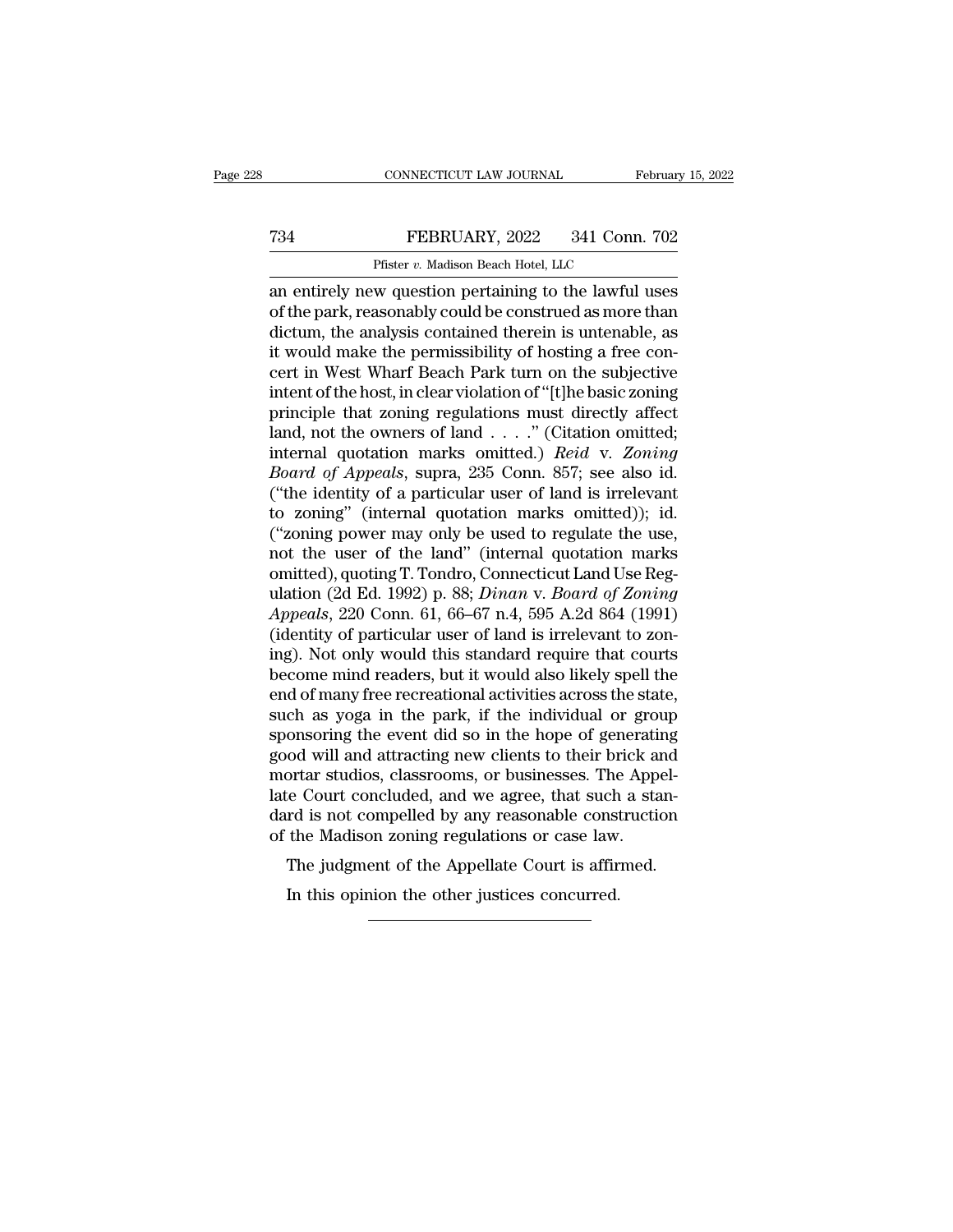### L. 735 FEBRUARY, 2022 735<br>Klass *v*. Liberty Mutual Ins. Co.<br>KARL KLASS *v*. LIBERTY MUTUAL<br>INSURANCE COMPANY<br>CSC 20451) FEBRUARY, 2022<br>
Klass v. Liberty Mutual Ins. Co.<br>
KLASS v. LIBERTY MUTUAL<br>
INSURANCE COMPANY (SC 20451) SRUARY, 2022<br>
Liberty Mutual Ins. Co.<br>
S v. LIBERTY MUT<br>
ANCE COMPANY<br>
(SC 20451)<br>
J., and McDonald, D'Auri KARL KLASS v. LIBERTY MUTUAL<br>INSURANCE COMPANY<br>(SC 20451)<br>Robinson, C. J., and McDonald, D'Auria,<br>Kahn, Ecker and Keller, Js. INSURANCE COMPANY

### *Syllabus*

- Robinson, C. J., and McDonald, D'Auria,<br>Kahn, Ecker and Keller, Js.<br>Syllabus<br>Pursuant to statute (§ 38a-316e (a)), "when a covered loss for real property<br>requires the replacement of an item or items and the replacement ite Robinson, C. J., and McDonald, D'Auria,<br>Kahn, Ecker and Keller, Js.<br>Syllabus<br>suant to statute (§ 38a-316e (a)), "when a covered loss for real property<br>requires the replacement of an item or items and the replacement item<br>o Kahn, Ecker and Keller, Js.<br>
Syllabus<br>
suant to statute (§ 38a-316e (a)), "when a covered loss for real property<br>
requires the replacement of an item or items and the replacement item<br>
or items do not match adjacent items Syllabus<br>
suant to statute (§ 38a-316e (a)), "when a covered loss for real property<br>
requires the replacement of an item or items and the replacement item<br>
or items do not match adjacent items in quality, color or size, th Syllabus<br>
suant to statute (§ 38a-316e (a)), "when a covered loss<br>
requires the replacement of an item or items and the r<br>
or items do not match adjacent items in quality, color or<br>
shall replace all such items with materi Pursuant to statute ( $\S$  38a-316e (a)), "when a covered loss for real property requires the replacement of an item or items and the replacement item or items do not match adjacent items in quality, color or size, the insu requires the replacement of an item or items and the replacement item<br>or items do not match adjacent items in quality, color or size, the insurer<br>shall replace all such items with material of like kind and quality so as<br>to
- or items do not match adjacent items in quality, color or size, the insurer shall replace all such items with material of like kind and quality so as to conform to a reasonably uniform appearance."<br>plaintiff, whose real pr shall replace all such items with material of like kind and quality so as to conform to a reasonably uniform appearance."<br>plaintiff, whose real property was insured under a homeowners insurance policy issued by the defenda to conform to a reasonably uniform appearance."<br>plaintiff, whose real property was insured under a homeowners insur-<br>ance policy issued by the defendant insurance company, filed in the<br>trial court an application to compel plaintiff, whose real property was insured under a homeowners insurance policy issued by the defendant insurance company, filed in the trial court an application to compel appraisal following damage to the roof of his home plaintiff's contractor provided an estimate or application to company, filed in the trial court an application to compel appraisal following damage to the roof of his home. The defendant had accepted that the damage to the ment of the home. The defendant had accepted that the damage to the roof of his home. The defendant had accepted that the damage to the roof was a covered loss under the policy and issued an estimate to replace the slopes roof of his home. The defendant had accepted that the damage to the roof was a covered loss under the policy and issued an estimate to replace the slopes of the roof that had missing shingles. Thereafter, the plaintiff's c parties' different estimates, the plaintiff's contractor proof was a covered loss under the policy and issued an estimate to replace the slopes of the roof that had missing shingles. Thereafter, the plaintiff's contractor replace the slopes of the roof that had missing shingles. Thereafter, the plaintiff's contractor provided an estimate that contemplated replacement of the entire roof in order to match the front and rear roof slopes, which plaintiff's contractor provided an estimate that contemplated replacement of the entire roof in order to match the front and rear roof slopes, which was more costly than the defendant's estimate. As a result of the parties ment of the entire roof in order to match the front and rear roof slopes, which was more costly than the defendant's estimate. As a result of the parties' different estimates, the plaintiff notified the defendant that he w which was more costly than the defendant's estimate. As a result of the parties' different estimates, the plaintiff notified the defendant that he was demanding appraisal under the policy, which provided that any dispute a parties' different estimates, the plaintiff notified the defendant that he was demanding appraisal under the policy, which provided that any dispute as to "amount of loss" is to be resolved by a panel comprised of a disint was demanding appraisal under the policy, which provided that any dispute as to "amount of loss" is to be resolved by a panel comprised of a disinterested appraiser selected by each party and an umpire selected by those ap rendered and we increase the plaintiff's dispute as to "amount of loss" is to be resolved by a panel comprised<br>of a disinterested appraisers selected by each party and an umpire<br>selected by those appraisers. The trial cour and a disinterested appraiser selected by each party and an umpire selected by those appraisers. The trial court initially denied the plaintiff's application to compel appraisal, but, after the plaintiff filed a motion to selected by those appraisers. The trial court initially denied the plaintiff's application to compel appraisal, but, after the plaintiff filed a motion to reargue and reconsider, and the court granted that motion, the cour application to compel appraisal, but, after the plaintiff filed a motion to reargue and reconsider, and the court granted that motion, the court rendered judgment granting the plaintiff's application. The defendant appeal to reargue and reconsider, and the court granted that motion, the court<br>rendered judgment granting the plaintiff's application. The defendant<br>appealed, claiming, inter alia, that the dispute between the parties was<br>ultimat appealed, claiming, inter alia, that the dispute between the parties was ultimately a coverage dispute and that it was therefore improper for the trial court to compel appraisal before it resolved the legal issue regarding
- ultimately a coverage dispute and that it was therefore improper for the trial court to compel appraisal before it resolved the legal issue regarding the coverage dispute. *Held*: the trial court did not abuse its discreti the trial court to compel appraisal before it resolved the legal<br>regarding the coverage dispute. *Held*:<br>he trial court did not abuse its discretion in granting the plaintiff's r<br>to reargue and reconsider, as the court's d regarding the coverage dispute. Held:<br>
1. The trial court did not abuse its discretion in granting the plaintiff's motion<br>
to reargue and reconsider, as the court's decision to grant the motion<br>
implied that it agreed wit improperly as the consider, as the court's decision to grant the motion to reargue and reconsider, as the court's decision to grant the motion implied that it agreed with the plaintiff that the court's initial denial of th
- to reargue and reconsider, as the court's decision to grant the motion implied that it agreed with the plaintiff that the court's initial denial of the plaintiff's application to compel appraisal was in error. The defenda implied that it agreed with the plaintiff that the court's initial denial of<br>the plaintiff's application to compel appraisal was in error.<br>The defendant could not prevail on its claim that the trial court had<br>improperly gr 2. The defendant could not prevail on its claim that the trial court had improperly granted the plaintiff's application to compel appraisal: when an insurer concedes the existence of a covered peril to an insured's premise The defendant could not prevail on its claim that the trial court had improperly granted the plaintiff's application to compel appraisal: when an insurer concedes the existence of a covered peril to an insured's premises, improperly granted the plaintiff's application to compel appraisal: when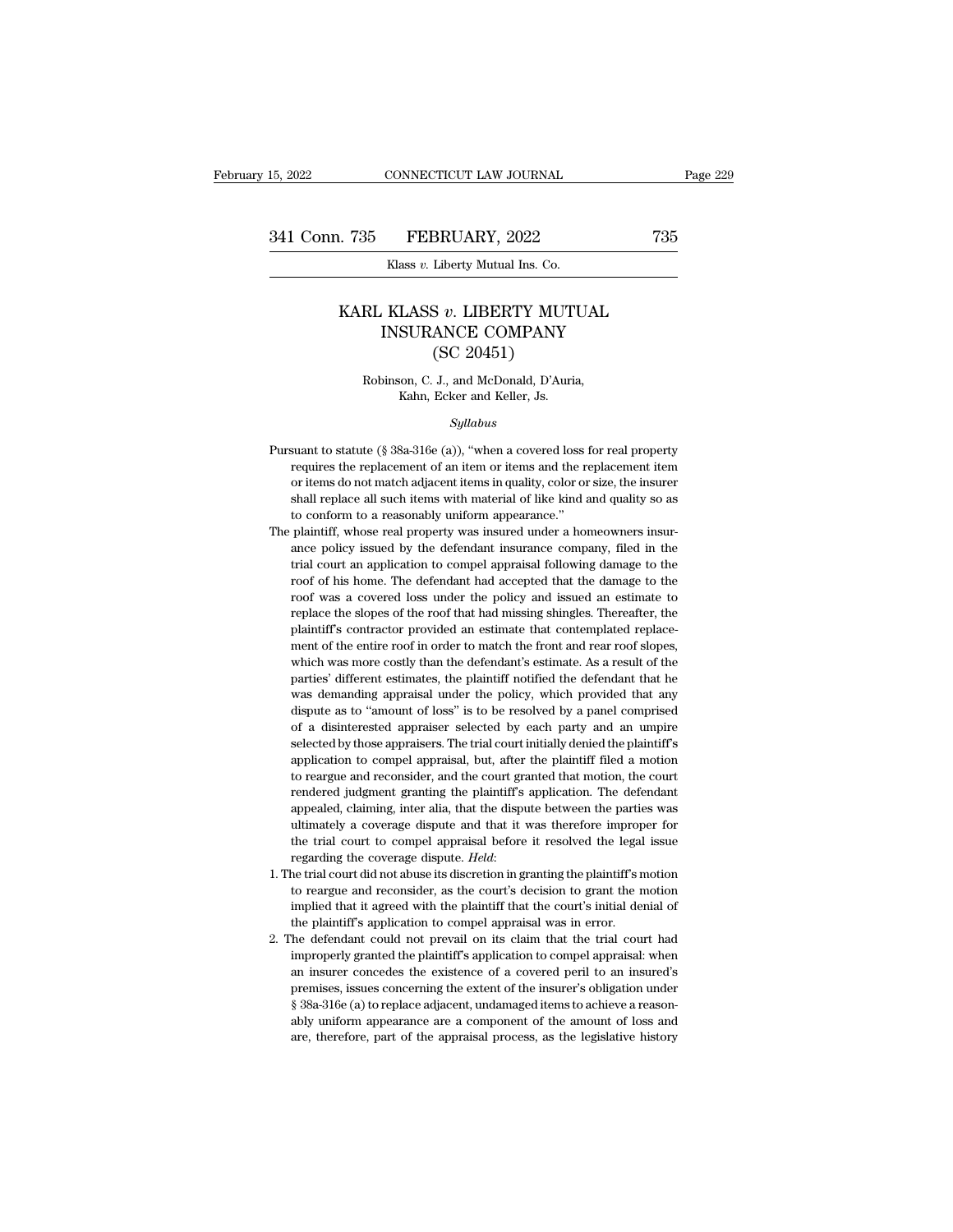## CONNECTICUT LAW JOURNAL February 15, 2022<br>
T36 FEBRUARY, 2022 341 Conn. 735<br>
Klass v. Liberty Mutual Ins. Co. EONNECTICUT LAW JOURNAL<br>FEBRUARY, 2022 34<br>Klass *v*. Liberty Mutual Ins. Co.<br>ccted that the legislature intended to co

of the statute reflected that the legislature intended to codify the existing insurance industry practice of restoring damaged property to a comparation FEBRUARY, 2022 341 Conn. 735<br>Klass v. Liberty Mutual Ins. Co.<br>of the statute reflected that the legislature intended to codify the existing<br>insurance industry practice of restoring damaged property to a compara-<br>ble prelo  $\begin{array}{r} \text{5} & \text{FEBRUARY, 2022} \quad 341 \text{ Conn.} \text{735} \\ \text{Klass } v. & \text{Liberty Mutual Ins. Co.} \end{array}$  of the statute reflected that the legislature intended to codify the existing insurance industry practice of restoring damaged property to a comp Klass  $v$ . Liberty Mutual Ins. Co.<br>
of the statute reflected that the legislature intended to codify the existing<br>
insurance industry practice of restoring damaged property to a compara-<br>
ble preloss condition and contemp Klass v. Liberty Mutual Ins. Co.<br>
of the statute reflected that the legislature intended to codify the existing<br>
insurance industry practice of restoring damaged property to a compara-<br>
ble preloss condition and contemplat of the statute reflected that the legislature intended to codify the existing<br>insurance industry practice of restoring damaged property to a compara-<br>ble preloss condition and contemplated that the determination of match-<br> insurance industry practice of restoring damaged property to a compara-<br>ble preloss condition and contemplated that the determination of match-<br>ing would be subjective, made on a case-by-case basis, and resolved<br>through th ble preloss condition and contemplated that the determination of matching would be subjective, made on a case-by-case basis, and resolved through the appraisal process, and case law from other jurisdictions was consistent ing would be subjective, made on a case-by-case basis, and resolved through the appraisal process, and case law from other jurisdictions was consistent with that approach; in the present case, the defendant conceded that t was consistent with that approach; in the present case, the defendant conceded that the damage to the plaintiff's roof was a covered loss under the policy, and the parties' dispute regarding how many shingles needed to be conceded that the damage to the plaintiff's roof was a covered loss % dispute that fell within the scope of the policy's appraisal clause.<br> *Argued March 25, 2021—officially released January 11, 2022\**<br> *Procedural History* 

needed to be replaced in order to make the plaintiff whole was a factual<br>dispute that fell within the scope of the policy's appraisal clause.<br>Argued March 25, 2021—officially released January 11, 2022\*<br>*Procedural History* dependent and the scope of the policy's appraisal clause.<br>Argued March 25, 2021—officially released January 11, 2022\*<br>*Procedural History*<br>Action for an order to compel the defendant to pro-<br>ceed with an appraisal pursuant Argued March 25, 2021—officially released January 11, 2022\*<br>
Procedural History<br>
Action for an order to compel the defendant to pro-<br>
ceed with an appraisal pursuant to a homeowners insur-<br>
ance policy issued by the defend *Procedural History*<br>Action for an order to compel the defendant to pro-<br>ceed with an appraisal pursuant to a homeowners insur-<br>ance policy issued by the defendant, brought to the<br>Superior Court in the judicial district of Frocedural History<br>Action for an order to compel the defendant to pro-<br>ceed with an appraisal pursuant to a homeowners insur-<br>ance policy issued by the defendant, brought to the<br>Superior Court in the judicial district of A Action for an order to compel the defendant to proceed with an appraisal pursuant to a homeowners insurance policy issued by the defendant, brought to the Superior Court in the judicial district of Ansonia-Milford, where t Action for an order to compel the defendant to pro-<br>ceed with an appraisal pursuant to a homeowners insur-<br>ance policy issued by the defendant, brought to the<br>Superior Court in the judicial district of Ansonia-Mil-<br>ford, w Superior Court in the judicial district of Ansonia-Milford, where the court, *Hiller J*., granted the application<br>and rendered judgment ordering the defendant to proceed with an appraisal, from which the defendant<br>appealed Ford, where the court, *Hiller J.*, granted the application<br>and rendered judgment ordering the defendant to pro-<br>ceed with an appraisal, from which the defendant<br>appealed. *Affirmed.*<br>John A. Donovan III, with whom, on the and rendered judgment ordering the defendant to<br>ceed with an appraisal, from which the defer<br>appealed. *Affirmed*.<br>*John A. Donovan III*, with whom, on the brief,<br>*Anthony J. Antonellis, Kathleen C. Schaub* and *L*<br>dan L.

pealed. *Affirmed.*<br> *John A. Donovan III*, with whom, on the brief, were<br> *thony J. Antonellis, Kathleen C. Schaub* and *Bren*-<br> *m L. Labbe*, for the appellant (defendant).<br> *Michael J. LeMoult*, with whom were *Jon D. B* 

John A. Donovan III, with whom, on the brief, were<br>Anthony J. Antonellis, Kathleen C. Schaub and Bren-<br>dan L. Labbe, for the appellant (defendant).<br>Michael J. LeMoult, with whom were Jon D. Biller<br>and Brianna M. Kastukevic tiff). *Karen L. Labbe,* for the appellant (defendant).<br> *Kichael J. LeMoult,* with whom were *Jon D. Biller*<br> *Karen L. Dowd* and *Brian S. Goodman,* pro hac vice,<br>
ed a brief for the National Association of Public Insur-<br>
and d *Michael J. LeMoult,* with whom were *Jon D. Biller*<br>and *Brianna M. Kastukevich*, for the appellee (plain-<br>tiff).<br>*Karen L. Dowd* and *Brian S. Goodman*, pro hac vice,<br>filed a brief for the National Association of Public Michael J. LeMoult, with whom we<br>and *Brianna M. Kastukevich*, for the<br>tiff).<br>*Karen L. Dowd* and *Brian S. Goodm*<br>filed a brief for the National Association<br>ance Adjusters as amicus curiae.<br>Jason Cieri filed a brief for U

*Jason Cieri* filed a brief for United Policyholders as<br>*Jason Cieri* filed a brief for United Policyholders as<br>*Jason Cieri* filed a brief for United Policyholders as<br>incus curiae. *Karen L. Dowd* and *Brian S. Goodman*, pro hac vice, filed a brief for the National Association of Public Insurance Adjusters as amicus curiae.<br>*Jason Cieri* filed a brief for United Policyholders as amicus curiae.<br> $*$  J

Jason Cieri filed a brief for United Policyholders as<br>amicus curiae.<br>\*January 11, 2022, the date that this decision was released as a slip<br>opinion, is the operative date for all substantive and procedural purposes.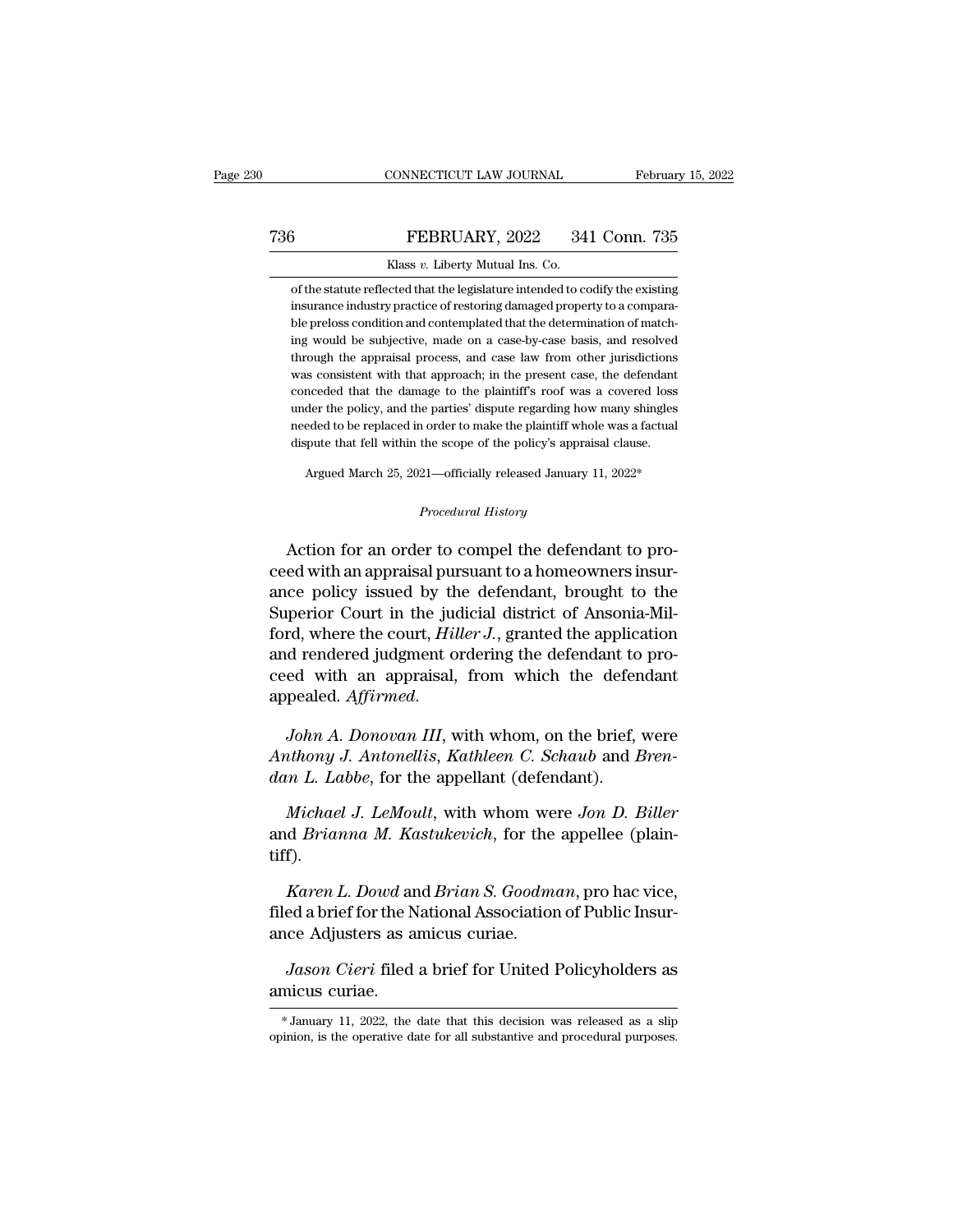15, 2022 CONNECTICUT LAW JOURNAL Page 231<br>341 Conn. 735 FEBRUARY, 2022 737<br>Klass v. Liberty Mutual Ins. Co. EXTECTICUT LAW JOURNAL<br>FEBRUARY, 2022<br>Klass *v.* Liberty Mutual Ins. Co.

### *Opinion*

1 Conn. 735 FEBRUARY, 2022 737<br>
Klass v. Liberty Mutual Ins. Co.<br>
Opinion<br>
McDONALD, J. Connecticut's insurance law provides<br>
at, "[w]hen a covered loss for real property requires<br>
a roplacement of an item or items and the 341 Conn. 735 FEBRUARY, 2022 737<br>
Klass v. Liberty Mutual Ins. Co.<br> *Opinion*<br>
McDONALD, J. Connecticut's insurance law provides<br>
that, "[w]hen a covered loss for real property requires<br>
the replacement of an item or item Klass v. Liberty Mutual Ins. Co.<br>
Opinion<br>
McDONALD, J. Connecticut's insurance law provides<br>
that, "[w]hen a covered loss for real property requires<br>
the replacement of an item or items and the replacement<br>
item or items opinion<br>
McDONALD, J. Connecticut's insurance law provides<br>
that, "[w]hen a covered loss for real property requires<br>
the replacement of an item or items and the replacement<br>
item or items do not match adjacent items in qua opinion<br>
McDONALD, J. Connecticut's insurance law provides<br>
that, "[w]hen a covered loss for real property requires<br>
the replacement of an item or items and the replacement<br>
item or items do not match adjacent items in qua McDONALD, J. Connecticut's insurance law provides<br>that, "[w]hen a covered loss for real property requires<br>the replacement of an item or items and the replacement<br>item or items do not match adjacent items in quality,<br>color McDONALD, J. Connecticut's insurance law provides<br>that, "[w]hen a covered loss for real property requires<br>the replacement of an item or items and the replacement<br>item or items do not match adjacent items in quality,<br>color that, "[w]hen a covered loss for real property requires<br>the replacement of an item or items and the replacement<br>item or items do not match adjacent items in quality,<br>color or size, the insurer shall replace all such items<br> the replacement of an item or items and the replacement<br>item or items do not match adjacent items in quality,<br>color or size, the insurer shall replace all such items<br>with material of like kind and quality so as to conform<br> item or items do not match adjacent items in quality,<br>color or size, the insurer shall replace all such items<br>with material of like kind and quality so as to conform<br>to a reasonably uniform appearance." General Statutes<br>§ color or size, the insurer shall replace all such items<br>with material of like kind and quality so as to conform<br>to a reasonably uniform appearance." General Statutes<br>§ 38a-316e (a) (matching statute). The principal issue<br>i with material of like kind and quality so as to conform<br>to a reasonably uniform appearance." General Statutes<br>§ 38a-316e (a) (matching statute). The principal issue<br>in this case is whether a dispute as to the extent of an<br> to a reasonably uniform appearance." General Statutes<br>§ 38a-316e (a) (matching statute). The principal issue<br>in this case is whether a dispute as to the extent of an<br>insurer's replacement obligation under the matching<br>stat § 38a-316e (a) (matching statute). The principal issue<br>in this case is whether a dispute as to the extent of an<br>insurer's replacement obligation under the matching<br>statute is a question properly relegated to the appraisal<br> in this case is whether a dispute as to the extent of an<br>insurer's replacement obligation under the matching<br>statute is a question properly relegated to the appraisal<br>arbitral process or a question of coverage to be resolv insurer's replacement obligation under the matching<br>statute is a question properly relegated to the appraisal<br>arbitral process or a question of coverage to be resolved<br>by the court in the first instance before appraisal ma statute is a question properly relegated to the appraisal<br>arbitral process or a question of coverage to be resolved<br>by the court in the first instance before appraisal may<br>proceed. The defendant, Liberty Mutual Insurance C arbitral process or a questio<br>by the court in the first ins<br>proceed. The defendant, Lib<br>pany, appeals from the tria<br>the application of the plain<br>appraisal with regard to sue<br>trial court's judgment.<br>The record reveals the 1 are coard in the first instance before apprusian may<br>oceed. The defendant, Liberty Mutual Insurance Com-<br>ny, appeals from the trial court's judgment granting<br>e application of the plaintiff, Karl Klass, to compel<br>praisal wi particles at the distribution of the plaintiff, Karl Klass, to compel<br>appraisal with regard to such a dispute. We affirm the<br>trial court's judgment.<br>The record reveals the following undisputed facts<br>and procedural history.

party, appears from are and coards jaagnent granting<br>the application of the plaintiff, Karl Klass, to compel<br>appraisal with regard to such a dispute. We affirm the<br>trial court's judgment.<br>The record reveals the following u appraisal with regard to such a dispute. We affirm the<br>trial court's judgment.<br>The record reveals the following undisputed facts<br>and procedural history. In 2018, the plaintiff contacted<br>his insurer, the defendant, to repor expression with regard to stead a dispute. We diffinite trial court's judgment.<br>The record reveals the following undisputed facts<br>and procedural history. In 2018, the plaintiff contacted<br>his insurer, the defendant, to repo The record reveals the following undisputed facts<br>and procedural history. In 2018, the plaintiff contacted<br>his insurer, the defendant, to report damage to the roof<br>of his home. The defendant sent a representative to<br>examin The record reveals the following undisputed facts<br>and procedural history. In 2018, the plaintiff contacted<br>his insurer, the defendant, to report damage to the roof<br>of his home. The defendant sent a representative to<br>examin and procedural history. In 2018, the plaintiff contacted<br>his insurer, the defendant, to report damage to the roof<br>of his home. The defendant sent a representative to<br>examine the loss, who—consistent with the plaintiff's<br>ob his insurer, the defendant, to report damage to the roof<br>of his home. The defendant sent a representative to<br>examine the loss, who—consistent with the plaintiff's<br>observation—noticed a few shingles missing from the<br>dwellin of his home. The defendant sent a representative to examine the loss, who—consistent with the plaintiff's observation—noticed a few shingles missing from the dwelling portion of the rear slope of the roof. The representati examine the loss, who—consistent with the plaintiff's<br>observation—noticed a few shingles missing from the<br>dwelling portion of the rear slope of the roof. The repre-<br>sentative concluded that the missing shingles were con-<br>s observation—noticed a few shingles missing from the<br>dwelling portion of the rear slope of the roof. The repre-<br>sentative concluded that the missing shingles were con-<br>sistent with wind damage, a covered loss under the<br>home dwelling portion of the rear slope of the roof. The representative concluded that the missing shingles were consistent with wind damage, a covered loss under the homeowners policy of the plaintiff. The defendant accepted c sentative concluded that the missing shingles were consistent with wind damage, a covered loss under the homeowners policy of the plaintiff. The defendant accepted coverage and issued an estimate to replace the rear slopes sistent with wind damage, a covered loss under the<br>homeowners policy of the plaintiff. The defendant accept-<br>ed coverage and issued an estimate to replace the rear<br>slopes of both the dwelling roof and the attached garage<br>r homeowners policy of the plaintiff. The defendant accept-<br>ed coverage and issued an estimate to replace the rear<br>slopes of both the dwelling roof and the attached garage<br>roof. The plaintiff's contractor inspected the roof estimate.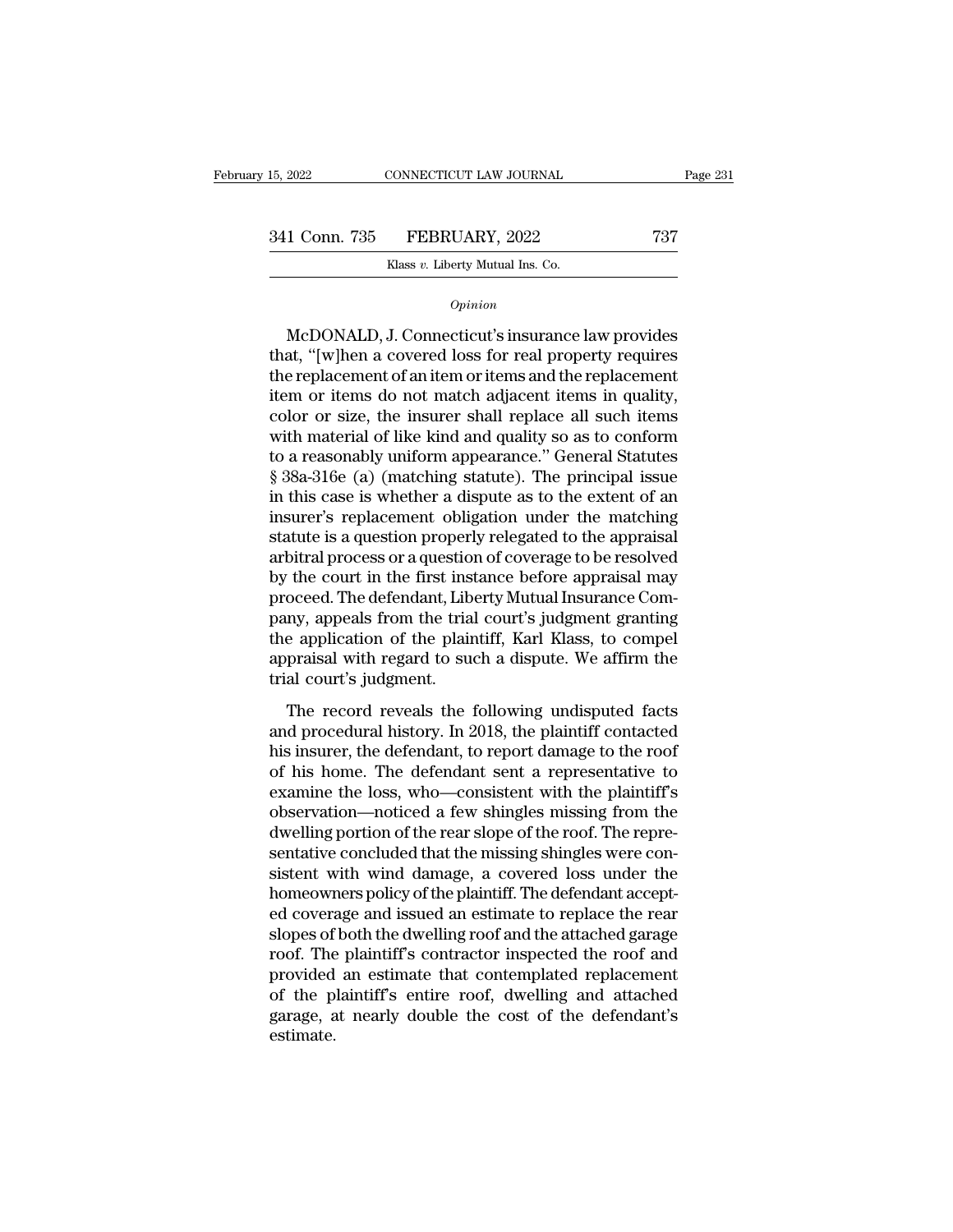## CONNECTICUT LAW JOURNAL February 15, 2022<br> **738** FEBRUARY, 2022 341 Conn. 735<br>
Klass v. Liberty Mutual Ins. Co. CONNECTICUT LAW JOURNAL<br>FEBRUARY, 2022 34<br>Klass *v.* Liberty Mutual Ins. Co.<br>The narties' different renai

CONNECTICUT LAW JOURNAL February 15, 2<br>
8<br> **As a result of the parties' different repair estimates,**<br> **As a result of the parties' different repair estimates,**<br> **As a result of the parties' different repair estimates,**<br> **A** The FEBRUARY, 2022 341 Conn. 735<br>
Klass v. Liberty Mutual Ins. Co.<br>
As a result of the parties' different repair estimates,<br>
the plaintiff notified the defendant that he was demand-<br>
ing appraisal under his homeowners pol T38 FEBRUARY, 2022 341 Conn. 735<br>
Klass v. Liberty Mutual Ins. Co.<br>
As a result of the parties' different repair estimates,<br>
the plaintiff notified the defendant that he was demand-<br>
ing appraisal under his homeowners pol FEBRUARY, 2022 341 Conn. 735<br>
Klass v. Liberty Mutual Ins. Co.<br>
As a result of the parties' different repair estimates,<br>
the plaintiff notified the defendant that he was demand-<br>
ing appraisal under his homeowners policy. Klass v. Liberty Mutual Ins. Co.<br>
As a result of the parties' different repair estimates,<br>
the plaintiff notified the defendant that he was demand-<br>
ing appraisal under his homeowners policy. The policy<br>
provides that a d As a result of the parties' different repair estimates,<br>the plaintiff notified the defendant that he was demand-<br>ing appraisal under his homeowners policy. The policy<br>provides that a dispute as to "amount of loss" is to b As a result of the parties' different repair estimates,<br>the plaintiff notified the defendant that he was demand-<br>ing appraisal under his homeowners policy. The policy<br>provides that a dispute as to "amount of loss" is to b the plaintiff notified the defendant that he was demand-<br>ing appraisal under his homeowners policy. The policy<br>provides that a dispute as to "amount of loss" is to be<br>resolved by a panel comprised of a disinterested<br>apprai ing appraisal under his homeowners policy. The policy<br>provides that a dispute as to "amount of loss" is to be<br>resolved by a panel comprised of a disinterested<br>appraiser selected by each party and an umpire selected<br>by thos provides that a dispute as to "amount of loss" is to be<br>resolved by a panel comprised of a disinterested<br>appraiser selected by each party and an umpire selected<br>by those appraisers, effectively an arbitration panel.<sup>1</sup><br>See resolved by a panel comprised of a disinterested<br>appraiser selected by each party and an umpire selected<br>by those appraisers, effectively an arbitration panel.<sup>1</sup><br>See *Covenant Ins. Co. v. Banks*, 177 Conn. 273, 279–80,<br>4 utes). Example 1.2 and Ins. Co. v. Banks, 177 Conn. 273, 279–80,<br>
3 A.2d 862 (1979) (holding that appraisal clause in<br>
surance policy constituted " 'written agreement to<br>
bitrate' " and, thus, was governed by arbitration stat-<br>
e 413 A.2d 862 (1979) (holding that appraisal clause in<br>insurance policy constituted "'written agreement to<br>arbitrate'" and, thus, was governed by arbitration stat-<br>utes).<br>In a written reply, the defendant took the position

process in the absence of a "competition state" insurance policy constituted "'written agreement to arbitratie" and, thus, was governed by arbitration statures).<br>In a written reply, the defendant took the position that the and that a matrice and the claim for the claim statures).<br>
In a written reply, the defendant took the position<br>
that the plaintiff was not entitled to invoke the appraisal<br>
process in the absence of a "competing" estimate had accepted coverage). The defendant state of a series of a series of a "competing" estimate (i.e., one that addressed the claim for which the defendant had accepted coverage). The defendant stated that any dispute regard In a written reply, the defendant took the position<br>that the plaintiff was not entitled to invoke the appraisal<br>process in the absence of a "competing" estimate (i.e.,<br>one that addressed the claim for which the defendant<br>h In a written reply, the defendant took the position<br>that the plaintiff was not entitled to invoke the appraisal<br>process in the absence of a "competing" estimate (i.e.,<br>one that addressed the claim for which the defendant<br>h that the plaintiff was not entitled to invoke the appraisal<br>process in the absence of a "competing" estimate (i.e.,<br>one that addressed the claim for which the defendant<br>had accepted coverage). The defendant stated that any process in the absence of a "competing" estimate (i.e.,<br>one that addressed the claim for which the defendant<br>had accepted coverage). The defendant stated that any<br>dispute regarding the matching of the front and rear<br>roof s one that addressed the claim for which the defendant<br>had accepted coverage). The defendant stated that any<br>dispute regarding the matching of the front and rear<br>roof slopes was a question of coverage rather than an<br>issue fo had accepted coverage). The defendant stated that any dispute regarding the matching of the front and rear roof slopes was a question of coverage rather than an issue for appraisal. Nevertheless, citing its interest in ami dispute regarding the matching of the<br>roof slopes was a question of coverage<br>issue for appraisal. Nevertheless, citing<br>amicably resolving the dispute, the def<br>to appoint an appraiser to investigate<br>reserving its right to c The defendant's approaches, citing its interest in<br>incably resolving the dispute, the defendant agreed<br>appoint an appraiser to investigate the loss while<br>serving its right to contest the appraisal panel's author-<br>to decide plantifft and interest and interest and a reported and a report of appoint an appraiser to investigate the loss while reserving its right to contest the appraisal panel's authority to decide an issue of coverage.<br>The defen

anneasty resormig are anguated, are according to appoint to appoint an appraiser to investigate the loss while<br>reserving its right to contest the appraisal panel's author-<br>ity to decide an issue of coverage.<br>The defendant' complete that the shingles alone that the shingles alone that the shingles alone provide an issue of coverage.<br>The defendant's appraiser thereafter inspected the plaintiff's roof and issued a report concluding that, "'give slopes and respective the repeated particle and ridge caps of coverage.<br>The defendant's appraiser thereafter inspected the plaintiff's roof and issued a report concluding that,<br>"'given the roof configuration, it is reasona be replaced an issue of our engage.<br>The defendant's appraiser thereafter inspected the<br>plaintiff's roof and issued a report concluding that,<br>"'given the roof configuration, it is reasonable to con-<br>clude that the shingles The defendant's appraiser thereafter inspected the<br>plaintiff's roof and issued a report concluding that,<br>"'given the roof configuration, it is reasonable to con-<br>clude that the shingles along the [east facing] (rear)<br>slope plaintiff's roof and issued a report concluding that,<br>"'given the roof configuration, it is reasonable to conclude that the shingles along the [east facing] (rear)<br>slopes and ridge caps of the residence and garage can<br>be r " 'given the roof configuration, it is reasonable to conclude that the shingles along the [east facing] (rear) slopes and ridge caps of the residence and garage can be replaced such that a reasonable uniform appearance of clude that the shingles along the [east facing] (rear)<br>slopes and ridge caps of the residence and garage can<br>be replaced such that a reasonable uniform appearance<br>of the roof covering is maintained.'" The defendant<br>cited t % of the roof covering is maintained.'" The defendant cited these conclusions in a letter it thereafter sent to the plaintiff denying "coverage" for the front slopes of the plaintiff's roof. The defendant noted that its a the plaintiff's roof. The defendant noted that its adjust-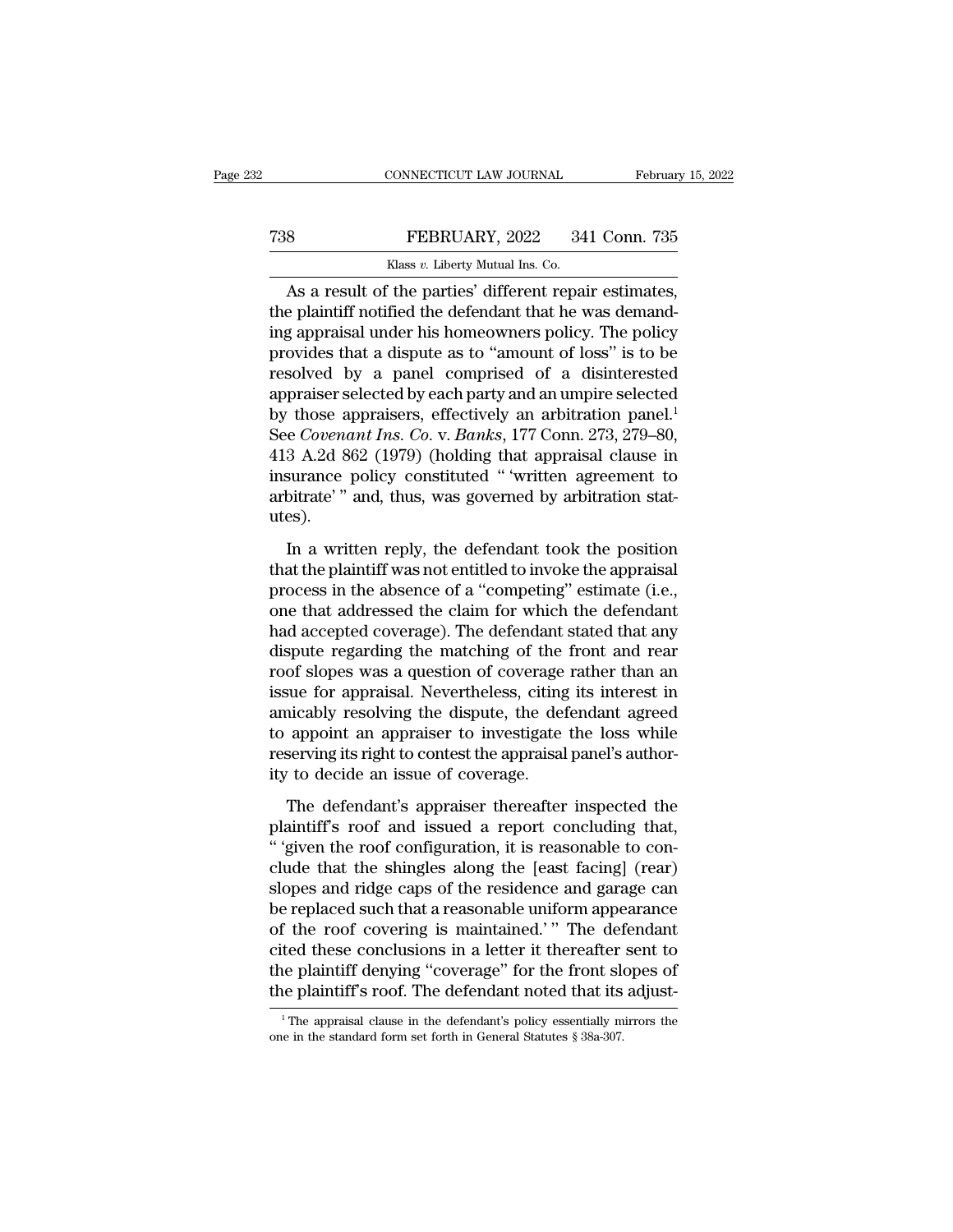| 15, 2022      | CONNECTICUT LAW JOURNAL                            | Page 233 |
|---------------|----------------------------------------------------|----------|
|               |                                                    |          |
| 341 Conn. 735 | FEBRUARY, 2022                                     | 739      |
|               | Klass v. Liberty Mutual Ins. Co.                   |          |
|               | ment of the claim—providing for the replacement of |          |

EXERCT LAW JOURNAL Page 23:<br>
241 Conn. 735 FEBRUARY, 2022 739<br>
2341 Conn. 735 FEBRUARY, 2022 739<br>
2341 Conn. 735 FEBRUARY, 2022 739<br>
241 Conn. 735 FEBRUARY, 2022 739<br>
241 Conn. 735 FEBRUARY, 2022 739<br>
25 Nass v. Liberty Mu 341 Conn. 735 FEBRUARY, 2022 739<br>
Klass v. Liberty Mutual Ins. Co.<br>
The entire rear slopes of both the dwelling and garage<br>
The entire rear slopes of both the dwelling and garage<br>
The dwelling and garage<br>
The Light of its 341 Conn. 735 FEBRUARY, 2022 739<br>
Klass v. Liberty Mutual Ins. Co.<br>
ment of the claim—providing for the replacement of<br>
the entire rear slopes of both the dwelling and garage<br>
roofs—exceeded the requirements of the matchi 341 Conn. 735 FEBRUARY, 2022 739<br>
Klass v. Liberty Mutual Ins. Co.<br>
ment of the claim—providing for the replacement of<br>
the entire rear slopes of both the dwelling and garage<br>
roofs—exceeded the requirements of the matchi Klass v. Liberty Mutual Ins. Co.<br>
ment of the claim—providing for the replacement of<br>
the entire rear slopes of both the dwelling and garage<br>
roofs—exceeded the requirements of the matching stat-<br>
ute. In light of its deni Klass  $v$ . Liberty Mutual Ins. Co.<br>
ment of the claim—providing for the replacen<br>
the entire rear slopes of both the dwelling and<br>
roofs—exceeded the requirements of the matchi<br>
ute. In light of its denial of "coverage" f e entire rear slopes of both the dwelling and garage<br>ofs—exceeded the requirements of the matching stat-<br>e. In light of its denial of "coverage" for the front<br>of slopes, it contended that there was no valuation<br>sue remaini the entire rear slopes of both the uwening and garage<br>roofs—exceeded the requirements of the matching stat-<br>ute. In light of its denial of "coverage" for the front<br>roof slopes, it contended that there was no valuation<br>issu

From Society and the Helmentenis of the matching statute. In light of its denial of "coverage" for the front roof slopes, it contended that there was no valuation issue remaining for the appraisal process.<br>The plaintiff su the find of the montroof slopes, it contended that there was no valuation<br>issue remaining for the appraisal process.<br>The plaintiff subsequently filed an application to com-<br>pel appraisal in the Superior Court pursuant to G loss under the subject policial and the subjects.<br>
The plaintiff subsequently filed an application to compel<br>
appraisal in the Superior Court pursuant to General<br>
Statutes §§ 38a-307 and 52-410, casting the dispute<br>
betwee Solar Fentanting for the appraisal process.<br>
The plaintiff subsequently filed an application to compel appraisal in the Superior Court pursuant to General<br>
Statutes §§ 38a-307 and 52-410, casting the dispute<br>
between the p The plaintiff subsequently filed an application to compel appraisal in the Superior Court pursuant to General<br>Statutes §§ 38a-307 and 52-410, casting the dispute<br>between the parties as one concerning the amount of<br>loss und pel appraisal in the Superior Court pursuant to General<br>Statutes §§ 38a-307 and 52-410, casting the dispute<br>between the parties as one concerning the amount of<br>loss under the subject policy. The defendant filed an<br>objectio Statutes §§ 38a-307 and 52-410, casting the dispute<br>between the parties as one concerning the amount of<br>loss under the subject policy. The defendant filed an<br>objection to the application, characterizing the dispute<br>as one between the parties as one concerning the amount of loss under the subject policy. The defendant filed an objection to the application, characterizing the dispute as one involving coverage, which, as a purely legal issue, loss under the subject policy. The defendant filed an objection to the application, characterizing the dispute as one involving coverage, which, as a purely legal issue, must be resolved by the courts before an appraisal c objection to the application, characterizing the dispute<br>as one involving coverage, which, as a purely legal issue,<br>must be resolved by the courts before an appraisal can<br>proceed. In support of that proposition, the defend as one involving coverage, which, as a purely legal issue,<br>must be resolved by the courts before an appraisal can<br>proceed. In support of that proposition, the defendant<br>cited a Second Circuit case, *Milligan* v. *CCC Info* must be resolved by the courts before an appraisal can<br>proceed. In support of that proposition, the defendant<br>cited a Second Circuit case, *Milligan v. CCC Informa-<br>tion Services Inc.*, 920 F.3d 146 (2d Cir. 2019). The<br>pla proceed. In support of that proposition, the defendant cited a Second Circuit case, *Milligan v. CCC Information Services Inc.*, 920 F.3d 146 (2d Cir. 2019). The plaintiff then filed a motion requesting that the trial cour cited a Second Circuit case, *Milligan* v. *CCC Informa-<br>tion Services Inc.*, 920 F.3d 146 (2d Cir. 2019). The<br>plaintiff then filed a motion requesting that the trial<br>court order that any purported coverage dispute does<br>no support. Figure 1.1 The trial court initially issued a summary decision<br>network the trial court of the parties from moving forward with an<br>praisal, citing *Giulietti* v. *Connecticut Ins. Place-*<br>ent *Facility*, 205 Conn. 424, 534 court ofder that any purported coverage usptite does<br>not preclude the parties from moving forward with an<br>appraisal, citing *Giulietti* v. *Connecticut Ins. Place-<br>ment Facility*, 205 Conn. 424, 534 A.2d 213 (1987), as<br>sup

not precide the parties from moving forward with an<br>appraisal, citing *Giulietti* v. *Connecticut Ins. Place-<br>ment Facility*, 205 Conn. 424, 534 A.2d 213 (1987), as<br>support.<br>The trial court initially issued a summary decis appraisal, ching Grattett v. Connecticat Ins. Tuce-<br>ment Facility, 205 Conn. 424, 534 A.2d 213 (1987), as<br>support.<br>The trial court initially issued a summary decision<br>denying the plaintiff's application to compel appraisal ment Pactury, 200 Conn. 424, 004 A.2d 210 (1967), as<br>support.<br>The trial court initially issued a summary decision<br>denying the plaintiff's application to compel appraisal,<br>citing *Milligan* for the proposition that "the iss The trial court initially issued a summary decision<br>denying the plaintiff's application to compel appraisal,<br>citing *Milligan* for the proposition that "the issue of<br>coverage [must] be decided before the court makes a<br>det The trial court initially issued a summary decision<br>denying the plaintiff's application to compel appraisal,<br>citing *Milligan* for the proposition that "the issue of<br>coverage [must] be decided before the court makes a<br>dete denying the plaintiff's application to compel appraisal,<br>citing *Milligan* for the proposition that "the issue of<br>coverage [must] be decided before the court makes a<br>determination whether an appraisal is required." The<br>pla citing *Milligan* for the proposition that "the issue of<br>coverage [must] be decided before the court makes a<br>determination whether an appraisal is required." The<br>plaintiff filed a motion to reargue and reconsider, con-<br>ten coverage [must] be decided before the court makes a<br>determination whether an appraisal is required." The<br>plaintiff filed a motion to reargue and reconsider, con-<br>tending that the trial court had overlooked controlling<br>prec determination whether an appraisal is required." The plaintiff filed a motion to reargue and reconsider, contending that the trial court had overlooked controlling precedent—namely, this court's decision in *Giulietti*—and plaintiff filed a motion to reargue and reconsider, contending that the trial court had overlooked controlling<br>precedent—namely, this court's decision in *Giulietti*—<br>and had misapprehended *Milligan*. The defendant object tending that the trial court had overlooked controlling<br>precedent—namely, this court's decision in *Giulietti*—<br>and had misapprehended *Milligan*. The defendant objected<br>to the plaintiff's motion, arguing that the plaintif precedent—namely, this court's decision in *Giulietti*—and had misapprehended *Milligan*. The defendant objected to the plaintiff's motion, arguing that the plaintiff failed to demonstrate that there was some decision or p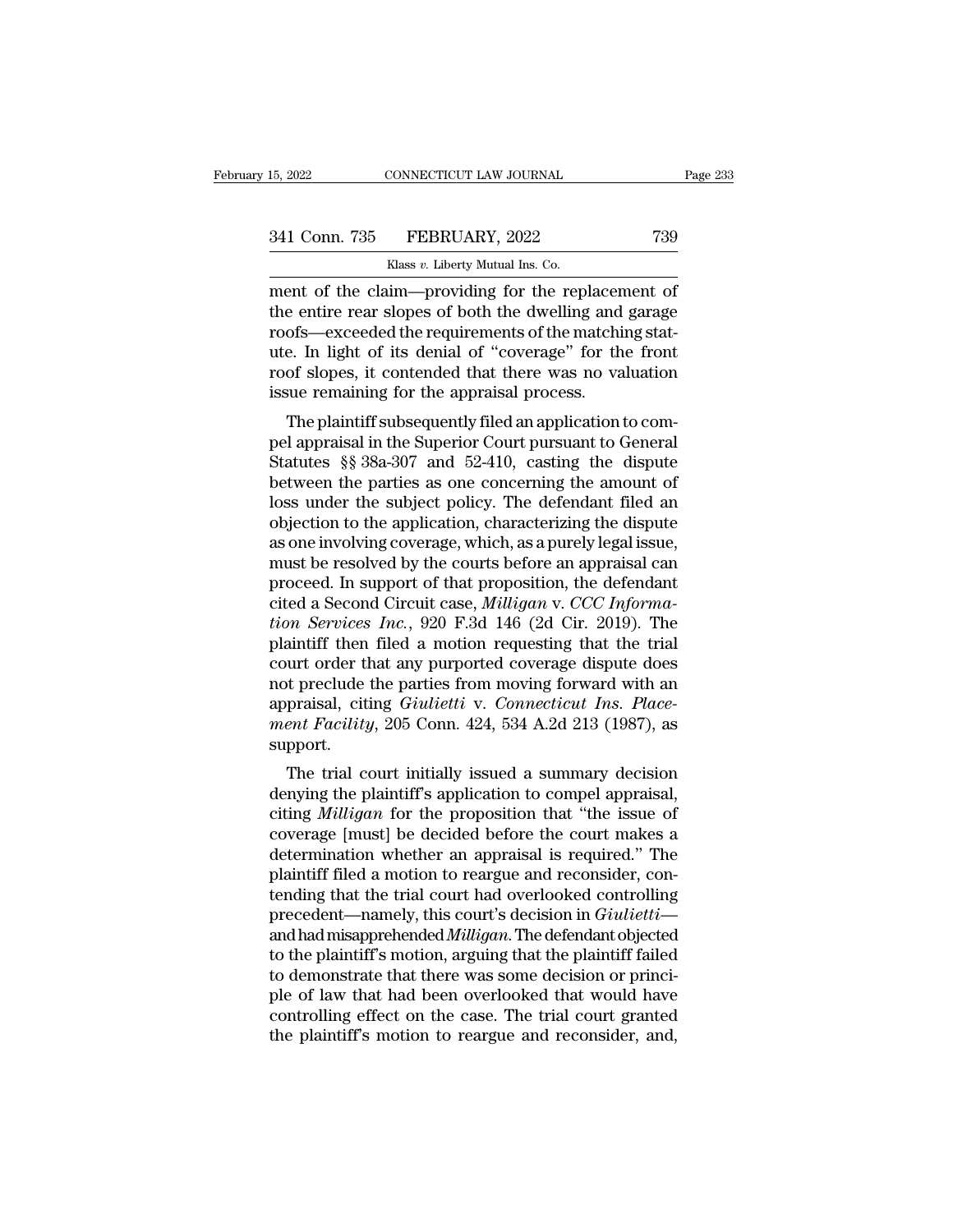## CONNECTICUT LAW JOURNAL February 15, 2022<br>
T40 FEBRUARY, 2022 341 Conn. 735<br>
Klass v. Liberty Mutual Ins. Co. CONNECTICUT LAW JOURNAL<br>FEBRUARY, 2022 34<br>Klass *v.* Liberty Mutual Ins. Co.<br>Pemental briefing issued and

Februar<br>FEBRUARY, 2022 341 Conn. 735<br>Klass v. Liberty Mutual Ins. Co.<br>Following supplemental briefing, issued an order direct-<br>ing the parties to proceed to appraisal. In reaching its<br>docision the trial court evoluted that T40 FEBRUARY, 2022 341 Conn. 735<br>
Klass v. Liberty Mutual Ins. Co.<br>
following supplemental briefing, issued an order direct-<br>
ing the parties to proceed to appraisal. In reaching its<br>
decision, the trial court explained th  $\begin{tabular}{ll} 740 & FEBRUARY, 2022 & 341 Conn. 735 \\ & \text{Klass } v. \text{ Library Mutual Ins. Co.} \\ \hline \end{tabular} \end{tabular} \begin{tabular}{ll} \hline \\ \text{following supplemental briefly, issued an order directly from the data of the data. In reaching its decision, the trial court explained that it had misapprehended *Milligan* and concluded that *Milligan* simply confirms that anpraisors cannot make covered other.$ FEBRUARY, 2022 341 Conn. 735<br>
Klass *v*. Liberty Mutual Ins. Co.<br>
following supplemental briefing, issued an order direct-<br>
ing the parties to proceed to appraisal. In reaching its<br>
decision, the trial court explained that EXECTIVE, 2022 COME ON COME TO THE CORRECT TRANSFERIMATE (FOR THE CONFIDENTITY) THE CONFIDENTITY OF THE APPRAISE OF THE APPRAISE DETECT AND RELEVANT OF THE MAKE COVER AN AVAILITY CONFIDENT CONFIDENT CONFIDENT CONFIDENT CO Klass v. Liberty Mutual Ins. Co.<br>
following supplemental briefing, issued an order direct-<br>
ing the parties to proceed to appraisal. In reaching its<br>
decision, the trial court explained that it had misappre-<br>
hended *Milli* following supplemental briefing, issued an order direct-<br>ing the parties to proceed to appraisal. In reaching its<br>decision, the trial court explained that it had misappre-<br>hended *Milligan* and concluded that *Milligan* si ing the parties to proceed to appraisal. In reaching its<br>decision, the trial court explained that it had misappre-<br>hended *Milligan* and concluded that *Milligan* simply<br>confirms that appraisers cannot make coverage deterdecision, the trial court explained that it had misapprehended *Milligan* and concluded that *Milligan* simply confirms that appraisers cannot make coverage determinations. In light of that conclusion, the court rendered hended *Milligan* and concluded that *Milligan* simply<br>confirms that appraisers cannot make coverage deter-<br>minations. In light of that conclusion, the court ren-<br>dered judgment granting the plaintiff's application to<br>com confirms that appraisers cannot make coverage det<br>minations. In light of that conclusion, the court re<br>dered judgment granting the plaintiff's application<br>compel appraisal. The defendant appealed from the tr<br>court's judgme mations. In fight of that conclusion, the court ren-<br>red judgment granting the plaintiff's application to<br>mpel appraisal. The defendant appealed from the trial<br>urt's judgment to the Appellate Court, and we there-<br>ter trans dered judgment granting the plaintin's application to<br>compel appraisal. The defendant appealed from the trial<br>court's judgment to the Appellate Court, and we there-<br>after transferred the appeal to this court. See General<br>S

comperappraisal. The defendant appeared from the trial<br>court's judgment to the Appellate Court, and we there-<br>after transferred the appeal to this court. See General<br>Statutes § 51-199 (c) and Practice Book § 65-1.<br>The defe court's judgment to the Appenate Court, and we thereafter transferred the appeal to this court. See General<br>Statutes § 51-199 (c) and Practice Book § 65-1.<br>The defendant raises three claims on appeal. First,<br>it claims that anter transferred the appear to this court. See General<br>Statutes § 51-199 (c) and Practice Book § 65-1.<br>The defendant raises three claims on appeal. First,<br>it claims that the trial court improperly granted the<br>plaintiff's The defendant raises three claims on appeal. First,<br>it claims that the trial court improperly granted the<br>plaintiff's motion to reargue and reconsider following<br>its initial denial of the plaintiff's application to compel<br> The defendant raises three claims on appeal. First,<br>it claims that the trial court improperly granted the<br>plaintiff's motion to reargue and reconsider following<br>its initial denial of the plaintiff's application to compel<br>a it claims that the trial court improperly granted the plaintiff's motion to reargue and reconsider following its initial denial of the plaintiff's application to compel appraisal. Second, it contends that the dispute betwe plaintiff's motion to reargue and reconsider following<br>its initial denial of the plaintiff's application to compel<br>appraisal. Second, it contends that the dispute between<br>the parties is ultimately a coverage dispute, and, its initial denial of the plaintiff's application to compel<br>appraisal. Second, it contends that the dispute between<br>the parties is ultimately a coverage dispute, and, thus,<br>it was improper for the trial court to compel app appraisal. Second, it contends that the dispute between<br>the parties is ultimately a coverage dispute, and, thus,<br>it was improper for the trial court to compel appraisal<br>before the legal issue regarding the coverage dispute the parties is ultimately a coverage dispute, and, thus,<br>it was improper for the trial court to compel appraisal<br>before the legal issue regarding the coverage dispute<br>was resolved by the court. Finally, to resolve the purit was improper for the trial court to c<br>before the legal issue regarding the c<br>was resolved by the court. Finally, to<br>ported coverage dispute, the defendan<br>to adopt an interpretation of the matcl<br>would limit the scope of Frole the legal issue regarding the coverage dispute<br>as resolved by the court. Finally, to resolve the pur-<br>priced coverage dispute, the defendant asks this court<br>adopt an interpretation of the matching statute that<br>build was resolved by the court. Finally, to resolve the pur-<br>ported coverage dispute, the defendant asks this court<br>to adopt an interpretation of the matching statute that<br>would limit the scope of replacement to, at most, the<br>r

ported coverage uspute, the defendant assess this court<br>to adopt an interpretation of the matching statute that<br>would limit the scope of replacement to, at most, the<br>rear slopes of the plaintiff's roof.<br>We conclude that th to adopt an interpretation of the matching statute that<br>would limit the scope of replacement to, at most, the<br>rear slopes of the plaintiff's roof.<br>We conclude that the trial court properly granted the<br>plaintiff's applicati would mint the scope of replacement to, at most, the<br>rear slopes of the plaintiff's roof.<br>We conclude that the trial court properly granted the<br>plaintiff's application to compel appraisal. Because that<br>conclusion rests in rear slopes of the plantificant of the conclude that the trial court properly granted the plaintiff's application to compel appraisal. Because that conclusion rests in large part on our determination that the dispute betwe disputes. External the parties is an appraisable distributed not involving coverage, we need not address the fendant's claims relating to resolution of coverage<br>sputes.<br>The defendant's contention that the trial court improp-<br>ly gran

I

pute not involving coverage, we need not address the<br>defendant's claims relating to resolution of coverage<br>disputes.<br>I<br>The defendant's contention that the trial court improp-<br>erly granted the plaintiff's motion to reargue defendant's claims relating to resolution of coverage<br>disputes.<br>I<br>The defendant's contention that the trial court improp-<br>erly granted the plaintiff's motion to reargue and recon-<br>sider merits little discussion. We review I<br>I<br>The defendant's contention that the trial court improp-<br>erly granted the plaintiff's motion to reargue and reconsider<br>merits little discussion. We review the adjudica-<br>tion of a motion to reargue and reconsider for an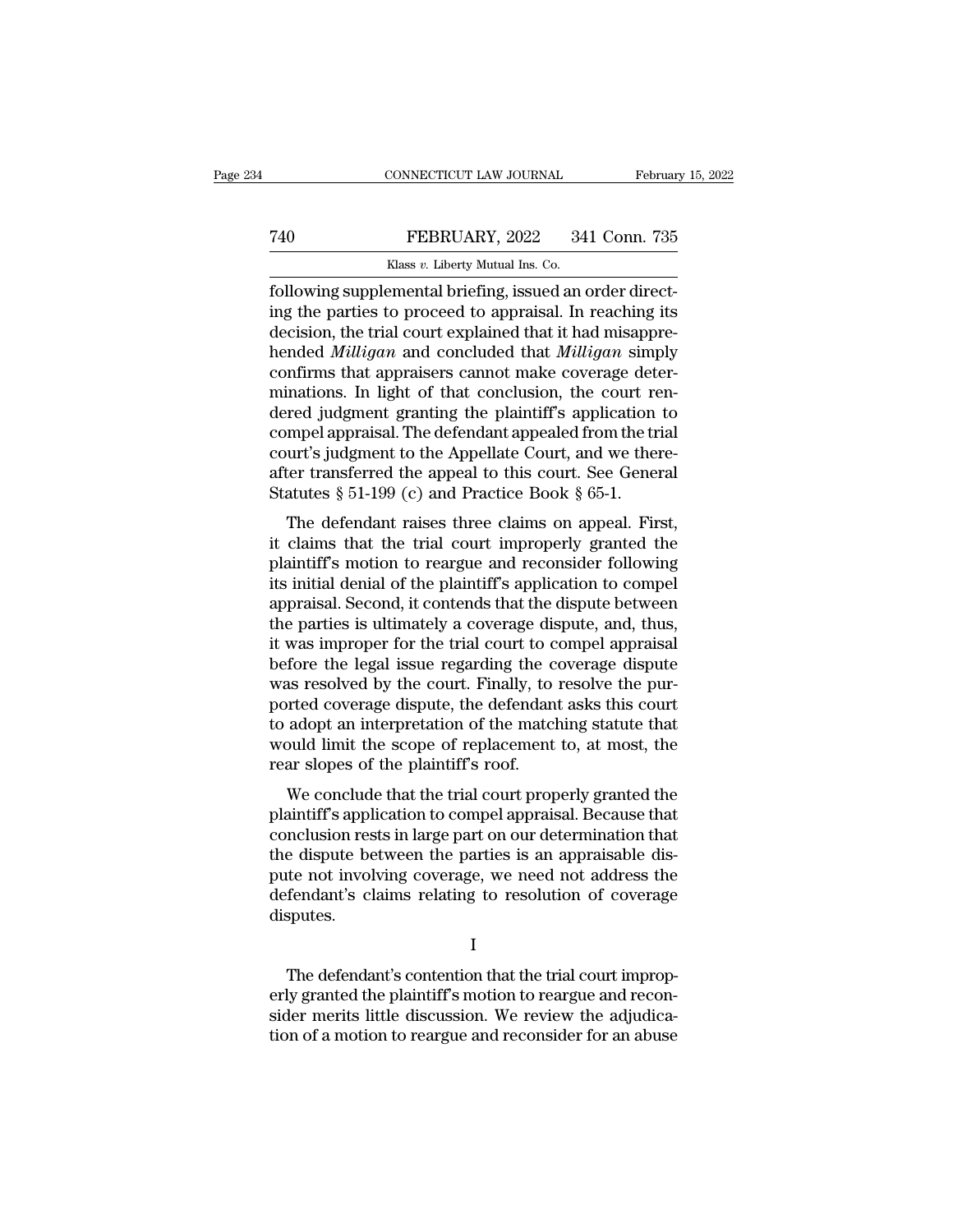of discretion; see *Weiss* v. *Smulders*, 313 Conn. 227, 261, 96 A.3d 1175 (2014); which means that "every reasonable procumption should be given in favor of the 241 Conn. 735 FEBRUARY, 2022 741<br>
Klass v. Liberty Mutual Ins. Co.<br>
261, 96 A.3d 1175 (2014); which means that "every rea-<br>
261, 96 A.3d 1175 (2014); which means that "every rea-<br>
sonable presumption should be given in fav 341 Conn. 735 FEBRUARY, 2022 741<br>
Klass v. Liberty Mutual Ins. Co.<br>
of discretion; see *Weiss* v. *Smulders*, 313 Conn. 227,<br>
261, 96 A.3d 1175 (2014); which means that "every reasonable presumption should be given in fav 341 Conn. 735 FEBRUARY, 2022 741<br>
Klass v. Liberty Mutual Ins. Co.<br>
of discretion; see *Weiss* v. *Smulders*, 313 Conn. 227,<br>
261, 96 A.3d 1175 (2014); which means that "every reasonable presumption should be given in fav Rass v. Liberty Mutual Ins. Co.<br>
of discretion; see *Weiss v. Smulders*, 313 Conn. 227,<br>
261, 96 A.3d 1175 (2014); which means that "every reasonable presumption should be given in favor of the<br>
correctness of the court's Klass v. Liberty Mutual Ins. Co.<br>
of discretion; see *Weiss* v. *Smulders*, 313 Conn. 227,<br>
261, 96 A.3d 1175 (2014); which means that "every rea-<br>
sonable presumption should be given in favor of the<br>
correctness of the c of discretion; see *Weiss* v. *Smulders*, 313 Conn. 227, 261, 96 A.3d 1175 (2014); which means that "every reasonable presumption should be given in favor of the correctness of the court's ruling. . . . Reversal is require 261, 96 A.3d 1175 (2014); which means that "every sonable presumption should be given in favor of correctness of the court's ruling. . . . . Reverse required only [when] an abuse of discretion is manior [when] injustice a The presumption should be given in favor of the rrectness of the court's ruling. . . . . Reversal is quired only [when] an abuse of discretion is manifest [when] injustice appears to have been done." (Inter-<br>1 quotation m required only [when] an abuse of discretion is manifest<br>or [when] injustice appears to have been done." (Inter-<br>nal quotation marks omitted.) *Patino* v. *Birken Mfg.*<br> $Co.$ , 304 Conn. 679, 698, 41 A.3d 1013 (2012).<br>"[T]he

produced only [when] an abuse of discretion is maintest<br>or [when] injustice appears to have been done." (Inter-<br>nal quotation marks omitted.) *Patino* v. *Birken Mfg.*<br> $Co.$ , 304 Conn. 679, 698, 41 A.3d 1013 (2012).<br>"[T]he or [when] injustice appears to have been done. (Inter-<br>nal quotation marks omitted.) *Patino* v. *Birken Mfg.*<br> $Co.$ , 304 Conn. 679, 698, 41 A.3d 1013 (2012).<br>"[T]he purpose of a reargument is  $\dots$  to demon-<br>strate to the Fraction marks of fitted.) Tattino v. Birken my.<br>
Co., 304 Conn. 679, 698, 41 A.3d 1013 (2012).<br>
"[T]he purpose of a reargument is . . . to demonstrate to the court that there is some decision or some<br>
principle of law wh to a solution of a reargument is  $\ldots$  to demonstrate to the court that there is some decision or some principle of law which would have a controlling effect, and which has been overlooked, or that there has been a misapp "[T]he purpose of a reargument is  $\dots$  to demonstrate to the court that there is some decision or some principle of law which would have a controlling effect, and which has been overlooked, or that there has been a misapp strate to the court that there is some decision or some<br>principle of law which would have a controlling effect,<br>and which has been overlooked, or that there has been<br>a misapprehension of facts. . . . It also may be used<br>to principle of law which would have a controlling effect,<br>and which has been overlooked, or that there has been<br>a misapprehension of facts. . . . It also may be used<br>to address [alleged inconsistencies in the trial court's<br>m and which has been overlooked, or that there has been<br>a misapprehension of facts. . . . It also may be used<br>to address [alleged inconsistencies in the trial court's<br>memorandum of decision as well as] claims of law that<br>th a misapprehension of facts. . . . It also may be used<br>to address [alleged inconsistencies in the trial court's<br>memorandum of decision as well as] claims of law that<br>the [movant] claimed were not addressed by the court.<br>. to address [alleged inconsistencies in the trial court's<br>memorandum of decision as well as] claims of law that<br>the [movant] claimed were not addressed by the court.<br>. . . [A] motion to reargue [however] is not to be used<br> memorandum of decision as well as] claims of law that<br>the [movant] claimed were not addressed by the court.<br>... [A] motion to reargue [however] is not to be used<br>as an opportunity to have a second bite of the apple<br>[or to the [movant] claimed were not addressed by the court.<br> *some VAP* is not to be used<br>
as an opportunity to have a second bite of the apple<br>
[or to present additional cases or briefs which could<br>
have been presented at the t . . . [A] motion to reargue [however] is not to be used<br>as an opportunity to have a second bite of the apple<br>[or to present additional cases or briefs which could<br>have been presented at the time of the original argu-<br>ment] as an opportunity to have a selence to present additional cases<br>have been presented at the tin<br>ment] . . . ." (Internal quotatio<br>son Valley Bank v. Kissel, 303<br>260 (2012); see Rider v. Rider, :<br>n.14, 239 A.3d 357 (2020).<br> The trial countries is different and the time of the original arguent] . . . ." (Internal quotation marks omitted.)  $Hud-n$  Valley Bank v. Kissel, 303 Conn. 614, 624, 35 A.3d 0 (2012); see *Rider* v. *Rider*, 200 Conn. App. have been presented at the time of the original argument] . . . ." (Internal quotation marks omitted.) *Hudson Valley Bank v. Kissel*, 303 Conn. 614, 624, 35 A.3d 260 (2012); see *Rider v. Rider*, 200 Conn. App. 466, 486

inent can be a simulated of the plantificant of the plant of the plant of the plaintiff's motion to reargue and reconsider. In its initial decision denying the plaintiff's application to compel appraisal, the trial court son valuey Bank v. Kissel, 303 Collit. 014, 024, 35 A.3d<br>260 (2012); see *Rider* v. *Rider*, 200 Conn. App. 466, 486<br>n.14, 239 A.3d 357 (2020).<br>The trial court did not abuse its discretion in granting<br>the plaintiff's moti 200 (2012), see *Kider V. Kider*, 200 Collit. App. 400, 400<br>n.14, 239 A.3d 357 (2020).<br>The trial court did not abuse its discretion in granting<br>the plaintiff's motion to reargue and reconsider. In its<br>initial decision deny fi.14, 259 A.5d 357 (2020).<br>
The trial court did not abuse its discretion in granting<br>
the plaintiff's motion to reargue and reconsider. In its<br>
initial decision denying the plaintiff's application to<br>
compel appraisal, th The trial court did not abuse its discretion in granting<br>the plaintiff's motion to reargue and reconsider. In its<br>initial decision denying the plaintiff's application to<br>compel appraisal, the trial court cited the Second C the plaintiff's motion to reargue and reconsider. In its<br>initial decision denying the plaintiff's application to<br>compel appraisal, the trial court cited the Second Cir-<br>cuit's decision in *Milligan* for the proposition tha initial decision denying the plaintiff's application to<br>compel appraisal, the trial court cited the Second Cir-<br>cuit's decision in *Milligan* for the proposition that cov-<br>erage determinations must precede appraisal; *Mill* compel appraisal, the trial court cited the Second Circuit's decision in *Milligan* for the proposition that coverage determinations must precede appraisal; *Milligan* v. *CCC Information Services, Inc.*, supra, 920 F.3d 1 cuit's decision in *Milligan* for the proposition that coverage determinations must precede appraisal; *Milligan*<br>v. *CCC Information Services, Inc.*, supra, 920 F.3d 152;<br>without responding to the plaintiff's contention t erage determinations must precede appraisal; *Milligan* v. *CCC Information Services, Inc.*, supra, 920 F.3d 152; without responding to the plaintiff's contention that this court stated a different rule in *Giulietti* and v. *CCC Information Services, Inc.*, supra, 920 F.3d 152; without responding to the plaintiff's contention that this court stated a different rule in *Giulietti* and that *Milligan* should not be interpreted to conflict wi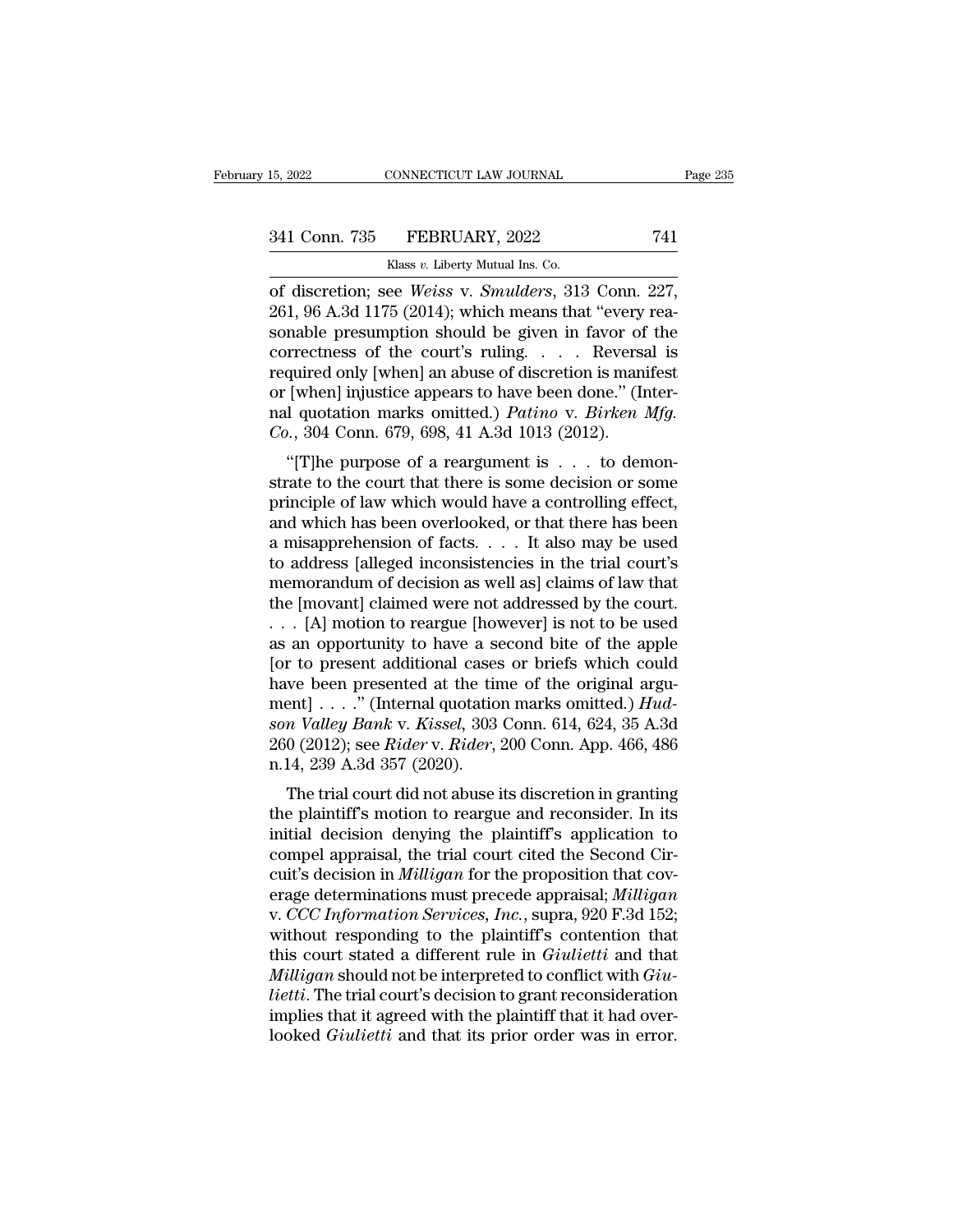## EXECUTE CONNECTICUT LAW JOURNAL February 15, 2022<br>
FEBRUARY, 2022 341 Conn. 735<br>
Klass v. Liberty Mutual Ins. Co. CONNECTICUT LAW JOURNAL Februar<br>
T42 FEBRUARY, 2022 341 Conn. 735<br>
Klass *v.* Liberty Mutual Ins. Co.<br>
"If a court believes that it has made a mistake, there

CONNECTICUT LAW JOURNAL February 15, 2022<br>
T42 FEBRUARY, 2022 341 Conn. 735<br>
Klass v. Liberty Mutual Ins. Co.<br>
"If a court believes that it has made a mistake, there<br>
is little reason, in the absence of compelling circum-T42 FEBRUARY, 2022 341 Conn. 735<br>
Klass v. Liberty Mutual Ins. Co.<br>
"If a court believes that it has made a mistake, there<br>
is little reason, in the absence of compelling circum-<br>
stances to the contrary, to stick slavishl Term of the contrary,  $2022$  and Conn. 735<br>
stances to the court believes that it has made a mistake, there<br>
is little reason, in the absence of compelling circum-<br>
stances to the contrary, to stick slavishly to a mistake **FEBRUARY**, 2022 341 Conn. 735<br> **EXECUARY**, 2022 341 Conn. 735<br> **IF a court believes that it has made a mistake**, there<br>
is little reason, in the absence of compelling circum-<br>
stances to the contrary, to stick slavishly t Fig. 1.1 The Court belies is little reason, stances to the contract of the contract of the state of the state of the state of the state of the state of the state of the state of the state of the state of the state of the s little reason, in the absence of compelling circum-<br>
incres to the contrary, to stick slavishly to a mistake."<br> *eman* v. *Stratford*, 157 Conn. App. 528, 540, 116 A.3d<br>
5 (2015).<br>
II<br>
We therefore consider the defendant's

II

stances to the contrary, to stick slavishly to a mistake."<br> *Beeman v. Stratford*, 157 Conn. App. 528, 540, 116 A.3d<br>
855 (2015).<br>
II<br>
We therefore consider the defendant's claim that the<br>
trial court improperly granted th Beeman v. Stratford, 157 Conn. App. 528, 540, 116 A.3d<br>855 (2015).<br>II<br>We therefore consider the defendant's claim that the<br>trial court improperly granted the plaintiff's application<br>to compel appraisal. The defendant makes Menter the defendant's claim that the<br>we therefore consider the defendant's claim that the<br>trial court improperly granted the plaintiff's application<br>to compel appraisal. The defendant makes several argu-<br>ments regarding t II<br>We therefore consider the defendant's claim that the<br>trial court improperly granted the plaintiff's application<br>to compel appraisal. The defendant makes several argu-<br>ments regarding the propriety of this decision, all We therefore consider the defendant's claim that the<br>trial court improperly granted the plaintiff's application<br>to compel appraisal. The defendant makes several argu-<br>ments regarding the propriety of this decision, all of<br> We therefore consider the defendant's claim that the<br>trial court improperly granted the plaintiff's application<br>to compel appraisal. The defendant makes several argu-<br>ments regarding the propriety of this decision, all of<br> trial court improperly granted the plaintiff's application<br>to compel appraisal. The defendant makes several argu-<br>ments regarding the propriety of this decision, all of<br>which rest on the premise that the dispute between th to compel appraisal. The defendant makes several arguments regarding the propriety of this decision, all of which rest on the premise that the dispute between the parties is one pertaining to the legal question of coverage ments regarding the propriety of this decision, all of which rest on the premise that the dispute between the parties is one pertaining to the legal question of coverage.<sup>2</sup> Although not expressly stated, we interpret the which rest on the premise that the dispute between the<br>parties is one pertaining to the legal question of cover-<br>age.<sup>2</sup> Although not expressly stated, we interpret the<br>trial court's summary order as an implicit rejection parties is one pertaining to the legal question of cover-<br>age.<sup>2</sup> Although not expressly stated, we interpret the<br>trial court's summary order as an implicit rejection of<br>that premise. In its final decision, the trial court age.<sup>2</sup> Although not expressly stated, we interpret the trial court's summary order as an implicit rejection of that premise. In its final decision, the trial court cited *Milligan* as holding "that appraisers cannot make trial court's summary order as an implicit rejection of<br>that premise. In its final decision, the trial court cited<br>*Milligan* as holding "that appraisers cannot make cov-<br>erage determinations [or decide] questions of law." that premise. In its final decision, the trial court cited *Milligan* as holding "that appraisers cannot make coverage determinations [or decide] questions of law."<sup>3</sup><br>The only dispute on which the plaintiff sought apprais Milligan as holding "that appraisers cannot make coverage determinations [or decide] questions of law."<sup>3</sup><br>The only dispute on which the plaintiff sought appraisal<br>was the extent of the defendant's replacement obliga-<br>tion erage determinations [or decide] questions of law."<sup>3</sup><br>The only dispute on which the plaintiff sought appraisal<br>was the extent of the defendant's replacement obliga-<br>tion pursuant to the matching statute. The trial court<br>t The only dispute on which the plaintiff sought appraisal<br>was the extent of the defendant's replacement obliga-<br>tion pursuant to the matching statute. The trial court<br>thus would not have ordered the parties to proceed<br>to ap was the extent of the defendant's replacement obligation pursuant to the matching statute. The trial court thus would not have ordered the parties to proceed to appraisal unless it viewed the dispute as a factual determin 2 For example, the defendant argues that, if we conclude that the appraisal argues that, if we conclude that the appraisal  $\frac{2}{3}$  For example, the defendant argues that, if we conclude that the appraisal are has the au determination that did not pertain to coverage. Therefore, the threshold, and ultimately dispositive, issue before us is whether a dispute as to the scope of an  $\frac{1}{2}$  For example, the defendant argues that, if we conc

fore, the threshold, and ultimately dispositive, issue<br>before us is whether a dispute as to the scope of an<br> $\frac{1}{2}$  For example, the defendant argues that, if we conclude that the appraisal<br>panel has the authority to de before us is whether a dispute as to the scope of an  $\frac{1}{2}$  For example, the defendant argues that, if we conclude that the appraisal panel has the authority to decide this coverage dispute, the courts should review th  $^2$  For example, the defendant argues that, if we conclude that the appraisal panel has the authority to decide this coverage dispute, the courts should review the decision de novo, and that this court should resolve thi <sup>2</sup> For example, the defendant argues that, if we conclude that the appraisal panel has the authority to decide this coverage dispute, the courts should review the decision de novo, and that this court should resolve this review the decision de novo, and that this court should resolve this coverage dispute by interpreting the statutory terms "adjacent items" and "reasonable uniform appearance" in § 38a-316e (a) to determine its replacement

courts. See, e.g., *Duane Reade, Inc.* v. *St. Paul Fire & Marine Ins. Co.*, 600<br>F.3d 190, 203 (201) *Control appearance* in § 38a-316e (a) to determine its replacement obliga-<br>tion to the plaintiff under the matching st Example by mearance" in § 38a-316e (a) to determine its replacement obligation to the plaintiff under the matching statute.<br><sup>3</sup> The parties agreed, and the law is well settled, that—in the absence of a statutory provision tion to the plaintiff under the matching statute.<br><sup>3</sup> The parties agreed, and the law is well settled, that—in the absence of<br>a statutory provision to the contrary—coverage is a legal question for the<br>courts. See, e.g., *D* <sup>3</sup> The parties agreed, and the law is well settled, that—in the absence of a statutory provision to the contrary—coverage is a legal question for the courts. See, e.g., *Duane Reade, Inc. v. St. Paul Fire & Marine Ins. Co Factory provision to the contrary—coverage is a legal question for the courts. See, e.g., Duane Reade, Inc. v. St. Paul Fire & Marine Ins. Co., 600 F.3d 190, 203 (2d Cir. 2010); Johnson v. Nationwide Mutual Ins. Co., 828* courts. See, e.g., *Duane Reade, Inc. v. St. Paul Fire & Marine Ins. Co.*, 600 F.3d 190, 203 (2d Cir. 2010); *Johnson v. Nationwide Mutual Ins. Co.*, 828 So. 2d 1021, 1025–26 (Fla. 2002); *Quade v. Secura Ins.*, 814 N.W.2d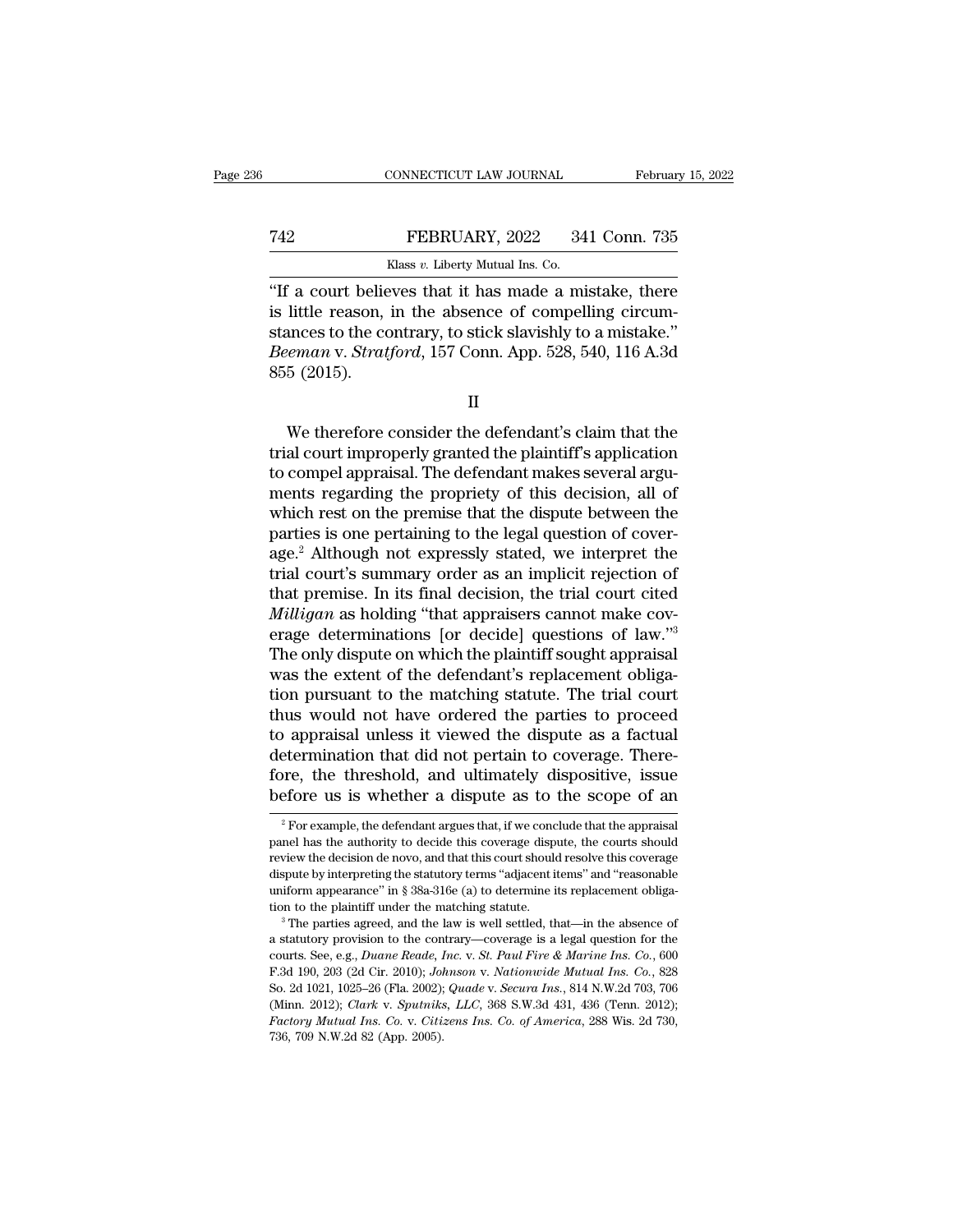| 15, 2022      | CONNECTICUT LAW JOURNAL          | Page 237 |
|---------------|----------------------------------|----------|
| 341 Conn. 735 | FEBRUARY, 2022                   | 743      |
|               | Klass v. Liberty Mutual Ins. Co. |          |

15, 2022 CONNECTICUT LAW JOURNAL<br>
341 Conn. 735 FEBRUARY, 2022 743<br>
Klass *v.* Liberty Mutual Ins. Co.<br>
insurer's replacement obligation under the matching 15, 2022 CONNECTICUT LAW JOURNAL Page 237<br>
341 Conn. 735 FEBRUARY, 2022 743<br>
Klass v. Liberty Mutual Ins. Co.<br>
insurer's replacement obligation under the matching<br>
statute is a question of coverage to be resolved by the<br>
c 341 Conn. 735 FEBRUARY, 2022 743<br>
Klass v. Liberty Mutual Ins. Co.<br>
insurer's replacement obligation under the matching<br>
statute is a question of coverage to be resolved by the<br>
courts or a question of the amount of loss t 341 Conn. 735 FEBRUARY, 2022 743<br>
Klass v. Liberty Mutual Ins. Co.<br>
insurer's replacement obligation under the matching<br>
statute is a question of coverage to be resolved by the<br>
courts or a question of the amount of loss 341 Conn. 735 FEBRUARY, 2022 743<br>
Klass v. Liberty Mutual Ins. Co.<br>
insurer's replacement obligation under the matching<br>
statute is a question of coverage to be resolved by the<br>
courts or a question of the amount of loss Klass  $v$ . Liberty Mutual Ins. Co.<br>
surer's replacement obligation under the matching<br>
atute is a question of coverage to be resolved by the<br>
urts or a question of the amount of loss to be resolved<br>
the appraisal panel. W insurer's replacement obligation under the matching<br>statute is a question of coverage to be resolved by the<br>courts or a question of the amount of loss to be resolved<br>by the appraisal panel. We conclude that it is the latte

msurer's replacement obigation under the matching<br>statute is a question of coverage to be resolved by the<br>courts or a question of the amount of loss to be resolved<br>by the appraisal panel. We conclude that it is the latter statute is a question of coverage to be resolved by the<br>courts or a question of the amount of loss to be resolved<br>by the appraisal panel. We conclude that it is the latter.<br>With regard to the standard of review, although error; see *A. Dubreuil & Sons, Inc.* v. *Lisbon*, 215 Conn.<br>604, 608–609, 577 A.2d 709 (1990); the leader of seview and the plaintiff is correct that whether the insurance policy<br>manifests the parties' intent to arbitrate by the appraisal panel. We conclude that it is the latter.<br>
With regard to the standard of review, although the<br>
plaintiff is correct that whether the insurance policy<br>
manifests the parties' intent to arbitrate a matter With regard to the standard of review, although the plaintiff is correct that whether the insurance policy manifests the parties' intent to arbitrate a matter is generally a question of fact subject to review for clear er plaintiff is correct that whether the insurance policy<br>manifests the parties' intent to arbitrate a matter is<br>generally a question of fact subject to review for clear<br>error; see A. Dubreuil & Sons, Inc. v. Lisbon, 215 Con manifests the parties' intent to arbitrate a matter is<br>generally a question of fact subject to review for clear<br>error; see *A. Dubreuil & Sons, Inc.* v. *Lisbon*, 215 Conn.<br>604, 608–609, 577 A.2d 709 (1990); the legal obli generally a question of fact subject to review for clear<br>error; see A. Dubreuil & Sons, Inc. v. Lisbon, 215 Conn.<br>604, 608–609, 577 A.2d 709 (1990); the legal obligation<br>at issue in the present case is one engrafted by ope error; see A. Dubreuil & Sons, Inc. v. Lisbon, 215 Conn.<br>604, 608–609, 577 A.2d 709 (1990); the legal obligation<br>at issue in the present case is one engrafted by operation<br>of law as a result of the legislature's enactment 604, 608–609, 577 A.2d 709 (1990); the legal obligation<br>at issue in the present case is one engrafted by operation<br>of law as a result of the legislature's enactment of the<br>matching statute. See *Garcia* v. *Bridgeport*, 3 at issue in the present case is one engrafted by operation<br>of law as a result of the legislature's enactment of the<br>matching statute. See *Garcia* v. *Bridgeport*, 306 Conn.<br>340, 351, 51 A.3d 1089 (2012). The relevant ques of law as a result of the legislature's enactment of the<br>matching statute. See *Garcia* v. *Bridgeport*, 306 Conn.<br>340, 351, 51 A.3d 1089 (2012). The relevant question in<br>this case, therefore, is whether the legislature co matching statute. See *Garcia* v. *Bridgeport*, 306 Conn.<br>340, 351, 51 A.3d 1089 (2012). The relevant question in<br>this case, therefore, is whether the legislature consid-<br>ered determinations like the one before us as a que 340, 351, 51 A.3d 1089 (2012). The relevant question in<br>this case, therefore, is whether the legislature consid-<br>ered determinations like the one before us as a question<br>relating to the amount of loss to be determined in *Financial Considered determinations like the one before us as a question relating to the amount of loss to be determined in the appraisal process or, alternatively, by a court when determining an insurer's coverage respon* praisar process or, atternatively, by a court when<br>termining an insurer's coverage responsibilities. This<br>a question of law subject to plenary review. See, e.g.,<br>*nancial Consulting, LLC* v. *Commissioner of Ins.*,<br>5 Conn. determining an insular s coverage responsibilities. This<br>is a question of law subject to plenary review. See, e.g.,<br>*Financial Consulting, LLC* v. *Commissioner of Ins.*,<br>315 Conn. 196, 209, 105. A.3d 210 (2014); *Nelson v* 

is a question of faw subject to pienary feview. See, e.g.,<br>Financial Consulting, LLC v. Commissioner of Ins.,<br>315 Conn. 196, 209, 105. A.3d 210 (2014); Nelson v. State,<br>99 Conn. App. 808, 813, 916 A.2d 74 (2007).<br>Our analy *Friancial Constituting, EEC v. Commissioner bj 1ns.,*<br>315 Conn. 196, 209, 105. A.3d 210 (2014); *Nelson v. State,*<br>99 Conn. App. 808, 813, 916 A.2d 74 (2007).<br>Our analysis begins with the statutory text. See Gen-<br>eral Sta  $515$  Collit. 150, 205, 105. A.5d 210 (2014), Netson v. State,<br>99 Conn. App. 808, 813, 916 A.2d 74 (2007).<br>Our analysis begins with the statutory text. See General Statutes § 1-2z (permitting court to consider extra-<br>text by Collichtrophyton, 815, 910 A.2d 74 (2007).<br>
Our analysis begins with the statutory text. See General Statutes  $\S 1-2z$  (permitting court to consider extra-<br>
textual sources only when statutory text is ambiguous<br>
or con Our analysis begins with the statutory text. See General Statutes § 1-2z (permitting court to consider extra-<br>textual sources only when statutory text is ambiguous<br>or construction yields absurd or unworkable result).<br>The m eral Statutes § 1-2z (permitting court to consider extra-<br>textual sources only when statutory text is ambiguous<br>or construction yields absurd or unworkable result).<br>The matching statute provides in relevant part: "When<br>a c textual sources only when statutory text is ambiguous<br>or construction yields absurd or unworkable result).<br>The matching statute provides in relevant part: "When<br>a covered loss for real property requires the replace-<br>ment o or construction yields absurd or unworkable result).<br>The matching statute provides in relevant part: "When<br>a covered loss for real property requires the replace-<br>ment of an item or items and the replacement item or<br>items The matching statute provides in relevant part: "When<br>a covered loss for real property requires the replace-<br>ment of an item or items and the replacement item or<br>items do not match adjacent items in quality, color or<br>size a covered loss for real property requires the replacement of an item or items and the replacement item or items do not match adjacent items in quality, color or size, the insurer shall replace all such items with material ment of an item or items and the replacement item or<br>items do not match adjacent items in quality, color or<br>size, the insurer shall replace all such items with mate-<br>rial of like kind and quality so as to conform to a reas items do not match adjacent items in quality, color or size, the insurer shall replace all such items with mate-<br>rial of like kind and quality so as to conform to a reason-<br>ably uniform appearance...." General Statutes §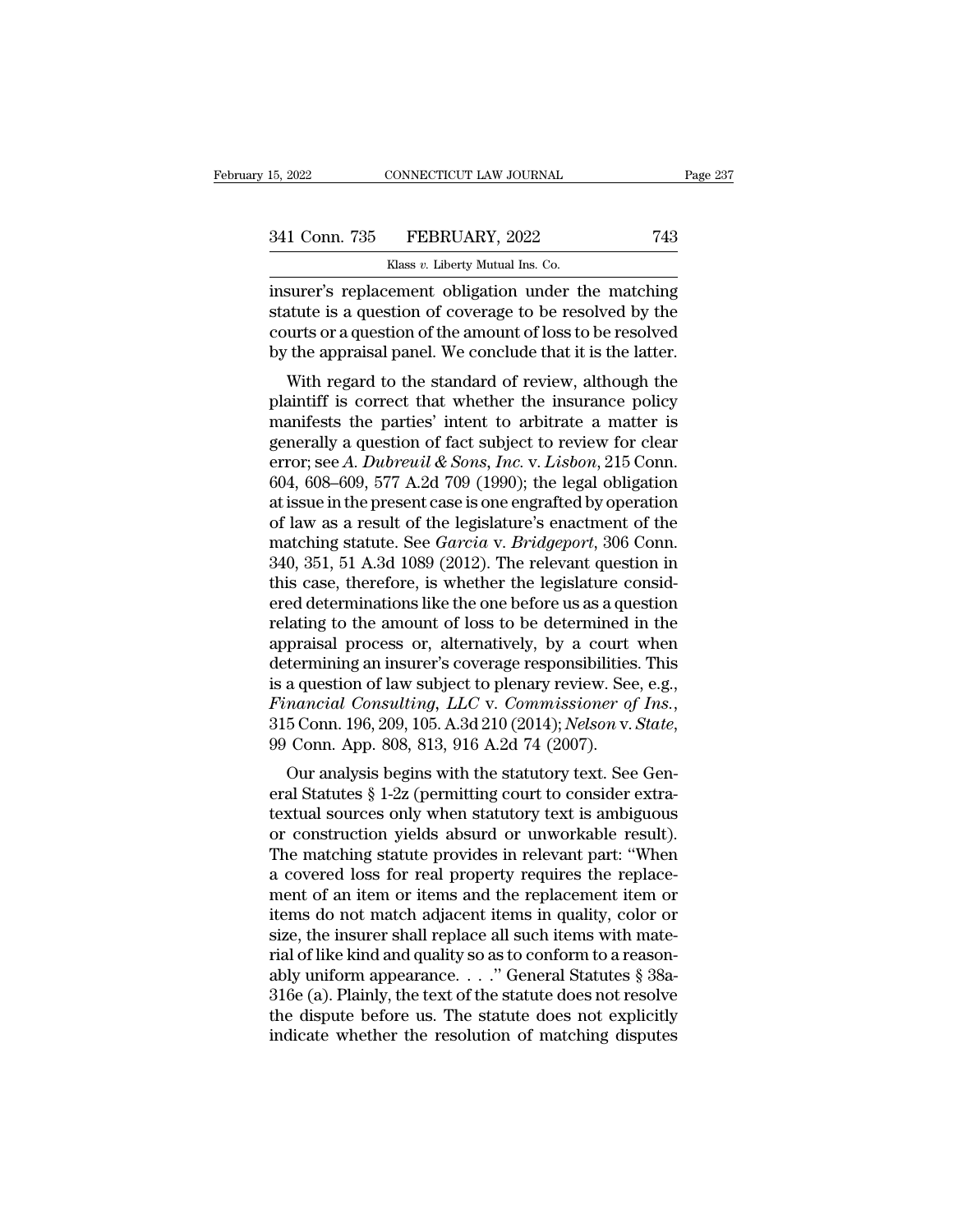## EXECUTE CONNECTICUT LAW JOURNAL February 15, 2022<br>
Tas FEBRUARY, 2022 341 Conn. 735<br>
Klass v. Liberty Mutual Ins. Co. CONNECTICUT LAW JOURNAL<br>FEBRUARY, 2022 34<br>Klass *v.* Liberty Mutual Ins. Co.<br>Pd by the courts in the first

CONNECTICUT LAW JOURNAL February 15, 2022<br>
FEBRUARY, 2022 341 Conn. 735<br>
Klass v. Liberty Mutual Ins. Co.<br>
The decided by the courts in the first instance or<br>
by an appraisal panel; nor does it expressly characterize<br>
the by an appraisal panel; nor does it expressly characterize Term of an insurer's replacement obligation to an inverse of an insurer's replacement obligation as a question of coverage or one relating to amount of loss. Term of Coverage or one relating to an insure  $\frac{735}{100}$  Klass v. Liberty Mutual Ins. Co.<br>
The courts in the first instance or by an appraisal panel; nor does it expressly characterize the scope of an insurer's replace EXPLANCE SERVICE SAT COMMATES<br>
THE COVERT ON THE CONSUMIT SERVICE THE REAL ANDREW THE SCREEN OF AN appraisal panel; nor does it expressly characterize<br>
the scope of an insurer's replacement obligation as a question of cov Klass v. Liberty Mutual Ins. Co.<br>
are to be decided by the courts in the first instance or<br>
by an appraisal panel; nor does it expressly characterize<br>
the scope of an insurer's replacement obligation as a<br>
question of cov are to be decided by the courts in the first instance or<br>by an appraisal panel; nor does it expressly characterize<br>the scope of an insurer's replacement obligation as a<br>question of coverage or one relating to amount of los by an appraisal panel; nor does it expressly characterize<br>the scope of an insurer's replacement obligation as a<br>question of coverage or one relating to amount of loss.<br>By making a "covered loss" the precondition to an<br>insu the scope of an insurer's replacement obligation as a<br>question of coverage or one relating to amount of loss.<br>By making a "covered loss" the precondition to an<br>insurer's replacement obligation, however, the statute<br>appears question of coverage or one relating to amount of loss.<br>By making a "covered loss" the precondition to an<br>insurer's replacement obligation, however, the statute<br>appears to suggest that the replacement obligation is<br>of a di By making a "covered loss" the precondition to an<br>insurer's replacement obligation, however, the statute<br>appears to suggest that the replacement obligation is<br>of a different nature than the coverage obligation. More-<br>over insurer's replacement obligation, however, the statute<br>appears to suggest that the replacement obligation is<br>of a different nature than the coverage obligation. More-<br>over, the guideposts for the making of such decisions appears to suggest that the replacement obligation is<br>of a different nature than the coverage obligation. More-<br>over, the guideposts for the making of such decisions—<br>"adjacent" and "reasonably uniform appearance"—are<br>stro of a different nature than the coverage obligation. More-<br>over, the guideposts for the making of such decisions—<br>"adjacent" and "reasonably uniform appearance"—are<br>strongly indicative of factual judgments based on visual<br>i over, the guideposts for the making of such decisions—<br>
"adjacent" and "reasonably uniform appearance"—are<br>
strongly indicative of factual judgments based on visual<br>
inspection rather than legal determinations. General<br>
St "adjacent" and "reasonably uniform appearance"—are<br>strongly indicative of factual judgments based on visual<br>inspection rather than legal determinations. General<br>Statutes § 38a-316e (a); see *Welles v. East Windsor*, 185<br>Co strongly indicative of factual judgments based on visual<br>inspection rather than legal determinations. General<br>Statutes § 38a-316e (a); see *Welles v. East Windsor*, 185<br>Conn. 556, 560, 441 A.2d 174 (1981) (stating that "[t inspection rather than legal determinations. General<br>Statutes § 38a-316e (a); see *Welles v. East Windsor*, 185<br>Conn. 556, 560, 441 A.2d 174 (1981) (stating that "[t]he<br>term 'adjacent' has no fixed meaning but must, instea Statutes § 38a-316e (a); see Welles v. *East Windsor*, 185<br>Conn. 556, 560, 441 A.2d 174 (1981) (stating that "[t]he<br>term 'adjacent' has no fixed meaning but must, instead,<br>be interpreted in light of the relevant surroundin Conn. 556, 560, 441 A.2d 174 (1981)<br>term 'adjacent' has no fixed meaning<br>be interpreted in light of the releva<br>cumstances" and is "[n]ecessarily re<br>Ninth New Collegiate Dictionary (19<br>ing "uniform" as "presenting an un<br>of rm 'adjacent' has no fixed meaning but must, instead,<br>
interpreted in light of the relevant surrounding cir-<br>
mstances" and is "[n]ecessarily relative"); Webster's<br>
nth New Collegiate Dictionary (1985) p. 1290 (defin-<br>
g be interpreted in light of the relevant surrounding circumstances" and is "[n]ecessarily relative"); Webster's<br>Ninth New Collegiate Dictionary (1985) p. 1290 (defin-<br>ing "uniform" as "presenting an unvaried appearance<br>of s

cumstances" and is "[n]ecessarily relative"); webster's<br>Ninth New Collegiate Dictionary (1985) p. 1290 (defin-<br>ing "uniform" as "presenting an unvaried appearance<br>of surface, pattern, or color").<br>Because the text of the st Ninth New Collegiate Dictionary (1985) p. 1290 (defin-<br>ing "uniform" as "presenting an unvaried appearance<br>of surface, pattern, or color").<br>Because the text of the statute does not unambigu-<br>ously answer the question befor ing "uniform" as "presenting an unvaried appearance<br>of surface, pattern, or color").<br>Because the text of the statute does not unambigu-<br>ously answer the question before us, we look to extra-<br>textual sources for guidance. S or surrace, pattern, or color").<br>
Because the text of the statute does not unambiguously answer the question before us, we look to extra-<br>
textual sources for guidance. See, e.g., *Mayer* v.<br>
Historic District Commission, Because the text of the statute does not unambiguously answer the question before us, we look to extra-<br>textual sources for guidance. See, e.g., *Mayer* v.<br>*Historic District Commission*, 325 Conn. 765, 775, 160<br>A.3d 333 ( ously answer the question before us, we look to extra-<br>textual sources for guidance. See, e.g., *Mayer* v.<br>*Historic District Commission*, 325 Conn. 765, 775, 160<br>A.3d 333 (2017) ("[w]hen a statute is not plain and<br>unambig textual sources for guidance. See, e.g., *Mayer* v.<br>*Historic District Commission*, 325 Conn. 765, 775, 160<br>A.3d 333 (2017) ("[w]hen a statute is not plain and<br>unambiguous, we also look for interpretive guidance<br>to the leg Historic District Commission, 325 Conn. 765, 775, 160<br>A.3d 333 (2017) ("[w]hen a statute is not plain and<br>unambiguous, we also look for interpretive guidance<br>to the legislative history and circumstances surrounding<br>its ena A.3d 333 (2017) ("[w]hen a statute is not plain and<br>unambiguous, we also look for interpretive guidance<br>to the legislative history and circumstances surrounding<br>its enactment, to the legislative policy it was designed to<br>i unambiguous, we also look for interpretive guidance<br>to the legislative history and circumstances surrounding<br>its enactment, to the legislative policy it was designed to<br>implement, and to its relationship to existing legisl to the legislative history and circumstances surrounding<br>its enactment, to the legislative policy it was designed to<br>implement, and to its relationship to existing legislation<br>and [common-law] principles governing the same its enactment, to the legislative policy it was designed to<br>implement, and to its relationship to existing legislation<br>and [common-law] principles governing the same gen-<br>eral subject matter" (internal quotation marks omit implement, and to its relationship to existing legislation<br>and [common-law] principles governing the same gen-<br>eral subject matter" (internal quotation marks omit-<br>ted)). We begin with the legislative history of the matchand [common-law] principles governing the same general subject matter" (internal quotation marks omitted)). We begin with the legislative history of the matching statute, which is instructive in two respects. First, it ref eral subject matter" (internal quotation marks omit-<br>ted)). We begin with the legislative history of the match-<br>ing statute, which is instructive in two respects. First,<br>it reflects that the legislature intended to codify ted)). We begin with the legislative history of the matching statute, which is instructive in two respects. First, it reflects that the legislature intended to codify the existing insurance industry practice. See 56 H.R. P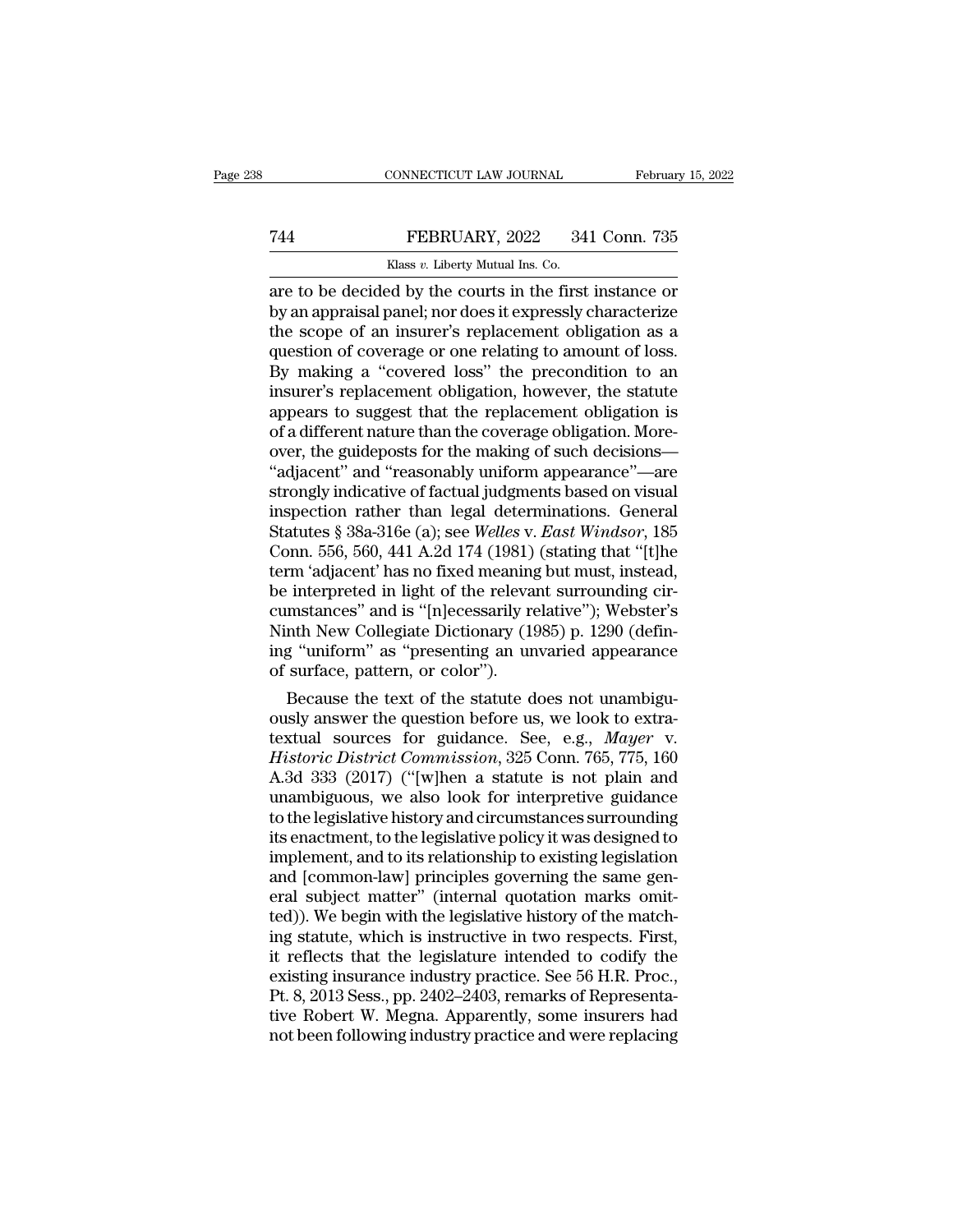## 15, 2022 CONNECTICUT LAW JOURNAL Page 239<br>341 Conn. 735 FEBRUARY, 2022 745<br>Klass v. Liberty Mutual Ins. Co.  $\begin{minipage}{0.9\linewidth} \vspace{1mm} \vspace{1mm} \vspace{1mm} \vspace{1mm} \vspace{1mm} \vspace{1mm} \vspace{1mm} \vspace{1mm} \vspace{1mm} \vspace{1mm} \vspace{1mm} \vspace{1mm} \vspace{1mm} \vspace{1mm} \vspace{1mm} \vspace{1mm} \vspace{1mm} \vspace{1mm} \vspace{1mm} \vspace{1mm} \vspace{1mm} \vspace{1mm} \vspace{1mm} \vspace{1mm} \vspace{1mm} \vspace{1mm} \vspace{1mm} \vspace{1mm} \vspace{1mm} \vspace{1$

only damaged portions of covered property without<br>
regard to whether the property was restored to a comparable proloss condition. See id. a 2403 remarks of coversion and property without regard to whether the property was 341 Conn. 735 FEBRUARY, 2022 745<br>Klass v. Liberty Mutual Ins. Co.<br>Only damaged portions of covered property without<br>regard to whether the property was restored to a compa-<br>rable preloss condition. See id., p. 2403, remarks 341 Conn. 735 FEBRUARY, 2022 745<br>
Klass v. Liberty Mutual Ins. Co.<br>
only damaged portions of covered property without<br>
regard to whether the property was restored to a compa-<br>
rable preloss condition. See id., p. 2403, re 341 Conn. 735 FEBRUARY, 2022 745<br>
Klass v. Liberty Mutual Ins. Co.<br>
only damaged portions of covered property without<br>
regard to whether the property was restored to a compa-<br>
rable preloss condition. See id., p. 2403, re Klass v. Liberty Mutual Ins. Co.<br>
Only damaged portions of covered property without<br>
regard to whether the property was restored to a compa-<br>
rable preloss condition. See id., p. 2403, remarks of<br>
Representative Megna; Con Klass v. Liberty Mutual Ins. Co.<br>
only damaged portions of covered property without<br>
regard to whether the property was restored to a compa-<br>
rable preloss condition. See id., p. 2403, remarks of<br>
Representative Megna; Con only damaged portions of covered property without<br>regard to whether the property was restored to a compa-<br>rable preloss condition. See id., p. 2403, remarks of<br>Representative Megna; Conn. Joint Standing Committee<br>Hearings, regard to whether the property was restored to a comparable preloss condition. See id., p. 2403, remarks of Representative Megna; Conn. Joint Standing Committee Hearings, Insurance and Real Estate, Pt. 4, 2013 Sess., pp. 1 rable preloss condition. See id., p. 2403, remarks of<br>Representative Megna; Conn. Joint Standing Committee<br>Hearings, Insurance and Real Estate, Pt. 4, 2013 Sess.,<br>pp. 1115, 1119, remarks of Phil Flaker, public insurance<br>ad Representative Megna; Conn. Joint Standing Committee<br>Hearings, Insurance and Real Estate, Pt. 4, 2013 Sess.,<br>pp. 1115, 1119, remarks of Phil Flaker, public insurance<br>adjuster. Second, that history reveals that the legislat Hearings, Insurance and Real Estate, Pt. 4, 2013 Sess.,<br>pp. 1115, 1119, remarks of Phil Flaker, public insurance<br>adjuster. Second, that history reveals that the legislature<br>contemplated that matching would be a "subjective pp. 1115, 1119, remarks of Phil Flaker, public insurance<br>adjuster. Second, that history reveals that the legislature<br>contemplated that matching would be a "subjective"<br>determination made on a case-by-case basis; 56 H.R.<br>Pr adjuster. Second, that history reveals that the legislature<br>contemplated that matching would be a "subjective"<br>determination made on a case-by-case basis; 56 H.R.<br>Proc., supra, pp. 2418–19, remarks of Representative<br>Megna; contemplated that matching would be a "subjective"<br>determination made on a case-by-case basis; 56 H.R.<br>Proc., supra, pp. 2418–19, remarks of Representative<br>Megna; with disputes resolved through the appraisal<br>process. Repre determination made on a case-by-case basis; 56 H.R.<br>Proc., supra, pp. 2418–19, remarks of Representative<br>Megna; with disputes resolved through the appraisal<br>process. Representative Megna, the primary sponsor of<br>the bill, e Proc., supra, pp. 2418–19, remarks of Representative<br>Megna; with disputes resolved through the appraisal<br>process. Representative Megna, the primary sponsor of<br>the bill, explained that, if the insured and insurer dis-<br>agree Megna; with disputes resolved through the appraisal process. Representative Megna, the primary sponsor of the bill, explained that, if the insured and insurer disagree over the necessary scope of replacement, "they have a process. Representative Megna, the primary sponsor of<br>the bill, explained that, if the insured and insurer dis-<br>agree over the necessary scope of replacement, "they<br>have a process in most policies called *the appraisal*<br>*p* the bill, explained that, if the insured and insurer dis-<br>agree over the necessary scope of replacement, "they<br>have a process in most policies called *the appraisal*<br>process. They can—they can start that process going<br>if agree over the necessary scope of replacement, "they<br>have a process in most policies called *the appraisal*<br>process. They can—they can start that process going<br>if they contest it."<sup>4</sup> (Emphasis added.) Id., p. 2422. The<br>le have a process in most policies called *the appraisal* process. They can—they can start that process going if they contest it."<sup>4</sup> (Emphasis added.) Id., p. 2422. The legislative history is devoid of any contrary indicati process. They can—th<br>if they contest it."<sup>4</sup> (En<br>legislative history is de<br>that the legislature vie<br>replacement obligation<br>as to matching as mat<br>the first instance.<br>The conclusion supp gislative history is devoid of any contrary indication<br>at the legislature viewed the extent of an insurer's<br>placement obligation as a coverage issue or disputes<br>to matching as matters to be resolved by courts in<br>e first i registance mistory is devoted of any contrary indication<br>that the legislature viewed the extent of an insurer's<br>replacement obligation as a coverage issue or disputes<br>as to matching as matters to be resolved by courts in<br>t

replacement obligation as a coverage issue or disputes<br>as to matching as matters to be resolved by courts in<br>the first instance.<br>The conclusion supported by the text of the statute<br>and by its legislative history is consist replacement obligation as a coverage issue of displaces<br>as to matching as matters to be resolved by courts in<br>the first instance.<br>The conclusion supported by the text of the statute<br>and by its legislative history is consis The conclusion supported by the text of the statute<br>and by its legislative history is consistent with case<br>law from other jurisdictions. Other courts that have<br>addressed this issue—whether applying their version<br>of a match and by its legislative history is consistent with case<br>law from other jurisdictions. Other courts that have<br>addressed this issue—whether applying their version<br>of a matching statute or recognizing industry practice—<br> $\frac{4$ law from other jurisdictions. Other courts that have<br>addressed this issue—whether applying their version<br>of a matching statute or recognizing industry practice—<br><sup>4</sup> Representative Megna contemplated a situation factually s

addressed this issue—whether applying their version<br>of a matching statute or recognizing industry practice—<br><sup>4</sup>Representative Megna contemplated a situation factually similar to the<br>one before us: "[I]f a—a claim is [made] of a matching statute or recognizing industry practice—<br>
<sup>4</sup> Representative Megna contemplated a situation factually similar to the<br>
one before us: "[I]f a—a claim is [made] today, you could have an insurance<br>
company repr or a matching statute of recognizing mutstry practice—<br>
<sup>4</sup> Representative Megna contemplated a situation factually similar to the<br>
one before us: "[I]f a—a claim is [made] today, you could have an insurance<br>
company repre <sup>4</sup> Representative Megna contemplated a situation factually similar to the one before us: "[I]f  $a$ —a claim is [made] today, you could have an insurance company representative come out and say, you know, I'm just going to one before us: "[I]f a—a claim is [made] today, you could have an insurance company representative come out and say, you know, I'm just going to replace one piece of siding, I don't care that the other siding is [twenty] y company representative come out and say, you know, I'm just going to replace one piece of siding, I don't care that the other siding is [twenty] years old and faded by the sun. They could actually make that argument now. I replace one piece of siding, I don't care that the other siding is [twenty] years old and faded by the sun. They could actually make that argument now. It's not common practice so they can do that. If they do and the homeo repars old and faded by the sun. They could actually make that argument now. It's not common practice so they can do that. If they do and the homeowner or the business owner wants to contest it, they have a process in most now. It's not common practice so they can do that. If they do and the homeowner or the business owner wants to contest it, they have a process in most policies called the appraisal process. They can—they can start that pro in most policies called the appraisal process. They can—they can start that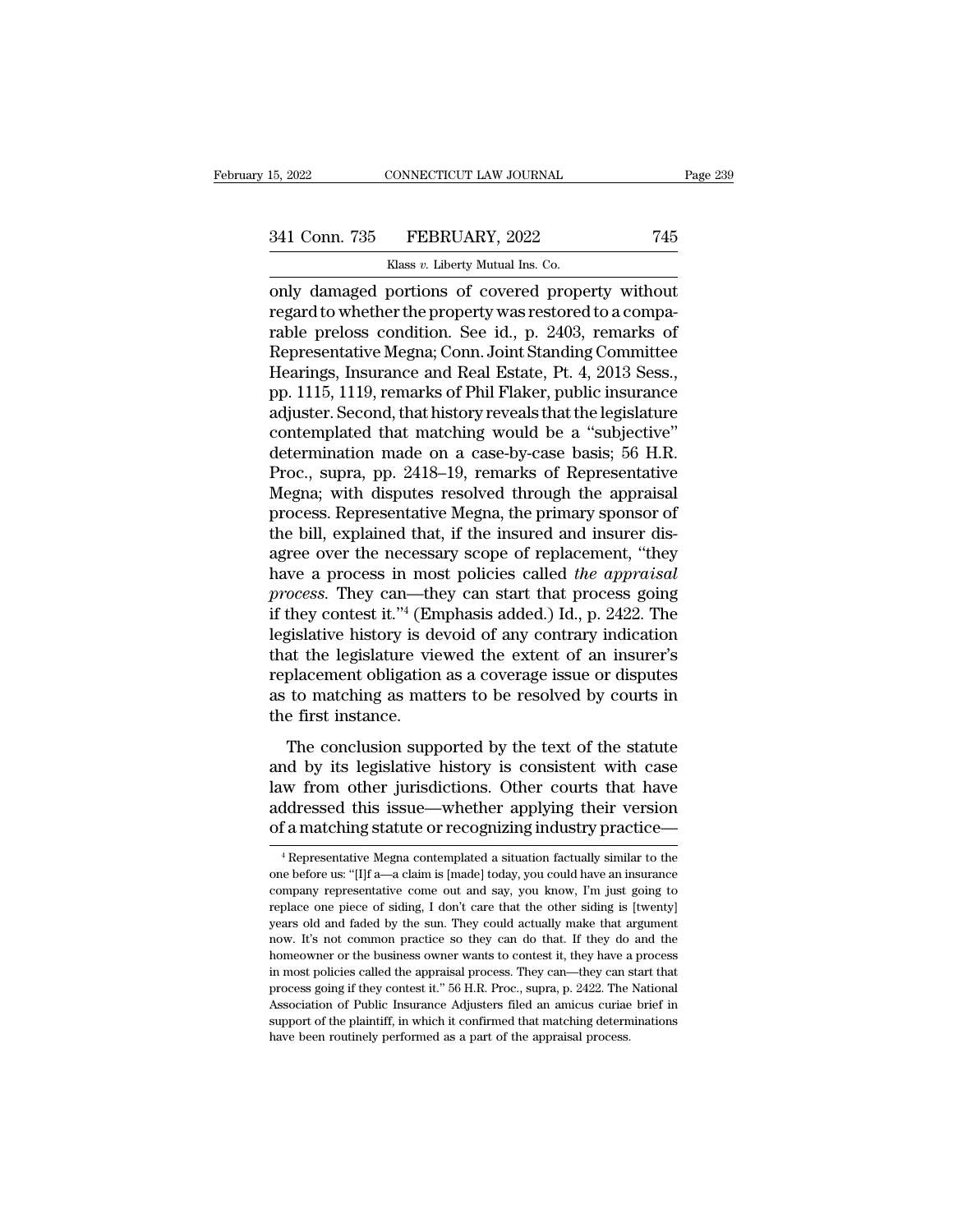## CONNECTICUT LAW JOURNAL February 15, 2022<br>
T46 FEBRUARY, 2022 341 Conn. 735<br>
Klass v. Liberty Mutual Ins. Co. EONNECTICUT LAW JOURNAL<br>FEBRUARY, 2022 34<br>Klass *v.* Liberty Mutual Ins. Co.<br>milar disputes as within the

CONNECTICUT LAW JOURNAL February 15, 202<br>
T46 FEBRUARY, 2022 341 Conn. 735<br>
Klass v. Liberty Mutual Ins. Co.<br>
have treated similar disputes as within the purview of<br>
appraisal. For instance, in In re Pottenburgh v. Dryden<br> FEBRUARY, 2022 341 Conn. 735<br>
Klass v. Liberty Mutual Ins. Co.<br>
have treated similar disputes as within the purview of<br>
appraisal. For instance, in *In re Pottenburgh* v. *Dryden*<br> *Mutual Ins. Co.*, 55 Misc. 3d 775, 48 N. *Mutual Ins. Co.*<br> *Mass v. Liberty Mutual Ins. Co.*<br> *Mass v. Liberty Mutual Ins. Co.*<br> *Mass v. Liberty Mutual Ins. Co.*<br> *Mutual Ins. Co.*, 55 Misc. 3d 775, 48 N.Y.S.3d 885 (2017),<br> *Mutual Ins. Co.*, 55 Misc. 3d 775, 4 FEBRUARY, 2022 341 Conn. 735<br>
Klass v. Liberty Mutual Ins. Co.<br>
have treated similar disputes as within the purview of<br>
appraisal. For instance, in *In re Pottenburgh v. Dryden*<br> *Mutual Ins. Co.*, 55 Misc. 3d 775, 48 N.Y Example 1222 Fig. 2.1 Fig. 2.1 Fig. 2.1 Fig. 2.1 Fig. 2.1 Fig. 2.1 For instance, in *In re Pottenburgh v. Dryden Mutual Ins. Co.*, 55 Misc. 3d 775, 48 N.Y.S.3d 885 (2017), following a vandalism incident that gave rise to Klass v. Liberty Mutual Ins. Co.<br>
have treated similar disputes as within the purview of<br>
appraisal. For instance, in *In re Pottenburgh* v. *Dryden*<br> *Mutual Ins. Co.*, 55 Misc. 3d 775, 48 N.Y.S.3d 885 (2017),<br>
following have treated similar disputes as within the purview of<br>appraisal. For instance, in *In re Pottenburgh v. Dryden*<br>*Mutual Ins. Co.*, 55 Misc. 3d 775, 48 N.Y.S.3d 885 (2017),<br>following a vandalism incident that gave rise to appraisal. For instance, in *In re Pottenburgh v. Dryden Mutual Ins.* Co., 55 Misc. 3d 775, 48 N.Y.S.3d 885 (2017), following a vandalism incident that gave rise to a covered loss under the homeowners policy of the insure *Mutual Ins. Co.*, 55 Misc. 3d 775, 48 N.Y.S.3d 885 (2017), following a vandalism incident that gave rise to a covered loss under the homeowners policy of the insured, the insurer submitted an estimate for replacement of t following a vandalism incident that gave rise to a covered loss under the homeowners policy of the insured,<br>the insurer submitted an estimate for replacement of<br>the siding on the garage wall that had been vandalized,<br>while ered loss under the homeowners policy of the insured,<br>the insurer submitted an estimate for replacement of<br>the siding on the garage wall that had been vandalized,<br>while the insured submitted an estimate for replace-<br>ment o the insurer submitted an estimate for replacement of<br>the siding on the garage wall that had been vandalized,<br>while the insured submitted an estimate for replace-<br>ment of the siding on all of the garage walls. Id., 776–77.<br> the siding on the garage wall that had been vandalized,<br>while the insured submitted an estimate for replace-<br>ment of the siding on all of the garage walls. Id., 776–77.<br>The insured's estimate for full replacement was based while the insured submitted an estimate for replacement of the siding on all of the garage walls. Id., 776–77.<br>The insured's estimate for full replacement was based<br>on the lack of availability of siding for installation on ment of the siding on all of the garage walls. Id., 776–77.<br>The insured's estimate for full replacement was based<br>on the lack of availability of siding for installation on<br>the vandalized wall that would match the faded col The insured's estimate for full replacement was based<br>on the lack of availability of siding for installation on<br>the vandalized wall that would match the faded color<br>of the undamaged siding on the remaining walls. Id.,<br>777. on the lack of availability of siding for installation on<br>the vandalized wall that would match the faded color<br>of the undamaged siding on the remaining walls. Id.,<br>777. The insurer refused to participate in the appraisal<br>p the vandalized wall that would match the faded color<br>of the undamaged siding on the remaining walls. Id.,<br>777. The insurer refused to participate in the appraisal<br>process on the ground that the dispute was one regard-<br>ing of the undamaged siding on the remaining walls. Id.,<br>777. The insurer refused to participate in the appraisal<br>process on the ground that the dispute was one regard-<br>ing the scope of coverage, i.e., the insured sought pay-<br> 777. The insurer refused to participate in the appraisal process on the ground that the dispute was one regard-<br>ing the scope of coverage, i.e., the insured sought pay-<br>ment for components of the home that were not<br>"covere process on the ground that the dispute was one regard-<br>ing the scope of coverage, i.e., the insured sought pay-<br>ment for components of the home that were not<br>"covered" because they did not sustain direct physical<br>damage fr ing the scope of coverage, i.e., the insured sought payment for components of the home that were not "covered" because they did not sustain direct physical damage from the vandalism incident. Id. The trial court concluded ment for components of the home that were not<br>"covered" because they did not sustain direct physical<br>damage from the vandalism incident. Id. The trial court<br>concluded that the disagreement between parties was<br>an appraisabl "covered" because they did not sustain direct physical<br>damage from the vandalism incident. Id. The trial court<br>concluded that the disagreement between parties was<br>an appraisable dispute. The court noted that the insurer<br>ha damage from the vandalism incident. Id. The trial court<br>concluded that the disagreement between parties was<br>an appraisable dispute. The court noted that the insurer<br>had not denied liability for damages sustained by the<br>van concluded that the disagreement between parties was<br>an appraisable dispute. The court noted that the insurer<br>had not denied liability for damages sustained by the<br>vandalism incident. Id., 778. Rather, "the basis for [the<br>i an appraisable dispute. The court noted that the insurer<br>had not denied liability for damages sustained by the<br>vandalism incident. Id., 778. Rather, "the basis for [the<br>insurer's] objections to an appraisal is limited to had not denied liability for damages sustained by the vandalism incident. Id., 778. Rather, "the basis for [the insurer's] objections to an appraisal is limited to the extent of work required to repair the damage caused by vandalism incident. Id., 778. Rather, "tl<br>insurer's] objections to an appraisal i<br>extent of work required to repair the<br>by the vandalism incident. Such disp<br>questions that fall squarely within the s<br>cy's appraisal clause . The Supreme Court of Minnesota similarly character-<br>The vandalism incident. Such disputes are factual<br>estions that fall squarely within the scope of the poli-<br>
is appraisal clause  $\ldots$  ." (Citations omitted; inter-<br>
I qu by the vandalism incident. Such disputes are factual<br>questions that fall squarely within the scope of the poli-<br>cy's appraisal clause  $\ldots$ ." (Citations omitted; inter-<br>nal quotation marks omitted.) Id.<br>The Supreme Court

by the vandalism included back and displace are factored<br>questions that fall squarely within the scope of the poli-<br>cy's appraisal clause  $\ldots$ ." (Citations omitted; inter-<br>nal quotation marks omitted.) Id.<br>The Supreme Co  $\alpha$  is appraisal clause  $\ldots$ ." (Citations omitted; inter-<br>nal quotation marks omitted.) Id.<br>The Supreme Court of Minnesota similarly character-<br>ized the extent of the insurer's replacement obligation<br>to ensure matching priority is dependent on marks omitted.) Id.<br>
The Supreme Court of Minnesota similarly characterized the extent of the insurer's replacement obligation<br>
to ensure matching "as mere incidents to a determination of the amou The Supreme Court of Minnesota similarly characterized the extent of the insurer's replacement obligation<br>to ensure matching "as mere incidents to a determination of the amount of loss or damage, [which] are appro-<br>priate The Supreme Court of Minnesota similarly character-<br>ized the extent of the insurer's replacement obligation<br>to ensure matching "as mere incidents to a determina-<br>tion of the amount of loss or damage, [which] are appro-<br>pri ized the extent of the insurer's replacement obligation<br>to ensure matching "as mere incidents to a determina-<br>tion of the amount of loss or damage, [which] are appro-<br>priate to resolve in an appraisal in order to ascertain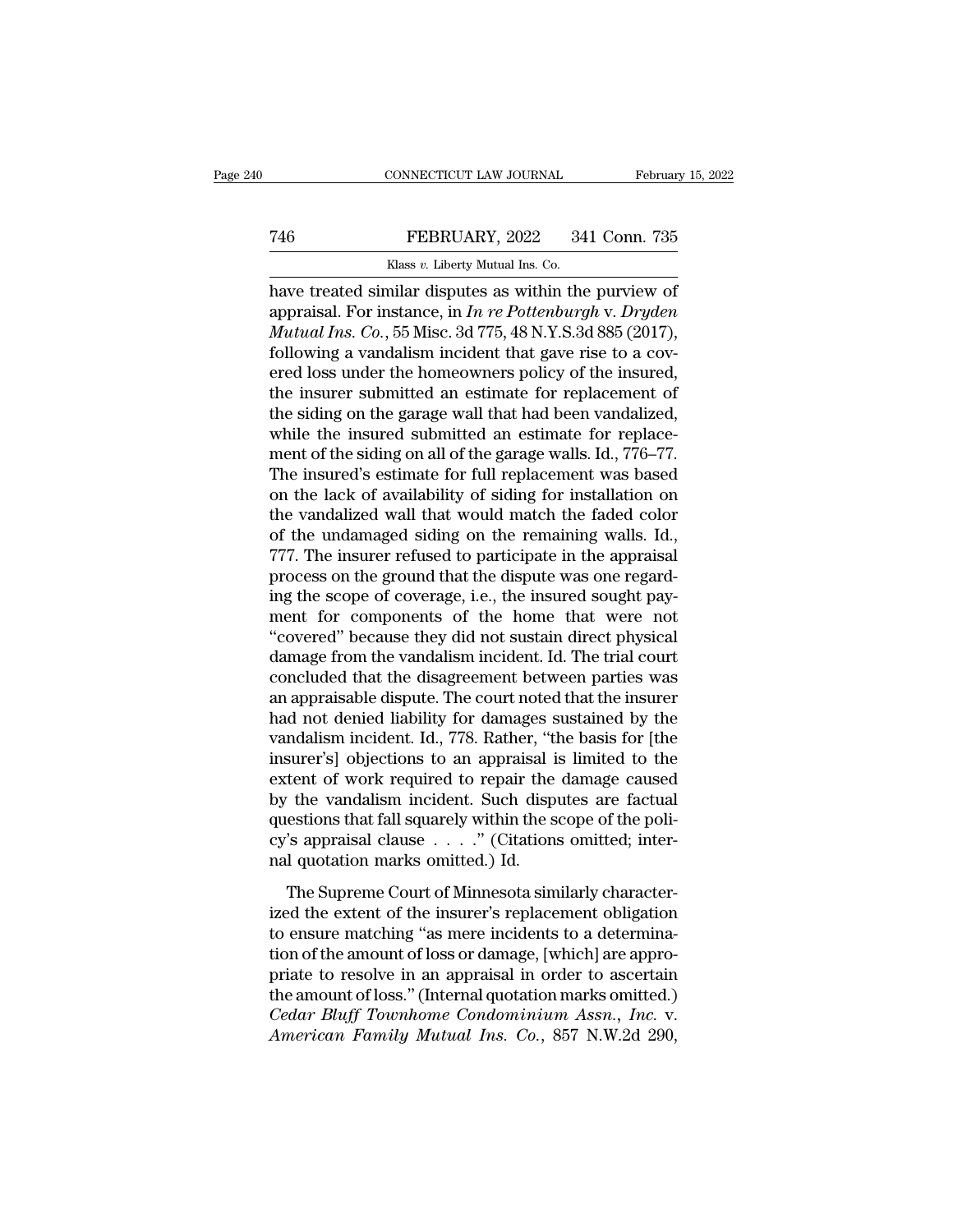## 15, 2022 CONNECTICUT LAW JOURNAL Page 241<br>341 Conn. 735 FEBRUARY, 2022 747<br>Klass v. Liberty Mutual Ins. Co. CONNECTICUT LAW JOURNAL<br>FEBRUARY, 2022<br>Klass *v.* Liberty Mutual Ins. Co.<br>4): see id. (reviewing appr

2022 CONNECTICUT LAW JOURNAL Page 241<br>
293 (Minn. 2014); see id. (reviewing appraisal panel's<br>
293 (Minn. 2014); see id. (reviewing appraisal panel's<br>
determination as to whether insurer was obligated to<br>
roplace siding on 341 Conn. 735 FEBRUARY, 2022 747<br>
Klass v. Liberty Mutual Ins. Co.<br>
293 (Minn. 2014); see id. (reviewing appraisal panel's<br>
determination as to whether insurer was obligated to<br>
replace siding on only sides of building dam 341 Conn. 735 FEBRUARY, 2022 747<br>
Klass v. Liberty Mutual Ins. Co.<br>
293 (Minn. 2014); see id. (reviewing appraisal panel's determination as to whether insurer was obligated to replace siding on only sides of building dama 341 Conn. 735 FEBRUARY, 2022 747<br>
Klass v. Liberty Mutual Ins. Co.<br>
293 (Minn. 2014); see id. (reviewing appraisal panel's<br>
determination as to whether insurer was obligated to<br>
replace siding on only sides of building da Klass *v*. Liberty Mutual Ins. Co.<br>
293 (Minn. 2014); see id. (reviewing appraisal panel's<br>
determination as to whether insurer was obligated to<br>
replace siding on only sides of building damaged by<br>
hail, which was covered *Co. Co. Co. Co. Co. Co. Co. Co. Co. Co. Co. Co. Co. Co. Co. Co. Co. Co. Co. Co. Co. Co. Co. Co. Co. Co. Co. Co. Co. Co. Co. Co. Co. Co. Co. Co. Co.* 293 (Minn. 2014); see id. (reviewing appraisal panel's<br>determination as to whether insurer was obligated to<br>replace siding on only sides of building damaged by<br>hail, which was covered loss under policy, or on all<br>sides to determination as to whether insurer was obligated to<br>replace siding on only sides of building damaged by<br>hail, which was covered loss under policy, or on all<br>sides to ensure matching); see also  $Auto-Owners$  Ins.<br>Co. v. Summit Pa replace siding on only sides of building damaged by<br>hail, which was covered loss under policy, or on all<br>sides to ensure matching); see also Auto-Owners Ins.<br>Co. v. Summit Park Townhome Assn., 100 F. Supp. 3d<br>1099, 1104 (D hail, which was covered loss under policy, or on all<br>sides to ensure matching); see also Auto-Owners Ins.<br>Co. v. Summit Park Townhome Assn., 100 F. Supp. 3d<br>1099, 1104 (D. Colo. 2015) (holding that, while apprais-<br>ers cann sides to ensure matching); see also *Auto-Owners Ins.*<br>*Co.* v. *Summit Park Townhome Assn.*, 100 F. Supp. 3d<br>1099, 1104 (D. Colo. 2015) (holding that, while apprais-<br>ers cannot resolve parties' legal issues, they can make Co. v. Summit Park Townhome Assn., 100 F. Supp. 3d<br>1099, 1104 (D. Colo. 2015) (holding that, while apprais-<br>ers cannot resolve parties' legal issues, they can make<br>factual conclusions, such as "address[ing] the cost of<br>rep 1099, 1104 (D. Colo. 2015) (holding that, while appraisers cannot resolve parties' legal issues, they can make factual conclusions, such as "address[ing] the cost of replacing undamaged property to achieve matching"); Sta ers cannot resolve parties' legal issues, they can make<br>factual conclusions, such as "address[ing] the cost of<br>replacing undamaged property to achieve matching");<br>*State Farm Lloyds* v. *Johnson*, 290 S.W.3d 886, 891<br>(Tex. factual conclusions, such as "address[ing] the cost of<br>replacing undamaged property to achieve matching");<br>*State Farm Lloyds v. Johnson*, 290 S.W.3d 886, 891<br>(Tex. 2009) ("Sometimes it may be unreasonable or<br>even impossib replacing undamaged property to achieve matching");<br>
State Farm Lloyds v. Johnson, 290 S.W.3d 886, 891<br>
(Tex. 2009) ("Sometimes it may be unreasonable or<br>
even impossible to repair one part of a roof without<br>
replacing the State Farm Lloyds v. Johnson, 290 S.W.3d 886, 891<br>(Tex. 2009) ("Sometimes it may be unreasonable or<br>even impossible to repair one part of a roof without<br>replacing the whole. The policy provides that [the<br>insurer] will pay (Tex. 2009) ("Sometimes it may be unreasonable or<br>even impossible to repair one part of a roof without<br>replacing the whole. The policy provides that [the<br>insurer] will pay reasonable and necessary costs to<br>'repair or repla even impossible to repair one part of a roof without<br>replacing the whole. The policy provides that [the<br>insurer] will pay reasonable and necessary costs to<br>'repair or replace' damaged property, and repair or<br>replacement is replacing the whole. The policy provides that [the<br>insurer] will pay reasonable and necessary costs to<br>'repair or replace 'damaged property, and repair or<br>replacement is an 'amount of loss' question for the<br>appraisers." (F insurer] will pay reasonable and necessary costs to<br>
"tepair or replace" damaged property, and repair or<br>
replacement is an 'amount of loss' question for the<br>
appraisers." (Footnote omitted.)); *Edelman v. Certain*<br>
Underw "repair or replace" damaged property, and repair or replacement is an "amount of loss" question for the appraisers." (Footnote omitted.)); *Edelman v. Certain Underwriters at Lloyds, London*, Massachusetts Superior Court, replacement is an 'amount of loss' question for the<br>appraisers." (Footnote omitted.)); *Edelman* v. *Certain*<br>Underwriters at Lloyds, London, Massachusetts Supe-<br>rior Court, Docket No. 1784CV02471 (May 7, 2019) ("to<br>the ex appraisers." (Footnote omitted.)<br>
Underwriters at Lloyds, London<br>
rior Court, Docket No. 1784CV02<br>
the extent the [insurer] disputes tl<br>
loss . . . a reference proceedin<br>
may be appropriate"). The defen-<br>
adopting a contra is extent the [insurer] disputes the amount of matching<br>ss  $\dots$  a reference proceeding [namely, appraisal]<br>ay be appropriate"). The defendant cites no case law<br>dopting a contrary view.<sup>5</sup><br> $\frac{5 \text{ The defendant cities cases holding that questions of causation (i.e., how}$ <br>uch of loss . . . . a reference proceeding [namely, appraisal]<br>may be appropriate"). The defendant cites no case law<br>adopting a contrary view.<sup>5</sup><br> $\frac{1}{\pi}$  The defendant cites cases holding that questions of causation (i.e., ho

may be appropriate"). The defendant cites no case law<br>adopting a contrary view.<sup>5</sup><br> $\frac{1}{\sqrt{2}}$  The defendant cites cases holding that questions of causation (i.e., how<br>much of the damage to the affected property was caus adopting a contrary view.<sup>5</sup><br>adopting a contrary view.<sup>5</sup><br> $\frac{1}{2}$  The defendant cites cases holding that questions of causation (i.e., how<br>much of the damage to the affected property was caused by a covered<br>event) prese The defendant cites cases holding that questions of causation (i.e., how much of the damage to the affected property was caused by a covered event) present an issue of coverage. We view this determination to be an entirel <sup>5</sup> The defendant cites cases holding that questions of causation (i.e., how much of the damage to the affected property was caused by a covered event) present an issue of coverage. We view this determination to be an ent much of the damage to the affected property was caused by a covered<br>event) present an issue of coverage. We view this determination to be an<br>entirely distinct question from the one raised in the present case. Moreover,<br>th sideration of causation from the one raised *in* and *Rogerschier different case. Moreover,* there is a split of authority on the question of whether causation is a matter of coverage; compare *Quade* v. *Secura Ins.*, 814 there is a split of authority on the question of whether causation is a matter of coverage; compare *Quade* v. *Secura Ins.*, 814 N.W.2d 703, 706 (Minn. 2012) (holding that appraiser's evaluation of "amount of loss" requi of coverage; compare *Quade v. Secura Ins.*, 814 N.W.2d 703, 706 (Minn. 2012) (holding that appraiser's evaluation of "amount of loss" requires consideration of causation), with *Rogers v. State Farm Fire & Casualty Co.*, 2012) (holding that appraiser's evaluation of "amount of loss" requires consideration of causation), with *Rogers* v. *State Farm Fire & Casualty Co.*, 984 So. 2d 382, 391–92 (Ala. 2007) (limiting appraiser's duty to dete sideration of causation), with *Rogers* v. *State Farm Fire & Casualty Co.*, 984 So. 2d 382, 391–92 (Ala. 2007) (limiting appraiser's duty to determining monetary value of property damage and, accordingly, deciding that a *Face Softer Softer Caucation), what resigner i. State I ame I to* a caustaing out, 984 So. 2d 382, 391–92 (Ala. 2007) (limiting appraiser's duty to determining monetary value of property damage and, accordingly, decidin monetary value of property damage and, accordingly, deciding that appraisers cannot make determinations as to causation); and the present case does not provide us with the occasion to weigh in on that debate. We note that ers cannot make determinations as to causation); and the present case does not provide us with the occasion to weigh in on that debate. We note that,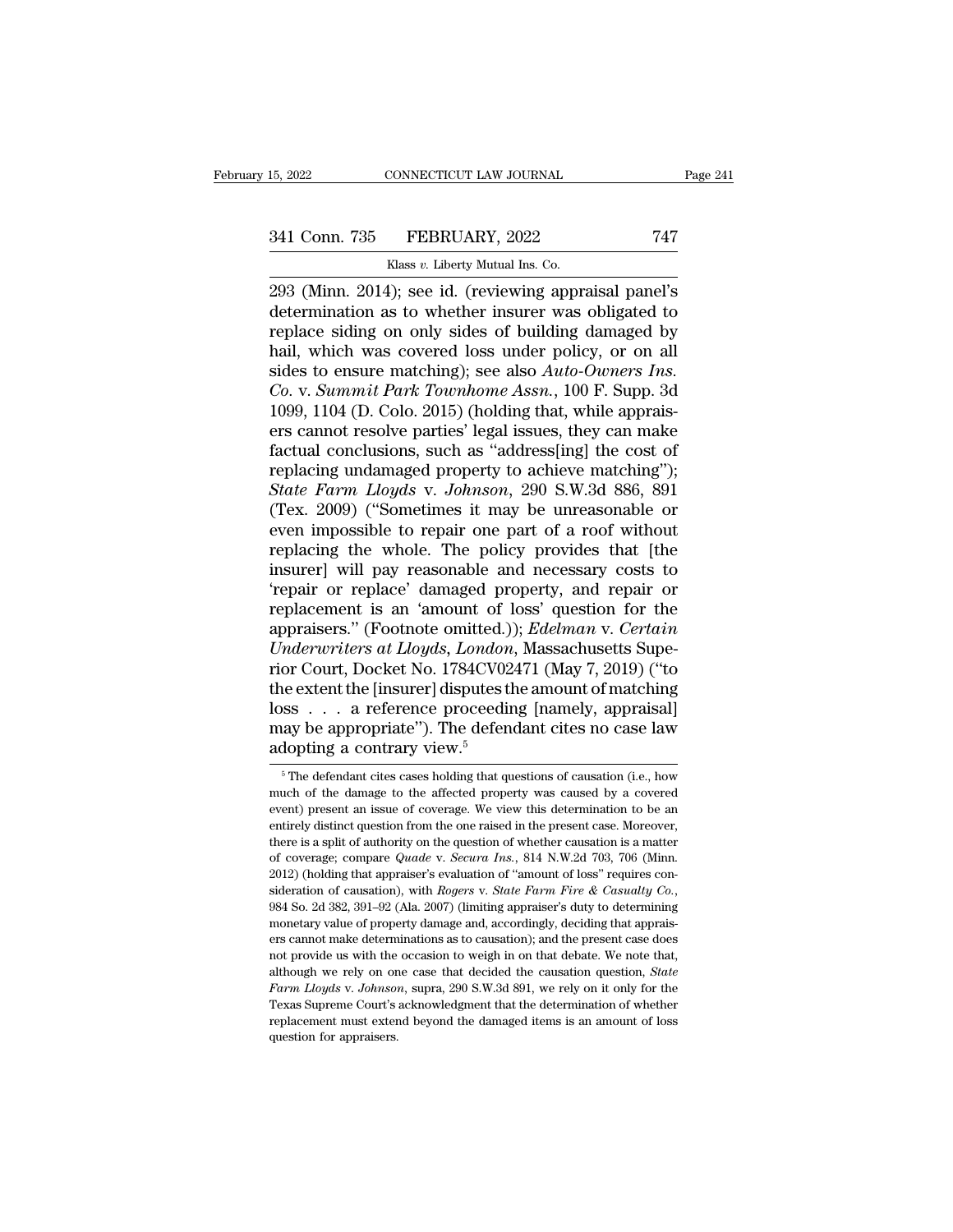## EXECUTE CONNECTICUT LAW JOURNAL February 15, 2022<br>
FEBRUARY, 2022 341 Conn. 735<br>
Klass v. Liberty Mutual Ins. Co. CONNECTICUT LAW JOURNAL Februar<br>
Reduced Branch FEBRUARY, 2022 341 Conn. 735<br>
Klass *v*. Liberty Mutual Ins. Co.<br>
In this regard, we observe that the defendant's own

### CONNECTICUT LAW JOURNAL February 15, 2022<br>
S<br>
S<br>
FEBRUARY, 2022 341 Conn. 735<br>
Klass v. Liberty Mutual Ins. Co.<br>
In this regard, we observe that the defendant's own<br>
mduct in this case was consistent with insurance<br>
dustry conduct in this case was consistent with insurance The Term of Term and ST and ST and ST and ST and ST and ST and ST and ST and ST and ST and ST and ST and ST and ST and ST and ST and ST and ST and ST appraisers decide the extent of the insurer's replacement obligation to The approximation of the extent of the insurance of the defendant's own conduct in this case was consistent with insurance industry practice and supports the propriety of having appraisers decide the extent of the insurer Klass v. Liberty Mutual Ins. Co.<br>
In this regard, we observe that the defendant's own<br>
conduct in this case was consistent with insurance<br>
industry practice and supports the propriety of having<br>
appraisers decide the exte Kass v. Liberty Mutual ins. Co.<br>
In this regard, we observe that the defendant's own<br>
conduct in this case was consistent with insurance<br>
industry practice and supports the propriety of having<br>
appraisers decide the exten In this regard, we observe that the defendant's own<br>conduct in this case was consistent with insurance<br>industry practice and supports the propriety of having<br>appraisers decide the extent of the insurer's replace-<br>ment obli conduct in this case was consistent with insurance<br>industry practice and supports the propriety of having<br>appraisers decide the extent of the insurer's replace-<br>ment obligation to ensure matching of adjacent items.<br>The def industry practice and supports the propriety of having<br>appraisers decide the extent of the insurer's replace-<br>ment obligation to ensure matching of adjacent items.<br>The defendant's own appraiser reached a conclusion<br>on the appraisers decide the extent of the insurer's replacement obligation to ensure matching of adjacent items.<br>The defendant's own appraiser reached a conclusion<br>on the very issue that the defendant claims is a legal<br>question ment obligation to ensure matching of adjacent items.<br>The defendant's own appraiser reached a conclusion<br>on the very issue that the defendant claims is a legal<br>question that is improper for resolution by appraisers.<br>The re The defendant's own appraiser reached a conclusion<br>on the very issue that the defendant claims is a legal<br>question that is improper for resolution by appraisers.<br>The report by the defendant's appraiser stated that the<br>pur on the very issue that the defendant claims is a legal<br>question that is improper for resolution by appraisers.<br>The report by the defendant's appraiser stated that the<br>purpose of his examination of the plaintiff's property question that is improper for resolution by appraisers.<br>The report by the defendant's appraiser stated that the<br>purpose of his examination of the plaintiff's property<br>was to "determine the scope of damage to the roof<br> $\ldots$ The report by the defendant's appraiser stated that the<br>purpose of his examination of the plaintiff's property<br>was to "determine the scope of damage to the roof<br> $\ldots$ ." He noted that, on the basis of his examination,<br>both purpose of his examination of the plaintiff's property<br>was to "determine the scope of damage to the roof<br> $\ldots$ ". "He noted that, on the basis of his examination,<br>both sides of the roof presumably were not visible from<br>the was to "determine the scope of damage to the roof ...." He noted that, on the basis of his examination, both sides of the roof presumably were not visible from the ground at the same time and, in light of that fact, reach ...." He noted that, on the basis of his examination,<br>both sides of the roof presumably were not visible from<br>the ground at the same time and, in light of that fact,<br>reached a conclusion that replacement of only the dam-<br> both sides of the roof presumably were not visible from<br>the ground at the same time and, in light of that fact,<br>reached a conclusion that replacement of only the dam-<br>aged rear sides of the roofs and the roof ridges "would the ground at the same time and, in light of that fact,<br>reached a conclusion that replacement of only the dam-<br>aged rear sides of the roofs and the roof ridges "would<br>[not] compromise the uniform appearance of the roof<br>cov reached a conclusion that replacement of only the dam-<br>aged rear sides of the roofs and the roof ridges "would<br>[not] compromise the uniform appearance of the roof<br>covering." The defendant's posture in this case also<br>underm aged rear sides of the roofs and the roof ridges "would<br>[not] compromise the uniform appearance of the roof<br>covering." The defendant's posture in this case also<br>undermines its position that the present dispute raises<br>a que [not] compromise the uniform appearance of the roof covering." The defendant's posture in this case also undermines its position that the present dispute raises a question of law. The defendant argued in its trial brief th covering." The defendant's posture in this case also undermines its position that the present dispute raises a question of law. The defendant argued in its trial brief that the parties' dispute turned on the judicial const undermines its position that the present dispute raises<br>a question of law. The defendant argued in its trial<br>brief that the parties' dispute turned on the judicial<br>construction of "'reasonable uniform appearance'" but<br>then a question of law. The defendant argued in its trial<br>brief that the parties' dispute turned on the judicial<br>construction of " 'reasonable uniform appearance' " but<br>then argued in its appellate brief that the dispute turns<br> brief that the parties' dispute turned on the judicial construction of "'reasonable uniform appearance'" but<br>then argued in its appellate brief that the dispute turns<br>on construction of "'adjacent.'" None of the defen-<br>dan construction of "'reasonable uniform appearance'" but<br>then argued in its appellate brief that the dispute turns<br>on construction of "'adjacent.'" None of the defen-<br>dant's briefs, however, offered a definition for either<br>te then argued in its a<br>on construction of<br>dant's briefs, howe<br>term. At oral argum<br>proffered a definiti<br>resolution of the pre<br>ble definition.<br>The defendant's The definition of adjacent transferred and the definition of either<br>transferred a definition of "adjacent," but one suited to<br>solution of the present case, not a universally applica-<br>e definition.<br>The defendant's reliance *Mutual Ins. Co.*, Superior Court, the defendant<br> *Mutual Ins. Co.*, Superior Case, not a universally applica-<br> *Mutual Ins. Co.*, Superior Court, judicial district of Hart-<br> *Mutual Ins. Co.*, Superior Court, judicial dis

form, The stall algament server ans essai, the actoriaant<br>proffered a definition of "adjacent," but one suited to<br>resolution of the present case, not a universally applica-<br>ble definition.<br>The defendant's reliance on *Kama* resolution of the present case, not a universally applicable definition.<br>The defendant's reliance on *Kamansky* v. *Liberty*<br>*Mutual Ins. Co.*, Superior Court, judicial district of Hart-<br>ford, Docket No. CV-18-6094809-S (A The definition.<br>The defendant's reliance on *Kamansky* v. *Liberty*<br>*Mutual Ins. Co.*, Superior Court, judicial district of Hart-<br>ford, Docket No. CV-18-6094809-S (April 30, 2019) (68<br>Conn. L. Rptr. 449), to support its po The defendant's reliance on *Kamansky* v. *Liberty*<br> *Mutual Ins. Co.*, Superior Court, judicial district of Hart-<br>
ford, Docket No. CV-18-6094809-S (April 30, 2019) (68<br>
Conn. L. Rptr. 449), to support its position is mis The defendant's reliance on *Kamansky* v. *Liberty*<br>Mutual Ins. Co., Superior Court, judicial district of Hart-<br>ford, Docket No. CV-18-6094809-S (April 30, 2019) (68<br>Conn. L. Rptr. 449), to support its position is misplace Mutual Ins. Co., Superior Court, judicial district of Hartford, Docket No. CV-18-6094809-S (April 30, 2019) (68 Conn. L. Rptr. 449), to support its position is misplaced. The court in *Kamansky* was faced with a question o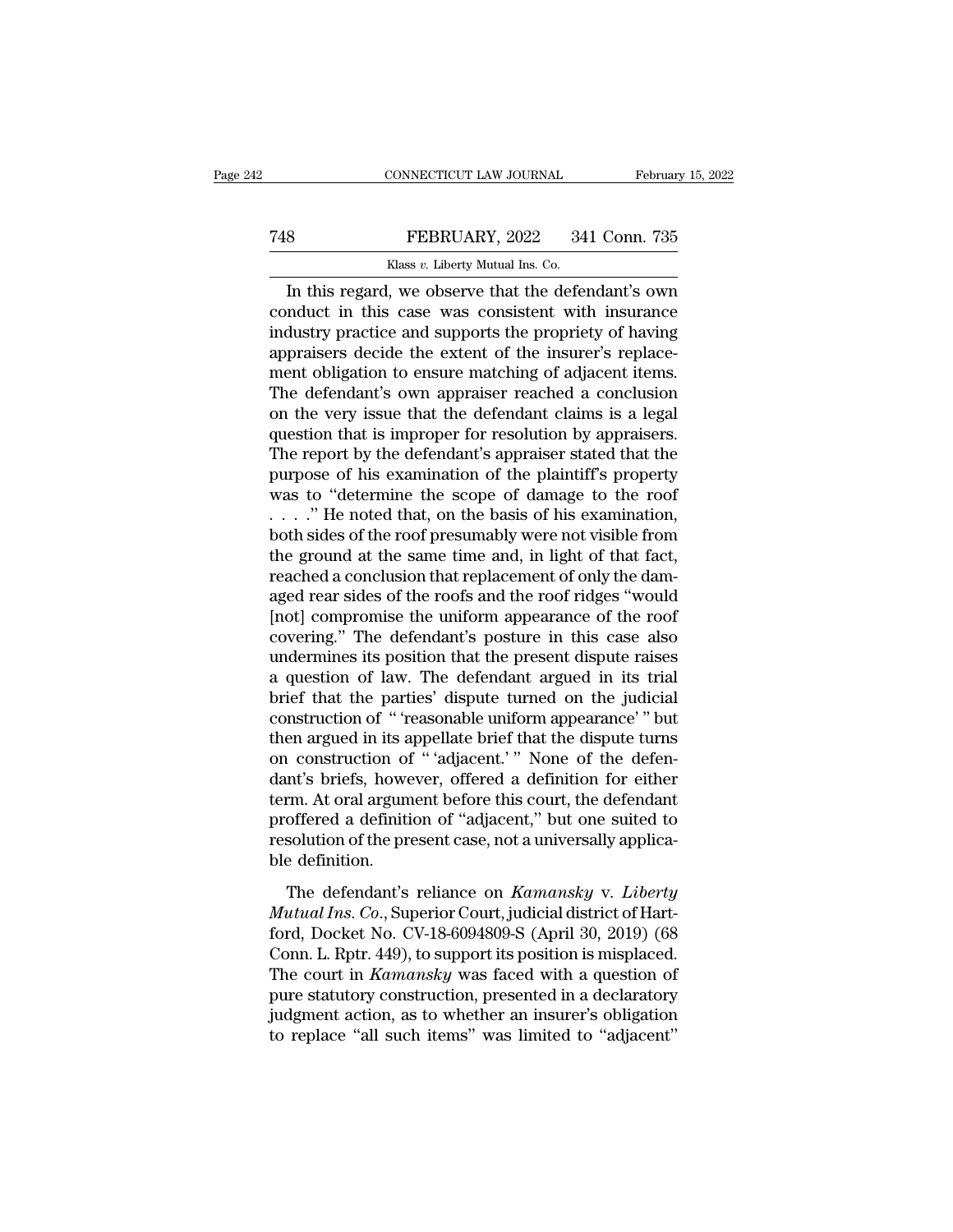| 15, 2022      | CONNECTICUT LAW JOURNAL                            | Page 243 |
|---------------|----------------------------------------------------|----------|
| 341 Conn. 735 | FEBRUARY, 2022                                     | 749      |
|               | Klass v. Liberty Mutual Ins. Co.                   |          |
|               | items or extended to all items of the same kind as |          |

15, 2022 CONNECTICUT LAW JOURNAL Page 243<br>
341 Conn. 735 FEBRUARY, 2022 749<br>
Klass v. Liberty Mutual Ins. Co.<br>
items or extended to all items of the same kind as<br>
the damaged item, adjacent or not, so as to create a<br>
reaso 341 Conn. 735 FEBRUARY, 2022 749<br>
Klass v. Liberty Mutual Ins. Co.<br>
items or extended to all items of the same kind as<br>
the damaged item, adjacent or not, so as to create a<br>
reasonably uniform appearance.<sup>6</sup> Id. This ques 341 Conn. 735 FEBRUARY, 2022 749<br>
Klass v. Liberty Mutual Ins. Co.<br>
items or extended to all items of the same kind as<br>
the damaged item, adjacent or not, so as to create a<br>
reasonably uniform appearance. <sup>6</sup> Id. This que 341 Conn. 735 FEBRUARY, 2022 749<br>
Klass v. Liberty Mutual Ins. Co.<br>
items or extended to all items of the same kind as<br>
the damaged item, adjacent or not, so as to create a<br>
reasonably uniform appearance. <sup>6</sup> Id. This que Klass v. Liberty Mutual Ins. Co.<br>
items or extended to all items of the same kind as<br>
the damaged item, adjacent or not, so as to create a<br>
reasonably uniform appearance.<sup>6</sup> Id. This question<br>
could be—and ultimately was—  $\begin{array}{ll}\n & \text{Mass } v. \text{ Lboe} \\
 \text{items or extended to all the damaged item, adjac} \\
 \text{reasonably uniform and could be—and ultimately} \\
 \text{ence to specific facts, applied universally.} \\
 & \text{It appears to us that, at}\n \end{array}$ items or extended to all items of the same kind as<br>the damaged item, adjacent or not, so as to create a<br>reasonably uniform appearance.<sup>6</sup> Id. This question<br>could be—and ultimately was—resolved without refer-<br>ence to speci reasonably uniform appearance.<sup>6</sup> Id. This question<br>could be—and ultimately was—resolved without refer-<br>ence to specific facts, and the court's construction<br>applied universally.<br>It appears to us that, at bottom, the defen

For the discretion of the court's construction<br>could be—and ultimately was—resolved without refer-<br>ence to specific facts, and the court's construction<br>applied universally.<br>It appears to us that, at bottom, the defendant's beams be dira diamately was "Tessives white a reception<br>ence to specific facts, and the court's construction<br>applied universally.<br>It appears to us that, at bottom, the defendant's under-<br>lying concern is that § 38a-316e (a applied universally.<br>
It appears to us that, at bottom, the defendant's under-<br>
lying concern is that § 38a-316e (a) employs terms that<br>
afford too much discretion to decide what is "adjacent"<br>
and what is necessary to cre It appears to us that, at bottom, the defendant's under-<br>lying concern is that  $\S$  38a-316e (a) employs terms that<br>afford too much discretion to decide what is "adjacent"<br>and what is necessary to create a "reasonably unif It appears to us that, at bottom, the defendant's under-<br>lying concern is that § 38a-316e (a) employs terms that<br>afford too much discretion to decide what is "adjacent"<br>and what is necessary to create a "reasonably uniform lying concern is that § 38a-316e (a) employs terms that<br>afford too much discretion to decide what is "adjacent"<br>and what is necessary to create a "reasonably uniform<br>appearance." In response to that concern, we note that<br>t afford too much discretion to decide what is "adjacent"<br>and what is necessary to create a "reasonably uniform<br>appearance." In response to that concern, we note that<br>the appraisal panel's umpire, in exercising their discreand what is necessary to create a "reasonably uniform<br>appearance." In response to that concern, we note that<br>the appraisal panel's umpire, in exercising their discre-<br>tion to make the matching determination in this case,<br>u appearance." In response to that concern, we note that<br>the appraisal panel's umpire, in exercising their discre-<br>tion to make the matching determination in this case,<br>ultimately may agree with the defendant's appraiser<br>tha the appraisal panel's umpire, in exercising their discretion to make the matching determination in this case, ultimately may agree with the defendant's appraiser that the defendant's obligation extends only to the rear sid tion to make the matching determination in this case,<br>ultimately may agree with the defendant's appraiser<br>that the defendant's obligation extends only to the rear<br>sides of the roofs and the roof ridges. Alternatively, the<br> ultimately may agree with the defendant's appraiser<br>that the defendant's obligation extends only to the rear<br>sides of the roofs and the roof ridges. Alternatively, the<br>umpire may conclude that the defendant is required to<br> that the defendant's obligation extends only to the rear<br>sides of the roofs and the roof ridges. Alternatively, the<br>umpire may conclude that the defendant is required to<br>repair the plaintiff's entire roof. Regardless, it s sides of the roofs and the roof ridges. Alternatively, the<br>umpire may conclude that the defendant is required to<br>repair the plaintiff's entire roof. Regardless, it seems<br>to us that the necessarily fact intensive, case-by-c umpire may conclude that the defendant is required to<br>repair the plaintiff's entire roof. Regardless, it seems<br>to us that the necessarily fact intensive, case-by-case<br>inquiry inherent in the task of matching requires that<br> repair the plaintiff's entire roof. Regardless, it seems<br>to us that the necessarily fact intensive, case-by-case<br>inquiry inherent in the task of matching requires that<br>appraisers be afforded discretion in making matching<br>d to us that the necessarily fact intensive, case-by-case<br>inquiry inherent in the task of matching requires that<br>appraisers be afforded discretion in making matching<br>determinations. We further note that, if the statutory<br>ter inquiry inherent in the task of matching requires that<br>appraisers be afforded discretion in making matching<br>determinations. We further note that, if the statutory<br>terms are too elastic, the defendant's recourse is with<br>the appraisers be afforded discretion in making matching<br>determinations. We further note that, if the statutory<br>terms are too elastic, the defendant's recourse is with<br>the legislature. See, e.g., *Neighborhood Assn., Inc.* v.<br> determinations. We fit<br>terms are too elastic,<br>the legislature. See, e<br>*Limberger*, 321 Conn.<br>the extent that the pl<br>expansive definitions<br>the legislature'').<br>We conclude that, w e legislature. See, e.g., *Neighborhood Assn.*, *Inc.* v.<br>mberger, 321 Conn. 29, 45, 136 A.3d 581 (2016) ("[t]o<br>e extent that the plaintiff's concerns arise from the<br>pansive definitions in the act, its recourse lies with<br>e *Limberger*, 321 Conn. 29, 45, 136 A.3d 581 (2016) ("[t]o<br>the extent that the plaintiff's concerns arise from the<br>expansive definitions in the act, its recourse lies with<br>the legislature").<br>We conclude that, when an insur

the legislature").<br>We conclude that, when an insurer concedes the existence of a covered peril to an insured's premises, issues<br><sup>6</sup> The defendant misconstrues the trial court's decision in *Kamansky* as<br>concluding that the We conclude that, when an insurer concedes the existence of a covered peril to an insured's premises, issues<br>
<sup>6</sup> The defendant misconstrues the trial court's decision in *Kamansky* as<br>
concluding that the undamaged sides tence of a covered peril to an insured's premises, issues<br>
<sup>6</sup> The defendant misconstrues the trial court's decision in *Kamansky* as<br>
concluding that the undamaged sides of the insured's house were not "adja-<br>
cent" to th <sup>6</sup> The defendant misconstrues the trial court's decision in *Kamansky* as<br>
concluding that the undamaged sides of the insured's house were not "adja-<br>
cent" to the damaged side. In *Kamansky*, the insured conceded that th <sup>6</sup> The defendant misconstrues the trial court's decision in *Kamansky* as concluding that the undamaged sides of the insured's house were not "adjacent" to the damaged garage sides were not "adjacent" to the damaged side concluding that the undamaged sides of the insured's house were not "adjacent" to the damaged side. In  $Kamansky$ , the insured conceded that the undamaged garage sides were not "adjacent" to the damaged side.  $Kamansky$  v. *Liber*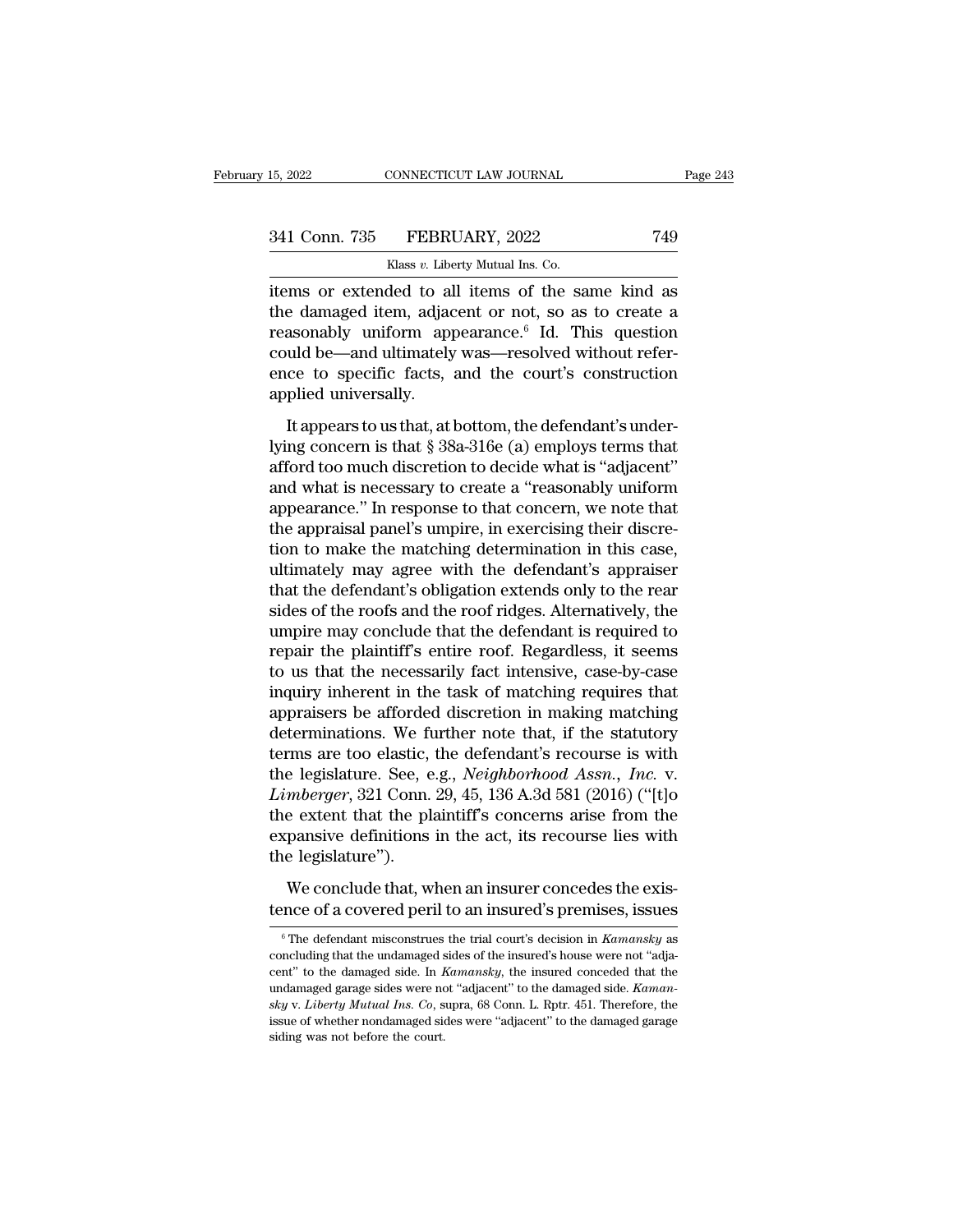## MONETICUT LAW JOURNAL February 15, 2022<br>
T50 FEBRUARY, 2022 341 Conn. 750<br>
JPMorgan Chase Bank, National Assn. v. Virgulak CONNECTICUT LAW JOURNAL Februa<br>FEBRUARY, 2022 341 Conn. 750<br>JPMorgan Chase Bank, National Assn. *v.* Virgulak<br>ng the extent of the insurer's obligation to

connectricut LAW JOURNAL February 15, 2022<br>
The FEBRUARY, 2022 341 Conn. 750<br>
TPMorgan Chase Bank, National Assn. v. Virgulak<br>
concerning the extent of the insurer's obligation to<br>
replace adjacent, undamaged items to achi T50 FEBRUARY, 2022 341 Conn. 750<br>
JPMorgan Chase Bank, National Assn. v. Virgulak<br>
concerning the extent of the insurer's obligation to<br>
replace adjacent, undamaged items to achieve a reason-<br>
ably uniform appearance are a T50 FEBRUARY, 2022 341 Conn. 750<br>
FMorgan Chase Bank, National Assn.  $v$ . Virgulak<br>
concerning the extent of the insurer's obligation to<br>
replace adjacent, undamaged items to achieve a reason-<br>
ably uniform appearance are TEBRUARY, 2022 341 Conn. 750<br>
JPMorgan Chase Bank, National Assn. v. Virgulak<br>
concerning the extent of the insurer's obligation to<br>
replace adjacent, undamaged items to achieve a reason-<br>
ably uniform appearance are a com JPMorgan Chase Bank, National Assn.  $v$ . Virgulak<br>
concerning the extent of the insurer's obligation to<br>
replace adjacent, undamaged items to achieve a reason-<br>
ably uniform appearance are a component of the "amount<br>
of l  $\begin{array}{l} \hbox{JPhorgan Chase Bank, National Assn. } v.\ \hbox{Vrgulak} \hbox{concerning the extent of the insurer's obligation to replace adjacent, undamaged items to achieve a reasonably uniform appearance are a component of the "amount of loss" and are, therefore, part of the appraisal process. Here, the defendant proceeds that the damage to the plaintiff's roof resulting from wind damage was a covered loss under the home owners policy of the plaintiff. The part of the algorithm is not provided by many shindles. \hbox{NLP} \hbox{NLP} \hbox{NLP} \hbox{NLP} \hbox{NLP} \hbox{NLP} \hbox{NLP} \hbox{NLP} \hbox{NLP} \hbox{NLP} \hbox{NLP} \hbox{NLP} \hbox{NLP} \h$ concerning the extent of the insurer's obligation to<br>replace adjacent, undamaged items to achieve a reason-<br>ably uniform appearance are a component of the "amount<br>of loss" and are, therefore, part of the appraisal process. replace adjacent, undamaged items to achieve a reason-<br>ably uniform appearance are a component of the "amount<br>of loss" and are, therefore, part of the appraisal process.<br>Here, the defendant concedes that the damage to the<br> ably uniform appearance are a component of the "amount<br>of loss" and are, therefore, part of the appraisal process.<br>Here, the defendant concedes that the damage to the<br>plaintiff's roof resulting from wind damage was a cov-<br> of loss" and are, therefore, part of the appraisal process.<br>Here, the defendant concedes that the damage to the<br>plaintiff's roof resulting from wind damage was a cov-<br>ered loss under the homeowners policy of the plaintiff. Here, the defendant concedes that the damage to the plaintiff's roof resulting from wind damage was a covered loss under the homeowners policy of the plaintiff.<br>The parties' disagreement regarding how many shingles need to plaintiff's roof resulting from wind damage was a covered loss under the homeowners policy of the plaintiff.<br>The parties' disagreement regarding how many shingles<br>need to be replaced—whether it be only the missing<br>shingles ered loss under the homeowners policy of the The parties' disagreement regarding how man need to be replaced—whether it be only the shingles, the rear slopes of the garage and roofs, or the entire roof—in order to make the e parties usagreement regarding<br>ed to be replaced—whether it<br>ingles, the rear slopes of the<br>ofs, or the entire roof—in order<br>nole is a factual dispute that fall<br>e insurance policy's appraisal c<br>The judgment is affirmed.<br>In Im this opinion the same and dwellingtons, or the entire roof—in order to make the plaint<br>nole is a factual dispute that falls within the scope<br>insurance policy's appraisal clause.<br>The judgment is affirmed.<br>In this opinion

### France policy's appraisal clause.<br>
indigment is affirmed.<br>
is opinion the other justices concurred.<br>
JPMORGAN CHASE BANK, NATIONAL<br>
ASSOCIATION v. ROBERT<br>
I VIBGULAK ET AL ASSOCIATION *v.* ROBERT I the other justices concurned.<br>AN CHASE BANK, NATIO<br>SOCIATION v. ROBERT<br>J. VIRGULAK ET AL.<br>(SC 20403) other justices concerned the HASE BANK, NATI<br>HASE BANK, NATI<br>ATION v. ROBERT<br>GULAK ET AL.<br>(SC 20403)<br>J., and McDonald, D'Auri JPMORGAN CHASE BANK, NATIONAL<br>ASSOCIATION v. ROBERT<br>J. VIRGULAK ET AL.<br>(SC 20403)<br>Robinson, C. J., and McDonald, D'Auria,<br>Mullins, Kahn and Ecker, Js. J. VIRGULAK ET AL.

*Syllabus*

(SC 20405)<br>Robinson, C. J., and McDonald, D'Auria,<br>Mullins, Kahn and Ecker, Js.<br>Syllabus<br>The plaintiff bank, J Co., sought to foreclose a mortgage on certain real<br>property owned by the defendant T. T's husband, R, had exec Robinson, C. J., and McDonald, D'Auria,<br>Mullins, Kahn and Ecker, Js.<br>Syllabus<br>plaintiff bank, J Co., sought to foreclose a mortgage on certain real<br>property owned by the defendant T. T's husband, R, had executed and<br>delive Mullins, Kahn and Ecker, Js.<br>
Syllabus<br>
plaintiff bank, J Co., sought to foreclose a mortgage on certain real<br>
property owned by the defendant T. T's husband, R, had executed and<br>
delivered to J Co. a promissory note for a Syllabus<br>
plaintiff bank, J Co., sought to foreclose a mortgage on certain real<br>
property owned by the defendant T. T's husband, R, had executed and<br>
delivered to J Co. a promissory note for a loan on December 11, 2006.<br>
T *Syllabus*<br>plaintiff bank, J Co., sought to foreclose a mortgage on certain real<br>property owned by the defendant T. T's husband, R, had executed and<br>delivered to J Co. a promissory note for a loan on December 11, 2006.<br>T plaintiff bank, J Co., sought to foreclose a mortgage on certain real<br>property owned by the defendant T. T's husband, R, had executed and<br>delivered to J Co. a promissory note for a loan on December 11, 2006.<br>T was not a si property owned by the defendant T. T's husband, R, had executed and delivered to J Co. a promissory note for a loan on December 11, 2006. T was not a signatory on the note. On the same date, T signed a mortgage deed for he delivered to J Co. a promissory note for a loan on December 11, 2006.<br>T was not a signatory on the note. On the same date, T signed a mortgage deed for her property, which recited that it was given to secure a note dated delivered to J Co. a promissory note for a loan on December 11, 2006. T was not a signatory on the note. On the same date, T signed a mortgage deed for her property, which recited that it was given to secure a note dated discharge of the discharge of the debt associated with the note in a separate bankruptcy deed for her property, which recited that it was given to secure a note dated December 11, 2006, that was signed by T as the borrowe dated December 11, 2006, that was signed by T as the borrower. The mortgage deed did not reference R. J Co. commenced its foreclosure action after the note went into default. J Co. subsequently withdrew the foreclosure act mortgage deed did not reference R. J Co. commenced its foreclosure action after the note went into default. J Co. subsequently with<br>drew the foreclosure action as to R, as he had been granted an unconditional discharge of action after the note went into default. J Co. subsequently withdrew<br>the foreclosure action as to R, as he had been granted an unconditional<br>discharge of the debt associated with the note in a separate bankruptcy<br>proceedin the foreclosure action as to R, as he had been granted an unconditional discharge of the debt associated with the note in a separate bankruptcy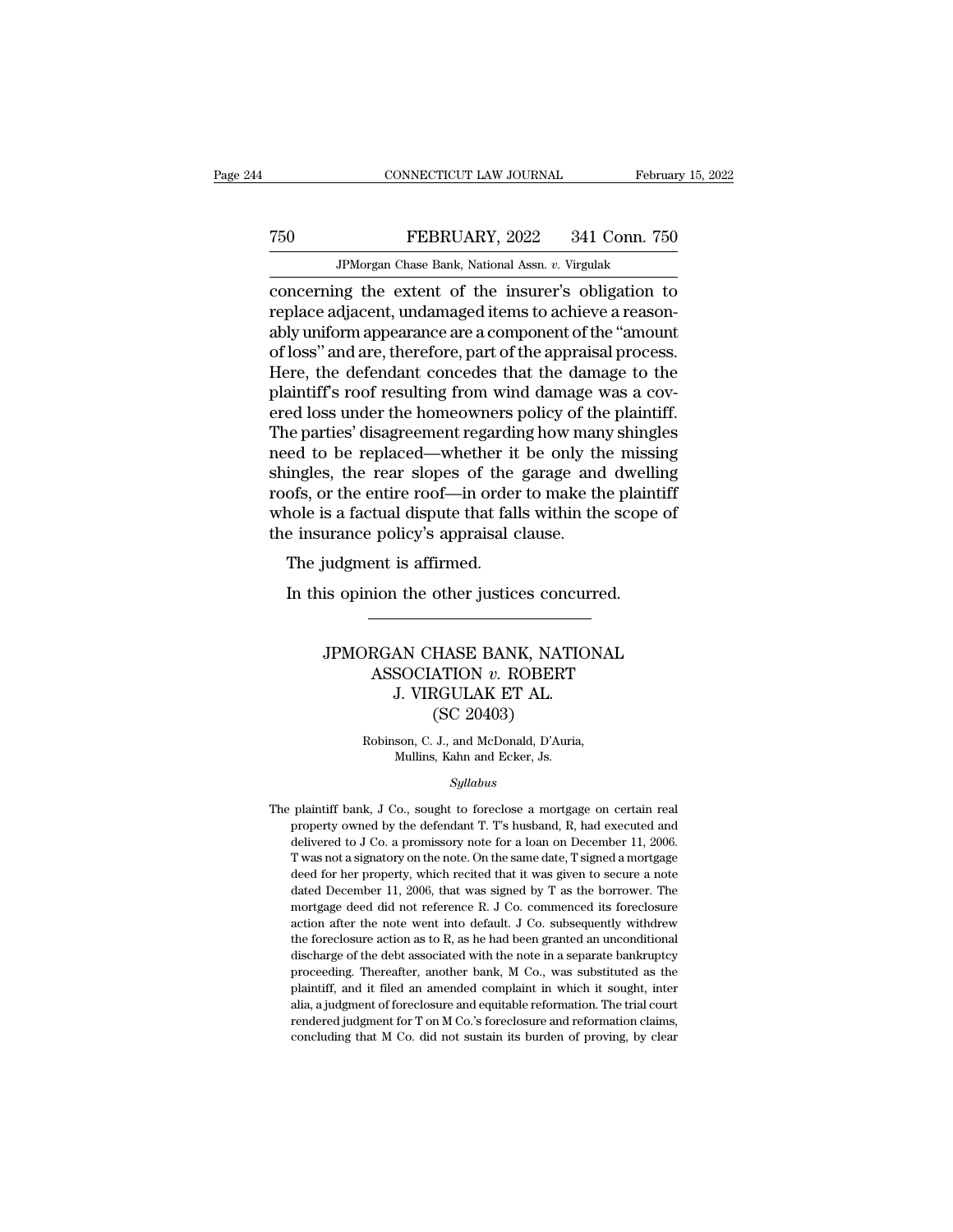# 341 Conn. 750 FEBRUARY, 2022 <sup>751</sup>

JPMorgan Chase Bank, National Assn. *v.* Virgulak 1 Conn. 750 FEBRUARY, 2022 751<br>JPMorgan Chase Bank, National Assn. v. Virgulak<br>and convincing evidence, that it was entitled to the equitable remedy<br>of reformation of the mortgage deed. M Co. appealed to the Appellate Conn. 750 FEBRUARY, 2022 751<br>
JPMorgan Chase Bank, National Assn. v. Virgulak<br>
and convincing evidence, that it was entitled to the equitable remedy<br>
of reformation of the mortgage deed. M Co. appealed to the Appellate<br>
Co Conn. 750 FEBRUARY, 2022 751<br>JPMorgan Chase Bank, National Assn. v. Virgulak<br>and convincing evidence, that it was entitled to the equitable remedy<br>of reformation of the mortgage deed. M Co. appealed to the Appellate<br>Court, JPMorgan Chase Bank, National Assn. *v*. Virgulak<br>and convincing evidence, that it was entitled to the equitable remedy<br>of reformation of the mortgage deed. M Co. appealed to the Appellate<br>Court, which affirmed the trial c and convincing evidence, that it was entitled to the equitable remedy<br>of reformation of the mortgage deed. M Co. appealed to the Appellate<br>Court, which affirmed the trial court's judgment. On the granting of<br>certification,

- of reformation of the mortgage deed. M Co. appealed to the Appellate Court, which affirmed the trial court's judgment. On the granting of certification, M Co. appealed to this court. *Held*: he Appellate Court properly uph Court, which affirmed the trial court's judgment. On the granting of certification, M Co. appealed to this court. *Held:*<br>he Appellate Court properly upheld the trial court's decision declining M Co.'s request to reform th certification, M Co. appealed to this court. *Held*:<br>he Appellate Court properly upheld the trial court's decision declining<br>M Co.'s request to reform the mortgage deed executed by T to reference<br>the fact that it was given he Appellate Court properly upheld the trial court's decision declining M Co.'s request to reform the mortgage deed executed by T to reference the fact that it was given to secure a note executed by R, as this court could M Co.'s request to reform the mortgage deed executed by T to reference<br>the fact that it was given to secure a note executed by R, as this court<br>could not conclude that the absence of a finding by the trial court that<br>the p the fact that it was given to secure a note executed by R, as this court<br>could not conclude that the absence of a finding by the trial court that<br>the parties intended the mortgage deed signed by T to secure R's note was<br>cl could not conclude that the absence of a finding by the trial court that<br>the parties intended the mortgage deed signed by T to secure R's note was<br>clearly erroneous: the language of the mortgage deed, the circumstances<br>sur the parties intended the mortgage deed signed by T to secure R's note was<br>clearly erroneous: the language of the mortgage deed, the circumstances<br>surrounding the negotiation of the mortgage, and the conduct of the<br>parties clearly erroneous: the language of the mortgage deed, the circumstances<br>surrounding the negotiation of the mortgage, and the conduct of the<br>parties in relation to the mortgage deed and the note did not necessarily<br>support surrounding the negotiation of the mortgage, and the conduct of the parties in relation to the mortgage deed and the note did not necessarily support M Co.'s claim that the parties intended the mortgage deed to secure the parties in relation to the mortgage deed and the note did not necessarily support M Co.'s claim that the parties intended the mortgage deed to secure the note signed by R, as the language of the mortgage deed did not menti support M Co.'s claim that the parties intended the mortgage deed to secure the note signed by R, as the language of the mortgage deed did not mention R or any note executed by him, there was no evidence that M Co. or its secure the note signed by R, as the language of the mortgage deed did<br>not mention R or any note executed by him, there was no evidence that<br>M Co. or its predecessors in interest ever spoke with T prior to her<br>execution of not mention R or any note executed by him, there was no evidence that M Co. or its predecessors in interest ever spoke with T prior to her execution of the mortgage deed or required her to secure the note as a condition of M Co. or its predecessors in interest ever spoke with T prior to her execution of the mortgage deed or required her to secure the note as a condition of R's receipt of the net loan proceeds from the note, T did not attend execution of the mortgage deed or required her to secure the note as<br>a condition of R's receipt of the net loan proceeds from the note, T did<br>not attend the closing, and R used most of the proceeds he received to<br>pay off c a condition of R's receipt of the net loan proceeds from the note, T did<br>not attend the closing, and R used most of the proceeds he received to<br>pay off credit cards that were his exclusive responsibility; moreover,<br>althoug not attend the closing, and R used most of the proceeds he received to pay off credit cards that were his exclusive responsibility; moreover, although the mortgage deed referenced a note with the same date and in the same pay off credit cards that were his exclusive responsibility; moreover, although the mortgage deed referenced a note with the same date and in the same amount as the note that R signed, which M Co. claimed must be the note although the mortgage deed referenced a note with the same date and<br>in the same amount as the note that R signed, which M Co. claimed<br>must be the note T agreed to secure, the evidence presented with respect<br>to this issue f in the same amount as the note that R signed, which M Co. claimed<br>must be the note T agreed to secure, the evidence presented with respect<br>to this issue fell short of the very high burden required to demonstrate<br>mutual mi in the same amount as the note that R signed, which M Co. claimed<br>must be the note T agreed to secure, the evidence presented with respect<br>to this issue fell short of the very high burden required to demonstrate<br>mutual mi to this issue fell short of the very high burden required to demonstrate mutual mistake, as M Co.'s immediate predecessor in interest acknowledged that T did not borrow any money from it or  $J$  Co., M Co. conceded that th T, and M Co. failed to present any testimony regarding whether J Co. intended T's signature on the mortgage deed to secure the note signed by R.<br>The Appellate Court properly upheld the trial court's determination that M C that the mortgage deed was not intended to secure any note signed by T, and M Co. failed to present any testimony regarding whether J Co.<br>intended T's signature on the mortgage deed to secure the note signed<br>by R.<br>he Appel
- 2. The Appellate Court properly upheld the trial court's determination that T, and M Co. failed to present any testimony regarding whether J Co.<br>intended T's signature on the mortgage deed to secure the note signed<br>by R.<br>he Appellate Court properly upheld the trial court's determination that<br>M Co. intended T's signature on the mortgage deed to secure the note signed<br>by R.<br>he Appellate Court properly upheld the trial court's determination that<br>M Co. was not entitled to foreclose the mortgage executed by T because<br>T w by R.<br>
he Appellate Court properly upheld the trial court's determination that<br>
M Co. was not entitled to foreclose the mortgage executed by T because<br>
T was not a borrower on the note; there was no merit to M Co.'s claim<br> he Appellate Court properly upheld the trial court's determination that M Co. was not entitled to foreclose the mortgage executed by T because T was not a borrower on the note; there was no merit to M Co.'s claim that fore M Co. was not entitled to foreclose the mortgage executed by T because<br>T was not a borrower on the note; there was no merit to M Co.'s claim<br>that foreclosure was the proper equitable relief on the grounds that it<br>was undis T was not a borrower on the note; there was no merit to M Co.'s claim<br>that foreclosure was the proper equitable relief on the grounds that it<br>was undisputed that T entered into a mortgage transaction and common<br>sense dict that foreclosure was the proper equitable relief on the grounds that it was undisputed that  $T$  entered into a mortgage transaction and common sense dictated that she intended her property interest to serve as security fo was undisputed that T entered into a mortgage transaction and common<br>sense dictated that she intended her property interest to serve as security<br>for the note contemporaneously executed by R, as the mortgage deed,<br>as execut sense dictated that she intended her property interest<br>for the note contemporaneously executed by R, as t<br>as executed, was a nullity because it secured a non<br>accordingly, this court could not conclude that M (<br>foreclose a Argued October 22, 2020—officially released January 11, 2022\*<br>
The secured of the secured a nonexistent debt, and,<br>
coordingly, this court could not conclude that M Co. was entitled to<br>
reclose a mortgage for a debt for w accordingly, this court could not conclude that  $M$  Co. was entitled to foreclose a mortgage for a debt for which  $T$  was not responsible and that was not referenced in the mortgage deed.<br>Argued October 22, 2020—officiall % foreclose a mortgage for a debt for which T was not responsible and<br>that was not referenced in the mortgage deed.<br>Argued October 22, 2020—officially released January 11, 2022\*<br> $*$  January 11, 2022, the date that this de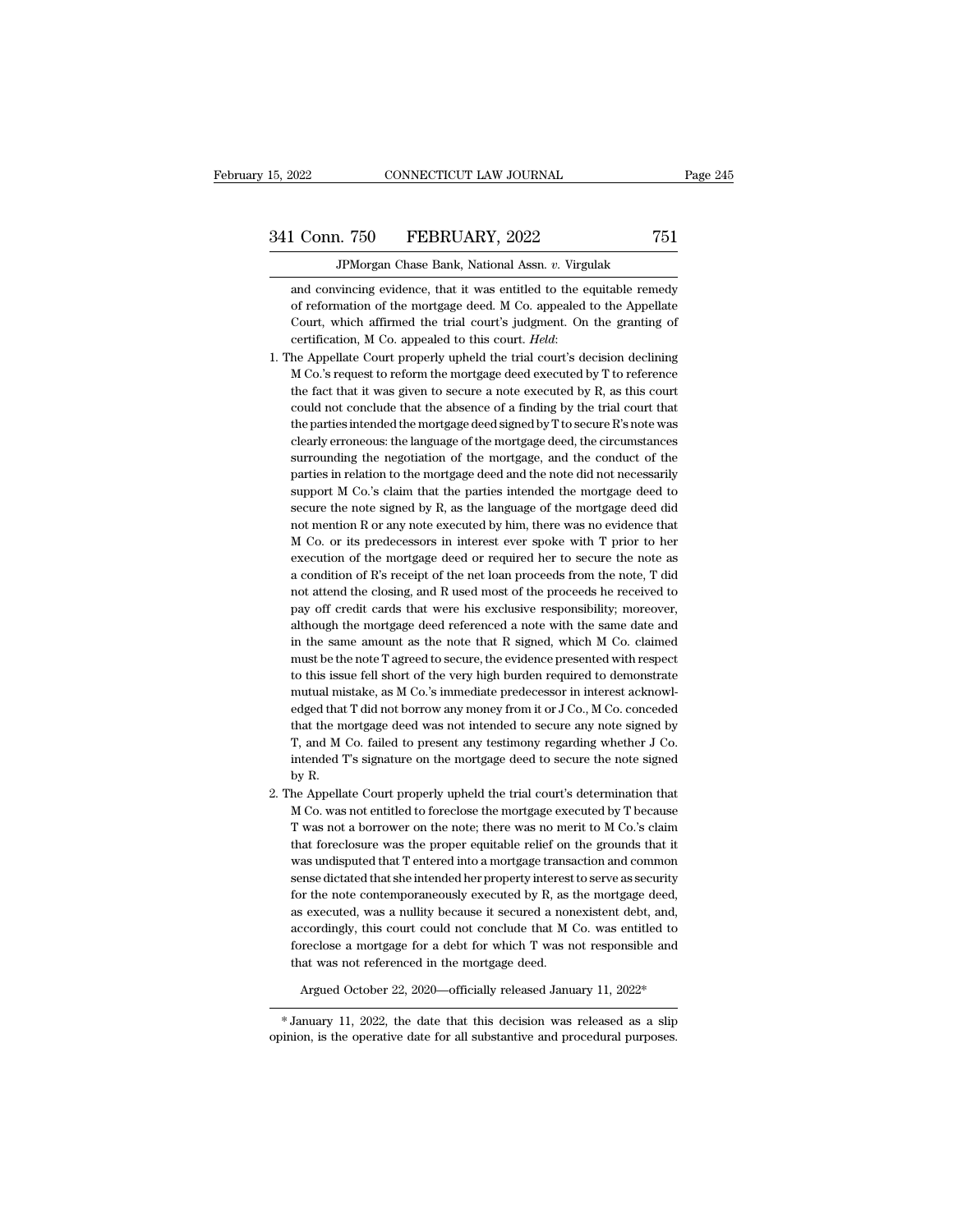### MONETICUT LAW JOURNAL February 15, 2022<br>
FEBRUARY, 2022 341 Conn. 750<br>
JPMorgan Chase Bank, National Assn. v. Virgulak EXERUARY, 2022 341 Conn. 750<br>FEBRUARY, 2022 341 Conn. 750<br>JPMorgan Chase Bank, National Assn. *v.* Virgulak *PEBRUARY*, 2022 341 Conn. 750<br>*PMorgan Chase Bank, National Assn. v. Virgulak*<br>*Procedural History*<br>*Procedural History*<br>*Action to foreclose a mortgage on certain real prop-*

FEBRUARY, 2022 341 Conn. 750<br>
JPMorgan Chase Bank, National Assn. v. Virgulak<br>
Procedural History<br>
Action to foreclose a mortgage on certain real prop-<br>
ty owned by the defendant Theresa Virgulak, and for<br>
the relief broug FEBRUARY, 2022 341 Conn. 750<br>
JPMorgan Chase Bank, National Assn. v. Virgulak<br>
Procedural History<br>
Action to foreclose a mortgage on certain real property<br>
owned by the defendant Theresa Virgulak, and for<br>
other relief, br TEBRUARY, 2022 341 Conn. 750<br>
JPMorgan Chase Bank, National Assn. v. Virgulak<br>
Procedural History<br>
Action to foreclose a mortgage on certain real prop-<br>
erty owned by the defendant Theresa Virgulak, and for<br>
other relief, JPMorgan Chase Bank, National Assn. *v. Virgulak*<br>Procedural History<br>Action to foreclose a mortgage on certain real prop-<br>erty owned by the defendant Theresa Virgulak, and for<br>other relief, brought to the Superior Court in Procedural History<br>
Action to foreclose a mortgage on certain real prop-<br>
erty owned by the defendant Theresa Virgulak, and for<br>
other relief, brought to the Superior Court in the judicial<br>
district of Stamford-Norwalk, wh *Procedural History*<br>Action to foreclose a mortgage on certain real prop-<br>erty owned by the defendant Theresa Virgulak, and for<br>other relief, brought to the Superior Court in the judicial<br>district of Stamford-Norwalk, wher Action to foreclose a mortgage on certain real property owned by the defendant Theresa Virgulak, and for other relief, brought to the Superior Court in the judicial district of Stamford-Norwalk, where the plaintiff with-<br>d erty owned by the defendant Theresa Virgulak, and for<br>other relief, brought to the Superior Court in the judicial<br>district of Stamford-Norwalk, where the plaintiff with-<br>drew the action as to the named defendant; thereafte other relief, brought to the Superior Court in the judicial<br>district of Stamford-Norwalk, where the plaintiff with-<br>drew the action as to the named defendant; thereafter,<br>Manufacturers and Traders Trust Company was substidistrict of Stamford-Norwalk, where the plaintiff with-<br>drew the action as to the named defendant; thereafter,<br>Manufacturers and Traders Trust Company was substi-<br>tuted as the plaintiff; subsequently, the case was tried<br>to drew the action as to the named defendant; thereafter,<br>Manufacturers and Traders Trust Company was substituted as the plaintiff; subsequently, the case was tried<br>to the court, *Hon. David R. Tobin*, judge trial referee,<br>wh Manufacturers and Traders Trust Company was substituted as the plaintiff; subsequently, the case was tried to the court, *Hon. David R. Tobin*, judge trial referee, who, exercising the powers of the Superior Court, rendere to the court, *Hon. David R. Tobin*, judge trial referee, who, exercising the powers of the Superior Court, rendered judgment in part for the defendant Theresa Virgulak, from which the substitute plaintiff appealed to the who, exercising the powers of the Superior (dered judgment in part for the defendant Thenlak, from which the substitute plaintiff appeal. Appellate Court, *Sheldon* and *Keller*, *Js.*, with dissenting, which affirmed the red judgment in part for the defendant Theresa Virgu-<br>*k*, from which the substitute plaintiff appealed to the<br>ppellate Court, *Sheldon* and *Keller*, *Js.*, with *Bear*, *J.*,<br>ssenting, which affirmed the trial court's ju rak, from which the substitute plaintiff appealed to the Appellate Court, *Sheldon* and *Keller*, *Js.*, with *Bear*, *J.*, dissenting, which affirmed the trial court's judgment, and the substitute plaintiff, on the granti Fundally, which affirmed the trial court's judgment,<br>*Alexander H. Alexander H. Schwartz, appealed to this court. Affirmed.*<br>*Brian D. Rich*, with whom, on the brief, was *Laura* uscale Zaino, for the appellant (substitute and the substitute plaint<br>tion, appealed to this contained by Brian D. Rich, with<br>Pascale Zaino, for the :<br>Alexander H. Schwar<br>Theresa Virgulak).<br>Jeffrey Gentes and J.

*Jeffrem D. Rich, with whom, on the brief, was Laura iscale Zaino, for the appellant (substitute plaintiff).*<br>*Alexander H. Schwartz, for the appellee (defendant incresa Virgulak).*<br>*Jeffrey Gentes and J.L. Pottenger, Jr., Brian D. Rich*, with whom, on the brief, was *Laura*<br>*Pascale Zaino*, for the appellant (substitute plaintiff).<br>*Alexander H. Schwartz*, for the appellee (defendant<br>Theresa Virgulak).<br>*Jeffrey Gentes* and *J.L. Pottenger Pascale Zaino,* for the appellant (substitute plaintiff).<br> *Alexander H. Schwartz*, for the appellee (defendant<br>
Theresa Virgulak).<br> *Jeffrey Gentes* and *J.L. Pottenger, Jr.*, and *Chaarus-<br>
hena Deb, Sophie Laing, Zaria* Alexander H. Schwartz, for the appellee (defendant<br>Theresa Virgulak).<br>Jeffrey Gentes and J.L. Pottenger, Jr., and Chaarus-<br>hena Deb, Sophie Laing, Zaria Noble, Stefanie Ostrow-<br>ski and Emily Coady, law student interns, fil Alexander H. Schwartz, for the appellee (C<br>Theresa Virgulak).<br>Jeffrey Gentes and J.L. Pottenger, Jr., and<br>hena Deb, Sophie Laing, Zaria Noble, Stefania<br>ski and Emily Coady, law student interns, file<br>for the Housing Clinic  $\begin{array}{l} na\,Deb,\, Sophie\,Laing,\,Zaria\,Noble,\,Stefanie\,Ostrow-\\ i\,\,\text{and}\,Emily\,Coady,\,\text{law}\,\,\text{student}\,\,\text{in} \text{erns},\,\,\text{field}\,\,a\,\,\text{brief}\,r\,\,\text{the}\,\,\text{Housing}\,\,\text{Clinic}\,\,\text{of}\,\,\text{the}\,\,\text{Jerome}\,\,\text{N}.\,\,\text{Frank}\,\,\text{Legal}\ \text{rvices}\,\,\text{Organization}\,\,\text{as}\,\,\text{amicus}\,\,\text{curiae}.\ \text{\normalsize}\ \text{Opinion} \ \text{MULLINS},\$ *ski* and *Emily Coady*, law student interns, filed a brief for the Housing Clinic of the Jerome N. Frank Legal Services Organization as amicus curiae.<br>  $\frac{Opinion}{1.5}$  MULLINS, J. The plaintiff, Manufacturers and Traders T

### *Opinion*

 $1$  "Tho-MULLINS, J. The plaintiff, Manufacturers and Traders<br>
Trust Company (M&T Bank),<sup>1</sup> appeals from the judg-<br>
<sup>1</sup> "The named plaintiff, JPMorgan Chase Bank, National Association . . .<br>
is no longer a party in this matter . . *Opinion*<br> **is no longer a party in the plaintiff, Manufacturers and Traders<br>
Trust Company (M&T Bank),<sup>1</sup> appeals from the judg-<br>
<b>i** "The named plaintiff, JPMorgan Chase Bank, National Association . . .<br>
is no longer a MULLINS, J. The plaintiff, Manufacturers and Traders<br>Trust Company (M&T Bank),<sup>1</sup> appeals from the judg-<br><sup>1</sup> "The named plaintiff, JPMorgan Chase Bank, National Association . . .<br>is no longer a party in this matter . . . Trust Company (M&T Bank),<sup>1</sup> appeals from the judg-<br><sup>1</sup> "The named plaintiff, JPMorgan Chase Bank, National Association . . .<br>is no longer a party in this matter . . . [after filing] a motion to substitute<br>Hudson City Sav **i** "The named plaintiff, JPMorgan Chase Bank, National Association . . . is no longer a party in this matter . . . [after filing] a motion to substitute Hudson City Savings Bank as the plaintiff, which the [trial] court <sup>1</sup> "The named plaintiff, JPMorgan Chase Bank, National Association . . .<br>is no longer a party in this matter . . . [after filing] a motion to substitute<br>Hudson City Savings Bank as the plaintiff, which the [trial] court *Chase Bank, National Assn. Chase Bank, National Association City Savings Bank as the plaintiff, which the [trial] court granted* on August 18, 2015. On August 9, 2016, M&T Bank filed a motion to substitute itself as t Eudson City Savings Bank as the plaintiff, which the [trial] court granted on August 18, 2015. On August 9, 2016, M&T Bank filed a motion to substitute itself as the plaintiff, noting that it was the successor by merger to on August 18, 2015. On August 9, 2016, M&T Bank filed a motion to substitute itself as the plaintiff, noting that it was the successor by merger to Hudson City Savings Bank. That motion was granted on August 15, 2016." *J*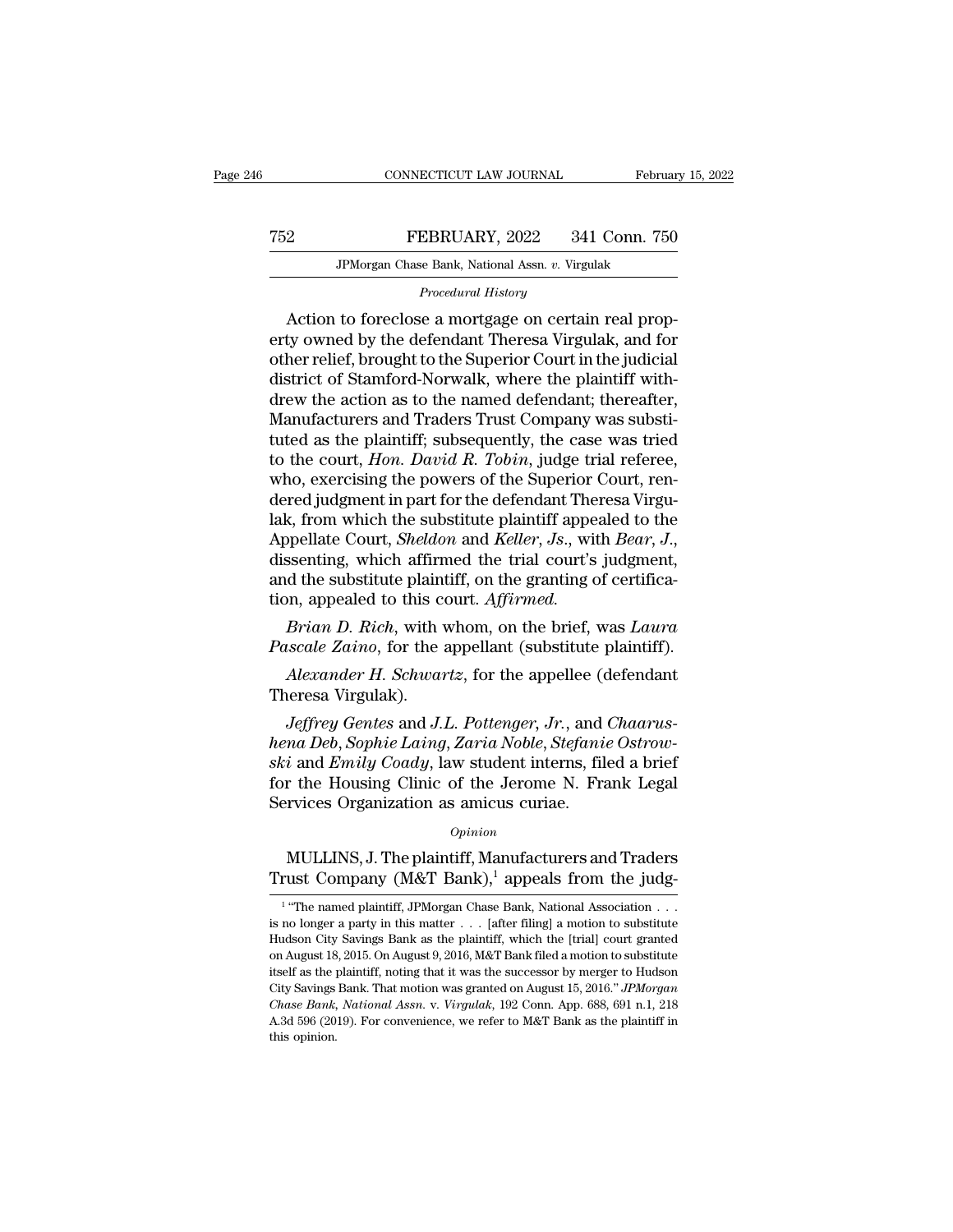# 341 Conn. 750 FEBRUARY, 2022 <sup>753</sup>

15, 2022 CONNECTICUT LAW JOURNAL<br>
341 Conn. 750 FEBRUARY, 2022 753<br>
JPMorgan Chase Bank, National Assn. *v.* Virgulak<br>
ment of the Appellate Court in favor of the defendant ER 15, 2022<br>
The Connect Court LAW JOURNAL<br>
The Appellate Court in favor of the defendant<br>
Theresa Virgulak.<sup>2</sup> On appeal, the plaintiff claims that<br>
the Appellate Court impropely offirmed the judgment  $341$  Conn. 750 FEBRUARY, 2022 753<br>
JPMorgan Chase Bank, National Assn. v. Virgulak<br>
ment of the Appellate Court in favor of the defendant<br>
Theresa Virgulak.<sup>2</sup> On appeal, the plaintiff claims that<br>
the Appellate Court im 341 Conn. 750 FEBRUARY, 2022 753<br>
FMorgan Chase Bank, National Assn. v. Virgulak<br>
ment of the Appellate Court in favor of the defendant<br>
Theresa Virgulak.<sup>2</sup> On appeal, the plaintiff claims that<br>
the Appellate Court impro 341 Conn. 750 FEBRUARY, 2022 753<br>
JPMorgan Chase Bank, National Assn. v. Virgulak<br>
ment of the Appellate Court in favor of the defendant<br>
Theresa Virgulak.<sup>2</sup> On appeal, the plaintiff claims that<br>
the Appellate Court impr JPMorgan Chase Bank, National Assn.  $v$ . Virgulak<br>
ment of the Appellate Court in favor of the defendant<br>
Theresa Virgulak.<sup>2</sup> On appeal, the plaintiff claims that<br>
the Appellate Court improperly affirmed the judgment<br>
of  $\frac{d}{dt}$  armorgan chase Bank, National Assn.  $v$ . Virginal Mercelline of the Appellate Court in favor of the defendant Theresa Virgulak.<sup>2</sup> On appeal, the plaintiff claims that the Appellate Court improperly affirmed the ment of the Appellate Court in favor of the defendant<br>Theresa Virgulak.<sup>2</sup> On appeal, the plaintiff claims that<br>the Appellate Court improperly affirmed the judgment<br>of the trial court because (1) the trial court improperly Theresa Virgulak.<sup>2</sup> On appeal, the plaintiff claims that<br>the Appellate Court improperly affirmed the judgment<br>of the trial court because (1) the trial court improperly<br>declined the plaintiff's request to reform a mortgage the Appellate Court improperly affirmed the judgment<br>of the trial court because (1) the trial court improperly<br>declined the plaintiff's request to reform a mortgage<br>deed to reference that the mortgage deed executed by<br>the of the trial court because (1) the trial court improperly<br>declined the plaintiff's request to reform a mortgage<br>deed to reference that the mortgage deed executed by<br>the defendant was given to secure a note executed by<br>her declined the plaintiff's request to reform a mortgage<br>deed to reference that the mortgage deed executed by<br>the defendant was given to secure a note executed by<br>her husband, Robert J. Virgulak (Robert), and (2) even<br>if the deed to reference that the mortgage deed executed by<br>the defendant was given to secure a note executed by<br>her husband, Robert J. Virgulak (Robert), and (2) even<br>if the trial court properly denied the request to reform<br>the the defendant was given to secure a note executed by<br>her husband, Robert J. Virgulak (Robert), and (2) even<br>if the trial court properly denied the request to reform<br>the mortgage deed, it incorrectly determined that the<br>pla her husband, Robert J. Virgulak (Robert), and (2) even<br>if the trial court properly denied the request to reform<br>the mortgage deed, it incorrectly determined that th<br>plaintiff was not entitled to foreclose the mortgage exe<br> e mortgage deed, it incorrectly determined that the<br>aintiff was not entitled to foreclose the mortgage exe-<br>ted by the defendant because the defendant was not<br>borrower on the note. We disagree with the plaintiff<br>d affirm t plaintiff was not entitled to foreclose the mortgage executed by the defendant because the defendant was not<br>a borrower on the note. We disagree with the plaintiff<br>and affirm the judgment of the Appellate Court.<br>The opinio

cuted by the defendant because the defendant was not<br>a borrower on the note. We disagree with the plaintiff<br>and affirm the judgment of the Appellate Court.<br>The opinion of the Appellate Court sets forth the<br>following releva a borrower on the note. We disagree with the plaintiff<br>and affirm the judgment of the Appellate Court.<br>The opinion of the Appellate Court sets forth the<br>following relevant facts and procedural history. "On or<br>about Decemb and affirm the judgment of the Appellate Court.<br>The opinion of the Appellate Court sets forth the<br>following relevant facts and procedural history. "On or<br>about December 11, 2006, Robert . . . executed and<br>delivered to JPMo The opinion of the Appellate Court sets forth the<br>following relevant facts and procedural history. "On or<br>about December 11, 2006, Robert  $\ldots$  executed and<br>delivered to JPMorgan Chase Bank, National Associa-<br>tion (JPMorg The opinion of the Appellate Court sets forth the<br>following relevant facts and procedural history. "On or<br>about December 11, 2006, Robert . . . executed and<br>delivered to JPMorgan Chase Bank, National Associa-<br>tion (JPMorga following relevant facts and procedural history. "On or<br>about December 11, 2006, Robert . . . executed and<br>delivered to JPMorgan Chase Bank, National Associa-<br>tion (JPMorgan Chase), a note for a loan in the principal<br>amoun about December 11, 2006, Robert . . . executed and<br>delivered to JPMorgan Chase Bank, National Associa-<br>tion (JPMorgan Chase), a note for a loan in the principal<br>amount of \$533,000 (note). The defendant was not a<br>signatory delivered to JPMorgan Chase Bank, National Association (JPMorgan Chase), a note for a loan in the principal<br>amount of \$533,000 (note). The defendant was not a<br>signatory on the note. On the same date, the defendant<br>signed a tion (JPMorgan Chase), a note for a loan in the principal<br>amount of \$533,000 (note). The defendant was not a<br>signatory on the note. On the same date, the defendant<br>signed a document titled 'Open-End Mortgage Deed'<br>(mortgag amount of \$533,000 (note). The defendant was not a<br>signatory on the note. On the same date, the defendant<br>signed a document titled 'Open-End Mortgage Deed'<br>(mortgage [deed]) for residential property she owns at<br>14 Bayne Co signatory on the note. On the same date, the defendant<br>signed a document titled 'Open-End Mortgage Deed'<br>(mortgage [deed]) for residential property she owns at<br>14 Bayne Court in Norwalk (property). The mortgage<br>[deed] reci signed a document titled 'Open-End Mortgage Deed'<br>(mortgage [deed]) for residential property she owns at<br>14 Bayne Court in Norwalk (property). The mortgage<br>[deed] recited that it was given to secure a note dated<br>December 1 (mortgage [deed]) for residential property she owns at<br>14 Bayne Court in Norwalk (property). The mortgage<br>[deed] recited that it was given to secure a note dated<br>December 11, 2006, and recited that the note was signed<br>by t 14 Bayne Court in Norwalk (property). The mortgage<br>[deed] recited that it was given to secure a note dated<br>December 11, 2006, and recited that the note was signed<br>by the defendant as [the] '[b]orrower' in the amount<br>of \$53 [deed] recited that it was given to sec<br>December 11, 2006, and recited that the<br>by the defendant as [the] '[b]orrower' is<br>of \$533,000. The term '[b]orrower' is<br>mortgage deed as '[Theresa Virgulak<br>mortgage [deed] did not re  $\tau$   $\approx$  The original summons and complaint also listed the named defendant,<br>  $\tau$  The original summons and complaint also listed the named defendant,<br>  $\tau$ <sup>2</sup> The original summons and complaint also listed the named def mortgage deed as '[Theresa Virgulak, married].' The<br>mortgage [deed] did not reference Robert. The defen-<br>dant did not sign any guarantee.<br><sup>2</sup> The original summons and complaint also listed the named defendant,<br>Robert J. Vi

mortgage [deed] did not reference Robert. The defendant did not sign any guarantee.<br><sup>2</sup> The original summons and complaint also listed the named defendant, Robert J. Virgulak, and the Department of Revenue Services as defe The original summons and complaint also listed the named defendant,<br>
<sup>2</sup> The original summons and complaint also listed the named defendant,<br>
Robert J. Virgulak, and the Department of Revenue Services as defendants.<br>
Subse The original summons and complaint also listed the named defendant,<br>
Robert J. Virgulak, and the Department of Revenue Services as defendants.<br>
Subsequently, the named plaintiff, JPMorgan Chase Bank, National Associa-<br>
tio <sup>2</sup> The original summons and complaint also listed the named defendant Robert J. Virgulak, and the Department of Revenue Services as defendant Subsequently, the named plaintiff, JPMorgan Chase Bank, National Assocition, w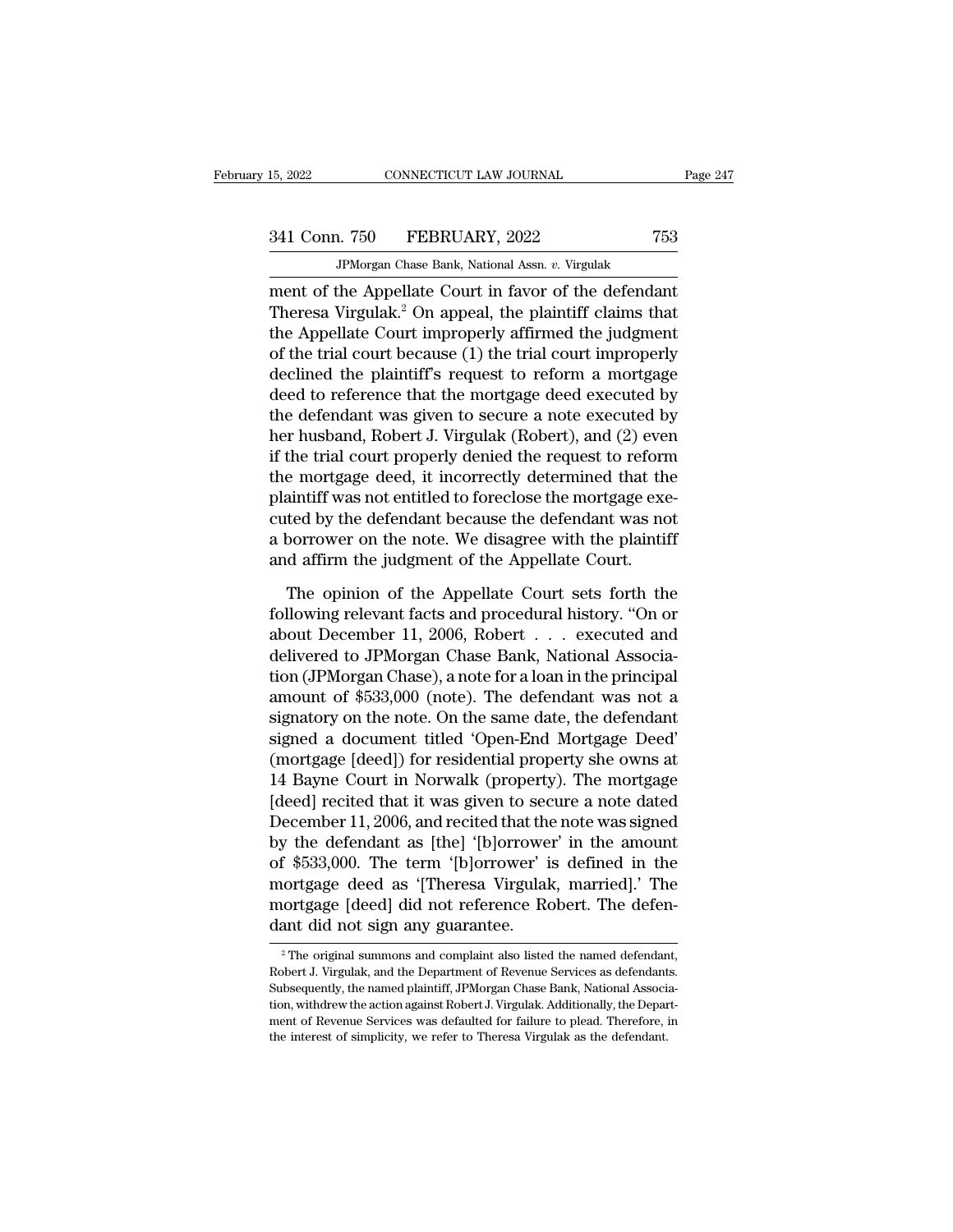## MONETICUT LAW JOURNAL February 15, 2022<br>
TEBRUARY, 2022 341 Conn. 750<br>
JPMorgan Chase Bank, National Assn. v. Virgulak EXERUARY, 2022 341 Conn. 750<br>FEBRUARY, 2022 341 Conn. 750<br>JPMorgan Chase Bank, National Assn. *v.* Virgulak<br>about February 1 2010, after JPMorgan Chase

CONNECTICUT LAW JOURNAL February 15, 2022<br>
4<br>
FEBRUARY, 2022 341 Conn. 750<br>
JPMorgan Chase Bank, National Assn. v. Virgulak<br>
"On or about February 1, 2010, after JPMorgan Chase<br>
iled to receive payments in accordance with FEBRUARY, 2022 341 Conn. 750<br>
FMorgan Chase Bank, National Assn. v. Virgulak<br>
"On or about February 1, 2010, after JPMorgan Chase<br>
failed to receive payments in accordance with the terms<br>
of the note, the note went into de T54 FEBRUARY, 2022 341 Conn. 750<br>
FMorgan Chase Bank, National Assn. v. Virgulak<br>
"On or about February 1, 2010, after JPMorgan Chase<br>
failed to receive payments in accordance with the terms<br>
of the note, the note went int T54 FEBRUARY, 2022 341 Conn. 750<br>
JPMorgan Chase Bank, National Assn. v. Virgulak<br>
"On or about February 1, 2010, after JPMorgan Chase<br>
failed to receive payments in accordance with the terms<br>
of the note, the note went in  $754$  FEBRUARY, 2022 341 Conn. 750<br>JPMorgan Chase Bank, National Assn. v. Virgulak<br>"On or about February 1, 2010, after JPMorgan Chase<br>failed to receive payments in accordance with the terms<br>of the note, the note went int JPMorgan Chase Bank, National Assn.  $v$ . Virgulak<br>
"On or about February 1, 2010, after JPMorgan Chase<br>
failed to receive payments in accordance with the terms<br>
of the note, the note went into default and JPMorgan<br>
Chase "On or about February 1, 2010, after JPMorgan Chase<br>failed to receive payments in accordance with the terms<br>of the note, the note went into default and JPMorgan<br>Chase elected to accelerate the balance due. On January<br>3, 20 failed to receive payments in accordance with the terms<br>of the note, the note went into default and JPMorgan<br>Chase elected to accelerate the balance due. On January<br>3, 2011, notices of default were sent to both the defen-<br> of the note, the note went into default and JPMorgan<br>Chase elected to accelerate the balance due. On January<br>3, 2011, notices of default were sent to both the defen-<br>dant and Robert, and, in February, 2013, JPMorgan<br>Chase Chase elected to accelerate the balance due. On January<br>3, 2011, notices of default were sent to both the defen-<br>dant and Robert, and, in February, 2013, JPMorgan<br>Chase commenced this foreclosure action against the<br>couple. 3, 2011, notices of default were sent to both the defendant and Robert, and, in February, 2013, JPMorgan Chase commenced this foreclosure action against the couple. The action sought to foreclose the mortgage that JPMorgan dant and Robert, and, in February, 2013, JPMorgan<br>Chase commenced this foreclosure action against the<br>couple. The action sought to foreclose the mortgage<br>that JPMorgan Chase claimed to have on the property.<br>In September, 2 Chase comme<br>couple. The a<br>that JPMorgar<br>In September,<br>closure action<br>ruptcy and bee<br>the debt.<br>"Thereafter, and JPMorgan Chase claimed to have on the property.<br>September, 2014, JPMorgan Chase withdrew the fore-<br>osure action against Robert, as he had filed for bank-<br>ptcy and been granted an unconditional discharge of<br>e debt.<br>"The In September, 2014, JPMorgan Chase withdrew the fore-<br>closure action against Robert, as he had filed for bank-<br>ruptcy and been granted an unconditional discharge of<br>the debt.<br>"Thereafter, JPMorgan Chase filed a motion to s

morpermor, 2011, or morgan chase what<br>are when the tote closure action against Robert, as he had filed for bank-<br>ruptcy and been granted an unconditional discharge of<br>the debt.<br>"Thereafter, JPMorgan Chase filed a motion to ruptcy and been granted an unconditional discharge of<br>the debt.<br>"Thereafter, JPMorgan Chase filed a motion to substi-<br>tute party plaintiff, stating that it had assigned the sub-<br>ject mortgage deed and note to Hudson City S raptey and seen granted an and<br>the debt.<br>"Thereafter, JPMorgan Chase<br>tute party plaintiff, stating that<br>ject mortgage deed and note t<br>Bank (Hudson). This motion w<br>court on August 18, 2015.<br>"On September 25, 2015, the o "Thereafter, JPMorgan Chase filed a motion to substite<br>te party plaintiff, stating that it had assigned the sub-<br>ext mortgage deed and note to Hudson City Savings<br>unk (Hudson). This motion was granted by the [trial]<br>urt on Friendrer, or morgan endse med amodon to substant<br>tute party plaintiff, stating that it had assigned the sub-<br>ject mortgage deed and note to Hudson City Savings<br>Bank (Hudson). This motion was granted by the [trial]<br>court o

clude from foreclosing that that assigned the state<br>ject mortgage deed and note to Hudson City Savings<br>Bank (Hudson). This motion was granted by the [trial]<br>court on August 18, 2015.<br>"On September 25, 2015, the defendant f Bank (Hudson). This motion was granted by the [trial]<br>court on August 18, 2015.<br>"On September 25, 2015, the defendant filed a motion<br>for summary judgment, arguing that Hudson was pre-<br>cluded from foreclosing the mortgage. Each (Fractson). First model was granted by the [driar]<br>court on August 18, 2015.<br>"On September 25, 2015, the defendant filed a motion<br>for summary judgment, arguing that Hudson was pre-<br>cluded from foreclosing the mortgag "On September 25, 2015, the defendant filed a motion<br>for summary judgment, arguing that Hudson was pre-<br>cluded from foreclosing the mortgage. In particular, she<br>argued that she had not defaulted under the terms of<br>the not "On September 25, 2015, the defendant filed a motion<br>for summary judgment, arguing that Hudson was pre-<br>cluded from foreclosing the mortgage. In particular, she<br>argued that she had not defaulted under the terms of<br>the not for summary judgment, arguing that Hudson was pre-<br>cluded from foreclosing the mortgage. In particular, she<br>argued that she had not defaulted under the terms of<br>the note because she was never a party to a promissory<br>note w cluded from foreclosing the mortgage. In particular, she<br>argued that she had not defaulted under the terms of<br>the note because she was never a party to a promissory<br>note with [Hudson] or any of its predecessors in inter-<br>e argued that she had not defaulted under the terms of<br>the note because she was never a party to a promissory<br>note with [Hudson] or any of its predecessors in inter-<br>est. The motion was denied by the court on January<br>14, 201 the note because she was never a party to a promissory<br>note with [Hudson] or any of its predecessors in inter-<br>est. The motion was denied by the court on January<br>14, 2016, on the basis of the court's determination that<br>an note with [Hudson] or any of its predecessors in interest. The motion was denied by the court on January 14, 2016, on the basis of the court's determination that an issue of material fact remained with respect to whether t est. The motion was denied by the court on January 14, 2016, on the basis of the court's determination that an issue of material fact remained with respect to whether the mortgage deed provided reasonable notice to third p (2019). The mortgage deed provided reasonable notice<br>
third parties that the defendant was securing Robert's<br>
ligation." *JPMorgan Chase Bank*, *National Assn.* v.<br> *rgulak*, 192 Conn. App. 688, 692–93, 218 A.3d 596<br>
019).<br>
"On Au which the mortgage deca provided reasonable holder<br>to third parties that the defendant was securing Robert's<br>obligation." *JPMorgan Chase Bank*, *National Assn.* v.<br>Virgulak, 192 Conn. App. 688, 692–93, 218 A.3d 596<br>(2019)

itself as the determinant was seeding reserves obligation." *JPMorgan Chase Bank*, *National Assn.* v. *Virgulak*, 192 Conn. App. 688, 692–93, 218 A.3d 596 (2019).<br>"On August 9, 2016, the plaintiff, M&T Bank, into which Hu Ultransfer of the complete to add two additional causes of the complaint in order to add two additional causes of the complaint in order to add two additional causes of the complaint in order to add two additional causes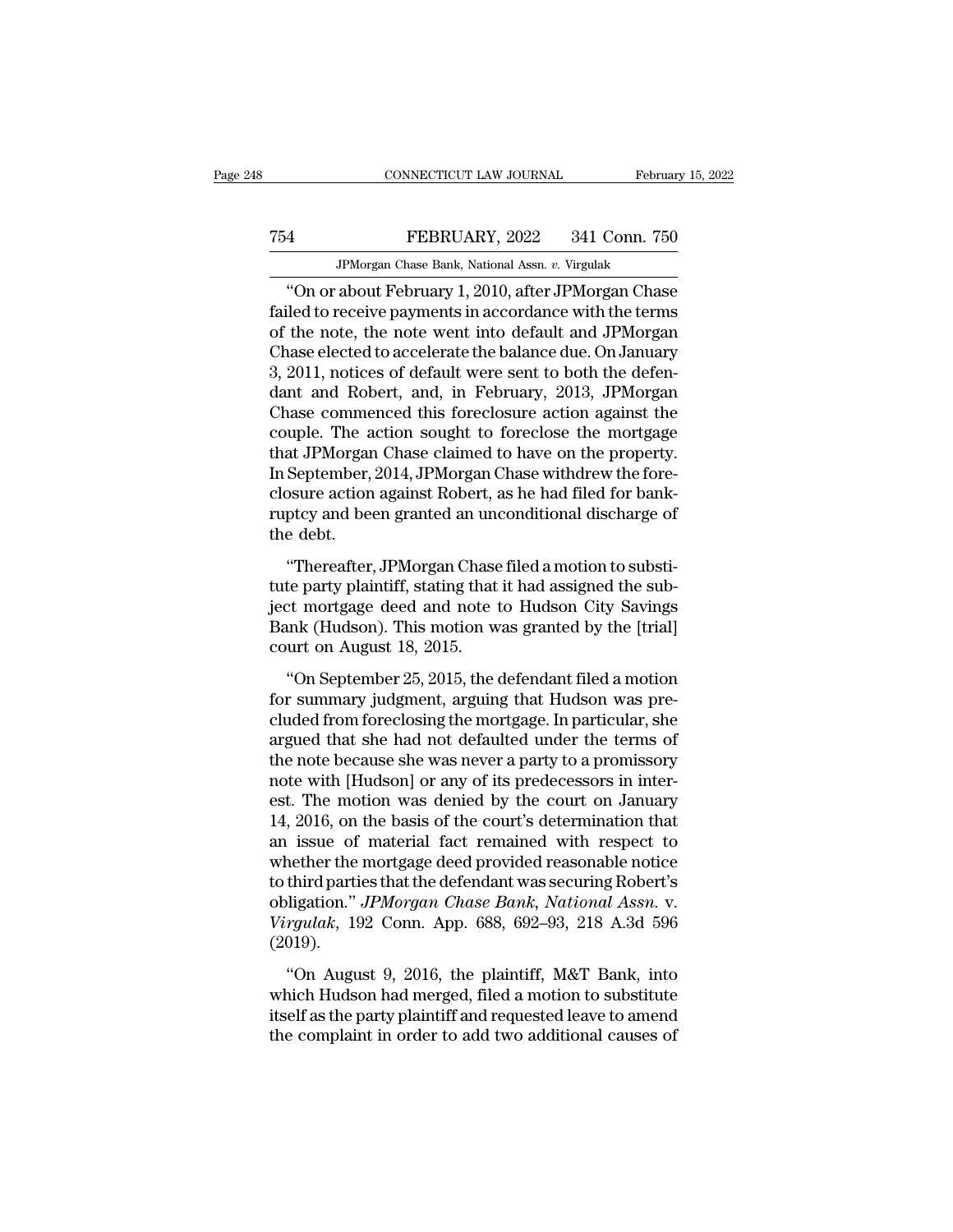# 341 Conn. 750 FEBRUARY, 2022 <sup>755</sup>

1. 750 FEBRUARY, 2022 758<br>1. 750 FEBRUARY, 2022 758<br>JPMorgan Chase Bank, National Assn. *v.* Virgulak<br>The court granted the motion on August 15 2022 CONNECTICUT LAW JOURNAL Page :<br>
341 Conn. 750 FEBRUARY, 2022 755<br>
PMorgan Chase Bank, National Assn. v. Virgulak<br>
2016. In the first count of the plaintiff's three count<br>
2016. In the first count of the plaintiff's th 2016. In the first count of the Jahren of the second foreclesure against the Idefendantly In the second foreclesure against the Idefendantly In the second 341 Conn. 750 FEBRUARY, 2022 755<br>
PMorgan Chase Bank, National Assn. v. Virgulak<br>
action. The court granted the motion on August 15,<br>
2016. In the first count of the plaintiff's three count<br>
amended complaint, the plainti  $341$  Conn. 750 FEBRUARY, 2022 755<br>
FMorgan Chase Bank, National Assn. v. Virgulak<br>
action. The court granted the motion on August 15,<br>
2016. In the first count of the plaintiff's three count<br>
amended complaint, the plain TPMorgan Chase Bank, National Assn. v. Virgulak<br>action. The court granted the motion on August 15,<br>2016. In the first count of the plaintiff's three count<br>amended complaint, the plaintiff sought a judgment of<br>foreclosure JPMorgan Chase Bank, National Assn.  $v$ . Virgulak<br>action. The court granted the motion on August 15,<br>2016. In the first count of the plaintiff's three count<br>amended complaint, the plaintiff sought a judgment of<br>foreclosur action. The court granted the motion on August 15,<br>2016. In the first count of the plaintiff's three count<br>amended complaint, the plaintiff sought a judgment of<br>foreclosure against the [defendant]. In the second<br>count, it 2016. In the first count of the plaintiff's three count<br>amended complaint, the plaintiff sought a judgment of<br>foreclosure against the [defendant]. In the second<br>count, it sought equitable reformation of the note in<br>order amended complaint, the plaintiff sought a judgment of<br>foreclosure against the [defendant]. In the second<br>count, it sought equitable reformation of the note in<br>order to include the defendant as a borrower on the<br>note. In th foreclosure against the [defendant]. In the second<br>count, it sought equitable reformation of the note in<br>order to include the defendant as a borrower on the<br>note. In the third count, the plaintiff pleaded that the<br>defendan count, it sought equitable reformation of the note in<br>order to include the defendant as a borrower on the<br>note. In the third count, the plaintiff pleaded that the<br>defendant had been unjustly enriched because (1) the<br>procee order to include the defendant as a borrower<br>note. In the third count, the plaintiff pleaded th<br>defendant had been unjustly enriched because<br>proceeds of the note were used to pay off loans<br>she was obligated to pay and (2) the. In the third count, the plaintiff pleaded that the fendant had been unjustly enriched because (1) the oceeds of the note were used to pay off loans [that] e was obligated to pay and (2) she had free use of e subject p defendant had been unjustly enriched because (1) the<br>proceeds of the note were used to pay off loans [that]<br>she was obligated to pay and (2) she had free use of<br>the subject property without satisfying the terms of the<br>mort

proceeds of the note were used to pay off loans [that]<br>she was obligated to pay and (2) she had free use of<br>the subject property without satisfying the terms of the<br>mortgage [deed], which she had executed.<br>"On December 1, she was obligated to pay and (2) she had free use of<br>the subject property without satisfying the terms of the<br>mortgage [deed], which she had executed.<br>"On December 1, 2016, the defendant filed an amended<br>answer denying th the subject property without satisfying the terms of the<br>mortgage [deed], which she had executed.<br>"On December 1, 2016, the defendant filed an amended<br>answer denying the essential allegations of the amended<br>complaint regar "On December 1, 2016, the defendant filed an amended<br>swer denying the essential allegations of the amended<br>mplaint regarding her liability for the debt and the<br>aim of unjust enrichment. She also set forth eight<br>ecial defe "On December 1, 2016, the defendant filed an amended<br>answer denying the essential allegations of the amended<br>complaint regarding her liability for the debt and the<br>claim of unjust enrichment. She also set forth eight<br>speci

answer denying the essential allegations of the amended<br>complaint regarding her liability for the debt and the<br>claim of unjust enrichment. She also set forth eight<br>special defenses." (Footnote omitted.) Id., 693–94.<br>"The p complaint regarding her liability for the debt and the<br>claim of unjust enrichment. She also set forth eight<br>special defenses." (Footnote omitted.) Id., 693–94.<br>"The parties tried the case before the court on Decem-<br>ber 6, claim of unjust enrichment. She also set forth eight<br>special defenses." (Footnote omitted.) Id., 693–94.<br>"The parties tried the case before the court on Decem-<br>ber 6, 2016. The plaintiff presented three witnesses,<br>includin special defenses." (Footnote omitted.) Id., 693–94.<br>
"The parties tried the case before the court on December 6, 2016. The plaintiff presented three witnesses,<br>
including Wilkin Rodriguez, a mortgage banking research<br>
offi "The parties tried the case before the court on December 6, 2016. The plaintiff presented three witnesses, including Wilkin Rodriguez, a mortgage banking research officer at JPMorgan Chase, the defendant, and Robert. Afte ber 6, 2016. The plaintiff presented three witnesses,<br>including Wilkin Rodriguez, a mortgage banking research<br>officer at JPMorgan Chase, the defendant, and Robert.<br>After the plaintiff rested, the defendant did not present<br> including Wilkin Rodriguez, a mortgage banking research<br>officer at JPMorgan Chase, the defendant, and Robert.<br>After the plaintiff rested, the defendant did not present<br>additional evidence; she relied instead on the testimo ficer at JPMorgan Chase, the defendant, and Robert.<br>
ter the plaintiff rested, the defendant did not present<br>
ditional evidence; she relied instead on the testimony<br>
d exhibits introduced during cross-examination of<br>
e wit After the plaintiff rested, the defendant did not present<br>additional evidence; she relied instead on the testimony<br>and exhibits introduced during cross-examination of<br>the witnesses called by the plaintiff." Id., 694. The t

additional evidence; she relied instead on the testimony<br>and exhibits introduced during cross-examination of<br>the witnesses called by the plaintiff." Id., 694. The trial<br>court ordered the parties to submit posttrial briefs. and exhibits introduced during cross-examination of<br>the witnesses called by the plaintiff." Id., 694. The trial<br>court ordered the parties to submit posttrial briefs.<br>"On April 12, 2017, the court issued its memorandum<br>of d the witnesses called by the plaintiff." Id., 694. The trial<br>court ordered the parties to submit posttrial briefs.<br>"On April 12, 2017, the court issued its memorandum<br>of decision. The court found in favor of the defendant<br>o court ordered the parties to submit posttrial briefs.<br>
"On April 12, 2017, the court issued its memorandum<br>
of decision. The court found in favor of the defendant<br>
on the foreclosure and reformation counts of the com-<br>
pl "On April 12, 2017, the court issued its memorandum<br>of decision. The court found in favor of the defendant<br>on the foreclosure and reformation counts of the com-<br>plaint. In particular, the court stated, among other<br>things, of decision. The court found in favor of the<br>on the foreclosure and reformation counts o<br>plaint. In particular, the court stated, am<br>things, that '[t]he court finds that the plaint<br>sustained its burden of proving, by clea f the defendant<br>nts of the com-<br>, among other<br>laintiff has not<br>and convincing<br>uitable remedy<br>.....Accord-<br>randum of decision: impter in the trial court explained its burden of proving, by clear and convincing<br>increase that it [was] entitled to the equitable remedy<br>f reformation of the mortgage deed<sup>3</sup> . . . . Accord-<br><sup>3</sup>The trial court explained sustained its burden of proving, by clear and convincing<br>
evidence, that it [was] entitled to the equitable remedy<br>
of reformation of the mortgage deed<sup>3</sup> . . . . Accord-<br>
<sup>3</sup>The trial court explained the following in its of reformation of the mortgage deed<sup>3</sup>....  $\text{Accord-}$ 

evidence, that it [was] entitled to the equitable remedy<br>of reformation of the mortgage deed<sup>3</sup> . . . . Accord-<br><sup>3</sup>The trial court explained the following in its memorandum of decision:<br>"[I]n the second count of its compl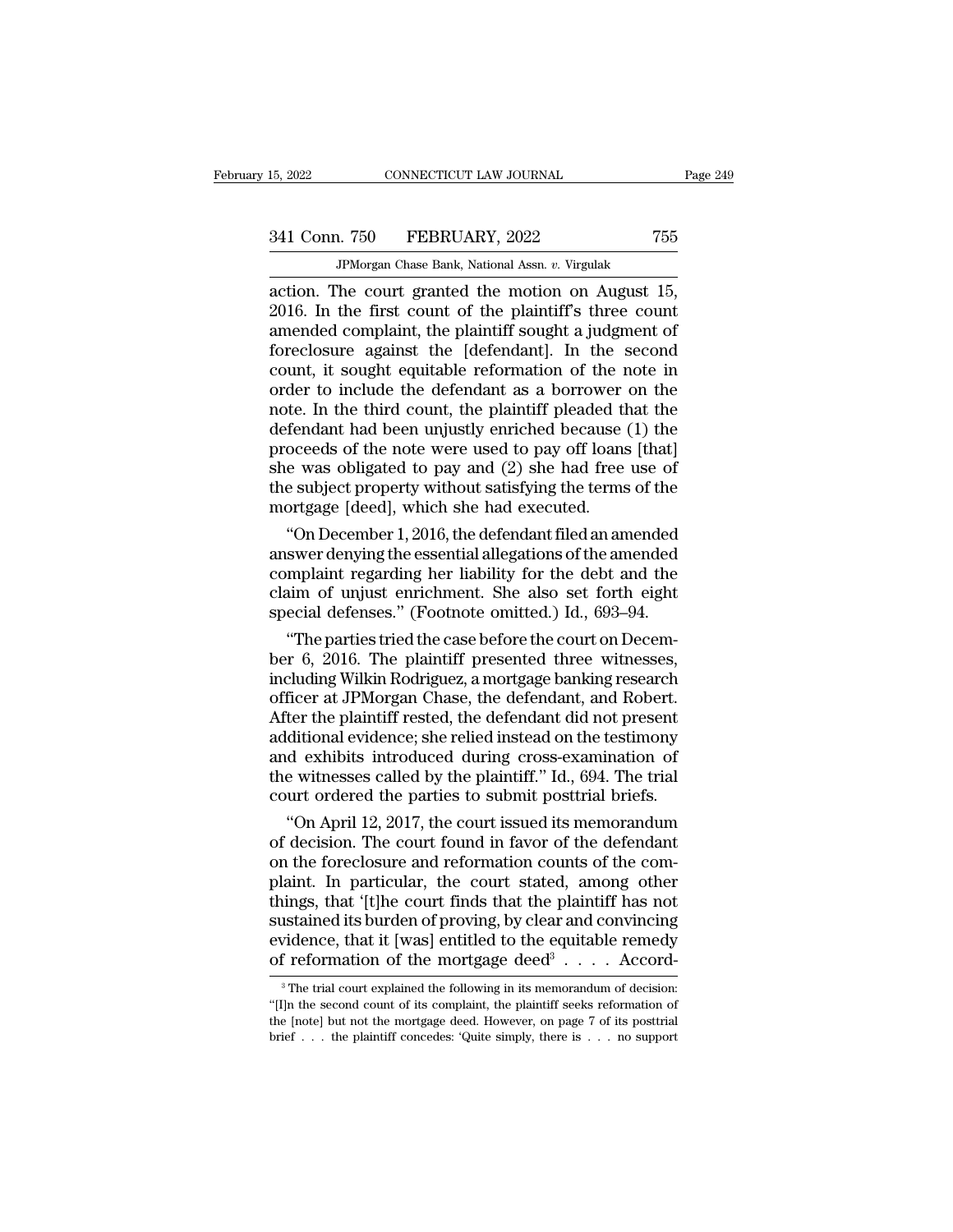## MONETICUT LAW JOURNAL February 15, 2022<br>
TEBRUARY, 2022 341 Conn. 750<br>
JPMorgan Chase Bank, National Assn. v. Virgulak CONNECTICUT LAW JOURNAL Februa<br>FEBRUARY, 2022 341 Conn. 750<br>JPMorgan Chase Bank, National Assn. *v.* Virgulak<br>Prount finds the issues on the second council

CONNECTICUT LAW JOURNAL February 15, 202<br>
FEBRUARY, 2022 341 Conn. 750<br>
IPMorgan Chase Bank, National Assn. v. Virgulak<br>
ingly, the court finds the issues on the second count<br>
for [the defendant] and against the plaintiff. FEBRUARY, 2022 341 Conn. 750<br>
FEBRUARY, 2022 341 Conn. 750<br>
IPMorgan Chase Bank, National Assn. v. Virgulak<br>
ingly, the court finds the issues on the second count<br>
for [the defendant] and against the plaintiff. [Because]<br> The FEBRUARY, 2022 341 Conn. 750<br>
TPMorgan Chase Bank, National Assn. v. Virgulak<br>
ingly, the court finds the issues on the second count<br>
for [the defendant] and against the plaintiff. [Because]<br>
the plaintiff failed to p TEBRUARY, 2022 341 Conn. 750<br>
JPMorgan Chase Bank, National Assn.  $v$ . Virgulak<br>
ingly, the court finds the issues on the second count<br>
for [the defendant] and against the plaintiff. [Because]<br>
the plaintiff failed to pre FEDECTRET, 2022 FORT COTATIONS<br>
IPMorgan Chase Bank, National Assn. v. Virgulak<br>
for [the defendant] and against the plaintiff. [Because]<br>
the plaintiff failed to present any authority to the court<br>
[that] would allow the JPMorgan Chase Bank, National Assn. v. Virgulak<br>ingly, the court finds the issues on the second count<br>for [the defendant] and against the plaintiff. [Because]<br>the plaintiff failed to present any authority to the court<br>[tha ingly, the court finds the issues on the second count<br>for [the defendant] and against the plaintiff. [Because]<br>the plaintiff failed to present any authority to the court<br>[that] would allow the plaintiff to prevail on the f plaintiff.' e plaintiff railed to present any authority to the court<br>
hat] would allow the plaintiff to prevail on the first<br>
unt [foreclosure claim] in the absence of reformation<br>
the mortgage deed, the court [also] finds the issues<br> [that] would allow the plaintiff to prevail on the first<br>count [foreclosure claim] in the absence of reformation<br>of the mortgage deed, the court [also] finds the issues<br>on the first count for [the defendant] and against th

count [foreclosure claim] in the absence of reformation<br>of the mortgage deed, the court [also] finds the issues<br>on the first count for [the defendant] and against the<br>plaintiff.'<br>"The court then proceeded to address the p of the mortgage deed, the court [also] finds the issues<br>on the first count for [the defendant] and against the<br>plaintiff.'<br>"The court then proceeded to address the plaintiff's<br>unjust enrichment claim, noting that the defen on the first count for [the defendant] and against the<br>plaintiff.'<br>"The court then proceeded to address the plaintiff's<br>unjust enrichment claim, noting that the defendant had<br>been benefited in several respects as a result plaintiff.<br>
"The court then proceeded to address the plaintiff's<br>
unjust enrichment claim, noting that the defendant had<br>
been benefited in several respects as a result of the loan<br>
that Robert had obtained . . . . The cou "The court then proceeded to address the plaintiff's<br>unjust enrichment claim, noting that the defendant had<br>been benefited in several respects as a result of the loan<br>that Robert had obtained  $\ldots$ . The court ultimately<br>d unjust enrichment claim, noting that the defendant had<br>been benefited in several respects as a result of the loan<br>that Robert had obtained  $\ldots$ . The court ultimately<br>determined that [Hudson's] responses to the requests<br>f been benefited in several respects as a result of the loan<br>that Robert had obtained . . . . The court ultimately<br>determined that [Hudson's] responses to the requests<br>for admissions precluded any recovery on [the plain-<br>tif for admissions precluded any recovery on [the plaintiff's] unjust enrichment claim, except for the property tax payments that the defendant conceded that she owed to the plaintiff."<sup>4</sup> (Footnote added; footnote omit-<br>for a tiff's] unjust enrichment claim, except for the property<br>tax payments that the defendant conceded that she<br>owed to the plaintiff."<sup>4</sup> (Footnote added; footnote omit-<br>for any notion that the mortgage [deed] was ever intende

the plaintiff's position that the mortgage deed should be reformed 'to reference the fact that the mortgage [deed] executed by [the defendant] was to secure the note executed by Robert.'" (Citation omitted; footnote omitte ence the fact that the mortgage [deed] executed by [the defendant] was to secure the note executed by Robert.'" (Citation omitted; footnote omitted.) In its posttrial brief, the plaintiff asserted that the trial court shou secure the note executed by Robert.'" (Citation omitted; footnote omitted.)<br>In its posttrial brief, the plaintiff asserted that the trial court should<br>consider its new position that the mortgage deed, rather than the note, In its posttrial brief, the plaintiff asserted that the trial court should consider its new position that the mortgage deed, rather than the note, should be reformed because, "in an equitable proceeding such as a mortgage consider its new position that the mortgage deed, rather than the note, should be reformed because, "in an equitable proceeding such as a mortgage foreclosure, the trial court may consider equitable principles, even though From the plaintiff did not plead in its complaint that it was entitled proceeding such as a mortgage reclosure, the trial court may consider equitable principles, even though they may not have been specifically pleaded, an foreclosure, the trial court may consider equitable principles, even though<br>they may not have been specifically pleaded, and may consider all relevant<br>circumstances to [e]nsure that complete justice is done." (Internal quo

and ultimately concluded that "the plaintiff has not sustained its burden of proving, by clear and convincing evidence, that it is entitled to the equitable proving, by clear and complete justice is done." (Internal quotation marks omitted.)<br>Even though the plaintiff did not plead in its complaint that it was entitled to reformation of the mortgage deed, the trial court consi remeats omitted.)<br>
Even though the plaintiff did not plead in its complaint that it was entitled<br>
to reformation of the mortgage deed, the trial court considered that claim<br>
and ultimately concluded that "the plaintiff has Even though the plaintiff did not plead in its complaint that it was entitled to reformation of the mortgage deed, the trial court considered that claim and ultimately concluded that "the plaintiff has not sustained its b to reformation of the mortgage deed, the trial court considered that claim<br>and ultimately concluded that "the plaintiff has not sustained its burden of<br>proving, by clear and convincing evidence, that it is entitled to the and ultimately concluded that "the plaintiff has not sustained its burden of proving, by clear and convincing evidence, that it is entitled to the equitable remedy of reformation of the mortgage deed  $\ldots$ ." (Citation omi remedy of reformation of the mortgage deed . . . ." (Citation omitted.) The defendant does not assert that it was improper for the trial court or the Appellate Court to consider reforming the mortgage deed instead of the Appellate Court to consider reforming the mortgage deed instead of the

defendant does not assert that it was improper for the trial court or the Appellate Court to consider reforming the mortgage deed instead of the note, so we also consider that claim.<br>
<sup>4</sup> In its response to the defendant' <sup>4</sup> In its response to the defendant's request for admissions, Hudson, the

tax payments that the defendant conceded that she<br>owed to the plaintiff."<sup>4</sup> (Footnote added; footnote omit-<br>for any notion that the mortgage [deed] was ever intended to secure a note<br>executed by [the defendant].' Accordin owed to the plaintiff."<sup>4</sup> (Footnote added; footnote omit-<br>for any notion that the mortgage [deed] was ever intended to secure a note<br>executed by [the defendant].' According to the [posttrial] brief, it is now<br>the plaintif secure to the plantimal. The note added; hootnote omit-<br>for any notion that the mortgage [deed] was ever intended to secure a note<br>executed by [the defendant].' According to the [posttrial] brief, it is now<br>the plaintiff's In the mortgage (deed) was ever intended to secure a note eccuted by [the defendant].' According to the [posttrial] brief, it is now e plaintiff's position that the mortgage deed should be reformed 'to refer-<br>ce the fact t executed by [the defendant].' According to the [posttrial] brief, it is now the plaintiff's position that the mortgage deed should be reformed 'to reference the fact that the mortgage [deed] executed by [the defendant] was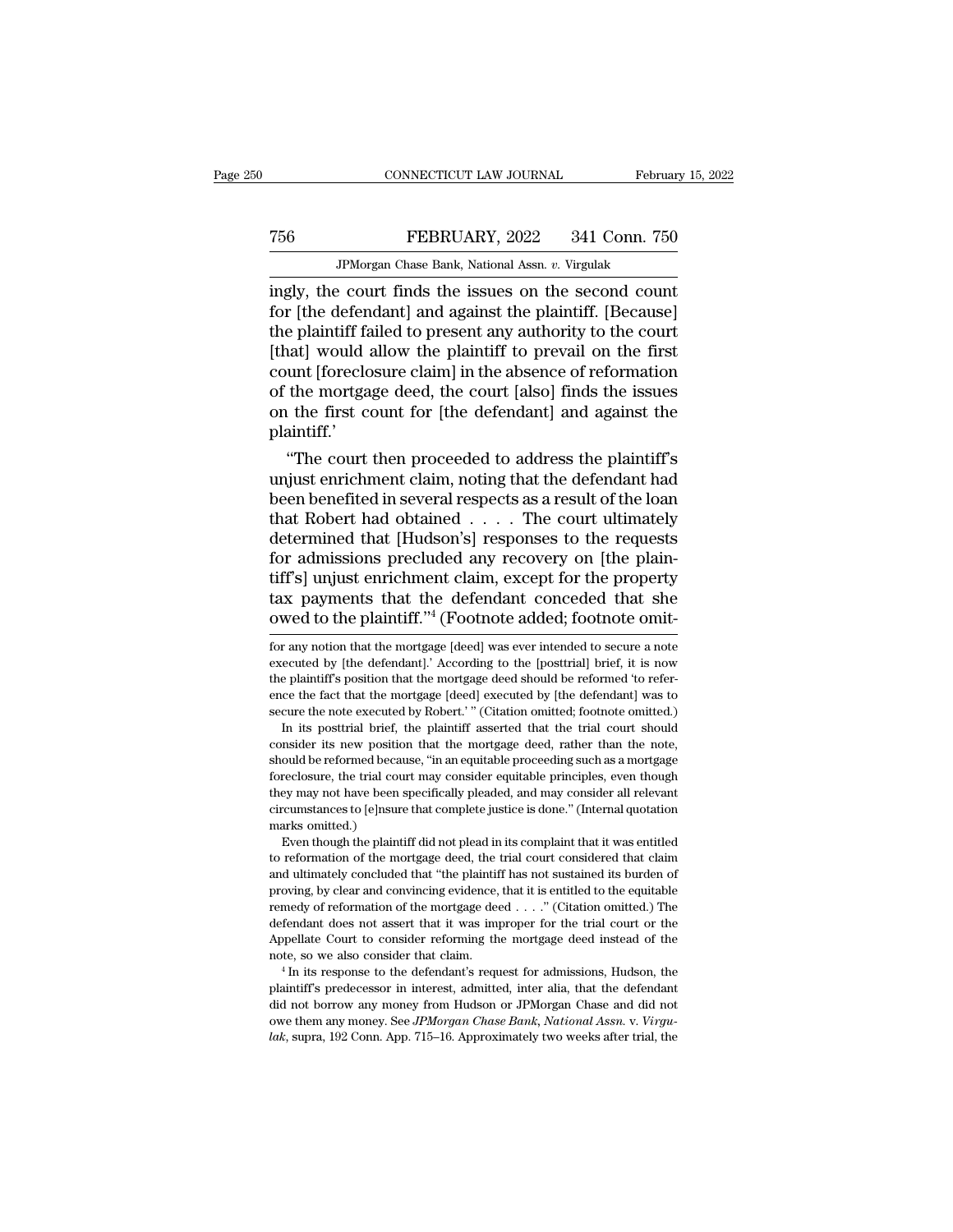JPMorgan Chase Bank, National Assn. *v.* Virgulak 15, 2022 CONNECTICUT LAW JOURNAL Page 251<br>
341 Conn. 750 FEBRUARY, 2022 757<br>
JPMorgan Chase Bank, National Assn. v. Virgulak<br>
ted.) Id., 695–97. Thereafter, the plaintiff appealed from<br>
the judgment of the trial court to t 341 Conn. 750 FEBRUARY, 2022 757<br>
JPMorgan Chase Bank, National Assn. v. Virgulak<br>
ted.) Id., 695–97. Thereafter, the plaintiff appealed from<br>
the judgment of the trial court to the Appellate Court.<br>
On appeal to the Appel

1 Conn. 750 FEBRUARY, 2022 757<br>
JPMorgan Chase Bank, National Assn. v. Virgulak<br>
(d.) Id., 695–97. Thereafter, the plaintiff appealed from<br>
e judgment of the trial court to the Appellate Court.<br>
On appeal to the Appellate 341 Conn. 750 FEBRUARY, 2022 767<br>
FMorgan Chase Bank, National Assn. v. Virgulak<br>
ted.) Id., 695–97. Thereafter, the plaintiff appealed from<br>
the judgment of the trial court to the Appellate Court.<br>
On appeal to the Appel JPMorgan Chase Bank, National Assn.  $v$ . Virgulak<br>ted.) Id., 695–97. Thereafter, the plaintiff appealed from<br>the judgment of the trial court to the Appellate Court.<br>On appeal to the Appellate Court, the plaintiff<br>claimed, fed.) Id., 695–97. Thereafter, the plaintiff appealed from<br>the judgment of the trial court to the Appellate Court.<br>On appeal to the Appellate Court, the plaintiff<br>claimed, inter alia, that the trial court (1) improperly<br>f the judgment of the trial court to the Appellate Court.<br>
On appeal to the Appellate Court, the plaintiff<br>
claimed, inter alia, that the trial court (1) improperly<br>
failed to exercise its discretion to consider the plainti of foreclosure in the Appellate Court, the plaintiff<br>claimed, inter alia, that the trial court (1) improperly<br>failed to exercise its discretion to consider the plaintiff's<br>foreclosure claim as independent from its other cl On appeal to the Appellate Court, the plaintiff<br>claimed, inter alia, that the trial court (1) improperly<br>failed to exercise its discretion to consider the plaintiff's<br>foreclosure claim as independent from its other claims claimed, inter alia, that the trial court (1) improperly<br>failed to exercise its discretion to consider the plaintiff's<br>foreclosure claim as independent from its other claims<br>and failed to grant the plaintiff the equitable failed to exercise its discretion to consider the plaintiff's<br>foreclosure claim as independent from its other claims<br>and failed to grant the plaintiff the equitable remedy<br>of foreclosure, (2) improperly declined to reform foreclosure claim as independent from its other claims<br>and failed to grant the plaintiff the equitable remedy<br>of foreclosure, (2) improperly declined to reform the<br>mortgage deed, and (3) incorrectly concluded that Hud-<br>son and failed to grant the plaintiff the equitable remedy<br>of foreclosure, (2) improperly declined to reform the<br>mortgage deed, and (3) incorrectly concluded that Hud-<br>son's admissions limited the plaintiff's recovery under<br>it of foreclosure, (2) improperly declined to reform the<br>
mortgage deed, and (3) incorrectly concluded that Hud-<br>
son's admissions limited the plaintiff's recovery under<br>
its unjust enrichment count. See id., 691–92. The Appe mortgage deed, and (3) incorrectly concluded that Hudson's admissions limited the plaintiff's recovery under<br>its unjust enrichment count. See id., 691–92. The Appel-<br>late Court affirmed the judgment of the trial court. Id. son's admissions limited the plaintiff's recovery under<br>its unjust enrichment count. See id., 691–92. The Appel-<br>late Court affirmed the judgment of the trial court. Id.,<br>722. It concluded, inter alia, that the trial court its unjust enrichment count. See id., 691–92. The Appellate Court affirmed the judgment of the trial court. Id., 722. It concluded, inter alia, that the trial court (1) "did not ignore the plaintiff's claim for foreclosur late Court affirmed the judgment of the trial court. Id.,<br>722. It concluded, inter alia, that the trial court (1)<br>"did not ignore the plaintiff's claim for foreclosure";<br>id., 700–701; (2) properly "declined to grant forecl 722. It concluded, inter alia, that the trial court  $(1)$ <br>"did not ignore the plaintiff's claim for foreclosure";<br>id., 700–701; (2) properly "declined to grant foreclosure<br>of the mortgage without reformation because it de "did not ignore the plaintiff's claim for foreclosure";<br>id., 700–701; (2) properly "declined to grant foreclosure<br>of the mortgage without reformation because it deter-<br>mined that the mortgage [deed], as executed, was a<br>nu id., 700–701; (2) properly "declined to grant foreclosure<br>of the mortgage without reformation because it deter-<br>mined that the mortgage [deed], as executed, was a<br>nullity because it secured a nonexistent debt"; id., 703;<br> of the mortgage without reformation because it deter-<br>mined that the mortgage [deed], as executed, was a<br>nullity because it secured a nonexistent debt"; id., 703;<br>see id., 705; (3) did not abuse its discretion by declining mined that the mortgage [deed], as executed, was a<br>nullity because it secured a nonexistent debt"; id., 703;<br>see id., 705; (3) did not abuse its discretion by declining<br>to reform the mortgage deed because the plaintiff did nullity because it secured a nonexistent debt"; id., 703;<br>see id., 705; (3) did not abuse its discretion by declining<br>to reform the mortgage deed because the plaintiff did<br>not meet its burden of proving by clear and convin see id., 705; (3) did not abuse its discretion by declining<br>to reform the mortgage deed because the plaintiff did<br>not meet its burden of proving by clear and convincing<br>evidence that the mortgage deed did not conform to<br>th to reform the mortgage denot meet its burden of provevidence that the mortgag<br>the parties' agreement; see<br>abuse its discretion in lim<br>unjust enrichment count to<br>the plaintiff.'' Id., 721.<br>We granted the plaintiff's idence that the mortgage deed did not conform to<br>e parties' agreement; see id., 706; and (4) "did not<br>use its discretion in limiting the award under the<br>ijust enrichment count to the property taxes owed to<br>e plaintiff." Id the parties' agreement; see id., 706; and (4) "did not<br>abuse its discretion in limiting the award under the<br>unjust enrichment count to the property taxes owed to<br>the plaintiff." Id., 721.<br>We granted the plaintiff's petitio

abuse its discretion in limiting the award under the<br>unjust enrichment count to the property taxes owed to<br>the plaintiff." Id., 721.<br>We granted the plaintiff's petition for certification to<br>appeal, limited to the following unjust enrichment count to the property taxes owed to<br>the plaintiff." Id., 721.<br>We granted the plaintiff's petition for certification to<br>appeal, limited to the following issues: (1) "Did the<br>Appellate Court properly uphold the plaintiff." Id., 721.<br>We granted the plaintiff's petition for certification to<br>appeal, limited to the following issues: (1) "Did the<br>Appellate Court properly uphold the trial court's deci-<br>sion declining the plaintiff We granted the plaintiff's petition for certification to<br>appeal, limited to the following issues: (1) "Did the<br>Appellate Court properly uphold the trial court's deci-<br>sion declining the plaintiff's request to reform the mo We granted the plaintiff's petition for certification to<br>appeal, limited to the following issues: (1) "Did the<br>Appellate Court properly uphold the trial court's deci-<br>sion declining the plaintiff's request to reform the mo sion declining the plaintiff s request to reform the mortgage deed to reference the fact that the mortgage [deed] executed by the defendant was given to secure a note executed by [Robert]?" And (2) "[i]f the answer to the gage deed to reference the fact that the mortgage [deed] executed by the defendant was given to secure a note executed by [Robert]?" And (2) "[i]f the answer to the plaintiff filed a motion seeking to withdraw and amend th executed b<br>Executed b<br>plaintiff filed a<br>the defendant's<br>See id., 695–96.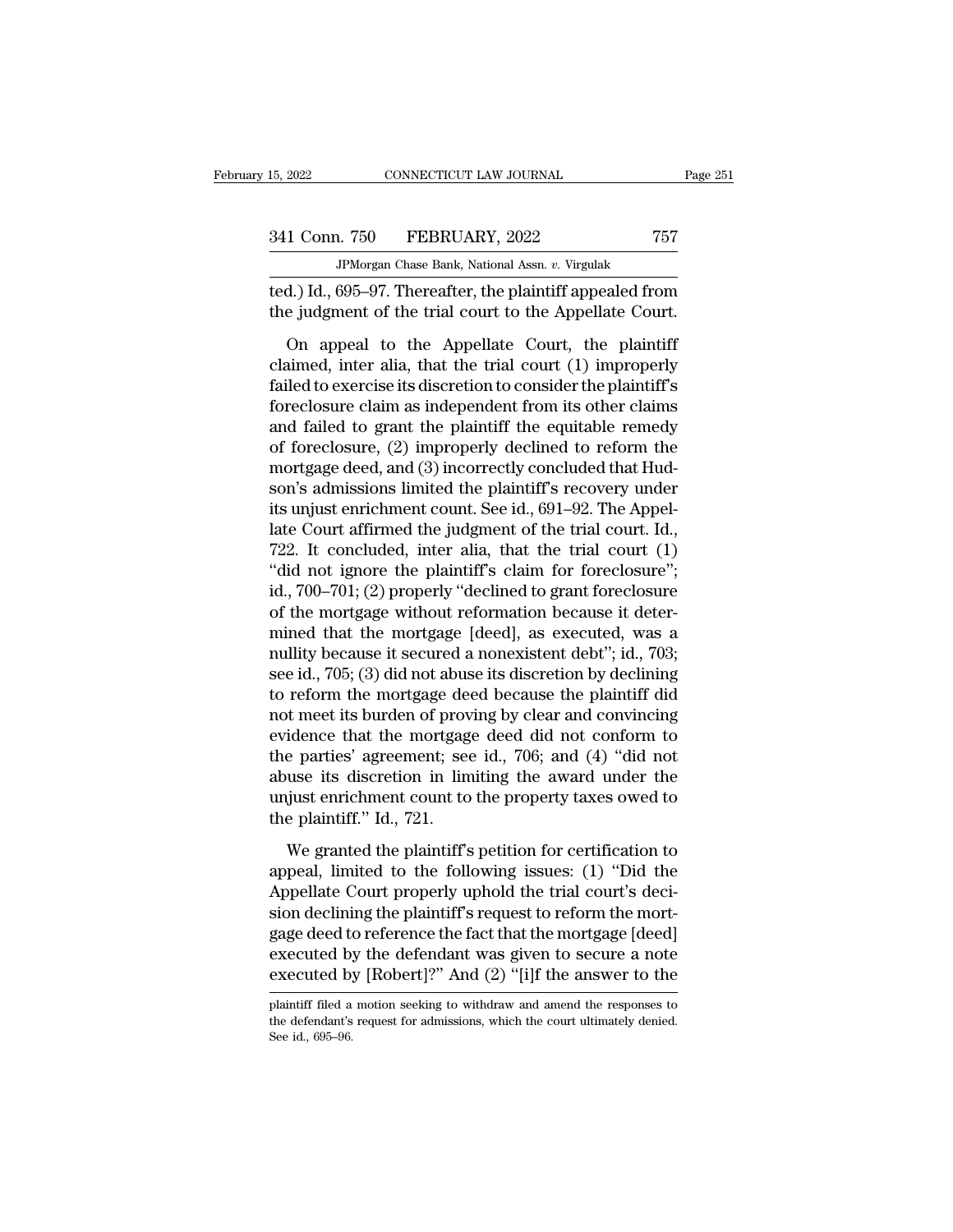## MONETICUT LAW JOURNAL February 15, 2022<br>
TEBRUARY, 2022 341 Conn. 750<br>
JPMorgan Chase Bank, National Assn. v. Virgulak MONNECTICUT LAW JOURNAL Februa<br>FEBRUARY, 2022 341 Conn. 756<br>JPMorgan Chase Bank, National Assn. *v.* Virgulak<br>JFMorgan Chase Bank, National Assn. *v.* Virgulak

February 15, 202<br>
FEBRUARY, 2022 341 Conn. 750<br>
FEBRUARY, 2022 341 Conn. 750<br>
FEBRUARY, 2022 341 Conn. 750<br>
FEBRUARY, 2022 341 Conn. 750<br>
FEBRUARY, 2022 341 Conn. 750<br>
FIRST CERTIFIED TO THE APPEL OF THE APPEL OF THE APPEL FEBRUARY, 2022 341 Conn. 750<br>
PMorgan Chase Bank, National Assn. v. Virgulak<br>
first certified question is 'yes,' did the Appellate Court<br>
properly uphold the trial court's determination that the<br>
plaintiff was not entitled FEBRUARY, 2022 341 Conn. 750<br>
PMorgan Chase Bank, National Assn. v. Virgulak<br>
first certified question is 'yes,' did the Appellate Court<br>
properly uphold the trial court's determination that the<br>
plaintiff was not entitled TEBRUARY, 2022 341 Conn. 750<br>
JPMorgan Chase Bank, National Assn. v. Virgulak<br>
first certified question is 'yes,' did the Appellate Court<br>
properly uphold the trial court's determination that the<br>
plaintiff was not entitl **Borrower, 2022 Canal 100**<br> **Borrower on the IPMorgan Chase Bank, National Assn. v. Virgulak**<br> **first certified question is 'yes,' did the Appellate Court**<br>
properly uphold the trial court's determination that the<br>
plain *APMorgan Chase Bank, National Assn. v. Virgulak*<br> *Assn. v. Virgulak*<br> *Assn. Court*<br> *Assn. Assn. Assn. Assn. Assn. Assn. Assn. Assn. V. Virgulak,* 333 Conn. 945, 219 A.3d 375 (2019).<br> *Additional f* first certified question is 'yes,' did the Appellate Courropperly uphold the trial court's determination that the plaintiff was not entitled to foreclose the mortgage exceed by the defendant because the defendant is no bor ted by the defendant because the defendant is not a<br>prrower on the note?" JPMorgan Chase Bank, National<br>ssn. v. Virgulak, 333 Conn. 945, 219 A.3d 375 (2019).<br>lditional facts will be set forth as necessary.<br>I<br>We first consi

I

borrower on the note?" *JPMorgan Chase Bank*, *National*<br>Assn. v. *Virgulak*, 333 Conn. 945, 219 A.3d 375 (2019).<br>Additional facts will be set forth as necessary.<br>I<br>We first consider whether the Appellate Court prop-<br>erly Assn. v. *Virgulak*, 333 Conn. 945, 219 A.3d 375 (2019).<br>Additional facts will be set forth as necessary.<br>I<br>We first consider whether the Appellate Court prop-<br>erly affirmed the judgment of the trial court declining<br>to gra Additional facts will be set forth as necessary.<br>
I<br>
We first consider whether the Appellate Court properly<br>
affirmed the judgment of the trial court declining<br>
to grant reformation of the mortgage deed. The plaintiff<br>
ass I<br>I<br>We first consider whether the Appellate Court prop-<br>erly affirmed the judgment of the trial court declining<br>to grant reformation of the mortgage deed. The plaintiff<br>asserts that the trial court improperly did not find We first consider whether the Appellate Court properly affirmed the judgment of the trial court declining to grant reformation of the mortgage deed. The plaintiff asserts that the trial court improperly did not find that t We first consider whether the Appellate Court properly affirmed the judgment of the trial court declining<br>to grant reformation of the mortgage deed. The plaintiff<br>asserts that the trial court improperly did not find that<br>t erly affirmed the judgment of the trial court declining<br>to grant reformation of the mortgage deed. The plaintiff<br>asserts that the trial court improperly did not find that<br>the parties intended for the mortgage deed signed b to grant reformation of the mortgage deed. The plaintiff<br>asserts that the trial court improperly did not find that<br>the parties intended for the mortgage deed signed by<br>the defendant to secure the note signed by Robert.<br>The asserts that the trial court improperly did not find that<br>the parties intended for the mortgage deed signed by<br>the defendant to secure the note signed by Robert.<br>Therefore, the plaintiff contends, the mortgage deed<br>should the parties intended for the mortgage deed signed by<br>the defendant to secure the note signed by Robert.<br>Therefore, the plaintiff contends, the mortgage deed<br>should be reformed to reflect the parties' true agree-<br>ment. The dant. ererore, the plantific collections, the inortgage deed<br>
ould be reformed to reflect the parties' true agree-<br>
ent. The defendant counters that the trial court prop-<br>
ly refused to reform the mortgage deed on the basis<br>
the should be reformed to reflect the parties true agreement. The defendant counters that the trial court properly refused to reform the mortgage deed on the basis of the court's factual findings. We agree with the defendant.<br>

thent. The defendant counters that the that court properly refused to reform the mortgage deed on the basis<br>of the court's factual findings. We agree with the defen-<br>dant.<br>"Reformation is appropriate only when the [contrac erly relased to reform the mortgage deed on the basis<br>of the court's factual findings. We agree with the defen-<br>dant.<br>"Reformation is appropriate only when the [contract]<br>executed by the parties does not reflect the agreem or the court's ractual midnigs. We agree while the defendant.<br>
"Reformation is appropriate only when the [contract]<br>
executed by the parties does not reflect the agreement<br>
the parties actually intended . . . . Reformation "Reformation is appropriate only when the [contract]<br>executed by the parties does not reflect the agreement<br>the parties actually intended. . . . Reformation is not<br>granted for the purpose of alleviating a hard or oppres-<br> "Reformation is appropriate only when the [contract]<br>executed by the parties does not reflect the agreement<br>the parties actually intended.... Reformation is not<br>granted for the purpose of alleviating a hard or oppres-<br>siv executed by the parties does not reflect the agreement<br>the parties actually intended. . . . Reformation is not<br>granted for the purpose of alleviating a hard or oppres-<br>sive bargain, but rather to restate the intended terms the parties actually intended. . . . Reformation is not<br>granted for the purpose of alleviating a hard or oppres-<br>sive bargain, but rather to restate the intended terms<br>of an agreement when the writing that memorializes<br>tha granted for the purpose of alleviating a hard or oppressive bargain, but rather to restate the intended terms of an agreement when the writing that memorializes that agreement is at variance with the intent of both partie The bargain, but rather to restate the intentiod terms<br>an agreement is at variance with the intent of both<br>rties . . . ." (Internal quotation marks omitted.) ARS<br>vestors II 2012-1 HVB, LLC v. Crystal, LLC, 324<br>pnn. 680, 6 on an agreement when the writing that inemorializes<br>that agreement is at variance with the intent of both<br>parties . . . ." (Internal quotation marks omitted.) ARS<br>Investors II 2012-1 HVB, LLC v. Crystal, LLC, 324<br>Conn. 68

be a set of the reformation marks omitted.) ARS<br> *Investors II 2012-1 HVB*, *LLC* v. *Crystal*, *LLC*, 324<br>
Conn. 680, 692–93, 154 A.3d 518 (2017).<br>
"A cause of action for reformation of a contract rests<br>
on the equitable parties  $\ldots$  (internal quotation matks onlited.) And *Investors II 2012-1 HVB*, *LLC* v. *Crystal*, *LLC*, 324 Conn. 680, 692–93, 154 A.3d 518 (2017).<br>
"A cause of action for reformation of a contract rests on the equita particular and that it was executed as the result of mutual mistake, or mistake of action for reformation of a contract rests on the equitable theory that the instrument sought to be reformed does not conform to the real "A cause of action for reformation of a contract rests<br>on the equitable theory that the instrument sought to<br>be reformed does not conform to the real contract<br>agreed [on] and does not express the intention of the<br>parties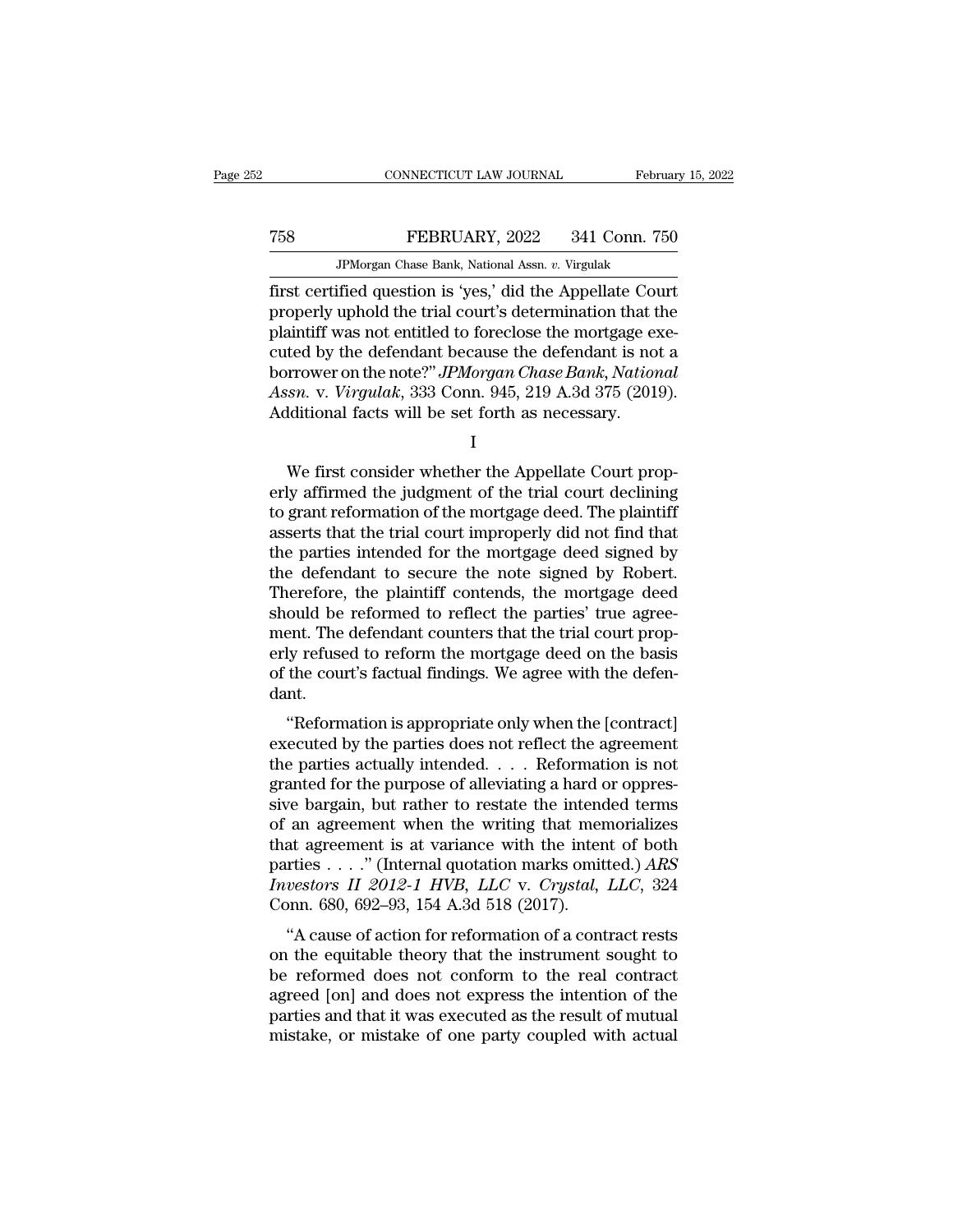# 341 Conn. 750 FEBRUARY, 2022 <sup>759</sup>

JPMorgan Chase Bank, National Assn. *v.* Virgulak THE 2022 CONNECTICUT LAW JOURNAL Page 253<br>
341 Conn. 750 FEBRUARY, 2022 759<br>
37 JPM organ Chase Bank, National Assn. v. Virgulak<br>
TPM organ Chase Bank, National Assn. v. Virgulak<br>
2011 Constructive fraud, or inequitable co 341 Conn. 750 FEBRUARY, 2022 759<br>
PMorgan Chase Bank, National Assn. v. Virgulak<br>
or constructive fraud, or inequitable conduct on the<br>
part of the other. . . . . Equity evolved the doctrine<br>
because an action at law affor  $\begin{array}{c} \text{341 Conn.} \text{750} \quad \text{FEBRUARY, 2022} \quad \text{759} \ \text{JPMorgan Chase Bank, National Assn. } v. \text{ Virgulak} \ \text{or constructive fraud, or inequitable conduct on the part of the other.} \quad . \quad . \quad \text{Equity evolved the doctrine} \text{because an action at law afforded no relief against an instrument secured by fraud or as a result of mutual mictale.} \end{array}$ 341 Conn. 750 FEBRUARY, 2022 759<br>
FPMorgan Chase Bank, National Assn. v. Virgulak<br>
or constructive fraud, or inequitable conduct on the<br>
part of the other. . . . . Equity evolved the doctrine<br>
because an action at law aff JPMorgan Chase Bank, National Assn.  $v$ . Virgulak<br>
or constructive fraud, or inequitable conduct on the<br>
part of the other. . . . . Equity evolved the doctrine<br>
because an action at law afforded no relief against an<br>
inst **PMorgan Chase Bank, National Assn.** v. Virgulak<br>
or constructive fraud, or inequitable conduct on the<br>
part of the other. . . . . Equity evolved the doctrine<br>
because an action at law afforded no relief against an<br>
instr or constructive fraud, or inequitable conduct on the<br>part of the other. . . . . Equity evolved the doctrine<br>because an action at law afforded no relief against an<br>instrument secured by fraud or as a result of mutual<br>mista part of the other.  $\ldots$  Equity evolved the doctrine<br>because an action at law afforded no relief against an<br>instrument secured by fraud or as a result of mutual<br>mistake.  $\ldots$  The remedy of reformation is appro-<br>priate in because an action at law afforded no relief against an instrument secured by fraud or as a result of mutual mistake.... The remedy of reformation is appropriate in cases of mutual mistake—that is where, in reducing to wri instrument secured by fraud or as a result of mutual<br>mistake.... The remedy of reformation is appro-<br>priate in cases of mutual mistake—that is where, in<br>reducing to writing an agreement made or transaction<br>entered into as mistake. . . . . The remedy of reformation is appropriate in cases of mutual mistake—that is where, in reducing to writing an agreement made or transaction entered into as intended by the parties thereto, through mistake, priate in cases of mutual mistake—that is where, in<br>reducing to writing an agreement made or transaction<br>entered into as intended by the parties thereto, through<br>mistake, common to both parties, the written instru-<br>ment f reducing to writing an agreement made or transaction<br>entered into as intended by the parties thereto, through<br>mistake, common to both parties, the written instru-<br>ment fails to express the real agreement or transaction.<br>.. entered into as intended by the parties thereto, through<br>mistake, common to both parties, the written instru-<br>ment fails to express the real agreement or transaction.<br>... In short, the mistake, being common to both par-<br>ti mistake, common to both parties, the written instrument fails to express the real agreement or transaction.<br>  $\dots$  In short, the mistake, being common to both parties, effects a result [that] neither intended." (Citations ment fails to express the real agreement or transaction.<br>  $\ldots$  In short, the mistake, being common to both parties, effects a result [that] neither intended." (Citations<br>
omitted; internal quotation marks omitted.) *Lopi* ... In short, the mistake, being common to both parties, effects a result [that] neither intended." (Citations omitted; internal quotation marks omitted.) *Lopinto* v.<br>*Haines*, 185 Conn. 527, 531–32, 441 A.2d 151 (1981).<br> ties, effects a result [that] neither intended." (Citations<br>omitted; internal quotation marks omitted.) *Lopinto* v.<br>*Haines*, 185 Conn. 527, 531–32, 441 A.2d 151 (1981).<br>Additionally, "[w]here fraud is absent, it must be omitted; internal quotation marks omitted.) *Lopinto* v.<br>Haines, 185 Conn. 527, 531–32, 441 A.2d 151 (1981).<br>Additionally, "[w]here fraud is absent, it must be estab-<br>lished that both parties agreed to something different<br> Haines, 185 Conn. 527, 531–32, 441 A.2d 151 (1981).<br>Additionally, "[w]here fraud is absent, it must be estab-<br>lished that both parties agreed to something different<br>from what is expressed in writing, and the proof on<br>this Additionally, "<br>lished that bot<br>from what is<br>this point shou<br>doubt." (Empl<br>omitted.) Id.,<br>this case.<br>"We have sta The diat bout parties agreed to someting different<br>om what is expressed in writing, and the proof on<br>is point should be clear so as to leave no room for<br>ubt." (Emphasis omitted; internal quotation marks<br>nitted.) Id., 535. from what is expressed in whing, and the proof on<br>this point should be clear so as to leave no room for<br>doubt." (Emphasis omitted; internal quotation marks<br>omitted.) Id., 535. There is no allegation of fraud in<br>this case.

thrustical point should be clear so as to leave no foont for<br>doubt." (Emphasis omitted; internal quotation marks<br>omitted.) Id., 535. There is no allegation of fraud in<br>this case.<br>"We have stated the standard of proof for r vincity. The same divided, internal quotation marks<br>
omitted.) Id., 535. There is no allegation of fraud in<br>
this case.<br>
"We have stated the standard of proof for reformation<br>
in different ways but all with the same substa ommeted.) Tu., 555. There is no anegation of fratium this case.<br>
"We have stated the standard of proof for reformation<br>
in different ways but all with the same substantive<br>
thrust: evidence should be clear, substantial and "We have stated the standard of proof for reformation<br>in different ways but all with the same substantive<br>thrust: evidence should be clear, substantial and con-<br>vincing." (Internal quotation marks omitted.) Id., 534.<br>"This "We have stated the standard of proof for reformation<br>in different ways but all with the same substantit<br>thrust: evidence should be clear, substantial and co<br>vincing." (Internal quotation marks omitted.) Id., 5:<br>"This is t unferent ways but an with the same substantive<br>rust: evidence should be clear, substantial and con-<br>ncing." (Internal quotation marks omitted.) Id., 534.<br>his is the quality of the evidence required in cases<br>this type." Id. Final and Constrainers. Evidence should be clear, substantial and Convincing." (Internal quotation marks omitted.) Id., 534.<br>"This is the quality of the evidence required in cases<br>of this type." Id., 535. "The burden of pr

Finited to secure the note executed by Robert. As this court has recognized, "the burden of proof on the issue<br>of reformation is [on] the party seeking it." Id.<br>Here, the plaintiff had to establish the parties' clear<br>agree This is the quanty of the evidence required in cases<br>of this type." Id., 535. "The burden of proof on the issue<br>of reformation is [on] the party seeking it." Id.<br>Here, the plaintiff had to establish the parties' clear<br>agr of this type. 1d., 555. The burden of proof on the issue<br>of reformation is [on] the party seeking it." Id.<br>Here, the plaintiff had to establish the parties' clear<br>agreement that the defendant's mortgage deed was<br>intended or reformation is [off] the party seeking it. To:<br>
Here, the plaintiff had to establish the parties' clear<br>
agreement that the defendant's mortgage deed was<br>
intended to secure the note executed by Robert. As this<br>
court Here, the plaintiff had to establish the parties' clear<br>agreement that the defendant's mortgage deed was<br>intended to secure the note executed by Robert. As this<br>court has recognized, "the trier is the judge of credibility agreement that the defendant's mortgage deed was<br>intended to secure the note executed by Robert. As this<br>court has recognized, "the trier is the judge of credibility<br>and, specifically . . . what the terms of the agreement<br> intended to secure the note executed by Robert. As this court has recognized, "the trier is the judge of credibility and, specifically  $\dots$  what the terms of the agreement were [is] a question of fact for the trier.  $\dots$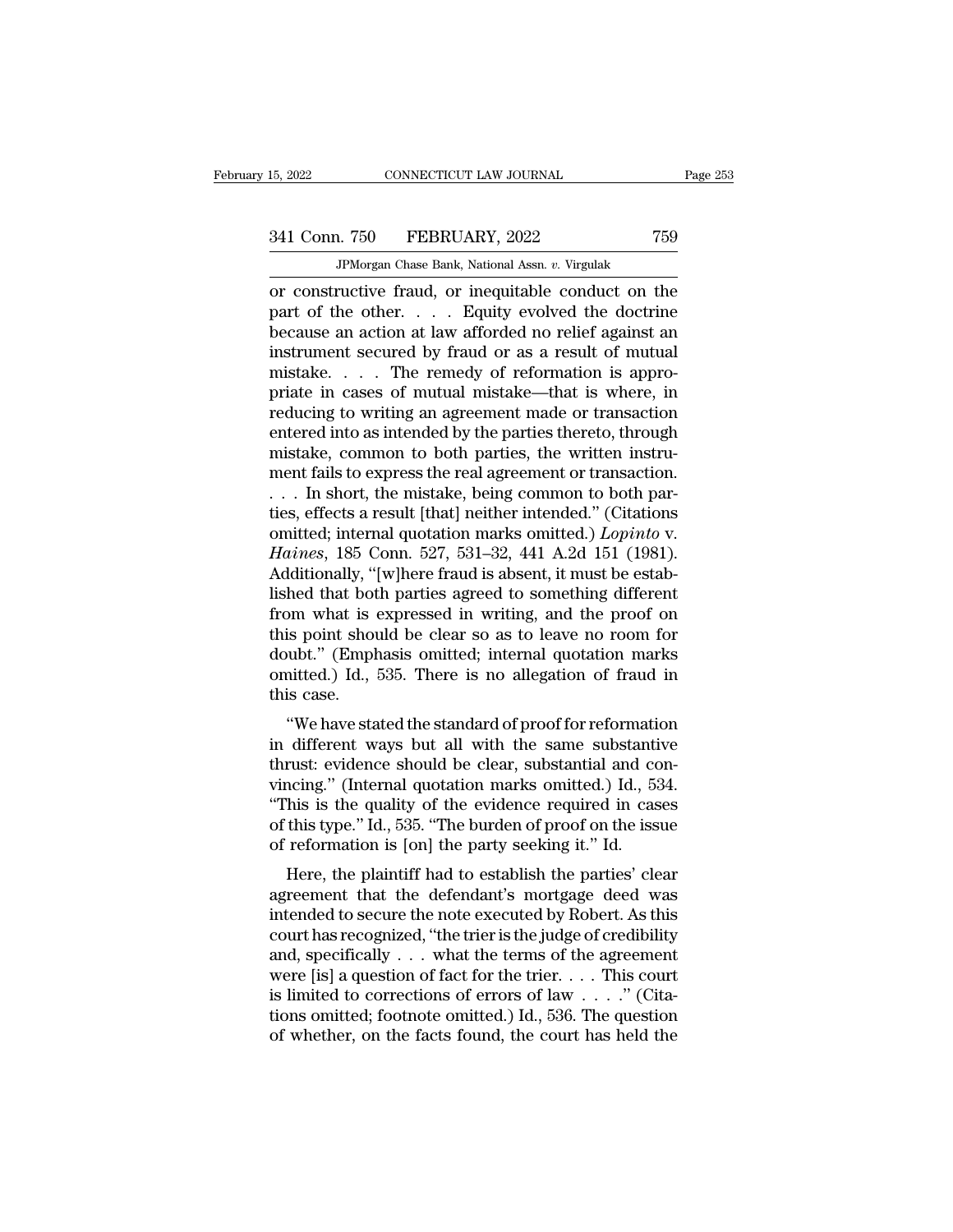|     | CONNECTICUT LAW JOURNAL                               | February 15, 2022 |
|-----|-------------------------------------------------------|-------------------|
| 760 | FEBRUARY, 2022                                        | 341 Conn. 750     |
|     | JPM organ Chase Bank, National Assn. v. Virgulak      |                   |
|     | plaintiff who had the burden of proof on the reforma- |                   |

CONNECTICUT LAW JOURNAL Februar<br>
FEBRUARY, 2022 341 Conn. 750<br>
PMorgan Chase Bank, National Assn. v. Virgulak<br>
plaintiff, who had the burden of proof on the reforma-<br>
tion issue, to the correct standard becomes one of law<br> tion issue, to the correct standard becomes one of law The Team of Team Chase Bank, Nation<br>Telaintiff, who had the burden correct stand:<br>and is reviewable. See id.<br>In the present case, the plain IFEBRUARY, 2022 341 Conn. 750<br>IPMorgan Chase Bank, National Assn.  $v$ . Virgulak<br>aintiff, who had the burden of proof on the reforma-<br>on issue, to the correct standard becomes one of law<br>d is reviewable. See id.<br>In the pre

JPMorgan Chase Bank, National Assn.  $v$ . Virgulak<br>plaintiff, who had the burden of proof on the reforma-<br>tion issue, to the correct standard becomes one of law<br>and is reviewable. See id.<br>In the present case, the plaintiff plaintiff, who had the burden of proof on the reformation issue, to the correct standard becomes one of law<br>and is reviewable. See id.<br>In the present case, the plaintiff does not assert that<br>the trial court improperly requ plantary and the burden of proof on the recommention issue, to the correct standard becomes one of law<br>and is reviewable. See id.<br>In the present case, the plaintiff does not assert that<br>the trial court improperly required most about, the correct beathed a second of the critical<br>and is reviewable. See id.<br>In the present case, the plaintiff does not assert that<br>the trial court improperly required it to prove the par-<br>ties' agreement by clear In the present case, the plaintiff does not assert that<br>the trial court improperly required it to prove the par-<br>ties' agreement by clear and convincing evidence. Instead,<br>on appeal, the plaintiff challenges the trial cour In the present case, the plaintiff does not assert that<br>the trial court improperly required it to prove the par-<br>ties' agreement by clear and convincing evidence. Instead,<br>on appeal, the plaintiff challenges the trial cour The trial court of the parties of the parties stipulated to the parties of appeal, the plaintiff challenges the trial court's determination regarding the terms of the agreement between<br>e parties, which is a factual determi following facts: ''On or about December 11, 2006, Robert<br>example facts: ''on or about December 11, 2006, Robert<br>following facts: ''On or about December 11, 2006, Robert<br>executed and delivered to [JPMorgan] Chase a note in<br>

executed and delivered to [JPMorgan] Chase a note in<br>the parties, which is a factual determination subject to<br>the clearly erroneous standard of review. See id.<br>The trial court noted that the parties stipulated to the<br>foll the parties, which is a factual determination subject to<br>the clearly erroneous standard of review. See id.<br>The trial court noted that the parties stipulated to the<br>following facts: "On or about December 11, 2006, Robert<br>e the clearly erroneous standard of review. See id.<br>
The trial court noted that the parties stipulated to the<br>
following facts: "On or about December 11, 2006, Robert<br>
executed and delivered to [JPMorgan] Chase a note in<br>
t The trial court noted that the parties stipulated to the<br>following facts: "On or about December 11, 2006, Robert<br>executed and delivered to [JPMorgan] Chase a note in<br>the principal amount of \$533,000 . . . . [The defen-<br>dan The trial court noted that the parties stipulated to the<br>following facts: "On or about December 11, 2006, Robert<br>executed and delivered to [JPMorgan] Chase a note in<br>the principal amount of \$533,000  $\ldots$ . [The defen-<br>dan following facts: "On or about December 11, 2006, Robert<br>executed and delivered to [JPMorgan] Chase a note in<br>the principal amount of \$533,000  $\ldots$ . [The defen-<br>dant] did not sign the note. The note was not timely<br>paid, [ executed and delivered to [JPMorgan] Chase a note in<br>the principal amount of \$533,000 . . . . . [The defen-<br>dant] did not sign the note. The note was not timely<br>paid, [it] went into default on or about February 1, 2010,<br>a the principal amount of  $$533,000$ ..... [The defendant] did not sign the note. The note was not timely paid, [it] went into default on or about February 1, 2010, and [JPMorgan Chase] elected to accelerate the balance due id, [it] went into default on or about February 1, 2010,<br>
d [JPMorgan Chase] elected to accelerate the balance<br>
ue on the note. The present foreclosure action was<br>
mmenced by [JPMorgan] Chase in February, 2013, at<br>
nich ti para, [14] wenture derivative or as said estated, 2, 2020,<br>and [JPMorgan Chase] elected to accelerate the balance<br>due on the note. The present foreclosure action was<br>commenced by [JPMorgan] Chase in February, 2013, at<br>whic

due on the note. The present foreclosure action was<br>commenced by [JPMorgan] Chase in February, 2013, at<br>which time it held the note executed by Robert. . . .<br>"On January 24, 2011, Robert filed for protection<br>under chapter commenced by [JPMorgan] Chase in February, 2013, at<br>which time it held the note executed by Robert. . . .<br>"On January 24, 2011, Robert filed for protection<br>under chapter 7 of the [United States] Bankruptcy Code,<br>listing th which time it held the note executed by Robert. . . .<br>
"On January 24, 2011, Robert filed for protection<br>
under chapter 7 of the [United States] Bankruptcy Code,<br>
listing the note as an unsecured debt. The filing listed<br> "On January 24, 2011, Robert filed for protection<br>under chapter 7 of the [United States] Bankruptcy Code,<br>listing the note as an unsecured debt. The filing listed<br>no real property owned by Robert. . . . [O]n April 26,<br>201 "On Januar"<br>under chapter<br>listing the not<br>no real proper<br>2011, Robert<br>from the banl<br>the note.<br>"[The defer ting the note as an unsecured debt. The filing listed<br>  $\alpha$  real property owned by Robert. . . . [O]n April 26,<br>
11, Robert was granted an unconditional discharge<br>
om the bankruptcy court for his obligations under<br>
e note mo real property owned by Robert.  $\ldots$  [O]n April 26,<br>2011, Robert was granted an unconditional discharge<br>from the bankruptcy court for his obligations under<br>the note.<br>"[The defendant] signed [the mortgage deed] on<br>Decem

secure a property stated an unconditional discharge<br>from the bankruptcy court for his obligations under<br>the note.<br>"[The defendant] signed [the mortgage deed] on<br>December 11, 2006, which recited that it was given to<br>secure From the bankruptcy court for his obligations under<br>the note.<br>"[The defendant] signed [the mortgage deed] on<br>December 11, 2006, which recited that it was given to<br>secure a note dated December 11, 2006, signed by [the<br>defen <sup>111</sup> The defendant] signed [the mortgage deed] on<br>December 11, 2006, which recited that it was given to<br>secure a note dated December 11, 2006, signed by [the<br>defendant] as the '[b]orrower,' in the amount of<br>\$533,000. The "[The defendant] signed [the mortgage deed] on<br>December 11, 2006, which recited that it was given to<br>secure a note dated December 11, 2006, signed by [the<br>defendant] as the '[b]orrower,' in the amount of<br>\$533,000. The ter "[The defendant] signed [the mortgage deed] on<br>December 11, 2006, which recited that it was given to<br>secure a note dated December 11, 2006, signed by [the<br>defendant] as the "[b]orrower," in the amount of<br>\$533,000. The ter December 11, 2006, which recited that it was gives secure a note dated December 11, 2006, signed b defendant] as the '[b]orrower,' in the amou \$533,000. The term '[b]orrower' is defined in the gage deed as 'Theresa Virgula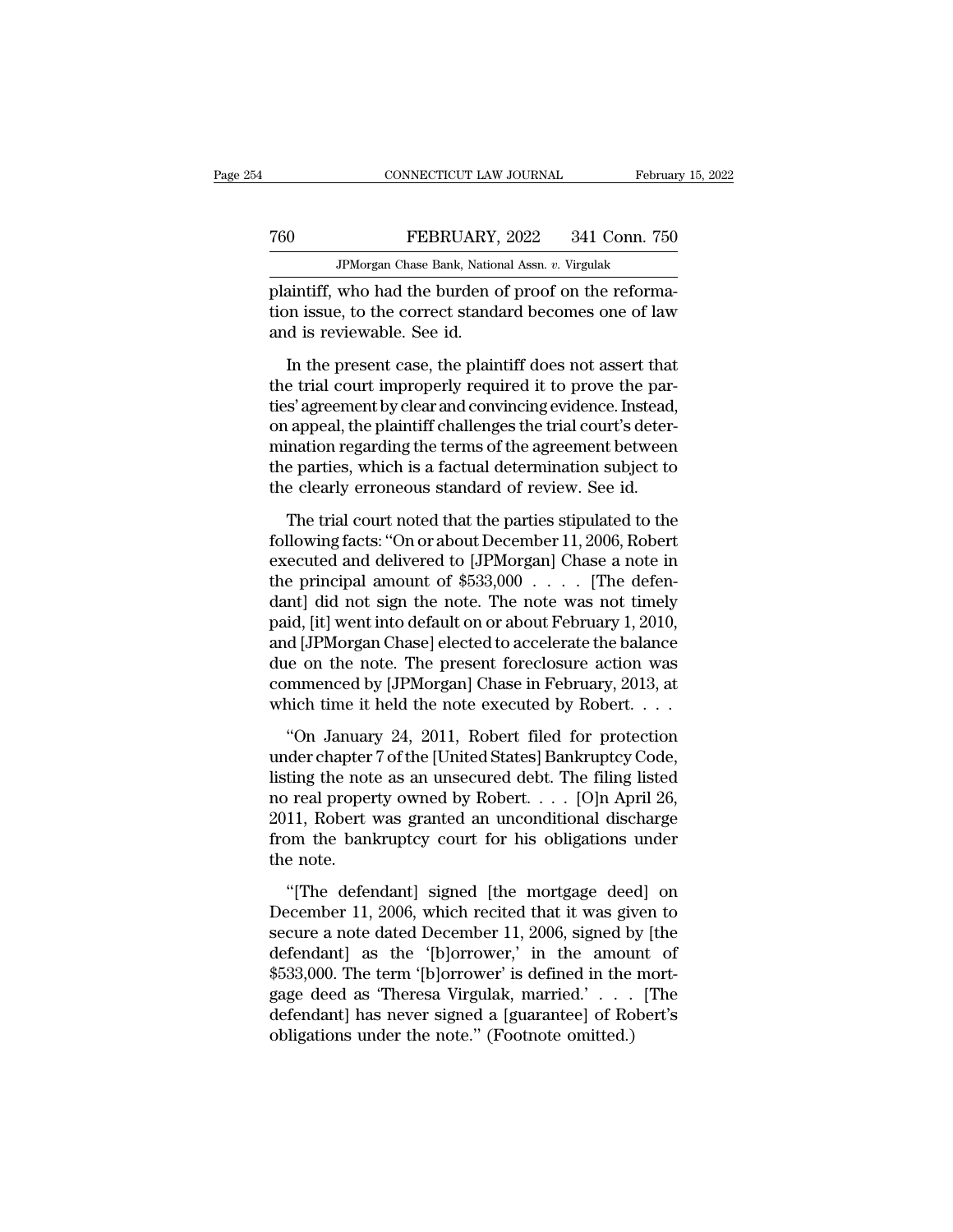JPMorgan Chase Bank, National Assn. *v.* Virgulak The trial court heard evidence from the parties over<br>
The trial court heard evidence from the parties over<br>
the trial court heard evidence from the parties over<br>
the course of a one day trial. The plaintiff introduced<br>
to 341 Conn. 750 FEBRUARY, 2022 761<br>
JPMorgan Chase Bank, National Assn. v. Virgulak<br>
The trial court heard evidence from the parties over<br>
the course of a one day trial. The plaintiff introduced<br>
into evidence a copy of the 341 Conn. 750 FEBRUARY, 2022 761<br>
FMorgan Chase Bank, National Assn. v. Virgulak<br>
The trial court heard evidence from the parties over<br>
the course of a one day trial. The plaintiff introduced<br>
into evidence a copy of the n  $341$  Conn. 750 FEBRUARY, 2022<br>
FPMorgan Chase Bank, National Assn.  $v$ . Virgulak<br>
The trial court heard evidence from the parties<br>
the course of a one day trial. The plaintiff introc<br>
into evidence a copy of the note and JPMorgan Chase Bank, National Assn.  $v$ . Virgulak<br>
The trial court heard evidence from the parties over<br>
e course of a one day trial. The plaintiff introduced<br>
to evidence a copy of the note and mortgage deed.<br>
e trial co The trial court heard evidence from the parties over<br>the course of a one day trial. The plaintiff introduced<br>into evidence a copy of the note and mortgage deed.<br>The trial court made the following findings.<br>The trial court

The trial court heard evidence from the parties over<br>the course of a one day trial. The plaintiff introduced<br>into evidence a copy of the note and mortgage deed.<br>The trial court made the following findings.<br>The trial court into evidence a copy of the note and mortgage deed.<br>The trial court made the following findings.<br>The trial court found that the note was signed only<br>by Robert, above a signature line labeled "Robert J.<br>Virgulak," and that The trial court made the following findings.<br>The trial court made the following findings.<br>The trial court found that the note was signed only<br>by Robert, above a signature line labeled "Robert J.<br>Virgulak," and that the no The trial court made the following mantgo.<br>
Use the trial court found that the note was signed only<br>
by Robert, above a signature line labeled "Robert J.<br>
Uirgulak," and that the note does not contain a signature<br>
line wi The trial court found that the note was signed only<br>by Robert, above a signature line labeled "Robert J.<br>Virgulak," and that the note does not contain a signature<br>line with the defendant's name. The trial court further<br>fou by Robert, above a signature line labeled "Robert J.<br>Virgulak," and that the note does not contain a signature<br>line with the defendant's name. The trial court further<br>found that "[t]he note . . . recites the obligations of Virgulak," and that the note does not contain a signature<br>line with the defendant's name. The trial court further<br>found that "[t]he note . . . recites the obligations of<br>the '[b]orrower' and does not otherwise define that<br> line with the defendant's name. The trial court further<br>found that "[t]he note . . . recites the obligations of<br>the '[b]orrower' and does not otherwise define that<br>term. However, page 3 of the note bears the signature<br>of ' found that "[t]he note . . . recites the obligations of<br>the '[b]orrower' and does not otherwise define that<br>term. However, page 3 of the note bears the signature<br>of 'Robert J. Virgulak—[b]orrower.' The note does not<br>bear [ The trial court explained that Rodriguez admitted<br>and The trial course in the signature<br>"Robert J. Virgulak—[b]orrower.' The note does not<br>ar [the defendant's] signature, nor does it indicate in<br>y way that any person, othe term: However, page 5 of are note beam are lignature<br>of 'Robert J. Virgulak—[b]orrower.' The note does not<br>bear [the defendant's] signature, nor does it indicate in<br>any way that any person, other than Robert, is obligated<br>

or Roseros. Tigatak [b]orrower. The note does not<br>bear [the defendant's] signature, nor does it indicate in<br>any way that any person, other than Robert, is obligated<br>under the terms of the note." (Citation omitted.)<br>The tri gues did authorized in the terms of the note." (Citation omitted.)<br>The trial court explained that Rodriguez admitted<br>that JPMorgan Chase's files did not include any originals<br>or copies of any note signed by the defendant. Fourtheaters of the note." (Citation omitted.)<br>The trial court explained that Rodriguez admitted<br>that JPMorgan Chase's files did not include any originals<br>or copies of any note signed by the defendant. Rodri-<br>guez did auth The trial court explained that Rodriguez admitted<br>that JPMorgan Chase's files did not include any originals<br>or copies of any note signed by the defendant. Rodri-<br>guez did authenticate a United States Department of<br>Housing The trial court explained that Rodriguez admitted<br>that JPMorgan Chase's files did not include any originals<br>or copies of any note signed by the defendant. Rodri-<br>guez did authenticate a United States Department of<br>Housing that JPMorgan Chase's files did not include any originals<br>or copies of any note signed by the defendant. Rodri-<br>guez did authenticate a United States Department of<br>Housing and Urban Development Settlement Statement<br>(HUD-1A or copies of any note signed by the defendant. Rodriguez did authenticate a United States Department of Housing and Urban Development Settlement Statement (HUD-1A form), a Transfer of Servicing Disclosure Statement, a Trut guez did authenticate a United St<br>Housing and Urban Development S<br>(HUD-1A form), a Transfer of S<br>Statement, a Truth in Lending Stat<br>of Right To Cancel, which were all<br>dant. None of these mortgage do<br>the note executed by Ro The trial court also related to the defendant in the defendant of the defendant, a Truth in Lending Statement, and a Notice Right To Cancel, which were all signed by the defendant. None of these mortgage documents referenc (Helen Hamm), a Transfer of Serventy Essensiant Statement, a Truth in Lending Statement, and a Notice of Right To Cancel, which were all signed by the defendant. None of these mortgage documents references the note execute

but the property for thirty-four years and had owned it<br>for the property. The trial court also relied on the defendant's testi-<br>mony.<sup>5</sup> At trial, the defendant testified that she had lived<br>at the property for thirty-four of ragnet to called, which were all signed by and defendant. None of these mortgage documents references<br>the note executed by Robert.<br>The trial court also relied on the defendant's testi-<br>mony.<sup>5</sup> At trial, the defendant the note executed by Robert.<br>The trial court also relied on the defendant's testi-<br>mony.<sup>5</sup> At trial, the defendant testified that she had lived<br>at the property for thirty-four years and had owned it<br>for the last thirty ye The trial court also relied on the defendant's testi-<br>mony.<sup>5</sup> At trial, the defendant testified that she had lived<br>at the property for thirty-four years and had owned it<br>for the last thirty years. The defendant further te The trial court also relied on the defendant's testi-<br>mony.<sup>5</sup> At trial, the defendant testified that she had lived<br>at the property for thirty-four years and had owned it<br>for the last thirty years. The defendant further te mony.<sup>5</sup> At trial, the defendant testified that she had lived<br>at the property for thirty-four years and had owned it<br>for the last thirty years. The defendant further testified<br>that she signed the mortgage deed at Robert's at she signed the mortgage deed at Robert's request.<br>he admitted that she signed the HUD-1A form, the<br>ransfer of Servicing Disclosure Statement, the Truth<br>Lending Statement, and the Notice of Right To Can-<br><sup>5</sup>The trial cou She admitted that she signed the HUD-1A form, the Transfer of Servicing Disclosure Statement, the Truth in Lending Statement, and the Notice of Right To Canterly for the trial court elucidated that "[it] has ... consider[e

Transfer<br>in Lendin<br><sup>5</sup>The trial<br>mony given<br>is at issue.''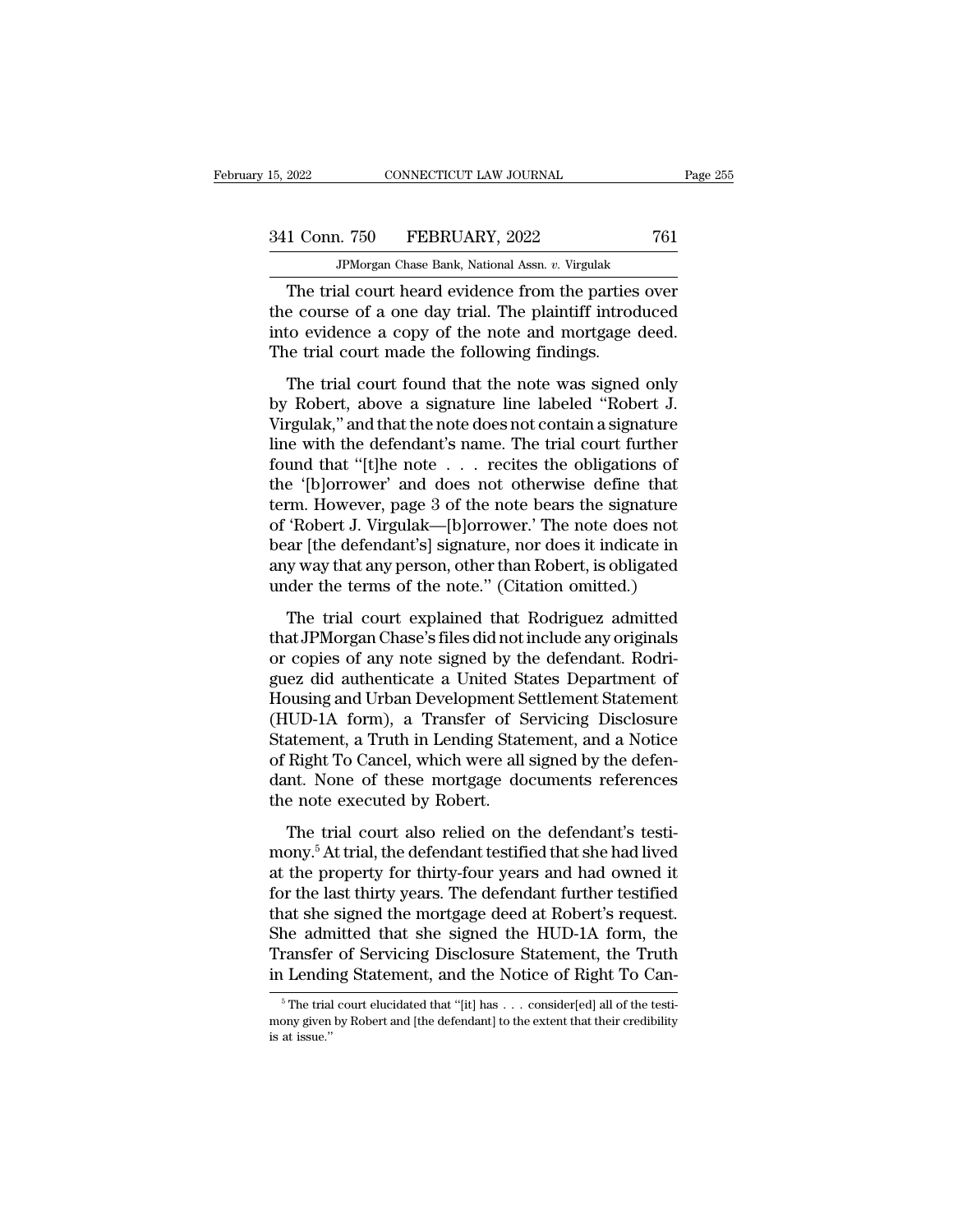|     | CONNECTICUT LAW JOURNAL                               | February 15, 2022 |
|-----|-------------------------------------------------------|-------------------|
| 762 | FEBRUARY, 2022                                        | 341 Conn. 750     |
|     | JPM organ Chase Bank, National Assn. v. Virgulak      |                   |
|     | cel but testified that she had not read the documents |                   |

CONNECTICUT LAW JOURNAL February 15, 2022<br>
FEBRUARY, 2022 341 Conn. 750<br>
JPMorgan Chase Bank, National Assn. v. Virgulak<br>
Cel, but testified that she had not read the documents<br>
before signing them and that she signed them FEBRUARY, 2022 341 Conn. 750<br>
JPMorgan Chase Bank, National Assn. v. Virgulak<br>
cel, but testified that she had not read the documents<br>
before signing them and that she signed them in Robert's<br>
presence only. The plaintiff FEBRUARY, 2022 341 Conn. 750<br>
FMorgan Chase Bank, National Assn. v. Virgulak<br>
cel, but testified that she had not read the documents<br>
before signing them and that she signed them in Robert's<br>
presence only. The plaintiff p Textual Textual Textual Textual Cel, but testified that she has<br>before signing them and that<br>presence only. The plaintiff<br>dispute this testimony.<br>The trial court explained JPMorgan Chase Bank, National Assn.  $v$ . Virgulak<br>
1, but testified that she had not read the documents<br>
fore signing them and that she signed them in Robert's<br>
esence only. The plaintiff presented no evidence to<br>
spute t cel, but testified that she had not read the documents<br>before signing them and that she signed them in Robert's<br>presence only. The plaintiff presented no evidence to<br>dispute this testimony.<br>The trial court explained that t

before signing them and that she signed them in Robert's<br>presence only. The plaintiff presented no evidence to<br>dispute this testimony.<br>The trial court explained that the defendant further<br>testified that she had agreed that presence only. The plaintiff presented no evidence to<br>dispute this testimony.<br>The trial court explained that the defendant further<br>testified that she had agreed that the proceeds of the<br>subject note would be used to pay of dispute this testimony.<br>The trial court explained that the defendant further<br>testified that she had agreed that the proceeds of the<br>subject note would be used to pay off a prior mortgage<br>on the property but that she did no The trial court explained that the defendant further<br>testified that she had agreed that the proceeds of the<br>subject note would be used to pay off a prior mortgage<br>on the property but that she did not receive any portion<br>of The trial court explained that the defendant further<br>testified that she had agreed that the proceeds of the<br>subject note would be used to pay off a prior mortgage<br>on the property but that she did not receive any portion<br>of testified that she had agreed that the proceeds of the<br>subject note would be used to pay off a prior mortgage<br>on the property but that she did not receive any portion<br>of the \$155,236.22 shown as paid to the "[b]orrower."<br>T subject note would be used to pay off a prior mortgage<br>on the property but that she did not receive any portion<br>of the \$155,236.22 shown as paid to the "[b]orrower."<br>The defendant explained that Robert managed the fami-<br>ly on the property but that she did not receive any portion<br>of the \$155,236.22 shown as paid to the "[b]orrower."<br>The defendant explained that Robert managed the fami-<br>ly's bills and paid all real estate taxes. The defendant<br> of the \$155,236.22 shown as<br>The defendant explained tha<br>ly's bills and paid all real e<br>further testified that she an<br>tax returns or have credit<br>defendant also denied that s<br>tees of Robert's debts.<br>The trial court also reli s bills and paid all real estate taxes. The defendant<br>ther testified that she and Robert did not file joint<br>x returns or have credit cards in their names. The<br>fendant also denied that she had signed any guaran-<br>es of Rober further testified that she and Robert did not file joint<br>tax returns or have credit cards in their names. The<br>defendant also denied that she had signed any guaran-<br>tees of Robert's debts.<br>The trial court also relied on Rob

tax returns or have credit cards in their names. The<br>defendant also denied that she had signed any guaran-<br>tees of Robert's debts.<br>The trial court also relied on Robert's testimony at<br>trial.<sup>6</sup> He testified that, in his lo defendant also denied that she had signed any guarantees of Robert's debts.<br>The trial court also relied on Robert's testimony at<br>trial.<sup>6</sup> He testified that, in his loan application, he<br>included the value of the property, tees of Robert's debts.<br>The trial court also relied on Robert's testimony at<br>trial.<sup>6</sup> He testified that, in his loan application, he<br>included the value of the property, even though he knew<br>that the property was solely in The trial court also relied on Robert's testimony at trial.<sup>6</sup> He testified that, in his loan application, he included the value of the property, even though he knew that the property was solely in the defendant's name. R The trial court also relied on Robert's testimony at<br>trial.<sup>6</sup> He testified that, in his loan application, he<br>included the value of the property, even though he knew<br>that the property was solely in the defendant's name.<br>R trial.<sup>6</sup> He testified that, in his loan application, he<br>included the value of the property, even though he knew<br>that the property was solely in the defendant's name.<br>Robert also testified that he had considered both he<br>an included the value of the property, even though he knew<br>that the property was solely in the defendant's name.<br>Robert also testified that he had considered both he<br>and the defendant jointly responsible for the prior mort-<br>g that the property was solely in the defendant's name.<br>Robert also testified that he had considered both he<br>and the defendant jointly responsible for the prior mort-<br>gages on the property. Robert further testified that he<br>h Robert also testified that he had considered both he<br>and the defendant jointly responsible for the prior mort-<br>gages on the property. Robert further testified that he<br>had received the entire \$155,236.22 in funds disbursed<br> and the defendant jointly responsible for the prior mort-<br>gages on the property. Robert further testified that he<br>had received the entire \$155,236.22 in funds disbursed<br>to the borrower at the closing. Robert explained that gages on the property. Robert further testified that he<br>had received the entire \$155,236.22 in funds disbursed<br>to the borrower at the closing. Robert explained that<br>he used some of those funds to improve the kitchen<br>and ba had received the entire \$155,236.22 in funds disbursed<br>to the borrower at the closing. Robert explained that<br>he used some of those funds to improve the kitchen<br>and bathroom at the property. Robert testified that he<br>paid th to the borrower at the closing. Robert explained that<br>he used some of those funds to improve the kitchen<br>and bathroom at the property. Robert testified that he<br>paid the obligations under the note, real estate taxes<br>and pro he used some of those funds to improve the kitchen<br>and bathroom at the property. Robert testified that he<br>paid the obligations under the note, real estate taxes<br>and property insurance up until the time he filed for<br>bankrup and bathroom at the property. Robert testified that he<br>paid the obligations under the note, real estate taxes<br>and property insurance up until the time he filed for<br>bankruptcy in 2010. Robert further testified that, since<br>t paid the obligations under the note, real estate taxes<br>and property insurance up until the time he filed for<br>bankruptcy in 2010. Robert further testified that, since<br>that time, he has not made any payments under the note<br>o and property insurance up until the ti<br>bankruptcy in 2010. Robert further test<br>that time, he has not made any payment<br>or for real estate taxes but did reinsta<br>insurance. According to Robert, the defe<br>pied the property sinc or for real estate taxes but did reinstate the property<br>insurance. According to Robert, the defendant has occu-<br>pied the property since 2006 but has not made mortgage<br>payments or paid property taxes.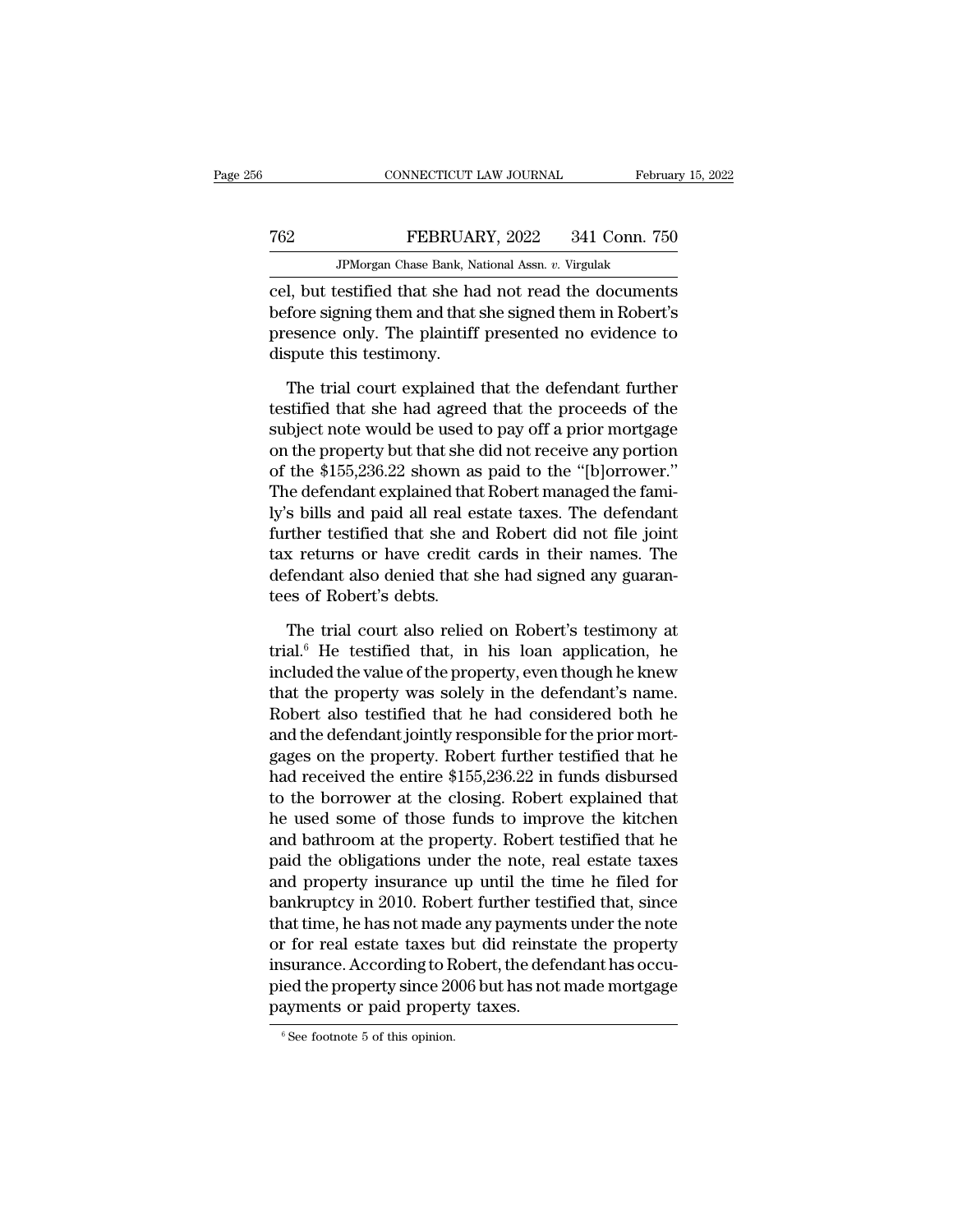341 Conn. 750 FEBRUARY, 2022 <sup>763</sup>

JPMorgan Chase Bank, National Assn. *v.* Virgulak EXECUTE 2022 2022<br>
During Cross-examination, Robert testified that the<br>
during cross-examination, Robert testified that the<br>
during cross-examination, Robert testified that the<br>
during cross-examination, Robert testified t 341 Conn. 750 FEBRUARY, 2022 763<br>
JPMorgan Chase Bank, National Assn. v. Virgulak<br>
During cross-examination, Robert testified that the<br>
majority of the documents relating to the mortgage were<br>
given to him, not the defenda  $\begin{array}{r} \text{341 Conn.} \text{750} \quad \text{FEBRUARY, 2022} \quad \text{763} \ \text{JPMorgan Chase Bank, National Assn. } v. \text{ Virgulak} \ \text{During cross-examination, Robert testified that the majority of the documents relating to the mortgage were given to him, not the defendant. He further testified that the defendant was not present at the closing held at the attempt of the astronomy's office. Robert explained that all com-$ 341 Conn. 750 FEBRUARY, 2022 763<br>
JPMorgan Chase Bank, National Assn.  $v$ . Virgulak<br>
During cross-examination, Robert testified that the<br>
majority of the documents relating to the mortgage were<br>
given to him, not the defe THERTORITY, 2022<br>TPMorgan Chase Bank, National Assn. v. Virgulak<br>During cross-examination, Robert testified that the<br>majority of the documents relating to the mortgage were<br>given to him, not the defendant. He further testi JPMorgan Chase Bank, National Assn.  $v$ . Virgulak<br>During cross-examination, Robert testified that the<br>majority of the documents relating to the mortgage were<br>given to him, not the defendant. He further testified<br>that the During cross-examination, Robert testified that the<br>majority of the documents relating to the mortgage were<br>given to him, not the defendant. He further testified<br>that the defendant was not present at the closing held<br>at th majority of the documents relating to the mortgage were<br>given to him, not the defendant. He further testified<br>that the defendant was not present at the closing held<br>at the attorney's office. Robert explained that all com-<br> given to him, not the defendant. He further testified<br>that the defendant was not present at the closing held<br>at the attorney's office. Robert explained that all com-<br>munications regarding the mortgage were sent to him,<br>not that the defendant was not present at the closing held<br>at the attorney's office. Robert explained that all com-<br>munications regarding the mortgage were sent to him,<br>not the defendant. Robert also explained that he used<br>\$10 at the attorney's office. Robert explained that all communications regarding the mortgage were sent to him, not the defendant. Robert also explained that he used \$109,070.48 of the proceeds of the note to pay off credit ca munications regarding the mortgage were sent to him,<br>not the defendant. Robert also explained that he used<br>\$109,070.48 of the proceeds of the note to pay off credit<br>cards that were his exclusive responsibility and that<br>app not the defendant. Robert also explained that he used<br>\$109,070.48 of the proceeds of the note to pay off credit<br>cards that were his exclusive responsibility and that<br>approximately \$35,000 of it was used to improve the<br>kitc 09,070.45 of the proceeds of the note to pay on credit<br>rds that were his exclusive responsibility and that<br>proximately \$35,000 of it was used to improve the<br>tchen and bathroom at the property. Robert also testi-<br>d that JPM cards that were his exclusive responsibility and that<br>approximately \$35,000 of it was used to improve the<br>kitchen and bathroom at the property. Robert also testi-<br>fied that JPMorgan Chase "required that the prior mort-<br>gag

approximately \$55,000 of it was used to improve the<br>kitchen and bathroom at the property. Robert also testi-<br>fied that JPMorgan Chase "required that the prior mort-<br>gages be paid off as a condition of granting the loan."<br>T Kitchen and bathroom at the property. Robert also test-<br>fied that JPMorgan Chase "required that the prior mort-<br>gages be paid off as a condition of granting the loan."<br>The trial court ultimately found: "The documents in<br>ev red that Jr Morgan Chase Tequired that the prior mort-<br>gages be paid off as a condition of granting the loan."<br>The trial court ultimately found: "The documents in<br>evidence and the testimony of the witnesses leave many<br>gaps gages be paid on as a condition of granting the loan.<br>The trial court ultimately found: "The documents in<br>evidence and the testimony of the witnesses leave many<br>gaps in the factual record. It is not clear [whether]<br>Robert The trial court ultimately found: "The documents in<br>evidence and the testimony of the witnesses leave many<br>gaps in the factual record. It is not clear [whether]<br>Robert spoke with any individual representing [JPMor-<br>gan] Ch evidence and the testimony of the witnesses leave many<br>gaps in the factual record. It is not clear [whether]<br>Robert spoke with any individual representing [JPMor-<br>gan] Chase prior to applying for the mortgage. There<br>was no gaps in the factual record. It is not clear [whether]<br>Robert spoke with any individual representing [JPMorgan] Chase prior to applying for the mortgage. There<br>was no mortgage commitment listing the terms under<br>which [JPMor Robert spoke with any individual representing [JPMorgan] Chase prior to applying for the mortgage. There was no mortgage commitment listing the terms under which [JPMorgan] Chase was prepared to close the loan and what rol gan] Chase prior to applying for the mortgage. There<br>was no mortgage commitment listing the terms under<br>which [JPMorgan] Chase was prepared to close the loan<br>and what role, if any, [it] intended [the defendant] to<br>play in was no mortgage commitment listing the terms under<br>which [JPMorgan] Chase was prepared to close the loan<br>and what role, if any, [it] intended [the defendant] to<br>play in the transaction. The [HUD-1A form] lists only<br>one dis which [JPMorgan] Chase was prepared to close the loan<br>and what role, if any, [it] intended [the defendant] to<br>play in the transaction. The [HUD-1A form] lists only<br>one disbursement to a law firm—the \$525 paid to<br>Bove & Mil and what role, if any, [it] intended [the defendant] to<br>play in the transaction. The [HUD-1A form] lists only<br>one disbursement to a law firm—the \$525 paid to<br>Bove & Milici. Although Robert testified that the closing<br>took p play in the transaction. The [HUD-1A form] lists only<br>one disbursement to a law firm—the \$525 paid to<br>Bove & Milici. Although Robert testified that the closing<br>took place in John Milici's office, he did not testify as<br>to w one disbursement to a law firm—the \$525 paid to<br>Bove & Milici. Although Robert testified that the closing<br>took place in John Milici's office, he did not testify as<br>to whether Milici was representing him, [JPMorgan]<br>Chase, Bove & Milici. Although Robert testified that the closing<br>took place in John Milici's office, he did not testify as<br>to whether Milici was representing him, [JPMorgan]<br>Chase, or both. There was no testimony as to who<br>prepar took place in John Milici's office, he did not testify as<br>to whether Milici was representing him, [JPMorgan]<br>Chase, or both. There was no testimony as to who<br>prepared or reviewed the closing documents. Both<br>Robert and [the to whether Milici was representing him, [JPMorgan]<br>Chase, or both. There was no testimony as to who<br>prepared or reviewed the closing documents. Both<br>Robert and [the defendant] testified that [the defendant]<br>did not attend Chase, or both. There was no testimony as to who<br>prepared or reviewed the closing documents. Both<br>Robert and [the defendant] testified that [the defendant]<br>did not attend the closing and that she signed the mort-<br>gage deed prepared or reviewed the closing documents. Both<br>Robert and [the defendant] testified that [the defendant]<br>did not attend the closing and that she signed the mort-<br>gage deed and four related documents at the family<br>home. H Robert and [the defendant] testified that [t]<br>did not attend the closing and that she sign<br>gage deed and four related documents :<br>home. However, there was no explanatio<br>mortgage [deed] came to bear the signa<br>witnesses, one The records authorized by . . . Rodriguez are end as the signature of how the ortgage [deed] came to bear the signatures of two tnesses, one of whom, [Milici], also purported to take the defendant's] acknowledgement.<br>"The gage deed and four related documents at the family<br>home. However, there was no explanation of how the<br>mortgage [deed] came to bear the signatures of two<br>witnesses, one of whom, [Milici], also purported to take<br>[the defenda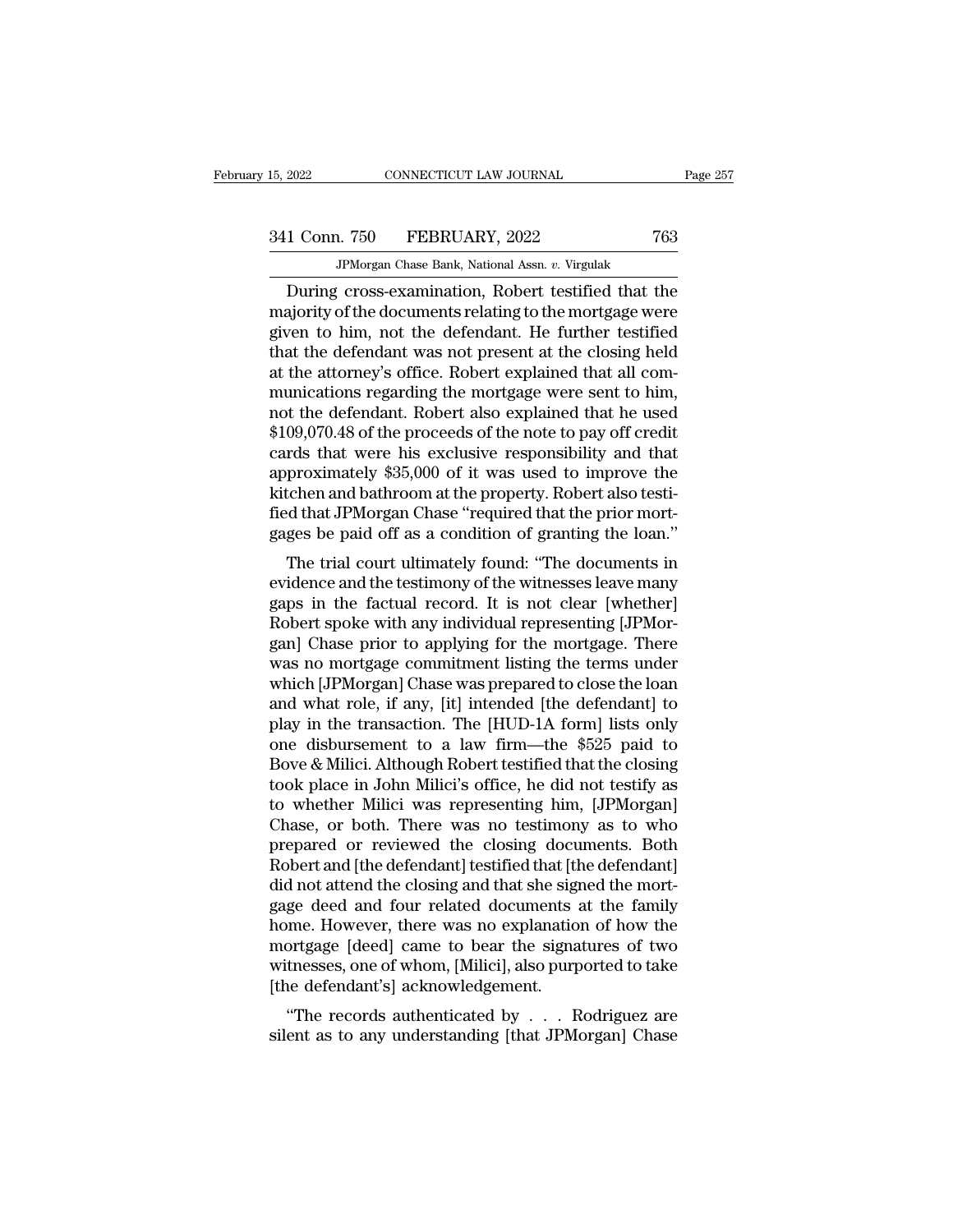### MONETICUT LAW JOURNAL February 15, 2022<br>
Technology FEBRUARY, 2022 341 Conn. 750<br>
Technology FEBRUARY, 2022 341 Conn. 750<br>
Technology February 15, 2022 341 Conn. 750 CONNECTICUT LAW JOURNAL Februa<br>FEBRUARY, 2022 341 Conn. 756<br>JPMorgan Chase Bank, National Assn. *v.* Virgulak<br>JPMorgan Chase Bank, National Assn. *v.* Virgulak

CONNECTICUT LAW JOURNAL February 15, 2022<br>
Technology 15, 2022<br>
Technology 15, 2022<br>
Technology 15, 2022<br>
Technology 16, 2022<br>
Technology 16, 2022<br>
Technology 16, 2022<br>
Technology 16, 2022<br>
Technology 16, 2022<br>
Technology responsibility for the loan being made to Robert. Those Text FEBRUARY, 2022 341 Conn. 750<br>
FMorgan Chase Bank, National Assn. v. Virgulak<br>
may have had with [the defendant] regarding her<br>
responsibility for the loan being made to Robert. Those<br>
records did not include a mortgag Term of Terms of the SERUARY, 2022 and the Connectors, 750<br>
Terms in the Search of With [the defendant] regarding her responsibility for the loan being made to Robert. Those records did not include a mortgage commitment l JPMorgan Chase Bank, National Assn.  $v$ . Virgulak<br>may have had with [the defendant] regarding her<br>responsibility for the loan being made to Robert. Those<br>records did not include a mortgage commitment letter<br>or closing ins  $\frac{d}{d}$  armorgan chase Bank, National Assn.  $v$ . Virgulat may have had with [the defendant] regarding her responsibility for the loan being made to Robert. Those records did not include a mortgage commitment letter or c may have had with [the defendant]<br>responsibility for the loan being made to<br>records did not include a mortgage con<br>or closing instructions, both of which t<br>describe the transaction in detail and con<br>of documents required t For the basis of the basis of the basis of the plantificant concluded:<br>
Seribe the transaction in detail and contain a checklist<br>
documents required to be executed prior to disburse-<br>
ent of the proceeds of the loan."<br>
On The court finds that the courtship and contain a checklist<br>of documents required to be executed prior to disbursement of the proceeds of the loan."<br>On the basis of the foregoing, the trial court concluded:<br>"The court finds

bursting and according to the transaction in detail and contain a checklist<br>of documents required to be executed prior to disburse-<br>ment of the proceeds of the loan."<br>On the basis of the foregoing, the trial court conclude of documents required to be executed prior to disbursement of the proceeds of the loan."<br>On the basis of the foregoing, the trial court concluded:<br>"The court finds that the plaintiff has not sustained its<br>burden of proving ment of the proceeds of the loan."<br>
On the basis of the foregoing, the trial court concluded:<br>
"The court finds that the plaintiff has not sustained its<br>
burden of proving, by clear and convincing evidence,<br>
that it is ent On the basis of the foregoing, the trial court concluded:<br>
"The court finds that the plaintiff has not sustained its<br>
burden of proving, by clear and convincing evidence,<br>
that it is entitled to the equitable remedy of re On the basis of the foregoing, the trial court conclude<br>
"The court finds that the plaintiff has not sustained it<br>
burden of proving, by clear and convincing evidence<br>
that it is entitled to the equitable remedy of reforma In a well reasoned opinion, the Appellate Court affirmed the mortgage deed . . . . . Accordingly, the court ds the issues on the second count for [the defendant] d against the plaintiff." (Citation omitted.) In a well reas that it is entitled to the equitable remedy of reformation<br>of the mortgage deed  $\ldots$ . Accordingly, the court<br>finds the issues on the second count for [the defendant]<br>and against the plaintiff." (Citation omitted.)<br>In a w

of the mortgage deed  $\ldots$  . Accordingly, the court<br>finds the issues on the second count for [the defendant]<br>and against the plaintiff." (Citation omitted.)<br>In a well reasoned opinion, the Appellate Court affirmed<br>the jud finds the issues on the second count for [the defendant]<br>and against the plaintiff." (Citation omitted.)<br>In a well reasoned opinion, the Appellate Court affirmed<br>the judgment of the trial court, explaining that, "[a]s<br>the and against the plaintiff." (Citation omitted.)<br>In a well reasoned opinion, the Appellate Court affirmed<br>the judgment of the trial court, explaining that, "[a]s<br>the [trial] court correctly noted, even with the various<br>doc In a well reasoned opinion, the Appellate Court affirmed<br>the judgment of the trial court, explaining that, "[a]s<br>the [trial] court correctly noted, even with the various<br>documents admitted into evidence at trial and the te In a well reasoned opinion, the Appellate Court affirmed<br>the judgment of the trial court, explaining that, "[a]s<br>the [trial] court correctly noted, even with the various<br>documents admitted into evidence at trial and the te the judgment of the trial court, explaining that, "[a]s<br>the [trial] court correctly noted, even with the various<br>documents admitted into evidence at trial and the testi-<br>mony of the witnesses, many gaps were left in the fa the [trial] court correctly noted, even with the various<br>documents admitted into evidence at trial and the testi-<br>mony of the witnesses, many gaps were left in the fac-<br>tual record." *JPMorgan Chase Bank*, *National Assn.* documents admitted into evidence at trial and the testi-<br>mony of the witnesses, many gaps were left in the fac-<br>tual record." *JPMorgan Chase Bank, National Assn.* v.<br>Virgulak, supra, 192 Conn. App. 714. We agree. Principa mony of the witnesses, many gaps were left in the factual record." *JPMorgan Chase Bank*, *National Assn.* v.<br>Virgulak, supra, 192 Conn. App. 714. We agree. Principal<br>among those gaps is that the mortgage deed identifies<br>a tual record." *JPMorgan Chase Bank*, *National Assn.* v.<br>Virgulak, supra, 192 Conn. App. 714. We agree. Principal<br>among those gaps is that the mortgage deed identifies<br>a "[n]ote" but does not explicitly identify the note s Virgulak, supra, 192 Conn. App. 714. We agree. Principal<br>among those gaps is that the mortgage deed identifies<br>a "[n]ote" but does not explicitly identify the note signed<br>by Robert. In other words, the plaintiff failed to among those gaps is that the mortgage deed identifies<br>a "[n]ote" but does not explicitly identify the note signed<br>by Robert. In other words, the plaintiff failed to produce<br>clear and convincing evidence of the particular d a "[n]ote" but does not explicitly identify the note signed<br>by Robert. In other words, the plaintiff failed to produce<br>clear and convincing evidence of the particular debt<br>obligation that was being secured by the mortgage by Robert. In other words, the plaintiff failed to produce<br>clear and convincing evidence of the particular debt<br>obligation that was being secured by the mortgage deed<br>executed by the defendant. Indeed, in its posttrial bri clear and convincing evidence of the particular debt<br>obligation that was being secured by the mortgage deed<br>executed by the defendant. Indeed, in its posttrial brief,<br>the plaintiff conceded that the parties never intended<br> obligation that was being secured by the mortgage deed<br>executed by the defendant. Indeed, in its posttrial brief,<br>the plaintiff conceded that the parties never intended<br>the mortgage deed to secure a note signed by the defe loan. ant.' There was no evidence produced or elicited by<br>the plaintiff that required the trial court to find that the<br>efendant intended the mortgage as security for Robert's<br>an.<br>This response to the defendant's request for admi the plaintiff that required the trial court to find that the defendant intended the mortgage as security for Robert's loan.<br>
<sup>7</sup> In its response to the defendant's request for admissions, Hudson also conceded that the defe

defendant intended the mortgage as s<br>loan.<br>This response to the defendant's request for<br>conceded that the defendant never borrowed an<br>JPMorgan Chase. See footnote 4 of this opinion.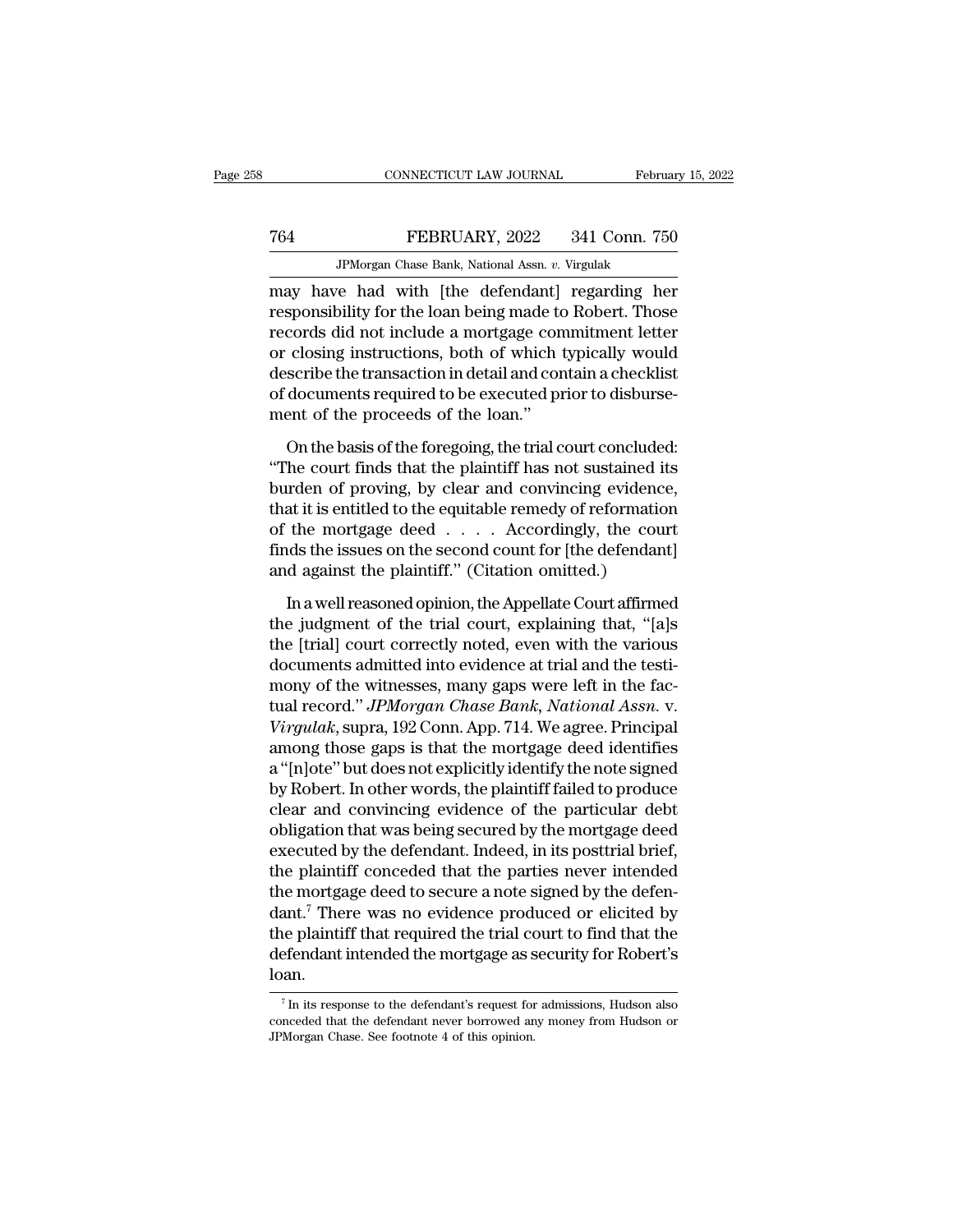JPMorgan Chase Bank, National Assn. *v.* Virgulak CONNECTICUT LAW JOURNAL Page 25!<br>
1 Conn. 750 FEBRUARY, 2022 765<br>
JPMorgan Chase Bank, National Assn. v. Virgulak<br>
On appeal to this court, the plaintiff does not assert<br>
at any of the trial court's findings of fact are cl 341 Conn. 750 FEBRUARY, 2022 765<br>
JPMorgan Chase Bank, National Assn. v. Virgulak<br>
On appeal to this court, the plaintiff does not assert<br>
that any of the trial court's findings of fact are clearly<br>
erroneous or that the t 341 Conn. 750 FEBRUARY, 2022 765<br>
FMorgan Chase Bank, National Assn.  $v$ . Virgulak<br>
On appeal to this court, the plaintiff does not assert<br>
that any of the trial court's findings of fact are clearly<br>
erroneous or that the 341 Conn. 750 FEBRUARY, 2022 765<br>
JPMorgan Chase Bank, National Assn. v. Virgulak<br>
On appeal to this court, the plaintiff does not assert<br>
that any of the trial court's findings of fact are clearly<br>
erroneous or that the t JPMorgan Chase Bank, National Assn.  $v$ . Virgulak<br>
On appeal to this court, the plaintiff does not assert<br>
that any of the trial court's findings of fact are clearly<br>
erroneous or that the trial court incorrectly required JPMorgan Chase Bank, National Assn.  $v$ . Virgulak<br>
On appeal to this court, the plaintiff does not assert<br>
that any of the trial court's findings of fact are clearly<br>
erroneous or that the trial court incorrectly required On appeal to this court, the plaintiff does not assert<br>that any of the trial court's findings of fact are clearly<br>erroneous or that the trial court incorrectly required<br>that mutual mistake be shown by clear and convincing<br> that any of the trial court's findings of fact are clearly<br>erroneous or that the trial court incorrectly required<br>that mutual mistake be shown by clear and convincing<br>evidence. Instead, we understand the plaintiff's claim<br> erroneous or that the trial court incorrectly required<br>that mutual mistake be shown by clear and convincing<br>evidence. Instead, we understand the plaintiff's claim<br>on appeal to be that the Appellate Court improperly<br>affirme that mutual mistake be shown by clear and convievidence. Instead, we understand the plaintiff's on appeal to be that the Appellate Court improaffirmed the judgment of the trial court becaus trial court failed to find, but It is well established that "[a] contract is to be con-<br>It is well established to find, but should have found, that<br>e parties—and the defendant in particular—intended<br>e mortgage deed to secure Robert's note.<br>It is well es of appear to be and are rippenate coard improperty<br>affirmed the judgment of the trial court because the<br>trial court failed to find, but should have found, that<br>the parties—and the defendant in particular—intended<br>the mortg

the understanding and intention of the parties.<br>The understanding and the defendant in particular—intended the mortgage deed to secure Robert's note.<br>It is well established that "[a] contract is to be construed according The parties—and the defendant in particular—intended<br>the parties—and the defendant in particular—intended<br>the mortgage deed to secure Robert's note.<br>It is well established that "[a] contract is to be con-<br>strued according the mortgage deed to secure Robert's note.<br>
It is well established that "[a] contract is to be construed according to what may be assumed to have been<br>
the understanding and intention of the parties....<br>
The intention of t It is well established that "[a] contract is to be construed according to what may be assumed to have been the understanding and intention of the parties.  $\dots$ . The intention of the parties is a question of fact to be det It is well established that "[a] contract is to be construed according to what may be assumed to have been<br>the understanding and intention of the parties. . . . .<br>The intention of the parties is a question of fact to<br>be d strued according to what may be assumed to have been<br>the understanding and intention of the parties. . . . .<br>The intention of the parties is a question of fact to<br>be determined from the language of the contract, the<br>circu the understanding and intention of the parties. . . . The intention of the parties is a question of fact to be determined from the language of the contract, the circumstances attending its negotiation, and the conduct of The intention of the parties is a question of fact to<br>be determined from the language of the contract, the<br>circumstances attending its negotiation, and the con-<br>duct of the parties in relation thereto. . . . The trial<br>cou be determined from the language of the contract, the circumstances attending its negotiation, and the conduct of the parties in relation thereto. . . . The trial court's finding of fact with respect to intent is reversible circumstances attending its negotiation, and the conduct of the parties in relation thereto. . . . The trial<br>court's finding of fact with respect to intent is reversible<br>on appeal only if the court's finding was clearly e duct of the parties in relation thereto. . . . The trial court's finding of fact with respect to intent is reversible<br>on appeal only if the court's finding was clearly errone-<br>ous." (Citations omitted; internal quotation court's finding of fact with respect to intent is reversible<br>on appeal only if the court's finding was clearly errone-<br>ous." (Citations omitted; internal quotation marks omit-<br>ted.) Voll v. Lafayette Bank & Trust Co., 223 on appeal only if the court's finding was clearly error<br>ous." (Citations omitted; internal quotation marks om<br>ted.) *Voll v. Lafayette Bank & Trust Co.*, 223 Conn. 41<br>426, 613 A.2d 266 (1992). We cannot conclude that t<br>abs In the present case, the language of the contract does the series of a finding by the trial court that the parties sence of a finding by the trial court that the parties tended the mortgage deed signed by the defendant se not suppose the plant of the cost, 225 comments, 426, 613 A.2d 266 (1992). We cannot conclude that the absence of a finding by the trial court that the parties intended the mortgage deed signed by the defendant to secure R

mortgage deed signal and also the trial court that the parties<br>intended the mortgage deed signed by the defendant<br>to secure Robert's note was clearly erroneous.<br>In the present case, the language of the contract does<br>not su intended the mortgage deed signed by the defendant<br>to secure Robert's note was clearly erroneous.<br>In the present case, the language of the contract does<br>not support the plaintiff's claim that the defendant's<br>mortgage deed In the present case, the language of the contract does<br>not support the plaintiff's claim that the defendant's<br>mortgage deed was intended to secure the note exe-<br>cuted by Robert. Indeed, the language of the mortgage<br>deed do In the press<br>not support<br>mortgage de<br>cuted by Rob<br>deed does n<br>by him.<br>The circur In the present class, the haightight of the container does<br>to support the plaintiff's claim that the defendant's<br>ortgage deed was intended to secure the note exe-<br>ted by Robert. Indeed, the language of the mortgage<br>ed does mortgage deed was intended to secure the note executed by Robert. Indeed, the language of the mortgage deed does not mention Robert or any note executed by him.<br>The circumstances attending the negotiation of the mortgage a

recuted by Robert. Indeed, the language of the mortgage<br>deed does not mention Robert or any note executed<br>by him.<br>The circumstances attending the negotiation of the<br>mortgage also do not necessarily support the plaintiff's<br> deed does not mention Robert or any note executed<br>by him.<br>The circumstances attending the negotiation of the<br>mortgage also do not necessarily support the plaintiff's<br>claim that the parties intended the defendant's mort-<br>ga that the plaintiff or its predecessors in interest of the mortgage also do not necessarily support the plaintiff's claim that the parties intended the defendant's mortgage deed to secure Robert's note. There is no evidence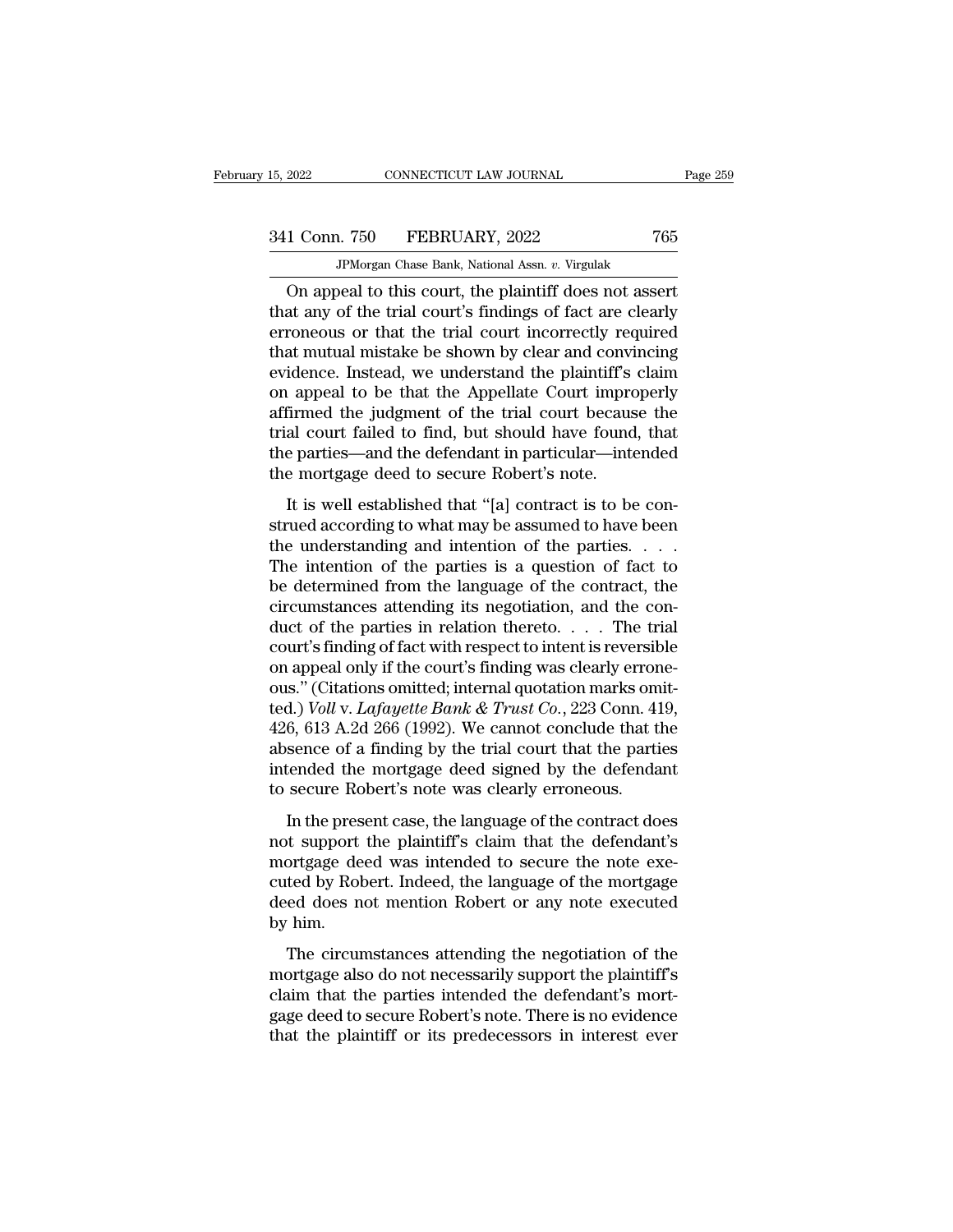### MONETICUT LAW JOURNAL February 15, 2022<br>
Technary 15, 2022<br>
Technary 15, 2022<br>
Technary 15, 2022<br>
Technary 15, 2022<br>
Technary 15, 2022<br>
Technary 15, 2022<br>
Technary 15, 2022<br>
Technary 15, 2022<br>
Technary 15, 2022<br>
Technary 1 CONNECTICUT LAW JOURNAL Februa<br>FEBRUARY, 2022 341 Conn. 750<br>JPMorgan Chase Bank, National Assn. *v.* Virgulak<br>th the defendant prior to her execution of the

Spoke with the defendant prior to her execution of the mortgage deed, or required her to secure the note as<br>a condition of Pobert's required the funds. The trial T66 FEBRUARY, 2022 341 Conn. 750<br>
JPMorgan Chase Bank, National Assn. v. Virgulak<br>
spoke with the defendant prior to her execution of the<br>
mortgage deed, or required her to secure the note as<br>
a condition of Robert's recei a condition of Robert's receiving the funds. The trial The Termin also pointed to the undisputed to the understandant spoke with the defendant prior to her execution of the undisputed fact that the defendant did not attend the undisputed fact that the defendant did not attend JPMorgan Chase Bank, National Assn. v. Virgulak<br>spoke with the defendant prior to her execution of the<br>mortgage deed, or required her to secure the note as<br>a condition of Robert's receiving the funds. The trial<br>court also JPMorgan Chase Bank, National Assn. v. Virgulak<br>spoke with the defendant prior to her execution of the<br>mortgage deed, or required her to secure the note as<br>a condition of Robert's receiving the funds. The trial<br>court also spoke with the defenda<br>mortgage deed, or req<br>a condition of Robert'<br>court also pointed to th<br>dant did not attend the<br>dence as to whether JP<br>tive, was present.<br>Furthermore, the co Fugage decd, of required her to secure the hote as<br>condition of Robert's receiving the funds. The trial<br>urt also pointed to the undisputed fact that the defen-<br>nt did not attend the closing and to the lack of evi-<br>nce as t to conduct of notice is receiving the runds. The that<br>court also pointed to the undisputed fact that the defen-<br>dant did not attend the closing and to the lack of evi-<br>dence as to whether JPMorgan Chase, or its representa-

sarily supported to the distinguished fact that the defendant<br>dant did not attend the closing and to the lack of evidence as to whether JPMorgan Chase, or its representa-<br>tive, was present.<br>Furthermore, the conduct of the dance as to whether JPMorgan Chase, or its representa-<br>tive, was present.<br>Furthermore, the conduct of the parties in relation<br>to the mortgage deed and the note also does not neces-<br>sarily support the plaintiff's claim that dence as as wheater of hosgan enase, or as representative, was present.<br>
Furthermore, the conduct of the parties in relation<br>
to the mortgage deed and the note also does not neces-<br>
sarily support the plaintiff's claim tha Furthermore, the conduct of the parties in relation<br>to the mortgage deed and the note also does not neces-<br>sarily support the plaintiff's claim that the defendant<br>and JPMorgan Chase intended the defendant's signature<br>on th Furthermore, the conduct of the parties in relation<br>to the mortgage deed and the note also does not neces-<br>sarily support the plaintiff's claim that the defendant<br>and JPMorgan Chase intended the defendant's signature<br>on th to the mortgage deed and the note also does not necessarily support the plaintiff's claim that the defendant<br>and JPMorgan Chase intended the defendant's signature<br>on the mortgage deed to secure the note signed by<br>Robert. T sarily support the plaintiff's claim that the defendant<br>and JPMorgan Chase intended the defendant's signature<br>on the mortgage deed to secure the note signed by<br>Robert. The trial court found that Robert received all<br>of the and JPMorgan Chase intended the defendant's signature<br>on the mortgage deed to secure the note signed by<br>Robert. The trial court found that Robert received all<br>of the net loan proceeds from the note and used most<br>of those f on the mortgage deed to secure the note<br>Robert. The trial court found that Robert re<br>of the net loan proceeds from the note and<br>of those funds to pay off credit cards that<br>exclusive responsibility. The plaintiff failed to<br> Boch. The trial court found that hosett received and<br>the net loan proceeds from the note and used most<br>those funds to pay off credit cards that were his<br>clusive responsibility. The plaintiff failed to introduce<br>y evidence of those funds to pay off credit cards that were his<br>exclusive responsibility. The plaintiff failed to introduce<br>any evidence of communications with the defendant<br>regarding the note and mortgage deed.<br>The trial court was n

by a factor range of a factor range exclusive responsibility. The plaintiff failed to introduce<br>any evidence of communications with the defendant<br>regarding the note and mortgage deed.<br>The trial court was not persuaded that Exercisive responsionary. The plantial rance to introduce<br>any evidence of communications with the defendant<br>regarding the note and mortgage deed.<br>The trial court was not persuaded that the parties to<br>the mortgage deed inte regarding the note and mortgage deed.<br>The trial court was not persuaded that the parties to<br>the mortgage deed intended it to secure the note signed<br>by Robert. As we have explained, this is a factual finding<br>left to the tri The trial court was not persuaded that the parties to<br>the mortgage deed intended it to secure the note signed<br>by Robert. As we have explained, this is a factual finding<br>left to the trial court that can be overturned only i The trial court was not persuaded that the parties to<br>the mortgage deed intended it to secure the note signed<br>by Robert. As we have explained, this is a factual finding<br>left to the trial court that can be overturned only i court. The total that can be overturned only if it<br>dearly erroneous. On the basis of the evidence in<br>e present case, we cannot conclude that the Appellate<br>ourt improperly affirmed the judgment of the trial<br>urt.<br>On appeal to this lend to the and court and can be overturned only if no<br>is clearly erroneous. On the basis of the evidence in<br>the present case, we cannot conclude that the Appellate<br>Court improperly affirmed the judgment of the trial<br>court

the present case, we cannot conclude that the Appellate<br>Court improperly affirmed the judgment of the trial<br>court.<br>On appeal to this court, the plaintiff does not chal-<br>lenge the absence of a finding by the trial court tha defendant case, we cannot concrided and are appended Court improperly affirmed the judgment of the trial court.<br>
On appeal to this court, the plaintiff does not challenge the absence of a finding by the trial court that<br>
t out interpreted the standard court.<br>
On appeal to this court, the plaintiff does not chal-<br>
lenge the absence of a finding by the trial court that<br>
the parties intended the mortgage deed signed by the<br>
defendant to secure On appeal to this court, the plaintiff does not chal-<br>lenge the absence of a finding by the trial court that<br>the parties intended the mortgage deed signed by the<br>defendant to secure Robert's note as clearly erroneous<br>or as On appeal to this court, the plaintiff does not chal-<br>lenge the absence of a finding by the trial court that<br>the parties intended the mortgage deed signed by the<br>defendant to secure Robert's note as clearly erroneous<br>or as lenge the absence of a finding by the trial court that<br>the parties intended the mortgage deed signed by the<br>defendant to secure Robert's note as clearly erroneous<br>or assert that the trial court applied the wrong standard<br>i the parties intended the mortgage deed signed by the<br>defendant to secure Robert's note as clearly erroneous<br>or assert that the trial court applied the wrong standard<br>in making its factual finding. Instead, the plaintiff<br>as defendant to secure Robert's note as clearly erroneous<br>or assert that the trial court applied the wrong standard<br>in making its factual finding. Instead, the plaintiff<br>asserts that, because the defendant signed a mortgage<br>d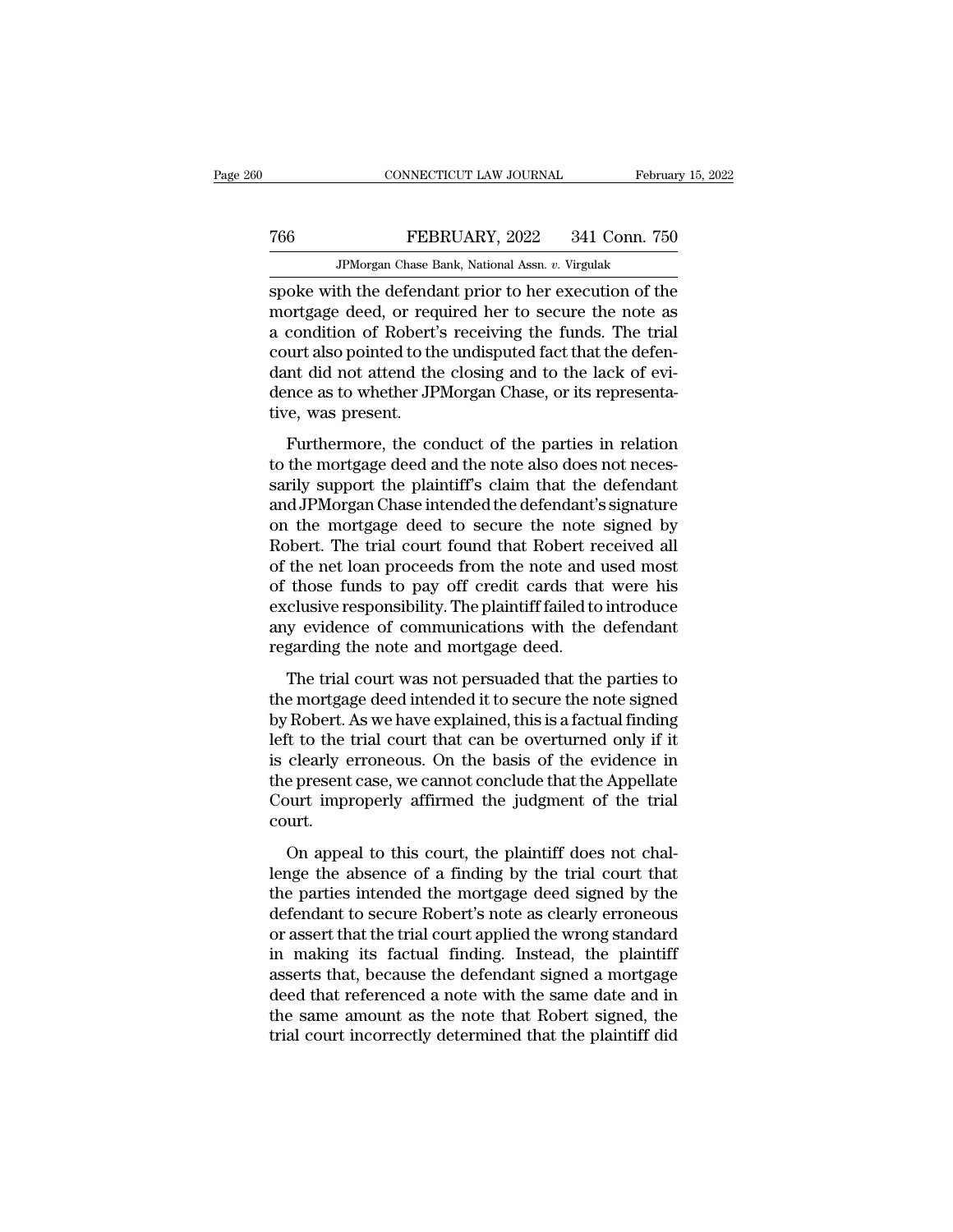JPMorgan Chase Bank, National Assn. *v.* Virgulak not meet its high burden of showing that the defendant<br>
and meet its high burden of showing that the defendant<br>
intended the mortgage deed to secure the note executed<br>
by Pobert The plaintiff essentially asserts that commo 341 Conn. 750 FEBRUARY, 2022 767<br>
IPMorgan Chase Bank, National Assn. v. Virgulak<br>
not meet its high burden of showing that the defendant<br>
intended the mortgage deed to secure the note executed<br>
by Robert. The plaintiff es  $\begin{array}{r} \text{341 Conn.} \text{750} \quad \text{FEBRUARY, 2022} \quad \text{767} \ \text{JPMorgan Chase Bank, National Assn. } v. \text{ Virgulak} \ \text{not meet its high burden of showing that the defendant intended the mortgage deed to secure the note executed by Robert. The plaintiff essentially asserts that common sense dictates that the defendant intended to sign the mort936, dood to secure a note and that there is no.} \end{array}$ 341 Conn. 750 FEBRUARY, 2022 767<br>
FPMorgan Chase Bank, National Assn. v. Virgulak<br>
not meet its high burden of showing that the defendant<br>
intended the mortgage deed to secure the note executed<br>
by Robert. The plaintiff es  $\begin{array}{l} \hline \text{JPhorgan Case Bank, National Assn. } v. \text{ Virgulak} \\ \hline \text{mot meet its high burden of showing that the defendant intended the mortgage deed to secure the note executed by Robert. The plaintiff essentially asserts that common sense dictates that the defendant intended to sign the mortgage deed to secure a note and that there is no other reason to sign a mortgage deed. From there, the plaintiff argues that the note Robert overcuted on the object.} \end{array}$ JPMorgan Chase Bank, National Assn.  $v$ . Virgulak<br>not meet its high burden of showing that the defendant<br>intended the mortgage deed to secure the note executed<br>by Robert. The plaintiff essentially asserts that common<br>sens not meet its high burden of showing that the defendant<br>intended the mortgage deed to secure the note executed<br>by Robert. The plaintiff essentially asserts that common<br>sense dictates that the defendant intended to sign the<br> intended the mortgage deed to secure the note executed<br>by Robert. The plaintiff essentially asserts that common<br>sense dictates that the defendant intended to sign the<br>mortgage deed to secure a note and that there is no<br>oth by Robert. The plaintiff essentially asserts that common<br>sense dictates that the defendant intended to sign the<br>mortgage deed to secure a note and that there is no<br>other reason to sign a mortgage deed. From there, the<br>plai Insert dictates that the defendant intended to sign the<br>ortgage deed to secure a note and that there is no<br>her reason to sign a mortgage deed. From there, the<br>aintiff argues that the note Robert executed on the<br>me day that mortgage deed to secure a note and that there is no<br>other reason to sign a mortgage deed. From there, the<br>plaintiff argues that the note Robert executed on the<br>same day that the defendant signed the mortgage deed<br>must be t

buter reason to sign a mortgage deed. From there, the<br>plaintiff argues that the note Robert executed on the<br>same day that the defendant signed the mortgage deed<br>must be the note the defendant agreed to secure.<br>The question plantif argues that the hote Robert executed on the<br>same day that the defendant signed the mortgage deed<br>must be the note the defendant agreed to secure.<br>The question before this court, however, is not<br>whether a fact finde same day that the defendant sighed the inortgage deed<br>
must be the note the defendant agreed to secure.<br>
The question before this court, however, is not<br>
whether a fact finder could reasonably have concluded<br>
that the defe findst be the note the defendant agreed to secure.<br>The question before this court, however, is not<br>whether a fact finder could reasonably have concluded<br>that the defendant intended the mortgage deed to<br>secure a note signed The question before this court, however, is not whether a fact finder could reasonably have concluded that the defendant intended the mortgage deed to secure a note signed by Robert but, rather, whether the trial court's c whether a fact finder could reasonably have concluded<br>that the defendant intended the mortgage deed to<br>secure a note signed by Robert but, rather, whether the<br>trial court's conclusion that it could not make such a<br>finding that the defendant intended the mortgage deed to<br>secure a note signed by Robert but, rather, whether the<br>trial court's conclusion that it could not make such a<br>finding was clearly erroneous. We conclude that it was<br>not bec secure a note signed by Robert but, rather, whether the<br>trial court's conclusion that it could not make such a<br>finding was clearly erroneous. We conclude that it was<br>not because, as the trial court correctly noted, the evi trial court's conclusion that it could not make such a<br>finding was clearly erroneous. We conclude that it was<br>not because, as the trial court correctly noted, the evi-<br>dence presented on that specific question fell short o finding was clearly erroneous. We conclude that it was<br>not because, as the trial court correctly noted, the evi-<br>dence presented on that specific question fell short of<br>the very high burden required to demonstrate mutual<br>m not because, as the trial court correctly noted, the evidence presented on that specific question fell short of<br>the very high burden required to demonstrate mutual<br>mistake. Indeed, Hudson, the plaintiff's predecessor in<br>in dence presented on that specific question fell short of<br>the very high burden required to demonstrate mutual<br>mistake. Indeed, Hudson, the plaintiff's predecessor in<br>interest, admitted that the defendant did not borrow<br>any m the very high burden required to demonstrate mutual<br>mistake. Indeed, Hudson, the plaintiff's predecessor in<br>interest, admitted that the defendant did not borrow<br>any money from Hudson or JPMorgan Chase, and the<br>plaintiff co mistake. Indeed, Hudson, the plaintiff's predecessor in<br>interest, admitted that the defendant did not borrow<br>any money from Hudson or JPMorgan Chase, and the<br>plaintiff conceded that the mortgage deed was not<br>intended to se interest, admitted that the defendant did not borrow<br>any money from Hudson or JPMorgan Chase, and the<br>plaintiff conceded that the mortgage deed was not<br>intended to secure any note signed by the defendant.<br>Further, the plai any money from Hudson or JPMorgan Chase, and the plaintiff conceded that the mortgage deed was not intended to secure any note signed by the defendant. Further, the plaintiff failed to present any testimony regarding wheth plaintiff conceded that the mortgage deed was not<br>intended to secure any note signed by the defendant.<br>Further, the plaintiff failed to present any testimony<br>regarding whether JPMorgan Chase itself intended the<br>defendant's intended to secure any note signed by the defendant.<br>Further, the plaintiff failed to present any testimony<br>regarding whether JPMorgan Chase itself intended the<br>defendant's signature on the mortgage deed to secure<br>the note Further, the plaintiff failed to present any testimony<br>regarding whether JPMorgan Chase itself intended the<br>defendant's signature on the mortgage deed to secure<br>the note signed by Robert. Because of this lack of evi-<br>dence regarding whether JPM<br>defendant's signature of<br>the note signed by Rob<br>dence, we cannot conclu<br>to find that the partie<br>signed by the defendar<br>clearly erroneous.<br>This court repeatedly Fendant's signature on the mortgage deed to secure<br>
e note signed by Robert. Because of this lack of evi-<br>
nce, we cannot conclude that the trial court's inability<br>
find that the parties intended the mortgage deed<br>
gned by the note signed by nobert. Because of this fack of evidence, we cannot conclude that the trial court's inability<br>to find that the parties intended the mortgage deed<br>signed by the defendant to secure Robert's note was<br>clear

be first detail of conclude that the that court sthability<br>to find that the parties intended the mortgage deed<br>signed by the defendant to secure Robert's note was<br>clearly erroneous.<br>This court repeatedly has warned that th signed by the defendant to secure nobert's note was<br>clearly erroneous.<br>This court repeatedly has warned that the power of<br>courts to reform written instruments is one that should<br>be exercised cautiously. See, e.g., *Lopinto* clearly erroneous.<br>This court repeatedly has warned that the power of<br>courts to reform written instruments is one that should<br>be exercised cautiously. See, e.g., *Lopinto* v. *Haines*,<br>supra, 185 Conn. 539 ("[t]his standar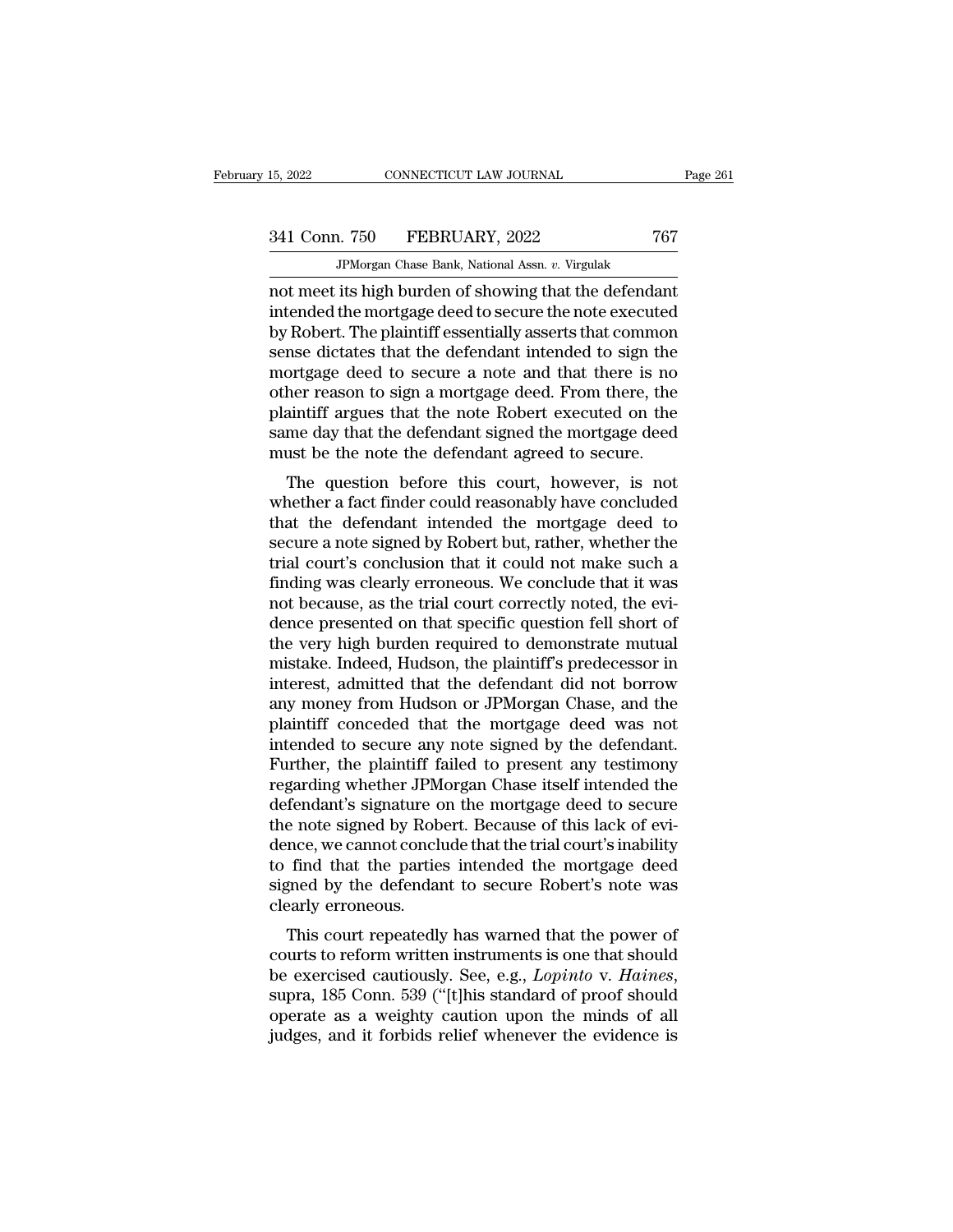# MONETICUT LAW JOURNAL February 15, 2022<br>
Technary 15, 2022<br>
Technary 15, 2022<br>
Technary 15, 2022<br>
Technary 15, 2022<br>
Technary 15, 2022<br>
Technary 15, 2022<br>
Technary 15, 2022<br>
Technary 15, 2022<br>
Technary 15, 2022<br>
Technary 1

MONECTICUT LAW JOURNAL Februa<br>FEBRUARY, 2022 341 Conn. 756<br>JPMorgan Chase Bank, National Assn. *v.* Virgulak<br>IPMorgan Chase Bank, National Assn. *v.* Virgulak<br>IPMorgan Chase Bank, National Assn. *v.* Virgulak CONNECTICUT LAW JOURNAL February 15, 2022<br>
Technary 15, 2022<br>
JPMorgan Chase Bank, National Assn. v. Virgulak<br>
Dose, equivocal or contradictory'' (internal quotation<br>
marks omitted)); see also, e.g., *Philippine Sugar Esta* marks omitted)); see also, e.g., *Philippine Sugar Estates*<br>
Development Co., *Ltd.* v. *Philippine Sugar Estates*<br>
Development Co., *Ltd.* v. *Philippine Islands*, 247 U.S.<br>
285, 301, 38 S. Ct. 513, 62 J. Ed. 1177 (1918) *FEBRUARY, 2022* 341 Conn. 750<br> *Development Co., Ltd.* v. *Philippine Sugar Estates*<br> *Development Co., Ltd.* v. *Philippine Sugar Estates*<br> *Development Co., Ltd.* v. *Philippine Islands*, 247 U.S.<br>
385, 391, 38 S. Ct. 5 TEBRUARY, 2022 341 Conn. 750<br>
JPMorgan Chase Bank, National Assn. v. Virgulak<br>
loose, equivocal or contradictory" (internal quotation<br>
marks omitted)); see also, e.g., *Philippine Sugar Estates<br>
Development Co., Ltd.* v. JPMorgan Chase Bank, National Assn. v. Virgulak<br>
loose, equivocal or contradictory" (internal quotation<br>
marks omitted)); see also, e.g., *Philippine Sugar Estates*<br> *Development Co., Ltd.* v. *Philippine Islands*, 247 U. JPMorgan Chase Bank, National Assn. v. Virgulak<br>
loose, equivocal or contradictory" (internal quotation<br>
marks omitted)); see also, e.g., *Philippine Sugar Estates*<br> *Development Co., Ltd.* v. *Philippine Islands*, 247 U. loose, equivocal or contradictory" (internal quotation<br>marks omitted)); see also, e.g., *Philippine Sugar Estates*<br>Development Co., Ltd. v. Philippine Islands, 247 U.S.<br>385, 391, 38 S. Ct. 513, 62 L. Ed. 1177 (1918) (stati marks omitted)); see also, e.g., *Philippine Sugar Estates*<br>Development Co., Ltd. v. *Philippine Islands*, 247 U.S.<br>385, 391, 38 S. Ct. 513, 62 L. Ed. 1177 (1918) (stating<br>that reformation will not be granted "unless the p Development Co., Ltd. v. Philippine Islands, 247 U.S.<br>385, 391, 38 S. Ct. 513, 62 L. Ed. 1177 (1918) (stating<br>that reformation will not be granted "unless the proof of<br>mutual mistake [is] of the clearest and most satisfact 385, 391, 38 S. Ct. 513, 62 L. Ed. 1177 (1918) (stating<br>that reformation will not be granted "unless the proof of<br>mutual mistake [is] of the clearest and most satisfactory<br>character" (internal quotation marks omitted)); c that reformation will not be granted "unless the proof of<br>mutual mistake [is] of the clearest and most satisfactory<br>character" (internal quotation marks omitted)); cf. 1<br>Restatement (Second), Contracts § 155, comment (c), mutual mistake [is] of the clearest and most satisfactory<br>character" (internal quotation marks omitted)); cf. 1<br>Restatement (Second), Contracts § 155, comment (c),<br>p. 410 (1981) ("[b]ecause experience teaches that mis-<br>tak character" (internal quotation marks omitted)); cf. 1<br>Restatement (Second), Contracts § 155, comment (c),<br>p. 410 (1981) ("[b]ecause experience teaches that mis-<br>takes are the exception and not the rule  $\dots$  [c]are is<br>all agreement'').  $110 (1381)$  (pecause experience teaches that his-<br>kes are the exception and not the rule . . . [c]are is<br>the more necessary when the asserted mistake<br>lates to a writing, because the law of contracts . . .<br>taches great wei takes are the exception and not the rule  $\ldots$  [c]are is<br>all the more necessary when the asserted mistake<br>relates to a writing, because the law of contracts  $\ldots$ <br>attaches great weight to the written expression of an<br>agre

an the more necessary when the asserted mistake<br>relates to a writing, because the law of contracts . . .<br>attaches great weight to the written expression of an<br>agreement").<br>In the present case, it is undisputed that Robert relates to a writing, because the law of contracts . . .<br>attaches great weight to the written expression of an<br>agreement").<br>In the present case, it is undisputed that Robert received<br>an unconditional discharge of his oblig attaches great weight to the written expression of an<br>agreement").<br>In the present case, it is undisputed that Robert received<br>an unconditional discharge of his obligations under the<br>note through the bankruptcy proceeding i agreement ).<br>
In the present case, it is undisputed that Robert received<br>
an unconditional discharge of his obligations under the<br>
note through the bankruptcy proceeding in 2011. The<br>
defendant was not obligated under the In the present case, it is undisputed that Robert received<br>an unconditional discharge of his obligations under the<br>note through the bankruptcy proceeding in 2011. The<br>defendant was not obligated under the terms of that<br>not an unconditional discharge of his obligations under the<br>note through the bankruptcy proceeding in 2011. The<br>defendant was not obligated under the terms of that<br>note, and the plaintiff is not seeking reformation of<br>that not note through the bankruptcy proceeding in 2011. The<br>defendant was not obligated under the terms of that<br>note, and the plaintiff is not seeking reformation of<br>that note. Moreover, the parties stipulated, and the trial<br>court defendant was not obligated under the terms of that<br>note, and the plaintiff is not seeking reformation of<br>that note. Moreover, the parties stipulated, and the trial<br>court specifically found, that the defendant was not a<br>gu note, and the plaintiff is not seeking reformation of<br>that note. Moreover, the parties stipulated, and the trial<br>court specifically found, that the defendant was not a<br>guarantor of the note executed by Robert. Instead, the that note. Moreover, the parties stipulated, and the trial<br>court specifically found, that the defendant was not a<br>guarantor of the note executed by Robert. Instead, the<br>plaintiff is effectively attempting to make the defen court specifically found, that the defendant was not a<br>guarantor of the note executed by Robert. Instead, the<br>plaintiff is effectively attempting to make the defendant<br>a surety responsible for Robert's debt in the event of guarantor of the note executed by Robert. Instead, the plaintiff is effectively attempting to make the defendant a surety responsible for Robert's debt in the event of default. See, e.g., *Bernd* v. *Lynes*, 71 Conn. 733, plaintiff is effectively attempting to make the defendant<br>a surety responsible for Robert's debt in the event of<br>default. See, e.g., *Bernd* v. *Lynes*, 71 Conn. 733, 736, 43<br>A. 189 (1899) ("the contract of a surety is a c a surety responsible for Robert's debt in the event of<br>default. See, e.g., *Bernd* v. *Lynes*, 71 Conn. 733, 736, 43<br>A. 189 (1899) ("the contract of a surety is a collateral<br>engagement for another, as distinguished from an default. See, e.g., *Bernd* v. *Lynes*, 71 Conn. 733, 736, 43<br>A. 189 (1899) ("the contract of a surety is a collateral<br>engagement for another, as distinguished from an origi-<br>nal and direct agreement for the party's own ac circumstances. gagement for another, as usunguished front an origi-<br>I and direct agreement for the party's own act'' (inter-<br>I quotation marks omitted)). We cannot conclude that<br>e-trial court's refusal to use its equitable power to<br>form marand unfect agreement for the party sown act (inter-<br>nal quotation marks omitted)). We cannot conclude that<br>the trial court's refusal to use its equitable power to<br>reform the mortgage deed was improper under these<br>circum

ranguotation manks omitted)). We cannot conclude that<br>the trial court's refusal to use its equitable power to<br>reform the mortgage deed was improper under these<br>circumstances.<br>To be sure, identifying the obligation secured the that courts fertisal to use its equitable power to<br>reform the mortgage deed was improper under these<br>circumstances.<br>To be sure, identifying the obligation secured by a<br>mortgage deed is not a technical or scrivener's er The original intentional intention of the parties circumstances.<br>To be sure, identifying the obligation secured by a mortgage deed is not a technical or scrivener's error.<br>Reforming the mortgage deed in the manner sought b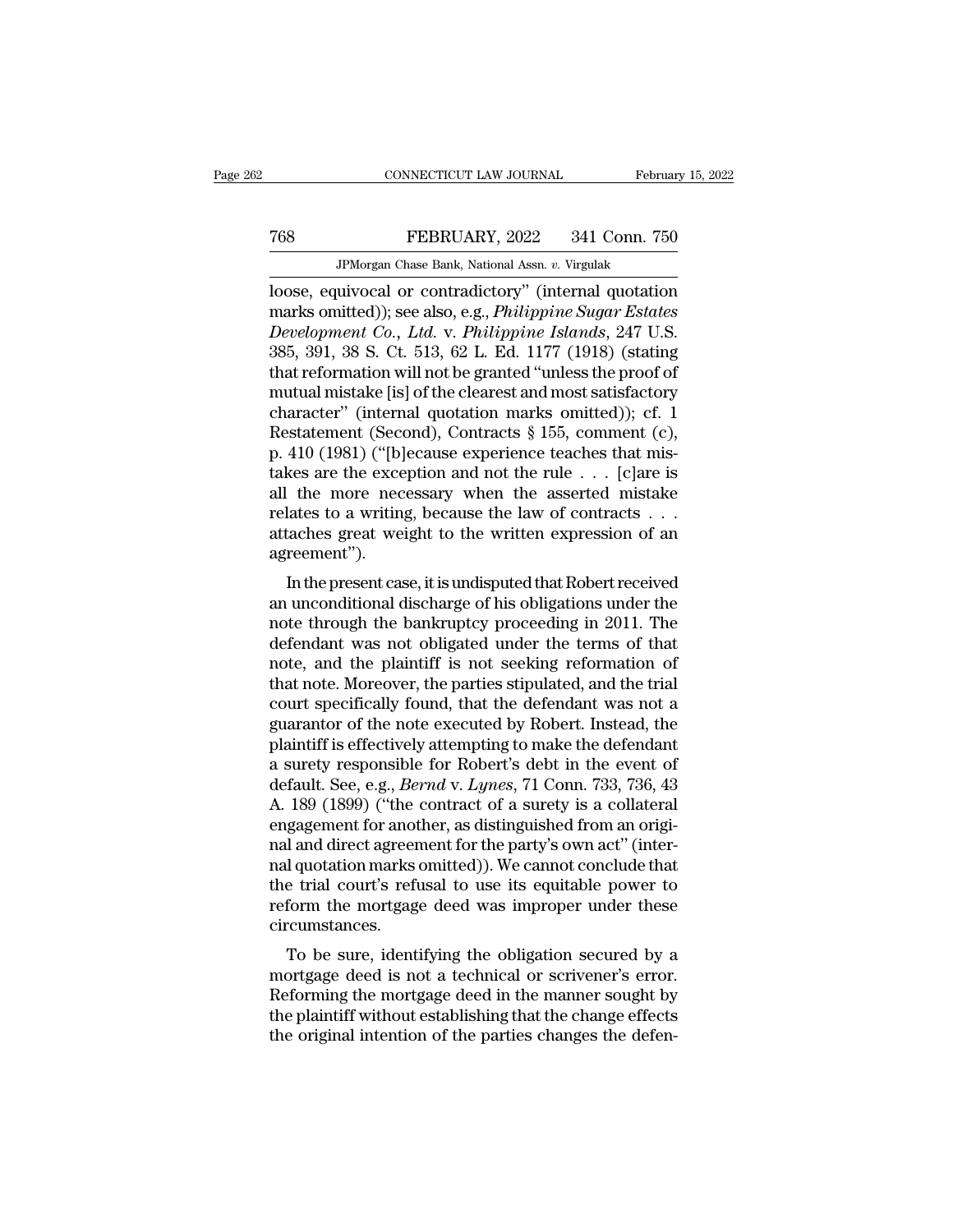341 Conn. 750 FEBRUARY, 2022 <sup>769</sup>

JPMorgan Chase Bank, National Assn. *v.* Virgulak 15, 2022 CONNECTICUT LAW JOURNAL Page 263<br>
341 Conn. 750 FEBRUARY, 2022 769<br>
JPMorgan Chase Bank, National Assn. v. Virgulak<br>
dant's obligations and creates a new contract between<br>
her and the plaintiff. This court has cau 341 Conn. 750 FEBRUARY, 2022 769<br>
JPMorgan Chase Bank, National Assn. v. Virgulak<br>
dant's obligations and creates a new contract between<br>
her and the plaintiff. This court has cautioned that "[a]n<br>
obstacle to reformation 341 Conn. 750 FEBRUARY, 2022 769<br>
FMorgan Chase Bank, National Assn. v. Virgulak<br>
dant's obligations and creates a new contract between<br>
her and the plaintiff. This court has cautioned that "[a]n<br>
obstacle to reformation 341 Conn. 750 FEBRUARY, 2022 769<br>
FPMorgan Chase Bank, National Assn. v. Virgulak<br>
dant's obligations and creates a new contract between<br>
her and the plaintiff. This court has cautioned that "[a]n<br>
obstacle to reformation JPMorgan Chase Bank, National Assn.  $v$ . Virgulak<br>dant's obligations and creates a new contract between<br>her and the plaintiff. This court has cautioned that "[a]n<br>obstacle to reformation [that] we find insurmountable<br>aris JPMorgan Chase Bank, National Assn.  $v$ . Virgulak<br>dant's obligations and creates a new contract between<br>her and the plaintiff. This court has cautioned that "[a]n<br>obstacle to reformation [that] we find insurmountable<br>aris dant's obligations and creates a new contract between<br>her and the plaintiff. This court has cautioned that "[a]n<br>obstacle to reformation [that] we find insurmountable<br>arises from the fundamental principle that there can be her and the plaintiff. This court has cautioned that "[a]n<br>obstacle to reformation [that] we find insurmountable<br>arises from the fundamental principle that there can be<br>no reformation unless there is an antecedent agreeme obstacle to reformation [that] we find insurmountable<br>arises from the fundamental principle that there can be<br>no reformation unless there is an antecedent agreement<br>upon which the minds of the parties have met. The<br>relief arises from the fundamental principle that there can be<br>no reformation unless there is an antecedent agreement<br>upon which the minds of the parties have met. The<br>relief afforded in reforming an instrument is to make<br>it conf no reformation unless there is an antecedent agreement<br>upon which the minds of the parties have met. The<br>relief afforded in reforming an instrument is to make<br>it conform to the previous agreement of the parties."<br> $H\!o\!f$ upon which the minds of the parties have met. The relief afforded in reforming an instrument is to make it conform to the previous agreement of the parties." *Hoffman* v. *Fidelity & Casualty Co. of New York*, 125 Conn. 4 relief afforded in reforming an instrument is to make<br>it conform to the previous agreement of the parties."<br>Hoffman v. Fidelity & Casualty Co. of New York, 125<br>Conn. 440, 443, 6 A.2d 357 (1939). Consequently, "a<br>definite a it conform to the previous agreement of the parties."<br> *Hoffman* v. *Fidelity* & *Casualty Co. of New York*, 125<br>
Conn. 440, 443, 6 A.2d 357 (1939). Consequently, "a<br>
definite agreement on which the minds of the parties Hoffman v. Fidelity & Casualty Co. of New York, 125<br>Conn. 440, 443, 6 A.2d 357 (1939). Consequently, "a<br>definite agreement on which the minds of the parties<br>have met must have [preexisted] the instrument in ques-<br>tion." I Conn. 440, 443, 6 A.2d 357 (1939). Consequently, "a<br>definite agreement on which the minds of the parties<br>have met must have [preexisted] the instrument in ques-<br>tion." Id. It is axiomatic that a "court cannot supply an<br>agr definite agreement on which the minds of the parties<br>have met must have [preexisted] the instrument in ques-<br>tion." Id. It is axiomatic that a "court cannot supply an<br>agreement [that] was never made, for it is [a court's]<br> have met must have [preexisted] the instrument in question." Id. It is axiomatic that a "court cannot supply an agreement [that] was never made, for it is [a court's] province to enforce contracts, not to make or alter the tion." Id. It is axiomatic that a "court cannot supply an agreement [that] was never made, for it is [a court's] province to enforce contracts, not to make or alter them." Id. The issue here is whether it was clearly erron agreement [that] was never made, for it is [a co province to enforce contracts, not to make or them." Id. The issue here is whether it was c erroneous for the trial court not to find that a agreement existed between JPMorg by the issue here is whether it was clearly<br>em." Id. The issue here is whether it was clearly<br>roneous for the trial court not to find that a prior<br>reement existed between JPMorgan Chase and the<br>fendant that the defendant w notent. The issue here is whether it was clearly<br>erroneous for the trial court not to find that a prior<br>agreement existed between JPMorgan Chase and the<br>defendant that the defendant would execute the mort-<br>gage deed in ord

erforeous for the that court not to find that a phor<br>agreement existed between JPMorgan Chase and the<br>defendant that the defendant would execute the mort-<br>gage deed in order to secure Robert's debt.<br>We recognize that the f defendant that the defendant would execute the mort-<br>defendant that the defendant would execute the mort-<br>gage deed in order to secure Robert's debt.<br>We recognize that the fact the mortgage deed and<br>note have matching date defendant that the defendant would execute the hort-<br>gage deed in order to secure Robert's debt.<br>We recognize that the fact the mortgage deed and<br>note have matching dates and refer to matching amounts<br>could have allowed th We recognize that the fact the mortgage deed and<br>note have matching dates and refer to matching amounts<br>could have allowed the trial court to infer that the<br>transactions are related. However, based on the other<br>evidence pr We recognize that the fact the mortgage deed and<br>note have matching dates and refer to matching amounts<br>could have allowed the trial court to infer that the<br>transactions are related. However, based on the other<br>evidence pr note have matching dates and refer to matching amounts<br>could have allowed the trial court to infer that the<br>transactions are related. However, based on the other<br>evidence presented, which suggests that the defendant<br>did no could have allowed the trial court to infer that the transactions are related. However, based on the other evidence presented, which suggests that the defendant did not intend to secure Robert's debt, and the absence of an transactions are related. However, based on the other<br>evidence presented, which suggests that the defendant<br>did not intend to secure Robert's debt, and the absence<br>of any direct evidence that either party did intend the<br>mo evidence presented, which suggests that the defendant<br>did not intend to secure Robert's debt, and the absence<br>of any direct evidence that either party did intend the<br>mortgage deed to secure a note executed by Robert,<br>we ca did not intend to secure Robert's debt, and the absence<br>of any direct evidence that either party did intend the<br>mortgage deed to secure a note executed by Robert,<br>we cannot conclude that the absence of a finding by<br>the tri erroneous. In its brief, the plaintiff posits the rhetorical question,<br>In its brief, the defendant to execute the mortgage<br>ed in order to secure Robert's note was clearly<br>roneous.<br>In its brief, the plaintiff posits the rhetorical que We cannot conclude that the absence of a miding by<br>the trial court that JPMorgan Chase and the defendant<br>intended for the defendant to execute the mortgage<br>deed in order to secure Robert's note was clearly<br>erroneous.<br>In it

the that court that 31 Morgan Chase and the defendant<br>intended for the defendant to execute the mortgage<br>deed in order to secure Robert's note was clearly<br>erroneous.<br>In its brief, the plaintiff posits the rhetorical questi mended for the defendant to execute the mortgage<br>deed in order to secure Robert's note was clearly<br>erroneous.<br>In its brief, the plaintiff posits the rhetorical question,<br>what other reason would the defendant have to sign<br>t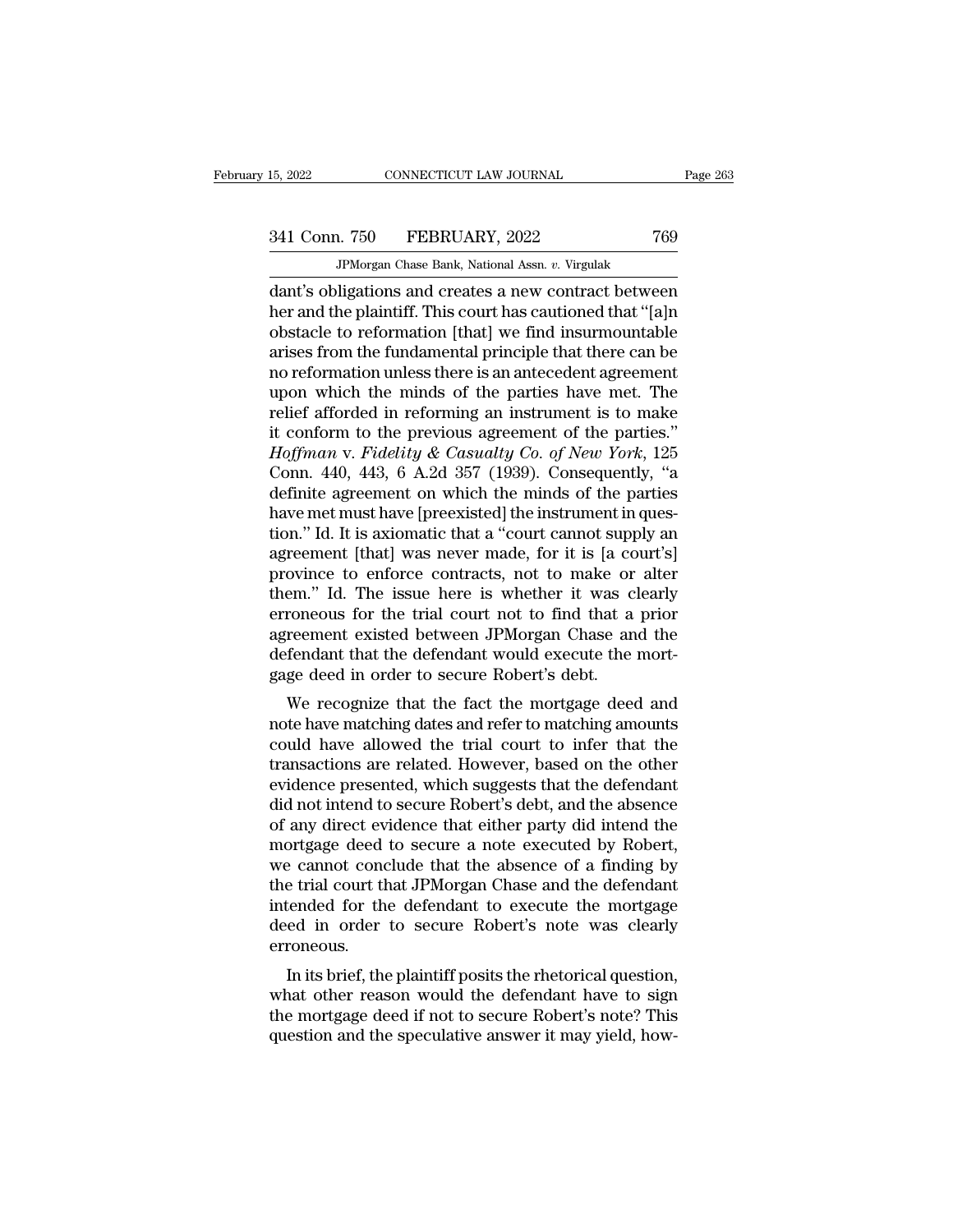### EXECUTE CONNECTICUT LAW JOURNAL February 15, 2022<br>Transfer behavior of FEBRUARY, 2022 341 Conn. 750<br>JPMorgan Chase Bank, National Assn. v. Virgulak MONNECTICUT LAW JOURNAL Februa<br>FEBRUARY, 2022 341 Conn. 756<br>JPMorgan Chase Bank, National Assn. *v.* Virgulak<br>not provide anything like dispositive evidence

EVERT CONNECTICUT LAW JOURNAL February 15, 2022<br>
FEBRUARY, 2022 341 Conn. 750<br>
JPMorgan Chase Bank, National Assn. v. Virgulak<br>
EVET, do not provide anything like dispositive evidence<br>
of the parties' respective intentions TREBRUARY, 2022 341 Conn. 750<br>
JPMorgan Chase Bank, National Assn. v. Virgulak<br>
ever, do not provide anything like dispositive evidence<br>
of the parties' respective intentions here. The defendant<br>
had no burden to demonstra FEBRUARY, 2022 341 Conn. 750<br>
FMorgan Chase Bank, National Assn. v. Virgulak<br>
ever, do not provide anything like dispositive evidence<br>
of the parties' respective intentions here. The defendant<br>
had no burden to demonstrate FEBRUARY, 2022 341 Conn. 750<br>
FMorgan Chase Bank, National Assn.  $v$ . Virgulak<br>
ever, do not provide anything like dispositive evidence<br>
of the parties' respective intentions here. The defendant<br>
had no burden to demonstr JPMorgan Chase Bank, National Assn.  $v$ . Virgulak<br>
ever, do not provide anything like dispositive evidence<br>
of the parties' respective intentions here. The defendant<br>
had no burden to demonstrate what other purpose or<br>
in *F-Morgan Chase Bank, National ASSIt. 0.* Viguax<br>ever, do not provide anything like dispositive evidence<br>of the parties' respective intentions here. The defendant<br>had no burden to demonstrate what other purpose or<br>intent m ever, do not provide anything like dispositive evidence<br>of the parties' respective intentions here. The defendant<br>had no burden to demonstrate what other purpose or<br>intent motivated her to sign the mortgage deed. It is<br>the of the parties' respective intentions here. The defendant<br>had no burden to demonstrate what other purpose or<br>intent motivated her to sign the mortgage deed. It is<br>the plaintiff, as the party seeking reformation, that must<br> had no burden to demonstrate what other purpose or<br>intent motivated her to sign the mortgage deed. It is<br>the plaintiff, as the party seeking reformation, that must<br>prove the preexisting agreement that it seeks to effectu-<br> intent motivated her to sign the mortgage<br>the plaintiff, as the party seeking reformation<br>prove the preexisting agreement that it seeks<br>ate, and it must do so by clear and convincin<br>It did not do so to the satisfaction of ove the preexisting agreement that it seeks to effectu-<br>e, and it must do so by clear and convincing evidence.<br>did not do so to the satisfaction of the trial court,<br>d we cannot conclude that the trial court's findings<br>this ate, and it must do so by clear and convincing evidence.<br>It did not do so to the satisfaction of the trial court,<br>and we cannot conclude that the trial court's findings<br>in this regard were clearly erroneous.<br>We cannot conc

It did not do so to the satisfaction of the trial court,<br>and we cannot conclude that the trial court's findings<br>in this regard were clearly erroneous.<br>We cannot conclude, on the basis of the evidence<br>before the trial court and we cannot conclude that the trial court's findings<br>in this regard were clearly erroneous.<br>We cannot conclude, on the basis of the evidence<br>before the trial court, that the absence of a finding by<br>the court that the par in this regard were clearly erroneous.<br>We cannot conclude, on the basis of the evidence<br>before the trial court, that the absence of a finding by<br>the court that the parties intended the mortgage deed<br>signed by the defendant We cannot conclude, on the basis of the evidence<br>before the trial court, that the absence of a finding by<br>the court that the parties intended the mortgage deed<br>signed by the defendant to secure the note signed by<br>Robert wa We cannot conclude, on the basis of the evidence<br>before the trial court, that the absence of a finding by<br>the court that the parties intended the mortgage deed<br>signed by the defendant to secure the note signed by<br>Robert wa ghed by the defendant to secure the hote sighed by<br>bbert was clearly erroneous. Thus, we conclude that<br>e Appellate Court properly upheld the trial court's<br>cision to decline to reform the mortgage deed.<br>II<br>We next consider

II

refluences and the Appellate Court properly upheld the trial court's<br>decision to decline to reform the mortgage deed.<br>II<br>We next consider whether the Appellate Court prop-<br>erly affirmed the judgment of the trial court dete the Appenae Court property upheld the trial court's<br>decision to decline to reform the mortgage deed.<br>II<br>We next consider whether the Appellate Court prop-<br>erly affirmed the judgment of the trial court determining<br>that the II<br>II<br>We next consider whether the Appellate Court properly<br>affirmed the judgment of the trial court determining<br>that the plaintiff was not entitled to foreclose the mort-<br>gage executed by the defendant because the defenda II<br>We next consider whether the Appellate Court prop-<br>erly affirmed the judgment of the trial court determining<br>that the plaintiff was not entitled to foreclose the mort-<br>gage executed by the defendant because the defendan We next consider whether the Appellate Court properly affirmed the judgment of the trial court determining<br>that the plaintiff was not entitled to foreclose the mort-<br>gage executed by the defendant because the defendant<br>is We next consider whether the Appellate Court properly affirmed the judgment of the trial court determining that the plaintiff was not entitled to foreclose the mortgage executed by the defendant because the defendant is no erly affirmed the judgment of the trial court determining<br>that the plaintiff was not entitled to foreclose the mort-<br>gage executed by the defendant because the defendant<br>is not a borrower on the note. On appeal, the plaint that the plaintiff was not entitled to foreclose the mort-<br>gage executed by the defendant because the defendant<br>is not a borrower on the note. On appeal, the plaintiff<br>contends that, even if this court concludes that the<br>A gage executed by the defendant because the defendant<br>is not a borrower on the note. On appeal, the plaintiff<br>contends that, even if this court concludes that the<br>Appellate Court properly upheld the trial court's denial<br>of is not a borrower on the note. On appeal, the plaintiff<br>contends that, even if this court concludes that the<br>Appellate Court properly upheld the trial court's denial<br>of the request for reformation, the plaintiff is neverth contends that, even if this court concludes that the<br>Appellate Court properly upheld the trial court's denial<br>of the request for reformation, the plaintiff is neverthe-<br>less entitled to foreclose. The plaintiff argues that Appellate Court properly upheld the trial court's denial<br>of the request for reformation, the plaintiff is neverthe-<br>less entitled to foreclose. The plaintiff argues that this<br>is so because it is undisputed that the defenda of the request for reformation, the plaintiff is neverthe-<br>less entitled to foreclose. The plaintiff argues that this<br>is so because it is undisputed that the defendant entered<br>into a mortgage transaction and common sense d less entitled to foreclose. The plaintiff argues that this<br>is so because it is undisputed that the defendant entered<br>into a mortgage transaction and common sense dictates<br>that she intended her property interest to be secur is so because it is undisputed that the defendant entered<br>into a mortgage transaction and common sense dictates<br>that she intended her property interest to be security<br>for the note contemporaneously executed by Robert.<br>The into a mortgage transaction and commethat she intended her property interestion the note contemporaneously exect<br>The plaintiff contends that, therefore, f<br>proper equitable relief. The defendant eplaintiff cannot foreclose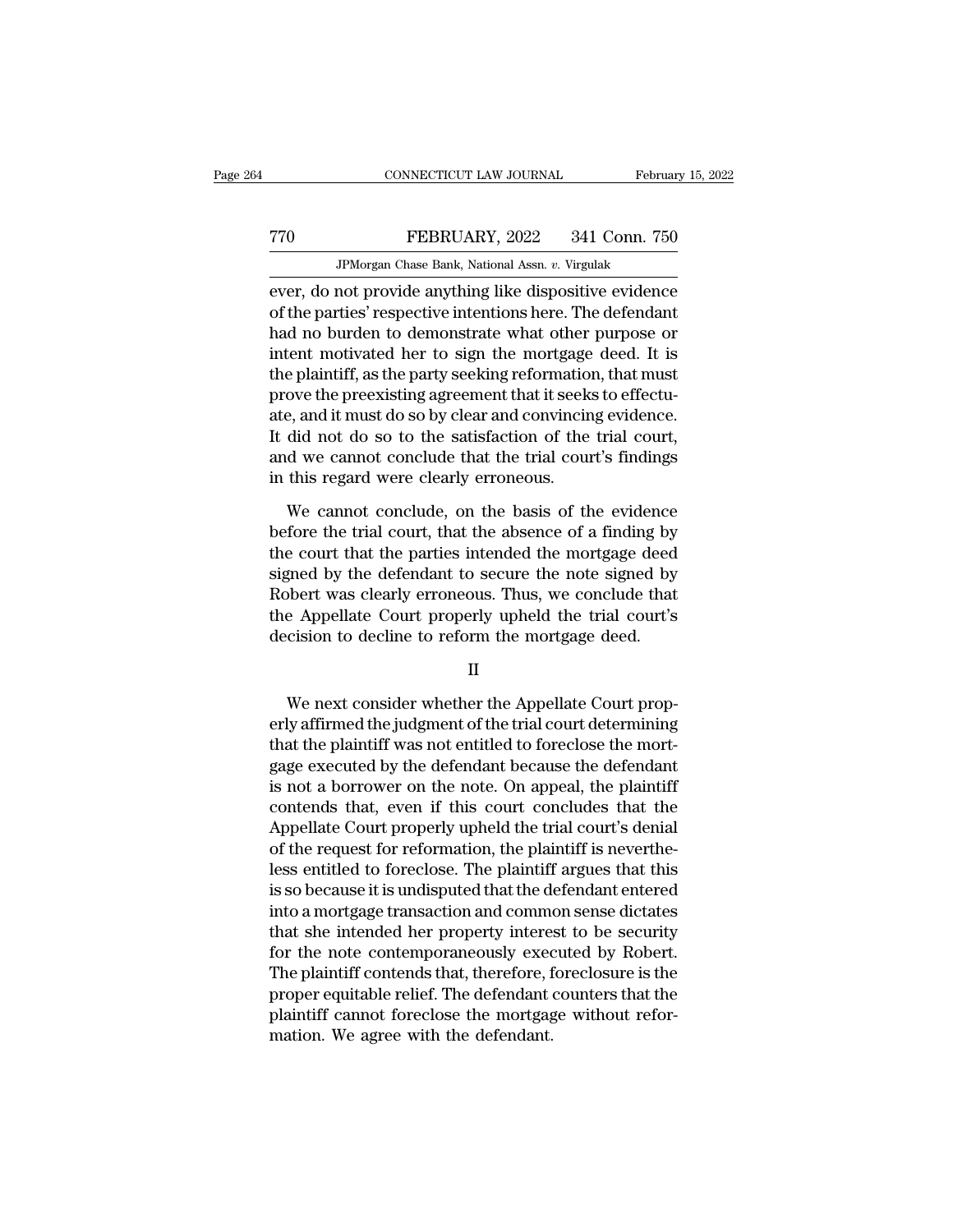# 341 Conn. 750 FEBRUARY, 2022 <sup>771</sup>

JPMorgan Chase Bank, National Assn. *v.* Virgulak

CONNECTICUT LAW JOURNAL Page 265<br>
1 Conn. 750 FEBRUARY, 2022 771<br>
JPMorgan Chase Bank, National Assn. v. Virgulak<br>
As we noted previously, "[a] foreclosure action is an<br>
uitable proceeding. . . . The determination of what<br> 341 Conn. 750 FEBRUARY, 2022 771<br>
JPMorgan Chase Bank, National Assn. v. Virgulak<br>
As we noted previously, "[a] foreclosure action is an<br>
equitable proceeding. . . . The determination of what<br>
equity requires is a matter 341 Conn. 750 FEBRUARY, 2022 771<br>
FMorgan Chase Bank, National Assn. v. Virgulak<br>
As we noted previously, "[a] foreclosure action is an<br>
equitable proceeding. . . . The determination of what<br>
equity requires is a matter f 341 Conn. 750 FEBRUARY, 2022 771<br> *JPMorgan Chase Bank, National Assn. v. Virgulak*<br>
As we noted previously, "[a] foreclosure action is an<br>
equitable proceeding. . . . The determination of what<br>
equity requires is a matter *BANCERRY,* 2022<br> *BANCERRY, National Assn. v. Virgulak*<br> **As we noted previously, "[a] foreclosure action is an**<br>
equitable proceeding. . . . The determination of what<br>
equity requires is a matter for the discretion of th JPMorgan Chase Bank, National Assn.  $v$ . Virgulak<br>
As we noted previously, "[a] foreclosure action is an<br>
equitable proceeding. . . . The determination of what<br>
equity requires is a matter for the discretion of the trial<br> As we noted previously, "[a] foreclosure actic<br>equitable proceeding. . . . The determination of<br>equity requires is a matter for the discretion of t<br>court." (Internal quotation marks omitted.)  $D_6$ <br> $Bank National Trust Co. v. Angle, 284$  Conn. 3 uitable proceeding.  $\cdots$  The determination of what<br>uity requires is a matter for the discretion of the trial<br>urt." (Internal quotation marks omitted.) *Deutsche*<br> $mk$  *National Trust Co.* v. *Angle*, 284 Conn. 322, 326,<br>3 equity requires is a matter for the discretion of the trial<br>court." (Internal quotation marks omitted.) *Deutsche*<br>Bank National Trust Co. v. Angle, 284 Conn. 322, 326,<br>933 A.2d 1143 (2007). Thus, on appeal, we employ the<br>

Bank National Trust Co. v. Angle, 284 Conn. 322, 326,<br>933 A.2d 1143 (2007). Thus, on appeal, we employ the<br>abuse of discretion standard. See, e.g., id.<br>"In order to establish a prima facie case in a mortgage<br>foreclosure ac Band Mattonal Trast 65. V. Ingle, 251 Collit. 522, 526,<br>933 A.2d 1143 (2007). Thus, on appeal, we employ the<br>abuse of discretion standard. See, e.g., id.<br>"In order to establish a prima facie case in a mortgage<br>foreclosure definited on the note and that any conditions precedent<br>that are not defined as  $\epsilon$  and  $\epsilon$  and  $\epsilon$  and  $\epsilon$  are  $\epsilon$  and  $\epsilon$  are  $\epsilon$  and  $\epsilon$  are  $\epsilon$  and  $\epsilon$  and  $\epsilon$  and  $\epsilon$  and  $\epsilon$  and  $\epsilon$  and  $\epsilon$  and  $\epsilon$  a "In order to establish a prima facie case in a mortgage<br>foreclosure action, the plaintiff must prove by a prepon-<br>derance of the evidence that it is the owner of the<br>note and mortgage, that the defendant mortgagor has<br>def "In order to establish a prima facie case in a mortgage<br>foreclosure action, the plaintiff must prove by a prepon-<br>derance of the evidence that it is the owner of the<br>note and mortgage, that the defendant mortgagor has<br>defa foreclosure action, the plaintiff must prove by a prepon-<br>derance of the evidence that it is the owner of the<br>note and mortgage, that the defendant mortgagor has<br>defaulted on the note and that any conditions precedent<br>to f derance of the evidence that it is the owner of the<br>note and mortgage, that the defendant mortgagor has<br>defaulted on the note and that any conditions precedent<br>to foreclosure, as established by the note and mortgage,<br>have note and mortgage, that the defendant mortgagor has<br>defaulted on the note and that any conditions precedent<br>to foreclosure, as established by the note and mortgage,<br>have been satisfied." GMAC *Mortgage, LLC* v. *Ford*, 144 defaulted on the note and that a<br>to foreclosure, as established b<br>have been satisfied." GMAC Mc<br>Conn. App. 165, 176, 73 A.3d 74<br>*Credit Management Corp.* v. 1<br>830, 838, 812 A.2d 51 (2002),<br>937, 815 A.2d 136 (2003).<br>In the In the present case, it is undisputed that the defendant<br>In the present case, it is understanded that the present case, it is under<br>an App. 165, 176, 73 A.3d 742 (2013), citing *Franklin*<br>edit Management Corp. v. Nicholas, did not sign the promissory and the mortgage, the extra one, 11<br>Conn. App. 165, 176, 73 A.3d 742 (2013), citing *Franklin*<br>Credit Management Corp. v. Nicholas, 73 Conn. App.<br>830, 838, 812 A.2d 51 (2002), cert. denied, 262

Credit Management Corp. v. Nicholas, 73 Conn. App.<br>
830, 838, 812 A.2d 51 (2002), cert. denied, 262 Conn.<br>
937, 815 A.2d 136 (2003).<br>
In the present case, it is undisputed that the defendant<br>
did not sign the promissory n  $\overline{330}$ ,  $\overline{838}$ ,  $\overline{812}$  A.2d  $\overline{51}$  (2002), cert. denied, 262 Conn.<br>937,  $\overline{815}$  A.2d  $\overline{136}$  (2003).<br>In the present case, it is undisputed that the defendant<br>did not sign the promissory note. Instead, 937, 815 A.2d 136 (2003).<br>937, 815 A.2d 136 (2003).<br>In the present case, it is undisputed that the defendant<br>did not sign the promissory note. Instead, the defendant<br>signed only the mortgage deed, and the mortgage deed<br>do In the present case, it is undisputed that the defendant<br>did not sign the promissory note. Instead, the defendant<br>signed only the mortgage deed, and the mortgage deed<br>does not indicate that it was entered into to secure th In the present case, it is undisputed that the defendant<br>did not sign the promissory note. Instead, the defendant<br>signed only the mortgage deed, and the mortgage deed<br>does not indicate that it was entered into to secure th did not sign the promissory note. Instead, the defendant<br>signed only the mortgage deed, and the mortgage deed<br>does not indicate that it was entered into to secure the<br>note executed by Robert. The mortgage deed mentions<br>onl signed only the mortgage deed, an<br>does not indicate that it was enter<br>note executed by Robert. The mor<br>only a nonexistent promissory not<br>dant alone is the borrower. Hudse<br>decessor in interest, conceded tha<br>not a borrower o Eles not maleade and he was entered mile to solective and<br>the executed by Robert. The mortgage deed mentions<br>ly a nonexistent promissory note for which the defen-<br>nt alone is the borrower. Hudson, the plaintiff's pre-<br>cess in a monexistent promissory note for which the defendant alone is the borrower. Hudson, the plaintiff's pre-<br>decessor in interest, conceded that the defendant was<br>not a borrower on any note.<br>We find the Appellate Court's r

only anoncalisative promissory note for which are determined<br>dant alone is the borrower. Hudson, the plaintiff's pre-<br>decessor in interest, conceded that the defendant was<br>not a borrower on any note.<br>We find the Appellate since is the software. Hallson, the plaintiff is predecessor in interest, conceded that the defendant was<br>not a borrower on any note.<br>We find the Appellate Court's reasoning persuasive<br>in resolving this claim. The Appellat is a borrower on any note.<br>
We find the Appellate Court's reasoning persuasive<br>
in resolving this claim. The Appellate Court reasoned:<br>
"In reviewing the [trial] court's memorandum of decision<br>
and subsequent rulings on th We find the Appellate Court's reasoning persuasive<br>in resolving this claim. The Appellate Court reasoned:<br>"In reviewing the [trial] court's memorandum of deci-<br>sion and subsequent rulings on the plaintiff's motions,<br>it is We find the Appellate Court's reasoning persuasive<br>in resolving this claim. The Appellate Court reasoned:<br>"In reviewing the [trial] court's memorandum of deci-<br>sion and subsequent rulings on the plaintiff's motions,<br>it is in resolving this claim. The Appellate Court reasoned:<br>"In reviewing the [trial] court's memorandum of decision and subsequent rulings on the plaintiff's motions,<br>it is clear that it declined to grant foreclosure of the<br>mo "In reviewing the [trial] court's memorandum of decision and subsequent rulings on the plaintiff's motions, it is clear that it declined to grant foreclosure of the mortgage without reformation because it determined that t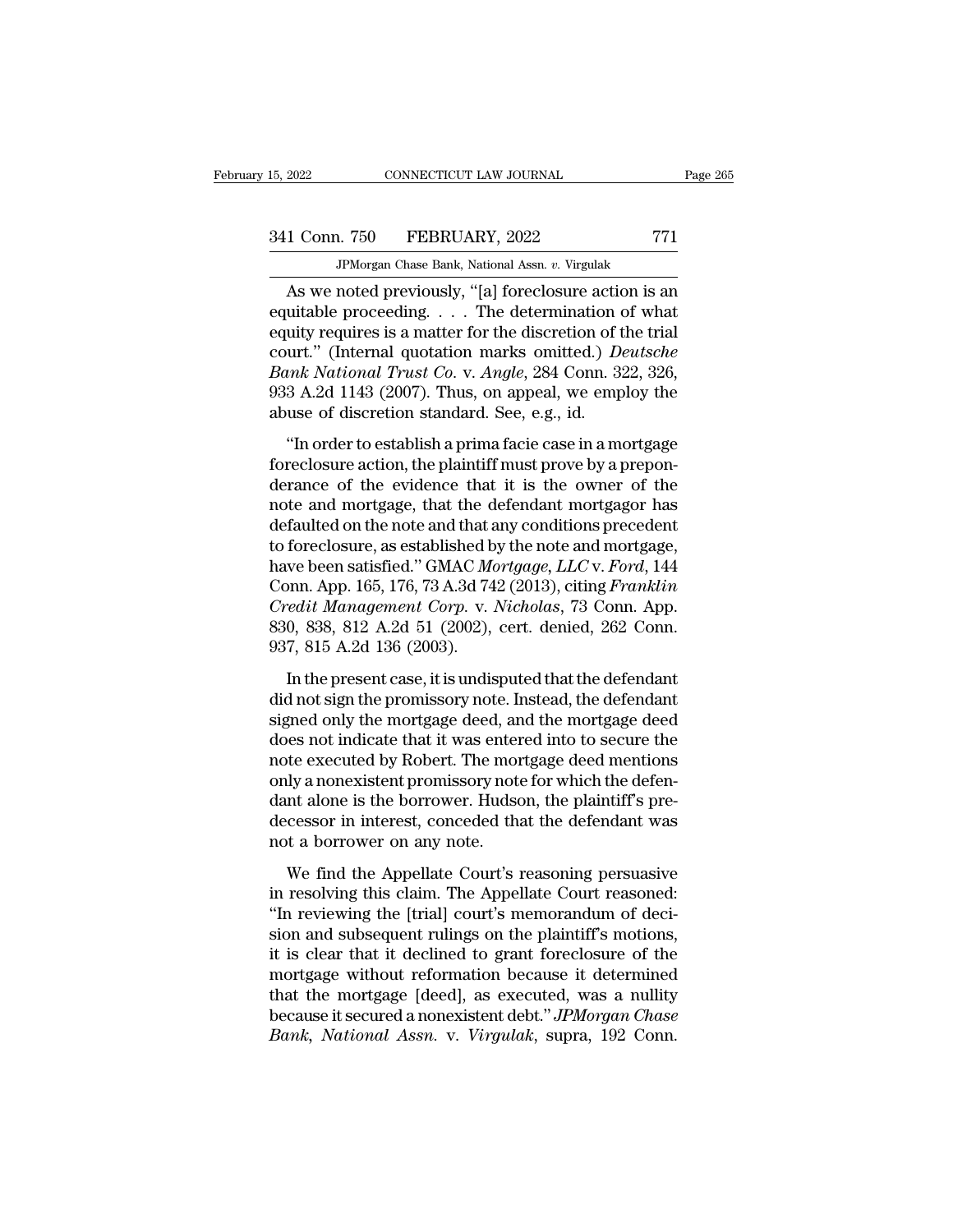## EXECUTE CONNECTICUT LAW JOURNAL February 15, 2022<br>
FEBRUARY, 2022 341 Conn. 772<br>
Riccio v. Bristol Hospital, Inc. CONNECTICUT LAW JOURNAL Februar<br>
T2<br>
Riccio *v*. Bristol Hospital, Inc.<br>
App. 703. Accordingly, like the Appellate Court major-

CONNECTICUT LAW JOURNAL Februar<br>
FEBRUARY, 2022 341 Conn. 772<br>
Riccio v. Bristol Hospital, Inc.<br>
App. 703. Accordingly, like the Appellate Court major-<br>
ity, we cannot conclude that the plaintiff was entitled<br>
to forcelose ity, we cannot conclude that the plaintiff was entitled TT2 FEBRUARY, 2022 341 Conn. 772<br>
Riccio v. Bristol Hospital, Inc.<br>
App. 703. Accordingly, like the Appellate Court major-<br>
ity, we cannot conclude that the plaintiff was entitled<br>
to foreclose a mortgage for a debt for w  $\begin{tabular}{ll} \bf 772 & \bf FEBRUARY, 2022 & 341 Conn. 772 \\ \hline \bf Riccio $v$. Bristol Hospital, Inc. \\ \bf App. 703. Accordingly, like the Appellate Court majority, we cannot conclude that the plaintiff was entitled to forcelose a mortgage for a debt for which the defendant was not responsible and that was not referenced in the mortgage deed. \end{tabular}$  $\begin{tabular}{l} \hline \textbf{Ricci}\textbf{0}\textbf{v. Bristol}\\ \hline \textbf{App. 703. Accordingly, like} \\ \hline \textbf{hyp. 703. Accordingly, like} \\ \textbf{ity, we cannot conclude that} \\ \textbf{to forcelose a mortgage for} \\ \textbf{dant was not responsible a} \\ \hline \textbf{in the mortgage deed.} \\ \textbf{On the basis of the force} \end{tabular}$ pp. 703. Accordingly, like the Appellate Court major-<br>
i, we cannot conclude that the plaintiff was entitled<br>
foreclose a mortgage for a debt for which the defen-<br>
int was not responsible and that was not referenced<br>
the m Appellate Court conclude that the plaintiff was entitled<br>to foreclose a mortgage for a debt for which the defen-<br>dant was not responsible and that was not referenced<br>in the mortgage deed.<br>On the basis of the foregoing, we

did for a did not conclude that the plant. The vast statistic did not responsible and that was not referenced<br>in the mortgage deed.<br>On the basis of the foregoing, we conclude that the<br>Appellate Court correctly concluded th to forecose a mortgage for a decreased and the dant was not responsible and the in the mortgage deed.<br>On the basis of the foregoing, Appellate Court correctly concluded not abuse its discretion and judgment of the trial co the mortgage deed.<br>
On the basis of the foregoing, we conclude that the<br>
opellate Court correctly concluded that the trial court<br>
d not abuse its discretion and properly affirmed the<br>
dgment of the trial court.<br>
The judgme On the basis of the foregoing, we conclude that the popellate Court correctly concluded that the trial cound not abuse its discretion and properly affirmed the dynametric of the trial court.<br>The judgment of the Appellate C

### % judgment of the trial court.<br>
The judgment of the Appellate Court is affirmed.<br>
In this opinion the other justices concurred.<br>
JOANN RICCIO, EXECUTRIX (ESTATE OF THERESA<br>
RICCIO) v. THE BRISTOL HOSPITAL, INC.<br>
(SC 20520) Equipment of the Appellate Court is affirmed.<br>
This opinion the other justices concurred.<br>
NIN RICCIO, EXECUTRIX (ESTATE OF THERESA<br>
RICCIO) v. THE BRISTOL HOSPITAL, INC.<br>
(SC 20529) other justices concerned the contractor of the BRISTOL HOSPIT<br>(SC 20529)<br>and McDonald, D'Auria, M EXECUTRIX (ESTATE OF THE CIO) v. THE BRISTOL HOSPITAL, INC.<br>(SC 20529)<br>Robinson, C. J., and McDonald, D'Auria, Mullins,<br>Kahn, Ecker and Keller, Js. EXECUTRIX (ESTATE CHERE ERISTOL HOSPIT.<br>
(SC 20529)<br>
C. J., and McDonald, D'Auria, Mixahn, Ecker and Keller, Js.<br>
Syllabus

### *Syllabus*

- Robinson, C. J., and McDonald, D'Auria, Mullins,<br>Kahn, Ecker and Keller, Js.<br>Syllabus<br>Pursuant to the accidental failure of suit statute (§ 52-592 (a)), "[i]f any<br>action, commenced within the time limited by law, has fail Robinson, C. J., and McDonald, D'Auria, Mullins,<br>Kahn, Ecker and Keller, Js.<br>Syllabus<br>suant to the accidental failure of suit statute (§ 52-592 (a)), "[i]f any<br>action, commenced within the time limited by law, has failed Example 19 Kahn, Ecker and Keller, Js.<br>
Syllabus<br>
suant to the accidental failure of suit statute (§ 52-592 (a)), "[i]f any<br>
action, commenced within the time limited by law, has failed one or<br>
more times to be tried on i . . . avoided or defeated . . . for any matter of form,'' the plaintiff may suant to the accidental failure of suit statute (§ 52-592 (a)), "[i]f any action, commenced within the time limited by law, has failed one or more times to be tried on its merits . . . because the action has been . . . av Pursuant to the accidental failure of suit statute (§ 52-592 (a)), "[i]f any action, commenced within the time limited by law, has failed one or more times to be tried on its merits . . . because the action has been . . . action, commenced within the time limited by law, has failed one or more times to be tried on its merits . . . because the action has been . . . avoided or defeated . . . for any matter of form," the plaintiff may commence more times to be tried on its merits . . . because the action has been . . . avoided or defeated . . . for any matter of form," the plaintiff may commence a new action for the same cause within one year after the determin
- ... avoided or defeated ... for any matter of form," the plaintiff may commence a new action for the same cause within one year after the determination of the original action.<br>suant to this court's decision in *Plante* v. commence a new action for the same cause within one year after the determination of the original action.<br>suant to this court's decision in *Plante v. Charlotte Hungerford Hospital* (300 Conn. 33), a plaintiff may bring a determination of the original action.<br>suant to this court's decision in *Plante* v. *Charlotte Hungerford Hospital* (300 Conn. 33), a plaintiff may bring a subsequent medical malpractice<br>action pursuant to the matter of f suant to this court's decision in *Plante* v. *Charlotte Hungerford Hospital* (300 Conn. 33), a plaintiff may bring a subsequent medical malpractice action pursuant to the matter of form provision of § 52-592 (a) only whe (300 Conn. 33), a plaintiff may bring a subsequent medical malpractice action pursuant to the matter of form provision of  $\S 52-592$  (a) only when the trial court finds that the failure in the first action to provide a le action pursuant to the matter of form provision of § 52-592 (a) when the trial court finds that the failure in the first action to provision a legally sufficient opinion letter from a similar health care propursuant to st when the trial court finds that the failure in the first action to provide<br>a legally sufficient opinion letter from a similar health care provider<br>pursuant to statute (§ 52-190a (a)) was the result of mistake, inadver-<br>te a legally sufficient opinion letter from a similar health care provider pursuant to statute ( $\S$  52-190a (a)) was the result of mistake, inadvertence, or excusable neglect, rather than egregious conduct or gross negligenc
- pursuant to statute ( $\S$  52-190a (a)) was the result of mistake, inadvertence, or excusable neglect, rather than egregious conduct or gross negligence on the part of the plaintiff or his or her attorney. plaintiff, the ex tence, or excusable neglect, rather than egregious conduct or gross<br>negligence on the part of the plaintiff or his or her attorney.<br>plaintiff, the executor of R's estate, filed a medical malpractice action<br>against the def negligence on the part of the plaintiff or his or her attorney.<br>
plaintiff, the executor of R's estate, filed a medical malpractice action<br>
against the defendant hospital, alleging that certain of its employees<br>
had negli The plaintiff, the executor of R's estate, filed a medical malpractice action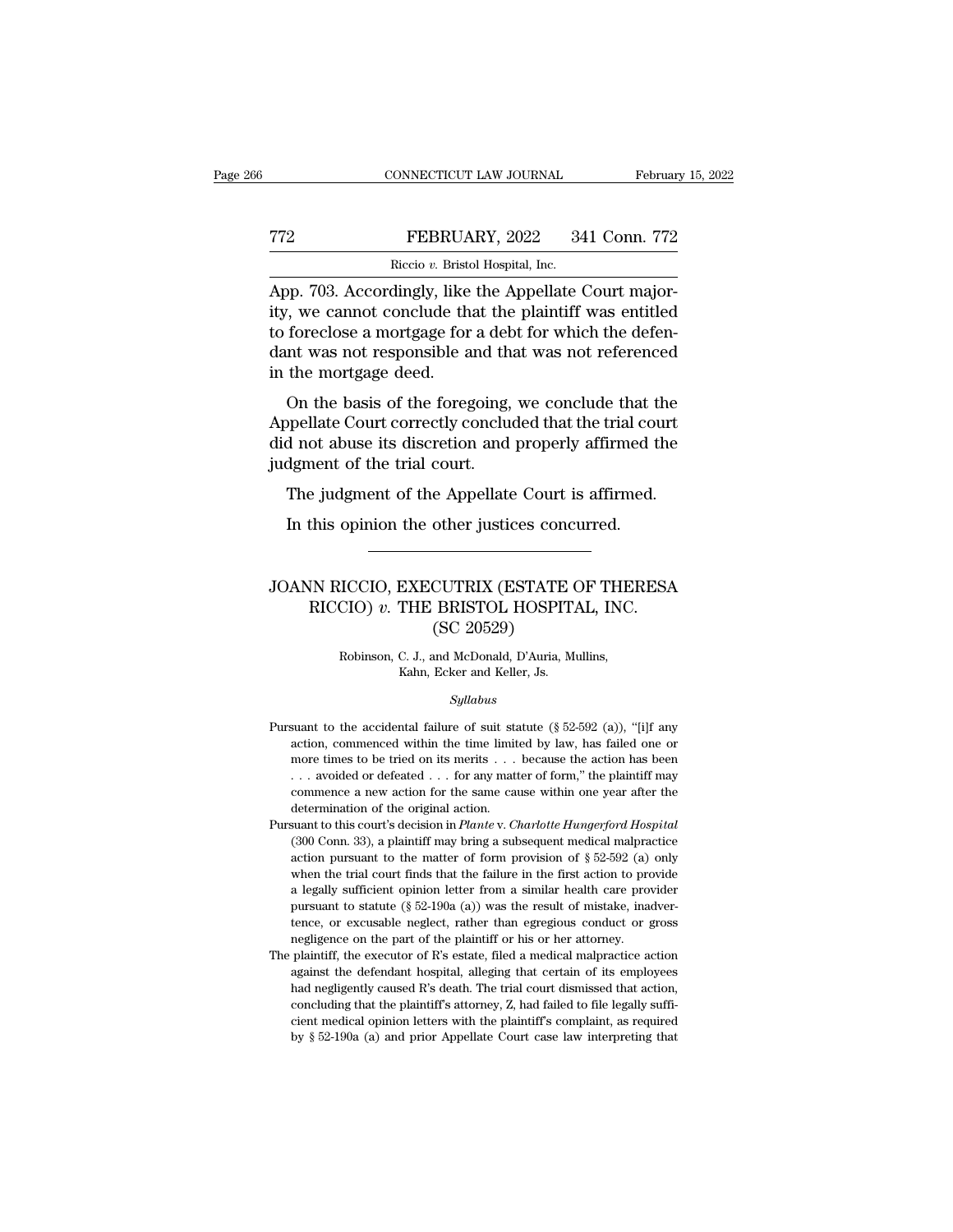# 15, 2022 CONNECTICUT LAW JOURNAL Page 267<br>341 Conn. 772 FEBRUARY, 2022 773<br>Riccio v. Bristol Hospital, Inc.

Riccio *v.* Bristol Hospital, Inc. statutory provision, as those opinion letters did not disclose the profes-<br>statutory provision, as those opinion letters did not disclose the profes-<br>sional qualifications of their authors. The plaintiff did not appeal fro sional Gradier of their authors. The plaintiff did not disclose the profes-<br>statutory provision, as those opinion letters did not disclose the profes-<br>sional qualifications of their authors. The plaintiff did not appeal fr 1 Conn. 772 FEBRUARY, 2022 773<br>
Riccio v. Bristol Hospital, Inc.<br>
statutory provision, as those opinion letters did not disclose the profes-<br>
sional qualifications of their authors. The plaintiff did not appeal from<br>
the t Riccio v. Bristol Hospital, Inc.<br>statutory provision, as those opinion letters did not disclose the profes-<br>sional qualifications of their authors. The plaintiff did not appeal from<br>the trial court's judgment of dismissal  $\frac{1}{100}$  Kicclo  $v$ . Bristol Hospital, inc.<br>statutory provision, as those opinion letters did not disclose the profes-<br>sional qualifications of their authors. The plaintiff did not appeal from<br>the trial court's judgmen statutory provision, as those opinion letters did not disclose the professional qualifications of their authors. The plaintiff did not appeal from the trial court's judgment of dismissal but, instead, commenced the presen sional qualifications of their authors. The plaintiff did not appeal from<br>the trial court's judgment of dismissal but, instead, commenced the<br>present action under  $\S 52-592$ , which was based on the same malpractice<br>claims the trial court's judgment of dismissal but, instead, commenced the present action under  $\S 52-592$ , which was based on the same malpractice claims asserted in her prior action, approximately five months after the statute present action under  $\S$  52-592, which was based on the same malpractice claims asserted in her prior action, approximately five months after the statute of limitations expired. The trial court rendered judgment dismissin claims asserted in her prior action, approximately five months after<br>the statute of limitations expired. The trial court rendered judgment<br>dismissing the action as time barred, concluding that  $\S 52-592$  did not<br>apply bec the statute of limitations expired. The trial court rendered judgment<br>dismissing the action as time barred, concluding that § 52-592 did not<br>apply because  $Z$ 's failure to include in the opinion letters the qualifica-<br>tio dismissing the action as time barred, concluding that  $\S 52-592$  did not apply because  $Z$ 's failure to include in the opinion letters the qualifications of their authors was not a matter of form due to mistake, inadverte apply because  $Z$ 's failure to include in the opinion letters the qualifications of their authors was not a matter of form due to mistake, inadvertence, or excusable neglect. On the plaintiff's appeal, *held* that the tri tions of their authors was not a matter of form due to mistake, inadvertence, or excusable neglect. On the plaintiff's appeal, *held* that the trial court correctly concluded that  $\S 52-592$  did not save the plaintiff's o tence, or excusable neglect. On the plaintiff's appeal, *held* that the trial court correctly concluded that  $\S 52-592$  did not save the plaintiff's otherwise time barred action, the plaintiff having failed to meet her bu court correctly concluded that § 52-592 did not save the plaintiff's otherwise time barred action, the plaintiff having failed to meet her burden of proving that Z's failure to file legally sufficient medical opinion lette wise time barred action, the plaintiff having failed to meet her burden<br>of proving that Z's failure to file legally sufficient medical opinion letters<br>in the first action was the result of a mistake, inadvertence, or excus of proving that Z's failure to file legally sufficient medical opinion letters<br>in the first action was the result of a mistake, inadvertence, or excusable<br>neglect, rather than egregious conduct or gross negligence: having<br> in the first action was the result of a mistake, inadvertence, or excusable neglect, rather than egregious conduct or gross negligence: having reviewed the meanings of "gross negligence" and "egregious" in case law and dic neglect, rather than egregious conduct or gross negligence: having<br>reviewed the meanings of "gross negligence" and "egregious" in case<br>law and dictionaries, and having reviewed cases in which courts were<br>required to place reviewed the meanings of "gross negligence" and "egregious" in case<br>law and dictionaries, and having reviewed cases in which courts were<br>required to place an attorney's conduct on the spectrum between excus-<br>able neglect a law and dictionaries, and having reviewed cases in which courts were<br>required to place an attorney's conduct on the spectrum between excus-<br>able neglect and gross negligence, including cases involving the matter<br>of form pr required to place an attorney's conduct on the spectrum between excus-<br>able neglect and gross negligence, including cases involving the matter<br>of form provision in § 52-592, this court could not conclude, on the basis<br>of t able neglect and gross negligence, including cases involving the matter of form provision in  $\S$  52-592, this court could not conclude, on the basis of the evidence in the record, that  $Z$ 's lack of knowledge of and failu of form provision in § 52-592, this court could not conclude, on the basis<br>of the evidence in the record, that  $Z$ 's lack of knowledge of and failure<br>to comply with the requirement, established by two Appellate Court<br>case of the evidence in the record, that Z's lack of knowledge of and failure<br>to comply with the requirement, established by two Appellate Court<br>cases interpreting § 52-190a (a), that an opinion letter include the profes-<br>siona to comply with the requirement, established by two Appellate Court cases interpreting  $\S$  52-190a (a), that an opinion letter include the professional qualifications of its author was the result of a mistake, inadvertence cases interpreting  $\S$  52-190a (a), that an opinion letter include the professional qualifications of its author was the result of a mistake, inadvertence, or excusable neglect, rather than egregious conduct or gross negl sional qualifications of its author was the result of a mistake, inadvertence, or excusable neglect, rather than egregious conduct or gross negligence; Z had been practicing medical malpractice law for more than ten years tence, or excusable neglect, rather than egregious conduct or gross<br>negligence; Z had been practicing medical malpractice law for more<br>than ten years before he filed the plaintiff's first action, the adequacy<br>of an opinion negligence; Z had been practicing medical malpractice law for more<br>than ten years before he filed the plaintiff's first action, the adequacy<br>of an opinion letter is one of the most frequently litigated pretrial issues<br>in m than ten years before he filed the plaintiff's first action, the adequacy of an opinion letter is one of the most frequently litigated pretrial issues in medical malpractice actions, the two Appellate Court cases of which of an opinion letter is one of the most frequently litigated pretrial issues<br>in medical malpractice actions, the two Appellate Court cases of which<br>Z was unaware were decided at least six years before the plaintiff's first in medical malpractice actions, the two Appellate Court cases of which Z was unaware were decided at least six years before the plaintiff's first action was filed, in the six year period after those two cases were decided Z was unaware were decided at least six years before the plaintiff's first action was filed, in the six year period after those two cases were decided, Z filed five medical malpractice actions in which he had failed to com action was filed, in the six year period after those two cases were<br>decided, Z filed five medical malpractice actions in which he had failed<br>to comply with the requirement established by those cases, and Z<br>acknowledged tha decided, Z filed five medical malpractice actions in which he had failed<br>to comply with the requirement established by those cases, and Z<br>acknowledged that, prior to filing the plaintiff's first action, he had not<br>read tho to comply with the requirement established by those cases, and Z<br>acknowledged that, prior to filing the plaintiff's first action, he had not<br>read those Appellate Court cases; accordingly, this was not a situation<br>in which acknowledged that, prior to filing the plaintiff's first action, he had not read those Appellate Court cases; accordingly, this was not a situation in which Z inadvertently omitted necessary information from the opinion le read those Appellate<br>in which Z inadverten<br>letters, as Z was com<br>authors' qualification<br>requirements for such<br>lar requirement. etters, as Z was completely unaware of the requirement to include the<br>uthors' qualifications in the letters, and even cursory research into the<br>equirements for such opinion letters would have revealed this particu-<br>argued requirements for such opinion letters would have revealed this particular requirement.<br>Argued February 19, 2021—officially released January 13, 2022\*<br>FJanuary 13, 2022, the date that this decision was released as a slip-<br>i

dependent date for all substantive date for all substantive and procedural purposes.<br>
For all substantive and procedural purposes.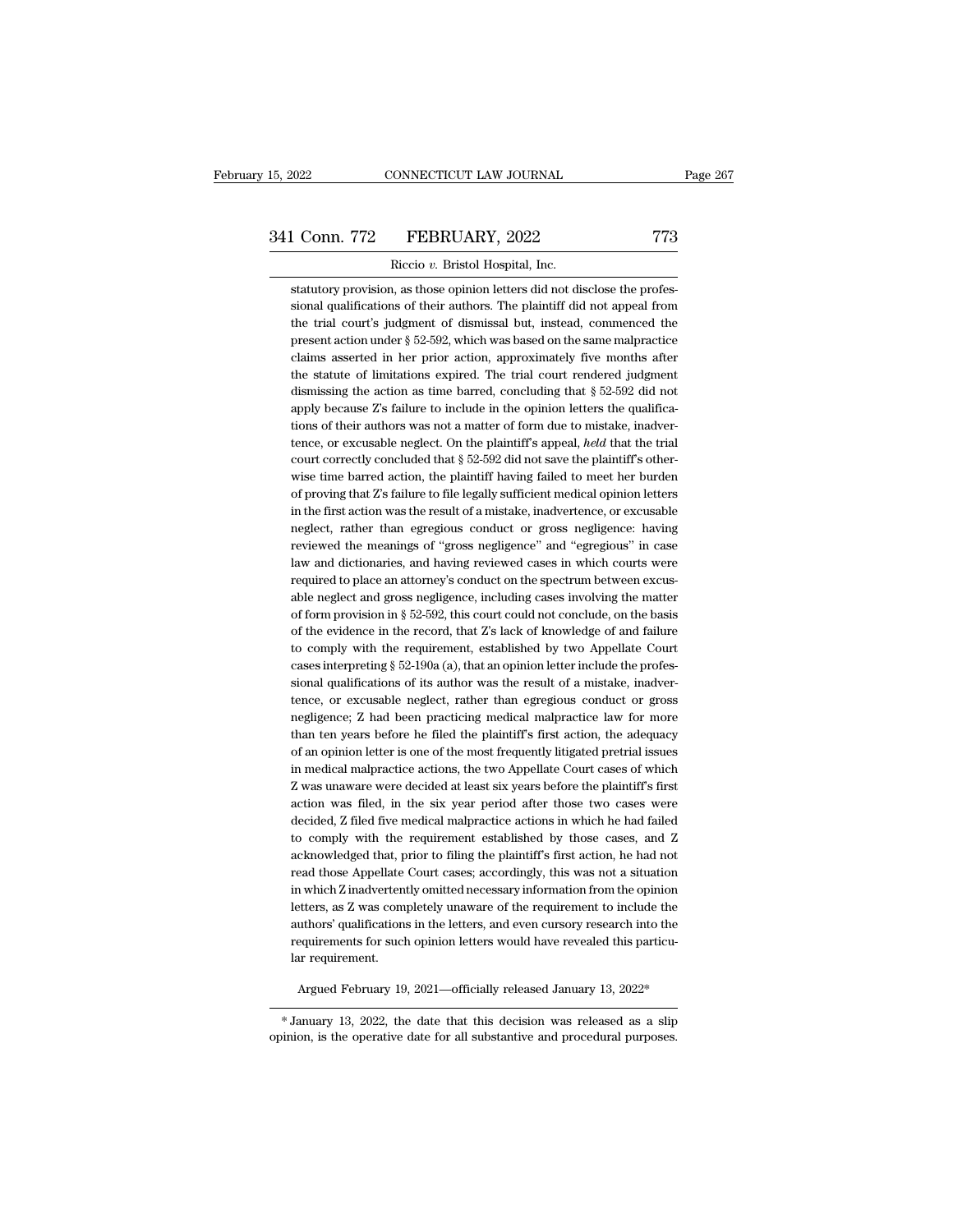|     | CONNECTICUT LAW JOURNAL                                             | February 15, 2022 |
|-----|---------------------------------------------------------------------|-------------------|
| 774 | FEBRUARY, 2022                                                      | 341 Conn. 772     |
|     | Riccio v. Bristol Hospital, Inc.                                    |                   |
|     | Procedural History                                                  |                   |
|     | $\Lambda$ at an term access desception from the consequent death of |                   |

FEBRUARY, 2022 341 Conn. 772<br>
Riccio v. Bristol Hospital, Inc.<br>
Procedural History<br>
Action to recover damages for the wrongful death of<br>
e plaintiff's decedent as a result of the defendant's<br>
and modical main ractice, and TT4 FEBRUARY, 2022 341 Conn. 772<br>
Riccio v. Bristol Hospital, Inc.<br>
Procedural History<br>
Action to recover damages for the wrongful death of<br>
the plaintiff's decedent as a result of the defendant's<br>
alleged medical malpract FEBRUARY, 2022 341 Conn. 772<br>
Riccio v. Bristol Hospital, Inc.<br>
Procedural History<br>
Action to recover damages for the wrongful death of<br>
the plaintiff's decedent as a result of the defendant's<br>
alleged medical malpractice Riccio v. Bristol Hospital, Inc.<br>
Procedural History<br>
Action to recover damages for the wrongful death of<br>
the plaintiff's decedent as a result of the defendant's<br>
alleged medical malpractice, and for other relief, brought *Procedural History*<br>Action to recover damages for the wrongful death of<br>the plaintiff's decedent as a result of the defendant's<br>alleged medical malpractice, and for other relief, brought<br>to the Superior Court in the judic Action to recover damages for the wrongful death of<br>the plaintiff's decedent as a result of the defendant's<br>alleged medical malpractice, and for other relief, brought<br>to the Superior Court in the judicial district of New<br>B Action to recover damages for the wrongful death of<br>the plaintiff's decedent as a result of the defendant's<br>alleged medical malpractice, and for other relief, brought<br>to the Superior Court in the judicial district of New<br>B *Kevin Ferry*, for the appellant (plaintiff).<br>*Kevin Ferry*, to the Superior Court in the judicial district Britain, where the court, *Morgan*, *J*., granted the dant's motion to dismiss and rendered judgmen defendant, fro *Morgan, J., granted the defenant's motion to dismiss and rendered judgment for the fendant, from which the plaintiff appealed. Affirmed.<br>Joseph Peter Zeppieri, with whom, on the brief, was <i>win Ferry*, for the appellant (

### *Opinion*

Joseph Peter Zeppieri, with whom, on the brief, was<br> *win Ferry*, for the appellant (plaintiff).<br> *Michael G. Rigg*, for the appellee (defendant).<br> *Opinion*<br>
McDONALD, J. The appeal in this medical malprac-<br>
re action req Kevin Ferry, for the appellant (plaintiff).<br>
Michael G. Rigg, for the appellee (defendant).<br>  $\frac{1}{\text{opinion}}$ <br>
McDONALD, J. The appeal in this medical malpractice action requires us to determine whether the trial<br>
court corr Michael G. Rigg, for the appellee (defendant).<br>
opinion<br>
McDONALD, J. The appeal in this medical malpractice action requires us to determine whether the trial<br>
court correctly concluded that the accidental failure of<br>
sui Michael G. Rigg, for the appellee (defendant).<br>  $\omega_{pinion}$ <br>
McDONALD, J. The appeal in this medical malpractice action requires us to determine whether the trial<br>
court correctly concluded that the accidental failure of<br>
su opinion<br>
McDONALD, J. The appeal in this medical malpractice action requires us to determine whether the trial<br>
court correctly concluded that the accidental failure of<br>
suit statute, General Statutes § 52-592,<sup>1</sup> did not McDONALD, J. The appeal in this medical malpractice action requires us to determine whether the trial court correctly concluded that the accidental failure of suit statute, General Statutes  $\S 52-592,1$  did not save the o McDONALD, J. The appeal in this medical malpractice action requires us to determine whether the trial court correctly concluded that the accidental failure of suit statute, General Statutes  $\S 52-592,1$  did not save the o tice action requires us to determine whether the trial<br>court correctly concluded that the accidental failure of<br>suit statute, General Statutes  $\S 52-592$ ,<sup>1</sup> did not save<br>the otherwise time barred action of the plaintiff, court correctly concluded that the accidental failure of<br>suit statute, General Statutes  $\S 52-592,1$  did not save<br>the otherwise time barred action of the plaintiff, Joann<br>Riccio, executrix of the estate of Theresa Riccio, suit statute, General Statutes § 52-592,<sup>1</sup> did not save<br>the otherwise time barred action of the plaintiff, Joann<br>Riccio, executrix of the estate of Theresa Riccio,<br>because her first medical malpractice action was dis-<br>mi the otherwise time barred action of the plaintiff, Joann<br>Riccio, executrix of the estate of Theresa Riccio,<br>because her first medical malpractice action was dis-<br>missed due to her attorney's gross negligence for failing<br>to Riccio, executrix of the estate of Theresa Riccio,<br>because her first medical malpractice action was dis-<br>missed due to her attorney's gross negligence for failing<br>to file with her complaint legally sufficient medical opinbecause her first medical malpractice action was dismissed due to her attorney's gross negligence for failing<br>to file with her complaint legally sufficient medical opin-<br>ion letters, as required by General Statutes § 52-19 missed due to her attorney's gross negligence for failing<br>to file with her complaint legally sufficient medical opin-<br>ion letters, as required by General Statutes § 52-190a<br>(a) and two Appellate Court decisions interpretin to file with her complaint legally sufficient medical opin-<br>ion letters, as required by General Statutes  $\S$  52-190a<br>(a) and two Appellate Court decisions interpreting that<br>statute. Specifically, we must determine whether statute. Specifically, we must determine whether the plaintiff met her burden of proving that her attorney's admitted failure to know of two Appellate Court decisions, issued six years before she initiated the first  $\frac{1$ plaintiff met her burden of proving that her attorney's admitted failure to know of two Appellate Court decisions, issued six years before she initiated the first  $\frac{1}{1}$  General Statutes § 52-592 (a) provides in releva

admitted failure to know of two Appellate Court decisions, issued six years before she initiated the first  $\frac{1}{1}$  General Statutes § 52-592 (a) provides in relevant part: "If any action, commenced within the time limit sions, issued six years before she initiated the first  $\frac{1}{1}$  General Statutes § 52-592 (a) provides in relevant part: "If any action, commenced within the time limited by law, has failed one or more times to be tried Figure 3.1 System Statutes  $\S$  52-592 (a) provides in relevant part: "If any action,<br><sup>1</sup> General Statutes  $\S$  52-592 (a) provides in relevant part: "If any action,<br>commenced within the time limited by law, has failed one <sup>1</sup> General Statutes § 52-592 (a) provides in relevant part: "If any action, commenced within the time limited by law, has failed one or more times to be tried on its merits because of insufficient service or return of th commenced within the time limited by law, has failed one or more times,<br>to be tried on its merits because of insufficient service or return of the writ<br>due to unavoidable accident or the default or neglect of the officer to be tried on its merits because of insufficient service or return of the writ<br>due to unavoidable accident or the default or neglect of the officer to whom<br>it was committed, or because the action has been dismissed for w due to unavoidable accident or the default or neglect of the officer to whom<br>it was committed, or because the action has been dismissed for want of<br>jurisdiction, or the action has been otherwise avoided or defeated by the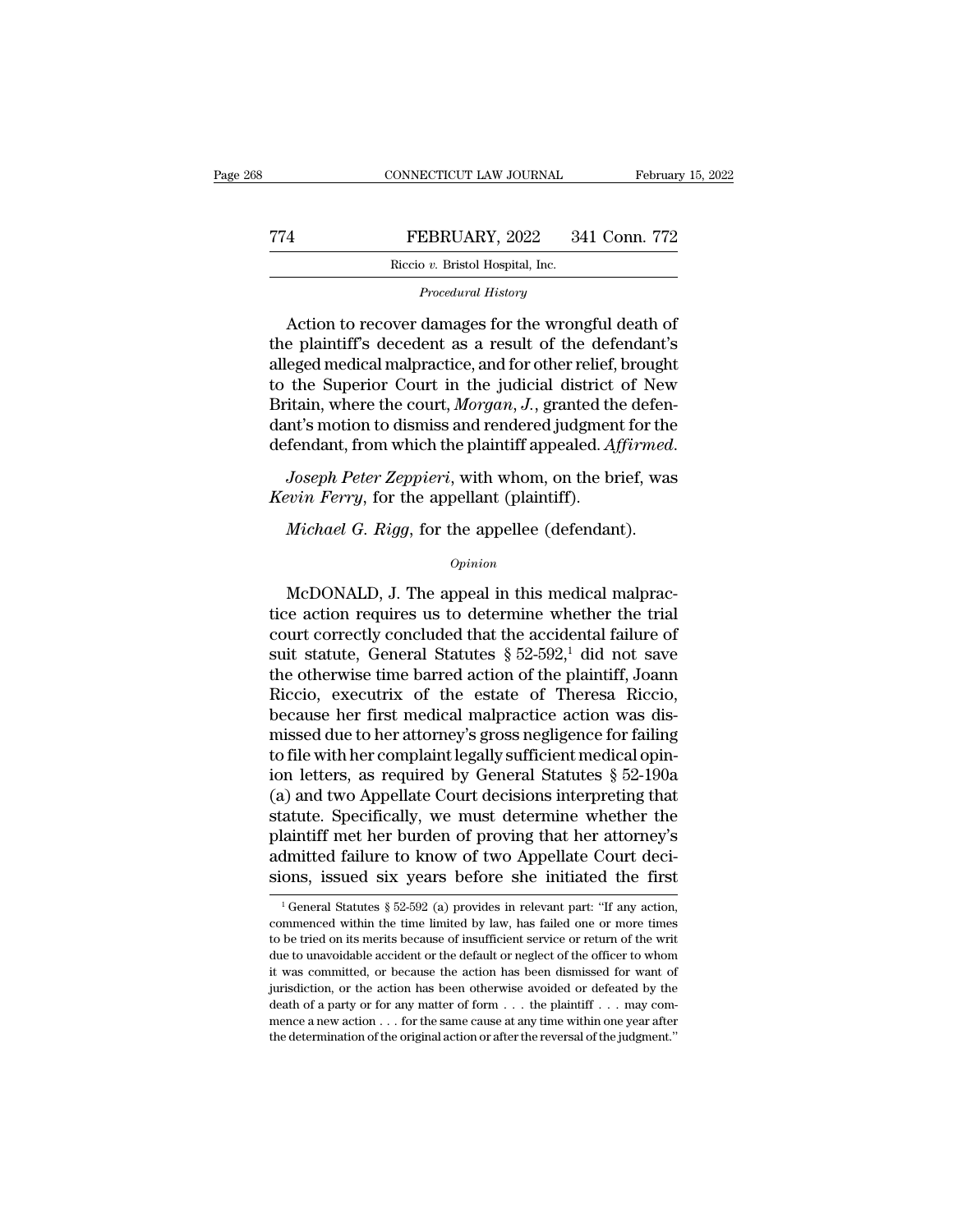| 15, 2022      | CONNECTICUT LAW JOURNAL          | Page 269 |
|---------------|----------------------------------|----------|
| 341 Conn. 772 | FEBRUARY, 2022                   | 775      |
|               | Riccio v. Bristol Hospital, Inc. |          |

15, 2022 CONNECTICUT LAW JOURNAL<br>
241 Conn. 772 FEBRUARY, 2022 775<br>
Riccio *v*. Bristol Hospital, Inc.<br>
action, was a mistake, inadvertence, or excusable 15, 2022 CONNECTICUT LAW JOURNAL Page 269<br>
341 Conn. 772 FEBRUARY, 2022 775<br>
Riccio v. Bristol Hospital, Inc.<br>
action, was a mistake, inadvertence, or excusable<br>
neglect rather than egregious conduct or gross negli-341 Conn. 772 FEBRUARY, 2022 775<br>Riccio v. Bristol Hospital, Inc.<br>action, was a mistake, inadvertence, or excusable<br>neglect rather than egregious conduct or gross negli-<br>gence. We agree with the trial court that the plaint  $\begin{tabular}{ll} \multicolumn{1}{l}{{\bf 341 Conn. 772} & \multicolumn{1}{l}{\bf FEBRUARY, 2022} & \multicolumn{1}{l}{\bf 775} \\\hline \multicolumn{1}{l}{\bf Riccio $v$. Bristol Hospital, Inc.} \end{tabular} \end{tabular} \begin{tabular}{ll} \multicolumn{1}{l}{\bf 341 Conf. 775} \\\hline \multicolumn{1}{l}{\bf 2022} & \multicolumn{1}{l}{\bf 775} \\\hline \multicolumn{1}{l}{\bf 2022} & \multicolumn{1}{l}{\bf 775} \\\h$ 341 Conn. 772 FEBRUARY, 2022 775<br>
Riccio v. Bristol Hospital, Inc.<br>
action, was a mistake, inadvertence, or excusable<br>
neglect rather than egregious conduct or gross negli-<br>
gence. We agree with the trial court that the pl Fraction was a mistake, inadvertence, or excusable<br>glect rather than egregious conduct or gross negli-<br>nce. We agree with the trial court that the plaintiff has<br>t met her burden and, therefore, affirm its judgment.<br>The re action, was a mistake, inadvertence, or excusable<br>neglect rather than egregious conduct or gross negli-<br>gence. We agree with the trial court that the plaintiff has<br>not met her burden and, therefore, affirm its judgment.<br>T

action, was a mistake, madvertence, or excussion<br>neglect rather than egregious conduct or gross negli-<br>gence. We agree with the trial court that the plaintiff has<br>not met her burden and, therefore, affirm its judgment.<br>The defined a medical manitogregious conduct of gross right<br>gence. We agree with the trial court that the plaintiff has<br>not met her burden and, therefore, affirm its judgment.<br>The record reveals the following relevant facts a not met her burden and, therefore, affirm its judgment.<br>The record reveals the following relevant facts and<br>procedural history. On May 3, 2018, the plaintiff filed<br>a medical malpractice action (*Riccio I*) against the<br>def The record reveals the following relevant facts and<br>procedural history. On May 3, 2018, the plaintiff filed<br>a medical malpractice action *(Riccio I)* against the<br>defendant, The Bristol Hospital, Inc., alleging that vari-<br>o The record reveals the following relevant facts and<br>procedural history. On May 3, 2018, the plaintiff filed<br>a medical malpractice action (*Riccio I*) against the<br>defendant, The Bristol Hospital, Inc., alleging that vari-<br> procedural history. On May 3, 2018, the plaintiff filed<br>a medical malpractice action (*Riccio I*) against the<br>defendant, The Bristol Hospital, Inc., alleging that vari-<br>ous doctors and nurses negligently caused the death a medical malpractice action (*Riccio I*) against the defendant, The Bristol Hospital, Inc., alleging that various doctors and nurses negligently caused the death of the decedent. The trial court dismissed *Riccio I* for defendant, The Bristol Hospital, Inc., alleging that various doctors and nurses negligently caused the death of<br>the decedent. The trial court dismissed *Riccio I* for lack<br>of personal jurisdiction because the plaintiff fai ous doctors and nurses negligently caused the death of<br>the decedent. The trial court dismissed *Riccio I* for lack<br>of personal jurisdiction because the plaintiff failed to<br>file with her complaint legally sufficient medical the decedent. The trial court dismissed *Riccio I* for lack<br>of personal jurisdiction because the plaintiff failed to<br>file with her complaint legally sufficient medical opin-<br>ion letters as required by § 52-190a (a) and Gen of personal jurisdiction because the plaintiff failed to<br>file with her complaint legally sufficient medical opin-<br>ion letters as required by § 52-190a (a) and General<br>Statutes § 52-184c. Specifically, the court in *Riccio* file with her complaint legally sufficient medical opin-<br>ion letters as required by § 52-190a (a) and General<br>Statutes § 52-184c. Specifically, the court in *Riccio I*<br>held that, under *Lucisano* v. *Bisson*, 132 Conn. App ion letters as required by § 52-190a (a) and General Statutes § 52-184c. Specifically, the court in *Riccio I* held that, under *Lucisano* v. *Bisson*, 132 Conn. App. 459, 466, 34 A.3d 983 (2011), and *Bell* v. *Hospital* Statutes § 52-184c. Specifically, the court in *Riccio I*<br>held that, under *Lucisano* v. *Bisson*, 132 Conn. App.<br>459, 466, 34 A.3d 983 (2011), and *Bell* v. *Hospital of*<br>*Saint Raphael*, 133 Conn. App. 548, 560–61, 36 A held that, under *Lucisano* v. *Bisson*, 132 Conn. App.<br>459, 466, 34 A.3d 983 (2011), and *Bell v. Hospital of*<br>*Saint Raphael*, 133 Conn. App. 548, 560–61, 36 A.3d<br>297 (2012), the submitted opinion letters were legally<br>in 297 (2012), the submitted opinion letters were legally<br>insufficient because neither disclosed the author's pro-<br>fessional qualifications. The plaintiff did not appeal the<br>court's dismissal of *Riccio I*.<br>On October 9, 201

insufficient because neither disclosed the author's pro-<br>fessional qualifications. The plaintiff did not appeal the<br>court's dismissal of *Riccio I*.<br>On October 9, 2018, the plaintiff commenced this<br>action (*Riccio II*) un msunnerin secalise neither disclosed are during s pro<br>fessional qualifications. The plaintiff did not appeal the<br>court's dismissal of *Riccio I*.<br>On October 9, 2018, the plaintiff commenced this<br>action (*Riccio II*) under Followit's dismissal of *Riccio I*.<br>
On October 9, 2018, the plaintiff commenced this<br>
action (*Riccio II*) under the accidental failure of suit<br>
statute, § 52-592. In her complaint, the plaintiff alleged,<br>
among other th on October 9, 2018, the plaintiff commenced this<br>action (*Riccio II*) under the accidental failure of suit<br>statute, § 52-592. In her complaint, the plaintiff alleged,<br>among other things, that *Riccio I* was dismissed due<br> On October 9, 2018, the plaintiff commenced this<br>action (*Riccio II*) under the accidental failure of suit<br>statute, § 52-592. In her complaint, the plaintiff alleged,<br>among other things, that *Riccio I* was dismissed due<br> action (*Riccio II*) under the accidental failure of suit statute,  $\S$  52-592. In her complaint, the plaintiff alleged, among other things, that *Riccio I* was dismissed due to the plaintiff's "mere mistake or inadvertenc statute, § 52-592. In her complaint, the plaintiff alleged,<br>among other things, that *Riccio I* was dismissed due<br>to the plaintiff's "mere mistake or inadvertence" in fail-<br>ing to include the credentials of the experts in among other things, that *Riccio I* was dismissed due<br>to the plaintiff's "mere mistake or inadvertence" in fail-<br>ing to include the credentials of the experts in the opin-<br>ion letters attached to the original complaint. T to the plaintiff's "mere mistake or inadvertence" in fail-<br>ing to include the credentials of the experts in the opin-<br>ion letters attached to the original complaint. The defen-<br>dant moved to dismiss *Riccio II* for lack o ing to include the credentials of the experts in the opin-<br>ion letters attached to the original complaint. The defen-<br>dant moved to dismiss  $Riccio II$  for lack of subject<br>matter jurisdiction, claiming, among other things, tha ion letters attache<br>dant moved to c<br>matter jurisdictic<br>the dismissal of<br>within the mean<br>could not be sa<br>suit statute.<br>The trial cour The trial court noted to distinguish allows the two status distinct distinguish atter jurisdiction, claiming, among other things, that e dismissal of *Riccio*  $I$  was not a "matter of form" thin the meaning of  $\S 52-592$ , the dismissal of *Riccio I* was not a "matter of form" within the meaning of  $\S$  52-592, and, thus, *Riccio II* could not be saved under the accidental failure of suit statute.<br>The trial court noted that the two year stat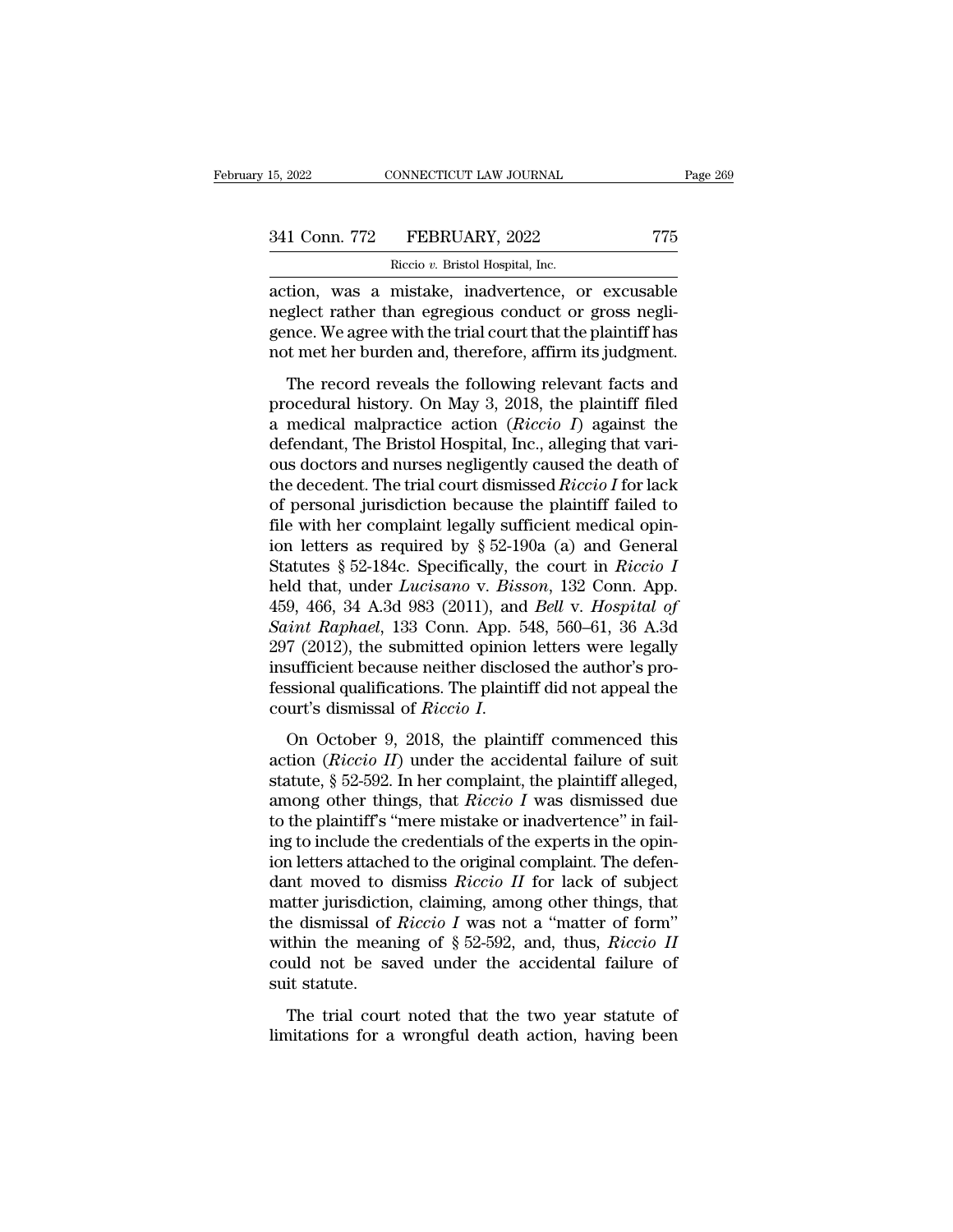## CONNECTICUT LAW JOURNAL February 15, 2022<br>
TT6 FEBRUARY, 2022 341 Conn. 772<br>
Riccio v. Bristol Hospital, Inc. CONNECTICUT LAW JOURNAL Februar<br>
TT6 FEBRUARY, 2022 341 Conn. 772<br>
Riccio *v*. Bristol Hospital, Inc.<br>
extended ninety days pursuant to § 52-190a (b), expired

cONNECTICUT LAW JOURNAL February 15, 2022<br>
FEBRUARY, 2022 341 Conn. 772<br>
Riccio v. Bristol Hospital, Inc.<br>
extended ninety days pursuant to § 52-190a (b), expired<br>
on May 11, 2018, and *Riccio II* was commenced approximate The Team of Team of Team of Team of Team of Team of Team of Team of Team of Team of Team of Team of Team of Team of Team of Team of Team of Team of Team of Team of Team of Team of Team of Team of Team of Team of Team of Te FEBRUARY, 2022 341 Conn. 772<br>
Riccio v. Bristol Hospital, Inc.<br>
extended ninety days pursuant to  $\S$  52-190a (b), expired<br>
on May 11, 2018, and *Riccio II* was commenced approxi-<br>
mately five months after the statute of l FEBRUARY, 2022 341 Conn. 772<br>
Riccio v. Bristol Hospital, Inc.<br>
extended ninety days pursuant to  $\S 52-190a$  (b), expired<br>
on May 11, 2018, and *Riccio II* was commenced approxi-<br>
mately five months after the statute of l FERICALLY, 2022<br>
Riccio v. Bristol Hospital, Inc.<br>
extended ninety days pursuant to  $\S$  52-190.<br>
on May 11, 2018, and *Riccio II* was commentately five months after the statute of linexpired. Thus, the court concluded tha The trial court held an evidentiary hearing on the space of the plantiff's<br>tended ninety days pursuant to  $\S$  52-190a (b), expired<br>and pired. Thus, the court concluded that the action was<br>me barred unless  $\S$  52-592 appli extended ninety days pursuant to  $\S$  52-190a (b), expired<br>on May 11, 2018, and *Riccio II* was commenced approxi-<br>mately five months after the statute of limitations had<br>expired. Thus, the court concluded that the action

on May 11, 2018, and *Riccio II* was commenced approximately five months after the statute of limitations had expired. Thus, the court concluded that the action was time barred unless  $\S 52-592$  applied.<br>The trial court h mately five months after the statute of limitations had<br>expired. Thus, the court concluded that the action was<br>time barred unless  $\S~52\textrm{-}592$  applied.<br>The trial court held an evidentiary hearing on the<br>issue of whether expired. Thus, the court concluded that the action was<br>time barred unless § 52-592 applied.<br>The trial court held an evidentiary hearing on the<br>issue of whether § 52-592 applied to this action. During<br>the hearing, the sole time barred unless  $\S$  52-592 applied.<br>The trial court held an evidentiary hearing on the<br>issue of whether  $\S$  52-592 applied to this action. During<br>the hearing, the sole witness was one of the plaintiff's<br>attorneys, Jose The trial court held an evidentiary hearing on the<br>issue of whether  $\S 52-592$  applied to this action. During<br>the hearing, the sole witness was one of the plaintiff's<br>attorneys, Joseph Zeppieri. The court found that Zep-<br> issue of whether  $\S$  52-592 applied to this action. During<br>the hearing, the sole witness was one of the plaintiff's<br>attorneys, Joseph Zeppieri. The court found that Zep-<br>pieri has been practicing law since 2006 and that, the hearing, the sole witness was one of the plaintiff's<br>attorneys, Joseph Zeppieri. The court found that Zep-<br>pieri has been practicing law since 2006 and that, prior<br>to attending law school, he practiced medicine for mor attorneys, Joseph Zeppieri. The court found that Zeppieri has been practicing law since 2006 and that, prior<br>to attending law school, he practiced medicine for more<br>than thirty years. Zeppieri has been involved in medical<br> pieri has been practicing law since 2006 and that, prior<br>to attending law school, he practiced medicine for more<br>than thirty years. Zeppieri has been involved in medical<br>malpractice cases since his admission to the bar, an to attending law school, he practiced medicine for more<br>than thirty years. Zeppieri has been involved in medical<br>malpractice cases since his admission to the bar, and,<br>since 2012, after *Lucisano* and *Bell* were decided, *I*, than thirty years. Zeppieri has been involved in medical<br>*I* malpractice cases since his admission to the bar, and,<br>since 2012, after *Lucisano* and *Bell* were decided, he<br>has represented clients in five medical malp malpractice cases since his admission to the bar, and,<br>since 2012, after *Lucisano* and *Bell* were decided, he<br>has represented clients in five medical malpractice<br>actions and has joined with other counsel in a sixth<br>actio since 2012, after *Lucisano* and *Bell* were decided, he<br>has represented clients in five medical malpractice<br>actions and has joined with other counsel in a sixth<br>action.<sup>2</sup> The court also found that, prior to filing *Ricci* has represented clients in five medical malpractice<br>actions and has joined with other counsel in a sixth<br>action.<sup>2</sup> The court also found that, prior to filing *Riccio*<br>*I*, Zeppieri, by his own admission, had not read the<br> actions and has joined with other counsel in a sixth<br>action.<sup>2</sup> The court also found that, prior to filing *Riccio*<br>*I*, Zeppieri, by his own admission, had not read the<br>Appellate Court's decisions in *Lucisano* or *Bell*. action.<sup>2</sup> The court also found that, prior to filing *Riccio I*, Zeppieri, by his own admission, had not read the Appellate Court's decisions in *Lucisano* or *Bell*. He only became aware of those decisions when the def *I*, Zeppieri, by his own admission, had not read the Appellate Court's decisions in *Lucisano* or *Bell*. He only became aware of those decisions when the defendant filed its motion to dismiss in *Riccio I*. During the he Appellate Court's decisions in *Lucisano* or *Bell*. He only<br>became aware of those decisions when the defendant<br>filed its motion to dismiss in *Riccio I*. During the hear-<br>ing, Zeppieri acknowledged that it was a mistake n became aware of those decisions w<br>filed its motion to dismiss in  $Riccio$ <br>ing, Zeppieri acknowledged that it<br>to have been aware of controlling ca<br>mencing  $Riccio I$  but contended tha<br>"insubstantial technical mistake." I<br>was intr ed its motion to dismiss in *Riccio 1*. During the hearg, Zeppieri acknowledged that it was a mistake not have been aware of controlling case law before comencing *Riccio I* but contended that his error was an substantial ing, Zeppieri acknowledged that it was a mistake not<br>to have been aware of controlling case law before com-<br>mencing  $Riccio I$  but contended that his error was an<br>"insubstantial technical mistake." No other evidence<br>was intro

to have been aware of controlling case law before com-<br>mencing  $Riccio I$  but contended that his error was an<br>"insubstantial technical mistake." No other evidence<br>was introduced at the hearing.<br>The trial court ultimately reje mencing *Riccio 1* but contended that his error was an "insubstantial technical mistake." No other evidence was introduced at the hearing.<br>The trial court ultimately rejected the plaintiff's contention that the failure to The trial court ultimately rejected the plaintiff's con-<br>ntion that the failure to articulate the experts' creden-<br>als in their opinion letters was simply a matter of form<br>ue to mistake, inadvertence, or excusable neglect tention that the failure to articulate the experts' credentials in their opinion letters was simply a matter of form due to mistake, inadvertence, or excusable neglect.<sup>3</sup><br><sup>2</sup> During the hearing, Zeppieri testified that, i

tials in their opinion letters was simply a matter of form<br>due to mistake, inadvertence, or excusable neglect.<sup>3</sup><br><sup>2</sup>During the hearing, Zeppieri testified that, in all of those cases that he<br>participated in since *Lucisa* due to mistake, inadvertence, or excusable neglect.<sup>3</sup><br><sup>2</sup> During the hearing, Zeppieri testified that, in all of those cases that he<br>participated in since *Lucisano* and *Bell* had been decided, the expert opinion<br>letter due to finistake, inadvertience, or excusable neglect.<br>
<sup>2</sup> During the hearing, Zeppieri testified that, in all of those cases that he<br>
participated in since *Lucisano* and *Bell* had been decided, the expert opinion<br>
let <sup>2</sup> During the hearing, Zeppieri testified that, in all of those cases that he participated in since *Lucisano* and *Bell* had been decided, the expert opinion letters he filed did not include statements of the expert's q flection is also the cluster medical of the expert's qualifications. He lalso testified that all six cases went to verdict or settlement without the defendant's counsel raising a motion to dismiss based on the failure of t letters he filed did not include statements of the expert's qualifications. He also testified that all six cases went to verdict or settlement without the defendant's counsel raising a motion to dismiss based on the failu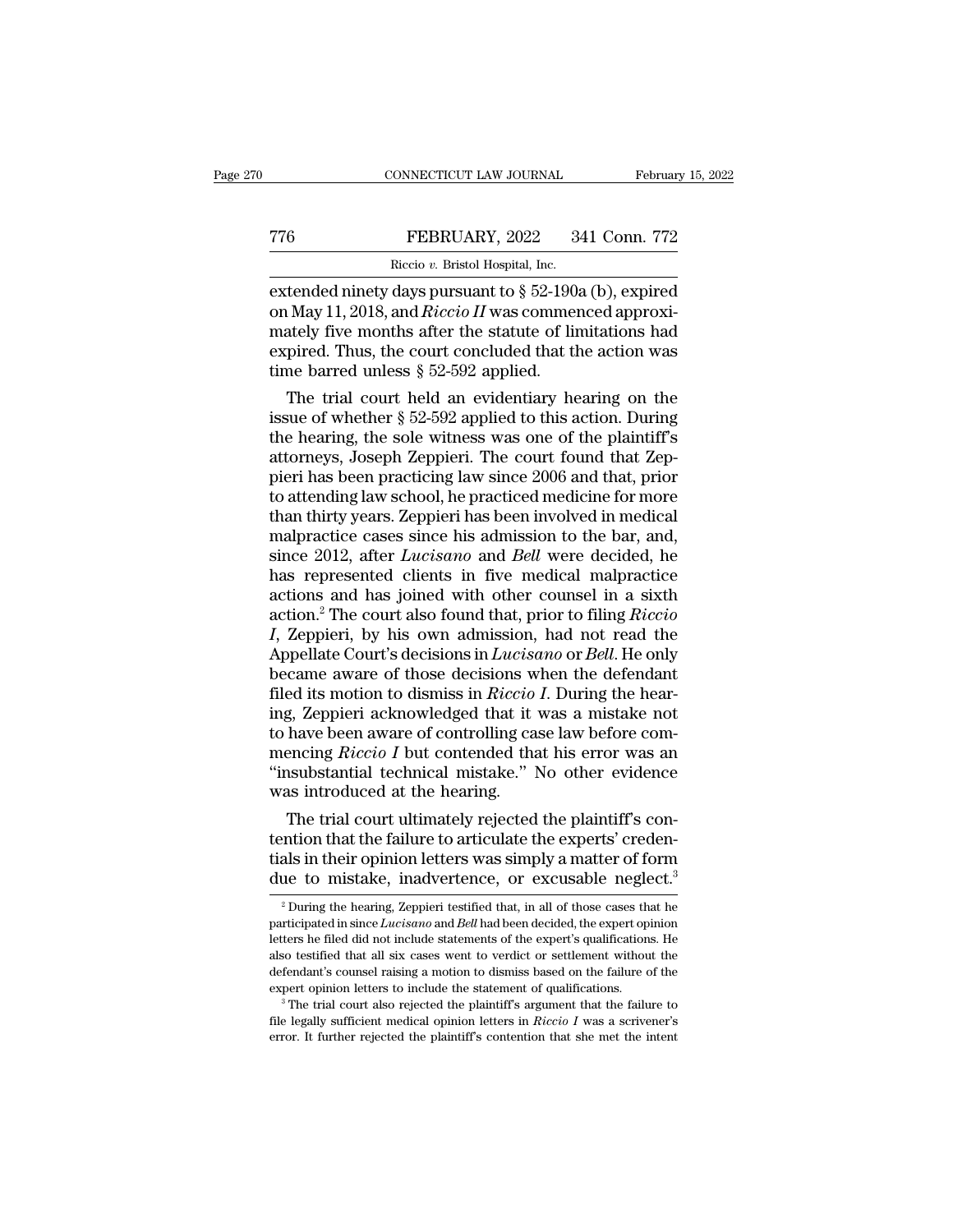# 15, 2022 CONNECTICUT LAW JOURNAL Page 271<br>341 Conn. 772 FEBRUARY, 2022 777<br>Riccio v. Bristol Hospital, Inc.

15, 2022 CONNECTICUT LAW JOURNAL<br>
241 Conn. 772 FEBRUARY, 2022 777<br>
Riccio *v*. Bristol Hospital, Inc.<br>
The court explained that, if Zeppieri had read *Lucisano* The court explained that, if Zeppieri had read *Lucisano*<br>
The court explained that, if Zeppieri had read *Lucisano*<br>
The court explained that, if Zeppieri had read *Lucisano*<br>
or *Bell*, he would have known that the opini 341 Conn. 772 FEBRUARY, 2022 777<br>
Riccio v. Bristol Hospital, Inc.<br>
The court explained that, if Zeppieri had read *Lucisano*<br>
or *Bell*, he would have known that the opinion letters<br>
the solicited and obtained for *Riccio* FEBRUARY, 2022 777<br>
Riccio v. Bristol Hospital, Inc.<br>
The court explained that, if Zeppieri had read *Lucisano*<br>
or *Bell*, he would have known that the opinion letters<br>
he solicited and obtained for *Riccio I* were legall 341 Conn. 772 FEBRUARY, 2022 777<br>
Riccio v. Bristol Hospital, Inc.<br>
The court explained that, if Zeppieri had read *Lucisano*<br>
or *Bell*, he would have known that the opinion letters<br>
the solicited and obtained for *Ricci* Riccio v. Bristol Hospital, Inc.<br>The court explained that, if Zeppieri had read Lucisano<br>or Bell, he would have known that the opinion letters<br>he solicited and obtained for Riccio I were legally insuf-<br>ficient and would re Reco<sup>n</sup>. Biston hospital, the.<br>The court explained that, if Zeppieri had read *Lucisano*<br>or *Bell*, he would have known that the opinion letters<br>he solicited and obtained for *Riccio I* were legally insuf-<br>ficient and woul The court explained that, if Zeppieri had read *Lucisano*<br>or *Bell*, he would have known that the opinion letters<br>he solicited and obtained for *Riccio I* were legally insuf-<br>ficient and would render the action subject to or *Bell*, he would have known that the opinion letters<br>he solicited and obtained for *Riccio I* were legally insuf-<br>ficient and would render the action subject to dismissal.<br>The court also noted that Zeppieri offered no he solicited and obtained for *Riccio I* were legally insuf-<br>ficient and would render the action subject to dismissal.<br>The court also noted that Zeppieri offered no explana-<br>tion for his "misconduct." It reasoned: "The ad ficient and would render the action subject to dismissal.<br>The court also noted that Zeppieri offered no explanation for his "misconduct." It reasoned: "The adequacy<br>of a 'similar health care provider' opinion letter is one The court also noted that Zeppieri offered no explanation for his "misconduct." It reasoned: "The adequacy of a 'similar health care provider' opinion letter is one of the most frequently litigated pretrial issues in medi tion for his "misconduct." It reasoned: "The adequacy<br>of a 'similar health care provider' opinion letter is one<br>of the most frequently litigated pretrial issues in medical<br>malpractice actions. Given the law in Connecticut of a 'similar health care provider' opinion letter is one<br>of the most frequently litigated pretrial issues in medical<br>malpractice actions. Given the law in Connecticut at the<br>time  $Riccio I$  was commenced, the plaintiff's cou of the most frequently litigated pretrial issues in medical<br>malpractice actions. Given the law in Connecticut at the<br>time *Riccio I* was commenced, the plaintiff's counsel<br>reasonably could not have believed that the opini malpractice actions. Given the law in Connecticut at the<br>time *Riccio I* was commenced, the plaintiff's counsel<br>reasonably could not have believed that the opinion<br>letters they supplied complied with § 52-190a. Counsel's<br>a time *Riccio I* was commenced, the plaintiff's counsel<br>reasonably could not have believed that the opinion<br>letters they supplied complied with  $\S$  52-190a. Counsel's<br>admitted failure to read and comply with controlling<br>ap reasonably could not have believed that the opinion<br>letters they supplied complied with § 52-190a. Counsel's<br>admitted failure to read and comply with controlling<br>appellate precedent, decided more than six years before<br>*Ric* letters they supplied complied with § 52-190a. Counsel's<br>admitted failure to read and comply with controlling<br>appellate precedent, decided more than six years before<br>*Riccio I* was filed, is egregious, inexplicable, and in admitted failure to read and comply with controlling<br>appellate precedent, decided more than six years before<br>*Riccio I* was filed, is egregious, inexplicable, and inex-<br>cusable conduct." The court then concluded: "[T]he<br>c appellate precedent, decided more than six years before<br>*Riccio I* was filed, is egregious, inexplicable, and inex-<br>cusable conduct." The court then concluded: "[T]he<br>court finds on the facts before it that the plaintiff' Riccio I was filed, is egregious, inexplicable, and inex-<br>cusable conduct." The court then concluded: "[T]he<br>court finds on the facts before it that the plaintiff's<br>counsel's lack of diligence in knowing and complying<br>with cusable conduct." The court then concluded: "[T]he<br>court finds on the facts before it that the plaintiff's<br>counsel's lack of diligence in knowing and complying<br>with Appellate Court precedent is blatant and egregious<br>conduc court finds on the facts before it that the plaintiff's<br>counsel's lack of diligence in knowing and complying<br>with Appellate Court precedent is blatant and egregious<br>conduct that was not intended to be condoned and<br>sanctio counsel's lack of diligence in knowing and complying<br>with Appellate Court precedent is blatant and egregious<br>conduct that was not intended to be condoned and<br>sanctioned by the 'matter of form' provision of  $\S$  52-<br>592. Si with Appellate Court precedent is blatant and egregious<br>conduct that was not intended to be condoned and<br>sanctioned by the 'matter of form' provision of  $\S$  52-<br>592. Simply put, the plaintiff's counsel's ignorance of<br>the conduct that was not intended to be condoned and<br>sanctioned by the 'matter of form' provision of  $\S$  52-<br>592. Simply put, the plaintiff's counsel's ignorance of<br>the law in this case does not constitute excusable<br>neglect. sanctioned by the 'matter of form' provision of  $\S$  52-592. Simply put, the plaintiff's counsel's ignorance of the law in this case does not constitute excusable neglect. 'The familiar legal maxims, that everyone is presu 592. Simply put, the plaintiff's counsel's ignorance of<br>the law in this case does not constitute excusable<br>neglect. "The familiar legal maxims, that everyone is<br>presumed to know the law, and that ignorance of the<br>law excus the law in this case does not constitute excusable<br>neglect. "The familiar legal maxims, that everyone is<br>presumed to know the law, and that ignorance of the<br>law excuses no one, are founded [on] public policy and<br>in necessi neglect. "The familiar legal maxims, that everyone is<br>presumed to know the law, and that ignorance of the<br>law excuses no one, are founded [on] public policy and<br>in necessity, and the idea [behind] them is that one's<br>acts m in necessity, and the idea [behind] them is that one's<br>acts must be considered as having been done with<br>knowledge of the law, for otherwise its evasion would<br>be facilitated and the courts burdened with collateral<br>of the la acts must be considered as having been done with<br>knowledge of the law, for otherwise its evasion would<br>be facilitated and the courts burdened with collateral<br>of the law because both experts were properly credentialed. The

knowledge of the law, for otherwise its evasion would<br>be facilitated and the courts burdened with collateral<br>of the law because both experts were properly credentialed. The court<br>explained that the plaintiff "filed no affi be facilitated and the courts burdened with collateral<br>of the law because both experts were properly credentialed. The court<br>explained that the plaintiff "filed no affidavits or other documentation in<br>opposition to the mo or the law because both experts were properly credentialed. The court<br>of the law because both experts were properly credentialed. The court<br>explained that the plaintiff "filed no affidavits or other documentation in<br>opposi of the law because both experts were properly credentialed. The court explained that the plaintiff "filed no affidavits or other documentation in opposition to the motion to dismiss and offered no evidence at the [evident explained that the plaintiff "filed no affidavits or other documentation in opposition to the motion to dismiss and offered no evidence at the [evidentiary hearing] as to the opinion letter authors' qualifications. Conseq actions.''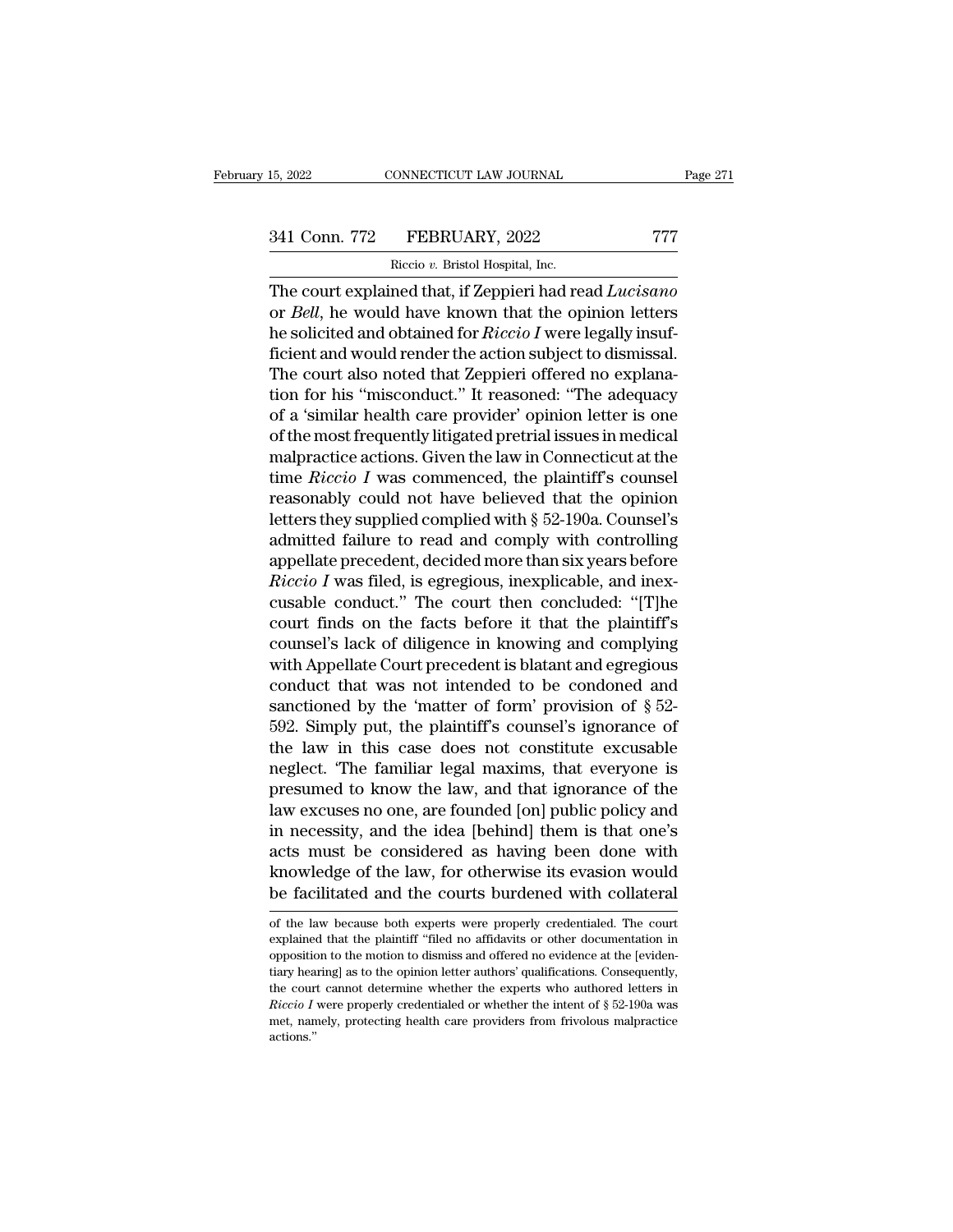## CONNECTICUT LAW JOURNAL February 15, 2022<br>
TT8 FEBRUARY, 2022 341 Conn. 772<br>
Riccio v. Bristol Hospital, Inc. CONNECTICUT LAW JOURNAL Februar<br>
Riccio *v.* Bristol Hospital, Inc.<br>
Riccio *v.* Bristol Hospital, Inc.<br> **EXECUARY, 2022** 341 Conn. 772<br> **EXECUARY, 2022** 341 Conn. 772<br> **EXECUARY, 2022** 341 Conn. 772

CONNECTICUT LAW JOURNAL February 15, 202<br>
FEBRUARY, 2022 341 Conn. 772<br>
Riccio v. Bristol Hospital, Inc.<br>
inquiries into the content of men's [and women's]<br>
minds.'" The court explained that, because the plaintiff<br>
"foiled THE THE THE CONSIDER THE CONFIDENT THE COURT THE COURT PRICISE IN THE COURT EXPLAINING THE COURT COURT COURT COURT COURT COURT COURT COURT COURT COURT COURT COURT COURT COURT COURT COURT COURT COURT COURT COURT COURT COURT TREBRUARY, 2022 341 Conn. 772<br>
Riccio v. Bristol Hospital, Inc.<br>
inquiries into the content of men's [and women's]<br>
minds.' "The court explained that, because the plaintiff<br>
"failed to meet her burden of demonstrating tha FEBRUARY, 2022 341 Conn. 772<br>
Riccio *v*. Bristol Hospital, Inc.<br>
inquiries into the content of men's [and women's]<br>
minds.' "The court explained that, because the plaintiff<br>
"failed to meet her burden of demonstrating tha FIGURE 1992 COLOMBITY AND RECOVERT ON STRINGT THE COUNTROLLARY CONTROLLARY INTERNATIONAL INCOLUTION ("Tailed to meet her burden of demonstrating that the dismissal of *Riccio I* was a matter of form, the plaintiff (could statute.<sup>''</sup> According the content of men's [and women's]<br>
minds.' "The court explained that, because the plaintiff<br>
"failed to meet her burden of demonstrating that the<br>
dismissal of *Riccio I* was a matter of form, the p illed to meet her burden of demonstrating that the smissal of *Riccio I* was a matter of form, the plaintiff ould not] avail herself of the accidental failure of suit atute." Accordingly, the court dismissed *Riccio II*, dismissal of *Riccio I* was a matter of form, the plaintiff [could not] avail herself of the accidental failure of suit statute." Accordingly, the court dismissed *Riccio II*, concluding that the action was time barred.<br>O

dishibisal of *Riceto* 1 was a matter of form, the plantificant conducts in the accidental failure of suit statute." Accordingly, the court dismissed *Riccio II*, concluding that the action was time barred.<br>On appeal, the rather." Accordingly, the court dismissed *Riccio II*,<br>statute." Accordingly, the court dismissed *Riccio II*,<br>concluding that the action was time barred.<br>On appeal, the plaintiff claims that the trial court<br>incorrectly d concluding that the action was time barred.<br>
On appeal, the plaintiff claims that the trial court<br>
incorrectly determined that the omission of the experts'<br>
qualifications in their letters was egregious conduct<br>
rather th oncluding that are action was affile barred.<br>
On appeal, the plaintiff claims that the trial court<br>
incorrectly determined that the omission of the experts'<br>
qualifications in their letters was egregious conduct<br>
rather th On appeal, the plaintiff claims that the trial court<br>incorrectly determined that the omission of the experts'<br>qualifications in their letters was egregious conduct<br>rather than a matter of form or a mistake. Specifically,<br>t incorrectly determined that the omission of the experts'<br>qualifications in their letters was egregious conduct<br>rather than a matter of form or a mistake. Specifically,<br>the plaintiff argues that the court did not place Zep qualifications in their letters was egregious conduct<br>rather than a matter of form or a mistake. Specifically,<br>the plaintiff argues that the court did not place Zep-<br>pieri's actions on the continuum of mistake, inadver-<br>te rather than a matter of form or a mistake. Specifically,<br>the plaintiff argues that the court did not place Zep-<br>pieri's actions on the continuum of mistake, inadver-<br>tence, or excusable neglect, on the one hand, and<br>dismis the plaintiff argues that the court did not place Zeppieri's actions on the continuum of mistake, inadvertence, or excusable neglect, on the one hand, and dismissal for egregious conduct or gross negligence, on the other, pieri's actions on the continuum of mistake, inadver-<br>tence, or excusable neglect, on the one hand, and<br>dismissal for egregious conduct or gross negligence, on<br>the other, as required by *Plante* v. *Charlotte Hungerford*<br> tence, or excusable neglect, on the one hand, and<br>dismissal for egregious conduct or gross negligence, on<br>the other, as required by *Plante* v. *Charlotte Hungerford*<br>*Hospital*, 300 Conn. 33, 50–51, 56, 12 A.3d 885 (2011 dismissal for egregious conduct or gross negligence, on<br>the other, as required by *Plante* v. *Charlotte Hungerford*<br>*Hospital*, 300 Conn. 33, 50–51, 56, 12 A.3d 885 (2011).<br>Rather, the plaintiff contends, the trial court the other, as required by *Plante* v. *Charlotte Hungerford*<br>*Hospital*, 300 Conn. 33, 50–51, 56, 12 A.3d 885 (2011).<br>Rather, the plaintiff contends, the trial court improperly<br>applied the legal maxims " that everyone is Hospital, 300 Conn. 33, 50–51, 56, 12 A.3d 885 (2011).<br>Rather, the plaintiff contends, the trial court improperly<br>applied the legal maxims " that everyone is presumed<br>to know the law, and that ignorance of the law excuses Rather, the plaintiff contends, the trial court improperly applied the legal maxims " that everyone is presumed to know the law, and that ignorance of the law excuses no one  $\ldots$  "." As a result, the plaintiff argues, th applied the legal mato know the law, an<br>no one  $\dots$   $\cdot$  " Atrial court essentia<br>to know the law is<br>never be considere<br>able neglect.<sup>4</sup><br>The defendant n From the faw, and that ignorated of the faw excluses<br>
o one . . . .'" As a result, the plaintiff argues, the<br>
al court essentially created a rule that the failure<br>
know the law is per se gross negligence and could<br>
ver be burden of  $\alpha$  is that the paint. The article, that the failure to know the law is per se gross negligence and could never be considered mistake, inadvertence, or excussible neglect.<sup>4</sup><br>The defendant notes that "[t]he pla that court essentially created a rule that the randic to know the law is per se gross negligence and could never be considered mistake, inadvertence, or excus-<br>able neglect.<sup>4</sup><br>The defendant notes that "[t]he plaintiff be

The defendant notes that "[t]he plaintiff bears the urden of proving that her failure to comply with  $\S$  52-00a was the result of 'mistake, inadvertence or excus-<br><sup>4</sup>The plaintiff also contends that the trial court erred The defendant notes that "[t]he plaintiff bears the<br>burden of proving that her failure to comply with  $\S$  52-<br>190a was the result of 'mistake, inadvertence or excus-<br><sup>4</sup>The plaintiff also contends that the trial court err

burden of proving that her failure to comply with  $\S$  52-<br>190a was the result of 'mistake, inadvertence or excus-<br><sup>4</sup>The plaintiff also contends that the trial court erred when it failed to<br>consider whether the authors of The plaintiff also contends that the trial court erred when it failed to consider whether the authors of the opinion letters were in fact similar experts or were qualified to testify at trial as part of its evaluation of w consider whether the authors of the opinion letters were in fact similar experts or were qualified to testify at trial as part of its evaluation of whether the plaintiff's attorney's conduct was a mistake, inadvertence, o <sup>4</sup> The plaintiff also contends that the trial court erred when it failed to consider whether the authors of the opinion letters were in fact similar experts or were qualified to testify at trial as part of its evaluation The plantaria and content of the *Riccio* I opinion letters were in fact similar experts or were qualified to testify at trial as part of its evaluation of whether the plaintiff's attorney's conduct was a mistake, inadvert experts or were qualified to testify at trial as part of its evaluation of whether<br>the plaintiff's attorney's conduct was a mistake, inadvertence, or excusable<br>neglect. On this point, the trial court explained, "the plain the plaintiff's attorney's conduct was a mistake, inadvertence, or excusable neglect. On this point, the trial court explained, "the plaintiff's [counsel's] failure to provide this court with evidence as to the qualificat neglect. On this point, the trial court explained, "the plaintiff's [counsel's]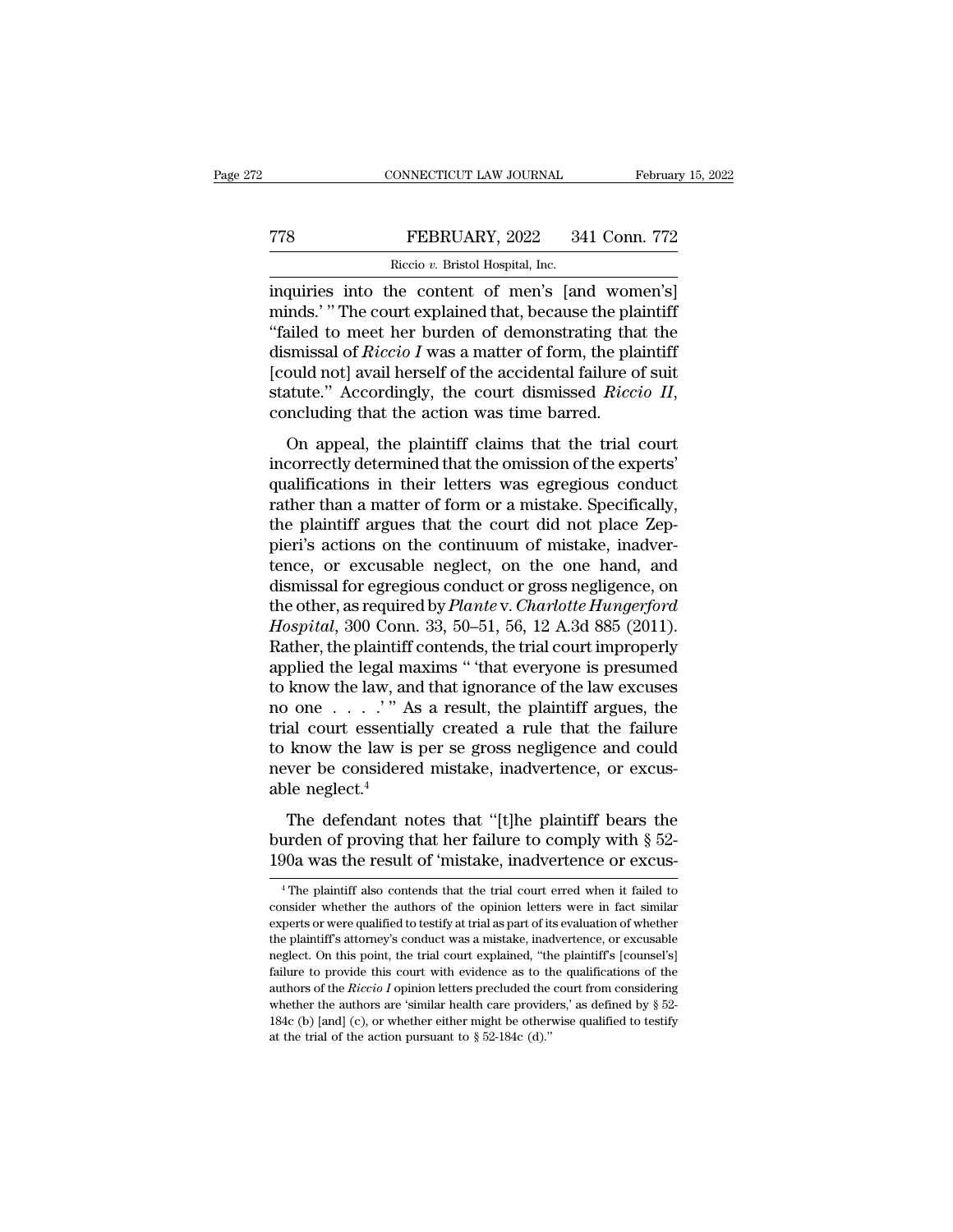# 15, 2022 CONNECTICUT LAW JOURNAL Page 273<br>341 Conn. 772 FEBRUARY, 2022 779<br>Riccio v. Bristol Hospital, Inc.

15, 2022 CONNECTICUT LAW JOURNAL<br>
241 Conn. 772 FEBRUARY, 2022 779<br>
Riccio *v*. Bristol Hospital, Inc.<br>
able neglect,' which is a factual question." The defenable neglect,' which is a factual question.'' The defendant contends that the trial court's finding that Zep-<br>
The defendant contends that the trial court's finding that Zep-341 Conn. 772 FEBRUARY, 2022 779<br>
Riccio v. Bristol Hospital, Inc.<br>
able neglect,' which is a factual question." The defen-<br>
dant contends that the trial court's finding that Zep-<br>
pieri's ignorance of law was inexcusable 341 Conn. 772 FEBRUARY, 2022 779<br>
Riccio v. Bristol Hospital, Inc.<br>
able neglect,' which is a factual question." The defendant contends that the trial court's finding that Zeppieri's ignorance of law was inexcusable was n 341 Conn. 772 FEBRUARY, 2022 779<br>
Riccio v. Bristol Hospital, Inc.<br>
able neglect,' which is a factual question." The defendant contends that the trial court's finding that Zeppieri's ignorance of law was inexcusable was n Riccio v. Bristol Hospital, Inc.<br>
able neglect,' which is a factual question." The defen-<br>
dant contends that the trial court's finding that Zep-<br>
pieri's ignorance of law was inexcusable was not clearly<br>
erroneous becaus Recio *v*. Bristol Hospital, inc.<br>able neglect,' which is a factual question." The defen-<br>dant contends that the trial court's finding that Zep-<br>pieri's ignorance of law was inexcusable was not clearly<br>erroneous because (1 able neglect,' which is a factual question." The defen-<br>dant contends that the trial court's finding that Zep-<br>pieri's ignorance of law was inexcusable was not clearly<br>erroneous because (1) Zeppieri has been involved in<br>me dant contends that the trial court's finding that Zeppieri's ignorance of law was inexcusable was not clearly<br>erroneous because (1) Zeppieri has been involved in<br>medical malpractice actions since his admission to the<br>bar i pieri's ignorance of law was inexcusable was not clearly<br>erroneous because (1) Zeppieri has been involved in<br>medical malpractice actions since his admission to the<br>bar in 2006, (2) *Lucisano* and *Bell* were issued more<br>th erroneous because (1) Zeppieri has been involved in<br>medical malpractice actions since his admission to the<br>bar in 2006, (2) *Lucisano* and *Bell* were issued more<br>than six years before *Riccio I* was commenced, (3) in<br>the medical malpractice actions since his admission to the<br>bar in 2006, (2) *Lucisano* and *Bell* were issued more<br>than six years before *Riccio I* was commenced, (3) in<br>the six year period after *Lucisano* and *Bell* were<br>d bar in 2006, (2) *Lucisano* and *Bell* were issued more<br>than six years before *Riccio I* was commenced, (3) in<br>the six year period after *Lucisano* and *Bell* were<br>decided, Zeppieri testified that he filed five medical<br>mal e six year period after *Lucisano* and *Bell* were<br>cided, Zeppieri testified that he filed five medical<br>alpractice actions in which he failed to comply with<br>e requirements in *Lucisano* and *Bell*, and (4) prior to<br>ing *R* decided, Zeppieri testified that he filed five medical<br>malpractice actions in which he failed to comply with<br>the requirements in *Lucisano* and *Bell*, and (4) prior to<br>filing *Riccio I*, Zeppieri had not read *Lucisano*

malpractice actions in which he failed to comply with<br>the requirements in *Lucisano* and *Bell*, and (4) prior to<br>filing *Riccio I*, Zeppieri had not read *Lucisano* and *Bell*.<sup>5</sup><br>We begin with the standard of review and the requirements in *Lucisano* and *Bell*, and (4) prior to<br>filing *Riccio I*, Zeppieri had not read *Lucisano* and *Bell*.<sup>5</sup><br>We begin with the standard of review and relevant<br>legal principles. "A determination of the ap filing *Riccio I*, Zeppieri had not read *Lucisano* and *Bell*.<sup>5</sup><br>We begin with the standard of review and relevant<br>legal principles. "A determination of the applicability of<br>§ 52-592 depends on the particular nature of We begin with the standard of review and relevant<br>legal principles. "A determination of the applicability of<br>§ 52-592 depends on the particular nature of the conduct<br>involved. . . . This requires the court to make factual We begin with the standard of review and relevant<br>legal principles. "A determination of the applicability of<br>§ 52-592 depends on the particular nature of the conduct<br>involved.... This requires the court to make factual<br>fi legal principles. "A determination of the applicability of  $\S$  52-592 depends on the particular nature of the conduct involved. . . . This requires the court to make factual findings, and [a] finding of fact will not be d § 52-592 depends on the particular nature of the conduct<br>involved. . . . This requires the court to make factual<br>findings, and [a] finding of fact will not be disturbed<br>unless it is clearly erroneous. . . . [T]he question unless it is clearly erroneous. . . . [T]he question of<br>whether the court properly applied § 52-592 presents<br>an issue of law over which our review is plenary." (Cita-<br>tions omitted; internal quotation marks omitted.) *Est* whether the court properly applied § 52-592 presents<br>an issue of law over which our review is plenary." (Cita-<br>tions omitted; internal quotation marks omitted.) *Estela*<br> $\frac{1}{100}$  s an alternative ground for affirmance,

an issue of law over which our review is plenary." (Citations omitted; internal quotation marks omitted.) *Estela*<br>
<sup>5</sup> As an alternative ground for affirmance, the defendant contends that the opinion letters filed in *Ri* tions omitted; internal quotation marks omitted.) Estela<br>
<sup>5</sup> As an alternative ground for affirmance, the defendant contends that<br>
the opinion letters filed in *Riccio II* still do not comply with the requirements<br>
of §  $^5$  As an alternative ground for affirmance, the defendant contends that the opinion letters filed in *Riccio II* still do not comply with the requirements of  $\S$  52-190a. Specifically, the defendant contends that one of <sup>5</sup> As an alternative ground for affirmance, the defendant contends that the opinion letters filed in *Riccio II* still do not comply with the requirements of  $\S$  52-190a. Specifically, the defendant contends that one of the opinion letters filed in *Riccio II* still do not comply with the requirements of § 52-190a. Specifically, the defendant contends that one of the opinion letters fails to satisfy the requirement that it state that "th for  $\S$  52-190a. Specifically, the defendant contends that one of the opinion eletters fails to satisfy the requirement that it state that "there appears to be evidence of medical negligence and [include] a detailed basis betters fails to satisfy the requirement that it state that "there appears to be evidence of medical negligence and [include] a detailed basis for the formation of such opinion." General Statutes  $\S$  52-190a (a). The defe evidence of medical negligence and [include] a detailed basis for the formation of such opinion." General Statutes  $\S 52-190a$  (a). The defendant claims that the other opinion letter is deficient because it does not compl comes that, to the extent that we conclude that those opinion." General Statutes  $\S 52-190a$  (a). The defendant claims that the other opinion letter is deficient because it does not comply with  $\S 52-184c$  (b) in that it that the other opinion letter is deficient because it does not comply with  $\S$  52-184c (b) in that it "contains no information that would permit the court to determine that the author has relevant experience 'within the f § 52-184c (b) in that it "contains no information that would permit the court<br>to determine that the author has relevant experience 'within the five-year<br>period before the incident giving rise to the claim.' " Finally, the so determine that the author has relevant experience 'within the five-year<br>period before the incident giving rise to the claim.' " Finally, the defendant<br>contends that, to the extent that we conclude that those opinion let period before the incident giving rise to the claim.'" Finally, the defendant contends that, to the extent that we conclude that those opinion letters are legally sufficient, partial dismissal is required because the opini prontends that, to the extent that we conclude that those opinion letters are legally sufficient, partial dismissal is required because the opinion letters "fail to show that the authors are similar health care providers t begally sufficient, partial dismissal is required because the opinion letters<br>"fail to show that the authors are similar health care providers to anyone<br>other than nurses and internists." The plaintiff contends that the de **Example on a matter on a matter of form,** we say that the authors are similar health care providers to anyone other than nurses and internists." The plaintiff contends that the defendant's alternative grounds for affirman "fail to show that the authors are similar health care providers to anyone other than nurses and internists." The plaintiff contends that the defendant's alternative grounds for affirmance are not yet ripe and, therefore,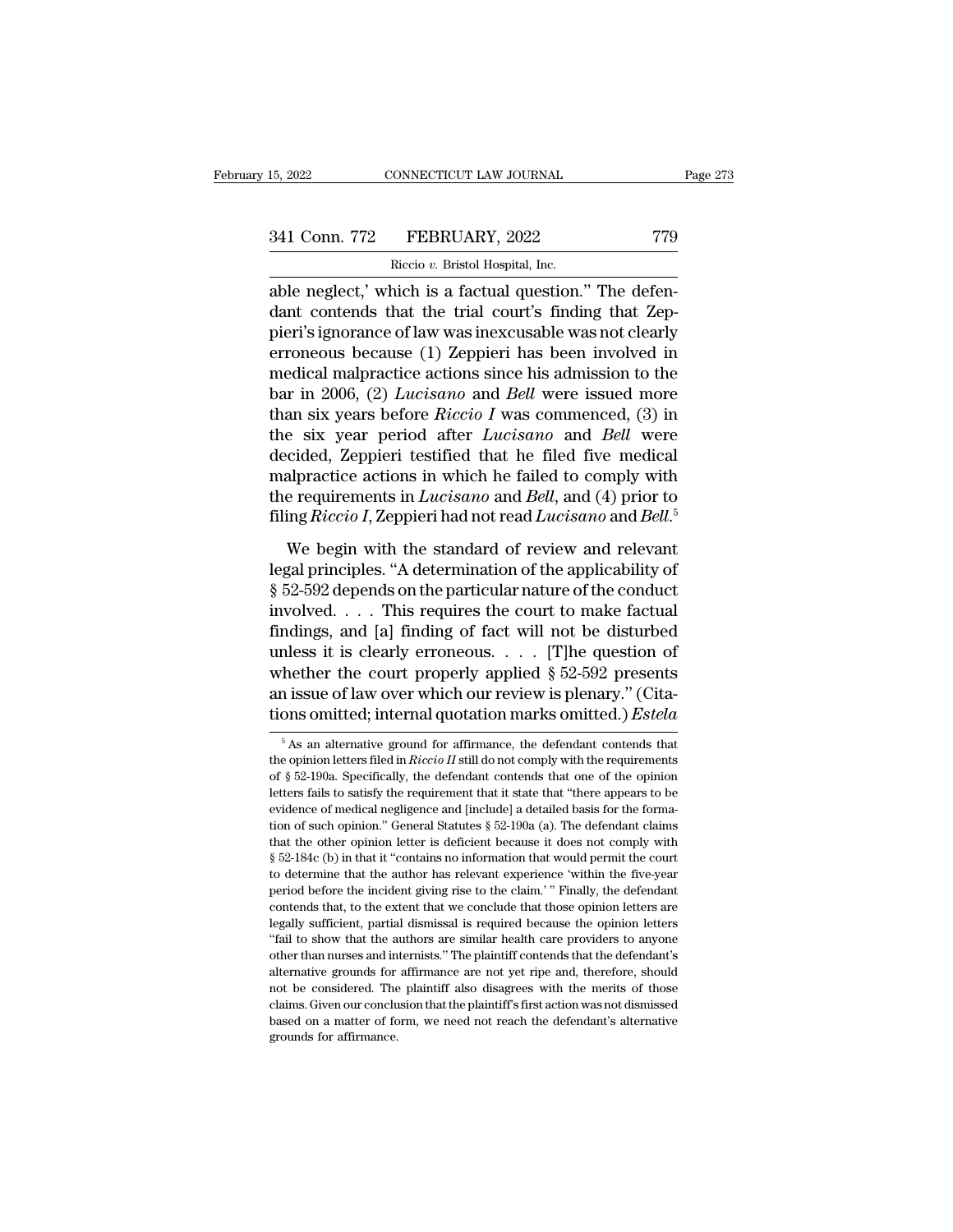### CONNECTICUT LAW JOURNAL February 15, 2022<br>
T80 FEBRUARY, 2022 341 Conn. 772<br>
Riccio v. Bristol Hospital, Inc. EXECTICUT LAW JOURNAL<br>FEBRUARY, 2022 34<br>Riccio *v.* Bristol Hospital, Inc.<br>*tal. Inc.* 179 Conn. App.

v. 6780<br>
FEBRUARY, 2022 341 Conn. 772<br>
Riccio v. Bristol Hospital, Inc.<br>
V. *Bristol Hospital, Inc.*, 179 Conn. App. 196, 215, 180<br>
A.3d 595 (2018). TE<br>
THE<br>
THE<br>
THE<br>
THE<br>
THE<br>
THE<br>
R.3d 595 (2018).<br>
As we have explain

FEBRUARY, 2022 341 Conn. 772<br>
Riccio v. Bristol Hospital, Inc.<br>
Bristol Hospital, Inc., 179 Conn. App. 196, 215, 180<br>
3d 595 (2018).<br>
As we have explained, "the accidental failure of suit<br>
atute can be traced as far back FEBRUARY, 2022 341 Conn. 772<br>
Riccio v. Bristol Hospital, Inc.<br>
v. *Bristol Hospital, Inc.*, 179 Conn. App. 196, 215, 180<br>
A.3d 595 (2018).<br>
As we have explained, "the accidental failure of suit<br>
statute can be traced as Recio v. Bristol Hospital, Inc.<br>
W. *Bristol Hospital*, Inc., 179 Conn. App. 196, 215, 180<br>
A.3d 595 (2018).<br>
As we have explained, "the accidental failure of suit<br>
statute can be traced as far back as 1862 . . . and is<br>
a policy *Hospital, Inc., 179 Conn. App. 196, 215, 180*<br>A.3d 595 (2018).<br>As we have explained, "the accidental failure of suit<br>statute can be traced as far back as  $1862...$  and is<br>a savings statute that is intended to promot v. *Bristol Hospital*, *Hic.*, 179 Collif. App. 190, 215, 160<br>A.3d 595 (2018).<br>As we have explained, "the accidental failure of suit<br>statute can be traced as far back as 1862 . . . and is<br>a savings statute that is intende A.5d 535 (2016).<br>
As we have explained, "the accidental failure of suit<br>
statute can be traced as far back as  $1862...$  and is<br>
a savings statute that is intended to promote the strong<br>
policy favoring the adjudication of c As we have explained, "the accidental failure of suit<br>statute can be traced as far back as  $1862...$  and is<br>a savings statute that is intended to promote the strong<br>policy favoring the adjudication of cases on their merits<br> statute can be traced as far back as  $1862...$  and is<br>a savings statute that is intended to promote the strong<br>policy favoring the adjudication of cases on their merits<br>rather than the disposal of them on the grounds enumer a savings statute that is intended to promote the strong<br>policy favoring the adjudication of cases on their merits<br>rather than the disposal of them on the grounds enumer-<br>ated in § 52-592 (a).  $\ldots$  We note, however, that policy favoring the adjudication of cases on their merits<br>rather than the disposal of them on the grounds enumer-<br>ated in § 52-592 (a). . . . We note, however, that this<br>policy is not without limits. If it were, there woul rather than the disposal of them on the grounds enumerated in § 52-592 (a).  $\ldots$  We note, however, that this policy is not without limits. If it were, there would be no statutes of limitations. Even the saving[s] statute ated in § 52-592 (a).  $\ldots$  We note, however, that this policy is not without limits. If it were, there would be no statutes of limitations. Even the saving[s] statute does not guarantee that all plaintiffs have the oppor policy is not without limits. If it were, there would be<br>no statutes of limitations. Even the saving[s] statute<br>does not guarantee that all plaintiffs have the opportu-<br>nity to have their cases decided on the merits. It me no statutes of limitations. Even the saving[s] statute<br>does not guarantee that all plaintiffs have the opportu-<br>nity to have their cases decided on the merits. It merely<br>allows them a limited opportunity to correct certain does not guarantee that all plaintiffs have the opportunity to have their cases decided on the merits. It merely allows them a limited opportunity to correct certain defects in their actions within a certain period of time mity to have their cases decided on the merits. It merely<br>allows them a limited opportunity to correct certain<br>defects in their actions within a certain period of time."<br>(Citations omitted; internal quotation marks omitted allows them a limited opportunity to correct certain defects in their actions within a certain period of time."<br>(Citations omitted; internal quotation marks omitted.)<br>*Santorso* v. *Bristol Hospital*, 308 Conn. 338, 355, 6 defects in their actions within a certain period of time."<br>
(Citations omitted; internal quotation marks omitted.)<br> *Santorso* v. *Bristol Hospital*, 308 Conn. 338, 355, 63<br>
A.3d 940 (2013). We have previously explained th (Citations omitted; internal quotation marks omitted.)<br>
Santorso v. Bristol Hospital, 308 Conn. 338, 355, 63<br>
A.3d 940 (2013). We have previously explained that<br>
§ 52-592 (a) is ambiguous regarding what constitutes a<br>
"ma Santorso v. Bristol Hospital, 308 Conn. 338, 355, 63<br>A.3d 940 (2013). We have previously explained that<br> $§$  52-592 (a) is ambiguous regarding what constitutes a<br>"matter of form"; *Plante* v. *Charlotte Hungerford Hos-<br>pit* A.3d 940 (2013). We have previously explained that  $\S$  52-592 (a) is ambiguous regarding what constitutes a "matter of form"; *Plante* v. *Charlotte Hungerford Hospital*, supra, 300 Conn. 49; and have declined to adopt an § 52-592 (a) is ambiguous regarding what constitutes a<br>
"matter of form"; *Plante* v. *Charlotte Hungerford Hos-*<br> *pital*, supra, 300 Conn. 49; and have declined to adopt<br>
an extremely broad construction of the accidenta "matter of form"; *Plante* v. *Charlotte Hungerford Hos-<br>pital*, supra, 300 Conn. 49; and have declined to adopt<br>an extremely broad construction of the accidental fail-<br>ure of suit statute to the effect that " '[t]he phra pital, supra, 300 Conn. 49; and have declined to adopt<br>an extremely broad construction of the accidental fail-<br>ure of suit statute to the effect that "[t]he phrase,<br>"any matter of form," was used in [contradistinction]<br>to an extremely broad construction of the accidental fail-<br>ure of suit statute to the effect that " '[t]he phrase,<br>"any matter of form," was used in [contradistinction]<br>to matter of substance, as embracing the real merits of ure of suit statute to the effect that " '[t]he phrase,<br>"any matter of form," was used in [contradistinction]<br>to matter of substance, as embracing the real merits of<br>the controversy between the parties.' " Id., 50. Rather "any matter of form," was used in [contradistinction]<br>to matter of substance, as embracing the real merits of<br>the controversy between the parties.' "Id., 50. Rather,<br>we have emphasized that  $\S 52-592$  (a) "does not authoto matter of substance, as embracing the real merits of the controversy between the parties.'" Id., 50. Rather, we have emphasized that  $\S$  52-592 (a) "does not authorize the reinitiation of all actions not tried on . . . the controversy between the parties.' " Id., 50. Rather,<br>we have emphasized that  $\S 52-592$  (a) "does not autho-<br>rize the reinitiation of all actions not tried on . . .<br>[their] merits" and that, "[i]n cases [in which] we we have emphasized that  $\S$  52-592 (a) "does not authorize the reinitiation of all actions not tried on  $\ldots$ .<br>[their] merits" and that, "[i]n cases [in which] we have either stated or intimated that the any matter of for rize the reinitiation of all actions not tried on  $\dots$ <br>[their] merits" and that, "[i]n cases [in which] we have<br>either stated or intimated that the any matter of form<br>portion of § 52-592 would not be applicable to a subse [their] merits" and that, "[i]n cases [in which] we have<br>either stated or intimated that the any matter of form<br>portion of § 52-592 would not be applicable to a subse-<br>quent action brought by a plaintiff, we have concluded In particular, with respect to similar to the application of a subsetent action brought by a plaintiff, we have concluded at the failure of the case to be tried on its merits had to resulted from accident or even simple ne quent action brought by a plantiff, we have concluded<br>that the failure of the case to be tried on its merits had<br>not resulted from accident or even simple negligence."<br>(Internal quotation marks omitted.) *Lacasse* v. *Burn*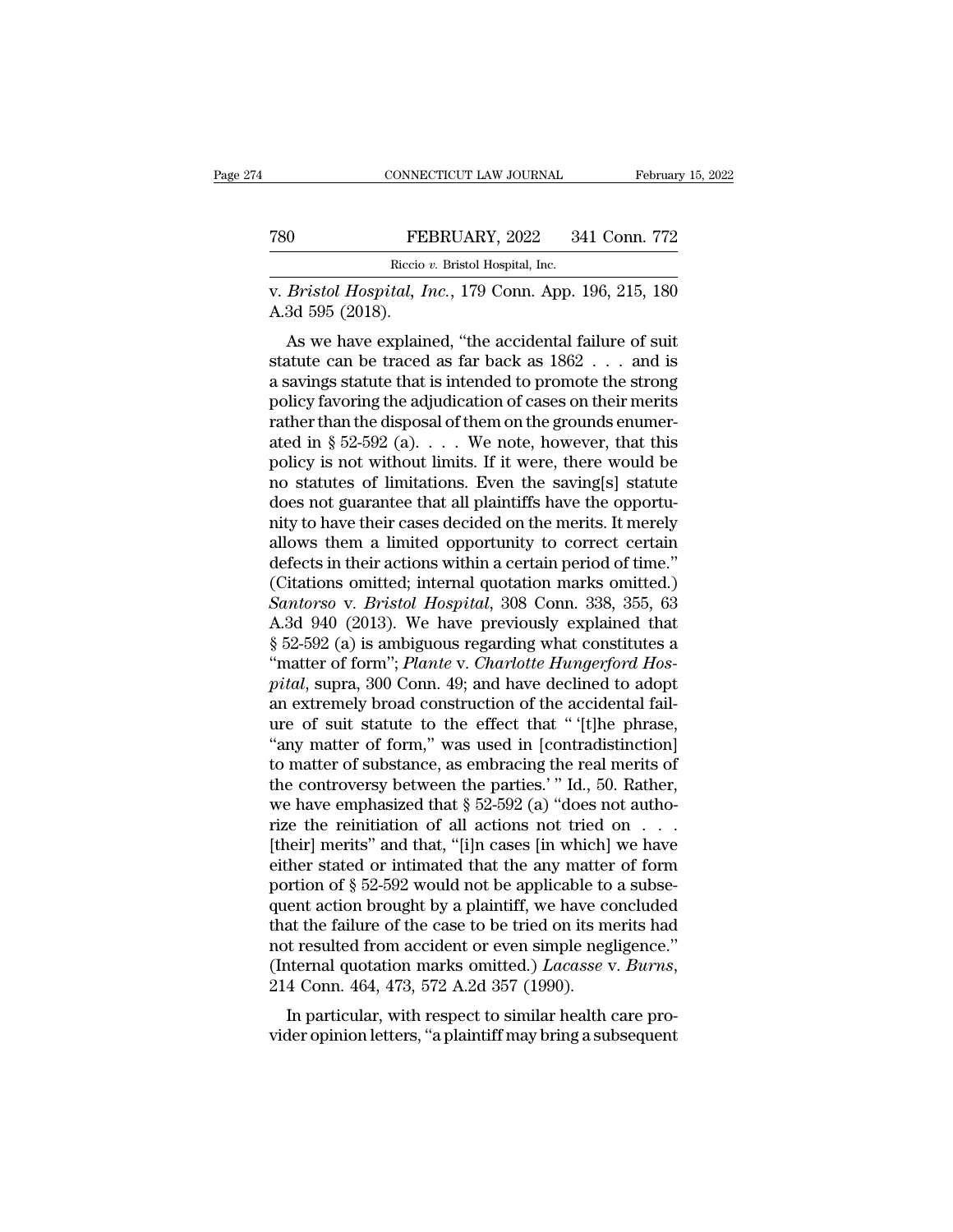# 15, 2022 CONNECTICUT LAW JOURNAL Page 275<br>341 Conn. 772 FEBRUARY, 2022 781<br>Riccio v. Bristol Hospital, Inc.

15, 2022 CONNECTICUT LAW JOURNAL<br>
241 Conn. 772 FEBRUARY, 2022 781<br>
Riccio *v*. Bristol Hospital, Inc.<br>
medical malpractice action pursuant to the matter of 15, 2022 CONNECTICUT LAW JOURNAL Page 27!<br>
341 Conn. 772 FEBRUARY, 2022 781<br>
Riccio v. Bristol Hospital, Inc.<br>
medical malpractice action pursuant to the matter of<br>
form provision of § 52-592 (a) *only when the trial court* FORM PROVISION 2022<br>
FORM PROVISION 2022<br>
FROM PROVISION 2022<br>
FROM PROVISION OF § 52-592 (a) *only when the trial court*<br>
finds as a matter of fact that the failure in the first<br>
pation to provide an opinion letter that s <sup>341</sup> Conn. 772 FEBRUARY, 2022 781<br> *Riccio v. Bristol Hospital, Inc.*<br>
medical malpractice action pursuant to the matter of<br>
form provision of § 52-592 (a) *only when the trial court*<br> *finds as a matter of fact* that the 341 Conn. 772 FEBRUARY, 2022 781<br>
Riccio v. Bristol Hospital, Inc.<br>
medical malpractice action pursuant to the matter of<br>
form provision of § 52-592 (a) *only when the trial court<br>
finds as a matter of fact* that the fail Riccio v. Bristol Hospital, Inc.<br>
medical malpractice action pursuant to the matter of<br>
form provision of § 52-592 (a) *only when the trial court*<br>
finds as a matter of fact that the failure in the first<br>
action to provid Exces v. Bristol Hospital, inc.<br>
medical malpractice action pursuant to the matter of<br>
form provision of § 52-592 (a) *only when the trial court*<br>
finds as a matter of fact that the failure in the first<br>
action to provide medical malpractice action pursuant to the matter of<br>form provision of § 52-592 (a) *only when the trial court*<br>finds as a matter of fact that the failure in the first<br>action to provide an opinion letter that satisfies § form provision of § 52-592 (a) *only when the trial court* finds as a matter of fact that the failure in the first action to provide an opinion letter that satisfies § 52-190a (a) was the result of mistake, inadvertence o *finds as a matter of fact* that the failure in the first action to provide an opinion letter that satisfies § 52-190a (a) was the result of mistake, inadvertence or excusable neglect, rather than egregious conduct or gros action to provide an opinion letter that satisfies  $\S$  52-<br>190a (a) was the result of mistake, inadvertence or<br>excusable neglect, rather than egregious conduct or<br>gross negligence on the part of the plaintiff or his attor 190a (a) was the result of mistake, inadvertence or excusable neglect, rather than egregious conduct or gross negligence on the part of the plaintiff or his attor-<br>ney." (Emphasis added.) *Plante v. Charlotte Hungerford H* excusable neglect, rather than egregious conduct or<br>gross negligence on the part of the plaintiff or his attor-<br>ney." (Emphasis added.) *Plante* v. *Charlotte Hun-<br>gerford Hospital*, supra, 300 Conn. 56. The plaintiff<br>bear gross negligence on the part of the plaintiff or his attor-<br>ney." (Emphasis added.) *Plante v. Charlotte Hun-*<br>*gerford Hospital*, supra, 300 Conn. 56. The plaintiff<br>bears the burden of proving that the prior dismissal<br>was ney." (Emphasis added.) *Plante* v. *Charlotte Hun-*<br>*gerford Hospital*, supra, 300 Conn. 56. The plaintiff<br>bears the burden of proving that the prior dismissal<br>was the result of mistake, inadvertence, or excusable<br>neglect *gerford Hospital*, supra, 300 Conn. 56. The plaintiff<br>bears the burden of proving that the prior dismissal<br>was the result of mistake, inadvertence, or excusable<br>neglect and, therefore, a "matter of form" within the<br>meanin bears the burden of proving that the prior dismissal<br>was the result of mistake, inadvertence, or excusable<br>neglect and, therefore, a "matter of form" within the<br>meaning of  $\S 52-592$ . See *Ruddock v. Burrowes*, 243<br>Conn. was the result of mistake, inadvertence, or excusable<br>neglect and, therefore, a "matter of form" within the<br>meaning of § 52-592. See *Ruddock* v. *Burrowes*, 243<br>Conn. 569, 576–77, 706 A.2d 967 (1998) ("[t]o enable *a*<br>pl neglect and, therefore, a "matter of form" within the<br>meaning of § 52-592. See *Ruddock v. Burrowes*, 243<br>Conn. 569, 576–77, 706 A.2d 967 (1998) ("[t]o enable *a*<br>plaintiff to meet the burden of establishing the right<br>to meaning of  $\S$  52-592. See *Ruddock v. Burrowes*, 243<br>Conn. 569, 576–77, 706 A.2d 967 (1998) ("[t]o enable *a*<br>*plaintiff to meet the burden* of establishing the right<br>to avail himself or herself of the statute, a plainti Conn. 569, 576–77, 706 A.2d 967 (1998) ("[t]o enable *a*<br>plaintiff to meet the burden of establishing the right<br>to avail himself or herself of the statute, a plaintiff must<br>be afforded an opportunity to make a factual sho *Plaintiff to meet the burden* of establishing the right<br>to avail himself or herself of the statute, a plaintiff must<br>be afforded an opportunity to make a factual showing<br>that the prior dismissal was a 'matter of form' " ( to avail himself or herself of the statute, a plaintiff must<br>be afforded an opportunity to make a factual showing<br>that the prior dismissal was a 'matter of form' " (empha-<br>sis added)). In *Plante*, we emphasized the "case be afforded an opportunity to make a factual showing<br>that the prior dismissal was a 'matter of form' " (empha-<br>sis added)). In *Plante*, we emphasized the "case-sensi-<br>tive nature of the inquiry under  $\S 52-592$  (a) . . . that the prior dismissal was a 'matter of form' " (emphasis added)). In *Plante*, we emphasized the "case-sensitive nature of the inquiry under  $\S 52-592$  (a) . . . ."<br>*Plante* v. *Charlotte Hungerford Hospital*, supra, 5 sis added)). In *Plante*, we emphasized the "case-sensitive nature of the inquiry under  $\S 52-592$  (a) . . . ."<br>*Plante* v. *Charlotte Hungerford Hospital*, supra, 56 n.21;<br>see also id., 57 n.21 ("a plaintiff seeking reli tive nature of the inquiry under  $\S 52-592$  (a) . . . . ."<br>*Plante* v. *Charlotte Hungerford Hospital*, supra, 56 n.21;<br>see also id., 57 n.21 ("a plaintiff seeking relief under<br>the matter of form provision of  $\S 52-592$  ( Plante v. Charlotte Hungerford Hospital, supra, 56 n.21;<br>see also id., 57 n.21 ("a plaintiff seeking relief under<br>the matter of form provision of § 52-592 (a) does so at<br>his or her peril, given the *case-sensitive nature* see also id., 57 n.21 ("a plaintiff seeking relief under<br>the matter of form provision of  $\S 52-592$  (a) does so at<br>his or her peril, given the *case-sensitive nature of the*<br>determination that the failure as a matter of f the matter of form provision of § 52-592 (a) does so at<br>his or her peril, given the *case-sensitive nature of the*<br>determination that the failure as a matter of form was<br>not based on 'egregious' conduct by the party or co his or her peril, given the *case-sensitive nature of the*<br>determination that the failure as a matter of form was<br>not based on 'egregious' conduct by the party or coun-<br>sel" (emphasis added)). As the Appellate Court has<br>a determination that the failure as a matter of form was<br>not based on 'egregious' conduct by the party or coun-<br>sel" (emphasis added)). As the Appellate Court has<br>aptly put it, "[t]he inquiry under  $\S 52-592$ ... may be<br>conc not based on 'egregious' conduct by the party or counsel" (emphasis added)). As the Appellate Court has aptly put it, "[t]he inquiry under  $\S 52-592$  . . . may be conceptualized as a continuum whereupon a case must be pro sel" (emphasis added)). As the Appellate Court has<br>aptly put it, "[t]he inquiry under § 52-592 . . . may be<br>conceptualized as a continuum whereupon a case must<br>be properly placed between one extreme of dismissal<br>for mistak aptly put it, "[t]he inquiry under  $\S 52-592$ ... may be<br>conceptualized as a continuum whereupon a case must<br>be properly placed between one extreme of dismissal<br>for mistake and inadvertence, and the other extreme<br>of dismis conceptualized as<br>be properly place<br>for mistake and i<br>of dismissal for se<br>gressions." *Skinn*<br>915 A.2d 314, ce<br>1037 (2007).<br>Relevant to thi r mistake and inadvertence, and the other extreme<br>dismissal for serious misconduct or cumulative trans-<br>essions." *Skinner* v. *Doelger*, 99 Conn. App. 540, 554,<br>5 A.2d 314, cert. denied, 282 Conn 902, 919 A.2d<br>37 (2007). plantiff bringing a medical malpractice action include<br>plasming a medical matrix of dismissal for serious misconduct or cumulative trans-<br>gressions." Skinner v. Doelger, 99 Conn. App. 540, 554,<br>915 A.2d 314, cert. denied,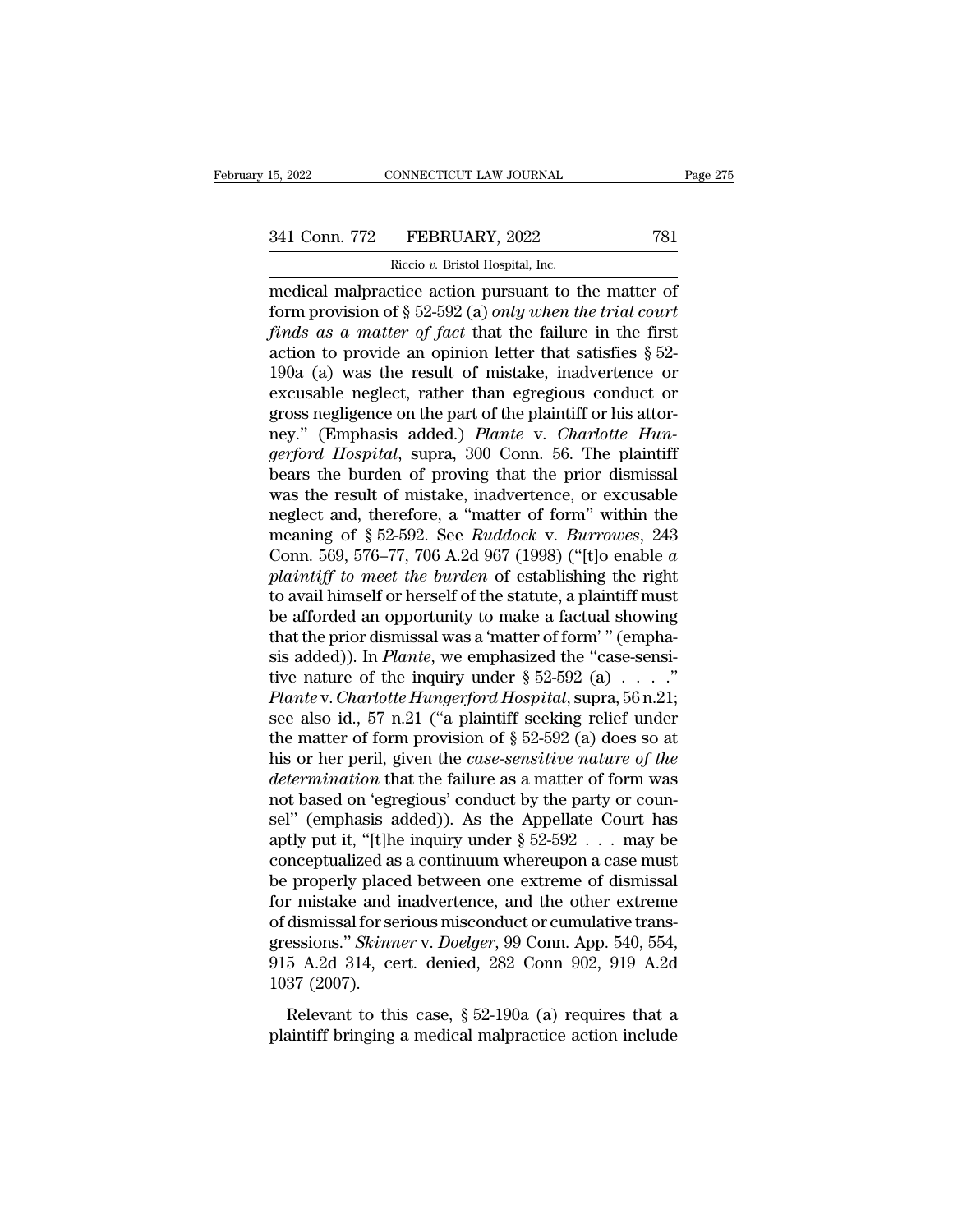### EXECUTE CONNECTICUT LAW JOURNAL February 15, 2022<br>
FEBRUARY, 2022 341 Conn. 772<br>
Riccio v. Bristol Hospital, Inc. FEBRUARY, 2022<br>FEBRUARY, 2022<br>Riccio *v.* Bristol Hospital, Inc.<br>of a similar health care pro

CONNECTICUT LAW JOURNAL February 15, 2022<br>
FEBRUARY, 2022 341 Conn. 772<br>
Riccio v. Bristol Hospital, Inc.<br>
an opinion letter of a similar health care provider stating<br>
that there is evidence of medical negligence. Specifithat there is evidence of medical negligence. Specifi-TREPRUARY, 2022 341 Conn. 772<br>
Riccio v. Bristol Hospital, Inc.<br>
an opinion letter of a similar health care provider stating<br>
that there is evidence of medical negligence. Specifi-<br>
cally, the statute provides in relevant FEBRUARY, 2022 341 Conn. 772<br>
Riccio v. Bristol Hospital, Inc.<br>
an opinion letter of a similar health care provider stating<br>
that there is evidence of medical negligence. Specifi-<br>
cally, the statute provides in relevant FEBROART, 2022 FORT COME 122<br>
Riccio v. Bristol Hospital, Inc.<br>
an opinion letter of a similar health care provider stating<br>
that there is evidence of medical negligence. Specifi-<br>
cally, the statute provides in relevant Riccio v. Bristol Hospital, Inc.<br>
an opinion letter of a similar health care provider stating<br>
that there is evidence of medical negligence. Specifi-<br>
cally, the statute provides in relevant part: "No civil<br>
action or app an opinion letter of a similar health care provider stating<br>that there is evidence of medical negligence. Specifi-<br>cally, the statute provides in relevant part: "No civil<br>action or apportionment complaint shall be filed to that there is evidence of medical negligence. Specifically, the statute provides in relevant part: "No civil<br>action or apportionment complaint shall be filed to<br>recover damages resulting from personal injury or<br>wrongful de cally, the statute provides in relevant part: "No civil<br>action or apportionment complaint shall be filed to<br>recover damages resulting from personal injury or<br>wrongful death  $\ldots$  in which it is alleged that such<br>injury or action or apportionment complaint shall be filed to<br>recover damages resulting from personal injury or<br>wrongful death  $\dots$  in which it is alleged that such<br>injury or death resulted from the negligence of a health<br>care prov recover damages resulting from personal injury or<br>wrongful death  $\dots$  in which it is alleged that such<br>injury or death resulted from the negligence of a health<br>care provider, unless the attorney or party filing the<br>action wrongful death  $\ldots$  in which it is alleged that such injury or death resulted from the negligence of a health care provider, unless the attorney or party filing the action or apportionment complaint has made a reasonable injury or death resulted from the negligence of a health<br>care provider, unless the attorney or party filing the<br>action or apportionment complaint has made a reason-<br>able inquiry as permitted by the circumstances to deter-<br> care provider, unless the attorney or party filing the<br>action or apportionment complaint has made a reason-<br>able inquiry as permitted by the circumstances to deter-<br>mine that there are grounds for a good faith belief that<br> action or apportionment complaint has made a reasonable inquiry as permitted by the circumstances to determine that there are grounds for a good faith belief that there has been negligence in the care or treatment of the c able inquiry as permitted by the circumstances to deter-<br>mine that there are grounds for a good faith belief that<br>there has been negligence in the care or treatment of<br>the claimant. The complaint, initial pleading or appor mine that there are grounds for a good faith belief that<br>there has been negligence in the care or treatment of<br>the claimant. The complaint, initial pleading or appor-<br>tionment complaint shall contain a certificate of the<br>a there has been negligence in the care or treatment of<br>the claimant. The complaint, initial pleading or appor-<br>tionment complaint shall contain a certificate of the<br>attorney or party filing the action or apportionment<br>compl the claimant. The complaint, initial pleading or apportionment complaint shall contain a certificate of the attorney or party filing the action or apportionment complaint that such reasonable inquiry gave rise to a good fa tionment complaint shall contain a certificate of the<br>attorney or party filing the action or apportionment<br>complaint that such reasonable inquiry gave rise to a<br>good faith belief that grounds exist for an action against<br>ea attorney or party filing the action or apportionment<br>
complaint that such reasonable inquiry gave rise to a<br>
good faith belief that grounds exist for an action against<br>
each named defendant or for an apportionment com-<br>
pl complaint that such reasonable inquiry gave rise to a<br>good faith belief that grounds exist for an action against<br>each named defendant or for an apportionment com-<br>plaint against each named apportionment defendant.<br>To show good faith belief that grounds exist for an action against<br>each named defendant or for an apportionment com-<br>plaint against each named apportionment defendant.<br>To show the existence of such good faith, *the claimant*<br>or th each named defendant or for an apportionment complaint against each named apportionment defendant.<br>To show the existence of such good faith, *the claimant* or the claimant's attorney, and any apportionment complainant's at plaint against each named apportionment defendant.<br>To show the existence of such good faith, *the claimant*<br>or *the claimant's attorney, and any apportionment*<br>complainant or *the apportionment complainant's*<br>attorney, sha To show the existence of such good faith, *the claimant*<br>or *the claimant's attorney, and any apportionment*<br>complainant or *the apportionment complainant's*<br>attorney, shall obtain a written and signed opinion<br>of a simila or the claimant's attorney, and any apportionment<br>complainant or the apportionment complainant's<br>attorney, shall obtain a written and signed opinion<br>of a similar health care provider, as defined in section<br> $52-184c$ , whic complainant or the apportionment complainant's<br>attorney, shall obtain a written and signed opinion<br>of a similar health care provider, as defined in section<br>52-184c, which similar health care provider shall be<br>selected pur attorney, shall obtain a written and signed opinion<br>of a similar health care provider, as defined in section<br>52-184c, which similar health care provider shall be<br>selected pursuant to the provisions of said section, that<br>t § 52-190a (a). Fraction and includes a detailed basis for the formation of such<br>pinion. . . . ."<sup>6</sup> (Emphasis added.) General Statutes<br>52-190a (a).<br><sup>6</sup> The validity of the opinion letter under § 52-190a depends in part on<br>hether the aut and includes a detailed basis for the formation of such opinion. . . . ."<sup>6</sup> (Emphasis added.) General Statutes  $\frac{1}{5}$  52-190a (a).<br>
<sup>6</sup> The validity of the opinion letter under  $\frac{1}{5}$  52-190a depends in part on whe

which is defined in General Statutes § 52-184c (b) as one who ''(1) [i]s licensed by the appropriate regulatory agency of this state or another state  $\frac{8}{6}$  52-190a (a).<br>  $\frac{8}{6}$ The validity of the opinion letter under  $\frac{8}{6}$  52-190a depends in part on whether the author of that letter qualifies as a "similar health care provider," which is defined in General S <sup>6</sup> The validity of the opinion letter under § 52-190a depends in part on whether the author of that letter qualifies as a "similar health care provider," which is defined in General Statutes § 52-184c (b) as one who "(1) <sup>o</sup> The validity of the opinion letter under § 52-190a depends in part on whether the author of that letter qualifies as a "similar health care provider," which is defined in General Statutes § 52-184c (b) as one who "(1) whether the author of that letter qualifies as a "similar health care provider,"<br>which is defined in General Statutes § 52-184c (b) as one who "(1) [i]s<br>licensed by the appropriate regulatory agency of this state or anoth which is defined in General Statutes § 52-184c (b) as one who "(1) [i]s licensed by the appropriate regulatory agency of this state or another state requiring the same or greater qualifications; and (2) is trained and exp licensed by the appropriate regulatory agency of this state or another state requiring the same or greater qualifications; and  $(2)$  is trained and experienced in the same discipline or school of practice and such trainin requiring the<br>enced in the<br>experience sh<br>teaching of m<br>rise to the cl<br>requirements<br>as specialist).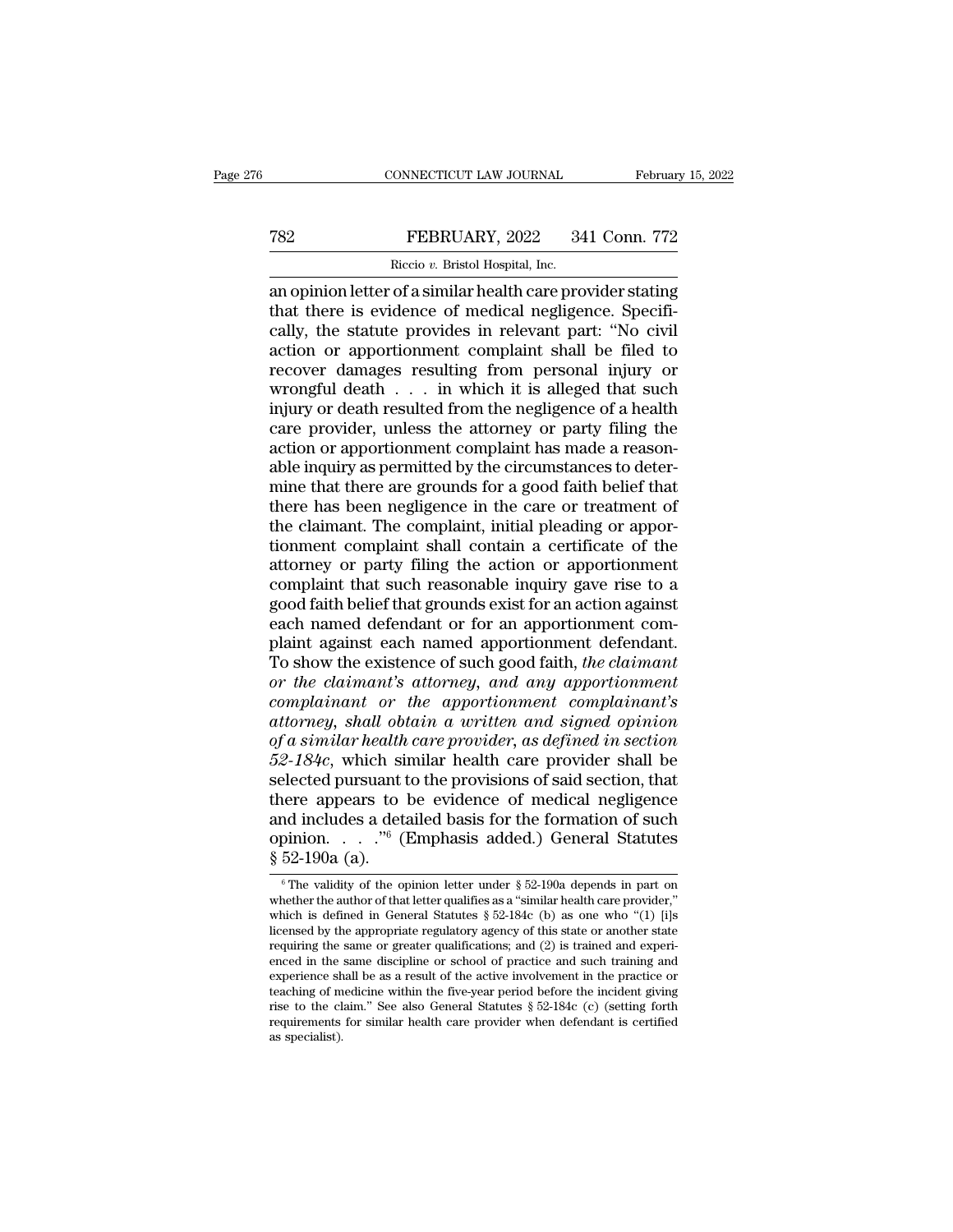CONNECTICUT LAW JOURNAL Page 277<br>
1 Conn. 772 FEBRUARY, 2022 783<br>
Riccio v. Bristol Hospital, Inc.<br>
In 2011, the Appellate Court held that "the language<br>
§ 52-190a, read in the context of § 52-184c, clearly<br>
dunambiguously 341 Conn. 772 FEBRUARY, 2022 783<br>
Riccio v. Bristol Hospital, Inc.<br>
In 2011, the Appellate Court held that "the language<br>
of § 52-190a, read in the context of § 52-184c, clearly<br>
and unambiguously requires that the qualifi 341 Conn. 772 FEBRUARY, 2022 783<br>
Riccio v. Bristol Hospital, Inc.<br>
In 2011, the Appellate Court held that "the language<br>
of § 52-190a, read in the context of § 52-184c, clearly<br>
and unambiguously requires that the qualif 341 Conn. 772 FEBRUARY, 2022 783<br>
Riccio v. Bristol Hospital, Inc.<br>
In 2011, the Appellate Court held that "the language<br>
of § 52-190a, read in the context of § 52-184c, clearly<br>
and unambiguously requires that the qualif Riccio *v.* Bristol Hospital, Inc.<br>
In 2011, the Appellate Court held that "the language<br>
of § 52-190a, read in the context of § 52-184c, clearly<br>
and unambiguously requires that the qualifications of<br>
the opinion letter a Recio v. Bristol Hospital, Inc.<br>
In 2011, the Appellate Court held that "the language<br>
of § 52-190a, read in the context of § 52-184c, clearly<br>
and unambiguously requires that the qualifications of<br>
the opinion letter aut In 2011, the Appellate Court held that "the language<br>of § 52-190a, read in the context of § 52-184c, clearly<br>and unambiguously requires that the qualifications of<br>the opinion letter author be set forth" in the opinion<br>lett and unambiguously requires that the qualifications of<br>the opinion letter author be set forth" in the opinion<br>letter. *Lucisano* v. *Bisson*, supra, 132 Conn. App. 468.<br>That holding was reaffirmed several months later by<br>th the opinion letter author be set forth" in the opinion<br>letter. *Lucisano* v. *Bisson*, supra, 132 Conn. App. 468.<br>That holding was reaffirmed several months later by<br>the Appellate Court in *Bell* v. *Hospital of Saint Raph* letter. *Lucisano* v. *Bisson*, supra, 132 Conn. App. 468.<br>That holding was reaffirmed several months later by<br>the Appellate Court in *Bell* v. *Hospital of Saint Raphael*,<br>supra, 133 Conn. App. 560–61. This court has not That holding was reaffirmed several months later by<br>the Appellate Court in *Bell* v. *Hospital of Saint Raphael*,<br>supra, 133 Conn. App. 560–61. This court has not yet<br>had occasion to address whether § 52-190a requires the<br> the Appellate Court in *Bell* v. *Hospital of Saint Raphael*,<br>supra, 133 Conn. App. 560–61. This court has not yet<br>had occasion to address whether § 52-190a requires the<br>qualifications of the opinion letter author to be in supra, 133 Conn. App. 560–61. This court has not yet had occasion to address whether  $\S$  52-190a requires the qualifications of the opinion letter author to be included in the letter, and the parties in this appeal do not diffications of the opinion letter author to be included<br>the letter, and the parties in this appeal do not chal-<br>nge the holdings of *Lucisano* and *Bell*. Accordingly,<br>e express no opinion on the matter other than to note quantications of the optition letter attribed in the letter, and the parties in this appeal do not challenge the holdings of *Lucisano* and *Bell*. Accordingly, we express no opinion on the matter other than to note that

In the letter, and the parties in this appear to not challenge the holdings of *Lucisano* and *Bell*. Accordingly, we express no opinion on the matter other than to note that the trial court was bound by those precedents.<br> statement regarding of *Luctsum* and *Beu*. Accordingly, we express no opinion on the matter other than to note that the trial court was bound by those precedents.<br>Here, there is no dispute that, in *Riccio I*, the plainti we express no opmort on the matter other than to note<br>that the trial court was bound by those precedents.<br>Here, there is no dispute that, in *Riccio I*, the plain-<br>tiff's attorney did not comply with the requirement in<br>*L* Here, there is no dispute that, in *Riccio I*, the plaintiff's attorney did not comply with the requirement in *Lucisano* and *Bell* that the opinion letters contain a statement regarding the qualifications of the author. Here, there is no dispute that, in *Riccio I*, the plaintiff's attorney did not comply with the requirement in *Lucisano* and *Bell* that the opinion letters contain a statement regarding the qualifications of the author. *Lucisano* and *Bell* that the opinion letters contain a<br>statement regarding the qualifications of the author.<br>Zeppieri testified that he had not read the two Appellate<br>Court decisions and became aware of them only when<br>th statement regarding the qualifications of the author.<br>Zeppieri testified that he had not read the two Appellate<br>Court decisions and became aware of them only when<br>the defendant filed its motion to dismiss in *Riccio I*.<br>Th Zeppieri testified that he had not read the two Appellate<br>Court decisions and became aware of them only when<br>the defendant filed its motion to dismiss in *Riccio I*.<br>The plaintiff characterizes this as excusable neglect,<br> Court decisions and became aware of them only when<br>the defendant filed its motion to dismiss in *Riccio I*.<br>The plaintiff characterizes this as excusable neglect,<br>which would permit  $\S 52-592$  to save her cause of action. the defendant filed its motion to dismiss in *Riccio I*.<br>The plaintiff characterizes this as excusable neglect,<br>which would permit  $\S 52-592$  to save her cause of action.<br>The defendant, on the other hand, contends it is g The plaintiff characterizes this as excusable neglect,<br>which would permit  $\S 52-592$  to save her cause of action.<br>The defendant, on the other hand, contends it is gross<br>negligence, which would preclude the application of<br> which would permit  $\S 52-592$  to save her cause of action.<br>The defendant, on the other hand, contends it is gross<br>negligence, which would preclude the application of<br> $\S 52-592$ . The question we must decide is whether the<br> The defendant, on the other hand, contends it is gross<br>negligence, which would preclude the application of<br>§ 52-592. The question we must decide is whether the<br>trial court correctly determined that the plaintiff failed<br>to negligence, which would preclude the application of § 52-592. The question we must decide is whether the trial court correctly determined that the plaintiff failed to establish that Zeppieri's admitted failure to know of t § 52-592. The question we mustrial court correctly determine<br>to establish that Zeppieri's adn<br>two Appellate Court decisions<br>plaintiff initiated the first action<br>tence, or excusable neglect rat<br>duct or gross negligence.<br>We at court correctly determined that the plaintin raned<br>establish that Zeppieri's admitted failure to know of<br>o Appellate Court decisions, issued six years before<br>aintiff initiated the first action, was a mistake, inadver-<br>n to establish that zeppiert's admitted lantife to Khow of<br>two Appellate Court decisions, issued six years before<br>plaintiff initiated the first action, was a mistake, inadver-<br>tence, or excusable neglect rather than egregiou

degrees of negligence as a separate basis<br>of liantiff initiated the first action, was a mistake, inadver-<br>tence, or excusable neglect rather than egregious con-<br>duct or gross negligence.<br>We begin with the definitions of "g plantificant initiated the first action, was a filstake, matter-<br>tence, or excusable neglect rather than egregious con-<br>duct or gross negligence.<br>We begin with the definitions of "gross negligence"<br>and "egregious." Connect duct or gross negligence.<br>We begin with the definitions of "gross negligence"<br>and "egregious." Connecticut law "does not recognize<br>degrees of negligence and, consequently, does not rec-<br>ognize the tort of gross negligence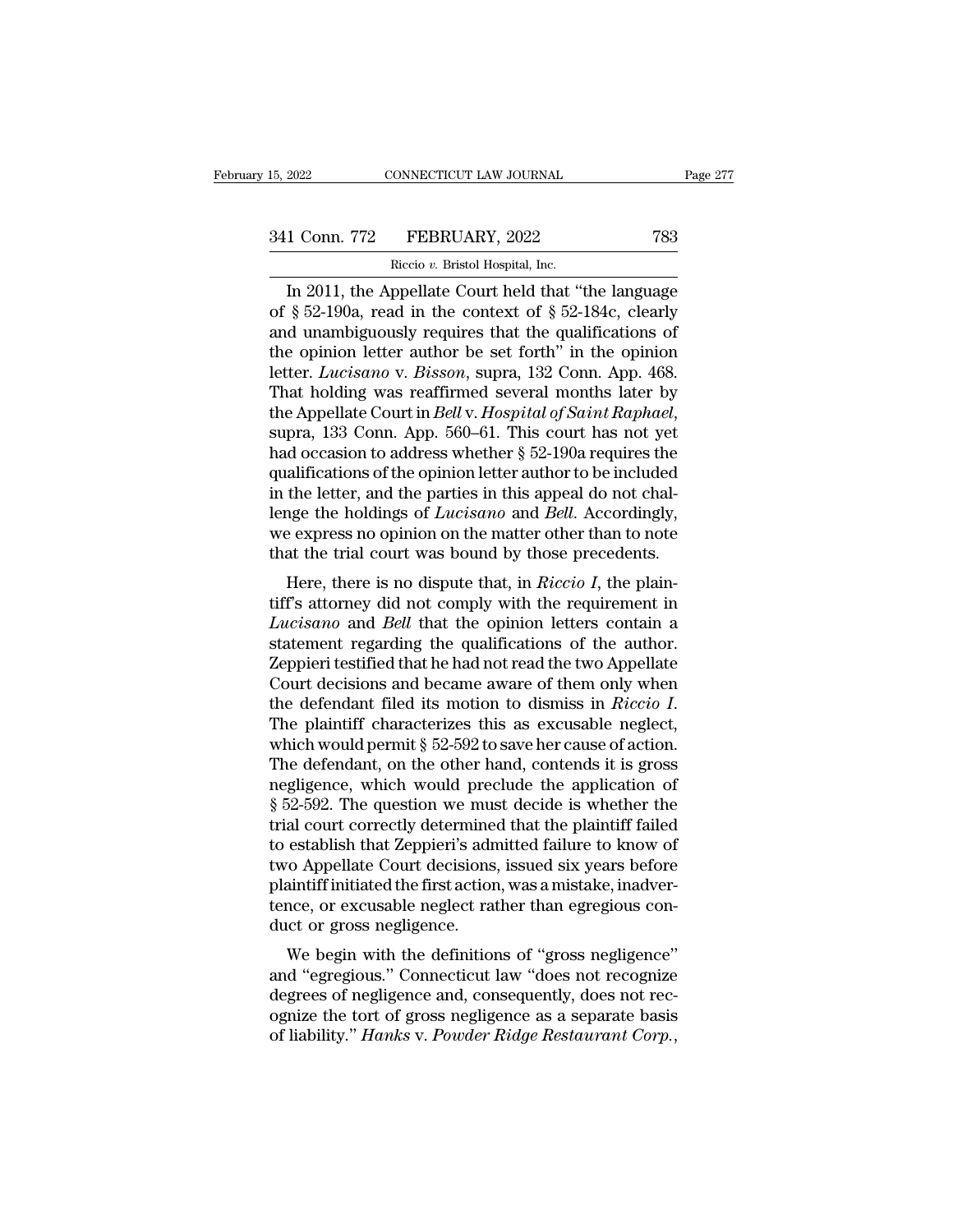### EXECUTE CONNECTICUT LAW JOURNAL February 15, 2022<br>
FEBRUARY, 2022 341 Conn. 772<br>
Riccio v. Bristol Hospital, Inc. FEBRUARY, 2022 34<br>FEBRUARY, 2022 34<br>Riccio *v.* Bristol Hospital, Inc.<br>37 885 A 2d 734 (2005) W

CONNECTICUT LAW JOURNAL Februar<br>
276 Conn. 314, 337, 885 A.2d 734 (2005). We have, how-<br>
276 Conn. 314, 337, 885 A.2d 734 (2005). We have, how-<br>
276 Conn. 314, 337, 885 A.2d 734 (2005). We have, how-<br>
276 Conn. 314, 337, 8 FEBRUARY, 2022 341 Conn. 772<br>
Riccio v. Bristol Hospital, Inc.<br>
276 Conn. 314, 337, 885 A.2d 734 (2005). We have, how-<br>
ever, defined gross negligence as "very great or exces-<br>
sive negligence, or as the want of, or failur FEBRUARY, 2022 341 Conn. 772<br>Riccio v. Bristol Hospital, Inc.<br>276 Conn. 314, 337, 885 A.2d 734 (2005). We have, how-<br>ever, defined gross negligence as "very great or exces-<br>sive negligence, or as the want of, or failure t FEBRUARY, 2022 341 Conn. 772<br>
Riccio v. Bristol Hospital, Inc.<br>
276 Conn. 314, 337, 885 A.2d 734 (2005). We have, how-<br>
ever, defined gross negligence as "very great or exces-<br>
sive negligence, or as the want of, or failu Riccio v. Bristol Hospital, Inc.<br>
276 Conn. 314, 337, 885 A.2d 734 (2005). We have, how-<br>
ever, defined gross negligence as "very great or exces-<br>
sive negligence, or as the want of, or failure to exercise,<br>
even slight o *Receo v. Bristol Hospital, Inc.*<br>
276 Conn. 314, 337, 885 A.2d 734 (2005). We have, how-<br>
ever, defined gross negligence as "very great or exces-<br>
sive negligence, or as the want of, or failure to exercise,<br>
even slight o 276 Conn. 314, 337, 885 A.2d 734 (2005). We have, how-<br>ever, defined gross negligence as "very great or exces-<br>sive negligence, or as the want of, or failure to exercise,<br>even slight or scant care or slight diligence  $\ldots$ ever, defined gross negligence as "very great or excessive negligence, or as the want of, or failure to exercise,<br>even slight or scant care or slight diligence . . . . ."<br>(Internal quotation marks omitted.) Id., 338; see sive negligence, or as the want of, or failure to exercise,<br>even slight or scant care or slight diligence . . . . "<br>(Internal quotation marks omitted.) Id., 338; see also<br>C & *H Electric, Inc.* v. *Bethel*, 312 Conn. 843, (Internal quotation marks omitted.) Id., 338; see also  $C \& H$  *Electric, Inc.* v. *Bethel*, 312 Conn. 843, 869, 96<br>A.3d 477 (2014) ("[g]ross negligence requires conduct<br>that 'betokens a reckless indifference to the rights C & H Electric, Inc. v. Bethel, 312 Conn. 843, 869, 96<br>A.3d 477 (2014) ("[g]ross negligence requires conduct<br>that 'betokens a reckless indifference to the rights of<br>others' "); Hanks v. Powder Ridge Restaurant Corp.,<br>supr A.3d 477 (2014) ("[g]ross negligence requires conduct<br>that 'betokens a reckless indifference to the rights of<br>others' "); *Hanks v. Powder Ridge Restaurant Corp.*,<br>supra, 352 (*Norcott*, *J.*, dissenting) ("[t]his court ha that 'betokens a reckless indifference to the rights of others' "); *Hanks v. Powder Ridge Restaurant Corp.*, supra, 352 (*Norcott, J.*, dissenting) ("[t]his court has construed gross negligence to mean no care at all, or others' "); *Hanks v. Powder Ridge Restaurant Corp.*,<br>supra, 352 (*Norcott*, *J.*, dissenting) ("[t]his court has<br>construed gross negligence to mean no care at all, or<br>the omission of such care [that] even the most inatten supra, 352 (*Norcott*, *J.*, dissenting) ("[t]his court has<br>construed gross negligence to mean no care at all, or<br>the omission of such care [that] even the most inatten-<br>tive and thoughtless seldom fail to make their conce construed gross negligence to mean no care at all, or<br>the omission of such care [that] even the most inatten-<br>tive and thoughtless seldom fail to make their concern,<br>evincing a reckless temperament and lack of care, prac-<br> the omission of such care [that] even the most inattentive and thoughtless seldom fail to make their concern,<br>evincing a reckless temperament and lack of care, practically [wilful] in its nature" (internal quotation marks<br> tive and thoughtless seldom fail to make their concern,<br>evincing a reckless temperament and lack of care, prac-<br>tically [wilful] in its nature" (internal quotation marks<br>omitted)); 57A Am. Jur. 2d 296–97, Negligence § 227<br> evincing a reckless temperament and lack of care, practically [wilful] in its nature" (internal quotation marks omitted)); 57A Am. Jur. 2d 296–97, Negligence § 227<br>(2004) (" 'Gross negligence' means more than momentary tho tically [wilful] in its nature" (internal quotation marks<br>omitted)); 57A Am. Jur. 2d 296–97, Negligence § 227<br>(2004) ("Gross negligence' means more than momen-<br>tary thoughtlessness, inadvertence or error of judg-<br>ment; hen omitted)); 57A Am. Jur. 2d 296–97, Negligence § 227 (2004) ("'Gross negligence' means more than momentary thoughtlessness, inadvertence or error of judgment; hence, it requires proof of something more than the lack of ordi (2004) (" Gross negligence' means more than momentary thoughtlessness, inadvertence or error of judgment; hence, it requires proof of something more than the lack of ordinary care. It implies an extreme departure from the tary thoughtlessness, inadvertence or error of judgment; hence, it requires proof of something more than<br>the lack of ordinary care. It implies an extreme departure from the ordinary standard of care, aggravated<br>disregard f ment; hence, it requires proof of something more than<br>the lack of ordinary care. It implies an extreme departure from the ordinary standard of care, aggravated<br>disregard for the rights and safety of others, or negli-<br>gence the lack of ordinary care. It implies an extreme departure from the ordinary standard of care, aggravated disregard for the rights and safety of others, or negligence substantially and appreciably greater than ordinary neg ture from the ordinary standard of care, aggravated<br>disregard for the rights and safety of others, or negli-<br>gence substantially and appreciably greater than ordi-<br>nary negligence." (Footnotes omitted.)). Similarly,<br>"egreg disregard for the rights and safety of others, or negligence substantially and appreciably greater than ordinary negligence." (Footnotes omitted.)). Similarly, "egregious" is defined as "[e]xtremely or remarkably bad; flag gence substantially and appreciably greater than ordinary negligence." (Footnotes omitted.)). Similarly,<br>"egregious" is defined as "[e]xtremely or remarkably<br>bad; flagrant . . . . " Black's Law Dictionary (11th Ed.<br>2019) p nary negligence." (Footnotes omitted.)). Similarly,<br>"egregious" is defined as "[e]xtremely or remarkably<br>bad; flagrant . . . . " Black's Law Dictionary (11th Ed.<br>2019) p. 652; see also American Heritage College Dic-<br>tionar "egregious" is defined as "[e]xtremely or remarkably<br>bad; flagrant . . . . " Black's Law Dictionary (11th Ed.<br>2019) p. 652; see also American Heritage College Dic-<br>tionary (4th Ed. 2007) p. 447 (defining "egregious" as<br>"[c bad; flagrant . . . . " Black's Law Dictionary (11<br>2019) p. 652; see also American Heritage Colleg<br>tionary (4th Ed. 2007) p. 447 (defining "egregio<br>"[c]onspicuously bad or offensive"); Webster's<br>International Dictionary of For precisely and and the same procedural posture<br>
anary (4th Ed. 2007) p. 447 (defining "egregious" as<br>
clonspicuously bad or offensive"); Webster's New<br>
ternational Dictionary of the English Language (2d<br>
1. 1953) p. 821 in determining whether Zeppieri's conductionary<br>
"[c]onspicuously bad or offensive"); Webster's New<br>
International Dictionary of the English Language (2d<br>
Ed. 1953) p. 821 (defining "egregious" as "[c]onspicuous<br>
for bad q

International Dictionary of the English Language (2d Ed. 1953) p. 821 (defining "egregious" as "[c]onspicuous<br>for bad quality; flagrant; gross; shocking").<br>Although not precisely the same procedural posture,<br>in determinin The English Ecclerial of the English Eclopage (24<br>Ed. 1953) p. 821 (defining "egregious" as "[c]onspicuous<br>for bad quality; flagrant; gross; shocking").<br>Although not precisely the same procedural posture,<br>in determining wh *Ruddock* v. *Burrowes*, supra, 243 Conn. 569, given that, and dock v. *Burrowes*, supra, 243 Conn. 569, given that,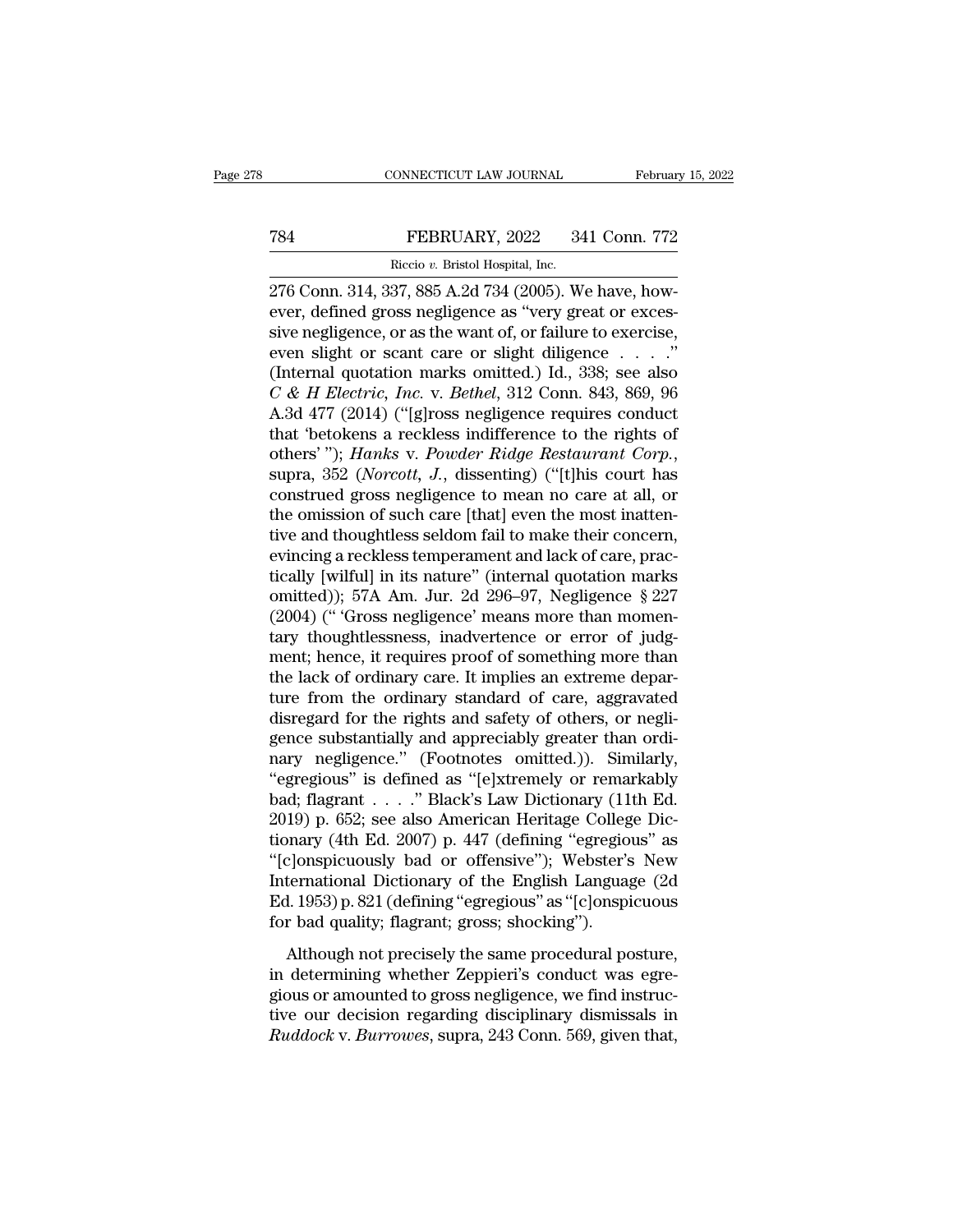# 15, 2022 CONNECTICUT LAW JOURNAL Page 279<br>341 Conn. 772 FEBRUARY, 2022 785<br>Riccio v. Bristol Hospital, Inc.

EXAMPLE TO THE TERRUARY, 2022<br>Riccio *v.* Bristol Hospital, Inc.<br>Riccio *v.* Bristol Hospital, Inc.<br>Se Zennieri was unaware c 15, 2022 CONNECTICUT LAW JOURNAL Page 279<br>
341 Conn. 772 FEBRUARY, 2022 785<br>
Riccio v. Bristol Hospital, Inc.<br>
in the present case, Zeppieri was unaware of controlling<br>
appellate case law, which the trial court characteriz 341 Conn. 772 FEBRUARY, 2022 785<br>Riccio v. Bristol Hospital, Inc.<br>in the present case, Zeppieri was unaware of controlling<br>appellate case law, which the trial court characterized<br>as "misconduct." In *Ruddock*, this court d 341 Conn. 772 FEBRUARY, 2022 785<br>
Riccio v. Bristol Hospital, Inc.<br>
in the present case, Zeppieri was unaware of controlling<br>
appellate case law, which the trial court characterized<br>
as "misconduct." In *Ruddock*, this cou 341 Conn. 772 FEBRUARY, 2022 785<br>
Riccio v. Bristol Hospital, Inc.<br>
in the present case, Zeppieri was unaware of controlling<br>
appellate case law, which the trial court characterized<br>
as "misconduct." In *Ruddock*, this co Riccio v. Bristol Hospital, Inc.<br>
in the present case, Zeppieri was unaware of controlling<br>
appellate case law, which the trial court characterized<br>
as "misconduct." In *Ruddock*, this court determined<br>
that "[d]isciplina Riccio v. Bristol Hospital, Inc.<br>
in the present case, Zeppieri was unaware of controlling<br>
appellate case law, which the trial court characterized<br>
as "misconduct." In *Ruddock*, this court determined<br>
that "[d]isciplina in the present case, Zeppieri was unaware of controlling<br>appellate case law, which the trial court characterized<br>as "misconduct." In  $Ruddock$ , this court determined<br>that "[d]isciplinary dismissals do not, in all cases, dem-<br> appellate case law, which the trial court characterized<br>as "misconduct." In *Ruddock*, this court determined<br>that "[d]isciplinary dismissals do not, in all cases, dem-<br>onstrate the occurrence of misconduct so egregious as as "misconduct." In *Ruddock*, this court determined<br>that "[d]isciplinary dismissals do not, in all cases, demonstrate the occurrence of misconduct so egregious as<br>to bar recourse to § 52-592." Id., 576. Rather, the court<br> that "[d]isciplinary dismissals do not, in all cases, demonstrate the occurrence of misconduct so egregious as<br>to bar recourse to § 52-592." Id., 576. Rather, the court<br>explained, whether the dismissal of a prior proceedin onstrate the occurrence of misconduct so egregious as<br>to bar recourse to  $\S$  52-592." Id., 576. Rather, the court<br>explained, whether the dismissal of a prior proceeding<br>permitted a plaintiff recourse to the savings statut to bar recourse to  $\S$  52-592." Id., 576. Rather, the court<br>explained, whether the dismissal of a prior proceeding<br>permitted a plaintiff recourse to the savings statute<br>"depends [on] the nature and the extent of the condu explained, whether the dismissal of a prior proceeding<br>permitted a plaintiff recourse to the savings statute<br>"depends [on] the nature and the extent of the conduct<br>that led to the disciplinary dismissal." (Emphasis<br>added. permitted a plaintiff recourse to the savings statute<br>
"depends [on] the nature and the extent of the conduct<br>
that led to the disciplinary dismissal." (Emphasis<br>
added.) Id., 570. Thus, not all negligence on the part of<br> "depends [on] the nature and the extent of the conduct<br>that led to the disciplinary dismissal." (Emphasis<br>added.) Id., 570. Thus, not all negligence on the part of<br>an attorney is per se gross negligence or egregious<br>condu that led to the disciplinary dismissal." (Emphasis added.) Id., 570. Thus, not all negligence on the part of an attorney is per se gross negligence or egregious conduct because  $\S 52-592$  distinguishes between excusable n added.) Id., 570. Thus, not all negligence on the part of<br>an attorney is per se gross negligence or egregious<br>conduct because § 52-592 distinguishes between excus-<br>able neglect and gross negligence. Indeed, § 52-592<br>comes an attorney is per se gross negligence or egregious<br>conduct because  $\S 52-592$  distinguishes between excus-<br>able neglect and gross negligence. Indeed,  $\S 52-592$ <br>comes into play only when an error has been made,<br>most ofte conduct because § 52-592 distinguishes between excus-<br>able neglect and gross negligence. Indeed, § 52-592<br>comes into play only when an error has been made,<br>most often by an attorney. A trial court, therefore, must<br>make fa able neglect and gross negligence. Indeed,  $\S 52-592$ <br>comes into play only when an error has been made,<br>most often by an attorney. A trial court, therefore, must<br>make factual findings and explain why the attorney's<br>error comes into play only when an error has been made,<br>most often by an attorney. A trial court, therefore, must<br>make factual findings and explain why the attorney's<br>error is egregious or gross negligence and not excusable<br>negl most often by an attorney. A trial court, therefore, must<br>make factual findings and explain why the attorney's<br>error is egregious or gross negligence and not excusable<br>neglect. Cf. id., 577 ("We have not often decided tha make factual findings and explain why the attorney's<br>error is egregious or gross negligence and not excusable<br>neglect. Cf. id., 577 ("We have not often decided that<br>a plaintiff, after a dismissal under an applicable rule<br> error is egregious or gross negligence and not excusable<br>neglect. Cf. id., 577 ("We have not often decided that<br>a plaintiff, after a dismissal under an applicable rule<br>of practice, should be denied access to [§ 52-592 (a)] neglect. Cf. id., 577 ("We have not often decided that<br>a plaintiff, after a dismissal under an applicable rule<br>of practice, should be denied access to [§ 52-592 (a)]<br>because the prior judgment was not a 'matter of form.'<br>W a plaintiff, after a dismissal under an applicable rule<br>of practice, should be denied access to  $[\S$  52-592 (a)]<br>because the prior judgment was not a 'matter of form.'<br>When we have done so, our decision has focused on<br>*co* of practice, should be denied access to  $[\S$  52-592 (a)]<br>because the prior judgment was not a 'matter of form.'<br>When we have done so, our decision has focused on<br>*conduct other than mistake, inadvertence or excusable*<br>*ne* because the prior judgment was not a 'matter of form.'<br>When we have done so, our decision has focused on<br>*conduct other than mistake, inadvertence or excusable*<br>*neglect.*" (Emphasis added.)). In short, "the egregiousness<br> When we have done so, our decision has focused on *conduct other than mistake*, *inadvertence or excusable neglect.*" (Emphasis added.)). In short, "the egregiousness of the conduct precipitating the dismissal must be exa f the conduct precipitating the dismissal must be vanimed in determining whether  $\S 52-592$  applies in a ven instance."<sup>7</sup> Vestuti v. Miller, 124 Conn. App. 138, 14, 3 A.3d 1046 (2010).<br><sup>7</sup> Indeed, cases have been remande examined in determining whether § 52-592 applies in a<br>given instance."<sup>7</sup> Vestuti v. Miller, 124 Conn. App. 138,<br>144, 3 A.3d 1046 (2010).<br><sup>7</sup> Indeed, cases have been remanded to the trial court for failure to appro-<br>priat

given instance."<sup>7</sup> Vestuti v. Miller, 124 Conn. App. 138, 144, 3 A.3d 1046 (2010).<br>
<sup>7</sup> Indeed, cases have been remanded to the trial court for failure to appropriately weigh evidence and determine credibility resulting 144, 3 A.3d 1046 (2010).<br>
<sup>7</sup> Indeed, cases have been remanded to the trial court for failure to appropriately weigh evidence and determine credibility resulting in an insufficient evidentiary basis for a case to be accura THE APPENDICATE THEORY COLLOP.<br>
The Appendicular of the Appendicular Court for failure to appropriately weigh evidence and determine credibility resulting in an insufficient evidentiary basis for a case to be accurately p <sup>7</sup> Indeed, cases have been remanded to the trial court for failure to appropriately weigh evidence and determine credibility resulting in an insufficient evidentiary basis for a case to be accurately placed on the  $\S$  52 priately weigh evidence and determine credibility resulting in an insufficient evidentiary basis for a case to be accurately placed on the  $\S$  52-592 continuum. For example, in *Vestuti* v. *Miller*, 124 Conn. App. 138, 3 evidentiary basis for a case to be accurately placed on the § 52-592 continuum. For example, in *Vestuti* v. *Miller*, 124 Conn. App. 138, 3 A.3d 1046 (2010), the Appellate Court explained: "[T]he plaintiff should be affo blaming blands are the Walter, 124 Conn. App. 138, 3 A.3d 1046 (2010), the Appellate Court explained: "[T]he plaintiff should be afforded the opportunity to have the court determine this issue—that the judgment of nonsuit and the Appellate Court explained: "[T]he plaintiff should be afforded the opportunity to have the court determine this issue—that the judgment of nonsuit [was rendered] due to the mere inadvertence of the plaintiff's atto (2010), the Appellate Court explained: "[T]he plaintiff should be afforded the opportunity to have the court determine this issue—that the judgment of nonsuit [was rendered] due to the mere inadvertence of the plaintiff's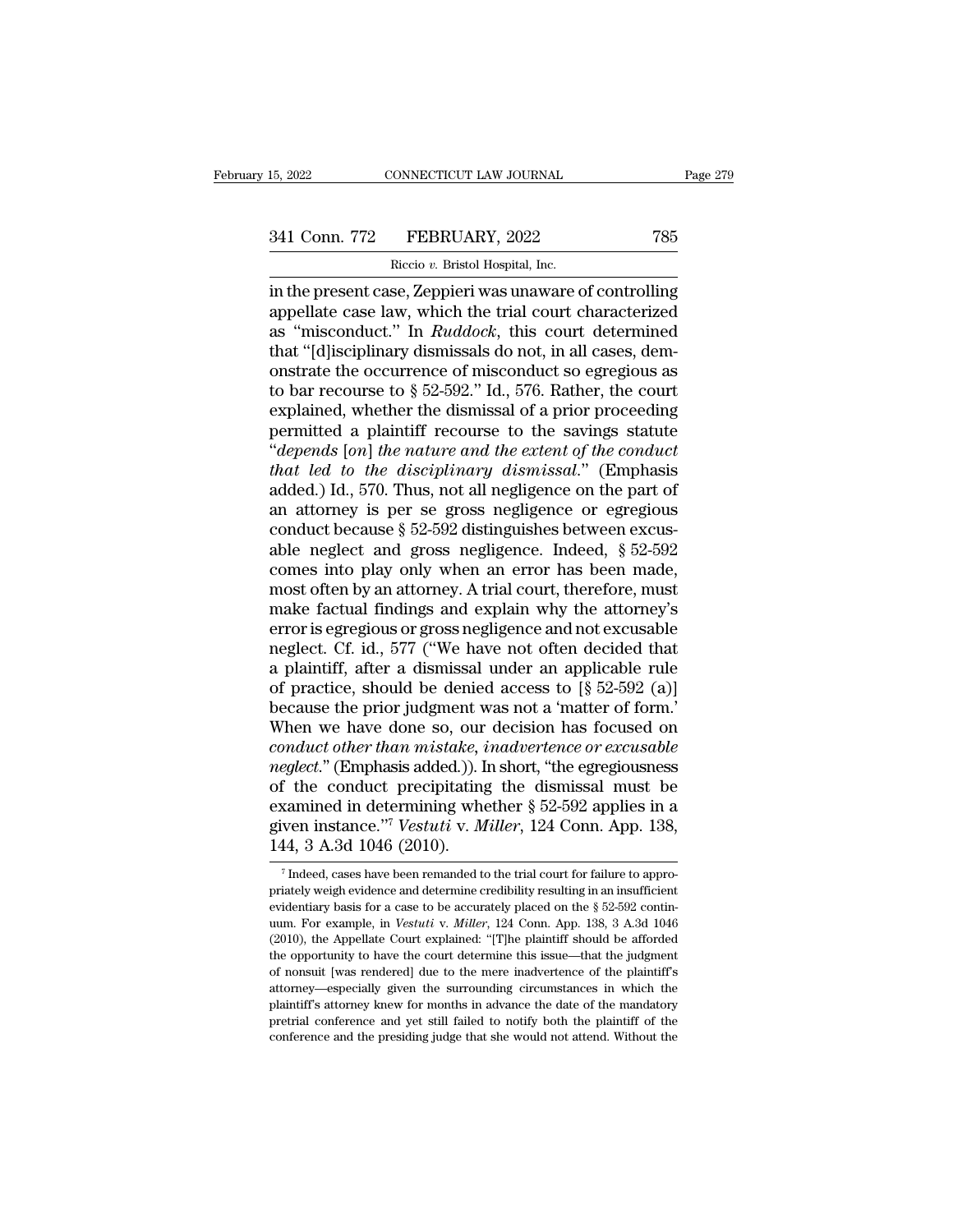## CONNECTICUT LAW JOURNAL February 15, 2022<br>
T86 FEBRUARY, 2022 341 Conn. 772<br>
Riccio v. Bristol Hospital, Inc. CONNECTICUT LAW JOURNAL Februar<br>
FEBRUARY, 2022 341 Conn. 772<br>
Riccio *v.* Bristol Hospital, Inc.<br>
With this background in mind, we turn to the cases

CONNECTICUT LAW JOURNAL February 15, 2022<br>
FEBRUARY, 2022 341 Conn. 772<br>
Riccio v. Bristol Hospital, Inc.<br>
With this background in mind, we turn to the cases<br>
which we have placed an attorney's conduct on the<br>
setrum of ex FEBRUARY, 2022 341 Conn. 772<br>
Riccio v. Bristol Hospital, Inc.<br>
With this background in mind, we turn to the cases<br>
in which we have placed an attorney's conduct on the<br>
spectrum of excusable neglect and gross negligence t  $\begin{tabular}{l} 786 & FEBRUARY, 2022 & 341 Conn. 772 \\ \hline & Riccio v. Bristol Hospital, Inc. \\ \hline \end{tabular}$  With this background in mind, we turn to the cases<br>in which we have placed an attorney's conduct on the spectrum of excusable neglect and gross negligence to<br>de  $\begin{tabular}{ll} 786 & FEBRUARY, 2022 & 341 Conn. 772 \\ \hline & Riccio v. Bristol Hospital, Inc. \\ \hline \end{tabular}$  With this background in mind, we turn to the cases<br>in which we have placed an attorney's conduct on the spectrum of excusable neglect and gross negligence to<br>d  $\begin{tabular}{l} \hline \textbf{Riccio } v. Bristol Hospital, Inc. \end{tabular} \end{tabular} \begin{tabular}{l} \hline \textbf{Witch this background in mind, we turn to the cases in which we have placed an attorney's conduct on the spectrum of exclusive and gross negligible. The effect and gross negligible, the application of the application of the application of the application of the failure to submit an opinion letter from a similar health care. The required of the following to submit any opinion letter at the time. \end{tabular}$  $\frac{1}{100}$  and  $\frac{1}{100}$  and  $\frac{1}{100}$  and  $\frac{1}{100}$  and  $\frac{1}{100}$  and  $\frac{1}{100}$  are the spectrum of excusable neglect and gross negligence to determine the applicability of the accidental failure of suit statu With this background in mind, we turn to the cases<br>in which we have placed an attorney's conduct on the<br>spectrum of excusable neglect and gross negligence to<br>determine the applicability of the accidental failure of<br>suit st in which we have placed an attorney's conduct on the<br>spectrum of excusable neglect and gross negligence to<br>determine the applicability of the accidental failure of<br>suit statute. We have previously held that the failure<br>to spectrum of excusable neglect and gross negligence to<br>determine the applicability of the accidental failure of<br>suit statute. We have previously held that the failure<br>to submit an opinion letter from a similar health care<br>p determine the applicability of the accidental failure of<br>suit statute. We have previously held that the failure<br>to submit an opinion letter from a similar health care<br>provider and the failure to submit any opinion letter a suit statute. We have previously held that the failure<br>to submit an opinion letter from a similar health care<br>provider and the failure to submit any opinion letter at<br>all constitutes gross negligence such that a plaintiff<br> to submit an opinion letter from a similar health care<br>provider and the failure to submit any opinion letter at<br>all constitutes gross negligence such that a plaintiff<br>cannot make use of the accidental failure of suit statu provider and the failure to submit any opinion letter at<br>all constitutes gross negligence such that a plaintiff<br>cannot make use of the accidental failure of suit statute.<br>First, in *Plante*, this court upheld the trial cou cannot make use of the accidental failure of suit statute.<br>
First, in *Plante*, this court upheld the trial court's deter-<br>
mination that the failure to submit an opinion letter<br>
from a similar health care provider consti First, in *Plante*, this court upheld the trial court's deter-<br>mination that the failure to submit an opinion letter<br>from a similar health care provider constituted gross<br>negligence. *Plante* v. *Charlotte Hungerford Hosp* mination that the failure to submit an opinion letter<br>from a similar health care provider constituted gross<br>negligence. Plante v. Charlotte Hungerford Hospital,<br>supra, 300 Conn. 57. Specifically, this court stated:<br>"[W]e from a similar health care provider constituted gross<br>negligence. Plante v. Charlotte Hungerford Hospital,<br>supra, 300 Conn. 57. Specifically, this court stated:<br>"[W]e agree with the hospital defendants that § 52-592<br>(a) d negligence. *Plante* v. *Charlotte Hungerford Hospital*,<br>supra, 300 Conn. 57. Specifically, this court stated:<br>"[W]e agree with the hospital defendants that § 52-592<br>(a) did not permit the plaintiffs to bring [the] action supra, 300 Conn. 57. Specifically, this court stated:<br>
"[W]e agree with the hospital defendants that  $\S$  52-592<br>
(a) did not permit the plaintiffs to bring [the] action<br>
against them after dismissal of the original action "[W]e agree with the hospital defendants that  $\S 52-592$ <br>(a) did not permit the plaintiffs to bring [the] action<br>against them after dismissal of the original action. The<br>trial court found that the 'decision to engage . . (a) did not permit the plaintiffs to bring [the] action<br>against them after dismissal of the original action. The<br>trial court found that the 'decision to engage  $\ldots$  [the<br>nurse expert] to review the file and to provide a against them after dismissal of the original action. The<br>trial court found that the 'decision to engage . . . [the<br>nurse expert] to review the file and to provide a written<br>opinion of negligence is inexplicable. Even a cu trial court found that the 'decision to engage  $\ldots$  [the<br>nurse expert] to review the file and to provide a written<br>opinion of negligence is inexplicable. Even a cursory<br>reading of § 52-190a would have revealed that  $\ldots$ nurse expert] to review the file and to provide a written<br>opinion of negligence is inexplicable. Even a cursory<br>reading of § 52-190a would have revealed that . . . [the<br>nurse expert] did not qualify as a similar health car opinion of negligence is inexplicable. Even a cursory<br>reading of § 52-190a would have revealed that . . . [the<br>nurse expert] did not qualify as a similar health care<br>provider.' . . . The trial court's finding is particula reading of § 52-190a would have revealed that . . . [the<br>nurse expert] did not qualify as a similar health care<br>provider.' . . . The trial court's finding is particularly<br>apt given that [the nurse expert] is neither a phy nurse expert] did not qualify as a similar health care<br>provider.'... The trial court's finding is particularly<br>apt given that [the nurse expert] is neither a physician<br>nor a social worker, and even her psychiatric nursing provider.'  $\ldots$  The trial court's finding is particularly<br>apt given that [the nurse expert] is neither a physician<br>nor a social worker, and even her psychiatric nursing<br>experience was scant.  $\ldots$  Thus, we agree with the apt given that [the nurse expert] is neither a physician<br>nor a social worker, and even her psychiatric nursing<br>experience was scant. . . . Thus, we agree with the<br>trial court's determination that the 'plaintiffs' lack of<br> nor a social worker, and even her psychiatric nursing<br>experience was scant. . . . Thus, we agree with the<br>trial court's determination that the 'plaintiffs' lack of<br>diligence in selecting an appropriate person or persons<br>t experience was scant. . . . Thus, we agree with the trial court's determination that the 'plaintiffs' lack of diligence in selecting an appropriate person or persons to review the case for malpractice can only be characte to review the case for malpractice can only be characterized as blatant and egregious conduct [that] was never intended to be condoned and sanctioned by the "matter of form" provision of  $\S 52-592$ ." (Citation omittinial

never intended to be condoned and sanctioned by the "matter of form" provision of  $\S$  52-592." " (Citation omittial court appropriately weighing the evidence and determining credibility, there is an insufficient evidentia never intended to be condoned and sanctioned by the<br>"matter of form" provision of § 52-592.'" (Citation omit-<br>trial court appropriately weighing the evidence and determining credibility,<br>there is an insufficient evidentiar Firal court appropriately weighing the evidence and determining credibility,<br>there is an insufficient evidentiary basis for this case to be accurately placed<br>on the  $\S 52-592$  continuum." Id., 146–47; see also *Ruddock v.* trial court appropriately weighing the evidence and determining credibility, there is an insufficient evidentiary basis for this case to be accurately placed on the  $\S$  52-592 continuum." Id., 146–47; see also *Ruddock* v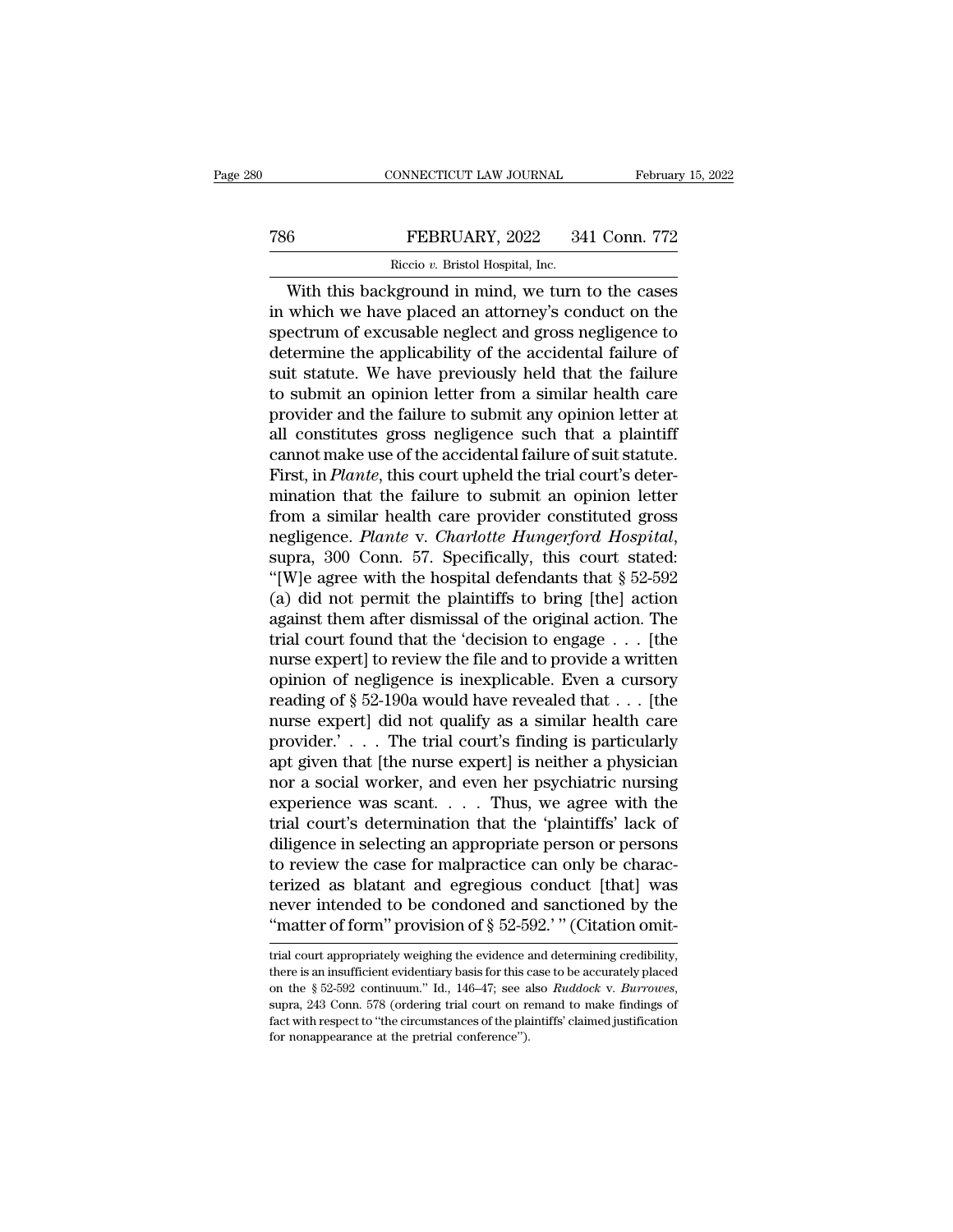15, 2022 CONNECTICUT LAW JOURNAL Page 281<br>341 Conn. 772 FEBRUARY, 2022 787<br>Riccio v. Bristol Hospital, Inc.

15, 2022 CONNECTICUT LAW JOURNAL<br>
241 Conn. 772 FEBRUARY, 2022 787<br>
Riccio *v*. Bristol Hospital, Inc.<br>
1997 Riccio *v.* Bristol Hospital, Inc.<br>
1997 Riccio *v.* Bristol Hospital, Inc. ted; emphasis omitted.) Id. Most recently, in *Santorso*, this court agreed with the trial court's finding that ''[i]t]<br>[could not] be said that counsel's failure to file a good faith cortificate and opinion letters in [th  $\begin{array}{c} \text{341 Conn.} \text{772} \qquad \text{FEBRUARY, 2022} \qquad \text{787} \ \text{Riccio } v. \text{ Bristol Hospital, Inc.} \ \text{ted; emphasis omitted.)} \text{Id. Most recently, in *Santorso*, this court agreed with the trial court's finding that "[j]t [could not] be said that course's failure to file a good faith certificate and opinion letters in [the first action] was the result of mistake inadvortance, or available.} \end{array}$  $\begin{array}{r} \text{341 Conn. 772} \end{array}$  FEBRUARY, 2022 787<br>
Riccio v. Bristol Hospital, Inc.<br>
The first action is court agreed with the trial court's finding that "[i]t<br>
[could not] be said that counsel's failure to file a good<br>
fait Riccio v. Bristol Hospital, Inc.<br>
The result of Mission Hospital, Inc.<br>
ted; emphasis omitted.) Id. Most recently, in *Santorso*,<br>
this court agreed with the trial court's finding that "[i]t<br>
[could not] be said that couns Recco v. Bristol Hospital, Inc.<br>
ted; emphasis omitted.) Id. Most recently, in *Santorso*,<br>
this court agreed with the trial court's finding that "[i]t<br>
[could not] be said that counsel's failure to file a good<br>
faith cert ted; emphasis omitted.) Id. Most recently, in *Santorso*, this court agreed with the trial court's finding that "[i]t [could not] be said that counsel's failure to file a good faith certificate and opinion letters in [the this court agreed with the trial court's finding that "[i]t [could not] be said that counsel's failure to file a good faith certificate and opinion letters in [the first action] was the result of mistake, inadvertence, or [could not] be said that counsel's failure to file a good<br>faith certificate and opinion letters in [the first action]<br>was the result of mistake, inadvertence, or excusable<br>neglect." (Internal quotation marks omitted.) *Sa* faith certificate and opinion letters in [the first action]<br>was the result of mistake, inadvertence, or excusable<br>neglect." (Internal quotation marks omitted.) *Santorso*<br>v. *Bristol Hospital*, supra, 308 Conn. 358. The c was the result of mistake, inadvertence, or excusable<br>neglect." (Internal quotation marks omitted.) *Santorso*<br>v. *Bristol Hospital*, supra, 308 Conn. 358. The court<br>found it particularly significant that, "because the pl neglect." (Internal quotation marks omitted.) *Santorso*<br>v. *Bristol Hospital*, supra, 308 Conn. 358. The court<br>found it particularly significant that, "because the plain-<br>tiff's counsel declined the court's invitation to v. *Bristol Hospital*, supra, 308 Conn. 358. The court<br>found it particularly significant that, "because the plain-<br>tiff's counsel declined the court's invitation to explain<br>the failure to comply with the requirements of found it particularly significant that, "because the plaintiff's counsel declined the court's invitation to explain<br>the failure to comply with the requirements of  $\S$  52-<br>190a (a), there is no record that might support a tiff's counsel declined the co<br>the failure to comply with t<br>190a (a), there is no record the<br>that [counsel's] conduct was<br>tence, or excusable neglect],<br>clude that his action was de<br>tion marks omitted.) Id.<br>In related conte Le randic to Compty what the requirements of  $\frac{1}{8}$  or  $\frac{1}{2}$  condextance, or excusable neglect], and the court must conder that his action was deliberate." (Internal quota-<br>on marks omitted.) Id.<br>In related context tool (a), there is no record that hight support a miding<br>that [counsel's] conduct was due to [mistake, inadver-<br>tence, or excusable neglect], and the court must con-<br>clude that his action was deliberate." (Internal quota-

tence, or excusable neglect], and the court must conclude that his action was deliberate." (Internal quotation marks omitted.) Id.<br>In related contexts, courts have held that the failure to know controlling law may constit dude that his action was deliberate." (Internal quotation marks omitted.) Id.<br>In related contexts, courts have held that the failure<br>to know controlling law may constitute gross negli-<br>gence. Rule 60 (b) of the Federal Ru Fraction marks omitted.) Id.<br>
In related contexts, courts have held that the failure<br>
to know controlling law may constitute gross negli-<br>
gence. Rule 60 (b) of the Federal Rules of Civil Proce-<br>
dure is similar to  $\S 52-$ In related contexts, courts have held that the failure<br>to know controlling law may constitute gross negli-<br>gence. Rule 60 (b) of the Federal Rules of Civil Proce-<br>dure is similar to  $\S 52-592$  in that it allows a court to In related contexts, courts have held that the failure<br>to know controlling law may constitute gross negli-<br>gence. Rule 60 (b) of the Federal Rules of Civil Proce-<br>dure is similar to  $\S 52-592$  in that it allows a court to to know controlling law may constitute gross negli-<br>gence. Rule 60 (b) of the Federal Rules of Civil Proce-<br>dure is similar to  $\S 52-592$  in that it allows a court to<br>vacate a "final judgment, order, or proceeding" within gence. Rule 60 (b) of the Federal Rules of Civil Procedure is similar to § 52-592 in that it allows a court to vacate a "final judgment, order, or proceeding" within one year of the decision based on a finding of "mistake dure is similar to § 52-592 in that it allows a court to vacate a "final judgment, order, or proceeding" within one year of the decision based on a finding of "mistake, inadvertence, surprise, or excusable neglect . . . . vacate a "final judgment, order, or proceeding" within<br>one year of the decision based on a finding of "mistake,<br>inadvertence, surprise, or excusable neglect  $\ldots$ ."<sup>8</sup><br>Federal courts have explained that, "[w]hile [r]ule 6 one year of the decision based on a finding of "mistake, inadvertence, surprise, or excusable neglect . . . . ."<sup>8</sup><br>*Federal courts have explained that,* "[w]hile [r]ule 60 (b) (1) allows relief for 'mistake, inadvertence (1) allows relief for 'mistake, inadvertence . . . or<br>
scusable neglect,' these terms are not wholly open-<br>
ided. 'Gross carelessness is not enough. Ignorance of<br>
ie rules is not enough, nor is ignorance of the law.'"<br>  $\$ excusable neglect,' these terms are not wholly open-<br>ended. 'Gross carelessness is not enough. Ignorance of<br>the rules is not enough, nor is ignorance of the law.'"<br><sup>8</sup>We acknowledge that rule 60 (b) of the Federal Rules o

ended. 'Gross carelessness is not enough. Ignorance of<br>the rules is not enough, nor is ignorance of the law.'"<br>
\*We acknowledge that rule 60 (b) of the Federal Rules of Civil Procedure<br>
pertains to opening judgments, incl the rules is not enough, nor is ignorance of the law.'"<br>
<sup>8</sup> We acknowledge that rule 60 (b) of the Federal Rules of Civil Procedure<br>
pertains to opening judgments, including for cases that have been tried on<br>
the merits, We acknowledge that rule 60 (b) of the Federal Rules of Civil Procedure<br>pertains to opening judgments, including for cases that have been tried on<br>the merits, and is not identical to § 52-592. Our discussion of rule 60 (b <sup>8</sup> We acknowledge that rule 60 (b) of the Federal Rules of Civil Procedure pertains to opening judgments, including for cases that have been tried on the merits, and is not identical to  $\S$  52-592. Our discussion of rule *Pretains to opening judgments, including for cases that have been tried on* the merits, and is not identical to § 52-592. Our discussion of rule 60 (b), and the various state court cases that follow, is intended to highli and the various state court cases that follow, is intended to highlight the various situations in which courts have considered whether an attorney's negligence may constitute gross negligence or excusable neglect. See, e. and the various state court cases that follow, is intended to highlight the various situations in which courts have considered whether an attorney's negligence may constitute gross negligence or excusable neglect. See, e. Noting in this opinion should be read to import the analytic framework from the rule of 0. b),  $Pioneer Investment Services Co. v. Brunswick Associates Ltd. Partership, 507 U.S. 380, 393–95, 113 S. Ct. 1489, 123 L. Ed. 2d 74 (1993) (noting that, under rule 60 (b), attorney negligible area constitute exclusive needle and rejecting notion that attorney negligible. Nothing in this opinion should be read to import the analytic framework from the rule 60 (b) context$ Pioneer Investment Services Co. v. Brunswick Associates Ltd. Partnership,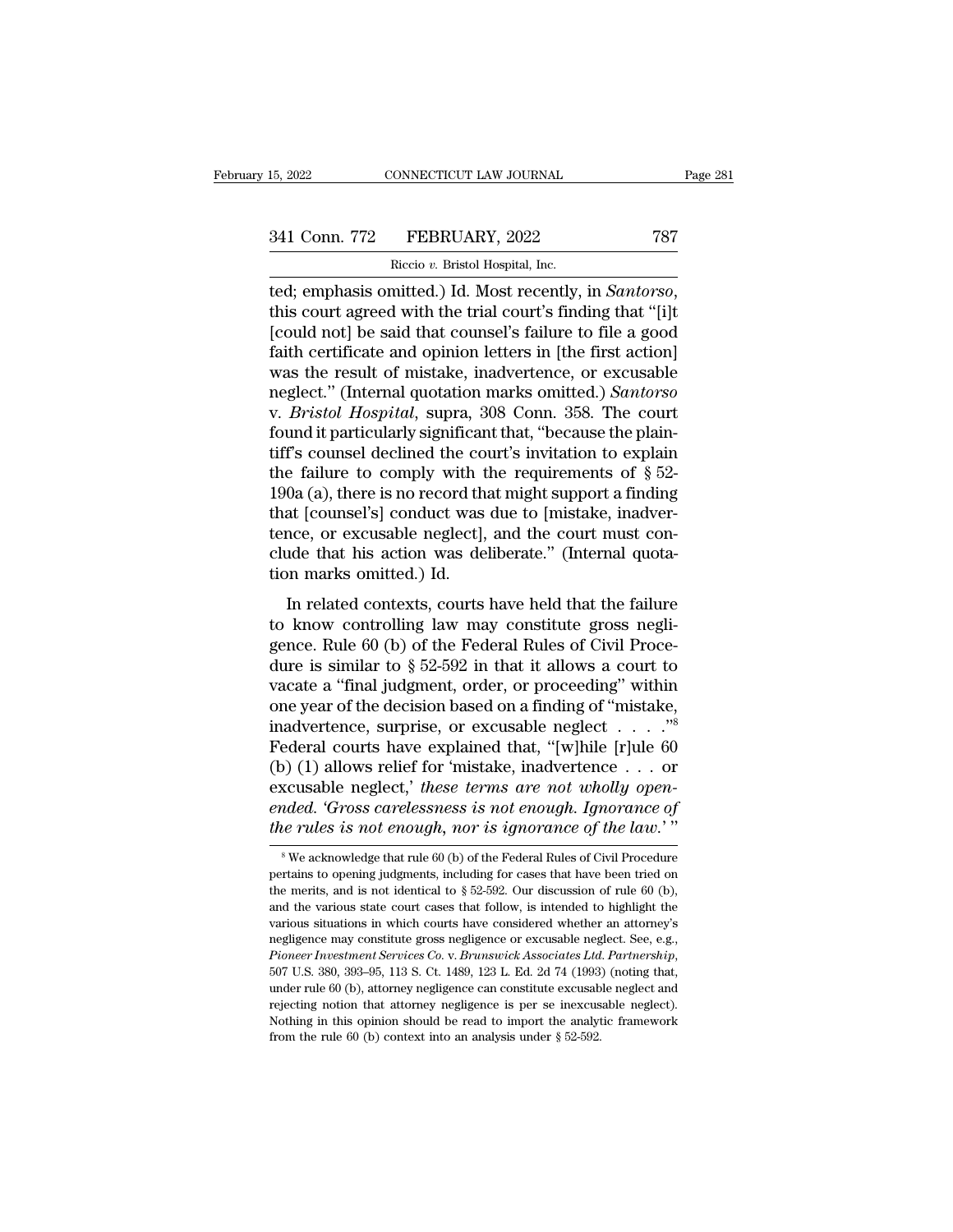### CONNECTICUT LAW JOURNAL February 15, 2022<br>
TEBRUARY, 2022 341 Conn. 772<br>
Riccio v. Bristol Hospital, Inc. FEBRUARY, 2022<br>FEBRUARY, 2022<br>Riccio *v.* Bristol Hospital, Inc.<br>d ) Pruor v. U.S. Postal.

(EMP) CONNECTICUT LAW JOURNAL February 15, 2022<br>
(EMP) FEBRUARY, 2022 341 Conn. 772<br>
Riccio v. Bristol Hospital, Inc.<br>
(Emphasis added.) *Pryor* v. *U.S. Postal Service*, 769<br>
F.2d 281, 287 (5th Cir. 1985); see also *Thomp* FEBRUARY, 2022 341 Conn. 772<br>
Riccio v. Bristol Hospital, Inc.<br>
(Emphasis added.) *Pryor* v. *U.S. Postal Service*, 769<br>
F.2d 281, 287 (5th Cir. 1985); see also *Thompson* v. *E.I.*<br> *DuPont de Nemours & Co.*, 76 F.3d 530, *Publication State of the Nemours & Co.*, 76 F.3d 530, 533 (4th Cir. 1996) ("inadvertance, ignorance of the rules, or mistakes construing the rules denotes usually constituted the constraints the rules denotes usually cons FEBRUARY, 2022 341 Conn. 772<br>
Riccio v. Bristol Hospital, Inc.<br>
(Emphasis added.) *Pryor* v. U.S. Postal Service, 769<br>
F.2d 281, 287 (5th Cir. 1985); see also Thompson v. E.I.<br>
DuPont de Nemours & Co., 76 F.3d 530, 533 (4t Riccio v. Bristol Hospital, Inc.<br>
(Emphasis added.) *Pryor* v. *U.S. Postal Service*, 769<br>
F.2d 281, 287 (5th Cir. 1985); see also *Thompson* v. *E.I.*<br> *DuPont de Nemours & Co.*, 76 F.3d 530, 533 (4th Cir.<br>
1996) ("inadv Excuse v. Bristol Hospital, Inc.<br>
(Emphasis added.) *Pryor* v. *U.S. Postal Service*, 769<br>
F.2d 281, 287 (5th Cir. 1985); see also Thompson v. *E.I.*<br> *DuPont de Nemours & Co.*, 76 F.3d 530, 533 (4th Cir.<br>
1996) ("inadver *(Emphasis added.) Pryor v. U.S. Postal Service, 769* F.2d 281, 287 (5th Cir. 1985); see also *Thompson v. E.I.*<br> *DuPont de Nemours & Co.*, 76 F.3d 530, 533 (4th Cir. 1996) ("inadvertance, ignorance of the rules, or mista F.2d 281, 287 (5th Cir. 1985); see also *Thompson v. E.I.*<br> *DuPont de Nemours & Co.*, 76 F.3d 530, 533 (4th Cir.<br>
1996) ("inadvertance, ignorance of the rules, or mis-<br>
takes construing the rules do not usually constitut DuPont de Nemours & Co., 76 F.3d 530, 533 (4th Cir.<br>1996) ("inadvertance, ignorance of the rules, or mis-<br>takes construing the rules do not usually constitute<br>excusable neglect" (internal quotation marks omitted));<br>United 1996) ("inadvertance, ignorance of the rules, or mis-<br>takes construing the rules do not usually constitute<br>excusable neglect" (internal quotation marks omitted));<br>*United States* v. *Erdoss*, 440 F.2d 1221, 1223 (2d Cir.) takes construing the rules do not usually constitute<br>excusable neglect" (internal quotation marks omitted));<br>*United States v. Erdoss*, 440 F.2d 1221, 1223 (2d Cir.)<br>("[t]he law in this circuit is reasonably clear when a<br> excusable neglect" (internal quotation marks omitted));<br>
United States v. Erdoss, 440 F.2d 1221, 1223 (2d Cir.)<br>
("[t]he law in this circuit is reasonably clear when a<br>
conscious decision has been made by counsel, igno-<br>
r *Vnited States* v. *Erdoss*, 440 F.2d 1221, 1223 (2d Cir.)<br>("[t]he law in this circuit is reasonably clear when a<br>conscious decision has been made by counsel, igno-<br>rance of the law is not the sort of excusable neglect<br>con ("[t]he law in this circuit is reasonably clear when a conscious decision has been made by counsel, ignorance of the law is not the sort of excusable neglect contemplated by [f]ederal [c]ivil [r]ule 60 (b)" (internal quota conscious decision has been made by counsel, ignorance of the law is not the sort of excusable neglect contemplated by [f]ederal [c]ivil [r]ule 60 (b)" (internal quotation marks omitted)), cert. denied sub nom. *Horvath v* rance of the law is not the sort of excusable neglect<br>contemplated by [f]ederal [c]ivil [r]ule 60 (b)" (internal<br>quotation marks omitted)), cert. denied sub nom. *Hor-*<br>*vath* v. *United States*, 404 U.S. 849, 92 S. Ct. 8 contemplated by [f]ederal [c]ivil [r]ule 60 (b)" (internal<br>quotation marks omitted)), cert. denied sub nom.  $Horvath$  v. United States, 404 U.S. 849, 92 S. Ct. 83, 30 L.<br>Ed. 2d 88 (1971); Vaden v. Connecticut, 557 F. Supp.<br>2d quotation marks omitted)), cert. denied sub nom. Horvath v. United States, 404 U.S. 849, 92 S. Ct. 83, 30 L.<br>Ed. 2d 88 (1971); Vaden v. Connecticut, 557 F. Supp.<br>2d 279, 293 (D. Conn. 2008) ("[t]he Second Circuit has<br>cons vath v. United States, 404 U.S. 849, 92 S. Ct. 83, 30 L.<br>Ed. 2d 88 (1971); Vaden v. Connecticut, 557 F. Supp.<br>2d 279, 293 (D. Conn. 2008) ("[t]he Second Circuit has<br>consistently declined to relieve a client  $\ldots$  of the b Ed. 2d 88 (1971); *Vaden v. Connecticut*,<br>2d 279, 293 (D. Conn. 2008) ("[t]he Secon<br>consistently declined to relieve a client . .<br>dens of a final judgment [rendered] agains<br>the mistake or omission of his attorney<br>the latte State courts have also held that ignorance of the law<br>ensistently declined to relieve a client . . . of the bur-<br>ns of a final judgment [rendered] against him due to<br>e mistake or omission of his attorney by reason of<br>e la dens of a final judgment [rendered] against him due to<br>the mistake or omission of his attorney by reason of<br>the latter's ignorance of the law or other rules of court"<br>(internal quotation marks omitted)).<br>State courts have

texts of a man jaagment penaeted<sub>l</sub> against rimt due to<br>the mistake or omission of his attorney by reason of<br>the latter's ignorance of the law or other rules of court"<br>(internal quotation marks omitted)).<br>State courts have *Inc.* 273 So. 3d 1157, 1160 (Fla. App. 2019) (" '[e]xcus-<br>able hatter's ignorance of the law or other rules of court"<br>(internal quotation marks omitted)).<br>State courts have also held that ignorance of the law<br>does not con the latter's ignorance of the law or other rules of court"<br>(internal quotation marks omitted)).<br>State courts have also held that ignorance of the law<br>does not constitute excusable neglect in related con-<br>texts. See, e.g., State courts have also held that ignorance of the law<br>does not constitute excusable neglect in related con-<br>texts. See, e.g., *Madill* v. *Rivercrest Community Assn.*,<br>*Inc.*, 273 So. 3d 1157, 1160 (Fla. App. 2019) (" '[e] State courts have also held that ignorance of the law<br>does not constitute excusable neglect in related con-<br>texts. See, e.g., *Madill v. Rivercrest Community Assn.*,<br>*Inc.*, 273 So. 3d 1157, 1160 (Fla. App. 2019) (" '(e)xc does not constitute excusable neglect in related con-<br>texts. See, e.g., *Madill* v. *Rivercrest Community Assn.*,<br>*Inc.*, 273 So. 3d 1157, 1160 (Fla. App. 2019) (" '[e]xcus-<br>able neglect cannot be based [on] an attorney's texts. See, e.g., *Madill* v. *Rivercrest Community Assn.*,<br>*Inc.*, 273 So. 3d 1157, 1160 (Fla. App. 2019) (" '[e]xcus-<br>able neglect cannot be based [on] an attorney's misun-<br>derstanding or ignorance of the law' "); *White* Inc., 273 So. 3d 1157, 1160 (Fla. App. 2019) ("'[e]xcus-<br>able neglect cannot be based [on] an attorney's misun-<br>derstanding or ignorance of the law' "); *Whitefish Credit*<br>Union v. Sherman, 367 Mont. 103, 109, 289 P.3d 174 able neglect cannot be based [on] an attorney's misun-<br>derstanding or ignorance of the law' "); *Whitefish Credit*<br>*Union v. Sherman*, 367 Mont. 103, 109, 289 P.3d 174<br>(2012) ("[e]xcusable neglect requires some justificati derstanding or ignorance of the law'"); Whitefish Credit Union v. Sherman, 367 Mont. 103, 109, 289 P.3d 174 (2012) ("[e]xcusable neglect requires some justification for an error beyond mere carelessness or ignorance of the Union v. *Sherman*, 367 Mont. 103, 109, 289 P.3d 174<br>(2012) ("[e]xcusable neglect requires some justification<br>for an error beyond mere carelessness or ignorance of<br>the law on the part of the litigant or his attorney").<br>Sig (2012) ("[e]xcusable neglect requires some justification<br>for an error beyond mere carelessness or ignorance of<br>the law on the part of the litigant or his attorney").<br>Significantly, the Colorado Supreme Court has held that for an error beyond mere carelessness or ignorance of<br>the law on the part of the litigant or his attorney").<br>Significantly, the Colorado Supreme Court has held that<br>an attorney's ignorance of controlling case law consti-<br>t the law on the part of the litigant or his attorney").<br>Significantly, the Colorado Supreme Court has held that<br>an attorney's ignorance of controlling case law consti-<br>tuted gross negligence. *People* v. *Barber*, 799 P.2d Significantly, the Colorado Supreme Court has held that<br>an attorney's ignorance of controlling case law consti-<br>tuted gross negligence. *People* v. *Barber*, 799 P.2d 936,<br>940 (Colo. 1990). The court explained that "[i]t i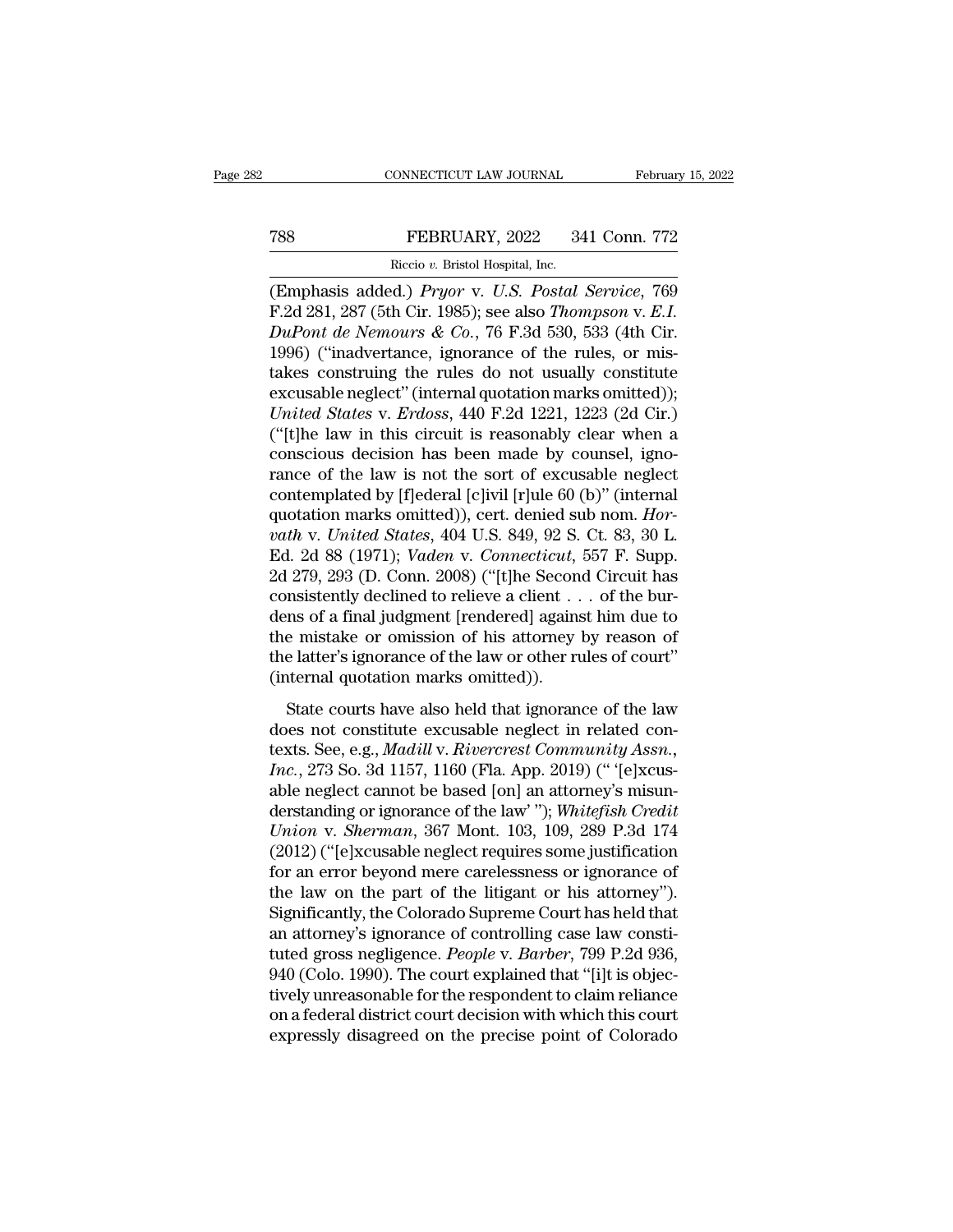| 15, 2022            | CONNECTICUT LAW JOURNAL          | Page 283 |
|---------------------|----------------------------------|----------|
| 341 Conn. 772       | FEBRUARY, 2022                   | 789      |
|                     | Riccio v. Bristol Hospital, Inc. |          |
| law raised here" Id | 939. The court noted that the    |          |

15, 2022 CONNECTICUT LAW JOURNAL Page 283<br>
341 Conn. 772 FEBRUARY, 2022 789<br>
Riccio v. Bristol Hospital, Inc.<br>
Iaw raised here.'' Id., 939. The court noted that the<br>
attorney's "contrary conclusion was based only on a 341 Conn. 772 FEBRUARY, 2022 789<br>Riccio v. Bristol Hospital, Inc.<br>Law raised here." Id., 939. The court noted that the<br>attorney's "contrary conclusion was based only on a<br>cursory examination of the annotations to [the stat 341 Conn. 772 FEBRUARY, 2022 789<br>
Riccio v. Bristol Hospital, Inc.<br>
law raised here." Id., 939. The court noted that the<br>
attorney's "contrary conclusion was based only on a<br>
cursory examination of the annotations to [the 341 Conn. 772 FEBRUARY, 2022 789<br>
Riccio v. Bristol Hospital, Inc.<br>
law raised here." Id., 939. The court noted that the<br>
attorney's "contrary conclusion was based only on a<br>
cursory examination of the annotations to [the Riccio v. Bristol Hospital, Inc.<br>
law raised here." Id., 939. The court noted that the<br>
attorney's "contrary conclusion was based only on a<br>
cursory examination of the annotations to [the statute<br>
of limitations]. Even if kecio v. Bristol Hospital, Inc.<br>law raised here." Id., 939. The court noted that the<br>attorney's "contrary conclusion was based only on a<br>cursory examination of the annotations to [the statute<br>of limitations]. Even if we we law raised here." Id., 939. The court noted that the attorney's "contrary conclusion was based only on a cursory examination of the annotations to [the statute of limitations]. Even if we were to believe the respondent, g attorney's "contrary conclusion was based only on a<br>cursory examination of the annotations to [the statute<br>of limitations]. Even if we were to believe the respon-<br>dent, given the time available and the urgings of his<br>clien limitations]. Even if we were to believe the respon-<br>t, given the time available and the urgings of his<br>ents to proceed, legal research [that] was so obvi-<br>sly inadequate on a question of such magnitude<br>ould constitute gr of minialized is proceed, legal research [that] was so obviously inadequate on a question of such magnitude would constitute gross negligence  $\dots$  " Id., 940.<br>Here, Zeppieri acknowledged before the trial court that it was

dent, given the time avalable and the dignity of his<br>clients to proceed, legal research [that] was so obvi-<br>ously inadequate on a question of such magnitude<br>would constitute gross negligence  $\dots$ ." Id., 940.<br>Here, Zeppier ously inadequate on a question of such magnitude<br>would constitute gross negligence  $\dots$ ." Id., 940.<br>Here, Zeppieri acknowledged before the trial court<br>that it was a mistake not to have been aware of control-<br>ling case law would constitute gross negligence  $\ldots$  ." Id., 940.<br>Here, Zeppieri acknowledged before the trial court<br>that it was a mistake not to have been aware of control-<br>ling case law before commencing *Riccio I* but other-<br>wise p Here, Zeppieri acknowledged before the trial court<br>that it was a mistake not to have been aware of control-<br>ling case law before commencing *Riccio I* but other-<br>wise provided no explanation for his actions. The<br>twenty pa Here, Zeppieri acknowledged before the trial court<br>that it was a mistake not to have been aware of control-<br>ling case law before commencing  $Riccio I$  but other-<br>wise provided no explanation for his actions. The<br>twenty page t that it was a mistake not to have been aware of controlling case law before commencing *Riccio I* but otherwise provided no explanation for his actions. The twenty page transcript that contains the entire evidentiary recor ling case law before commencing  $Riccio I$  but otherwise provided no explanation for his actions. The twenty page transcript that contains the entire evidentiary record on this issue indicates only that Zeppieri and the plain wise provided no explanation for his actions. The<br>twenty page transcript that contains the entire eviden-<br>tiary record on this issue indicates only that Zeppieri<br>and the plaintiff's other attorney, Kevin Ferry, had not<br>rea twenty page transcript that contains the entire evidentiary record on this issue indicates only that Zeppieri<br>and the plaintiff's other attorney, Kevin Ferry, had not<br>read *Lucisano* or *Bell* until it became an issue in tiary record on this issue indicates only that Zeppieri<br>and the plaintiff's other attorney, Kevin Ferry, had not<br>read *Lucisano* or *Bell* until it became an issue in this<br>case. On cross-examination, Zeppieri explained: " and the plaintiff's other attorney, Kevin Ferry, had not<br>read *Lucisano* or *Bell* until it became an issue in this<br>case. On cross-examination, Zeppieri explained: "I had<br>not read [*Lucisano*], which had attached a new re read *Lucisano* or *Bell* until it became an issue in this case. On cross-examination, Zeppieri explained: "I had not read [*Lucisano*], which had attached a new requirement to the statute that is not in the text of the st case. On cross-examination, Zeppieri explained: "I had<br>not read [*Lucisano*], which had attached a new require-<br>ment to the statute that is not in the text of the statute.<br>There's no requirement in [§ 52-190a] that the le not read [*Lucisano*], which had attached a new requirement to the statute that is not in the text of the statute.<br>There's no requirement in [§ 52-190a] that the letter include that material. The requirement came only as ment to the statute that is not in the text of the statute.<br>There's no requirement in [§ 52-190a] that the letter<br>include that material. The requirement came only as a<br>result of the Appellate Court's . . . decision in *Lu* There's no requirement in [§ 52-190a] that the letter<br>include that material. The requirement came only as a<br>result of the Appellate Court's . . . decision in *Luci-*<br>sano . . . ." There is no testimony regarding whether<br>Z include that material. The requirement came only as a<br>result of the Appellate Court's . . . decision in *Luci-*<br>sano . . . . ." There is no testimony regarding whether<br>Zeppieri had conducted any research or otherwise<br>expl result of the Appellate Court's . . . decision in *Lucisano* . . . ." There is no testimony regarding whether Zeppieri had conducted any research or otherwise explaining why he was unaware of the two Appellate Court decis sano . . . . . " There is no testimony regarding whether Zeppieri had conducted any research or otherwise explaining why he was unaware of the two Appellate Court decisions. As a result, we agree with the trial court that Zeppieri had conducted any research or otherwise<br>explaining why he was unaware of the two Appellate<br>Court decisions. As a result, we agree with the trial<br>court that Zeppieri failed to meet his burden of proving<br>that the di explaining why he was unaware of the two Appellate<br>Court decisions. As a result, we agree with the trial<br>court that Zeppieri failed to meet his burden of proving<br>that the dismissal of *Riccio I* was the result of mistake, Court decisions. As a result, we agree with the trial<br>court that Zeppieri failed to meet his burden of proving<br>that the dismissal of *Riccio I* was the result of mistake,<br>inadvertence, or excusable neglect. See *Ruddock* v court that Zeppieri failed to meet his burden of proving<br>that the dismissal of *Riccio I* was the result of mistake,<br>inadvertence, or excusable neglect. See *Ruddock* v.<br>*Burrowes*, supra, 243 Conn. 576–77. In the absence that the dismissal of *Riccio I* was the result of mistake,<br>inadvertence, or excusable neglect. See *Ruddock* v.<br>*Burrowes*, supra, 243 Conn. 576–77. In the absence of<br>further explanation—such as the failure to uncover<br>*L* inadvertence, or excusable neglect. See *Ruddock* v.<br> *Burrowes*, supra, 243 Conn. 576–77. In the absence of<br>
further explanation—such as the failure to uncover<br> *Lucisano* and *Bell* despite diligent research—we agree<br>
wi Burrowes, supra, 243 Conn. 576–77. In the absence of further explanation—such as the failure to uncover *Lucisano* and *Bell* despite diligent research—we agree with the trial court's determination that Zeppieri's admitted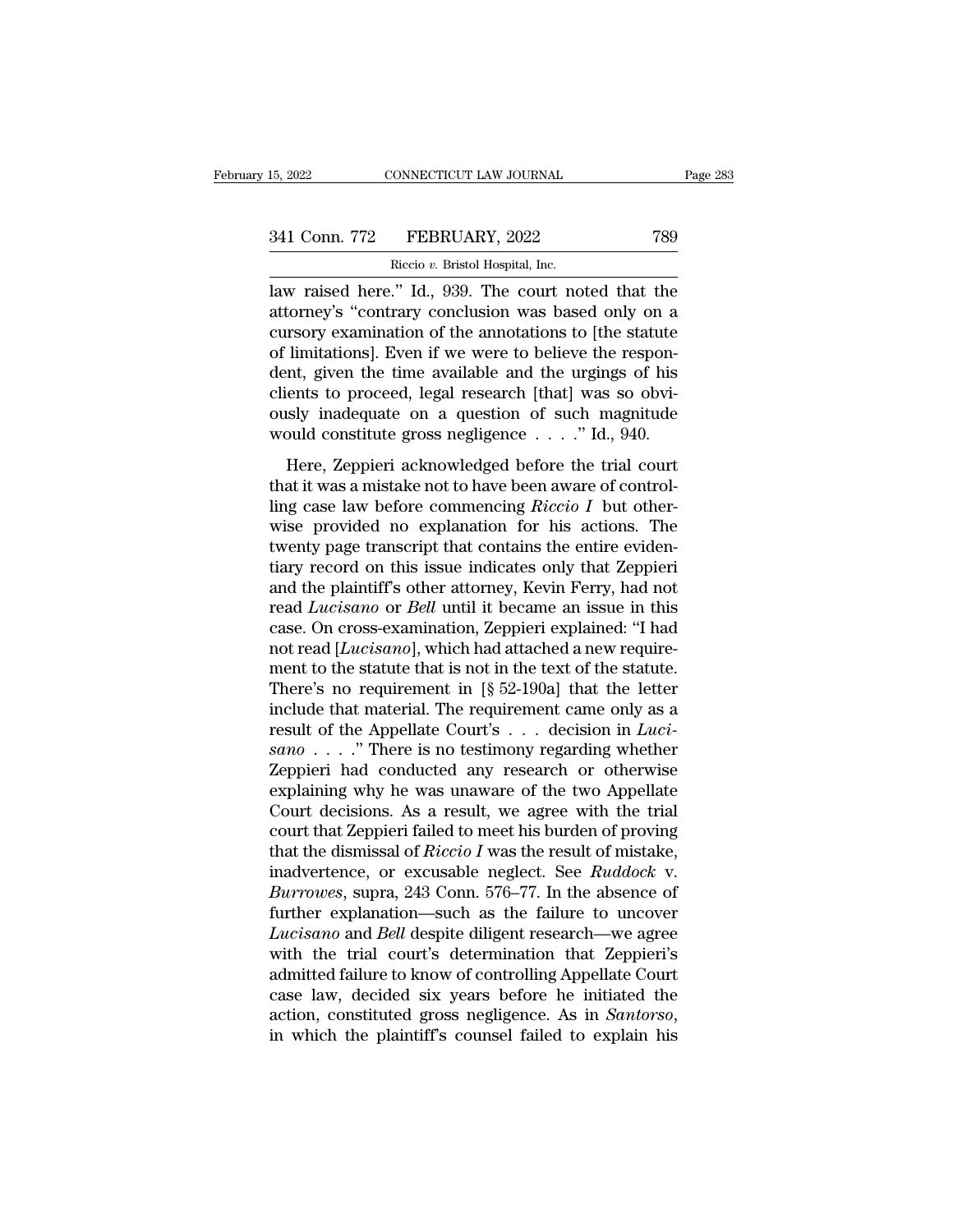### CONNECTICUT LAW JOURNAL February 15, 2022<br>
T90 FEBRUARY, 2022 341 Conn. 772<br>
Riccio v. Bristol Hospital, Inc. FEBRUARY, 2022<br>FEBRUARY, 2022<br>Riccio *v.* Bristol Hospital, Inc.<br>with 8 52-190a (a): see *Sam*

CONNECTICUT LAW JOURNAL February 1:<br>
T90 FEBRUARY, 2022 341 Conn. 772<br>
Riccio v. Bristol Hospital, Inc.<br>
noncompliance with § 52-190a (a); see *Santorso* v. *Bris-*<br> *tol Hospital*, supra, 308 Conn. 358; Zeppieri failed to *FEBRUARY, 2022* 341 Conn. 772<br> *Riccio v. Bristol Hospital, Inc.*<br> **tol Hospital, supra, 308 Conn. 358; Zeppieri failed to**<br> **explain his noncompliance with** *Lucisano* **and** *Bell.***<br>
Accordingly there is no evidence in the** FEBRUARY, 2022 341 Conn. 772<br>
Riccio v. Bristol Hospital, Inc.<br>
noncompliance with § 52-190a (a); see *Santorso* v. *Bristol Hospital*, supra, 308 Conn. 358; Zeppieri failed to<br>
explain his noncompliance with *Lucisano* an Riccio v. Bristol Hospital, Inc.<br>
noncompliance with § 52-190a (a); see *Santorso* v. Bristol Hospital, supra, 308 Conn. 358; Zeppieri failed to<br>
explain his noncompliance with *Lucisano* and *Bell*.<br>
Accordingly, there i Recio v. Bristol Hospital, Inc.<br>
noncompliance with § 52-190a (a); see *Santorso* v. *Bristol Hospital*, supra, 308 Conn. 358; Zeppieri failed to<br>
explain his noncompliance with *Lucisano* and *Bell*.<br>
Accordingly, there noncompliance with  $\S$  52-190a (a); see *Santol Hospital*, supra, 308 Conn. 358; Zeppexplain his noncompliance with *Lucise* Accordingly, there is no evidence in the which to conclude that Zeppieri's failure to controllin The plaintiff nevertheless contends that the trial court<br>movement is noncompliance with *Lucisano* and *Bell*.<br>cordingly, there is no evidence in the record from<br>nich to conclude that Zeppieri's failure to know of the<br>ntro Explain his honcomphance with *Euctsuho* and *Beu*.<br>Accordingly, there is no evidence in the record from<br>which to conclude that Zeppieri's failure to know of the<br>controlling Appellate Court case law was an accident,<br>inadve

Accordingly, there is no evidence in the record from<br>which to conclude that Zeppieri's failure to know of the<br>controlling Appellate Court case law was an accident,<br>inadvertence, or excusable neglect.<br>The plaintiff neverthe which to conclude that zeppiers standie to know of the<br>controlling Appellate Court case law was an accident,<br>inadvertence, or excusable neglect.<br>The plaintiff nevertheless contends that the trial court<br>improperly applied to individually appenate Court case faw was an accident,<br>inadvertence, or excusable neglect.<br>The plaintiff nevertheless contends that the trial court<br>improperly applied the legal maxims " that everyone<br>is presumed to know requiremently applied the legal maxims " that everyone<br>is presumed to know the lagal maxims " that everyone<br>is presumed to know the law, and that ignorance of the<br>law excuses no one . . . . " We agree with the plaintiff<br>th The plaintiff nevertheless contends that the trial court<br>improperly applied the legal maxims " that everyone<br>is presumed to know the law, and that ignorance of the<br>law excuses no one  $\dots$ ." We agree with the plaintiff<br>tha improperly applied the legal maxims " that everyone<br>is presumed to know the law, and that ignorance of the<br>law excuses no one  $\ldots$ ." We agree with the plaintiff<br>that application of such legal maxims would violate the<br>req is presumed to know the law, and that ignorance of the<br>law excuses no one  $\dots$ ." We agree with the plaintiff<br>that application of such legal maxims would violate the<br>requirement in *Plante* that a court place an attorney's law excuses no one . . . . " We agree with the plaintiff<br>that application of such legal maxims would violate the<br>requirement in *Plante* that a court place an attorney's<br>actions on the continuum of mistake, inadvertence, o that application of such legal maxims would violate the<br>requirement in *Plante* that a court place an attorney's<br>actions on the continuum of mistake, inadvertence, or<br>excusable neglect, on the one hand, and dismissal for<br>e requirement in *Plante* that a court place an attorney's actions on the continuum of mistake, inadvertence, or excusable neglect, on the one hand, and dismissal for egregious conduct or gross negligence, on the other.<sup>9</sup> actions on the continuum of mistake, inadvertence, or<br>excusable neglect, on the one hand, and dismissal for<br>egregious conduct or gross negligence, on the other.<sup>9</sup><br>*Plante* v. *Charlotte Hungerford Hospital*, supra, 300<br>Co excusable neglect, on the one hand, and dismissal for<br>egregious conduct or gross negligence, on the other.<sup>9</sup><br>*Plante* v. *Charlotte Hungerford Hospital*, supra, 300<br>Conn. 50–51, 56. We disagree, however, that the trial<br>co egregious conduct or gross negligence, on the other.<sup>9</sup><br>Plante v. Charlotte Hungerford Hospital, supra, 300<br>Conn. 50–51, 56. We disagree, however, that the trial<br>court failed to place Zeppieri's conduct on the contin-<br>uum. Plante v. Charlotte Hungerford Hospital, supra, 300<br>Conn. 50–51, 56. We disagree, however, that the trial<br>court failed to place Zeppieri's conduct on the contin-<br>uum. As the trial court found: (1) Zeppieri has practiced<br>in Conn. 50–51, 56. We disagree, however, that the trial<br>court failed to place Zeppieri's conduct on the contin-<br>uum. As the trial court found: (1) Zeppieri has practiced<br>in the "complex, vigorously contested area of medical court failed to place Zeppieri's conduct on the contin-<br>uum. As the trial court found: (1) Zeppieri has practiced<br>in the "complex, vigorously contested area of medical<br>malpractice law" since his admission to the bar in 20 *i* um. As the trial court found: (1) Zeppieri has practiced<br>in the "complex, vigorously contested area of medical<br>malpractice law" since his admission to the bar in 2006;<br>(2) "[t]he adequacy of a 'similar health care prov in the "complex, vigorously contested area of medical<br>malpractice law" since his admission to the bar in 2006;<br>(2) "[t]he adequacy of a 'similar health care provider'<br>opinion letter is one of the most frequently litigated malpractice law" since his admission to the bar in 2006;<br>(2) "[t]he adequacy of a 'similar health care provider'<br>opinion letter is one of the most frequently litigated<br>pretrial issues in medical malpractice actions"; (3) (2) "[t]he adequacy of a 'similar health care provider'<br>opinion letter is one of the most frequently litigated<br>pretrial issues in medical malpractice actions"; (3)  $Luc-  
isano$  and Bell were decided more than six years befor opinion letter is one of the most frequently litigated<br>pretrial issues in medical malpractice actions"; (3) *Luc-*<br>isano and *Bell* were decided more than six years before<br>*Riccio* I was commenced; (4) after *Lucisano*, t pretrial issues in medical malpractice actions";  $(3)$  *Luc*-<br>*isano* and *Bell* were decided more than six years before<br>*Riccio I* was commenced; (4) after *Lucisano*, there<br>could be no doubt that the plaintiff was req *isano* and *Bell* were decided more than six years before *Riccio I* was commenced; (4) after *Lucisano*, there could be no doubt that the plaintiff was required to include "sufficient qualifications of the author in t iclude "sufficient qualifications of the author in the pinion letter to demonstrate compliance with  $\S 52-90a$ "; (5) in the six year period after *Lucisano* and *ell* were decided, Zeppieri testified that he filed five  $\S$ opinion letter to demonstrate compliance with § 52-<br>190a"; (5) in the six year period after *Lucisano* and<br>*Bell* were decided, Zeppieri testified that he filed five<br><sup>9</sup>We note that the plaintiff herself appears to advoca

<sup>190</sup>a"; (5) in the six year period after *Lucisano* and *Bell* were decided, Zeppieri testified that he filed five  $\sqrt{ }$  we note that the plaintiff herself appears to advocate for a per se rule that the failure to know th Bell were decided, Zeppieri testified that he filed five<br>  $\sqrt[9]{w}$  we note that the plaintiff herself appears to advocate for a per se rule<br>
that the failure to know the law would never constitute egregious conduct<br>
or g Such a absolute rule, we have been absoluted that the filed five in  $\frac{1}{2}$  we note that the plaintiff herself appears to advocate for a per se rule that the failure to know the law would never constitute egregious cond <sup>9</sup> We note the failur or gross neglicol know the such an absolution and soles.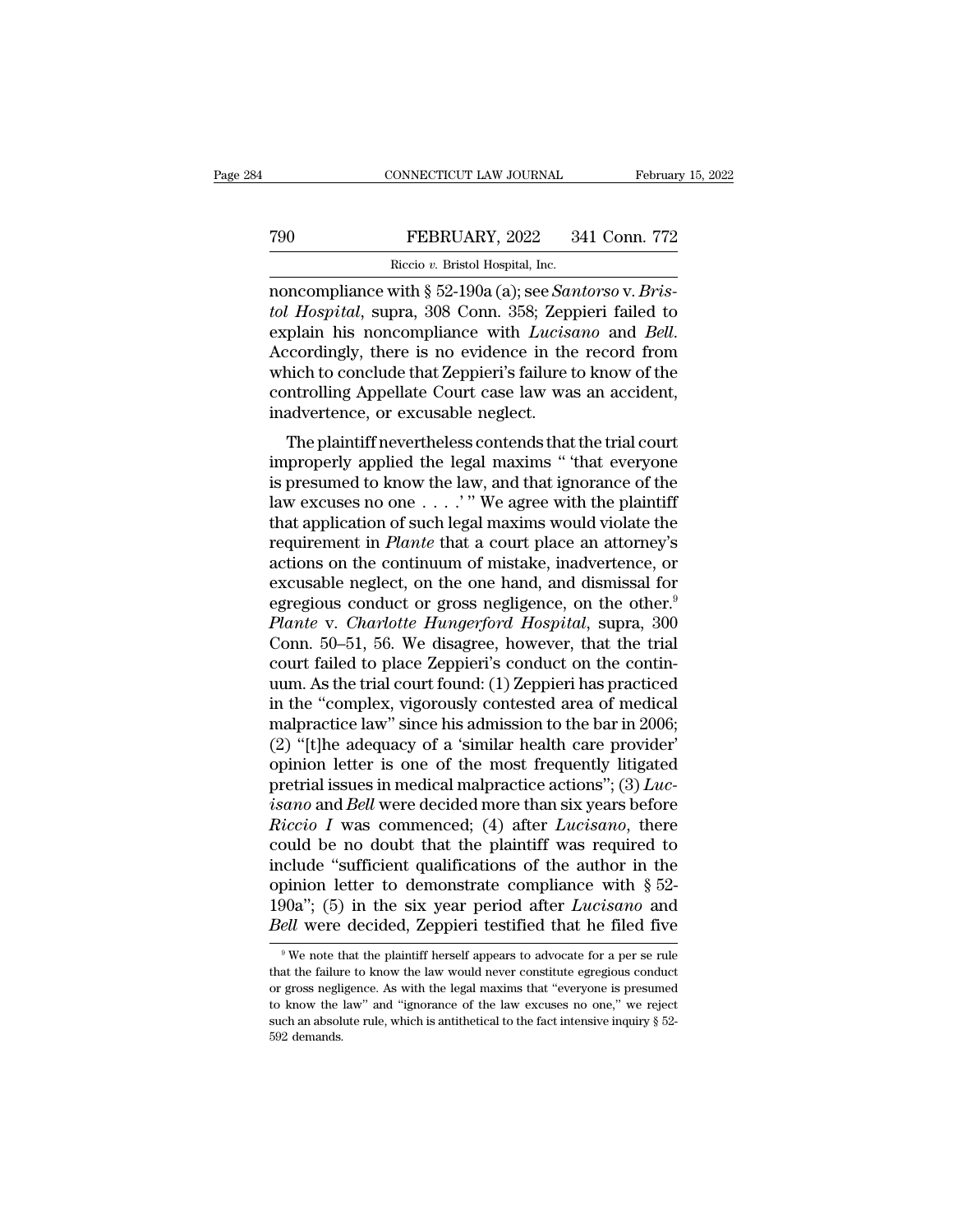# 15, 2022 CONNECTICUT LAW JOURNAL Page 285<br>341 Conn. 772 FEBRUARY, 2022 791<br>Riccio v. Bristol Hospital, Inc.

FEBRUARY, 2022<br>FEBRUARY, 2022<br>Riccio *v.* Bristol Hospital, Inc.<br>Tice actions in which he EXECTIVE THE MUNIVEL Page 285<br>
15, 2022 T91<br>
16. The Riccio v. Bristol Hospital, Inc.<br>
16. The medical malpractice actions in which he had failed to<br>
16. The requirements in *Lucisano* and *Bell*;<br>
16. The requirements in 341 Conn. 772 FEBRUARY, 2022 791<br>
Riccio v. Bristol Hospital, Inc.<br>
medical malpractice actions in which he had failed to<br>
comply with the requirements in *Lucisano* and *Bell*;<br>
and (6) prior to filing *Riccio I*, Zeppier 341 Conn. 772 FEBRUARY, 2022 791<br>
Riccio v. Bristol Hospital, Inc.<br>
medical malpractice actions in which he had failed to<br>
comply with the requirements in *Lucisano* and *Bell*;<br>
and (6) prior to filing *Riccio I*, Zeppier <sup>241</sup> Conn. 772 FEBRUARY, 2022 791<br>
<sup>Riccio</sup> *v*. Bristol Hospital, Inc.<br>
medical malpractice actions in which he had failed to<br>
comply with the requirements in *Lucisano* and *Bell*;<br>
and (6) prior to filing *Riccio I*, Z FIRENCIALT, 2022<br>
Riccio v. Bristol Hospital, Inc.<br>
medical malpractice actions in which he had failed to<br>
comply with the requirements in *Lucisano* and *Bell*;<br>
and (6) prior to filing *Riccio I*, Zeppieri had not read<br> Riccio v. Bristol Hospital, Inc.<br>
medical malpractice actions in which he had failed to<br>
comply with the requirements in *Lucisano* and *Bell*;<br>
and (6) prior to filing *Riccio I*, Zeppieri had not read<br> *Lucisano* and *Be* medical malpractice actions in which he had failed to<br>comply with the requirements in *Lucisano* and *Bell*;<br>and (6) prior to filing *Riccio I*, Zeppieri had not read<br>*Lucisano* and *Bell*. This is not a situation in which comply with the requirements in *Lucisano* and *Bell*;<br>and (6) prior to filing *Riccio I*, Zeppieri had not read<br>*Lucisano* and *Bell*. This is not a situation in which<br>the plaintiff's counsel inadvertently omitted necessa and (6) prior to filing *Riccio I*, Zeppieri had not read *Lucisano* and *Bell*. This is not a situation in which the plaintiff's counsel inadvertently omitted necessary information from the opinion letter. Zeppieri was c *Lucisano* and *Bell*. This is not a situation in which<br>the plaintiff's counsel inadvertently omitted necessary<br>information from the opinion letter. Zeppieri was com-<br>pletely unaware of the requirement to include the qual the plaintiff's counsel inadvertently omitted necessary<br>information from the opinion letter. Zeppieri was com-<br>pletely unaware of the requirement to include the quali-<br>fications of the author of the letter. Even cursory<br>re information from the opinion letter. Zeppieri was completely unaware of the requirement to include the qualifications of the author of the letter. Even cursory research into the requirements of the similar health care prov pletely unaware of the requirement to include the quali-<br>fications of the author of the letter. Even cursory<br>research into the requirements of the similar health<br>care provider opinion letter would have revealed this<br>requir fications of the author of the letter. Even cursory<br>research into the requirements of the similar health<br>care provider opinion letter would have revealed this<br>requirement. Section 52-592 is designed to aid the "dili-<br>gent research into the requirements of the similar health<br>care provider opinion letter would have revealed this<br>requirement. Section 52-592 is designed to aid the "dili-<br>gent suitor"; *Isaac* v. *Mount Sinai Hospital*, 210 Conn care provider opinion letter would have revealed this<br>requirement. Section 52-592 is designed to aid the "dili-<br>gent suitor"; Isaac v. Mount Sinai Hospital, 210 Conn.<br>721, 733, 557 A.2d 116 (1989); not to excuse the failu requirement. Section 52-592 is designed to aid the " 'diligent suitor' "; *Isaac v. Mount Sinai Hospital*, 210 Conn.<br>721, 733, 557 A.2d 116 (1989); not to excuse the failure<br>of counsel to conduct a basic inquiry into the r gent suitor' "; *Isaac v. Mount Sinai Hospital*, 210 Conn.<br>721, 733, 557 A.2d 116 (1989); not to excuse the failure<br>of counsel to conduct a basic inquiry into the require-<br>ments of § 52-190a (a) and case law interpreting t 1, 733, 557 A.2d 116 (1989); not to excuse the failure<br>counsel to conduct a basic inquiry into the require-<br>ents of § 52-190a (a) and case law interpreting that<br>ovision, which we can only characterize as the failure<br>exerc of counsel to conduct a basic inquiry into the require-<br>ments of § 52-190a (a) and case law interpreting that<br>provision, which we can only characterize as the failure<br>to exercise even "'slight diligence . . . .'" *Hanks* v

provision, which we can only characterize as the failure<br>to exercise even "'slight diligence . . . .'" Hanks v.<br>Powder Ridge Restaurant Corp., supra, 276 Conn. 338.<br>Given the fact intensive nature of the inquiry under<br>§ 5 to exercise even "'slight diligence  $\ldots$ '" Hanks v.<br>
Powder Ridge Restaurant Corp., supra, 276 Conn. 338.<br>
Given the fact intensive nature of the inquiry under<br>
§ 52-592 (a); Plante v. Charlotte Hungerford Hospital,<br>
sup Powder Ridge Restaurant Corp., supra, 276 Conn. 338.<br>
Given the fact intensive nature of the inquiry under<br>
§ 52-592 (a); Plante v. Charlotte Hungerford Hospital,<br>
supra, 300 Conn. 56–57 n.21; we need not decide whether<br>
d Given the fact intensive nature of the inquiry under<br>
§ 52-592 (a); *Plante* v. *Charlotte Hungerford Hospital*,<br>
supra, 300 Conn. 56–57 n.21; we need not decide whether<br>
different factual circumstances—such as counsel's § 52-592 (a); *Plante v. Charlotte Hungerford Hospital*,<br>supra, 300 Conn. 56–57 n.21; we need not decide whether<br>different factual circumstances—such as counsel's fail-<br>ure to know of a decision from an appellate court<br>re supra, 300 Conn. 56–57 n.21; we need not decide whether<br>different factual circumstances—such as counsel's fail-<br>ure to know of a decision from an appellate court<br>released in closer proximity to the commencement of<br>the fir different factual circumstances—such as counsel's fail-<br>ure to know of a decision from an appellate court<br>released in closer proximity to the commencement of<br>the first action or his failure to uncover controlling<br>appellat ure to know of a decision from an appellate court<br>released in closer proximity to the commencement of<br>the first action or his failure to uncover controlling<br>appellate precedent despite diligent research—might<br>constitute ex released in closer proximity to the commencement of<br>the first action or his failure to uncover controlling<br>appellate precedent despite diligent research—might<br>constitute excusable neglect and save the plaintiff's<br>otherwis the first action or his failure to uncover controlling<br>appellate precedent despite diligent research—might<br>constitute excusable neglect and save the plaintiff's<br>otherwise time barred action under § 52-592. As we<br>explained appellate precedent despite diligent research—might<br>constitute excusable neglect and save the plaintiff's<br>otherwise time barred action under  $\S 52-592$ . As we<br>explained in *Plante*, "a plaintiff seeking relief under the<br>m constitute excusable neglect and save the plaintiff's otherwise time barred action under § 52-592. As we explained in *Plante*, "a plaintiff seeking relief under the matter of form provision of § 52-592 (a) does so at his otherwise time barred action under § 52-<br>explained in *Plante*, "a plaintiff seeking reliant matter of form provision of § 52-592 (a)<br>his or her peril, given the *case-sensitive n*<br>determination that the failure as a matt is or her peril, given the *case-sensitive nature of the*<br>*etermination* that the failure as a matter of form was<br>ot based on 'egregious' conduct by the party or coun-<br> $1^{10}$ <sup>10</sup> (Emphasis added.) Id., 57 n.21.<br><sup>10</sup> As s determination that the failure as a matter of form was<br>not based on 'egregious' conduct by the party or coun-<br>sel."<sup>10</sup> (Emphasis added.) Id., 57 n.21.<br><sup>10</sup> As she did before the trial court, the plaintiff also points to s

not based on 'egregious' conduct by the party or counsel."<sup>10</sup> (Emphasis added.) Id., 57 n.21.<br> $\frac{10}{10}$  As she did before the trial court, the plaintiff also points to several other medical malpractice cases in which Z sel."<sup>10</sup> (Emphasis added.) Id., 57 n.21.<br> $^{10}$  As she did before the trial court, the plaintiff also points to several<br>other medical malpractice cases in which Zeppieri participated, wherein<br>the similar health care prov sel."<sup>10</sup> (Emphasis added.) Id., 57 n.21.<br>
<sup>10</sup> As she did before the trial court, the plaintiff also points to several<br>
other medical malpractice cases in which Zeppieri participated, wherein<br>
the similar health care pro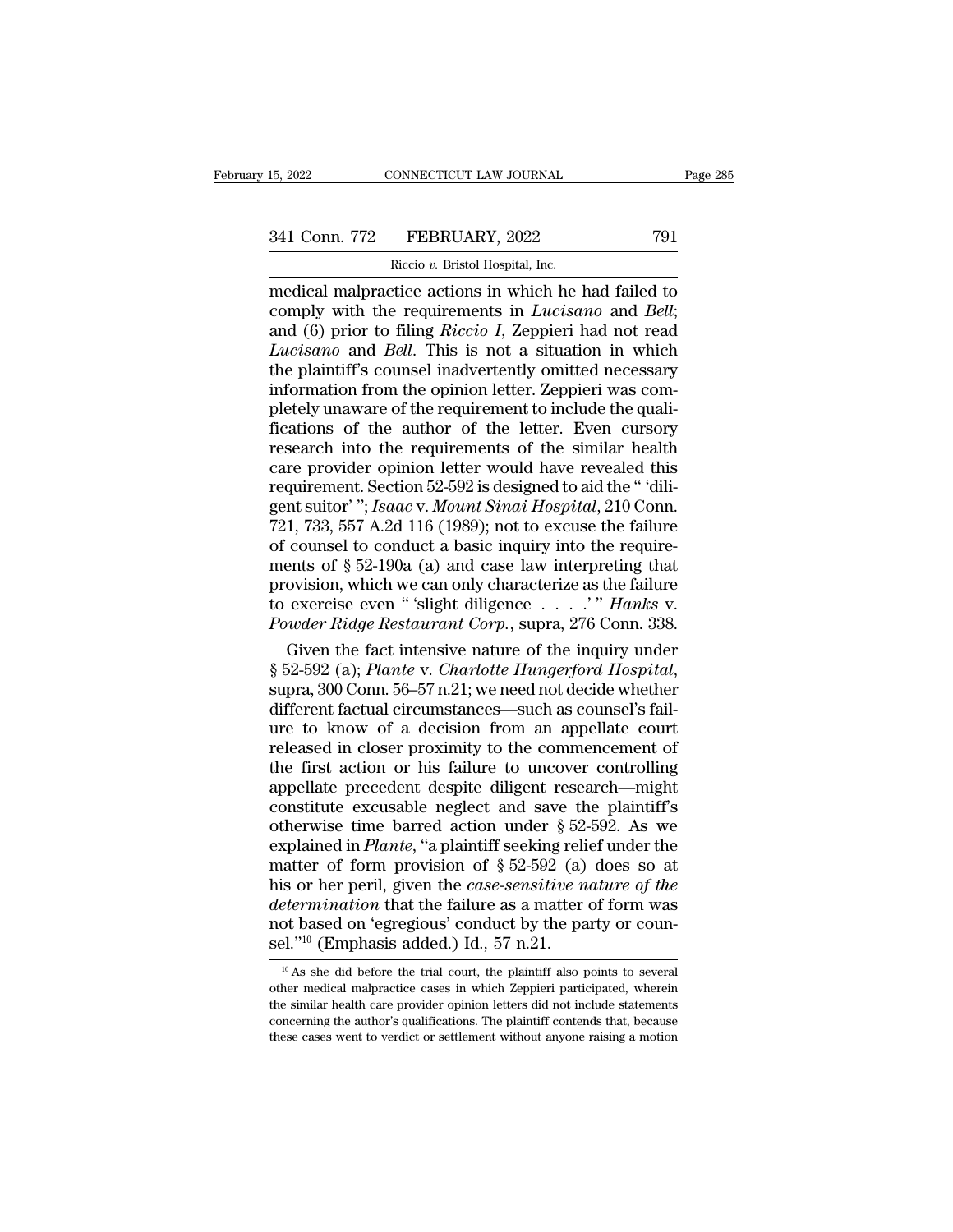### EXECUTE CONNECTICUT LAW JOURNAL February 15, 2022<br>
FEBRUARY, 2022 341 Conn. 772<br>
Riccio v. Bristol Hospital, Inc. FEBRUARY, 2022<br>FEBRUARY, 2022<br>Riccio *v.* Bristol Hospital, Inc.<br>plaintiffs whose time ba

CONNECTICUT LAW JOURNAL February 15, 2022<br>
PEBRUARY, 2022 341 Conn. 772<br>
Riccio v. Bristol Hospital, Inc.<br>
We note that plaintiffs whose time barred actions<br>
e not saved by § 52-592 due to their attorney's gross THE THE THE NUARY, 2022 341 Conn. 772<br>
Riccio v. Bristol Hospital, Inc.<br>
We note that plaintiffs whose time barred actions<br>
are not saved by § 52-592 due to their attorney's gross<br>
regligence are not left without recourse. Term Terms and Terms are not saved by  $\S 52-592$  due to their attorney's gross<br>negligence are not left without recourse. In certain cir-<br>cumstances, a plaintiff may have recourse in a legal<br>malmetian estion. Of Lighty, Wa FEBRUARY, 2022 341 Conn. 772<br>
Riccio v. Bristol Hospital, Inc.<br>
We note that plaintiffs whose time barred actions<br>
are not saved by § 52-592 due to their attorney's gross<br>
negligence are not left without recourse. In cert Riccio v. Bristol Hospital, Inc.<br>We note that plaintiffs whose time barred actions<br>are not saved by § 52-592 due to their attorney's gross<br>negligence are not left without recourse. In certain cir-<br>cumstances, a plaintiff m We note that plaintiffs whose time barred actions<br>are not saved by  $\S$  52-592 due to their attorney's gross<br>negligence are not left without recourse. In certain cir-<br>cumstances, a plaintiff may have recourse in a legal<br>ma are not saved by § 52-592 due to their attorney's gross<br>negligence are not left without recourse. In certain cir-<br>cumstances, a plaintiff may have recourse in a legal<br>malpractice action. Cf. *Link* v. *Wabash Railroad Co.* negligence are not left without recourse. In certain circumstances, a plaintiff may have recourse in a legal<br>malpractice action. Cf. *Link* v. *Wabash Railroad Co.*,<br>370 U.S. 626, 634 n.10, 82 S. Ct. 1386, 8 L. Ed. 2d 734<br> cumstances, a plaintiff may have recourse in a legal<br>malpractice action. Cf. *Link* v. *Wabash Railroad Co.*,<br>370 U.S. 626, 634 n.10, 82 S. Ct. 1386, 8 L. Ed. 2d 734<br>(1962) ("[I]f an attorney's conduct falls substantially<br> malpractice action. Cf. *Link* v. *Wabash Railroad Co.*,<br>370 U.S. 626, 634 n.10, 82 S. Ct. 1386, 8 L. Ed. 2d 734<br>(1962) ("[I]f an attorney's conduct falls substantially<br>below what is reasonable under the circumstances, th  $370$  U.S. 626, 634 n.10, 82 S. Ct. 1386, 8 L. Ed. 2d 734<br>(1962) ("[I]f an attorney's conduct falls substantially<br>below what is reasonable under the circumstances, the<br>client's remedy is against the attorney in a suit for (1962) ("[1]f an attorney's conduct falls substantially<br>below what is reasonable under the circumstances, the<br>client's remedy is against the attorney in a suit for<br>malpractice. But keeping this suit alive merely because<br>[ below what is reasonable under the circumstances, the<br>client's remedy is against the attorney in a suit for<br>malpractice. But keeping this suit alive merely because<br>[the] plaintiff should not be penalized for the omissions<br> client's remedy is against the attorney in a suit for<br>malpractice. But keeping this suit alive merely because<br>[the] plaintiff should not be penalized for the omissions<br>of his own attorney would be visiting the sins of [the malpractice. But keeping this suit alive merely because<br>[the] plaintiff should not be penalized for the omissions<br>of his own attorney would be visiting the sins of [the]<br>plaintiff's lawyer upon the defendant." (Emphasis om [the] plaintiff should not be penalized for the omissions<br>of his own attorney would be visiting the sins of [the]<br>plaintiff's lawyer upon the defendant." (Emphasis omit-<br>ted.)); *Friezo* v. *Friezo*, 281 Conn. 166, 196, 9 of his own attorney would be visiting the sins of [the]<br>plaintiff's lawyer upon the defendant." (Emphasis omit-<br>ted.)); *Friezo* v. *Friezo*, 281 Conn. 166, 196, 914 A.2d<br>533 (2007) ("incompetence is an insufficient reaso plaintiff's lawyer upon the defendant." (Emphasis omit-<br>ted.)); *Friezo v. Friezo*, 281 Conn. 166, 196, 914 A.2d<br>533 (2007) ("incompetence is an insufficient reason to<br>avoid imputing knowledge to the plaintiff, who could<br>h ted.)); *Friezo* v. *Friezo*, 281 Conn. 166, 196, 914 A.2d<br>533 (2007) ("incompetence is an insufficient reason to<br>avoid imputing knowledge to the plaintiff, who could<br>have sought appropriate legal redress by filing a mal-<br> 533 (2007) ("incompetence is an insufficient reason to<br>avoid imputing knowledge to the plaintiff, who could<br>have sought appropriate legal redress by filing a mal-<br>practice claim against [her former attorney] but did not<br>do avoid imputing knowledge to the plaintiff, who could<br>have sought appropriate legal redress by filing a mal-<br>practice claim against [her former attorney] but did not<br>do so"), overruled in part on other grounds by *Bedrick*<br> have sought appropriat<br>practice claim against []<br>do so"), overruled in pa<br>v. *Bedrick*, 300 Conn. 6<br>that issue is not before i<br>whether this case migh<br>practice standard.<br>The iudgment is affir  $(9 \text{ s})$ , overruled in part on othe<br>*Bedrick*, 300 Conn. 691, 17 A.3<br>at issue is not before us, we exprese ther this case might satisfy the<br>actice standard.<br>The judgment is affirmed.<br>In this opinion the other justice In this opinion the other justices concurred.<br>In this order this case might satisfy the separate legal m<br>actice standard.<br>The judgment is affirmed.<br>In this opinion the other justices concurred.

The judgment is affirmed.<br>In this opinion the other justices concurred.<br>to dismiss based on the inadequacy of the opinion letters, this evinces the<br>fact that these attorneys were also not aware of the requirement from The judgment is affirmed.<br>In this opinion the other justices concurred.<br>to dismiss based on the inadequacy of the opinion letters, this evinces the<br>fact that these attorneys were also not aware of the requirement from<br>Luci In this opinion the other justices concurred.<br> *Lucisano* and *Bell*. We decline to speculate on why attorneys in separate medical malpractice actions may have chosen not to file a motion to dismiss. In this opinion the other justices concurred.<br>to dismiss based on the inadequacy of the opinion letters, this evinces the<br>fact that these attorneys were also not aware of the requirement from<br>*Lucisano* and *Bell*. We decl The trial oppricial criter outer Judities:<br>
to dismiss based on the inadequacy of the opinion letters, this evinces the<br>
fact that these attorneys were also not aware of the requirement from<br> *Lucisano* and *Bell*. We decl to dismiss based on the inadequacy of the opinion letters, this evinces the fact that these attorneys were also not aware of the requirement from *Lucisano* and *Bell*. We decline to speculate on why attorneys in separate fact that these attorneys were also not aware of the requirement from *Lucisano* and *Bell*. We decline to speculate on why attorneys in separate medical malpractice actions may have chosen not to file a motion to dismiss. *Lucisano* and *Bell.* We decline to speculate on why attorneys in separate medical malpractice actions may have chosen not to file a motion to dismiss. As the trier of fact, the trial court was free to reject Zeppieri's s medical malpractice actions may have chosen not to file a motion to dismiss.<br>As the trier of fact, the trial court was free to reject Zeppieri's self-serving<br>testimony that the only reason these attorneys had not filed mo As the trier of fact, the trial court was free to reject Zeppieri's self-serving that the only reason these attorneys had not filed motions to dismiss was because of their ignorance of the law. See, e.g., *Sun Val*, *LLC* testimony that the only reason these attorneys had not filed motions to dismiss was because of their ignorance of the law. See, e.g., *Sun Val*, *LLC* v. *Commissioner of Transportation*, 330 Conn. 316, 330, 193 A.3d 1192 dismiss was because of their ignorance of the law. See, e.g., Sun Val, LLC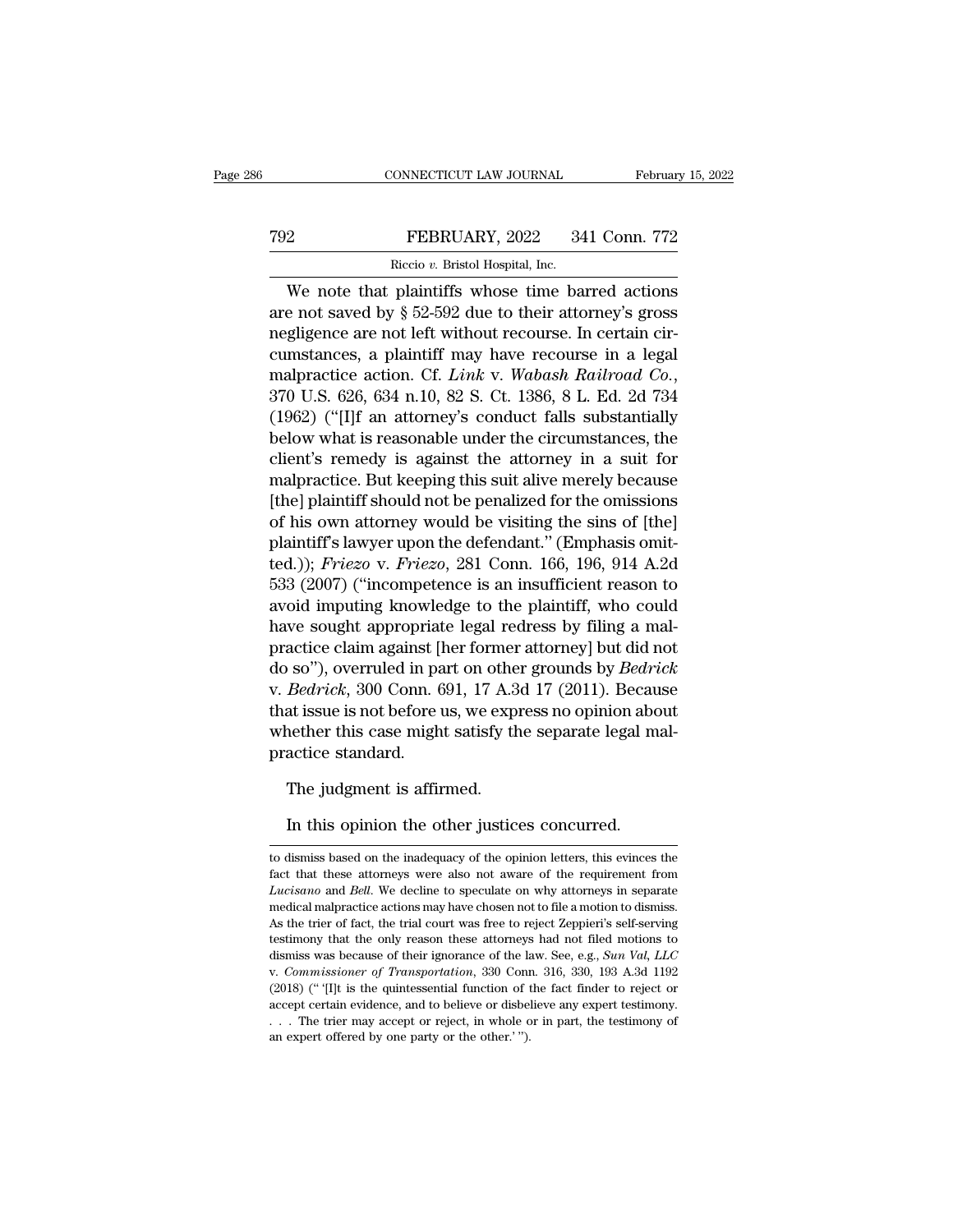State *v.* Lopez

### Conn. 793 FEBRUARY, 2022 793<br>
State *v*. Lopez<br>
STATE OF CONNECTICUT *v*. RAMON LOPEZ<br>
(SC 20601) SRUARY, 2022<br>
State v. Lopez<br>
ECTICUT v. RAMC<br>
(SC 20601)<br>
and McDonald, D'Auria, M E OF CONNECTICUT v. RAMON LOPE<br>
(SC 20601)<br>
Robinson, C. J., and McDonald, D'Auria, Mullins,<br>
Kahn, Ecker and Keller, Js.  $\begin{array}{ll} \text{ONNECTICUT} \textit{v. RAMC} \ \text{(SC 20601)} \ \text{C. J., and McDonald, D'Auria, M-Kahn, Ecker and Keller, JS.} \ \textit{Sultabus} \end{array}$

*Syllabus*

Robinson, C. J., and McDonald, D'Auria, Mullins,<br>Kahn, Ecker and Keller, Js.<br>Syllabus<br>The defendant appealed from the judgment of the trial court revoking his<br>probation. The defendant previously had been convicted of two f Robinson, C. J., and McDonald, D'Auria, Mullins,<br>Kahn, Ecker and Keller, Js.<br>Syllabus<br>defendant appealed from the judgment of the trial court revoking his<br>probation. The defendant previously had been convicted of two felon Kahn, Ecker and Keller, Js.<br>
Syllabus<br>
defendant appealed from the judgment of the trial court revoking his<br>
probation. The defendant previously had been convicted of two felony<br>
offenses and received a suspended sentence Syllabus<br>defendant appealed from the judgment of the trial court revoking his<br>probation. The defendant previously had been convicted of two felony<br>offenses and received a suspended sentence and five years of probation.<br>The *Sylabus*<br>defendant appealed from the judgment of the trial court revoking his<br>probation. The defendant previously had been convicted of two felony<br>offenses and received a suspended sentence and five years of probation.<br>Th defendant appealed from the judgment of the trial court revoking his<br>probation. The defendant previously had been convicted of two felony<br>offenses and received a suspended sentence and five years of probation.<br>The conditio probation. The defendant previously had been convicted of two felony<br>offenses and received a suspended sentence and five years of probation.<br>The conditions of the defendant's probation prohibited him from vio-<br>lating any s potenses and received a suspended sentence and five years of probation.<br>The conditions of the defendant's probation prohibited him from violating any state or federal criminal law and from possessing any "fire-<br>arm," as th The conditions of the defendant's probation prohibited him from violating any state or federal criminal law and from possessing any "fire-<br>arm," as that term was defined by statute  $(\S$  53a-3 (19)). While the<br>defendant wa lating any state or federal criminal law and from possessing any "fire-<br>arm," as that term was defined by statute  $(\S$  53a-3  $(19)$ ). While the<br>defendant was serving his term of probation, he was arrested and<br>charged with arm," as that term was defined by statute  $(\S$  53a-3 (19)). While the defendant was serving his term of probation, he was arrested and charged with criminal possession of a firearm after the police found an airsoft pellet defendant was serving his term of probation, he was arrested and charged with criminal possession of a firearm after the police found an airsoft pellet gun in his residence while executing a search warrant. In light of tha charged with criminal possession of a firearm after the police found an airsoft pellet gun in his residence while executing a search warrant. In light of that arrest, the defendant was charged with violating the conditions airsoft pellet gun in his residence while executing a search warrant. In light of that arrest, the defendant was charged with violating the conditions of his probation. The court held an evidentiary hearing, at which a det light of that arrest, the defendant was charged with violating the conditions of his probation. The court held an evidentiary hearing, at which a detective, W, testified that the airsoft pellet gun functioned as intended b right on the and the court held an evidentiary hearing, at which inductions of his probation. The court held an evidentiary hearing, at which a detective, W, testified that the airsoft pellet gun functioned as intended by tions of his probation. The court held an evidentiary hearing, at which a detective, W, testified that the airsoft pellet gun functioned as intended by its manufacturer in that it used air to push round, plastic projectil the state of the barrel in that it used air to push round, plastic projectiles<br>out of the barrel. In response to a question from the court, however,<br>W could not say whether it was capable of discharging a projectile with<br> gun was a firearm within the meaning of § 53a-3 (19), which defines "frequency" would not say whether it was capable of discharging a projectile with enough velocity to "put a person's eye out." At the close of evidence, W could not say whether it was capable of discharging a projectile with enough velocity to "put a person's eye out." At the close of evidence, defense counsel moved for, inter alia, a finding of no violation of probation, enough velocity to "put a person's eye out." At the close of evidence, defense counsel moved for, inter alia, a finding of no violation of probation, claiming that the state had failed to establish that the airsoft pellet defense counsel moved for, inter alia, a finding of no violation of probation, claiming that the state had failed to establish that the airsoft pellet gun was a firearm within the meaning of § 53a-3 (19), which defines "f tion, claiming that the state had failed to establish that the airsoft pellet gun was a firearm within the meaning of  $\S$  53a-3 (19), which defines "firearm" in relevant part as "any . . . weapon . . . from which a shot m gun was a firearm within the meaning of  $\S$  53a-3 (19), which defines "firearm" in relevant part as "any . . . weapon . . . from which a shot may be discharged . . . ." The court denied that motion and, instead, found tha "firearm" in relevant part as "any  $\dots$  weapon  $\dots$  from which a shot may be discharged  $\dots$ ." The court denied that motion and, instead, found that the airsoft pellet gun was a firearm under  $\S$  53a-3 (19) because it was may be discharged  $\ldots$ ." The court denied that motion and, instead, found that the airsoft pellet gun was a firearm under  $\S$  53a-3 (19) because it was capable of discharging a shot, namely, a six millimeter pellet. Acco found that the airsoft pellet gun was a firearm under § 53a-3 (19) because<br>it was capable of discharging a shot, namely, a six millimeter pellet.<br>Accordingly, the court concluded that the defendant had violated the<br>conditi it was capable of discharging a shot, namely, a six millimeter pellet.<br>Accordingly, the court concluded that the defendant had violated the<br>conditions of his probation prohibiting him from violating the law and<br>possessing Accordingly, the court concluded that the defendant had violated the conditions of his probation prohibiting him from violating the law and possessing a firearm, and rendered judgment revoking the defendant's probation, f conditions of his probation prohibiting him from violating the law and possessing a firearm, and rendered judgment revoking the defendant's probation, from which the defendant appealed. *Held* that the evidence was insuff conditions of his probation prohibiting him from violating the law and possessing a firearm, and rendered judgment revoking the defendant's probation, from which the defendant appealed. *Held* that the evidence was insuff probation, from which the defendant appealed. *Held* that the evidence was insufficient to support the trial court's factual finding that the airsoft pellet gun found in the defendant's residence was a firearm within the m was insufficient to support the trial court's factual finding that the airsoft<br>pellet gun found in the defendant's residence was a firearm within the<br>meaning of  $\S$  53a-3 (19), and, accordingly, this court reversed the tr pellet gun found in the defendant's residence was a firearm within the meaning of § 53a-3 (19), and, accordingly, this court reversed the trial court's judgment and remanded the case with direction to find no violation of meaning of § 53a-3 (19), and, accordingly, this court reversed the trial court's judgment and remanded the case with direction to find no violation of probation and to render judgment in accordance with that finding: purs court's judgment and remanded the case with direction to find no violation of probation and to render judgment in accordance with that finding:<br>pursuant to this court's previous construction of the phrase "weapon<br>... from tion of probation and to render judgment in accordance with that finding:<br>pursuant to this court's previous construction of the phrase "weapon<br>... from which a shot may be discharged," as used in  $\S$  53a-3, the state,<br>in pursuant to this court's previous construction of the phrase "weapon ... from which a shot may be discharged," as used in  $\S$  53a-3, the state, in order to prove that an instrument is a weapon capable of discharging a sho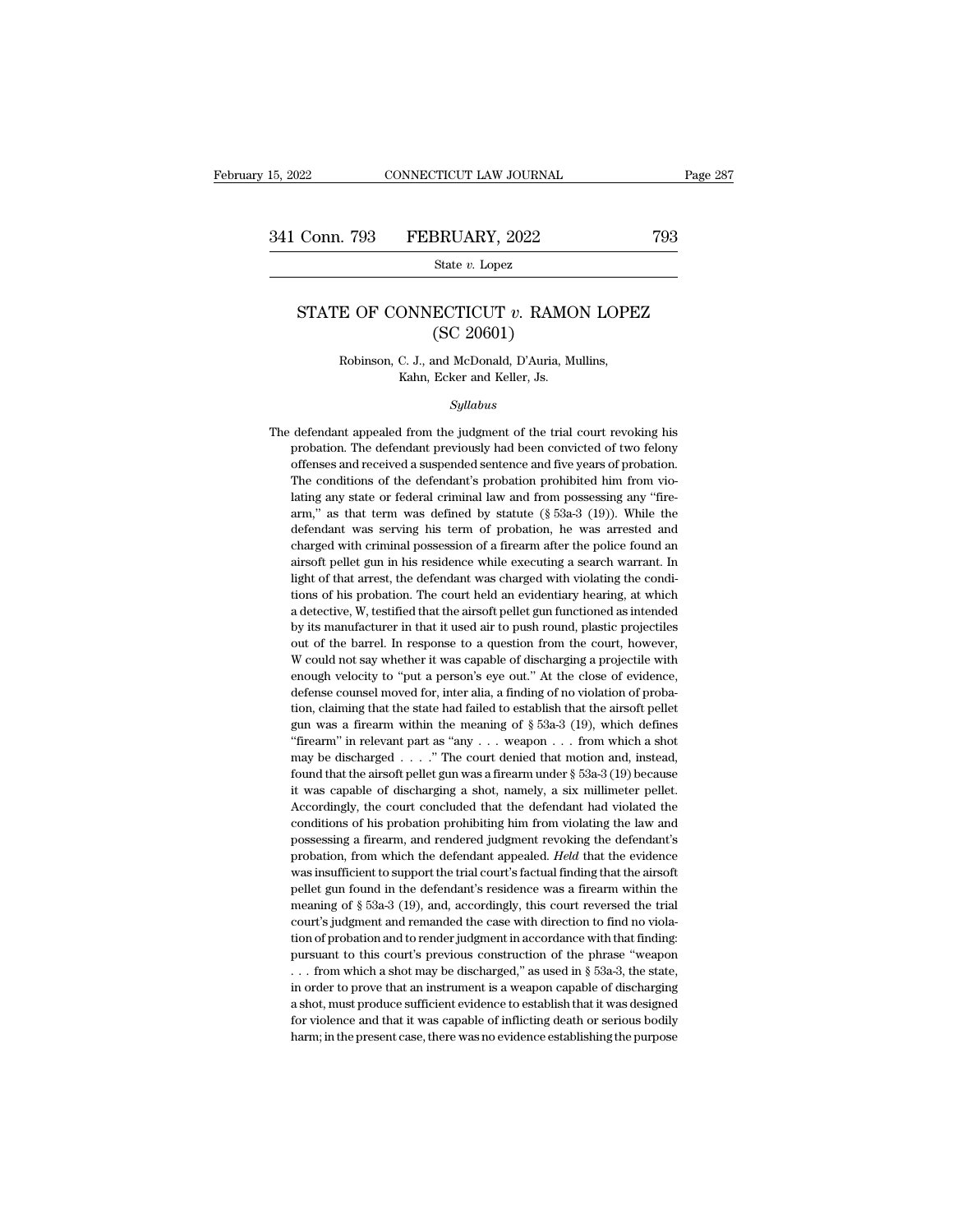### State *v.* Lopez

FEBRUARY, 2022 341 Conn. 793<br>
State v. Lopez<br>
for which the airsoft pellet gun was designed, and, in the absence of<br>
such evidence, it was pure speculation as to whether it was a toy FEBRUARY, 2022 341 Conn. 793<br>
State v. Lopez<br>
for which the airsoft pellet gun was designed, and, in the absence of<br>
such evidence, it was pure speculation as to whether it was a toy<br>
designed for recreational use or an in FEBRUARY, 2022 341 Conn. 793<br>
State v. Lopez<br>
for which the airsoft pellet gun was designed, and, in the absence of<br>
such evidence, it was pure speculation as to whether it was a toy<br>
designed for recreational use or an in State  $v$ . Lopez<br>for which the airsoft pellet gun was designed, and, in the absence of<br>such evidence, it was pure speculation as to whether it was a toy<br>designed for recreational use or an instrument designed for violence State v. Lopez<br>
for which the airsoft pellet gun was designed, and, in the absence of<br>
such evidence, it was pure speculation as to whether it was a toy<br>
designed for recreational use or an instrument designed for violence for which the airsoft pellet gun was designed, and, in the absence of such evidence, it was pure speculation as to whether it was a toy designed for recreational use or an instrument designed for violence; moreover, the st such evidence, it was pure speculation as to whether it was a toy designed for recreational use or an instrument designed for violence; moreover, the state failed to present any evidence from which it reasonably could be i designed for recreational use or an instrument designed for violence;<br>moreover, the state failed to present any evidence from which it reason-<br>ably could be inferred that the airsoft pellet gun in this case was capable<br>of moreover, the state failed to present any evidence from which it reasonably could be inferred that the airsoft pellet gun in this case was capable of inflicting death or serious bodily harm, especially in light of W's inab moreover, the state failed to present any evidence from which it reasonably could be inferred that the airsoft pellet gun in this case was capable of inflicting death or serious bodily harm, especially in light of W's ina arm of inflicting death or serious bodily harm, especial inability to say whether it discharged its pellets at a to injure a person by, for example, putting his or her eye the trial court's factual finding that the airsof nability to say whether it discharged its pellets at a velocity sufficient<br>o injure a person by, for example, putting his or her eye out; accordingly,<br>he trial court's factual finding that the airsoft pellet gun was a weap Finding that the airsoft pellet guass a shot for the purpose of the de vasa clearly erroneous.<br> **Procedural History**<br> **Procedural History** the trial court's factual finding that the airsoft pellet gun was a weapon<br>capable of discharging a shot for the purpose of the definition of "fire-<br>arm" under § 53a-3 (19) was clearly erroneous.<br>Argued December 15, 2021—o

capable of discharging a shot for the purpose of the definition of "fire-<br>arm" under § 53a-3 (19) was clearly erroneous.<br>Argued December 15, 2021—officially released January 14, 2022\*<br> $Procedural History$ <br>Substitute information chargi arm" under § 53a-3 (19) was clearly erroneous.<br>
Argued December 15, 2021—officially released January 14, 2022\*<br>
Procedural History<br>
Substitute information charging the defendant with<br>
violation of probation, brought to the Argued December 15, 2021—officially released January 14, 2022\*<br> *Procedural History*<br>
Substitute information charging the defendant with<br>
violation of probation, brought to the Superior Court<br>
in the judicial district of N Frocedural History<br>Substitute information charging the defendant with<br>violation of probation, brought to the Superior Court<br>in the judicial district of New Britain, geographical area<br>number fifteen, and tried to the court, Substitute information charging the defendant with<br>violation of probation, brought to the Superior Court<br>in the judicial district of New Britain, geographical area<br>number fifteen, and tried to the court, C. Taylor, J.;<br>ju Substitute information charging the defendant with<br>violation of probation, brought to the Superior Court<br>in the judicial district of New Britain, geographical area<br>number fifteen, and tried to the court, *C. Taylor*, *J.*; violation of probation, brought to the Superior Court<br>in the judicial district of New Britain, geographical area<br>number fifteen, and tried to the court, *C. Taylor*, *J.*;<br>judgment revoking the defendant's probation, from in the judicial district of New Britain, geographical area<br>number fifteen, and tried to the court, *C. Taylor*, *J*.;<br>judgment revoking the defendant's probation, from<br>which the defendant appealed; thereafter, the court,<br> *number fifteen, and*<br>*judgment revoking*<br>which the defendan<br>*Keegan, J.*, dismisse<br>defendant's motion t<br>the defendant filed a<br>*ment directed.*<br>Jon L. Schoenhorn *Jon L. Schoenhorn*, for the appellant (defendant).<br>*Jon L. Schoenhorn*, for the appellant (defendant).<br>*Jon L. Schoenhorn*, for the appellant (defendant).<br>*Jon L. Schoenhorn*, for the appellant (defendant).<br>*Brett R. Aiel Bretan, J.*, dismissed in part and denied in part the<br>fendant's motion to correct an illegal sentence, and<br>e defendant filed an amended appeal. *Reversed*; *judg-*<br>*Brett R. Aiello*, deputy assistant state's attorney, wit

defendant's motion to correct an illegal sentence, and<br>the defendant filed an amended appeal. *Reversed*; judg-<br>ment directed.<br>Jon L. Schoenhorn, for the appellant (defendant).<br>Brett R. Aiello, deputy assistant state's att the defendant filed an amended appeal. *Reversed; judgment directed.*<br> *Jon L. Schoenhorn*, for the appellant (defendant).<br> *Brett R. Aiello*, deputy assistant state's attorney, with<br>
whom, on the brief, were *Brian Preles* ment directed.<br>Jon L. Schoenhorn, for the appellant (defendant).<br>Brett R. Aiello, deputy assistant state's attorney, with<br>whom, on the brief, were Brian Preleski, state's attor-<br>ney, Elizabeth M. Moseley, senior assistant Jon L. Schoenhorn, for<br>Brett R. Aiello, deputy a<br>whom, on the brief, were<br>ney, Elizabeth M. Moseley<br>ney, and Alexander Beck,<br>the appellee (state). nom, on the brief, were *Brian Preleski*, state's attor-<br>y, *Elizabeth M. Moseley*, senior assistant state's attor-<br>y, and *Alexander Beck*, assistant state's attorney, for<br>e appellee (state).<br> $opinion$ <br>ECKER, J. The primary is

### *Opinion*

the state state state is attorney, *Elizabeth M. Moseley*, senior assistant state's attorney, for<br>the appellee (state).<br>*Opinion*<br>ECKER, J. The primary issue in this appeal is whether<br>the state presented sufficient evidenc probation and *Alexander Beck*, assistant state's attorney, for<br>the appellee (state).<br> $opinion$ <br>ECKER, J. The primary issue in this appeal is whether<br>the state presented sufficient evidence at a violation of<br>probation hearing t *Opinion*<br>  $Opinion$ <br>
ECKER, J. The primary issue in this appeal is whether<br>
the state presented sufficient evidence at a violation of<br>
probation hearing to establish that an airsoft pellet gun<br>
is a firearm within the meanin the state presented sufficient evidence at a violation of probation hearing to establish that an airsoft pellet gun is a firearm within the meaning of the criminal posses-<br>\*January 14, 2022, the date that this decision was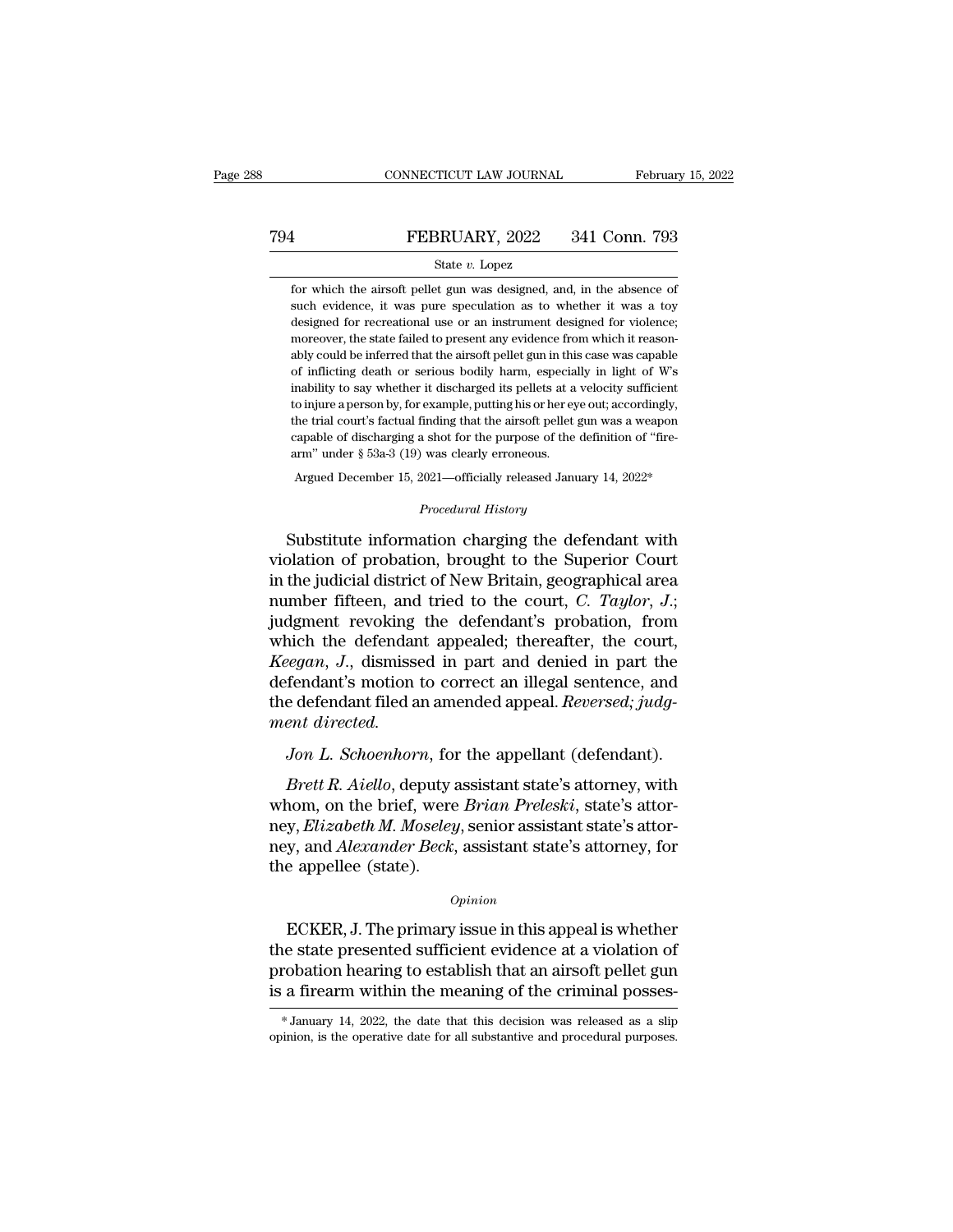### State *v.* Lopez

15, 2022 CONNECTICUT LAW JOURNAL Page 28<br>
341 Conn. 793 FEBRUARY, 2022 795<br>  $\frac{\text{State } v. \text{ Lopez}}{2}$ <br>
sion of a firearm statute, General Statutes § 53a-217.<sup>1</sup><br>
The defendant, Ramon Lopez, claims that the airsoft<br>
mollet gun s 341 Conn. 793 FEBRUARY, 2022 795<br>
State v. Lopez<br>
State v. Lopez<br>
State v. Lopez<br>
The defendant, Ramon Lopez, claims that the airsoft<br>
pellet gun seized from his residence is not a "firearm,"<br>
as defined by General Statut 341 Conn. 793 FEBRUARY, 2022 795<br>
State v. Lopez<br>
State v. Lopez<br>
State v. Lopez<br>
State v. Lopez<br>
The defendant, Ramon Lopez, claims that the airsoft<br>
pellet gun seized from his residence is not a "firearm,"<br>
as defined b 341 Conn. 793 FEBRUARY, 2022 795<br>
State v. Lopez<br>
State v. Lopez<br>
State v. Lopez<br>
Statutes § 53a-217.<sup>1</sup><br>
The defendant, Ramon Lopez, claims that the airsoft<br>
pellet gun seized from his residence is not a "firearm,"<br>
as d State v. Lopez<br>
sion of a firearm statute, General Statutes § 53a-217.<sup>1</sup><br>
The defendant, Ramon Lopez, claims that the airsoft<br>
pellet gun seized from his residence is not a "firearm,"<br>
as defined by General Statutes § 53 sion of a firearm statute, General Statutes § 53a-217.<sup>1</sup><br>The defendant, Ramon Lopez, claims that the airsoft<br>pellet gun seized from his residence is not a "firearm,"<br>as defined by General Statutes § 53a-3 (19),<sup>2</sup> becaus sion of a firearm statute, General Statutes § 53a-217.<sup>1</sup><br>The defendant, Ramon Lopez, claims that the airsoft<br>pellet gun seized from his residence is not a "firearm,"<br>as defined by General Statutes § 53a-3 (19),<sup>2</sup> becaus The defendant, Ramon Lopez, claims that the airsoft<br>pellet gun seized from his residence is not a "firearm,"<br>as defined by General Statutes  $\S$  53a-3 (19),<sup>2</sup> because it<br>is not a "weapon . . . from which a shot may be dis pellet gun seized from his residence is not a "firearm,"<br>as defined by General Statutes § 53a-3 (19),<sup>2</sup> because it<br>is not a "weapon . . . from which a shot may be dis-<br>charged" but, rather, a recreational toy that dispen as defined by General Statutes  $\S$  53a-3 (19),<sup>2</sup> because it<br>is not a "weapon . . . from which a shot may be dis-<br>charged" but, rather, a recreational toy that dispenses<br>plastic pellets. The state responds that an airsoft is not a "weapon . . . from which a shot may be dis-<br>charged" but, rather, a recreational toy that dispenses<br>plastic pellets. The state responds that an airsoft pellet<br>gun is a firearm pursuant to *State* v. *Grant*, 294 charged" but, rather, a recreational toy that dispenses<br>plastic pellets. The state responds that an airsoft pellet<br>gun is a firearm pursuant to *State* v. *Grant*, 294 Conn.<br>151, 161, 982 A.2d 169 (2009), which held that plastic pellets. The state responds that an airsoft pellet<br>gun is a firearm pursuant to *State* v. *Grant*, 294 Conn.<br>151, 161, 982 A.2d 169 (2009), which held that a BB gun<br>is a firearm for purposes of § 53a-3 (19). We c gun is a firearm pursuant to *State* v. *Grant*, 294 Conn.<br>151, 161, 982 A.2d 169 (2009), which held that a BB gun<br>is a firearm for purposes of § 53a-3 (19). We conclude<br>that the evidence in the present case was insuffici 151, 161, 982 A.2<br>is a firearm for<br>that the evidend<br>to establish tha<br>defendant's resi<br>3 (19), and, the<br>trial court.<br>The trial cour at the evidence in the present case was insufficient<br>at the evidence in the present case was insufficient<br>establish that the airsoft pellet gun found in the<br>fendant's residence is a firearm, as defined by § 53a-<br>(19), and supplement as needed with undisputed facts in the record of two counts of risk of intervals and the record. On November 7, 2003, the defendant was convicted of two counts of risk of injury to a child in

defendant's residence is a firearm, as defined by § 53a-<br>3 (19), and, therefore, we reverse the judgment of the<br>trial court.<br>The trial court found the following facts, which we<br>supplement as needed with undisputed facts i 3 (19), and, therefore, we reverse the judgment of the<br>trial court.<br>The trial court found the following facts, which we<br>supplement as needed with undisputed facts in the<br>record. On November 7, 2003, the defendant was con-First trial court.<br>The trial court found the following facts, which we<br>supplement as needed with undisputed facts in the<br>record. On November 7, 2003, the defendant was con-<br>victed of two counts of risk of injury to a chil The trial court found the following facts, which we supplement as needed with undisputed facts in the record. On November 7, 2003, the defendant was convicted of two counts of risk of injury to a child in violation of Gen The trial court found the following facts, which we<br>supplement as needed with undisputed facts in the<br>record. On November 7, 2003, the defendant was con-<br>victed of two counts of risk of injury to a child in<br>violation of G supplement as needed with undisputed facts in the<br>record. On November 7, 2003, the defendant was con-<br>victed of two counts of risk of injury to a child in<br>violation of General Statutes (Rev. to 2003) § 53-21 (a)<br>(1), a cla record. On November 7, 2003, the defendant was convicted of two counts of risk of injury to a child in violation of General Statutes (Rev. to 2003) § 53-21 (a) (1), a class C felony, and sentenced to two concurrent terms o victed of two counts of risk of injury to a child in<br>violation of General Statutes (Rev. to 2003) § 53-21 (a)<br>(1), a class C felony, and sentenced to two concurrent<br>terms of eight years of incarceration, execution sus-<br>pe violation of General Statutes (Rev. to 2003) § 53-21 (a)<br>(1), a class C felony, and sentenced to two concurrent<br>terms of eight years of incarceration, execution sus-<br>pended, and five years of probation. The defendant's<br>se (1), a class C felony, and sentenced to two concurrent<br>terms of eight years of incarceration, execution sus-<br>pended, and five years of probation. The defendant's<br>sentence was imposed consecutively to a seventeen<br>year sent terms of eight years of incarceration, execution sus-<br>pended, and five years of probation. The defendant's<br>sentence was imposed consecutively to a seventeen<br>year sentence he already was serving in a separate case<br>for two c pended, and five years of probation. The defendant's<br>sentence was imposed consecutively to a seventeen<br>year sentence he already was serving in a separate case<br>for two counts of assault in the first degree in violation<br>of G sentence was imposed consecutively to a seventeen<br>year sentence he already was serving in a separate case<br>for two counts of assault in the first degree in violation<br>of General Statutes § 53a-59 (a) (5). The defendant was<br> 1 General Statutes § 53a-59 (a) (5). The derendant was<br>rdered to comply with the following relevant standard<br>ponditions of probation: (1) "Do not violate any criminal<br>w of the United States, this state or any other state<br> ordered to comply with the following relevant standard<br>conditions of probation: (1) "Do not violate any criminal<br>law of the United States, this state or any other state<br> $\frac{1}{1}$ General Statutes § 53a-217 (a) (1) provides

conditions of probation: (1) "Do not violate any criminal<br>law of the United States, this state or any other state<br> $\frac{1}{1}$ General Statutes § 53a-217 (a) (1) provides in relevant part that "[a]<br>person is guilty of crimina law of the United States, this state or any other state  $\frac{1}{1}$  General Statutes § 53a-217 (a) (1) provides in relevant part that "[a] person is guilty of criminal possession of a firearm, ammunition or an electronic de Felony committed prior to, on or after or any other state of a freezen is guilty of criminal possession of a firearm, ammunition or an electronic defense weapon when such person possesses a firearm, ammunition or an elect person is guilty of criminal possession of a firearm, ammunition or an electronic defense weapon when such person possesses a firearm, ammunition or an electronic defense weapon and . . . has been convicted of a felony co electronic defense weapon when such person possesses a firearm, ammuni-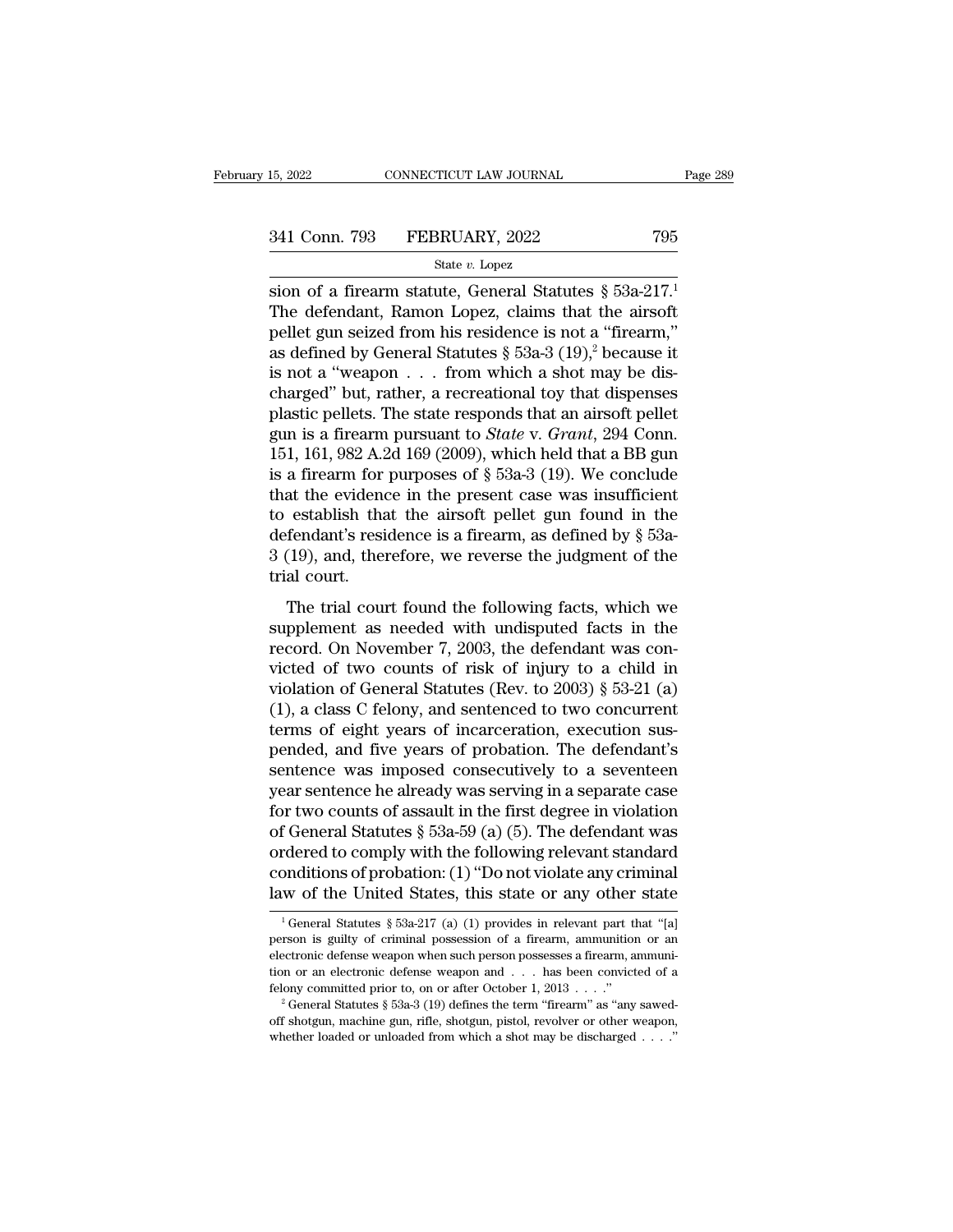# CONNECTICUT LAW JOURNAL February 15, 2022<br>
T96 FEBRUARY, 2022 341 Conn. 793<br>
State v. Lopez

### State *v.* Lopez

CONNECTICUT LAW JOURNAL February 15, 2022<br>
T96 FEBRUARY, 2022 341 Conn. 793<br>
State v. Lopez<br>
or territory." And (2) "If you are on probation for a<br>
felony conviction . . . you must not possess, receive<br>
or transport any fi FEBRUARY, 2022 341 Conn. 793<br>
State v. Lopez<br>
or territory." And (2) "If you are on probation for a<br>
felony conviction . . . you must not possess, receive<br>
or transport any firearm or dangerous instrument as<br>
those terms The Technomics of the defendant's probation the trial condition of the defendant's probation the trial condition of the defendant's probation the trial condition of the defendant's probation the trial court those terms are defined in [§] 53a-3 . . . .'' As a special State v. Lopez<br>
or territory." And (2) "If you are on probation for a<br>
felony conviction . . . you must not possess, receive<br>
or transport any firearm or dangerous instrument as<br>
those terms are defined in [§] 53a-3 . . . state v. Lopez<br>or territory." And (2) "If you are on probation for a<br>felony conviction . . . you must not possess, receive<br>or transport any firearm or dangerous instrument as<br>those terms are defined in [§] 53a-3 . . . ." or territory." And  $(2)$  "If you are on profelony conviction . . . you must not pos<br>or transport any firearm or dangerous in<br>those terms are defined in  $[\S]$  53a-3 . . . ."<br>condition of the defendant's probation, th<br>also only conviction  $\ldots$  you must not possess, receive<br>transport any firearm or dangerous instrument as<br>ose terms are defined in [§] 53a-3  $\ldots$ ." As a special<br>ndition of the defendant's probation, the trial court<br>so ordered of transport any firearm of dangerous instrument as<br>those terms are defined in [§]  $53a-3...$ ." As a special<br>condition of the defendant's probation, the trial court<br>also ordered that he must "[o]bey all laws of this state,<br>

shows terms are defined in [8]  $35a-3...$  As a special condition of the defendant's probation, the trial court also ordered that he must "[o]bey all laws of this state, any other state and all federal laws."<br>On October 27, condition of the defendant s probation, the trial court<br>also ordered that he must "[o]bey all laws of this state,<br>any other state and all federal laws."<br>On October 27, 2017, the defendant was released from<br>the custody of t also ordered that he must [o]bey an laws of this state,<br>any other state and all federal laws."<br>On October 27, 2017, the defendant was released from<br>the custody of the Department of Correction and began<br>serving his five yea In the state and an lederal raws.<br>
On October 27, 2017, the defendant was released from<br>
the custody of the Department of Correction and began<br>
serving his five year term of probation. Upon release,<br>
the defendant was inf On October 27, 2017, the defendant was released from<br>the custody of the Department of Correction and began<br>serving his five year term of probation. Upon release,<br>the defendant was informed of, and indicated that he<br>unders the custody of the Department of Correction and began<br>serving his five year term of probation. Upon release,<br>the defendant was informed of, and indicated that he<br>understood, the conditions of his probation, including<br>the s serving his five year term of probation. Upon release,<br>the defendant was informed of, and indicated that he<br>understood, the conditions of his probation, including<br>the standard condition prohibiting him, "as a convicted<br>fe the defendant was informed of, and indicated that he<br>understood, the conditions of his probation, including<br>the standard condition prohibiting him, "as a convicted<br>felon, from possessing, receiving, or transporting any<br>fi understood, the conditions of his probation, including<br>the standard condition prohibiting him, "as a convicted<br>felon, from possessing, receiving, or transporting any<br>firearm, as defined by  $\ldots$  § 53a-3." Additionally, th the standard condition prohibiting him, "as a convicted<br>felon, from possessing, receiving, or transporting any<br>firearm, as defined by  $\ldots$  § 53a-3." Additionally, the<br>defendant signed a firearm acknowledgement form,<br>whic felon, from possessing, receiving, or transporting any<br>firearm, as defined by . . . § 53a-3." Additionally, the<br>defendant signed a firearm acknowledgment form,<br>which provided: "I, [Ramon Lopez], acknowledge and<br>understand firearm, as defined by . . . § 53a-3." Additionally, the<br>defendant signed a firearm acknowledgment form,<br>which provided: "I, [Ramon Lopez], acknowledge and<br>understand that I am currently under a period of proba-<br>tion super defendant signed a firearm acknowledgment form,<br>which provided: "I, [Ramon Lopez], acknowledge and<br>understand that I am currently under a period of proba-<br>tion supervision, and in accordance with a specific<br>[c]ourt order a which provided: "I, [Ramon Lopez], acknowled;<br>understand that I am currently under a period of<br>tion supervision, and in accordance with a s<sub>[C</sub>]<br>ourt order and/or . . . General Statutes [§§]<br>29-36f, 29-36k, 53a-30, 53a-217 derstand that I am currently under a period of proba-<br>
n supervision, and in accordance with a specific<br>
[ourt order and/or . . . General Statutes [§§] 29-33,<br>
-36f, 29-36k, 53a-30, 53a-217, and/or 53a-217c, **I am**<br> **eligi** received a report of a given a received a report of a given a report of a given and  $\frac{1}{2}$  and  $\frac{1}{2}$  and  $\frac{1}{2}$  and  $\frac{1}{2}$  and  $\frac{1}{2}$  and  $\frac{1}{2}$  and  $\frac{1}{2}$  and  $\frac{1}{2}$  and  $\frac{1}{2}$  and  $\frac{1}{2}$  a

point of a gun at his place of employment. As part of the defendant's residence where the defendant of a gun at his place of employment. As part of their investigation, officers obtained a search warrant for the defendant investigation, officers a stream as a condition of<br>my probation." (Emphasis in original.)<br>On March 13, 2019, the Bristol Police Department<br>received a report that the defendant was in possession<br>of a gun at his place of em mengione to possess a friearm as a condition of<br>my probation." (Emphasis in original.)<br>On March 13, 2019, the Bristol Police Department<br>received a report that the defendant was in possession<br>of a gun at his place of emplo Iny probation. (Emphasis in original.)<br>
On March 13, 2019, the Bristol Police Department<br>
received a report that the defendant was in possession<br>
of a gun at his place of employment. As part of their<br>
investigation, offic On March 13, 2019, the Bristol Police Department<br>received a report that the defendant was in possession<br>of a gun at his place of employment. As part of their<br>investigation, officers obtained a search warrant for the<br>defend received a report that the defendant was in possession<br>of a gun at his place of employment. As part of their<br>investigation, officers obtained a search warrant for the<br>defendant's residence, where they seized the following<br> of a gun at his place of employment. As part of their<br>investigation, officers obtained a search warrant for the<br>defendant's residence, where they seized the following<br>items: (1) one black KWC airsoft pellet gun; (2) one<br>s investigation, officers obtained a search warrant for the<br>defendant's residence, where they seized the following<br>items: (1) one black KWC airsoft pellet gun; (2) one<br>silver Bearcat River .177 caliber BB gun; (3) a small<br>p defendant's residence, where they seized the<br>items: (1) one black KWC airsoft pellet gu<br>silver Bearcat River .177 caliber BB gun; (<br>plastic cup containing BBs; and (4) a letter<br>to the defendant at his residence. Thereafte dastic cup containing BBs; and (4) a letter addressed<br>of the defendant at his residence. Thereafter, the defen-<br>ant was arrested and charged with criminal possession<br>f a firearm in violation of  $\S 53a-217.<sup>3</sup>$ <br> $\frac{3}{10$ to the defendant at his residence. Thereafter, the defendant was arrested and charged with criminal possession of a firearm in violation of  $\S 53a-217.^3$ <br><sup>3</sup> In February, 2020, the defendant pleaded guilty to one count of

of a firearm in violation of § 53a-217.<sup>3</sup><br>
<sup>3</sup>In February, 2020, the defendant pleaded guilty to one count of breach<br>
of the peace in the second degree in violation of General Statutes § 53a-181<br>
and was sentenced to six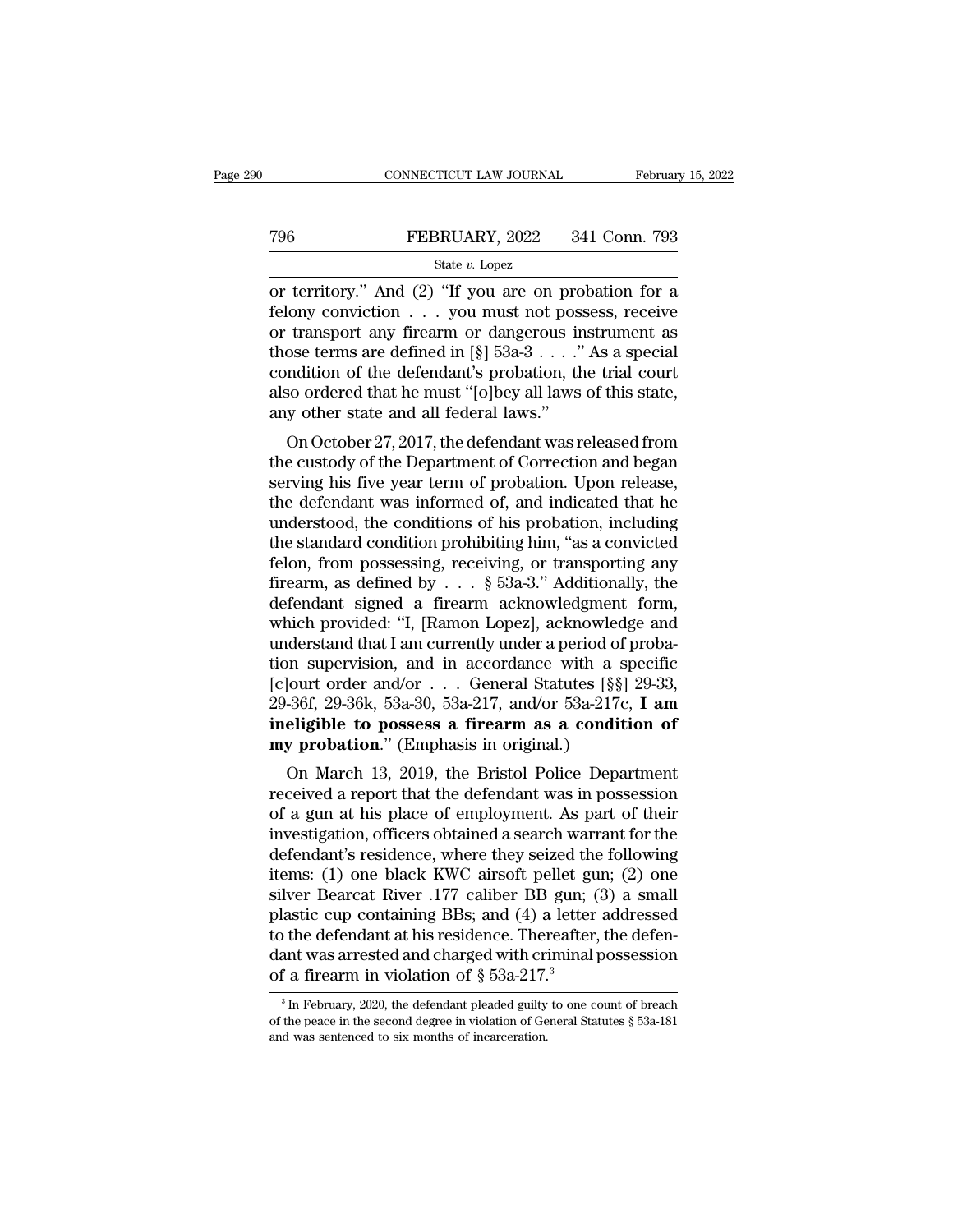Fage 2<br>
1 Conn. 793 FEBRUARY, 2022 797<br>
State v. Lopez<br>
In light of the defendant's arrest for alleged criminal<br>
nduct committed while on probation, the defendant 341 Conn. 793 FEBRUARY, 2022 797<br>
State v. Lopez<br>
In light of the defendant's arrest for alleged criminal<br>
conduct committed while on probation, the defendant<br>
was charged in the present case with a violation of<br>
the cond 341 Conn. 793 FEBRUARY, 2022 797<br>
State v. Lopez<br>
In light of the defendant's arrest for alleged criminal<br>
conduct committed while on probation, the defendant<br>
was charged in the present case with a violation of<br>
the cond 341 Conn. 793 FEBRUARY, 2022 797<br>
State v. Lopez<br>
In light of the defendant's arrest for alleged criminal<br>
conduct committed while on probation, the defendant<br>
was charged in the present case with a violation of<br>
the cond State v. Lopez<br>
State v. Lopez<br>
In light of the defendant's arrest for alleged criminal<br>
conduct committed while on probation, the defendant<br>
was charged in the present case with a violation of<br>
the conditions of his prob State v. Lopez<br>In light of the defendant's arrest for alleged criminal<br>conduct committed while on probation, the defendant<br>was charged in the present case with a violation of<br>the conditions of his probation under General In light of the defendant's arrest for alleged criminal<br>conduct committed while on probation, the defendant<br>was charged in the present case with a violation of<br>the conditions of his probation under General Statutes<br> $\S 53a$ conduct committed while on probation, the defendant<br>was charged in the present case with a violation of<br>the conditions of his probation under General Statutes<br> $§ 53a-32$ , "in that he engaged in conduct constituting<br>crimin was charged in the present case with a violation of<br>the conditions of his probation under General Statutes<br> $\S$  53a-32, "in that he engaged in conduct constituting<br>criminal possession of a firearm . . . ."<sup>4</sup> The defendant the conditions of his probation under General Statutes<br>
§ 53a-32, "in that he engaged in conduct constituting<br>
criminal possession of a firearm  $\dots$ ."<sup>4</sup> The defendant<br>
moved to dismiss the violation of probation charge,  $\S$  53a-32, "in that he engaged in conduct constituting<br>criminal possession of a firearm . . . ."<sup>4</sup> The defendant<br>moved to dismiss the violation of probation charge, and<br>the trial court heard oral argument on the defenda criminal possession of a firearm  $\ldots$  ."<sup>4</sup> The defendant<br>moved to dismiss the violation of probation charge, and<br>the trial court heard oral argument on the defendant's<br>motion at a violation of probation hearing. During moved to dismiss the violation of probation charge, and<br>the trial court heard oral argument on the defendant's<br>motion at a violation of probation hearing. During oral<br>argument, defense counsel claimed that the guns seized the trial court heard oral argument on the defendant's<br>motion at a violation of probation hearing. During oral<br>argument, defense counsel claimed that the guns seized<br>from the defendant's residence do not fall "under the<br>de motion at a violation of probation hearing. During oral<br>argument, defense counsel claimed that the guns seized<br>from the defendant's residence do not fall "under the<br>definition of a firearm" because they shoot plastic pel-<br> argument, defense counsel claimed that the guns seized<br>from the defendant's residence do not fall "under the<br>definition of a firearm" because they shoot plastic pel-<br>lets. The state opposed the defendant's motion, arguing<br> from the defendant's residence do not fall "under the definition of a firearm" because they shoot plastic pel-<br>lets. The state opposed the defendant's motion, arguing that, pursuant to *State* v. *Grant*, supra, 294 Conn. that, pursuant to *State v. Grant*, supra, 294 Conn. 161, a BB gun is a firearm under § 53a-3 (19). The trial court denied the defendant's motion on the basis of the authority established in *Grant*.<br>At the evidentiary hea

and, parsial was on proton, supplying 25 F conditions,<br>a BB gun is a firearm under § 53a-3 (19). The trial court<br>denied the defendant's motion on the basis of the authority<br>established in *Grant*.<br>At the evidentiary heari a BB gan is a fried in direct  $\frac{1}{3}$  sold  $\frac{1}{2}$  (19). The diameter denied the defendant's motion on the basis of the authority established in *Grant*.<br>At the evidentiary hearing on the violation of probation charge established in *Grant.*<br>At the evidentiary hearing on the violation of probation charge, the state adduced evidence that the defendant was on probation, the conditions of which included refraining from breaking the law or At the evidentiary hearing on the violation of probation charge, the state adduced evidence that the defendant was on probation, the conditions of which included refraining from breaking the law or possessing firearms, whe At the evidentiary hearing on the violation of probation charge, the state adduced evidence that the defendant was on probation, the conditions of which included refraining from breaking the law or possessing firearms, whe tion charge, the state adduced evidence that the defen-<br>dant was on probation, the conditions of which included<br>refraining from breaking the law or possessing firearms,<br>when the airsoft pellet gun and the BB gun were seize dant was on probation, the conditions of which included<br>refraining from breaking the law or possessing firearms,<br>when the airsoft pellet gun and the BB gun were seized<br>from his residence. Scott Werner, a detective employed refraining from breaking the law or possessing firearms,<br>when the airsoft pellet gun and the BB gun were seized<br>from his residence. Scott Werner, a detective employed<br>by the Bristol Police Department, testified as to the<br>o when the airsoft pellet gun and the BB gun were seized<br>from his residence. Scott Werner, a detective employed<br>by the Bristol Police Department, testified as to the<br>operability of the seized items. Werner explained that<br>the from his residence. Scott Werner, a detective employed<br>by the Bristol Police Department, testified as to the<br>operability of the seized items. Werner explained that<br>the airsoft pellet gun uses "air to push a [ball shaped]<br>p by the Bristol Police Department, testified as to the operability of the seized items. Werner explained that the airsoft pellet gun uses "air to push a [ball shaped] plastic projectile out of a barrel  $\ldots$  ." Specificall plastic projectile out of a barrel  $\ldots$  ." Specifically, "the slide racks back and forth," creating "a small pressurized chamber that releases and pushes the projectile out." Werner tested the airsoft pellet gun and dete "the slide racks back and forth," creating "a small pressurized chamber that releases and pushes the projectile<br>out." Werner tested the airsoft pellet gun and deter-<br><sup>4</sup>The defendant was charged by long form information wi

surized chamber that releases and pushes the projectile<br>out." Werner tested the airsoft pellet gun and deter-<br><sup>4</sup>The defendant was charged by long form information with one count<br>of violating his probation, as follows: "E out." Werner tested the airsoft pellet gun and deter-<br>
"The defendant was charged by long form information with one count<br>
of violating his probation, as follows: "Elizabeth Moseley, assistant state's<br>
attorney, accuses [ The defendant was charged by long form information with one count of violating his probation, as follows: "Elizabeth Moseley, assistant state's attorney, accuses [the defendant] of violation of probation and charges that, <sup>4</sup> The defendant was charged by long form information with one count of violating his probation, as follows: "Elizabeth Moseley, assistant state's attorney, accuses [the defendant] of violation of probation and charges t of violating his probation, as follows: "Elizabeth Moseley, assistant state's attorney, accuses [the defendant] of violation of probation and charges that, on or about March 11, 2019, at around 12 [p.m.], in the area of 2 attorney, accuses [the defendant] of violation of probation and charges that, on or about March 11, 2019, at around 12 [p.m.], in the area of 210 Redstone Hill Road in the city of Bristol . . . [the defendant] did violate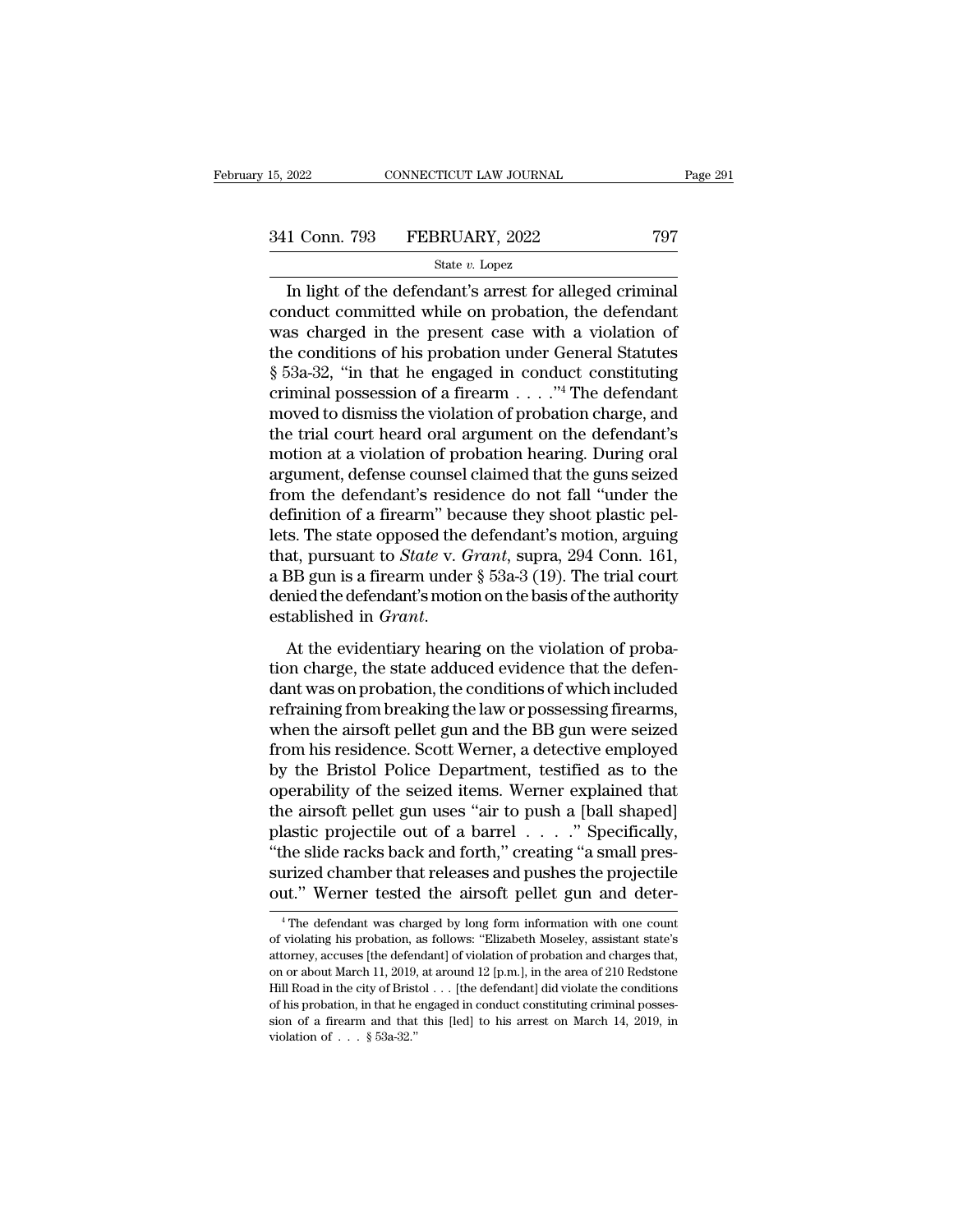# CONNECTICUT LAW JOURNAL February 15, 2022<br>
FEBRUARY, 2022 341 Conn. 793<br>
State v. Lopez

### State *v.* Lopez

 $\begin{tabular}{ll} \multicolumn{2}{l}{{\small \textbf{COMPECTICUT LAW JOURNAL}}} & \multicolumn{2}{l}{\small \textbf{February}}\\ \hline \multicolumn{2}{l}{\small \textbf{798}} & \multicolumn{2}{l}{\small \textbf{FEBRUARY, 2022}} & \multicolumn{2}{l}{341}\; \textbf{Conn. 793} \\ & \multicolumn{2}{l}{\small \textbf{State $v$. Lopez}}\\ \hline \multicolumn{2}{l}{\small \textbf{mined that it functioned as intended by the manufacturer because it discharged an airsoft pellet from the muyzle. Although Werner was unable to verify the video.} \end{tabular}$ The FEBRUARY, 2022 341 Conn. 793<br>
State v. Lopez<br>
mined that it functioned as intended by the manufac-<br>
turer because it discharged an airsoft pellet from the<br>
muzzle. Although Werner was unable to verify the veloc-<br>
tive The FEBRUARY, 2022 341 Conn. 793<br>
State v. Lopez<br>
mined that it functioned as intended by the manufac-<br>
turer because it discharged an airsoft pellet from the<br>
muzzle. Although Werner was unable to verify the veloc-<br>
tity FEBRUARY, 2022 341 Conn. 793<br>
state v. Lopez<br>
mined that it functioned as intended by the manufac-<br>
turer because it discharged an airsoft pellet from the<br>
muzzle. Although Werner was unable to verify the veloc-<br>
ity with State v. Lopez<br>
State v. Lopez<br>
mined that it functioned as intended by the manufac-<br>
turer because it discharged an airsoft pellet from the<br>
muzzle. Although Werner was unable to verify the veloc-<br>
tity with which the pl  $\begin{array}{l} \text{state } v. \\ \text{mined that it functioned as} \\ \text{turer because it discharged} \\ \text{muzzle. Although Werner was} \\ \text{ity with which the plastic pel} \\ \text{field that ``it did leave with a fall out [of] the barrel." \\ \text{With respect to the BB g} \end{array}$ rer because it discharged an airsoft pellet from the<br>uzzle. Although Werner was unable to verify the veloc-<br>vith which the plastic pellet was propelled, he testi-<br>d that "it did leave with a velocity. It did not simply<br>ll it and the plastic and above perfect from the<br>
muzzle. Although Werner was unable to verify the veloc-<br>
ity with which the plastic pellet was propelled, he testi-<br>
fied that "it did leave with a velocity. It did not simply

thuzze. Thinough wenter was unable to verty the velocity<br>tity with which the plastic pellet was propelled, he testi-<br>fied that "it did leave with a velocity. It did not simply<br>fall out [of] the barrel."<br>With respect to the then sent in the phastic perfect was proposed, the test<br>fied that "it did leave with a velocity. It did not simply<br>fall out [of] the barrel."<br>With respect to the BB gun, Werner explained that<br>it "did not have all the piec make the barrel."<br>
With respect to the BB gun, Werner explained that<br>
it "did not have all the pieces necessary" to fire a projec-<br>
tile, so he had to "contact the manufacturer, [which]<br>
then sent [him] the pieces . . . . With respect to the BB gun, Werner explained that<br>it "did not have all the pieces necessary" to fire a projec-<br>tile, so he had to "contact the manufacturer, [which]<br>then sent [him] the pieces  $\dots$  needed in order to<br>make With respect to the BB gun, Werner explained that<br>it "did not have all the pieces necessary" to fire a projec-<br>tile, so he had to "contact the manufacturer, [which]<br>then sent [him] the pieces  $\dots$  needed in order to<br>make it "did not have all the pieces necessary" to fire a proj<br>tile, so he had to "contact the manufacturer, [whit<br>then sent [him] the pieces . . . needed in order<br>make th[e] firearm fire." Specifically, the BB gun w<br>missing a Eq. 35 The had to contact the manufactured, [Which, the same sent [him] the pieces  $\ldots$  heeded in order to ake th[e] firearm fire." Specifically, the BB gun was issing a carbon dioxide canister and a cartridge to ld the make th[e] firearm fire." Specifically, the BB gun was<br>missing a carbon dioxide canister and a cartridge to<br>hold the BBs, both of which are proprietary in nature<br>and necessary "to actually function th[e] gun."<br>On cross-ex

missing a carbon dioxide canister and a cartridge to<br>missing a carbon dioxide canister and a cartridge to<br>hold the BBs, both of which are proprietary in nature<br>and necessary "to actually function th[e] gun."<br>On cross-exami missing a carson disinted cancere and a caractige to<br>hold the BBs, both of which are proprietary in nature<br>and necessary "to actually function th[e] gun."<br>On cross-examination, Werner explained that airsoft<br>pellet guns dif and necessary "to actually function th[e] gun."<br>
On cross-examination, Werner explained that airsoft<br>
pellet guns differ from BB guns because they use a<br>
different type of ammunition. A BB gun, such as the<br>
one seized from on cross-examination, Werner explained that airsoft<br>pellet guns differ from BB guns because they use a<br>different type of ammunition. A BB gun, such as the<br>one seized from the defendant's residence, can fire both<br>plastic pe On cross-examination, Werner explained that airsoft<br>pellet guns differ from BB guns because they use a<br>different type of ammunition. A BB gun, such as the<br>one seized from the defendant's residence, can fire both<br>plastic pe pellet guns differ from BB guns because they use a<br>different type of ammunition. A BB gun, such as the<br>one seized from the defendant's residence, can fire both<br>plastic pellets and metal BBs, whereas an airsoft pellet<br>gun c different type of ammunition. A BB gun, such as the<br>one seized from the defendant's residence, can fire both<br>plastic pellets and metal BBs, whereas an airsoft pellet<br>gun can fire only airsoft pellets, which are "plastic<br>ro one seized from the defendant's residence, can fire both<br>plastic pellets and metal BBs, whereas an airsoft pellet<br>gun can fire only airsoft pellets, which are "plastic<br>round ball[s]." After redirect examination, the trial<br> plastic pellets and metal BBs, whereas an airsoft pellet<br>gun can fire only airsoft pellets, which are "plastic<br>round ball[s]." After redirect examination, the trial<br>court asked Werner if he knew whether the airsoft<br>pellet gun can fire only airsoft pellets, which are "plastic<br>round ball[s]." After redirect examination, the trial<br>court asked Werner if he knew whether the airsoft<br>pellet gun or the BB gun was capable of discharging<br>"a projectil round ball[s]." After redirect examination, the trial<br>court asked Werner if he knew whether the airsoft<br>pellet gun or the BB gun was capable of discharging<br>"a projectile . . . with enough velocity . . . [to] be<br>able to pu court asked Werner if he knew whether the airsoft<br>pellet gun or the BB gun was capable of discharging<br>"a projectile . . . with enough velocity . . . [to] be<br>able to put a person's eye out . . . . ." Werner<br>responded: "I t pellet gun or the BB gun was capable of discharging "a projectile . . . with enough velocity . . . [to] be able to put a person's eye out . . . . ." Werner responded: "I think that's a hard determination for me to make, t Fregeeme  $\ldots$  and enough velocity  $\ldots$  [to] be<br>le to put a person's eye out  $\ldots$   $\ldots$  " Werner<br>sponded: "I think that's a hard determination for me<br>make, to say put somebody's eye out. I can't say<br>at, to be honest." N moved in this set of parallel in the state is a hard determination for me<br>to make, to say put somebody's eye out. I can't say<br>that, to be honest." Neither the state nor the defendant<br>followed up on this line of questionin

responded. Thank data is a nard determination for the<br>to make, to say put somebody's eye out. I can't say<br>that, to be honest." Neither the state nor the defendant<br>followed up on this line of questioning.<br>At the close of th that, to be honest." Neither the state nor the defendant<br>followed up on this line of questioning.<br>At the close of the state's evidence, defense counsel<br>moved for a judgment of acquittal or a finding of no<br>violation of pro followed up on this line of questioning.<br>At the close of the state's evidence, defense counsel<br>moved for a judgment of acquittal or a finding of no<br>violation of probation, arguing that the state had failed<br>to establish th At the close of the state's evidence, defense counsel<br>moved for a judgment of acquittal or a finding of no<br>violation of probation, arguing that the state had failed<br>to establish that the airsoft pellet gun or the BB gun<br>se At the close of the state's evidence, defense counsel<br>moved for a judgment of acquittal or a finding of no<br>violation of probation, arguing that the state had failed<br>to establish that the airsoft pellet gun or the BB gun<br>se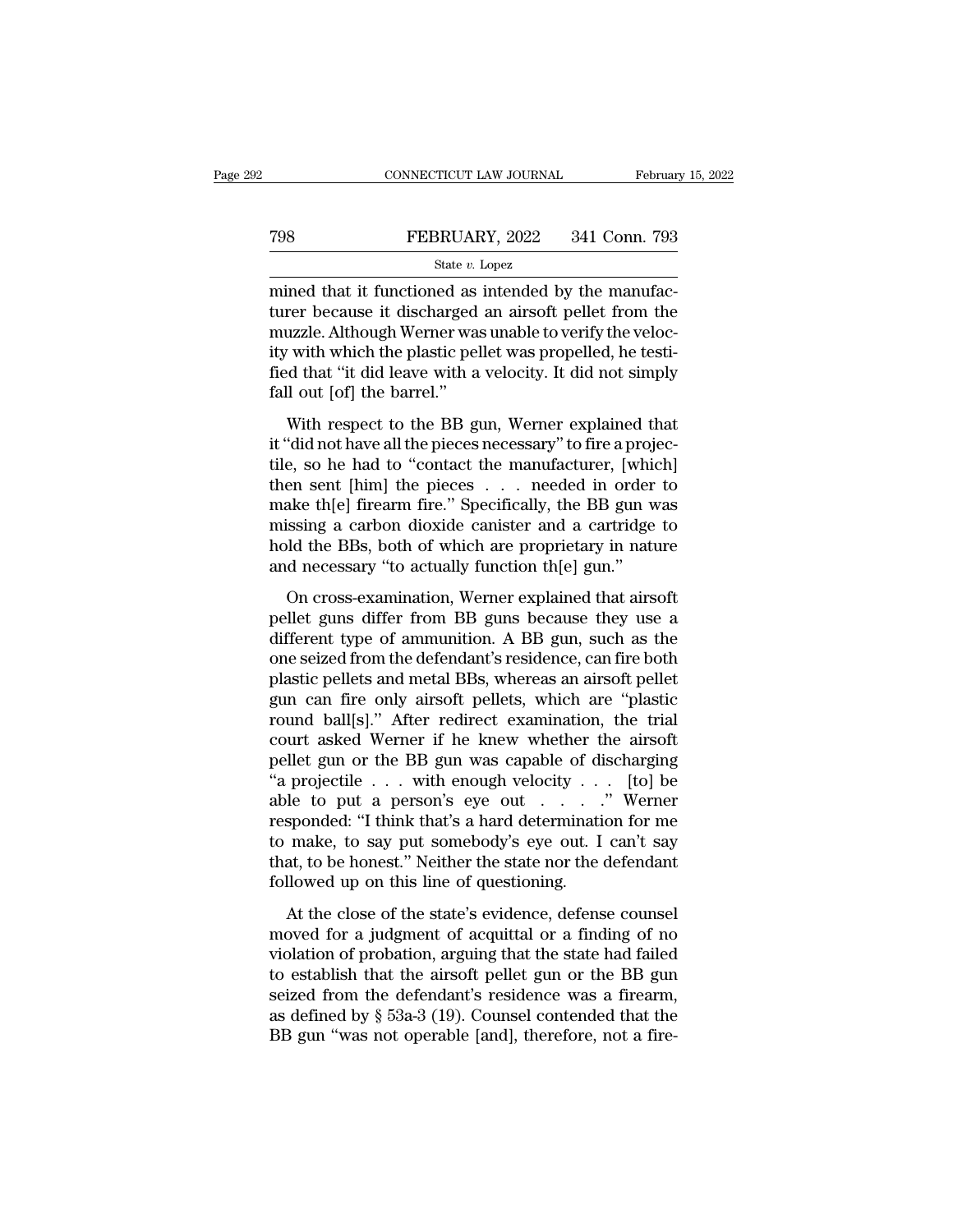15, 2022 CONNECTICUT LAW JOURNAL Page 29:<br>
341 Conn. 793 FEBRUARY, 2022 799<br>
<sup>341</sup> State v. Lopez<br>
arm," and, with respect to the airsoft pellet gun, "that<br>
a pellet gun is not a firearm." Alternatively, counsel<br>
argued th 341 Conn. 793 FEBRUARY, 2022 799<br>
State v. Lopez<br>
arm," and, with respect to the airsoft pellet gun, "that<br>
a pellet gun is not a firearm." Alternatively, counsel<br>
argued that the evidence was insufficient to establish<br>
t 341 Conn. 793 FEBRUARY, 2022 799<br>
State v. Lopez<br>
arm," and, with respect to the airsoft pellet gun, "that<br>
a pellet gun is not a firearm." Alternatively, counsel<br>
argued that the evidence was insufficient to establish<br>
t 341 Conn. 793 FEBRUARY, 2022 799<br>  $\frac{\text{State } v. \text{ Lopez}}{\text{arm,}}$  and, with respect to the airsoft pellet gun, "that<br>
a pellet gun is not a firearm." Alternatively, counsel<br>
argued that the evidence was insufficient to establish<br> State v. Lopez<br>
arm," and, with respect to the airsoft pellet gun, "that<br>
a pellet gun is not a firearm." Alternatively, counsel<br>
argued that the evidence was insufficient to establish<br>
that the defendant was in possessio state v. Lopez<br>arm," and, with respect to the airsoft pellet gun, "that<br>a pellet gun is not a firearm." Alternatively, counsel<br>argued that the evidence was insufficient to establish<br>that the defendant was in possession of arm," and, with respect to the airsoft pellet gun, "that<br>a pellet gun is not a firearm." Alternatively, counsel<br>argued that the evidence was insufficient to establish<br>that the defendant was in possession of the items seiz a pellet gun is not a firearm." Alternatively, counsel<br>argued that the evidence was insufficient to establish<br>that the defendant was in possession of the items seized<br>because he resided in a multifamily dwelling, and "the<br> argued that the evidence was insufficient to establish<br>that the defendant was in possession of the items seized<br>because he resided in a multifamily dwelling, and "the<br>doctrine of nonexclusive possession would cast serious<br> that the defendant was in possession of the items seized<br>because he resided in a multifamily dwelling, and "the<br>doctrine of nonexclusive possession would cast serious<br>doubt as to whether  $\dots$  any firearm that was found<br>in because he resided in a multifamily dwelling, and "the doctrine of nonexclusive possession would cast serious<br>doubt as to whether  $\ldots$  any firearm that was found<br>in the house at that time exclusively was in the actual or doctrine of nonexclusive possession would cast serious<br>doubt as to whether  $\dots$  any firearm that was found<br>in the house at that time exclusively was in the actual or<br>constructive possession of [the defendant]." The state<br> doubt as to whether . . . any firearm that was found<br>in the house at that time exclusively was in the actual or<br>constructive possession of [the defendant]." The state<br>opposed the motion, claiming that it had met its burden in the house at that time exclusively was in the a<br>constructive possession of [the defendant]." Th<br>opposed the motion, claiming that it had met its<br>of establishing, by a preponderance of the eviden<br>the defendant was in cri more possession of the detendant, The state<br>posed the motion, claiming that it had met its burden<br>establishing, by a preponderance of the evidence, that<br>e defendant was in criminal possession of a firearm<br>rsuant to *State* by by a preponderance of the evidence, that<br>of establishing, by a preponderance of the evidence, that<br>the defendant was in criminal possession of a firearm<br>pursuant to *State* v. *Grant*, supra, 294 Conn. 161. The<br>trial co

derivatively a proponalization of a firearm<br>the defendant was in criminal possession of a firearm<br>pursuant to *State* v. *Grant*, supra, 294 Conn. 161. The<br>trial court denied the defendant's motion.<br>At the conclusion of t pursuant to *State* v. *Grant*, supra, 294 Conn. 161. The<br>trial court denied the defendant's motion.<br>At the conclusion of the evidence on the violation of<br>probation charge, the trial court found "that the prepon-<br>derance Furstian to state v. State, stapped, 251 comments that that the conclusion of the evidence on the violation of probation charge, the trial court found "that the preponderance of the evidence in this matter show[ed] that t A final coal defined are determined in substituted.<br>
At the conclusion of the evidence on the violation of<br>
probation charge, the trial court found "that the prepon-<br>
derance of the evidence in this matter show[ed] that<br> At the conclusion of the evidence on the violation of<br>probation charge, the trial court found "that the prepon-<br>derance of the evidence in this matter show[ed] that<br>the defendant did possess the seized items within his<br>re probation charge, the trial court found "that the prepon-<br>derance of the evidence in this matter show[ed] that<br>the defendant did possess the seized items within his<br>residence" and that the airsoft pellet gun "was, in fact, derance of the evidence in this matter show[ed] that<br>the defendant did possess the seized items within his<br>residence" and that the airsoft pellet gun "was, in fact,<br>a firearm pursuant to § 53a-3 [19] and was capable of<br>dis the defendant did possess the seized items within his<br>residence" and that the airsoft pellet gun "was, in fact,<br>a firearm pursuant to  $\S$  53a-3 [19] and was capable of<br>discharging a shot, specifically, six millimeter pell residence" and that the airsoft pellet gun "was, in fact,<br>a firearm pursuant to  $\S$  53a-3 [19] and was capable of<br>discharging a shot, specifically, six millimeter pellets."<br>The trial court arrived at a different conclusio a firearm pursuant to § 53a-3 [19] and was capable of discharging a shot, specifically, six millimeter pellets."<br>The trial court arrived at a different conclusion with respect to the BB gun, which the court found was not discharging a shot, specifically, six millimeter pellets."<br>The trial court arrived at a different conclusion with<br>respect to the BB gun, which the court found was not<br>a firearm because it "was not capable of firing a shot The trial court arrived at a different conclusion with<br>respect to the BB gun, which the court found was not<br>a firearm because it "was not capable of firing a shot,<br>as required by statute, due to the fact that the weapon<br>d respect to the BB gun, which the court found was not<br>a firearm because it "was not capable of firing a shot,<br>as required by statute, due to the fact that the weapon<br>did not have the necessary cartridge  $\ldots$  capable of<br>ho a firearm because it "was not capable of firing a shot,<br>as required by statute, due to the fact that the weapon<br>did not have the necessary cartridge  $\ldots$  capable of<br>holding a BB  $\ldots$ ." Accordingly, the trial court deter as required by statute, due to the fact that the weapon<br>
did not have the necessary cartridge  $\ldots$  capable of<br>
holding a BB  $\ldots$ ." Accordingly, the trial court deter-<br>
mined that the defendant had engaged "in felonious<br> did not have the necessary cartridge . . . . capable of<br>holding a BB . . . ." Accordingly, the trial court deter-<br>mined that the defendant had engaged "in felonious<br>conduct, criminal conduct while he was on probation by<br>p holding a BB  $\ldots$ ." Accordingly, the trial court deter-<br>mined that the defendant had engaged "in felonious<br>conduct, criminal conduct while he was on probation by<br>possessing a firearm [that] was capable of discharging<br>a s mined that the defendant had engaged "in felonious<br>conduct, criminal conduct while he was on probation by<br>possessing a firearm [that] was capable of discharging<br>a shot." The court concluded that the defendant conse-<br>quent conduct, criminal conduct while he was on probation by<br>possessing a firearm [that] was capable of discharging<br>a shot." The court concluded that the defendant conse-<br>quently had violated the standard conditions of his pro-<br> possessing a firearm [that] was capable of discharging<br>a shot." The court concluded that the defendant conse-<br>quently had violated the standard conditions of his pro-<br>bation requiring him to refrain from violating the law<br> a shot." The court concluded that the defendant consequently had violated the standard conditions of his probation requiring him to refrain from violating the law or possessing a firearm, as defined by § 53a-3 (19), as wel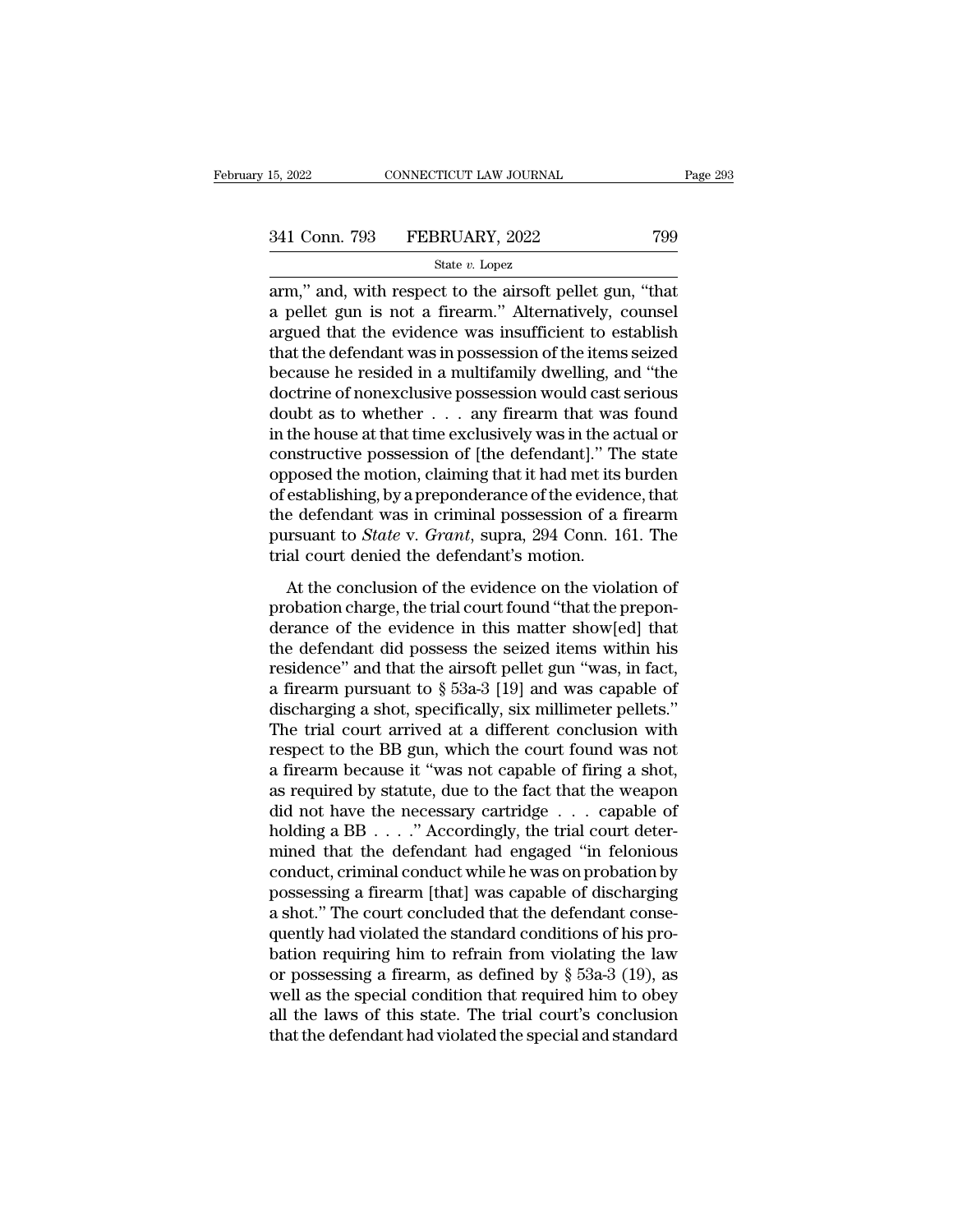|     | CONNECTICUT LAW JOURNAL                                                                                                                              | February 15, 2022 |
|-----|------------------------------------------------------------------------------------------------------------------------------------------------------|-------------------|
|     |                                                                                                                                                      |                   |
| 800 | FEBRUARY, 2022                                                                                                                                       | 341 Conn. 793     |
|     | State $v$ . Lopez                                                                                                                                    |                   |
|     | conditions of his probation rested entirely on its finding<br>that the defendant engaged in conduct constituting crimi-<br>not pococcion of a fironm |                   |

 $\begin{tabular}{ll} 800 & FEBRUARY, 2022 & 341 Conn. 793 \\ \hline \textbf{State } v. \textbf{Lopez} \\ \textbf{conditions of his problem rested entirely on its finding that the defendant engaged in conduct constituting criminal possession of a firearm.} \end{tabular}$  $\begin{array}{ll} \hline \text{800} & \text{FEBRUARY, 20} \\ & \\ \text{State $v$. Lopez} \\ \text{conditions of his production rested} \\ \text{that the defendant engaged in cond} \\ \text{nal possession of a firearm.} \\ \hline \end{array}$  $\frac{\text{SEBRUAKI}}{\text{State } v.\text{ Lopez}}$ <br>  $\frac{\text{State } v.\text{ Lopez}}{\text{Mditions of his problem nested entirely on its finding}}$ <br>
at the defendant engaged in conduct constituting crimi-<br>
I possession of a firearm.<br>
After finding that the defendant was not amenable<br>
supervised probation, the t

State  $v$ . Lopez<br>
conditions of his probation rested entirely on its finding<br>
that the defendant engaged in conduct constituting crimi-<br>
nal possession of a firearm.<br>
After finding that the defendant was not amenable<br>
to conditions of his probation rested entirely on its finding<br>that the defendant engaged in conduct constituting crimi-<br>nal possession of a firearm.<br>After finding that the defendant was not amenable<br>to supervised probation, t Example of the probability conduct constituting criminal possession of a firearm.<br>
After finding that the defendant was not amenable<br>
to supervised probation, the trial court revoked the<br>
defendant's probation and sentence and possession of a firearm.<br>
After finding that the defendant was not amenable<br>
to supervised probation, the trial court revoked the<br>
defendant's probation and sentenced him to 8 years of<br>
incarceration, execution suspend After finding that the defendant was not amenable<br>to supervised probation, the trial court revoked the<br>defendant's probation and sentenced him to 8 years of<br>incarceration, execution suspended after 56 months,<br>and 1273 days After finding that the defendant was not amenable<br>to supervised probation, the trial court revoked the<br>defendant's probation and sentenced him to 8 years of<br>incarceration, execution suspended after 56 months,<br>and 1273 days to supervised probation, the trial court revoked the<br>defendant's probation and sentenced him to 8 years of<br>incarceration, execution suspended after 56 months,<br>and 1273 days of probation. In addition to the preex-<br>isting co defendant's probation and sentenced him to 8 years of<br>incarceration, execution suspended after 56 months,<br>and 1273 days of probation. In addition to the preex-<br>isting conditions of probation, the trial court imposed<br>the ad incarceration, execution suspended after 56 months,<br>and 1273 days of probation. In addition to the preex-<br>isting conditions of probation, the trial court imposed<br>the additional condition that the defendant is "not to<br>posse and 1273 days of probation. In addition to the preexisting conditions of probation, the trial court imposed<br>the additional condition that the defendant is "not to<br>possess any pellet guns, BB guns, zip guns, cap guns,<br>or an isting conditions of probation, the trial court imposed<br>the additional condition that the defendant is "not to<br>possess any pellet guns, BB guns, zip guns, cap guns,<br>or anything of that nature, or any firearm replicas, [or the additional condition that the defendant is "not to possess any pellet guns, BB guns, zip guns, cap guns, or anything of that nature, or any firearm replicas, [or] anything that looks like a pistol, handgun, rifle, sho possess any pellet guns, BB guns, zip guns, cap guns,<br>or anything of that nature, or any firearm replicas, [or]<br>anything that looks like a pistol, handgun, rifle, shotgun,<br>assault weapon or the like." The defendant appeal or anything of<br>anything that<br>assault weap<br>from the jud;<br>Court, and we<br>ant to Genera<br>§ 65-2.<sup>5</sup><br>On appeal, sault weapon or the like." The defendant appealed<br>om the judgment of the trial court to the Appellate<br>ourt, and we transferred the appeal to this court pursu-<br>t to General Statutes  $\S 51-199$  (c) and Practice Book<br> $55-2.^5$ from the judgment of the trial court to the Appellate<br>Court, and we transferred the appeal to this court pursu-<br>ant to General Statutes  $\S 51-199$  (c) and Practice Book<br> $\S 65-2.^5$ <br>On appeal, the defendant raises four clai

Court, and we transferred the appeal to this court pursu-<br>ant to General Statutes § 51-199 (c) and Practice Book<br>§ 65-2.<sup>5</sup><br>On appeal, the defendant raises four claims: (1) the<br>trial court's factual finding that the defen ant to General Statutes § 51-199 (c) and Practice Book § 65-2.<sup>5</sup><br>
On appeal, the defendant raises four claims: (1) the trial court's factual finding that the defendant possessed<br>
a firearm in violation of § 53a-217 was c On appeal, the defendant raises four claims: (1) the<br>ial court's factual finding that the defendant possessed<br>firearm in violation of § 53a-217 was clearly erroneous<br>ecause the evidence was insufficient to establish that<br> trial court's factual finding that the defendant possessed<br>a firearm in violation of § 53a-217 was clearly erroneous<br>because the evidence was insufficient to establish that<br> $\frac{1}{5}$  After filing the present appeal, the d

a firearm in violation of § 53a-217 was clearly erroneous<br>because the evidence was insufficient to establish that<br> $\frac{5}{10}$  After filing the present appeal, the defendant filed a motion to correct<br>an illegal sentence pur because the evidence was insufficient to establish that<br>  $\frac{1}{100}$  After filing the present appeal, the defendant filed a motion to correct<br>
an illegal sentence pursuant to Practice Book § 43-22, claiming that the<br>
sent because the evidence was insufficient to establish that<br>
<sup>5</sup> After filing the present appeal, the defendant filed a motion to correct<br>
an illegal sentence pursuant to Practice Book § 43-22, claiming that the<br>
sentence imp <sup>5</sup> After filing the present appeal, the defendant filed a motion to correct an illegal sentence pursuant to Practice Book § 43-22, claiming that the sentence imposed by the trial court was illegal because § 53a-217 is pr an illegal sentence pursuant to Practice Book § 43-22, claiming that the sentence imposed by the trial court was illegal because § 53a-217 is pre-<br>empted by 15 U.S.C. § 5001, which defines airsoft pellet guns as "look-ali and metallical the trial court was illegal because § 53a-217 is pre-<br>empted by 15 U.S.C. § 5001, which defines airsoft pellet guns as "look-alike<br>... firearm[s] ...." 15 U.S.C. § 5001 (c) (2018). The trial court dismissed empted by 15 U.S.C. § 5001, which defines airsoft pellet guns as "look-alike ... firearm[s] ...." 15 U.S.C. § 5001 (c) (2018). The trial court dismissed the defendant's motion in part for lack of subject matter jurisdicti . . . firearm[s] . . . . " 15 U.S.C. § 5001 (c) (2018). The trial court dismissed the defendant's motion in part for lack of subject matter jurisdiction on the ground that the defendant's "argument [was] fully centered on in the defendant's motion in part for lack of subject matter jurisdiction on the ground that the defendant's "argument [was] fully centered on the basis of the violation of probation [finding] and not the sentence." To the are understanded the defendant's "argument [was] fully centered on the basis of the violation of probation [finding] and not the sentence." To the extent that defense counsel claimed during oral argument "that the defenda the violation of probation [finding] and not the sentence." To the extent that defense counsel claimed during oral argument "that the defendant's sentence was disproportionate under the circumstances . . . and excessive i that defense counsel claimed during oral argument "that the defendant's sentence was disproportionate under the circumstances . . . and excessive in violation of the eighth amendment to the United States constitution," th sentence was disproportionate under the circumstances . . . and excessive in violation of the eighth amendment to the United States constitution," the trial court denied the defendant's motion because he had "failed to ar in violation of the eighth amendment to the United States constitution," the trial court denied the defendant's motion because he had "failed to articulate and demonstrate that violation  $\ldots$ ." The defendant thereafter a and demonstrate that violation  $\ldots$ ." The defendant thereafter amended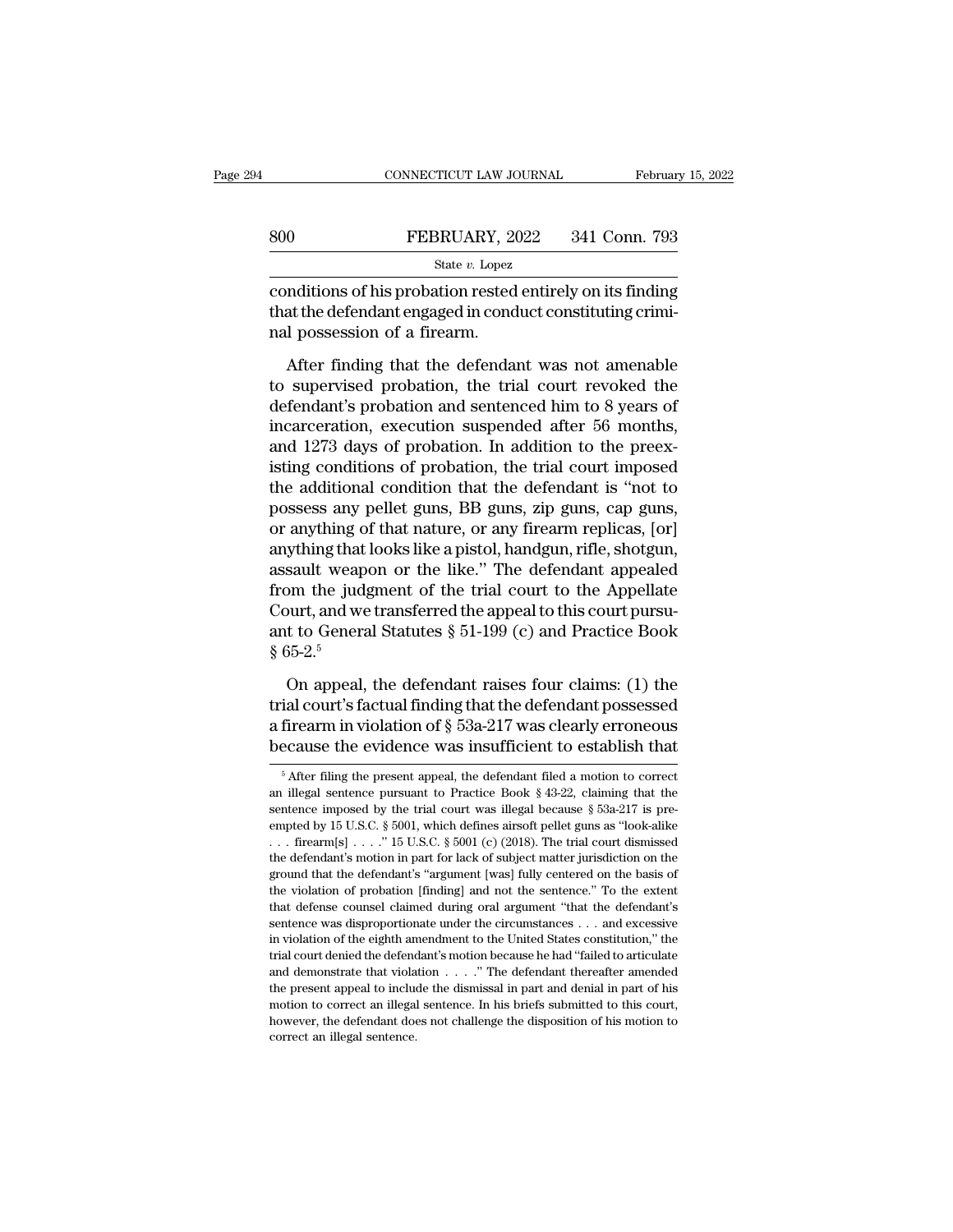# 15, 2022 CONNECTICUT LAW JOURNAL Page 295<br>341 Conn. 793 FEBRUARY, 2022 801<br>State v. Lopez

### State *v.* Lopez

(a) the airsoft pellet gun seized from his residence was 341 Conn. 793 FEBRUARY, 2022 801<br>
State v. Lopez<br>
(a) the airsoft pellet gun seized from his residence was<br>
a "weapon . . . from which a shot may be discharged,"<br>
as defined by § 53a-3 (19), and (b) he was in constructive 341 Conn. 793 FEBRUARY, 2022 801<br>
State v. Lopez<br>
(a) the airsoft pellet gun seized from his residence was<br>
a "weapon . . . from which a shot may be discharged,"<br>
as defined by § 53a-3 (19), and (b) he was in constructive 341 Conn. 793 FEBRUARY, 2022 801<br>
State v. Lopez<br>
(a) the airsoft pellet gun seized from his residence was<br>
a "weapon . . . from which a shot may be discharged,"<br>
as defined by § 53a-3 (19), and (b) he was in constructive State v. Lopez<br>
(a) the airsoft pellet gun seized from his residence was<br>
a "weapon . . . from which a shot may be discharged,"<br>
as defined by § 53a-3 (19), and (b) he was in constructive<br>
possession of the airsoft pellet state v. Lopez<br>
(a) the airsoft pellet gun seized from his residence was<br>
a "weapon . . . from which a shot may be discharged,"<br>
as defined by § 53a-3 (19), and (b) he was in constructive<br>
possession of the airsoft pellet (a) the airsoft pellet gun seized from his residence was<br>a "weapon . . . from which a shot may be discharged,"<br>as defined by § 53a-3 (19), and (b) he was in constructive<br>possession of the airsoft pellet gun; (2) the defen a "weapon . . . from which a shot may be discharged,"<br>as defined by § 53a-3 (19), and (b) he was in constructive<br>possession of the airsoft pellet gun; (2) the defendant's<br>probation was revoked on the basis of uncharged cr as defined by  $\S$  53a-3 (19), and (b) he was in constructive<br>possession of the airsoft pellet gun; (2) the defendant's<br>probation was revoked on the basis of uncharged crimi-<br>nal conduct in violation of the due process cla possession of the airsoft pellet gun; (2) the defendant's<br>probation was revoked on the basis of uncharged crimi-<br>nal conduct in violation of the due process clause of<br>the fourteenth amendment because he was charged<br>with p probation was revoked on the basis of uncharged crimi-<br>nal conduct in violation of the due process clause of<br>the fourteenth amendment because he was charged<br>with possessing a firearm at his workplace but found<br>guilty of p nal conduct in violation of the due process clause of<br>the fourteenth amendment because he was charged<br>with possessing a firearm at his workplace but found<br>guilty of possessing one at his residence; (3)  $\S$  53a-<br>217 is unc the fourteenth amendment because he was charged<br>with possessing a firearm at his workplace but found<br>guilty of possessing one at his residence; (3)  $\S$  53a-<br>217 is unconstitutionally vague "because no reasonable<br>person [w with possessing a firearm at his workplace but found<br>guilty of possessing one at his residence;  $(3) \S 53a-217$  is unconstitutionally vague "because no reasonable<br>person [would think] that a toy pellet gun that dis-<br>charg guilty of possessing one at his residence; (3) § 53a-<br>217 is unconstitutionally vague "because no reasonable<br>person [would think] that a toy pellet gun that dis-<br>charges six millimeter plastic pellets is, in fact, a 'fire-217 is unconstitutionally vague "because no reasonable<br>person [would think] that a toy pellet gun that dis-<br>charges six millimeter plastic pellets is, in fact, a 'fire-<br>arm' "; and (4) the trial court abused its discretio person [would think] that a toy pellet gun that discharges six millimeter plastic pellets is, in fact, a 'fire-<br>arm' "; and (4) the trial court abused its discretion in<br>imposing an unduly harsh sentence because the defen-<br> charges six millimeter plastic pellets is, in fact, a 'fire-<br>arm'"; and (4) the trial court abused its discretion in<br>imposing an unduly harsh sentence because the defen-<br>dant's conduct "fell far outside the 'heartland' of arm'"; and (4) the trial court abused its discretion in<br>imposing an unduly harsh sentence because the defen-<br>dant's conduct "fell far outside the 'heartland' of the<br>offense of criminal possession of a firearm and was de<br>m imposing an unduly harsh sentence because the defendant's conduct "fell far outside the 'heartland' of the offense of criminal possession of a firearm and was de minimis . . . . " For the reasons that follow, we agree wit dant's conduct "fell far outside the 'heartland' of the<br>offense of criminal possession of a firearm and was de<br>minimis . . . . " For the reasons that follow, we agree<br>with the defendant's claim that the evidence was insuf offense of criminal possession of a firearm and<br>minimis  $\ldots$ ." For the reasons that follow, w<br>with the defendant's claim that the evidence was<br>cient to support the trial court's factual findi<br>the airsoft pellet gun seize The principles governing a trial court's factual finding that<br>the defendant's claim that the evidence was insuffi-<br>ent to support the trial court's factual finding that<br>e airsoft pellet gun seized from his residence was a regarding a violation of probation are within its count.<br>
The principles governing a trial court's factual finding that<br>
"firearm," as defined by  $\S$  53a-3 (19), and we reverse<br>
the trial court's judgment on that ground.<br>

the airsoft pellet gun seized from his residence was a "firearm," as defined by  $\S$  53a-3 (19), and we reverse<br>the trial court's judgment on that ground.<br>The principles governing a trial court's factual finding<br>regarding "firearm," as defined by § 53a-3 (19), and we reverse<br>the trial court's judgment on that ground.<br>The principles governing a trial court's factual finding<br>regarding a violation of probation are well settled. "[A]ll<br>that is The trial court's judgment on that ground.<br>The principles governing a trial court's factual finding<br>regarding a violation of probation are well settled. "[A]ll<br>that is required in a probation violation proceeding is<br>enoug The principles governing a trial court's factual finding<br>regarding a violation of probation are well settled. "[A]ll<br>that is required in a probation violation proceeding is<br>enough to satisfy the court within its sound judi The principles governing a trial court's factual finding<br>regarding a violation of probation are well settled. "[A]ll<br>that is required in a probation violation proceeding is<br>enough to satisfy the court within its sound jud regarding a violation of probation are well settled. "[A]ll<br>that is required in a probation violation proceeding is<br>enough to satisfy the court within its sound judicial<br>discretion that the probationer has not met the term that is required in a probation violation proceeding is<br>enough to satisfy the court within its sound judicial<br>discretion that the probationer has not met the terms<br>of his probation.... It is also well settled that a trial enough to satisfy the court within its sound judicial<br>discretion that the probationer has not met the terms<br>of his probation. . . . It is also well settled that a trial<br>court may not find a violation of probation unless i discretion that the probationer has not met the terms<br>of his probation.... It is also well settled that a trial<br>court may not find a violation of probation unless it<br>finds that the predicate facts underlying the violation of his probation. . . . It is also well settled that a trial<br>court may not find a violation of probation unless it<br>finds that the predicate facts underlying the violation<br>have been established by a preponderance of the ev court may not find a violation of probation unless it<br>finds that the predicate facts underlying the violation<br>have been established by a preponderance of the evi-<br>dence at the hearing—that is, the evidence must induce<br>a r finds that the predicate facts underlying the violation<br>have been established by a preponderance of the evi-<br>dence at the hearing—that is, the evidence must induce<br>a reasonable belief that it is more probable than not<br>tha have been established by a preponderance of the evidence at the hearing—that is, the evidence must induce a reasonable belief that it is more probable than not that the defendant has violated a condition of his or her pro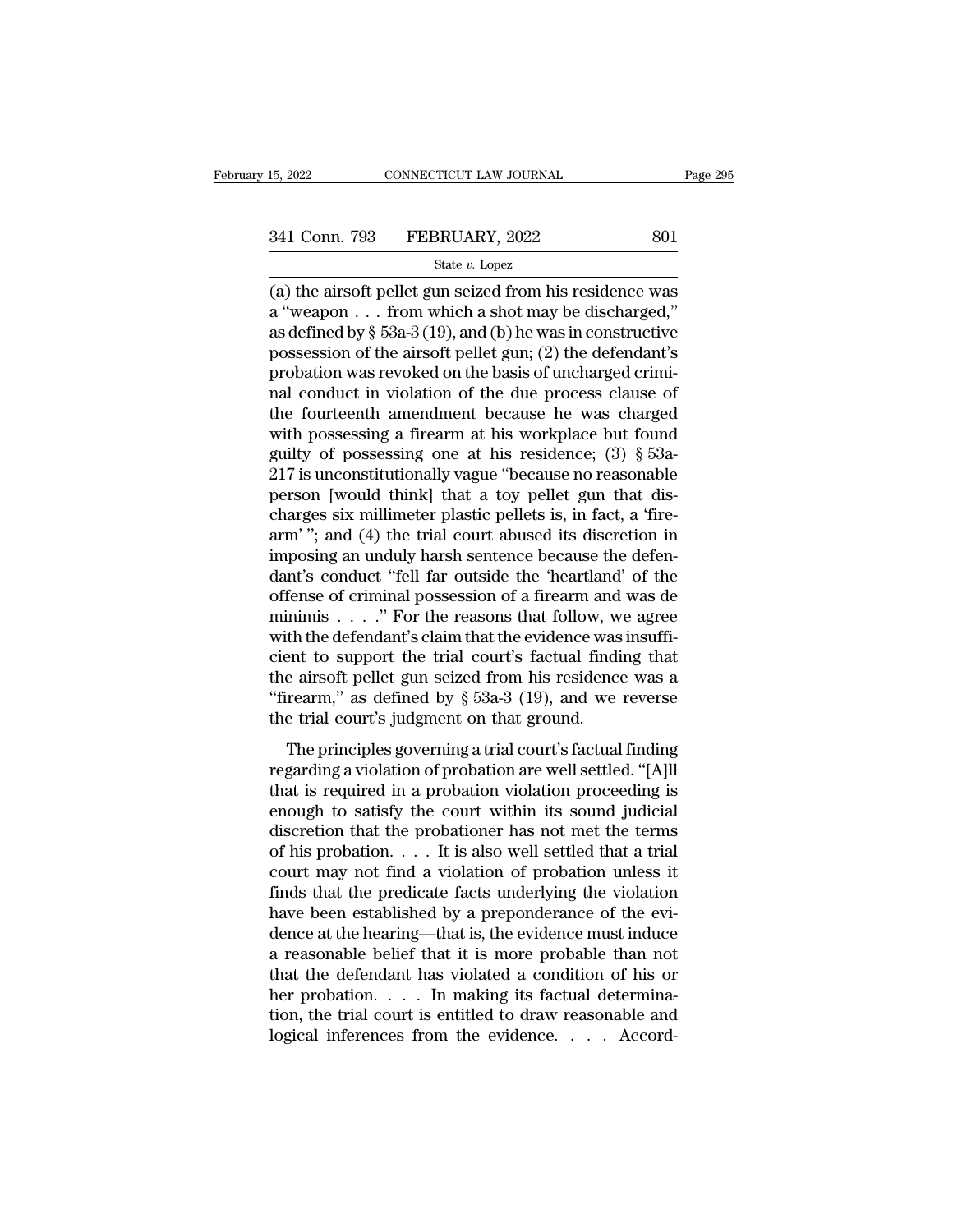# EXECUTE CONNECTICUT LAW JOURNAL February 15, 2022<br>802 FEBRUARY, 2022 341 Conn. 793<br>812 State v. Lopez

### State *v.* Lopez

CONNECTICUT LAW JOURNAL February 15, 2022<br>
SO2 FEBRUARY, 2022 341 Conn. 793<br>
State v. Lopez<br>
ingly, [a] challenge to the sufficiency of the evidence<br>
is based on the court's factual findings. The proper<br>
standard of ravia FEBRUARY, 2022 341 Conn. 793<br>
state v. Lopez<br>
ingly, [a] challenge to the sufficiency of the evidence<br>
is based on the court's factual findings. The proper<br>
standard of review is whether the court's findings were<br>
closely Someton of review is whether the court's finding of fort is closely expressed in the court's factual findings. The proper standard of review is whether the court's findings were clearly erroneous based on the evidence.... Someton State v. Lopez<br>
State v. Lopez<br>
ingly, [a] challenge to the sufficiency of the evidence<br>
is based on the court's factual findings. The proper<br>
standard of review is whether the court's findings were<br>
clearly erron State v. Lopez<br>
ingly, [a] challenge to the sufficiency of the evidence<br>
is based on the court's factual findings. The proper<br>
standard of review is whether the court's findings were<br>
clearly erroneous based on the eviden state v. Lopez<br>
ingly, [a] challenge to the sufficiency of the evidence<br>
is based on the court's factual findings. The proper<br>
standard of review is whether the court's findings were<br>
clearly erroneous based on the eviden ingly, [a] challenge to the sufficiency of the evidence<br>is based on the court's factual findings. The proper<br>standard of review is whether the court's findings were<br>clearly erroneous based on the evidence. . . . A court's<br> is based on the court's factual findings. The proper<br>standard of review is whether the court's findings were<br>clearly erroneous based on the evidence. . . . A court's<br>finding of fact is clearly erroneous and its conclusion standard of review is whether the court's findings were<br>clearly erroneous based on the evidence. . . . A court's<br>finding of fact is clearly erroneous and its conclusions<br>drawn from that finding lack sufficient evidence wh clearly erroneous based on the evidence. . . . A court's<br>finding of fact is clearly erroneous and its conclusions<br>drawn from that finding lack sufficient evidence when<br>there is no evidence in the record to support [the co finding of fact is clearly erroneous and its conclusions<br>drawn from that finding lack sufficient evidence when<br>there is no evidence in the record to support [the court's<br>finding of fact] . . . or when although there is ev drawn from that finding lack sufficient evidence when<br>there is no evidence in the record to support [the court's<br>finding of fact] . . . or when although there is evidence<br>to support it, the reviewing court on the entire e there is no evidence in the record to support [the court's<br>finding of fact] . . . or when although there is evidence<br>to support it, the reviewing court on the entire evidence<br>is left with the definite and firm conviction finding of fact] . . . or when although there is evidence<br>to support it, the reviewing court on the entire evidence<br>is left with the definite and firm conviction that a mis-<br>take has been committed. . . . In making this de East what are definite and first convection that a ring<br>ke has been committed. . . . In making this determi-<br>tion, every reasonable presumption must be given<br>favor of the trial court's ruling." (Citation omitted;<br>termal q ration, every reasonable presumption must be given<br>in favor of the trial court's ruling." (Citation omitted;<br>internal quotation marks omitted.) *State v. Maurice M.*,<br>303 Conn. 18, 26–27, 31 A.3d 1063 (2011).<br>To determine

haven, every reasonable presumption mase se given<br>in favor of the trial court's ruling." (Citation omitted;<br>internal quotation marks omitted.) *State v. Maurice M.*,<br>303 Conn. 18, 26–27, 31 A.3d 1063 (2011).<br>To determine In favor of the that coards raints. (Chalafor of the term<br>internal quotation marks omitted.) State v. Maurice M.,<br>303 Conn. 18, 26–27, 31 A.3d 1063 (2011).<br>To determine whether the evidence was sufficient to<br>establish tha 303 Conn. 18, 26–27, 31 A.3d 1063 (2011).<br>
To determine whether the evidence was sufficient to<br>
establish that the defendant violated the conditions of<br>
his probation by possessing a firearm, we must examine<br>
the statutor To determine whether the evidence was sufficient to<br>establish that the defendant violated the conditions of<br>his probation by possessing a firearm, we must examine<br>the statutory definition of the term "firearm" in § 53a-<br>3 To determine whether the evidence was sufficient to<br>establish that the defendant violated the conditions of<br>his probation by possessing a firearm, we must examine<br>the statutory definition of the term "firearm" in § 53a-<br>3 establish the<br>his probatic<br>the statutor<br>3 (19). Statu<br>which we<br>Grant, supp<br>§ 1-2z.<br>Section 5 is estatutory definition of the term "firearm" in § 53a-<br>
19). Statutory construction is a question of law over<br>
nich we exercise plenary review. See, e.g., *State* v.<br> *ant*, supra, 294 Conn. 157; see also General Statut and statutely definition of the term include in  $\frac{1}{3}$  of  $\frac{3}{4}$  (19). Statutory construction is a question of law over which we exercise plenary review. See, e.g., *State v. Grant*, supra, 294 Conn. 157; see also G

or (1*0)*. Baladory construction is a question or law over<br>which we exercise plenary review. See, e.g., *State* v.<br>*Grant*, supra, 294 Conn. 157; see also General Statutes<br>§ 1-2z.<br>Section 53a-3 (19) provides that " '[f]ire *Grant*, supra, 294 Conn. 157; see also General Statutes § 1-2z.<br>
Section 53a-3 (19) provides that " '[f]irearm' means<br>
any sawed-off shotgun, machine gun, rifle, shotgun, pis-<br>
tol, revolver or other *weapon*, *whether lo* Similarly, separation, separation, see also secured seats<br>
Similarly, see also secured seatses<br>
Similarly, see also secured means<br>
any sawed-off shotgun, machine gun, rifle, shotgun, pis-<br>
tol, revolver or other *weapon*, s 1 22.<br>
Section 53a-3 (19) provides that "'[f]irearm' means<br>
any sawed-off shotgun, machine gun, rifle, shotgun, pis-<br>
tol, revolver or other *weapon, whether loaded or*<br> *unloaded from which a shot may be discharged* ... Section 53a-3 (19) provides that " '[f]irearm' means<br>any sawed-off shotgun, machine gun, rifle, shotgun, pis-<br>tol, revolver or other *weapon*, *whether loaded or*<br>*unloaded from which a shot may be discharged* . . . ."<br>(Em any sawed-off shotgun, machine gun, rifle, shotgun, pistol, revolver or other *weapon*, *whether loaded or unloaded from which a shot may be discharged* . . . ."<br>(Emphasis added.) Similarly, § 53a-3 (6) provides in relev tol, revolver or other *weapon*, *whether loaded or unloaded from which a shot may be discharged* . . . ." (Emphasis added.) Similarly,  $\S$  53a-3 (6) provides in relevant part that a "deadly weapon" is "any *weapon*, *w* unloaded from which a show<br>(Emphasis added.) Similar<br>relevant part that a "deadl<br>whether loaded or unloade<br>be discharged, or a switcl<br>billy, blackjack, bludgeon<br>(Emphasis added.)<br>We have previously cor Hevant part that a "deadly weapon" is "any *weapon*,<br>hether loaded or *unloaded*, from *which* a shot may<br>discharged, or a switchblade knife, gravity knife,<br>lly, blackjack, bludgeon or metal knuckles...."<br>mphasis added.)<br> phrase that a deality weapon is dry acceptive,<br>whether loaded or unloaded, from which a shot may<br>be discharged, or a switchblade knife, gravity knife,<br>billy, blackjack, bludgeon or metal knuckles. . . . "<br>(Emphasis added. *be discharged*, or a switchblade knife, gravity knife, billy, blackjack, bludgeon or metal knuckles.  $\ldots$ ."<br>(Emphasis added.)<br>We have previously construed the meaning of the phrase "weapon  $\ldots$  from which a shot may be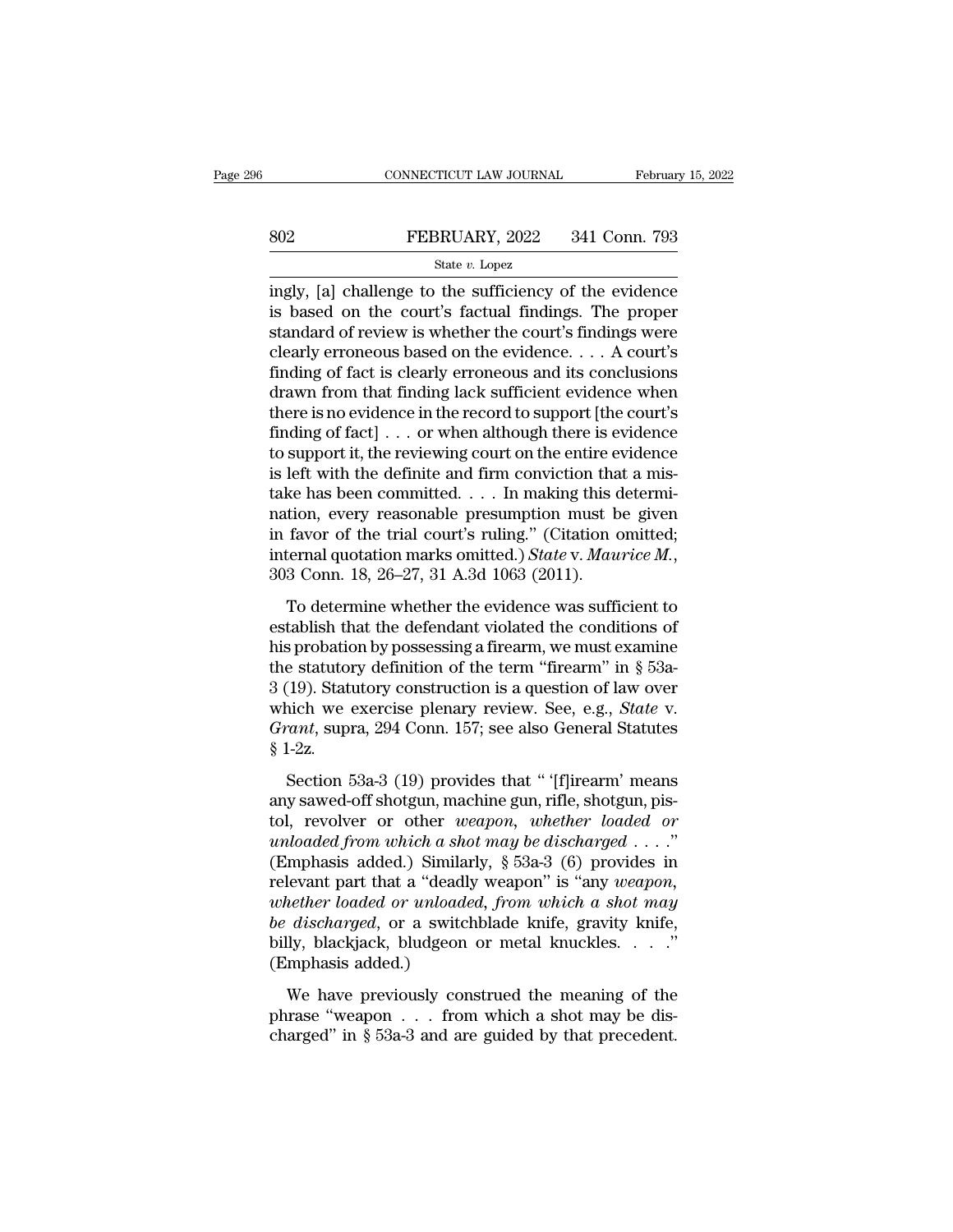# 15, 2022 CONNECTICUT LAW JOURNAL Page 297<br>341 Conn. 793 FEBRUARY, 2022 803<br>341 State v. Lopez

### State *v.* Lopez

EXECTIVE LAW JOURNAL Page 297<br>
See, e.g., *Kasica* v. *Columbia*, 309 Conn. 85, 93–94, 70<br>
A.3d 1 (2013) (observing that, when construing statutes,  $\frac{1}{2}$  are bound by our provious indicial interpretation 341 Conn. 793 FEBRUARY, 2022 803<br>
State v. Lopez<br>
See, e.g., *Kasica v. Columbia*, 309 Conn. 85, 93–94, 70<br>
A.3d 1 (2013) (observing that, when construing statutes,<br>
"we . . . are bound by our previous judicial interpreta 341 Conn. 793 FEBRUARY, 2022 803<br>
State v. Lopez<br>
See, e.g., *Kasica* v. *Columbia*, 309 Conn. 85, 93–94, 70<br>
A.3d 1 (2013) (observing that, when construing statutes,<br>
"we ... are bound by our previous judicial interpreta 341 Conn. 793 FEBRUARY, 2022 803<br>
State v. Lopez<br>
See, e.g., *Kasica* v. *Columbia*, 309 Conn. 85, 93–94, 70<br>
A.3d 1 (2013) (observing that, when construing statutes,<br>
"we . . . are bound by our previous judicial interpre State *v*. Lopez<br>
State *v*. Lopez<br>
See, e.g., *Kasica* v. *Columbia*, 309 Conn. 85, 93–94, 70<br>
A.3d 1 (2013) (observing that, when construing statutes,<br>
"we . . . are bound by our previous judicial interpreta-<br>
tions of t State v. Lopez<br>See, e.g., *Kasica* v. *Columbia*, 309 Conn. 85, 93–94, 70<br>A.3d 1 (2013) (observing that, when construing statutes,<br>"we . . . are bound by our previous judicial interpreta-<br>tions of the language and the pur See, e.g., *Kasica* v. *Columbia*, 309 Conn. 85, 93–94, 70<br>A.3d 1 (2013) (observing that, when construing statutes,<br>"we ... are bound by our previous judicial interpreta-<br>tions of the language and the purpose of the statu A.3d 1 (2013) (observing that, when construing statutes, "we . . . are bound by our previous judicial interpretations of the language and the purpose of the statute"). In *State* v. *Hardy*, 278 Conn. 113, 896 A.2d 755 (2 "we . . . are bound by our previous judicial interpretations of the language and the purpose of the statute").<br>In *State* v. *Hardy*, 278 Conn. 113, 896 A.2d 755 (2006), we addressed whether a "weapon . . . from which a s tions of the language and the purpose of the statute").<br>In *State* v. *Hardy*, 278 Conn. 113, 896 A.2d 755 (2006),<br>we addressed whether a "weapon . . . from which a<br>shot may be discharged," as used in subdivision (6) of<br>§ In *State* v. *Hardy*, 278 Conn. 113, 896 A.2d 755 (2006),<br>we addressed whether a "weapon . . . from which a<br>shot may be discharged," as used in subdivision (6) of<br> $\S$  53a-3, requires "that a shot be discharged by gunpowwe addressed whether a "weapon  $\ldots$  from which a<br>shot may be discharged," as used in subdivision (6) of<br>§ 53a-3, requires "that a shot be discharged by gunpow-<br>der  $\ldots$  ." (Internal quotation marks omitted.) Id., 115.<br>I shot may be discharged," as used in subdivision (6) of  $\S$  53a-3, requires "that a shot be discharged by gunpowder . . . ." (Internal quotation marks omitted.) Id., 115.<br>In that case, the defendant, Raymond Hardy, was con  $\S$  53a-3, requires "that a shot be discharged by gunpowder . . . ." (Internal quotation marks omitted.) Id., 115.<br>In that case, the defendant, Raymond Hardy, was convicted of robbery in the first degree in violation of G der . . . . . " (Internal quotation marks omitted.) Id., 115.<br>In that case, the defendant, Raymond Hardy, was convicted of robbery in the first degree in violation of<br>General Statutes § 53a-134 (a) (2), an essential elemen In that case, the defendant, Raymond Hardy, was convicted of robbery in the first degree in violation of General Statutes  $\S$  53a-134 (a) (2), an essential element of which is that the perpetrator or another participant i victed of robbery in the first degree in violation of<br>General Statutes § 53a-134 (a) (2), an essential element<br>of which is that the perpetrator or another participant<br>in the robbery be "armed with a deadly weapon  $\dots$ ."<br>I General Statutes § 53a-134 (a) (2), an essential element<br>of which is that the perpetrator or another participant<br>in the robbery be "armed with a deadly weapon . . . ."<br>Id., 119. "Evidence presented at trial established th of which is that the perpetrator or another participant<br>in the robbery be "armed with a deadly weapon . . . ."<br>Id., 119. "Evidence presented at trial established that<br>the air pistol found in [Hardy's] apartment used carbo in the robbery be "armed with a deadly weapon . . . ."<br>Id., 119. "Evidence presented at trial established that<br>the air pistol found in [Hardy's] apartment used carbon<br>dioxide cylinders as a propellant and was designed to<br> Id., 119. "Evidence presented at trial established that<br>the air pistol found in [Hardy's] apartment used carbon<br>dioxide cylinders as a propellant and was designed to<br>shoot .177 caliber pellets. . . . . The state also submi the air pistol found in [Hardy's] apartment used carbon<br>dioxide cylinders as a propellant and was designed to<br>shoot .177 caliber pellets. . . . . The state also submit-<br>ted as a full exhibit the pistol's operating manual, dioxide cylinders as a propellant and was designed to<br>shoot .177 caliber pellets. . . . The state also submit-<br>ted as a full exhibit the pistol's operating manual, which<br>stated that the pistol was 'NOT A TOY. . . . MISUSE<br> shoot .177 caliber pellets. . . . . The state also submitted as a full exhibit the pistol's operating manual, which<br>stated that the pistol was 'NOT A TOY. . . . MISUSE<br>OR CARELESS USE MAY CAUSE SERIOUS INJURY<br>OR DEATH. MAY ted as a full exhibit the pistol's operating manual, which<br>stated that the pistol was 'NOT A TOY. . . . MISUSE<br>OR CARELESS USE MAY CAUSE SERIOUS INJURY<br>OR DEATH. MAY BE DANGEROUS UP TO 400 YARDS<br>. . . . . . . " (Emphasis i stated that the pistol was 'NOT A TOY. . . . MISUSE<br>
OR CARELESS USE MAY CAUSE SERIOUS INJURY<br>
OR DEATH. MAY BE DANGEROUS UP TO 400 YARDS<br>
. . . . . . " (Emphasis in original.) Id., 117–18. The<br>
operating manual further sp to shoot its ammunition at a muzzle velocity of at least OR DEATH. MAY BE DANGEROUS UP TO 400 YARDS<br>  $\ldots$   $\ldots$  " (Emphasis in original.) Id., 117–18. The<br>
operating manual further specified "that the gun has<br>
an '8 Shot Revolver' mechanism that shoots .177 caliber<br>
'Lead Airg on appearing manual further specified "that the gun has<br>
"S Shot Revolver" mechanism that shoots .177 caliber<br>
ead Airgun Pellet' ammunition. The gun is designed<br>
shoot its ammunition at a muzzle velocity of at least<br>
0 f an '8 Shot Revolver' mechanism that shoots .177 caliber<br>
"Lead Airgun Pellet' ammunition. The gun is designed<br>
to shoot its ammunition at a muzzle velocity of at least<br>
430 feet per second." Id., 118 n.4.<br>
On appeal, Hard

Lead Airgun Pellet' ammunition. The gun is designed<br>to shoot its ammunition at a muzzle velocity of at least<br>430 feet per second." Id., 118 n.4.<br>On appeal, Hardy challenged his conviction on the<br>ground that the air gun us from the same interest and a muzzle velocity of at least<br>to shoot its ammunition at a muzzle velocity of at least<br>430 feet per second." Id., 118 n.4.<br>On appeal, Hardy challenged his conviction on the<br>ground that the air g 430 feet per second." Id., 118 n.4.<br>430 feet per second." Id., 118 n.4.<br>On appeal, Hardy challenged his conviction on the<br>ground that the air gun used during the robbery was<br>not a deadly weapon, as defined by  $\S$  53a-3 (6 On appeal, Hardy challenged his conviction on the<br>ground that the air gun used during the robbery was<br>not a deadly weapon, as defined by  $\S$  53a-3 (6), because<br>it was not a weapon from which a shot may be dis-<br>charged. Id On appeal, Hardy challenged his conviction on the<br>ground that the air gun used during the robbery was<br>not a deadly weapon, as defined by  $\S$  53a-3 (6), because<br>it was not a weapon from which a shot may be dis-<br>charged. Id ground that the air gun used during the robbery was<br>not a deadly weapon, as defined by  $\S$  53a-3 (6), because<br>it was not a weapon from which a shot may be dis-<br>charged. Id., 119. Hardy did "not claim that the air gun<br>was not a deadly weapon, as defined by  $\S$  53a-3 (6), because<br>it was not a weapon from which a shot may be dis-<br>charged. Id., 119. Hardy did "not claim that the air gun<br>was not a weapon or that it did not fire shots. Instead,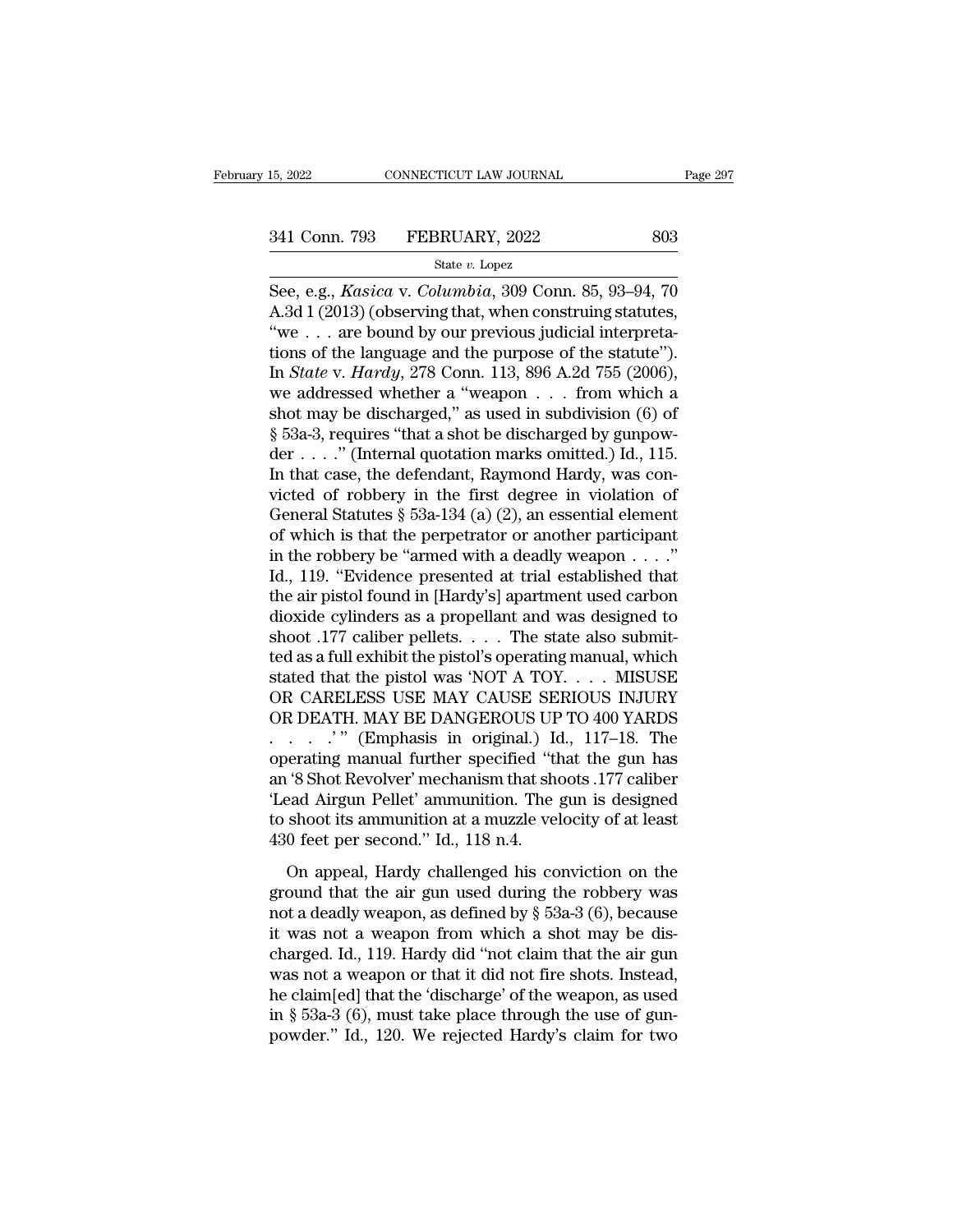# EXECUTE CONNECTICUT LAW JOURNAL February 15, 2022<br>804 FEBRUARY, 2022 341 Conn. 793<br>814 State v. Lopez

### State *v.* Lopez

CONNECTICUT LAW JOURNAL February 15, 202<br>
FEBRUARY, 2022 341 Conn. 793<br>
State v. Lopez<br>
Feasons. First, we observed that the plain language of<br>
the statute "does not require that the shot be discharged<br>
by gunpowder." Id. FEBRUARY, 2022 341 Conn. 793<br>
State  $v$ . Lopez<br>
Teasons. First, we observed that the plain language of<br>
the statute "does not require that the shot be discharged<br>
by gunpowder." Id. Second, we relied on out-of-state<br>
asso Both Both Both Both State v. Lopez<br>
State v. Lopez<br>
State v. Lopez<br>
Treasons. First, we observed that the plain language of<br>
the statute "does not require that the shot be discharged<br>
by gunpowder." Id. Second, we relied SO4 FEBRUARY, 2022 341 Conn. 793<br>
State v. Lopez<br>
reasons. First, we observed that the plain language of<br>
the statute "does not require that the shot be discharged<br>
by gunpowder." Id. Second, we relied on out-of-state<br>
ca State v. Lopez<br>
reasons. First, we observed that the plain language of<br>
the statute "does not require that the shot be discharged<br>
by gunpowder." Id. Second, we relied on out-of-state<br>
case law concluding that "an air or state v. Lopez<br>
reasons. First, we observed that the plain language of<br>
the statute "does not require that the shot be discharged<br>
by gunpowder." Id. Second, we relied on out-of-state<br>
case law concluding that "an air or reasons. First, we observed that the plain language of<br>the statute "does not require that the shot be discharged<br>by gunpowder." Id. Second, we relied on out-of-state<br>case law concluding that "an air or pellet gun is both<br>d the statute "does not require that the shot be discharged<br>by gunpowder." Id. Second, we relied on out-of-state<br>case law concluding that "an air or pellet gun is both<br>designed for violence and capable of causing death or<br>se by gunpowder." Id. Second, we relied on out-of-state<br>case law concluding that "an air or pellet gun is both<br>designed for violence and capable of causing death or<br>serious bodily injury." Id., 122. We "recognize[d] that<br>§ 53 case law concluding that "an air or pellet gun is both<br>designed for violence and capable of causing death or<br>serious bodily injury." Id., 122. We "recognize[d] that<br> $$53a-3$  (6) does not expressly define deadly weapons<br>as designed for violence and capable of causing death or<br>serious bodily injury." Id., 122. We "recognize[d] that<br>§ 53a-3 (6) does not expressly define deadly weapons<br>as instruments that are *designed* or *intended* to cause<br>d serious bodily injury." Id., 122. We "recognize[d] that  $\S$  53a-3 (6) does not expressly define deadly weapons<br>as instruments that are *designed* or *intended* to cause<br>death or serious bodily injury, as the statutes in m § 53a-3 (6) does not expressly define deadly weapons<br>as instruments that are *designed* or *intended* to cause<br>death or serious bodily injury, as the statutes in many<br>other states do," but pointed out that "§ 53a-3 (6) wa as instruments that are *designed* or *intended* to cause<br>death or serious bodily injury, as the statutes in many<br>other states do," but pointed out that "§ 53a-3 (6) was<br>intended to encompass 'items *designed for violence* death or serious bodily injury, as the statutes in many<br>other states do," but pointed out that " $\S$  53a-3 (6) was<br>intended to encompass 'items *designed for violence*.'"<br>(Emphasis in original.) Id., 126. "We therefore con other states do," but pointed out that "§ 53a-3 (6) was<br>intended to encompass 'items *designed for violence*."<br>(Emphasis in original.) Id., 126. "We therefore con-<br>clude[d] that, if a weapon from which a shot may be<br>disch intended to encompass 'items *designed for violence.*'"<br>(Emphasis in original.) Id., 126. "We therefore conclude[d] that, if a weapon from which a shot may be<br>discharged is designed for violence and is capable of<br>inflictin (Emphasis in original.) Id., 126. "We therefore conclude[d] that, if a weapon from which a shot may be discharged is designed for violence and is capable of inflicting death or serious bodily harm, it is a deadly weapon w clude[d] that, if a weapon from which a shot may be<br>discharged is designed for violence and is capable of<br>inflicting death or serious bodily harm, it is a deadly<br>weapon within the meaning of § 53a-3 (6), regardless of<br>whet discharged is designed for violence and is capable of<br>inflicting death or serious bodily harm, it is a deadly<br>weapon within the meaning of § 53a-3 (6), regardless of<br>whether the shot is discharged by gunpowder." (Footnote<br> inflicting death or serious bodily harm, it is a deadly<br>weapon within the meaning of  $\S$  53a-3 (6), regardless of<br>whether the shot is discharged by gunpowder." (Footnote<br>omitted.) Id., 127–28. In arriving at this conclusi weapon within the meaning of  $\S$  53a-3 (6), regardless of<br>whether the shot is discharged by gunpowder." (Footnote<br>omitted.) Id., 127–28. In arriving at this conclusion,<br>"[w]e recognize[d] that not all items capable of dis whether the shot is discharged by gunpowder." (Footnote<br>omitted.) Id., 127–28. In arriving at this conclusion,<br>"[w]e recognize[d] that not all items capable of dis-<br>charging a shot are weapons or designed for violence"<br>and omitted.) Id., 127–28. In arriving at this conclusion,<br>"[w]e recognize[d] that not all items capable of discharging a shot are weapons or designed for violence"<br>and "that many guns that are capable of causing death<br>or seri "[w]e recognize[d] that not all items capable of discharging a shot are weapons or designed for violence"<br>and "that many guns that are capable of causing death<br>or serious bodily injury were not designed for violence<br>agains charging a shot are weapons or designed for violence"<br>and "that many guns that are capable of causing death<br>or serious bodily injury were not designed for violence<br>against persons. Nevertheless, such guns are designed<br>for and "that many guns that are capable of causing death<br>or serious bodily injury were not designed for violence<br>against persons. Nevertheless, such guns are designed<br>for violence in the sense that they are intended to cause<br> or serious bodily injury were not designed for violence<br>against persons. Nevertheless, such guns are designed<br>for violence in the sense that they are intended to cause<br>damage or injury to their intended target." Id., 127 n against persons. Nevertheless, such guns are designed<br>for violence in the sense that they are intended to cause<br>damage or injury to their intended target." Id., 127 n.12.<br>Because the evidence adduced at trial was sufficien for violence in the sense t<br>damage or injury to their<br>Because the evidence ac<br>to establish "that the air<br>designed for violence and<br>or serious bodily injury"<br>conviction. Id., 133.<br>Three years later, in  $St$ Example of Hydry to distributed angles from the cause the evidence adduced at trial was sufficient establish "that the air pistol used by [Hardy] was signed for violence and was capable of causing death serious bodily inju Lecales are critative attacted at that was summer<br>to establish "that the air pistol used by [Hardy] was<br>designed for violence and was capable of causing death<br>or serious bodily injury"; id., 128; we upheld Hardy's<br>convicti

designed for violence and was capable of causing death<br>or serious bodily injury"; id., 128; we upheld Hardy's<br>conviction. Id., 133.<br>Three years later, in *State* v. *Grant*, supra, 294 Conn.<br>151, we considered whether a B or serious bodily injury"; id., 128; we upheld Hardy's conviction. Id., 133.<br>Three years later, in *State* v. *Grant*, supra, 294 Conn.<br>151, we considered whether a BB gun was a " 'weapon, whether loaded or unloaded, from Three years later, in *State v. Grant*, supra, 294 Conn.<br>
151, we considered whether a BB gun was a " weapon,<br>
whether loaded or unloaded, from which a shot may<br>
be discharged' " for the purpose of the definition of a<br>
"f Three years later, in *State* v. *Grant*, supra, 294 Conn.<br>151, we considered whether a BB gun was a " 'weapon,<br>whether loaded or unloaded, from which a shot may<br>be discharged' " for the purpose of the definition of a<br>"fi Three years later, in *State* v. *Grant*, supra, 294 Conn.<br>151, we considered whether a BB gun was a " 'weapon,<br>whether loaded or unloaded, from which a shot may<br>be discharged' " for the purpose of the definition of a<br>"fi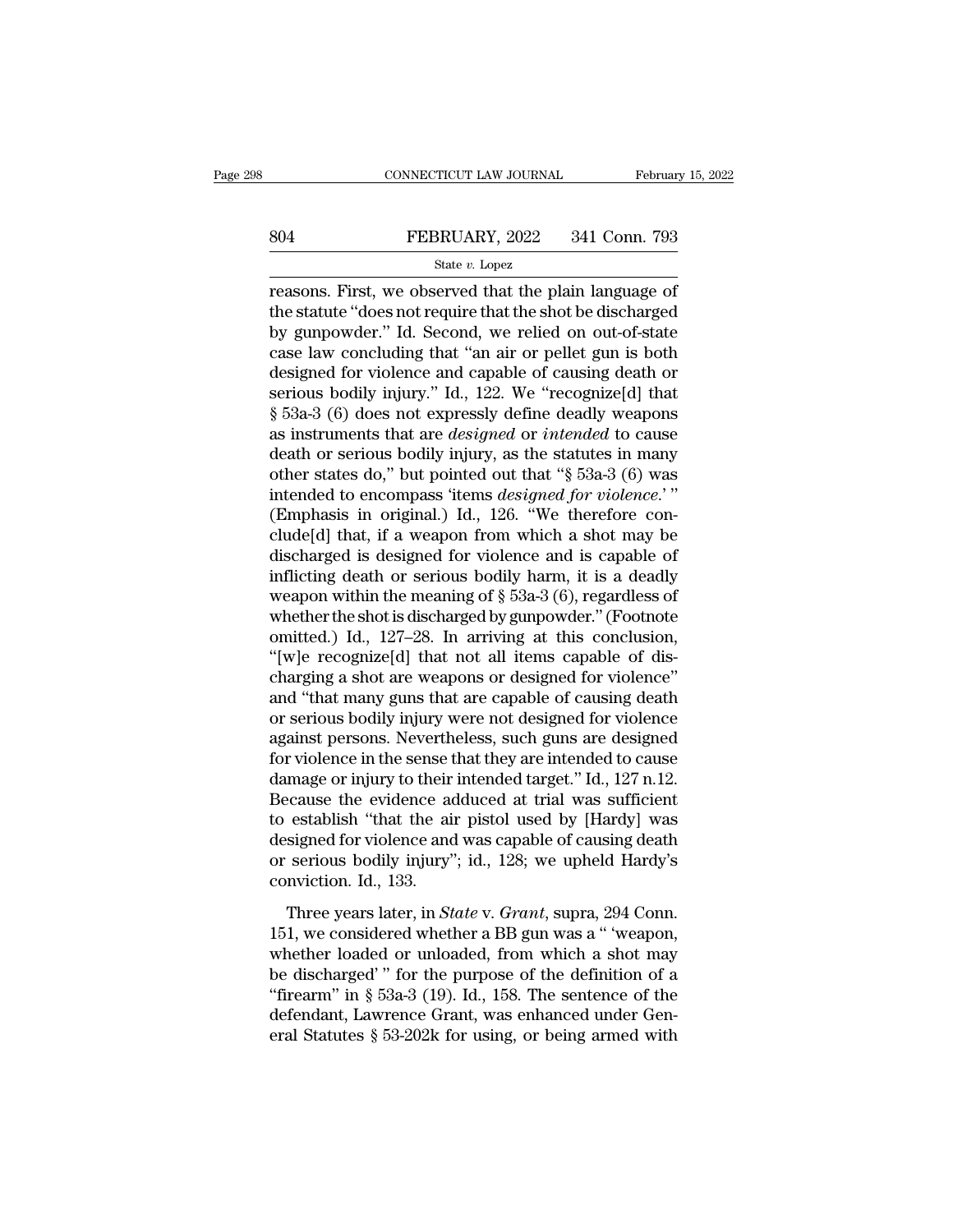15, 2022 CONNECTICUT LAW JOURNAL Page 299<br>  $\frac{341 \text{ Conn. } 793 \qquad \text{FEBRUARY, } 2022 \qquad \qquad 805}{\text{State } v. \text{ Lopez}}$ <br>
and threatening the use of, a firearm in the commission<br>
of a felony on the basis of his use of a BB gun during<br>
an at 341 Conn. 793 FEBRUARY, 2022 805<br>
state v. Lopez<br>
and threatening the use of, a firearm in the commission<br>
of a felony on the basis of his use of a BB gun during<br>
an attempted robbery. Id., 152–53. At trial, the state<br>
pr 341 Conn. 793 FEBRUARY, 2022 805<br>
State *v*. Lopez<br>
and threatening the use of, a firearm in the commission<br>
of a felony on the basis of his use of a BB gun during<br>
an attempted robbery. Id., 152–53. At trial, the state<br> 341 Conn. 793 FEBRUARY, 2022 805<br>
state *v*. Lopez<br>
and threatening the use of, a firearm in the commission<br>
of a felony on the basis of his use of a BB gun during<br>
an attempted robbery. Id., 152–53. At trial, the state<br> State v. Lopez<br>
State v. Lopez<br>
and threatening the use of, a firearm in the commission<br>
of a felony on the basis of his use of a BB gun during<br>
an attempted robbery. Id., 152–53. At trial, the state<br>
produced evidence th state *v*. Lopez<br>and threatening the use of, a firearm in the commission<br>of a felony on the basis of his use of a BB gun during<br>an attempted robbery. Id., 152–53. At trial, the state<br>produced evidence that the BB gun was " and threatening the use of, a firearm in the commission<br>of a felony on the basis of his use of a BB gun during<br>an attempted robbery. Id., 152–53. At trial, the state<br>produced evidence that the BB gun was "an operable<br>Marks 156. attempted robbery. Id., 152–55. At that, the state<br>oduced evidence that the BB gun was "an operable<br>arksman Repeater spring-loaded air gun designed to<br>oot .177 caliber steel BBs" and "capable of discharg-<br>g a shot that cou produced evidence that the BB gult was all operable<br>Marksman Repeater spring-loaded air gun designed to<br>shoot .177 caliber steel BBs" and "capable of discharg-<br>ing a shot that could cause serious bodily injury." Id.,<br>156.<br>

was a shot that could cause serious bodily injury." Id.,<br>shoot .177 caliber steel BBs" and "capable of discharg-<br>ing a shot that could cause serious bodily injury." Id.,<br>156.<br>On appeal, Grant did not dispute that the BB g shoot .177 cannel steel DDS and Capable of uschang-<br>ing a shot that could cause serious bodily injury." Id.,<br>156.<br>On appeal, Grant did not dispute that the BB gun<br>was a "weapon" that fired a "shot" but claimed that it<br>was and count cause serious bouny injury. Tu.,<br>156.<br>
On appeal, Grant did not dispute that the BB gun<br>
was a "weapon" that fired a "shot" but claimed that it<br>
was not a firearm because it did "not discharge a shot<br>
by gunpowd Too.<br>
On appeal, Grant did not dispute that the BB gun<br>
was a "weapon" that fired a "shot" but claimed that it<br>
was not a firearm because it did "not discharge a shot<br>
by gunpowder . . . . " Id., 154. In light of "our ana On appeal, Grant did not dispute that the BB gun<br>was a "weapon" that fired a "shot" but claimed that it<br>was not a firearm because it did "not discharge a shot<br>by gunpowder . . . . " Id., 154. In light of "our analysis<br>and was a "weapon" that fired a "shot" but claimed that it<br>was not a firearm because it did "not discharge a shot<br>by gunpowder . . . ." Id., 154. In light of "our analysis<br>and construction of § 53a-3 (6) in *Hardy*," we rejec was not a firearm because it did "not discharge a shot<br>by gunpowder . . . . " Id., 154. In light of "our analysis<br>and construction of § 53a-3 (6) in *Hardy*," we rejected<br>Grant's claim, reasoning that the "language defini by gunpowder . . . ." Id., 154. In light of "our analysis<br>and construction of § 53a-3 (6) in *Hardy*," we rejected<br>Grant's claim, reasoning that the "language defining<br>"deadly weapon" for purposes of § 53a-3 (6) . . . is<br> and construction of § 53a-3 (6) in *Hardy*," we rejected<br>Grant's claim, reasoning that the "language defining<br>'deadly weapon' for purposes of § 53a-3 (6) . . . is<br>identical to the language of § 53a-3 (19), [and] the legis Grant's claim, reasoning that the "language defining"<br>
deadly weapon' for purposes of  $\S 53a-3 (6) \ldots$  is<br>
identical to the language of  $\S 53a-3 (19)$ , [and] the legis-<br>
lature readily could have restricted the term "firear 'deadly weapon' for purposes of  $\S$  53a-3 (6) . . . is<br>identical to the language of  $\S$  53a-3 (19), [and] the legis-<br>lature readily could have restricted the term 'firearm'<br>in  $\S$  53a-3 (19) to those guns that use gunpowd identical to the language of § 53a-3 (19), [and] the legis-<br>lature readily could have restricted the term 'firearm'<br>in § 53a-3 (19) to those guns that use gunpowder to<br>discharge their shots" but did not. Id., 160. Further lature readily could have restricted the term 'firearm'<br>
in § 53a-3 (19) to those guns that use gunpowder to<br>
discharge their shots" but did not. Id., 160. Furthermore,<br>
the definitional language in § 53a-3 (6) and (19) i in § 53a-3 (19) to those guns that use gunpowder to<br>discharge their shots" but did not. Id., 160. Furthermore,<br>the definitional language in § 53a-3 (6) and (19) is identi-<br>cal, and, "ordinarily, the same or similar langua discharge their shots" but did not. Id., 160. Furthermore,<br>the definitional language in § 53a-3 (6) and (19) is identi-<br>cal, and, "ordinarily, the same or similar language in<br>the same statutory scheme will be given the sa the definitional language in § 53a-3 (6) and (19) is identi-<br>cal, and, "ordinarily, the same or similar language in<br>the same statutory scheme will be given the same mean-<br>ing." Id. We therefore held "that a BB gun does no cal, and, "ordinarily, the same or similar language in<br>the same statutory scheme will be given the same mean-<br>ing." Id. We therefore held "that a BB gun does not fall<br>outside the definitional purview of  $\S$  53a-3 (19) mer the same statutory scheme will be given the same meaning." Id. We therefore held "that a BB gun does not fall outside the definitional purview of  $\S$  53a-3 (19) merely because it operates without gunpowder" and that Grant ing." Id. We therefore held '<br>outside the definitional pur<br>because it operates without<br>could not "prevail on his<br>adduced by the state was in<br>the BB gun . . . was a fire<br>3 (19) . . . . " Id., 161.<br>Although our case law es Example the definitional purview of  $\S$  55a-5 (19) lietery<br>cause it operates without gunpowder" and that Grant<br>uld not "prevail on his claim that the evidence<br>duced by the state was insufficient to establish that<br>e BB gun because it operates without guitpowder and that draft<br>could not "prevail on his claim that the evidence<br>adduced by the state was insufficient to establish that<br>the BB gun . . . was a firearm for purposes of  $\S$  53a-<br>3 (19

could not prevair on his claim that the evidence<br>adduced by the state was insufficient to establish that<br>the BB gun . . . was a firearm for purposes of § 53a-<br>3 (19) . . . . "Id., 161.<br>Although our case law establishes th for the BB gun  $\ldots$  was a firearm for purposes of § 53a-<br>3 (19)  $\ldots$  ." Id., 161.<br>Although our case law establishes that an operable<br>BB gun is a "weapon  $\ldots$  from which a shot may be<br>discharged" under § 53a-3 (6) and ( are BD gun  $\ldots$  was a meant for purposes or  $\S$  35a-3 (19)  $\ldots$ ." Id., 161.<br>
Although our case law establishes that an operable<br>
BB gun is a "weapon  $\ldots$  from which a shot may be<br>
discharged" under  $\S$  53a-3 (6) and (1 Although our case law establishes that an operable<br>BB gun is a "weapon  $\ldots$  from which a shot may be<br>discharged" under § 53a-3 (6) and (19), it does not stand<br>for the broad proposition that "*all* pellet guns are fire-<br>a Although our case law establishes that an operable BB gun is a "weapon . . . from which a shot may be discharged" under  $\S$  53a-3 (6) and (19), it does not stand for the broad proposition that "*all* pellet guns are firea BB gun is a "weapon . . . from which a shot may be discharged" under § 53a-3 (6) and (19), it does not stand for the broad proposition that "*all* pellet guns are firearms as a matter of law." (Emphasis in original.) *Stat*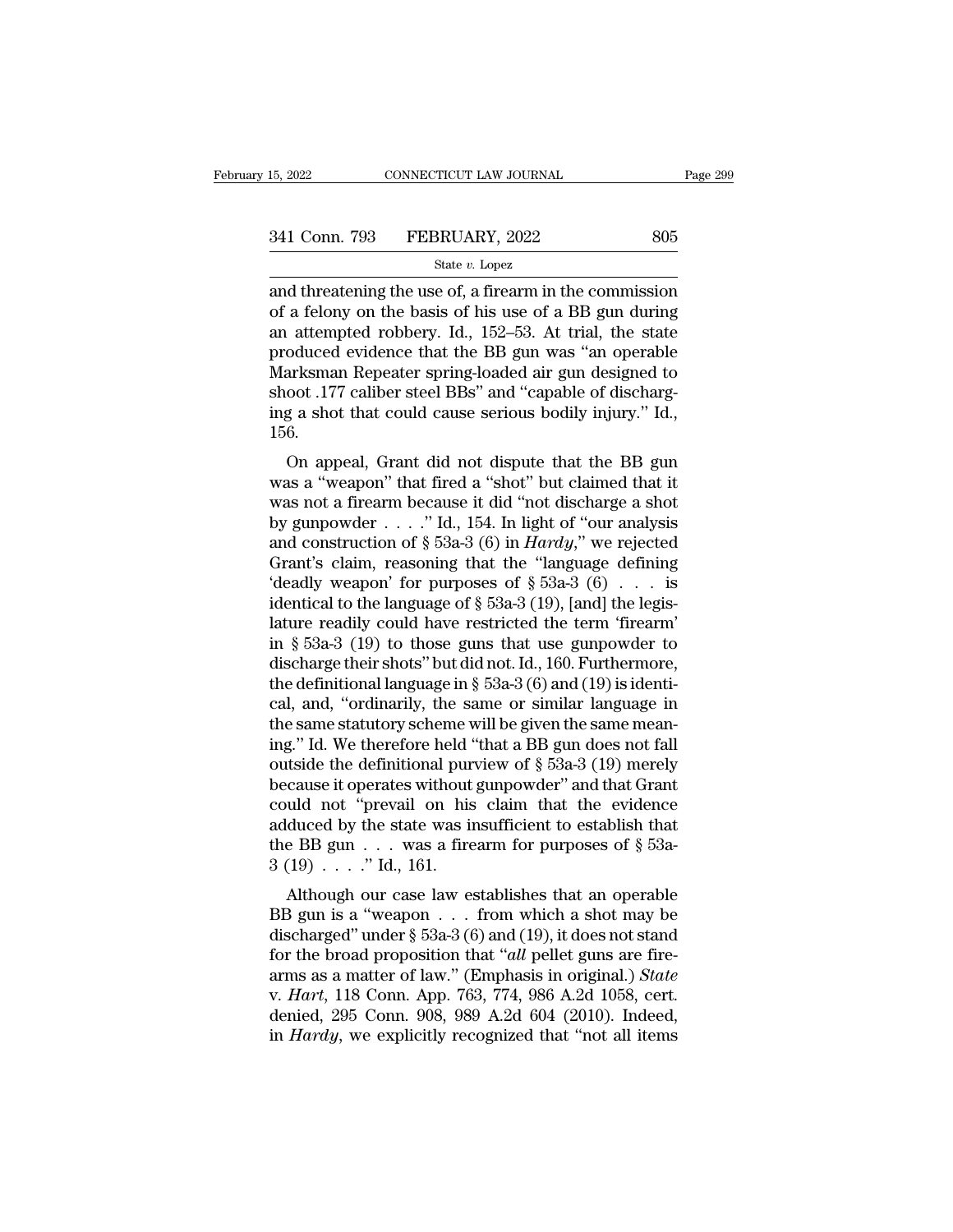# EXECUTE CONNECTICUT LAW JOURNAL February 15, 2022<br>806 FEBRUARY, 2022 341 Conn. 793<br>81 State v. Lopez

### State *v.* Lopez

CONNECTICUT LAW JOURNAL February 15, 2022<br>
State v. Lopez<br>
State v. Lopez<br>
Capable of discharging a shot are weapons or designed<br>
for violence." State v. Hardy, supra, 278 Conn. 127 n.12,<br>
citing State v. Coquette, 601 N W FEBRUARY, 2022 341 Conn. 793<br>
State v. Lopez<br>
capable of discharging a shot are weapons or designed<br>
for violence." *State* v. *Hardy*, supra, 278 Conn. 127 n.12,<br>
citing *State* v. *Coauette*, 601 N.W.2d 443, 446–47 (Minn 806 FEBRUARY, 2022 341 Conn. 793<br>
State *v*. Lopez<br>
capable of discharging a shot are weapons or designed<br>
for violence." *State* v. *Hardy*, supra, 278 Conn. 127 n.12,<br>
citing *State* v. *Coauette*, 601 N.W.2d 443, 446–47 806 FEBRUARY, 2022 341 Conn. 793<br>
State v. Lopez<br>
capable of discharging a shot are weapons or designed<br>
for violence." State v. Hardy, supra, 278 Conn. 127 n.12,<br>
citing State v. Coauette, 601 N.W.2d 443, 446–47 (Minn.<br> State v. Lopez<br>
State v. Lopez<br>
capable of discharging a shot are weapons or designed<br>
for violence." State v. Hardy, supra, 278 Conn. 127 n. 12,<br>
citing State v. Coauette, 601 N.W.2d 443, 446–47 (Minn.<br>
App. 1999), revie *State v. Lopez*<br> *State v. Lopez*<br> *State v. Hardy, supra, 278 Conn. 127 n.12,*<br> *Citing State v. Coauette,* 601 N.W.2d 443, 446–47 (Minn.<br>
App. 1999), review denied, Minnesota Supreme Court,<br>
Docket No. C4-98-2286 (Minn. capable of discharging a shot are weapons or designed<br>for violence." *State* v. *Hardy*, supra, 278 Conn. 127 n.12,<br>citing *State* v. *Coauette*, 601 N.W.2d 443, 446–47 (Minn.<br>App. 1999), review denied, Minnesota Supreme for violence." *State* v. *Hardy*, supra, 278 Conn. 127 n.12,<br>citing *State* v. *Coauette*, 601 N.W.2d 443, 446–47 (Minn.<br>App. 1999), review denied, Minnesota Supreme Court,<br>Docket No. C4-98-2286 (Minn. December 14, 1999) citing *State* v. *Coauette*, 601 N.W.2d 443, 446–47 (Minn.<br>App. 1999), review denied, Minnesota Supreme Court,<br>Docket No. C4-98-2286 (Minn. December 14, 1999); see<br>*State v. Coauette*, supra, 447 (paintball gun is not da App. 1999), review denied, Minnesota Supreme Court,<br>Docket No. C4-98-2286 (Minn. December 14, 1999); see<br>*State v. Coauette*, supra, 447 (paintball gun is not dan-<br>gerous weapon). To prove that an item capable of dis-<br>cha Docket No. C4-98-2286 (Minn. December 14, 1999); see<br>State v. Coauette, supra, 447 (paintball gun is not dan-<br>gerous weapon). To prove that an item capable of dis-<br>charging a shot is a "weapon" under § 53a-3 (6), the<br>state State v. Coauette, supra, 447 (paintball gun is not dangerous weapon). To prove that an item capable of discharging a shot is a "weapon" under § 53a-3 (6), the state must produce evidence to establish that it is "designed gerous weapon). To prove that an item capable of dis-<br>charging a shot is a "weapon" under § 53a-3 (6), the<br>state must produce evidence to establish that it is<br>"designed for violence" and "capable of inflicting death<br>or se charging a shot is a "weapon" under § 53a-3 (6), the state must produce evidence to establish that it is "designed for violence" and "capable of inflicting death or serious bodily harm  $\ldots$ " State v. Hardy, supra, 127–28 state must produce evidence to establish that it is<br>
"designed for violence" and "capable of inflicting death<br>
or serious bodily harm  $\ldots$ ."<sup>6</sup> *State* v. *Hardy*, supra,<br>
127–28; see id., 132 ("both deadly weapons and f "designed for violence" and "capable of inflicting death<br>or serious bodily harm  $\ldots$ ." "<sup>6</sup> *State* v. *Hardy*, supra,<br>127–28; see id., 132 ("both deadly weapons and firearms<br>are designed for violence and are capable of or serious bodily harm  $\ldots$  ."<sup>6</sup> *State* v. *Hardy*, supra,<br>127–28; see id., 132 ("both deadly weapons and firearms<br>are designed for violence and are capable of inflicting<br>death or serious bodily injury"); Merriam-Webst 127–28; see id., 132 ("both deadly weapons and firearms<br>are designed for violence and are capable of inflicting<br>death or serious bodily injury"); Merriam-Webster's Col-<br>legiate Dictionary (10th Ed. 1993) p. 1338 (defining<br> are designed for violence and are capable of inflicting<br>death or serious bodily injury"); Merriam-Webster's Col-<br>legiate Dictionary (10th Ed. 1993) p. 1338 (defining<br>"weapon" as "something (as a club, knife, or gun) used<br>t death or serious bodily injury"); Merriam-Webster's Collegiate Dictionary (10th Ed. 1993) p. 1338 (defining "weapon" as "something (as a club, knife, or gun) used to injure, defeat, or destroy" or "a means of contending ag legiate Dictionary (10th Ed. 1993) p. 1338 (defining<br>"weapon" as "something (as a club, knife, or gun) used<br>to injure, defeat, or destroy" or "a means of contending<br>against another"); Webster's Third New International<br>Dict gainst another"); Webster's Third New International<br>ictionary (1961) p. 2589 (defining "weapon" as "an<br>istrument of offensive or defensive combat: something<br>fight with: something (as a club, sword, gun, or gre-<br><sup>6</sup>Similarl Dictionary (1961) p. 2589 (defining "weapon" as "an instrument of offensive or defensive combat: something to fight with: something (as a club, sword, gun, or gre-<br>  $\frac{1}{6}$  Similarly, in *Nealy v. State*, Docket No. 01-

instrument of offensive or defensive combat: something<br>to fight with: something (as a club, sword, gun, or gre-<br> $\frac{1}{6}$ Similarly, in *Nealy v. State*, Docket No. 01-18-00334-CR, 2019 WL 6869337<br>(Tex. App. December 17, 2 to fight with: something (as a club, sword, gun, or gre-<br>
<sup>6</sup> Similarly, in *Nealy v. State*, Docket No. 01-18-00334-CR, 2019 WL 6869337<br>
(Tex. App. December 17, 2019), the Court of Appeals of Texas held that<br>
"[a]n airsof WE BE Similarly, in *Nealy v. State*, Docket No. 01-18-00334-CR, 2019 WL 6869337<br>
(Tex. App. December 17, 2019), the Court of Appeals of Texas held that<br>
"[a]n airsoft pistol is [neither] a 'firearm' nor . . . a 'deadly w <sup>6</sup> Similarly, in *Nealy* v. *State*, Docket No. 01-18-00334-CR, 2019 WL 6869337 (Tex. App. December 17, 2019), the Court of Appeals of Texas held that "[a]n airsoft pistol is [neither] a 'firearm' nor . . . a 'deadly wea (Tex. App. December 17, 2019), the Court of Appeals of Texas held that "[a]n airsoft pistol is [neither] a 'firearm' nor  $\ldots$  a 'deadly weapon' per se.  $\ldots$  The [s]tate, however, may prove that an airsoft pistol is a de "(all airsoft pistol is [neither] a 'firearm' nor  $\ldots$  a 'deadly weapon' per se.  $\ldots$  The [s]tate, however, may prove that an airsoft pistol is a deadly weapon by presenting evidence concerning its capabilities or use." Eq. all the perture of the perture of the perturbation of the series of the series of the series of the series per hour, the state adduced evidence "that plastic pellets discharged from spring-loaded airsoft pistols like because the pellets they discharge can put someone's eye." (Citation omitted.) Id.,  $*4$ . In *Nealy*, the state adduced evidence "that plastic pellets discharged from spring-loaded airsoft pistols like the 'black ops' [ai methed.) Id., <sup>\*4</sup>. In *Nealy*, the state adduced evidence "that plastic pellets discharged from spring-loaded airsoft pistols like the 'black ops' [airsoft pellet gun possessed by the defendant] travel at 330 feet per sec discharged from spring-loaded airsoft pistols like the 'black ops' [airsoft pellet gun possessed by the defendant] travel at 330 feet per second or [more than] 200 miles per hour, and . . . can cause serious bodily injury ingular possessed by the defendant] travel at 330 feet per second or [more than] 200 miles per hour, and . . . can cause serious bodily injury because the pellets they discharge can put someone's eye out." Id. Additionally [more than] 200 miles per hour, and . . . can cause serious bodily injury because the pellets they discharge can put someone's eye out." Id. Additionally, the "black ops airsoft pistol" contained a warning label "on its s Exercise the pellets they discharge can put someone's eye out." If because the pellets they discharge can put someone's eye out." I ally, the "black ops airsoft pistol" contained a warning label '(that read) 'warning—not y, the "black ops airsoft pistol" contained a warning label "on its side<br>at read] 'warning—not a toy. Wear eye protection to prevent serious<br>iury to eye." Id. On the basis of this evidence, the court held that the<br>ry reaso any, and a firearm, but the basis of this evidence, the court held that the jury to eye.'" Id. On the basis of this evidence, the court held that the jury reasonably could have found that "the 'black ops' airsoft pistol w

funct be explained in the basis of this evidence, the court held that the jury reasonably could have found that "the 'black ops' airsoft pistol was ... capable of causing seriously bodily injury ...." Id. The state cites the constant of the capabily could have found that "the 'black ops' airsoft pistol was  $\ldots$  capable of causing seriously bodily injury  $\ldots$ ." Id.<br>The state cites *Nealy* in the present case in support of its claim that jury reasonably could have found that "the 'black ops' airsoft pistol was . . . capable of causing seriously bodily injury . . . ." Id. The state cites *Nealy* in the present case in support of its claim that an airsoft g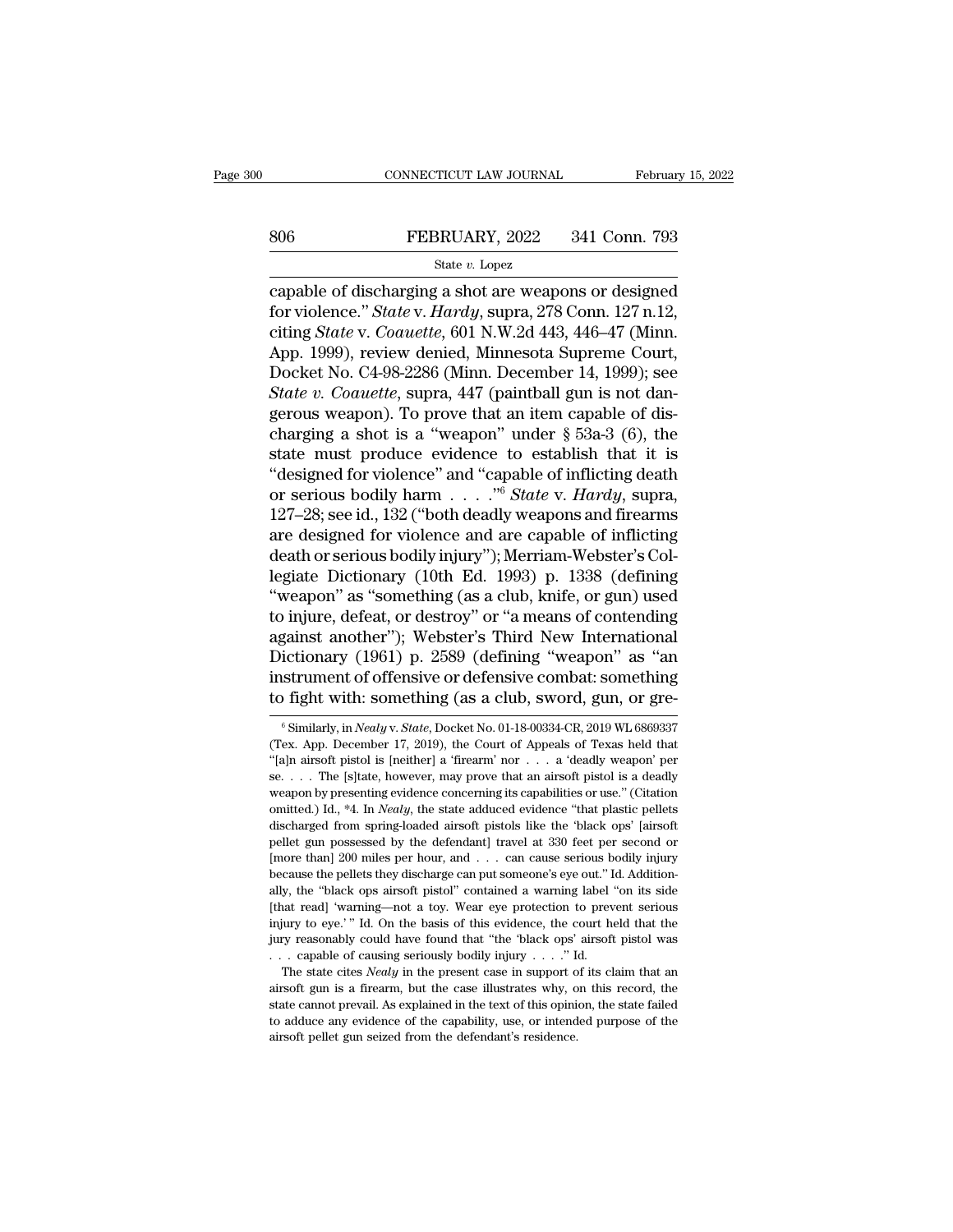| 15, 2022      | CONNECTICUT LAW JOURNAL | Page 301 |  |
|---------------|-------------------------|----------|--|
|               |                         |          |  |
| 341 Conn. 793 | FEBRUARY, 2022          | 807      |  |
|               | State v. Lopez          |          |  |

nade) used in destroying, defeating, or physically injuring an enemy"). 341 Conn. 793 FE<br>
made) used in destroy<br>
ing an enemy'').<br>
In the present case,

1 Conn. 793 FEBRUARY, 2022 807<br>
State v. Lopez<br>
de) used in destroying, defeating, or physically injur-<br>
g an enemy").<br>
In the present case, there is no evidence in the record<br>
tablishing either prong of this definition. 341 Conn. 793 FEBRUARY, 2022 807<br>
State v. Lopez<br>
made) used in destroying, defeating, or physically injur-<br>
ing an enemy").<br>
In the present case, there is no evidence in the record<br>
establishing either prong of this defi State  $v$ . Lopez<br>
made) used in destroying, defeating, or physically injur-<br>
ing an enemy").<br>
In the present case, there is no evidence in the record<br>
establishing either prong of this definition. There is no<br>
evidence of made) used in destroying, defeating, or physically injuring an enemy").<br>In the present case, there is no evidence in the record<br>establishing either prong of this definition. There is no<br>evidence of the purpose for which th rade) used in destroying, deteating, or physically hiju-<br>ing an enemy").<br>In the present case, there is no evidence in the record<br>establishing either prong of this definition. There is no<br>evidence of the purpose for which t In the present case, there is no evidence in the record establishing either prong of this definition. There is no evidence of the purpose for which the airsoft pellet gun was designed. For example, the state did not intro In the present case, there is no evidence in the record<br>establishing either prong of this definition. There is no<br>evidence of the purpose for which the airsoft pellet gun<br>was designed. For example, the state did not intro establishing either prong of this definition. There is no<br>evidence of the purpose for which the airsoft pellet gun<br>was designed. For example, the state did not introduce<br>into evidence the operating manual, statements of pu evidence of the purpose for which the airsoft pellet gun<br>was designed. For example, the state did not introduce<br>into evidence the operating manual, statements of pur-<br>pose from the manufacturer's website, or expert testi-<br> was designed. For example, the state did not introduce<br>into evidence the operating manual, statements of pur-<br>pose from the manufacturer's website, or expert testi-<br>mony describing the use for which the airsoft pellet<br>gun into evidence the operating manual, statements of pur-<br>pose from the manufacturer's website, or expert testi-<br>mony describing the use for which the airsoft pellet<br>gun was intended.<sup>7</sup> Compare *State* v. *Hardy*, supra, 278 pose from the manufacturer's website, or expert testi-<br>mony describing the use for which the airsoft pellet<br>gun was intended.<sup>7</sup> Compare *State* v. *Hardy*, supra, 278<br>Conn. 118–19 (BB gun was deadly weapon in light of<br>evi mony describing the use for which the airsoft pellet<br>gun was intended.<sup>7</sup> Compare *State* v. *Hardy*, supra, 278<br>Conn. 118–19 (BB gun was deadly weapon in light of<br>evidence that it was not toy and could cause serious<br>inju gun was intended.<sup>7</sup> Compare *State* v. *Hardy*, supra, 278<br>Conn. 118–19 (BB gun was deadly weapon in light of<br>evidence that it was not toy and could cause serious<br>injury or death), with *State* v. *Coauette*, supra, 601<br>N Conn. 118–19 (BB gun was deadly weapon in light of<br>evidence that it was not toy and could cause serious<br>injury or death), with *State* v. *Coauette*, supra, 601<br>N.W.2d 446–47 (paintball gun was not firearm because<br>it was evidence that it was not toy and could cause serious<br>injury or death), with *State* v. *Coauette*, supra, 601<br>N.W.2d 446–47 (paintball gun was not firearm because<br>it was "designed for use in a game and . . . its projec-<br>ti injury or death), with *State* v. *Coauette*, supra, 601<br>N.W.2d 446–47 (paintball gun was not firearm because<br>it was "designed for use in a game and . . . its projec-<br>tiles are [liquid paint] capsules designed to burst on N.W.2d 446–47 (paintball gun was not firearm because<br>it was "designed for use in a game and . . . its projec-<br>tiles are [liquid paint] capsules designed to burst on<br>impact, rather than to pierce"). In the absence of such<br> it was "designed for use in a game and . . . its projectiles are [liquid paint] capsules designed to burst on impact, rather than to pierce"). In the absence of such evidence, it is pure speculation whether the airsoft pe tiles are [liquid paint] capsules designed to burst on<br>impact, rather than to pierce"). In the absence of such<br>evidence, it is pure speculation whether the airsoft pel-<br>let gun is a toy designed for recreational use, as th impact, rather than to pierce"). In the absence of such<br>evidence, it is pure speculation whether the airsoft pel-<br>let gun is a toy designed for recreational use, as the<br>defendant contends, or a weapon designed for violenc evidence, it is pure speculation where gun is a toy designed for reculation is a toy designed for reculational, therefore, a "firearm" under  $\frac{State}{State}$  v. *Bemer*, 340 Conn. , (without evidence, fact finder "we impermissibl Equal is a toy designed for recreational disc, as the fendant contends, or a weapon designed for violence d, therefore, a "firearm" under  $\S$  53a-3 (19). See, e.g., ate v. Bemer, 340 Conn. , , , , , , A.3d (2021) ithout e from which it reasonably could be inferred that the

and, therefore, a meaning under  $\frac{1}{2}$  boa<sup>5</sup> (15). Sec, e.g.,<br>State v. Bemer, 340 Conn. , , , A.3d (2021)<br>(without evidence, fact finder "would have to resort to<br>impermissible speculation").<br>Additionally, the state fa death or series, see colline and the material (without evidence, fact finder "would have to resort to impermissible speculation").<br>Additionally, the state failed to present any evidence from which it reasonably could be in (whilout evidence, fact filder would have to resort to<br>impermissible speculation").<br>Additionally, the state failed to present any evidence<br>from which it reasonably could be inferred that the<br>airsoft pellet gun in this case Additionally, the state failed to present any evidence<br>from which it reasonably could be inferred that the<br>airsoft pellet gun in this case was capable of inflicting<br>death or serious bodily harm. Although Werner testified<br>t Additionally, the state failed to present any evidence<br>from which it reasonably could be inferred that the<br>airsoft pellet gun in this case was capable of inflicting<br>death or serious bodily harm. Although Werner testified<br>t from which it reasonably could be inferred that the<br>airsoft pellet gun in this case was capable of inflicting<br>death or serious bodily harm. Although Werner testified<br>that the airsoft pellet gun could discharge a six millim airsoft pellet gun in this case was capable of inflicting<br>death or serious bodily harm. Although Werner testified<br>that the airsoft pellet gun could discharge a six millime-<br>ter plastic pellet with velocity, there was no ev For plastic pellet with velocity, there was no evidence<br>s to the nature or degree of that velocity, or whether<br>was sufficient to cause physical injury, much less<br>prious bodily harm. Cf. State v. Grant, supra, 294 Conn.<br> $\$ as to the nature or degree of that velocity, or whether<br>it was sufficient to cause physical injury, much less<br>serious bodily harm. Cf. *State* v. *Grant*, supra, 294 Conn.<br><sup>7</sup> Werner testified that the airsoft pellet gun

it was sufficient to cause physical injury, much less<br>serious bodily harm. Cf. *State* v. *Grant*, supra, 294 Conn.<br><sup>7</sup>Werner testified that the airsoft pellet gun "functioned as it is intended<br>[by] the manufacturer" becau perious bodily l<br>
Five a set in the manufacture<br>
pellet is discharged.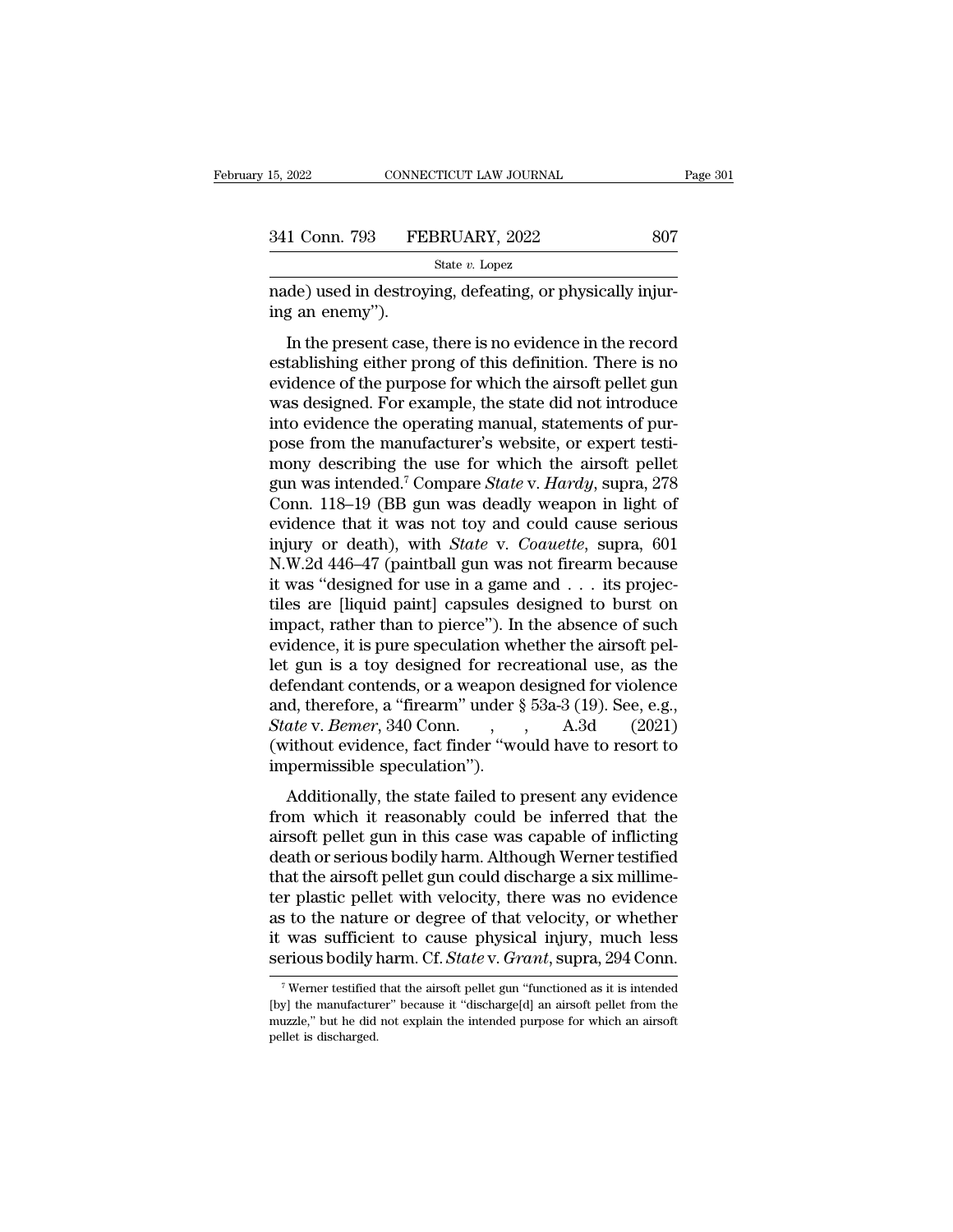# EXECUTE CONNECTICUT LAW JOURNAL February 15, 2022<br>808 FEBRUARY, 2022 341 Conn. 793<br>81 State v. Lopez

### State *v.* Lopez

CONNECTICUT LAW JOURNAL Februar<br>
156 (state introduced evidence that BB gun "was capa-<br>
156 (state introduced evidence that BB gun "was capa-<br>
ble of discharging a shot that could cause serious bodily<br>
injury"): Statey Har Blue of discharging a shot that could cause serious bodily<br>blue of discharging a shot that could cause serious bodily<br>injury"); *State* v. *Hardy*, supra, 278 Conn. 118 (state introduced ovidence that BB gun " may cause se FEBRUARY, 2022 341 Conn. 793<br>
State *v*. Lopez<br>
156 (state introduced evidence that BB gun "was capa-<br>
ble of discharging a shot that could cause serious bodily<br>
injury"); *State* v. *Hardy*, supra, 278 Conn. 118 (state in SO8 FEBRUARY, 2022 341 Conn. 793<br>
State *v*. Lopez<br>
156 (state introduced evidence that BB gun "was capa-<br>
ble of discharging a shot that could cause serious bodily<br>
injury"); *State v. Hardy*, supra, 278 Conn. 118 (state State *v.* Lopez<br>
State *v.* Lopez<br>
156 (state introduced evidence that BB gun "was capa-<br>
ble of discharging a shot that could cause serious bodily<br>
injury"); *State* v. *Hardy*, supra, 278 Conn. 118 (state intro-<br>
duced state *v*. Lopez<br>156 (state introduced evidence that BB gun "was capa-<br>ble of discharging a shot that could cause serious bodily<br>injury"); *State* v. *Hardy*, supra, 278 Conn. 118 (state intro-<br>duced evidence that BB gun 156 (state introduced evidence that BB gun "was capa-<br>ble of discharging a shot that could cause serious bodily<br>injury"); *State* v. *Hardy*, supra, 278 Conn. 118 (state intro-<br>duced evidence that BB gun " 'may cause seri ble of discharging a shot that could cause serious bodily<br>injury"); *State* v. *Hardy*, supra, 278 Conn. 118 (state intro-<br>duced evidence that BB gun " 'may cause serious injury<br>or death' " (emphasis omitted)); *State* v. injury"); *State* v. *Hardy*, supra, 278 Conn. 118 (state introduced evidence that BB gun " 'may cause serious injury<br>or death' " (emphasis omitted)); *State* v. *Guzman*, 110<br>Conn. App. 263, 275–76, 955 A.2d 72 (2008) (st duced evidence that BB gun " 'may cause serious injury<br>or death' " (emphasis omitted)); *State* v. *Guzman*, 110<br>Conn. App. 263, 275–76, 955 A.2d 72 (2008) (state intro-<br>duced evidence that " 'misuse or careless use [of th or death'" (emphasis omitted)); *State* v. *Guzman*, 110<br>Conn. App. 263, 275–76, 955 A.2d 72 (2008) (state intro-<br>duced evidence that " 'misuse or careless use [of the BB<br>gun] may cause serious injury or death'"), cert.de Conn. App. 263, 275–76, 955 A.2d 72 (2008) (state intro-<br>duced evidence that " 'misuse or careless use [of the BB<br>gun] may cause serious injury or death' "), cert.denied,<br>290 Conn. 915, 965 A.2d 555 (2009). Indeed, in resp duced evidence that " 'misuse or careless use [of the BB<br>gun] may cause serious injury or death' "), cert.denied,<br>290 Conn. 915, 965 A.2d 555 (2009). Indeed, in response<br>to a direct question from the trial court on this pr gun] may cause serious injury or death'"), cert.denied,<br>290 Conn. 915, 965 A.2d 555 (2009). Indeed, in response<br>to a direct question from the trial court on this precise<br>point, Werner was unable to say whether a projectile 290 Conn. 915, 965 A.2d 555 (2009). Indeed, in response<br>to a direct question from the trial court on this precise<br>point, Werner was unable to say whether a projectile<br>fired from the airsoft pellet gun could injure a person to a direct question from the trial court on this precise<br>point, Werner was unable to say whether a projectile<br>fired from the airsoft pellet gun could injure a person<br>by, for example, "put[ting] [an] eye out." Given the<br>l point, Werner was unable to say whether a projectile<br>fired from the airsoft pellet gun could injure a person<br>by, for example, "put[ting] [an] eye out." Given the<br>lack of evidence, we are compelled to conclude on<br>this recor fired from the airsoft pellet gun could injure a person<br>by, for example, "put[ting] [an] eye out." Given the<br>lack of evidence, we are compelled to conclude on<br>this record that the trial court's factual finding that the<br>ai the video of evidence, we are compelled to conclude on<br>is record that the trial court's factual finding that the<br>rsoft pellet gun was a "weapon" capable of firing a<br>ot for the purpose of the definition of a "firearm"<br>der § rack of evidence, we are compened to conclude on<br>this record that the trial court's factual finding that the<br>airsoft pellet gun was a "weapon" capable of firing a<br>shot for the purpose of the definition of a "firearm"<br>under render that the that courts factorized<br>airsoft pellet gun was a "weapon"<br>shot for the purpose of the definit<br>under  $\S$  53a-3 (19) was clearly error<br>The judgment is reversed and the<br>with direction to find no violation<br>rende

ot for the purpose of the definition of a "fuder § 53a-3 (19) was clearly erroneous.<br>The judgment is reversed and the case is reach the direction to find no violation of probation<br>mder judgment accordingly.<br>In this opinion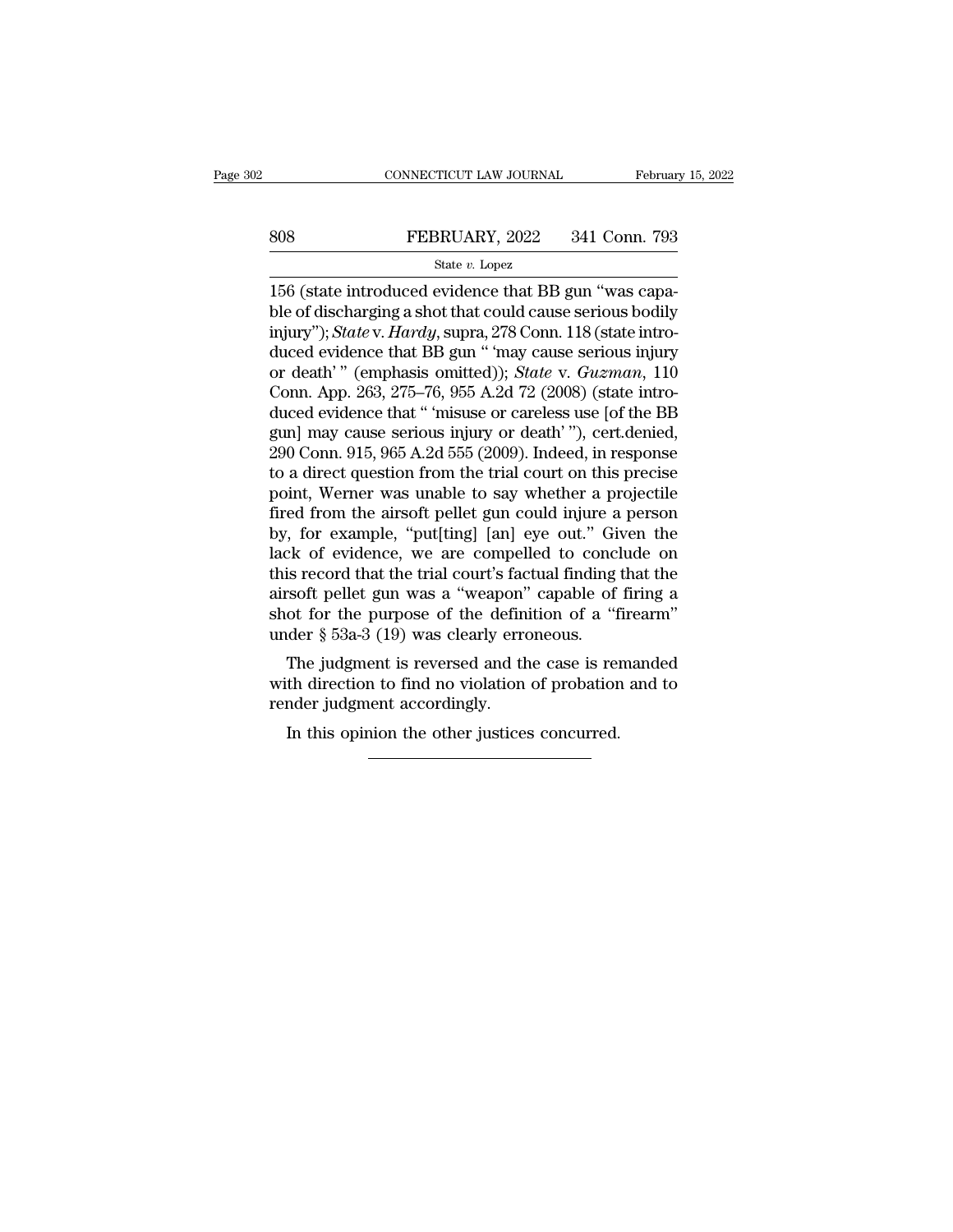### 11 Conn. 809 FEBRUARY, 2022 809<br>U.S. Bank, National Assn. v. Madison<br>U.S. BANK, NATIONAL ASSOCIATION, TRUSTEE<br>v. MARGIT MADISON ET AL. *v.* Maximal Assn. *v.* Maximal Assn. *v.* Maximal Assn. *v.* Maximal Association, TRUS<br>*v.* MARGIT MADISON ET AL. (SC 20493) BRUARY, 2022<br>
National Assn. v. Madison<br>
NAL ASSOCIATION<br>
T MADISON ET Al<br>
(SC 20493)<br>
J., and McDonald, D'Auri U.S. BANK, NATIONAL ASSOCIATION, TRUSTEE<br>  $v.$  MARGIT MADISON ET AL.<br>
(SC 20493)<br>
Robinson, C. J., and McDonald, D'Auria,<br>
Mullins, Kahn and Ecker, Js.  $v$ . MARGIT MADISON ET AL.

### *Syllabus*

Robinson, C. J., and McDonald, D'Auria,<br>Mullins, Kahn and Ecker, Js.<br>Syllabus<br>The defendant appealed from the judgment of strict foreclosure rendered<br>by the trial court following the termination of a stay in the defendant' by the trial court following the termination of a stay in the defendant appealed from the judgment of strict foreclosure rendered<br>by the trial court following the termination of a stay in the defendant's<br>bankruptcy case. T Mullins, Kann and Ecker, Js.<br>
Syllabus<br>
defendant appealed from the judgment of strict foreclosure rendered<br>
by the trial court following the termination of a stay in the defendant's<br>
bankruptcy case. The trial court had r  $\label{eq:22} Syllabus$  defendant appealed from the judgment of strict fore<br>closure rendered by the trial court following the termination of a stay in the defendant's bank<br>ruptcy case. The trial court had ruled that the defendant l defendant appealed from the judgment of strict foreclosure rendered<br>by the trial court following the termination of a stay in the defendant's<br>bankruptcy case. The trial court had ruled that the defendant lacked<br>standing to defendant appealed from the judgment of strict foreclosure rendered<br>by the trial court following the termination of a stay in the defendant's<br>bankruptcy case. The trial court had ruled that the defendant lacked<br>standing to by the trial court following the termination of a stay in the defendant's bankruptcy case. The trial court had ruled that the defendant lacked standing to raise a defense in the foreclosure action that she failed to identi bankruptcy case. The trial court had ruled that the defendant lacked standing to raise a defense in the foreclosure action that she filed to identify as an asset of the estate in the schedule of assets that she filed in he bankruptcy case. The trial court had ruled that the defendant lacked standing to raise a defense in the foreclosure action that she failed to identify as an asset of the estate in the schedule of assets that she filed in identify as an asset of the estate in the schedule of assets that she<br>filed in her bankruptcy case, which was being adjudicated while the<br>foreclosure action was pending. The Appellate Court agreed with the<br>trial court's ru filed in her bankruptcy case, which was being adjudicated while the foreclosure action was pending. The Appellate Court agreed with the trial court's ruling and affirmed the judgment of strict foreclosure. The defendant, o foreclosure action was pending. The Appellate Court agreed with the trial court's ruling and affirmed the judgment of strict foreclosure. The defendant, on the granting of certification, appealed to this court, claiming th trial court's ruling and affirmed the judgment of strict foreclosure. The defendant, on the granting of certification, appealed to this court, claiming that the Appellate Court improperly treated a defense to a foreclosure defendant, on the granting of certification, appealed to this court, claiming that the Appellate Court improperly treated a defense to a foreclosure action as being the same as claims and counterclaims, which, under the Un ing that the Appellate Court improperly treated a defense to a foreclosure action as being the same as claims and counterclaims, which, under the United States Bankruptcy Code, are property of the bankruptcy estate that mu action as being the same as claims and counterclaims, which, under the United States Bankruptcy Code, are property of the bankruptcy estate that must be disclosed. Held that the defendant's appeal was dismissed on the grou United States Bankruptcy Code, are property of the bankruptcy estate<br>that must be disclosed. *Held* that the defendant's appeal was dismissed<br>on the ground that certification was improvidently granted, this court<br>having de that must be disclosed. *Held* that the defendant's appeal was dismissed<br>on the ground that certification was improvidently granted, this court<br>having determined, after examining the record and considering the par-<br>ties' b on the ground that certification was improvidently granted, this court<br>having determined, after examining the record and considering the par-<br>ties' briefs and arguments, that there was no useful purpose in answering<br>the ce having determined, after examining the record and considering the parties' briefs and arguments, that there was no useful purpose in answering the certified question, the practical import of which was not apparent: the def ties' briefs and arguments, that there was no useful purpose in answering<br>the certified question, the practical import of which was not apparent:<br>the defendant's claim on appeal failed to characterize the Appellate<br>Court's the certified question, the practical import of which was not apparent:<br>the defendant's claim on appeal failed to characterize the Appellate<br>Court's holding properly and to address the applicable legal issues, the<br>parties' the defendant's claim on appeal failed to characterize the Appellate Court's holding properly and to address the applicable legal issues, the parties' focus on whether the case law regarding nondisclosed claims and counter Court's holding properly and to address the applicable legal issues, the parties' focus on whether the case law regarding nondisclosed claims and counterclaims in bankruptcy actions applied to nondisclosed defenses provide parties' focus on whether the case law regarding nondisclosed claims<br>and counterclaims in bankruptcy actions applied to nondisclosed<br>defenses provided no useful guidance to this court on how to address<br>the issues that aro and counterclaims in bankruptcy actions applied to nondisclosed<br>defenses provided no useful guidance to this court on how to address<br>the issues that arose from the Appellate Court's decision, and the parties<br>failed to addr defenses provided no useful guidance to this court on how to address<br>the issues that arose from the Appellate Court's decision, and the parties<br>failed to address whether a defense to a foreclosure proceeding is prop-<br>erty the issues that arose from the Appellate Court's decision, and the parties failed to address whether a defense to a foreclosure proceeding is property under Connecticut law, whether the Appellate Court correctly concluded failed to address whether a defense to a foreclosure proceeding is property under Connecticut law, whether the Appellate Court correctly concluded that, to the extent such a defense was not property, the defendant's failur erty under Connecticut law, whether the Appellate Court correctly concluded that, to the extent such a defense was not property, the defendant's failure to disclose constituted a misrepresentation of the property's value, decision. sentation; moreover, because it dismissed the defendant's appeal, this<br>court took no position as to the correctness of the Appellate Court's<br>decision.<br>Argued October 18, 2021—officially released January 18, 2022\*<br>\*January sentation; moreover, because it dismissed the defendant's appeal, this<br>court took no position as to the correctness of the Appellate Court's<br>decision.<br>Argued October 18, 2021—officially released January 18, 2022\*<br>Manuary 1

ourt took no position as to the correctness of the Appellate Court's<br>decision.<br>Argued October 18, 2021—officially released January 18, 2022\*<br>\*January 18, 2022, the date that this decision was released as a slip<br>opinion, is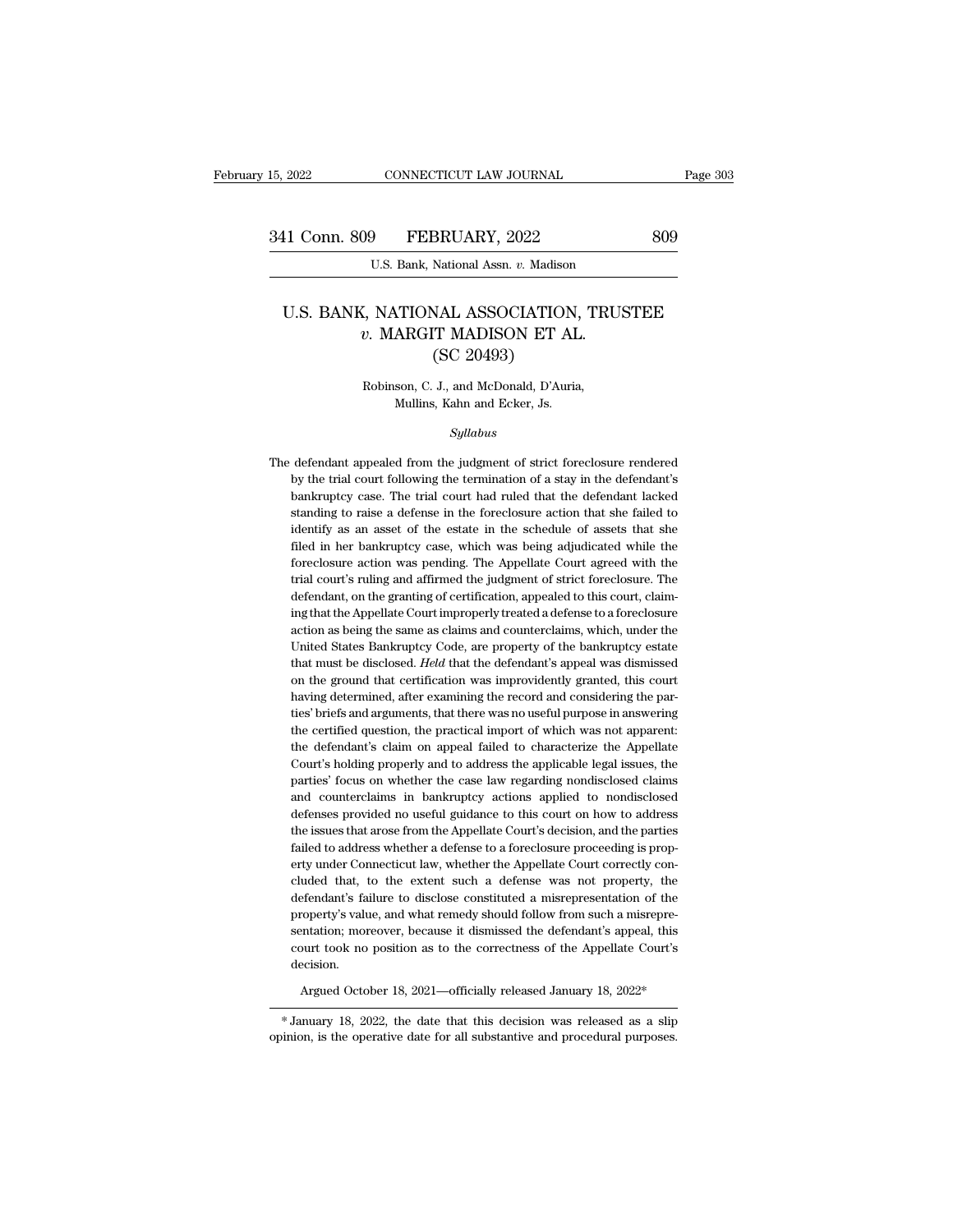### EXECUTE CONNECTICUT LAW JOURNAL February 15, 2022<br>810 FEBRUARY, 2022 341 Conn. 809<br>U.S. Bank, National Assn. v. Madison EXECTICUT LAW JOURNAL<br>
FEBRUARY, 2022 341 Conr<br>
U.S. Bank, National Assn. *v.* Madison<br>
Procedural History *PEBRUARY*, 2022 341 Conn. 809<br> *U.S. Bank, National Assn. v. Madison*<br> *Procedural History*<br> *Procedural History*<br> *Procedural History*

O<br>
FEBRUARY, 2022 341 Conn. 809<br>
U.S. Bank, National Assn. v. Madison<br>
Procedural History<br>
Action to foreclose a mortgage on certain real prop-<br>
ty owned by the named defendant, and for other relief,<br>
evant to the Superior ERRUARY, 2022 341 Conn. 809<br>
U.S. Bank, National Assn. v. Madison<br>
Procedural History<br>
Action to foreclose a mortgage on certain real property<br>
owned by the named defendant, and for other relief,<br>
brought to the Superior C Browner, Maximid Assn. v. Madison<br>
U.S. Bank, National Assn. v. Madison<br>
Procedural History<br>
Action to foreclose a mortgage on certain real property<br>
owned by the named defendant, and for other relief,<br>
brought to the Sup U.S. Bank, National Assn. v. Madison<br>
Procedural History<br>
Action to foreclose a mortgage on certain real prop-<br>
erty owned by the named defendant, and for other relief,<br>
brought to the Superior Court in the judicial distri *Procedural History*<br>Action to foreclose a mortgage on certain real prop-<br>erty owned by the named defendant, and for other relief,<br>brought to the Superior Court in the judicial district of<br>New Haven, where the defendant Er *Frocedural History*<br>Action to foreclose a mortgage on certain real prop-<br>erty owned by the named defendant, and for other relief,<br>brought to the Superior Court in the judicial district of<br>New Haven, where the defendant Er Action to foreclose a mortgage on certain real property owned by the named defendant, and for other relief, brought to the Superior Court in the judicial district of New Haven, where the defendant Eric Demander, Jr., was d erty owned by the named defendant, and for other relief,<br>brought to the Superior Court in the judicial district of<br>New Haven, where the defendant Eric Demander, Jr.,<br>was defaulted for failure to appear; thereafter, the cou brought to the Superior Court in the judicial district of<br>New Haven, where the defendant Eric Demander, Jr.,<br>was defaulted for failure to appear; thereafter, the court,<br>Spader, J., granted the plaintiff's motion for summar New Haven, where the defendant Eric Demander, Jr.,<br>was defaulted for failure to appear; thereafter, the court,<br>*Spader*, J., granted the plaintiff's motion for summary<br>judgment as to liability; subsequently, the court gran was defaulted for failure to appear; thereafter, the court, *Spader*, *J.*, granted the plaintiff's motion for summary judgment as to liability; subsequently, the court granted the plaintiff's motion for judgment of strict Spader, J., granted the plaintiff's motion for summary<br>judgment as to liability; subsequently, the court granted<br>the plaintiff's motion for judgment of strict foreclosure<br>and rendered judgment thereon; thereafter, followin judgment as to liability; subsequently, the court granted<br>the plaintiff's motion for judgment of strict foreclosure<br>and rendered judgment thereon; thereafter, following<br>the termination of the named defendant's bankruptcy<br>s the plaintiff's motion for judgment of strict foreclosure<br>and rendered judgment thereon; thereafter, following<br>the termination of the named defendant's bankruptcy<br>stay, the court, *Hon. Anthony V. Avallone*, judge trial<br>re and rendered judgment thereon; thereafter, following<br>the termination of the named defendant's bankruptcy<br>stay, the court, *Hon. Anthony V. Avallone*, judge trial<br>referee, granted the plaintiff's motion to reenter the<br>judgm the termination of the named defendant's bankruptcy<br>stay, the court, *Hon. Anthony V. Avallone*, judge trial<br>referee, granted the plaintiff's motion to reenter the<br>judgment and, exercising the powers of the Superior<br>Court, stay, the court, *Hon. Anthony V. Avallone*, judge trial<br>referee, granted the plaintiff's motion to reenter the<br>judgment and, exercising the powers of the Superior<br>Court, rendered judgment of strict foreclosure, from<br>which referee, granted the plaintiff's motion to reenter the<br>judgment and, exercising the powers of the Superior<br>Court, rendered judgment of strict foreclosure, from<br>which the named defendant appealed to the Appellate<br>Court, *Ke* judgment and, exercising the powers of the Superior<br>Court, rendered judgment of strict foreclosure, from<br>which the named defendant appealed to the Appellate<br>Court, *Keller, Elgo* and *Bright*, *Js.*, which affirmed the<br>tri al court's judgment, and the named defendant, on the<br>anting of certification, appealed to this court.<br>*peal dismissed.*<br>*Karl Giovanniello*, for the appellant (named<br>fendant).<br>*Karl S. Myers*, pro hac vice, with whom was *Areal dismissed.*<br>*Appeal dismissed.*<br>*Earle Giovanniello*, for the appellant (named defendant).<br>*Karl S. Myers*, pro hac vice, with whom was *Christa A. Menge*, for the appellee (plaintiff).

defendant).

### *Opinion*

Early decompresses, for the appenant (named<br>fendant).<br> *Karl S. Myers*, pro hac vice, with whom was *Christa<br>
Menge*, for the appellee (plaintiff).<br>  $\frac{Opinion}{D'AURIA}$ , J. The named defendant, Margit Madison<br>
efendant), appeal *Karl S. Myers*, pro hac vice, with whom was *Christa*<br>A. *Menge*, for the appellee (plaintiff).<br> $o_{pinion}$ <br>D'AURIA, J. The named defendant, Margit Madison<br>(defendant), appeals, upon our grant of her petition for<br>certificati *Karl S. Myers*, pro hac vice, with whom was *Christa*<br>*A. Menge*, for the appellee (plaintiff).<br>*Opinion*<br> $D'AURIA$ , J. The named defendant, Margit Madison<br>(defendant), appeals, upon our grant of her petition for<br>certifica *A. Menge,* for the appellee (plaintiff).<br>  $\frac{Opinion}{P}$ <br>
D'AURIA, J. The named defendant, Margit Madison<br>
(defendant), appeals, upon our grant of her petition for<br>
certification,<sup>1</sup> from the judgment of the Appellate Court D'AURIA, J. The named detendant, Margit Madison<br>lefendant), appeals, upon our grant of her petition for<br>ertification,<sup>1</sup> from the judgment of the Appellate Court<br>firming the trial court's latest judgment of strict fore-<br><sup></sup> (defendant), appeals, upon our grant of her petition for certification,<sup>1</sup> from the judgment of the Appellate Court affirming the trial court's latest judgment of strict fore-<br> $\frac{1}{1}$ We granted the defendant's petition

certification,<sup>1</sup> from the judgment of the Appellate Court affirming the trial court's latest judgment of strict fore-<br> $\frac{1}{1}$ We granted the defendant's petition for certification to appeal, limited to the following iss affirming the trial court's latest judgment of strict fore-<br><sup>1</sup>We granted the defendant's petition for certification to appeal, limited<br>to the following issue: "Did the Appellate Court correctly conclude that the<br>defendant Figure 112 and 16 and 16 and 16 and 16 and 16 and 16 and 16 and 16 and 16 and 16 and 16 and 16 and 16 and 16 and 16 and 16 and 16 and 16 and 16 and 16 and 16 and 16 and 16 and 16 and 16 and 16 and 16 and 16 and 16 and 16 <sup>1</sup> We granted the defendant's petition for certification to appeal, limited to the following issue: "Did the Appellate Court correctly conclude that the defendant did not have standing in a foreclosure action to raise a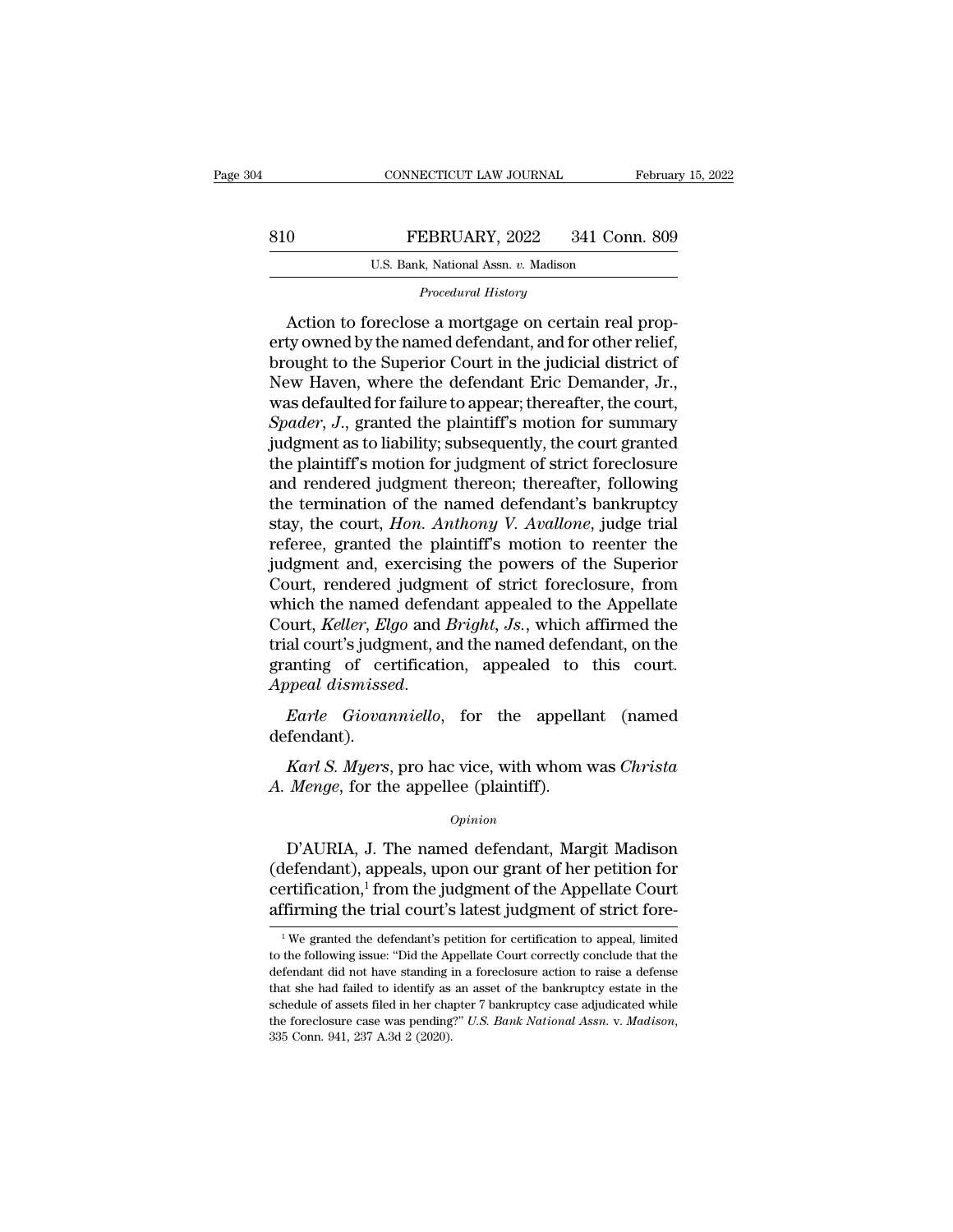# 15, 2022 CONNECTICUT LAW JOURNAL Page 305<br>341 Conn. 809 FEBRUARY, 2022 811<br>U.S. Bank, National Assn. v. Madison

CONNECTICUT LAW JOURNAL<br>
P<br>
P<br>
FEBRUARY, 2022<br>
U.S. Bank, National Assn. *v.* Madison<br>
VOT Of the plaintiff U.S. Bank Nat ER US DE THE CONNECTICUT LAW JOURNAL Page 3<br>
341 Conn. 809 FEBRUARY, 2022 811<br>
U.S. Bank, National Assn. v. Madison<br>
Closure in favor of the plaintiff, U.S. Bank, National<br>
Association, as Trustee for MASTR Adjustable Rate 341 Conn. 809 FEBRUARY, 2022 811<br>U.S. Bank, National Assn. v. Madison<br>Closure in favor of the plaintiff, U.S. Bank, National<br>Association, as Trustee for MASTR Adjustable Rate<br>Mortgage Trust 2007-1, Mortgage Pass-Through Ce 341 Conn. 809 FEBRUARY, 2022 811<br>U.S. Bank, National Assn. v. Madison<br>Closure in favor of the plaintiff, U.S. Bank, National<br>Association, as Trustee for MASTR Adjustable Rate<br>Mortgage Trust 2007-1, Mortgage Pass-Through Ce 341 Conn. 809 FEBRUARY, 2022 811<br>U.S. Bank, National Assn. v. Madison<br>closure in favor of the plaintiff, U.S. Bank, National<br>Association, as Trustee for MASTR Adjustable Rate<br>Mortgage Trust 2007-1, Mortgage Pass-Through Ce U.S. Bank, National Assn. v. Madison<br>Closure in favor of the plaintiff, U.S. Bank, National<br>Association, as Trustee for MASTR Adjustable Rate<br>Mortgage Trust 2007-1, Mortgage Pass-Through Certifi-<br>cates, Series 2007-1. The U.S. Bank, National Assn.  $v$ . Madison<br>closure in favor of the plaintiff, U.S. Bank, National<br>Association, as Trustee for MASTR Adjustable Rate<br>Mortgage Trust 2007-1, Mortgage Pass-Through Certifi-<br>cates, Series 2007-1. T closure in favor of the plaintiff, U.S. Bank, National<br>Association, as Trustee for MASTR Adjustable Rate<br>Mortgage Trust 2007-1, Mortgage Pass-Through Certifi-<br>cates, Series 2007-1. The trial court had reentered judg-<br>ment Association, as Trustee for MASTR Adjustable Rate<br>Mortgage Trust 2007-1, Mortgage Pass-Through Certificates, Series 2007-1. The trial court had reentered judgment of strict foreclosure following the termination of<br>the defe Mortgage Trust 2007-1, Mortgage Pass-Through Certificates, Series 2007-1. The trial court had reentered judgment of strict foreclosure following the termination of the defendant's bankruptcy stay. In this court, the defend cates, Series 2007-1. The trial court had reentered judgment of strict foreclosure following the termination of<br>the defendant's bankruptcy stay. In this court, the defen-<br>dant challenges the Appellate Court's conclusion th ment of strict foreclosure following the termination of<br>the defendant's bankruptcy stay. In this court, the defen-<br>dant challenges the Appellate Court's conclusion that<br>the trial court properly ruled that she lacked standi the defendant's bankruptcy stay. In this court, the defendant challenges the Appellate Court's conclusion that<br>the trial court properly ruled that she lacked standing<br>in this foreclosure action to raise a defense that she<br> dant challenges the Appellate Court's conclusion that<br>the trial court properly ruled that she lacked standing<br>in this foreclosure action to raise a defense that she<br>had failed to identify as an asset of the bankruptcy<br>esta the trial court properly ruled that she lacked standing<br>in this foreclosure action to raise a defense that she<br>had failed to identify as an asset of the bankruptcy<br>estate in the schedule of assets she filed in her chapter<br> in this foreclosure action to raise a defense that she<br>had failed to identify as an asset of the bankruptcy<br>estate in the schedule of assets she filed in her chapter<br>7 bankruptcy case, adjudicated while the foreclosure<br>cas had failed to identify as an asset of the bankruptcy<br>estate in the schedule of assets she filed in her chapter<br>7 bankruptcy case, adjudicated while the foreclosure<br>case was pending. The defendant argues more specifi-<br>cally estate in the schedule of assets she filed in her chapter 7 bankruptcy case, adjudicated while the foreclosure case was pending. The defendant argues more specifically that the Appellate Court improperly treated a defense 7 bankruptcy case, adjudicat<br>case was pending. The defend<br>cally that the Appellate Cou<br>defense to a foreclosure action<br>and counterclaims, which contacts<br>estate under the United State<br>thus, must be disclosed.<br>After examinin Ly that the Appellate Court improperly treated a<br>fense to a foreclosure action as the same as claims<br>d counterclaims, which constitute property of the<br>tate under the United States Bankruptcy Code and,<br>us, must be disclosed sidering the estate interpretation as the same as claims<br>and counterclaims, which constitute property of the<br>estate under the United States Bankruptcy Code and,<br>thus, must be disclosed.<br>After examining the entire record on

and counterclaims, which constitute property of the<br>estate under the United States Bankruptcy Code and,<br>thus, must be disclosed.<br>After examining the entire record on appeal and con-<br>sidering the briefs and oral arguments o and countertains, which constructe property of the<br>estate under the United States Bankruptcy Code and,<br>thus, must be disclosed.<br>After examining the entire record on appeal and con-<br>sidering the briefs and oral arguments of thus, must be disclosed.<br>
After examining the entire record on appeal and considering the briefs and oral arguments of the parties,<br>
we have determined that the appeal in this case should<br>
be dismissed on the ground that c After examining the entire record on appeal and considering the briefs and oral arguments of the parties, we have determined that the appeal in this case should be dismissed on the ground that certification was improvident After examining the entire record on appeal and considering the briefs and oral arguments of the parties, we have determined that the appeal in this case should be dismissed on the ground that certification was improvident sidering the briefs and oral arguments of the parties,<br>we have determined that the appeal in this case should<br>be dismissed on the ground that certification was<br>improvidently granted. Essentially, we can see no useful<br>purpo we have determined that the appeal in this case should<br>be dismissed on the ground that certification was<br>improvidently granted. Essentially, we can see no useful<br>purpose in answering the certified question, which the<br>pract be dismissed on the ground that certification was<br>improvidently granted. Essentially, we can see no useful<br>purpose in answering the certified question, which the<br>practical import of answering is not apparent to us.<br>Specifi improvidently granted. Essentially, we can see no useful<br>purpose in answering the certified question, which the<br>practical import of answering is not apparent to us.<br>Specifically, the claim on appeal not only fails to chara purpose in answering the certified question, which the practical import of answering is not apparent to us.<br>Specifically, the claim on appeal not only fails to characterize the Appellate Court's holding properly but also<br>f practical import of answering is not apparent to us.<br>Specifically, the claim on appeal not only fails to characterize the Appellate Court's holding properly but also<br>fails to address the applicable legal issues. Contrary t Specifically, the claim on appeal not only fails to characterize the Appellate Court's holding properly but also<br>fails to address the applicable legal issues. Contrary to<br>the defendant's argument, the Appellate Court did n terize the Appellate Court's holding properly but also<br>fails to address the applicable legal issues. Contrary to<br>the defendant's argument, the Appellate Court did not<br>hold that a defense is equivalent to a claim or counte fails to address the applicable legal issues. Contrary to<br>the defendant's argument, the Appellate Court did not<br>hold that a defense is equivalent to a claim or counter-<br>claim and that it thus constitutes property of the e the defendant's argument, the Appellate Court did not<br>
hold that a defense is equivalent to a claim or counter-<br>
claim and that it thus constitutes property of the estate<br>
that must be disclosed during a bankruptcy proceed hold that a defense is equivalent to a claim or counter-<br>claim and that it thus constitutes property of the estate<br>that must be disclosed during a bankruptcy proceeding<br>or otherwise remains property of the estate, thereby<br> claim and that it thus constitutes property of the estate<br>that must be disclosed during a bankruptcy proceeding<br>or otherwise remains property of the estate, thereby<br>depriving the debtor of standing postbankruptcy. See<br> $Assn$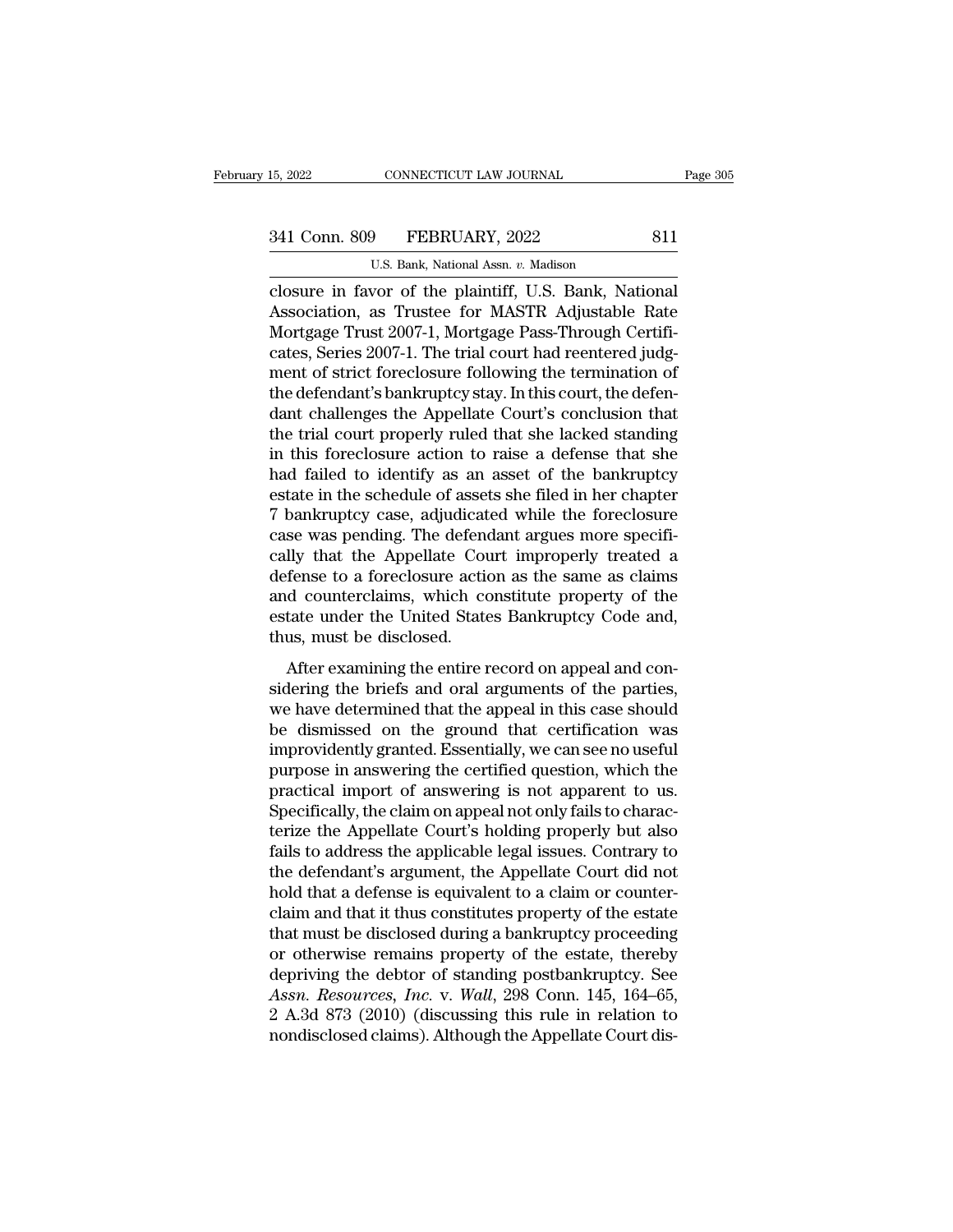# EXECUTE CONNECTICUT LAW JOURNAL February 15, 2022<br>812 FEBRUARY, 2022 341 Conn. 809<br>U.S. Bank, National Assn. v. Madison

CONNECTICUT LAW JOURNAL February 15, 2022<br> **ELERUARY**, 2022 341 Conn. 809<br>
U.S. Bank, National Assn. *v.* Madison<br>
Cussed that issue, it ultimately held that the defendant's CONNECTICUT LAW JOURNAL February 15, 2022<br>
FEBRUARY, 2022 341 Conn. 809<br>
U.S. Bank, National Assn. v. Madison<br>
Cussed that issue, it ultimately held that the defendant's<br>
failure to disclose either in schedule A/B or sched FEBRUARY, 2022 341 Conn. 809<br>U.S. Bank, National Assn. v. Madison<br>Cussed that issue, it ultimately held that the defendant's<br>failure to disclose either in schedule A/B or schedule<br>D that she disputed the plaintiff's claim, B12 FEBRUARY, 2022 341 Conn. 809<br>U.S. Bank, National Assn.  $v$ . Madison<br>Cussed that issue, it ultimately held that the defendant's<br>failure to disclose either in schedule A/B or schedule<br>D that she disputed the plaintiff's S12 FEBRUARY, 2022 341 Conn. 809<br>U.S. Bank, National Assn.  $v$ . Madison<br>cussed that issue, it ultimately held that the defendant's<br>failure to disclose either in schedule  $A/B$  or schedule<br>D that she disputed the plaintiff' U.S. Bank, National Assn. v. Madison<br>
cussed that issue, it ultimately held that the defendant's<br>
failure to disclose either in schedule  $\Delta/B$  or schedule<br>
D that she disputed the plaintiff's claim, which was<br>
secured by U.S. Bank, National Assn. v. Madison<br>cussed that issue, it ultimately held that the defendant's<br>failure to disclose either in schedule A/B or schedule<br>D that she disputed the plaintiff's claim, which was<br>secured by the re cussed that issue, it ultimately held that the defendant's<br>failure to disclose either in schedule A/B or schedule<br>D that she disputed the plaintiff's claim, which was<br>secured by the real property at issue, constituted a<br>m failure to disclose either in schedule A/B or schedule D that she disputed the plaintiff's claim, which was secured by the real property at issue, constituted a misrepresentation of the value of the real property: namely, D that she disputed the plaintiff's claim, which was<br>secured by the real property at issue, constituted a<br>misrepresentation of the value of the real property:<br>namely, that the defendant had no equity in the real<br>property, secured by the real property at issue, constituted a<br>misrepresentation of the value of the real property:<br>namely, that the defendant had no equity in the real<br>property, a defense that clearly was an asset she was<br>required misrepresentation of the value of the real property:<br>namely, that the defendant had no equity in the real<br>property, a defense that clearly was an asset she was<br>required to disclose. U.S. Bank, National Assn. v. Madi-<br>son, namely, that the defendant had no equity in the real<br>property, a defense that clearly was an asset she was<br>required to disclose. U.S. Bank, National Assn. v. Madi-<br>son, 196 Conn. App. 267, 275–78, 229 A.3d 1104 (2020).<br>The property, a defense that clearly was an asset she was<br>required to disclose. U.S. Bank, National Assn. v. Madi-<br>son, 196 Conn. App. 267, 275–78, 229 A.3d 1104 (2020).<br>The Appellate Court reasoned that to allow her to now<br>ra required to disclose. U.S. Bank, National Assn. v. Madi-<br>son, 196 Conn. App. 267, 275–78, 229 A.3d 1104 (2020).<br>The Appellate Court reasoned that to allow her to now<br>raise this defense to the foreclosure action "would<br>enco son, 196 Conn. App. 267, 275–78, 229 A.3d 1104 (2020).<br>The Appellate Court reasoned that to allow her to now<br>raise this defense to the foreclosure action "would<br>encourage selective disclosure by debtors and create<br>an end r The Appellate Court re<br>raise this defense to<br>encourage selective d<br>an end run around th<br>system, whereby a de<br>the value of which in:<br>trustee." Id., 278.<br>Before this court, 1 Before this courage selective disclosure by debtors and create<br>courage selective disclosure by debtors and create<br>end run around the carefully crafted bankruptcy<br>stem, whereby a defendant could recoup an asset,<br>e value of Encourage selective disclosure by desided and create<br>an end run around the carefully crafted bankruptcy<br>system, whereby a defendant could recoup an asset,<br>the value of which inaccurately was disclosed to the<br>trustee." Id.,

an end fan aroana are earerary erarced bandaptey<br>system, whereby a defendant could recoup an asset,<br>the value of which inaccurately was disclosed to the<br>trustee." Id., 278.<br>Before this court, the parties do not address the by seem, where y a detendant could recoup an asset,<br>the value of which inaccurately was disclosed to the<br>trustee." Id., 278.<br>Before this court, the parties do not address the<br>Appellate Court's analysis. Rather, both partie disclosed defenses.<br>
However, the parties do not address the<br>
Appellate Court's analysis. Rather, both parties focus<br>
on whether the case law regarding nondisclosed claims<br>
and counterclaims in bankruptcy actions applies t Before this court, the parties do not address the<br>Appellate Court's analysis. Rather, both parties focus<br>on whether the case law regarding nondisclosed claims<br>and counterclaims in bankruptcy actions applies to non-<br>disclos Before this court, the parties do not address the<br>Appellate Court's analysis. Rather, both parties focus<br>on whether the case law regarding nondisclosed claims<br>and counterclaims in bankruptcy actions applies to non-<br>disclos Appellate Court's analysis. Rather, both parties focus<br>on whether the case law regarding nondisclosed claims<br>and counterclaims in bankruptcy actions applies to non-<br>disclosed defenses. As a result, the parties provide no<br> on whether the case law regarding nondisclosed claims<br>and counterclaims in bankruptcy actions applies to non-<br>disclosed defenses. As a result, the parties provide no<br>useful guidance to this court on how to address the<br>var and counterclaims in bankruptcy actions applies to non-<br>disclosed defenses. As a result, the parties provide no<br>useful guidance to this court on how to address the<br>various issues that arise from the Appellate Court's<br>decis disclosed defenses. As a result, the parties provide no<br>useful guidance to this court on how to address the<br>various issues that arise from the Appellate Court's<br>decision. Most prominent, the scope of what constitutes<br>prope useful guidance to this court on how to address the<br>various issues that arise from the Appellate Court's<br>decision. Most prominent, the scope of what constitutes<br>property for Bankruptcy Court purposes is governed<br>by state l various issues that arise from the Appellate Court's<br>decision. Most prominent, the scope of what constitutes<br>property for Bankruptcy Court purposes is governed<br>by state law. See, e.g., In re Croft, 737 F.3d 372, 374 (5th<br>C decision. Most prominent, the scope of what constitutes<br>property for Bankruptcy Court purposes is governed<br>by state law. See, e.g., In re Croft, 737 F.3d 372, 374 (5th<br>Cir. 2013 ("a debtor's property rights are determined<br> property for Bankruptcy Court purposes is governed<br>by state law. See, e.g., *In re Croft*, 737 F.3d 372, 374 (5th<br>Cir. 2013 ("a debtor's property rights are determined<br>by state law, while federal bankruptcy law applies to by state law. See, e.g., *In re Croft*, 737 F.3d 372, 374 (5th Cir. 2013 ("a debtor's property rights are determined by state law, while federal bankruptcy law applies to establish the extent to which those rights are prop Cir. 2013 ("a debtor's property rights are determined<br>by state law, while federal bankruptcy law applies to<br>establish the extent to which those rights are property<br>of the estate"). The parties fail to address whether, even by state law, while federal bankruptcy law applies to<br>establish the extent to which those rights are property<br>of the estate"). The parties fail to address whether, even<br>if a defense does not fall within the scope of a clai establish the extent to which those rights are property<br>of the estate"). The parties fail to address whether, even<br>if a defense does not fall within the scope of a claim<br>or counterclaim; see *Folger Adam Security, Inc.* v. of the estate"). The parties fail to address whether, even<br>if a defense does not fall within the scope of a claim<br>or counterclaim; see *Folger Adam Security, Inc.* v.<br>DeMatteis/MacGregor JV, 209 F.3d 252, 260 (3d Cir.<br>2000 if a defense does not fall within the scope of a claim<br>or counterclaim; see *Folger Adam Security*, *Inc.* v.<br>*DeMatteis/MacGregor JV*, 209 F.3d 252, 260 (3d Cir.<br>2000); *EMC Mortgage Corp.* v. *Atkinson*, 175 Ohio App.<br>3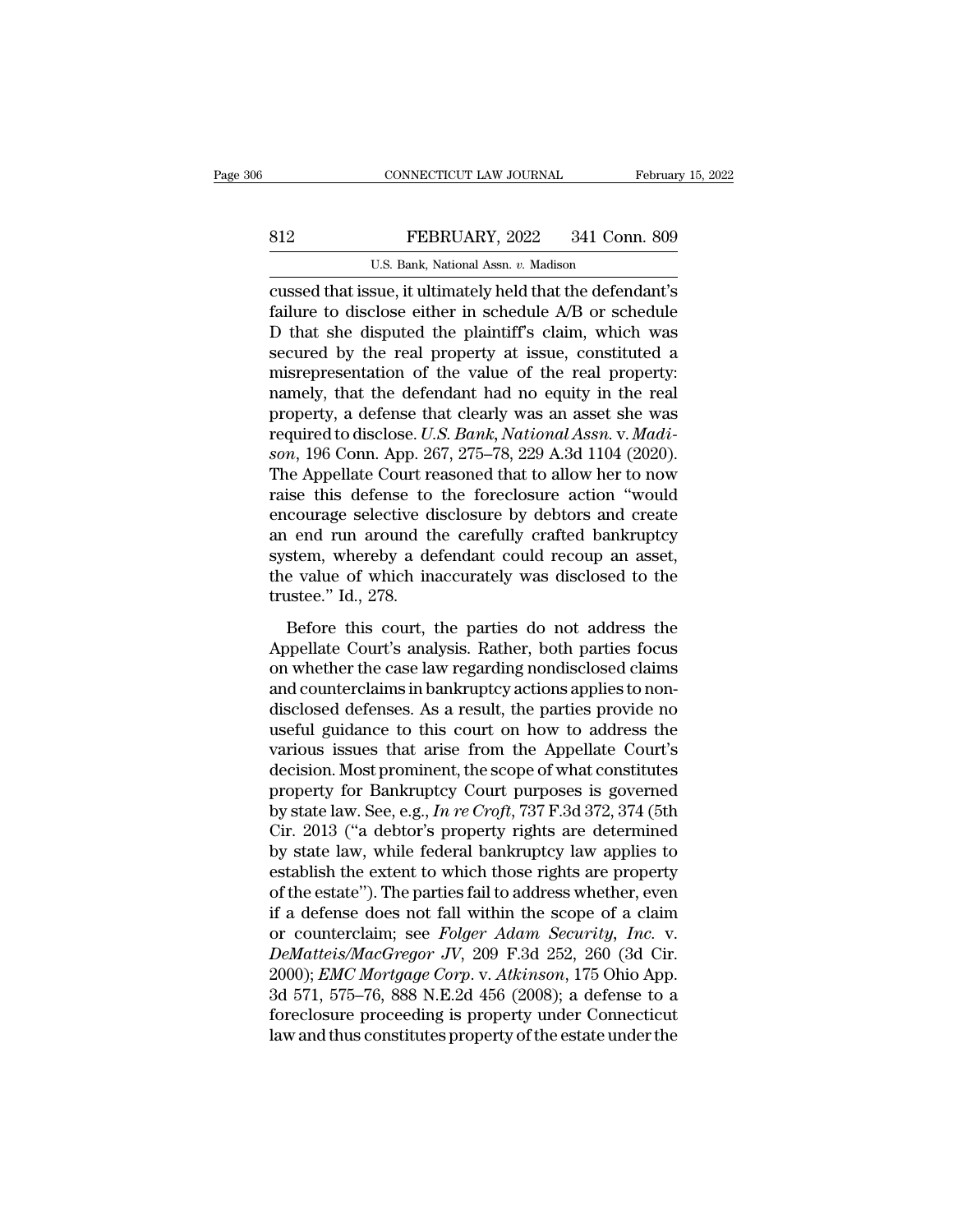# 15, 2022 CONNECTICUT LAW JOURNAL Page 307<br>341 Conn. 809 FEBRUARY, 2022 813<br>U.S. Bank, National Assn. v. Madison

CONNECTICUT LAW JOURNAL<br>
P<br>
FEBRUARY, 2022<br>
U.S. Bank, National Assn. *v.* Madison<br>
Code that must be disclosed or other EREGALE CONNECTICUT LAW JOURNAL Page 307<br>
Bankruptcy Code that must be disclosed or otherwise<br>
Temains property of the estate, depriving the defendant<br>
Consider the defense in the foredosure 341 Conn. 809 FEBRUARY, 2022 813<br>U.S. Bank, National Assn. v. Madison<br>Bankruptcy Code that must be disclosed or otherwise<br>remains property of the estate, depriving the defendant<br>of standing to raise the defense in the fore 341 Conn. 809 FEBRUARY, 2022 813<br>
U.S. Bank, National Assn.  $v$ . Madison<br>
Bankruptcy Code that must be disclosed or otherwise<br>
remains property of the estate, depriving the defendant<br>
of standing to raise the defense in t 341 Conn. 809 FEBRUARY, 2022 813<br>U.S. Bank, National Assn. v. Madison<br>Bankruptcy Code that must be disclosed or otherwise<br>remains property of the estate, depriving the defendant<br>of standing to raise the defense in the fore U.S. Bank, National Assn. v. Madison<br>
Bankruptcy Code that must be disclosed or otherwise<br>
remains property of the estate, depriving the defendant<br>
of standing to raise the defense in the foreclosure<br>
action. There is ver U.S. Bank, National Assn.  $v$ . Madison<br>
Bankruptcy Code that must be disclosed or otherwise<br>
remains property of the estate, depriving the defendant<br>
of standing to raise the defense in the foreclosure<br>
action. There is v Bankruptcy Code that must be disclosed or otherwise<br>remains property of the estate, depriving the defendant<br>of standing to raise the defense in the foreclosure<br>action. There is very limited case law from other juris-<br>dicti remains property of the estate, depriving the defendant<br>of standing to raise the defense in the foreclosure<br>action. There is very limited case law from other juris-<br>dictions on this issue, and what law exists is not consi of standing to raise the defense in the foreclosure<br>action. There is very limited case law from other juris-<br>dictions on this issue, and what law exists is not consis-<br>tent and does not provide detailed analysis. Compare<br> action. There is very limited case law from other juris-<br>
dictions on this issue, and what law exists is not consis-<br>
tent and does not provide detailed analysis. Compare<br>  $In$   $re$   $Gainesville$   $Venture$ ,  $Ltd$ ,  $159$  B.R.  $810$ ,  $811$ dictions on this issue, and what law exists is not consistent and does not provide detailed analysis. Compare  $In$   $re$   $Gainesville$   $Venture$ ,  $Ltd$ ,  $159$  B.R. 810, 811 (Bankr. S.D. Ohio 1993) (holding that, in chapter 11 bankruptcy tent and does not provide detailed analysis. Compare<br>
In re Gainesville Venture, Ltd., 159 B.R. 810, 811<br>
(Bankr. S.D. Ohio 1993) (holding that, in chapter 11<br>
bankruptcy, where the debtor was limited partnership,<br>
"any ca In re Gainesville Venture, Ltd., 159 B.R. 810, 811 (Bankr. S.D. Ohio 1993) (holding that, in chapter 11 bankruptcy, where the debtor was limited partnership, "any causes of action or defenses" belonging to limited partner (Bankr. S.D. Ohio 1993) (holding that, in chapter 11 bankruptcy, where the debtor was limited partnership, "any causes of action or defenses" belonging to limited partnership were property of estate pursuant to 11 U.S.C. waive). The extent of details is not property of extate pursuant to 11<br>S.C. § 541), with *In re Larkin*, 468 B.R. 431, 435–36<br>ankr. S.D. Fla. 2012) (debtor's defenses to foreclosure<br>pre- not estate property that trustee could set U.S.C. § 541), with *In re Larkin*, 468 B.R. 431, 435–36 (Bankr. S.D. Fla. 2012) (debtor's defenses to foreclosure were not estate property that trustee could settle or waive).<br>To the extent that such a defense is not pro

Court correctly concluded that the defendant's failure<br>to the extent that such a defense is not property,<br>the parties also fail to address whether the Appellate<br>Court correctly concluded that the defendant's failure<br>to di (Band: S.E.) Ta: 2012) (destor successes to rotecrssare<br>were not estate property that trustee could settle or<br>waive).<br>To the extent that such a defense is not property,<br>the parties also fail to address whether the Appella waive).<br>
To the extent that such a defense is not property,<br>
the parties also fail to address whether the Appellate<br>
Court correctly concluded that the defendant's failure<br>
to disclose that she disputed the plaintiff's cla mare).<br>To the extent that such a defense is not property,<br>the parties also fail to address whether the Appellate<br>Court correctly concluded that the defendant's failure<br>to disclose that she disputed the plaintiff's claim,<br>s To the extent that such a defense is not property,<br>the parties also fail to address whether the Appellate<br>Court correctly concluded that the defendant's failure<br>to disclose that she disputed the plaintiff's claim,<br>secured the parties also fail to address whether the Appellate<br>Court correctly concluded that the defendant's failure<br>to disclose that she disputed the plaintiff's claim,<br>secured by the real property at issue, constituted a<br>misrep Court correctly concluded that the defendant's failure<br>to disclose that she disputed the plaintiff's claim,<br>secured by the real property at issue, constituted a<br>misrepresentation of the real property's value, and, if<br>so, w to disclose that she disputed the plaintiff's claim,<br>secured by the real property at issue, constituted a<br>misrepresentation of the real property's value, and, if<br>so, what remedy should properly follow from such a<br>misrepres secured by the real property at issue, constituted a<br>misrepresentation of the real property's value, and, if<br>so, what remedy should properly follow from such a<br>misrepresentation. Our research indicates that this<br>issue appe misrepresentation of the real property's value, and, if<br>so, what remedy should properly follow from such a<br>misrepresentation. Our research indicates that this<br>issue appears to arise infrequently, although a few<br>courts have so, what remedy should properly follow from such a<br>misrepresentation. Our research indicates that this<br>issue appears to arise infrequently, although a few<br>courts have held that a debtor's failure to disclose that<br>a claim misrepresentation. Our research indicates that this<br>issue appears to arise infrequently, although a few<br>courts have held that a debtor's failure to disclose that<br>a claim secured by property is disputed may constitute a<br>mis issue appears to arise infrequently, although a few<br>courts have held that a debtor's failure to disclose that<br>a claim secured by property is disputed may constitute a<br>misrepresentation of the property's value if the defens courts have held that a debtor's failure to disclose that<br>a claim secured by property is disputed may constitute a<br>misrepresentation of the property's value if the defense<br>may affect the value or equity of the property. Se a claim secured by property is disputed may constitute a<br>misrepresentation of the property's value if the defense<br>may affect the value or equity of the property. See<br>Financial Federal Credit, Inc. v. Smith, Docket No.<br>CIV. misrepresentation of the property's value if the defense<br>may affect the value or equity of the property. See<br>Financial Federal Credit, Inc. v. Smith, Docket No.<br>CIV.A. H-04-4293, 2005 WL 2121556, \*5 (S.D. Tex. August<br>31, 2 may affect the value or equity of the property. See<br>Financial Federal Credit, Inc. v. Smith, Docket No.<br>CIV.A. H-04-4293, 2005 WL 2121556, \*5 (S.D. Tex. August<br>31, 2005); Wells Fargo Bank, N.A. v. Cavaliere, Docket<br>No. 19-Financial Federal Credit, Inc. v. Smith, Docket No.<br>CIV.A. H-04-4293, 2005 WL 2121556, \*5 (S.D. Tex. August<br>31, 2005); Wells Fargo Bank, N.A. v. Cavaliere, Docket<br>No. 19-P-329, 2020 WL 5823807, \*2 (Mass. App. October<br>1, 20 CIV.A. H-04-4293, 2005 WL 2121556, \*5 (S.D. Tex. August<br>31, 2005); *Wells Fargo Bank*, *N.A.* v. *Cavaliere*, Docket<br>No. 19-P-329, 2020 WL 5823807, \*2 (Mass. App. October<br>1, 2020) (decision without published opinion, 98 Ma 31, 2005); Wells Fargo Bank, N.A. v. Cavaliere, Docket No. 19-P-329, 2020 WL 5823807,  $*2$  (Mass. App. October 1, 2020) (decision without published opinion, 98 Mass. App. 1111, 155 N.E.3d 764). Cases we have identified ar